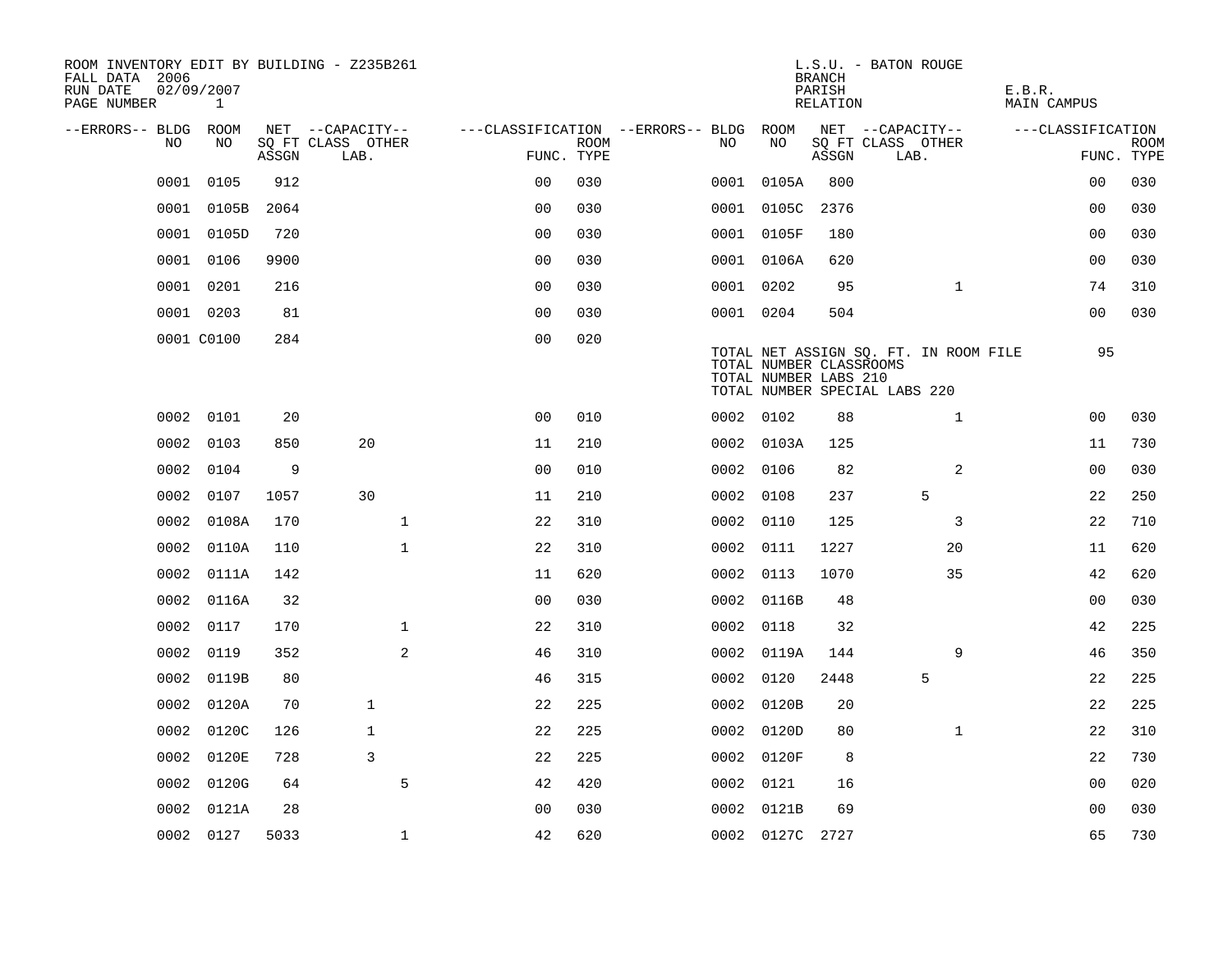| ROOM INVENTORY EDIT BY BUILDING - Z235B261<br>FALL DATA 2006<br>RUN DATE<br>PAGE NUMBER | 02/09/2007<br>2 |       |                           |              |                |             |                                   |             | <b>BRANCH</b><br>PARISH<br>RELATION | L.S.U. - BATON ROUGE      | E.B.R.<br>MAIN CAMPUS |                           |
|-----------------------------------------------------------------------------------------|-----------------|-------|---------------------------|--------------|----------------|-------------|-----------------------------------|-------------|-------------------------------------|---------------------------|-----------------------|---------------------------|
| --ERRORS-- BLDG                                                                         | ROOM            |       | NET --CAPACITY--          |              |                |             | ---CLASSIFICATION --ERRORS-- BLDG | ROOM        |                                     | NET --CAPACITY--          | ---CLASSIFICATION     |                           |
| NO                                                                                      | NO              | ASSGN | SQ FT CLASS OTHER<br>LAB. |              | FUNC. TYPE     | <b>ROOM</b> | NO                                | NO          | ASSGN                               | SQ FT CLASS OTHER<br>LAB. |                       | <b>ROOM</b><br>FUNC. TYPE |
| 0002                                                                                    | 0203            | 1230  | 20                        |              | 11             | 210         | 0002                              | 0204        | 148                                 | $\mathbf{1}$              | 22                    | 310                       |
| 0002                                                                                    | 0206            | 326   | 2                         |              | 22             | 255         |                                   | 0002 0208   | 348                                 | 5                         | 42                    | 310                       |
| 0002                                                                                    | 0210            | 423   |                           | 7            | 22             | 310         |                                   | 0002 0210A  | 122                                 | $\mathbf{1}$              | 22                    | 310                       |
| 0002                                                                                    | 0211            | 1299  | 20                        |              | 11             | 210         |                                   | 0002 0212   | 114                                 |                           | 00                    | 030                       |
| 0002                                                                                    | 0213            | 1417  | 109                       |              | 22             | 225         |                                   | 0002 0214   | 828                                 | 40                        | 11                    | 110                       |
| 0002                                                                                    | 0224            | 123   |                           | 2            | 0 <sub>0</sub> | 030         |                                   | 0002 0226   | 108                                 | 2                         | 0 <sub>0</sub>        | 030                       |
| 0002                                                                                    | 0227            | 1252  | 20                        |              | 11             | 210         |                                   | 0002 0228   | 604                                 | 10                        | 11                    | 310                       |
| 0002                                                                                    | 0231            | 109   |                           |              | 0 <sub>0</sub> | 030         |                                   | 0002 0231A  | 67                                  |                           | 00                    | 010                       |
| 0002                                                                                    | 0231B           | 67    |                           |              | 0 <sub>0</sub> | 030         |                                   | 0002 0232   | 321                                 | 3                         | 11                    | 310                       |
|                                                                                         | 0002 0233       | 1191  | 18                        |              | 11             | 210         |                                   | 0002 0234   | 146                                 | $\mathbf{1}$              | 11                    | 310                       |
|                                                                                         | 0002 B0001      | 131   |                           | $\mathbf{1}$ | 22             | 310         |                                   | 0002 B0002  | 427                                 | 10                        | 22                    | 250                       |
|                                                                                         | 0002 B0003      | 156   |                           | $\mathbf{1}$ | 42             | 310         |                                   | 0002 B0004  | 896                                 | $\overline{4}$            | 22                    | 225                       |
|                                                                                         | 0002 B0005      | 427   | 5                         |              | 22             | 250         |                                   | 0002 B0006  | 112                                 | 2                         | 22                    | 310                       |
|                                                                                         | 0002 B0007      | 180   | 2                         |              | 22             | 250         |                                   | 0002 B0008A | 456                                 | 2                         | 42                    | 250                       |
|                                                                                         | 0002 B0008B     | 195   |                           | 2            | 42             | 310         |                                   | 0002 B0009  | 234                                 | 2                         | 22                    | 310                       |
|                                                                                         | 0002 B0010      | 2074  | 6                         |              | 42             | 225         |                                   | 0002 B0011  | 210                                 | 1                         | 42                    | 250                       |
|                                                                                         | 0002 B0012      | 312   |                           |              | 42             | 225         |                                   | 0002 B0013  | 80                                  | 1                         | 42                    | 250                       |
|                                                                                         | 0002 B0014      | 989   | 10                        |              | 65             | 225         |                                   | 0002 B0015  | 229                                 | 5                         | 00                    | 030                       |
|                                                                                         | 0002 B0016      | 273   | $\mathbf 1$               |              | 42             | 225         |                                   | 0002 B0017  | 56                                  |                           | 00                    | 020                       |
|                                                                                         | 0002 B0017A     | 68    |                           |              | 42             | 255         |                                   | 0002 B0017B | 158                                 |                           | 42                    | 730                       |
|                                                                                         | 0002 B0018      | 176   |                           |              | 42             | 730         |                                   | 0002 B0019  | 468                                 | 5                         | 22                    | 310                       |
|                                                                                         | 0002 B0020      | 889   |                           | 10           | 11             | 919         |                                   | 0002 B0021  | 1473                                | 22                        | 11                    | 215                       |
|                                                                                         | 0002 B0021A     | 130   | $\mathbf{1}$              |              | 11             | 220         |                                   | 0002 B0021B | 177                                 |                           | 00                    | 030                       |
|                                                                                         | 0002 B0021C     | 123   |                           |              | 0 <sub>0</sub> | 030         |                                   | 0002 B0022  | 80                                  | 2                         | 00                    | 030                       |
|                                                                                         | 0002 B0023      | 145   |                           |              | 0 <sub>0</sub> | 030         |                                   | 0002 B0024  | 63                                  | $\mathbf{1}$              | 00                    | 030                       |
|                                                                                         | 0002 B0025      | 448   | 10                        |              | 11             | 220         |                                   | 0002 B0026  | 63                                  |                           | 11                    | 730                       |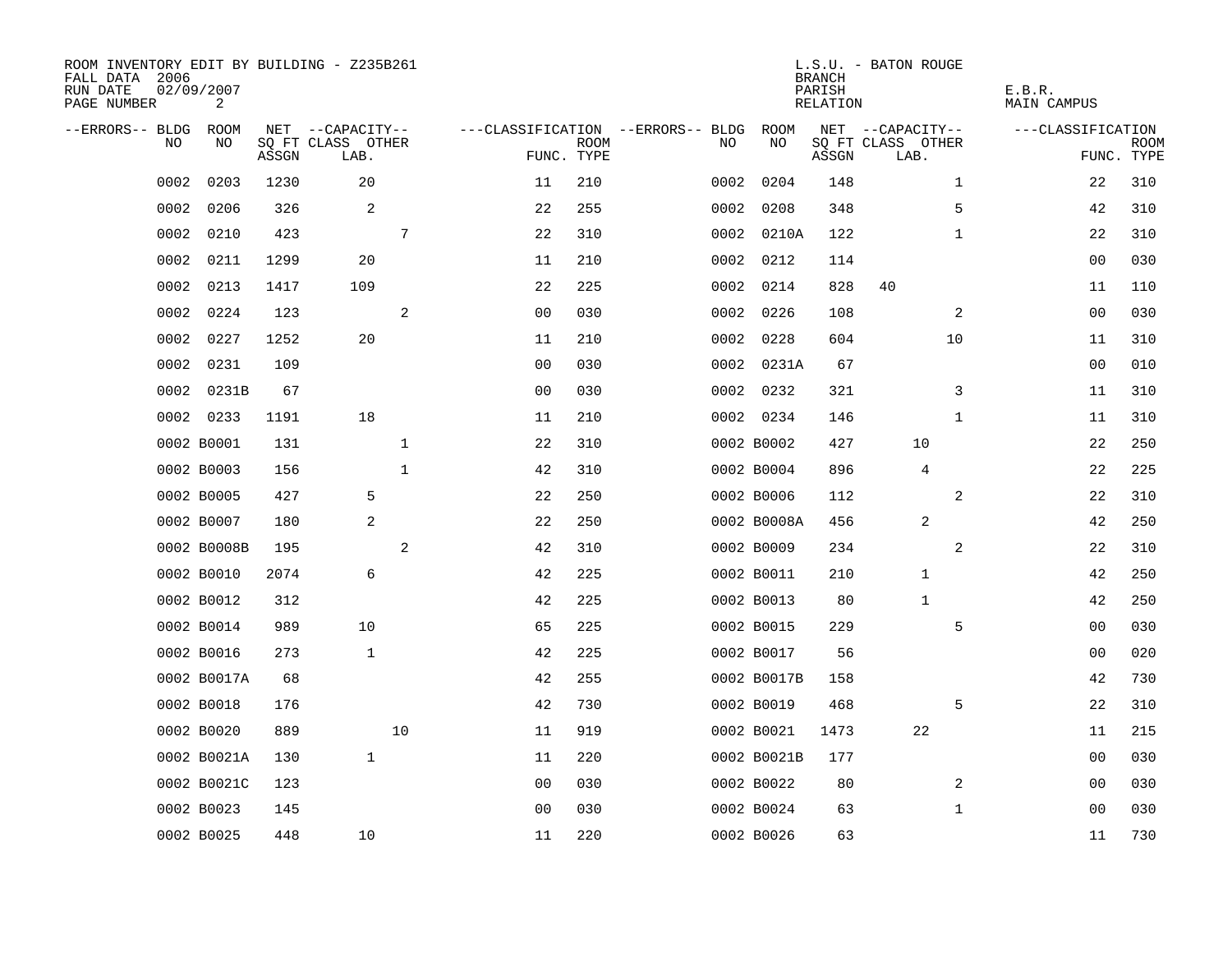| ROOM INVENTORY EDIT BY BUILDING - Z235B261<br>FALL DATA 2006<br>RUN DATE<br>PAGE NUMBER | 02/09/2007<br>3 |       |                           |                                        |             |      |                                                  | <b>BRANCH</b><br>PARISH<br>RELATION | L.S.U. - BATON ROUGE                                                   | E.B.R.<br><b>MAIN CAMPUS</b>                  |                           |
|-----------------------------------------------------------------------------------------|-----------------|-------|---------------------------|----------------------------------------|-------------|------|--------------------------------------------------|-------------------------------------|------------------------------------------------------------------------|-----------------------------------------------|---------------------------|
| --ERRORS-- BLDG ROOM                                                                    |                 |       | NET --CAPACITY--          | ---CLASSIFICATION --ERRORS-- BLDG ROOM |             |      |                                                  |                                     | NET --CAPACITY--                                                       | ---CLASSIFICATION                             |                           |
| NO                                                                                      | NO              | ASSGN | SO FT CLASS OTHER<br>LAB. | FUNC. TYPE                             | <b>ROOM</b> | NO.  | NO                                               | ASSGN                               | SQ FT CLASS OTHER<br>LAB.                                              |                                               | <b>ROOM</b><br>FUNC. TYPE |
|                                                                                         | 0002 B0027      | 181   |                           | 11                                     | 215         |      | 0002 B0028                                       | 2040                                | $\mathbf{1}$                                                           | 11                                            | 310                       |
|                                                                                         | 0002 B0028A     | 161   | $\mathbf{1}$              | 11                                     | 215         |      | 0002 B0028B                                      | 168                                 | $\mathbf{1}$                                                           | 11                                            | 310                       |
|                                                                                         | 0002 B0029      | 144   | $\mathbf{1}$              | 11                                     | 220         |      | 0002 B0030                                       | 376                                 | 2                                                                      | 11                                            | 215                       |
|                                                                                         | 0002 B0030A     | 282   | 5                         | 11                                     | 220         |      | 0002 B0031                                       | 418                                 | 28                                                                     | 91                                            | 660                       |
|                                                                                         | 0002 B0031A     | 406   | 5                         | 91                                     | 660         |      | 0002 B0031B                                      | 126                                 | $\mathbf{1}$                                                           | 91                                            | 660                       |
|                                                                                         | 0002 B0032      | 288   | 7                         | 91                                     | 660         |      | 0002 C0000                                       | 248                                 |                                                                        | 00                                            | 020                       |
|                                                                                         | 0002 C0001      | 42    |                           | 0 <sub>0</sub>                         | 020         |      | 0002 C0002                                       | 462                                 | $\overline{2}$                                                         | 00                                            | 020                       |
|                                                                                         | 0002 C0003      | 58    |                           | 0 <sub>0</sub>                         | 020         |      | 0002 C0004                                       | 129                                 |                                                                        | 00                                            | 020                       |
|                                                                                         | 0002 C0005      | 42    |                           | 0 <sub>0</sub>                         | 020         |      | 0002 C0030                                       | 40                                  |                                                                        | 0 <sub>0</sub>                                | 020                       |
|                                                                                         | 0002 C0031      | 61    |                           | 0 <sub>0</sub>                         | 020         |      | 0002 C0032                                       | 212                                 |                                                                        | 00                                            | 020                       |
|                                                                                         | 0002 C0033      | 215   |                           | 0 <sub>0</sub>                         | 020         |      | 0002 C0100                                       | 1521                                |                                                                        | 0 <sub>0</sub>                                | 020                       |
|                                                                                         | 0002 C0200      | 1985  |                           | 0 <sub>0</sub>                         | 020         |      | 0002 S0100                                       | 381                                 |                                                                        | 0 <sub>0</sub>                                | 020                       |
|                                                                                         | 0002 S0200      | 163   |                           | 0 <sub>0</sub>                         | 020         |      | TOTAL NUMBER CLASSROOMS<br>TOTAL NUMBER LABS 210 |                                     | TOTAL NET ASSIGN SQ. FT. IN ROOM FILE<br>TOTAL NUMBER SPECIAL LABS 220 | 42,465<br>$\mathbf{1}$<br>6<br>$\overline{4}$ |                           |
|                                                                                         | 0003 0101       | 195   | 2                         | 91                                     | 910         |      | 0003 0102                                        | 195                                 | 2                                                                      | 91                                            | 910                       |
|                                                                                         | 0003 0103       | 195   | 2                         | 91                                     | 910         |      | 0003 0104                                        | 195                                 | 2                                                                      | 91                                            | 910                       |
| 0003                                                                                    | 0105            | 195   | 2                         | 91                                     | 910         | 0003 | 0106                                             | 195                                 |                                                                        | 91                                            | 935                       |
| 0003                                                                                    | 0107            | 195   | 2                         | 91                                     | 910         |      | 0003 0108                                        | 195                                 | 2                                                                      | 91                                            | 910                       |
| 0003                                                                                    | 0109            | 195   | $\overline{a}$            | 91                                     | 910         | 0003 | 0110                                             | 195                                 | 2                                                                      | 91                                            | 910                       |
| 0003                                                                                    | 0111            | 195   | 2                         | 91                                     | 910         |      | 0003 0112                                        | 195                                 | 2                                                                      | 91                                            | 910                       |
| 0003                                                                                    | 0201            | 195   | $\overline{a}$            | 91                                     | 910         | 0003 | 0202                                             | 195                                 | 2                                                                      | 91                                            | 910                       |
| 0003                                                                                    | 0203            | 195   | 2                         | 91                                     | 910         | 0003 | 0204                                             | 195                                 | 2                                                                      | 91                                            | 910                       |
| 0003                                                                                    | 0205            | 195   | 2                         | 91                                     | 910         | 0003 | 0206                                             | 195                                 |                                                                        | 91                                            | 935                       |
| 0003                                                                                    | 0207            | 195   | 2                         | 91                                     | 910         | 0003 | 0208                                             | 195                                 | 2                                                                      | 91                                            | 910                       |
|                                                                                         | 0003 0209       | 195   | 2                         | 91                                     | 910         |      | 0003 0210                                        | 195                                 | 2                                                                      | 91                                            | 910                       |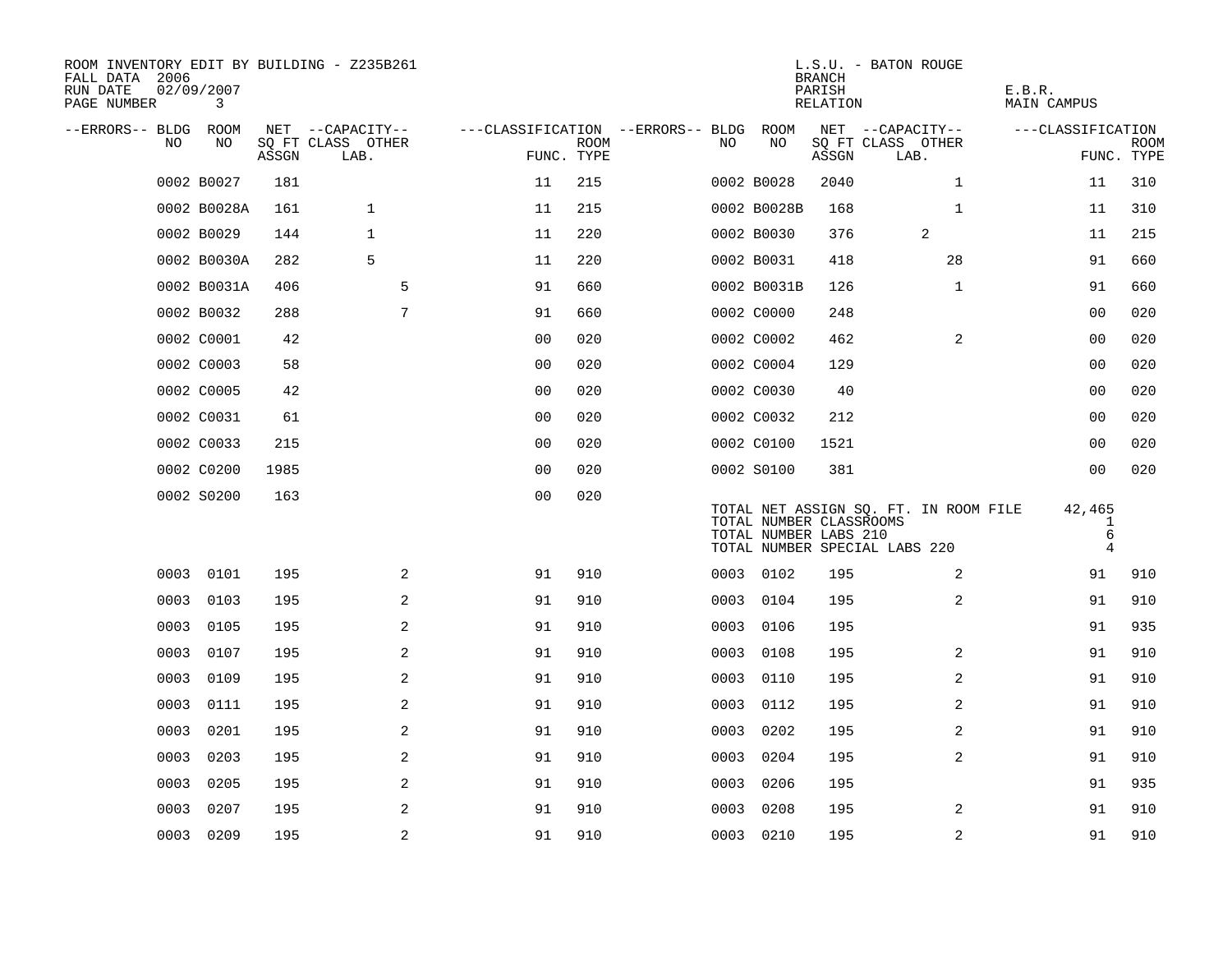| ROOM INVENTORY EDIT BY BUILDING - Z235B261<br>FALL DATA 2006<br>RUN DATE<br>PAGE NUMBER | 02/09/2007<br>4 |       |                           |            |             |                                   |            | <b>BRANCH</b><br>PARISH<br>RELATION | L.S.U. - BATON ROUGE      | E.B.R.<br><b>MAIN CAMPUS</b> |                           |
|-----------------------------------------------------------------------------------------|-----------------|-------|---------------------------|------------|-------------|-----------------------------------|------------|-------------------------------------|---------------------------|------------------------------|---------------------------|
| --ERRORS-- BLDG                                                                         | ROOM            |       | NET --CAPACITY--          |            |             | ---CLASSIFICATION --ERRORS-- BLDG | ROOM       |                                     | NET --CAPACITY--          | ---CLASSIFICATION            |                           |
| N <sub>O</sub>                                                                          | NO.             | ASSGN | SO FT CLASS OTHER<br>LAB. | FUNC. TYPE | <b>ROOM</b> | NO.                               | NO         | ASSGN                               | SQ FT CLASS OTHER<br>LAB. |                              | <b>ROOM</b><br>FUNC. TYPE |
| 0003                                                                                    | 0211            | 195   | 2                         | 91         | 910         | 0003                              | 0212       | 195                                 | $\overline{2}$            | 91                           | 910                       |
| 0003                                                                                    | 0301            | 195   | 2                         | 91         | 910         | 0003                              | 0302       | 195                                 | $\mathbf{1}$              | 0 <sub>0</sub>               | 030                       |
| 0003                                                                                    | 0302A           | 95    |                           | 91         | 715         | 0003                              | 0303       | 195                                 | 2                         | 91                           | 910                       |
| 0003                                                                                    | 0304            | 195   | $\overline{a}$            | 91         | 910         | 0003                              | 0305       | 195                                 | 2                         | 91                           | 910                       |
| 0003                                                                                    | 0306            | 195   |                           | 91         | 935         | 0003                              | 0307       | 195                                 | 2                         | 91                           | 910                       |
| 0003                                                                                    | 0308            | 195   | $\overline{a}$            | 91         | 910         | 0003                              | 0309       | 195                                 | 2                         | 91                           | 910                       |
| 0003                                                                                    | 0310            | 195   | 2                         | 91         | 910         | 0003                              | 0311       | 195                                 | 2                         | 91                           | 910                       |
| 0003                                                                                    | 0312            | 195   | 2                         | 91         | 910         | 0003                              | 0401       | 195                                 | 2                         | 91                           | 910                       |
| 0003                                                                                    | 0402            | 195   | 2                         | 91         | 910         | 0003                              | 0403       | 195                                 | 2                         | 91                           | 910                       |
| 0003                                                                                    | 0404            | 195   | 2                         | 91         | 910         | 0003                              | 0405       | 195                                 | 2                         | 91                           | 910                       |
| 0003                                                                                    | 0406            | 195   |                           | 91         | 935         | 0003                              | 0407       | 195                                 | 2                         | 91                           | 910                       |
| 0003                                                                                    | 0408            | 195   | 2                         | 91         | 910         | 0003                              | 0409       | 195                                 | 2                         | 91                           | 910                       |
| 0003                                                                                    | 0410            | 195   | 2                         | 91         | 910         | 0003                              | 0411       | 195                                 | 2                         | 91                           | 910                       |
| 0003                                                                                    | 0412            | 195   | 2                         | 91         | 910         | 0003                              | 0501       | 195                                 | $\overline{a}$            | 91                           | 910                       |
| 0003                                                                                    | 0502            | 195   | $\overline{a}$            | 91         | 910         | 0003                              | 0503       | 195                                 | $\overline{a}$            | 91                           | 910                       |
| 0003                                                                                    | 0504            | 195   | 2                         | 91         | 910         | 0003                              | 0505       | 195                                 | 2                         | 91                           | 910                       |
| 0003                                                                                    | 0506            | 195   |                           | 91         | 935         |                                   | 0003 0507  | 195                                 | 2                         | 91                           | 910                       |
| 0003                                                                                    | 0508            | 195   | 2                         | 91         | 910         |                                   | 0003 0509  | 195                                 | 2                         | 91                           | 910                       |
| 0003                                                                                    | 0510            | 195   | 2                         | 91         | 910         |                                   | 0003 0511  | 195                                 | 2                         | 91                           | 910                       |
|                                                                                         | 0003 0512       | 195   | 2                         | 91         | 910         |                                   | 0003 B0101 | 72                                  |                           | 91                           | 919                       |
|                                                                                         | 0003 B0102      | 72    |                           | 91         | 919         |                                   | 0003 B0103 | 72                                  |                           | 91                           | 919                       |
|                                                                                         | 0003 B0104      | 72    |                           | 91         | 919         |                                   | 0003 B0105 | 72                                  |                           | 91                           | 919                       |
|                                                                                         | 0003 B0201      | 72    |                           | 91         | 919         |                                   | 0003 B0202 | 72                                  |                           | 91                           | 919                       |
|                                                                                         | 0003 B0203      | 72    |                           | 91         | 919         |                                   | 0003 B0204 | 72                                  |                           | 91                           | 919                       |
|                                                                                         | 0003 B0205      | 72    |                           | 91         | 919         |                                   | 0003 B0301 | 72                                  |                           | 91                           | 919                       |
|                                                                                         | 0003 B0302      | 72    |                           | 91         | 919         |                                   | 0003 B0303 | 72                                  |                           | 91                           | 919                       |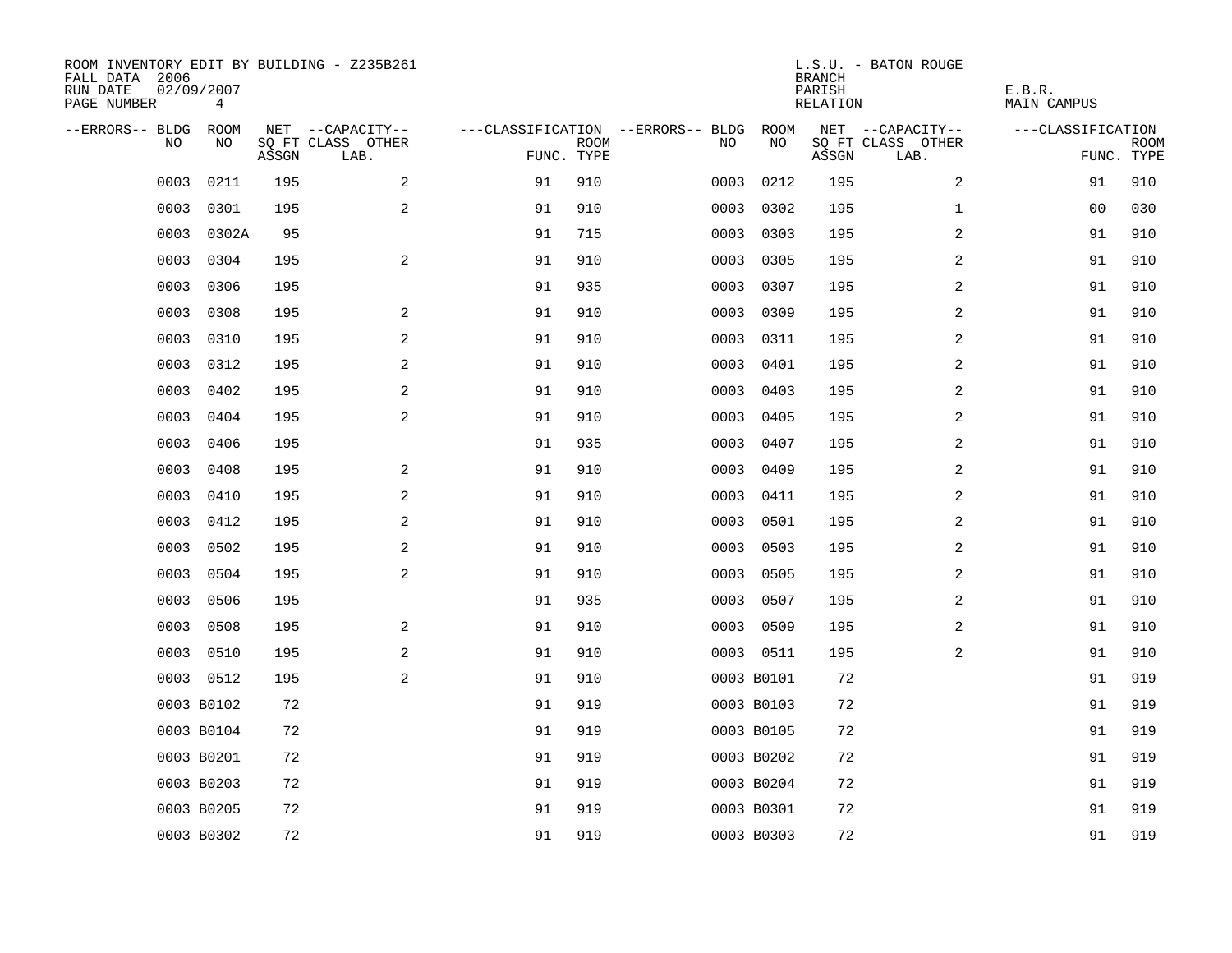| ROOM INVENTORY EDIT BY BUILDING - Z235B261<br>FALL DATA 2006<br>RUN DATE<br>PAGE NUMBER | 02/09/2007<br>5 |       |                           |                                        |             |    |            | <b>BRANCH</b><br>PARISH<br>RELATION              | L.S.U. - BATON ROUGE                                                   | E.B.R.<br>MAIN CAMPUS |                           |
|-----------------------------------------------------------------------------------------|-----------------|-------|---------------------------|----------------------------------------|-------------|----|------------|--------------------------------------------------|------------------------------------------------------------------------|-----------------------|---------------------------|
| --ERRORS-- BLDG ROOM                                                                    |                 |       | NET --CAPACITY--          | ---CLASSIFICATION --ERRORS-- BLDG ROOM |             |    |            |                                                  | NET --CAPACITY--                                                       | ---CLASSIFICATION     |                           |
| NO                                                                                      | NO              | ASSGN | SQ FT CLASS OTHER<br>LAB. | FUNC. TYPE                             | <b>ROOM</b> | NO | NO         | ASSGN                                            | SQ FT CLASS OTHER<br>LAB.                                              |                       | <b>ROOM</b><br>FUNC. TYPE |
|                                                                                         | 0003 B0304      | 72    |                           | 91                                     | 919         |    | 0003 B0305 | 72                                               |                                                                        | 91                    | 919                       |
|                                                                                         | 0003 S0101      | 96    |                           | 0 <sub>0</sub>                         | 020         |    | 0003 S0102 | 96                                               |                                                                        | 00                    | 020                       |
|                                                                                         | 0003 S0103      | 96    |                           | 0 <sub>0</sub>                         | 020         |    | 0003 S0104 | 96                                               |                                                                        | 00                    | 020                       |
|                                                                                         | 0003 S0105      | 96    |                           | 0 <sub>0</sub>                         | 020         |    | 0003 S0201 | 96                                               |                                                                        | 0 <sub>0</sub>        | 020                       |
|                                                                                         | 0003 S0202      | 96    |                           | 00                                     | 020         |    | 0003 S0203 | 96                                               |                                                                        | 00                    | 020                       |
|                                                                                         | 0003 S0204      | 96    |                           | 0 <sub>0</sub>                         | 020         |    | 0003 S0205 | 96                                               |                                                                        | 00                    | 020                       |
|                                                                                         | 0003 S0301      | 96    |                           | 0 <sub>0</sub>                         | 020         |    | 0003 S0302 | 96                                               |                                                                        | 0 <sub>0</sub>        | 020                       |
|                                                                                         | 0003 S0303      | 96    |                           | 0 <sub>0</sub>                         | 020         |    | 0003 S0304 | 96                                               |                                                                        | 0 <sub>0</sub>        | 020                       |
|                                                                                         | 0003 S0305      | 96    |                           | 0 <sub>0</sub>                         | 020         |    |            | TOTAL NUMBER CLASSROOMS<br>TOTAL NUMBER LABS 210 | TOTAL NET ASSIGN SQ. FT. IN ROOM FILE<br>TOTAL NUMBER SPECIAL LABS 220 | 12,680                |                           |
|                                                                                         | 0004 0101       | 195   | 2                         | 91                                     | 910         |    | 0004 0102  | 195                                              | 2                                                                      | 91                    | 910                       |
| 0004                                                                                    | 0103            | 195   | 2                         | 91                                     | 910         |    | 0004 0104  | 195                                              | $\overline{2}$                                                         | 91                    | 910                       |
|                                                                                         | 0004 0105       | 195   | 2                         | 91                                     | 910         |    | 0004 0106  | 195                                              |                                                                        | 91                    | 935                       |
| 0004                                                                                    | 0107            | 195   | 2                         | 91                                     | 910         |    | 0004 0108  | 195                                              | 2                                                                      | 91                    | 910                       |
|                                                                                         | 0004 0109       | 195   | $\overline{a}$            | 91                                     | 910         |    | 0004 0110  | 195                                              | 2                                                                      | 91                    | 910                       |
|                                                                                         | 0004 0111       | 195   | 2                         | 91                                     | 910         |    | 0004 0112  | 195                                              | 2                                                                      | 91                    | 910                       |
| 0004                                                                                    | 0201            | 195   | 2                         | 91                                     | 910         |    | 0004 0202  | 195                                              | 2                                                                      | 91                    | 910                       |
|                                                                                         | 0004 0203       | 195   | 2                         | 91                                     | 910         |    | 0004 0204  | 195                                              | 2                                                                      | 91                    | 910                       |
|                                                                                         | 0004 0205       | 195   | 2                         | 91                                     | 910         |    | 0004 0206  | 195                                              |                                                                        | 91                    | 935                       |
|                                                                                         | 0004 0207       | 195   | 2                         | 91                                     | 910         |    | 0004 0208  | 195                                              | 2                                                                      | 91                    | 910                       |
| 0004                                                                                    | 0209            | 195   | 2                         | 91                                     | 910         |    | 0004 0210  | 195                                              | 2                                                                      | 91                    | 910                       |
| 0004                                                                                    | 0211            | 195   | $\overline{a}$            | 91                                     | 910         |    | 0004 0212  | 195                                              | 2                                                                      | 91                    | 910                       |
| 0004                                                                                    | 0301            | 195   | 2                         | 91                                     | 910         |    | 0004 0302  | 195                                              |                                                                        | 00                    | 030                       |
|                                                                                         | 0004 0302A      | 1     |                           | 91                                     | 715         |    | 0004 0303  | 195                                              | 2                                                                      | 91                    | 910                       |
|                                                                                         | 0004 0304       | 195   | 2                         | 91                                     | 910         |    | 0004 0305  | 195                                              | 2                                                                      | 91                    | 910                       |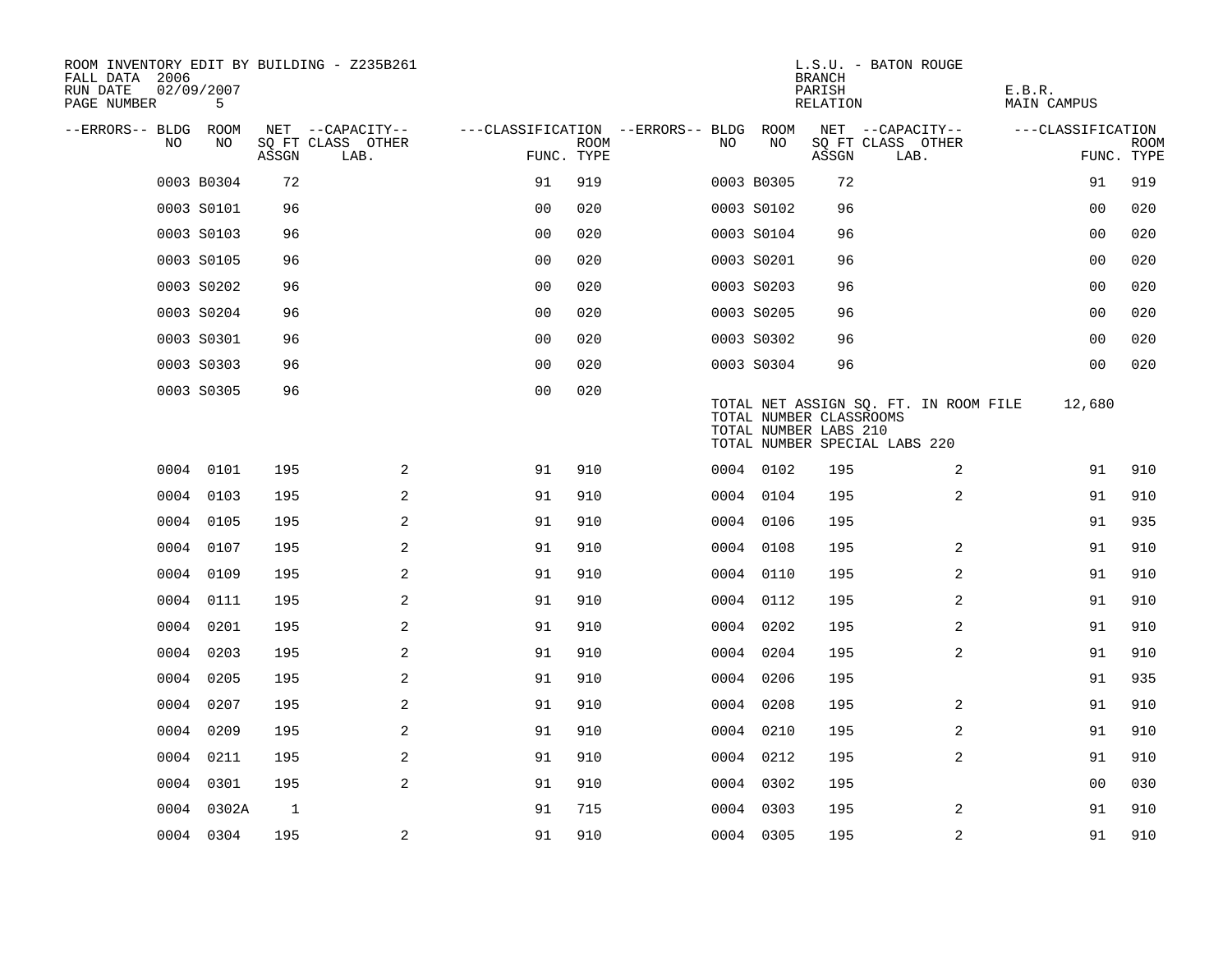| ROOM INVENTORY EDIT BY BUILDING - Z235B261<br>FALL DATA 2006<br>RUN DATE<br>PAGE NUMBER | 02/09/2007<br>6 |       |                           |                |             |                                   |            | <b>BRANCH</b><br>PARISH<br>RELATION | L.S.U. - BATON ROUGE      | E.B.R.<br><b>MAIN CAMPUS</b> |                           |
|-----------------------------------------------------------------------------------------|-----------------|-------|---------------------------|----------------|-------------|-----------------------------------|------------|-------------------------------------|---------------------------|------------------------------|---------------------------|
| --ERRORS-- BLDG                                                                         | ROOM            |       | NET --CAPACITY--          |                |             | ---CLASSIFICATION --ERRORS-- BLDG | ROOM       |                                     | NET --CAPACITY--          | ---CLASSIFICATION            |                           |
| N <sub>O</sub>                                                                          | NO.             | ASSGN | SO FT CLASS OTHER<br>LAB. | FUNC. TYPE     | <b>ROOM</b> | NO.                               | NO         | ASSGN                               | SQ FT CLASS OTHER<br>LAB. |                              | <b>ROOM</b><br>FUNC. TYPE |
| 0004                                                                                    | 0306            | 195   |                           | 91             | 935         |                                   | 0004 0307  | 195                                 | $\overline{2}$            | 91                           | 910                       |
| 0004                                                                                    | 0308            | 195   | 2                         | 91             | 910         |                                   | 0004 0309  | 195                                 | 2                         | 91                           | 910                       |
|                                                                                         | 0004 0310       | 195   | 2                         | 91             | 910         |                                   | 0004 0311  | 195                                 | 2                         | 91                           | 910                       |
| 0004                                                                                    | 0312            | 195   | 2                         | 91             | 910         |                                   | 0004 0401  | 195                                 | 2                         | 91                           | 910                       |
| 0004                                                                                    | 0402            | 195   | 2                         | 91             | 910         |                                   | 0004 0403  | 195                                 | 2                         | 91                           | 910                       |
| 0004                                                                                    | 0404            | 195   | $\mathbf{2}$              | 91             | 910         |                                   | 0004 0405  | 195                                 | 2                         | 91                           | 910                       |
| 0004                                                                                    | 0406            | 195   |                           | 91             | 935         |                                   | 0004 0407  | 195                                 | 2                         | 91                           | 910                       |
|                                                                                         | 0004 0408       | 195   | 2                         | 91             | 910         |                                   | 0004 0409  | 195                                 | 2                         | 91                           | 910                       |
| 0004                                                                                    | 0410            | 195   | 2                         | 91             | 910         |                                   | 0004 0411  | 195                                 | 2                         | 91                           | 910                       |
| 0004                                                                                    | 0412            | 195   | 2                         | 91             | 910         |                                   | 0004 0501  | 195                                 | 2                         | 91                           | 910                       |
| 0004                                                                                    | 0502            | 195   | 2                         | 91             | 910         |                                   | 0004 0503  | 195                                 | 2                         | 91                           | 910                       |
|                                                                                         | 0004 0504       | 195   | 2                         | 91             | 910         |                                   | 0004 0505  | 195                                 | 2                         | 91                           | 910                       |
| 0004                                                                                    | 0506            | 195   |                           | 91             | 935         |                                   | 0004 0507  | 195                                 | 2                         | 91                           | 910                       |
| 0004                                                                                    | 0508            | 195   | 2                         | 91             | 910         |                                   | 0004 0509  | 195                                 | 2                         | 91                           | 910                       |
|                                                                                         | 0004 0510       | 195   | $\mathbf{2}$              | 91             | 910         |                                   | 0004 0511  | 195                                 | $\overline{a}$            | 91                           | 910                       |
|                                                                                         | 0004 0512       | 195   | 2                         | 91             | 910         |                                   | 0004 B0101 | 72                                  |                           | 91                           | 919                       |
|                                                                                         | 0004 B0102      | 72    |                           | 91             | 919         |                                   | 0004 B0103 | 72                                  |                           | 91                           | 919                       |
|                                                                                         | 0004 B0104      | 72    |                           | 91             | 919         |                                   | 0004 B0105 | 72                                  |                           | 91                           | 919                       |
|                                                                                         | 0004 B0201      | 72    |                           | 91             | 919         |                                   | 0004 B0202 | 72                                  |                           | 91                           | 919                       |
|                                                                                         | 0004 B0203      | 72    |                           | 91             | 919         |                                   | 0004 B0204 | 72                                  |                           | 91                           | 919                       |
|                                                                                         | 0004 B0205      | 72    |                           | 91             | 919         |                                   | 0004 B0301 | 72                                  |                           | 91                           | 919                       |
|                                                                                         | 0004 B0302      | 72    |                           | 91             | 919         |                                   | 0004 B0303 | 72                                  |                           | 91                           | 919                       |
|                                                                                         | 0004 B0304      | 72    |                           | 91             | 919         |                                   | 0004 B0305 | 72                                  |                           | 91                           | 919                       |
|                                                                                         | 0004 S0101      | 96    |                           | 0 <sub>0</sub> | 020         |                                   | 0004 S0102 | 96                                  |                           | 00                           | 020                       |
|                                                                                         | 0004 S0103      | 96    |                           | 0 <sub>0</sub> | 020         |                                   | 0004 S0104 | 96                                  |                           | 00                           | 020                       |
|                                                                                         | 0004 S0105      | 96    |                           | 0 <sub>0</sub> | 020         |                                   | 0004 S0201 | 96                                  |                           | 0 <sub>0</sub>               | 020                       |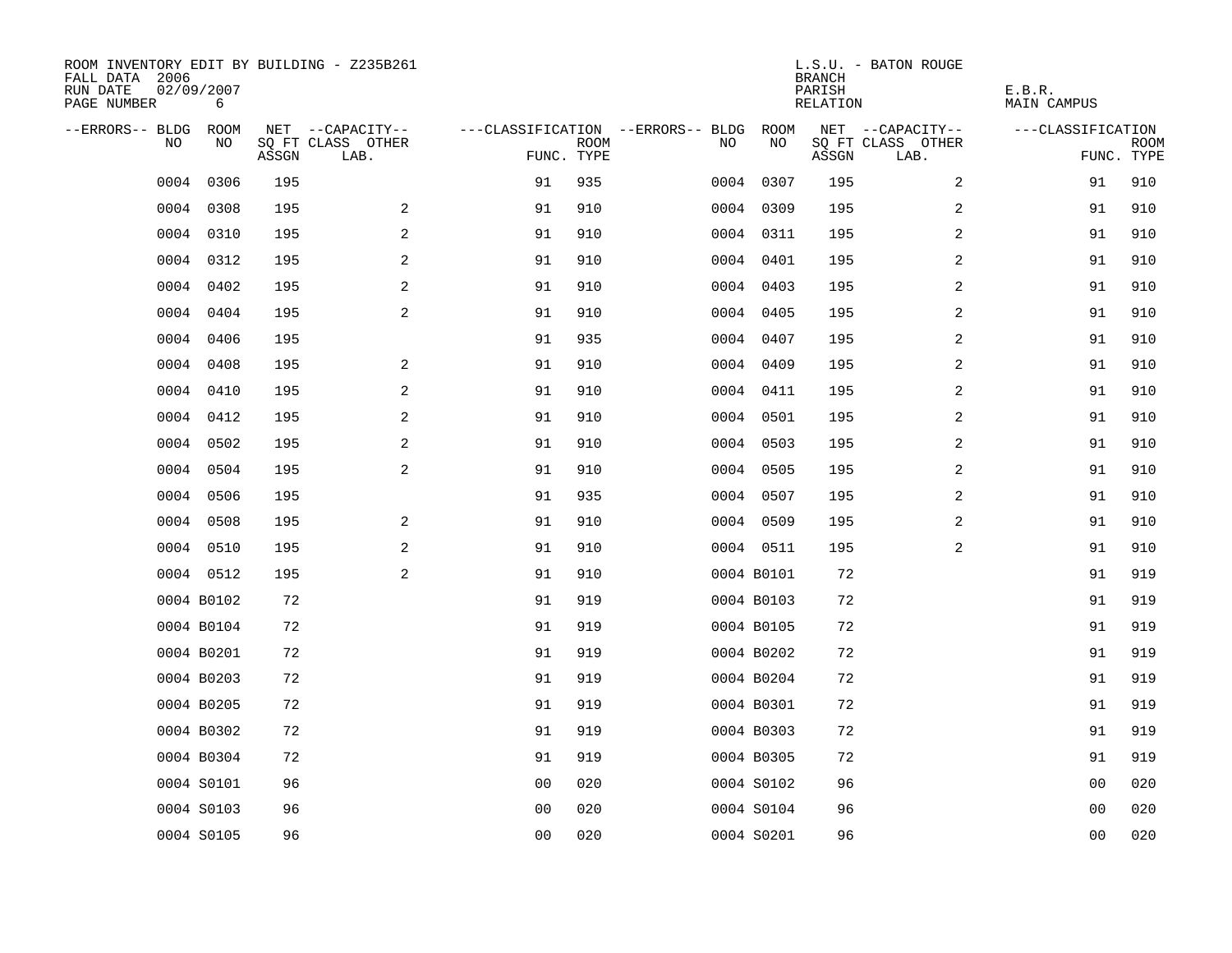| ROOM INVENTORY EDIT BY BUILDING - Z235B261<br>FALL DATA 2006<br>RUN DATE<br>PAGE NUMBER | 02/09/2007<br>7 |       |                           |                                        |             |      |            | <b>BRANCH</b><br>PARISH<br>RELATION              | L.S.U. - BATON ROUGE                                                   | E.B.R.<br>MAIN CAMPUS |                           |
|-----------------------------------------------------------------------------------------|-----------------|-------|---------------------------|----------------------------------------|-------------|------|------------|--------------------------------------------------|------------------------------------------------------------------------|-----------------------|---------------------------|
| --ERRORS-- BLDG ROOM                                                                    |                 |       | NET --CAPACITY--          | ---CLASSIFICATION --ERRORS-- BLDG ROOM |             |      |            |                                                  | NET --CAPACITY--                                                       | ---CLASSIFICATION     |                           |
| NO.                                                                                     | NO.             | ASSGN | SQ FT CLASS OTHER<br>LAB. | FUNC. TYPE                             | <b>ROOM</b> | NO.  | NO         | ASSGN                                            | SQ FT CLASS OTHER<br>LAB.                                              |                       | <b>ROOM</b><br>FUNC. TYPE |
|                                                                                         | 0004 S0202      | 96    |                           | 0 <sub>0</sub>                         | 020         |      | 0004 S0203 | 96                                               |                                                                        | 0 <sub>0</sub>        | 020                       |
|                                                                                         | 0004 S0204      | 96    |                           | 0 <sub>0</sub>                         | 020         |      | 0004 S0205 | 96                                               |                                                                        | 0 <sub>0</sub>        | 020                       |
|                                                                                         | 0004 S0301      | 96    |                           | 0 <sub>0</sub>                         | 020         |      | 0004 S0302 | 96                                               |                                                                        | 0 <sub>0</sub>        | 020                       |
|                                                                                         | 0004 S0303      | 96    |                           | 0 <sub>0</sub>                         | 020         |      | 0004 S0304 | 96                                               |                                                                        | 00                    | 020                       |
|                                                                                         | 0004 S0305      | 96    |                           | 0 <sub>0</sub>                         | 020         |      |            | TOTAL NUMBER CLASSROOMS<br>TOTAL NUMBER LABS 210 | TOTAL NET ASSIGN SQ. FT. IN ROOM FILE<br>TOTAL NUMBER SPECIAL LABS 220 | 12,586                |                           |
|                                                                                         | 0005 0101       | 195   | 2                         | 91                                     | 910         |      | 0005 0102  | 195                                              | 2                                                                      | 91                    | 910                       |
| 0005                                                                                    | 0103            | 195   | 2                         | 91                                     | 910         |      | 0005 0104  | 195                                              | 2                                                                      | 91                    | 910                       |
| 0005                                                                                    | 0105            | 195   | 2                         | 91                                     | 910         |      | 0005 0106  | 195                                              |                                                                        | 91                    | 935                       |
| 0005                                                                                    | 0107            | 195   | 2                         | 91                                     | 910         | 0005 | 0108       | 195                                              | 2                                                                      | 91                    | 910                       |
| 0005                                                                                    | 0109            | 195   | 2                         | 91                                     | 910         |      | 0005 0110  | 195                                              | 2                                                                      | 91                    | 910                       |
| 0005                                                                                    | 0111            | 195   | 2                         | 91                                     | 910         | 0005 | 0112       | 195                                              | 2                                                                      | 91                    | 910                       |
| 0005                                                                                    | 0201            | 195   | 2                         | 91                                     | 910         |      | 0005 0202  | 195                                              | 2                                                                      | 91                    | 910                       |
| 0005                                                                                    | 0203            | 195   | 2                         | 91                                     | 910         | 0005 | 0204       | 195                                              | 2                                                                      | 91                    | 910                       |
| 0005                                                                                    | 0205            | 195   | 2                         | 91                                     | 910         | 0005 | 0206       | 195                                              |                                                                        | 91                    | 935                       |
| 0005                                                                                    | 0207            | 195   | $\mathbf{2}$              | 91                                     | 910         | 0005 | 0208       | 195                                              | 2                                                                      | 91                    | 910                       |
| 0005                                                                                    | 0209            | 195   | 2                         | 91                                     | 910         | 0005 | 0210       | 195                                              | 2                                                                      | 91                    | 910                       |
| 0005                                                                                    | 0211            | 195   | 2                         | 91                                     | 910         |      | 0005 0212  | 195                                              | 2                                                                      | 91                    | 910                       |
| 0005                                                                                    | 0301            | 195   | 2                         | 91                                     | 910         |      | 0005 0302  | 195                                              |                                                                        | 91                    | 630                       |
|                                                                                         | 0005 0302A      | 95    |                           | 91                                     | 715         |      | 0005 0303  | 195                                              | 2                                                                      | 91                    | 910                       |
| 0005                                                                                    | 0304            | 195   | 2                         | 91                                     | 910         |      | 0005 0305  | 195                                              | 2                                                                      | 91                    | 910                       |
| 0005                                                                                    | 0306            | 195   |                           | 91                                     | 935         |      | 0005 0307  | 195                                              | 2                                                                      | 91                    | 910                       |
| 0005                                                                                    | 0308            | 195   | 2                         | 91                                     | 910         |      | 0005 0309  | 195                                              | 2                                                                      | 91                    | 910                       |
| 0005                                                                                    | 0310            | 195   | 2                         | 91                                     | 910         |      | 0005 0311  | 195                                              | 2                                                                      | 91                    | 910                       |
|                                                                                         | 0005 0312       | 195   | $\overline{c}$            | 91                                     | 910         |      | 0005 0401  | 195                                              | 2                                                                      | 91                    | 910                       |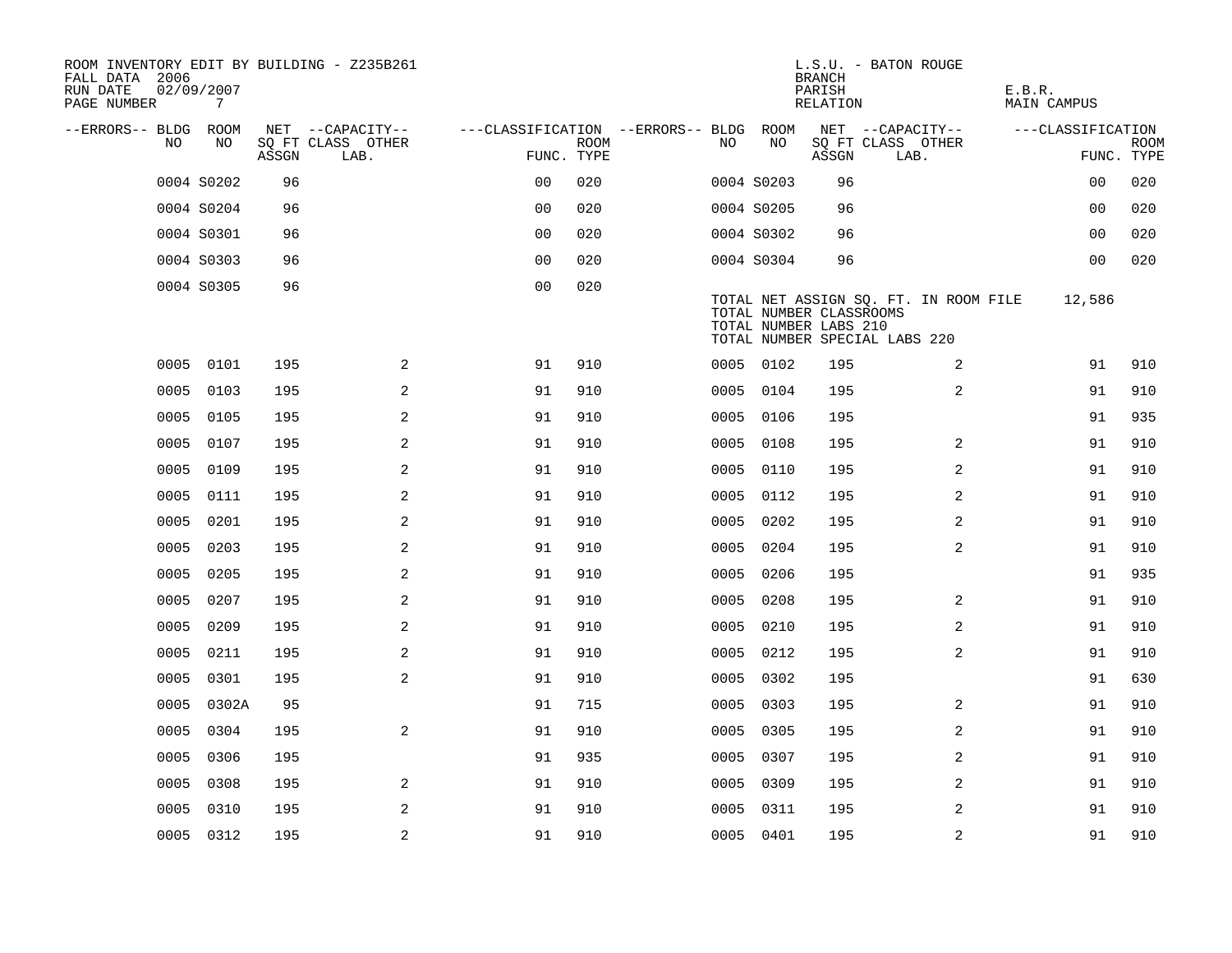| ROOM INVENTORY EDIT BY BUILDING - Z235B261<br>FALL DATA 2006<br>RUN DATE<br>PAGE NUMBER | 02/09/2007<br>8 |       |                           |                |             |                                        |            | <b>BRANCH</b><br>PARISH<br>RELATION | L.S.U. - BATON ROUGE      | E.B.R.<br>MAIN CAMPUS |                           |
|-----------------------------------------------------------------------------------------|-----------------|-------|---------------------------|----------------|-------------|----------------------------------------|------------|-------------------------------------|---------------------------|-----------------------|---------------------------|
| --ERRORS-- BLDG ROOM                                                                    |                 |       | NET --CAPACITY--          |                |             | ---CLASSIFICATION --ERRORS-- BLDG ROOM |            |                                     | NET --CAPACITY--          | ---CLASSIFICATION     |                           |
| NO                                                                                      | NO              | ASSGN | SQ FT CLASS OTHER<br>LAB. | FUNC. TYPE     | <b>ROOM</b> | NO                                     | NO         | ASSGN                               | SQ FT CLASS OTHER<br>LAB. |                       | <b>ROOM</b><br>FUNC. TYPE |
| 0005                                                                                    | 0402            | 195   | $\overline{a}$            | 91             | 910         | 0005                                   | 0403       | 195                                 | 2                         | 91                    | 910                       |
| 0005                                                                                    | 0404            | 195   | 2                         | 91             | 910         |                                        | 0005 0405  | 195                                 | 2                         | 91                    | 910                       |
| 0005                                                                                    | 0406            | 195   |                           | 91             | 935         |                                        | 0005 0407  | 195                                 | 2                         | 91                    | 910                       |
| 0005                                                                                    | 0408            | 195   | 2                         | 91             | 910         |                                        | 0005 0409  | 195                                 | 2                         | 91                    | 910                       |
| 0005                                                                                    | 0410            | 195   | $\mathbf{2}$              | 91             | 910         | 0005                                   | 0411       | 195                                 | 2                         | 91                    | 910                       |
| 0005                                                                                    | 0412            | 195   | 2                         | 91             | 910         |                                        | 0005 0501  | 195                                 | 2                         | 91                    | 910                       |
| 0005                                                                                    | 0502            | 195   | 2                         | 91             | 910         |                                        | 0005 0503  | 195                                 | $\overline{a}$            | 91                    | 910                       |
| 0005                                                                                    | 0504            | 195   | $\mathbf{2}$              | 91             | 910         |                                        | 0005 0505  | 195                                 | 2                         | 91                    | 910                       |
| 0005                                                                                    | 0506            | 195   |                           | 91             | 935         | 0005                                   | 0507       | 195                                 | $\overline{a}$            | 91                    | 910                       |
| 0005                                                                                    | 0508            | 195   | 2                         | 91             | 910         |                                        | 0005 0509  | 195                                 | 2                         | 91                    | 910                       |
| 0005                                                                                    | 0510            | 195   | 2                         | 91             | 910         |                                        | 0005 0511  | 195                                 | $\overline{2}$            | 91                    | 910                       |
|                                                                                         | 0005 0512       | 195   | 2                         | 91             | 910         |                                        | 0005 B0101 | 72                                  |                           | 91                    | 919                       |
|                                                                                         | 0005 B0102      | 72    |                           | 91             | 919         |                                        | 0005 B0103 | 72                                  |                           | 91                    | 919                       |
|                                                                                         | 0005 B0104      | 72    |                           | 91             | 919         |                                        | 0005 B0105 | 72                                  |                           | 91                    | 919                       |
|                                                                                         | 0005 B0201      | 72    |                           | 91             | 919         |                                        | 0005 B0202 | 72                                  |                           | 91                    | 919                       |
|                                                                                         | 0005 B0203      | 72    |                           | 91             | 919         |                                        | 0005 B0204 | 72                                  |                           | 91                    | 919                       |
|                                                                                         | 0005 B0205      | 72    |                           | 91             | 919         |                                        | 0005 B0301 | 72                                  |                           | 91                    | 919                       |
|                                                                                         | 0005 B0302      | 72    |                           | 91             | 919         |                                        | 0005 B0303 | 72                                  |                           | 91                    | 919                       |
|                                                                                         | 0005 B0304      | 72    |                           | 91             | 919         |                                        | 0005 B0305 | 72                                  |                           | 91                    | 919                       |
|                                                                                         | 0005 S0101      | 96    |                           | 0 <sub>0</sub> | 020         |                                        | 0005 S0102 | 96                                  |                           | 00                    | 020                       |
|                                                                                         | 0005 S0103      | 96    |                           | 0 <sub>0</sub> | 020         |                                        | 0005 S0104 | 96                                  |                           | 00                    | 020                       |
|                                                                                         | 0005 S0105      | 96    |                           | 0 <sub>0</sub> | 020         |                                        | 0005 S0201 | 96                                  |                           | 00                    | 020                       |
|                                                                                         | 0005 S0202      | 96    |                           | 0 <sub>0</sub> | 020         |                                        | 0005 S0203 | 96                                  |                           | 0 <sub>0</sub>        | 020                       |
|                                                                                         | 0005 S0204      | 96    |                           | 0 <sub>0</sub> | 020         |                                        | 0005 S0205 | 96                                  |                           | 00                    | 020                       |
|                                                                                         | 0005 S0301      | 96    |                           | 0 <sub>0</sub> | 020         |                                        | 0005 S0302 | 96                                  |                           | 00                    | 020                       |
|                                                                                         | 0005 S0303      | 96    |                           | 0 <sub>0</sub> | 020         |                                        | 0005 S0304 | 96                                  |                           | 0 <sub>0</sub>        | 020                       |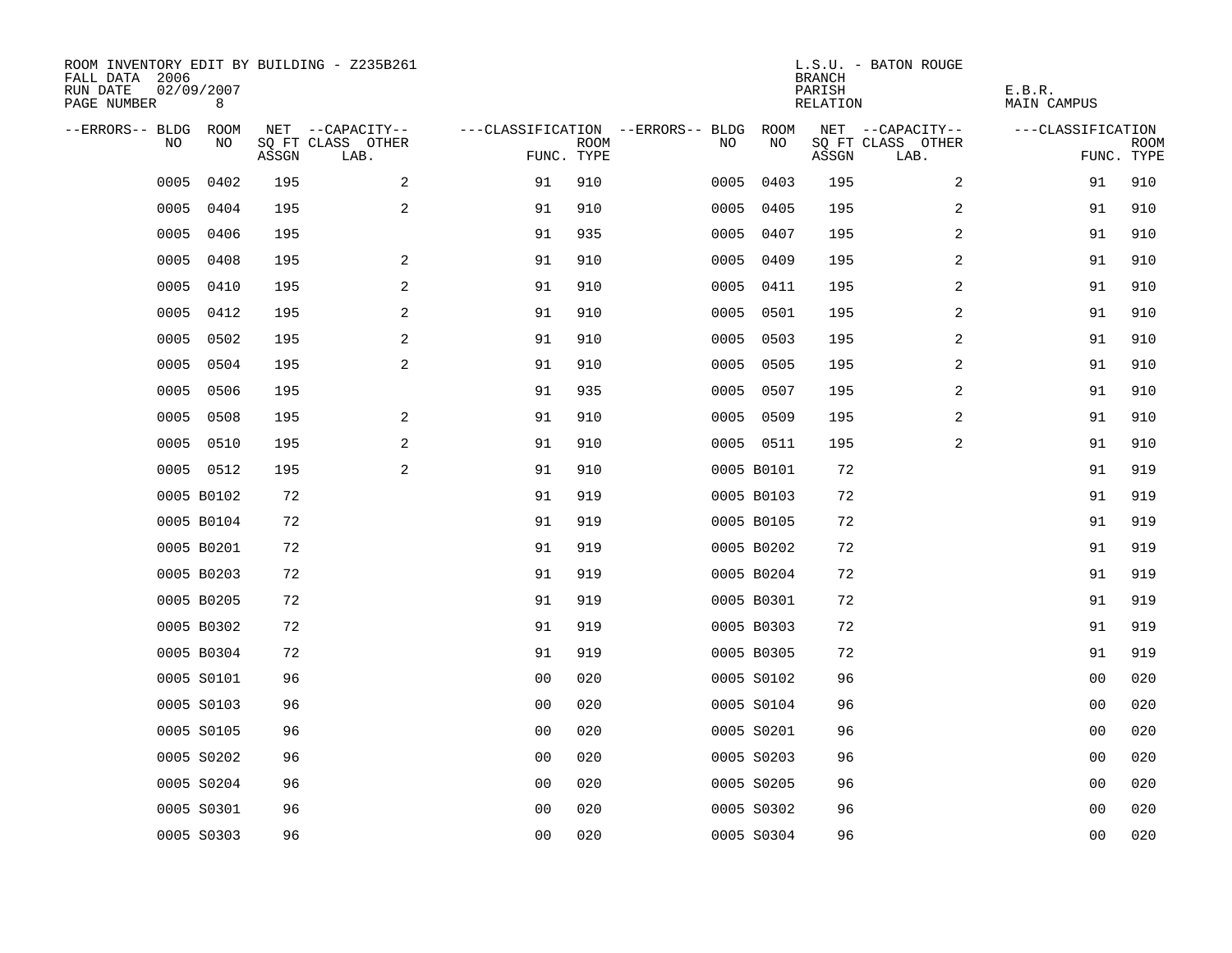| ROOM INVENTORY EDIT BY BUILDING - Z235B261<br>FALL DATA 2006<br>RUN DATE<br>PAGE NUMBER | 02/09/2007<br>9 |       |                           |                                        |      |           |      | <b>BRANCH</b><br>PARISH<br>RELATION              | L.S.U. - BATON ROUGE                                                   | E.B.R.<br>MAIN CAMPUS |                           |
|-----------------------------------------------------------------------------------------|-----------------|-------|---------------------------|----------------------------------------|------|-----------|------|--------------------------------------------------|------------------------------------------------------------------------|-----------------------|---------------------------|
| --ERRORS-- BLDG ROOM                                                                    |                 |       | NET --CAPACITY--          | ---CLASSIFICATION --ERRORS-- BLDG ROOM |      |           |      |                                                  | NET --CAPACITY--                                                       | ---CLASSIFICATION     |                           |
| NO.                                                                                     | NO.             | ASSGN | SQ FT CLASS OTHER<br>LAB. | FUNC. TYPE                             | ROOM | NO.       | NO   | ASSGN                                            | SQ FT CLASS OTHER<br>LAB.                                              |                       | <b>ROOM</b><br>FUNC. TYPE |
|                                                                                         | 0005 S0305      | 96    |                           | 0 <sub>0</sub>                         | 020  |           |      | TOTAL NUMBER CLASSROOMS<br>TOTAL NUMBER LABS 210 | TOTAL NET ASSIGN SQ. FT. IN ROOM FILE<br>TOTAL NUMBER SPECIAL LABS 220 | 12,875                |                           |
|                                                                                         | 0006 0101       | 195   | 2                         | 91                                     | 920  | 0006 0102 |      | 195                                              | 2                                                                      | 91                    | 910                       |
| 0006                                                                                    | 0103            | 195   | 2                         | 91                                     | 910  | 0006      | 0104 | 195                                              | $\overline{a}$                                                         | 91                    | 910                       |
| 0006                                                                                    | 0105            | 195   | $\mathbf{2}$              | 91                                     | 910  | 0006 0106 |      | 195                                              |                                                                        | 91                    | 935                       |
| 0006                                                                                    | 0107            | 195   | 2                         | 91                                     | 910  | 0006      | 0108 | 195                                              | $\overline{a}$                                                         | 91                    | 910                       |
| 0006                                                                                    | 0109            | 195   | 2                         | 91                                     | 910  | 0006 0110 |      | 195                                              | 2                                                                      | 91                    | 910                       |
| 0006                                                                                    | 0111            | 195   | 2                         | 91                                     | 910  | 0006      | 0112 | 195                                              | 2                                                                      | 91                    | 910                       |
| 0006                                                                                    | 0201            | 195   | 2                         | 91                                     | 910  | 0006 0202 |      | 195                                              | 2                                                                      | 91                    | 910                       |
| 0006                                                                                    | 0203            | 195   | 2                         | 91                                     | 910  | 0006      | 0204 | 195                                              | 2                                                                      | 91                    | 910                       |
| 0006                                                                                    | 0205            | 195   | 2                         | 91                                     | 910  | 0006 0206 |      | 195                                              |                                                                        | 91                    | 935                       |
| 0006                                                                                    | 0207            | 195   | 2                         | 91                                     | 910  | 0006      | 0208 | 195                                              | 2                                                                      | 91                    | 910                       |
| 0006                                                                                    | 0209            | 195   | $\overline{a}$            | 91                                     | 910  | 0006      | 0210 | 195                                              | 2                                                                      | 91                    | 910                       |
| 0006                                                                                    | 0211            | 195   | 2                         | 91                                     | 910  | 0006      | 0212 | 195                                              | 2                                                                      | 91                    | 910                       |
| 0006                                                                                    | 0301            | 195   | 2                         | 91                                     | 910  | 0006 0302 |      | 100                                              | 2                                                                      | 00                    | 030                       |
| 0006                                                                                    | 0302A           | 95    | 95                        | 91                                     | 715  | 0006      | 0303 | 195                                              | 2                                                                      | 91                    | 910                       |
| 0006                                                                                    | 0304            | 195   | $\overline{a}$            | 91                                     | 910  | 0006      | 0305 | 195                                              | 2                                                                      | 91                    | 910                       |
| 0006                                                                                    | 0306            | 195   |                           | 91                                     | 935  | 0006 0307 |      | 195                                              | 2                                                                      | 91                    | 910                       |
| 0006                                                                                    | 0308            | 195   | 2                         | 91                                     | 910  | 0006 0309 |      | 195                                              | 2                                                                      | 91                    | 910                       |
| 0006                                                                                    | 0310            | 195   | 2                         | 91                                     | 910  | 0006 0311 |      | 195                                              | 2                                                                      | 91                    | 910                       |
| 0006                                                                                    | 0312            | 195   | 2                         | 91                                     | 910  | 0006      | 0401 | 195                                              | 2                                                                      | 91                    | 910                       |
| 0006                                                                                    | 0402            | 195   | 2                         | 91                                     | 910  | 0006 0403 |      | 195                                              | 2                                                                      | 91                    | 910                       |
| 0006                                                                                    | 0404            | 195   | 2                         | 91                                     | 910  | 0006      | 0405 | 195                                              | 2                                                                      | 91                    | 910                       |
| 0006                                                                                    | 0406            | 195   |                           | 91                                     | 935  | 0006 0407 |      | 195                                              | 2                                                                      | 91                    | 910                       |
|                                                                                         | 0006 0408       | 195   | 2                         | 91                                     | 910  | 0006 0409 |      | 195                                              | 2                                                                      | 91                    | 910                       |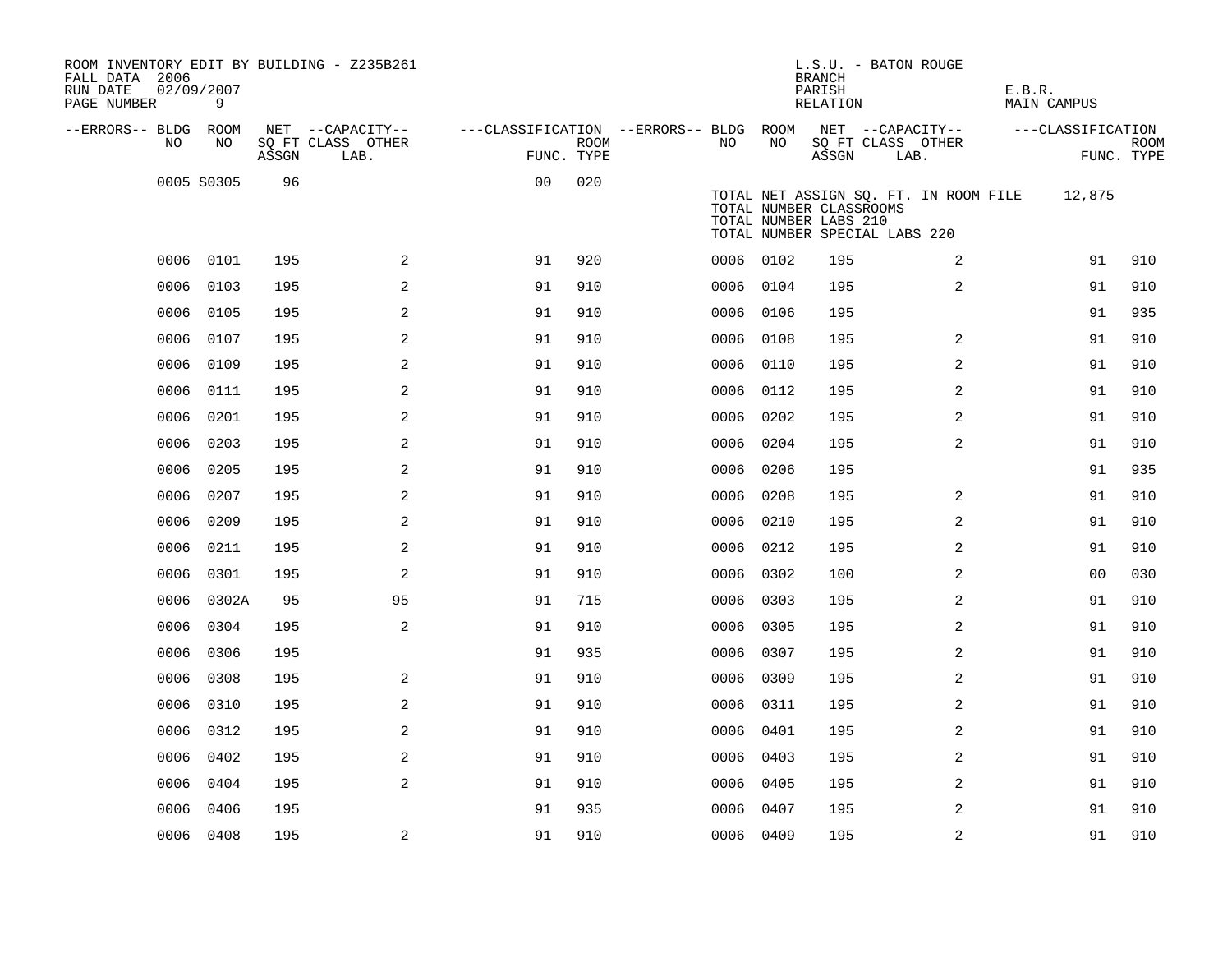| ROOM INVENTORY EDIT BY BUILDING - Z235B261<br>FALL DATA 2006<br>RUN DATE<br>PAGE NUMBER | 02/09/2007<br>10 |       |                           |                                   |             |      |                                                  | <b>BRANCH</b><br>PARISH<br>RELATION | L.S.U. - BATON ROUGE                                                   | E.B.R.<br>MAIN CAMPUS |                |                    |
|-----------------------------------------------------------------------------------------|------------------|-------|---------------------------|-----------------------------------|-------------|------|--------------------------------------------------|-------------------------------------|------------------------------------------------------------------------|-----------------------|----------------|--------------------|
| --ERRORS-- BLDG ROOM                                                                    |                  |       | NET --CAPACITY--          | ---CLASSIFICATION --ERRORS-- BLDG |             |      | ROOM                                             |                                     | NET --CAPACITY--                                                       | ---CLASSIFICATION     |                |                    |
| NO                                                                                      | NO               | ASSGN | SQ FT CLASS OTHER<br>LAB. | FUNC. TYPE                        | <b>ROOM</b> | NO.  | NO                                               | ASSGN                               | SQ FT CLASS OTHER<br>LAB.                                              |                       |                | ROOM<br>FUNC. TYPE |
| 0006                                                                                    | 0410             | 195   | 2                         | 91                                | 910         | 0006 | 0411                                             | 195                                 | $\overline{a}$                                                         |                       | 91             | 910                |
| 0006                                                                                    | 0412             | 195   | 2                         | 91                                | 910         |      | 0006 0501                                        | 195                                 | 2                                                                      |                       | 91             | 910                |
| 0006                                                                                    | 0502             | 195   | 2                         | 91                                | 910         |      | 0006 0503                                        | 195                                 | 2                                                                      |                       | 91             | 910                |
| 0006                                                                                    | 0504             | 195   | 2                         | 91                                | 910         |      | 0006 0505                                        | 195                                 | 2                                                                      |                       | 91             | 910                |
| 0006                                                                                    | 0506             | 195   |                           | 91                                | 935         |      | 0006 0507                                        | 195                                 | 2                                                                      |                       | 91             | 910                |
| 0006                                                                                    | 0508             | 195   | 2                         | 91                                | 910         |      | 0006 0509                                        | 195                                 | 2                                                                      |                       | 91             | 910                |
| 0006                                                                                    | 0510             | 195   | 2                         | 91                                | 910         |      | 0006 0511                                        | 195                                 | $\overline{a}$                                                         |                       | 91             | 910                |
|                                                                                         | 0006 0512        | 195   | 2                         | 91                                | 910         |      | 0006 B0101                                       | 72                                  | $\mathbf{1}$                                                           |                       | 91             | 919                |
|                                                                                         | 0006 B0102       | 72    | $\mathbf 1$               | 91                                | 919         |      | 0006 B0103                                       | 72                                  | $\mathbf{1}$                                                           |                       | 91             | 919                |
|                                                                                         | 0006 B0104       | 72    | $\mathbf{1}$              | 91                                | 919         |      | 0006 B0105                                       | 72                                  | $\mathbf{1}$                                                           |                       | 91             | 919                |
|                                                                                         | 0006 B0201       | 72    | $\mathbf 1$               | 91                                | 919         |      | 0006 B0202                                       | 72                                  | $\mathbf{1}$                                                           |                       | 91             | 919                |
|                                                                                         | 0006 B0203       | 72    | $\mathbf 1$               | 91                                | 919         |      | 0006 B0204                                       | 72                                  | $\mathbf{1}$                                                           |                       | 91             | 919                |
|                                                                                         | 0006 B0205       | 72    | $\mathbf 1$               | 91                                | 919         |      | 0006 B0301                                       | 72                                  | $\mathbf{1}$                                                           |                       | 91             | 919                |
|                                                                                         | 0006 B0302       | 72    | $\mathbf 1$               | 91                                | 919         |      | 0006 B0303                                       | 72                                  | $\mathbf{1}$                                                           |                       | 91             | 919                |
|                                                                                         | 0006 B0304       | 72    |                           | 91                                | 935         |      | 0006 B0305                                       | 72                                  |                                                                        |                       | 91             | 935                |
|                                                                                         | 0006 S0101       | 96    |                           | 00                                | 020         |      | 0006 S0102                                       | 96                                  |                                                                        |                       | 00             | 020                |
|                                                                                         | 0006 S0103       | 96    |                           | 0 <sub>0</sub>                    | 020         |      | 0006 S0104                                       | 96                                  |                                                                        |                       | 00             | 020                |
|                                                                                         | 0006 S0105       | 96    |                           | 0 <sub>0</sub>                    | 020         |      | 0006 S0201                                       | 96                                  |                                                                        |                       | 00             | 020                |
|                                                                                         | 0006 S0202       | 96    |                           | 0 <sub>0</sub>                    | 020         |      | 0006 S0203                                       | 96                                  |                                                                        |                       | 0 <sub>0</sub> | 020                |
|                                                                                         | 0006 S0204       | 96    |                           | 0 <sub>0</sub>                    | 020         |      | 0006 S0205                                       | 96                                  |                                                                        |                       | 0 <sub>0</sub> | 020                |
|                                                                                         | 0006 S0301       | 96    |                           | 0 <sub>0</sub>                    | 020         |      | 0006 S0302                                       | 96                                  |                                                                        |                       | 00             | 020                |
|                                                                                         | 0006 S0303       | 96    |                           | 0 <sub>0</sub>                    | 020         |      | 0006 S0304                                       | 96                                  |                                                                        |                       | 00             | 020                |
|                                                                                         | 0006 S0305       | 96    |                           | 0 <sub>0</sub>                    | 020         |      | TOTAL NUMBER CLASSROOMS<br>TOTAL NUMBER LABS 210 |                                     | TOTAL NET ASSIGN SQ. FT. IN ROOM FILE<br>TOTAL NUMBER SPECIAL LABS 220 | 12,680                |                |                    |
|                                                                                         | 0007 0101        | 610   | $\mathbf{1}$              | 31                                | 310         |      | 0007 0102                                        | 837                                 | 4                                                                      |                       | 31             | 310                |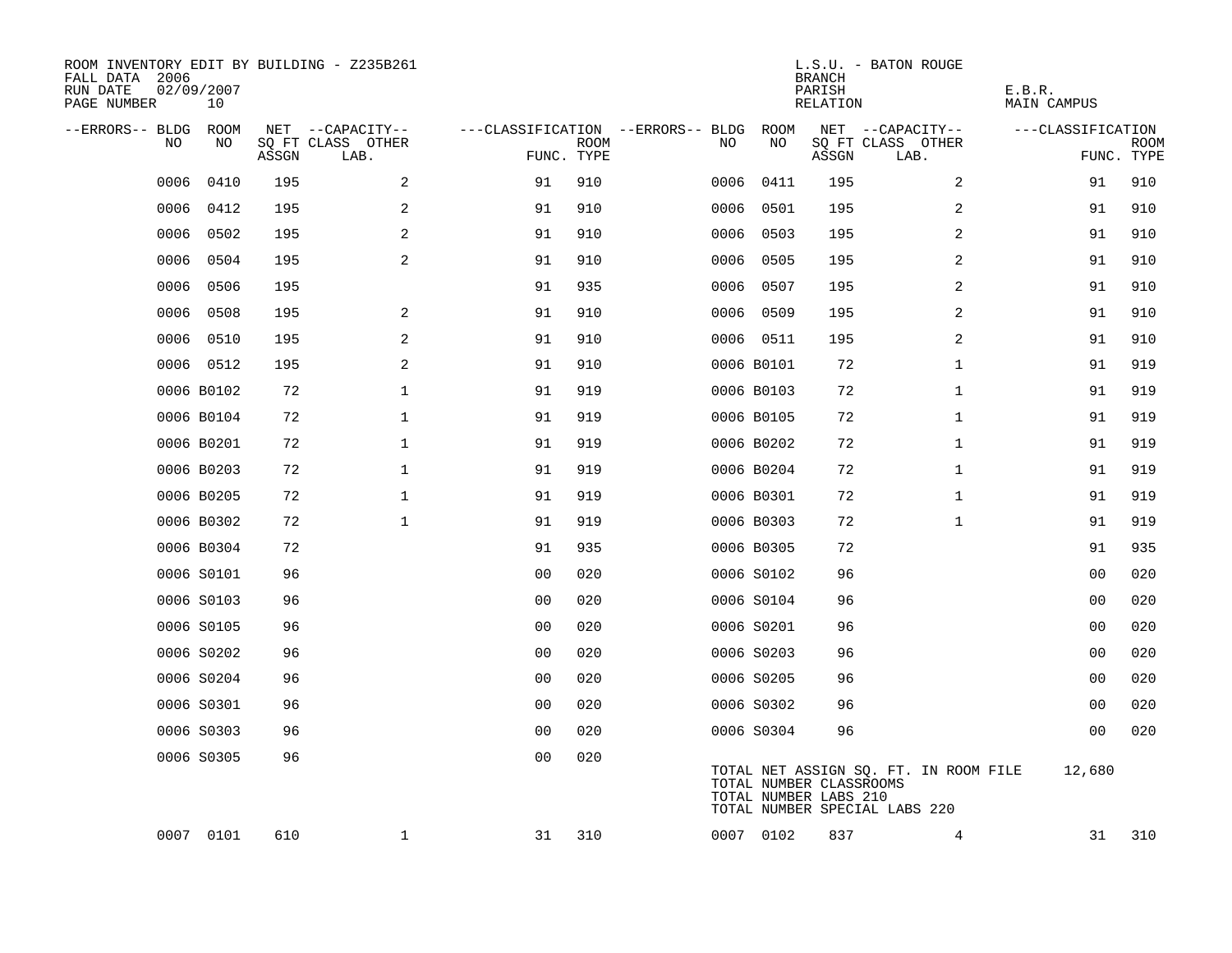| ROOM INVENTORY EDIT BY BUILDING - Z235B261<br>FALL DATA 2006 |                  |       |                           |                                        |                    |   |      |                                                               | <b>BRANCH</b>      | L.S.U. - BATON ROUGE                                                                   |                              |                           |
|--------------------------------------------------------------|------------------|-------|---------------------------|----------------------------------------|--------------------|---|------|---------------------------------------------------------------|--------------------|----------------------------------------------------------------------------------------|------------------------------|---------------------------|
| RUN DATE<br>PAGE NUMBER                                      | 02/09/2007<br>11 |       |                           |                                        |                    |   |      |                                                               | PARISH<br>RELATION |                                                                                        | E.B.R.<br><b>MAIN CAMPUS</b> |                           |
| --ERRORS-- BLDG ROOM                                         |                  |       | NET --CAPACITY--          | ---CLASSIFICATION --ERRORS-- BLDG ROOM |                    |   |      |                                                               |                    | NET --CAPACITY--                                                                       | ---CLASSIFICATION            |                           |
| NO.                                                          | NO               | ASSGN | SO FT CLASS OTHER<br>LAB. |                                        | ROOM<br>FUNC. TYPE |   | NO   | NO                                                            | ASSGN              | SQ FT CLASS OTHER<br>LAB.                                                              |                              | <b>ROOM</b><br>FUNC. TYPE |
| 0007                                                         | 0103             | 824   | $\mathbf{1}$              | 31                                     | 310                |   |      | 0007 0104                                                     | 586                | 2                                                                                      | 11                           | 530                       |
| 0007                                                         | 0105             | 81    |                           | 0 <sub>0</sub>                         | 020                |   |      | 0007 0105A                                                    | 14                 |                                                                                        | 00                           | 010                       |
|                                                              | 0007 0105B       | 61    | $\mathbf{1}$              | 0 <sub>0</sub>                         | 030                |   |      | 0007 0105C                                                    | 54                 | $\mathbf{1}$                                                                           | 0 <sub>0</sub>               | 030                       |
|                                                              | 0007 0106        | 876   | $\mathbf{1}$              | 31                                     | 310                |   |      | 0007 0107<br>TOTAL NUMBER CLASSROOMS<br>TOTAL NUMBER LABS 210 | 926                | $\mathbf{1}$<br>TOTAL NET ASSIGN SQ. FT. IN ROOM FILE<br>TOTAL NUMBER SPECIAL LABS 220 | 31<br>4,659                  | 310                       |
| 0008                                                         | 0101             | 144   |                           | 11                                     | 615                |   |      | 0008 0101A                                                    | 144                |                                                                                        | 11                           | 615                       |
| 0008                                                         | 0101B            | 144   | $\mathbf{1}$              | 11                                     | 615                |   | 0008 | 0101C                                                         | 257                |                                                                                        | 11                           | 615                       |
| 0008                                                         | 0102             | 285   |                           | 11                                     | 615                |   | 0008 | 0102A                                                         | 72                 |                                                                                        | 0 <sub>0</sub>               | 030                       |
| 0008                                                         | 0102B            | 245   |                           | 11                                     | 615                | 9 |      | 0008 0103 11845                                               |                    | 250                                                                                    | 11                           | 610                       |
| 0008                                                         | 0104             | 801   |                           | 11                                     | 615                |   | 0008 | 0105                                                          | 555                | 2                                                                                      | 11                           | 310                       |
|                                                              | 0008 0105A       | 248   | $\mathbf 1$               | 11                                     | 310                |   |      | 0008 0120                                                     | 110                |                                                                                        | 0 <sub>0</sub>               | 030                       |
|                                                              | 0008 C0100       | 385   |                           | 0 <sub>0</sub>                         | 020                |   |      | TOTAL NUMBER CLASSROOMS<br>TOTAL NUMBER LABS 210              |                    | TOTAL NET ASSIGN SQ. FT. IN ROOM FILE<br>TOTAL NUMBER SPECIAL LABS 220                 | 14,668                       |                           |
| 0009                                                         | 0101             | 256   | $\mathbf{1}$              | 63                                     | 310                |   |      | 0009 0101A                                                    | 59                 | $\mathbf{1}$                                                                           | 63                           | 310                       |
| 0009                                                         | 0102             | 30    |                           | 63                                     | 730                |   |      | 0009 0102A                                                    | 35                 |                                                                                        | 63                           | 730                       |
| 0009                                                         | 0104             | 500   | 15                        | 63                                     | 350                |   | 0009 | 0107                                                          | 77                 |                                                                                        | 00                           | 030                       |
| 0009                                                         | 0108             | 125   |                           | 63                                     | 630                |   | 0009 | 0112                                                          | 742                | 15                                                                                     | 63                           | 650                       |
| 0009                                                         | 0120             | 252   | $\mathbf 1$               | 63                                     | 310                |   | 0009 | 0120A                                                         | 256                | $\mathbf{1}$                                                                           | 63                           | 310                       |
| 0009                                                         | 0120B            | 97    | 2                         | 93                                     | 315                |   | 0009 | 0120C                                                         | 28                 |                                                                                        | 63                           | 730                       |
| 0009                                                         | 0120D            | 22    |                           | 63                                     | 730                |   | 0009 | 0120E                                                         | 11                 |                                                                                        | 63                           | 315                       |
| 0009                                                         | 0120F            | 115   | 2                         | 63                                     | 315                |   | 0009 | 0200                                                          | 63                 | $\mathbf{1}$                                                                           | 00                           | 030                       |
| 0009                                                         | 0201             | 255   | $\mathbf{1}$              | 63                                     | 310                |   | 0009 | 0201A                                                         | 86                 | $\mathbf{1}$                                                                           | 63                           | 310                       |
| 0009                                                         | 0201B            | 9     |                           | 63                                     | 730                |   | 0009 | 0201C                                                         | 118                | $\mathbf{1}$                                                                           | 63                           | 310                       |
|                                                              | 0009 0202        | 187   | $\mathbf 1$               | 63                                     | 310                |   |      | 0009 0202A                                                    | 11                 |                                                                                        | 63                           | 315                       |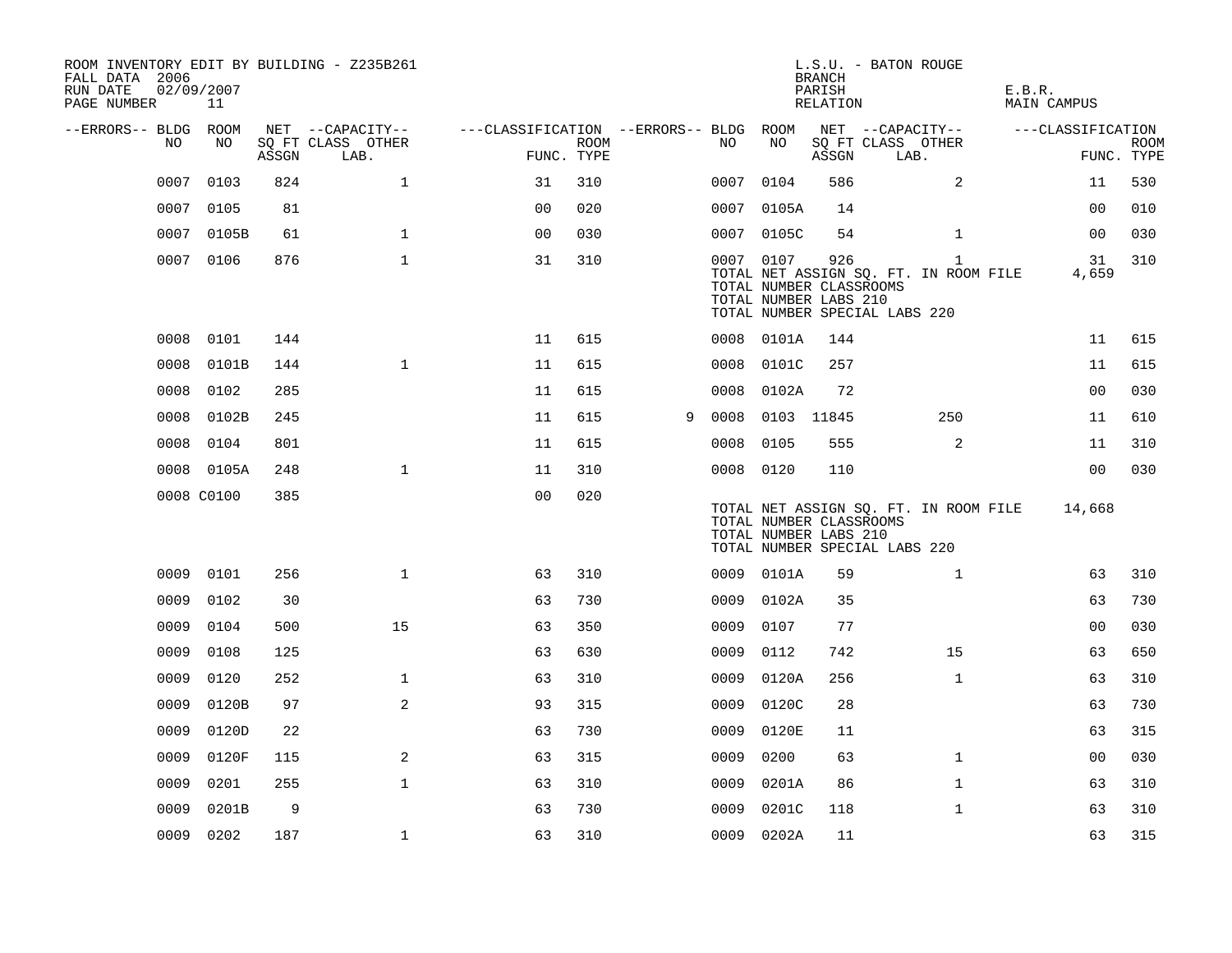| ROOM INVENTORY EDIT BY BUILDING - Z235B261<br>FALL DATA 2006<br>RUN DATE<br>PAGE NUMBER | 02/09/2007<br>12 |       |                           |                |      |                                   |                                                                | <b>BRANCH</b><br>PARISH<br>RELATION | L.S.U. - BATON ROUGE                                                   | E.B.R.<br><b>MAIN CAMPUS</b> |                           |
|-----------------------------------------------------------------------------------------|------------------|-------|---------------------------|----------------|------|-----------------------------------|----------------------------------------------------------------|-------------------------------------|------------------------------------------------------------------------|------------------------------|---------------------------|
| --ERRORS-- BLDG                                                                         | ROOM             |       | NET --CAPACITY--          |                |      | ---CLASSIFICATION --ERRORS-- BLDG | ROOM                                                           |                                     | NET --CAPACITY--                                                       | ---CLASSIFICATION            |                           |
| NO                                                                                      | NO               | ASSGN | SQ FT CLASS OTHER<br>LAB. | FUNC. TYPE     | ROOM | NO                                | NO                                                             | ASSGN                               | SQ FT CLASS OTHER<br>LAB.                                              |                              | <b>ROOM</b><br>FUNC. TYPE |
| 0009                                                                                    | 0202B            | 43    | $\mathbf 1$               | 63             | 315  | 0009                              | 0206                                                           | 184                                 | $\mathbf{1}$                                                           | 63                           | 310                       |
| 0009                                                                                    | 0206A            | 18    |                           | 63             | 315  | 0009                              | 0206B                                                          | 18                                  |                                                                        | 63                           | 315                       |
| 0009                                                                                    | 0221             | 93    |                           | 63             | 730  | 0009                              | 0221A                                                          | 15                                  |                                                                        | 63                           | 735                       |
| 0009                                                                                    | 0223             | 103   |                           | 63             | 730  | 0009                              | 0223A                                                          | 15                                  |                                                                        | 63                           | 735                       |
|                                                                                         | 0009 0224        | 46    | $\mathbf{1}$              | 63             | 315  |                                   | 0009 0224A                                                     | 5                                   |                                                                        | 63                           | 315                       |
|                                                                                         | 0009 C0101       | 77    |                           | 0 <sub>0</sub> | 020  |                                   | 0009 C0102                                                     | 256                                 |                                                                        | 00                           | 020                       |
|                                                                                         | 0009 C0120       | 18    |                           | 0 <sub>0</sub> | 020  |                                   | 0009 C0201                                                     | 77                                  |                                                                        | 0 <sub>0</sub>               | 020                       |
|                                                                                         | 0009 C0220       | 154   |                           | 0 <sub>0</sub> | 020  |                                   | 0009 S0100A                                                    | 149                                 |                                                                        | 00                           | 030                       |
|                                                                                         | 0009 S0101       | 34    |                           | 0 <sub>0</sub> | 020  |                                   | 0009 S0102                                                     | 22                                  |                                                                        | 0 <sub>0</sub>               | 020                       |
|                                                                                         | 0009 S0201       | 98    |                           | 0 <sub>0</sub> | 020  |                                   | 0009 S0202<br>TOTAL NUMBER CLASSROOMS<br>TOTAL NUMBER LABS 210 | 73                                  | TOTAL NET ASSIGN SQ. FT. IN ROOM FILE<br>TOTAL NUMBER SPECIAL LABS 220 | 00<br>3,734                  | 020                       |
|                                                                                         | 0010 0100        | 563   |                           | 0 <sub>0</sub> | 020  |                                   | 0010 0105                                                      | 367                                 |                                                                        | 51                           | 315                       |
| 0010                                                                                    | 0105A            | 28    |                           | 0 <sub>0</sub> | 020  | 0010                              | 0105B                                                          | 847                                 | 48                                                                     | 51                           | 610                       |
| 0010                                                                                    | 0105C            | 136   |                           | 42             | 625  | 0010                              | 0105D                                                          | 71                                  |                                                                        | 0 <sub>0</sub>               | 030                       |
| 0010                                                                                    | 0110             | 271   |                           | 81             | 081  |                                   | 0010 0110A                                                     | 80                                  |                                                                        | 81                           | 081                       |
| 0010                                                                                    | 0110B            | 475   |                           | 81             | 081  |                                   | 0010 0110C                                                     | 72                                  |                                                                        | 81                           | 081                       |
| 0010                                                                                    | 0201             | 298   |                           | 0 <sub>0</sub> | 030  |                                   | 0010 0301                                                      | 984                                 |                                                                        | 81                           | 081                       |
|                                                                                         | 0010 0302        | 457   |                           | 81             | 081  |                                   | 0010 S0100<br>TOTAL NUMBER CLASSROOMS<br>TOTAL NUMBER LABS 210 | 30                                  | TOTAL NET ASSIGN SO. FT. IN ROOM FILE<br>TOTAL NUMBER SPECIAL LABS 220 | 00<br>3,689                  | 020                       |
|                                                                                         | 0011 0101        | 119   |                           | 00             | 030  |                                   | 0011 0103                                                      | 757                                 | 7                                                                      | 55                           | 310                       |
|                                                                                         | 0011 0107        | 60    | 2                         | 0 <sub>0</sub> | 030  |                                   | 0011 0109                                                      | 186                                 | 3                                                                      | 00                           | 030                       |
|                                                                                         | 0011 0110        | 537   | 6                         | 55             | 310  |                                   | 0011 0110D                                                     | 156                                 | 2                                                                      | 55                           | 310                       |
|                                                                                         | 0011 0110F       | 156   | 1                         | 55             | 310  |                                   | 0011 0110G                                                     | 143                                 | $\mathbf{1}$                                                           | 55                           | 310                       |
|                                                                                         | 0011 0110H       | 156   | $\mathbf{1}$              | 55             | 310  |                                   | 0011 01101                                                     | 194                                 | $\mathbf{1}$                                                           | 55                           | 310                       |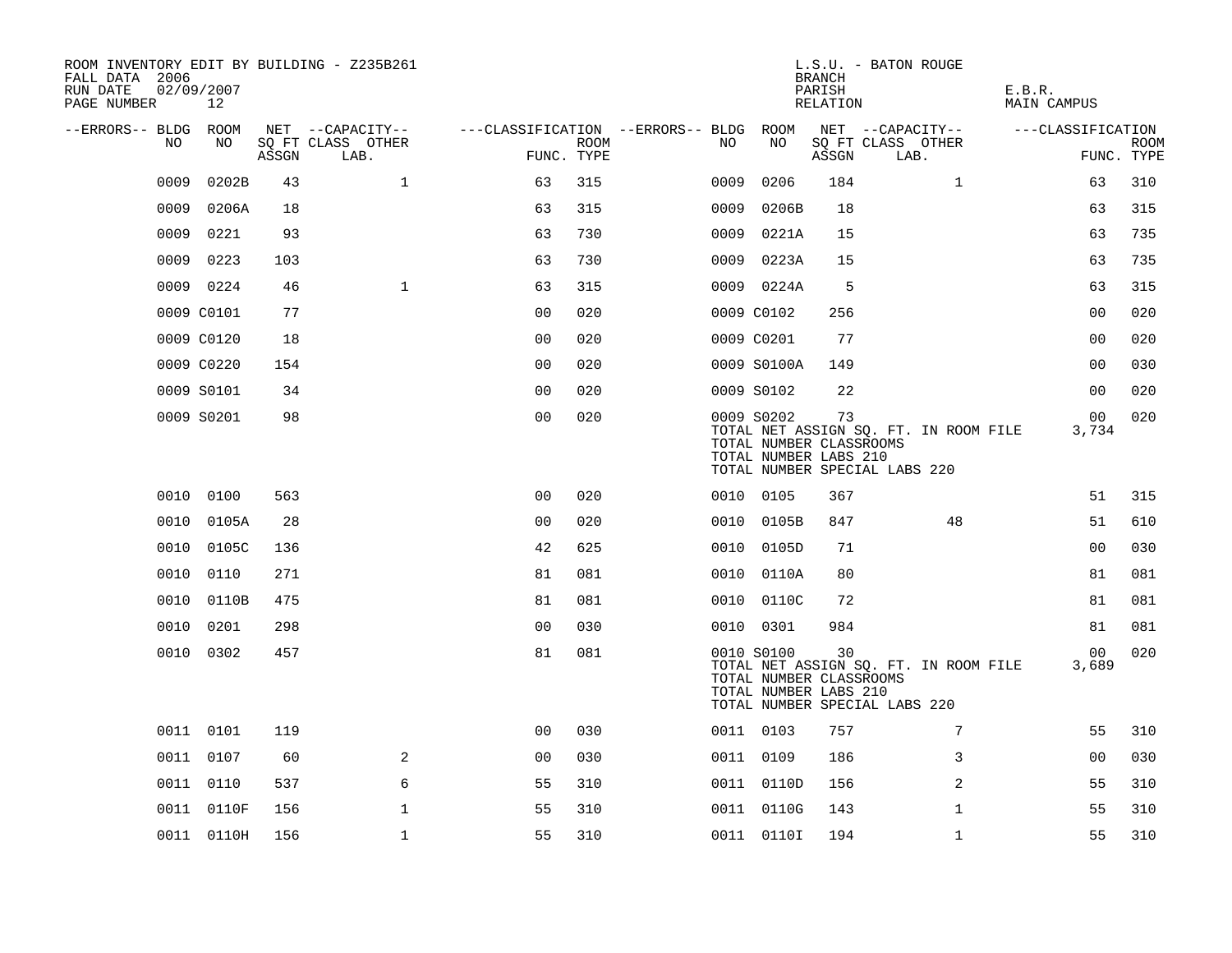| ROOM INVENTORY EDIT BY BUILDING - Z235B261<br>FALL DATA 2006<br>RUN DATE<br>PAGE NUMBER | 02/09/2007<br>13 |       |                           |                                        |             |    |            | <b>BRANCH</b><br>PARISH<br><b>RELATION</b> | L.S.U. - BATON ROUGE      | E.B.R.<br><b>MAIN CAMPUS</b> |                           |
|-----------------------------------------------------------------------------------------|------------------|-------|---------------------------|----------------------------------------|-------------|----|------------|--------------------------------------------|---------------------------|------------------------------|---------------------------|
| --ERRORS-- BLDG ROOM                                                                    |                  |       | NET --CAPACITY--          | ---CLASSIFICATION --ERRORS-- BLDG ROOM |             |    |            |                                            | NET --CAPACITY--          | ---CLASSIFICATION            |                           |
| NO                                                                                      | NO               | ASSGN | SQ FT CLASS OTHER<br>LAB. | FUNC. TYPE                             | <b>ROOM</b> | NO | NO         | ASSGN                                      | SQ FT CLASS OTHER<br>LAB. |                              | <b>ROOM</b><br>FUNC. TYPE |
| 0011                                                                                    | 0110J            | 156   | $\mathbf 1$               | 55                                     | 310         |    | 0011 0110K | 162                                        | 4                         | 55                           | 310                       |
|                                                                                         | 0011 0110L       | 331   | 3                         | 55                                     | 310         |    | 0011 0111  | 125                                        | 3                         | 00                           | 030                       |
|                                                                                         | 0011 0112        | 986   | 7                         | 51                                     | 310         |    | 0011 0112A | 162                                        | $\mathbf{1}$              | 51                           | 310                       |
| 0011                                                                                    | 0112B            | 201   | 3                         | 51                                     | 310         |    | 0011 0112C | 141                                        | $\mathbf{1}$              | 51                           | 310                       |
| 0011                                                                                    | 0112D            | 1200  | 11                        | 51                                     | 310         |    | 0011 0112E | 189                                        | $\mathbf{1}$              | 51                           | 310                       |
|                                                                                         | 0011 0112F       | 144   |                           | 51                                     | 315         |    | 0011 0112G | 123                                        | $\mathbf{1}$              | 51                           | 310                       |
| 0011                                                                                    | 0112H            | 115   | $\mathbf{1}$              | 51                                     | 310         |    | 0011 01121 | 510                                        |                           | 51                           | 730                       |
|                                                                                         | 0011 0112J       | 121   |                           | 51                                     | 315         |    | 0011 0112K | 112                                        | $\mathbf{1}$              | 51                           | 310                       |
|                                                                                         | 0011 0112L       | 770   | 3                         | 51                                     | 310         |    | 0011 0113  | 131                                        | 2                         | 00                           | 030                       |
|                                                                                         | 0011 0119        | 14    |                           | 62                                     | 315         |    | 0011 0121  | 132                                        | $\mathbf{1}$              | 62                           | 310                       |
| 0011                                                                                    | 0124             | 290   |                           | 62                                     | 315         |    | 0011 0125  | 120                                        | $\mathbf{1}$              | 62                           | 310                       |
|                                                                                         | 0011 0125-       | 138   | 2                         | 62                                     | 310         |    | 0011 0125A | 100                                        | $\mathbf{1}$              | 62                           | 310                       |
| 0011                                                                                    | 01251            | 22    | $\mathbf{1}$              | 62                                     | 310         |    | 0011 01254 | 210                                        | 2                         | 62                           | 310                       |
|                                                                                         | 0011 01256       | 85    | $\mathbf 1$               | 62                                     | 310         |    | 0011 01257 | 102                                        | $\mathbf{1}$              | 62                           | 310                       |
| 0011                                                                                    | 01258            | 22    |                           | 62                                     | 315         |    | 0011 01259 | 22                                         |                           | 62                           | 315                       |
| 0011                                                                                    | 0126             | 654   | 7                         | 62                                     | 310         |    | 0011 0126A | 80                                         | $\mathbf{1}$              | 62                           | 310                       |
| 0011                                                                                    | 0126B            | 54    | $\mathbf 1$               | 62                                     | 310         |    | 0011 0128  | 57                                         |                           | 00                           | 030                       |
| 0011                                                                                    | 0129             | 47    |                           | 0 <sub>0</sub>                         | 010         |    | 0011 0130  | 132                                        |                           | 0 <sub>0</sub>               | 030                       |
|                                                                                         | 0011 0131        | 515   |                           | 0 <sub>0</sub>                         | 020         |    | 0011 0131A | 205                                        |                           | 0 <sub>0</sub>               | 020                       |
|                                                                                         | 0011 0132        | 60    | $\mathbf 1$               | 0 <sub>0</sub>                         | 030         |    | 0011 0134  | 51                                         |                           | 63                           | 655                       |
|                                                                                         | 0011 0135        | 437   | $\mathbf 1$               | 61                                     | 310         |    | 0011 0135A | 154                                        | $\mathbf{1}$              | 61                           | 310                       |
|                                                                                         | 0011 0135B       | 107   | 3                         | 0 <sub>0</sub>                         | 030         |    | 0011 0135C | 69                                         | $\mathbf{1}$              | 00                           | 030                       |
|                                                                                         | 0011 0135D       | 125   | $\mathbf 1$               | 61                                     | 310         |    | 0011 0135E | 236                                        | $\mathbf{1}$              | 61                           | 310                       |
|                                                                                         | 0011 0135F       | 606   | 18                        | 61                                     | 350         |    | 0011 0135G | 236                                        | $\mathbf{1}$              | 61                           | 310                       |
|                                                                                         | 0011 0135H       | 220   | $\mathbf 1$               | 61                                     | 310         |    | 0011 0135J | 220                                        | $\mathbf{1}$              | 61                           | 310                       |
|                                                                                         | 0011 0136        | 157   |                           | 46                                     | 315         |    | 0011 0142  | 44                                         |                           | 63                           | 730                       |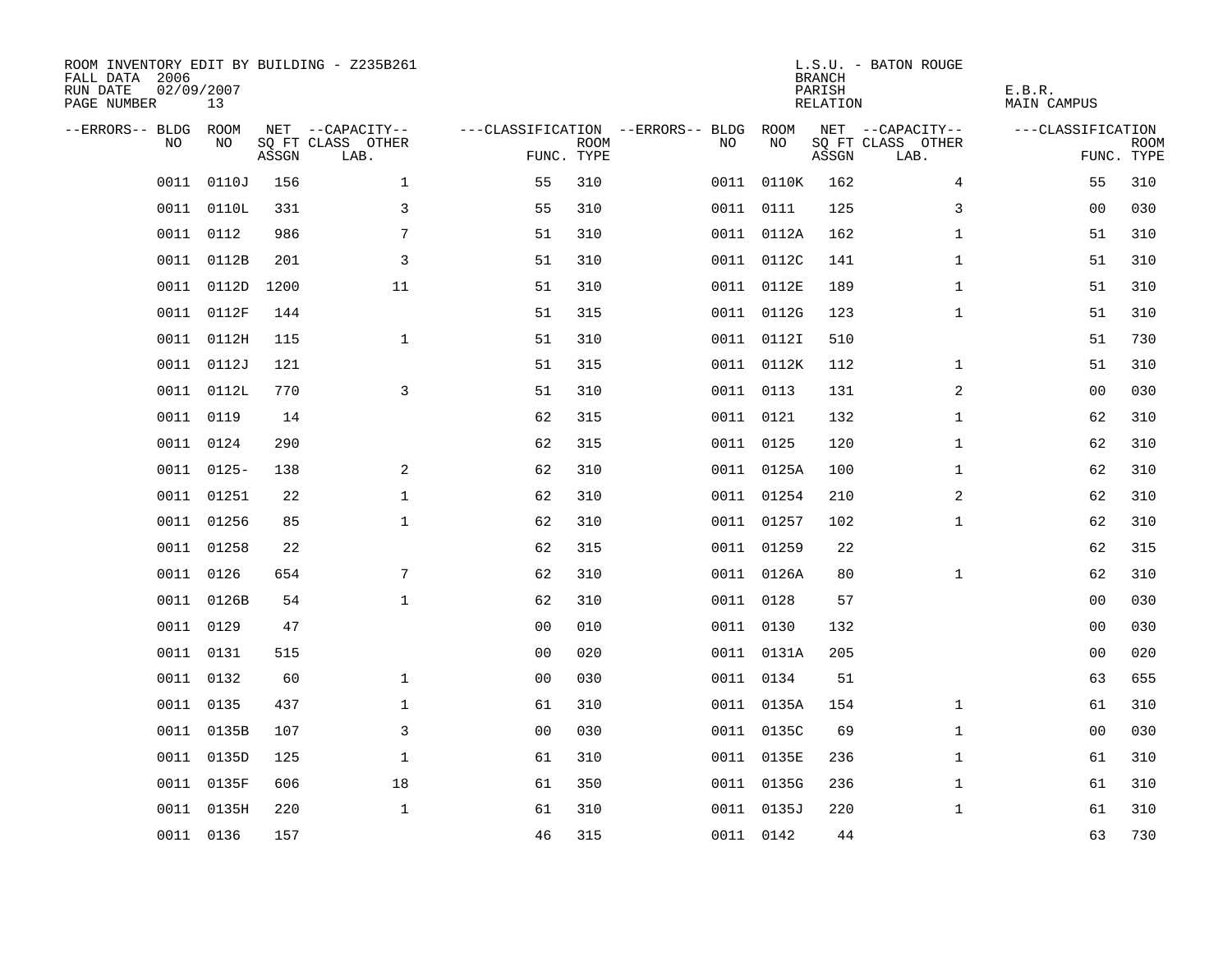| ROOM INVENTORY EDIT BY BUILDING - Z235B261<br>FALL DATA 2006<br>RUN DATE<br>PAGE NUMBER | 02/09/2007<br>14 |       |                           |                |                           |                                   |            | <b>BRANCH</b><br>PARISH<br><b>RELATION</b> | L.S.U. - BATON ROUGE      | E.B.R.<br><b>MAIN CAMPUS</b> |                           |
|-----------------------------------------------------------------------------------------|------------------|-------|---------------------------|----------------|---------------------------|-----------------------------------|------------|--------------------------------------------|---------------------------|------------------------------|---------------------------|
| --ERRORS-- BLDG                                                                         | ROOM             |       | NET --CAPACITY--          |                |                           | ---CLASSIFICATION --ERRORS-- BLDG | ROOM       |                                            | NET --CAPACITY--          | ---CLASSIFICATION            |                           |
| NO                                                                                      | NO               | ASSGN | SQ FT CLASS OTHER<br>LAB. |                | <b>ROOM</b><br>FUNC. TYPE | NO                                | NO         | ASSGN                                      | SQ FT CLASS OTHER<br>LAB. |                              | <b>ROOM</b><br>FUNC. TYPE |
| 0011                                                                                    | 0146             | 187   | $\overline{a}$            | 61             | 310                       |                                   | 0011 0146A | 227                                        | 2                         | 61                           | 310                       |
| 0011                                                                                    | 0146B            | 127   | $\mathbf{1}$              | 61             | 310                       |                                   | 0011 0150  | 255                                        | 4                         | 61                           | 310                       |
| 0011                                                                                    | 0151             | 198   | $\mathbf 1$               | 61             | 310                       |                                   | 0011 0152  | 148                                        |                           | 61                           | 315                       |
|                                                                                         | 0011 0153        | 198   | 2                         | 61             | 310                       |                                   | 0011 0154  | 157                                        | 2                         | 61                           | 650                       |
| 0011                                                                                    | 0155             | 198   | 2                         | 61             | 310                       |                                   | 0011 0156  | 408                                        | 2                         | 61                           | 310                       |
|                                                                                         | 0011 0156A       | 289   | 8                         | 61             | 350                       |                                   | 0011 0156B | 14                                         | $\mathbf{1}$              | 61                           | 310                       |
|                                                                                         | 0011 0156C       | 240   | $\mathbf{1}$              | 61             | 310                       |                                   | 0011 0156D | 21                                         | $\mathbf{1}$              | 0 <sub>0</sub>               | 030                       |
|                                                                                         | 0011 0157        | 597   |                           | 0 <sub>0</sub> | 020                       |                                   | 0011 0201  | 33                                         | $\mathbf{1}$              | 00                           | 030                       |
| 0011                                                                                    | 0203             | 36    | 2                         | 0 <sub>0</sub> | 030                       |                                   | 0011 0204  | 4048                                       | 34                        | 61                           | 310                       |
| 0011                                                                                    | 0204A            | 149   | 2                         | 61             | 310                       |                                   | 0011 0204B | 62                                         | $\mathbf{1}$              | 61                           | 310                       |
| 0011                                                                                    | 0204C            | 68    | $\mathbf 1$               | 61             | 310                       |                                   | 0011 0204D | 149                                        | $\mathbf{1}$              | 61                           | 310                       |
|                                                                                         | 0011 0204E       | 156   | $\mathbf 1$               | 61             | 310                       |                                   | 0011 0204F | 153                                        | $\mathbf{1}$              | 61                           | 310                       |
| 0011                                                                                    | 0204G            | 242   | $\mathbf{1}$              | 61             | 310                       |                                   | 0011 0204H | 217                                        | 2                         | 61                           | 310                       |
| 0011                                                                                    | 0204I            | 117   |                           | 61             | 650                       |                                   | 0011 0204J | 213                                        |                           | 0 <sub>0</sub>               | 030                       |
| 0011                                                                                    | 0204K            | 296   | 7                         | 61             | 310                       |                                   | 0011 0204L | 126                                        | $\mathbf{1}$              | 61                           | 310                       |
| 0011                                                                                    | 0205             | 95    |                           | 0 <sub>0</sub> | 030                       |                                   | 0011 0207  | 61                                         |                           | 00                           | 010                       |
| 0011                                                                                    | 0209             | 132   | 3                         | 0 <sub>0</sub> | 030                       |                                   | 0011 0211  | 126                                        | 3                         | 00                           | 030                       |
| 0011                                                                                    | 0213             | 176   | $\mathbf{1}$              | 62             | 310                       |                                   | 0011 0213A | 163                                        | $\mathbf{1}$              | 62                           | 310                       |
|                                                                                         | 0011 0213B       | 180   | $\mathbf 1$               | 62             | 310                       |                                   | 0011 0213C | 115                                        | 18                        | 62                           | 310                       |
|                                                                                         | 0011 0216        | 182   |                           | 00             | 020                       |                                   | 0011 0216A | 142                                        | $\overline{4}$            | 62                           | 310                       |
| 0011                                                                                    | 0216B            | 139   | $\mathbf 1$               | 64             | 310                       |                                   | 0011 0216C | 102                                        | $\mathbf{1}$              | 64                           | 310                       |
| 0011                                                                                    | 0216D            | 150   | $\mathbf 1$               | 63             | 310                       |                                   | 0011 0217  | 200                                        | $\mathbf{1}$              | 62                           | 310                       |
| 0011                                                                                    | 0217A            | 250   | 5                         | 62             | 310                       |                                   | 0011 0217B | 146                                        | 3                         | 62                           | 310                       |
| 0011                                                                                    | 0217C            | 160   | 3                         | 62             | 310                       |                                   | 0011 0217D | 155                                        | 3                         | 62                           | 310                       |
| 0011                                                                                    | 0217E            | 129   | $\mathbf 1$               | 62             | 310                       |                                   | 0011 0217F | 130                                        | $\mathbf{1}$              | 62                           | 310                       |
|                                                                                         | 0011 0217G       | 152   | $\overline{3}$            | 62             | 310                       |                                   | 0011 0217H | 156                                        | $\overline{4}$            | 62                           | 310                       |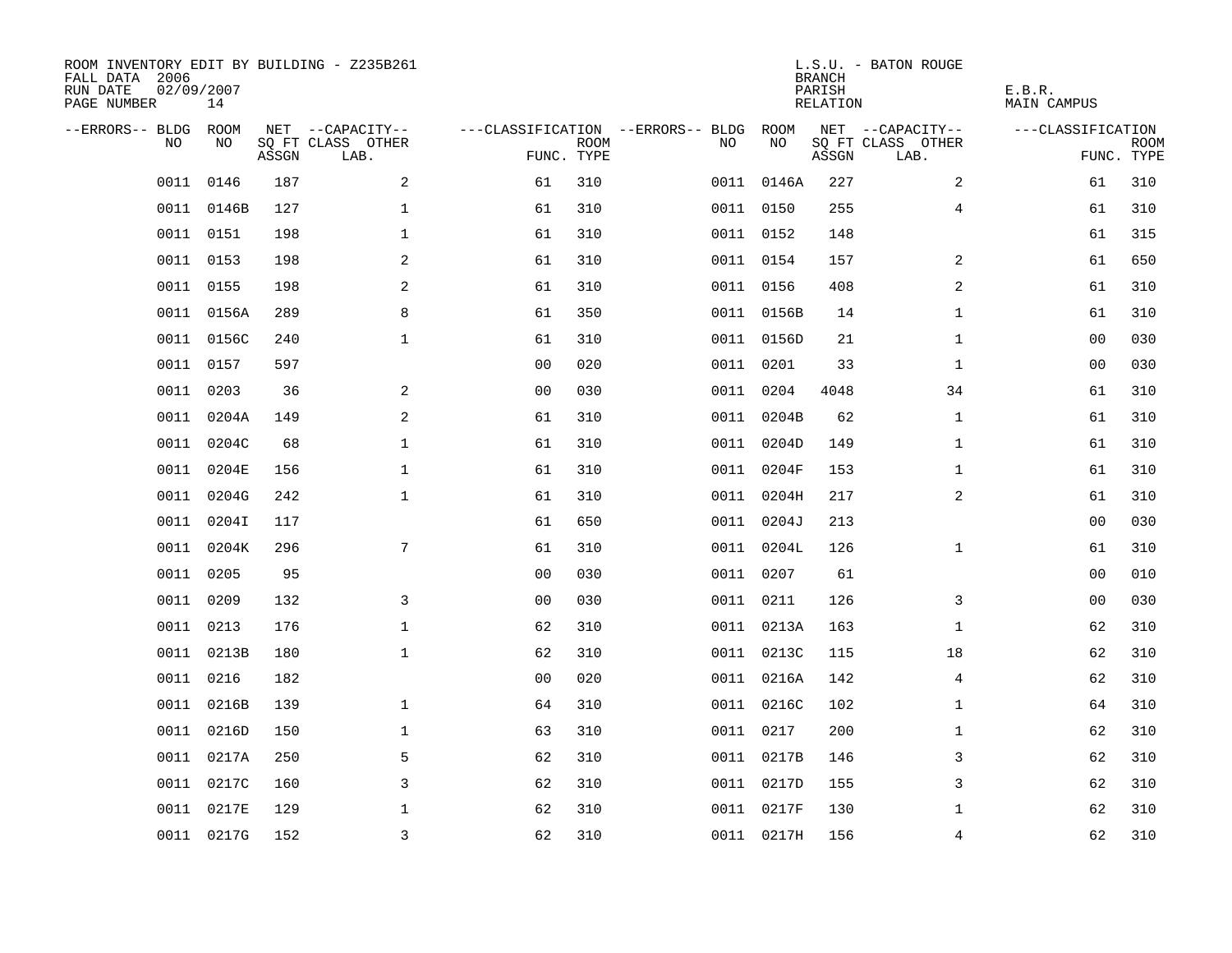| ROOM INVENTORY EDIT BY BUILDING - Z235B261<br>FALL DATA 2006<br>RUN DATE<br>PAGE NUMBER | 02/09/2007<br>15 |       |                           |                |             |                                   |            | <b>BRANCH</b><br>PARISH<br>RELATION | L.S.U. - BATON ROUGE      | E.B.R.<br><b>MAIN CAMPUS</b> |                           |
|-----------------------------------------------------------------------------------------|------------------|-------|---------------------------|----------------|-------------|-----------------------------------|------------|-------------------------------------|---------------------------|------------------------------|---------------------------|
| --ERRORS-- BLDG                                                                         | ROOM             |       | NET --CAPACITY--          |                |             | ---CLASSIFICATION --ERRORS-- BLDG | ROOM       |                                     | NET --CAPACITY--          | ---CLASSIFICATION            |                           |
| N <sub>O</sub>                                                                          | NO.              | ASSGN | SO FT CLASS OTHER<br>LAB. | FUNC. TYPE     | <b>ROOM</b> | NO.                               | NO         | ASSGN                               | SQ FT CLASS OTHER<br>LAB. |                              | <b>ROOM</b><br>FUNC. TYPE |
| 0011                                                                                    | 0230             | 15    |                           | 63             | 730         |                                   | 0011 0231  | 22                                  |                           | 00                           | 010                       |
|                                                                                         | 0011 0232        | 15    |                           | 63             | 730         |                                   | 0011 0233  | 28                                  |                           | 0 <sub>0</sub>               | 010                       |
|                                                                                         | 0011 0234        | 15    |                           | 63             | 730         |                                   | 0011 0235  | 739                                 | $\overline{2}$            | 63                           | 315                       |
|                                                                                         | 0011 0235A       | 78    | $\mathbf{1}$              | 63             | 315         |                                   | 0011 0235B | 73                                  | $\mathbf{1}$              | 63                           | 310                       |
| 0011                                                                                    | 0235C            | 102   | $\mathbf 1$               | 63             | 310         |                                   | 0011 0235D | 97                                  | $\mathbf{1}$              | 63                           | 310                       |
| 0011                                                                                    | 0235E            | 257   | $\mathbf 1$               | 63             | 315         |                                   | 0011 0235F | 141                                 | 2                         | 63                           | 310                       |
| 0011                                                                                    | 0235G            | 151   | $\mathbf 1$               | 63             | 310         |                                   | 0011 0235H | 113                                 | $\mathbf{1}$              | 63                           | 310                       |
| 0011                                                                                    | 0235J            | 116   | $\mathbf 1$               | 63             | 310         |                                   | 0011 0235K | 114                                 |                           | 63                           | 655                       |
| 0011                                                                                    | 0235L            | 129   | $\mathbf 1$               | 63             | 310         |                                   | 0011 0235M | 15                                  |                           | 63                           | 730                       |
|                                                                                         | 0011 0235N       | 12    |                           | 63             | 730         |                                   | 0011 02350 | 12                                  |                           | 63                           | 730                       |
| 0011                                                                                    | 0236             | 196   | 2                         | 0 <sub>0</sub> | 030         |                                   | 0011 0240  | 123                                 | $\mathbf{1}$              | 61                           | 310                       |
|                                                                                         | 0011 0240A       | 307   | $\mathbf 1$               | 61             | 310         |                                   | 0011 0240B | 138                                 | $\mathbf{1}$              | 61                           | 310                       |
| 0011                                                                                    | 0240C            | 81    | $\mathbf{1}$              | 61             | 315         |                                   | 0011 0240D | 165                                 | $\mathbf{1}$              | 61                           | 310                       |
|                                                                                         | 0011 0240E       | 158   | $\mathbf{1}$              | 61             | 310         |                                   | 0011 0240F | 66                                  | $\mathbf{1}$              | 61                           | 730                       |
| 0011                                                                                    | 0244             | 153   | $\mathbf 1$               | 63             | 315         |                                   | 0011 0244A | 134                                 | $\mathbf{1}$              | 61                           | 310                       |
|                                                                                         | 0011 0244B       | 100   | $\mathbf 1$               | 63             | 310         |                                   | 0011 0244C | 109                                 | $\mathbf{1}$              | 63                           | 310                       |
| 0011                                                                                    | 0301             | 114   | 2                         | 0 <sub>0</sub> | 030         | 0011                              | 0303       | 105                                 |                           | 00                           | 030                       |
| 0011                                                                                    | 0304             | 320   | 2                         | 63             | 310         |                                   | 0011 0304A | 141                                 | $\mathbf{1}$              | 63                           | 310                       |
| 0011                                                                                    | 0304B            | 142   | $\mathbf 1$               | 63             | 310         |                                   | 0011 0304C | 229                                 | $\mathbf{1}$              | 63                           | 310                       |
|                                                                                         | 0011 0304D       | 128   | $\mathbf{1}$              | 63             | 310         |                                   | 0011 0304E | 167                                 |                           | 63                           | 315                       |
| 0011                                                                                    | 0304F            | 256   | $\mathbf 1$               | 63             | 310         |                                   | 0011 0304G | 140                                 | $\mathbf{1}$              | 63                           | 310                       |
| 0011                                                                                    | 0307             | 140   | 3                         | 0 <sub>0</sub> | 030         |                                   | 0011 0307A | 52                                  |                           | 00                           | 010                       |
| 0011                                                                                    | 0309             | 127   | 3                         | 0 <sub>0</sub> | 030         |                                   | 0011 0311  | 1069                                | 5                         | 62                           | 310                       |
|                                                                                         | 0011 0311A       | 116   |                           | 63             | 655         |                                   | 0011 0311B | 32                                  | $\mathbf{1}$              | 62                           | 310                       |
| 0011                                                                                    | 0311C            | 190   | $\mathbf 1$               | 62             | 310         |                                   | 0011 0311D | 328                                 | $\mathbf{1}$              | 61                           | 310                       |
|                                                                                         | 0011 0311E       | 189   | $\mathbf{1}$              | 62             | 310         |                                   | 0011 0311F | 180                                 | $\mathbf{1}$              | 62                           | 310                       |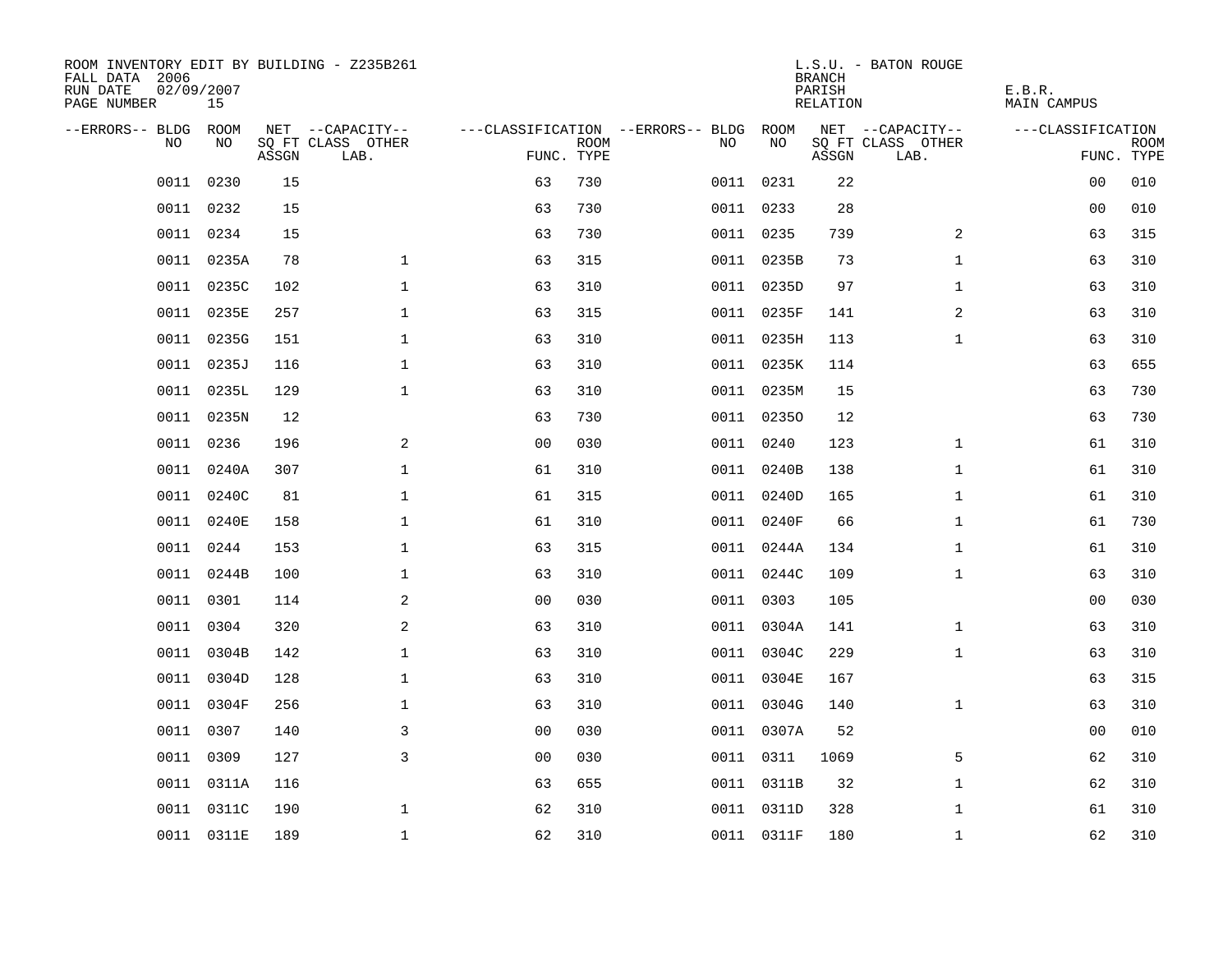| ROOM INVENTORY EDIT BY BUILDING - Z235B261<br>FALL DATA 2006<br>RUN DATE<br>PAGE NUMBER | 02/09/2007<br>16 |       |                           |                |             |                                        |             | <b>BRANCH</b><br>PARISH<br><b>RELATION</b> | L.S.U. - BATON ROUGE      | E.B.R.<br><b>MAIN CAMPUS</b> |                           |
|-----------------------------------------------------------------------------------------|------------------|-------|---------------------------|----------------|-------------|----------------------------------------|-------------|--------------------------------------------|---------------------------|------------------------------|---------------------------|
| --ERRORS-- BLDG ROOM                                                                    |                  |       | NET --CAPACITY--          |                |             | ---CLASSIFICATION --ERRORS-- BLDG ROOM |             |                                            | NET --CAPACITY--          | ---CLASSIFICATION            |                           |
| NO                                                                                      | NO               | ASSGN | SQ FT CLASS OTHER<br>LAB. | FUNC. TYPE     | <b>ROOM</b> | NO                                     | NO          | ASSGN                                      | SQ FT CLASS OTHER<br>LAB. |                              | <b>ROOM</b><br>FUNC. TYPE |
| 0011                                                                                    | 0311G            | 244   | 2                         | 62             | 310         |                                        | 0011 0311H  | 65                                         |                           | 62                           | 315                       |
|                                                                                         | 0011 03111       | 102   | $\mathbf 1$               | 62             | 310         |                                        | 0011 0311J  | 134                                        |                           | 62                           | 315                       |
|                                                                                         | 0011 0316        | 94    |                           | 0 <sub>0</sub> | 030         |                                        | 0011 0320   | 321                                        | 4                         | 63                           | 310                       |
| 0011                                                                                    | 0322             | 92    |                           | 0 <sub>0</sub> | 030         |                                        | 0011 0330   | 1277                                       | 8                         | 61                           | 310                       |
| 0011                                                                                    | 0330A            | 142   | 2                         | 62             | 310         |                                        | 0011 0330B  | 189                                        | 3                         | 61                           | 310                       |
|                                                                                         | 0011 0330C       | 129   | $\mathbf{1}$              | 61             | 310         |                                        | 0011 0330D  | 129                                        | $\mathbf{1}$              | 61                           | 310                       |
|                                                                                         | 0011 0330E       | 141   | 2                         | 61             | 310         |                                        | 0011 0330F  | 214                                        | $\mathbf{1}$              | 61                           | 310                       |
|                                                                                         | 0011 0330G       | 255   | $\mathbf 1$               | 61             | 310         |                                        | 0011 0330H  | 356                                        | 2                         | 61                           | 310                       |
| 0011                                                                                    | 0330J            | 173   | $\mathbf{1}$              | 61             | 310         |                                        | 0011 0330K  | 217                                        |                           | 61                           | 650                       |
|                                                                                         | 0011 0330L       | 274   |                           | 61             | 315         |                                        | 0011 0330M  | 16                                         |                           | 61                           | 315                       |
|                                                                                         | 0011 0336        | 514   | $\overline{4}$            | 62             | 310         |                                        | 0011 0336A  | 205                                        | 3                         | 62                           | 310                       |
|                                                                                         | 0011 0336B       | 139   | $\mathbf 1$               | 62             | 310         |                                        | 0011 0336C  | 208                                        | 3                         | 62                           | 310                       |
| 0011                                                                                    | 0338             | 10    |                           | 0 <sub>0</sub> | 030         |                                        | 0011 0339   | 32                                         |                           | 62                           | 730                       |
| 0011                                                                                    | 0341             | 75    |                           | 0 <sub>0</sub> | 020         |                                        | 0011 0401   | 922                                        |                           | 00                           | 020                       |
| 0011                                                                                    | 0411             | 472   | 7                         | 11             | 310         |                                        | 0011 0416   | 1485                                       |                           | 51                           | 730                       |
|                                                                                         | 0011 0417        | 59    |                           | 0 <sub>0</sub> | 030         |                                        | 0011 0419   | 1104                                       | $7\phantom{.0}$           | 62                           | 310                       |
| 0011                                                                                    | 0419A            | 270   |                           | 0 <sub>0</sub> | 030         |                                        | 0011 0419B  | 253                                        | 6                         | 62                           | 310                       |
| 0011                                                                                    | 0420             | 824   |                           | 0 <sub>0</sub> | 020         |                                        | 0011 0420A  | 135                                        |                           | 61                           | 730                       |
|                                                                                         | 0011 0420B       | 56    |                           | 62             | 730         |                                        | 0011 0420C  | 124                                        |                           | 0 <sub>0</sub>               | 030                       |
|                                                                                         | 0011 0420D       | 560   |                           | 62             | 730         |                                        | 0011 0420E  | 529                                        |                           | 61                           | 730                       |
|                                                                                         | 0011 0420F       | 210   |                           | 62             | 730         |                                        | 0011 0422   | 73                                         |                           | 00                           | 020                       |
|                                                                                         | 0011 C0100       | 812   |                           | 0 <sub>0</sub> | 020         |                                        | 0011 C0100A | 280                                        |                           | 00                           | 020                       |
|                                                                                         | 0011 C0101       | 34    |                           | 0 <sub>0</sub> | 020         |                                        | 0011 C0102  | 51                                         |                           | 00                           | 020                       |
|                                                                                         | 0011 C0103       | 44    |                           | 0 <sub>0</sub> | 020         |                                        | 0011 C0104  | 2457                                       |                           | 0 <sub>0</sub>               | 020                       |
|                                                                                         | 0011 C0110       | 510   |                           | 0 <sub>0</sub> | 020         |                                        | 0011 C0200  | 626                                        |                           | 00                           | 020                       |
|                                                                                         | 0011 C0201       | 117   |                           | 0 <sub>0</sub> | 020         |                                        | 0011 C0300  | 733                                        |                           | 0 <sub>0</sub>               | 020                       |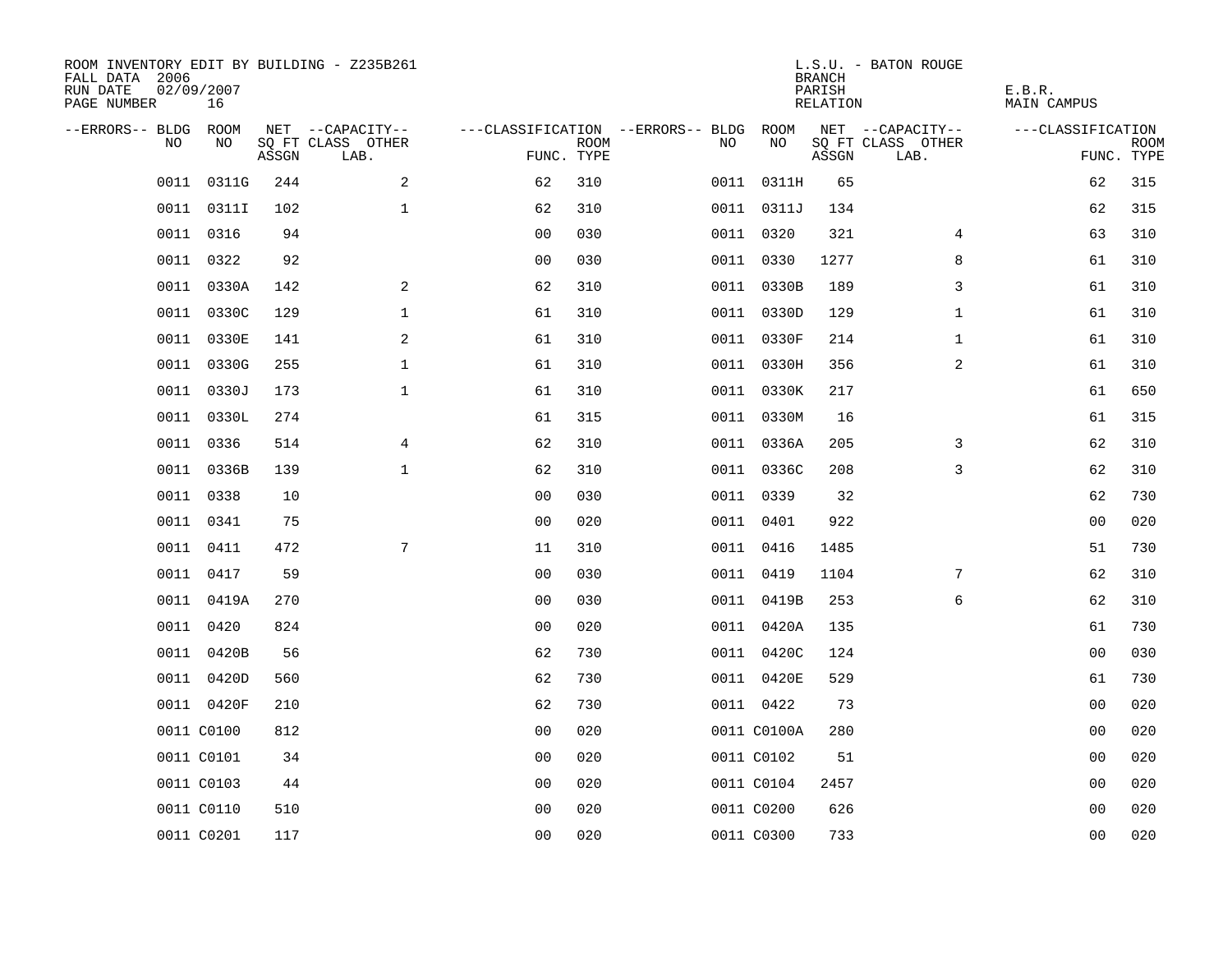| FALL DATA 2006<br>RUN DATE<br>PAGE NUMBER |      | 02/09/2007<br>17 |       | ROOM INVENTORY EDIT BY BUILDING - Z235B261 |                                        |             |   |      |                                                                | <b>BRANCH</b><br>PARISH<br>RELATION | L.S.U. - BATON ROUGE                                                   | E.B.R.<br>MAIN CAMPUS |                           |
|-------------------------------------------|------|------------------|-------|--------------------------------------------|----------------------------------------|-------------|---|------|----------------------------------------------------------------|-------------------------------------|------------------------------------------------------------------------|-----------------------|---------------------------|
| --ERRORS-- BLDG ROOM                      |      |                  |       | NET --CAPACITY--                           | ---CLASSIFICATION --ERRORS-- BLDG ROOM |             |   |      |                                                                |                                     | NET --CAPACITY--                                                       | ---CLASSIFICATION     |                           |
|                                           | NO.  | NO               | ASSGN | SQ FT CLASS OTHER<br>LAB.                  | FUNC. TYPE                             | <b>ROOM</b> |   | NO.  | NO                                                             | ASSGN                               | SQ FT CLASS OTHER<br>LAB.                                              |                       | <b>ROOM</b><br>FUNC. TYPE |
|                                           |      | 0011 C0400       | 230   |                                            | 0 <sup>0</sup>                         | 020         |   |      | 0011 E0100                                                     | 30                                  |                                                                        | 0 <sub>0</sub>        | 020                       |
|                                           |      | 0011 E0200-      | 62    |                                            | 0 <sub>0</sub>                         | 020         |   |      | 0011 E0300                                                     | 30                                  |                                                                        | 0 <sub>0</sub>        | 020                       |
|                                           |      | 0011 E0400       | 30    |                                            | 0 <sub>0</sub>                         | 020         |   |      | 0011 S0100                                                     | 88                                  |                                                                        | 00                    | 020                       |
|                                           |      | 0011 S0101       | 122   |                                            | 0 <sub>0</sub>                         | 020         |   |      | 0011 S0200-                                                    | 122                                 |                                                                        | 00                    | 020                       |
|                                           |      | 0011 S0300       | 430   |                                            | 0 <sub>0</sub>                         | 020         |   |      | 0011 S0400<br>TOTAL NUMBER CLASSROOMS<br>TOTAL NUMBER LABS 210 | 247                                 | TOTAL NET ASSIGN SQ. FT. IN ROOM FILE<br>TOTAL NUMBER SPECIAL LABS 220 | 00<br>40,762          | 020                       |
|                                           |      | 0012 0100        | 405   | $\mathbf{1}$                               | 41                                     | 310         |   |      | 0012 0101                                                      | 1051                                | 3                                                                      | 41                    | 310                       |
|                                           | 0012 | 0101A            | 35    |                                            | 41                                     | 730         |   |      | 0012 0101B                                                     | 56                                  |                                                                        | 0 <sub>0</sub>        | 030                       |
|                                           |      | 0012 0102        | 585   |                                            | 41                                     | 650         |   |      | 0012 0102A                                                     | 175                                 |                                                                        | 41                    | 630                       |
|                                           | 0012 | 0103             | 852   |                                            | 41                                     | 620         | 9 |      | 0012 0104                                                      | 2820                                | 80                                                                     | 41                    | 610                       |
|                                           |      | 0012 0104A       | 70    |                                            | 41                                     | 615         |   |      | 0012 0104B                                                     | 140                                 |                                                                        | 41                    | 730                       |
|                                           | 0012 | 0105             | 205   |                                            | 00                                     | 030         |   | 0012 | 0106                                                           | 194                                 |                                                                        | 0 <sub>0</sub>        | 030                       |
|                                           |      | 0012 0107        | 203   | $\mathbf 1$                                | 41                                     | 310         |   |      | 0012 0107A                                                     | 273                                 | $\mathbf{1}$                                                           | 41                    | 310                       |
|                                           | 0012 | 0108             | 2560  | 8                                          | 41                                     | 440         |   |      | 0012 0108A                                                     | 66                                  | 5                                                                      | 41                    | 440                       |
|                                           | 0012 | 0200             | 852   |                                            | 41                                     | 620         | 9 | 0012 | 0201                                                           | 3008                                | 15                                                                     | 41                    | 410                       |
|                                           | 0012 | 0201A            | 54    |                                            | 41                                     | 455         |   | 0012 | 0201B                                                          | 90                                  | 2                                                                      | 41                    | 410                       |
| 9                                         | 0012 | 0201C            | 90    | $\mathbf 1$                                | 41                                     | 410         |   |      | 0012 0201D                                                     | 209                                 | 2                                                                      | 41                    | 310                       |
|                                           | 0012 | 0201E            | 124   | $\mathbf{1}$                               | 41                                     | 310         |   |      | 0012 0201F                                                     | 25                                  |                                                                        | 0 <sub>0</sub>        | 030                       |
| 9                                         | 0012 | 0202             | 3147  | 6                                          | 41                                     | 410         |   |      | 0012 0202A                                                     | 54                                  |                                                                        | 41                    | 455                       |
|                                           |      | 0012 0202B       | 36    | $\mathbf 1$                                | 41                                     | 310         |   |      | 0012 0202C                                                     | 130                                 | $\mathbf{1}$                                                           | 41                    | 310                       |
|                                           |      | 0012 0301        | 878   | 5                                          | 41                                     | 440         |   |      | 0012 0304                                                      | 858                                 | $\mathbf{1}$                                                           | 41                    | 310                       |
|                                           |      | 0012 B0001       | 742   | $\mathbf 1$                                | 41                                     | 440         |   |      | 0012 B0001A                                                    | 63                                  |                                                                        | 00                    | 030                       |
|                                           |      | 0012 B0001B      | 149   | $\mathbf 1$                                | 41                                     | 310         |   |      | 0012 B0002                                                     | 92                                  |                                                                        | 00                    | 030                       |
|                                           |      | 0012 B0003       | 150   |                                            | 0 <sub>0</sub>                         | 030         |   |      | 0012 B0004                                                     | 56                                  |                                                                        | 0 <sub>0</sub>        | 030                       |
|                                           |      | 0012 B0006       | 1284  | 2                                          | 41                                     | 420         |   |      | 0012 B0007                                                     | 1488                                | $\mathbf{1}$                                                           | 41                    | 420                       |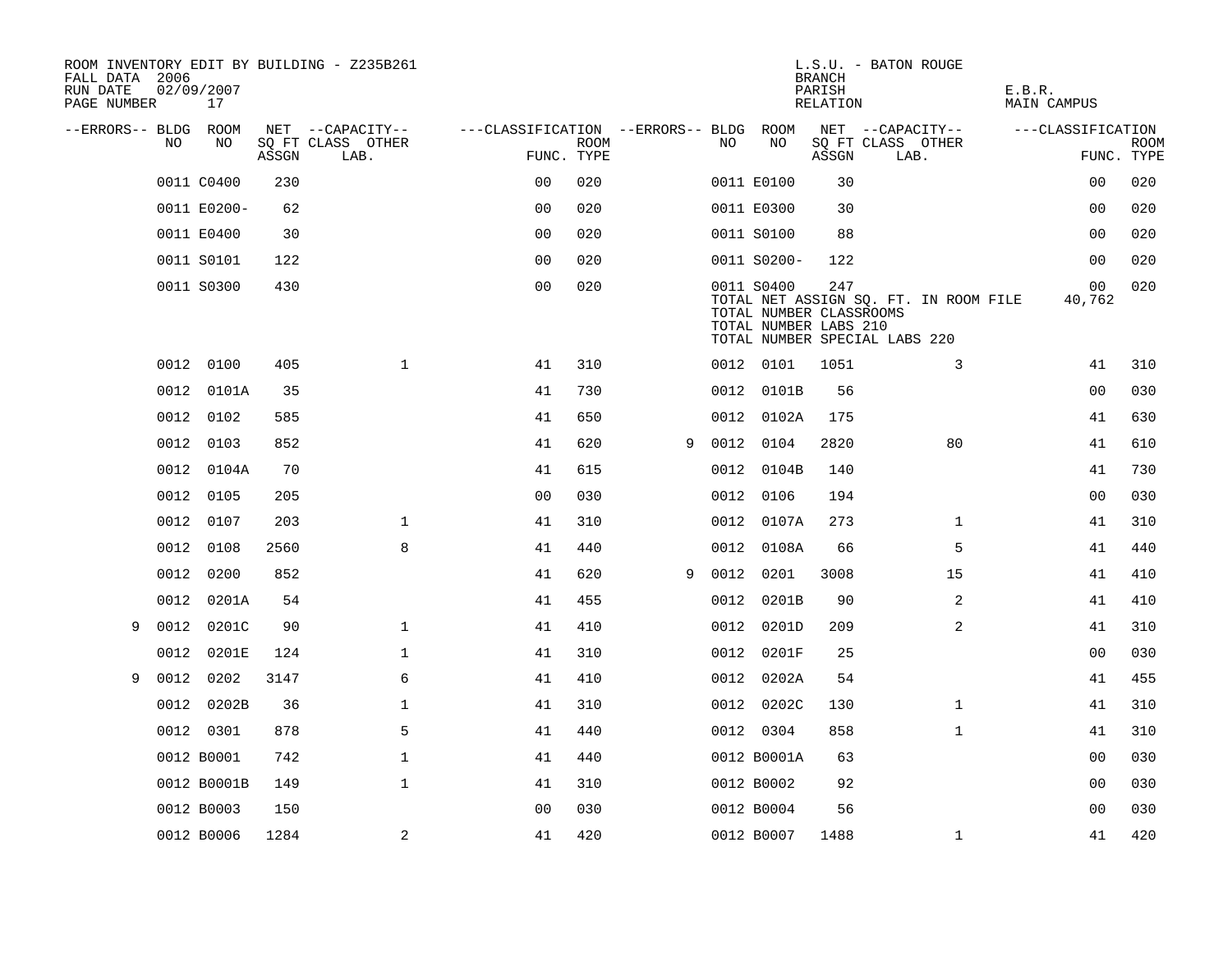| ROOM INVENTORY EDIT BY BUILDING - Z235B261<br>FALL DATA 2006<br>RUN DATE<br>PAGE NUMBER | 02/09/2007<br>18 |       |                           |                |             |                                        |    |                                                  | <b>BRANCH</b><br>PARISH<br>RELATION | L.S.U. - BATON ROUGE                                                   | E.B.R.<br>MAIN CAMPUS |                           |
|-----------------------------------------------------------------------------------------|------------------|-------|---------------------------|----------------|-------------|----------------------------------------|----|--------------------------------------------------|-------------------------------------|------------------------------------------------------------------------|-----------------------|---------------------------|
| --ERRORS-- BLDG ROOM                                                                    |                  |       | NET --CAPACITY--          |                |             | ---CLASSIFICATION --ERRORS-- BLDG ROOM |    |                                                  |                                     | NET --CAPACITY--                                                       | ---CLASSIFICATION     |                           |
| NO                                                                                      | NO               | ASSGN | SQ FT CLASS OTHER<br>LAB. | FUNC. TYPE     | <b>ROOM</b> |                                        | NO | NO                                               | ASSGN                               | SQ FT CLASS OTHER<br>LAB.                                              |                       | <b>ROOM</b><br>FUNC. TYPE |
|                                                                                         | 0012 B0008       | 104   |                           | 0 <sub>0</sub> | 030         |                                        |    | 0012 B0009                                       | 676                                 |                                                                        | 00                    | 030                       |
|                                                                                         | 0012 B0011       | 104   |                           | 0 <sub>0</sub> | 030         |                                        |    | 0012 B0012                                       | 1877                                |                                                                        | 41                    | 440                       |
|                                                                                         | 0012 B0012A      | 90    |                           | 41             | 315         |                                        |    | 0012 B0012B                                      | 149                                 | $\overline{2}$                                                         | 41                    | 420                       |
|                                                                                         | 0012 B0012C      | 141   | 4                         | 41             | 440         |                                        |    | 0012 B0012D                                      | 109                                 | 2                                                                      | 41                    | 440                       |
|                                                                                         | 0012 B0012E      | 56    |                           | 0 <sub>0</sub> | 030         |                                        |    | 0012 B0013                                       | 160                                 |                                                                        | 00                    | 030                       |
|                                                                                         | 0012 B0014       | 26    |                           | 00             | 030         |                                        |    | 0012 B0015                                       | 312                                 | 2                                                                      | 41                    | 440                       |
|                                                                                         | 0012 B0015A      | 244   | $\mathbf 1$               | 41             | 310         |                                        |    | 0012 B0015B                                      | 183                                 | $\mathbf{1}$                                                           | 41                    | 310                       |
|                                                                                         | 0012 B0015C      | 174   | $\mathbf{1}$              | 41             | 440         |                                        |    | 0012 B0015D                                      | 106                                 |                                                                        | 0 <sub>0</sub>        | 030                       |
|                                                                                         | 0012 M0001       | 120   |                           | 0 <sub>0</sub> | 030         |                                        |    | 0012 M0002                                       | 50                                  |                                                                        | 0 <sub>0</sub>        | 030                       |
|                                                                                         | 0012 M0002A      | 75    |                           | 0 <sub>0</sub> | 030         |                                        |    | 0012 M0003                                       | 289                                 | $\mathbf{1}$                                                           | 41                    | 310                       |
|                                                                                         | 0012 M0003A      | 131   | $\mathbf{1}$              | 41             | 310         |                                        |    | 0012 M0003B                                      | 138                                 | $\mathbf{1}$                                                           | 41                    | 310                       |
|                                                                                         | 0012 M0003C      | 138   | $\mathbf{1}$              | 41             | 310         |                                        |    | 0012 M0003D                                      | 131                                 | $\mathbf{1}$                                                           | 41                    | 310                       |
|                                                                                         | 0012 M0004       | 120   |                           | 0 <sub>0</sub> | 030         |                                        |    | 0012 M0005                                       | 50                                  |                                                                        | 00                    | 030                       |
|                                                                                         | 0012 M0005A      | 75    |                           | 0 <sub>0</sub> | 030         |                                        |    | 0012 M0006                                       | 982                                 | 2                                                                      | 41                    | 310                       |
|                                                                                         | 0012 S0110       | 2154  | $\mathbf{1}$              | 41             | 420         |                                        |    | 0012 S0120                                       | 2071                                | $\mathbf{1}$                                                           | 41                    | 420                       |
|                                                                                         | 0012 S0120A      | 262   |                           | 0 <sub>0</sub> | 020         |                                        |    | 0012 S0210                                       | 1825                                | $\mathbf{1}$                                                           | 41                    | 420                       |
|                                                                                         | 0012 S0220       | 1964  | $\mathbf 1$               | 41             | 420         |                                        |    | 0012 S0310                                       | 1672                                | $\mathbf{1}$                                                           | 41                    | 420                       |
|                                                                                         | 0012 S0320       | 1672  | $\mathbf{1}$              | 41             | 420         |                                        |    | 0012 S0410                                       | 1672                                | $\mathbf{1}$                                                           | 41                    | 420                       |
|                                                                                         | 0012 S0420       | 1672  | 1                         | 41             | 420         |                                        |    | 0012 S0510                                       | 1993                                | $\mathbf{1}$                                                           | 41                    | 420                       |
|                                                                                         | 0012 S0520       | 1993  | $\mathbf 1$               | 41             | 420         |                                        |    | 0012 S0610                                       | 1993                                | $\mathbf{1}$                                                           | 41                    | 420                       |
|                                                                                         | 0012 S0620       | 1993  | $\mathbf 1$               | 41             | 420         |                                        |    | TOTAL NUMBER CLASSROOMS<br>TOTAL NUMBER LABS 210 |                                     | TOTAL NET ASSIGN SQ. FT. IN ROOM FILE<br>TOTAL NUMBER SPECIAL LABS 220 | 50,190                |                           |
|                                                                                         | 0013 0101        | 37    |                           | 0 <sub>0</sub> | 010         |                                        |    | 0013 0101A                                       | 55                                  |                                                                        | 0 <sub>0</sub>        | 010                       |
| 0013                                                                                    | 0109             | 62    |                           | 0 <sub>0</sub> | 020         |                                        |    | 0013 0109A                                       | 92                                  | $\mathbf{1}$                                                           | 47                    | 310                       |
|                                                                                         | 0013 0109B       | 91    | $\mathbf{1}$              | 47             | 310         |                                        |    | 0013 0112                                        | 335                                 | 30                                                                     | 11                    | 110                       |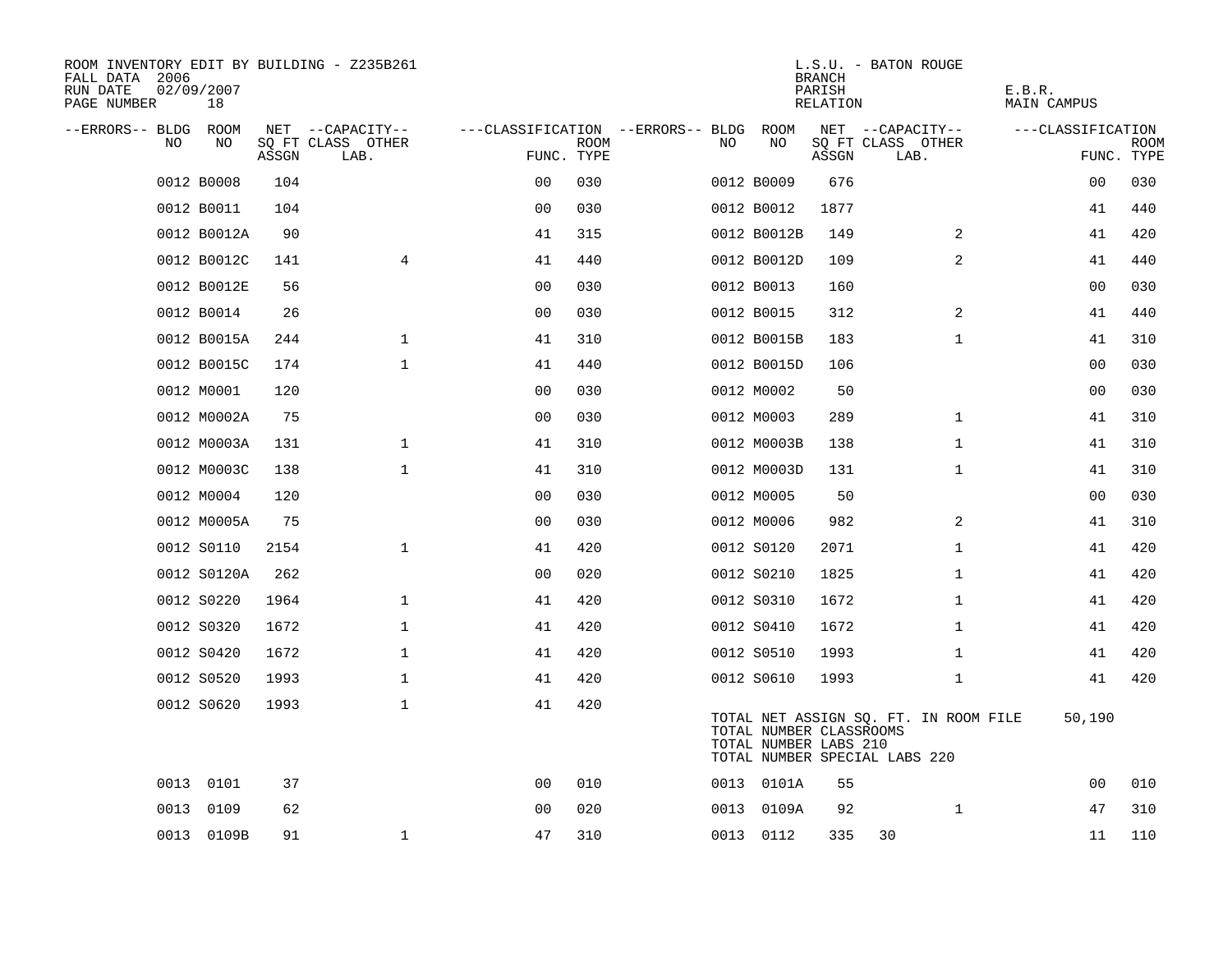| ROOM INVENTORY EDIT BY BUILDING - Z235B261<br>FALL DATA 2006<br>RUN DATE<br>PAGE NUMBER | 02/09/2007<br>19 |       |    |                           |                                   |             |      |            | <b>BRANCH</b><br>PARISH<br>RELATION | L.S.U. - BATON ROUGE      | E.B.R.<br>MAIN CAMPUS |                           |
|-----------------------------------------------------------------------------------------|------------------|-------|----|---------------------------|-----------------------------------|-------------|------|------------|-------------------------------------|---------------------------|-----------------------|---------------------------|
| --ERRORS-- BLDG ROOM                                                                    |                  |       |    | NET --CAPACITY--          | ---CLASSIFICATION --ERRORS-- BLDG |             |      | ROOM       |                                     | NET --CAPACITY--          | ---CLASSIFICATION     |                           |
| NO.                                                                                     | NO.              | ASSGN |    | SQ FT CLASS OTHER<br>LAB. | FUNC. TYPE                        | <b>ROOM</b> | NO.  | NO         | ASSGN                               | SQ FT CLASS OTHER<br>LAB. |                       | <b>ROOM</b><br>FUNC. TYPE |
| 0013                                                                                    | 0113             | 59    |    |                           | 0 <sub>0</sub>                    | 020         | 0013 | 0113A      | 77                                  | $\mathbf{1}$              | 47                    | 310                       |
| 0013                                                                                    | 0113B            | 77    |    | $\mathbf 1$               | 47                                | 310         | 0013 | 0114       | 335                                 | 30                        | 11                    | 110                       |
| 0013                                                                                    | 0116             | 341   | 30 |                           | 11                                | 110         | 0013 | 0117       | 58                                  |                           | 00                    | 020                       |
| 0013                                                                                    | 0117A            | 78    |    | $\mathbf 1$               | 47                                | 310         |      | 0013 0117B | 78                                  | $\mathbf{1}$              | 11                    | 310                       |
| 0013                                                                                    | 0118             | 353   | 30 |                           | 11                                | 110         | 0013 | 0120       | 350                                 | 28                        | 11                    | 110                       |
| 0013                                                                                    | 0121             | 46    |    |                           | 0 <sub>0</sub>                    | 020         |      | 0013 0121A | 79                                  | $\mathbf{1}$              | 11                    | 310                       |
| 0013                                                                                    | 0121B            | 79    |    | $\mathbf 1$               | 11                                | 310         | 0013 | 0122       | 86                                  |                           | 0 <sub>0</sub>        | 020                       |
| 0013                                                                                    | 0122A            | 48    |    | $\mathbf 1$               | 11                                | 310         |      | 0013 0122B | 77                                  | $\mathbf{1}$              | 11                    | 310                       |
| 0013                                                                                    | 0122C            | 102   |    | 2                         | 11                                | 310         | 0013 | 0124       | 82                                  |                           | 0 <sub>0</sub>        | 020                       |
| 0013                                                                                    | 0124A            | 48    |    | $\mathbf{1}$              | 46                                | 310         |      | 0013 0124B | 76                                  | $\mathbf{1}$              | 46                    | 310                       |
| 0013                                                                                    | 0124C            | 104   |    | $\mathbf 1$               | 46                                | 310         | 0013 | 0125       | 46                                  |                           | 0 <sub>0</sub>        | 020                       |
| 0013                                                                                    | 0125A            | 79    |    | $\mathbf 1$               | 11                                | 310         |      | 0013 0125B | 78                                  | $\mathbf{1}$              | 11                    | 310                       |
| 0013                                                                                    | 0126             | 95    |    | $\mathbf{1}$              | 46                                | 310         | 0013 | 0126A      | 134                                 | $\mathbf{1}$              | 46                    | 310                       |
| 0013                                                                                    | 0128             | 336   | 30 |                           | 11                                | 110         | 0013 | 0129       | 58                                  |                           | 00                    | 020                       |
| 0013                                                                                    | 0129A            | 75    |    | $\mathbf 1$               | 11                                | 310         | 0013 | 0129B      | 76                                  | $\mathbf{1}$              | 53                    | 730                       |
| 0013                                                                                    | 0130             | 353   | 23 |                           | 11                                | 110         | 0013 | 0131       | 48                                  |                           | 00                    | 020                       |
| 0013                                                                                    | 0131A            | 90    |    | 3                         | 0 <sub>0</sub>                    | 030         | 0013 | 0132       | 350                                 | 23                        | 11                    | 110                       |
| 0013                                                                                    | 0134             | 350   |    | 23                        | 81                                | 081         | 0013 | 0135       | 29                                  |                           | 0 <sub>0</sub>        | 020                       |
| 0013                                                                                    | 0135A            | 132   |    | 3                         | 0 <sub>0</sub>                    | 030         |      | 0013 0136  | 378                                 | 25                        | 81                    | 081                       |
| 0013                                                                                    | 0138             | 378   | 25 |                           | 11                                | 110         | 0013 | 0141       | 59                                  |                           | 00                    | 020                       |
| 0013                                                                                    | 0141A            | 80    |    | $\mathbf 1$               | 11                                | 310         |      | 0013 0141B | 80                                  | $\mathbf{1}$              | 11                    | 310                       |
| 0013                                                                                    | 0145             | 59    |    |                           | 0 <sub>0</sub>                    | 020         |      | 0013 0145A | 78                                  | $\mathbf{1}$              | 11                    | 310                       |
| 0013                                                                                    | 0145B            | 78    |    | $\mathbf{1}$              | 11                                | 310         |      | 0013 0149  | 57                                  |                           | 0 <sub>0</sub>        | 020                       |
| 0013                                                                                    | 0149A            | 77    |    | $\mathbf 1$               | 11                                | 310         |      | 0013 0149B | 78                                  | $\mathbf{1}$              | 11                    | 310                       |
| 0013                                                                                    | 0153             | 58    |    |                           | 0 <sub>0</sub>                    | 020         | 0013 | 0153A      | 79                                  | $\mathbf{1}$              | 11                    | 730                       |
|                                                                                         | 0013 0153B       | 79    |    | $\mathbf{1}$              | 11                                | 310         |      | 0013 0157  | 87                                  | 2                         | 0 <sub>0</sub>        | 030                       |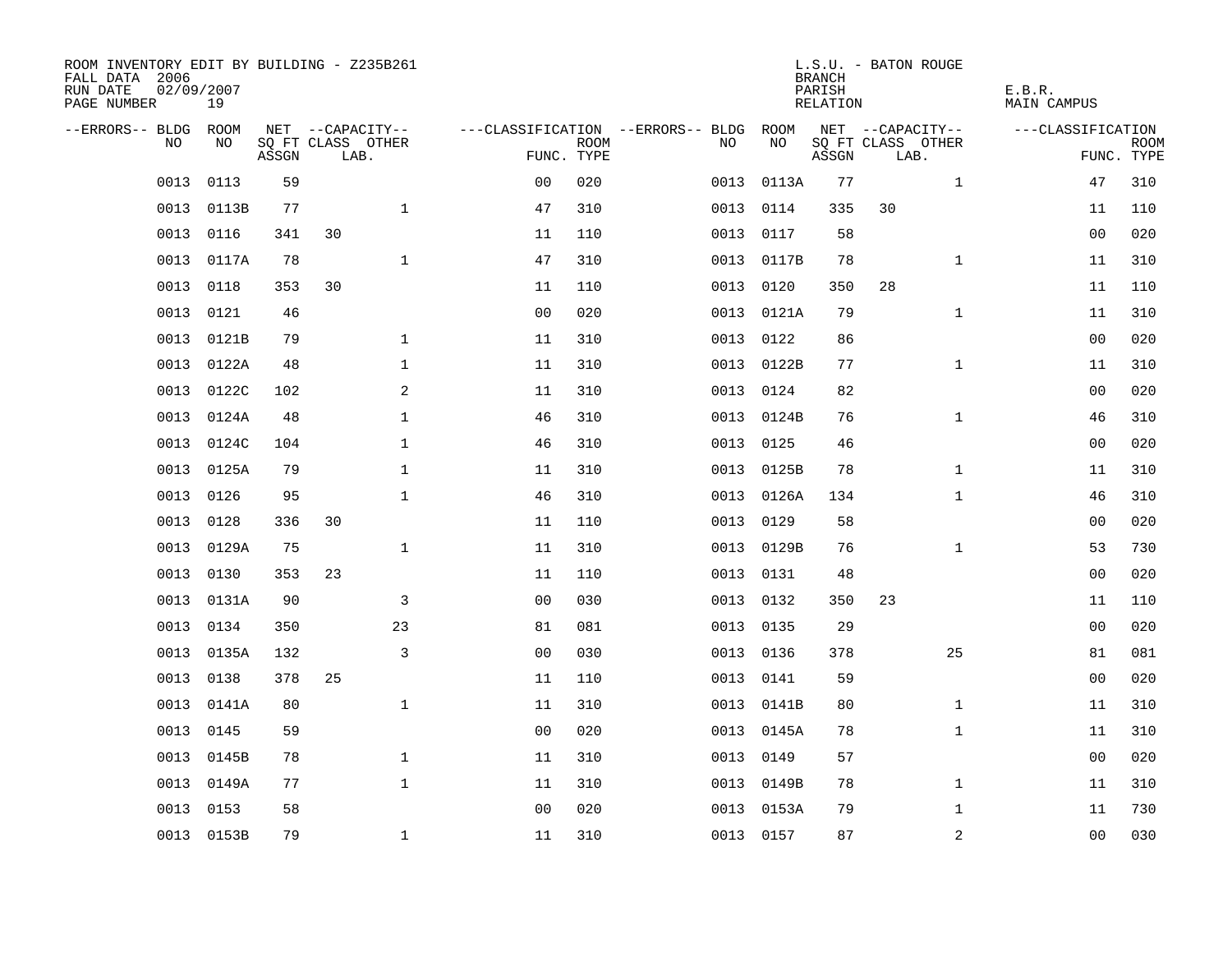| ROOM INVENTORY EDIT BY BUILDING - Z235B261<br>FALL DATA 2006<br>RUN DATE<br>PAGE NUMBER | 02/09/2007<br>20 |       |                           |                |      |                                        |                                                  | <b>BRANCH</b><br>PARISH<br>RELATION | L.S.U. - BATON ROUGE                                                   | E.B.R.<br>MAIN CAMPUS                          |                           |
|-----------------------------------------------------------------------------------------|------------------|-------|---------------------------|----------------|------|----------------------------------------|--------------------------------------------------|-------------------------------------|------------------------------------------------------------------------|------------------------------------------------|---------------------------|
| --ERRORS-- BLDG ROOM                                                                    |                  |       | NET --CAPACITY--          |                |      | ---CLASSIFICATION --ERRORS-- BLDG ROOM |                                                  |                                     | NET --CAPACITY--                                                       | ---CLASSIFICATION                              |                           |
| NO                                                                                      | NO.              | ASSGN | SQ FT CLASS OTHER<br>LAB. | FUNC. TYPE     | ROOM | NO.                                    | NO                                               | ASSGN                               | SQ FT CLASS OTHER<br>LAB.                                              |                                                | <b>ROOM</b><br>FUNC. TYPE |
| 0013                                                                                    | 0203             | 367   | 24                        | 11             | 110  | 0013                                   | 0205                                             | 488                                 | 5                                                                      | 44                                             | 220                       |
| 0013                                                                                    | 0209             | 277   | $\mathbf{1}$              | 11             | 310  |                                        | 0013 0212                                        | 388                                 | 25                                                                     | 11                                             | 110                       |
| 0013                                                                                    | 0213             | 227   | 2                         | 11             | 310  |                                        | 0013 0214                                        | 380                                 | 25                                                                     | 11                                             | 110                       |
| 0013                                                                                    | 0216             | 341   | 22                        | 11             | 220  |                                        | 0013 0217                                        | 54                                  |                                                                        | 00                                             | 020                       |
| 0013                                                                                    | 0217A            | 95    | $\mathbf{1}$              | 11             | 310  |                                        | 0013 0217B                                       | 76                                  | $\mathbf{1}$                                                           | 11                                             | 310                       |
| 0013                                                                                    | 0217C            | 93    | $\mathbf{1}$              | 53             | 310  |                                        | 0013 0218                                        | 347                                 | 23                                                                     | 11                                             | 110                       |
| 0013                                                                                    | 0220A            | 155   | $\mathbf{1}$              | 11             | 310  |                                        | 0013 0220B                                       | 155                                 | $\mathbf{1}$                                                           | 11                                             | 310                       |
| 0013                                                                                    | 0221             | 122   | 1                         | 11             | 310  |                                        | 0013 0222                                        | 336                                 | 3                                                                      | 46                                             | 310                       |
| 0013                                                                                    | 0222A            | 178   | $\mathbf{1}$              | 45             | 315  | 0013                                   | 0224                                             | 145                                 | 4                                                                      | 11                                             | 315                       |
|                                                                                         | 0013 0225        | 214   | $\mathbf 1$               | 71             | 310  |                                        | 0013 0226                                        | 606                                 | 29                                                                     | 11                                             | 220                       |
| 0013                                                                                    | 0229             | 218   | $\mathbf{1}$              | 46             | 310  |                                        | 0013 0230                                        | 710                                 | 30                                                                     | 11                                             | 210                       |
| 0013                                                                                    | 0233             | 149   | 4                         | 0 <sub>0</sub> | 030  |                                        | 0013 0233A                                       | 13                                  |                                                                        | 0 <sub>0</sub>                                 | 010                       |
| 0013                                                                                    | 0234             | 131   | 2                         | 11             | 225  | 0013                                   | 0234A                                            | 214                                 |                                                                        | 11                                             | 225                       |
| 0013                                                                                    | 0235             | 184   | 3                         | 0 <sub>0</sub> | 030  |                                        | 0013 0236                                        | 772                                 | 31                                                                     | 11                                             | 220                       |
| 0013                                                                                    | 0241             | 59    |                           | 0 <sub>0</sub> | 020  |                                        | 0013 0241A                                       | 81                                  | $\mathbf{1}$                                                           | 11                                             | 310                       |
| 0013                                                                                    | 0241B            | 80    | 2                         | 11             | 310  |                                        | 0013 0245                                        | 58                                  |                                                                        | 0 <sub>0</sub>                                 | 020                       |
| 0013                                                                                    | 0245A            | 78    | $\mathbf 1$               | 11             | 310  | 0013                                   | 0245B                                            | 81                                  | $\mathbf{1}$                                                           | 11                                             | 310                       |
| 0013                                                                                    | 0249             | 234   | 3                         | 11             | 310  |                                        | 0013 0253                                        | 27                                  |                                                                        | 00                                             | 020                       |
|                                                                                         | 0013 0253A       | 71    | 2                         | 11             | 250  |                                        | 0013 0253B                                       | 60                                  | 4                                                                      | 11                                             | 255                       |
|                                                                                         | 0013 0257        | 15    |                           | 0 <sub>0</sub> | 010  |                                        | 0013 C0100                                       | 2292                                |                                                                        | 0 <sub>0</sub>                                 | 020                       |
|                                                                                         | 0013 C0200       | 2218  |                           | 0 <sub>0</sub> | 020  |                                        | 0013 S0100                                       | 197                                 |                                                                        | 0 <sub>0</sub>                                 | 020                       |
|                                                                                         | 0013 S0200       | 188   |                           | 0 <sub>0</sub> | 020  |                                        | TOTAL NUMBER CLASSROOMS<br>TOTAL NUMBER LABS 210 |                                     | TOTAL NET ASSIGN SQ. FT. IN ROOM FILE<br>TOTAL NUMBER SPECIAL LABS 220 | 13,851<br>13<br>$\mathbf{1}$<br>$\overline{4}$ |                           |
|                                                                                         | 0014 0010A       | 100   | 2                         | 11             | 310  |                                        | 0014 0010B                                       | 132                                 | $\mathbf{1}$                                                           | 22                                             | 310                       |
|                                                                                         | 0014 0011        | 97    |                           | 81             | 081  |                                        | 0014 0012                                        | 50                                  | $\mathbf{1}$                                                           | 00                                             | 030                       |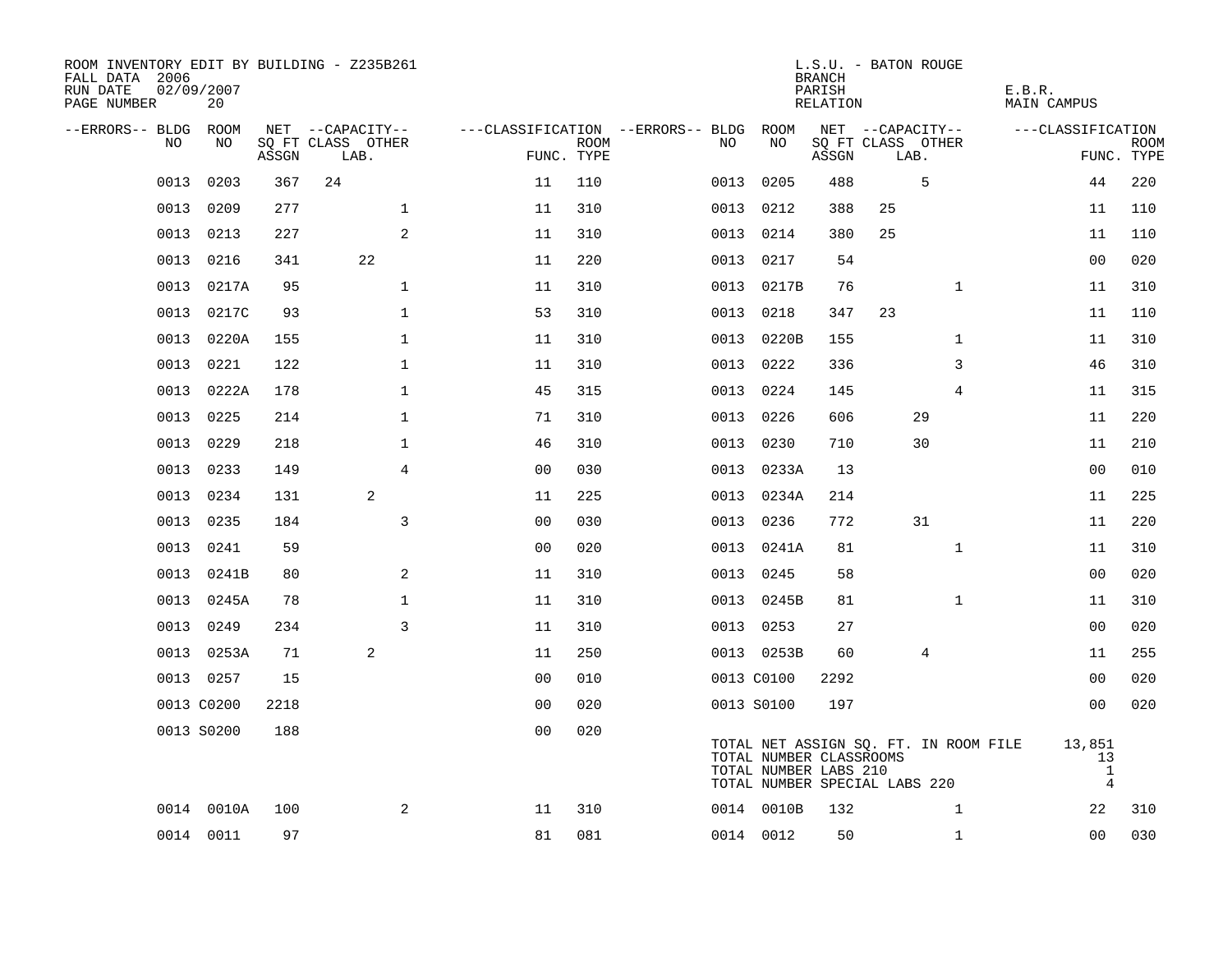| ROOM INVENTORY EDIT BY BUILDING - Z235B261<br>FALL DATA 2006<br>RUN DATE<br>PAGE NUMBER | 02/09/2007<br>21 |       |                           |                |             |                                   |            | <b>BRANCH</b><br>PARISH<br>RELATION | L.S.U. - BATON ROUGE      | E.B.R.<br><b>MAIN CAMPUS</b> |                           |
|-----------------------------------------------------------------------------------------|------------------|-------|---------------------------|----------------|-------------|-----------------------------------|------------|-------------------------------------|---------------------------|------------------------------|---------------------------|
| --ERRORS-- BLDG                                                                         | ROOM             |       | NET --CAPACITY--          |                |             | ---CLASSIFICATION --ERRORS-- BLDG | ROOM       |                                     | NET --CAPACITY--          | ---CLASSIFICATION            |                           |
| N <sub>O</sub>                                                                          | NO.              | ASSGN | SO FT CLASS OTHER<br>LAB. | FUNC. TYPE     | <b>ROOM</b> | NO.                               | NO         | ASSGN                               | SQ FT CLASS OTHER<br>LAB. |                              | <b>ROOM</b><br>FUNC. TYPE |
| 0014                                                                                    | 0013             | 92    | $\mathbf{1}$              | 81             | 081         |                                   | 0014 0014  | 52                                  | $\mathbf{1}$              | 00                           | 030                       |
| 0014                                                                                    | 0015             | 263   |                           | 81             | 081         |                                   | 0014 0016  | 135                                 |                           | 0 <sub>0</sub>               | 030                       |
|                                                                                         | 0014 0017        | 66    |                           | 11             | 730         |                                   | 0014 0017A | 122                                 | $\mathbf{1}$              | 11                           | 310                       |
| 0014                                                                                    | 0017B            | 141   |                           | 81             | 081         |                                   | 0014 0017C | 28                                  | $\mathbf{1}$              | 11                           | 310                       |
| 0014                                                                                    | 0018             | 195   |                           | 81             | 081         |                                   | 0014 0019  | 129                                 |                           | 81                           | 081                       |
| 0014                                                                                    | 0019A            | 45    |                           | 21             | 730         |                                   | 0014 0020  | 133                                 |                           | 81                           | 081                       |
| 0014                                                                                    | 0021             | 51    |                           | 0 <sub>0</sub> | 010         |                                   | 0014 0022  | 134                                 |                           | 81                           | 081                       |
| 0014                                                                                    | 0024             | 216   |                           | 81             | 081         |                                   | 0014 0024A | 135                                 | $\mathbf{1}$              | 22                           | 310                       |
| 0014                                                                                    | 0026             | 336   |                           | 81             | 081         |                                   | 0014 0028  | 176                                 |                           | 81                           | 081                       |
|                                                                                         | 0014 0030        | 268   |                           | 81             | 081         |                                   | 0014 0030A | 191                                 |                           | 81                           | 081                       |
|                                                                                         | 0014 0102        | 735   | 35                        | 11             | 210         |                                   | 0014 0103  | 26                                  |                           | 0 <sub>0</sub>               | 030                       |
|                                                                                         | 0014 0104        | 98    | 22                        | 11             | 310         |                                   | 0014 0104A | 194                                 | $\mathbf{1}$              | 11                           | 310                       |
|                                                                                         | 0014 0106A       | 98    | $\mathbf{1}$              | 11             | 310         |                                   | 0014 0106B | 140                                 | $\mathbf{1}$              | 11                           | 310                       |
|                                                                                         | 0014 0106C       | 206   | $\mathbf{1}$              | 11             | 310         |                                   | 0014 0108  | 140                                 | 23                        | 11                           | 350                       |
| 0014                                                                                    | 0110             | 138   | 23                        | 11             | 310         |                                   | 0014 0110A | 167                                 | $\mathbf{1}$              | 11                           | 310                       |
|                                                                                         | 0014 0112        | 145   | $\mathbf 1$               | 11             | 310         |                                   | 0014 0112A | 189                                 | $\mathbf{1}$              | 11                           | 310                       |
| 0014                                                                                    | 0114             | 248   | 3                         | 11             | 310         |                                   | 0014 0115  | 806                                 | 24                        | 11                           | 710                       |
| 0014                                                                                    | 0115A            | 144   | 2                         | 11             | 710         |                                   | 0014 0116  | 770                                 | 56                        | 11                           | 110                       |
|                                                                                         | 0014 0117        | 22    | $\mathbf{1}$              | 11             | 255         |                                   | 0014 0117A | 24                                  | 1                         | 11                           | 250                       |
|                                                                                         | 0014 0117B       | 24    | $\mathbf{1}$              | 11             | 250         |                                   | 0014 0117C | 51                                  | $\mathbf{1}$              | 11                           | 250                       |
|                                                                                         | 0014 0117D       | 25    | $\mathbf{1}$              | 11             | 250         |                                   | 0014 0119  | 140                                 | $\mathbf{1}$              | 11                           | 310                       |
|                                                                                         | 0014 0120        | 76    |                           | 11             | 730         |                                   | 0014 0121  | 111                                 | $\mathbf{1}$              | 11                           | 310                       |
|                                                                                         | 0014 0122        | 247   | $\mathbf 1$               | 11             | 310         |                                   | 0014 0123  | 112                                 | $\mathbf{1}$              | 11                           | 310                       |
|                                                                                         | 0014 0125        | 136   | $\mathbf{1}$              | 11             | 310         |                                   | 0014 0126  | 670                                 | 4                         | 63                           | 310                       |
|                                                                                         | 0014 0126A       | 83    |                           | 63             | 315         |                                   | 0014 0126B | 196                                 | $\mathbf{1}$              | 61                           | 350                       |
|                                                                                         | 0014 0127        | 263   |                           | 0 <sub>0</sub> | 030         |                                   | 0014 0129  | 173                                 | 5                         | 0 <sub>0</sub>               | 030                       |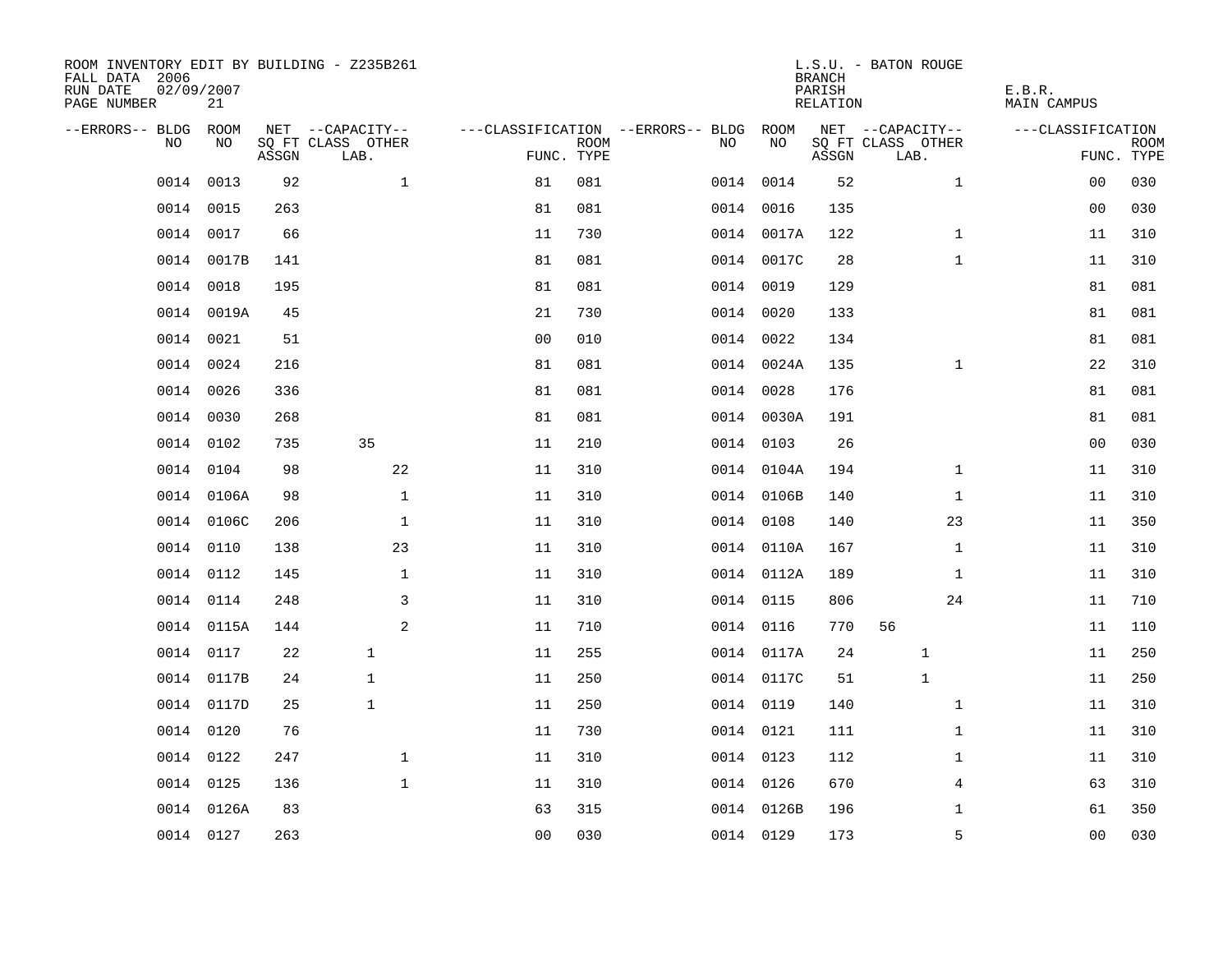| ROOM INVENTORY EDIT BY BUILDING - Z235B261<br>FALL DATA 2006<br>RUN DATE<br>PAGE NUMBER | 02/09/2007<br>22 |       |                           |                |             |                                   |            | <b>BRANCH</b><br>PARISH<br>RELATION | L.S.U. - BATON ROUGE      | E.B.R.<br><b>MAIN CAMPUS</b> |                           |
|-----------------------------------------------------------------------------------------|------------------|-------|---------------------------|----------------|-------------|-----------------------------------|------------|-------------------------------------|---------------------------|------------------------------|---------------------------|
| --ERRORS-- BLDG                                                                         | ROOM             |       | NET --CAPACITY--          |                |             | ---CLASSIFICATION --ERRORS-- BLDG | ROOM       |                                     | NET --CAPACITY--          | ---CLASSIFICATION            |                           |
| N <sub>O</sub>                                                                          | NO.              | ASSGN | SO FT CLASS OTHER<br>LAB. | FUNC. TYPE     | <b>ROOM</b> | NO.                               | NO         | ASSGN                               | SQ FT CLASS OTHER<br>LAB. |                              | <b>ROOM</b><br>FUNC. TYPE |
| 0014                                                                                    | 0131             | 225   | 6                         | 0 <sub>0</sub> | 030         |                                   | 0014 0133  | 132                                 | $\mathbf{1}$              | 11                           | 310                       |
|                                                                                         | 0014 0135        | 100   | $\mathbf 1$               | 11             | 310         |                                   | 0014 0137  | 112                                 | $\mathbf{1}$              | 11                           | 310                       |
|                                                                                         | 0014 0139        | 137   | $\mathbf 1$               | 11             | 310         |                                   | 0014 0141  | 141                                 | $\mathbf{1}$              | 11                           | 310                       |
|                                                                                         | 0014 0143        | 112   | 2                         | 11             | 310         |                                   | 0014 0202  | 115                                 | $\mathbf{1}$              | 11                           | 310                       |
| 0014                                                                                    | 0204             | 106   | $\mathbf 1$               | 11             | 310         |                                   | 0014 0205  | 270                                 | $\mathbf{1}$              | 11                           | 310                       |
| 0014                                                                                    | 0206             | 113   | $\mathbf 1$               | 11             | 310         |                                   | 0014 0207  | 227                                 | $\mathbf{1}$              | 11                           | 310                       |
| 0014                                                                                    | 0208             | 237   | $\mathbf{1}$              | 46             | 310         |                                   | 0014 0208A | 171                                 | $\mathbf{1}$              | 11                           | 310                       |
| 0014                                                                                    | 0208B            | 171   | $\mathbf 1$               | 46             | 310         |                                   | 0014 0208C | 154                                 | $\mathbf{1}$              | 11                           | 310                       |
| 0014                                                                                    | 0209             | 103   | $\mathbf{1}$              | 11             | 310         |                                   | 0014 0210  | 357                                 | 25                        | 11                           | 110                       |
|                                                                                         | 0014 0211        | 139   | $\mathbf 1$               | 11             | 310         |                                   | 0014 0212  | 168                                 | 2                         | 61                           | 310                       |
|                                                                                         | 0014 0212A       | 168   | 2                         | 61             | 310         |                                   | 0014 0213  | 139                                 | $\mathbf{1}$              | 11                           | 310                       |
|                                                                                         | 0014 0214        | 352   | 23                        | 21             | 410         |                                   | 0014 0215  | 109                                 | $\mathbf{1}$              | 11                           | 310                       |
| 0014                                                                                    | 0216             | 350   | 23                        | 21             | 410         |                                   | 0014 0217  | 112                                 | $\mathbf{1}$              | 11                           | 310                       |
|                                                                                         | 0014 0218        | 350   | 25                        | 11             | 110         |                                   | 0014 0219  | 141                                 | $\mathbf{1}$              | 11                           | 310                       |
| 0014                                                                                    | 0220             | 617   | 55                        | 11             | 110         |                                   | 0014 0221  | 233                                 | $\mathbf{1}$              | 11                           | 310                       |
|                                                                                         | 0014 0223        | 251   |                           | 0 <sub>0</sub> | 030         |                                   | 0014 0224  | 109                                 | $\mathbf{1}$              | 11                           | 310                       |
| 0014                                                                                    | 0225             | 173   | 5                         | 0 <sub>0</sub> | 030         |                                   | 0014 0226  | 58                                  | $\mathbf{1}$              | 11                           | 310                       |
| 0014                                                                                    | 0227             | 225   | 6                         | 0 <sub>0</sub> | 030         |                                   | 0014 0228  | 126                                 | $\mathbf{1}$              | 11                           | 310                       |
|                                                                                         | 0014 0229        | 137   | $\mathbf 1$               | 11             | 310         |                                   | 0014 0230  | 132                                 | $\mathbf{1}$              | 11                           | 310                       |
|                                                                                         | 0014 0231        | 112   | $\mathbf{1}$              | 11             | 310         |                                   | 0014 0232  | 144                                 | $\mathbf{1}$              | 11                           | 310                       |
|                                                                                         | 0014 0233        | 112   | $\mathbf 1$               | 11             | 310         |                                   | 0014 0234  | 345                                 | 16                        | 11                           | 350                       |
|                                                                                         | 0014 0235        | 137   | $\mathbf 1$               | 11             | 310         |                                   | 0014 0236  | 115                                 |                           | 46                           | 730                       |
|                                                                                         | 0014 0237        | 141   | $\mathbf 1$               | 11             | 310         |                                   | 0014 0238  | 158                                 | $\mathbf{1}$              | 11                           | 310                       |
|                                                                                         | 0014 0239        | 112   | $\mathbf{1}$              | 11             | 310         |                                   | 0014 0240  | 318                                 | 2                         | 46                           | 310                       |
|                                                                                         | 0014 0240A       | 84    |                           | 11             | 315         |                                   | 0014 0240B | 211                                 | $\mathbf{1}$              | 46                           | 310                       |
|                                                                                         | 0014 0302        | 19    |                           | 11             | 730         |                                   | 0014 0304  | 393                                 |                           | 0 <sub>0</sub>               | 030                       |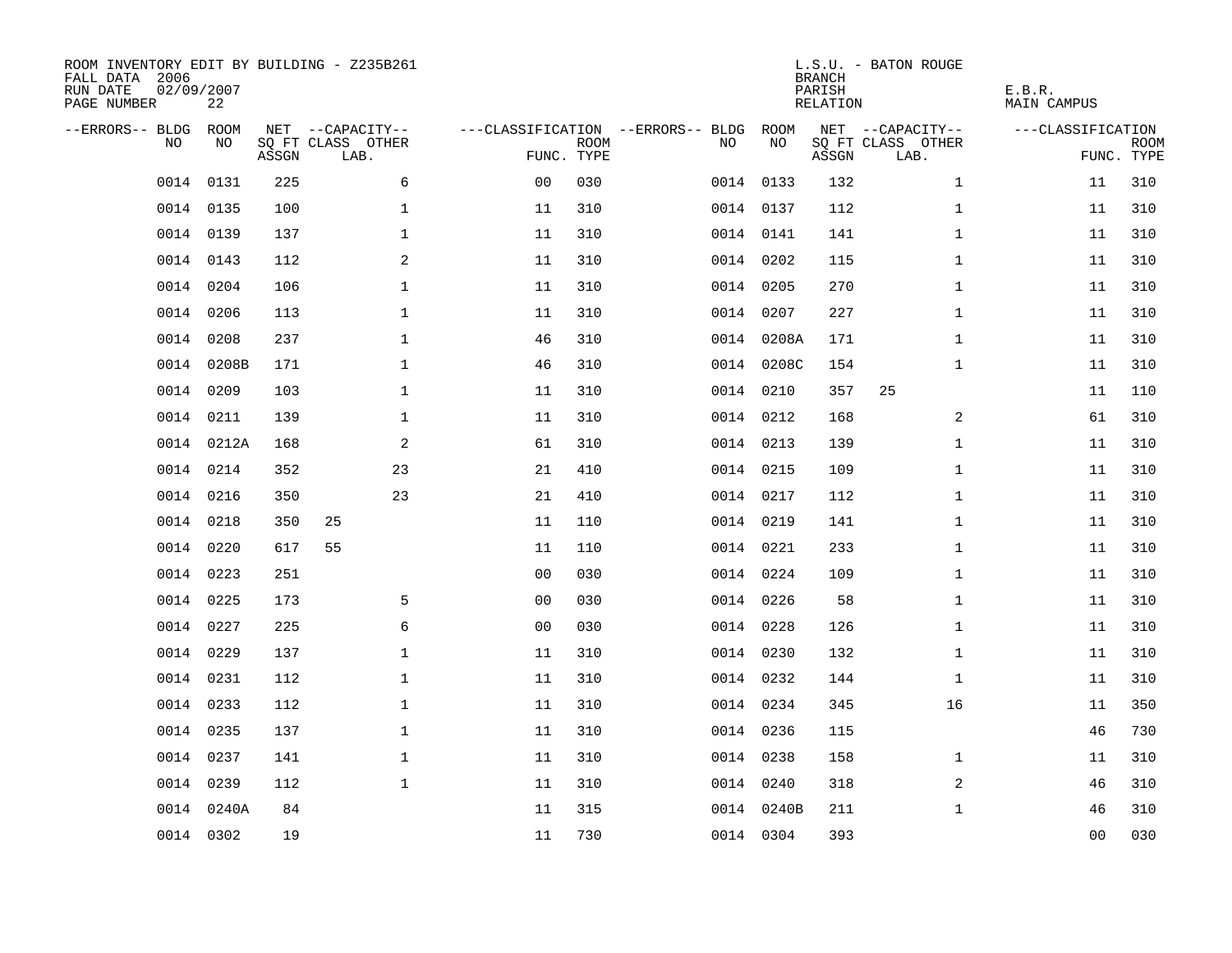| ROOM INVENTORY EDIT BY BUILDING - Z235B261<br>FALL DATA 2006<br>RUN DATE<br>PAGE NUMBER | 02/09/2007<br>23 |          |                           |                |             |                                   |            | <b>BRANCH</b><br>PARISH<br>RELATION              | L.S.U. - BATON ROUGE                                                   | E.B.R.<br><b>MAIN CAMPUS</b> |                           |
|-----------------------------------------------------------------------------------------|------------------|----------|---------------------------|----------------|-------------|-----------------------------------|------------|--------------------------------------------------|------------------------------------------------------------------------|------------------------------|---------------------------|
| --ERRORS-- BLDG                                                                         | ROOM             |          | NET --CAPACITY--          |                |             | ---CLASSIFICATION --ERRORS-- BLDG | ROOM       |                                                  | NET --CAPACITY--                                                       | ---CLASSIFICATION            |                           |
| NO.                                                                                     | NO.              | ASSGN    | SO FT CLASS OTHER<br>LAB. | FUNC. TYPE     | <b>ROOM</b> | NO.                               | NO         | ASSGN                                            | SQ FT CLASS OTHER<br>LAB.                                              |                              | <b>ROOM</b><br>FUNC. TYPE |
| 0014                                                                                    | 0305             | 70       |                           | 11             | 730         |                                   | 0014 0306  | 113                                              |                                                                        | 11                           | 730                       |
|                                                                                         | 0014 0307        | 120      | 2                         | 11             | 310         |                                   | 0014 0308  | 120                                              | 2                                                                      | 11                           | 310                       |
|                                                                                         | 0014 0309        | 119      | 2                         | 11             | 310         |                                   | 0014 0310  | 119                                              | 2                                                                      | 11                           | 310                       |
|                                                                                         | 0014 0311        | 118      | 2                         | 11             | 310         |                                   | 0014 0312  | 119                                              | 2                                                                      | 11                           | 310                       |
| 0014                                                                                    | 0313             | 119      | 2                         | 11             | 310         |                                   | 0014 0314  | 119                                              | 2                                                                      | 11                           | 310                       |
|                                                                                         | 0014 0315        | 117      | $\mathbf{2}$              | 11             | 310         |                                   | 0014 0316  | 120                                              | 2                                                                      | 11                           | 310                       |
|                                                                                         | 0014 0317        | 119      | 2                         | 11             | 310         |                                   | 0014 0318  | 119                                              | 2                                                                      | 11                           | 310                       |
|                                                                                         | 0014 0319        | 119      | 2                         | 11             | 310         |                                   | 0014 0320  | 119                                              | 2                                                                      | 11                           | 310                       |
|                                                                                         | 0014 0321        | 118      | 2                         | 11             | 310         |                                   | 0014 0322  | 119                                              | 2                                                                      | 11                           | 310                       |
|                                                                                         | 0014 0323        | 119      | 2                         | 11             | 310         |                                   | 0014 0324  | 119                                              | 3                                                                      | 11                           | 310                       |
|                                                                                         | 0014 0325        | 120      | 2                         | 11             | 310         |                                   | 0014 0326  | 119                                              | 2                                                                      | 11                           | 310                       |
|                                                                                         | 0014 0327        | 119      | 2                         | 11             | 310         |                                   | 0014 0328  | 119                                              | 2                                                                      | 11                           | 310                       |
|                                                                                         | 0014 0329        | 120      | 3                         | 11             | 310         |                                   | 0014 0330  | 119                                              | 2                                                                      | 11                           | 310                       |
|                                                                                         | 0014 0331        | 120      | 2                         | 11             | 310         |                                   | 0014 0332  | 118                                              | 2                                                                      | 11                           | 310                       |
|                                                                                         | 0014 0333        | 222      |                           | 22             | 730         |                                   | 0014 0334  | 477                                              | 31                                                                     | 11                           | 350                       |
|                                                                                         | 0014 0335        | 71       |                           | 0 <sub>0</sub> | 010         |                                   | 0014 B0001 | 725                                              |                                                                        | 0 <sub>0</sub>               | 020                       |
|                                                                                         | 0014 C0100       | 1472     |                           | 0 <sub>0</sub> | 020         |                                   | 0014 C0200 | 1748                                             |                                                                        | 0 <sub>0</sub>               | 020                       |
|                                                                                         | 0014 C0300       | 898      |                           | 0 <sub>0</sub> | 020         |                                   | 0014 S0001 | 119                                              |                                                                        | 0 <sub>0</sub>               | 020                       |
|                                                                                         | 0014 S0100       | 976      |                           | 0 <sub>0</sub> | 020         |                                   | 0014 S0200 | 814                                              |                                                                        | 0 <sub>0</sub>               | 020                       |
|                                                                                         | 0014 S0300       | 324      |                           | 00             | 020         |                                   |            | TOTAL NUMBER CLASSROOMS<br>TOTAL NUMBER LABS 210 | TOTAL NET ASSIGN SQ. FT. IN ROOM FILE<br>TOTAL NUMBER SPECIAL LABS 220 | 21,317<br>4<br>$\mathbf{1}$  |                           |
|                                                                                         | 0015 0100        | 2573 354 |                           | 11             | 110         |                                   | 0015 0101  | 99                                               | $\mathbf{1}$                                                           | 00                           | 030                       |
| 0015                                                                                    | 0103             | 53       | $\mathbf{1}$              | 0 <sub>0</sub> | 030         |                                   | 0015 0104  | 37                                               |                                                                        | 00                           | 010                       |
| 0015                                                                                    | 0105             | 1452     |                           | 0 <sub>0</sub> | 020         |                                   | 0015 0106  | 37                                               |                                                                        | 00                           | 010                       |
|                                                                                         | 0015 0107        | 93       |                           | 11             | 115         |                                   | 0015 0108  | 115                                              |                                                                        | 0 <sub>0</sub>               | 030                       |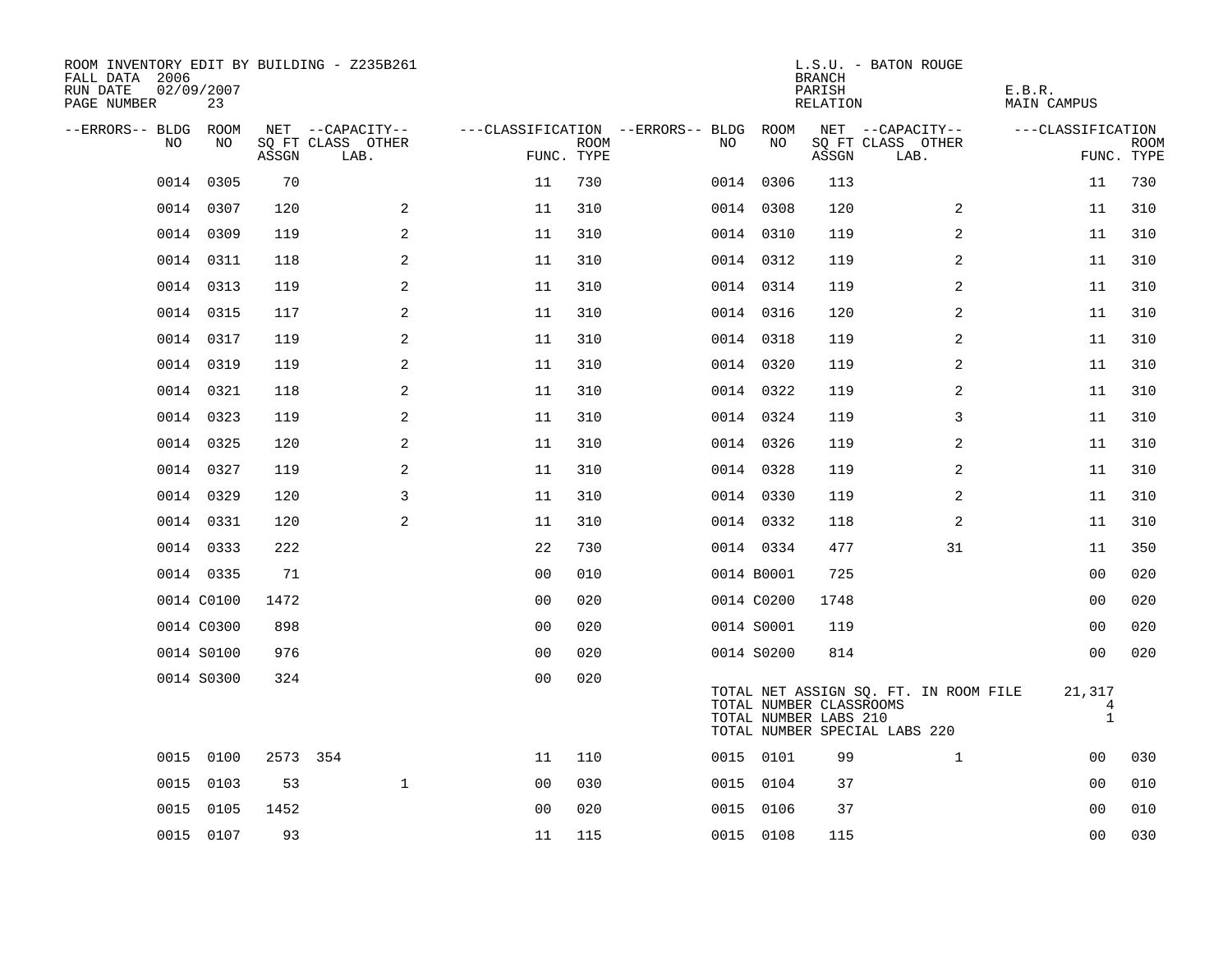| ROOM INVENTORY EDIT BY BUILDING - Z235B261<br>FALL DATA 2006<br>02/09/2007<br>RUN DATE<br>PAGE NUMBER | 24         |       |                           |              |                                                         |                    |           |                                                  | BRANCH<br>PARISH<br>RELATION | L.S.U. - BATON ROUGE                                                                                | E.B.R.<br>MAIN CAMPUS |                                |
|-------------------------------------------------------------------------------------------------------|------------|-------|---------------------------|--------------|---------------------------------------------------------|--------------------|-----------|--------------------------------------------------|------------------------------|-----------------------------------------------------------------------------------------------------|-----------------------|--------------------------------|
| --ERRORS-- BLDG ROOM<br>NO                                                                            | NO         |       | NET --CAPACITY--          |              | ---CLASSIFICATION --ERRORS-- BLDG ROOM NET --CAPACITY-- |                    | NO        | NO                                               |                              |                                                                                                     | ---CLASSIFICATION     |                                |
|                                                                                                       |            | ASSGN | SQ FT CLASS OTHER<br>LAB. |              |                                                         | ROOM<br>FUNC. TYPE |           | TOTAL NUMBER CLASSROOMS<br>TOTAL NUMBER LABS 210 | ASSGN                        | SQ FT CLASS OTHER<br>LAB.<br>TOTAL NET ASSIGN SQ. FT. IN ROOM FILE<br>TOTAL NUMBER SPECIAL LABS 220 | 2,666                 | <b>ROOM</b><br>FUNC. TYPE<br>1 |
| 0016                                                                                                  | 0001       | 176   |                           | 3            | 22                                                      | 650                |           | 0016 0001A                                       | 40                           | 3                                                                                                   | 22                    | 250                            |
| 0016                                                                                                  | 0001B      | 131   | 3                         |              | 22                                                      | 250                |           | 0016 0001C                                       | 140                          | 3                                                                                                   | 22                    | 250                            |
| 0016                                                                                                  | 0002       | 49    |                           |              | 00                                                      | 010                | 0016 0003 |                                                  | 239                          | 6                                                                                                   | 22                    | 250                            |
| 0016                                                                                                  | 0004       | 493   | 20                        |              | 11                                                      | 250                | 0016 0005 |                                                  | 360                          | 3                                                                                                   | 22                    | 250                            |
| 0016                                                                                                  | 0005A      | 88    |                           | $\mathbf{1}$ | 22                                                      | 310                |           | 0016 0005B                                       | 229                          | 3                                                                                                   | 22                    | 250                            |
| 0016                                                                                                  | 0006       | 187   |                           |              | 0 <sub>0</sub>                                          | 030                | 0016 0007 |                                                  | 65                           | 1                                                                                                   | 22                    | 250                            |
| 0016                                                                                                  | 0008       | 80    | 2                         |              | 22                                                      | 250                | 0016      | 0009                                             | 76                           | $\mathbf{1}$                                                                                        | 22                    | 250                            |
| 0016                                                                                                  | 0010       | 63    | $\mathbf{1}$              |              | 22                                                      | 250                |           | 0016 0011                                        | 70                           | 1                                                                                                   | 22                    | 250                            |
|                                                                                                       | 0016 0012  | 70    | $\mathbf{1}$              |              | 22                                                      | 250                | 0016      | 0013                                             | 63                           | 1                                                                                                   | 22                    | 250                            |
|                                                                                                       | 0016 0014  | 70    | $\mathbf{1}$              |              | 22                                                      | 250                |           | 0016 0015                                        | 70                           | 1                                                                                                   | 22                    | 250                            |
| 0016                                                                                                  | 0016       | 70    | $\mathbf{1}$              |              | 22                                                      | 250                | 0016 0017 |                                                  | 63                           | 1                                                                                                   | 22                    | 250                            |
| 0016                                                                                                  | 0018       | 130   | 3                         |              | 22                                                      | 250                | 0016 0019 |                                                  | 104                          | 2                                                                                                   | 22                    | 250                            |
|                                                                                                       | 0016 0100  | 30    |                           |              | 0 <sub>0</sub>                                          | 030                | 0016 0101 |                                                  | 345                          | 23                                                                                                  | 11                    | 110                            |
|                                                                                                       | 0016 0102  | 337   | 22                        |              | 11                                                      | 110                | 0016 0103 |                                                  | 211                          | 3                                                                                                   | 22                    | 650                            |
|                                                                                                       | 0016 0103A | 85    | 3                         |              | 22                                                      | 250                |           | 0016 0103B                                       | 129                          | 2                                                                                                   | 22                    | 250                            |
|                                                                                                       | 0016 0103C | 159   | 3                         |              | 22                                                      | 250                |           | 0016 0103D                                       | 116                          | 2                                                                                                   | 22                    | 250                            |
|                                                                                                       | 0016 0104  | 1103  | 74                        |              | 11                                                      | 110                | 0016 0105 |                                                  | 232                          | 20                                                                                                  | 22                    | 250                            |
| 0016                                                                                                  | 0106       | 232   | 5                         |              | 22                                                      | 250                | 0016 0107 |                                                  | 456                          | 20                                                                                                  | 22                    | 250                            |
| 0016                                                                                                  | 0108       | 340   | 23                        |              | 11                                                      | 110                | 0016 0109 |                                                  | 140                          | 10                                                                                                  | 11                    | 680                            |
| 0016                                                                                                  | 0112       | 684   | 46                        |              | 11                                                      | 110                | 0016 0113 |                                                  | 223                          | 3                                                                                                   | 00                    | 030                            |
|                                                                                                       | 0016 0114  | 715   | 48                        |              | 11                                                      | 110                | 0016 0115 |                                                  | 232                          | 6                                                                                                   | 22                    | 250                            |
| 0016                                                                                                  | 0116       | 264   |                           |              | 0 <sub>0</sub>                                          | 010                | 0016 0117 |                                                  | 321                          |                                                                                                     | 0 <sub>0</sub>        | 030                            |
| 0016                                                                                                  | 0118       | 336   | 12                        |              | 11                                                      | 220                | 0016 0119 |                                                  | 287                          | $\mathbf{1}$                                                                                        | 22                    | 310                            |
|                                                                                                       | 0016 0119A | 287   |                           | $\mathbf{1}$ | 11                                                      | 310                | 0016 0201 |                                                  | 135                          | $\mathbf{1}$                                                                                        | 22                    | 250                            |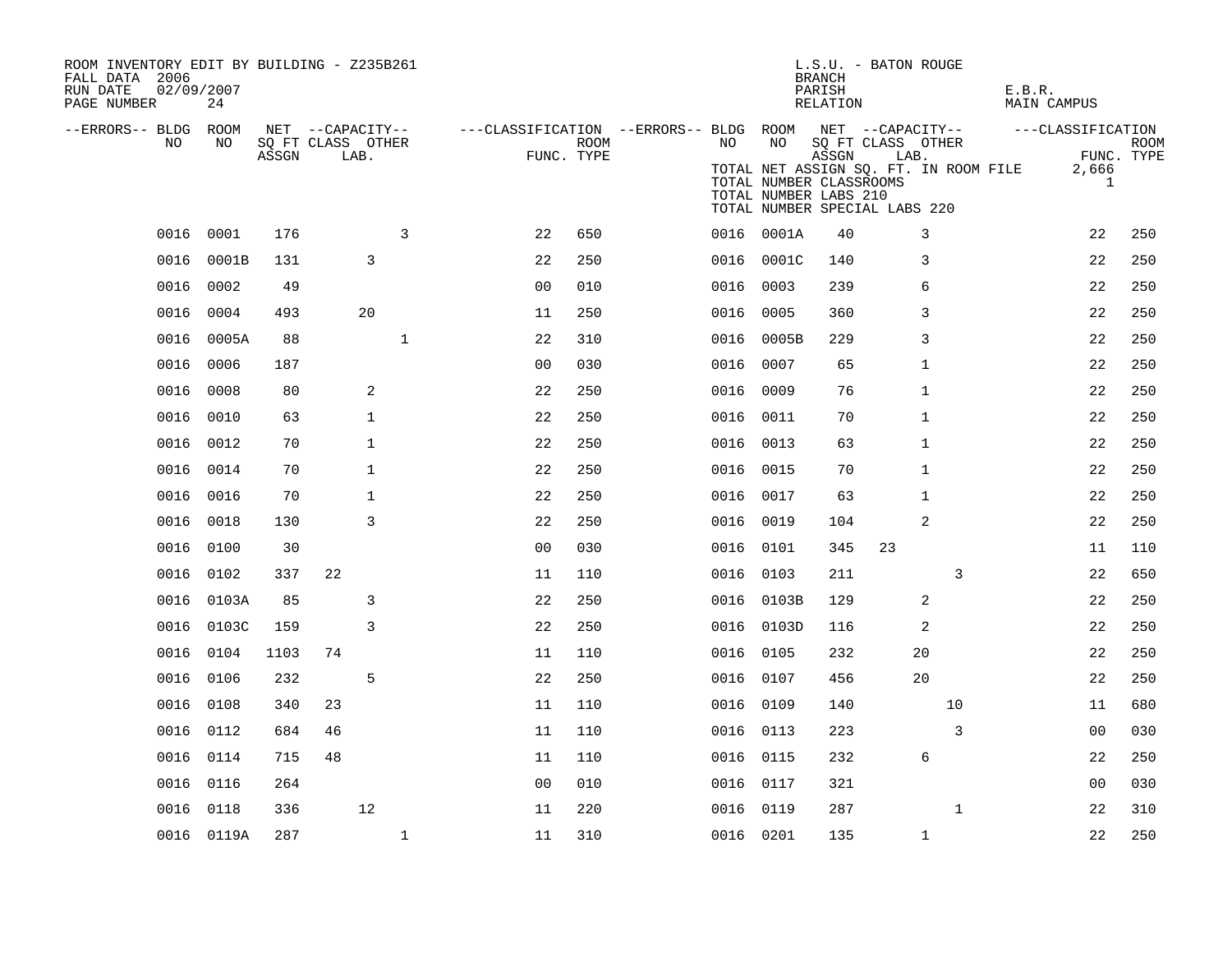| ROOM INVENTORY EDIT BY BUILDING - Z235B261<br>FALL DATA 2006<br>RUN DATE<br>PAGE NUMBER | 02/09/2007<br>25 |       |                           |                |                           |                                   |            | <b>BRANCH</b><br>PARISH<br><b>RELATION</b> | L.S.U. - BATON ROUGE      | E.B.R.<br><b>MAIN CAMPUS</b> |                           |
|-----------------------------------------------------------------------------------------|------------------|-------|---------------------------|----------------|---------------------------|-----------------------------------|------------|--------------------------------------------|---------------------------|------------------------------|---------------------------|
| --ERRORS-- BLDG                                                                         | ROOM             |       | NET --CAPACITY--          |                |                           | ---CLASSIFICATION --ERRORS-- BLDG | ROOM       |                                            | NET --CAPACITY--          | ---CLASSIFICATION            |                           |
| NO                                                                                      | NO               | ASSGN | SQ FT CLASS OTHER<br>LAB. |                | <b>ROOM</b><br>FUNC. TYPE | NO                                | NO         | ASSGN                                      | SQ FT CLASS OTHER<br>LAB. |                              | <b>ROOM</b><br>FUNC. TYPE |
| 0016                                                                                    | 0201A            | 132   | $\mathbf{1}$              | 22             | 250                       | 0016                              | 0202       | 155                                        | $\mathbf{1}$              | 22                           | 315                       |
| 0016                                                                                    | 0203             | 117   | $\mathbf 1$               | 11             | 310                       | 0016                              | 0204       | 155                                        | $\mathbf{1}$              | 11                           | 310                       |
| 0016                                                                                    | 0205             | 333   | 18                        | 11             | 110                       | 0016                              | 0206       | 155                                        | $\mathbf{1}$              | 11                           | 310                       |
| 0016                                                                                    | 0207             | 158   | $\mathbf 1$               | 11             | 310                       |                                   | 0016 0208  | 195                                        | $\mathbf{1}$              | 11                           | 310                       |
| 0016                                                                                    | 0209             | 174   | $\mathbf{1}$              | 11             | 310                       |                                   | 0016 0210  | 232                                        | $\overline{4}$            | 22                           | 680                       |
| 0016                                                                                    | 0210A            | 145   | $\mathbf{1}$              | 11             | 310                       |                                   | 0016 0211  | 150                                        | $\mathbf{1}$              | 11                           | 310                       |
| 0016                                                                                    | 0212             | 490   | 33                        | 11             | 110                       |                                   | 0016 0213  | 165                                        | $\mathbf{1}$              | 11                           | 310                       |
| 0016                                                                                    | 0214             | 180   | $\mathbf{1}$              | 11             | 310                       |                                   | 0016 0215  | 180                                        | $\mathbf{1}$              | 11                           | 310                       |
| 0016                                                                                    | 0216             | 128   | $\mathbf{1}$              | 11             | 310                       | 0016                              | 0217       | 224                                        | 3                         | 11                           | 310                       |
| 0016                                                                                    | 0218             | 156   | $\mathbf 1$               | 11             | 310                       |                                   | 0016 0219  | 192                                        | 2                         | 11                           | 310                       |
| 0016                                                                                    | 0220             | 192   | $\mathbf{1}$              | 31             | 310                       | 0016                              | 0221       | 124                                        | $\mathbf{1}$              | 11                           | 310                       |
| 0016                                                                                    | 0222             | 224   |                           | 0 <sub>0</sub> | 030                       |                                   | 0016 0223  | 120                                        | $\mathbf{1}$              | 11                           | 655                       |
| 0016                                                                                    | 0223A            | 168   | $\mathbf{1}$              | 11             | 310                       | 0016                              | 0224       | 176                                        | 2                         | 11                           | 310                       |
| 0016                                                                                    | 0225             | 221   | 3                         | 0 <sub>0</sub> | 030                       |                                   | 0016 0226  | 125                                        | $\mathbf{1}$              | 11                           | 310                       |
| 0016                                                                                    | 0227             | 192   | $\mathbf{1}$              | 11             | 310                       | 0016                              | 0228       | 172                                        | $\mathbf{1}$              | 11                           | 310                       |
| 0016                                                                                    | 0229             | 176   | 3                         | 11             | 310                       |                                   | 0016 0230  | 212                                        | 3                         | 00                           | 030                       |
| 0016                                                                                    | 0231             | 109   | $\overline{4}$            | 11             | 710                       | 0016                              | 0232       | 150                                        | $\mathbf{1}$              | 11                           | 310                       |
| 0016                                                                                    | 0233             | 153   | $\mathbf{1}$              | 11             | 310                       |                                   | 0016 0234  | 134                                        | $\mathbf{1}$              | 63                           | 315                       |
| 0016                                                                                    | 0235             | 82    |                           | 0 <sub>0</sub> | 010                       |                                   | 0016 0235A | 63                                         |                           | 0 <sub>0</sub>               | 010                       |
| 0016                                                                                    | 0236             | 360   | 2                         | 63             | 310                       |                                   | 0016 0236A | 258                                        | $\mathbf{1}$              | 61                           | 310                       |
| 0016                                                                                    | 0236B            | 123   | $\mathbf 1$               | 63             | 310                       |                                   | 0016 0236C | 66                                         | 2                         | 63                           | 310                       |
| 0016                                                                                    | 0236D            | 66    | $\mathbf{1}$              | 92             | 310                       | 0016                              | 0237       | 18                                         |                           | 92                           | 730                       |
| 0016                                                                                    | 0301             | 108   |                           | 83             | 083                       | 0016                              | 0302       | 48                                         |                           | 0 <sub>0</sub>               | 010                       |
| 0016                                                                                    | 0303             | 208   |                           | 00             | 030                       |                                   | 0016 0304  | 138                                        | $\mathbf 1$               | 22                           | 250                       |
| 0016                                                                                    | 0304A            | 72    | $\mathbf 1$               | 22             | 250                       | 0016                              | 0304B      | 140                                        | 1                         | 22                           | 250                       |
|                                                                                         | 0016 0305        | 149   | $\sqrt{2}$                | 22             | 250                       |                                   | 0016 0306  | 128                                        | 3                         | 22                           | 250                       |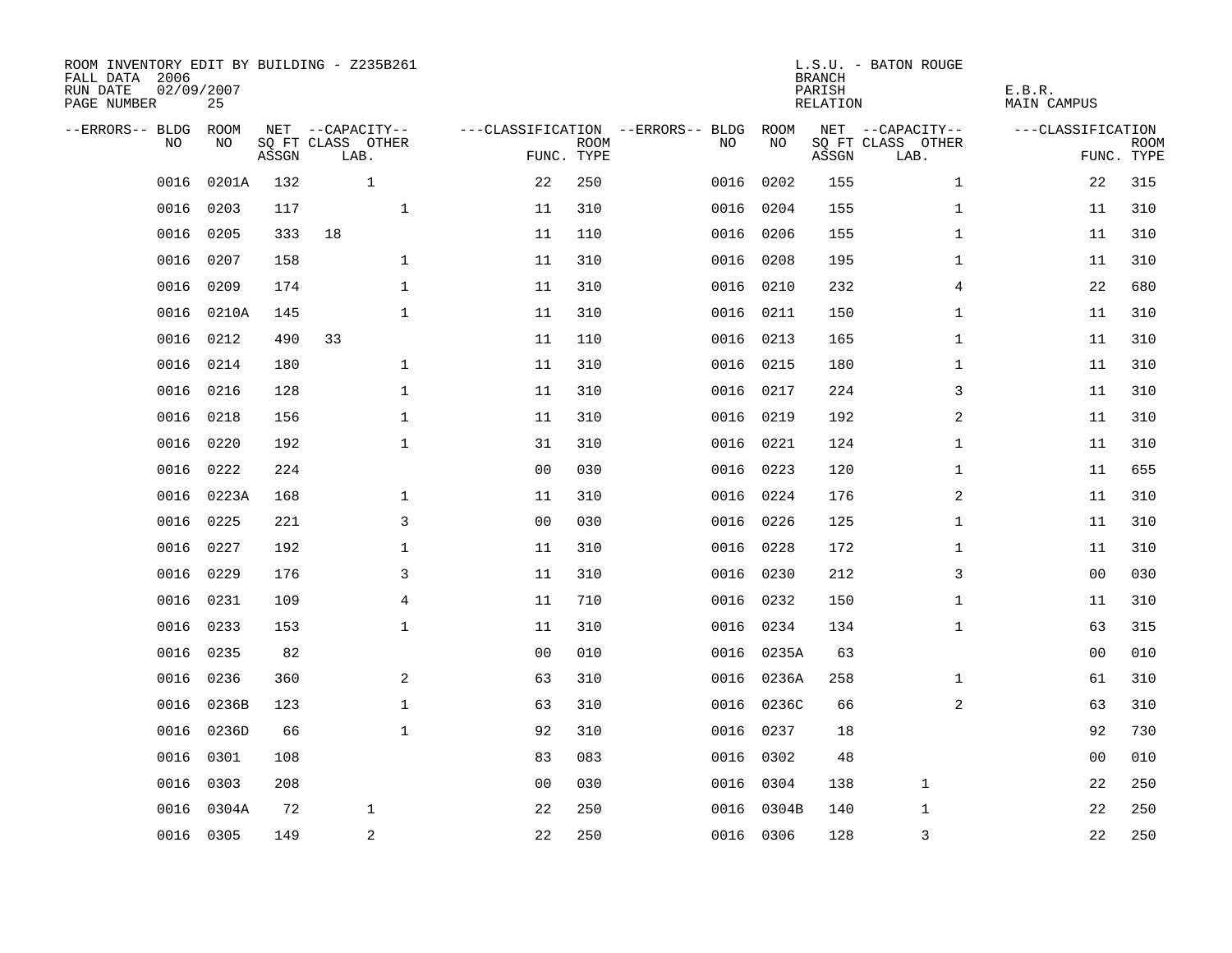| ROOM INVENTORY EDIT BY BUILDING - Z235B261<br>FALL DATA 2006<br>RUN DATE<br>PAGE NUMBER | 02/09/2007<br>26 |       |                           |                |             |                                        |            |       | <b>BRANCH</b><br>PARISH<br>RELATION              | L.S.U. - BATON ROUGE                                                   | E.B.R.<br>MAIN CAMPUS       |                    |
|-----------------------------------------------------------------------------------------|------------------|-------|---------------------------|----------------|-------------|----------------------------------------|------------|-------|--------------------------------------------------|------------------------------------------------------------------------|-----------------------------|--------------------|
| --ERRORS-- BLDG ROOM                                                                    |                  |       | NET --CAPACITY--          |                |             | ---CLASSIFICATION --ERRORS-- BLDG ROOM |            |       |                                                  | NET --CAPACITY--                                                       | ---CLASSIFICATION           |                    |
| NO.                                                                                     | NO.              | ASSGN | SQ FT CLASS OTHER<br>LAB. | FUNC. TYPE     | <b>ROOM</b> | NO.                                    |            | NO    | ASSGN                                            | SQ FT CLASS OTHER<br>LAB.                                              |                             | ROOM<br>FUNC. TYPE |
| 0016                                                                                    | 0307             | 126   | 2                         | 11             | 310         |                                        | 0016 0308  |       | 149                                              | $\mathbf{1}$                                                           | 11                          | 310                |
| 0016                                                                                    | 0309             | 117   | $\mathbf 1$               | 11             | 310         |                                        | 0016 0310  |       | 149                                              | 2                                                                      | 22                          | 310                |
| 0016                                                                                    | 0311             | 117   | $\mathbf 1$               | 11             | 310         |                                        | 0016 0312  |       | 117                                              | $\mathbf{1}$                                                           | 11                          | 310                |
| 0016                                                                                    | 0313             | 256   | 5                         | 11             | 310         |                                        | 0016 0314  |       | 117                                              | $\mathbf{1}$                                                           | 11                          | 310                |
| 0016                                                                                    | 0315             | 256   | 7                         | 11             | 310         |                                        | 0016 0316  |       | 229                                              | 4                                                                      | 11                          | 310                |
| 0016                                                                                    | 0317             | 117   | $\mathsf{3}$              | 11             | 310         |                                        | 0016 0318  |       | 256                                              | 7                                                                      | 11                          | 310                |
| 0016                                                                                    | 0319             | 74    |                           | 11             | 730         |                                        | 0016 0320  |       | 145                                              | 4                                                                      | 11                          | 310                |
| 0016                                                                                    | 0321             | 101   |                           | 92             | 730         |                                        | 0016 0322  |       | 155                                              | $\mathbf{1}$                                                           | 92                          | 720                |
| 0016                                                                                    | 0322A            | 239   | $\mathbf{1}$              | 92             | 310         |                                        | 0016 0322B |       | 149                                              | $\mathbf{1}$                                                           | 92                          | 720                |
|                                                                                         | 0016 0323        | 80    |                           | 11             | 225         |                                        | 0016 0324  |       | 342                                              | $\mathbf{1}$                                                           | 22                          | 310                |
|                                                                                         | 0016 C0001       | 411   |                           | 0 <sub>0</sub> | 020         |                                        | 0016 C0002 |       | 195                                              |                                                                        | 0 <sub>0</sub>              | 020                |
|                                                                                         | 0016 C0003       | 216   |                           | 0 <sub>0</sub> | 020         |                                        | 0016 C0101 |       | 2083                                             |                                                                        | 00                          | 020                |
|                                                                                         | 0016 C0200       | 176   |                           | 0 <sub>0</sub> | 020         |                                        | 0016 C0201 |       | 1793                                             |                                                                        | 0 <sub>0</sub>              | 020                |
|                                                                                         | 0016 C0202       | 56    |                           | 00             | 020         |                                        | 0016 C0301 |       | 1176                                             |                                                                        | 00                          | 020                |
|                                                                                         | 0016 E0001       | 59    |                           | 0 <sub>0</sub> | 020         |                                        | 0016 E0101 |       | 41                                               |                                                                        | 0 <sub>0</sub>              | 020                |
|                                                                                         | 0016 E0201       | 44    |                           | 0 <sub>0</sub> | 020         |                                        | 0016 E0301 |       | 44                                               |                                                                        | 00                          | 020                |
|                                                                                         | 0016 S0001       | 183   |                           | 0 <sub>0</sub> | 020         |                                        | 0016 S0101 |       | 264                                              |                                                                        | 00                          | 020                |
|                                                                                         | 0016 S0102       | 430   |                           | 0 <sub>0</sub> | 020         |                                        | 0016 S0201 |       | 357                                              |                                                                        | 00                          | 020                |
|                                                                                         | 0016 S0202       | 223   |                           | 0 <sub>0</sub> | 020         |                                        | 0016 S0301 |       | 360                                              |                                                                        | 00                          | 020                |
|                                                                                         | 0016 S0302       | 590   |                           | 0 <sub>0</sub> | 020         |                                        |            |       | TOTAL NUMBER CLASSROOMS<br>TOTAL NUMBER LABS 210 | TOTAL NET ASSIGN SQ. FT. IN ROOM FILE<br>TOTAL NUMBER SPECIAL LABS 220 | 20,175<br>8<br>$\mathbf{1}$ |                    |
|                                                                                         | 0017 0015        | 886   | 53                        | 11             | 110         |                                        | 0017 0015A |       | 62                                               |                                                                        | 11                          | 115                |
| 0017                                                                                    | 0016             | 151   | $\mathbf{1}$              | 21             | 255         | 0017                                   |            | 0016A | 38                                               | 1                                                                      | 22                          | 255                |
| 0017                                                                                    | 0017             | 324   | 3                         | 22             | 730         | 0017                                   |            | 0018  | 1573                                             | 6                                                                      | 22                          | 250                |
|                                                                                         | 0017 0018A       | 170   | $\mathbf{1}$              | 22             | 310         |                                        | 0017 0018B |       | 212                                              | $\mathbf{1}$                                                           | 22                          | 255                |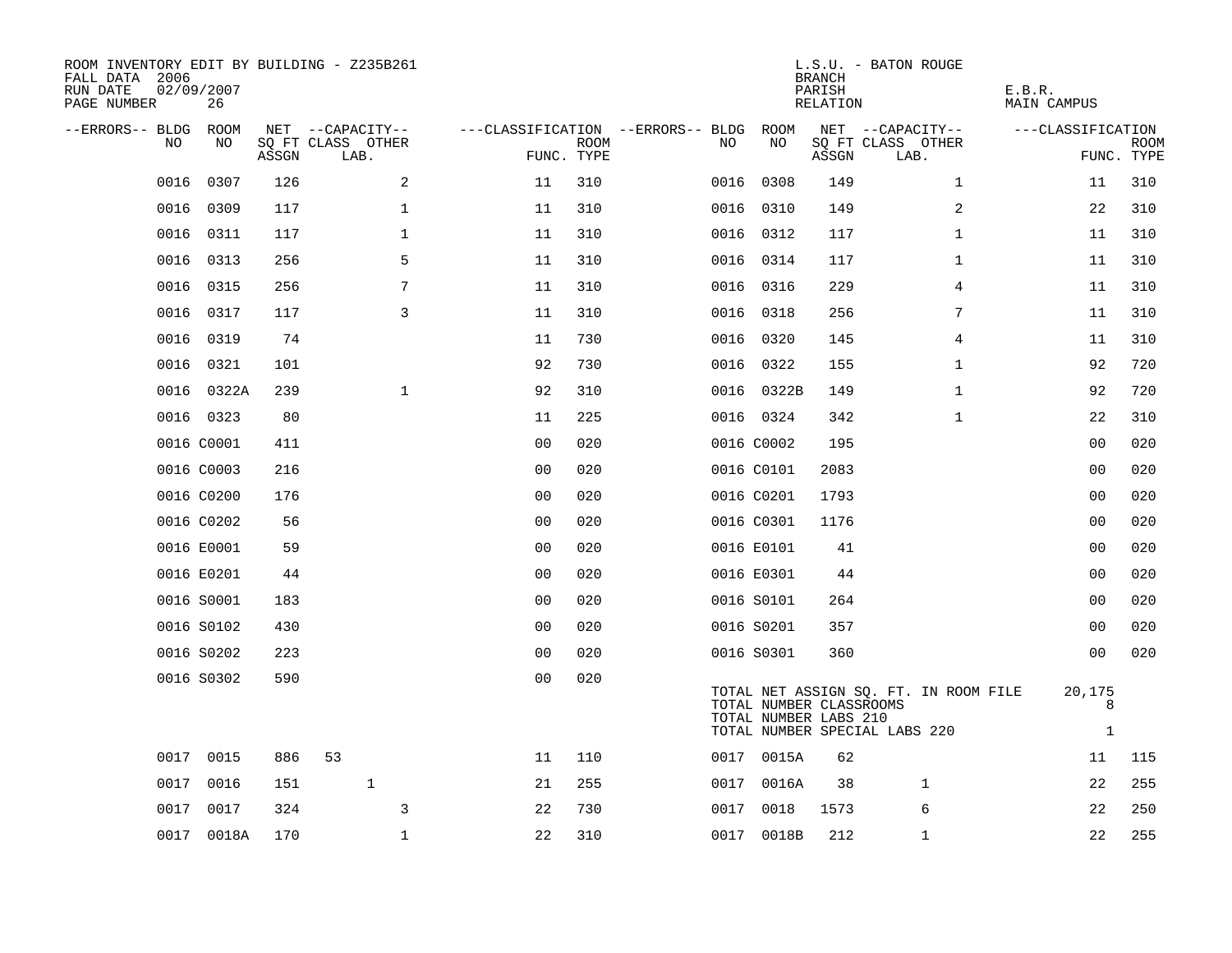| FALL DATA 2006<br>RUN DATE<br>PAGE NUMBER | 02/09/2007 | 27    |       | ROOM INVENTORY EDIT BY BUILDING - Z235B261 |                |             |                                         |            | <b>BRANCH</b><br>PARISH<br>RELATION | L.S.U. - BATON ROUGE                  | E.B.R.<br><b>MAIN CAMPUS</b> |             |
|-------------------------------------------|------------|-------|-------|--------------------------------------------|----------------|-------------|-----------------------------------------|------------|-------------------------------------|---------------------------------------|------------------------------|-------------|
| --ERRORS-- BLDG ROOM                      | NO         | NO    |       | NET --CAPACITY--<br>SQ FT CLASS OTHER      |                | <b>ROOM</b> | ---CLASSIFICATION --ERRORS-- BLDG<br>NO | ROOM<br>NO |                                     | NET --CAPACITY--<br>SQ FT CLASS OTHER | ---CLASSIFICATION            | <b>ROOM</b> |
|                                           |            |       | ASSGN | LAB.                                       | FUNC. TYPE     |             |                                         |            | ASSGN                               | LAB.                                  |                              | FUNC. TYPE  |
|                                           | 0017       | 0018C | 143   | $\mathbf{1}$                               | 22             | 250         | 0017                                    | 0018D      | 83                                  |                                       | 22                           | 255         |
|                                           | 0017       | 0018E | 111   | 2                                          | 22             | 250         | 0017                                    | 0019       | 336                                 | 8                                     | 21                           | 220         |
|                                           | 0017       | 0019A | 261   |                                            | 21             | 730         | 0017                                    | 0020       | 351                                 | 9                                     | 22                           | 730         |
|                                           | 0017       | 0022  | 20    |                                            | 0 <sub>0</sub> | 010         |                                         | 0017 0023  | 71                                  |                                       | 22                           | 730         |
|                                           | 0017       | 0024  | 61    | $\mathbf 1$                                | 00             | 030         | 0017                                    | 0025       | 106                                 |                                       | 22                           | 730         |
|                                           | 0017       | 0026  | 67    | $\mathbf 1$                                | 0 <sub>0</sub> | 030         |                                         | 0017 0027  | 241                                 |                                       | 22                           | 730         |
|                                           | 0017       | 0028  | 167   | 4                                          | 0 <sub>0</sub> | 030         | 0017                                    | 0029       | 193                                 | $\mathbf{1}$                          | 22                           | 310         |
|                                           | 0017       | 0030  | 2244  | 40                                         | 11             | 210         |                                         | 0017 0031  | 11                                  |                                       | 0 <sub>0</sub>               | 010         |
|                                           | 0017       | 0033  | 22    |                                            | 21             | 730         | 0017                                    | 0035       | 108                                 |                                       | 0 <sub>0</sub>               | 030         |
| 9                                         | 0017       | 0041  | 529   | $\mathbf{1}$                               | 22             | 250         |                                         | 0017 0041A | 77                                  |                                       | 22                           | 255         |
|                                           | 0017       | 0045  | 159   | 3                                          | 22             | 310         | 0017                                    | 0045A      | 64                                  | $\mathbf{1}$                          | 11                           | 310         |
|                                           | 0017       | 0045B | 64    | $\mathbf 1$                                | 22             | 310         |                                         | 0017 0047  | 171                                 | 2                                     | 22                           | 310         |
|                                           | 0017       | 0047A | 70    | $\mathbf{1}$                               | 22             | 310         | 0017                                    | 0047B      | 69                                  | $\mathbf{1}$                          | 22                           | 310         |
|                                           | 0017       | 0051  | 222   | $\mathbf 1$                                | 21             | 310         |                                         | 0017 0051A | 72                                  | $\mathbf{1}$                          | 22                           | 310         |
|                                           | 0017       | 0051B | 72    | $\mathbf 1$                                | 21             | 310         | 0017                                    | 0052       | 293                                 | $\mathbf{1}$                          | 11                           | 350         |
|                                           | 0017       | 0053  | 113   | $\mathbf{1}$                               | 22             | 310         | 0017                                    | 0101       | 430                                 | 8                                     | 11                           | 210         |
|                                           | 0017       | 0102  | 430   | 20                                         | 46             | 350         | 0017                                    | 0103       | 315                                 | $\overline{7}$                        | 11                           | 210         |
|                                           | 0017       | 0107  | 1080  | 17                                         | 11             | 210         | 0017                                    | 0108       | 150                                 |                                       | 11                           | 315         |
|                                           | 0017       | 0108A | 109   | $\mathbf{1}$                               | 11             | 310         |                                         | 0017 0108B | 109                                 | $\mathbf{1}$                          | 11                           | 310         |
|                                           | 0017       | 0110  | 100   |                                            | 11             | 315         |                                         | 0017 0110A | 150                                 | $\mathbf{1}$                          | 11                           | 310         |
|                                           | 0017       | 0110B | 150   | $\mathbf 1$                                | 11             | 310         |                                         | 0017 0114  | 323                                 | $\mathbf{1}$                          | 11                           | 310         |
|                                           | 0017       | 0118  | 353   | $\mathbf 1$                                | 11             | 315         | 0017                                    | 0119       | 16                                  |                                       | 00                           | 010         |
|                                           | 0017       | 0120  | 145   |                                            | 11             | 315         |                                         | 0017 0120A | 191                                 | $\mathbf{1}$                          | 11                           | 310         |
|                                           | 0017       | 0121  | 19    |                                            | 0 <sub>0</sub> | 010         | 0017                                    | 0123       | 179                                 | $\mathbf{1}$                          | 11                           | 310         |
|                                           | 0017       | 0124  | 62    | $\mathbf 1$                                | 0 <sub>0</sub> | 030         |                                         | 0017 0126  | 77                                  | 3                                     | 0 <sub>0</sub>               | 030         |
|                                           | 0017 0128  |       | 144   | 6                                          | 0 <sub>0</sub> | 030         |                                         | 0017 0129  | 179                                 | $\mathbf{1}$                          | 11                           | 310         |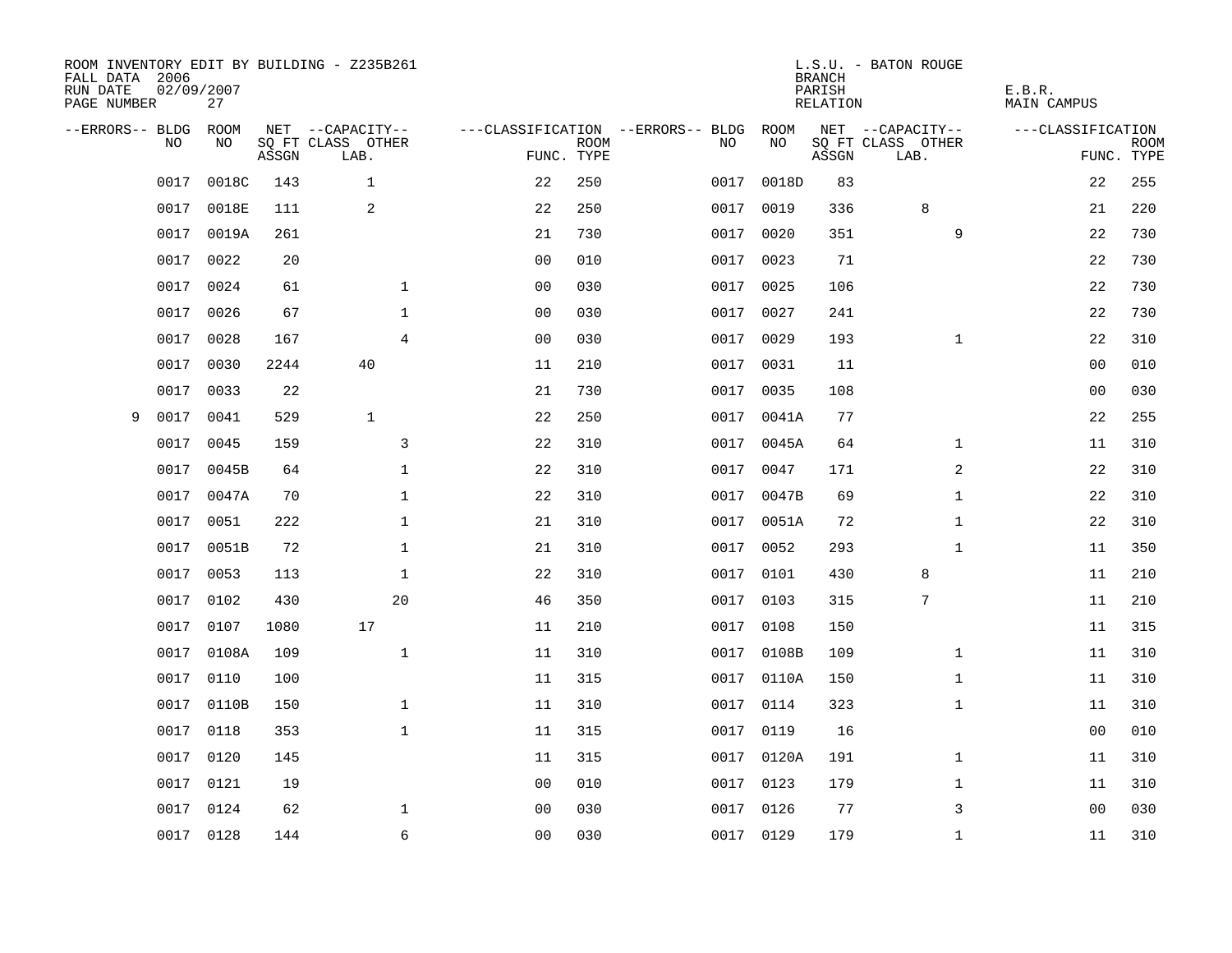| ROOM INVENTORY EDIT BY BUILDING - Z235B261<br>FALL DATA 2006<br>RUN DATE<br>PAGE NUMBER | 02/09/2007<br>28 |       |                           |                |                           |                                   |            | <b>BRANCH</b><br>PARISH<br><b>RELATION</b> | L.S.U. - BATON ROUGE      | E.B.R.<br><b>MAIN CAMPUS</b> |                           |
|-----------------------------------------------------------------------------------------|------------------|-------|---------------------------|----------------|---------------------------|-----------------------------------|------------|--------------------------------------------|---------------------------|------------------------------|---------------------------|
| --ERRORS-- BLDG                                                                         | ROOM             |       | NET --CAPACITY--          |                |                           | ---CLASSIFICATION --ERRORS-- BLDG | ROOM       |                                            | NET --CAPACITY--          | ---CLASSIFICATION            |                           |
| NO                                                                                      | NO               | ASSGN | SQ FT CLASS OTHER<br>LAB. |                | <b>ROOM</b><br>FUNC. TYPE | NO                                | NO         | ASSGN                                      | SQ FT CLASS OTHER<br>LAB. |                              | <b>ROOM</b><br>FUNC. TYPE |
| 0017                                                                                    | 0130             | 273   | $\mathbf 1$               | 46             | 310                       | 0017                              | 0131       | 13                                         |                           | 00                           | 010                       |
| 0017                                                                                    | 0132             | 170   | $\mathbf 1$               | 46             | 310                       |                                   | 0017 0133  | 22                                         |                           | 00                           | 030                       |
| 0017                                                                                    | 0136             | 516   | $\overline{3}$            | 46             | 310                       |                                   | 0017 0136A | 88                                         |                           | 45                           | 315                       |
| 0017                                                                                    | 0136B            | 11    |                           | 46             | 730                       |                                   | 0017 0136C | 160                                        |                           | 46                           | 730                       |
| 0017                                                                                    | 0140             | 178   |                           | 46             | 315                       | 0017                              | 0142       | 694                                        | 15                        | 11                           | 210                       |
|                                                                                         | 0017 0143        | 295   | 5                         | 11             | 350                       |                                   | 0017 0145  | 106                                        |                           | 45                           | 225                       |
| 0017                                                                                    | 0145A            | 214   | $\mathbf{1}$              | 11             | 310                       |                                   | 0017 0145B | 360                                        | $\mathbf{1}$              | 44                           | 250                       |
|                                                                                         | 0017 0150        | 478   | $\overline{3}$            | 11             | 310                       |                                   | 0017 0151  | 478                                        | 8                         | 11                           | 210                       |
| 0017                                                                                    | 0151A            | 346   | $\overline{7}$            | 11             | 210                       | 0017                              | 0201       | 2040                                       | 34                        | 11                           | 210                       |
|                                                                                         | 0017 0213        | 1024  | 17                        | 11             | 210                       |                                   | 0017 0214  | 540                                        | 10                        | 11                           | 210                       |
| 0017                                                                                    | 0218             | 384   | 7                         | 11             | 210                       | 0017                              | 0219       | 16                                         |                           | 0 <sub>0</sub>               | 010                       |
|                                                                                         | 0017 0220        | 176   | $\mathbf{1}$              | 11             | 310                       |                                   | 0017 0220A | 176                                        | $\mathbf{1}$              | 11                           | 310                       |
| 0017                                                                                    | 0221             | 22    |                           | 0 <sub>0</sub> | 030                       | 0017                              | 0223       | 176                                        | $\mathbf{1}$              | 11                           | 310                       |
| 0017                                                                                    | 0224             | 61    | $\mathbf 1$               | 0 <sub>0</sub> | 030                       | 0017                              | 0226       | 256                                        | 9                         | 00                           | 030                       |
| 0017                                                                                    | 0228             | 112   | $\mathbf{1}$              | 11             | 310                       |                                   | 0017 0229  | 177                                        | $\mathbf{1}$              | 11                           | 310                       |
| 0017                                                                                    | 0230             | 726   | 15                        | 11             | 210                       |                                   | 0017 0231  | 15                                         |                           | 0 <sub>0</sub>               | 010                       |
| 0017                                                                                    | 0233             | 22    |                           | 0 <sub>0</sub> | 030                       |                                   | 0017 0235  | 520                                        | 34                        | 11                           | 210                       |
| 0017                                                                                    | 0240             | 901   | 17                        | 11             | 210                       |                                   | 0017 0243  | 504                                        | 8                         | 11                           | 210                       |
|                                                                                         | 0017 0253        | 2040  | 40                        | 11             | 210                       |                                   | 0017 C0001 | 1238                                       |                           | 00                           | 020                       |
|                                                                                         | 0017 C0002       | 299   |                           | 0 <sub>0</sub> | 020                       |                                   | 0017 C0003 | 180                                        |                           | 00                           | 020                       |
|                                                                                         | 0017 C0004       | 147   |                           | 0 <sub>0</sub> | 020                       |                                   | 0017 C0005 | 115                                        |                           | 0 <sub>0</sub>               | 020                       |
|                                                                                         | 0017 C0006       | 77    |                           | 00             | 020                       |                                   | 0017 C0100 | 3330                                       |                           | 0 <sub>0</sub>               | 020                       |
|                                                                                         | 0017 C0101       | 635   |                           | 0 <sub>0</sub> | 020                       |                                   | 0017 C0200 | 2196                                       |                           | 00                           | 020                       |
|                                                                                         | 0017 C0201       | 542   |                           | 0 <sub>0</sub> | 020                       |                                   | 0017 C0202 | 156                                        |                           | 00                           | 020                       |
|                                                                                         | 0017 C0203       | 156   |                           | 0 <sub>0</sub> | 020                       |                                   | 0017 C0204 | 150                                        |                           | 0 <sub>0</sub>               | 020                       |
|                                                                                         | 0017 S0001       | 44    |                           | 0 <sub>0</sub> | 020                       |                                   | 0017 S0002 | 44                                         |                           | 0 <sub>0</sub>               | 020                       |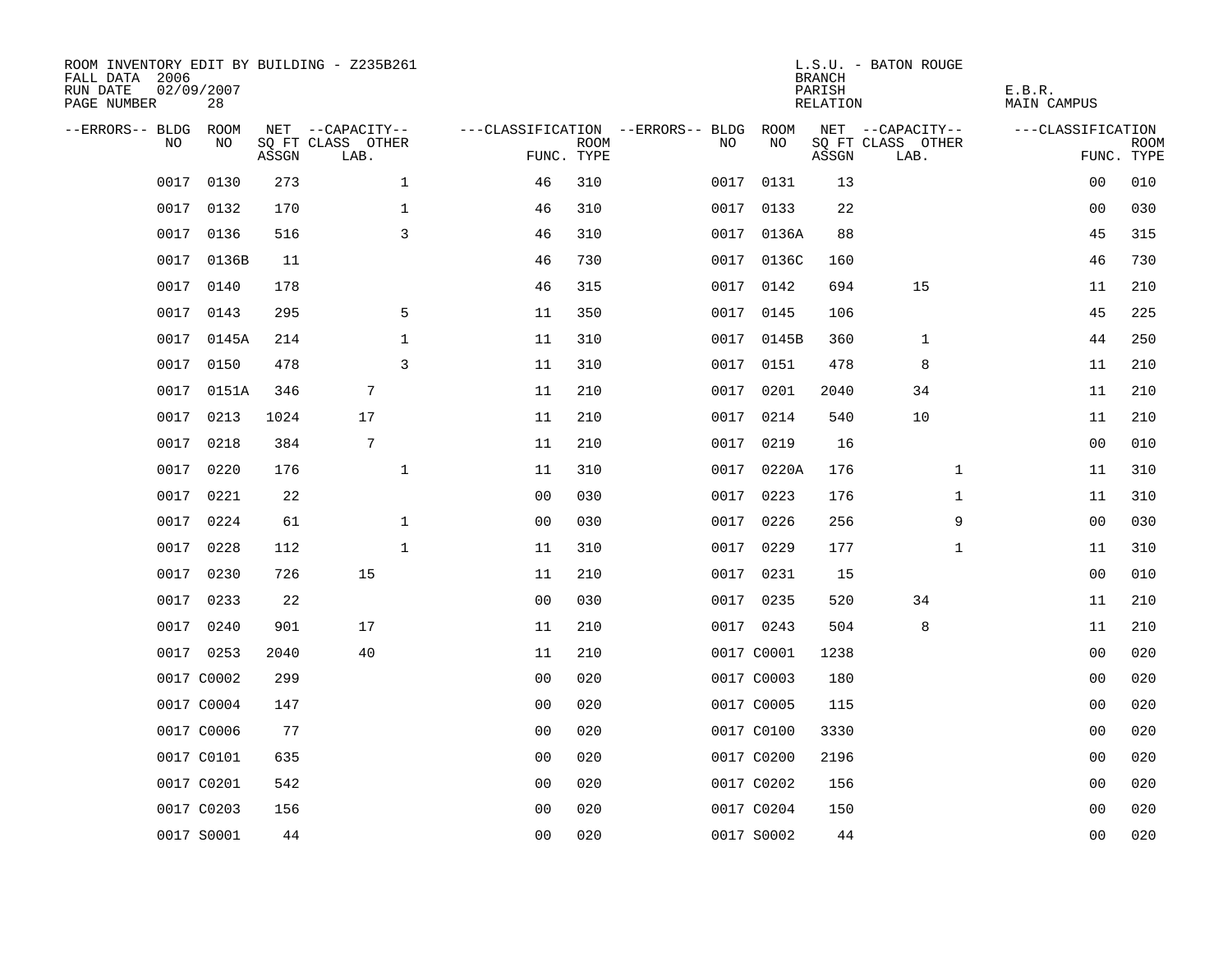| ROOM INVENTORY EDIT BY BUILDING - Z235B261<br>FALL DATA 2006<br>RUN DATE<br>PAGE NUMBER | 02/09/2007<br>29 |       |                           |              |                                        |                           |           |                                                                                   | <b>BRANCH</b><br>PARISH<br>RELATION | L.S.U. - BATON ROUGE      |                                       | E.B.R. | MAIN CAMPUS             |                           |
|-----------------------------------------------------------------------------------------|------------------|-------|---------------------------|--------------|----------------------------------------|---------------------------|-----------|-----------------------------------------------------------------------------------|-------------------------------------|---------------------------|---------------------------------------|--------|-------------------------|---------------------------|
| --ERRORS-- BLDG ROOM                                                                    |                  |       | NET --CAPACITY--          |              | ---CLASSIFICATION --ERRORS-- BLDG ROOM |                           |           |                                                                                   |                                     | NET --CAPACITY--          |                                       |        | ---CLASSIFICATION       |                           |
| NO.                                                                                     | NO               | ASSGN | SQ FT CLASS OTHER<br>LAB. |              |                                        | <b>ROOM</b><br>FUNC. TYPE | NO        | NO                                                                                | ASSGN                               | SQ FT CLASS OTHER<br>LAB. |                                       |        |                         | <b>ROOM</b><br>FUNC. TYPE |
|                                                                                         | 0017 S0003       | 44    |                           |              | 0 <sub>0</sub>                         | 020                       |           | 0017 S0100                                                                        | 128                                 |                           |                                       |        | 00                      | 020                       |
|                                                                                         | 0017 S0200       | 247   |                           |              | 0 <sub>0</sub>                         | 020                       |           | TOTAL NUMBER CLASSROOMS<br>TOTAL NUMBER LABS 210<br>TOTAL NUMBER SPECIAL LABS 220 |                                     |                           | TOTAL NET ASSIGN SQ. FT. IN ROOM FILE |        | 27,809<br>-1<br>16<br>1 |                           |
| 0018                                                                                    | 0106             | 367   |                           |              | 11                                     | 215                       |           | 0018 0106A                                                                        | 14                                  |                           |                                       |        | 11                      | 215                       |
| 0018                                                                                    | 0106B            | 116   | 18                        |              | 11                                     | 215                       |           | 0018 0106C                                                                        | 114                                 |                           |                                       |        | 11                      | 215                       |
| 0018                                                                                    | 0108             | 792   | 18                        |              | 11                                     | 210                       | 0018      | 0109                                                                              | 161                                 |                           | $\mathbf{1}$                          |        | 11                      | 310                       |
| 0018                                                                                    | 0109A            | 55    |                           | $\mathbf{1}$ | 11                                     | 315                       | 0018      | 0110                                                                              | 3177                                |                           | 20                                    |        | 11                      | 250                       |
| 0018                                                                                    | 0110A            | 156   | 2                         |              | 11                                     | 250                       | 0018      | 0110B                                                                             | 95                                  |                           | 5                                     |        | 11                      | 255                       |
| 0018                                                                                    | 0110C            | 99    |                           | $\mathbf 1$  | 46                                     | 310                       |           | 0018 0111                                                                         | 701                                 |                           | 20                                    |        | 11                      | 215                       |
| 0018                                                                                    | 0115             | 103   |                           | 2            | 0 <sub>0</sub>                         | 030                       | 0018 0117 |                                                                                   | 137                                 |                           |                                       |        | 0 <sub>0</sub>          | 030                       |
| 0018                                                                                    | 0121             | 209   |                           | $\mathbf 1$  | 11                                     | 310                       |           | 0018 0123                                                                         | 480                                 |                           | 3                                     |        | 46                      | 310                       |
| 0018                                                                                    | 0123A            | 230   |                           | 3            | 46                                     | 310                       | 0018      | 0123B                                                                             | 230                                 |                           |                                       |        | 46                      | 315                       |
| 0018                                                                                    | 0127             | 280   |                           | 2            | 11                                     | 310                       |           | 0018 0129                                                                         | 54                                  |                           |                                       |        | 00                      | 010                       |
| 0018                                                                                    | 0130             | 126   |                           | 2            | 0 <sub>0</sub>                         | 030                       | 0018      | 0131                                                                              | 68                                  |                           |                                       |        | 46                      | 730                       |
| 0018                                                                                    | 0208             | 689   | 45                        |              | 11                                     | 210                       | 0018      | 0210                                                                              | 720                                 |                           | 18                                    |        | 11                      | 210                       |
| 0018                                                                                    | 0211             | 700   | 46                        |              | 11                                     | 210                       | 0018      | 0215                                                                              | 258                                 |                           | $\mathbf{1}$                          |        | 11                      | 310                       |
| 0018                                                                                    | 0217             | 149   |                           | 3            | 0 <sub>0</sub>                         | 030                       | 0018      | 0218                                                                              | 761                                 |                           | 20                                    |        | 11                      | 215                       |
| 0018                                                                                    | 0218A            | 81    |                           |              | 0 <sub>0</sub>                         | 030                       | 0018      | 0218B                                                                             | 120                                 |                           | 3                                     |        | 11                      | 215                       |
| 0018                                                                                    | 0218C            | 230   | $\overline{4}$            |              | 11                                     | 215                       | 0018      | 0218D                                                                             | 345                                 |                           | 9                                     |        | 11                      | 215                       |
| 0018                                                                                    | 0219             | 93    |                           | $\mathbf 1$  | 0 <sub>0</sub>                         | 030                       | 0018      | 0221                                                                              | 158                                 |                           | $\mathbf{1}$                          |        | 11                      | 310                       |
| 0018                                                                                    | 0223             | 217   |                           | $\mathbf{1}$ | 11                                     | 310                       | 0018      | 0224                                                                              | 234                                 |                           |                                       |        | 00                      | 030                       |
| 0018                                                                                    | 0225             | 236   |                           | $\mathbf 1$  | 11                                     | 310                       | 0018 0227 |                                                                                   | 108                                 |                           | $\mathbf{1}$                          |        | 11                      | 310                       |
| 0018                                                                                    | 0227A            | 120   |                           | 6            | 46                                     | 310                       | 0018      | 0228                                                                              | 115                                 |                           | $\mathbf{1}$                          |        | 11                      | 220                       |
| 0018                                                                                    | 0229             | 700   | 18                        |              | 11                                     | 210                       | 0018 0230 |                                                                                   | 723                                 |                           | 14                                    |        | 11                      | 210                       |
|                                                                                         | 0018 0230A       | 95    | 3                         |              | 11                                     | 215                       |           | 0018 0230B                                                                        | 95                                  |                           |                                       |        | 11                      | 215                       |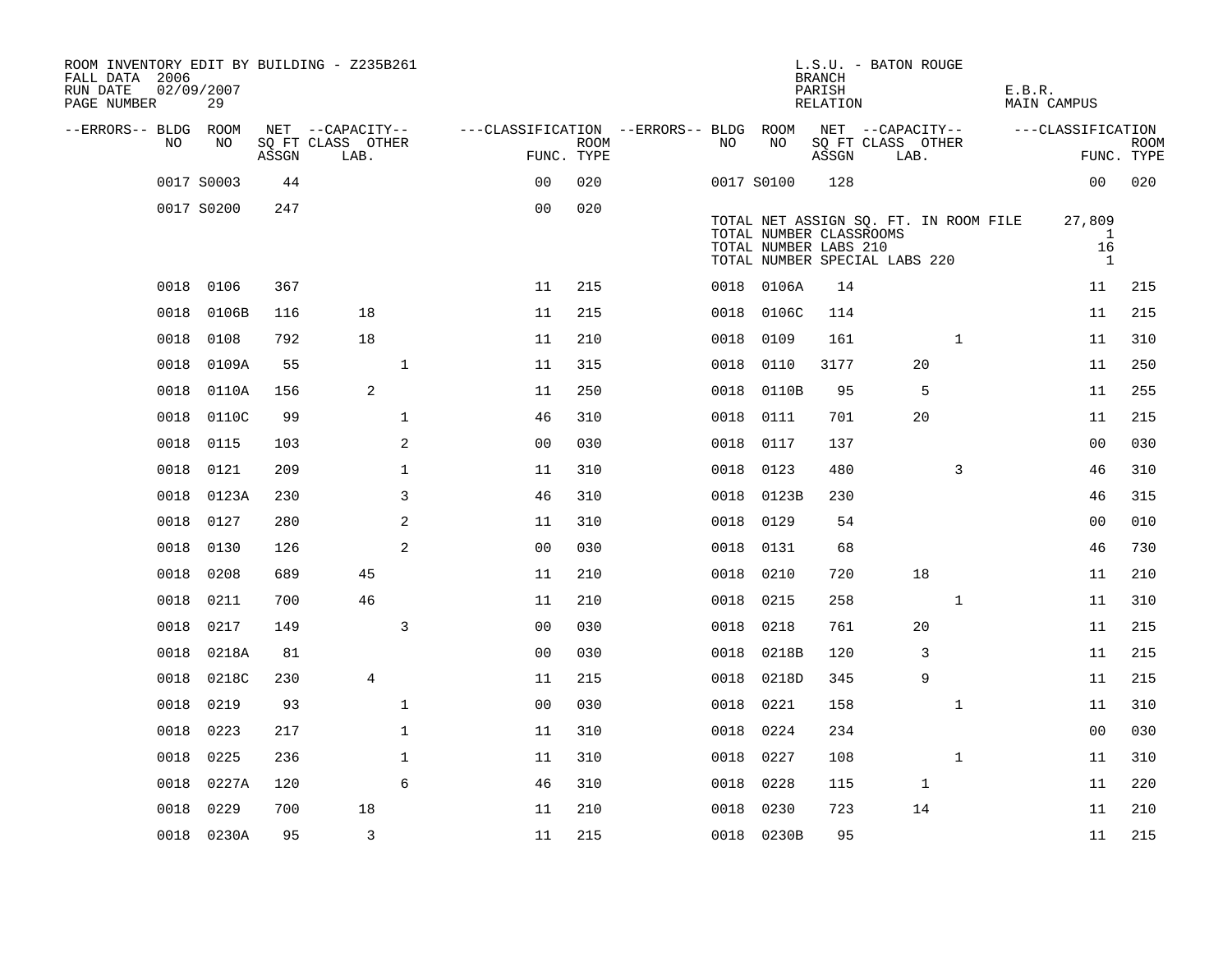| ROOM INVENTORY EDIT BY BUILDING - Z235B261<br>FALL DATA 2006<br>RUN DATE<br>PAGE NUMBER | 02/09/2007<br>30 |       |                           |                |      |                                        |                                                                | <b>BRANCH</b><br>PARISH<br>RELATION | L.S.U. - BATON ROUGE                                                   |              | E.B.R.<br><b>MAIN CAMPUS</b> |                                                                |                           |
|-----------------------------------------------------------------------------------------|------------------|-------|---------------------------|----------------|------|----------------------------------------|----------------------------------------------------------------|-------------------------------------|------------------------------------------------------------------------|--------------|------------------------------|----------------------------------------------------------------|---------------------------|
| --ERRORS-- BLDG ROOM<br>NO.                                                             |                  |       | NET --CAPACITY--          |                |      | ---CLASSIFICATION --ERRORS-- BLDG ROOM | NO                                                             |                                     | NET --CAPACITY--                                                       |              | ---CLASSIFICATION            |                                                                |                           |
|                                                                                         | NO               | ASSGN | SQ FT CLASS OTHER<br>LAB. | FUNC. TYPE     | ROOM | NO.                                    |                                                                | ASSGN                               | SQ FT CLASS OTHER<br>LAB.                                              |              |                              |                                                                | <b>ROOM</b><br>FUNC. TYPE |
| 0018                                                                                    | 0230C            | 165   |                           | 11             | 225  | 0018                                   | 0302                                                           | 689                                 | 15                                                                     |              |                              | 11                                                             | 210                       |
| 0018                                                                                    | 0310             | 687   | 16                        | 11             | 210  |                                        | 0018 0313                                                      | 467                                 | 18                                                                     |              |                              | 11                                                             | 110                       |
| 0018                                                                                    | 0315             | 29    |                           | 0 <sub>0</sub> | 010  | 0018                                   | 0317                                                           | 187                                 |                                                                        | 3            |                              | 0 <sub>0</sub>                                                 | 030                       |
| 0018                                                                                    | 0318             | 106   |                           | 11             | 730  |                                        | 0018 0319                                                      | 706                                 | 18                                                                     |              |                              | 11                                                             | 210                       |
| 0018                                                                                    | 0320             | 302   | 15                        | 11             | 310  |                                        | 0018 0321                                                      | 463                                 |                                                                        | 2            |                              | 11                                                             | 310                       |
| 0018                                                                                    | 0322             | 133   | $\mathbf{1}$              | 11             | 310  |                                        | 0018 0324                                                      | 162                                 |                                                                        | $\mathbf{1}$ |                              | 11                                                             | 310                       |
| 0018                                                                                    | 0325             | 472   | 11                        | 11             | 250  |                                        | 0018 0326                                                      | 260                                 |                                                                        |              |                              | 0 <sub>0</sub>                                                 | 030                       |
| 0018                                                                                    | 0328             | 677   | 20                        | 11             | 210  |                                        | 0018 0329                                                      | 46                                  |                                                                        |              |                              | 0 <sub>0</sub>                                                 | 020                       |
| 0018                                                                                    | 0329A            | 153   | $\mathbf{1}$              | 11             | 310  |                                        | 0018 0329B                                                     | 259                                 |                                                                        | $\mathbf{1}$ |                              | 11                                                             | 310                       |
|                                                                                         | 0018 0330        | 696   | 20                        | 11             | 215  |                                        | 0018 0334                                                      | 723                                 | 18                                                                     |              |                              | 22                                                             | 210                       |
|                                                                                         | 0018 C0100       | 1061  |                           | 0 <sub>0</sub> | 020  |                                        | 0018 C0200                                                     | 1413                                |                                                                        |              |                              | 0 <sub>0</sub>                                                 | 020                       |
|                                                                                         | 0018 C0203       | 57    |                           | 0 <sub>0</sub> | 020  |                                        | 0018 C0300                                                     | 1557                                |                                                                        |              |                              | 00                                                             | 020                       |
|                                                                                         | 0018 C0301       | 65    |                           | 0 <sub>0</sub> | 020  |                                        | 0018 S0100                                                     | 64                                  |                                                                        |              |                              | 0 <sub>0</sub>                                                 | 020                       |
|                                                                                         | 0018 S0200       | 244   |                           | 0 <sub>0</sub> | 020  |                                        | 0018 S0300<br>TOTAL NUMBER CLASSROOMS<br>TOTAL NUMBER LABS 210 | 243                                 | TOTAL NET ASSIGN SQ. FT. IN ROOM FILE<br>TOTAL NUMBER SPECIAL LABS 220 |              |                              | 00<br>20,594<br>$\overline{\phantom{0}}$<br>11<br>$\mathbf{1}$ | 020                       |
|                                                                                         | 0019 0101        | 122   | 2                         | 11             | 730  |                                        | 0019 0101A                                                     | 143                                 |                                                                        | $\mathbf{1}$ |                              | 21                                                             | 730                       |
|                                                                                         | 0019 B0100       | 168   |                           | 71             | 730  |                                        | TOTAL NUMBER CLASSROOMS<br>TOTAL NUMBER LABS 210               |                                     | TOTAL NET ASSIGN SQ. FT. IN ROOM FILE<br>TOTAL NUMBER SPECIAL LABS 220 |              |                              | 433                                                            |                           |
|                                                                                         | 0020 0101        | 6517  | 41                        | 11             | 220  |                                        | 0020 0115                                                      | 139                                 |                                                                        |              |                              | 11                                                             | 730                       |
| 0020                                                                                    | 0121             | 381   | 20                        | 11             | 215  |                                        | 0020 0121A                                                     | 152                                 |                                                                        | $\mathbf{1}$ |                              | 46                                                             | 310                       |
| 0020                                                                                    | 0123             | 77    |                           | 0 <sub>0</sub> | 020  |                                        | 0020 0123A                                                     | 193                                 |                                                                        | 2            |                              | 22                                                             | 310                       |
| 0020                                                                                    | 0123B            | 133   | $\mathbf{1}$              | 11             | 220  |                                        | 0020 0123C                                                     | 138                                 | $\mathbf 1$                                                            |              |                              | 11                                                             | 220                       |
| 0020                                                                                    | 0129             | 110   | 4                         | 0 <sub>0</sub> | 030  | 0020                                   | 0133                                                           | 586                                 |                                                                        |              |                              | 11                                                             | 215                       |
|                                                                                         | 0020 0137        | 4108  | 10                        | 22             | 725  |                                        | 0020 0141                                                      | 1169                                |                                                                        | 5            |                              | 22                                                             | 725                       |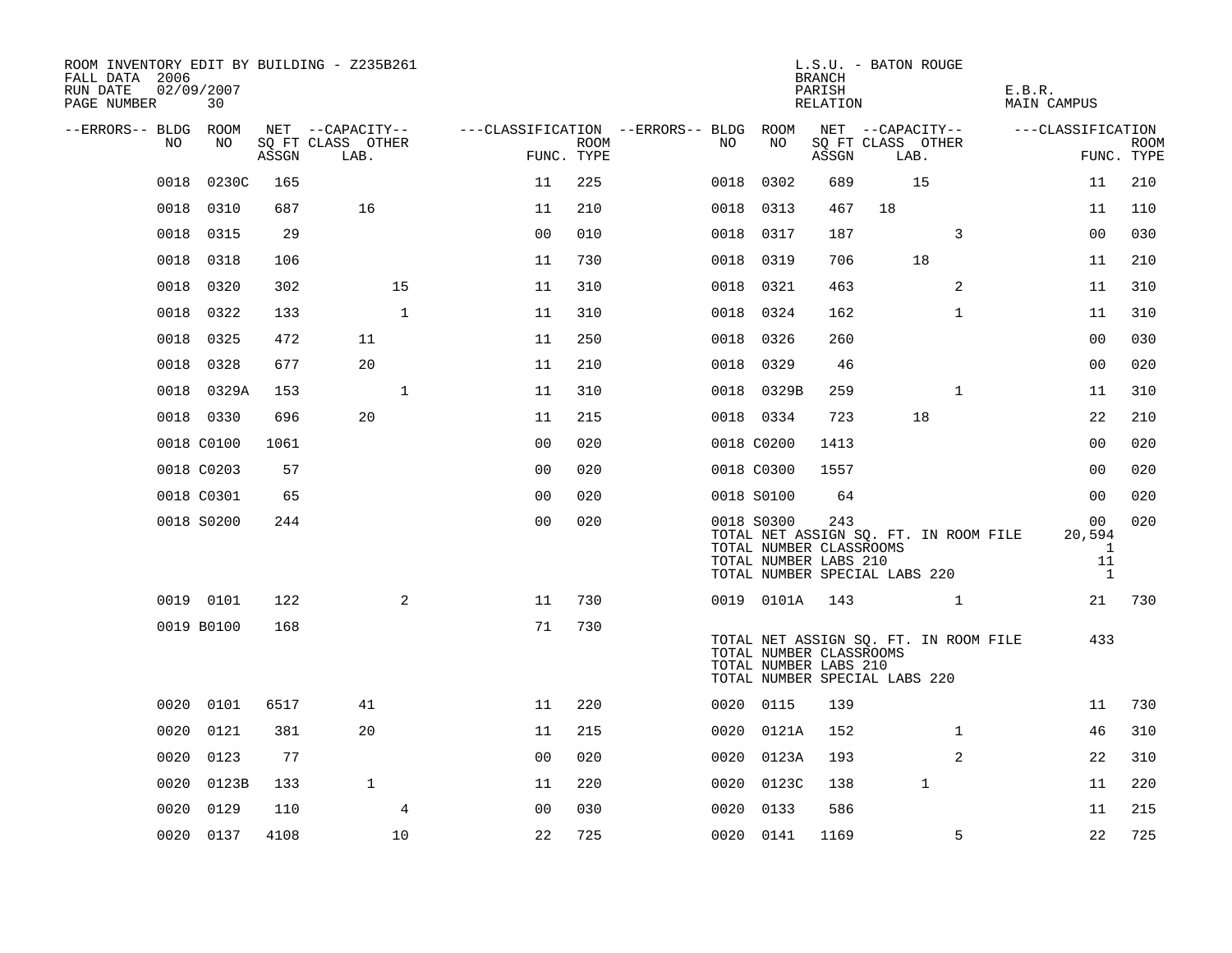| ROOM INVENTORY EDIT BY BUILDING - Z235B261<br>FALL DATA 2006<br>RUN DATE<br>PAGE NUMBER | 02/09/2007<br>31 |       |                           |                                                         |                    |    |            | <b>BRANCH</b><br>PARISH<br>RELATION                    | L.S.U. - BATON ROUGE                                                                                          | E.B.R. | MAIN CAMPUS             |                           |
|-----------------------------------------------------------------------------------------|------------------|-------|---------------------------|---------------------------------------------------------|--------------------|----|------------|--------------------------------------------------------|---------------------------------------------------------------------------------------------------------------|--------|-------------------------|---------------------------|
| --ERRORS-- BLDG ROOM                                                                    |                  |       | NET --CAPACITY--          | ---CLASSIFICATION --ERRORS-- BLDG ROOM NET --CAPACITY-- |                    |    |            |                                                        |                                                                                                               |        | ---CLASSIFICATION       |                           |
| NO                                                                                      | NO               | ASSGN | SQ FT CLASS OTHER<br>LAB. |                                                         | ROOM<br>FUNC. TYPE | NO | NO         | ASSGN                                                  | SQ FT CLASS OTHER<br>LAB.                                                                                     |        |                         | <b>ROOM</b><br>FUNC. TYPE |
| 0020                                                                                    | 0141A            | 298   | $\overline{3}$            | 22                                                      | 725                |    | 0020 0141B | 357                                                    | $\overline{3}$                                                                                                |        | 22                      | 725                       |
|                                                                                         | 0020 0145        | 155   |                           | 0 <sup>0</sup>                                          | 030                |    | 0020 C0100 | 1284                                                   |                                                                                                               |        | 00                      | 020                       |
|                                                                                         | 0020 C0101       | 2472  |                           | 0 <sub>0</sub>                                          | 020                |    |            | TOTAL NUMBER CLASSROOMS<br>TOTAL NUMBER LABS 210       | TOTAL NET ASSIGN SQ. FT. IN ROOM FILE 14,171<br>TOTAL NUMBER SPECIAL LABS 220                                 |        | $\overline{\mathbf{3}}$ |                           |
|                                                                                         | 0021 0001B       | 60    |                           | 0 <sub>0</sub>                                          | 020                |    | 0021 0102  | 54                                                     |                                                                                                               |        | 00                      | 030                       |
|                                                                                         | 0021 0104        | 136   | 5                         | 11                                                      | 215                |    | 0021 0104A | 223                                                    | $\mathbf 1$                                                                                                   |        | 11                      | 215                       |
|                                                                                         | 0021 0108        | 139   | 1                         | 11                                                      | 220                |    | 0021 0110  | 118                                                    | 1                                                                                                             |        | 11                      | 220                       |
|                                                                                         | 0021 0112        | 110   | 1                         | 11                                                      | 220                |    | 0021 0116  | 289                                                    | 1                                                                                                             |        | 11                      | 250                       |
|                                                                                         | 0021 0118        | 118   | 2                         | 11                                                      | 220                |    | 0021 0120  | 118                                                    | $\mathbf{1}$                                                                                                  |        | 11                      | 220                       |
|                                                                                         | 0021 0122        | 112   | $\mathbf{1}$              | 11                                                      | 735                |    | 0021 0126  | 724                                                    | 15                                                                                                            |        | 11                      | 210                       |
|                                                                                         | 0021 0128        | 830   | 20                        | 11                                                      | 250                |    | 0021 0134  | 143                                                    | 4                                                                                                             |        | 00                      | 030                       |
|                                                                                         | 0021 0136        | 137   | 2                         | 0 <sub>0</sub>                                          | 030                |    | 0021 0204  | 558                                                    | 10                                                                                                            |        | 11                      | 215                       |
|                                                                                         | 0021 0210        | 170   | 4                         | 11                                                      | 215                |    | 0021 0212  | 94                                                     | $\mathbf{1}$                                                                                                  |        | 11                      | 220                       |
|                                                                                         | 0021 0216        | 552   | 20                        | 11                                                      | 210                |    | 0021 0218  | 100                                                    | $\mathbf{1}$                                                                                                  |        | 11                      | 310                       |
|                                                                                         | 0021 0220        | 99    | $\mathbf 1$               | 22                                                      | 310                |    | 0021 0222  | 90                                                     | $\mathbf{1}$                                                                                                  |        | 11                      | 310                       |
|                                                                                         | 0021 0224        | 94    |                           | 11                                                      | 730                |    | 0021 0226  | 1119                                                   | 40                                                                                                            |        | 11                      | 210                       |
|                                                                                         | 0021 0230        | 522   | 10                        | 11                                                      | 215                |    | 0021 0234  | 157                                                    | 8                                                                                                             |        | 0 <sub>0</sub>          | 030                       |
|                                                                                         | 0021 C0100       | 743   |                           | 00                                                      | 020                |    | 0021 C0200 | 700                                                    |                                                                                                               |        | 00                      | 020                       |
|                                                                                         | 0021 S0100       | 108   |                           | 0 <sub>0</sub>                                          | 020                |    | 0021 S0200 | 96<br>TOTAL NUMBER CLASSROOMS<br>TOTAL NUMBER LABS 210 | TOTAL NET ASSIGN SQ. FT. IN ROOM FILE                                                                         |        | 00<br>6,315<br>3        | 020                       |
|                                                                                         | 0022 0134        | 1350  |                           | 11                                                      | 730                |    |            | TOTAL NUMBER CLASSROOMS<br>TOTAL NUMBER LABS 210       | TOTAL NUMBER SPECIAL LABS 220<br>TOTAL NET ASSIGN SQ. FT. IN ROOM FILE 1,350<br>TOTAL NUMBER SPECIAL LABS 220 |        | 6                       |                           |
|                                                                                         | 0023 0028        | 400   | $\mathbf{1}$              | 11                                                      | 310                |    | 0023 0038  | 16                                                     |                                                                                                               |        | 11                      | 730                       |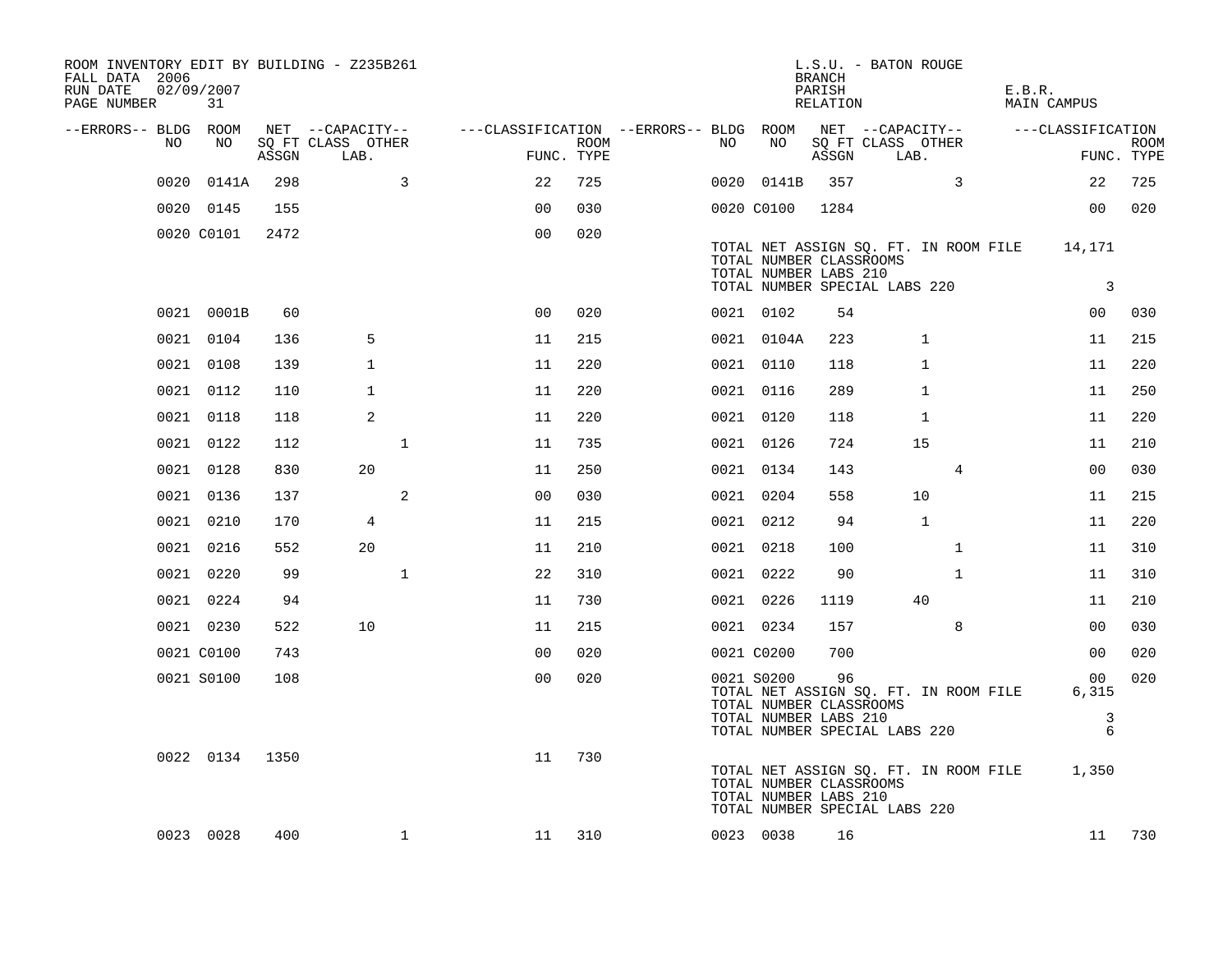| ROOM INVENTORY EDIT BY BUILDING - Z235B261<br>FALL DATA 2006<br>RUN DATE<br>PAGE NUMBER | 02/09/2007<br>32 |       |                           |                |                    |                                        |                                                  | <b>BRANCH</b><br>PARISH<br>RELATION | L.S.U. - BATON ROUGE                                                         | E.B.R.<br>MAIN CAMPUS           |                           |
|-----------------------------------------------------------------------------------------|------------------|-------|---------------------------|----------------|--------------------|----------------------------------------|--------------------------------------------------|-------------------------------------|------------------------------------------------------------------------------|---------------------------------|---------------------------|
| --ERRORS-- BLDG ROOM                                                                    |                  |       | NET --CAPACITY--          |                |                    | ---CLASSIFICATION --ERRORS-- BLDG ROOM |                                                  |                                     | NET --CAPACITY--                                                             | ---CLASSIFICATION               |                           |
| NO.                                                                                     | NO.              | ASSGN | SQ FT CLASS OTHER<br>LAB. |                | ROOM<br>FUNC. TYPE | NO                                     | NO                                               | ASSGN                               | SQ FT CLASS OTHER<br>LAB.                                                    |                                 | <b>ROOM</b><br>FUNC. TYPE |
| 0023                                                                                    | 0048             | 400   | $\mathbf{1}$              | 11             | 310                |                                        | 0023 0058                                        | 300                                 | 5                                                                            | 0 <sub>0</sub>                  | 030                       |
| 0023                                                                                    | 0140             | 256   | $\overline{a}$            | 11             | 215                |                                        | 0023 0140A                                       | 217                                 | 2                                                                            | 11                              | 220                       |
|                                                                                         | 0023 0142        | 158   | 2                         | 11             | 220                |                                        | 0023 0144                                        | 160                                 | 2                                                                            | 11                              | 220                       |
| 0023                                                                                    | 0146             | 512   | 2                         | 11             | 310                |                                        | 0023 0148                                        | 168                                 | 2                                                                            | 11                              | 220                       |
| 0023                                                                                    | 0152             | 174   |                           | 11             | 730                |                                        | 0023 0154                                        | 1033                                | 30                                                                           | 11                              | 210                       |
| 0023                                                                                    | 0156             | 158   | $\overline{a}$            | 11             | 255                |                                        | 0023 0158                                        | 22                                  |                                                                              | 00                              | 030                       |
| 0023                                                                                    | 0158A            | 193   | 2                         | 0 <sub>0</sub> | 030                |                                        | 0023 0162                                        | 217                                 |                                                                              | 11                              | 215                       |
| 0023                                                                                    | 0238             | 88    |                           | 11             | 225                |                                        | 0023 0240                                        | 930                                 | 18                                                                           | 11                              | 220                       |
| 0023                                                                                    | 0244             | 85    | $\mathbf{1}$              | 11             | 225                |                                        | 0023 0246                                        | 102                                 | $\mathbf{1}$                                                                 | 11                              | 310                       |
| 0023                                                                                    | 0248             | 96    | $\mathbf{1}$              | 11             | 310                |                                        | 0023 0250                                        | 15                                  |                                                                              | 0 <sub>0</sub>                  | 030                       |
|                                                                                         | 0023 0250A       | 146   | 6                         | 0 <sub>0</sub> | 030                |                                        | 0023 0254                                        | 1365                                | 17                                                                           | 11                              | 220                       |
|                                                                                         | 0023 0258        | 951   | 18                        | 11             | 220                |                                        | 0023 C0000                                       | 45                                  |                                                                              | 0 <sub>0</sub>                  | 020                       |
|                                                                                         | 0023 C0100       | 612   |                           | 0 <sub>0</sub> | 020                |                                        | 0023 C0200                                       | 520                                 |                                                                              | 0 <sub>0</sub>                  | 020                       |
|                                                                                         | 0023 S0000       | 78    |                           | 0 <sub>0</sub> | 020                |                                        | 0023 S0100                                       | 170                                 |                                                                              | 00                              | 020                       |
|                                                                                         | 0023 S0200       | 41    |                           | 0 <sub>0</sub> | 020                |                                        | TOTAL NUMBER CLASSROOMS<br>TOTAL NUMBER LABS 210 |                                     | TOTAL NET ASSIGN SQ. FT. IN ROOM FILE 7,486<br>TOTAL NUMBER SPECIAL LABS 220 | $\mathbf{1}$<br>$7\phantom{.0}$ |                           |
|                                                                                         | 0024 0056        | 300   | 12                        | 11             | 250                |                                        | 0024 0060                                        | 222                                 |                                                                              | 00                              | 020                       |
|                                                                                         | 0024 0066        | 135   | $\mathbf 1$               | 0 <sub>0</sub> | 020                |                                        | 0024 0066A                                       | 42                                  | $\mathbf{1}$                                                                 | 00                              | 030                       |
|                                                                                         | 0024 0066B       | 42    | $\mathbf 1$               | 0 <sub>0</sub> | 030                |                                        | 0024 0066C                                       | 56                                  |                                                                              | 11                              | 730                       |
|                                                                                         | 0024 0168        | 176   | $\overline{4}$            | 0 <sub>0</sub> | 030                |                                        | 0024 0170                                        | 2773                                | 16                                                                           | 11                              | 220                       |
|                                                                                         | 0024 0170B 1360  |       | 12                        | 11             | 215                |                                        | TOTAL NUMBER CLASSROOMS<br>TOTAL NUMBER LABS 210 |                                     | TOTAL NET ASSIGN SQ. FT. IN ROOM FILE<br>TOTAL NUMBER SPECIAL LABS 220       | 4,489<br>$\mathbf{1}$           |                           |
| 0025<br>9                                                                               | 0178             | 2856  | $\mathbf{1}$              | 11             | 250                |                                        | 0025 0178A                                       | 204                                 | $\mathbf{1}$                                                                 | 11                              | 310                       |
|                                                                                         | 0025 0178B       | 143   | $\mathbf{1}$              | 11             | 310                |                                        | 0025 0178C                                       | 110                                 | $\mathbf{1}$                                                                 | 11                              | 310                       |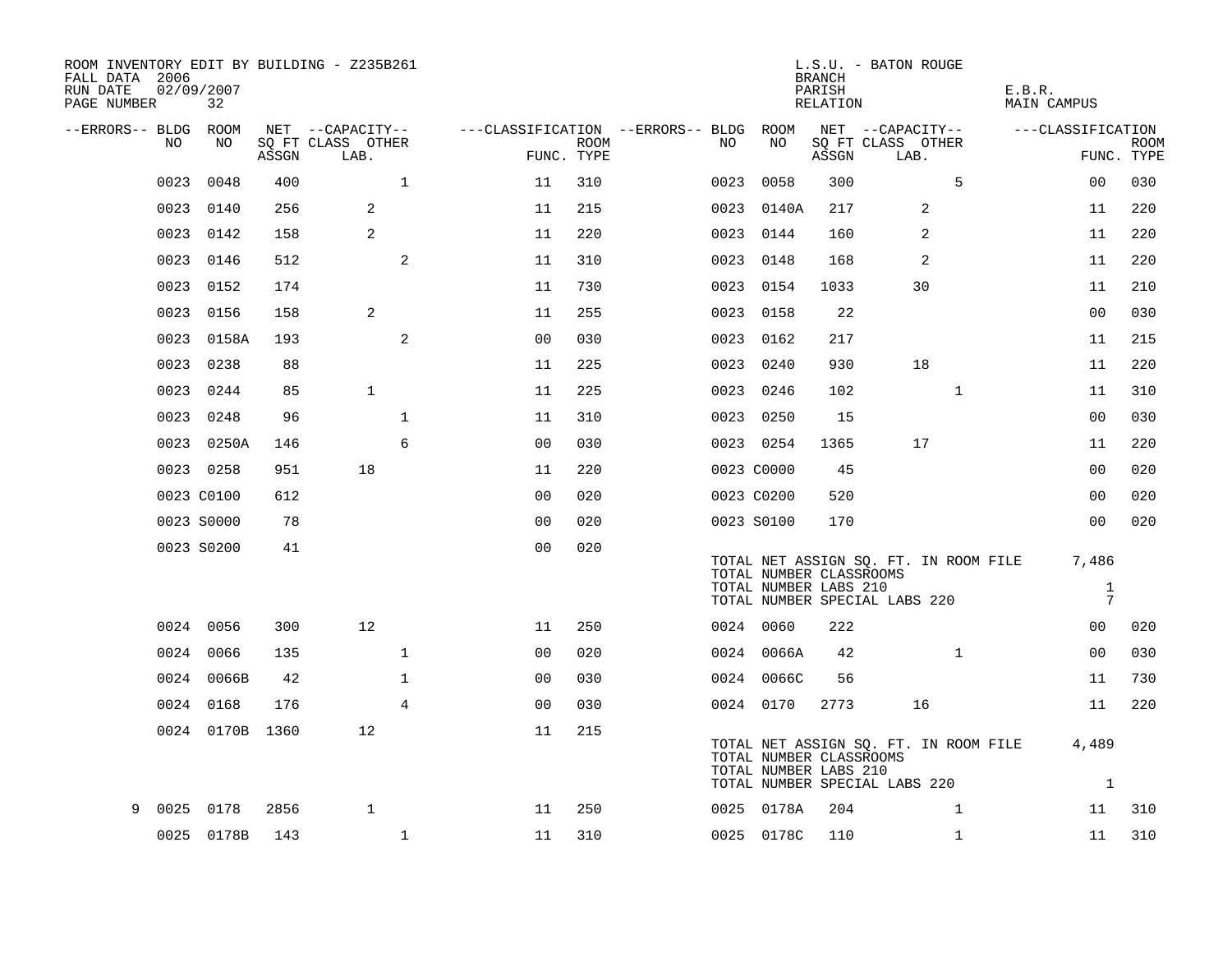| ROOM INVENTORY EDIT BY BUILDING - Z235B261<br>FALL DATA 2006<br>RUN DATE<br>PAGE NUMBER | 02/09/2007<br>33 |       |                           |                                        |             |   |           |                                                  | <b>BRANCH</b><br>PARISH<br>RELATION | L.S.U. - BATON ROUGE                                                   | E.B.R.<br>MAIN CAMPUS |                           |
|-----------------------------------------------------------------------------------------|------------------|-------|---------------------------|----------------------------------------|-------------|---|-----------|--------------------------------------------------|-------------------------------------|------------------------------------------------------------------------|-----------------------|---------------------------|
| --ERRORS-- BLDG ROOM                                                                    |                  |       | NET --CAPACITY--          | ---CLASSIFICATION --ERRORS-- BLDG ROOM |             |   |           |                                                  |                                     | NET --CAPACITY--                                                       | ---CLASSIFICATION     |                           |
| NO.                                                                                     | NO.              | ASSGN | SQ FT CLASS OTHER<br>LAB. | FUNC. TYPE                             | <b>ROOM</b> |   | NO.       | NO                                               | ASSGN                               | SQ FT CLASS OTHER<br>LAB.                                              |                       | <b>ROOM</b><br>FUNC. TYPE |
| 0025                                                                                    | 0178D            | 184   | $\mathbf{1}$              | 11                                     | 250         | 9 | 0025      | 0178E                                            | 571                                 | $\mathbf{1}$                                                           | 11                    | 250                       |
| 0025                                                                                    | 0178F            | 162   | $\mathbf{1}$              | 11                                     | 250         |   |           | 0025 0180                                        | 457                                 | 2                                                                      | 11                    | 250                       |
| 0025                                                                                    | 0182             | 1377  | 6                         | 11                                     | 250         |   |           | 0025 0276                                        | 276                                 | 4                                                                      | 11                    | 250                       |
|                                                                                         | 0025 0278        | 296   |                           | 11                                     | 730         |   |           | 0025 0280                                        | 314                                 |                                                                        | 00                    | 030                       |
|                                                                                         | 0025 C0151       | 564   |                           | 0 <sub>0</sub>                         | 020         |   |           | TOTAL NUMBER CLASSROOMS<br>TOTAL NUMBER LABS 210 |                                     | TOTAL NET ASSIGN SQ. FT. IN ROOM FILE<br>TOTAL NUMBER SPECIAL LABS 220 | 6,636                 |                           |
| 0026                                                                                    | 0001             | 418   | 9                         | 53                                     | 430         |   |           | 0026 0001A                                       | 137                                 | $\mathbf{1}$                                                           | 53                    | 310                       |
| 0026                                                                                    | 0001B            | 115   | $\mathbf 1$               | 53                                     | 310         |   | 0026      | 0001C                                            | 187                                 | $\mathbf{1}$                                                           | 53                    | 310                       |
| 0026                                                                                    | 0002             | 575   | 40                        | 53                                     | 680         |   | 0026      | 0003                                             | 47                                  |                                                                        | 0 <sub>0</sub>        | 030                       |
| 0026                                                                                    | 0004             | 351   | 8                         | 53                                     | 310         |   | 0026      | 0004A                                            | 117                                 | $\overline{4}$                                                         | 53                    | 310                       |
| 0026                                                                                    | 0005             | 360   | 6                         | 53                                     | 315         |   | 0026      | 0005A                                            | 162                                 | $\mathbf{1}$                                                           | 53                    | 310                       |
| 0026                                                                                    | 0006             | 174   | $\mathbf{1}$              | 53                                     | 310         |   | 0026      | 0007                                             | 190                                 | 2                                                                      | 53                    | 310                       |
| 0026                                                                                    | 0007A            | 170   | $\mathbf{1}$              | 53                                     | 310         |   | 0026      | 0007B                                            | 107                                 | $\mathbf{1}$                                                           | 53                    | 310                       |
| 0026                                                                                    | 0008             | 68    |                           | 53                                     | 730         |   | 0026      | 0009                                             | 17                                  |                                                                        | 53                    | 730                       |
| 0026                                                                                    | 0009A            | 135   |                           | 53                                     | 730         |   | 0026      | 0010                                             | 231                                 | $\mathbf{1}$                                                           | 53                    | 310                       |
| 0026                                                                                    | 0011             | 100   |                           | 53                                     | 730         |   | 0026      | 0012                                             | 128                                 | $\mathbf{1}$                                                           | 53                    | 310                       |
| 0026                                                                                    | 0012A            | 133   | $\mathbf 1$               | 53                                     | 310         |   | 0026      | 0013                                             | 71                                  |                                                                        | 00                    | 010                       |
| 0026                                                                                    | 0014             | 155   | 2                         | 53                                     | 310         |   |           | 0026 0014A                                       | 292                                 | $\mathbf{1}$                                                           | 53                    | 310                       |
| 0026                                                                                    | 0015             | 232   | $\overline{4}$            | 0 <sub>0</sub>                         | 030         |   |           | 0026 0016                                        | 137                                 | 2                                                                      | 45                    | 255                       |
| 0026                                                                                    | 0017             | 193   | 2                         | 45                                     | 255         |   | 0026      | 0018                                             | 375                                 | 8                                                                      | 45                    | 255                       |
| 0026                                                                                    | 0019             | 227   | $\mathbf 1$               | 45                                     | 310         |   | 0026      | 0020                                             | 375                                 |                                                                        | 00                    | 030                       |
| 0026                                                                                    | 0021             | 169   | $\overline{4}$            | 0 <sub>0</sub>                         | 030         |   | 0026      | 0022                                             | 186                                 |                                                                        | 00                    | 030                       |
| 0026                                                                                    | 0023             | 248   |                           | 00                                     | 030         |   |           | 0026 0024                                        | 151                                 | 3                                                                      | 91                    | 310                       |
| 0026                                                                                    | 0024A            | 28    | 2                         | 91                                     | 310         |   | 0026      | 0024B                                            | 28                                  | 2                                                                      | 91                    | 310                       |
|                                                                                         | 0026 0024C       | 30    | $\sqrt{2}$                | 91                                     | 310         |   | 0026 0025 |                                                  | 281                                 | 5                                                                      | 11                    | 530                       |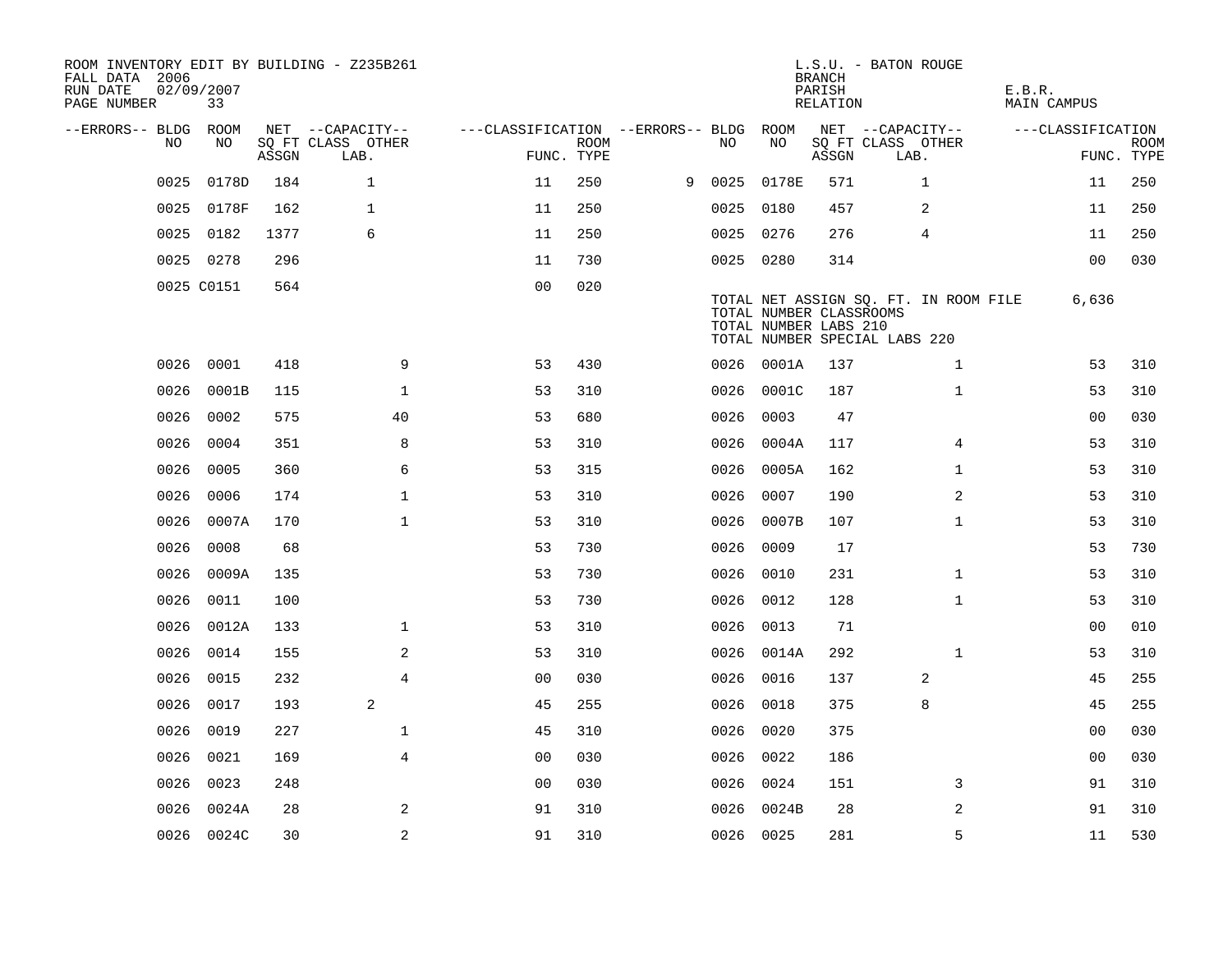| ROOM INVENTORY EDIT BY BUILDING - Z235B261<br>FALL DATA 2006<br>RUN DATE<br>PAGE NUMBER | 02/09/2007<br>34 |       |                           |                |             |                                   |            | <b>BRANCH</b><br>PARISH<br>RELATION | L.S.U. - BATON ROUGE      | E.B.R.<br><b>MAIN CAMPUS</b> |                           |
|-----------------------------------------------------------------------------------------|------------------|-------|---------------------------|----------------|-------------|-----------------------------------|------------|-------------------------------------|---------------------------|------------------------------|---------------------------|
| --ERRORS-- BLDG ROOM                                                                    |                  |       | NET --CAPACITY--          |                |             | ---CLASSIFICATION --ERRORS-- BLDG | ROOM       |                                     | NET --CAPACITY--          | ---CLASSIFICATION            |                           |
| NO                                                                                      | NO               | ASSGN | SQ FT CLASS OTHER<br>LAB. | FUNC. TYPE     | <b>ROOM</b> | NO.                               | NO         | ASSGN                               | SQ FT CLASS OTHER<br>LAB. |                              | <b>ROOM</b><br>FUNC. TYPE |
| 0026                                                                                    | 0025A            | 20    | $\mathbf{1}$              | 43             | 530         | 0026                              | 0025B      | 21                                  | $\mathbf{1}$              | 43                           | 530                       |
| 0026                                                                                    | 0025C            | 227   | 2                         | 43             | 530         |                                   | 0026 0025D | 46                                  |                           | 81                           | 081                       |
| 0026                                                                                    | 0025E            | 464   |                           | 0 <sub>0</sub> | 030         | 0026                              | 0026       | 504                                 | 12                        | 44                           | 250                       |
| 0026                                                                                    | 0027             | 103   |                           | 0 <sub>0</sub> | 020         |                                   | 0026 0027A | 183                                 | $\mathbf{1}$              | 63                           | 310                       |
| 0026                                                                                    | 0027B            | 187   | 2                         | 46             | 310         | 0026                              | 0028       | 20                                  |                           | 11                           | 315                       |
| 0026                                                                                    | 0028A            | 135   | 2                         | 11             | 535         |                                   | 0026 0029  | 322                                 | 20                        | 91                           | 455                       |
| 0026                                                                                    | 0030             | 49    |                           | 0 <sub>0</sub> | 030         | 0026                              | 0031       | 392                                 | $\mathbf{1}$              | 46                           | 310                       |
| 0026                                                                                    | 0031A            | 147   |                           | 92             | 315         |                                   | 0026 0031B | 172                                 | $\mathbf{1}$              | 46                           | 310                       |
| 0026                                                                                    | 0031C            | 114   | 2                         | 46             | 310         | 0026                              | 0031D      | 114                                 | $\mathbf{1}$              | 46                           | 310                       |
| 0026                                                                                    | 0031E            | 172   | $\mathbf{1}$              | 46             | 310         |                                   | 0026 0031F | 182                                 | $\overline{a}$            | 46                           | 310                       |
| 0026                                                                                    | 0033             | 282   |                           | 0 <sub>0</sub> | 030         | 0026                              | 0033A      | 86                                  |                           | 00                           | 030                       |
| 0026                                                                                    | 0040             | 186   |                           | 0 <sub>0</sub> | 030         | 0026                              | 0056       | 2455                                |                           | 45                           | 720                       |
| 0026                                                                                    | 0056A            | 76    |                           | 0 <sub>0</sub> | 030         | 0026                              |            | 0056B 27580                         |                           | 45                           | 720                       |
| 0026                                                                                    | 0056C            | 127   |                           | 45             | 720         | 0026                              | 0056D      | 94                                  |                           | 45                           | 720                       |
| 0026                                                                                    | 0056E            | 307   |                           | 45             | 720         | 0026                              | 0101       | 123                                 | $\mathbf{1}$              | 11                           | 310                       |
| 0026                                                                                    | 0102             | 565   | 40                        | 11             | 110         |                                   | 0026 0103  | 575                                 | 44                        | 11                           | 110                       |
| 0026                                                                                    | 0104             | 46    |                           | 0 <sub>0</sub> | 030         | 0026                              | 0105       | 177                                 | $\mathbf{1}$              | 11                           | 310                       |
| 0026                                                                                    | 0106             | 181   | 2                         | 11             | 315         | 0026                              | 0107       | 166                                 | $\mathbf{1}$              | 11                           | 310                       |
| 0026                                                                                    | 0108             | 168   | $\mathbf{1}$              | 11             | 310         |                                   | 0026 0109  | 543                                 | 42                        | 11                           | 110                       |
| 0026                                                                                    | 0110             | 160   | $\mathbf{1}$              | 11             | 310         |                                   | 0026 0111  | 501                                 | 35                        | 11                           | 110                       |
| 0026                                                                                    | 0112             | 162   | $\mathbf{1}$              | 11             | 310         |                                   | 0026 0113  | 164                                 | $\mathbf{1}$              | 11                           | 310                       |
| 0026                                                                                    | 0114             | 222   | 5                         | 0 <sub>0</sub> | 030         |                                   | 0026 0115  | 168                                 | $\mathbf{1}$              | 11                           | 310                       |
| 0026                                                                                    | 0116             | 160   | 15                        | 92             | 350         |                                   | 0026 0117  | 192                                 | $\mathbf{1}$              | 11                           | 310                       |
| 0026                                                                                    | 0118             | 118   | $\mathbf{1}$              | 11             | 310         |                                   | 0026 0119  | 277                                 |                           | 00                           | 030                       |
| 0026                                                                                    | 0120             | 294   |                           | 0 <sub>0</sub> | 030         |                                   | 0026 0121  | 117                                 | $\mathbf{1}$              | 47                           | 310                       |
|                                                                                         | 0026 0122        | 146   | $\mathbf{1}$              | 11             | 310         |                                   | 0026 0123  | 179                                 | $\mathbf{1}$              | 11                           | 310                       |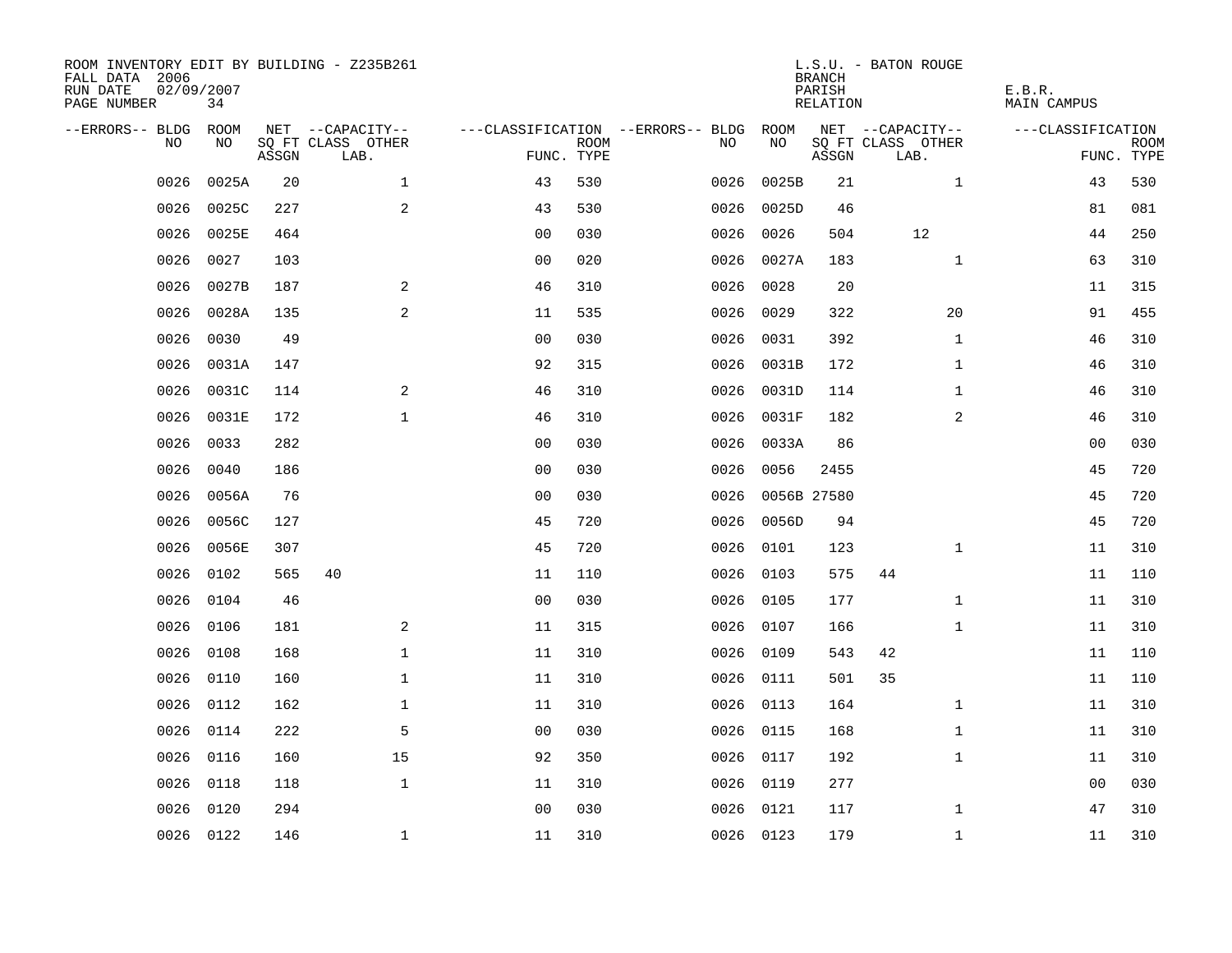| ROOM INVENTORY EDIT BY BUILDING - Z235B261<br>FALL DATA 2006<br>RUN DATE<br>PAGE NUMBER | 02/09/2007<br>35 |       |                           |                    |                           |                                   |            | <b>BRANCH</b><br>PARISH<br>RELATION | L.S.U. - BATON ROUGE      | E.B.R.<br><b>MAIN CAMPUS</b> |                           |
|-----------------------------------------------------------------------------------------|------------------|-------|---------------------------|--------------------|---------------------------|-----------------------------------|------------|-------------------------------------|---------------------------|------------------------------|---------------------------|
| --ERRORS-- BLDG                                                                         | ROOM             |       | NET --CAPACITY--          |                    |                           | ---CLASSIFICATION --ERRORS-- BLDG | ROOM       |                                     | NET --CAPACITY--          | ---CLASSIFICATION            |                           |
| N <sub>O</sub>                                                                          | NO.              | ASSGN | SO FT CLASS OTHER<br>LAB. |                    | <b>ROOM</b><br>FUNC. TYPE | NO.                               | NO         | ASSGN                               | SQ FT CLASS OTHER<br>LAB. |                              | <b>ROOM</b><br>FUNC. TYPE |
| 0026                                                                                    | 0124             | 190   |                           | $\mathbf{1}$<br>47 | 310                       | 0026                              | 0125       | 222                                 | 9                         | 00                           | 030                       |
| 0026                                                                                    | 0126             | 160   |                           | $\mathbf{1}$<br>47 | 310                       | 0026                              | 0127       | 495                                 | 36                        | 11                           | 110                       |
| 0026                                                                                    | 0128             | 154   |                           | $\mathbf 1$<br>47  | 310                       | 0026                              | 0129       | 174                                 | $\mathbf{1}$              | 47                           | 310                       |
| 0026                                                                                    | 0130             | 554   | 32                        | 11                 | 110                       |                                   | 0026 0131  | 168                                 | $\mathbf{1}$              | 47                           | 310                       |
| 0026                                                                                    | 0132             | 160   |                           | $\mathbf{1}$<br>47 | 310                       | 0026                              | 0133       | 187                                 | $\overline{4}$            | 45                           | 730                       |
| 0026                                                                                    | 0134             | 46    |                           | 0 <sub>0</sub>     | 030                       |                                   | 0026 0135  | 175                                 | $\mathbf{1}$              | 44                           | 710                       |
| 0026                                                                                    | 0136             | 799   |                           | 3<br>46            | 310                       |                                   | 0026 0136A | 194                                 | $\mathbf{1}$              | 46                           | 310                       |
| 0026                                                                                    | 0136B            | 202   |                           | $\mathbf{1}$<br>46 | 310                       | 0026                              | 0136C      | 116                                 | $\mathbf{1}$              | 46                           | 310                       |
| 0026                                                                                    | 0136D            | 79    |                           | 46                 | 755                       | 0026                              | 0137       | 1712                                | 34                        | 11                           | 210                       |
| 0026                                                                                    | 0139             | 228   | 13                        | 46                 | 730                       | 0026                              | 0140       | 510                                 | 8                         | 11                           | 315                       |
| 0026                                                                                    | 0140A            | 224   |                           | 8<br>11            | 350                       | 0026                              | 0140B      | 220                                 |                           | 44                           | 710                       |
| 0026                                                                                    | 0140C            | 599   | 12                        | 21                 | 250                       | 0026                              | 0140D      | 613                                 |                           | 44                           | 710                       |
| 0026                                                                                    | 0143             | 3644  | 364                       | 11                 | 110                       | 0026                              | 0144       | 399                                 | 25                        | 11                           | 110                       |
| 0026                                                                                    | 0145             | 1209  | 94                        | 11                 | 110                       | 0026                              | 0146       | 94                                  | $\mathbf{1}$              | 47                           | 310                       |
| 0026                                                                                    | 0147             | 108   |                           | $\mathbf{1}$<br>47 | 310                       | 0026                              | 0148       | 117                                 | $\mathbf{1}$              | 47                           | 310                       |
| 0026                                                                                    | 0149             | 275   |                           | 0 <sub>0</sub>     | 030                       | 0026                              | 0150       | 34                                  |                           | 0 <sub>0</sub>               | 010                       |
| 0026                                                                                    | 0151             | 1450  | 25                        | 11                 | 680                       | 0026                              | 0151A      | 133                                 | $\mathbf{1}$              | 44                           | 710                       |
| 0026                                                                                    | 0151B            | 95    |                           | $\mathbf{1}$<br>47 | 310                       |                                   | 0026 0151C | 95                                  | $\mathbf{1}$              | 47                           | 310                       |
| 0026                                                                                    | 0151D            | 99    |                           | $\mathbf 1$<br>47  | 310                       |                                   | 0026 0151E | 92                                  | $\mathbf{1}$              | 47                           | 310                       |
| 0026                                                                                    | 0151F            | 102   |                           | $\mathbf{1}$<br>47 | 310                       | 0026                              | 0151G      | 93                                  | $\mathbf{1}$              | 47                           | 310                       |
| 0026                                                                                    | 0151H            | 67    |                           | 45                 | 730                       |                                   | 0026 0151J | 67                                  |                           | 45                           | 730                       |
| 0026                                                                                    | 0151K            | 93    |                           | $\mathbf 1$<br>47  | 310                       | 0026                              | 0152       |                                     | 1671 124                  | 11                           | 110                       |
| 0026                                                                                    | 0153             | 343   | 20                        | 47                 | 350                       |                                   | 0026 0154  | 413                                 |                           | 00                           | 030                       |
| 0026                                                                                    | 0155             | 1272  | 93                        | 11                 | 110                       | 0026                              | 0156       | 295                                 | $\mathbf{1}$              | 11                           | 310                       |
| 0026                                                                                    | 0157             | 115   |                           | 3<br>11            | 310                       | 0026                              | 0158       | 222                                 | 4                         | 22                           | 310                       |
|                                                                                         | 0026 0159        | 125   |                           | 2<br>22            | 310                       |                                   | 0026 0160  | 108                                 |                           | 0 <sub>0</sub>               | 030                       |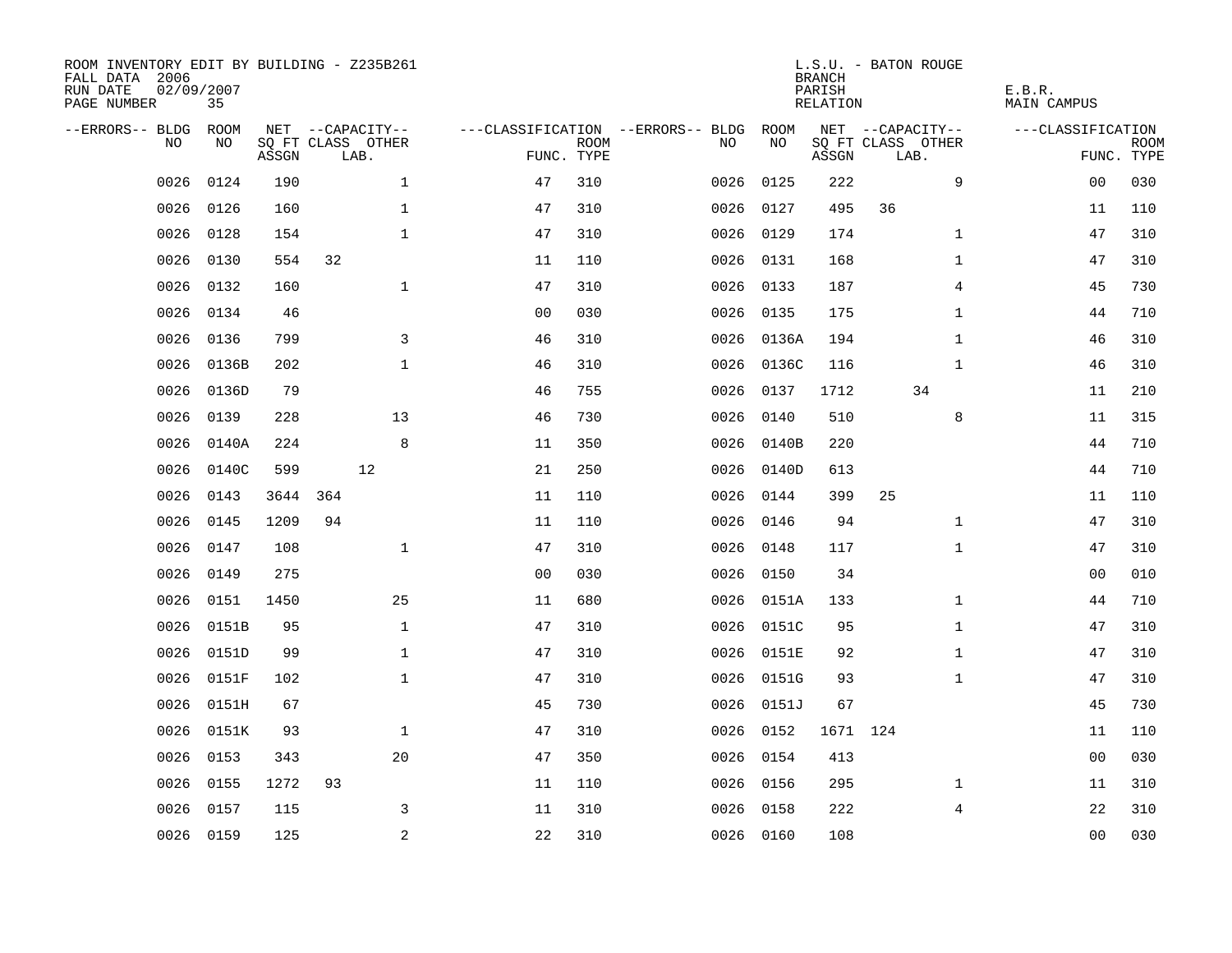| ROOM INVENTORY EDIT BY BUILDING - Z235B261<br>FALL DATA 2006<br>RUN DATE<br>PAGE NUMBER | 02/09/2007<br>36 |       |                           |              |                                   |             |   |           |            | <b>BRANCH</b><br>PARISH<br>RELATION | L.S.U. - BATON ROUGE      |              | E.B.R.<br>MAIN CAMPUS     |  |
|-----------------------------------------------------------------------------------------|------------------|-------|---------------------------|--------------|-----------------------------------|-------------|---|-----------|------------|-------------------------------------|---------------------------|--------------|---------------------------|--|
| --ERRORS-- BLDG ROOM                                                                    |                  |       | NET --CAPACITY--          |              | ---CLASSIFICATION --ERRORS-- BLDG |             |   |           | ROOM       |                                     | NET --CAPACITY--          |              | ---CLASSIFICATION         |  |
| NO                                                                                      | NO               | ASSGN | SQ FT CLASS OTHER<br>LAB. |              | FUNC. TYPE                        | <b>ROOM</b> |   | NO        | NO         | ASSGN                               | SQ FT CLASS OTHER<br>LAB. |              | <b>ROOM</b><br>FUNC. TYPE |  |
| 0026                                                                                    | 0161             | 102   |                           | 2            | 0 <sub>0</sub>                    | 030         |   | 0026      | 0162       | 471                                 | 10                        |              | 250<br>11                 |  |
| 0026                                                                                    | 0164             | 252   | 2                         |              | 21                                | 250         |   | 0026      | 0164A      | 164                                 | 3                         |              | 250<br>21                 |  |
| 0026                                                                                    | 0164B            | 290   | 10                        |              | 21                                | 250         |   | 0026      | 0164C      | 79                                  |                           | $\mathbf{1}$ | 310<br>11                 |  |
| 0026                                                                                    | 0164D            | 71    |                           | $\mathbf{1}$ | 11                                | 310         |   |           | 0026 0164E | 233                                 | 6                         |              | 250<br>21                 |  |
| 0026                                                                                    | 0165             | 15    |                           |              | 00                                | 030         |   | 0026      | 0166       | 198                                 |                           | 4            | 030<br>00                 |  |
| 0026                                                                                    | 0167             | 516   | 14                        |              | 22                                | 220         |   |           | 0026 0168  | 679                                 | 21                        |              | 11<br>210                 |  |
| 0026                                                                                    | 0169             | 654   | 42                        |              | 11                                | 210         |   | 0026      | 0170       | 557                                 | 36                        |              | 110<br>11                 |  |
| 0026                                                                                    | 0171             | 607   | 41                        |              | 11                                | 210         |   |           | 0026 0172  | 18                                  |                           |              | 0 <sub>0</sub><br>030     |  |
| 0026                                                                                    | 0173             | 264   |                           | 14           | 11                                | 350         |   | 0026      | 0174       | 169                                 |                           |              | 020<br>00                 |  |
| 0026                                                                                    | 0174A            | 471   | 16                        |              | 21                                | 250         | 9 |           | 0026 0174B | 64                                  | 21                        |              | 250<br>21                 |  |
| 0026                                                                                    | 0174C            | 156   |                           | $\mathbf{1}$ | 11                                | 310         |   | 0026      | 0175       | 495                                 |                           | 12           | 22<br>350                 |  |
| 0026                                                                                    | 0175A            | 123   |                           |              | 44                                | 710         |   |           | 0026 0176  | 346                                 |                           |              | 0 <sub>0</sub><br>030     |  |
| 0026                                                                                    | 0202             | 888   | 24                        |              | 11                                | 110         |   | 0026      | 0202A      | 204                                 |                           |              | 11<br>115                 |  |
| 0026                                                                                    | 0203             | 275   |                           | 20           | 43                                | 350         |   | 0026      | 0204       | 561                                 | 35                        |              | 11<br>110                 |  |
| 0026                                                                                    | 0205             | 864   | 24                        |              | 11                                | 110         |   | 0026      | 0206H      | 42                                  |                           |              | 0 <sub>0</sub><br>030     |  |
| 0026                                                                                    | 0207             | 18    |                           |              | 0 <sub>0</sub>                    | 010         |   | 0026      | 0208       | 232                                 |                           | $\mathbf{1}$ | 310<br>54                 |  |
| 0026                                                                                    | 0208A            | 161   |                           | $\mathbf{1}$ | 54                                | 310         |   | 0026 0209 |            | 904                                 | 56                        |              | 11<br>110                 |  |
| 0026                                                                                    | 0210             | 232   |                           | $\mathbf{1}$ | 54                                | 310         |   |           | 0026 0210A | 232                                 |                           | 3            | 54<br>310                 |  |
| 0026                                                                                    | 0210B            | 232   |                           | $\mathbf{1}$ | 54                                | 310         |   | 0026 0211 |            | 235                                 |                           | 2            | 54<br>310                 |  |
| 0026                                                                                    | 0212             | 1201  | 84                        |              | 11                                | 110         |   | 0026 0213 |            | 185                                 |                           | 6            | 00<br>030                 |  |
| 0026                                                                                    | 0214             | 1024  | 72                        |              | 11                                | 110         |   |           | 0026 0215  | 211                                 |                           |              | 00<br>030                 |  |
| 0026                                                                                    | 0216             | 208   |                           | $\mathbf{1}$ | 47                                | 310         |   | 0026 0217 |            | 154                                 |                           |              | 755<br>45                 |  |
| 0026                                                                                    | 0218             | 731   | 50                        |              | 11                                | 110         |   | 0026 0219 |            | 264                                 |                           |              | 0 <sub>0</sub><br>030     |  |
| 0026                                                                                    | 0220             | 495   | 28                        |              | 11                                | 110         |   | 0026 0221 |            | 182                                 |                           | 4            | 00<br>030                 |  |
| 0026                                                                                    | 0222             | 510   | 35                        |              | 11                                | 110         |   | 0026      | 0223       | 127                                 |                           | $\mathbf{1}$ | 47<br>310                 |  |
|                                                                                         | 0026 0224        | 165   |                           | $\mathbf{1}$ | 47                                | 310         |   | 0026 0225 |            | 720                                 | 42                        |              | 11<br>110                 |  |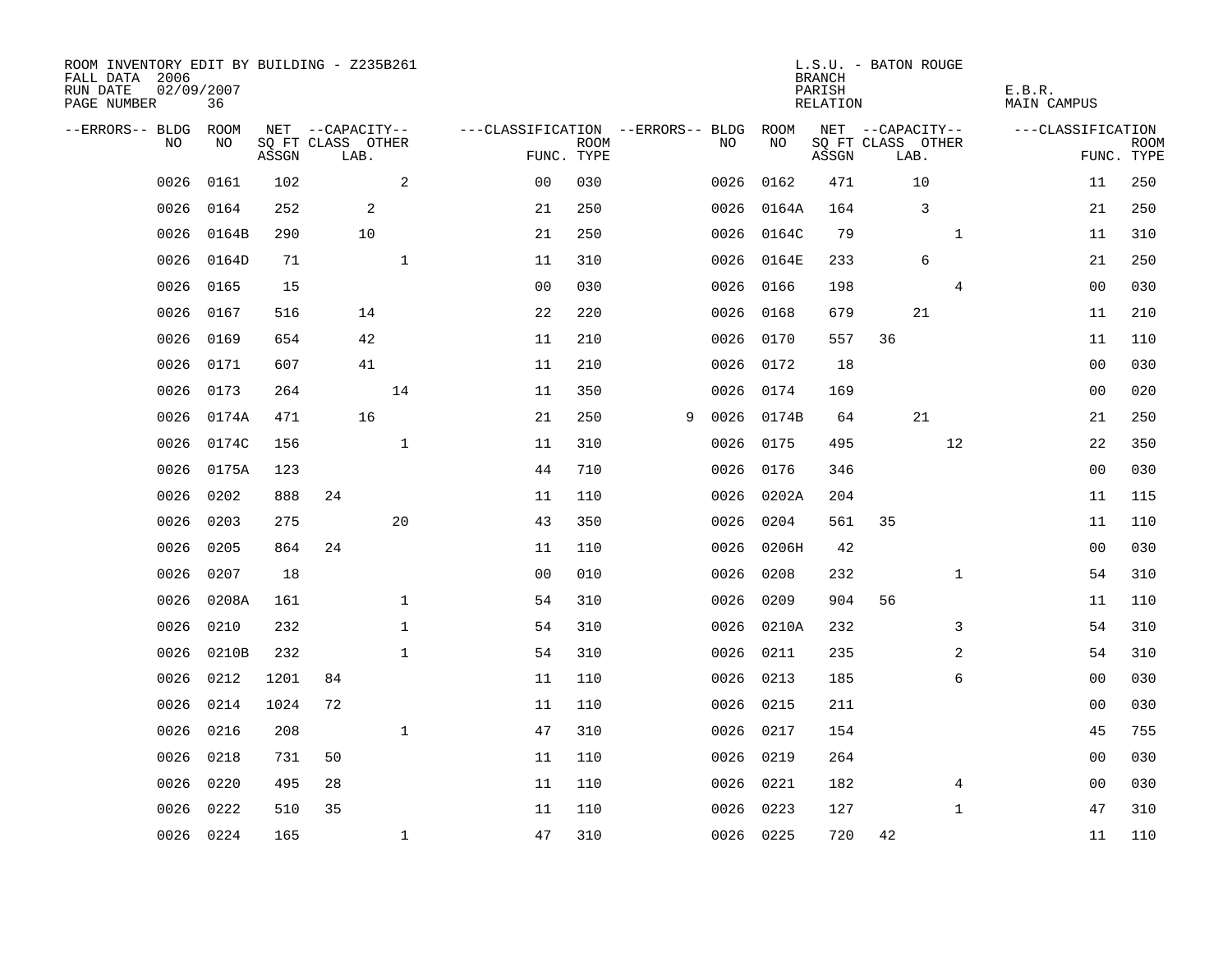| ROOM INVENTORY EDIT BY BUILDING - Z235B261<br>FALL DATA 2006<br>RUN DATE<br>PAGE NUMBER | 02/09/2007<br>37 |       |                                       |              |                                   |             |   |      |            | <b>BRANCH</b><br>PARISH<br>RELATION | L.S.U. - BATON ROUGE                  | E.B.R.<br><b>MAIN CAMPUS</b> |             |
|-----------------------------------------------------------------------------------------|------------------|-------|---------------------------------------|--------------|-----------------------------------|-------------|---|------|------------|-------------------------------------|---------------------------------------|------------------------------|-------------|
| --ERRORS-- BLDG ROOM<br>NO                                                              | NO               |       | NET --CAPACITY--<br>SQ FT CLASS OTHER |              | ---CLASSIFICATION --ERRORS-- BLDG | <b>ROOM</b> |   | NO   | ROOM<br>NO |                                     | NET --CAPACITY--<br>SQ FT CLASS OTHER | ---CLASSIFICATION            | <b>ROOM</b> |
|                                                                                         |                  | ASSGN | LAB.                                  |              | FUNC. TYPE                        |             |   |      |            | ASSGN                               | LAB.                                  |                              | FUNC. TYPE  |
| 0026                                                                                    | 0226             | 139   |                                       | $\mathbf{1}$ | 47                                | 310         |   | 0026 | 0227       | 139                                 | $\mathbf{1}$                          | 47                           | 310         |
| 0026                                                                                    | 0228             | 769   | 42                                    |              | 46                                | 110         |   |      | 0026 0229  | 162                                 | $\mathbf{1}$                          | 47                           | 310         |
| 0026                                                                                    | 0230             | 147   |                                       | $\mathbf{1}$ | 47                                | 310         |   |      | 0026 0231  | 194                                 | $\mathbf{1}$                          | 47                           | 310         |
| 0026                                                                                    | 0232             | 615   | 40                                    |              | 11                                | 110         |   |      | 0026 0233  | 1162                                |                                       | 0 <sub>0</sub>               | 030         |
| 0026                                                                                    | 0234             | 569   | 45                                    |              | 11                                | 110         |   | 0026 | 0236       | 576                                 | 49                                    | 11                           | 110         |
| 0026                                                                                    | 0237             | 485   | 32                                    |              | 11                                | 110         |   |      | 0026 0256  | 574                                 | 30                                    | 11                           | 350         |
| 0026                                                                                    | 0256A            | 389   |                                       | 4            | 44                                | 710         |   | 0026 | 0257       | 194                                 | 4                                     | 11                           | 310         |
| 0026                                                                                    | 0258             | 8     |                                       |              | 0 <sub>0</sub>                    | 030         |   |      | 0026 0259  | 212                                 | 5                                     | 0 <sub>0</sub>               | 030         |
| 0026                                                                                    | 0260             | 25    |                                       |              | 0 <sub>0</sub>                    | 010         |   | 0026 | 0261       | 191                                 | 8                                     | 0 <sub>0</sub>               | 030         |
| 0026                                                                                    | 0262             | 7     |                                       |              | 0 <sub>0</sub>                    | 030         |   | 0026 | 0263       | 3275                                | 80                                    | 44                           | 680         |
| 0026                                                                                    | 0263A            | 630   | 16                                    |              | 44                                | 110         |   | 0026 | 0263B      | 1075                                | 29                                    | 41                           | 110         |
| 0026                                                                                    | 0263C            | 86    |                                       | $\mathbf 1$  | 44                                | 715         |   | 0026 | 0263D      | 90                                  | 2                                     | 44                           | 310         |
| 0026                                                                                    | 0264             | 240   |                                       | 10           | 11                                | 310         |   | 0026 | 0264A      | 165                                 | 2                                     | 11                           | 250         |
| 0026                                                                                    | 0265             | 8     |                                       |              | 0 <sub>0</sub>                    | 020         | 9 | 0026 | 0266       | 72                                  | 13                                    | 11                           | 220         |
| 0026                                                                                    | 0266A            | 389   |                                       | 6            | 11                                | 250         |   | 0026 | 0266B      | 300                                 | 7                                     | 11                           | 250         |
| 0026                                                                                    | 0266C            | 17    |                                       |              | 11                                | 730         |   | 0026 | 0266D      | 18                                  |                                       | 11                           | 730         |
| 0026                                                                                    | 0267             | 261   |                                       | $\mathbf 1$  | 11                                | 310         |   | 0026 | 0267A      | 198                                 | $\mathbf{1}$                          | 11                           | 310         |
| 0026                                                                                    | 0268             | 423   |                                       | 2            | 11                                | 310         |   | 0026 | 0268A      | 101                                 |                                       | 11                           | 315         |
| 0026                                                                                    | 0269             | 128   |                                       | $\mathbf 1$  | 11                                | 310         |   |      | 0026 0270  | 119                                 | $\mathbf{1}$                          | 11                           | 310         |
| 0026                                                                                    | 0271             | 95    |                                       | $\mathbf 1$  | 11                                | 310         |   | 0026 | 0272       | 109                                 | $\mathbf{1}$                          | 11                           | 310         |
| 0026                                                                                    | 0273             | 133   |                                       | $\mathbf 1$  | 11                                | 310         |   |      | 0026 0274  | 140                                 | $\mathbf{1}$                          | 11                           | 310         |
| 0026                                                                                    | 0275             | 132   |                                       | $\mathbf 1$  | 11                                | 310         |   | 0026 | 0276       | 126                                 | $\mathbf{1}$                          | 11                           | 310         |
| 0026                                                                                    | 0277             | 126   |                                       | $\mathbf 1$  | 11                                | 310         |   |      | 0026 0278  | 133                                 | $\mathbf{1}$                          | 11                           | 310         |
| 0026                                                                                    | 0279             | 118   |                                       | $\mathbf{2}$ | 11                                | 310         |   | 0026 | 0280       | 109                                 | 2                                     | 11                           | 310         |
| 0026                                                                                    | 0281             | 120   |                                       | $\mathbf 1$  | 11                                | 310         |   | 0026 | 0282       | 112                                 | $\mathbf{1}$                          | 11                           | 310         |
|                                                                                         | 0026 0283        | 118   |                                       | $\mathbf 1$  | 11                                | 310         |   |      | 0026 0284  | 109                                 | $\mathbf{1}$                          | 11                           | 310         |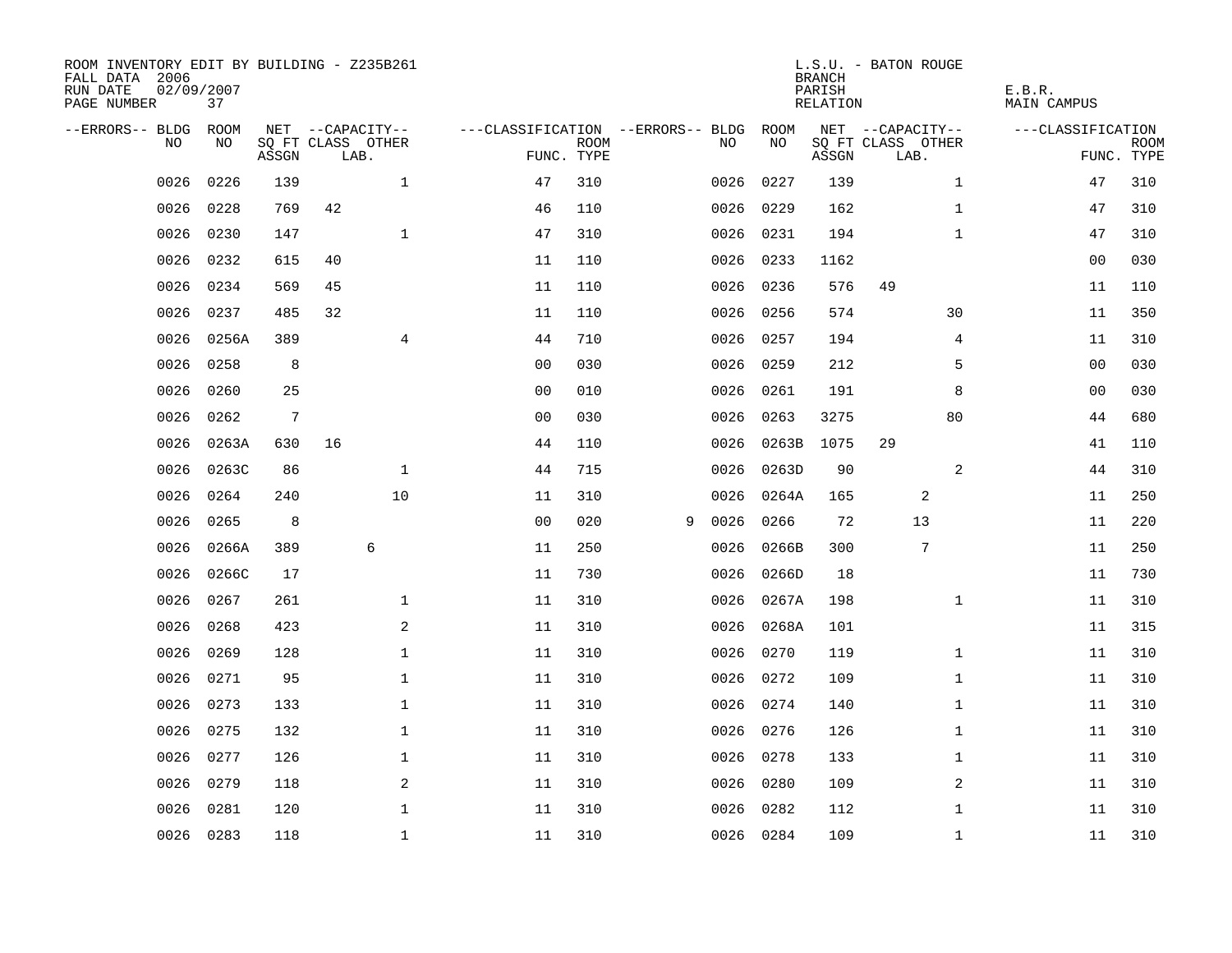| ROOM INVENTORY EDIT BY BUILDING - Z235B261<br>FALL DATA 2006<br>RUN DATE<br>PAGE NUMBER | 02/09/2007<br>38 |       |                           |                |             |                                   |             | <b>BRANCH</b><br>PARISH<br><b>RELATION</b> | L.S.U. - BATON ROUGE      | E.B.R.<br><b>MAIN CAMPUS</b> |                           |
|-----------------------------------------------------------------------------------------|------------------|-------|---------------------------|----------------|-------------|-----------------------------------|-------------|--------------------------------------------|---------------------------|------------------------------|---------------------------|
| --ERRORS-- BLDG                                                                         | ROOM             |       | NET --CAPACITY--          |                |             | ---CLASSIFICATION --ERRORS-- BLDG | ROOM        |                                            | NET --CAPACITY--          | ---CLASSIFICATION            |                           |
| NO.                                                                                     | NO               | ASSGN | SQ FT CLASS OTHER<br>LAB. | FUNC. TYPE     | <b>ROOM</b> | NO                                | NO          | ASSGN                                      | SQ FT CLASS OTHER<br>LAB. |                              | <b>ROOM</b><br>FUNC. TYPE |
| 0026                                                                                    | 0285             | 103   | 2                         | 11             | 310         | 0026                              | 0286        | 106                                        | $\mathbf{1}$              | 11                           | 310                       |
| 0026                                                                                    | 0287             | 106   | $\mathbf 1$               | 11             | 310         | 0026                              | 0288        | 109                                        | 2                         | 11                           | 310                       |
| 0026                                                                                    | 0288A            | 214   |                           | 82             | 082         | 0026                              | 0289        | 109                                        | $\mathbf{1}$              | 11                           | 310                       |
| 0026                                                                                    | 0290             | 112   | $\mathbf{1}$              | 11             | 310         | 0026                              | 0291        | 125                                        | $\mathbf{1}$              | 11                           | 310                       |
| 0026                                                                                    | 0292             | 109   | 3                         | 11             | 310         | 0026                              | 0293        | 109                                        | $\mathbf{1}$              | 11                           | 310                       |
| 0026                                                                                    | 0294             | 125   | $\mathbf 1$               | 11             | 310         |                                   | 0026 0295   | 131                                        | 2                         | 11                           | 310                       |
| 0026                                                                                    | 0296             | 109   |                           | 63             | 315         | 0026                              | 0297        | 235                                        | 10                        | 11                           | 350                       |
| 0026                                                                                    | 0298             | 268   | $\mathbf{2}$              | 11             | 310         |                                   | 0026 0298A  | 222                                        | $\mathbf{1}$              | 11                           | 310                       |
| 0026                                                                                    | 0298B            | 185   | $\mathbf{1}$              | 11             | 310         | 0026                              | 0301        | 676                                        | $\mathbf{1}$              | 11                           | 310                       |
| 0026                                                                                    | 0302             | 31    |                           | 0 <sub>0</sub> | 010         |                                   | 0026 0303   | 62                                         | $\mathbf{1}$              | 0 <sub>0</sub>               | 030                       |
| 0026                                                                                    | 0304             | 62    | $\mathbf 1$               | 0 <sub>0</sub> | 030         | 0026                              | 0305        | 140                                        | 3                         | 21                           | 250                       |
| 0026                                                                                    | 0306             | 147   | 4                         | 11             | 310         |                                   | 0026 0307   | 147                                        | 4                         | 11                           | 310                       |
| 0026                                                                                    | 0308             | 147   | $\mathbf 1$               | 11             | 310         | 0026                              | 0309        | 147                                        | $\mathbf{1}$              | 11                           | 310                       |
| 0026                                                                                    | 0310             | 6     |                           | 0 <sub>0</sub> | 030         |                                   | 0026 0311   | 136                                        | $\mathbf{1}$              | 11                           | 310                       |
| 0026                                                                                    | 0312             | 147   | $\mathbf{1}$              | 11             | 310         | 0026                              | 0313        | 42                                         |                           | 0 <sub>0</sub>               | 030                       |
| 0026                                                                                    | 0313A            | 294   |                           | 00             | 030         |                                   | 0026 0314   | 147                                        | $\mathbf{1}$              | 47                           | 310                       |
| 0026                                                                                    | 0315             | 147   | $\mathbf{1}$              | 47             | 310         | 0026                              | 0316        | 154                                        | 2                         | 47                           | 310                       |
| 0026                                                                                    | 0317             | 147   | 2                         | 47             | 310         | 0026                              | 0318        | 154                                        | $\mathbf{1}$              | 44                           | 710                       |
| 0026                                                                                    | 0319             | 147   | $\mathbf 1$               | 47             | 310         |                                   | 0026 0320   | 147                                        | $\mathbf{1}$              | 47                           | 310                       |
| 0026                                                                                    | 0321             | 147   | $\mathbf{1}$              | 47             | 310         |                                   | 0026 0322   | 141                                        | $\mathbf{1}$              | 47                           | 310                       |
| 0026                                                                                    | 0323             | 6     |                           | 0 <sub>0</sub> | 030         |                                   | 0026 0324   | 154                                        | $\mathbf{1}$              | 47                           | 310                       |
| 0026                                                                                    | 0325             | 154   | $\mathbf{1}$              | 47             | 310         |                                   | 0026 0326   | 147                                        | $\mathbf{1}$              | 47                           | 310                       |
| 0026                                                                                    | 0327             | 154   | $\mathbf{1}$              | 47             | 310         |                                   | 0026 0328   | 154                                        | $\mathbf{1}$              | 47                           | 310                       |
| 0026                                                                                    | 0329             | 62    | $\mathbf{1}$              | 0 <sub>0</sub> | 030         |                                   | 0026 0330   | 62                                         | $\mathbf{1}$              | 00                           | 030                       |
|                                                                                         | 0026 0331        | 676   |                           | 48             | 730         |                                   | 0026 0331A  | 38                                         |                           | 45                           | 730                       |
|                                                                                         | 0026 C0000       | 156   |                           | 82             | 082         |                                   | 0026 C0000A | 111                                        |                           | 82                           | 082                       |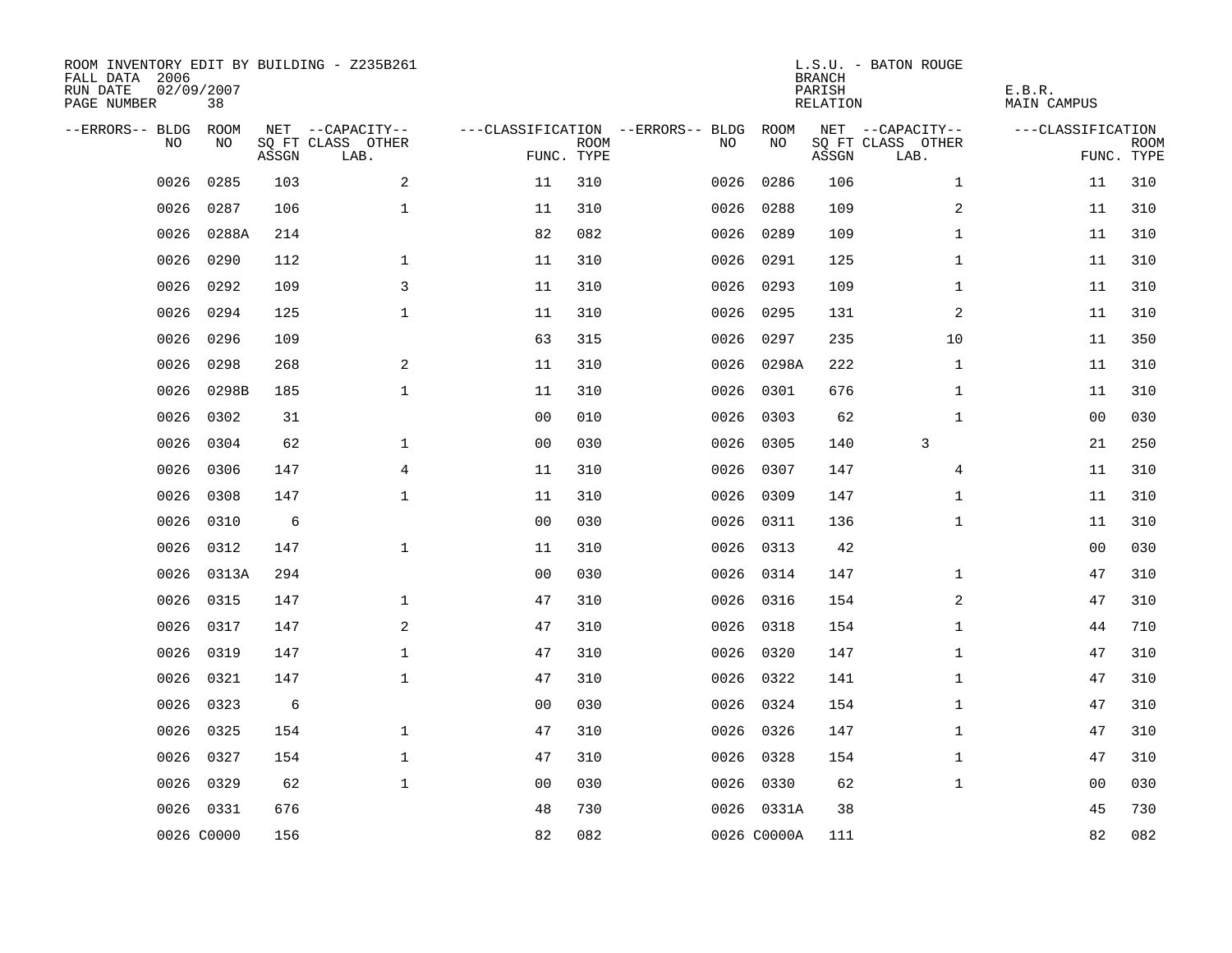| ROOM INVENTORY EDIT BY BUILDING - Z235B261<br>FALL DATA 2006<br>RUN DATE<br>PAGE NUMBER | 02/09/2007<br>39 |       |                           |                                   |                           |      |            | <b>BRANCH</b><br>PARISH<br>RELATION                     | L.S.U. - BATON ROUGE                                                         | E.B.R.<br><b>MAIN CAMPUS</b>                          |                           |
|-----------------------------------------------------------------------------------------|------------------|-------|---------------------------|-----------------------------------|---------------------------|------|------------|---------------------------------------------------------|------------------------------------------------------------------------------|-------------------------------------------------------|---------------------------|
| --ERRORS-- BLDG                                                                         | ROOM             |       | NET --CAPACITY--          | ---CLASSIFICATION --ERRORS-- BLDG |                           |      | ROOM       |                                                         | NET --CAPACITY--                                                             | ---CLASSIFICATION                                     |                           |
| NO                                                                                      | NO               | ASSGN | SQ FT CLASS OTHER<br>LAB. |                                   | <b>ROOM</b><br>FUNC. TYPE | NO   | NO         | ASSGN                                                   | SQ FT CLASS OTHER<br>LAB.                                                    |                                                       | <b>ROOM</b><br>FUNC. TYPE |
|                                                                                         | 0026 C0001       | 244   |                           | 0 <sub>0</sub>                    | 030                       |      | 0026 C0100 | 5948                                                    |                                                                              | 82                                                    | 082                       |
|                                                                                         | 0026 C0101       | 3627  |                           | 0 <sup>0</sup>                    | 020                       |      | 0026 C0200 | 3606                                                    |                                                                              | 82                                                    | 082                       |
|                                                                                         | 0026 C0200A      | 22    |                           | 0 <sub>0</sub>                    | 020                       |      | 0026 C0201 | 1572                                                    |                                                                              | 00                                                    | 020                       |
|                                                                                         | 0026 C0243C      | 23    |                           | 0 <sub>0</sub>                    | 020                       |      | 0026 E0000 | 35                                                      |                                                                              | 82                                                    | 082                       |
|                                                                                         | 0026 E0001       | 101   |                           | 82                                | 082                       |      | 0026 E0100 | 35                                                      |                                                                              | 82                                                    | 082                       |
|                                                                                         | 0026 E0101       | 101   |                           | 82                                | 082                       |      | 0026 E0200 | 35                                                      |                                                                              | 82                                                    | 082                       |
|                                                                                         | 0026 E0201       | 101   |                           | 82                                | 082                       |      | 0026 J0154 | 438                                                     |                                                                              | 00                                                    | 030                       |
|                                                                                         | 0026 S0000       | 228   |                           | 0 <sub>0</sub>                    | 020                       |      | 0026 S0001 | 120                                                     |                                                                              | 82                                                    | 082                       |
|                                                                                         | 0026 S0100       | 204   |                           | 82                                | 082                       |      | 0026 S0101 | 229                                                     |                                                                              | 00                                                    | 020                       |
|                                                                                         | 0026 S0200       | 472   |                           | 82                                | 082                       |      | 0026 S0201 | 311<br>TOTAL NUMBER CLASSROOMS<br>TOTAL NUMBER LABS 210 | 20<br>TOTAL NET ASSIGN SQ. FT. IN ROOM FILE<br>TOTAL NUMBER SPECIAL LABS 220 | 00<br>112,488<br>29<br>$\overline{4}$<br>$\mathbf{2}$ | 020                       |
|                                                                                         | 0027 0103        | 152   | 5                         | 0 <sub>0</sub>                    | 030                       |      | 0027 0103A | 13                                                      |                                                                              | 00                                                    | 010                       |
| 0027                                                                                    | 0104             | 101   |                           | 0 <sub>0</sub>                    | 030                       |      | 0027 0104A | 7                                                       |                                                                              | 00                                                    | 010                       |
|                                                                                         | 0027 0104B       | 83    | 3                         | 00                                | 030                       |      | 0027 0105  | 200                                                     | $\mathbf{1}$                                                                 | 63                                                    | 310                       |
| 0027                                                                                    | 0106             | 90    | $\mathbf 1$               | 63                                | 315                       |      | 0027 0106A | 81                                                      | $\mathbf{1}$                                                                 | 63                                                    | 310                       |
| 0027                                                                                    | 0114             | 337   | $\overline{4}$            | 46                                | 315                       |      | 0027 0114B | 178                                                     | $\mathbf{1}$                                                                 | 46                                                    | 310                       |
| 0027                                                                                    | 0114C            | 312   | $\mathbf{2}$              | 46                                | 310                       |      | 0027 0114D | 86                                                      | $\mathbf{1}$                                                                 | 63                                                    | 310                       |
|                                                                                         | 0027 0114E       | 86    | $\mathbf 1$               | 46                                | 310                       |      | 0027 0116  | 304                                                     | $\mathbf{1}$                                                                 | 46                                                    | 310                       |
| 0027                                                                                    | 0117             | 153   | $\mathbf 1$               | 46                                | 310                       |      | 0027 0117A | 269                                                     | $\mathbf{1}$                                                                 | 21                                                    | 310                       |
| 0027                                                                                    | 0117B            | 256   | 2                         | 21                                | 710                       |      | 0027 0117C | 348                                                     | 4                                                                            | 46                                                    | 310                       |
| 0027                                                                                    | 0117D            | 81    | 4                         | 46                                | 310                       | 0027 | 0118       | 375                                                     | 2                                                                            | 46                                                    | 315                       |
| 0027                                                                                    | 0118A            | 141   | $\mathbf 1$               | 61                                | 310                       |      | 0027 0124  | 163                                                     | $\mathbf{1}$                                                                 | 63                                                    | 310                       |
| 0027                                                                                    | 0125             | 184   | $\mathbf{1}$              | 63                                | 310                       | 0027 | 0126       | 184                                                     | $\mathbf{1}$                                                                 | 61                                                    | 310                       |
| 0027                                                                                    | 0130             | 292   | 4                         | 63                                | 315                       |      | 0027 0130B | 231                                                     | $\mathbf{1}$                                                                 | 63                                                    | 310                       |
|                                                                                         | 0027 0131        | 739   | 6                         | 63                                | 310                       |      | 0027 0131C | 43                                                      |                                                                              | 0 <sub>0</sub>                                        | 020                       |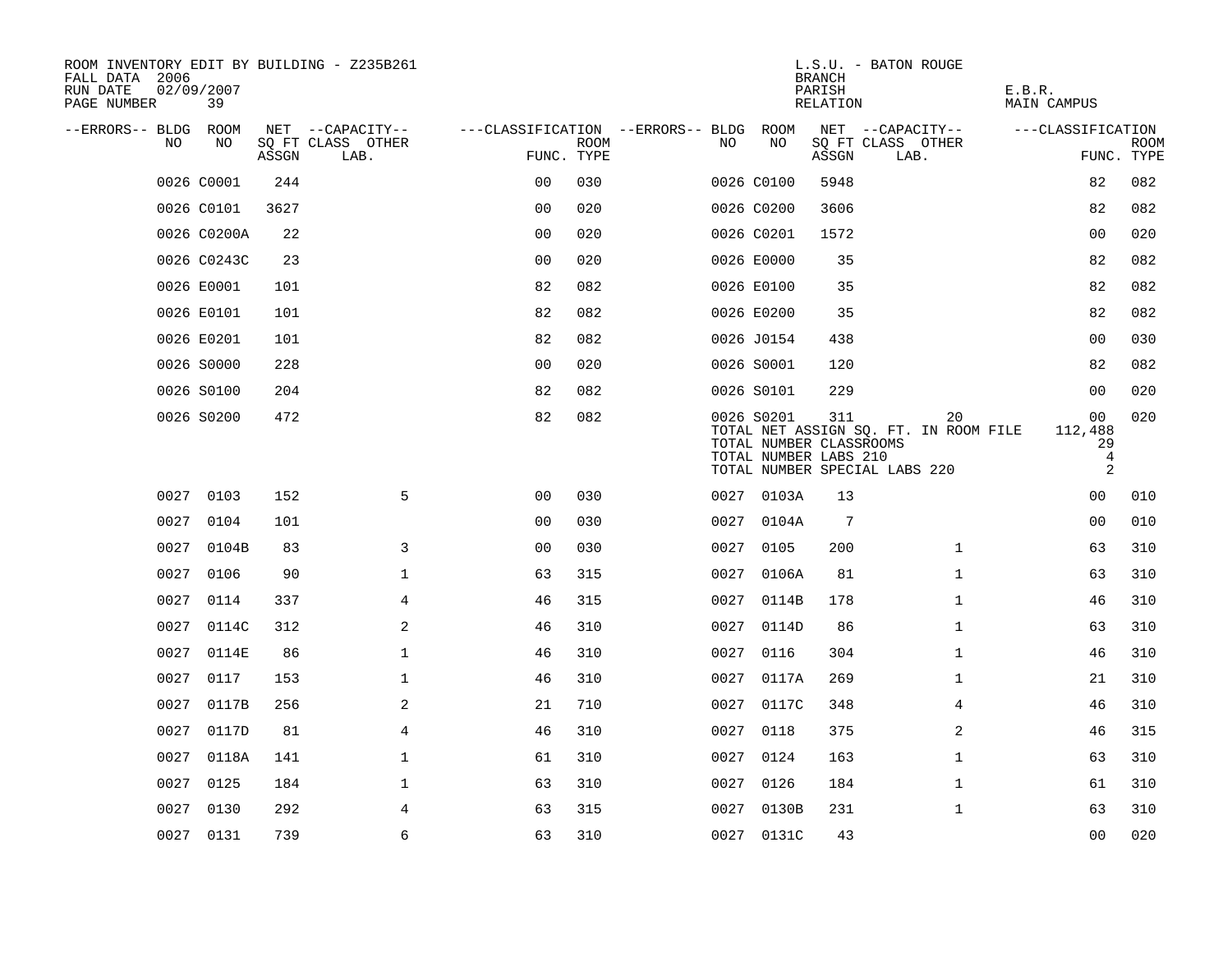| FALL DATA 2006<br>RUN DATE<br>PAGE NUMBER |      | 02/09/2007<br>40 |       | ROOM INVENTORY EDIT BY BUILDING - Z235B261 |                |                           |                                   |      |                                                  | <b>BRANCH</b><br>PARISH<br>RELATION | L.S.U. - BATON ROUGE                                                   | E.B.R.<br><b>MAIN CAMPUS</b> |                           |
|-------------------------------------------|------|------------------|-------|--------------------------------------------|----------------|---------------------------|-----------------------------------|------|--------------------------------------------------|-------------------------------------|------------------------------------------------------------------------|------------------------------|---------------------------|
| --ERRORS-- BLDG ROOM                      |      |                  |       | NET --CAPACITY--                           |                |                           | ---CLASSIFICATION --ERRORS-- BLDG |      | ROOM                                             |                                     | NET --CAPACITY--                                                       | ---CLASSIFICATION            |                           |
|                                           | NO   | NO               | ASSGN | SQ FT CLASS OTHER<br>LAB.                  |                | <b>ROOM</b><br>FUNC. TYPE |                                   | NO.  | NO                                               | ASSGN                               | SQ FT CLASS OTHER<br>LAB.                                              |                              | <b>ROOM</b><br>FUNC. TYPE |
|                                           | 0027 | 0132             | 173   | $\mathbf 1$                                | 61             | 310                       |                                   | 0027 | 0134                                             | 160                                 | $\mathbf{1}$                                                           | 46                           | 315                       |
|                                           | 0027 | 0134A            | 224   | $\mathbf{1}$                               | 46             | 310                       |                                   |      | 0027 0137                                        | 86                                  |                                                                        | 0 <sub>0</sub>               | 030                       |
|                                           | 0027 | 0137A            | 33    |                                            | 46             | 655                       |                                   |      | 0027 0139                                        | 289                                 | $\mathbf{1}$                                                           | 46                           | 350                       |
|                                           | 0027 | 0203             | 408   | 3                                          | 63             | 310                       |                                   |      | 0027 0203A                                       | 173                                 | $\mathbf{1}$                                                           | 63                           | 315                       |
|                                           | 0027 | 0203B            | 203   |                                            | 63             | 315                       |                                   | 0027 | 0203C                                            | 149                                 | $\mathbf{1}$                                                           | 63                           | 310                       |
|                                           | 0027 | 0203D            | 263   | $\mathbf 1$                                | 63             | 310                       |                                   |      | 0027 0204                                        | 510                                 | 7                                                                      | 63                           | 310                       |
|                                           | 0027 | 0204A            | 120   | $\mathbf 1$                                | 63             | 310                       |                                   | 0027 | 0205                                             | 1116                                | 2                                                                      | 63                           | 710                       |
|                                           | 0027 | 0205A 1051       |       | $\mathbf 1$                                | 63             | 710                       |                                   |      | 0027 0205B                                       | 88                                  |                                                                        | 00                           | 030                       |
|                                           |      | 0027 0205C       | 122   | $\mathbf{1}$                               | 63             | 710                       |                                   |      | 0027 0205D                                       | 12                                  |                                                                        | 63                           | 715                       |
|                                           |      | 0027 C0100       | 1366  |                                            | 0 <sub>0</sub> | 020                       |                                   |      | 0027 C0101                                       | 793                                 |                                                                        | 0 <sub>0</sub>               | 020                       |
|                                           |      | 0027 C0220       | 315   |                                            | 0 <sub>0</sub> | 020                       |                                   |      | 0027 S0100                                       | 80                                  |                                                                        | 0 <sub>0</sub>               | 020                       |
|                                           |      | 0027 S0200       | 80    |                                            | 0 <sub>0</sub> | 020                       |                                   |      | TOTAL NUMBER CLASSROOMS<br>TOTAL NUMBER LABS 210 |                                     | TOTAL NET ASSIGN SQ. FT. IN ROOM FILE<br>TOTAL NUMBER SPECIAL LABS 220 | 10,096                       |                           |
|                                           | 0028 | 0001             | 102   |                                            | 0 <sup>0</sup> | 030                       |                                   |      | 0028 0002                                        | 322                                 |                                                                        | 0 <sub>0</sub>               | 030                       |
|                                           | 0028 | 0003             | 58    |                                            | 0 <sub>0</sub> | 030                       |                                   | 0028 | 0004                                             | 174                                 |                                                                        | 00                           | 030                       |
| 9                                         | 0028 | 0050             | 477   | $\mathbf{1}$                               | 22             | 250                       |                                   | 0028 | 0051                                             | 255                                 | $\mathbf{1}$                                                           | 22                           | 250                       |
|                                           | 0028 | 0051A            | 83    | $\mathbf{1}$                               | 21             | 250                       |                                   | 0028 | 0051B                                            | 122                                 |                                                                        | 0 <sub>0</sub>               | 030                       |
|                                           | 0028 | 0052             | 398   |                                            | 63             | 590                       |                                   | 0028 | 0101                                             | 392                                 | 26                                                                     | 11                           | 110                       |
|                                           | 0028 | 0102             | 445   | 20                                         | 11             | 220                       |                                   | 0028 | 0102A                                            | 408                                 | 5                                                                      | 11                           | 250                       |
|                                           | 0028 | 0103             | 263   | 2                                          | 11             | 590                       |                                   | 0028 | 0104                                             | 86                                  | $\mathbf{1}$                                                           | 00                           | 030                       |
|                                           | 0028 | 0106             | 93    | $\mathbf{1}$                               | 00             | 010                       |                                   | 0028 | 0107                                             | 192                                 | 2                                                                      | 21                           | 250                       |
|                                           | 0028 | 0107A            | 79    | 2                                          | 63             | 590                       |                                   | 0028 | 0108                                             | 154                                 | 2                                                                      | 0 <sub>0</sub>               | 030                       |
|                                           | 0028 | 0109             | 121   | $\mathbf{1}$                               | 22             | 250                       |                                   | 0028 | 0110                                             | 260                                 | $\mathbf{1}$                                                           | 11                           | 310                       |
|                                           | 0028 | 0112             | 157   | $\mathbf 1$                                | 63             | 310                       |                                   | 0028 | 0112A                                            | 85                                  | $\mathbf{1}$                                                           | 63                           | 310                       |
|                                           |      | 0028 0112B       | 85    | 2                                          | 63             | 310                       |                                   |      | 0028 0113                                        | 195                                 |                                                                        | 45                           | 315                       |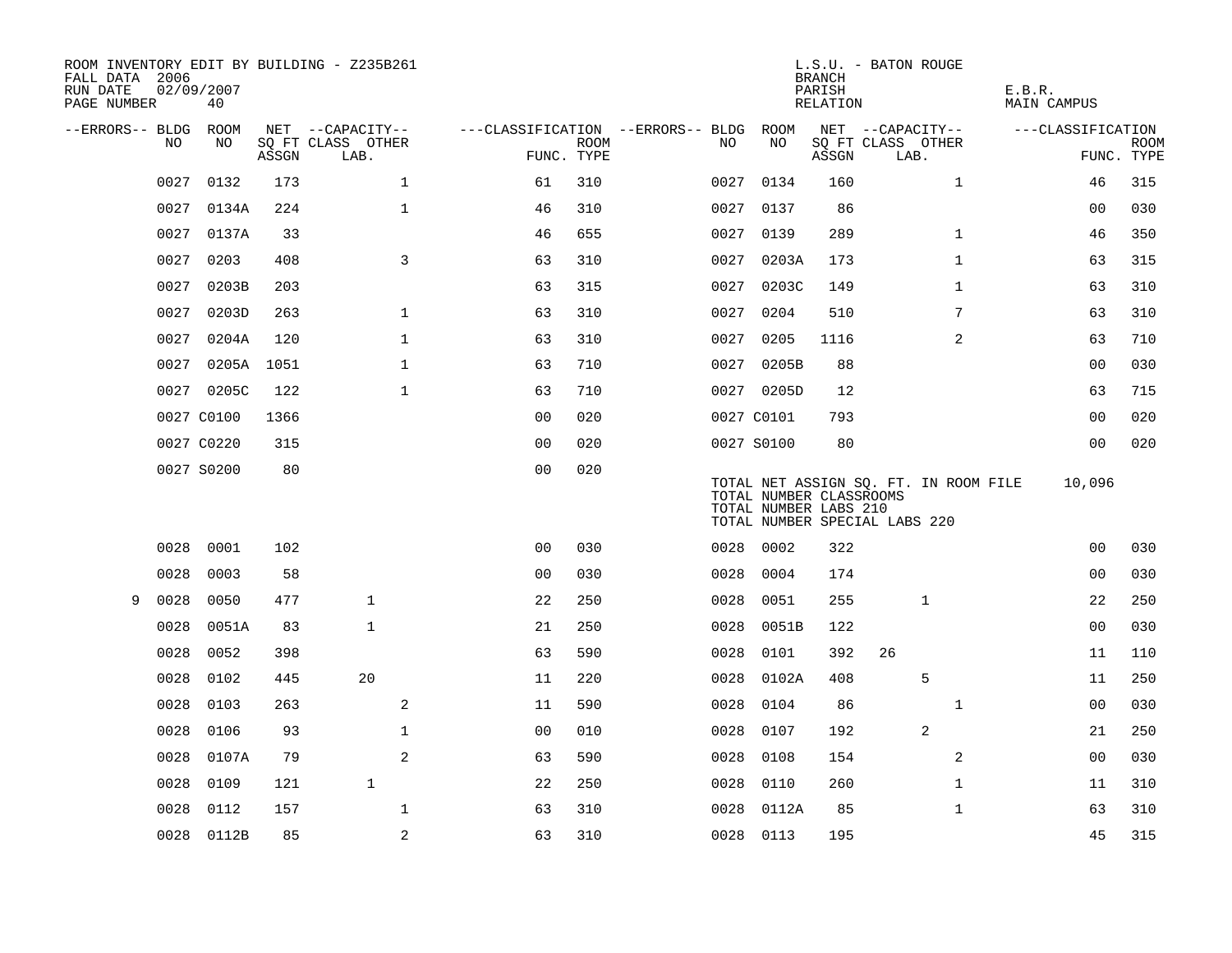| ROOM INVENTORY EDIT BY BUILDING - Z235B261<br>FALL DATA 2006<br>RUN DATE<br>PAGE NUMBER | 02/09/2007<br>41 |       |                           |                |             |                                        |                                                                                                                            | <b>BRANCH</b><br>PARISH<br>RELATION | L.S.U. - BATON ROUGE      |   |              | E.B.R.<br>MAIN CAMPUS |                 |             |
|-----------------------------------------------------------------------------------------|------------------|-------|---------------------------|----------------|-------------|----------------------------------------|----------------------------------------------------------------------------------------------------------------------------|-------------------------------------|---------------------------|---|--------------|-----------------------|-----------------|-------------|
| --ERRORS-- BLDG ROOM                                                                    |                  |       | NET --CAPACITY--          |                |             | ---CLASSIFICATION --ERRORS-- BLDG ROOM |                                                                                                                            |                                     | NET --CAPACITY--          |   |              | ---CLASSIFICATION     |                 |             |
| NO                                                                                      | NO               | ASSGN | SQ FT CLASS OTHER<br>LAB. | FUNC. TYPE     | <b>ROOM</b> | NO                                     | NO                                                                                                                         | ASSGN                               | SQ FT CLASS OTHER<br>LAB. |   |              |                       | FUNC. TYPE      | <b>ROOM</b> |
| 0028                                                                                    | 0114             | 312   | 10                        | 11             | 350         | 0028                                   | 0115                                                                                                                       | 297                                 |                           |   | 2            |                       | 22              | 310         |
| 0028                                                                                    | 0116             | 234   | $\mathbf{1}$              | 21             | 720         | 0028                                   | 0118                                                                                                                       | 400                                 | 24                        |   |              |                       | 11              | 110         |
| 0028                                                                                    | 0119             | 135   | 7                         | 22             | 710         | 0028                                   | 0121                                                                                                                       | 122                                 |                           |   | $\mathbf{1}$ |                       | 11              | 310         |
| 0028                                                                                    | 0123             | 122   | 1                         | 21             | 310         | 0028                                   | 0125                                                                                                                       | 122                                 |                           |   | $\mathbf{1}$ |                       | 21              | 310         |
| 0028                                                                                    | 0127             | 122   | $\mathbf{1}$              | 11             | 310         | 0028                                   | 0201                                                                                                                       | 327                                 |                           | 4 |              |                       | 11              | 250         |
| 0028                                                                                    | 0202             | 309   | 8                         | 11             | 255         | 0028                                   | 0204                                                                                                                       | 140                                 |                           |   |              |                       | 0 <sub>0</sub>  | 020         |
| 0028                                                                                    | 0205             | 221   | 2                         | 63             | 590         | 0028                                   | 0206                                                                                                                       | 36                                  |                           |   |              |                       | 22              | 255         |
| 0028                                                                                    | 0207             | 130   | 2                         | 22             | 310         | 0028                                   | 0207A                                                                                                                      | 21                                  |                           |   |              |                       | 0 <sub>0</sub>  | 010         |
| 0028                                                                                    | 0211             | 254   | 2                         | 22             | 250         | 0028                                   | 0212                                                                                                                       | 165                                 |                           | 2 |              |                       | 22              | 250         |
| 0028                                                                                    | 0213             | 316   | 2                         | 22             | 250         | 0028                                   | 0214                                                                                                                       | 316                                 |                           | 2 |              |                       | 22              | 250         |
| 0028<br>9                                                                               | 0216             | 649   | 7                         | 22             | 410         | 0028                                   | 0218                                                                                                                       | 125                                 |                           |   |              |                       | 00              | 030         |
| 0028                                                                                    | 0221             | 122   | $\mathbf 1$               | 63             | 310         | 0028                                   | 0223                                                                                                                       | 122                                 |                           |   | $\mathbf{1}$ |                       | 22              | 310         |
| 0028                                                                                    | 0225             | 122   | $\mathbf 1$               | 22             | 310         |                                        | 0028 0226                                                                                                                  | 204                                 |                           |   |              |                       | 22              | 730         |
|                                                                                         | 0028 0227        | 122   | $\mathbf{1}$              | 22             | 310         |                                        | 0028 C0100                                                                                                                 | 799                                 |                           |   |              |                       | 00              | 020         |
|                                                                                         | 0028 C0101       | 318   |                           | 0 <sub>0</sub> | 020         |                                        | 0028 C0108                                                                                                                 | 489                                 |                           |   |              |                       | 0 <sub>0</sub>  | 020         |
|                                                                                         | 0028 C0200       | 370   |                           | 0 <sub>0</sub> | 020         |                                        | 0028 L0100                                                                                                                 | 418                                 |                           |   |              |                       | 00              | 020         |
|                                                                                         | 0028 S0200       | 207   |                           | 0 <sub>0</sub> | 020         |                                        | TOTAL NET ASSIGN SQ. FT. IN ROOM FILE<br>TOTAL NUMBER CLASSROOMS<br>TOTAL NUMBER LABS 210<br>TOTAL NUMBER SPECIAL LABS 220 |                                     |                           |   |              |                       | 9,176<br>2<br>1 |             |
| 0029                                                                                    | 0100             | 1955  | 10                        | 81             | 081         |                                        | 0029 0100A                                                                                                                 | 204                                 |                           |   | $\mathbf{1}$ |                       | 21              | 310         |
| 0029                                                                                    | 0100B            | 218   | $\mathbf{1}$              | 21             | 310         | 0029                                   | 0100C                                                                                                                      | 220                                 |                           |   | $\mathbf{1}$ |                       | 21              | 310         |
| 0029                                                                                    | 0100D            | 222   | $\mathbf{1}$              | 21             | 310         | 0029                                   | 0100E                                                                                                                      | 204                                 |                           |   | $\mathbf{1}$ |                       | 21              | 310         |
| 0029                                                                                    | 0100F            | 40    |                           | 0 <sub>0</sub> | 020         | 0029                                   | 0100G                                                                                                                      | 180                                 |                           |   | $\mathbf{1}$ |                       | 21              | 310         |
| 0029                                                                                    | 0100H            | 194   | $\mathbf{1}$              | 21             | 310         | 0029                                   | 0100J                                                                                                                      | 200                                 |                           |   | $\mathbf{1}$ |                       | 21              | 310         |
| 0029                                                                                    | 0100K            | 198   | $\mathbf 1$               | 21             | 310         | 0029                                   | 0100L                                                                                                                      | 180                                 |                           |   | $\mathbf{1}$ |                       | 21              | 310         |
|                                                                                         | 0029 0100M       | 12    |                           | 0 <sub>0</sub> | 020         |                                        | 0029 0101                                                                                                                  | 8272 1008                           |                           |   |              |                       | 11              | 110         |
|                                                                                         |                  |       |                           |                |             |                                        |                                                                                                                            |                                     |                           |   |              |                       |                 |             |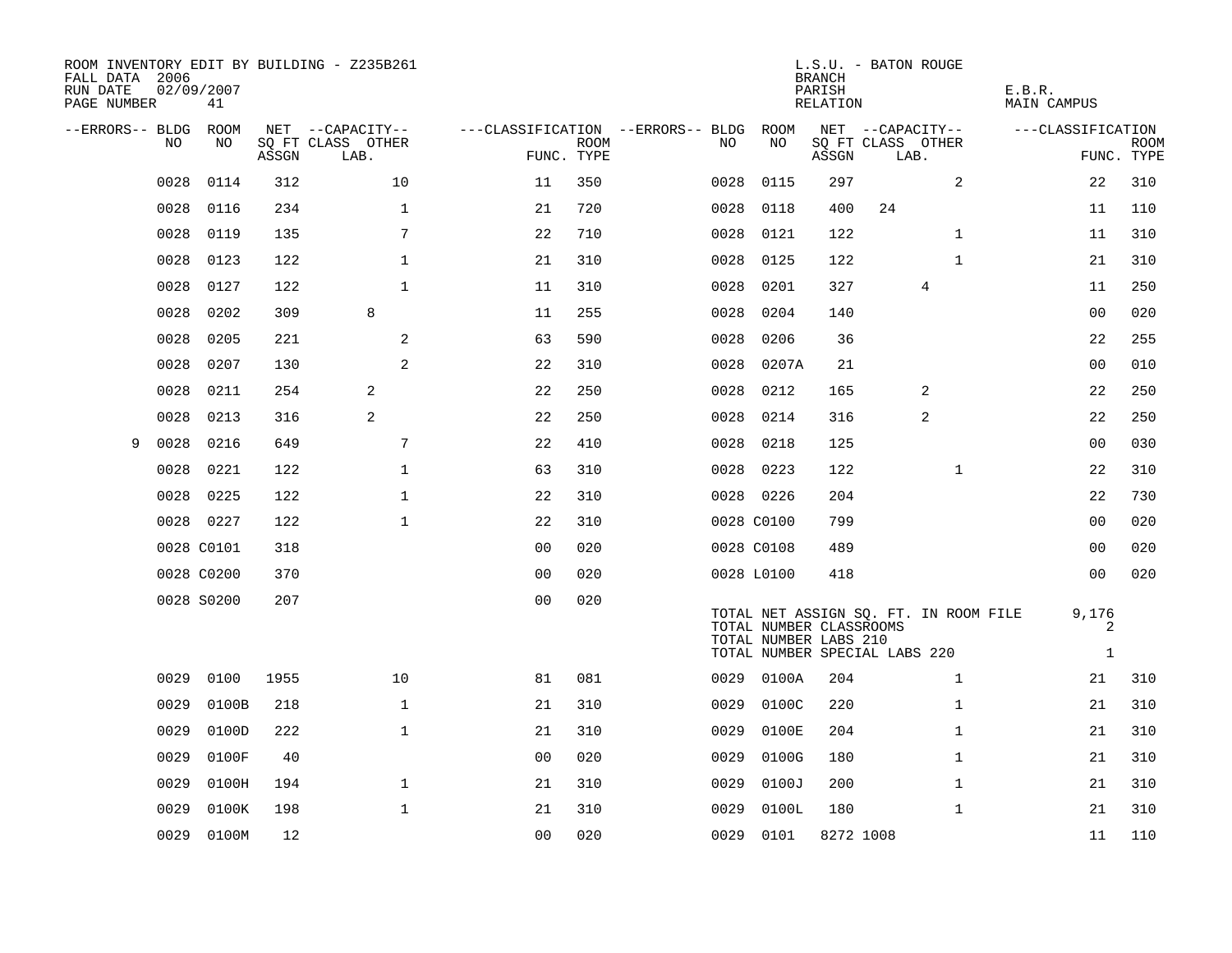| FALL DATA 2006<br>RUN DATE<br>PAGE NUMBER | 02/09/2007 | 42    |       | ROOM INVENTORY EDIT BY BUILDING - Z235B261 |                |             |                                   |           | <b>BRANCH</b><br>PARISH<br>RELATION | L.S.U. - BATON ROUGE      | E.B.R.<br><b>MAIN CAMPUS</b> |                           |
|-------------------------------------------|------------|-------|-------|--------------------------------------------|----------------|-------------|-----------------------------------|-----------|-------------------------------------|---------------------------|------------------------------|---------------------------|
| --ERRORS-- BLDG                           |            | ROOM  |       | NET --CAPACITY--                           |                |             | ---CLASSIFICATION --ERRORS-- BLDG | ROOM      |                                     | NET --CAPACITY--          | ---CLASSIFICATION            |                           |
|                                           | <b>NO</b>  | NO.   | ASSGN | SO FT CLASS OTHER<br>LAB.                  | FUNC. TYPE     | <b>ROOM</b> | NO.                               | <b>NO</b> | ASSGN                               | SQ FT CLASS OTHER<br>LAB. |                              | <b>ROOM</b><br>FUNC. TYPE |
|                                           | 0029       | 0101A | 140   | 10                                         | 82             | 082         | 0029                              | 0101B     | 140                                 |                           | 82                           | 082                       |
| 9                                         | 0029       | 0103  | 1711  | $\overline{4}$                             | 11             | 250         | 0029                              | 0104      | 1330                                |                           | 0 <sub>0</sub>               | 020                       |
|                                           | 0029       | 0104A | 165   | $\mathbf 1$                                | 11             | 310         | 0029                              | 0104B     | 167                                 | $\mathbf{1}$              | 11                           | 310                       |
|                                           | 0029       | 0104C | 34    |                                            | 0 <sub>0</sub> | 030         | 0029                              | 0105      | 163                                 |                           | 0 <sub>0</sub>               | 030                       |
|                                           | 0029       | 0107  | 330   | 3                                          | 11             | 310         | 0029                              | 0107A     | 219                                 | 2                         | 21                           | 310                       |
|                                           | 0029       | 0107B | 206   | $\overline{a}$                             | 21             | 310         | 0029                              | 0107C     | 102                                 | 2                         | 21                           | 310                       |
|                                           | 0029       | 0109  | 51    |                                            | 0 <sub>0</sub> | 010         | 0029                              | 0111      | 324                                 |                           | 00                           | 030                       |
|                                           | 0029       | 0112  | 1128  |                                            | 21             | 615         | 0029                              | 0113      | 387                                 |                           | 0 <sub>0</sub>               | 030                       |
|                                           | 0029       | 0115  | 479   |                                            | 0 <sub>0</sub> | 030         | 0029                              | 0117      | 164                                 |                           | 0 <sub>0</sub>               | 030                       |
|                                           | 0029       | 0125  | 108   |                                            | 0 <sub>0</sub> | 030         | 0029                              | 0130      | 109                                 |                           | 0 <sub>0</sub>               | 030                       |
|                                           | 0029       | 0200  | 2925  |                                            | 81             | 081         | 0029                              | 0200A     | 336                                 |                           | 81                           | 081                       |
|                                           | 0029       | 0200B | 332   |                                            | 81             | 081         | 0029                              | 0203      | 2436                                |                           | 81                           | 081                       |
|                                           | 0029       | 0203A | 52    |                                            | 81             | 081         | 0029                              | 0203B     | 52                                  |                           | 81                           | 081                       |
|                                           | 0029       | 0203C | 52    |                                            | 81             | 081         | 0029                              | 0203D     | 52                                  |                           | 81                           | 081                       |
|                                           | 0029       | 0203E | 52    |                                            | 81             | 081         | 0029                              | 0203F     | 52                                  |                           | 81                           | 081                       |
|                                           | 0029       | 0203G | 52    |                                            | 81             | 081         | 0029                              | 0203H     | 52                                  |                           | 81                           | 081                       |
|                                           | 0029       | 0203J | 52    |                                            | 81             | 081         | 0029                              | 0203K     | 52                                  |                           | 81                           | 081                       |
|                                           | 0029       | 0203L | 52    |                                            | 81             | 081         | 0029                              | 0203M     | 52                                  |                           | 81                           | 081                       |
|                                           | 0029       | 0203N | 202   |                                            | 81             | 081         | 0029                              | 0204      | 2174                                | 15                        | 81                           | 081                       |
|                                           | 0029       | 0204A | 91    | $\mathbf{1}$                               | 81             | 081         | 0029                              | 0204B     | 91                                  |                           | 81                           | 081                       |
|                                           | 0029       | 0204C | 91    |                                            | 81             | 081         | 0029                              | 0204D     | 91                                  |                           | 81                           | 081                       |
|                                           | 0029       | 0204E | 91    |                                            | 81             | 081         | 0029                              | 0204F     | 91                                  |                           | 81                           | 081                       |
|                                           | 0029       | 0204G | 91    |                                            | 81             | 081         | 0029                              | 0204H     | 91                                  |                           | 81                           | 081                       |
|                                           | 0029       | 0204J | 91    |                                            | 81             | 081         | 0029                              | 0204K     | 91                                  |                           | 81                           | 081                       |
|                                           | 0029       | 0204L | 45    |                                            | 81             | 081         | 0029                              | 0204M     | 78                                  |                           | 81                           | 081                       |
|                                           | 0029       | 0205  | 105   |                                            | 81             | 081         |                                   | 0029 0217 | 150                                 |                           | 81                           | 081                       |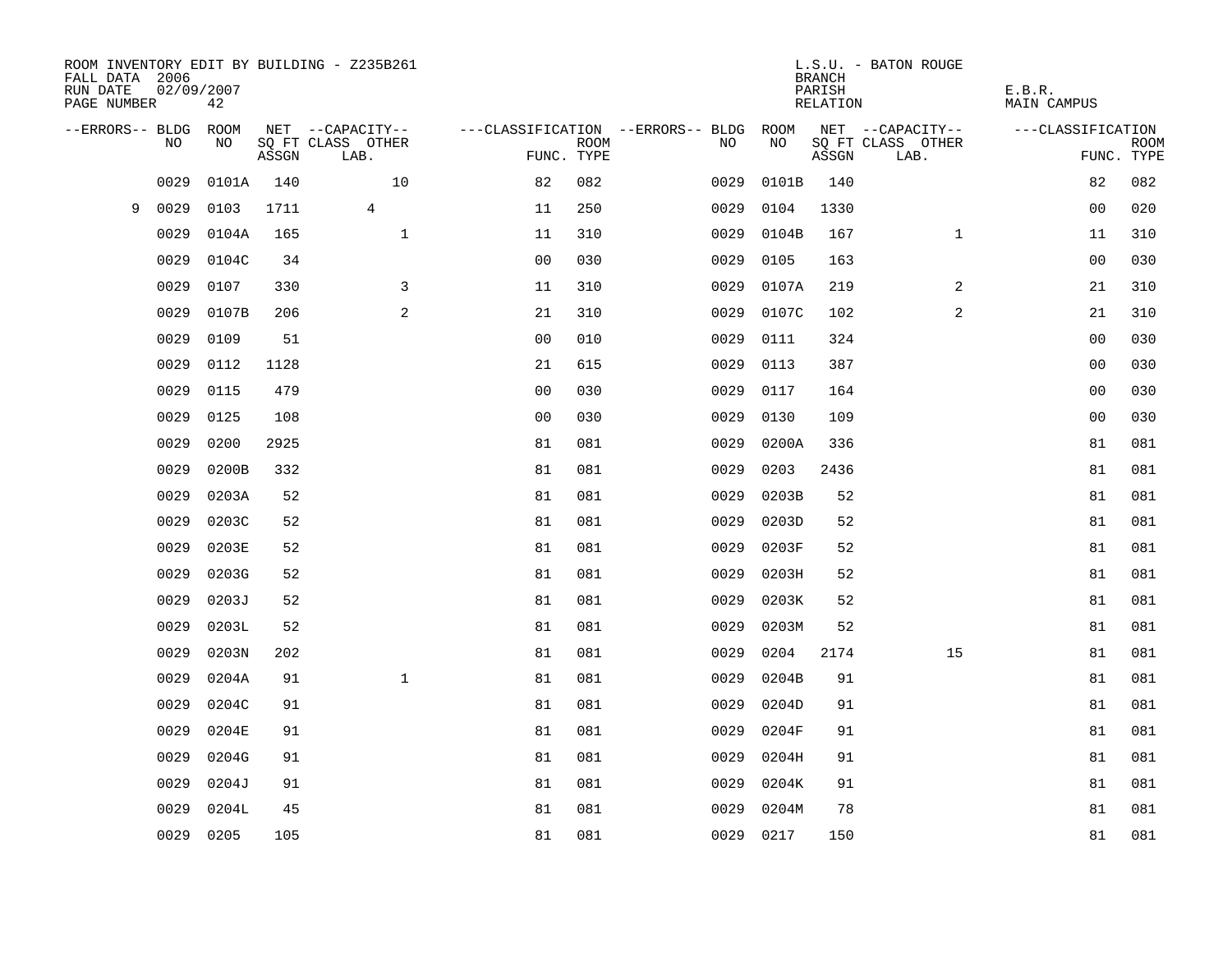| ROOM INVENTORY EDIT BY BUILDING - Z235B261<br>FALL DATA 2006<br>RUN DATE<br>PAGE NUMBER | 02/09/2007<br>43 |       |                           |              |                                        |             |      |             | <b>BRANCH</b><br>PARISH<br>RELATION | L.S.U. - BATON ROUGE      | E.B.R.<br>MAIN CAMPUS |                           |
|-----------------------------------------------------------------------------------------|------------------|-------|---------------------------|--------------|----------------------------------------|-------------|------|-------------|-------------------------------------|---------------------------|-----------------------|---------------------------|
| --ERRORS-- BLDG ROOM                                                                    |                  |       | NET --CAPACITY--          |              | ---CLASSIFICATION --ERRORS-- BLDG ROOM |             |      |             |                                     | NET --CAPACITY--          | ---CLASSIFICATION     |                           |
| NO.                                                                                     | NO               | ASSGN | SQ FT CLASS OTHER<br>LAB. |              | FUNC. TYPE                             | <b>ROOM</b> | NO.  | NO          | ASSGN                               | SQ FT CLASS OTHER<br>LAB. |                       | <b>ROOM</b><br>FUNC. TYPE |
| 0029                                                                                    | 0300             | 3977  |                           |              | 81                                     | 081         | 0029 | 0300A       | 193                                 |                           | 81                    | 081                       |
| 0029                                                                                    | 0300B            | 337   |                           |              | 81                                     | 081         |      | 0029 0300C  | 340                                 |                           | 81                    | 081                       |
|                                                                                         | 0029 0300D       | 194   |                           |              | 81                                     | 081         |      | 0029 B0001  | 588                                 |                           | 42                    | 730                       |
|                                                                                         | 0029 B0002       | 3628  | 80                        |              | 11                                     | 250         |      | 0029 B0005  | 588                                 | $\mathbf{1}$              | 21                    | 310                       |
|                                                                                         | 0029 B0007       | 595   |                           |              | 11                                     | 730         |      | 0029 B0009  | 155                                 |                           | 81                    | 081                       |
|                                                                                         | 0029 B0011       | 285   |                           | $\mathbf{1}$ | 71                                     | 310         |      | 0029 B0011A | 94                                  |                           | 11                    | 710                       |
|                                                                                         | 0029 B0011B      | 119   |                           |              | 81                                     | 081         |      | 0029 B0012  | 1205                                |                           | 42                    | 225                       |
|                                                                                         | 0029 B0013       | 1944  | 20                        |              | 11                                     | 250         |      | 0029 B0017  | 155                                 |                           | 21                    | 650                       |
|                                                                                         | 0029 B0019       | 387   |                           | 2            | 42                                     | 310         |      | 0029 B0019A | 197                                 |                           | 42                    | 225                       |
|                                                                                         | 0029 B0020       | 1417  |                           |              | 22                                     | 225         |      | 0029 B0025  | 1189                                |                           | 22                    | 225                       |
|                                                                                         | 0029 B0027       | 47    |                           |              | 0 <sub>0</sub>                         | 010         |      | 0029 C0001  | 641                                 |                           | 0 <sub>0</sub>        | 020                       |
|                                                                                         | 0029 C0001A      | 122   |                           |              | 0 <sub>0</sub>                         | 020         |      | 0029 C0002  | 816                                 |                           | 0 <sub>0</sub>        | 020                       |
|                                                                                         | 0029 C0003       | 434   |                           |              | 0 <sub>0</sub>                         | 020         |      | 0029 C0101  | 409                                 |                           | 0 <sub>0</sub>        | 020                       |
|                                                                                         | 0029 C0101A 1540 |       |                           |              | 0 <sub>0</sub>                         | 020         |      | 0029 C0102  | 412                                 |                           | 00                    | 020                       |
|                                                                                         | 0029 C0102A 1534 |       |                           |              | 0 <sub>0</sub>                         | 020         |      | 0029 C0103  | 70                                  |                           | 0 <sub>0</sub>        | 020                       |
|                                                                                         | 0029 C0104       | 574   |                           |              | 0 <sub>0</sub>                         | 020         |      | 0029 C0104A | 42                                  |                           | 0 <sub>0</sub>        | 020                       |
|                                                                                         | 0029 C0104B      | 30    |                           |              | 00                                     | 020         |      | 0029 C0104C | 30                                  |                           | 0 <sub>0</sub>        | 020                       |
|                                                                                         | 0029 C0105       | 68    |                           |              | 0 <sub>0</sub>                         | 020         |      | 0029 C0201  | 130                                 |                           | 00                    | 020                       |
|                                                                                         | 0029 C0202       | 130   |                           |              | 0 <sub>0</sub>                         | 020         |      | 0029 E0100  | 32                                  |                           | 00                    | 020                       |
|                                                                                         | 0029 E0202       | 36    |                           |              | 0 <sub>0</sub>                         | 020         |      | 0029 S0005  | 227                                 |                           | 0 <sub>0</sub>        | 020                       |
|                                                                                         | 0029 S0006       | 227   |                           |              | 0 <sub>0</sub>                         | 020         |      | 0029 S0101  | 396                                 |                           | 0 <sub>0</sub>        | 020                       |
|                                                                                         | 0029 S0102       | 109   |                           |              | 0 <sub>0</sub>                         | 020         |      | 0029 S0102A | 20                                  |                           | 71                    | 710                       |
|                                                                                         | 0029 S0103       | 402   |                           |              | 0 <sub>0</sub>                         | 020         |      | 0029 S0104  | 107                                 |                           | 00                    | 020                       |
|                                                                                         | 0029 S0105       | 224   |                           |              | 0 <sub>0</sub>                         | 020         |      | 0029 S0106  | 222                                 |                           | 00                    | 020                       |
|                                                                                         | 0029 S0201       | 547   |                           |              | 0 <sub>0</sub>                         | 020         |      | 0029 S0202  | 108                                 |                           | 00                    | 020                       |
|                                                                                         | 0029 S0202A      | 75    |                           |              | 0 <sub>0</sub>                         | 020         |      | 0029 S0203  | 547                                 |                           | 0 <sub>0</sub>        | 020                       |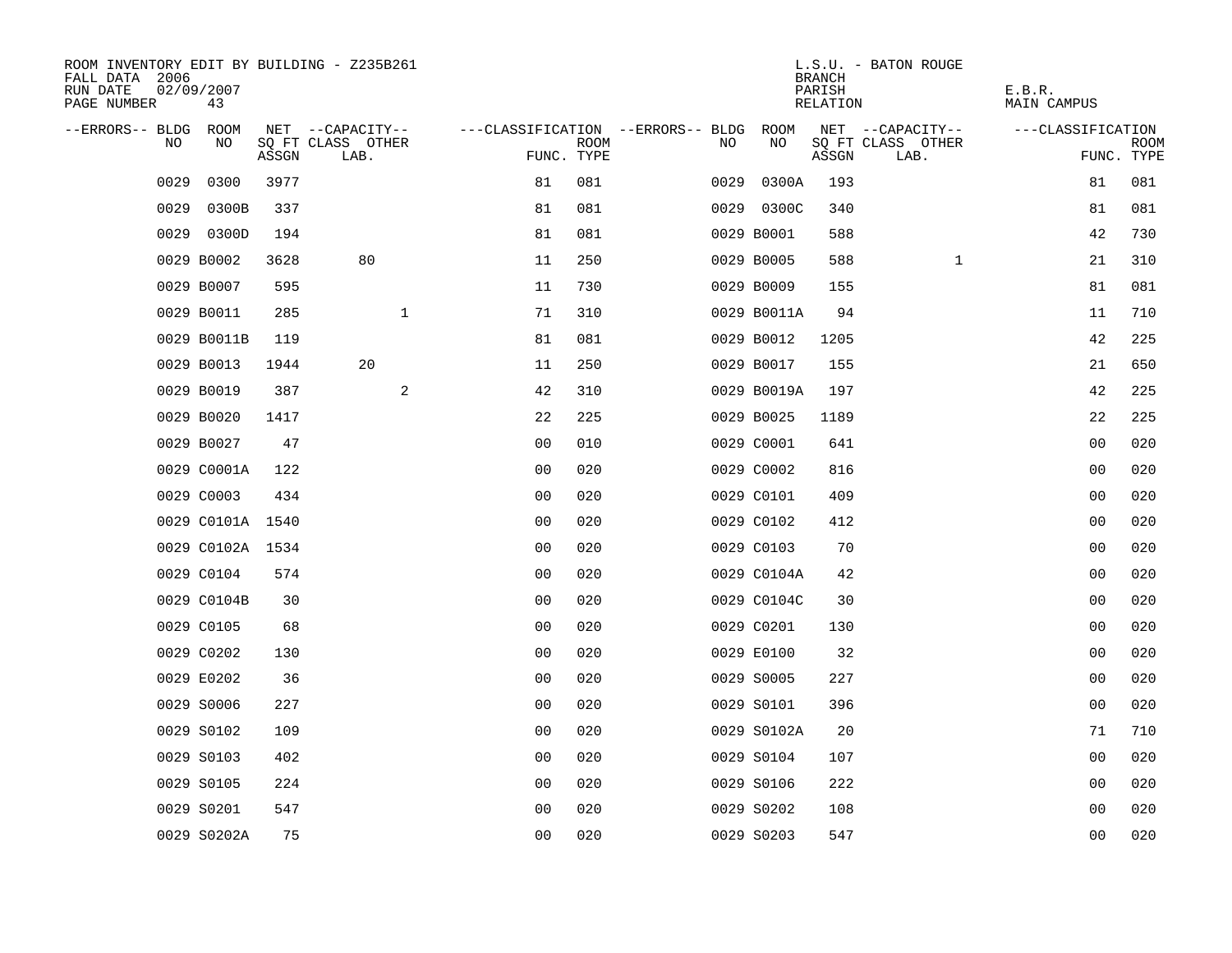| ROOM INVENTORY EDIT BY BUILDING - Z235B261<br>FALL DATA 2006<br>RUN DATE<br>PAGE NUMBER | 02/09/2007<br>44 |       |                           |                                        |      |     |            | L.S.U. - BATON ROUGE<br><b>BRANCH</b><br>PARISH<br>RELATION                       |                           |                                       | E.B.R. | MAIN CAMPUS       |                           |
|-----------------------------------------------------------------------------------------|------------------|-------|---------------------------|----------------------------------------|------|-----|------------|-----------------------------------------------------------------------------------|---------------------------|---------------------------------------|--------|-------------------|---------------------------|
| --ERRORS-- BLDG ROOM                                                                    |                  |       | NET --CAPACITY--          | ---CLASSIFICATION --ERRORS-- BLDG ROOM |      |     |            |                                                                                   |                           | NET --CAPACITY--                      |        | ---CLASSIFICATION |                           |
| NO                                                                                      | NO               | ASSGN | SQ FT CLASS OTHER<br>LAB. | FUNC. TYPE                             | ROOM | NO. | NO         | ASSGN                                                                             | SQ FT CLASS OTHER<br>LAB. |                                       |        |                   | <b>ROOM</b><br>FUNC. TYPE |
|                                                                                         | 0029 S0204       | 108   |                           | 81                                     | 081  |     | 0029 S0205 | 169                                                                               |                           |                                       |        | 81                | 081                       |
|                                                                                         | 0029 S0206       | 169   |                           | 81                                     | 081  |     | 0029 S0302 | 114                                                                               |                           |                                       |        | 0 <sub>0</sub>    | 020                       |
|                                                                                         | 0029 S0304       | 114   |                           | 81                                     | 081  |     |            | TOTAL NUMBER CLASSROOMS<br>TOTAL NUMBER LABS 210<br>TOTAL NUMBER SPECIAL LABS 220 |                           | TOTAL NET ASSIGN SQ. FT. IN ROOM FILE |        | 45,039<br>1       |                           |
|                                                                                         | 0030 1100        | 5908  | 30                        | 93                                     | 520  |     | 0030 1100A | 347                                                                               |                           |                                       |        | 93                | 520                       |
|                                                                                         | 0030 1100B       | 145   |                           | 93                                     | 525  |     | 0030 1100C | 192                                                                               |                           |                                       |        | 93                | 525                       |
|                                                                                         | 0030 1100D       | 265   |                           | 93                                     | 525  |     | 0030 1100E | 23                                                                                |                           |                                       |        | 93                | 525                       |
| 0030                                                                                    | 1100F            | 18    |                           | 93                                     | 525  |     | 0030 1100G | 17                                                                                |                           |                                       |        | 93                | 525                       |
|                                                                                         | 0030 1100H       | 201   |                           | 93                                     | 525  |     | 0030 1100J | 592                                                                               |                           |                                       |        | 93                | 850                       |
|                                                                                         | 0030 1101        | 161   |                           | 93                                     | 520  |     | 0030 1102  | 361                                                                               |                           |                                       |        | 93                | 520                       |
|                                                                                         | 0030 1103        | 383   |                           | 93                                     | 520  |     | 0030 1104  | 133                                                                               |                           |                                       |        | 93                | 520                       |
|                                                                                         | 0030 1110        | 8808  | 30                        | 93                                     | 520  |     | 0030 1110A | 229                                                                               |                           | $\mathbf{1}$                          |        | 93                | 310                       |
|                                                                                         | 0030 1110B       | 192   | $\mathbf{1}$              | 93                                     | 310  |     | 0030 1110C | 141                                                                               |                           | $\mathbf{1}$                          |        | 93                | 310                       |
|                                                                                         | 0030 1110D       | 69    |                           | 93                                     | 520  |     | 0030 1110E | 40                                                                                |                           |                                       |        | 93                | 520                       |
|                                                                                         | 0030 1110F       | 48    |                           | 93                                     | 525  |     | 0030 1110G | 48                                                                                |                           |                                       |        | 93                | 525                       |
|                                                                                         | 0030 1111        | 75    |                           | 93                                     | 520  |     | 0030 1113  | 80                                                                                |                           |                                       |        | 93                | 525                       |
|                                                                                         | 0030 1114        | 863   |                           | 93                                     | 525  |     | 0030 1115  | 462                                                                               |                           |                                       |        | 93                | 525                       |
|                                                                                         | 0030 1117        | 130   |                           | 93                                     | 525  |     | 0030 1120  | 3443                                                                              |                           | 30                                    |        | 93                | 520                       |
|                                                                                         | 0030 1120A       | 91    |                           | 93                                     | 520  |     | 0030 1120B | 710                                                                               |                           |                                       |        | 93                | 525                       |
|                                                                                         | 0030 1120C       | 480   |                           | 93                                     | 520  |     | 0030 1121  | 2243                                                                              |                           |                                       |        | 93                | 525                       |
|                                                                                         | 0030 1121A       | 484   |                           | 93                                     | 525  |     | 0030 1121B | 96                                                                                |                           |                                       |        | 00                | 030                       |
|                                                                                         | 0030 1121C       | 190   |                           | 93                                     | 525  |     | 0030 1121D | 190                                                                               |                           |                                       |        | 93                | 525                       |
|                                                                                         | 0030 1121E       | 222   |                           | 93                                     | 525  |     | 0030 1130  | 652                                                                               |                           |                                       |        | 93                | 525                       |
|                                                                                         | 0030 1130A       | 90    |                           | 93                                     | 525  |     | 0030 1131  | 185                                                                               |                           |                                       |        | 93                | 525                       |
|                                                                                         | 0030 1132        | 504   |                           | 93                                     | 525  |     | 0030 1132A | 42                                                                                |                           |                                       |        | 93                | 525                       |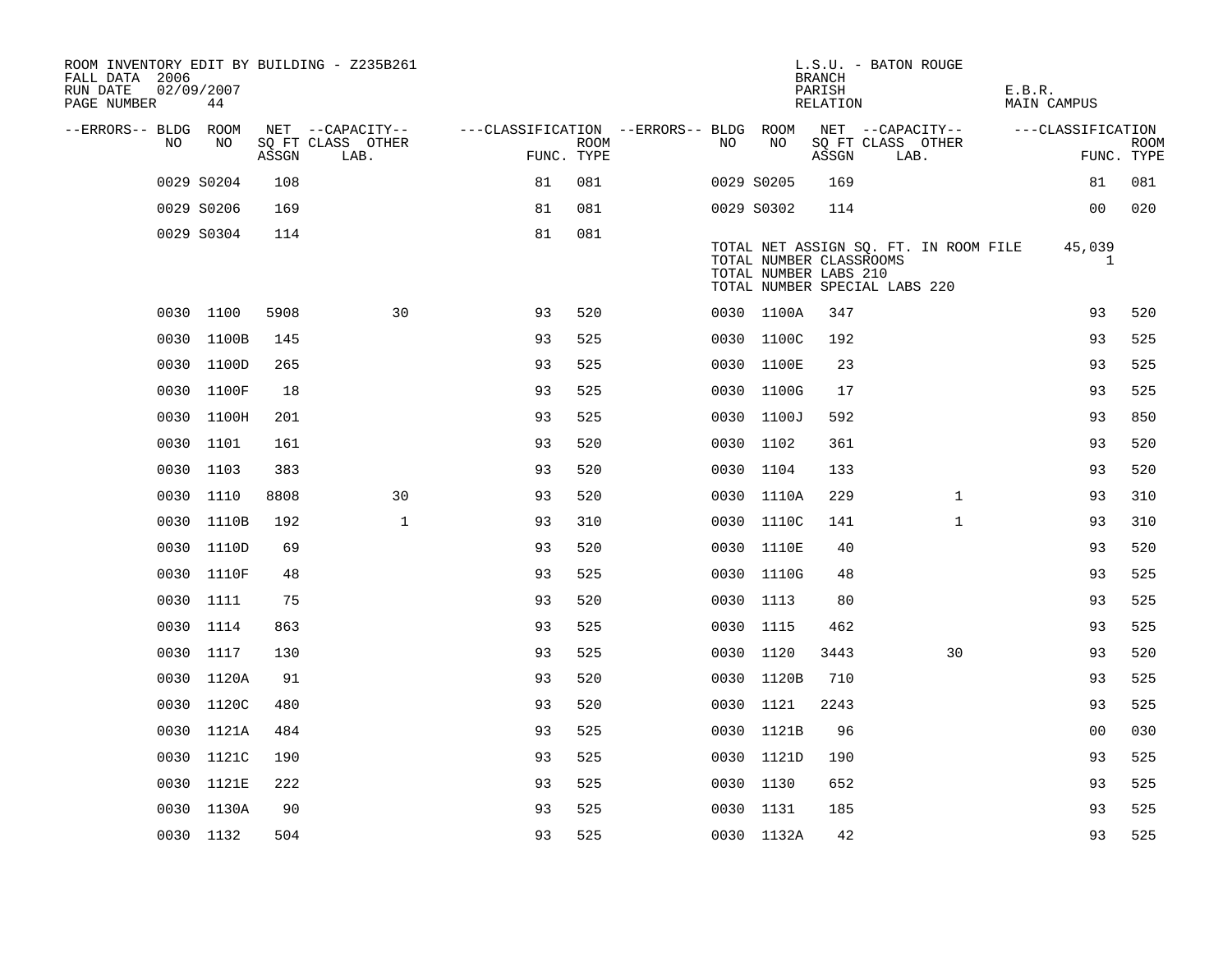| ROOM INVENTORY EDIT BY BUILDING - Z235B261<br>FALL DATA 2006<br>RUN DATE<br>PAGE NUMBER | 02/09/2007<br>45 |       |                                       |                                        |             |   |           |            | <b>BRANCH</b><br>PARISH<br>RELATION | L.S.U. - BATON ROUGE                  | E.B.R.<br><b>MAIN CAMPUS</b> |             |
|-----------------------------------------------------------------------------------------|------------------|-------|---------------------------------------|----------------------------------------|-------------|---|-----------|------------|-------------------------------------|---------------------------------------|------------------------------|-------------|
| --ERRORS-- BLDG ROOM<br>NO.                                                             | NO               |       | NET --CAPACITY--<br>SQ FT CLASS OTHER | ---CLASSIFICATION --ERRORS-- BLDG ROOM | <b>ROOM</b> |   | NO        | NO         |                                     | NET --CAPACITY--<br>SQ FT CLASS OTHER | ---CLASSIFICATION            | <b>ROOM</b> |
|                                                                                         |                  | ASSGN | LAB.                                  | FUNC. TYPE                             |             |   |           |            | ASSGN                               | LAB.                                  |                              | FUNC. TYPE  |
| 0030                                                                                    | 1133             | 180   |                                       | 93                                     | 525         | 9 | 0030      | 1134       | 3496                                | 100                                   | 93                           | 610         |
|                                                                                         | 0030 1134A       | 50    |                                       | 93                                     | 615         |   |           | 0030 1134B | 100                                 | $\mathbf{1}$                          | 93                           | 310         |
|                                                                                         | 0030 1134C       | 182   |                                       | 93                                     | 615         |   |           | 0030 1134D | 34                                  |                                       | 93                           | 615         |
|                                                                                         | 0030 1134E       | 34    |                                       | 93                                     | 615         | 9 | 0030 1135 |            | 2406                                | 50                                    | 93                           | 610         |
| 0030                                                                                    | 1135A            | 10    |                                       | 93                                     | 615         |   |           | 0030 1135B | 133                                 |                                       | 93                           | 615         |
|                                                                                         | 0030 1135C       | 127   |                                       | 93                                     | 615         |   |           | 0030 1135D | 36                                  |                                       | 93                           | 615         |
| 0030                                                                                    | 1135E            | 264   | $\mathbf{1}$                          | 93                                     | 310         |   |           | 0030 1135F | 285                                 | $\mathbf{1}$                          | 93                           | 310         |
|                                                                                         | 0030 1135G       | 243   | $\mathbf{1}$                          | 93                                     | 310         |   |           | 0030 1135H | 220                                 | $\mathbf{1}$                          | 93                           | 310         |
| 0030                                                                                    | 1135J            | 181   | $\mathbf{1}$                          | 93                                     | 310         |   |           | 0030 1136  | 156                                 |                                       | 93                           | 525         |
|                                                                                         | 0030 1137        | 121   |                                       | 93                                     | 525         |   |           | 0030 1138  | 132                                 |                                       | 93                           | 525         |
|                                                                                         | 0030 1139        | 134   |                                       | 93                                     | 525         |   |           | 0030 1140  | 539                                 |                                       | 93                           | 525         |
|                                                                                         | 0030 1140A       | 659   |                                       | 93                                     | 525         |   |           | 0030 1141  | 1305                                |                                       | 93                           | 525         |
| 0030                                                                                    | 2101             | 122   |                                       | 93                                     | 525         |   | 0030      | 2102       | 130                                 |                                       | 93                           | 525         |
| 0030                                                                                    | 2104             | 100   |                                       | 93                                     | 525         |   | 0030      | 2106       | 86                                  |                                       | 93                           | 525         |
| 0030                                                                                    | 2107             | 464   |                                       | 93                                     | 525         |   |           | 0030 2107A | 336                                 |                                       | 93                           | 525         |
| 0030                                                                                    | 2108             | 100   |                                       | 93                                     | 525         |   | 0030      | 2110       | 276                                 |                                       | 93                           | 525         |
| 0030                                                                                    | 2110A 3682       |       | 30                                    | 93                                     | 525         |   |           | 0030 2111  | 386                                 |                                       | 93                           | 525         |
| 0030                                                                                    | 2111A            | 47    |                                       | 93                                     | 525         |   |           | 0030 2112  | 281                                 |                                       | 93                           | 525         |
| 0030                                                                                    | 2119             | 730   |                                       | 93                                     | 525         |   |           | 0030 2119A | 41                                  |                                       | 93                           | 525         |
| 0030                                                                                    | 2119B            | 129   |                                       | 93                                     | 525         |   | 0030      | 2120       | 682                                 |                                       | 93                           | 525         |
| 0030                                                                                    | 2120A            | 40    |                                       | 93                                     | 525         |   |           | 0030 2126  | 280                                 |                                       | 93                           | 525         |
| 0030                                                                                    | 2127             | 186   |                                       | 93                                     | 525         |   | 0030      | 2129       | 140                                 |                                       | 93                           | 525         |
|                                                                                         | 0030 2133        | 266   |                                       | 93                                     | 525         |   |           | 0030 2133A | 40                                  |                                       | 93                           | 525         |
| 0030                                                                                    | 2135             | 425   |                                       | 93                                     | 525         |   |           | 0030 2135A | 69                                  |                                       | 93                           | 525         |
| 0030                                                                                    | 2138             | 1458  |                                       | 93                                     | 525         |   |           | 0030 2139  | 130                                 |                                       | 93                           | 525         |
|                                                                                         | 0030 2140        | 153   |                                       | 93                                     | 525         |   |           | 0030 2142  | 64                                  |                                       | 93                           | 525         |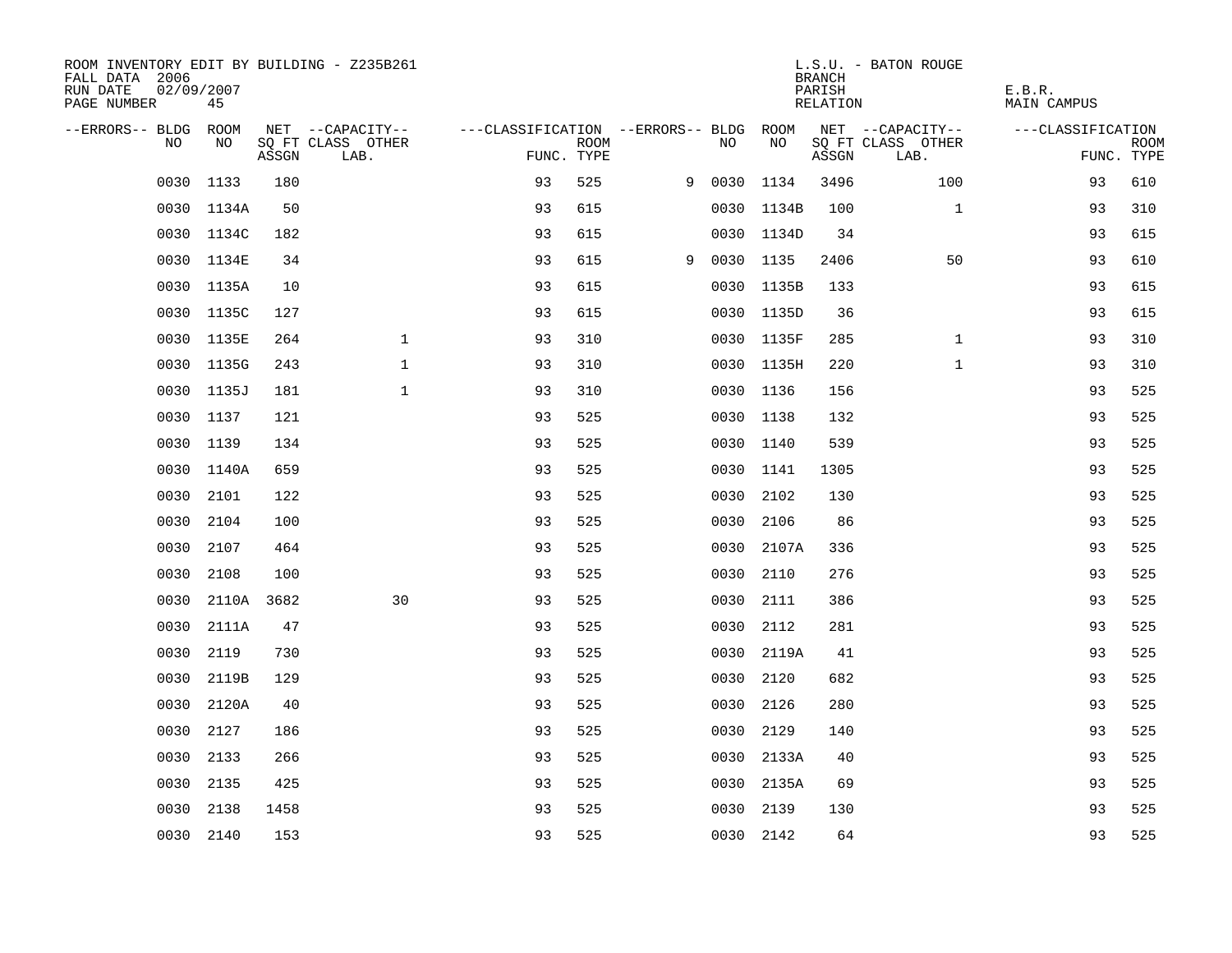| ROOM INVENTORY EDIT BY BUILDING - Z235B261<br>FALL DATA 2006<br>RUN DATE<br>02/09/2007<br>PAGE NUMBER | 46        |       |                           |                                        |      |      |            | <b>BRANCH</b><br>PARISH<br>RELATION | L.S.U. - BATON ROUGE      | E.B.R.<br>MAIN CAMPUS |                           |
|-------------------------------------------------------------------------------------------------------|-----------|-------|---------------------------|----------------------------------------|------|------|------------|-------------------------------------|---------------------------|-----------------------|---------------------------|
| --ERRORS-- BLDG ROOM                                                                                  |           |       | NET --CAPACITY--          | ---CLASSIFICATION --ERRORS-- BLDG ROOM |      |      |            |                                     | NET --CAPACITY--          | ---CLASSIFICATION     |                           |
| NO                                                                                                    | NO        | ASSGN | SQ FT CLASS OTHER<br>LAB. | FUNC. TYPE                             | ROOM | NO   | NO         | ASSGN                               | SQ FT CLASS OTHER<br>LAB. |                       | <b>ROOM</b><br>FUNC. TYPE |
| 0030                                                                                                  | 2143      | 297   |                           | 93                                     | 525  | 0030 | 2144       | 514                                 |                           | 93                    | 525                       |
| 0030                                                                                                  | 2144A     | 60    |                           | 93                                     | 525  |      | 0030 2144B | 69                                  |                           | 93                    | 525                       |
| 0030                                                                                                  | 2146      | 306   |                           | 93                                     | 525  |      | 0030 2146A | 249                                 |                           | 93                    | 525                       |
| 0030                                                                                                  | 2147      | 976   |                           | 93                                     | 525  |      | 0030 2150  | 247                                 |                           | 93                    | 525                       |
| 0030                                                                                                  | 2151      | 295   |                           | 93                                     | 525  | 0030 | 2152       | 307                                 |                           | 93                    | 525                       |
| 0030                                                                                                  | 2155      | 325   |                           | 93                                     | 525  |      | 0030 2157  | 442                                 |                           | 93                    | 525                       |
| 0030                                                                                                  | 2162      | 40    |                           | 93                                     | 525  |      | 0030 2164  | 579                                 |                           | 93                    | 525                       |
| 0030                                                                                                  | 2165      | 39    |                           | 93                                     | 525  |      | 0030 2173  | 341                                 |                           | 93                    | 525                       |
| 0030                                                                                                  | 2174      | 245   |                           | 93                                     | 525  | 0030 | 2184       | 105                                 |                           | 81                    | 081                       |
|                                                                                                       | 0030 2185 | 303   |                           | 93                                     | 525  |      | 0030 2186  | 331                                 |                           | 81                    | 081                       |
| 0030                                                                                                  | 2188      | 317   |                           | 81                                     | 081  |      | 0030 2189  | 278                                 |                           | 0 <sub>0</sub>        | 030                       |
|                                                                                                       | 0030 2190 | 298   |                           | 81                                     | 081  |      | 0030 2191  | 31                                  |                           | 0 <sub>0</sub>        | 010                       |
| 0030                                                                                                  | 2193      | 257   |                           | 81                                     | 081  |      | 0030 2194  | 315                                 |                           | 81                    | 081                       |
| 0030                                                                                                  | 2195      | 287   |                           | 81                                     | 081  |      | 0030 2196  | 320                                 |                           | 81                    | 081                       |
| 0030                                                                                                  | 2198      | 266   |                           | 93                                     | 525  |      | 0030 2199  | 185                                 |                           | 93                    | 525                       |
| 0030                                                                                                  | 2200      | 298   |                           | 93                                     | 525  |      | 0030 2201  | 305                                 |                           | 81                    | 081                       |
| 0030                                                                                                  | 2202      | 315   |                           | 93                                     | 525  |      | 0030 2204  | 316                                 |                           | 93                    | 525                       |
| 0030                                                                                                  | 2205      | 287   |                           | 93                                     | 525  | 0030 | 2208       | 261                                 |                           | 93                    | 525                       |
| 0030                                                                                                  | 2209      | 384   |                           | 81                                     | 081  |      | 0030 2210  | 299                                 |                           | 93                    | 525                       |
| 0030                                                                                                  | 2211      | 300   |                           | 81                                     | 081  |      | 0030 2212  | 310                                 |                           | 81                    | 081                       |
|                                                                                                       | 0030 2213 | 278   |                           | 0 <sub>0</sub>                         | 030  |      | 0030 2214  | 278                                 |                           | 81                    | 081                       |
| 0030                                                                                                  | 2216      | 102   |                           | 81                                     | 081  | 0030 | 2218       | 258                                 |                           | 81                    | 081                       |
| 0030                                                                                                  | 2220      | 295   |                           | 81                                     | 081  |      | 0030 2222  | 324                                 |                           | 81                    | 081                       |
| 0030                                                                                                  | 2300      | 956   |                           | 0 <sub>0</sub>                         | 030  | 0030 | 2303       | 84                                  |                           | 93                    | 525                       |
|                                                                                                       | 0030 2336 | 159   |                           | 93                                     | 525  |      | 0030 2340  | 800                                 |                           | 0 <sub>0</sub>        | 030                       |
|                                                                                                       | 0030 2344 | 169   |                           | 93                                     | 525  |      | 0030 2360  | 83                                  |                           | 93                    | 525                       |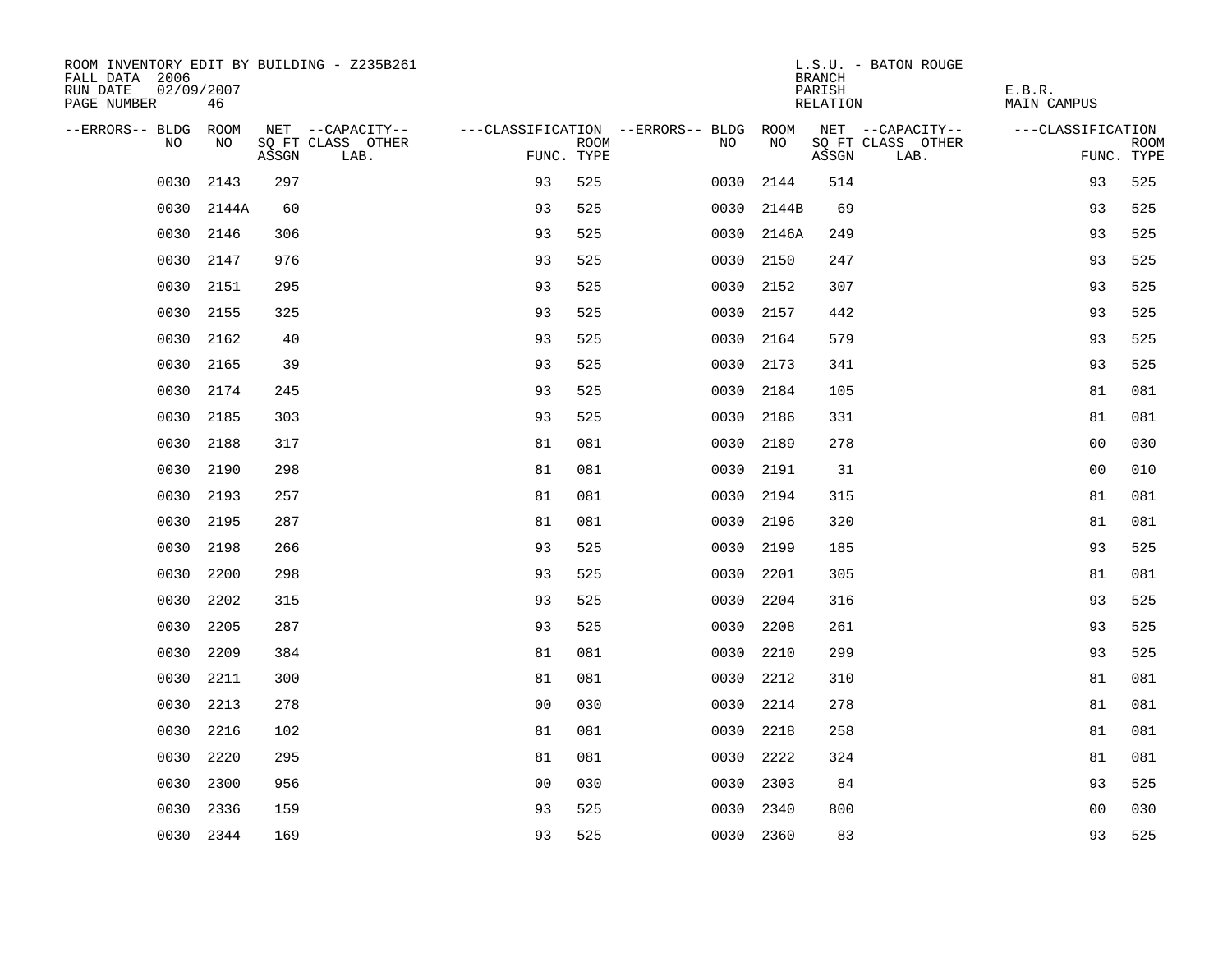| ROOM INVENTORY EDIT BY BUILDING - Z235B261<br>FALL DATA 2006<br>RUN DATE<br>02/09/2007<br>PAGE NUMBER | 47        |       |                           |                                        |      |      |           | <b>BRANCH</b><br>PARISH<br>RELATION | L.S.U. - BATON ROUGE      | E.B.R.<br>MAIN CAMPUS |                           |
|-------------------------------------------------------------------------------------------------------|-----------|-------|---------------------------|----------------------------------------|------|------|-----------|-------------------------------------|---------------------------|-----------------------|---------------------------|
| --ERRORS-- BLDG ROOM                                                                                  |           |       | NET --CAPACITY--          | ---CLASSIFICATION --ERRORS-- BLDG ROOM |      |      |           |                                     | NET --CAPACITY--          | ---CLASSIFICATION     |                           |
| NO.                                                                                                   | NO.       | ASSGN | SQ FT CLASS OTHER<br>LAB. | FUNC. TYPE                             | ROOM | NO   | NO        | ASSGN                               | SQ FT CLASS OTHER<br>LAB. |                       | <b>ROOM</b><br>FUNC. TYPE |
| 0030                                                                                                  | 2369      | 381   |                           | 93                                     | 525  | 0030 | 2375      | 428                                 |                           | 93                    | 525                       |
| 0030                                                                                                  | 2376      | 166   |                           | 93                                     | 525  | 0030 | 2378      | 146                                 |                           | 93                    | 525                       |
| 0030                                                                                                  | 2378A     | 19    |                           | 93                                     | 525  | 0030 | 2379      | 309                                 |                           | 93                    | 525                       |
|                                                                                                       | 0030 2380 | 800   |                           | 0 <sub>0</sub>                         | 030  |      | 0030 2396 | 155                                 |                           | 93                    | 525                       |
| 0030                                                                                                  | 2420      | 968   |                           | 0 <sub>0</sub>                         | 030  |      | 0030 2423 | 82                                  |                           | 93                    | 525                       |
| 0030                                                                                                  | 3102      | 303   |                           | 81                                     | 081  |      | 0030 3104 | 304                                 |                           | 81                    | 081                       |
| 0030                                                                                                  | 3106      | 250   |                           | 81                                     | 081  |      | 0030 3108 | 107                                 |                           | 81                    | 081                       |
| 0030                                                                                                  | 3110      | 245   |                           | 81                                     | 081  |      | 0030 3111 | 277                                 |                           | 0 <sub>0</sub>        | 030                       |
| 0030                                                                                                  | 3112      | 302   |                           | 81                                     | 081  |      | 0030 3114 | 248                                 |                           | 81                    | 081                       |
|                                                                                                       | 0030 3116 | 341   |                           | 81                                     | 081  |      | 0030 3118 | 297                                 |                           | 81                    | 081                       |
|                                                                                                       | 0030 3122 | 568   |                           | 81                                     | 081  |      | 0030 3126 | 297                                 |                           | 81                    | 081                       |
|                                                                                                       | 0030 3128 | 355   |                           | 81                                     | 081  |      | 0030 3130 | 300                                 |                           | 81                    | 081                       |
| 0030                                                                                                  | 3131      | 32    |                           | 81                                     | 081  |      | 0030 3132 | 301                                 |                           | 81                    | 081                       |
| 0030                                                                                                  | 3135      | 292   |                           | 0 <sub>0</sub>                         | 030  |      | 0030 3136 | 303                                 |                           | 81                    | 081                       |
| 0030                                                                                                  | 3138      | 350   |                           | 81                                     | 081  |      | 0030 3140 | 160                                 |                           | 81                    | 081                       |
| 0030                                                                                                  | 3142      | 350   |                           | 81                                     | 081  |      | 0030 3144 | 312                                 |                           | 81                    | 081                       |
| 0030                                                                                                  | 3146      | 310   |                           | 81                                     | 081  |      | 0030 3148 | 248                                 |                           | 81                    | 081                       |
| 0030                                                                                                  | 3150      | 271   |                           | 81                                     | 081  |      | 0030 3151 | 306                                 |                           | 81                    | 081                       |
|                                                                                                       | 0030 3152 | 317   |                           | 81                                     | 081  |      | 0030 3156 | 283                                 |                           | 81                    | 081                       |
| 0030                                                                                                  | 3158      | 256   |                           | 81                                     | 081  |      | 0030 3160 | 315                                 |                           | 81                    | 081                       |
|                                                                                                       | 0030 3162 | 264   |                           | 81                                     | 081  |      | 0030 3164 | 261                                 |                           | 81                    | 081                       |
| 0030                                                                                                  | 3165      | 850   |                           | 81                                     | 081  |      | 0030 3166 | 317                                 |                           | 81                    | 081                       |
|                                                                                                       | 0030 3168 | 276   |                           | 81                                     | 081  |      | 0030 3170 | 248                                 |                           | 81                    | 081                       |
| 0030                                                                                                  | 3171      | 316   |                           | 81                                     | 081  |      | 0030 3173 | 314                                 |                           | 81                    | 081                       |
|                                                                                                       | 0030 3174 | 316   |                           | 81                                     | 081  |      | 0030 3176 | 244                                 |                           | 81                    | 081                       |
|                                                                                                       | 0030 3178 | 312   |                           | 81                                     | 081  |      | 0030 3180 | 312                                 |                           | 81                    | 081                       |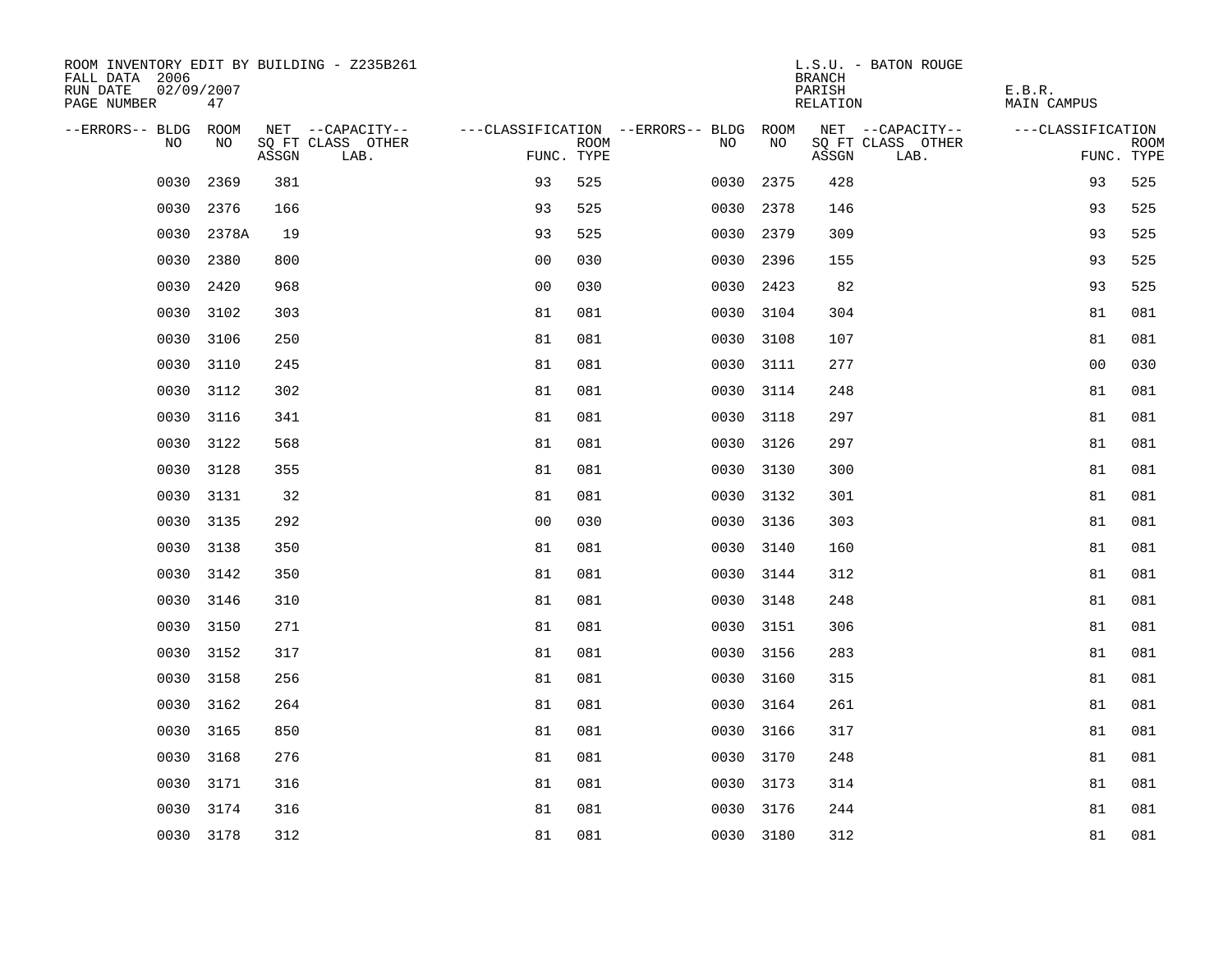| ROOM INVENTORY EDIT BY BUILDING - Z235B261<br>FALL DATA 2006<br>RUN DATE<br>02/09/2007<br>PAGE NUMBER | 48        |       |                           |                                        |      |           |            | <b>BRANCH</b><br>PARISH<br>RELATION | L.S.U. - BATON ROUGE      | E.B.R.<br><b>MAIN CAMPUS</b> |                           |
|-------------------------------------------------------------------------------------------------------|-----------|-------|---------------------------|----------------------------------------|------|-----------|------------|-------------------------------------|---------------------------|------------------------------|---------------------------|
| --ERRORS-- BLDG ROOM                                                                                  |           |       | NET --CAPACITY--          | ---CLASSIFICATION --ERRORS-- BLDG ROOM |      |           |            |                                     | NET --CAPACITY--          | ---CLASSIFICATION            |                           |
| NO.                                                                                                   | NO.       | ASSGN | SO FT CLASS OTHER<br>LAB. | FUNC. TYPE                             | ROOM | NO.       | <b>NO</b>  | ASSGN                               | SQ FT CLASS OTHER<br>LAB. |                              | <b>ROOM</b><br>FUNC. TYPE |
| 0030                                                                                                  | 3182      | 352   |                           | 81                                     | 081  | 0030      | 3184       | 259                                 |                           | 81                           | 081                       |
| 0030                                                                                                  | 3186      | 340   |                           | 81                                     | 081  | 0030 3188 |            | 328                                 |                           | 81                           | 081                       |
| 0030                                                                                                  | 3189      | 288   |                           | 0 <sub>0</sub>                         | 030  | 0030 3190 |            | 311                                 |                           | 81                           | 081                       |
| 0030                                                                                                  | 3191      | 32    |                           | 81                                     | 081  | 0030 3194 |            | 319                                 |                           | 81                           | 081                       |
| 0030                                                                                                  | 3196      | 314   |                           | 81                                     | 081  | 0030 3198 |            | 269                                 |                           | 81                           | 081                       |
| 0030                                                                                                  | 3200      | 299   |                           | 81                                     | 081  | 0030 3202 |            | 317                                 |                           | 81                           | 081                       |
| 0030                                                                                                  | 3204      | 315   |                           | 81                                     | 081  | 0030      | 3208       | 273                                 |                           | 81                           | 081                       |
| 0030                                                                                                  | 3210      | 302   |                           | 81                                     | 081  | 0030 3212 |            | 317                                 |                           | 81                           | 081                       |
| 0030                                                                                                  | 3213      | 281   |                           | 0 <sub>0</sub>                         | 030  | 0030 3214 |            | 339                                 |                           | 81                           | 081                       |
| 0030                                                                                                  | 3216      | 106   |                           | 81                                     | 081  | 0030 3218 |            | 252                                 |                           | 81                           | 081                       |
| 0030                                                                                                  | 3220      | 302   |                           | 81                                     | 081  | 0030 3222 |            | 304                                 |                           | 81                           | 081                       |
| 0030                                                                                                  | 4102      | 230   |                           | 81                                     | 081  | 0030 4104 |            | 230                                 |                           | 81                           | 081                       |
| 0030                                                                                                  | 4106      | 193   |                           | 81                                     | 081  | 0030      | 4108       | 100                                 |                           | 81                           | 081                       |
| 0030                                                                                                  | 4110      | 193   |                           | 81                                     | 081  | 0030      | 4112       | 230                                 |                           | 81                           | 081                       |
| 0030                                                                                                  | 4114      | 193   |                           | 81                                     | 081  | 0030      | 4115       | 68                                  |                           | 81                           | 081                       |
| 0030                                                                                                  | 4116      | 193   |                           | 81                                     | 081  | 0030      | 4117       | 577                                 |                           | 0 <sub>0</sub>               | 030                       |
| 0030                                                                                                  | 4118      | 230   |                           | 81                                     | 081  | 0030      | 4120       | 193                                 |                           | 81                           | 081                       |
| 0030                                                                                                  | 4122      | 156   |                           | 81                                     | 081  |           | 0030 4122A | 61                                  |                           | 81                           | 081                       |
| 0030                                                                                                  | 4124      | 230   |                           | 81                                     | 081  | 0030 4126 |            | 193                                 |                           | 81                           | 081                       |
| 0030                                                                                                  | 4128      | 193   |                           | 81                                     | 081  | 0030 4130 |            | 230                                 |                           | 81                           | 081                       |
| 0030                                                                                                  | 4132      | 193   |                           | 81                                     | 081  | 0030 4134 |            | 193                                 |                           | 81                           | 081                       |
| 0030                                                                                                  | 4136      | 230   |                           | 81                                     | 081  | 0030 4138 |            | 193                                 |                           | 81                           | 081                       |
| 0030                                                                                                  | 4140      | 137   |                           | 81                                     | 081  | 0030 4142 |            | 193                                 |                           | 81                           | 081                       |
| 0030                                                                                                  | 4144      | 230   |                           | 81                                     | 081  | 0030 4146 |            | 193                                 |                           | 81                           | 081                       |
| 0030                                                                                                  | 4148      | 193   |                           | 81                                     | 081  | 0030 4150 |            | 230                                 |                           | 81                           | 081                       |
|                                                                                                       | 0030 4151 | 407   |                           | 81                                     | 081  | 0030 4152 |            | 193                                 |                           | 81                           | 081                       |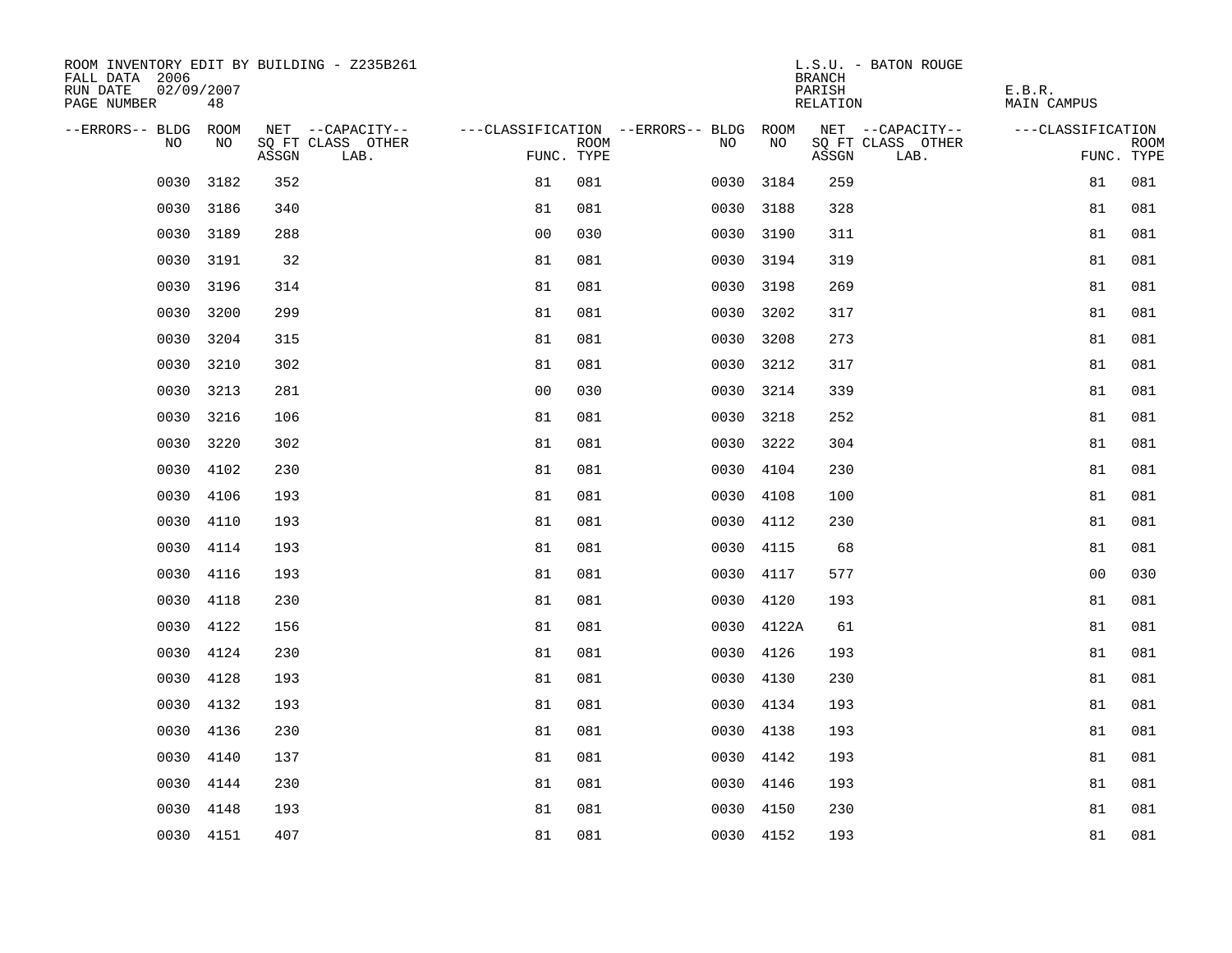| ROOM INVENTORY EDIT BY BUILDING - Z235B261<br>FALL DATA 2006<br>RUN DATE<br>02/09/2007<br>PAGE NUMBER | 49        |       |                           |                                        |      |      |           | <b>BRANCH</b><br>PARISH<br>RELATION | L.S.U. - BATON ROUGE      | E.B.R.<br><b>MAIN CAMPUS</b> |                           |
|-------------------------------------------------------------------------------------------------------|-----------|-------|---------------------------|----------------------------------------|------|------|-----------|-------------------------------------|---------------------------|------------------------------|---------------------------|
| --ERRORS-- BLDG ROOM                                                                                  |           |       | NET --CAPACITY--          | ---CLASSIFICATION --ERRORS-- BLDG ROOM |      |      |           |                                     | NET --CAPACITY--          | ---CLASSIFICATION            |                           |
| NO.                                                                                                   | NO.       | ASSGN | SO FT CLASS OTHER<br>LAB. | FUNC. TYPE                             | ROOM | NO.  | <b>NO</b> | ASSGN                               | SQ FT CLASS OTHER<br>LAB. |                              | <b>ROOM</b><br>FUNC. TYPE |
| 0030                                                                                                  | 4154      | 193   |                           | 81                                     | 081  | 0030 | 4156      | 230                                 |                           | 81                           | 081                       |
| 0030                                                                                                  | 4158      | 193   |                           | 81                                     | 081  |      | 0030 4160 | 193                                 |                           | 81                           | 081                       |
| 0030                                                                                                  | 4162      | 230   |                           | 81                                     | 081  | 0030 | 4164      | 193                                 |                           | 81                           | 081                       |
| 0030                                                                                                  | 4166      | 193   |                           | 81                                     | 081  |      | 0030 4168 | 230                                 |                           | 81                           | 081                       |
| 0030                                                                                                  | 4170      | 193   |                           | 81                                     | 081  |      | 0030 4172 | 193                                 |                           | 81                           | 081                       |
| 0030                                                                                                  | 4173      | 407   |                           | 81                                     | 081  |      | 0030 4174 | 230                                 |                           | 81                           | 081                       |
| 0030                                                                                                  | 4176      | 193   |                           | 81                                     | 081  |      | 0030 4178 | 193                                 |                           | 81                           | 081                       |
|                                                                                                       | 0030 4180 | 230   |                           | 81                                     | 081  |      | 0030 4182 | 193                                 |                           | 81                           | 081                       |
| 0030                                                                                                  | 4184      | 137   |                           | 81                                     | 081  |      | 0030 4186 | 193                                 |                           | 81                           | 081                       |
| 0030                                                                                                  | 4188      | 230   |                           | 81                                     | 081  |      | 0030 4190 | 193                                 |                           | 81                           | 081                       |
| 0030                                                                                                  | 4192      | 193   |                           | 81                                     | 081  |      | 0030 4194 | 230                                 |                           | 81                           | 081                       |
| 0030                                                                                                  | 4196      | 193   |                           | 81                                     | 081  |      | 0030 4198 | 193                                 |                           | 81                           | 081                       |
| 0030                                                                                                  | 4200      | 230   |                           | 81                                     | 081  | 0030 | 4202      | 193                                 |                           | 81                           | 081                       |
| 0030                                                                                                  | 4204      | 193   |                           | 81                                     | 081  | 0030 | 4206      | 230                                 |                           | 81                           | 081                       |
| 0030                                                                                                  | 4207      | 577   |                           | 0 <sub>0</sub>                         | 030  | 0030 | 4208      | 193                                 |                           | 81                           | 081                       |
| 0030                                                                                                  | 4210      | 193   |                           | 81                                     | 081  | 0030 | 4212      | 230                                 |                           | 81                           | 081                       |
| 0030                                                                                                  | 4214      | 193   |                           | 81                                     | 081  | 0030 | 4216      | 100                                 |                           | 81                           | 081                       |
| 0030                                                                                                  | 4218      | 193   |                           | 81                                     | 081  | 0030 | 4220      | 230                                 |                           | 81                           | 081                       |
| 0030                                                                                                  | 4222      | 230   |                           | 81                                     | 081  |      | 0030 5102 | 519                                 |                           | 81                           | 081                       |
| 0030                                                                                                  | 5111      | 601   |                           | 0 <sub>0</sub>                         | 030  |      | 0030 5122 | 61                                  |                           | 81                           | 081                       |
| 0030                                                                                                  | 5123      | 174   |                           | 81                                     | 081  |      | 0030 5129 | 455                                 |                           | 81                           | 081                       |
| 0030                                                                                                  | 5135      | 624   |                           | 81                                     | 081  |      | 0030 5147 | 360                                 |                           | 00                           | 030                       |
|                                                                                                       | 0030 5155 | 360   |                           | 81                                     | 081  |      | 0030 5167 | 247                                 |                           | 81                           | 081                       |
| 0030                                                                                                  | 5169      | 215   |                           | 81                                     | 081  |      | 0030 5175 | 362                                 |                           | 81                           | 081                       |
| 0030                                                                                                  | 5189      | 607   |                           | 0 <sub>0</sub>                         | 030  |      | 0030 5195 | 174                                 |                           | 81                           | 081                       |
|                                                                                                       | 0030 5199 | 455   |                           | 81                                     | 081  |      | 0030 5213 | 612                                 |                           | 0 <sub>0</sub>               | 030                       |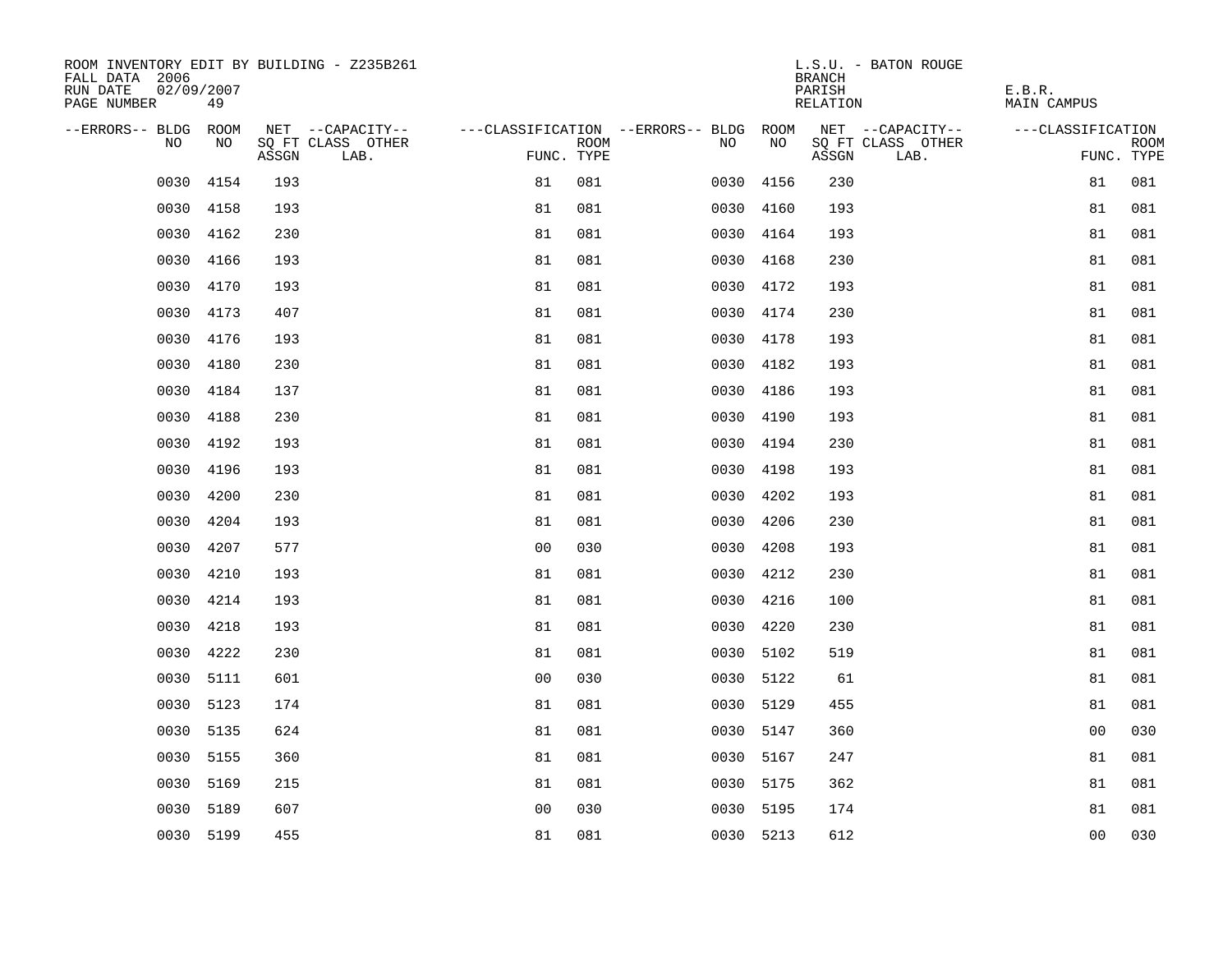| ROOM INVENTORY EDIT BY BUILDING - Z235B261<br>FALL DATA 2006<br>RUN DATE<br>02/09/2007<br>PAGE NUMBER<br>50 |       |                           |                                        |             |      |                   | <b>BRANCH</b><br>PARISH<br><b>RELATION</b> | L.S.U. - BATON ROUGE      | E.B.R.<br><b>MAIN CAMPUS</b> |                           |
|-------------------------------------------------------------------------------------------------------------|-------|---------------------------|----------------------------------------|-------------|------|-------------------|--------------------------------------------|---------------------------|------------------------------|---------------------------|
| --ERRORS-- BLDG<br>ROOM                                                                                     |       | NET --CAPACITY--          | ---CLASSIFICATION --ERRORS-- BLDG ROOM |             |      |                   |                                            | NET --CAPACITY--          | ---CLASSIFICATION            |                           |
| NO<br>NO.                                                                                                   | ASSGN | SQ FT CLASS OTHER<br>LAB. | FUNC. TYPE                             | <b>ROOM</b> | NO   | NO                | ASSGN                                      | SQ FT CLASS OTHER<br>LAB. |                              | <b>ROOM</b><br>FUNC. TYPE |
| 0030<br>5222                                                                                                | 524   |                           | 81                                     | 081         | 0030 | 6102              | 519                                        |                           | 81                           | 081                       |
| 0030<br>6111                                                                                                | 601   |                           | 0 <sub>0</sub>                         | 030         |      | 0030 6122         | 61                                         |                           | 81                           | 081                       |
| 0030<br>6123                                                                                                | 174   |                           | 81                                     | 081         |      | 0030 6129         | 455                                        |                           | 81                           | 081                       |
| 0030<br>6135                                                                                                | 624   |                           | 81                                     | 081         |      | 0030 6147         | 360                                        |                           | 00                           | 030                       |
| 0030<br>6155                                                                                                | 360   |                           | 81                                     | 081         |      | 0030 6167         | 247                                        |                           | 81                           | 081                       |
| 6169<br>0030                                                                                                | 214   |                           | 81                                     | 081         |      | 0030 6175         | 362                                        |                           | 81                           | 081                       |
| 0030<br>6189                                                                                                | 607   |                           | 0 <sub>0</sub>                         | 030         |      | 0030 6195         | 174                                        |                           | 81                           | 081                       |
| 0030 6199                                                                                                   | 455   |                           | 81                                     | 081         |      | 0030 6213         | 612                                        |                           | 0 <sub>0</sub>               | 030                       |
| 0030 6222                                                                                                   | 524   |                           | 81                                     | 081         |      | 0030 C1100A 20983 |                                            |                           | 00                           | 020                       |
| 0030 C1100B 13398                                                                                           |       |                           | 0 <sub>0</sub>                         | 020         |      | 0030 C1120        | 2380                                       |                           | 00                           | 020                       |
| 0030 C1120A 1549                                                                                            |       |                           | 0 <sub>0</sub>                         | 020         |      | 0030 C1120B       | 66                                         |                           | 0 <sub>0</sub>               | 020                       |
| 0030 C1120C                                                                                                 | 77    |                           | 0 <sub>0</sub>                         | 020         |      | 0030 C1121        | 162                                        |                           | 0 <sub>0</sub>               | 020                       |
| 0030 C1130                                                                                                  | 2065  |                           | 00                                     | 020         |      | 0030 C1130A       | 1120                                       |                           | 0 <sub>0</sub>               | 020                       |
| 0030 C1130B                                                                                                 | 1120  |                           | 0 <sub>0</sub>                         | 020         |      | 0030 C1135        | 100                                        |                           | 00                           | 020                       |
| 0030 C1135A                                                                                                 | 220   |                           | 0 <sup>0</sup>                         | 020         |      | 0030 C1140        | 763                                        |                           | 00                           | 020                       |
| 0030 C2100 32326                                                                                            |       |                           | 0 <sub>0</sub>                         | 020         |      | 0030 C2101        | 758                                        |                           | 0 <sub>0</sub>               | 020                       |
| 0030 C2108                                                                                                  | 100   |                           | 0 <sub>0</sub>                         | 020         |      | 0030 C2120        | 60                                         |                           | 0 <sub>0</sub>               | 020                       |
| 0030 C2125                                                                                                  | 2889  |                           | 0 <sub>0</sub>                         | 020         |      | 0030 C2140        | 261                                        |                           | 00                           | 020                       |
| 0030 C2140A                                                                                                 | 77    |                           | 0 <sub>0</sub>                         | 020         |      | 0030 C2150        | 1492                                       |                           | 00                           | 020                       |
| 0030 C2150A                                                                                                 | 239   |                           | 0 <sub>0</sub>                         | 020         |      | 0030 C2160        | 5039                                       |                           | 00                           | 020                       |
| 0030 C2180                                                                                                  | 167   |                           | 0 <sub>0</sub>                         | 020         |      | 0030 C2190        | 1210                                       |                           | 00                           | 020                       |
| 0030 C2200                                                                                                  | 261   |                           | 00                                     | 020         |      | 0030 C2220        | 251                                        |                           | 0 <sub>0</sub>               | 020                       |
| 0030 C2300                                                                                                  | 124   |                           | 0 <sub>0</sub>                         | 020         |      | 0030 C2340        | 178                                        |                           | 00                           | 020                       |
| 0030 C2380                                                                                                  | 178   |                           | 0 <sub>0</sub>                         | 020         |      | 0030 C2420        | 120                                        |                           | 00                           | 020                       |
| 0030 C3100                                                                                                  | 34037 |                           | 0 <sub>0</sub>                         | 020         |      | 0030 C3101        | 257                                        |                           | 0 <sub>0</sub>               | 020                       |
| 0030 C3120                                                                                                  | 1235  |                           | 0 <sub>0</sub>                         | 020         |      | 0030 C3160        | 1804                                       |                           | 0 <sub>0</sub>               | 020                       |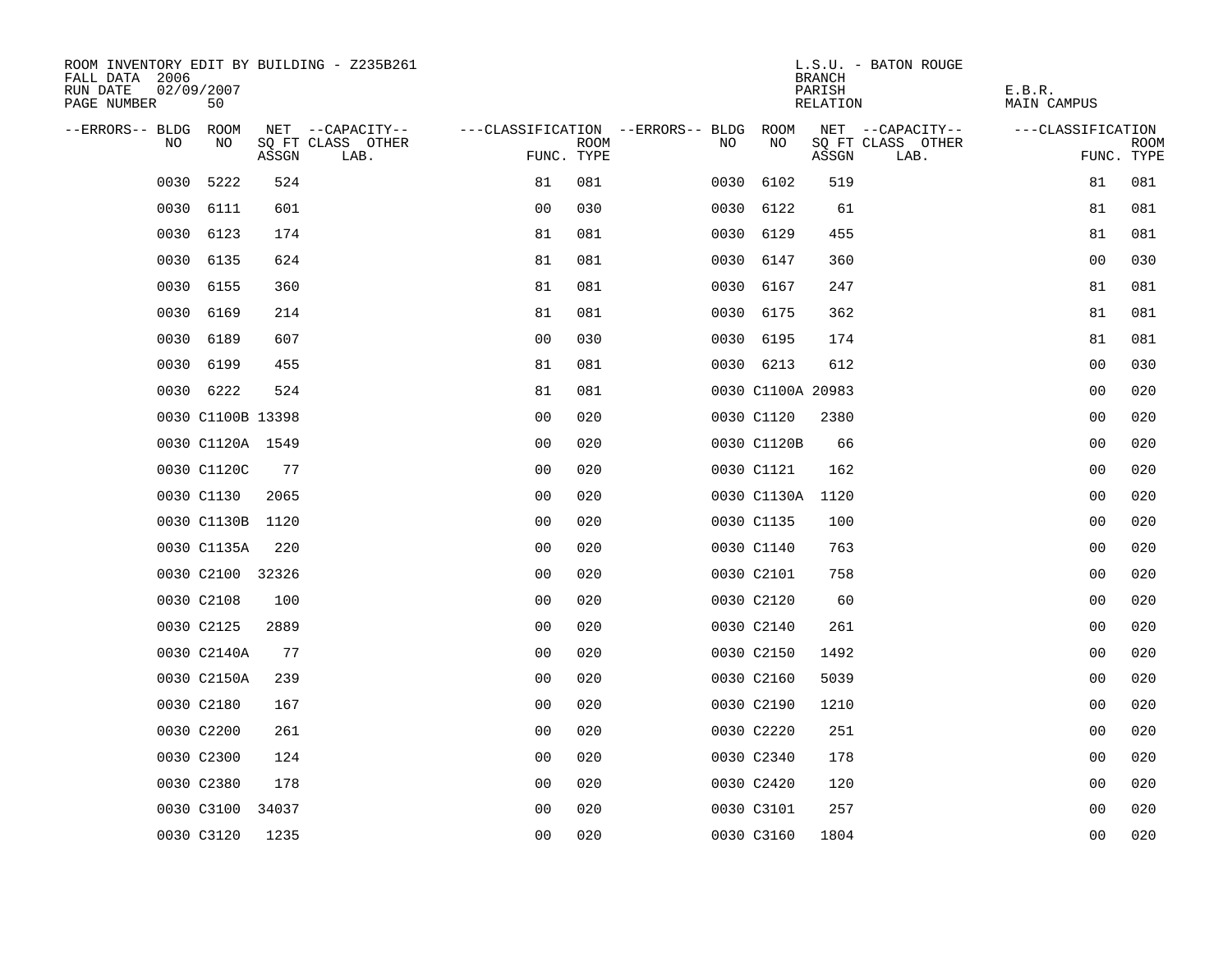| ROOM INVENTORY EDIT BY BUILDING - Z235B261<br>FALL DATA 2006<br>RUN DATE<br>02/09/2007<br>PAGE NUMBER<br>51 |                                    |                |                                   |                  | L.S.U. - BATON ROUGE<br><b>BRANCH</b><br>PARISH<br>RELATION | E.B.R.<br><b>MAIN CAMPUS</b> |
|-------------------------------------------------------------------------------------------------------------|------------------------------------|----------------|-----------------------------------|------------------|-------------------------------------------------------------|------------------------------|
| --ERRORS-- BLDG<br>ROOM                                                                                     | NET --CAPACITY--                   |                | ---CLASSIFICATION --ERRORS-- BLDG | ROOM             | NET --CAPACITY--                                            | ---CLASSIFICATION            |
| NO.<br>NO.                                                                                                  | SQ FT CLASS OTHER<br>ASSGN<br>LAB. | FUNC. TYPE     | <b>ROOM</b>                       | NO<br>NO.        | SQ FT CLASS OTHER<br>ASSGN<br>LAB.                          | <b>ROOM</b><br>FUNC. TYPE    |
| 0030 C3200                                                                                                  | 1229                               | 0 <sub>0</sub> | 020                               | 0030 C3220       | 229                                                         | 00<br>020                    |
| 0030 C4100                                                                                                  | 28483                              | 0 <sub>0</sub> | 020                               | 0030 C4101       | 226                                                         | 0 <sub>0</sub><br>020        |
| 0030 C4120                                                                                                  | 1072                               | 0 <sub>0</sub> | 020                               | 0030 C4160       | 1564                                                        | 00<br>020                    |
| 0030 C4200                                                                                                  | 1072                               | 0 <sub>0</sub> | 020                               | 0030 C4220       | 226                                                         | 020<br>00                    |
| 0030 C5101 12594                                                                                            |                                    | 0 <sub>0</sub> | 020                               | 0030 C5101A      | 42                                                          | 020<br>0 <sub>0</sub>        |
| 0030 C5101B                                                                                                 | 37                                 | 0 <sub>0</sub> | 020                               | 0030 C5101C      | 23                                                          | 0 <sub>0</sub><br>020        |
| 0030 C5101D                                                                                                 | 21                                 | 0 <sub>0</sub> | 020                               | 0030 C5101E      | 22                                                          | 00<br>020                    |
| 0030 C5101F                                                                                                 | 24                                 | 0 <sub>0</sub> | 020                               | 0030 C5101G      | 36                                                          | 0 <sub>0</sub><br>020        |
| 0030 C5101H                                                                                                 | 41                                 | 0 <sub>0</sub> | 020                               | 0030 C6101 12594 |                                                             | 020<br>0 <sub>0</sub>        |
| 0030 C6101A                                                                                                 | 42                                 | 0 <sub>0</sub> | 020                               | 0030 C6101B      | 37                                                          | 0 <sub>0</sub><br>020        |
| 0030 C6101C                                                                                                 | 23                                 | 0 <sub>0</sub> | 020                               | 0030 C6101D      | 21                                                          | 0 <sub>0</sub><br>020        |
| 0030 C6101E                                                                                                 | 22                                 | 0 <sub>0</sub> | 020                               | 0030 C6101F      | 24                                                          | 00<br>020                    |
| 0030 C6101G                                                                                                 | 36                                 | 0 <sub>0</sub> | 020                               | 0030 C6101H      | 41                                                          | 020<br>0 <sub>0</sub>        |
| 0030 E0212                                                                                                  | 210                                | 0 <sub>0</sub> | 030                               | 0030 E0212A      | 276                                                         | 93<br>525                    |
| 0030 E0212B                                                                                                 | 49                                 | 93             | 525                               | 0030 E0212C      | 70                                                          | 93<br>525                    |
| 0030 E1101                                                                                                  | 71                                 | 0 <sub>0</sub> | 020                               | 0030 E1102       | 60                                                          | 00<br>020                    |
| 0030 E2101                                                                                                  | 71                                 | 0 <sub>0</sub> | 020                               | 0030 E2102       | 60                                                          | 0 <sub>0</sub><br>020        |
| 0030 E3101                                                                                                  | 71                                 | 0 <sub>0</sub> | 020                               | 0030 E3102       | 60                                                          | 020<br>0 <sub>0</sub>        |
| 0030 E4101                                                                                                  | 71                                 | 0 <sub>0</sub> | 020                               | 0030 E5101       | 71                                                          | 0 <sub>0</sub><br>020        |
| 0030 E6101                                                                                                  | 71                                 | 0 <sub>0</sub> | 020                               | 0030 S1101       | 278                                                         | 00<br>020                    |
| 0030 S1102                                                                                                  | 318                                | 0 <sub>0</sub> | 020                               | 0030 S1103       | 300                                                         | 00<br>020                    |
| 0030 S1104                                                                                                  | 92                                 | 0 <sub>0</sub> | 020                               | 0030 S1105       | 479                                                         | 020<br>00                    |
| 0030 S2101                                                                                                  | 186                                | 0 <sub>0</sub> | 020                               | 0030 S2102       | 162                                                         | 00<br>020                    |
| 0030 S2103                                                                                                  | 214                                | 0 <sub>0</sub> | 020                               | 0030 S2104       | 101                                                         | 00<br>020                    |
| 0030 S2105                                                                                                  | 128                                | 0 <sub>0</sub> | 020                               | 0030 S3101       | 380                                                         | 0 <sub>0</sub><br>020        |
| 0030 S3102                                                                                                  | 352                                | 0 <sub>0</sub> | 020                               | 0030 S3103       | 340                                                         | 0 <sub>0</sub><br>020        |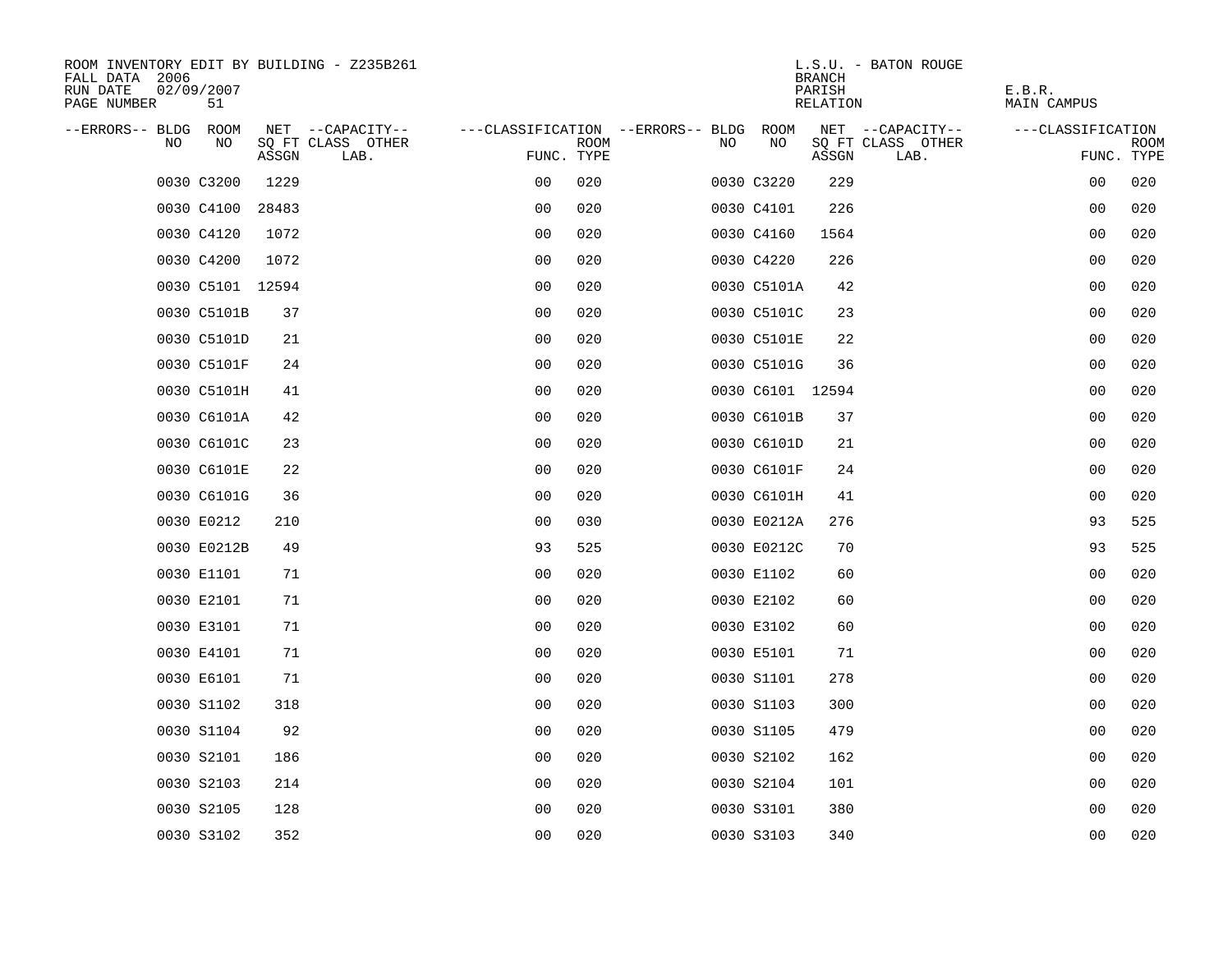| ROOM INVENTORY EDIT BY BUILDING - Z235B261<br>FALL DATA 2006<br>RUN DATE<br>PAGE NUMBER | 02/09/2007<br>52 |       |                           |                                        |             |     |            | <b>BRANCH</b><br>PARISH<br>RELATION              | L.S.U. - BATON ROUGE                                                   | E.B.R. | MAIN CAMPUS       |                    |
|-----------------------------------------------------------------------------------------|------------------|-------|---------------------------|----------------------------------------|-------------|-----|------------|--------------------------------------------------|------------------------------------------------------------------------|--------|-------------------|--------------------|
| --ERRORS-- BLDG ROOM                                                                    |                  |       | NET --CAPACITY--          | ---CLASSIFICATION --ERRORS-- BLDG ROOM |             |     |            |                                                  | NET --CAPACITY--                                                       |        | ---CLASSIFICATION |                    |
| NO.                                                                                     | NO               | ASSGN | SQ FT CLASS OTHER<br>LAB. | FUNC. TYPE                             | <b>ROOM</b> | NO. | NO         | ASSGN                                            | SQ FT CLASS OTHER<br>LAB.                                              |        |                   | ROOM<br>FUNC. TYPE |
|                                                                                         | 0030 S3105       | 381   |                           | 0 <sup>0</sup>                         | 020         |     | 0030 S4101 | 284                                              |                                                                        |        | 0 <sub>0</sub>    | 020                |
|                                                                                         | 0030 S4102       | 252   |                           | 0 <sub>0</sub>                         | 020         |     | 0030 S4103 | 252                                              |                                                                        |        | 0 <sub>0</sub>    | 020                |
|                                                                                         | 0030 S4105       | 284   |                           | 0 <sub>0</sub>                         | 020         |     |            | TOTAL NUMBER CLASSROOMS<br>TOTAL NUMBER LABS 210 | TOTAL NET ASSIGN SQ. FT. IN ROOM FILE<br>TOTAL NUMBER SPECIAL LABS 220 |        | 105,758           |                    |
|                                                                                         | 0031 0100        | 2541  | 15                        | 0 <sub>0</sub>                         | 030         |     | 0031 0101  | 1530                                             | 3                                                                      |        | 00                | 030                |
|                                                                                         | 0031 0101A       | 430   | $\overline{4}$            | 0 <sub>0</sub>                         | 030         |     | 0031 0101B | 175                                              |                                                                        |        | 0 <sub>0</sub>    | 030                |
|                                                                                         | 0031 0102        | 72    |                           | 0 <sub>0</sub>                         | 030         |     | 0031 0103  | 53                                               | $\mathbf{1}$                                                           |        | 0 <sub>0</sub>    | 030                |
|                                                                                         | 0031 0104        | 448   |                           | 0 <sub>0</sub>                         | 030         |     | 0031 0105  | 202                                              | 2                                                                      |        | 0 <sub>0</sub>    | 030                |
|                                                                                         | 0031 0106        | 406   | 7                         | 0 <sub>0</sub>                         | 030         |     | 0031 0107  | 928                                              | 7                                                                      |        | 00                | 030                |
|                                                                                         | 0031 0109        | 3190  | 15                        | 0 <sub>0</sub>                         | 030         |     | 0031 0110  | 214                                              | 2                                                                      |        | 0 <sub>0</sub>    | 030                |
|                                                                                         | 0031 0110A       | 229   | 2                         | 0 <sub>0</sub>                         | 030         |     | 0031 0113  | 77                                               |                                                                        |        | 0 <sub>0</sub>    | 030                |
|                                                                                         | 0031 0121        | 172   |                           | 0 <sub>0</sub>                         | 030         |     | 0031 0124  | 462                                              |                                                                        |        | 0 <sub>0</sub>    | 030                |
|                                                                                         | 0031 0136        | 77    | $\mathbf{1}$              | 0 <sub>0</sub>                         | 030         |     | 0031 0201  | 767                                              |                                                                        |        | 0 <sub>0</sub>    | 020                |
|                                                                                         | 0031 0202        | 72    | $\mathbf 1$               | 0 <sub>0</sub>                         | 030         |     | 0031 0203  | 454                                              | $\overline{4}$                                                         |        | 0 <sub>0</sub>    | 030                |
|                                                                                         | 0031 0204        | 674   | 7                         | 0 <sub>0</sub>                         | 030         |     | 0031 0207  | 1285                                             | 8                                                                      |        | 0 <sub>0</sub>    | 030                |
|                                                                                         | 0031 0301        | 849   |                           | 0 <sub>0</sub>                         | 020         |     | 0031 0302  | 72                                               | $\mathbf{1}$                                                           |        | 00                | 030                |
|                                                                                         | 0031 0303        | 364   | 4                         | 0 <sub>0</sub>                         | 030         |     | 0031 0304  | 92                                               | 2                                                                      |        | 00                | 030                |
|                                                                                         | 0031 0304A       | 96    | 2                         | 0 <sub>0</sub>                         | 030         |     | 0031 0305  | 56                                               | $\mathbf{1}$                                                           |        | 0 <sub>0</sub>    | 030                |
|                                                                                         | 0031 0306        | 348   | $\overline{4}$            | 0 <sub>0</sub>                         | 030         |     | 0031 0307  | 72                                               | $\mathbf{1}$                                                           |        | 00                | 030                |
|                                                                                         | 0031 0308        | 252   | 4                         | 0 <sub>0</sub>                         | 030         |     | 0031 0309  | 80                                               | $\mathbf{1}$                                                           |        | 00                | 030                |
|                                                                                         | 0031 0310        | 80    | $\mathbf{1}$              | 0 <sub>0</sub>                         | 030         |     | 0031 0311  | 80                                               | $\mathbf{1}$                                                           |        | 00                | 030                |
|                                                                                         | 0031 0312        | 726   | $\overline{4}$            | 0 <sub>0</sub>                         | 030         |     | 0031 0313  | 224                                              | $\mathbf{1}$                                                           |        | 00                | 030                |
|                                                                                         | 0031 0401        | 3517  |                           | 00                                     | 030         |     | 0031 0402  | 72                                               |                                                                        |        | 00                | 030                |
|                                                                                         | 0031 0403        | 36    |                           | 0 <sub>0</sub>                         | 030         |     | 0031 C0100 | 78                                               |                                                                        |        | 0 <sub>0</sub>    | 020                |
|                                                                                         | 0031 S0100       | 48    |                           | 00                                     | 020         |     | 0031 S0200 | 126                                              |                                                                        |        | 0 <sub>0</sub>    | 020                |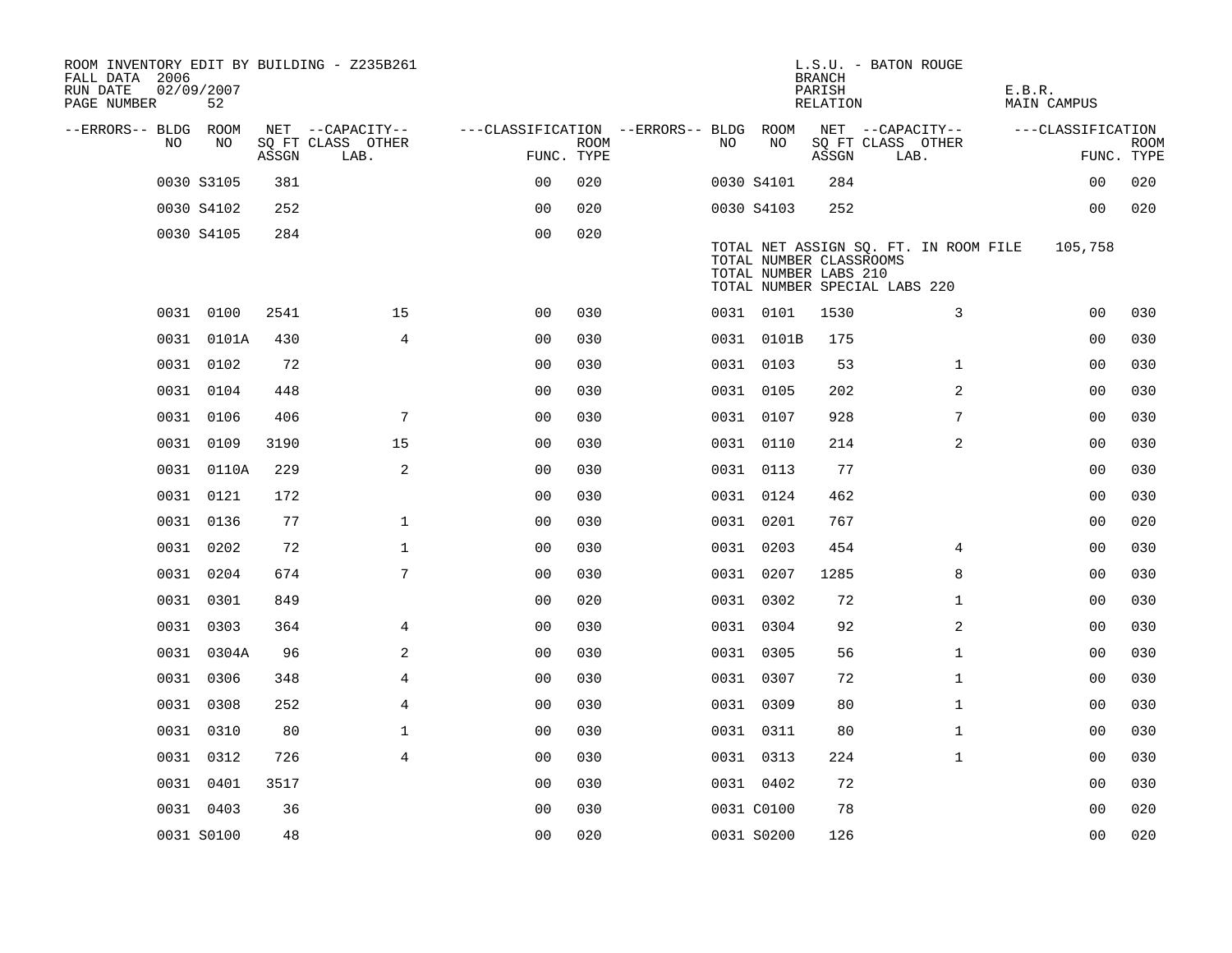| ROOM INVENTORY EDIT BY BUILDING - Z235B261<br>FALL DATA 2006<br>RUN DATE<br>PAGE NUMBER | 02/09/2007<br>53 |       |                           |                                                         |                    |           |            | <b>BRANCH</b><br>PARISH<br>RELATION                     | L.S.U. - BATON ROUGE                                                   | E.B.R.<br>MAIN CAMPUS |                    |
|-----------------------------------------------------------------------------------------|------------------|-------|---------------------------|---------------------------------------------------------|--------------------|-----------|------------|---------------------------------------------------------|------------------------------------------------------------------------|-----------------------|--------------------|
| --ERRORS-- BLDG ROOM                                                                    |                  |       | NET --CAPACITY--          | ---CLASSIFICATION --ERRORS-- BLDG ROOM NET --CAPACITY-- |                    |           |            |                                                         |                                                                        | ---CLASSIFICATION     |                    |
| NO.                                                                                     | NO               | ASSGN | SO FT CLASS OTHER<br>LAB. |                                                         | ROOM<br>FUNC. TYPE | NO        | NO         | ASSGN                                                   | SQ FT CLASS OTHER<br>LAB.                                              |                       | ROOM<br>FUNC. TYPE |
|                                                                                         | 0031 S0300       | 126   |                           | 0 <sub>0</sub>                                          | 020                |           | 0031 S0400 | 126<br>TOTAL NUMBER CLASSROOMS<br>TOTAL NUMBER LABS 210 | TOTAL NET ASSIGN SQ. FT. IN ROOM FILE<br>TOTAL NUMBER SPECIAL LABS 220 | 0 <sub>0</sub>        | 020                |
|                                                                                         | 0032 0101        | 125   | $\mathbf{1}$              | 22                                                      | 250                | 0032 0102 |            | 125                                                     | 1                                                                      | 22                    | 250                |
|                                                                                         | 0032 0107        | 87    | $\mathbf{1}$              | 22                                                      | 250                | 0032 0108 |            | 83                                                      | $\mathbf{1}$                                                           | 22                    | 250                |
|                                                                                         | 0032 0111        | 104   | 1                         | 22                                                      | 250                |           | 0032 0112  | 102                                                     | 1                                                                      | 22                    | 250                |
|                                                                                         | 0032 0113        | 61    | $\mathbf{1}$              | 22                                                      | 250                | 0032 0118 |            | 140                                                     | $\mathbf{1}$                                                           | 22                    | 250                |
|                                                                                         | 0032 0120        | 371   | $\mathbf{1}$              | 22                                                      | 250                |           | 0032 0120A | 121                                                     | $\mathbf{1}$                                                           | 0 <sub>0</sub>        | 030                |
|                                                                                         | 0032 0120B       | 94    | $\mathbf{1}$              | 22                                                      | 250                |           | 0032 C0100 | 293<br>TOTAL NUMBER CLASSROOMS<br>TOTAL NUMBER LABS 210 | TOTAL NET ASSIGN SQ. FT. IN ROOM FILE<br>TOTAL NUMBER SPECIAL LABS 220 | 00<br>1,292           | 020                |
|                                                                                         | 0033 0437        | 404   |                           | 22                                                      | 585                |           | 0033 04371 | 887                                                     |                                                                        | 22                    | 585                |
|                                                                                         | 0033 04372       | 682   |                           | 22                                                      | 585                |           | 0033 04373 | 679                                                     |                                                                        | 22                    | 585                |
|                                                                                         | 0033 04374       | 689   |                           | 22                                                      | 585                |           | 0033 04375 | 689<br>TOTAL NUMBER CLASSROOMS<br>TOTAL NUMBER LABS 210 | TOTAL NET ASSIGN SQ. FT. IN ROOM FILE<br>TOTAL NUMBER SPECIAL LABS 220 | 22<br>4,030           | 585                |
|                                                                                         | 0034 0101        | 195   | $\mathbf{1}$              | 11                                                      | 310                | 0034 0102 |            | 788                                                     | 33                                                                     | 11                    | 210                |
|                                                                                         | 0034 0102A       | 94    |                           | 11                                                      | 730                | 0034 0103 |            | 194                                                     | $\mathbf{1}$                                                           | 11                    | 310                |
|                                                                                         | 0034 0104        | 529   | 30                        | 11                                                      | 210                |           | 0034 0104A | 94                                                      |                                                                        | 11                    | 730                |
|                                                                                         | 0034 0105        | 195   | $\mathbf{1}$              | 46                                                      | 310                | 0034 0106 |            | 311                                                     | 8                                                                      | 0 <sub>0</sub>        | 030                |
|                                                                                         | 0034 0107        | 190   | 3                         | 46                                                      | 310                |           | 0034 0107A | 190                                                     | $\mathbf{1}$                                                           | 46                    | 310                |
|                                                                                         | 0034 0107B       | 190   | $\mathbf{1}$              | 46                                                      | 310                |           | 0034 0108  | 59                                                      |                                                                        | 0 <sub>0</sub>        | 030                |
|                                                                                         | 0034 0109        | 195   | $\mathbf 1$               | 92                                                      | 315                |           | 0034 0110  | 156                                                     | $\mathbf{1}$                                                           | 46                    | 310                |
|                                                                                         | 0034 0111        | 345   | 3                         | 46                                                      | 310                |           | 0034 0111A | 12                                                      |                                                                        | 46                    | 730                |
|                                                                                         | 0034 0111B       | 134   |                           | 46                                                      | 315                |           | 0034 0111C | 194                                                     | $\mathbf{1}$                                                           | 46                    | 310                |
|                                                                                         | 0034 0111D       | 156   | $\mathbf 1$               | 46                                                      | 310                |           | 0034 0111E | 156                                                     | $\mathbf{1}$                                                           | 11                    | 310                |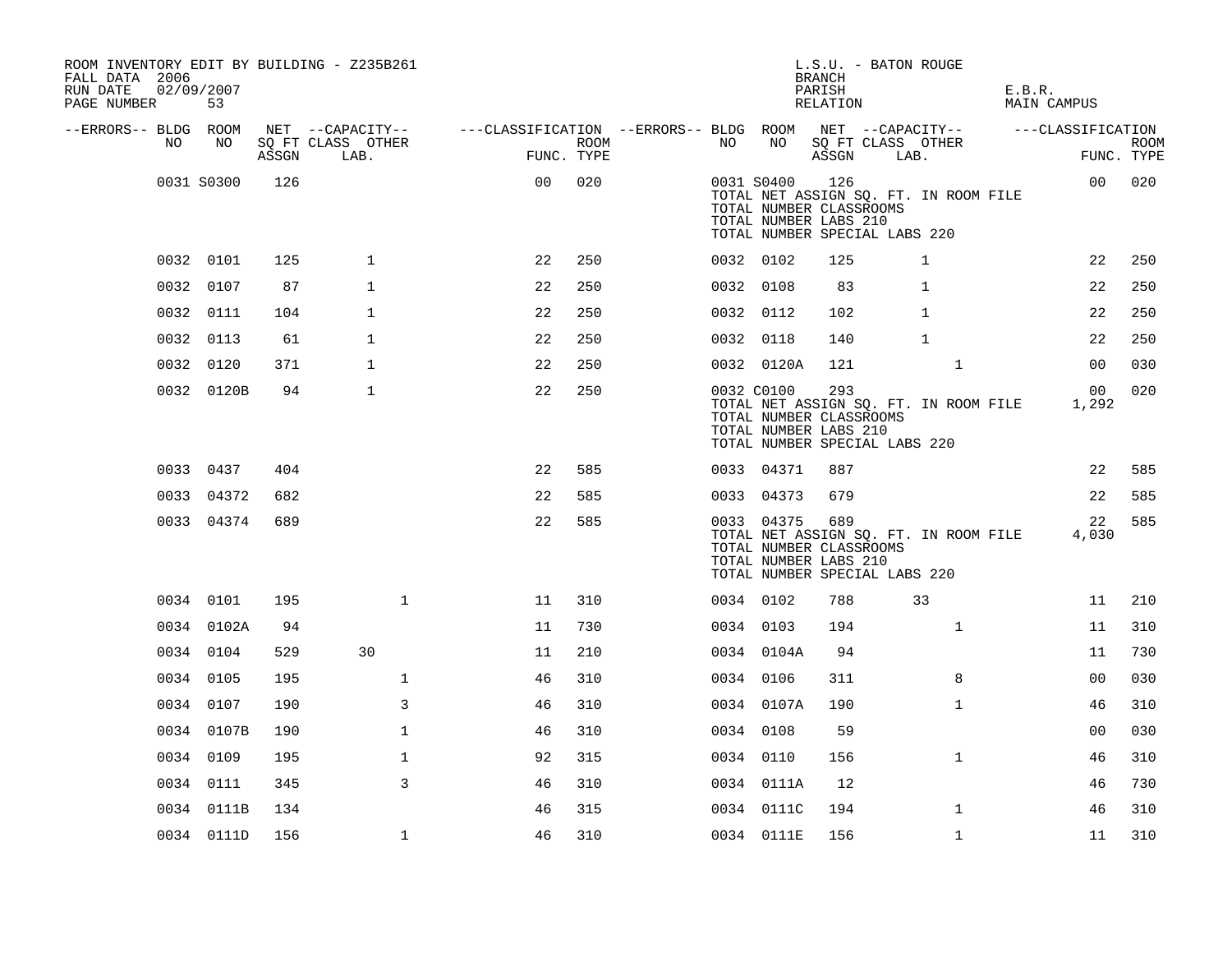| ROOM INVENTORY EDIT BY BUILDING - Z235B261<br>FALL DATA 2006<br>RUN DATE<br>PAGE NUMBER | 02/09/2007<br>54 |       |                           |                                   |                           |   |    |            | <b>BRANCH</b><br>PARISH<br><b>RELATION</b> | L.S.U. - BATON ROUGE      | E.B.R.<br><b>MAIN CAMPUS</b> |                           |
|-----------------------------------------------------------------------------------------|------------------|-------|---------------------------|-----------------------------------|---------------------------|---|----|------------|--------------------------------------------|---------------------------|------------------------------|---------------------------|
| --ERRORS-- BLDG                                                                         | ROOM             |       | NET --CAPACITY--          | ---CLASSIFICATION --ERRORS-- BLDG |                           |   |    | ROOM       |                                            | NET --CAPACITY--          | ---CLASSIFICATION            |                           |
| NO.                                                                                     | NO               | ASSGN | SQ FT CLASS OTHER<br>LAB. |                                   | <b>ROOM</b><br>FUNC. TYPE |   | NO | NO         | ASSGN                                      | SQ FT CLASS OTHER<br>LAB. |                              | <b>ROOM</b><br>FUNC. TYPE |
| 0034                                                                                    | 0111F            | 156   | $\mathbf 1$               | 11                                | 310                       |   |    | 0034 0111G | 144                                        | $\mathbf{1}$              | 11                           | 310                       |
|                                                                                         | 0034 0111H       | 144   | $\mathbf 1$               | 11                                | 310                       |   |    | 0034 0111J | 156                                        | $\mathbf{1}$              | 11                           | 310                       |
|                                                                                         | 0034 0111K       | 156   | $\mathbf 1$               | 11                                | 310                       |   |    | 0034 0111M | 143                                        | $\mathbf{1}$              | 11                           | 310                       |
| 0034                                                                                    | 0111N            | 143   | $\mathbf 1$               | 11                                | 310                       |   |    | 0034 0111P | 143                                        | $\mathbf{1}$              | 11                           | 310                       |
| 0034                                                                                    | 01110            | 143   | $\mathbf{1}$              | 11                                | 310                       |   |    | 0034 0112  | 333                                        | 6                         | 0 <sub>0</sub>               | 030                       |
|                                                                                         | 0034 0112A       | 48    |                           | 65                                | 730                       |   |    | 0034 0113  | 384                                        |                           | 22                           | 315                       |
|                                                                                         | 0034 0113A       | 84    |                           | 0 <sub>0</sub>                    | 020                       |   |    | 0034 0113B | 156                                        | $\mathbf{1}$              | 11                           | 310                       |
|                                                                                         | 0034 0113C       | 144   | $\mathbf{1}$              | 11                                | 310                       |   |    | 0034 0113D | 143                                        | $\mathbf{1}$              | 11                           | 310                       |
|                                                                                         | 0034 0113E       | 204   | $\mathbf 1$               | 11                                | 310                       |   |    | 0034 0114  | 540                                        | 25                        | 22                           | 210                       |
|                                                                                         | 0034 0115        | 247   | 3                         | 46                                | 310                       |   |    | 0034 0115A | 101                                        |                           | 46                           | 730                       |
|                                                                                         | 0034 0115B       | 162   | $\mathbf{1}$              | 46                                | 310                       |   |    | 0034 0115C | 120                                        | $\mathbf{1}$              | 46                           | 315                       |
|                                                                                         | 0034 0116        | 506   | 8                         | 22                                | 220                       |   |    | 0034 0117  | 95                                         |                           | 0 <sub>0</sub>               | 030                       |
| 0034                                                                                    | 0118             | 743   | 22                        | 22                                | 210                       |   |    | 0034 0119  | 247                                        | $\mathbf{1}$              | 46                           | 310                       |
|                                                                                         | 0034 0119A       | 12    | $\mathbf{2}$              | 46                                | 730                       |   |    | 0034 0120  | 540                                        | 20                        | 11                           | 110                       |
| 0034                                                                                    | 0121             | 209   | 1                         | 46                                | 310                       |   |    | 0034 0121A | 9                                          | $\mathbf{1}$              | 31                           | 310                       |
|                                                                                         | 0034 0121B       | 95    | $\mathbf 1$               | 11                                | 310                       |   |    | 0034 0121C | 150                                        | $\mathbf{1}$              | 11                           | 310                       |
| 0034                                                                                    | 0121D            | 12    | $\mathbf 1$               | 11                                | 310                       |   |    | 0034 0122  | 336                                        | $\mathbf{1}$              | 46                           | 310                       |
| 0034                                                                                    | 0122A            | 130   | $\mathbf{1}$              | 11                                | 310                       |   |    | 0034 0122B | 130                                        | $\mathbf{1}$              | 11                           | 310                       |
|                                                                                         | 0034 0122C       | 228   | $\mathbf{1}$              | 11                                | 310                       |   |    | 0034 0122D | 182                                        | $\mathbf{1}$              | 11                           | 310                       |
|                                                                                         | 0034 0122E       | 208   | 10                        | 11                                | 220                       | 9 |    | 0034 0122F | 172                                        | 20                        | 11                           | 220                       |
|                                                                                         | 0034 0122G       | 40    | 2                         | 11                                | 215                       |   |    | 0034 0122H | 40                                         | 2                         | 11                           | 215                       |
|                                                                                         | 0034 0122J       | 42    | 2                         | 11                                | 215                       |   |    | 0034 0122K | 55                                         |                           | 00                           | 030                       |
|                                                                                         | 0034 0122L       | 12    |                           | 0 <sub>0</sub>                    | 030                       |   |    | 0034 0123  | 130                                        | $\mathbf{1}$              | 46                           | 310                       |
|                                                                                         | 0034 0123A       | 144   | $\mathbf 1$               | 46                                | 310                       |   |    | 0034 0123B | 192                                        | $\mathbf{1}$              | 46                           | 310                       |
| 0034                                                                                    | 0125             | 130   | $\mathbf 1$               | 11                                | 310                       |   |    | 0034 0201  | 183                                        | $\mathbf{1}$              | 11                           | 310                       |
|                                                                                         | 0034 0201D       | 132   |                           | 82                                | 082                       |   |    | 0034 0202  | 529                                        | 8                         | 46                           | 310                       |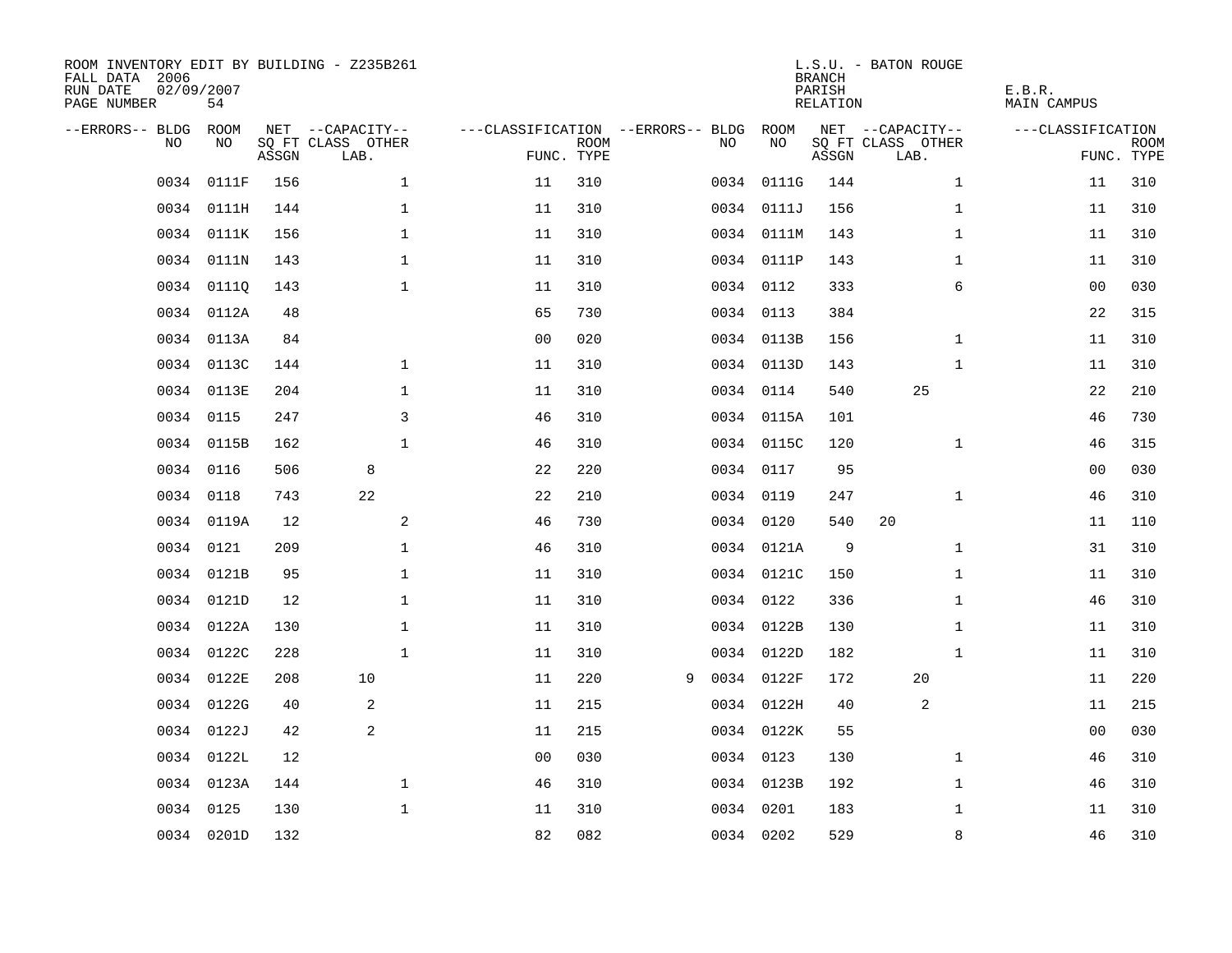| ROOM INVENTORY EDIT BY BUILDING - Z235B261<br>FALL DATA 2006<br>RUN DATE<br>PAGE NUMBER | 02/09/2007<br>55 |       |                           |                |             |                                        |            | <b>BRANCH</b><br>PARISH<br>RELATION | L.S.U. - BATON ROUGE      | E.B.R.<br>MAIN CAMPUS |                    |
|-----------------------------------------------------------------------------------------|------------------|-------|---------------------------|----------------|-------------|----------------------------------------|------------|-------------------------------------|---------------------------|-----------------------|--------------------|
| --ERRORS-- BLDG ROOM                                                                    |                  |       | NET --CAPACITY--          |                |             | ---CLASSIFICATION --ERRORS-- BLDG ROOM |            |                                     | NET --CAPACITY--          | ---CLASSIFICATION     |                    |
| NO.                                                                                     | NO.              | ASSGN | SQ FT CLASS OTHER<br>LAB. | FUNC. TYPE     | <b>ROOM</b> | NO.                                    | NO         | ASSGN                               | SQ FT CLASS OTHER<br>LAB. |                       | ROOM<br>FUNC. TYPE |
| 0034                                                                                    | 0202A            | 120   |                           | 46             | 315         |                                        | 0034 0202B | 168                                 | $\mathbf{1}$              | 46                    | 315                |
|                                                                                         | 0034 0202C       | 96    | 2                         | 46             | 315         |                                        | 0034 0203  | 156                                 | $\mathbf{1}$              | 11                    | 310                |
|                                                                                         | 0034 0204        | 230   | $\mathbf 1$               | 46             | 315         |                                        | 0034 0204A | 168                                 | $\mathbf{1}$              | 11                    | 310                |
|                                                                                         | 0034 0204B       | 96    | 1                         | 11             | 310         |                                        | 0034 0204C | 100                                 | $\mathbf{1}$              | 11                    | 310                |
| 0034                                                                                    | 0205             | 335   | 8                         | 11             | 310         |                                        | 0034 0206  | 335                                 | 8                         | 00                    | 030                |
| 0034                                                                                    | 0207             | 156   | $\mathbf 1$               | 11             | 310         |                                        | 0034 0208  | 63                                  |                           | 00                    | 030                |
| 0034                                                                                    | 0209             | 169   | $\mathbf{1}$              | 11             | 310         |                                        | 0034 0210  | 182                                 | 10                        | 46                    | 350                |
|                                                                                         | 0034 0211        | 56    | 10                        | 11             | 730         |                                        | 0034 0212  | 351                                 | 6                         | 00                    | 030                |
|                                                                                         | 0034 0212A       | 6     |                           | 0 <sub>0</sub> | 010         |                                        | 0034 0213  | 169                                 | $\mathbf{1}$              | 11                    | 310                |
|                                                                                         | 0034 0214        | 575   | 25                        | 11             | 110         |                                        | 0034 0215  | 132                                 | 3                         | 11                    | 310                |
|                                                                                         | 0034 0216        | 495   | 20                        | 11             | 110         |                                        | 0034 0217  | 169                                 | $\mathbf{1}$              | 11                    | 310                |
|                                                                                         | 0034 0218        | 541   | 25                        | 11             | 110         |                                        | 0034 0219  | 368                                 | 18                        | 11                    | 110                |
|                                                                                         | 0034 0219A       | 192   | 2                         | 11             | 310         |                                        | 0034 0220  | 110                                 | $\mathbf{1}$              | 11                    | 310                |
|                                                                                         | 0034 0221        | 824   | 3                         | 46             | 310         |                                        | 0034 0221A | 156                                 | $\mathbf{1}$              | 46                    | 315                |
|                                                                                         | 0034 0221B       | 48    | $\mathbf 1$               | 0 <sub>0</sub> | 030         |                                        | 0034 0221C | 104                                 | 3                         | 46                    | 650                |
|                                                                                         | 0034 0221D       | 40    | $\mathbf{1}$              | 0 <sub>0</sub> | 030         |                                        | 0034 0221E | 300                                 | $\mathbf{1}$              | 46                    | 310                |
|                                                                                         | 0034 0221F       | 16    |                           | 46             | 730         |                                        | 0034 0221G | 228                                 | $\mathbf{1}$              | 46                    | 310                |
| 0034                                                                                    | 0221H            | 144   | $\mathbf 1$               | 46             | 310         |                                        | 0034 0221J | 144                                 | $\mathbf{1}$              | 46                    | 310                |
|                                                                                         | 0034 0221K       | 144   | $\mathbf 1$               | 46             | 310         |                                        | 0034 0221L | 192                                 | 14                        | 46                    | 350                |
|                                                                                         | 0034 0221M       | 144   | $\mathbf{1}$              | 46             | 310         |                                        | 0034 0221N | 84                                  |                           | 46                    | 730                |
|                                                                                         | 0034 0221P       | 228   | $\mathbf{1}$              | 46             | 310         |                                        | 0034 0221R | 258                                 | $\mathbf{1}$              | 46                    | 310                |
| 0034                                                                                    | 0222             | 126   | $\mathbf 1$               | 11             | 310         |                                        | 0034 0223  | 432                                 | 3                         | 46                    | 310                |
|                                                                                         | 0034 0223A       | 114   |                           | 46             | 315         |                                        | 0034 0223B | 114                                 | $\mathbf{1}$              | 11                    | 310                |
|                                                                                         | 0034 0223C       | 144   | $\mathbf 1$               | 11             | 310         |                                        | 0034 0223D | 144                                 | $\mathbf{1}$              | 11                    | 310                |
|                                                                                         | 0034 0223E       | 138   | $\mathbf 1$               | 11             | 310         |                                        | 0034 0223F | 138                                 | $\mathbf{1}$              | 11                    | 310                |
|                                                                                         | 0034 0223G       | 138   | $\mathbf{1}$              | 11             | 310         |                                        | 0034 0223H | 132                                 | $\mathbf{1}$              | 11                    | 310                |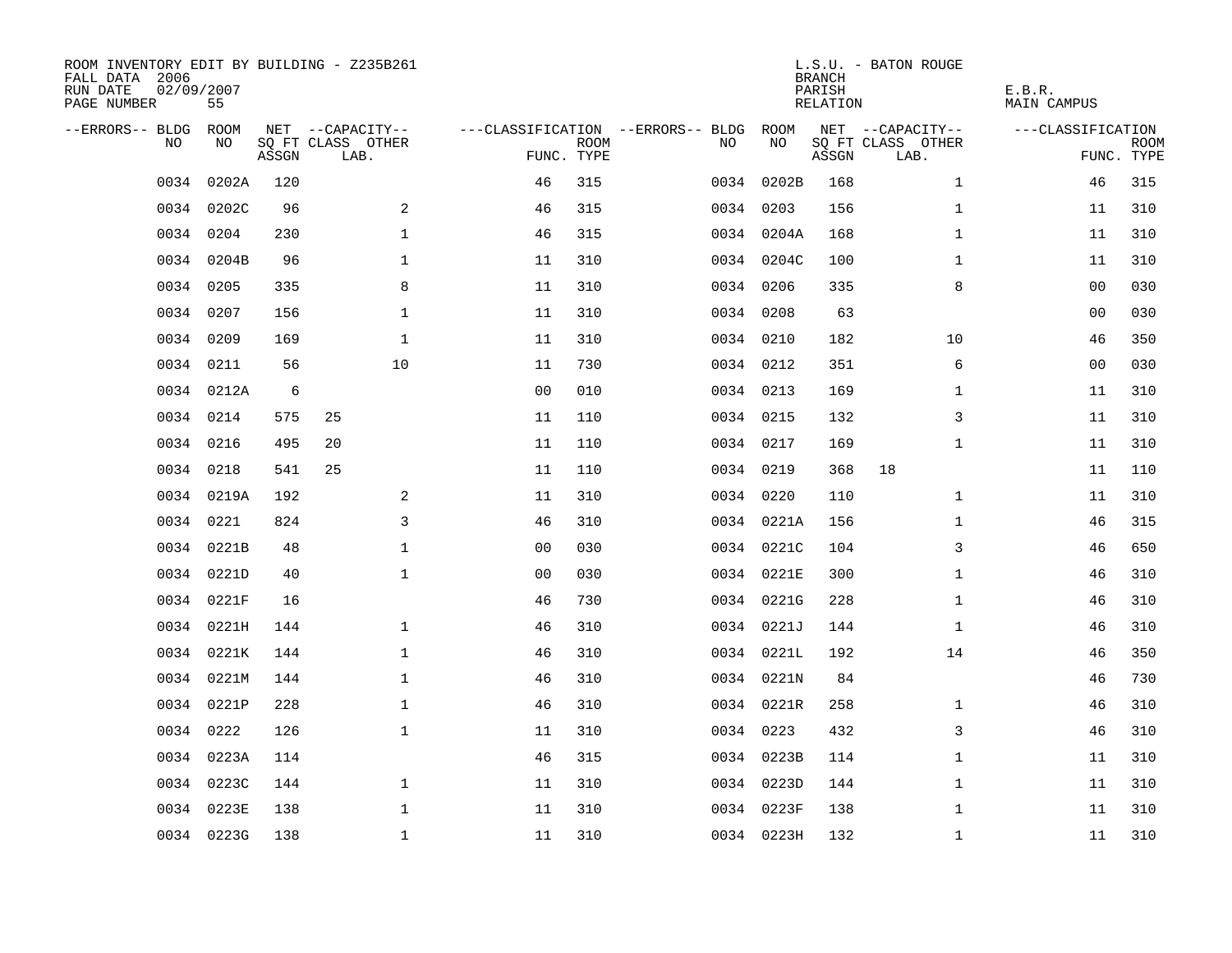| ROOM INVENTORY EDIT BY BUILDING - Z235B261<br>FALL DATA 2006<br>RUN DATE<br>PAGE NUMBER | 02/09/2007<br>56 |       |                           |                |             |                                   |            | <b>BRANCH</b><br>PARISH<br>RELATION | L.S.U. - BATON ROUGE      | E.B.R.<br>MAIN CAMPUS |                           |
|-----------------------------------------------------------------------------------------|------------------|-------|---------------------------|----------------|-------------|-----------------------------------|------------|-------------------------------------|---------------------------|-----------------------|---------------------------|
| --ERRORS-- BLDG ROOM                                                                    |                  |       | NET --CAPACITY--          |                |             | ---CLASSIFICATION --ERRORS-- BLDG | ROOM       |                                     | NET --CAPACITY--          | ---CLASSIFICATION     |                           |
| NO                                                                                      | NO               | ASSGN | SQ FT CLASS OTHER<br>LAB. | FUNC. TYPE     | <b>ROOM</b> | NO.                               | NO         | ASSGN                               | SQ FT CLASS OTHER<br>LAB. |                       | <b>ROOM</b><br>FUNC. TYPE |
| 0034                                                                                    | 0223J            | 132   | 2                         | 46             | 310         |                                   | 0034 0223K | 178                                 | $\mathbf{1}$              | 46                    | 310                       |
|                                                                                         | 0034 0223M       | 48    |                           | 46             | 315         |                                   | 0034 0224  | 110                                 | 1                         | 11                    | 310                       |
|                                                                                         | 0034 0225        | 184   |                           | 11             | 355         |                                   | 0034 0225A | 714                                 | 50                        | 11                    | 350                       |
|                                                                                         | 0034 0225B       | 850   | 50                        | 11             | 350         |                                   | 0034 0225C | 88                                  |                           | 51                    | 730                       |
|                                                                                         | 0034 0226        | 117   | $\mathbf{1}$              | 11             | 310         |                                   | 0034 0228  | 110                                 | $\mathbf{1}$              | 11                    | 310                       |
|                                                                                         | 0034 0230        | 117   | $\mathbf 1$               | 11             | 310         |                                   | 0034 0232  | 150                                 | $\mathbf{1}$              | 11                    | 310                       |
|                                                                                         | 0034 0234        | 72    | 2                         | 46             | 315         |                                   | 0034 0236  | 405                                 | 3                         | 46                    | 310                       |
|                                                                                         | 0034 0236A       | 96    | $\mathbf{1}$              | 46             | 310         |                                   | 0034 0236C | 342                                 | $\mathbf{1}$              | 46                    | 310                       |
|                                                                                         | 0034 0236D       | 192   | $\mathbf{1}$              | 46             | 310         |                                   | 0034 0236E | 80                                  |                           | 46                    | 730                       |
|                                                                                         | 0034 0301        | 110   | $\mathbf 1$               | 11             | 310         |                                   | 0034 0302  | 110                                 | $\overline{a}$            | 11                    | 310                       |
|                                                                                         | 0034 0303        | 120   | $\mathbf{1}$              | 11             | 310         |                                   | 0034 0304  | 110                                 | $\mathbf{1}$              | 11                    | 310                       |
|                                                                                         | 0034 0305        | 120   | 2                         | 11             | 310         |                                   | 0034 0306  | 143                                 | 6                         | 52                    | 650                       |
|                                                                                         | 0034 0307        | 120   | 2                         | 11             | 310         |                                   | 0034 0308  | 120                                 | 2                         | 11                    | 310                       |
|                                                                                         | 0034 0309        | 120   | $\mathbf{2}$              | 11             | 310         |                                   | 0034 0310  | 400                                 | 20                        | 11                    | 110                       |
|                                                                                         | 0034 0310A       | 50    |                           | 0 <sub>0</sub> | 030         |                                   | 0034 0311  | 104                                 | $\mathbf{1}$              | 46                    | 310                       |
|                                                                                         | 0034 0312        | 108   | $\mathbf 1$               | 11             | 310         |                                   | 0034 0313  | 108                                 | $\mathbf{1}$              | 11                    | 310                       |
| 0034                                                                                    | 0314             | 108   | $\mathbf{1}$              | 11             | 310         |                                   | 0034 0315  | 108                                 | $\mathbf{1}$              | 21                    | 310                       |
|                                                                                         | 0034 0316        | 60    |                           | 0 <sub>0</sub> | 030         |                                   | 0034 0316A | 110                                 |                           | 00                    | 030                       |
|                                                                                         | 0034 0317        | 108   | 2                         | 11             | 310         |                                   | 0034 0318  | 60                                  | 2                         | 00                    | 030                       |
|                                                                                         | 0034 0318A       | 110   | 2                         | 0 <sub>0</sub> | 030         |                                   | 0034 0319  | 108                                 | 2                         | 11                    | 310                       |
|                                                                                         | 0034 0320        | 121   | 6                         | 52             | 650         |                                   | 0034 0321  | 108                                 | 2                         | 11                    | 310                       |
|                                                                                         | 0034 0322        | 121   | $\mathbf 1$               | 21             | 310         |                                   | 0034 0323  | 108                                 | $\mathbf{1}$              | 21                    | 310                       |
|                                                                                         | 0034 0324        | 121   | 2                         | 11             | 310         |                                   | 0034 0325  | 108                                 | 2                         | 11                    | 310                       |
|                                                                                         | 0034 0326        | 121   | 2                         | 11             | 310         |                                   | 0034 0327  | 108                                 | 2                         | 11                    | 310                       |
|                                                                                         | 0034 0328        | 121   | 2                         | 11             | 310         |                                   | 0034 0329  | 108                                 | 2                         | 11                    | 310                       |
|                                                                                         | 0034 0330        | 121   | $\mathbf{1}$              | 21             | 310         |                                   | 0034 0331  | 108                                 | 2                         | 11                    | 310                       |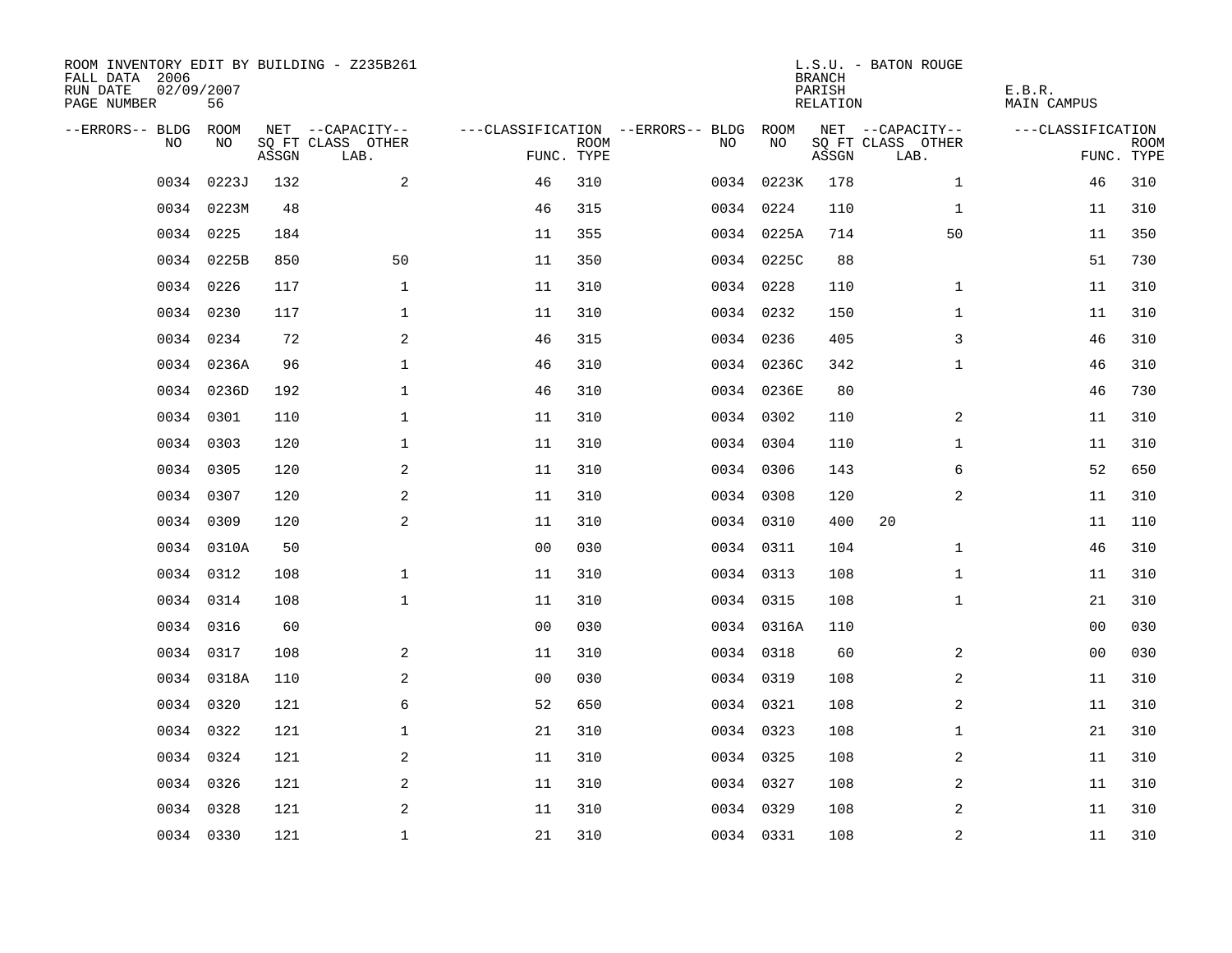| ROOM INVENTORY EDIT BY BUILDING - Z235B261<br>FALL DATA 2006<br>RUN DATE<br>PAGE NUMBER | 02/09/2007<br>57 |       |                           |                |             |                                        |                                                  | <b>BRANCH</b><br>PARISH<br>RELATION | L.S.U. - BATON ROUGE                                                   | E.B.R.<br><b>MAIN CAMPUS</b>       |                           |
|-----------------------------------------------------------------------------------------|------------------|-------|---------------------------|----------------|-------------|----------------------------------------|--------------------------------------------------|-------------------------------------|------------------------------------------------------------------------|------------------------------------|---------------------------|
| --ERRORS-- BLDG ROOM                                                                    |                  |       | NET --CAPACITY--          |                |             | ---CLASSIFICATION --ERRORS-- BLDG ROOM |                                                  |                                     | NET --CAPACITY--                                                       | ---CLASSIFICATION                  |                           |
| NO                                                                                      | NO.              | ASSGN | SQ FT CLASS OTHER<br>LAB. | FUNC. TYPE     | <b>ROOM</b> | NO.                                    | NO                                               | ASSGN                               | SQ FT CLASS OTHER<br>LAB.                                              |                                    | <b>ROOM</b><br>FUNC. TYPE |
|                                                                                         | 0034 0332        | 121   | 2                         | 21             | 310         |                                        | 0034 0333                                        | 108                                 | $\mathbf{1}$                                                           | 21                                 | 310                       |
|                                                                                         | 0034 0334        | 121   | $\mathbf{2}$              | 21             | 310         |                                        | 0034 0335                                        | 108                                 | $\overline{a}$                                                         | 11                                 | 310                       |
|                                                                                         | 0034 0336        | 108   | $\mathbf{1}$              | 11             | 310         |                                        | 0034 C0100                                       | 1896                                |                                                                        | 0 <sub>0</sub>                     | 020                       |
|                                                                                         | 0034 C0100E      | 966   |                           | 0 <sub>0</sub> | 020         |                                        | 0034 C0100S                                      | 105                                 |                                                                        | 00                                 | 020                       |
|                                                                                         | 0034 C0111       | 24    |                           | 00             | 020         |                                        | 0034 C0111A                                      | 353                                 |                                                                        | 0 <sub>0</sub>                     | 020                       |
|                                                                                         | 0034 C0200       | 1960  |                           | 0 <sub>0</sub> | 020         |                                        | 0034 C0200E                                      | 800                                 |                                                                        | 0 <sub>0</sub>                     | 020                       |
|                                                                                         | 0034 C0221       | 248   |                           | 0 <sub>0</sub> | 020         |                                        | 0034 C0223                                       | 316                                 |                                                                        | 00                                 | 020                       |
|                                                                                         | 0034 C0300       | 1229  |                           | 0 <sub>0</sub> | 020         |                                        | 0034 C0300E                                      | 378                                 |                                                                        | 0 <sub>0</sub>                     | 020                       |
|                                                                                         | 0034 C0310       | 72    |                           | 0 <sub>0</sub> | 020         |                                        | 0034 C0310E                                      | 378                                 |                                                                        | 0 <sub>0</sub>                     | 020                       |
|                                                                                         | 0034 S0100E      | 203   |                           | 0 <sub>0</sub> | 020         |                                        | 0034 S0100N                                      | 306                                 |                                                                        | 0 <sub>0</sub>                     | 020                       |
|                                                                                         | 0034 S0100W      | 273   |                           | 00             | 020         |                                        | 0034 S0200E                                      | 221                                 |                                                                        | 0 <sub>0</sub>                     | 020                       |
|                                                                                         | 0034 S0200N      | 286   |                           | 0 <sub>0</sub> | 020         |                                        | 0034 S0200W                                      | 260                                 |                                                                        | 0 <sub>0</sub>                     | 020                       |
|                                                                                         | 0034 S0300E      | 180   |                           | 0 <sub>0</sub> | 020         |                                        | 0034 S0300N                                      | 95                                  |                                                                        | 0 <sub>0</sub>                     | 020                       |
|                                                                                         | 0034 S0300W      | 336   |                           | 0 <sub>0</sub> | 020         |                                        | TOTAL NUMBER CLASSROOMS<br>TOTAL NUMBER LABS 210 |                                     | TOTAL NET ASSIGN SQ. FT. IN ROOM FILE<br>TOTAL NUMBER SPECIAL LABS 220 | 30,574<br>6<br>$\overline{4}$<br>3 |                           |
|                                                                                         | 0035 0100        | 99    |                           | 0 <sup>0</sup> | 020         |                                        | 0035 0100A                                       | 210                                 | 20                                                                     | 11                                 | 310                       |
|                                                                                         | 0035 0100B       | 16    |                           | 11             | 730         |                                        | 0035 0100C                                       | 6                                   |                                                                        | 11                                 | 635                       |
| 0035                                                                                    | 0100D            | 20    | $\mathbf{1}$              | 11             | 310         |                                        | 0035 0100E                                       | 8                                   |                                                                        | 11                                 | 730                       |
| 0035                                                                                    | 0200             | 74    |                           | 0 <sub>0</sub> | 020         |                                        | 0035 0200A                                       | 100                                 | 20                                                                     | 11                                 | 640                       |
| 0035                                                                                    | 0200B            | 195   | 10                        | 11             | 640         |                                        | 0035 0200C                                       | 40                                  |                                                                        | 0 <sub>0</sub>                     | 030                       |
|                                                                                         | 0035 0200D       | 8     | 1                         | 11             | 310         |                                        | 0035 0200E                                       | 6                                   |                                                                        | 11                                 | 730                       |
|                                                                                         | 0035 0200F       | 8     | 2                         | 11             | 310         |                                        | 0035 B0001                                       | 141                                 |                                                                        | 0 <sub>0</sub>                     | 030                       |
|                                                                                         | 0035 C0100       | 40    |                           | 0 <sub>0</sub> | 020         |                                        | 0035 S0100-                                      | 28                                  |                                                                        | 00                                 | 020                       |
|                                                                                         | 0035 S0200       | 98    |                           | 0 <sub>0</sub> | 020         |                                        |                                                  |                                     | TOTAL NET ASSIGN SO. FT. IN ROOM FILE                                  | 577                                |                           |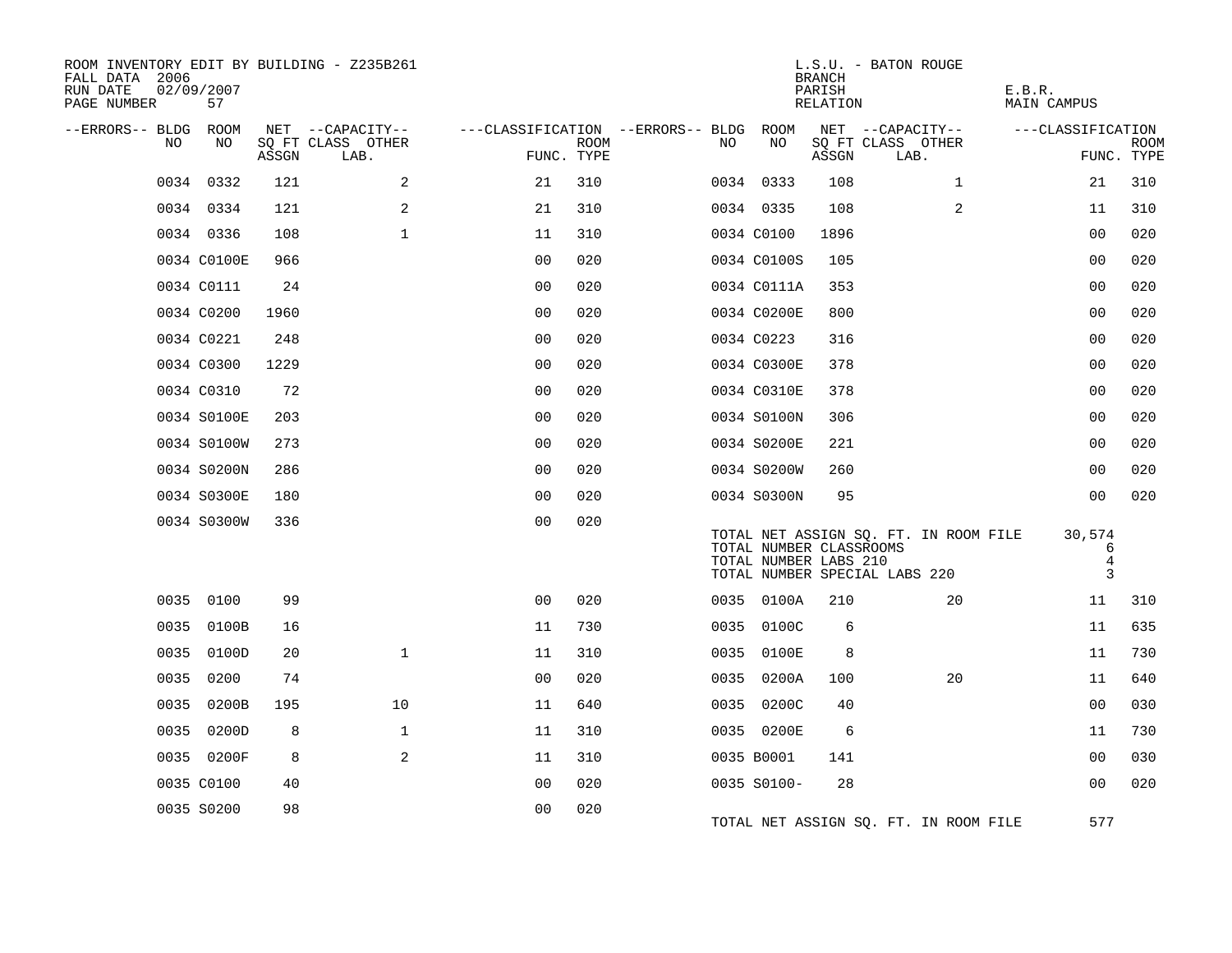| ROOM INVENTORY EDIT BY BUILDING - Z235B261<br>FALL DATA 2006<br>RUN DATE<br>PAGE NUMBER | 02/09/2007<br>58 |       |                                               |                |                           |                                                               |                                                        | <b>BRANCH</b><br>PARISH<br>RELATION | L.S.U. - BATON ROUGE                                       | E.B.R.<br>MAIN CAMPUS |                           |
|-----------------------------------------------------------------------------------------|------------------|-------|-----------------------------------------------|----------------|---------------------------|---------------------------------------------------------------|--------------------------------------------------------|-------------------------------------|------------------------------------------------------------|-----------------------|---------------------------|
| --ERRORS-- BLDG ROOM<br>NO.                                                             | NO               | ASSGN | NET --CAPACITY--<br>SQ FT CLASS OTHER<br>LAB. |                | <b>ROOM</b><br>FUNC. TYPE | ---CLASSIFICATION --ERRORS-- BLDG ROOM NET --CAPACITY--<br>NO | NO<br>TOTAL NUMBER CLASSROOMS<br>TOTAL NUMBER LABS 210 | ASSGN                               | SQ FT CLASS OTHER<br>LAB.<br>TOTAL NUMBER SPECIAL LABS 220 | ---CLASSIFICATION     | <b>ROOM</b><br>FUNC. TYPE |
|                                                                                         | 0036 0009        | 40    | 2                                             | 0 <sub>0</sub> | 030                       |                                                               | 0036 0010                                              | 3916                                | 60                                                         | 11                    | 520                       |
| 0036                                                                                    | 0010A            | 664   | 60                                            | 11             | 520                       | 0036                                                          | 0010B                                                  | 235                                 | 6                                                          | 0 <sub>0</sub>        | 030                       |
| 0036                                                                                    | 0010D            | 29    |                                               | 0 <sub>0</sub> | 010                       |                                                               | 0036 0010G                                             | 15                                  |                                                            | 00                    | 010                       |
| 0036                                                                                    | 0028             | 679   |                                               | 11             | 730                       | 0036                                                          | 0030                                                   | 923                                 | 14                                                         | 11                    | 250                       |
| 0036                                                                                    | 0030B            | 107   | 2                                             | 21             | 250                       | 0036                                                          | 0030C                                                  | 188                                 | 5                                                          | 21                    | 250                       |
| 0036                                                                                    | 0030D            | 39    | $\mathbf{1}$                                  | 00             | 030                       | 0036                                                          | 0030E                                                  | 35                                  | $\mathbf{1}$                                               | 00                    | 030                       |
| 0036                                                                                    | 0032             | 135   |                                               | 11             | 730                       |                                                               | 0036 0034                                              | 108                                 | 2                                                          | 11                    | 250                       |
| 0036                                                                                    | 0034A            | 62    | $\mathbf{1}$                                  | 11             | 250                       | 0036                                                          | 0034B                                                  | 69                                  | 1                                                          | 11                    | 250                       |
|                                                                                         | 0036 0034C       | 49    | $\mathbf{1}$                                  | 11             | 250                       |                                                               | 0036 0034D                                             | 62                                  | 1                                                          | 11                    | 250                       |
| 0036                                                                                    | 0036             | 135   | 10                                            | 11             | 210                       |                                                               | 0036 0036A                                             | 62                                  | 2                                                          | 11                    | 250                       |
| 0036                                                                                    | 0040             | 345   | 10                                            | 11             | 350                       |                                                               | 0036 0040A                                             | 104                                 | $\overline{4}$                                             | 0 <sub>0</sub>        | 030                       |
| 0036                                                                                    | 0040C            | 911   |                                               | 0 <sub>0</sub> | 020                       | 0036                                                          | 0041                                                   | 276                                 | 2                                                          | 11                    | 250                       |
|                                                                                         | 0036 0041A       | 92    | $\mathbf{1}$                                  | 11             | 310                       |                                                               | 0036 0041B                                             | 85                                  | $\mathbf{1}$                                               | 11                    | 310                       |
| 0036                                                                                    | 0042             | 87    |                                               | 0 <sub>0</sub> | 030                       |                                                               | 0036 0042A                                             | 46                                  | $\mathbf{1}$                                               | 0 <sub>0</sub>        | 030                       |
| 0036                                                                                    | 0044A            | 72    |                                               | 0 <sub>0</sub> | 030                       |                                                               | 0036 0044B                                             | 83                                  | 2                                                          | 92                    | 310                       |
| 0036                                                                                    | 0044C            | 126   |                                               | 81             | 081                       | 0036                                                          | 0044D                                                  | 15                                  |                                                            | 11                    | 225                       |
| 0036                                                                                    | 0044G            | 302   | 12                                            | 11             | 210                       |                                                               | 0036 0045                                              | 157                                 |                                                            | 0 <sub>0</sub>        | 030                       |
| 0036                                                                                    | 0046             | 35    | $\overline{a}$                                | 11             | 250                       | 0036                                                          | 0046A                                                  | 60                                  | $\mathbf{1}$                                               | 15                    | 310                       |
| 0036                                                                                    | 0046B            | 80    | $\mathbf{2}$                                  | 11             | 310                       | 0036                                                          | 0048                                                   | 112                                 | 2                                                          | 22                    | 250                       |
| 0036                                                                                    | 0049             | 44    |                                               | 00             | 020                       | 0036                                                          | 0049A                                                  | 142                                 | $\mathbf{1}$                                               | 11                    | 310                       |
| 0036                                                                                    | 0049B            | 142   | $\mathbf 1$                                   | 11             | 310                       |                                                               | 0036 0049C                                             | 10                                  |                                                            | 15                    | 315                       |
| 0036                                                                                    | 0050             | 114   | 2                                             | 22             | 250                       |                                                               | 0036 0051                                              | 121                                 | $\mathbf{1}$                                               | 11                    | 310                       |
| 0036                                                                                    | 0052             | 109   | 3                                             | 0 <sub>0</sub> | 030                       |                                                               | 0036 0053                                              | 120                                 | $\mathbf{1}$                                               | 11                    | 310                       |
|                                                                                         | 0036 0054        | 476   | 15                                            | 22             | 250                       |                                                               | 0036 0055                                              | 117                                 | $\mathbf{1}$                                               | 11                    | 310                       |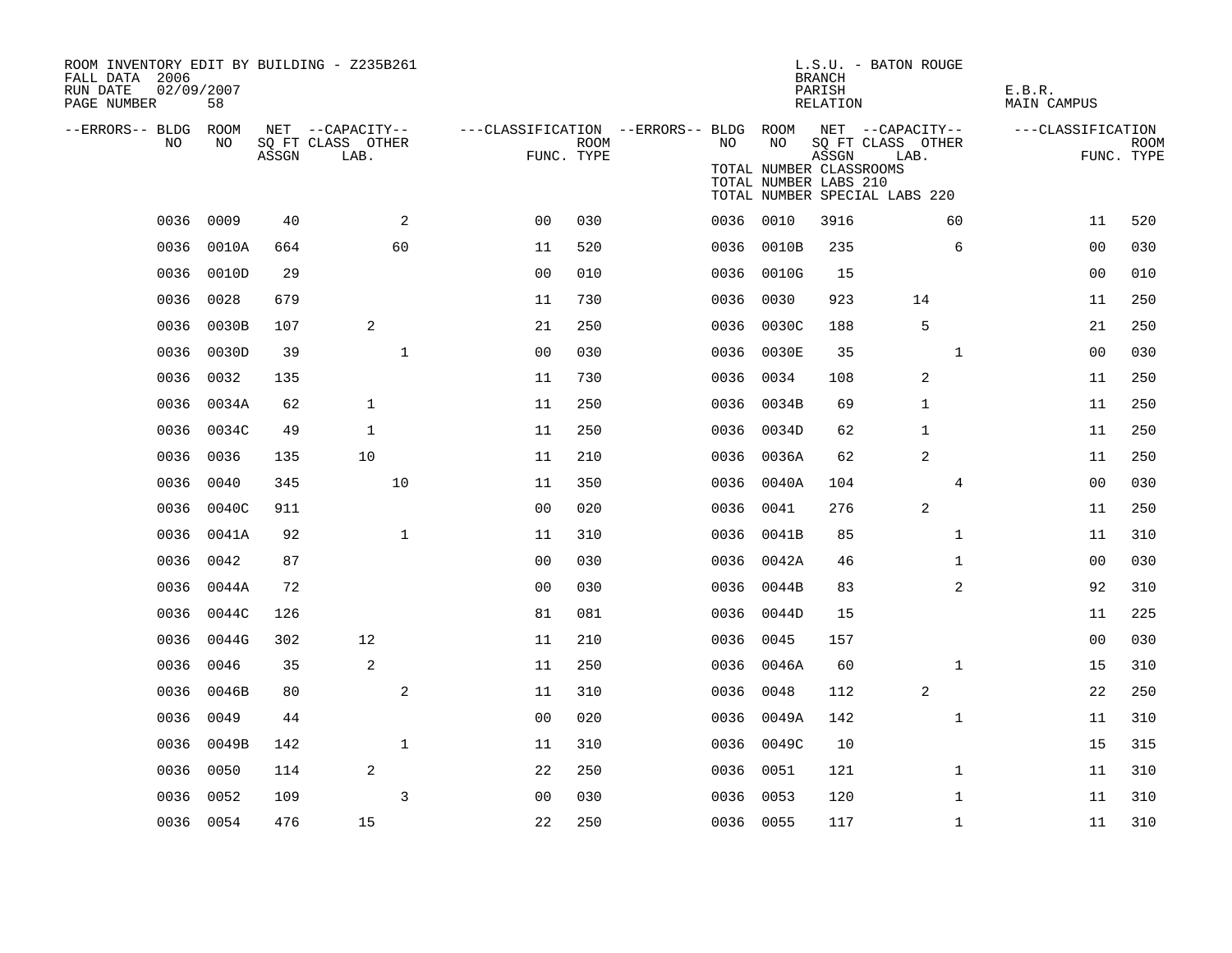| ROOM INVENTORY EDIT BY BUILDING - Z235B261<br>FALL DATA 2006<br>RUN DATE<br>PAGE NUMBER | 02/09/2007<br>59 |       |                           |                |             |                                   |            | <b>BRANCH</b><br>PARISH<br><b>RELATION</b> | L.S.U. - BATON ROUGE      | E.B.R.<br><b>MAIN CAMPUS</b> |                           |
|-----------------------------------------------------------------------------------------|------------------|-------|---------------------------|----------------|-------------|-----------------------------------|------------|--------------------------------------------|---------------------------|------------------------------|---------------------------|
| --ERRORS-- BLDG                                                                         | ROOM             |       | NET --CAPACITY--          |                |             | ---CLASSIFICATION --ERRORS-- BLDG | ROOM       |                                            | NET --CAPACITY--          | ---CLASSIFICATION            |                           |
| NO                                                                                      | NO               | ASSGN | SQ FT CLASS OTHER<br>LAB. | FUNC. TYPE     | <b>ROOM</b> | NO                                | NO         | ASSGN                                      | SQ FT CLASS OTHER<br>LAB. |                              | <b>ROOM</b><br>FUNC. TYPE |
| 0036                                                                                    | 0056             | 378   |                           | 0 <sub>0</sub> | 020         | 0036                              | 0056A      | 37                                         |                           | 15                           | 730                       |
| 0036                                                                                    | 0058             | 240   | 12                        | 45             | 310         | 0036                              | 0060       | 45                                         |                           | 00                           | 030                       |
| 0036                                                                                    | 0061             | 113   | 3                         | 11             | 310         | 0036                              | 0061A      | 80                                         | $\mathbf{1}$              | 11                           | 310                       |
| 0036                                                                                    | 0061B            | 57    | $\mathbf 1$               | 11             | 310         | 0036                              | 0061C      | 75                                         | $\mathbf{1}$              | 11                           | 310                       |
| 0036                                                                                    | 0061D            | 16    |                           | 15             | 730         | 0036                              | 0062       | 129                                        | 2                         | 11                           | 215                       |
| 0036                                                                                    | 0063             | 226   | 3                         | 11             | 310         |                                   | 0036 0063A | 106                                        | $\mathbf{1}$              | 15                           | 310                       |
| 0036                                                                                    | 0064             | 128   | $\mathbf{1}$              | 22             | 250         | 0036                              | 0065       | 142                                        | $\mathbf{1}$              | 11                           | 310                       |
| 0036                                                                                    | 0066             | 133   | $\mathbf{1}$              | 22             | 250         |                                   | 0036 0070  | 167                                        |                           | 11                           | 730                       |
| 0036                                                                                    | 0101             | 154   | $\mathbf{1}$              | 11             | 310         | 0036                              | 0102       | 80                                         |                           | 0 <sub>0</sub>               | 020                       |
| 0036                                                                                    | 0102A            | 45    |                           | 11             | 730         |                                   | 0036 0102B | 24                                         |                           | 0 <sub>0</sub>               | 030                       |
| 0036                                                                                    | 0103             | 265   | $\overline{4}$            | 11             | 310         | 0036                              | 0103A      | 165                                        | $\mathbf{1}$              | 11                           | 310                       |
| 0036                                                                                    | 0104             | 8     |                           | 11             | 730         | 0036                              | 0105       | 155                                        | 3                         | 0 <sub>0</sub>               | 030                       |
| 0036                                                                                    | 0108             | 825   | 55                        | 11             | 110         | 0036                              | 0109       | 210                                        | 3                         | 0 <sub>0</sub>               | 030                       |
| 0036                                                                                    | 0110             | 134   | 1                         | 11             | 310         |                                   | 0036 0111  | 77                                         |                           | 0 <sub>0</sub>               | 010                       |
| 0036                                                                                    | 0112             | 547   | 3                         | 11             | 310         |                                   | 0036 0112A | 78                                         |                           | 11                           | 315                       |
| 0036                                                                                    | 0113             | 160   | $\mathbf 1$               | 11             | 310         |                                   | 0036 0114  | 143                                        | $\mathbf{1}$              | 11                           | 310                       |
| 0036                                                                                    | 0115             | 96    | $\mathbf 1$               | 11             | 650         | 0036                              | 0116       | 64                                         |                           | 0 <sub>0</sub>               | 020                       |
| 0036                                                                                    | 0117             | 187   | $\mathbf{1}$              | 11             | 310         |                                   | 0036 0119  | 186                                        | $\mathbf{1}$              | 11                           | 310                       |
| 0036                                                                                    | 0120             | 3141  | 40                        | 11             | 210         |                                   | 0036 0121  | 185                                        | 2                         | 11                           | 310                       |
| 0036                                                                                    | 0122             | 86    |                           | 11             | 215         |                                   | 0036 0123  | 185                                        | 2                         | 11                           | 310                       |
| 0036                                                                                    | 0124             | 800   |                           | 0 <sub>0</sub> | 020         |                                   | 0036 0125  | 193                                        | $\mathbf{1}$              | 11                           | 310                       |
| 0036                                                                                    | 0126             | 304   | 12                        | 11             | 350         |                                   | 0036 0126A | 85                                         | $\mathbf{1}$              | 11                           | 310                       |
| 0036                                                                                    | 0126B            | 88    | $\mathbf{1}$              | 11             | 310         |                                   | 0036 0126C | 88                                         | $\mathbf{1}$              | 11                           | 310                       |
| 0036                                                                                    | 0126D            | 32    | $\mathbf{1}$              | 11             | 310         |                                   | 0036 0126E | 280                                        | $\mathbf{1}$              | 11                           | 310                       |
| 0036                                                                                    | 0126F            | 11    | $\mathbf 1$               | 11             | 310         | 0036                              | 0126G      | 11                                         | $\mathbf{1}$              | 11                           | 310                       |
|                                                                                         | 0036 0126H       | 81    |                           | 0 <sub>0</sub> | 030         |                                   | 0036 0126J | 120                                        |                           | 0 <sub>0</sub>               | 020                       |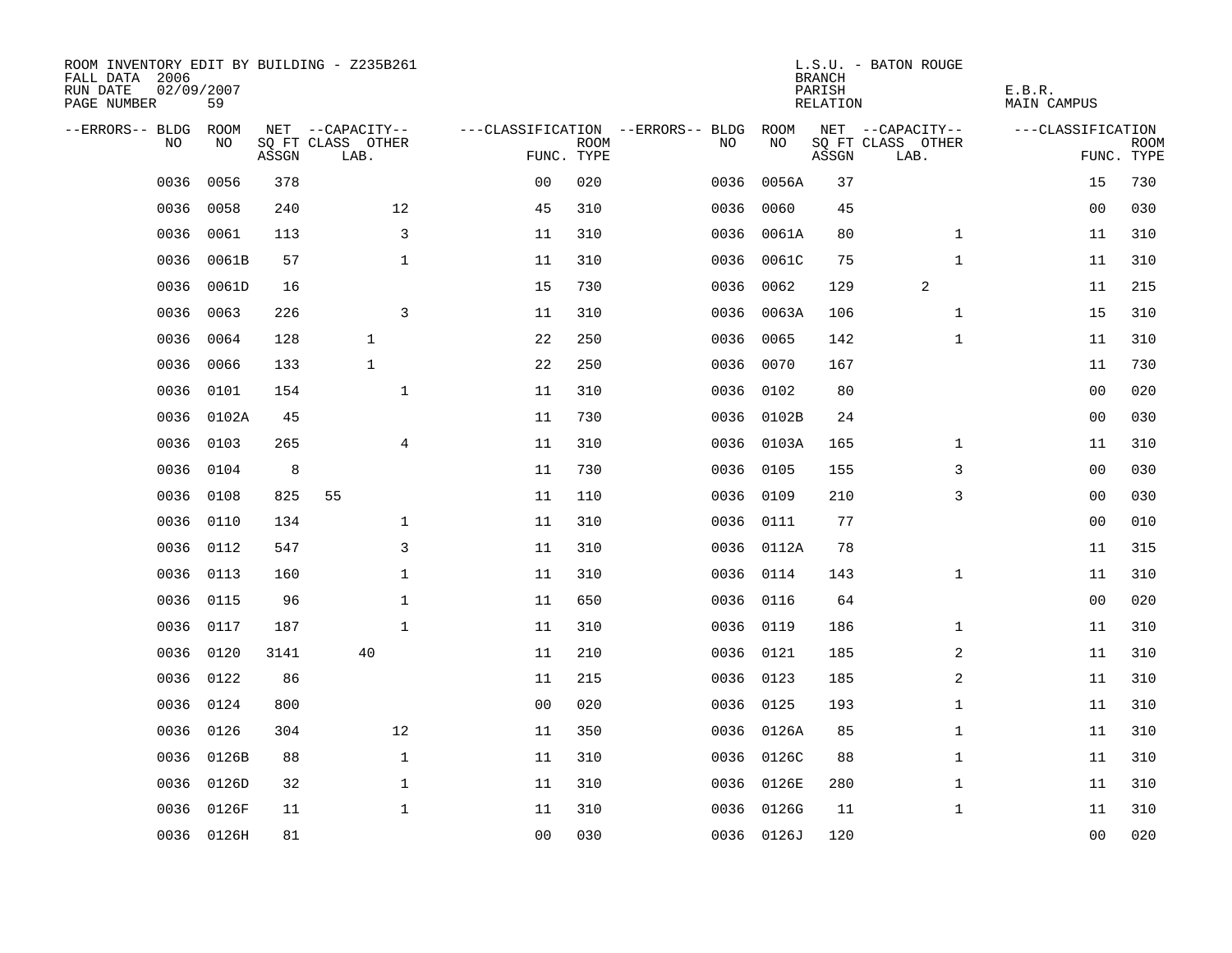| ROOM INVENTORY EDIT BY BUILDING - Z235B261<br>FALL DATA 2006<br>RUN DATE<br>PAGE NUMBER | 02/09/2007<br>60 |       |                           |              |                |             |                                   |      |            | <b>BRANCH</b><br>PARISH<br>RELATION | L.S.U. - BATON ROUGE      |              | E.B.R.<br>MAIN CAMPUS |             |
|-----------------------------------------------------------------------------------------|------------------|-------|---------------------------|--------------|----------------|-------------|-----------------------------------|------|------------|-------------------------------------|---------------------------|--------------|-----------------------|-------------|
| --ERRORS-- BLDG ROOM                                                                    |                  |       | NET --CAPACITY--          |              |                |             | ---CLASSIFICATION --ERRORS-- BLDG |      | ROOM       |                                     | NET --CAPACITY--          |              | ---CLASSIFICATION     |             |
| NO.                                                                                     | NO.              | ASSGN | SQ FT CLASS OTHER<br>LAB. |              | FUNC. TYPE     | <b>ROOM</b> | NO.                               |      | NO         | ASSGN                               | SQ FT CLASS OTHER<br>LAB. |              | FUNC. TYPE            | <b>ROOM</b> |
| 0036                                                                                    | 0127             | 166   |                           | $\mathbf{1}$ | 11             | 310         |                                   | 0036 | 0128       | 515                                 |                           |              | 0 <sub>0</sub>        | 020         |
| 0036                                                                                    | 0128A            | 170   |                           | 2            | 0 <sub>0</sub> | 030         |                                   |      | 0036 0129  | 188                                 |                           | $\mathbf{1}$ | 11                    | 310         |
| 0036                                                                                    | 0130             | 514   | 34                        |              | 11             | 110         |                                   |      | 0036 0131  | 979                                 | 65                        |              | 11                    | 110         |
| 0036                                                                                    | 0132             | 31    |                           |              | 11             | 115         |                                   |      | 0036 0133  | 840                                 | 60                        |              | 11                    | 110         |
| 0036                                                                                    | 0134             | 75    |                           |              | 11             | 115         |                                   |      | 0036 0136  | 313                                 |                           |              | 82                    | 082         |
| 0036                                                                                    | 0137             | 776   | 55                        |              | 11             | 220         |                                   |      | 0036 0138  | 332                                 | 14                        |              | 22                    | 250         |
| 0036                                                                                    | 0138A            | 262   |                           |              | 0 <sub>0</sub> | 030         |                                   | 0036 | 0139       | 585                                 | 36                        |              | 11                    | 110         |
| 0036                                                                                    | 0140             | 481   | 25                        |              | 44             | 250         |                                   |      | 0036 0141  | 220                                 |                           | 3            | 91                    | 650         |
| 0036                                                                                    | 0142             | 252   |                           | 8            | 11             | 680         |                                   |      | 0036 0144A | 106                                 |                           | $\mathbf{1}$ | 81                    | 081         |
| 0036                                                                                    | 0144B            | 39    |                           | $\mathbf{1}$ | 0 <sub>0</sub> | 030         |                                   |      | 0036 0146  | 557                                 | 36                        |              | 11                    | 110         |
| 0036                                                                                    | 0148             | 143   |                           | 2            | 11             | 310         |                                   | 0036 | 0150       | 226                                 |                           | 6            | 11                    | 650         |
| 0036                                                                                    | 0150A            | 69    |                           | $\mathbf 1$  | 0 <sub>0</sub> | 030         |                                   |      | 0036 0150B | 24                                  |                           |              | 00                    | 010         |
| 0036                                                                                    | 0152             | 465   | 20                        |              | 11             | 110         |                                   | 0036 | 0154       | 105                                 | 5                         |              | 11                    | 210         |
| 0036                                                                                    | 0156             | 763   | 50                        |              | 11             | 110         |                                   | 0036 | 0201       | 203                                 |                           | $\mathbf{1}$ | 46                    | 310         |
| 0036                                                                                    | 0202             | 196   |                           | $\mathbf 1$  | 46             | 310         |                                   | 0036 | 0202A      | 45                                  |                           |              | 46                    | 730         |
| 0036                                                                                    | 0203             | 232   |                           | $\mathbf 1$  | 46             | 310         |                                   | 0036 | 0205       | 217                                 |                           | $\mathbf{1}$ | 46                    | 310         |
| 0036                                                                                    | 0206             | 217   |                           | $\mathbf{1}$ | 46             | 310         |                                   | 0036 | 0207       | 210                                 |                           | $\mathbf{1}$ | 46                    | 310         |
| 0036                                                                                    | 0208             | 210   |                           | $\mathbf{1}$ | 46             | 310         |                                   | 0036 | 0210       | 217                                 |                           | $\mathbf{1}$ | 46                    | 310         |
| 0036                                                                                    | 0212             | 112   |                           | 2            | 0 <sub>0</sub> | 030         |                                   |      | 0036 0214  | 112                                 |                           | 5            | 00                    | 030         |
| 0036                                                                                    | 0215             | 86    |                           |              | 00             | 010         |                                   |      | 0036 0216  | 232                                 |                           | $\mathbf{1}$ | 46                    | 310         |
| 0036                                                                                    | 0218             | 195   |                           | $\mathbf 1$  | 46             | 310         |                                   |      | 0036 0219  | 144                                 |                           |              | 00                    | 030         |
| 0036                                                                                    | 0220             | 225   |                           | $\mathbf{1}$ | 46             | 310         |                                   | 0036 | 0221       | 210                                 |                           | $\mathbf{1}$ | 46                    | 310         |
| 0036                                                                                    | 0222             | 142   |                           |              | 0 <sub>0</sub> | 020         |                                   |      | 0036 0222A | 83                                  |                           |              | 46                    | 730         |
| 0036                                                                                    | 0223             | 225   |                           | $\mathbf{1}$ | 46             | 310         |                                   | 0036 | 0224       | 227                                 |                           |              | 00                    | 020         |
| 0036                                                                                    | 0224A            | 120   |                           |              | 21             | 315         |                                   |      | 0036 0224B | 125                                 |                           | $\mathbf{1}$ | 21                    | 310         |
|                                                                                         | 0036 0224C       | 175   |                           | $\mathbf{1}$ | 21             | 310         |                                   |      | 0036 0224D | 138                                 |                           | $\mathbf{1}$ | 31                    | 310         |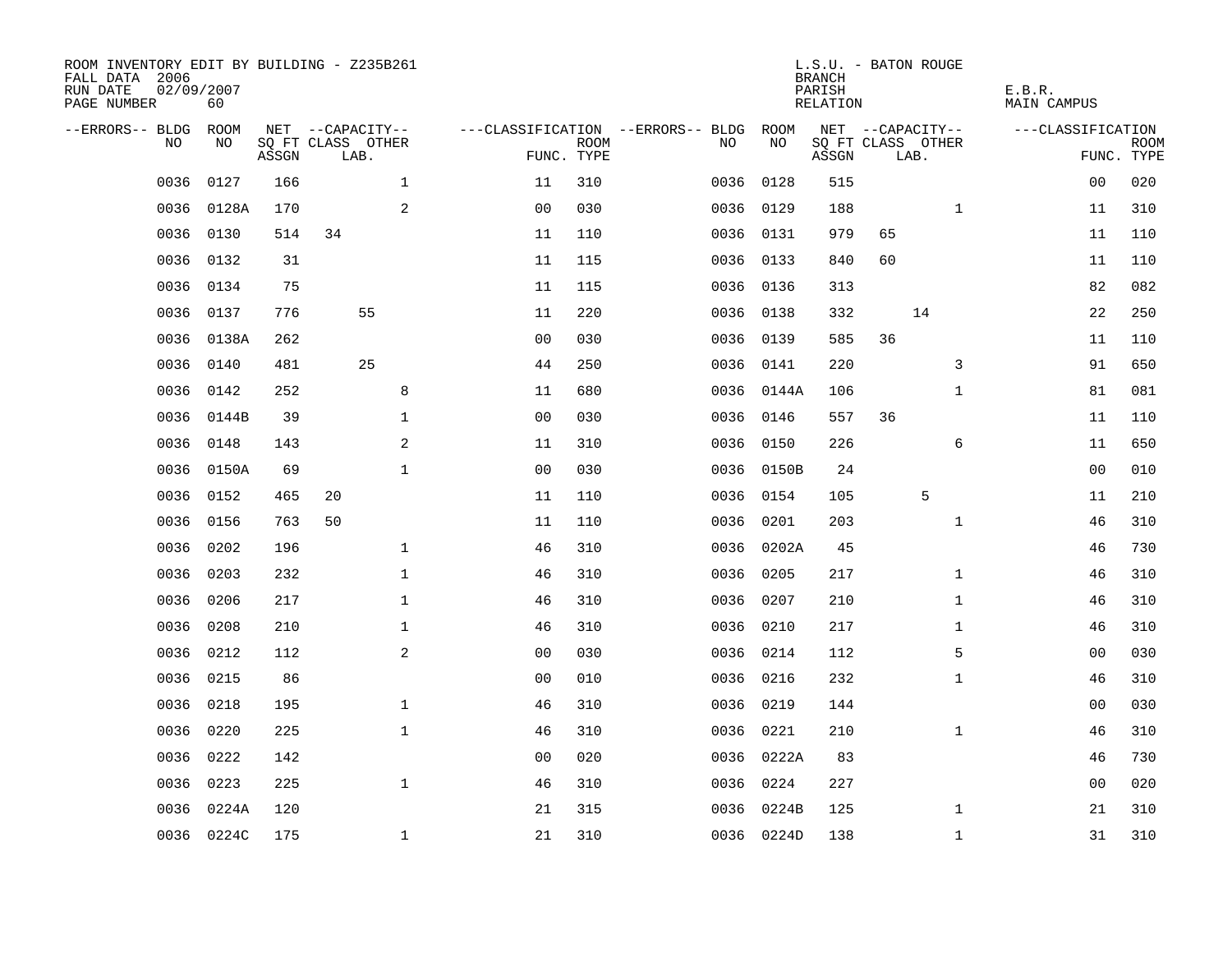| ROOM INVENTORY EDIT BY BUILDING - Z235B261<br>FALL DATA 2006<br>RUN DATE<br>PAGE NUMBER | 02/09/2007<br>61 |       |                           |                |             |                                   |                                                  | <b>BRANCH</b><br>PARISH<br>RELATION | L.S.U. - BATON ROUGE                                                   | E.B.R.<br>MAIN CAMPUS            |                           |
|-----------------------------------------------------------------------------------------|------------------|-------|---------------------------|----------------|-------------|-----------------------------------|--------------------------------------------------|-------------------------------------|------------------------------------------------------------------------|----------------------------------|---------------------------|
| --ERRORS-- BLDG ROOM                                                                    |                  |       | NET --CAPACITY--          |                |             | ---CLASSIFICATION --ERRORS-- BLDG | ROOM                                             |                                     | NET --CAPACITY--                                                       | ---CLASSIFICATION                |                           |
| NO                                                                                      | NO               | ASSGN | SQ FT CLASS OTHER<br>LAB. | FUNC. TYPE     | <b>ROOM</b> | NO.                               | NO                                               | ASSGN                               | SQ FT CLASS OTHER<br>LAB.                                              |                                  | <b>ROOM</b><br>FUNC. TYPE |
| 0036                                                                                    | 0224E            | 64    |                           | 92             | 650         | 0036                              | 0225                                             | 217                                 | $\mathbf{1}$                                                           | 46                               | 310                       |
| 0036                                                                                    | 0226             | 61    |                           | 0 <sub>0</sub> | 020         |                                   | 0036 0226A                                       | 145                                 | $\mathbf{1}$                                                           | 51                               | 310                       |
|                                                                                         | 0036 0226B       | 85    | $\mathbf 1$               | 11             | 310         |                                   | 0036 0226C                                       | 85                                  | $\mathbf{1}$                                                           | 11                               | 310                       |
| 0036                                                                                    | 0226D            | 123   | $\mathbf 1$               | 46             | 310         |                                   | 0036 0301                                        | 203                                 | $\mathbf{1}$                                                           | 46                               | 310                       |
| 0036                                                                                    | 0302             | 218   | 6                         | 46             | 350         |                                   | 0036 0302A                                       | 45                                  |                                                                        | 46                               | 730                       |
| 0036                                                                                    | 0303             | 233   | $\mathbf 1$               | 46             | 310         |                                   | 0036 0305                                        | 225                                 | 2                                                                      | 46                               | 310                       |
| 0036                                                                                    | 0306             | 217   | $\mathbf 1$               | 46             | 310         |                                   | 0036 0307                                        | 210                                 | $\mathbf{1}$                                                           | 46                               | 310                       |
| 0036                                                                                    | 0308             | 210   | $\mathbf 1$               | 46             | 310         |                                   | 0036 0310                                        | 218                                 | $\mathbf{1}$                                                           | 46                               | 310                       |
| 0036                                                                                    | 0311             | 931   | $\overline{4}$            | 46             | 310         |                                   | 0036 0312                                        | 112                                 | $\overline{a}$                                                         | 0 <sub>0</sub>                   | 030                       |
| 0036                                                                                    | 0314             | 112   | 5                         | 0 <sub>0</sub> | 030         |                                   | 0036 0315                                        | 154                                 |                                                                        | 00                               | 030                       |
| 0036                                                                                    | 0316             | 233   | $\mathbf 1$               | 46             | 310         |                                   | 0036 0318                                        | 195                                 | $\mathbf{1}$                                                           | 46                               | 310                       |
|                                                                                         | 0036 0320        | 197   | 8                         | 46             | 355         |                                   | 0036 0320A                                       | 65                                  |                                                                        | 46                               | 315                       |
| 0036                                                                                    | 0321             | 210   | $\mathbf{1}$              | 46             | 310         |                                   | 0036 0323                                        | 217                                 | $\mathbf{1}$                                                           | 46                               | 310                       |
|                                                                                         | 0036 0324        | 154   |                           | 0 <sub>0</sub> | 020         |                                   | 0036 0325                                        | 217                                 | $\mathbf{1}$                                                           | 46                               | 310                       |
|                                                                                         | 0036 0326        | 551   | 23                        | 46             | 350         |                                   | 0036 C0034                                       | 136                                 |                                                                        | 00                               | 020                       |
|                                                                                         | 0036 C0044       | 136   |                           | 0 <sub>0</sub> | 020         |                                   | 0036 C0100                                       | 2467                                |                                                                        | 00                               | 020                       |
|                                                                                         | 0036 C0100A      | 108   |                           | 0 <sub>0</sub> | 020         |                                   | 0036 C0200                                       | 300                                 |                                                                        | 0 <sub>0</sub>                   | 020                       |
|                                                                                         | 0036 C0300       | 1280  |                           | 0 <sub>0</sub> | 020         |                                   | 0036 S0000                                       | 171                                 |                                                                        | 00                               | 020                       |
|                                                                                         | 0036 S0100       | 423   |                           | 0 <sub>0</sub> | 020         |                                   | 0036 S0200                                       | 257                                 |                                                                        | 00                               | 020                       |
|                                                                                         | 0036 S0300       | 101   |                           | 0 <sub>0</sub> | 020         |                                   | TOTAL NUMBER CLASSROOMS<br>TOTAL NUMBER LABS 210 |                                     | TOTAL NET ASSIGN SQ. FT. IN ROOM FILE<br>TOTAL NUMBER SPECIAL LABS 220 | 36,249<br>8<br>4<br>$\mathbf{1}$ |                           |
|                                                                                         | 0037 0001        | 8526  | 52                        | 81             | 081         |                                   | 0037 0012                                        | 1081                                |                                                                        | 81                               | 081                       |
| 0037                                                                                    | 0012A            | 260   |                           | 81             | 081         |                                   | 0037 0014                                        | 2674                                |                                                                        | 81                               | 081                       |
|                                                                                         | 0037 0014A       | 998   | 2                         | 81             | 081         |                                   | 0037 0014B                                       | 998                                 | 2                                                                      | 81                               | 081                       |
|                                                                                         | 0037 0014C       | 998   | $\overline{c}$            | 81             | 081         |                                   | 0037 0014D                                       | 998                                 | 2                                                                      | 81                               | 081                       |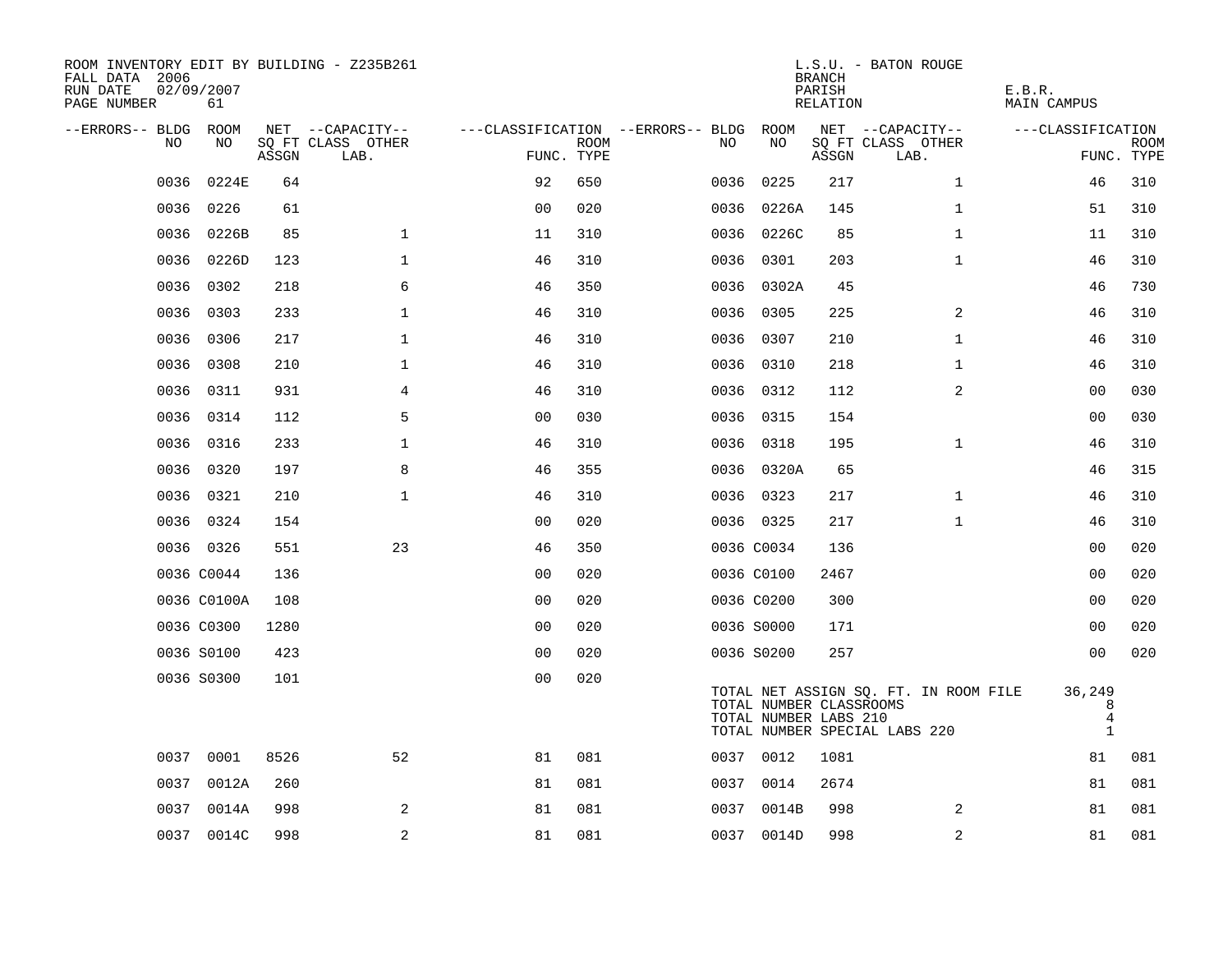| ROOM INVENTORY EDIT BY BUILDING - Z235B261<br>FALL DATA 2006<br>RUN DATE<br>PAGE NUMBER | 02/09/2007<br>62 |       |                           |                                   |      |   |      |                                                                | <b>BRANCH</b><br>PARISH<br>RELATION | L.S.U. - BATON ROUGE                                                   | E.B.R.<br><b>MAIN CAMPUS</b> |                           |
|-----------------------------------------------------------------------------------------|------------------|-------|---------------------------|-----------------------------------|------|---|------|----------------------------------------------------------------|-------------------------------------|------------------------------------------------------------------------|------------------------------|---------------------------|
| --ERRORS-- BLDG                                                                         | ROOM             |       | NET --CAPACITY--          | ---CLASSIFICATION --ERRORS-- BLDG |      |   |      | ROOM                                                           |                                     | NET --CAPACITY--                                                       | ---CLASSIFICATION            |                           |
| NO                                                                                      | NO               | ASSGN | SQ FT CLASS OTHER<br>LAB. | FUNC. TYPE                        | ROOM |   | NO   | NO                                                             | ASSGN                               | SQ FT CLASS OTHER<br>LAB.                                              |                              | <b>ROOM</b><br>FUNC. TYPE |
| 0037                                                                                    | 0014E            | 998   | 2                         | 81                                | 081  |   | 0037 | 0014F                                                          | 998                                 | 2                                                                      | 81                           | 081                       |
| 0037                                                                                    | 0014G            | 588   | 2                         | 81                                | 081  |   | 0037 | 0014H                                                          | 1116                                | 2                                                                      | 81                           | 081                       |
| 0037                                                                                    | 0014I            | 43    | $\mathbf{1}$              | 81                                | 081  |   |      | 0037 0016                                                      | 241                                 | $\mathbf{1}$                                                           | 81                           | 081                       |
| 0037                                                                                    | 0018             | 51    |                           | 81                                | 081  |   |      | 0037 0018A                                                     | 90                                  | $\mathbf{1}$                                                           | 81                           | 081                       |
| 0037                                                                                    | 0020             | 7128  | 25                        | 81                                | 081  |   |      | 0037 0101                                                      | 1124                                |                                                                        | 81                           | 081                       |
|                                                                                         | 0037 0101A       | 313   | 4                         | 81                                | 081  |   |      | 0037 0103                                                      | 421                                 |                                                                        | 81                           | 081                       |
|                                                                                         | 0037 0103A       | 157   |                           | 81                                | 081  |   |      | 0037 C0000                                                     | 542                                 |                                                                        | 81                           | 081                       |
|                                                                                         | 0037 S0000       | 181   |                           | 81                                | 081  |   |      | 0037 S0100<br>TOTAL NUMBER CLASSROOMS<br>TOTAL NUMBER LABS 210 | 38                                  | TOTAL NET ASSIGN SQ. FT. IN ROOM FILE<br>TOTAL NUMBER SPECIAL LABS 220 | 81<br>30,562                 | 081                       |
| 0038                                                                                    | 0100             | 89    |                           | 0 <sub>0</sub>                    | 020  |   |      | 0038 0101                                                      | 386                                 |                                                                        | 14                           | 680                       |
| 0038                                                                                    | 0101A            | 175   | 4                         | 52                                | 410  |   |      | 0038 0101B                                                     | 234                                 | $\mathbf{1}$                                                           | 61                           | 310                       |
| 0038                                                                                    | 0102             | 134   | 2                         | 61                                | 310  |   | 0038 | 0103                                                           | 171                                 | $\overline{2}$                                                         | 63                           | 310                       |
| 0038                                                                                    | 0104             | 98    |                           | 0 <sub>0</sub>                    | 030  |   | 0038 | 0105                                                           | 109                                 |                                                                        | 63                           | 315                       |
| 0038                                                                                    | 0106             | 61    | $\mathbf 1$               | 00                                | 030  | 9 | 0038 | 0107                                                           | 183                                 | 3                                                                      | 41                           | 410                       |
| 0038                                                                                    | 0108             | 35    |                           | 64                                | 715  |   | 0038 | 0108A                                                          | 11                                  | $\mathbf{1}$                                                           | 00                           | 030                       |
| 0038                                                                                    | 0109             | 38    |                           | 14                                | 685  |   | 0038 | 0109A                                                          | 41                                  | $\mathbf{1}$                                                           | 0 <sub>0</sub>               | 030                       |
| 0038                                                                                    | 0110             | 184   | 5                         | 52                                | 680  |   |      | 0038 0110A                                                     | 33                                  |                                                                        | 52                           | 685                       |
| 0038                                                                                    | 0111             | 183   |                           | 52                                | 680  |   |      | 0038 0111A                                                     | 22                                  |                                                                        | 14                           | 685                       |
|                                                                                         | 0038 0113        | 8     |                           | 0 <sub>0</sub>                    | 010  |   |      | 0038 C0100<br>TOTAL NUMBER CLASSROOMS<br>TOTAL NUMBER LABS 210 | 106                                 | TOTAL NET ASSIGN SQ. FT. IN ROOM FILE<br>TOTAL NUMBER SPECIAL LABS 220 | 00<br>1,887                  | 020                       |
| 0039                                                                                    | 0101             | 432   | $\mathbf 1$               | 41                                | 620  |   |      | 0039 0101A                                                     | 6                                   |                                                                        | 0 <sub>0</sub>               | 010                       |
| 0039                                                                                    | 0102             | 168   | 3                         | 41                                | 310  |   |      | 0039 0102A                                                     | 82                                  | 2                                                                      | 41                           | 310                       |
| 0039                                                                                    | 0102B            | 35    | 2                         | 0 <sub>0</sub>                    | 030  |   | 0039 | 0102C                                                          | 14                                  |                                                                        | 41                           | 730                       |
|                                                                                         | 0039 0103        | 180   | $\mathbf 1$               | 41                                | 310  |   |      | 0039 0104                                                      | 5                                   |                                                                        | 0 <sub>0</sub>               | 020                       |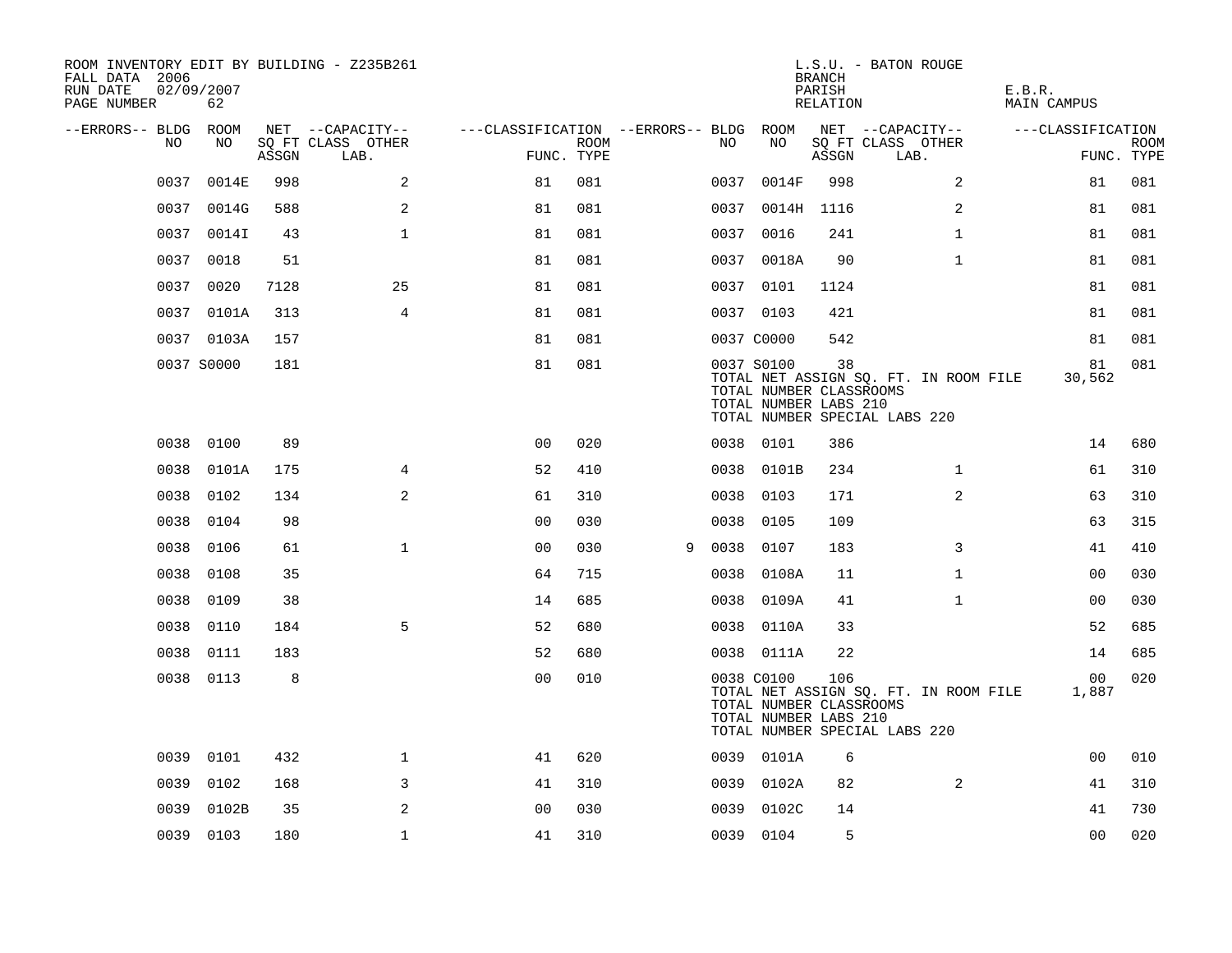| ROOM INVENTORY EDIT BY BUILDING - Z235B261<br>FALL DATA 2006<br>RUN DATE<br>PAGE NUMBER | 02/09/2007<br>63 |       |                           |                                        |             |      |                                                                | <b>BRANCH</b><br>PARISH<br>RELATION | L.S.U. - BATON ROUGE                                                   | E.B.R.<br>MAIN CAMPUS |                           |
|-----------------------------------------------------------------------------------------|------------------|-------|---------------------------|----------------------------------------|-------------|------|----------------------------------------------------------------|-------------------------------------|------------------------------------------------------------------------|-----------------------|---------------------------|
| --ERRORS-- BLDG ROOM                                                                    |                  |       | NET --CAPACITY--          | ---CLASSIFICATION --ERRORS-- BLDG ROOM |             |      |                                                                |                                     | NET --CAPACITY--                                                       | ---CLASSIFICATION     |                           |
| NO.                                                                                     | NO.              | ASSGN | SQ FT CLASS OTHER<br>LAB. | FUNC. TYPE                             | <b>ROOM</b> | NO.  | NO                                                             | ASSGN                               | SQ FT CLASS OTHER<br>LAB.                                              |                       | <b>ROOM</b><br>FUNC. TYPE |
| 0039                                                                                    | 0108             | 259   | $\mathbf{1}$              | 41                                     | 315         | 0039 | 0201                                                           | 197                                 | 3                                                                      | 41                    | 310                       |
| 0039                                                                                    | 0201A            | 24    |                           | 41                                     | 730         | 0039 | 0201B                                                          | 198                                 | $\overline{a}$                                                         | 41                    | 310                       |
| 0039                                                                                    | 0202             | 198   | $\mathbf 1$               | 41                                     | 310         | 0039 | 0202A                                                          | 24                                  |                                                                        | 00                    | 030                       |
| 0039                                                                                    | 0203             | 194   | $\mathbf 1$               | 51                                     | 310         | 0039 | 0203A                                                          | 24                                  |                                                                        | 51                    | 730                       |
| 0039                                                                                    | 0204             | 18    |                           | 51                                     | 730         | 0039 | 0205                                                           | 12                                  |                                                                        | 41                    | 315                       |
| 0039                                                                                    | 0206             | 38    | $\mathbf{1}$              | 0 <sub>0</sub>                         | 030         |      | 0039 0208                                                      | 191                                 | 3                                                                      | 41                    | 310                       |
|                                                                                         | 0039 C0100       | 85    |                           | 0 <sub>0</sub>                         | 020         |      | 0039 S0100<br>TOTAL NUMBER CLASSROOMS<br>TOTAL NUMBER LABS 210 | 81                                  | TOTAL NET ASSIGN SQ. FT. IN ROOM FILE<br>TOTAL NUMBER SPECIAL LABS 220 | 00<br>2,191           | 020                       |
|                                                                                         | 0040 1100        | 190   | $\mathbf{1}$              | 11                                     | 310         |      | 0040 1100A                                                     | 224                                 | $\mathbf{1}$                                                           | 11                    | 310                       |
|                                                                                         | 0040 1101        | 208   | $\mathbf 1$               | 11                                     | 310         |      | 0040 1101A                                                     | 38                                  | $\mathbf{1}$                                                           | 11                    | 310                       |
|                                                                                         | 0040 1102        | 231   | $\mathbf 1$               | 11                                     | 310         |      | 0040 1102A                                                     | $7\phantom{.0}$                     |                                                                        | 11                    | 315                       |
| 0040                                                                                    | 1104             | 190   | $\mathbf{1}$              | 11                                     | 310         |      | 0040 1104A                                                     | 15                                  |                                                                        | 11                    | 315                       |
| 0040                                                                                    | 1104B            | 12    | $\mathbf{1}$              | 11                                     | 310         |      | 0040 1104C                                                     | 8                                   |                                                                        | 11                    | 315                       |
| 0040                                                                                    | 1105             | 415   | 20                        | 11                                     | 680         | 0040 | 1106                                                           | 206                                 | $\mathbf{1}$                                                           | 11                    | 310                       |
| 0040                                                                                    | 1106A            | 39    |                           | 11                                     | 315         | 0040 | 1106B                                                          | 8                                   |                                                                        | 11                    | 315                       |
| 0040                                                                                    | 1106C            | 9     |                           | 11                                     | 315         |      | 0040 1106D                                                     | 9                                   |                                                                        | 11                    | 315                       |
| 0040                                                                                    | 1108             | 185   | $\mathbf{1}$              | 11                                     | 310         |      | 0040 1108A                                                     | 9                                   |                                                                        | 11                    | 315                       |
|                                                                                         | 0040 1108B       | 21    |                           | 11                                     | 315         |      | 0040 1109                                                      | 137                                 | $\mathbf{1}$                                                           | 11                    | 310                       |
|                                                                                         | 0040 1109A       | 121   | 2                         | 11                                     | 710         |      | 0040 1110                                                      | 209                                 | $\mathbf{1}$                                                           | 11                    | 310                       |
|                                                                                         | 0040 1112        | 179   |                           | 11                                     | 315         |      | 0040 1114                                                      | 165                                 | 4                                                                      | 00                    | 030                       |
| 0040                                                                                    | 1115             | 395   | $\mathbf{1}$              | 11                                     | 310         |      | 0040 1115A                                                     | 134                                 | $\mathbf{1}$                                                           | 11                    | 310                       |
|                                                                                         | 0040 1116        | 39    |                           | 11                                     | 315         |      | 0040 1118                                                      | 21                                  |                                                                        | 00                    | 030                       |
| 0040                                                                                    | 1119             | 220   | $\mathbf 1$               | 11                                     | 310         |      | 0040 1119A                                                     | 10                                  | $\mathbf{1}$                                                           | 11                    | 315                       |
|                                                                                         | 0040 1119B       | 8     | $\mathbf 1$               | 11                                     | 315         |      | 0040 1119C                                                     | 7                                   |                                                                        | 11                    | 315                       |
|                                                                                         | 0040 1122        | 25    |                           | 11                                     | 730         |      | 0040 1124                                                      | 24                                  |                                                                        | 11                    | 730                       |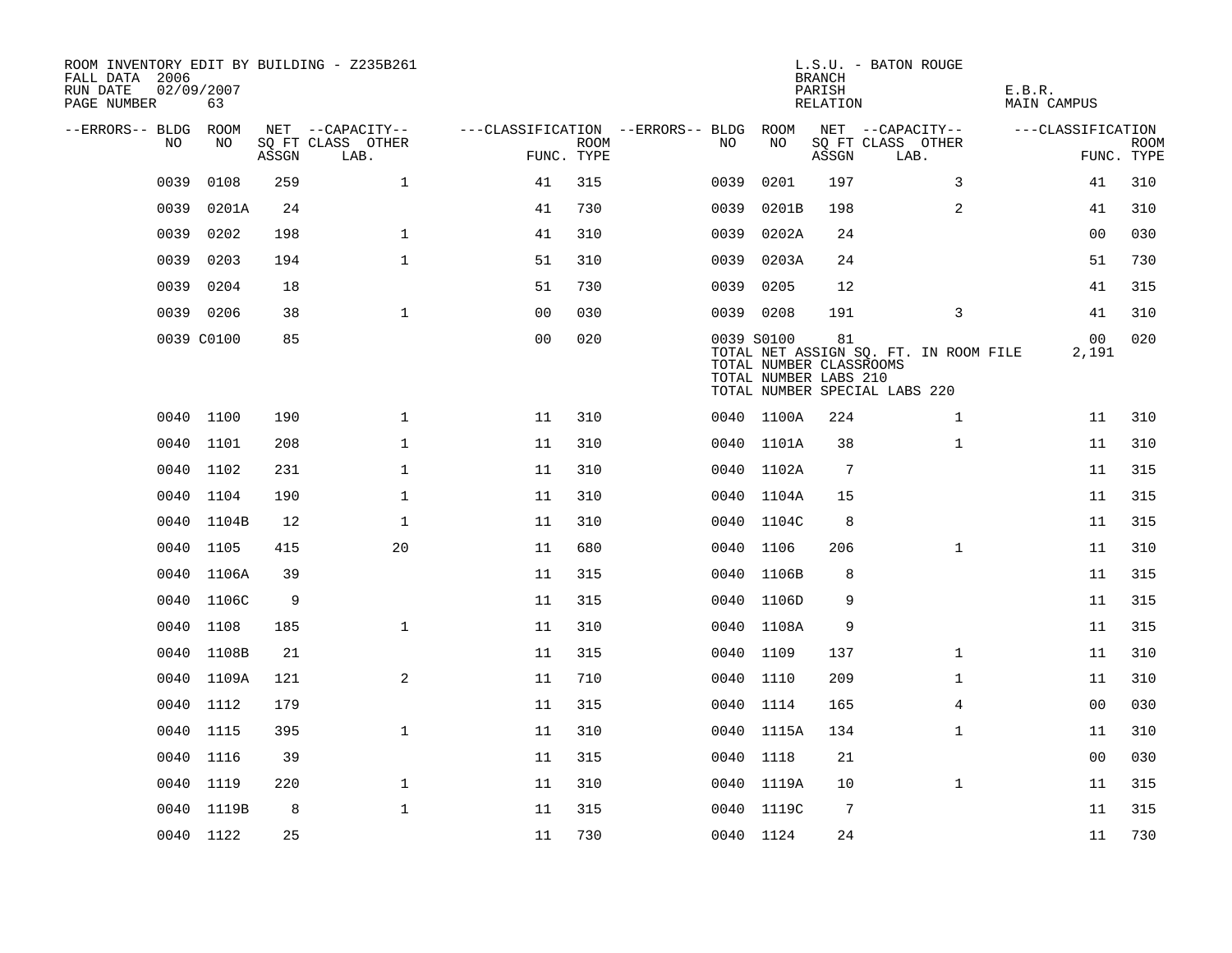| ROOM INVENTORY EDIT BY BUILDING - Z235B261<br>FALL DATA 2006<br>RUN DATE<br>PAGE NUMBER | 02/09/2007<br>64 |                 |                           |                                   |                           |      |            | <b>BRANCH</b><br>PARISH<br>RELATION | L.S.U. - BATON ROUGE      | E.B.R.<br><b>MAIN CAMPUS</b> |                           |
|-----------------------------------------------------------------------------------------|------------------|-----------------|---------------------------|-----------------------------------|---------------------------|------|------------|-------------------------------------|---------------------------|------------------------------|---------------------------|
| --ERRORS-- BLDG                                                                         | ROOM             |                 | NET --CAPACITY--          | ---CLASSIFICATION --ERRORS-- BLDG |                           |      | ROOM       |                                     | NET --CAPACITY--          | ---CLASSIFICATION            |                           |
| N <sub>O</sub>                                                                          | NO.              | ASSGN           | SO FT CLASS OTHER<br>LAB. |                                   | <b>ROOM</b><br>FUNC. TYPE | NO.  | NO         | ASSGN                               | SQ FT CLASS OTHER<br>LAB. |                              | <b>ROOM</b><br>FUNC. TYPE |
| 0040                                                                                    | 1125             | 232             | $\mathbf{1}$              | 11                                | 310                       | 0040 | 1125A      | 10                                  |                           | 11                           | 315                       |
| 0040                                                                                    | 1125B            | $7\phantom{.0}$ | $\mathbf{1}$              | 11                                | 315                       | 0040 | 1125C      | 7                                   | $\mathbf{1}$              | 11                           | 315                       |
| 0040                                                                                    | 1126             | 182             | $\mathbf 1$               | 11                                | 310                       |      | 0040 1126A | 9                                   | $\mathbf{1}$              | 11                           | 315                       |
| 0040                                                                                    | 1126B            | $7\phantom{.0}$ |                           | 11                                | 315                       | 0040 | 1126C      | 7                                   |                           | 0 <sub>0</sub>               | 030                       |
| 0040                                                                                    | 1127             | 251             | $\mathbf{1}$              | 11                                | 310                       | 0040 | 1127A      | 9                                   | $\mathbf{1}$              | 11                           | 315                       |
| 0040                                                                                    | 1127B            | $\overline{7}$  | $\mathbf{1}$              | 11                                | 315                       | 0040 | 1127C      | 7                                   |                           | 0 <sub>0</sub>               | 030                       |
| 0040                                                                                    | 1128             | 231             | $\mathbf 1$               | 11                                | 310                       | 0040 | 1128A      | 9                                   |                           | 11                           | 315                       |
| 0040                                                                                    | 1128B            | 10              | $\mathbf{1}$              | 11                                | 315                       |      | 0040 1128C | 7                                   | $\mathbf{1}$              | 11                           | 315                       |
| 0040                                                                                    | 1130             | 258             | $\mathbf{1}$              | 11                                | 310                       |      | 0040 1130A | 10                                  | $\mathbf{1}$              | 11                           | 315                       |
| 0040                                                                                    | 1130B            | $7\phantom{.0}$ | $\mathbf{1}$              | 11                                | 315                       |      | 0040 1130C | 13                                  |                           | 11                           | 315                       |
| 0040                                                                                    | 1132             | 199             | $\mathbf 1$               | 11                                | 310                       |      | 0040 1132A | -5                                  |                           | 11                           | 315                       |
| 0040                                                                                    | 1132B            | 7               | $\mathbf{1}$              | 11                                | 315                       |      | 0040 1132C | 10                                  | $\mathbf{1}$              | 11                           | 315                       |
| 0040                                                                                    | 1133             | 74              |                           | 11                                | 730                       | 0040 | 1134       | 193                                 | $\mathbf{1}$              | 11                           | 310                       |
| 0040                                                                                    | 1134A            | 7               | $\mathbf 1$               | 11                                | 315                       | 0040 | 1134B      | 10                                  | $\mathbf{1}$              | 11                           | 315                       |
| 0040                                                                                    | 1134C            | 5               |                           | 11                                | 315                       | 0040 | 1135       | 78                                  |                           | 11                           | 730                       |
| 0040                                                                                    | 1136             | 181             | $\mathbf 1$               | 11                                | 310                       | 0040 | 1136A      | $7\phantom{.0}$                     | $\mathbf{1}$              | 11                           | 315                       |
| 0040                                                                                    | 1136B            | 10              | $\mathbf{1}$              | 11                                | 315                       | 0040 | 1137       | 185                                 | $\mathbf{1}$              | 11                           | 310                       |
| 0040                                                                                    | 1137A            | 10              | $\mathbf{1}$              | 11                                | 315                       | 0040 | 1137B      | 7                                   | $\mathbf{1}$              | 11                           | 315                       |
|                                                                                         | 0040 1138        | 195             | $\mathbf{1}$              | 11                                | 310                       |      | 0040 1138A | 7                                   | $\mathbf{1}$              | 11                           | 315                       |
| 0040                                                                                    | 1138B            | 10              | $\mathbf 1$               | 11                                | 315                       |      | 0040 1138C | 5                                   |                           | 11                           | 315                       |
| 0040                                                                                    | 1139             | 198             | $\mathbf 1$               | 11                                | 310                       |      | 0040 1139A | 5                                   |                           | 11                           | 315                       |
| 0040                                                                                    | 1139B            | 10              | $\mathbf{1}$              | 11                                | 315                       | 0040 | 1139C      | 7                                   |                           | 11                           | 315                       |
| 0040                                                                                    | 1140             | 171             | $\mathbf 1$               | 11                                | 310                       |      | 0040 1140A | 31                                  | $\mathbf{1}$              | 11                           | 315                       |
| 0040                                                                                    | 1140B            | 23              |                           | 11                                | 315                       | 0040 | 1141       | 167                                 | $\mathbf{1}$              | 11                           | 310                       |
| 0040                                                                                    | 1141A            | 9               | $\mathbf 1$               | 11                                | 310                       | 0040 | 1141B      | 9                                   |                           | 11                           | 315                       |
|                                                                                         | 0040 1142        | 188             | $\mathbf{1}$              | 51                                | 310                       |      | 0040 1142A | $\overline{4}$                      |                           | 51                           | 315                       |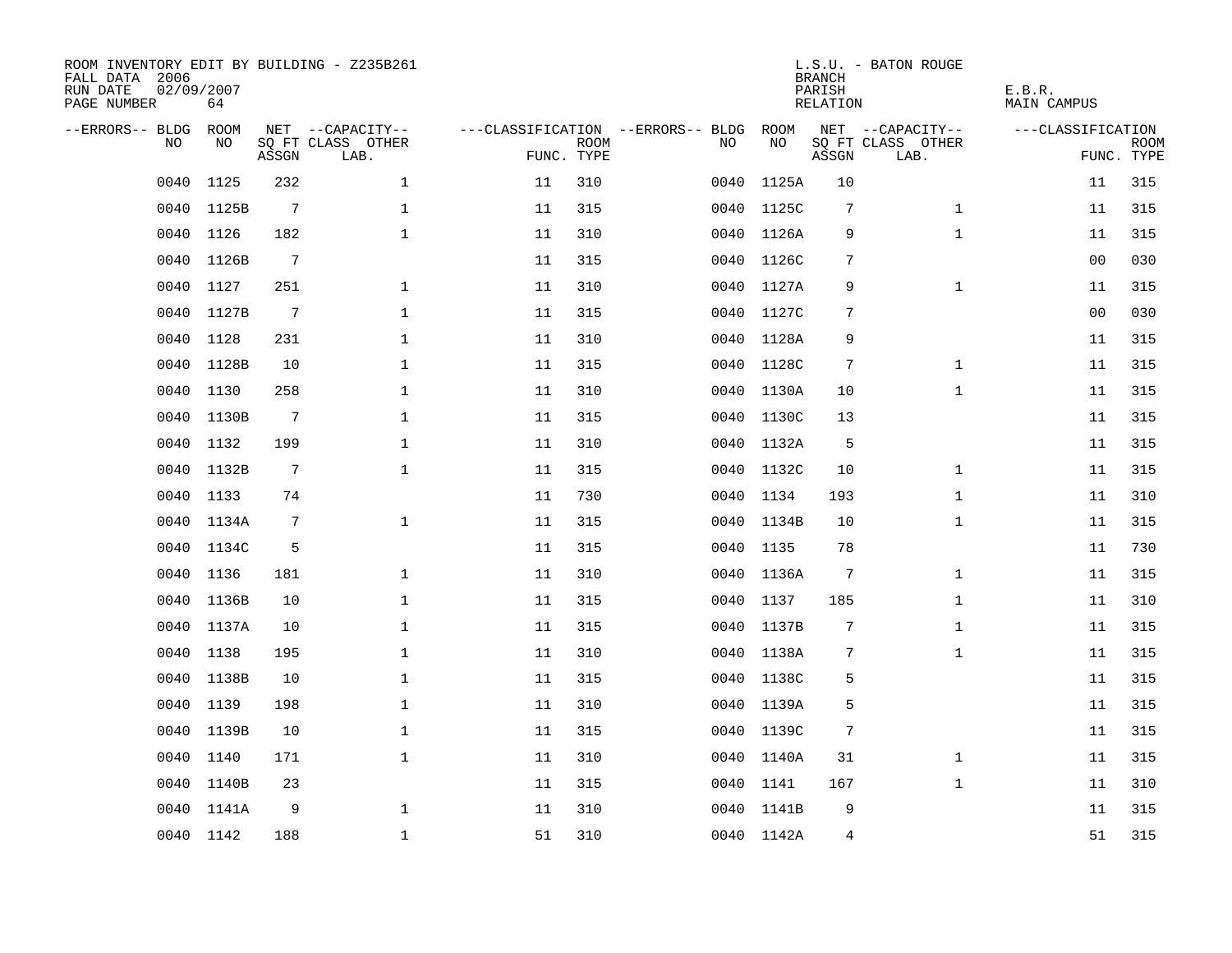| ROOM INVENTORY EDIT BY BUILDING - Z235B261<br>FALL DATA 2006<br>RUN DATE<br>PAGE NUMBER | 02/09/2007<br>65 |                 |                           |                |                           |                                   |            |       | <b>BRANCH</b><br>PARISH<br>RELATION | L.S.U. - BATON ROUGE      | E.B.R.<br>MAIN CAMPUS |                           |
|-----------------------------------------------------------------------------------------|------------------|-----------------|---------------------------|----------------|---------------------------|-----------------------------------|------------|-------|-------------------------------------|---------------------------|-----------------------|---------------------------|
| --ERRORS-- BLDG ROOM                                                                    |                  |                 | NET --CAPACITY--          |                |                           | ---CLASSIFICATION --ERRORS-- BLDG |            | ROOM  |                                     | NET --CAPACITY--          | ---CLASSIFICATION     |                           |
| NO.                                                                                     | NO.              | ASSGN           | SQ FT CLASS OTHER<br>LAB. |                | <b>ROOM</b><br>FUNC. TYPE | NO.                               |            | NO    | ASSGN                               | SQ FT CLASS OTHER<br>LAB. |                       | <b>ROOM</b><br>FUNC. TYPE |
| 0040                                                                                    | 1142B            | $7\overline{ }$ |                           | 51             | 315                       | 0040                              |            | 1142C | 10                                  |                           | 51                    | 315                       |
|                                                                                         | 0040 1144        | 185             | $\mathbf{1}$              | 51             | 310                       |                                   | 0040 1144A |       | $7\phantom{.0}$                     | $\mathbf{1}$              | 51                    | 315                       |
| 0040                                                                                    | 1144B            | 10              | $\mathbf 1$               | 51             | 315                       |                                   | 0040 1144C |       | 4                                   |                           | 51                    | 315                       |
|                                                                                         | 0040 1145        | 174             | 4                         | 0 <sub>0</sub> | 030                       |                                   | 0040 1146  |       | 193                                 | $\mathbf{1}$              | 51                    | 310                       |
| 0040                                                                                    | 1146A            | 9               | $\mathbf{1}$              | 51             | 310                       |                                   | 0040 1148  |       | 208                                 | $\mathbf{1}$              | 51                    | 310                       |
|                                                                                         | 0040 1149        | 506             | 12                        | 11             | 350                       |                                   | 0040 1155  |       | 1892                                | 30                        | 11                    | 680                       |
| 0040                                                                                    | 1155A            | 376             | 20                        | 11             | 680                       |                                   | 0040 1160  |       | 544                                 | 12                        | 11                    | 350                       |
| 0040                                                                                    | 1161             | 109             | 4                         | 0 <sub>0</sub> | 030                       |                                   | 0040 1162  |       | 183                                 | $\mathbf{1}$              | 11                    | 310                       |
| 0040                                                                                    | 1162A            | 10              |                           | 11             | 315                       | 0040                              |            | 1162B | $7\phantom{.0}$                     |                           | 11                    | 315                       |
| 0040                                                                                    | 1166             | 221             | $\mathbf{1}$              | 11             | 310                       |                                   | 0040 1166A |       | 10                                  |                           | 11                    | 315                       |
| 0040                                                                                    | 1166B            | $\overline{4}$  |                           | 11             | 315                       |                                   | 0040       | 1167  | 179                                 | $\mathbf{1}$              | 11                    | 310                       |
| 0040                                                                                    | 1167A            | $\overline{7}$  |                           | 11             | 315                       |                                   | 0040 1167B |       | 8                                   |                           | 11                    | 315                       |
| 0040                                                                                    | 1167C            | 47              | $\mathbf{1}$              | 11             | 310                       |                                   | 0040       | 1168  | 186                                 | 10                        | 11                    | 220                       |
| 0040                                                                                    | 1168A            | 11              |                           | 11             | 315                       |                                   | 0040 1168B |       | $7\phantom{.0}$                     |                           | 11                    | 315                       |
| 0040                                                                                    | 1171             | 25              |                           | 11             | 730                       |                                   | 0040       | 1173  | 25                                  |                           | 11                    | 730                       |
| 0040                                                                                    | 1175             | 22              |                           | 11             | 730                       |                                   | 0040 1177  |       | 210                                 |                           | 0 <sub>0</sub>        | 020                       |
| 0040                                                                                    | 1177A            | 992             | 30                        | 11             | 220                       | 0040                              |            | 1177B | 696                                 | 20                        | 11                    | 220                       |
| 0040                                                                                    | 1177C            | 393             | 10                        | 11             | 220                       |                                   | 0040 1177D |       | 140                                 | 4                         | 00                    | 030                       |
|                                                                                         | 0040 1177E       | 17              |                           | 0 <sup>0</sup> | 020                       |                                   | 0040 1177F |       | 122                                 | 4                         | 00                    | 030                       |
| 0040                                                                                    | 1184             | 81              |                           | 11             | 730                       |                                   | 0040 1190  |       | 404                                 | 5                         | 46                    | 310                       |
|                                                                                         | 0040 1190A       | 49              |                           | 46             | 315                       |                                   | 0040 1191  |       | 13                                  |                           | 11                    | 730                       |
| 0040                                                                                    | 1193             | 6               |                           | 0 <sub>0</sub> | 030                       |                                   | 0040 1194  |       | 208                                 | $\mathbf{1}$              | 46                    | 310                       |
|                                                                                         | 0040 1194A       | 7               |                           | 46             | 315                       |                                   | 0040 1194B |       | 10                                  |                           | 46                    | 315                       |
| 0040                                                                                    | 1194C            | 10              |                           | 46             | 315                       |                                   | 0040 1196  |       | 256                                 | $\mathbf{1}$              | 46                    | 310                       |
|                                                                                         | 0040 1196A       | 7               |                           | 46             | 315                       |                                   | 0040 1196C |       | 10                                  | $\mathbf{1}$              | 46                    | 315                       |
|                                                                                         | 0040 1197        | 430             | 20                        | 11             | 220                       |                                   | 0040 1197A |       | 32                                  |                           | 11                    | 315                       |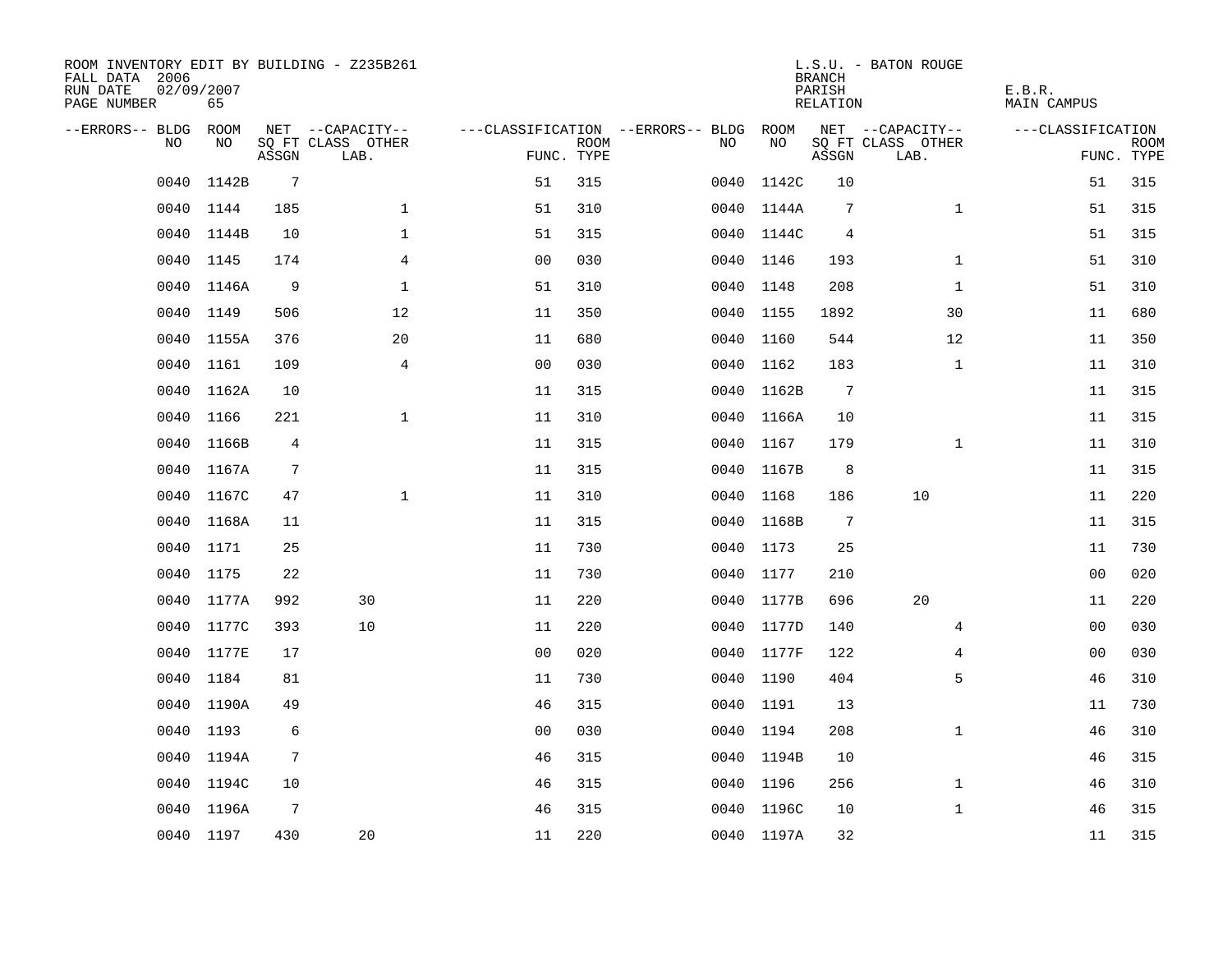| ROOM INVENTORY EDIT BY BUILDING - Z235B261<br>FALL DATA 2006<br>RUN DATE<br>PAGE NUMBER | 02/09/2007<br>66 |       |                           |                |                           |                                   |            | <b>BRANCH</b><br>PARISH<br><b>RELATION</b> | L.S.U. - BATON ROUGE      | E.B.R.<br><b>MAIN CAMPUS</b> |                           |
|-----------------------------------------------------------------------------------------|------------------|-------|---------------------------|----------------|---------------------------|-----------------------------------|------------|--------------------------------------------|---------------------------|------------------------------|---------------------------|
| --ERRORS-- BLDG                                                                         | ROOM             |       | NET --CAPACITY--          |                |                           | ---CLASSIFICATION --ERRORS-- BLDG | ROOM       |                                            | NET --CAPACITY--          | ---CLASSIFICATION            |                           |
| NO                                                                                      | NO               | ASSGN | SQ FT CLASS OTHER<br>LAB. |                | <b>ROOM</b><br>FUNC. TYPE | NO                                | NO         | ASSGN                                      | SQ FT CLASS OTHER<br>LAB. |                              | <b>ROOM</b><br>FUNC. TYPE |
| 0040                                                                                    | 1198             | 204   | $\mathbf 1$               | 11             | 310                       | 0040                              | 1198A      | 15                                         |                           | 11                           | 315                       |
| 0040                                                                                    | 1199             | 244   | $\mathbf 1$               | 11             | 310                       | 0040                              | 1199A      | 40                                         |                           | 11                           | 315                       |
| 0040                                                                                    | 1199B            | 6     |                           | 11             | 315                       | 0040                              | 1199C      | $7\phantom{.0}$                            |                           | 11                           | 315                       |
| 0040                                                                                    | 1200             | 305   | $\mathbf 1$               | 11             | 310                       | 0040                              | 1200A      | 56                                         | $\mathbf{1}$              | 11                           | 315                       |
| 0040                                                                                    | 1200B            | 17    |                           | 11             | 315                       | 0040                              | 1202       | 17                                         |                           | 11                           | 730                       |
| 0040                                                                                    | 1203             | 252   | 12                        | 11             | 350                       |                                   | 0040 1203A | 9                                          |                           | 11                           | 315                       |
| 0040                                                                                    | 1203B            | 9     |                           | 11             | 315                       |                                   | 0040 1203C | 8                                          |                           | 11                           | 315                       |
| 0040                                                                                    | 1203D            | 39    | $\mathbf{1}$              | 11             | 315                       | 0040                              | 1207       | 205                                        | $\mathbf{1}$              | 11                           | 310                       |
| 0040                                                                                    | 1207A            | 14    | $\mathbf{1}$              | 11             | 310                       | 0040                              | 1209       | 227                                        | $\mathbf{1}$              | 11                           | 310                       |
| 0040                                                                                    | 1210             | 183   | $\mathbf 1$               | 11             | 310                       |                                   | 0040 1210A | 10                                         | $\mathbf{1}$              | 11                           | 315                       |
| 0040                                                                                    | 1210B            | 10    | $\mathbf{1}$              | 11             | 315                       |                                   | 0040 1211  | 183                                        | $\mathbf{1}$              | 11                           | 310                       |
| 0040                                                                                    | 1211A            | 7     |                           | 11             | 315                       |                                   | 0040 1211B | 10                                         | $\mathbf{1}$              | 11                           | 315                       |
| 0040                                                                                    | 1214             | 192   | $\mathbf{1}$              | 11             | 310                       |                                   | 0040 1214A | 5                                          |                           | 11                           | 315                       |
| 0040                                                                                    | 1214B            | 10    | $\mathbf 1$               | 11             | 315                       |                                   | 0040 1214C | 7                                          | $\mathbf{1}$              | 11                           | 315                       |
| 0040                                                                                    | 1215             | 192   | $\mathbf{1}$              | 11             | 310                       |                                   | 0040 1215A | 7                                          | $\mathbf{1}$              | 11                           | 315                       |
| 0040                                                                                    | 1215B            | 10    | $\mathbf 1$               | 11             | 315                       |                                   | 0040 1215C | 5                                          |                           | 11                           | 315                       |
| 0040                                                                                    | 1219             | 282   | $\mathbf{1}$              | 11             | 310                       | 0040                              | 1221       | 282                                        | $\mathbf{1}$              | 11                           | 310                       |
| 0040                                                                                    | 1225             | 282   | $\mathbf 1$               | 11             | 310                       | 0040                              | 1226       | 435                                        | 20                        | 11                           | 220                       |
|                                                                                         | 0040 1227        | 282   | $\mathbf 1$               | 11             | 310                       |                                   | 0040 1228  | 69                                         | $\mathbf{1}$              | 00                           | 030                       |
| 0040                                                                                    | 1230             | 27    | $\mathbf{1}$              | 0 <sub>0</sub> | 030                       | 0040                              | 1232       | 68                                         | 2                         | 00                           | 030                       |
|                                                                                         | 0040 1234        | 28    |                           | 11             | 730                       |                                   | 0040 1240  | 1627                                       | 100                       | 11                           | 680                       |
| 0040                                                                                    | 1242             | 42    |                           | 11             | 730                       |                                   | 0040 1244  | 9                                          |                           | 0 <sub>0</sub>               | 030                       |
|                                                                                         | 0040 1245        | 205   | $\mathbf{1}$              | 11             | 310                       |                                   | 0040 1245A | 8                                          |                           | 11                           | 315                       |
| 0040                                                                                    | 1245B            | 11    |                           | 11             | 315                       |                                   | 0040 1246  | 208                                        | $\mathbf{1}$              | 11                           | 310                       |
|                                                                                         | 0040 1246A       | 19    |                           | 11             | 730                       |                                   | 0040 1247  | 205                                        | $\mathbf{1}$              | 11                           | 310                       |
|                                                                                         | 0040 1247A       | 11    |                           | 11             | 315                       |                                   | 0040 1248  | 211                                        | $\mathbf{1}$              | 11                           | 310                       |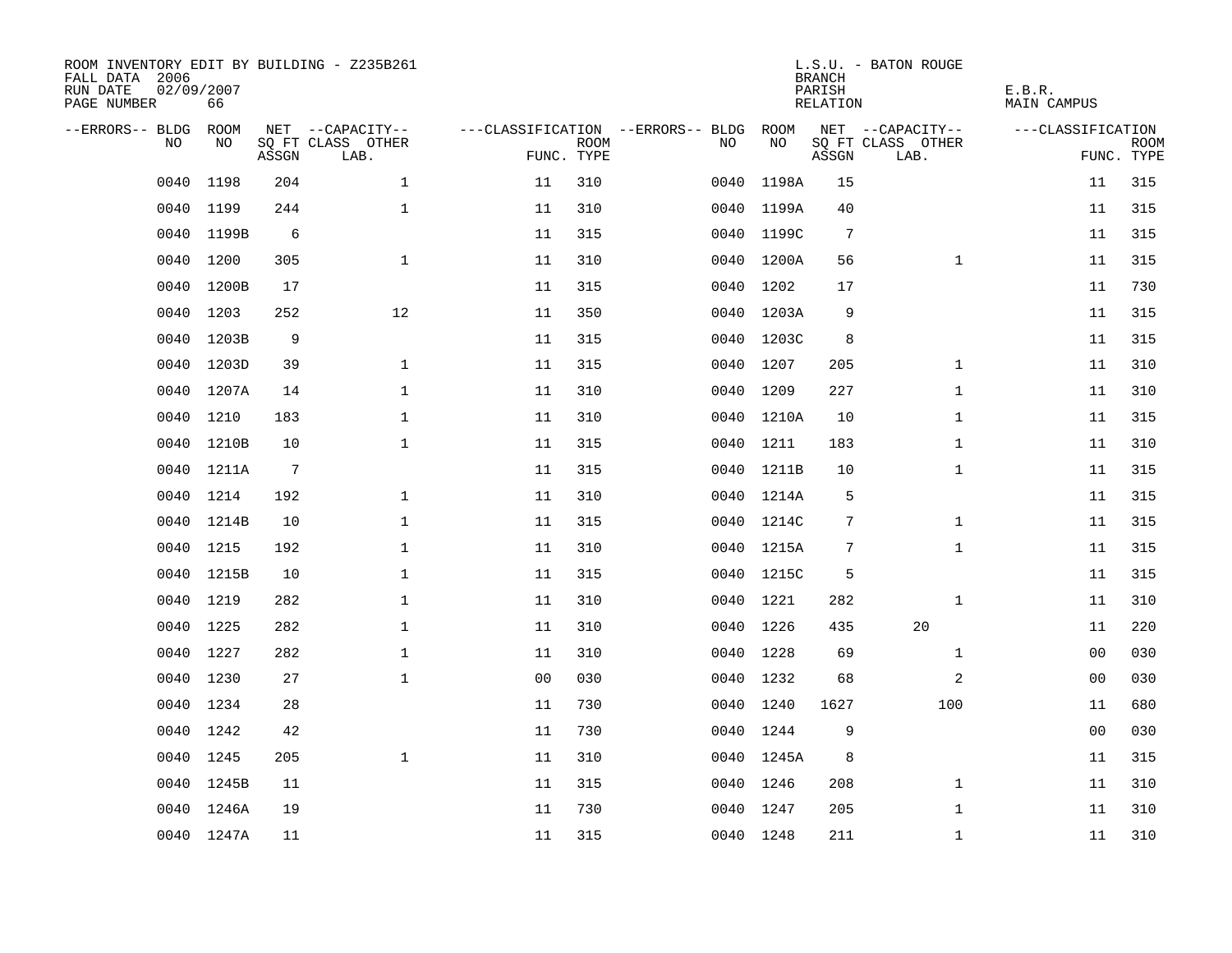| ROOM INVENTORY EDIT BY BUILDING - Z235B261<br>FALL DATA 2006<br>RUN DATE<br>PAGE NUMBER | 02/09/2007<br>67 |                 |                           |                |                           |                                        |            | <b>BRANCH</b><br>PARISH<br>RELATION | L.S.U. - BATON ROUGE      | E.B.R.<br><b>MAIN CAMPUS</b> |                           |
|-----------------------------------------------------------------------------------------|------------------|-----------------|---------------------------|----------------|---------------------------|----------------------------------------|------------|-------------------------------------|---------------------------|------------------------------|---------------------------|
| --ERRORS-- BLDG ROOM                                                                    |                  |                 | NET --CAPACITY--          |                |                           | ---CLASSIFICATION --ERRORS-- BLDG ROOM |            |                                     | NET --CAPACITY--          | ---CLASSIFICATION            |                           |
| NO                                                                                      | NO               | ASSGN           | SQ FT CLASS OTHER<br>LAB. |                | <b>ROOM</b><br>FUNC. TYPE | NO                                     | NO         | ASSGN                               | SQ FT CLASS OTHER<br>LAB. |                              | <b>ROOM</b><br>FUNC. TYPE |
| 0040                                                                                    | 1249             | 190             | $\mathbf{1}$              | 11             | 310                       | 0040                                   | 1249A      | 19                                  | $\mathbf{1}$              | 11                           | 315                       |
|                                                                                         | 0040 1249B       | 39              |                           | 11             | 315                       |                                        | 0040 1250  | 206                                 | $\mathbf{1}$              | 11                           | 310                       |
|                                                                                         | 0040 1250A       | 11              |                           | 11             | 315                       |                                        | 0040 1250B | 8                                   |                           | 11                           | 315                       |
|                                                                                         | 0040 1254        | 194             |                           | 11             | 730                       |                                        | 0040 1254A | 11                                  |                           | 11                           | 315                       |
| 0040                                                                                    | 2100             | 214             | 2                         | 51             | 310                       | 0040                                   | 2100A      | $\overline{4}$                      |                           | 51                           | 315                       |
| 0040                                                                                    | 2100B            | 7               |                           | 51             | 315                       |                                        | 0040 2101  | 214                                 | $\mathbf{1}$              | 51                           | 310                       |
| 0040                                                                                    | 2101A            | 7               |                           | 51             | 315                       | 0040                                   | 2101B      | 4                                   |                           | 51                           | 315                       |
| 0040                                                                                    | 2102             | 183             | $\mathbf{1}$              | 51             | 310                       | 0040                                   | 2102A      | $\overline{7}$                      |                           | 51                           | 315                       |
| 0040                                                                                    | 2102B            | 11              |                           | 51             | 315                       | 0040                                   | 2103       | 183                                 | $\mathbf{1}$              | 51                           | 310                       |
| 0040                                                                                    | 2103A            | 11              |                           | 51             | 315                       |                                        | 0040 2103B | 7                                   |                           | 51                           | 315                       |
| 0040                                                                                    | 2104             | 204             | $\mathbf{1}$              | 51             | 310                       | 0040                                   | 2104A      | 8                                   |                           | 51                           | 315                       |
| 0040                                                                                    | 2104B            | $7\phantom{.0}$ |                           | 51             | 315                       | 0040                                   | 2105       | 61                                  |                           | 51                           | 730                       |
| 0040                                                                                    | 2106             | 189             | $\mathbf{1}$              | 51             | 310                       | 0040                                   | 2106A      | 14                                  |                           | 51                           | 315                       |
| 0040                                                                                    | 2106B            | 36              | $\mathbf 1$               | 51             | 310                       | 0040                                   | 2107       | 62                                  |                           | 51                           | 315                       |
| 0040                                                                                    | 2108             | 250             | $\mathbf 1$               | 51             | 310                       | 0040                                   | 2108A      | 8                                   |                           | 51                           | 315                       |
| 0040                                                                                    | 2108B            | 9               |                           | 51             | 315                       | 0040                                   | 2108C      | 9                                   |                           | 51                           | 315                       |
| 0040                                                                                    | 2109             | 254             | $\mathbf{1}$              | 51             | 310                       | 0040                                   | 2109A      | 7                                   |                           | 51                           | 315                       |
| 0040                                                                                    | 2109B            | $7\phantom{.0}$ |                           | 51             | 315                       | 0040                                   | 2109C      | $\sqrt{ }$                          |                           | 51                           | 315                       |
| 0040                                                                                    | 2110             | 185             | $\mathbf{1}$              | 51             | 310                       | 0040                                   | 2110A      | 7                                   |                           | 51                           | 315                       |
| 0040                                                                                    | 2110B            | 11              |                           | 51             | 315                       | 0040                                   | 2110C      | 9                                   |                           | 51                           | 315                       |
| 0040                                                                                    | 2111             | 499             | 10                        | 51             | 710                       | 0040                                   | 2111A      | 37                                  |                           | 51                           | 315                       |
| 0040                                                                                    | 2112             | 319             |                           | 51             | 350                       | 0040                                   | 2112A      | 60                                  |                           | 51                           | 315                       |
| 0040                                                                                    | 2113             | 224             |                           | 51             | 730                       | 0040                                   | 2113A      | 5                                   |                           | 51                           | 315                       |
| 0040                                                                                    | 2113B            | 6               |                           | 51             | 315                       |                                        | 0040 2113C | 6                                   |                           | 51                           | 315                       |
| 0040                                                                                    | 2113D            | 19              |                           | 51             | 315                       | 0040                                   | 2114       | 164                                 | 2                         | 00                           | 030                       |
|                                                                                         | 0040 2116        | 25              |                           | 0 <sub>0</sub> | 010                       |                                        | 0040 2118  | 19                                  |                           | 0 <sub>0</sub>               | 030                       |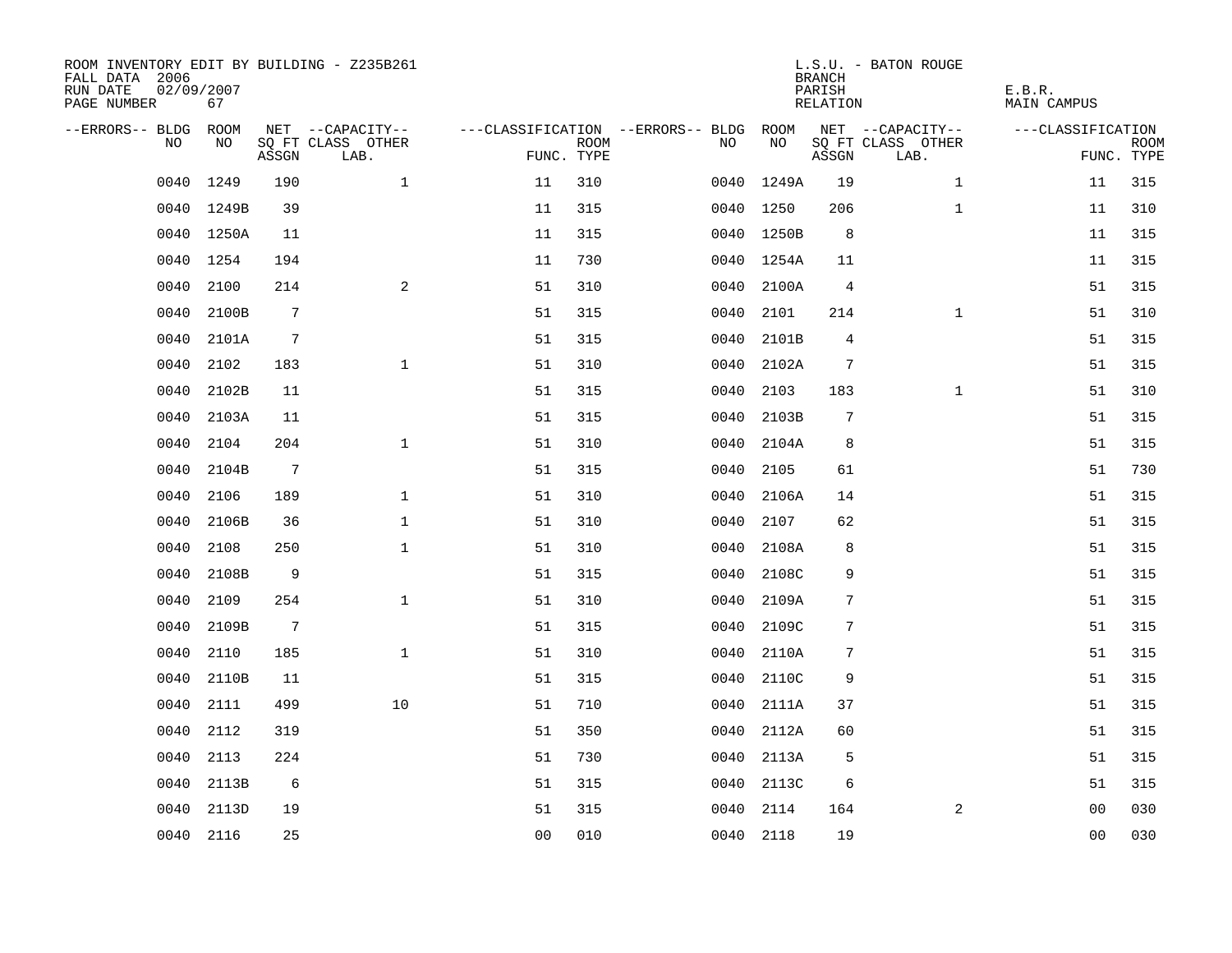| ROOM INVENTORY EDIT BY BUILDING - Z235B261<br>FALL DATA 2006<br>RUN DATE<br>PAGE NUMBER | 02/09/2007<br>68 |                 |                           |            |             |                                        |            | <b>BRANCH</b><br>PARISH<br>RELATION | L.S.U. - BATON ROUGE      | E.B.R.<br><b>MAIN CAMPUS</b> |                           |
|-----------------------------------------------------------------------------------------|------------------|-----------------|---------------------------|------------|-------------|----------------------------------------|------------|-------------------------------------|---------------------------|------------------------------|---------------------------|
| --ERRORS-- BLDG ROOM                                                                    |                  |                 | NET --CAPACITY--          |            |             | ---CLASSIFICATION --ERRORS-- BLDG ROOM |            |                                     | NET --CAPACITY--          | ---CLASSIFICATION            |                           |
| NO                                                                                      | NO               | ASSGN           | SQ FT CLASS OTHER<br>LAB. | FUNC. TYPE | <b>ROOM</b> | NO                                     | NO         | ASSGN                               | SQ FT CLASS OTHER<br>LAB. |                              | <b>ROOM</b><br>FUNC. TYPE |
| 0040                                                                                    | 2119             | 218             | $\mathbf{1}$              | 21         | 310         | 0040                                   | 2119A      | 10                                  | $\mathbf{1}$              | 21                           | 315                       |
| 0040                                                                                    | 2119B            | 7               |                           | 21         | 315         | 0040                                   | 2119C      | $7\phantom{.0}$                     |                           | 21                           | 315                       |
| 0040                                                                                    | 2122             | 25              |                           | 21         | 730         |                                        | 0040 2124  | 24                                  |                           | 21                           | 730                       |
| 0040                                                                                    | 2125             | 234             | $\mathbf{1}$              | 21         | 310         |                                        | 0040 2125A | 10                                  |                           | 21                           | 315                       |
| 0040                                                                                    | 2125B            | 10              |                           | 21         | 315         | 0040                                   | 2125C      | $\overline{7}$                      |                           | 21                           | 315                       |
| 0040                                                                                    | 2126             | 182             | $\mathbf{1}$              | 21         | 310         |                                        | 0040 2126A | 10                                  |                           | 21                           | 315                       |
| 0040                                                                                    | 2126B            | $7\phantom{.0}$ |                           | 21         | 315         | 0040                                   | 2126C      | $7\phantom{.0}$                     |                           | 21                           | 315                       |
| 0040                                                                                    | 2127             | 244             | $\mathbf{1}$              | 21         | 310         |                                        | 0040 2127A | 10                                  |                           | 21                           | 315                       |
| 0040                                                                                    | 2127B            | $7\phantom{.0}$ |                           | 21         | 315         | 0040                                   | 2127C      | 7                                   |                           | 21                           | 315                       |
| 0040                                                                                    | 2128             | 231             | $\mathbf{1}$              | 21         | 310         |                                        | 0040 2128A | 9                                   |                           | 21                           | 315                       |
| 0040                                                                                    | 2128B            | 10              |                           | 21         | 315         |                                        | 0040 2128C | $7\phantom{.0}$                     |                           | 21                           | 315                       |
| 0040                                                                                    | 2130             | 258             | $\mathbf{1}$              | 21         | 310         |                                        | 0040 2130A | 10                                  |                           | 21                           | 315                       |
| 0040                                                                                    | 2130B            | $7\phantom{.0}$ |                           | 21         | 315         | 0040                                   | 2130C      | 13                                  |                           | 21                           | 315                       |
| 0040                                                                                    | 2132             | 193             | $\mathbf{1}$              | 21         | 310         | 0040                                   | 2132A      | 5                                   |                           | 21                           | 315                       |
| 0040                                                                                    | 2132B            | $\overline{7}$  |                           | 21         | 315         |                                        | 0040 2132C | 10                                  |                           | 11                           | 315                       |
| 0040                                                                                    | 2133             | 79              |                           | 21         | 315         | 0040                                   | 2134       | 193                                 | $\mathbf{1}$              | 21                           | 310                       |
| 0040                                                                                    | 2134A            | 7               |                           | 21         | 315         |                                        | 0040 2134B | 10                                  |                           | 21                           | 315                       |
| 0040                                                                                    | 2134C            | 5               |                           | 21         | 315         | 0040                                   | 2135       | 73                                  |                           | 21                           | 315                       |
| 0040                                                                                    | 2136             | 181             | $\mathbf{1}$              | 21         | 310         |                                        | 0040 2136A | 5                                   |                           | 21                           | 315                       |
| 0040                                                                                    | 2136B            | 7               |                           | 21         | 315         |                                        | 0040 2136C | 10                                  |                           | 21                           | 315                       |
| 0040                                                                                    | 2137             | 188             | $\mathbf{1}$              | 21         | 310         |                                        | 0040 2137A | 10                                  |                           | 21                           | 315                       |
| 0040                                                                                    | 2137B            | $7\phantom{.0}$ |                           | 21         | 315         | 0040                                   | 2137C      | 5                                   |                           | 21                           | 315                       |
| 0040                                                                                    | 2138             | 194             | $\mathbf{1}$              | 21         | 310         | 0040                                   | 2138A      | 7                                   |                           | 21                           | 315                       |
| 0040                                                                                    | 2138B            | 10              |                           | 21         | 315         |                                        | 0040 2138C | 5                                   |                           | 21                           | 315                       |
| 0040                                                                                    | 2139             | 206             | $\mathbf{1}$              | 21         | 310         | 0040                                   | 2139A      | 5                                   |                           | 21                           | 315                       |
|                                                                                         | 0040 2139B       | 10              |                           | 21         | 315         |                                        | 0040 2139C | 7                                   |                           | 21                           | 315                       |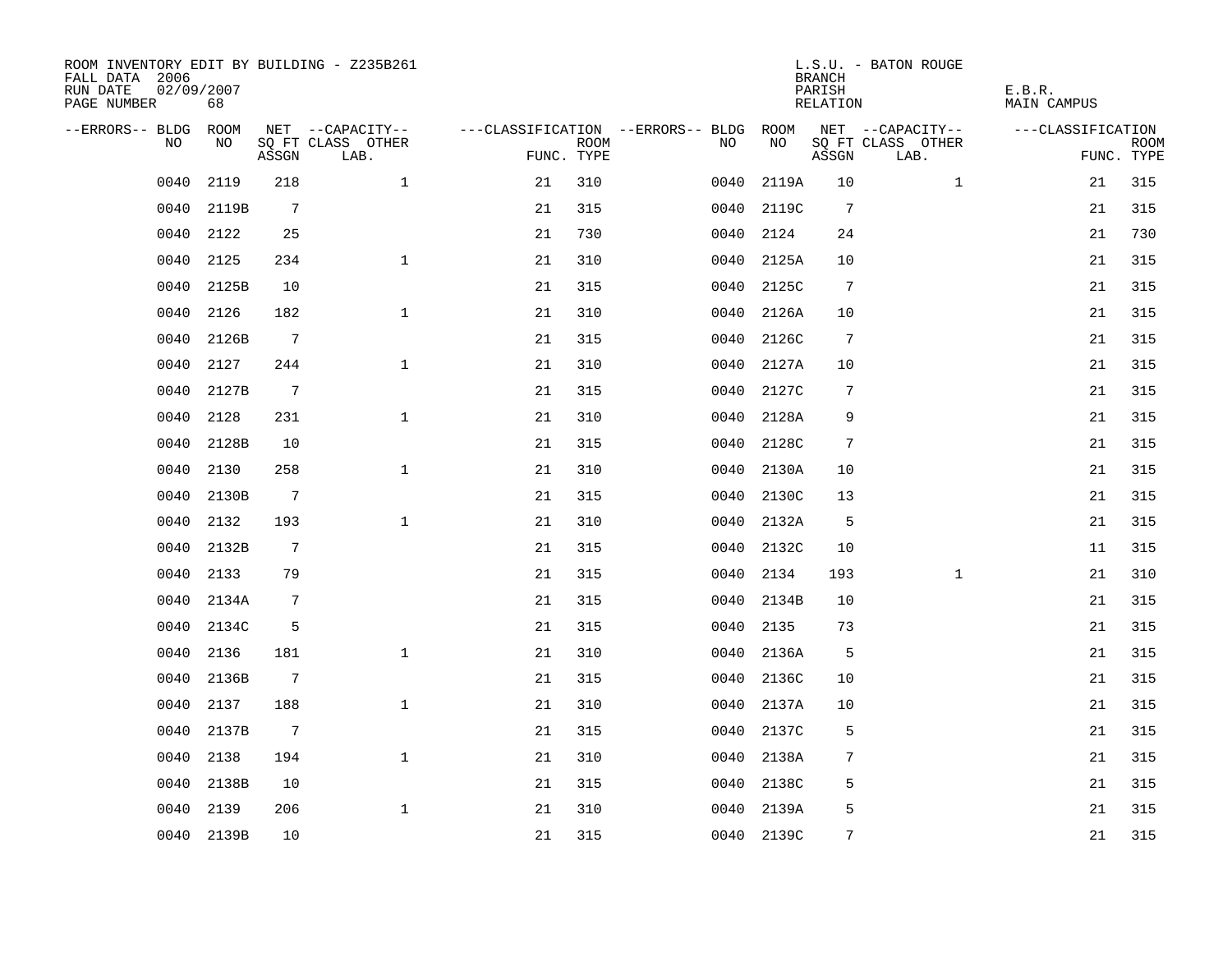| ROOM INVENTORY EDIT BY BUILDING - Z235B261<br>FALL DATA 2006<br>RUN DATE<br>PAGE NUMBER | 02/09/2007<br>69 |                |                           |                |                           |                                   |            | <b>BRANCH</b><br>PARISH<br>RELATION | L.S.U. - BATON ROUGE      | E.B.R.<br><b>MAIN CAMPUS</b> |                           |
|-----------------------------------------------------------------------------------------|------------------|----------------|---------------------------|----------------|---------------------------|-----------------------------------|------------|-------------------------------------|---------------------------|------------------------------|---------------------------|
| --ERRORS-- BLDG                                                                         | ROOM             |                | NET --CAPACITY--          |                |                           | ---CLASSIFICATION --ERRORS-- BLDG | ROOM       |                                     | NET --CAPACITY--          | ---CLASSIFICATION            |                           |
| N <sub>O</sub>                                                                          | NO.              | ASSGN          | SO FT CLASS OTHER<br>LAB. |                | <b>ROOM</b><br>FUNC. TYPE | NO.                               | NO         | ASSGN                               | SQ FT CLASS OTHER<br>LAB. |                              | <b>ROOM</b><br>FUNC. TYPE |
| 0040                                                                                    | 2140             | 152            | $\mathbf{1}$              | 11             | 310                       | 0040                              | 2140A      | 31                                  |                           | 11                           | 315                       |
| 0040                                                                                    | 2140B            | 23             |                           | 11             | 315                       | 0040                              | 2141       | 184                                 | $\mathbf{1}$              | 11                           | 310                       |
| 0040                                                                                    | 2141A            | 10             | $\mathbf{1}$              | 11             | 315                       | 0040                              | 2141B      | 7                                   |                           | 11                           | 315                       |
| 0040                                                                                    | 2142             | 203            | $\mathbf{1}$              | 11             | 310                       | 0040                              | 2142A      | 4                                   |                           | 11                           | 315                       |
| 0040                                                                                    | 2142B            | 10             | $\mathbf 1$               | 11             | 315                       | 0040                              | 2142C      | 7                                   | $\mathbf{1}$              | 11                           | 315                       |
| 0040                                                                                    | 2143             | 178            |                           | 11             | 315                       | 0040                              | 2143A      | 10                                  | $\mathbf{1}$              | 11                           | 315                       |
| 0040                                                                                    | 2144             | 171            | $\mathbf{1}$              | 11             | 310                       | 0040                              | 2144A      | 9                                   | $\mathbf{1}$              | 11                           | 310                       |
| 0040                                                                                    | 2144B            | 10             | $\mathbf{1}$              | 11             | 315                       | 0040                              | 2144C      | $7\phantom{.0}$                     | $\mathbf{1}$              | 11                           | 315                       |
| 0040                                                                                    | 2144D            | $\overline{4}$ |                           | 11             | 315                       | 0040                              | 2145       | 218                                 | $\mathbf{1}$              | 11                           | 310                       |
| 0040                                                                                    | 2148             | 228            | $\mathbf{1}$              | 11             | 310                       | 0040                              | 2148A      | 48                                  | $\mathbf{1}$              | 11                           | 310                       |
| 0040                                                                                    | 2148B            | 9              |                           | 11             | 315                       | 0040                              | 2148C      | 9                                   |                           | 11                           | 315                       |
| 0040                                                                                    | 2148D            | 16             |                           | 11             | 315                       | 0040                              | 2149       | 191                                 | $\mathbf{1}$              | 11                           | 310                       |
| 0040                                                                                    | 2149A            | 8              | $\mathbf{1}$              | 11             | 310                       | 0040                              | 2149B      | 37                                  | $\mathbf{1}$              | 11                           | 315                       |
| 0040                                                                                    | 2149C            | 11             |                           | 11             | 315                       |                                   | 0040 2149D | 11                                  |                           | 11                           | 315                       |
| 0040                                                                                    | 2153             | 187            | $\overline{a}$            | 0 <sub>0</sub> | 030                       | 0040                              | 2154       | 101                                 |                           | 11                           | 590                       |
| 0040                                                                                    | 2155             | 213            | 12                        | 11             | 350                       | 0040                              | 2155A      | 20                                  |                           | 11                           | 315                       |
| 0040                                                                                    | 2155B            | 20             |                           | 11             | 315                       | 0040                              | 2155C      | 51                                  |                           | 11                           | 315                       |
| 0040                                                                                    | 2158             | 223            | $\mathbf{1}$              | 11             | 310                       | 0040                              | 2158A      | 16                                  |                           | 11                           | 315                       |
| 0040                                                                                    | 2158B            | 9              |                           | 11             | 315                       | 0040                              | 2158C      | 9                                   |                           | 11                           | 315                       |
| 0040                                                                                    | 2158D            | 53             | $\mathbf{1}$              | 11             | 310                       | 0040                              | 2159       | 191                                 | $\mathbf{1}$              | 11                           | 310                       |
| 0040                                                                                    | 2159A            | 11             | $\mathbf 1$               | 11             | 315                       | 0040                              | 2159B      | 11                                  |                           | 11                           | 315                       |
| 0040                                                                                    | 2159C            | 37             |                           | 11             | 315                       | 0040                              | 2159D      | 8                                   | $\mathbf{1}$              | 11                           | 310                       |
| 0040                                                                                    | 2160             | 230            | $\mathbf{1}$              | 11             | 310                       | 0040                              | 2160A      | 10                                  | $\mathbf{1}$              | 11                           | 310                       |
| 0040                                                                                    | 2160B            | 9              |                           | 11             | 315                       | 0040                              | 2160C      | 9                                   |                           | 11                           | 315                       |
| 0040                                                                                    | 2160D            | 16             |                           | 11             | 315                       | 0040                              | 2163       | 214                                 | $\mathbf{1}$              | 11                           | 310                       |
|                                                                                         | 0040 2165        | 168            | $\mathbf{1}$              | 11             | 310                       |                                   | 0040 2165A | 7                                   | $\mathbf{1}$              | 11                           | 315                       |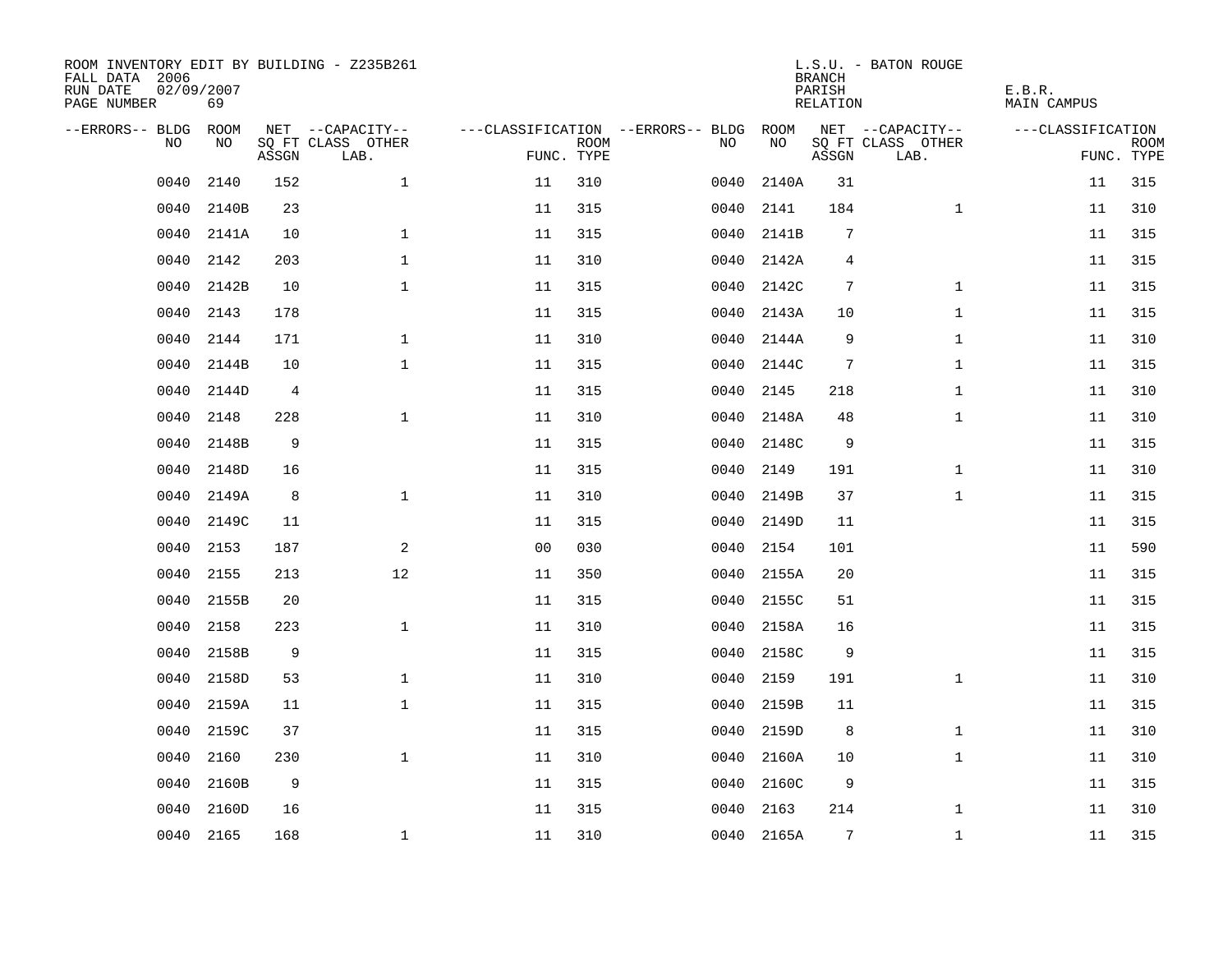| ROOM INVENTORY EDIT BY BUILDING - Z235B261<br>FALL DATA 2006<br>RUN DATE<br>PAGE NUMBER | 02/09/2007<br>70 |                 |                           |                |                           |                                   |           | <b>BRANCH</b><br>PARISH<br><b>RELATION</b> | L.S.U. - BATON ROUGE      | E.B.R.<br><b>MAIN CAMPUS</b> |                           |
|-----------------------------------------------------------------------------------------|------------------|-----------------|---------------------------|----------------|---------------------------|-----------------------------------|-----------|--------------------------------------------|---------------------------|------------------------------|---------------------------|
| --ERRORS-- BLDG                                                                         | ROOM             |                 | NET --CAPACITY--          |                |                           | ---CLASSIFICATION --ERRORS-- BLDG | ROOM      |                                            | NET --CAPACITY--          | ---CLASSIFICATION            |                           |
| NO                                                                                      | NO               | ASSGN           | SQ FT CLASS OTHER<br>LAB. |                | <b>ROOM</b><br>FUNC. TYPE | NO                                | NO        | ASSGN                                      | SQ FT CLASS OTHER<br>LAB. |                              | <b>ROOM</b><br>FUNC. TYPE |
| 0040                                                                                    | 2165B            | 10              | $\mathbf 1$               | 11             | 315                       | 0040                              | 2165C     | 2                                          |                           | 11                           | 315                       |
| 0040                                                                                    | 2167             | 189             | $\mathbf 1$               | 11             | 310                       | 0040                              | 2167A     | 2                                          |                           | 11                           | 315                       |
| 0040                                                                                    | 2167B            | $7\phantom{.0}$ | $\mathbf{1}$              | 11             | 315                       | 0040                              | 2167C     | 10                                         | $\mathbf{1}$              | 11                           | 315                       |
| 0040                                                                                    | 2168             | 182             | $\mathbf 1$               | 11             | 310                       | 0040                              | 2168A     | 11                                         |                           | 11                           | 315                       |
| 0040                                                                                    | 2168B            | $\overline{7}$  |                           | 11             | 315                       | 0040                              | 2168C     | 4                                          | $\mathbf{1}$              | 11                           | 310                       |
| 0040                                                                                    | 2170             | 231             | $\mathbf{1}$              | 21             | 310                       | 0040                              | 2170A     | 10                                         |                           | 21                           | 315                       |
| 0040                                                                                    | 2170B            | $7\phantom{.0}$ |                           | 21             | 315                       | 0040                              | 2170C     | 13                                         |                           | 0 <sub>0</sub>               | 030                       |
| 0040                                                                                    | 2173             | 55              |                           | 21             | 315                       | 0040                              | 2175      | 180                                        | $\mathbf{1}$              | 21                           | 310                       |
| 0040                                                                                    | 2175A            | 14              |                           | 0 <sub>0</sub> | 030                       | 0040                              | 2175B     | 10                                         |                           | 21                           | 315                       |
| 0040                                                                                    | 2176             | 246             | $\mathbf{1}$              | 21             | 310                       | 0040                              | 2176A     | 7                                          | $\mathbf{1}$              | 21                           | 315                       |
| 0040                                                                                    | 2176B            | 10              | $\mathbf 1$               | 21             | 315                       | 0040                              | 2177      | 249                                        | $\mathbf{1}$              | 21                           | 310                       |
| 0040                                                                                    | 2177A            | 9               |                           | 21             | 315                       | 0040                              | 2177B     | 8                                          |                           | 21                           | 315                       |
| 0040                                                                                    | 2179             | 225             | $\mathbf{1}$              | 21             | 310                       | 0040                              | 2179A     | 10                                         |                           | 21                           | 315                       |
| 0040                                                                                    | 2179B            | 11              |                           | 0 <sub>0</sub> | 030                       | 0040                              | 2179C     | 29                                         | $\mathbf{1}$              | 21                           | 315                       |
| 0040                                                                                    | 2180             | 78              |                           | 21             | 730                       | 0040                              | 2181      | 189                                        | $\mathbf{1}$              | 21                           | 310                       |
| 0040                                                                                    | 2181A            | 10              | $\mathbf 1$               | 21             | 315                       | 0040                              | 2182      | 76                                         |                           | 21                           | 730                       |
| 0040                                                                                    | 2183             | 196             | $\mathbf{1}$              | 21             | 310                       | 0040                              | 2183A     | 10                                         | $\mathbf{1}$              | 21                           | 315                       |
| 0040                                                                                    | 2185             | 182             | $\mathbf{1}$              | 21             | 310                       | 0040                              | 2185A     | 11                                         | $\mathbf{1}$              | 21                           | 315                       |
| 0040                                                                                    | 2188             | 449             | $\mathbf{1}$              | 21             | 310                       | 0040                              | 2189      | 198                                        | $\mathbf{1}$              | 21                           | 310                       |
| 0040                                                                                    | 2189A            | 11              | $\mathbf{1}$              | 21             | 315                       | 0040                              | 2190      | 219                                        | $\mathbf{1}$              | 21                           | 310                       |
| 0040                                                                                    | 2190A            | 13              |                           | 00             | 030                       | 0040                              | 2190B     | $7\phantom{.0}$                            | $\mathbf{1}$              | 21                           | 315                       |
| 0040                                                                                    | 2190C            | 10              | $\mathbf 1$               | 21             | 315                       | 0040                              | 2191      | 13                                         |                           | 21                           | 730                       |
| 0040                                                                                    | 2194             | 249             | $\mathbf{1}$              | 21             | 310                       | 0040                              | 2194A     | 10                                         | $\mathbf{1}$              | 21                           | 315                       |
| 0040                                                                                    | 2194B            | 10              |                           | 0 <sub>0</sub> | 030                       | 0040                              | 2195      | 140                                        | $\overline{a}$            | 00                           | 030                       |
| 0040                                                                                    | 2196             | 216             | $\mathbf 1$               | 21             | 310                       | 0040                              | 2196A     | 7                                          |                           | 0 <sub>0</sub>               | 030                       |
|                                                                                         | 0040 2196B       | 10              | $\mathbf{1}$              | 21             | 315                       |                                   | 0040 2197 | 220                                        | $\mathbf{1}$              | 21                           | 310                       |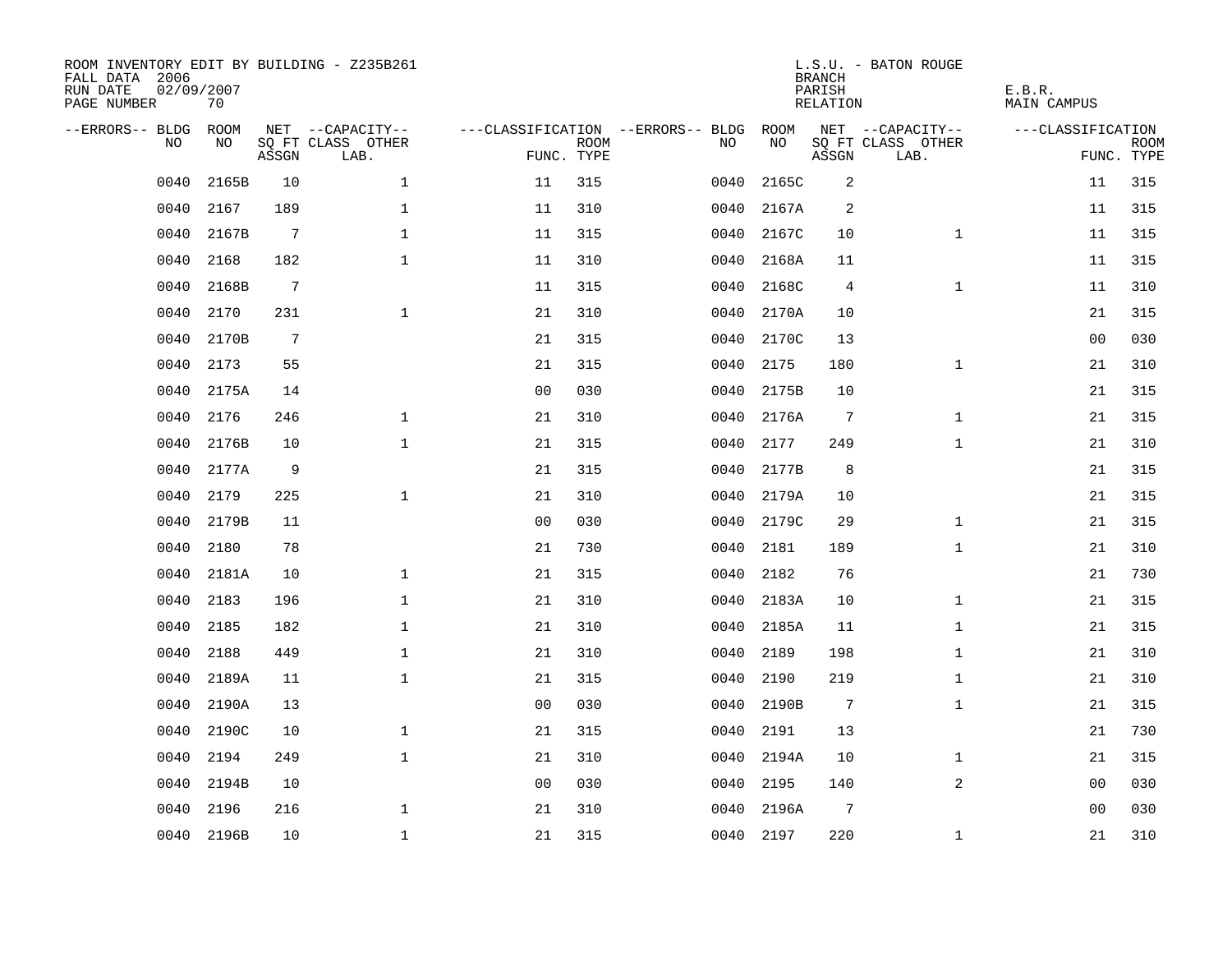| ROOM INVENTORY EDIT BY BUILDING - Z235B261<br>FALL DATA 2006<br>RUN DATE<br>PAGE NUMBER | 02/09/2007<br>71 |       |                           |                |             |                                   |           | <b>BRANCH</b><br>PARISH<br>RELATION | L.S.U. - BATON ROUGE      | E.B.R.<br><b>MAIN CAMPUS</b> |                           |
|-----------------------------------------------------------------------------------------|------------------|-------|---------------------------|----------------|-------------|-----------------------------------|-----------|-------------------------------------|---------------------------|------------------------------|---------------------------|
| --ERRORS-- BLDG                                                                         | ROOM             |       | NET --CAPACITY--          |                |             | ---CLASSIFICATION --ERRORS-- BLDG | ROOM      |                                     | NET --CAPACITY--          | ---CLASSIFICATION            |                           |
| N <sub>O</sub>                                                                          | NO.              | ASSGN | SO FT CLASS OTHER<br>LAB. | FUNC. TYPE     | <b>ROOM</b> | NO.                               | NO        | ASSGN                               | SQ FT CLASS OTHER<br>LAB. |                              | <b>ROOM</b><br>FUNC. TYPE |
| 0040                                                                                    | 2197A            | 31    | $\mathbf{1}$              | 21             | 315         | 0040                              | 2197B     | 29                                  |                           | 21                           | 315                       |
| 0040                                                                                    | 2197C            | 15    |                           | 21             | 315         | 0040                              | 2198      | 204                                 | $\mathbf{1}$              | 21                           | 310                       |
| 0040                                                                                    | 2198A            | 15    | $\mathbf{1}$              | 21             | 315         | 0040                              | 2199      | 160                                 | $\mathbf{1}$              | 21                           | 310                       |
| 0040                                                                                    | 2199A            | 14    |                           | 21             | 315         | 0040                              | 2199B     | 14                                  |                           | 21                           | 315                       |
| 0040                                                                                    | 2199C            | 32    | $\mathbf{1}$              | 21             | 315         | 0040                              | 2200      | 265                                 | $\mathbf{1}$              | 21                           | 310                       |
| 0040                                                                                    | 2200A            | 10    | $\mathbf 1$               | 21             | 315         | 0040                              | 2203      | 201                                 | $\mathbf{1}$              | 21                           | 310                       |
| 0040                                                                                    | 2203A            | 9     |                           | 21             | 315         | 0040                              | 2203B     | 9                                   |                           | 21                           | 315                       |
| 0040                                                                                    | 2203C            | 8     |                           | 21             | 315         | 0040                              | 2203D     | 39                                  | $\mathbf{1}$              | 21                           | 315                       |
| 0040                                                                                    | 2206             | 57    |                           | 0 <sub>0</sub> | 030         | 0040                              | 2207      | 190                                 | $\mathbf{1}$              | 21                           | 310                       |
| 0040                                                                                    | 2207A            | 12    | $\mathbf 1$               | 21             | 310         | 0040                              | 2208      | 55                                  | $\mathbf{1}$              | 21                           | 310                       |
| 0040                                                                                    | 2209             | 200   | $\mathbf{1}$              | 21             | 310         | 0040                              | 2209A     | 10                                  |                           | 21                           | 315                       |
| 0040                                                                                    | 2210             | 183   | $\mathbf 1$               | 21             | 310         | 0040                              | 2210A     | 10                                  |                           | 21                           | 315                       |
| 0040                                                                                    | 2211             | 183   | $\mathbf{1}$              | 21             | 310         | 0040                              | 2211A     | $7\phantom{.0}$                     |                           | 21                           | 315                       |
| 0040                                                                                    | 2211B            | 10    | $\mathbf{1}$              | 21             | 315         | 0040                              | 2213      | 192                                 | $\mathbf{1}$              | 21                           | 310                       |
| 0040                                                                                    | 2213A            | 10    | $\mathbf 1$               | 21             | 315         | 0040                              | 2214      | 192                                 | $\mathbf{1}$              | 21                           | 310                       |
| 0040                                                                                    | 2214A            | 10    | $\mathbf{1}$              | 21             | 315         | 0040                              | 2217      | 204                                 | $\mathbf{1}$              | 11                           | 310                       |
| 0040                                                                                    | 2219             | 7     |                           | 11             | 730         | 0040                              | 2225      | 206                                 | $\mathbf{1}$              | 11                           | 310                       |
| 0040                                                                                    | 2226             | 211   | $\mathbf 1$               | 11             | 310         | 0040                              | 2226A     | 216                                 | $\mathbf{1}$              | 11                           | 310                       |
| 0040                                                                                    | 2227             | 208   | $\mathbf{1}$              | 11             | 310         | 0040                              | 2228      | 214                                 | $\mathbf{1}$              | 11                           | 310                       |
| 0040                                                                                    | 2229             | 206   | $\mathbf{1}$              | 11             | 310         | 0040                              | 2230      | 208                                 | $\mathbf{1}$              | 11                           | 310                       |
| 0040                                                                                    | 2233             | 199   | $\mathbf 1$               | 11             | 310         | 0040                              | 2234      | 202                                 | $\mathbf{1}$              | 11                           | 310                       |
| 0040                                                                                    | 2235             | 195   | $\mathbf 1$               | 11             | 310         | 0040                              | 2236      | 196                                 | $\mathbf{1}$              | 11                           | 310                       |
| 0040                                                                                    | 2237             | 189   | $\mathbf 1$               | 11             | 310         | 0040                              | 2237A     | 19                                  |                           | 11                           | 315                       |
| 0040                                                                                    | 2238             | 197   | $\mathbf 1$               | 11             | 310         | 0040                              | 2240      | 198                                 | $\mathbf{1}$              | 11                           | 310                       |
| 0040                                                                                    | 2242             | 195   | 12                        | 11             | 350         | 0040                              | 2242A     | 28                                  |                           | 11                           | 315                       |
| 0040                                                                                    | 2247             | 453   | $\mathbf{1}$              | 11             | 310         |                                   | 0040 2248 | 207                                 | $\mathbf{1}$              | 11                           | 310                       |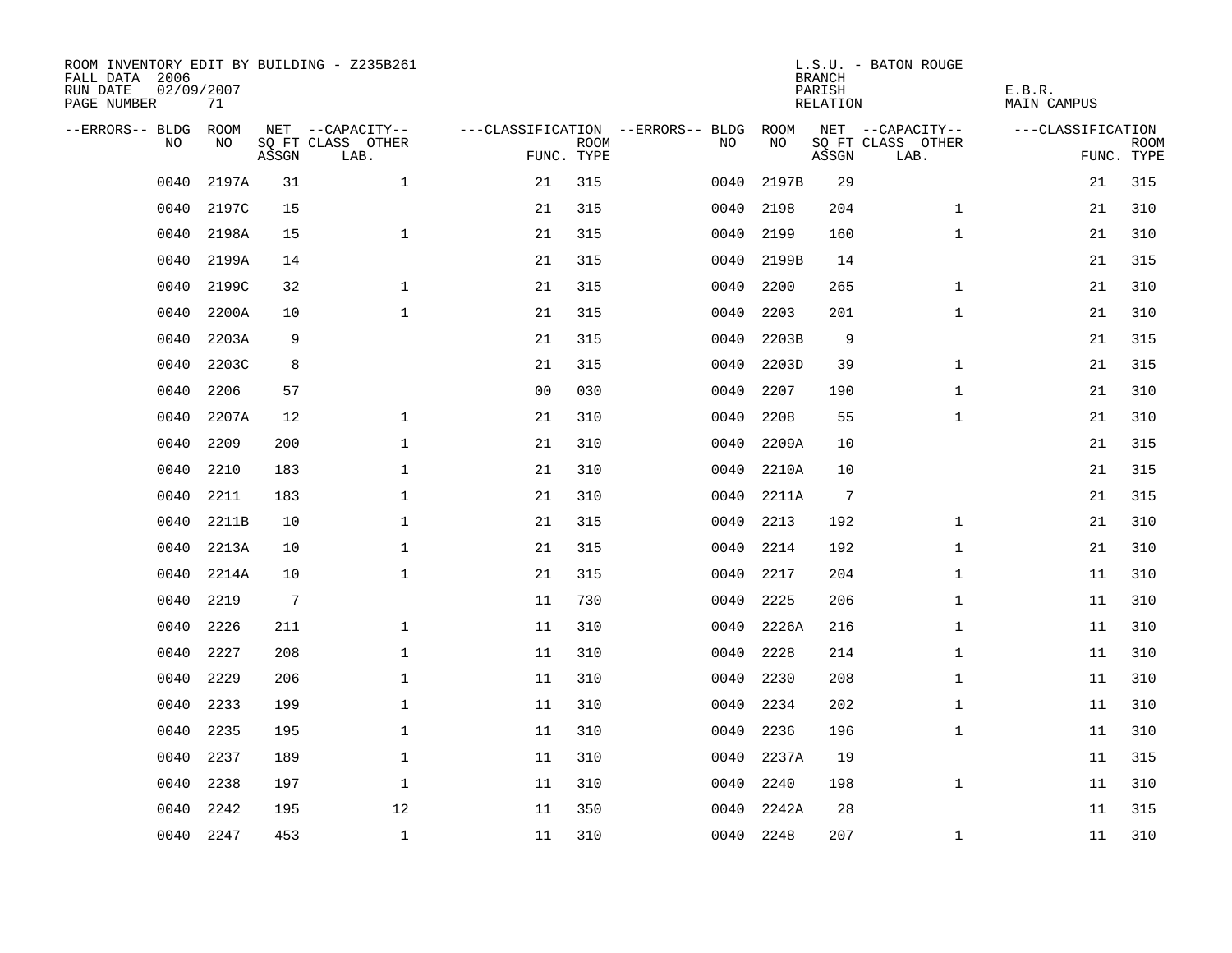| ROOM INVENTORY EDIT BY BUILDING - Z235B261<br>FALL DATA 2006<br>RUN DATE<br>PAGE NUMBER | 02/09/2007<br>72 |                 |                           |                |                           |                                   |            | <b>BRANCH</b><br>PARISH<br>RELATION | L.S.U. - BATON ROUGE      | E.B.R.<br><b>MAIN CAMPUS</b> |                           |
|-----------------------------------------------------------------------------------------|------------------|-----------------|---------------------------|----------------|---------------------------|-----------------------------------|------------|-------------------------------------|---------------------------|------------------------------|---------------------------|
| --ERRORS-- BLDG ROOM                                                                    |                  |                 | NET --CAPACITY--          |                |                           | ---CLASSIFICATION --ERRORS-- BLDG | ROOM       |                                     | NET --CAPACITY--          | ---CLASSIFICATION            |                           |
| NO                                                                                      | NO               | ASSGN           | SQ FT CLASS OTHER<br>LAB. |                | <b>ROOM</b><br>FUNC. TYPE | NO.                               | NO         | ASSGN                               | SQ FT CLASS OTHER<br>LAB. |                              | <b>ROOM</b><br>FUNC. TYPE |
| 0040                                                                                    | 3108             | 224             | $\mathbf{1}$              | 11             | 310                       | 0040                              | 3109       | 183                                 | $\mathbf{1}$              | 11                           | 310                       |
| 0040                                                                                    | 3109A            | 6               |                           | 11             | 315                       | 0040                              | 3110       | 85                                  | 4                         | 00                           | 030                       |
| 0040                                                                                    | 3111             | 227             | 2                         | 11             | 310                       |                                   | 0040 3111A | 4                                   |                           | 11                           | 315                       |
| 0040                                                                                    | 3111B            | 4               |                           | 11             | 315                       |                                   | 0040 3112  | 240                                 | 6                         | 11                           | 350                       |
| 0040                                                                                    | 3113             | 251             | $\mathbf{1}$              | 11             | 310                       |                                   | 0040 3113A | 6                                   |                           | 11                           | 315                       |
| 0040                                                                                    | 3113B            | 6               |                           | 11             | 315                       |                                   | 0040 3113C | 5                                   |                           | 11                           | 315                       |
| 0040                                                                                    | 3114             | 161             | 4                         | 0 <sub>0</sub> | 030                       |                                   | 0040 3115  | 235                                 | $\mathbf{1}$              | 11                           | 310                       |
| 0040                                                                                    | 3115A            | 5               |                           | 11             | 315                       |                                   | 0040 3115B | 6                                   |                           | 11                           | 315                       |
| 0040                                                                                    | 3115C            | 6               |                           | 11             | 315                       |                                   | 0040 3116  | 52                                  |                           | 0 <sub>0</sub>               | 010                       |
| 0040                                                                                    | 3118             | 19              |                           | 0 <sub>0</sub> | 030                       |                                   | 0040 3119  | 225                                 | $\mathbf{1}$              | 21                           | 310                       |
| 0040                                                                                    | 3119A            | 10              |                           | 21             | 315                       |                                   | 0040 3119B | $7\phantom{.0}$                     |                           | 21                           | 315                       |
| 0040                                                                                    | 3119C            | $7\phantom{.0}$ |                           | 21             | 315                       |                                   | 0040 3125  | 242                                 | $\mathbf{1}$              | 21                           | 310                       |
| 0040                                                                                    | 3125A            | 10              |                           | 21             | 315                       | 0040                              | 3125B      | 10                                  |                           | 21                           | 315                       |
| 0040                                                                                    | 3126             | 181             | $\mathbf 1$               | 11             | 310                       |                                   | 0040 3126A | 10                                  |                           | 11                           | 315                       |
| 0040                                                                                    | 3126B            | 7               |                           | 11             | 315                       | 0040                              | 3127       | 250                                 | $\mathbf{1}$              | 21                           | 310                       |
| 0040                                                                                    | 3127A            | 9               |                           | 21             | 315                       | 0040                              | 3127B      | 8                                   |                           | 21                           | 315                       |
| 0040                                                                                    | 3127C            | 7               |                           | 21             | 315                       | 0040                              | 3128       | 240                                 | 2                         | 21                           | 310                       |
| 0040                                                                                    | 3128A            | 9               |                           | 21             | 315                       | 0040                              | 3128B      | 10                                  |                           | 21                           | 315                       |
| 0040                                                                                    | 3130             | 268             | $\mathbf{1}$              | 21             | 310                       |                                   | 0040 3130A | 10                                  |                           | 21                           | 315                       |
| 0040                                                                                    | 3130B            | 13              |                           | 0 <sub>0</sub> | 030                       |                                   | 0040 3132  | 203                                 | $\mathbf{1}$              | 21                           | 310                       |
| 0040                                                                                    | 3132A            | 10              |                           | 21             | 315                       |                                   | 0040 3133  | 74                                  |                           | 11                           | 730                       |
| 0040                                                                                    | 3134             | 200             | 6                         | 21             | 350                       | 0040                              | 3134A      | 10                                  |                           | 21                           | 355                       |
| 0040                                                                                    | 3135             | 78              |                           | 11             | 730                       | 0040                              | 3136       | 190                                 | $\mathbf{1}$              | 11                           | 310                       |
| 0040                                                                                    | 3136A            | 10              |                           | 11             | 315                       |                                   | 0040 3136B | 10                                  | $\mathbf{1}$              | 11                           | 310                       |
| 0040                                                                                    | 3137             | 196             | $\mathbf 1$               | 11             | 310                       |                                   | 0040 3137A | 10                                  | $\mathbf{1}$              | 11                           | 310                       |
|                                                                                         | 0040 3137B       | 10              |                           | 11             | 315                       |                                   | 0040 3140  | 172                                 | $\mathbf{1}$              | 21                           | 310                       |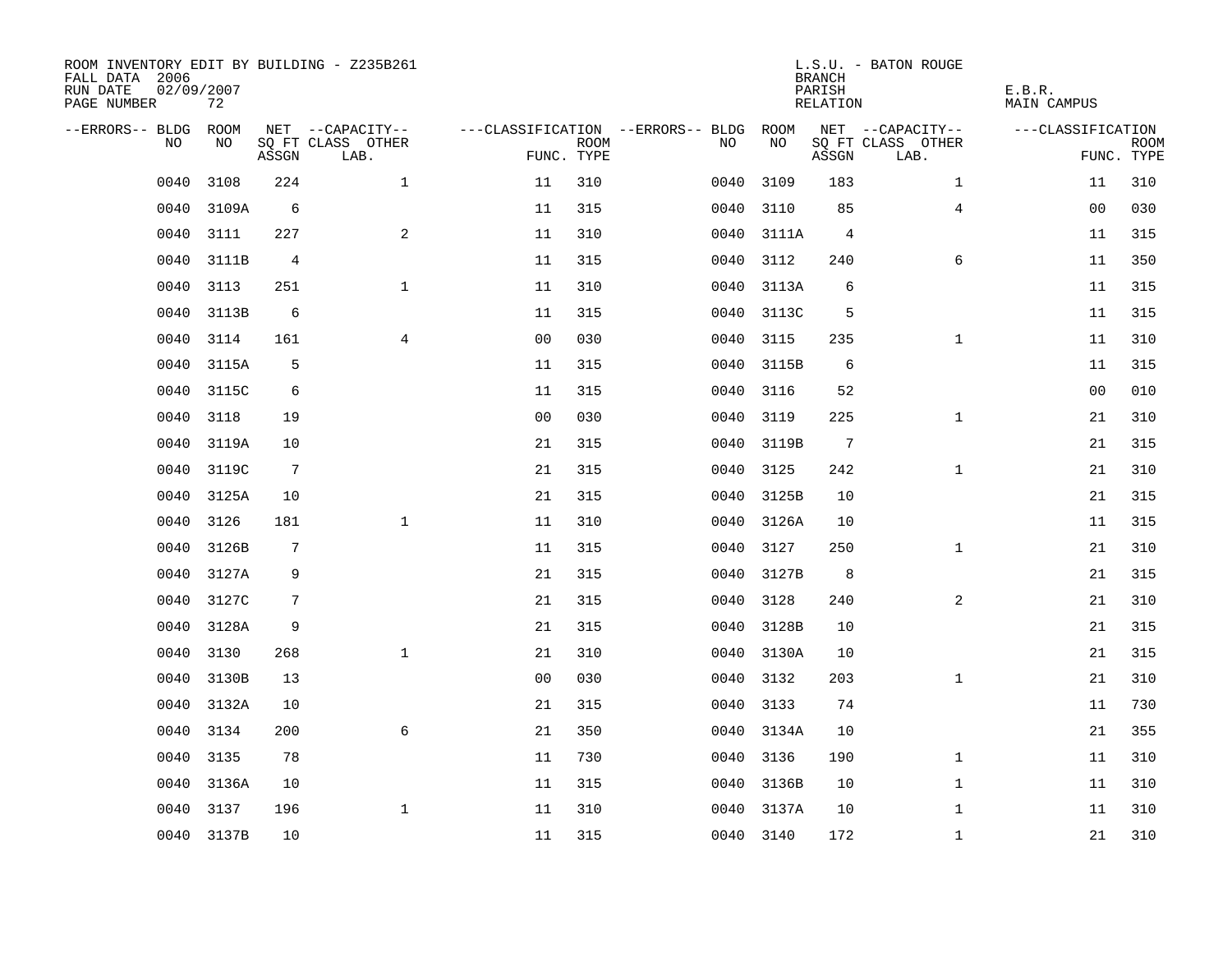| ROOM INVENTORY EDIT BY BUILDING - Z235B261<br>FALL DATA 2006<br>RUN DATE<br>PAGE NUMBER | 02/09/2007<br>73 |       |                           |                |                           |                                   |            |       | <b>BRANCH</b><br>PARISH<br><b>RELATION</b> | L.S.U. - BATON ROUGE      | E.B.R.<br><b>MAIN CAMPUS</b> |                           |
|-----------------------------------------------------------------------------------------|------------------|-------|---------------------------|----------------|---------------------------|-----------------------------------|------------|-------|--------------------------------------------|---------------------------|------------------------------|---------------------------|
| --ERRORS-- BLDG                                                                         | ROOM             |       | NET --CAPACITY--          |                |                           | ---CLASSIFICATION --ERRORS-- BLDG |            | ROOM  |                                            | NET --CAPACITY--          | ---CLASSIFICATION            |                           |
| NO                                                                                      | NO               | ASSGN | SQ FT CLASS OTHER<br>LAB. |                | <b>ROOM</b><br>FUNC. TYPE | NO                                |            | NO    | ASSGN                                      | SQ FT CLASS OTHER<br>LAB. |                              | <b>ROOM</b><br>FUNC. TYPE |
| 0040                                                                                    | 3140A            | 13    |                           | 21             | 315                       | 0040                              |            | 3140B | 23                                         |                           | 21                           | 315                       |
| 0040                                                                                    | 3141             | 179   | $\mathbf 1$               | 21             | 310                       |                                   | 0040 3141A |       | 10                                         |                           | 00                           | 030                       |
| 0040                                                                                    | 3142             | 211   | $\mathbf 1$               | 21             | 310                       |                                   | 0040 3142A |       | 14                                         |                           | 00                           | 030                       |
| 0040                                                                                    | 3143             | 179   | $\mathbf 1$               | 21             | 310                       |                                   | 0040 3143A |       | 10                                         |                           | 21                           | 730                       |
| 0040                                                                                    | 3144             | 191   | $\mathbf{1}$              | 21             | 310                       |                                   | 0040 3144A |       | 14                                         |                           | 0 <sub>0</sub>               | 030                       |
| 0040                                                                                    | 3145             | 192   | $\mathbf{1}$              | 21             | 310                       |                                   | 0040 3145A |       | 10                                         |                           | 11                           | 315                       |
| 0040                                                                                    | 3145B            | 10    |                           | 21             | 315                       |                                   | 0040 3146  |       | 239                                        | $\mathbf{1}$              | 21                           | 310                       |
| 0040                                                                                    | 3146A            | 16    |                           | 0 <sub>0</sub> | 030                       |                                   | 0040 3146B |       | 9                                          |                           | 21                           | 315                       |
| 0040                                                                                    | 3147             | 202   | $\mathbf{1}$              | 21             | 310                       |                                   | 0040 3147A |       | 8                                          |                           | 0 <sub>0</sub>               | 030                       |
| 0040                                                                                    | 3147B            | 10    |                           | 21             | 315                       |                                   | 0040 3147C |       | 8                                          |                           | 21                           | 315                       |
| 0040                                                                                    | 3148             | 238   | $\mathbf{1}$              | 21             | 310                       |                                   | 0040 3148A |       | 9                                          |                           | 21                           | 315                       |
| 0040                                                                                    | 3148B            | 17    |                           | 0 <sub>0</sub> | 030                       |                                   | 0040 3149  |       | 192                                        | $\mathbf{1}$              | 21                           | 310                       |
| 0040                                                                                    | 3149A            | 37    | $\mathbf 1$               | 21             | 315                       | 0040                              |            | 3149B | 11                                         |                           | 21                           | 315                       |
| 0040                                                                                    | 3149C            | 11    |                           | 21             | 315                       | 0040                              | 3150       |       | 260                                        | $\mathbf{1}$              | 21                           | 310                       |
| 0040                                                                                    | 3150A            | 54    | $\mathbf 1$               | 21             | 315                       | 0040                              |            | 3152  | 95                                         |                           | 21                           | 315                       |
| 0040                                                                                    | 3153             | 183   | 4                         | 0 <sub>0</sub> | 030                       | 0040                              | 3154       |       | 96                                         |                           | 21                           | 730                       |
| 0040                                                                                    | 3155             | 216   | 2                         | 21             | 310                       |                                   | 0040 3155A |       | 20                                         |                           | 21                           | 315                       |
| 0040                                                                                    | 3155B            | 20    |                           | 21             | 315                       | 0040                              |            | 3155C | 53                                         | $\mathbf{1}$              | 21                           | 315                       |
| 0040                                                                                    | 3156             | 203   | $\mathbf{1}$              | 21             | 310                       |                                   | 0040 3156A |       | 48                                         | $\mathbf{1}$              | 21                           | 315                       |
| 0040                                                                                    | 3156B            | 15    |                           | 21             | 315                       |                                   | 0040 3156C |       | 14                                         |                           | 21                           | 315                       |
| 0040                                                                                    | 3157             | 193   | $\mathbf{1}$              | 21             | 310                       |                                   | 0040 3157A |       | 11                                         |                           | 21                           | 315                       |
| 0040                                                                                    | 3157B            | 11    |                           | 21             | 315                       | 0040                              |            | 3157C | 37                                         | $\mathbf{1}$              | 21                           | 315                       |
| 0040                                                                                    | 3158             | 235   | $\mathbf{1}$              | 21             | 310                       |                                   | 0040 3158A |       | 17                                         |                           | 21                           | 315                       |
| 0040                                                                                    | 3158B            | 9     |                           | 21             | 315                       |                                   | 0040 3159  |       | 206                                        | $\mathbf{1}$              | 21                           | 310                       |
| 0040                                                                                    | 3159A            | 8     |                           | 11             | 315                       | 0040                              |            | 3159B | 10                                         |                           | 21                           | 315                       |
|                                                                                         | 0040 3159C       | 8     |                           | 0 <sub>0</sub> | 030                       |                                   | 0040 3160  |       | 241                                        | $\mathbf{1}$              | 21                           | 310                       |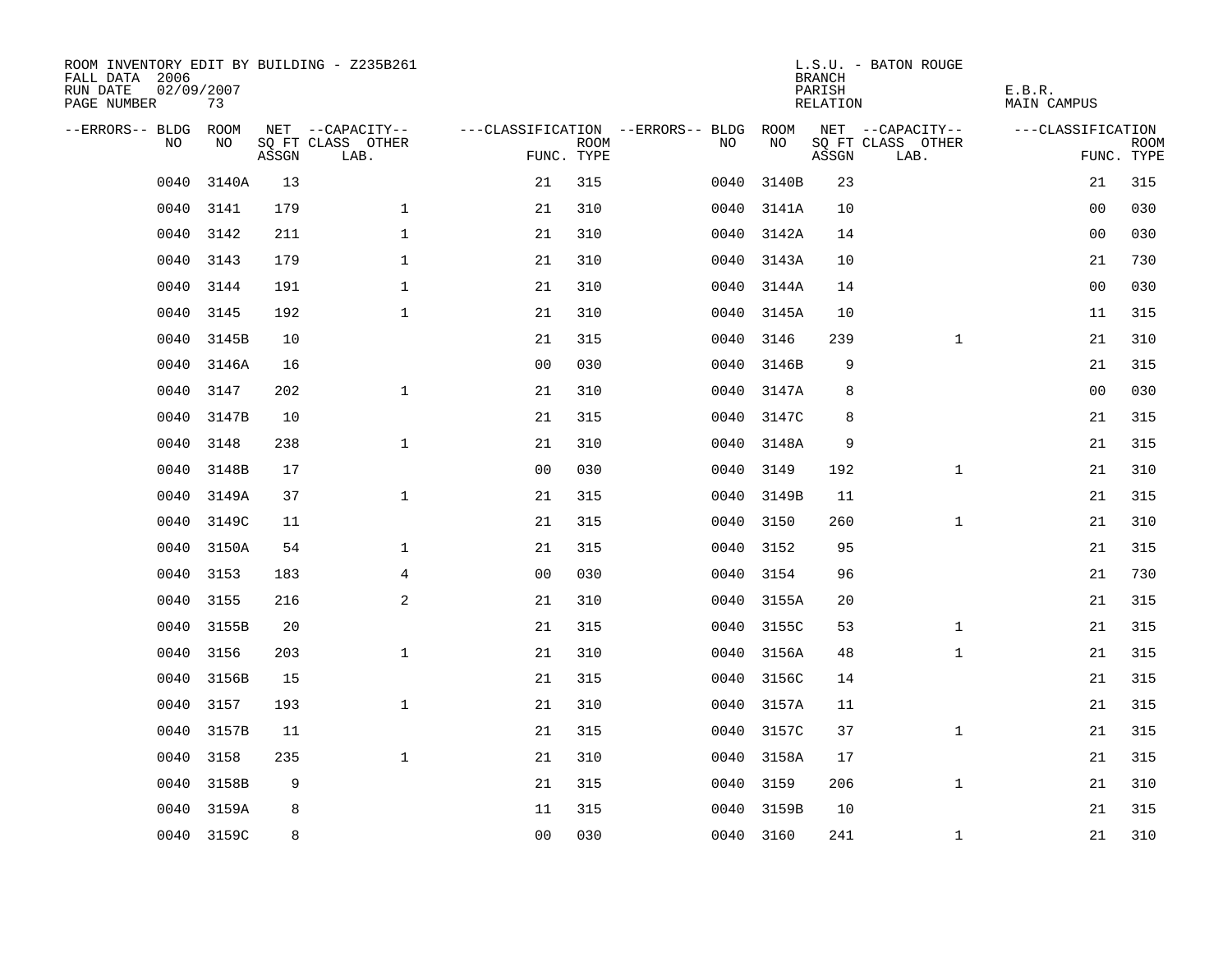| ROOM INVENTORY EDIT BY BUILDING - Z235B261<br>FALL DATA 2006<br>RUN DATE<br>PAGE NUMBER | 02/09/2007<br>74 |                |                           |                |             |                                   |            | <b>BRANCH</b><br>PARISH<br>RELATION | L.S.U. - BATON ROUGE      | E.B.R.<br>MAIN CAMPUS |                           |
|-----------------------------------------------------------------------------------------|------------------|----------------|---------------------------|----------------|-------------|-----------------------------------|------------|-------------------------------------|---------------------------|-----------------------|---------------------------|
| --ERRORS-- BLDG ROOM                                                                    |                  |                | NET --CAPACITY--          |                |             | ---CLASSIFICATION --ERRORS-- BLDG | ROOM       |                                     | NET --CAPACITY--          | ---CLASSIFICATION     |                           |
| NO                                                                                      | NO               | ASSGN          | SQ FT CLASS OTHER<br>LAB. | FUNC. TYPE     | <b>ROOM</b> | NO                                | NO         | ASSGN                               | SQ FT CLASS OTHER<br>LAB. |                       | <b>ROOM</b><br>FUNC. TYPE |
| 0040                                                                                    | 3160A            | 9              |                           | 21             | 315         | 0040                              | 3160B      | 19                                  |                           | 21                    | 315                       |
| 0040                                                                                    | 3161             | 187            | $\mathbf{1}$              | 21             | 310         | 0040                              | 3161A      | 10                                  |                           | 00                    | 030                       |
| 0040                                                                                    | 3161B            | 10             |                           | 21             | 315         | 0040                              | 3162       | 171                                 | $\mathbf{1}$              | 21                    | 310                       |
| 0040                                                                                    | 3162A            | 7              |                           | 21             | 315         |                                   | 0040 3162B | 10                                  |                           | 21                    | 315                       |
| 0040                                                                                    | 3165             | 168            | $\mathbf 1$               | 21             | 310         | 0040                              | 3165A      | 9                                   |                           | 21                    | 315                       |
| 0040                                                                                    | 3165B            | 10             |                           | 0 <sub>0</sub> | 030         |                                   | 0040 3166  | 203                                 | $\mathbf{1}$              | 21                    | 310                       |
| 0040                                                                                    | 3166A            | $\overline{7}$ |                           | 21             | 730         | 0040                              | 3166B      | 10                                  |                           | 11                    | 730                       |
| 0040                                                                                    | 3167             | 190            | $\mathbf 1$               | 21             | 310         |                                   | 0040 3167A | 8                                   |                           | 0 <sub>0</sub>        | 030                       |
| 0040                                                                                    | 3167B            | 10             |                           | 0 <sub>0</sub> | 030         | 0040                              | 3168       | 190                                 | $\mathbf{1}$              | 21                    | 310                       |
| 0040                                                                                    | 3168A            | 11             |                           | 21             | 315         |                                   | 0040 3168B | 7                                   |                           | 21                    | 315                       |
| 0040                                                                                    | 3170             | 231            | $\mathbf{1}$              | 21             | 310         |                                   | 0040 3170A | 10                                  | $\mathbf{1}$              | 21                    | 315                       |
| 0040                                                                                    | 3170B            | 7              |                           | 00             | 030         |                                   | 0040 3175  | 448                                 | 6                         | 21                    | 350                       |
| 0040                                                                                    | 3175A            | 9              |                           | 21             | 315         |                                   | 0040 3175B | 3                                   |                           | 21                    | 315                       |
| 0040                                                                                    | 3175C            | 8              |                           | 21             | 315         | 0040                              | 3176       | 246                                 | $\mathbf{1}$              | 21                    | 310                       |
| 0040                                                                                    | 3176A            | 10             | $\mathbf{1}$              | 21             | 315         | 0040                              | 3179       | 188                                 | $\mathbf{1}$              | 21                    | 310                       |
| 0040                                                                                    | 3179A            | 29             | $\mathbf 1$               | 21             | 310         |                                   | 0040 3179B | 10                                  | $\mathbf{1}$              | 21                    | 315                       |
| 0040                                                                                    | 3181             | 196            | $\mathbf{1}$              | 21             | 310         |                                   | 0040 3181A | 10                                  | $\mathbf{1}$              | 21                    | 315                       |
| 0040                                                                                    | 3182             | 125            |                           | 21             | 315         | 0040                              | 3182A      | 28                                  |                           | 21                    | 315                       |
| 0040                                                                                    | 3185             | 180            | $\mathbf{1}$              | 21             | 310         |                                   | 0040 3185A | 10                                  | $\mathbf{1}$              | 21                    | 315                       |
| 0040                                                                                    | 3186             | 212            | $\mathbf 1$               | 21             | 310         |                                   | 0040 3188  | 227                                 | $\mathbf{1}$              | 21                    | 310                       |
| 0040                                                                                    | 3189             | 189            | 2                         | 21             | 310         |                                   | 0040 3189A | 10                                  | $\mathbf{1}$              | 21                    | 315                       |
| 0040                                                                                    | 3190             | 219            | $\mathbf 1$               | 21             | 310         | 0040                              | 3190A      | $7\phantom{.0}$                     |                           | 21                    | 315                       |
| 0040                                                                                    | 3190B            | 10             | $\mathbf 1$               | 21             | 315         |                                   | 0040 3191  | 13                                  |                           | 21                    | 730                       |
| 0040                                                                                    | 3193             | 6              |                           | 0 <sub>0</sub> | 030         |                                   | 0040 3194  | 249                                 | $\mathbf{1}$              | 21                    | 310                       |
| 0040                                                                                    | 3194A            | 10             | $\mathbf 1$               | 21             | 315         | 0040                              | 3194B      | 10                                  |                           | 00                    | 030                       |
|                                                                                         | 0040 3195        | 130            | 2                         | 0 <sub>0</sub> | 030         |                                   | 0040 3196  | 216                                 | $\mathbf{1}$              | 21                    | 310                       |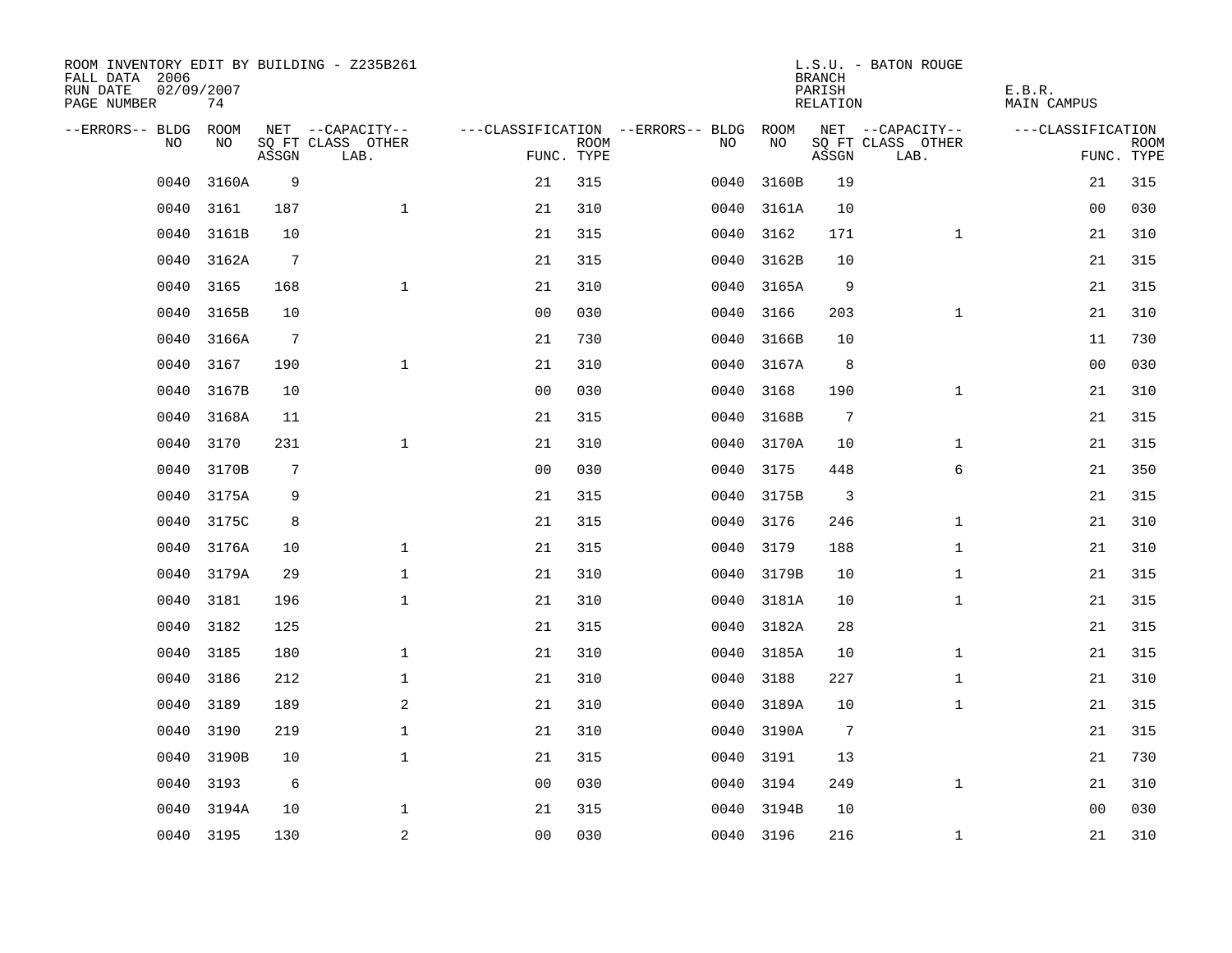| ROOM INVENTORY EDIT BY BUILDING - Z235B261<br>FALL DATA 2006<br>RUN DATE<br>PAGE NUMBER | 02/09/2007<br>75 |                 |                           |                |             |                                   |             | <b>BRANCH</b><br>PARISH<br>RELATION | L.S.U. - BATON ROUGE      | E.B.R.<br>MAIN CAMPUS |                    |
|-----------------------------------------------------------------------------------------|------------------|-----------------|---------------------------|----------------|-------------|-----------------------------------|-------------|-------------------------------------|---------------------------|-----------------------|--------------------|
| --ERRORS-- BLDG ROOM                                                                    |                  |                 | NET --CAPACITY--          |                |             | ---CLASSIFICATION --ERRORS-- BLDG | ROOM        |                                     | NET --CAPACITY--          | ---CLASSIFICATION     |                    |
| NO                                                                                      | NO               | ASSGN           | SQ FT CLASS OTHER<br>LAB. | FUNC. TYPE     | <b>ROOM</b> | NO.                               | NO          | ASSGN                               | SQ FT CLASS OTHER<br>LAB. |                       | ROOM<br>FUNC. TYPE |
| 0040                                                                                    | 3196A            | $7\phantom{.0}$ |                           | 21             | 315         | 0040                              | 3196B       | 10                                  | $\mathbf{1}$              | 21                    | 315                |
| 0040                                                                                    | 3197             | 229             | $\mathbf{1}$              | 21             | 310         |                                   | 0040 3197A  | 41                                  | $\mathbf{1}$              | 21                    | 315                |
| 0040                                                                                    | 3197B            | 38              |                           | 21             | 315         |                                   | 0040 3198   | 204                                 | 2                         | 21                    | 310                |
| 0040                                                                                    | 3198A            | 15              |                           | 00             | 030         |                                   | 0040 3199   | 213                                 | 2                         | 21                    | 350                |
| 0040                                                                                    | 3199A            | 29              | $\mathbf 1$               | 21             | 315         |                                   | 0040 3199B  | 31                                  |                           | 21                    | 315                |
| 0040                                                                                    | 3199C            | 29              |                           | 21             | 315         |                                   | 0040 3200   | 173                                 | 6                         | 21                    | 350                |
| 0040                                                                                    | 3200A            | 5               |                           | 21             | 355         |                                   | 0040 B0127  | 1041                                |                           | 51                    | 730                |
|                                                                                         | 0040 B0127A      | 105             |                           | 0 <sub>0</sub> | 030         |                                   | 0040 B0127B | 508                                 |                           | 0 <sub>0</sub>        | 030                |
|                                                                                         | 0040 B0140       | 209             |                           | 0 <sub>0</sub> | 030         |                                   | 0040 B0140A | 130                                 |                           | 00                    | 030                |
|                                                                                         | 0040 B0141       | 183             |                           | 51             | 730         |                                   | 0040 B0142  | 188                                 | 4                         | 00                    | 030                |
|                                                                                         | 0040 B0143       | 275             |                           | 11             | 730         |                                   | 0040 B0144  | 245                                 | 4                         | 0 <sub>0</sub>        | 030                |
|                                                                                         | 0040 B0145       | 65              |                           | 11             | 730         |                                   | 0040 B0148  | 546                                 |                           | 73                    | 730                |
|                                                                                         | 0040 B0149       | 499             | 12                        | 11             | 350         |                                   | 0040 B0155  | 3384                                | 226                       | 11                    | 680                |
|                                                                                         | 0040 B0156       | 532             |                           | 11             | 730         |                                   | 0040 B0156A | 27                                  |                           | 11                    | 315                |
|                                                                                         | 0040 B0159       | 20              |                           | 0 <sub>0</sub> | 030         |                                   | 0040 B0160  | 544                                 |                           | 00                    | 030                |
|                                                                                         | 0040 B0161       | 741             |                           | 11             | 730         |                                   | 0040 B0162  | 46                                  | $\mathbf{1}$              | 00                    | 030                |
|                                                                                         | 0040 B0164       | 213             | $\overline{4}$            | 0 <sub>0</sub> | 030         |                                   | 0040 B0165  | 63                                  |                           | 00                    | 030                |
|                                                                                         | 0040 B0165A      | 125             |                           | 0 <sub>0</sub> | 030         |                                   | 0040 B0166  | 206                                 | $\mathbf{1}$              | 73                    | 310                |
|                                                                                         | 0040 B0167       | 400             |                           | 11             | 730         |                                   | 0040 B0168  | 260                                 | $\mathbf{1}$              | 11                    | 310                |
|                                                                                         | 0040 B0168A      | 56              |                           | 11             | 315         |                                   | 0040 B0179  | 186                                 |                           | 11                    | 730                |
|                                                                                         | 0040 B0179A      | 21              |                           | 11             | 730         |                                   | 0040 B0179B | 28                                  |                           | 11                    | 730                |
|                                                                                         | 0040 B0179C      | 508             |                           | 11             | 730         |                                   | 0040 B0179D | 249                                 |                           | 11                    | 730                |
|                                                                                         | 0040 B0179E      | 211             |                           | 11             | 730         |                                   | 0040 B0179F | 63                                  | 2                         | 00                    | 030                |
|                                                                                         | 0040 C0101       | 1172            |                           | 0 <sub>0</sub> | 020         |                                   | 0040 C0102  | 874                                 |                           | 00                    | 020                |
|                                                                                         | 0040 C0103       | 299             |                           | 0 <sub>0</sub> | 020         |                                   | 0040 C1101  | 215                                 |                           | 0 <sub>0</sub>        | 020                |
|                                                                                         | 0040 C1102       | 489             |                           | 0 <sub>0</sub> | 020         |                                   | 0040 C1103  | 37                                  |                           | 0 <sub>0</sub>        | 020                |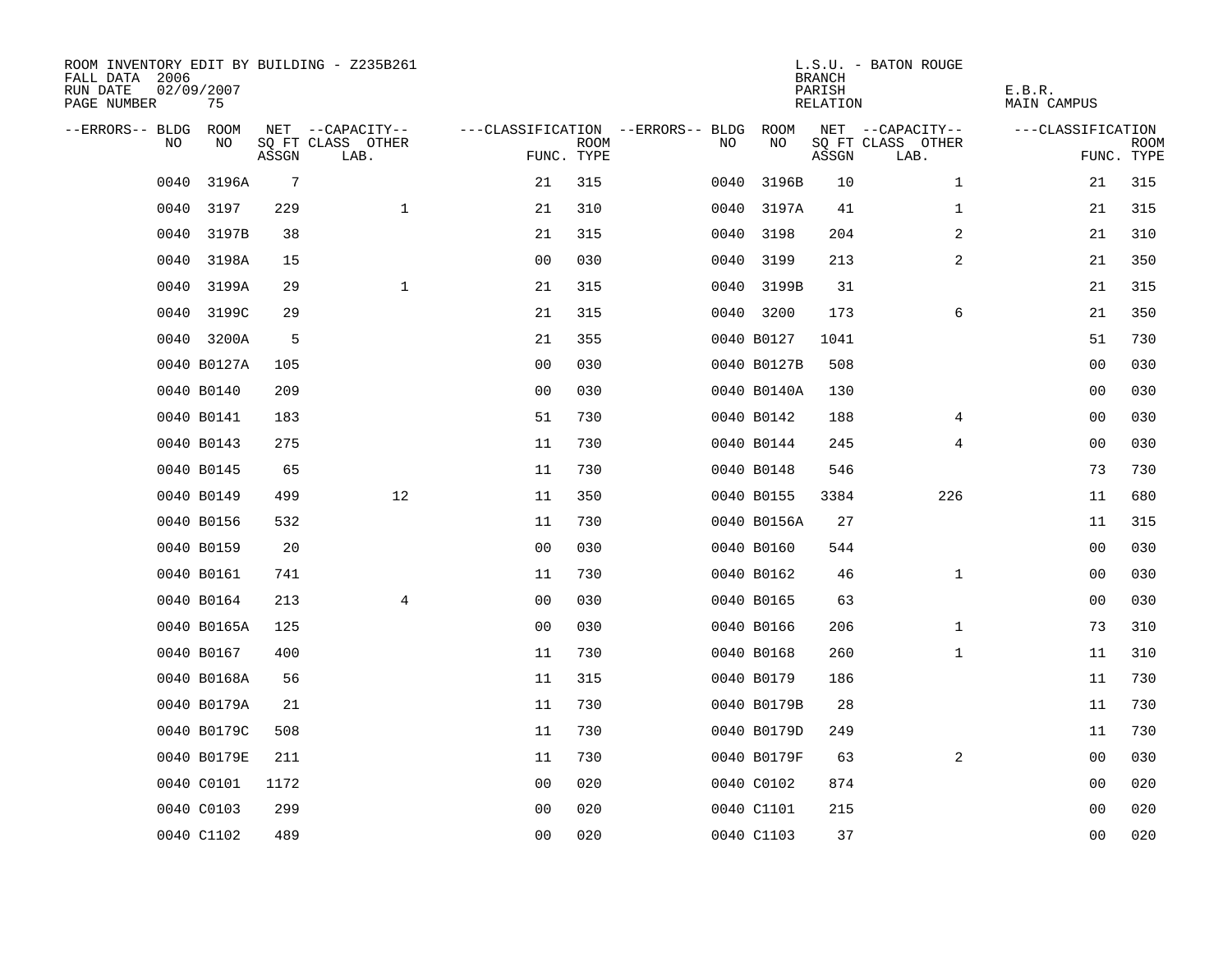| ROOM INVENTORY EDIT BY BUILDING - Z235B261<br>FALL DATA 2006<br>RUN DATE<br>02/09/2007<br>PAGE NUMBER<br>76 |                                    |                |                                        |             | L.S.U. - BATON ROUGE<br><b>BRANCH</b><br>PARISH<br>RELATION | E.B.R.<br><b>MAIN CAMPUS</b> |
|-------------------------------------------------------------------------------------------------------------|------------------------------------|----------------|----------------------------------------|-------------|-------------------------------------------------------------|------------------------------|
| --ERRORS-- BLDG<br>ROOM                                                                                     | NET --CAPACITY--                   |                | ---CLASSIFICATION --ERRORS-- BLDG ROOM |             | NET --CAPACITY--                                            | ---CLASSIFICATION            |
| N <sub>O</sub><br>NO.                                                                                       | SO FT CLASS OTHER<br>ASSGN<br>LAB. | FUNC. TYPE     | <b>ROOM</b>                            | NO.<br>NO   | SQ FT CLASS OTHER<br>ASSGN<br>LAB.                          | <b>ROOM</b><br>FUNC. TYPE    |
| 0040 C1104                                                                                                  | 386                                | 0 <sub>0</sub> | 020                                    | 0040 C1105  | 386                                                         | 00<br>020                    |
| 0040 C1106                                                                                                  | 109                                | 0 <sub>0</sub> | 020                                    | 0040 C1107  | 251                                                         | 0 <sub>0</sub><br>020        |
| 0040 C1108                                                                                                  | 1142                               | 0 <sub>0</sub> | 020                                    | 0040 C1108A | 260                                                         | 0 <sub>0</sub><br>020        |
| 0040 C1108B                                                                                                 | 83                                 | 0 <sub>0</sub> | 020                                    | 0040 C1108C | 104                                                         | 00<br>020                    |
| 0040 C1108D                                                                                                 | 83                                 | 0 <sub>0</sub> | 020                                    | 0040 C1109  | 672                                                         | 020<br>00                    |
| 0040 C1110                                                                                                  | 82                                 | 0 <sub>0</sub> | 020                                    | 0040 C1111  | 254                                                         | 0 <sub>0</sub><br>020        |
| 0040 C1112                                                                                                  | 142                                | 0 <sub>0</sub> | 020                                    | 0040 C1113  | 190                                                         | 0 <sub>0</sub><br>020        |
| 0040 C1114                                                                                                  | 582                                | 0 <sub>0</sub> | 020                                    | 0040 C1115  | 275                                                         | 020<br>00                    |
| 0040 C1116                                                                                                  | 686                                | 0 <sub>0</sub> | 020                                    | 0040 C1117  | 69                                                          | 020<br>00                    |
| 0040 C1118                                                                                                  | 140                                | 0 <sub>0</sub> | 020                                    | 0040 C1119  | 155                                                         | 020<br>00                    |
| 0040 C1120                                                                                                  | 379                                | 0 <sub>0</sub> | 020                                    | 0040 C2101  | 214                                                         | 020<br>0 <sub>0</sub>        |
| 0040 C2102                                                                                                  | 471                                | 0 <sub>0</sub> | 020                                    | 0040 C2103  | 36                                                          | 0 <sub>0</sub><br>020        |
| 0040 C2104                                                                                                  | 427                                | 0 <sub>0</sub> | 020                                    | 0040 C2105  | 170                                                         | 00<br>020                    |
| 0040 C2106                                                                                                  | 106                                | 0 <sub>0</sub> | 020                                    | 0040 C2107  | 4                                                           | 00<br>020                    |
| 0040 C2108                                                                                                  | 211                                | 0 <sub>0</sub> | 020                                    | 0040 C2109  | 450                                                         | 0 <sub>0</sub><br>020        |
| 0040 C2110                                                                                                  | 457                                | 0 <sub>0</sub> | 020                                    | 0040 C2111  | 45                                                          | 020<br>0 <sub>0</sub>        |
| 0040 C2112                                                                                                  | 108                                | 00             | 020                                    | 0040 C2113  | 623                                                         | 0 <sub>0</sub><br>020        |
| 0040 C2114                                                                                                  | 570                                | 0 <sub>0</sub> | 020                                    | 0040 C2115  | 275                                                         | 020<br>00                    |
| 0040 C2116                                                                                                  | 139                                | 0 <sub>0</sub> | 020                                    | 0040 C2117  | 46                                                          | 00<br>020                    |
| 0040 C2118                                                                                                  | 197                                | 0 <sub>0</sub> | 020                                    | 0040 C2119  | 315                                                         | 020<br>00                    |
| 0040 C2120                                                                                                  | 333                                | 0 <sub>0</sub> | 020                                    | 0040 C3102  | 318                                                         | 0 <sub>0</sub><br>020        |
| 0040 C3104                                                                                                  | 427                                | 0 <sub>0</sub> | 020                                    | 0040 C3105  | 170                                                         | 00<br>020                    |
| 0040 C3106                                                                                                  | 83                                 | 0 <sub>0</sub> | 020                                    | 0040 C3108  | 256                                                         | 00<br>020                    |
| 0040 C3109                                                                                                  | 182                                | 0 <sub>0</sub> | 020                                    | 0040 C3110  | 258                                                         | 00<br>020                    |
| 0040 C3111                                                                                                  | 223                                | 0 <sub>0</sub> | 020                                    | 0040 C3112  | 353                                                         | 0 <sub>0</sub><br>020        |
| 0040 C3113                                                                                                  | 621                                | 0 <sub>0</sub> | 020                                    | 0040 C3114  | 399                                                         | 0 <sub>0</sub><br>020        |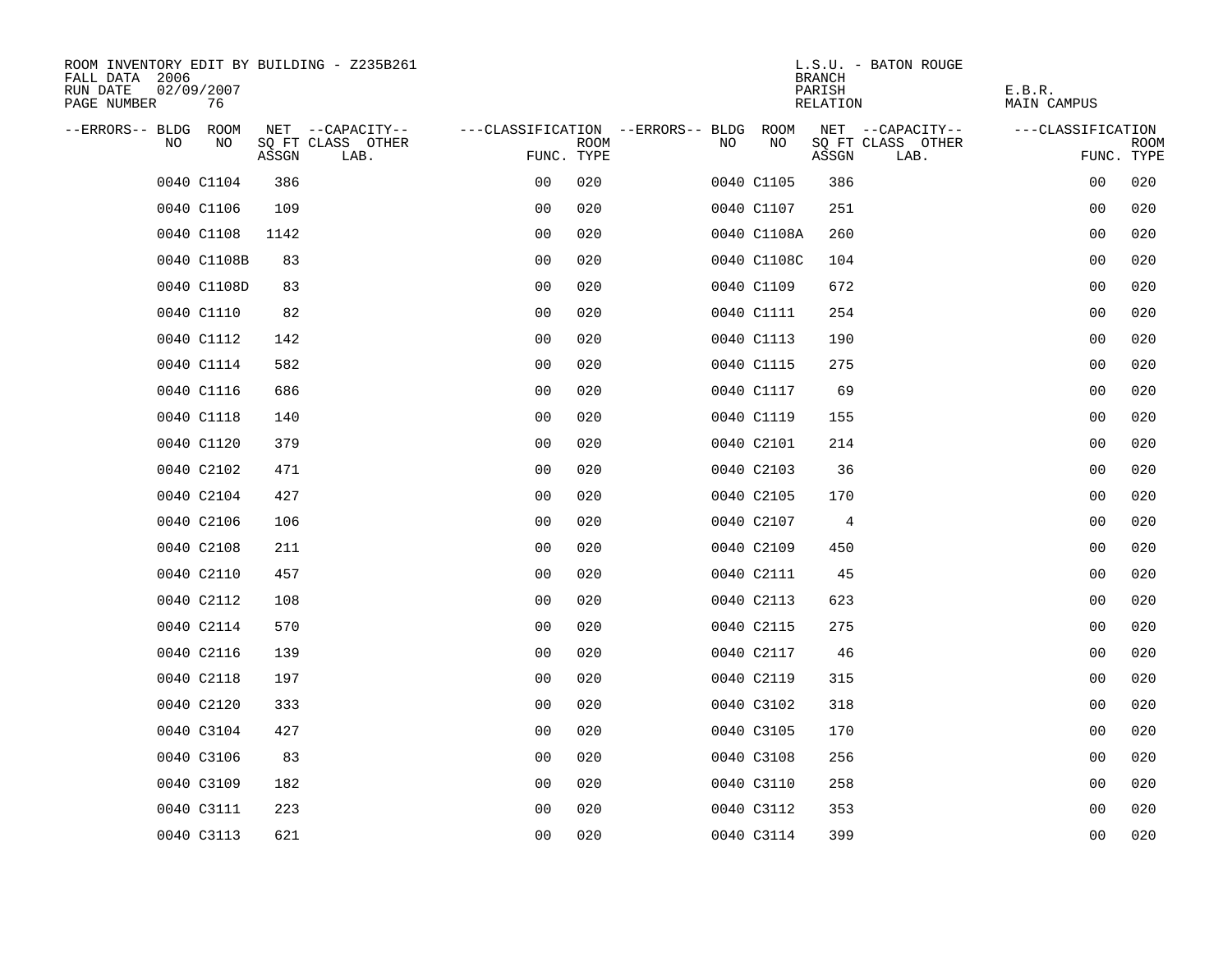| PAGE NUMBER          | 77         | 02/09/2007 |                           |                                        |             |    |                                                                | <b>BRANCH</b><br>PARISH<br>RELATION |                                                                        | E.B.R.<br>MAIN CAMPUS |                           |
|----------------------|------------|------------|---------------------------|----------------------------------------|-------------|----|----------------------------------------------------------------|-------------------------------------|------------------------------------------------------------------------|-----------------------|---------------------------|
| --ERRORS-- BLDG ROOM |            |            | NET --CAPACITY--          | ---CLASSIFICATION --ERRORS-- BLDG ROOM |             |    |                                                                |                                     | NET --CAPACITY--                                                       | ---CLASSIFICATION     |                           |
| NO                   | NO         | ASSGN      | SQ FT CLASS OTHER<br>LAB. | FUNC. TYPE                             | <b>ROOM</b> | NO | NO                                                             | ASSGN                               | SQ FT CLASS OTHER<br>LAB.                                              |                       | <b>ROOM</b><br>FUNC. TYPE |
|                      | 0040 C3115 | 37         |                           | 0 <sub>0</sub>                         | 020         |    | 0040 E0101                                                     | 50                                  |                                                                        | 00                    | 020                       |
|                      | 0040 E0102 | 24         |                           | 0 <sub>0</sub>                         | 020         |    | 0040 E1101                                                     | 57                                  |                                                                        | 00                    | 020                       |
|                      | 0040 E1102 | 30         |                           | 0 <sub>0</sub>                         | 020         |    | 0040 E2101                                                     | 52                                  |                                                                        | 00                    | 020                       |
|                      | 0040 E2102 | 30         |                           | 0 <sub>0</sub>                         | 020         |    | 0040 E3101                                                     | 52                                  |                                                                        | 00                    | 020                       |
|                      | 0040 E3102 | 30         |                           | 00                                     | 020         |    | 0040 S0103                                                     | 119                                 |                                                                        | 0 <sub>0</sub>        | 020                       |
|                      | 0040 S0104 | 118        |                           | 0 <sub>0</sub>                         | 020         |    | 0040 S1101                                                     | 102                                 |                                                                        | 00                    | 020                       |
|                      | 0040 S1102 | 93         |                           | 0 <sub>0</sub>                         | 020         |    | 0040 S1103                                                     | 165                                 |                                                                        | 0 <sub>0</sub>        | 020                       |
|                      | 0040 S1104 | 161        |                           | 0 <sub>0</sub>                         | 020         |    | 0040 S1105                                                     | 99                                  |                                                                        | 0 <sub>0</sub>        | 020                       |
|                      | 0040 S1106 | 160        |                           | 0 <sub>0</sub>                         | 020         |    | 0040 S2101                                                     | 104                                 |                                                                        | 0 <sub>0</sub>        | 020                       |
|                      | 0040 S2102 | 109        |                           | 0 <sub>0</sub>                         | 020         |    | 0040 S2103                                                     | 163                                 |                                                                        | 0 <sub>0</sub>        | 020                       |
|                      | 0040 S2104 | 162        |                           | 00                                     | 020         |    | 0040 S2105                                                     | 111                                 |                                                                        | 00                    | 020                       |
|                      | 0040 S2106 | 167        |                           | 0 <sub>0</sub>                         | 020         |    | 0040 S3102                                                     | 109                                 |                                                                        | 00                    | 020                       |
|                      | 0040 S3103 | 184        |                           | 0 <sub>0</sub>                         | 020         |    | 0040 S3104                                                     | 177                                 |                                                                        | 0 <sub>0</sub>        | 020                       |
|                      | 0040 S3107 | 51         |                           | 0 <sub>0</sub>                         | 020         |    | 0040 S3108<br>TOTAL NUMBER CLASSROOMS<br>TOTAL NUMBER LABS 210 | 52                                  | TOTAL NET ASSIGN SQ. FT. IN ROOM FILE<br>TOTAL NUMBER SPECIAL LABS 220 | 00<br>65,716<br>6     | 020                       |
|                      | 0041 0001  | 3000       |                           | 81                                     | 081         |    | 0041 0100A                                                     | 144                                 |                                                                        | 81                    | 081                       |
|                      | 0041 0100B | 2064       |                           | 93                                     | 730         |    | 0041 0100C                                                     | 2106                                | 9                                                                      | 81                    | 081                       |
|                      | 0041 0101  | 238        | $\mathbf{1}$              | 81                                     | 081         |    | 0041 0102                                                      | 255                                 | 2                                                                      | 81                    | 081                       |
|                      | 0041 0103  | 221        | 2                         | 81                                     | 081         |    | 0041 0104                                                      | 221                                 | $\mathbf{1}$                                                           | 81                    | 081                       |
|                      | 0041 0105  | 221        |                           | 81                                     | 081         |    | 0041 0106                                                      | 221                                 | $\mathbf{1}$                                                           | 81                    | 081                       |
|                      | 0041 0107  | 221        | $\mathbf{1}$              | 81                                     | 081         |    | 0041 0108                                                      | 221                                 | $\mathbf{1}$                                                           | 81                    | 081                       |
|                      | 0041 0109  | 221        |                           | 81                                     | 081         |    | 0041 0110                                                      | 204                                 |                                                                        | 81                    | 081                       |
|                      | 0041 0111  | 213        | 2                         | 81                                     | 081         |    | 0041 0112                                                      | 213                                 | 3                                                                      | 81                    | 081                       |
|                      | 0041 0113  | 238        | 2                         | 81                                     | 081         |    | 0041 0114                                                      | 247                                 | 2                                                                      | 81                    | 081                       |
|                      | 0041 0115  | 238        | 2                         | 81                                     | 081         |    | 0041 0200A                                                     | 495                                 | 2                                                                      | 81                    | 081                       |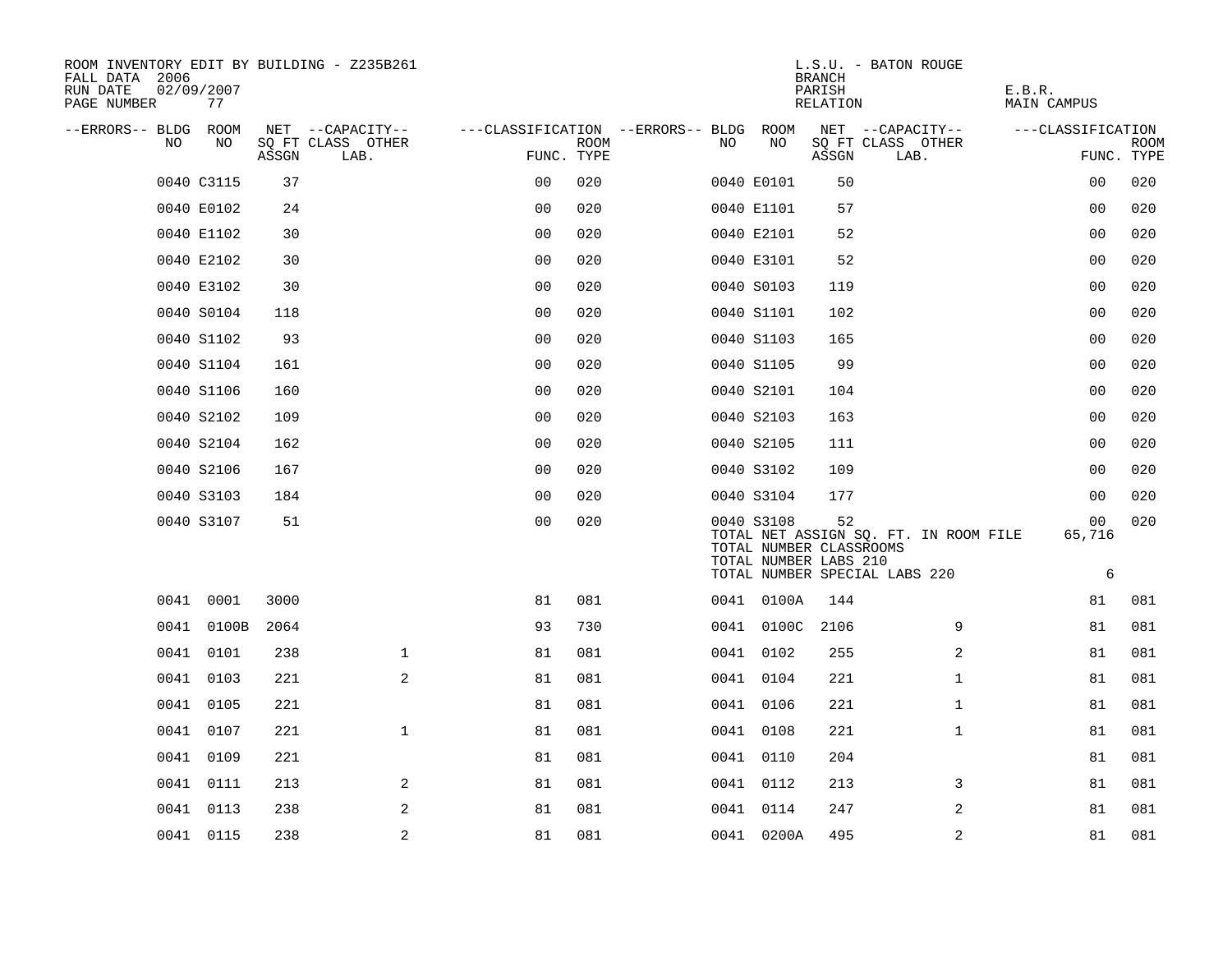| ROOM INVENTORY EDIT BY BUILDING - Z235B261<br>FALL DATA 2006<br>RUN DATE<br>PAGE NUMBER | 02/09/2007<br>78 |       |                           |                                   |             |           |            | <b>BRANCH</b><br>PARISH<br>RELATION | L.S.U. - BATON ROUGE      | E.B.R.<br><b>MAIN CAMPUS</b> |                           |
|-----------------------------------------------------------------------------------------|------------------|-------|---------------------------|-----------------------------------|-------------|-----------|------------|-------------------------------------|---------------------------|------------------------------|---------------------------|
| --ERRORS-- BLDG                                                                         | ROOM             |       | NET --CAPACITY--          | ---CLASSIFICATION --ERRORS-- BLDG |             |           | ROOM       |                                     | NET --CAPACITY--          | ---CLASSIFICATION            |                           |
| N <sub>O</sub>                                                                          | NO.              | ASSGN | SO FT CLASS OTHER<br>LAB. | FUNC. TYPE                        | <b>ROOM</b> | NO.       | NO         | ASSGN                               | SQ FT CLASS OTHER<br>LAB. |                              | <b>ROOM</b><br>FUNC. TYPE |
| 0041                                                                                    | 0200B            | 429   | 2                         | 81                                | 081         | 0041      | 0200C      | 429                                 | $\overline{a}$            | 81                           | 081                       |
| 0041                                                                                    | 0200D            | 429   | 2                         | 81                                | 081         |           | 0041 0200E | 541                                 | 2                         | 81                           | 081                       |
| 0041                                                                                    | 0200F            | 394   | $\mathbf{1}$              | 81                                | 081         |           | 0041 0200G | 250                                 | 2                         | 81                           | 081                       |
| 0041                                                                                    | 0200H            | 97    |                           | 81                                | 081         |           | 0041 0200I | 308                                 | 6                         | 81                           | 081                       |
| 0041                                                                                    | 0200J            | 96    | $\mathbf{1}$              | 81                                | 081         |           | 0041 0200K | 176                                 |                           | 81                           | 081                       |
| 0041                                                                                    | 0200L            | 396   | $\mathbf{2}$              | 81                                | 081         |           | 0041 0200M | 561                                 | 2                         | 81                           | 081                       |
| 0041                                                                                    | 0200N            | 561   | 10                        | 81                                | 081         |           | 0041 0200P | 330                                 | 3                         | 81                           | 081                       |
| 0041                                                                                    | 0201             | 238   | $\mathbf{1}$              | 81                                | 081         | 0041 0202 |            | 255                                 | $\mathbf{1}$              | 81                           | 081                       |
| 0041                                                                                    | 0203             | 221   | $\mathbf{1}$              | 81                                | 081         | 0041 0204 |            | 221                                 | $\mathbf{1}$              | 81                           | 081                       |
|                                                                                         | 0041 0205        | 221   | $\mathbf 1$               | 81                                | 081         | 0041 0206 |            | 221                                 | $\mathbf{1}$              | 81                           | 081                       |
| 0041                                                                                    | 0207             | 221   | $\mathbf 1$               | 81                                | 081         | 0041 0208 |            | 221                                 | $\mathbf{1}$              | 81                           | 081                       |
|                                                                                         | 0041 0209        | 221   | $\mathbf 1$               | 81                                | 081         | 0041 0210 |            | 204                                 | $\mathbf{1}$              | 81                           | 081                       |
| 0041                                                                                    | 0211             | 213   | $\mathbf{1}$              | 81                                | 081         | 0041 0212 |            | 213                                 | $\mathbf{1}$              | 81                           | 081                       |
|                                                                                         | 0041 0213        | 238   | 2                         | 81                                | 081         | 0041 0214 |            | 247                                 | 2                         | 81                           | 081                       |
| 0041                                                                                    | 0215             | 238   | 4                         | 81                                | 081         |           | 0041 0300A | 249                                 | $\mathbf{1}$              | 81                           | 081                       |
| 0041                                                                                    | 0300B            | 214   | $\mathbf 1$               | 81                                | 081         |           | 0041 0300C | 214                                 | $\mathbf{1}$              | 81                           | 081                       |
| 0041                                                                                    | 0300D            | 269   |                           | 81                                | 081         |           | 0041 0300E | 77                                  | $\mathbf{1}$              | 81                           | 081                       |
| 0041                                                                                    | 0300F            | 575   | 6                         | 81                                | 081         |           | 0041 0300G | 250                                 |                           | 81                           | 081                       |
| 0041                                                                                    | 0300H            | 488   | 6                         | 81                                | 081         |           | 0041 0300I | 552                                 | 6                         | 81                           | 081                       |
| 0041                                                                                    | 0300J            | 88    |                           | 81                                | 081         |           | 0041 0300K | 941                                 |                           | 81                           | 081                       |
| 0041                                                                                    | 0301             | 238   | $\mathbf 1$               | 81                                | 081         | 0041 0302 |            | 255                                 | $\mathbf{1}$              | 81                           | 081                       |
| 0041                                                                                    | 0303             | 221   | $\mathbf 1$               | 81                                | 081         | 0041 0304 |            | 221                                 | $\mathbf{1}$              | 81                           | 081                       |
| 0041                                                                                    | 0305             | 221   | $\mathbf 1$               | 81                                | 081         | 0041 0306 |            | 221                                 | $\mathbf{1}$              | 81                           | 081                       |
|                                                                                         | 0041 0307        | 221   | $\mathbf 1$               | 81                                | 081         | 0041 0308 |            | 221                                 |                           | 81                           | 081                       |
| 0041                                                                                    | 0309             | 221   | $\mathbf 1$               | 81                                | 081         | 0041 0310 |            | 204                                 | $\mathbf{1}$              | 81                           | 081                       |
|                                                                                         | 0041 0311        | 221   | $\overline{3}$            | 81                                | 081         | 0041 0312 |            | 221                                 |                           | 81                           | 081                       |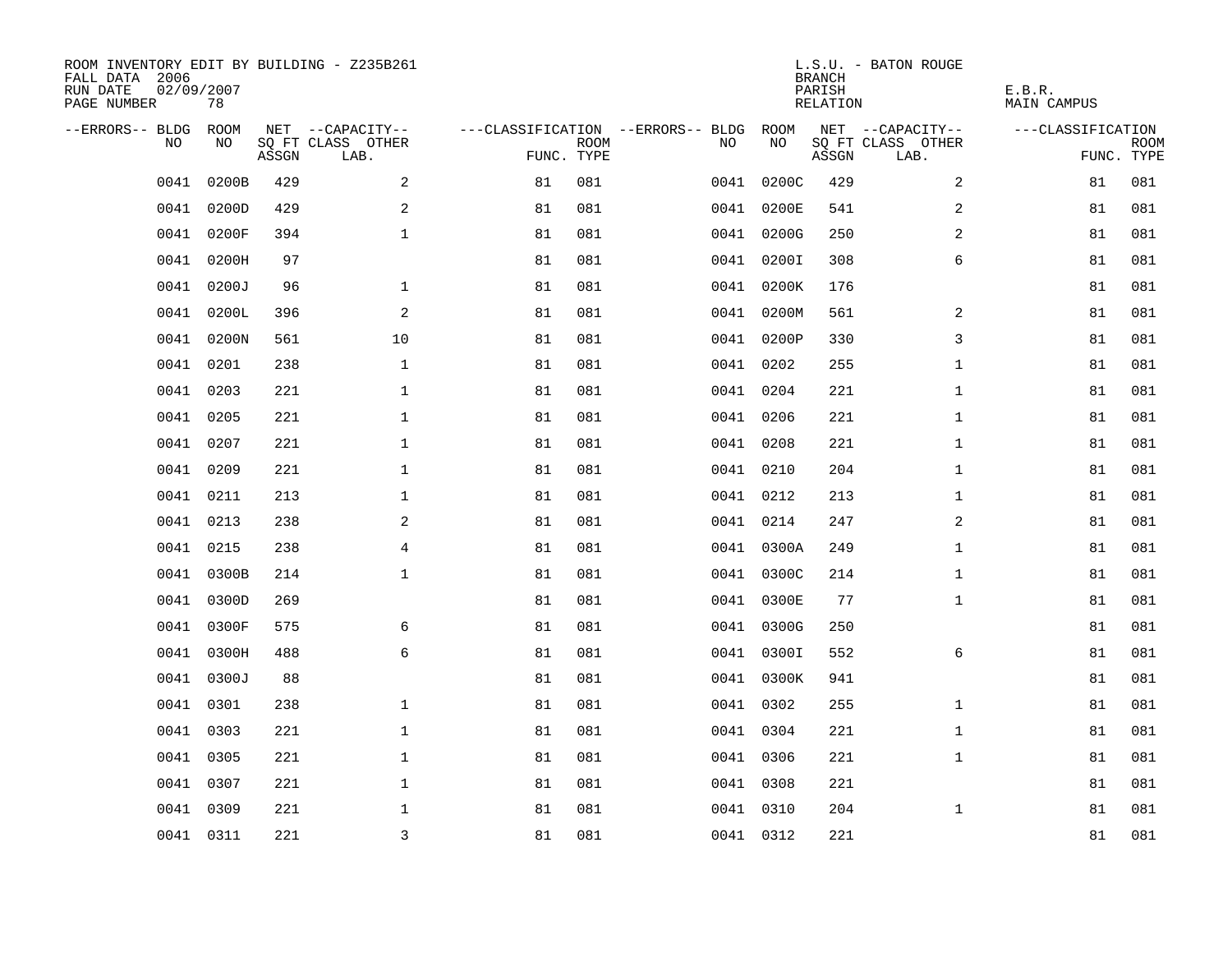| ROOM INVENTORY EDIT BY BUILDING - Z235B261<br>FALL DATA 2006<br>RUN DATE<br>PAGE NUMBER | 02/09/2007<br>79 |       |                           |                                        |             |     |             | <b>BRANCH</b><br>PARISH<br>RELATION | L.S.U. - BATON ROUGE      | E.B.R.<br>MAIN CAMPUS |                           |
|-----------------------------------------------------------------------------------------|------------------|-------|---------------------------|----------------------------------------|-------------|-----|-------------|-------------------------------------|---------------------------|-----------------------|---------------------------|
| --ERRORS-- BLDG ROOM                                                                    |                  |       | NET --CAPACITY--          | ---CLASSIFICATION --ERRORS-- BLDG ROOM |             |     |             |                                     | NET --CAPACITY--          | ---CLASSIFICATION     |                           |
| NO.                                                                                     | NO.              | ASSGN | SQ FT CLASS OTHER<br>LAB. | FUNC. TYPE                             | <b>ROOM</b> | NO. | NO          | ASSGN                               | SQ FT CLASS OTHER<br>LAB. |                       | <b>ROOM</b><br>FUNC. TYPE |
| 0041                                                                                    | 0313             | 238   |                           | 81                                     | 081         |     | 0041 0314   | 255                                 |                           | 81                    | 081                       |
| 0041                                                                                    | 0315             | 238   |                           | 81                                     | 081         |     | 0041 0400A  | 230                                 |                           | 81                    | 081                       |
|                                                                                         | 0041 0400B       | 215   | 12                        | 81                                     | 081         |     | 0041 0400C  | 450                                 | $\overline{2}$            | 81                    | 081                       |
|                                                                                         | 0041 0400D       | 450   | 2                         | 81                                     | 081         |     | 0041 0400E  | 280                                 | $\mathbf{1}$              | 81                    | 081                       |
| 0041                                                                                    | 0400F            | 245   | $\mathbf{1}$              | 81                                     | 081         |     | 0041 0401   | 238                                 | $\mathbf{1}$              | 81                    | 081                       |
| 0041                                                                                    | 0402             | 255   | $\mathbf{2}$              | 81                                     | 081         |     | 0041 0403   | 221                                 | 2                         | 81                    | 081                       |
| 0041                                                                                    | 0404             | 221   | 2                         | 81                                     | 081         |     | 0041 0405   | 221                                 | 2                         | 81                    | 081                       |
|                                                                                         | 0041 0406        | 221   | 2                         | 81                                     | 081         |     | 0041 0407   | 221                                 | 2                         | 81                    | 081                       |
| 0041                                                                                    | 0408             | 221   | 2                         | 81                                     | 081         |     | 0041 0409   | 221                                 | 2                         | 81                    | 081                       |
|                                                                                         | 0041 0410        | 204   | 2                         | 81                                     | 081         |     | 0041 0411   | 221                                 | 2                         | 81                    | 081                       |
|                                                                                         | 0041 0412        | 221   | 2                         | 81                                     | 081         |     | 0041 0413   | 238                                 | 2                         | 81                    | 081                       |
|                                                                                         | 0041 0414        | 255   | 2                         | 81                                     | 081         |     | 0041 0415   | 238                                 | 2                         | 81                    | 081                       |
| 0041                                                                                    | 0500A            | 439   |                           | 81                                     | 081         |     | 0041 0500B  | 462                                 | 10                        | 81                    | 081                       |
| 0041                                                                                    | 0501             | 238   |                           | 81                                     | 081         |     | 0041 0502   | 255                                 |                           | 81                    | 081                       |
| 0041                                                                                    | 0503             | 221   |                           | 81                                     | 081         |     | 0041 0504   | 221                                 |                           | 81                    | 081                       |
|                                                                                         | 0041 0505        | 221   |                           | 81                                     | 081         |     | 0041 0506   | 221                                 |                           | 81                    | 081                       |
| 0041                                                                                    | 0507             | 221   |                           | 81                                     | 081         |     | 0041 0508   | 221                                 | $\mathbf{1}$              | 81                    | 081                       |
|                                                                                         | 0041 0509        | 221   |                           | 81                                     | 081         |     | 0041 0510   | 204                                 |                           | 81                    | 081                       |
|                                                                                         | 0041 0511        | 221   | $\mathbf 1$               | 81                                     | 081         |     | 0041 0512   | 221                                 | 3                         | 81                    | 081                       |
|                                                                                         | 0041 0513        | 238   | 3                         | 81                                     | 081         |     | 0041 0514   | 255                                 |                           | 81                    | 081                       |
|                                                                                         | 0041 0515        | 238   |                           | 81                                     | 081         |     | 0041 B0001- | 168                                 | 6                         | 00                    | 030                       |
|                                                                                         | 0041 B0002-      | 168   | 6                         | 00                                     | 030         |     | 0041 B0003- | 168                                 | 6                         | 0 <sub>0</sub>        | 030                       |
|                                                                                         | 0041 B0004-      | 168   | 6                         | 0 <sub>0</sub>                         | 030         |     | 0041 B0005- | 168                                 | 6                         | 0 <sub>0</sub>        | 030                       |
|                                                                                         | 0041 C0100       | 1330  |                           | 00                                     | 020         |     | 0041 C0200  | 1330                                |                           | 00                    | 020                       |
|                                                                                         | 0041 C0300       | 1330  |                           | 0 <sub>0</sub>                         | 020         |     | 0041 C0400  | 1330                                |                           | 00                    | 020                       |
|                                                                                         | 0041 C0500       | 1330  |                           | 0 <sub>0</sub>                         | 020         |     | 0041 J0001- | 12                                  | $\mathbf{1}$              | 0 <sub>0</sub>        | 010                       |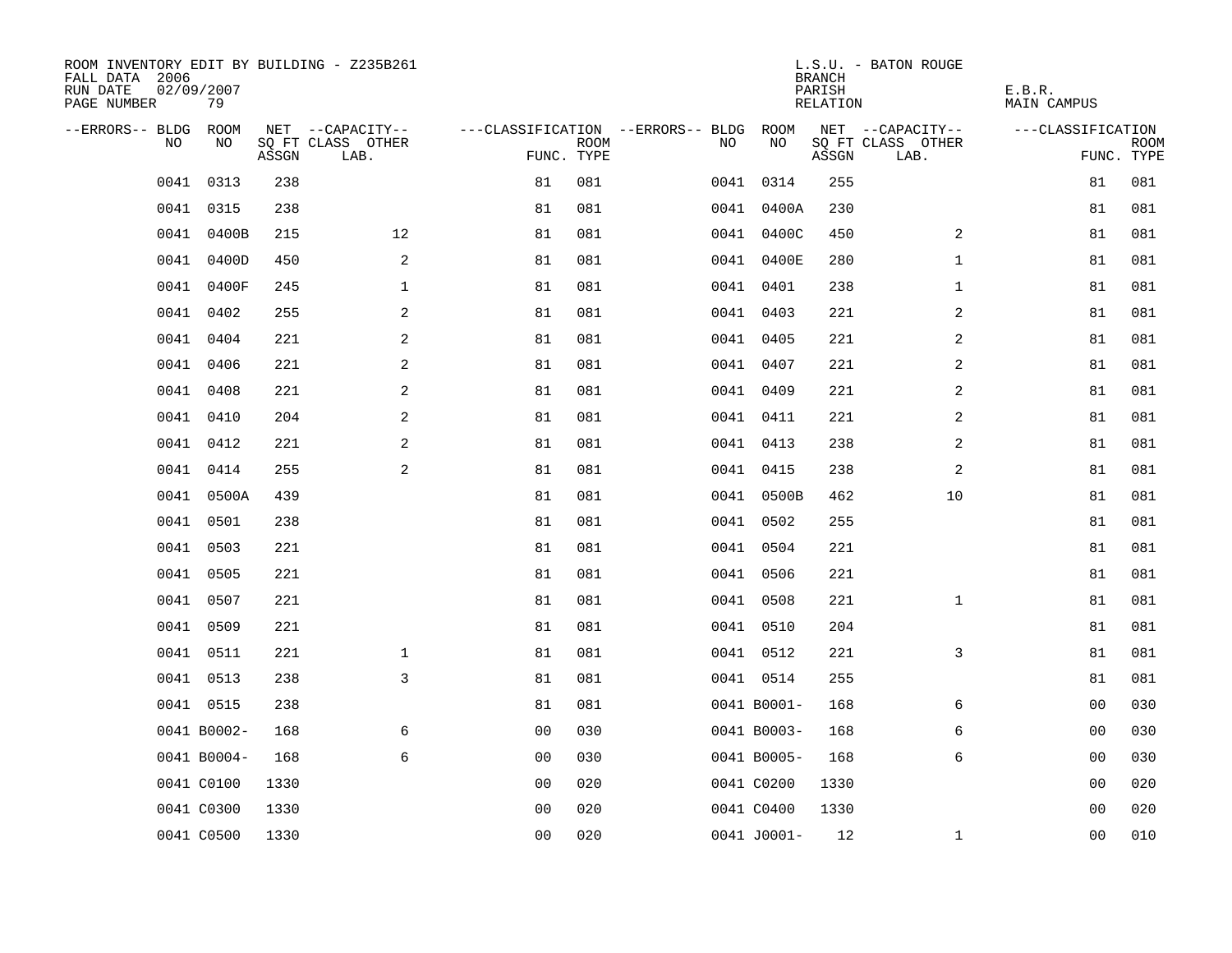| ROOM INVENTORY EDIT BY BUILDING - Z235B261<br>FALL DATA 2006<br>RUN DATE<br>PAGE NUMBER | 02/09/2007<br>80 |       |                           |                                        |             |     |                                                                | <b>BRANCH</b><br>PARISH<br>RELATION | L.S.U. - BATON ROUGE                                                   | E.B.R.<br>MAIN CAMPUS    |                           |
|-----------------------------------------------------------------------------------------|------------------|-------|---------------------------|----------------------------------------|-------------|-----|----------------------------------------------------------------|-------------------------------------|------------------------------------------------------------------------|--------------------------|---------------------------|
| --ERRORS-- BLDG ROOM                                                                    |                  |       | NET --CAPACITY--          | ---CLASSIFICATION --ERRORS-- BLDG ROOM |             |     |                                                                |                                     | NET --CAPACITY--                                                       | ---CLASSIFICATION        |                           |
| NO.                                                                                     | NO               | ASSGN | SQ FT CLASS OTHER<br>LAB. | FUNC. TYPE                             | <b>ROOM</b> | NO. | NO                                                             | ASSGN                               | SQ FT CLASS OTHER<br>LAB.                                              |                          | <b>ROOM</b><br>FUNC. TYPE |
|                                                                                         | 0041 J0002-      | 12    | $\mathbf{1}$              | 0 <sub>0</sub>                         | 010         |     | 0041 J0003-                                                    | 12                                  | $\mathbf{1}$                                                           | 0 <sub>0</sub>           | 010                       |
|                                                                                         | 0041 J0004-      | 12    | $\mathbf{1}$              | 0 <sub>0</sub>                         | 010         |     | 0041 J0005-                                                    | 12                                  | $\mathbf{1}$                                                           | 00                       | 010                       |
|                                                                                         | 0041 S0101       | 306   |                           | 0 <sub>0</sub>                         | 020         |     | 0041 S0102                                                     | 306                                 |                                                                        | 00                       | 020                       |
|                                                                                         | 0041 S0201       | 306   |                           | 0 <sub>0</sub>                         | 020         |     | 0041 S0202                                                     | 306                                 |                                                                        | 00                       | 020                       |
|                                                                                         | 0041 S0301       | 306   |                           | 00                                     | 020         |     | 0041 S0302                                                     | 306                                 |                                                                        | 00                       | 020                       |
|                                                                                         | 0041 S0401       | 306   |                           | 0 <sub>0</sub>                         | 020         |     | 0041 S0402                                                     | 306                                 |                                                                        | 00                       | 020                       |
|                                                                                         | 0041 S0501       | 306   |                           | 0 <sub>0</sub>                         | 020         |     | 0041 S0502<br>TOTAL NUMBER CLASSROOMS<br>TOTAL NUMBER LABS 210 | 306                                 | TOTAL NET ASSIGN SQ. FT. IN ROOM FILE<br>TOTAL NUMBER SPECIAL LABS 220 | 0 <sub>0</sub><br>36,531 | 020                       |
|                                                                                         | 0042 0100        | 3760  |                           | 81                                     | 081         |     | 0042 0101                                                      | 810                                 | 3                                                                      | 91                       | 720                       |
|                                                                                         | 0042 0104        | 190   | 8                         | 91                                     | 650         |     | 0042 0104A                                                     | 30                                  |                                                                        | 91                       | 655                       |
|                                                                                         | 0042 0105        | 220   | $\mathbf{1}$              | 91                                     | 310         |     | 0042 0106                                                      | 220                                 | $\mathbf{1}$                                                           | 91                       | 720                       |
| 0042                                                                                    | 0107             | 220   | $\mathbf 1$               | 91                                     | 720         |     | 0042 0108                                                      | 220                                 | $\mathbf{1}$                                                           | 91                       | 720                       |
|                                                                                         | 0042 0109        | 220   |                           | 91                                     | 725         |     | 0042 0110                                                      | 220                                 | $\mathbf{1}$                                                           | 91                       | 720                       |
|                                                                                         | 0042 0111        | 853   | 24                        | 81                                     | 081         |     | 0042 0111A                                                     | 71                                  | 24                                                                     | 81                       | 081                       |
|                                                                                         | 0042 0111B       | 71    |                           | 0 <sub>0</sub>                         | 010         |     | 0042 0201                                                      | 245                                 | $\mathbf{1}$                                                           | 11                       | 730                       |
|                                                                                         | 0042 0202        | 254   | $\mathbf 1$               | 11                                     | 730         |     | 0042 0203                                                      | 219                                 | $\mathbf{1}$                                                           | 11                       | 730                       |
| 0042                                                                                    | 0204             | 219   | $\mathbf{1}$              | 91                                     | 310         |     | 0042 0205                                                      | 219                                 | $\mathbf{1}$                                                           | 91                       | 310                       |
|                                                                                         | 0042 0206        | 219   | $\mathbf{1}$              | 11                                     | 730         |     | 0042 0207                                                      | 219                                 | $\mathbf{1}$                                                           | 11                       | 730                       |
|                                                                                         | 0042 0208        | 219   | $\mathbf 1$               | 11                                     | 730         |     | 0042 0209                                                      | 219                                 | $\mathbf{1}$                                                           | 11                       | 730                       |
|                                                                                         | 0042 0210        | 210   | $\mathbf 1$               | 11                                     | 310         |     | 0042 0211                                                      | 210                                 | $\mathbf{1}$                                                           | 11                       | 730                       |
| 0042                                                                                    | 0212             | 219   | $\mathbf 1$               | 11                                     | 730         |     | 0042 0213                                                      | 228                                 | $\mathbf{1}$                                                           | 11                       | 730                       |
| 0042                                                                                    | 0214             | 254   | $\mathbf{1}$              | 11                                     | 730         |     | 0042 0215                                                      | 228                                 | $\mathbf{1}$                                                           | 11                       | 730                       |
| 0042                                                                                    | 0301             | 245   | $\mathbf 1$               | 63                                     | 730         |     | 0042 0302                                                      | 254                                 | $\mathbf{1}$                                                           | 63                       | 730                       |
| 0042                                                                                    | 0303             | 219   | $\mathbf{1}$              | 65                                     | 730         |     | 0042 0304                                                      | 219                                 | $\mathbf{1}$                                                           | 65                       | 730                       |
|                                                                                         | 0042 0305        | 219   | $\mathbf 1$               | 65                                     | 730         |     | 0042 0306                                                      | 219                                 | $\mathbf{1}$                                                           | 11                       | 730                       |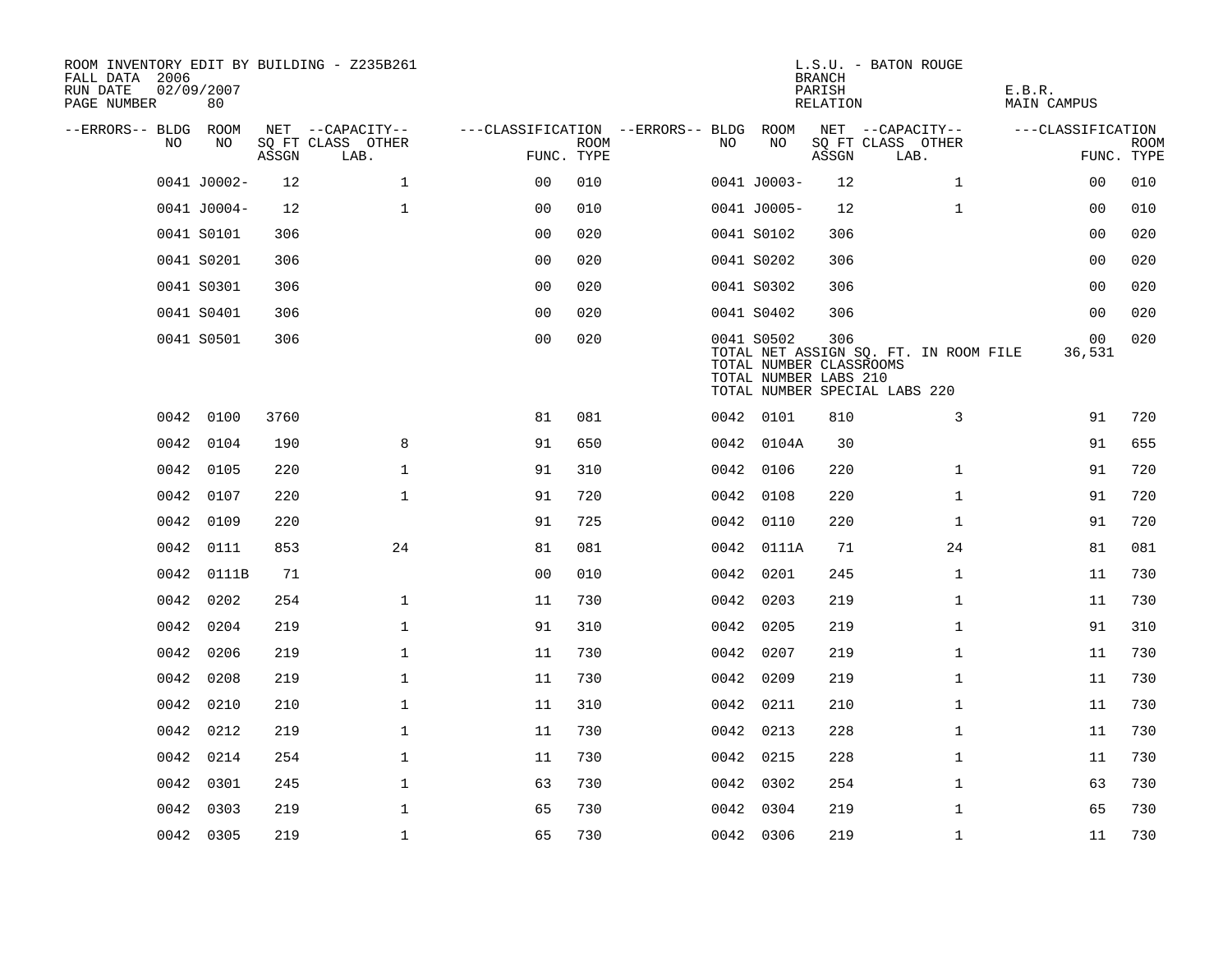| ROOM INVENTORY EDIT BY BUILDING - Z235B261<br>FALL DATA 2006<br>RUN DATE<br>PAGE NUMBER | 02/09/2007<br>81 |       |                           |                |                           |                                   |             | <b>BRANCH</b><br>PARISH<br><b>RELATION</b> | L.S.U. - BATON ROUGE      | E.B.R.<br><b>MAIN CAMPUS</b> |             |
|-----------------------------------------------------------------------------------------|------------------|-------|---------------------------|----------------|---------------------------|-----------------------------------|-------------|--------------------------------------------|---------------------------|------------------------------|-------------|
| --ERRORS-- BLDG                                                                         | ROOM             |       | NET --CAPACITY--          |                |                           | ---CLASSIFICATION --ERRORS-- BLDG | ROOM        |                                            | NET --CAPACITY--          | ---CLASSIFICATION            |             |
| NO                                                                                      | NO               | ASSGN | SQ FT CLASS OTHER<br>LAB. |                | <b>ROOM</b><br>FUNC. TYPE | NO                                | NO          | ASSGN                                      | SQ FT CLASS OTHER<br>LAB. | FUNC. TYPE                   | <b>ROOM</b> |
| 0042                                                                                    | 0307             | 219   | $\mathbf 1$               | 11             | 730                       |                                   | 0042 0308   | 219                                        | $\mathbf{1}$              | 11                           | 730         |
| 0042                                                                                    | 0309             | 219   | $\mathbf 1$               | 11             | 730                       |                                   | 0042 0310   | 210                                        | $\mathbf{1}$              | 81                           | 081         |
| 0042                                                                                    | 0311             | 210   | $\mathbf 1$               | 11             | 730                       |                                   | 0042 0312   | 219                                        | $\mathbf{1}$              | 81                           | 081         |
| 0042                                                                                    | 0313             | 228   | $\mathbf 1$               | 81             | 081                       |                                   | 0042 0314   | 254                                        | $\mathbf{1}$              | 81                           | 081         |
| 0042                                                                                    | 0315             | 228   | $\mathbf{1}$              | 81             | 081                       |                                   | 0042 0401   | 245                                        | $\mathbf{1}$              | 81                           | 081         |
| 0042                                                                                    | 0402             | 254   | $\mathbf 1$               | 81             | 081                       |                                   | 0042 0403   | 219                                        | $\mathbf{1}$              | 81                           | 081         |
| 0042                                                                                    | 0404             | 219   | $\mathbf{1}$              | 81             | 081                       |                                   | 0042 0405   | 219                                        | $\mathbf{1}$              | 81                           | 081         |
| 0042                                                                                    | 0406             | 219   | $\mathbf 1$               | 81             | 081                       |                                   | 0042 0407   | 219                                        | $\mathbf{1}$              | 81                           | 081         |
| 0042                                                                                    | 0408             | 219   | $\mathbf{1}$              | 81             | 081                       | 0042                              | 0409        | 219                                        | $\mathbf{1}$              | 81                           | 081         |
| 0042                                                                                    | 0410             | 210   | $\mathbf 1$               | 81             | 081                       |                                   | 0042 0411   | 210                                        | $\mathbf{1}$              | 81                           | 081         |
| 0042                                                                                    | 0412             | 219   | $\mathbf 1$               | 81             | 081                       |                                   | 0042 0413   | 228                                        | $\mathbf{1}$              | 81                           | 081         |
| 0042                                                                                    | 0414             | 254   | $\mathbf{1}$              | 81             | 081                       |                                   | 0042 0415   | 228                                        | $\mathbf{1}$              | 81                           | 081         |
| 0042                                                                                    | 0501             | 245   | $\mathbf 1$               | 81             | 081                       | 0042                              | 0502        | 254                                        | $\mathbf{1}$              | 81                           | 081         |
| 0042                                                                                    | 0503             | 219   | $\mathbf 1$               | 81             | 081                       |                                   | 0042 0504   | 219                                        | $\mathbf{1}$              | 81                           | 081         |
| 0042                                                                                    | 0505             | 219   | $\mathbf{1}$              | 81             | 081                       | 0042                              | 0506        | 219                                        | $\mathbf{1}$              | 81                           | 081         |
| 0042                                                                                    | 0507             | 219   | $\mathbf 1$               | 81             | 081                       |                                   | 0042 0508   | 219                                        | $\mathbf{1}$              | 81                           | 081         |
| 0042                                                                                    | 0509             | 219   | $\mathbf 1$               | 81             | 081                       |                                   | 0042 0510   | 210                                        | $\mathbf{1}$              | 81                           | 081         |
| 0042                                                                                    | 0511             | 210   | $\mathbf{1}$              | 81             | 081                       |                                   | 0042 0512   | 219                                        | $\mathbf{1}$              | 81                           | 081         |
|                                                                                         | 0042 0513        | 228   | $\mathbf{1}$              | 81             | 081                       |                                   | 0042 0514   | 254                                        | $\mathbf{1}$              | 81                           | 081         |
|                                                                                         | 0042 0515        | 228   | $\mathbf 1$               | 81             | 081                       |                                   | 0042 B0001- | 220                                        | 4                         | 00                           | 030         |
|                                                                                         | 0042 B0002-      | 176   |                           | 0 <sub>0</sub> | 030                       |                                   | 0042 B0003- | 176                                        |                           | 81                           | 081         |
|                                                                                         | 0042 B0004-      | 176   |                           | 81             | 081                       |                                   | 0042 B0005- | 176                                        |                           | 81                           | 081         |
|                                                                                         | 0042 C0100       | 858   |                           | 0 <sub>0</sub> | 020                       |                                   | 0042 C0200  | 1330                                       |                           | 0 <sub>0</sub>               | 020         |
|                                                                                         | 0042 C0300       | 1330  |                           | 0 <sub>0</sub> | 020                       |                                   | 0042 C0400  | 1330                                       |                           | 00                           | 020         |
|                                                                                         | 0042 C0500       | 1330  |                           | 0 <sub>0</sub> | 020                       |                                   | 0042 J0001- | 12                                         | $\mathbf{1}$              | 00                           | 010         |
|                                                                                         | 0042 J0002-      | 12    | $\mathbf 1$               | 00             | 010                       |                                   | 0042 J0003- | 12                                         | $\mathbf{1}$              | 0 <sub>0</sub>               | 010         |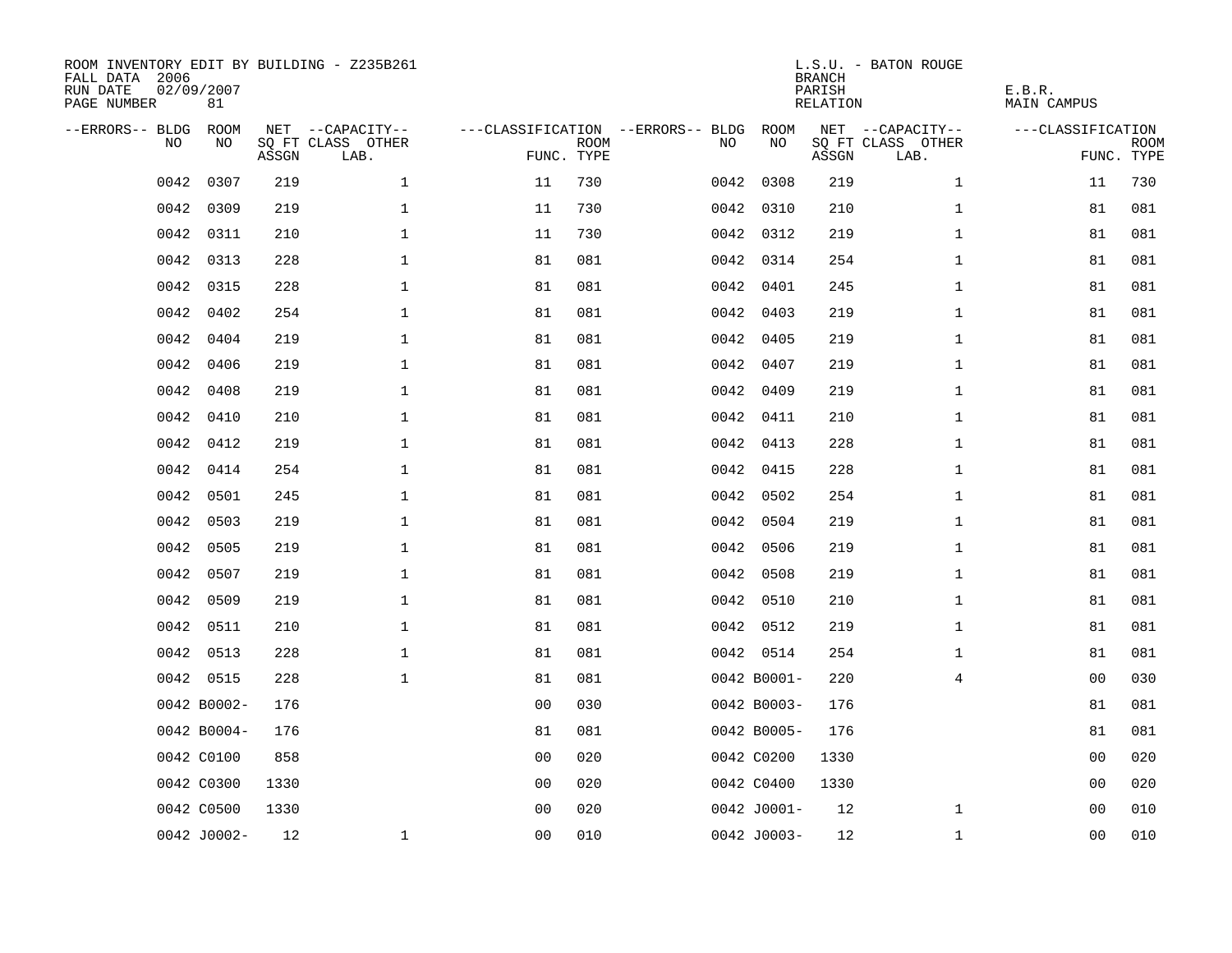| ROOM INVENTORY EDIT BY BUILDING - Z235B261<br>FALL DATA 2006<br>RUN DATE<br>PAGE NUMBER | 02/09/2007<br>82 |       |                           |              |                                        |             |      |                                                                | <b>BRANCH</b><br>PARISH<br>RELATION | L.S.U. - BATON ROUGE                                                   | E.B.R.<br>MAIN CAMPUS |                           |
|-----------------------------------------------------------------------------------------|------------------|-------|---------------------------|--------------|----------------------------------------|-------------|------|----------------------------------------------------------------|-------------------------------------|------------------------------------------------------------------------|-----------------------|---------------------------|
| --ERRORS-- BLDG ROOM                                                                    |                  |       | NET --CAPACITY--          |              | ---CLASSIFICATION --ERRORS-- BLDG ROOM |             |      |                                                                |                                     | NET --CAPACITY--                                                       | ---CLASSIFICATION     |                           |
| NO.                                                                                     | NO.              | ASSGN | SQ FT CLASS OTHER<br>LAB. |              | FUNC. TYPE                             | <b>ROOM</b> | NO.  | NO                                                             | ASSGN                               | SQ FT CLASS OTHER<br>LAB.                                              |                       | <b>ROOM</b><br>FUNC. TYPE |
|                                                                                         | 0042 J0004-      | 12    |                           | $\mathbf{1}$ | 0 <sup>0</sup>                         | 010         |      | 0042 J0005-                                                    | 12                                  | $\mathbf{1}$                                                           | 0 <sub>0</sub>        | 010                       |
|                                                                                         | 0042 S0101       | 306   |                           |              | 0 <sub>0</sub>                         | 020         |      | 0042 S0102                                                     | 306                                 |                                                                        | 0 <sub>0</sub>        | 020                       |
|                                                                                         | 0042 S0201       | 306   |                           |              | 0 <sub>0</sub>                         | 020         |      | 0042 S0202                                                     | 306                                 |                                                                        | 00                    | 020                       |
|                                                                                         | 0042 S0301       | 306   |                           |              | 0 <sub>0</sub>                         | 020         |      | 0042 S0302                                                     | 306                                 |                                                                        | 00                    | 020                       |
|                                                                                         | 0042 S0401       | 306   |                           |              | 00                                     | 020         |      | 0042 S0402                                                     | 306                                 |                                                                        | 00                    | 020                       |
|                                                                                         | 0042 S0501       | 306   |                           |              | 0 <sub>0</sub>                         | 020         |      | 0042 S0502<br>TOTAL NUMBER CLASSROOMS<br>TOTAL NUMBER LABS 210 | 306                                 | TOTAL NET ASSIGN SQ. FT. IN ROOM FILE<br>TOTAL NUMBER SPECIAL LABS 220 | 00<br>21,086          | 020                       |
|                                                                                         | 0043 0100        | 626   | 42                        |              | 11                                     | 210         |      | 0043 0100A                                                     | 55                                  |                                                                        | 0 <sub>0</sub>        | 030                       |
| 0043                                                                                    | 0107             | 570   | 38                        |              | 11                                     | 210         |      | 0043 0108                                                      | 30                                  |                                                                        | 0 <sub>0</sub>        | 030                       |
| 0043                                                                                    | 0110             | 1330  |                           | 87           | 11                                     | 610         |      | 0043 0111                                                      | 600                                 | 40                                                                     | 11                    | 210                       |
| 0043                                                                                    | 0111A            | 12    |                           |              | 0 <sub>0</sub>                         | 030         |      | 0043 0116                                                      | 275                                 | 18                                                                     | 11                    | 315                       |
| 0043                                                                                    | 0117             | 85    |                           |              | 0 <sub>0</sub>                         | 020         | 0043 | 0117A                                                          | 138                                 | $\mathbf{1}$                                                           | 11                    | 310                       |
| 0043                                                                                    | 0117B            | 138   |                           | $\mathbf 1$  | 11                                     | 310         |      | 0043 0117C                                                     | 160                                 | $\mathbf{1}$                                                           | 11                    | 310                       |
| 0043                                                                                    | 0117D            | 130   |                           | $\mathbf{1}$ | 11                                     | 310         | 0043 | 0122                                                           | 560                                 | 37                                                                     | 11                    | 220                       |
|                                                                                         | 0043 0125        | 100   |                           |              | 0 <sub>0</sub>                         | 020         |      | 0043 0125A                                                     | 156                                 |                                                                        | 0 <sub>0</sub>        | 020                       |
| 0043                                                                                    | 0125B            | 9     |                           |              | 0 <sub>0</sub>                         | 010         | 0043 | 0125C                                                          | 180                                 |                                                                        | 00                    | 030                       |
| 0043                                                                                    | 0135             | 624   | 41                        |              | 11                                     | 110         |      | 0043 0135A                                                     | 43                                  |                                                                        | 00                    | 030                       |
| 0043                                                                                    | 0140             | 618   | 41                        |              | 11                                     | 110         | 0043 | 0200                                                           | 194                                 | 12                                                                     | 11                    | 310                       |
| 0043                                                                                    | 0200A            | 194   |                           | 9            | 11                                     | 315         | 0043 | 0200B                                                          | 237                                 | $\mathbf{1}$                                                           | 11                    | 310                       |
| 0043                                                                                    | 0207             | 98    |                           |              | 0 <sub>0</sub>                         | 020         | 0043 | 0207A                                                          | 113                                 | $\mathbf{1}$                                                           | 11                    | 310                       |
| 0043                                                                                    | 0207B            | 115   |                           | $\mathbf{1}$ | 11                                     | 310         | 0043 | 0207C                                                          | 133                                 | $\mathbf{1}$                                                           | 11                    | 310                       |
| 0043                                                                                    | 0208             | 35    |                           |              | 0 <sub>0</sub>                         | 030         | 0043 | 0210                                                           | 307                                 | 20                                                                     | 11                    | 610                       |
| 0043                                                                                    | 0211             | 220   |                           |              | 11                                     | 315         |      | 0043 0211A                                                     | 120                                 |                                                                        | 11                    | 530                       |
| 0043                                                                                    | 0213             | 363   |                           | $\mathbf 1$  | 11                                     | 310         |      | 0043 0213A                                                     | 153                                 | $\mathbf{1}$                                                           | 11                    | 310                       |
|                                                                                         | 0043 0215        | 251   |                           | 16           | 11                                     | 350         |      | 0043 0216                                                      | 112                                 | $\mathbf{1}$                                                           | 11                    | 310                       |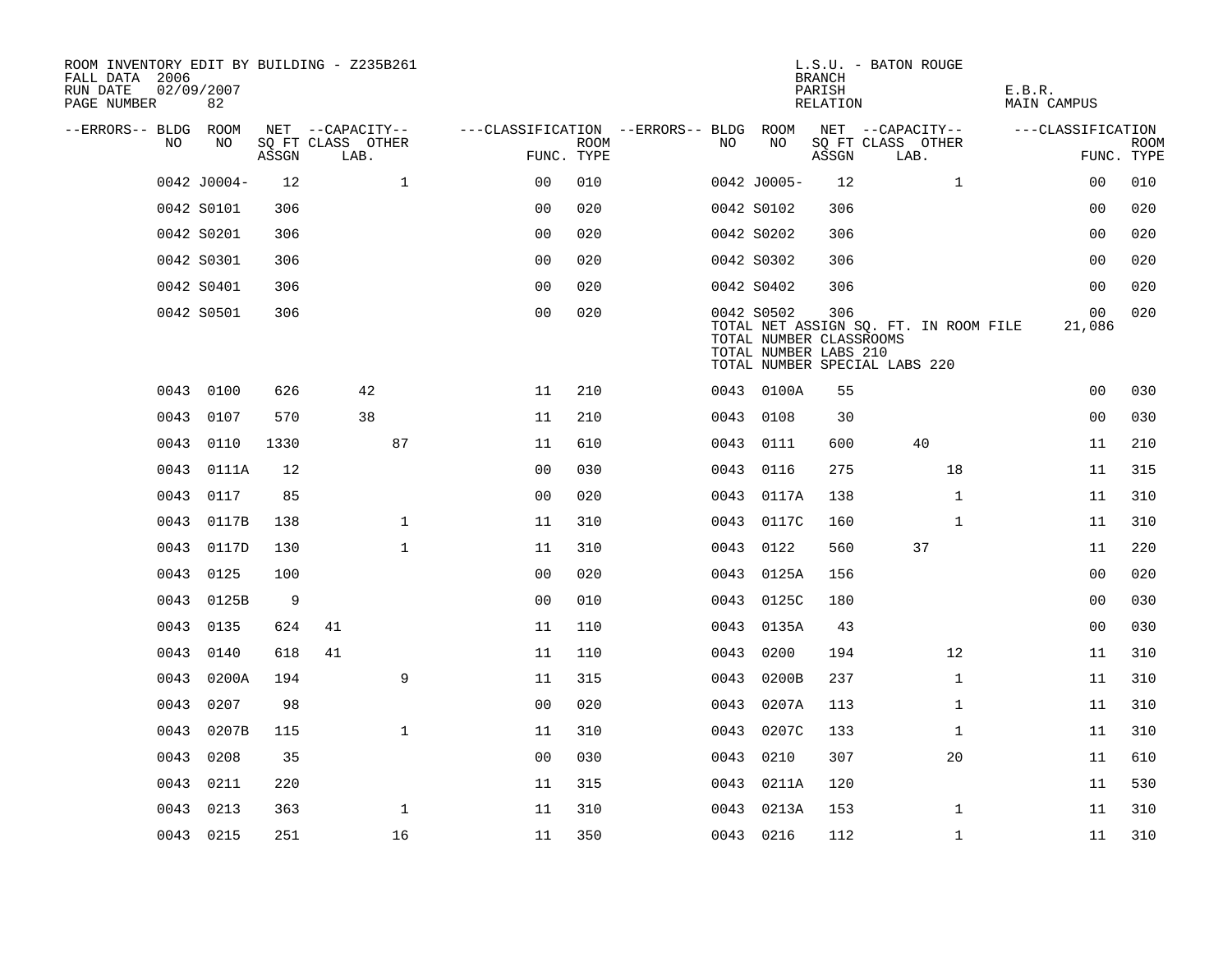| ROOM INVENTORY EDIT BY BUILDING - Z235B261<br>FALL DATA 2006<br>RUN DATE<br>PAGE NUMBER | 02/09/2007<br>83 |       |                           |                                        |             |      |                                                  | <b>BRANCH</b><br>PARISH<br>RELATION | L.S.U. - BATON ROUGE                                                   | E.B.R.<br><b>MAIN CAMPUS</b>    |                           |
|-----------------------------------------------------------------------------------------|------------------|-------|---------------------------|----------------------------------------|-------------|------|--------------------------------------------------|-------------------------------------|------------------------------------------------------------------------|---------------------------------|---------------------------|
| --ERRORS-- BLDG ROOM<br>NO.                                                             | NO               |       | NET --CAPACITY--          | ---CLASSIFICATION --ERRORS-- BLDG ROOM | <b>ROOM</b> | NO.  | NO                                               |                                     | NET --CAPACITY--<br>SQ FT CLASS OTHER                                  | ---CLASSIFICATION               |                           |
|                                                                                         |                  | ASSGN | SQ FT CLASS OTHER<br>LAB. | FUNC. TYPE                             |             |      |                                                  | ASSGN                               | LAB.                                                                   |                                 | <b>ROOM</b><br>FUNC. TYPE |
| 0043                                                                                    | 0217             | 50    |                           | 0 <sub>0</sub>                         | 020         | 0043 | 0217A                                            | 165                                 | $\mathbf{1}$                                                           | 11                              | 310                       |
| 0043                                                                                    | 0217B            | 129   | $\mathbf 1$               | 11                                     | 310         | 0043 | 0222                                             | 153                                 | $\mathbf{1}$                                                           | 11                              | 310                       |
|                                                                                         | 0043 0222A       | 221   | $\mathbf{1}$              | 11                                     | 310         |      | 0043 0222B                                       | 151                                 | $\mathbf{1}$                                                           | 11                              | 310                       |
|                                                                                         | 0043 0222C       | 196   | $\mathbf 1$               | 11                                     | 310         |      | 0043 0225                                        | 100                                 |                                                                        | 0 <sub>0</sub>                  | 020                       |
| 0043                                                                                    | 0225A            | 154   |                           | 0 <sub>0</sub>                         | 020         |      | 0043 0225B                                       | 11                                  |                                                                        | 0 <sub>0</sub>                  | 010                       |
|                                                                                         | 0043 0225C       | 194   |                           | 0 <sub>0</sub>                         | 030         |      | 0043 0308                                        | 35                                  |                                                                        | 0 <sub>0</sub>                  | 030                       |
|                                                                                         | 0043 0313        | 167   |                           | 11                                     | 730         |      | 0043 0313A                                       | 162                                 |                                                                        | 0 <sub>0</sub>                  | 030                       |
|                                                                                         | 0043 C0100       | 930   |                           | 0 <sub>0</sub>                         | 020         |      | 0043 C0200                                       | 814                                 |                                                                        | 0 <sub>0</sub>                  | 020                       |
|                                                                                         | 0043 C0300       | 1235  |                           | 0 <sub>0</sub>                         | 020         |      | 0043 C0300A                                      | 2100                                |                                                                        | 0 <sub>0</sub>                  | 020                       |
|                                                                                         | 0043 E01001      | 36    |                           | 0 <sub>0</sub>                         | 020         |      | 0043 E0200                                       | 36                                  |                                                                        | 00                              | 020                       |
|                                                                                         | 0043 E03001      | 36    |                           | 00                                     | 020         |      | 0043 S01001                                      | 220                                 |                                                                        | 00                              | 020                       |
|                                                                                         | 0043 S01002      | 220   |                           | 0 <sub>0</sub>                         | 020         |      | 0043 S02001                                      | 220                                 |                                                                        | 0 <sub>0</sub>                  | 020                       |
|                                                                                         | 0043 S02002      | 220   |                           | 0 <sub>0</sub>                         | 020         |      | 0043 S03001                                      | 220                                 |                                                                        | 0 <sub>0</sub>                  | 020                       |
|                                                                                         | 0043 S03002      | 220   |                           | 0 <sub>0</sub>                         | 030         |      | TOTAL NUMBER CLASSROOMS<br>TOTAL NUMBER LABS 210 |                                     | TOTAL NET ASSIGN SQ. FT. IN ROOM FILE<br>TOTAL NUMBER SPECIAL LABS 220 | 9,463<br>2<br>3<br>$\mathbf{1}$ |                           |
|                                                                                         | 0044 0002        | 1736  | 18                        | 11                                     | 250         |      | 0044 0002A                                       | 208                                 | $\mathbf{1}$                                                           | 11                              | 310                       |
|                                                                                         | 0044 0002C       | 132   |                           | 11                                     | 730         |      | 0044 0004                                        | 1193                                | 54                                                                     | 11                              | 250                       |
|                                                                                         | 0044 0011        | 132   | $\mathbf 1$               | 11                                     | 310         |      | 0044 0011A                                       | 190                                 | $\mathbf{1}$                                                           | 11                              | 310                       |
|                                                                                         | 0044 0012        | 90    | $\mathbf{1}$              | 11                                     | 310         |      | 0044 0012A                                       | 166                                 | 2                                                                      | 11                              | 310                       |
|                                                                                         | 0044 0013        | 460   | $\mathbf 1$               | 44                                     | 725         |      | 0044 0014                                        | 87                                  | $\mathbf{1}$                                                           | 11                              | 310                       |
|                                                                                         | 0044 0015        | 442   | $\mathbf{1}$              | 11                                     | 310         |      | 0044 0015A                                       | 193                                 | 6                                                                      | 11                              | 310                       |
|                                                                                         | 0044 0016        | 78    |                           | 45                                     | 730         |      | 0044 0017                                        | 427                                 | 24                                                                     | 11                              | 110                       |
| 0044                                                                                    | 0018             | 42    |                           | 0 <sub>0</sub>                         | 020         |      | 0044 0018B                                       | 264                                 | 8                                                                      | 00                              | 030                       |
|                                                                                         | 0044 0019        | 714   | 40                        | 11                                     | 110         |      | 0044 0022                                        | 53                                  |                                                                        | 0 <sub>0</sub>                  | 020                       |
|                                                                                         | 0044 0022A       | 291   | 5                         | 0 <sub>0</sub>                         | 030         |      | 0044 0023                                        | 728                                 | 40                                                                     | 11                              | 110                       |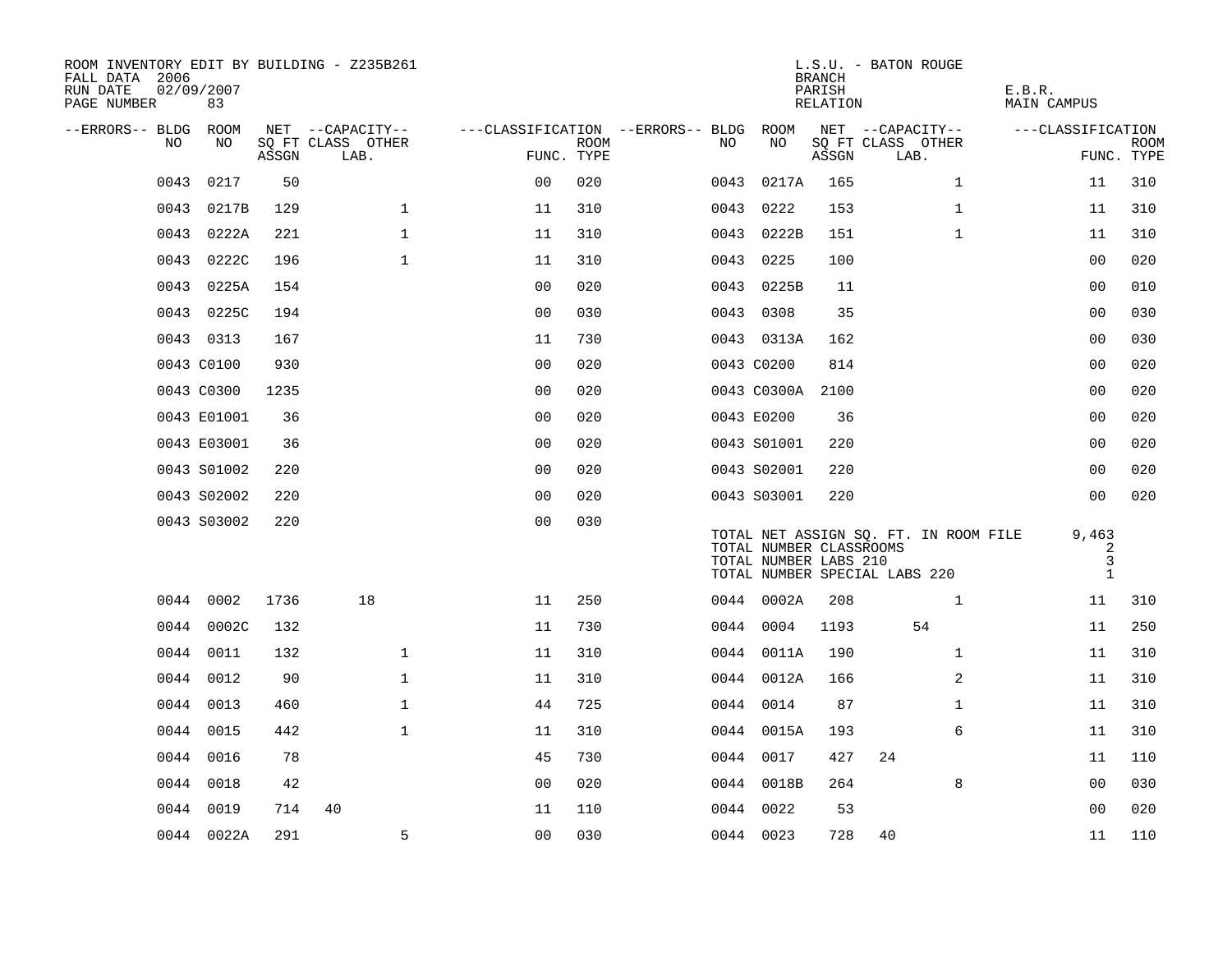| ROOM INVENTORY EDIT BY BUILDING - Z235B261<br>FALL DATA 2006<br>RUN DATE<br>PAGE NUMBER | 02/09/2007<br>84 |          |     |                           |                |             |                                   |            | <b>BRANCH</b><br>PARISH<br>RELATION |    | L.S.U. - BATON ROUGE      | E.B.R.<br><b>MAIN CAMPUS</b> |                           |
|-----------------------------------------------------------------------------------------|------------------|----------|-----|---------------------------|----------------|-------------|-----------------------------------|------------|-------------------------------------|----|---------------------------|------------------------------|---------------------------|
| --ERRORS-- BLDG ROOM                                                                    |                  |          |     | NET --CAPACITY--          |                |             | ---CLASSIFICATION --ERRORS-- BLDG | ROOM       |                                     |    | NET --CAPACITY--          | ---CLASSIFICATION            |                           |
| NO                                                                                      | NO               | ASSGN    |     | SQ FT CLASS OTHER<br>LAB. | FUNC. TYPE     | <b>ROOM</b> | NO                                | NO         | ASSGN                               |    | SQ FT CLASS OTHER<br>LAB. |                              | <b>ROOM</b><br>FUNC. TYPE |
| 0044                                                                                    | 0026             | 270      |     | 5                         | 11             | 310         |                                   | 0044 0027  | 728                                 | 40 |                           | 11                           | 110                       |
| 0044                                                                                    | 0028             | 252      |     |                           | 0 <sub>0</sub> | 030         |                                   | 0044 0031  | 728                                 | 40 |                           | 11                           | 110                       |
| 0044                                                                                    | 0032             | 414      | 24  |                           | 11             | 110         |                                   | 0044 0034  | 421                                 | 24 |                           | 11                           | 110                       |
| 0044                                                                                    | 0035             | 749      | 40  |                           | 11             | 110         |                                   | 0044 0036  | 427                                 | 24 |                           | 11                           | 110                       |
| 0044                                                                                    | 0038             | 427      | 24  |                           | 11             | 110         |                                   | 0044 0039  | 1207                                |    | 30                        | 11                           | 220                       |
| 0044                                                                                    | 0039A            | 95       |     | 3                         | 46             | 310         |                                   | 0044 0043  | 470                                 |    | 3                         | 63                           | 310                       |
| 0044                                                                                    | 0043A            | 118      |     | $\mathbf{1}$              | 63             | 310         |                                   | 0044 0043B | 118                                 |    | $\mathbf{1}$              | 63                           | 310                       |
| 0044                                                                                    | 0043C            | 95       |     |                           | 45             | 730         |                                   | 0044 0044  | 399                                 |    | 26                        | 00                           | 030                       |
| 0044                                                                                    | 0046             | 471      | 26  |                           | 11             | 110         |                                   | 0044 0049  | 93                                  |    | $\mathbf{1}$              | 71                           | 310                       |
| 0044                                                                                    | 0050             | 495      | 25  |                           | 11             | 110         |                                   | 0044 0051  | 475                                 |    | $\mathbf{1}$              | 51                           | 310                       |
| 0044                                                                                    | 0054             | 259      |     | 3                         | 63             | 310         |                                   | 0044 0055  | 475                                 | 28 |                           | 11                           | 110                       |
|                                                                                         | 0044 0056        | 342      |     |                           | 0 <sub>0</sub> | 030         |                                   | 0044 0059  | 495                                 | 25 |                           | 11                           | 110                       |
| 0044                                                                                    | 0102             | 2093     | 130 |                           | 11             | 110         |                                   | 0044 0110  | 43                                  |    |                           | 00                           | 030                       |
| 0044                                                                                    | 0111             | 54       |     |                           | 81             | 081         |                                   | 0044 0112  | 73                                  |    |                           | 00                           | 010                       |
| 0044                                                                                    | 0113             | 357      | 23  |                           | 11             | 110         |                                   | 0044 0114  | 219                                 |    | 4                         | 11                           | 310                       |
| 0044                                                                                    | 0116             | 74       |     |                           | 45             | 730         |                                   | 0044 0117  | 668                                 | 42 |                           | 11                           | 110                       |
| 0044                                                                                    | 0118             | 522      |     | 16                        | 0 <sub>0</sub> | 030         |                                   | 0044 0121  | 668                                 | 42 |                           | 11                           | 110                       |
| 0044                                                                                    | 0123             | 668      | 42  |                           | 11             | 110         |                                   | 0044 0126  | 396                                 |    | 7                         | 0 <sub>0</sub>               | 030                       |
|                                                                                         | 0044 0126A       | 190      |     |                           | 0 <sub>0</sub> | 030         |                                   | 0044 0128  | 387                                 | 25 |                           | 11                           | 110                       |
|                                                                                         | 0044 0129        | 668      | 60  |                           | 11             | 110         |                                   | 0044 0131  | 668                                 | 42 |                           | 11                           | 110                       |
|                                                                                         | 0044 0132        | 385      | 25  |                           | 11             | 110         |                                   | 0044 0134  | 385                                 | 25 |                           | 11                           | 110                       |
| 0044                                                                                    | 0136             | 385      |     | $\mathbf{1}$              | 46             | 310         |                                   | 0044 0136A | 121                                 |    | 6                         | 45                           | 250                       |
|                                                                                         | 0044 0136B       | 90       |     | 1                         | 46             | 315         |                                   | 0044 0136C | 90                                  |    | $\mathbf{1}$              | 46                           | 310                       |
| 0044                                                                                    | 0136E            | 70       |     | $\mathbf{1}$              | 46             | 310         |                                   | 0044 0137  | 681                                 | 42 |                           | 11                           | 110                       |
| 0044                                                                                    | 0139             | 1906 110 |     |                           | 11             | 110         |                                   | 0044 0150  | 2379                                |    | 12                        | 46                           | 310                       |
|                                                                                         | 0044 0150A       | 136      |     | $\mathbf{1}$              | 53             | 310         |                                   | 0044 0150B | 148                                 |    | $\mathbf{1}$              | 53                           | 310                       |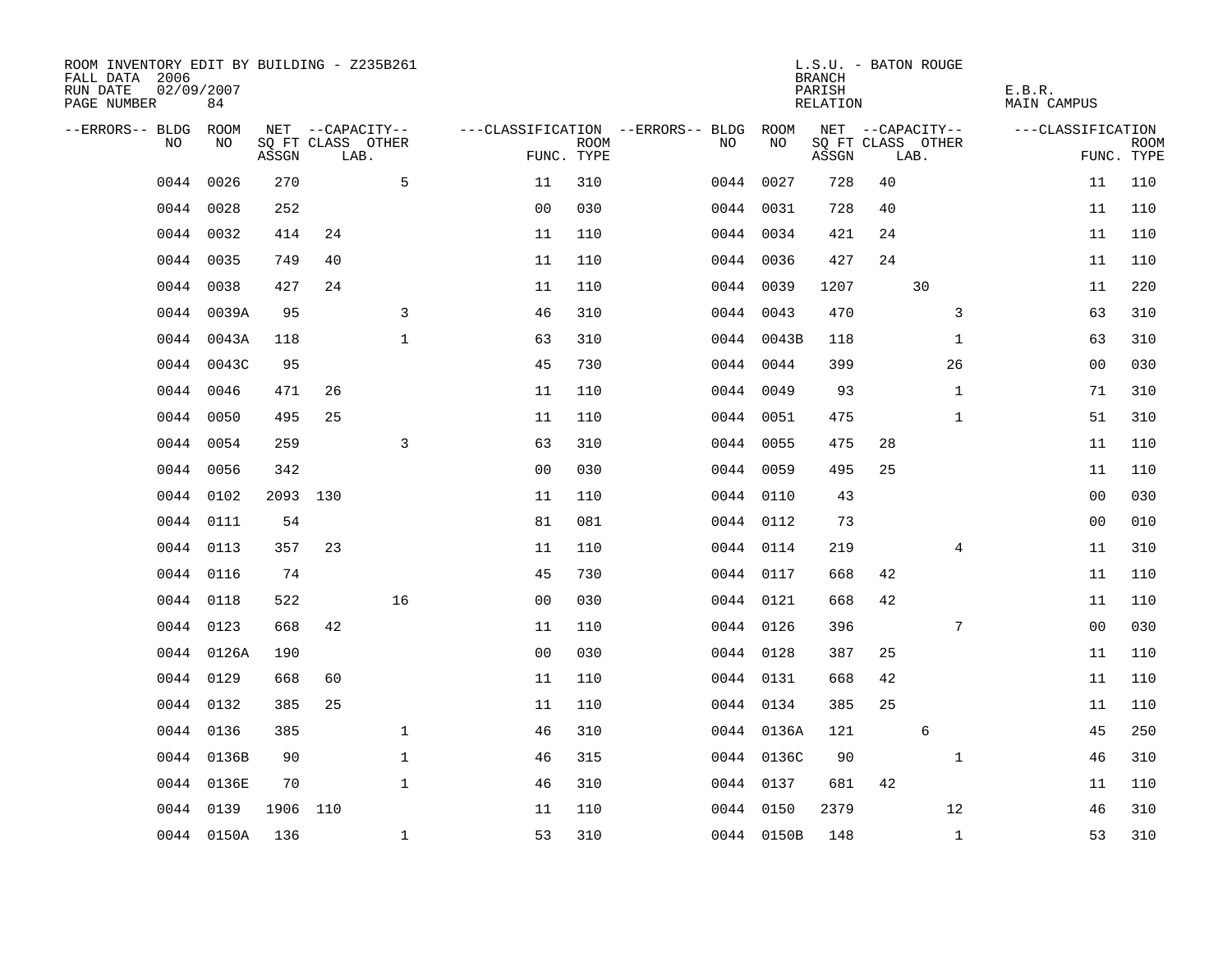| ROOM INVENTORY EDIT BY BUILDING - Z235B261<br>FALL DATA 2006<br>RUN DATE<br>PAGE NUMBER | 02/09/2007<br>85 |       |                           |                |             |                                   |            | <b>BRANCH</b><br>PARISH<br><b>RELATION</b> | L.S.U. - BATON ROUGE      | E.B.R.<br><b>MAIN CAMPUS</b> |                           |
|-----------------------------------------------------------------------------------------|------------------|-------|---------------------------|----------------|-------------|-----------------------------------|------------|--------------------------------------------|---------------------------|------------------------------|---------------------------|
| --ERRORS-- BLDG                                                                         | ROOM             |       | NET --CAPACITY--          |                |             | ---CLASSIFICATION --ERRORS-- BLDG | ROOM       |                                            | NET --CAPACITY--          | ---CLASSIFICATION            |                           |
| NO                                                                                      | NO               | ASSGN | SQ FT CLASS OTHER<br>LAB. | FUNC. TYPE     | <b>ROOM</b> | NO                                | NO         | ASSGN                                      | SQ FT CLASS OTHER<br>LAB. |                              | <b>ROOM</b><br>FUNC. TYPE |
| 0044                                                                                    | 0150C            | 148   | 3                         | 46             | 310         |                                   | 0044 0150D | 148                                        | $\mathbf{1}$              | 46                           | 310                       |
| 0044                                                                                    | 0150E            | 139   | 1                         | 46             | 310         |                                   | 0044 0150F | 195                                        | $\mathbf{1}$              | 46                           | 310                       |
|                                                                                         | 0044 0150G       | 205   | 1                         | 46             | 310         |                                   | 0044 0150H | 232                                        | $\mathbf{1}$              | 46                           | 310                       |
| 0044                                                                                    | 0150J            | 152   | 1                         | 53             | 310         |                                   | 0044 0150K | 237                                        | 7                         | 46                           | 350                       |
| 0044                                                                                    | 0150L            | 152   | $\mathbf{1}$              | 53             | 310         |                                   | 0044 0150M | 140                                        | $\mathbf{1}$              | 53                           | 310                       |
| 0044                                                                                    | 0150N            | 155   | $\mathbf 1$               | 53             | 310         |                                   | 0044 01500 | 142                                        | $\mathbf{1}$              | 53                           | 310                       |
| 0044                                                                                    | 0150P            | 154   | $\mathbf{1}$              | 53             | 310         |                                   | 0044 01500 | 142                                        | $\mathbf{1}$              | 53                           | 310                       |
| 0044                                                                                    | 0150R            | 154   | $\mathbf{1}$              | 53             | 310         |                                   | 0044 0150S | 210                                        | $\mathbf{1}$              | 46                           | 310                       |
| 0044                                                                                    | 0150T            | 200   | $\overline{3}$            | 46             | 310         |                                   | 0044 0150U | 154                                        | $\mathbf{1}$              | 53                           | 310                       |
| 0044                                                                                    | 0150V            | 116   | 2                         | 0 <sub>0</sub> | 030         |                                   | 0044 0150W | 91                                         | 2                         | 00                           | 030                       |
| 0044                                                                                    | 0150X            | 200   | 3                         | 91             | 310         |                                   | 0044 0150Y | 29                                         |                           | 00                           | 030                       |
|                                                                                         | 0044 0152        | 414   |                           | 0 <sub>0</sub> | 020         |                                   | 0044 0160  | 846                                        | $\mathbf{1}$              | 46                           | 310                       |
| 0044                                                                                    | 0160A            | 241   | 12                        | 46             | 350         |                                   | 0044 0160C | 111                                        | $\mathbf{1}$              | 46                           | 310                       |
| 0044                                                                                    | 0160D            | 122   | $\mathbf{1}$              | 46             | 310         |                                   | 0044 0160E | 16                                         |                           | 46                           | 730                       |
| 0044                                                                                    | 0160F            | 89    |                           | 46             | 315         |                                   | 0044 0202  | 338                                        | 20                        | 11                           | 110                       |
|                                                                                         | 0044 0210A       | 208   | 1                         | 11             | 310         |                                   | 0044 0210B | 148                                        | $\mathbf{1}$              | 11                           | 310                       |
| 0044                                                                                    | 0210C            | 135   | $\mathbf 1$               | 11             | 310         |                                   | 0044 0210D | 135                                        | $\mathbf{1}$              | 11                           | 310                       |
| 0044                                                                                    | 0210E            | 184   | 5                         | 11             | 310         |                                   | 0044 0210F | 131                                        | 2                         | 11                           | 310                       |
| 0044                                                                                    | 0210G            | 143   | $\mathbf 1$               | 11             | 310         |                                   | 0044 0210H | 155                                        | 2                         | 11                           | 310                       |
| 0044                                                                                    | 0210I            | 80    | $\mathbf 1$               | 11             | 310         |                                   | 0044 0210J | 129                                        | $\mathbf{1}$              | 11                           | 310                       |
| 0044                                                                                    | 0210K            | 209   | $\overline{4}$            | 11             | 310         |                                   | 0044 0210L | 88                                         | $\mathbf{1}$              | 11                           | 310                       |
| 0044                                                                                    | 0210M            | 88    | $\mathbf{1}$              | 11             | 310         |                                   | 0044 0210N | 88                                         | 2                         | 11                           | 310                       |
|                                                                                         | 0044 02100       | 88    | $\mathbf{1}$              | 11             | 310         |                                   | 0044 0211  | 302                                        | 2                         | 11                           | 310                       |
|                                                                                         | 0044 0211A       | 241   | $\mathbf 1$               | 46             | 310         |                                   | 0044 0212  | 869                                        |                           | 0 <sub>0</sub>               | 020                       |
|                                                                                         | 0044 0212A       | 136   | $\mathbf{1}$              | 11             | 310         |                                   | 0044 0212B | 179                                        | $\mathbf{1}$              | 11                           | 310                       |
|                                                                                         | 0044 0212C       | 369   | 17                        | 11             | 220         |                                   | 0044 0212D | 165                                        | $\mathbf{1}$              | 11                           | 310                       |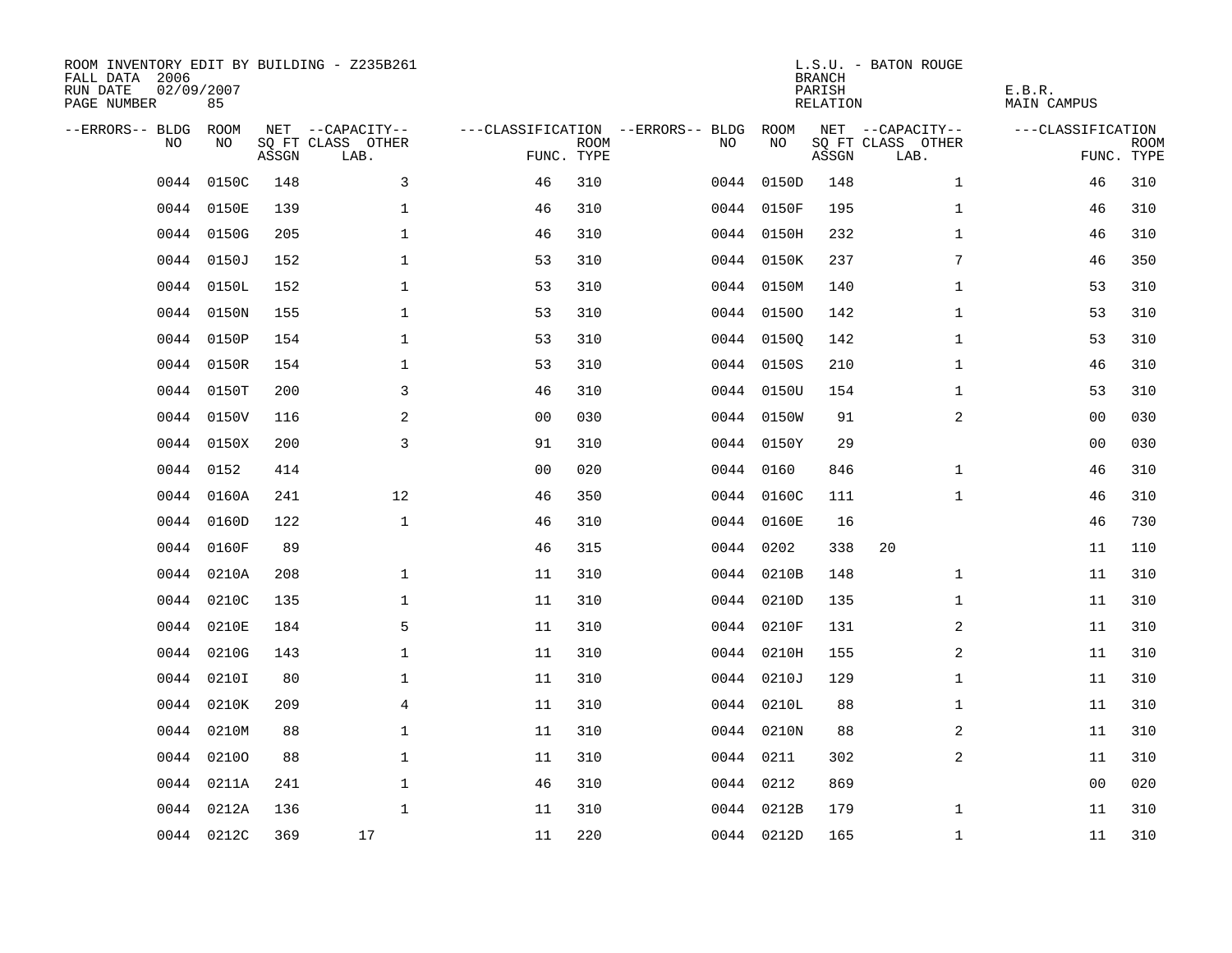| ROOM INVENTORY EDIT BY BUILDING - Z235B261<br>FALL DATA 2006<br>RUN DATE<br>PAGE NUMBER | 02/09/2007<br>86 |       |                           |                |             |                                   |            | <b>BRANCH</b><br>PARISH<br>RELATION | L.S.U. - BATON ROUGE      | E.B.R.<br><b>MAIN CAMPUS</b> |                           |
|-----------------------------------------------------------------------------------------|------------------|-------|---------------------------|----------------|-------------|-----------------------------------|------------|-------------------------------------|---------------------------|------------------------------|---------------------------|
| --ERRORS-- BLDG                                                                         | ROOM             |       | NET --CAPACITY--          |                |             | ---CLASSIFICATION --ERRORS-- BLDG | ROOM       |                                     | NET --CAPACITY--          | ---CLASSIFICATION            |                           |
| N <sub>O</sub>                                                                          | NO.              | ASSGN | SO FT CLASS OTHER<br>LAB. | FUNC. TYPE     | <b>ROOM</b> | NO.                               | NO         | ASSGN                               | SQ FT CLASS OTHER<br>LAB. |                              | <b>ROOM</b><br>FUNC. TYPE |
| 0044                                                                                    | 0212E            | 86    | 2                         | 0 <sub>0</sub> | 030         |                                   | 0044 0212F | 114                                 | $\mathbf{1}$              | 00                           | 030                       |
| 0044                                                                                    | 0212G            | 212   | 2                         | 11             | 310         |                                   | 0044 0212H | 171                                 | $\mathbf{1}$              | 11                           | 310                       |
|                                                                                         | 0044 0212J       | 147   | $\mathbf{1}$              | 11             | 310         |                                   | 0044 0212K | 123                                 | $\mathbf{1}$              | 11                           | 310                       |
| 0044                                                                                    | 0212L            | 171   | 2                         | 11             | 310         |                                   | 0044 0212M | 171                                 | 2                         | 11                           | 310                       |
| 0044                                                                                    | 0212N            | 155   | 2                         | 11             | 310         |                                   | 0044 02120 | 154                                 | 2                         | 11                           | 310                       |
| 0044                                                                                    | 0212P            | 173   | $\mathbf 1$               | 11             | 310         |                                   | 0044 02120 | 173                                 | $\mathbf{1}$              | 11                           | 310                       |
| 0044                                                                                    | 0212R            | 154   | 2                         | 11             | 310         |                                   | 0044 0212S | 157                                 | $\mathbf{1}$              | 11                           | 310                       |
| 0044                                                                                    | 0212T            | 173   | 2                         | 11             | 310         |                                   | 0044 0212U | 169                                 | $\mathbf{1}$              | 11                           | 310                       |
| 0044                                                                                    | 0212V            | 154   | 2                         | 11             | 310         |                                   | 0044 0212Z | 19                                  |                           | 0 <sub>0</sub>               | 010                       |
| 0044                                                                                    | 0213             | 367   | 2                         | 11             | 310         |                                   | 0044 0213A | 176                                 | $\mathbf{1}$              | 22                           | 310                       |
| 0044                                                                                    | 0213C            | 134   | $\mathbf 1$               | 11             | 310         |                                   | 0044 0214  | 190                                 |                           | 11                           | 730                       |
|                                                                                         | 0044 0214A       | 117   | $\overline{4}$            | 11             | 310         |                                   | 0044 0216  | 54                                  |                           | 00                           | 010                       |
| 0044                                                                                    | 0219             | 272   | $\mathbf 1$               | 11             | 310         |                                   | 0044 0219A | 112                                 | $\mathbf{1}$              | 46                           | 310                       |
| 0044                                                                                    | 0219B            | 104   | $\mathbf{1}$              | 11             | 310         |                                   | 0044 0219C | 103                                 | $\mathbf{1}$              | 46                           | 310                       |
| 0044                                                                                    | 0219D            | 103   | 1                         | 11             | 310         |                                   | 0044 0220  | 235                                 | 5                         | 00                           | 030                       |
| 0044                                                                                    | 0223             | 166   |                           | 0 <sub>0</sub> | 020         |                                   | 0044 0223A | 62                                  | $\mathbf{1}$              | 11                           | 310                       |
| 0044                                                                                    | 0223B            | 62    | $\mathbf 1$               | 11             | 310         |                                   | 0044 0223C | 86                                  | $\mathbf{1}$              | 11                           | 310                       |
| 0044                                                                                    | 0223D            | 112   | $\mathbf{1}$              | 11             | 310         |                                   | 0044 0223E | 88                                  | $\mathbf{1}$              | 11                           | 310                       |
| 0044                                                                                    | 0223F            | 86    | $\mathbf{1}$              | 11             | 310         |                                   | 0044 0223G | 114                                 | 2                         | 11                           | 310                       |
| 0044                                                                                    | 0224             | 279   | $\overline{3}$            | 0 <sub>0</sub> | 030         |                                   | 0044 0226  | 244                                 | 15                        | 11                           | 310                       |
| 0044                                                                                    | 0228             | 62    |                           | 0 <sub>0</sub> | 020         |                                   | 0044 0228A | 69                                  | $\mathbf{1}$              | 11                           | 310                       |
| 0044                                                                                    | 0228B            | 79    | $\mathbf{1}$              | 11             | 310         |                                   | 0044 0228C | 75                                  | $\mathbf{1}$              | 11                           | 310                       |
|                                                                                         | 0044 0229        | 143   |                           | 0 <sub>0</sub> | 020         |                                   | 0044 0229A | 68                                  | $\mathbf{1}$              | 11                           | 310                       |
| 0044                                                                                    | 0229B            | 71    | $\mathbf 1$               | 11             | 310         |                                   | 0044 0229C | 119                                 | $\mathbf{1}$              | 11                           | 310                       |
| 0044                                                                                    | 0229D            | 106   | $\mathbf 1$               | 11             | 310         |                                   | 0044 0229E | 111                                 | $\mathbf{1}$              | 11                           | 310                       |
|                                                                                         | 0044 0229F       | 84    | $\mathbf{1}$              | 11             | 310         |                                   | 0044 0229G | 130                                 | $\mathbf 2$               | 21                           | 310                       |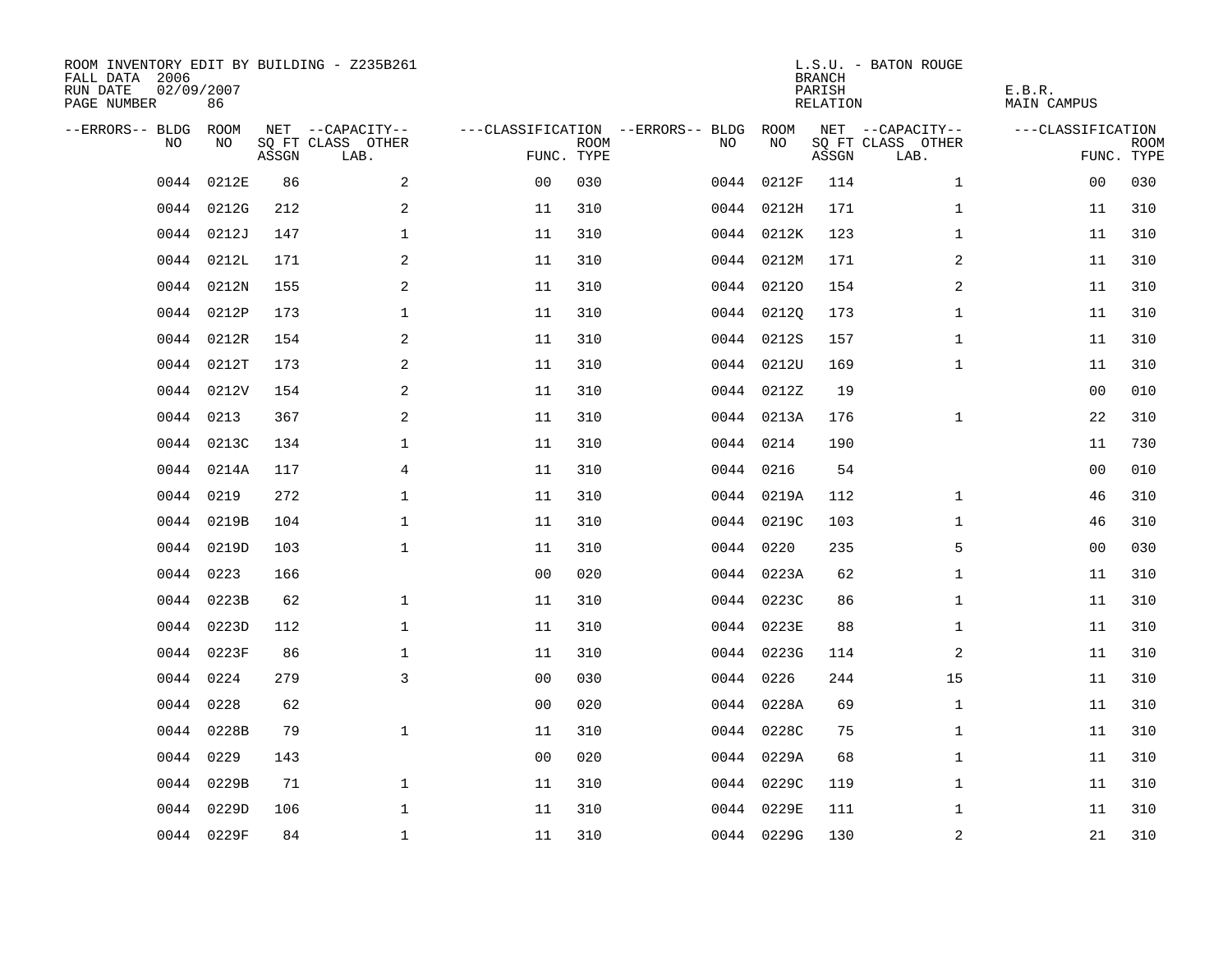| ROOM INVENTORY EDIT BY BUILDING - Z235B261<br>FALL DATA 2006<br>RUN DATE<br>PAGE NUMBER | 02/09/2007<br>87 |       |                           |                |             |                                   |            | <b>BRANCH</b><br>PARISH<br>RELATION | L.S.U. - BATON ROUGE      | E.B.R.<br><b>MAIN CAMPUS</b> |                           |
|-----------------------------------------------------------------------------------------|------------------|-------|---------------------------|----------------|-------------|-----------------------------------|------------|-------------------------------------|---------------------------|------------------------------|---------------------------|
| --ERRORS-- BLDG                                                                         | ROOM             |       | NET --CAPACITY--          |                |             | ---CLASSIFICATION --ERRORS-- BLDG | ROOM       |                                     | NET --CAPACITY--          | ---CLASSIFICATION            |                           |
| N <sub>O</sub>                                                                          | NO.              | ASSGN | SO FT CLASS OTHER<br>LAB. | FUNC. TYPE     | <b>ROOM</b> | NO.                               | NO         | ASSGN                               | SQ FT CLASS OTHER<br>LAB. |                              | <b>ROOM</b><br>FUNC. TYPE |
| 0044                                                                                    | 0232             | 114   |                           | 0 <sub>0</sub> | 020         |                                   | 0044 0232A | 63                                  | $\mathbf{1}$              | 11                           | 310                       |
|                                                                                         | 0044 0232B       | 105   | $\mathbf{1}$              | 11             | 310         |                                   | 0044 0232C | 101                                 | 2                         | 11                           | 310                       |
|                                                                                         | 0044 0236        | 76    |                           | 0 <sub>0</sub> | 020         |                                   | 0044 0236A | 76                                  | $\mathbf{1}$              | 11                           | 310                       |
| 0044                                                                                    | 0236B            | 105   | $\mathbf{1}$              | 11             | 310         |                                   | 0044 0236C | 105                                 | $\mathbf{1}$              | 11                           | 310                       |
| 0044                                                                                    | 0237             | 168   |                           | 0 <sub>0</sub> | 020         |                                   | 0044 0237A | 80                                  | 2                         | 11                           | 310                       |
| 0044                                                                                    | 0237B            | 83    | $\mathbf 1$               | 11             | 310         |                                   | 0044 0237C | 129                                 | 2                         | 11                           | 310                       |
| 0044                                                                                    | 0237D            | 90    | $\mathbf{1}$              | 11             | 310         |                                   | 0044 0237E | 91                                  | $\mathbf{1}$              | 11                           | 310                       |
|                                                                                         | 0044 0237F       | 139   | $\mathbf 1$               | 11             | 310         |                                   | 0044 0237G | 103                                 | 2                         | 11                           | 310                       |
| 0044                                                                                    | 0237H            | 88    | $\mathbf 1$               | 11             | 310         |                                   | 0044 0240  | 76                                  |                           | 11                           | 315                       |
|                                                                                         | 0044 0240A       | 77    | $\mathbf 1$               | 11             | 310         |                                   | 0044 0240B | 104                                 | $\mathbf{1}$              | 11                           | 310                       |
|                                                                                         | 0044 0240C       | 105   | 2                         | 11             | 310         |                                   | 0044 0244  | 116                                 | $\mathbf{1}$              | 11                           | 310                       |
|                                                                                         | 0044 0244A       | 77    | 2                         | 11             | 310         |                                   | 0044 0244B | 105                                 | $\mathbf{1}$              | 11                           | 310                       |
| 0044                                                                                    | 0244C            | 105   | $\mathbf{1}$              | 11             | 310         |                                   | 0044 0245  | 239                                 |                           | 0 <sub>0</sub>               | 020                       |
| 0044                                                                                    | 0245A            | 130   | $\mathbf{1}$              | 46             | 310         |                                   | 0044 0245B | 162                                 | 3                         | 11                           | 315                       |
| 0044                                                                                    | 0245C            | 79    | $\mathbf 1$               | 46             | 310         |                                   | 0044 0245D | 11                                  | $\mathbf{1}$              | 46                           | 310                       |
| 0044                                                                                    | 0247             | 123   | $\mathbf 1$               | 46             | 310         |                                   | 0044 0249  | 579                                 | 4                         | 46                           | 310                       |
| 0044                                                                                    | 0260             | 731   | 3                         | 51             | 310         |                                   | 0044 0260A | 45                                  | $\mathbf{1}$              | 00                           | 030                       |
| 0044                                                                                    | 0260B            | 33    | 2                         | 51             | 310         |                                   | 0044 0260C | 115                                 | $\overline{4}$            | 46                           | 310                       |
| 0044                                                                                    | 0260D            | 393   | $\mathbf{1}$              | 46             | 310         |                                   | 0044 0260E | 141                                 | $\mathbf{1}$              | 46                           | 310                       |
| 0044                                                                                    | 0260F            | 165   | $\mathbf 1$               | 53             | 310         |                                   | 0044 0260G | 99                                  | $\mathbf{1}$              | 53                           | 310                       |
| 0044                                                                                    | 0260H            | 99    | $\mathbf{1}$              | 53             | 310         |                                   | 0044 0260J | 107                                 | $\mathbf{1}$              | 53                           | 310                       |
| 0044                                                                                    | 0260K            | 175   | $\mathbf 1$               | 46             | 310         |                                   | 0044 0260L | 177                                 | $\mathbf{1}$              | 51                           | 310                       |
| 0044                                                                                    | 0260X            | 32    |                           | 0 <sub>0</sub> | 030         |                                   | 0044 0303  | 82                                  | $\boldsymbol{2}$          | 11                           | 310                       |
| 0044                                                                                    | 0305             | 81    | 2                         | 11             | 310         |                                   | 0044 0307  | 81                                  | 2                         | 11                           | 310                       |
|                                                                                         | 0044 0309        | 81    | 2                         | 11             | 310         |                                   | 0044 0311  | 81                                  | 2                         | 11                           | 310                       |
|                                                                                         | 0044 0313        | 81    | $\overline{a}$            | 11             | 310         |                                   | 0044 0315  | 81                                  | $\overline{a}$            | 11                           | 310                       |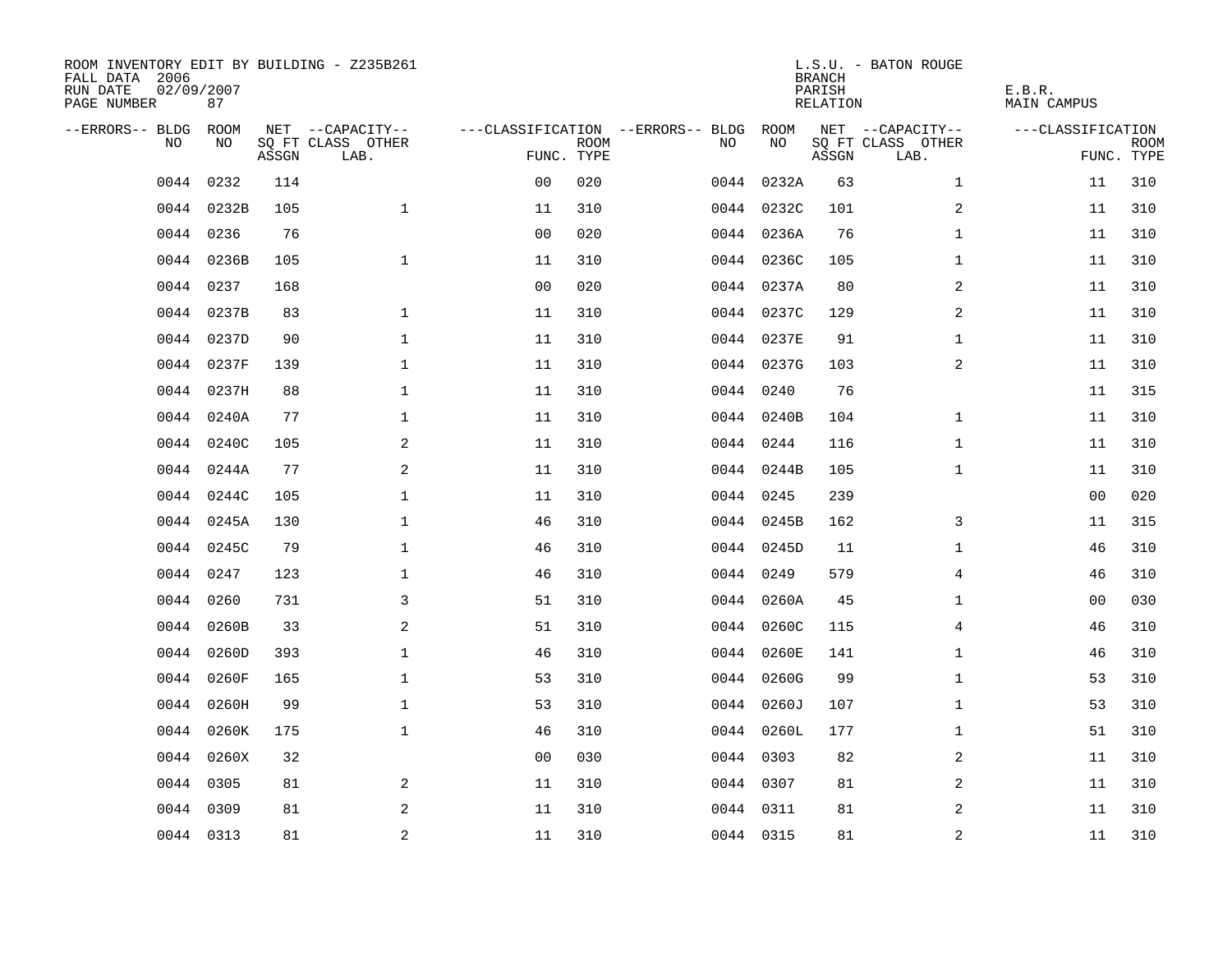| ROOM INVENTORY EDIT BY BUILDING - Z235B261<br>FALL DATA 2006<br>RUN DATE<br>PAGE NUMBER | 02/09/2007<br>88 |       |                           |                                   |                           |      |                                                  | <b>BRANCH</b><br>PARISH<br>RELATION | L.S.U. - BATON ROUGE                                                   | E.B.R.<br>MAIN CAMPUS          |                           |
|-----------------------------------------------------------------------------------------|------------------|-------|---------------------------|-----------------------------------|---------------------------|------|--------------------------------------------------|-------------------------------------|------------------------------------------------------------------------|--------------------------------|---------------------------|
| --ERRORS-- BLDG ROOM                                                                    | NO               |       | NET --CAPACITY--          | ---CLASSIFICATION --ERRORS-- BLDG |                           |      | ROOM<br>NO                                       |                                     | NET --CAPACITY--                                                       | ---CLASSIFICATION              |                           |
| NO                                                                                      |                  | ASSGN | SQ FT CLASS OTHER<br>LAB. |                                   | <b>ROOM</b><br>FUNC. TYPE | NO   |                                                  | ASSGN                               | SQ FT CLASS OTHER<br>LAB.                                              |                                | <b>ROOM</b><br>FUNC. TYPE |
| 0044                                                                                    | 0317             | 81    | 2                         | 11                                | 310                       |      | 0044 0318                                        | 107                                 | $\overline{2}$                                                         | 11                             | 310                       |
|                                                                                         | 0044 0319        | 81    | 2                         | 11                                | 310                       |      | 0044 0320                                        | 83                                  | 2                                                                      | 11                             | 310                       |
|                                                                                         | 0044 0321        | 81    | 2                         | 11                                | 310                       |      | 0044 0322                                        | 84                                  | 2                                                                      | 11                             | 310                       |
|                                                                                         | 0044 0324        | 84    | 2                         | 11                                | 310                       |      | 0044 0325                                        | 109                                 | 2                                                                      | 11                             | 310                       |
|                                                                                         | 0044 0326        | 83    | 2                         | 11                                | 310                       |      | 0044 0327                                        | 109                                 | $\overline{a}$                                                         | 11                             | 310                       |
|                                                                                         | 0044 0328        | 83    | 2                         | 11                                | 310                       |      | 0044 0329                                        | 110                                 | 2                                                                      | 11                             | 310                       |
|                                                                                         | 0044 0330        | 114   | 2                         | 11                                | 310                       |      | 0044 0331                                        | 109                                 | 2                                                                      | 11                             | 310                       |
|                                                                                         | 0044 0332        | 114   | 2                         | 11                                | 310                       |      | 0044 0333                                        | 109                                 | 2                                                                      | 11                             | 310                       |
|                                                                                         | 0044 0334        | 114   | 2                         | 11                                | 310                       |      | 0044 0335                                        | 99                                  | 2                                                                      | 11                             | 310                       |
|                                                                                         | 0044 0336        | 113   | 3                         | 11                                | 310                       |      | 0044 0337                                        | 720                                 |                                                                        | 46                             | 730                       |
|                                                                                         | 0044 C0000       | 3044  |                           | 00                                | 020                       |      | 0044 C0100                                       | 2711                                |                                                                        | 00                             | 020                       |
|                                                                                         | 0044 C0200       | 2747  |                           | 0 <sub>0</sub>                    | 020                       |      | 0044 C0300                                       | 999                                 |                                                                        | 00                             | 020                       |
|                                                                                         | 0044 E0000       | 16    |                           | 0 <sub>0</sub>                    | 020                       |      | 0044 E0100                                       | 16                                  |                                                                        | 0 <sub>0</sub>                 | 020                       |
|                                                                                         | 0044 E0200       | 16    |                           | 0 <sub>0</sub>                    | 020                       |      | 0044 S0000                                       | 120                                 |                                                                        | 0 <sub>0</sub>                 | 020                       |
|                                                                                         | 0044 S0100       | 516   |                           | 0 <sub>0</sub>                    | 020                       |      | 0044 S0200                                       | 443                                 |                                                                        | 00                             | 020                       |
|                                                                                         | 0044 S0300       | 306   |                           | 0 <sub>0</sub>                    | 020                       |      | TOTAL NUMBER CLASSROOMS<br>TOTAL NUMBER LABS 210 |                                     | TOTAL NET ASSIGN SQ. FT. IN ROOM FILE<br>TOTAL NUMBER SPECIAL LABS 220 | 52,227<br>27<br>$\overline{c}$ |                           |
| 0045                                                                                    | 0044             | 840   | 2                         | 82                                | 082                       |      | 0045 0046                                        | 2155                                |                                                                        | 82                             | 082                       |
| 0045                                                                                    | 0050             | 256   |                           | 82                                | 082                       |      | 0045 0106                                        | 1751                                | 30                                                                     | 82                             | 082                       |
| 0045                                                                                    | 0111             | 524   | 34                        | 82                                | 082                       |      | 0045 0115                                        | 63                                  |                                                                        | 82                             | 082                       |
| 0045                                                                                    | 0119             | 246   | $\mathbf{2}$              | 82                                | 082                       |      | 0045 0120                                        | 137                                 | 2                                                                      | 82                             | 082                       |
| 0045                                                                                    | 0155             | 180   | $\mathbf{1}$              | 82                                | 082                       |      | 0045 0155A                                       | 157                                 | $\mathbf{1}$                                                           | 82                             | 082                       |
| 0045                                                                                    | 0156             | 39    |                           | 82                                | 082                       | 0045 | 0158                                             | 2883                                | 475                                                                    | 82                             | 082                       |
| 0045                                                                                    | 0160             | 75    | 1                         | 82                                | 082                       |      | 0045 0162                                        | 44                                  |                                                                        | 82                             | 082                       |
|                                                                                         | 0045 0170        | 175   | 6                         | 82                                | 082                       |      | 0045 0172                                        | 38                                  |                                                                        | 82                             | 082                       |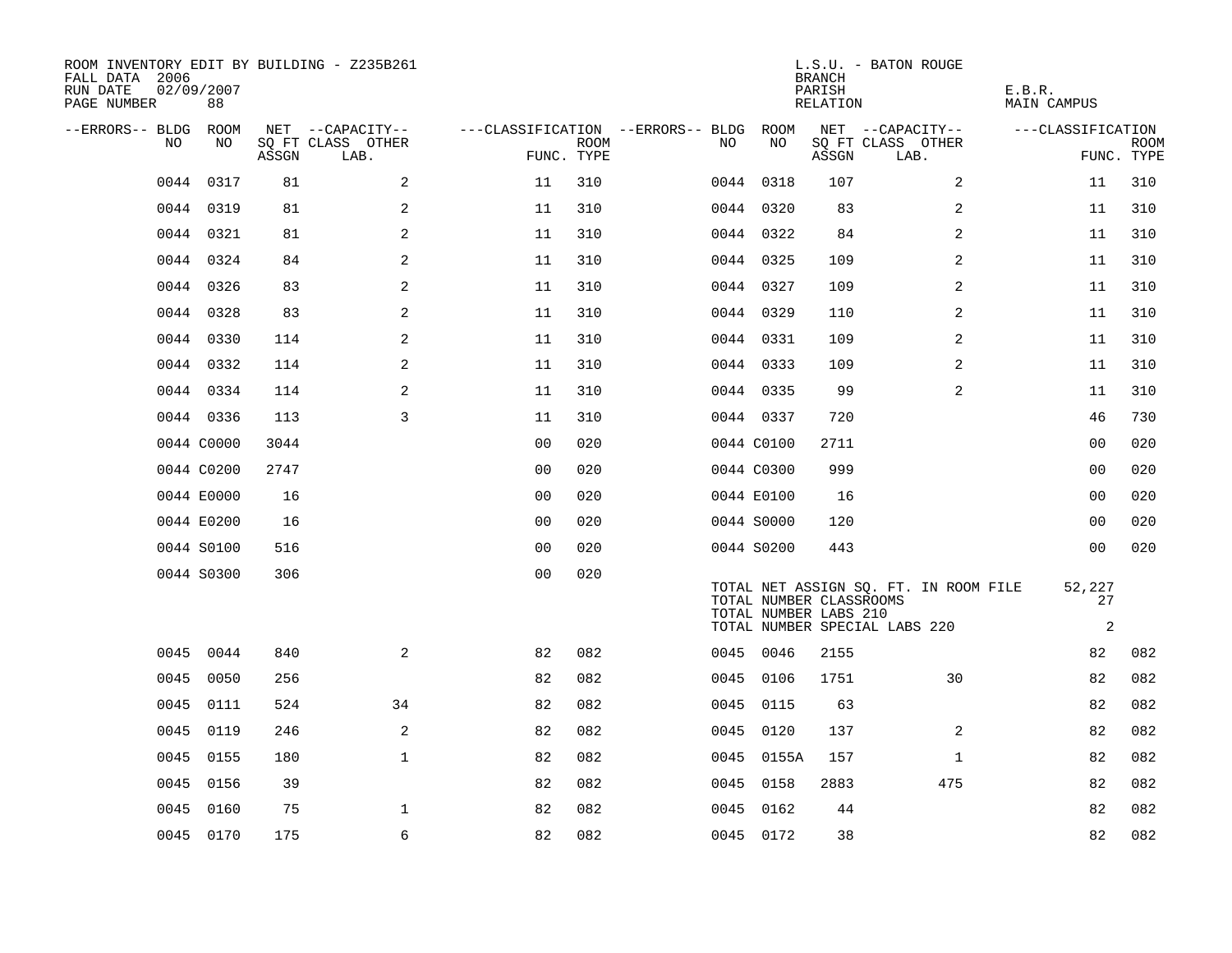| ROOM INVENTORY EDIT BY BUILDING - Z235B261<br>FALL DATA 2006<br>RUN DATE<br>PAGE NUMBER | 02/09/2007<br>89 |       |                           |                                   |             |      |           | <b>BRANCH</b><br>PARISH<br>RELATION | L.S.U. - BATON ROUGE      | E.B.R.<br>MAIN CAMPUS |             |
|-----------------------------------------------------------------------------------------|------------------|-------|---------------------------|-----------------------------------|-------------|------|-----------|-------------------------------------|---------------------------|-----------------------|-------------|
| --ERRORS-- BLDG ROOM                                                                    |                  |       | NET --CAPACITY--          | ---CLASSIFICATION --ERRORS-- BLDG |             |      | ROOM      |                                     | NET --CAPACITY--          | ---CLASSIFICATION     |             |
| NO.                                                                                     | NO.              | ASSGN | SQ FT CLASS OTHER<br>LAB. | FUNC. TYPE                        | <b>ROOM</b> | NO.  | NO        | ASSGN                               | SQ FT CLASS OTHER<br>LAB. | FUNC. TYPE            | <b>ROOM</b> |
| 0045                                                                                    | 0173             | 425   | 26                        | 82                                | 082         | 0045 | 0173A     | 134                                 | $\mathbf{1}$              | 82                    | 082         |
| 0045                                                                                    | 0174             | 318   |                           | 82                                | 082         |      | 0045 0176 | 390                                 | 30                        | 82                    | 082         |
| 0045                                                                                    | 0179             | 476   | 26                        | 82                                | 082         |      | 0045 0181 | 623                                 | 35                        | 82                    | 082         |
| 0045                                                                                    | 0184             | 446   | 30                        | 82                                | 082         |      | 0045 0188 | 166                                 | $\mathbf{1}$              | 82                    | 082         |
| 0045                                                                                    | 0191             | 226   | 4                         | 82                                | 082         | 0045 | 0193      | 284                                 | 15                        | 82                    | 082         |
| 0045                                                                                    | 0201             | 109   | $\mathbf 1$               | 82                                | 082         |      | 0045 0202 | 70                                  | $\mathbf{1}$              | 82                    | 082         |
| 0045                                                                                    | 0204             | 89    | 5                         | 82                                | 082         | 0045 | 0206      | 106                                 | $\mathbf{1}$              | 82                    | 082         |
| 0045                                                                                    | 0207             | 105   | $\mathbf 1$               | 82                                | 082         |      | 0045 0208 | 93                                  | $\mathbf{1}$              | 82                    | 082         |
| 0045                                                                                    | 0210             | 106   | $\mathbf 1$               | 82                                | 082         |      | 0045 0212 | 109                                 |                           | 82                    | 082         |
| 0045                                                                                    | 0214             | 70    | 5                         | 82                                | 082         |      | 0045 0217 | 258                                 | 2                         | 82                    | 082         |
| 0045                                                                                    | 0220             | 42    |                           | 82                                | 082         | 0045 | 0222      | 90                                  | 2                         | 82                    | 082         |
| 0045                                                                                    | 0224             | 33    | $\mathbf 1$               | 82                                | 082         |      | 0045 0226 | 128                                 |                           | 82                    | 082         |
| 0045                                                                                    | 0230             | 143   | $\mathbf{1}$              | 82                                | 082         | 0045 | 0242      | 68                                  | $\mathbf{1}$              | 82                    | 082         |
| 0045                                                                                    | 0244             | 100   | $\mathbf 1$               | 82                                | 082         |      | 0045 0245 | 186                                 | $\mathbf{1}$              | 82                    | 082         |
| 0045                                                                                    | 0248             | 147   | 6                         | 82                                | 082         | 0045 | 0249      | 186                                 | $\mathbf{1}$              | 82                    | 082         |
| 0045                                                                                    | 0251             | 186   | $\mathbf{1}$              | 82                                | 082         |      | 0045 0253 | 124                                 | $\mathbf{1}$              | 82                    | 082         |
| 0045                                                                                    | 0255             | 161   | $\mathbf{2}$              | 82                                | 082         | 0045 | 0257      | 213                                 | $\mathbf{1}$              | 82                    | 082         |
| 0045                                                                                    | 0259             | 564   | 30                        | 82                                | 082         | 0045 | 0263      | 157                                 | 6                         | 82                    | 082         |
| 0045                                                                                    | 0265             | 39    |                           | 82                                | 082         |      | 0045 0267 | 184                                 | $\mathbf{1}$              | 82                    | 082         |
| 0045                                                                                    | 0269             | 186   | $\mathbf{1}$              | 82                                | 082         |      | 0045 0273 | 186                                 | $\mathbf{1}$              | 82                    | 082         |
| 0045                                                                                    | 0274             | 100   | $\mathbf{1}$              | 82                                | 082         |      | 0045 0275 | 186                                 | $\mathbf{1}$              | 82                    | 082         |
| 0045                                                                                    | 0276             | 68    | $\mathbf 1$               | 82                                | 082         |      | 0045 0278 | 62                                  | $\mathbf{1}$              | 82                    | 082         |
| 0045                                                                                    | 0279             | 186   | $\mathbf 1$               | 82                                | 082         |      | 0045 0280 | 59                                  | $\mathbf{1}$              | 82                    | 082         |
| 0045                                                                                    | 0281             | 186   | $\mathbf 1$               | 82                                | 082         | 0045 | 0282      | 69                                  | $\mathbf{1}$              | 82                    | 082         |
| 0045                                                                                    | 0284             | 58    | $\mathbf 1$               | 82                                | 082         | 0045 | 0285      | 186                                 | $\mathbf{1}$              | 82                    | 082         |
|                                                                                         | 0045 0286        | 59    | $\mathbf{1}$              | 82                                | 082         |      | 0045 0288 | 143                                 | $\mathbf{1}$              | 82                    | 082         |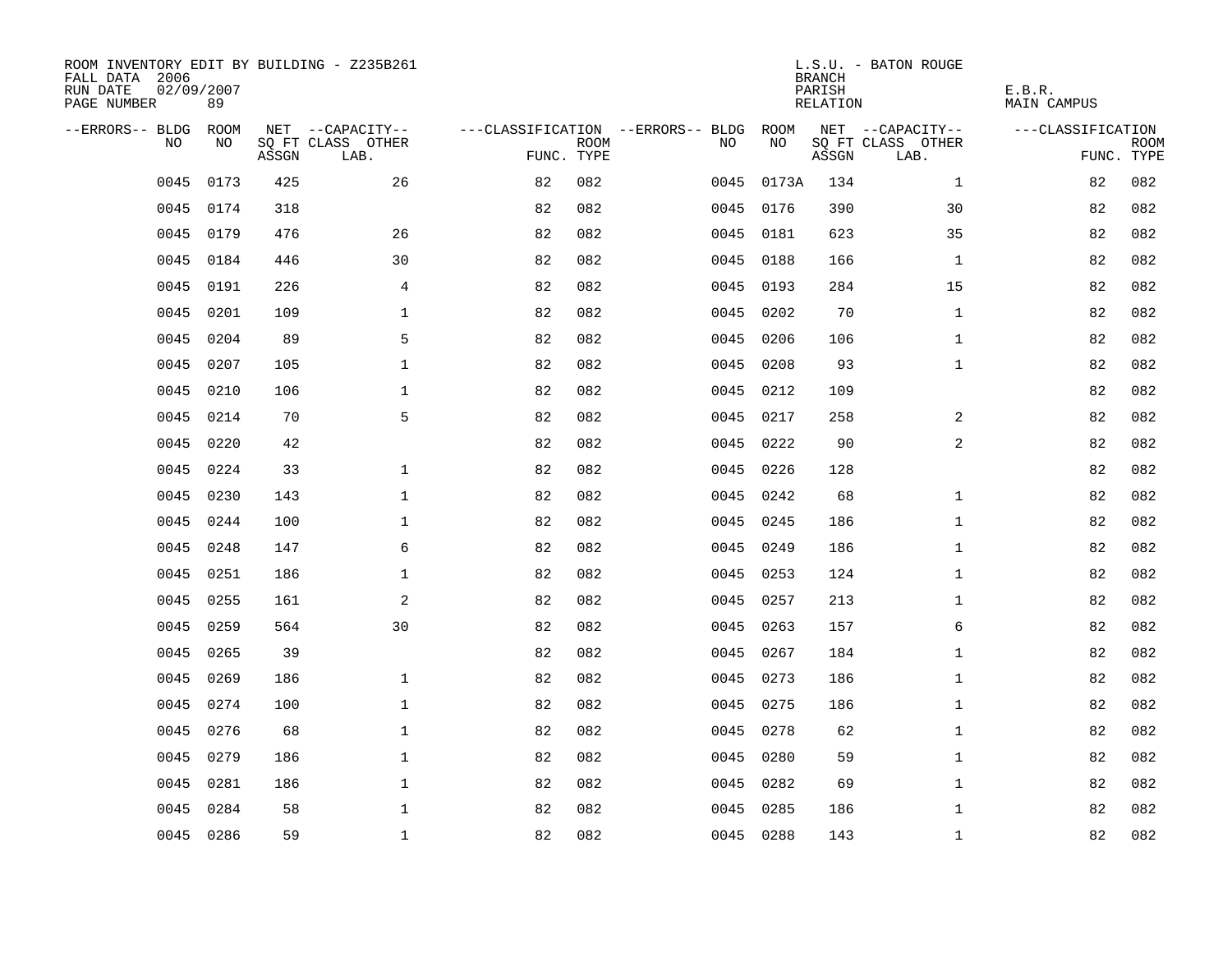| ROOM INVENTORY EDIT BY BUILDING - Z235B261<br>FALL DATA 2006<br>RUN DATE<br>PAGE NUMBER | 02/09/2007<br>90 |       |                           |                                        |             |      |            | <b>BRANCH</b><br>PARISH<br>RELATION                     | L.S.U. - BATON ROUGE                                                   | E.B.R.<br>MAIN CAMPUS |                           |
|-----------------------------------------------------------------------------------------|------------------|-------|---------------------------|----------------------------------------|-------------|------|------------|---------------------------------------------------------|------------------------------------------------------------------------|-----------------------|---------------------------|
| --ERRORS-- BLDG ROOM                                                                    |                  |       | NET --CAPACITY--          | ---CLASSIFICATION --ERRORS-- BLDG ROOM |             |      |            |                                                         | NET --CAPACITY--                                                       | ---CLASSIFICATION     |                           |
| NO                                                                                      | NO               | ASSGN | SQ FT CLASS OTHER<br>LAB. | FUNC. TYPE                             | <b>ROOM</b> | NO   | NO         | ASSGN                                                   | SQ FT CLASS OTHER<br>LAB.                                              |                       | <b>ROOM</b><br>FUNC. TYPE |
| 0045                                                                                    | 0293             | 646   | 15                        | 82                                     | 082         |      | 0045 0349  | 59                                                      | $\mathbf{1}$                                                           | 82                    | 082                       |
| 0045                                                                                    | 0359             | 1540  | 65                        | 82                                     | 082         |      | 0045 0360  | 201                                                     |                                                                        | 82                    | 082                       |
| 0045                                                                                    | 0374             | 100   | $\mathbf{1}$              | 82                                     | 082         |      | 0045 0375  | 70                                                      | $\mathbf{1}$                                                           | 82                    | 082                       |
| 0045                                                                                    | 0377             | 58    | $\mathbf{1}$              | 82                                     | 082         |      | 0045 0378  | 58                                                      | $\mathbf{1}$                                                           | 82                    | 082                       |
| 0045                                                                                    | 0379             | 58    | $\mathbf 1$               | 82                                     | 082         |      | 0045 0380  | 58                                                      | $\mathbf{1}$                                                           | 82                    | 082                       |
| 0045                                                                                    | 0381             | 70    | $\mathbf 1$               | 82                                     | 082         |      | 0045 0382  | 71                                                      | $\mathbf{1}$                                                           | 82                    | 082                       |
| 0045                                                                                    | 0383             | 58    | $\mathbf{1}$              | 82                                     | 082         |      | 0045 0384  | 58                                                      | $\mathbf{1}$                                                           | 82                    | 082                       |
|                                                                                         | 0045 0390        | 58    | $\mathbf{1}$              | 82                                     | 082         |      | 0045 C0100 | 3350                                                    |                                                                        | 82                    | 082                       |
|                                                                                         | 0045 C0101       | 947   |                           | 82                                     | 082         |      | 0045 C0200 | 2636                                                    |                                                                        | 82                    | 082                       |
|                                                                                         | 0045 C0201       | 1073  |                           | 82                                     | 082         |      | 0045 C0300 | 2051                                                    |                                                                        | 82                    | 082                       |
|                                                                                         | 0045 S0101       | 44    |                           | 82                                     | 082         |      | 0045 S0201 | 121<br>TOTAL NUMBER CLASSROOMS<br>TOTAL NUMBER LABS 210 | TOTAL NET ASSIGN SQ. FT. IN ROOM FILE<br>TOTAL NUMBER SPECIAL LABS 220 | 82<br>32,036          | 082                       |
| 0046                                                                                    | $0000 -$         | 42    |                           | 91                                     | 715         |      | 0046 0001  | 210                                                     | 2                                                                      | 91                    | 910                       |
| 0046                                                                                    | $0001 -$         | 119   |                           | 91                                     | 935         |      | 0046 0002  | 306                                                     | 2                                                                      | 91                    | 910                       |
| 0046                                                                                    | $0002 -$         | 119   |                           | 91                                     | 935         |      | 0046 0003  | 187                                                     | 2                                                                      | 91                    | 910                       |
| 0046                                                                                    | $0003 -$         | 119   |                           | 91                                     | 935         |      | 0046 0004  | 315                                                     | 2                                                                      | 91                    | 910                       |
| 0046                                                                                    | 0005             | 175   | 2                         | 91                                     | 935         | 0046 | 0006       | 212                                                     | 2                                                                      | 91                    | 630                       |
| 0046                                                                                    | 0007             | 300   | 2                         | 91                                     | 910         |      | 0046 0008  | 190                                                     | 2                                                                      | 91                    | 910                       |
| 0046                                                                                    | 0009             | 293   | 2                         | 91                                     | 910         |      | 0046 0010  | 204                                                     | $\overline{a}$                                                         | 91                    | 910                       |
| 0046                                                                                    | 0011             | 411   | 3                         | 91                                     | 910         |      | 0046 0012  | 252                                                     | 2                                                                      | 91                    | 910                       |
| 0046                                                                                    | 0013             | 310   | $\mathbf{2}$              | 91                                     | 910         | 0046 | 0014       | 310                                                     | 2                                                                      | 91                    | 910                       |
| 0046                                                                                    | 0015             | 290   | 2                         | 91                                     | 910         |      | 0046 0016  | 290                                                     | $\overline{a}$                                                         | 91                    | 910                       |
| 0046                                                                                    | 0017             | 230   | 2                         | 91                                     | 910         | 0046 | 0018       | 400                                                     | 3                                                                      | 91                    | 910                       |
| 0046                                                                                    | 0100             | 264   |                           | 91                                     | 935         |      | 0046 0101  | 212                                                     | 2                                                                      | 91                    | 920                       |
|                                                                                         | 0046 0102        | 212   | 2                         | 91                                     | 920         |      | 0046 0103  | 212                                                     | 2                                                                      | 91                    | 920                       |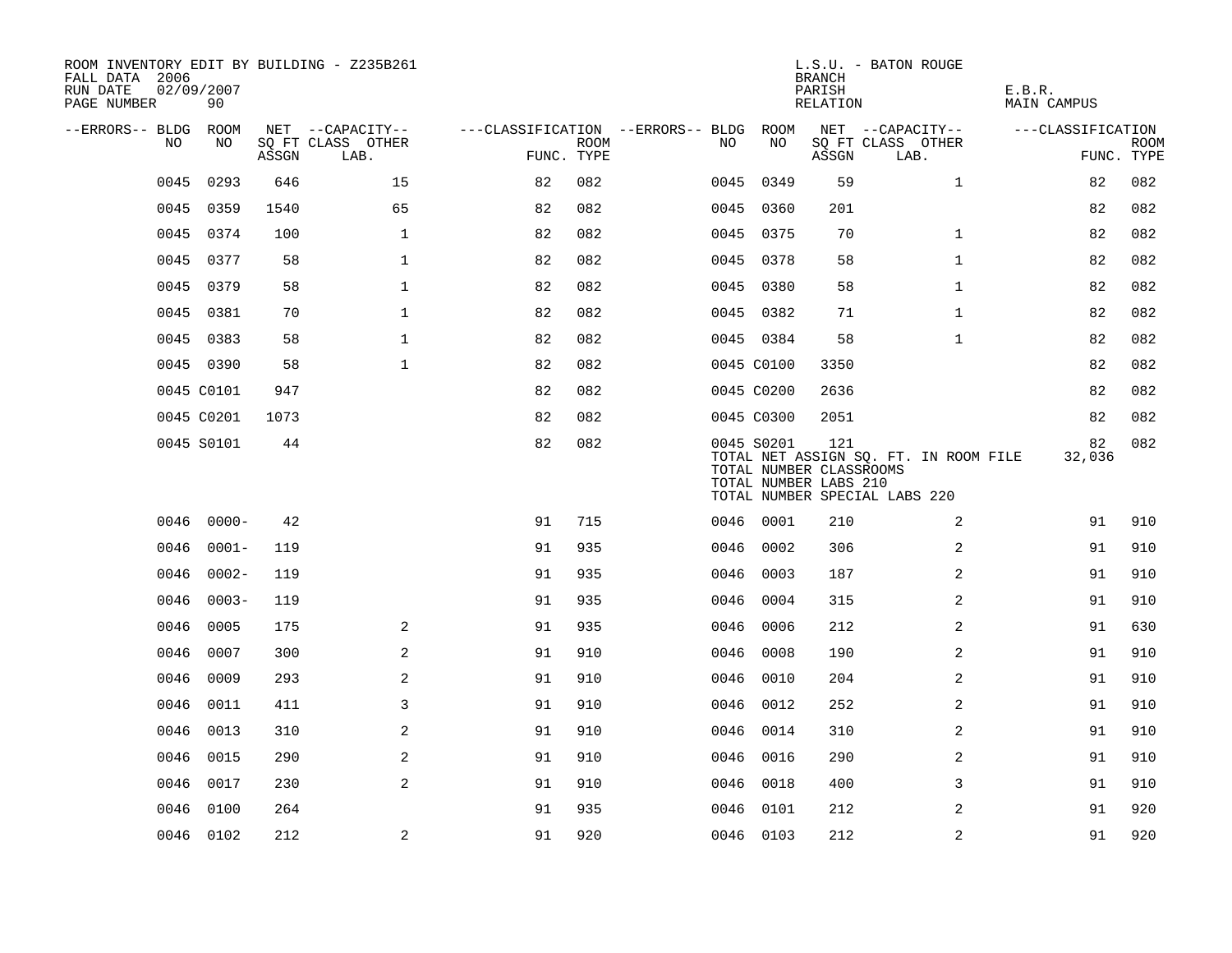| ROOM INVENTORY EDIT BY BUILDING - Z235B261<br>FALL DATA 2006<br>RUN DATE<br>PAGE NUMBER | 02/09/2007<br>91 |       |                           |            |             |                                   |           | <b>BRANCH</b><br>PARISH<br>RELATION | L.S.U. - BATON ROUGE      | E.B.R.<br><b>MAIN CAMPUS</b> |                           |
|-----------------------------------------------------------------------------------------|------------------|-------|---------------------------|------------|-------------|-----------------------------------|-----------|-------------------------------------|---------------------------|------------------------------|---------------------------|
| --ERRORS-- BLDG                                                                         | ROOM             |       | NET --CAPACITY--          |            |             | ---CLASSIFICATION --ERRORS-- BLDG | ROOM      |                                     | NET --CAPACITY--          | ---CLASSIFICATION            |                           |
| N <sub>O</sub>                                                                          | NO.              | ASSGN | SO FT CLASS OTHER<br>LAB. | FUNC. TYPE | <b>ROOM</b> | NO.                               | NO        | ASSGN                               | SQ FT CLASS OTHER<br>LAB. |                              | <b>ROOM</b><br>FUNC. TYPE |
| 0046                                                                                    | 0104             | 275   | 2                         | 91         | 920         | 0046                              | 0105      | 275                                 | $\overline{a}$            | 91                           | 920                       |
| 0046                                                                                    | 0106             | 275   | 2                         | 91         | 920         | 0046                              | 0107      | 275                                 | 2                         | 91                           | 920                       |
| 0046                                                                                    | 0108             | 570   | 2                         | 91         | 920         | 0046                              | 0109      | 275                                 | 2                         | 91                           | 920                       |
| 0046                                                                                    | 0110             | 212   | $\mathbf{1}$              | 91         | 310         |                                   | 0046 0111 | 212                                 | 2                         | 91                           | 920                       |
| 0046                                                                                    | 0112             | 275   | 2                         | 91         | 920         | 0046                              | 0113      | 275                                 | 2                         | 91                           | 920                       |
| 0046                                                                                    | 0114             | 275   | 2                         | 91         | 920         |                                   | 0046 0115 | 275                                 | 2                         | 91                           | 920                       |
| 0046                                                                                    | 0116             | 275   | $\mathbf{2}$              | 91         | 920         | 0046                              | 0201      | 275                                 | $\overline{a}$            | 91                           | 920                       |
| 0046                                                                                    | 0202             | 275   | 2                         | 91         | 920         | 0046                              | 0203      | 275                                 | $\overline{a}$            | 91                           | 920                       |
| 0046                                                                                    | 0204             | 275   | 2                         | 91         | 920         | 0046                              | 0205      | 275                                 | $\overline{a}$            | 91                           | 920                       |
| 0046                                                                                    | 0206             | 275   | 2                         | 91         | 920         | 0046                              | 0207      | 275                                 | 2                         | 91                           | 920                       |
| 0046                                                                                    | 0208             | 275   | 2                         | 91         | 920         | 0046                              | 0209      | 330                                 | 2                         | 91                           | 920                       |
| 0046                                                                                    | 0210             | 330   | 3                         | 91         | 920         | 0046                              | 0211      | 305                                 | 3                         | 91                           | 920                       |
| 0046                                                                                    | 0212             | 330   | 3                         | 91         | 920         | 0046                              | 0213      | 275                                 | 2                         | 91                           | 920                       |
| 0046                                                                                    | 0214             | 330   | 2                         | 91         | 920         | 0046                              | 0215      | 275                                 | $\overline{a}$            | 91                           | 920                       |
| 0046                                                                                    | 0216             | 275   | 2                         | 91         | 920         | 0046                              | 0217      | 275                                 | 2                         | 91                           | 920                       |
| 0046                                                                                    | 0218             | 275   | 2                         | 91         | 920         | 0046                              | 0219      | 275                                 | 2                         | 91                           | 920                       |
| 0046                                                                                    | 0220             | 275   | 2                         | 91         | 920         | 0046                              | 0222      | 275                                 | 2                         | 91                           | 920                       |
| 0046                                                                                    | 0301             | 275   | 2                         | 91         | 920         | 0046                              | 0302      | 275                                 | 2                         | 91                           | 920                       |
| 0046                                                                                    | 0303             | 275   | 2                         | 91         | 920         |                                   | 0046 0304 | 275                                 | 2                         | 91                           | 920                       |
| 0046                                                                                    | 0305             | 275   | 2                         | 91         | 920         |                                   | 0046 0306 | 275                                 | 2                         | 91                           | 920                       |
| 0046                                                                                    | 0307             | 275   | 2                         | 91         | 920         |                                   | 0046 0308 | 275                                 | 2                         | 91                           | 920                       |
| 0046                                                                                    | 0309             | 270   | 2                         | 91         | 920         | 0046                              | 0310      | 330                                 | 3                         | 91                           | 920                       |
| 0046                                                                                    | 0311             | 305   | 3                         | 91         | 920         | 0046                              | 0312      | 330                                 | 3                         | 91                           | 920                       |
| 0046                                                                                    | 0313             | 275   | 2                         | 91         | 920         |                                   | 0046 0314 | 330                                 | 2                         | 91                           | 920                       |
| 0046                                                                                    | 0315             | 275   | 2                         | 91         | 920         |                                   | 0046 0316 | 275                                 | 2                         | 91                           | 920                       |
|                                                                                         | 0046 0317        | 275   | $\overline{c}$            | 91         | 920         |                                   | 0046 0318 | 275                                 | $\mathbf 2$               | 91                           | 920                       |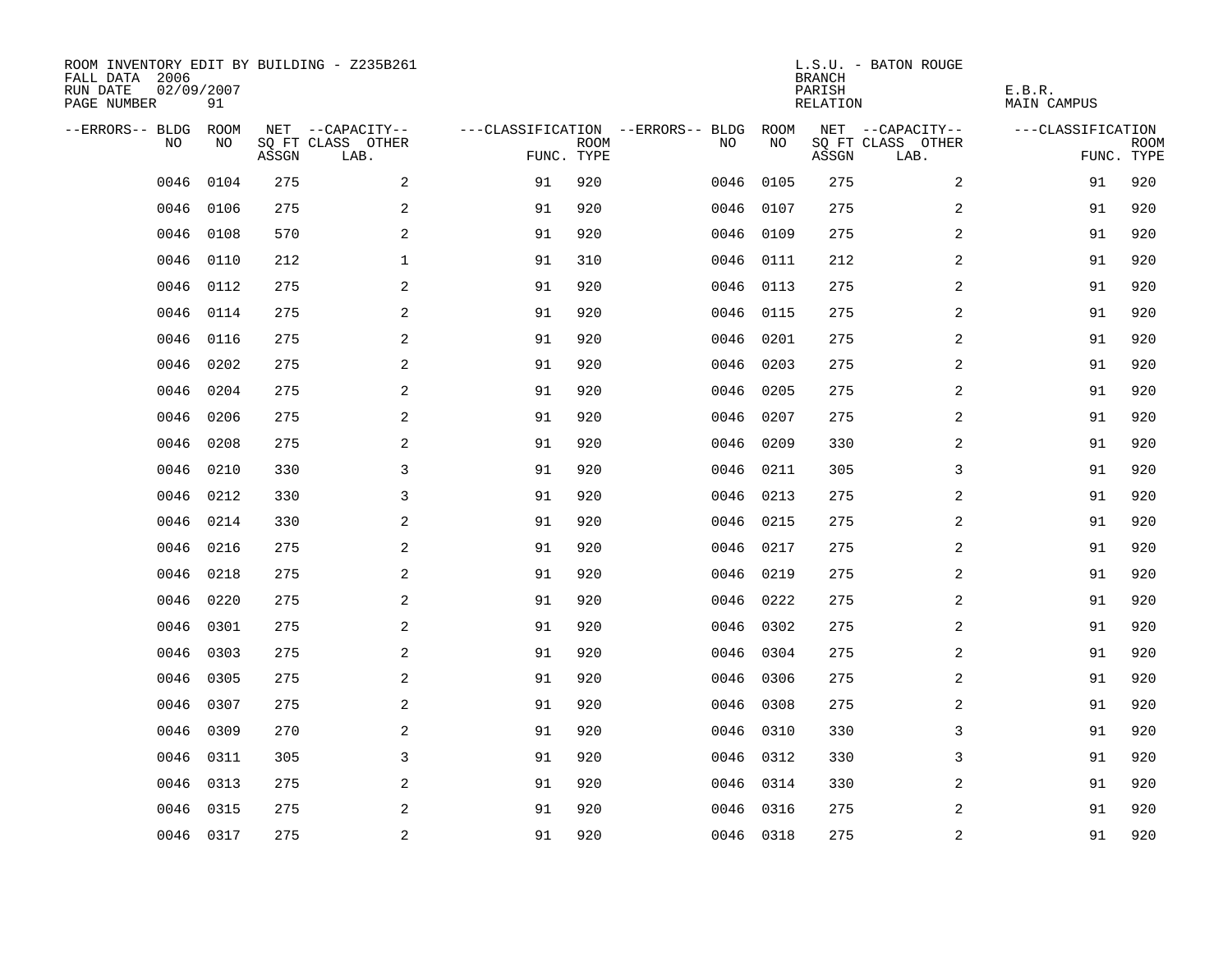| ROOM INVENTORY EDIT BY BUILDING - Z235B261<br>FALL DATA 2006<br>RUN DATE<br>PAGE NUMBER | 02/09/2007<br>92 |       |                           |                |             |                                        |      |                                                  | <b>BRANCH</b><br>PARISH<br>RELATION | L.S.U. - BATON ROUGE                                                   | E.B.R.<br><b>MAIN CAMPUS</b> |                           |
|-----------------------------------------------------------------------------------------|------------------|-------|---------------------------|----------------|-------------|----------------------------------------|------|--------------------------------------------------|-------------------------------------|------------------------------------------------------------------------|------------------------------|---------------------------|
| --ERRORS-- BLDG ROOM                                                                    |                  |       | NET --CAPACITY--          |                |             | ---CLASSIFICATION --ERRORS-- BLDG ROOM |      |                                                  |                                     | NET --CAPACITY--                                                       | ---CLASSIFICATION            |                           |
| NO                                                                                      | NO               | ASSGN | SQ FT CLASS OTHER<br>LAB. | FUNC. TYPE     | <b>ROOM</b> |                                        | NO.  | NO                                               | ASSGN                               | SQ FT CLASS OTHER<br>LAB.                                              |                              | <b>ROOM</b><br>FUNC. TYPE |
| 0046                                                                                    | 0319             | 275   | 2                         | 91             | 920         |                                        |      | 0046 0320                                        | 275                                 | 2                                                                      | 91                           | 920                       |
|                                                                                         | 0046 0322        | 275   | 2                         | 91             | 920         |                                        |      | 0046 C0001                                       | 1146                                |                                                                        | 0 <sub>0</sub>               | 020                       |
|                                                                                         | 0046 C0100       | 1560  |                           | 0 <sub>0</sub> | 020         |                                        |      | 0046 C0200                                       | 1146                                |                                                                        | 0 <sub>0</sub>               | 020                       |
|                                                                                         | 0046 C0300       | 1146  |                           | 0 <sub>0</sub> | 020         |                                        |      | 0046 E0001                                       | 40                                  |                                                                        | 00                           | 020                       |
|                                                                                         | 0046 E0100       | 40    |                           | 00             | 020         |                                        |      | 0046 E0200                                       | 40                                  |                                                                        | 00                           | 020                       |
|                                                                                         | 0046 E0300       | 40    |                           | 0 <sub>0</sub> | 020         |                                        |      | 0046 S0001                                       | 145                                 |                                                                        | 0 <sub>0</sub>               | 020                       |
|                                                                                         | 0046 S0002       | 145   |                           | 0 <sub>0</sub> | 020         |                                        |      | 0046 S0101                                       | 145                                 |                                                                        | 0 <sub>0</sub>               | 020                       |
|                                                                                         | 0046 S0102       | 145   |                           | 0 <sub>0</sub> | 020         |                                        |      | 0046 S0201                                       | 145                                 |                                                                        | 0 <sub>0</sub>               | 020                       |
|                                                                                         | 0046 S0202       | 145   |                           | 00             | 020         |                                        |      | 0046 S0301                                       | 145                                 |                                                                        | 0 <sub>0</sub>               | 020                       |
|                                                                                         | 0046 S0302       | 145   |                           | 0 <sub>0</sub> | 020         |                                        |      | TOTAL NUMBER CLASSROOMS<br>TOTAL NUMBER LABS 210 |                                     | TOTAL NET ASSIGN SQ. FT. IN ROOM FILE<br>TOTAL NUMBER SPECIAL LABS 220 | 21,918                       |                           |
| 0048                                                                                    | 0001             | 580   | $\overline{4}$            | 22             | 250         |                                        |      | 0048 0001A                                       | 192                                 | 3                                                                      | 22                           | 310                       |
| 0048                                                                                    | 0001B            | 80    | $\mathbf 1$               | 22             | 310         |                                        | 0048 | 0001C                                            | 45                                  |                                                                        | 00                           | 030                       |
| 0048                                                                                    | 0002             | 130   | 5                         | 0 <sub>0</sub> | 030         |                                        | 0048 | 0004                                             | 64                                  |                                                                        | 11                           | 730                       |
| 0048                                                                                    | 0006             | 960   | 10                        | 11             | 210         |                                        | 0048 | 0006A                                            | 51                                  |                                                                        | 11                           | 215                       |
| 0048                                                                                    | 0011             | 587   | 28                        | 11             | 110         |                                        | 0048 | 0014                                             | 101                                 | 5                                                                      | 22                           | 250                       |
| 0048                                                                                    | 0020             | 510   | 20                        | 22             | 250         |                                        | 0048 | 0020A                                            | 227                                 |                                                                        | 82                           | 082                       |
| 0048                                                                                    | 0021             | 367   | 2                         | 22             | 250         |                                        | 0048 | 0025                                             | 272                                 | 6                                                                      | 11                           | 310                       |
| 0048                                                                                    | 0028             | 101   | 3                         | 22             | 310         |                                        | 0048 | 0028A                                            | 44                                  |                                                                        | 82                           | 082                       |
| 0048                                                                                    | 0030             | 161   | 2                         | 11             | 310         |                                        | 0048 | 0031                                             | 260                                 | 5                                                                      | 11                           | 310                       |
| 0048                                                                                    | 0032             | 161   | 2                         | 11             | 310         |                                        | 0048 | 0033                                             | 22                                  |                                                                        | 82                           | 082                       |
| 0048                                                                                    | 0034             | 161   | 2                         | 44             | 310         |                                        | 0048 | 0035                                             | 45                                  | $\mathbf{1}$                                                           | 00                           | 030                       |
| 0048                                                                                    | 0036             | 168   | $\mathbf{1}$              | 22             | 310         |                                        | 0048 | 0037                                             | 137                                 | $\mathbf{1}$                                                           | 44                           | 710                       |
| 0048                                                                                    | 0038             | 168   | $\mathbf 1$               | 11             | 310         |                                        | 0048 | 0039                                             | 314                                 | 14                                                                     | 22                           | 350                       |
|                                                                                         | 0048 0040        | 163   | $\overline{3}$            | 11             | 310         |                                        |      | 0048 0042                                        | 163                                 | $\mathbf{1}$                                                           | 11                           | 310                       |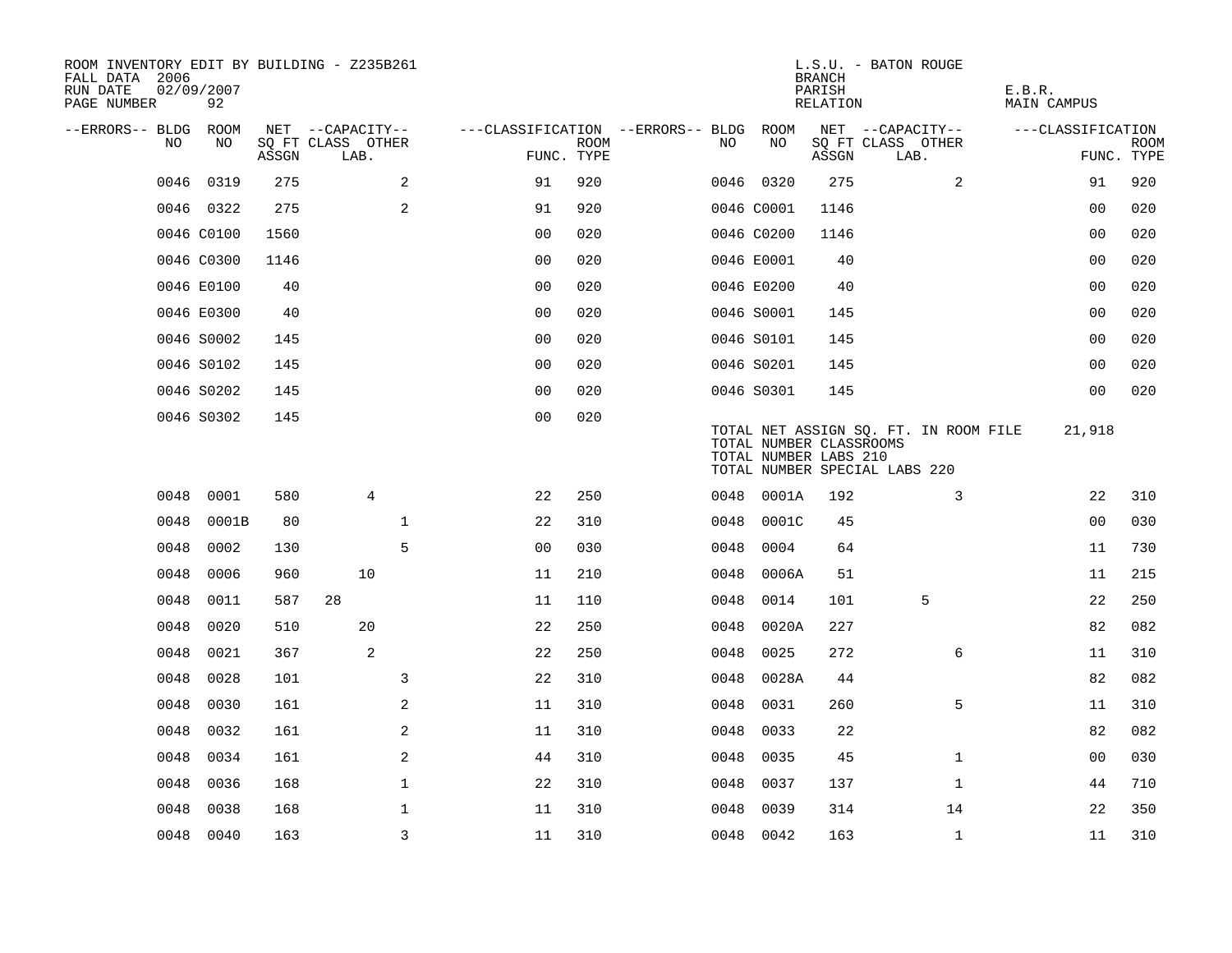| ROOM INVENTORY EDIT BY BUILDING - Z235B261<br>FALL DATA 2006<br>RUN DATE<br>PAGE NUMBER | 02/09/2007<br>93 |       |                           |                |             |                                   |           | <b>BRANCH</b><br>PARISH<br><b>RELATION</b> | L.S.U. - BATON ROUGE      | E.B.R.<br><b>MAIN CAMPUS</b> |                           |
|-----------------------------------------------------------------------------------------|------------------|-------|---------------------------|----------------|-------------|-----------------------------------|-----------|--------------------------------------------|---------------------------|------------------------------|---------------------------|
| --ERRORS-- BLDG                                                                         | ROOM             |       | NET --CAPACITY--          |                |             | ---CLASSIFICATION --ERRORS-- BLDG | ROOM      |                                            | NET --CAPACITY--          | ---CLASSIFICATION            |                           |
| NO                                                                                      | NO               | ASSGN | SQ FT CLASS OTHER<br>LAB. | FUNC. TYPE     | <b>ROOM</b> | NO                                | NO        | ASSGN                                      | SQ FT CLASS OTHER<br>LAB. |                              | <b>ROOM</b><br>FUNC. TYPE |
| 0048                                                                                    | 0043             | 160   | 8                         | 11             | 350         | 0048                              | 0044      | 488                                        | 22                        | 11                           | 110                       |
| 0048                                                                                    | 0045             | 206   | $\mathbf 1$               | 11             | 310         | 0048                              | 0048      | 894                                        | 50                        | 11                           | 210                       |
| 0048                                                                                    | 0049             | 30    |                           | 22             | 730         | 0048                              | 0051      | 81                                         | $\mathbf{1}$              | 22                           | 310                       |
| 0048                                                                                    | 0053             | 120   | $\mathbf{2}$              | 11             | 310         | 0048                              | 0057      | 87                                         | $\mathbf{1}$              | 22                           | 310                       |
| 0048                                                                                    | 0059             | 81    | 2                         | 11             | 310         | 0048                              | 0061      | 146                                        | 2                         | 11                           | 310                       |
| 0048                                                                                    | 0065             | 130   | $\mathbf 1$               | 11             | 310         | 0048                              | 0067      | 129                                        | $\mathbf{1}$              | 11                           | 310                       |
| 0048                                                                                    | 0067A            | 78    | $\mathbf{1}$              | 11             | 310         | 0048                              | 0071      | 154                                        | 5                         | 44                           | 310                       |
| 0048                                                                                    | 0071A            | 160   | $\overline{3}$            | 11             | 310         | 0048                              | 0071B     | 160                                        | 3                         | 11                           | 310                       |
| 0048                                                                                    | 0075             | 39    |                           | 11             | 730         | 0048                              | 0077      | 45                                         |                           | 00                           | 010                       |
| 0048                                                                                    | 0079             | 163   | 5                         | 11             | 310         | 0048                              | 0079A     | 57                                         | $\mathbf{1}$              | 11                           | 310                       |
| 0048                                                                                    | 0101             | 282   | 3                         | 22             | 310         | 0048                              | 0104      | 148                                        | $\mathbf{1}$              | 63                           | 310                       |
| 0048                                                                                    | 0105             | 238   | $\mathbf 1$               | 11             | 310         | 0048                              | 0106      | 419                                        | $\mathbf{1}$              | 63                           | 310                       |
| 0048                                                                                    | 0107             | 187   | $\mathbf 1$               | 46             | 310         | 0048                              | 0107A     | 32                                         | $\mathbf{1}$              | 0 <sub>0</sub>               | 030                       |
| 0048                                                                                    | 0109             | 24    |                           | 11             | 315         | 0048                              | 0110      | 278                                        | $\mathbf{1}$              | 63                           | 310                       |
| 0048                                                                                    | 0111             | 248   | $\mathbf{1}$              | 22             | 310         | 0048                              | 0111A     | 22                                         |                           | 22                           | 315                       |
| 0048                                                                                    | 0114             | 157   | $\overline{4}$            | 0 <sub>0</sub> | 030         | 0048                              | 0115      | 156                                        | $\mathbf{1}$              | 46                           | 315                       |
| 0048                                                                                    | 0115A            | 22    |                           | 22             | 315         | 0048                              | 0117      | 140                                        | $\mathbf{1}$              | 22                           | 310                       |
| 0048                                                                                    | 0120             | 233   | 3                         | 46             | 310         | 0048                              | 0121      | 351                                        | $\mathbf{1}$              | 46                           | 310                       |
| 0048                                                                                    | 0121A            | 12    | $\mathbf 1$               | 46             | 310         | 0048                              | 0121B     | 14                                         | $\mathbf{1}$              | 46                           | 310                       |
| 0048                                                                                    | 0124             | 176   | $\mathbf 1$               | 46             | 310         | 0048                              | 0124A     | 317                                        | 3                         | 46                           | 310                       |
| 0048                                                                                    | 0124B            | 26    |                           | 46             | 315         | 0048                              | 0125      | 194                                        | $\mathbf{1}$              | 11                           | 310                       |
| 0048                                                                                    | 0125A            | 14    |                           | 11             | 315         | 0048                              | 0125B     | 10                                         |                           | 11                           | 315                       |
| 0048                                                                                    | 0127             | 187   | $\mathbf{1}$              | 11             | 310         | 0048                              | 0130      | 292                                        | $\mathbf{1}$              | 46                           | 310                       |
| 0048                                                                                    | 0131             | 148   | $\mathbf{1}$              | 22             | 310         | 0048                              | 0133      | 24                                         |                           | 00                           | 010                       |
| 0048                                                                                    | 0134             | 216   | $\mathbf{1}$              | 51             | 310         | 0048                              | 0134A     | 22                                         |                           | 51                           | 315                       |
|                                                                                         | 0048 0137        | 179   | $\overline{4}$            | 0 <sub>0</sub> | 030         |                                   | 0048 0138 | 185                                        | 2                         | 51                           | 310                       |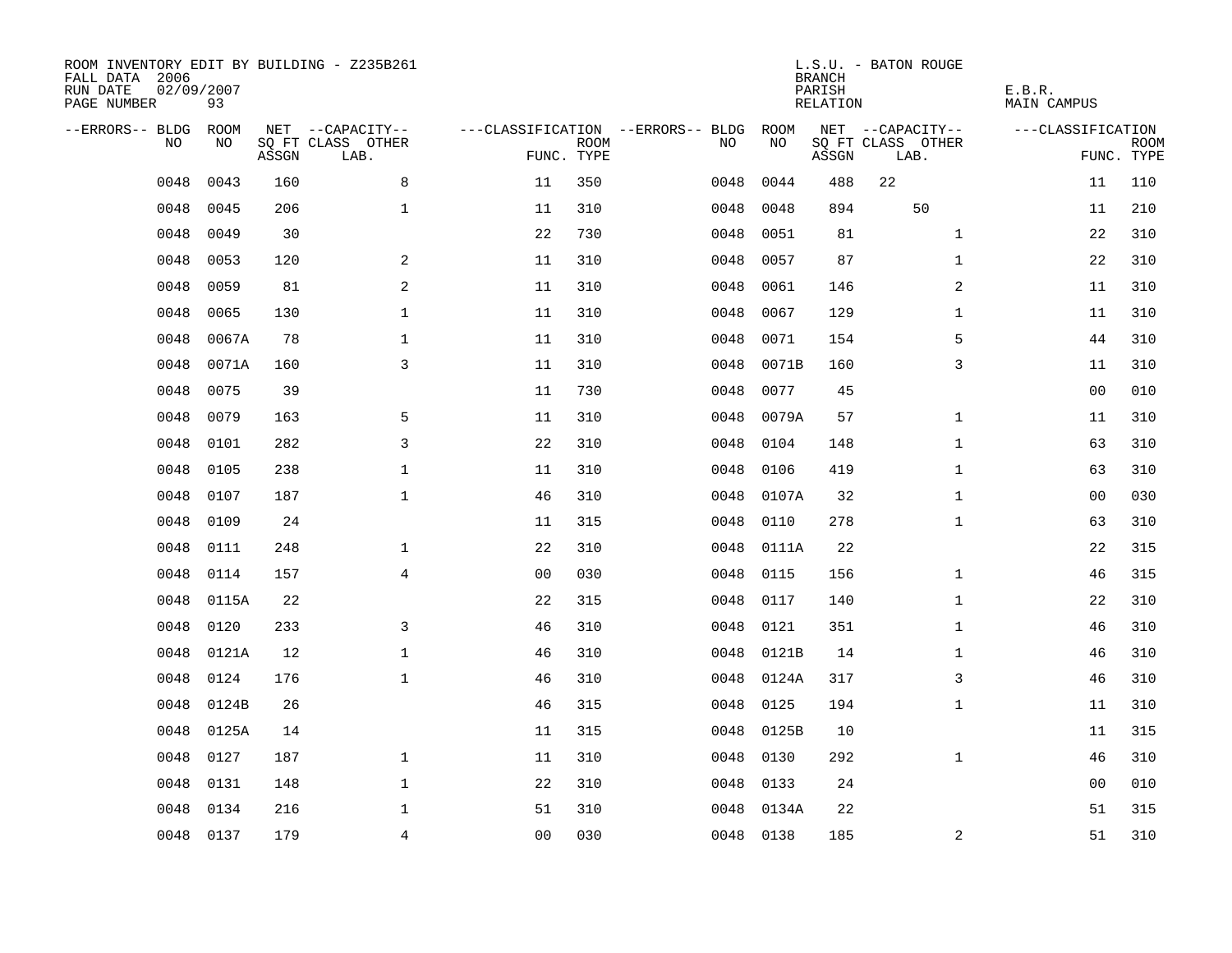| FALL DATA 2006<br>RUN DATE<br>PAGE NUMBER | 02/09/2007<br>94 |       | ROOM INVENTORY EDIT BY BUILDING - Z235B261 |                |                           |                                   |           | <b>BRANCH</b><br>PARISH<br>RELATION | L.S.U. - BATON ROUGE      | E.B.R.<br><b>MAIN CAMPUS</b> |                           |
|-------------------------------------------|------------------|-------|--------------------------------------------|----------------|---------------------------|-----------------------------------|-----------|-------------------------------------|---------------------------|------------------------------|---------------------------|
| --ERRORS-- BLDG                           | ROOM             |       | NET --CAPACITY--                           |                |                           | ---CLASSIFICATION --ERRORS-- BLDG | ROOM      |                                     | NET --CAPACITY--          | ---CLASSIFICATION            |                           |
| N <sub>O</sub>                            | NO.              | ASSGN | SO FT CLASS OTHER<br>LAB.                  |                | <b>ROOM</b><br>FUNC. TYPE | NO.                               | NO        | ASSGN                               | SQ FT CLASS OTHER<br>LAB. |                              | <b>ROOM</b><br>FUNC. TYPE |
| 0048                                      | 0139             | 168   | $\overline{4}$                             | 51             | 650                       | 0048                              | 0140      | 183                                 | $\mathbf{1}$              | 51                           | 310                       |
| 0048                                      | 0141             | 182   | $\mathbf 1$                                | 11             | 310                       | 0048                              | 0142      | 239                                 | 2                         | 51                           | 310                       |
| 0048                                      | 0143             | 188   | $\mathbf{1}$                               | 11             | 310                       | 0048                              | 0146      | 302                                 | $\mathbf{1}$              | 51                           | 310                       |
| 0048                                      | 0147             | 135   | $\mathbf{1}$                               | 11             | 310                       | 0048                              | 0149      | 149                                 | $\mathbf{1}$              | 22                           | 310                       |
| 0048                                      | 0149A            | 203   | $\mathbf 1$                                | 11             | 310                       | 0048                              | 0150      | 530                                 | 25                        | 46                           | 350                       |
| 0048                                      | 0159             | 107   | $\mathbf 1$                                | 46             | 310                       | 0048                              | 0159A     | 120                                 | $\mathbf{1}$              | 11                           | 310                       |
| 0048                                      | 0160             | 278   |                                            | 0 <sub>0</sub> | 020                       | 0048                              | 0161      | 372                                 | 3                         | 11                           | 310                       |
| 0048                                      | 0161A            | 225   | $\mathbf{1}$                               | 11             | 310                       | 0048                              | 0161B     | 121                                 | $\mathbf{1}$              | 22                           | 310                       |
| 0048                                      | 0171             | 206   | $\mathbf{1}$                               | 11             | 310                       | 0048                              | 0173      | 311                                 | $\mathbf{1}$              | 11                           | 310                       |
| 0048                                      | 0177             | 24    |                                            | 0 <sub>0</sub> | 010                       | 0048                              | 0179      | 221                                 | $\mathbf{1}$              | 22                           | 310                       |
| 0048                                      | 0181             | 289   | $\mathbf{1}$                               | 22             | 310                       | 0048                              | 0203      | 496                                 | 40                        | 11                           | 110                       |
| 0048                                      | 0204             | 479   | 40                                         | 11             | 110                       | 0048                              | 0207      | 183                                 | 2                         | 22                           | 310                       |
| 0048                                      | 0207A            | 157   | 2                                          | 22             | 310                       | 0048                              | 0207B     | 89                                  | $\mathbf{1}$              | 22                           | 310                       |
| 0048                                      | 0207C            | 98    | $\mathbf 1$                                | 22             | 310                       | 0048                              | 0208      | 612                                 | 18                        | 22                           | 250                       |
| 0048<br>9                                 | 0209             | 320   | $\mathbf 1$                                | 41             | 430                       | 0048                              | 0210      | 321                                 | $\mathbf{1}$              | 22                           | 315                       |
| 0048                                      | 0211             | 249   | $\mathbf 1$                                | 11             | 310                       | 0048                              | 0214      | 137                                 | 3                         | 00                           | 030                       |
| 0048                                      | 0215             | 346   | 3                                          | 22             | 310                       | 0048                              | 0220      | 229                                 | $\mathbf{1}$              | 11                           | 310                       |
| 0048                                      | 0221             | 231   | $\overline{a}$                             | 11             | 310                       | 0048                              | 0223      | 178                                 | $\mathbf{1}$              | 11                           | 310                       |
| 0048                                      | 0224             | 292   | $\mathbf{3}$                               | 22             | 310                       | 0048                              | 0225      | 284                                 | 2                         | 22                           | 310                       |
| 0048                                      | 0226             | 197   | $\mathbf 1$                                | 22             | 310                       | 0048                              | 0229      | 262                                 | $\mathbf{1}$              | 22                           | 310                       |
| 0048                                      | 0230             | 279   | $\mathbf{1}$                               | 22             | 310                       | 0048                              | 0230A     | 16                                  |                           | 22                           | 315                       |
| 0048                                      | 0233             | 124   | 5                                          | 0 <sub>0</sub> | 030                       | 0048                              | 0234      | 272                                 | 2                         | 11                           | 310                       |
| 0048                                      | 0237             | 34    |                                            | 11             | 315                       | 0048                              | 0238      | 333                                 | 2                         | 11                           | 310                       |
| 0048                                      | 0239             | 159   | 2                                          | 22             | 650                       | 0048                              | 0241      | 260                                 | $\mathbf{1}$              | 22                           | 650                       |
| 0048                                      | 0242             | 338   | $\overline{2}$                             | 22             | 310                       | 0048                              | 0246      | 289                                 | $\mathbf{1}$              | 22                           | 310                       |
|                                           | 0048 0248        | 496   | 45                                         | 11             | 110                       |                                   | 0048 0254 | 432                                 | 3                         | 22                           | 310                       |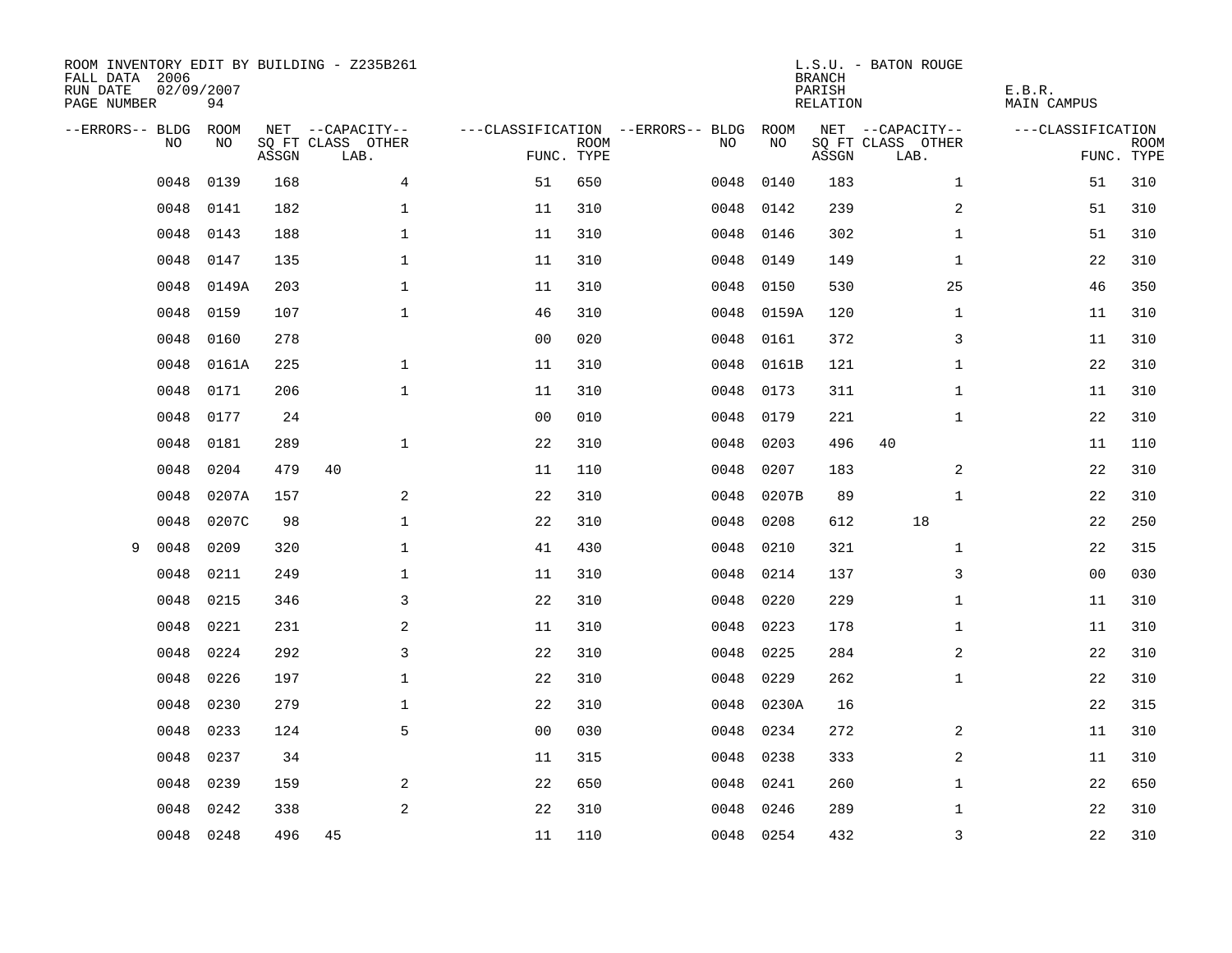| ROOM INVENTORY EDIT BY BUILDING - Z235B261<br>FALL DATA 2006<br>RUN DATE<br>PAGE NUMBER | 02/09/2007<br>95 |       |      |                   |                                        |             |      |                                                  | <b>BRANCH</b><br>PARISH<br>RELATION | L.S.U. - BATON ROUGE                                                   | E.B.R.<br><b>MAIN CAMPUS</b> |                           |
|-----------------------------------------------------------------------------------------|------------------|-------|------|-------------------|----------------------------------------|-------------|------|--------------------------------------------------|-------------------------------------|------------------------------------------------------------------------|------------------------------|---------------------------|
| --ERRORS-- BLDG ROOM                                                                    |                  |       |      | NET --CAPACITY--  | ---CLASSIFICATION --ERRORS-- BLDG ROOM |             |      |                                                  |                                     | NET --CAPACITY--                                                       | ---CLASSIFICATION            |                           |
| NO                                                                                      | NO               | ASSGN | LAB. | SQ FT CLASS OTHER | FUNC. TYPE                             | <b>ROOM</b> | NO.  | NO                                               | ASSGN                               | SQ FT CLASS OTHER<br>LAB.                                              |                              | <b>ROOM</b><br>FUNC. TYPE |
| 0048                                                                                    | 0255             | 168   |      | 3                 | 0 <sub>0</sub>                         | 020         | 0048 | 0255A                                            | 288                                 | 19                                                                     | 11                           | 250                       |
| 0048                                                                                    | 0255B            | 330   |      | 22                | 11                                     | 250         | 0048 | 0255C                                            | 330                                 | 30                                                                     | 11                           | 110                       |
| 0048                                                                                    | 0255D            | 288   | 30   |                   | 11                                     | 110         | 0048 | 0273                                             | 156                                 | 2                                                                      | 22                           | 310                       |
|                                                                                         | 0048 0273A       | 130   |      | 3                 | 22                                     | 310         |      | 0048 0277                                        | 23                                  |                                                                        | 00                           | 010                       |
|                                                                                         | 0048 0279        | 204   |      | $\mathbf{1}$      | 22                                     | 310         |      | 0048 0300                                        | 4506                                |                                                                        | 63                           | 730                       |
|                                                                                         | 0048 C0000       | 2140  |      |                   | 0 <sub>0</sub>                         | 020         |      | 0048 C0100                                       | 2226                                |                                                                        | 0 <sub>0</sub>               | 020                       |
|                                                                                         | 0048 C0200       | 2385  |      |                   | 0 <sub>0</sub>                         | 020         |      | 0048 S0000                                       | 223                                 |                                                                        | 0 <sub>0</sub>               | 020                       |
|                                                                                         | 0048 S0100       | 350   |      |                   | 0 <sub>0</sub>                         | 020         |      | 0048 S0200                                       | 339                                 |                                                                        | 0 <sub>0</sub>               | 020                       |
|                                                                                         | 0048 S0300       | 81    |      |                   | 0 <sub>0</sub>                         | 020         |      | TOTAL NUMBER CLASSROOMS<br>TOTAL NUMBER LABS 210 |                                     | TOTAL NET ASSIGN SQ. FT. IN ROOM FILE<br>TOTAL NUMBER SPECIAL LABS 220 | 32,352<br>7<br>$\mathbf{2}$  |                           |
|                                                                                         | 0050 0001        | 32    |      |                   | 0 <sub>0</sub>                         | 010         |      | 0050 0002                                        | 98                                  |                                                                        | 00                           | 020                       |
| 0050                                                                                    | 0002A            | 146   |      |                   | 11                                     | 730         | 0050 | 0003                                             | 294                                 |                                                                        | 22                           | 730                       |
| 0050                                                                                    | 0004             | 157   |      | 2                 | 00                                     | 030         | 0050 | 0005                                             | 70                                  |                                                                        | 11                           | 535                       |
| 0050                                                                                    | 0006             | 17    |      |                   | 22                                     | 255         | 0050 | 0007                                             | 581                                 | 36                                                                     | 22                           | 310                       |
| 0050                                                                                    | 0008             | 22    |      |                   | 22                                     | 255         | 0050 | 0010                                             | 214                                 | 2                                                                      | 22                           | 310                       |
| 0050                                                                                    | 0012             | 598   | 50   |                   | 11                                     | 110         | 0050 | 0016                                             | 480                                 | 32                                                                     | 11                           | 410                       |
| 0050                                                                                    | 0017             | 459   |      | 12                | 22                                     | 310         | 0050 | 0021                                             | 75                                  |                                                                        | 0 <sub>0</sub>               | 030                       |
| 0050                                                                                    | 0024             | 200   |      | 2                 | 11                                     | 310         | 0050 | 0025                                             | 272                                 | 3                                                                      | 00                           | 030                       |
| 0050                                                                                    | 0027             | 430   |      | 7                 | 0 <sub>0</sub>                         | 030         | 0050 | 0030                                             | 179                                 | $\mathbf{1}$                                                           | 22                           | 310                       |
| 0050                                                                                    | 0031             | 694   |      | 8                 | 22                                     | 250         |      | 0050 0031A                                       | 84                                  |                                                                        | 22                           | 255                       |
| 0050                                                                                    | 0032             | 299   |      |                   | 22                                     | 255         | 0050 | 0033                                             | 70                                  |                                                                        | 00                           | 010                       |
| 0050                                                                                    | 0036             | 1328  |      |                   | 0 <sub>0</sub>                         | 030         | 0050 | 0038                                             | 122                                 |                                                                        | 0 <sub>0</sub>               | 030                       |
| 0050                                                                                    | 0041             | 317   |      |                   | 11                                     | 730         | 0050 | 0044                                             | 336                                 | 10                                                                     | 11                           | 310                       |
| 0050                                                                                    | 0102             | 25    |      |                   | 0 <sub>0</sub>                         | 020         |      | 0050 0102A                                       | 377                                 | 6                                                                      | 11                           | 650                       |
|                                                                                         | 0050 0102B       | 66    |      | 2                 | 22                                     | 310         |      | 0050 0105                                        | 290                                 | $\overline{4}$                                                         | 11                           | 310                       |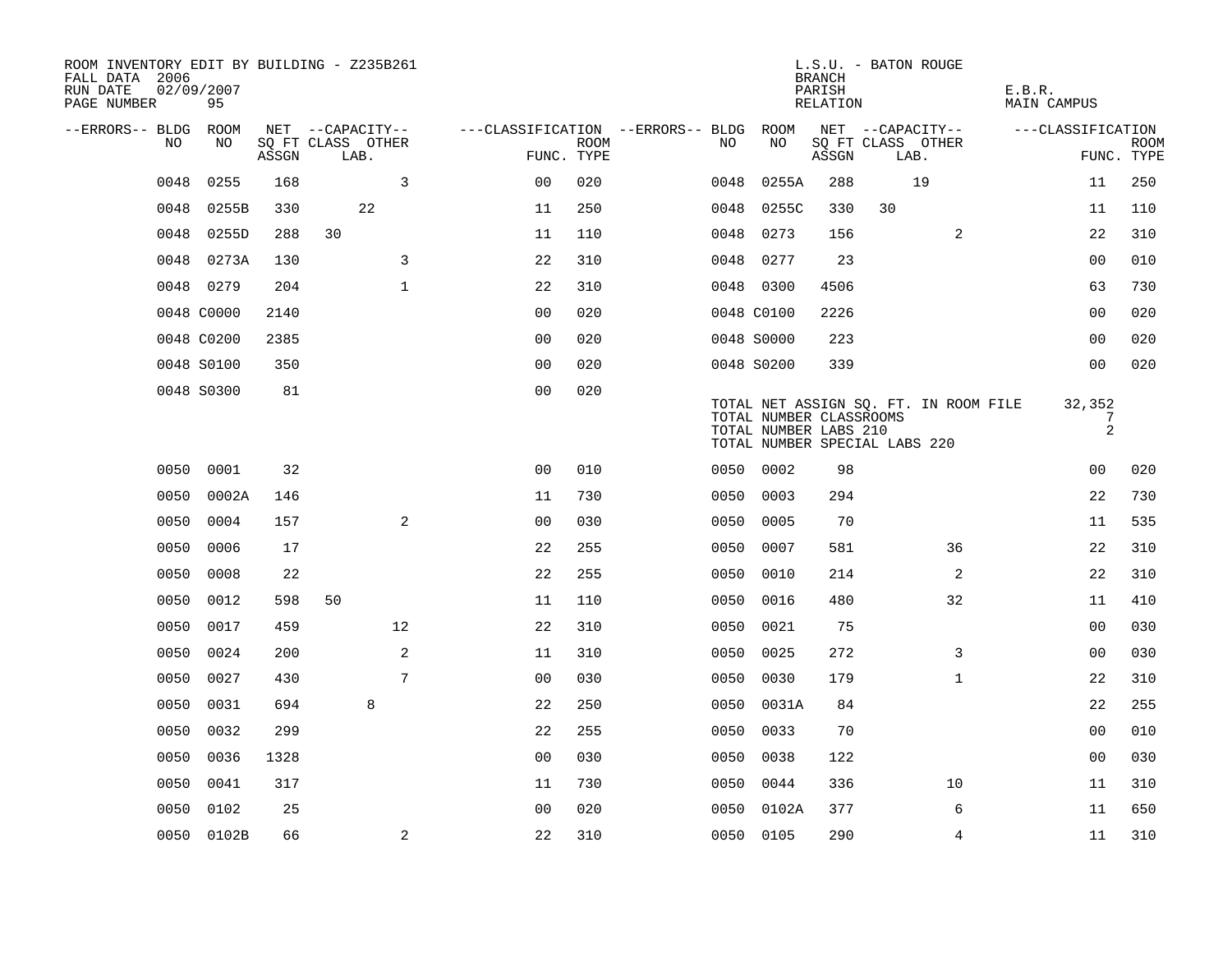| ROOM INVENTORY EDIT BY BUILDING - Z235B261<br>FALL DATA 2006<br>RUN DATE<br>PAGE NUMBER | 02/09/2007<br>96 |       |                           |                |             |                                        |            | <b>BRANCH</b><br>PARISH<br>RELATION | L.S.U. - BATON ROUGE      | E.B.R.<br>MAIN CAMPUS |                           |
|-----------------------------------------------------------------------------------------|------------------|-------|---------------------------|----------------|-------------|----------------------------------------|------------|-------------------------------------|---------------------------|-----------------------|---------------------------|
| --ERRORS-- BLDG ROOM                                                                    |                  |       | NET --CAPACITY--          |                |             | ---CLASSIFICATION --ERRORS-- BLDG ROOM |            |                                     | NET --CAPACITY--          | ---CLASSIFICATION     |                           |
| NO.                                                                                     | NO.              | ASSGN | SQ FT CLASS OTHER<br>LAB. | FUNC. TYPE     | <b>ROOM</b> | NO.                                    | NO         | ASSGN                               | SQ FT CLASS OTHER<br>LAB. |                       | <b>ROOM</b><br>FUNC. TYPE |
| 0050                                                                                    | 0105A            | 367   | $\mathbf{1}$              | 11             | 310         | 0050                                   | 0105B      | 85                                  |                           | 22                    | 315                       |
| 0050                                                                                    | 0105C            | 22    |                           | 22             | 315         | 0050                                   | 0106       | 94                                  |                           | 22                    | 255                       |
| 0050                                                                                    | 0106A            | 95    |                           | 22             | 255         | 0050                                   | 0107       | 206                                 | $\mathbf{1}$              | 32                    | 310                       |
| 0050                                                                                    | 0107A            | 46    |                           | 32             | 315         | 0050                                   | 0111       | 129                                 |                           | 22                    | 255                       |
| 0050                                                                                    | 0116             | 45    |                           | 0 <sub>0</sub> | 020         | 0050                                   | 0116A      | 149                                 | 2                         | 11                    | 310                       |
| 0050                                                                                    | 0116B            | 219   | $\mathbf{1}$              | 11             | 310         |                                        | 0050 0116C | 142                                 | $\mathbf{1}$              | 11                    | 310                       |
| 0050                                                                                    | 0124             | 17    |                           | 11             | 730         | 0050                                   | 0130       | 318                                 |                           | 0 <sub>0</sub>        | 020                       |
| 0050                                                                                    | 0130A            | 149   |                           | 11             | 255         |                                        | 0050 0130B | 161                                 |                           | 11                    | 255                       |
| 0050                                                                                    | 0130C            | 266   |                           | 11             | 255         | 0050                                   | 0130D      | 84                                  |                           | 11                    | 255                       |
| 0050                                                                                    | 0130E            | 81    |                           | 11             | 255         |                                        | 0050 0131  | 977                                 | 30                        | 11                    | 250                       |
| 0050                                                                                    | 0131A            | 318   |                           | 11             | 215         | 0050                                   | 0133       | 322                                 |                           | 0 <sub>0</sub>        | 030                       |
| 0050                                                                                    | 0138             | 1631  | 15                        | 22             | 550         |                                        | 0050 0138A | 26                                  |                           | 22                    | 215                       |
| 0050                                                                                    | 0138B            | 67    |                           | 0 <sub>0</sub> | 030         | 0050                                   | 0203       | 151                                 | $\mathbf{1}$              | 11                    | 315                       |
| 0050                                                                                    | 0203A            | 167   | $\mathbf{1}$              | 11             | 310         | 0050                                   | 0204       | 240                                 | 2                         | 11                    | 310                       |
| 0050                                                                                    | 0204A            | 11    |                           | 22             | 315         | 0050                                   | 0205       | 164                                 | $\mathbf{1}$              | 22                    | 310                       |
| 0050                                                                                    | 0206             | 164   | $\mathbf{1}$              | 22             | 310         | 0050                                   | 0207       | 143                                 | $\mathbf{1}$              | 11                    | 310                       |
| 0050                                                                                    | 0209             | 461   | 6                         | 22             | 250         | 0050                                   | 0209A      | 35                                  |                           | 22                    | 730                       |
| 0050                                                                                    | 0212             | 351   | $\mathbf{1}$              | 22             | 250         | 0050                                   | 0216       | 250                                 | $\mathbf{1}$              | 22                    | 250                       |
| 0050                                                                                    | 0216A            | 197   | $\mathbf{1}$              | 22             | 250         | 0050                                   | 0220       | 152                                 | $\mathbf{1}$              | 32                    | 310                       |
| 0050                                                                                    | 0221             | 798   | 6                         | 22             | 250         |                                        | 0050 0221A | 33                                  |                           | 22                    | 255                       |
| 0050                                                                                    | 0222             | 57    | 2                         | 0 <sub>0</sub> | 030         |                                        | 0050 0224  | 17                                  |                           | 0 <sub>0</sub>        | 010                       |
| 0050                                                                                    | 0225             | 334   | $\overline{4}$            | 22             | 250         | 0050                                   | 0226       | 150                                 |                           | 22                    | 255                       |
| 0050                                                                                    | 0227             | 103   |                           | 0 <sub>0</sub> | 030         |                                        | 0050 0229  | 198                                 |                           | 0 <sub>0</sub>        | 030                       |
|                                                                                         | 0050 0230        | 255   | 10                        | 32             | 310         |                                        | 0050 C0000 | 1280                                |                           | 00                    | 020                       |
|                                                                                         | 0050 C0100       | 1213  |                           | 0 <sub>0</sub> | 020         |                                        | 0050 C0200 | 651                                 |                           | 0 <sub>0</sub>        | 020                       |
|                                                                                         | 0050 E0000       | 46    |                           | 0 <sub>0</sub> | 020         |                                        | 0050 E0100 | 46                                  |                           | 0 <sub>0</sub>        | 020                       |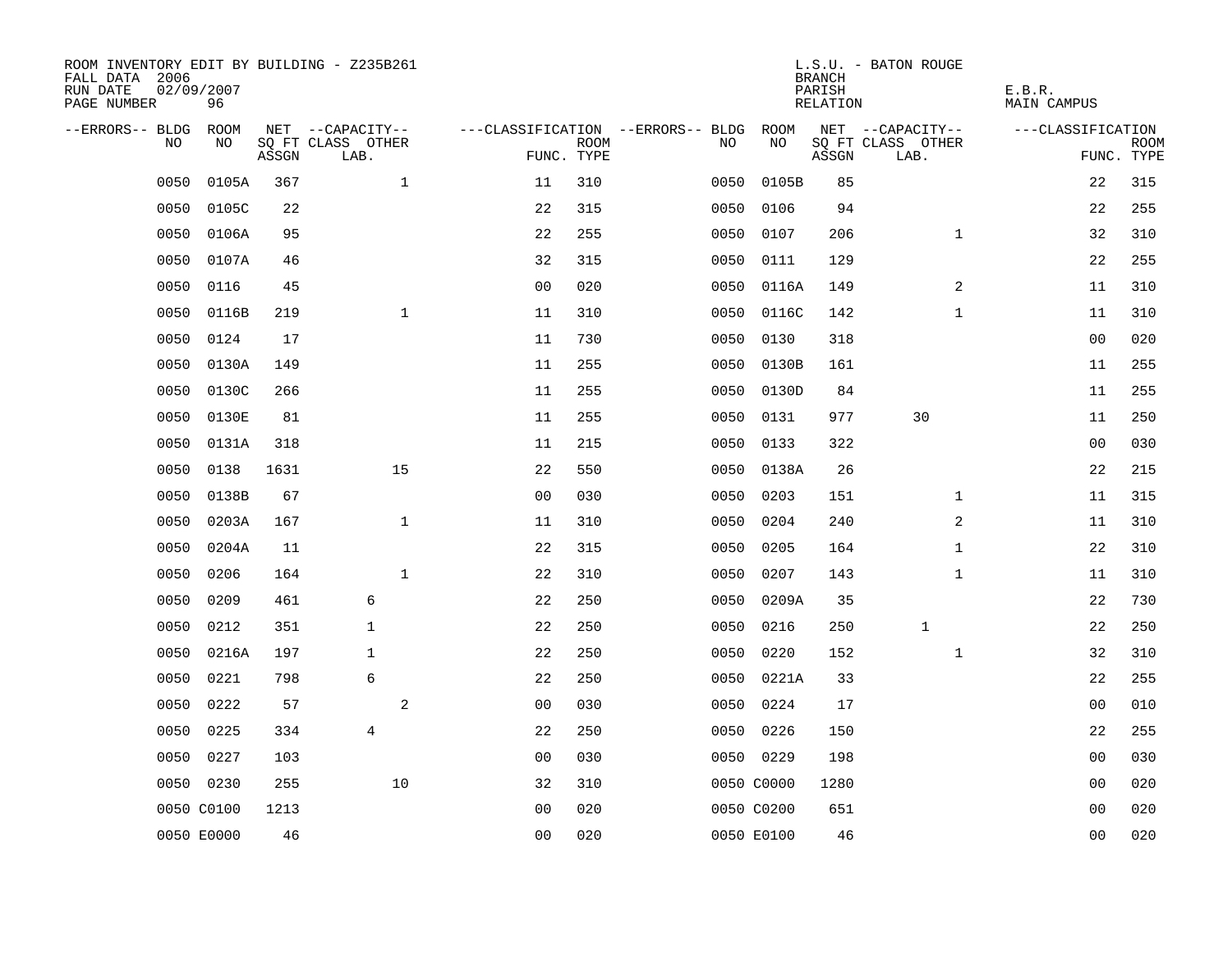| ROOM INVENTORY EDIT BY BUILDING - Z235B261<br>FALL DATA 2006<br>RUN DATE<br>PAGE NUMBER | 02/09/2007<br>97 |       |    |                           |                                        |             |    |                                                                | <b>BRANCH</b><br>PARISH<br>RELATION | L.S.U. - BATON ROUGE          |                                       | E.B.R. | MAIN CAMPUS       |                           |
|-----------------------------------------------------------------------------------------|------------------|-------|----|---------------------------|----------------------------------------|-------------|----|----------------------------------------------------------------|-------------------------------------|-------------------------------|---------------------------------------|--------|-------------------|---------------------------|
| --ERRORS-- BLDG ROOM                                                                    |                  |       |    | NET --CAPACITY--          | ---CLASSIFICATION --ERRORS-- BLDG ROOM |             |    |                                                                |                                     | NET --CAPACITY--              |                                       |        | ---CLASSIFICATION |                           |
| NO                                                                                      | NO               | ASSGN |    | SQ FT CLASS OTHER<br>LAB. | FUNC. TYPE                             | <b>ROOM</b> | NO | NO                                                             | ASSGN                               | SQ FT CLASS OTHER<br>LAB.     |                                       |        |                   | <b>ROOM</b><br>FUNC. TYPE |
|                                                                                         | 0050 E0200       | 57    |    |                           | 0 <sub>0</sub>                         | 020         |    | 0050 S0000                                                     | 169                                 |                               |                                       |        | 0 <sub>0</sub>    | 020                       |
|                                                                                         | 0050 S0100       | 156   |    |                           | 0 <sub>0</sub>                         | 020         |    | 0050 S0200<br>TOTAL NUMBER CLASSROOMS<br>TOTAL NUMBER LABS 210 | 88                                  | TOTAL NUMBER SPECIAL LABS 220 | TOTAL NET ASSIGN SQ. FT. IN ROOM FILE |        | 00<br>15,043<br>1 | 020                       |
|                                                                                         | 0051 0101        | 77    |    |                           | 0 <sub>0</sub>                         | 030         |    | 0051 0102                                                      | 181                                 |                               | $\mathbf{1}$                          |        | 11                | 310                       |
|                                                                                         | 0051 0103        | 165   |    | 2                         | 11                                     | 310         |    | 0051 0104                                                      | 360                                 |                               | 3                                     |        | 65                | 310                       |
|                                                                                         | 0051 0106        | 31    |    |                           | 0 <sub>0</sub>                         | 010         |    | 0051 0107                                                      | 162                                 | 20                            |                                       |        | 11                | 110                       |
|                                                                                         | 0051 0108        | 238   | 20 |                           | 11                                     | 110         |    | 0051 0109                                                      | 1469                                |                               | 25                                    |        | 11                | 650                       |
|                                                                                         | 0051 0110        | 39    |    |                           | 0 <sub>0</sub>                         | 030         |    | 0051 0111                                                      | 946                                 |                               | 52                                    |        | 91                | 630                       |
|                                                                                         | 0051 0112        | 385   |    | 5                         | 91                                     | 635         |    | 0051 0113                                                      | 26                                  |                               |                                       |        | 00                | 010                       |
|                                                                                         | 0051 0114        | 79    |    | 2                         | 0 <sub>0</sub>                         | 030         |    | 0051 0115                                                      | 90                                  |                               | 2                                     |        | 0 <sub>0</sub>    | 030                       |
|                                                                                         | 0051 0120        | 250   |    |                           | 0 <sub>0</sub>                         | 030         |    | 0051 0201                                                      | 150                                 |                               | $\mathbf{1}$                          |        | 11                | 315                       |
|                                                                                         | 0051 0202        | 265   |    | $\mathbf{1}$              | 11                                     | 310         |    | 0051 0203                                                      | 20                                  |                               |                                       |        | 0 <sub>0</sub>    | 030                       |
|                                                                                         | 0051 0204        | 262   |    | $\mathbf 1$               | 46                                     | 310         |    | 0051 0204A                                                     | 90                                  |                               | $\mathbf{1}$                          |        | 11                | 315                       |
|                                                                                         | 0051 0204B       | 436   |    | $\mathbf 1$               | 46                                     | 310         |    | 0051 0205                                                      | 250                                 |                               | 2                                     |        | 11                | 310                       |
|                                                                                         | 0051 0205A       | 29    |    |                           | 63                                     | 315         |    | 0051 0206                                                      | 125                                 |                               | 2                                     |        | 0 <sub>0</sub>    | 030                       |
|                                                                                         | 0051 0207        | 108   |    | 2                         | 46                                     | 310         |    | 0051 0209                                                      | 173                                 |                               | $\mathbf{1}$                          |        | 11                | 310                       |
|                                                                                         | 0051 0210        | 393   | 20 |                           | 11                                     | 110         |    | 0051 0213                                                      | 344                                 | 20                            |                                       |        | 11                | 110                       |
|                                                                                         | 0051 0214        | 138   |    | $\mathbf 1$               | 11                                     | 310         |    | 0051 0216                                                      | 62                                  |                               |                                       |        | 00                | 030                       |
|                                                                                         | 0051 0217        | 134   |    | 3                         | 0 <sub>0</sub>                         | 030         |    | 0051 0218                                                      | 217                                 |                               | $\mathbf{1}$                          |        | 11                | 310                       |
|                                                                                         | 0051 0219        | 38    |    |                           | 0 <sub>0</sub>                         | 010         |    | 0051 0220                                                      | 399                                 | 25                            |                                       |        | 11                | 110                       |
|                                                                                         | 0051 0220A       | 43    |    |                           | 11                                     | 315         |    | 0051 0221                                                      | 156                                 |                               |                                       |        | 00                | 030                       |
|                                                                                         | 0051 0222        | 163   |    | $\mathbf{1}$              | 11                                     | 310         |    | 0051 0223                                                      | 302                                 |                               | $\overline{2}$                        |        | 11                | 310                       |
|                                                                                         | 0051 0301        | 150   |    |                           | 0 <sub>0</sub>                         | 030         |    | 0051 0302                                                      | 15                                  |                               |                                       |        | 0 <sub>0</sub>    | 010                       |
|                                                                                         | 0051 0303        | 305   |    | $\mathbf 1$               | 11                                     | 310         |    | 0051 0303A                                                     | 10                                  |                               |                                       |        | 11                | 315                       |
|                                                                                         | 0051 0304        | 337   |    | $\overline{3}$            | 11                                     | 310         |    | 0051 0304A                                                     | 26                                  |                               | $\mathbf{1}$                          |        | 11                | 730                       |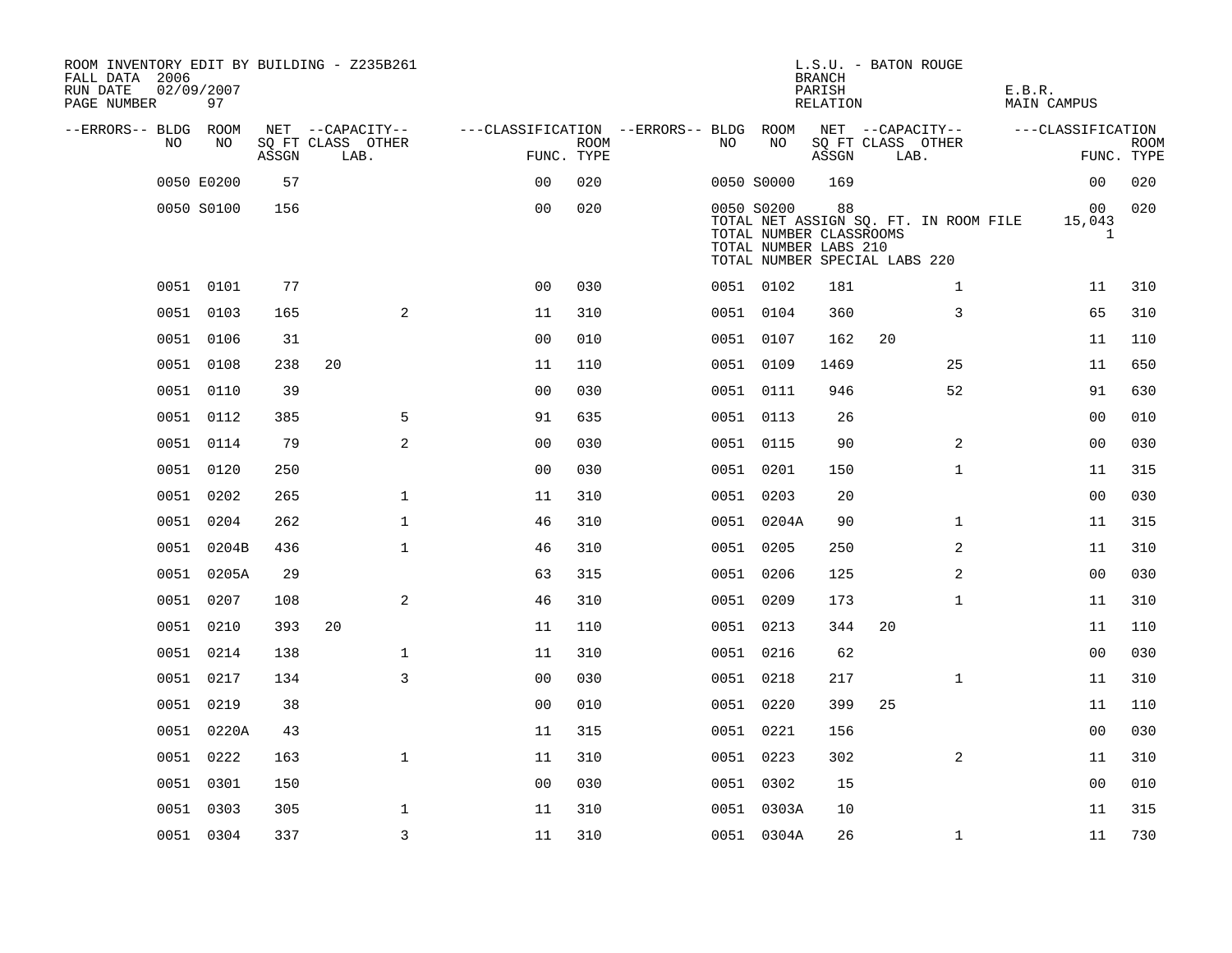| ROOM INVENTORY EDIT BY BUILDING - Z235B261<br>FALL DATA 2006<br>RUN DATE<br>PAGE NUMBER | 02/09/2007<br>98 |              |                           |                                   |      |      |                                                                | <b>BRANCH</b><br>PARISH<br>RELATION | L.S.U. - BATON ROUGE                                                   | E.B.R.<br>MAIN CAMPUS |                           |
|-----------------------------------------------------------------------------------------|------------------|--------------|---------------------------|-----------------------------------|------|------|----------------------------------------------------------------|-------------------------------------|------------------------------------------------------------------------|-----------------------|---------------------------|
| --ERRORS-- BLDG                                                                         | ROOM             |              | NET --CAPACITY--          | ---CLASSIFICATION --ERRORS-- BLDG |      |      | ROOM                                                           |                                     | NET --CAPACITY--                                                       | ---CLASSIFICATION     |                           |
| NO.                                                                                     | NO.              | ASSGN        | SO FT CLASS OTHER<br>LAB. | FUNC. TYPE                        | ROOM | NO.  | NO                                                             | ASSGN                               | SQ FT CLASS OTHER<br>LAB.                                              |                       | <b>ROOM</b><br>FUNC. TYPE |
| 0051                                                                                    | 0305             | 250          | 2                         | 11                                | 310  |      | 0051 0305A                                                     | 20                                  |                                                                        | 11                    | 315                       |
|                                                                                         | 0051 0306        | 110          | 2                         | 0 <sub>0</sub>                    | 030  |      | 0051 0307                                                      | 86                                  | 2                                                                      | 11                    | 310                       |
|                                                                                         | 0051 0308        | 117          | $\mathbf 1$               | 11                                | 350  |      | 0051 0309                                                      | 94                                  | $\mathbf{1}$                                                           | 11                    | 310                       |
|                                                                                         | 0051 0310        | 108          | $\mathbf 1$               | 11                                | 310  |      | 0051 0311                                                      | 94                                  | $\mathbf{1}$                                                           | 11                    | 310                       |
|                                                                                         | 0051 0312        | 99           | $\mathbf 1$               | 11                                | 310  |      | 0051 0313                                                      | 130                                 | $\mathbf{1}$                                                           | 11                    | 310                       |
|                                                                                         | 0051 0314        | 112          | $\mathbf 1$               | 11                                | 310  |      | 0051 0315                                                      | 493                                 | 8                                                                      | 11                    | 710                       |
|                                                                                         | 0051 0315A       | 120          | 2                         | 11                                | 715  |      | 0051 0316                                                      | 99                                  | 2                                                                      | 0 <sub>0</sub>        | 030                       |
|                                                                                         | 0051 0317        | 308          | $\overline{4}$            | 11                                | 310  |      | 0051 0317A                                                     | 139                                 | $\mathbf{1}$                                                           | 11                    | 310                       |
|                                                                                         | 0051 C0100       | 57           |                           | 0 <sub>0</sub>                    | 020  |      | 0051 C0101                                                     | 82                                  |                                                                        | 0 <sub>0</sub>        | 020                       |
|                                                                                         | 0051 C0102       | 599          |                           | 0 <sub>0</sub>                    | 020  |      | 0051 C0103                                                     | 124                                 |                                                                        | 0 <sub>0</sub>        | 020                       |
|                                                                                         | 0051 C0200       | 207          |                           | 0 <sub>0</sub>                    | 020  |      | 0051 C0201                                                     | 112                                 |                                                                        | 00                    | 020                       |
|                                                                                         | 0051 C0300       | 180          |                           | 0 <sub>0</sub>                    | 020  |      | 0051 C0301                                                     | 779                                 |                                                                        | 0 <sub>0</sub>        | 020                       |
|                                                                                         | 0051 E0101       | 68           |                           | 0 <sub>0</sub>                    | 030  |      | 0051 E0201                                                     | 72                                  |                                                                        | 0 <sub>0</sub>        | 020                       |
|                                                                                         | 0051 E0301       | 72           |                           | 0 <sub>0</sub>                    | 020  |      | 0051 S0101                                                     | 128                                 |                                                                        | 0 <sub>0</sub>        | 020                       |
|                                                                                         | 0051 S0102       | 95           |                           | 0 <sub>0</sub>                    | 020  |      | 0051 S0103                                                     | 149                                 |                                                                        | 00                    | 020                       |
|                                                                                         | 0051 S0201       | 136          |                           | 0 <sub>0</sub>                    | 020  |      | 0051 S0202                                                     | 95                                  |                                                                        | 00                    | 020                       |
|                                                                                         | 0051 S0203       | 149          |                           | 0 <sub>0</sub>                    | 020  |      | 0051 S0301                                                     | 121                                 |                                                                        | 0 <sub>0</sub>        | 020                       |
|                                                                                         | 0051 S0302       | 95           |                           | 0 <sub>0</sub>                    | 020  |      | 0051 S0303<br>TOTAL NUMBER CLASSROOMS<br>TOTAL NUMBER LABS 210 | 122                                 | TOTAL NET ASSIGN SQ. FT. IN ROOM FILE<br>TOTAL NUMBER SPECIAL LABS 220 | 00<br>10,516<br>5     | 020                       |
|                                                                                         | 0052 0001        | 274          | 9                         | 91                                | 355  |      | $0052 0001 -$                                                  | 7                                   | $\mathbf{1}$                                                           | 00                    | 010                       |
| 0052                                                                                    | 0001A            | 462          |                           | 91                                | 730  | 0052 | 00011                                                          | $\mathbf{1}$                        |                                                                        | 91                    | 315                       |
| 0052                                                                                    | 00015            | 1            |                           | 0 <sub>0</sub>                    | 030  | 0052 | 0002                                                           | 123                                 |                                                                        | 00                    | 030                       |
| 0052                                                                                    | $0002 -$         | 56           |                           | 91                                | 315  |      | 0052 00022                                                     | 1                                   |                                                                        | 91                    | 315                       |
| 0052                                                                                    | 00026            | $\mathbf{1}$ | 2                         | 91                                | 630  | 0052 | 0003                                                           | 128                                 |                                                                        | 91                    | 315                       |
|                                                                                         | $0052 0003 -$    | 56           | 2                         | 91                                | 315  |      | 0052 0003A                                                     | 72                                  |                                                                        | 0 <sub>0</sub>        | 010                       |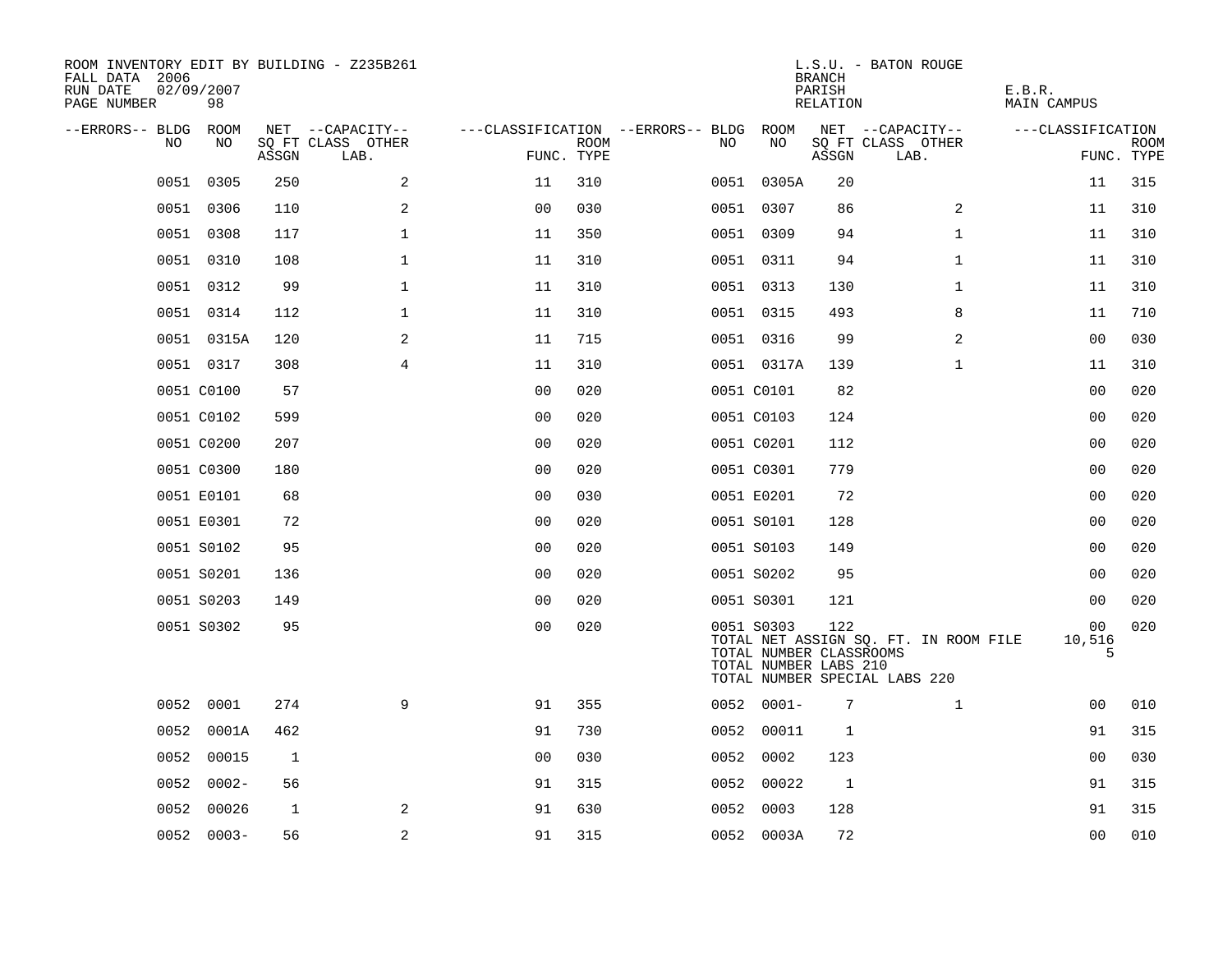| ROOM INVENTORY EDIT BY BUILDING - Z235B261<br>FALL DATA 2006<br>RUN DATE<br>PAGE NUMBER | 02/09/2007<br>99 |                 |                           |                |             |                                        |            | <b>BRANCH</b><br>PARISH<br>RELATION | L.S.U. - BATON ROUGE      | E.B.R.<br>MAIN CAMPUS |                           |
|-----------------------------------------------------------------------------------------|------------------|-----------------|---------------------------|----------------|-------------|----------------------------------------|------------|-------------------------------------|---------------------------|-----------------------|---------------------------|
| --ERRORS-- BLDG ROOM                                                                    |                  |                 | NET --CAPACITY--          |                |             | ---CLASSIFICATION --ERRORS-- BLDG ROOM |            |                                     | NET --CAPACITY--          | ---CLASSIFICATION     |                           |
| NO.                                                                                     | NO.              | ASSGN           | SQ FT CLASS OTHER<br>LAB. | FUNC. TYPE     | <b>ROOM</b> | NO.                                    | NO         | ASSGN                               | SQ FT CLASS OTHER<br>LAB. |                       | <b>ROOM</b><br>FUNC. TYPE |
| 0052                                                                                    | 00032            | 1               |                           | 91             | 315         | 0052                                   | 00036      | $\overline{1}$                      | 2                         | 91                    | 630                       |
| 0052                                                                                    | 0004             | 334             | 10                        | 91             | 650         |                                        | 0052 0004A | 225                                 |                           | 00                    | 030                       |
| 0052                                                                                    | 0005             | 1               |                           | 0 <sub>0</sub> | 030         |                                        | 0052 0098  | 202                                 | $\overline{2}$            | 91                    | 310                       |
| 0052                                                                                    | 0098A            | 11              |                           | 91             | 315         |                                        | 0052 0099  | 290                                 | $\mathbf{1}$              | 91                    | 310                       |
| 0052                                                                                    | 0100             | 173             | $\mathbf{1}$              | 91             | 310         |                                        | 0052 0100A | 13                                  | $\mathbf{1}$              | 91                    | 310                       |
| 0052                                                                                    | 0100B            | 13              |                           | 91             | 315         |                                        | 0052 0101  | 183                                 | 2                         | 91                    | 310                       |
| 0052                                                                                    | 0101A            | 150             |                           | 91             | 315         |                                        | 0052 0102  | 224                                 | $\mathbf{1}$              | 91                    | 310                       |
| 0052                                                                                    | 0103             | 164             | $\mathbf 1$               | 91             | 310         |                                        | 0052 0103A | 46                                  |                           | 91                    | 315                       |
| 0052                                                                                    | 0103B            | $7\phantom{.0}$ | $\mathbf{1}$              | 91             | 630         |                                        | 0052 0103C | 14                                  |                           | 91                    | 315                       |
| 0052                                                                                    | 0103D            | 14              |                           | 91             | 315         |                                        | 0052 0104  | 195                                 | $\mathbf{1}$              | 91                    | 310                       |
| 0052                                                                                    | 0104A            | 13              |                           | 91             | 315         |                                        | 0052 0104B | 13                                  |                           | 91                    | 315                       |
|                                                                                         | 0052 0105        | 195             | $\mathbf{1}$              | 91             | 310         |                                        | 0052 0105A | 13                                  |                           | 91                    | 315                       |
| 0052                                                                                    | 0105B            | 13              |                           | 91             | 315         |                                        | 0052 0106  | 256                                 | $\mathbf{1}$              | 91                    | 310                       |
| 0052                                                                                    | 0107             | 224             | $\mathbf{1}$              | 91             | 310         |                                        | 0052 0107A | 56                                  |                           | 91                    | 315                       |
| 0052                                                                                    | 0200             | 70              |                           | 91             | 315         |                                        | 0052 0201  | 224                                 | $\mathbf{1}$              | 91                    | 310                       |
| 0052                                                                                    | 0202             | 224             | 6                         | 91             | 310         |                                        | 0052 0202A | 56                                  |                           | 91                    | 315                       |
| 0052                                                                                    | 0203             | 128             | $\mathbf 1$               | 91             | 310         |                                        | 0052 0204  | 256                                 | $\mathbf{1}$              | 91                    | 310                       |
| 0052                                                                                    | 0204A            | 56              |                           | 91             | 315         |                                        | 0052 0205  | 288                                 | $\mathbf{1}$              | 91                    | 310                       |
|                                                                                         | 0052 0206        | 224             | $\mathbf 1$               | 91             | 310         |                                        | 0052 0206A | 56                                  |                           | 91                    | 315                       |
| 0052                                                                                    | 0207             | 256             | $\mathbf 1$               | 91             | 310         |                                        | 0052 0208  | 256                                 | $\mathbf{1}$              | 91                    | 310                       |
| 0052                                                                                    | 0209             | 256             | $\mathbf 1$               | 91             | 310         |                                        | 0052 0210  | 256                                 | $\mathbf{1}$              | 91                    | 310                       |
| 0052                                                                                    | 0211             | 224             | $\mathbf{1}$              | 91             | 310         |                                        | 0052 0211A | 56                                  |                           | 91                    | 315                       |
| 0052                                                                                    | 0301             | 224             | $\mathbf 1$               | 91             | 310         |                                        | 0052 0302  | 224                                 | $\mathbf{1}$              | 91                    | 315                       |
| 0052                                                                                    | 0303             | 128             | $\mathbf 1$               | 91             | 310         |                                        | 0052 0304  | 256                                 | $\mathbf{1}$              | 91                    | 315                       |
| 0052                                                                                    | 0305             | 224             | $\mathbf 1$               | 91             | 310         |                                        | 0052 0306  | 224                                 |                           | 91                    | 315                       |
|                                                                                         | 0052 0307        | 256             | $\mathbf{1}$              | 91             | 310         |                                        | 0052 0308  | 250                                 | $\mathbf{1}$              | 91                    | 310                       |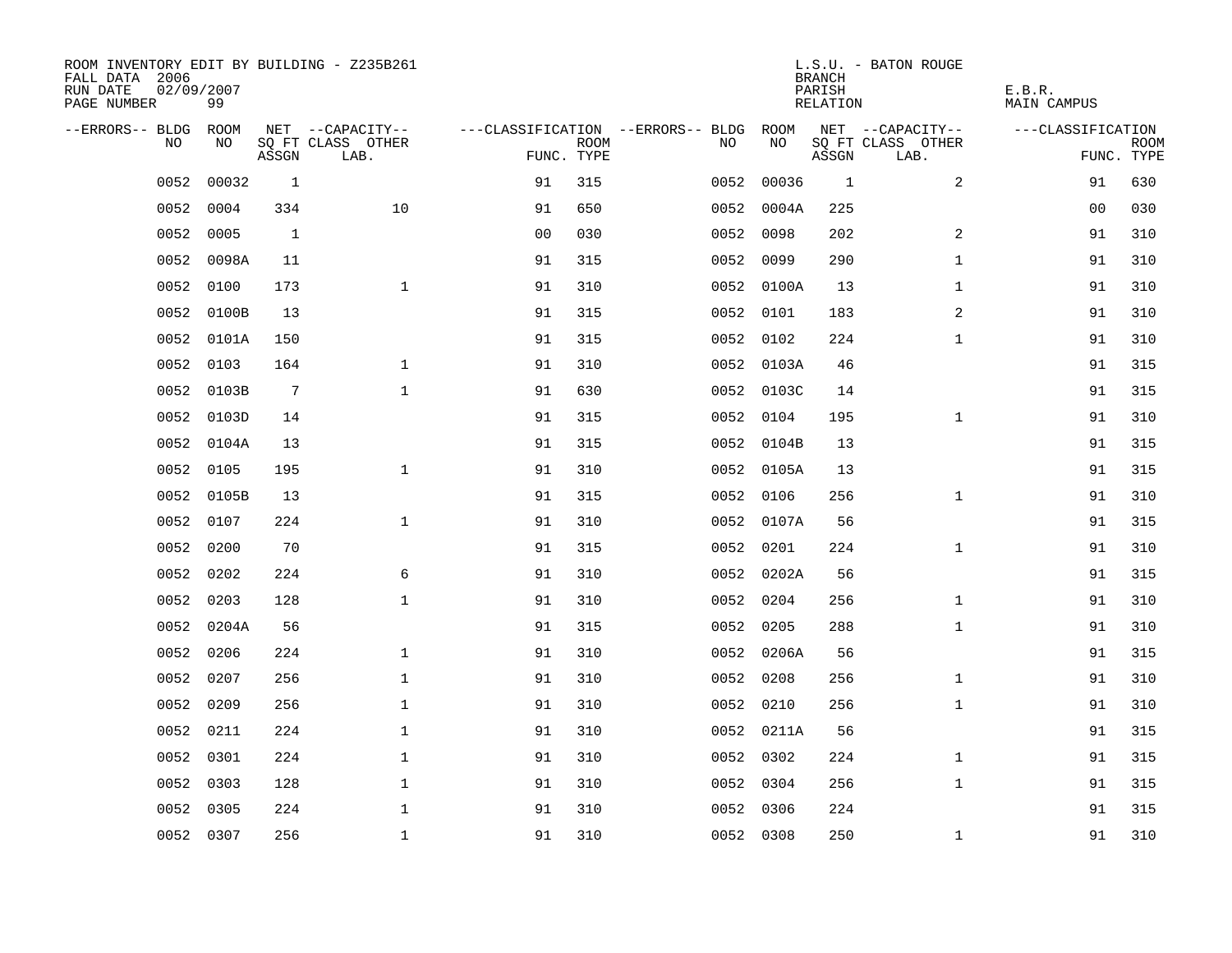| ROOM INVENTORY EDIT BY BUILDING - Z235B261<br>FALL DATA 2006<br>RUN DATE<br>PAGE NUMBER | 02/09/2007<br>100 |       |                           |                                        |             |      |                                                                | <b>BRANCH</b><br>PARISH<br>RELATION | L.S.U. - BATON ROUGE                                                   | E.B.R.<br>MAIN CAMPUS    |                           |
|-----------------------------------------------------------------------------------------|-------------------|-------|---------------------------|----------------------------------------|-------------|------|----------------------------------------------------------------|-------------------------------------|------------------------------------------------------------------------|--------------------------|---------------------------|
| --ERRORS-- BLDG ROOM                                                                    |                   |       | NET --CAPACITY--          | ---CLASSIFICATION --ERRORS-- BLDG ROOM |             |      |                                                                |                                     | NET --CAPACITY--                                                       | ---CLASSIFICATION        |                           |
| NO.                                                                                     | NO.               | ASSGN | SQ FT CLASS OTHER<br>LAB. | FUNC. TYPE                             | <b>ROOM</b> | NO.  | NO                                                             | ASSGN                               | SQ FT CLASS OTHER<br>LAB.                                              |                          | <b>ROOM</b><br>FUNC. TYPE |
| 0052                                                                                    | 0309              | 256   | $\mathbf{1}$              | 91                                     | 310         |      | 0052 0310                                                      | 256                                 | $\mathbf{1}$                                                           | 91                       | 310                       |
|                                                                                         | 0052 0311         | 224   | $\mathbf{1}$              | 91                                     | 310         |      | 0052 C0001                                                     | 210                                 |                                                                        | 0 <sub>0</sub>           | 020                       |
|                                                                                         | 0052 C0100        | 672   |                           | 0 <sub>0</sub>                         | 020         |      | 0052 C0200                                                     | 576                                 |                                                                        | 00                       | 020                       |
|                                                                                         | 0052 C0300        | 576   |                           | 00                                     | 020         |      | 0052 S0001                                                     | 136                                 |                                                                        | 00                       | 020                       |
|                                                                                         | 0052 S0101        | 136   |                           | 00                                     | 020         |      | 0052 S0102                                                     | 120                                 |                                                                        | 00                       | 020                       |
|                                                                                         | 0052 S0201        | 136   |                           | 0 <sub>0</sub>                         | 020         |      | 0052 S0202                                                     | 128                                 |                                                                        | 00                       | 020                       |
|                                                                                         | 0052 S0301        | 136   |                           | 0 <sub>0</sub>                         | 020         |      | 0052 S0302<br>TOTAL NUMBER CLASSROOMS<br>TOTAL NUMBER LABS 210 | 128                                 | TOTAL NET ASSIGN SQ. FT. IN ROOM FILE<br>TOTAL NUMBER SPECIAL LABS 220 | 00 <sup>o</sup><br>9,205 | 020                       |
|                                                                                         | $0053000 -$       | 8     | 37                        | 91                                     | 650         |      | $0053 0001 -$                                                  | 66                                  | 36                                                                     | 91                       | 650                       |
|                                                                                         | $00530002 -$      | 20    | $\mathbf{1}$              | 0 <sub>0</sub>                         | 010         | 0053 | $0003 -$                                                       | 20                                  | $\mathbf{1}$                                                           | 0 <sub>0</sub>           | 010                       |
|                                                                                         | $00530004-$       | 8     | $\mathbf 1$               | 0 <sub>0</sub>                         | 010         |      | $00530005 -$                                                   | 8                                   | $\mathbf{1}$                                                           | 00                       | 010                       |
|                                                                                         | 0053 0010A        | 75    | $\mathbf 1$               | 91                                     | 310         | 0053 | 0100                                                           | 319                                 |                                                                        | 91                       | 935                       |
|                                                                                         | 0053 0101         | 418   | 3                         | 91                                     | 910         |      | 0053 0102                                                      | 256                                 | 2                                                                      | 91                       | 910                       |
| 0053                                                                                    | 0103              | 256   | 2                         | 91                                     | 910         | 0053 | 0104                                                           | 256                                 | 2                                                                      | 91                       | 920                       |
|                                                                                         | 0053 0105         | 319   | 2                         | 91                                     | 920         |      | 0053 0106                                                      | 319                                 | 2                                                                      | 91                       | 920                       |
| 0053                                                                                    | 0107              | 256   | $\mathbf{2}$              | 91                                     | 920         | 0053 | 0108                                                           | 256                                 | 2                                                                      | 91                       | 920                       |
|                                                                                         | 0053 0109         | 319   | 2                         | 91                                     | 920         |      | 0053 0110                                                      | 360                                 | 3                                                                      | 91                       | 910                       |
|                                                                                         | 0053 0111         | 319   | 2                         | 91                                     | 920         |      | 0053 0112                                                      | 256                                 | 2                                                                      | 91                       | 920                       |
|                                                                                         | 0053 0113         | 256   | 2                         | 91                                     | 920         |      | 0053 0114                                                      | 319                                 | 2                                                                      | 91                       | 920                       |
|                                                                                         | 0053 0115         | 319   | 2                         | 91                                     | 920         |      | 0053 0116                                                      | 256                                 | $\overline{2}$                                                         | 91                       | 920                       |
| 0053                                                                                    | 0117              | 256   | 2                         | 91                                     | 910         |      | 0053 0118                                                      | 256                                 | 2                                                                      | 91                       | 910                       |
|                                                                                         | 0053 0119         | 418   | 3                         | 91                                     | 910         |      | 0053 0120                                                      | 216                                 | $\mathbf{1}$                                                           | 91                       | 310                       |
| 0053                                                                                    | 0121              | 124   |                           | 0 <sub>0</sub>                         | 020         |      | 0053 0121A                                                     | 44                                  | $\mathbf{1}$                                                           | 00                       | 030                       |
|                                                                                         | 0053 0121B        | 5     |                           | 91                                     | 730         |      | 0053 0122                                                      | 216                                 | $\mathbf{1}$                                                           | 91                       | 310                       |
|                                                                                         | 0053 0124         | 750   | $\mathbf{1}$              | 91                                     | 950         |      | 0053 0200                                                      | 677                                 |                                                                        | 91                       | 935                       |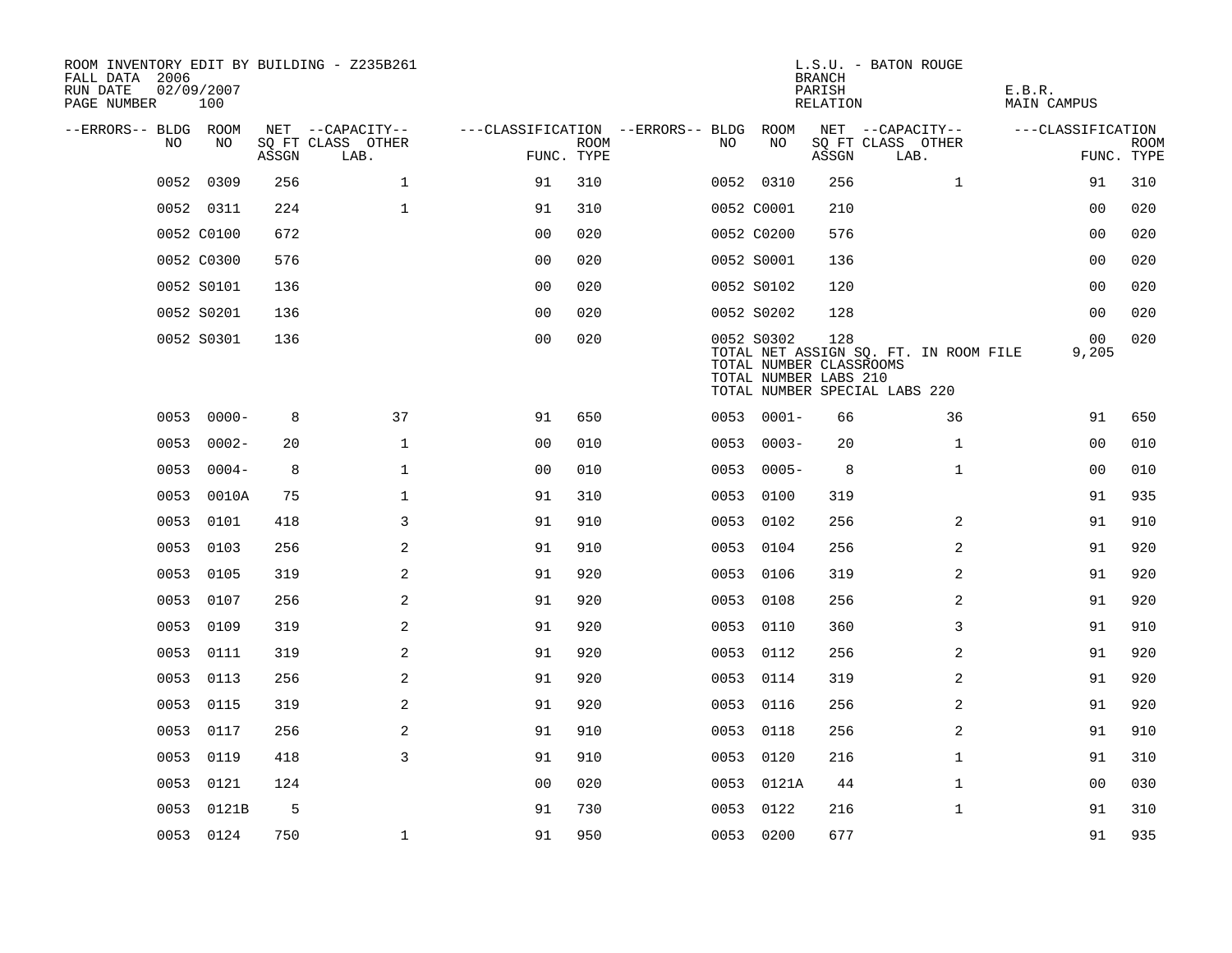| ROOM INVENTORY EDIT BY BUILDING - Z235B261<br>FALL DATA 2006<br>RUN DATE<br>PAGE NUMBER | 02/09/2007<br>101 |       |                           |            |             |                                   |           | <b>BRANCH</b><br>PARISH<br>RELATION | L.S.U. - BATON ROUGE      | E.B.R.<br><b>MAIN CAMPUS</b> |                           |
|-----------------------------------------------------------------------------------------|-------------------|-------|---------------------------|------------|-------------|-----------------------------------|-----------|-------------------------------------|---------------------------|------------------------------|---------------------------|
| --ERRORS-- BLDG ROOM                                                                    |                   |       | NET --CAPACITY--          |            |             | ---CLASSIFICATION --ERRORS-- BLDG | ROOM      |                                     | NET --CAPACITY--          | ---CLASSIFICATION            |                           |
| N <sub>O</sub>                                                                          | NO.               | ASSGN | SO FT CLASS OTHER<br>LAB. | FUNC. TYPE | <b>ROOM</b> | NO.                               | NO        | ASSGN                               | SQ FT CLASS OTHER<br>LAB. |                              | <b>ROOM</b><br>FUNC. TYPE |
| 0053                                                                                    | 0201              | 320   | 3                         | 91         | 910         | 0053                              | 0202      | 224                                 | $\overline{a}$            | 91                           | 910                       |
| 0053                                                                                    | 0203              | 224   | 2                         | 91         | 910         | 0053                              | 0204      | 224                                 | 2                         | 91                           | 910                       |
| 0053                                                                                    | 0205              | 224   | 2                         | 91         | 920         | 0053                              | 0206      | 278                                 | 2                         | 91                           | 920                       |
| 0053                                                                                    | 0207              | 278   | 2                         | 91         | 920         | 0053                              | 0208      | 224                                 | 2                         | 91                           | 920                       |
| 0053                                                                                    | 0209              | 224   | 2                         | 91         | 920         | 0053                              | 0210      | 278                                 | 2                         | 91                           | 920                       |
| 0053                                                                                    | 0211              | 324   | 3                         | 91         | 910         |                                   | 0053 0212 | 324                                 | 3                         | 91                           | 920                       |
| 0053                                                                                    | 0213              | 394   | 3                         | 91         | 920         | 0053                              | 0214      | 324                                 | $\overline{a}$            | 91                           | 910                       |
| 0053                                                                                    | 0215              | 324   | 3                         | 91         | 920         |                                   | 0053 0216 | 324                                 | 3                         | 91                           | 920                       |
| 0053                                                                                    | 0217              | 324   | 3                         | 91         | 910         | 0053                              | 0218      | 224                                 | $\overline{a}$            | 91                           | 920                       |
| 0053                                                                                    | 0219              | 278   | 2                         | 91         | 920         |                                   | 0053 0220 | 224                                 | 2                         | 91                           | 920                       |
| 0053                                                                                    | 0221              | 278   | 2                         | 91         | 920         | 0053                              | 0222      | 278                                 | 2                         | 91                           | 920                       |
| 0053                                                                                    | 0223              | 224   | 2                         | 91         | 920         |                                   | 0053 0224 | 224                                 | 2                         | 91                           | 910                       |
| 0053                                                                                    | 0225              | 224   | 2                         | 91         | 910         | 0053                              | 0226      | 224                                 | 2                         | 91                           | 910                       |
| 0053                                                                                    | 0227              | 360   | 3                         | 91         | 910         | 0053                              | 0301      | 320                                 | 3                         | 91                           | 910                       |
| 0053                                                                                    | 0302              | 224   | 2                         | 91         | 910         | 0053                              | 0303      | 224                                 | 2                         | 91                           | 910                       |
| 0053                                                                                    | 0304              | 224   | 2                         | 91         | 910         | 0053                              | 0305      | 224                                 | 2                         | 91                           | 920                       |
| 0053                                                                                    | 0306              | 278   | 2                         | 91         | 920         | 0053                              | 0307      | 278                                 | 2                         | 91                           | 920                       |
| 0053                                                                                    | 0308              | 224   | 2                         | 91         | 920         | 0053                              | 0309      | 224                                 | 2                         | 91                           | 920                       |
| 0053                                                                                    | 0310              | 278   | 2                         | 91         | 920         |                                   | 0053 0311 | 324                                 | 3                         | 91                           | 910                       |
| 0053                                                                                    | 0312              | 324   | $\overline{3}$            | 91         | 920         |                                   | 0053 0313 | 394                                 | 3                         | 91                           | 920                       |
| 0053                                                                                    | 0314              | 324   | 2                         | 91         | 910         |                                   | 0053 0315 | 324                                 | 3                         | 91                           | 920                       |
| 0053                                                                                    | 0316              | 324   | 3                         | 91         | 920         | 0053                              | 0317      | 324                                 | 3                         | 91                           | 910                       |
| 0053                                                                                    | 0318              | 224   | 2                         | 91         | 920         | 0053                              | 0319      | 278                                 | 2                         | 91                           | 920                       |
| 0053                                                                                    | 0320              | 224   | 2                         | 91         | 920         |                                   | 0053 0321 | 278                                 | 2                         | 91                           | 920                       |
| 0053                                                                                    | 0322              | 278   | 2                         | 91         | 920         | 0053                              | 0323      | 224                                 | 2                         | 91                           | 920                       |
|                                                                                         | 0053 0324         | 224   | $\overline{c}$            | 91         | 910         |                                   | 0053 0325 | 224                                 | $\overline{c}$            | 91                           | 910                       |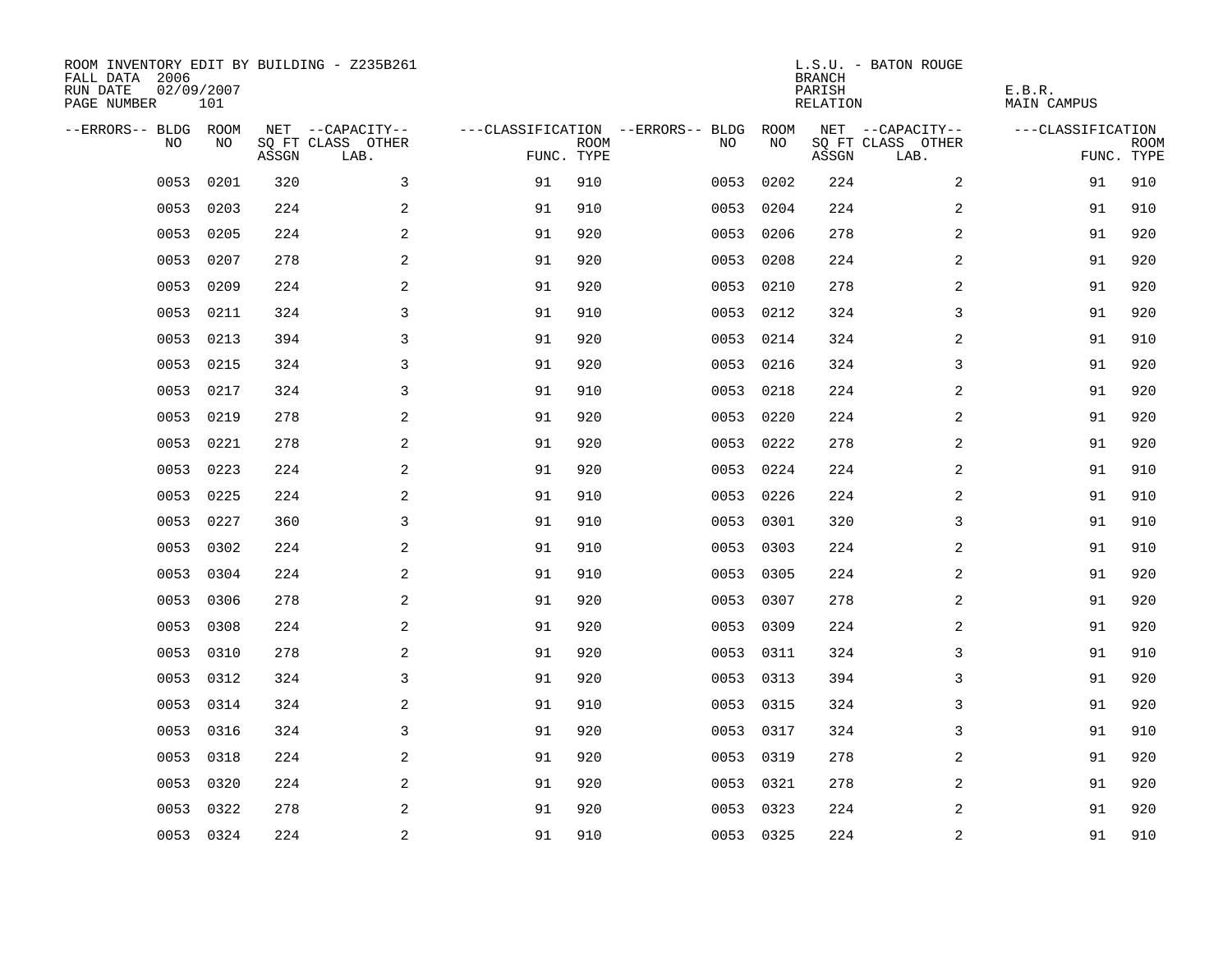| ROOM INVENTORY EDIT BY BUILDING - Z235B261<br>FALL DATA 2006<br>RUN DATE<br>PAGE NUMBER | 02/09/2007<br>102 |       |                           |                |             |                                        |            | <b>BRANCH</b><br>PARISH<br>RELATION | L.S.U. - BATON ROUGE      | E.B.R.<br>MAIN CAMPUS |                           |
|-----------------------------------------------------------------------------------------|-------------------|-------|---------------------------|----------------|-------------|----------------------------------------|------------|-------------------------------------|---------------------------|-----------------------|---------------------------|
| --ERRORS-- BLDG ROOM                                                                    |                   |       | NET --CAPACITY--          |                |             | ---CLASSIFICATION --ERRORS-- BLDG ROOM |            |                                     | NET --CAPACITY--          | ---CLASSIFICATION     |                           |
| NO                                                                                      | NO                | ASSGN | SQ FT CLASS OTHER<br>LAB. | FUNC. TYPE     | <b>ROOM</b> | NO.                                    | NO         | ASSGN                               | SQ FT CLASS OTHER<br>LAB. |                       | <b>ROOM</b><br>FUNC. TYPE |
| 0053                                                                                    | 0326              | 224   | 2                         | 91             | 910         |                                        | 0053 0327  | 360                                 | 3                         | 91                    | 910                       |
| 0053                                                                                    | 0328              | 278   | 2                         | 91             | 910         |                                        | 0053 0329  | 404                                 | 2                         | 91                    | 910                       |
| 0053                                                                                    | 0330              | 404   | 2                         | 91             | 910         |                                        | 0053 0401  | 352                                 | 3                         | 91                    | 910                       |
|                                                                                         | 0053 0402         | 280   | 2                         | 91             | 910         |                                        | 0053 0403  | 280                                 | 2                         | 91                    | 910                       |
| 0053                                                                                    | 0404              | 280   | $\mathbf{2}$              | 91             | 910         | 0053                                   | 0405       | 352                                 | 3                         | 91                    | 910                       |
| 0053                                                                                    | 0406              | 288   | 3                         | 91             | 910         |                                        | 0053 0407  | 404                                 | 3                         | 91                    | 920                       |
| 0053                                                                                    | 0408              | 324   | 3                         | 91             | 920         |                                        | 0053 0409  | 324                                 | 3                         | 91                    | 910                       |
|                                                                                         | 0053 0410         | 404   | 3                         | 91             | 920         |                                        | 0053 0411  | 324                                 | 3                         | 91                    | 920                       |
| 0053                                                                                    | 0412              | 288   | 3                         | 91             | 910         | 0053                                   | 0501       | 352                                 | 3                         | 91                    | 910                       |
| 0053                                                                                    | 0502              | 280   | 2                         | 91             | 910         |                                        | 0053 0503  | 280                                 | 2                         | 91                    | 910                       |
|                                                                                         | 0053 0504         | 280   | 2                         | 91             | 910         | 0053                                   | 0505       | 352                                 | 3                         | 91                    | 910                       |
|                                                                                         | 0053 0506         | 288   | 3                         | 91             | 910         |                                        | 0053 0507  | 404                                 | 3                         | 91                    | 920                       |
| 0053                                                                                    | 0508              | 324   | 3                         | 91             | 920         |                                        | 0053 0509  | 324                                 | 3                         | 91                    | 910                       |
|                                                                                         | 0053 0510         | 404   | 3                         | 91             | 920         |                                        | 0053 0511  | 324                                 | 3                         | 91                    | 920                       |
|                                                                                         | 0053 0512         | 288   | 3                         | 91             | 910         |                                        | 0053 C0001 | 852                                 |                           | 00                    | 020                       |
|                                                                                         | 0053 C0100        | 3368  |                           | 0 <sub>0</sub> | 020         |                                        | 0053 C0200 | 1746                                |                           | 00                    | 020                       |
|                                                                                         | 0053 C0300        | 1746  |                           | 0 <sub>0</sub> | 020         |                                        | 0053 C0400 | 860                                 |                           | 00                    | 020                       |
|                                                                                         | 0053 C0500        | 860   |                           | 0 <sub>0</sub> | 020         |                                        | 0053 E0001 | 53                                  |                           | 00                    | 020                       |
|                                                                                         | 0053 E0002        | 53    |                           | 0 <sub>0</sub> | 020         |                                        | 0053 E0101 | 53                                  |                           | 0 <sub>0</sub>        | 020                       |
|                                                                                         | 0053 E0102        | 53    |                           | 0 <sub>0</sub> | 020         |                                        | 0053 E0201 | 53                                  |                           | 00                    | 020                       |
|                                                                                         | 0053 E0202        | 53    |                           | 0 <sub>0</sub> | 020         |                                        | 0053 E0301 | 53                                  |                           | 00                    | 020                       |
|                                                                                         | 0053 E0302        | 53    |                           | 0 <sub>0</sub> | 020         |                                        | 0053 E0401 | 53                                  |                           | 00                    | 020                       |
|                                                                                         | 0053 E0402        | 53    |                           | 0 <sub>0</sub> | 020         |                                        | 0053 E0501 | 53                                  |                           | 0 <sub>0</sub>        | 020                       |
|                                                                                         | 0053 E0502        | 53    |                           | 0 <sub>0</sub> | 020         |                                        | 0053 S0001 | 135                                 |                           | 00                    | 020                       |
|                                                                                         | 0053 S0002        | 126   |                           | 0 <sub>0</sub> | 020         |                                        | 0053 S0100 | 152                                 |                           | 00                    | 020                       |
|                                                                                         | 0053 S0101        | 180   |                           | 0 <sub>0</sub> | 020         |                                        | 0053 S0102 | 180                                 |                           | 0 <sub>0</sub>        | 020                       |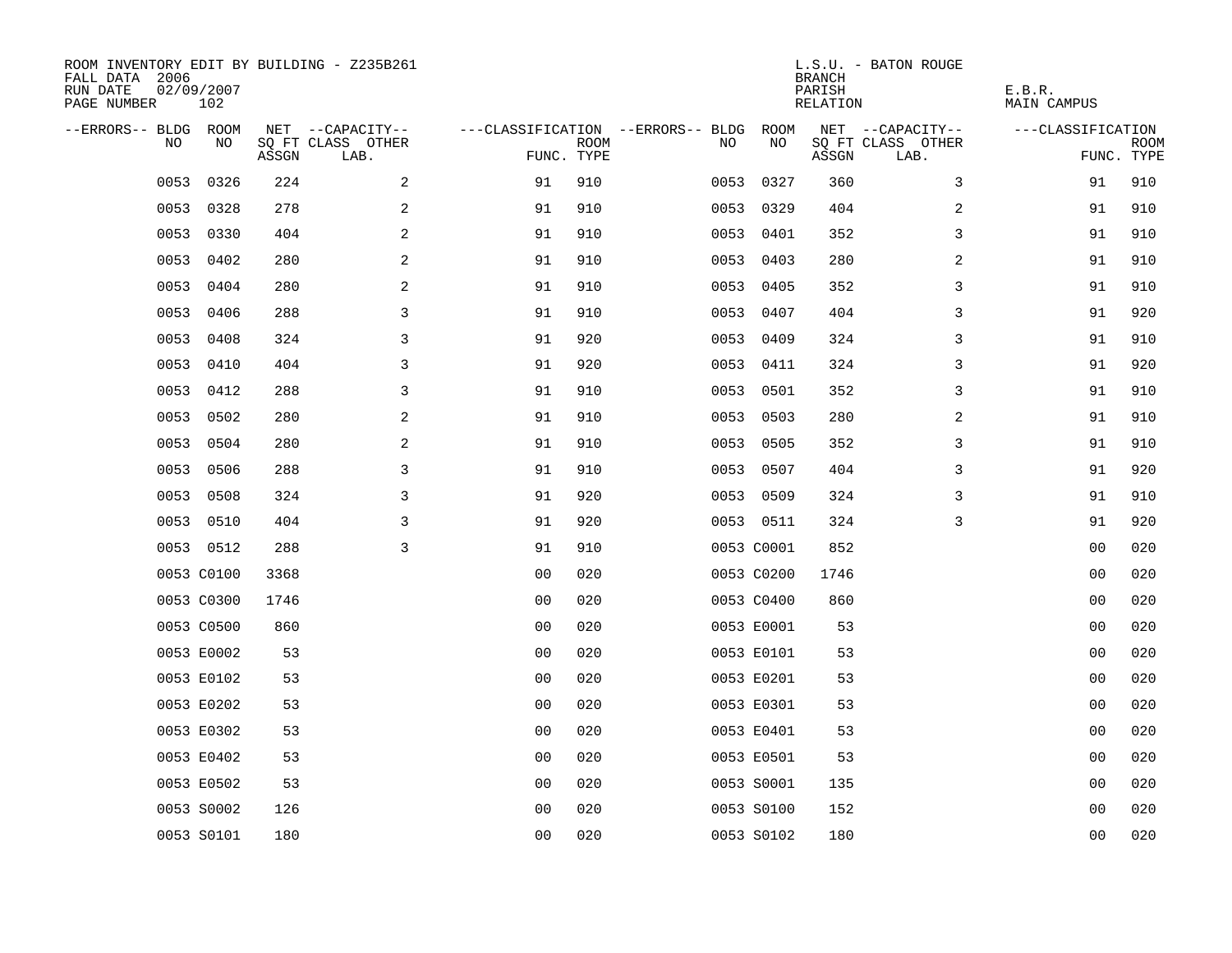| ROOM INVENTORY EDIT BY BUILDING - Z235B261<br>FALL DATA 2006<br>RUN DATE<br>PAGE NUMBER | 02/09/2007<br>103 |       |                           |                                        |             |   |     |               | <b>BRANCH</b><br>PARISH<br>RELATION              | L.S.U. - BATON ROUGE                                                   | E.B.R.<br><b>MAIN CAMPUS</b> |                           |
|-----------------------------------------------------------------------------------------|-------------------|-------|---------------------------|----------------------------------------|-------------|---|-----|---------------|--------------------------------------------------|------------------------------------------------------------------------|------------------------------|---------------------------|
| --ERRORS-- BLDG ROOM                                                                    |                   |       | NET --CAPACITY--          | ---CLASSIFICATION --ERRORS-- BLDG ROOM |             |   |     |               |                                                  | NET --CAPACITY--                                                       | ---CLASSIFICATION            |                           |
| NO.                                                                                     | NO.               | ASSGN | SO FT CLASS OTHER<br>LAB. | FUNC. TYPE                             | <b>ROOM</b> |   | NO. | NO            | ASSGN                                            | SQ FT CLASS OTHER<br>LAB.                                              |                              | <b>ROOM</b><br>FUNC. TYPE |
|                                                                                         | 0053 S0103        | 152   |                           | 0 <sub>0</sub>                         | 020         |   |     | 0053 S0200    | 152                                              |                                                                        | 00                           | 020                       |
|                                                                                         | 0053 S0201        | 180   |                           | 0 <sub>0</sub>                         | 020         |   |     | 0053 S0202    | 180                                              |                                                                        | 0 <sub>0</sub>               | 020                       |
|                                                                                         | 0053 S0203        | 152   |                           | 0 <sub>0</sub>                         | 020         |   |     | 0053 S0300    | 152                                              |                                                                        | 00                           | 020                       |
|                                                                                         | 0053 S0301        | 180   |                           | 0 <sub>0</sub>                         | 020         |   |     | 0053 S0302    | 180                                              |                                                                        | 00                           | 020                       |
|                                                                                         | 0053 S0303        | 152   |                           | 00                                     | 020         |   |     | 0053 S0401    | 180                                              |                                                                        | 0 <sub>0</sub>               | 020                       |
|                                                                                         | 0053 S0402        | 180   |                           | 0 <sub>0</sub>                         | 020         |   |     | 0053 S0501    | 180                                              |                                                                        | 0 <sub>0</sub>               | 020                       |
|                                                                                         | 0053 S0502        | 180   |                           | 0 <sub>0</sub>                         | 020         |   |     |               | TOTAL NUMBER CLASSROOMS<br>TOTAL NUMBER LABS 210 | TOTAL NET ASSIGN SQ. FT. IN ROOM FILE<br>TOTAL NUMBER SPECIAL LABS 220 | 31,636                       |                           |
|                                                                                         | 0054 0001         | 269   |                           | 91                                     | 935         |   |     | $0054 0001 -$ | 7                                                | $\mathbf{1}$                                                           | 91                           | 919                       |
|                                                                                         | 0054 0001A        | 495   |                           | 0 <sub>0</sub>                         | 030         |   |     | 0054 0002     | 123                                              |                                                                        | 0 <sub>0</sub>               | 010                       |
|                                                                                         | $00540002 -$      | 56    | 2                         | 91                                     | 935         |   |     | 0054 0003     | 128                                              |                                                                        | 91                           | 935                       |
|                                                                                         | $00540003 -$      | 56    | 2                         | 91                                     | 935         |   |     | 0054 0003A    | 72                                               |                                                                        | 00                           | 010                       |
|                                                                                         | 0054 0004         | 334   |                           | 91                                     | 935         | 9 |     | 0054 0098     | 202                                              | $\overline{4}$                                                         | 91                           | 410                       |
|                                                                                         | 0054 0098A        | 11    |                           | 91                                     | 315         |   |     | 0054 0099     | 290                                              |                                                                        | 91                           | 935                       |
|                                                                                         | 0054 0100         | 173   | $\mathbf 1$               | 91                                     | 910         |   |     | 0054 0100A    | 13                                               |                                                                        | 91                           | 315                       |
|                                                                                         | 0054 0100B        | 13    |                           | 91                                     | 315         |   |     | 0054 0101     | 262                                              | 2                                                                      | 91                           | 920                       |
|                                                                                         | 0054 0102         | 370   | 2                         | 91                                     | 920         |   |     | 0054 0103     | 164                                              | $\overline{2}$                                                         | 91                           | 920                       |
|                                                                                         | 0054 0103A        | 46    |                           | 91                                     | 919         |   |     | 0054 0103B    | $7\phantom{.0}$                                  |                                                                        | 91                           | 630                       |
|                                                                                         | 0054 0103C        | 14    |                           | 91                                     | 315         |   |     | 0054 0103D    | 14                                               |                                                                        | 91                           | 315                       |
|                                                                                         | 0054 0104         | 195   | 2                         | 91                                     | 910         |   |     | 0054 0104A    | 13                                               |                                                                        | 91                           | 315                       |
|                                                                                         | 0054 0104B        | 13    |                           | 91                                     | 315         |   |     | 0054 0105     | 195                                              | $\overline{2}$                                                         | 91                           | 910                       |
|                                                                                         | 0054 0105A        | 13    |                           | 91                                     | 315         |   |     | 0054 0105B    | 13                                               |                                                                        | 91                           | 315                       |
|                                                                                         | 0054 0106         | 256   | 2                         | 91                                     | 920         |   |     | 0054 0107     | 354                                              | 2                                                                      | 91                           | 920                       |
|                                                                                         | 0054 0201         | 272   | 2                         | 91                                     | 920         |   |     | 0054 0202     | 272                                              | 2                                                                      | 91                           | 920                       |
|                                                                                         | 0054 0203         | 272   | $\mathbf 1$               | 91                                     | 910         |   |     | 0054 0204     | 272                                              | 2                                                                      | 91                           | 920                       |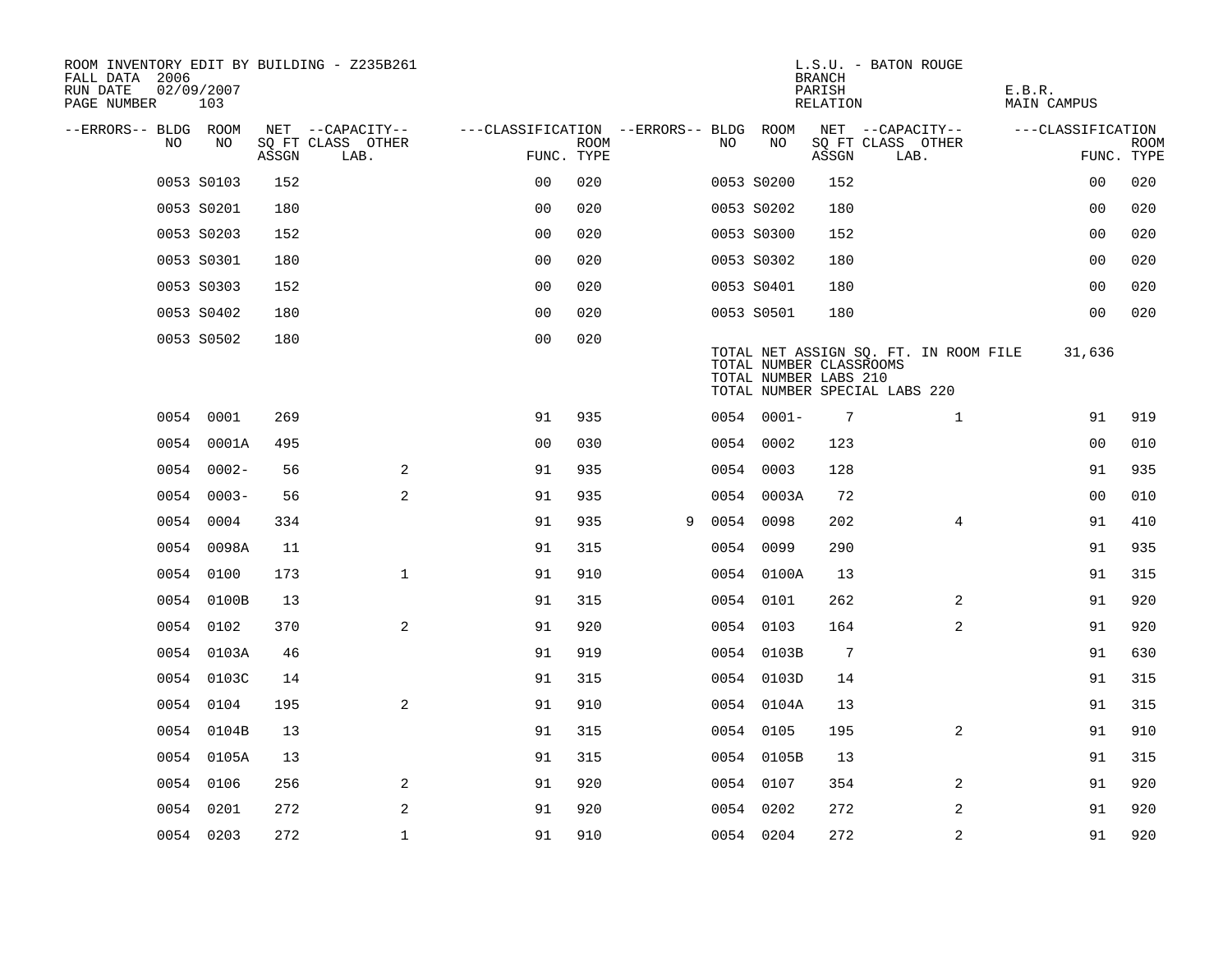| ROOM INVENTORY EDIT BY BUILDING - Z235B261<br>FALL DATA 2006<br>RUN DATE<br>PAGE NUMBER | 02/09/2007<br>104 |       |                           |                                   |             |      |                                                  | <b>BRANCH</b><br>PARISH<br>RELATION | L.S.U. - BATON ROUGE                                                   | E.B.R.<br>MAIN CAMPUS |             |
|-----------------------------------------------------------------------------------------|-------------------|-------|---------------------------|-----------------------------------|-------------|------|--------------------------------------------------|-------------------------------------|------------------------------------------------------------------------|-----------------------|-------------|
| --ERRORS-- BLDG ROOM                                                                    |                   |       | NET --CAPACITY--          | ---CLASSIFICATION --ERRORS-- BLDG |             |      | ROOM                                             |                                     | NET --CAPACITY--                                                       | ---CLASSIFICATION     |             |
| NO                                                                                      | NO                | ASSGN | SQ FT CLASS OTHER<br>LAB. | FUNC. TYPE                        | <b>ROOM</b> | NO   | NO                                               | ASSGN                               | SQ FT CLASS OTHER<br>LAB.                                              | FUNC. TYPE            | <b>ROOM</b> |
| 0054                                                                                    | 0205              | 272   | 2                         | 91                                | 920         |      | 0054 0206                                        | 272                                 | $\overline{2}$                                                         | 91                    | 920         |
|                                                                                         | 0054 0207         | 272   | 2                         | 91                                | 920         |      | 0054 0208                                        | 272                                 | 2                                                                      | 91                    | 920         |
|                                                                                         | 0054 0209         | 272   | 2                         | 91                                | 910         |      | 0054 0210                                        | 272                                 | 2                                                                      | 91                    | 920         |
|                                                                                         | 0054 0211         | 272   | 2                         | 91                                | 920         |      | 0054 0301                                        | 272                                 | 2                                                                      | 91                    | 920         |
|                                                                                         | 0054 0302         | 272   | 2                         | 91                                | 920         |      | 0054 0303                                        | 136                                 | $\mathbf{1}$                                                           | 91                    | 910         |
|                                                                                         | 0054 0304         | 272   | 2                         | 91                                | 920         |      | 0054 0305                                        | 272                                 | 2                                                                      | 91                    | 920         |
|                                                                                         | 0054 0306         | 272   | 2                         | 91                                | 920         |      | 0054 0307                                        | 272                                 | 2                                                                      | 91                    | 920         |
|                                                                                         | 0054 0308         | 272   | 2                         | 91                                | 910         |      | 0054 0309                                        | 272                                 | 2                                                                      | 91                    | 910         |
|                                                                                         | 0054 0310         | 272   | 2                         | 91                                | 920         |      | 0054 0311                                        | 272                                 | 2                                                                      | 91                    | 920         |
|                                                                                         | 0054 C0001        | 210   |                           | 0 <sub>0</sub>                    | 020         |      | 0054 C0100                                       | 672                                 |                                                                        | 00                    | 020         |
|                                                                                         | 0054 C0200        | 576   |                           | 00                                | 020         |      | 0054 C0300                                       | 576                                 |                                                                        | 00                    | 020         |
|                                                                                         | 0054 S0001        | 136   |                           | 0 <sub>0</sub>                    | 020         |      | 0054 S0100                                       | 128                                 |                                                                        | 00                    | 020         |
|                                                                                         | 0054 S0101        | 136   |                           | 0 <sub>0</sub>                    | 020         |      | 0054 S0200                                       | 128                                 |                                                                        | 0 <sub>0</sub>        | 020         |
|                                                                                         | 0054 S0201        | 136   |                           | 0 <sub>0</sub>                    | 020         |      | 0054 S0300                                       | 128                                 |                                                                        | 0 <sub>0</sub>        | 020         |
|                                                                                         | 0054 S0301        | 136   |                           | 0 <sub>0</sub>                    | 020         |      | TOTAL NUMBER CLASSROOMS<br>TOTAL NUMBER LABS 210 |                                     | TOTAL NET ASSIGN SQ. FT. IN ROOM FILE<br>TOTAL NUMBER SPECIAL LABS 220 | 9,329                 |             |
| 0055                                                                                    | 0001              | 149   |                           | 0 <sub>0</sub>                    | 030         |      | 0055 0002                                        | 158                                 |                                                                        | 00                    | 030         |
| 0055                                                                                    | 0003              | 67    |                           | 0 <sub>0</sub>                    | 010         |      | 0055 0004                                        | 645                                 | 10                                                                     | 11                    | 210         |
| 0055                                                                                    | 0005              | 60    |                           | 0 <sub>0</sub>                    | 030         |      | 0055 0006                                        | 710                                 | 14                                                                     | 11                    | 210         |
| 0055                                                                                    | 0007              | 558   | 20                        | 22                                | 210         |      | 0055 0007A                                       | 31                                  |                                                                        | 22                    | 255         |
| 0055                                                                                    | 0007B             | 49    |                           | 22                                | 255         | 0055 | 0008                                             | 375                                 | 1                                                                      | 22                    | 210         |
| 0055                                                                                    | 0010              | 357   | 7                         | 22                                | 210         | 0055 | 0011                                             | 886                                 | 59                                                                     | 22                    | 210         |
| 0055                                                                                    | 0014              | 513   | 34                        | 22                                | 210         | 0055 | 0015                                             | 1080                                | $\mathbf{1}$                                                           | 11                    | 550         |
| 0055                                                                                    | 0015A             | 58    |                           | 11                                | 555         | 0055 | 0015B                                            | 222                                 |                                                                        | 11                    | 555         |
|                                                                                         | 0055 0015C        | 462   |                           | 11                                | 550         |      | 0055 0016                                        | 524                                 | 10                                                                     | 11                    | 210         |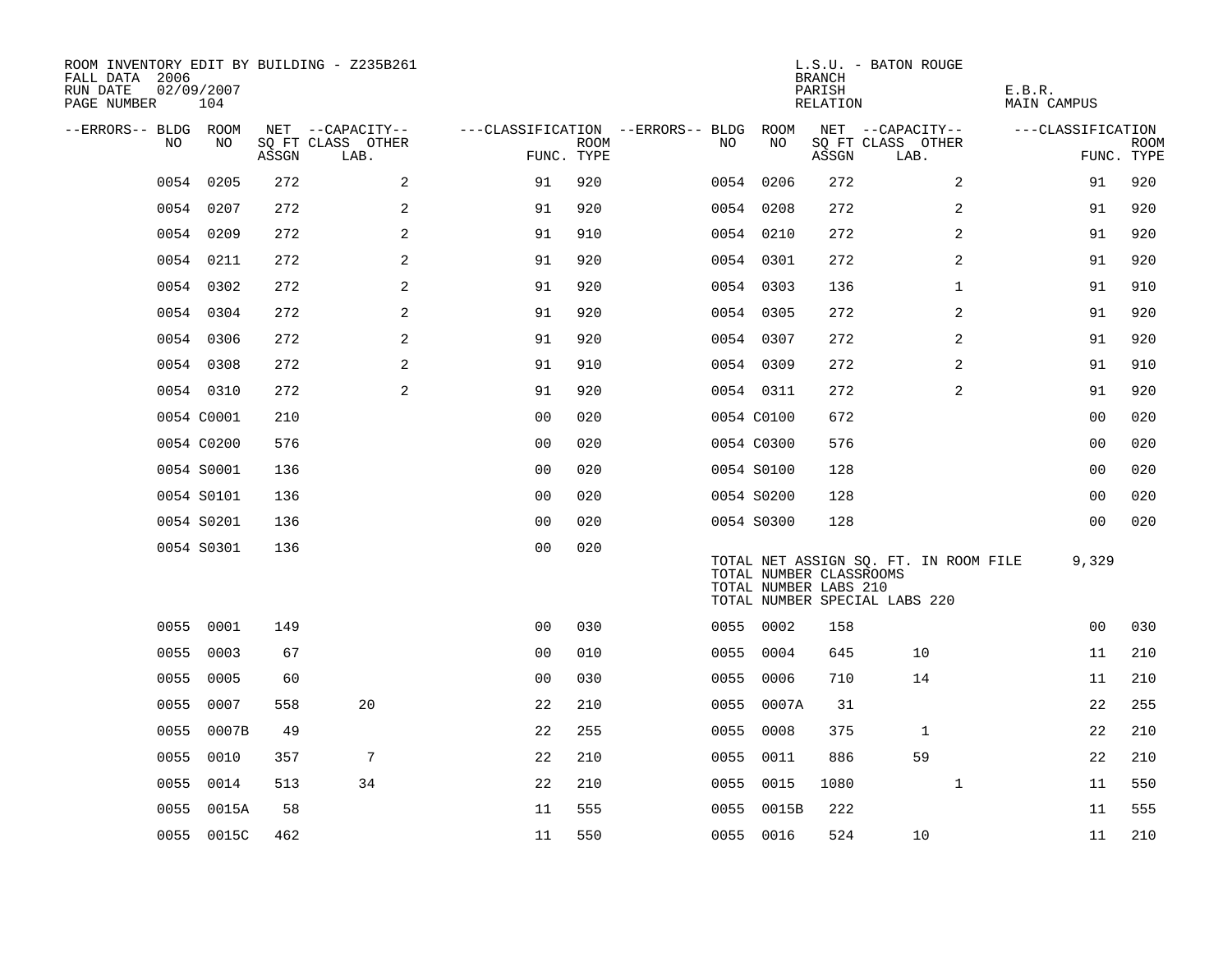| FALL DATA 2006<br>RUN DATE<br>PAGE NUMBER |      | 02/09/2007<br>105 |       | ROOM INVENTORY EDIT BY BUILDING - Z235B261 |              |                                   |             |   |           |            | <b>BRANCH</b><br>PARISH<br>RELATION | L.S.U. - BATON ROUGE      | E.B.R.<br><b>MAIN CAMPUS</b> |                           |
|-------------------------------------------|------|-------------------|-------|--------------------------------------------|--------------|-----------------------------------|-------------|---|-----------|------------|-------------------------------------|---------------------------|------------------------------|---------------------------|
| --ERRORS-- BLDG ROOM                      |      |                   |       | NET --CAPACITY--                           |              | ---CLASSIFICATION --ERRORS-- BLDG |             |   |           | ROOM       |                                     | NET --CAPACITY--          | ---CLASSIFICATION            |                           |
|                                           | NO.  | NO.               | ASSGN | SQ FT CLASS OTHER<br>LAB.                  |              | FUNC. TYPE                        | <b>ROOM</b> |   | NO.       | NO         | ASSGN                               | SQ FT CLASS OTHER<br>LAB. |                              | <b>ROOM</b><br>FUNC. TYPE |
| 9                                         | 0055 | 0017              | 584   | $\mathbf{1}$                               |              | 11                                | 210         |   | 0055      | 0019       | 261                                 |                           | 72                           | 730                       |
|                                           | 0055 | 0020              | 167   |                                            |              | 0 <sub>0</sub>                    | 030         |   | 0055      | 0020A      | 104                                 |                           | 0 <sub>0</sub>               | 030                       |
| 9                                         | 0055 | 0021              | 474   | $\mathbf{1}$                               |              | 11                                | 250         | 9 | 0055      | 0022       | 567                                 | $\mathbf 1$               | 11                           | 250                       |
|                                           | 0055 | 0022A             | 65    |                                            |              | 11                                | 255         |   | 0055      | 0022B      | 142                                 | $\mathbf 1$               | 11                           | 250                       |
|                                           | 0055 | 0022C             | 136   | $\mathbf{1}$                               |              | 11                                | 250         | 9 | 0055      | 0025       | 740                                 | $\mathbf 1$               | 11                           | 250                       |
|                                           | 0055 | 0025A             | 134   | $\mathbf 1$                                |              | 11                                | 250         |   | 0055      | 0026       | 389                                 | $\mathbf{1}$              | 11                           | 720                       |
|                                           | 0055 | 0026A             | 121   |                                            |              | 11                                | 725         |   | 0055      | 0026B      | 136                                 |                           | 11                           | 725                       |
|                                           | 0055 | 0027              | 197   | 1                                          |              | 11                                | 250         |   | 0055      | 0027A      | 120                                 | 1                         | 11                           | 255                       |
|                                           | 0055 | 0027B             | 177   | $\mathbf{1}$                               |              | 11                                | 255         |   | 0055      | 0033       | 3070                                |                           | 11                           | 255                       |
| 9                                         | 0055 | 0033A             | 790   | $\mathbf{1}$                               |              | 11                                | 250         |   | 0055      | 0033B      | 90                                  |                           | 0 <sub>0</sub>               | 030                       |
|                                           | 0055 | 0033C             | 417   |                                            | $\mathbf{1}$ | 11                                | 310         |   | 0055      | 0033D      | 188                                 |                           | 0 <sub>0</sub>               | 030                       |
|                                           | 0055 | 0034              | 174   |                                            |              | 0 <sub>0</sub>                    | 030         |   | 0055      | 0035       | 126                                 |                           | 00                           | 010                       |
|                                           | 0055 | 0037              | 74    |                                            |              | 0 <sub>0</sub>                    | 030         |   | 0055      | 0038       | 202                                 |                           | 0 <sub>0</sub>               | 030                       |
|                                           | 0055 | 0039              | 196   | $\mathbf{1}$                               |              | 11                                | 220         |   |           | 0055 0039A | 130                                 | $\mathbf{1}$              | 11                           | 310                       |
|                                           | 0055 | 0039B             | 196   |                                            | $\mathbf{1}$ | 11                                | 310         |   | 0055      | 0045       | 3376                                | $\mathbf{1}$              | 11                           | 720                       |
|                                           | 0055 | 0045A             | 571   |                                            | $\mathbf{1}$ | 11                                | 720         |   | 0055      | 0045B      | 253                                 | $\mathbf{1}$              | 11                           | 310                       |
|                                           | 0055 | 0045C             | 70    |                                            | 1            | 11                                | 710         |   | 0055      | 0047       | 827                                 | $\mathbf{1}$              | 11                           | 720                       |
| 9                                         | 0055 | 0050              | 819   | $\mathbf{1}$                               |              | 11                                | 250         |   | 0055      | 0051       | 387                                 | $\mathbf{1}$              | 11                           | 720                       |
|                                           | 0055 | 0051A             | 86    |                                            |              | 0 <sub>0</sub>                    | 030         |   |           | 0055 0051B | 289                                 |                           | 00                           | 030                       |
|                                           | 0055 | 0052              | 271   | $\mathbf{1}$                               |              | 11                                | 250         |   | 0055      | 0054       | 257                                 | $\mathbf{1}$              | 11                           | 250                       |
|                                           | 0055 | 0056              | 133   |                                            |              | 11                                | 255         |   | 0055      | 0057       | 421                                 | $\mathbf{1}$              | 11                           | 760                       |
| 9                                         | 0055 | 0058              | 812   | $\mathbf{1}$                               |              | 22                                | 250         | 9 | 0055      | 0062       | 654                                 | $\mathbf 1$               | 22                           | 250                       |
|                                           | 0055 | 0062A             | 226   | $\mathbf{1}$                               |              | 22                                | 250         | 9 | 0055      | 0071       | 1007                                | $\mathbf{1}$              | 22                           | 250                       |
|                                           | 0055 | 0071A             | 176   |                                            |              | 0 <sub>0</sub>                    | 030         |   | 0055      | 0071B      | 149                                 | $\mathbf{1}$              | 22                           | 310                       |
| 9                                         | 0055 | 0072              | 565   | $\mathbf{1}$                               |              | 22                                | 250         | 9 | 0055      | 0076       | 438                                 | $\mathbf{1}$              | 22                           | 250                       |
|                                           |      | 0055 0078         | 222   |                                            | $\mathbf 1$  | 0 <sub>0</sub>                    | 030         |   | 0055 0079 |            | 1099                                | $\mathbf{1}$              | 22                           | 250                       |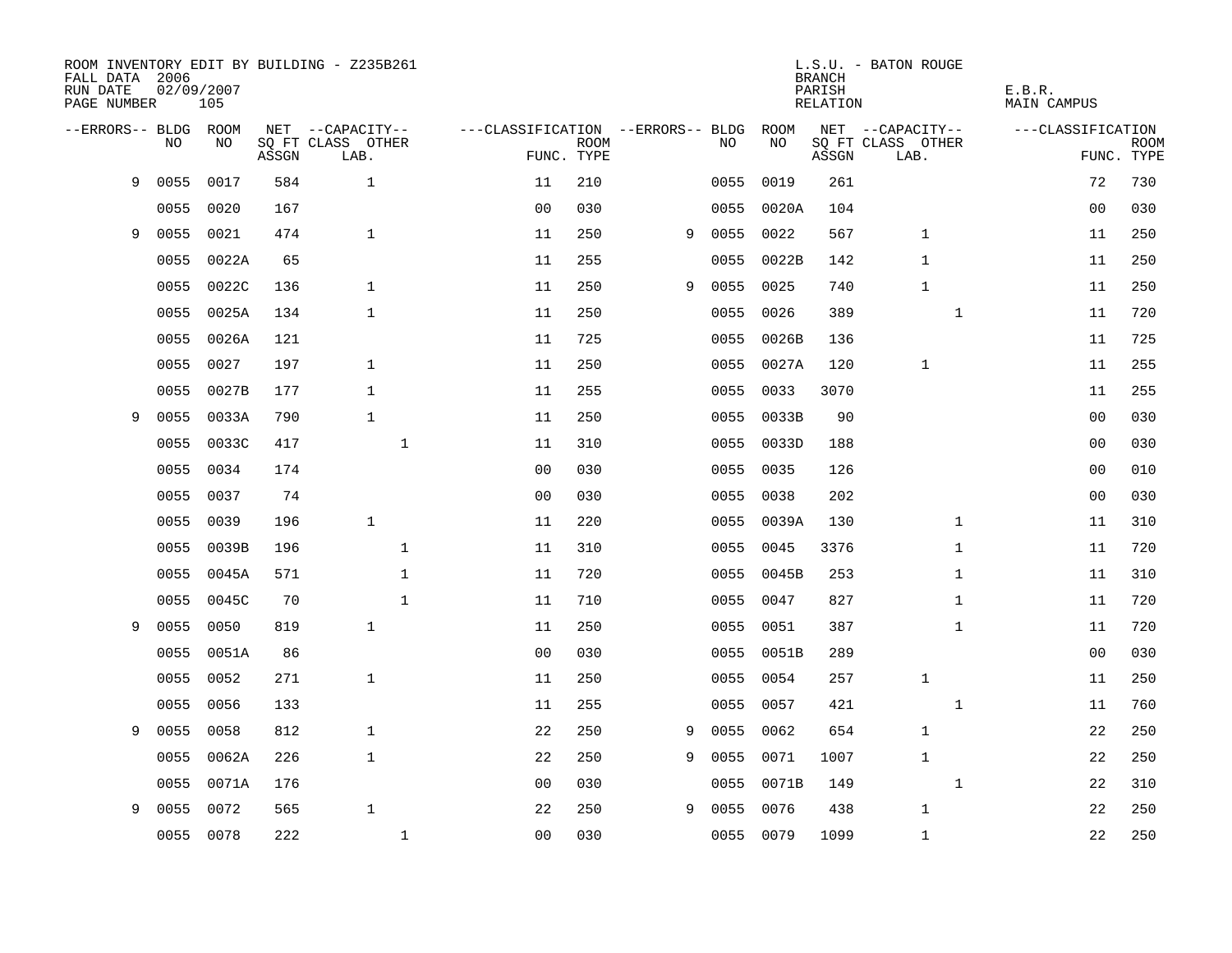| ROOM INVENTORY EDIT BY BUILDING - Z235B261<br>FALL DATA 2006<br>RUN DATE<br>PAGE NUMBER | 02/09/2007 | 106        |       |                           |              |                                        |             |   |      |            | <b>BRANCH</b><br>PARISH<br>RELATION | L.S.U. - BATON ROUGE      |              | E.B.R.<br>MAIN CAMPUS |                           |
|-----------------------------------------------------------------------------------------|------------|------------|-------|---------------------------|--------------|----------------------------------------|-------------|---|------|------------|-------------------------------------|---------------------------|--------------|-----------------------|---------------------------|
| --ERRORS-- BLDG ROOM                                                                    |            |            |       | NET --CAPACITY--          |              | ---CLASSIFICATION --ERRORS-- BLDG ROOM |             |   |      |            |                                     | NET --CAPACITY--          |              | ---CLASSIFICATION     |                           |
|                                                                                         | NO.        | NO.        | ASSGN | SQ FT CLASS OTHER<br>LAB. |              | FUNC. TYPE                             | <b>ROOM</b> |   | NO.  | NO         | ASSGN                               | SQ FT CLASS OTHER<br>LAB. |              |                       | <b>ROOM</b><br>FUNC. TYPE |
|                                                                                         | 0055       | 0079A      | 265   |                           | $\mathbf{1}$ | 22                                     | 310         |   | 0055 | 0101       | 185                                 |                           |              | 0 <sub>0</sub>        | 030                       |
| 9                                                                                       | 0055       | 0102       | 874   |                           | $\mathbf 1$  | 22                                     | 410         |   |      | 0055 0102A | 185                                 |                           | $\mathbf{1}$ | 11                    | 310                       |
|                                                                                         | 0055       | 0103       | 336   |                           | $\mathbf{1}$ | 11                                     | 310         |   |      | 0055 0104  | 117                                 |                           |              | 0 <sub>0</sub>        | 030                       |
|                                                                                         | 0055       | 0106       | 484   | 45                        |              | 11                                     | 110         |   |      | 0055 0108  | 484                                 | 45                        |              | 11                    | 110                       |
|                                                                                         | 0055       | 0109       | 903   | 87                        |              | 11                                     | 110         |   |      | 0055 0115  | 288                                 |                           |              | 11                    | 550                       |
|                                                                                         | 0055       | 0118       | 534   | 45                        |              | 11                                     | 110         |   |      | 0055 0119  | 890                                 | 85                        |              | 11                    | 110                       |
|                                                                                         | 0055       | 0122       | 495   |                           |              | 11                                     | 620         |   |      | 0055 0126  | 143                                 |                           |              | 0 <sub>0</sub>        | 030                       |
|                                                                                         | 0055       | 0129       | 148   |                           |              | 11                                     | 730         |   |      | 0055 0130  |                                     | 3227 332                  |              | 11                    | 110                       |
|                                                                                         | 0055       | 0132       | 96    |                           |              | 11                                     | 730         |   |      | 0055 0133  | 1632                                |                           | $\mathbf{1}$ | 11                    | 720                       |
|                                                                                         | 0055       | 0133A      | 109   |                           | $\mathbf{1}$ | 11                                     | 725         |   |      | 0055 0133B | 139                                 |                           | $\mathbf{1}$ | 11                    | 720                       |
|                                                                                         | 0055       | 0133C      | 489   |                           |              | 11                                     | 725         |   |      | 0055 0133D | 935                                 |                           |              | 11                    | 725                       |
|                                                                                         | 0055       | 0133E      | 186   |                           |              | 11                                     | 725         |   |      | 0055 0134  | 215                                 |                           |              | 0 <sub>0</sub>        | 030                       |
|                                                                                         | 0055       | 0138       | 192   |                           |              | 0 <sub>0</sub>                         | 030         |   | 0055 | 0142       | 200                                 |                           |              | 0 <sub>0</sub>        | 030                       |
|                                                                                         | 0055       | 0151       | 300   |                           | $\mathbf{1}$ | 11                                     | 720         | 9 |      | 0055 0154  | 922                                 |                           | 1            | 11                    | 250                       |
|                                                                                         | 0055       | 0157       | 428   |                           |              | 11                                     | 750         | 9 | 0055 | 0158       | 425                                 |                           | 1            | 11                    | 250                       |
|                                                                                         | 0055       | 0158A      | 110   | $\mathbf{1}$              |              | 11                                     | 210         |   |      | 0055 0158B | 185                                 |                           |              | 11                    | 255                       |
| 9                                                                                       | 0055       | 0162       | 665   | $\mathbf{1}$              |              | 11                                     | 250         |   | 0055 | 0163       | 218                                 |                           |              | 11                    | 255                       |
|                                                                                         | 0055       | 0171       | 172   |                           | $\mathbf{1}$ | 11                                     | 310         |   | 0055 | 0176       | 1016                                |                           | 1            | 11                    | 250                       |
| 9                                                                                       | 0055       | 0179       | 2465  | $\mathbf{1}$              |              | 11                                     | 250         |   |      | 0055 0179A | 140                                 |                           |              | 11                    | 255                       |
|                                                                                         | 0055       | 0179B      | 2549  |                           | $\mathbf 1$  | 11                                     | 720         |   |      | 0055 0200  | 196                                 |                           | $\mathbf{1}$ | 11                    | 310                       |
|                                                                                         | 0055       | 0200A      | 48    |                           |              | 11                                     | 315         |   |      | 0055 0200B | 56                                  |                           | $\mathbf{1}$ | 11                    | 310                       |
|                                                                                         | 0055       | 0201       | 446   |                           |              | 11                                     | 350         |   | 0055 | 0202       | 685                                 |                           | $\mathbf{1}$ | 11                    | 310                       |
|                                                                                         | 0055       | 0202A      | 135   |                           |              | 11                                     | 315         |   |      | 0055 0202B | 107                                 |                           | $\mathbf{1}$ | 11                    | 310                       |
|                                                                                         | 0055       | 0202C      | 104   |                           | $\mathbf 1$  | 11                                     | 310         |   | 0055 | 0202D      | 108                                 |                           | $\mathbf{1}$ | 11                    | 310                       |
|                                                                                         | 0055       | 0202E      | 170   |                           | $\mathbf 1$  | 11                                     | 310         |   | 0055 | 0202F      | 124                                 |                           | $\mathbf{1}$ | 11                    | 310                       |
|                                                                                         |            | 0055 0202G | 156   |                           | $\mathbf{1}$ | 11                                     | 310         |   |      | 0055 0202H | 226                                 |                           | $\mathbf{1}$ | 11                    | 310                       |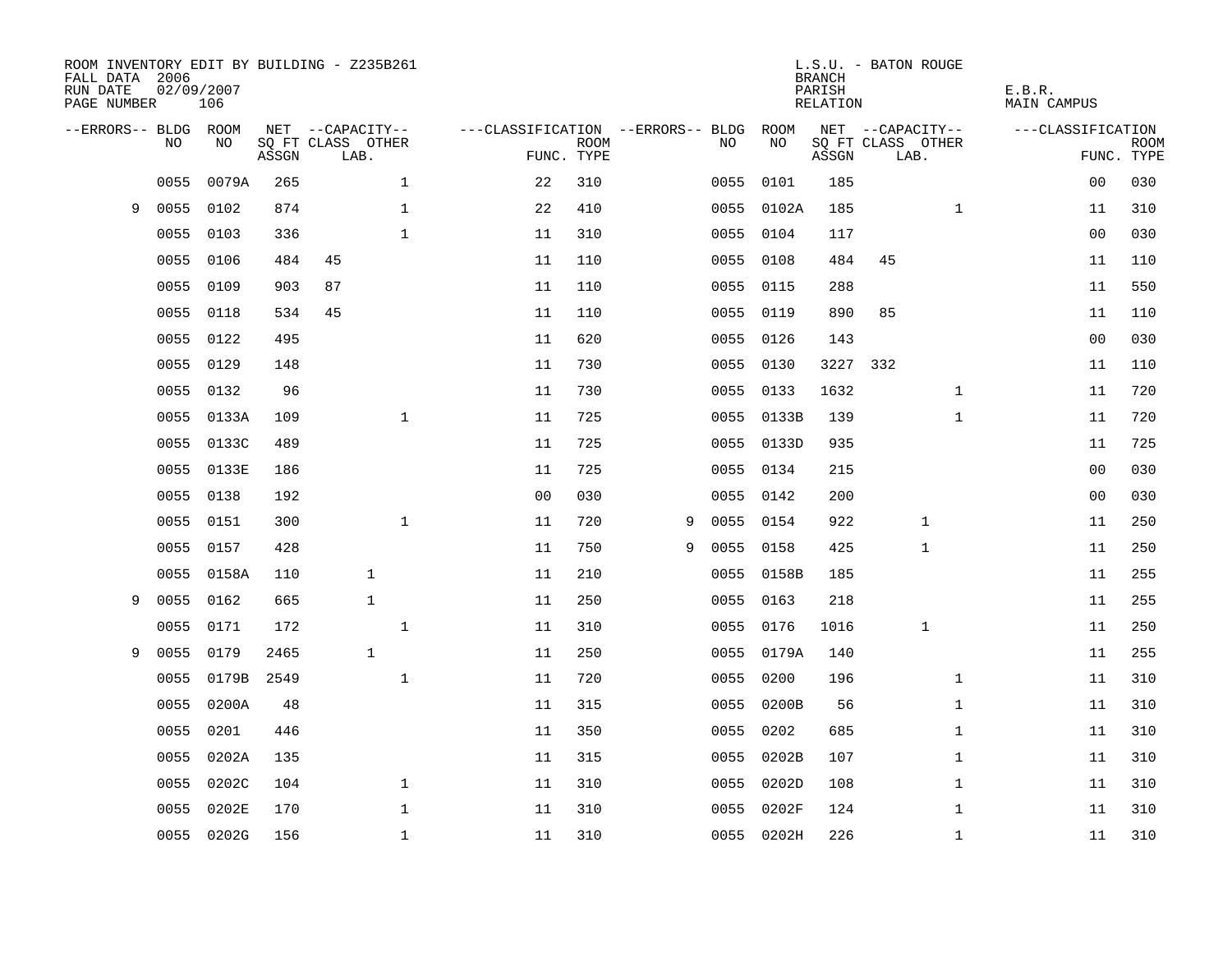| ROOM INVENTORY EDIT BY BUILDING - Z235B261<br>FALL DATA 2006<br>RUN DATE<br>PAGE NUMBER | 02/09/2007<br>107 |       |                           |                |                           |                                   |            | <b>BRANCH</b><br>PARISH<br><b>RELATION</b> | L.S.U. - BATON ROUGE      | E.B.R.<br><b>MAIN CAMPUS</b> |                           |
|-----------------------------------------------------------------------------------------|-------------------|-------|---------------------------|----------------|---------------------------|-----------------------------------|------------|--------------------------------------------|---------------------------|------------------------------|---------------------------|
| --ERRORS-- BLDG ROOM                                                                    |                   |       | NET --CAPACITY--          |                |                           | ---CLASSIFICATION --ERRORS-- BLDG | ROOM       |                                            | NET --CAPACITY--          | ---CLASSIFICATION            |                           |
| NO                                                                                      | NO                | ASSGN | SQ FT CLASS OTHER<br>LAB. |                | <b>ROOM</b><br>FUNC. TYPE | NO                                | NO         | ASSGN                                      | SQ FT CLASS OTHER<br>LAB. |                              | <b>ROOM</b><br>FUNC. TYPE |
| 0055                                                                                    | 0202J             | 172   | $\mathbf{1}$              | 11             | 310                       | 0055                              | 0202K      | 230                                        | $\mathbf{1}$              | 11                           | 310                       |
| 0055                                                                                    | 0202L             | 116   | $\mathbf 1$               | 11             | 310                       | 0055                              | 0203       | 80                                         |                           | 11                           | 630                       |
| 0055                                                                                    | 0205              | 330   |                           | 11             | 650                       | 0055                              | 0207       | 185                                        |                           | 00                           | 030                       |
| 0055                                                                                    | 0209              | 27    |                           | 0 <sub>0</sub> | 010                       |                                   | 0055 0210  | 335                                        |                           | 11                           | 315                       |
| 0055                                                                                    | 0210A             | 100   | $\mathbf{1}$              | 11             | 310                       | 0055                              | 0210B      | 130                                        | $\mathbf{1}$              | 11                           | 310                       |
| 0055                                                                                    | 0210C             | 120   | $\mathbf 1$               | 11             | 310                       |                                   | 0055 0210D | 120                                        | $\mathbf{1}$              | 11                           | 310                       |
| 0055                                                                                    | 0210E             | 126   | $\mathbf{1}$              | 11             | 310                       | 0055                              | 0210F      | 120                                        | $\mathbf{1}$              | 11                           | 310                       |
| 0055                                                                                    | 0210G             | 106   | $\mathbf{1}$              | 11             | 310                       |                                   | 0055 0211  | 75                                         |                           | 0 <sub>0</sub>               | 020                       |
| 0055                                                                                    | 0211A             | 124   | $\mathbf 1$               | 11             | 310                       | 0055                              | 0211B      | 146                                        | $\mathbf{1}$              | 11                           | 310                       |
| 0055                                                                                    | 0211C             | 142   | $\mathbf 1$               | 11             | 310                       |                                   | 0055 0211D | 104                                        | $\mathbf{1}$              | 11                           | 310                       |
| 0055                                                                                    | 0214              | 266   |                           | 0 <sub>0</sub> | 030                       | 0055                              | 0215       | 130                                        | $\mathbf{1}$              | 11                           | 310                       |
| 0055                                                                                    | 0215A             | 91    | $\mathbf 1$               | 11             | 310                       |                                   | 0055 0215B | 162                                        | $\mathbf{1}$              | 11                           | 310                       |
| 0055                                                                                    | 0216              | 104   |                           | 0 <sub>0</sub> | 030                       | 0055                              | 0217       | 133                                        | $\mathbf{1}$              | 11                           | 310                       |
| 0055                                                                                    | 0217A             | 118   | $\mathbf 1$               | 11             | 310                       |                                   | 0055 0217B | 150                                        | $\mathbf{1}$              | 11                           | 310                       |
| 0055                                                                                    | 0217C             | 144   | $\mathbf 1$               | 11             | 310                       | 0055                              | 0218       | 145                                        |                           | 11                           | 315                       |
| 0055                                                                                    | 0218A             | 128   | $\mathbf{1}$              | 11             | 310                       |                                   | 0055 0218B | 148                                        | $\mathbf{1}$              | 11                           | 310                       |
| 0055                                                                                    | 0219              | 254   | $\mathbf{1}$              | 11             | 310                       |                                   | 0055 0219A | 12                                         |                           | 11                           | 315                       |
| 0055                                                                                    | 0219B             | 117   | 1                         | 11             | 310                       | 0055                              | 0220       | 124                                        | $\mathbf{1}$              | 11                           | 310                       |
| 0055                                                                                    | 0220A             | 122   | 1                         | 11             | 310                       |                                   | 0055 0220B | 134                                        | $\mathbf{1}$              | 11                           | 310                       |
| 0055                                                                                    | 0220C             | 142   | $\mathbf 1$               | 11             | 310                       | 0055                              | 0221       | 230                                        | $\mathbf{1}$              | 11                           | 315                       |
| 0055                                                                                    | 0221A             | 132   |                           | 0 <sub>0</sub> | 030                       |                                   | 0055 0221B | 186                                        | $\mathbf{1}$              | 11                           | 310                       |
| 0055                                                                                    | 0221C             | 131   | $\mathbf 1$               | 11             | 310                       | 0055                              | 0221D      | 20                                         |                           | 11                           | 315                       |
| 0055                                                                                    | 0221E             | 174   | $\mathbf 1$               | 11             | 310                       |                                   | 0055 0221F | 204                                        | $\mathbf{1}$              | 11                           | 310                       |
| 0055                                                                                    | 0221G             | 190   | $\mathbf{1}$              | 11             | 310                       | 0055                              | 0221H      | 30                                         |                           | 00                           | 030                       |
| 0055                                                                                    | 0222              | 127   |                           | 11             | 315                       | 0055                              | 0222A      | 103                                        | $\mathbf{1}$              | 11                           | 310                       |
|                                                                                         | 0055 0222B        | 177   | $\mathbf{1}$              | 11             | 310                       |                                   | 0055 0222C | 103                                        | $\mathbf{1}$              | 11                           | 310                       |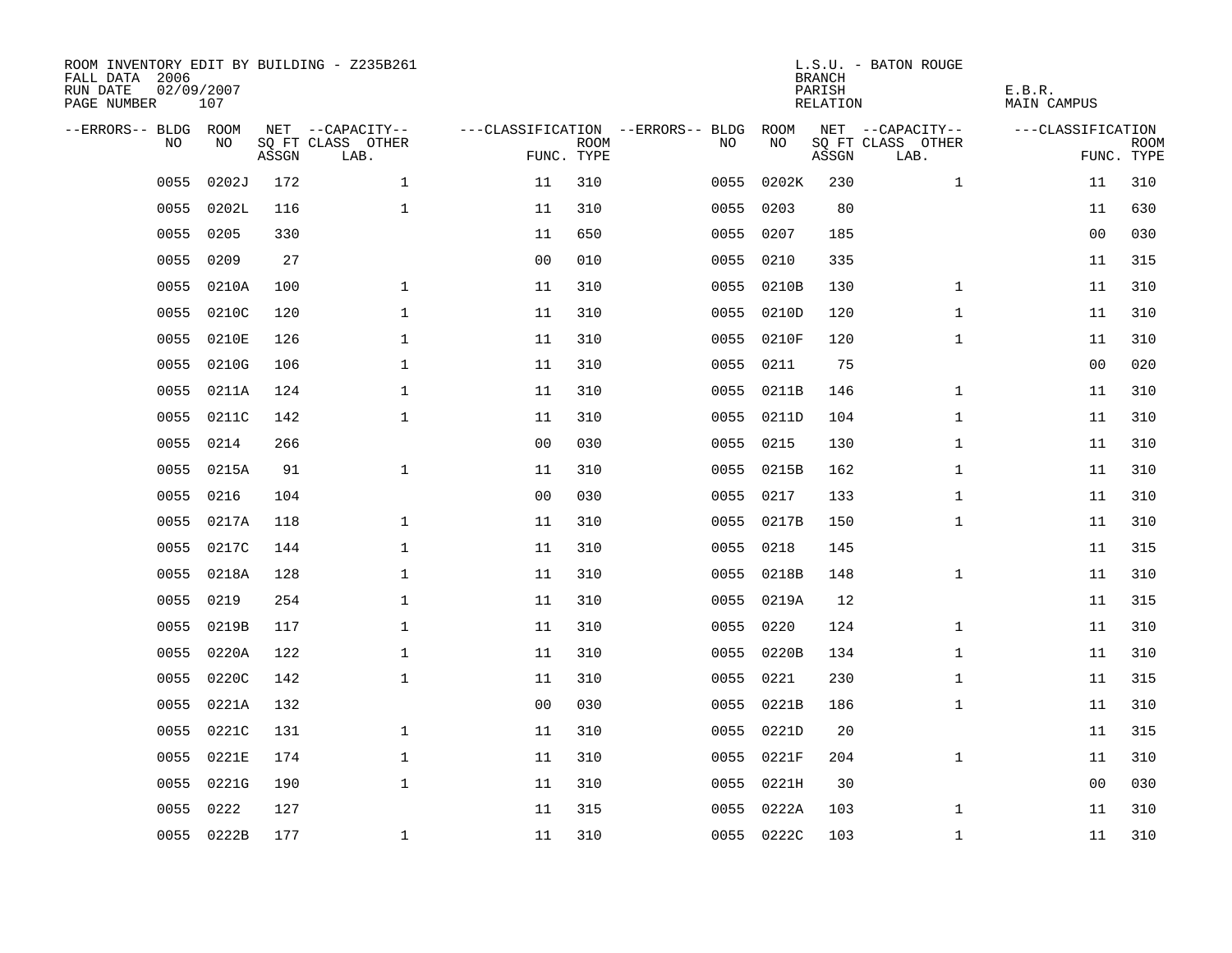| ROOM INVENTORY EDIT BY BUILDING - Z235B261<br>FALL DATA 2006<br>RUN DATE<br>PAGE NUMBER | 02/09/2007<br>108 |       |                           |                                        |             |   |           |            | <b>BRANCH</b><br>PARISH<br>RELATION | L.S.U. - BATON ROUGE      | E.B.R.<br>MAIN CAMPUS |                           |
|-----------------------------------------------------------------------------------------|-------------------|-------|---------------------------|----------------------------------------|-------------|---|-----------|------------|-------------------------------------|---------------------------|-----------------------|---------------------------|
| --ERRORS-- BLDG ROOM                                                                    |                   |       | NET --CAPACITY--          | ---CLASSIFICATION --ERRORS-- BLDG ROOM |             |   |           |            |                                     | NET --CAPACITY--          | ---CLASSIFICATION     |                           |
| NO.                                                                                     | NO.               | ASSGN | SQ FT CLASS OTHER<br>LAB. | FUNC. TYPE                             | <b>ROOM</b> |   | NO.       | NO         | ASSGN                               | SQ FT CLASS OTHER<br>LAB. |                       | <b>ROOM</b><br>FUNC. TYPE |
| 0055                                                                                    | 0223              | 258   | $\mathbf{1}$              | 22                                     | 310         |   | 0055      | 0224       | 153                                 | $\mathbf{1}$              | 22                    | 310                       |
| 0055                                                                                    | 0225              | 280   | $\mathbf{1}$              | 22                                     | 310         |   | 0055 0226 |            | 153                                 | $\mathbf{1}$              | 11                    | 310                       |
| 0055                                                                                    | 0227              | 17    |                           | 0 <sub>0</sub>                         | 010         | 9 | 0055 0228 |            | 1601                                | $\mathbf{1}$              | 22                    | 430                       |
| 0055                                                                                    | 0228A             | 130   | $\mathbf 1$               | 22                                     | 440         |   | 0055 0229 |            | 990                                 |                           | 22                    | 650                       |
| 0055                                                                                    | 0233              | 148   | $\mathbf 1$               | 22                                     | 315         |   |           | 0055 0233A | 230                                 | $\mathbf{1}$              | 22                    | 310                       |
| 0055                                                                                    | 0233B             | 180   | $\mathbf 1$               | 22                                     | 310         |   |           | 0055 0233C | 95                                  | $\mathbf{1}$              | 22                    | 310                       |
| 0055                                                                                    | 0234              | 1645  | $\mathbf{1}$              | 11                                     | 715         |   |           | 0055 0234A | 155                                 | $\mathbf{1}$              | 22                    | 310                       |
| 0055                                                                                    | 0234B             | 99    |                           | 11                                     | 315         |   | 0055 0235 |            | 65                                  |                           | 72                    | 730                       |
| 0055                                                                                    | 0237              | 95    | $\mathbf{1}$              | 22                                     | 310         |   | 0055      | 0241       | 354                                 | $\mathbf{1}$              | 21                    | 315                       |
| 0055                                                                                    | 0241A             | 165   | $\mathbf 1$               | 22                                     | 310         |   |           | 0055 0241B | 250                                 | $\mathbf{1}$              | 22                    | 310                       |
| 0055                                                                                    | 0241C             | 148   | $\mathbf{1}$              | 22                                     | 310         |   |           | 0055 0241D | 120                                 | $\mathbf{1}$              | 22                    | 310                       |
| 0055                                                                                    | 0241E             | 120   | $\mathbf 1$               | 22                                     | 310         |   |           | 0055 0243  | 135                                 | $\mathbf{1}$              | 22                    | 310                       |
| 0055                                                                                    | 0243A             | 132   | $\mathbf{1}$              | 22                                     | 310         |   | 0055      | 0247       | 175                                 | $\mathbf{1}$              | 22                    | 315                       |
| 0055                                                                                    | 0247A             | 175   | $\mathbf 1$               | 22                                     | 310         |   |           | 0055 0251  | 315                                 | $\mathbf{1}$              | 22                    | 310                       |
| 0055                                                                                    | 0253              | 252   | $\mathbf 1$               | 21                                     | 440         |   | 0055      | 0255       | 104                                 | $\mathbf{1}$              | 21                    | 315                       |
| 0055                                                                                    | 0255A             | 108   | $\mathbf{1}$              | 22                                     | 310         |   | 0055      | 0259       | 188                                 | $\mathbf{1}$              | 21                    | 315                       |
| 0055                                                                                    | 0259A             | 122   | $\mathbf 1$               | 22                                     | 310         | 9 | 0055      | 0260       | 1495                                | 1                         | 11                    | 250                       |
| 0055                                                                                    | 0260A             | 106   |                           | 11                                     | 255         |   | 0055      | 0260B      | 415                                 |                           | 11                    | 255                       |
| 0055                                                                                    | 0261              | 186   | $\mathbf{1}$              | 21                                     | 315         |   |           | 0055 0261A | 143                                 | $\mathbf{1}$              | 22                    | 310                       |
| 0055                                                                                    | 0261B             | 109   | $\mathbf{1}$              | 22                                     | 310         |   | 0055 0262 |            | 620                                 |                           | 11                    | 350                       |
| 0055                                                                                    | 0262A             | 160   |                           | 11                                     | 355         |   | 0055 0264 |            | 175                                 | $\mathbf{1}$              | 22                    | 310                       |
| 0055                                                                                    | 0265              | 654   | $\mathbf 1$               | 11                                     | 310         |   | 0055      | 0266       | 140                                 | $\mathbf{1}$              | 22                    | 310                       |
| 0055                                                                                    | 0268              | 133   | $\mathbf 1$               | 22                                     | 310         |   | 0055 0269 |            | 132                                 | $\mathbf{1}$              | 22                    | 310                       |
| 0055                                                                                    | 0271              | 182   | $\mathbf 1$               | 21                                     | 315         |   |           | 0055 0271A | 200                                 | $\mathbf{1}$              | 22                    | 310                       |
| 0055                                                                                    | 0271B             | 256   | $\mathbf 1$               | 22                                     | 310         |   |           | 0055 0271C | 135                                 | $\mathbf{1}$              | 22                    | 310                       |
|                                                                                         | 0055 0273         | 139   | $\mathbf{1}$              | 22                                     | 310         |   | 0055 0275 |            | 140                                 | $\mathbf{1}$              | 22                    | 310                       |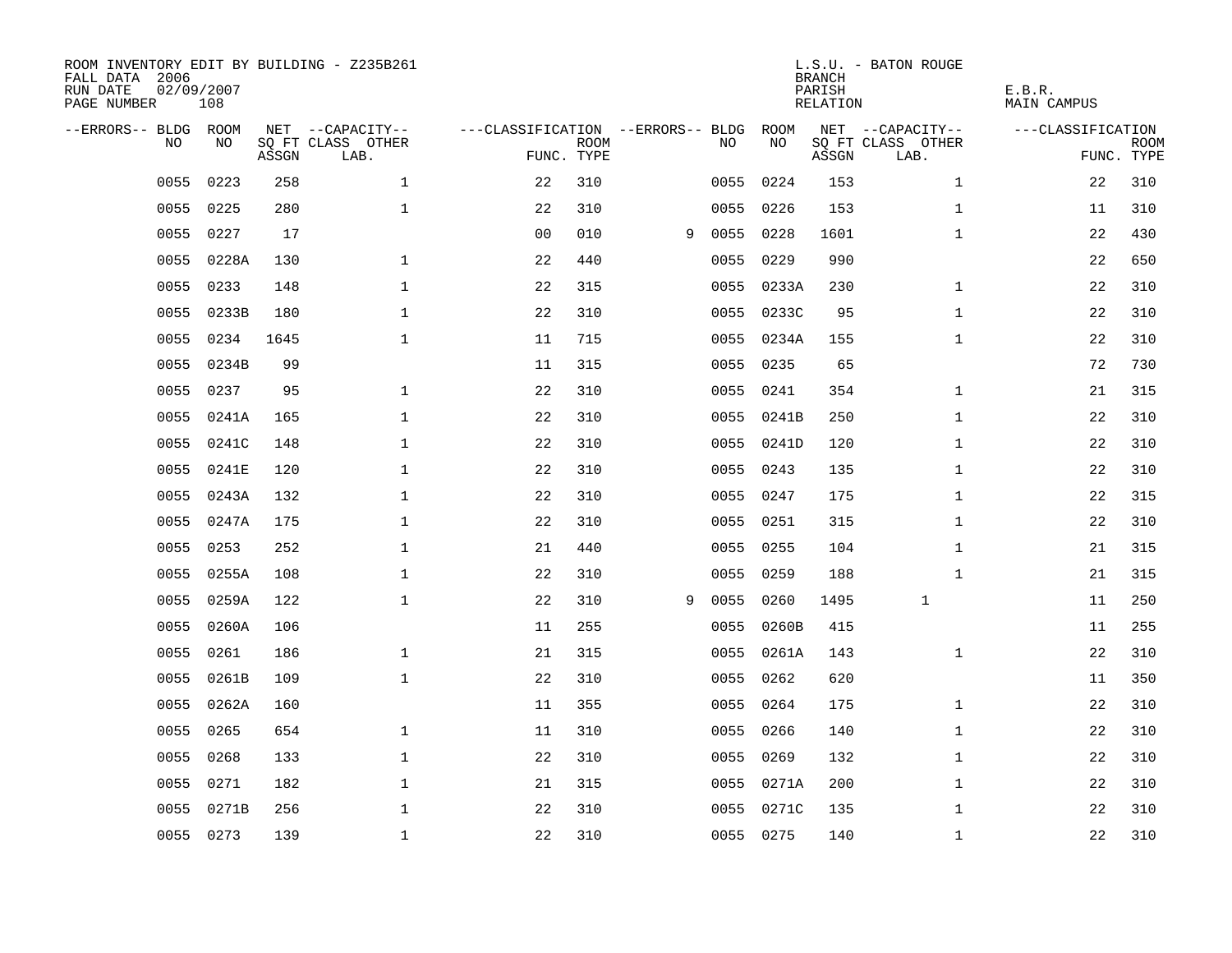| ROOM INVENTORY EDIT BY BUILDING - Z235B261<br>FALL DATA 2006<br>RUN DATE<br>PAGE NUMBER | 02/09/2007 | 109       |       |                           |              |                                   |                           |   |             |            | <b>BRANCH</b><br>PARISH<br>RELATION | L.S.U. - BATON ROUGE      |              | E.B.R.<br><b>MAIN CAMPUS</b> |                           |
|-----------------------------------------------------------------------------------------|------------|-----------|-------|---------------------------|--------------|-----------------------------------|---------------------------|---|-------------|------------|-------------------------------------|---------------------------|--------------|------------------------------|---------------------------|
| --ERRORS-- BLDG ROOM                                                                    |            |           |       | NET --CAPACITY--          |              | ---CLASSIFICATION --ERRORS-- BLDG |                           |   |             | ROOM       |                                     | NET --CAPACITY--          |              | ---CLASSIFICATION            |                           |
|                                                                                         | NO         | NO        | ASSGN | SQ FT CLASS OTHER<br>LAB. |              |                                   | <b>ROOM</b><br>FUNC. TYPE |   | NO.         | NO         | ASSGN                               | SQ FT CLASS OTHER<br>LAB. |              |                              | <b>ROOM</b><br>FUNC. TYPE |
|                                                                                         | 0055       | 0277      | 15    |                           |              | 22                                | 315                       |   | 0055        | 0279       | 135                                 |                           | $\mathbf{1}$ | 22                           | 310                       |
|                                                                                         | 0055       | 0280      | 1383  |                           |              | 11                                | 350                       |   | 0055        | 0281       | 135                                 |                           | $\mathbf{1}$ | 22                           | 310                       |
|                                                                                         | 0055       | 0285      | 106   |                           | $\mathbf 1$  | 21                                | 315                       |   |             | 0055 0285A | 205                                 |                           | $\mathbf{1}$ | 22                           | 310                       |
|                                                                                         | 0055       | 0285B     | 102   |                           | $\mathbf{1}$ | 22                                | 310                       |   |             | 0055 0287  | 195                                 |                           |              | 00                           | 030                       |
|                                                                                         | 0055       | 0289      | 224   |                           |              | 0 <sub>0</sub>                    | 030                       |   | 0055        | 0292       | 250                                 |                           |              | 0 <sub>0</sub>               | 030                       |
|                                                                                         | 0055       | 0301      | 1172  |                           |              | 11                                | 730                       | 9 | 0055 0316   |            | 438                                 | $\mathbf 1$               |              | 11                           | 250                       |
|                                                                                         | 0055       | 0316A     | 36    |                           |              | 11                                | 255                       |   | 0055        | 0319       | 140                                 |                           |              | 11                           | 440                       |
|                                                                                         | 0055       | 0321      | 212   |                           | $\mathbf{1}$ | 81                                | 081                       |   | 0055 0323   |            | 120                                 |                           |              | 11                           | 440                       |
| 9                                                                                       | 0055       | 0326      | 772   | $\mathbf{1}$              |              | 11                                | 250                       |   |             | 0055 0326A | 584                                 | $\mathbf{1}$              |              | 11                           | 255                       |
|                                                                                         | 0055       | 0326B     | 102   | $\mathbf{1}$              |              | 11                                | 255                       |   |             | 0055 0327  | 384                                 | 1                         |              | 11                           | 250                       |
|                                                                                         | 0055       | 0328      | 247   | $\mathbf{1}$              |              | 11                                | 250                       |   |             | 0055 0328A | 118                                 |                           |              | 11                           | 255                       |
|                                                                                         | 0055       | 0328B     | 357   | $\mathbf{1}$              |              | 11                                | 250                       |   |             | 0055 0329  | 198                                 | $\mathbf{1}$              |              | 11                           | 250                       |
|                                                                                         | 0055       | 0329A     | 195   |                           |              | 11                                | 255                       | 9 | 0055        | 0334       | 852                                 | $\mathbf{1}$              |              | 11                           | 250                       |
| 9                                                                                       | 0055       | 0335      | 876   | $\mathbf{1}$              |              | 11                                | 250                       |   |             | 0055 0335A | 72                                  | 1                         |              | 11                           | 255                       |
|                                                                                         | 0055       | 0335B     | 72    | $\mathbf{1}$              |              | 11                                | 255                       |   |             | 0055 0335C | 120                                 | 1                         |              | 11                           | 255                       |
|                                                                                         | 0055       | 0335D     | 131   | $\mathbf{1}$              |              | 11                                | 255                       |   |             | 0055 0335E | 101                                 | 1                         |              | 11                           | 255                       |
|                                                                                         | 0055       | 0335F     | 101   | $\mathbf{1}$              |              | 11                                | 255                       |   | 0055        | 0337       | 138                                 |                           | $\mathbf{1}$ | 11                           | 310                       |
|                                                                                         | 0055       | 0339      | 100   |                           | $\mathbf{1}$ | 11                                | 310                       |   |             | 0055 0341  | 107                                 |                           | $\mathbf{1}$ | 11                           | 310                       |
|                                                                                         | 0055       | 0343      | 112   |                           | $\mathbf 1$  | 11                                | 315                       |   |             | 0055 0343A | 86                                  |                           | $\mathbf{1}$ | 11                           | 310                       |
|                                                                                         | 0055       | 0343B     | 270   |                           | $\mathbf{1}$ | 11                                | 310                       |   |             | 0055 0343C | 100                                 |                           | $\mathbf{1}$ | 11                           | 310                       |
|                                                                                         | 0055       | 0347      | 250   |                           | $\mathbf{1}$ | 11                                | 310                       |   | 0055 0351   |            | 260                                 |                           | $\mathbf{1}$ | 11                           | 310                       |
|                                                                                         | 0055       | 0353      | 256   |                           | $\mathbf 1$  | 11                                | 350                       |   | 0055        | 0359       | 277                                 |                           | $\mathbf{1}$ | 11                           | 315                       |
|                                                                                         | 0055       | 0359A     | 250   |                           | $\mathbf 1$  | 11                                | 310                       |   |             | 0055 0359B | 203                                 |                           | $\mathbf{1}$ | 11                           | 310                       |
|                                                                                         | 0055       | 0359C     | 228   |                           | $\mathbf{1}$ | 11                                | 310                       | 9 | 0055        | 0360       | 1809                                | $\mathbf 1$               |              | 11                           | 250                       |
|                                                                                         | 0055       | 0360A     | 105   | $\mathbf{1}$              |              | 11                                | 255                       |   | 0055        | 0361       | 429                                 |                           | $\mathbf{1}$ | 00                           | 020                       |
|                                                                                         |            | 0055 0362 | 150   |                           | $\mathbf{1}$ | 11                                | 310                       |   | 9 0055 0363 |            | 847                                 |                           | $\mathbf{1}$ | 11                           | 610                       |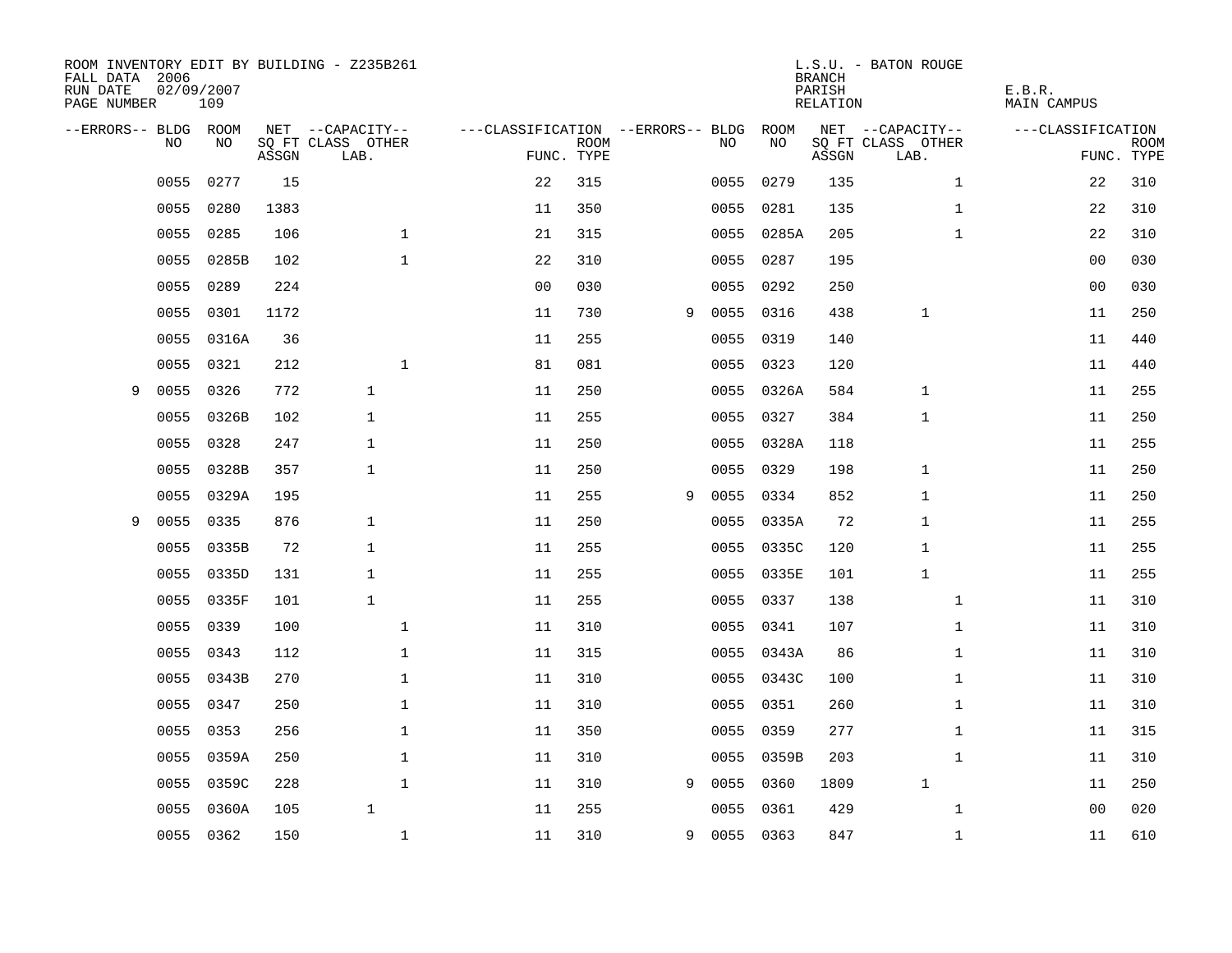| FALL DATA 2006<br>RUN DATE<br>PAGE NUMBER | 02/09/2007<br>110 |       | ROOM INVENTORY EDIT BY BUILDING - Z235B261 |                                        |             |   |      |            | <b>BRANCH</b><br>PARISH<br>RELATION | L.S.U. - BATON ROUGE      | E.B.R.<br>MAIN CAMPUS |                           |
|-------------------------------------------|-------------------|-------|--------------------------------------------|----------------------------------------|-------------|---|------|------------|-------------------------------------|---------------------------|-----------------------|---------------------------|
| --ERRORS-- BLDG ROOM                      |                   |       | NET --CAPACITY--                           | ---CLASSIFICATION --ERRORS-- BLDG ROOM |             |   |      |            |                                     | NET --CAPACITY--          | ---CLASSIFICATION     |                           |
| NO.                                       | NO.               | ASSGN | SQ FT CLASS OTHER<br>LAB.                  | FUNC. TYPE                             | <b>ROOM</b> |   | NO.  | NO         | ASSGN                               | SQ FT CLASS OTHER<br>LAB. |                       | <b>ROOM</b><br>FUNC. TYPE |
| 0055                                      | 0364              | 459   | $\mathbf{1}$                               | 11                                     | 310         | 9 |      | 0055 0365  | 780                                 | $\mathbf{1}$              | 11                    | 210                       |
| 0055                                      | 0366              | 102   | $\mathbf{1}$                               | 11                                     | 310         |   |      | 0055 0368  | 102                                 | $\mathbf{1}$              | 11                    | 310                       |
| 0055                                      | 0373              | 282   | $\mathbf{1}$                               | 0 <sub>0</sub>                         | 030         | 9 | 0055 | 0381       | 486                                 | $\mathbf 1$               | 11                    | 250                       |
| 0055                                      | 0385              | 280   | $\mathbf{1}$                               | 11                                     | 250         |   |      | 0055 0387  | 258                                 | $\mathbf{1}$              | 00                    | 030                       |
| 0055                                      | 0387A             | 18    |                                            | 0 <sub>0</sub>                         | 010         |   | 0055 | 0389       | 200                                 |                           | 00                    | 030                       |
| 0055                                      | 0425              | 531   | $\mathbf{1}$                               | 22                                     | 720         |   |      | 0055 0425A | 124                                 | $\mathbf{1}$              | 22                    | 725                       |
| 0055                                      | 0425B             | 78    |                                            | 22                                     | 725         |   |      | 0055 0425C | 97                                  |                           | 22                    | 725                       |
| 0055                                      | 0430              | 1148  | $\mathbf{1}$                               | 22                                     | 220         |   |      | 0055 0430A | 124                                 |                           | 22                    | 225                       |
| 0055                                      | 0430B             | 150   |                                            | 22                                     | 225         |   |      | 0055 0435  | 1412                                | $\mathbf{1}$              | 22                    | 350                       |
| 0055                                      | 0435A             | 53    | $\mathbf{1}$                               | 22                                     | 215         |   |      | 0055 0437  | 180                                 | $\mathbf{1}$              | 22                    | 310                       |
| 0055                                      | 0439              | 171   | $\mathbf{1}$                               | 22                                     | 315         |   |      | 0055 0439A | 153                                 | $\mathbf{1}$              | 22                    | 310                       |
| 0055                                      | 0439B             | 174   | $\mathbf 1$                                | 22                                     | 310         |   |      | 0055 0443  | 153                                 | $\mathbf{1}$              | 22                    | 315                       |
| 0055                                      | 0443A             | 160   | $\mathbf 1$                                | 22                                     | 310         |   |      | 0055 0443B | 133                                 | $\mathbf{1}$              | 22                    | 310                       |
| 0055                                      | 0443C             | 148   | $\mathbf 1$                                | 22                                     | 310         |   |      | 0055 0447  | 188                                 | $\mathbf{1}$              | 22                    | 310                       |
| 0055                                      | 0447A             | 177   | $\mathbf 1$                                | 22                                     | 310         |   |      | 0055 0451  | 296                                 | $\mathbf{1}$              | 22                    | 310                       |
| 0055                                      | 0453              | 244   | $\mathbf{1}$                               | 22                                     | 310         | 9 |      | 0055 0459  | 1625                                | 1                         | 22                    | 250                       |
| 0055<br>9                                 | 0460              | 979   | $\mathbf{1}$                               | 22                                     | 220         |   | 0055 | 0460A      | 124                                 |                           | 11                    | 215                       |
| 0055                                      | 0461              | 134   |                                            | 0 <sub>0</sub>                         | 030         |   |      | 0055 0462  | 128                                 |                           | 00                    | 030                       |
|                                           | 0055 0491         | 20    |                                            | 0 <sub>0</sub>                         | 010         |   |      | 0055 C0001 | 1909                                |                           | 00                    | 020                       |
|                                           | 0055 C0001S       | 738   |                                            | 0 <sub>0</sub>                         | 020         |   |      | 0055 C0002 | 2576                                |                           | 0 <sub>0</sub>        | 020                       |
|                                           | 0055 C0100        | 1749  |                                            | 0 <sub>0</sub>                         | 020         |   |      | 0055 C0101 | 870                                 |                           | 0 <sub>0</sub>        | 020                       |
|                                           | 0055 C0102        | 707   |                                            | 0 <sub>0</sub>                         | 020         |   |      | 0055 C0103 | 2179                                |                           | 00                    | 020                       |
|                                           | 0055 C0200        | 1873  |                                            | 0 <sub>0</sub>                         | 020         |   |      | 0055 C0201 | 690                                 |                           | 00                    | 020                       |
|                                           | 0055 C0202        | 1148  |                                            | 0 <sub>0</sub>                         | 020         |   |      | 0055 C0203 | 1187                                |                           | 00                    | 020                       |
|                                           | 0055 C0204        | 625   |                                            | 0 <sub>0</sub>                         | 020         |   |      | 0055 C0205 | 895                                 |                           | 00                    | 020                       |
|                                           | 0055 C0300        | 309   |                                            | 0 <sub>0</sub>                         | 020         |   |      | 0055 C0301 | 746                                 |                           | 0 <sub>0</sub>        | 020                       |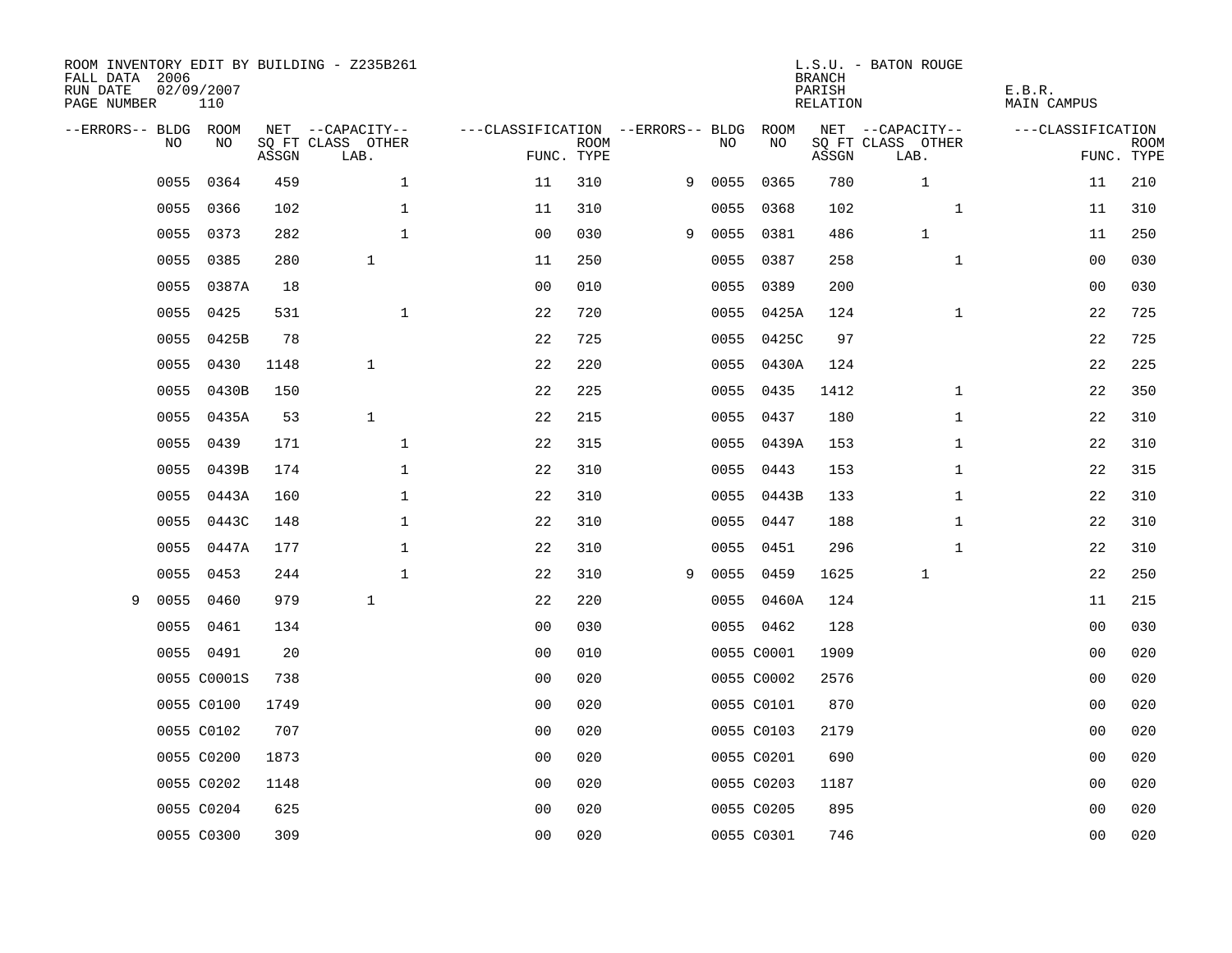| ROOM INVENTORY EDIT BY BUILDING - Z235B261<br>FALL DATA 2006<br>RUN DATE<br>PAGE NUMBER |      | 02/09/2007<br>111 |       |                           |             |                |                           |                                   |      |                                                                 | <b>BRANCH</b><br>PARISH<br><b>RELATION</b> | L.S.U. - BATON ROUGE                                                   | E.B.R.<br><b>MAIN CAMPUS</b>  |                           |
|-----------------------------------------------------------------------------------------|------|-------------------|-------|---------------------------|-------------|----------------|---------------------------|-----------------------------------|------|-----------------------------------------------------------------|--------------------------------------------|------------------------------------------------------------------------|-------------------------------|---------------------------|
| --ERRORS-- BLDG ROOM                                                                    |      |                   |       | NET --CAPACITY--          |             |                |                           | ---CLASSIFICATION --ERRORS-- BLDG |      | ROOM                                                            |                                            | NET --CAPACITY--                                                       | ---CLASSIFICATION             |                           |
|                                                                                         | NO   | NO                | ASSGN | SO FT CLASS OTHER<br>LAB. |             |                | <b>ROOM</b><br>FUNC. TYPE |                                   | NO   | NO                                                              | ASSGN                                      | SQ FT CLASS OTHER<br>LAB.                                              |                               | <b>ROOM</b><br>FUNC. TYPE |
|                                                                                         |      | 0055 C0302        | 664   |                           |             | 0 <sub>0</sub> | 020                       |                                   |      | 0055 C0303                                                      | 778                                        |                                                                        | 0 <sub>0</sub>                | 020                       |
|                                                                                         |      | 0055 C0304        | 893   |                           |             | 0 <sup>0</sup> | 020                       |                                   |      | 0055 C0400                                                      | 336                                        |                                                                        | 00                            | 020                       |
|                                                                                         |      | 0055 C0401        | 370   |                           |             | 0 <sub>0</sub> | 020                       |                                   |      | 0055 C0402                                                      | 557                                        |                                                                        | 0 <sub>0</sub>                | 020                       |
|                                                                                         |      | 0055 E0001-       | 84    |                           |             | 0 <sub>0</sub> | 020                       |                                   |      | 0055 E01001                                                     | 50                                         |                                                                        | 00                            | 020                       |
|                                                                                         |      | 0055 E01002       | 54    |                           |             | 00             | 020                       |                                   |      | 0055 E01003                                                     | 87                                         |                                                                        | 00                            | 020                       |
|                                                                                         |      | 0055 E0200-       | 114   |                           |             | 0 <sub>0</sub> | 020                       |                                   |      | 0055 E0300-                                                     | 86                                         |                                                                        | 0 <sub>0</sub>                | 020                       |
|                                                                                         |      | 0055 E0400-       | 86    |                           |             | 0 <sub>0</sub> | 020                       |                                   |      | 0055 E0500-                                                     | 86                                         |                                                                        | 00                            | 020                       |
|                                                                                         |      | 0055 S0001-       | 172   |                           |             | 0 <sub>0</sub> | 020                       |                                   |      | 0055 S0001B                                                     | 156                                        |                                                                        | 0 <sub>0</sub>                | 020                       |
| 9                                                                                       |      | 0055 S0021B       | 471   |                           | 1           | 22             | 250                       | 9                                 |      | 0055 S0027B                                                     | 602                                        | 1                                                                      | 22                            | 250                       |
|                                                                                         |      | 0055 S01001       | 177   |                           |             | 0 <sub>0</sub> | 020                       |                                   |      | 0055 S01002                                                     | 202                                        |                                                                        | 00                            | 020                       |
|                                                                                         |      | 0055 S01003       | 68    |                           |             | 0 <sub>0</sub> | 020                       |                                   |      | 0055 S01004                                                     | 192                                        |                                                                        | 0 <sub>0</sub>                | 020                       |
|                                                                                         |      | 0055 S01005       | 182   |                           |             | 0 <sub>0</sub> | 020                       |                                   |      | 0055 S01006                                                     | 175                                        |                                                                        | 0 <sub>0</sub>                | 020                       |
|                                                                                         |      | 0055 S0200-       | 172   |                           |             | 00             | 020                       |                                   |      | 0055 S0300-                                                     | 96                                         |                                                                        | 00                            | 020                       |
|                                                                                         |      | 0055 S0400-       | 188   |                           |             | 0 <sub>0</sub> | 020                       |                                   |      | 0055 S0500-<br>TOTAL NUMBER CLASSROOMS<br>TOTAL NUMBER LABS 210 | 195                                        | TOTAL NET ASSIGN SQ. FT. IN ROOM FILE<br>TOTAL NUMBER SPECIAL LABS 220 | 00<br>100,795<br>6<br>11<br>3 | 020                       |
|                                                                                         |      | 0056 0001         | 52    |                           |             | 0 <sub>0</sub> | 020                       |                                   |      | 0056 0001A                                                      | 37                                         |                                                                        | 57                            | 315                       |
|                                                                                         | 0056 | 0001B             | 137   |                           | 3           | 57             | 310                       |                                   | 0056 | 0001C                                                           | 149                                        | 3                                                                      | 57                            | 310                       |
|                                                                                         | 0056 | 0001D             | 18    |                           |             | 57             | 315                       |                                   | 0056 | 0002                                                            | 307                                        | 2                                                                      | 57                            | 310                       |
|                                                                                         | 0056 | 0002A             | 211   |                           | 20          | 57             | 350                       |                                   | 0056 | 0002B                                                           | 115                                        | $\mathbf{1}$                                                           | 57                            | 310                       |
|                                                                                         | 0056 | 0002C             | 25    |                           |             | 0 <sub>0</sub> | 030                       |                                   | 0056 | 0002D                                                           | 120                                        | $\mathbf{1}$                                                           | 57                            | 310                       |
|                                                                                         | 0056 | 0003              | 54    |                           |             | 0 <sub>0</sub> | 020                       |                                   | 0056 | 0003A                                                           | 108                                        | $\mathbf{1}$                                                           | 57                            | 310                       |
|                                                                                         | 0056 | 0003B             | 128   |                           | $\mathbf 1$ | 57             | 310                       |                                   | 0056 | 0003C                                                           | 23                                         |                                                                        | 00                            | 030                       |
|                                                                                         | 0056 | 0004              | 25    |                           |             | 0 <sub>0</sub> | 010                       |                                   | 0056 | 0005                                                            | 44                                         |                                                                        | 00                            | 020                       |
|                                                                                         | 0056 | 0005A             | 89    |                           | $\mathbf 1$ | 57             | 310                       |                                   | 0056 | 0005B                                                           | 38                                         | $\mathbf{1}$                                                           | 00                            | 030                       |
|                                                                                         |      | 0056 0005C        | 41    |                           | 2           | 0 <sub>0</sub> | 030                       |                                   |      | 0056 0005D                                                      | 91                                         | 2                                                                      | 57                            | 310                       |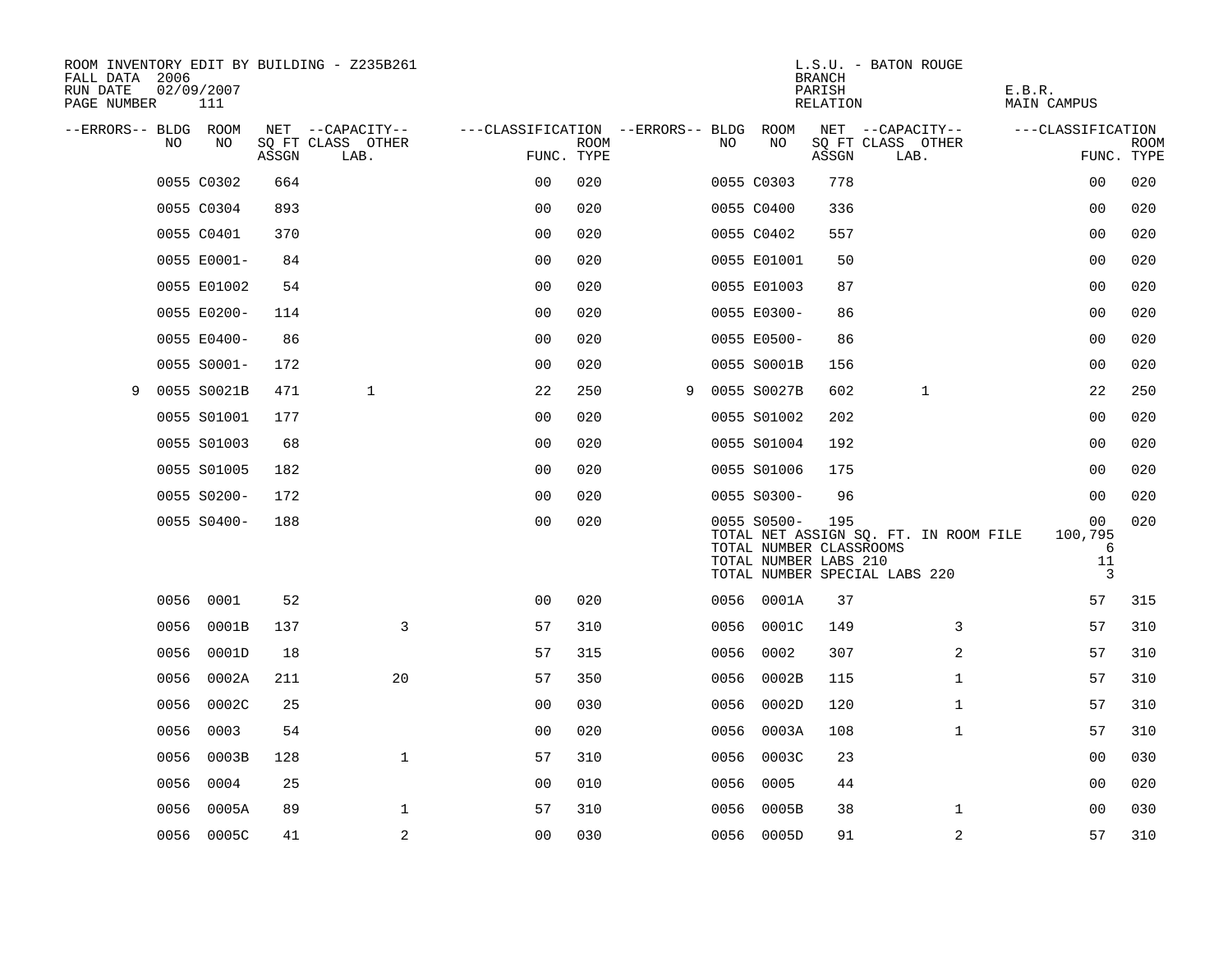| ROOM INVENTORY EDIT BY BUILDING - Z235B261<br>FALL DATA 2006<br>RUN DATE<br>PAGE NUMBER | 02/09/2007<br>112 |       |                           |                |             |                                   |            | <b>BRANCH</b><br>PARISH<br>RELATION | L.S.U. - BATON ROUGE      | E.B.R.<br><b>MAIN CAMPUS</b> |                           |
|-----------------------------------------------------------------------------------------|-------------------|-------|---------------------------|----------------|-------------|-----------------------------------|------------|-------------------------------------|---------------------------|------------------------------|---------------------------|
| --ERRORS-- BLDG ROOM                                                                    |                   |       | NET --CAPACITY--          |                |             | ---CLASSIFICATION --ERRORS-- BLDG | ROOM       |                                     | NET --CAPACITY--          | ---CLASSIFICATION            |                           |
| N <sub>O</sub>                                                                          | NO.               | ASSGN | SO FT CLASS OTHER<br>LAB. | FUNC. TYPE     | <b>ROOM</b> | NO.                               | NO         | ASSGN                               | SQ FT CLASS OTHER<br>LAB. |                              | <b>ROOM</b><br>FUNC. TYPE |
| 0056                                                                                    | 0007              | 181   | $\overline{4}$            | 57             | 310         | 0056                              | 0009       | 52                                  |                           | 00                           | 020                       |
| 0056                                                                                    | 0009A             | 198   |                           | 0 <sub>0</sub> | 030         | 0056                              | 0011       | 13                                  | $\overline{4}$            | 0 <sub>0</sub>               | 030                       |
| 0056                                                                                    | 0013              | 79    |                           | 57             | 730         | 0056                              | 0015       | 78                                  |                           | 57                           | 760                       |
| 0056                                                                                    | 0017              | 179   |                           | 57             | 730         | 0056                              | 0019       | 36                                  |                           | 0 <sub>0</sub>               | 030                       |
| 0056                                                                                    | 0020              | 185   | 10                        | 57             | 650         | 0056                              | 0100       | 491                                 | 24                        | 57                           | 880                       |
| 0056                                                                                    | 0102              | 559   | 3                         | 57             | 310         |                                   | 0056 0102A | 122                                 | $\mathbf{1}$              | 57                           | 310                       |
| 0056                                                                                    | 0106              | 77    |                           | 57             | 655         | 0056                              | 0110       | 95                                  | $\overline{a}$            | 57                           | 310                       |
| 0056                                                                                    | 0111              | 46    | $\mathbf{2}$              | 0 <sub>0</sub> | 030         |                                   | 0056 0112  | 79                                  | 3                         | 57                           | 830                       |
| 0056                                                                                    | 0113              | 38    | $\mathbf 1$               | 0 <sub>0</sub> | 030         | 0056                              | 0114       | 136                                 | 2                         | 57                           | 850                       |
| 0056                                                                                    | 0115              | 83    | 2                         | 57             | 830         |                                   | 0056 0115A | 24                                  | 3                         | 57                           | 850                       |
| 0056                                                                                    | 0115B             | 119   | 3                         | 57             | 850         | 0056                              | 0116       | 118                                 | 3                         | 57                           | 850                       |
| 0056                                                                                    | 0118              | 162   | 2                         | 57             | 810         |                                   | 0056 0118A | 32                                  |                           | 0 <sub>0</sub>               | 030                       |
| 0056                                                                                    | 0119              | 215   | 6                         | 91             | 850         | 0056                              | 0121       | 340                                 | 10                        | 57                           | 880                       |
| 0056                                                                                    | 0121A             | 39    |                           | 0 <sub>0</sub> | 020         |                                   | 0056 0123  | 123                                 | 2                         | 57                           | 860                       |
| 0056                                                                                    | 0123A             | 20    | $\mathbf 1$               | 0 <sub>0</sub> | 030         |                                   | 0056 0124  | 165                                 | 3                         | 57                           | 845                       |
| 0056                                                                                    | 0124A             | 31    | $\mathbf{1}$              | 0 <sub>0</sub> | 030         |                                   | 0056 0124B | 44                                  | $\mathbf{1}$              | 0 <sub>0</sub>               | 020                       |
| 0056                                                                                    | 0125              | 190   | 3                         | 57             | 860         |                                   | 0056 0125A | 160                                 | 3                         | 57                           | 860                       |
| 0056                                                                                    | 0126              | 136   | $\mathbf{1}$              | 57             | 310         |                                   | 0056 0127  | 156                                 | 3                         | 57                           | 310                       |
|                                                                                         | 0056 0127A        | 5     |                           | 57             | 315         |                                   | 0056 0130  | 136                                 | 3                         | 57                           | 850                       |
| 0056                                                                                    | 0131              | 136   |                           | 00             | 030         |                                   | 0056 0132  | 136                                 | 3                         | 57                           | 850                       |
| 0056                                                                                    | 0133              | 136   | 3                         | 57             | 850         |                                   | 0056 0134  | 136                                 | 3                         | 57                           | 850                       |
| 0056                                                                                    | 0135              | 136   | $\mathsf{3}$              | 57             | 850         |                                   | 0056 0136  | 101                                 | 3                         | 57                           | 850                       |
| 0056                                                                                    | 0137              | 101   | 3                         | 57             | 850         |                                   | 0056 0138  | 101                                 | 3                         | 57                           | 850                       |
| 0056                                                                                    | 0139              | 101   | 3                         | 57             | 850         |                                   | 0056 0140  | 136                                 | $\mathbf{1}$              | 57                           | 310                       |
| 0056                                                                                    | 0141              | 136   |                           | 57             | 870         |                                   | 0056 0142  | 42                                  |                           | 57                           | 730                       |
|                                                                                         | 0056 0145         | 366   | 5                         | 57             | 880         |                                   | 0056 0150  | 80                                  |                           | 0 <sub>0</sub>               | 020                       |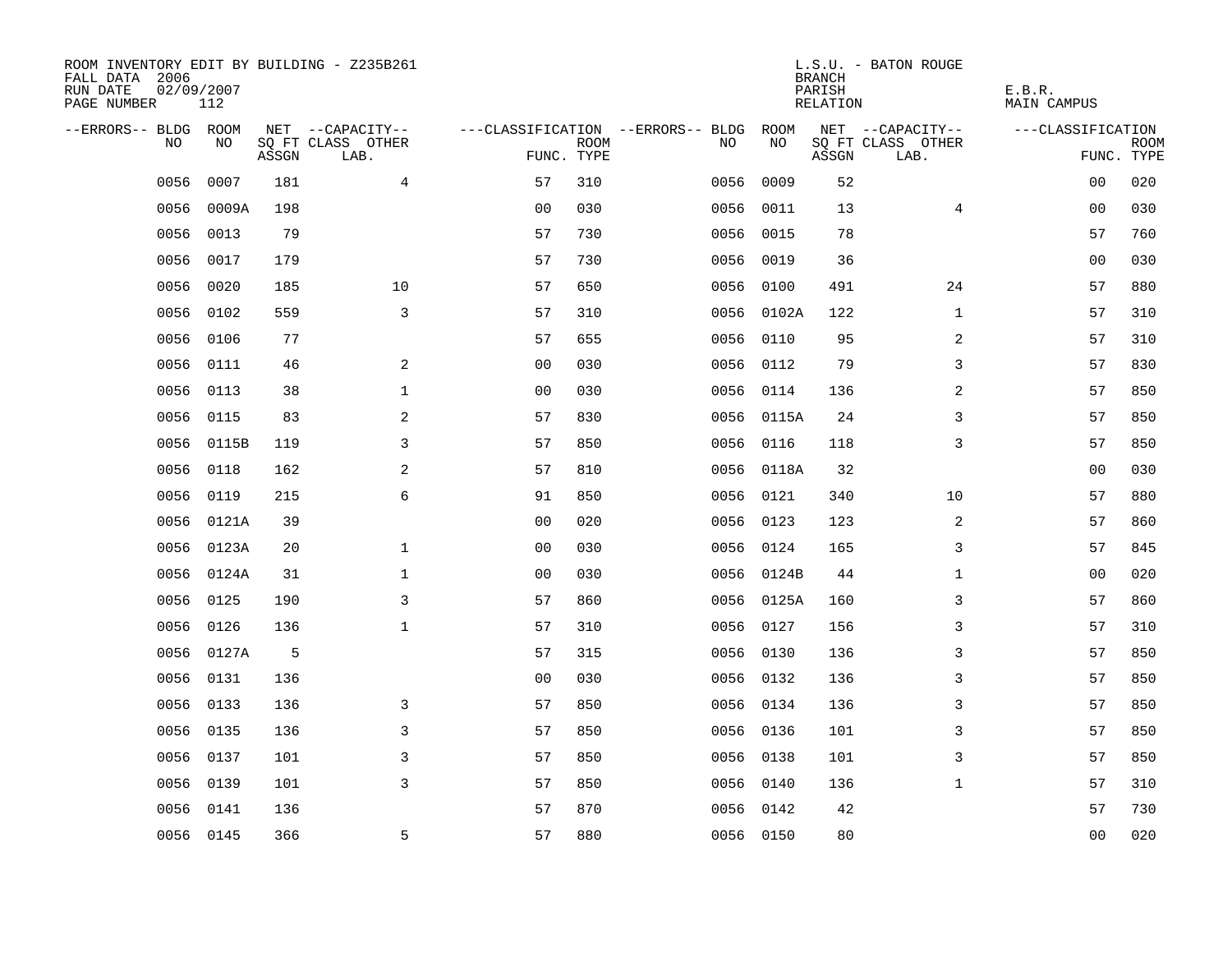| ROOM INVENTORY EDIT BY BUILDING - Z235B261<br>FALL DATA 2006<br>RUN DATE<br>PAGE NUMBER | 02/09/2007<br>113 |       |                           |                |             |                                   |            | <b>BRANCH</b><br>PARISH<br><b>RELATION</b> | L.S.U. - BATON ROUGE      | E.B.R.<br><b>MAIN CAMPUS</b> |                           |
|-----------------------------------------------------------------------------------------|-------------------|-------|---------------------------|----------------|-------------|-----------------------------------|------------|--------------------------------------------|---------------------------|------------------------------|---------------------------|
| --ERRORS-- BLDG ROOM                                                                    |                   |       | NET --CAPACITY--          |                |             | ---CLASSIFICATION --ERRORS-- BLDG | ROOM       |                                            | NET --CAPACITY--          | ---CLASSIFICATION            |                           |
| <b>NO</b>                                                                               | NO.               | ASSGN | SO FT CLASS OTHER<br>LAB. | FUNC. TYPE     | <b>ROOM</b> | NO.                               | NO         | ASSGN                                      | SQ FT CLASS OTHER<br>LAB. |                              | <b>ROOM</b><br>FUNC. TYPE |
| 0056                                                                                    | 0150A             | 227   | 14                        | 57             | 350         | 0056                              | 0150B      | 210                                        | $\mathbf{1}$              | 57                           | 310                       |
| 0056                                                                                    | 0150C             | 260   | $\mathbf{1}$              | 57             | 310         |                                   | 0056 0151  | 247                                        | 12                        | 57                           | 650                       |
| 0056                                                                                    | 0151A             | 11    |                           | 0 <sub>0</sub> | 010         |                                   | 0056 0152  | 187                                        | $\mathbf{1}$              | 57                           | 310                       |
| 0056                                                                                    | 0152A             | 18    | $\mathbf{1}$              | 0 <sub>0</sub> | 030         |                                   | 0056 0152B | 36                                         | $\mathbf{1}$              | 00                           | 030                       |
| 0056                                                                                    | 0153              | 17    |                           | 00             | 010         | 0056                              | 0154       | 26                                         |                           | 0 <sub>0</sub>               | 030                       |
| 0056                                                                                    | 0155              | 97    |                           | 0 <sub>0</sub> | 020         |                                   | 0056 0155A | 194                                        | 3                         | 57                           | 850                       |
| 0056                                                                                    | 0155B             | 161   | 7                         | 57             | 880         | 0056                              | 0155C      | 105                                        | $\overline{a}$            | 57                           | 830                       |
| 0056                                                                                    | 0155D             | 153   |                           | 57             | 850         |                                   | 0056 0155E | 222                                        | 2                         | 00                           | 030                       |
| 0056                                                                                    | 0170              | 67    |                           | 57             | 315         |                                   | 0056 0170A | 28                                         |                           | 0 <sub>0</sub>               | 010                       |
| 0056                                                                                    | 0171              | 155   |                           | 0 <sub>0</sub> | 020         |                                   | 0056 0172  | 534                                        | 11                        | 57                           | 860                       |
| 0056                                                                                    | 0172A             | 231   |                           | 57             | 870         |                                   | 0056 0173  | 347                                        | 3                         | 57                           | 310                       |
|                                                                                         | 0056 0174         | 214   |                           | 0 <sub>0</sub> | 030         |                                   | 0056 0175  | 16                                         |                           | 0 <sub>0</sub>               | 020                       |
| 0056                                                                                    | 0176              | 202   | 2                         | 57             | 310         | 0056                              | 0177       | 63                                         | $\mathbf{1}$              | 00                           | 030                       |
| 0056                                                                                    | 0178              | 43    |                           | 57             | 730         |                                   | 0056 0179  | 56                                         | $\mathbf{1}$              | 57                           | 860                       |
| 0056                                                                                    | 0180              | 223   | 2                         | 57             | 310         | 0056                              | 0190       | 33                                         |                           | 00                           | 010                       |
| 0056                                                                                    | 0191              | 171   | 10                        | 57             | 880         |                                   | 0056 0192  | 158                                        | $\mathbf{1}$              | 57                           | 310                       |
| 0056                                                                                    | 0193              | 51    |                           | 0 <sub>0</sub> | 010         |                                   | 0056 0193A | 25                                         | $\mathbf{1}$              | 00                           | 030                       |
| 0056                                                                                    | 0194              | 61    | 3                         | 57             | 650         |                                   | 0056 0194A | 40                                         | $\mathbf{1}$              | 00                           | 030                       |
| 0056                                                                                    | 0195              | 154   | $\overline{4}$            | 57             | 850         |                                   | 0056 0196  | 188                                        | $\mathbf{1}$              | 57                           | 310                       |
| 0056                                                                                    | 0197              | 77    |                           | 0 <sub>0</sub> | 020         |                                   | 0056 0197A | 34                                         |                           | 57                           | 855                       |
|                                                                                         | 0056 0197B        | 33    |                           | 57             | 855         |                                   | 0056 0197C | 76                                         | $\mathbf{1}$              | 57                           | 310                       |
| 0056                                                                                    | 0197D             | 132   | 3                         | 57             | 850         |                                   | 0056 0197E | 86                                         | 3                         | 57                           | 850                       |
| 0056                                                                                    | 0198              | 86    |                           | 0 <sub>0</sub> | 020         |                                   | 0056 0198A | 104                                        | 3                         | 57                           | 850                       |
| 0056                                                                                    | 0198B             | 133   | $\overline{4}$            | 57             | 850         |                                   | 0056 0198C | 78                                         | $\mathbf{1}$              | 57                           | 310                       |
| 0056                                                                                    | 0198D             | 72    |                           | 57             | 855         |                                   | 0056 0250  | 271                                        | 12                        | 57                           | 880                       |
|                                                                                         | 0056 0251         | 252   | 12                        | 57             | 650         |                                   | 0056 0251A | 11                                         |                           | 57                           | 315                       |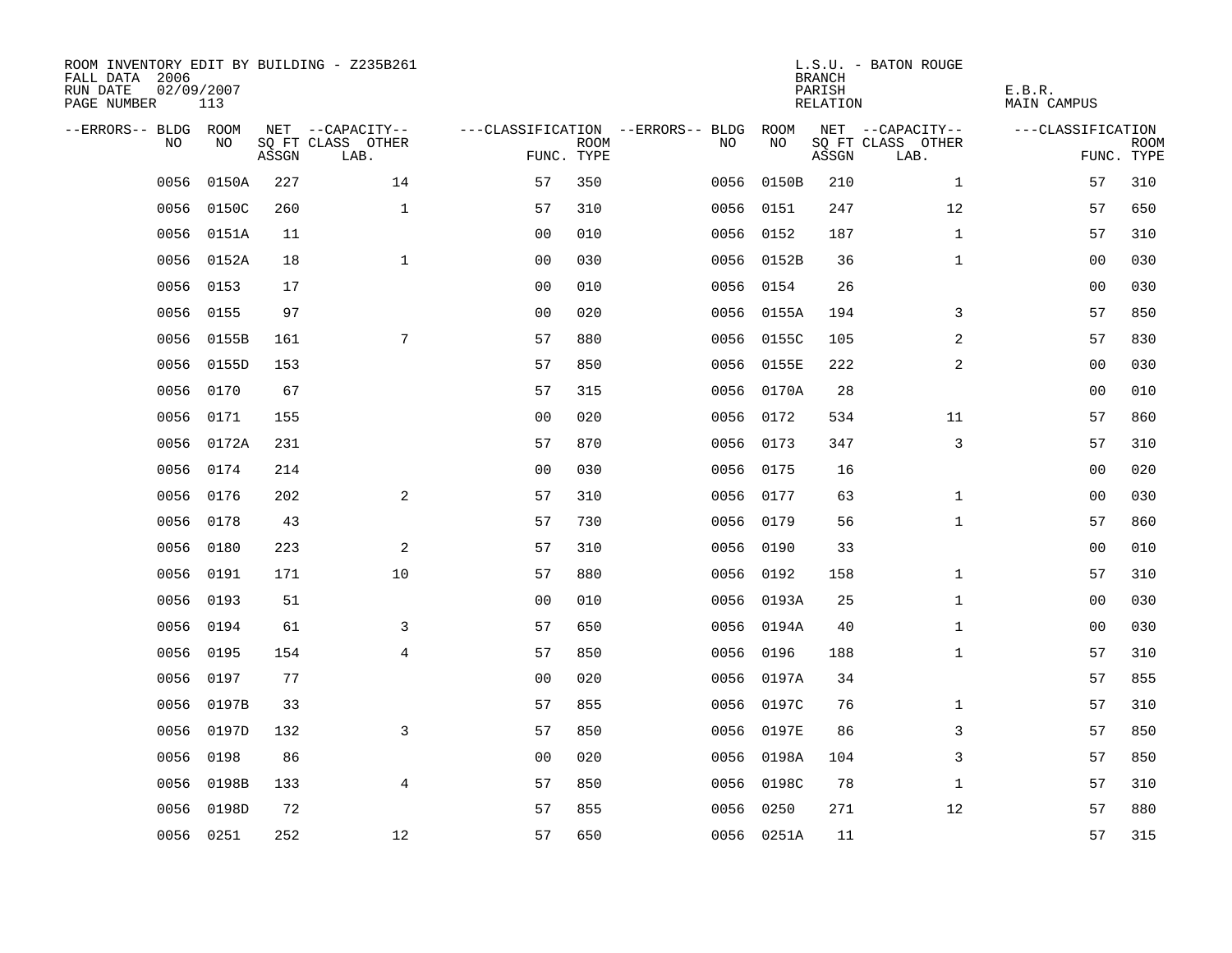| ROOM INVENTORY EDIT BY BUILDING - Z235B261<br>FALL DATA 2006<br>RUN DATE<br>PAGE NUMBER | 02/09/2007<br>114 |       |                           |                |             |                                   |             | <b>BRANCH</b><br>PARISH<br>RELATION | L.S.U. - BATON ROUGE      | E.B.R.<br>MAIN CAMPUS |                           |
|-----------------------------------------------------------------------------------------|-------------------|-------|---------------------------|----------------|-------------|-----------------------------------|-------------|-------------------------------------|---------------------------|-----------------------|---------------------------|
| --ERRORS-- BLDG ROOM                                                                    |                   |       | NET --CAPACITY--          |                |             | ---CLASSIFICATION --ERRORS-- BLDG | ROOM        |                                     | NET --CAPACITY--          | ---CLASSIFICATION     |                           |
| NO                                                                                      | NO                | ASSGN | SQ FT CLASS OTHER<br>LAB. | FUNC. TYPE     | <b>ROOM</b> | NO.                               | NO          | ASSGN                               | SQ FT CLASS OTHER<br>LAB. |                       | <b>ROOM</b><br>FUNC. TYPE |
| 0056                                                                                    | 0252              | 351   | $\overline{4}$            | 57             | 310         | 0056                              | 0253        | 187                                 | 2                         | 57                    | 310                       |
| 0056                                                                                    | 0253A             | 8     |                           | 57             | 315         |                                   | 0056 0253B  | 9                                   |                           | 57                    | 315                       |
|                                                                                         | 0056 0253C        | 36    | $\mathbf 1$               | 57             | 315         |                                   | 0056 0254   | 266                                 | 10                        | 57                    | 310                       |
| 0056                                                                                    | 0255              | 51    |                           | 0 <sub>0</sub> | 020         |                                   | 0056 0255A  | 30                                  | 2                         | 00                    | 030                       |
| 0056                                                                                    | 0256              | 26    |                           | 57             | 315         | 0056                              | 0257        | 169                                 | 2                         | 57                    | 310                       |
| 0056                                                                                    | 0258              | 90    | 2                         | 57             | 310         |                                   | 0056 0259   | 84                                  | 2                         | 57                    | 310                       |
| 0056                                                                                    | 0260              | 90    | 2                         | 57             | 310         |                                   | 0056 0261   | 157                                 | 2                         | 57                    | 310                       |
| 0056                                                                                    | 0270              | 100   | $\mathbf{1}$              | 57             | 310         |                                   | 0056 0270A  | 25                                  | $\mathbf{1}$              | 00                    | 030                       |
| 0056                                                                                    | 0270B             | 6     |                           | 57             | 730         |                                   | 0056 0271   | 280                                 | $\overline{a}$            | 57                    | 310                       |
| 0056                                                                                    | 0272              | 148   | $\mathbf{2}$              | 57             | 310         |                                   | 0056 0273   | 235                                 | $\overline{a}$            | 57                    | 310                       |
| 0056                                                                                    | 0274              | 51    |                           | 0 <sub>0</sub> | 020         |                                   | 0056 0274A  | 105                                 | $\mathbf{1}$              | 57                    | 310                       |
| 0056                                                                                    | 0274B             | 52    | $\mathbf{1}$              | 57             | 315         |                                   | 0056 0274C  | 121                                 | $\mathbf{1}$              | 57                    | 310                       |
| 0056                                                                                    | 0275              | 254   | 2                         | 57             | 310         | 0056                              | 0276        | 211                                 | 2                         | 0 <sub>0</sub>        | 030                       |
| 0056                                                                                    | 0277              | 16    |                           | 57             | 315         |                                   | 0056 0278   | 204                                 | 3                         | 57                    | 310                       |
| 0056                                                                                    | 0280              | 177   |                           | 57             | 730         | 0056                              | 0282        | 225                                 | 3                         | 57                    | 310                       |
| 0056                                                                                    | 0290              | 20    |                           | 0 <sub>0</sub> | 010         |                                   | 0056 0291   | 173                                 | 2                         | 57                    | 310                       |
| 0056                                                                                    | 0291A             | 33    | $\mathbf 1$               | 0 <sub>0</sub> | 030         | 0056                              | 0291B       | 9                                   | $\mathbf{1}$              | 57                    | 315                       |
| 0056                                                                                    | 0292              | 172   | $\mathbf 1$               | 57             | 310         |                                   | 0056 0292A  | 39                                  | $\mathbf{1}$              | 00                    | 030                       |
| 0056                                                                                    | 0292B             | 40    | $\mathbf 1$               | 0 <sub>0</sub> | 030         |                                   | 0056 0293   | 165                                 | 2                         | 00                    | 030                       |
| 0056                                                                                    | 0294              | 174   | 2                         | 57             | 310         |                                   | 0056 0295   | 207                                 | 14                        | 57                    | 350                       |
|                                                                                         | 0056 0296         | 480   | 25                        | 57             | 680         |                                   | 0056 0297   | 246                                 | $\mathbf{1}$              | 57                    | 310                       |
|                                                                                         | 0056 0301         | 398   |                           | 0 <sub>0</sub> | 030         |                                   | 0056 C00011 | 750                                 |                           | 00                    | 020                       |
|                                                                                         | 0056 C00012       | 159   |                           | 0 <sub>0</sub> | 020         |                                   | 0056 C01001 | 423                                 |                           | 00                    | 020                       |
|                                                                                         | 0056 C01002       | 450   |                           | 0 <sub>0</sub> | 020         |                                   | 0056 C01003 | 501                                 |                           | 00                    | 020                       |
|                                                                                         | 0056 C01004       | 278   |                           | 0 <sub>0</sub> | 020         |                                   | 0056 C01005 | 845                                 |                           | 00                    | 020                       |
|                                                                                         | 0056 C01006       | 524   |                           | 0 <sub>0</sub> | 020         |                                   | 0056 C01007 | 435                                 |                           | 0 <sub>0</sub>        | 020                       |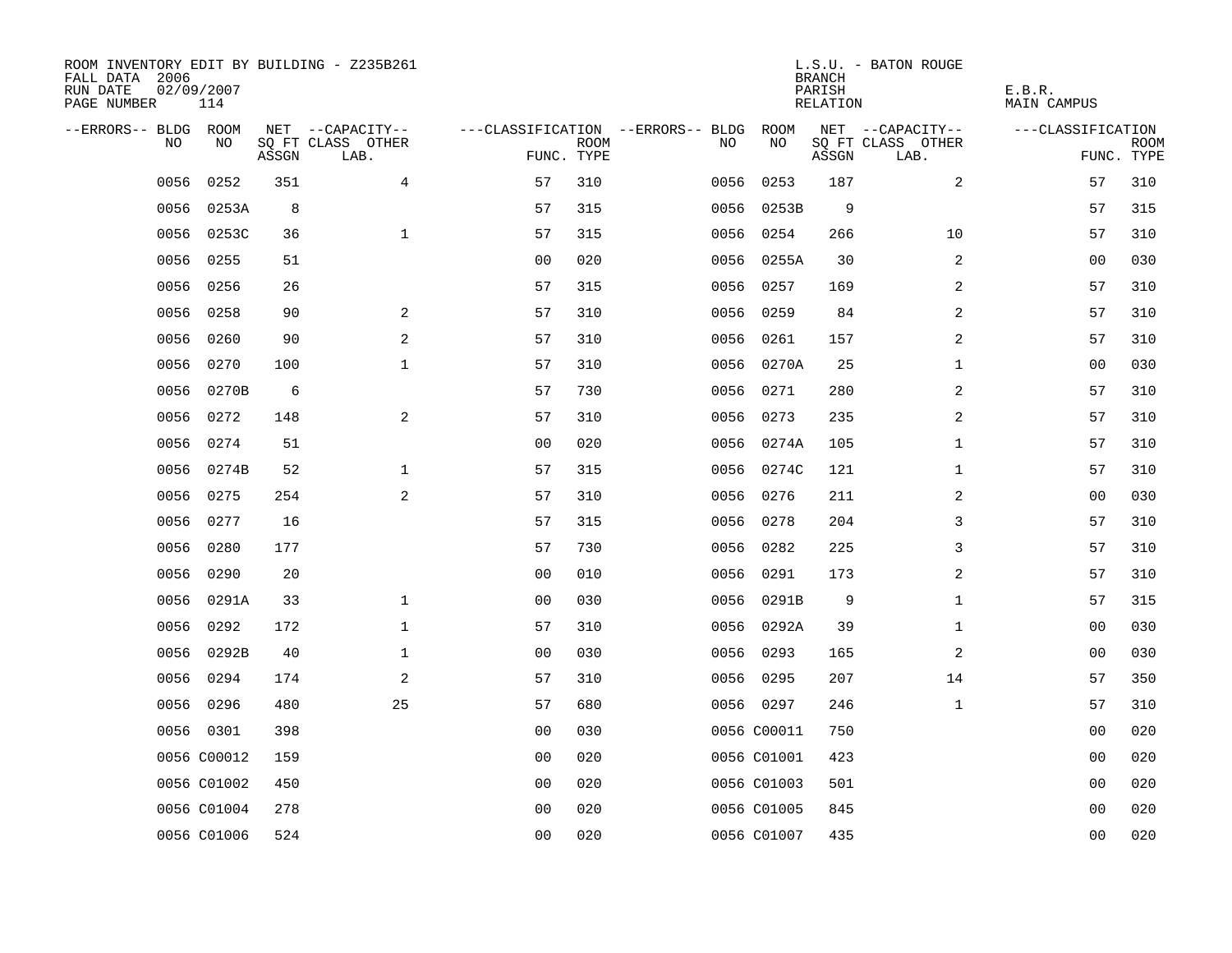| ROOM INVENTORY EDIT BY BUILDING - Z235B261<br>FALL DATA 2006<br>RUN DATE<br>PAGE NUMBER | 02/09/2007<br>115 |       |                           |                                        |             |      |                                                  | <b>BRANCH</b><br>PARISH<br>RELATION | L.S.U. - BATON ROUGE                                                   | E.B.R.<br>MAIN CAMPUS |                           |
|-----------------------------------------------------------------------------------------|-------------------|-------|---------------------------|----------------------------------------|-------------|------|--------------------------------------------------|-------------------------------------|------------------------------------------------------------------------|-----------------------|---------------------------|
| --ERRORS-- BLDG ROOM                                                                    |                   |       | NET --CAPACITY--          | ---CLASSIFICATION --ERRORS-- BLDG ROOM |             |      |                                                  |                                     | NET --CAPACITY--                                                       | ---CLASSIFICATION     |                           |
| NO.                                                                                     | NO.               | ASSGN | SQ FT CLASS OTHER<br>LAB. | FUNC. TYPE                             | <b>ROOM</b> | NO.  | NO                                               | ASSGN                               | SQ FT CLASS OTHER<br>LAB.                                              |                       | <b>ROOM</b><br>FUNC. TYPE |
|                                                                                         | 0056 C02001       | 660   |                           | 0 <sub>0</sub>                         | 020         |      | 0056 C02002                                      | 519                                 |                                                                        | 0 <sub>0</sub>        | 020                       |
|                                                                                         | 0056 C02003       | 555   |                           | 0 <sub>0</sub>                         | 020         |      | 0056 E0000                                       | 32                                  |                                                                        | 0 <sub>0</sub>        | 020                       |
|                                                                                         | 0056 E0100        | 32    |                           | 0 <sub>0</sub>                         | 020         |      | 0056 E0200                                       | 32                                  |                                                                        | 0 <sub>0</sub>        | 020                       |
|                                                                                         | 0056 S0000        | 66    |                           | 0 <sub>0</sub>                         | 020         |      | 0056 S0100                                       | 313                                 |                                                                        | 00                    | 020                       |
|                                                                                         | 0056 S0200        | 318   |                           | 0 <sub>0</sub>                         | 020         |      | TOTAL NUMBER CLASSROOMS<br>TOTAL NUMBER LABS 210 |                                     | TOTAL NET ASSIGN SQ. FT. IN ROOM FILE<br>TOTAL NUMBER SPECIAL LABS 220 | 17,849                |                           |
| 0059                                                                                    | 0140              | 39    | $\mathbf 1$               | 0 <sub>0</sub>                         | 030         |      | 0059 0149                                        | 1254                                | 40                                                                     | 22                    | 720                       |
| 0059                                                                                    | 0149A             | 130   | 2                         | 11                                     | 310         | 0059 | 0150                                             | 64                                  |                                                                        | 0 <sub>0</sub>        | 030                       |
| 0059                                                                                    | 0151              | 57    |                           | 0 <sub>0</sub>                         | 030         |      | 0059 0152                                        | 978                                 | 6                                                                      | 22                    | 720                       |
| 0059                                                                                    | 0154              | 151   | $\mathbf{1}$              | 22                                     | 310         | 0059 | 0158                                             | 241                                 | $\mathbf{1}$                                                           | 11                    | 310                       |
| 0059                                                                                    | 0159              | 517   | 6                         | 22                                     | 250         | 0059 | 0160                                             | 173                                 | $\mathbf{1}$                                                           | 11                    | 350                       |
| 0059                                                                                    | 0161              | 25    |                           | 0 <sub>0</sub>                         | 030         | 0059 | 0162                                             | 286                                 | 6                                                                      | 11                    | 220                       |
| 0059                                                                                    | 0163              | 118   | 4                         | 0 <sub>0</sub>                         | 030         | 0059 | 0164                                             | 3788                                | 40                                                                     | 11                    | 210                       |
| 0059                                                                                    | 0164B             | 454   | 7                         | 11                                     | 220         | 0059 | 0164D                                            | 628                                 | 3                                                                      | 22                    | 250                       |
| 0059                                                                                    | 0164E             | 879   | 3                         | 22                                     | 250         | 0059 | 0164F                                            | 193                                 | $\mathbf{1}$                                                           | 22                    | 250                       |
| 0059                                                                                    | 0164G             | 70    |                           | 0 <sub>0</sub>                         | 020         | 0059 | 0166                                             | 108                                 |                                                                        | 00                    | 030                       |
| 0059                                                                                    | 0261              | 428   | 2                         | 22                                     | 250         | 0059 | 0261A                                            | 92                                  | 2                                                                      | 22                    | 310                       |
| 0059                                                                                    | 0262              | 268   | $\mathbf{1}$              | 11                                     | 310         | 0059 | 0265                                             | 540                                 | 28                                                                     | 22                    | 110                       |
| 0059                                                                                    | 0266              | 232   | $\mathbf{1}$              | 11                                     | 310         | 0059 | 0270                                             | 263                                 | $\mathbf{1}$                                                           | 11                    | 310                       |
| 0059                                                                                    | 0271              | 120   | $\overline{4}$            | 0 <sub>0</sub>                         | 030         | 0059 | 0273                                             | 74                                  |                                                                        | 22                    | 730                       |
| 0059                                                                                    | 0274              | 141   | 2                         | 22                                     | 310         | 0059 | 0275                                             | 75                                  | $\mathbf{1}$                                                           | 22                    | 310                       |
| 0059                                                                                    | 0276              | 163   | $\mathbf 1$               | 22                                     | 310         | 0059 | 0277                                             | 77                                  | $\mathbf{1}$                                                           | 22                    | 310                       |
| 0059                                                                                    | 0278              | 37    |                           | 11                                     | 710         | 0059 | 0279                                             | 88                                  | $\mathbf{1}$                                                           | 11                    | 310                       |
| 0059                                                                                    | 0281              | 77    | $\mathbf 1$               | 11                                     | 310         | 0059 | 0282                                             | 600                                 | 40                                                                     | 11                    | 110                       |
|                                                                                         | 0059 0287         | 401   |                           | 0 <sub>0</sub>                         | 030         |      | 0059 0288                                        | 716                                 | 47                                                                     | 11                    | 710                       |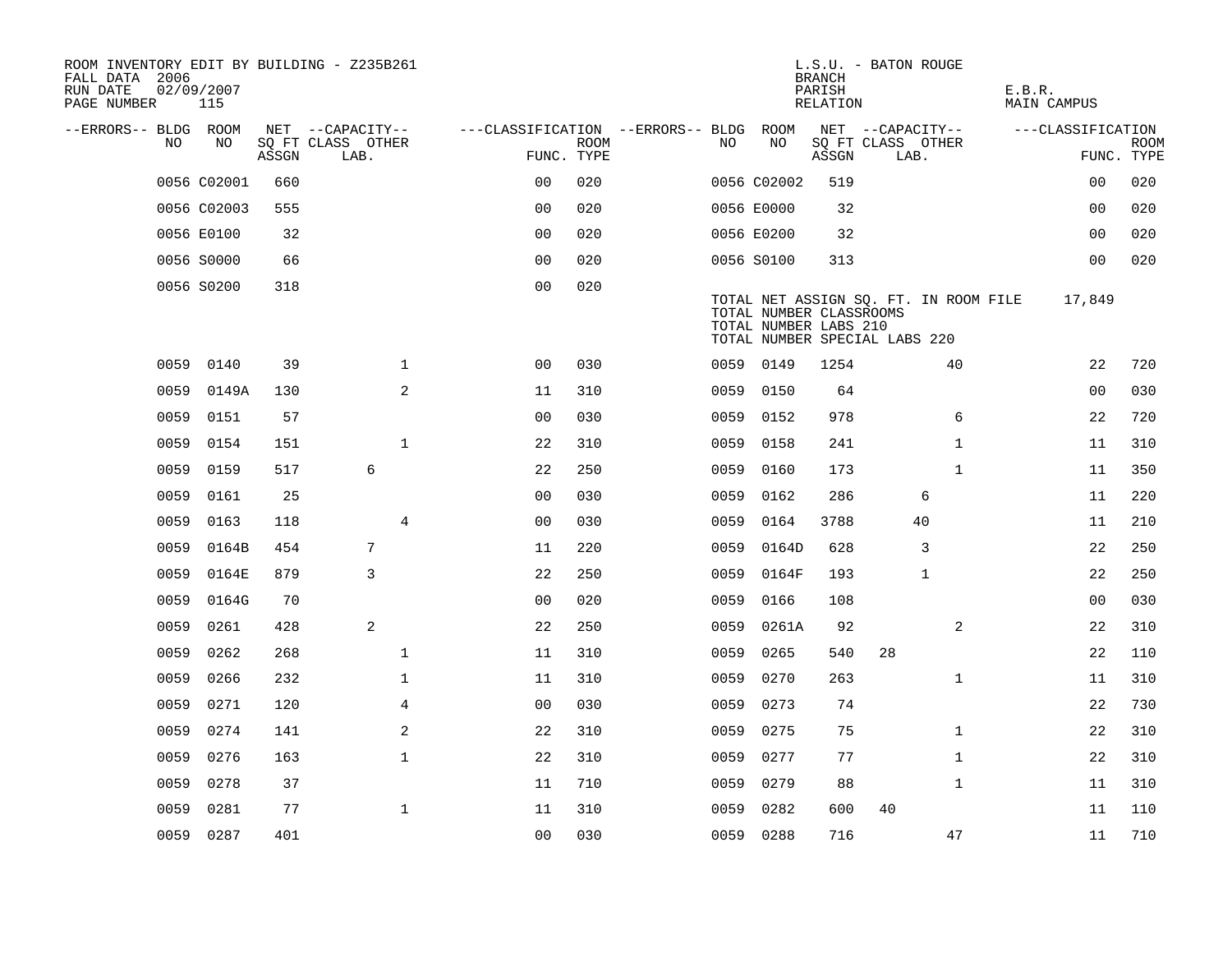| ROOM INVENTORY EDIT BY BUILDING - Z235B261<br>FALL DATA 2006<br>RUN DATE<br>PAGE NUMBER | 02/09/2007<br>116 |       |                           |                |             |                                   |             | <b>BRANCH</b><br>PARISH<br><b>RELATION</b> | L.S.U. - BATON ROUGE      | E.B.R.<br><b>MAIN CAMPUS</b> |                           |
|-----------------------------------------------------------------------------------------|-------------------|-------|---------------------------|----------------|-------------|-----------------------------------|-------------|--------------------------------------------|---------------------------|------------------------------|---------------------------|
| --ERRORS-- BLDG ROOM                                                                    |                   |       | NET --CAPACITY--          |                |             | ---CLASSIFICATION --ERRORS-- BLDG | ROOM        |                                            | NET --CAPACITY--          | ---CLASSIFICATION            |                           |
| NO                                                                                      | NO                | ASSGN | SQ FT CLASS OTHER<br>LAB. | FUNC. TYPE     | <b>ROOM</b> | NO                                | NO          | ASSGN                                      | SQ FT CLASS OTHER<br>LAB. |                              | <b>ROOM</b><br>FUNC. TYPE |
| 0059                                                                                    | 0289              | 219   | $\mathbf 1$               | 11             | 310         | 0059                              | 0291        | 219                                        | 2                         | 11                           | 310                       |
| 0059                                                                                    | 0292              | 282   | 18                        | 11             | 710         | 0059                              | 0293        | 219                                        | 4                         | 11                           | 310                       |
|                                                                                         | 0059 0295         | 129   | 2                         | 11             | 310         |                                   | 0059 0298   | 299                                        |                           | 00                           | 020                       |
|                                                                                         | 0059 C0100        | 865   |                           | 0 <sub>0</sub> | 020         |                                   | 0059 C0101  | 1345                                       |                           | 00                           | 020                       |
|                                                                                         | 0059 C0200        | 1024  |                           | 0 <sub>0</sub> | 020         |                                   | 0059 C0200A | 431                                        |                           | 0 <sub>0</sub>               | 030                       |
|                                                                                         | 0059 C0201        | 1353  |                           | 0 <sub>0</sub> | 020         |                                   | 0059 C0300  | 1336                                       |                           | 0 <sub>0</sub>               | 020                       |
|                                                                                         | 0059 C0300A       | 431   |                           | 0 <sub>0</sub> | 030         |                                   | 0059 E0100  | 29                                         |                           | 00                           | 020                       |
|                                                                                         | 0059 E0200        | 29    |                           | 0 <sub>0</sub> | 020         |                                   | 0059 E0300  | 29                                         |                           | 0 <sub>0</sub>               | 020                       |
|                                                                                         | 0059 S0100        | 175   |                           | 0 <sub>0</sub> | 020         |                                   | 0059 S0101  | 59                                         |                           | 00                           | 020                       |
|                                                                                         | 0059 S0102        | 59    |                           | 0 <sub>0</sub> | 020         |                                   | 0059 S0200  | 127                                        |                           | 00                           | 020                       |
|                                                                                         | 0059 S0201        | 113   |                           | 0 <sub>0</sub> | 020         |                                   | 0059 S0202  | 113                                        |                           | 0 <sub>0</sub>               | 020                       |
|                                                                                         | 0059 S0300        | 113   |                           | 0 <sub>0</sub> | 020         |                                   | 0059 S0301  | 113                                        |                           | 0 <sub>0</sub>               | 020                       |
|                                                                                         | 0059 W0101        | 426   | 2                         | 11             | 710         |                                   | 0059 W0101A | 191                                        | 2                         | 11                           | 310                       |
|                                                                                         | 0059 W0101B       | 81    |                           | 46             | 730         |                                   | 0059 W0102  | 47                                         |                           | 00                           | 010                       |
|                                                                                         | 0059 W0103        | 426   | 6                         | 22             | 310         |                                   | 0059 W0104  | 78                                         | 2                         | 00                           | 030                       |
|                                                                                         | 0059 W0106        | 316   | $\mathbf 1$               | 46             | 310         |                                   | 0059 W0110  | 583                                        | 4                         | 46                           | 315                       |
|                                                                                         | 0059 W0111        | 378   | 6                         | 22             | 310         |                                   | 0059 W0116  | 132                                        | $\mathbf{1}$              | 11                           | 310                       |
|                                                                                         | 0059 W0117        | 380   | 6                         | 22             | 310         |                                   | 0059 W0118  | 132                                        | 1                         | 22                           | 250                       |
|                                                                                         | 0059 W0120        | 138   | $\mathbf{1}$              | 22             | 250         |                                   | 0059 W0123  | 1464                                       | 6                         | 22                           | 250                       |
|                                                                                         | 0059 W0124        | 319   | 5                         | 11             | 650         |                                   | 0059 W0130  | 85                                         | $\overline{a}$            | 0 <sub>0</sub>               | 030                       |
|                                                                                         | 0059 W0130A       | 48    |                           | 0 <sub>0</sub> | 030         |                                   | 0059 W0190  | 840                                        |                           | 00                           | 030                       |
|                                                                                         | 0059 W0202        | 47    |                           | 0 <sub>0</sub> | 010         |                                   | 0059 W0204  | 100                                        | 2                         | 00                           | 030                       |
|                                                                                         | 0059 W0206        | 180   | $\mathbf 1$               | 11             | 310         |                                   | 0059 W0208  | 132                                        | $\mathbf{1}$              | 11                           | 310                       |
|                                                                                         | 0059 W0209        | 766   | 4                         | 22             | 250         |                                   | 0059 W0210  | 132                                        | $\mathbf{1}$              | 11                           | 310                       |
|                                                                                         | 0059 W0212        | 132   | $\mathbf 1$               | 11             | 310         |                                   | 0059 W0214  | 132                                        | $\mathbf{1}$              | 11                           | 310                       |
|                                                                                         | 0059 W0216        | 132   | $\mathbf{1}$              | 11             | 310         |                                   | 0059 W0217  | 384                                        | 2                         | 22                           | 250                       |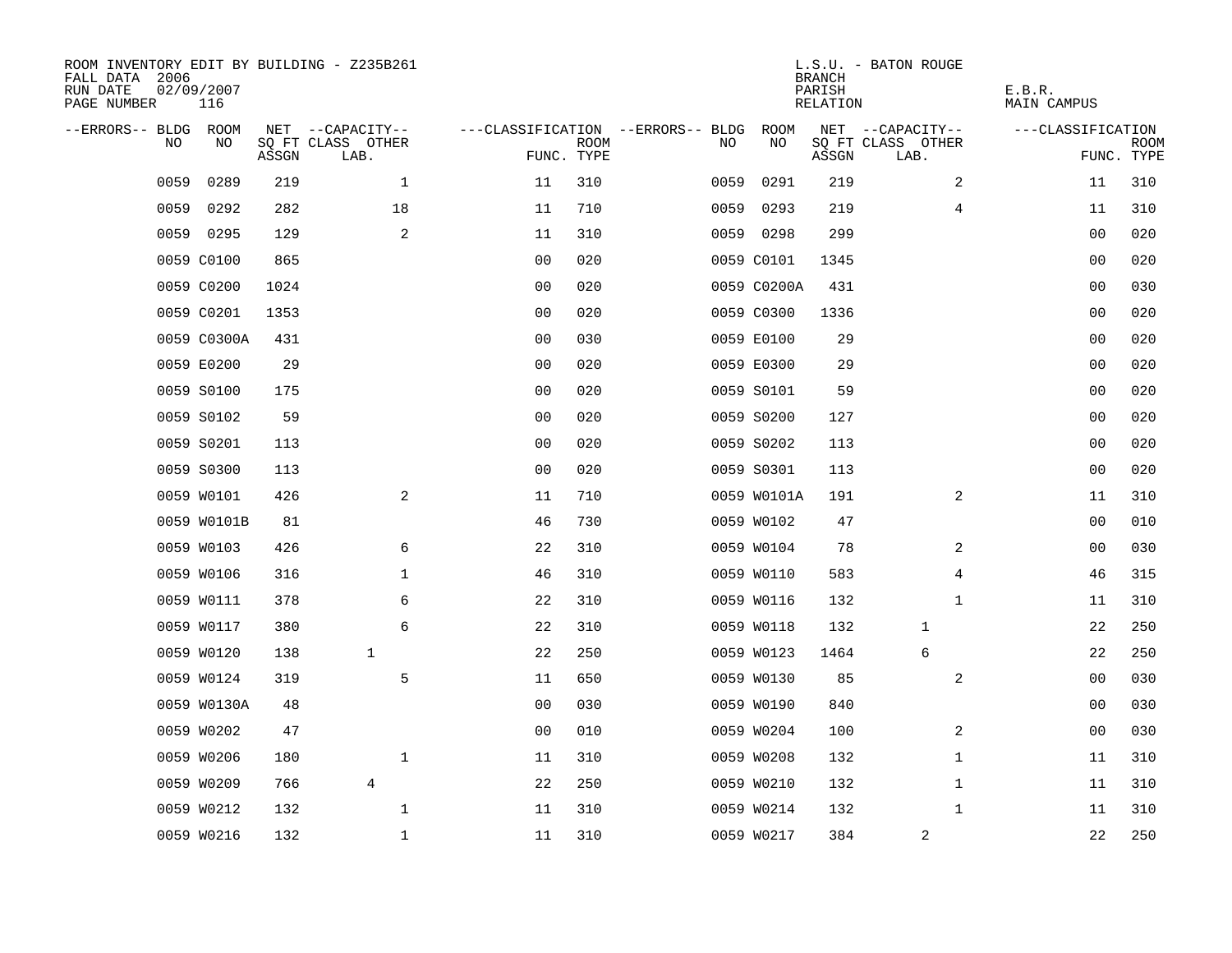| ROOM INVENTORY EDIT BY BUILDING - Z235B261<br>FALL DATA 2006<br>RUN DATE<br>PAGE NUMBER | 02/09/2007<br>117 |       |                           |                |             |                                   |            |                                                  | <b>BRANCH</b><br>PARISH<br>RELATION | L.S.U. - BATON ROUGE                                                   |                | E.B.R.<br>MAIN CAMPUS |                                                     |             |
|-----------------------------------------------------------------------------------------|-------------------|-------|---------------------------|----------------|-------------|-----------------------------------|------------|--------------------------------------------------|-------------------------------------|------------------------------------------------------------------------|----------------|-----------------------|-----------------------------------------------------|-------------|
| --ERRORS-- BLDG ROOM                                                                    |                   |       | NET --CAPACITY--          |                |             | ---CLASSIFICATION --ERRORS-- BLDG |            | ROOM                                             |                                     | NET --CAPACITY--                                                       |                | ---CLASSIFICATION     |                                                     |             |
| NO.                                                                                     | NO                | ASSGN | SQ FT CLASS OTHER<br>LAB. | FUNC. TYPE     | <b>ROOM</b> | NO                                |            | NO                                               | ASSGN                               | SQ FT CLASS OTHER<br>LAB.                                              |                |                       | FUNC. TYPE                                          | <b>ROOM</b> |
|                                                                                         | 0059 W0218        | 132   | $\mathbf{1}$              | 11             | 310         |                                   | 0059 W0220 |                                                  | 274                                 |                                                                        | $\overline{4}$ |                       | 11                                                  | 310         |
|                                                                                         | 0059 W0221        | 379   | 2                         | 22             | 250         |                                   | 0059 W0223 |                                                  | 120                                 |                                                                        |                |                       | 22                                                  | 255         |
|                                                                                         | 0059 W0224        | 319   | 16                        | 11             | 350         |                                   | 0059 W0227 |                                                  | 380                                 |                                                                        | 2              |                       | 22                                                  | 250         |
|                                                                                         | 0059 W0230        | 82    | 2                         | 0 <sub>0</sub> | 030         |                                   | 0059 W0231 |                                                  | 380                                 |                                                                        | 2              |                       | 22                                                  | 250         |
|                                                                                         | 0059 W0235        | 380   | 2                         | 22             | 250         |                                   | 0059 W0239 |                                                  | 380                                 |                                                                        | 2              |                       | 22                                                  | 250         |
|                                                                                         | 0059 W0241        | 376   | 3                         | 22             | 250         |                                   | 0059 W0302 |                                                  | 49                                  |                                                                        |                |                       | 00                                                  | 010         |
|                                                                                         | 0059 W0304        | 93    |                           | 22             | 730         |                                   | 0059 W0306 |                                                  | 182                                 |                                                                        | 2              |                       | 11                                                  | 310         |
|                                                                                         | 0059 W0308        | 131   | $\mathbf 1$               | 11             | 310         |                                   | 0059 W0309 |                                                  | 766                                 |                                                                        | 4              |                       | 22                                                  | 250         |
|                                                                                         | 0059 W0310        | 131   | $\mathbf 1$               | 11             | 310         |                                   | 0059 W0312 |                                                  | 133                                 |                                                                        | $\mathbf{1}$   |                       | 11                                                  | 310         |
|                                                                                         | 0059 W0314        | 133   | $\mathbf{1}$              | 11             | 310         |                                   | 0059 W0316 |                                                  | 133                                 |                                                                        | $\mathbf{1}$   |                       | 11                                                  | 310         |
|                                                                                         | 0059 W0317        | 384   | 2                         | 22             | 250         |                                   | 0059 W0318 |                                                  | 127                                 |                                                                        | $\mathbf{1}$   |                       | 11                                                  | 310         |
|                                                                                         | 0059 W0320        | 133   | $\mathbf 1$               | 11             | 310         |                                   | 0059 W0321 |                                                  | 384                                 |                                                                        | 2              |                       | 22                                                  | 250         |
|                                                                                         | 0059 W0322        | 133   | $\mathbf 1$               | 11             | 310         |                                   | 0059 W0323 |                                                  | 386                                 |                                                                        | $\mathbf{1}$   |                       | 22                                                  | 250         |
|                                                                                         | 0059 W0324        | 122   | $\mathbf{1}$              | 11             | 310         |                                   | 0059 W0326 |                                                  | 313                                 |                                                                        | 18             |                       | 11                                                  | 350         |
|                                                                                         | 0059 W0327        | 378   | 2                         | 22             | 250         |                                   | 0059 W0330 |                                                  | 89                                  |                                                                        | 2              |                       | 00                                                  | 030         |
|                                                                                         | 0059 W0331        | 384   | 2                         | 22             | 250         |                                   | 0059 W0335 |                                                  | 384                                 |                                                                        | 2              |                       | 22                                                  | 250         |
|                                                                                         | 0059 W0339        | 384   | 2                         | 22             | 250         |                                   | 0059 W0341 | TOTAL NUMBER CLASSROOMS<br>TOTAL NUMBER LABS 210 | 384                                 | TOTAL NET ASSIGN SQ. FT. IN ROOM FILE<br>TOTAL NUMBER SPECIAL LABS 220 | 1              |                       | 22<br>30,285<br>2<br>$\mathbf{1}$<br>$\overline{a}$ | 250         |
|                                                                                         | 0061 0107         | 613   |                           | 0 <sub>0</sub> | 030         |                                   | 0061 0108  |                                                  | 632                                 |                                                                        |                |                       | 0 <sub>0</sub>                                      | 030         |
|                                                                                         | 0061 0112         | 395   | 6                         | 22             | 250         |                                   |            | 0061 0112A                                       | 197                                 |                                                                        |                |                       | 22                                                  | 730         |
| 0061                                                                                    | 0113              | 843   | 3                         | 22             | 250         |                                   | 0061 0116  |                                                  | 430                                 |                                                                        | 3              |                       | 22                                                  | 250         |
| 9                                                                                       | 0061 0121         | 506   | $\mathbf{1}$              | 22             | 250         |                                   |            | 0061 0121A                                       | 53                                  |                                                                        |                |                       | 22                                                  | 255         |
| 0061                                                                                    | 0121B             | 73    |                           | 22             | 255         |                                   | 0061 0122  |                                                  | 54                                  |                                                                        |                |                       | 22                                                  | 255         |
|                                                                                         | 0061 0122A        | 144   |                           | 22             | 255         |                                   | 0061 0122B |                                                  | 219                                 |                                                                        |                |                       | 22                                                  | 730         |
|                                                                                         | 0061 0122C        | 28    |                           | 22             | 730         |                                   | 0061 0130  |                                                  | 483                                 |                                                                        | 8              |                       | 22                                                  | 250         |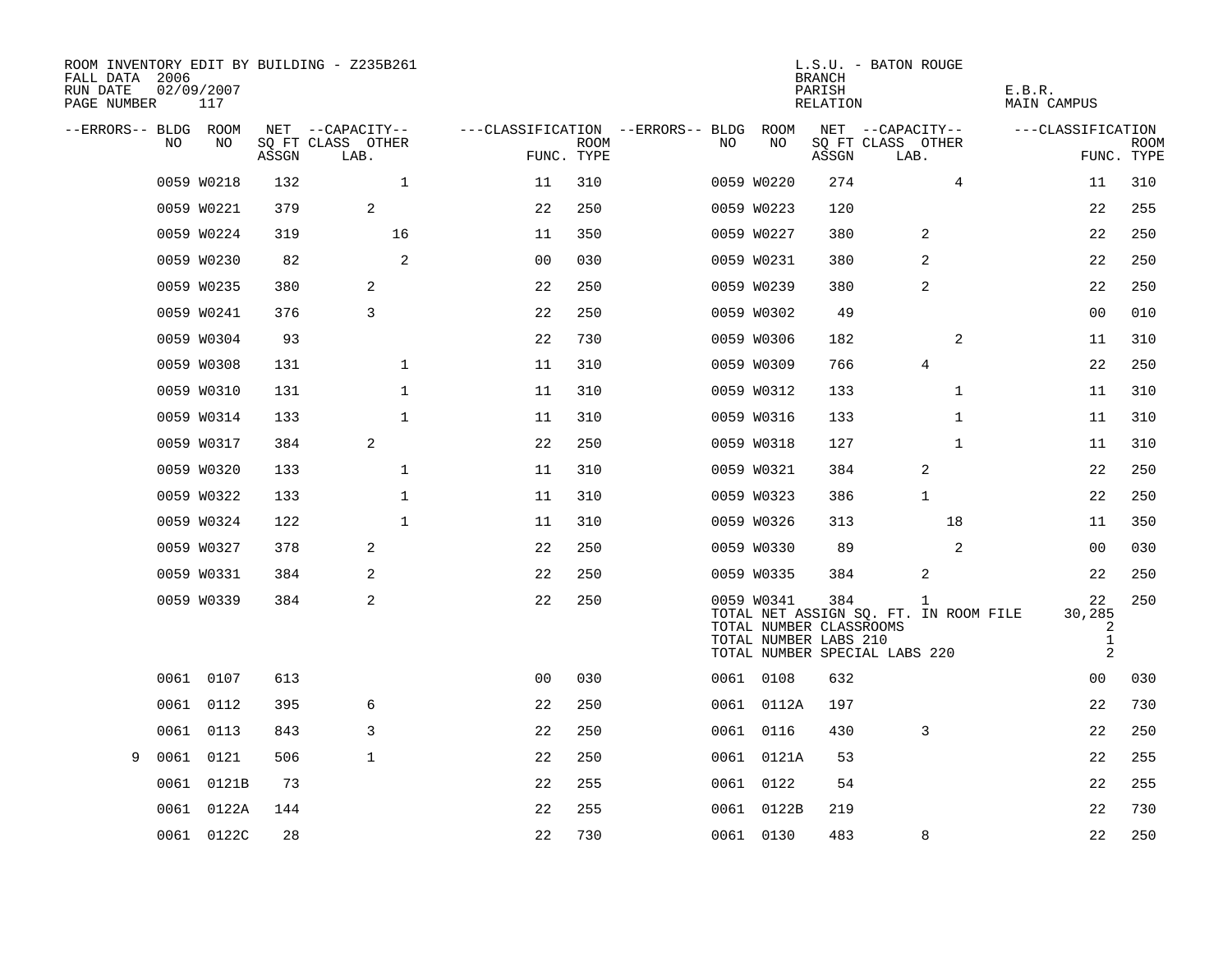| ROOM INVENTORY EDIT BY BUILDING - Z235B261<br>FALL DATA 2006<br>RUN DATE<br>PAGE NUMBER | 02/09/2007<br>118 |       |                           |                                   |                           |   |      |            | <b>BRANCH</b><br>PARISH<br>RELATION | L.S.U. - BATON ROUGE      | E.B.R.<br><b>MAIN CAMPUS</b> |                           |
|-----------------------------------------------------------------------------------------|-------------------|-------|---------------------------|-----------------------------------|---------------------------|---|------|------------|-------------------------------------|---------------------------|------------------------------|---------------------------|
| --ERRORS-- BLDG ROOM                                                                    |                   |       | NET --CAPACITY--          | ---CLASSIFICATION --ERRORS-- BLDG |                           |   |      | ROOM       |                                     | NET --CAPACITY--          | ---CLASSIFICATION            |                           |
| N <sub>O</sub>                                                                          | NO.               | ASSGN | SO FT CLASS OTHER<br>LAB. |                                   | <b>ROOM</b><br>FUNC. TYPE |   | NO.  | NO         | ASSGN                               | SQ FT CLASS OTHER<br>LAB. |                              | <b>ROOM</b><br>FUNC. TYPE |
| 0061                                                                                    | 0130A             | 178   |                           | 22                                | 255                       |   |      | 0061 0130B | 77                                  |                           | 22                           | 730                       |
| 0061                                                                                    | 0130C             | 58    |                           | 22                                | 255                       |   |      | 0061 0130D | 31                                  | $\mathbf{1}$              | 22                           | 310                       |
|                                                                                         | 0061 0133         | 193   | 2                         | 22                                | 250                       |   |      | 0061 0133A | 597                                 | 2                         | 22                           | 250                       |
| 0061                                                                                    | 0133B             | 40    |                           | 22                                | 315                       |   |      | 0061 0133C | 20                                  |                           | 22                           | 255                       |
| 0061                                                                                    | 0142              | 164   | $\mathbf{1}$              | 22                                | 250                       |   |      | 0061 0142A | 36                                  |                           | 22                           | 620                       |
| 0061                                                                                    | 0142B             | 51    |                           | 22                                | 255                       |   |      | 0061 0143  | 188                                 | 3                         | 11                           | 310                       |
| 0061                                                                                    | 0143A             | 246   | 2                         | 11                                | 310                       |   |      | 0061 0143B | 219                                 | 3                         | 11                           | 310                       |
|                                                                                         | 0061 0143C        | 75    | $\mathbf 1$               | 11                                | 310                       |   |      | 0061 0143D | 50                                  |                           | 11                           | 315                       |
| 0061                                                                                    | 0143E             | 39    |                           | 11                                | 315                       |   |      | 0061 0143F | 21                                  |                           | 11                           | 315                       |
|                                                                                         | 0061 0144         | 490   | 8                         | 22                                | 250                       |   |      | 0061 0144A | 105                                 |                           | 22                           | 255                       |
| 0061                                                                                    | 0150              | 51    |                           | 0 <sub>0</sub>                    | 010                       |   |      | 0061 0154  | 579                                 | 18                        | 82                           | 082                       |
|                                                                                         | 0061 0154A        | 180   | $\mathbf 1$               | 32                                | 350                       |   |      | 0061 0154B | 32                                  |                           | 32                           | 355                       |
| 0061                                                                                    | 0155              | 126   | $\mathbf{1}$              | 22                                | 250                       |   |      | 0061 0155A | 191                                 | $\mathbf 1$               | 22                           | 250                       |
| 0061                                                                                    | 0155B             | 20    |                           | 22                                | 255                       |   |      | 0061 0155C | 43                                  |                           | 81                           | 081                       |
|                                                                                         | 0061 0155D        | 34    |                           | 22                                | 255                       |   |      | 0061 0158  | 209                                 | $\mathbf{1}$              | 22                           | 355                       |
| 0061                                                                                    | 0159              | 197   | 2                         | 22                                | 250                       |   |      | 0061 0159A | 179                                 | 2                         | 22                           | 250                       |
|                                                                                         | 0061 0159B        | 23    |                           | 22                                | 255                       |   |      | 0061 0159C | 226                                 | 2                         | 22                           | 250                       |
| 0061                                                                                    | 0162              | 107   | $\mathbf{1}$              | 32                                | 615                       |   |      | 0061 0162A | 43                                  |                           | 32                           | 615                       |
| 0061                                                                                    | 0162B             | 23    | $\mathbf{1}$              | 0 <sub>0</sub>                    | 030                       |   |      | 0061 0164  | 415                                 | $\overline{4}$            | 32                           | 350                       |
| 0061                                                                                    | 0164A             | 106   | 1                         | 32                                | 355                       |   |      | 0061 0164B | 160                                 | $\mathbf{1}$              | 32                           | 355                       |
|                                                                                         | 0061 0164C        | 58    |                           | 32                                | 315                       |   |      | 0061 0165  | 144                                 | 2                         | 11                           | 250                       |
| 0061                                                                                    | 0165A             | 62    | $\mathbf{1}$              | 11                                | 255                       | 9 | 0061 | 0167       | 451                                 | 1                         | 22                           | 250                       |
| 0061                                                                                    | 0167A             | 200   | 1                         | 22                                | 255                       |   |      | 0061 0167B | 66                                  | $\overline{a}$            | 22                           | 255                       |
| 0061                                                                                    | 0167C             | 96    | $\mathbf{1}$              | 22                                | 255                       |   |      | 0061 0204  | 137                                 | $\mathbf{1}$              | 32                           | 310                       |
| 0061                                                                                    | 0204A             | 212   | $\mathbf 1$               | 32                                | 310                       |   |      | 0061 0204B | 168                                 | $\mathbf{1}$              | 32                           | 310                       |
|                                                                                         | 0061 0205         | 121   | $\mathbf{1}$              | 22                                | 310                       |   |      | 0061 0207  | 286                                 | 3                         | 71                           | 310                       |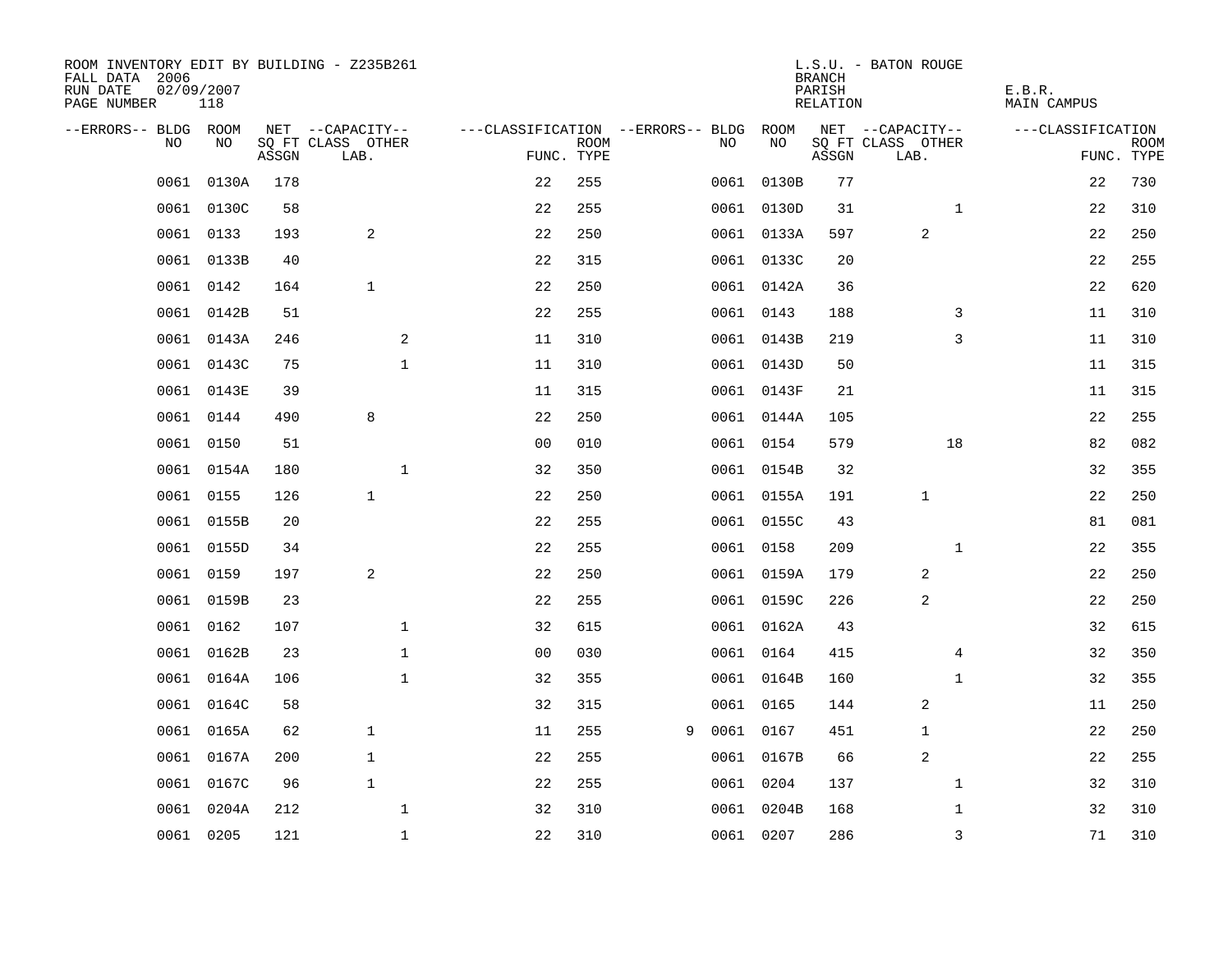| ROOM INVENTORY EDIT BY BUILDING - Z235B261<br>FALL DATA 2006<br>RUN DATE<br>PAGE NUMBER | 02/09/2007<br>119 |       |                           |                |             |                                   |            | <b>BRANCH</b><br>PARISH<br><b>RELATION</b> | L.S.U. - BATON ROUGE      | E.B.R.<br><b>MAIN CAMPUS</b> |                           |
|-----------------------------------------------------------------------------------------|-------------------|-------|---------------------------|----------------|-------------|-----------------------------------|------------|--------------------------------------------|---------------------------|------------------------------|---------------------------|
| --ERRORS-- BLDG ROOM                                                                    |                   |       | NET --CAPACITY--          |                |             | ---CLASSIFICATION --ERRORS-- BLDG | ROOM       |                                            | NET --CAPACITY--          | ---CLASSIFICATION            |                           |
| NO.                                                                                     | NO                | ASSGN | SQ FT CLASS OTHER<br>LAB. | FUNC. TYPE     | <b>ROOM</b> | NO                                | NO         | ASSGN                                      | SQ FT CLASS OTHER<br>LAB. |                              | <b>ROOM</b><br>FUNC. TYPE |
| 0061                                                                                    | 0207A             | 160   | $\mathbf{1}$              | 71             | 310         |                                   | 0061 0208  | 152                                        | $\mathbf{1}$              | 22                           | 310                       |
| 0061                                                                                    | 0208A             | 289   | 2                         | 22             | 250         |                                   | 0061 0210  | 132                                        | $\mathbf{1}$              | 63                           | 310                       |
|                                                                                         | 0061 0211         | 160   | $\mathbf{1}$              | 22             | 310         |                                   | 0061 0212  | 160                                        | $\mathbf{1}$              | 11                           | 310                       |
| 0061                                                                                    | 0213              | 309   | 2                         | 22             | 310         |                                   | 0061 0214  | 154                                        | $\mathbf{1}$              | 32                           | 310                       |
| 0061                                                                                    | 0216              | 154   | $\mathbf{1}$              | 32             | 310         |                                   | 0061 0217  | 154                                        | $\mathbf{1}$              | 22                           | 310                       |
| 0061                                                                                    | 0218              | 166   | $\mathbf 1$               | 32             | 310         |                                   | 0061 0219  | 308                                        |                           | 32                           | 350                       |
| 0061                                                                                    | 0220              | 148   | $\mathbf{1}$              | 92             | 310         |                                   | 0061 0222  | 160                                        | 8                         | 0 <sub>0</sub>               | 030                       |
|                                                                                         | 0061 0223         | 77    | $\mathbf{2}$              | 0 <sub>0</sub> | 030         |                                   | 0061 0224  | 11                                         |                           | 0 <sub>0</sub>               | 010                       |
| 0061                                                                                    | 0225              | 87    |                           | 0 <sub>0</sub> | 010         |                                   | 0061 0228  | 176                                        | 2                         | 22                           | 310                       |
|                                                                                         | 0061 0229         | 167   | 2                         | 22             | 310         |                                   | 0061 0230  | 169                                        | 3                         | 22                           | 310                       |
|                                                                                         | 0061 0232         | 188   | 2                         | 32             | 310         |                                   | 0061 0233  | 176                                        | 2                         | 22                           | 250                       |
|                                                                                         | 0061 0234         | 166   | 2                         | 22             | 310         |                                   | 0061 0235  | 170                                        | 8                         | 22                           | 310                       |
| 0061                                                                                    | 0236              | 196   | 2                         | 22             | 310         |                                   | 0061 0237  | 165                                        | 2                         | 22                           | 310                       |
|                                                                                         | 0061 0238         | 189   | $\mathbf 1$               | 32             | 310         |                                   | 0061 0239  | 169                                        | $\mathbf{1}$              | 22                           | 310                       |
| 0061                                                                                    | 0240              | 172   | 2                         | 32             | 310         |                                   | 0061 0241  | 137                                        | 2                         | 22                           | 310                       |
|                                                                                         | 0061 0242         | 52    | $\mathbf 1$               | 11             | 310         |                                   | 0061 0243  | 190                                        | $\mathbf{1}$              | 22                           | 315                       |
| 0061                                                                                    | 0244              | 194   | $\mathbf{1}$              | 11             | 310         |                                   | 0061 0245  | 175                                        | 2                         | 22                           | 310                       |
| 0061                                                                                    | 0246              | 183   | 3                         | 22             | 310         |                                   | 0061 0247  | 170                                        | $\mathbf{1}$              | 22                           | 310                       |
|                                                                                         | 0061 0249         | 187   | 3                         | 22             | 310         |                                   | 0061 0251  | 11                                         |                           | 00                           | 010                       |
| 0061                                                                                    | 0252              | 185   | 3                         | 22             | 250         |                                   | 0061 0252A | 168                                        |                           | 22                           | 255                       |
|                                                                                         | 0061 0255         | 159   | 8                         | 0 <sub>0</sub> | 030         |                                   | 0061 0256  | 282                                        | 3                         | 11                           | 250                       |
| 0061                                                                                    | 0257              | 158   | 2                         | 22             | 310         |                                   | 0061 0259  | 165                                        | $\mathbf{1}$              | 22                           | 310                       |
| 0061                                                                                    | 0260              | 163   | 3                         | 22             | 310         |                                   | 0061 0260A | 160                                        | $\mathbf{1}$              | 22                           | 315                       |
| 0061                                                                                    | 0261              | 151   | $\mathbf 1$               | 22             | 310         |                                   | 0061 0262  | 149                                        | 2                         | 22                           | 310                       |
|                                                                                         | 0061 0263         | 149   | $\mathbf{1}$              | 11             | 310         |                                   | 0061 0264  | 266                                        | $\overline{4}$            | 22                           | 350                       |
|                                                                                         | 0061 0264A        | 91    |                           | 22             | 355         |                                   | 0061 0264B | 94                                         |                           | 22                           | 355                       |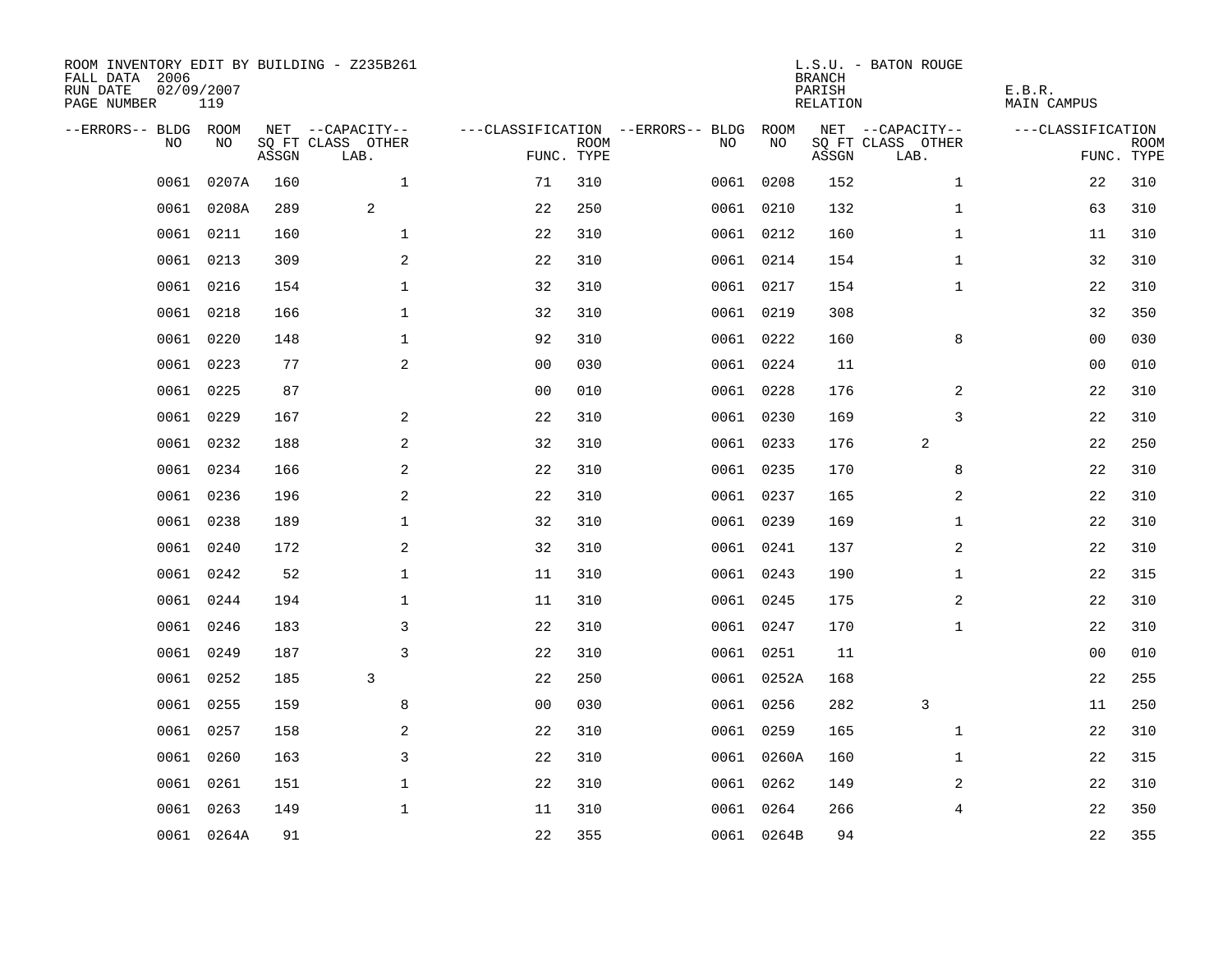| ROOM INVENTORY EDIT BY BUILDING - Z235B261<br>FALL DATA 2006<br>RUN DATE<br>PAGE NUMBER | 02/09/2007<br>120 |       |                           |                |             |                                        |                 | <b>BRANCH</b><br>PARISH<br>RELATION | L.S.U. - BATON ROUGE      | E.B.R.<br>MAIN CAMPUS |                           |
|-----------------------------------------------------------------------------------------|-------------------|-------|---------------------------|----------------|-------------|----------------------------------------|-----------------|-------------------------------------|---------------------------|-----------------------|---------------------------|
| --ERRORS-- BLDG ROOM                                                                    |                   |       | NET --CAPACITY--          |                |             | ---CLASSIFICATION --ERRORS-- BLDG ROOM |                 |                                     | NET --CAPACITY--          | ---CLASSIFICATION     |                           |
| NO                                                                                      | NO.               | ASSGN | SQ FT CLASS OTHER<br>LAB. | FUNC. TYPE     | <b>ROOM</b> | NO.                                    | NO              | ASSGN                               | SQ FT CLASS OTHER<br>LAB. |                       | <b>ROOM</b><br>FUNC. TYPE |
| 0061                                                                                    | 0264C             | 45    |                           | 22             | 355         |                                        | 0061 0265       | 149                                 | $\mathbf{1}$              | 11                    | 310                       |
|                                                                                         | 0061 0267         | 169   | $\mathbf{1}$              | 11             | 310         |                                        | 0061 0269       | 149                                 | 2                         | 22                    | 310                       |
|                                                                                         | 0061 0271         | 156   | 2                         | 22             | 310         |                                        | 0061 0272       | 483                                 | 3                         | 11                    | 350                       |
|                                                                                         | 0061 0273         | 160   | $\mathbf 1$               | 22             | 310         |                                        | 0061 1000 28591 |                                     |                           | 32                    | 620                       |
|                                                                                         | 0061 1000A        | 368   | 20                        | 32             | 625         |                                        | 0061 1105       | 356                                 |                           | 22                    | 730                       |
|                                                                                         | 0061 1105A        | 54    |                           | 32             | 620         |                                        | 0061 1105B      | 54                                  |                           | 32                    | 620                       |
|                                                                                         | 0061 1105C        | 54    |                           | 32             | 620         |                                        | 0061 1105D      | 54                                  |                           | 32                    | 620                       |
|                                                                                         | 0061 1122         | 642   |                           | 32             | 730         |                                        | 0061 1122A      | 54                                  |                           | 32                    | 620                       |
|                                                                                         | 0061 1122B        | 54    |                           | 32             | 620         |                                        | 0061 1122C      | 54                                  |                           | 32                    | 620                       |
|                                                                                         | 0061 1122D        | 54    |                           | 32             | 620         |                                        | 0061 1122E      | 54                                  |                           | 32                    | 620                       |
|                                                                                         | 0061 1122F        | 54    |                           | 32             | 620         |                                        | 0061 1122G      | 54                                  |                           | 32                    | 620                       |
|                                                                                         | 0061 1124         | 23    | 2                         | 0 <sub>0</sub> | 030         |                                        | 0061 1125       | 254                                 |                           | 32                    | 730                       |
|                                                                                         | 0061 1125A        | 54    |                           | 32             | 620         |                                        | 0061 1125B      | 54                                  |                           | 32                    | 620                       |
|                                                                                         | 0061 1125C        | 54    |                           | 32             | 620         |                                        | 0061 1127       | 17                                  |                           | 00                    | 010                       |
|                                                                                         | 0061 1129         | 291   | 9                         | 0 <sub>0</sub> | 030         |                                        | 0061 1129A      | 41                                  |                           | 32                    | 620                       |
|                                                                                         | 0061 1129B        | 41    |                           | 32             | 620         |                                        | 0061 1130       | 295                                 | 9                         | 0 <sub>0</sub>        | 030                       |
|                                                                                         | 0061 1130A        | 39    |                           | 32             | 620         |                                        | 0061 1130B      | 40                                  |                           | 32                    | 620                       |
|                                                                                         | 0061 1140         | 299   |                           | 0 <sub>0</sub> | 010         |                                        | 0061 1140A      | 56                                  |                           | 32                    | 620                       |
|                                                                                         | 0061 1140B        | 56    |                           | 32             | 620         |                                        | 0061 1140C      | 56                                  |                           | 32                    | 620                       |
|                                                                                         | 0061 1141         | 292   |                           | 32             | 730         |                                        | 0061 1141A      | 55                                  |                           | 32                    | 620                       |
|                                                                                         | 0061 1141B        | 55    |                           | 32             | 620         |                                        | 0061 1141C      | 55                                  |                           | 32                    | 620                       |
|                                                                                         | 0061 1142         | 13    |                           | 0 <sub>0</sub> | 010         |                                        | 0061 1143       | 13                                  |                           | 00                    | 010                       |
|                                                                                         | 0061 1146         | 324   | 19                        | 0 <sub>0</sub> | 030         |                                        | 0061 1147       | 322                                 | 19                        | 0 <sub>0</sub>        | 030                       |
|                                                                                         | 0061 1148         | 14    |                           | 32             | 730         |                                        | 0061 1149       | 15                                  |                           | 81                    | 081                       |
|                                                                                         | 0061 1154         | 301   |                           | 32             | 625         |                                        | 0061 1154A      | 68                                  | $\mathbf{1}$              | 00                    | 030                       |
|                                                                                         | 0061 1154B        | 52    |                           | 32             | 620         |                                        | 0061 1154C      | 52                                  |                           | 32                    | 620                       |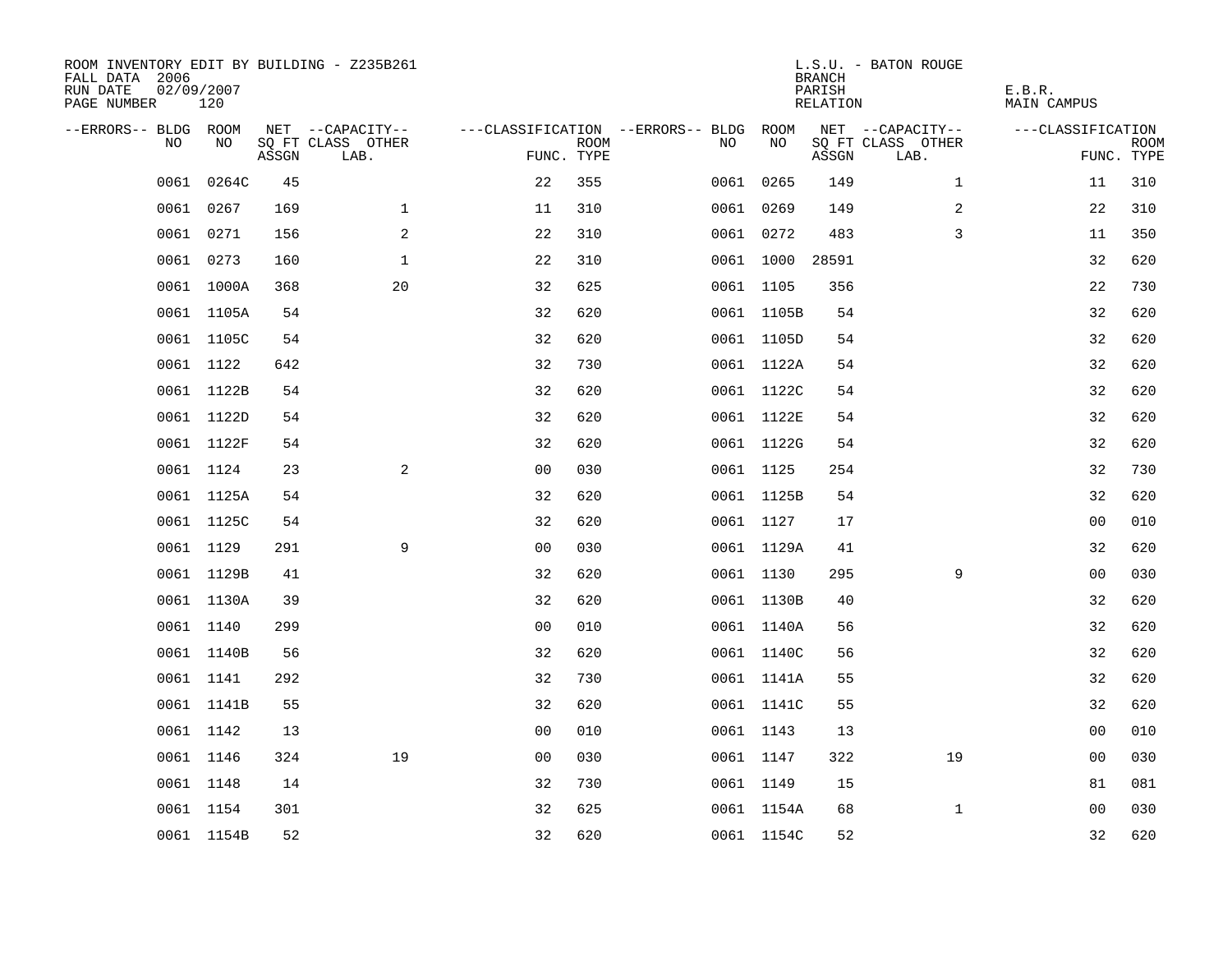| ROOM INVENTORY EDIT BY BUILDING - Z235B261<br>FALL DATA 2006<br>RUN DATE<br>PAGE NUMBER | 02/09/2007<br>121 |       |                           |                |      |                                        |                 | <b>BRANCH</b><br>PARISH<br>RELATION | L.S.U. - BATON ROUGE      | E.B.R.<br>MAIN CAMPUS |                           |
|-----------------------------------------------------------------------------------------|-------------------|-------|---------------------------|----------------|------|----------------------------------------|-----------------|-------------------------------------|---------------------------|-----------------------|---------------------------|
| --ERRORS-- BLDG ROOM                                                                    |                   |       | NET --CAPACITY--          |                |      | ---CLASSIFICATION --ERRORS-- BLDG ROOM |                 |                                     | NET --CAPACITY--          | ---CLASSIFICATION     |                           |
| NO                                                                                      | NO                | ASSGN | SQ FT CLASS OTHER<br>LAB. | FUNC. TYPE     | ROOM | NO                                     | NO              | ASSGN                               | SQ FT CLASS OTHER<br>LAB. |                       | <b>ROOM</b><br>FUNC. TYPE |
|                                                                                         | 0061 1155A        | 70    | 2                         | 0 <sub>0</sub> | 030  |                                        | 0061 1155C      | 43                                  |                           | 32                    | 620                       |
|                                                                                         | 0061 1164         | 43    |                           | 63             | 730  |                                        | 0061 2000 44456 |                                     | 6772                      | 32                    | 610                       |
|                                                                                         | 0061 2201         | 204   |                           | 63             | 730  |                                        | 0061 2207       | 206                                 |                           | 22                    | 730                       |
|                                                                                         | 0061 2208         | 205   |                           | 0 <sub>0</sub> | 030  |                                        | 0061 2210       | 64                                  |                           | 22                    | 730                       |
| 0061                                                                                    | 2212              | 63    |                           | 22             | 730  |                                        | 0061 2213       | 208                                 |                           | 22                    | 730                       |
|                                                                                         | 0061 2214         | 64    |                           | 22             | 730  |                                        | 0061 2216       | 62                                  |                           | 22                    | 730                       |
|                                                                                         | 0061 2218         | 61    |                           | 63             | 730  |                                        | 0061 2219       | 208                                 |                           | 22                    | 730                       |
|                                                                                         | 0061 2220         | 60    |                           | 22             | 730  |                                        | 0061 2226       | 268                                 |                           | 63                    | 730                       |
|                                                                                         | 0061 2227         | 201   |                           | 22             | 730  |                                        | 0061 2228       | 79                                  |                           | 22                    | 730                       |
|                                                                                         | 0061 2229         | 65    |                           | 22             | 730  |                                        | 0061 2230       | 76                                  |                           | 22                    | 730                       |
|                                                                                         | 0061 2231         | 31    |                           | 0 <sub>0</sub> | 010  |                                        | 0061 2232       | 76                                  |                           | 22                    | 730                       |
|                                                                                         | 0061 2233         | 37    |                           | 22             | 730  |                                        | 0061 2234       | 76                                  |                           | 63                    | 730                       |
|                                                                                         | 0061 2235         | 75    |                           | 22             | 730  |                                        | 0061 2236       | 74                                  |                           | 22                    | 730                       |
|                                                                                         | 0061 2237         | 75    |                           | 22             | 315  |                                        | 0061 2238       | 74                                  |                           | 32                    | 730                       |
|                                                                                         | 0061 2239         | 76    |                           | 22             | 730  |                                        | 0061 2240       | 75                                  |                           | 11                    | 730                       |
|                                                                                         | 0061 2241         | 75    |                           | 22             | 730  |                                        | 0061 2242       | 76                                  |                           | 32                    | 730                       |
|                                                                                         | 0061 2243         | 76    |                           | 22             | 730  |                                        | 0061 2244       | 74                                  |                           | 11                    | 730                       |
|                                                                                         | 0061 2245         | 78    |                           | 22             | 315  |                                        | 0061 2246       | 78                                  |                           | 11                    | 730                       |
|                                                                                         | 0061 2247         | 80    |                           | 22             | 315  |                                        | 0061 2249       | 80                                  |                           | 22                    | 315                       |
|                                                                                         | 0061 2251         | 92    |                           | 11             | 730  |                                        | 0061 2255       | 103                                 |                           | 11                    | 730                       |
|                                                                                         | 0061 2256         | 101   |                           | 22             | 730  |                                        | 0061 2257       | 59                                  |                           | 22                    | 730                       |
|                                                                                         | 0061 2258         | 32    |                           | 22             | 730  |                                        | 0061 2259       | 70                                  |                           | 22                    | 730                       |
|                                                                                         | 0061 2260         | 92    |                           | 22             | 730  |                                        | 0061 2261       | 63                                  |                           | 22                    | 730                       |
|                                                                                         | 0061 2262         | 59    |                           | 22             | 730  |                                        | 0061 2263       | 61                                  |                           | 22                    | 730                       |
|                                                                                         | 0061 2264         | 54    |                           | 22             | 730  |                                        | 0061 2265       | 74                                  |                           | 22                    | 730                       |
|                                                                                         | 0061 2267         | 58    |                           | 22             | 730  |                                        | 0061 2269       | 59                                  |                           | 0 <sub>0</sub>        | 030                       |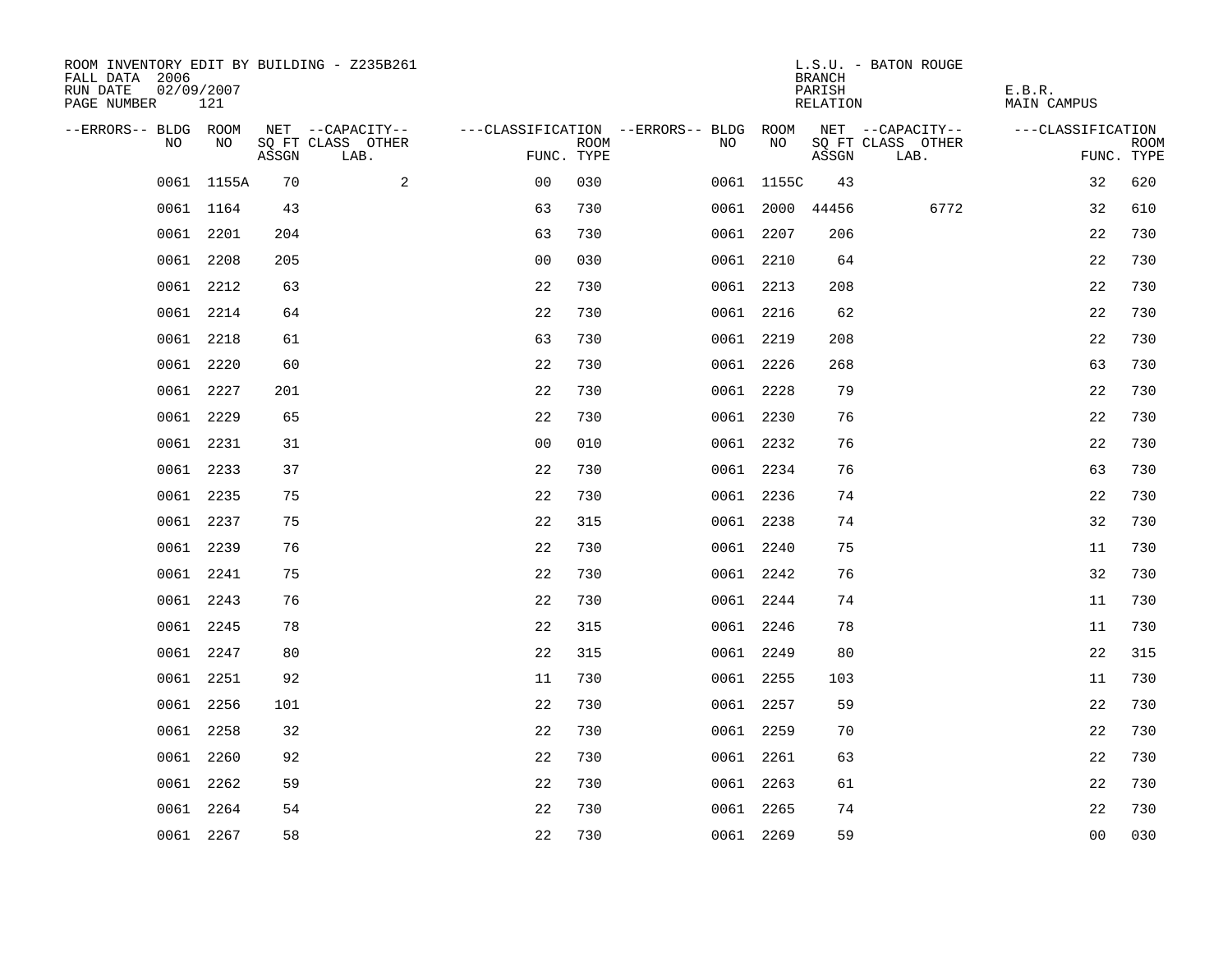| ROOM INVENTORY EDIT BY BUILDING - Z235B261<br>FALL DATA 2006<br>RUN DATE<br>PAGE NUMBER | 02/09/2007<br>122 |       |                           |                                        |      |      |            | <b>BRANCH</b><br>PARISH<br><b>RELATION</b>       | L.S.U. - BATON ROUGE                                                   | E.B.R.<br><b>MAIN CAMPUS</b> |                           |
|-----------------------------------------------------------------------------------------|-------------------|-------|---------------------------|----------------------------------------|------|------|------------|--------------------------------------------------|------------------------------------------------------------------------|------------------------------|---------------------------|
| --ERRORS-- BLDG ROOM                                                                    |                   |       | NET --CAPACITY--          | ---CLASSIFICATION --ERRORS-- BLDG ROOM |      |      |            |                                                  | NET --CAPACITY--                                                       | ---CLASSIFICATION            |                           |
| NO.                                                                                     | NO.               | ASSGN | SO FT CLASS OTHER<br>LAB. | FUNC. TYPE                             | ROOM | NO.  | NO         | ASSGN                                            | SQ FT CLASS OTHER<br>LAB.                                              |                              | <b>ROOM</b><br>FUNC. TYPE |
|                                                                                         | 0061 2270         | 206   |                           | 32                                     | 730  |      |            | 0061 C0100 11839                                 |                                                                        | 00                           | 020                       |
|                                                                                         | 0061 C0200        | 4168  |                           | 0 <sub>0</sub>                         | 020  |      | 0061 S0100 | 1938                                             |                                                                        | 00                           | 020                       |
|                                                                                         | 0061 S0200        | 252   |                           | 0 <sub>0</sub>                         | 020  |      |            | TOTAL NUMBER CLASSROOMS<br>TOTAL NUMBER LABS 210 | TOTAL NET ASSIGN SQ. FT. IN ROOM FILE<br>TOTAL NUMBER SPECIAL LABS 220 | 101,500                      |                           |
| 0062                                                                                    | $0000 -$          | 6     |                           | 91                                     | 935  |      | 0062 0001  | 212                                              | 2                                                                      | 91                           | 920                       |
| 0062                                                                                    | $0001 -$          | 342   |                           | 91                                     | 935  |      | 0062 0002  | 212                                              | 2                                                                      | 91                           | 920                       |
| 0062                                                                                    | $0002 -$          | 119   | $\mathbf{1}$              | 0 <sub>0</sub>                         | 010  | 0062 | 0003       | 212                                              | 2                                                                      | 91                           | 920                       |
| 0062                                                                                    | $0003 -$          | 119   | $\mathbf{1}$              | 0 <sub>0</sub>                         | 010  | 0062 | 0004       | 212                                              | 2                                                                      | 91                           | 920                       |
| 0062                                                                                    | 0005              | 212   | 2                         | 91                                     | 920  | 0062 | 0006       | 212                                              | 2                                                                      | 91                           | 920                       |
| 0062                                                                                    | 0007              | 212   | 2                         | 91                                     | 920  | 0062 | 0008       | 212                                              | 2                                                                      | 91                           | 920                       |
|                                                                                         | 0062 0009         | 212   | 2                         | 91                                     | 920  |      | 0062 0010  | 212                                              | $\overline{2}$                                                         | 91                           | 920                       |
| 0062                                                                                    | 0011              | 212   | 2                         | 91                                     | 920  | 0062 | 0012       | 212                                              | 2                                                                      | 91                           | 920                       |
| 0062                                                                                    | 0013              | 212   | 2                         | 91                                     | 920  |      | 0062 0014  | 212                                              | 2                                                                      | 91                           | 920                       |
| 0062                                                                                    | 0015              | 212   | 2                         | 91                                     | 920  | 0062 | 0016       | 212                                              | 2                                                                      | 91                           | 920                       |
|                                                                                         | 0062 0101         | 270   | 2                         | 91                                     | 920  |      | 0062 0102  | 270                                              | 2                                                                      | 91                           | 920                       |
| 0062                                                                                    | 0103              | 270   | 2                         | 91                                     | 920  | 0062 | 0104       | 270                                              | $\overline{a}$                                                         | 91                           | 920                       |
| 0062                                                                                    | 0105              | 270   | 2                         | 91                                     | 920  |      | 0062 0106  | 270                                              | 2                                                                      | 91                           | 920                       |
|                                                                                         | 0062 0107         | 270   | 2                         | 91                                     | 920  |      | 0062 0108  | 270                                              | 2                                                                      | 91                           | 920                       |
| 0062                                                                                    | 0109              | 270   | 2                         | 91                                     | 920  |      | 0062 0110  | 270                                              |                                                                        | 91                           | 935                       |
|                                                                                         | 0062 0111         | 270   | 2                         | 91                                     | 920  |      | 0062 0112  | 270                                              | 2                                                                      | 91                           | 920                       |
| 0062                                                                                    | 0113              | 270   | 2                         | 91                                     | 920  |      | 0062 0114  | 270                                              | 2                                                                      | 91                           | 920                       |
|                                                                                         | 0062 0115         | 270   | 2                         | 91                                     | 920  |      | 0062 0116  | 270                                              | 2                                                                      | 91                           | 920                       |
| 0062                                                                                    | 0201              | 270   | 2                         | 91                                     | 920  |      | 0062 0202  | 270                                              | 2                                                                      | 91                           | 920                       |
| 0062                                                                                    | 0203              | 270   | 2                         | 91                                     | 920  |      | 0062 0204  | 270                                              | 2                                                                      | 91                           | 920                       |
|                                                                                         | 0062 0205         | 270   | 2                         | 91                                     | 920  |      | 0062 0206  | 270                                              | 2                                                                      | 91                           | 920                       |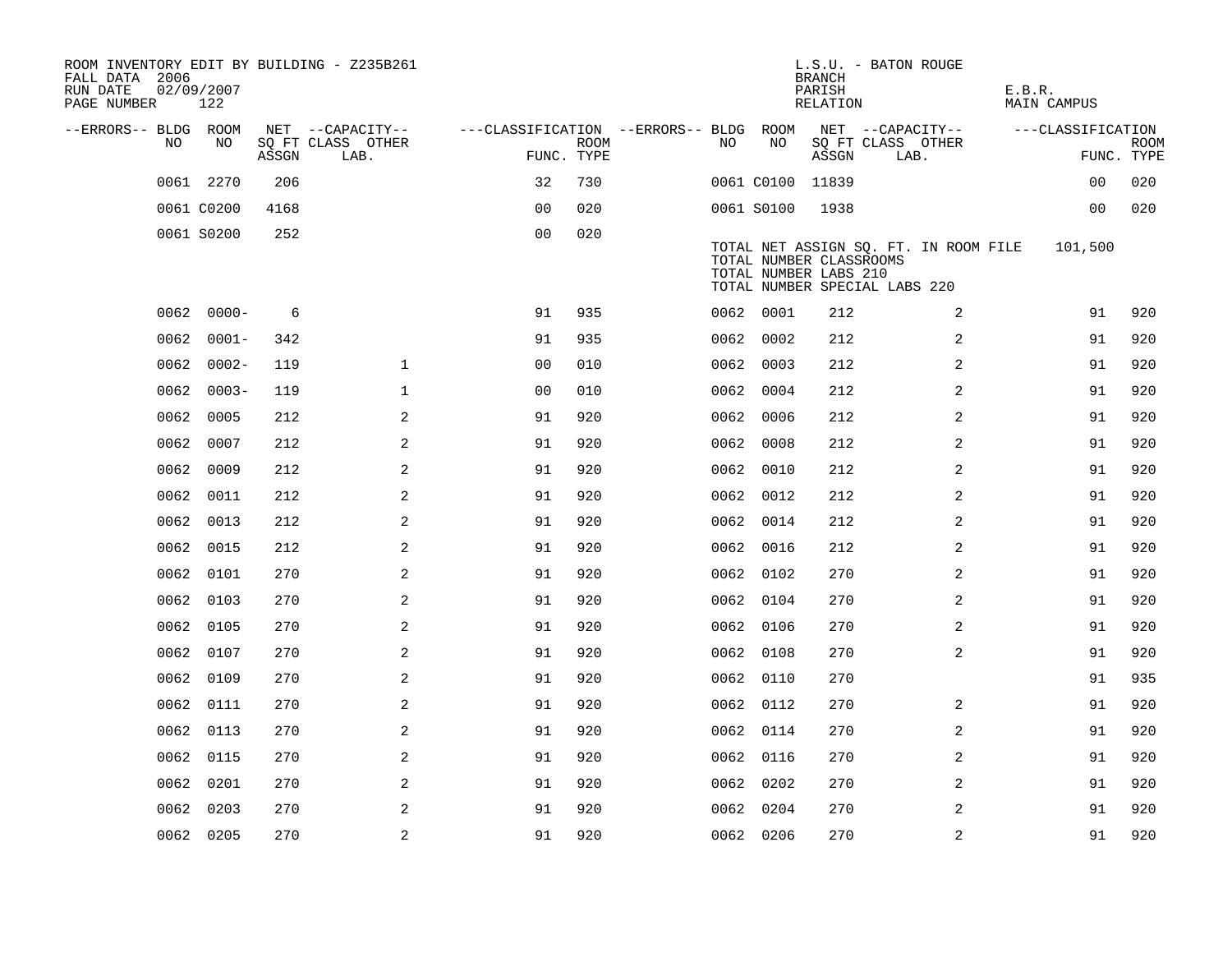| ROOM INVENTORY EDIT BY BUILDING - Z235B261<br>FALL DATA 2006<br>RUN DATE<br>PAGE NUMBER | 02/09/2007<br>123 |       |                           |                |             |                                        |            | <b>BRANCH</b><br>PARISH<br>RELATION | L.S.U. - BATON ROUGE      | E.B.R.<br>MAIN CAMPUS |                           |
|-----------------------------------------------------------------------------------------|-------------------|-------|---------------------------|----------------|-------------|----------------------------------------|------------|-------------------------------------|---------------------------|-----------------------|---------------------------|
| --ERRORS-- BLDG ROOM                                                                    |                   |       | NET --CAPACITY--          |                |             | ---CLASSIFICATION --ERRORS-- BLDG ROOM |            |                                     | NET --CAPACITY--          | ---CLASSIFICATION     |                           |
| NO.                                                                                     | NO.               | ASSGN | SQ FT CLASS OTHER<br>LAB. | FUNC. TYPE     | <b>ROOM</b> | NO.                                    | NO         | ASSGN                               | SQ FT CLASS OTHER<br>LAB. |                       | <b>ROOM</b><br>FUNC. TYPE |
| 0062                                                                                    | 0207              | 270   | 2                         | 91             | 920         |                                        | 0062 0208  | 270                                 | 2                         | 91                    | 920                       |
| 0062                                                                                    | 0209              | 342   | 2                         | 91             | 910         |                                        | 0062 0209A | $\overline{1}$                      |                           | 91                    | 715                       |
| 0062                                                                                    | 0210              | 270   | 2                         | 91             | 920         |                                        | 0062 0211  | 504                                 | 3                         | 91                    | 920                       |
| 0062                                                                                    | 0212              | 320   | 2                         | 91             | 920         |                                        | 0062 0213  | 270                                 | 2                         | 91                    | 920                       |
| 0062                                                                                    | 0214              | 350   | 3                         | 91             | 920         |                                        | 0062 0215  | 270                                 | $\overline{a}$            | 91                    | 920                       |
| 0062                                                                                    | 0216              | 270   | $\mathbf{2}$              | 91             | 920         |                                        | 0062 0217  | 270                                 | 2                         | 91                    | 920                       |
| 0062                                                                                    | 0218              | 270   | 2                         | 91             | 920         |                                        | 0062 0219  | 270                                 | 2                         | 91                    | 920                       |
| 0062                                                                                    | 0220              | 270   | 2                         | 91             | 920         |                                        | 0062 0222  | 270                                 | 2                         | 91                    | 920                       |
| 0062                                                                                    | 0301              | 270   | 2                         | 91             | 920         |                                        | 0062 0302  | 270                                 | 2                         | 91                    | 920                       |
| 0062                                                                                    | 0303              | 270   | 2                         | 91             | 920         |                                        | 0062 0304  | 270                                 | 2                         | 91                    | 920                       |
| 0062                                                                                    | 0305              | 270   | 2                         | 91             | 920         |                                        | 0062 0306  | 270                                 | 2                         | 91                    | 920                       |
|                                                                                         | 0062 0307         | 270   | 2                         | 91             | 920         |                                        | 0062 0308  | 270                                 | 2                         | 91                    | 920                       |
| 0062                                                                                    | 0309              | 342   | 3                         | 91             | 920         |                                        | 0062 0310  | 290                                 | 2                         | 91                    | 920                       |
| 0062                                                                                    | 0311              | 504   | 3                         | 91             | 920         |                                        | 0062 0312  | 320                                 | 2                         | 91                    | 920                       |
| 0062                                                                                    | 0313              | 270   | 2                         | 91             | 920         |                                        | 0062 0314  | 350                                 | 3                         | 91                    | 920                       |
| 0062                                                                                    | 0315              | 270   | 2                         | 91             | 920         |                                        | 0062 0316  | 270                                 | 2                         | 91                    | 920                       |
| 0062                                                                                    | 0317              | 270   | 2                         | 91             | 920         |                                        | 0062 0318  | 270                                 | 2                         | 91                    | 920                       |
|                                                                                         | 0062 0319         | 270   | $\mathbf{2}$              | 91             | 920         |                                        | 0062 0320  | 270                                 | 2                         | 91                    | 920                       |
|                                                                                         | 0062 0322         | 270   | 2                         | 91             | 920         |                                        | 0062 C0001 | 1146                                |                           | 00                    | 020                       |
|                                                                                         | 0062 C0100        | 1543  |                           | 0 <sub>0</sub> | 020         |                                        | 0062 C0200 | 1146                                |                           | 00                    | 020                       |
|                                                                                         | 0062 C0300        | 1146  |                           | 0 <sub>0</sub> | 020         |                                        | 0062 E0001 | 45                                  |                           | 0 <sub>0</sub>        | 020                       |
|                                                                                         | 0062 E0100        | 45    |                           | 00             | 020         |                                        | 0062 E0200 | 45                                  |                           | 0 <sub>0</sub>        | 020                       |
|                                                                                         | 0062 E0300        | 45    |                           | 0 <sub>0</sub> | 020         |                                        | 0062 S0001 | 153                                 |                           | 0 <sub>0</sub>        | 020                       |
|                                                                                         | 0062 S0002        | 153   |                           | 0 <sub>0</sub> | 020         |                                        | 0062 S0101 | 153                                 |                           | 00                    | 020                       |
|                                                                                         | 0062 S0102        | 153   |                           | 0 <sub>0</sub> | 020         |                                        | 0062 S0201 | 153                                 |                           | 00                    | 020                       |
|                                                                                         | 0062 S0202        | 153   |                           | 0 <sub>0</sub> | 020         |                                        | 0062 S0301 | 153                                 |                           | 0 <sub>0</sub>        | 020                       |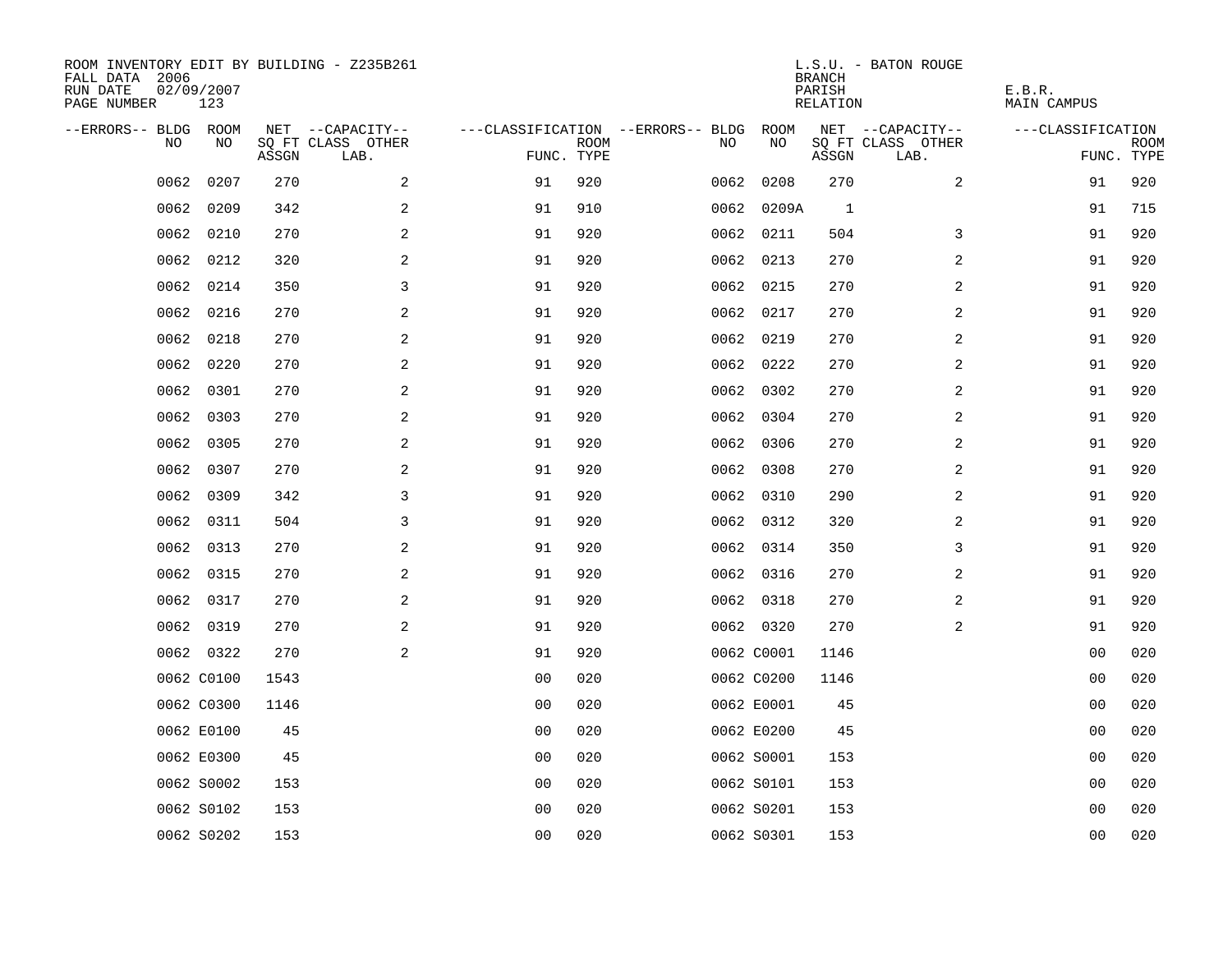| ROOM INVENTORY EDIT BY BUILDING - Z235B261<br>FALL DATA 2006<br>RUN DATE<br>PAGE NUMBER | 02/09/2007<br>124 |       |                           |                                        |             |      |            | L.S.U. - BATON ROUGE<br><b>BRANCH</b><br>PARISH<br>RELATION                       |      |                                       | E.B.R. | MAIN CAMPUS       |                           |
|-----------------------------------------------------------------------------------------|-------------------|-------|---------------------------|----------------------------------------|-------------|------|------------|-----------------------------------------------------------------------------------|------|---------------------------------------|--------|-------------------|---------------------------|
| --ERRORS-- BLDG ROOM                                                                    |                   |       | NET --CAPACITY--          | ---CLASSIFICATION --ERRORS-- BLDG ROOM |             |      |            | NET --CAPACITY--                                                                  |      |                                       |        | ---CLASSIFICATION |                           |
| NO.                                                                                     | NO.               | ASSGN | SQ FT CLASS OTHER<br>LAB. | FUNC. TYPE                             | <b>ROOM</b> | NO.  | NO         | ASSGN                                                                             | LAB. | SQ FT CLASS OTHER                     |        |                   | <b>ROOM</b><br>FUNC. TYPE |
|                                                                                         | 0062 S0302        | 153   |                           | 0 <sub>0</sub>                         | 020         |      |            | TOTAL NUMBER CLASSROOMS<br>TOTAL NUMBER LABS 210<br>TOTAL NUMBER SPECIAL LABS 220 |      | TOTAL NET ASSIGN SQ. FT. IN ROOM FILE |        | 20,293            |                           |
|                                                                                         | 0070 0030         | 1340  |                           | 0 <sub>0</sub>                         | 030         |      | 0070 0101  | 240                                                                               |      | $\mathbf{1}$                          |        | 11                | 310                       |
| 0070                                                                                    | 0101A             | 162   | $\mathbf{1}$              | 11                                     | 310         | 0070 | 0101B      | 148                                                                               |      | $\mathbf{1}$                          |        | 11                | 310                       |
| 0070                                                                                    | 0102              | 252   | $\mathbf{1}$              | 11                                     | 250         |      | 0070 0102A | 180                                                                               |      | $\mathbf{1}$                          |        | 11                | 310                       |
| 0070                                                                                    | 0102B             | 180   | $\mathbf{1}$              | 11                                     | 310         | 0070 | 0102C      | 180                                                                               |      | 2                                     |        | 11                | 250                       |
| 0070                                                                                    | 0107              | 506   | 6                         | 22                                     | 250         |      | 0070 0107A | 82                                                                                |      |                                       |        | 0 <sub>0</sub>    | 030                       |
| 0070                                                                                    | 0107B             | 150   | 2                         | 11                                     | 310         | 0070 | 0109       | 266                                                                               |      | $\mathbf{1}$                          |        | 22                | 310                       |
| 0070                                                                                    | 0109A             | 100   |                           | 0 <sub>0</sub>                         | 030         |      | 0070 0112  | 600                                                                               |      |                                       |        | 0 <sub>0</sub>    | 020                       |
| 0070                                                                                    | 0112A             | 144   | 2                         | 22                                     | 310         | 0070 | 0112B      | 529                                                                               |      | $\overline{4}$                        |        | 22                | 250                       |
| 0070                                                                                    | 0112C             | 543   | 2                         | 22                                     | 220         |      | 0070 0112D | 242                                                                               |      | $\mathbf{1}$                          |        | 64                | 310                       |
| 0070                                                                                    | 0112E             | 242   | 2                         | 22                                     | 310         | 0070 | 0112F      | 242                                                                               |      |                                       |        | 22                | 255                       |
| 0070                                                                                    | 0112G             | 71    |                           | 00                                     | 030         | 0070 | 0113       | 529                                                                               |      | 8                                     |        | 22                | 250                       |
| 0070                                                                                    | 0115              | 529   | 2                         | 22                                     | 250         | 0070 | 0119       | 253                                                                               |      | $\mathbf{1}$                          |        | 11                | 310                       |
| 0070                                                                                    | 0121              | 96    | $\mathbf{1}$              | 22                                     | 250         | 0070 | 0121A      | 168                                                                               |      | 1                                     |        | 22                | 250                       |
| 0070                                                                                    | 0121B             | 165   |                           | 82                                     | 082         | 0070 | 0124       | 17                                                                                |      |                                       |        | 0 <sub>0</sub>    | 020                       |
| 0070                                                                                    | 0124A             | 121   | 5                         | 0 <sub>0</sub>                         | 030         | 0070 | 0124B      | 96                                                                                |      |                                       |        | 0 <sub>0</sub>    | 010                       |
| 0070                                                                                    | 0127              | 71    |                           | 42                                     | 730         |      | 0070 0127A | 22                                                                                |      |                                       |        | 0 <sub>0</sub>    | 010                       |
| 0070                                                                                    | 0128              | 82    | $\mathbf{1}$              | 00                                     | 030         | 0070 | 0130       | 2756 375                                                                          |      |                                       |        | 11                | 110                       |
| 0070                                                                                    | 0130A             | 84    |                           | 46                                     | 730         |      | 0070 0130B | 85                                                                                |      |                                       |        | 11                | 115                       |
| 0070                                                                                    | 0132              | 210   |                           | 00                                     | 020         |      | 0070 0132A | 39                                                                                |      |                                       |        | 11                | 115                       |
| 0070                                                                                    | 0132B             | 40    |                           | 0 <sub>0</sub>                         | 020         |      | 0070 0135  | 249                                                                               |      | 3                                     |        | 14                | 310                       |
| 0070                                                                                    | 0136              | 113   | $\mathbf 1$               | 00                                     | 030         | 0070 | 0137       | 216                                                                               |      | 3                                     |        | 14                | 315                       |
| 0070                                                                                    | 0138              | 83    | 2                         | 0 <sub>0</sub>                         | 030         |      | 0070 0141  | 327                                                                               |      | $\mathbf 1$                           |        | 21                | 250                       |
|                                                                                         | 0070 0141A        | 215   |                           | 21                                     | 255         |      | 0070 0141B | 215                                                                               |      | $\mathbf{1}$                          |        | 21                | 250                       |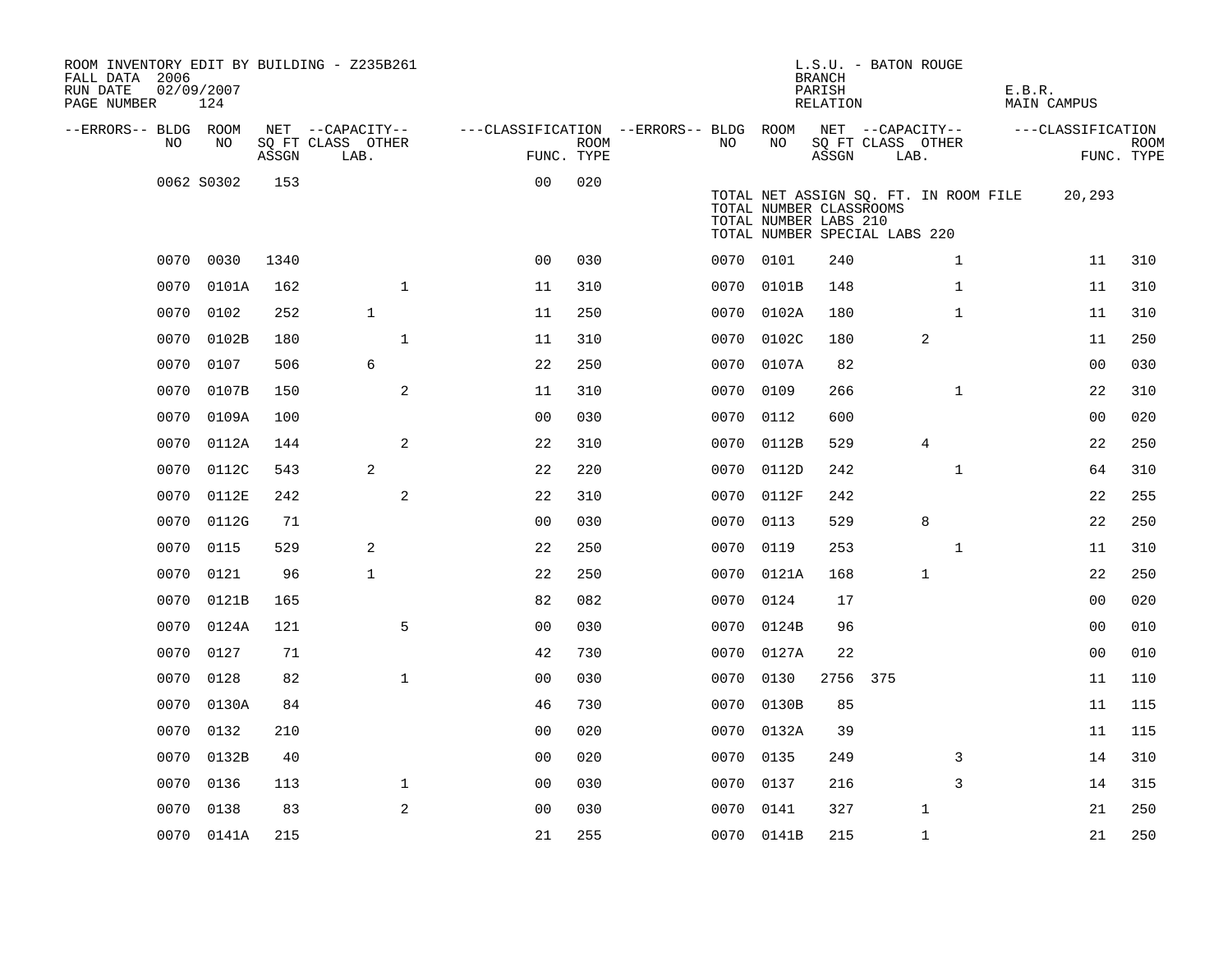| ROOM INVENTORY EDIT BY BUILDING - Z235B261<br>FALL DATA 2006<br>RUN DATE<br>PAGE NUMBER | 02/09/2007<br>125 |       |                           |    |                           |                                   |            | <b>BRANCH</b><br>PARISH<br><b>RELATION</b> | L.S.U. - BATON ROUGE      | E.B.R.<br><b>MAIN CAMPUS</b> |                           |
|-----------------------------------------------------------------------------------------|-------------------|-------|---------------------------|----|---------------------------|-----------------------------------|------------|--------------------------------------------|---------------------------|------------------------------|---------------------------|
| --ERRORS-- BLDG ROOM                                                                    |                   |       | NET --CAPACITY--          |    |                           | ---CLASSIFICATION --ERRORS-- BLDG | ROOM       |                                            | NET --CAPACITY--          | ---CLASSIFICATION            |                           |
| NO                                                                                      | NO                | ASSGN | SQ FT CLASS OTHER<br>LAB. |    | <b>ROOM</b><br>FUNC. TYPE | NO                                | NO         | ASSGN                                      | SQ FT CLASS OTHER<br>LAB. |                              | <b>ROOM</b><br>FUNC. TYPE |
| 0070                                                                                    | 0143              | 343   | 3                         | 21 | 310                       | 0070                              | 0143A      | 13                                         |                           | 21                           | 730                       |
| 0070                                                                                    | 0144              | 628   | 2                         | 22 | 255                       | 0070                              | 0144A      | 83                                         | 2                         | 11                           | 255                       |
| 0070                                                                                    | 0144B             | 204   | $\overline{\mathbf{c}}$   | 11 | 255                       | 0070                              | 0145       | 334                                        | $\mathbf{1}$              | 21                           | 310                       |
| 0070                                                                                    | 0147              | 235   | $\overline{3}$            | 21 | 310                       |                                   | 0070 0147A | 40                                         |                           | 21                           | 315                       |
| 0070                                                                                    | 0151              | 309   | 2                         | 21 | 250                       | 0070                              | 0152       | 682                                        | 6                         | 21                           | 250                       |
| 0070                                                                                    | 0152A             | 204   | 3                         | 11 | 255                       |                                   | 0070 0152B | 45                                         | $\mathbf{1}$              | 11                           | 310                       |
| 0070                                                                                    | 0152C             | 44    |                           | 21 | 255                       | 0070                              | 0153       | 130                                        |                           | 21                           | 315                       |
| 0070                                                                                    | 0153A             | 160   | $\mathbf{1}$              | 21 | 250                       |                                   | 0070 0153B | 160                                        | $\mathbf{1}$              | 21                           | 310                       |
| 0070                                                                                    | 0155              | 559   | 4                         | 21 | 250                       | 0070                              | 0155A      | 37                                         |                           | 21                           | 255                       |
| 0070                                                                                    | 0160              | 506   | 6                         | 22 | 250                       | 0070                              | 0161       | 49                                         |                           | 22                           | 730                       |
| 0070                                                                                    | 0163              | 244   |                           | 21 | 255                       | 0070                              | 0163A      | 38                                         |                           | 21                           | 255                       |
| 0070                                                                                    | 0164              | 338   | 6                         | 22 | 250                       | 0070                              | 0164A      | 230                                        | 2                         | 11                           | 250                       |
| 0070                                                                                    | 0164B             | 230   | 2                         | 11 | 250                       | 0070                              | 0168       | 387                                        | $\mathbf{1}$              | 22                           | 310                       |
| 0070                                                                                    | 0201              | 268   | $\overline{\mathbf{c}}$   | 22 | 250                       | 0070                              | 0202       | 96                                         |                           | 21                           | 315                       |
| 0070                                                                                    | 0202A             | 288   | $\mathbf{1}$              | 21 | 250                       | 0070                              | 0202B      | 180                                        | 4                         | 21                           | 310                       |
| 0070                                                                                    | 0203              | 269   | $\mathbf 1$               | 11 | 310                       | 0070                              | 0205       | 124                                        | $\mathbf{1}$              | 11                           | 310                       |
| 0070                                                                                    | 0205A             | 19    | $\overline{3}$            | 11 | 310                       | 0070                              | 0208       | 60                                         |                           | 0 <sub>0</sub>               | 020                       |
| 0070                                                                                    | 0208A             | 284   | 5                         | 21 | 250                       | 0070                              | 0208B      | 211                                        | $\mathbf{1}$              | 63                           | 310                       |
| 0070                                                                                    | 0208C             | 240   | $\mathbf{1}$              | 22 | 310                       | 0070                              | 0209       | 73                                         | $\mathbf{1}$              | 22                           | 250                       |
| 0070                                                                                    | 0209A             | 10    | $\mathbf{1}$              | 22 | 250                       | 0070                              | 0209B      | 147                                        | $\mathbf 1$               | 11                           | 250                       |
| 0070                                                                                    | 0210              | 230   | $\mathbf{1}$              | 21 | 310                       | 0070                              | 0211       | 110                                        | 1                         | 22                           | 250                       |
| 0070                                                                                    | 0211A             | 269   | $\mathbf 1$               | 22 | 310                       | 0070                              | 0214       | 246                                        | 4                         | 21                           | 250                       |
| 0070                                                                                    | 0215              | 270   | 3                         | 11 | 250                       |                                   | 0070 0215A | 132                                        | $\mathbf{1}$              | 11                           | 250                       |
| 0070                                                                                    | 0216              | 268   | 2                         | 21 | 310                       | 0070                              | 0217       | 252                                        | $\mathbf{1}$              | 21                           | 310                       |
| 0070                                                                                    | 0218              | 276   | $\mathbf 1$               | 63 | 310                       | 0070                              | 0218A      | 522                                        | 5                         | 21                           | 250                       |
|                                                                                         | 0070 0218B        | 106   |                           | 21 | 255                       |                                   | 0070 0218C | 25                                         |                           | 21                           | 255                       |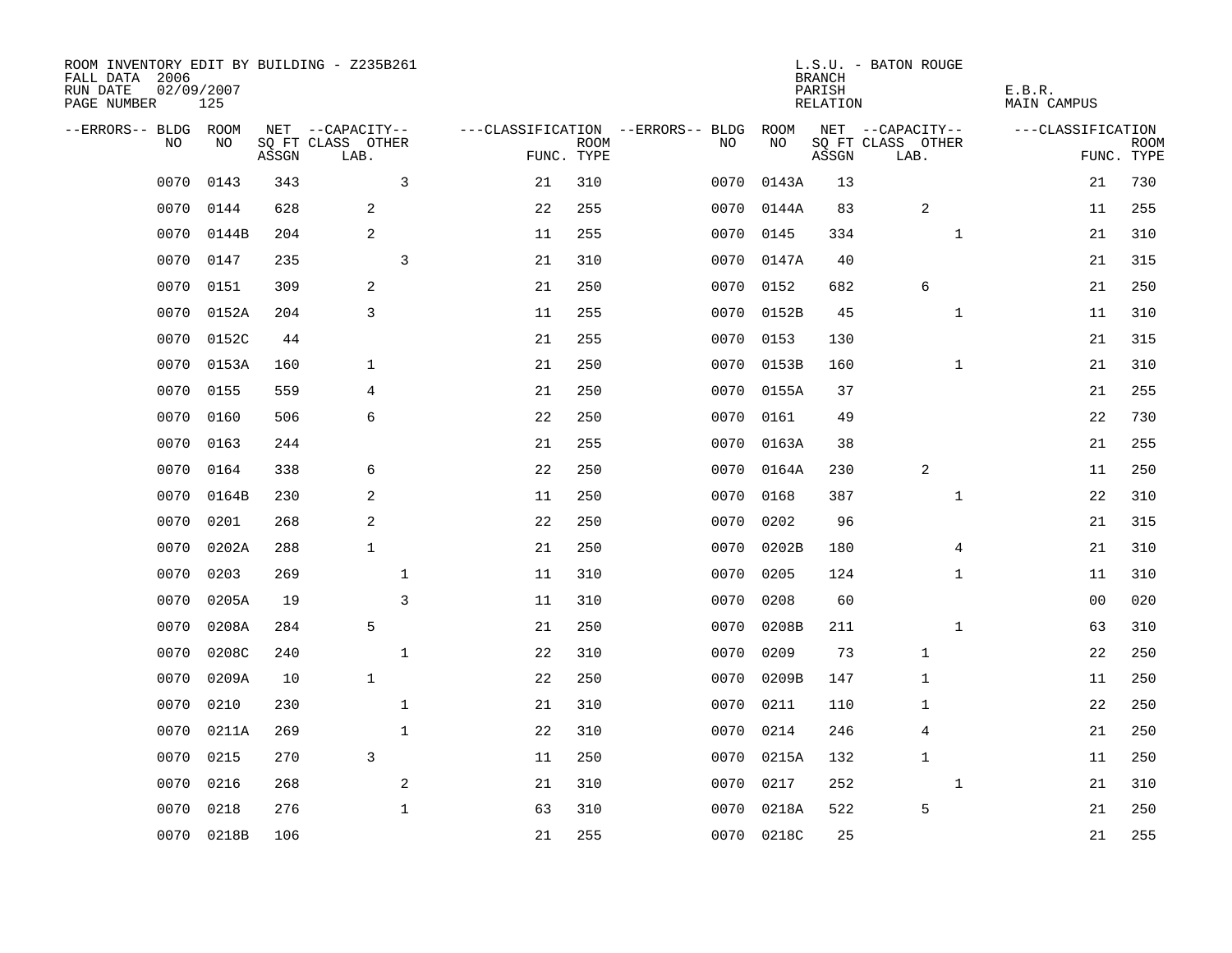| ROOM INVENTORY EDIT BY BUILDING - Z235B261<br>FALL DATA 2006<br>RUN DATE<br>PAGE NUMBER | 02/09/2007<br>126 |       |                           |                |             |                                   |            | <b>BRANCH</b><br>PARISH<br>RELATION | L.S.U. - BATON ROUGE      | E.B.R.<br>MAIN CAMPUS |                           |
|-----------------------------------------------------------------------------------------|-------------------|-------|---------------------------|----------------|-------------|-----------------------------------|------------|-------------------------------------|---------------------------|-----------------------|---------------------------|
| --ERRORS-- BLDG ROOM                                                                    |                   |       | NET --CAPACITY--          |                |             | ---CLASSIFICATION --ERRORS-- BLDG | ROOM       |                                     | NET --CAPACITY--          | ---CLASSIFICATION     |                           |
| NO                                                                                      | NO                | ASSGN | SQ FT CLASS OTHER<br>LAB. | FUNC. TYPE     | <b>ROOM</b> | NO                                | NO         | ASSGN                               | SQ FT CLASS OTHER<br>LAB. |                       | <b>ROOM</b><br>FUNC. TYPE |
| 0070                                                                                    | 0219              | 251   | 2                         | 22             | 310         | 0070                              | 0221       | 269                                 |                           | 0 <sub>0</sub>        | 030                       |
| 0070                                                                                    | 0224              | 122   | 4                         | 0 <sub>0</sub> | 030         | 0070                              | 0226       | 196                                 | 2                         | 22                    | 310                       |
| 0070                                                                                    | 0227              | 209   | 2                         | 46             | 315         | 0070                              | 0227A      | 62                                  | $\mathbf{1}$              | 46                    | 715                       |
| 0070                                                                                    | 0227B             | 152   | $\mathbf 1$               | 46             | 315         | 0070                              | 0228       | 113                                 | $\mathbf{1}$              | 11                    | 310                       |
| 0070                                                                                    | 0230              | 114   | $\mathsf{3}$              | 11             | 310         | 0070                              | 0231       | 143                                 | $\mathbf{1}$              | 46                    | 315                       |
| 0070                                                                                    | 0232              | 115   |                           | 45             | 315         |                                   | 0070 0233  | 140                                 | $\mathbf{1}$              | 11                    | 310                       |
| 0070                                                                                    | 0234              | 114   | $\mathbf{1}$              | 11             | 310         | 0070                              | 0235       | 157                                 | $\mathbf{1}$              | 11                    | 310                       |
| 0070                                                                                    | 0236              | 135   | $\mathbf 1$               | 45             | 315         |                                   | 0070 0237  | 176                                 | $\mathbf{1}$              | 11                    | 310                       |
| 0070                                                                                    | 0238              | 185   | $\mathbf 1$               | 46             | 315         | 0070                              | 0239       | 257                                 | $\mathbf{1}$              | 45                    | 315                       |
| 0070                                                                                    | 0241              | 252   | $\mathbf 1$               | 11             | 310         | 0070                              | 0242       | 149                                 | 5                         | 00                    | 030                       |
| 0070                                                                                    | 0243              | 255   | $\mathbf{1}$              | 11             | 310         | 0070                              | 0244       | 26                                  | $\mathbf{1}$              | 00                    | 030                       |
| 0070                                                                                    | 0245              | 782   | 30                        | 13             | 210         |                                   | 0070 0245A | 58                                  |                           | 45                    | 730                       |
| 0070                                                                                    | 0246              | 188   |                           | 0 <sub>0</sub> | 030         | 0070                              | 0248       | 259                                 | $\mathbf{1}$              | 11                    | 310                       |
| 0070                                                                                    | 0250              | 256   | 2                         | 11             | 310         | 0070                              | 0252       | 261                                 | $\mathbf{1}$              | 11                    | 310                       |
| 0070                                                                                    | 0253              | 545   | 20                        | 22             | 250         | 0070                              | 0254       | 538                                 | $\mathbf{1}$              | 13                    | 115                       |
| 0070                                                                                    | 0255              | 274   | $\mathbf 1$               | 11             | 310         | 0070                              | 0257       | 252                                 | $\mathbf{1}$              | 11                    | 310                       |
| 0070                                                                                    | 0259              | 276   | $\mathbf 1$               | 11             | 310         | 0070                              | 0260       | 824                                 | 28                        | 13                    | 115                       |
| 0070                                                                                    | 0261              | 296   | $\mathbf{1}$              | 11             | 310         | 0070                              | 0262       | 522                                 |                           | 22                    | 730                       |
| 0070                                                                                    | 0263              | 641   |                           | 42             | 620         | 0070                              | 0302       | 257                                 | $\mathbf{1}$              | 21                    | 310                       |
| 0070                                                                                    | 0304              | 257   | $\mathbf 1$               | 21             | 310         | 0070                              | 0306       | 273                                 | $\mathbf{1}$              | 21                    | 310                       |
| 0070                                                                                    | 0308              | 397   | $\mathbf 1$               | 21             | 315         |                                   | 0070 0308A | 123                                 | $\mathbf{1}$              | 21                    | 310                       |
| 0070                                                                                    | 0308B             | 263   | $\mathbf{1}$              | 21             | 310         | 0070                              | 0310       | 772                                 | 25                        | 21                    | 350                       |
| 0070                                                                                    | 0313              | 489   | 10                        | 41             | 430         |                                   | 0070 0313A | 228                                 | $\mathbf{1}$              | 11                    | 310                       |
| 0070                                                                                    | 0313B             | 2286  | 12                        | 11             | 420         | 0070                              | 0313C      | 538                                 | 15                        | 13                    | 350                       |
| 0070                                                                                    | 0316              | 265   | $\mathbf{1}$              | 21             | 310         | 0070                              | 0318       | 265                                 | $\mathbf{1}$              | 21                    | 310                       |
| 0070                                                                                    | 0320              | 262   | $\mathbf{1}$              | 21             | 310         |                                   | 0070 0322  | 248                                 | 3                         | 0 <sub>0</sub>        | 030                       |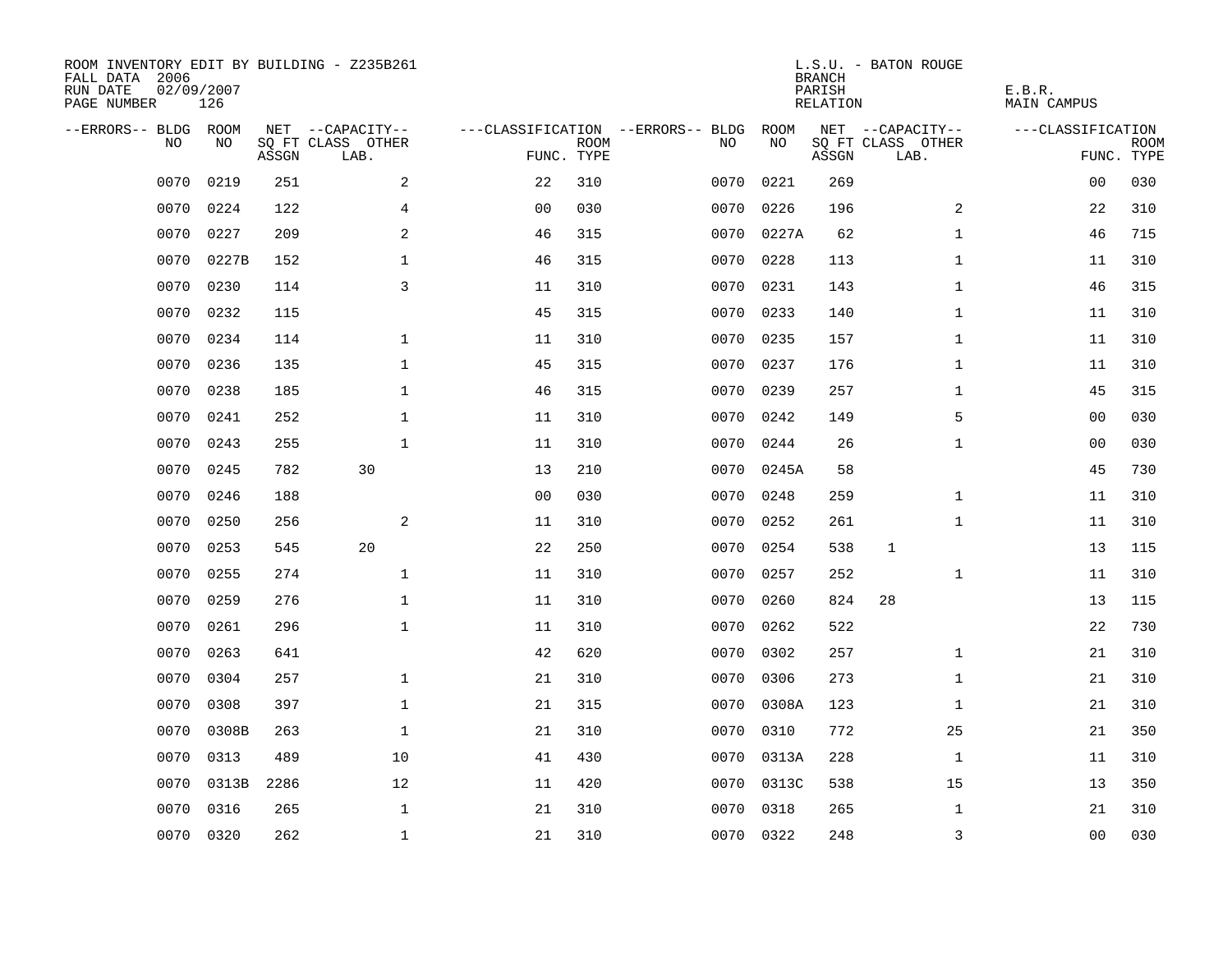| ROOM INVENTORY EDIT BY BUILDING - Z235B261<br>FALL DATA 2006<br>RUN DATE<br>PAGE NUMBER | 02/09/2007<br>127 |       |                           |                |             |                                   |            | <b>BRANCH</b><br>PARISH<br>RELATION | L.S.U. - BATON ROUGE      | E.B.R.<br>MAIN CAMPUS |                           |
|-----------------------------------------------------------------------------------------|-------------------|-------|---------------------------|----------------|-------------|-----------------------------------|------------|-------------------------------------|---------------------------|-----------------------|---------------------------|
| --ERRORS-- BLDG ROOM                                                                    |                   |       | NET --CAPACITY--          |                |             | ---CLASSIFICATION --ERRORS-- BLDG | ROOM       |                                     | NET --CAPACITY--          | ---CLASSIFICATION     |                           |
| NO.                                                                                     | NO.               | ASSGN | SQ FT CLASS OTHER<br>LAB. | FUNC. TYPE     | <b>ROOM</b> | NO.                               | NO         | ASSGN                               | SQ FT CLASS OTHER<br>LAB. |                       | <b>ROOM</b><br>FUNC. TYPE |
| 0070                                                                                    | 0324              | 121   | $\mathbf{1}$              | 22             | 310         | 0070                              | 0326       | 121                                 | $\mathbf{1}$              | 21                    | 310                       |
| 0070                                                                                    | 0328              | 87    |                           | 21             | 315         | 0070                              | 0329       | 134                                 | $\mathbf{1}$              | 21                    | 310                       |
| 0070                                                                                    | 0329A             | 60    |                           | 21             | 315         | 0070                              | 0330       | 98                                  | $\mathbf{1}$              | 21                    | 310                       |
| 0070                                                                                    | 0331              | 312   | $\mathbf 1$               | 21             | 310         |                                   | 0070 0332  | 79                                  |                           | 21                    | 315                       |
| 0070                                                                                    | 0333              | 138   |                           | 21             | 315         | 0070                              | 0334       | 101                                 | $\mathbf{1}$              | 22                    | 310                       |
| 0070                                                                                    | 0335              | 269   | $\mathbf 1$               | 21             | 310         |                                   | 0070 0336  | 101                                 | $\mathbf 1$               | 22                    | 250                       |
| 0070                                                                                    | 0337              | 215   | $\mathbf{1}$              | 22             | 250         | 0070                              | 0337A      | 106                                 | $\mathbf{1}$              | 22                    | 255                       |
| 0070                                                                                    | 0338              | 101   | $\mathbf{1}$              | 22             | 310         | 0070                              | 0339       | 150                                 | $\mathbf{1}$              | 22                    | 250                       |
| 0070                                                                                    | 0340              | 138   | 2                         | 42             | 310         | 0070                              | 0341       | 256                                 | $\mathbf{1}$              | 11                    | 310                       |
| 0070                                                                                    | 0342              | 147   | 5                         | 0 <sub>0</sub> | 030         |                                   | 0070 0343  | 242                                 | $\mathbf{1}$              | 22                    | 310                       |
| 0070                                                                                    | 0344              | 25    |                           | 0 <sub>0</sub> | 010         | 0070                              | 0345       | 266                                 | $\mathbf{1}$              | 11                    | 310                       |
| 0070                                                                                    | 0346              | 196   | 3                         | 0 <sub>0</sub> | 030         |                                   | 0070 0347  | 536                                 | 18                        | 11                    | 210                       |
| 0070                                                                                    | 0348              | 88    | $\mathbf{1}$              | 11             | 255         | 0070                              | 0348A      | 163                                 | 2                         | 11                    | 250                       |
| 0070                                                                                    | 0352              | 84    |                           | 11             | 255         | 0070                              | 0352A      | 192                                 | 2                         | 11                    | 250                       |
| 0070                                                                                    | 0352B             | 242   | 2                         | 11             | 250         | 0070                              | 0354       | 68                                  | $\mathbf{1}$              | 11                    | 310                       |
| 0070                                                                                    | 0354A             | 264   | $\mathbf{1}$              | 11             | 310         | 0070                              | 0354B      | 196                                 | $\mathbf{1}$              | 11                    | 310                       |
| 0070                                                                                    | 0355              | 73    |                           | 0 <sub>0</sub> | 020         | 0070                              | 0355A      | 140                                 |                           | 11                    | 215                       |
| 0070                                                                                    | 0355B             | 191   | 1                         | 11             | 310         | 0070                              | 0355C      | 529                                 | 2                         | 11                    | 250                       |
| 0070                                                                                    | 0359              | 139   | $\mathbf{1}$              | 11             | 250         | 0070                              | 0359A      | 277                                 | $\mathbf{1}$              | 11                    | 310                       |
| 0070                                                                                    | 0360              | 892   | 30                        | 11             | 210         | 0070                              | 0361       | 151                                 | $\mathbf{1}$              | 22                    | 310                       |
| 0070                                                                                    | 0361A             | 198   | $\mathbf{1}$              | 22             | 250         | 0070                              | 0362       | 84                                  |                           | 22                    | 255                       |
| 0070                                                                                    | 0362A             | 297   | $\mathbf 1$               | 22             | 420         | 0070                              | 0362B      | 160                                 | 1                         | 22                    | 250                       |
| 0070                                                                                    | 0362C             | 297   | $\mathbf{1}$              | 22             | 250         | 0070                              | 0363       | 136                                 | 2                         | 42                    | 225                       |
| 0070                                                                                    | 0363A             | 177   | $\mathbf{1}$              | 42             | 225         | 0070                              | 0412       | 500                                 | 2                         | 21                    | 255                       |
| 0070                                                                                    | 0412A             | 135   | $\mathbf{1}$              | 21             | 250         | 0070                              | 0412B      | 139                                 | 2                         | 21                    | 310                       |
| 0070                                                                                    | 0412C             | 336   | $\mathbf{1}$              | 21             | 310         |                                   | 0070 0412D | 146                                 | $\mathbf{1}$              | 21                    | 310                       |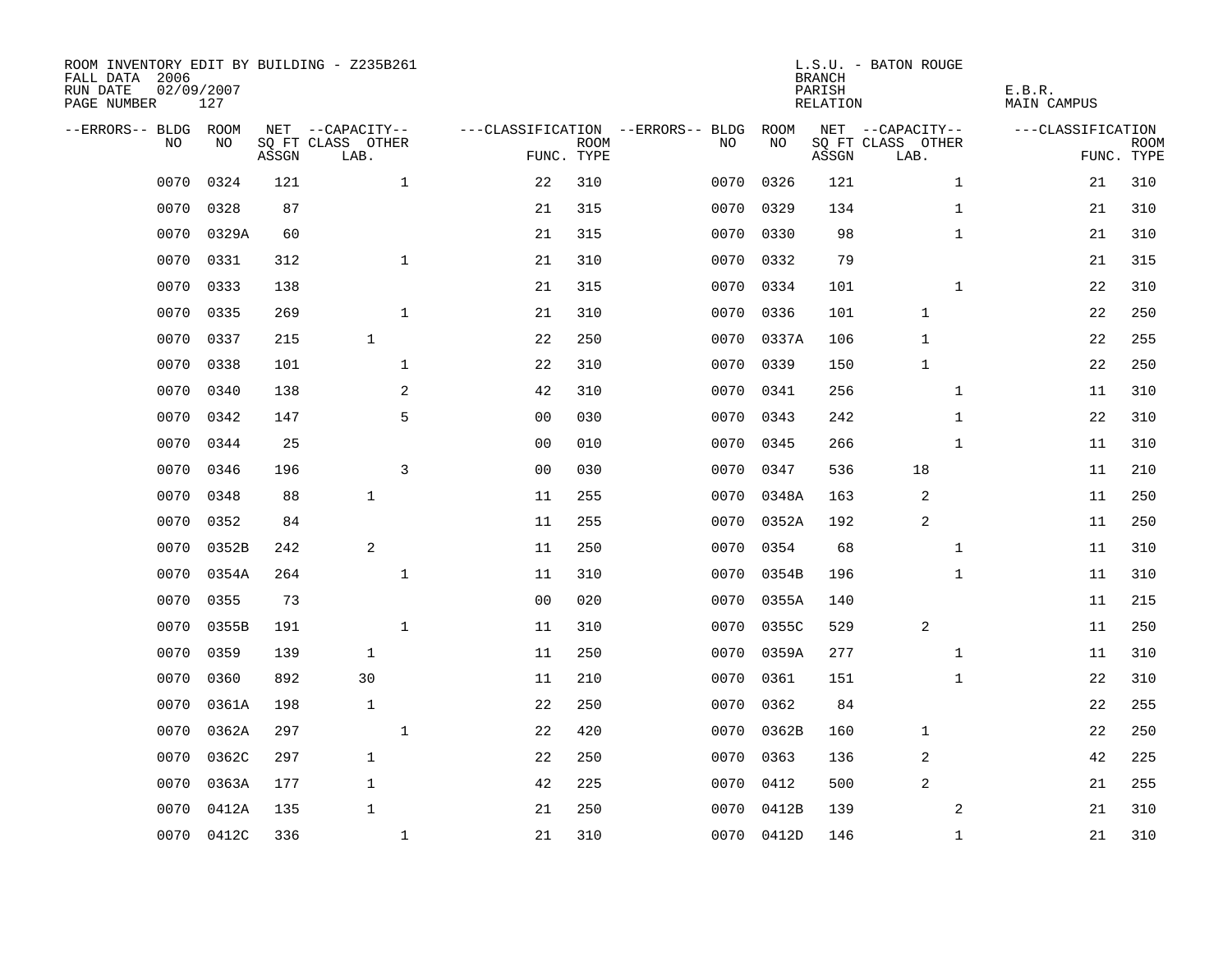| ROOM INVENTORY EDIT BY BUILDING - Z235B261<br>FALL DATA 2006<br>RUN DATE<br>PAGE NUMBER | 02/09/2007<br>128 |       |                           |                |             |                                   |            | <b>BRANCH</b><br>PARISH<br>RELATION | L.S.U. - BATON ROUGE      | E.B.R.<br><b>MAIN CAMPUS</b> |                           |
|-----------------------------------------------------------------------------------------|-------------------|-------|---------------------------|----------------|-------------|-----------------------------------|------------|-------------------------------------|---------------------------|------------------------------|---------------------------|
| --ERRORS-- BLDG ROOM                                                                    |                   |       | NET --CAPACITY--          |                |             | ---CLASSIFICATION --ERRORS-- BLDG | ROOM       |                                     | NET --CAPACITY--          | ---CLASSIFICATION            |                           |
| N <sub>O</sub>                                                                          | NO.               | ASSGN | SO FT CLASS OTHER<br>LAB. | FUNC. TYPE     | <b>ROOM</b> | NO.                               | NO         | ASSGN                               | SQ FT CLASS OTHER<br>LAB. |                              | <b>ROOM</b><br>FUNC. TYPE |
| 0070                                                                                    | 0412E             | 150   |                           | 21             | 255         | 0070                              | 0412F      | 99                                  | $\mathbf{1}$              | 21                           | 310                       |
| 0070                                                                                    | 0412G             | 474   | 8                         | 21             | 250         | 0070                              | 0415       | 138                                 | $\mathbf{1}$              | 21                           | 310                       |
| 0070                                                                                    | 0417              | 480   | $\mathbf{1}$              | 22             | 310         | 0070                              | 0417A      | 124                                 | 3                         | 22                           | 420                       |
| 0070                                                                                    | 0417B             | 104   | 2                         | 22             | 310         | 0070                              | 0417C      | 104                                 | 3                         | 22                           | 310                       |
| 0070                                                                                    | 0417D             | 120   | 2                         | 22             | 310         | 0070                              | 0417E      | 154                                 | 2                         | 22                           | 310                       |
| 0070                                                                                    | 0417F             | 120   | $\mathbf 1$               | $2\sqrt{2}$    | 310         |                                   | 0070 0417G | 120                                 | $\mathbf{1}$              | 22                           | 310                       |
| 0070                                                                                    | 0417H             | 280   | 2                         | 22             | 310         | 0070                              | 0421       | 288                                 |                           | 00                           | 020                       |
| 0070                                                                                    | 0427              | 160   | $\mathbf{1}$              | 42             | 310         |                                   | 0070 0427A | 57                                  |                           | 42                           | 730                       |
| 0070                                                                                    | 0429              | 133   | $\mathbf{1}$              | 22             | 310         | 0070                              | 0430       | 321                                 | 2                         | 45                           | 530                       |
| 0070                                                                                    | 0431              | 378   | $\overline{4}$            | 22             | 310         |                                   | 0070 0432  | 90                                  |                           | 00                           | 030                       |
| 0070                                                                                    | 0435              | 125   | $\mathbf{1}$              | 42             | 250         | 0070                              | 0436       | 176                                 | $\mathbf{1}$              | 11                           | 310                       |
| 0070                                                                                    | 0436A             | 110   | $\mathbf{1}$              | 11             | 310         |                                   | 0070 0439  | 471                                 | 3                         | 22                           | 255                       |
| 0070                                                                                    | 0440              | 382   |                           | 0 <sub>0</sub> | 030         | 0070                              | 0441       | 170                                 | $\mathbf{1}$              | 42                           | 310                       |
| 0070                                                                                    | 0442              | 125   | 10                        | 41             | 430         | 0070                              | 0442A      | 690                                 |                           | 45                           | 730                       |
| 0070                                                                                    | 0443              | 1341  | 3                         | 42             | 225         | 0070                              | 0443A      | 590                                 |                           | 42                           | 730                       |
| 0070                                                                                    | 0443B             | 775   |                           | 42             | 730         | 0070                              | 0444       | 269                                 | 2                         | 11                           | 310                       |
| 0070                                                                                    | 0445              | 168   | 3                         | 11             | 310         | 0070                              | 0445A      | 228                                 |                           | 45                           | 730                       |
| 0070                                                                                    | 0446              | 125   | 3                         | 11             | 310         | 0070                              | 0447       | 101                                 | 1                         | 21                           | 250                       |
| 0070                                                                                    | 0447A             | 216   | 2                         | 21             | 310         |                                   | 0070 0447B | 88                                  | $\mathbf{1}$              | 21                           | 310                       |
| 0070                                                                                    | 0448              | 192   | 2                         | 42             | 225         | 0070                              | 0448A      | 188                                 |                           | 45                           | 730                       |
| 0070                                                                                    | 0452              | 271   | 4                         | 11             | 310         | 0070                              | 0454       | 124                                 | 3                         | 11                           | 310                       |
| 0070                                                                                    | 0456              | 124   | 2                         | 11             | 310         |                                   | 0070 0458  | 122                                 | 2                         | 11                           | 310                       |
| 0070                                                                                    | 0458A             | 828   |                           | 45             | 730         |                                   | 0070 0460  | 124                                 | 2                         | 11                           | 310                       |
| 0070                                                                                    | 0501              | 624   |                           | 21             | 730         |                                   | 0070 A0100 | 2956                                |                           | 00                           | 020                       |
|                                                                                         | 0070 C0100        | 5030  |                           | 0 <sub>0</sub> | 020         |                                   | 0070 C0101 | 935                                 |                           | 00                           | 020                       |
|                                                                                         | 0070 C0102        | 382   |                           | 0 <sub>0</sub> | 020         |                                   | 0070 C0103 | 390                                 |                           | 0 <sub>0</sub>               | 020                       |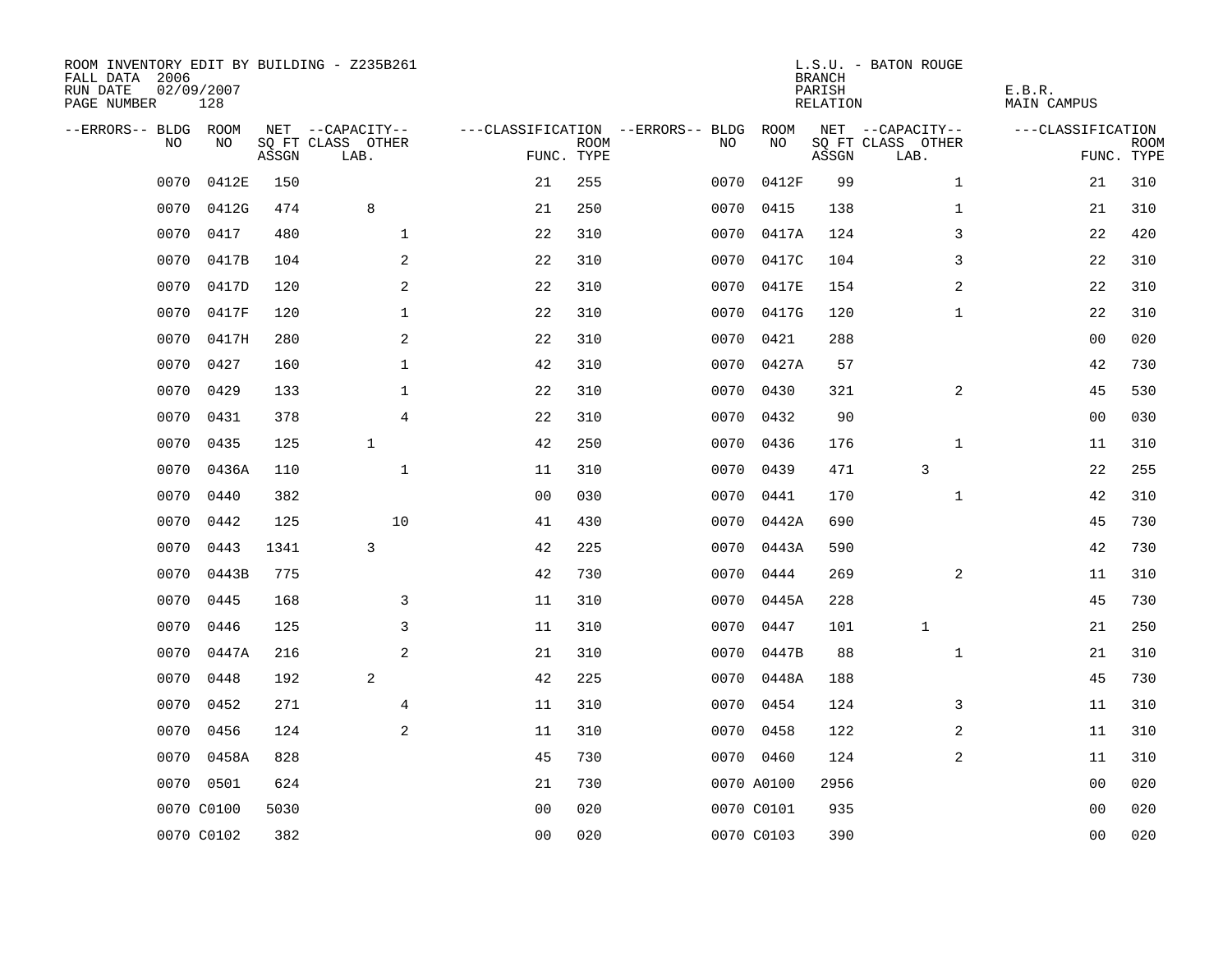| ROOM INVENTORY EDIT BY BUILDING - Z235B261<br>FALL DATA 2006<br>RUN DATE<br>PAGE NUMBER | 02/09/2007<br>129 |       |                           |                |                                   |             |   |     |             | <b>BRANCH</b><br>PARISH<br>RELATION | L.S.U. - BATON ROUGE      | E.B.R.<br>MAIN CAMPUS |                           |
|-----------------------------------------------------------------------------------------|-------------------|-------|---------------------------|----------------|-----------------------------------|-------------|---|-----|-------------|-------------------------------------|---------------------------|-----------------------|---------------------------|
| --ERRORS-- BLDG ROOM                                                                    |                   |       | NET --CAPACITY--          |                | ---CLASSIFICATION --ERRORS-- BLDG |             |   |     | ROOM        |                                     | NET --CAPACITY--          | ---CLASSIFICATION     |                           |
| <b>NO</b>                                                                               | NO.               | ASSGN | SO FT CLASS OTHER<br>LAB. |                | FUNC. TYPE                        | <b>ROOM</b> |   | NO. | NO          | ASSGN                               | SQ FT CLASS OTHER<br>LAB. |                       | <b>ROOM</b><br>FUNC. TYPE |
|                                                                                         | 0070 C0104        | 262   |                           |                | 0 <sub>0</sub>                    | 020         |   |     | 0070 C0105  | 396                                 |                           | 00                    | 020                       |
|                                                                                         | 0070 C0106        | 276   |                           |                | 0 <sub>0</sub>                    | 020         |   |     | 0070 C0200  | 4387                                |                           | 00                    | 020                       |
|                                                                                         | 0070 C0201        | 926   |                           |                | 0 <sub>0</sub>                    | 020         |   |     | 0070 C0202  | 364                                 |                           | 00                    | 020                       |
|                                                                                         | 0070 C0203        | 80    |                           |                | 0 <sub>0</sub>                    | 020         |   |     | 0070 C0204  | 399                                 |                           | 0 <sub>0</sub>        | 020                       |
|                                                                                         | 0070 C0205        | 1192  |                           |                | 00                                | 020         |   |     | 0070 C0206  | 638                                 |                           | 00                    | 020                       |
|                                                                                         | 0070 C0207        | 449   |                           |                | 0 <sub>0</sub>                    | 020         |   |     | 0070 C0300  | 3694                                |                           | 00                    | 020                       |
|                                                                                         | 0070 C0301        | 845   |                           |                | 0 <sub>0</sub>                    | 020         |   |     | 0070 C0302  | 322                                 |                           | 00                    | 020                       |
|                                                                                         | 0070 C0303        | 126   |                           |                | 0 <sub>0</sub>                    | 020         |   |     | 0070 C0304  | 1298                                |                           | 0 <sub>0</sub>        | 020                       |
|                                                                                         | 0070 C0305        | 660   |                           |                | 0 <sub>0</sub>                    | 020         |   |     | 0070 C0306  | 434                                 |                           | 0 <sub>0</sub>        | 020                       |
|                                                                                         | 0070 C0400        | 621   |                           |                | 0 <sub>0</sub>                    | 020         |   |     | 0070 C0400A | 81                                  |                           | 0 <sub>0</sub>        | 020                       |
|                                                                                         | 0070 C0439        | 1192  |                           |                | 0 <sub>0</sub>                    | 020         |   |     | 0070 E0100  | 42                                  |                           | 0 <sub>0</sub>        | 020                       |
|                                                                                         | 0070 E0101        | 182   |                           | $\mathbf 1$    | 11                                | 310         |   |     | 0070 E0102  | 200                                 | 4                         | 0 <sub>0</sub>        | 030                       |
|                                                                                         | 0070 E0103        | 477   | 12                        |                | 22                                | 250         |   |     | 0070 E0104  | 175                                 | $\mathbf{1}$              | 11                    | 310                       |
|                                                                                         | 0070 E0105        | 123   |                           | $\mathbf{1}$   | 11                                | 310         | 9 |     | 0070 E0106  | 440                                 | $\mathbf 1$               | 13                    | 210                       |
|                                                                                         | 0070 E0106A       | 144   | $\mathbf{1}$              |                | 22                                | 250         |   |     | 0070 E0107  | 123                                 | 2                         | 11                    | 310                       |
|                                                                                         | 0070 E0108        | 120   |                           | $\mathbf 1$    | 11                                | 310         |   |     | 0070 E0109  | 230                                 | 3                         | 22                    | 250                       |
|                                                                                         | 0070 E0110        | 128   |                           | $\mathbf 1$    | 11                                | 310         |   |     | 0070 E0111  | 128                                 | $\mathbf{1}$              | 11                    | 310                       |
|                                                                                         | 0070 E0112        | 120   |                           | $\mathbf 1$    | 11                                | 310         |   |     | 0070 E0113  | 144                                 | 2                         | 22                    | 250                       |
|                                                                                         | 0070 E0114        | 187   |                           | $\overline{4}$ | 0 <sub>0</sub>                    | 030         |   |     | 0070 E0115  | 144                                 | $\mathbf{1}$              | 11                    | 310                       |
|                                                                                         | 0070 E0116        | 315   |                           |                | 0 <sub>0</sub>                    | 030         |   |     | 0070 E0116A | 108                                 |                           | 0 <sub>0</sub>        | 030                       |
| 9                                                                                       | 0070 E0117        | 480   | 1                         |                | 22                                | 250         |   |     | 0070 E0117A | 56                                  | 1                         | 22                    | 250                       |
|                                                                                         | 0070 E0117B       | 107   | $\mathbf{1}$              |                | 22                                | 250         |   |     | 0070 E0118  | 140                                 | 2                         | 11                    | 255                       |
|                                                                                         | 0070 E0119        | 225   | 1                         |                | 11                                | 250         |   |     | 0070 E0120  | 348                                 | 2                         | 11                    | 255                       |
|                                                                                         | 0070 E0121        | 375   | 3                         |                | 11                                | 250         |   |     | 0070 E0122  | 580                                 | 3                         | 11                    | 250                       |
|                                                                                         | 0070 E0122A       | 42    |                           |                | 11                                | 730         |   |     | 0070 E0123  | 238                                 | $\overline{2}$            | 11                    | 250                       |
|                                                                                         | 0070 E0124        | 783   | $\overline{4}$            |                | 11                                | 255         |   |     | 0070 E0124A | 705                                 |                           | 11                    | 730                       |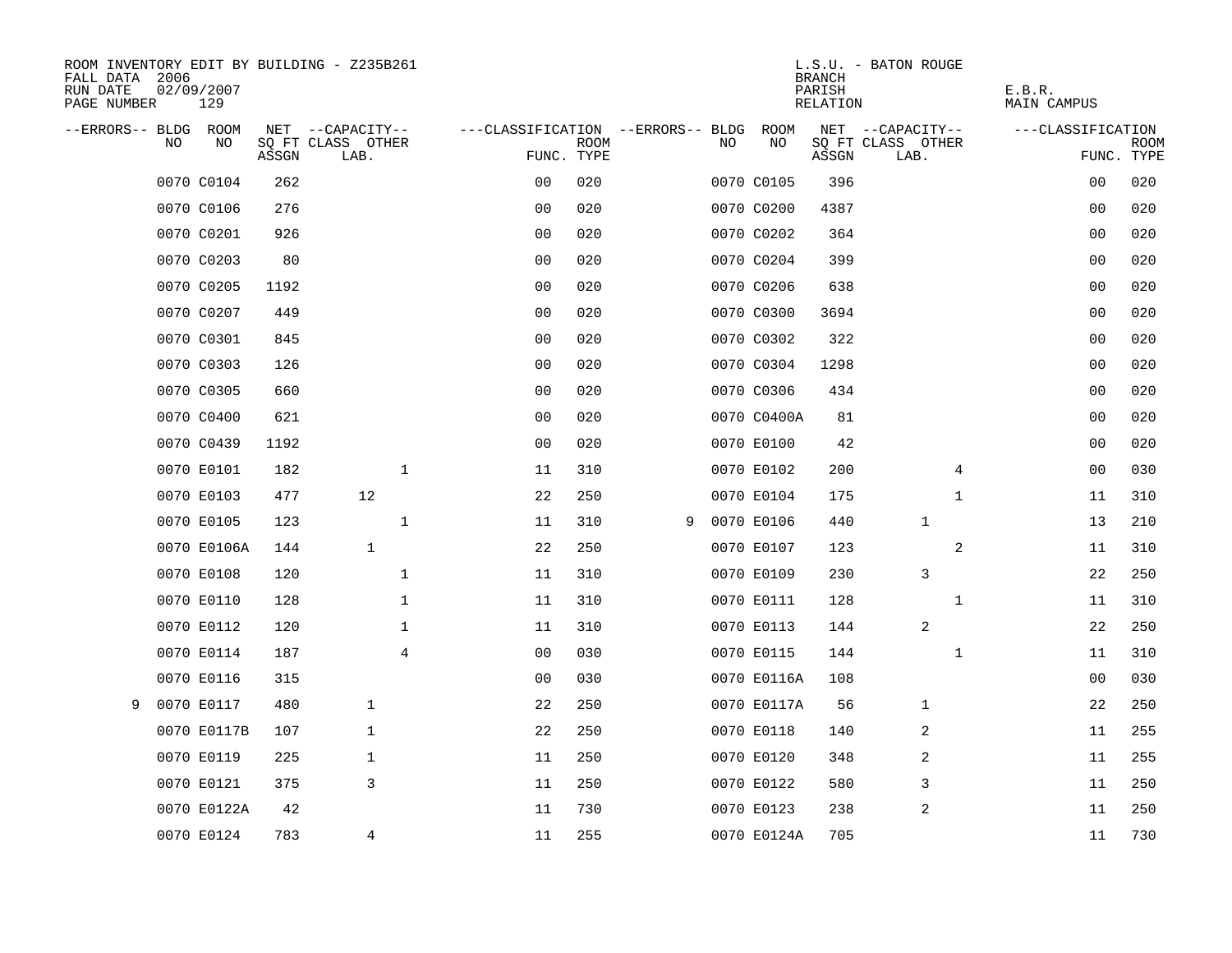| ROOM INVENTORY EDIT BY BUILDING - Z235B261<br>FALL DATA 2006<br>RUN DATE<br>PAGE NUMBER | 02/09/2007<br>130 |       |                           |              |                |                           |                                   |             | <b>BRANCH</b><br>PARISH<br>RELATION | L.S.U. - BATON ROUGE      | E.B.R.<br>MAIN CAMPUS |                    |
|-----------------------------------------------------------------------------------------|-------------------|-------|---------------------------|--------------|----------------|---------------------------|-----------------------------------|-------------|-------------------------------------|---------------------------|-----------------------|--------------------|
| --ERRORS-- BLDG ROOM                                                                    |                   |       | NET --CAPACITY--          |              |                |                           | ---CLASSIFICATION --ERRORS-- BLDG | ROOM        |                                     | NET --CAPACITY--          | ---CLASSIFICATION     |                    |
| NO                                                                                      | NO                | ASSGN | SQ FT CLASS OTHER<br>LAB. |              |                | <b>ROOM</b><br>FUNC. TYPE | NO.                               | NO          | ASSGN                               | SQ FT CLASS OTHER<br>LAB. |                       | ROOM<br>FUNC. TYPE |
|                                                                                         | 0070 E0125        | 36    |                           |              | 0 <sub>0</sub> | 010                       |                                   | 0070 E0126  | 459                                 | $\overline{4}$            | 22                    | 250                |
|                                                                                         | 0070 E0127        | 1066  |                           | 4            | 22             | 250                       |                                   | 0070 E0127A | 99                                  | 1                         | 11                    | 255                |
|                                                                                         | 0070 E0127B       | 44    |                           |              | 11             | 255                       |                                   | 0070 E0128  | 378                                 | $\mathbf{1}$              | 22                    | 250                |
|                                                                                         | 0070 E0129        | 380   |                           | 3            | 22             | 250                       |                                   | 0070 E0129A | 173                                 | 1                         | 22                    | 250                |
|                                                                                         | 0070 E0130        | 1466  | 112                       |              | 11             | 110                       |                                   | 0070 E0130A | 196                                 | 1                         | 11                    | 115                |
|                                                                                         | 0070 E0131        | 591   | 48                        |              | 11             | 110                       |                                   | 0070 E0131A | 60                                  |                           | 11                    | 115                |
|                                                                                         | 0070 E0132        | 114   |                           | 3            | 0 <sub>0</sub> | 030                       |                                   | 0070 E0133  | 114                                 | 3                         | 0 <sub>0</sub>        | 030                |
|                                                                                         | 0070 E0134        | 936   | 93                        |              | 11             | 110                       |                                   | 0070 E0136  | 200                                 | 4                         | 11                    | 310                |
|                                                                                         | 0070 E0137        | 1466  | 112                       |              | 11             | 110                       |                                   | 0070 E0138  | 200                                 | 8                         | 22                    | 350                |
|                                                                                         | 0070 E0139        | 166   |                           | 6            | 45             | 650                       |                                   | 0070 E0139A | 105                                 |                           | 11                    | 655                |
|                                                                                         | 0070 E0140        | 270   |                           | 8            | 11             | 350                       |                                   | 0070 E0141  | 280                                 | 20                        | 45                    | 350                |
|                                                                                         | 0070 E0142        | 258   |                           |              | 00             | 030                       |                                   | 0070 E0142A | 67                                  |                           | 00                    | 030                |
|                                                                                         | 0070 E0143        | 45    |                           |              | 0 <sub>0</sub> | 010                       |                                   | 0070 E0144  | 195                                 | 2                         | 11                    | 250                |
|                                                                                         | 0070 E0144A       | 78    |                           | $\mathbf{1}$ | 11             | 250                       |                                   | 0070 E0144B | 72                                  | $\mathbf{1}$              | 11                    | 310                |
|                                                                                         | 0070 E0145        | 276   |                           | 3            | 11             | 310                       |                                   | 0070 E0146  | 130                                 | $\mathbf{1}$              | 11                    | 310                |
|                                                                                         | 0070 E0147        | 165   |                           | 1            | 11             | 255                       |                                   | 0070 E0147A | 328                                 | 1                         | 11                    | 255                |
|                                                                                         | 0070 E0148        | 255   |                           | 3            | 11             | 250                       |                                   | 0070 E0149  | 162                                 | 1                         | 11                    | 255                |
|                                                                                         | 0070 E0149A       | 150   |                           | $\mathbf{1}$ | 11             | 250                       |                                   | 0070 E0150  | 174                                 | 1                         | 11                    | 250                |
|                                                                                         | 0070 E0151        | 45    |                           |              | 0 <sub>0</sub> | 030                       |                                   | 0070 E0152  | 60                                  |                           | 00                    | 030                |
|                                                                                         | 0070 E0153        | 275   |                           |              | 00             | 030                       |                                   | 0070 E0153A | 135                                 |                           | 00                    | 030                |
|                                                                                         | 0070 E0154        | 76    |                           |              | 0 <sub>0</sub> | 030                       |                                   | 0070 E0155  | 356                                 |                           | 00                    | 030                |
|                                                                                         | 0070 E0200        | 42    |                           |              | 0 <sub>0</sub> | 020                       |                                   | 0070 E0201  | 48                                  |                           | 11                    | 730                |
|                                                                                         | 0070 E0202        | 500   |                           | 17           | 11             | 210                       |                                   | 0070 E0202A | 144                                 |                           | 11                    | 215                |
|                                                                                         | 0070 E0202B       | 100   |                           |              | 11             | 215                       |                                   | 0070 E0202C | 130                                 | 3                         | 11                    | 215                |
|                                                                                         | 0070 E0203        | 50    |                           |              | 0 <sub>0</sub> | 030                       |                                   | 0070 E0204  | 30                                  |                           | 0 <sub>0</sub>        | 020                |
|                                                                                         | 0070 E0204A       | 126   |                           | 3            | 0 <sub>0</sub> | 030                       |                                   | 0070 E0205  | 135                                 | 3                         | 0 <sub>0</sub>        | 030                |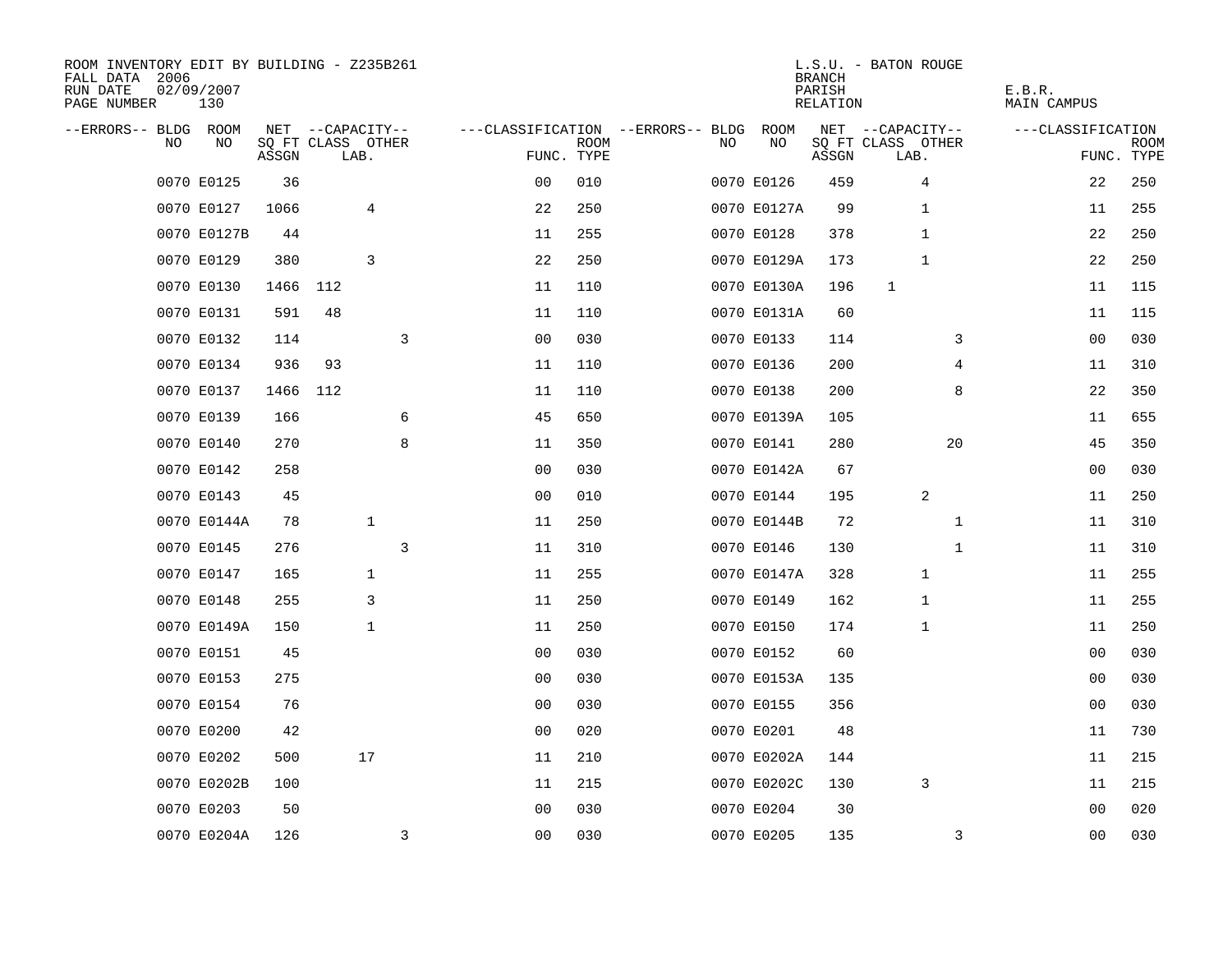| ROOM INVENTORY EDIT BY BUILDING - Z235B261<br>FALL DATA 2006<br>RUN DATE<br>PAGE NUMBER | 02/09/2007<br>131 |       |                           |              |                                   |             |     |             | <b>BRANCH</b><br>PARISH<br>RELATION | L.S.U. - BATON ROUGE      | E.B.R.<br>MAIN CAMPUS |                           |
|-----------------------------------------------------------------------------------------|-------------------|-------|---------------------------|--------------|-----------------------------------|-------------|-----|-------------|-------------------------------------|---------------------------|-----------------------|---------------------------|
| --ERRORS-- BLDG ROOM                                                                    |                   |       | NET --CAPACITY--          |              | ---CLASSIFICATION --ERRORS-- BLDG |             |     | ROOM        |                                     | NET --CAPACITY--          | ---CLASSIFICATION     |                           |
| N <sub>O</sub>                                                                          | NO.               | ASSGN | SQ FT CLASS OTHER<br>LAB. |              | FUNC. TYPE                        | <b>ROOM</b> | NO. | NO          | ASSGN                               | SQ FT CLASS OTHER<br>LAB. |                       | <b>ROOM</b><br>FUNC. TYPE |
|                                                                                         | 0070 E0206        | 480   | 22                        |              | 11                                | 210         |     | 0070 E0206A | 100                                 | 2                         | 11                    | 215                       |
|                                                                                         | 0070 E0206B       | 184   |                           |              | 11                                | 215         |     | 0070 E0207  | 960                                 | 24                        | 11                    | 210                       |
|                                                                                         | 0070 E0208        | 540   | 27                        |              | 11                                | 210         |     | 0070 E0208A | 184                                 |                           | 11                    | 215                       |
|                                                                                         | 0070 E0208B       | 85    | $\mathbf{1}$              |              | 22                                | 250         |     | 0070 E0209  | 144                                 | $\mathbf{1}$              | 11                    | 310                       |
|                                                                                         | 0070 E0210        | 144   | $\mathbf{1}$              |              | 11                                | 215         |     | 0070 E0211  | 315                                 |                           | 00                    | 030                       |
|                                                                                         | 0070 E0211A       | 108   |                           |              | 0 <sub>0</sub>                    | 030         |     | 0070 E0212  | 770                                 | 20                        | 13                    | 210                       |
|                                                                                         | 0070 E0212A       | 170   |                           | $\mathbf 1$  | 11                                | 310         |     | 0070 E0212B | 455                                 | 4                         | 22                    | 250                       |
|                                                                                         | 0070 E0213        | 1007  | 28                        |              | 11                                | 210         |     | 0070 E0214  | 882                                 | 30                        | 22                    | 250                       |
|                                                                                         | 0070 E0214A       | 387   | 4                         |              | 22                                | 250         |     | 0070 E0214B | 189                                 | 3                         | 22                    | 250                       |
|                                                                                         | 0070 E0214C       | 408   | $\overline{4}$            |              | 22                                | 250         |     | 0070 E0214D | 204                                 | $\overline{4}$            | 22                    | 250                       |
|                                                                                         | 0070 E0215        | 292   |                           |              | 11                                | 215         |     | 0070 E0216  | 135                                 | 2                         | 11                    | 310                       |
|                                                                                         | 0070 E0217        | 864   | 12                        |              | 11                                | 220         |     | 0070 E0217A | 81                                  |                           | 11                    | 215                       |
|                                                                                         | 0070 E0218        | 144   |                           | $\mathbf{1}$ | 11                                | 310         |     | 0070 E0219  | 135                                 | $\mathbf{1}$              | 11                    | 310                       |
|                                                                                         | 0070 E0220        | 788   | 16                        |              | 11                                | 220         |     | 0070 E0220A | 135                                 | $\mathbf{1}$              | 11                    | 310                       |
|                                                                                         | 0070 E0221        | 504   | 20                        |              | 22                                | 250         |     | 0070 E0222  | 135                                 | $\mathbf{1}$              | 11                    | 310                       |
|                                                                                         | 0070 E0223        | 210   |                           |              | 0 <sub>0</sub>                    | 020         |     | 0070 E0223A | 80                                  |                           | 0 <sub>0</sub>        | 030                       |
|                                                                                         | 0070 E0224        | 132   |                           | 2            | 0 <sub>0</sub>                    | 030         |     | 0070 E0225  | 45                                  |                           | 00                    | 010                       |
|                                                                                         | 0070 E0226        | 570   |                           | 10           | 11                                | 650         |     | 0070 E0227  | 130                                 | 3                         | 00                    | 030                       |
|                                                                                         | 0070 E0228        | 437   | $\overline{4}$            |              | 22                                | 250         |     | 0070 E0228A | 86                                  | $\overline{4}$            | 22                    | 250                       |
|                                                                                         | 0070 E0229        | 156   |                           | $\mathbf{1}$ | 11                                | 310         |     | 0070 E0229A | 240                                 | 1                         | 22                    | 250                       |
|                                                                                         | 0070 E0230        | 120   |                           | 2            | 22                                | 310         |     | 0070 E0231  | 704                                 | 8                         | 22                    | 250                       |
|                                                                                         | 0070 E0231A       | 150   |                           |              | 22                                | 255         |     | 0070 E0231B | 165                                 | 2                         | 22                    | 255                       |
|                                                                                         | 0070 E0231C       | 195   | 2                         |              | 22                                | 250         |     | 0070 E0232  | 912                                 | 6                         | 11                    | 210                       |
|                                                                                         | 0070 E0232A       | 154   |                           | $\mathbf{1}$ | 22                                | 310         |     | 0070 E0232B | 170                                 |                           | 22                    | 710                       |
|                                                                                         | 0070 E0233        | 120   | $\mathbf{1}$              |              | 22                                | 250         |     | 0070 E0233A | 253                                 |                           | 22                    | 710                       |
|                                                                                         | 0070 E0234        | 425   |                           | 20           | 11                                | 350         |     | 0070 E0235  | 915                                 | 3                         | 46                    | 310                       |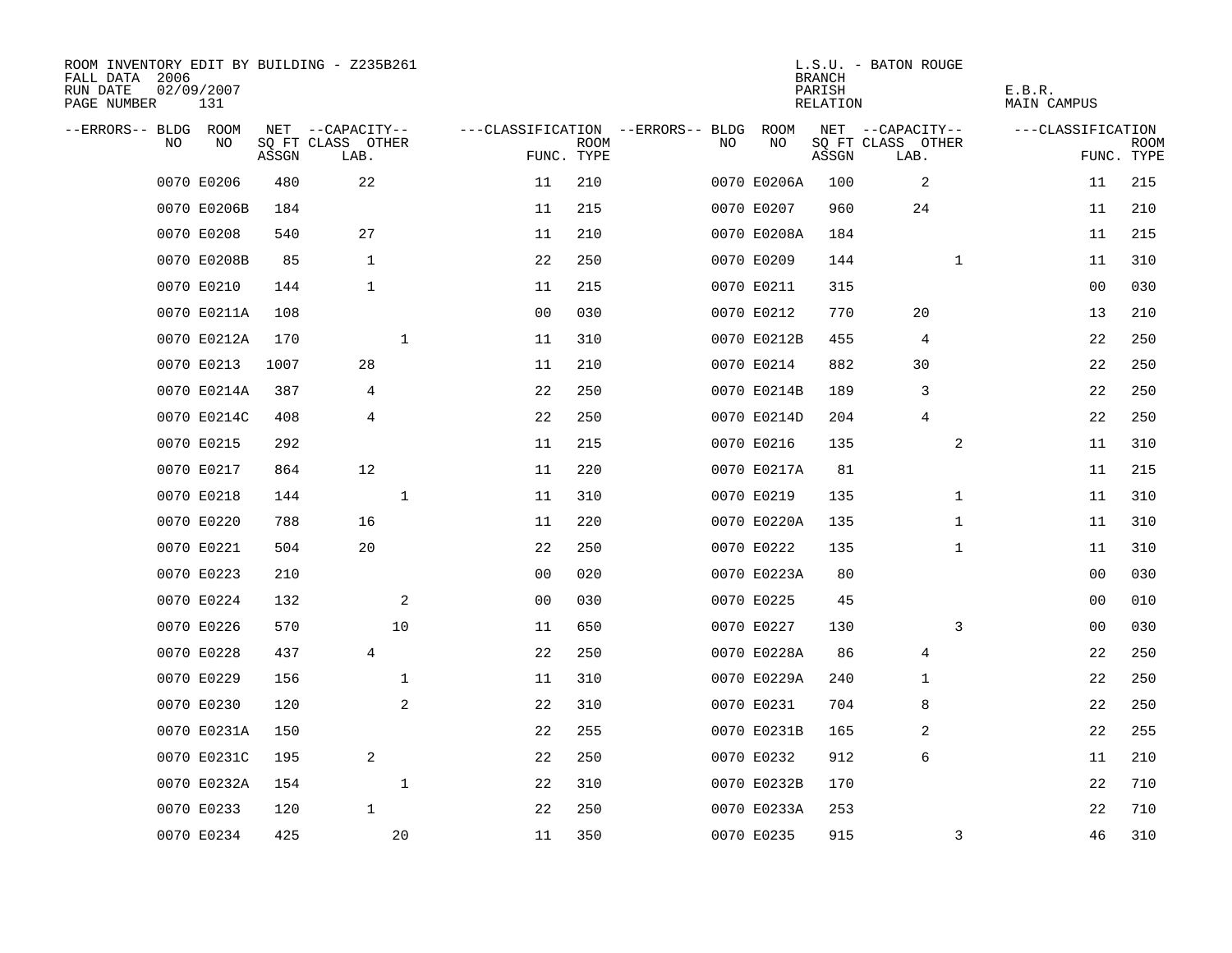| ROOM INVENTORY EDIT BY BUILDING - Z235B261<br>FALL DATA 2006<br>RUN DATE<br>PAGE NUMBER | 02/09/2007<br>132 |       |                           |                |             |                                   |             | <b>BRANCH</b><br>PARISH<br>RELATION | L.S.U. - BATON ROUGE      | E.B.R.<br>MAIN CAMPUS |                    |
|-----------------------------------------------------------------------------------------|-------------------|-------|---------------------------|----------------|-------------|-----------------------------------|-------------|-------------------------------------|---------------------------|-----------------------|--------------------|
| --ERRORS-- BLDG ROOM                                                                    |                   |       | NET --CAPACITY--          |                |             | ---CLASSIFICATION --ERRORS-- BLDG | ROOM        |                                     | NET --CAPACITY--          | ---CLASSIFICATION     |                    |
| NO                                                                                      | NO                | ASSGN | SQ FT CLASS OTHER<br>LAB. | FUNC. TYPE     | <b>ROOM</b> | NO                                | NO          | ASSGN                               | SQ FT CLASS OTHER<br>LAB. |                       | ROOM<br>FUNC. TYPE |
|                                                                                         | 0070 E0235A       | 99    |                           | 46             | 315         |                                   | 0070 E0235B | 91                                  |                           | 46                    | 315                |
|                                                                                         | 0070 E0235C       | 117   | $\mathbf{1}$              | 46             | 310         |                                   | 0070 E0235D | 163                                 | $\mathbf{1}$              | 46                    | 310                |
|                                                                                         | 0070 E0235E       | 154   | $\mathbf 1$               | 46             | 310         |                                   | 0070 E0236  | 312                                 | 4                         | 11                    | 250                |
|                                                                                         | 0070 E0236A       | 132   | $\mathbf 1$               | 22             | 310         |                                   | 0070 E0236B | 132                                 | $\mathbf{1}$              | 22                    | 310                |
|                                                                                         | 0070 E0237        | 224   | 1                         | 46             | 310         |                                   | 0070 E0238  | 143                                 | $\mathbf{1}$              | 46                    | 310                |
|                                                                                         | 0070 E0239        | 150   | $\mathbf{1}$              | 46             | 315         |                                   | 0070 E0240  | 150                                 | $\mathbf{1}$              | 65                    | 310                |
|                                                                                         | 0070 E0241        | 265   |                           | 0 <sub>0</sub> | 030         |                                   | 0070 E0241A | 78                                  |                           | 0 <sub>0</sub>        | 030                |
|                                                                                         | 0070 E0300        | 270   | $\mathbf 1$               | 11             | 310         |                                   | 0070 E0300A | 114                                 | 3                         | 11                    | 310                |
|                                                                                         | 0070 E0300B       | 167   | $\mathbf 1$               | 11             | 310         |                                   | 0070 E0300C | 124                                 | $\mathbf{1}$              | 11                    | 310                |
|                                                                                         | 0070 E0300D       | 146   | 2                         | 11             | 310         |                                   | 0070 E0301  | 187                                 | 8                         | 21                    | 310                |
|                                                                                         | 0070 E0302        | 570   | $\mathbf{1}$              | 21             | 315         |                                   | 0070 E0302A | 221                                 | $\mathbf{1}$              | 22                    | 310                |
|                                                                                         | 0070 E0302D       | 130   | $\mathbf{1}$              | 22             | 250         |                                   | 0070 E0302E | 137                                 | 3                         | 22                    | 250                |
|                                                                                         | 0070 E0302F       | 35    |                           | 21             | 730         |                                   | 0070 E0303  | 452                                 | 3                         | 11                    | 310                |
|                                                                                         | 0070 E0303A       | 130   | 1                         | 11             | 310         |                                   | 0070 E0303B | 228                                 | $\mathbf{1}$              | 11                    | 310                |
|                                                                                         | 0070 E0304        | 408   | 2                         | 22             | 250         |                                   | 0070 E0304A | 120                                 | $\mathbf{1}$              | 22                    | 250                |
|                                                                                         | 0070 E0304B       | 120   | $\mathbf{1}$              | 22             | 250         |                                   | 0070 E0305  | 187                                 | $\mathbf{1}$              | 22                    | 310                |
|                                                                                         | 0070 E0306        | 120   | $\mathbf 1$               | 11             | 310         |                                   | 0070 E0307  | 320                                 | 2                         | 11                    | 310                |
|                                                                                         | 0070 E0308        | 120   | $\mathbf 1$               | 22             | 310         |                                   | 0070 E0309  | 150                                 | 2                         | 00                    | 030                |
|                                                                                         | 0070 E0310        | 35    |                           | 0 <sub>0</sub> | 010         |                                   | 0070 E0311  | 150                                 | $\mathbf{1}$              | 00                    | 030                |
|                                                                                         | 0070 E0312        | 315   |                           | 00             | 030         |                                   | 0070 E0312A | 108                                 |                           | 00                    | 030                |
|                                                                                         | 0070 E0313        | 950   | 4                         | 21             | 250         |                                   | 0070 E0313A | 144                                 | $\mathbf{1}$              | 21                    | 310                |
|                                                                                         | 0070 E0313B       | 144   | $\mathbf 1$               | 21             | 310         |                                   | 0070 E0313C | 144                                 | $\mathbf{1}$              | 21                    | 310                |
|                                                                                         | 0070 E0313D       | 144   | 1                         | 21             | 310         |                                   | 0070 E0313E | 117                                 | $\mathbf{1}$              | 21                    | 310                |
|                                                                                         | 0070 E0313F       | 120   | $\mathbf 1$               | 21             | 310         |                                   | 0070 E0313G | 117                                 | $\mathbf{1}$              | 21                    | 310                |
|                                                                                         | 0070 E0313H       | 117   | $\mathbf 1$               | 21             | 310         |                                   | 0070 E0314  | 144                                 | $\mathbf{1}$              | 22                    | 310                |
|                                                                                         | 0070 E0315        | 170   | $\mathbf 1$               | 11             | 310         |                                   | 0070 E0316  | 323                                 | 3                         | 22                    | 250                |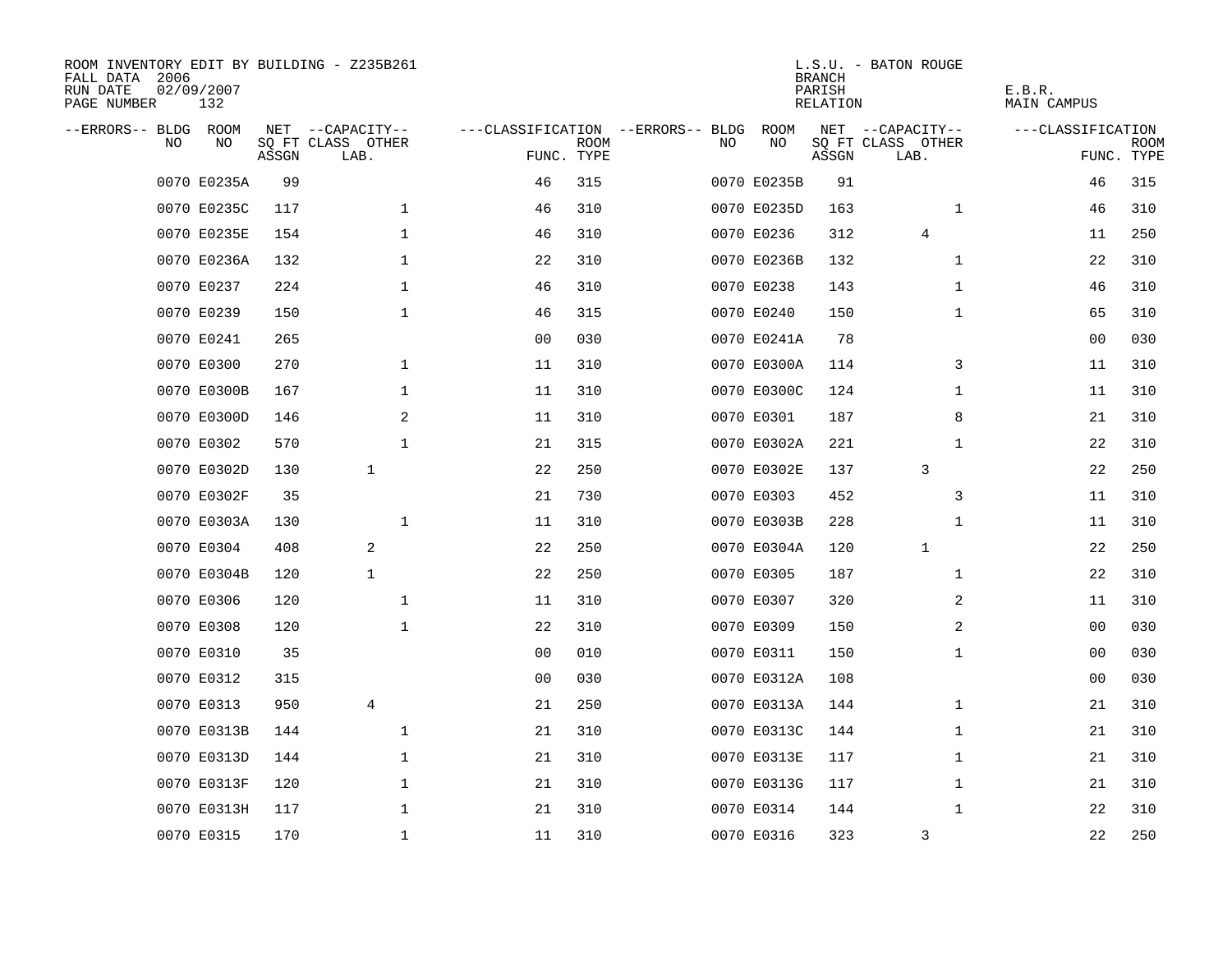| FALL DATA 2006<br>RUN DATE<br>PAGE NUMBER |           | 02/09/2007<br>133 |       | ROOM INVENTORY EDIT BY BUILDING - Z235B261 |                                   |             |   |     |             | <b>BRANCH</b><br>PARISH<br>RELATION | L.S.U. - BATON ROUGE      | E.B.R.<br>MAIN CAMPUS |                           |
|-------------------------------------------|-----------|-------------------|-------|--------------------------------------------|-----------------------------------|-------------|---|-----|-------------|-------------------------------------|---------------------------|-----------------------|---------------------------|
| --ERRORS-- BLDG ROOM                      |           |                   |       | NET --CAPACITY--                           | ---CLASSIFICATION --ERRORS-- BLDG |             |   |     | ROOM        |                                     | NET --CAPACITY--          | ---CLASSIFICATION     |                           |
|                                           | <b>NO</b> | NO.               | ASSGN | SQ FT CLASS OTHER<br>LAB.                  | FUNC. TYPE                        | <b>ROOM</b> |   | NO. | NO          | ASSGN                               | SQ FT CLASS OTHER<br>LAB. |                       | <b>ROOM</b><br>FUNC. TYPE |
|                                           |           | 0070 E0316A       | 150   | 2                                          | 22                                | 255         |   |     | 0070 E0316B | 153                                 | 2                         | 22                    | 250                       |
|                                           |           | 0070 E0317        | 144   | $\mathbf 1$                                | 22                                | 310         | 9 |     | 0070 E0318  | 490                                 | $\mathbf{1}$              | 11                    | 250                       |
| 9                                         |           | 0070 E0318A       | 812   | $\mathbf{1}$                               | 11                                | 250         |   |     | 0070 E0319  | 364                                 | $\mathbf{1}$              | 11                    | 250                       |
|                                           |           | 0070 E0319A       | 345   | $\mathbf{1}$                               | 11                                | 250         |   |     | 0070 E0320  | 140                                 | 3                         | 00                    | 030                       |
|                                           |           | 0070 E0321        | 270   |                                            | 0 <sub>0</sub>                    | 030         |   |     | 0070 E0321A | 60                                  |                           | 00                    | 030                       |
|                                           |           | 0070 E0322        | 155   | 3                                          | 0 <sub>0</sub>                    | 030         |   |     | 0070 E0323  | 35                                  |                           | 00                    | 010                       |
|                                           |           | 0070 E0324        | 144   | $\mathbf 1$                                | 11                                | 310         |   |     | 0070 E0325  | 160                                 | $\mathbf{1}$              | 11                    | 310                       |
|                                           |           | 0070 E0326        | 160   | $\mathbf 1$                                | 11                                | 310         |   |     | 0070 E0327  | 187                                 | $\mathbf{1}$              | 11                    | 310                       |
|                                           |           | 0070 E0328        | 966   | 5                                          | 46                                | 310         |   |     | 0070 E0328A | 165                                 | $\mathbf{1}$              | 11                    | 310                       |
|                                           |           | 0070 E0328B       | 165   | $\mathbf 1$                                | 11                                | 310         |   |     | 0070 E0328C | 120                                 | 3                         | 45                    | 650                       |
|                                           |           | 0070 E0329        | 144   | $\mathbf 1$                                | 46                                | 715         |   |     | 0070 E0330  | 390                                 | $\mathbf{1}$              | 46                    | 310                       |
|                                           |           | 0070 E0331        | 390   | 12                                         | 45                                | 350         |   |     | 0070 E0332  | 667                                 | 4                         | 21                    | 250                       |
|                                           |           | 0070 E0333        | 383   | $\mathbf{1}$                               | 21                                | 310         |   |     | 0070 E0334  | 250                                 |                           | 0 <sub>0</sub>        | 030                       |
|                                           |           | 0070 E0334A       | 84    |                                            | 0 <sub>0</sub>                    | 030         |   |     | 0070 E0335  | 143                                 | $\mathbf{1}$              | 21                    | 310                       |
|                                           |           | 0070 E0336        | 650   | 10                                         | 22                                | 220         |   |     | 0070 E0337  | 245                                 | $\mathbf{1}$              | 22                    | 250                       |
|                                           |           | 0070 E0337A       | 210   | $\mathbf 1$                                | 22                                | 310         |   |     | 0070 E0338  | 232                                 | 1                         | 22                    | 250                       |
|                                           |           | 0070 E0338A       | 199   | $\mathbf 1$                                | 22                                | 310         |   |     | 0070 E0339  | 319                                 | 1                         | 22                    | 250                       |
|                                           |           | 0070 E0339A       | 123   | $\mathbf 1$                                | 22                                | 310         |   |     | 0070 E0340  | 195                                 | 2                         | 22                    | 310                       |
|                                           |           | 0070 E0340A       | 131   | 2                                          | 22                                | 310         |   |     | 0070 E0340B | 150                                 | 2                         | 22                    | 310                       |
|                                           |           | 0070 E0340C       | 115   | 2                                          | 22                                | 310         |   |     | 0070 E0340D | 125                                 | 2                         | 22                    | 310                       |
|                                           |           | 0070 E0341        | 70    |                                            | 63                                | 730         |   |     | 0070 E0400  | 42                                  |                           | 46                    | 730                       |
|                                           |           | 0070 L0101        | 1442  |                                            | 0 <sub>0</sub>                    | 020         |   |     | 0070 L0102  | 273                                 |                           | 00                    | 020                       |
|                                           |           | 0070 L0103        | 243   |                                            | 0 <sub>0</sub>                    | 020         |   |     | 0070 L0104  | 1266                                |                           | 00                    | 020                       |
|                                           |           | 0070 L0201        | 326   |                                            | 0 <sub>0</sub>                    | 020         |   |     | 0070 L0301  | 353                                 |                           | 00                    | 020                       |
|                                           |           | 0070 S0100        | 372   |                                            | 0 <sub>0</sub>                    | 020         |   |     | 0070 S0101  | 168                                 |                           | 00                    | 020                       |
|                                           |           | 0070 S0102        | 168   |                                            | 0 <sub>0</sub>                    | 020         |   |     | 0070 S0103  | 160                                 |                           | 0 <sub>0</sub>        | 020                       |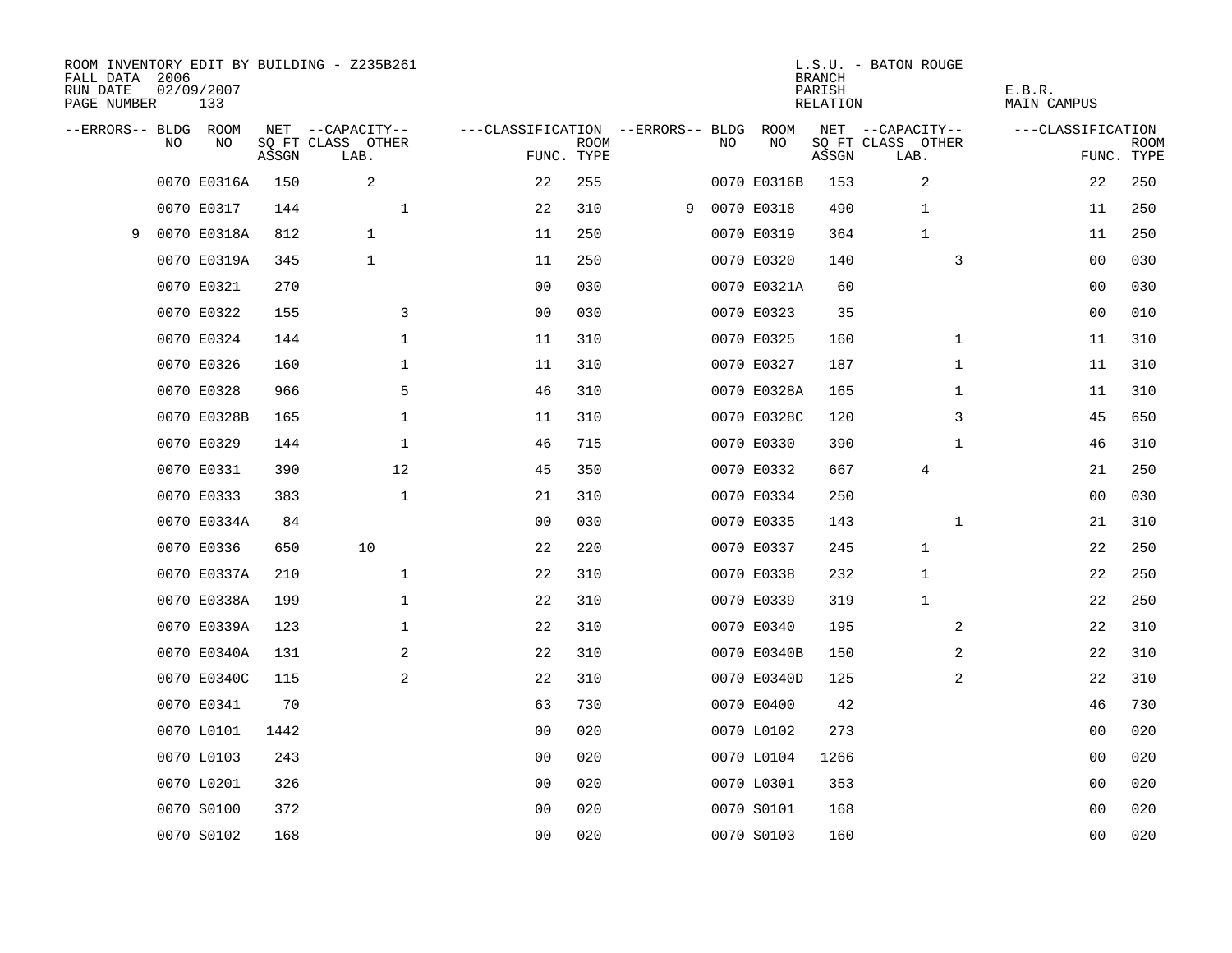| ROOM INVENTORY EDIT BY BUILDING - Z235B261<br>FALL DATA 2006<br>RUN DATE<br>PAGE NUMBER | 02/09/2007<br>134 |       |                           |                                        |             |     |                 | <b>BRANCH</b><br>PARISH<br>RELATION                    | L.S.U. - BATON ROUGE                                                   | E.B.R.<br>MAIN CAMPUS                                  |                           |
|-----------------------------------------------------------------------------------------|-------------------|-------|---------------------------|----------------------------------------|-------------|-----|-----------------|--------------------------------------------------------|------------------------------------------------------------------------|--------------------------------------------------------|---------------------------|
| --ERRORS-- BLDG ROOM                                                                    |                   |       | NET --CAPACITY--          | ---CLASSIFICATION --ERRORS-- BLDG ROOM |             |     |                 |                                                        | NET --CAPACITY--                                                       | ---CLASSIFICATION                                      |                           |
| NO.                                                                                     | NO.               | ASSGN | SQ FT CLASS OTHER<br>LAB. | FUNC. TYPE                             | <b>ROOM</b> | NO. | NO              | ASSGN                                                  | SQ FT CLASS OTHER<br>LAB.                                              |                                                        | <b>ROOM</b><br>FUNC. TYPE |
|                                                                                         | 0070 S0104        | 61    |                           | 0 <sub>0</sub>                         | 020         |     | 0070 S0105      | 53                                                     |                                                                        | 0 <sub>0</sub>                                         | 020                       |
|                                                                                         | 0070 S0106        | 28    |                           | 0 <sub>0</sub>                         | 020         |     | 0070 S0200      | 537                                                    |                                                                        | 00                                                     | 020                       |
|                                                                                         | 0070 S0201        | 182   |                           | 0 <sub>0</sub>                         | 020         |     | 0070 S0202      | 196                                                    |                                                                        | 0 <sub>0</sub>                                         | 020                       |
|                                                                                         | 0070 S0203        | 212   |                           | 0 <sub>0</sub>                         | 020         |     | 0070 S0300      | 533                                                    |                                                                        | 00                                                     | 020                       |
|                                                                                         | 0070 S0301        | 168   |                           | 00                                     | 020         |     | 0070 S0302      | 124                                                    |                                                                        | 0 <sub>0</sub>                                         | 020                       |
|                                                                                         | 0070 S0303        | 239   |                           | 0 <sub>0</sub>                         | 020         |     | 0070 S0400      | 379                                                    |                                                                        | 00                                                     | 020                       |
|                                                                                         | 0070 S0438        | 150   |                           | 0 <sub>0</sub>                         | 020         |     | 0070 S0500      | 62<br>TOTAL NUMBER CLASSROOMS<br>TOTAL NUMBER LABS 210 | TOTAL NET ASSIGN SQ. FT. IN ROOM FILE<br>TOTAL NUMBER SPECIAL LABS 220 | 0 <sub>0</sub><br>111,300<br>5<br>11<br>$\overline{4}$ | 020                       |
|                                                                                         | 0071 0100         | 620   | 12 <sup>°</sup>           | 56                                     | 650         |     | 0071 0100A      | 605                                                    | 12                                                                     | 56                                                     | 675                       |
|                                                                                         | 0071 0101         | 672   | 9                         | 56                                     | 525         |     | 0071 0102       | 76                                                     |                                                                        | 56                                                     | 675                       |
|                                                                                         | 0071 0103         | 304   | 12                        | 56                                     | 520         |     | 0071 0103A      | 133                                                    |                                                                        | 0 <sub>0</sub>                                         | 030                       |
|                                                                                         | 0071 0104         | 272   |                           | 56                                     | 525         |     | 0071 0104A      | 77                                                     |                                                                        | 56                                                     | 625                       |
|                                                                                         | 0071 0104B        | 52    |                           | 00                                     | 030         |     | 0071 0105 10502 |                                                        |                                                                        | 56                                                     | 665                       |
|                                                                                         | 0071 0105A        | 431   | 16                        | 00                                     | 030         |     | 0071 0105B      | 371                                                    | 12                                                                     | 56                                                     | 660                       |
|                                                                                         | 0071 0105C        | 457   | 12                        | 0 <sub>0</sub>                         | 030         |     | 0071 0105D      | 127                                                    |                                                                        | 56                                                     | 665                       |
|                                                                                         | 0071 0105E        | 467   | $\overline{4}$            | 56                                     | 660         |     | 0071 0105F      | 99                                                     |                                                                        | 56                                                     | 665                       |
|                                                                                         | 0071 0105G        | 93    |                           | 56                                     | 665         |     | 0071 0105H      | 100                                                    |                                                                        | 56                                                     | 665                       |
|                                                                                         | 0071 0105I        | 100   |                           | 56                                     | 665         |     | 0071 0105J      | 98                                                     | 4                                                                      | 56                                                     | 660                       |
|                                                                                         | 0071 0105K        | 610   | 10                        | 56                                     | 660         |     | 0071 0106       | 272                                                    |                                                                        | 56                                                     | 525                       |
|                                                                                         | 0071 0107         | 59    | $\mathbf{1}$              | 56                                     | 525         |     |                 | TOTAL NUMBER CLASSROOMS<br>TOTAL NUMBER LABS 210       | TOTAL NET ASSIGN SQ. FT. IN ROOM FILE<br>TOTAL NUMBER SPECIAL LABS 220 | 15,524                                                 |                           |
|                                                                                         | 0072 0101         | 182   | 2                         | 11                                     | 310         |     | 0072 0104       | 326                                                    | 1                                                                      | 22                                                     | 250                       |
|                                                                                         | 0072 0105         | 132   | $\mathbf 1$               | 21                                     | 310         |     | 0072 0108       | 91                                                     |                                                                        | 0 <sub>0</sub>                                         | 030                       |
|                                                                                         | 0072 0109         | 73    | $\mathbf{1}$              | 11                                     | 310         |     | 0072 0110       | 256                                                    | 2                                                                      | 22                                                     | 250                       |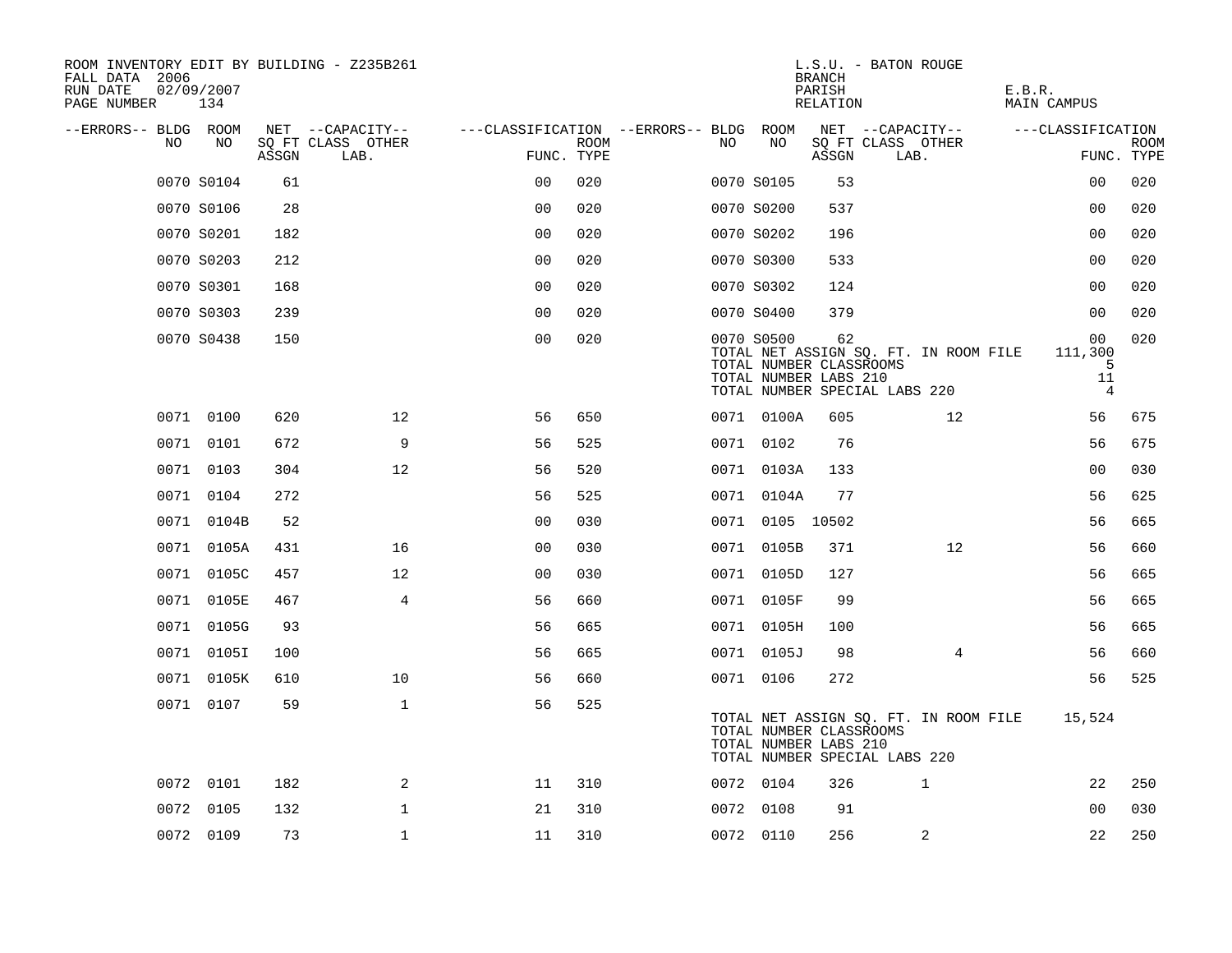| ROOM INVENTORY EDIT BY BUILDING - Z235B261<br>FALL DATA 2006<br>RUN DATE<br>PAGE NUMBER | 02/09/2007<br>135 |       |                           |                                        |             |           |            | <b>BRANCH</b><br>PARISH<br>RELATION                     | L.S.U. - BATON ROUGE                                                   | E.B.R.<br>MAIN CAMPUS    |                           |
|-----------------------------------------------------------------------------------------|-------------------|-------|---------------------------|----------------------------------------|-------------|-----------|------------|---------------------------------------------------------|------------------------------------------------------------------------|--------------------------|---------------------------|
| --ERRORS-- BLDG ROOM                                                                    |                   |       | NET --CAPACITY--          | ---CLASSIFICATION --ERRORS-- BLDG ROOM |             |           |            |                                                         | NET --CAPACITY--                                                       | ---CLASSIFICATION        |                           |
| NO.                                                                                     | NO.               | ASSGN | SQ FT CLASS OTHER<br>LAB. | FUNC. TYPE                             | <b>ROOM</b> | NO.       | NO         | ASSGN                                                   | SQ FT CLASS OTHER<br>LAB.                                              |                          | <b>ROOM</b><br>FUNC. TYPE |
| 0072                                                                                    | 0110A             | 329   | $\overline{4}$            | 22                                     | 250         |           | 0072 0111  | 24                                                      | 2                                                                      | 0 <sub>0</sub>           | 030                       |
|                                                                                         | 0072 0112         | 122   | 2                         | 22                                     | 250         |           | 0072 0113  | 24                                                      |                                                                        | 22                       | 730                       |
|                                                                                         | 0072 0115         | 76    | 2                         | 11                                     | 310         |           | 0072 0116  | 251                                                     |                                                                        | 22                       | 255                       |
|                                                                                         | 0072 0117         | 134   | $\mathbf{1}$              | 22                                     | 310         |           | 0072 0120  | 68                                                      | 2                                                                      | 22                       | 255                       |
| 0072                                                                                    | 0121              | 179   | $\mathbf{1}$              | 22                                     | 250         |           | 0072 0122  | 140                                                     | 2                                                                      | 22                       | 250                       |
|                                                                                         | 0072 0124         | 1121  | 10                        | 22                                     | 250         |           | 0072 C0100 | 485<br>TOTAL NUMBER CLASSROOMS<br>TOTAL NUMBER LABS 210 | TOTAL NET ASSIGN SQ. FT. IN ROOM FILE<br>TOTAL NUMBER SPECIAL LABS 220 | 00 <sub>o</sub><br>3,413 | 020                       |
| 0076                                                                                    | 0001              | 655   | 20                        | 81                                     | 081         |           | 0076 0003  | 422                                                     | 20                                                                     | 47                       | 410                       |
| 0076                                                                                    | 0004              | 1488  | 80                        | 82                                     | 082         | 0076 0005 |            | 134                                                     |                                                                        | 0 <sub>0</sub>           | 020                       |
| 0076                                                                                    | 0006              | 125   | 5                         | 13                                     | 680         | 0076 0007 |            | 110                                                     |                                                                        | 0 <sub>0</sub>           | 030                       |
| 0076                                                                                    | 0008              | 495   | 20                        | 13                                     | 430         |           | 0076 0009  | 122                                                     | 5                                                                      | 13                       | 430                       |
| 0076                                                                                    | 0010              | 587   | 36                        | 13                                     | 430         | 0076      | 0011       | 597                                                     | 39                                                                     | 82                       | 082                       |
| 0076                                                                                    | 0012              | 264   | $\mathbf 1$               | 13                                     | 310         |           | 0076 0013  | 732                                                     | 48                                                                     | 82                       | 082                       |
| 0076                                                                                    | 0014              | 312   | 5                         | 0 <sub>0</sub>                         | 030         | 0076      | 0015       | 626                                                     | 39                                                                     | 82                       | 082                       |
| 0076                                                                                    | 0016              | 94    | $\mathbf{1}$              | 81                                     | 081         |           | 0076 0017  | 100                                                     |                                                                        | 0 <sub>0</sub>           | 030                       |
| 0076                                                                                    | 0017A             | 187   |                           | 0 <sub>0</sub>                         | 030         | 0076      | 0019       | 636                                                     | 39                                                                     | 82                       | 082                       |
| 0076                                                                                    | 0020              | 1451  | 75                        | 82                                     | 082         |           | 0076 0021  | 658                                                     | 43                                                                     | 82                       | 082                       |
|                                                                                         | 0076 0022         | 312   | 5                         | 0 <sub>0</sub>                         | 030         | 0076 0023 |            | 144                                                     |                                                                        | 00                       | 030                       |
|                                                                                         | 0076 0036         | 19    |                           | 0 <sub>0</sub>                         | 010         |           | 0076 0038  | 261                                                     | 3                                                                      | 43                       | 535                       |
| 0076                                                                                    | 0041              | 932   | $\overline{4}$            | 45                                     | 315         |           | 0076 0041A | 54                                                      |                                                                        | 0 <sub>0</sub>           | 030                       |
| 0076                                                                                    | 0049              | 860   | 57                        | 43                                     | 530         |           | 0076 0050  | 834                                                     | 55                                                                     | 43                       | 535                       |
| 0076                                                                                    | 0051              | 960   | 6                         | 45                                     | 315         |           | 0076 0052  | 386                                                     | 6                                                                      | 43                       | 535                       |
| 0076                                                                                    | 0052A             | 205   | $\mathbf{1}$              | 63                                     | 310         |           | 0076 0053  | 930                                                     | 8                                                                      | 45                       | 315                       |
| 0076                                                                                    | 0102              | 2252  | 55                        | 43                                     | 590         |           | 0076 0102A | 194                                                     | 4                                                                      | 43                       | 535                       |
|                                                                                         | 0076 0110         | 54    |                           | 43                                     | 590         |           | 0076 0112  | 202                                                     | 8                                                                      | 43                       | 535                       |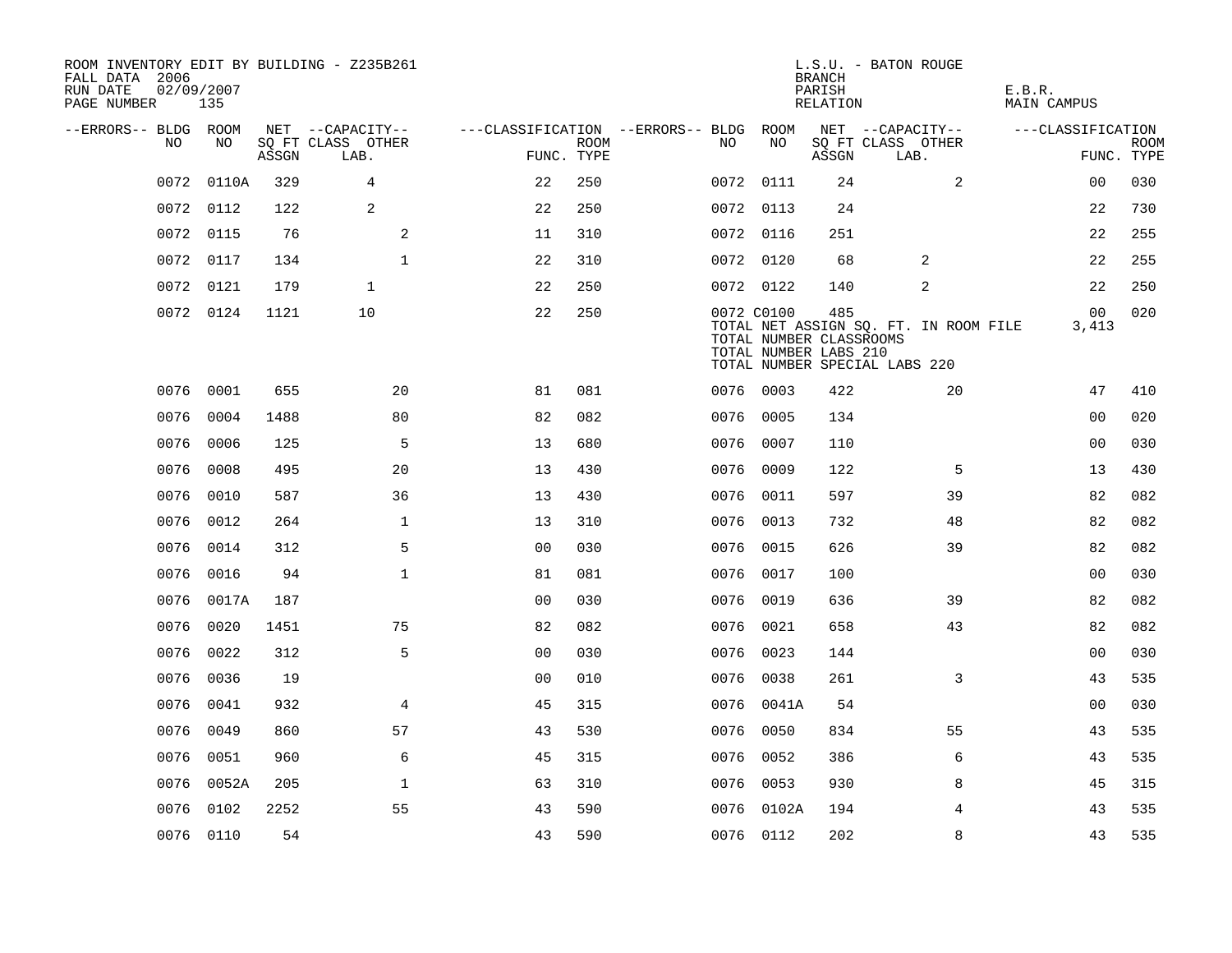| ROOM INVENTORY EDIT BY BUILDING - Z235B261<br>FALL DATA 2006<br>RUN DATE<br>PAGE NUMBER | 02/09/2007<br>136 |       |                           |                |             |                                   |            | <b>BRANCH</b><br>PARISH<br>RELATION | L.S.U. - BATON ROUGE      | E.B.R.<br><b>MAIN CAMPUS</b> |                           |
|-----------------------------------------------------------------------------------------|-------------------|-------|---------------------------|----------------|-------------|-----------------------------------|------------|-------------------------------------|---------------------------|------------------------------|---------------------------|
| --ERRORS-- BLDG ROOM                                                                    |                   |       | NET --CAPACITY--          |                |             | ---CLASSIFICATION --ERRORS-- BLDG | ROOM       |                                     | NET --CAPACITY--          | ---CLASSIFICATION            |                           |
| N <sub>O</sub>                                                                          | NO.               | ASSGN | SO FT CLASS OTHER<br>LAB. | FUNC. TYPE     | <b>ROOM</b> | NO.                               | NO         | ASSGN                               | SQ FT CLASS OTHER<br>LAB. |                              | <b>ROOM</b><br>FUNC. TYPE |
| 0076                                                                                    | 0114              | 99    |                           | 0 <sub>0</sub> | 030         | 0076                              | 0114A      | 179                                 | 5                         | 00                           | 030                       |
| 0076                                                                                    | 0118              | 290   | 3                         | 43             | 310         | 0076                              | 0118A      | 150                                 | $\mathbf{1}$              | 43                           | 310                       |
| 0076                                                                                    | 0118B             | 67    | $\mathbf{1}$              | 43             | 315         | 0076                              | 0118C      | 67                                  | $\mathbf{1}$              | 43                           | 310                       |
| 0076                                                                                    | 0118D             | 67    | $\mathbf{1}$              | 43             | 310         |                                   | 0076 0118E | 124                                 | $\mathbf{1}$              | 43                           | 310                       |
| 0076                                                                                    | 0118F             | 124   | $\mathbf 1$               | 43             | 310         | 0076                              | 0118G      | 130                                 | $\mathbf{1}$              | 43                           | 310                       |
| 0076                                                                                    | 0118H             | 124   | 1                         | 43             | 310         |                                   | 0076 0119  | 117                                 | 2                         | 43                           | 310                       |
| 0076                                                                                    | 0121              | 108   | 2                         | 43             | 535         |                                   | 0076 0121A | 169                                 | $\overline{a}$            | 43                           | 310                       |
| 0076                                                                                    | 0121B             | 107   | 2                         | 43             | 535         |                                   | 0076 0121C | 63                                  |                           | 43                           | 315                       |
| 0076                                                                                    | 0124              | 128   |                           | 0 <sub>0</sub> | 020         | 0076                              | 0124A      | 69                                  | $\mathbf{1}$              | 43                           | 315                       |
| 0076                                                                                    | 0124B             | 67    | $\mathbf 1$               | 43             | 315         |                                   | 0076 0124C | 13                                  |                           | 43                           | 315                       |
| 0076                                                                                    | 0124D             | 111   | $\mathbf 1$               | 47             | 310         | 0076                              | 0124E      | 124                                 | $\mathbf{1}$              | 43                           | 310                       |
| 0076                                                                                    | 0124F             | 124   | $\mathbf 1$               | 43             | 310         |                                   | 0076 0125  | 614                                 | 2                         | 43                           | 535                       |
| 0076                                                                                    | 0129              | 614   | 20                        | 43             | 350         | 0076                              | 0132       | 216                                 | 6                         | 0 <sub>0</sub>               | 030                       |
| 0076                                                                                    | 0133              | 611   | 5                         | 43             | 535         | 0076                              | 0134       | 36                                  |                           | 00                           | 010                       |
| 0076                                                                                    | 0136              | 104   |                           | 46             | 650         | 0076                              | 0136A      | 48                                  |                           | 46                           | 730                       |
| 0076                                                                                    | 0137              | 614   | 9                         | 43             | 590         | 0076                              | 0139       | 367                                 |                           | 00                           | 030                       |
| 0076                                                                                    | 0141              | 184   | 2                         | 63             | 310         | 0076                              | 0141A      | 55                                  | $\mathbf{1}$              | 63                           | 310                       |
| 0076                                                                                    | 0141B             | 10    | $\mathbf 1$               | 63             | 310         |                                   | 0076 0141C | 29                                  | $\mathbf{1}$              | 63                           | 310                       |
|                                                                                         | 0076 0141D        | 143   | $\mathbf 1$               | 63             | 310         |                                   | 0076 0141F | 54                                  | $\mathbf{1}$              | 63                           | 310                       |
| 0076                                                                                    | 0150              | 750   | 8                         | 51             | 315         |                                   | 0076 0150A | 217                                 | 8                         | 46                           | 350                       |
| 0076                                                                                    | 0150B             | 133   | $\mathbf 1$               | 53             | 310         |                                   | 0076 0150C | 104                                 | $\mathbf{1}$              | 53                           | 310                       |
| 0076                                                                                    | 0150D             | 169   | $\mathbf 1$               | 53             | 310         | 0076                              | 0150E      | 176                                 | $\mathbf{1}$              | 53                           | 310                       |
| 0076                                                                                    | 0150F             | 120   | $\mathbf 1$               | 53             | 310         |                                   | 0076 0150G | 110                                 | $\mathbf{1}$              | 53                           | 310                       |
| 0076                                                                                    | 0150H             | 110   | $\mathbf 1$               | 53             | 310         | 0076                              | 0150I      | 112                                 | $\mathbf{1}$              | 46                           | 310                       |
| 0076                                                                                    | 0153              | 156   | $\mathbf{1}$              | 43             | 310         | 0076                              | 0202       | 1534                                | 11                        | 51                           | 310                       |
|                                                                                         | 0076 0202A        | 325   |                           | 54             | 350         |                                   | 0076 0202B | 176                                 | $\mathbf{1}$              | 54                           | 310                       |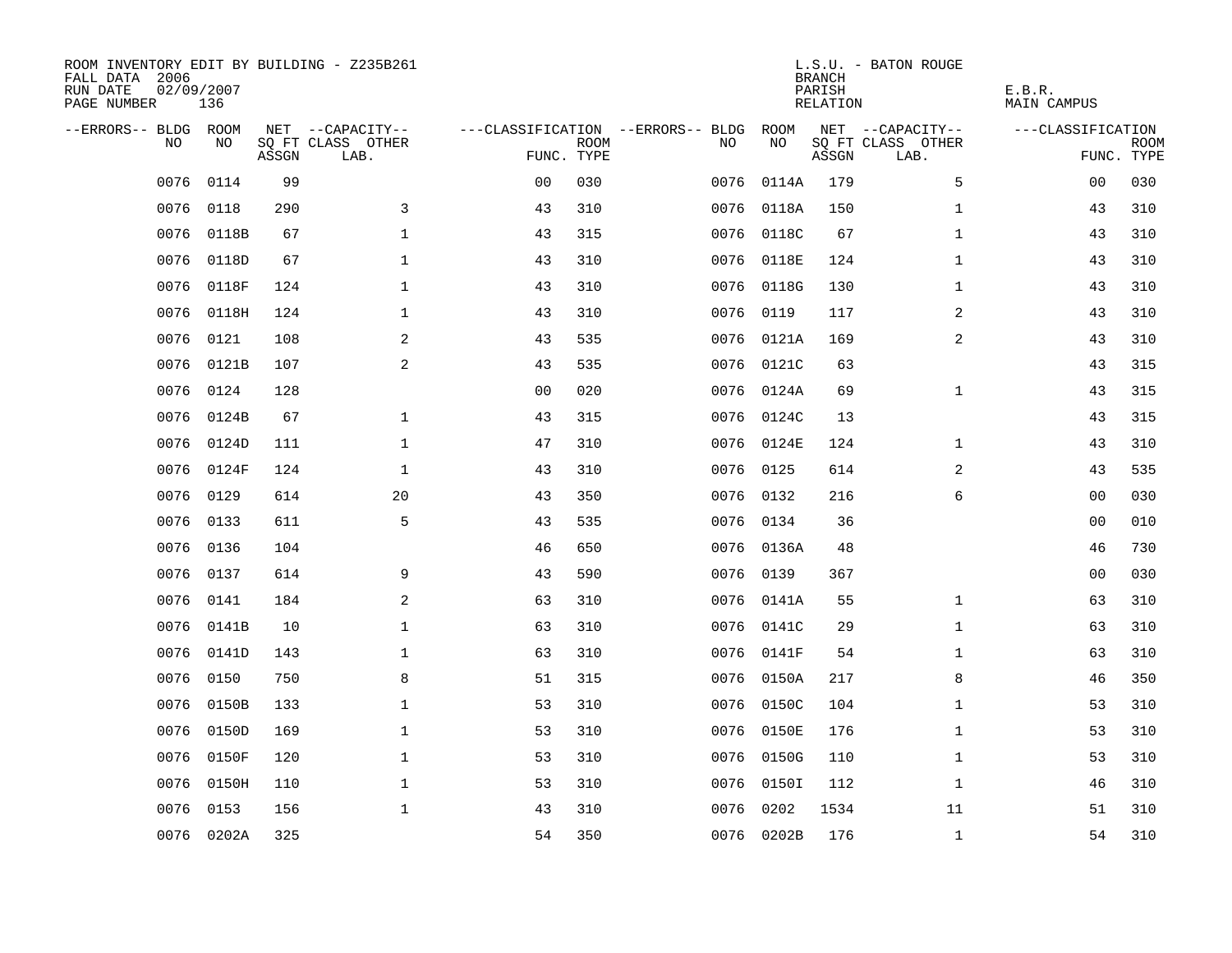| ROOM INVENTORY EDIT BY BUILDING - Z235B261<br>FALL DATA 2006<br>RUN DATE<br>PAGE NUMBER | 02/09/2007<br>137 |       |                           |                |             |                                   |            | <b>BRANCH</b><br>PARISH<br><b>RELATION</b> | L.S.U. - BATON ROUGE      | E.B.R.<br><b>MAIN CAMPUS</b> |                           |
|-----------------------------------------------------------------------------------------|-------------------|-------|---------------------------|----------------|-------------|-----------------------------------|------------|--------------------------------------------|---------------------------|------------------------------|---------------------------|
| --ERRORS-- BLDG ROOM                                                                    |                   |       | NET --CAPACITY--          |                |             | ---CLASSIFICATION --ERRORS-- BLDG | ROOM       |                                            | NET --CAPACITY--          | ---CLASSIFICATION            |                           |
| NO                                                                                      | NO                | ASSGN | SQ FT CLASS OTHER<br>LAB. | FUNC. TYPE     | <b>ROOM</b> | NO                                | NO         | ASSGN                                      | SQ FT CLASS OTHER<br>LAB. |                              | <b>ROOM</b><br>FUNC. TYPE |
| 0076                                                                                    | 0202C             | 221   | $\mathbf 1$               | 54             | 310         | 0076                              | 0202D      | 132                                        | $\mathbf{1}$              | 54                           | 310                       |
| 0076                                                                                    | 0202E             | 103   | 1                         | 54             | 310         | 0076                              | 0202F      | 101                                        | $\mathbf{1}$              | 54                           | 310                       |
| 0076                                                                                    | 0202G             | 108   | 1                         | 54             | 310         | 0076                              | 0202H      | 99                                         | $\mathbf{1}$              | 54                           | 310                       |
| 0076                                                                                    | 0202I             | 143   | $\mathbf 1$               | 54             | 310         |                                   | 0076 0214  | 129                                        |                           | 0 <sub>0</sub>               | 030                       |
| 0076                                                                                    | 0214A             | 214   | 5                         | 0 <sub>0</sub> | 030         | 0076                              | 0216       | 224                                        | $\mathbf{1}$              | 46                           | 310                       |
| 0076                                                                                    | 0216A             | 184   | $\mathbf{1}$              | 46             | 310         | 0076                              | 0216B      | 165                                        | $\mathbf{1}$              | 46                           | 310                       |
| 0076                                                                                    | 0217              | 137   |                           | 0 <sub>0</sub> | 020         | 0076                              | 0217A      | 95                                         | $\mathbf{1}$              | 46                           | 310                       |
| 0076                                                                                    | 0217B             | 97    | $\mathbf{1}$              | 46             | 310         | 0076                              | 0217C      | 127                                        | $\mathbf{1}$              | 46                           | 310                       |
| 0076                                                                                    | 0217D             | 93    | $\mathbf{1}$              | 46             | 310         | 0076                              | 0217E      | 118                                        | $\mathbf{1}$              | 46                           | 310                       |
| 0076                                                                                    | 0217F             | 87    | $\mathbf 1$               | 46             | 310         | 0076                              | 0220       | 101                                        | $\mathbf{1}$              | 46                           | 730                       |
| 0076<br>9                                                                               | 0220A             | 150   | $\mathbf 1$               | 46             | 430         | 0076                              | 0221       | 184                                        |                           | 00                           | 020                       |
| 0076                                                                                    | 0221A             | 149   | $\mathbf{1}$              | 46             | 310         | 0076                              | 0221B      | 324                                        | 15                        | 13                           | 680                       |
| 0076                                                                                    | 0221C             | 160   | $\mathbf 1$               | 46             | 310         | 0076                              | 0223       | 195                                        | 2                         | 46                           | 310                       |
| 0076                                                                                    | 0223A             | 118   | $\mathbf 1$               | 46             | 310         | 0076                              | 0223B      | 115                                        | $\mathbf{1}$              | 46                           | 310                       |
| 0076                                                                                    | 0224              | 545   | 3                         | 62             | 310         | 0076                              | 0224A      | 147                                        | $\mathbf{1}$              | 62                           | 310                       |
| 0076                                                                                    | 0224B             | 124   | $\mathbf{1}$              | 62             | 310         | 0076                              | 0224C      | 124                                        | $\mathbf{1}$              | 62                           | 315                       |
| 0076                                                                                    | 0224D             | 42    |                           | 62             | 315         | 0076                              | 0225       | 385                                        | 4                         | 46                           | 310                       |
| 0076                                                                                    | 0225A             | 139   | $\mathbf{1}$              | 46             | 310         | 0076                              | 0225B      | 114                                        | $\mathbf{1}$              | 46                           | 310                       |
| 0076                                                                                    | 0225C             | 118   | $\mathbf{1}$              | 46             | 310         |                                   | 0076 0225D | 136                                        | $\mathbf{1}$              | 46                           | 310                       |
| 0076                                                                                    | 0230              | 312   | $\mathbf 1$               | 62             | 310         | 0076                              | 0231       | 385                                        | $\mathbf{1}$              | 46                           | 310                       |
| 0076                                                                                    | 0231A             | 118   | 1                         | 46             | 310         |                                   | 0076 0231B | 118                                        | $\mathbf{1}$              | 46                           | 310                       |
| 0076                                                                                    | 0231C             | 136   | 2                         | 46             | 310         | 0076                              | 0231D      | 118                                        | $\mathbf{1}$              | 46                           | 310                       |
| 0076                                                                                    | 0232              | 218   | $\overline{4}$            | 0 <sub>0</sub> | 030         | 0076                              | 0234       | 27                                         |                           | 00                           | 010                       |
| 0076                                                                                    | 0237              | 387   | $\mathbf{1}$              | 46             | 310         |                                   | 0076 0237A | 116                                        | $\mathbf{1}$              | 46                           | 310                       |
| 0076                                                                                    | 0237B             | 135   | $\mathbf 1$               | 46             | 310         | 0076                              | 0237C      | 115                                        | $\mathbf{1}$              | 46                           | 310                       |
|                                                                                         | 0076 0237D        | 133   | $\mathbf{1}$              | 46             | 310         |                                   | 0076 0238  | 218                                        | 47                        | 45                           | 310                       |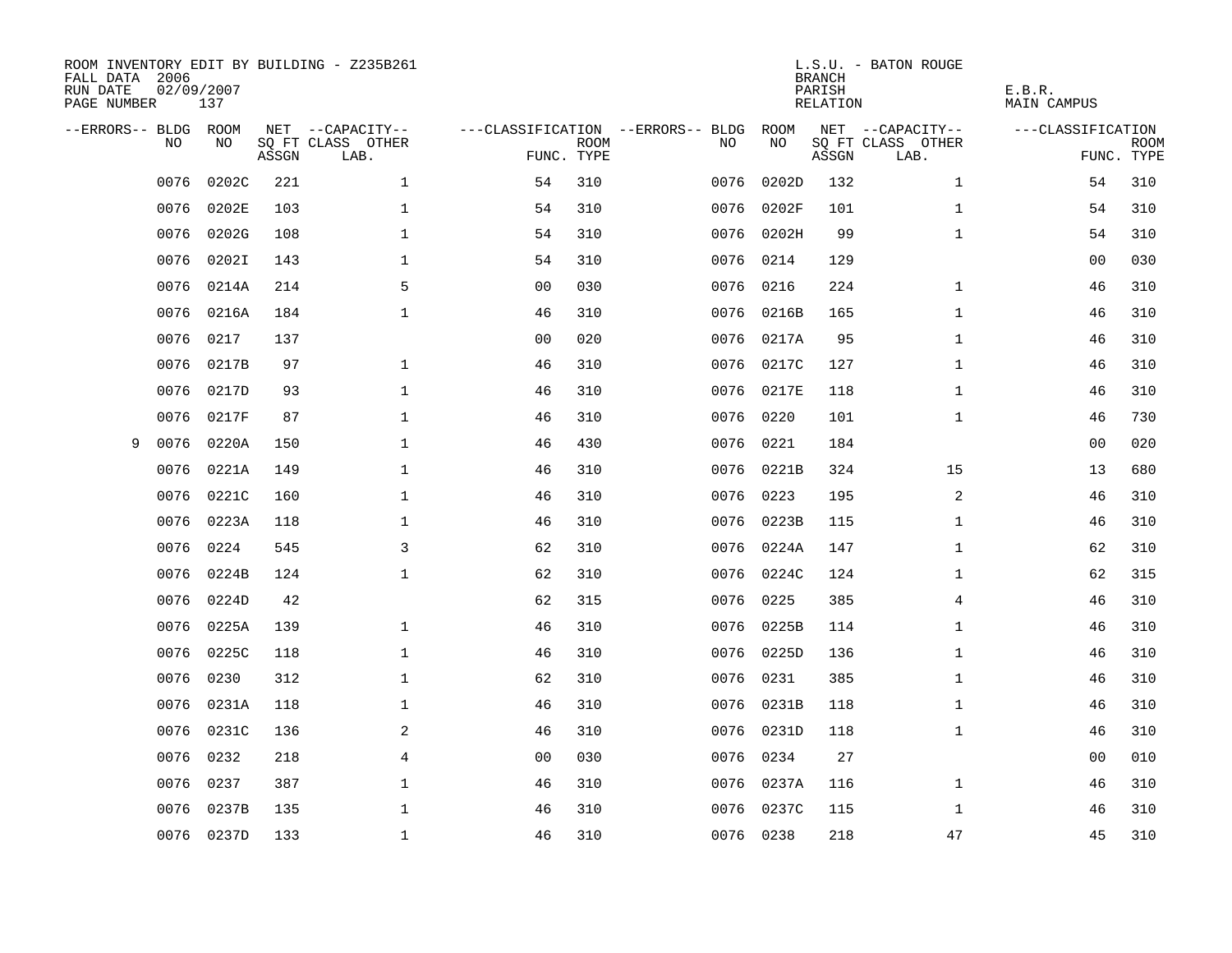| FALL DATA 2006<br>RUN DATE<br>PAGE NUMBER |                | 02/09/2007<br>138 |       | ROOM INVENTORY EDIT BY BUILDING - Z235B261 |                |             |                                   |            | <b>BRANCH</b><br>PARISH<br>RELATION | L.S.U. - BATON ROUGE      | E.B.R.<br><b>MAIN CAMPUS</b> |                           |
|-------------------------------------------|----------------|-------------------|-------|--------------------------------------------|----------------|-------------|-----------------------------------|------------|-------------------------------------|---------------------------|------------------------------|---------------------------|
| --ERRORS-- BLDG ROOM                      |                |                   |       | NET --CAPACITY--                           |                |             | ---CLASSIFICATION --ERRORS-- BLDG | ROOM       |                                     | NET --CAPACITY--          | ---CLASSIFICATION            |                           |
|                                           | N <sub>O</sub> | NO.               | ASSGN | SO FT CLASS OTHER<br>LAB.                  | FUNC. TYPE     | <b>ROOM</b> | NO.                               | NO         | ASSGN                               | SQ FT CLASS OTHER<br>LAB. |                              | <b>ROOM</b><br>FUNC. TYPE |
|                                           | 0076           | 0238A             | 157   | $\mathbf 1$                                | 46             | 310         | 0076                              | 0238B      | 155                                 | $\mathbf{1}$              | 46                           | 310                       |
|                                           | 0076           | 0238C             | 160   | 6                                          | 45             | 350         | 0076                              | 0241       | 1872 160                            |                           | 11                           | 110                       |
|                                           | 0076           | 0250              | 307   |                                            | 0 <sub>0</sub> | 020         | 0076                              | 0250A      | 184                                 | 20                        | 13                           | 110                       |
| 9                                         | 0076           | 0250B             | 19    | 6                                          | 22             | 220         | 0076                              | 0250C      | 113                                 | 5                         | 46                           | 250                       |
|                                           | 0076           | 0250D             | 105   | $\mathbf{1}$                               | 46             | 310         | 0076                              | 0250E      | 145                                 | $\mathbf{1}$              | 46                           | 310                       |
|                                           | 0076           | 0250F             | 163   | $\mathbf 1$                                | 46             | 310         | 0076                              | 0250G      | 157                                 | $\mathbf{1}$              | 46                           | 310                       |
|                                           | 0076           | 0250H             | 204   | $\mathbf{1}$                               | 46             | 310         | 0076                              | 0250I      | 49                                  |                           | 00                           | 020                       |
|                                           | 0076           | 0253              | 593   | 40                                         | 11             | 110         | 0076                              | 0301       | 120                                 | $\overline{a}$            | 43                           | 315                       |
|                                           | 0076           | 0302              | 605   | 2                                          | 43             | 315         | 0076                              | 0302A      | 1546                                |                           | 0 <sub>0</sub>               | 030                       |
|                                           | 0076           | 0303              | 119   | 2                                          | 43             | 315         |                                   | 0076 0304  | 548                                 |                           | 00                           | 030                       |
|                                           | 0076           | 0305              | 119   | 2                                          | 43             | 315         | 0076                              | 0306       | 118                                 | $\mathbf{1}$              | 46                           | 310                       |
|                                           | 0076           | 0307              | 23    |                                            | 0 <sub>0</sub> | 030         |                                   | 0076 0308  | 117                                 | $\mathbf{1}$              | 46                           | 310                       |
|                                           | 0076           | 0309              | 111   | $\mathbf{1}$                               | 46             | 310         | 0076                              | 0310       | 117                                 | $\mathbf{1}$              | 46                           | 310                       |
|                                           | 0076           | 0311              | 119   | $\mathbf{1}$                               | 46             | 310         |                                   | 0076 0312  | 116                                 | $\mathbf{1}$              | 46                           | 310                       |
|                                           | 0076           | 0313              | 120   | $\mathbf 1$                                | 46             | 310         | 0076                              | 0314       | 117                                 | $\mathbf{1}$              | 46                           | 310                       |
|                                           | 0076           | 0315              | 120   | $\mathbf 1$                                | 46             | 310         | 0076                              | 0316       | 116                                 | 2                         | 46                           | 310                       |
|                                           | 0076           | 0317              | 120   | $\mathbf 1$                                | 46             | 310         | 0076                              | 0318       | 116                                 | $\mathbf{1}$              | 46                           | 310                       |
|                                           | 0076           | 0319              | 120   | 2                                          | 46             | 310         |                                   | 0076 0320  | 116                                 | $\mathbf{1}$              | 46                           | 310                       |
|                                           | 0076           | 0321              | 120   | $\mathbf 1$                                | 46             | 310         |                                   | 0076 0322  | 74                                  |                           | 82                           | 082                       |
|                                           | 0076           | 0323              | 117   | $\mathbf{1}$                               | 46             | 310         |                                   | 0076 0324  | 2753                                |                           | 0 <sub>0</sub>               | 030                       |
|                                           |                | 0076 0325         | 22    |                                            | 0 <sub>0</sub> | 030         |                                   | 0076 0327  | 131                                 |                           | 54                           | 730                       |
|                                           |                | 0076 0327A        | 73    |                                            | 54             | 730         |                                   | 0076 C0000 | 2199                                |                           | 00                           | 020                       |
|                                           |                | 0076 C0100        | 2774  |                                            | 0 <sub>0</sub> | 020         |                                   | 0076 C0141 | 40                                  |                           | 00                           | 020                       |
|                                           |                | 0076 C0141A       | 53    |                                            | 0 <sub>0</sub> | 020         |                                   | 0076 C0200 | 2058                                |                           | 0 <sub>0</sub>               | 020                       |
|                                           |                | 0076 C0300        | 961   |                                            | 0 <sub>0</sub> | 020         |                                   | 0076 S0000 | 128                                 |                           | 00                           | 020                       |
|                                           |                | 0076 S0100        | 264   |                                            | 0 <sub>0</sub> | 020         |                                   | 0076 S0200 | 264                                 |                           | 0 <sub>0</sub>               | 020                       |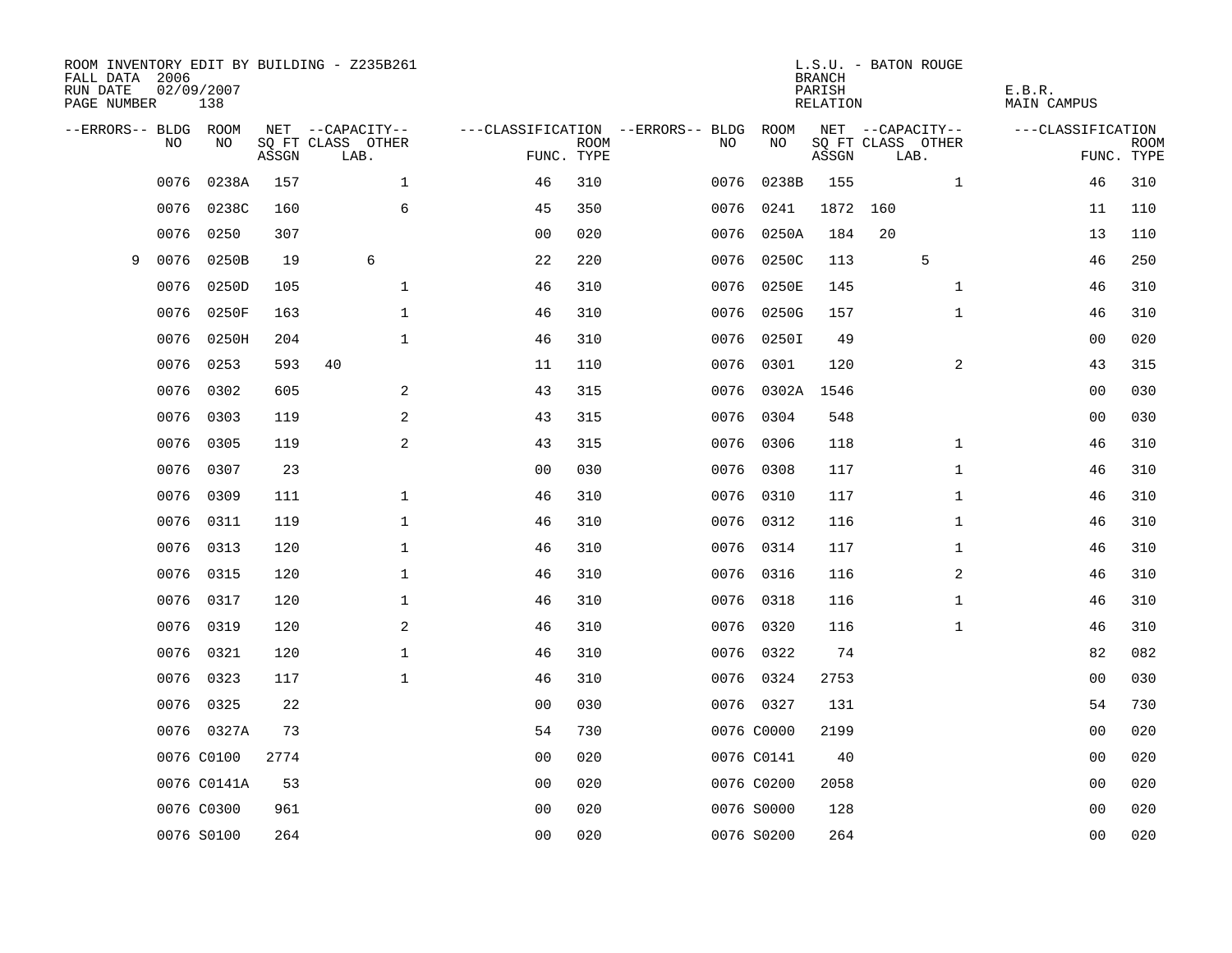| ROOM INVENTORY EDIT BY BUILDING - Z235B261<br>FALL DATA 2006<br>RUN DATE<br>PAGE NUMBER 139 | 02/09/2007      |       |                                       |                                                         |      |            |            | L.S.U. - BATON ROUGE<br><b>BRANCH</b><br>PARISH<br>RELATION                       |      |                                       | E.B.R. | MAIN CAMPUS                 |             |
|---------------------------------------------------------------------------------------------|-----------------|-------|---------------------------------------|---------------------------------------------------------|------|------------|------------|-----------------------------------------------------------------------------------|------|---------------------------------------|--------|-----------------------------|-------------|
| --ERRORS-- BLDG ROOM<br>NO                                                                  | NO              |       | NET --CAPACITY--<br>SO FT CLASS OTHER | ---CLASSIFICATION --ERRORS-- BLDG ROOM NET --CAPACITY-- | ROOM | NO         | NO         | SQ FT CLASS OTHER                                                                 |      |                                       |        | ---CLASSIFICATION           | <b>ROOM</b> |
|                                                                                             |                 | ASSGN | LAB.                                  | FUNC. TYPE                                              |      |            |            | ASSGN                                                                             | LAB. |                                       |        |                             | FUNC. TYPE  |
|                                                                                             | 0076 S0300      | 397   |                                       | 0 <sub>0</sub>                                          | 020  |            |            | TOTAL NUMBER CLASSROOMS<br>TOTAL NUMBER LABS 210<br>TOTAL NUMBER SPECIAL LABS 220 |      | TOTAL NET ASSIGN SQ. FT. IN ROOM FILE |        | 41,231<br>3<br>$\mathbf{1}$ |             |
|                                                                                             | 0077 0100       | 5912  | 12 <sup>°</sup>                       | 65                                                      | 720  |            | 0077 0100A | 432                                                                               |      |                                       |        | 72                          | 720         |
|                                                                                             | 0077 0100B      | 160   |                                       | 72                                                      | 720  |            | 0077 0101  | 136                                                                               |      |                                       |        | 65                          | 725         |
|                                                                                             | 0077 0102       | 128   | $\overline{4}$                        | 0 <sub>0</sub>                                          | 030  | 0077 0103  |            | 918                                                                               |      | $\overline{2}$                        |        | 65                          | 720         |
|                                                                                             | 0077 0103A      | 81    |                                       | 72                                                      | 720  |            | 0077 0103B | 84                                                                                |      |                                       |        | 72                          | 720         |
|                                                                                             | 0077 0103C      | 96    |                                       | 72                                                      | 720  |            | 0077 0103D | 460                                                                               |      |                                       |        | 72                          | 720         |
|                                                                                             | 0077 0104       | 320   | $\overline{4}$                        | 65                                                      | 720  | 0077 0106  |            | 196                                                                               |      | 2                                     |        | 65                          | 310         |
|                                                                                             | 0077 0106A      | 289   | $\overline{4}$                        | 71                                                      | 720  |            | 0077 0106B | 84                                                                                |      |                                       |        | 65                          | 730         |
|                                                                                             | 0077 0108       | 102   | $\mathbf{1}$                          | 65                                                      | 310  | 0077 0110  |            | 362                                                                               |      | $\overline{4}$                        |        | 72                          | 720         |
|                                                                                             | 0077 0110A      | 32    |                                       | 65                                                      | 730  |            | 0077 0111  | 1105                                                                              |      |                                       |        | 73                          | 725         |
|                                                                                             | 0077 0111A      | 289   | $\mathbf{1}$                          | 65                                                      | 310  |            | 0077 0111B | 147                                                                               |      |                                       |        | 73                          | 725         |
|                                                                                             | 0077 0111C      | 147   | $\mathbf{1}$                          | 73                                                      | 310  |            | 0077 0111D | 85                                                                                |      |                                       |        | 0 <sub>0</sub>              | 010         |
|                                                                                             | 0077 0201       | 188   | $\mathbf{1}$                          | 65                                                      | 310  |            | 0077 0201A | 277                                                                               |      | $\mathbf{1}$                          |        | 65                          | 310         |
|                                                                                             | 0077 0201B      | 28    | $\mathbf{1}$                          | 0 <sub>0</sub>                                          | 030  |            | 0077 0201C | 5                                                                                 |      |                                       |        | 71                          | 315         |
|                                                                                             | 0077 0202       | 120   |                                       | 0 <sub>0</sub>                                          | 020  | 0077 0203  |            | 48                                                                                |      |                                       |        | 71                          | 730         |
|                                                                                             | 0077 0204       | 28    |                                       | 0 <sub>0</sub>                                          | 030  | 0077 0205  |            | 120                                                                               |      | $\mathbf{1}$                          |        | 71                          | 310         |
|                                                                                             | 0077 0206       | 240   | $\mathbf{1}$                          | 71                                                      | 310  | 0077 C0200 |            | 62                                                                                |      |                                       |        | 0 <sub>0</sub>              | 020         |
|                                                                                             | 0077 S0100      | 1     |                                       | 0 <sub>0</sub>                                          | 020  |            |            | TOTAL NUMBER CLASSROOMS<br>TOTAL NUMBER LABS 210<br>TOTAL NUMBER SPECIAL LABS 220 |      | TOTAL NET ASSIGN SQ. FT. IN ROOM FILE |        | 12,230                      |             |
|                                                                                             | 0078 04406 1268 |       |                                       | 22                                                      | 585  |            | 0078 04407 | 742                                                                               |      |                                       |        |                             | 22 585      |
|                                                                                             | 0078 04408      | 731   |                                       | 22                                                      | 585  |            |            | TOTAL NUMBER CLASSROOMS<br>TOTAL NUMBER LABS 210                                  |      | TOTAL NET ASSIGN SQ. FT. IN ROOM FILE |        | 2,741                       |             |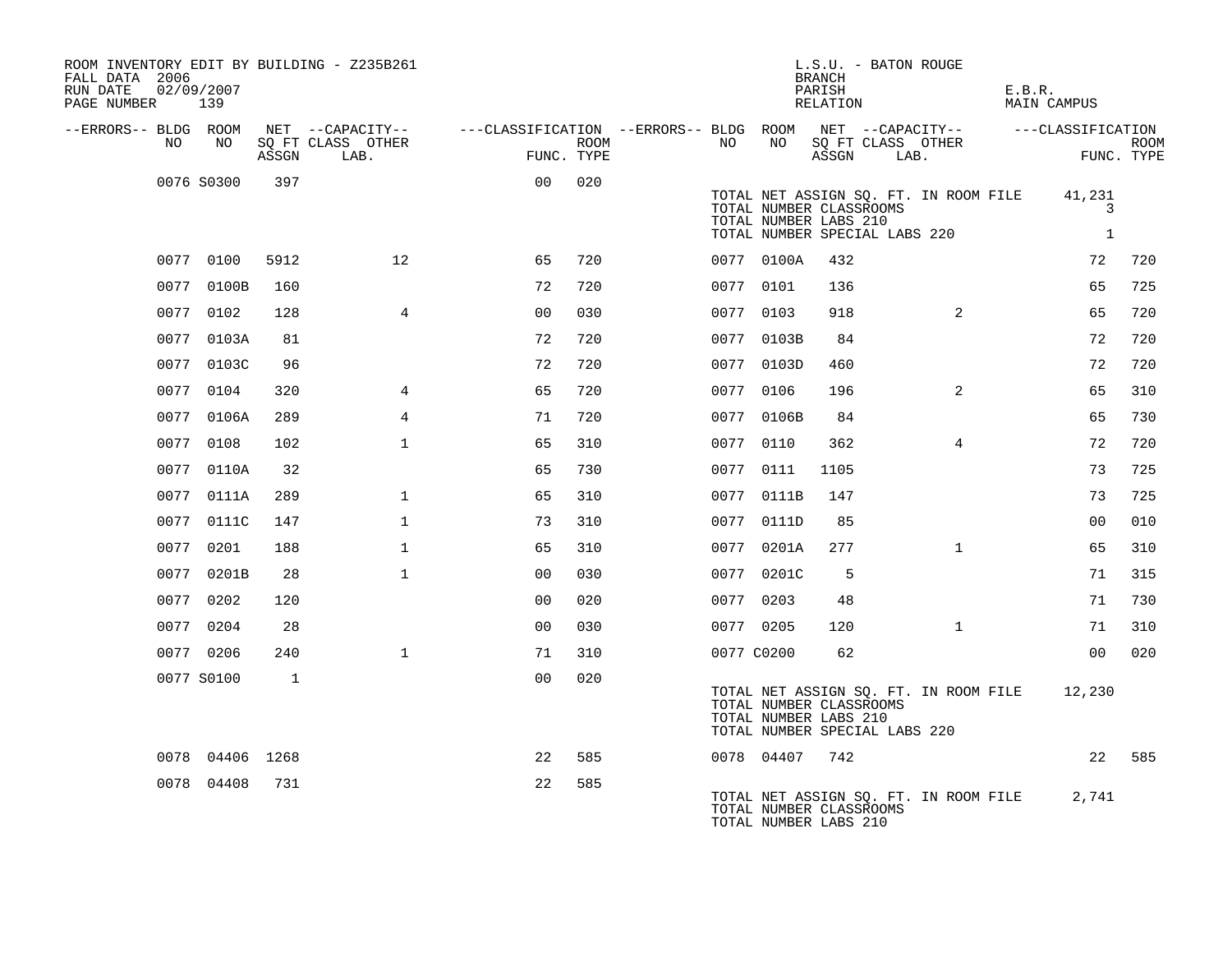| ROOM INVENTORY EDIT BY BUILDING - Z235B261<br>FALL DATA 2006<br>RUN DATE<br>PAGE NUMBER | 02/09/2007<br>140 |       |                           |                                        |             |      |            | <b>BRANCH</b><br>PARISH<br>RELATION | L.S.U. - BATON ROUGE          | E.B.R.<br><b>MAIN CAMPUS</b> |                           |
|-----------------------------------------------------------------------------------------|-------------------|-------|---------------------------|----------------------------------------|-------------|------|------------|-------------------------------------|-------------------------------|------------------------------|---------------------------|
| --ERRORS-- BLDG ROOM                                                                    |                   |       | NET --CAPACITY--          | ---CLASSIFICATION --ERRORS-- BLDG ROOM |             |      |            |                                     | NET --CAPACITY--              | ---CLASSIFICATION            |                           |
| NO                                                                                      | NO                | ASSGN | SQ FT CLASS OTHER<br>LAB. | FUNC. TYPE                             | <b>ROOM</b> | NO   | NO         | ASSGN                               | SQ FT CLASS OTHER<br>LAB.     |                              | <b>ROOM</b><br>FUNC. TYPE |
|                                                                                         |                   |       |                           |                                        |             |      |            |                                     | TOTAL NUMBER SPECIAL LABS 220 |                              |                           |
| 0079                                                                                    | 0001              | 393   |                           | 81                                     | 081         |      | 0079 0003  | 179                                 | $\mathbf{1}$                  | 92                           | 655                       |
| 0079                                                                                    | 0004              | 55    |                           | 92                                     | 730         | 0079 | 0005       | 198                                 |                               | 81                           | 081                       |
| 0079                                                                                    | 0006              | 126   |                           | 92                                     | 315         | 0079 | 0007       | 640                                 | 40                            | 92                           | 650                       |
| 0079                                                                                    | 0008              | 598   |                           | 92                                     | 670         | 0079 | 0009       | 2376                                | 59                            | 92                           | 650                       |
| 0079                                                                                    | 0010              | 182   | 3                         | 92                                     | 315         | 0079 | 0011       | 181                                 | 6                             | 92                           | 350                       |
| 0079                                                                                    | 0011A             | 40    | $\mathbf{1}$              | 0 <sub>0</sub>                         | 030         | 0079 | 0012       | 154                                 | 2                             | 00                           | 030                       |
| 0079                                                                                    | 0013              | 81    |                           | 92                                     | 655         | 0079 | 0014       | 217                                 | 3                             | 00                           | 030                       |
| 0079                                                                                    | 0015              | 2284  | 101                       | 92                                     | 630         | 0079 | 0019       | 876                                 | 4                             | 92                           | 635                       |
| 0079                                                                                    | 0019A             | 81    | $\mathbf{1}$              | 0 <sub>0</sub>                         | 030         | 0079 | 0020       | 158                                 |                               | 92                           | 730                       |
| 0079                                                                                    | 0021              | 132   |                           | 0 <sub>0</sub>                         | 030         | 0079 | 0022       | 154                                 | $\overline{2}$                | 00                           | 030                       |
| 0079                                                                                    | 0023              | 95    | $\mathbf 1$               | 0 <sub>0</sub>                         | 030         | 0079 | 0024       | 149                                 |                               | 00                           | 030                       |
| 0079                                                                                    | 0026              | 64    | $\mathbf 1$               | 92                                     | 310         | 0079 | 0027       | 169                                 |                               | 92                           | 730                       |
| 0079                                                                                    | 0201              | 234   | 2                         | 92                                     | 910         | 0079 | 0201A      | 50                                  | $\mathbf{1}$                  | 92                           | 919                       |
| 0079                                                                                    | 0201B             | 10    |                           | 92                                     | 730         | 0079 | 0201C      | 1                                   |                               | 92                           | 730                       |
| 0079                                                                                    | 0203              | 511   |                           | 0 <sub>0</sub>                         | 030         | 0079 | 0204       | 171                                 | $\overline{2}$                | 92                           | 910                       |
| 0079                                                                                    | 0204A             | 1     |                           | 92                                     | 730         | 0079 | 0204B      | 54                                  | $\mathbf{1}$                  | 92                           | 919                       |
| 0079                                                                                    | 0205              | 221   | 2                         | 92                                     | 910         | 0079 | 0205A      | 19                                  |                               | 92                           | 730                       |
| 0079                                                                                    | 0205B             | 44    | $\mathbf{1}$              | 92                                     | 919         | 0079 | 0206       | 177                                 | 2                             | 92                           | 910                       |
| 0079                                                                                    | 0206A             | 44    | $\mathbf{1}$              | 92                                     | 919         | 0079 | 0206B      | 20                                  |                               | 92                           | 730                       |
| 0079                                                                                    | 0207              | 216   | 2                         | 92                                     | 910         | 0079 | 0207A      | 127                                 | $\mathbf{1}$                  | 92                           | 919                       |
| 0079                                                                                    | 0207B             | 13    |                           | 92                                     | 730         | 0079 | 0208       | 213                                 | $\overline{4}$                | 92                           | 650                       |
| 0079                                                                                    | 0208A             | 20    |                           | 92                                     | 730         | 0079 | 0208B      | 195                                 | 2                             | 92                           | 910                       |
| 0079                                                                                    | 0208C             | 11    |                           | 92                                     | 730         | 0079 | 0208D      | 63                                  | $\mathbf{1}$                  | 92                           | 919                       |
| 0079                                                                                    | 0209              | 176   | 2                         | 61                                     | 920         | 0079 | 0210       | 240                                 | 2                             | 61                           | 910                       |
|                                                                                         | 0079 0210A        | 14    |                           | 61                                     | 919         |      | 0079 0210B | 42                                  | $\mathbf{1}$                  | 0 <sub>0</sub>               | 020                       |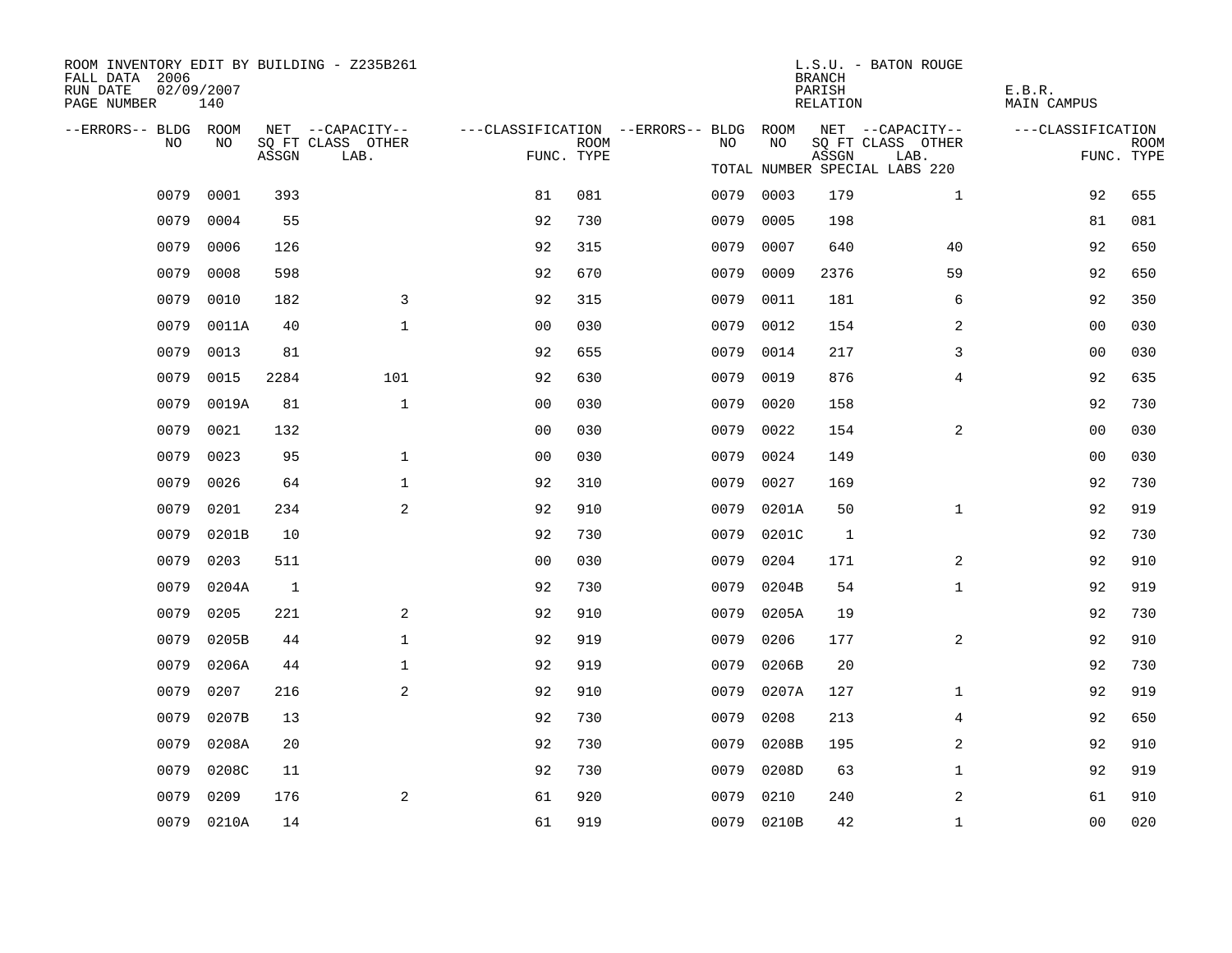| ROOM INVENTORY EDIT BY BUILDING - Z235B261<br>FALL DATA 2006<br>RUN DATE<br>PAGE NUMBER | 02/09/2007<br>141 |       |                           |                |             |                                        |                                                  | <b>BRANCH</b><br>PARISH<br>RELATION | L.S.U. - BATON ROUGE                                                   | E.B.R.<br>MAIN CAMPUS |             |
|-----------------------------------------------------------------------------------------|-------------------|-------|---------------------------|----------------|-------------|----------------------------------------|--------------------------------------------------|-------------------------------------|------------------------------------------------------------------------|-----------------------|-------------|
| --ERRORS-- BLDG ROOM                                                                    |                   |       | NET --CAPACITY--          |                |             | ---CLASSIFICATION --ERRORS-- BLDG ROOM |                                                  |                                     | NET --CAPACITY--                                                       | ---CLASSIFICATION     |             |
| NO                                                                                      | NO                | ASSGN | SQ FT CLASS OTHER<br>LAB. | FUNC. TYPE     | <b>ROOM</b> | NO                                     | NO                                               | ASSGN                               | SQ FT CLASS OTHER<br>LAB.                                              | FUNC. TYPE            | <b>ROOM</b> |
| 0079                                                                                    | 0211              | 225   | 2                         | 92             | 910         | 0079                                   | 0211A                                            | 40                                  | $\mathbf{1}$                                                           | 92                    | 919         |
| 0079                                                                                    | 0211B             | 14    |                           | 92             | 730         | 0079                                   | 0212                                             | 239                                 | 2                                                                      | 92                    | 910         |
| 0079                                                                                    | 0212A             | 44    | $\mathbf{1}$              | 92             | 919         | 0079                                   | 0212B                                            | 25                                  |                                                                        | 92                    | 730         |
| 0079                                                                                    | 0213              | 237   | 2                         | 92             | 910         | 0079                                   | 0213A                                            | 13                                  |                                                                        | 92                    | 730         |
| 0079                                                                                    | 0213B             | 44    | $\mathbf 1$               | 92             | 919         | 0079                                   | 0214                                             | 237                                 | 2                                                                      | 92                    | 919         |
| 0079                                                                                    | 0214A             | 15    |                           | 81             | 081         | 0079                                   | 0214B                                            | 43                                  | $\mathbf{1}$                                                           | 00                    | 030         |
| 0079                                                                                    | 0215              | 233   | 2                         | 92             | 910         | 0079                                   | 0215A                                            | 50                                  | $\mathbf{1}$                                                           | 92                    | 919         |
| 0079                                                                                    | 0215B             | 26    |                           | 92             | 730         | 0079                                   | 0216                                             | 231                                 | 2                                                                      | 92                    | 910         |
| 0079                                                                                    | 0216A             | 48    | $\mathbf 1$               | 92             | 919         | 0079                                   | 0216B                                            | 20                                  |                                                                        | 92                    | 730         |
| 0079                                                                                    | 0217              | 195   | 2                         | 92             | 910         | 0079                                   | 0217A                                            | 20                                  |                                                                        | 92                    | 730         |
| 0079                                                                                    | 0217B             | 44    | $\mathbf{1}$              | 92             | 919         | 0079                                   | 0218                                             | 233                                 | $\overline{2}$                                                         | 92                    | 910         |
| 0079                                                                                    | 0218A             | 8     |                           | 92             | 730         | 0079                                   | 0218B                                            | 44                                  | $\mathbf{1}$                                                           | 92                    | 919         |
| 0079                                                                                    | 0219              | 247   | 2                         | 92             | 910         | 0079                                   | 0219A                                            | 43                                  | $\mathbf{1}$                                                           | 92                    | 919         |
| 0079                                                                                    | 0219B             | 19    |                           | 92             | 730         | 0079                                   | 0220                                             | 246                                 | 2                                                                      | 92                    | 910         |
| 0079                                                                                    | 0220A             | 38    | $\mathbf{1}$              | 92             | 919         |                                        | 0079 0220B                                       | 18                                  |                                                                        | 92                    | 730         |
|                                                                                         | 0079 0222         | 241   | $\mathbf 1$               | 92             | 310         |                                        | 0079 C0100                                       | 2032                                |                                                                        | 0 <sub>0</sub>        | 020         |
|                                                                                         | 0079 C0200        | 2035  |                           | 0 <sub>0</sub> | 020         |                                        | 0079 C0200A                                      | 45                                  |                                                                        | 92                    | 730         |
|                                                                                         | 0079 C0200B       | 18    |                           | 0 <sub>0</sub> | 030         |                                        | 0079 C0200C                                      | 12                                  |                                                                        | 92                    | 730         |
|                                                                                         | 0079 C0200D       | 12    |                           | 92             | 730         |                                        | 0079 C0200E                                      | 63                                  |                                                                        | 92                    | 730         |
|                                                                                         | 0079 C0200F       | 42    |                           | 92             | 730         |                                        | 0079 S0100                                       | 286                                 |                                                                        | 00                    | 020         |
|                                                                                         | 0079 S0200        | 84    |                           | 0 <sub>0</sub> | 020         |                                        | TOTAL NUMBER CLASSROOMS<br>TOTAL NUMBER LABS 210 |                                     | TOTAL NET ASSIGN SQ. FT. IN ROOM FILE<br>TOTAL NUMBER SPECIAL LABS 220 | 14,205                |             |
| 0080                                                                                    | 0100              | 340   |                           | 0 <sub>0</sub> | 020         |                                        | 0080 0101                                        | 224                                 |                                                                        | 91                    | 650         |
| 0080                                                                                    | 0101A             | 110   |                           | 91             | 655         |                                        | 0080 0102                                        | 340                                 |                                                                        | 91                    | 650         |
|                                                                                         | 0080 0103         | 112   | $\mathbf{1}$              | 91             | 935         |                                        | 0080 0103A                                       | 50                                  | $\mathbf{1}$                                                           | 91                    | 919         |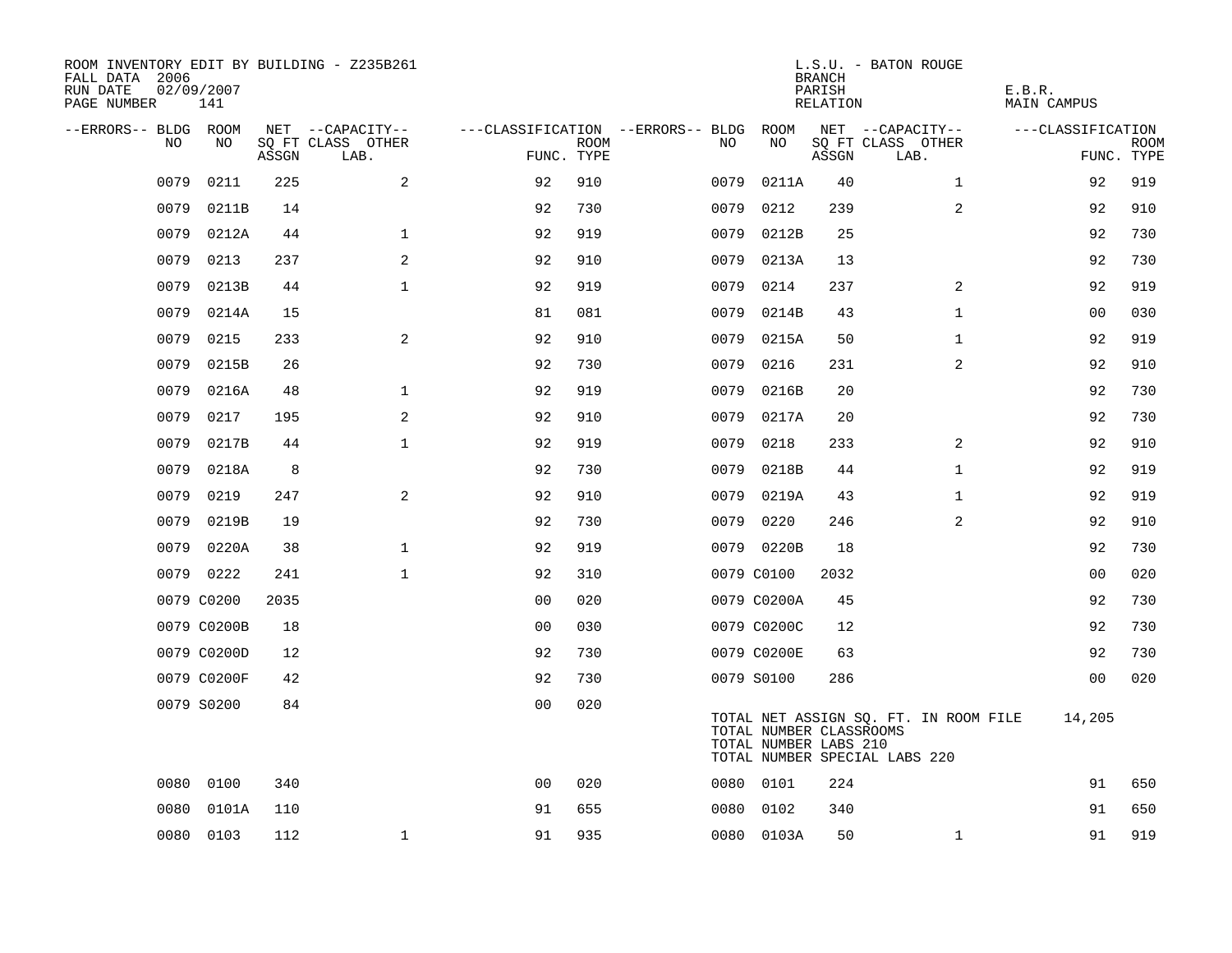| FALL DATA 2006<br>RUN DATE<br>PAGE NUMBER |      | 02/09/2007<br>142 |       | ROOM INVENTORY EDIT BY BUILDING - Z235B261 |                                        |             |           |                                                  | <b>BRANCH</b><br>PARISH<br>RELATION | L.S.U. - BATON ROUGE                                                   | E.B.R.<br><b>MAIN CAMPUS</b> |                   |                           |
|-------------------------------------------|------|-------------------|-------|--------------------------------------------|----------------------------------------|-------------|-----------|--------------------------------------------------|-------------------------------------|------------------------------------------------------------------------|------------------------------|-------------------|---------------------------|
| --ERRORS-- BLDG ROOM                      |      |                   |       | NET --CAPACITY--                           | ---CLASSIFICATION --ERRORS-- BLDG ROOM |             |           |                                                  |                                     | NET --CAPACITY--                                                       |                              | ---CLASSIFICATION |                           |
|                                           | NO   | NO                | ASSGN | SQ FT CLASS OTHER<br>LAB.                  | FUNC. TYPE                             | <b>ROOM</b> | NO        | NO                                               | ASSGN                               | SQ FT CLASS OTHER<br>LAB.                                              |                              |                   | <b>ROOM</b><br>FUNC. TYPE |
|                                           | 0080 | 0104              | 112   | 3                                          | 91                                     | 410         | 0080      | 0105                                             | 225                                 | 2                                                                      |                              | 91                | 630                       |
|                                           | 0080 | 0106              | 224   |                                            | 0 <sub>0</sub>                         | 030         | 0080      | 0107                                             | 340                                 |                                                                        |                              | 0 <sub>0</sub>    | 030                       |
|                                           | 0080 | 0200              | 128   | $\mathbf 1$                                | 91                                     | 910         | 0080      | 0201                                             | 125                                 | $\mathbf{1}$                                                           |                              | 91                | 910                       |
|                                           | 0080 | 0202              | 205   | 2                                          | 91                                     | 910         | 0080      | 0203                                             | 60                                  |                                                                        |                              | 91                | 919                       |
|                                           | 0080 | 0204              | 100   |                                            | 91                                     | 919         | 0080      | 0205                                             | 40                                  |                                                                        |                              | 91                | 935                       |
|                                           | 0080 | 0206              | 100   |                                            | 91                                     | 935         | 0080      | 0207                                             | 80                                  |                                                                        |                              | 91                | 919                       |
|                                           | 0080 | 0208              | 205   | 2                                          | 91                                     | 910         | 0080 0209 |                                                  | 125                                 | $\mathbf{1}$                                                           |                              | 91                | 910                       |
|                                           |      | 0080 0210         | 128   | $\mathbf{1}$                               | 91                                     | 910         | 0080 0211 | TOTAL NUMBER CLASSROOMS<br>TOTAL NUMBER LABS 210 | 12                                  | TOTAL NET ASSIGN SQ. FT. IN ROOM FILE<br>TOTAL NUMBER SPECIAL LABS 220 |                              | 91<br>2,481       | 935                       |
|                                           |      | 0082 0101         | 500   |                                            | 22                                     | 585         |           | TOTAL NUMBER CLASSROOMS<br>TOTAL NUMBER LABS 210 |                                     | TOTAL NET ASSIGN SQ. FT. IN ROOM FILE<br>TOTAL NUMBER SPECIAL LABS 220 |                              | 500               |                           |
|                                           |      | 0084 0001         | 250   |                                            | 0 <sub>0</sub>                         | 030         |           | 0084 0001A                                       | 74                                  |                                                                        |                              | 55                | 725                       |
|                                           |      | 0084 0001B        | 72    |                                            | 55                                     | 725         | 0084 0002 |                                                  | 72                                  |                                                                        |                              | 0 <sub>0</sub>    | 030                       |
|                                           |      | 0084 0003         | 200   |                                            | 0 <sub>0</sub>                         | 010         | 0084 0004 |                                                  | 105                                 |                                                                        |                              | 55                | 660                       |
|                                           |      | 0084 0005         | 73    |                                            | 0 <sub>0</sub>                         | 030         | 0084 0006 |                                                  | 600                                 |                                                                        |                              | 91                | 650                       |
|                                           |      | 0084 0006A        | 50    | $\mathbf{1}$                               | 55                                     | 630         | 0084 0007 |                                                  | 88                                  |                                                                        |                              | 0 <sub>0</sub>    | 030                       |
|                                           |      | 0084 0008         | 588   |                                            | 0 <sub>0</sub>                         | 030         | 0084 0009 |                                                  | 48                                  |                                                                        |                              | 0 <sub>0</sub>    | 010                       |
|                                           |      | 0084 0010         | 72    |                                            | 00                                     | 030         | 0084 0011 |                                                  | 194                                 |                                                                        |                              | 00                | 010                       |
|                                           |      | 0084 0012         | 70    |                                            | 0 <sub>0</sub>                         | 030         | 0084 0101 |                                                  | 208                                 | 2                                                                      |                              | 55                | 635                       |
|                                           |      | 0084 0102         | 1084  | 2                                          | 55                                     | 935         |           | 0084 0102A                                       | 204                                 | $\overline{a}$                                                         |                              | 91                | 920                       |
|                                           |      | 0084 0102B        | 208   | 2                                          | 91                                     | 920         |           | 0084 0102C                                       | 36                                  | $\mathbf{1}$                                                           |                              | 91                | 919                       |
|                                           |      | 0084 0103         | 553   |                                            | 91                                     | 935         | 0084 0104 |                                                  | 700                                 | $\overline{2}$                                                         |                              | 55                | 920                       |
|                                           |      | 0084 0105         | 450   | 2                                          | 55                                     | 920         | 0084 0108 |                                                  | 90                                  |                                                                        |                              | 55                | 630                       |
|                                           |      | 0084 0110         | 110   | 4                                          | 0 <sub>0</sub>                         | 030         | 0084 0111 |                                                  | 240                                 | $\mathbf{1}$                                                           |                              | 55                | 310                       |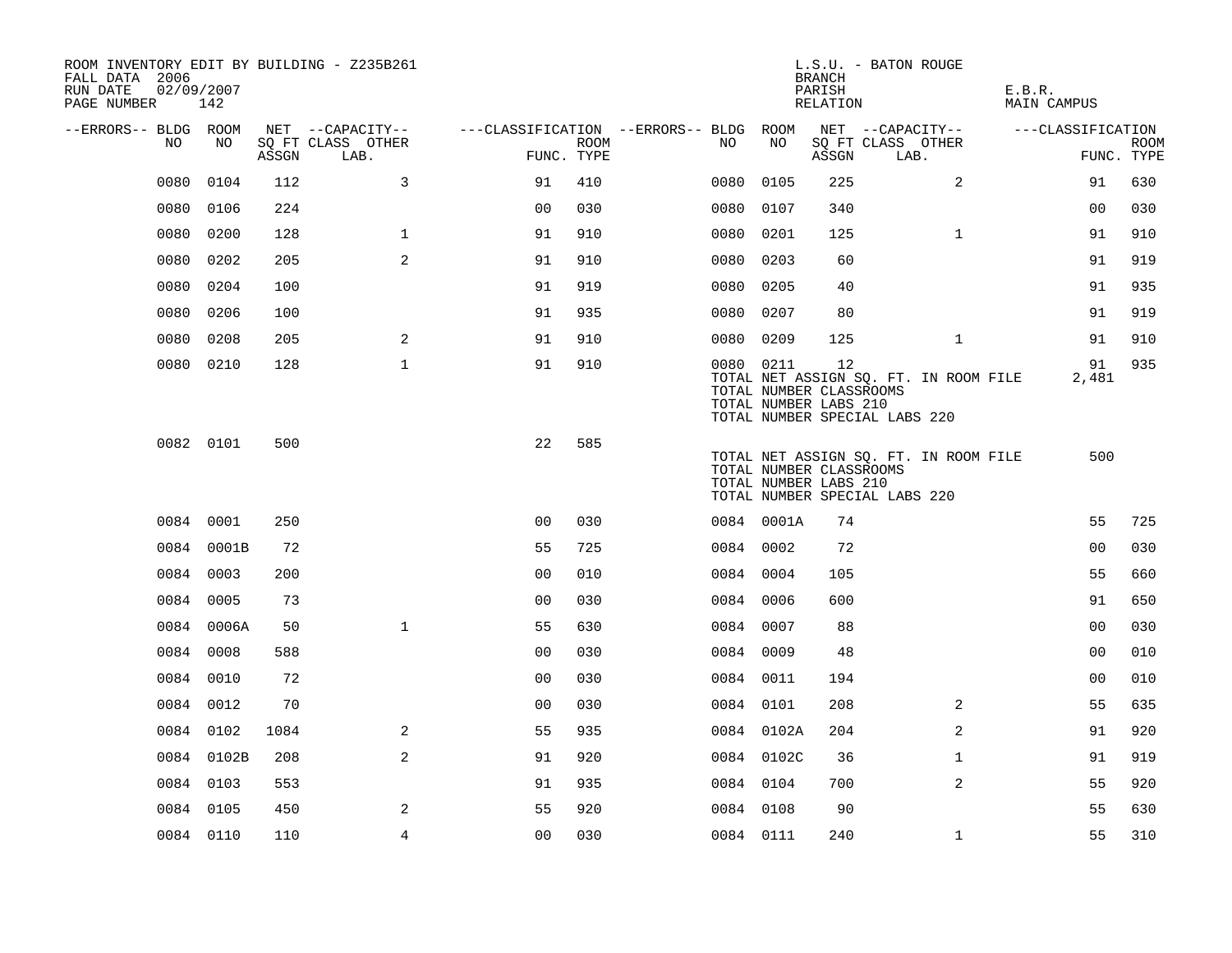| FALL DATA 2006<br>RUN DATE<br>PAGE NUMBER | 02/09/2007 | 143        |       | ROOM INVENTORY EDIT BY BUILDING - Z235B261 |                                        |             |   |           |            | <b>BRANCH</b><br>PARISH<br>RELATION | L.S.U. - BATON ROUGE      |                | E.B.R.<br><b>MAIN CAMPUS</b> |                           |
|-------------------------------------------|------------|------------|-------|--------------------------------------------|----------------------------------------|-------------|---|-----------|------------|-------------------------------------|---------------------------|----------------|------------------------------|---------------------------|
| --ERRORS-- BLDG ROOM                      |            |            |       | NET --CAPACITY--                           | ---CLASSIFICATION --ERRORS-- BLDG ROOM |             |   |           |            |                                     | NET --CAPACITY--          |                | ---CLASSIFICATION            |                           |
|                                           | NO         | NO         | ASSGN | SQ FT CLASS OTHER<br>LAB.                  | FUNC. TYPE                             | <b>ROOM</b> |   | NO.       | NO         | ASSGN                               | SQ FT CLASS OTHER<br>LAB. |                |                              | <b>ROOM</b><br>FUNC. TYPE |
|                                           | 0084       | 0112       | 360   |                                            | 0 <sub>0</sub>                         | 030         |   |           | 0084 0113  | 416                                 | 30                        |                | 55                           | 110                       |
|                                           |            | 0084 0113A | 5     |                                            | 55                                     | 115         |   |           | 0084 0113B | 5                                   |                           |                | 55                           | 115                       |
|                                           | 0084 0114  |            | 50    | 2                                          | 0 <sub>0</sub>                         | 030         |   |           | 0084 0115  | 51                                  |                           | $\mathbf{1}$   | 55                           | 630                       |
|                                           | 0084 0116  |            | 178   | 10                                         | 55                                     | 220         |   |           | 0084 0116A | 175                                 |                           | $\mathbf{1}$   | 91                           | 310                       |
|                                           | 0084 0117  |            | 1040  | 40                                         | 55                                     | 650         | 9 | 0084 0118 |            | 321                                 |                           | 2              | 55                           | 410                       |
|                                           | 0084 0119  |            | 1525  | 50                                         | 55                                     | 650         |   | 0084 0124 |            | 205                                 |                           | 2              | 55                           | 910                       |
|                                           | 0084 0125  |            | 205   | $\overline{a}$                             | 55                                     | 910         |   |           | 0084 0126  | 205                                 |                           | 2              | 55                           | 910                       |
|                                           | 0084 0127  |            | 205   | 2                                          | 55                                     | 910         |   |           | 0084 0128  | 205                                 |                           | $\overline{a}$ | 55                           | 910                       |
|                                           | 0084 0129  |            | 205   | 2                                          | 55                                     | 910         |   | 0084 0130 |            | 108                                 |                           |                | 55                           | 919                       |
|                                           | 0084 0131  |            | 108   |                                            | 55                                     | 919         |   |           | 0084 0132  | 205                                 |                           | 2              | 55                           | 910                       |
|                                           | 0084 0133  |            | 205   | 2                                          | 55                                     | 910         |   | 0084 0134 |            | 99                                  |                           |                | 0 <sub>0</sub>               | 030                       |
|                                           | 0084 0135  |            | 205   | 2                                          | 55                                     | 910         |   |           | 0084 0136  | 205                                 |                           | 2              | 55                           | 910                       |
|                                           | 0084 0137  |            | 33    |                                            | 0 <sub>0</sub>                         | 010         |   |           | 0084 0138  | 17                                  |                           |                | 55                           | 630                       |
|                                           | 0084 0139  |            | 19    | $\mathbf 1$                                | 91                                     | 660         |   |           | 0084 0140  | 205                                 |                           | 2              | 55                           | 910                       |
|                                           | 0084 0141  |            | 205   | 2                                          | 55                                     | 910         |   |           | 0084 0142  | 205                                 |                           | 2              | 55                           | 910                       |
|                                           | 0084 0143  |            | 205   | 2                                          | 55                                     | 910         |   | 0084 0144 |            | 95                                  |                           |                | 55                           | 919                       |
|                                           | 0084 0145  |            | 205   | $\overline{a}$                             | 55                                     | 910         |   | 0084 0146 |            | 90                                  |                           |                | 55                           | 919                       |
|                                           | 0084       | 0147       | 205   | 2                                          | 55                                     | 910         |   | 0084 0148 |            | 205                                 |                           | 2              | 55                           | 910                       |
|                                           | 0084 0149  |            | 26    |                                            | 91                                     | 935         |   |           | 0084 0150  | 205                                 |                           | 2              | 55                           | 910                       |
|                                           | 0084 0152  |            | 26    |                                            | 0 <sub>0</sub>                         | 030         |   | 0084 0202 |            | 195                                 |                           | 2              | 55                           | 910                       |
|                                           | 0084 0203  |            | 96    |                                            | 0 <sub>0</sub>                         | 020         |   | 0084 0204 |            | 275                                 |                           | 2              | 55                           | 910                       |
|                                           | 0084       | 0205       | 33    | $\mathbf 1$                                | 55                                     | 630         |   | 0084 0206 |            | 230                                 |                           | 2              | 55                           | 910                       |
|                                           | 0084       | 0207       | 230   | 2                                          | 55                                     | 910         |   | 0084 0208 |            | 208                                 |                           | $\overline{a}$ | 55                           | 910                       |
|                                           | 0084 0209  |            | 230   | $\overline{a}$                             | 55                                     | 910         |   | 0084 0210 |            | 230                                 |                           | $\overline{a}$ | 55                           | 910                       |
|                                           | 0084 0212  |            | 230   | 2                                          | 55                                     | 910         |   |           | 0084 0213  | 347                                 |                           |                | 55                           | 919                       |
|                                           | 0084 0214  |            | 230   | $\overline{a}$                             | 55                                     | 910         |   |           | 0084 0215  | 42                                  |                           |                | 0 <sub>0</sub>               | 010                       |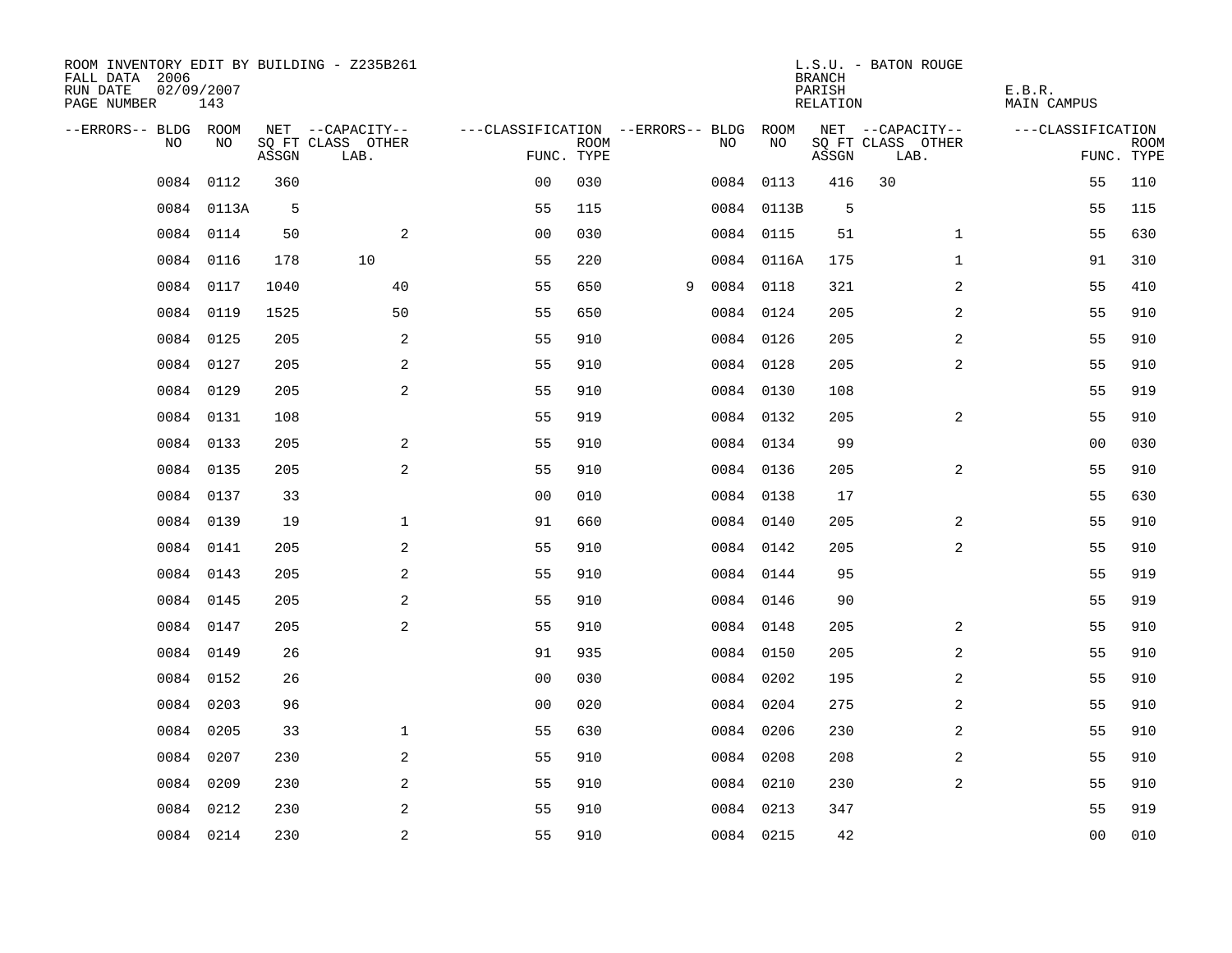| ROOM INVENTORY EDIT BY BUILDING - Z235B261<br>FALL DATA 2006<br>RUN DATE<br>PAGE NUMBER | 02/09/2007<br>144 |       |                           |                |             |                                        |           | <b>BRANCH</b><br>PARISH<br>RELATION | L.S.U. - BATON ROUGE      | E.B.R.<br>MAIN CAMPUS |                           |
|-----------------------------------------------------------------------------------------|-------------------|-------|---------------------------|----------------|-------------|----------------------------------------|-----------|-------------------------------------|---------------------------|-----------------------|---------------------------|
| --ERRORS-- BLDG ROOM                                                                    |                   |       | NET --CAPACITY--          |                |             | ---CLASSIFICATION --ERRORS-- BLDG ROOM |           |                                     | NET --CAPACITY--          | ---CLASSIFICATION     |                           |
| NO.                                                                                     | NO.               | ASSGN | SQ FT CLASS OTHER<br>LAB. | FUNC. TYPE     | <b>ROOM</b> | NO.                                    | NO        | ASSGN                               | SQ FT CLASS OTHER<br>LAB. |                       | <b>ROOM</b><br>FUNC. TYPE |
| 0084                                                                                    | 0216              | 275   | 2                         | 55             | 910         |                                        | 0084 0217 | 320                                 | 2                         | 55                    | 910                       |
|                                                                                         | 0084 0218         | 195   | 2                         | 55             | 910         |                                        | 0084 0222 | 138                                 | $\overline{4}$            | 91                    | 650                       |
|                                                                                         | 0084 0223         | 68    |                           | 91             | 630         |                                        | 0084 0224 | 205                                 | 2                         | 55                    | 910                       |
|                                                                                         | 0084 0225         | 205   | 2                         | 55             | 910         |                                        | 0084 0226 | 205                                 | 2                         | 55                    | 910                       |
|                                                                                         | 0084 0227         | 205   | 2                         | 55             | 910         |                                        | 0084 0228 | 205                                 | $\overline{a}$            | 55                    | 910                       |
|                                                                                         | 0084 0229         | 205   | 2                         | 55             | 910         |                                        | 0084 0230 | 100                                 |                           | 55                    | 919                       |
|                                                                                         | 0084 0231         | 90    |                           | 55             | 919         |                                        | 0084 0232 | 205                                 | $\overline{a}$            | 55                    | 910                       |
|                                                                                         | 0084 0233         | 205   | 2                         | 55             | 910         |                                        | 0084 0234 | 90                                  |                           | 00                    | 030                       |
|                                                                                         | 0084 0235         | 205   | 2                         | 55             | 910         |                                        | 0084 0236 | 205                                 | 2                         | 55                    | 910                       |
|                                                                                         | 0084 0237         | 33    |                           | 0 <sub>0</sub> | 010         |                                        | 0084 0238 | 16                                  |                           | 55                    | 935                       |
|                                                                                         | 0084 0239         | 19    |                           | 55             | 935         |                                        | 0084 0240 | 205                                 | 2                         | 55                    | 910                       |
|                                                                                         | 0084 0241         | 205   | 2                         | 55             | 910         |                                        | 0084 0242 | 205                                 | 2                         | 55                    | 910                       |
|                                                                                         | 0084 0243         | 205   | 2                         | 55             | 910         |                                        | 0084 0244 | 95                                  | 4                         | 55                    | 919                       |
|                                                                                         | 0084 0245         | 205   | 2                         | 55             | 910         |                                        | 0084 0246 | 90                                  | 4                         | 55                    | 919                       |
|                                                                                         | 0084 0247         | 205   | 2                         | 55             | 910         |                                        | 0084 0248 | 205                                 | 2                         | 55                    | 910                       |
|                                                                                         | 0084 0249         | 26    |                           | 91             | 935         |                                        | 0084 0250 | 205                                 | $\overline{a}$            | 55                    | 910                       |
| 0084                                                                                    | 0252              | 26    |                           | 91             | 715         |                                        | 0084 0301 | 150                                 |                           | 55                    | 935                       |
|                                                                                         | 0084 0301A        | 126   |                           | 55             | 935         |                                        | 0084 0322 | 138                                 | 4                         | 91                    | 650                       |
|                                                                                         | 0084 0323         | 68    |                           | 91             | 630         |                                        | 0084 0324 | 205                                 | 2                         | 55                    | 910                       |
|                                                                                         | 0084 0325         | 205   | 2                         | 55             | 910         |                                        | 0084 0326 | 205                                 | 2                         | 55                    | 910                       |
|                                                                                         | 0084 0327         | 205   | 2                         | 55             | 910         |                                        | 0084 0328 | 205                                 | 2                         | 55                    | 910                       |
|                                                                                         | 0084 0329         | 205   | 2                         | 55             | 910         |                                        | 0084 0330 | 95                                  |                           | 55                    | 919                       |
|                                                                                         | 0084 0331         | 90    |                           | 55             | 919         |                                        | 0084 0332 | 205                                 | 2                         | 55                    | 910                       |
|                                                                                         | 0084 0333         | 205   | 2                         | 55             | 910         |                                        | 0084 0334 | 99                                  |                           | 00                    | 030                       |
|                                                                                         | 0084 0335         | 205   | 2                         | 55             | 910         |                                        | 0084 0336 | 205                                 | 2                         | 55                    | 910                       |
|                                                                                         | 0084 0337         | 33    |                           | 0 <sub>0</sub> | 010         |                                        | 0084 0338 | 16                                  |                           | 55                    | 935                       |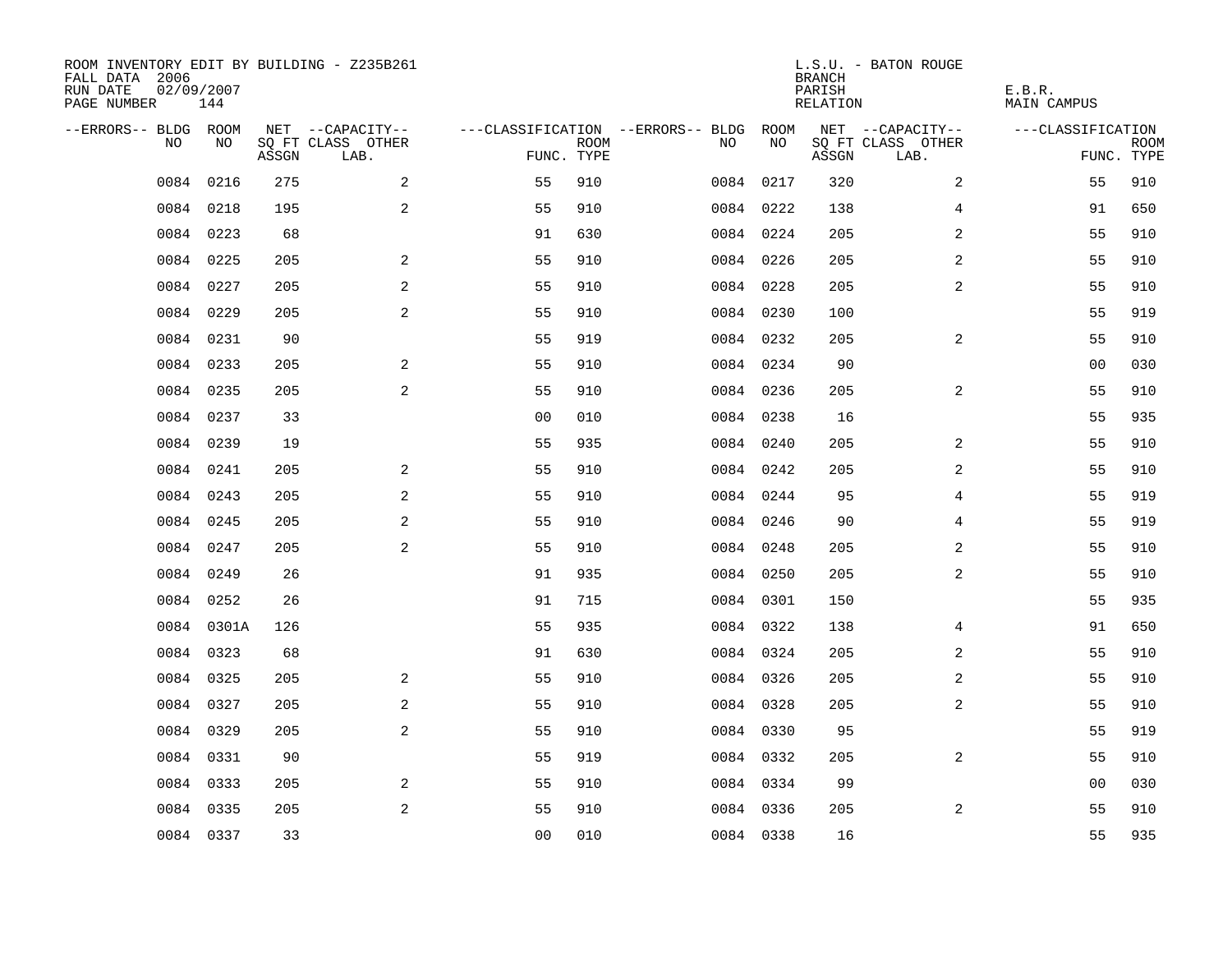| ROOM INVENTORY EDIT BY BUILDING - Z235B261<br>FALL DATA 2006<br>RUN DATE<br>PAGE NUMBER | 02/09/2007<br>145 |       |                           |                |             |                                        |           | <b>BRANCH</b><br>PARISH<br>RELATION | L.S.U. - BATON ROUGE      | E.B.R.<br>MAIN CAMPUS |             |
|-----------------------------------------------------------------------------------------|-------------------|-------|---------------------------|----------------|-------------|----------------------------------------|-----------|-------------------------------------|---------------------------|-----------------------|-------------|
| --ERRORS-- BLDG ROOM                                                                    |                   |       | NET --CAPACITY--          |                |             | ---CLASSIFICATION --ERRORS-- BLDG ROOM |           |                                     | NET --CAPACITY--          | ---CLASSIFICATION     |             |
| NO.                                                                                     | NO.               | ASSGN | SQ FT CLASS OTHER<br>LAB. | FUNC. TYPE     | <b>ROOM</b> | NO.                                    | NO        | ASSGN                               | SQ FT CLASS OTHER<br>LAB. | FUNC. TYPE            | <b>ROOM</b> |
| 0084                                                                                    | 0339              | 19    |                           | 55             | 935         |                                        | 0084 0340 | 205                                 | 2                         | 55                    | 910         |
|                                                                                         | 0084 0341         | 205   | 2                         | 55             | 910         |                                        | 0084 0342 | 205                                 | 2                         | 55                    | 910         |
|                                                                                         | 0084 0343         | 205   | 2                         | 55             | 910         |                                        | 0084 0344 | 95                                  |                           | 55                    | 919         |
|                                                                                         | 0084 0345         | 205   | 2                         | 55             | 910         |                                        | 0084 0346 | 90                                  |                           | 55                    | 919         |
|                                                                                         | 0084 0347         | 205   | 2                         | 55             | 910         |                                        | 0084 0348 | 205                                 | 2                         | 55                    | 910         |
|                                                                                         | 0084 0349         | 26    |                           | 55             | 935         |                                        | 0084 0350 | 205                                 | 2                         | 55                    | 910         |
|                                                                                         | 0084 0352         | 26    |                           | 91             | 715         |                                        | 0084 0422 | 138                                 | $\overline{4}$            | 91                    | 650         |
|                                                                                         | 0084 0423         | 68    |                           | 91             | 630         |                                        | 0084 0424 | 205                                 | 2                         | 55                    | 910         |
|                                                                                         | 0084 0425         | 205   | 2                         | 55             | 910         |                                        | 0084 0426 | 205                                 | 2                         | 55                    | 910         |
|                                                                                         | 0084 0427         | 205   | 2                         | 55             | 910         |                                        | 0084 0428 | 205                                 | 2                         | 55                    | 910         |
|                                                                                         | 0084 0429         | 205   | 2                         | 55             | 910         |                                        | 0084 0430 | 90                                  |                           | 55                    | 919         |
|                                                                                         | 0084 0431         | 90    |                           | 55             | 919         |                                        | 0084 0432 | 205                                 | $\overline{a}$            | 55                    | 910         |
|                                                                                         | 0084 0433         | 205   | 2                         | 55             | 910         |                                        | 0084 0434 | 99                                  |                           | 00                    | 030         |
|                                                                                         | 0084 0435         | 205   | 2                         | 55             | 910         |                                        | 0084 0436 | 205                                 | 2                         | 55                    | 910         |
|                                                                                         | 0084 0437         | 33    |                           | 0 <sub>0</sub> | 010         |                                        | 0084 0438 | 16                                  |                           | 55                    | 935         |
|                                                                                         | 0084 0439         | 19    |                           | 55             | 935         |                                        | 0084 0440 | 205                                 | 2                         | 55                    | 910         |
| 0084                                                                                    | 0441              | 205   | $\overline{a}$            | 55             | 910         |                                        | 0084 0442 | 205                                 | $\overline{a}$            | 55                    | 910         |
| 0084                                                                                    | 0443              | 205   | 2                         | 55             | 910         |                                        | 0084 0444 | 95                                  |                           | 55                    | 919         |
|                                                                                         | 0084 0445         | 205   | 2                         | 55             | 910         |                                        | 0084 0446 | 90                                  |                           | 55                    | 919         |
|                                                                                         | 0084 0447         | 205   | 2                         | 55             | 910         |                                        | 0084 0448 | 205                                 | 2                         | 55                    | 910         |
|                                                                                         | 0084 0449         | 26    |                           | 55             | 935         |                                        | 0084 0450 | 205                                 | 2                         | 55                    | 910         |
|                                                                                         | 0084 0452         | 26    |                           | 91             | 715         |                                        | 0084 0522 | 138                                 | 4                         | 91                    | 650         |
|                                                                                         | 0084 0523         | 68    |                           | 91             | 630         |                                        | 0084 0524 | 205                                 | 2                         | 55                    | 910         |
|                                                                                         | 0084 0525         | 205   | 2                         | 55             | 910         |                                        | 0084 0526 | 205                                 | 2                         | 55                    | 910         |
|                                                                                         | 0084 0527         | 205   | 2                         | 55             | 910         |                                        | 0084 0528 | 205                                 | 2                         | 55                    | 910         |
|                                                                                         | 0084 0529         | 205   | $\overline{c}$            | 55             | 910         |                                        | 0084 0530 | 100                                 | 3                         | 55                    | 919         |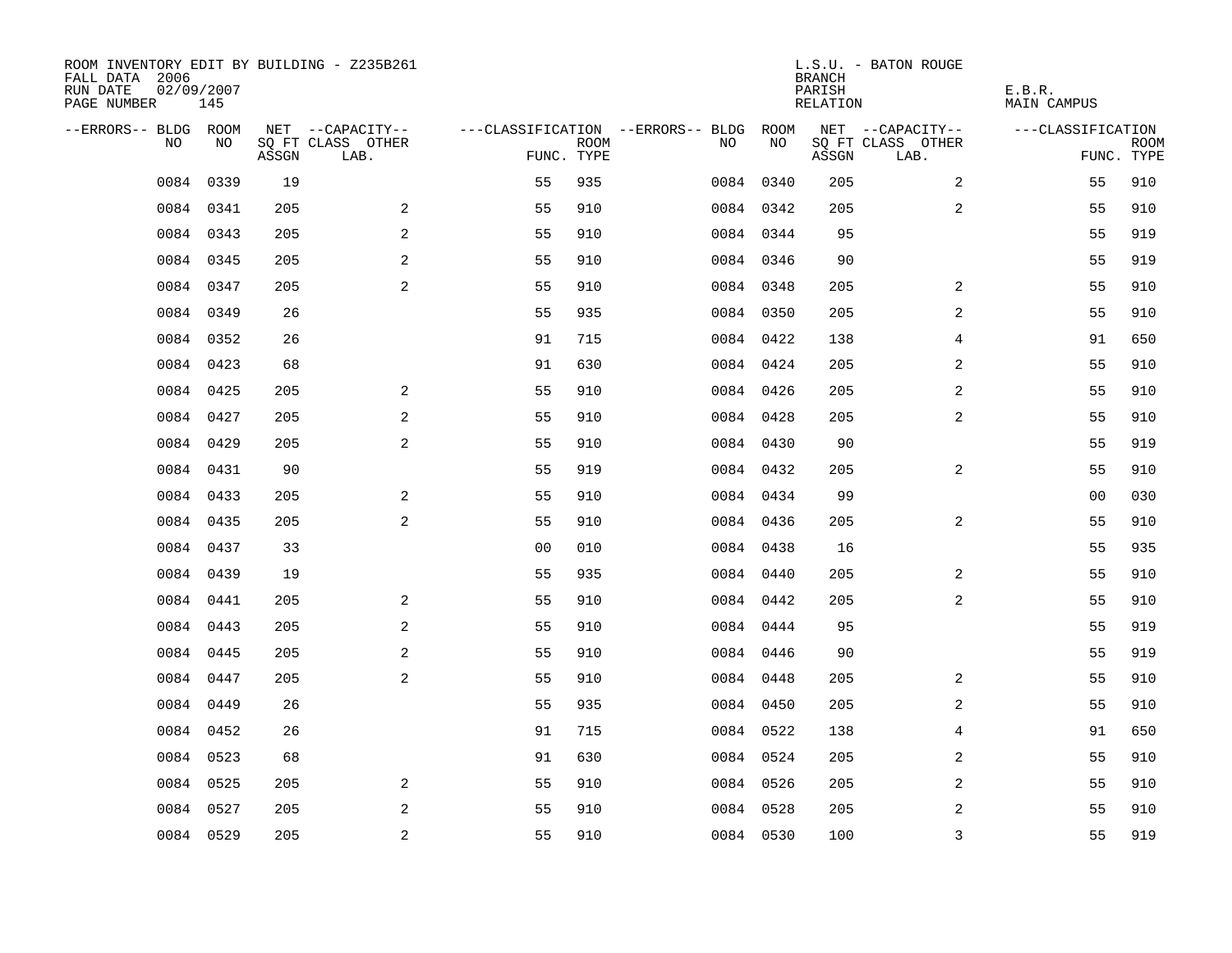| ROOM INVENTORY EDIT BY BUILDING - Z235B261<br>FALL DATA 2006<br>RUN DATE<br>PAGE NUMBER | 02/09/2007<br>146 |       |                                       |                |             |                                              |            | <b>BRANCH</b><br>PARISH<br>RELATION | L.S.U. - BATON ROUGE      | E.B.R.<br><b>MAIN CAMPUS</b> |             |
|-----------------------------------------------------------------------------------------|-------------------|-------|---------------------------------------|----------------|-------------|----------------------------------------------|------------|-------------------------------------|---------------------------|------------------------------|-------------|
| --ERRORS-- BLDG ROOM<br>NO                                                              | NO                |       | NET --CAPACITY--<br>SQ FT CLASS OTHER |                | <b>ROOM</b> | ---CLASSIFICATION --ERRORS-- BLDG ROOM<br>NO | NO         |                                     | NET --CAPACITY--          | ---CLASSIFICATION            | <b>ROOM</b> |
|                                                                                         |                   | ASSGN | LAB.                                  | FUNC. TYPE     |             |                                              |            | ASSGN                               | SQ FT CLASS OTHER<br>LAB. |                              | FUNC. TYPE  |
| 0084                                                                                    | 0531              | 90    | 4                                     | 55             | 919         |                                              | 0084 0532  | 205                                 | 2                         | 55                           | 910         |
|                                                                                         | 0084 0533         | 205   | 2                                     | 55             | 910         |                                              | 0084 0534  | 99                                  |                           | 00                           | 030         |
|                                                                                         | 0084 0535         | 205   | 2                                     | 55             | 910         |                                              | 0084 0536  | 205                                 | $\overline{2}$            | 55                           | 910         |
|                                                                                         | 0084 0537         | 31    |                                       | 0 <sub>0</sub> | 010         |                                              | 0084 0538  | 16                                  |                           | 55                           | 935         |
|                                                                                         | 0084 0539         | 19    |                                       | 55             | 935         |                                              | 0084 0540  | 205                                 | $\overline{2}$            | 55                           | 910         |
|                                                                                         | 0084 0541         | 205   | 2                                     | 55             | 910         |                                              | 0084 0542  | 205                                 | 2                         | 55                           | 910         |
|                                                                                         | 0084 0543         | 205   | $\overline{a}$                        | 55             | 910         |                                              | 0084 0544  | 95                                  |                           | 55                           | 919         |
|                                                                                         | 0084 0545         | 205   | 2                                     | 55             | 910         |                                              | 0084 0546  | 90                                  | 4                         | 55                           | 919         |
|                                                                                         | 0084 0547         | 205   | 2                                     | 55             | 910         |                                              | 0084 0548  | 205                                 | 2                         | 55                           | 910         |
|                                                                                         | 0084 0549         | 26    |                                       | 55             | 935         |                                              | 0084 0550  | 205                                 | 2                         | 55                           | 910         |
|                                                                                         | 0084 0552         | 26    |                                       | 91             | 715         |                                              | 0084 C0001 | 832                                 |                           | 0 <sub>0</sub>               | 020         |
|                                                                                         | 0084 C0100        | 1790  |                                       | 0 <sub>0</sub> | 020         |                                              | 0084 C0101 | 108                                 |                           | 0 <sub>0</sub>               | 020         |
|                                                                                         | 0084 C0102        | 177   |                                       | 0 <sub>0</sub> | 020         |                                              | 0084 C0103 | 1976                                |                           | 0 <sub>0</sub>               | 020         |
|                                                                                         | 0084 C0200        | 1113  |                                       | 00             | 020         |                                              | 0084 C0201 | 543                                 |                           | 00                           | 020         |
|                                                                                         | 0084 C0300        | 1113  |                                       | 0 <sub>0</sub> | 020         |                                              | 0084 C0400 | 1113                                |                           | 0 <sub>0</sub>               | 020         |
|                                                                                         | 0084 C0500        | 1113  |                                       | 0 <sub>0</sub> | 020         |                                              | 0084 E0001 | 65                                  |                           | 00                           | 020         |
|                                                                                         | 0084 E0100        | 65    |                                       | 0 <sub>0</sub> | 020         |                                              | 0084 E0200 | 65                                  |                           | 00                           | 020         |
|                                                                                         | 0084 E0300        | 65    |                                       | 0 <sub>0</sub> | 020         |                                              | 0084 E0400 | 65                                  |                           | 00                           | 020         |
|                                                                                         | 0084 E0500        | 65    |                                       | 0 <sub>0</sub> | 020         |                                              | 0084 S0001 | 42                                  |                           | 0 <sub>0</sub>               | 020         |
|                                                                                         | 0084 S0002        | 42    |                                       | 0 <sub>0</sub> | 020         |                                              | 0084 S0100 | 108                                 |                           | 0 <sub>0</sub>               | 020         |
|                                                                                         | 0084 S0101        | 103   |                                       | 0 <sub>0</sub> | 020         |                                              | 0084 S0102 | 124                                 |                           | 00                           | 020         |
|                                                                                         | 0084 S0103        | 109   |                                       | 0 <sub>0</sub> | 020         |                                              | 0084 S0104 | 126                                 |                           | 00                           | 020         |
|                                                                                         | 0084 S0200        | 248   |                                       | 0 <sup>0</sup> | 020         |                                              | 0084 S0201 | 85                                  |                           | 0 <sub>0</sub>               | 020         |
|                                                                                         | 0084 S0202        | 138   |                                       | 0 <sub>0</sub> | 020         |                                              | 0084 S0203 | 109                                 |                           | 00                           | 020         |
|                                                                                         | 0084 S0204        | 96    |                                       | 0 <sub>0</sub> | 020         |                                              | 0084 S0302 | 138                                 |                           | 00                           | 020         |
|                                                                                         | 0084 S0303        | 109   |                                       | 0 <sub>0</sub> | 020         |                                              | 0084 S0304 | 84                                  |                           | 0 <sub>0</sub>               | 020         |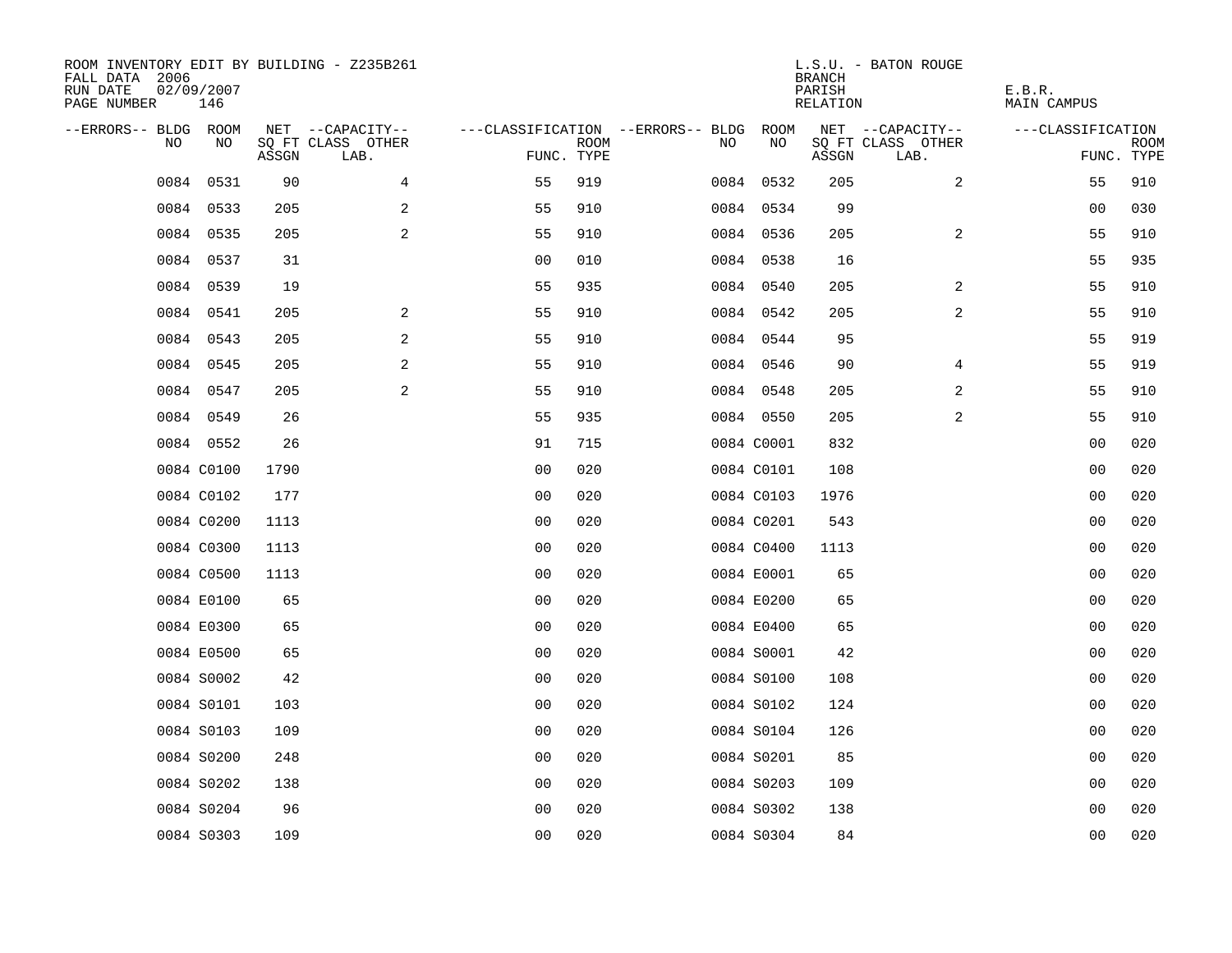| ROOM INVENTORY EDIT BY BUILDING - Z235B261<br>FALL DATA 2006<br>RUN DATE<br>PAGE NUMBER 147 | 02/09/2007 |       |                           |                                        |                    |           |            | <b>BRANCH</b><br>PARISH<br>RELATION                     | L.S.U. - BATON ROUGE                                                   | E.B.R.<br>MAIN CAMPUS     |                                     |
|---------------------------------------------------------------------------------------------|------------|-------|---------------------------|----------------------------------------|--------------------|-----------|------------|---------------------------------------------------------|------------------------------------------------------------------------|---------------------------|-------------------------------------|
| --ERRORS-- BLDG ROOM                                                                        |            |       | NET --CAPACITY--          | ---CLASSIFICATION --ERRORS-- BLDG ROOM |                    |           |            |                                                         | NET --CAPACITY--                                                       | ---CLASSIFICATION         |                                     |
| NO                                                                                          | NO         | ASSGN | SQ FT CLASS OTHER<br>LAB. |                                        | ROOM<br>FUNC. TYPE | NO        | NO         | ASSGN                                                   | SQ FT CLASS OTHER<br>LAB.                                              |                           | <b>ROOM</b><br>FUNC. TYPE           |
|                                                                                             | 0084 S0402 | 138   |                           | 0 <sub>0</sub>                         | 020                |           | 0084 S0403 | 109                                                     |                                                                        | 0 <sub>0</sub>            | 020                                 |
|                                                                                             | 0084 S0502 | 138   |                           | 0 <sub>0</sub>                         | 020                |           | 0084 S0503 | 109<br>TOTAL NUMBER CLASSROOMS<br>TOTAL NUMBER LABS 210 | TOTAL NET ASSIGN SQ. FT. IN ROOM FILE<br>TOTAL NUMBER SPECIAL LABS 220 | 00 <sub>o</sub><br>33,464 | 020<br>$\mathbf{1}$<br>$\mathbf{1}$ |
|                                                                                             | 0086 0101  | 182   |                           | 0 <sub>0</sub>                         | 030                |           | 0086 0102  | 43                                                      | $\mathbf{1}$                                                           | 00                        | 030                                 |
|                                                                                             | 0086 0103  | 94    |                           | 0 <sub>0</sub>                         | 030                |           | 0086 0104  | 323<br>TOTAL NUMBER CLASSROOMS<br>TOTAL NUMBER LABS 210 | TOTAL NET ASSIGN SQ. FT. IN ROOM FILE<br>TOTAL NUMBER SPECIAL LABS 220 | 00                        | 030                                 |
|                                                                                             | 0090 0101  | 150   | $\mathbf{1}$              | 81                                     | 081                |           | 0090 0102  | 228                                                     | 2                                                                      | 52                        | 310                                 |
| 0090                                                                                        | 0103       | 135   | $\mathbf{1}$              | 81                                     | 081                |           | 0090 0104  | 143                                                     | 8                                                                      | 81                        | 081                                 |
| 0090                                                                                        | 0105       | 150   | $\mathbf{1}$              | 81                                     | 081                | 0090      | 0106       | 50                                                      | $\mathbf{1}$                                                           | 81                        | 081                                 |
|                                                                                             | 0090 0107  | 135   | $\mathbf{1}$              | 81                                     | 081                |           | 0090 0108  | 124                                                     |                                                                        | 0 <sub>0</sub>            | 030                                 |
| 0090                                                                                        | 0108A      | 33    |                           | 0 <sub>0</sub>                         | 030                | 0090      | 0109       | 150                                                     | $\mathbf{1}$                                                           | 81                        | 081                                 |
| 0090                                                                                        | 0111       | 140   | $\mathbf 1$               | 81                                     | 081                |           | 0090 0112  | 143                                                     |                                                                        | 00                        | 030                                 |
| 0090                                                                                        | 0113       | 86    | $\mathbf 1$               | 81                                     | 081                | 0090      | 0114       | 135                                                     |                                                                        | 00                        | 030                                 |
| 0090                                                                                        | 0116       | 191   | 2                         | 81                                     | 081                |           | 0090 0117  | 422                                                     | 25                                                                     | 81                        | 081                                 |
| 0090                                                                                        | 0118       | 157   | $\mathbf 1$               | 81                                     | 081                | 0090      | 0122       | 144                                                     | $\mathbf{1}$                                                           | 81                        | 081                                 |
| 0090                                                                                        | 0124       | 257   | $\mathbf{1}$              | 81                                     | 081                | 0090      | 0125       | 143                                                     | $\mathbf{1}$                                                           | 81                        | 081                                 |
| 0090                                                                                        | 0127       | 135   |                           | 0 <sub>0</sub>                         | 030                | 0090 0128 |            | 129                                                     | $\mathbf{1}$                                                           | 81                        | 081                                 |
| 0090                                                                                        | 0129       | 143   | $\mathbf{1}$              | 81                                     | 081                |           | 0090 0130  | 200                                                     | 8                                                                      | 81                        | 081                                 |
| 0090                                                                                        | 0131       | 144   | $\mathbf{1}$              | 81                                     | 081                |           | 0090 0133  | 192                                                     | $\mathbf{1}$                                                           | 81                        | 081                                 |
| 0090                                                                                        | 0134       | 143   | $\mathbf 1$               | 81                                     | 081                | 0090      | 0136       | 143                                                     | $\mathbf{1}$                                                           | 81                        | 081                                 |
| 0090                                                                                        | 0201       | 180   | 2                         | 21                                     | 310                | 0090      | 0202       | 143                                                     | $\mathbf{1}$                                                           | 21                        | 310                                 |
| 0090                                                                                        | 0203       | 252   | 2                         | 21                                     | 310                | 0090      | 0204       | 275                                                     | $\mathbf{1}$                                                           | 21                        | 310                                 |
| 0090                                                                                        | 0207       | 144   | 2                         | 21                                     | 715                | 0090      | 0208       | 1                                                       |                                                                        | 00                        | 010                                 |
|                                                                                             | 0090 0209  | 234   | $\mathbf{1}$              | 21                                     | 310                |           | 0090 0210  | 128                                                     |                                                                        | 0 <sub>0</sub>            | 030                                 |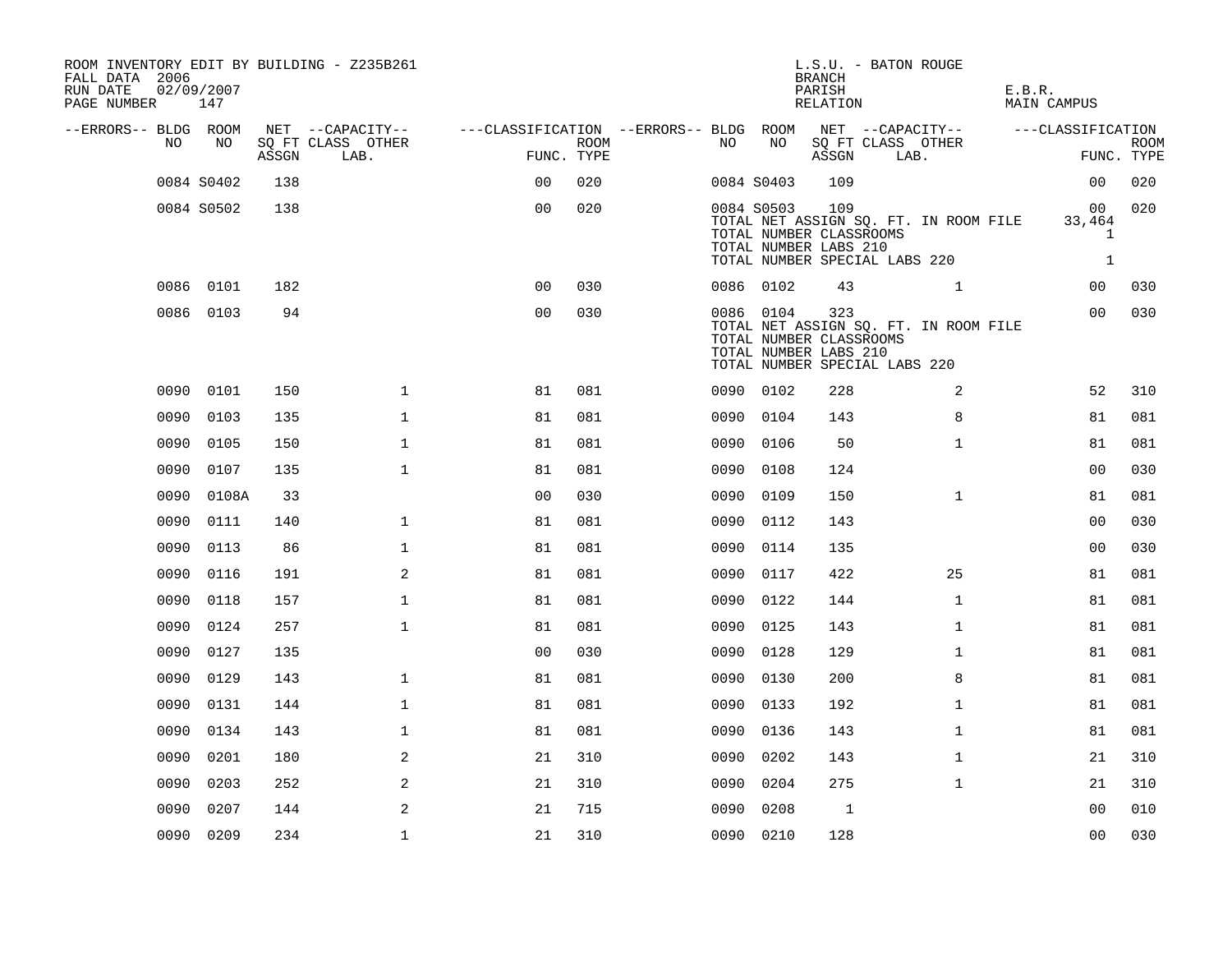| ROOM INVENTORY EDIT BY BUILDING - Z235B261<br>FALL DATA 2006<br>RUN DATE<br>PAGE NUMBER | 02/09/2007<br>148 |       |                           |                |             |                                   |                                                  | <b>BRANCH</b><br>PARISH<br>RELATION | L.S.U. - BATON ROUGE                                                   | E.B.R.<br><b>MAIN CAMPUS</b> |                           |
|-----------------------------------------------------------------------------------------|-------------------|-------|---------------------------|----------------|-------------|-----------------------------------|--------------------------------------------------|-------------------------------------|------------------------------------------------------------------------|------------------------------|---------------------------|
| --ERRORS-- BLDG ROOM                                                                    |                   |       | NET --CAPACITY--          |                |             | ---CLASSIFICATION --ERRORS-- BLDG | ROOM                                             |                                     | NET --CAPACITY--                                                       | ---CLASSIFICATION            |                           |
| NO                                                                                      | NO                | ASSGN | SQ FT CLASS OTHER<br>LAB. | FUNC. TYPE     | <b>ROOM</b> | NO                                | NO                                               | ASSGN                               | SQ FT CLASS OTHER<br>LAB.                                              |                              | <b>ROOM</b><br>FUNC. TYPE |
| 0090                                                                                    | 0211              | 238   | 12                        | 21             | 350         | 0090                              | 0214                                             | 71                                  |                                                                        | 00                           | 030                       |
| 0090                                                                                    | 0216              | 135   |                           | 0 <sub>0</sub> | 030         | 0090                              | 0216A                                            | 60                                  |                                                                        | 0 <sub>0</sub>               | 030                       |
| 0090                                                                                    | 0217              | 145   | 2                         | 21             | 310         | 0090                              | 0218                                             | 190                                 | 3                                                                      | 21                           | 310                       |
| 0090                                                                                    | 0219              | 145   | 2                         | 21             | 310         | 0090                              | 0220                                             | 191                                 | 2                                                                      | 21                           | 310                       |
| 0090                                                                                    | 0221              | 143   | $\mathbf{1}$              | 21             | 250         | 0090                              | 0222                                             | 198                                 | $\overline{2}$                                                         | 21                           | 310                       |
| 0090                                                                                    | 0223              | 143   | 2                         | 21             | 310         | 0090                              | 0225                                             | 138                                 |                                                                        | 00                           | 030                       |
| 0090                                                                                    | 0226              | 144   | 2                         | 21             | 310         | 0090                              | 0227                                             | 143                                 | $\mathbf 1$                                                            | 21                           | 250                       |
| 0090                                                                                    | 0228              | 144   | $\mathbf{1}$              | 21             | 310         | 0090                              | 0229                                             | 143                                 | $\mathbf{1}$                                                           | 21                           | 310                       |
| 0090                                                                                    | 0230              | 144   | $\mathbf{1}$              | 21             | 250         | 0090                              | 0231                                             | 143                                 | $\mathbf{1}$                                                           | 21                           | 310                       |
| 0090                                                                                    | 0232              | 144   | 2                         | 21             | 310         |                                   | 0090 0234                                        | 144                                 | $\mathbf 1$                                                            | 21                           | 250                       |
|                                                                                         | 0090 0236         | 144   | 2                         | 21             | 310         |                                   | 0090 C0100                                       | 277                                 |                                                                        | 82                           | 082                       |
|                                                                                         | 0090 C0200        | 338   |                           | 82             | 082         |                                   | 0090 E0100                                       | 43                                  |                                                                        | 82                           | 082                       |
|                                                                                         | 0090 E0200        | 44    |                           | 82             | 082         |                                   | 0090 S0100                                       | 55                                  |                                                                        | 82                           | 082                       |
|                                                                                         | 0090 S0200        | 39    |                           | 82             | 082         |                                   | TOTAL NUMBER CLASSROOMS<br>TOTAL NUMBER LABS 210 |                                     | TOTAL NET ASSIGN SQ. FT. IN ROOM FILE<br>TOTAL NUMBER SPECIAL LABS 220 | 8,485                        |                           |
|                                                                                         | 0091 0101         | 120   | $\mathbf{1}$              | 21             | 310         |                                   | 0091 0101A                                       | 411                                 | 5                                                                      | 21                           | 310                       |
|                                                                                         | 0091 0102         | 11    | $\mathbf 1$               | 21             | 310         |                                   | 0091 0103                                        | 206                                 | $\mathbf{1}$                                                           | 21                           | 310                       |
|                                                                                         | 0091 0104         | 204   | $\mathbf 1$               | 21             | 310         |                                   | 0091 0105                                        | 110                                 | $\mathbf{1}$                                                           | 21                           | 310                       |
|                                                                                         | 0091 0106         | 110   | $\mathbf{1}$              | 21             | 310         |                                   | 0091 0107                                        | 162                                 |                                                                        | 00                           | 030                       |
| 0091                                                                                    | 0108              | 124   |                           | 21             | 650         |                                   | 0091 0108A                                       | 29                                  |                                                                        | 00                           | 010                       |
| 0091<br>9                                                                               | 0110              | 527   | $\mathbf 1$               | 21             | 430         |                                   | 0091 0111                                        | 39                                  |                                                                        | 00                           | 010                       |
|                                                                                         | 0091 0112         | 170   | $\mathbf{1}$              | 21             | 310         |                                   | 0091 0113                                        | 98                                  | 2                                                                      | 0 <sub>0</sub>               | 030                       |
| 0091                                                                                    | 0114              | 268   | $\mathbf{1}$              | 21             | 310         |                                   | 0091 0115                                        | 152                                 |                                                                        | 0 <sub>0</sub>               | 030                       |
|                                                                                         | 0091 0118         | 735   | 15                        | 21             | 350         |                                   | 0091 0122                                        | 373                                 |                                                                        | 21                           | 420                       |
|                                                                                         | 0091 0124         | 620   |                           | 0 <sub>0</sub> | 020         |                                   | 0091 0124A                                       | 168                                 |                                                                        | 22                           | 730                       |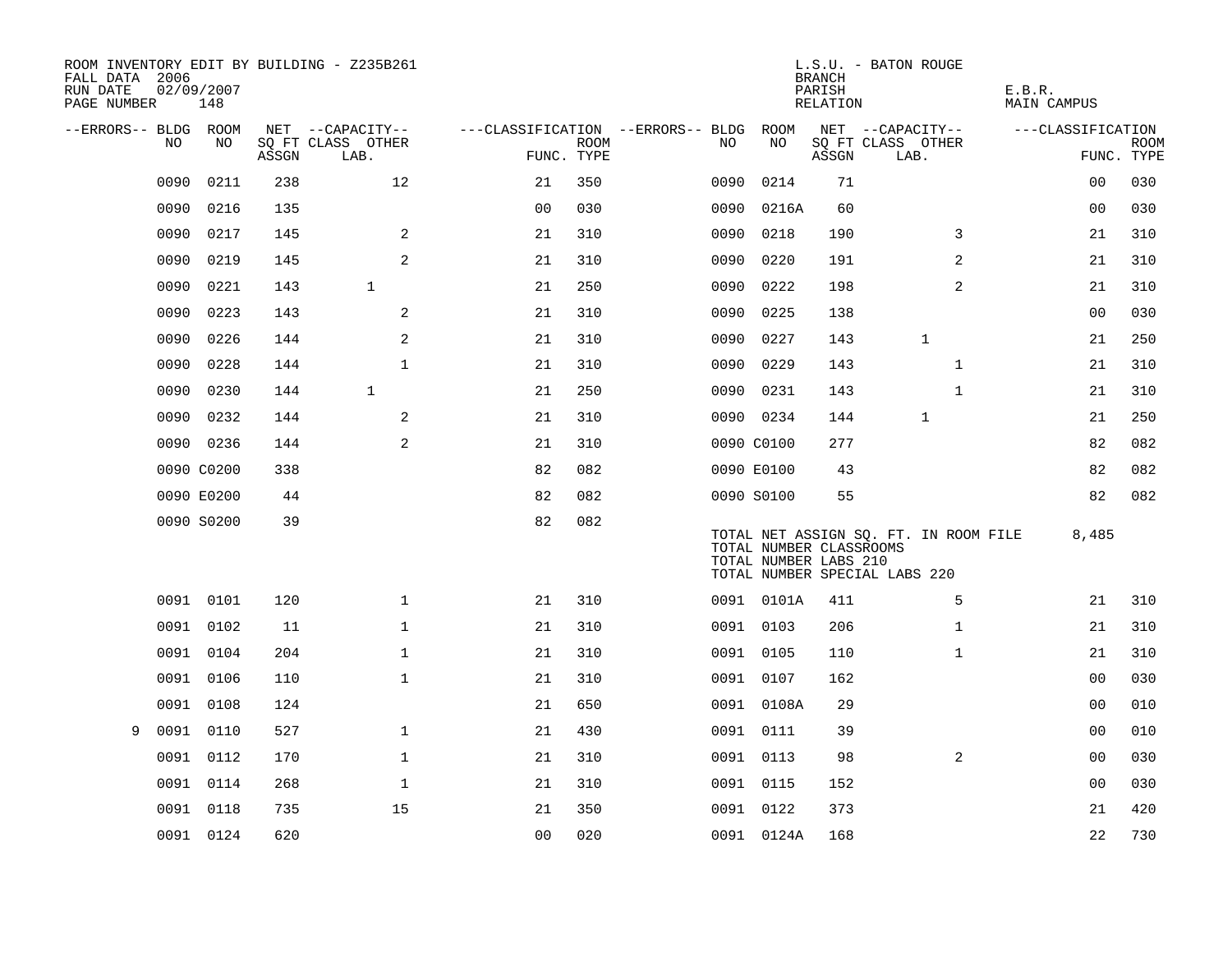| ROOM INVENTORY EDIT BY BUILDING - Z235B261<br>FALL DATA 2006<br>RUN DATE<br>PAGE NUMBER | 02/09/2007<br>149 |       |                           |                |             |                                        |            | <b>BRANCH</b><br>PARISH<br>RELATION | L.S.U. - BATON ROUGE      | E.B.R.<br>MAIN CAMPUS |                           |
|-----------------------------------------------------------------------------------------|-------------------|-------|---------------------------|----------------|-------------|----------------------------------------|------------|-------------------------------------|---------------------------|-----------------------|---------------------------|
| --ERRORS-- BLDG ROOM                                                                    |                   |       | NET --CAPACITY--          |                |             | ---CLASSIFICATION --ERRORS-- BLDG ROOM |            |                                     | NET --CAPACITY--          | ---CLASSIFICATION     |                           |
| NO.                                                                                     | NO.               | ASSGN | SQ FT CLASS OTHER<br>LAB. | FUNC. TYPE     | <b>ROOM</b> | NO.                                    | NO         | ASSGN                               | SQ FT CLASS OTHER<br>LAB. |                       | <b>ROOM</b><br>FUNC. TYPE |
| 0091                                                                                    | 0124B             | 165   | 2                         | 22             | 310         |                                        | 0091 0124C | 279                                 | 2                         | 22                    | 310                       |
| 0091                                                                                    | 0124D             | 221   |                           | 22             | 730         |                                        | 0091 0124E | 168                                 |                           | 63                    | 710                       |
|                                                                                         | 0091 0124F        | 120   |                           | 22             | 730         |                                        | 0091 0124G | 117                                 |                           | 22                    | 730                       |
|                                                                                         | 0091 0124H        | 408   | $\mathbf 1$               | 22             | 420         |                                        | 0091 0124J | 1198                                |                           | 83                    | 083                       |
| 0091                                                                                    | 0124K             | 441   |                           | 21             | 730         |                                        | 0091 0130  | 216                                 |                           | 0 <sub>0</sub>        | 030                       |
|                                                                                         | 0091 0132         | 216   |                           | 0 <sub>0</sub> | 030         |                                        | 0091 0140  | 646                                 |                           | 0 <sub>0</sub>        | 030                       |
| 0091                                                                                    | 0201              | 220   | $\mathbf{1}$              | 22             | 310         |                                        | 0091 0202  | 136                                 | $\mathbf{1}$              | 22                    | 310                       |
| 0091                                                                                    | 0204              | 128   | $\mathbf 1$               | 22             | 310         |                                        | 0091 0205  | 128                                 | $\mathbf{1}$              | 22                    | 310                       |
| 0091                                                                                    | 0206              | 128   | $\mathbf{1}$              | 22             | 310         |                                        | 0091 0207  | 260                                 | $\mathbf{1}$              | 22                    | 250                       |
|                                                                                         | 0091 0208         | 94    | $\mathbf 1$               | 22             | 310         |                                        | 0091 0210  | 94                                  | $\mathbf{1}$              | 22                    | 310                       |
|                                                                                         | 0091 0211         | 140   | $\mathbf{1}$              | 22             | 310         |                                        | 0091 0212  | 125                                 | $\mathbf{1}$              | 22                    | 310                       |
|                                                                                         | 0091 0213         | 133   | 2                         | 22             | 310         |                                        | 0091 0214  | 119                                 | $\overline{a}$            | 22                    | 310                       |
| 0091                                                                                    | 0215              | 150   | $\mathbf{1}$              | 21             | 310         |                                        | 0091 0216  | 161                                 | $\mathbf{1}$              | 21                    | 310                       |
|                                                                                         | 0091 0217         | 252   | $\mathbf 1$               | 21             | 310         |                                        | 0091 0218  | 202                                 | $\mathbf{1}$              | 21                    | 310                       |
| 0091                                                                                    | 0219              | 144   | $\mathbf{1}$              | 21             | 310         |                                        | 0091 0220  | 202                                 | $\mathbf{1}$              | 21                    | 310                       |
|                                                                                         | 0091 0221         | 168   |                           | 0 <sub>0</sub> | 030         |                                        | 0091 0222  | 22                                  |                           | 0 <sub>0</sub>        | 010                       |
| 0091                                                                                    | 0223              | 120   | $\sqrt{2}$                | 0 <sub>0</sub> | 030         |                                        | 0091 0224  | 267                                 |                           | 00                    | 030                       |
| 0091                                                                                    | 0224A             | 68    |                           | 0 <sub>0</sub> | 030         |                                        | 0091 0225  | 132                                 | 2                         | 00                    | 030                       |
| 0091                                                                                    | 0226              | 160   | $\mathbf{1}$              | 21             | 250         |                                        | 0091 0227A | 180                                 |                           | 21                    | 315                       |
|                                                                                         | 0091 0227B        | 147   | $\mathbf{1}$              | 22             | 310         |                                        | 0091 0227C | 147                                 | $\mathbf{1}$              | 22                    | 310                       |
| 0091                                                                                    | 0228              | 160   |                           | 21             | 730         |                                        | 0091 0229  | 157                                 |                           | 21                    | 715                       |
| 0091                                                                                    | 0230              | 168   | 6                         | 21             | 350         |                                        | 0091 0231  | 270                                 |                           | 21                    | 650                       |
| 0091                                                                                    | 0232              | 217   | $\mathbf 1$               | 21             | 310         |                                        | 0091 0233  | 190                                 | 2                         | 21                    | 310                       |
|                                                                                         | 0091 0234         | 193   | $\mathbf 1$               | 22             | 310         |                                        | 0091 0235  | 192                                 | 2                         | 21                    | 310                       |
| 0091                                                                                    | 0236              | 196   | $\mathbf 1$               | 21             | 310         |                                        | 0091 0237  | 190                                 | $\mathbf{1}$              | 21                    | 310                       |
|                                                                                         | 0091 0238         | 175   | $\mathbf{1}$              | 21             | 310         |                                        | 0091 0239  | 330                                 | $\mathbf{1}$              | 21                    | 310                       |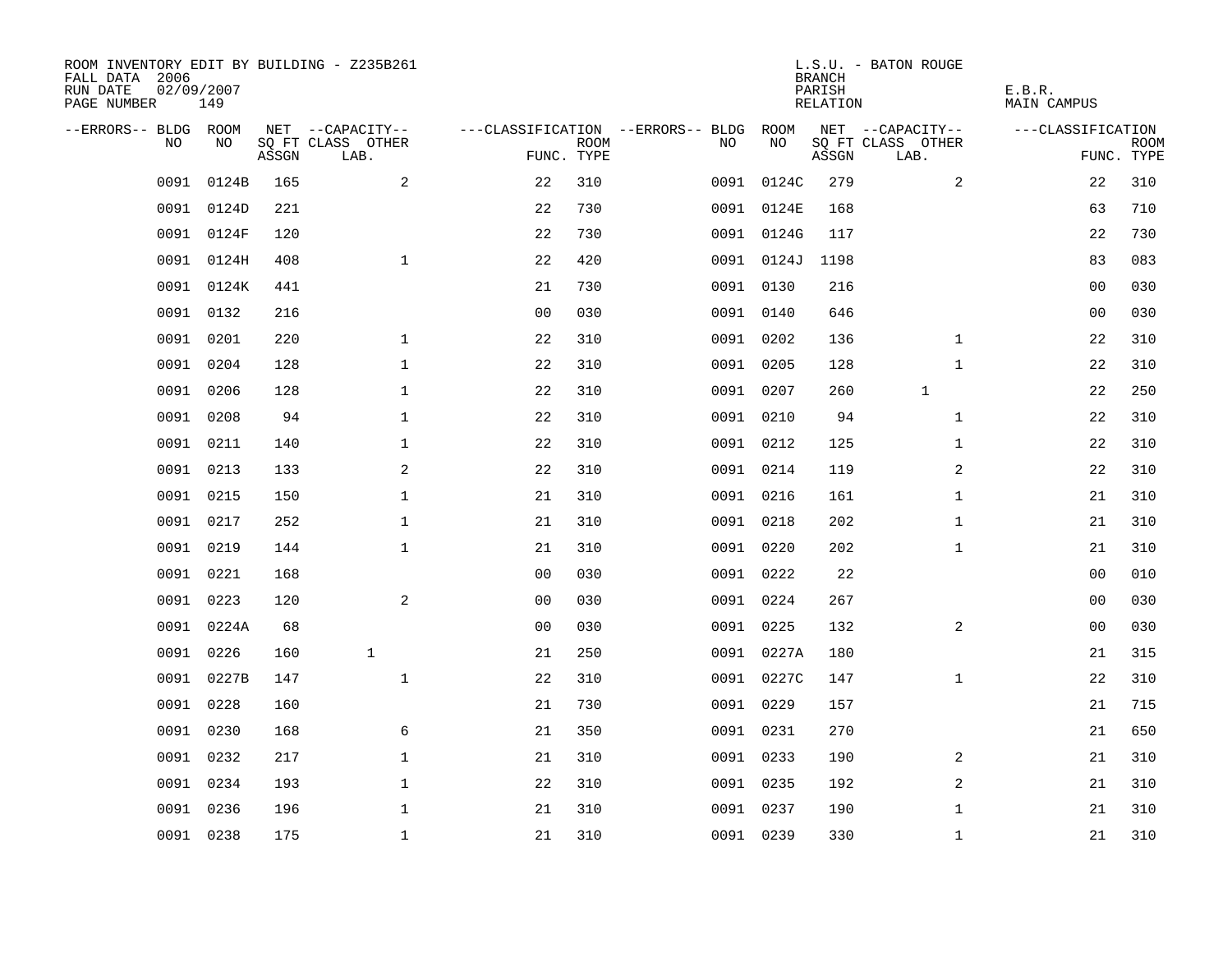| ROOM INVENTORY EDIT BY BUILDING - Z235B261<br>FALL DATA 2006<br>RUN DATE<br>PAGE NUMBER | 02/09/2007<br>150 |       |                           |                                        |      |      |                                                  | <b>BRANCH</b><br>PARISH<br>RELATION | L.S.U. - BATON ROUGE                                                   | E.B.R.<br>MAIN CAMPUS |                           |
|-----------------------------------------------------------------------------------------|-------------------|-------|---------------------------|----------------------------------------|------|------|--------------------------------------------------|-------------------------------------|------------------------------------------------------------------------|-----------------------|---------------------------|
| --ERRORS-- BLDG ROOM                                                                    |                   |       | NET --CAPACITY--          | ---CLASSIFICATION --ERRORS-- BLDG ROOM |      |      |                                                  |                                     | NET --CAPACITY--                                                       | ---CLASSIFICATION     |                           |
| NO                                                                                      | NO.               | ASSGN | SQ FT CLASS OTHER<br>LAB. | FUNC. TYPE                             | ROOM | NO.  | NO                                               | ASSGN                               | SQ FT CLASS OTHER<br>LAB.                                              |                       | <b>ROOM</b><br>FUNC. TYPE |
| 0091                                                                                    | 0240              | 140   | $\mathbf{1}$              | 21                                     | 310  |      | 0091 0241                                        | 165                                 |                                                                        | 21                    | 315                       |
|                                                                                         | 0091 0242         | 161   | $\mathbf{1}$              | 21                                     | 310  |      | 0091 C0100                                       | 362                                 |                                                                        | 0 <sub>0</sub>        | 020                       |
|                                                                                         | 0091 C0101        | 890   |                           | 0 <sub>0</sub>                         | 020  |      | 0091 C0200                                       | 768                                 |                                                                        | 0 <sub>0</sub>        | 020                       |
|                                                                                         | 0091 C0201        | 73    |                           | 0 <sub>0</sub>                         | 020  |      | 0091 S0100                                       | 46                                  |                                                                        | 00                    | 020                       |
|                                                                                         | 0091 S0200        | 81    |                           | 0 <sub>0</sub>                         | 020  |      | TOTAL NUMBER CLASSROOMS<br>TOTAL NUMBER LABS 210 |                                     | TOTAL NET ASSIGN SQ. FT. IN ROOM FILE<br>TOTAL NUMBER SPECIAL LABS 220 | 13,008                |                           |
|                                                                                         | 0092 0101         | 240   | 2                         | 91                                     | 720  |      | 0092 0102                                        | 96                                  | $\mathbf{1}$                                                           | 22                    | 310                       |
| 0092                                                                                    | 0102A             | 95    | $\mathbf{1}$              | 22                                     | 310  |      | 0092 0103                                        | 293                                 | 2                                                                      | 91                    | 720                       |
|                                                                                         | 0092 0104A        | 113   | $\mathbf{1}$              | 22                                     | 250  |      | 0092 0104B                                       | 89                                  | $\mathbf{1}$                                                           | 22                    | 250                       |
|                                                                                         | 0092 0104C        | 105   | $\mathbf{1}$              | 22                                     | 250  |      | 0092 0105                                        | 287                                 | 2                                                                      | 22                    | 250                       |
|                                                                                         | 0092 0106         | 147   | $\mathbf{1}$              | 22                                     | 250  |      | 0092 0107                                        | 223                                 | 1                                                                      | 21                    | 250                       |
| 0092                                                                                    | 0108              | 95    | $\mathbf{1}$              | 22                                     | 310  |      | 0092 0109                                        | 602                                 | 6                                                                      | 22                    | 250                       |
|                                                                                         | 0092 0109B        | 43    | $\mathbf{1}$              | 22                                     | 250  |      | 0092 0110                                        | 148                                 | 1                                                                      | 21                    | 250                       |
|                                                                                         | 0092 0111         | 121   | $\mathbf{1}$              | 21                                     | 250  |      | 0092 0112                                        | 213                                 | 2                                                                      | 22                    | 250                       |
|                                                                                         | 0092 0113         | 557   | 6                         | 22                                     | 250  |      | 0092 0113A                                       | 40                                  |                                                                        | 22                    | 315                       |
| 0092                                                                                    | 0114              | 57    | $\overline{a}$            | 0 <sub>0</sub>                         | 030  |      | 0092 0115                                        | 125                                 | 1                                                                      | 21                    | 250                       |
| 0092                                                                                    | 0116              | 266   | 2                         | 21                                     | 250  |      | 0092 0117                                        | 199                                 |                                                                        | 21                    | 255                       |
|                                                                                         | 0092 0118A        | 140   | $\mathbf{1}$              | 21                                     | 250  |      | 0092 0118B                                       | 140                                 |                                                                        | 21                    | 255                       |
|                                                                                         | 0092 0119         | 154   |                           | 0 <sub>0</sub>                         | 030  |      | 0092 0120                                        | 90                                  |                                                                        | 0 <sub>0</sub>        | 030                       |
|                                                                                         | 0092 0121         | 500   | 3                         | 21                                     | 250  |      | 0092 0201                                        | 163                                 |                                                                        | 0 <sub>0</sub>        | 030                       |
| 0092                                                                                    | 0202A             | 325   | 2                         | 21                                     | 310  |      | 0092 0202B                                       | 324                                 | $\overline{2}$                                                         | 21                    | 310                       |
|                                                                                         | 0092 0203A        | 171   | $\mathbf 1$               | 22                                     | 310  |      | 0092 0203B                                       | 171                                 | 2                                                                      | 22                    | 310                       |
| 0092                                                                                    | 0205              | 132   | 2                         | 22                                     | 310  |      | 0092 0206                                        | 714                                 | 5                                                                      | 22                    | 310                       |
| 0092                                                                                    | 0207              | 132   | 2                         | 22                                     | 310  | 0092 | 0208                                             | 302                                 | 3                                                                      | 22                    | 310                       |
|                                                                                         | 0092 0208A        | 17    | $\mathbf{1}$              | 22                                     | 250  |      | 0092 0208B                                       | 135                                 | $\mathbf{1}$                                                           | 22                    | 250                       |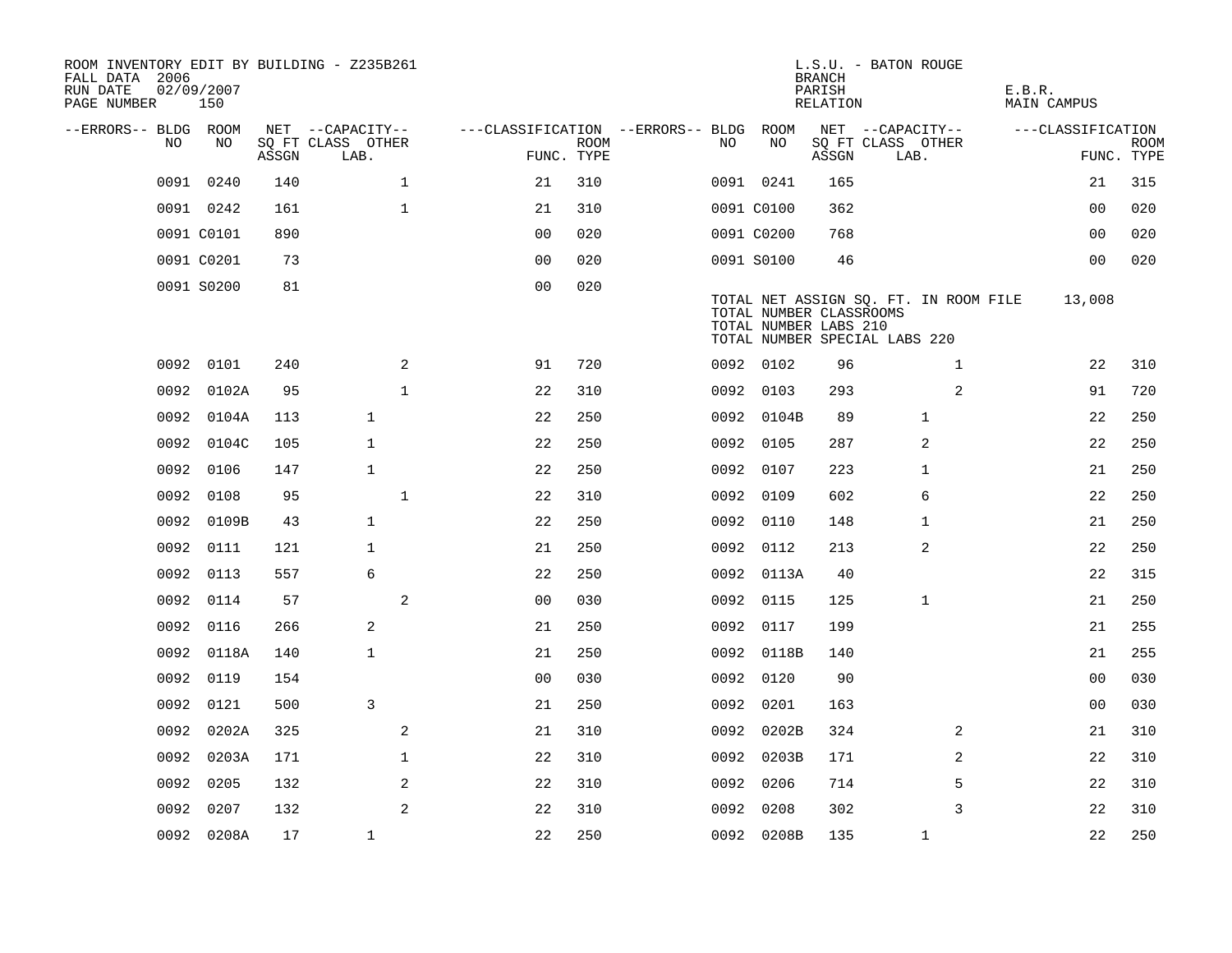| ROOM INVENTORY EDIT BY BUILDING - Z235B261<br>FALL DATA 2006<br>RUN DATE<br>PAGE NUMBER | 02/09/2007<br>151 |       |                           |                                        |             |      |                                                  | <b>BRANCH</b><br>PARISH<br>RELATION | L.S.U. - BATON ROUGE                                                   | E.B.R.<br><b>MAIN CAMPUS</b> |                           |
|-----------------------------------------------------------------------------------------|-------------------|-------|---------------------------|----------------------------------------|-------------|------|--------------------------------------------------|-------------------------------------|------------------------------------------------------------------------|------------------------------|---------------------------|
| --ERRORS-- BLDG ROOM                                                                    |                   |       | NET --CAPACITY--          | ---CLASSIFICATION --ERRORS-- BLDG ROOM |             |      |                                                  |                                     | NET --CAPACITY--                                                       | ---CLASSIFICATION            |                           |
| NO                                                                                      | NO                | ASSGN | SQ FT CLASS OTHER<br>LAB. | FUNC. TYPE                             | <b>ROOM</b> | NO.  | NO                                               | ASSGN                               | SQ FT CLASS OTHER<br>LAB.                                              |                              | <b>ROOM</b><br>FUNC. TYPE |
| 0092                                                                                    | 0208C             | 105   | $\mathbf{1}$              | 22                                     | 250         | 0092 | 0209                                             | 78                                  | 2                                                                      | 81                           | 081                       |
| 0092                                                                                    | 0210              | 497   | 10                        | 21                                     | 310         |      | 0092 0210A                                       | 69                                  | $\mathbf{1}$                                                           | 22                           | 310                       |
|                                                                                         | 0092 0210B        | 73    | $\mathbf{1}$              | 22                                     | 310         |      | 0092 0211                                        | 20                                  |                                                                        | 81                           | 081                       |
| 0092                                                                                    | 0213              | 94    | 3                         | 81                                     | 081         |      | 0092 0215                                        | 287                                 | 2                                                                      | 22                           | 310                       |
| 0092                                                                                    | 0217              | 214   | $\mathbf 1$               | 22                                     | 310         |      | 0092 0219                                        | 215                                 | $\mathbf{1}$                                                           | 22                           | 310                       |
| 0092                                                                                    | 0221              | 213   | $\mathbf 1$               | 22                                     | 310         |      | 0092 0223                                        | 214                                 | $\mathbf{1}$                                                           | 22                           | 310                       |
| 0092                                                                                    | 0225              | 177   | 2                         | 21                                     | 310         |      | 0092 0227                                        | 173                                 | $\mathbf{1}$                                                           | 21                           | 310                       |
|                                                                                         | 0092 0229         | 173   | $\mathbf{2}$              | 22                                     | 310         |      | 0092 C0100                                       | 618                                 |                                                                        | 00                           | 020                       |
|                                                                                         | 0092 C0200        | 851   |                           | 00                                     | 020         |      | 0092 S0100                                       | 128                                 |                                                                        | 0 <sub>0</sub>               | 020                       |
|                                                                                         | 0092 S0200        | 188   |                           | 0 <sub>0</sub>                         | 020         |      | TOTAL NUMBER CLASSROOMS<br>TOTAL NUMBER LABS 210 |                                     | TOTAL NET ASSIGN SQ. FT. IN ROOM FILE<br>TOTAL NUMBER SPECIAL LABS 220 | 9,902                        |                           |
| 0098                                                                                    | 0001              | 585   |                           | 0 <sub>0</sub>                         | 030         | 0098 | 0002                                             | 158                                 |                                                                        | 22                           | 255                       |
| 0098                                                                                    | 0003              | 231   | 3                         | 22                                     | 250         | 0098 | 0004                                             | 150                                 | $\mathbf{1}$                                                           | 22                           | 310                       |
| 0098                                                                                    | 0005              | 205   | 3                         | 22                                     | 310         | 0098 | 0006                                             | 157                                 |                                                                        | 22                           | 255                       |
| 0098                                                                                    | 0101              | 257   | 4                         | 22                                     | 250         | 0098 | 0102                                             | 59                                  | $\mathbf{1}$                                                           | 00                           | 030                       |
| 0098                                                                                    | 0104              | 710   | 8                         | 22                                     | 250         | 0098 | 0104A                                            | 160                                 | $\mathbf{1}$                                                           | 11                           | 310                       |
| 0098                                                                                    | 0105              | 251   |                           | 22                                     | 255         | 0098 | 0109                                             | 295                                 | 4                                                                      | 22                           | 250                       |
| 0098                                                                                    | 0111              | 345   | 2                         | 46                                     | 310         | 0098 | 0111A                                            | 21                                  |                                                                        | 46                           | 730                       |
| 0098                                                                                    | 0113              | 191   | 8                         | 22                                     | 410         | 0098 | 0113A                                            | 8                                   |                                                                        | 11                           | 730                       |
| 0098                                                                                    | 0114              | 456   | 2                         | 22                                     | 250         | 0098 | 0114A                                            | 144                                 | $\mathbf{1}$                                                           | 11                           | 310                       |
| 0098                                                                                    | 0115              | 459   | 15                        | 22                                     | 250         | 0098 | 0115A                                            | 144                                 | $\mathbf{1}$                                                           | 22                           | 310                       |
| 0098                                                                                    | 0115B             | 100   | $\mathbf{1}$              | 22                                     | 310         | 0098 | 0115C                                            | 115                                 | $\mathbf{1}$                                                           | 22                           | 310                       |
| 0098                                                                                    | 0116              | 143   | $\mathbf{1}$              | 22                                     | 250         | 0098 | 0117                                             | 42                                  |                                                                        | 64                           | 710                       |
| 0098                                                                                    | 0117A             | 33    |                           | 0 <sub>0</sub>                         | 030         | 0098 | 0118                                             | 671                                 | 16                                                                     | 22                           | 250                       |
|                                                                                         | 0098 0118A        | 243   | $\mathbf{1}$              | 11                                     | 310         |      | 0098 0119                                        | 258                                 |                                                                        | 11                           | 255                       |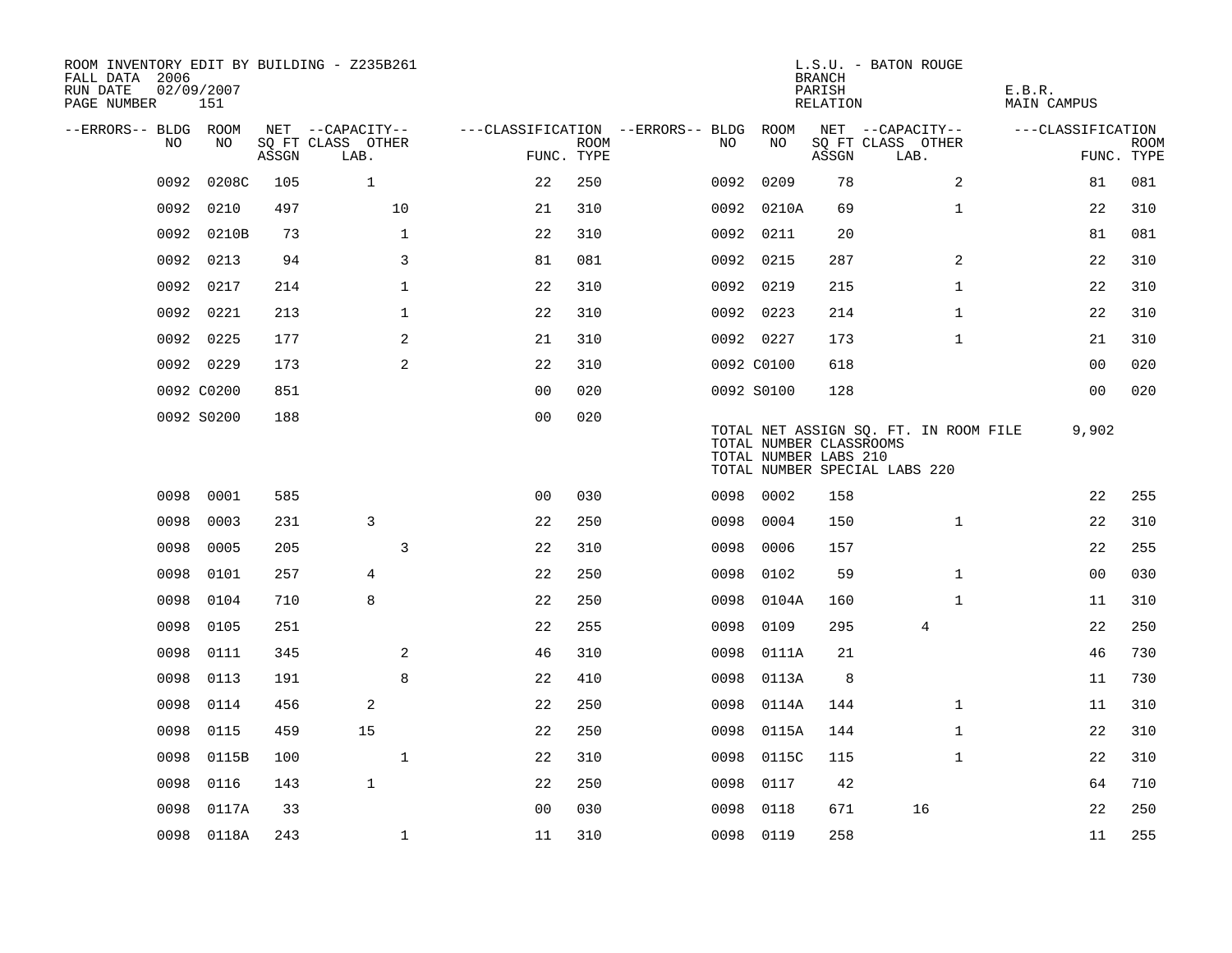| ROOM INVENTORY EDIT BY BUILDING - Z235B261<br>FALL DATA 2006<br>RUN DATE<br>PAGE NUMBER | 02/09/2007<br>152 |       |                           |                |             |                                   |                                                                | <b>BRANCH</b><br>PARISH<br>RELATION | L.S.U. - BATON ROUGE                                                   | E.B.R.<br>MAIN CAMPUS                          |                           |
|-----------------------------------------------------------------------------------------|-------------------|-------|---------------------------|----------------|-------------|-----------------------------------|----------------------------------------------------------------|-------------------------------------|------------------------------------------------------------------------|------------------------------------------------|---------------------------|
| --ERRORS-- BLDG ROOM                                                                    |                   |       | NET --CAPACITY--          |                |             | ---CLASSIFICATION --ERRORS-- BLDG | ROOM                                                           |                                     | NET --CAPACITY--                                                       | ---CLASSIFICATION                              |                           |
| NO                                                                                      | NO                | ASSGN | SQ FT CLASS OTHER<br>LAB. | FUNC. TYPE     | <b>ROOM</b> | NO                                | NO                                                             | ASSGN                               | SQ FT CLASS OTHER<br>LAB.                                              |                                                | <b>ROOM</b><br>FUNC. TYPE |
| 0098                                                                                    | 0119B             | 72    |                           | 11             | 255         | 0098                              | 0119C                                                          | 78                                  |                                                                        | 11                                             | 255                       |
| 0098                                                                                    | 0121              | 344   | $\mathbf 1$               | 46             | 310         | 0098                              | 0123A                                                          | 100                                 | $\mathbf{1}$                                                           | 32                                             | 310                       |
| 0098                                                                                    | 0123B             | 104   | $\mathbf{1}$              | 11             | 310         | 0098                              | 0127                                                           | 54                                  | $\mathbf{1}$                                                           | 46                                             | 310                       |
| 0098                                                                                    | 0128              | 119   | $\overline{a}$            | 0 <sub>0</sub> | 030         | 0098                              | 0129                                                           | 133                                 | $\mathbf{1}$                                                           | 63                                             | 310                       |
| 0098                                                                                    | 0130              | 27    |                           | 46             | 730         | 0098                              | 0131                                                           | 133                                 | $\mathbf{1}$                                                           | 46                                             | 310                       |
| 0098                                                                                    | 0132              | 21    |                           | 0 <sub>0</sub> | 030         |                                   | 0098 0132A                                                     | 12                                  |                                                                        | 73                                             | 730                       |
| 0098                                                                                    | 0132B             | 95    | $\overline{3}$            | 0 <sub>0</sub> | 030         | 0098                              | 0201                                                           | 301                                 | 11                                                                     | 11                                             | 110                       |
| 0098                                                                                    | 0202              | 36    |                           | 0 <sub>0</sub> | 030         | 0098                              | 0203                                                           | 147                                 | 4                                                                      | 00                                             | 030                       |
| 0098                                                                                    | 0204              | 161   | 2                         | 73             | 730         | 0098                              | 0205                                                           | 132                                 | 3                                                                      | 00                                             | 030                       |
| 0098                                                                                    | 0206              | 161   | $\mathbf 1$               | 11             | 310         | 0098                              | 0207                                                           | 834                                 | 18                                                                     | 22                                             | 220                       |
| 0098                                                                                    | 0208              | 161   | $\mathbf 1$               | 22             | 310         | 0098                              | 0209                                                           | 181                                 |                                                                        | 11                                             | 215                       |
| 0098                                                                                    | 0209A             | 334   |                           | 11             | 730         | 0098                              | 0210                                                           | 161                                 | 2                                                                      | 11                                             | 250                       |
| 0098                                                                                    | 0212              | 161   | $\mathbf{1}$              | 22             | 310         | 0098                              | 0214                                                           | 472                                 | 8                                                                      | 22                                             | 220                       |
| 0098                                                                                    | 0215              | 713   | 47                        | 11             | 310         |                                   | 0098 0216                                                      | 166                                 | 2                                                                      | 11                                             | 250                       |
|                                                                                         | 0098 0217         | 234   | 2                         | 11             | 250         |                                   | 0098 B0012                                                     | 309                                 |                                                                        | 00                                             | 030                       |
|                                                                                         | 0098 C0000        | 153   |                           | 0 <sub>0</sub> | 020         |                                   | 0098 C0100                                                     | 1876                                |                                                                        | 0 <sub>0</sub>                                 | 020                       |
|                                                                                         | 0098 C0200        | 682   |                           | 0 <sub>0</sub> | 020         |                                   | 0098 S0000                                                     | 118                                 |                                                                        | 0 <sub>0</sub>                                 | 020                       |
|                                                                                         | 0098 S0100        | 224   |                           | 0 <sub>0</sub> | 020         |                                   | 0098 S0200<br>TOTAL NUMBER CLASSROOMS<br>TOTAL NUMBER LABS 210 | 100                                 | TOTAL NET ASSIGN SQ. FT. IN ROOM FILE<br>TOTAL NUMBER SPECIAL LABS 220 | 00<br>11,011<br>$\mathbf{1}$<br>$\overline{c}$ | 020                       |
|                                                                                         | 0116 0101         | 65    |                           | 0 <sub>0</sub> | 020         |                                   | 0116 0101A                                                     | 154                                 | $\mathbf{1}$                                                           | 11                                             | 310                       |
| 0116                                                                                    | 0101B             | 94    |                           | 11             | 730         |                                   | 0116 0101C                                                     | 154                                 | $\mathbf{1}$                                                           | 11                                             | 310                       |
|                                                                                         | 0116 0102         | 372   | 7                         | 11             | 535         |                                   | 0116 0103                                                      | 166                                 | $\mathbf{1}$                                                           | 11                                             | 310                       |
| 0116                                                                                    | 0106              | 154   | $\mathbf{1}$              | 11             | 310         | 0116                              | 0108                                                           | 175                                 | 3                                                                      | 0 <sub>0</sub>                                 | 030                       |
| 0116                                                                                    | 0109              | 582   | 11                        | 11             | 530         |                                   | 0116 0111                                                      | 63                                  | $\mathbf{1}$                                                           | 11                                             | 710                       |
|                                                                                         | 0116 0111A        | 59    |                           | 0 <sub>0</sub> | 030         |                                   | 0116 0112                                                      | 372                                 | 3                                                                      | 11                                             | 530                       |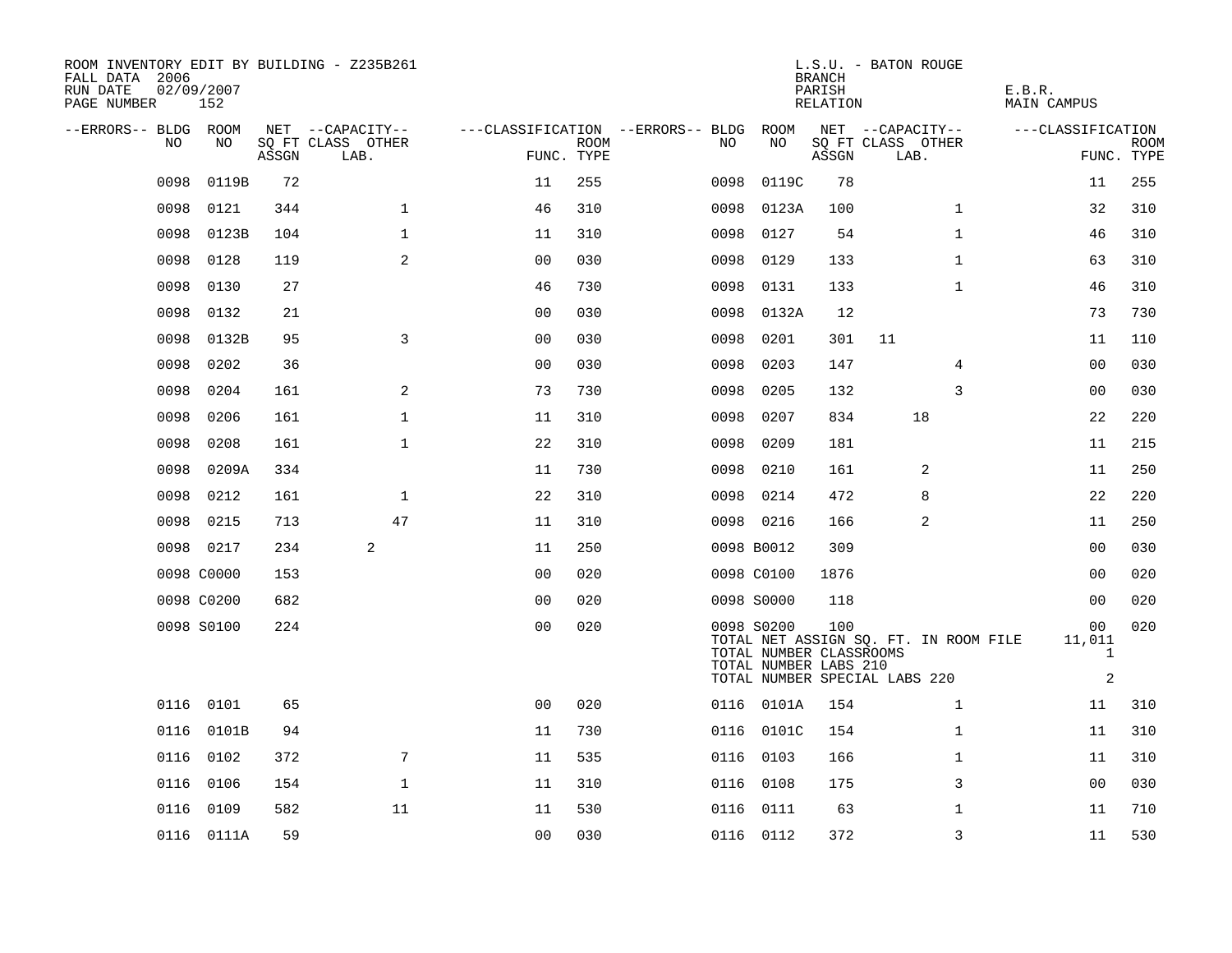| ROOM INVENTORY EDIT BY BUILDING - Z235B261<br>FALL DATA 2006<br>RUN DATE<br>PAGE NUMBER | 02/09/2007<br>153 |       |                           |                |             |                                        |            | <b>BRANCH</b><br>PARISH<br>RELATION | L.S.U. - BATON ROUGE      | E.B.R.<br>MAIN CAMPUS |                           |
|-----------------------------------------------------------------------------------------|-------------------|-------|---------------------------|----------------|-------------|----------------------------------------|------------|-------------------------------------|---------------------------|-----------------------|---------------------------|
| --ERRORS-- BLDG ROOM                                                                    |                   |       | NET --CAPACITY--          |                |             | ---CLASSIFICATION --ERRORS-- BLDG ROOM |            |                                     | NET --CAPACITY--          | ---CLASSIFICATION     |                           |
| NO.                                                                                     | NO.               | ASSGN | SQ FT CLASS OTHER<br>LAB. | FUNC. TYPE     | <b>ROOM</b> | NO.                                    | NO         | ASSGN                               | SQ FT CLASS OTHER<br>LAB. |                       | <b>ROOM</b><br>FUNC. TYPE |
| 0116                                                                                    | 0113              | 197   |                           | 0 <sub>0</sub> | 030         |                                        | 0116 0115  | 174                                 | $\mathbf{1}$              | 51                    | 310                       |
|                                                                                         | 0116 0116         | 695   |                           | 51             | 315         |                                        | 0116 0116A | 75                                  |                           | 51                    | 730                       |
|                                                                                         | 0116 0116B        | 99    | $\mathbf 1$               | 53             | 310         |                                        | 0116 0116C | 120                                 | $\mathbf{1}$              | 53                    | 310                       |
|                                                                                         | 0116 0116D        | 130   | $\mathbf 1$               | 53             | 310         |                                        | 0116 0116E | 120                                 | $\mathbf{1}$              | 53                    | 310                       |
| 0116                                                                                    | 0119              | 555   |                           | 53             | 315         |                                        | 0116 0119A | 140                                 | $\mathbf{1}$              | 53                    | 310                       |
|                                                                                         | 0116 0119B        | 144   | $\mathbf{1}$              | 53             | 310         |                                        | 0116 0127  | 89                                  |                           | 0 <sub>0</sub>        | 020                       |
| 0116                                                                                    | 0129              | 266   | 10                        | 46             | 430         |                                        | 0116 0131  | 82                                  |                           | 00                    | 020                       |
| 0116                                                                                    | 0132              | 663   |                           | 46             | 315         |                                        | 0116 0132A | 80                                  |                           | 46                    | 315                       |
| 0116                                                                                    | 0132B             | 134   |                           | 46             | 315         |                                        | 0116 0132C | 170                                 | 6                         | 46                    | 350                       |
| 0116                                                                                    | 0132D             | 250   | $\mathbf{1}$              | 46             | 310         |                                        | 0116 0134  | 182                                 |                           | 46                    | 730                       |
| 0116                                                                                    | 0134A             | 194   |                           | 46             | 315         |                                        | 0116 0134B | 134                                 |                           | 46                    | 315                       |
|                                                                                         | 0116 0134C        | 138   | $\mathbf{1}$              | 46             | 310         |                                        | 0116 0134D | 188                                 |                           | 46                    | 590                       |
| 0116                                                                                    | 0138              | 188   |                           | 0 <sub>0</sub> | 030         | 0116                                   | 0141       | 203                                 | $\mathbf{1}$              | 46                    | 310                       |
| 0116                                                                                    | 0142              | 59    |                           | 46             | 710         |                                        | 0116 0142A | 62                                  |                           | 00                    | 030                       |
| 0116                                                                                    | 0143              | 180   | $\mathbf 1$               | 46             | 310         |                                        | 0116 0145  | 180                                 | $\mathbf{1}$              | 46                    | 310                       |
| 0116                                                                                    | 0146              | 426   | $\mathbf 1$               | 46             | 310         |                                        | 0116 0147  | 16                                  |                           | 00                    | 010                       |
| 0116                                                                                    | 0150              | 377   | $\mathbf{1}$              | 46             | 310         |                                        | 0116 0151  | 145                                 | $\overline{4}$            | 00                    | 030                       |
| 0116                                                                                    | 0154              | 38    |                           | 0 <sub>0</sub> | 020         |                                        | 0116 0154A | 80                                  |                           | 0 <sub>0</sub>        | 030                       |
|                                                                                         | 0116 0155         | 367   | 12                        | 46             | 350         |                                        | 0116 0155A | 204                                 | $\mathbf{1}$              | 46                    | 310                       |
| 0116                                                                                    | 0201              | 65    |                           | 00             | 020         |                                        | 0116 0201A | 154                                 | $\mathbf{1}$              | 11                    | 310                       |
|                                                                                         | 0116 0201B        | 94    |                           | 0 <sub>0</sub> | 030         |                                        | 0116 0201C | 154                                 | $\mathbf{1}$              | 11                    | 315                       |
| 0116                                                                                    | 0202              | 186   | $\mathbf{1}$              | 11             | 310         |                                        | 0116 0203  | 186                                 | $\mathbf{1}$              | 11                    | 310                       |
| 0116                                                                                    | 0204              | 186   | $\mathbf 1$               | 11             | 310         |                                        | 0116 0205  | 180                                 | $\mathbf{1}$              | 11                    | 310                       |
| 0116                                                                                    | 0206              | 180   | $\mathbf 1$               | 11             | 310         |                                        | 0116 0207  | 180                                 | $\mathbf{1}$              | 11                    | 310                       |
| 0116                                                                                    | 0208              | 180   | $\mathbf 1$               | 11             | 310         |                                        | 0116 0209  | 224                                 | $\mathbf{1}$              | 11                    | 310                       |
|                                                                                         | 0116 0210         | 180   | $\mathbf{1}$              | 11             | 310         |                                        | 0116 0211  | 63                                  |                           | 74                    | 710                       |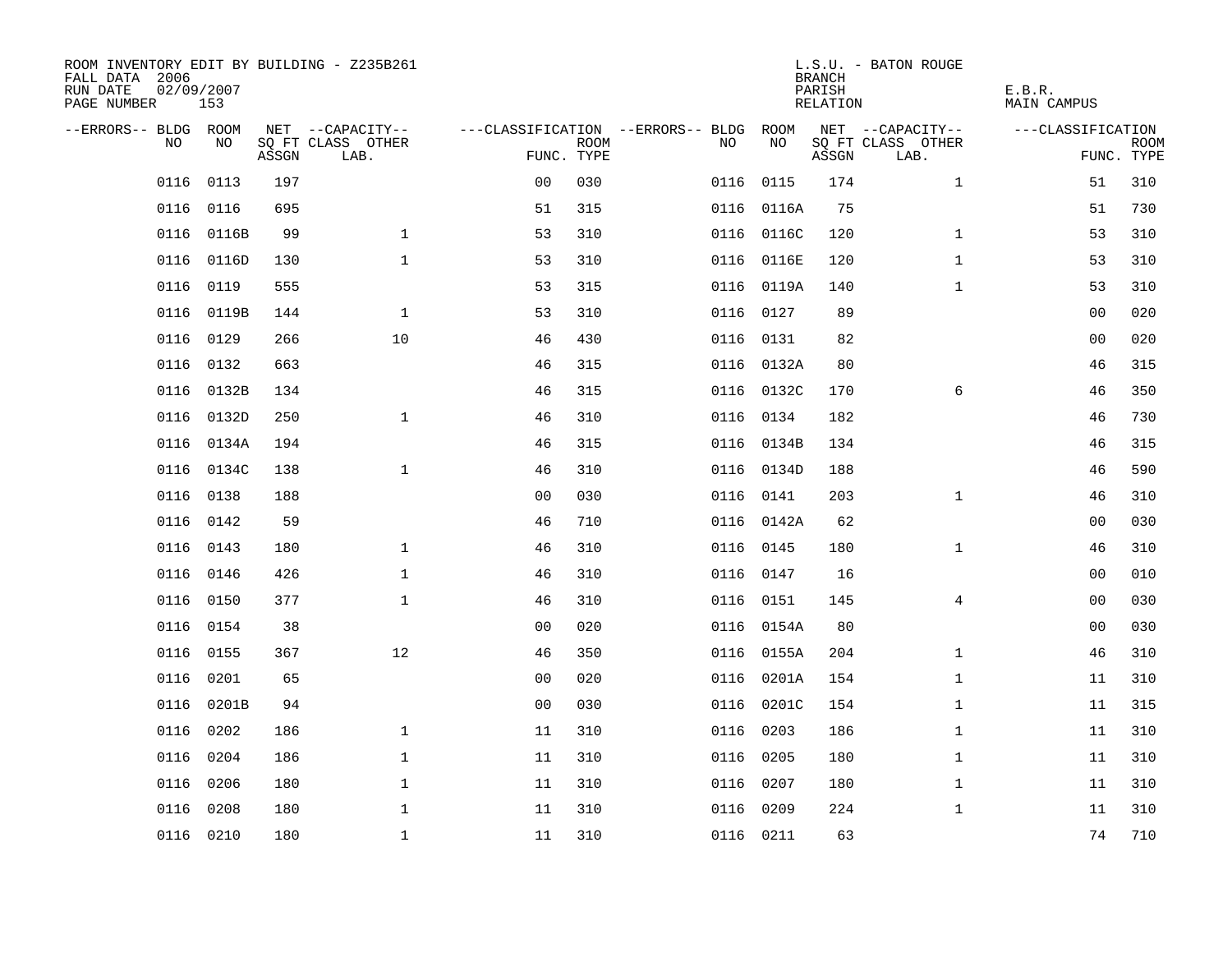| ROOM INVENTORY EDIT BY BUILDING - Z235B261<br>FALL DATA 2006<br>RUN DATE<br>PAGE NUMBER | 02/09/2007<br>154 |       |                           |                |             |                                        |            | <b>BRANCH</b><br>PARISH<br>RELATION | L.S.U. - BATON ROUGE      | E.B.R.<br><b>MAIN CAMPUS</b> |                           |
|-----------------------------------------------------------------------------------------|-------------------|-------|---------------------------|----------------|-------------|----------------------------------------|------------|-------------------------------------|---------------------------|------------------------------|---------------------------|
| --ERRORS-- BLDG ROOM                                                                    |                   |       | NET --CAPACITY--          |                |             | ---CLASSIFICATION --ERRORS-- BLDG ROOM |            |                                     | NET --CAPACITY--          | ---CLASSIFICATION            |                           |
| NO                                                                                      | NO                | ASSGN | SQ FT CLASS OTHER<br>LAB. | FUNC. TYPE     | <b>ROOM</b> | NO.                                    | NO         | ASSGN                               | SQ FT CLASS OTHER<br>LAB. |                              | <b>ROOM</b><br>FUNC. TYPE |
| 0116                                                                                    | 0211A             | 59    |                           | 0 <sub>0</sub> | 030         |                                        | 0116 0212  | 180                                 | $\mathbf{1}$              | 11                           | 310                       |
|                                                                                         | 0116 0213         | 197   |                           | 0 <sub>0</sub> | 030         |                                        | 0116 0214  | 197                                 | $\mathbf{1}$              | 11                           | 310                       |
|                                                                                         | 0116 0215         | 174   | $\mathbf{1}$              | 11             | 310         |                                        | 0116 0216  | 944                                 | 40                        | 11                           | 110                       |
|                                                                                         | 0116 0216A        | 14    |                           | 11             | 115         |                                        | 0116 0219  | 194                                 | 4                         | 00                           | 030                       |
| 0116                                                                                    | 0220              | 160   |                           | 0 <sub>0</sub> | 030         |                                        | 0116 0221  | 17                                  |                           | 00                           | 010                       |
|                                                                                         | 0116 0222         | 147   | $\mathbf 1$               | 11             | 310         |                                        | 0116 0223  | 178                                 | $\mathbf{1}$              | 11                           | 310                       |
| 0116                                                                                    | 0224              | 520   | 12                        | 13             | 350         |                                        | 0116 0225  | 248                                 | 12                        | 13                           | 110                       |
| 0116                                                                                    | 0226              | 145   | $\mathbf{1}$              | 11             | 310         |                                        | 0116 0228  | 57                                  | $\mathbf{1}$              | 00                           | 030                       |
| 0116                                                                                    | 0228A             | 98    |                           | 0 <sub>0</sub> | 030         |                                        | 0116 0229  | 220                                 |                           | 11                           | 635                       |
|                                                                                         | 0116 0229A        | 42    |                           | 0 <sub>0</sub> | 030         |                                        | 0116 0231  | 82                                  |                           | 0 <sub>0</sub>               | 020                       |
| 0116                                                                                    | 0233              | 248   | 25                        | 13             | 110         |                                        | 0116 0235  | 170                                 | $\mathbf{1}$              | 11                           | 310                       |
| 0116                                                                                    | 0236              | 938   | 40                        | 11             | 110         |                                        | 0116 0236A | 14                                  |                           | 11                           | 115                       |
| 0116                                                                                    | 0237              | 14    |                           | 0 <sub>0</sub> | 010         | 0116                                   | 0239       | 190                                 | 4                         | 0 <sub>0</sub>               | 030                       |
| 0116                                                                                    | 0240              | 188   | $\mathbf 1$               | 11             | 310         |                                        | 0116 0241  | 203                                 | $\mathbf{1}$              | 11                           | 310                       |
| 0116                                                                                    | 0242              | 186   |                           | 0 <sup>0</sup> | 030         |                                        | 0116 0243  | 180                                 | $\mathbf{1}$              | 11                           | 310                       |
| 0116                                                                                    | 0244              | 59    |                           | 74             | 710         |                                        | 0116 0244A | 62                                  |                           | 0 <sub>0</sub>               | 030                       |
| 0116                                                                                    | 0245              | 184   | $\mathbf 1$               | 11             | 310         |                                        | 0116 0246  | 219                                 | $\mathbf{1}$              | 11                           | 310                       |
| 0116                                                                                    | 0247              | 184   | $\mathbf{1}$              | 11             | 310         |                                        | 0116 0248  | 180                                 | $\mathbf{1}$              | 11                           | 310                       |
| 0116                                                                                    | 0249              | 180   | $\mathbf 1$               | 11             | 310         |                                        | 0116 0250  | 184                                 | $\mathbf{1}$              | 11                           | 310                       |
| 0116                                                                                    | 0251              | 184   | $\mathbf{1}$              | 11             | 310         |                                        | 0116 0252  | 184                                 | $\mathbf{1}$              | 11                           | 310                       |
|                                                                                         | 0116 0254         | 38    | $\mathbf 1$               | 0 <sub>0</sub> | 030         |                                        | 0116 0254A | 80                                  |                           | 00                           | 030                       |
| 0116                                                                                    | 0255              | 186   | $\mathbf 1$               | 11             | 310         |                                        | 0116 0257  | 204                                 | $\mathbf{1}$              | 11                           | 310                       |
| 0116                                                                                    | 0301              | 65    |                           | 0 <sub>0</sub> | 020         |                                        | 0116 0301A | 154                                 | 2                         | 11                           | 310                       |
| 0116                                                                                    | 0301B             | 94    |                           | 0 <sub>0</sub> | 030         |                                        | 0116 0301C | 154                                 | 3                         | 11                           | 310                       |
| 0116                                                                                    | 0302              | 186   | 2                         | 11             | 310         |                                        | 0116 0303  | 186                                 | $\mathbf{1}$              | 11                           | 310                       |
|                                                                                         | 0116 0304         | 186   | $\mathbf 1$               | 11             | 310         |                                        | 0116 0305  | 180                                 | $\mathbf{1}$              | 11                           | 310                       |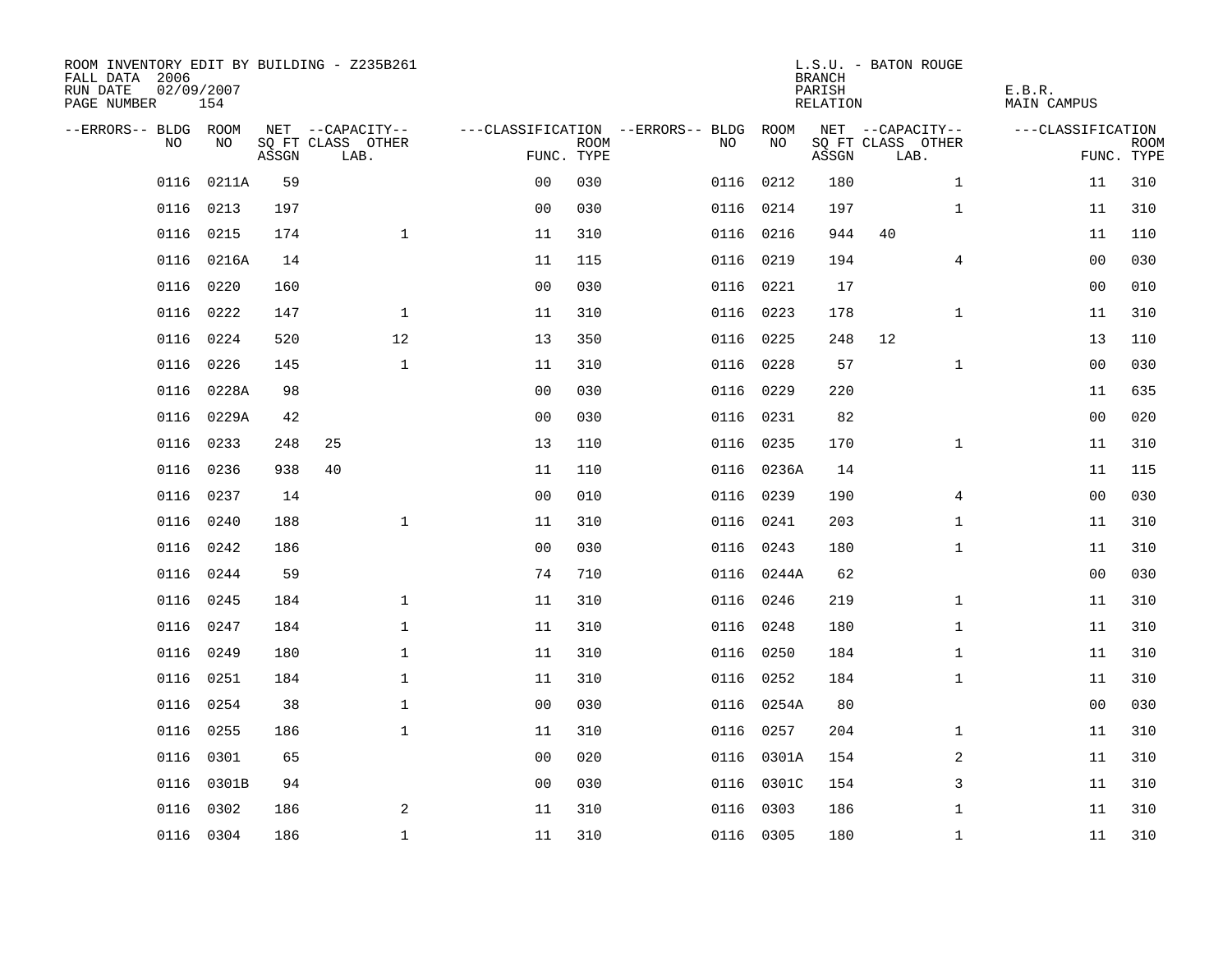| ROOM INVENTORY EDIT BY BUILDING - Z235B261<br>FALL DATA 2006<br>RUN DATE<br>PAGE NUMBER | 02/09/2007<br>155 |       |                           |                |                           |                                   |            | <b>BRANCH</b><br>PARISH<br><b>RELATION</b> | L.S.U. - BATON ROUGE      | E.B.R.<br><b>MAIN CAMPUS</b> |                           |
|-----------------------------------------------------------------------------------------|-------------------|-------|---------------------------|----------------|---------------------------|-----------------------------------|------------|--------------------------------------------|---------------------------|------------------------------|---------------------------|
| --ERRORS-- BLDG ROOM                                                                    |                   |       | NET --CAPACITY--          |                |                           | ---CLASSIFICATION --ERRORS-- BLDG | ROOM       |                                            | NET --CAPACITY--          | ---CLASSIFICATION            |                           |
| NO                                                                                      | NO                | ASSGN | SQ FT CLASS OTHER<br>LAB. |                | <b>ROOM</b><br>FUNC. TYPE | NO                                | NO         | ASSGN                                      | SQ FT CLASS OTHER<br>LAB. |                              | <b>ROOM</b><br>FUNC. TYPE |
| 0116                                                                                    | 0306              | 180   | 2                         | 11             | 310                       | 0116                              | 0307       | 180                                        | $\mathbf{1}$              | 11                           | 310                       |
| 0116                                                                                    | 0308              | 180   | $\mathbf 1$               | 11             | 310                       |                                   | 0116 0309  | 224                                        | $\mathbf{1}$              | 11                           | 310                       |
| 0116                                                                                    | 0310              | 180   | $\mathbf{1}$              | 11             | 310                       | 0116                              | 0311       | 63                                         |                           | 11                           | 710                       |
| 0116                                                                                    | 0311A             | 59    |                           | 0 <sub>0</sub> | 030                       |                                   | 0116 0312  | 180                                        | $\mathbf{1}$              | 11                           | 310                       |
| 0116                                                                                    | 0313              | 197   |                           | 0 <sub>0</sub> | 030                       | 0116                              | 0314       | 182                                        | $\mathbf{1}$              | 11                           | 310                       |
| 0116                                                                                    | 0315              | 174   | $\mathbf 1$               | 11             | 310                       |                                   | 0116 0316  | 113                                        | $\mathbf{1}$              | 11                           | 315                       |
| 0116                                                                                    | 0316A             | 202   |                           | 11             | 315                       | 0116                              | 0316B      | 132                                        | $\mathbf{1}$              | 11                           | 315                       |
| 0116                                                                                    | 0316C             | 148   | $\mathbf{1}$              | 11             | 315                       |                                   | 0116 0316D | 170                                        | $\mathbf{1}$              | 11                           | 310                       |
| 0116                                                                                    | 0316E             | 68    |                           | 11             | 730                       | 0116                              | 0318       | 94                                         |                           | 00                           | 030                       |
| 0116                                                                                    | 0319              | 194   | 4                         | 0 <sub>0</sub> | 030                       |                                   | 0116 0320  | 160                                        | $\mathbf{1}$              | 11                           | 310                       |
| 0116                                                                                    | 0321              | 17    |                           | 0 <sub>0</sub> | 010                       | 0116                              | 0322       | 147                                        | $\mathbf{1}$              | 11                           | 310                       |
| 0116                                                                                    | 0323              | 172   | $\mathbf 1$               | 11             | 310                       |                                   | 0116 0324  | 520                                        | 35                        | 11                           | 110                       |
| 0116                                                                                    | 0325              | 248   | 17                        | 11             | 110                       | 0116                              | 0326       | 145                                        | $\mathbf{1}$              | 11                           | 310                       |
| 0116                                                                                    | 0328              | 98    | $\mathbf{1}$              | 11             | 310                       |                                   | 0116 0329  | 220                                        |                           | 11                           | 630                       |
|                                                                                         | 0116 0329A        | 42    |                           | 0 <sub>0</sub> | 030                       |                                   | 0116 0330  | 57                                         | 2                         | 0 <sub>0</sub>               | 030                       |
| 0116                                                                                    | 0331              | 82    |                           | 0 <sub>0</sub> | 020                       |                                   | 0116 0332  | 70                                         |                           | 0 <sub>0</sub>               | 030                       |
| 0116                                                                                    | 0333              | 248   | 6                         | 11             | 350                       |                                   | 0116 0334  | 270                                        | 18                        | 11                           | 350                       |
| 0116                                                                                    | 0335              | 170   | $\mathbf{1}$              | 11             | 310                       |                                   | 0116 0336  | 300                                        | 20                        | 11                           | 350                       |
| 0116                                                                                    | 0337              | 14    |                           | 0 <sub>0</sub> | 010                       |                                   | 0116 0338  | 300                                        | 3                         | 11                           | 310                       |
| 0116                                                                                    | 0339              | 190   | 4                         | 0 <sub>0</sub> | 030                       |                                   | 0116 0340  | 188                                        | $\mathbf{1}$              | 11                           | 310                       |
| 0116                                                                                    | 0341              | 203   | $\mathbf{1}$              | 11             | 310                       |                                   | 0116 0342  | 186                                        |                           | 0 <sub>0</sub>               | 030                       |
| 0116                                                                                    | 0343              | 180   | $\mathbf{1}$              | 11             | 310                       | 0116                              | 0344       | 59                                         |                           | 71                           | 710                       |
| 0116                                                                                    | 0344A             | 62    |                           | 0 <sub>0</sub> | 030                       |                                   | 0116 0345  | 184                                        | 2                         | 11                           | 310                       |
| 0116                                                                                    | 0346              | 219   | $\mathbf{1}$              | 11             | 310                       |                                   | 0116 0347  | 184                                        | 2                         | 11                           | 310                       |
| 0116                                                                                    | 0348              | 180   | 2                         | 11             | 310                       |                                   | 0116 0349  | 180                                        | 2                         | 11                           | 310                       |
|                                                                                         | 0116 0350         | 184   | $\overline{a}$            | 11             | 310                       |                                   | 0116 0351  | 184                                        | $\overline{a}$            | 11                           | 310                       |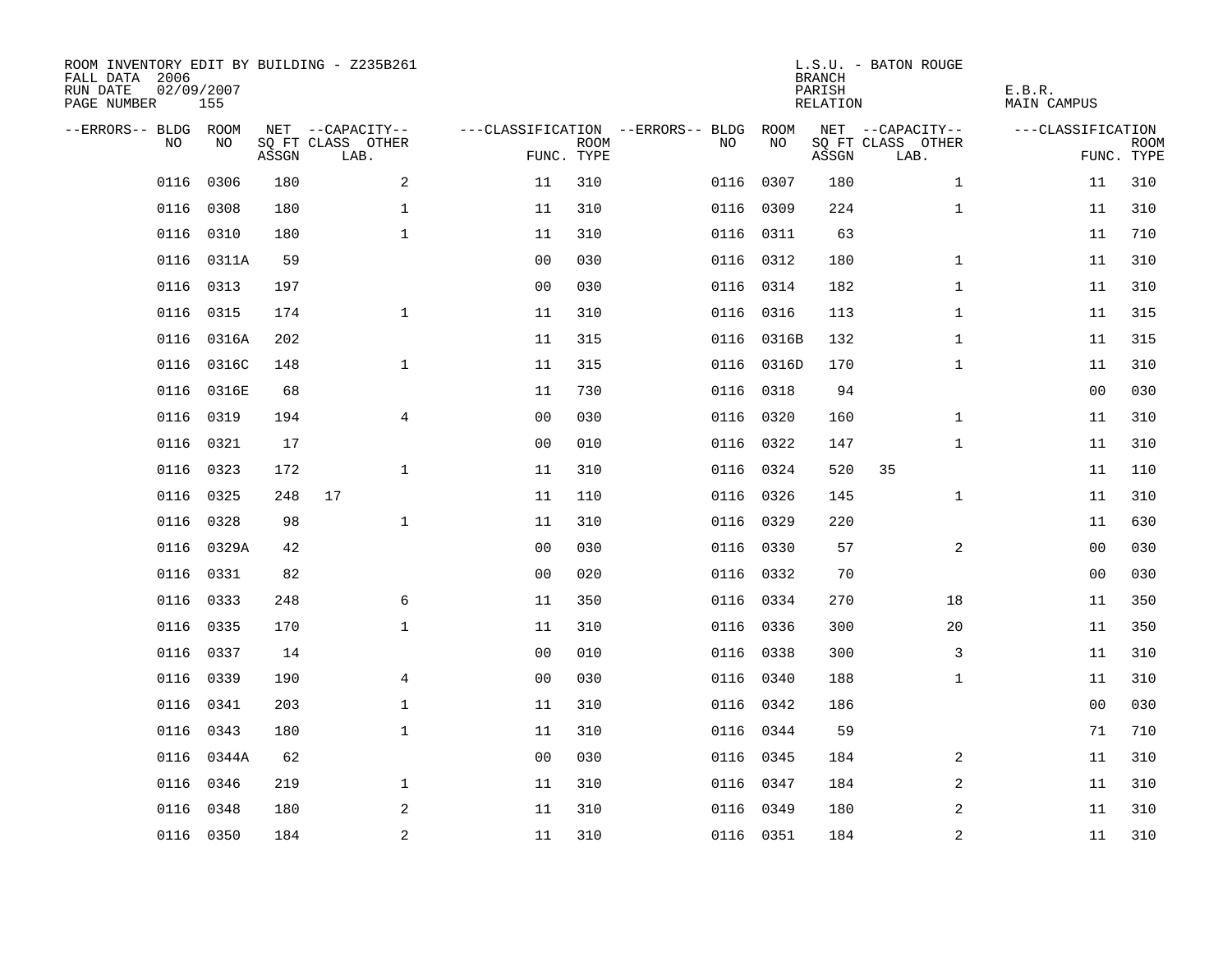| ROOM INVENTORY EDIT BY BUILDING - Z235B261<br>FALL DATA 2006<br>RUN DATE<br>PAGE NUMBER | 02/09/2007<br>156 |       |                           |                |                           |                                   |            | <b>BRANCH</b><br>PARISH<br>RELATION | L.S.U. - BATON ROUGE      | E.B.R.<br><b>MAIN CAMPUS</b> |                           |
|-----------------------------------------------------------------------------------------|-------------------|-------|---------------------------|----------------|---------------------------|-----------------------------------|------------|-------------------------------------|---------------------------|------------------------------|---------------------------|
| --ERRORS-- BLDG ROOM                                                                    |                   |       | NET --CAPACITY--          |                |                           | ---CLASSIFICATION --ERRORS-- BLDG | ROOM       |                                     | NET --CAPACITY--          | ---CLASSIFICATION            |                           |
| NO.                                                                                     | NO.               | ASSGN | SO FT CLASS OTHER<br>LAB. |                | <b>ROOM</b><br>FUNC. TYPE | NO.                               | NO         | ASSGN                               | SQ FT CLASS OTHER<br>LAB. |                              | <b>ROOM</b><br>FUNC. TYPE |
| 0116                                                                                    | 0352              | 184   | $\overline{a}$            | 11             | 310                       |                                   | 0116 0354  | 38                                  |                           | 00                           | 020                       |
|                                                                                         | 0116 0354A        | 80    |                           | 0 <sub>0</sub> | 030                       |                                   | 0116 0355  | 186                                 | 2                         | 11                           | 310                       |
| 0116                                                                                    | 0356              | 70    |                           | 81             | 081                       |                                   | 0116 0357  | 204                                 | 2                         | 11                           | 310                       |
| 0116                                                                                    | 0401              | 65    |                           | 0 <sub>0</sub> | 020                       |                                   | 0116 0401A | 154                                 | $\mathbf{1}$              | 11                           | 310                       |
| 0116                                                                                    | 0401B             | 94    |                           | 00             | 030                       |                                   | 0116 0401C | 154                                 | $\mathbf{1}$              | 11                           | 310                       |
| 0116                                                                                    | 0402              | 186   | $\mathbf 1$               | 11             | 310                       |                                   | 0116 0403  | 186                                 | $\mathbf{1}$              | 11                           | 310                       |
| 0116                                                                                    | 0404              | 186   | $\mathbf{1}$              | 11             | 310                       |                                   | 0116 0405  | 180                                 | $\mathbf{1}$              | 11                           | 310                       |
| 0116                                                                                    | 0406              | 180   | $\mathbf{1}$              | 11             | 310                       |                                   | 0116 0407  | 180                                 | $\mathbf{1}$              | 11                           | 310                       |
| 0116                                                                                    | 0408              | 180   | $\mathbf{1}$              | 11             | 310                       | 0116                              | 0409       | 224                                 | $\mathbf{1}$              | 11                           | 310                       |
| 0116                                                                                    | 0410              | 180   | $\mathbf{1}$              | 11             | 310                       |                                   | 0116 0411  | 63                                  |                           | 71                           | 710                       |
| 0116                                                                                    | 0411A             | 59    |                           | 0 <sub>0</sub> | 030                       |                                   | 0116 0412  | 180                                 | $\mathbf{1}$              | 11                           | 310                       |
|                                                                                         | 0116 0413         | 197   |                           | 0 <sub>0</sub> | 030                       |                                   | 0116 0414  | 182                                 | $\mathbf{1}$              | 71                           | 310                       |
| 0116                                                                                    | 0415              | 174   | $\mathbf{1}$              | 11             | 310                       | 0116                              | 0416       | 113                                 |                           | 11                           | 315                       |
| 0116                                                                                    | 0416A             | 202   |                           | 11             | 315                       |                                   | 0116 0416B | 132                                 |                           | 11                           | 315                       |
| 0116                                                                                    | 0416C             | 148   |                           | 11             | 315                       |                                   | 0116 0416D | 170                                 | $\mathbf{1}$              | 11                           | 310                       |
| 0116                                                                                    | 0416E             | 68    |                           | 11             | 730                       |                                   | 0116 0417  | 308                                 |                           | 81                           | 081                       |
| 0116                                                                                    | 0418              | 94    |                           | 0 <sub>0</sub> | 030                       | 0116                              | 0419       | 194                                 |                           | 00                           | 030                       |
| 0116                                                                                    | 0420              | 160   | $\mathbf 1$               | 11             | 310                       |                                   | 0116 0422  | 147                                 | $\mathbf{1}$              | 11                           | 310                       |
|                                                                                         | 0116 0423         | 172   | $\mathbf{1}$              | 11             | 310                       |                                   | 0116 0424  | 520                                 | 35                        | 11                           | 110                       |
| 0116                                                                                    | 0425              | 248   | $\mathbf{1}$              | 11             | 315                       |                                   | 0116 0426  | 145                                 | $\mathbf{1}$              | 11                           | 310                       |
|                                                                                         | 0116 0428         | 98    | $\mathbf 1$               | 11             | 310                       |                                   | 0116 0429  | 220                                 |                           | 11                           | 650                       |
|                                                                                         | 0116 0429A        | 42    |                           | 11             | 655                       |                                   | 0116 0430  | 57                                  |                           | 00                           | 030                       |
|                                                                                         | 0116 0431         | 82    |                           | 0 <sub>0</sub> | 020                       |                                   | 0116 0432  | 70                                  |                           | 0 <sub>0</sub>               | 030                       |
| 0116                                                                                    | 0433              | 248   | 5                         | 11             | 350                       |                                   | 0116 0434  | 270                                 | 20                        | 11                           | 110                       |
|                                                                                         | 0116 0435         | 170   | $\mathbf{1}$              | 11             | 310                       |                                   | 0116 0436  | 300                                 | 20                        | 11                           | 110                       |
|                                                                                         | 0116 0437         | 14    |                           | 0 <sub>0</sub> | 010                       |                                   | 0116 0438  | 192                                 |                           | 11                           | 730                       |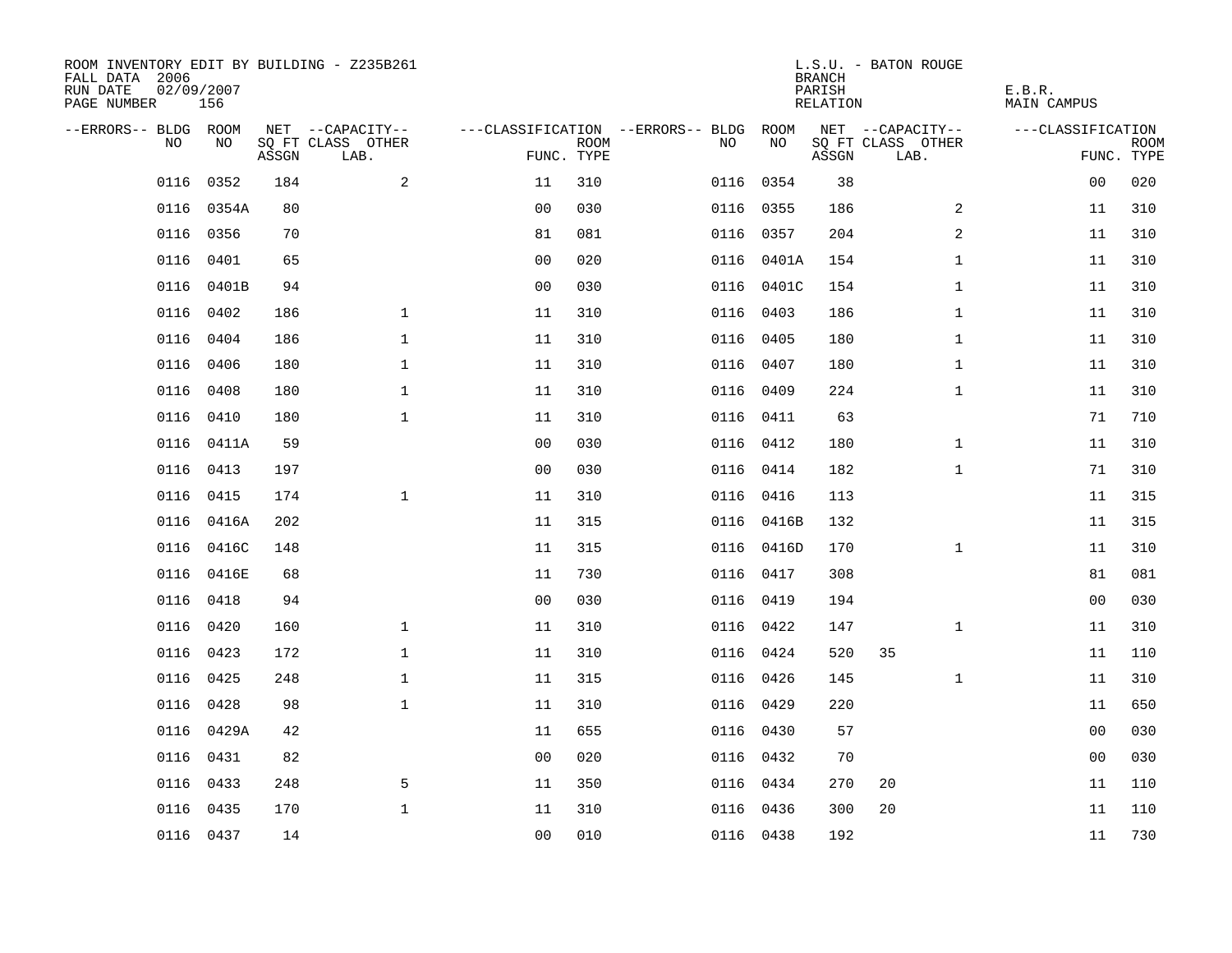| ROOM INVENTORY EDIT BY BUILDING - Z235B261<br>FALL DATA 2006<br>RUN DATE<br>PAGE NUMBER | 02/09/2007<br>157 |       |                           |                |             |                                   |             | <b>BRANCH</b><br>PARISH<br>RELATION | L.S.U. - BATON ROUGE      | E.B.R.<br>MAIN CAMPUS |                    |
|-----------------------------------------------------------------------------------------|-------------------|-------|---------------------------|----------------|-------------|-----------------------------------|-------------|-------------------------------------|---------------------------|-----------------------|--------------------|
| --ERRORS-- BLDG ROOM                                                                    |                   |       | NET --CAPACITY--          |                |             | ---CLASSIFICATION --ERRORS-- BLDG | ROOM        |                                     | NET --CAPACITY--          | ---CLASSIFICATION     |                    |
| NO                                                                                      | NO                | ASSGN | SQ FT CLASS OTHER<br>LAB. | FUNC. TYPE     | <b>ROOM</b> | NO                                | NO          | ASSGN                               | SQ FT CLASS OTHER<br>LAB. |                       | ROOM<br>FUNC. TYPE |
| 0116                                                                                    | 0439              | 190   | $\overline{4}$            | 0 <sub>0</sub> | 030         | 0116                              | 0440        | 188                                 | 4                         | 81                    | 081                |
| 0116                                                                                    | 0441              | 203   |                           | 11             | 315         |                                   | 0116 0442   | 186                                 |                           | 0 <sub>0</sub>        | 030                |
| 0116                                                                                    | 0443              | 180   | $\mathbf 1$               | 11             | 310         | 0116                              | 0444        | 59                                  |                           | 71                    | 710                |
| 0116                                                                                    | 0444A             | 62    |                           | 0 <sub>0</sub> | 030         |                                   | 0116 0445   | 184                                 | $\mathbf{1}$              | 11                    | 310                |
| 0116                                                                                    | 0446              | 219   | $\mathbf{1}$              | 11             | 310         | 0116                              | 0447        | 184                                 | $\mathbf{1}$              | 11                    | 310                |
| 0116                                                                                    | 0448              | 180   | $\mathbf{1}$              | 11             | 310         |                                   | 0116 0449   | 180                                 | $\mathbf{1}$              | 11                    | 310                |
| 0116                                                                                    | 0450              | 184   | 2                         | 11             | 310         | 0116                              | 0451        | 184                                 | 2                         | 11                    | 310                |
| 0116                                                                                    | 0452              | 184   | 2                         | 11             | 310         |                                   | 0116 0454   | 38                                  |                           | 0 <sub>0</sub>        | 020                |
| 0116                                                                                    | 0454A             | 80    |                           | 0 <sub>0</sub> | 030         | 0116                              | 0455        | 186                                 | 2                         | 11                    | 310                |
|                                                                                         | 0116 0456         | 70    |                           | 81             | 081         |                                   | 0116 0457   | 204                                 | 2                         | 11                    | 310                |
|                                                                                         | 0116 B0001        | 214   | $\mathbf 1$               | 11             | 730         |                                   | 0116 B0002  | 203                                 | $\mathbf{1}$              | 11                    | 310                |
|                                                                                         | 0116 B0003        | 66    | $\mathbf{1}$              | 13             | 220         |                                   | 0116 B0003A | 49                                  | 1                         | 13                    | 220                |
|                                                                                         | 0116 B0003B       | 46    | 1                         | 13             | 220         |                                   | 0116 B0004  | 184                                 | $\mathbf{1}$              | 11                    | 310                |
|                                                                                         | 0116 B0005        | 103   | $\mathbf{1}$              | 13             | 215         |                                   | 0116 B0005A | 46                                  | 1                         | 13                    | 220                |
|                                                                                         | 0116 B0005B       | 51    | $\mathbf{1}$              | 13             | 220         |                                   | 0116 B0006  | 190                                 | $\mathbf{1}$              | 11                    | 310                |
|                                                                                         | 0116 B0008        | 149   | 2                         | 91             | 315         |                                   | 0116 B0011  | 470                                 | 30                        | 11                    | 110                |
|                                                                                         | 0116 B0011A       | 39    | $\mathbf{1}$              | 11             | 220         |                                   | 0116 B0011B | 37                                  | 1                         | 11                    | 220                |
|                                                                                         | 0116 B0012        | 559   | 20                        | 11             | 210         |                                   | 0116 B0013  | 197                                 |                           | 00                    | 030                |
|                                                                                         | 0116 B0015        | 174   | $\mathbf 1$               | 92             | 310         |                                   | 0116 B0016  | 944                                 | 15                        | 91                    | 315                |
|                                                                                         | 0116 B0016A       | 86    | $\mathbf 1$               | 91             | 730         |                                   | 0116 B0016B | 97                                  | $\mathbf{1}$              | 91                    | 310                |
|                                                                                         | 0116 B0016C       | 68    | $\mathbf{1}$              | 91             | 310         |                                   | 0116 B0019  | 222                                 | 2                         | 92                    | 710                |
|                                                                                         | 0116 B0021        | 168   | $\mathbf 1$               | 00             | 030         |                                   | 0116 B0022  | 426                                 | 7                         | 91                    | 315                |
|                                                                                         | 0116 B0023        | 180   | 4                         | 91             | 315         |                                   | 0116 B0025  | 150                                 | $\mathbf{1}$              | 92                    | 310                |
|                                                                                         | 0116 B0026        | 576   | 9                         | 91             | 315         |                                   | 0116 B0026A | 154                                 | $\mathbf{1}$              | 92                    | 730                |
|                                                                                         | 0116 B0033        | 150   | 1                         | 92             | 310         |                                   | 0116 B0034  | 538                                 | 12                        | 91                    | 315                |
|                                                                                         | 0116 B0034A       | 169   | 4                         | 91             | 315         |                                   | 0116 B0034B | 96                                  | 3                         | 91                    | 315                |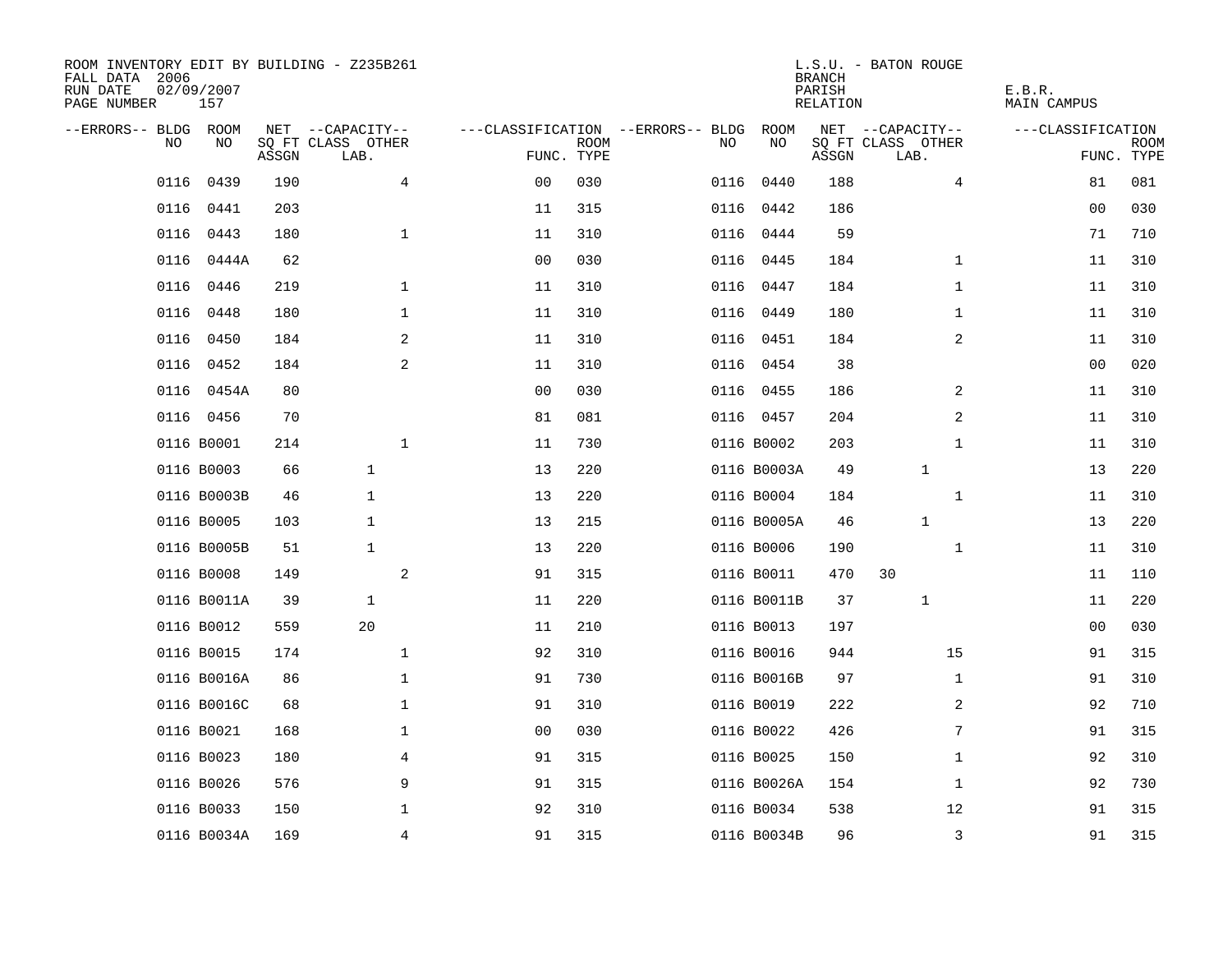| ROOM INVENTORY EDIT BY BUILDING - Z235B261<br>FALL DATA 2006<br>02/09/2007<br>RUN DATE<br>PAGE NUMBER<br>158 |                  |                           |              |                                        |             |    |                  | <b>BRANCH</b><br>PARISH<br><b>RELATION</b> | L.S.U. - BATON ROUGE      | E.B.R.<br><b>MAIN CAMPUS</b> |                           |
|--------------------------------------------------------------------------------------------------------------|------------------|---------------------------|--------------|----------------------------------------|-------------|----|------------------|--------------------------------------------|---------------------------|------------------------------|---------------------------|
| --ERRORS-- BLDG ROOM                                                                                         |                  | NET --CAPACITY--          |              | ---CLASSIFICATION --ERRORS-- BLDG ROOM |             |    |                  |                                            | NET --CAPACITY--          | ---CLASSIFICATION            |                           |
| NO                                                                                                           | NO<br>ASSGN      | SQ FT CLASS OTHER<br>LAB. |              | FUNC. TYPE                             | <b>ROOM</b> | NO | NO               | ASSGN                                      | SQ FT CLASS OTHER<br>LAB. |                              | <b>ROOM</b><br>FUNC. TYPE |
| 0116 B0035                                                                                                   |                  | 180                       | $\mathbf 1$  | 92                                     | 310         |    | 0116 B0036       | 86                                         |                           | 00                           | 030                       |
| 0116 B0037                                                                                                   |                  | 158                       | 2            | 0 <sub>0</sub>                         | 030         |    | 0116 B0038       | 57                                         |                           | 00                           | 010                       |
| 0116 B0039                                                                                                   |                  | 205                       | $\mathbf{1}$ | 92                                     | 310         |    | 0116 B0039A      | 170                                        | $\mathbf{1}$              | 92                           | 310                       |
| 0116 B0040                                                                                                   |                  | 75                        |              | 00                                     | 030         |    | 0116 B0041       | 180                                        | $\mathbf{1}$              | 92                           | 310                       |
| 0116 B0041A                                                                                                  |                  | 60                        | $\mathbf 1$  | 92                                     | 730         |    | 0116 B0042       | 318                                        | 2                         | 91                           | 535                       |
| 0116 B0043                                                                                                   |                  | 174                       | 8            | 92                                     | 350         |    | 0116 B0045       | 180                                        | 2                         | 91                           | 310                       |
| 0116 B0046                                                                                                   |                  | 70                        | $\mathbf{1}$ | 91                                     | 535         |    | 0116 B0046A      | 180                                        | $\mathbf{1}$              | 91                           | 530                       |
| 0116 B0047                                                                                                   |                  | 360                       | $\mathbf{1}$ | 91                                     | 310         |    | 0116 B0050       | 260                                        | 3                         | 91                           | 530                       |
| 0116 B0050A                                                                                                  |                  | 57                        | $\mathbf 1$  | 91                                     | 535         |    | 0116 B0050B      | 28                                         | $\mathbf{1}$              | 91                           | 730                       |
| 0116 B0051                                                                                                   |                  | 306                       | 3            | 91                                     | 310         |    | 0116 B0051A      | 107                                        | $\mathbf{1}$              | 91                           | 730                       |
| 0116 B0054                                                                                                   |                  | 65                        |              | 0 <sub>0</sub>                         | 020         |    | 0116 B0054A      | 27                                         |                           | 0 <sub>0</sub>               | 020                       |
| 0116 B0056                                                                                                   |                  | 184                       |              | 0 <sub>0</sub>                         | 020         |    | 0116 B0057       | 154                                        |                           | 0 <sub>0</sub>               | 030                       |
| 0116 C00011                                                                                                  |                  | 501                       |              | 00                                     | 020         |    | 0116 C00012      | 1242                                       |                           | 00                           | 020                       |
| 0116 C00013                                                                                                  |                  | 315                       |              | 00                                     | 020         |    | 0116 C00014      | 572                                        |                           | 00                           | 020                       |
| 0116 C01001                                                                                                  |                  | 310                       |              | 0 <sub>0</sub>                         | 020         |    | 0116 C01002      | 416                                        |                           | 00                           | 020                       |
| 0116 C01003                                                                                                  |                  | 216                       |              | 0 <sub>0</sub>                         | 020         |    | 0116 C01004      | 814                                        |                           | 00                           | 020                       |
| 0116 C02001                                                                                                  |                  | 528                       |              | 0 <sub>0</sub>                         | 020         |    | 0116 C02002 1307 |                                            |                           | 0 <sub>0</sub>               | 020                       |
| 0116 C02003                                                                                                  |                  | 213                       |              | 0 <sub>0</sub>                         | 020         |    | 0116 C03001      | 70                                         |                           | 00                           | 020                       |
|                                                                                                              | 0116 C03002 1213 |                           |              | 0 <sub>0</sub>                         | 020         |    | 0116 C03003      | 213                                        |                           | 0 <sub>0</sub>               | 020                       |
| 0116 C03004                                                                                                  |                  | 556                       |              | 0 <sub>0</sub>                         | 020         |    | 0116 C04001      | 483                                        |                           | 00                           | 020                       |
|                                                                                                              | 0116 C04002 1213 |                           |              | 0 <sub>0</sub>                         | 020         |    | 0116 C04003      | 213                                        |                           | 00                           | 020                       |
| 0116 C04004                                                                                                  |                  | 556                       |              | 00                                     | 020         |    | 0116 E00011      | 50                                         |                           | 00                           | 020                       |
| 0116 E01001                                                                                                  |                  | 50                        |              | 0 <sub>0</sub>                         | 020         |    | 0116 E01002      | 46                                         |                           | 0 <sub>0</sub>               | 020                       |
| 0116 E02001                                                                                                  |                  | 50                        |              | 0 <sub>0</sub>                         | 020         |    | 0116 E02002      | 45                                         |                           | 00                           | 020                       |
| 0116 E03001                                                                                                  |                  | 50                        |              | 0 <sub>0</sub>                         | 020         |    | 0116 E03002      | 48                                         |                           | 0 <sub>0</sub>               | 020                       |
| 0116 E04001                                                                                                  |                  | 50                        |              | 0 <sub>0</sub>                         | 020         |    | 0116 E04002      | 45                                         |                           | 0 <sub>0</sub>               | 020                       |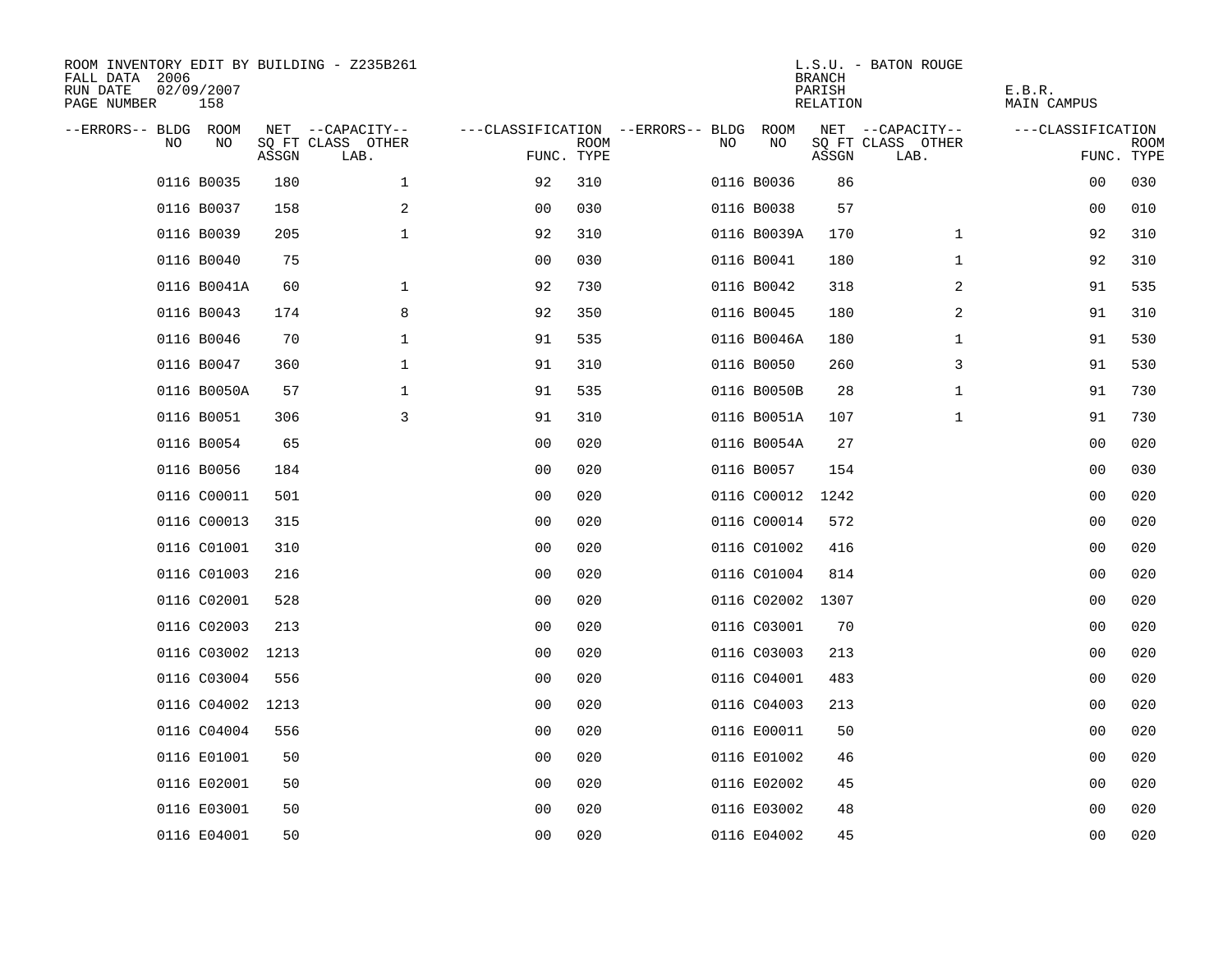| ROOM INVENTORY EDIT BY BUILDING - Z235B261<br>FALL DATA 2006<br>RUN DATE<br>PAGE NUMBER |      | 02/09/2007<br>159 |          |    |                           |                                        |                           |   |      |                                                  | <b>BRANCH</b><br>PARISH<br>RELATION | L.S.U. - BATON ROUGE          |                                       | E.B.R. | <b>MAIN CAMPUS</b>                              |                           |
|-----------------------------------------------------------------------------------------|------|-------------------|----------|----|---------------------------|----------------------------------------|---------------------------|---|------|--------------------------------------------------|-------------------------------------|-------------------------------|---------------------------------------|--------|-------------------------------------------------|---------------------------|
| --ERRORS-- BLDG ROOM                                                                    |      |                   |          |    | NET --CAPACITY--          | ---CLASSIFICATION --ERRORS-- BLDG ROOM |                           |   |      |                                                  |                                     | NET --CAPACITY--              |                                       |        | ---CLASSIFICATION                               |                           |
|                                                                                         | NO   | NO                | ASSGN    |    | SQ FT CLASS OTHER<br>LAB. |                                        | <b>ROOM</b><br>FUNC. TYPE |   | NO.  | NO                                               | ASSGN                               | SQ FT CLASS OTHER<br>LAB.     |                                       |        |                                                 | <b>ROOM</b><br>FUNC. TYPE |
|                                                                                         |      | 0116 S00011       | 170      |    |                           | 00                                     | 020                       |   |      | 0116 S00012                                      | 154                                 |                               |                                       |        | 00                                              | 020                       |
|                                                                                         |      | 0116 S00013       | 65       |    |                           | 0 <sup>0</sup>                         | 020                       |   |      | 0116 S01001                                      | 170                                 |                               |                                       |        | 0 <sub>0</sub>                                  | 020                       |
|                                                                                         |      | 0116 S01002       | 154      |    |                           | 0 <sub>0</sub>                         | 020                       |   |      | 0116 S01003                                      | 209                                 |                               |                                       |        | 0 <sub>0</sub>                                  | 020                       |
|                                                                                         |      | 0116 S02001       | 170      |    |                           | 0 <sub>0</sub>                         | 020                       |   |      | 0116 S02002                                      | 154                                 |                               |                                       |        | 0 <sub>0</sub>                                  | 020                       |
|                                                                                         |      | 0116 S02003       | 283      |    |                           | 00                                     | 020                       |   |      | 0116 S03001                                      | 171                                 |                               |                                       |        | 00                                              | 020                       |
|                                                                                         |      | 0116 S03002       | 154      |    |                           | 0 <sub>0</sub>                         | 020                       |   |      | 0116 S03003                                      | 209                                 |                               |                                       |        | 0 <sub>0</sub>                                  | 020                       |
|                                                                                         |      | 0116 S04001       | 170      |    |                           | 0 <sub>0</sub>                         | 020                       |   |      | 0116 S04002                                      | 154                                 |                               |                                       |        | 0 <sub>0</sub>                                  | 020                       |
|                                                                                         |      | 0116 S04003       | 209      |    |                           | 0 <sub>0</sub>                         | 020                       |   |      | TOTAL NUMBER CLASSROOMS<br>TOTAL NUMBER LABS 210 |                                     | TOTAL NUMBER SPECIAL LABS 220 | TOTAL NET ASSIGN SQ. FT. IN ROOM FILE |        | 45,198<br>10<br>$\mathbf{1}$<br>$7\phantom{.0}$ |                           |
|                                                                                         |      | 0117 0001         | 780      | 50 |                           | 11                                     | 110                       |   |      | 0117 0005                                        | 700                                 | 45                            |                                       |        | 11                                              | 110                       |
|                                                                                         |      | 0117 0008         | 245      |    |                           | 0 <sub>0</sub>                         | 030                       |   |      | 0117 0009                                        | 256                                 |                               | $\mathbf{1}$                          |        | 11                                              | 310                       |
|                                                                                         | 0117 | 0012              | 840      | 20 |                           | 11                                     | 110                       |   | 0117 | 0015                                             | 840                                 | 20                            |                                       |        | 11                                              | 110                       |
|                                                                                         | 0117 | 0018              | 936      | 60 |                           | 11                                     | 110                       |   |      | 0117 0019                                        | 598                                 |                               | $\mathbf{1}$                          |        | 11                                              | 720                       |
| 9                                                                                       | 0117 | 0020              | 3450     |    | 125                       | 11                                     | 610                       |   | 0117 | 0020A                                            | 56                                  |                               |                                       |        | 11                                              | 615                       |
|                                                                                         |      | 0117 0020B        | 140      |    | 2                         | 11                                     | 615                       |   |      | 0117 0022                                        | 1610                                |                               | 10                                    |        | 11                                              | 720                       |
|                                                                                         | 0117 | 0022A             | 81       |    |                           | 11                                     | 115                       |   | 0117 | 0023                                             | 27                                  |                               |                                       |        | 00                                              | 030                       |
|                                                                                         |      | 0117 0024         | 182      |    | 10                        | 11                                     | 615                       |   |      | 0117 0024A                                       | 35                                  |                               | $\mathbf{1}$                          |        | 00                                              | 030                       |
|                                                                                         | 0117 | 0024B             | 21       |    | 10                        | 11                                     | 615                       |   | 0117 | 0024C                                            | 21                                  |                               | 10                                    |        | 11                                              | 615                       |
|                                                                                         | 0117 | 0026              | 1736 100 |    |                           | 11                                     | 110                       |   | 0117 | 0027                                             | 30                                  |                               |                                       |        | 0 <sub>0</sub>                                  | 030                       |
|                                                                                         | 0117 | 0028              | 18       |    |                           | 0 <sub>0</sub>                         | 030                       |   |      | 0117 0029                                        | 80                                  |                               | 2                                     |        | 21                                              | 250                       |
|                                                                                         | 0117 | 0030              | 80       |    | 2                         | 21                                     | 250                       |   | 0117 | 0031                                             | 80                                  |                               | 2                                     |        | 21                                              | 250                       |
|                                                                                         |      | 0117 0032         | 195      |    | 10                        | 21                                     | 250                       |   | 0117 | 0033                                             | 165                                 |                               | 8                                     |        | 21                                              | 250                       |
|                                                                                         | 0117 | 0034              | 165      |    | 8                         | 21                                     | 250                       | 9 |      | 0117 0035                                        | 165                                 |                               | 89                                    |        | 21                                              | 250                       |
|                                                                                         |      | 0117 0036         | 165      |    | 8                         | 21                                     | 250                       |   |      | 0117 0037                                        | 134                                 |                               | 6                                     |        | 21                                              | 250                       |
|                                                                                         |      | 0117 0037A        | 37       |    | $\mathbf{1}$              | 21                                     | 255                       |   |      | 0117 0038                                        | 124                                 |                               | 6                                     |        | 21                                              | 250                       |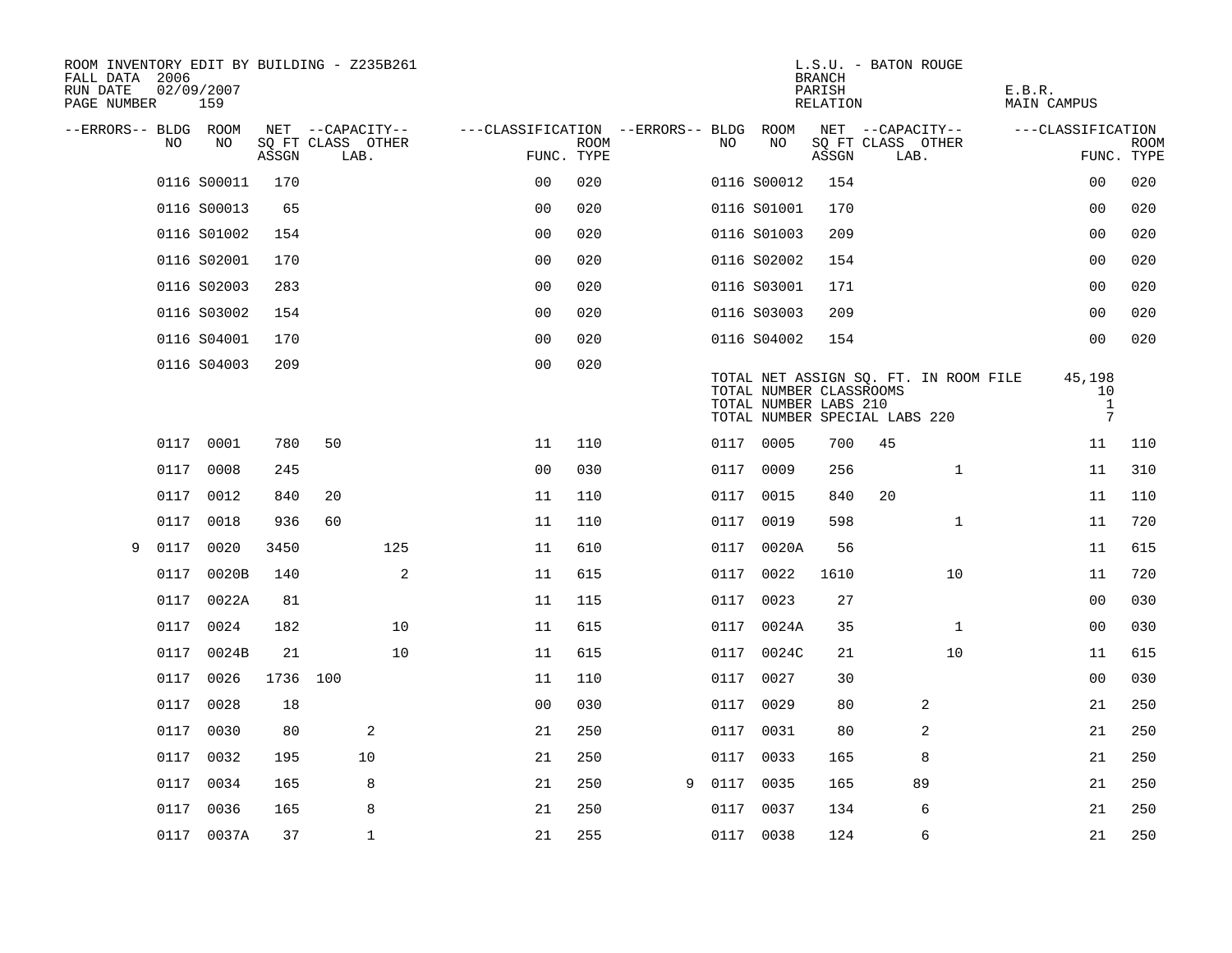| ROOM INVENTORY EDIT BY BUILDING - Z235B261<br>FALL DATA 2006<br>RUN DATE<br>PAGE NUMBER | 02/09/2007<br>160 |       |                           |                |             |                                   |            | <b>BRANCH</b><br>PARISH<br>RELATION | L.S.U. - BATON ROUGE      | E.B.R.<br>MAIN CAMPUS |                           |
|-----------------------------------------------------------------------------------------|-------------------|-------|---------------------------|----------------|-------------|-----------------------------------|------------|-------------------------------------|---------------------------|-----------------------|---------------------------|
| --ERRORS-- BLDG ROOM                                                                    |                   |       | NET --CAPACITY--          |                |             | ---CLASSIFICATION --ERRORS-- BLDG | ROOM       |                                     | NET --CAPACITY--          | ---CLASSIFICATION     |                           |
| NO.                                                                                     | NO.               | ASSGN | SQ FT CLASS OTHER<br>LAB. | FUNC. TYPE     | <b>ROOM</b> | NO.                               | NO         | ASSGN                               | SQ FT CLASS OTHER<br>LAB. |                       | <b>ROOM</b><br>FUNC. TYPE |
| 0117                                                                                    | 0038A             | 35    | $\mathbf{1}$              | 21             | 255         | 0117                              | 0039       | 124                                 | 6                         | 21                    | 250                       |
| 0117                                                                                    | 0039A             | 33    | $\mathbf{1}$              | 21             | 255         | 0117                              | 0040       | 80                                  | 2                         | 11                    | 540                       |
| 0117                                                                                    | 0041              | 80    | 2                         | 11             | 540         | 0117                              | 0042       | 384                                 | 20                        | 11                    | 545                       |
| 0117                                                                                    | 0043              | 80    | 2                         | 11             | 540         |                                   | 0117 0044  | 80                                  | 2                         | 11                    | 540                       |
| 0117                                                                                    | 0045              | 178   | 10                        | 11             | 545         | 0117                              | 0046       | 100                                 | 2                         | 11                    | 540                       |
| 0117                                                                                    | 0047              | 300   | 20                        | 11             | 540         |                                   | 0117 0048  | 48                                  |                           | 0 <sub>0</sub>        | 030                       |
| 0117                                                                                    | 0049              | 120   | 10                        | 11             | 545         | 0117                              | 0050       | 120                                 | 3                         | 11                    | 540                       |
| 0117                                                                                    | 0051              | 120   | 3                         | 11             | 540         |                                   | 0117 0052  | 70                                  |                           | 11                    | 545                       |
| 0117                                                                                    | 0053              | 42    | $\mathbf{1}$              | 0 <sub>0</sub> | 030         | 0117                              | 0054       | 117                                 | 5                         | 11                    | 540                       |
| 0117                                                                                    | 0055              | 290   | 15                        | 11             | 540         |                                   | 0117 0055A | 47                                  | $\mathbf{1}$              | 11                    | 540                       |
| 0117                                                                                    | 0055B             | 56    | $\mathbf{1}$              | 11             | 540         | 0117                              | 0056       | 287                                 | 15                        | 11                    | 540                       |
|                                                                                         | 0117 0056A        | 54    | $\mathbf 1$               | 11             | 540         |                                   | 0117 0056B | 45                                  | $\mathbf{1}$              | 11                    | 540                       |
| 0117                                                                                    | 0057              | 90    | 2                         | 11             | 540         | 0117                              | 0058       | 81                                  | 2                         | 11                    | 540                       |
| 0117                                                                                    | 0059              | 81    | 2                         | 11             | 540         | 0117                              | 0060       | 81                                  | 2                         | 11                    | 540                       |
| 0117                                                                                    | 0061              | 81    | 2                         | 11             | 540         | 0117                              | 0062       | 108                                 | 3                         | 11                    | 540                       |
| 0117                                                                                    | 0063              | 108   | 3                         | 11             | 310         | 0117                              | 0063A      | 137                                 | $\mathbf{1}$              | 11                    | 310                       |
| 0117                                                                                    | 0064              | 118   | $\mathbf 1$               | 11             | 310         | 0117                              | 0064A      | 440                                 |                           | 11                    | 315                       |
| 0117                                                                                    | 0065              | 120   | $\mathbf 1$               | 11             | 310         | 0117                              | 0066       | 180                                 | $\mathbf{1}$              | 11                    | 545                       |
| 0117                                                                                    | 0067              | 117   | 5                         | 11             | 545         | 0117                              | 0068       | 473                                 | 25                        | 11                    | 110                       |
| 0117                                                                                    | 0069              | 28    |                           | 0 <sub>0</sub> | 030         | 0117                              | 0070       | 130                                 | $\mathbf{1}$              | 11                    | 310                       |
| 0117                                                                                    | 0070A             | 130   | $\mathbf{1}$              | 11             | 310         |                                   | 0117 0071  | 110                                 | $\mathbf{1}$              | 11                    | 310                       |
| 0117                                                                                    | 0072              | 110   | $\mathbf 1$               | 11             | 310         | 0117                              | 0073       | 136                                 | $\mathbf{1}$              | 11                    | 310                       |
| 0117                                                                                    | 0074              | 116   | $\mathbf 1$               | 11             | 310         |                                   | 0117 0075  | 120                                 | $\mathbf{1}$              | 11                    | 310                       |
| 0117                                                                                    | 0076              | 108   | $\mathbf 1$               | 11             | 310         | 0117                              | 0077       | 110                                 | $\mathbf{1}$              | 11                    | 310                       |
| 0117                                                                                    | 0078              | 136   | $\mathbf 1$               | 11             | 310         |                                   | 0117 0079  | 113                                 | $\mathbf{1}$              | 11                    | 310                       |
|                                                                                         | 0117 0080         | 113   | $\mathbf{1}$              | 11             | 310         |                                   | 0117 0081  | 142                                 | $\mathbf{1}$              | 11                    | 310                       |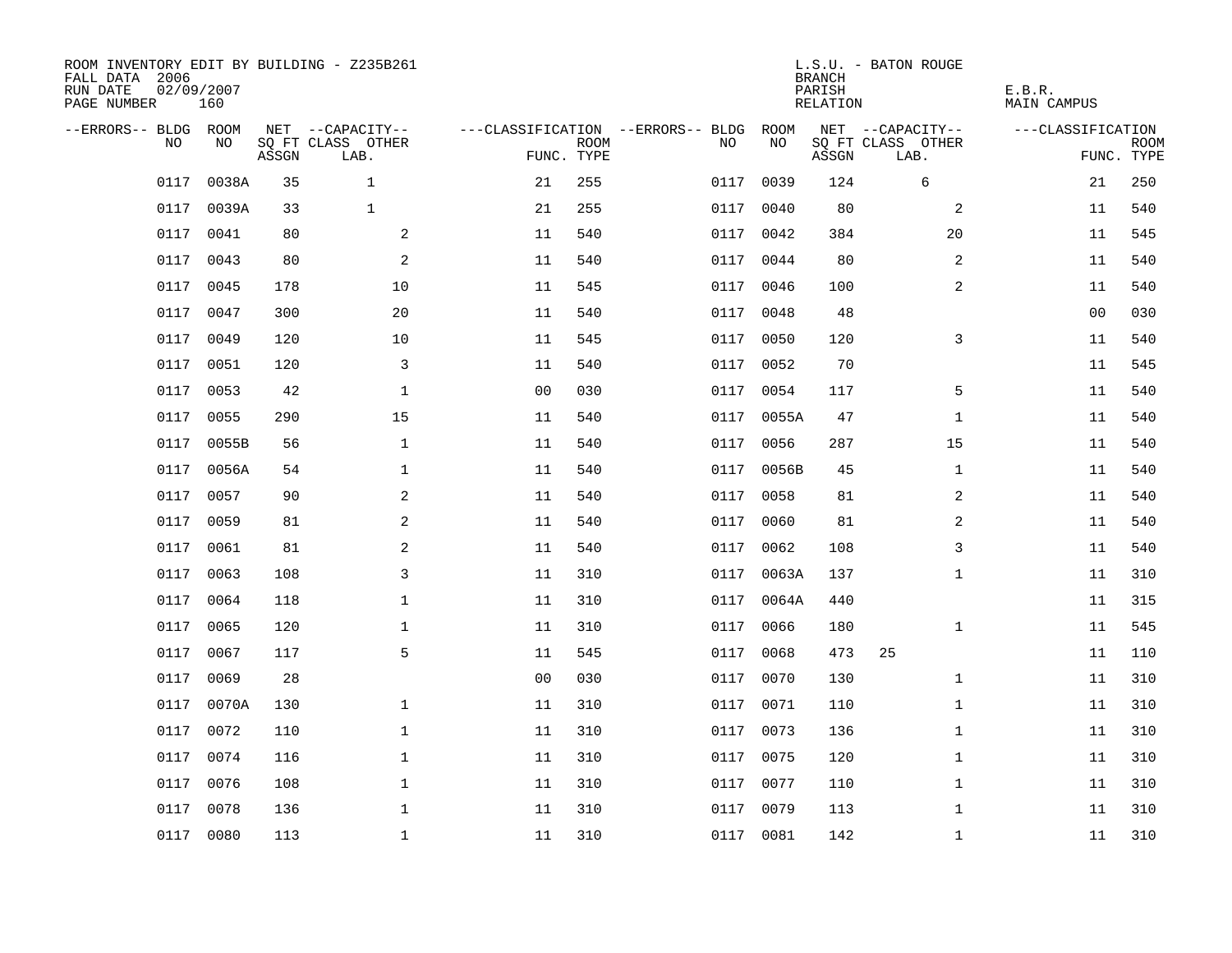| ROOM INVENTORY EDIT BY BUILDING - Z235B261<br>FALL DATA 2006<br>RUN DATE<br>PAGE NUMBER | 02/09/2007<br>161 |       |                           |                |                           |                                        |            | <b>BRANCH</b><br>PARISH<br><b>RELATION</b> | L.S.U. - BATON ROUGE      | E.B.R.<br><b>MAIN CAMPUS</b> |                           |
|-----------------------------------------------------------------------------------------|-------------------|-------|---------------------------|----------------|---------------------------|----------------------------------------|------------|--------------------------------------------|---------------------------|------------------------------|---------------------------|
| --ERRORS-- BLDG ROOM                                                                    |                   |       | NET --CAPACITY--          |                |                           | ---CLASSIFICATION --ERRORS-- BLDG ROOM |            |                                            | NET --CAPACITY--          | ---CLASSIFICATION            |                           |
| NO                                                                                      | NO                | ASSGN | SQ FT CLASS OTHER<br>LAB. |                | <b>ROOM</b><br>FUNC. TYPE | NO                                     | NO         | ASSGN                                      | SQ FT CLASS OTHER<br>LAB. |                              | <b>ROOM</b><br>FUNC. TYPE |
| 0117                                                                                    | 0082              | 112   | $\mathbf 1$               | 11             | 310                       | 0117                                   | 0083       | 110                                        | $\mathbf{1}$              | 11                           | 310                       |
| 0117                                                                                    | 0084              | 152   | $\mathbf 1$               | 11             | 310                       | 0117                                   | 0085       | 158                                        | $\mathbf{1}$              | 11                           | 310                       |
| 0117                                                                                    | 0086              | 120   | $\mathbf{1}$              | 11             | 310                       | 0117                                   | 0088       | 115                                        |                           | 0 <sub>0</sub>               | 030                       |
| 0117                                                                                    | 0090              | 45    |                           | 0 <sub>0</sub> | 010                       |                                        | 0117 0092  | 113                                        | 2                         | 00                           | 030                       |
| 0117                                                                                    | 0092A             | 19    |                           | 11             | 730                       | 0117                                   | 0094       | 400                                        | 5                         | 00                           | 030                       |
|                                                                                         | 0117 0096         | 728   |                           | 0 <sub>0</sub> | 030                       |                                        | 0117 0098  | 134                                        |                           | 0 <sub>0</sub>               | 030                       |
| 0117                                                                                    | 0100              | 1153  |                           | 0 <sub>0</sub> | 020                       | 0117                                   | 0100A      | 167                                        |                           | 0 <sub>0</sub>               | 030                       |
|                                                                                         | 0117 0100B        | 163   |                           | 0 <sub>0</sub> | 030                       |                                        | 0117 0100C | 139                                        |                           | 0 <sub>0</sub>               | 020                       |
| 0117                                                                                    | 0101              | 67    | 2                         | 51             | 310                       | 0117                                   | 0102       | 115                                        | 2                         | 51                           | 310                       |
|                                                                                         | 0117 0103         | 199   | 2                         | 51             | 310                       |                                        | 0117 0104  | 136                                        | 2                         | 51                           | 310                       |
| 0117                                                                                    | 0105              | 178   | 2                         | 51             | 310                       | 0117                                   | 0106       | 132                                        | 2                         | 51                           | 310                       |
|                                                                                         | 0117 0107         | 303   | $\mathbf 1$               | 61             | 310                       |                                        | 0117 0108  | 262                                        | 3                         | 61                           | 310                       |
| 0117                                                                                    | 0109              | 179   | $\mathbf{2}$              | 51             | 310                       | 0117                                   | 0110       | 366                                        | 3                         | 51                           | 310                       |
| 0117                                                                                    | 0111              | 186   | $\mathbf 1$               | 51             | 310                       | 0117                                   | 0112       | 176                                        | 2                         | 51                           | 310                       |
| 0117                                                                                    | 0113              | 174   | $\mathbf 1$               | 51             | 310                       |                                        | 0117 0114  | 166                                        | $\mathbf{1}$              | 51                           | 310                       |
| 0117                                                                                    | 0115              | 180   | $\mathbf 1$               | 51             | 310                       |                                        | 0117 0116  | 188                                        | $\mathbf{1}$              | 51                           | 310                       |
| 0117                                                                                    | 0118              | 266   | 2                         | 51             | 310                       |                                        | 0117 0118A | 10                                         | 2                         | 51                           | 310                       |
| 0117                                                                                    | 0118B             | 24    |                           | 51             | 315                       |                                        | 0117 0118C | 17                                         |                           | 51                           | 315                       |
|                                                                                         | 0117 0118D        | 7     |                           | 51             | 315                       |                                        | 0117 0119  | 181                                        | 3                         | 00                           | 030                       |
| 0117                                                                                    | 0120              | 282   | 25                        | 51             | 110                       |                                        | 0117 0121  | 141                                        | 5                         | 00                           | 030                       |
| 0117                                                                                    | 0122              | 262   | 25                        | 51             | 110                       |                                        | 0117 0123  | 215                                        | 4                         | 00                           | 030                       |
| 0117                                                                                    | 0124              | 203   | 5                         | 51             | 650                       | 0117                                   | 0125       | 268                                        | 2                         | 51                           | 310                       |
| 0117                                                                                    | 0126              | 91    | 2                         | 51             | 310                       |                                        | 0117 0128  | 176                                        | 2                         | 51                           | 310                       |
| 0117                                                                                    | 0130              | 173   | 2                         | 51             | 310                       | 0117                                   | 0131       | 1015                                       |                           | 00                           | 020                       |
| 0117                                                                                    | 0131A             | 499   | 40                        | 51             | 110                       |                                        | 0117 0131B | 305                                        | 20                        | 51                           | 110                       |
|                                                                                         | 0117 0131C        | 462   | 20                        | 51             | 110                       |                                        | 0117 0131D | 134                                        | 20                        | 51                           | 110                       |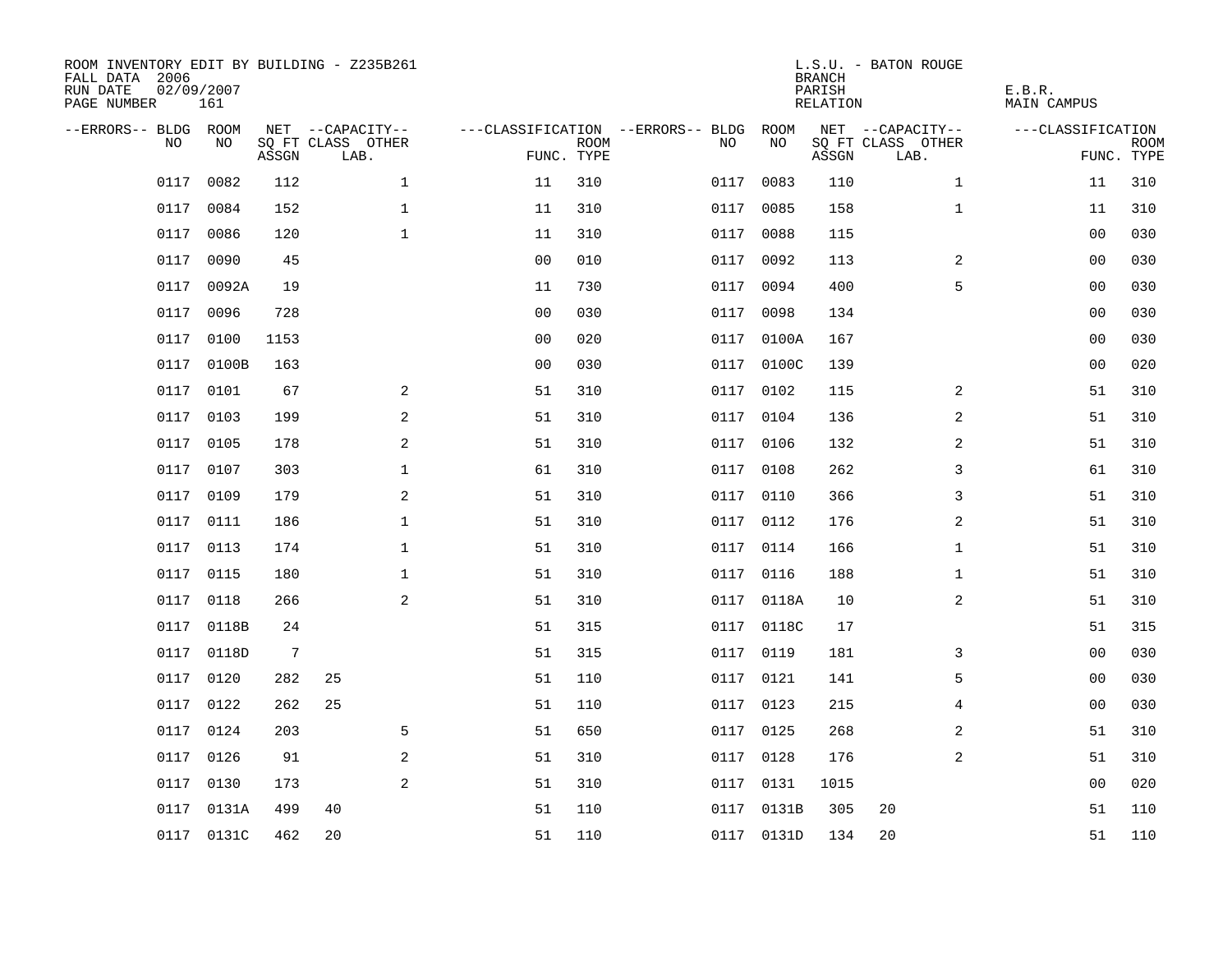| ROOM INVENTORY EDIT BY BUILDING - Z235B261<br>FALL DATA 2006<br>RUN DATE<br>PAGE NUMBER | 02/09/2007<br>162 |                |                           |                                        |             |   |           |            | <b>BRANCH</b><br>PARISH<br>RELATION | L.S.U. - BATON ROUGE      | E.B.R.<br>MAIN CAMPUS |                           |
|-----------------------------------------------------------------------------------------|-------------------|----------------|---------------------------|----------------------------------------|-------------|---|-----------|------------|-------------------------------------|---------------------------|-----------------------|---------------------------|
| --ERRORS-- BLDG ROOM                                                                    |                   |                | NET --CAPACITY--          | ---CLASSIFICATION --ERRORS-- BLDG ROOM |             |   |           |            |                                     | NET --CAPACITY--          | ---CLASSIFICATION     |                           |
| NO                                                                                      | NO                | ASSGN          | SQ FT CLASS OTHER<br>LAB. | FUNC. TYPE                             | <b>ROOM</b> |   | NO        | NO         | ASSGN                               | SQ FT CLASS OTHER<br>LAB. |                       | <b>ROOM</b><br>FUNC. TYPE |
| 0117                                                                                    | 0131E             | 104            | $\mathbf{1}$              | 51                                     | 310         |   |           | 0117 0131F | 261                                 | 2                         | 51                    | 310                       |
| 0117                                                                                    | 0131G             | 34             |                           | 51                                     | 730         |   |           | 0117 0132  | 180                                 | 2                         | 51                    | 310                       |
| 0117                                                                                    | 0134              | 166            | 2                         | 51                                     | 310         |   |           | 0117 0136  | 180                                 | 2                         | 51                    | 310                       |
|                                                                                         | 0117 0138         | 188            | 2                         | 51                                     | 310         |   |           | 0117 0140  | 130                                 | $\mathbf{1}$              | 51                    | 310                       |
| 0117                                                                                    | 0141              | 123            | $\mathbf{2}$              | 00                                     | 030         |   |           | 0117 0142  | 22                                  |                           | 51                    | 710                       |
|                                                                                         | 0117 0143         | 117            | $\mathbf{2}$              | 0 <sub>0</sub>                         | 030         |   | 0117 0144 |            | 139                                 |                           | 51                    | 730                       |
| 0117                                                                                    | 0146              | 92             |                           | 0 <sub>0</sub>                         | 030         |   | 0117      | 0150       | 20                                  |                           | 51                    | 730                       |
| 0117                                                                                    | 0160              | 1708           |                           | 0 <sub>0</sub>                         | 020         |   |           | 0117 0160A | 188                                 |                           | 11                    | 730                       |
| 0117                                                                                    | 0160B             | 678            |                           | 00                                     | 030         | 9 | 0117      | 0160C      | 584                                 | 10                        | 11                    | 110                       |
| 0117                                                                                    | 0160D             | 53             |                           | 0 <sub>0</sub>                         | 010         |   |           | 0117 0160E | 85                                  | 2                         | 11                    | 220                       |
| 0117                                                                                    | 0160F             | 128            | 2                         | 11                                     | 725         |   | 0117      | 0160G      | 30                                  | 10                        | 11                    | 720                       |
|                                                                                         | 0117 0160H        | 822            | 2                         | 11                                     | 310         |   |           | 0117 0160J | 132                                 | 5                         | 11                    | 220                       |
| 0117                                                                                    | 0160K             | 130            | 5                         | 11                                     | 220         |   | 0117      | 0160L      | 810                                 |                           | 00                    | 030                       |
| 0117                                                                                    | 0160M             | 50             |                           | 0 <sub>0</sub>                         | 010         |   |           | 0117 0160N | 4263                                |                           | 00                    | 030                       |
| 0117                                                                                    | 0160P             | 1280           | 85                        | 11                                     | 210         |   |           | 0117 0160R | 140                                 |                           | 11                    | 710                       |
| 0117                                                                                    | 0160S             | 930            |                           | 51                                     | 315         |   |           | 0117 0201  | 188                                 | 2                         | 11                    | 310                       |
| 0117                                                                                    | 0202              | 136            |                           | 11                                     | 730         |   | 0117 0203 |            | 180                                 |                           | 11                    | 730                       |
| 0117                                                                                    | 0204              | $\overline{1}$ |                           | 81                                     | 081         |   | 0117 0205 |            | 186                                 |                           | 11                    | 730                       |
| 0117                                                                                    | 0206              | 145            | $\overline{4}$            | 0 <sub>0</sub>                         | 030         |   | 0117 0207 |            | 180                                 |                           | 11                    | 730                       |
| 0117                                                                                    | 0208              | 196            |                           | 11                                     | 730         |   | 0117 0209 |            | 184                                 | 2                         | 11                    | 310                       |
| 0117                                                                                    | 0210              | 168            | 2                         | 11                                     | 310         |   |           | 0117 0211  | 177                                 | 4                         | 11                    | 310                       |
| 0117                                                                                    | 0212              | 196            | $\overline{4}$            | 11                                     | 310         |   |           | 0117 0213  | 189                                 | 4                         | 11                    | 310                       |
| 0117                                                                                    | 0214              | 94             |                           | 0 <sub>0</sub>                         | 030         |   | 0117 0215 |            | 185                                 | $\overline{a}$            | 11                    | 310                       |
| 0117                                                                                    | 0216              | 268            | 3                         | 11                                     | 210         | 9 | 0117      | 0217       | 221                                 | 2                         | 11                    | 110                       |
| 0117                                                                                    | 0217A             | $\mathbf{1}$   |                           | 81                                     | 081         |   |           | 0117 0217B | 1                                   |                           | 81                    | 081                       |
|                                                                                         | 0117 0219         | 190            | $\overline{4}$            | 11                                     | 310         |   |           | 0117 0221  | 232                                 |                           | 0 <sub>0</sub>        | 030                       |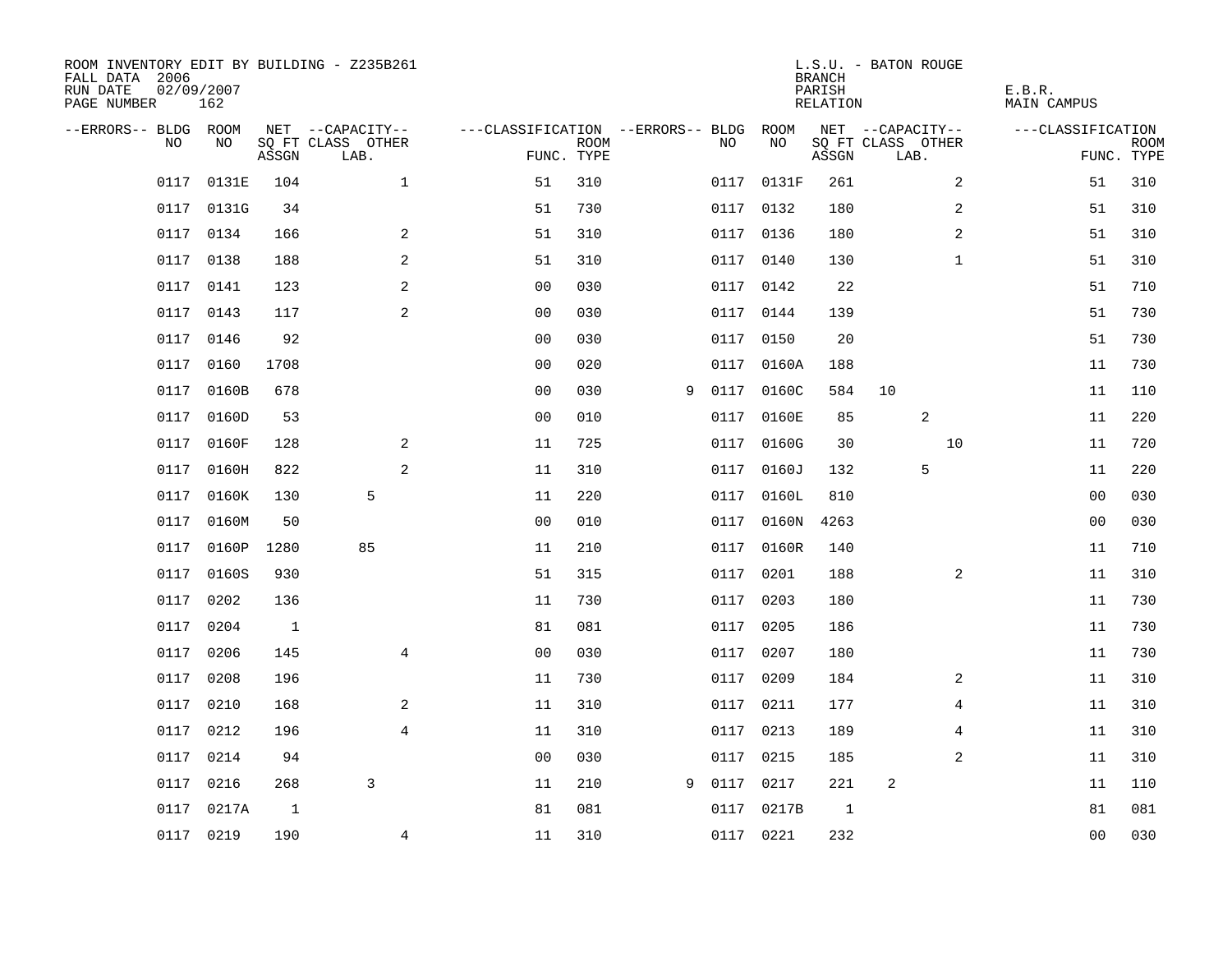| ROOM INVENTORY EDIT BY BUILDING - Z235B261<br>FALL DATA 2006<br>RUN DATE<br>PAGE NUMBER | 02/09/2007<br>163 |       |                           |                |             |                                        |            | <b>BRANCH</b><br>PARISH<br>RELATION | L.S.U. - BATON ROUGE      | E.B.R.<br>MAIN CAMPUS |                           |
|-----------------------------------------------------------------------------------------|-------------------|-------|---------------------------|----------------|-------------|----------------------------------------|------------|-------------------------------------|---------------------------|-----------------------|---------------------------|
| --ERRORS-- BLDG ROOM                                                                    |                   |       | NET --CAPACITY--          |                |             | ---CLASSIFICATION --ERRORS-- BLDG ROOM |            |                                     | NET --CAPACITY--          | ---CLASSIFICATION     |                           |
| NO.                                                                                     | NO.               | ASSGN | SQ FT CLASS OTHER<br>LAB. | FUNC. TYPE     | <b>ROOM</b> | NO.                                    | NO         | ASSGN                               | SQ FT CLASS OTHER<br>LAB. |                       | <b>ROOM</b><br>FUNC. TYPE |
| 0117                                                                                    | 0222              | 242   |                           | 11             | 730         | 0117                                   | 0223       | 378                                 | 12                        | 11                    | 110                       |
| 0117                                                                                    | 0224              | 140   | $\overline{4}$            | 0 <sub>0</sub> | 030         |                                        | 0117 0225  | 190                                 | 6                         | 11                    | 110                       |
| 0117                                                                                    | 0226              | 567   | 25                        | 11             | 110         |                                        | 0117 0227  | 189                                 | $\mathbf{1}$              | 11                    | 310                       |
| 0117                                                                                    | 0228              | 194   | 2                         | 11             | 310         |                                        | 0117 0229  | 200                                 | 2                         | 11                    | 310                       |
| 0117                                                                                    | 0230              | 189   | $\mathbf 1$               | 11             | 310         |                                        | 0117 0231  | 195                                 | $\mathbf{1}$              | 11                    | 310                       |
|                                                                                         | 0117 0232         | 194   | $\mathbf 1$               | 11             | 310         |                                        | 0117 0233  | 200                                 | $\mathbf{1}$              | 11                    | 310                       |
| 0117                                                                                    | 0234              | 186   | $\mathbf{1}$              | 11             | 310         |                                        | 0117 0235  | 192                                 | $\mathbf{1}$              | 11                    | 310                       |
|                                                                                         | 0117 0236         | 186   | $\mathbf 1$               | 11             | 310         |                                        | 0117 0237  | 193                                 | $\mathbf{1}$              | 11                    | 310                       |
| 0117                                                                                    | 0238              | 189   | $\mathbf 1$               | 11             | 310         |                                        | 0117 0239  | 202                                 | $\mathbf{1}$              | 11                    | 310                       |
|                                                                                         | 0117 0240         | 150   | $\overline{4}$            | 0 <sub>0</sub> | 030         |                                        | 0117 0241  | 170                                 | 2                         | 11                    | 310                       |
| 0117                                                                                    | 0242              | 242   |                           | 11             | 730         | 0117                                   | 0243       | 229                                 |                           | 0 <sub>0</sub>        | 030                       |
|                                                                                         | 0117 0244A        | 1     |                           | 81             | 081         |                                        | 0117 0244B | 1                                   |                           | 81                    | 081                       |
| 0117                                                                                    | 0245              | 221   | 2                         | 11             | 315         | 0117                                   | 0246       | 1                                   |                           | 81                    | 081                       |
|                                                                                         | 0117 0247         | 190   | 2                         | 11             | 315         |                                        | 0117 0248  | $\mathbf{1}$                        |                           | 81                    | 081                       |
| 0117                                                                                    | 0249              | 134   | 2                         | 11             | 310         |                                        | 0117 0249A | 145                                 | $\mathbf{1}$              | 11                    | 310                       |
|                                                                                         | 0117 0249B        | 82    | $\mathbf{1}$              | 11             | 310         |                                        | 0117 0250  | 94                                  |                           | 0 <sub>0</sub>        | 030                       |
| 0117                                                                                    | 0251              | 1     |                           | 81             | 081         | 0117                                   | 0252       | 189                                 | 1                         | 11                    | 310                       |
| 0117                                                                                    | 0254              | 179   | $\mathbf 1$               | 11             | 310         |                                        | 0117 0255  | 360                                 | 15                        | 11                    | 350                       |
| 0117                                                                                    | 0256              | 184   | $\mathbf 1$               | 11             | 310         |                                        | 0117 0257  | 196                                 |                           | 11                    | 725                       |
| 0117                                                                                    | 0258              | 169   | $\mathbf{1}$              | 11             | 310         |                                        | 0117 0259  | 140                                 | 2                         | 00                    | 030                       |
| 0117                                                                                    | 0260              | 189   | $\mathbf{1}$              | 11             | 310         |                                        | 0117 0261  | 192                                 |                           | 11                    | 725                       |
| 0117                                                                                    | 0262              | 189   | $\mathbf 1$               | 11             | 310         | 0117                                   | 0263       | 84                                  | $\mathbf{1}$              | 11                    | 310                       |
| 0117                                                                                    | 0301              | 188   | 2                         | 11             | 310         |                                        | 0117 0302  | 136                                 | $\mathbf{1}$              | 11                    | 730                       |
| 0117                                                                                    | 0303              | 180   | 2                         | 11             | 310         | 0117                                   | 0304       | 23                                  |                           | 11                    | 730                       |
| 0117                                                                                    | 0305              | 186   | 2                         | 11             | 310         |                                        | 0117 0306  | 145                                 | 4                         | 00                    | 030                       |
|                                                                                         | 0117 0307         | 180   | $\overline{c}$            | 11             | 310         |                                        | 0117 0308  | 196                                 |                           | 11                    | 730                       |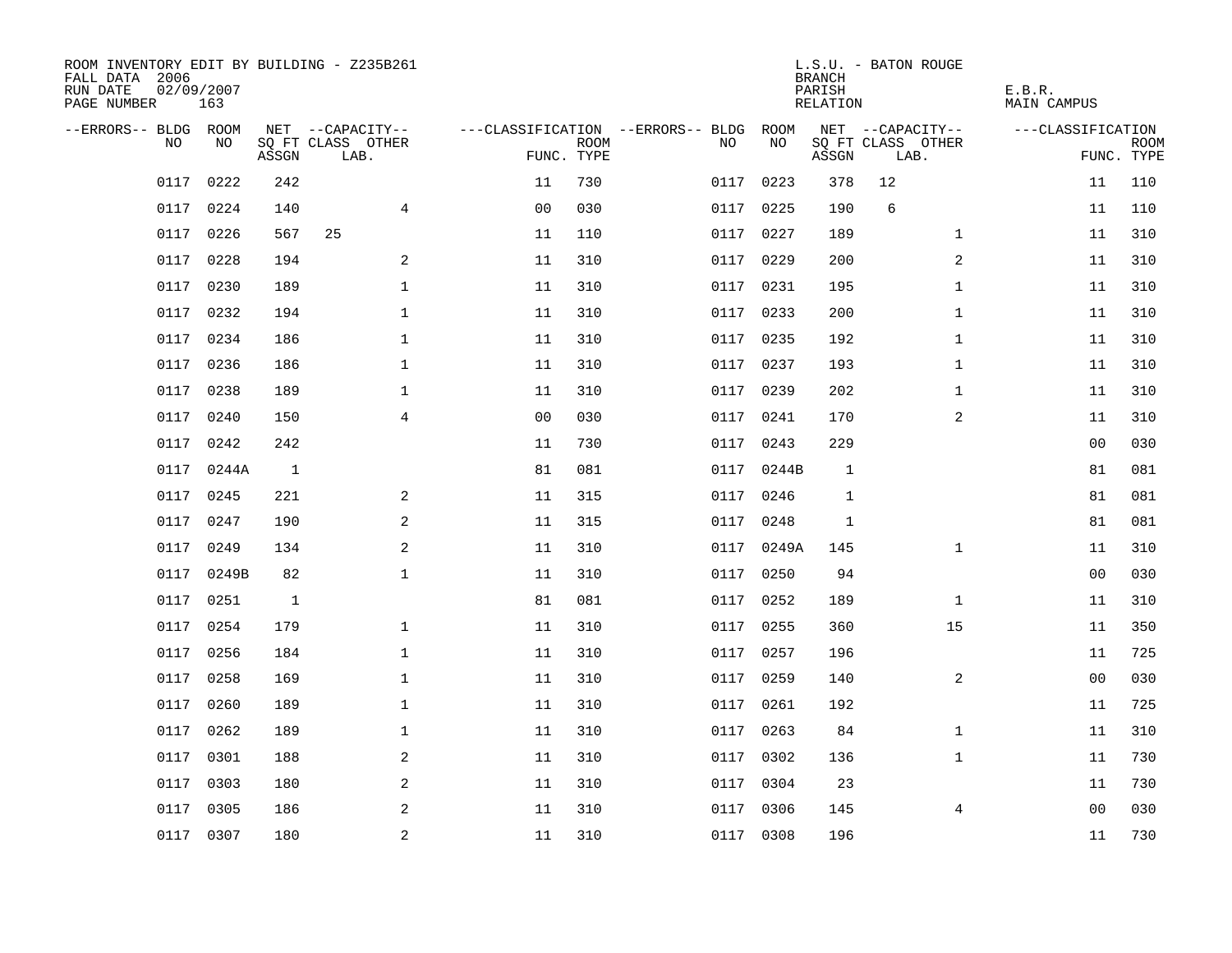| ROOM INVENTORY EDIT BY BUILDING - Z235B261<br>FALL DATA 2006<br>RUN DATE<br>PAGE NUMBER | 02/09/2007<br>164 |                |                           |                |                           |                                        |            | <b>BRANCH</b><br>PARISH<br>RELATION | L.S.U. - BATON ROUGE      | E.B.R.<br>MAIN CAMPUS |                           |
|-----------------------------------------------------------------------------------------|-------------------|----------------|---------------------------|----------------|---------------------------|----------------------------------------|------------|-------------------------------------|---------------------------|-----------------------|---------------------------|
| --ERRORS-- BLDG ROOM                                                                    |                   |                | NET --CAPACITY--          |                |                           | ---CLASSIFICATION --ERRORS-- BLDG ROOM |            |                                     | NET --CAPACITY--          | ---CLASSIFICATION     |                           |
| NO                                                                                      | NO                | ASSGN          | SQ FT CLASS OTHER<br>LAB. |                | <b>ROOM</b><br>FUNC. TYPE | NO                                     | NO         | ASSGN                               | SQ FT CLASS OTHER<br>LAB. |                       | <b>ROOM</b><br>FUNC. TYPE |
| 0117                                                                                    | 0309              | 184            | 2                         | 11             | 310                       | 0117                                   | 0310       | 168                                 | 2                         | 11                    | 310                       |
| 0117                                                                                    | 0311              | 177            | 2                         | 11             | 310                       |                                        | 0117 0312  | 189                                 | $\mathbf{1}$              | 11                    | 310                       |
| 0117                                                                                    | 0313              | 189            | $\mathbf{1}$              | 11             | 250                       |                                        | 0117 0314  | 94                                  |                           | 0 <sub>0</sub>        | 030                       |
| 0117                                                                                    | 0315              | 185            | $\mathbf{1}$              | 11             | 310                       |                                        | 0117 0316  | 268                                 | 15                        | 11                    | 110                       |
| 0117                                                                                    | 0317A             | $\mathbf{1}$   |                           | 81             | 081                       | 0117                                   | 0318       | 140                                 | 4                         | 00                    | 030                       |
|                                                                                         | 0117 0319         | 411            | 25                        | 11             | 110                       |                                        | 0117 0320  | 242                                 |                           | 11                    | 730                       |
| 0117                                                                                    | 0321              | 232            |                           | 0 <sub>0</sub> | 030                       |                                        | 0117 0322  | 189                                 | $\mathbf{1}$              | 11                    | 310                       |
| 0117                                                                                    | 0323              | 565            | 10                        | 11             | 210                       |                                        | 0117 0324  | 186                                 | $\mathbf{1}$              | 11                    | 310                       |
| 0117                                                                                    | 0325              | $\overline{1}$ |                           | 81             | 081                       | 0117                                   | 0326       | 186                                 | 2                         | 11                    | 250                       |
|                                                                                         | 0117 0327         | 193            | 6                         | 11             | 315                       |                                        | 0117 0328  | 194                                 | 2                         | 11                    | 310                       |
| 0117                                                                                    | 0329              | 200            | 10                        | 11             | 250                       | 0117                                   | 0330       | 189                                 | 10                        | 11                    | 220                       |
|                                                                                         | 0117 0331         | 195            | $\mathbf{1}$              | 11             | 310                       |                                        | 0117 0332  | 194                                 | 10                        | 11                    | 250                       |
| 0117                                                                                    | 0333              | 200            | 10                        | 11             | 250                       |                                        | 0117 0334  | 186                                 | 10                        | 11                    | 310                       |
| 0117                                                                                    | 0335              | 192            | $\mathbf 1$               | 11             | 310                       |                                        | 0117 0336  | 186                                 | $\mathbf{1}$              | 11                    | 310                       |
| 0117                                                                                    | 0337              | 193            | 10                        | 11             | 250                       | 0117                                   | 0338       | 189                                 | $\mathbf{1}$              | 11                    | 310                       |
| 0117                                                                                    | 0339              | 202            |                           | 11             | 315                       |                                        | 0117 0340  | 150                                 | 2                         | 00                    | 030                       |
| 0117                                                                                    | 0341              | 170            | 2                         | 11             | 310                       |                                        | 0117 0342  | 242                                 | 10                        | 11                    | 220                       |
| 0117                                                                                    | 0343              | 229            |                           | 0 <sub>0</sub> | 030                       | 0117                                   | 0344       | 410                                 | 25                        | 11                    | 110                       |
| 0117                                                                                    | 0344A             | $\overline{1}$ |                           | 81             | 081                       |                                        | 0117 0344B | $\mathbf{1}$                        |                           | 81                    | 081                       |
| 0117                                                                                    | 0345              | 184            | $\overline{a}$            | 11             | 310                       |                                        | 0117 0346  | 268                                 | 15                        | 11                    | 110                       |
| 0117                                                                                    | 0348              | 1              |                           | 81             | 081                       |                                        | 0117 0349  | 1                                   |                           | 81                    | 081                       |
| 0117                                                                                    | 0350              | 94             |                           | 0 <sub>0</sub> | 030                       | 0117                                   | 0351       | 189                                 | 2                         | 11                    | 310                       |
| 0117                                                                                    | 0352              | 189            | $\mathbf{1}$              | 11             | 310                       |                                        | 0117 0354  | 179                                 | $\mathbf{1}$              | 11                    | 310                       |
| 0117                                                                                    | 0355              | 168            | 2                         | 11             | 310                       |                                        | 0117 0356  | 184                                 | $\mathbf{1}$              | 11                    | 310                       |
|                                                                                         | 0117 0357         | 196            | 10                        | 11             | 220                       |                                        | 0117 0358  | 182                                 | $\mathbf{1}$              | 11                    | 310                       |
|                                                                                         | 0117 0359         | 140            | 2                         | 0 <sub>0</sub> | 030                       |                                        | 0117 0360  | 184                                 | $\overline{a}$            | 11                    | 310                       |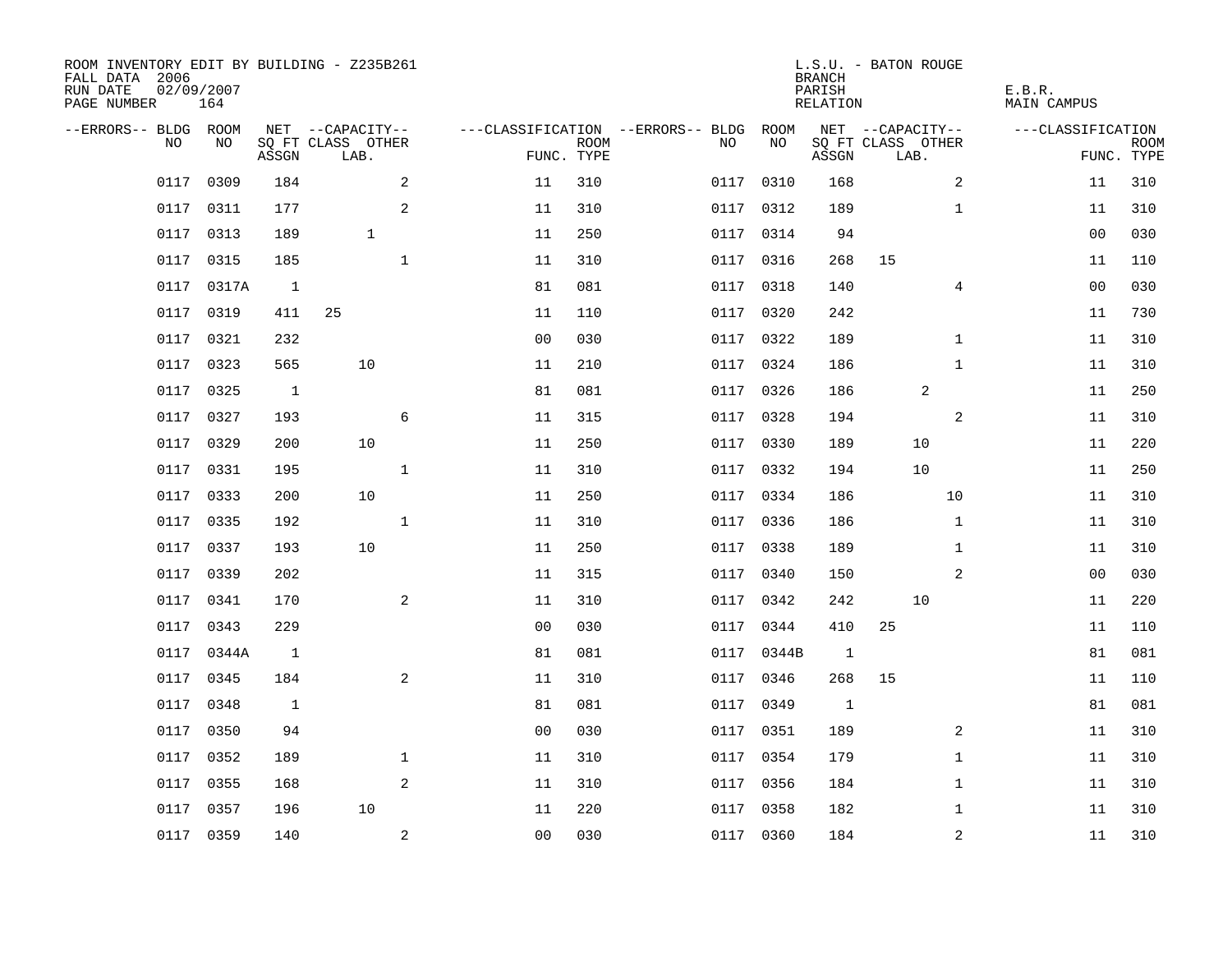| ROOM INVENTORY EDIT BY BUILDING - Z235B261<br>FALL DATA 2006<br>RUN DATE<br>PAGE NUMBER | 02/09/2007<br>165 |       |                           |                |                |                           |                                   |            | <b>BRANCH</b><br>PARISH<br>RELATION | L.S.U. - BATON ROUGE      |              | E.B.R.<br>MAIN CAMPUS |             |
|-----------------------------------------------------------------------------------------|-------------------|-------|---------------------------|----------------|----------------|---------------------------|-----------------------------------|------------|-------------------------------------|---------------------------|--------------|-----------------------|-------------|
| --ERRORS-- BLDG ROOM                                                                    |                   |       | NET --CAPACITY--          |                |                |                           | ---CLASSIFICATION --ERRORS-- BLDG | ROOM       |                                     | NET --CAPACITY--          |              | ---CLASSIFICATION     |             |
| NO.                                                                                     | NO.               | ASSGN | SO FT CLASS OTHER<br>LAB. |                |                | <b>ROOM</b><br>FUNC. TYPE | NO.                               | NO         | ASSGN                               | SQ FT CLASS OTHER<br>LAB. |              | FUNC. TYPE            | <b>ROOM</b> |
| 0117                                                                                    | 0361              | 190   |                           | $\mathbf{1}$   | 11             | 310                       | 0117                              | 0362       | 192                                 |                           | $\mathbf{1}$ | 11                    | 310         |
| 0117                                                                                    | 0363              | 84    | 5                         |                | 11             | 220                       |                                   | 0117 0401  | 186                                 |                           | 2            | 11                    | 310         |
| 0117                                                                                    | 0402              | 136   |                           | 2              | 11             | 730                       |                                   | 0117 0403  | $\overline{1}$                      |                           |              | 81                    | 081         |
| 0117                                                                                    | 0404              | 1     |                           |                | 81             | 081                       |                                   | 0117 0405  | 551                                 | 2                         |              | 11                    | 220         |
| 0117                                                                                    | 0406              | 145   |                           | $\overline{4}$ | 0 <sub>0</sub> | 030                       | 0117                              | 0407       | $\mathbf{1}$                        |                           |              | 81                    | 081         |
| 0117                                                                                    | 0408              | 196   |                           |                | 11             | 730                       |                                   | 0117 0409  | 184                                 | 4                         |              | 11                    | 220         |
| 0117                                                                                    | 0410              | 168   |                           |                | 11             | 730                       |                                   | 0117 0411  | 177                                 | 10                        |              | 11                    | 220         |
|                                                                                         | 0117 0412         | 189   | 10                        |                | 11             | 220                       |                                   | 0117 0413  | 189                                 | $\overline{4}$            |              | 11                    | 220         |
| 0117                                                                                    | 0414              | 94    |                           |                | 0 <sub>0</sub> | 030                       | 0117                              | 0415       | 221                                 | 10                        |              | 11                    | 220         |
|                                                                                         | 0117 0416         | 72    |                           |                | 11             | 225                       |                                   | 0117 0416B | 185                                 |                           |              | 11                    | 730         |
| 0117                                                                                    | 0417              | 190   | $\mathbf{1}$              |                | 11             | 220                       |                                   | 0117 0417A | $\overline{1}$                      |                           |              | 81                    | 081         |
|                                                                                         | 0117 0417B        | 1     |                           |                | 81             | 081                       |                                   | 0117 0418  | 242                                 |                           |              | 11                    | 730         |
| 0117                                                                                    | 0419              | 232   |                           |                | 0 <sub>0</sub> | 030                       | 0117                              | 0420       | 140                                 |                           | 4            | 0 <sub>0</sub>        | 030         |
| 0117                                                                                    | 0421              | 164   | 10                        |                | 11             | 220                       |                                   | 0117 0422  | 189                                 | 10                        |              | 11                    | 220         |
| 0117                                                                                    | 0423              | 202   | 4                         |                | 11             | 220                       | 0117                              | 0424       | 186                                 |                           |              | 11                    | 730         |
| 0117                                                                                    | 0425              | 193   | 2                         |                | 11             | 220                       |                                   | 0117 0426  | 186                                 | 10                        |              | 11                    | 220         |
| 0117                                                                                    | 0427              | 193   | 4                         |                | 11             | 220                       | 0117                              | 0428       | 194                                 |                           |              | 11                    | 730         |
| 0117                                                                                    | 0429              | 200   | 2                         |                | 11             | 220                       |                                   | 0117 0430  | 189                                 | 11                        |              | 11                    | 220         |
| 0117                                                                                    | 0431              | 195   | $\overline{4}$            |                | 11             | 220                       |                                   | 0117 0432  | 194                                 |                           | $\mathbf{1}$ | 11                    | 310         |
| 0117                                                                                    | 0433              | 200   | 10                        |                | 11             | 220                       |                                   | 0117 0434  | 186                                 | 10                        |              | 11                    | 220         |
| 0117                                                                                    | 0435              | 192   |                           | $\mathbf 1$    | 11             | 310                       |                                   | 0117 0436  | 186                                 | 4                         |              | 11                    | 220         |
| 0117                                                                                    | 0437              | 193   | 10                        |                | 11             | 220                       |                                   | 0117 0438  | 189                                 | 10                        |              | 11                    | 220         |
| 0117                                                                                    | 0439              | 202   | $\mathbf{1}$              |                | 11             | 220                       |                                   | 0117 0440  | 150                                 |                           | 4            | 00                    | 030         |
| 0117                                                                                    | 0441              | 170   | 2                         |                | 11             | 220                       |                                   | 0117 0442  | 242                                 |                           |              | 11                    | 730         |
|                                                                                         | 0117 0443         | 229   |                           |                | 0 <sub>0</sub> | 030                       |                                   | 0117 0444  | 106                                 |                           |              | 0 <sub>0</sub>        | 020         |
|                                                                                         | 0117 0444A        | 221   |                           |                | 71             | 730                       |                                   | 0117 0444B | 190                                 |                           |              | 71                    | 730         |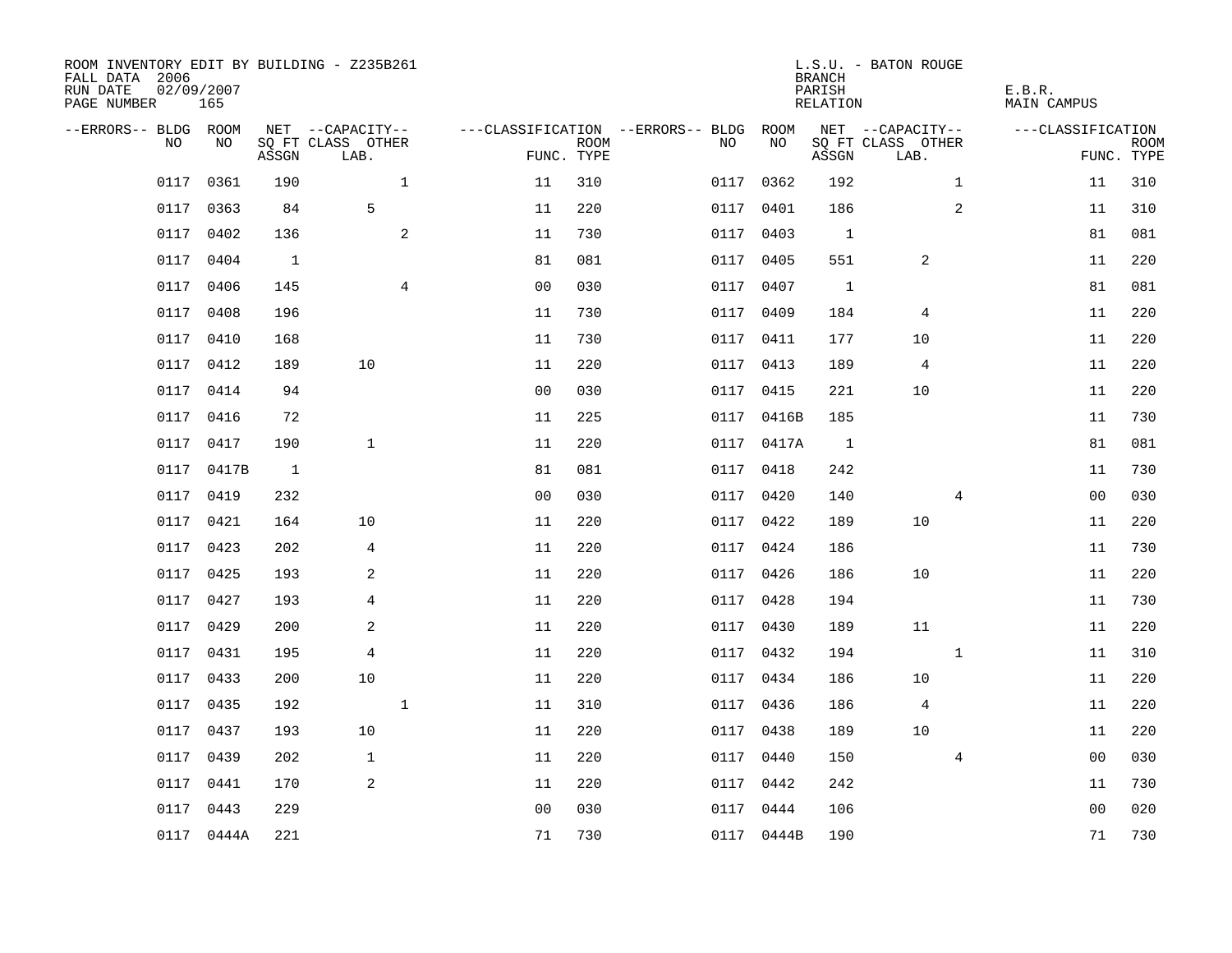| ROOM INVENTORY EDIT BY BUILDING - Z235B261<br>FALL DATA 2006<br>RUN DATE<br>PAGE NUMBER | 02/09/2007<br>166 |       |                           |                |             |                                        |            | <b>BRANCH</b><br>PARISH<br>RELATION | L.S.U. - BATON ROUGE      | E.B.R.<br>MAIN CAMPUS |                           |
|-----------------------------------------------------------------------------------------|-------------------|-------|---------------------------|----------------|-------------|----------------------------------------|------------|-------------------------------------|---------------------------|-----------------------|---------------------------|
| --ERRORS-- BLDG ROOM                                                                    |                   |       | NET --CAPACITY--          |                |             | ---CLASSIFICATION --ERRORS-- BLDG ROOM |            |                                     | NET --CAPACITY--          | ---CLASSIFICATION     |                           |
| NO                                                                                      | NO                | ASSGN | SQ FT CLASS OTHER<br>LAB. | FUNC. TYPE     | <b>ROOM</b> | NO                                     | NO         | ASSGN                               | SQ FT CLASS OTHER<br>LAB. |                       | <b>ROOM</b><br>FUNC. TYPE |
| 0117                                                                                    | 0445              | 1     |                           | 81             | 081         |                                        | 0117 0446  | $\mathbf{1}$                        |                           | 81                    | 081                       |
| 0117                                                                                    | 0446A             | 268   |                           | 11             | 730         |                                        | 0117 0446B | 184                                 |                           | 11                    | 730                       |
| 0117                                                                                    | 0447              | 94    |                           | 0 <sub>0</sub> | 030         |                                        | 0117 0448  | 189                                 |                           | 11                    | 730                       |
|                                                                                         | 0117 0449         | 189   |                           | 11             | 730         |                                        | 0117 0450  | 179                                 | 10                        | 11                    | 730                       |
| 0117                                                                                    | 0451              | 168   | 10                        | 11             | 730         |                                        | 0117 0452  | 184                                 |                           | 11                    | 730                       |
|                                                                                         | 0117 0453         | 196   |                           | 11             | 730         |                                        | 0117 0454  | 169                                 | 10                        | 11                    | 730                       |
| 0117                                                                                    | 0455              | 140   | $\overline{4}$            | 0 <sub>0</sub> | 030         |                                        | 0117 0456  | 184                                 |                           | 11                    | 730                       |
|                                                                                         | 0117 0457         | 190   |                           | 11             | 730         |                                        | 0117 0458  | 192                                 |                           | 11                    | 730                       |
|                                                                                         | 0117 0459         | 1     |                           | 81             | 081         |                                        | 0117 0460  | $\overline{1}$                      |                           | 81                    | 081                       |
|                                                                                         | 0117 0463         | 84    |                           | 11             | 730         |                                        | 0117 C0001 | 2632                                |                           | 00                    | 020                       |
|                                                                                         | 0117 C0002        | 689   |                           | 0 <sub>0</sub> | 020         |                                        | 0117 C0003 | 334                                 |                           | 0 <sub>0</sub>        | 020                       |
|                                                                                         | 0117 C0004        | 537   |                           | 0 <sub>0</sub> | 020         |                                        | 0117 C0005 | 705                                 |                           | 0 <sub>0</sub>        | 020                       |
|                                                                                         | 0117 C0006        | 948   |                           | 0 <sub>0</sub> | 020         |                                        | 0117 C0007 | 408                                 |                           | 0 <sub>0</sub>        | 020                       |
|                                                                                         | 0117 C0008        | 300   |                           | 0 <sub>0</sub> | 020         |                                        | 0117 C0009 | 885                                 |                           | 00                    | 020                       |
|                                                                                         | 0117 C0101        | 231   |                           | 0 <sup>0</sup> | 020         |                                        | 0117 C0102 | 791                                 |                           | 0 <sub>0</sub>        | 020                       |
|                                                                                         | 0117 C0103        | 80    |                           | 0 <sub>0</sub> | 020         |                                        | 0117 C0104 | 173                                 |                           | 0 <sub>0</sub>        | 020                       |
|                                                                                         | 0117 C0105        | 933   |                           | 0 <sub>0</sub> | 020         |                                        | 0117 C0106 | 76                                  |                           | 00                    | 020                       |
|                                                                                         | 0117 C0201        | 1720  |                           | 0 <sub>0</sub> | 020         |                                        | 0117 C0202 | 646                                 |                           | 00                    | 020                       |
|                                                                                         | 0117 C0203        | 530   |                           | 0 <sub>0</sub> | 020         |                                        | 0117 C0301 | 1720                                |                           | 0 <sub>0</sub>        | 020                       |
|                                                                                         | 0117 C0302        | 772   |                           | 0 <sub>0</sub> | 020         |                                        | 0117 C0303 | 530                                 |                           | 00                    | 020                       |
|                                                                                         | 0117 C0401        | 1614  |                           | 0 <sub>0</sub> | 020         |                                        | 0117 C0402 | 520                                 |                           | 00                    | 020                       |
|                                                                                         | 0117 C0403        | 530   |                           | 0 <sub>0</sub> | 020         |                                        | 0117 E0001 | 47                                  |                           | 00                    | 020                       |
|                                                                                         | 0117 E0002        | 55    |                           | 0 <sub>0</sub> | 020         |                                        | 0117 E0101 | 50                                  |                           | 0 <sub>0</sub>        | 020                       |
|                                                                                         | 0117 E0102        | 109   |                           | 0 <sub>0</sub> | 020         |                                        | 0117 E0201 | 50                                  |                           | 00                    | 020                       |
|                                                                                         | 0117 E0202        | 109   |                           | 0 <sub>0</sub> | 020         |                                        | 0117 E0301 | 50                                  |                           | 00                    | 020                       |
|                                                                                         | 0117 E0302        | 109   |                           | 0 <sub>0</sub> | 020         |                                        | 0117 E0401 | 50                                  |                           | 0 <sub>0</sub>        | 020                       |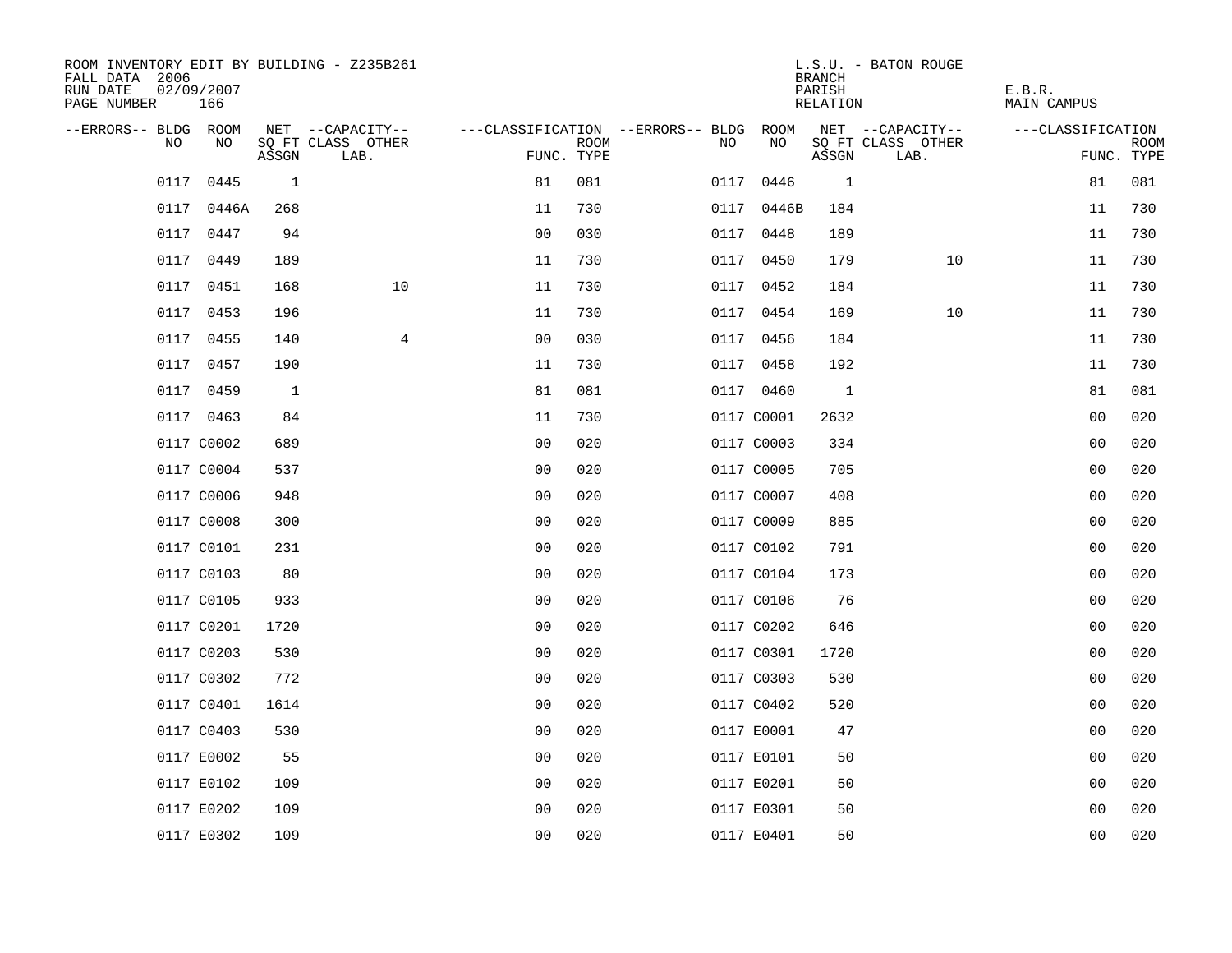| ROOM INVENTORY EDIT BY BUILDING - Z235B261<br>FALL DATA 2006<br>RUN DATE<br>PAGE NUMBER | 02/09/2007<br>167 |       |                           |                                        |             |      |            | <b>BRANCH</b><br>PARISH<br>RELATION              | L.S.U. - BATON ROUGE                                                   | E.B.R.<br>MAIN CAMPUS                |                    |
|-----------------------------------------------------------------------------------------|-------------------|-------|---------------------------|----------------------------------------|-------------|------|------------|--------------------------------------------------|------------------------------------------------------------------------|--------------------------------------|--------------------|
| --ERRORS-- BLDG ROOM                                                                    |                   |       | NET --CAPACITY--          | ---CLASSIFICATION --ERRORS-- BLDG ROOM |             |      |            |                                                  | NET --CAPACITY--                                                       | ---CLASSIFICATION                    |                    |
| NO.                                                                                     | NO.               | ASSGN | SQ FT CLASS OTHER<br>LAB. | FUNC. TYPE                             | <b>ROOM</b> | NO.  | NO         | ASSGN                                            | SQ FT CLASS OTHER<br>LAB.                                              |                                      | ROOM<br>FUNC. TYPE |
|                                                                                         | 0117 E0402        | 109   |                           | 0 <sub>0</sub>                         | 020         |      | 0117 S0001 | 84                                               |                                                                        | 0 <sub>0</sub>                       | 020                |
|                                                                                         | 0117 S0002        | 273   |                           | 0 <sub>0</sub>                         | 020         |      | 0117 S0003 | 176                                              |                                                                        | 00                                   | 020                |
|                                                                                         | 0117 S0004        | 76    |                           | 0 <sub>0</sub>                         | 020         |      | 0117 S0101 | 205                                              |                                                                        | 0 <sub>0</sub>                       | 020                |
|                                                                                         | 0117 S0102        | 292   |                           | 0 <sub>0</sub>                         | 020         |      | 0117 S0103 | 292                                              |                                                                        | 00                                   | 020                |
|                                                                                         | 0117 S0104        | 214   |                           | 0 <sub>0</sub>                         | 020         |      | 0117 S0201 | 205                                              |                                                                        | 0 <sub>0</sub>                       | 020                |
|                                                                                         | 0117 S0202        | 292   |                           | 0 <sub>0</sub>                         | 020         |      | 0117 S0203 | 292                                              |                                                                        | 0 <sub>0</sub>                       | 020                |
|                                                                                         | 0117 S0204        | 214   |                           | 0 <sub>0</sub>                         | 020         |      | 0117 S0301 | 205                                              |                                                                        | 0 <sub>0</sub>                       | 020                |
|                                                                                         | 0117 S0302        | 292   |                           | 0 <sub>0</sub>                         | 020         |      | 0117 S0303 | 292                                              |                                                                        | 0 <sub>0</sub>                       | 020                |
|                                                                                         | 0117 S0304        | 214   |                           | 0 <sub>0</sub>                         | 020         |      | 0117 S0401 | 205                                              |                                                                        | 0 <sub>0</sub>                       | 020                |
|                                                                                         | 0117 S0402        | 292   |                           | 0 <sub>0</sub>                         | 020         |      | 0117 S0403 | 292                                              |                                                                        | 0 <sub>0</sub>                       | 020                |
|                                                                                         | 0117 S0404        | 214   |                           | 0 <sub>0</sub>                         | 020         |      |            | TOTAL NUMBER CLASSROOMS<br>TOTAL NUMBER LABS 210 | TOTAL NET ASSIGN SQ. FT. IN ROOM FILE<br>TOTAL NUMBER SPECIAL LABS 220 | 62,494<br>22<br>$\overline{3}$<br>30 |                    |
| 0118                                                                                    | 0002              | 390   |                           | 92                                     | 730         |      | 0118 0003  | 178                                              | $\mathbf{1}$                                                           | 92                                   | 310                |
| 0118                                                                                    | 0004              | 178   | $\mathbf 1$               | 92                                     | 310         | 0118 | 0005       | 182                                              | $\mathbf{1}$                                                           | 92                                   | 310                |
| 0118                                                                                    | 0006              | 182   | $\mathbf 1$               | 92                                     | 310         | 0118 | 0007       | 182                                              | $\mathbf{1}$                                                           | 92                                   | 310                |
| 0118                                                                                    | 0008              | 182   | $\mathbf 1$               | 92                                     | 310         | 0118 | 0009       | 186                                              | $\mathbf{1}$                                                           | 92                                   | 310                |
| 0118                                                                                    | 0010              | 186   | $\mathbf{1}$              | 92                                     | 310         | 0118 | 0011       | 186                                              | $\mathbf{1}$                                                           | 92                                   | 310                |
|                                                                                         | 0118 0012         | 60    | 2                         | 92                                     | 420         |      | 0118 0014  | 195                                              | $\mathbf{1}$                                                           | 92                                   | 310                |
| 0118                                                                                    | 0015              | 372   | 6                         | 92                                     | 350         | 0118 | 0016       | 524                                              | 4                                                                      | 92                                   | 310                |
| 0118                                                                                    | 0017              | 138   |                           | 0 <sub>0</sub>                         | 030         | 0118 | 0018       | 287                                              |                                                                        | 00                                   | 030                |
| 0118                                                                                    | 0019              | 754   |                           | 92                                     | 730         | 0118 | 0020       | 171                                              |                                                                        | 0 <sub>0</sub>                       | 030                |
| 0118                                                                                    | 0022              | 174   | $\mathbf 1$               | 51                                     | 310         |      | 0118 0024  | 210                                              | $\mathbf{1}$                                                           | 51                                   | 590                |
| 0118                                                                                    | 0025              | 334   |                           | 11                                     | 730         | 0118 | 0026       | 210                                              | $\mathbf{1}$                                                           | 51                                   | 590                |
| 0118                                                                                    | 0027              | 138   | $\mathbf 1$               | 11                                     | 650         | 0118 | 0028       | 174                                              | $\mathbf{1}$                                                           | 51                                   | 590                |
|                                                                                         | 0118 0029         | 443   | $\overline{4}$            | 11                                     | 350         |      | 0118 0030  | 161                                              |                                                                        | 0 <sub>0</sub>                       | 030                |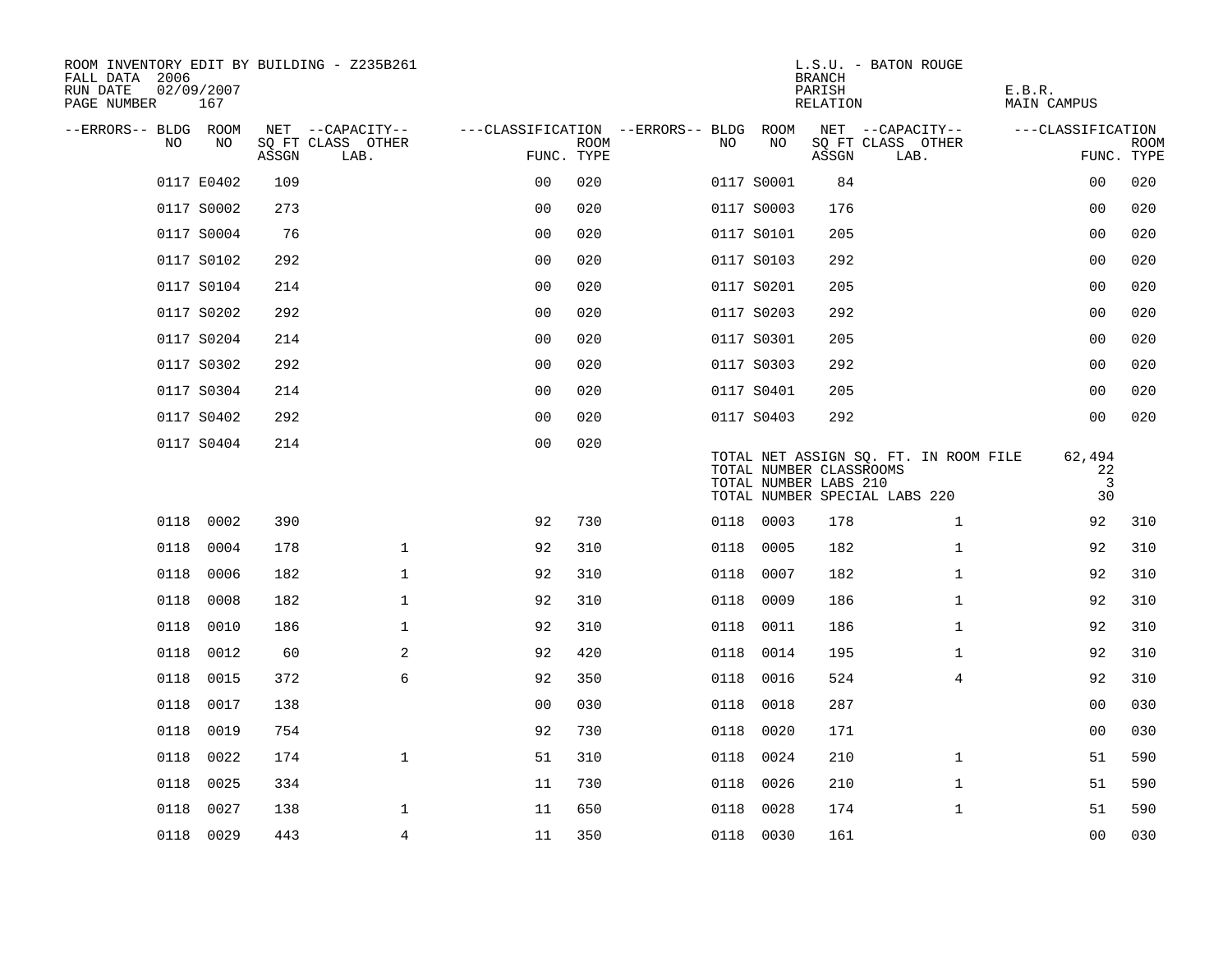| ROOM INVENTORY EDIT BY BUILDING - Z235B261<br>FALL DATA 2006<br>RUN DATE<br>PAGE NUMBER | 02/09/2007<br>168 |       |                           |                |             |                                   |           | <b>BRANCH</b><br>PARISH<br><b>RELATION</b> | L.S.U. - BATON ROUGE      | E.B.R.<br><b>MAIN CAMPUS</b> |             |
|-----------------------------------------------------------------------------------------|-------------------|-------|---------------------------|----------------|-------------|-----------------------------------|-----------|--------------------------------------------|---------------------------|------------------------------|-------------|
| --ERRORS-- BLDG ROOM                                                                    |                   |       | NET --CAPACITY--          |                |             | ---CLASSIFICATION --ERRORS-- BLDG | ROOM      |                                            | NET --CAPACITY--          | ---CLASSIFICATION            |             |
| NO                                                                                      | NO                | ASSGN | SQ FT CLASS OTHER<br>LAB. | FUNC. TYPE     | <b>ROOM</b> | NO                                | NO        | ASSGN                                      | SQ FT CLASS OTHER<br>LAB. | FUNC. TYPE                   | <b>ROOM</b> |
| 0118                                                                                    | 0031              | 137   | $\mathbf 1$               | 11             | 540         | 0118                              | 0031A     | 30                                         |                           | 11                           | 730         |
| 0118                                                                                    | 0032              | 149   | 2                         | 0 <sub>0</sub> | 030         | 0118                              | 0033      | 195                                        | $\mathbf{1}$              | 11                           | 880         |
| 0118                                                                                    | 0034              | 186   | 2                         | 11             | 310         | 0118                              | 0034A     | 18                                         |                           | 11                           | 730         |
| 0118                                                                                    | 0034B             | 18    |                           | 11             | 730         | 0118                              | 0035      | 84                                         |                           | 51                           | 590         |
| 0118                                                                                    | 0037              | 181   | $\mathbf{1}$              | 11             | 310         | 0118                              | 0038      | 172                                        | $\mathbf{1}$              | 11                           | 540         |
| 0118                                                                                    | 0039              | 182   | $\mathbf{1}$              | 11             | 310         | 0118                              | 0040      | 179                                        | $\mathbf{1}$              | 11                           | 540         |
| 0118                                                                                    | 0041              | 186   | $\mathbf{1}$              | 11             | 540         | 0118                              | 0042      | 184                                        | $\mathbf{1}$              | 11                           | 540         |
| 0118                                                                                    | 0043              | 184   | $\mathbf{1}$              | 11             | 540         | 0118                              | 0044      | 178                                        | $\mathbf{1}$              | 11                           | 540         |
| 0118                                                                                    | 0045              | 179   | $\mathbf{1}$              | 11             | 540         | 0118                              | 0046      | 187                                        | $\mathbf{1}$              | 11                           | 540         |
| 0118                                                                                    | 0050              | 900   |                           | 11             | 935         | 0118                              | 0101      | 195                                        | $\mathbf{1}$              | 51                           | 310         |
| 0118                                                                                    | 0102              | 186   | 2                         | 51             | 310         | 0118                              | 0103      | 108                                        |                           | 0 <sub>0</sub>               | 020         |
| 0118                                                                                    | 0104              | 186   | 2                         | 51             | 310         | 0118                              | 0105      | 178                                        | 2                         | 51                           | 310         |
| 0118                                                                                    | 0106              | 140   | 7                         | 0 <sub>0</sub> | 030         | 0118                              | 0107      | 182                                        | 2                         | 51                           | 310         |
| 0118                                                                                    | 0108              | 182   |                           | 51             | 730         | 0118                              | 0109      | 182                                        | $\mathbf{1}$              | 51                           | 310         |
| 0118                                                                                    | 0110              | 186   | $\mathbf{1}$              | 51             | 310         | 0118                              | 0111      | 186                                        | $\mathbf{1}$              | 51                           | 310         |
| 0118                                                                                    | 0111A             | 186   | $\mathbf 1$               | 51             | 310         | 0118                              | 0112      | 186                                        | $\mathbf{1}$              | 51                           | 310         |
| 0118                                                                                    | 0113              | 186   | 2                         | 51             | 310         | 0118                              | 0114      | 194                                        | 2                         | 51                           | 310         |
| 0118                                                                                    | 0115              | 195   | 3                         | 51             | 310         | 0118                              | 0115A     | 164                                        | $\mathbf{1}$              | 51                           | 310         |
| 0118                                                                                    | 0116              | 128   | $\mathbf{1}$              | 51             | 310         |                                   | 0118 0117 | 291                                        | 2                         | 51                           | 310         |
| 0118                                                                                    | 0118              | 136   |                           | 51             | 315         | 0118                              | 0119      | 196                                        | 2                         | 00                           | 030         |
| 0118                                                                                    | 0120              | 163   | 2                         | 51             | 310         | 0118                              | 0121      | 159                                        | $\mathbf{1}$              | 51                           | 310         |
| 0118                                                                                    | 0122              | 341   | 2                         | 51             | 310         | 0118                              | 0123      | 171                                        | 2                         | 51                           | 310         |
| 0118                                                                                    | 0124              | 341   | 12                        | 51             | 350         | 0118                              | 0125      | 163                                        | 2                         | 51                           | 315         |
| 0118                                                                                    | 0126              | 136   | 2                         | 51             | 315         | 0118                              | 0127      | 193                                        | 10                        | 00                           | 030         |
| 0118                                                                                    | 0128              | 287   | 2                         | 51             | 310         | 0118                              | 0129      | 308                                        | 3                         | 51                           | 310         |
|                                                                                         | 0118 0129A        | 35    |                           | 51             | 730         |                                   | 0118 0130 | 102                                        | $\mathbf{1}$              | 51                           | 630         |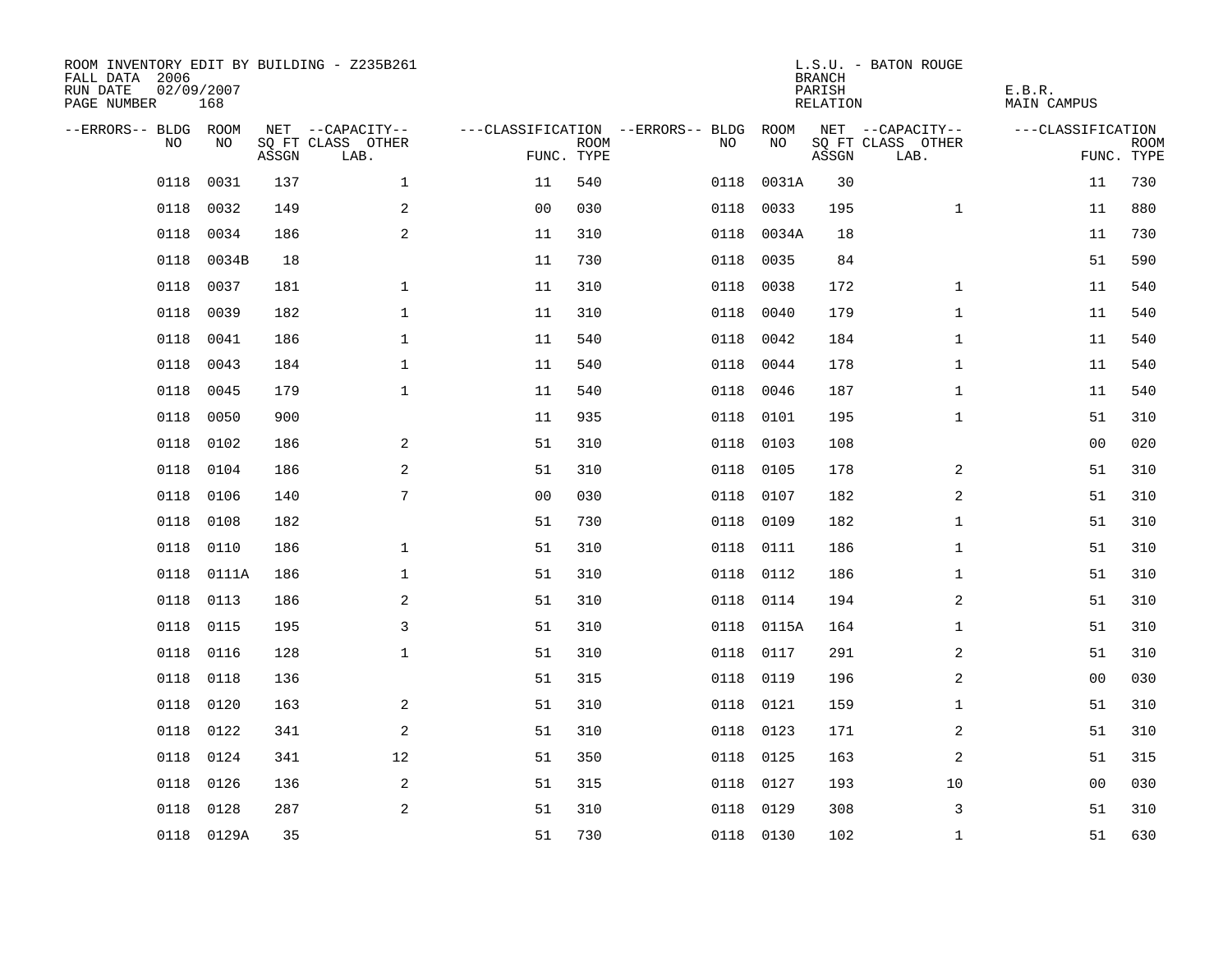| ROOM INVENTORY EDIT BY BUILDING - Z235B261<br>FALL DATA 2006<br>RUN DATE<br>PAGE NUMBER | 02/09/2007<br>169 |              |                           |                |                           |                                        |           | <b>BRANCH</b><br>PARISH<br><b>RELATION</b> | L.S.U. - BATON ROUGE      | E.B.R.<br><b>MAIN CAMPUS</b> |                           |
|-----------------------------------------------------------------------------------------|-------------------|--------------|---------------------------|----------------|---------------------------|----------------------------------------|-----------|--------------------------------------------|---------------------------|------------------------------|---------------------------|
| --ERRORS-- BLDG ROOM                                                                    |                   |              | NET --CAPACITY--          |                |                           | ---CLASSIFICATION --ERRORS-- BLDG ROOM |           |                                            | NET --CAPACITY--          | ---CLASSIFICATION            |                           |
| NO                                                                                      | NO                | ASSGN        | SQ FT CLASS OTHER<br>LAB. |                | <b>ROOM</b><br>FUNC. TYPE | NO                                     | NO        | ASSGN                                      | SQ FT CLASS OTHER<br>LAB. |                              | <b>ROOM</b><br>FUNC. TYPE |
| 0118                                                                                    | 0131              | 178          | $\mathbf 1$               | 51             | 310                       | 0118                                   | 0132      | 186                                        | 2                         | 51                           | 310                       |
| 0118                                                                                    | 0133              | 186          | $\mathbf 1$               | 51             | 350                       |                                        | 0118 0134 | 144                                        | 2                         | 51                           | 310                       |
| 0118                                                                                    | 0134A             | 18           | $\mathbf 1$               | 51             | 310                       | 0118                                   | 0135      | 186                                        | 2                         | 51                           | 310                       |
| 0118                                                                                    | 0136              | 178          | 2                         | 0 <sub>0</sub> | 010                       | 0118                                   | 0137      | 368                                        | 2                         | 51                           | 310                       |
| 0118                                                                                    | 0138              | 136          | 2                         | 0 <sub>0</sub> | 030                       | 0118                                   | 0139      | 178                                        | $\mathbf{1}$              | 51                           | 310                       |
| 0118                                                                                    | 0140              | 176          | 2                         | 51             | 310                       | 0118                                   | 0201      | 199                                        | $\mathbf{1}$              | 45                           | 730                       |
| 0118                                                                                    | 0202              | 181          | $\mathbf{1}$              | 45             | 730                       | 0118                                   | 0204      | 185                                        | $\mathbf{1}$              | 11                           | 310                       |
| 0118                                                                                    | 0205              | 182          | $\mathbf{1}$              | 11             | 310                       | 0118                                   | 0206      | 137                                        | $\overline{4}$            | 0 <sub>0</sub>               | 030                       |
| 0118                                                                                    | 0207              | 183          | $\mathbf{1}$              | 11             | 310                       | 0118                                   | 0208      | 172                                        |                           | 11                           | 730                       |
| 0118                                                                                    | 0209              | 183          | $\mathbf 1$               | 11             | 310                       | 0118                                   | 0210      | 184                                        | $\mathbf{1}$              | 65                           | 310                       |
| 0118                                                                                    | 0211              | 184          | $\mathbf{1}$              | 11             | 310                       | 0118                                   | 0213      | 183                                        | $\mathbf{1}$              | 44                           | 310                       |
| 0118                                                                                    | 0214              | 192          | $\mathbf{1}$              | 46             | 310                       | 0118                                   | 0215      | 182                                        | $\mathbf{1}$              | 46                           | 310                       |
| 0118                                                                                    | 0216              | 195          | $\mathbf 1$               | 45             | 310                       | 0118                                   | 0218      | 302                                        | 6                         | 46                           | 350                       |
| 0118                                                                                    | 0220              | 277          | $\mathbf 1$               | 46             | 310                       | 0118                                   | 0222      | 41                                         | $\mathbf{1}$              | 74                           | 710                       |
| 0118                                                                                    | 0223              | 384          |                           | 0 <sub>0</sub> | 030                       | 0118                                   | 0224      | 75                                         | $\mathbf{1}$              | 11                           | 315                       |
| 0118                                                                                    | 0225              | 162          | 4                         | 0 <sub>0</sub> | 030                       | 0118                                   | 0226      | 180                                        | $\mathbf{1}$              | 53                           | 310                       |
| 0118                                                                                    | 0227              | 167          | $\mathbf 1$               | 11             | 310                       | 0118                                   | 0228      | 298                                        | $\mathbf{1}$              | 41                           | 310                       |
| 0118                                                                                    | 0229              | 204          | $\mathbf{1}$              | 53             | 310                       | 0118                                   | 0230      | 188                                        | $\mathbf{1}$              | 11                           | 310                       |
| 0118                                                                                    | 0231              | 202          | $\mathbf{1}$              | 46             | 310                       |                                        | 0118 0232 | 296                                        | 3                         | 21                           | 310                       |
| 0118                                                                                    | 0233              | 180          | $\mathbf 1$               | 62             | 310                       | 0118                                   | 0234      | 180                                        | $\mathbf{1}$              | 64                           | 310                       |
| 0118                                                                                    | 0235              | 165          | 4                         | 0 <sub>0</sub> | 030                       | 0118                                   | 0237      | 401                                        |                           | 00                           | 030                       |
| 0118                                                                                    | 0238              | 82           | $\mathbf 1$               | 11             | 630                       | 0118                                   | 0239      | 177                                        | $\mathbf{1}$              | 11                           | 310                       |
| 0118                                                                                    | 0240              | 41           | $\mathbf{1}$              | 74             | 710                       | 0118                                   | 0241      | 1                                          |                           | 81                           | 081                       |
| 0118                                                                                    | 0242              | $\mathbf 1$  |                           | 81             | 081                       | 0118                                   | 0244      | 1056                                       | 40                        | 41                           | 410                       |
| 0118                                                                                    | 0246              | $\mathbf 1$  |                           | 81             | 081                       | 0118                                   | 0247      | $\mathbf{1}$                               |                           | 81                           | 081                       |
|                                                                                         | 0118 0248         | $\mathbf{1}$ |                           | 81             | 081                       |                                        | 0118 0249 | $\mathbf{1}$                               |                           | 81                           | 081                       |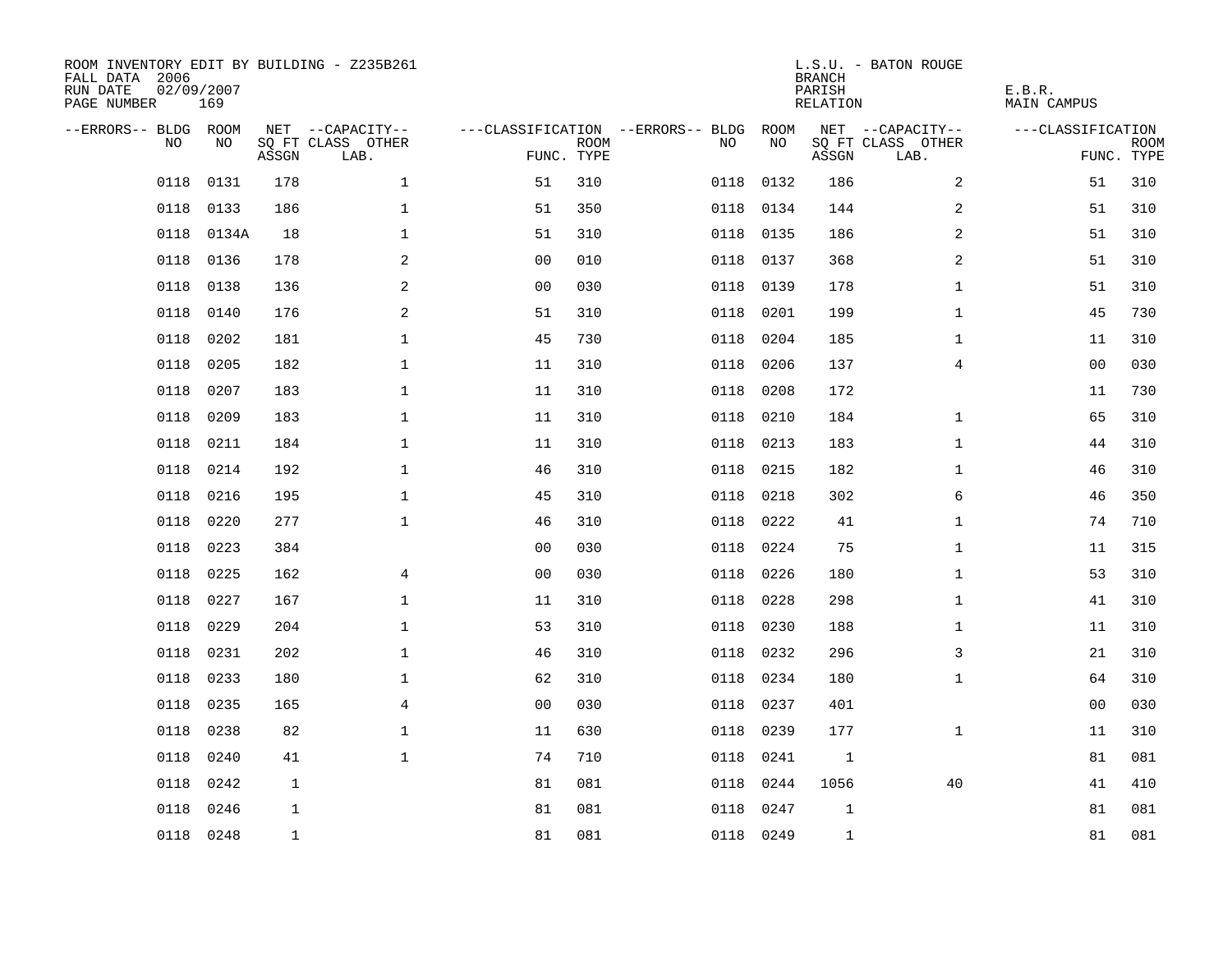| ROOM INVENTORY EDIT BY BUILDING - Z235B261<br>FALL DATA 2006<br>RUN DATE<br>PAGE NUMBER | 02/09/2007<br>170 |       |                           |                |             |                                   |           | <b>BRANCH</b><br>PARISH<br>RELATION | L.S.U. - BATON ROUGE      | E.B.R.<br><b>MAIN CAMPUS</b> |                           |
|-----------------------------------------------------------------------------------------|-------------------|-------|---------------------------|----------------|-------------|-----------------------------------|-----------|-------------------------------------|---------------------------|------------------------------|---------------------------|
| --ERRORS-- BLDG ROOM                                                                    |                   |       | NET --CAPACITY--          |                |             | ---CLASSIFICATION --ERRORS-- BLDG | ROOM      |                                     | NET --CAPACITY--          | ---CLASSIFICATION            |                           |
| N <sub>O</sub>                                                                          | NO.               | ASSGN | SO FT CLASS OTHER<br>LAB. | FUNC. TYPE     | <b>ROOM</b> | NO.                               | NO        | ASSGN                               | SQ FT CLASS OTHER<br>LAB. |                              | <b>ROOM</b><br>FUNC. TYPE |
| 0118                                                                                    | 0250              | 1     |                           | 81             | 081         | 0118                              | 0251      | 1                                   |                           | 81                           | 081                       |
| 0118                                                                                    | 0255              | 1095  | $\overline{4}$            | 22             | 310         | 0118                              | 0255A     | 178                                 | $\mathbf{1}$              | 22                           | 310                       |
| 0118                                                                                    | 0255B             | 185   | $\mathbf{1}$              | 22             | 310         | 0118                              | 0255C     | 142                                 | $\mathbf{1}$              | 22                           | 310                       |
| 0118                                                                                    | 0255D             | 207   | $\mathbf{1}$              | 22             | 310         | 0118                              | 0255E     | 187                                 | $\mathbf{1}$              | 22                           | 310                       |
| 0118                                                                                    | 0257              | 270   | $\mathbf 1$               | 22             | 310         | 0118                              | 0257A     | 212                                 | $\mathbf{1}$              | 22                           | 310                       |
| 0118                                                                                    | 0257B             | 185   | $\mathbf 1$               | 22             | 310         | 0118                              | 0301      | 165                                 |                           | 0 <sub>0</sub>               | 020                       |
| 0118                                                                                    | 0302              | 186   | $\mathbf 1$               | 11             | 310         | 0118                              | 0302A     | 195                                 | $\mathbf{1}$              | 11                           | 310                       |
| 0118                                                                                    | 0304              | 186   | $\mathbf 1$               | 11             | 310         | 0118                              | 0305      | 186                                 | $\mathbf{1}$              | 11                           | 310                       |
| 0118                                                                                    | 0306              | 140   | 2                         | 0 <sub>0</sub> | 030         | 0118                              | 0308      | 186                                 | $\overline{a}$            | 0 <sub>0</sub>               | 030                       |
| 0118                                                                                    | 0309              | 364   | $\mathbf 1$               | 11             | 310         |                                   | 0118 0310 | 186                                 | $\mathbf{1}$              | 11                           | 310                       |
| 0118                                                                                    | 0311              | 186   | $\mathbf 1$               | 11             | 310         | 0118                              | 0313      | 186                                 | $\mathbf{1}$              | 11                           | 310                       |
| 0118                                                                                    | 0314              | 186   | $\mathbf 1$               | 11             | 310         |                                   | 0118 0315 | 186                                 | $\mathbf{1}$              | 11                           | 310                       |
| 0118                                                                                    | 0316              | 195   | $\mathbf{1}$              | 11             | 310         | 0118                              | 0318      | 294                                 | 3                         | 11                           | 310                       |
| 0118                                                                                    | 0320              | 287   | 2                         | 11             | 310         | 0118                              | 0322      | 126                                 | 2                         | 11                           | 650                       |
| 0118                                                                                    | 0323              | 419   |                           | 00             | 030         | 0118                              | 0324      | 178                                 | 3                         | 11                           | 310                       |
| 0118                                                                                    | 0325              | 163   | 2                         | 0 <sub>0</sub> | 030         | 0118                              | 0327      | 162                                 | $\mathbf{1}$              | 11                           | 310                       |
| 0118                                                                                    | 0328              | 294   | 3                         | 11             | 310         | 0118                              | 0330      | 186                                 | $\mathbf{1}$              | 11                           | 310                       |
| 0118                                                                                    | 0331              | 403   | 2                         | 11             | 350         | 0118                              | 0332      | 295                                 | $\mathbf{1}$              | 11                           | 310                       |
| 0118                                                                                    | 0333              | 178   | $\mathbf 1$               | 11             | 310         | 0118                              | 0334      | 178                                 | $\mathbf{1}$              | 11                           | 310                       |
| 0118                                                                                    | 0335              | 163   | 2                         | 0 <sub>0</sub> | 030         | 0118                              | 0337      | 419                                 |                           | 0 <sub>0</sub>               | 030                       |
| 0118                                                                                    | 0338              | 888   | 30                        | 11             | 680         |                                   | 0118 0339 | 173                                 | $\mathbf{1}$              | 11                           | 310                       |
| 0118                                                                                    | 0340              | 173   | $\mathbf 1$               | 11             | 310         | 0118                              | 0342      | 372                                 | $\mathbf{1}$              | 11                           | 310                       |
| 0118                                                                                    | 0343              | 186   | 6                         | 11             | 550         | 0118                              | 0346      | 180                                 | $\mathbf{1}$              | 11                           | 310                       |
| 0118                                                                                    | 0347              | 194   | 2                         | 0 <sub>0</sub> | 030         | 0118                              | 0349      | 139                                 | 2                         | 00                           | 030                       |
| 0118                                                                                    | 0350              | 180   | $\mathbf 1$               | 11             | 310         | 0118                              | 0351      | 186                                 | $\mathbf{1}$              | 11                           | 310                       |
|                                                                                         | 0118 0352         | 173   | $\mathbf{1}$              | 11             | 310         |                                   | 0118 0353 | 681                                 | $\mathbf{1}$              | 11                           | 310                       |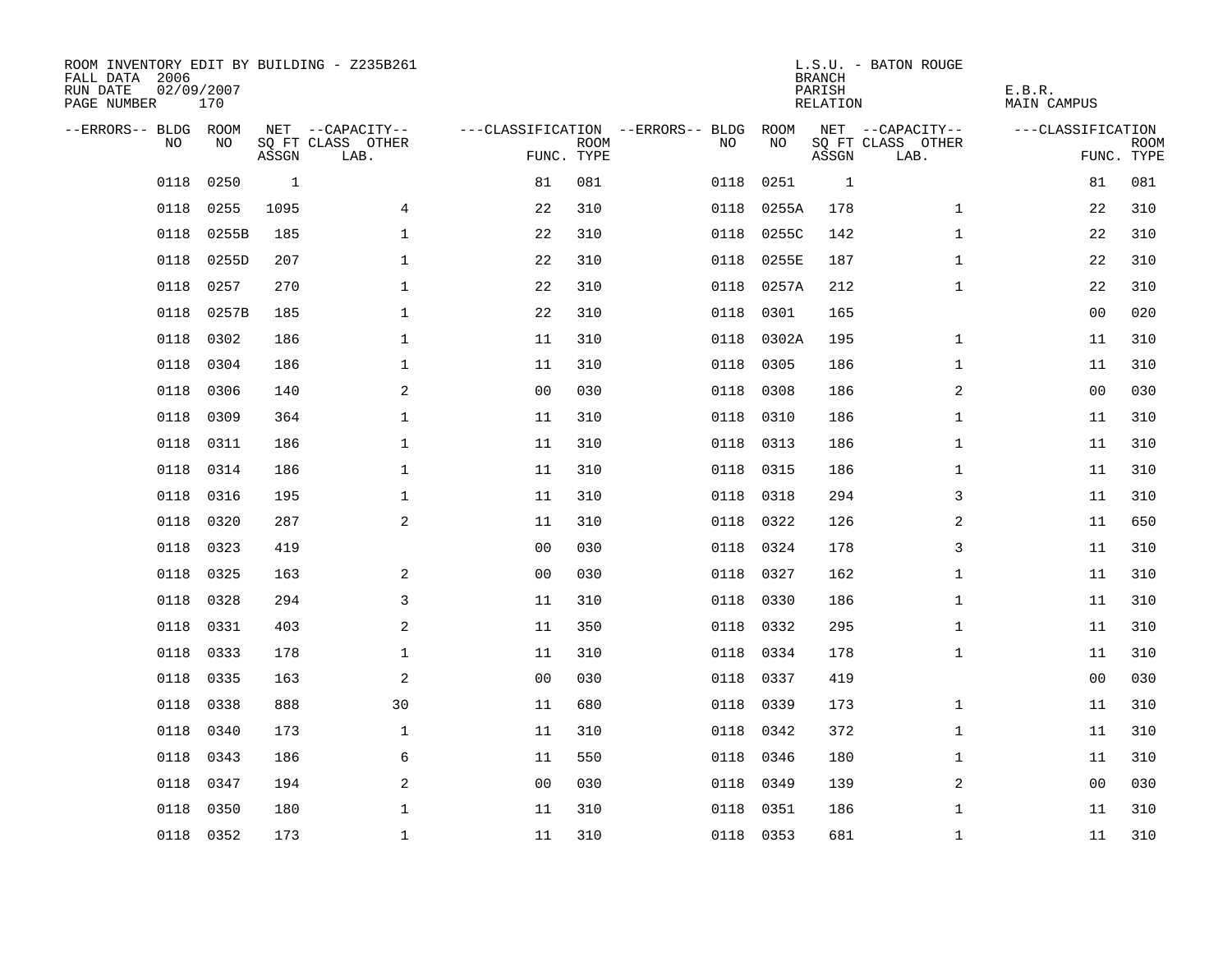| ROOM INVENTORY EDIT BY BUILDING - Z235B261<br>FALL DATA 2006<br>RUN DATE<br>PAGE NUMBER | 02/09/2007<br>171 |              |                           |                |             |                                   |            | <b>BRANCH</b><br>PARISH<br>RELATION | L.S.U. - BATON ROUGE      | E.B.R.<br><b>MAIN CAMPUS</b> |                           |
|-----------------------------------------------------------------------------------------|-------------------|--------------|---------------------------|----------------|-------------|-----------------------------------|------------|-------------------------------------|---------------------------|------------------------------|---------------------------|
| --ERRORS-- BLDG ROOM                                                                    |                   |              | NET --CAPACITY--          |                |             | ---CLASSIFICATION --ERRORS-- BLDG | ROOM       |                                     | NET --CAPACITY--          | ---CLASSIFICATION            |                           |
| NO.                                                                                     | NO.               | ASSGN        | SO FT CLASS OTHER<br>LAB. | FUNC. TYPE     | <b>ROOM</b> | NO.                               | NO         | ASSGN                               | SQ FT CLASS OTHER<br>LAB. |                              | <b>ROOM</b><br>FUNC. TYPE |
| 0118                                                                                    | 0401              | 106          | $\overline{a}$            | 22             | 315         | 0118                              | 0402       | 180                                 | $\overline{a}$            | 22                           | 310                       |
| 0118                                                                                    | 0402A             | 202          |                           | 22             | 730         | 0118                              | 0404       | 186                                 | $\mathbf{1}$              | 22                           | 310                       |
| 0118                                                                                    | 0405              | 180          | $\mathbf{1}$              | 22             | 310         | 0118                              | 0406       | 145                                 | 2                         | 0 <sub>0</sub>               | 030                       |
| 0118                                                                                    | 0408              | 160          | 2                         | 0 <sub>0</sub> | 030         |                                   | 0118 0409  | 365                                 | 2                         | 22                           | 310                       |
| 0118                                                                                    | 0410              | 185          | 2                         | 22             | 310         |                                   | 0118 0411  | 185                                 | 2                         | 22                           | 310                       |
| 0118                                                                                    | 0413              | 180          | 2                         | 22             | 310         |                                   | 0118 0414  | 192                                 | 2                         | 22                           | 310                       |
| 0118                                                                                    | 0415              | 180          | $\overline{a}$            | 22             | 310         |                                   | 0118 0416  | 198                                 |                           | 22                           | 710                       |
| 0118                                                                                    | 0418              | 307          | 3                         | 22             | 310         |                                   | 0118 0420  | 287                                 | 2                         | 22                           | 310                       |
| 0118                                                                                    | 0422              | 118          | 2                         | 22             | 630         | 0118                              | 0423       | 432                                 | 2                         | 0 <sub>0</sub>               | 030                       |
| 0118                                                                                    | 0424              | 179          | $\mathbf{3}$              | 22             | 315         |                                   | 0118 0425  | 164                                 | $\overline{a}$            | 00                           | 030                       |
| 0118                                                                                    | 0427              | 170          | 2                         | 22             | 310         | 0118                              | 0428       | 296                                 | 3                         | 22                           | 590                       |
| 0118                                                                                    | 0430              | 192          | 2                         | 22             | 310         |                                   | 0118 0431  | 414                                 |                           | 22                           | 350                       |
| 0118                                                                                    | 0432              | 300          | 3                         | 22             | 310         | 0118                              | 0433       | 182                                 | $\mathbf{1}$              | 22                           | 310                       |
| 0118                                                                                    | 0434              | 185          | 3                         | 22             | 310         |                                   | 0118 0435  | 167                                 | $\overline{a}$            | 00                           | 030                       |
| 0118                                                                                    | 0437              | 432          | 2                         | 00             | 030         | 0118                              | 0438       | 980                                 | 2                         | 22                           | 310                       |
| 0118                                                                                    | 0439              | 182          | 2                         | 22             | 310         | 0118                              | 0440       | 1                                   |                           | 81                           | 081                       |
| 0118                                                                                    | 0442              | 182          | 2                         | 22             | 310         | 0118                              | 0444       | 184                                 | 2                         | 22                           | 310                       |
| 0118                                                                                    | 0446              | $\mathbf{1}$ |                           | 81             | 081         | 0118                              | 0447       | $\mathbf{1}$                        |                           | 81                           | 081                       |
| 0118                                                                                    | 0449              | $\mathbf{1}$ |                           | 81             | 081         |                                   | 0118 0450  | $\mathbf{1}$                        |                           | 81                           | 081                       |
| 0118                                                                                    | 0451              | $\mathbf{1}$ |                           | 81             | 081         |                                   | 0118 0451A | 1                                   |                           | 81                           | 081                       |
| 0118                                                                                    | 0455              | 1270         | 25                        | 22             | 310         |                                   | 0118 0455A | 411                                 | $\mathbf{1}$              | 22                           | 310                       |
| 0118                                                                                    | 0455B             | 137          | 8                         | 22             | 310         |                                   | 0118 0457  | 270                                 | 6                         | 22                           | 310                       |
|                                                                                         | 0118 0457A        | 169          | $\mathbf{1}$              | 22             | 310         |                                   | 0118 C0001 | 2384                                |                           | 00                           | 020                       |
|                                                                                         | 0118 C0100        | 1708         |                           | 0 <sub>0</sub> | 020         |                                   | 0118 C0201 | 512                                 |                           | 00                           | 020                       |
|                                                                                         | 0118 C0202        | 1200         |                           | 0 <sub>0</sub> | 020         |                                   | 0118 C0203 | 324                                 |                           | 00                           | 020                       |
|                                                                                         | 0118 C0204        | 65           |                           | 0 <sub>0</sub> | 020         |                                   | 0118 C0300 | 1042                                |                           | 0 <sub>0</sub>               | 020                       |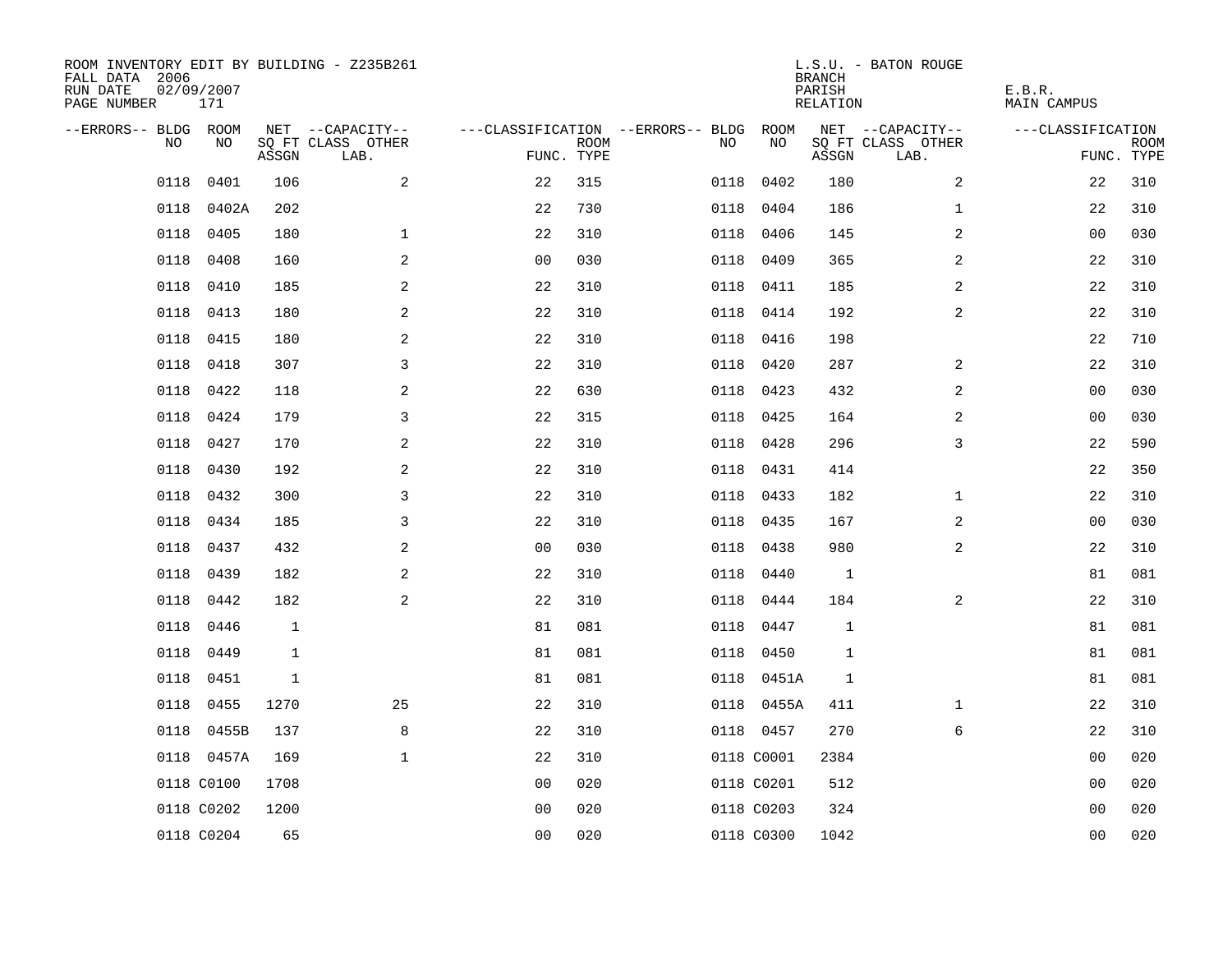| ROOM INVENTORY EDIT BY BUILDING - Z235B261<br>FALL DATA 2006<br>RUN DATE<br>PAGE NUMBER | 02/09/2007<br>172 |       |                           |                                        |             |      |                                                  | <b>BRANCH</b><br>PARISH<br>RELATION | L.S.U. - BATON ROUGE                                                   | E.B.R.<br>MAIN CAMPUS |                           |
|-----------------------------------------------------------------------------------------|-------------------|-------|---------------------------|----------------------------------------|-------------|------|--------------------------------------------------|-------------------------------------|------------------------------------------------------------------------|-----------------------|---------------------------|
| --ERRORS-- BLDG ROOM                                                                    |                   |       | NET --CAPACITY--          | ---CLASSIFICATION --ERRORS-- BLDG ROOM |             |      |                                                  |                                     | NET --CAPACITY--                                                       | ---CLASSIFICATION     |                           |
| NO                                                                                      | NO                | ASSGN | SQ FT CLASS OTHER<br>LAB. | FUNC. TYPE                             | <b>ROOM</b> | NO.  | NO                                               | ASSGN                               | SQ FT CLASS OTHER<br>LAB.                                              |                       | <b>ROOM</b><br>FUNC. TYPE |
|                                                                                         | 0118 C0300A       | 102   |                           | 0 <sub>0</sub>                         | 020         |      | 0118 C0300B                                      | 82                                  |                                                                        | 00                    | 020                       |
|                                                                                         | 0118 C0301        | 326   |                           | 0 <sub>0</sub>                         | 020         |      | 0118 C0301A                                      | 98                                  |                                                                        | 00                    | 020                       |
|                                                                                         | 0118 C0302        | 366   |                           | 0 <sub>0</sub>                         | 020         |      | 0118 C0302A                                      | 90                                  |                                                                        | 0 <sub>0</sub>        | 020                       |
|                                                                                         | 0118 C0400        | 2384  |                           | 0 <sub>0</sub>                         | 020         |      | 0118 E0001                                       | 44                                  |                                                                        | 00                    | 020                       |
|                                                                                         | 0118 E0100        | 44    |                           | 0 <sub>0</sub>                         | 020         |      | 0118 E0201                                       | 49                                  |                                                                        | 0 <sub>0</sub>        | 020                       |
|                                                                                         | 0118 E0300        | 49    |                           | 0 <sub>0</sub>                         | 020         |      | 0118 E0400                                       | 44                                  |                                                                        | 0 <sub>0</sub>        | 020                       |
|                                                                                         | 0118 L0100        | 568   | 6                         | 51                                     | 650         |      | 0118 S0001                                       | 208                                 |                                                                        | 00                    | 020                       |
|                                                                                         | 0118 S0002        | 165   |                           | 0 <sub>0</sub>                         | 020         |      | 0118 S0003                                       | 217                                 |                                                                        | 0 <sub>0</sub>        | 020                       |
|                                                                                         | 0118 S0004        | 217   |                           | 0 <sub>0</sub>                         | 020         |      | 0118 S0101                                       | 256                                 |                                                                        | 0 <sub>0</sub>        | 020                       |
|                                                                                         | 0118 S0102        | 217   |                           | 0 <sub>0</sub>                         | 020         |      | 0118 S0103                                       | 217                                 |                                                                        | 0 <sub>0</sub>        | 020                       |
|                                                                                         | 0118 S0104        | 184   |                           | 0 <sub>0</sub>                         | 020         |      | 0118 S0201                                       | 270                                 |                                                                        | 0 <sub>0</sub>        | 020                       |
|                                                                                         | 0118 S0202        | 280   |                           | 0 <sub>0</sub>                         | 020         |      | 0118 S0203                                       | 295                                 |                                                                        | 0 <sub>0</sub>        | 020                       |
|                                                                                         | 0118 S0204        | 254   |                           | 0 <sub>0</sub>                         | 020         |      | 0118 S03001                                      | 198                                 |                                                                        | 0 <sub>0</sub>        | 020                       |
|                                                                                         | 0118 S03002       | 161   |                           | 0 <sub>0</sub>                         | 020         |      | 0118 S03003                                      | 197                                 |                                                                        | 00                    | 020                       |
|                                                                                         | 0118 S03004       | 198   |                           | 0 <sub>0</sub>                         | 020         |      | 0118 S0401                                       | 256                                 |                                                                        | 0 <sub>0</sub>        | 020                       |
|                                                                                         | 0118 S0402        | 217   |                           | 0 <sub>0</sub>                         | 020         |      | 0118 S0403                                       | 217                                 |                                                                        | 0 <sub>0</sub>        | 020                       |
|                                                                                         | 0118 S0404        | 184   |                           | 0 <sub>0</sub>                         | 020         |      | TOTAL NUMBER CLASSROOMS<br>TOTAL NUMBER LABS 210 |                                     | TOTAL NET ASSIGN SQ. FT. IN ROOM FILE<br>TOTAL NUMBER SPECIAL LABS 220 | 42,519                |                           |
| 0119                                                                                    | 0100              | 654   | $\overline{a}$            | 22                                     | 310         |      | 0119 0100A                                       | 45                                  | 2                                                                      | 22                    | 650                       |
| 0119                                                                                    | 0100B             | 118   | $\mathbf{1}$              | 22                                     | 310         |      | 0119 0100C                                       | 165                                 |                                                                        | 22                    | 315                       |
| 0119                                                                                    | 0101              | 129   | $\mathbf 1$               | 22                                     | 310         | 0119 | 0103                                             | 93                                  | $\mathbf{1}$                                                           | 22                    | 310                       |
| 0119                                                                                    | 0104              | 19    | $\mathbf{1}$              | 0 <sub>0</sub>                         | 030         | 0119 | 0105                                             | 154                                 | $\mathbf{1}$                                                           | 22                    | 310                       |
| 0119                                                                                    | 0106              | 16    | $\mathbf 1$               | 0 <sub>0</sub>                         | 030         | 0119 | 0108                                             | 15                                  |                                                                        | 0 <sub>0</sub>        | 010                       |
| 0119                                                                                    | 0109              | 216   | $\mathbf 1$               | 22                                     | 310         | 0119 | 0110                                             | 28                                  |                                                                        | 00                    | 030                       |
|                                                                                         | 0119 0112         | 456   | 30                        | 22                                     | 350         |      | 0119 0114                                        | 84                                  |                                                                        | 00                    | 020                       |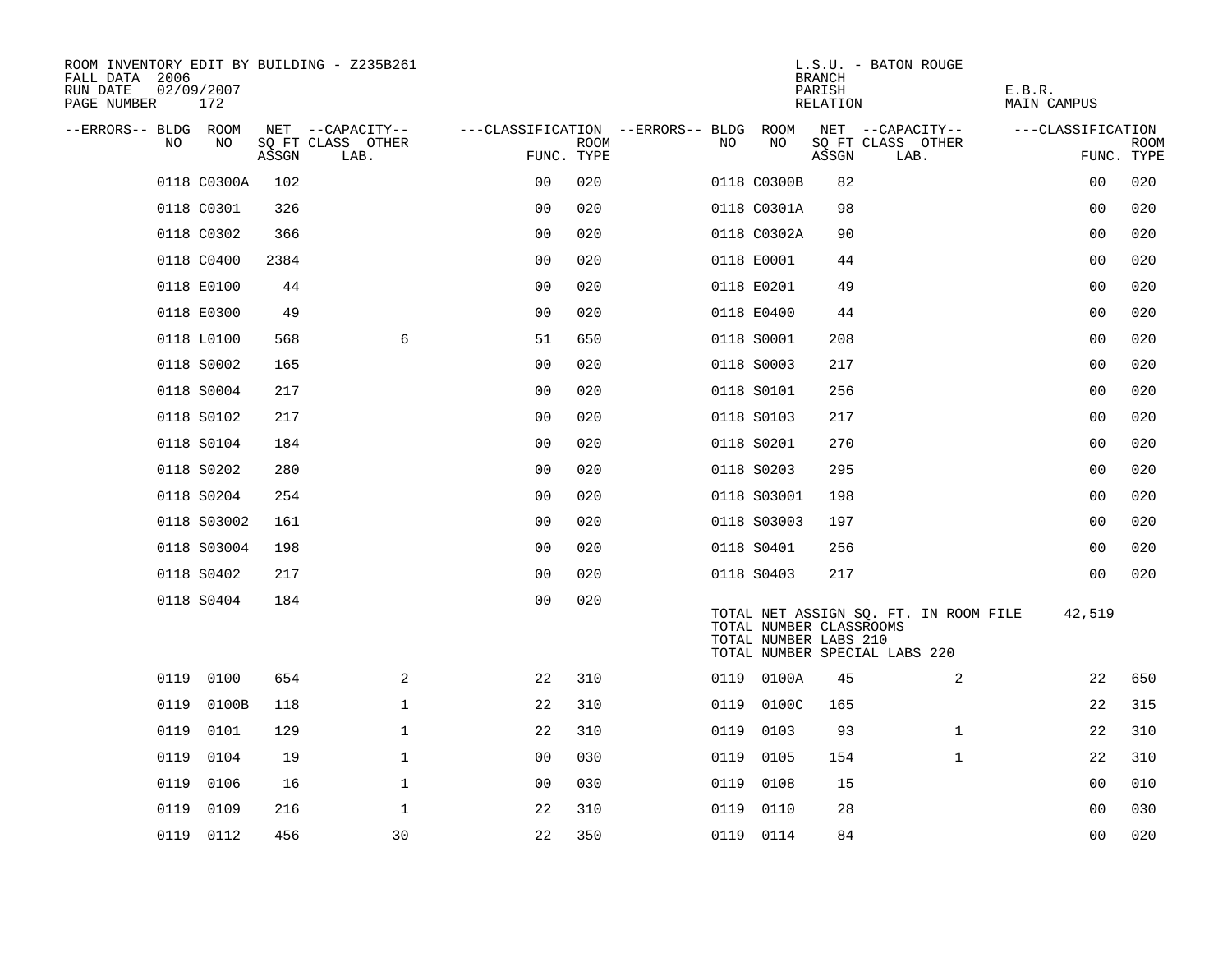| ROOM INVENTORY EDIT BY BUILDING - Z235B261<br>FALL DATA 2006<br>RUN DATE<br>PAGE NUMBER | 02/09/2007<br>173 |       |                                               |                                                         |                           |   |           |                                                                                                | L.S.U. - BATON ROUGE<br><b>BRANCH</b><br>PARISH<br>RELATION |      |                                                       | E.B.R. | <b>MAIN CAMPUS</b> |                           |
|-----------------------------------------------------------------------------------------|-------------------|-------|-----------------------------------------------|---------------------------------------------------------|---------------------------|---|-----------|------------------------------------------------------------------------------------------------|-------------------------------------------------------------|------|-------------------------------------------------------|--------|--------------------|---------------------------|
| --ERRORS-- BLDG ROOM<br>NO                                                              | NO                | ASSGN | NET --CAPACITY--<br>SQ FT CLASS OTHER<br>LAB. | ---CLASSIFICATION --ERRORS-- BLDG ROOM NET --CAPACITY-- | <b>ROOM</b><br>FUNC. TYPE |   | NO        | NO                                                                                             | ASSGN                                                       | LAB. | SQ FT CLASS OTHER                                     |        | ---CLASSIFICATION  | <b>ROOM</b><br>FUNC. TYPE |
|                                                                                         | 0119 0120         | 233   |                                               | 22                                                      | 315                       |   |           | TOTAL NUMBER CLASSROOMS<br>TOTAL NUMBER LABS 210                                               |                                                             |      | TOTAL NET ASSIGN SQ. FT. IN ROOM FILE                 |        | 2,263              |                           |
|                                                                                         |                   |       |                                               |                                                         |                           |   |           | TOTAL NUMBER SPECIAL LABS 220                                                                  |                                                             |      |                                                       |        |                    |                           |
|                                                                                         | 0120 0001         | 1548  |                                               | 73                                                      | 720                       |   |           | 0120 0101                                                                                      | 62                                                          |      | $\mathbf{1}$                                          |        | 00                 | 030                       |
|                                                                                         | 0120 0102         | 1183  |                                               | 73                                                      | 720                       |   |           | 0120 0103<br>TOTAL NUMBER CLASSROOMS<br>TOTAL NUMBER LABS 210<br>TOTAL NUMBER SPECIAL LABS 220 | 303                                                         |      | $\mathbf{1}$<br>TOTAL NET ASSIGN SQ. FT. IN ROOM FILE |        | 73<br>3,034        | 310                       |
|                                                                                         | 0121 0102         | 45    |                                               | 0 <sup>0</sup>                                          | 020                       |   |           | 0121 0102A                                                                                     | 321                                                         |      | $\mathbf{1}$                                          |        | 22                 | 310                       |
|                                                                                         | 0121 0102B        | 418   | $\mathbf{1}$                                  | 22                                                      | 310                       |   | 0121 0104 |                                                                                                | 141                                                         |      | 2                                                     |        | 22                 | 310                       |
|                                                                                         | 0121 0106         | 1271  | 25                                            | 11                                                      | 210                       |   |           | 0121 0106A 1061                                                                                |                                                             |      | 18                                                    |        | 11                 | 250                       |
|                                                                                         | 0121 0106B        | 137   |                                               | 11                                                      | 715                       |   |           | 0121 0106C                                                                                     | 90                                                          |      |                                                       |        | 11                 | 715                       |
|                                                                                         | 0121 0110         | 264   | 4                                             | 0 <sub>0</sub>                                          | 030                       |   |           | 0121 0112                                                                                      | 34                                                          |      |                                                       |        | 0 <sub>0</sub>     | 010                       |
|                                                                                         | 0121 0114         | 508   | 6                                             | 0 <sub>0</sub>                                          | 030                       |   | 0121 0116 |                                                                                                | 531                                                         |      | 35                                                    |        | 11                 | 210                       |
|                                                                                         | 0121 0116A 1483   |       | 10                                            | 11                                                      | 250                       |   |           | 0121 0118                                                                                      | 3487                                                        |      | 25                                                    |        | 21                 | 250                       |
|                                                                                         | 0121 0118A        | 97    | $\mathbf{1}$                                  | 22                                                      | 215                       |   |           | 0121 0118B                                                                                     | 188                                                         |      |                                                       |        | 22                 | 730                       |
|                                                                                         | 0121 0118C        | 278   |                                               | 22                                                      | 730                       |   |           | 0121 0128                                                                                      | 3481                                                        |      | 3                                                     |        | 22                 | 720                       |
|                                                                                         | 0121 0128A        | 180   | 3                                             | 22                                                      | 720                       |   |           | 0121 0128B                                                                                     | 1355                                                        |      | 2                                                     |        | 22                 | 720                       |
|                                                                                         | 0121 0134         | 1159  | 15                                            | 11                                                      | 250                       |   |           | 0121 0134A                                                                                     | 488                                                         |      | 2                                                     |        | 22                 | 250                       |
|                                                                                         | 0121 0134B        | 71    |                                               | 0 <sub>0</sub>                                          | 030                       | 9 | 0121 0136 |                                                                                                | 510                                                         |      | 8                                                     |        | 22                 | 410                       |
|                                                                                         | 0121 0138         | 510   | 18                                            | 11                                                      | 250                       |   | 0121 0140 |                                                                                                | 583                                                         | 30   |                                                       |        | 11                 | 110                       |
|                                                                                         | 0121 0142         | 919   | 6                                             | 22                                                      | 250                       |   | 0121 0146 |                                                                                                | 119                                                         |      | 5                                                     |        | 63                 | 310                       |
|                                                                                         | 0121 0146A        | 63    | $\mathbf 1$                                   | 21                                                      | 310                       |   |           | 0121 0146B                                                                                     | 63                                                          |      | $\mathbf{1}$                                          |        | 21                 | 310                       |
|                                                                                         | 0121 0146C        | 137   | $\mathbf{1}$                                  | 21                                                      | 310                       |   |           | 0121 0146D                                                                                     | 147                                                         |      | $\mathbf{1}$                                          |        | 21                 | 310                       |
|                                                                                         | 0121 C0100        | 1708  |                                               | 00                                                      | 020                       |   |           | 0121 C0100A                                                                                    | 168                                                         |      |                                                       |        | 0 <sub>0</sub>     | 020                       |
|                                                                                         | 0121 C0100B       | 180   |                                               | 00                                                      | 020                       |   |           |                                                                                                |                                                             |      | TOTAL NET ASSIGN SQ. FT. IN ROOM FILE                 |        | 19,217             |                           |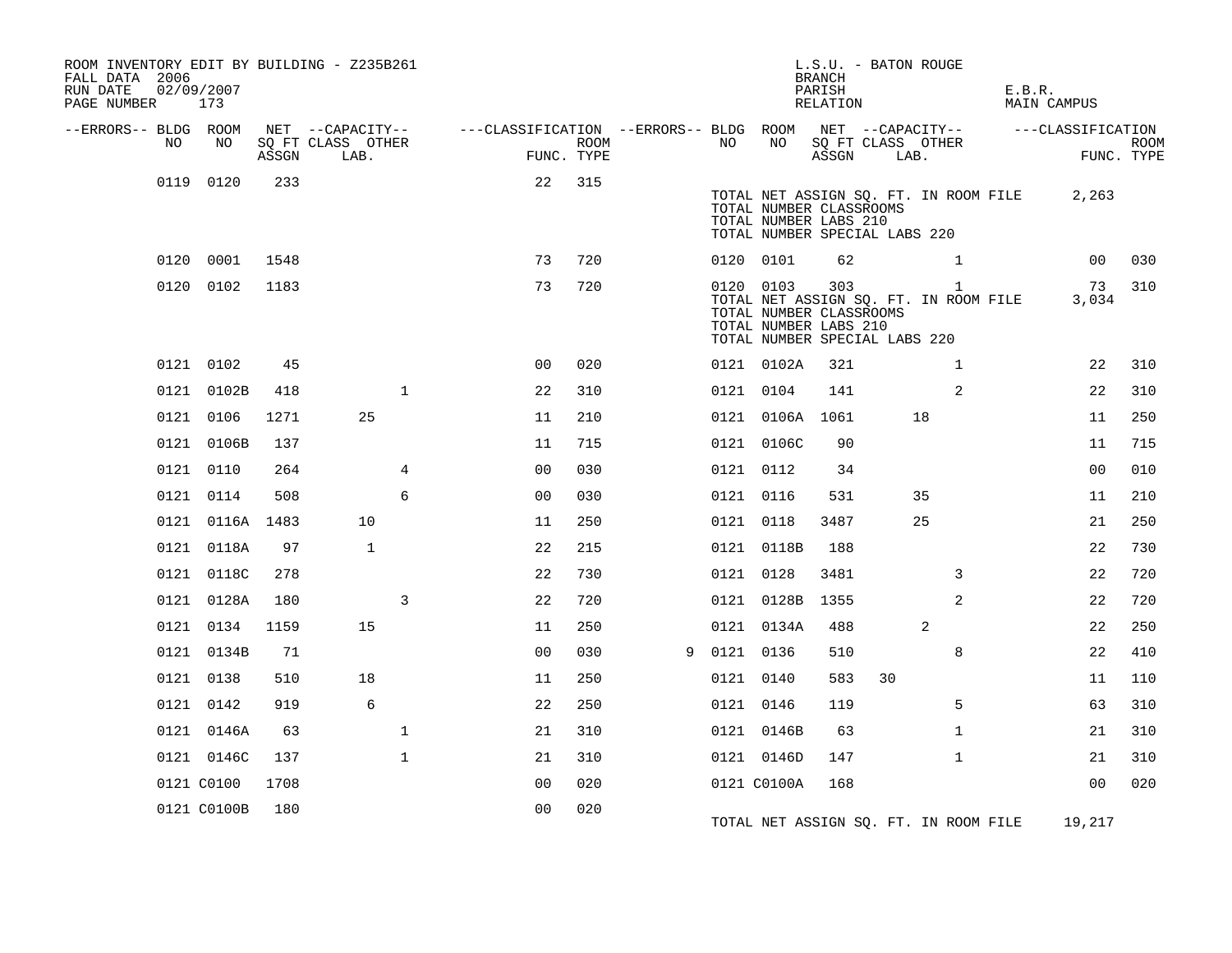| ROOM INVENTORY EDIT BY BUILDING - Z235B261<br>FALL DATA 2006<br>02/09/2007<br>RUN DATE<br>PAGE NUMBER | 174        |       |                           |                                                         |      |    |            | <b>BRANCH</b><br>PARISH<br>RELATION                       | L.S.U. - BATON ROUGE                                                   | E.B.R.<br>MAIN CAMPUS                    |                           |
|-------------------------------------------------------------------------------------------------------|------------|-------|---------------------------|---------------------------------------------------------|------|----|------------|-----------------------------------------------------------|------------------------------------------------------------------------|------------------------------------------|---------------------------|
| --ERRORS-- BLDG ROOM                                                                                  |            |       | NET --CAPACITY--          | ---CLASSIFICATION --ERRORS-- BLDG ROOM NET --CAPACITY-- |      |    |            |                                                           |                                                                        | ---CLASSIFICATION                        |                           |
| NO.                                                                                                   | NO.        | ASSGN | SQ FT CLASS OTHER<br>LAB. | FUNC. TYPE                                              | ROOM | NO | NO         | ASSGN<br>TOTAL NUMBER CLASSROOMS<br>TOTAL NUMBER LABS 210 | SQ FT CLASS OTHER<br>LAB.<br>TOTAL NUMBER SPECIAL LABS 220             | $\mathbf{1}$<br>$\overline{a}$           | <b>ROOM</b><br>FUNC. TYPE |
|                                                                                                       | 0122 0101  | 397   | $\overline{4}$            | 45                                                      | 310  |    | 0122 0101A | 36                                                        |                                                                        | 11                                       | 255                       |
|                                                                                                       | 0122 0101B | 31    |                           | 11                                                      | 255  |    | 0122 0103  | 119                                                       | $\mathbf{1}$                                                           | 22                                       | 310                       |
|                                                                                                       | 0122 0104  | 179   | 3                         | 22                                                      | 310  |    | 0122 0105  | 120                                                       | $\mathbf{1}$                                                           | 63                                       | 310                       |
|                                                                                                       | 0122 0107  | 687   | 45                        | 11                                                      | 310  |    | 0122 0108  | 122                                                       | 2                                                                      | 22                                       | 310                       |
|                                                                                                       | 0122 0109  | 157   | 2                         | 22                                                      | 310  |    | 0122 0111  | 137                                                       | $\mathbf{1}$                                                           | 22                                       | 310                       |
|                                                                                                       | 0122 0113  | 394   | 26                        | 11                                                      | 680  |    | 0122 0113A | 27                                                        |                                                                        | 11                                       | 115                       |
|                                                                                                       | 0122 0115  | 563   | 37                        | 11                                                      | 110  |    | 0122 0115A | 24                                                        |                                                                        | 11                                       | 115                       |
|                                                                                                       | 0122 0115B | 27    |                           | 11                                                      | 115  |    | 0122 0119A | 163                                                       | $\mathbf{1}$                                                           | 22                                       | 310                       |
|                                                                                                       | 0122 0119B | 145   | 2                         | 22                                                      | 310  |    | 0122 0123  | 199                                                       | $\mathbf{1}$                                                           | 22                                       | 310                       |
|                                                                                                       | 0122 0123A | 59    | $\mathbf{1}$              | 22                                                      | 250  |    | 0122 0125  | 154                                                       | 4                                                                      | 0 <sub>0</sub>                           | 030                       |
|                                                                                                       | 0122 0127  | 43    |                           | 0 <sub>0</sub>                                          | 010  |    | 0122 0131  | 398                                                       | 20                                                                     | 11                                       | 350                       |
|                                                                                                       | 0122 0133  | 144   |                           | 0 <sub>0</sub>                                          | 030  |    | 0122 0141  | 163                                                       | $\mathbf{1}$                                                           | 22                                       | 310                       |
|                                                                                                       | 0122 0143  | 195   | $\mathbf{1}$              | 22                                                      | 310  |    | 0122 0145  | 229                                                       | 2                                                                      | 22                                       | 310                       |
|                                                                                                       | 0122 0149  | 320   | 2                         | 22                                                      | 310  |    | 0122 0155  | 227                                                       | $\mathbf{1}$                                                           | 22                                       | 310                       |
|                                                                                                       | 0122 0159  | 193   | $\mathbf{1}$              | 22                                                      | 310  |    | 0122 0161  | 156                                                       | $\mathbf{1}$                                                           | 22                                       | 310                       |
|                                                                                                       | 0122 0163  | 158   | $\mathbf 1$               | 22                                                      | 310  |    | 0122 0167  | 151                                                       | $\mathbf{1}$                                                           | 11                                       | 310                       |
|                                                                                                       | 0122 0169  | 95    | $\mathbf{1}$              | 0 <sub>0</sub>                                          | 030  |    | 0122 0171  | 30                                                        |                                                                        | 11                                       | 315                       |
|                                                                                                       | 0122 0173  | 95    | 2                         | 0 <sub>0</sub>                                          | 030  |    | 0122 0175  | 150                                                       | $\mathbf{1}$                                                           | 11                                       | 310                       |
|                                                                                                       | 0122 0177  | 158   | $\mathbf{1}$              | 11                                                      | 310  |    | 0122 0179  | 30                                                        |                                                                        | 11                                       | 315                       |
|                                                                                                       | 0122 0181  | 144   |                           | 0 <sub>0</sub>                                          | 030  |    | 0122 C0100 | 2003<br>TOTAL NUMBER CLASSROOMS<br>TOTAL NUMBER LABS 210  | TOTAL NET ASSIGN SQ. FT. IN ROOM FILE<br>TOTAL NUMBER SPECIAL LABS 220 | 00 <sup>o</sup><br>6,144<br>$\mathbf{1}$ | 020                       |
|                                                                                                       | 0123 0103  | 1320  | 12                        | 11                                                      | 250  |    | 0123 0103A | 189                                                       |                                                                        | 22                                       | 255                       |
|                                                                                                       | 0123 0103B | 207   |                           | 22                                                      | 255  |    | 0123 0106  | 71                                                        |                                                                        | 00                                       | 030                       |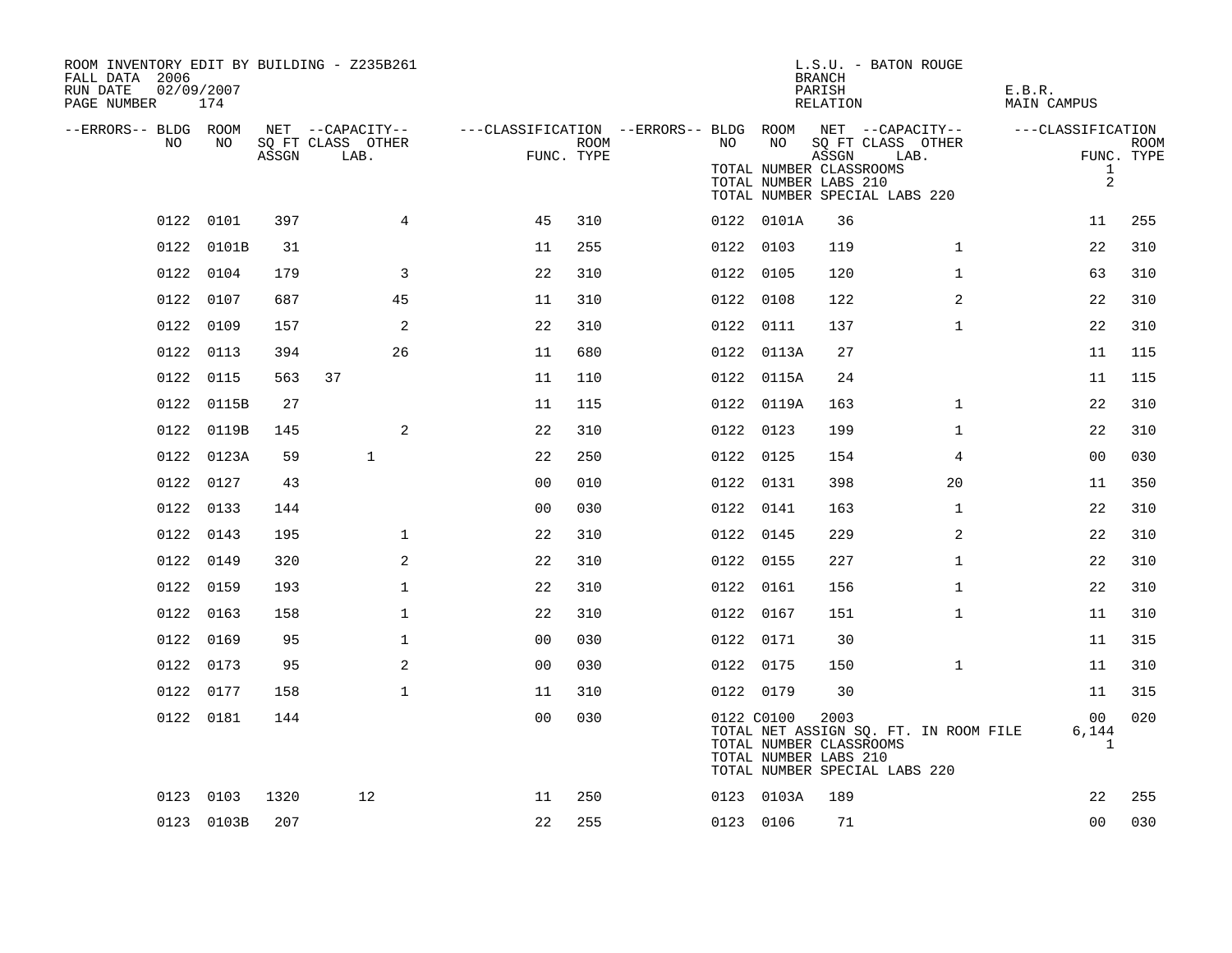| ROOM INVENTORY EDIT BY BUILDING - Z235B261<br>FALL DATA 2006<br>RUN DATE<br>PAGE NUMBER | 02/09/2007<br>175 |       |                           |                |                |             |                                        |            | <b>BRANCH</b><br>PARISH<br>RELATION | L.S.U. - BATON ROUGE      | E.B.R.<br>MAIN CAMPUS |             |
|-----------------------------------------------------------------------------------------|-------------------|-------|---------------------------|----------------|----------------|-------------|----------------------------------------|------------|-------------------------------------|---------------------------|-----------------------|-------------|
| --ERRORS-- BLDG ROOM                                                                    |                   |       | NET --CAPACITY--          |                |                |             | ---CLASSIFICATION --ERRORS-- BLDG ROOM |            |                                     | NET --CAPACITY--          | ---CLASSIFICATION     |             |
| NO.                                                                                     | NO.               | ASSGN | SQ FT CLASS OTHER<br>LAB. |                | FUNC. TYPE     | <b>ROOM</b> | NO.                                    | NO         | ASSGN                               | SQ FT CLASS OTHER<br>LAB. | FUNC. TYPE            | <b>ROOM</b> |
| 0123                                                                                    | 0107              | 179   |                           |                | 22             | 255         | 0123                                   | 0108       | 332                                 |                           | 0 <sub>0</sub>        | 030         |
| 0123                                                                                    | 0109              | 179   |                           |                | 22             | 255         |                                        | 0123 0110  | 283                                 |                           | 00                    | 030         |
| 0123                                                                                    | 0111              | 177   |                           |                | 22             | 255         |                                        | 0123 0112  | 325                                 |                           | 00                    | 020         |
| 0123                                                                                    | 0112A             | 213   |                           |                | 22             | 255         |                                        | 0123 0112B | 198                                 |                           | 22                    | 255         |
| 0123                                                                                    | 0112C             | 195   |                           |                | 22             | 255         |                                        | 0123 0112D | 172                                 |                           | 22                    | 255         |
| 0123                                                                                    | 0112E             | 169   |                           |                | 22             | 255         |                                        | 0123 0112F | 169                                 |                           | 22                    | 255         |
| 0123                                                                                    | 0112G             | 153   |                           |                | 22             | 255         | 0123                                   | 0113       | 428                                 | 3                         | 11                    | 250         |
| 0123                                                                                    | 0113A             | 72    |                           |                | 0 <sub>0</sub> | 030         |                                        | 0123 0113B | 100                                 | $\mathbf{1}$              | 11                    | 310         |
| 0123                                                                                    | 0113C             | 100   |                           | 2              | 11             | 310         |                                        | 0123 0113D | 90                                  | $\mathbf{1}$              | 11                    | 310         |
| 0123                                                                                    | 0113E             | 1171  |                           | 24             | 11             | 250         |                                        | 0123 0117  | 216                                 | 5                         | 22                    | 650         |
| 0123                                                                                    | 0119              | 650   | 43                        |                | 11             | 110         | 0123                                   | 0122       | 63                                  |                           | 11                    | 315         |
| 0123                                                                                    | 0124              | 93    |                           |                | 11             | 255         |                                        | 0123 0124A | 90                                  |                           | 11                    | 255         |
| 0123                                                                                    | 0125              | 220   |                           | 6              | 11             | 410         |                                        | 0123 0125A | 220                                 | $\mathbf{1}$              | 11                    | 310         |
| 0123                                                                                    | 0128              | 46    |                           |                | 00             | 020         |                                        | 0123 0128A | 28                                  |                           | 00                    | 010         |
| 0123                                                                                    | 0128B             | 218   |                           | 10             | 0 <sub>0</sub> | 030         |                                        | 0123 0129  | 184                                 | $\mathbf{1}$              | 22                    | 310         |
| 0123                                                                                    | 0130              | 373   |                           | $\overline{4}$ | 22             | 250         |                                        | 0123 0131  | 184                                 | $\mathbf{1}$              | 11                    | 310         |
| 0123                                                                                    | 0132              | 1005  | 85                        |                | 11             | 110         |                                        | 0123 0133  | 184                                 | $\mathbf{1}$              | 11                    | 310         |
| 0123                                                                                    | 0134              | 1009  | 85                        |                | 11             | 110         |                                        | 0123 0135  | 190                                 | 2                         | 11                    | 310         |
|                                                                                         | 0123 0137         | 190   |                           | $\mathbf 1$    | 22             | 310         |                                        | 0123 0139  | 140                                 | $\mathbf{1}$              | 11                    | 310         |
| 0123                                                                                    | 0140              | 246   |                           | $\mathbf{1}$   | 11             | 250         |                                        | 0123 0141  | 93                                  |                           | 0 <sub>0</sub>        | 030         |
| 0123                                                                                    | 0142              | 997   |                           | $\overline{4}$ | 11             | 250         |                                        | 0123 0145  | 221                                 | $\mathbf{1}$              | 11                    | 310         |
| 0123                                                                                    | 0145A             | 21    |                           |                | 22             | 315         |                                        | 0123 0146  | 528                                 | 9                         | 22                    | 250         |
| 0123                                                                                    | 0147              | 299   |                           | 26             | 22             | 680         |                                        | 0123 0149  | 224                                 | 2                         | 22                    | 310         |
| 0123                                                                                    | 0149A             | 22    |                           |                | 22             | 315         | 0123                                   | 0151       | 82                                  | $\mathbf{1}$              | 11                    | 310         |
| 0123                                                                                    | 0153              | 94    |                           | $\mathbf 1$    | 11             | 310         |                                        | 0123 0155  | 187                                 | $\mathbf{1}$              | 11                    | 310         |
|                                                                                         | 0123 0157         | 184   |                           | $\mathbf{1}$   | 11             | 310         |                                        | 0123 0159  | 183                                 | $\mathbf{1}$              | 11                    | 310         |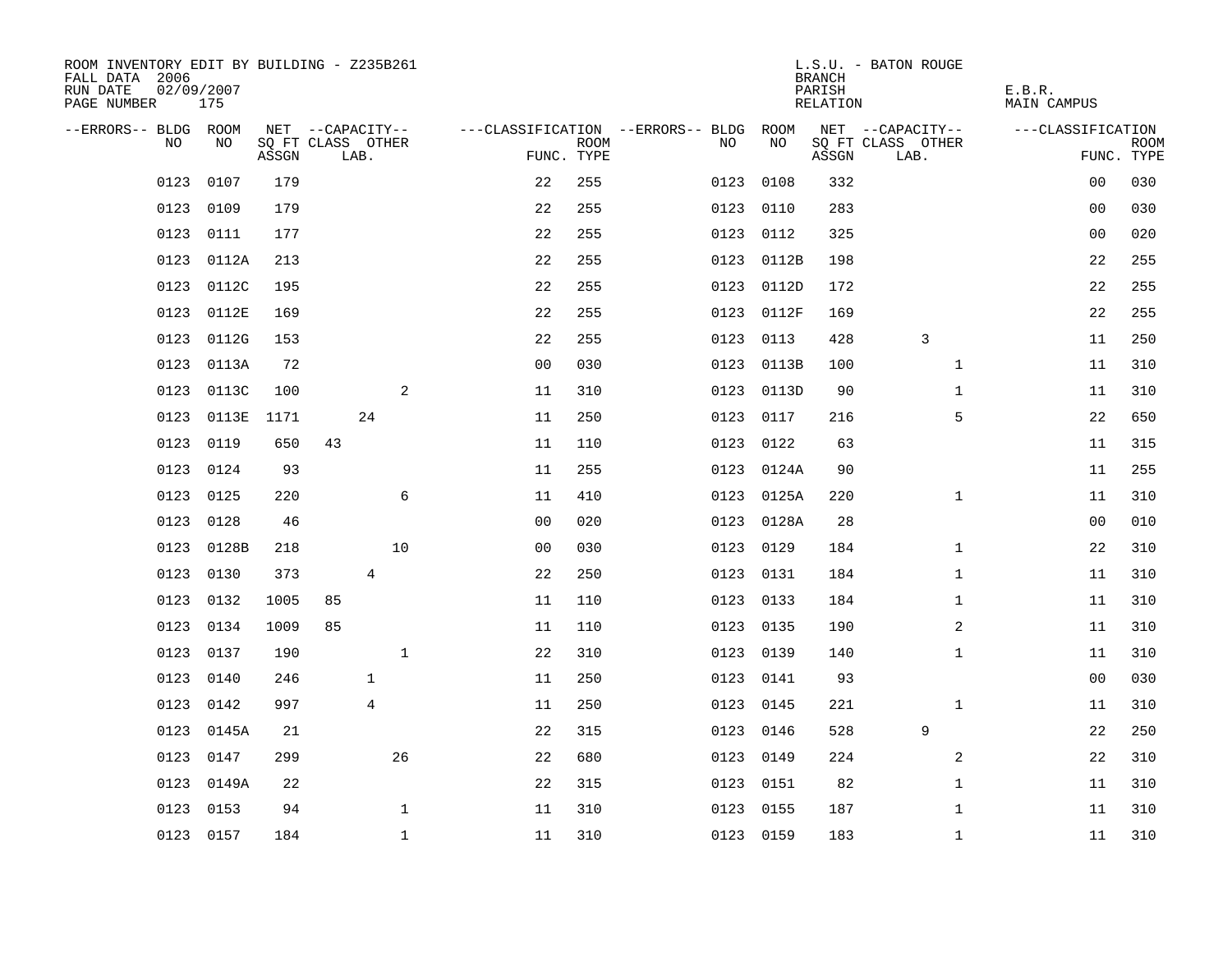| ROOM INVENTORY EDIT BY BUILDING - Z235B261<br>FALL DATA 2006<br>RUN DATE<br>PAGE NUMBER | 02/09/2007<br>176 |       |                           |                                        |                    |   |      |                                                  | <b>BRANCH</b><br>PARISH<br>RELATION | L.S.U. - BATON ROUGE                                                   | E.B.R.<br>MAIN CAMPUS       |                           |
|-----------------------------------------------------------------------------------------|-------------------|-------|---------------------------|----------------------------------------|--------------------|---|------|--------------------------------------------------|-------------------------------------|------------------------------------------------------------------------|-----------------------------|---------------------------|
| --ERRORS-- BLDG ROOM                                                                    |                   |       | NET --CAPACITY--          | ---CLASSIFICATION --ERRORS-- BLDG ROOM |                    |   |      |                                                  |                                     | NET --CAPACITY--                                                       | ---CLASSIFICATION           |                           |
| NO                                                                                      | NO                | ASSGN | SQ FT CLASS OTHER<br>LAB. |                                        | ROOM<br>FUNC. TYPE |   | NO   | NO                                               | ASSGN                               | SQ FT CLASS OTHER<br>LAB.                                              |                             | <b>ROOM</b><br>FUNC. TYPE |
| 0123                                                                                    | 0161              | 165   | $\mathbf{1}$              | 11                                     | 310                |   |      | 0123 0163                                        | 251                                 | $\mathbf{1}$                                                           | 22                          | 310                       |
|                                                                                         | 0123 0165         | 426   | 3                         | 11                                     | 250                |   |      | 0123 0224                                        | 328                                 | 2                                                                      | 22                          | 250                       |
|                                                                                         | 0123 0224A        | 16    |                           | 22                                     | 255                |   |      | 0123 0225                                        | 857                                 | 20                                                                     | 44                          | 220                       |
|                                                                                         | 0123 0225A        | 184   | $\mathbf{1}$              | 11                                     | 310                |   |      | 0123 0225B                                       | 182                                 | $\mathbf{1}$                                                           | 11                          | 310                       |
| 0123                                                                                    | 0225C             | 21    |                           | 11                                     | 315                |   |      | 0123 0226                                        | 201                                 | $\mathbf{1}$                                                           | 11                          | 310                       |
| 0123                                                                                    | 0228              | 202   | $\mathbf 1$               | 22                                     | 310                |   |      | 0123 0229                                        | 320                                 | 3                                                                      | 11                          | 255                       |
| 0123                                                                                    | 0230              | 363   | 2                         | 22                                     | 250                |   |      | 0123 0231                                        | 178                                 | $\mathbf{1}$                                                           | 11                          | 310                       |
| 0123                                                                                    | 0232              | 976   | 75                        | 11                                     | 110                |   |      | 0123 0233                                        | 184                                 | $\mathbf{1}$                                                           | 11                          | 310                       |
| 0123                                                                                    | 0235              | 189   | $\mathbf 1$               | 11                                     | 310                | 9 | 0123 | 0236                                             | 991                                 | $\mathbf 1$                                                            | 11                          | 250                       |
|                                                                                         | 0123 0237         | 156   | 2                         | 11                                     | 310                |   |      | 0123 0239                                        | 180                                 | $\mathbf{1}$                                                           | 11                          | 310                       |
| 0123                                                                                    | 0240              | 198   | 3                         | 0 <sub>0</sub>                         | 030                |   | 0123 | 0241                                             | 921                                 | 32                                                                     | 22                          | 250                       |
| 0123                                                                                    | 0241A             | 49    |                           | 0 <sub>0</sub>                         | 030                |   |      | 0123 0241B                                       | 115                                 |                                                                        | 11                          | 215                       |
| 0123                                                                                    | 0242              | 571   | 4                         | 11                                     | 250                |   |      | 0123 0242A                                       | 51                                  |                                                                        | 11                          | 255                       |
| 0123                                                                                    | 0242B             | 77    |                           | 11                                     | 255                | 9 |      | 0123 0246                                        | 726                                 | $\mathbf 1$                                                            | 11                          | 250                       |
|                                                                                         | 0123 0246A        | 50    | $\mathbf{1}$              | 11                                     | 250                |   |      | 0123 0253                                        | 140                                 | $\mathbf{1}$                                                           | 11                          | 310                       |
|                                                                                         | 0123 0255         | 178   | $\mathbf{1}$              | 11                                     | 310                |   |      | 0123 0257                                        | 188                                 | $\mathbf{1}$                                                           | 11                          | 310                       |
|                                                                                         | 0123 0259         | 189   | $\mathbf{1}$              | 11                                     | 255                |   |      | 0123 0261                                        | 378                                 | $\mathbf 1$                                                            | 11                          | 250                       |
|                                                                                         | 0123 0261A        | 15    |                           | 11                                     | 255                |   |      | 0123 0265                                        | 689                                 | 6                                                                      | 11                          | 250                       |
|                                                                                         | 0123 0265A        | 23    |                           | 11                                     | 255                |   |      | 0123 C0100                                       | 4668                                |                                                                        | 00                          | 020                       |
|                                                                                         | 0123 C0200        | 2174  |                           | 0 <sub>0</sub>                         | 020                |   |      | 0123 C0200A                                      | 34                                  |                                                                        | 00                          | 030                       |
|                                                                                         | 0123 C0200B       | 18    |                           | 0 <sub>0</sub>                         | 010                |   |      | 0123 S0100                                       | 552                                 |                                                                        | 00                          | 020                       |
|                                                                                         | 0123 S0200        | 335   |                           | 0 <sub>0</sub>                         | 020                |   |      | TOTAL NUMBER CLASSROOMS<br>TOTAL NUMBER LABS 210 |                                     | TOTAL NET ASSIGN SQ. FT. IN ROOM FILE<br>TOTAL NUMBER SPECIAL LABS 220 | 24,389<br>4<br>$\mathbf{1}$ |                           |
|                                                                                         | $0124 0000 -$     | 252   |                           | 91                                     | 935                |   |      | 0124 0001                                        | 224                                 | 2                                                                      | 91                          | 910                       |
|                                                                                         | $0124 0001 -$     | 10    | 39                        | 91                                     | 650                |   |      | 0124 0002                                        | 224                                 | 2                                                                      | 91                          | 910                       |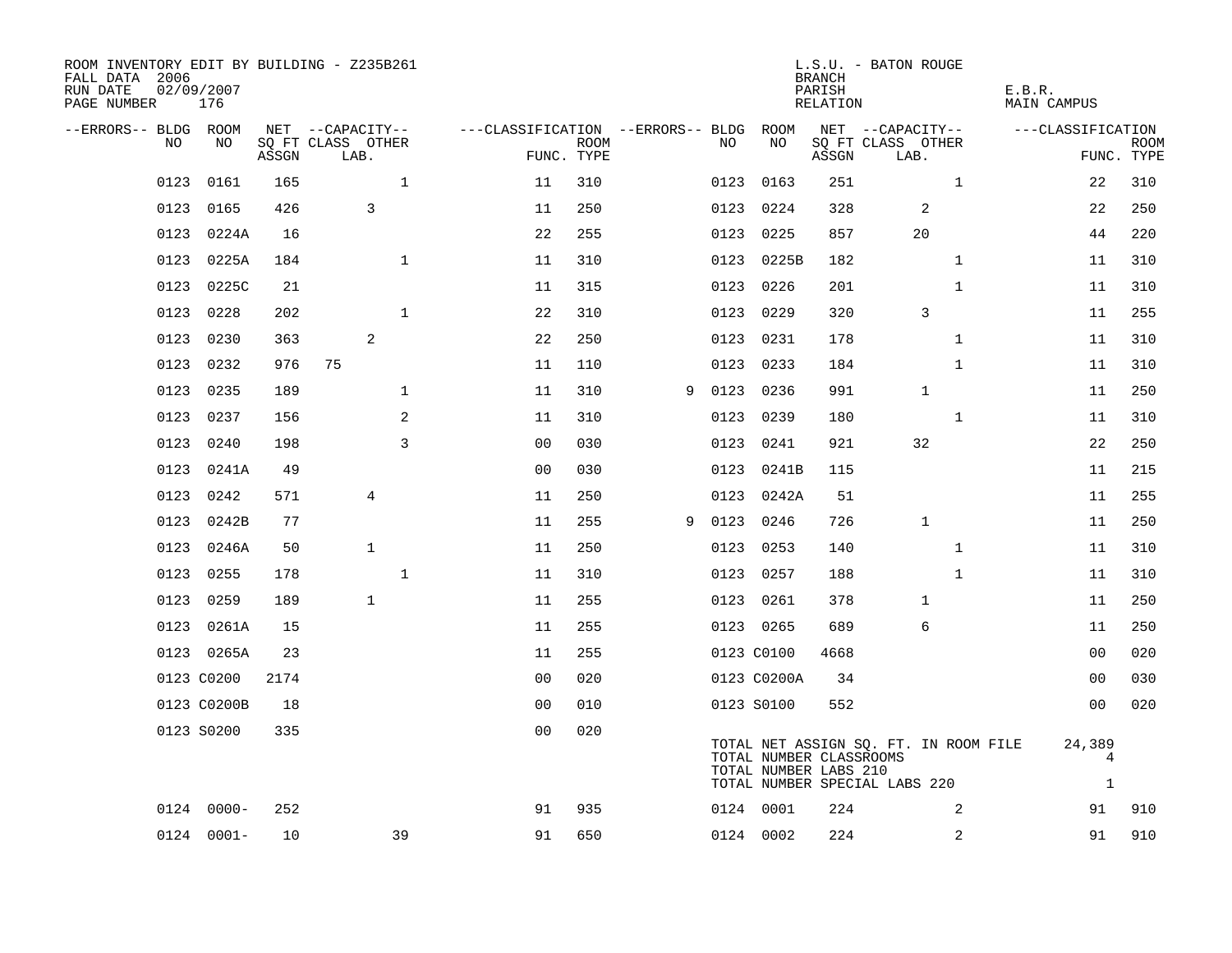| FALL DATA 2006<br>RUN DATE<br>PAGE NUMBER | 02/09/2007 | 177        |       | ROOM INVENTORY EDIT BY BUILDING - Z235B261 |            |             |                                        |           | <b>BRANCH</b><br>PARISH<br><b>RELATION</b> | L.S.U. - BATON ROUGE      | E.B.R.<br><b>MAIN CAMPUS</b> |                           |
|-------------------------------------------|------------|------------|-------|--------------------------------------------|------------|-------------|----------------------------------------|-----------|--------------------------------------------|---------------------------|------------------------------|---------------------------|
| --ERRORS-- BLDG ROOM                      |            |            |       | NET --CAPACITY--                           |            |             | ---CLASSIFICATION --ERRORS-- BLDG ROOM |           |                                            | NET --CAPACITY--          | ---CLASSIFICATION            |                           |
|                                           | NO         | NO         | ASSGN | SQ FT CLASS OTHER<br>LAB.                  | FUNC. TYPE | <b>ROOM</b> | NO                                     | NO        | ASSGN                                      | SQ FT CLASS OTHER<br>LAB. |                              | <b>ROOM</b><br>FUNC. TYPE |
| 9                                         | 0124       | $0002 -$   | 10    | 12                                         | 91         | 410         |                                        | 0124 0003 | 224                                        | $\overline{a}$            | 91                           | 910                       |
|                                           | 0124       | $0003 -$   | 10    | 4                                          | 91         | 935         |                                        | 0124 0004 | 224                                        | 2                         | 91                           | 910                       |
|                                           | 0124       | 0005       | 224   | 2                                          | 91         | 910         |                                        | 0124 0006 | 224                                        | 2                         | 91                           | 910                       |
|                                           | 0124       | 0007       | 224   | $\mathbf{2}$                               | 91         | 910         |                                        | 0124 0008 | 224                                        | 2                         | 91                           | 910                       |
|                                           | 0124       | 0009       | 224   | 2                                          | 91         | 910         |                                        | 0124 0010 | 224                                        | $\overline{a}$            | 91                           | 910                       |
|                                           | 0124 0011  |            | 224   | 2                                          | 91         | 910         |                                        | 0124 0012 | 224                                        | $\overline{a}$            | 91                           | 910                       |
|                                           | 0124 0013  |            | 224   | $\mathbf{2}$                               | 91         | 910         |                                        | 0124 0014 | 224                                        | $\overline{a}$            | 91                           | 910                       |
|                                           | 0124 0015  |            | 250   | 2                                          | 91         | 910         |                                        | 0124 0016 | 250                                        | 2                         | 91                           | 910                       |
|                                           | 0124 0017  |            | 224   | 2                                          | 91         | 910         |                                        | 0124 0018 | 224                                        | 2                         | 91                           | 910                       |
|                                           | 0124 0019  |            | 224   | 2                                          | 91         | 910         |                                        | 0124 0020 | 224                                        | 2                         | 91                           | 910                       |
|                                           | 0124 0021  |            | 224   | 2                                          | 91         | 910         |                                        | 0124 0022 | 224                                        | 2                         | 91                           | 910                       |
|                                           | 0124 0096  |            | 224   |                                            | 91         | 935         |                                        | 0124 0098 | 423                                        |                           | 91                           | 935                       |
|                                           | 0124       | 0099       | 348   |                                            | 91         | 935         |                                        | 0124 0100 | 150                                        | $\mathbf{1}$              | 91                           | 935                       |
|                                           | 0124 0101  |            | 200   | $\mathbf 1$                                | 91         | 920         |                                        | 0124 0102 | 224                                        | 2                         | 91                           | 910                       |
|                                           | 0124       | 0103       | 260   | 2                                          | 91         | 910         |                                        | 0124 0104 | 260                                        | 2                         | 91                           | 910                       |
|                                           |            | 0124 0104A | 25    |                                            | 91         | 715         |                                        | 0124 0105 | 224                                        | 2                         | 91                           | 910                       |
|                                           | 0124 0106  |            | 224   | 2                                          | 91         | 910         |                                        | 0124 0107 | 224                                        | 2                         | 91                           | 910                       |
|                                           | 0124       | 0108       | 224   | 2                                          | 91         | 910         |                                        | 0124 0109 | 224                                        | $\overline{a}$            | 91                           | 910                       |
|                                           | 0124 0110  |            | 260   | 2                                          | 91         | 910         |                                        | 0124 0111 | 260                                        | 2                         | 91                           | 910                       |
|                                           | 0124 0112  |            | 224   | $\overline{a}$                             | 91         | 910         |                                        | 0124 0113 | 224                                        | 2                         | 91                           | 910                       |
|                                           | 0124 0114  |            | 140   | $\mathbf 1$                                | 91         | 910         |                                        | 0124 0115 | 230                                        | $\mathbf{1}$              | 91                           | 310                       |
|                                           | 0124 0116  |            | 224   | $\mathbf 1$                                | 91         | 310         |                                        | 0124 0117 | 224                                        | 2                         | 91                           | 910                       |
|                                           | 0124 0118  |            | 224   | 2                                          | 91         | 910         |                                        | 0124 0119 | 143                                        | $\mathbf{1}$              | 91                           | 910                       |
|                                           | 0124 0120  |            | 260   | 2                                          | 91         | 910         |                                        | 0124 0121 | 260                                        | 2                         | 91                           | 910                       |
|                                           | 0124 0122  |            | 224   | 2                                          | 91         | 910         |                                        | 0124 0123 | 224                                        | 2                         | 91                           | 910                       |
|                                           | 0124 0124  |            | 224   | $\overline{c}$                             | 91         | 910         |                                        | 0124 0125 | 224                                        | $\overline{\mathbf{c}}$   | 91                           | 910                       |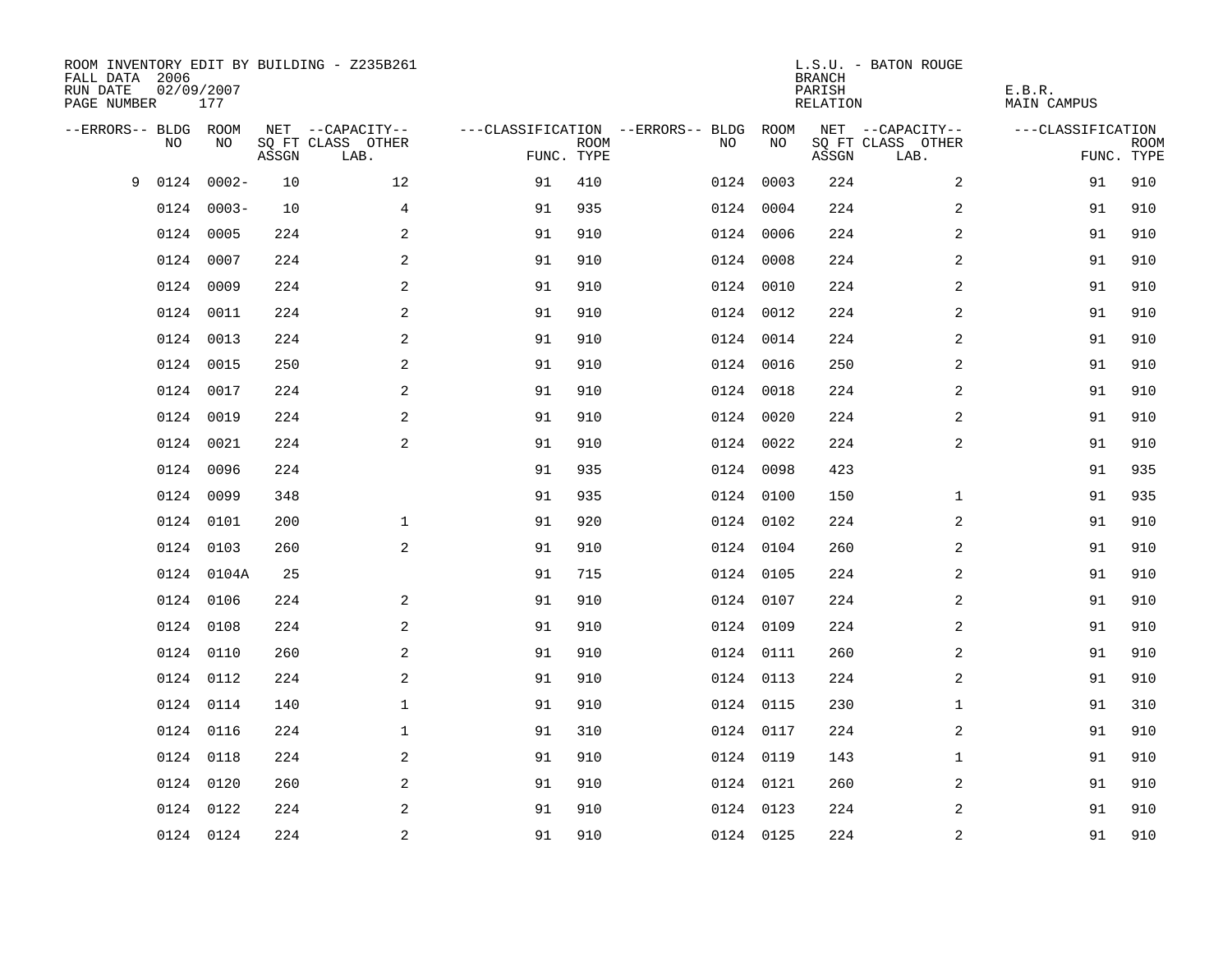| ROOM INVENTORY EDIT BY BUILDING - Z235B261<br>FALL DATA 2006<br>RUN DATE<br>PAGE NUMBER | 02/09/2007<br>178 |       |                           |            |      |                                        |            | <b>BRANCH</b><br>PARISH<br>RELATION | L.S.U. - BATON ROUGE      | E.B.R.<br><b>MAIN CAMPUS</b> |                           |
|-----------------------------------------------------------------------------------------|-------------------|-------|---------------------------|------------|------|----------------------------------------|------------|-------------------------------------|---------------------------|------------------------------|---------------------------|
| --ERRORS-- BLDG ROOM                                                                    |                   |       | NET --CAPACITY--          |            |      | ---CLASSIFICATION --ERRORS-- BLDG ROOM |            |                                     | NET --CAPACITY--          | ---CLASSIFICATION            |                           |
| NO.                                                                                     | NO.               | ASSGN | SO FT CLASS OTHER<br>LAB. | FUNC. TYPE | ROOM | NO.                                    | NO         | ASSGN                               | SQ FT CLASS OTHER<br>LAB. |                              | <b>ROOM</b><br>FUNC. TYPE |
| 0124                                                                                    | 0126              | 224   | 2                         | 91         | 910  |                                        | 0124 0127  | 224                                 | $\overline{a}$            | 91                           | 910                       |
|                                                                                         | 0124 0128         | 143   | $\mathbf 1$               | 91         | 310  |                                        | 0124 0129  | 224                                 | 2                         | 91                           | 310                       |
|                                                                                         | 0124 0130         | 224   | 2                         | 91         | 910  |                                        | 0124 0131  | 224                                 | 2                         | 91                           | 910                       |
|                                                                                         | 0124 0132         | 224   | 2                         | 91         | 910  |                                        | 0124 0133  | 224                                 | 2                         | 91                           | 910                       |
|                                                                                         | 0124 0134         | 224   | 2                         | 91         | 910  |                                        | 0124 0135  | 224                                 | 2                         | 91                           | 910                       |
|                                                                                         | 0124 0136         | 224   | $\mathbf{2}$              | 91         | 910  |                                        | 0124 0137  | 224                                 | 2                         | 91                           | 910                       |
|                                                                                         | 0124 0138         | 224   | $\mathbf{2}$              | 91         | 910  |                                        | 0124 0139  | 224                                 | $\overline{a}$            | 91                           | 910                       |
|                                                                                         | 0124 0140         | 224   | 2                         | 91         | 910  |                                        | 0124 0141  | 224                                 | $\overline{a}$            | 91                           | 910                       |
|                                                                                         | 0124 0142         | 224   | 2                         | 91         | 910  |                                        | 0124 0143  | 224                                 | 2                         | 91                           | 910                       |
|                                                                                         | 0124 0144         | 224   |                           | 91         | 650  |                                        | 0124 0144A | 42                                  |                           | 91                           | 715                       |
|                                                                                         | 0124 0145         | 250   | 2                         | 91         | 910  |                                        | 0124 0146  | 250                                 | 2                         | 91                           | 910                       |
|                                                                                         | 0124 0147         | 250   | 2                         | 91         | 910  |                                        | 0124 0148  | 250                                 | 2                         | 91                           | 910                       |
|                                                                                         | 0124 0149         | 224   | 2                         | 91         | 910  |                                        | 0124 0150  | 224                                 | 2                         | 91                           | 910                       |
|                                                                                         | 0124 0151         | 224   | 2                         | 91         | 910  |                                        | 0124 0152  | 224                                 | $\overline{a}$            | 91                           | 910                       |
| 0124<br>9                                                                               | 0200              | 625   | 8                         | 91         | 410  |                                        | 0124 0201  | 236                                 | 3                         | 91                           | 910                       |
|                                                                                         | 0124 0202         | 224   | 2                         | 91         | 910  |                                        | 0124 0203  | 224                                 | 2                         | 91                           | 910                       |
| 0124                                                                                    | 0204              | 224   | 2                         | 91         | 910  |                                        | 0124 0205  | 224                                 | 2                         | 91                           | 910                       |
| 0124                                                                                    | 0206              | 224   | 2                         | 91         | 910  |                                        | 0124 0207  | 260                                 | 2                         | 91                           | 910                       |
|                                                                                         | 0124 0208         | 260   | 2                         | 91         | 910  |                                        | 0124 0209  | 224                                 | 2                         | 91                           | 910                       |
|                                                                                         | 0124 0210         | 224   | 2                         | 91         | 910  |                                        | 0124 0211  | 224                                 | 2                         | 91                           | 910                       |
|                                                                                         | 0124 0212         | 224   | 2                         | 91         | 910  |                                        | 0124 0213  | 224                                 | 2                         | 91                           | 910                       |
|                                                                                         | 0124 0214         | 260   | 2                         | 91         | 910  |                                        | 0124 0215  | 260                                 | 2                         | 91                           | 910                       |
|                                                                                         | 0124 0216         | 224   | 2                         | 91         | 910  |                                        | 0124 0217  | 224                                 | 2                         | 91                           | 910                       |
|                                                                                         | 0124 0218         | 145   | $\mathbf 1$               | 91         | 910  |                                        | 0124 0219  | 230                                 | 2                         | 91                           | 910                       |
|                                                                                         | 0124 0220         | 230   | 2                         | 91         | 910  |                                        | 0124 0221  | 224                                 | 2                         | 91                           | 910                       |
|                                                                                         | 0124 0222         | 224   | $\overline{c}$            | 91         | 910  |                                        | 0124 0223  | 224                                 | $\overline{c}$            | 91                           | 910                       |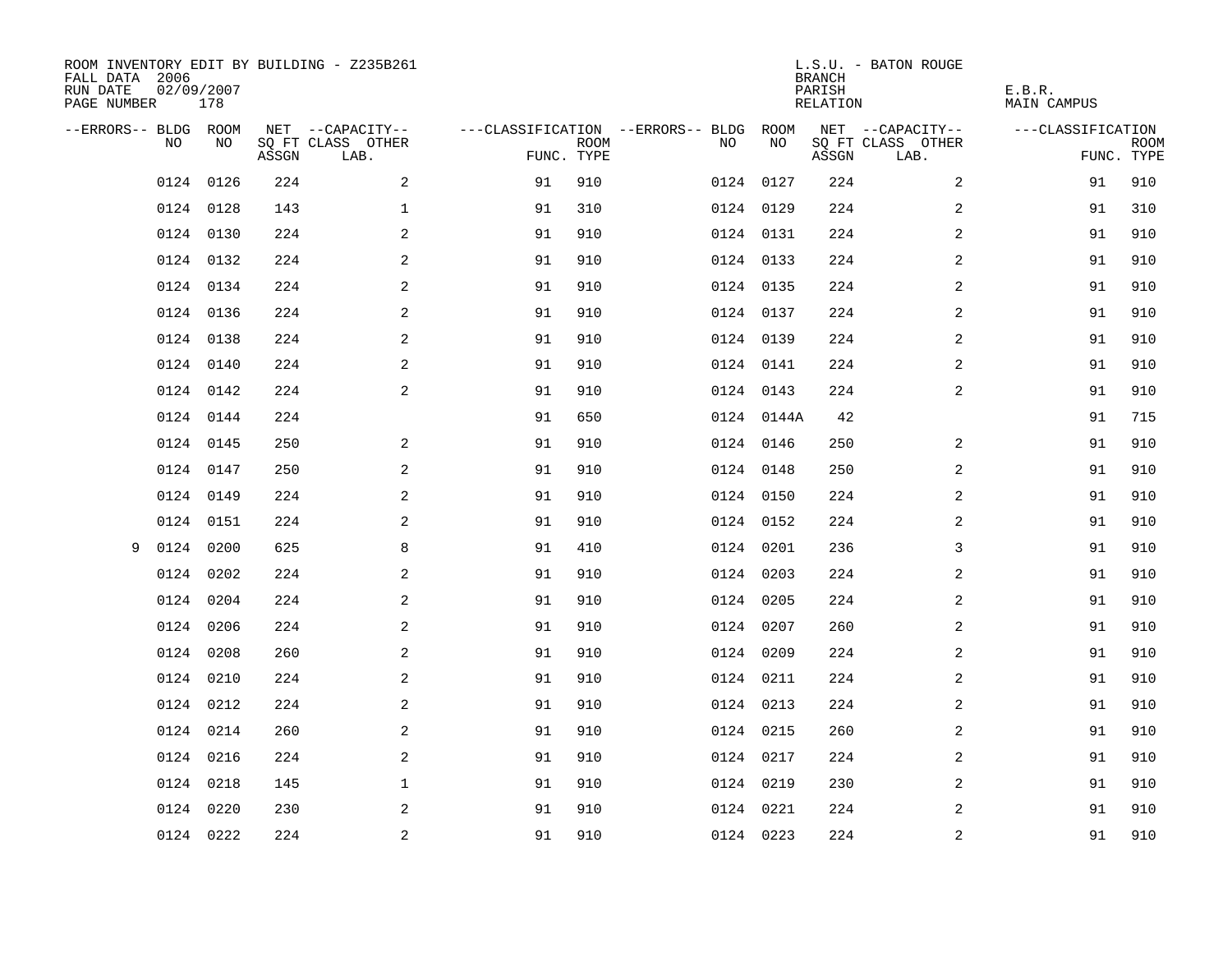| ROOM INVENTORY EDIT BY BUILDING - Z235B261<br>FALL DATA 2006<br>RUN DATE<br>PAGE NUMBER | 02/09/2007<br>179 |       |                           |            |             |                                        |           | <b>BRANCH</b><br>PARISH<br>RELATION | L.S.U. - BATON ROUGE      | E.B.R.<br><b>MAIN CAMPUS</b> |                           |
|-----------------------------------------------------------------------------------------|-------------------|-------|---------------------------|------------|-------------|----------------------------------------|-----------|-------------------------------------|---------------------------|------------------------------|---------------------------|
| --ERRORS-- BLDG ROOM                                                                    |                   |       | NET --CAPACITY--          |            |             | ---CLASSIFICATION --ERRORS-- BLDG ROOM |           |                                     | NET --CAPACITY--          | ---CLASSIFICATION            |                           |
| NO.                                                                                     | NO.               | ASSGN | SO FT CLASS OTHER<br>LAB. | FUNC. TYPE | <b>ROOM</b> | NO.                                    | NO        | ASSGN                               | SQ FT CLASS OTHER<br>LAB. |                              | <b>ROOM</b><br>FUNC. TYPE |
| 0124                                                                                    | 0224              | 145   | $\mathbf 1$               | 91         | 910         |                                        | 0124 0225 | 260                                 | $\overline{a}$            | 91                           | 910                       |
|                                                                                         | 0124 0226         | 260   | 2                         | 91         | 910         |                                        | 0124 0227 | 224                                 | 2                         | 91                           | 910                       |
|                                                                                         | 0124 0228         | 224   | 2                         | 91         | 910         |                                        | 0124 0229 | 224                                 | 2                         | 91                           | 910                       |
|                                                                                         | 0124 0230         | 224   | 2                         | 91         | 910         |                                        | 0124 0231 | 224                                 | 2                         | 91                           | 910                       |
|                                                                                         | 0124 0232         | 224   | 2                         | 91         | 910         |                                        | 0124 0233 | 224                                 | 2                         | 91                           | 910                       |
|                                                                                         | 0124 0234         | 195   | 2                         | 91         | 910         |                                        | 0124 0235 | 236                                 | 3                         | 91                           | 910                       |
|                                                                                         | 0124 0236         | 200   | $\mathbf{1}$              | 91         | 920         |                                        | 0124 0237 | 224                                 | $\overline{a}$            | 91                           | 910                       |
|                                                                                         | 0124 0238         | 224   | $\mathbf{2}$              | 91         | 910         |                                        | 0124 0239 | 224                                 | 2                         | 91                           | 910                       |
|                                                                                         | 0124 0240         | 224   | 2                         | 91         | 910         |                                        | 0124 0241 | 224                                 | 2                         | 91                           | 910                       |
|                                                                                         | 0124 0242         | 224   | 2                         | 91         | 910         |                                        | 0124 0243 | 224                                 | 2                         | 91                           | 910                       |
|                                                                                         | 0124 0244         | 224   | 2                         | 91         | 910         |                                        | 0124 0245 | 224                                 | 2                         | 91                           | 910                       |
|                                                                                         | 0124 0246         | 224   | 2                         | 91         | 910         |                                        | 0124 0247 | 224                                 | 2                         | 91                           | 910                       |
| 0124                                                                                    | 0248              | 224   | 2                         | 91         | 910         |                                        | 0124 0249 | 224                                 | 2                         | 91                           | 910                       |
|                                                                                         | 0124 0250         | 224   | 2                         | 91         | 910         |                                        | 0124 0251 | 224                                 |                           | 91                           | 630                       |
| 0124                                                                                    | 0252              | 250   | 2                         | 91         | 910         |                                        | 0124 0253 | 250                                 | 2                         | 91                           | 910                       |
|                                                                                         | 0124 0254         | 250   | 2                         | 91         | 910         |                                        | 0124 0255 | 250                                 | $\overline{a}$            | 91                           | 910                       |
|                                                                                         | 0124 0256         | 224   | $\mathbf{2}$              | 91         | 910         |                                        | 0124 0257 | 224                                 | 2                         | 91                           | 910                       |
|                                                                                         | 0124 0258         | 224   | 2                         | 91         | 910         |                                        | 0124 0259 | 224                                 | 2                         | 91                           | 910                       |
|                                                                                         | 0124 0301         | 236   | 3                         | 91         | 910         |                                        | 0124 0302 | 500                                 | 3                         | 91                           | 910                       |
|                                                                                         | 0124 0303         | 236   | 3                         | 91         | 910         |                                        | 0124 0304 | 224                                 | 2                         | 91                           | 910                       |
|                                                                                         | 0124 0305         | 224   | 2                         | 91         | 910         |                                        | 0124 0306 | 224                                 | 2                         | 91                           | 910                       |
|                                                                                         | 0124 0307         | 224   | 2                         | 91         | 910         |                                        | 0124 0308 | 224                                 | 2                         | 91                           | 910                       |
|                                                                                         | 0124 0309         | 260   | 2                         | 91         | 910         |                                        | 0124 0310 | 260                                 | 2                         | 91                           | 910                       |
|                                                                                         | 0124 0311         | 224   | 2                         | 91         | 910         |                                        | 0124 0312 | 224                                 | 2                         | 91                           | 910                       |
|                                                                                         | 0124 0313         | 224   | 2                         | 91         | 910         |                                        | 0124 0314 | 224                                 | 2                         | 91                           | 910                       |
|                                                                                         | 0124 0315         | 224   | 2                         | 91         | 910         |                                        | 0124 0316 | 260                                 | 2                         | 91                           | 910                       |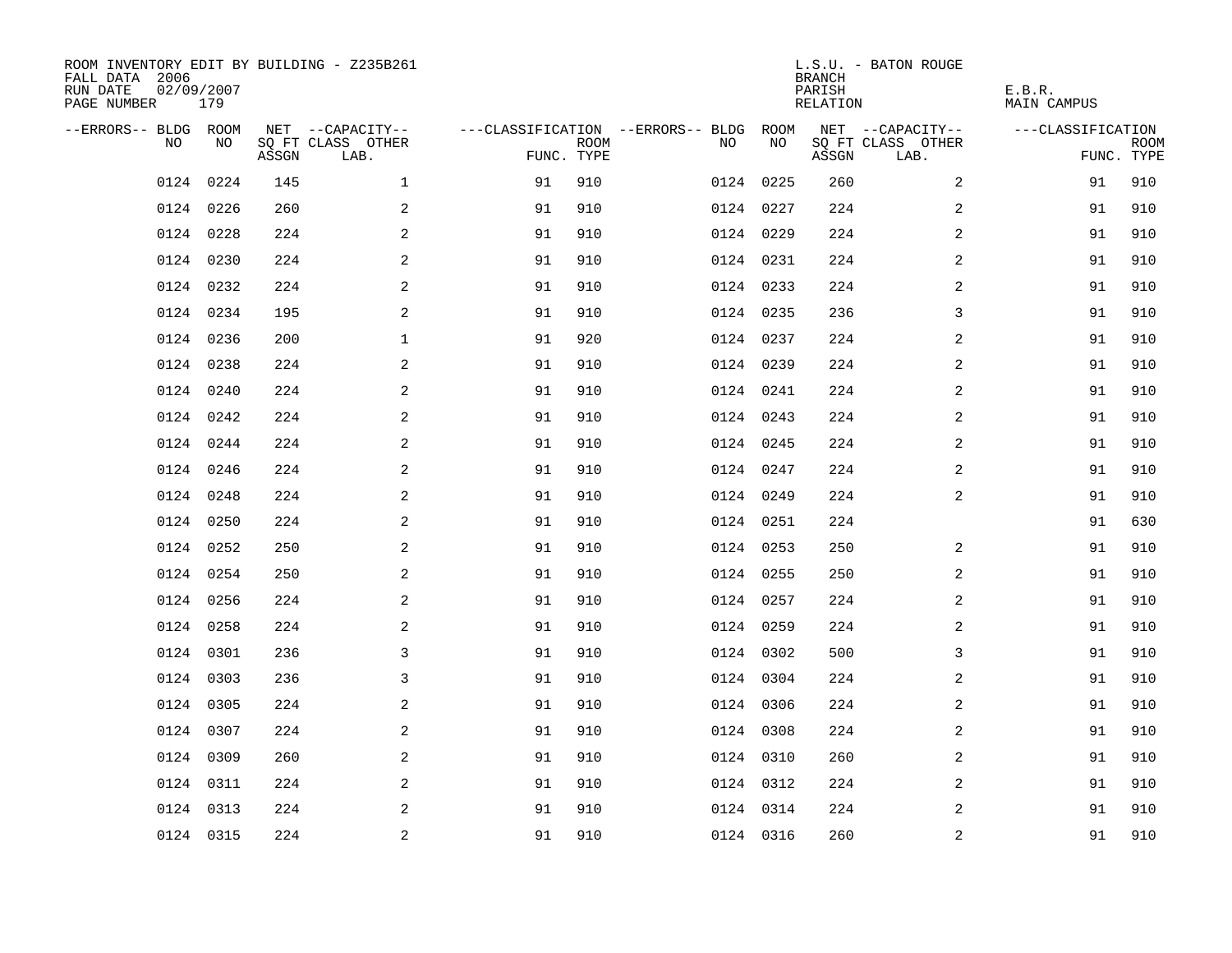| ROOM INVENTORY EDIT BY BUILDING - Z235B261<br>FALL DATA 2006<br>RUN DATE<br>PAGE NUMBER | 02/09/2007<br>180 |       |                           |                |      |                                        |            | <b>BRANCH</b><br>PARISH<br>RELATION | L.S.U. - BATON ROUGE      | E.B.R.<br><b>MAIN CAMPUS</b> |                           |
|-----------------------------------------------------------------------------------------|-------------------|-------|---------------------------|----------------|------|----------------------------------------|------------|-------------------------------------|---------------------------|------------------------------|---------------------------|
| --ERRORS-- BLDG ROOM                                                                    |                   |       | NET --CAPACITY--          |                |      | ---CLASSIFICATION --ERRORS-- BLDG ROOM |            |                                     | NET --CAPACITY--          | ---CLASSIFICATION            |                           |
| NO.                                                                                     | NO.               | ASSGN | SO FT CLASS OTHER<br>LAB. | FUNC. TYPE     | ROOM | NO.                                    | NO         | ASSGN                               | SQ FT CLASS OTHER<br>LAB. |                              | <b>ROOM</b><br>FUNC. TYPE |
| 0124                                                                                    | 0317              | 260   | 2                         | 91             | 910  |                                        | 0124 0318  | 224                                 | $\overline{a}$            | 91                           | 910                       |
|                                                                                         | 0124 0319         | 224   | 2                         | 91             | 910  |                                        | 0124 0320  | 145                                 | $\mathbf{1}$              | 91                           | 910                       |
|                                                                                         | 0124 0321         | 230   | 2                         | 91             | 910  |                                        | 0124 0322  | 230                                 | 2                         | 91                           | 910                       |
|                                                                                         | 0124 0323         | 224   | 2                         | 91             | 910  |                                        | 0124 0324  | 224                                 | $\overline{a}$            | 91                           | 910                       |
|                                                                                         | 0124 0325         | 224   | 2                         | 91             | 910  |                                        | 0124 0326  | 145                                 | $\mathbf{1}$              | 91                           | 910                       |
|                                                                                         | 0124 0327         | 260   | 2                         | 91             | 910  |                                        | 0124 0328  | 260                                 | 2                         | 91                           | 910                       |
|                                                                                         | 0124 0329         | 224   | $\mathbf{2}$              | 91             | 910  |                                        | 0124 0330  | 224                                 | $\overline{a}$            | 91                           | 910                       |
|                                                                                         | 0124 0331         | 224   | 2                         | 91             | 910  |                                        | 0124 0332  | 224                                 | $\overline{a}$            | 91                           | 910                       |
|                                                                                         | 0124 0333         | 224   | 2                         | 91             | 910  |                                        | 0124 0334  | 224                                 | $\overline{a}$            | 91                           | 910                       |
|                                                                                         | 0124 0335         | 224   | 2                         | 91             | 910  |                                        | 0124 0336  | 195                                 | 2                         | 91                           | 910                       |
|                                                                                         | 0124 0337         | 195   | 2                         | 91             | 910  |                                        | 0124 0338  | 224                                 | 2                         | 91                           | 910                       |
|                                                                                         | 0124 0339         | 224   | 2                         | 91             | 910  |                                        | 0124 0340  | 224                                 | 2                         | 91                           | 910                       |
|                                                                                         | 0124 0341         | 224   | 2                         | 91             | 910  |                                        | 0124 0342  | 224                                 | 2                         | 91                           | 910                       |
|                                                                                         | 0124 0343         | 224   | 2                         | 91             | 910  |                                        | 0124 0344  | 224                                 | $\overline{a}$            | 91                           | 910                       |
|                                                                                         | 0124 0345         | 224   | 2                         | 91             | 910  |                                        | 0124 0346  | 224                                 | 2                         | 91                           | 910                       |
|                                                                                         | 0124 0347         | 224   | 2                         | 91             | 910  |                                        | 0124 0348  | 224                                 | 2                         | 91                           | 910                       |
| 0124                                                                                    | 0349              | 224   | 2                         | 91             | 910  |                                        | 0124 0350  | 224                                 | 2                         | 91                           | 910                       |
|                                                                                         | 0124 0351         | 224   | 2                         | 91             | 910  |                                        | 0124 0352  | 224                                 | 8                         | 91                           | 410                       |
|                                                                                         | 0124 0353         | 250   | 2                         | 91             | 910  |                                        | 0124 0354  | 250                                 | 2                         | 91                           | 910                       |
|                                                                                         | 0124 0355         | 250   | 2                         | 91             | 910  |                                        | 0124 0356  | 250                                 | 2                         | 91                           | 910                       |
|                                                                                         | 0124 0357         | 224   | 2                         | 91             | 910  |                                        | 0124 0358  | 224                                 | 2                         | 91                           | 910                       |
|                                                                                         | 0124 0359         | 224   | 2                         | 91             | 910  |                                        | 0124 0360  | 224                                 | 2                         | 91                           | 910                       |
|                                                                                         | 0124 C0001        | 281   |                           | 0 <sub>0</sub> | 020  |                                        | 0124 C0002 | 1639                                |                           | 00                           | 020                       |
|                                                                                         | 0124 C0100        | 3044  |                           | 0 <sub>0</sub> | 020  |                                        | 0124 C0101 | 1639                                |                           | 00                           | 020                       |
|                                                                                         | 0124 C0200        | 2256  |                           | 0 <sub>0</sub> | 020  |                                        | 0124 C0201 | 1639                                |                           | 00                           | 020                       |
|                                                                                         | 0124 C0300        | 2256  |                           | 0 <sub>0</sub> | 020  |                                        | 0124 C0301 | 1639                                |                           | 0 <sub>0</sub>               | 020                       |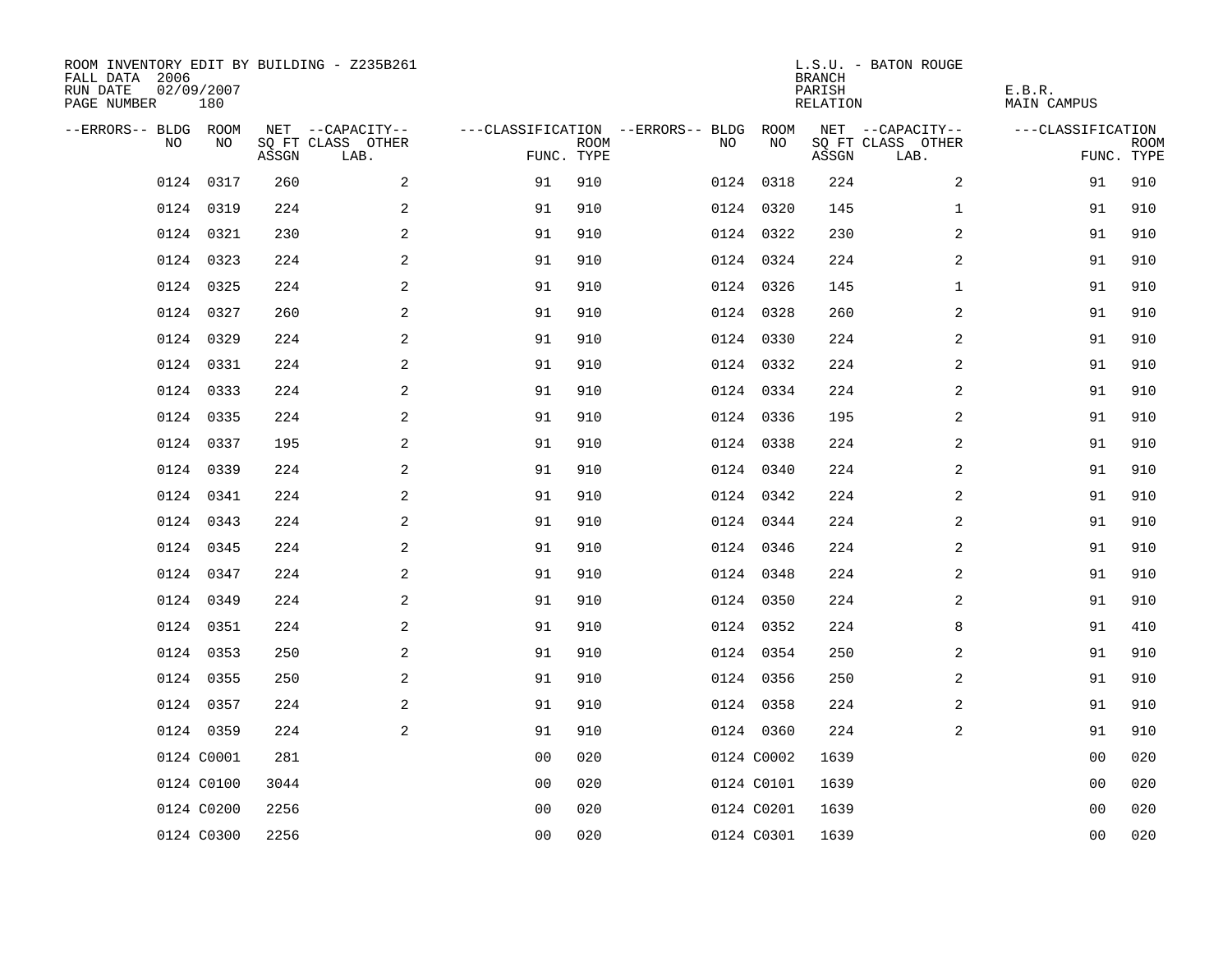| ROOM INVENTORY EDIT BY BUILDING - Z235B261<br>FALL DATA 2006<br>RUN DATE<br>PAGE NUMBER |      | 02/09/2007<br>181 |       |      |                   |                |                    |                                   |    |            | <b>BRANCH</b><br>PARISH<br>RELATION                    | L.S.U. - BATON ROUGE                                                   | E.B.R.<br><b>MAIN CAMPUS</b> |                           |
|-----------------------------------------------------------------------------------------|------|-------------------|-------|------|-------------------|----------------|--------------------|-----------------------------------|----|------------|--------------------------------------------------------|------------------------------------------------------------------------|------------------------------|---------------------------|
| --ERRORS-- BLDG ROOM                                                                    |      |                   |       |      | NET --CAPACITY--  |                |                    | ---CLASSIFICATION --ERRORS-- BLDG |    | ROOM       |                                                        | NET --CAPACITY--                                                       | ---CLASSIFICATION            |                           |
|                                                                                         | NO   | NO                | ASSGN | LAB. | SQ FT CLASS OTHER |                | ROOM<br>FUNC. TYPE |                                   | NO | NO         | ASSGN                                                  | SQ FT CLASS OTHER<br>LAB.                                              |                              | <b>ROOM</b><br>FUNC. TYPE |
|                                                                                         |      | 0124 E0001        | 47    |      |                   | 0 <sub>0</sub> | 020                |                                   |    | 0124 E0100 | 47                                                     |                                                                        | 00                           | 020                       |
|                                                                                         |      | 0124 E0200        | 47    |      |                   | 0 <sup>0</sup> | 020                |                                   |    | 0124 E0300 | 47                                                     |                                                                        | 0 <sub>0</sub>               | 020                       |
|                                                                                         |      | 0124 S0002        | 200   |      |                   | 0 <sub>0</sub> | 020                |                                   |    | 0124 S0003 | 188                                                    |                                                                        | 00                           | 020                       |
|                                                                                         |      | 0124 S0004        | 180   |      |                   | 0 <sub>0</sub> | 020                |                                   |    | 0124 S0005 | 108                                                    |                                                                        | 00                           | 020                       |
|                                                                                         |      | 0124 S0100        | 116   |      |                   | 0 <sub>0</sub> | 020                |                                   |    | 0124 S0101 | 116                                                    |                                                                        | 00                           | 020                       |
|                                                                                         |      | 0124 S0102        | 212   |      |                   | 0 <sub>0</sub> | 020                |                                   |    | 0124 S0103 | 128                                                    |                                                                        | 00                           | 020                       |
|                                                                                         |      | 0124 S0104        | 170   |      |                   | 0 <sub>0</sub> | 020                |                                   |    | 0124 S0105 | 78                                                     |                                                                        | 00                           | 020                       |
|                                                                                         |      | 0124 S0200        | 116   |      |                   | 0 <sub>0</sub> | 020                |                                   |    | 0124 S0201 | 116                                                    |                                                                        | 0 <sub>0</sub>               | 020                       |
|                                                                                         |      | 0124 S0202        | 212   |      |                   | 00             | 020                |                                   |    | 0124 S0203 | 128                                                    |                                                                        | 00                           | 020                       |
|                                                                                         |      | 0124 S0204        | 170   |      |                   | 0 <sub>0</sub> | 020                |                                   |    | 0124 S0205 | 78                                                     |                                                                        | 00                           | 020                       |
|                                                                                         |      | 0124 S0300        | 116   |      |                   | 0 <sub>0</sub> | 020                |                                   |    | 0124 S0301 | 116                                                    |                                                                        | 0 <sub>0</sub>               | 020                       |
|                                                                                         |      | 0124 S0302        | 212   |      |                   | 0 <sub>0</sub> | 020                |                                   |    | 0124 S0303 | 128                                                    |                                                                        | 0 <sub>0</sub>               | 020                       |
|                                                                                         |      | 0124 S0304        | 170   |      |                   | 0 <sub>0</sub> | 020                |                                   |    | 0124 S0305 | 78<br>TOTAL NUMBER CLASSROOMS<br>TOTAL NUMBER LABS 210 | TOTAL NET ASSIGN SQ. FT. IN ROOM FILE<br>TOTAL NUMBER SPECIAL LABS 220 | 00<br>46,020                 | 020                       |
|                                                                                         |      | $0125 0000 -$     | 231   |      |                   | 91             | 935                |                                   |    | 0125 0001  | 246                                                    | 2                                                                      | 91                           | 910                       |
|                                                                                         | 0125 | $0001 -$          | 30    |      | 35                | 91             | 650                |                                   |    | 0125 0002  | 246                                                    | 2                                                                      | 91                           | 910                       |
| 9                                                                                       | 0125 | $0002 -$          | 50    |      | 12                | 91             | 410                |                                   |    | 0125 0003  | 246                                                    | $\overline{a}$                                                         | 91                           | 910                       |
|                                                                                         |      | $0125 0003 -$     | 50    |      | 4                 | 91             | 935                |                                   |    | 0125 0004  | 246                                                    | 2                                                                      | 91                           | 910                       |
|                                                                                         | 0125 | 0005              | 232   |      | 2                 | 91             | 910                |                                   |    | 0125 0006  | 242                                                    | 2                                                                      | 91                           | 910                       |
|                                                                                         |      | 0125 0007         | 242   |      | 2                 | 91             | 910                |                                   |    | 0125 0008  | 246                                                    | 2                                                                      | 91                           | 910                       |
|                                                                                         | 0125 | 0009              | 372   |      | 3                 | 91             | 910                |                                   |    | 0125 0010  | 242                                                    | 2                                                                      | 91                           | 910                       |
|                                                                                         | 0125 | 0011              | 242   |      | 2                 | 91             | 910                |                                   |    | 0125 0012  | 242                                                    | 2                                                                      | 91                           | 910                       |
|                                                                                         | 0125 | 0013              | 242   |      | $\mathbf{2}$      | 91             | 910                |                                   |    | 0125 0014  | 246                                                    | 2                                                                      | 91                           | 910                       |
|                                                                                         | 0125 | 0015              | 246   |      | 2                 | 91             | 910                |                                   |    | 0125 0016  | 246                                                    | 2                                                                      | 91                           | 910                       |
|                                                                                         |      | 0125 0096         | 100   |      |                   | 91             | 935                |                                   |    | 0125 0097  | 2790                                                   |                                                                        | 91                           | 650                       |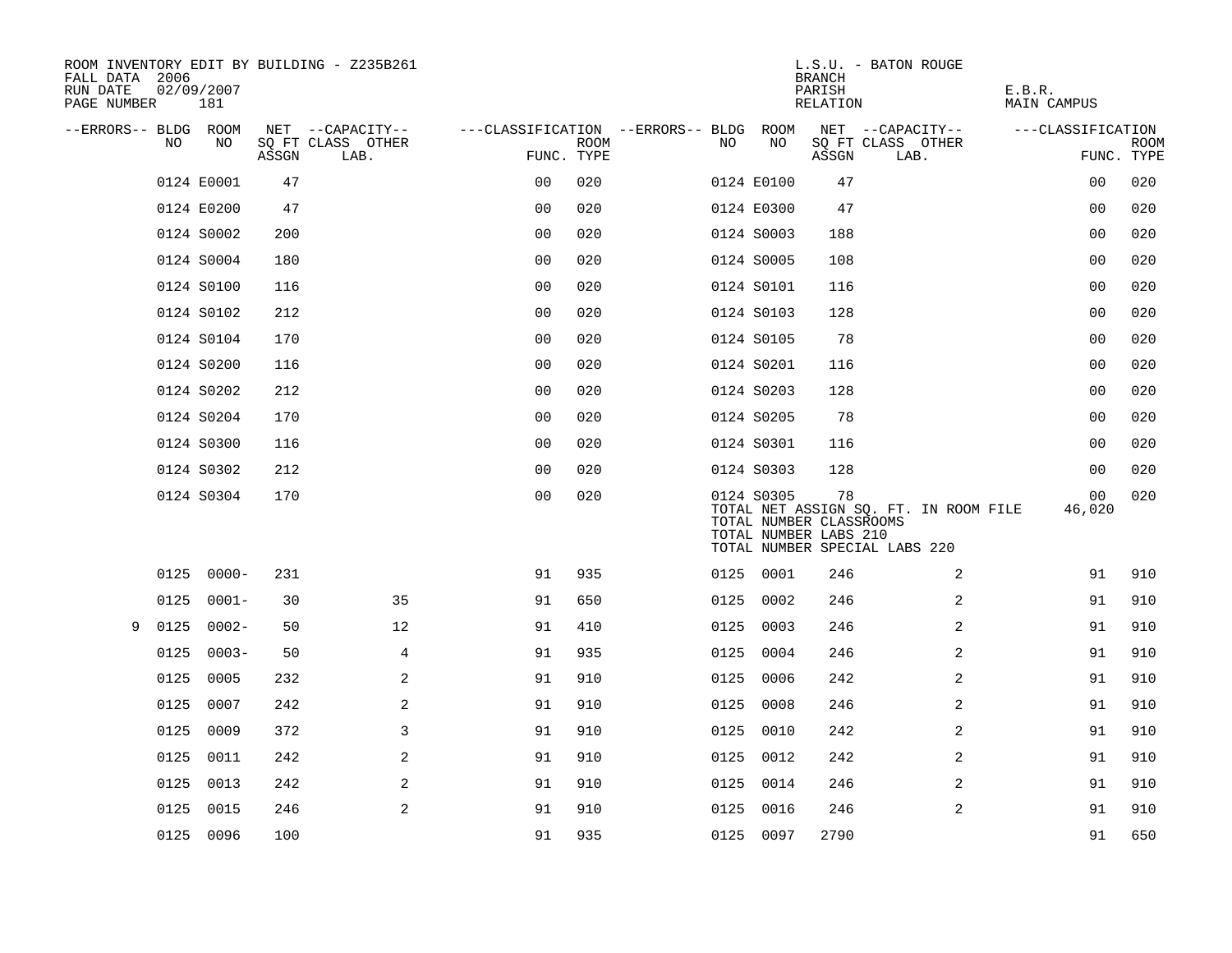| ROOM INVENTORY EDIT BY BUILDING - Z235B261<br>FALL DATA 2006<br>RUN DATE<br>PAGE NUMBER | 02/09/2007<br>182 |       |                           |            |             |                                   |            | <b>BRANCH</b><br>PARISH<br><b>RELATION</b> | L.S.U. - BATON ROUGE      | E.B.R.<br><b>MAIN CAMPUS</b> |                           |
|-----------------------------------------------------------------------------------------|-------------------|-------|---------------------------|------------|-------------|-----------------------------------|------------|--------------------------------------------|---------------------------|------------------------------|---------------------------|
| --ERRORS-- BLDG ROOM                                                                    |                   |       | NET --CAPACITY--          |            |             | ---CLASSIFICATION --ERRORS-- BLDG | ROOM       |                                            | NET --CAPACITY--          | ---CLASSIFICATION            |                           |
| NO                                                                                      | NO                | ASSGN | SQ FT CLASS OTHER<br>LAB. | FUNC. TYPE | <b>ROOM</b> | NO                                | NO         | ASSGN                                      | SQ FT CLASS OTHER<br>LAB. |                              | <b>ROOM</b><br>FUNC. TYPE |
| 0125                                                                                    | 0097A             | 81    |                           | 91         | 655         | 0125                              | 0098       | 100                                        | $\mathbf{1}$              | 91                           | 310                       |
| 0125                                                                                    | 0099              | 200   | $\mathbf{1}$              | 91         | 910         | 0125                              | 0100       | 141                                        | $\mathbf{1}$              | 91                           | 220                       |
| 0125                                                                                    | 0100A             | 150   | $\mathbf{1}$              | 91         | 220         |                                   | 0125 0100B | 155                                        | $\mathbf{1}$              | 91                           | 630                       |
| 0125                                                                                    | 0101              | 400   | $\mathbf{1}$              | 91         | 920         |                                   | 0125 0102  | 225                                        | 2                         | 91                           | 910                       |
| 0125                                                                                    | 0103              | 225   | 2                         | 91         | 910         |                                   | 0125 0104  | 225                                        | $\overline{a}$            | 91                           | 910                       |
| 0125                                                                                    | 0104A             | 50    |                           | 91         | 715         |                                   | 0125 0105  | 225                                        | $\overline{a}$            | 91                           | 910                       |
| 0125                                                                                    | 0106              | 225   | $\mathbf{2}$              | 91         | 910         |                                   | 0125 0107  | 225                                        | $\overline{a}$            | 91                           | 910                       |
| 0125                                                                                    | 0108              | 225   | 2                         | 91         | 910         |                                   | 0125 0109  | 225                                        | 2                         | 91                           | 910                       |
| 0125                                                                                    | 0110              | 225   | 2                         | 91         | 910         | 0125                              | 0111       | 225                                        | 2                         | 91                           | 910                       |
| 0125                                                                                    | 0112              | 225   | 2                         | 91         | 910         |                                   | 0125 0113  | 225                                        | 2                         | 91                           | 910                       |
| 0125                                                                                    | 0114              | 108   | $\mathbf{1}$              | 91         | 910         | 0125                              | 0115       | 225                                        | 2                         | 91                           | 910                       |
| 0125                                                                                    | 0116              | 225   | 2                         | 91         | 910         |                                   | 0125 0117  | 225                                        | 2                         | 91                           | 910                       |
| 0125                                                                                    | 0118              | 225   | 2                         | 91         | 910         | 0125                              | 0119       | 225                                        | 2                         | 91                           | 910                       |
| 0125                                                                                    | 0120              | 150   | $\mathbf 1$               | 91         | 910         |                                   | 0125 0121  | 263                                        | 2                         | 91                           | 910                       |
| 0125                                                                                    | 0122              | 263   | 2                         | 91         | 910         |                                   | 0125 0123  | 225                                        | 2                         | 91                           | 910                       |
| 0125                                                                                    | 0124              | 225   | 2                         | 91         | 910         |                                   | 0125 0125  | 225                                        | 2                         | 91                           | 910                       |
| 0125                                                                                    | 0126              | 225   | 2                         | 91         | 910         |                                   | 0125 0127  | 225                                        | 2                         | 91                           | 910                       |
| 0125                                                                                    | 0128              | 225   | 2                         | 91         | 910         |                                   | 0125 0129  | 115                                        | $\mathbf{1}$              | 91                           | 910                       |
| 0125                                                                                    | 0130              | 246   | 2                         | 91         | 910         |                                   | 0125 0131  | 246                                        | 2                         | 91                           | 910                       |
| 0125                                                                                    | 0132              | 246   | 2                         | 91         | 910         |                                   | 0125 0133  | 246                                        |                           | 91                           | 650                       |
|                                                                                         | 0125 0133A        | 1     |                           | 91         | 715         |                                   | 0125 0134  | 246                                        | 2                         | 91                           | 910                       |
| 0125                                                                                    | 0135              | 246   | 2                         | 91         | 910         |                                   | 0125 0136  | 246                                        | 2                         | 91                           | 910                       |
|                                                                                         | 0125 0137         | 246   | 2                         | 91         | 910         |                                   | 0125 0138  | 372                                        | 3                         | 91                           | 910                       |
| 0125                                                                                    | 0139              | 246   | 2                         | 91         | 910         |                                   | 0125 0140  | 242                                        | 2                         | 91                           | 910                       |
| 0125                                                                                    | 0141              | 242   | 2                         | 91         | 910         |                                   | 0125 0142  | 242                                        | 2                         | 91                           | 910                       |
|                                                                                         | 0125 0143         | 242   | $\overline{c}$            | 91         | 910         |                                   | 0125 0144  | 246                                        | $\overline{\mathbf{c}}$   | 91                           | 910                       |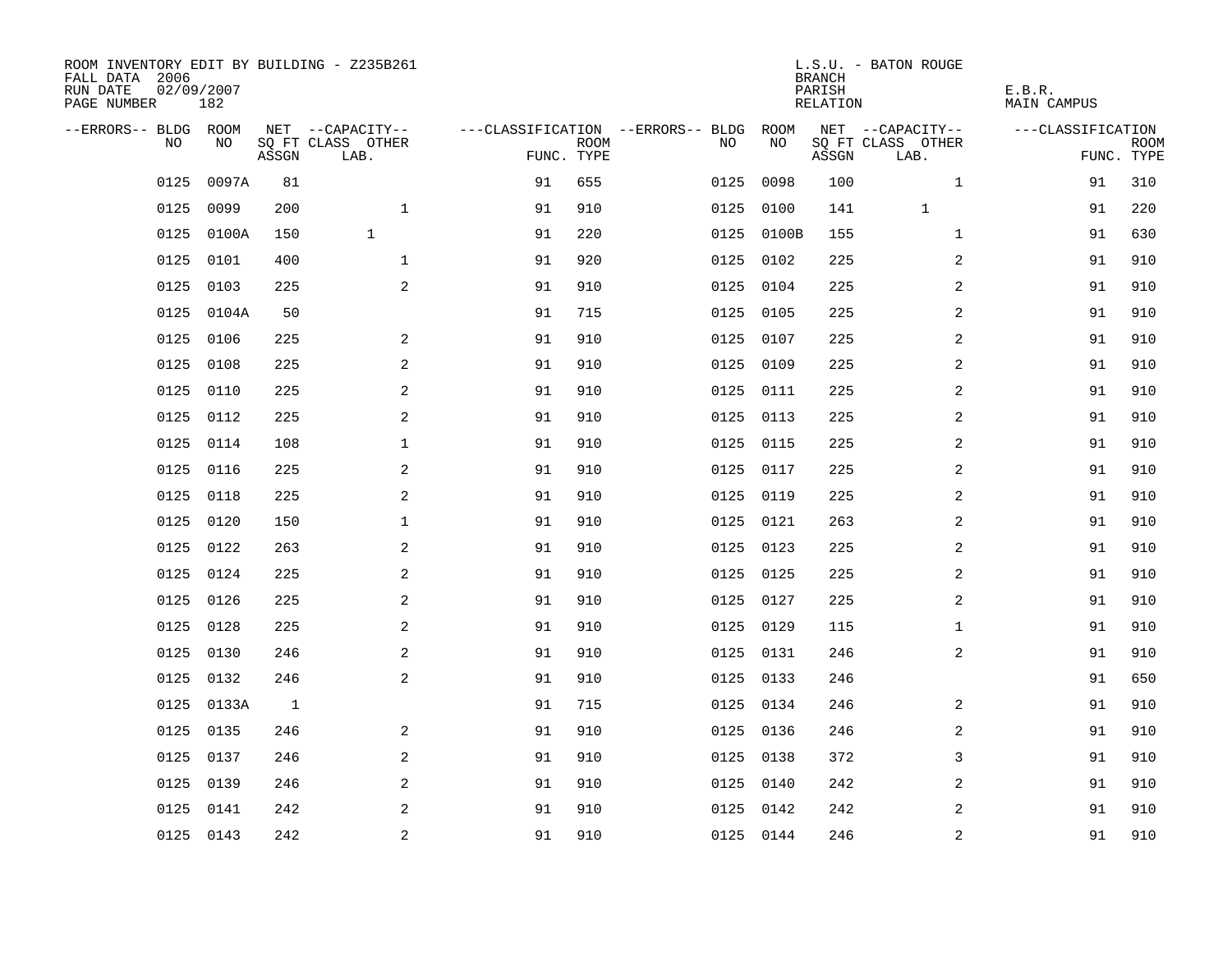| FALL DATA 2006<br>RUN DATE<br>PAGE NUMBER | 02/09/2007 | 183  |       | ROOM INVENTORY EDIT BY BUILDING - Z235B261 |            |             |                                        |           | <b>BRANCH</b><br>PARISH<br><b>RELATION</b> | L.S.U. - BATON ROUGE      | E.B.R.<br><b>MAIN CAMPUS</b> |                           |
|-------------------------------------------|------------|------|-------|--------------------------------------------|------------|-------------|----------------------------------------|-----------|--------------------------------------------|---------------------------|------------------------------|---------------------------|
| --ERRORS-- BLDG ROOM                      |            |      |       | NET --CAPACITY--                           |            |             | ---CLASSIFICATION --ERRORS-- BLDG ROOM |           |                                            | NET --CAPACITY--          | ---CLASSIFICATION            |                           |
|                                           | NO         | NO   | ASSGN | SQ FT CLASS OTHER<br>LAB.                  | FUNC. TYPE | <b>ROOM</b> | NO                                     | NO        | ASSGN                                      | SQ FT CLASS OTHER<br>LAB. |                              | <b>ROOM</b><br>FUNC. TYPE |
|                                           | 0125       | 0145 | 246   | 2                                          | 91         | 910         |                                        | 0125 0146 | 246                                        | $\overline{a}$            | 91                           | 910                       |
| 9                                         | 0125       | 0200 | 506   | 10                                         | 91         | 410         |                                        | 0125 0201 | 306                                        | 3                         | 91                           | 910                       |
|                                           | 0125       | 0202 | 225   | 2                                          | 91         | 910         |                                        | 0125 0203 | 225                                        | 2                         | 91                           | 910                       |
|                                           | 0125       | 0204 | 225   | 2                                          | 91         | 910         |                                        | 0125 0205 | 225                                        | 2                         | 91                           | 910                       |
|                                           | 0125       | 0206 | 225   | 2                                          | 91         | 910         |                                        | 0125 0207 | 225                                        | $\overline{a}$            | 91                           | 910                       |
|                                           | 0125       | 0208 | 225   | 2                                          | 91         | 910         |                                        | 0125 0209 | 225                                        | $\overline{a}$            | 91                           | 910                       |
|                                           | 0125       | 0210 | 225   | $\mathbf{2}$                               | 91         | 910         |                                        | 0125 0211 | 225                                        | $\overline{a}$            | 91                           | 910                       |
|                                           | 0125       | 0212 | 225   | 2                                          | 91         | 910         |                                        | 0125 0213 | 225                                        | 2                         | 91                           | 910                       |
|                                           | 0125       | 0214 | 225   | 2                                          | 91         | 910         | 0125                                   | 0215      | 225                                        | 2                         | 91                           | 910                       |
|                                           | 0125       | 0216 | 225   | 2                                          | 91         | 910         |                                        | 0125 0217 | 225                                        | 2                         | 91                           | 910                       |
|                                           | 0125       | 0218 | 150   | $\mathbf 1$                                | 91         | 910         | 0125                                   | 0219      | 227                                        | 2                         | 91                           | 910                       |
|                                           | 0125       | 0220 | 227   | 2                                          | 91         | 910         |                                        | 0125 0221 | 225                                        | $\overline{2}$            | 91                           | 910                       |
|                                           | 0125       | 0222 | 225   | 2                                          | 91         | 910         | 0125                                   | 0223      | 225                                        | 2                         | 91                           | 910                       |
|                                           | 0125       | 0224 | 150   | $\mathbf 1$                                | 91         | 910         |                                        | 0125 0225 | 225                                        | 2                         | 91                           | 910                       |
|                                           | 0125       | 0226 | 225   | 2                                          | 91         | 910         | 0125                                   | 0227      | 225                                        | 2                         | 91                           | 910                       |
|                                           | 0125       | 0228 | 225   | 2                                          | 91         | 910         |                                        | 0125 0229 | 225                                        | 2                         | 91                           | 910                       |
|                                           | 0125       | 0230 | 225   | 2                                          | 91         | 910         |                                        | 0125 0231 | 225                                        | 2                         | 91                           | 910                       |
|                                           | 0125       | 0232 | 225   | 2                                          | 91         | 910         |                                        | 0125 0233 | 227                                        | $\overline{a}$            | 91                           | 910                       |
|                                           | 0125 0234  |      | 234   | 2                                          | 91         | 910         |                                        | 0125 0235 | 300                                        | 3                         | 91                           | 910                       |
|                                           | 0125       | 0236 | 150   | $\mathbf 1$                                | 91         | 910         |                                        | 0125 0237 | 246                                        | 2                         | 91                           | 910                       |
|                                           | 0125 0238  |      | 246   | 2                                          | 91         | 910         |                                        | 0125 0239 | 246                                        | 2                         | 91                           | 910                       |
|                                           | 0125       | 0240 | 307   |                                            | 91         | 650         |                                        | 0125 0241 | 242                                        | 2                         | 91                           | 910                       |
|                                           | 0125 0242  |      | 242   | 2                                          | 91         | 910         |                                        | 0125 0243 | 246                                        | 2                         | 91                           | 910                       |
|                                           | 0125       | 0244 | 246   | 2                                          | 91         | 910         |                                        | 0125 0245 | 372                                        | 3                         | 91                           | 910                       |
|                                           | 0125       | 0246 | 246   | 2                                          | 91         | 910         |                                        | 0125 0247 | 246                                        | 2                         | 91                           | 910                       |
|                                           | 0125 0248  |      | 246   | $\overline{c}$                             | 91         | 910         |                                        | 0125 0249 | 246                                        | $\overline{\mathbf{c}}$   | 91                           | 910                       |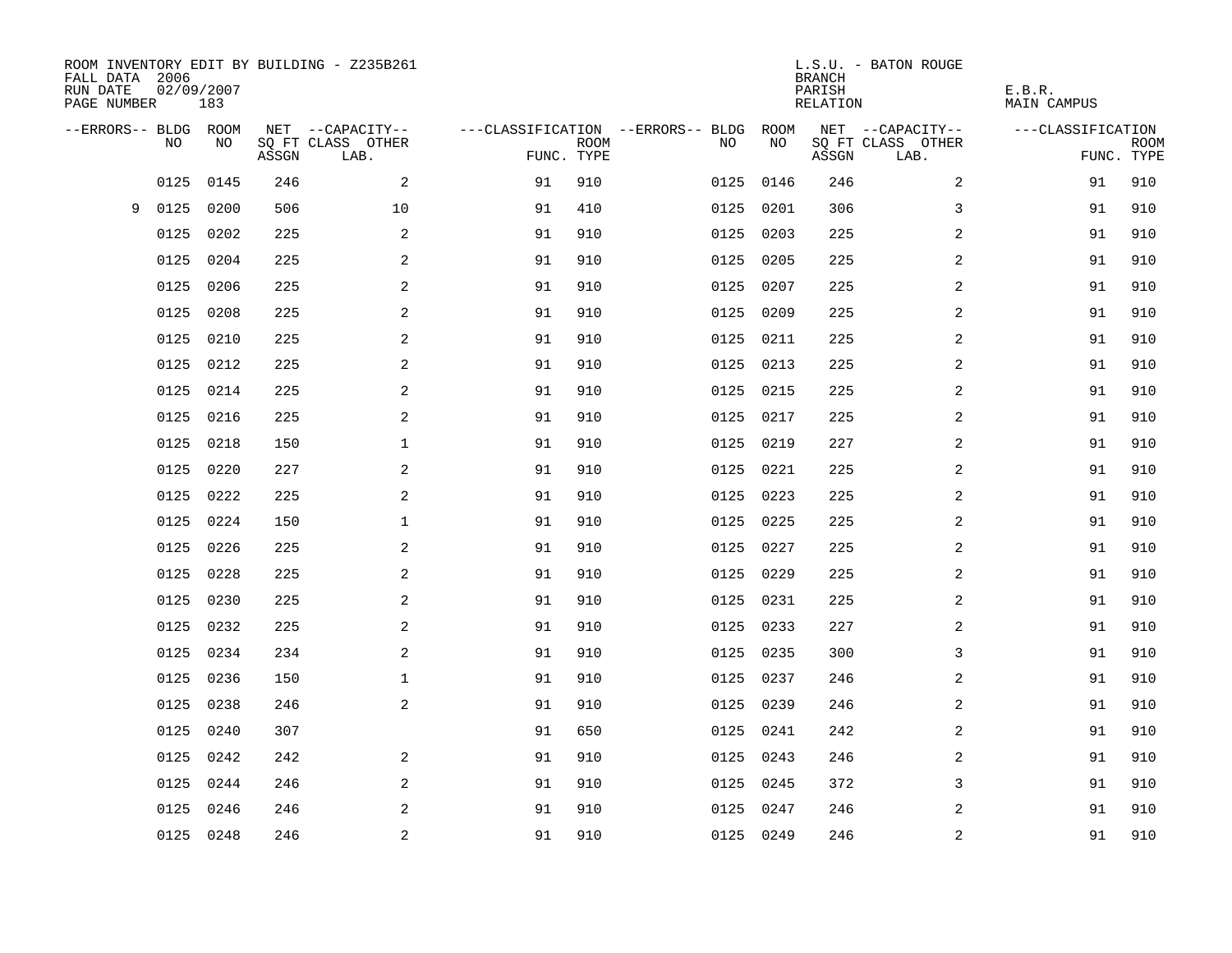| ROOM INVENTORY EDIT BY BUILDING - Z235B261<br>FALL DATA 2006<br>RUN DATE<br>PAGE NUMBER | 02/09/2007<br>184 |       |                           |            |             |                                   |           | <b>BRANCH</b><br>PARISH<br>RELATION | L.S.U. - BATON ROUGE      | E.B.R.<br><b>MAIN CAMPUS</b> |                           |
|-----------------------------------------------------------------------------------------|-------------------|-------|---------------------------|------------|-------------|-----------------------------------|-----------|-------------------------------------|---------------------------|------------------------------|---------------------------|
| --ERRORS-- BLDG ROOM                                                                    |                   |       | NET --CAPACITY--          |            |             | ---CLASSIFICATION --ERRORS-- BLDG | ROOM      |                                     | NET --CAPACITY--          | ---CLASSIFICATION            |                           |
| NO.                                                                                     | NO.               | ASSGN | SO FT CLASS OTHER<br>LAB. | FUNC. TYPE | <b>ROOM</b> | NO.                               | NO        | ASSGN                               | SQ FT CLASS OTHER<br>LAB. |                              | <b>ROOM</b><br>FUNC. TYPE |
| 0125                                                                                    | 0250              | 246   | 2                         | 91         | 910         | 0125                              | 0251      | 246                                 | $\overline{a}$            | 91                           | 910                       |
| 0125                                                                                    | 0252              | 246   | 2                         | 91         | 910         |                                   | 0125 0253 | 246                                 | 2                         | 91                           | 910                       |
| 0125                                                                                    | 0301              | 300   | 3                         | 91         | 910         |                                   | 0125 0302 | 340                                 | 3                         | 91                           | 910                       |
| 0125                                                                                    | 0303              | 300   | 3                         | 91         | 910         |                                   | 0125 0304 | 225                                 | 2                         | 91                           | 910                       |
| 0125                                                                                    | 0305              | 225   | 2                         | 91         | 910         |                                   | 0125 0306 | 225                                 | 2                         | 91                           | 910                       |
| 0125                                                                                    | 0307              | 225   | $\overline{a}$            | 91         | 910         |                                   | 0125 0308 | 225                                 | 2                         | 91                           | 910                       |
| 0125                                                                                    | 0309              | 225   | $\overline{a}$            | 91         | 910         |                                   | 0125 0310 | 225                                 | $\overline{a}$            | 91                           | 910                       |
| 0125                                                                                    | 0311              | 225   | 2                         | 91         | 910         |                                   | 0125 0312 | 225                                 | $\overline{a}$            | 91                           | 910                       |
| 0125                                                                                    | 0313              | 225   | 2                         | 91         | 910         |                                   | 0125 0314 | 225                                 | $\overline{a}$            | 91                           | 910                       |
| 0125                                                                                    | 0315              | 225   | 2                         | 91         | 910         |                                   | 0125 0316 | 225                                 | 2                         | 91                           | 910                       |
| 0125                                                                                    | 0317              | 225   | 2                         | 91         | 910         |                                   | 0125 0318 | 225                                 | 2                         | 91                           | 910                       |
| 0125                                                                                    | 0319              | 225   | 2                         | 91         | 910         |                                   | 0125 0320 | 150                                 | $\mathbf{1}$              | 91                           | 910                       |
| 0125                                                                                    | 0321              | 225   | 2                         | 91         | 910         |                                   | 0125 0322 | 225                                 | 2                         | 91                           | 910                       |
| 0125                                                                                    | 0323              | 225   | 2                         | 91         | 910         |                                   | 0125 0324 | 225                                 | $\overline{a}$            | 91                           | 910                       |
| 0125                                                                                    | 0325              | 225   | 2                         | 91         | 910         |                                   | 0125 0326 | 263                                 | $\mathbf{1}$              | 91                           | 910                       |
| 0125                                                                                    | 0327              | 225   | 2                         | 91         | 910         |                                   | 0125 0328 | 263                                 | 2                         | 91                           | 910                       |
| 0125                                                                                    | 0329              | 225   | 2                         | 91         | 910         |                                   | 0125 0330 | 225                                 | 2                         | 91                           | 910                       |
| 0125                                                                                    | 0331              | 225   | 2                         | 91         | 910         |                                   | 0125 0332 | 225                                 | 2                         | 91                           | 910                       |
| 0125                                                                                    | 0333              | 225   | 2                         | 91         | 910         |                                   | 0125 0334 | 225                                 | 2                         | 91                           | 910                       |
| 0125                                                                                    | 0335              | 225   | 2                         | 91         | 910         |                                   | 0125 0336 | 225                                 | 2                         | 91                           | 910                       |
|                                                                                         | 0125 0337         | 225   | 2                         | 91         | 910         |                                   | 0125 0338 | 246                                 | 2                         | 91                           | 910                       |
| 0125                                                                                    | 0339              | 246   | 2                         | 91         | 910         |                                   | 0125 0340 | 246                                 | 2                         | 91                           | 910                       |
|                                                                                         | 0125 0341         | 246   |                           | 91         | 650         |                                   | 0125 0342 | 246                                 | 2                         | 91                           | 910                       |
| 0125                                                                                    | 0343              | 246   | 2                         | 91         | 910         |                                   | 0125 0344 | 246                                 | 2                         | 91                           | 910                       |
| 0125                                                                                    | 0345              | 246   | 2                         | 91         | 910         |                                   | 0125 0346 | 372                                 | 3                         | 91                           | 910                       |
|                                                                                         | 0125 0347         | 246   | $\overline{c}$            | 91         | 910         |                                   | 0125 0348 | 246                                 | $\mathbf 2$               | 91                           | 910                       |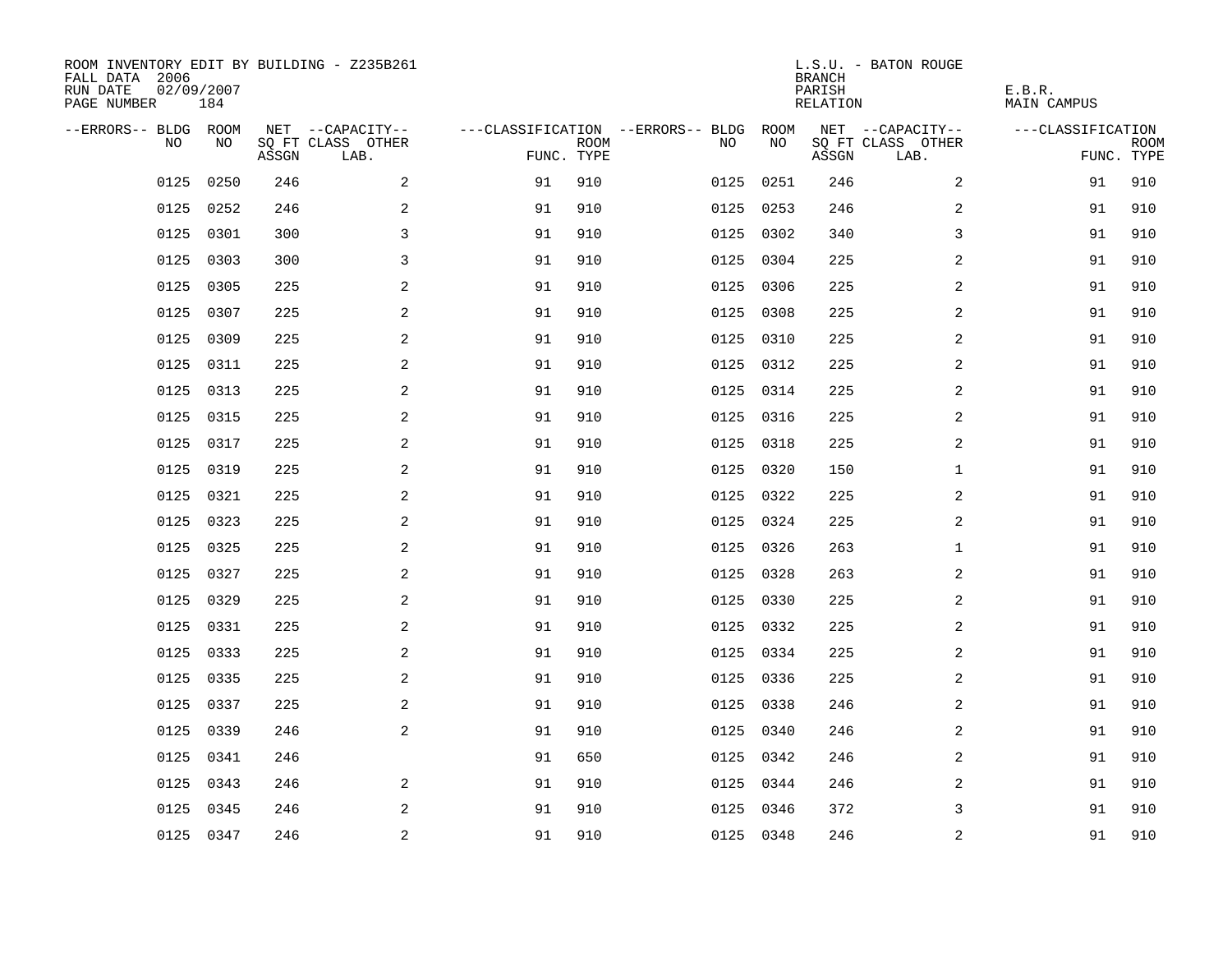| ---CLASSIFICATION         |
|---------------------------|
| <b>ROOM</b><br>FUNC. TYPE |
| 910                       |
| 910                       |
| 910                       |
| 020                       |
| 020                       |
| 020                       |
| 020                       |
| 020                       |
| 020                       |
| 020                       |
| 020                       |
| 020                       |
| 020                       |
| 020                       |
| 020                       |
| 020                       |
| 020                       |
| 020                       |
| 020                       |
| 635                       |
| 635                       |
| 635                       |
| 635                       |
| 010                       |
| 00<br>44,731<br>2<br>00   |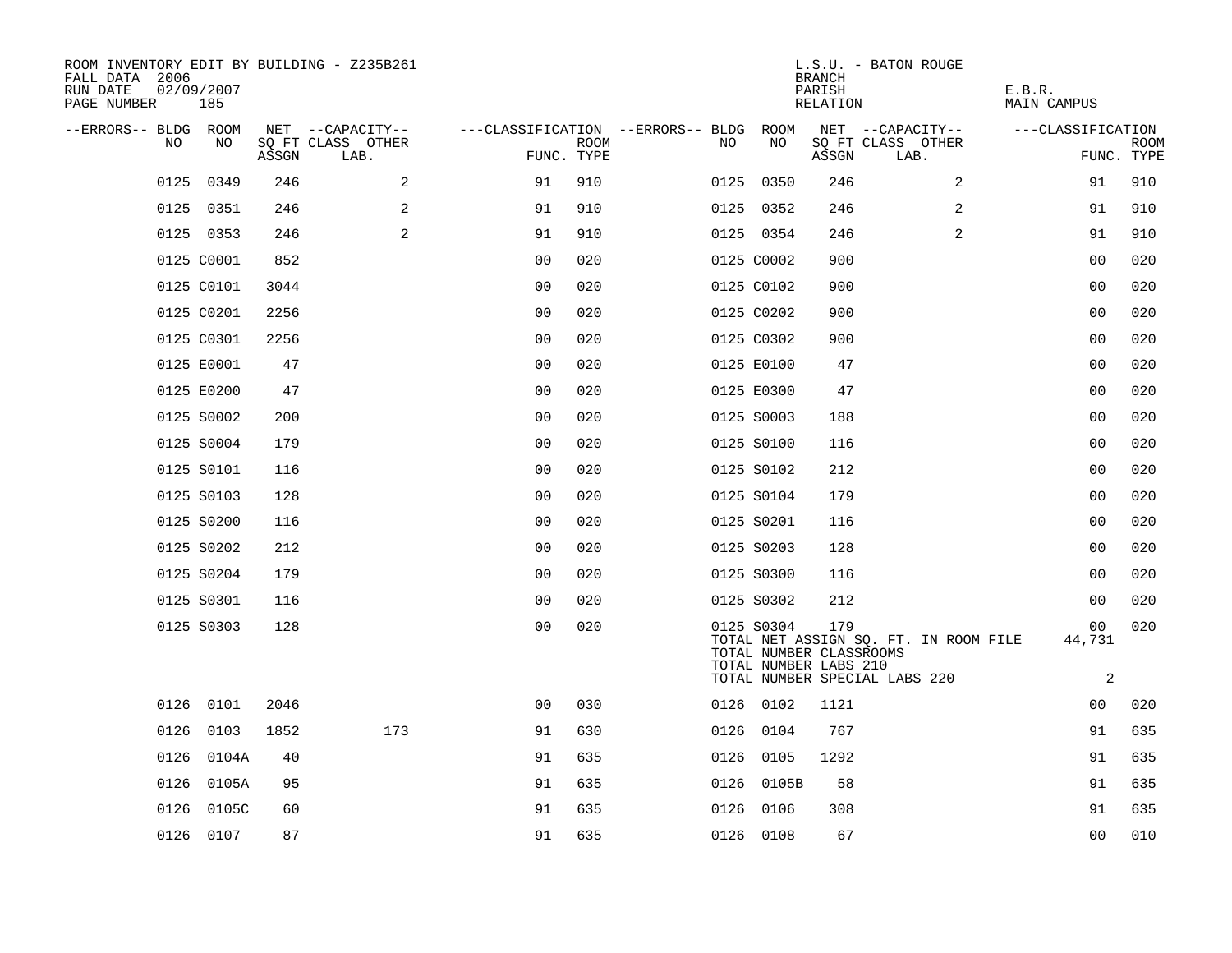| ROOM INVENTORY EDIT BY BUILDING - Z235B261<br>FALL DATA 2006<br>RUN DATE<br>PAGE NUMBER | 02/09/2007<br>186 |       |                                       |                                        |             |      |                                                  | <b>BRANCH</b><br>PARISH<br>RELATION | L.S.U. - BATON ROUGE                                                   | E.B.R.<br><b>MAIN CAMPUS</b> |             |
|-----------------------------------------------------------------------------------------|-------------------|-------|---------------------------------------|----------------------------------------|-------------|------|--------------------------------------------------|-------------------------------------|------------------------------------------------------------------------|------------------------------|-------------|
| --ERRORS-- BLDG ROOM<br>NO.                                                             | NO                |       | NET --CAPACITY--<br>SQ FT CLASS OTHER | ---CLASSIFICATION --ERRORS-- BLDG ROOM | <b>ROOM</b> | NO.  | NO                                               |                                     | NET --CAPACITY--<br>SQ FT CLASS OTHER                                  | ---CLASSIFICATION            | <b>ROOM</b> |
|                                                                                         |                   | ASSGN | LAB.                                  | FUNC. TYPE                             |             |      |                                                  | ASSGN                               | LAB.                                                                   |                              | FUNC. TYPE  |
| 0126                                                                                    | 0109              | 64    | $\mathbf{1}$                          | 91                                     | 310         | 0126 | 0109A                                            | 13                                  |                                                                        | 91                           | 315         |
| 0126                                                                                    | 0110              | 298   |                                       | 91                                     | 635         |      | 0126 0111                                        | 1823                                |                                                                        | 91                           | 730         |
| 0126                                                                                    | 0112              | 1020  |                                       | 91                                     | 635         |      | 0126 0113                                        | 1814                                | $\overline{4}$                                                         | 91                           | 310         |
| 0126                                                                                    | 0114              | 35    | $\mathbf{1}$                          | 0 <sub>0</sub>                         | 030         |      | 0126 0115                                        | 35                                  | $\mathbf{1}$                                                           | 0 <sub>0</sub>               | 030         |
| 0126                                                                                    | 0116              | 45    |                                       | 00                                     | 020         |      | 0126 0116A                                       | 225                                 | $\overline{4}$                                                         | 00                           | 030         |
| 0126                                                                                    | 0117              | 2144  |                                       | 91                                     | 635         |      | 0126 0117A                                       | 62                                  |                                                                        | 91                           | 635         |
| 0126                                                                                    | 0117B             | 47    |                                       | 91                                     | 635         |      | 0126 0117C                                       | 116                                 |                                                                        | 91                           | 635         |
| 0126                                                                                    | 0118              | 1829  | 159                                   | 91                                     | 630         |      | 0126 0119                                        | 86                                  |                                                                        | 0 <sub>0</sub>               | 010         |
| 0126                                                                                    | 0201              | 130   |                                       | 91                                     | 315         | 0126 | 0202                                             | 213                                 | $\overline{2}$                                                         | 91                           | 310         |
|                                                                                         | 0126 0202A        | 49    |                                       | 91                                     | 315         |      | 0126 0203                                        | 32                                  | $\mathbf{1}$                                                           | 00                           | 030         |
|                                                                                         | 0126 0204         | 320   |                                       | 0 <sub>0</sub>                         | 030         |      | 0126 0205                                        | 82                                  | $\mathbf{1}$                                                           | 0 <sub>0</sub>               | 030         |
|                                                                                         | 0126 0206         | 134   | $\mathbf{1}$                          | 00                                     | 030         |      | 0126 C0100                                       | 1352                                |                                                                        | 00                           | 020         |
|                                                                                         | 0126 C0200        | 30    |                                       | 0 <sub>0</sub>                         | 020         |      | 0126 S0100                                       | 60                                  |                                                                        | 0 <sub>0</sub>               | 020         |
|                                                                                         | 0126 S0200        | 57    |                                       | 0 <sub>0</sub>                         | 020         |      | TOTAL NUMBER CLASSROOMS<br>TOTAL NUMBER LABS 210 |                                     | TOTAL NET ASSIGN SQ. FT. IN ROOM FILE<br>TOTAL NUMBER SPECIAL LABS 220 | 14,181                       |             |
|                                                                                         | 0130 0101         | 1097  | 52                                    | 45                                     | 550         |      | 0130 0104                                        | 239                                 | $\overline{4}$                                                         | 0 <sub>0</sub>               | 030         |
| 0130                                                                                    | 0106              | 1206  | 26                                    | 45                                     | 550         |      | 0130 0106A                                       | 129                                 | $\mathbf{1}$                                                           | 45                           | 310         |
| 0130                                                                                    | 0106B             | 96    |                                       | 45                                     | 555         |      | 0130 0108                                        | 825                                 | 26                                                                     | 45                           | 550         |
| 0130                                                                                    | 0109              | 66    |                                       | 45                                     | 315         |      | 0130 0109A                                       | 111                                 | $\mathbf{1}$                                                           | 45                           | 310         |
|                                                                                         | 0130 0109B        | 176   |                                       | 45                                     | 555         |      | 0130 0115                                        | 664                                 | 28                                                                     | 45                           | 550         |
| 0130                                                                                    | 0115A             | 84    |                                       | 45                                     | 555         | 0130 | 0115B                                            | 130                                 | $\mathbf{1}$                                                           | 45                           | 310         |
|                                                                                         | 0130 0121         | 72    |                                       | 45                                     | 315         |      | 0130 0121A                                       | 47                                  | $\mathbf{1}$                                                           | 45                           | 315         |
| 0130                                                                                    | 0121B             | 111   | 2                                     | 45                                     | 310         | 0130 | 0123                                             | 1146                                | 38                                                                     | 45                           | 550         |
| 0130                                                                                    | 0123A             | 139   |                                       | 45                                     | 555         | 0130 | 0126                                             | 658                                 | 38                                                                     | 45                           | 550         |
|                                                                                         | 0130 0132         | 176   | $\mathbf 1$                           | 45                                     | 310         |      | 0130 0133                                        | 48                                  | 7                                                                      | 0 <sub>0</sub>               | 020         |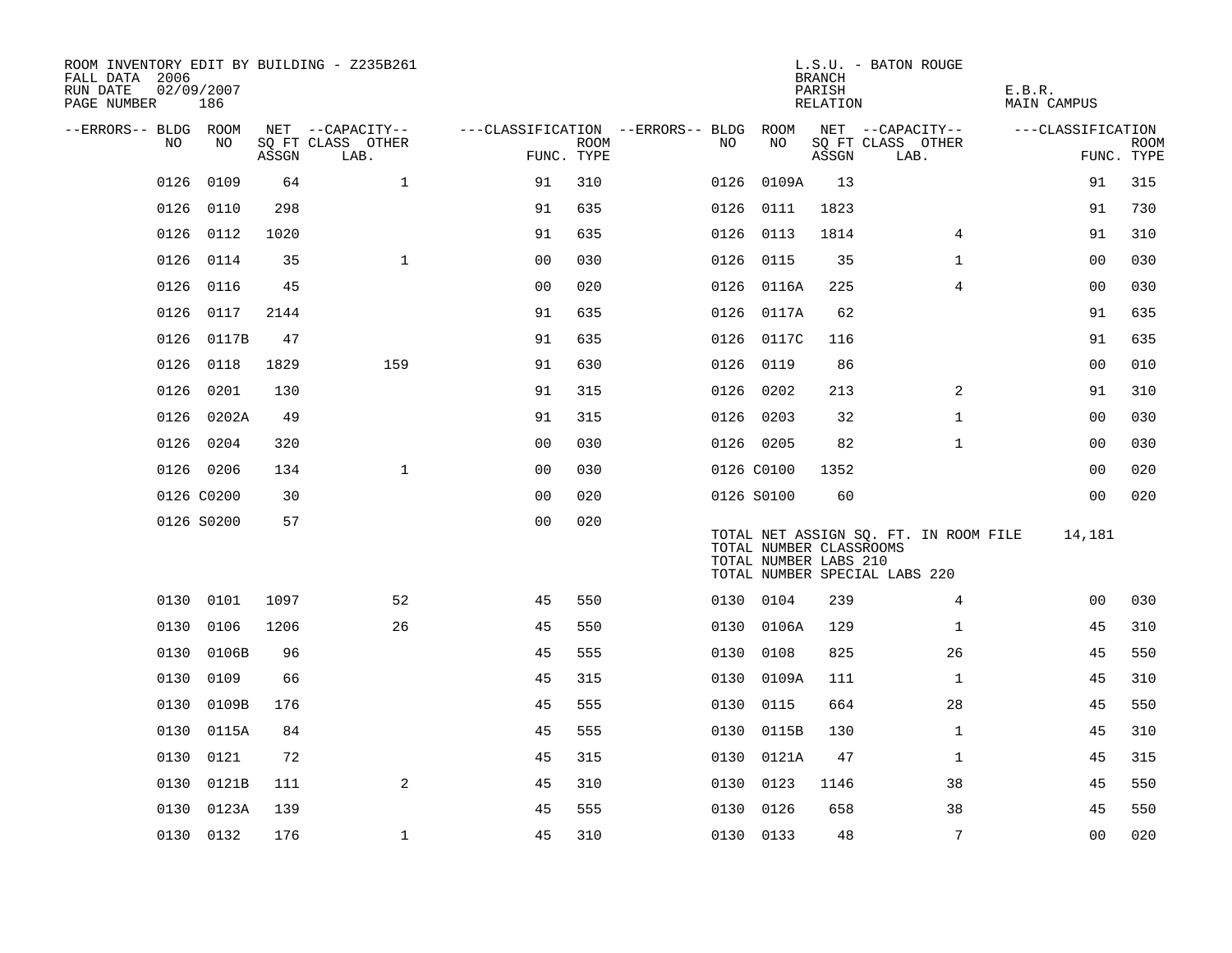| ROOM INVENTORY EDIT BY BUILDING - Z235B261<br>FALL DATA 2006<br>RUN DATE<br>PAGE NUMBER | 02/09/2007<br>187 |       |                           |                |             |                                        |            | <b>BRANCH</b><br>PARISH<br>RELATION | L.S.U. - BATON ROUGE      | E.B.R.<br>MAIN CAMPUS |                           |
|-----------------------------------------------------------------------------------------|-------------------|-------|---------------------------|----------------|-------------|----------------------------------------|------------|-------------------------------------|---------------------------|-----------------------|---------------------------|
| --ERRORS-- BLDG ROOM                                                                    |                   |       | NET --CAPACITY--          |                |             | ---CLASSIFICATION --ERRORS-- BLDG ROOM |            |                                     | NET --CAPACITY--          | ---CLASSIFICATION     |                           |
| NO.                                                                                     | NO.               | ASSGN | SQ FT CLASS OTHER<br>LAB. | FUNC. TYPE     | <b>ROOM</b> | NO.                                    | NO         | ASSGN                               | SQ FT CLASS OTHER<br>LAB. |                       | <b>ROOM</b><br>FUNC. TYPE |
| 0130                                                                                    | 0133A             | 42    | $\mathbf{1}$              | 0 <sup>0</sup> | 030         | 0130                                   | 0133B      | 176                                 | 6                         | 45                    | 350                       |
| 0130                                                                                    | 0134              | 1134  | 38                        | 45             | 550         |                                        | 0130 0134A | 127                                 | $\mathbf{1}$              | 45                    | 310                       |
| 0130                                                                                    | 0134B             | 152   |                           | 45             | 555         | 0130                                   | 0135       | 48                                  |                           | 0 <sub>0</sub>        | 020                       |
|                                                                                         | 0130 0135A        | 43    | $\mathbf{1}$              | 0 <sub>0</sub> | 030         |                                        | 0130 0135B | 176                                 | 6                         | 45                    | 350                       |
| 0130                                                                                    | 0136              | 272   |                           | 45             | 315         |                                        | 0130 0136A | 275                                 | 8                         | 45                    | 315                       |
| 0130                                                                                    | 0137              | 179   | $\mathbf 1$               | 45             | 310         |                                        | 0130 0139  | 73                                  | $\mathbf{1}$              | 45                    | 310                       |
| 0130                                                                                    | 0139A             | 106   | $\mathbf{1}$              | 45             | 310         | 0130                                   | 0141       | 124                                 | $\mathbf{1}$              | 45                    | 310                       |
| 0130                                                                                    | 0141A             | 164   |                           | 45             | 315         |                                        | 0130 0141B | 119                                 | 5                         | 45                    | 310                       |
| 0130                                                                                    | 0143C             | 133   |                           | 0 <sub>0</sub> | 030         | 0130                                   | 0149       | 561                                 | 2                         | 45                    | 310                       |
| 0130                                                                                    | 0149A             | 120   |                           | 45             | 315         |                                        | 0130 0149B | 68                                  |                           | 45                    | 730                       |
| 0130                                                                                    | 0149C             | 45    |                           | 0 <sub>0</sub> | 020         | 0130                                   | 0150       | 21                                  |                           | 0 <sub>0</sub>        | 010                       |
| 0130                                                                                    | 0151              | 47    |                           | 0 <sub>0</sub> | 030         |                                        | 0130 0151A | 13                                  |                           | 45                    | 730                       |
| 0130                                                                                    | 0152              | 185   | 6                         | 0 <sub>0</sub> | 030         | 0130                                   | 0201       | 71                                  | $\mathbf{1}$              | 11                    | 310                       |
| 0130                                                                                    | 0201A             | 149   | $\mathbf 1$               | 45             | 310         |                                        | 0130 0203  | 576                                 | 24                        | 45                    | 550                       |
| 0130                                                                                    | 0204              | 192   | 4                         | 0 <sub>0</sub> | 030         | 0130                                   | 0205       | 576                                 | 24                        | 45                    | 550                       |
| 0130                                                                                    | 0206              | 629   | 24                        | 45             | 550         | 0130                                   | 0208       | 314                                 | 20                        | 45                    | 550                       |
| 0130                                                                                    | 0210              | 60    |                           | 45             | 315         | 0130                                   | 0210A      | 114                                 | $\mathbf{1}$              | 45                    | 310                       |
| 0130                                                                                    | 0215              | 571   | 24                        | 45             | 550         | 0130                                   | 0216       | 630                                 | 24                        | 45                    | 550                       |
| 0130                                                                                    | 0218              | 315   | 20                        | 45             | 550         | 0130                                   | 0219       | 133                                 | $\mathbf{1}$              | 45                    | 310                       |
| 0130                                                                                    | 0219A             | 115   | $\mathbf{1}$              | 45             | 310         | 0130                                   | 0219B      | 113                                 | 2                         | 45                    | 310                       |
| 0130                                                                                    | 0222              | 51    | $\mathbf{1}$              | 45             | 310         |                                        | 0130 0222A | 114                                 | 1                         | 45                    | 310                       |
| 0130                                                                                    | 0223              | 315   | 20                        | 45             | 550         | 0130                                   | 0225       | 629                                 | 24                        | 45                    | 550                       |
| 0130                                                                                    | 0226              | 630   | 24                        | 45             | 550         | 0130                                   | 0228       | 314                                 | 20                        | 45                    | 550                       |
| 0130                                                                                    | 0229              | 536   | 24                        | 45             | 550         | 0130                                   | 0232       | 122                                 | $\mathbf{1}$              | 45                    | 310                       |
| 0130                                                                                    | 0232A             | 112   | $\mathbf 1$               | 45             | 310         |                                        | 0130 0232B | 117                                 | $\mathbf{1}$              | 45                    | 310                       |
|                                                                                         | 0130 0235         | 132   | $\mathbf{1}$              | 45             | 310         |                                        | 0130 0235A | 113                                 | $\mathbf{1}$              | 45                    | 310                       |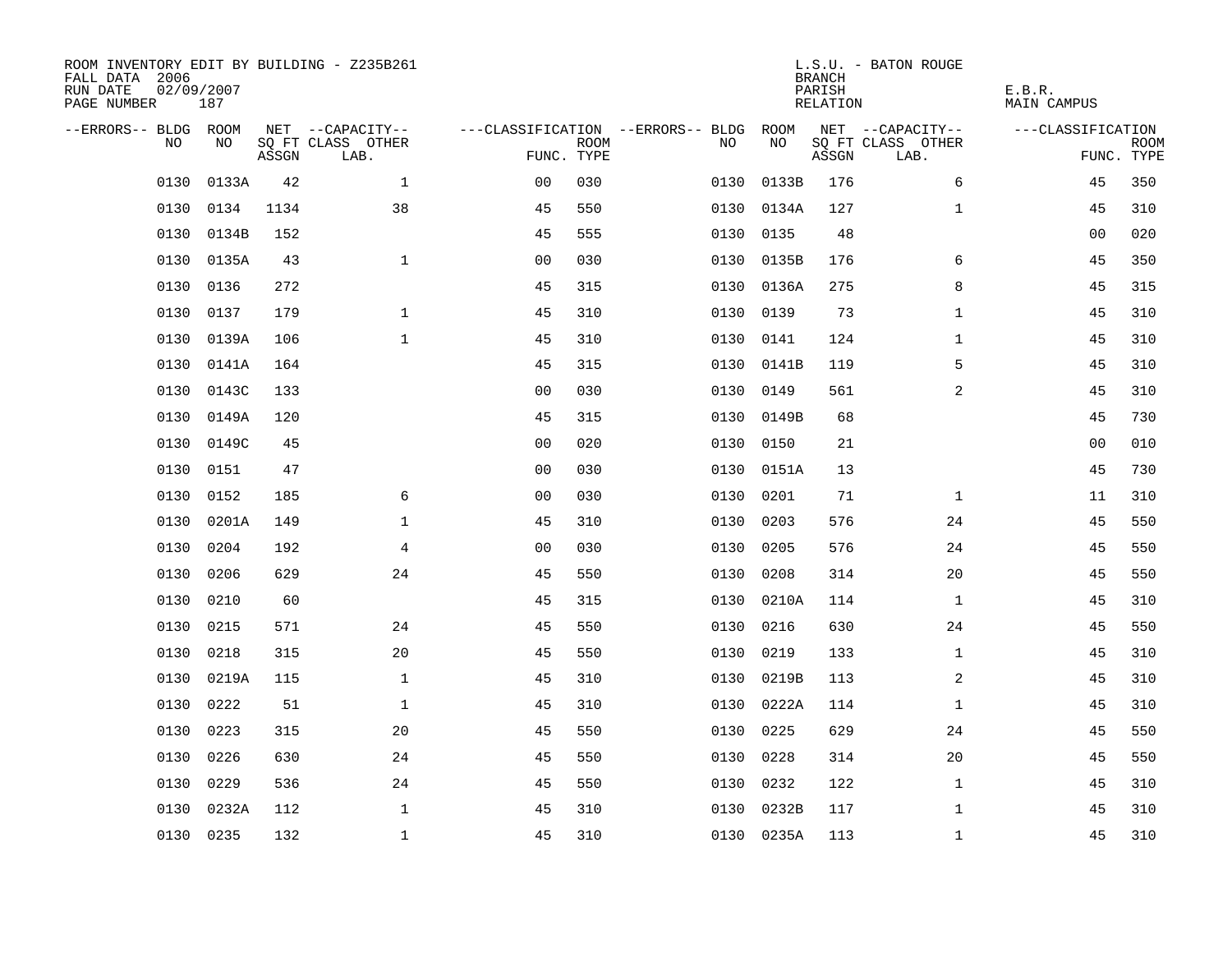| ROOM INVENTORY EDIT BY BUILDING - Z235B261<br>FALL DATA 2006<br>RUN DATE<br>PAGE NUMBER | 02/09/2007<br>188 |       |                           |                                        |      |      |                                                                | <b>BRANCH</b><br>PARISH<br>RELATION | L.S.U. - BATON ROUGE                                                   | E.B.R.<br><b>MAIN CAMPUS</b> |                           |
|-----------------------------------------------------------------------------------------|-------------------|-------|---------------------------|----------------------------------------|------|------|----------------------------------------------------------------|-------------------------------------|------------------------------------------------------------------------|------------------------------|---------------------------|
| --ERRORS-- BLDG ROOM                                                                    |                   |       | NET --CAPACITY--          | ---CLASSIFICATION --ERRORS-- BLDG ROOM |      |      |                                                                |                                     | NET --CAPACITY--                                                       | ---CLASSIFICATION            |                           |
| NO.                                                                                     | NO                | ASSGN | SQ FT CLASS OTHER<br>LAB. | FUNC. TYPE                             | ROOM | NO   | NO                                                             | ASSGN                               | SQ FT CLASS OTHER<br>LAB.                                              |                              | <b>ROOM</b><br>FUNC. TYPE |
| 0130                                                                                    | 0235B             | 115   | $\mathbf{1}$              | 45                                     | 310  | 0130 | 0236                                                           | 561                                 | 24                                                                     | 45                           | 550                       |
|                                                                                         | 0130 0237         | 315   | 20                        | 45                                     | 550  |      | 0130 0238                                                      | 72                                  | $\mathbf{1}$                                                           | 45                           | 310                       |
|                                                                                         | 0130 0238A        | 112   | $\mathbf 1$               | 45                                     | 310  |      | 0130 0239                                                      | 630                                 | 24                                                                     | 45                           | 550                       |
|                                                                                         | 0130 0244         | 565   | 24                        | 45                                     | 550  |      | 0130 0245                                                      | 1033                                | 30                                                                     | 45                           | 550                       |
|                                                                                         | 0130 0245A        | 151   | 3                         | 45                                     | 310  |      | 0130 0246                                                      | 565                                 | 24                                                                     | 45                           | 550                       |
|                                                                                         | 0130 0250         | 18    |                           | 0 <sub>0</sub>                         | 010  |      | 0130 0252                                                      | 167                                 | 6                                                                      | 00                           | 030                       |
|                                                                                         | 0130 0253         | 146   |                           | 45                                     | 115  |      | 0130 0253A                                                     | 88                                  |                                                                        | 45                           | 555                       |
|                                                                                         | 0130 C0100        | 2882  |                           | 0 <sub>0</sub>                         | 020  |      | 0130 C0200                                                     | 2593                                |                                                                        | 0 <sub>0</sub>               | 020                       |
|                                                                                         | 0130 S0100        | 569   |                           | 0 <sub>0</sub>                         | 020  |      | 0130 S0200<br>TOTAL NUMBER CLASSROOMS<br>TOTAL NUMBER LABS 210 | 561                                 | TOTAL NET ASSIGN SQ. FT. IN ROOM FILE<br>TOTAL NUMBER SPECIAL LABS 220 | 00 <sup>o</sup><br>22,676    | 020                       |
|                                                                                         | 0133 0164         | 1107  |                           | 11                                     | 215  |      | TOTAL NUMBER CLASSROOMS<br>TOTAL NUMBER LABS 210               |                                     | TOTAL NET ASSIGN SQ. FT. IN ROOM FILE<br>TOTAL NUMBER SPECIAL LABS 220 | 1,107                        |                           |
|                                                                                         | 0144 0101         | 96    | $\overline{a}$            | 0 <sub>0</sub>                         | 030  |      | 0144 0102                                                      | 96                                  | 2                                                                      | 0 <sub>0</sub>               | 030                       |
|                                                                                         | 0144 0110         | 2100  | 100                       | 91                                     | 630  |      | 0144 0110A                                                     | 32                                  | $\mathbf{1}$                                                           | 91                           | 635                       |
|                                                                                         | 0144 0111A        | 66    |                           | 91                                     | 315  |      | 0144 0120                                                      | 2100                                | 100                                                                    | 91                           | 630                       |
|                                                                                         | 0144 0120A        | 32    | $\mathbf{1}$              | 91                                     | 635  |      | 0144 0130                                                      | 1644                                | 100                                                                    | 91                           | 630                       |
|                                                                                         | 0144 0131         | 48    | 2                         | 0 <sub>0</sub>                         | 030  |      | 0144 0132                                                      | 48                                  | 2                                                                      | 00                           | 030                       |
|                                                                                         | 0144 0140         | 3516  | 6                         | 91                                     | 635  |      | 0144 0140A 1404                                                |                                     |                                                                        | 91                           | 635                       |
|                                                                                         | 0144 0140B        | 532   |                           | 91                                     | 635  |      | 0144 0140C                                                     | 126                                 |                                                                        | 91                           | 635                       |
|                                                                                         | 0144 0140D        | 760   |                           | 91                                     | 635  |      | 0144 0140E                                                     | 400                                 |                                                                        | 91                           | 635                       |
|                                                                                         | 0144 0140F        | 70    |                           | 91                                     | 635  |      | 0144 0140G                                                     | 256                                 |                                                                        | 91                           | 635                       |
|                                                                                         | 0144 0140H        | 24    |                           | 91                                     | 635  |      | 0144 0140J                                                     | 100                                 |                                                                        | 91                           | 635                       |
|                                                                                         | 0144 0140K        | 120   |                           | 91                                     | 635  |      | 0144 0140L                                                     | 80                                  |                                                                        | 91                           | 635                       |
|                                                                                         | 0144 0140M        | 120   |                           | 91                                     | 635  |      | 0144 0140N                                                     | 208                                 |                                                                        | 91                           | 635                       |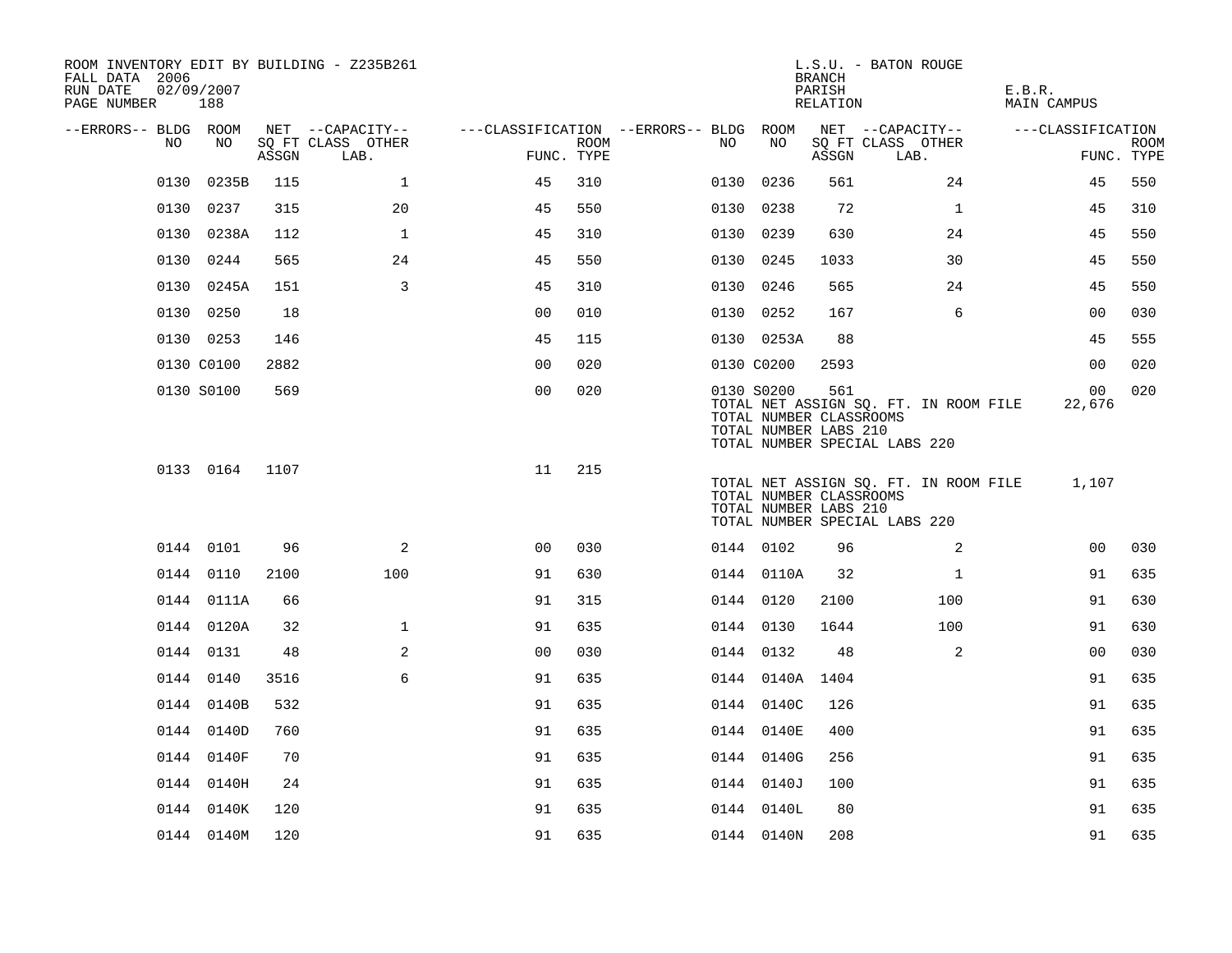| ROOM INVENTORY EDIT BY BUILDING - Z235B261<br>FALL DATA 2006<br>RUN DATE<br>PAGE NUMBER | 02/09/2007<br>189 |    |       |                                       |                |                                                         |            |    |                                                                                   | L.S.U. - BATON ROUGE<br><b>BRANCH</b><br>PARISH<br>RELATION |      |              | E.B.R. | MAIN CAMPUS                                  |            |
|-----------------------------------------------------------------------------------------|-------------------|----|-------|---------------------------------------|----------------|---------------------------------------------------------|------------|----|-----------------------------------------------------------------------------------|-------------------------------------------------------------|------|--------------|--------|----------------------------------------------|------------|
| --ERRORS-- BLDG ROOM<br>NO                                                              |                   | NO |       | NET --CAPACITY--<br>SQ FT CLASS OTHER |                | ---CLASSIFICATION --ERRORS-- BLDG ROOM NET --CAPACITY-- | ROOM       | NO | NO                                                                                | SQ FT CLASS OTHER                                           |      |              |        | ---CLASSIFICATION                            | ROOM       |
|                                                                                         |                   |    | ASSGN | LAB.                                  |                |                                                         | FUNC. TYPE |    | TOTAL NUMBER CLASSROOMS<br>TOTAL NUMBER LABS 210<br>TOTAL NUMBER SPECIAL LABS 220 | ASSGN                                                       | LAB. |              |        | TOTAL NET ASSIGN SQ. FT. IN ROOM FILE 13,690 | FUNC. TYPE |
|                                                                                         | 0152 0102         |    | 289   |                                       | 3              | 11                                                      | 310        |    | 0152 0102A                                                                        | 50                                                          |      |              |        | 11                                           | 315        |
|                                                                                         | 0152 0103         |    | 800   | 12                                    |                | 11                                                      | 220        |    | 0152 0103A                                                                        | 207                                                         |      | 3            |        | 11                                           | 220        |
|                                                                                         | 0152 0103B        |    | 155   | $\mathbf{1}$                          |                | 11                                                      | 225        |    | 0152 0108                                                                         | 171                                                         |      | $\mathbf{1}$ |        | 11                                           | 310        |
|                                                                                         | 0152 0110         |    | 356   | 23                                    |                | 11                                                      | 110        |    | 0152 0114                                                                         | 173                                                         |      | 4            |        | 11                                           | 220        |
|                                                                                         | 0152 0118         |    | 181   |                                       | $\mathbf{1}$   | 11                                                      | 310        |    | 0152 0120                                                                         | 132                                                         |      | $\mathbf{1}$ |        | 32                                           | 310        |
|                                                                                         | 0152 0122         |    | 85    |                                       | 2              | 0 <sub>0</sub>                                          | 030        |    | 0152 0124                                                                         | 72                                                          |      | $\mathbf{1}$ |        | 0 <sub>0</sub>                               | 030        |
|                                                                                         | 0152 0125         |    | 218   |                                       |                | 0 <sub>0</sub>                                          | 030        |    | 0152 0126                                                                         | 14                                                          |      |              |        | 0 <sub>0</sub>                               | 030        |
|                                                                                         | 0152 0127         |    | 251   |                                       | 12             | 11                                                      | 680        |    | 0152 0127A                                                                        | 136                                                         |      |              |        | 11                                           | 685        |
|                                                                                         | 0152 0128         |    | 444   | 6                                     |                | 11                                                      | 250        |    | 0152 0133                                                                         | 194                                                         |      | 5            |        | 22                                           | 250        |
|                                                                                         | 0152 0137         |    | 26    |                                       |                | 0 <sub>0</sub>                                          | 010        |    | 0152 0139                                                                         | 92                                                          |      |              |        | 21                                           | 660        |
|                                                                                         | 0152 0140         |    | 516   |                                       |                | 11                                                      | 255        |    | 0152 0140A                                                                        | 48                                                          |      | $\mathbf 1$  |        | 11                                           | 250        |
|                                                                                         | 0152 0143         |    | 315   | 4                                     |                | 22                                                      | 250        |    | 0152 0145                                                                         | 62                                                          |      | $\mathbf{1}$ |        | 00                                           | 030        |
|                                                                                         | 0152 0147         |    | 183   |                                       | 2              | 11                                                      | 310        |    | 0152 0149                                                                         | 181                                                         |      | $\mathbf{1}$ |        | 22                                           | 310        |
|                                                                                         | 0152 0151         |    | 61    | $\mathbf{1}$                          |                | 22                                                      | 255        |    | 0152 0152                                                                         | 1813                                                        |      |              |        | 11                                           | 255        |
|                                                                                         | 0152 0152A        |    | 437   |                                       | 9              | 11                                                      | 730        |    | 0152 0152B                                                                        | 135                                                         |      |              |        | 22                                           | 730        |
| 9                                                                                       | 0152 0153         |    | 1433  | $\mathbf{1}$                          |                | 22                                                      | 250        |    | 0152 0203                                                                         | 513                                                         | 10   |              |        | 11                                           | 250        |
|                                                                                         | 0152 0203A        |    | 665   | 7                                     |                | 11                                                      | 250        |    | 0152 0203C                                                                        | 124                                                         |      | 2            |        | 22                                           | 310        |
|                                                                                         | 0152 0204         |    | 434   | 8                                     |                | 11                                                      | 250        |    | 0152 0206                                                                         | 181                                                         |      | $\mathbf{1}$ |        | 11                                           | 310        |
|                                                                                         | 0152 0208         |    | 179   |                                       | $\mathbf 1$    | 32                                                      | 310        |    | 0152 0210                                                                         | 178                                                         |      | $\mathbf{1}$ |        | 22                                           | 310        |
| 9                                                                                       | 0152<br>0214      |    | 556   |                                       | 8              | 22                                                      | 410        |    | 0152 0218                                                                         | 121                                                         |      | 3            |        | 22                                           | 310        |
|                                                                                         | 0152 0220         |    | 124   |                                       | $\overline{a}$ | 22                                                      | 310        |    | 0152 0222                                                                         | 83                                                          |      | 2            |        | 0 <sub>0</sub>                               | 030        |
|                                                                                         | 0152 0224         |    | 56    |                                       | $\mathbf 1$    | 0 <sub>0</sub>                                          | 030        |    | 0152 0226                                                                         | 52                                                          |      |              |        | 00                                           | 010        |
|                                                                                         | 0152 C0100        |    | 1017  |                                       |                | 0 <sub>0</sub>                                          | 020        |    | 0152 C0200                                                                        | 261                                                         |      |              |        | 0 <sub>0</sub>                               | 020        |
|                                                                                         | 0152 S0100        |    | 42    |                                       |                | 0 <sub>0</sub>                                          | 020        |    | 0152 S0200                                                                        | 105                                                         |      |              |        | 0 <sub>0</sub>                               | 020        |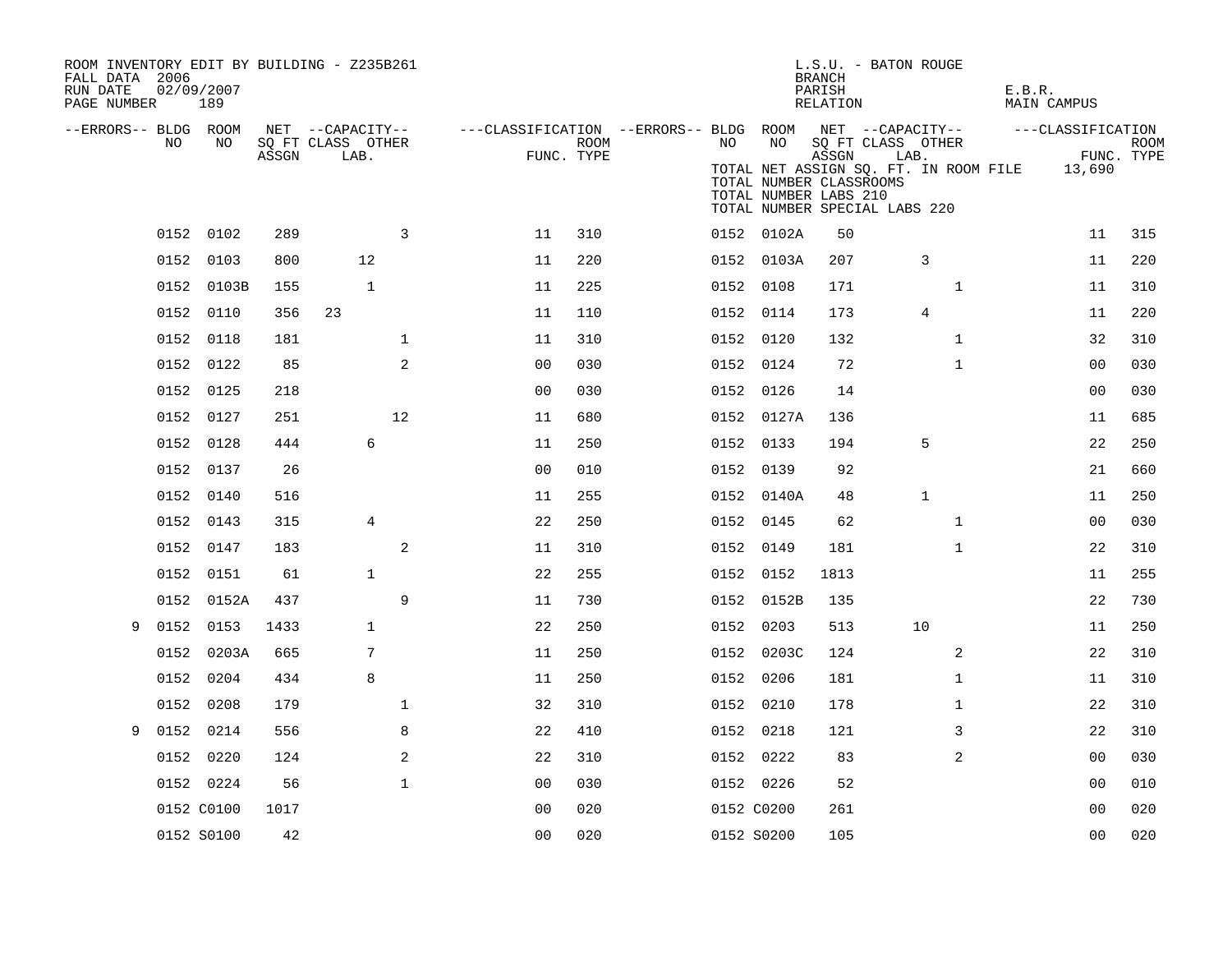| ROOM INVENTORY EDIT BY BUILDING - Z235B261<br>FALL DATA 2006<br>02/09/2007<br>RUN DATE<br>PAGE NUMBER 190 |            |      |                                                                                                |                |      |            |            | L.S.U. - BATON ROUGE<br>BRANCH<br>PARISH<br>RELATION                                                                                                            |                                                                                                                                                                                                                                 |              | E.B.R.                | <b>MAIN CAMPUS</b>                |        |
|-----------------------------------------------------------------------------------------------------------|------------|------|------------------------------------------------------------------------------------------------|----------------|------|------------|------------|-----------------------------------------------------------------------------------------------------------------------------------------------------------------|---------------------------------------------------------------------------------------------------------------------------------------------------------------------------------------------------------------------------------|--------------|-----------------------|-----------------------------------|--------|
| --ERRORS-- BLDG ROOM<br>NO.                                                                               | NO         |      | NET --CAPACITY-- - ---CLASSIFICATION --ERRORS-- BLDG ROOM NET --CAPACITY-- - ---CLASSIFICATION |                |      | NO         | NO         |                                                                                                                                                                 |                                                                                                                                                                                                                                 |              |                       |                                   |        |
|                                                                                                           |            |      | SQ FT CLASS OTHER<br>ASSGN LAB.                                                                | FUNC. TYPE     | ROOM |            |            | SQ FT CLASS OTHER<br>ASSGN<br>TOTAL NET ASSIGN SQ. FT. IN ROOM FILE 11,828<br>TOTAL NUMBER CLASSROOMS<br>TOTAL NUMBER LABS 210<br>TOTAL NUMBER SPECIAL LABS 220 |                                                                                                                                                                                                                                 |              | CLASS OTHER<br>LAB. F | FUNC. TYPE<br>$\overline{1}$<br>3 | ROOM   |
| 0153 0101                                                                                                 |            | 210  | 2                                                                                              | 22             | 250  |            | 0153 0101A | 145                                                                                                                                                             | 1                                                                                                                                                                                                                               |              |                       | 22                                | 250    |
| 0153 0102                                                                                                 |            | 169  | $\mathbf{1}$                                                                                   | 22             | 560  | 0153 0103  |            | 100                                                                                                                                                             |                                                                                                                                                                                                                                 | $\mathbf{1}$ |                       | 22                                | 560    |
| 0153 0104                                                                                                 |            | 105  | $\mathbf{1}$                                                                                   | 22             | 560  | 0153 0105  |            | 139                                                                                                                                                             | $\mathbf 1$                                                                                                                                                                                                                     |              |                       | 22                                | 250    |
| 0153 0106                                                                                                 |            | 192  | 2                                                                                              | 22             | 250  | 0153 0153  |            | 16                                                                                                                                                              |                                                                                                                                                                                                                                 | $\mathbf{1}$ |                       | 00                                | 030    |
|                                                                                                           | 0153 C0100 | 82   |                                                                                                | 0 <sub>0</sub> | 020  |            |            | TOTAL NET ASSIGN SQ. FT. IN ROOM FILE 1,060<br>TOTAL NUMBER CLASSROOMS<br>TOTAL NUMBER LABS 210<br>TOTAL NUMBER SPECIAL LABS 220                                |                                                                                                                                                                                                                                 |              |                       |                                   |        |
|                                                                                                           | 0165 0101  | 81   | $\mathbf{1}$                                                                                   | 00             | 030  | 0165 0102  |            | 144                                                                                                                                                             |                                                                                                                                                                                                                                 |              |                       | 81                                | 081    |
| 0165 0103                                                                                                 |            | 144  |                                                                                                | 22             | 570  | 0165 0104  |            | 144                                                                                                                                                             |                                                                                                                                                                                                                                 |              |                       | 81                                | 081    |
| 0165 0105                                                                                                 |            | 144  |                                                                                                | 81             | 081  | 0165 0106  |            | 157                                                                                                                                                             |                                                                                                                                                                                                                                 | $4^{\circ}$  |                       | 81                                | 081    |
| 0165 0107                                                                                                 |            | 98   | $\mathbf{1}$                                                                                   | 0 <sub>0</sub> | 030  | 0165 0108  |            | 154                                                                                                                                                             |                                                                                                                                                                                                                                 |              |                       | 81                                | 081    |
| 0165 0109                                                                                                 |            | 115  |                                                                                                | 81             | 081  | 0165 0110  |            | 358                                                                                                                                                             |                                                                                                                                                                                                                                 |              |                       | 81                                | 081    |
| 0165 0201                                                                                                 |            | 1005 |                                                                                                | 81             | 081  | 0165 C0100 |            | 394                                                                                                                                                             |                                                                                                                                                                                                                                 |              |                       | 00                                | 020    |
| 0165 S0100                                                                                                |            | 16   |                                                                                                | 0 <sup>0</sup> | 020  |            |            | TOTAL NET ASSIGN SQ. FT. IN ROOM FILE<br>TOTAL NUMBER CLASSROOMS<br>TOTAL NUMBER LABS 210<br>TOTAL NUMBER SPECIAL LABS 220                                      |                                                                                                                                                                                                                                 |              |                       | 2,365                             |        |
| 0166 0001                                                                                                 |            | 450  |                                                                                                | 22             | 570  | 0166 0002  |            | 240                                                                                                                                                             |                                                                                                                                                                                                                                 |              |                       | 22                                | 570    |
| 0166 0003                                                                                                 |            | 82   |                                                                                                | 22             | 575  | 0166 0004  |            | 81                                                                                                                                                              |                                                                                                                                                                                                                                 |              |                       | 22                                | 575    |
| 0166 0005                                                                                                 |            | 623  |                                                                                                | 22             | 570  | 0166 0006  |            | 97                                                                                                                                                              |                                                                                                                                                                                                                                 |              |                       | 22                                | 730    |
| 0166 C0100                                                                                                |            | 254  |                                                                                                | 0 <sub>0</sub> | 020  |            |            | TOTAL NET ASSIGN SQ. FT. IN ROOM FILE 1,573<br>TOTAL NUMBER CLASSROOMS<br>TOTAL NUMBER LABS 210<br>TOTAL NUMBER SPECIAL LABS 220                                |                                                                                                                                                                                                                                 |              |                       |                                   |        |
| 0167 0101                                                                                                 |            | 962  | 2                                                                                              | 22             | 720  |            | 0167 0102  |                                                                                                                                                                 | 81 — 100 — 100 — 100 — 100 — 100 — 100 — 100 — 100 — 100 — 100 — 100 — 100 — 100 — 100 — 100 — 100 — 100 — 100 — 100 — 100 — 100 — 100 — 100 — 100 — 100 — 100 — 100 — 100 — 100 — 100 — 100 — 100 — 100 — 100 — 100 — 100 — 10 | $\mathbf{1}$ |                       |                                   | 22 730 |
| 0167 0103                                                                                                 |            | 124  | $\mathbf{1}$                                                                                   | 22             | 310  |            |            | TOTAL NET ASSIGN SQ. FT. IN ROOM FILE 1,167                                                                                                                     |                                                                                                                                                                                                                                 |              |                       |                                   |        |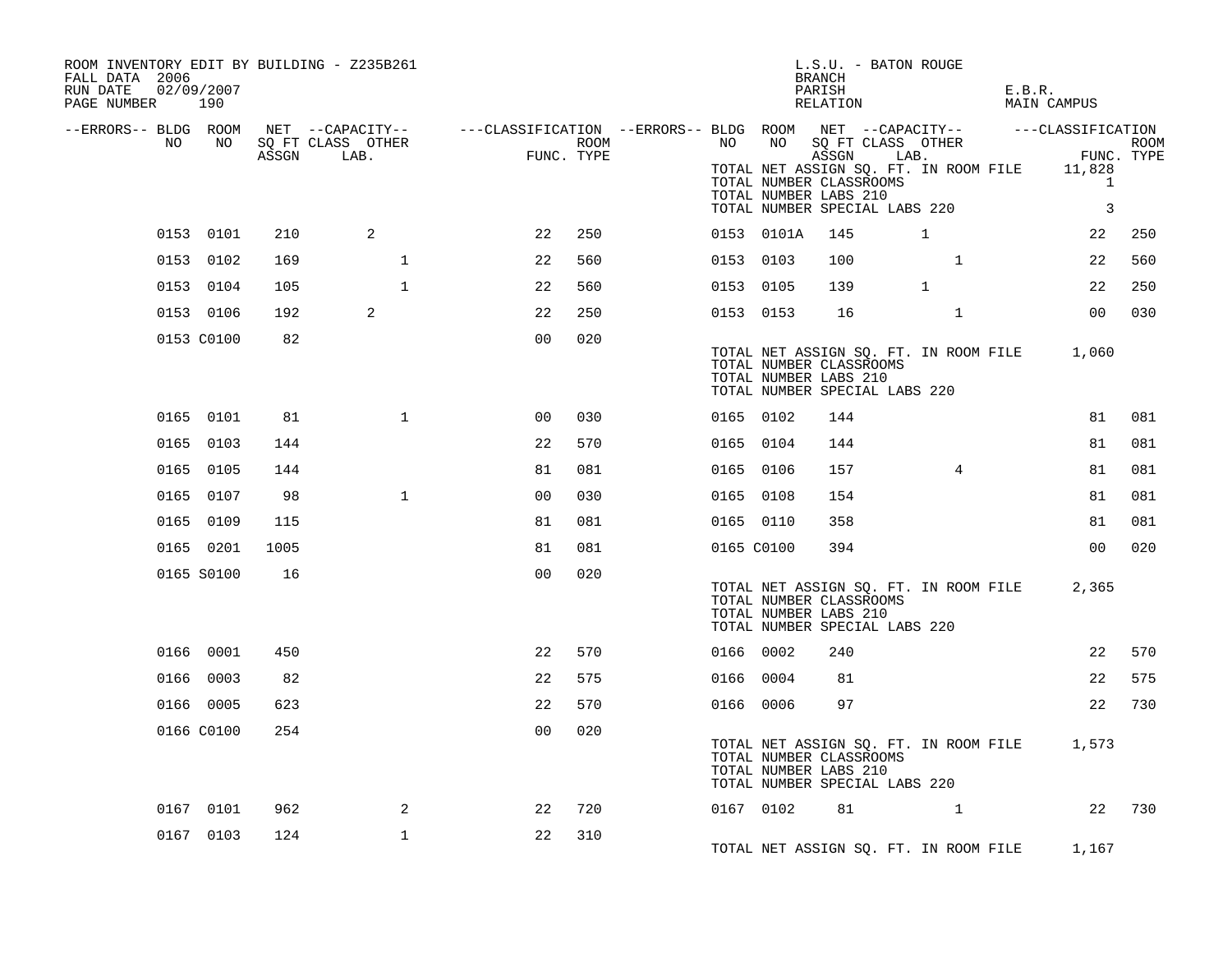| ROOM INVENTORY EDIT BY BUILDING - Z235B261<br>FALL DATA 2006<br>RUN DATE<br>PAGE NUMBER | 02/09/2007<br>191 |       |                           |                                                         |      |      |            | <b>BRANCH</b><br>PARISH<br>RELATION                       | L.S.U. - BATON ROUGE                                                   | E.B.R.<br>MAIN CAMPUS |                           |
|-----------------------------------------------------------------------------------------|-------------------|-------|---------------------------|---------------------------------------------------------|------|------|------------|-----------------------------------------------------------|------------------------------------------------------------------------|-----------------------|---------------------------|
| --ERRORS-- BLDG ROOM                                                                    |                   |       | NET --CAPACITY--          | ---CLASSIFICATION --ERRORS-- BLDG ROOM NET --CAPACITY-- |      |      |            |                                                           |                                                                        | ---CLASSIFICATION     |                           |
| NO                                                                                      | NO                | ASSGN | SQ FT CLASS OTHER<br>LAB. | FUNC. TYPE                                              | ROOM | NO   | NO         | ASSGN<br>TOTAL NUMBER CLASSROOMS<br>TOTAL NUMBER LABS 210 | SQ FT CLASS OTHER<br>LAB.<br>TOTAL NUMBER SPECIAL LABS 220             |                       | <b>ROOM</b><br>FUNC. TYPE |
| 0168                                                                                    | 0001              | 104   | $\mathbf 1$               | 22                                                      | 570  |      | 0168 0002  | 105                                                       | $\mathbf{1}$                                                           | 22                    | 570                       |
| 0168                                                                                    | 0003              | 104   | $\mathbf 1$               | 22                                                      | 570  | 0168 | 0004       | 102                                                       | $\mathbf{1}$                                                           | 22                    | 570                       |
| 0168                                                                                    | 0005              | 104   | $\mathbf 1$               | 22                                                      | 570  | 0168 | 0006       | 104                                                       | $\mathbf{1}$                                                           | 22                    | 570                       |
| 0168                                                                                    | 0007              | 104   | $\mathbf 1$               | 22                                                      | 570  | 0168 | 0008       | 105                                                       | $\mathbf{1}$                                                           | 22                    | 570                       |
| 0168                                                                                    | 0009              | 104   | $\mathbf 1$               | 22                                                      | 570  | 0168 | 0010       | 103                                                       | $\mathbf{1}$                                                           | 22                    | 570                       |
| 0168                                                                                    | 0011              | 104   | $\mathbf{1}$              | 22                                                      | 570  | 0168 | 0012       | 115                                                       | $\mathbf{1}$                                                           | 22                    | 575                       |
| 0168                                                                                    | 0013              | 116   | $\mathbf 1$               | 22                                                      | 575  | 0168 | 0014       | 104                                                       | $\mathbf{1}$                                                           | 22                    | 575                       |
| 0168                                                                                    | 0015              | 7     | $\mathbf 1$               | 22                                                      | 730  | 0168 | 0016       | 7                                                         | $\mathbf{1}$                                                           | 22                    | 730                       |
| 0168                                                                                    | 0017              | 8     | $\mathbf 1$               | 22                                                      | 730  | 0168 | 0018       | 8                                                         | $\mathbf{1}$                                                           | 22                    | 730                       |
| 0168                                                                                    | 0019              | 118   | $\mathbf{1}$              | 22                                                      | 250  |      | 0168 0020  | 189                                                       | $\mathbf{1}$                                                           | 22                    | 650                       |
|                                                                                         | 0168 0021         | 124   | $\mathbf{1}$              | 0 <sub>0</sub>                                          | 030  |      | 0168 C0000 | 934<br>TOTAL NUMBER CLASSROOMS<br>TOTAL NUMBER LABS 210   | TOTAL NET ASSIGN SQ. FT. IN ROOM FILE<br>TOTAL NUMBER SPECIAL LABS 220 | 00<br>1,815           | 020                       |
|                                                                                         | 0169 0101         | 252   | $\mathbf 1$               | 81                                                      | 081  |      | 0169 0102  | 53                                                        | $\mathbf{1}$                                                           | 00 <sup>o</sup>       | 030                       |
|                                                                                         | 0169 0103         | 109   | $\mathbf 1$               | 81                                                      | 081  |      |            | TOTAL NUMBER CLASSROOMS<br>TOTAL NUMBER LABS 210          | TOTAL NET ASSIGN SQ. FT. IN ROOM FILE<br>TOTAL NUMBER SPECIAL LABS 220 | 361                   |                           |
|                                                                                         | 0170 0101         | 312   | $\mathbf 1$               | 22                                                      | 730  |      | 0170 0102  | 25                                                        | $\mathbf{1}$                                                           | 22                    | 575                       |
|                                                                                         | 0170 0102A        | 131   | $\mathbf{1}$              | 22                                                      | 570  |      | 0170 0104  | 25                                                        | $\mathbf{1}$                                                           | 22                    | 575                       |
|                                                                                         | 0170 0104A        | 132   | $\mathbf{1}$              | 22                                                      | 570  |      | 0170 0105  | 100                                                       |                                                                        | 0 <sub>0</sub>        | 030                       |
| 0170                                                                                    | 0107              | 78    | $\mathbf{1}$              | 0 <sub>0</sub>                                          | 030  |      | 0170 0110  | 25                                                        | $\mathbf{1}$                                                           | 22                    | 575                       |
| 0170                                                                                    | 0110A             | 132   |                           | 22                                                      | 570  |      | 0170 0111  | 100                                                       | 3                                                                      | 22                    | 255                       |
| 0170                                                                                    | 0112              | 123   |                           | 22                                                      | 255  | 0170 | 0113       | 132                                                       | 1                                                                      | 22                    | 250                       |
|                                                                                         | 0170 0114         | 25    | 1                         | 22                                                      | 250  |      | 0170 0114A | 110                                                       | $\mathbf 1$                                                            | 22                    | 250                       |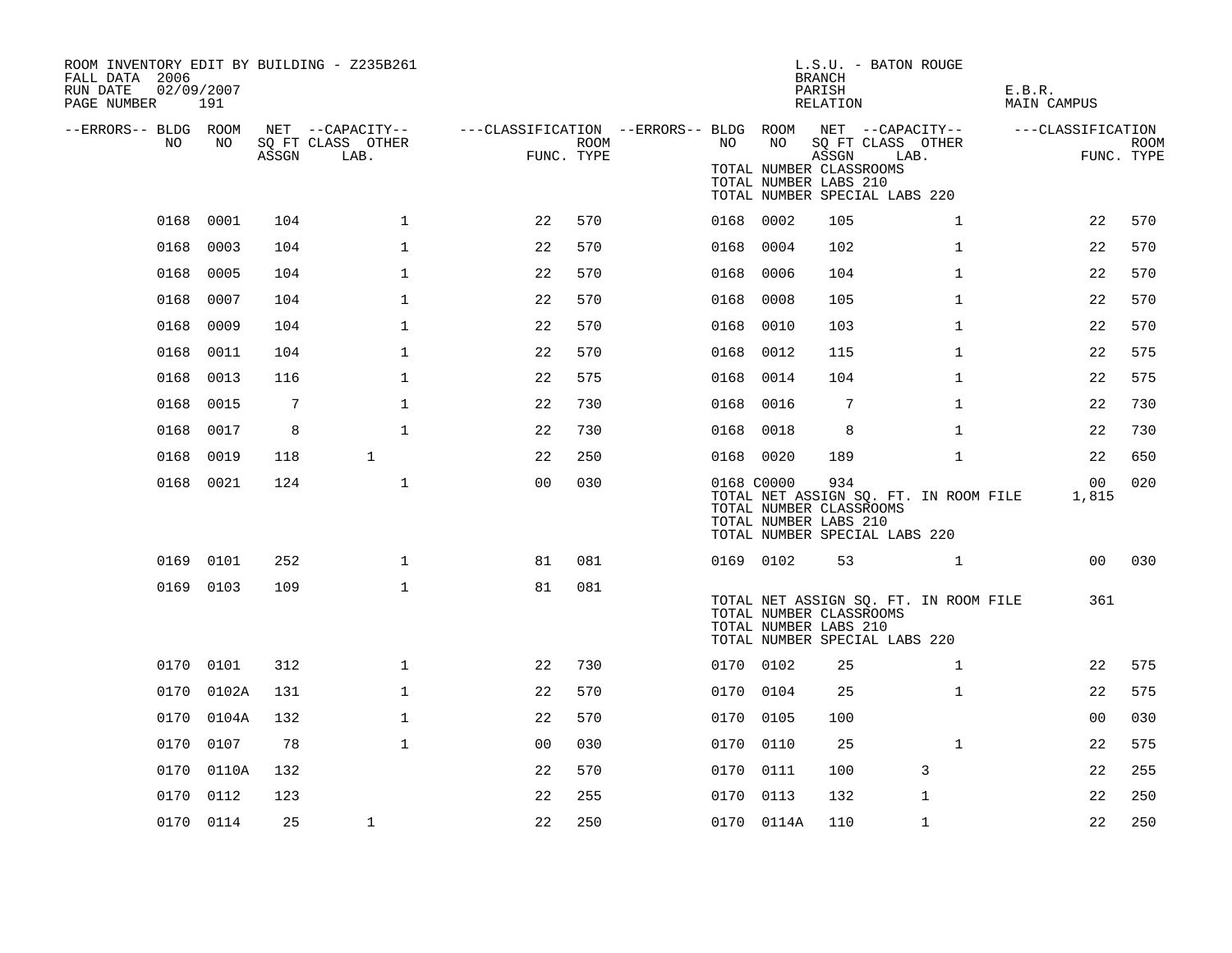| FALL DATA 2006<br>RUN DATE<br>PAGE NUMBER |      | 02/09/2007<br>192 |       | ROOM INVENTORY EDIT BY BUILDING - Z235B261 |                                        |                           |   |      |                                                                                                                                          | <b>BRANCH</b><br>PARISH<br>RELATION | L.S.U. - BATON ROUGE      |              |                | E.B.R. | MAIN CAMPUS              |                           |
|-------------------------------------------|------|-------------------|-------|--------------------------------------------|----------------------------------------|---------------------------|---|------|------------------------------------------------------------------------------------------------------------------------------------------|-------------------------------------|---------------------------|--------------|----------------|--------|--------------------------|---------------------------|
| --ERRORS-- BLDG ROOM                      |      |                   |       | NET --CAPACITY--                           | ---CLASSIFICATION --ERRORS-- BLDG ROOM |                           |   |      |                                                                                                                                          |                                     | NET --CAPACITY--          |              |                |        | ---CLASSIFICATION        |                           |
|                                           | NO.  | NO                | ASSGN | SQ FT CLASS OTHER<br>LAB.                  |                                        | <b>ROOM</b><br>FUNC. TYPE |   | NO   | NO                                                                                                                                       | ASSGN                               | SQ FT CLASS OTHER<br>LAB. |              |                |        |                          | <b>ROOM</b><br>FUNC. TYPE |
|                                           | 0170 | 0119              | 25    | $\mathbf{1}$                               | 22                                     | 250                       |   | 0170 | 0119A                                                                                                                                    | 107                                 |                           | $\mathbf{1}$ |                |        | 22                       | 250                       |
|                                           |      | 0170 0120         | 25    | $\mathbf{1}$                               | 22                                     | 250                       |   |      | 0170 0120A                                                                                                                               | 108                                 |                           |              | $\mathbf{1}$   |        | 22                       | 570                       |
|                                           |      | 0170 0121         | 25    | $\mathbf{1}$                               | 22                                     | 250                       |   |      | 0170 0121A                                                                                                                               | 107                                 |                           | $\mathbf{1}$ |                |        | 22                       | 250                       |
|                                           | 0170 | 0122              | 25    | $\mathbf{1}$                               | 22                                     | 250                       |   |      | 0170 0122A                                                                                                                               | 109                                 |                           | $\mathbf{1}$ |                |        | 22                       | 250                       |
|                                           |      | 0170 0123         | 107   | $\mathbf{1}$                               | 22                                     | 250                       |   |      | 0170 C0100<br>TOTAL NET ASSIGN SQ. FT. IN ROOM FILE<br>TOTAL NUMBER CLASSROOMS<br>TOTAL NUMBER LABS 210<br>TOTAL NUMBER SPECIAL LABS 220 | 486                                 |                           |              |                |        | 00 <sub>o</sub><br>1,910 | 020                       |
| 9                                         |      | 0171 0101         | 436   | $\mathbf{1}$                               | 22                                     | 250                       |   |      | 0171 0102                                                                                                                                | 1962                                |                           |              | $\mathbf{1}$   |        | 22                       | 570                       |
|                                           |      | 0171 0103         | 138   |                                            | 0 <sub>0</sub>                         | 020                       |   |      | 0171 0104                                                                                                                                | 167                                 |                           |              | $\mathbf{1}$   |        | 22                       | 310                       |
|                                           |      | 0171 0105         | 113   | 2                                          | 0 <sub>0</sub>                         | 030                       |   |      | 0171 0201                                                                                                                                | 3026                                |                           |              |                |        | 22                       | 730                       |
|                                           |      | 0171 C0100        | 149   |                                            | 0 <sub>0</sub>                         | 020                       |   |      | 0171 C0200                                                                                                                               | 25                                  |                           |              |                |        | 0 <sub>0</sub>           | 020                       |
|                                           |      | 0171 S0100        | 25    |                                            | 0 <sub>0</sub>                         | 020                       |   |      | TOTAL NET ASSIGN SQ. FT. IN ROOM FILE<br>TOTAL NUMBER CLASSROOMS<br>TOTAL NUMBER LABS 210<br>TOTAL NUMBER SPECIAL LABS 220               |                                     |                           |              |                |        | 5,591                    |                           |
|                                           |      | 0172 0101         | 320   | 3                                          | 22                                     | 250                       |   |      | 0172 0102                                                                                                                                | 78                                  |                           | $\mathbf{1}$ |                |        | 22                       | 250                       |
|                                           |      | 0172 0102A        | 62    | $\mathbf{1}$                               | 22                                     | 250                       |   |      | 0172 0102B                                                                                                                               | 170                                 |                           | $\mathbf{1}$ |                |        | 22                       | 250                       |
|                                           |      | 0172 0103         | 320   | 3                                          | 22                                     | 250                       |   |      | 0172 0104                                                                                                                                | 78                                  |                           | 2            |                |        | 22                       | 250                       |
|                                           |      | 0172 0104A        | 62    | $\mathbf{1}$                               | 22                                     | 250                       |   |      | 0172 0104B                                                                                                                               | 170                                 |                           |              |                |        | 22                       | 570                       |
|                                           |      | 0172 0105         | 99    | $\mathbf{1}$                               | 22                                     | 250                       |   |      | 0172 0106                                                                                                                                | 99                                  |                           | $\mathbf{1}$ |                |        | 22                       | 250                       |
|                                           |      | 0172 0107         | 99    | $\mathbf{1}$                               | 22                                     | 250                       |   |      | 0172 0108                                                                                                                                | 90                                  |                           |              | 2              |        | 0 <sub>0</sub>           | 030                       |
|                                           |      | 0172 0108A        | 10    | $\mathbf{1}$                               | 22                                     | 250                       |   |      | 0172 0112                                                                                                                                | 66                                  |                           |              | $\overline{a}$ |        | 0 <sub>0</sub>           | 030                       |
|                                           |      | 0172 0114         | 108   | $\mathbf{1}$                               | 22                                     | 920                       |   |      | 0172 0114A                                                                                                                               | 27                                  |                           |              |                |        | 22                       | 919                       |
| 9                                         |      | 0172 0114B        | 9     | $\mathbf{1}$                               | 22                                     | 250                       | 9 |      | 0172 0114C                                                                                                                               | 9                                   |                           | $\mathbf{1}$ |                |        | 22                       | 250                       |
|                                           |      | 0172 C0100        | 318   |                                            | 0 <sub>0</sub>                         | 020                       |   |      | 0172 C0110<br>TOTAL NET ASSIGN SQ. FT. IN ROOM FILE<br>TOTAL NUMBER CLASSROOMS<br>TOTAL NUMBER LABS 210                                  | 59                                  |                           |              |                |        | 0 <sub>0</sub><br>1,720  | 020                       |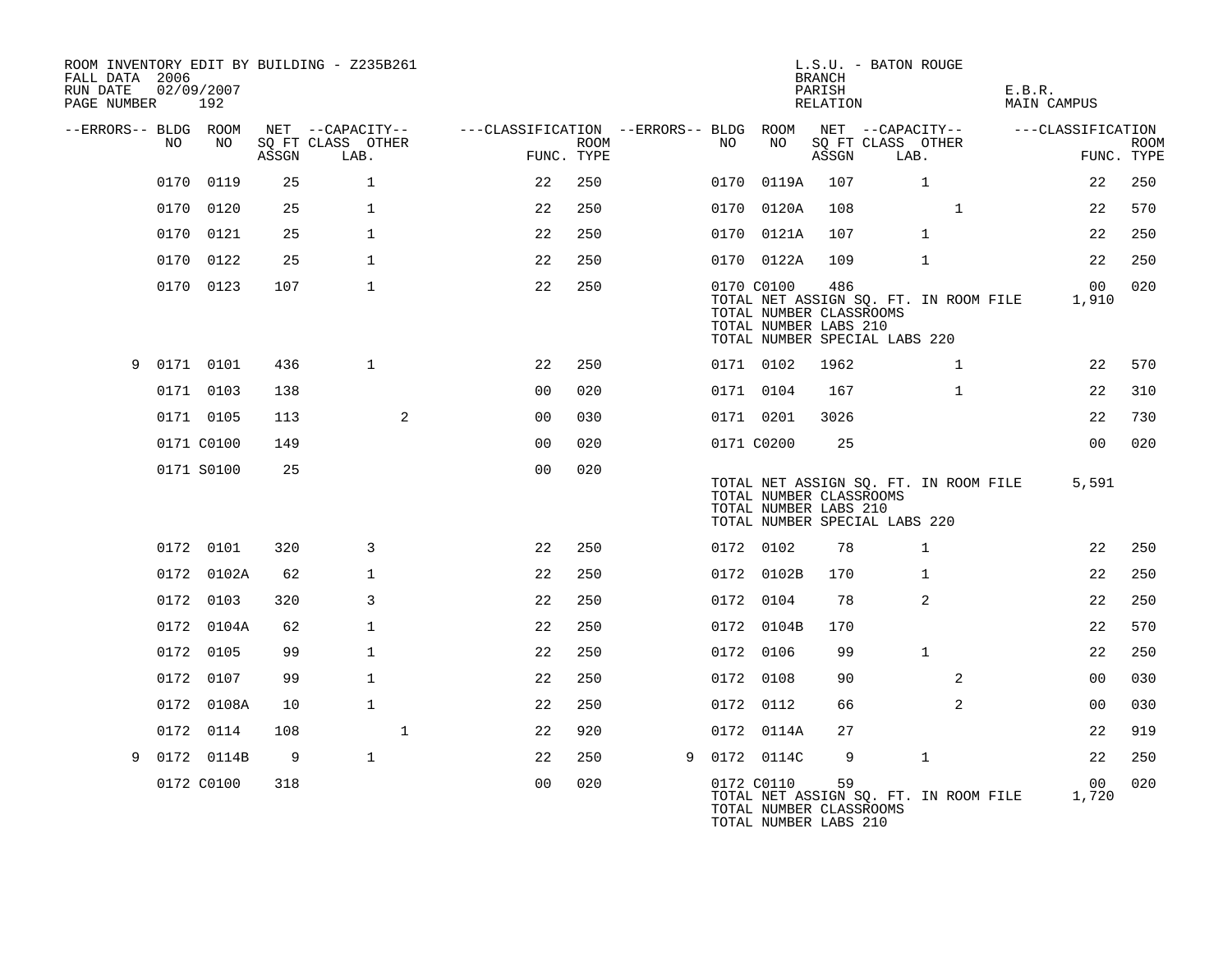| ROOM INVENTORY EDIT BY BUILDING - Z235B261<br>FALL DATA 2006<br>RUN DATE<br>PAGE NUMBER | 02/09/2007<br>193 |       |                           |                |                           |                                        |            | <b>BRANCH</b><br>PARISH<br>RELATION | L.S.U. - BATON ROUGE          | E.B.R.<br><b>MAIN CAMPUS</b> |                           |
|-----------------------------------------------------------------------------------------|-------------------|-------|---------------------------|----------------|---------------------------|----------------------------------------|------------|-------------------------------------|-------------------------------|------------------------------|---------------------------|
| --ERRORS-- BLDG ROOM                                                                    |                   |       | NET --CAPACITY--          |                |                           | ---CLASSIFICATION --ERRORS-- BLDG ROOM |            |                                     | NET --CAPACITY--              | ---CLASSIFICATION            |                           |
| NO                                                                                      | NO                | ASSGN | SQ FT CLASS OTHER<br>LAB. |                | <b>ROOM</b><br>FUNC. TYPE | NO                                     | NO         | ASSGN                               | SQ FT CLASS OTHER<br>LAB.     |                              | <b>ROOM</b><br>FUNC. TYPE |
|                                                                                         |                   |       |                           |                |                           |                                        |            |                                     | TOTAL NUMBER SPECIAL LABS 220 |                              |                           |
|                                                                                         | 0173 0101         | 227   | 2                         | 22             | 310                       |                                        | 0173 0102  | 47                                  | $\mathbf{1}$                  | 0 <sub>0</sub>               | 030                       |
|                                                                                         | 0173 0104         | 63    | 2                         | 0 <sub>0</sub> | 030                       |                                        | 0173 0106  | 142                                 |                               | 22                           | 315                       |
|                                                                                         | 0173 0110         | 140   | $\mathbf{1}$              | 22             | 310                       |                                        | 0173 0111  | 281                                 | 2                             | 22                           | 310                       |
|                                                                                         | 0173 0111A        | 45    |                           | 22             | 315                       |                                        | 0173 0115  | 24                                  |                               | 22                           | 730                       |
|                                                                                         | 0173 0115A        | 32    | $\mathbf{1}$              | 22             | 315                       |                                        | 0173 0116  | 156                                 | 3                             | 22                           | 255                       |
|                                                                                         | 0173 0120         | 229   | 3                         | 22             | 250                       |                                        | 0173 0121  | 368                                 | 5                             | 22                           | 250                       |
|                                                                                         | 0173 0121A        | 119   | $\mathbf{1}$              | 22             | 310                       |                                        | 0173 0124  | 120                                 |                               | 22                           | 255                       |
|                                                                                         | 0173 0125         | 38    |                           | 0 <sub>0</sub> | 030                       |                                        | 0173 0127  | 269                                 | 12                            | 22                           | 350                       |
|                                                                                         | 0173 0127A        | 94    |                           | 22             | 355                       |                                        | 0173 0130  | 111                                 | 3                             | 00                           | 030                       |
|                                                                                         | 0173 0131         | 111   | $\mathbf 1$               | 22             | 310                       |                                        | 0173 0132  | 132                                 | 2                             | 00                           | 030                       |
|                                                                                         | 0173 0133         | 244   | 2                         | 22             | 250                       |                                        | 0173 0134  | 120                                 | $\mathbf{1}$                  | 22                           | 250                       |
|                                                                                         | 0173 0136         | 111   | $\mathbf 1$               | 22             | 310                       |                                        | 0173 0138  | 258                                 | 3                             | 22                           | 250                       |
| 0173                                                                                    | 0139              | 109   | $\mathbf{1}$              | 22             | 310                       |                                        | 0173 0141  | 200                                 | 2                             | 22                           | 250                       |
|                                                                                         | 0173 0141A        | 35    | $\mathbf{1}$              | 22             | 250                       |                                        | 0173 0145  | 58                                  |                               | 0 <sub>0</sub>               | 010                       |
|                                                                                         | 0173 0147         | 189   |                           | 22             | 255                       |                                        | 0173 0149  | 111                                 | 2                             | 22                           | 310                       |
|                                                                                         | 0173 0151         | 392   | 3                         | 22             | 250                       |                                        | 0173 0190  | 229                                 |                               | 0 <sub>0</sub>               | 030                       |
| 0173                                                                                    | 0191              | 20    |                           | 0 <sub>0</sub> | 030                       | 0173                                   | 0210       | 638                                 | 42                            | 22                           | 310                       |
|                                                                                         | 0173 0211         | 561   | 10                        | 22             | 250                       |                                        | 0173 0215  | 68                                  |                               | 22                           | 315                       |
|                                                                                         | 0173 0215A        | 120   | $\mathbf{1}$              | 22             | 310                       |                                        | 0173 0215B | 355                                 | 3                             | 22                           | 250                       |
|                                                                                         | 0173 0216         | 200   | $\mathbf{1}$              | 22             | 250                       |                                        | 0173 0220  | 224                                 | $\mathbf{1}$                  | 22                           | 250                       |
| 0173                                                                                    | 0224              | 133   | $\mathbf{1}$              | 22             | 250                       |                                        | 0173 0225  | 18                                  |                               | 0 <sub>0</sub>               | 010                       |
|                                                                                         | 0173 0226         | 213   | $\mathbf{1}$              | 22             | 250                       |                                        | 0173 0227  | 312                                 | $\mathbf{1}$                  | 22                           | 250                       |
| 0173                                                                                    | 0227A             | 90    | 2                         | 22             | 310                       |                                        | 0173 0230  | 288                                 | 4                             | 22                           | 255                       |
|                                                                                         | 0173 0231         | 113   | $\mathbf{1}$              | 22             | 310                       |                                        | 0173 0233  | 156                                 | 2                             | 22                           | 250                       |
|                                                                                         | 0173 0233A        | 65    | $\mathbf{1}$              | 22             | 250                       |                                        | 0173 0234  | 126                                 | $\overline{2}$                | 22                           | 250                       |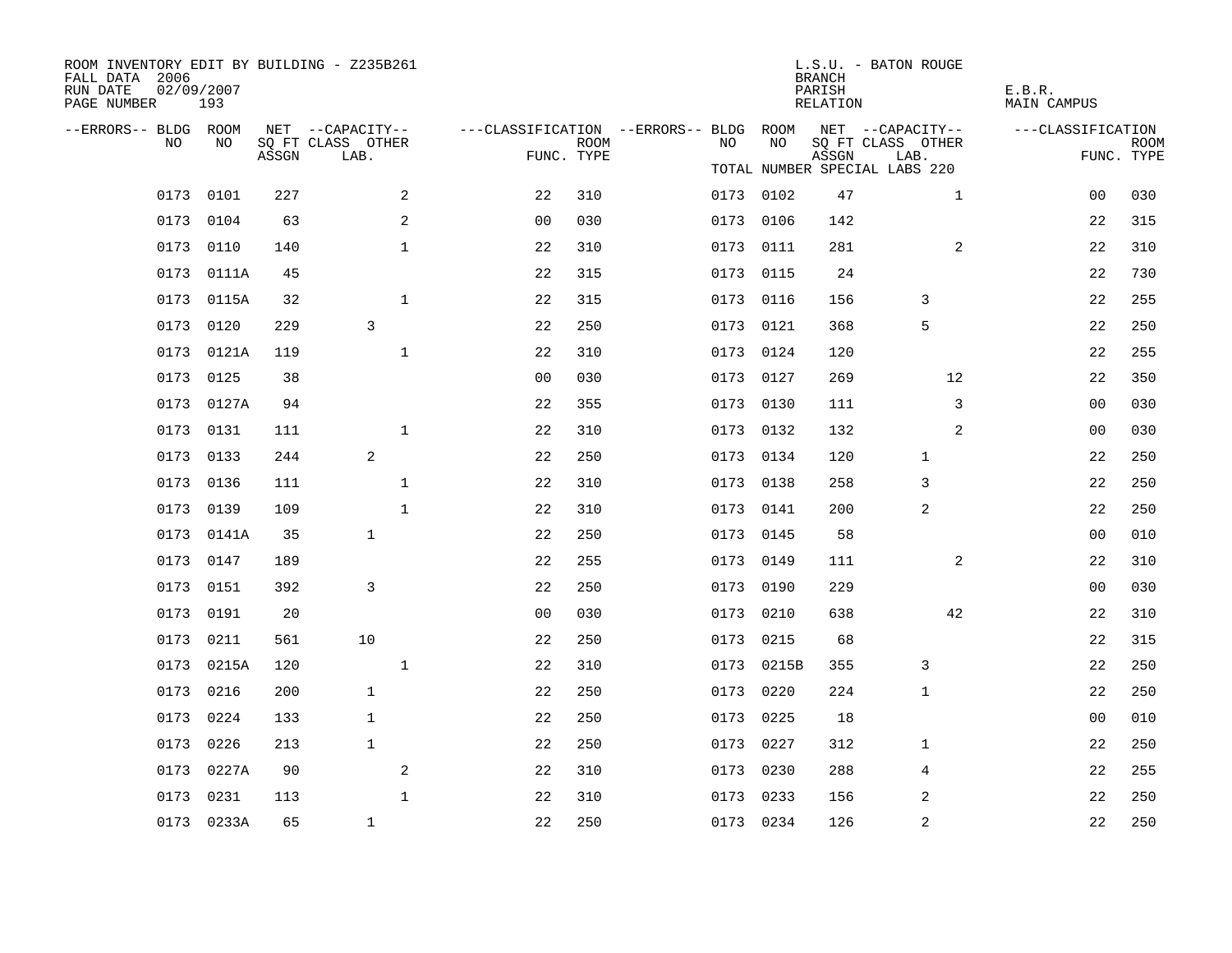| ROOM INVENTORY EDIT BY BUILDING - Z235B261<br>FALL DATA 2006<br>RUN DATE<br>PAGE NUMBER | 02/09/2007<br>194 |       |                           |                                        |             |      |                                                                | <b>BRANCH</b><br>PARISH<br>RELATION | L.S.U. - BATON ROUGE                                                   | E.B.R.<br><b>MAIN CAMPUS</b> |                           |
|-----------------------------------------------------------------------------------------|-------------------|-------|---------------------------|----------------------------------------|-------------|------|----------------------------------------------------------------|-------------------------------------|------------------------------------------------------------------------|------------------------------|---------------------------|
| --ERRORS-- BLDG ROOM                                                                    |                   |       | NET --CAPACITY--          | ---CLASSIFICATION --ERRORS-- BLDG ROOM |             |      |                                                                |                                     | NET --CAPACITY--                                                       | ---CLASSIFICATION            |                           |
| NO                                                                                      | NO                | ASSGN | SQ FT CLASS OTHER<br>LAB. | FUNC. TYPE                             | <b>ROOM</b> | NO.  | NO                                                             | ASSGN                               | SQ FT CLASS OTHER<br>LAB.                                              |                              | <b>ROOM</b><br>FUNC. TYPE |
| 0173                                                                                    | 0237              | 17    |                           | 0 <sub>0</sub>                         | 010         | 0173 | 0241                                                           | 156                                 | 3                                                                      | 22                           | 310                       |
|                                                                                         | 0173 0241A        | 65    | $\mathbf{1}$              | 22                                     | 250         |      | 0173 0243                                                      | 111                                 | 3                                                                      | 22                           | 310                       |
|                                                                                         | 0173 0245         | 111   | $\mathbf{1}$              | 22                                     | 250         |      | 0173 0247                                                      | 127                                 | $\mathbf{1}$                                                           | 22                           | 250                       |
|                                                                                         | 0173 0249         | 127   | 2                         | 22                                     | 310         |      | 0173 0251                                                      | 124                                 |                                                                        | 00                           | 020                       |
| 0173                                                                                    | 0251A             | 258   | 3                         | 22                                     | 250         |      | 0173 0251B                                                     | 126                                 | 2                                                                      | 22                           | 310                       |
|                                                                                         | 0173 0251C        | 27    |                           | 0 <sub>0</sub>                         | 030         |      | 0173 0251D                                                     | 126                                 | $\mathbf 1$                                                            | 22                           | 250                       |
|                                                                                         | 0173 0251E        | 126   | $\mathbf{2}$              | 22                                     | 310         |      | 0173 0251F                                                     | 126                                 | 1                                                                      | 22                           | 250                       |
|                                                                                         | 0173 C0100        | 1305  |                           | 0 <sub>0</sub>                         | 020         |      | 0173 C0200                                                     | 751                                 |                                                                        | 00                           | 020                       |
|                                                                                         | 0173 E0100        | 18    |                           | 0 <sub>0</sub>                         | 020         |      | 0173 E0200                                                     | 18                                  |                                                                        | 0 <sub>0</sub>               | 020                       |
|                                                                                         | 0173 S0100        | 190   |                           | 0 <sub>0</sub>                         | 020         |      | 0173 S0200<br>TOTAL NUMBER CLASSROOMS<br>TOTAL NUMBER LABS 210 | 95                                  | TOTAL NET ASSIGN SQ. FT. IN ROOM FILE<br>TOTAL NUMBER SPECIAL LABS 220 | 00<br>9,247                  | 020                       |
|                                                                                         | 0174 0100A        | 922   |                           | 0 <sub>0</sub>                         | 020         |      | 0174 0100D                                                     | 364                                 |                                                                        | 0 <sub>0</sub>               | 020                       |
|                                                                                         | 0174 0101         | 157   | $\mathbf 1$               | 32                                     | 310         |      | 0174 0102                                                      | 319                                 | 2                                                                      | 32                           | 310                       |
|                                                                                         | 0174 0102A        | 73    |                           | 32                                     | 730         |      | 0174 0103                                                      | 203                                 |                                                                        | 0 <sub>0</sub>               | 030                       |
|                                                                                         | 0174 0104         | 127   | $\mathbf 1$               | 32                                     | 310         |      | 0174 0105                                                      | 108                                 | $\mathbf{1}$                                                           | 22                           | 310                       |
|                                                                                         | 0174 0106         | 114   | $\mathbf 1$               | 22                                     | 310         |      | 0174 0107                                                      | 89                                  |                                                                        | 22                           | 730                       |
|                                                                                         | 0174 0108         | 36    |                           | 0 <sub>0</sub>                         | 020         |      | 0174 0108A                                                     | 57                                  | 10                                                                     | 11                           | 410                       |
|                                                                                         | 0174 0109         | 172   | 5                         | 11                                     | 310         |      | 0174 0110                                                      | 208                                 | $\mathbf{1}$                                                           | 11                           | 310                       |
|                                                                                         | 0174 0111         | 336   | $\mathbf{1}$              | 22                                     | 310         |      | 0174 0111A                                                     | 115                                 | $\mathbf{1}$                                                           | 22                           | 310                       |
|                                                                                         | 0174 0111B        | 215   | $\mathbf 1$               | 11                                     | 310         |      | 0174 0111C                                                     | 102                                 | $\mathbf{1}$                                                           | 11                           | 310                       |
|                                                                                         | 0174 0112         | 40    |                           | 22                                     | 355         |      | 0174 0113                                                      | 306                                 | 11                                                                     | 22                           | 350                       |
|                                                                                         | 0174 0114         | 686   | 15                        | 22                                     | 250         |      | 0174 0115                                                      | 111                                 | $\mathbf{1}$                                                           | 11                           | 310                       |
|                                                                                         | 0174 0116         | 153   | $\mathbf{1}$              | 11                                     | 310         |      | 0174 0117                                                      | 80                                  |                                                                        | 00                           | 030                       |
|                                                                                         | 0174 0118         | 90    |                           | 0 <sub>0</sub>                         | 030         |      | 0174 0119                                                      | 570                                 | 18                                                                     | 22                           | 250                       |
|                                                                                         | 0174 0119A        | 105   | $\mathbf{1}$              | 22                                     | 310         |      | 0174 0119B                                                     | 240                                 | 2                                                                      | 22                           | 215                       |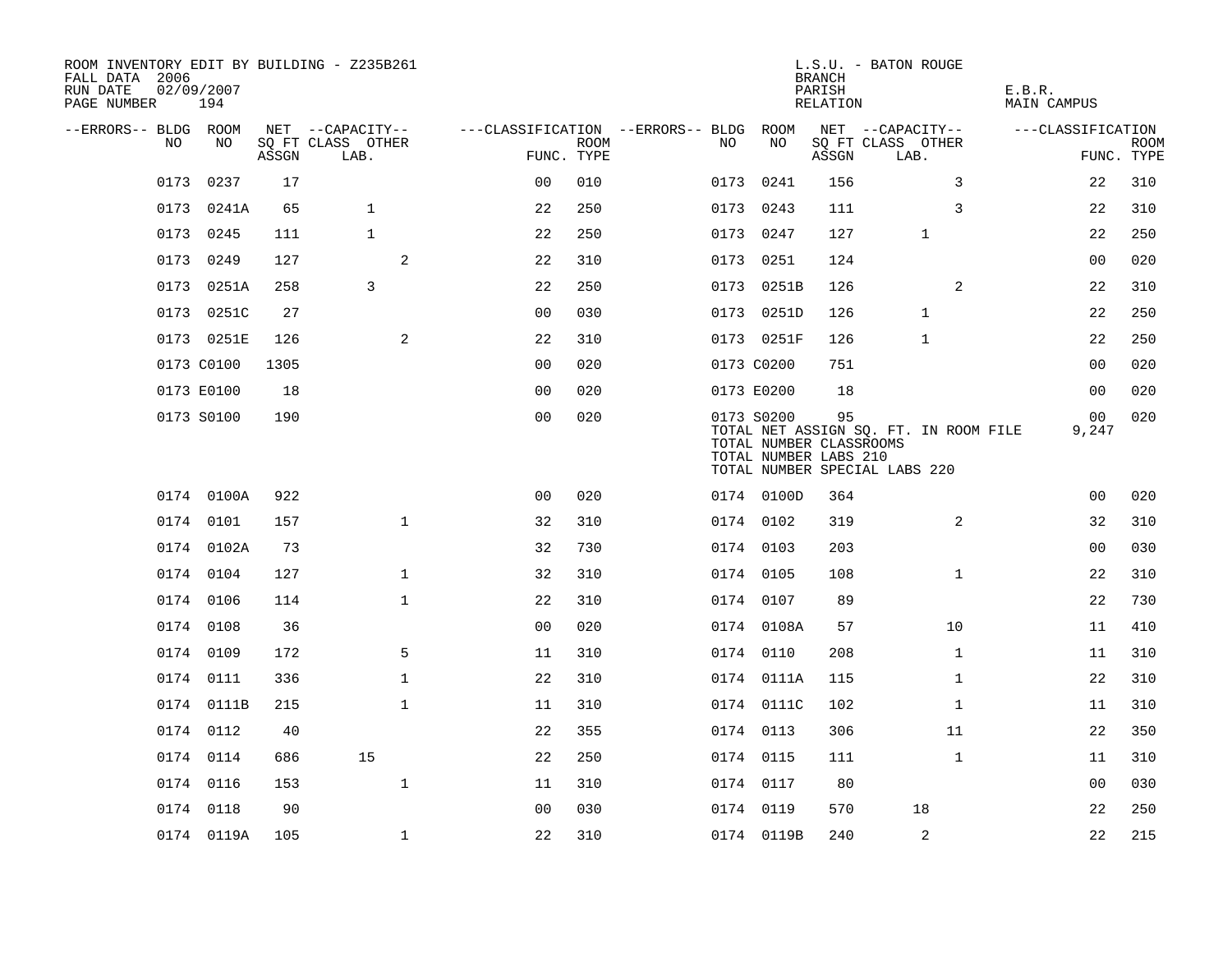| ROOM INVENTORY EDIT BY BUILDING - Z235B261<br>FALL DATA 2006<br>RUN DATE<br>PAGE NUMBER | 02/09/2007<br>195 |       |                                       |              |                                        |             |     |                                                  | <b>BRANCH</b><br>PARISH<br>RELATION | L.S.U. - BATON ROUGE                                                   |              | E.B.R.<br><b>MAIN CAMPUS</b> |                |             |
|-----------------------------------------------------------------------------------------|-------------------|-------|---------------------------------------|--------------|----------------------------------------|-------------|-----|--------------------------------------------------|-------------------------------------|------------------------------------------------------------------------|--------------|------------------------------|----------------|-------------|
| --ERRORS-- BLDG ROOM<br>NO                                                              | NO                |       | NET --CAPACITY--<br>SQ FT CLASS OTHER |              | ---CLASSIFICATION --ERRORS-- BLDG ROOM | <b>ROOM</b> | NO. | NO                                               |                                     | NET --CAPACITY--<br>SQ FT CLASS OTHER                                  |              | ---CLASSIFICATION            |                | <b>ROOM</b> |
|                                                                                         |                   | ASSGN | LAB.                                  |              | FUNC. TYPE                             |             |     |                                                  | ASSGN                               | LAB.                                                                   |              |                              | FUNC. TYPE     |             |
| 0174                                                                                    | 0120              | 132   |                                       |              | 0 <sup>0</sup>                         | 030         |     | 0174 0121                                        | 197                                 |                                                                        | 2            |                              | 11             | 310         |
|                                                                                         | 0174 0122         | 103   |                                       | 2            | 11                                     | 310         |     | 0174 0123                                        | 1726                                |                                                                        | 35           |                              | 22             | 250         |
|                                                                                         | 0174 0123A        | 730   | 15                                    |              | 22                                     | 250         |     | 0174 0123B                                       | 192                                 |                                                                        | 4            |                              | 22             | 250         |
|                                                                                         | 0174 0123C        | 658   | 13                                    |              | 22                                     | 250         |     | 0174 0123D                                       | 216                                 |                                                                        |              |                              | 22             | 730         |
|                                                                                         | 0174 0123E        | 353   |                                       |              | 22                                     | 730         |     | 0174 0123F                                       | 156                                 |                                                                        |              |                              | 22             | 730         |
|                                                                                         | 0174 0124         | 923   |                                       |              | 22                                     | 730         |     | 0174 0125                                        | 630                                 |                                                                        | 15           |                              | 22             | 630         |
|                                                                                         | 0174 0200A        | 356   |                                       |              | 0 <sub>0</sub>                         | 020         |     | 0174 0200B                                       | 276                                 |                                                                        |              |                              | 0 <sub>0</sub> | 020         |
|                                                                                         | 0174 0201         | 540   | 50                                    |              | 11                                     | 110         |     | 0174 0201A                                       | 18                                  |                                                                        |              |                              | 11             | 115         |
|                                                                                         | 0174 0202         | 108   |                                       | $\mathbf 1$  | 11                                     | 310         |     | 0174 0202A                                       | 159                                 |                                                                        | $\mathbf{1}$ |                              | 22             | 310         |
|                                                                                         | 0174 0202B        | 121   |                                       | $\mathbf{1}$ | 11                                     | 310         |     | 0174 0203                                        | 10                                  |                                                                        |              |                              | 22             | 730         |
|                                                                                         | 0174 0204         | 56    |                                       |              | 0 <sub>0</sub>                         | 030         |     | 0174 0205                                        | 165                                 |                                                                        | 21           |                              | 22             | 310         |
|                                                                                         | 0174 0206         | 551   | 12                                    |              | 22                                     | 250         |     | 0174 0206A                                       | 67                                  |                                                                        |              |                              | 22             | 730         |
|                                                                                         | 0174 0206B        | 92    |                                       | 2            | 22                                     | 310         |     | 0174 0207                                        | 508                                 |                                                                        | 8            |                              | 11             | 250         |
|                                                                                         | 0174 C0200A       | 4     |                                       |              | 0 <sub>0</sub>                         | 020         |     | 0174 S0100                                       | 136                                 |                                                                        |              |                              | 0 <sub>0</sub> | 020         |
|                                                                                         | 0174 S0200        | 85    |                                       |              | 0 <sub>0</sub>                         | 020         |     | TOTAL NUMBER CLASSROOMS<br>TOTAL NUMBER LABS 210 |                                     | TOTAL NET ASSIGN SQ. FT. IN ROOM FILE<br>TOTAL NUMBER SPECIAL LABS 220 |              |                              | 12,626<br>1    |             |
|                                                                                         | 0175 0101         | 244   |                                       | 2            | 11                                     | 310         |     | 0175 0102                                        | 697                                 | 59                                                                     |              |                              | 11             | 110         |
|                                                                                         | 0175 0103         | 262   |                                       | $\mathbf{1}$ | 11                                     | 310         |     | 0175 0104                                        | 345                                 | 12                                                                     |              |                              | 11             | 110         |
| 0175                                                                                    | 0107              | 151   |                                       | $\mathbf 1$  | 11                                     | 310         |     | 0175 0109                                        | 151                                 |                                                                        | $\mathbf{1}$ |                              | 11             | 310         |
|                                                                                         | 0175 0111         | 151   |                                       | $\mathbf 1$  | 11                                     | 310         |     | 0175 0112                                        | 484                                 |                                                                        | 32           |                              | 11             | 350         |
| 0175                                                                                    | 0113              | 209   |                                       | $\mathbf{1}$ | 11                                     | 310         |     | 0175 0116                                        | 114                                 |                                                                        | 3            |                              | 0 <sub>0</sub> | 030         |
|                                                                                         | 0175 0117         | 22    |                                       |              | 11                                     | 315         |     | 0175 0120                                        | 82                                  |                                                                        | $\mathbf{1}$ |                              | 00             | 030         |
| 0175                                                                                    | 0121              | 22    |                                       |              | 11                                     | 315         |     | 0175 0122                                        | 209                                 |                                                                        | 6            |                              | 0 <sub>0</sub> | 030         |
|                                                                                         | 0175 0123         | 105   |                                       | $\mathbf 1$  | 11                                     | 315         |     | 0175 0124                                        | 344                                 |                                                                        | 4            |                              | 22             | 310         |
|                                                                                         | 0175 0124A        | 344   |                                       | 4            | 22                                     | 310         |     | 0175 0125                                        | 152                                 |                                                                        | $\mathbf{1}$ |                              | 11             | 310         |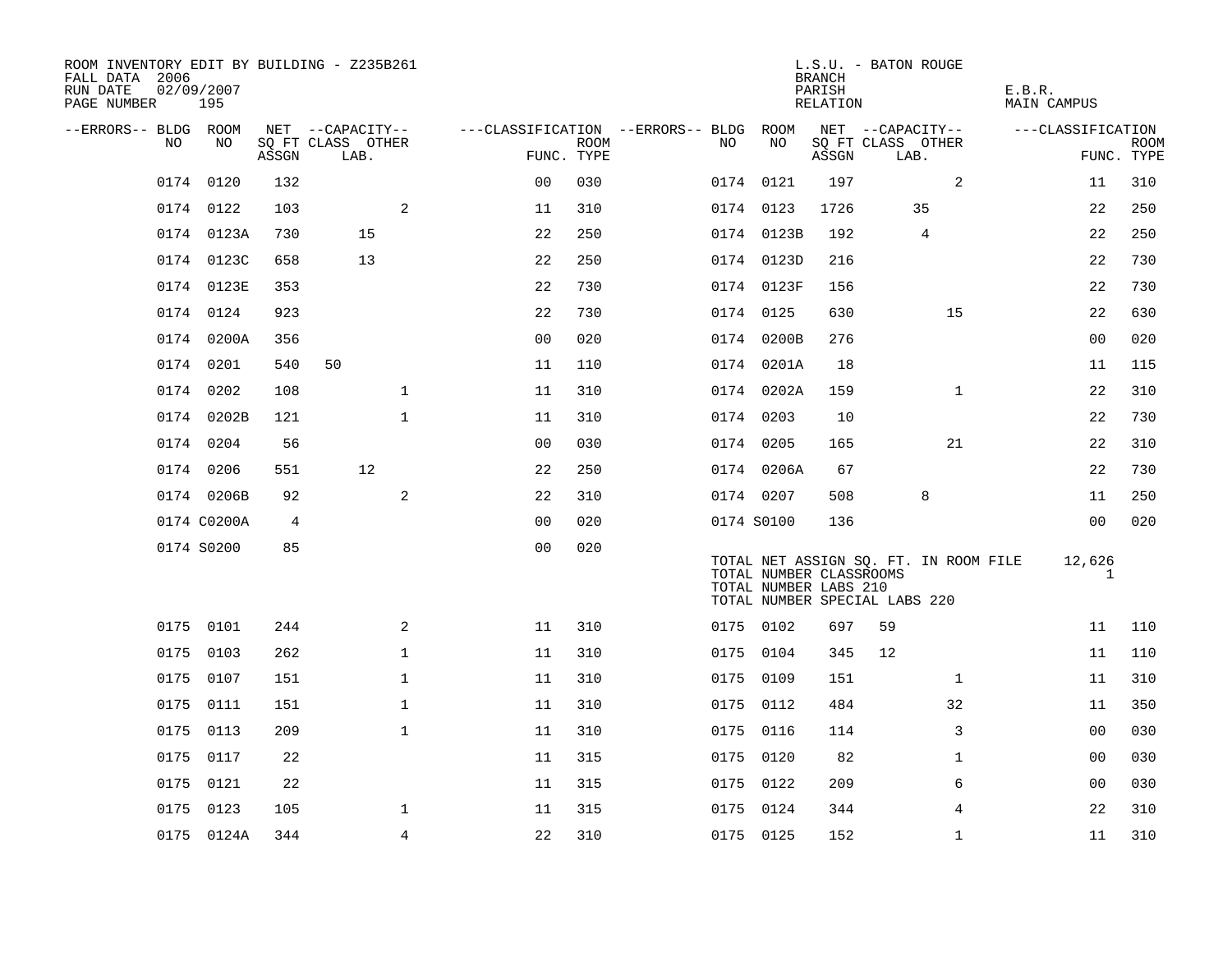| ROOM INVENTORY EDIT BY BUILDING - Z235B261<br>FALL DATA 2006<br>RUN DATE<br>PAGE NUMBER | 02/09/2007<br>196 |       |                                               |                |             |                                          |             | <b>BRANCH</b><br>PARISH<br>RELATION | L.S.U. - BATON ROUGE                          | E.B.R.<br>MAIN CAMPUS |                           |
|-----------------------------------------------------------------------------------------|-------------------|-------|-----------------------------------------------|----------------|-------------|------------------------------------------|-------------|-------------------------------------|-----------------------------------------------|-----------------------|---------------------------|
| --ERRORS-- BLDG ROOM<br><b>NO</b>                                                       | NO                | ASSGN | NET --CAPACITY--<br>SQ FT CLASS OTHER<br>LAB. | FUNC. TYPE     | <b>ROOM</b> | ---CLASSIFICATION --ERRORS-- BLDG<br>NO. | ROOM<br>NO  | ASSGN                               | NET --CAPACITY--<br>SQ FT CLASS OTHER<br>LAB. | ---CLASSIFICATION     | <b>ROOM</b><br>FUNC. TYPE |
| 0175                                                                                    | 0127              | 151   | $\mathbf 1$                                   | 11             | 310         | 0175                                     | 0128        | 260                                 | $\mathbf{1}$                                  | 22                    | 310                       |
| 0175                                                                                    | 0128A             | 408   |                                               | 11             | 730         | 0175                                     | 0129        | 151                                 | $\mathbf{1}$                                  | 11                    | 310                       |
| 0175                                                                                    | 0130              | 500   | 20                                            | 55             | 635         | 0175                                     | 0130A       | 354                                 |                                               | 55                    | 635                       |
| 0175                                                                                    | 0130B             | 277   |                                               | 55             | 630         |                                          | 0175 0130C  | 46                                  |                                               | 0 <sub>0</sub>        | 030                       |
| 0175                                                                                    | 0131              | 152   | $\mathbf 1$                                   | 11             | 310         |                                          | 0175 0132   | 84                                  |                                               | 00                    | 030                       |
| 0175                                                                                    | 0134              | 1536  | 20                                            | 55             | 635         |                                          | 0175 0134A  | 48                                  |                                               | 0 <sub>0</sub>        | 030                       |
| 0175                                                                                    | 0134B             | 1468  | 80                                            | 55             | 635         |                                          | 0175 0135   | 149                                 | $\mathbf{1}$                                  | 11                    | 310                       |
| 0175                                                                                    | 0138              | 82    | $\mathbf{1}$                                  | 46             | 315         | 0175                                     | 0139        | 157                                 | $\mathbf{1}$                                  | 11                    | 310                       |
| 0175                                                                                    | 0142              | 650   | 2                                             | 46             | 310         |                                          | 0175 0142A  | 82                                  |                                               | 46                    | 315                       |
| 0175                                                                                    | 0142B             | 167   | $\mathbf 1$                                   | 11             | 310         | 0175                                     | 0142C       | 150                                 | 2                                             | 45                    | 310                       |
| 0175                                                                                    | 0142D             | 219   | 2                                             | 45             | 310         | 0175                                     | 0142E       | 60                                  |                                               | 44                    | 710                       |
| 0175                                                                                    | 0201              | 162   | $\mathbf 1$                                   | 21             | 310         |                                          | 0175 0201A  | 142                                 | $\mathbf{1}$                                  | 21                    | 310                       |
| 0175                                                                                    | 0201B             | 146   | $\mathbf 1$                                   | 21             | 310         | 0175                                     | 0201C       | 146                                 | $\mathbf{1}$                                  | 21                    | 310                       |
| 0175                                                                                    | 0202              | 34    |                                               | 0 <sub>0</sub> | 020         | 0175                                     | 0202A       | 189                                 | $\mathbf{1}$                                  | 21                    | 310                       |
| 0175                                                                                    | 0202B             | 178   | $\mathbf{1}$                                  | 21             | 310         | 0175                                     | 0203        | 50                                  |                                               | 21                    | 315                       |
| 0175                                                                                    | 0208              | 34    |                                               | 0 <sub>0</sub> | 020         |                                          | 0175 0208A  | 164                                 | $\mathbf{1}$                                  | 21                    | 310                       |
| 0175                                                                                    | 0208B             | 165   | $\mathbf 1$                                   | 21             | 310         | 0175                                     | 0209        | 440                                 | 6                                             | 21                    | 310                       |
| 0175                                                                                    | 0212A             | 120   | $\mathbf 1$                                   | 21             | 310         | 0175                                     | 0212B       | 125                                 | $\mathbf{1}$                                  | 21                    | 310                       |
| 0175                                                                                    | 0217A             | 261   | 2                                             | 22             | 310         | 0175<br>9                                | 0217B       | 1304                                | 20                                            | 11                    | 110                       |
| 0175                                                                                    | 0218              | 128   |                                               | 21             | 315         | 0175                                     | 0220        | 44                                  |                                               | 0 <sub>0</sub>        | 010                       |
| 0175                                                                                    | 0227              | 792   | 5                                             | 11             | 310         |                                          | 0175 0235   | 704                                 | 20                                            | 81                    | 081                       |
| 0175                                                                                    | 0240A             | 103   | $\mathbf 1$                                   | 11             | 310         |                                          | 0175 0240B  | 224                                 | $\mathbf{1}$                                  | 21                    | 310                       |
|                                                                                         | 0175 0244         | 374   | 10                                            | 11             | 315         |                                          | 0175 0248   | 277                                 | $\mathbf{1}$                                  | 81                    | 081                       |
|                                                                                         | 0175 C0100        | 1746  |                                               | 0 <sub>0</sub> | 020         |                                          | 0175 C0100A | 21                                  |                                               | 0 <sub>0</sub>        | 010                       |
|                                                                                         | 0175 C0200        | 1438  |                                               | 0 <sub>0</sub> | 020         |                                          | 0175 S0100  | 135                                 |                                               | 0 <sub>0</sub>        | 020                       |
|                                                                                         | 0175 S0200        | 152   |                                               | 0 <sub>0</sub> | 020         |                                          |             |                                     | TOTAL NET ASSIGN SQ. FT. IN ROOM FILE         | 16,850                |                           |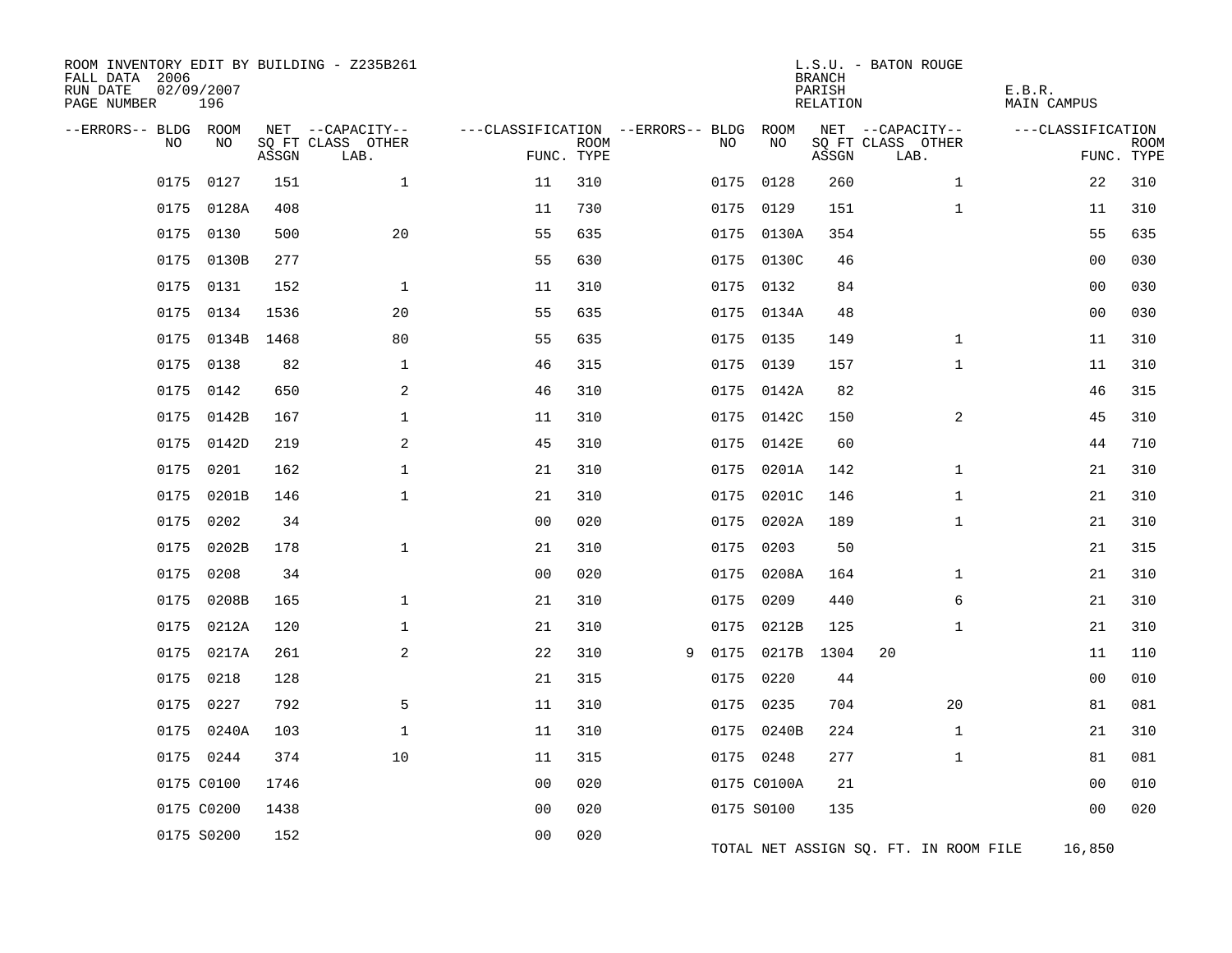| ROOM INVENTORY EDIT BY BUILDING - Z235B261<br>FALL DATA 2006<br>RUN DATE<br>PAGE NUMBER | 02/09/2007<br>197 |       |                                               |                                                                       |             |   |           |                                                  | <b>BRANCH</b><br>PARISH<br>RELATION | L.S.U. - BATON ROUGE                                                   | E.B.R.<br>MAIN CAMPUS |                           |
|-----------------------------------------------------------------------------------------|-------------------|-------|-----------------------------------------------|-----------------------------------------------------------------------|-------------|---|-----------|--------------------------------------------------|-------------------------------------|------------------------------------------------------------------------|-----------------------|---------------------------|
| --ERRORS-- BLDG ROOM<br>NO.                                                             | NO                | ASSGN | NET --CAPACITY--<br>SQ FT CLASS OTHER<br>LAB. | ---CLASSIFICATION --ERRORS-- BLDG ROOM NET --CAPACITY--<br>FUNC. TYPE | <b>ROOM</b> |   | NO .      | NO                                               | ASSGN                               | SQ FT CLASS OTHER<br>LAB.                                              | ---CLASSIFICATION     | <b>ROOM</b><br>FUNC. TYPE |
|                                                                                         |                   |       |                                               |                                                                       |             |   |           | TOTAL NUMBER CLASSROOMS<br>TOTAL NUMBER LABS 210 |                                     | TOTAL NUMBER SPECIAL LABS 220                                          | 3                     |                           |
|                                                                                         | 0177 0101         | 210   |                                               | 22                                                                    | 585         |   | 0177 0102 |                                                  | 466                                 |                                                                        | 22                    | 585                       |
|                                                                                         | 0177 0201         | 408   |                                               | 22                                                                    | 935         |   | 0177 0202 |                                                  | 16                                  |                                                                        | 22                    | 935                       |
|                                                                                         | 0177 0203         | 52    |                                               | 22                                                                    | 935         |   |           | 0177 0428A 1817                                  |                                     |                                                                        | 22                    | 580                       |
|                                                                                         | 0177 0428B        | 588   |                                               | 22                                                                    | 580         |   |           | 0177 S0100                                       | 70                                  |                                                                        | 0 <sub>0</sub>        | 020                       |
|                                                                                         | 0177 S0200        | 54    |                                               | 0 <sub>0</sub>                                                        | 020         |   |           | TOTAL NUMBER CLASSROOMS<br>TOTAL NUMBER LABS 210 |                                     | TOTAL NET ASSIGN SQ. FT. IN ROOM FILE<br>TOTAL NUMBER SPECIAL LABS 220 | 3,557                 |                           |
|                                                                                         | 0178 0101         | 134   | $\mathbf 1$                                   | 32                                                                    | 310         | 9 | 0178 0102 |                                                  | 1278                                | 32                                                                     | 32                    | 610                       |
|                                                                                         | 0178 0102A        | 75    |                                               | 0 <sub>0</sub>                                                        | 020         |   |           | 0178 0102B                                       | 223                                 | 6                                                                      | 32                    | 350                       |
|                                                                                         | 0178 0103         | 94    | $\mathbf{1}$                                  | 32                                                                    | 310         |   | 0178 0104 |                                                  | 183                                 | $7\phantom{.0}$                                                        | 0 <sub>0</sub>        | 030                       |
|                                                                                         | 0178 0105         | 94    | $\mathbf{1}$                                  | 63                                                                    | 310         |   | 0178 0106 |                                                  | 194                                 | $\mathbf{1}$                                                           | 32                    | 310                       |
| 0178                                                                                    | 0106A             | 5     |                                               | 32                                                                    | 315         |   | 0178 0107 |                                                  | 143                                 | $\mathbf{1}$                                                           | 32                    | 310                       |
| 0178                                                                                    | 0108              | 344   | $\mathbf{1}$                                  | 32                                                                    | 310         |   |           | 0178 0108A                                       | 11                                  |                                                                        | 32                    | 315                       |
| 0178                                                                                    | 0109              | 143   | $\mathbf{1}$                                  | 32                                                                    | 310         |   | 0178 0110 |                                                  | 139                                 | $\mathbf{1}$                                                           | 32                    | 310                       |
|                                                                                         | 0178 0110A        | 11    |                                               | 32                                                                    | 315         |   | 0178 0111 |                                                  | 94                                  | $\mathbf{1}$                                                           | 32                    | 310                       |
| 0178                                                                                    | 0112              | 127   | $\mathbf{1}$                                  | 32                                                                    | 310         |   |           | 0178 0112A                                       | 10                                  |                                                                        | 32                    | 315                       |
| 0178                                                                                    | 0115              | 149   | $\mathbf 1$                                   | 32                                                                    | 310         |   |           | 0178 0115A                                       | 133                                 | $\mathbf{1}$                                                           | 32                    | 310                       |
| 0178                                                                                    | 0116              | 139   | $\mathbf{1}$                                  | 63                                                                    | 310         |   |           | 0178 0117A                                       | 20                                  | $\mathbf{1}$                                                           | 32                    | 315                       |
|                                                                                         | 0178 0117B        | 20    |                                               | 0 <sub>0</sub>                                                        | 030         |   | 0178 0118 |                                                  | 265                                 | 2                                                                      | 63                    | 310                       |
| 0178                                                                                    | 0118A             | 264   | $\mathbf 1$                                   | 63                                                                    | 310         |   | 0178      | 0118B                                            | 145                                 |                                                                        | 63                    | 315                       |
| 0178                                                                                    | 0119              | 246   | $\mathbf 1$                                   | 63                                                                    | 350         |   | 0178 0120 |                                                  | 152                                 | $\mathbf{1}$                                                           | 63                    | 310                       |
| 0178                                                                                    | 0120A             | 123   | $\mathbf 1$                                   | 63                                                                    | 310         |   | 0178 0121 |                                                  | 84                                  | $\mathbf{1}$                                                           | 32                    | 310                       |
|                                                                                         | 0178 0123         | 84    | $\mathbf{1}$                                  | 32                                                                    | 310         |   | 0178 0124 |                                                  | 200                                 | $\mathbf{1}$                                                           | 63                    | 350                       |
|                                                                                         | 0178 0125         | 84    | $\mathbf{1}$                                  | 32                                                                    | 310         |   | 0178 0126 |                                                  | 191                                 |                                                                        | 0 <sub>0</sub>        | 030                       |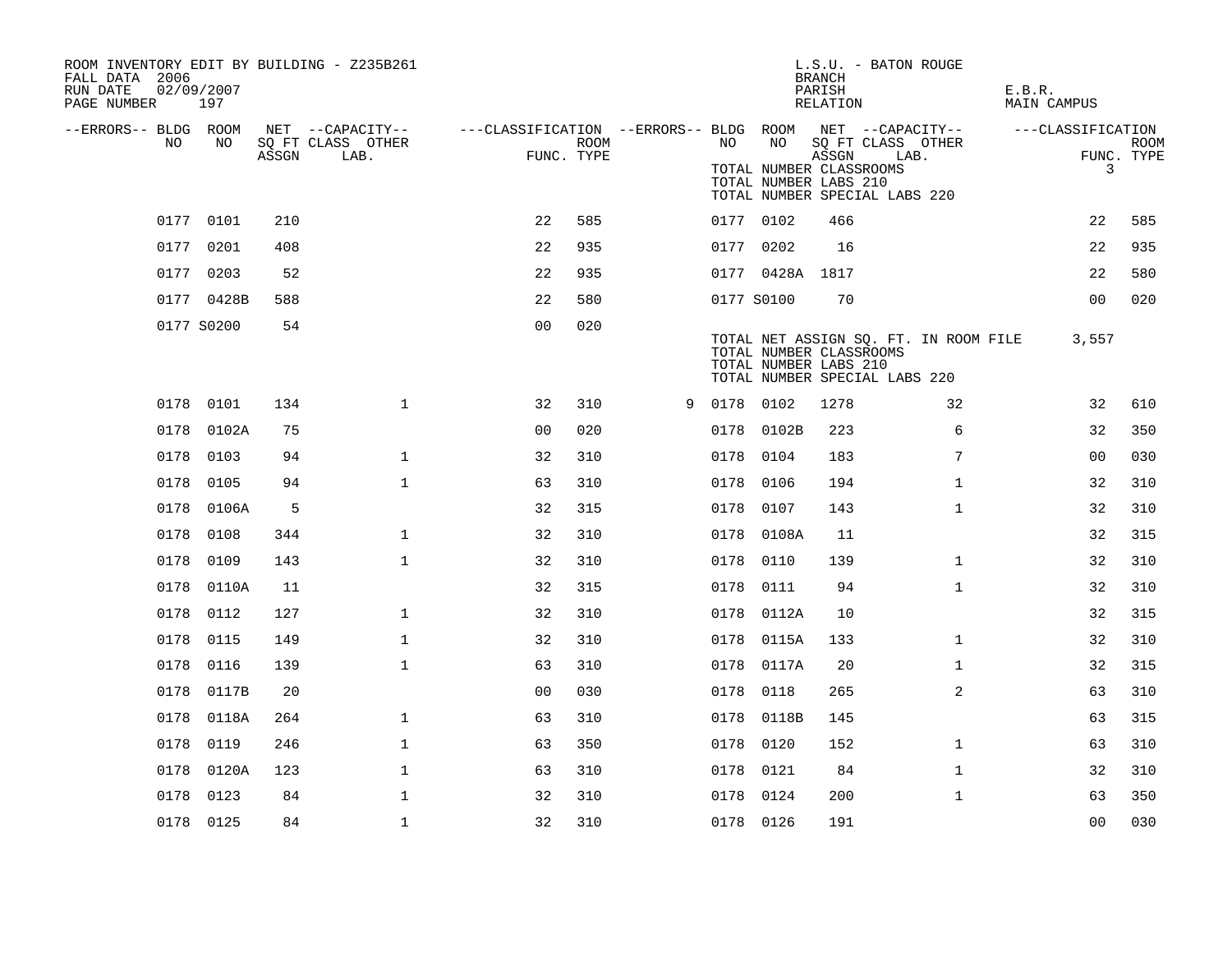| ROOM INVENTORY EDIT BY BUILDING - Z235B261<br>FALL DATA 2006<br>RUN DATE<br>PAGE NUMBER | 02/09/2007<br>198 |       |                           |                |             |                                   |           | <b>BRANCH</b><br>PARISH<br>RELATION | L.S.U. - BATON ROUGE      | E.B.R.<br><b>MAIN CAMPUS</b> |                           |
|-----------------------------------------------------------------------------------------|-------------------|-------|---------------------------|----------------|-------------|-----------------------------------|-----------|-------------------------------------|---------------------------|------------------------------|---------------------------|
| --ERRORS-- BLDG ROOM                                                                    |                   |       | NET --CAPACITY--          |                |             | ---CLASSIFICATION --ERRORS-- BLDG | ROOM      |                                     | NET --CAPACITY--          | ---CLASSIFICATION            |                           |
| N <sub>O</sub>                                                                          | NO.               | ASSGN | SO FT CLASS OTHER<br>LAB. | FUNC. TYPE     | <b>ROOM</b> | NO.                               | NO        | ASSGN                               | SQ FT CLASS OTHER<br>LAB. |                              | <b>ROOM</b><br>FUNC. TYPE |
| 0178                                                                                    | 0127              | 84    | $\mathbf{1}$              | 32             | 310         | 0178                              | 0128      | 287                                 | $\mathbf{1}$              | 32                           | 310                       |
| 0178                                                                                    | 0128A             | 99    | $\mathbf{1}$              | 32             | 310         | 0178                              | 0128B     | 82                                  | $\mathbf{1}$              | 32                           | 310                       |
| 0178                                                                                    | 0128C             | 83    | $\mathbf 1$               | 32             | 310         | 0178                              | 0128D     | 76                                  | $\mathbf{1}$              | 32                           | 310                       |
| 0178                                                                                    | 0128E             | 153   | $\mathbf 1$               | 32             | 310         | 0178                              | 0128F     | 120                                 | $\mathbf{1}$              | 32                           | 310                       |
| 0178                                                                                    | 0128G             | 310   | $\mathbf{1}$              | 32             | 310         | 0178                              | 0129      | 79                                  | $\mathbf{1}$              | 32                           | 310                       |
| 0178                                                                                    | 0130              | 753   | $\overline{4}$            | 32             | 250         | 0178                              | 0130A     | 109                                 | $\mathbf{1}$              | 32                           | 310                       |
| 0178                                                                                    | 0130B             | 110   | $\mathbf{1}$              | 32             | 310         | 0178                              | 0130C     | 151                                 | $\mathbf{1}$              | 32                           | 310                       |
| 0178                                                                                    | 0130D             | 110   | $\mathbf 1$               | 32             | 310         | 0178                              | 0130E     | 114                                 | $\mathbf{1}$              | 32                           | 310                       |
| 0178                                                                                    | 0130F             | 10    |                           | 32             | 315         | 0178                              | 0130G     | 10                                  |                           | 32                           | 315                       |
| 0178                                                                                    | 0130H             | 13    |                           | 32             | 315         | 0178                              | 0131      | 17                                  |                           | 32                           | 315                       |
| 0178                                                                                    | 0132              | 106   | $\mathbf 1$               | 32             | 310         | 0178                              | 0132A     | 129                                 |                           | 32                           | 315                       |
| 0178                                                                                    | 0133              | 71    | $\mathbf 1$               | 0 <sub>0</sub> | 030         | 0178                              | 0135      | 93                                  | $\mathbf{1}$              | 32                           | 310                       |
| 0178                                                                                    | 0137              | 92    | $\mathbf{1}$              | 32             | 310         | 0178                              | 0139      | 94                                  | $\mathbf{1}$              | 32                           | 310                       |
| 0178                                                                                    | 0141              | 193   | $\mathbf{1}$              | 32             | 310         | 0178                              | 0143      | 113                                 | $\mathbf{1}$              | 32                           | 310                       |
| 0178                                                                                    | 0155              | 137   | $\mathbf 1$               | 32             | 310         | 0178                              | 0157      | 94                                  | $\mathbf{1}$              | 32                           | 310                       |
| 0178                                                                                    | 0159              | 94    | $\mathbf 1$               | 32             | 310         | 0178                              | 0161      | 192                                 | $\mathbf{1}$              | 32                           | 310                       |
| 0178                                                                                    | 0162              | 1239  | 30                        | 32             | 650         | 0178                              | 0162A     | 14                                  |                           | 32                           | 655                       |
| 0178                                                                                    | 0162B             | 65    |                           | 32             | 655         | 0178                              | 0164      | 243                                 | $\overline{4}$            | 0 <sub>0</sub>               | 030                       |
| 0178                                                                                    | 0165              | 189   | $\mathbf{1}$              | 32             | 310         | 0178                              | 0166      | 58                                  |                           | 32                           | 730                       |
| 0178                                                                                    | 0168              | 29    |                           | 32             | 730         | 0178                              | 0169      | 143                                 | $\mathbf{1}$              | 32                           | 310                       |
| 0178                                                                                    | 0169A             | 182   | $\mathbf 1$               | 32             | 310         | 0178                              | 0170      | 87                                  | $\mathbf{1}$              | 32                           | 310                       |
| 0178                                                                                    | 0171              | 175   | $\mathbf 1$               | 32             | 310         | 0178                              | 0171A     | 8                                   |                           | 32                           | 730                       |
| 0178                                                                                    | 0171B             | 33    |                           | 0 <sub>0</sub> | 030         | 0178                              | 0172      | 91                                  | $\mathbf{1}$              | 32                           | 310                       |
| 0178                                                                                    | 0173              | 93    | $\mathbf{1}$              | 32             | 310         | 0178                              | 0174      | 91                                  | $\mathbf{1}$              | 32                           | 310                       |
| 0178                                                                                    | 0175              | 208   | $\mathbf{1}$              | 32             | 310         | 0178                              | 0176      | 186                                 | $\mathbf{1}$              | 32                           | 310                       |
|                                                                                         | 0178 0179         | 208   | $\mathbf 1$               | 32             | 310         |                                   | 0178 0180 | 95                                  | $\mathbf{1}$              | 32                           | 310                       |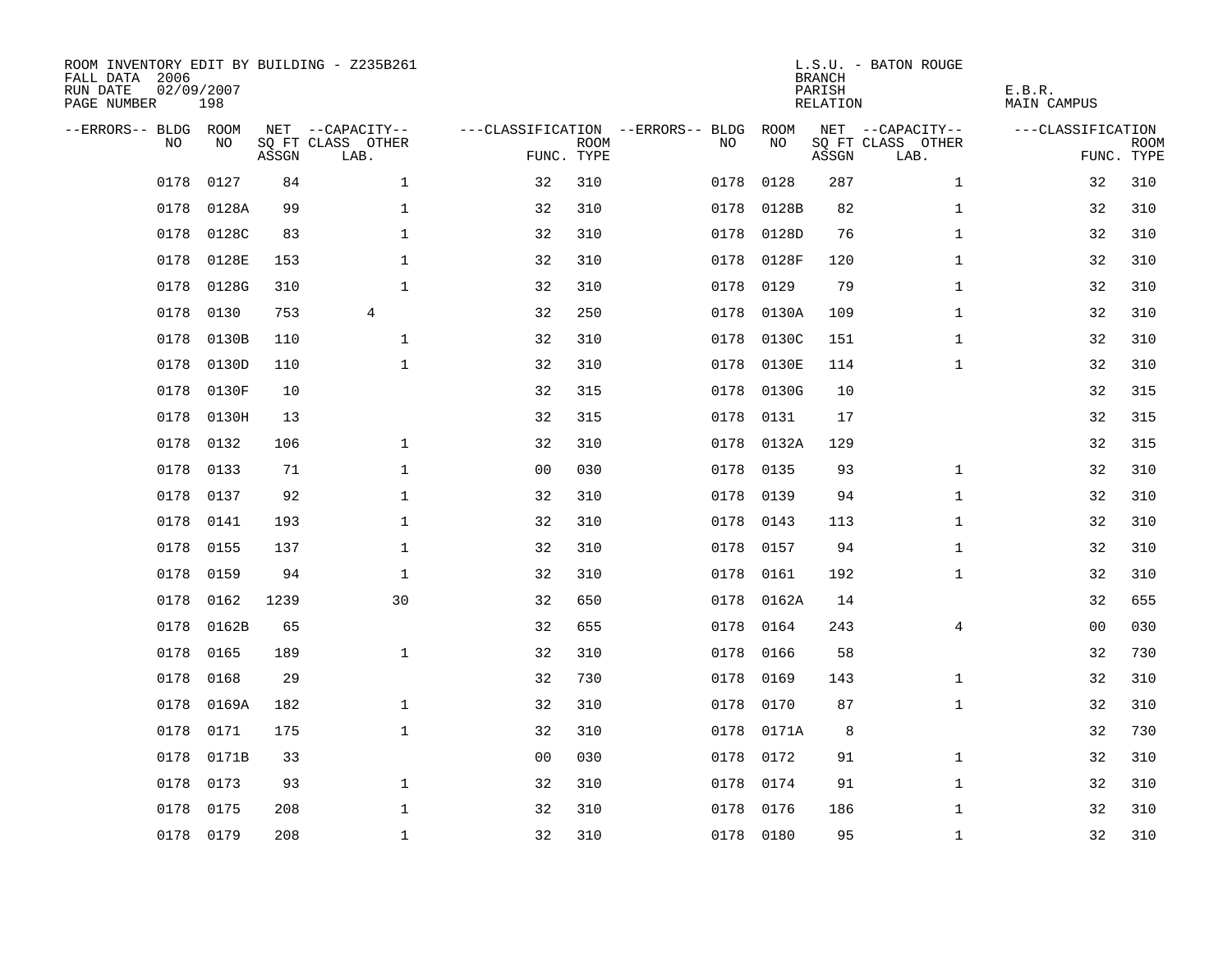| ROOM INVENTORY EDIT BY BUILDING - Z235B261<br>FALL DATA 2006<br>RUN DATE<br>PAGE NUMBER | 02/09/2007<br>199 |       |                           |                |             |                                   |           | <b>BRANCH</b><br>PARISH<br>RELATION | L.S.U. - BATON ROUGE      | E.B.R.<br><b>MAIN CAMPUS</b> |                           |
|-----------------------------------------------------------------------------------------|-------------------|-------|---------------------------|----------------|-------------|-----------------------------------|-----------|-------------------------------------|---------------------------|------------------------------|---------------------------|
| --ERRORS-- BLDG ROOM                                                                    |                   |       | NET --CAPACITY--          |                |             | ---CLASSIFICATION --ERRORS-- BLDG | ROOM      |                                     | NET --CAPACITY--          | ---CLASSIFICATION            |                           |
| N <sub>O</sub>                                                                          | NO.               | ASSGN | SO FT CLASS OTHER<br>LAB. | FUNC. TYPE     | <b>ROOM</b> | NO.                               | NO        | ASSGN                               | SQ FT CLASS OTHER<br>LAB. |                              | <b>ROOM</b><br>FUNC. TYPE |
| 0178                                                                                    | 0182              | 116   |                           | 0 <sub>0</sub> | 030         | 0178                              | 0183      | 107                                 | $\mathbf{1}$              | 32                           | 310                       |
| 0178                                                                                    | 0185              | 106   | $\mathbf{1}$              | 32             | 310         | 0178                              | 0187      | 385                                 | $\mathbf{1}$              | 32                           | 350                       |
| 0178                                                                                    | 0187A             | 148   | $\mathbf 1$               | 32             | 310         | 0178                              | 0187B     | 154                                 | $\mathbf{1}$              | 32                           | 310                       |
| 0178                                                                                    | 0188              | 1388  | $\overline{4}$            | 32             | 315         | 0178                              | 0188A     | 7                                   |                           | 32                           | 730                       |
| 0178                                                                                    | 0188B             | 81    |                           | 0 <sub>0</sub> | 030         | 0178                              | 0188C     | 91                                  | $\mathbf{1}$              | 32                           | 310                       |
| 0178                                                                                    | 0188D             | 329   | $\mathbf{1}$              | 32             | 315         | 0178                              | 0188E     | 10                                  |                           | 32                           | 730                       |
| 0178                                                                                    | 0188F             | 12    |                           | 32             | 730         | 0178                              | 0188G     | 12                                  |                           | 32                           | 730                       |
| 0178                                                                                    | 0191              | 634   |                           | 32             | 315         | 0178                              | 0192      | 49                                  |                           | 32                           | 355                       |
| 0178                                                                                    | 0193              | 35    |                           | 32             | 730         | 0178                              | 0194      | 54                                  |                           | 0 <sub>0</sub>               | 030                       |
| 0178                                                                                    | 0196              | 48    |                           | 0 <sub>0</sub> | 030         | 0178                              | 0198      | 285                                 |                           | 0 <sub>0</sub>               | 030                       |
| 0178                                                                                    | 0201              | 188   | $\mathbf 1$               | 32             | 310         | 0178                              | 0202      | 518                                 |                           | 00                           | 020                       |
| 0178                                                                                    | 0202A             | 111   | $\mathbf 1$               | 32             | 310         | 0178                              | 0202B     | 112                                 | $\mathbf{1}$              | 32                           | 310                       |
| 0178                                                                                    | 0202C             | 17    |                           | 32             | 730         | 0178                              | 0202D     | 111                                 | $\mathbf{1}$              | 32                           | 310                       |
| 0178                                                                                    | 0202E             | 20    |                           | 32             | 730         | 0178                              | 0202F     | 17                                  |                           | 32                           | 730                       |
| 0178                                                                                    | 0202G             | 110   | $\mathbf{1}$              | 32             | 250         | 0178                              | 0202H     | 128                                 | $\mathbf{1}$              | 32                           | 250                       |
| 0178                                                                                    | 0202J             | 17    |                           | 32             | 730         | 0178                              | 0202K     | 129                                 | $\mathbf{1}$              | 32                           | 310                       |
| 0178                                                                                    | 0202L             | 135   | $\mathbf{1}$              | 32             | 310         | 0178                              | 0202M     | 101                                 | $\mathbf{1}$              | 32                           | 310                       |
| 0178                                                                                    | 0202N             | 93    | $\mathbf{1}$              | 32             | 310         | 0178                              | 0202P     | 90                                  | $\mathbf{1}$              | 32                           | 310                       |
| 0178                                                                                    | 0202R             | 227   | $\mathbf{1}$              | 32             | 350         | 0178                              | 0202S     | 128                                 | $\mathbf{1}$              | 32                           | 315                       |
| 0178                                                                                    | 0202T             | 276   | $\mathbf{1}$              | 32             | 250         | 0178                              | 0202U     | 10                                  | $\mathbf{1}$              | 32                           | 730                       |
| 0178                                                                                    | 0202V             | 10    |                           | 32             | 730         | 0178                              | 0203      | 92                                  | $\mathbf{1}$              | 32                           | 310                       |
| 0178                                                                                    | 0204              | 98    | $\mathbf 1$               | 63             | 310         | 0178                              | 0205      | 92                                  | $\mathbf{1}$              | 63                           | 310                       |
| 0178                                                                                    | 0206              | 171   | $\mathbf 1$               | 63             | 310         | 0178                              | 0208      | 41                                  |                           | 32                           | 730                       |
| 0178                                                                                    | 0209              | 188   | $\mathbf 1$               | 11             | 310         | 0178                              | 0210      | 19                                  | $\mathbf{1}$              | 32                           | 730                       |
| 0178                                                                                    | 0211              | 188   | $\mathbf{1}$              | 32             | 310         | 0178                              | 0212      | 227                                 | $\mathbf{1}$              | 32                           | 310                       |
|                                                                                         | 0178 0215         | 92    | $\mathbf 1$               | 32             | 310         |                                   | 0178 0216 | 227                                 | $\mathbf{1}$              | 32                           | 310                       |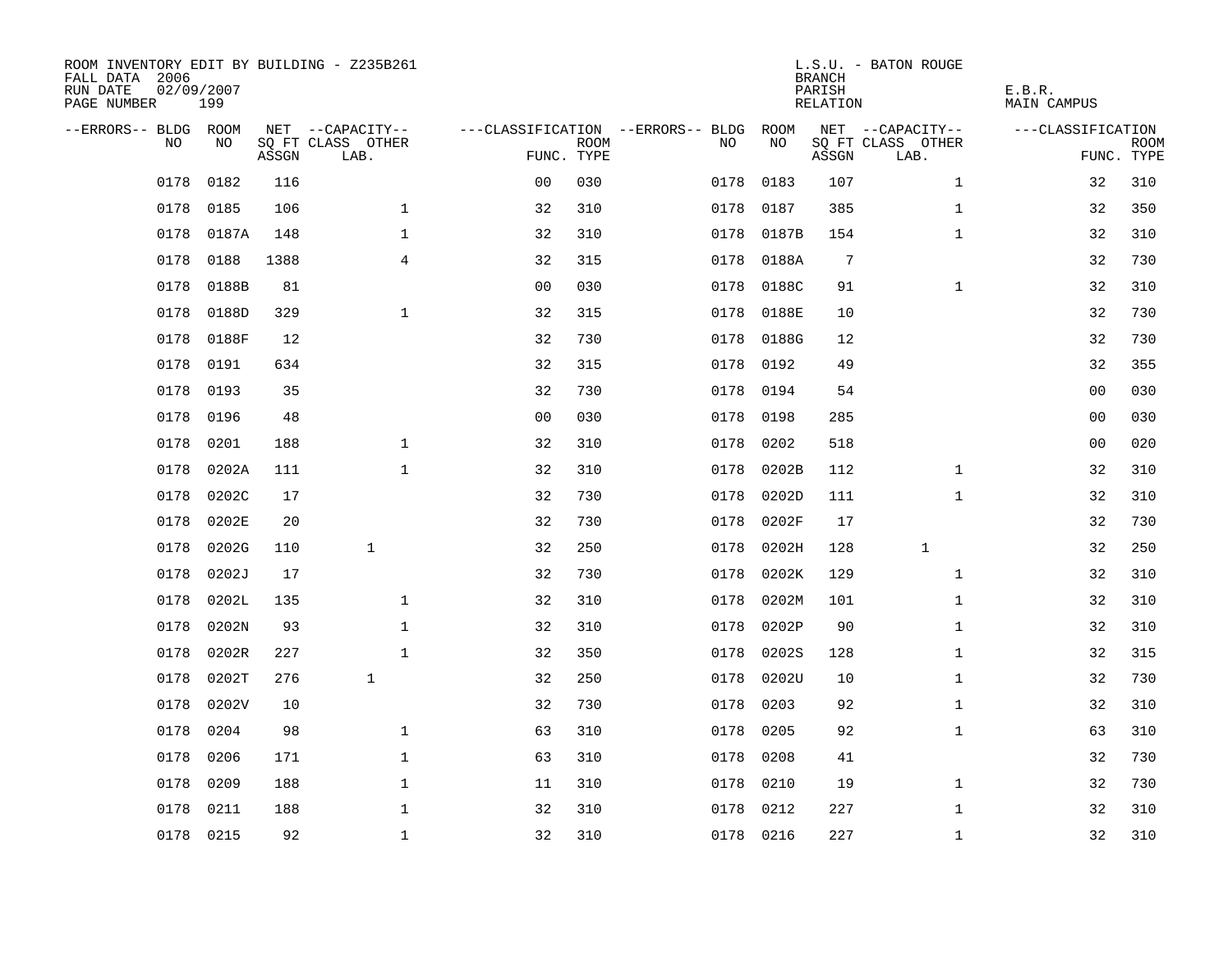| ROOM INVENTORY EDIT BY BUILDING - Z235B261<br>FALL DATA 2006<br>RUN DATE<br>PAGE NUMBER | 02/09/2007<br>200 |       |                           |                |             |                                   |            | <b>BRANCH</b><br>PARISH<br>RELATION | L.S.U. - BATON ROUGE      | E.B.R.<br>MAIN CAMPUS |                           |
|-----------------------------------------------------------------------------------------|-------------------|-------|---------------------------|----------------|-------------|-----------------------------------|------------|-------------------------------------|---------------------------|-----------------------|---------------------------|
| --ERRORS-- BLDG ROOM                                                                    |                   |       | NET --CAPACITY--          |                |             | ---CLASSIFICATION --ERRORS-- BLDG | ROOM       |                                     | NET --CAPACITY--          | ---CLASSIFICATION     |                           |
| NO                                                                                      | NO                | ASSGN | SQ FT CLASS OTHER<br>LAB. | FUNC. TYPE     | <b>ROOM</b> | NO                                | NO         | ASSGN                               | SQ FT CLASS OTHER<br>LAB. |                       | <b>ROOM</b><br>FUNC. TYPE |
| 0178                                                                                    | 0217              | 23    |                           | 32             | 730         | 0178                              | 0218       | 93                                  | $\mathbf{1}$              | 32                    | 310                       |
| 0178                                                                                    | 0219              | 23    |                           | 32             | 730         | 0178                              | 0219A      | 6                                   |                           | 32                    | 730                       |
| 0178                                                                                    | 0220              | 96    | $\mathbf 1$               | 32             | 310         | 0178                              | 0221       | 99                                  | $\mathbf{1}$              | 32                    | 310                       |
| 0178                                                                                    | 0222              | 179   | $\mathbf 1$               | 32             | 310         | 0178                              | 0223       | 193                                 | $\mathbf{1}$              | 32                    | 310                       |
| 0178                                                                                    | 0224              | 99    | $\mathbf 1$               | 32             | 310         | 0178                              | 0226       | 104                                 | $\mathbf{1}$              | 32                    | 310                       |
| 0178                                                                                    | 0227              | 188   | $\mathbf 1$               | 32             | 310         |                                   | 0178 0228  | 114                                 | 2                         | 00                    | 030                       |
| 0178                                                                                    | 0233              | 186   | $\mathbf{1}$              | 32             | 310         | 0178                              | 0237       | 200                                 | $\mathbf{1}$              | 32                    | 310                       |
| 0178                                                                                    | 0239              | 102   | $\mathbf 1$               | 32             | 310         | 0178                              | 0241       | 44                                  | $\mathbf{1}$              | 0 <sub>0</sub>        | 020                       |
| 0178                                                                                    | 0241A             | 87    | $\mathbf 1$               | 33             | 310         | 0178                              | 0241B      | 176                                 | 6                         | 33                    | 310                       |
| 0178                                                                                    | 0241C             | 275   | $\mathbf 1$               | 33             | 310         |                                   | 0178 0241D | 73                                  | $\mathbf{1}$              | 33                    | 310                       |
| 0178                                                                                    | 0242              | 185   | 7                         | 0 <sub>0</sub> | 030         | 0178                              | 0246       | 10                                  |                           | 32                    | 730                       |
| 0178                                                                                    | 0249              | 123   | $\mathbf 1$               | 11             | 310         | 0178                              | 0250       | 156                                 | $\mathbf{1}$              | 32                    | 250                       |
| 0178                                                                                    | 0251              | 91    | $\mathbf{1}$              | 11             | 310         | 0178                              | 0252       | 778                                 | $\mathbf{1}$              | 32                    | 310                       |
| 0178                                                                                    | 0252A             | 151   | $\mathbf{1}$              | 32             | 250         | 0178                              | 0255       | 190                                 | $\mathbf{1}$              | 11                    | 310                       |
| 0178                                                                                    | 0256              | 93    | 3                         | 32             | 310         | 0178                              | 0257       | 91                                  | $\mathbf{1}$              | 11                    | 310                       |
| 0178                                                                                    | 0258              | 215   |                           | 0 <sub>0</sub> | 030         | 0178                              | 0260       | 84                                  |                           | 00                    | 010                       |
| 0178                                                                                    | 0260A             | 16    |                           | 0 <sub>0</sub> | 010         | 0178                              | 0261       | 185                                 | $\mathbf{1}$              | 11                    | 310                       |
| 0178                                                                                    | 0263              | 90    | $\mathbf{1}$              | 11             | 310         | 0178                              | 0265       | 91                                  | $\mathbf{1}$              | 32                    | 310                       |
| 0178                                                                                    | 0267              | 92    | $\mathbf{1}$              | 32             | 310         | 0178                              | 0268       | 423                                 |                           | 0 <sub>0</sub>        | 020                       |
| 0178                                                                                    | 0268A             | 6     |                           | 32             | 730         | 0178                              | 0268B      | 6                                   |                           | 32                    | 730                       |
| 0178                                                                                    | 0268C             | 6     |                           | 32             | 730         | 0178                              | 0268D      | 64                                  | 20                        | 32                    | 350                       |
| 0178                                                                                    | 0268E             | 448   | 2                         | 32             | 310         | 0178                              | 0268F      | 92                                  | $\mathbf{1}$              | 32                    | 310                       |
| 0178                                                                                    | 0268G             | 189   | $\mathbf{1}$              | 32             | 310         | 0178                              | 0268J      | 45                                  | $\mathbf{1}$              | 32                    | 310                       |
| 0178                                                                                    | 0268K             | 121   | $\mathbf 1$               | 32             | 310         | 0178                              | 0268M      | 256                                 | $\mathbf{1}$              | 32                    | 310                       |
| 0178                                                                                    | 0268P             | 268   | $\mathbf{1}$              | 32             | 310         | 0178                              | 0269       | 190                                 | $\mathbf{1}$              | 32                    | 350                       |
|                                                                                         | 0178 0270         | 91    | $\mathbf{1}$              | 32             | 310         |                                   | 0178 0271  | 91                                  | $\mathbf{1}$              | 32                    | 310                       |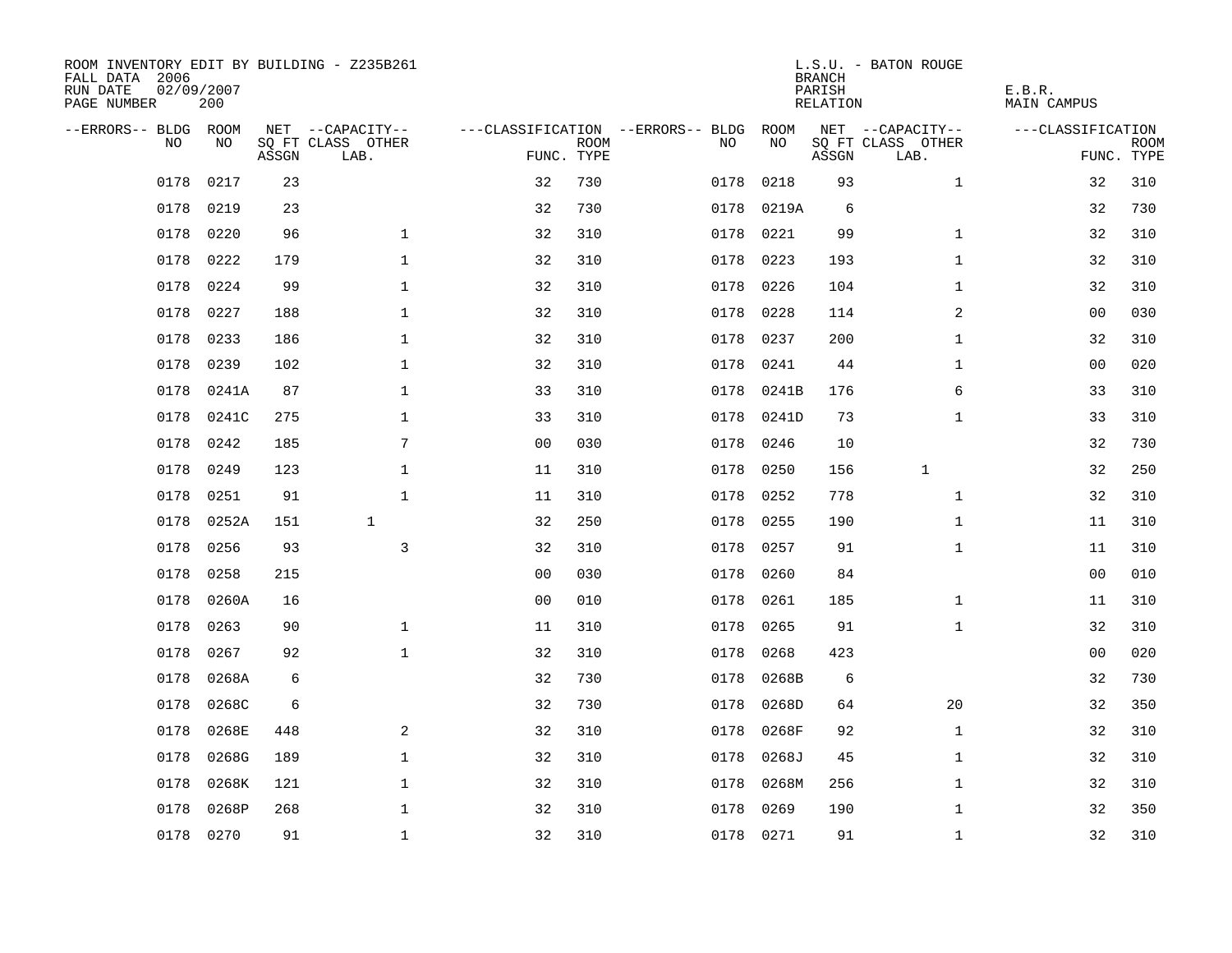| ROOM INVENTORY EDIT BY BUILDING - Z235B261<br>FALL DATA 2006<br>RUN DATE<br>PAGE NUMBER | 02/09/2007<br>201 |       |                           |                |             |                                         |             | <b>BRANCH</b><br>PARISH<br><b>RELATION</b> | L.S.U. - BATON ROUGE                  | E.B.R.<br><b>MAIN CAMPUS</b> |                           |
|-----------------------------------------------------------------------------------------|-------------------|-------|---------------------------|----------------|-------------|-----------------------------------------|-------------|--------------------------------------------|---------------------------------------|------------------------------|---------------------------|
| --ERRORS-- BLDG ROOM<br>NO                                                              | NO                |       | NET --CAPACITY--          |                |             | ---CLASSIFICATION --ERRORS-- BLDG<br>NO | ROOM<br>NO  |                                            | NET --CAPACITY--<br>SQ FT CLASS OTHER | ---CLASSIFICATION            |                           |
|                                                                                         |                   | ASSGN | SQ FT CLASS OTHER<br>LAB. | FUNC. TYPE     | <b>ROOM</b> |                                         |             | ASSGN                                      | LAB.                                  |                              | <b>ROOM</b><br>FUNC. TYPE |
| 0178                                                                                    | 0272              | 187   | $\mathbf{1}$              | 32             | 310         | 0178                                    | 0274        | 21                                         |                                       | 32                           | 730                       |
| 0178                                                                                    | $0274-$           | 49    |                           | 32             | 730         | 0178                                    | 0274A       | 30                                         |                                       | 32                           | 730                       |
| 0178                                                                                    | 0275              | 198   | $\mathbf{1}$              | 32             | 310         | 0178                                    | 0276        | 92                                         | $\mathbf{1}$                          | 32                           | 310                       |
| 0178                                                                                    | 0277              | 20    |                           | 32             | 730         | 0178                                    | 0278        | 94                                         | $\mathbf{1}$                          | 32                           | 310                       |
| 0178                                                                                    | 0279              | 20    |                           | 32             | 730         | 0178                                    | 0279A       | 5                                          |                                       | 32                           | 730                       |
| 0178                                                                                    | 0280              | 94    | $\mathbf 1$               | 32             | 310         | 0178                                    | 0281        | 100                                        | $\mathbf{1}$                          | 32                           | 310                       |
| 0178                                                                                    | 0282              | 91    | $\mathbf 1$               | 32             | 310         | 0178                                    | 0284        | 92                                         | $\mathbf{1}$                          | 32                           | 310                       |
| 0178                                                                                    | 0285              | 192   | $\mathbf{1}$              | 32             | 310         | 0178                                    | 0286        | 92                                         |                                       | 32                           | 315                       |
| 0178                                                                                    | 0288              | 107   |                           | 0 <sub>0</sub> | 030         | 0178                                    | 0289        | 186                                        | $\mathbf{1}$                          | 32                           | 310                       |
| 0178                                                                                    | 0290              | 112   | 2                         | 0 <sub>0</sub> | 030         | 0178                                    | 0293        | 187                                        | $\mathbf{1}$                          | 32                           | 310                       |
| 0178                                                                                    | 0295              | 93    | $\mathbf 1$               | 32             | 310         | 0178                                    | 0297        | 81                                         |                                       | 0 <sub>0</sub>               | 020                       |
| 0178                                                                                    | 0297A             | 150   | $\mathbf{1}$              | 32             | 310         | 0178                                    | 0297B       | 154                                        | $\mathbf{1}$                          | 32                           | 310                       |
| 0178                                                                                    | 0297C             | 53    |                           | 32             | 730         |                                         | 0178 0297D  | 155                                        | 6                                     | 32                           | 350                       |
|                                                                                         | 0178 0297E        | 114   | $\mathbf{1}$              | 32             | 310         |                                         | 0178 C0100  | 1603                                       |                                       | 0 <sub>0</sub>               | 020                       |
|                                                                                         | 0178 C01001       | 24    |                           | 0 <sub>0</sub> | 020         |                                         | 0178 C01002 | 666                                        |                                       | 0 <sub>0</sub>               | 020                       |
|                                                                                         | 0178 C01003       | 90    |                           | 0 <sub>0</sub> | 020         |                                         | 0178 C01004 | 166                                        |                                       | 0 <sub>0</sub>               | 020                       |
|                                                                                         | 0178 C01005       | 1080  |                           | 0 <sub>0</sub> | 020         |                                         | 0178 C01006 | 432                                        |                                       | 0 <sub>0</sub>               | 020                       |
|                                                                                         | 0178 C01007       | 86    |                           | 0 <sub>0</sub> | 020         |                                         | 0178 C0200  | 2356                                       |                                       | 00                           | 020                       |
|                                                                                         | 0178 C02002       | 588   |                           | 0 <sub>0</sub> | 020         |                                         | 0178 C02004 | 123                                        |                                       | 0 <sub>0</sub>               | 020                       |
|                                                                                         | 0178 C02006       | 511   |                           | 0 <sub>0</sub> | 020         |                                         | 0178 E0101  | 67                                         |                                       | 0 <sub>0</sub>               | 020                       |
|                                                                                         | 0178 E0201        | 66    |                           | 0 <sub>0</sub> | 020         |                                         | 0178 S0101  | 122                                        |                                       | 00                           | 020                       |
|                                                                                         | 0178 S0102        | 128   |                           | 0 <sub>0</sub> | 020         |                                         | 0178 S0103  | 136                                        |                                       | 0 <sub>0</sub>               | 020                       |
|                                                                                         | 0178 S0104        | 155   |                           | 0 <sub>0</sub> | 020         |                                         | 0178 S0201  | 132                                        |                                       | 0 <sub>0</sub>               | 020                       |
|                                                                                         | 0178 S0202        | 132   |                           | 00             | 020         |                                         | 0178 S0203  | 133                                        |                                       | 0 <sub>0</sub>               | 020                       |
|                                                                                         | 0178 S0204        | 132   |                           | 0 <sub>0</sub> | 020         |                                         |             |                                            | TOTAL NET ASSIGN SQ. FT. IN ROOM FILE | 28,017                       |                           |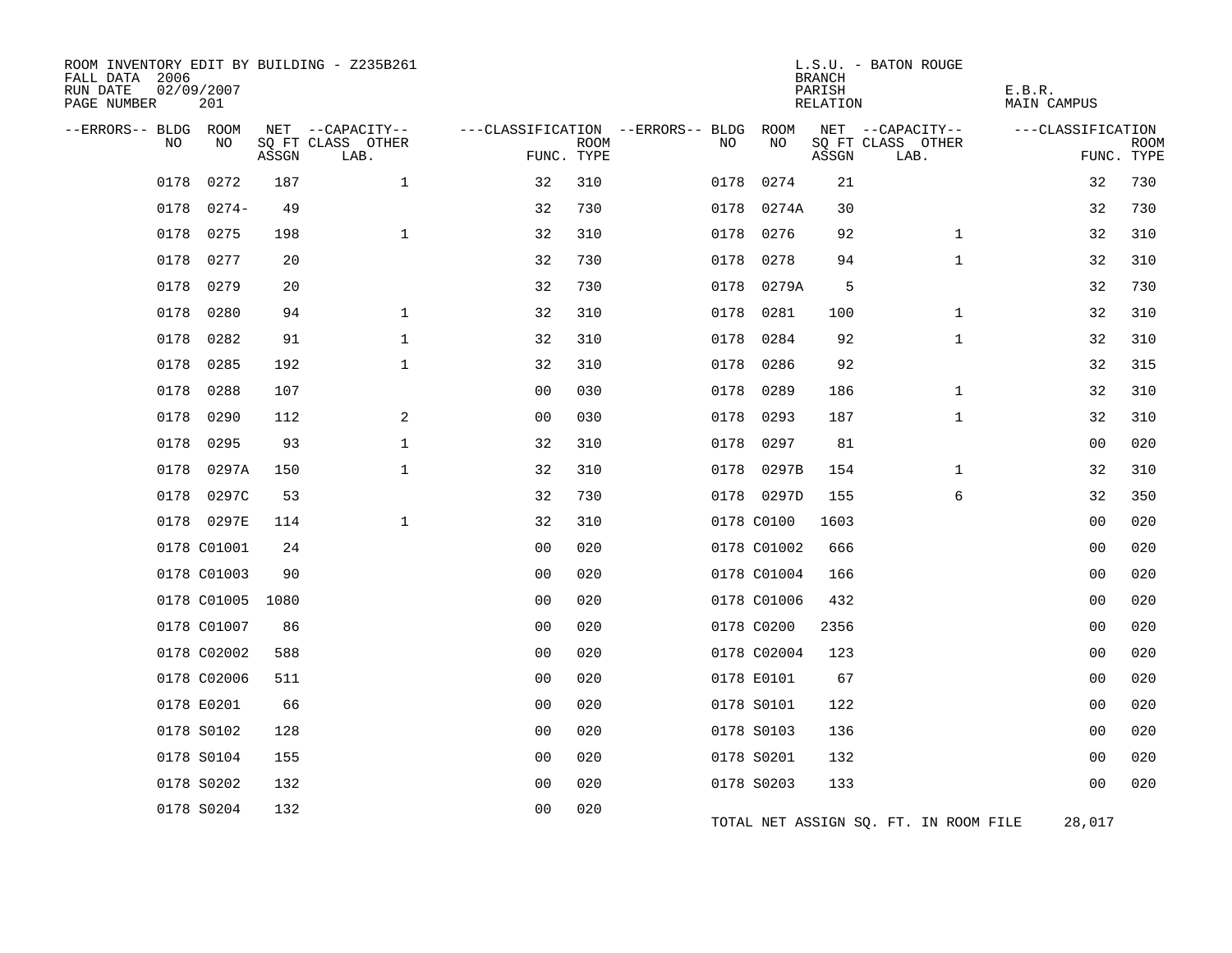| ROOM INVENTORY EDIT BY BUILDING - Z235B261<br>FALL DATA 2006<br>RUN DATE<br>PAGE NUMBER | 02/09/2007<br>202 |       |                                       |                |             |                                                                 |                                                  | <b>BRANCH</b><br>PARISH<br>RELATION | L.S.U. - BATON ROUGE                  | E.B.R.<br><b>MAIN CAMPUS</b> |             |
|-----------------------------------------------------------------------------------------|-------------------|-------|---------------------------------------|----------------|-------------|-----------------------------------------------------------------|--------------------------------------------------|-------------------------------------|---------------------------------------|------------------------------|-------------|
| --ERRORS-- BLDG ROOM<br>NO.                                                             | NO.               |       | NET --CAPACITY--<br>SQ FT CLASS OTHER |                | <b>ROOM</b> | ---CLASSIFICATION --ERRORS-- BLDG ROOM NET --CAPACITY--<br>NO . | NO                                               |                                     | SQ FT CLASS OTHER                     | ---CLASSIFICATION            | <b>ROOM</b> |
|                                                                                         |                   | ASSGN | LAB.                                  | FUNC. TYPE     |             |                                                                 | TOTAL NUMBER CLASSROOMS<br>TOTAL NUMBER LABS 210 | ASSGN                               | LAB.<br>TOTAL NUMBER SPECIAL LABS 220 |                              | FUNC. TYPE  |
|                                                                                         | 0179 0101         | 485   |                                       | 0 <sub>0</sub> | 030         |                                                                 | 0179 0102                                        | 158                                 |                                       | 45                           | 735         |
|                                                                                         | 0179 0103         | 225   |                                       | 0 <sub>0</sub> | 030         |                                                                 | 0179 0104                                        | 9029                                | 15                                    | 45                           | 520         |
| 0179                                                                                    | 0105              | 213   | 6                                     | 0 <sub>0</sub> | 030         |                                                                 | 0179 0106                                        | 138                                 | 3                                     | 0 <sub>0</sub>               | 030         |
| 0179                                                                                    | 0108              | 20    |                                       | 00             | 010         |                                                                 | 0179 0112                                        | 571                                 |                                       | 45                           | 520         |
| 0179                                                                                    | 0112A             | 103   | 3                                     | 0 <sub>0</sub> | 030         | 0179                                                            | 0112B                                            | 108                                 |                                       | 45                           | 525         |
|                                                                                         | 0179 0112C        | 93    |                                       | 45             | 525         |                                                                 | 0179 0112D                                       | 93                                  |                                       | 45                           | 525         |
| 0179                                                                                    | 0112E             | 110   |                                       | 45             | 525         |                                                                 | 0179 0112F                                       | 114                                 |                                       | 45                           | 525         |
| 0179                                                                                    | 0121              | 562   |                                       | 45             | 520         |                                                                 | 0179 0121A                                       | 70                                  |                                       | 00                           | 010         |
| 0179                                                                                    | 0121B             | 155   |                                       | 45             | 525         |                                                                 | 0179 0121C                                       | 648                                 | 4                                     | 45                           | 520         |
| 0179                                                                                    | 0121D             | 340   |                                       | 45             | 525         |                                                                 | 0179 0121E                                       | 132                                 | 5                                     | 00                           | 030         |
| 0179                                                                                    | 0121F             | 193   |                                       | 45             | 525         | 0179                                                            | 0130                                             | 121                                 |                                       | 00                           | 020         |
| 0179                                                                                    | 0130A             | 104   | $\mathbf 1$                           | 11             | 310         | 0179                                                            | 0130B                                            | 93                                  | $\mathbf{1}$                          | 45                           | 310         |
| 0179                                                                                    | 0130C             | 31    | $\mathbf{1}$                          | 00             | 030         | 0179                                                            | 0131                                             | 471                                 |                                       | 45                           | 520         |
| 0179                                                                                    | 0131A             | 108   | $\mathbf 1$                           | 45             | 310         |                                                                 | 0179 0131B                                       | 76                                  | $\mathbf{1}$                          | 45                           | 310         |
| 0179                                                                                    | 0131C             | 270   |                                       | 45             | 525         |                                                                 | 0179 0131D                                       | 112                                 |                                       | 45                           | 525         |
| 0179                                                                                    | 0131E             | 285   |                                       | 45             | 525         | 0179                                                            | 0132                                             | 173                                 |                                       | 0 <sub>0</sub>               | 030         |
| 0179                                                                                    | 0135              | 368   | $\mathbf 1$                           | 45             | 310         |                                                                 | 0179 0137                                        | 796                                 | 30                                    | 45                           | 550         |
| 0179                                                                                    | 0137A             | 178   | $\mathbf{1}$                          | 45             | 310         |                                                                 | 0179 0137B                                       | 194                                 |                                       | 45                           | 730         |
| 0179                                                                                    | 0141              | 300   | 2                                     | 45             | 910         | 0179                                                            | 0149                                             | 4577                                | 178                                   | 45                           | 555         |
| 0179                                                                                    | 0149A             | 135   |                                       | 45             | 555         | 0179                                                            | 0149B                                            | 52                                  |                                       | 45                           | 555         |
| 0179                                                                                    | 0165              | 252   |                                       | 45             | 555         |                                                                 | 0179 0165A                                       | 389                                 |                                       | 45                           | 555         |
|                                                                                         | 0179 0165B        | 14    |                                       | 45             | 555         |                                                                 | 0179 0165C                                       | 54                                  | 2                                     | 0 <sub>0</sub>               | 030         |
|                                                                                         | 0179 0165D        | 30    |                                       | 0 <sub>0</sub> | 010         |                                                                 | 0179 0166                                        | 48                                  |                                       | 00                           | 020         |
|                                                                                         | 0179 C0100        | 596   |                                       | 0 <sub>0</sub> | 020         |                                                                 | 0179 C0100A                                      | 12                                  |                                       | 45                           | 635         |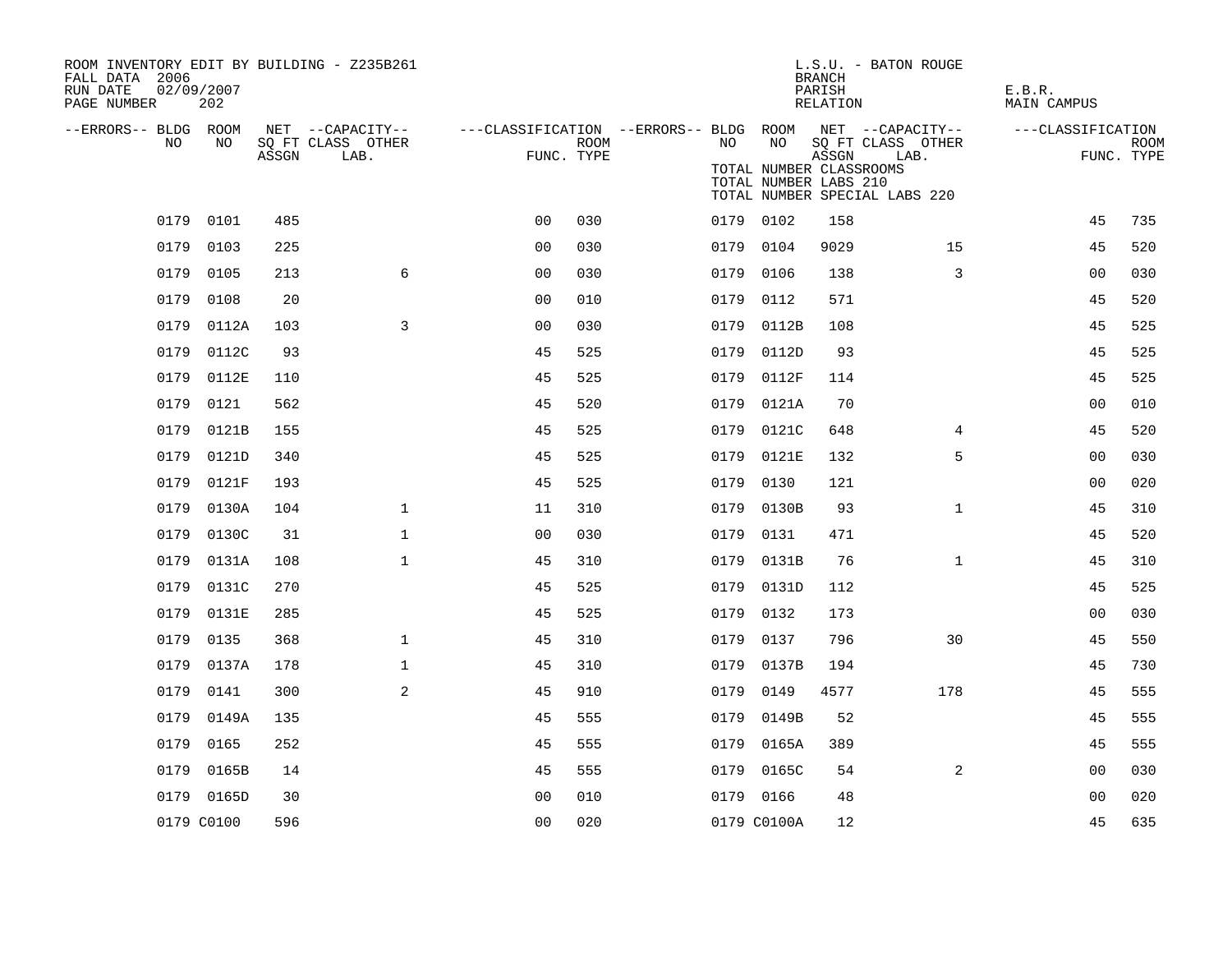| ROOM INVENTORY EDIT BY BUILDING - Z235B261<br>FALL DATA 2006<br>RUN DATE<br>PAGE NUMBER | 02/09/2007<br>203 |       |                           |              |                                        |      |           |            | L.S.U. - BATON ROUGE<br><b>BRANCH</b><br>PARISH<br>RELATION                                                                |      |                | E.B.R. | MAIN CAMPUS       |                    |
|-----------------------------------------------------------------------------------------|-------------------|-------|---------------------------|--------------|----------------------------------------|------|-----------|------------|----------------------------------------------------------------------------------------------------------------------------|------|----------------|--------|-------------------|--------------------|
| --ERRORS-- BLDG ROOM                                                                    |                   |       | NET --CAPACITY--          |              | ---CLASSIFICATION --ERRORS-- BLDG ROOM |      |           |            | NET --CAPACITY--                                                                                                           |      |                |        | ---CLASSIFICATION |                    |
| NO.                                                                                     | NO                | ASSGN | SQ FT CLASS OTHER<br>LAB. |              | FUNC. TYPE                             | ROOM | NO.       | NO         | SQ FT CLASS OTHER<br>ASSGN                                                                                                 | LAB. |                |        |                   | ROOM<br>FUNC. TYPE |
|                                                                                         | 0179 S0100        | 367   |                           |              | 0 <sub>0</sub>                         | 020  |           |            | TOTAL NET ASSIGN SQ. FT. IN ROOM FILE<br>TOTAL NUMBER CLASSROOMS<br>TOTAL NUMBER LABS 210<br>TOTAL NUMBER SPECIAL LABS 220 |      |                |        | 20,960            |                    |
|                                                                                         | 0184 0100A        | 286   |                           |              | 92                                     | 730  |           | 0184 0100B | 286                                                                                                                        |      | 2              |        | 21                | 935                |
|                                                                                         | 0184 0101         | 330   |                           |              | 0 <sub>0</sub>                         | 020  | 0184 0102 |            | 200                                                                                                                        |      | $\overline{a}$ |        | 92                | 730                |
|                                                                                         | 0184 0103         | 204   |                           | $\mathbf{2}$ | 92                                     | 730  | 0184 0104 |            | 204                                                                                                                        |      | 2              |        | 92                | 220                |
|                                                                                         | 0184 0105         | 204   | 2                         |              | 92                                     | 220  | 0184 0106 |            | 201                                                                                                                        |      | 2              |        | 11                | 220                |
|                                                                                         | 0184 0107         | 200   | 2                         |              | 11                                     | 220  | 0184 0108 |            | 200                                                                                                                        |      | 2              |        | 11                | 730                |
|                                                                                         | 0184 0109         | 201   |                           | 2            | 11                                     | 730  | 0184 0110 |            | 200                                                                                                                        |      | 2              |        | 11                | 730                |
|                                                                                         | 0184 0111         | 208   |                           | 2            | 11                                     | 730  | 0184 0112 |            | 202                                                                                                                        |      | 2              |        | 11                | 730                |
|                                                                                         | 0184 0113         | 208   |                           | 2            | 11                                     | 730  | 0184 0114 |            | 208                                                                                                                        |      | 2              |        | 11                | 220                |
|                                                                                         | 0184 0115         | 214   | 2                         |              | 11                                     | 220  | 0184 0116 |            | 206                                                                                                                        |      | 2              |        | 11                | 220                |
|                                                                                         | 0184 0117         | 210   | 2                         |              | 11                                     | 220  | 0184 0118 |            | 215                                                                                                                        |      | 2              |        | 11                | 220                |
|                                                                                         | 0184 0119         | 215   | 2                         |              | 11                                     | 220  | 0184 0120 |            | 210                                                                                                                        |      | 2              |        | 11                | 730                |
|                                                                                         | 0184 0121         | 208   | 2                         |              | 11                                     | 220  | 0184 0122 |            | 215                                                                                                                        |      | 2              |        | 11                | 220                |
|                                                                                         | 0184 0123         | 208   | 2                         |              | 11                                     | 220  | 0184 0124 |            | 208                                                                                                                        |      | 2              |        | 11                | 220                |
|                                                                                         | 0184 0125         | 202   | 2                         |              | 11                                     | 220  | 0184 0126 |            | 208                                                                                                                        |      | 2              |        | 11                | 220                |
|                                                                                         | 0184 0127         | 200   |                           | 2            | 11                                     | 730  | 0184 0128 |            | 201                                                                                                                        |      | $\overline{c}$ |        | 11                | 220                |
|                                                                                         | 0184 0129         | 200   | $\overline{a}$            |              | 11                                     | 220  | 0184 0130 |            | 200                                                                                                                        |      | 2              |        | 11                | 220                |
|                                                                                         | 0184 0131         | 201   |                           | 2            | 11                                     | 730  | 0184 0132 |            | 200                                                                                                                        |      | 2              |        | 11                | 220                |
|                                                                                         | 0184 0133         | 204   | 2                         |              | 11                                     | 220  | 0184 0134 |            | 204                                                                                                                        |      | 2              |        | 11                | 220                |
|                                                                                         | 0184 0135         | 200   | $\overline{a}$            |              | 11                                     | 220  | 0184 0136 |            | 330                                                                                                                        |      | 3              |        | 0 <sub>0</sub>    | 030                |
|                                                                                         | 0184 0200A        | 286   |                           |              | 61                                     | 730  |           | 0184 0200B | 286                                                                                                                        |      |                |        | 81                | 081                |
|                                                                                         | 0184 0201         | 310   |                           | 3            | 63                                     | 730  | 0184 0202 |            | 219                                                                                                                        |      |                |        | 63                | 730                |
|                                                                                         | 0184 0203         | 211   |                           | 2            | 62                                     | 730  | 0184 0204 |            | 211                                                                                                                        |      | 2              |        | 62                | 730                |
|                                                                                         | 0184 0205         | 219   |                           | 2            | 62                                     | 730  | 0184 0206 |            | 200                                                                                                                        |      | $\overline{a}$ |        | 65                | 730                |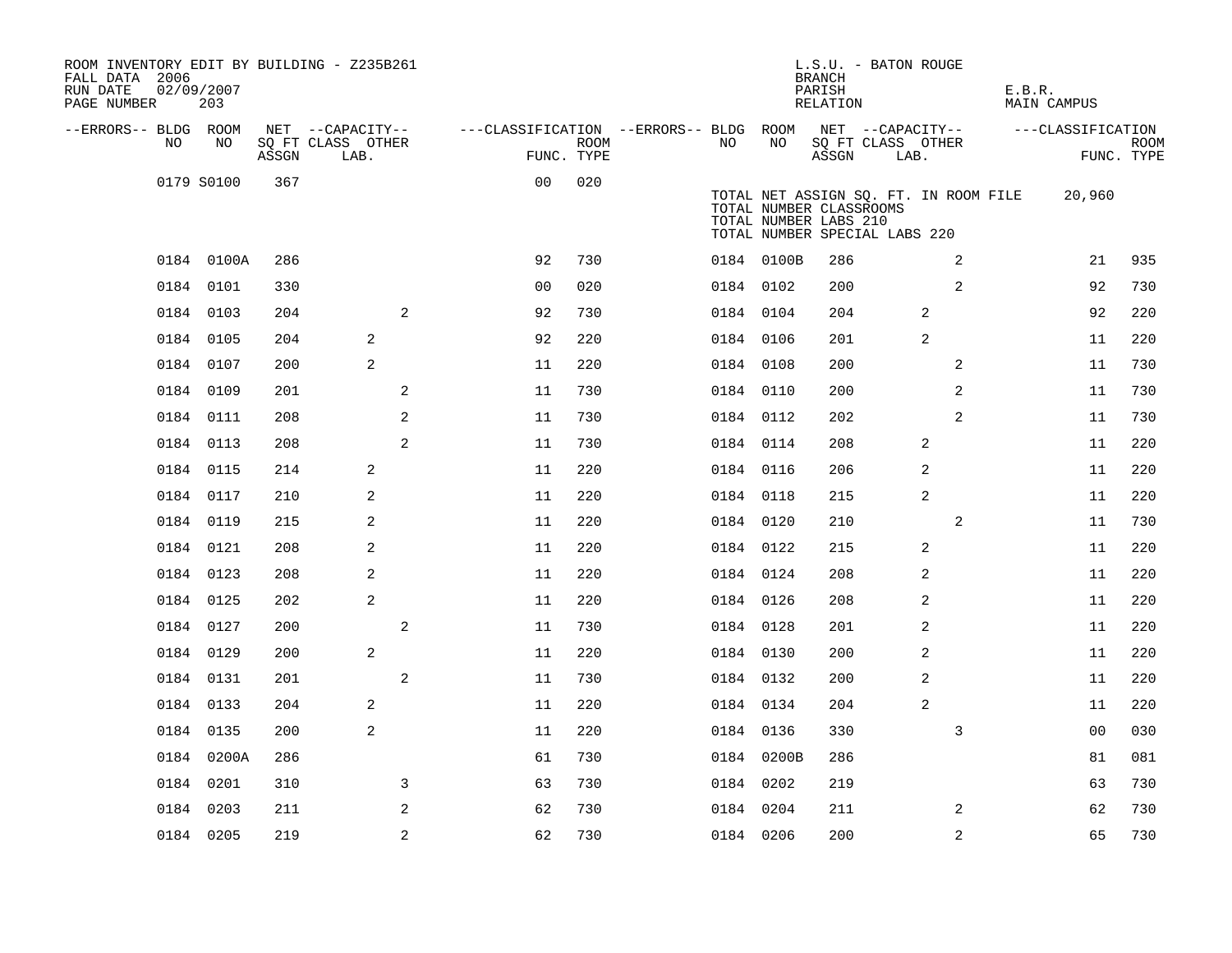| ROOM INVENTORY EDIT BY BUILDING - Z235B261<br>FALL DATA 2006<br>RUN DATE<br>PAGE NUMBER | 02/09/2007<br>204 |       |                           |            |             |                                        |            | <b>BRANCH</b><br>PARISH<br>RELATION | L.S.U. - BATON ROUGE      | E.B.R.<br>MAIN CAMPUS |                           |
|-----------------------------------------------------------------------------------------|-------------------|-------|---------------------------|------------|-------------|----------------------------------------|------------|-------------------------------------|---------------------------|-----------------------|---------------------------|
| --ERRORS-- BLDG ROOM                                                                    |                   |       | NET --CAPACITY--          |            |             | ---CLASSIFICATION --ERRORS-- BLDG ROOM |            |                                     | NET --CAPACITY--          | ---CLASSIFICATION     |                           |
| NO                                                                                      | NO                | ASSGN | SQ FT CLASS OTHER<br>LAB. | FUNC. TYPE | <b>ROOM</b> | NO                                     | NO         | ASSGN                               | SQ FT CLASS OTHER<br>LAB. |                       | <b>ROOM</b><br>FUNC. TYPE |
| 0184                                                                                    | 0207              | 205   | $\overline{a}$            | 62         | 730         |                                        | 0184 0208  | 205                                 | 2                         | 45                    | 730                       |
|                                                                                         | 0184 0209         | 213   | 2                         | 45         | 730         |                                        | 0184 0210  | 205                                 |                           | 71                    | 730                       |
|                                                                                         | 0184 0211         | 213   | 2                         | 21         | 255         |                                        | 0184 0212  | 200                                 |                           | 81                    | 081                       |
|                                                                                         | 0184 0213         | 205   |                           | 81         | 081         |                                        | 0184 0214  | 219                                 |                           | 71                    | 730                       |
|                                                                                         | 0184 0215         | 205   | $\mathbf{2}$              | 71         | 730         |                                        | 0184 0216  | 205                                 | 2                         | 71                    | 730                       |
|                                                                                         | 0184 0217         | 219   | 2                         | 71         | 730         |                                        | 0184 0218  | 209                                 | 2                         | 71                    | 730                       |
|                                                                                         | 0184 0219         | 211   | 2                         | 71         | 730         |                                        | 0184 0220  | 211                                 | $\overline{a}$            | 22                    | 730                       |
|                                                                                         | 0184 0221         | 211   | $\mathbf{2}$              | 71         | 730         |                                        | 0184 0222  | 211                                 | 2                         | 63                    | 730                       |
|                                                                                         | 0184 0223         | 211   | 2                         | 63         | 730         |                                        | 0184 0224  | 206                                 | 2                         | 71                    | 730                       |
|                                                                                         | 0184 0225         | 310   | 3                         | 71         | 730         |                                        | 0184 0226  | 206                                 | 2                         | 71                    | 730                       |
|                                                                                         | 0184 0227         | 211   |                           | 71         | 730         |                                        | 0184 0228  | 211                                 |                           | 71                    | 730                       |
|                                                                                         | 0184 0229         | 211   |                           | 71         | 730         |                                        | 0184 0230  | 211                                 |                           | 71                    | 730                       |
|                                                                                         | 0184 0231         | 211   |                           | 51         | 730         |                                        | 0184 0232  | 209                                 |                           | 51                    | 730                       |
|                                                                                         | 0184 0233         | 219   |                           | 51         | 730         |                                        | 0184 0234  | 205                                 |                           | 51                    | 730                       |
|                                                                                         | 0184 0235         | 205   |                           | 51         | 730         |                                        | 0184 0236  | 219                                 |                           | 51                    | 730                       |
|                                                                                         | 0184 0237         | 205   |                           | 51         | 730         |                                        | 0184 0238  | 200                                 |                           | 42                    | 730                       |
|                                                                                         | 0184 0239         | 213   |                           | 42         | 730         |                                        | 0184 0240  | 205                                 |                           | 81                    | 081                       |
|                                                                                         | 0184 0241         | 213   | 2                         | 11         | 730         |                                        | 0184 0242  | 205                                 | 2                         | 62                    | 730                       |
|                                                                                         | 0184 0243         | 205   | 2                         | 62         | 730         |                                        | 0184 0244  | 200                                 | 2                         | 63                    | 730                       |
|                                                                                         | 0184 0245         | 219   | 2                         | 63         | 735         |                                        | 0184 0246  | 211                                 | 2                         | 63                    | 735                       |
|                                                                                         | 0184 0247         | 211   | 2                         | 71         | 735         |                                        | 0184 0248  | 219                                 | 2                         | 71                    | 735                       |
|                                                                                         | 0184 0249         | 310   | 3                         | 71         | 735         |                                        | 0184 0300A | 286                                 |                           | 81                    | 081                       |
|                                                                                         | 0184 0300B        | 286   |                           | 81         | 081         |                                        | 0184 0301  | 310                                 | 3                         | 81                    | 081                       |
|                                                                                         | 0184 0302         | 219   | 2                         | 81         | 081         |                                        | 0184 0303  | 211                                 | 2                         | 81                    | 081                       |
|                                                                                         | 0184 0304         | 211   | 2                         | 81         | 081         |                                        | 0184 0305  | 219                                 | 2                         | 81                    | 081                       |
|                                                                                         | 0184 0306         | 200   | 2                         | 81         | 081         |                                        | 0184 0307  | 205                                 | $\overline{a}$            | 81                    | 081                       |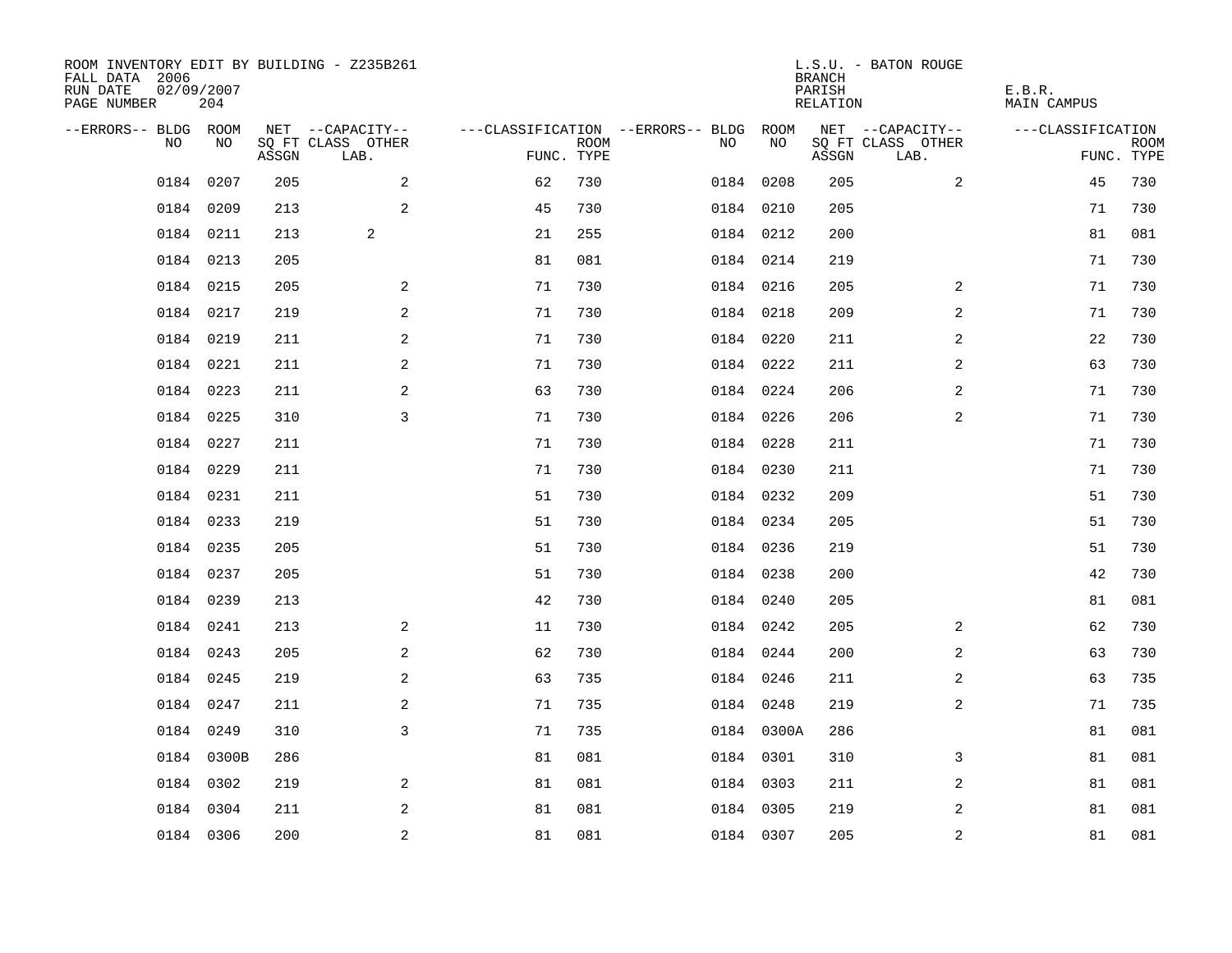| ROOM INVENTORY EDIT BY BUILDING - Z235B261<br>FALL DATA 2006<br>RUN DATE<br>PAGE NUMBER | 02/09/2007<br>205 |       |                           |            |             |                                   |             | <b>BRANCH</b><br>PARISH<br><b>RELATION</b> | L.S.U. - BATON ROUGE      | E.B.R.<br>MAIN CAMPUS |                           |
|-----------------------------------------------------------------------------------------|-------------------|-------|---------------------------|------------|-------------|-----------------------------------|-------------|--------------------------------------------|---------------------------|-----------------------|---------------------------|
| --ERRORS-- BLDG ROOM                                                                    |                   |       | NET --CAPACITY--          |            |             | ---CLASSIFICATION --ERRORS-- BLDG | ROOM        |                                            | NET --CAPACITY--          | ---CLASSIFICATION     |                           |
| NO                                                                                      | NO                | ASSGN | SQ FT CLASS OTHER<br>LAB. | FUNC. TYPE | <b>ROOM</b> | NO                                | NO          | ASSGN                                      | SQ FT CLASS OTHER<br>LAB. |                       | <b>ROOM</b><br>FUNC. TYPE |
| 0184                                                                                    | 0308              | 205   | 2                         | 81         | 081         |                                   | 0184 0309   | 213                                        | 2                         | 81                    | 081                       |
|                                                                                         | 0184 0310         | 205   | 2                         | 81         | 081         |                                   | 0184 0311   | 213                                        | 2                         | 81                    | 081                       |
|                                                                                         | 0184 0312         | 200   | 2                         | 81         | 081         |                                   | 0184 0313   | 205                                        | 2                         | 81                    | 081                       |
|                                                                                         | 0184 0314         | 219   | 2                         | 81         | 081         |                                   | 0184 0315   | 205                                        | 2                         | 81                    | 081                       |
|                                                                                         | 0184 0316         | 205   | 2                         | 81         | 081         |                                   | 0184 0317   | 219                                        | $\overline{a}$            | 81                    | 081                       |
|                                                                                         | 0184 0318         | 209   | 2                         | 81         | 081         |                                   | 0184 0319   | 211                                        | 2                         | 81                    | 081                       |
|                                                                                         | 0184 0320         | 211   | 2                         | 81         | 081         |                                   | 0184 0321   | 211                                        | $\overline{a}$            | 81                    | 081                       |
|                                                                                         | 0184 0322         | 211   | $\mathbf{2}$              | 81         | 081         |                                   | 0184 0323   | 211                                        | 2                         | 81                    | 081                       |
|                                                                                         | 0184 0324         | 206   | $\mathbf{2}$              | 81         | 081         |                                   | 0184 0325   | 310                                        | 3                         | 81                    | 081                       |
|                                                                                         | 0184 0326         | 206   | 2                         | 81         | 081         |                                   | 0184 0327   | 211                                        | 2                         | 81                    | 081                       |
|                                                                                         | 0184 0328         | 211   | 2                         | 81         | 081         |                                   | 0184 0329   | 211                                        | 2                         | 81                    | 081                       |
|                                                                                         | 0184 0330         | 211   | 2                         | 81         | 081         |                                   | 0184 0331   | 211                                        | 2                         | 81                    | 081                       |
|                                                                                         | 0184 0332         | 209   | 2                         | 81         | 081         |                                   | 0184 0333   | 219                                        | 2                         | 81                    | 081                       |
|                                                                                         | 0184 0334         | 205   | 2                         | 81         | 081         |                                   | 0184 0335   | 205                                        | 2                         | 81                    | 081                       |
|                                                                                         | 0184 0336         | 219   | 2                         | 81         | 081         |                                   | 0184 0337   | 205                                        | 2                         | 81                    | 081                       |
|                                                                                         | 0184 0338         | 200   | $\overline{a}$            | 81         | 081         |                                   | 0184 0339   | 213                                        | 2                         | 81                    | 081                       |
| 0184                                                                                    | 0340              | 205   | $\mathbf{2}$              | 81         | 081         |                                   | 0184 0341   | 213                                        | 2                         | 81                    | 081                       |
|                                                                                         | 0184 0342         | 205   | 2                         | 81         | 081         |                                   | 0184 0343   | 205                                        | 2                         | 81                    | 081                       |
|                                                                                         | 0184 0344         | 200   | 2                         | 81         | 081         |                                   | 0184 0345   | 219                                        | 2                         | 81                    | 081                       |
|                                                                                         | 0184 0346         | 211   | 2                         | 81         | 081         |                                   | 0184 0347   | 211                                        | 2                         | 81                    | 081                       |
|                                                                                         | 0184 0348         | 219   | 2                         | 81         | 081         |                                   | 0184 0349   | 310                                        | 3                         | 81                    | 081                       |
|                                                                                         | 0184 B0001-       | 212   |                           | 81         | 081         |                                   | 0184 B0002- | 373                                        |                           | 81                    | 081                       |
|                                                                                         | 0184 B0003-       | 373   |                           | 81         | 081         |                                   | 0184 C0100  | 3042                                       |                           | 0 <sub>0</sub>        | 020                       |
|                                                                                         | 0184 C0200        | 2997  |                           | 00         | 020         |                                   | 0184 C0300  | 2997                                       |                           | 00                    | 020                       |
|                                                                                         | 0184 J0000-       | 268   | $\mathbf{1}$              | 48         | 215         |                                   | 0184 J0001- | 16                                         | $\mathbf{1}$              | 00                    | 010                       |
|                                                                                         | 0184 J0002-       | 16    | $\mathbf 1$               | 00         | 010         |                                   | 0184 J0003- | 16                                         | $\mathbf{1}$              | 00                    | 010                       |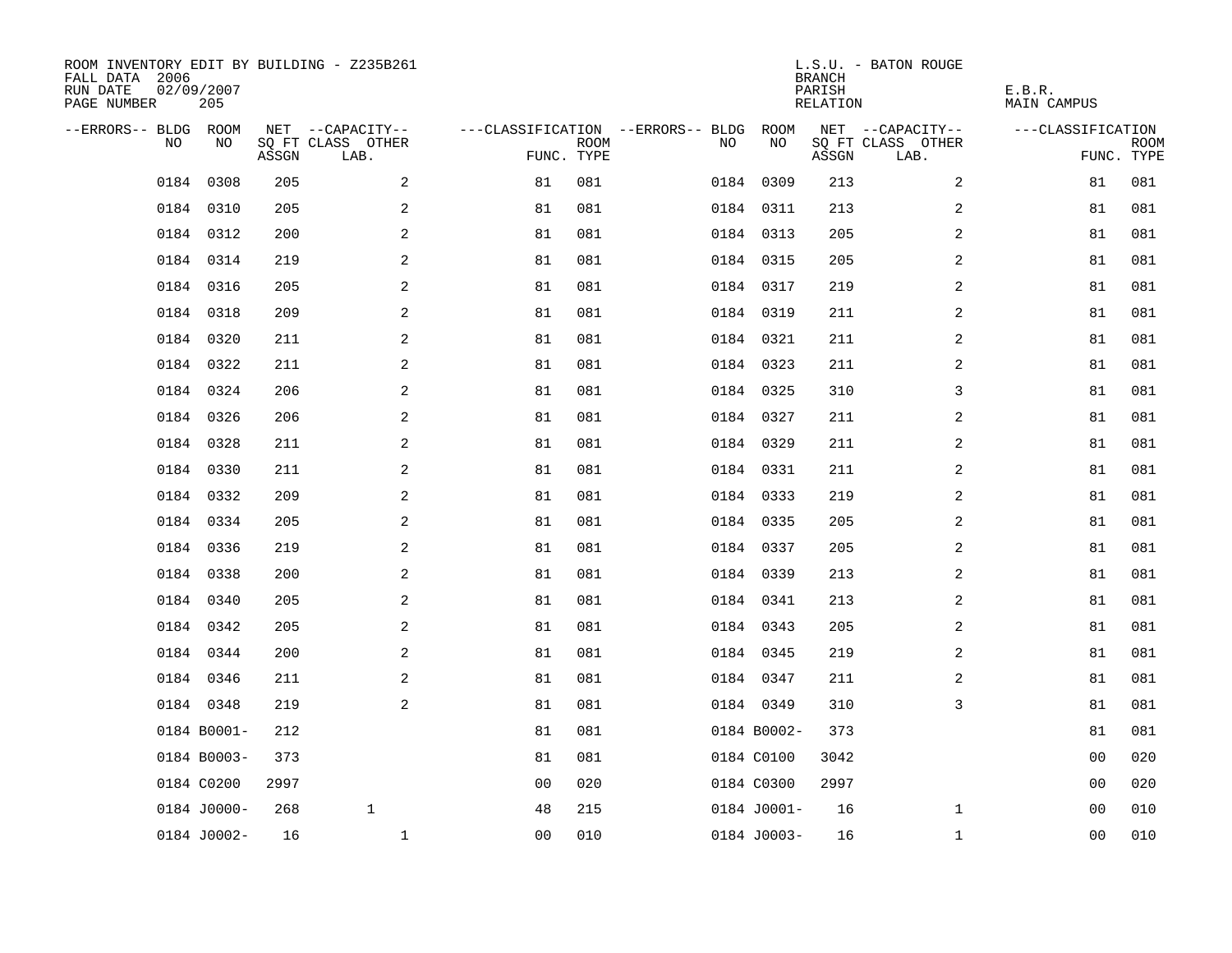| ROOM INVENTORY EDIT BY BUILDING - Z235B261<br>FALL DATA 2006<br>RUN DATE<br>PAGE NUMBER | 02/09/2007<br>206 |       |                           |                                        |             |   |      |                                                  | <b>BRANCH</b><br>PARISH<br><b>RELATION</b> | L.S.U. - BATON ROUGE                                                   | E.B.R.<br><b>MAIN CAMPUS</b> |                           |
|-----------------------------------------------------------------------------------------|-------------------|-------|---------------------------|----------------------------------------|-------------|---|------|--------------------------------------------------|--------------------------------------------|------------------------------------------------------------------------|------------------------------|---------------------------|
| --ERRORS-- BLDG ROOM                                                                    |                   |       | NET --CAPACITY--          | ---CLASSIFICATION --ERRORS-- BLDG ROOM |             |   |      |                                                  |                                            | NET --CAPACITY--                                                       | ---CLASSIFICATION            |                           |
| NO                                                                                      | NO                | ASSGN | SQ FT CLASS OTHER<br>LAB. | FUNC. TYPE                             | <b>ROOM</b> |   | NO   | NO                                               | ASSGN                                      | SQ FT CLASS OTHER<br>LAB.                                              |                              | <b>ROOM</b><br>FUNC. TYPE |
|                                                                                         | 0184 S0100        | 120   |                           | 0 <sub>0</sub>                         | 020         |   |      | 0184 S0101                                       | 76                                         |                                                                        | 00                           | 020                       |
|                                                                                         | 0184 S0102        | 120   |                           | 0 <sub>0</sub>                         | 020         |   |      | 0184 S0200                                       | 120                                        |                                                                        | 00                           | 020                       |
|                                                                                         | 0184 S0201        | 76    |                           | 0 <sub>0</sub>                         | 020         |   |      | 0184 S0202                                       | 120                                        |                                                                        | 00                           | 020                       |
|                                                                                         | 0184 S0300        | 120   |                           | 0 <sub>0</sub>                         | 020         |   |      | 0184 S0301                                       | 76                                         |                                                                        | 00                           | 020                       |
|                                                                                         | 0184 S0302        | 120   |                           | 00                                     | 020         |   |      | 0184 T0001-                                      | 29                                         |                                                                        | 81                           | 081                       |
|                                                                                         | 0184 T0002-       | 25    |                           | 81                                     | 081         |   |      | 0184 T0003-                                      | 25                                         |                                                                        | 81                           | 081                       |
|                                                                                         | 0184 V0001-       | 55    |                           | 81                                     | 081         |   |      | TOTAL NUMBER CLASSROOMS<br>TOTAL NUMBER LABS 210 |                                            | TOTAL NET ASSIGN SQ. FT. IN ROOM FILE<br>TOTAL NUMBER SPECIAL LABS 220 | 31,201<br>23                 |                           |
|                                                                                         | 0185 0105         | 375   | 2                         | 46                                     | 310         |   |      | 0185 0105A                                       | 308                                        | $\mathbf{1}$                                                           | 46                           | 310                       |
|                                                                                         | 0185 0105B        | 313   |                           | 46                                     | 350         |   | 0185 | 0106                                             | 368                                        | 3                                                                      | 46                           | 310                       |
|                                                                                         | 0185 0106A        | 300   | 3                         | 46                                     | 310         |   |      | 0185 0106B                                       | 303                                        | $\mathbf{1}$                                                           | 46                           | 310                       |
| 0185                                                                                    | 0109              | 188   |                           | 0 <sub>0</sub>                         | 030         |   | 0185 | 0111                                             | 37                                         |                                                                        | 00                           | 010                       |
|                                                                                         | 0185 0112         | 77    | $\mathbf 1$               | 00                                     | 030         |   |      | 0185 0116                                        | 124                                        | 3                                                                      | 00                           | 030                       |
| 0185                                                                                    | 0120              | 3013  | 3                         | 63                                     | 515         | 9 |      | 0185 0121                                        | 208                                        | 4                                                                      | 11                           | 430                       |
|                                                                                         | 0185 0123         | 215   |                           | 46                                     | 650         |   |      | 0185 0123A                                       | 561                                        |                                                                        | 11                           | 730                       |
|                                                                                         | 0185 0124         | 270   | 2                         | 11                                     | 310         |   | 0185 | 0125                                             | 221                                        | 4                                                                      | 11                           | 220                       |
| 0185                                                                                    | 0126              | 270   | 2                         | 11                                     | 310         |   |      | 0185 0128                                        | 210                                        | $\mathbf{1}$                                                           | 46                           | 310                       |
|                                                                                         | 0185 0129         | 1992  | 14                        | 21                                     | 250         |   |      | 0185 0129A                                       | 138                                        | $\mathbf{1}$                                                           | 21                           | 255                       |
| 0185                                                                                    | 0129B             | 168   | 2                         | 21                                     | 255         |   |      | 0185 0129C                                       | 88                                         |                                                                        | 21                           | 315                       |
|                                                                                         | 0185 0129D        | 47    | 2                         | 0 <sub>0</sub>                         | 030         |   |      | 0185 0129E                                       | 47                                         | 2                                                                      | 00                           | 030                       |
| 0185                                                                                    | 0134              | 674   | 5                         | 11                                     | 310         |   |      | 0185 0136                                        | 483                                        | 2                                                                      | 46                           | 310                       |
| 0185                                                                                    | 0140              | 435   | 10                        | 11                                     | 310         |   |      | 0185 0142                                        | 223                                        | $\mathbf{1}$                                                           | 11                           | 310                       |
| 0185                                                                                    | 0144              | 223   | $\mathbf{1}$              | 11                                     | 310         |   |      | 0185 0147                                        | 212                                        | 6                                                                      | 0 <sub>0</sub>               | 030                       |
|                                                                                         | 0185 0149A        | 792   | 52                        | 11                                     | 110         |   |      | 0185 0149B                                       | 783                                        | 52                                                                     | 11                           | 110                       |
|                                                                                         | 0185 0150         | 783   | 52                        | 11                                     | 110         |   |      | 0185 0152                                        | 789                                        | 52                                                                     | 11                           | 110                       |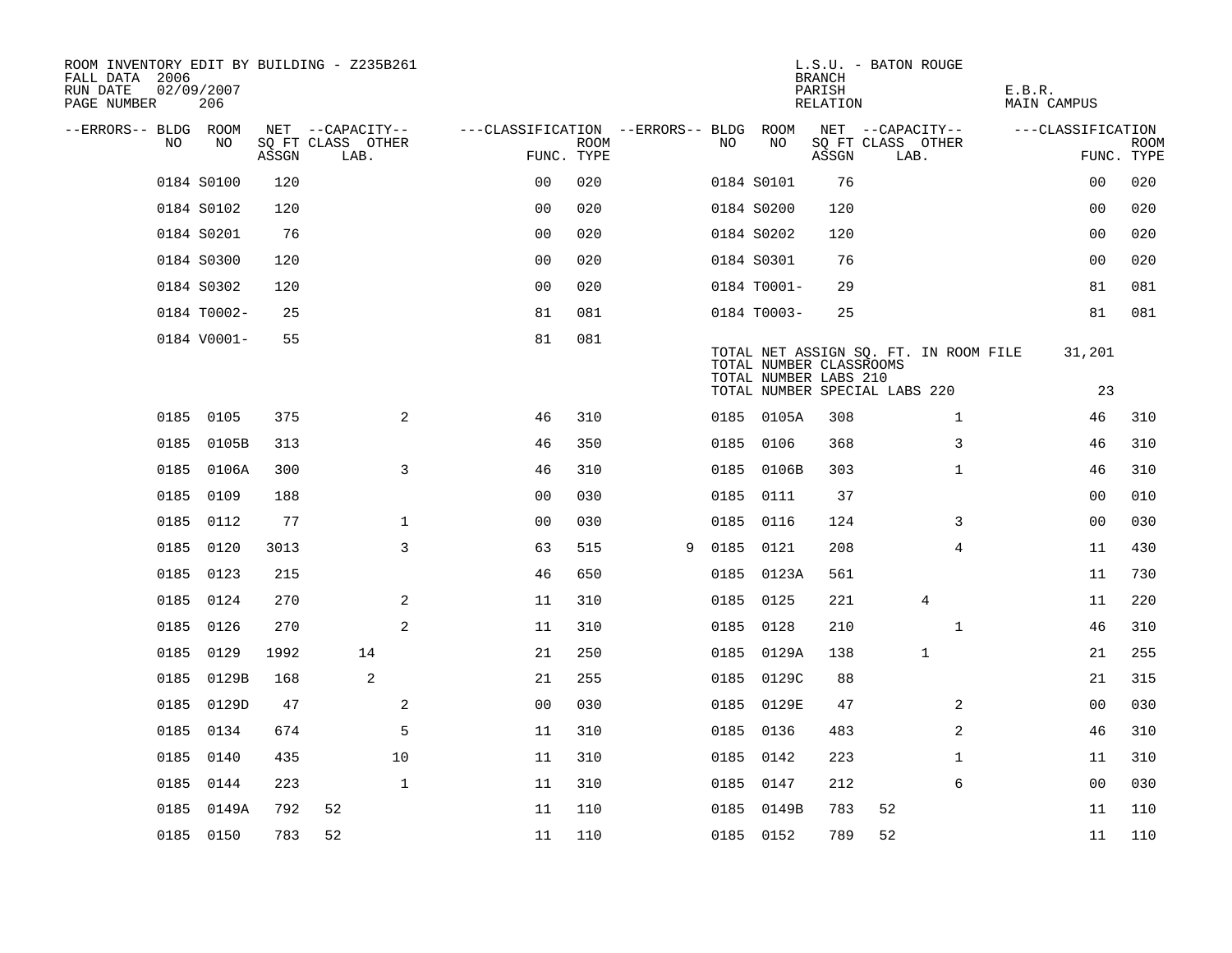| ROOM INVENTORY EDIT BY BUILDING - Z235B261<br>FALL DATA 2006<br>RUN DATE<br>PAGE NUMBER | 02/09/2007<br>207 |       |                           |                                        |             |      |                                                  | <b>BRANCH</b><br>PARISH<br>RELATION | L.S.U. - BATON ROUGE                                                   | E.B.R.<br>MAIN CAMPUS       |             |
|-----------------------------------------------------------------------------------------|-------------------|-------|---------------------------|----------------------------------------|-------------|------|--------------------------------------------------|-------------------------------------|------------------------------------------------------------------------|-----------------------------|-------------|
| --ERRORS-- BLDG ROOM                                                                    |                   |       | NET --CAPACITY--          | ---CLASSIFICATION --ERRORS-- BLDG ROOM |             |      |                                                  |                                     | NET --CAPACITY--                                                       | ---CLASSIFICATION           |             |
| NO                                                                                      | NO                | ASSGN | SQ FT CLASS OTHER<br>LAB. | FUNC. TYPE                             | <b>ROOM</b> | NO   | NO                                               | ASSGN                               | SQ FT CLASS OTHER<br>LAB.                                              | FUNC. TYPE                  | <b>ROOM</b> |
| 0185                                                                                    | 0160              | 5393  | 14                        | 11                                     | 510         | 0185 | 0160F                                            | 32                                  |                                                                        | 45                          | 515         |
| 0185                                                                                    | 0161              | 110   |                           | 63                                     | 730         |      | 0185 0162                                        | 110                                 |                                                                        | 11                          | 730         |
| 0185                                                                                    | 0247              | 216   | 6                         | 0 <sub>0</sub>                         | 030         |      | 0185 0248                                        | 63                                  |                                                                        | 00                          | 010         |
| 0185                                                                                    | 0249              | 432   | $\overline{4}$            | 11                                     | 250         |      | 0185 0250                                        | 789                                 | 52                                                                     | 11                          | 310         |
| 0185                                                                                    | 0253              | 794   | 52                        | 11                                     | 310         |      | 0185 0254                                        | 392                                 | 20                                                                     | 11                          | 310         |
| 0185                                                                                    | 0256              | 388   | 4                         | 11                                     | 310         |      | 0185 0257                                        | 392                                 | $\mathbf{1}$                                                           | 21                          | 310         |
| 0185                                                                                    | 0258A             | 393   | $\mathbf{1}$              | 21                                     | 310         |      | 0185 0258B                                       | 393                                 | 3                                                                      | 21                          | 310         |
|                                                                                         | 0185 0259         | 231   | $\mathbf{1}$              | 11                                     | 310         |      | 0185 0259A                                       | 133                                 | $\mathbf{1}$                                                           | 11                          | 310         |
| 0185                                                                                    | 0261              | 783   | 5                         | 11                                     | 315         |      | 0185 0262                                        | 789                                 | 5                                                                      | 21                          | 420         |
|                                                                                         | 0185 0264         | 292   | 2                         | 11                                     | 310         |      | 0185 0265                                        | 390                                 | 2                                                                      | 32                          | 310         |
|                                                                                         | 0185 0266         | 483   | 2                         | 11                                     | 310         |      | 0185 0267                                        | 287                                 | $\mathbf{1}$                                                           | 11                          | 310         |
|                                                                                         | 0185 0268         | 61    |                           | 63                                     | 710         |      | 0185 0269                                        | 326                                 |                                                                        | 00                          | 030         |
|                                                                                         | 0185 C0100        | 4558  |                           | 0 <sub>0</sub>                         | 020         |      | 0185 C0100A                                      | 10                                  | 11                                                                     | 00                          | 030         |
|                                                                                         | 0185 C0200        | 1383  |                           | 0 <sub>0</sub>                         | 020         |      | 0185 S0100                                       | 476                                 |                                                                        | 0 <sub>0</sub>              | 020         |
|                                                                                         | 0185 S0200        | 340   |                           | 0 <sub>0</sub>                         | 020         |      | TOTAL NUMBER CLASSROOMS<br>TOTAL NUMBER LABS 210 |                                     | TOTAL NET ASSIGN SQ. FT. IN ROOM FILE<br>TOTAL NUMBER SPECIAL LABS 220 | 27,573<br>4<br>$\mathbf{1}$ |             |
|                                                                                         | 0187 0005         | 721   | 5                         | 41                                     | 440         |      | 0187 0005A                                       | 208                                 |                                                                        | 00                          | 020         |
| 0187                                                                                    | 0005B             | 78    | $\mathbf 1$               | 41                                     | 310         |      | 0187 0005C                                       | 167                                 | $\mathbf{1}$                                                           | 41                          | 310         |
| 0187                                                                                    | 0005D             | 112   | 2                         | 41                                     | 310         | 0187 | 0005E                                            | 90                                  | $\mathbf{1}$                                                           | 41                          | 310         |
|                                                                                         | 0187 0015         | 1452  |                           | 41                                     | 730         |      | 0187 0025                                        | 1216                                |                                                                        | 41                          | 730         |
| 0187                                                                                    | 0028              | 67    |                           | 41                                     | 730         | 0187 | 0030                                             | 2810                                | 75                                                                     | 41                          | 310         |
|                                                                                         | 0187 0030A        | 83    | $\mathbf 1$               | 41                                     | 315         |      | 0187 0030B                                       | 268                                 | $\mathbf{1}$                                                           | 41                          | 310         |
|                                                                                         | 0187 0030C        | 163   | 15                        | 41                                     | 440         | 0187 | 0030D                                            | 555                                 | 25                                                                     | 41                          | 350         |
|                                                                                         | 0187 0030E        | 104   | $\mathbf{1}$              | 41                                     | 315         |      | 0187 0040                                        | 58                                  |                                                                        | 00                          | 020         |
|                                                                                         | 0187 0040A        | 29    |                           | 00                                     | 010         |      | 0187 0040B                                       | 290                                 | 3                                                                      | 0 <sub>0</sub>              | 030         |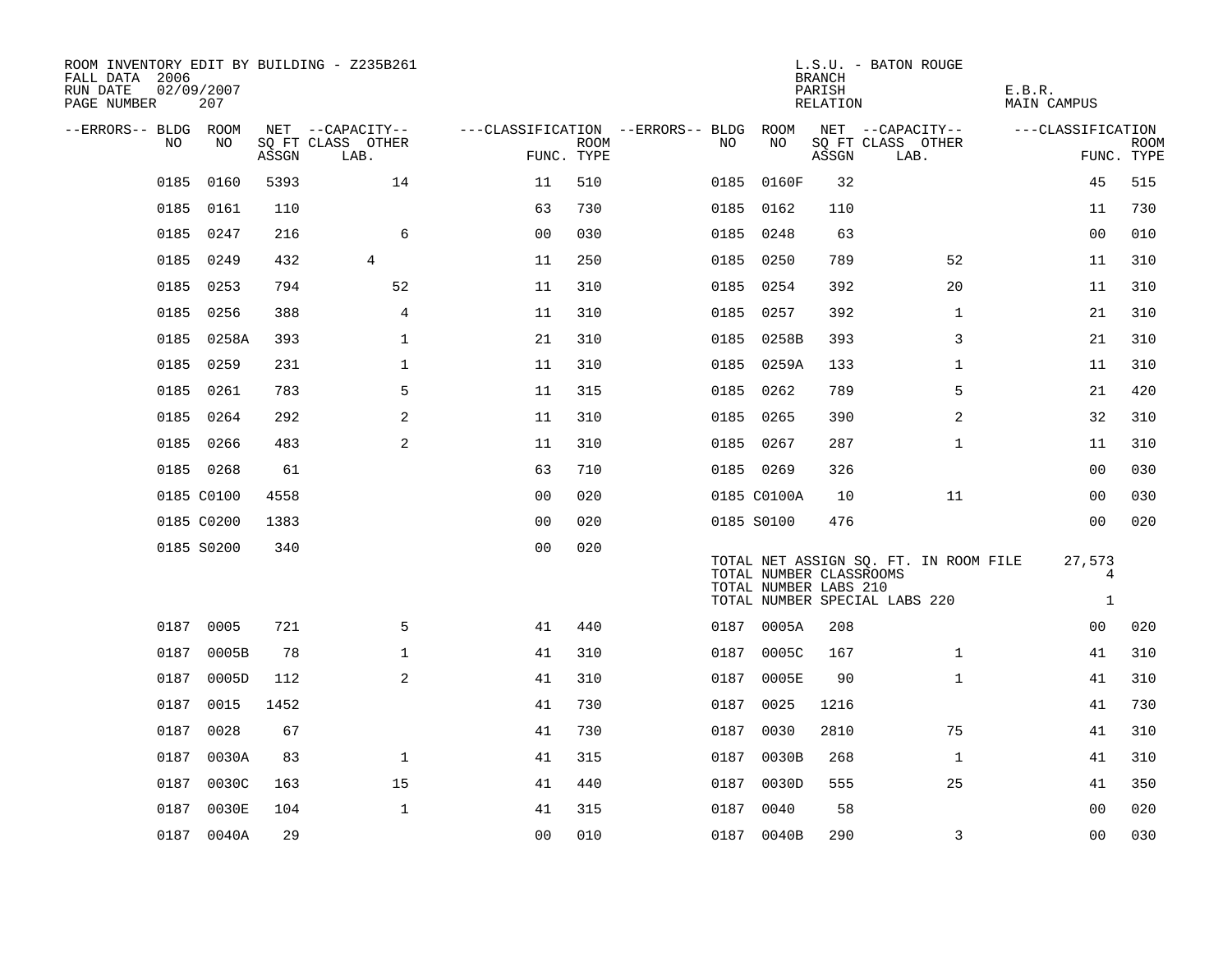| FALL DATA 2006<br>RUN DATE<br>PAGE NUMBER |      | 02/09/2007<br>208 |       | ROOM INVENTORY EDIT BY BUILDING - Z235B261 |                                   |             |   |      |            | <b>BRANCH</b><br>PARISH<br>RELATION | L.S.U. - BATON ROUGE      | E.B.R.<br><b>MAIN CAMPUS</b> |             |
|-------------------------------------------|------|-------------------|-------|--------------------------------------------|-----------------------------------|-------------|---|------|------------|-------------------------------------|---------------------------|------------------------------|-------------|
| --ERRORS-- BLDG ROOM                      |      |                   |       | NET --CAPACITY--                           | ---CLASSIFICATION --ERRORS-- BLDG |             |   |      | ROOM       |                                     | NET --CAPACITY--          | ---CLASSIFICATION            |             |
|                                           | NO   | NO                | ASSGN | SQ FT CLASS OTHER<br>LAB.                  | FUNC. TYPE                        | <b>ROOM</b> |   | NO.  | NO         | ASSGN                               | SQ FT CLASS OTHER<br>LAB. | FUNC. TYPE                   | <b>ROOM</b> |
|                                           | 0187 | 0050              | 58    |                                            | 0 <sub>0</sub>                    | 030         |   | 0187 | 0050A      | 294                                 | $\overline{4}$            | 0 <sub>0</sub>               | 030         |
|                                           | 0187 | 0050B             | 20    |                                            | 0 <sub>0</sub>                    | 010         |   | 0187 | 0051       | 242                                 |                           | 00                           | 030         |
| 9                                         | 0187 | 0053 31556        |       | 50                                         | 41                                | 430         |   | 0187 | 0053A      | 220                                 |                           | 41                           | 710         |
|                                           | 0187 | 0053B             | 230   | $\mathbf 1$                                | 41                                | 310         |   |      | 0187 0053C | 59                                  | $\mathbf{1}$              | 41                           | 310         |
|                                           | 0187 | 0053E             | 612   | 6                                          | 41                                | 310         |   | 0187 | 0053F      | 1003                                |                           | 41                           | 730         |
|                                           | 0187 | 0053G             | 180   |                                            | 0 <sub>0</sub>                    | 030         |   |      | 0187 0053H | 52                                  |                           | 00                           | 030         |
|                                           | 0187 | 0053J             | 744   |                                            | 00                                | 030         |   | 0187 | 0053K      | 52                                  |                           | 00                           | 030         |
|                                           | 0187 | 0055              | 1348  |                                            | 0 <sub>0</sub>                    | 030         |   | 0187 | 0055A      | 34                                  |                           | 0 <sub>0</sub>               | 030         |
|                                           | 0187 | 0059              | 16    |                                            | 0 <sub>0</sub>                    | 030         | 9 | 0187 | 0100       | 3797                                | 30                        | 41                           | 430         |
|                                           | 0187 | 0101              | 687   | $\mathbf{1}$                               | 41                                | 440         |   |      | 0187 0102  | 252                                 | $\overline{a}$            | 41                           | 310         |
|                                           | 0187 | 0103              | 1279  |                                            | 0 <sub>0</sub>                    | 030         |   | 0187 | 0103A      | 90                                  |                           | 0 <sub>0</sub>               | 030         |
|                                           |      | 0187 0104         | 237   | 2                                          | 41                                | 310         |   |      | 0187 0104A | 158                                 | $\mathbf{1}$              | 41                           | 310         |
|                                           | 0187 | 0105              | 55    |                                            | 0 <sub>0</sub>                    | 030         |   | 0187 | 0107       | 248                                 | $\mathbf{1}$              | 41                           | 715         |
|                                           |      | 0187 0109         | 1920  | $\mathbf 1$                                | 41                                | 710         |   |      | 0187 0114  | 49                                  |                           | 00                           | 020         |
|                                           |      | 0187 0114A        | 329   | 4                                          | 0 <sub>0</sub>                    | 030         |   |      | 0187 0114B | 23                                  |                           | 00                           | 010         |
|                                           |      | 0187 0116         | 45    |                                            | 0 <sub>0</sub>                    | 020         |   |      | 0187 0116A | 318                                 | 4                         | 00                           | 030         |
| 9                                         | 0187 | 0126              | 8322  | 150                                        | 41                                | 430         |   | 0187 | 0126A      | 63                                  |                           | 41                           | 630         |
|                                           | 0187 | 0126B             | 295   |                                            | 41                                | 315         |   |      | 0187 0126C | 177                                 |                           | 41                           | 635         |
| 9                                         | 0187 | 0141 26690        |       | 300                                        | 41                                | 430         |   | 0187 | 0141A      | 240                                 | 3                         | 41                           | 310         |
|                                           | 0187 | 0141B             | 46    | $\overline{4}$                             | 41                                | 310         | 9 | 0187 | 0202       | 5415                                | 38                        | 41                           | 430         |
|                                           | 0187 | 0202A             | 173   | $\mathbf 1$                                | 41                                | 310         |   | 0187 | 0202B      | 86                                  | $\mathbf{1}$              | 41                           | 310         |
|                                           | 0187 | 0202C             | 231   | 12                                         | 41                                | 530         |   | 0187 | 0202D      | 120                                 | 4                         | 41                           | 310         |
|                                           | 0187 | 0220              | 58    |                                            | 0 <sub>0</sub>                    | 020         |   | 0187 | 0220A      | 309                                 | 8                         | 00                           | 030         |
|                                           | 0187 | 0220B             | 28    |                                            | 00                                | 010         |   | 0187 | 0222       | 62                                  |                           | 00                           | 020         |
|                                           |      | 0187 0222A        | 309   | 8                                          | 0 <sub>0</sub>                    | 030         | 9 | 0187 | 0227       | 2428                                | 30                        | 41                           | 430         |
|                                           |      | 0187 0227A        | 192   | $\mathbf{1}$                               | 41                                | 310         |   |      | 0187 0227B | 1295                                | $\overline{4}$            | 41                           | 420         |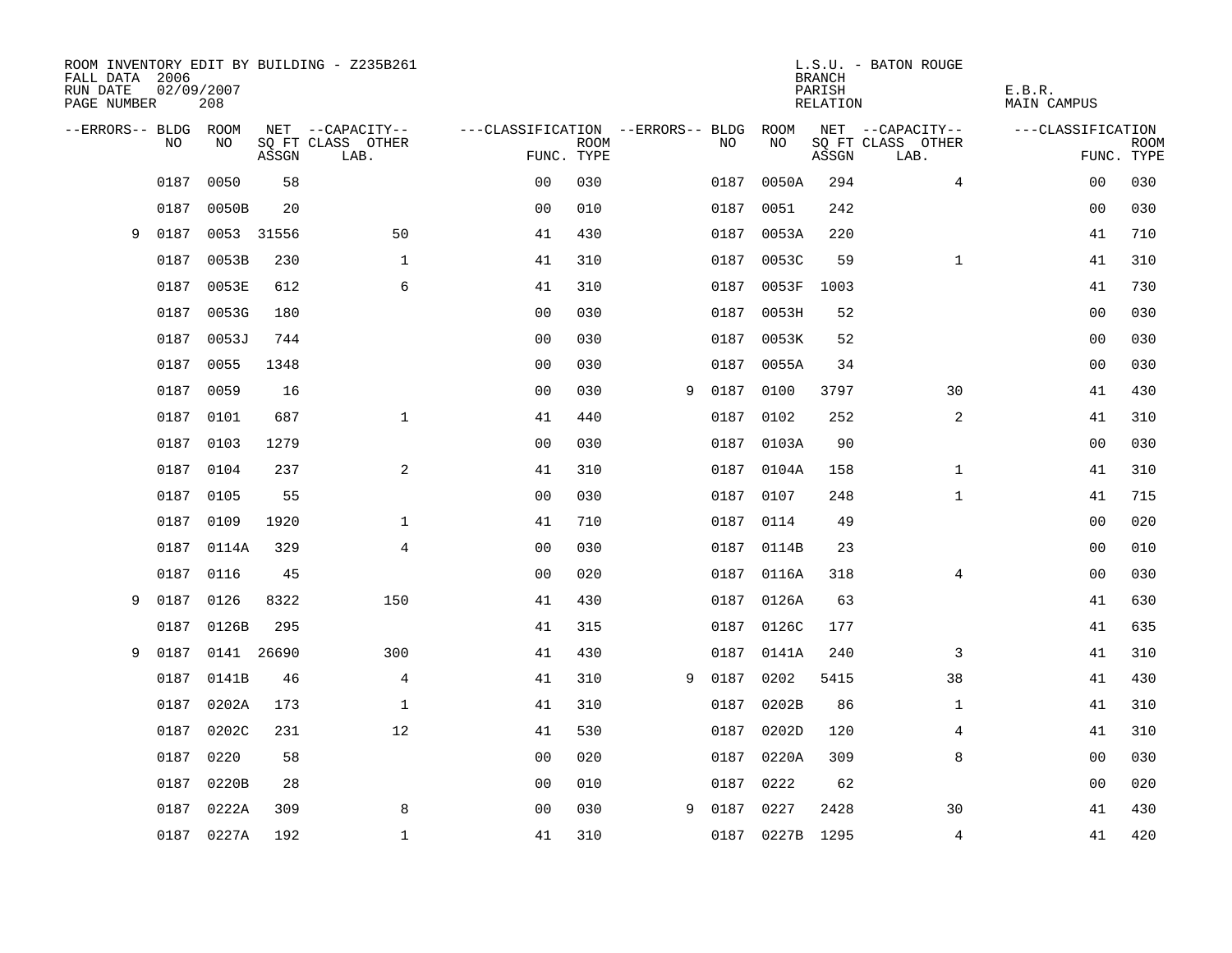| FALL DATA 2006<br>RUN DATE<br>PAGE NUMBER | 02/09/2007 | 209        |       | ROOM INVENTORY EDIT BY BUILDING - Z235B261 |              |                |             |                                   |            | <b>BRANCH</b><br>PARISH | RELATION | L.S.U. - BATON ROUGE      |              | E.B.R.<br><b>MAIN CAMPUS</b> |                |                           |
|-------------------------------------------|------------|------------|-------|--------------------------------------------|--------------|----------------|-------------|-----------------------------------|------------|-------------------------|----------|---------------------------|--------------|------------------------------|----------------|---------------------------|
| --ERRORS-- BLDG                           |            | ROOM       |       | NET --CAPACITY--                           |              |                |             | ---CLASSIFICATION --ERRORS-- BLDG | ROOM       |                         |          | NET --CAPACITY--          |              | ---CLASSIFICATION            |                |                           |
|                                           | NO         | NO         | ASSGN | SQ FT CLASS OTHER<br>LAB.                  |              | FUNC. TYPE     | <b>ROOM</b> | NO.                               | NO         |                         | ASSGN    | SQ FT CLASS OTHER<br>LAB. |              |                              |                | <b>ROOM</b><br>FUNC. TYPE |
|                                           | 0187       | 0230       | 112   |                                            |              | 0 <sub>0</sub> | 020         | 0187                              |            | 0230A 1012              |          | 50                        |              |                              | 41             | 110                       |
|                                           | 0187       | 0230B      | 1013  | 50                                         |              | 41             | 110         | 0187                              | 0230C      |                         | 601      | 50                        |              |                              | 41             | 110                       |
|                                           | 0187       | 0230D      | 430   |                                            | $\mathbf{1}$ | 41             | 310         | 0187                              | 0230E      |                         | 1034     | 29                        |              |                              | 11             | 110                       |
|                                           | 0187       | 0232       | 1479  | 35                                         |              | 11             | 110         | 0187                              | 0232A      |                         | 154      |                           | 1            |                              | 11             | 310                       |
| 9                                         | 0187       | 0241       | 28612 | 378                                        |              | 41             | 430         | 0187                              |            | 0241A 1417              |          |                           | 12           |                              | 41             | 350                       |
|                                           | 0187       | 0241B      | 239   |                                            | 2            | 41             | 310         |                                   | 0187 0241C |                         | 151      |                           |              |                              | 41             | 730                       |
|                                           | 0187       | 0241D      | 20    |                                            | 2            | 41             | 310         | 0187                              | 0243       |                         | 16       |                           |              |                              | 0 <sub>0</sub> | 030                       |
|                                           | 0187       | 0269       | 1328  |                                            |              | 0 <sub>0</sub> | 030         |                                   | 0187 0269A |                         | 105      |                           |              |                              | 00             | 030                       |
|                                           | 0187       | 0271       | 196   |                                            |              | 41             | 655         | 0187                              | 0273       |                         | 39       |                           |              |                              | 0 <sub>0</sub> | 010                       |
|                                           | 0187       | 0275       | 76    |                                            |              | 41             | 730         |                                   | 0187 0277  |                         | 79       |                           |              |                              | 41             | 655                       |
|                                           | 0187       | 0279       | 27    |                                            |              | 41             | 730         | 0187                              | 0280       |                         | 89       |                           | 3            |                              | 0 <sub>0</sub> | 030                       |
|                                           | 0187       | 0281       | 1345  |                                            | 18           | 41             | 650         | 0187                              | 0282       |                         | 89       |                           | 2            |                              | 00             | 030                       |
|                                           | 0187       | 0285       | 306   |                                            | $\mathbf{1}$ | 41             | 310         | 0187                              | 0295       |                         | 355      |                           | 2            |                              | 41             | 310                       |
|                                           | 0187       | 0295A      | 300   |                                            | $\mathbf{1}$ | 41             | 310         |                                   | 0187 0295B |                         | 260      |                           | $\mathbf{1}$ |                              | 41             | 310                       |
|                                           | 0187       | 0295C      | 272   |                                            | $\mathbf{1}$ | 41             | 310         |                                   | 0187 0295D |                         | 697      |                           | $\mathbf{1}$ |                              | 41             | 310                       |
|                                           | 0187       | 0295E      | 27    |                                            |              | 41             | 315         |                                   | 0187 0297  |                         | 27       |                           |              |                              | 41             | 730                       |
| 9                                         | 0187       | 0300       | 53946 | 400                                        |              | 41             | 430         | 0187                              | 0300A      |                         | 36       |                           | $\mathbf{1}$ |                              | 41             | 430                       |
|                                           | 0187       | 0300B      | 36    |                                            | $\mathbf{1}$ | 41             | 430         |                                   | 0187 0300C |                         | 36       |                           | $\mathbf{1}$ |                              | 41             | 430                       |
|                                           | 0187       | 0300D      | 36    |                                            | $\mathbf 1$  | 41             | 430         | 0187                              | 0300E      |                         | 36       |                           | $\mathbf{1}$ |                              | 41             | 430                       |
|                                           | 0187       | 0300F      | 36    |                                            | $\mathbf 1$  | 41             | 430         | 0187                              | 0300G      |                         | 36       |                           | $\mathbf{1}$ |                              | 41             | 430                       |
|                                           | 0187       | 0300H      | 36    |                                            | $\mathbf{1}$ | 41             | 430         | 0187                              | 0300J      |                         | 36       |                           | $\mathbf{1}$ |                              | 41             | 430                       |
|                                           | 0187       | 0300K      | 30    |                                            | $\mathbf{1}$ | 41             | 430         | 0187                              | 0300L      |                         | 36       |                           | $\mathbf{1}$ |                              | 41             | 430                       |
|                                           | 0187       | 0300M      | 36    |                                            | $\mathbf 1$  | 41             | 430         | 0187                              | 0300N      |                         | 36       |                           | $\mathbf{1}$ |                              | 41             | 430                       |
|                                           | 0187       | 03000      | 36    |                                            | $\mathbf 1$  | 41             | 430         | 0187                              | 0300P      |                         | 36       |                           | $\mathbf{1}$ |                              | 41             | 430                       |
|                                           | 0187       | 03000      | 36    |                                            | 1            | 41             | 430         | 0187                              | 0300R      |                         | 158      |                           | 6            |                              | 41             | 455                       |
|                                           |            | 0187 0300S | 152   |                                            | 6            | 41             | 455         |                                   | 0187 0305  |                         | 478      |                           | $\mathbf{1}$ |                              | 41             | 310                       |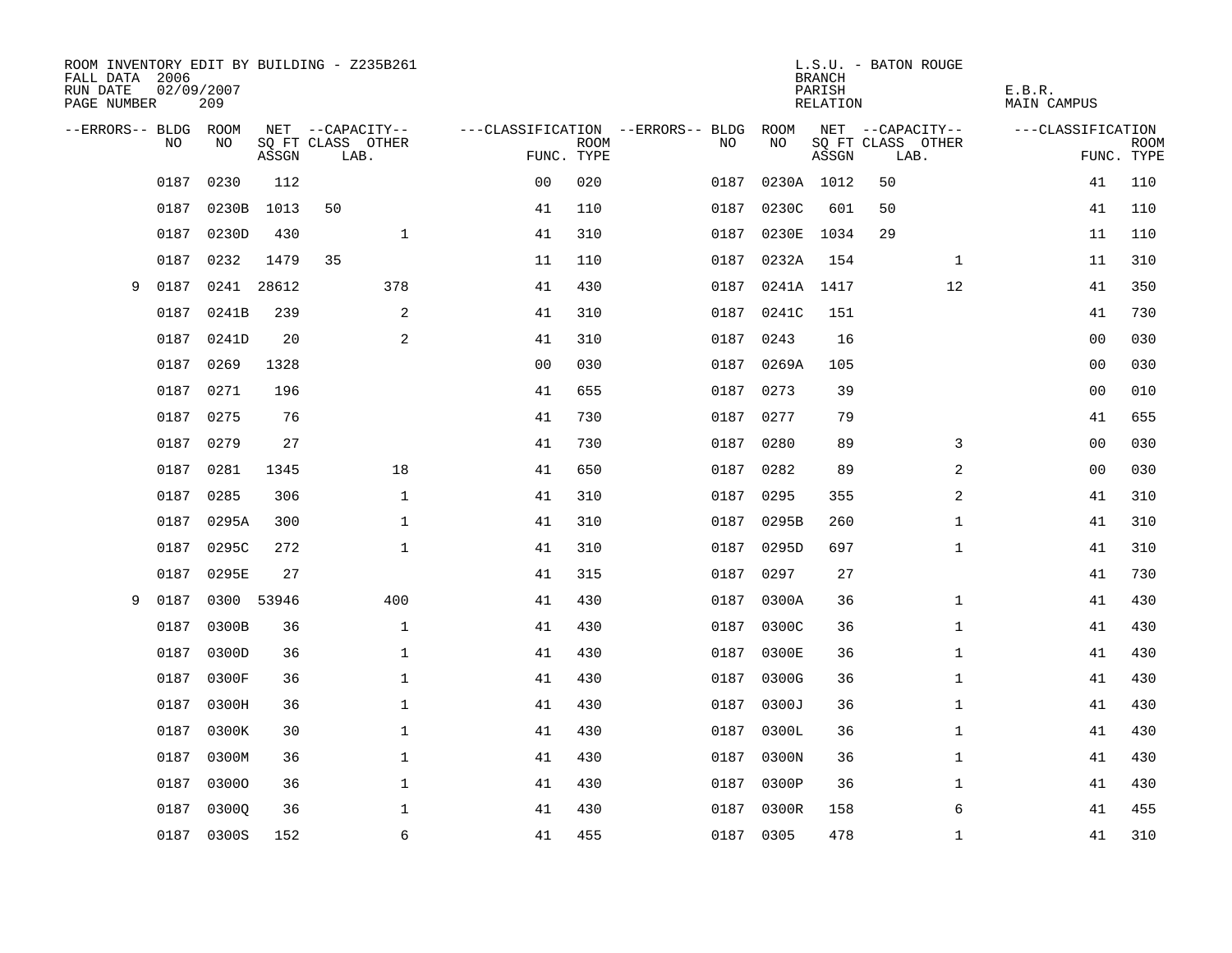| ROOM INVENTORY EDIT BY BUILDING - Z235B261<br>FALL DATA 2006<br>RUN DATE<br>PAGE NUMBER | 02/09/2007<br>210 |       |                           |                                        |             |   |      |                 | <b>BRANCH</b><br>PARISH<br>RELATION | L.S.U. - BATON ROUGE      | E.B.R.<br><b>MAIN CAMPUS</b> |                           |
|-----------------------------------------------------------------------------------------|-------------------|-------|---------------------------|----------------------------------------|-------------|---|------|-----------------|-------------------------------------|---------------------------|------------------------------|---------------------------|
| --ERRORS-- BLDG ROOM                                                                    |                   |       | NET --CAPACITY--          | ---CLASSIFICATION --ERRORS-- BLDG ROOM |             |   |      |                 |                                     | NET --CAPACITY--          | ---CLASSIFICATION            |                           |
| NO                                                                                      | NO                | ASSGN | SQ FT CLASS OTHER<br>LAB. | FUNC. TYPE                             | <b>ROOM</b> |   | NO   | NO              | ASSGN                               | SQ FT CLASS OTHER<br>LAB. |                              | <b>ROOM</b><br>FUNC. TYPE |
| 0187                                                                                    | 0305A             | 46    |                           | 41                                     | 730         |   | 0187 | 0309            | 1469                                |                           | 0 <sub>0</sub>               | 030                       |
| 0187                                                                                    | 0320              | 48    |                           | 0 <sub>0</sub>                         | 020         |   |      | 0187 0320A      | 315                                 | 4                         | 00                           | 030                       |
|                                                                                         | 0187 0321         | 26    |                           | 0 <sub>0</sub>                         | 010         |   | 0187 | 0322            | 48                                  |                           | 0 <sub>0</sub>               | 010                       |
|                                                                                         | 0187 0322A        | 315   | 4                         | 0 <sub>0</sub>                         | 030         | 9 |      | 0187 0400 53946 |                                     | 400                       | 41                           | 430                       |
| 0187                                                                                    | 0400A             | 36    | $\mathbf 1$               | 41                                     | 430         |   | 0187 | 0400B           | 36                                  | $\mathbf{1}$              | 41                           | 430                       |
| 0187                                                                                    | 0400C             | 36    | 1                         | 41                                     | 430         |   |      | 0187 0400D      | 36                                  | $\mathbf{1}$              | 41                           | 430                       |
| 0187                                                                                    | 0400E             | 36    | $\mathbf 1$               | 41                                     | 430         |   | 0187 | 0400F           | 36                                  | $\mathbf{1}$              | 41                           | 430                       |
| 0187                                                                                    | 0400G             | 36    | $\mathbf 1$               | 41                                     | 430         |   |      | 0187 0400H      | 36                                  | $\mathbf{1}$              | 41                           | 430                       |
| 0187                                                                                    | 0400J             | 36    | $\mathbf{1}$              | 41                                     | 430         |   | 0187 | 0400K           | 36                                  | $\mathbf{1}$              | 41                           | 430                       |
|                                                                                         | 0187 0400L        | 36    | $\mathbf 1$               | 41                                     | 430         |   |      | 0187 0400M      | 36                                  | $\mathbf{1}$              | 41                           | 430                       |
| 0187                                                                                    | 0400N             | 36    | $\mathbf 1$               | 41                                     | 430         |   |      | 0187 04000      | 36                                  | $\mathbf{1}$              | 41                           | 430                       |
|                                                                                         | 0187 0400P        | 36    | $\mathbf 1$               | 41                                     | 430         |   |      | 0187 04000      | 36                                  | $\mathbf{1}$              | 41                           | 430                       |
| 0187                                                                                    | 0400R             | 158   |                           | 41                                     | 455         |   | 0187 | 0400S           | 152                                 |                           | 41                           | 455                       |
| 0187                                                                                    | 0405              | 478   | $\mathbf 1$               | 41                                     | 310         |   |      | 0187 0405A      | 46                                  |                           | 41                           | 730                       |
| 0187                                                                                    | 0409              | 1469  |                           | 0 <sub>0</sub>                         | 030         |   |      | 0187 0420       | 48                                  |                           | 0 <sub>0</sub>               | 020                       |
|                                                                                         | 0187 0420A        | 314   | 4                         | 0 <sub>0</sub>                         | 030         |   |      | 0187 0421       | 26                                  |                           | 0 <sub>0</sub>               | 010                       |
|                                                                                         | 0187 0422         | 48    |                           | 0 <sub>0</sub>                         | 020         |   |      | 0187 0422A      | 315                                 | 4                         | 00                           | 030                       |
| 0187                                                                                    | 0500              | 2912  |                           | 0 <sub>0</sub>                         | 030         |   |      | 0187 0500A      | 120                                 |                           | 00                           | 030                       |
|                                                                                         | 0187 0500B        | 306   |                           | 0 <sub>0</sub>                         | 030         |   |      | 0187 C0001      | 1956                                |                           | 00                           | 020                       |
|                                                                                         | 0187 C0100        | 1220  |                           | 0 <sub>0</sub>                         | 020         |   |      | 0187 C0101      | 1290                                |                           | 0 <sub>0</sub>               | 020                       |
|                                                                                         | 0187 C0200        | 32220 |                           | 0 <sub>0</sub>                         | 020         |   |      | 0187 C0300      | 1547                                |                           | 00                           | 020                       |
|                                                                                         | 0187 C0400        | 1547  |                           | 0 <sub>0</sub>                         | 020         |   |      | 0187 E0001      | 56                                  |                           | 00                           | 020                       |
|                                                                                         | 0187 E0002        | 56    |                           | 0 <sub>0</sub>                         | 020         |   |      | 0187 E0003      | 56                                  |                           | 0 <sub>0</sub>               | 020                       |
|                                                                                         | 0187 E0004        | 56    |                           | 0 <sub>0</sub>                         | 020         |   |      | 0187 E0005      | 87                                  |                           | 00                           | 020                       |
|                                                                                         | 0187 E01001       | 56    |                           | 0 <sub>0</sub>                         | 020         |   |      | 0187 E01002     | 56                                  |                           | 0 <sub>0</sub>               | 020                       |
|                                                                                         | 0187 E01003       | 56    |                           | 0 <sub>0</sub>                         | 020         |   |      | 0187 E01004     | 56                                  |                           | 0 <sub>0</sub>               | 020                       |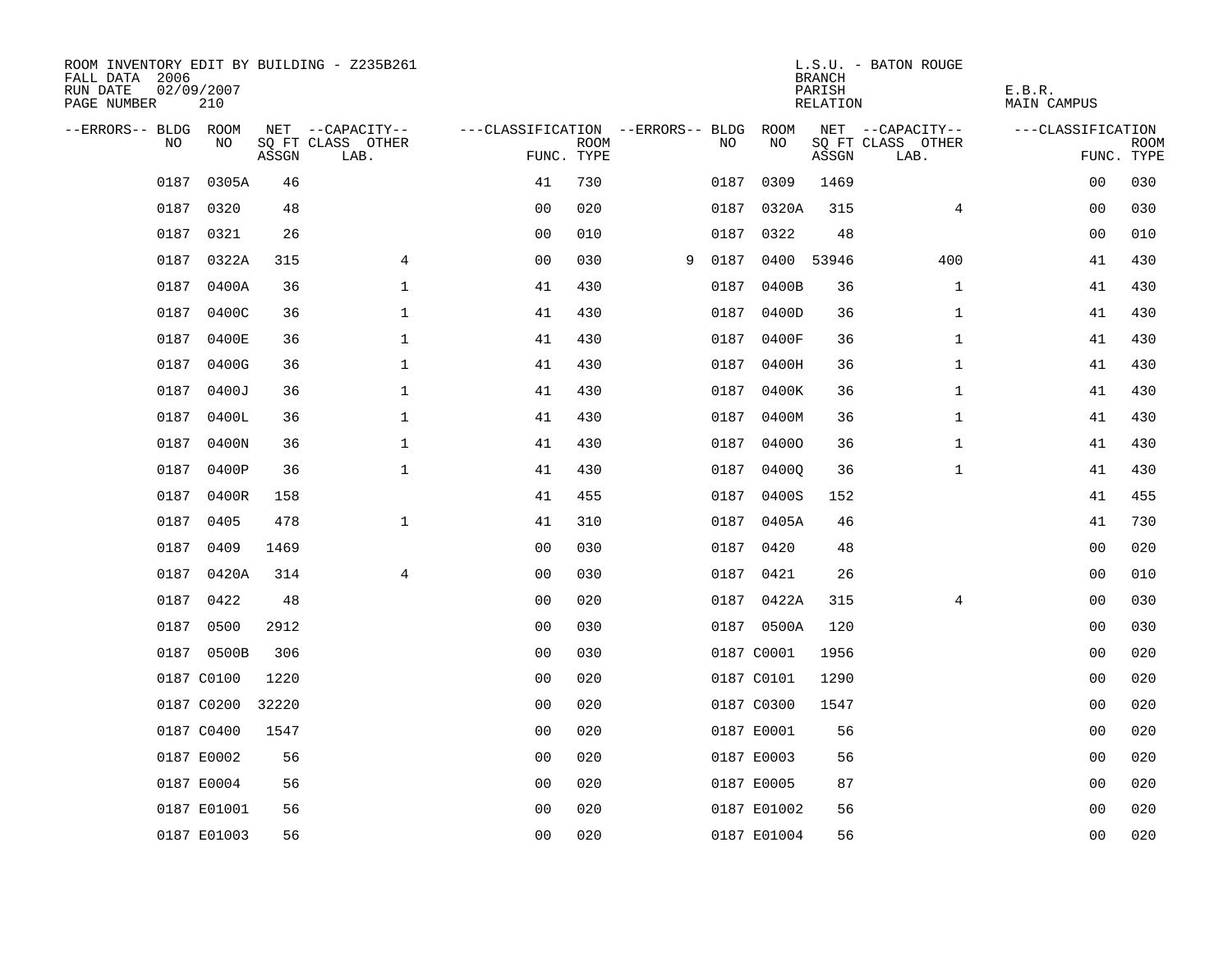| ROOM INVENTORY EDIT BY BUILDING - Z235B261<br>FALL DATA 2006<br>RUN DATE<br>02/09/2007<br>PAGE NUMBER<br>211 |       |                           |                                   |      |      |                                                                 | <b>BRANCH</b><br>PARISH<br>RELATION | L.S.U. - BATON ROUGE                                                   | E.B.R.<br>MAIN CAMPUS |                           |
|--------------------------------------------------------------------------------------------------------------|-------|---------------------------|-----------------------------------|------|------|-----------------------------------------------------------------|-------------------------------------|------------------------------------------------------------------------|-----------------------|---------------------------|
| --ERRORS-- BLDG ROOM                                                                                         |       | NET --CAPACITY--          | ---CLASSIFICATION --ERRORS-- BLDG |      |      | ROOM                                                            |                                     | NET --CAPACITY--                                                       | ---CLASSIFICATION     |                           |
| NO<br>NO                                                                                                     | ASSGN | SQ FT CLASS OTHER<br>LAB. | FUNC. TYPE                        | ROOM | NO   | NO                                                              | ASSGN                               | SQ FT CLASS OTHER<br>LAB.                                              |                       | <b>ROOM</b><br>FUNC. TYPE |
| 0187 E01005                                                                                                  | 87    |                           | 00                                | 020  |      | 0187 E02001                                                     | 56                                  |                                                                        | 0 <sub>0</sub>        | 020                       |
| 0187 E02002                                                                                                  | 56    |                           | 0 <sub>0</sub>                    | 020  |      | 0187 E02003                                                     | 56                                  |                                                                        | 00                    | 020                       |
| 0187 E02004                                                                                                  | 56    |                           | 0 <sub>0</sub>                    | 020  |      | 0187 E03001                                                     | 56                                  |                                                                        | 00                    | 020                       |
| 0187 E03002                                                                                                  | 56    |                           | 0 <sub>0</sub>                    | 020  |      | 0187 E03003                                                     | 56                                  |                                                                        | 0 <sub>0</sub>        | 020                       |
| 0187 E03004                                                                                                  | 56    |                           | 0 <sub>0</sub>                    | 020  |      | 0187 E04001                                                     | 56                                  |                                                                        | 00                    | 020                       |
| 0187 E04002                                                                                                  | 56    |                           | 0 <sub>0</sub>                    | 020  |      | 0187 E04003                                                     | 56                                  |                                                                        | 0 <sub>0</sub>        | 020                       |
| 0187 E04004                                                                                                  | 56    |                           | 0 <sub>0</sub>                    | 020  |      | 0187 S0001                                                      | 268                                 |                                                                        | 0 <sub>0</sub>        | 020                       |
| 0187 S0002                                                                                                   | 248   |                           | 0 <sub>0</sub>                    | 020  |      | 0187 S0003                                                      | 379                                 |                                                                        | 0 <sub>0</sub>        | 020                       |
| 0187 S0004                                                                                                   | 124   |                           | 0 <sub>0</sub>                    | 020  |      | 0187 S01001                                                     | 268                                 |                                                                        | 0 <sub>0</sub>        | 020                       |
| 0187 S01002                                                                                                  | 248   |                           | 0 <sub>0</sub>                    | 020  |      | 0187 S01003                                                     | 379                                 |                                                                        | 00                    | 020                       |
| 0187 S01004                                                                                                  | 264   |                           | 00                                | 020  |      | 0187 S01005                                                     | 294                                 |                                                                        | 00                    | 020                       |
| 0187 S02001                                                                                                  | 268   |                           | 0 <sub>0</sub>                    | 020  |      | 0187 S02002                                                     | 248                                 |                                                                        | 0 <sub>0</sub>        | 020                       |
| 0187 S02003                                                                                                  | 379   |                           | 0 <sub>0</sub>                    | 020  |      | 0187 S02004                                                     | 264                                 |                                                                        | 00                    | 020                       |
| 0187 S02005                                                                                                  | 294   |                           | 0 <sub>0</sub>                    | 020  |      | 0187 S03001                                                     | 268                                 |                                                                        | 00                    | 020                       |
| 0187 S03002                                                                                                  | 248   |                           | 0 <sub>0</sub>                    | 020  |      | 0187 S03003                                                     | 379                                 |                                                                        | 0 <sub>0</sub>        | 020                       |
| 0187 S03004                                                                                                  | 264   |                           | 0 <sub>0</sub>                    | 020  |      | 0187 S03005                                                     | 294                                 |                                                                        | 0 <sub>0</sub>        | 020                       |
| 0187 S04001                                                                                                  | 268   |                           | 0 <sub>0</sub>                    | 020  |      | 0187 S04002                                                     | 248                                 |                                                                        | 00                    | 020                       |
| 0187 S04003                                                                                                  | 379   |                           | 00                                | 020  |      | 0187 S04004                                                     | 264                                 |                                                                        | 00                    | 020                       |
| 0187 S04005                                                                                                  | 294   |                           | 0 <sub>0</sub>                    | 020  |      | 0187 S05003<br>TOTAL NUMBER CLASSROOMS<br>TOTAL NUMBER LABS 210 | 360                                 | TOTAL NET ASSIGN SQ. FT. IN ROOM FILE<br>TOTAL NUMBER SPECIAL LABS 220 | 00<br>245,473<br>5    | 020                       |
| 0189 1029                                                                                                    | 600   | 2                         | 91                                | 950  |      | 0189 1030                                                       | 600                                 | 2                                                                      | 91                    | 950                       |
| 1031<br>0189                                                                                                 | 600   | 2                         | 91                                | 950  |      | 0189 1032                                                       | 600                                 | 2                                                                      | 91                    | 950                       |
| 0189<br>1033                                                                                                 | 600   | 2                         | 91                                | 950  | 0189 | 1034                                                            | 600                                 | 2                                                                      | 91                    | 950                       |
| 0189 1041                                                                                                    | 600   | 2                         | 91                                | 950  |      | 0189 1042                                                       | 600                                 | 2                                                                      | 91                    | 950                       |
| 0189 1043                                                                                                    | 600   | 2                         | 91                                | 950  |      | 0189 1044                                                       | 600                                 | 2                                                                      | 91                    | 950                       |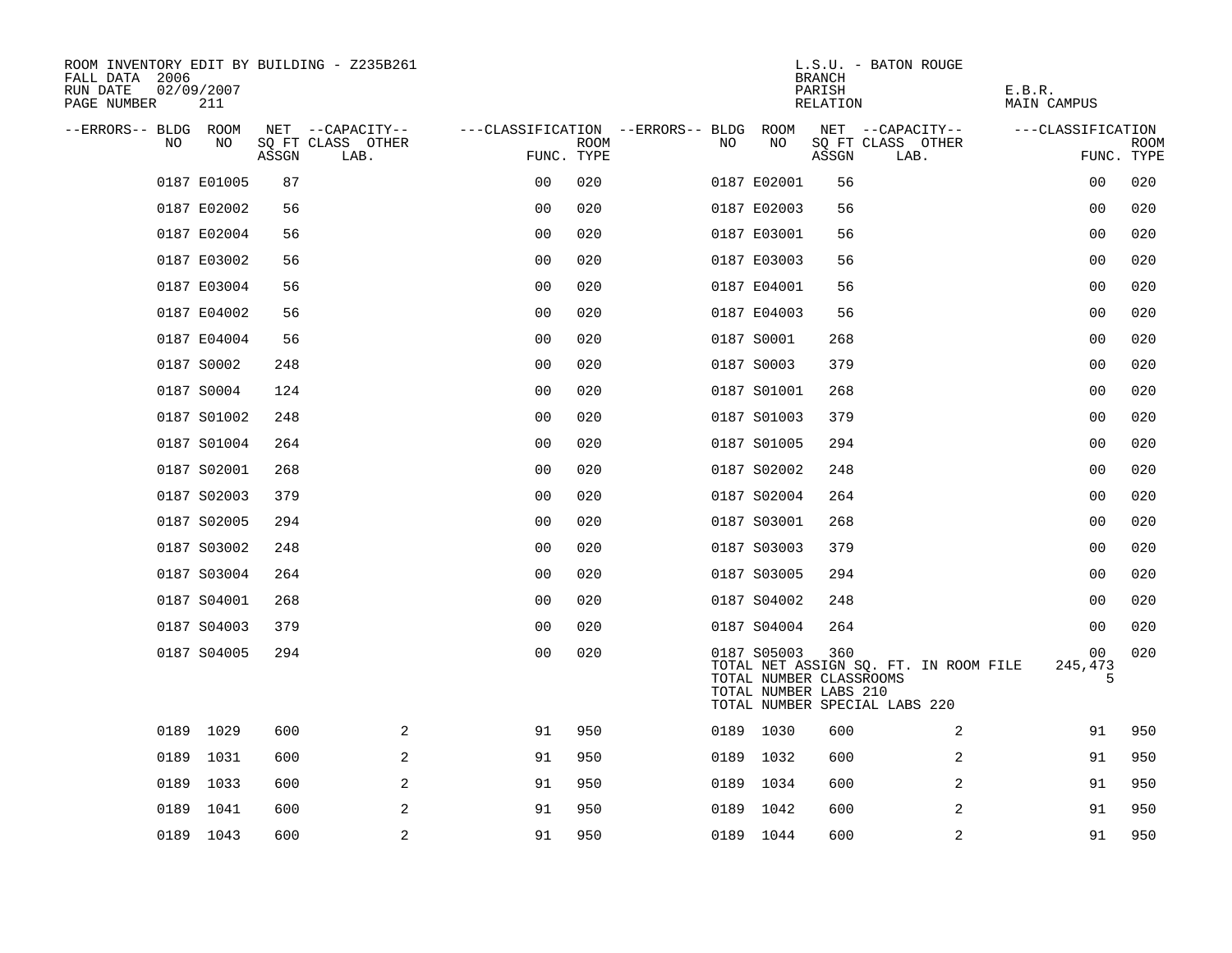| ROOM INVENTORY EDIT BY BUILDING - Z235B261<br>FALL DATA 2006<br>RUN DATE<br>PAGE NUMBER | 02/09/2007<br>212 |       |                           |                                        |             |      |           | BRANCH<br>PARISH<br>RELATION                            | L.S.U. - BATON ROUGE                                                        | E.B.R.<br><b>MAIN CAMPUS</b> |                           |
|-----------------------------------------------------------------------------------------|-------------------|-------|---------------------------|----------------------------------------|-------------|------|-----------|---------------------------------------------------------|-----------------------------------------------------------------------------|------------------------------|---------------------------|
| --ERRORS-- BLDG ROOM                                                                    |                   |       | NET --CAPACITY--          | ---CLASSIFICATION --ERRORS-- BLDG ROOM |             |      |           |                                                         | NET --CAPACITY--                                                            | ---CLASSIFICATION            |                           |
| NO.                                                                                     | NO.               | ASSGN | SQ FT CLASS OTHER<br>LAB. | FUNC. TYPE                             | <b>ROOM</b> | NO   | NO        | ASSGN                                                   | SQ FT CLASS OTHER<br>LAB.                                                   |                              | <b>ROOM</b><br>FUNC. TYPE |
| 0189                                                                                    | 1045              | 600   | 2                         | 91                                     | 950         |      | 0189 1046 | 600                                                     | 2                                                                           | 91                           | 950                       |
|                                                                                         | 0189 2029         | 600   | 2                         | 91                                     | 950         | 0189 | 2030      | 600                                                     | $\overline{2}$                                                              | 91                           | 950                       |
|                                                                                         | 0189 2031         | 600   | 2                         | 91                                     | 950         | 0189 | 2032      | 600                                                     | 2                                                                           | 91                           | 950                       |
| 0189                                                                                    | 2033              | 600   | 2                         | 91                                     | 950         | 0189 | 2034      | 600                                                     | 2                                                                           | 91                           | 950                       |
|                                                                                         | 0189 2041         | 600   | 2                         | 91                                     | 950         | 0189 | 2042      | 600                                                     | 2                                                                           | 91                           | 950                       |
|                                                                                         | 0189 2043         | 600   | 2                         | 91                                     | 950         |      | 0189 2044 | 600                                                     | $\overline{2}$                                                              | 91                           | 950                       |
|                                                                                         | 0189 2045         | 600   | 2                         | 91                                     | 950         |      | 0189 2046 | 600<br>TOTAL NUMBER CLASSROOMS<br>TOTAL NUMBER LABS 210 | 2<br>TOTAL NET ASSIGN SQ. FT. IN ROOM FILE<br>TOTAL NUMBER SPECIAL LABS 220 | 91<br>14,400                 | 950                       |
|                                                                                         | 0190 1035         | 600   | 2                         | 91                                     | 950         |      | 0190 1036 | 600                                                     | $\overline{2}$                                                              | 91                           | 950                       |
|                                                                                         | 0190 1037         | 600   | 2                         | 91                                     | 950         |      | 0190 1038 | 600                                                     | 2                                                                           | 91                           | 950                       |
|                                                                                         | 0190 1039         | 600   | 2                         | 91                                     | 950         |      | 0190 1040 | 600                                                     | 2                                                                           | 91                           | 950                       |
|                                                                                         | 0190 1047         | 600   | 2                         | 91                                     | 950         |      | 0190 1048 | 600                                                     | 2                                                                           | 91                           | 950                       |
|                                                                                         | 0190 1049         | 600   | 2                         | 91                                     | 950         |      | 0190 1050 | 600                                                     | 2                                                                           | 91                           | 950                       |
|                                                                                         | 0190 1051         | 600   | 2                         | 91                                     | 950         |      | 0190 1052 | 600                                                     | 2                                                                           | 91                           | 950                       |
|                                                                                         | 0190 2035         | 600   | 2                         | 91                                     | 950         |      | 0190 2036 | 600                                                     | $\overline{a}$                                                              | 91                           | 950                       |
|                                                                                         | 0190 2037         | 600   | 2                         | 91                                     | 950         | 0190 | 2038      | 600                                                     | $\overline{2}$                                                              | 91                           | 950                       |
|                                                                                         | 0190 2039         | 600   | 2                         | 91                                     | 950         |      | 0190 2040 | 600                                                     | 2                                                                           | 91                           | 950                       |
|                                                                                         | 0190 2047         | 600   | 2                         | 91                                     | 950         | 0190 | 2048      | 600                                                     | 2                                                                           | 91                           | 950                       |
|                                                                                         | 0190 2049         | 600   | 2                         | 91                                     | 950         |      | 0190 2050 | 600                                                     | 2                                                                           | 91                           | 950                       |
|                                                                                         | 0190 2051         | 600   | 2                         | 91                                     | 950         |      | 0190 2052 | 600<br>TOTAL NUMBER CLASSROOMS<br>TOTAL NUMBER LABS 210 | 2<br>TOTAL NET ASSIGN SQ. FT. IN ROOM FILE<br>TOTAL NUMBER SPECIAL LABS 220 | 91<br>14,400                 | 950                       |
|                                                                                         | 0191 0101         | 75    |                           | 0 <sub>0</sub>                         | 030         |      | 0191 0102 | 75<br>TOTAL NUMBER CLASSROOMS<br>TOTAL NUMBER LABS 210  | TOTAL NET ASSIGN SQ. FT. IN ROOM FILE                                       | 91<br>75                     | 730                       |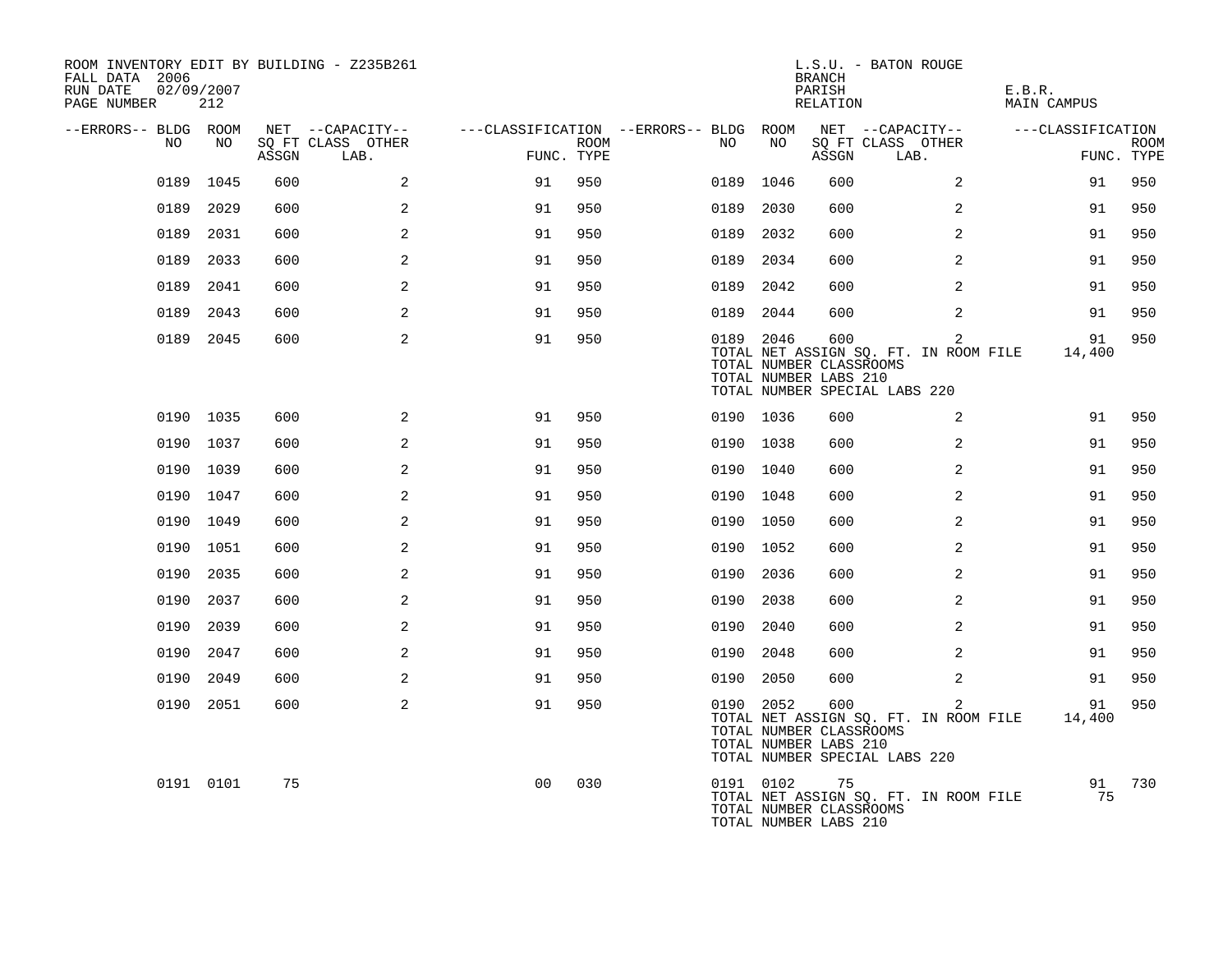| ROOM INVENTORY EDIT BY BUILDING - Z235B261<br>FALL DATA 2006<br>RUN DATE<br>PAGE NUMBER | 02/09/2007<br>213 |       |                           |                                        |      |           |      | <b>BRANCH</b><br>PARISH<br>RELATION                     | L.S.U. - BATON ROUGE                                                        | E.B.R.<br><b>MAIN CAMPUS</b> |                    |
|-----------------------------------------------------------------------------------------|-------------------|-------|---------------------------|----------------------------------------|------|-----------|------|---------------------------------------------------------|-----------------------------------------------------------------------------|------------------------------|--------------------|
| --ERRORS-- BLDG ROOM<br>NO.                                                             | NO                |       | NET --CAPACITY--          | ---CLASSIFICATION --ERRORS-- BLDG ROOM | ROOM | NO        | NO   |                                                         | NET --CAPACITY--                                                            | ---CLASSIFICATION            |                    |
|                                                                                         |                   | ASSGN | SQ FT CLASS OTHER<br>LAB. | FUNC. TYPE                             |      |           |      | ASSGN                                                   | SQ FT CLASS OTHER<br>LAB.                                                   |                              | ROOM<br>FUNC. TYPE |
|                                                                                         |                   |       |                           |                                        |      |           |      |                                                         | TOTAL NUMBER SPECIAL LABS 220                                               |                              |                    |
|                                                                                         | 0192 1007         | 600   | 2                         | 91                                     | 950  | 0192 1008 |      | 600                                                     | 2                                                                           | 91                           | 950                |
|                                                                                         | 0192 1009         | 600   | 2                         | 91                                     | 950  | 0192 1010 |      | 600                                                     | 2                                                                           | 91                           | 950                |
|                                                                                         | 0192 1011         | 600   | 2                         | 91                                     | 950  | 0192 1012 |      | 600                                                     | 2                                                                           | 91                           | 950                |
|                                                                                         | 0192 1013         | 600   | 2                         | 91                                     | 950  | 0192 1014 |      | 600                                                     | 2                                                                           | 91                           | 950                |
|                                                                                         | 0192 1021         | 600   | 2                         | 91                                     | 950  | 0192 1022 |      | 600                                                     | 2                                                                           | 91                           | 950                |
|                                                                                         | 0192 1023         | 600   | 2                         | 91                                     | 950  | 0192 1024 |      | 600                                                     | 2                                                                           | 91                           | 950                |
|                                                                                         | 0192 1025         | 600   | 2                         | 91                                     | 950  | 0192 1026 |      | 600                                                     | 2                                                                           | 91                           | 950                |
|                                                                                         | 0192 1027         | 600   | 2                         | 91                                     | 950  | 0192 1028 |      | 600                                                     | 2                                                                           | 91                           | 950                |
|                                                                                         | 0192 2007         | 600   | 2                         | 91                                     | 950  | 0192 2008 |      | 600                                                     | 2                                                                           | 91                           | 950                |
|                                                                                         | 0192 2009         | 600   | 2                         | 91                                     | 950  | 0192 2010 |      | 600                                                     | 2                                                                           | 91                           | 950                |
|                                                                                         | 0192 2011         | 600   | 2                         | 91                                     | 950  | 0192 2012 |      | 600                                                     | 2                                                                           | 91                           | 950                |
|                                                                                         | 0192 2013         | 600   | 2                         | 91                                     | 950  | 0192 2014 |      | 600                                                     | $\overline{2}$                                                              | 91                           | 950                |
|                                                                                         | 0192 2021         | 600   | 2                         | 91                                     | 950  | 0192 2022 |      | 600                                                     | 2                                                                           | 91                           | 950                |
|                                                                                         | 0192 2023         | 600   | 2                         | 91                                     | 950  | 0192 2024 |      | 600                                                     | 2                                                                           | 91                           | 950                |
|                                                                                         | 0192 2025         | 600   | 2                         | 91                                     | 950  | 0192 2026 |      | 600                                                     | $\overline{a}$                                                              | 91                           | 950                |
|                                                                                         | 0192 2027         | 600   | 2                         | 91                                     | 950  | 0192 2028 |      | 600<br>TOTAL NUMBER CLASSROOMS<br>TOTAL NUMBER LABS 210 | 2<br>TOTAL NET ASSIGN SQ. FT. IN ROOM FILE<br>TOTAL NUMBER SPECIAL LABS 220 | 91<br>19,200                 | 950                |
|                                                                                         | 0193 1001         | 600   | 2                         | 91                                     | 950  | 0193 1002 |      | 600                                                     | 2                                                                           | 91                           | 950                |
|                                                                                         | 0193 1003         | 600   | 2                         | 91                                     | 950  | 0193 1004 |      | 600                                                     | 2                                                                           | 91                           | 950                |
|                                                                                         | 0193 1005         | 600   | 2                         | 91                                     | 950  | 0193      | 1006 | 600                                                     | 2                                                                           | 91                           | 950                |
|                                                                                         | 0193 1015         | 600   | 2                         | 91                                     | 950  | 0193 1016 |      | 600                                                     | $\overline{a}$                                                              | 91                           | 950                |
|                                                                                         | 0193 1017         | 600   | 2                         | 91                                     | 950  | 0193 1018 |      | 600                                                     | 4                                                                           | 91                           | 950                |
|                                                                                         | 0193 1019         | 600   | 2                         | 91                                     | 950  | 0193 1020 |      | 600                                                     | 2                                                                           | 91                           | 950                |
|                                                                                         | 0193 2001         | 600   | $\overline{a}$            | 91                                     | 950  | 0193 2002 |      | 600                                                     | 2                                                                           | 91                           | 950                |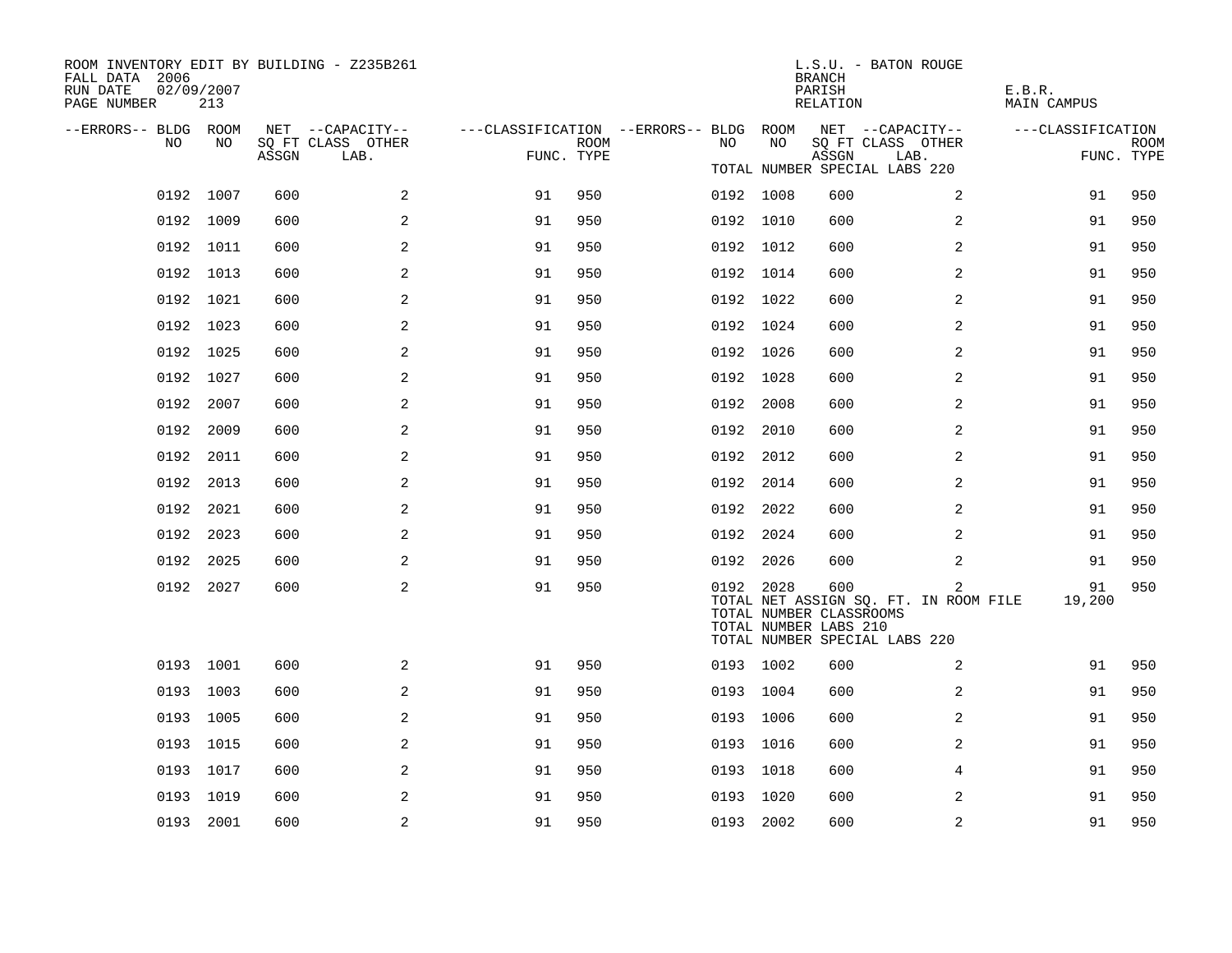| FALL DATA 2006<br>RUN DATE<br>PAGE NUMBER |    | 02/09/2007<br>214 |       | ROOM INVENTORY EDIT BY BUILDING - Z235B261    |                                                      |             |           |            | <b>BRANCH</b><br>PARISH<br>RELATION                     | L.S.U. - BATON ROUGE                                                                     | E.B.R.<br>MAIN CAMPUS |                           |
|-------------------------------------------|----|-------------------|-------|-----------------------------------------------|------------------------------------------------------|-------------|-----------|------------|---------------------------------------------------------|------------------------------------------------------------------------------------------|-----------------------|---------------------------|
| --ERRORS-- BLDG ROOM                      | NO | NO                | ASSGN | NET --CAPACITY--<br>SQ FT CLASS OTHER<br>LAB. | ---CLASSIFICATION --ERRORS-- BLDG ROOM<br>FUNC. TYPE | <b>ROOM</b> | NO        | NO         | ASSGN                                                   | NET --CAPACITY--<br>SQ FT CLASS OTHER<br>LAB.                                            | ---CLASSIFICATION     | <b>ROOM</b><br>FUNC. TYPE |
|                                           |    | 0193 2003         | 600   | 2                                             | 91                                                   | 950         | 0193      | 2004       | 600                                                     | 2                                                                                        | 91                    | 950                       |
|                                           |    | 0193 2005         | 600   | 2                                             | 91                                                   | 950         | 0193 2006 |            | 600                                                     | $\overline{2}$                                                                           | 91                    | 950                       |
|                                           |    | 0193 2015         | 600   | 2                                             | 91                                                   | 950         | 0193 2016 |            | 600                                                     | 2                                                                                        | 91                    | 950                       |
|                                           |    | 0193 2017         | 600   | 2                                             | 91                                                   | 950         | 0193 2018 |            | 600                                                     | 2                                                                                        | 91                    | 950                       |
|                                           |    | 0193 2019         | 600   | 2                                             | 91                                                   | 950         | 0193 2020 |            | 600<br>TOTAL NUMBER CLASSROOMS<br>TOTAL NUMBER LABS 210 | $\overline{2}$<br>TOTAL NET ASSIGN SQ. FT. IN ROOM FILE<br>TOTAL NUMBER SPECIAL LABS 220 | 91<br>14,400          | 950                       |
|                                           |    | 0194 0101         | 65    |                                               | 0 <sub>0</sub>                                       | 030         |           | 0194 0103  | 35<br>TOTAL NUMBER CLASSROOMS<br>TOTAL NUMBER LABS 210  | TOTAL NET ASSIGN SQ. FT. IN ROOM FILE<br>TOTAL NUMBER SPECIAL LABS 220                   | 91<br>35              | 655                       |
|                                           |    | 0195 0101         | 192   | $\mathbf{1}$                                  | 22                                                   | 585         | 0195 0102 |            | 282                                                     |                                                                                          | 22                    | 585                       |
|                                           |    | 0195 0103         | 30    |                                               | 22                                                   | 730         |           | 0195 0431A | 538                                                     |                                                                                          | 22                    | 580                       |
|                                           |    | 0195 0431B        | 538   |                                               | 22                                                   | 580         |           | 0195 0431C | 538                                                     |                                                                                          | 22                    | 580                       |
|                                           |    | 0195 0431D        | 538   |                                               | 22                                                   | 580         |           |            | TOTAL NUMBER CLASSROOMS<br>TOTAL NUMBER LABS 210        | TOTAL NET ASSIGN SQ. FT. IN ROOM FILE<br>TOTAL NUMBER SPECIAL LABS 220                   | 2,656                 |                           |
|                                           |    | 0197 0001         | 3265  | 300                                           | 11                                                   | 210         | 0197 0190 |            | 48                                                      | $\mathbf{1}$                                                                             | 0 <sub>0</sub>        | 030                       |
|                                           |    | 0197 0192         | 132   | $\overline{3}$                                | 0 <sub>0</sub>                                       | 030         |           | 0197 0192A | 36                                                      |                                                                                          | 0 <sub>0</sub>        | 010                       |
|                                           |    | 0197 0192B        | 225   |                                               | 0 <sub>0</sub>                                       | 030         | 0197 0194 |            | 182                                                     |                                                                                          | 11                    | 730                       |
|                                           |    | 0197 0196         | 204   |                                               | 11                                                   | 255         | 0197 0198 |            | 190                                                     | 4                                                                                        | 11                    | 220                       |
|                                           |    | 0197 0198A        | 45    |                                               | 11                                                   | 255         |           | 0197 0198B | 54                                                      |                                                                                          | 11                    | 255                       |
|                                           |    | 0197 0292         | 256   | 2                                             | 11                                                   | 310         | 0197 0294 |            | 164                                                     | $\mathbf{1}$                                                                             | 11                    | 310                       |
|                                           |    | 0197 0296         | 161   | 3                                             | 11                                                   | 310         | 0197      | 0298       | 51                                                      |                                                                                          | 0 <sub>0</sub>        | 020                       |
|                                           |    | 0197 0298A        | 24    | $\mathbf{1}$                                  | 0 <sub>0</sub>                                       | 030         |           | 0197 0298B | 347                                                     |                                                                                          | 11                    | 420                       |
|                                           |    | 0197 C0200        | 169   |                                               | 0 <sub>0</sub>                                       | 020         |           |            |                                                         | TOTAL NET ASSIGN SO. FT. IN ROOM FILE                                                    | 4,868                 |                           |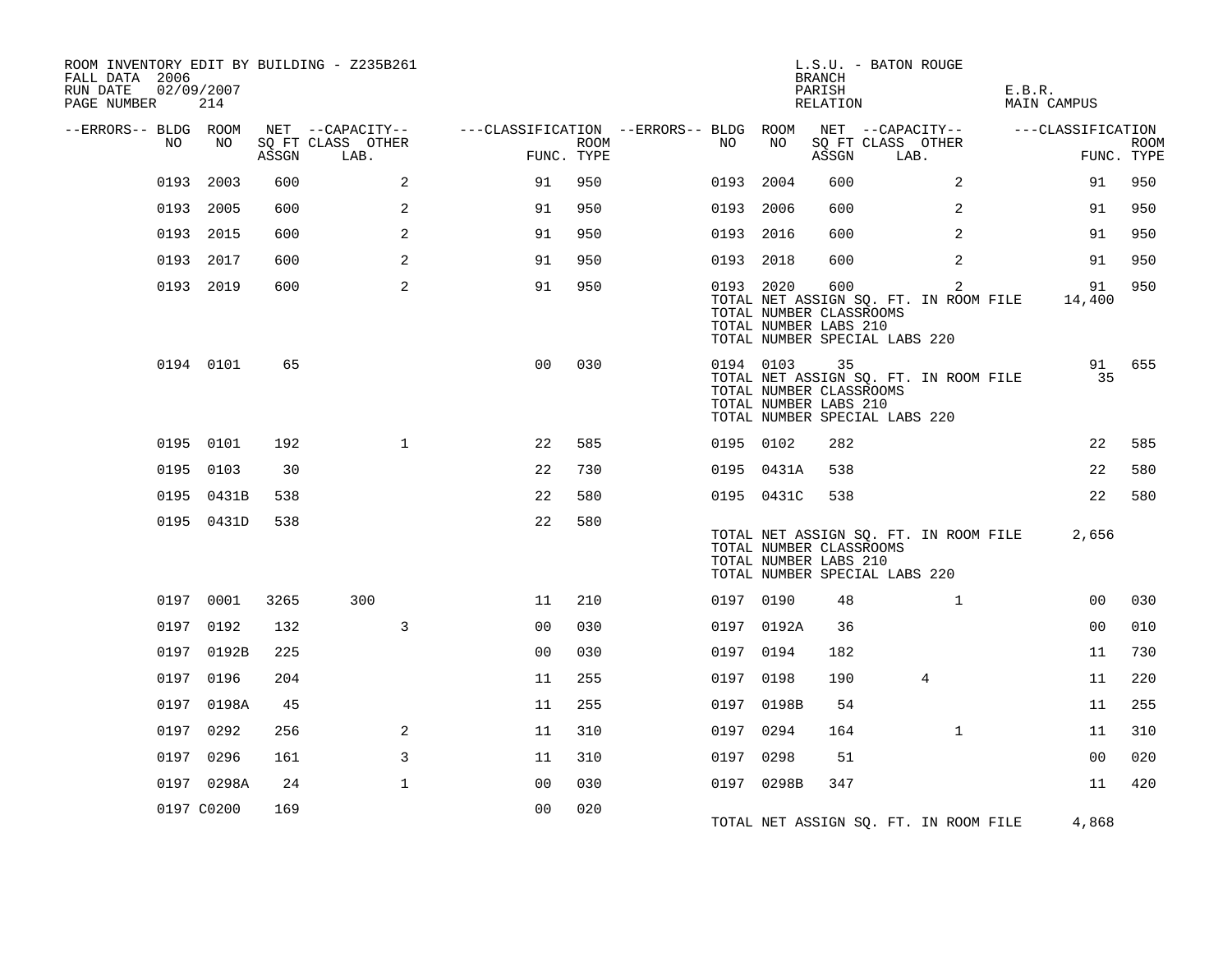| ROOM INVENTORY EDIT BY BUILDING - Z235B261<br>FALL DATA 2006<br>RUN DATE<br>PAGE NUMBER | 02/09/2007<br>215 |       |                                       |                                                         |      |    |             | <b>BRANCH</b><br>PARISH<br>RELATION                                                      | L.S.U. - BATON ROUGE                  | E.B.R.<br>MAIN CAMPUS        |                           |
|-----------------------------------------------------------------------------------------|-------------------|-------|---------------------------------------|---------------------------------------------------------|------|----|-------------|------------------------------------------------------------------------------------------|---------------------------------------|------------------------------|---------------------------|
| --ERRORS-- BLDG ROOM<br>NO                                                              | NO                |       | NET --CAPACITY--<br>SQ FT CLASS OTHER | ---CLASSIFICATION --ERRORS-- BLDG ROOM NET --CAPACITY-- | ROOM | NO | NO          |                                                                                          | SQ FT CLASS OTHER                     | ---CLASSIFICATION            |                           |
|                                                                                         |                   | ASSGN | LAB.                                  | FUNC. TYPE                                              |      |    |             | ASSGN                                                                                    | LAB.                                  |                              | <b>ROOM</b><br>FUNC. TYPE |
|                                                                                         |                   |       |                                       |                                                         |      |    |             | TOTAL NUMBER CLASSROOMS<br>TOTAL NUMBER LABS 210<br>TOTAL NUMBER SPECIAL LABS 220        |                                       | $\mathbf{1}$<br>$\mathbf{1}$ |                           |
|                                                                                         | 0201 0100         | 132   | 2                                     | 11                                                      | 310  |    | 0201 0100A  | 134                                                                                      | 3                                     | 11                           | 310                       |
|                                                                                         | 0201 0101         | 81    | $\mathbf{1}$                          | 11                                                      | 310  |    | 0201 0102   | 801                                                                                      | $\mathbf{1}$                          | 11                           | 310                       |
|                                                                                         | 0201 0110         | 586   | 11                                    | 11                                                      | 310  |    | 0201 0110A  | 138                                                                                      | $\mathbf{1}$                          | 11                           | 310                       |
|                                                                                         | 0201 0110B        | 135   | $\mathbf{1}$                          | 11                                                      | 310  |    | 0201 0116   | 572                                                                                      | 6                                     | 31                           | 350                       |
|                                                                                         | 0201 0118         | 52    |                                       | 0 <sub>0</sub>                                          | 010  |    | 0201 0120   | 159                                                                                      | 3                                     | 00                           | 030                       |
|                                                                                         | 0201 0124         | 132   | $\overline{4}$                        | 0 <sub>0</sub>                                          | 030  |    | 0201 0130   | 245                                                                                      | $\mathbf{1}$                          | 11                           | 310                       |
|                                                                                         | 0201 0130A        | 15    |                                       | 11                                                      | 315  |    | 0201 0136   | 209                                                                                      | $\mathbf{1}$                          | 11                           | 310                       |
|                                                                                         | 0201 0136A        | 15    |                                       | 11                                                      | 315  |    | 0201 0136B  | 13                                                                                       |                                       | 11                           | 315                       |
|                                                                                         | 0201 0140         | 273   | $\mathbf{1}$                          | 11                                                      | 310  |    | 0201 0140A  | 15                                                                                       |                                       | 11                           | 315                       |
|                                                                                         | 0201 0146         | 282   |                                       | 0 <sub>0</sub>                                          | 020  |    | 0201 0146A  | 154                                                                                      | $\mathbf{1}$                          | 11                           | 310                       |
|                                                                                         | 0201 0146B        | 129   | $\mathbf{1}$                          | 11                                                      | 310  |    | 0201 0146C  | 171                                                                                      | $\mathbf{1}$                          | 11                           | 310                       |
|                                                                                         | 0201 0146D        | 92    | $\mathbf{1}$                          | 11                                                      | 310  |    | 0201 0146E  | 177                                                                                      | $\mathbf{1}$                          | 11                           | 310                       |
|                                                                                         | 0201 0146F        | 137   | $\mathbf 1$                           | 11                                                      | 310  |    | 0201 0146G  | 137                                                                                      | $\mathbf{1}$                          | 11                           | 310                       |
|                                                                                         | 0201 0146H        | 140   | $\mathbf{1}$                          | 11                                                      | 310  |    | 0201 0146J  | 68                                                                                       |                                       | 11                           | 630                       |
|                                                                                         | 0201 0151         | 446   |                                       | 11                                                      | 315  |    | 0201 0155   | 1393                                                                                     | $\mathbf{1}$                          | 31                           | 310                       |
|                                                                                         | 0201 0155A        | 95    | $\mathbf 1$                           | 31                                                      | 310  |    | 0201 0165   | 1463                                                                                     | $\mathbf{1}$                          | 11                           | 310                       |
|                                                                                         | 0201 0165A        | 96    | $\mathbf{1}$                          | 11                                                      | 310  |    | 0201 0165B  | 169                                                                                      |                                       | 11                           | 315                       |
|                                                                                         | 0201 0171         | 192   | 5                                     | 0 <sub>0</sub>                                          | 030  |    | 0201 0185   | 1100                                                                                     | $\mathbf{1}$                          | 31                           | 310                       |
|                                                                                         | 0201 0185A        | 91    | $\mathbf 1$                           | 31                                                      | 310  |    | 0201 0191   | 217                                                                                      |                                       | 11                           | 315                       |
|                                                                                         | 0201 0195         | 208   | $\mathbf{1}$                          | 11                                                      | 310  |    | 0201 0200   | 755                                                                                      | $\mathbf{1}$                          | 31                           | 310                       |
|                                                                                         | 0201 0200A        | 240   | $\mathbf{1}$                          | 31                                                      | 310  |    | 0201 C0100  | 1693                                                                                     |                                       | 00                           | 020                       |
|                                                                                         | 0201 C0100A       | 109   |                                       | 0 <sub>0</sub>                                          | 020  |    | 0201 C0100B | 865<br>TOTAL NUMBER CLASSROOMS<br>TOTAL NUMBER LABS 210<br>TOTAL NUMBER SPECIAL LABS 220 | TOTAL NET ASSIGN SQ. FT. IN ROOM FILE | 0 <sub>0</sub><br>10,842     | 020                       |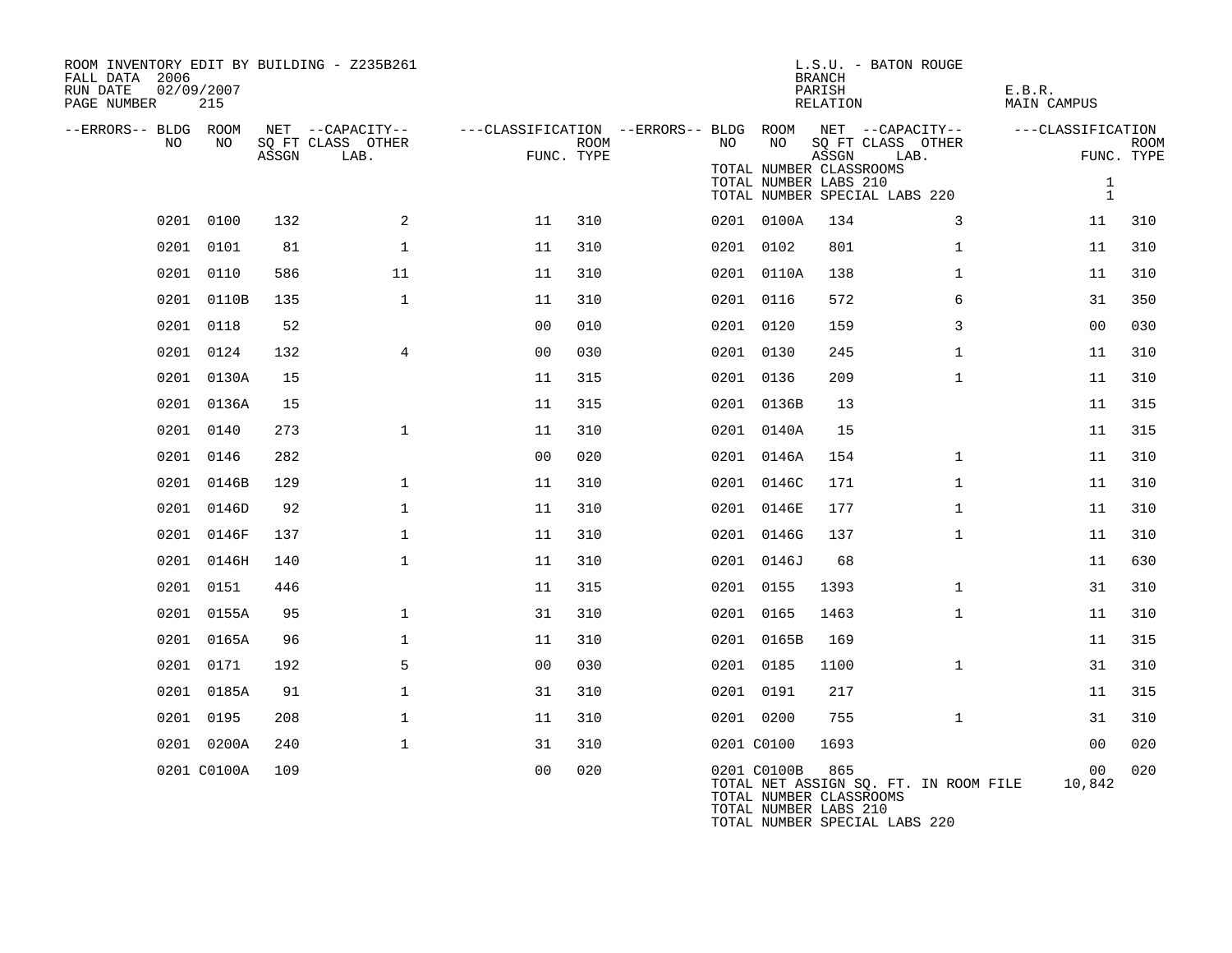| ROOM INVENTORY EDIT BY BUILDING - Z235B261<br>FALL DATA 2006<br>RUN DATE<br>PAGE NUMBER | 02/09/2007<br>216 |       |                           |                                        |      |           |      | <b>BRANCH</b><br>PARISH<br>RELATION                     | L.S.U. - BATON ROUGE                                                        | E.B.R.<br>MAIN CAMPUS |                           |
|-----------------------------------------------------------------------------------------|-------------------|-------|---------------------------|----------------------------------------|------|-----------|------|---------------------------------------------------------|-----------------------------------------------------------------------------|-----------------------|---------------------------|
| --ERRORS-- BLDG ROOM                                                                    |                   |       | NET --CAPACITY--          | ---CLASSIFICATION --ERRORS-- BLDG ROOM |      |           |      |                                                         | NET --CAPACITY--                                                            | ---CLASSIFICATION     |                           |
| NO                                                                                      | NO                | ASSGN | SQ FT CLASS OTHER<br>LAB. | FUNC. TYPE                             | ROOM | NO.       | NO   | ASSGN                                                   | SQ FT CLASS OTHER<br>LAB.                                                   |                       | <b>ROOM</b><br>FUNC. TYPE |
| 0203                                                                                    | 0001              | 986   | $\mathbf{1}$              | 92                                     | 970  |           |      | TOTAL NUMBER CLASSROOMS<br>TOTAL NUMBER LABS 210        | TOTAL NET ASSIGN SO. FT. IN ROOM FILE<br>TOTAL NUMBER SPECIAL LABS 220      | 986                   |                           |
|                                                                                         | 0206 1053         | 500   | 4                         | 91                                     | 950  | 0206 1054 |      | 500                                                     | 4                                                                           | 91                    | 950                       |
|                                                                                         | 0206 1055         | 500   | $\overline{4}$            | 91                                     | 950  | 0206 1056 |      | 500                                                     | 4                                                                           | 91                    | 950                       |
|                                                                                         | 0206 1057         | 500   | $\overline{4}$            | 91                                     | 950  | 0206 1058 |      | 500                                                     | $\overline{4}$                                                              | 91                    | 950                       |
|                                                                                         | 0206 1059         | 500   | 4                         | 91                                     | 950  | 0206 1060 |      | 500                                                     | 4                                                                           | 91                    | 950                       |
|                                                                                         | 0206 1069         | 500   | $\overline{4}$            | 91                                     | 950  | 0206 1070 |      | 500                                                     | 4                                                                           | 91                    | 950                       |
|                                                                                         | 0206 1071         | 500   | $\overline{4}$            | 91                                     | 950  | 0206 1072 |      | 500                                                     | 4                                                                           | 91                    | 950                       |
|                                                                                         | 0206 1073         | 500   | 4                         | 91                                     | 950  | 0206 1074 |      | 500                                                     | 4                                                                           | 91                    | 950                       |
|                                                                                         | 0206 1075         | 500   | 4                         | 91                                     | 950  | 0206 1076 |      | 500                                                     | 4                                                                           | 91                    | 950                       |
|                                                                                         | 0206 2053         | 500   | 4                         | 91                                     | 950  | 0206 2054 |      | 500                                                     | 4                                                                           | 91                    | 950                       |
| 0206                                                                                    | 2055              | 500   | 4                         | 91                                     | 950  | 0206      | 2056 | 500                                                     | 4                                                                           | 91                    | 950                       |
| 0206                                                                                    | 2057              | 500   | $\overline{4}$            | 91                                     | 950  | 0206      | 2058 | 500                                                     | 4                                                                           | 91                    | 950                       |
|                                                                                         | 0206 2059         | 500   | $\overline{4}$            | 91                                     | 950  | 0206      | 2060 | 500                                                     | 4                                                                           | 91                    | 950                       |
|                                                                                         | 0206 2069         | 500   | 4                         | 91                                     | 950  | 0206 2070 |      | 500                                                     | 4                                                                           | 91                    | 950                       |
|                                                                                         | 0206 2071         | 500   | 4                         | 91                                     | 950  | 0206 2072 |      | 500                                                     | 4                                                                           | 91                    | 950                       |
| 0206                                                                                    | 2073              | 500   | $\overline{4}$            | 91                                     | 950  | 0206 2074 |      | 500                                                     | $\overline{4}$                                                              | 91                    | 950                       |
|                                                                                         | 0206 2075         | 500   | 4                         | 91                                     | 950  | 0206 2076 |      | 500<br>TOTAL NUMBER CLASSROOMS<br>TOTAL NUMBER LABS 210 | 4<br>TOTAL NET ASSIGN SQ. FT. IN ROOM FILE<br>TOTAL NUMBER SPECIAL LABS 220 | 91<br>16,000          | 950                       |
|                                                                                         | 0207 1061         | 500   | 4                         | 91                                     | 950  | 0207 1062 |      | 500                                                     | 4                                                                           | 91                    | 950                       |
|                                                                                         | 0207 1063         | 500   | 4                         | 91                                     | 950  | 0207 1064 |      | 500                                                     | 4                                                                           | 91                    | 950                       |
|                                                                                         | 0207 1065         | 500   | $\overline{4}$            | 91                                     | 950  | 0207 1066 |      | 500                                                     | 4                                                                           | 91                    | 950                       |
|                                                                                         | 0207 1067         | 500   |                           | 91                                     | 955  | 0207 1068 |      | 500                                                     | 4                                                                           | 91                    | 950                       |
|                                                                                         | 0207 1077         | 500   | 4                         | 91                                     | 950  | 0207 1078 |      | 500                                                     | 4                                                                           | 91                    | 950                       |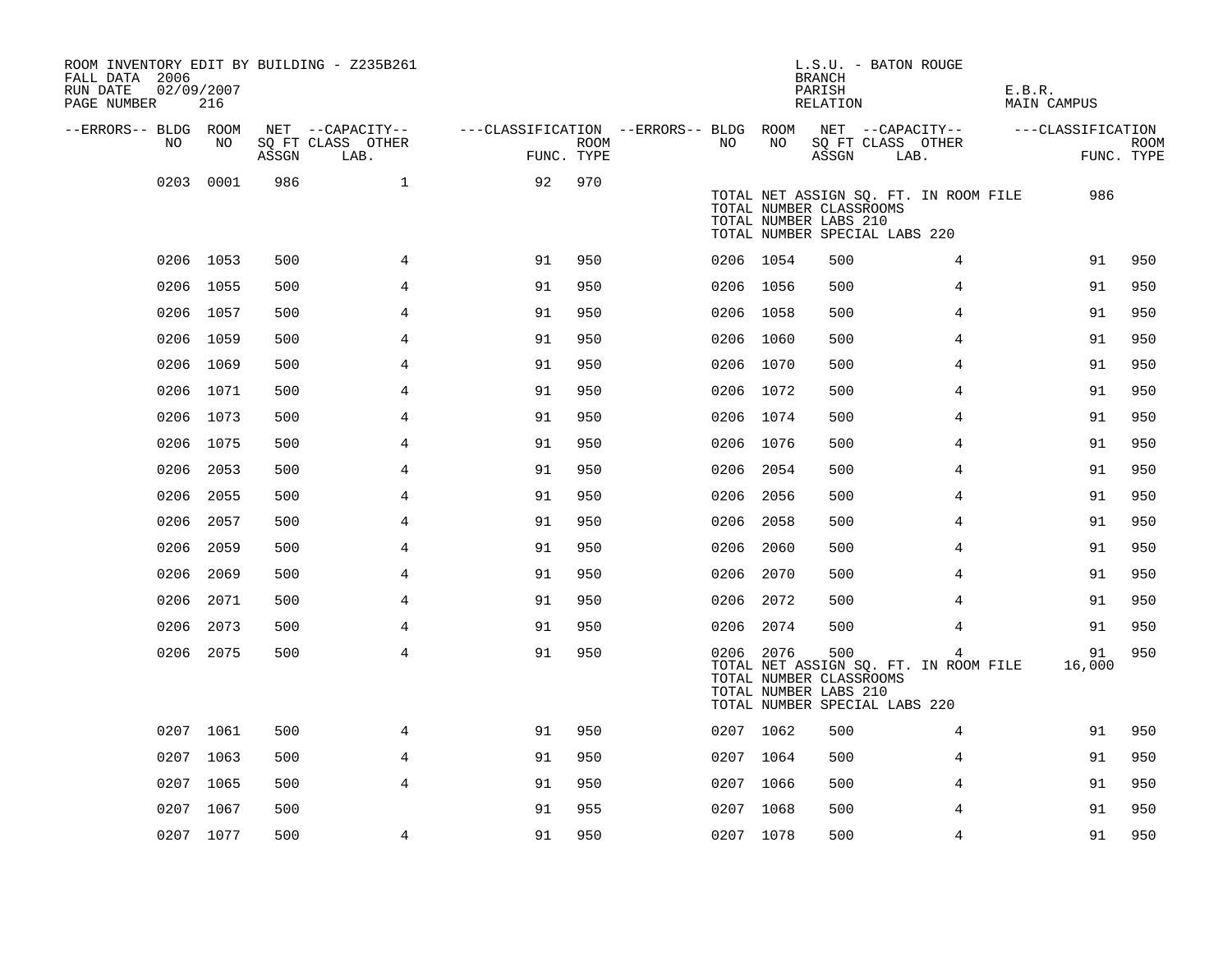| ROOM INVENTORY EDIT BY BUILDING - Z235B261<br>FALL DATA 2006<br>RUN DATE<br>PAGE NUMBER | 02/09/2007<br>217 |       |                           |                                        |      |      |           | <b>BRANCH</b><br>PARISH<br>RELATION                     | L.S.U. - BATON ROUGE                                                        | E.B.R.<br>MAIN CAMPUS |                           |
|-----------------------------------------------------------------------------------------|-------------------|-------|---------------------------|----------------------------------------|------|------|-----------|---------------------------------------------------------|-----------------------------------------------------------------------------|-----------------------|---------------------------|
| --ERRORS-- BLDG ROOM                                                                    |                   |       | NET --CAPACITY--          | ---CLASSIFICATION --ERRORS-- BLDG ROOM |      |      |           |                                                         | NET --CAPACITY--                                                            | ---CLASSIFICATION     |                           |
| NO.                                                                                     | NO                | ASSGN | SQ FT CLASS OTHER<br>LAB. | FUNC. TYPE                             | ROOM | NO   | NO        | ASSGN                                                   | SQ FT CLASS OTHER<br>LAB.                                                   |                       | <b>ROOM</b><br>FUNC. TYPE |
|                                                                                         | 0207 1079         | 500   | 4                         | 91                                     | 950  |      | 0207 1080 | 500                                                     | $\overline{4}$                                                              | 91                    | 950                       |
|                                                                                         | 0207 1081         | 500   | 4                         | 91                                     | 950  |      | 0207 1082 | 500                                                     | 4                                                                           | 91                    | 950                       |
|                                                                                         | 0207 1083         | 500   | 4                         | 91                                     | 950  |      | 0207 1084 | 500                                                     | 4                                                                           | 91                    | 950                       |
|                                                                                         | 0207 2061         | 500   | 4                         | 91                                     | 950  | 0207 | 2062      | 500                                                     | 4                                                                           | 91                    | 950                       |
| 0207                                                                                    | 2063              | 500   | $\overline{4}$            | 91                                     | 950  | 0207 | 2064      | 500                                                     | $\overline{4}$                                                              | 91                    | 950                       |
|                                                                                         | 0207 2065         | 500   | $\overline{4}$            | 91                                     | 950  | 0207 | 2066      | 500                                                     | 4                                                                           | 91                    | 950                       |
|                                                                                         | 0207 2067         | 500   |                           | 91                                     | 955  | 0207 | 2068      | 500                                                     | 4                                                                           | 91                    | 950                       |
|                                                                                         | 0207 2077         | 500   | 4                         | 91                                     | 950  | 0207 | 2078      | 500                                                     | 4                                                                           | 91                    | 950                       |
| 0207                                                                                    | 2079              | 500   | $\overline{4}$            | 91                                     | 950  | 0207 | 2080      | 500                                                     | 4                                                                           | 91                    | 950                       |
|                                                                                         | 0207 2081         | 500   | 4                         | 91                                     | 950  |      | 0207 2082 | 500                                                     | $\overline{4}$                                                              | 91                    | 950                       |
|                                                                                         | 0207 2083         | 500   | $\overline{4}$            | 91                                     | 950  |      | 0207 2084 | 500<br>TOTAL NUMBER CLASSROOMS<br>TOTAL NUMBER LABS 210 | 4<br>TOTAL NET ASSIGN SQ. FT. IN ROOM FILE<br>TOTAL NUMBER SPECIAL LABS 220 | 91<br>16,000          | 950                       |
|                                                                                         | 0208 1085         | 500   | 4                         | 91                                     | 950  |      | 0208 1086 | 500                                                     | 4                                                                           | 91                    | 950                       |
|                                                                                         | 0208 1087         | 500   | 4                         | 91                                     | 950  |      | 0208 1088 | 500                                                     | 4                                                                           | 91                    | 950                       |
|                                                                                         | 0208 1089         | 500   | $\overline{4}$            | 91                                     | 950  |      | 0208 1090 | 500                                                     | 4                                                                           | 91                    | 950                       |
| 0208                                                                                    | 2085              | 500   | 4                         | 91                                     | 950  | 0208 | 2086      | 500                                                     | 4                                                                           | 91                    | 950                       |
| 0208                                                                                    | 2087              | 500   | 4                         | 91                                     | 950  | 0208 | 2088      | 500                                                     | 4                                                                           | 91                    | 950                       |
|                                                                                         | 0208 2089         | 500   | $\overline{4}$            | 91                                     | 950  |      | 0208 2090 | 500<br>TOTAL NUMBER CLASSROOMS<br>TOTAL NUMBER LABS 210 | 4<br>TOTAL NET ASSIGN SQ. FT. IN ROOM FILE<br>TOTAL NUMBER SPECIAL LABS 220 | 91<br>6,000           | 950                       |
|                                                                                         | 0209 0101         | 681   |                           | 91                                     | 660  |      |           | TOTAL NUMBER CLASSROOMS<br>TOTAL NUMBER LABS 210        | TOTAL NET ASSIGN SQ. FT. IN ROOM FILE<br>TOTAL NUMBER SPECIAL LABS 220      | 681                   |                           |
|                                                                                         | 0210 1091         | 500   | 4                         | 91                                     | 950  |      | 0210 1092 | 500                                                     | 4                                                                           | 91                    | 950                       |
|                                                                                         | 0210 1093         | 500   | 4                         | 91                                     | 950  |      | 0210 1094 | 500                                                     | 4                                                                           | 91                    | 950                       |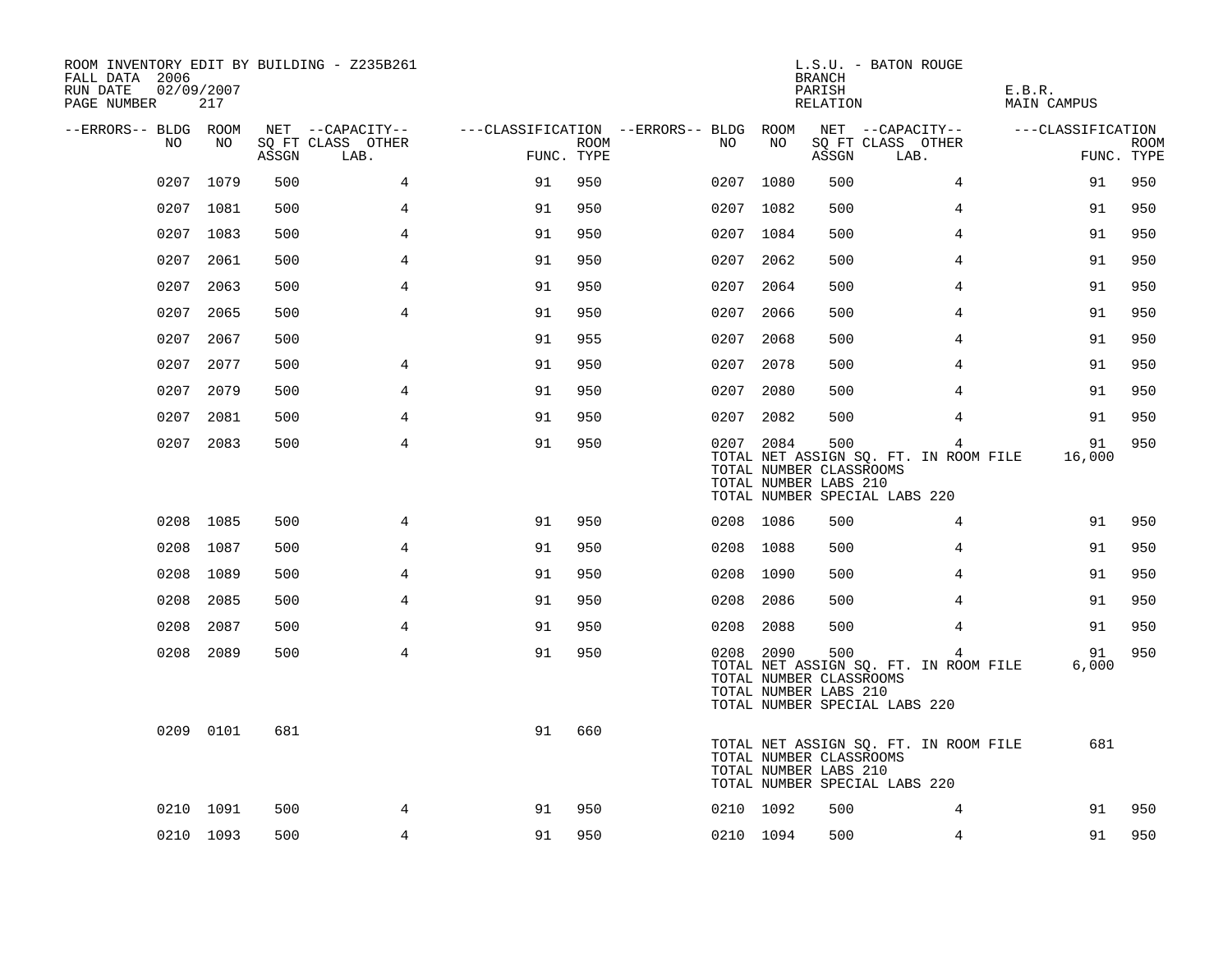| ROOM INVENTORY EDIT BY BUILDING - Z235B261<br>FALL DATA 2006<br>RUN DATE<br>PAGE NUMBER | 02/09/2007<br>218 |       |                           |                                        |             |           |      | <b>BRANCH</b><br>PARISH<br>RELATION                     | L.S.U. - BATON ROUGE                                                        | E.B.R.<br>MAIN CAMPUS |                           |
|-----------------------------------------------------------------------------------------|-------------------|-------|---------------------------|----------------------------------------|-------------|-----------|------|---------------------------------------------------------|-----------------------------------------------------------------------------|-----------------------|---------------------------|
| --ERRORS-- BLDG ROOM                                                                    |                   |       | NET --CAPACITY--          | ---CLASSIFICATION --ERRORS-- BLDG ROOM |             |           |      |                                                         | NET --CAPACITY--                                                            | ---CLASSIFICATION     |                           |
| NO                                                                                      | NO                | ASSGN | SQ FT CLASS OTHER<br>LAB. | FUNC. TYPE                             | <b>ROOM</b> | NO        | NO   | ASSGN                                                   | SQ FT CLASS OTHER<br>LAB.                                                   |                       | <b>ROOM</b><br>FUNC. TYPE |
| 0210                                                                                    | 1095              | 500   | 4                         | 91                                     | 950         | 0210      | 1096 | 500                                                     | 4                                                                           | 91                    | 950                       |
| 0210                                                                                    | 1097              | 500   | 4                         | 91                                     | 950         | 0210 1098 |      | 500                                                     | 4                                                                           | 91                    | 950                       |
| 0210                                                                                    | 1107              | 500   | $\overline{4}$            | 91                                     | 950         | 0210 1108 |      | 500                                                     | $\overline{4}$                                                              | 91                    | 950                       |
|                                                                                         | 0210 1109         | 500   | 4                         | 91                                     | 950         | 0210 1110 |      | 500                                                     | 4                                                                           | 91                    | 950                       |
| 0210                                                                                    | 1111              | 500   | $\overline{4}$            | 91                                     | 950         | 0210 1112 |      | 500                                                     | 4                                                                           | 91                    | 950                       |
| 0210                                                                                    | 1113              | 500   | $\overline{4}$            | 91                                     | 950         | 0210 1114 |      | 500                                                     | 4                                                                           | 91                    | 950                       |
| 0210                                                                                    | 2091              | 500   | 4                         | 91                                     | 950         | 0210      | 2092 | 500                                                     | 4                                                                           | 91                    | 950                       |
| 0210                                                                                    | 2093              | 500   | $\overline{4}$            | 91                                     | 950         | 0210      | 2094 | 500                                                     | 4                                                                           | 91                    | 950                       |
| 0210                                                                                    | 2095              | 500   | $\overline{4}$            | 91                                     | 950         | 0210      | 2096 | 500                                                     | 4                                                                           | 91                    | 950                       |
| 0210                                                                                    | 2097              | 500   | 4                         | 91                                     | 950         | 0210      | 2098 | 500                                                     | 4                                                                           | 91                    | 950                       |
| 0210                                                                                    | 2107              | 500   | 4                         | 91                                     | 950         | 0210      | 2108 | 500                                                     | 4                                                                           | 91                    | 950                       |
| 0210                                                                                    | 2109              | 500   | 4                         | 91                                     | 950         | 0210 2110 |      | 500                                                     | 4                                                                           | 91                    | 950                       |
| 0210                                                                                    | 2111              | 500   | 4                         | 91                                     | 950         | 0210      | 2112 | 500                                                     | 4                                                                           | 91                    | 950                       |
| 0210                                                                                    | 2113              | 500   | $\overline{4}$            | 91                                     | 950         | 0210 2114 |      | 500<br>TOTAL NUMBER CLASSROOMS<br>TOTAL NUMBER LABS 210 | 4<br>TOTAL NET ASSIGN SQ. FT. IN ROOM FILE<br>TOTAL NUMBER SPECIAL LABS 220 | 91<br>16,000          | 950                       |
|                                                                                         | 0211 1099         | 500   | 4                         | 91                                     | 950         | 0211 1100 |      | 500                                                     | 4                                                                           | 91                    | 950                       |
|                                                                                         | 0211 1101         | 500   | $\overline{4}$            | 91                                     | 950         | 0211 1102 |      | 500                                                     | $\overline{4}$                                                              | 91                    | 950                       |
|                                                                                         | 0211 1103         | 500   | 4                         | 91                                     | 950         | 0211 1104 |      | 500                                                     | 4                                                                           | 91                    | 950                       |
|                                                                                         | 0211 1105         | 500   | 4                         | 91                                     | 950         | 0211 1106 |      | 500                                                     | 4                                                                           | 91                    | 950                       |
|                                                                                         | 0211 1115         | 500   | $\overline{4}$            | 91                                     | 950         | 0211 1116 |      | 500                                                     | 4                                                                           | 91                    | 950                       |
|                                                                                         | 0211 1117         | 500   | 4                         | 91                                     | 950         | 0211 1118 |      | 500                                                     | 4                                                                           | 91                    | 950                       |
|                                                                                         | 0211 1119         | 500   | 4                         | 91                                     | 950         | 0211 1120 |      | 500                                                     | 4                                                                           | 91                    | 950                       |
|                                                                                         | 0211 1121         | 500   | 4                         | 91                                     | 950         | 0211 1122 |      | 500                                                     | 4                                                                           | 91                    | 950                       |
|                                                                                         | 0211 2099         | 500   | 4                         | 91                                     | 950         | 0211 2100 |      | 500                                                     | 4                                                                           | 91                    | 950                       |
|                                                                                         | 0211 2101         | 500   | 4                         | 91                                     | 950         | 0211 2102 |      | 500                                                     | 4                                                                           | 91                    | 950                       |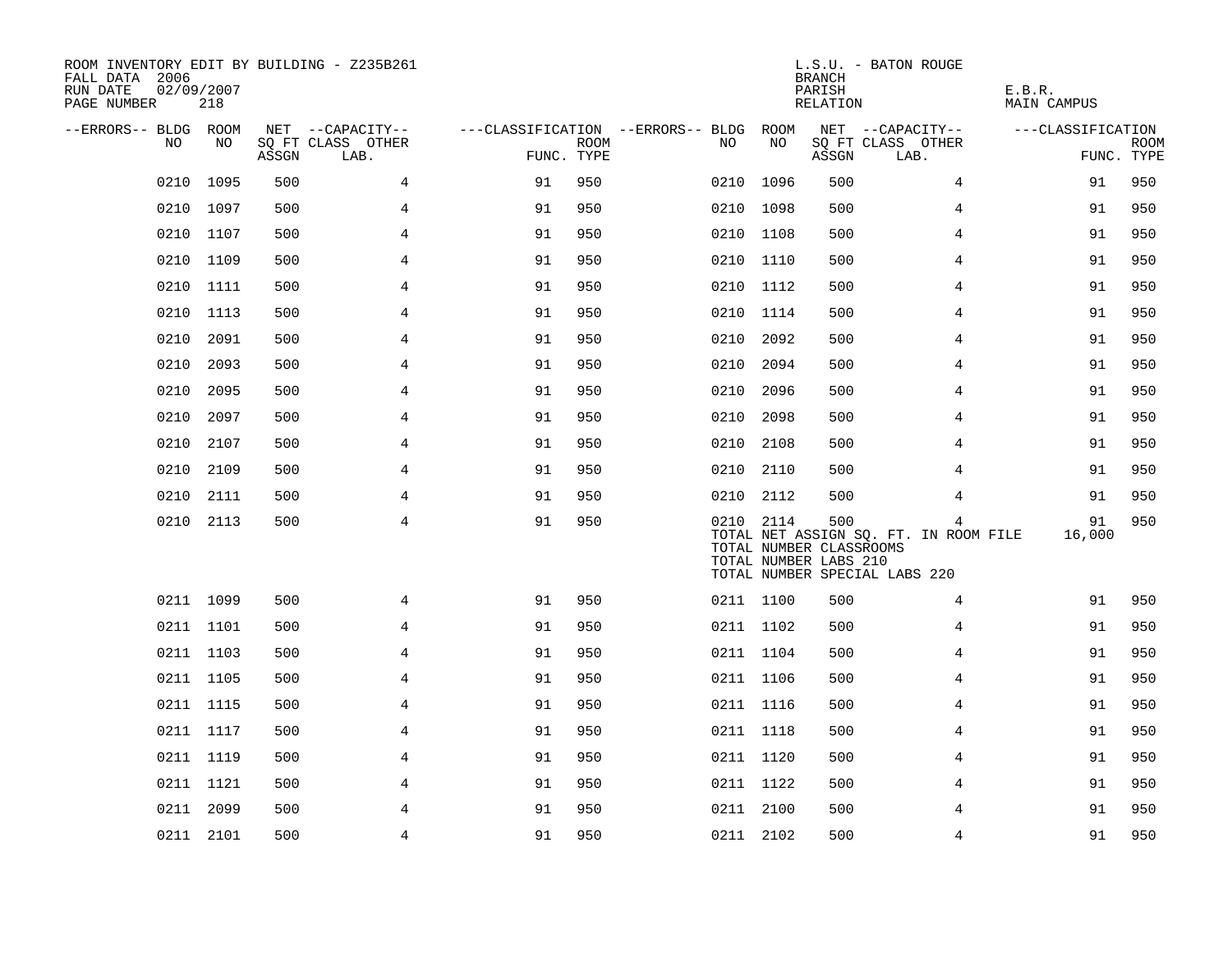| ROOM INVENTORY EDIT BY BUILDING - Z235B261<br>FALL DATA 2006<br>RUN DATE<br>PAGE NUMBER | 02/09/2007<br>219 |       |                           |                                        |      |           |            | <b>BRANCH</b><br>PARISH<br>RELATION                     | L.S.U. - BATON ROUGE                                                        | E.B.R.<br>MAIN CAMPUS |                    |
|-----------------------------------------------------------------------------------------|-------------------|-------|---------------------------|----------------------------------------|------|-----------|------------|---------------------------------------------------------|-----------------------------------------------------------------------------|-----------------------|--------------------|
| --ERRORS-- BLDG ROOM                                                                    |                   |       | NET --CAPACITY--          | ---CLASSIFICATION --ERRORS-- BLDG ROOM |      |           |            |                                                         | NET --CAPACITY--                                                            | ---CLASSIFICATION     |                    |
| NO                                                                                      | NO.               | ASSGN | SQ FT CLASS OTHER<br>LAB. | FUNC. TYPE                             | ROOM | NO.       | NO         | ASSGN                                                   | SQ FT CLASS OTHER<br>LAB.                                                   |                       | ROOM<br>FUNC. TYPE |
|                                                                                         | 0211 2103         | 500   | $\overline{4}$            | 91                                     | 950  | 0211 2104 |            | 500                                                     | 4                                                                           | 91                    | 950                |
|                                                                                         | 0211 2105         | 500   | $\overline{4}$            | 91                                     | 950  | 0211 2106 |            | 500                                                     | 4                                                                           | 91                    | 950                |
|                                                                                         | 0211 2115         | 500   | $\overline{4}$            | 91                                     | 950  | 0211 2116 |            | 500                                                     | $\overline{4}$                                                              | 91                    | 950                |
|                                                                                         | 0211 2117         | 500   | 4                         | 91                                     | 950  | 0211 2118 |            | 500                                                     | 4                                                                           | 91                    | 950                |
|                                                                                         | 0211 2119         | 500   | 4                         | 91                                     | 950  | 0211 2120 |            | 500                                                     | 4                                                                           | 91                    | 950                |
|                                                                                         | 0211 2121         | 500   | 4                         | 91                                     | 950  | 0211 2122 |            | 500<br>TOTAL NUMBER CLASSROOMS<br>TOTAL NUMBER LABS 210 | 4<br>TOTAL NET ASSIGN SQ. FT. IN ROOM FILE<br>TOTAL NUMBER SPECIAL LABS 220 | 91<br>16,000          | 950                |
|                                                                                         | 0212 0004         | 67    | $\mathbf{1}$              | 00                                     | 030  | 0212 0005 |            | 54                                                      |                                                                             | 0 <sub>0</sub>        | 010                |
| 0212                                                                                    | 0006              | 114   | $\mathbf 1$               | 11                                     | 310  | 0212 0008 |            | 695                                                     | 12                                                                          | 21                    | 210                |
|                                                                                         | 0212 0012         | 850   | 6                         | 11                                     | 720  |           | 0212 0012A | 114                                                     |                                                                             | 11                    | 730                |
|                                                                                         | 0212 0018         | 438   |                           | 11                                     | 215  |           | 0212 0018A | 864                                                     |                                                                             | 11                    | 730                |
| 0212                                                                                    | 0022              | 764   |                           | 11                                     | 730  | 0212 0023 |            | 345                                                     |                                                                             | 0 <sub>0</sub>        | 030                |
|                                                                                         | 0212 0024         | 452   |                           | 0 <sub>0</sub>                         | 030  | 0212 0102 |            | 260                                                     | $\overline{2}$                                                              | 92                    | 310                |
|                                                                                         | 0212 0102A        | 244   | $\mathbf 1$               | 11                                     | 310  |           | 0212 0102B | 152                                                     | $\mathbf{1}$                                                                | 45                    | 310                |
|                                                                                         | 0212 0102C        | 151   | 2                         | 92                                     | 310  |           | 0212 0102D | 149                                                     | $\mathbf{1}$                                                                | 92                    | 310                |
|                                                                                         | 0212 0102E        | 190   | $\mathbf{1}$              | 11                                     | 310  |           | 0212 0102F | 198                                                     | $\mathbf{1}$                                                                | 11                    | 310                |
|                                                                                         | 0212 0102G        | 187   |                           | 11                                     | 730  |           | 0212 0102H | 126                                                     | 2                                                                           | 11                    | 310                |
|                                                                                         | 0212 0102I        | 127   |                           | 11                                     | 315  |           | 0212 0102J | 142                                                     | $\mathbf{1}$                                                                | 11                    | 310                |
|                                                                                         | 0212 0102K        | 142   | $\mathbf{1}$              | 11                                     | 310  | 0212 0104 |            | 60                                                      | 2                                                                           | 0 <sub>0</sub>        | 030                |
|                                                                                         | 0212 0117         | 455   | 30                        | 45                                     | 350  | 0212 0118 |            | 827                                                     | 10                                                                          | 11                    | 210                |
|                                                                                         | 0212 0118A        | 240   | 2                         | 22                                     | 310  |           | 0212 0118B | 667                                                     | 6                                                                           | 22                    | 250                |
|                                                                                         | 0212 0118C        | 288   | 6                         | 11                                     | 210  | 0212 0125 |            | 453                                                     | 30                                                                          | 11                    | 210                |
|                                                                                         | 0212 0126         | 2445  | 50                        | 44                                     | 220  | 0212 0130 |            | 251                                                     |                                                                             | 00                    | 030                |
|                                                                                         | 0212 0133         | 449   | 6                         | 22                                     | 250  | 0212 0134 |            | 135                                                     | 5                                                                           | 0 <sub>0</sub>        | 030                |
|                                                                                         | 0212 0138         | 113   | 4                         | 00                                     | 030  |           | 0212 0138A | 18                                                      |                                                                             | 0 <sub>0</sub>        | 010                |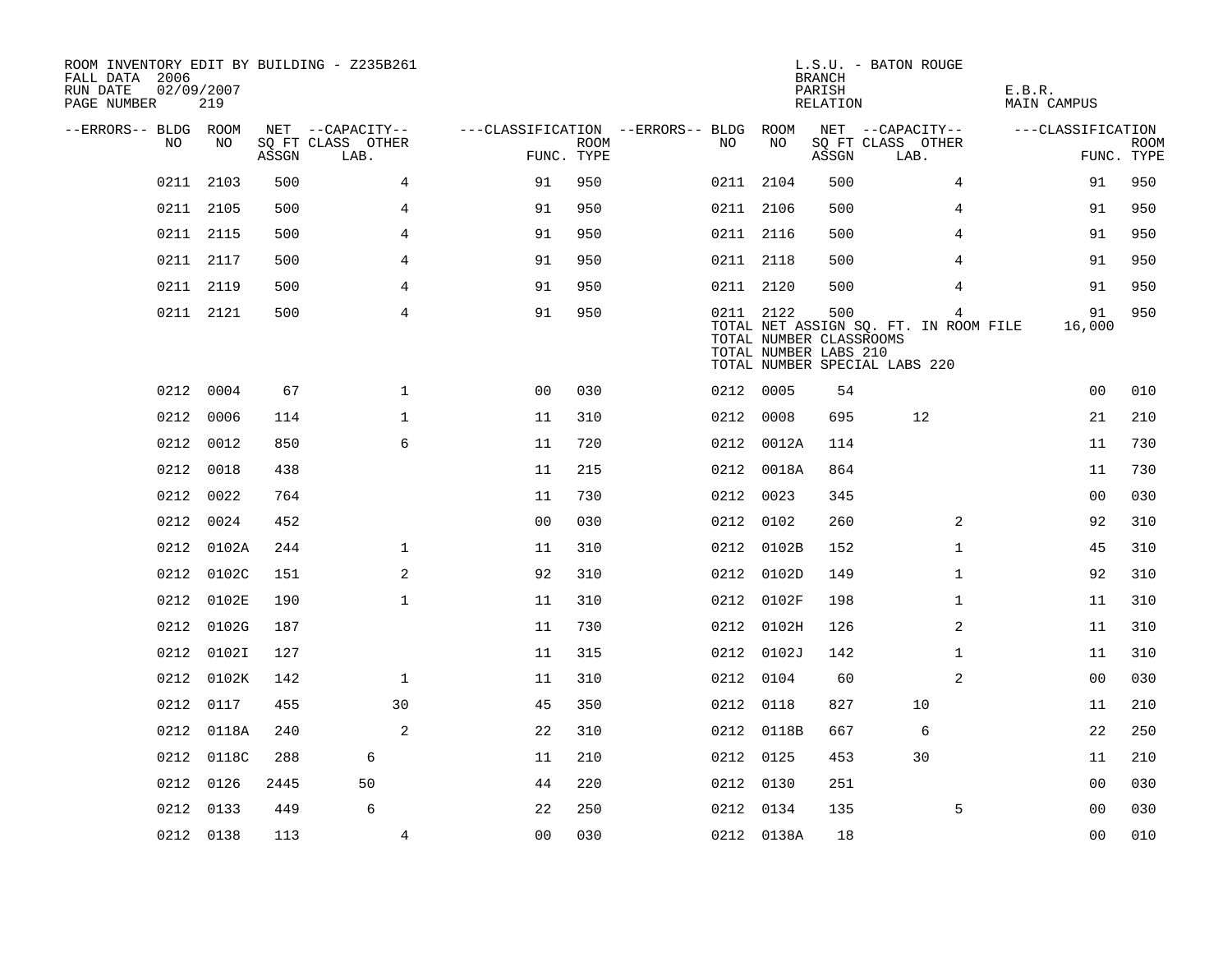| ROOM INVENTORY EDIT BY BUILDING - Z235B261<br>FALL DATA 2006<br>RUN DATE<br>PAGE NUMBER | 02/09/2007<br>220 |       |                           |                |                                        |             |     |            | <b>BRANCH</b><br>PARISH<br>RELATION | L.S.U. - BATON ROUGE      |                | E.B.R.<br>MAIN CAMPUS |                           |
|-----------------------------------------------------------------------------------------|-------------------|-------|---------------------------|----------------|----------------------------------------|-------------|-----|------------|-------------------------------------|---------------------------|----------------|-----------------------|---------------------------|
| --ERRORS-- BLDG ROOM                                                                    |                   |       | NET --CAPACITY--          |                | ---CLASSIFICATION --ERRORS-- BLDG ROOM |             |     |            |                                     | NET --CAPACITY--          |                | ---CLASSIFICATION     |                           |
| NO.                                                                                     | NO.               | ASSGN | SQ FT CLASS OTHER<br>LAB. |                | FUNC. TYPE                             | <b>ROOM</b> | NO. | NO         | ASSGN                               | SQ FT CLASS OTHER<br>LAB. |                |                       | <b>ROOM</b><br>FUNC. TYPE |
| 0212                                                                                    | 0145              | 453   | 36                        |                | 11                                     | 110         |     | 0212 0146  | 280                                 |                           | 12             | 11                    | 310                       |
| 0212                                                                                    | 0149              | 453   | 30                        |                | 11                                     | 110         |     | 0212 0150  | 894                                 |                           | 16             | 11                    | 310                       |
|                                                                                         | 0212 0150A        | 189   |                           | 8              | 44                                     | 310         |     | 0212 0150B | 162                                 | 3                         |                | 22                    | 250                       |
| 0212                                                                                    | 0150C             | 162   |                           | $\mathbf 1$    | 11                                     | 310         |     | 0212 0150D | 162                                 |                           | $\mathbf{1}$   | 11                    | 310                       |
| 0212                                                                                    | 0150E             | 169   |                           | $\mathbf{1}$   | 11                                     | 310         |     | 0212 0150F | 928                                 |                           | $\overline{4}$ | 44                    | 710                       |
| 0212                                                                                    | 0150G             | 113   |                           | $\mathbf{1}$   | 11                                     | 310         |     | 0212 0150H | 112                                 |                           | $\mathbf{1}$   | 11                    | 310                       |
| 0212                                                                                    | 0150I             | 15    |                           |                | 11                                     | 730         |     | 0212 0150J | 168                                 | 2                         |                | 22                    | 250                       |
| 0212                                                                                    | 0150L             | 298   |                           | 12             | 44                                     | 250         |     | 0212 0201  | 457                                 |                           | 16             | 11                    | 410                       |
| 0212                                                                                    | 0202              | 429   |                           | $\overline{4}$ | 22                                     | 250         |     | 0212 0204  | 39                                  |                           | $\mathbf{1}$   | 0 <sub>0</sub>        | 030                       |
| 0212                                                                                    | 0204A             | 33    |                           |                | 0 <sub>0</sub>                         | 010         |     | 0212 0206  | 110                                 |                           | 4              | 00                    | 030                       |
| 0212                                                                                    | 0208              | 61    |                           | $\mathbf{1}$   | 0 <sub>0</sub>                         | 030         |     | 0212 0210  | 454                                 | 10                        |                | 22                    | 250                       |
| 0212                                                                                    | 0212              | 937   |                           | 6              | 22                                     | 250         |     | 0212 0212A | 250                                 | 2                         |                | 22                    | 250                       |
| 0212                                                                                    | 0212B             | 218   |                           | 2              | 22                                     | 250         |     | 0212 0213  | 142                                 |                           | $\mathbf{1}$   | 11                    | 310                       |
| 0212                                                                                    | 0216              | 250   |                           | 2              | 22                                     | 250         |     | 0212 0217  | 142                                 |                           | $\mathbf{1}$   | 11                    | 310                       |
| 0212                                                                                    | 0218              | 937   |                           | 10             | 22                                     | 250         |     | 0212 0221  | 142                                 |                           | $\mathbf{1}$   | 11                    | 310                       |
| 0212                                                                                    | 0222              | 468   |                           | 6              | 22                                     | 250         |     | 0212 0225  | 142                                 |                           | $\mathbf{1}$   | 11                    | 310                       |
| 0212                                                                                    | 0226              | 251   |                           | 8              | 22                                     | 250         |     | 0212 0228  | 225                                 |                           |                | 00                    | 030                       |
| 0212                                                                                    | 0229              | 142   |                           | $\mathbf{1}$   | 11                                     | 310         |     | 0212 0230  | 455                                 | 18                        |                | 11                    | 210                       |
|                                                                                         | 0212 0233         | 142   |                           | $\mathbf{1}$   | 11                                     | 310         |     | 0212 0237  | 141                                 |                           | $\mathbf{1}$   | 11                    | 310                       |
| 0212                                                                                    | 0238              | 456   |                           | 12             | 11                                     | 210         |     | 0212 0244  | 461                                 | 12                        |                | 11                    | 210                       |
| 0212                                                                                    | 0245              | 138   |                           | $\mathbf{1}$   | 11                                     | 310         |     | 0212 0247  | 138                                 |                           | $\mathbf{1}$   | 11                    | 310                       |
| 0212                                                                                    | 0249              | 138   |                           | $\mathbf{1}$   | 11                                     | 310         |     | 0212 0252  | 474                                 | 12                        |                | 11                    | 210                       |
| 0212                                                                                    | 0302              | 827   |                           | 18             | 11                                     | 210         |     | 0212 0302A | 98                                  | $\overline{4}$            |                | 11                    | 215                       |
| 0212                                                                                    | 0308              | 32    |                           |                | 0 <sub>0</sub>                         | 010         |     | 0212 0308A | 119                                 |                           |                | 00                    | 030                       |
| 0212                                                                                    | 0313              | 143   |                           | 2              | 11                                     | 310         |     | 0212 0317  | 142                                 |                           | $\mathbf{1}$   | 11                    | 310                       |
|                                                                                         | 0212 0321         | 142   |                           | $\mathbf{1}$   | 11                                     | 310         |     | 0212 0322  | 600                                 | 8                         |                | 22                    | 250                       |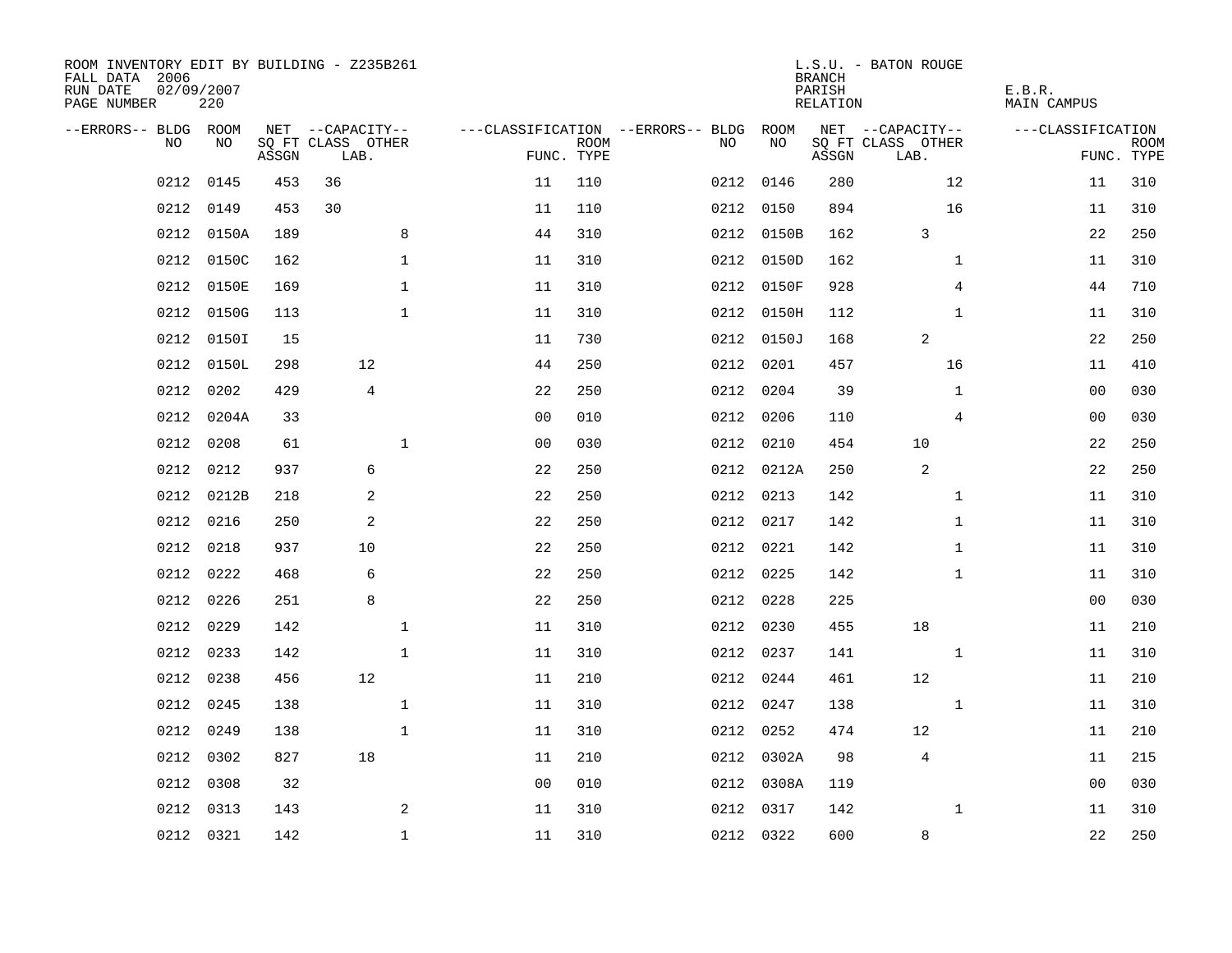| ROOM INVENTORY EDIT BY BUILDING - Z235B261<br>FALL DATA 2006<br>RUN DATE<br>PAGE NUMBER |      | 02/09/2007<br>221 |       |                           |              |                                   |                    |      |                                                  | <b>BRANCH</b><br>PARISH<br>RELATION | L.S.U. - BATON ROUGE                                                   |                | E.B.R.<br><b>MAIN CAMPUS</b> |                                   |             |
|-----------------------------------------------------------------------------------------|------|-------------------|-------|---------------------------|--------------|-----------------------------------|--------------------|------|--------------------------------------------------|-------------------------------------|------------------------------------------------------------------------|----------------|------------------------------|-----------------------------------|-------------|
| --ERRORS-- BLDG ROOM                                                                    |      |                   |       | NET --CAPACITY--          |              | ---CLASSIFICATION --ERRORS-- BLDG |                    |      | ROOM                                             |                                     | NET --CAPACITY--                                                       |                | ---CLASSIFICATION            |                                   |             |
|                                                                                         | NO.  | NO                | ASSGN | SO FT CLASS OTHER<br>LAB. |              |                                   | ROOM<br>FUNC. TYPE | NO   | NO                                               | ASSGN                               | SQ FT CLASS OTHER<br>LAB.                                              |                |                              | FUNC. TYPE                        | <b>ROOM</b> |
|                                                                                         | 0212 | 0325              | 142   |                           | $\mathbf 1$  | 11                                | 310                |      | 0212 0326                                        | 258                                 |                                                                        | 8              |                              | 11                                | 650         |
|                                                                                         | 0212 | 0328              | 66    |                           | 2            | 0 <sub>0</sub>                    | 030                |      | 0212 0329                                        | 142                                 |                                                                        | $\mathbf{1}$   |                              | 11                                | 310         |
|                                                                                         |      | 0212 0333         | 140   |                           | $\mathbf{1}$ | 11                                | 310                |      | 0212 0337                                        | 142                                 |                                                                        | $\mathbf{1}$   |                              | 11                                | 310         |
|                                                                                         |      | 0212 0341         | 142   |                           | $\mathbf{1}$ | 11                                | 310                |      | 0212 0342                                        | 347                                 |                                                                        | $\overline{4}$ |                              | 11                                | 210         |
|                                                                                         | 0212 | 0342A             | 135   |                           | $\mathbf 1$  | 11                                | 720                |      | 0212 0342B                                       | 169                                 |                                                                        | 2              |                              | 22                                | 250         |
|                                                                                         |      | 0212 0342C        | 166   |                           |              | 22                                | 730                |      | 0212 0345                                        | 142                                 |                                                                        | $\mathbf{1}$   |                              | 11                                | 310         |
|                                                                                         |      | 0212 0349         | 143   |                           | $\mathbf 1$  | 11                                | 310                |      | 0212 0350                                        | 320                                 |                                                                        | 12             |                              | 22                                | 310         |
|                                                                                         |      | 0212 C0000        | 642   |                           |              | 0 <sub>0</sub>                    | 020                |      | 0212 C0100                                       | 1942                                |                                                                        |                |                              | 00                                | 020         |
|                                                                                         |      | 0212 C0102        | 243   |                           |              | 0 <sub>0</sub>                    | 020                |      | 0212 C0200                                       | 1599                                |                                                                        |                |                              | 0 <sub>0</sub>                    | 020         |
|                                                                                         |      | 0212 C0300        | 1133  |                           |              | 0 <sub>0</sub>                    | 020                |      | 0212 E0000                                       | 47                                  |                                                                        |                |                              | 00                                | 020         |
|                                                                                         |      | 0212 E0100        | 47    |                           |              | 0 <sub>0</sub>                    | 020                |      | 0212 E0200                                       | 47                                  |                                                                        |                |                              | 0 <sub>0</sub>                    | 020         |
|                                                                                         |      | 0212 E0300        | 47    |                           |              | 0 <sub>0</sub>                    | 020                |      | 0212 S0000                                       | 119                                 |                                                                        |                |                              | 00                                | 020         |
|                                                                                         |      | 0212 S0100        | 341   |                           |              | 0 <sub>0</sub>                    | 020                |      | 0212 S0200                                       | 237                                 |                                                                        |                |                              | 00                                | 020         |
|                                                                                         |      | 0212 S0300        | 222   |                           |              | 0 <sub>0</sub>                    | 020                |      | TOTAL NUMBER CLASSROOMS<br>TOTAL NUMBER LABS 210 |                                     | TOTAL NET ASSIGN SQ. FT. IN ROOM FILE<br>TOTAL NUMBER SPECIAL LABS 220 |                |                              | 28,533<br>2<br>10<br><sup>1</sup> |             |
|                                                                                         |      | 0213 0100A        | 29    |                           |              | 11                                | 355                |      | 0213 0100B                                       | 21                                  |                                                                        |                |                              | 11                                | 355         |
| 9                                                                                       | 0213 | 0102              | 101   | 11                        |              | 11                                | 220                |      | 0213 0106                                        | 667                                 |                                                                        | 20             |                              | 11                                | 550         |
|                                                                                         | 0213 | 0106A             | 111   | 3                         |              | 11                                | 215                |      | 0213 0107                                        | 180                                 |                                                                        |                |                              | 11                                | 215         |
|                                                                                         | 0213 | 0107A             | 111   |                           | $\mathbf 1$  | 11                                | 310                |      | 0213 0109                                        | 199                                 |                                                                        |                |                              | 11                                | 630         |
|                                                                                         | 0213 | 0110              | 661   |                           | 20           | 11                                | 550                |      | 0213 0111                                        | 162                                 |                                                                        |                |                              | 11                                | 215         |
|                                                                                         | 0213 | 0111A             | 39    |                           | $\mathbf{1}$ | 0 <sub>0</sub>                    | 030                |      | 0213 0112                                        | 145                                 |                                                                        | 2              |                              | 0 <sub>0</sub>                    | 030         |
|                                                                                         |      | 0213 0114         | 45    |                           | $\mathbf{1}$ | 0 <sub>0</sub>                    | 030                |      | 0213 0115                                        | 599                                 | 31                                                                     |                |                              | 11                                | 110         |
|                                                                                         | 0213 | 0116              | 178   |                           | 3            | 0 <sub>0</sub>                    | 030                | 0213 | 0120                                             | 51                                  |                                                                        |                |                              | 0 <sub>0</sub>                    | 010         |
|                                                                                         | 0213 | 0125              | 423   |                           | $\mathsf{3}$ | 11                                | 310                |      | 0213 0125A                                       | 53                                  |                                                                        | $\mathbf{1}$   |                              | 11                                | 315         |
|                                                                                         |      | 0213 0125B        | 61    |                           |              | 32                                | 315                |      | 0213 0127                                        | 277                                 |                                                                        |                |                              | 00                                | 030         |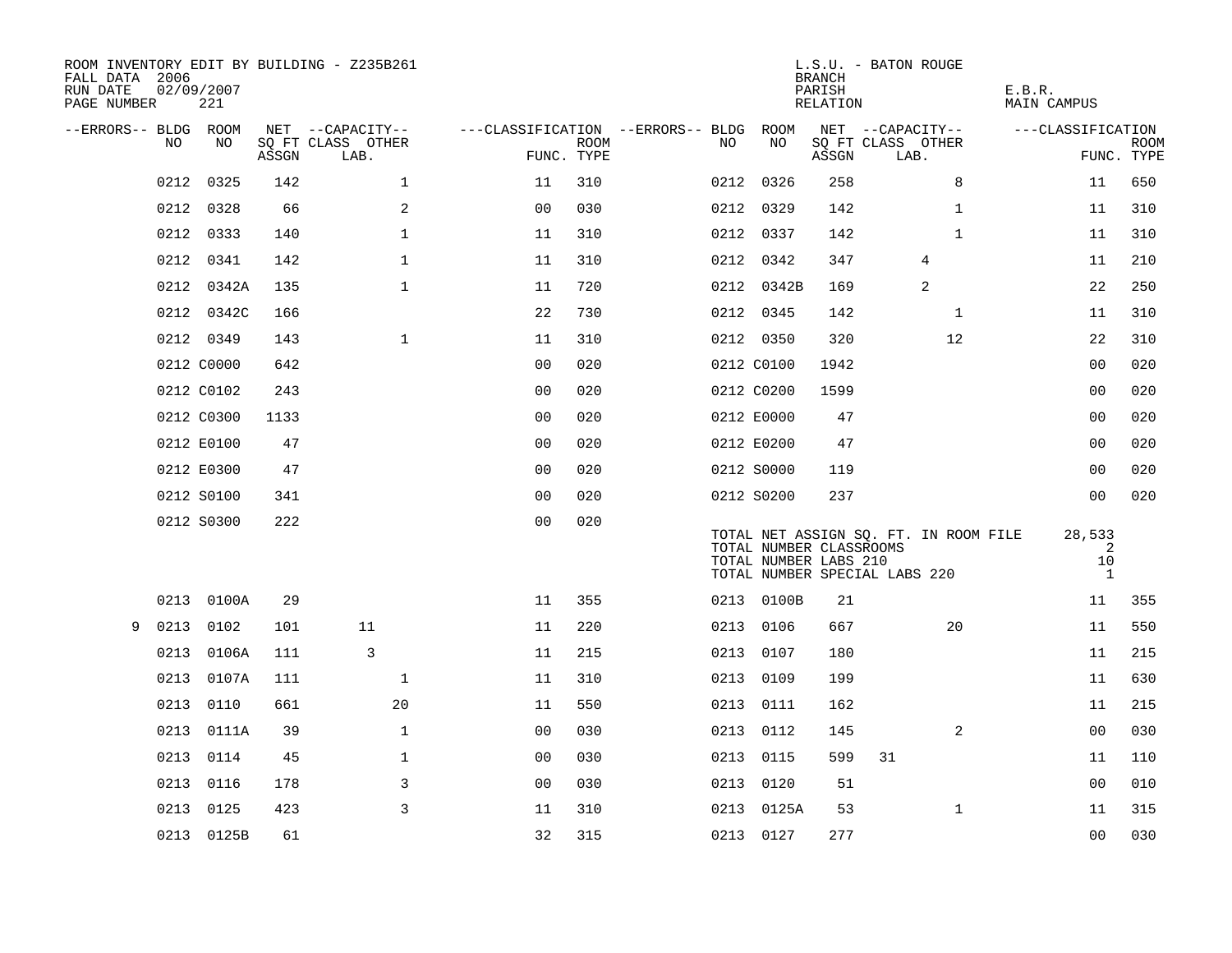| ROOM INVENTORY EDIT BY BUILDING - Z235B261<br>FALL DATA 2006<br>RUN DATE<br>PAGE NUMBER | 02/09/2007<br>222 |       |                           |                |             |                                        |            | <b>BRANCH</b><br>PARISH<br>RELATION | L.S.U. - BATON ROUGE      | E.B.R.<br>MAIN CAMPUS |                           |
|-----------------------------------------------------------------------------------------|-------------------|-------|---------------------------|----------------|-------------|----------------------------------------|------------|-------------------------------------|---------------------------|-----------------------|---------------------------|
| --ERRORS-- BLDG ROOM                                                                    |                   |       | NET --CAPACITY--          |                |             | ---CLASSIFICATION --ERRORS-- BLDG ROOM |            |                                     | NET --CAPACITY--          | ---CLASSIFICATION     |                           |
| NO                                                                                      | NO                | ASSGN | SQ FT CLASS OTHER<br>LAB. | FUNC. TYPE     | <b>ROOM</b> | NO                                     | NO         | ASSGN                               | SQ FT CLASS OTHER<br>LAB. |                       | <b>ROOM</b><br>FUNC. TYPE |
| 0213                                                                                    | 0128              | 627   |                           | 0 <sub>0</sub> | 030         | 0213                                   | 0129       | 387                                 | $\mathbf{1}$              | 46                    | 310                       |
| 0213                                                                                    | 0130              | 231   | 2                         | 46             | 315         |                                        | 0213 0130A | 116                                 | 2                         | 32                    | 310                       |
| 0213                                                                                    | 0131              | 241   | 2                         | 46             | 310         |                                        | 0213 0132  | 330                                 | $\overline{4}$            | 64                    | 310                       |
| 0213                                                                                    | 0133              | 230   | $\overline{4}$            | 11             | 310         |                                        | 0213 0135  | 232                                 | 2                         | 11                    | 310                       |
| 0213                                                                                    | 0136              | 840   | 56                        | 11             | 210         |                                        | 0213 0137  | 230                                 | 2                         | 22                    | 310                       |
| 0213                                                                                    | 0139              | 232   | $\mathbf{2}$              | 11             | 350         |                                        | 0213 0140  | 364                                 | $\mathbf{1}$              | 42                    | 620                       |
| 0213<br>9                                                                               | 0140A             | 980   | 2                         | 11             | 250         |                                        | 0213 0141  | 232                                 | $\overline{a}$            | 11                    | 310                       |
| 0213                                                                                    | 0143              | 232   | $\mathbf{2}$              | 22             | 310         |                                        | 0213 0145  | 232                                 | 2                         | 11                    | 310                       |
| 0213                                                                                    | 0146              | 228   | 4                         | 11             | 590         | 0213                                   | 0146A      | 244                                 |                           | 00                    | 020                       |
| 0213                                                                                    | 0146B             | 130   | 2                         | 11             | 310         |                                        | 0213 0147  | 232                                 | 2                         | 11                    | 310                       |
| 0213                                                                                    | 0149              | 45    |                           | 0 <sub>0</sub> | 010         | 0213                                   | 0151       | 457                                 | $\overline{4}$            | 11                    | 310                       |
| 0213                                                                                    | 0152              | 684   | 46                        | 11             | 110         |                                        | 0213 0214  | 26                                  |                           | 0 <sub>0</sub>        | 010                       |
| 0213                                                                                    | 0215              | 397   | 8                         | 32             | 310         |                                        | 0213 0215A | 132                                 | 2                         | 32                    | 310                       |
| 0213                                                                                    | 0215B             | 130   | 2                         | 32             | 310         |                                        | 0213 0215C | 133                                 | 3                         | 32                    | 310                       |
| 0213                                                                                    | 0215D             | 133   | 2                         | 32             | 310         | 0213                                   | 0216       | 171                                 |                           | 00                    | 030                       |
| 0213                                                                                    | 0216A             | 86    | $\mathbf{2}$              | 0 <sub>0</sub> | 030         | 0213                                   | 0218       | 207                                 |                           | 00                    | 030                       |
| 0213                                                                                    | 0218A             | 114   | $\overline{4}$            | 0 <sub>0</sub> | 030         |                                        | 0213 0219  | 1210                                | 22                        | 11                    | 210                       |
| 0213                                                                                    | 0219A             | 243   | 2                         | 11             | 310         | 0213                                   | 0221       | 221                                 | 2                         | 32                    | 310                       |
| 0213                                                                                    | 0223              | 203   | 2                         | 32             | 310         |                                        | 0213 0225  | 99                                  | $\mathbf{1}$              | 11                    | 310                       |
| 0213                                                                                    | 0227              | 134   | 1                         | 11             | 310         | 0213                                   | 0228       | 721                                 |                           | 00                    | 030                       |
| 0213                                                                                    | 0229              | 132   | $\mathbf{1}$              | 11             | 310         |                                        | 0213 0231  | 116                                 | $\mathbf{1}$              | 11                    | 310                       |
| 0213                                                                                    | 0232              | 912   | 6                         | 22             | 250         | 0213                                   | 0232A      | 137                                 | $\mathbf{1}$              | 11                    | 310                       |
| 0213                                                                                    | 0232B             | 102   | 3                         | 22             | 250         |                                        | 0213 0233  | 116                                 | $\mathbf{1}$              | 11                    | 310                       |
| 0213                                                                                    | 0235              | 139   | $\mathbf{1}$              | 32             | 310         | 0213                                   | 0236       | 983                                 | 17                        | 11                    | 220                       |
| 0213                                                                                    | 0237              | 135   | $\mathbf 1$               | 11             | 310         | 0213                                   | 0239       | 119                                 | $\mathbf{1}$              | 11                    | 310                       |
|                                                                                         | 0213 0241         | 229   | 2                         | 11             | 310         |                                        | 0213 0244  | 980                                 | 25                        | 11                    | 210                       |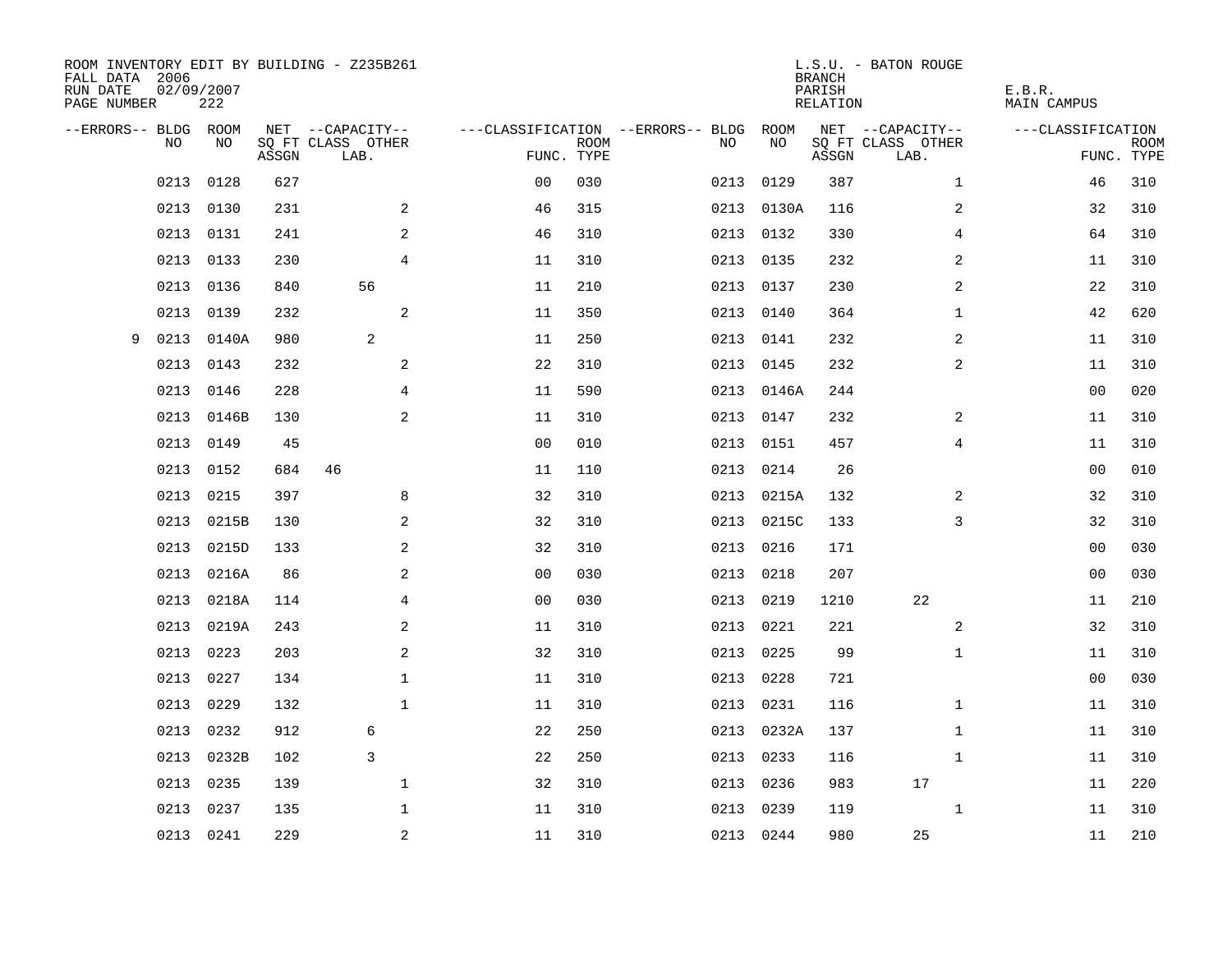| ROOM INVENTORY EDIT BY BUILDING - Z235B261<br>FALL DATA 2006<br>RUN DATE<br>PAGE NUMBER | 02/09/2007<br>223 |       |                           |                |             |                                        |                                                                | <b>BRANCH</b><br>PARISH<br>RELATION | L.S.U. - BATON ROUGE                                                   | E.B.R.<br>MAIN CAMPUS                              |                           |
|-----------------------------------------------------------------------------------------|-------------------|-------|---------------------------|----------------|-------------|----------------------------------------|----------------------------------------------------------------|-------------------------------------|------------------------------------------------------------------------|----------------------------------------------------|---------------------------|
| --ERRORS-- BLDG ROOM                                                                    |                   |       | NET --CAPACITY--          |                |             | ---CLASSIFICATION --ERRORS-- BLDG ROOM |                                                                |                                     | NET --CAPACITY--                                                       | ---CLASSIFICATION                                  |                           |
| NO                                                                                      | NO                | ASSGN | SQ FT CLASS OTHER<br>LAB. | FUNC. TYPE     | <b>ROOM</b> | NO.                                    | NO                                                             | ASSGN                               | SQ FT CLASS OTHER<br>LAB.                                              |                                                    | <b>ROOM</b><br>FUNC. TYPE |
| 0213                                                                                    | 0246              | 446   | 8                         | 11             | 250         | 0213                                   | 0246A                                                          | 33                                  |                                                                        | 22                                                 | 255                       |
| 0213                                                                                    | 0247              | 662   | 44                        | 11             | 210         |                                        | 0213 0251                                                      | 895                                 | 50                                                                     | 11                                                 | 210                       |
|                                                                                         | 0213 0251A        | 464   | 6                         | 22             | 250         |                                        | 0213 0323                                                      | 408                                 | 5                                                                      | 22                                                 | 250                       |
|                                                                                         | 0213 0325         | 108   | $\mathbf{1}$              | 22             | 250         |                                        | 0213 0326                                                      | 143                                 |                                                                        | 00                                                 | 030                       |
| 0213                                                                                    | 0327              | 108   | $\mathbf 1$               | 22             | 310         |                                        | 0213 0328                                                      | 142                                 | 2                                                                      | 11                                                 | 310                       |
| 0213                                                                                    | 0328A             | 102   |                           | 22             | 315         |                                        | 0213 0329                                                      | 108                                 | 1                                                                      | 22                                                 | 250                       |
| 0213                                                                                    | 0330              | 200   | 2                         | 22             | 310         |                                        | 0213 0331                                                      | 158                                 |                                                                        | 0 <sub>0</sub>                                     | 030                       |
|                                                                                         | 0213 0332         | 200   | 3                         | 11             | 310         |                                        | 0213 0333                                                      | 324                                 | 4                                                                      | 22                                                 | 250                       |
| 0213                                                                                    | 0334              | 320   | 8                         | 11             | 350         |                                        | 0213 0335                                                      | 229                                 | 2                                                                      | 22                                                 | 250                       |
| 0213                                                                                    | 0336              | 218   | 2                         | 11             | 310         |                                        | 0213 0338                                                      | 20                                  |                                                                        | 22                                                 | 315                       |
|                                                                                         | 0213 0338A        | 203   | 3                         | 22             | 310         |                                        | 0213 0338B                                                     | 57                                  | $\overline{2}$                                                         | 11                                                 | 310                       |
|                                                                                         | 0213 0339         | 104   | 2                         | 00             | 030         |                                        | 0213 0340                                                      | 255                                 | $\overline{2}$                                                         | 11                                                 | 310                       |
|                                                                                         | 0213 0341         | 240   | 3                         | 11             | 310         |                                        | 0213 0344                                                      | 482                                 | 5                                                                      | 11                                                 | 310                       |
|                                                                                         | 0213 0345         | 289   | 6                         | 22             | 250         |                                        | 0213 C0100                                                     | 3178                                |                                                                        | 00                                                 | 020                       |
|                                                                                         | 0213 C0100A       | 29    |                           | 11             | 665         |                                        | 0213 C0100B                                                    | 23                                  |                                                                        | 11                                                 | 665                       |
|                                                                                         | 0213 C0100C       | 16    |                           | 11             | 665         |                                        | 0213 C0128                                                     | 59                                  |                                                                        | 0 <sub>0</sub>                                     | 020                       |
|                                                                                         | 0213 C0200        | 1780  |                           | 0 <sub>0</sub> | 020         |                                        | 0213 C0300                                                     | 1517                                |                                                                        | 00                                                 | 020                       |
|                                                                                         | 0213 E0100        | 57    |                           | 0 <sub>0</sub> | 020         |                                        | 0213 E0200                                                     | 57                                  |                                                                        | 00                                                 | 020                       |
|                                                                                         | 0213 E0300        | 57    |                           | 0 <sub>0</sub> | 020         |                                        | 0213 S0100                                                     | 203                                 |                                                                        | 00                                                 | 020                       |
|                                                                                         | 0213 S0200        | 303   |                           | 00             | 020         |                                        | 0213 S0300<br>TOTAL NUMBER CLASSROOMS<br>TOTAL NUMBER LABS 210 | 305                                 | TOTAL NET ASSIGN SO. FT. IN ROOM FILE<br>TOTAL NUMBER SPECIAL LABS 220 | 00<br>23,934<br>2<br>$\mathsf S$<br>$\overline{2}$ | 020                       |
|                                                                                         | 0214 0103         | 442   | 6                         | 22             | 250         |                                        | 0214 0104                                                      | 442                                 | 8                                                                      | 22                                                 | 250                       |
|                                                                                         | 0214 0105         | 211   | 3                         | 22             | 250         |                                        | 0214 0106                                                      | 211                                 | 3                                                                      | 22                                                 | 250                       |
|                                                                                         | 0214 0107         | 218   | 2                         | 22             | 250         |                                        | 0214 0108                                                      | 218                                 | 3                                                                      | 22                                                 | 250                       |
|                                                                                         | 0214 0109         | 211   | 3                         | 22             | 250         |                                        | 0214 0110                                                      | 213                                 | $\mathbf{1}$                                                           | 22                                                 | 250                       |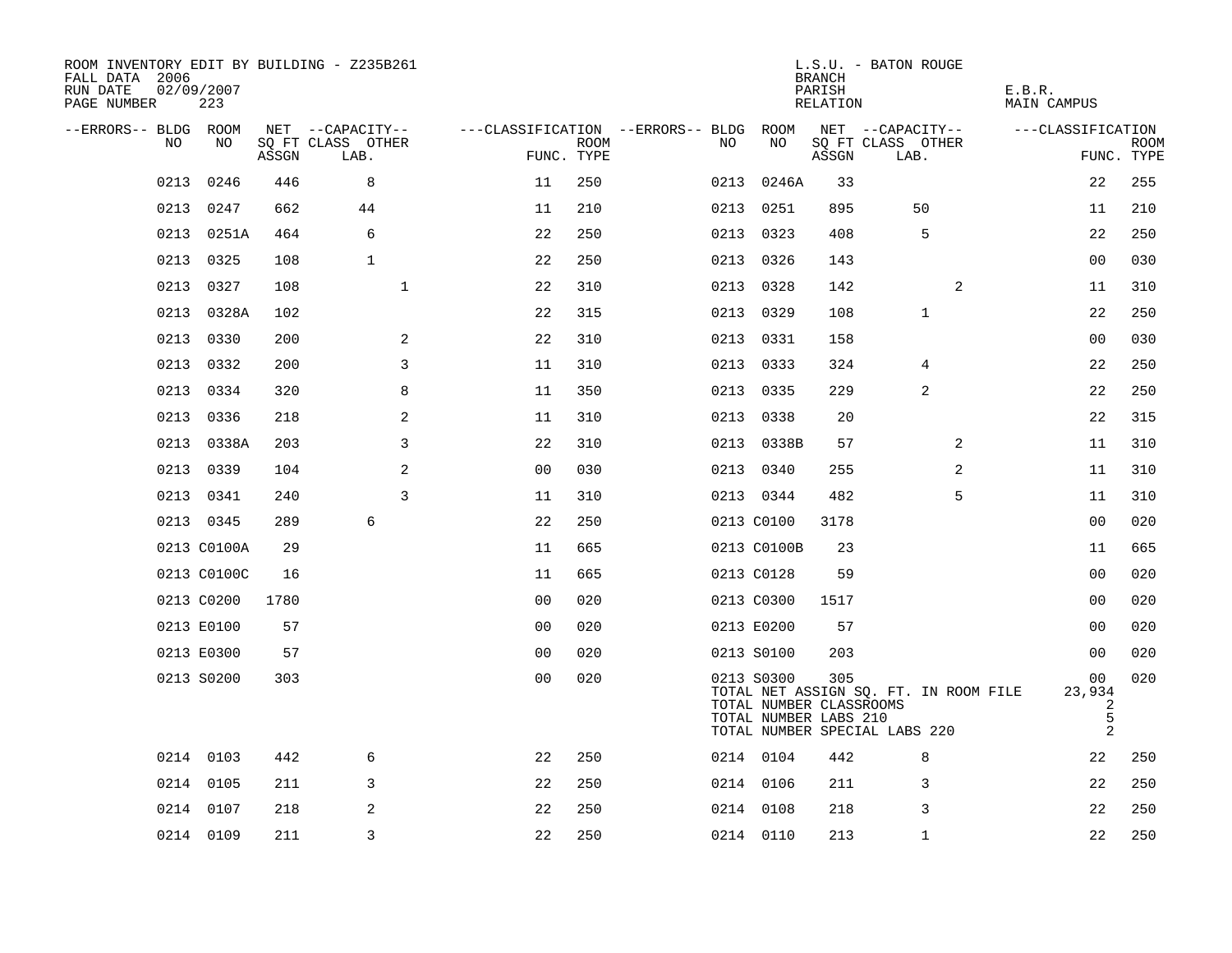| FALL DATA 2006<br>RUN DATE<br>PAGE NUMBER | 02/09/2007 | 224        |       | ROOM INVENTORY EDIT BY BUILDING - Z235B261 |              |                |             |                                               |            | <b>BRANCH</b><br>PARISH<br>RELATION | L.S.U. - BATON ROUGE                  |              | E.B.R.<br><b>MAIN CAMPUS</b> |             |
|-------------------------------------------|------------|------------|-------|--------------------------------------------|--------------|----------------|-------------|-----------------------------------------------|------------|-------------------------------------|---------------------------------------|--------------|------------------------------|-------------|
| --ERRORS-- BLDG ROOM                      | NO         | NO         |       | NET --CAPACITY--<br>SQ FT CLASS OTHER      |              |                | <b>ROOM</b> | ---CLASSIFICATION --ERRORS-- BLDG ROOM<br>NO. | NO         |                                     | NET --CAPACITY--<br>SQ FT CLASS OTHER |              | ---CLASSIFICATION            | <b>ROOM</b> |
|                                           |            |            | ASSGN | LAB.                                       |              | FUNC. TYPE     |             |                                               |            | ASSGN                               | LAB.                                  |              |                              | FUNC. TYPE  |
|                                           | 0214       | 0111       | 218   | 3                                          |              | 22             | 250         |                                               | 0214 0112  | 218                                 | 3                                     |              | 22                           | 250         |
|                                           | 0214 0113  |            | 211   | 3                                          |              | 22             | 250         |                                               | 0214 0114  | 211                                 |                                       | $\mathbf{1}$ | 22                           | 310         |
|                                           | 0214 0115  |            | 218   | 2                                          |              | 22             | 250         |                                               | 0214 0117  | 211                                 | 2                                     |              | 22                           | 250         |
|                                           | 0214 0118  |            | 449   | 5                                          |              | 22             | 250         |                                               | 0214 0118A | 190                                 | 2                                     |              | 21                           | 250         |
|                                           |            | 0214 0118B | 232   | 2                                          |              | 22             | 250         |                                               | 0214 0119  | 52                                  |                                       | $\mathbf{1}$ | 00                           | 030         |
|                                           | 0214 0121  |            | 374   |                                            |              | 0 <sub>0</sub> | 030         |                                               | 0214 0121A | 29                                  |                                       |              | 00                           | 010         |
|                                           | 0214 0125  |            | 108   |                                            | 4            | 0 <sub>0</sub> | 030         |                                               | 0214 0126  | 239                                 | 3                                     |              | 22                           | 250         |
|                                           | 0214 0127  |            | 54    |                                            | $\mathbf{1}$ | 0 <sub>0</sub> | 030         |                                               | 0214 0128  | 121                                 | 2                                     |              | 22                           | 250         |
|                                           |            | 0214 0128A | 34    | $\mathbf{1}$                               |              | 22             | 250         |                                               | 0214 0128B | 77                                  | $\mathbf{1}$                          |              | 22                           | 250         |
|                                           | 0214 0130  |            | 265   | 3                                          |              | 22             | 250         |                                               | 0214 0131  | 205                                 | $\mathbf{1}$                          |              | 22                           | 250         |
|                                           |            | 0214 0131A | 122   | $\mathbf{1}$                               |              | 22             | 250         |                                               | 0214 0131B | 123                                 | 2                                     |              | 22                           | 250         |
|                                           |            | 0214 0131X | 997   |                                            |              | 0 <sub>0</sub> | 030         |                                               | 0214 0132  | 206                                 | 2                                     |              | 22                           | 250         |
|                                           | 0214 0134  |            | 435   | 6                                          |              | 22             | 250         |                                               | 0214 0137  | 776                                 | 4                                     |              | 22                           | 250         |
|                                           |            | 0214 0137A | 54    | $\mathbf{1}$                               |              | 22             | 250         |                                               | 0214 0138  | 261                                 | 1                                     |              | 63                           | 250         |
|                                           | 0214 0141  |            | 180   |                                            | 3            | 81             | 081         |                                               | 0214 0141A | 17                                  |                                       |              | 81                           | 081         |
|                                           | 0214 0142  |            | 411   | 2                                          |              | 63             | 250         |                                               | 0214 0143  | 182                                 | 2                                     |              | 63                           | 250         |
|                                           |            | 0214 0143A | 17    |                                            |              | 22             | 730         |                                               | 0214 0144  | 250                                 | 1                                     |              | 63                           | 250         |
|                                           | 0214 0145  |            | 35    |                                            |              | 0 <sub>0</sub> | 010         |                                               | 0214 0203  | 450                                 | 3                                     |              | 22                           | 250         |
| 9                                         | 0214 0204  |            | 446   | $\mathbf{1}$                               |              | 22             | 250         |                                               | 0214 0205  | 435                                 | 3                                     |              | 22                           | 250         |
|                                           | 0214 0206  |            | 387   | 5                                          |              | 22             | 250         |                                               | 0214 0206A | 44                                  |                                       |              | 22                           | 730         |
|                                           | 0214 0209  |            | 211   | 3                                          |              | 22             | 250         |                                               | 0214 0210  | 408                                 |                                       | 7            | 21                           | 310         |
|                                           | 0214 0212  |            | 76    |                                            | $\mathbf{1}$ | 22             | 310         |                                               | 0214 0212A | 128                                 |                                       | 3            | 43                           | 315         |
|                                           |            | 0214 0212B | 115   |                                            | $\mathbf{1}$ | 22             | 310         |                                               | 0214 0213  | 436                                 | 3                                     |              | 22                           | 255         |
|                                           | 0214 0215  |            | 218   |                                            |              | 22             | 730         |                                               | 0214 0217  | 400                                 | 3                                     |              | 22                           | 250         |
|                                           | 0214 0218  |            | 151   |                                            | $\mathbf{1}$ | 22             | 310         |                                               | 0214 0220  | 182                                 |                                       | $\mathbf{1}$ | 31                           | 310         |
|                                           |            | 0214 0220A | 181   |                                            | $\mathbf{1}$ | 22             | 310         |                                               | 0214 0221  | 137                                 |                                       |              | 22                           | 730         |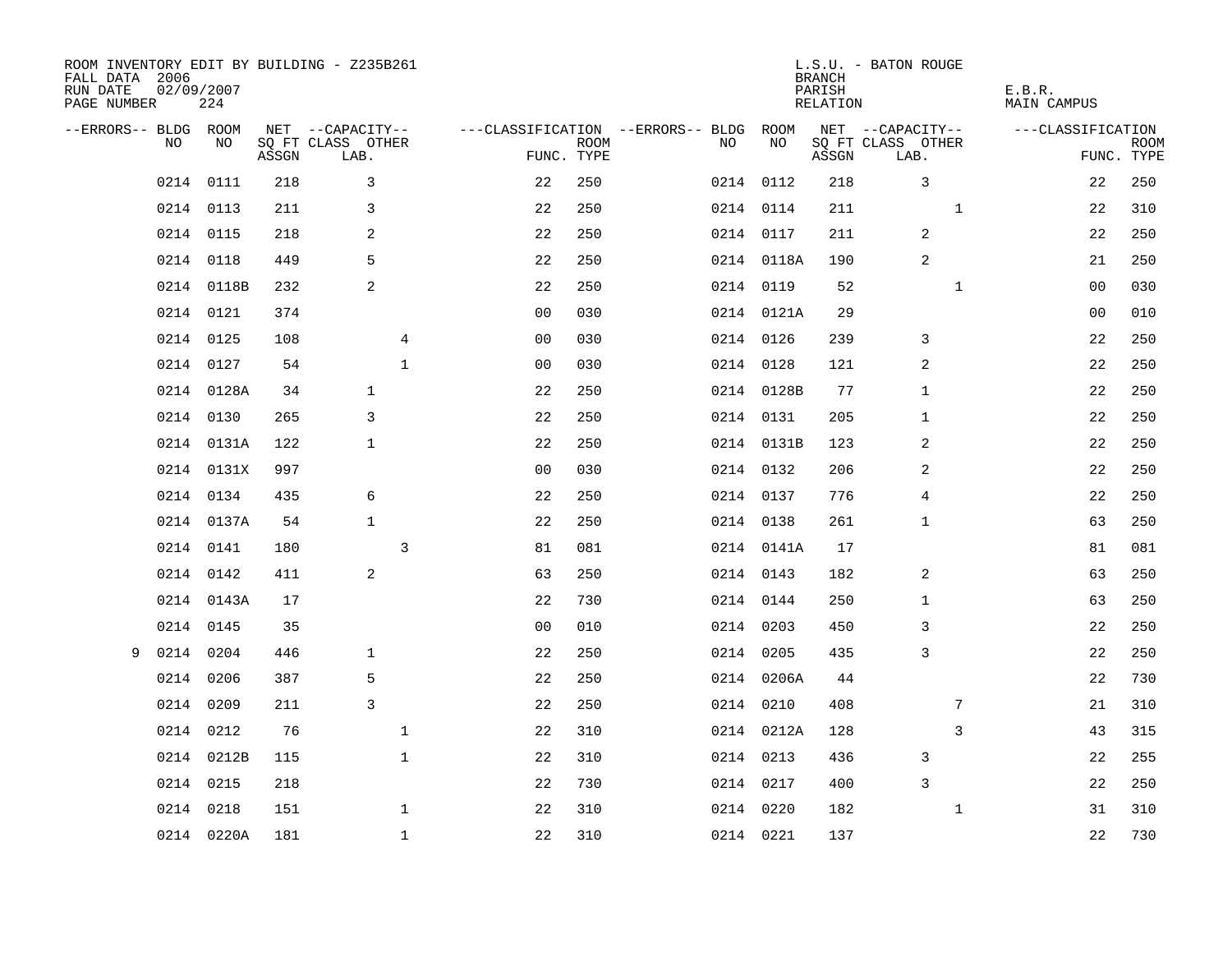| ROOM INVENTORY EDIT BY BUILDING - Z235B261<br>FALL DATA 2006<br>RUN DATE<br>PAGE NUMBER | 02/09/2007<br>225 |       |                           |                |      |                                        |                                                                | <b>BRANCH</b><br>PARISH<br>RELATION | L.S.U. - BATON ROUGE                                                   | E.B.R.<br><b>MAIN CAMPUS</b> |                           |
|-----------------------------------------------------------------------------------------|-------------------|-------|---------------------------|----------------|------|----------------------------------------|----------------------------------------------------------------|-------------------------------------|------------------------------------------------------------------------|------------------------------|---------------------------|
| --ERRORS-- BLDG ROOM<br>NO.                                                             | NO                |       | NET --CAPACITY--          |                |      | ---CLASSIFICATION --ERRORS-- BLDG ROOM | NO                                                             |                                     | NET --CAPACITY--                                                       | ---CLASSIFICATION            |                           |
|                                                                                         |                   | ASSGN | SO FT CLASS OTHER<br>LAB. | FUNC. TYPE     | ROOM | NO                                     |                                                                | ASSGN                               | SQ FT CLASS OTHER<br>LAB.                                              |                              | <b>ROOM</b><br>FUNC. TYPE |
| 0214                                                                                    | 0222              | 48    | $\mathbf{1}$              | 22             | 255  |                                        | 0214 0223                                                      | 321                                 |                                                                        | 0 <sub>0</sub>               | 020                       |
|                                                                                         | 0214 0223A        | 160   | $\mathbf 1$               | 64             | 310  |                                        | 0214 0223B                                                     | 136                                 | $\mathbf{1}$                                                           | 64                           | 310                       |
|                                                                                         | 0214 0223C        | 175   | 2                         | 64             | 310  |                                        | 0214 0223D                                                     | 141                                 | $\mathbf{1}$                                                           | 64                           | 310                       |
|                                                                                         | 0214 0224         | 125   |                           | 22             | 730  |                                        | 0214 0225                                                      | 110                                 | 3                                                                      | 0 <sub>0</sub>               | 030                       |
|                                                                                         | 0214 0225A        | 29    |                           | 00             | 030  |                                        | 0214 0226                                                      | 549                                 | $\mathbf{1}$                                                           | 22                           | 310                       |
|                                                                                         | 0214 0227         | 48    | $\mathbf{1}$              | 0 <sub>0</sub> | 030  |                                        | 0214 0229                                                      | 165                                 | 2                                                                      | 00                           | 030                       |
|                                                                                         | 0214 0229A        | 20    |                           | 0 <sub>0</sub> | 030  |                                        | 0214 0231                                                      | 339                                 |                                                                        | 00                           | 020                       |
|                                                                                         | 0214 0231A        | 233   | 6                         | 64             | 350  |                                        | 0214 0231B                                                     | 123                                 | 20                                                                     | 64                           | 310                       |
|                                                                                         | 0214 0231C        | 79    |                           | 64             | 315  |                                        | 0214 0231D                                                     | 147                                 | 21                                                                     | 64                           | 310                       |
|                                                                                         | 0214 0232         | 217   | 2                         | 64             | 310  |                                        | 0214 0232A                                                     | 217                                 | $\mathbf{1}$                                                           | 64                           | 310                       |
|                                                                                         | 0214 0233         | 19    |                           | 11             | 730  |                                        | 0214 0235                                                      | 28                                  |                                                                        | 0 <sub>0</sub>               | 010                       |
|                                                                                         | 0214 C0100        | 2366  |                           | 0 <sub>0</sub> | 020  |                                        | 0214 C0200                                                     | 1701                                |                                                                        | 00                           | 020                       |
|                                                                                         | 0214 E0100        | 24    |                           | 0 <sub>0</sub> | 020  |                                        | 0214 E0200                                                     | 24                                  |                                                                        | 0 <sub>0</sub>               | 020                       |
|                                                                                         | 0214 S0100        | 215   |                           | 0 <sub>0</sub> | 020  |                                        | 0214 S0200<br>TOTAL NUMBER CLASSROOMS<br>TOTAL NUMBER LABS 210 | 228                                 | TOTAL NET ASSIGN SQ. FT. IN ROOM FILE<br>TOTAL NUMBER SPECIAL LABS 220 | 00<br>15,073                 | 020                       |
|                                                                                         | 0215 0001         | 278   |                           | 0 <sub>0</sub> | 030  |                                        | 0215 0001A                                                     | 252                                 |                                                                        | 0 <sub>0</sub>               | 030                       |
| 0215                                                                                    | 0002              | 105   |                           | 0 <sub>0</sub> | 030  |                                        | 0215 0003                                                      | 405                                 |                                                                        | 00                           | 030                       |
|                                                                                         | 0215 0004         | 158   |                           | 0 <sub>0</sub> | 030  |                                        | 0215 0101                                                      | 375                                 |                                                                        | 0 <sub>0</sub>               | 010                       |
|                                                                                         | 0215 0102         | 42    |                           | 0 <sub>0</sub> | 010  |                                        | 0215 0104                                                      | 84                                  |                                                                        | 00                           | 010                       |
|                                                                                         | 0215 0105         | 96    |                           | 91             | 635  |                                        | 0215 0106                                                      | 98                                  |                                                                        | 55                           | 660                       |
| 0215                                                                                    | 0110              | 49    |                           | 0 <sub>0</sub> | 030  |                                        | 0215 0111                                                      | 150                                 | $\mathbf{1}$                                                           | 91                           | 310                       |
|                                                                                         | 0215 0112         | 74    |                           | 0 <sub>0</sub> | 010  |                                        | 0215 0113                                                      | 105                                 | 20                                                                     | 91                           | 680                       |
|                                                                                         | 0215 0113A        | 96    | 2                         | 91             | 630  |                                        | 0215 0113B                                                     | 48                                  |                                                                        | 91                           | 315                       |
|                                                                                         | 0215 0114         | 60    | 2                         | 0 <sub>0</sub> | 010  |                                        | 0215 0116                                                      | 64                                  |                                                                        | 91                           | 935                       |
|                                                                                         | 0215 0118         | 72    |                           | 91             | 630  |                                        | 0215 0120                                                      | 1074                                |                                                                        | 91                           | 650                       |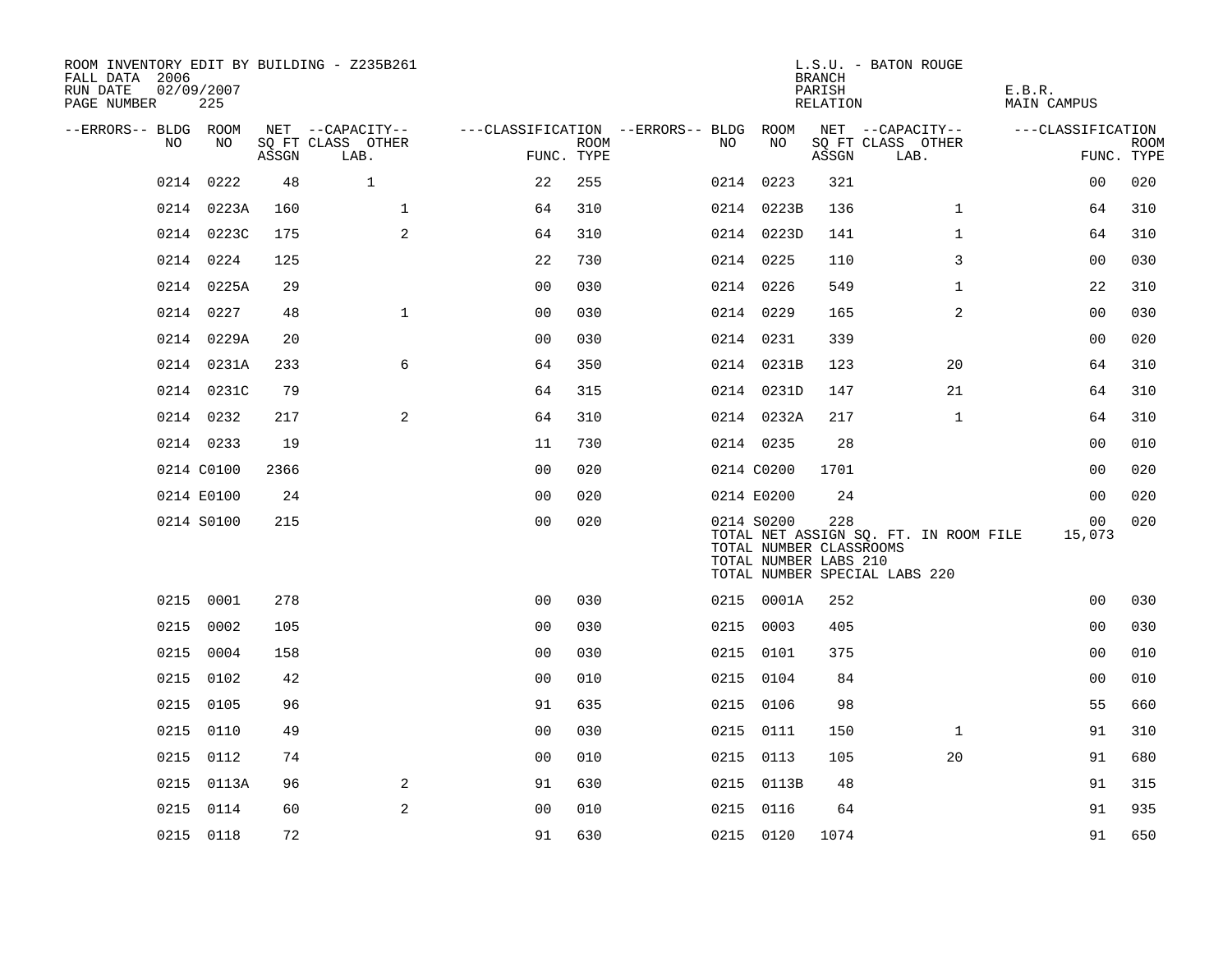| FALL DATA 2006<br>RUN DATE<br>PAGE NUMBER | 02/09/2007 | 226   |       | ROOM INVENTORY EDIT BY BUILDING - Z235B261 |                |                           |                                        |            | <b>BRANCH</b><br>PARISH<br><b>RELATION</b> | L.S.U. - BATON ROUGE      | E.B.R.<br><b>MAIN CAMPUS</b> |                           |
|-------------------------------------------|------------|-------|-------|--------------------------------------------|----------------|---------------------------|----------------------------------------|------------|--------------------------------------------|---------------------------|------------------------------|---------------------------|
| --ERRORS-- BLDG ROOM                      |            |       |       | NET --CAPACITY--                           |                |                           | ---CLASSIFICATION --ERRORS-- BLDG ROOM |            |                                            | NET --CAPACITY--          | ---CLASSIFICATION            |                           |
|                                           | NO         | NO    | ASSGN | SQ FT CLASS OTHER<br>LAB.                  |                | <b>ROOM</b><br>FUNC. TYPE | NO                                     | NO         | ASSGN                                      | SQ FT CLASS OTHER<br>LAB. |                              | <b>ROOM</b><br>FUNC. TYPE |
| 9                                         | 0215       | 0120A | 445   | 8                                          | 91             | 410                       |                                        | 0215 0123  | 470                                        | 2                         | 91                           | 910                       |
|                                           | 0215       | 0124  | 165   | 2                                          | 91             | 630                       |                                        | 0215 0126  | 208                                        | 2                         | 91                           | 910                       |
|                                           | 0215       | 0127  | 210   | 2                                          | 91             | 910                       |                                        | 0215 0128  | 208                                        | 2                         | 91                           | 910                       |
|                                           | 0215       | 0129  | 208   | 2                                          | 91             | 910                       |                                        | 0215 0130  | 208                                        | 2                         | 91                           | 910                       |
|                                           | 0215       | 0131  | 18    |                                            | 0 <sub>0</sub> | 010                       |                                        | 0215 0132  | 208                                        | $\overline{a}$            | 91                           | 910                       |
|                                           | 0215       | 0133  | 60    |                                            | 91             | 935                       |                                        | 0215 0133A | 48                                         |                           | 91                           | 730                       |
|                                           | 0215       | 0133B | 67    |                                            | 0 <sub>0</sub> | 030                       |                                        | 0215 0134  | 208                                        | 2                         | 91                           | 910                       |
|                                           | 0215       | 0135  | 350   |                                            | 91             | 919                       |                                        | 0215 0136  | 208                                        | 2                         | 55                           | 910                       |
|                                           | 0215       | 0137  | 208   | 2                                          | 55             | 910                       |                                        | 0215 0138  | 208                                        | 2                         | 55                           | 910                       |
|                                           | 0215 0139  |       | 208   | 2                                          | 55             | 910                       |                                        | 0215 0140  | 208                                        | 2                         | 55                           | 910                       |
|                                           | 0215       | 0141  | 208   | 2                                          | 55             | 910                       |                                        | 0215 0142  | 208                                        | 2                         | 55                           | 910                       |
|                                           | 0215       | 0143  | 208   | 2                                          | 55             | 910                       |                                        | 0215 0144  | 208                                        | $\overline{2}$            | 55                           | 910                       |
|                                           | 0215       | 0145  | 208   | 2                                          | 55             | 910                       |                                        | 0215 0146  | 208                                        | 2                         | 55                           | 910                       |
|                                           | 0215       | 0147  | 208   | $\overline{a}$                             | 55             | 910                       |                                        | 0215 0148  | 208                                        | 2                         | 55                           | 910                       |
|                                           | 0215       | 0201  | 208   | 2                                          | 55             | 910                       |                                        | 0215 0202  | 118                                        | 4                         | 55                           | 650                       |
|                                           | 0215       | 0202A | 82    | $\mathbf 1$                                | 91             | 630                       |                                        | 0215 0203  | 208                                        | 2                         | 55                           | 910                       |
|                                           | 0215       | 0204  | 208   | 2                                          | 55             | 910                       |                                        | 0215 0205  | 208                                        | 2                         | 55                           | 910                       |
|                                           | 0215       | 0206  | 208   | 2                                          | 55             | 910                       |                                        | 0215 0207  | 208                                        | $\overline{a}$            | 55                           | 910                       |
|                                           | 0215       | 0208  | 208   | 2                                          | 55             | 920                       |                                        | 0215 0209  | 208                                        | 2                         | 55                           | 910                       |
|                                           | 0215       | 0210  | 208   | $\overline{a}$                             | 55             | 910                       |                                        | 0215 0211  | 208                                        | $\overline{a}$            | 55                           | 910                       |
|                                           | 0215       | 0212  | 208   | 2                                          | 55             | 910                       |                                        | 0215 0213  | 130                                        |                           | 55                           | 935                       |
|                                           | 0215       | 0213A | 56    |                                            | 55             | 935                       |                                        | 0215 0214  | 208                                        | 2                         | 55                           | 910                       |
|                                           | 0215       | 0215  | 24    |                                            | 0 <sub>0</sub> | 010                       |                                        | 0215 0216  | 208                                        | 2                         | 55                           | 910                       |
|                                           | 0215       | 0217  | 432   |                                            | 55             | 919                       |                                        | 0215 0218  | 208                                        | 2                         | 55                           | 910                       |
|                                           | 0215       | 0219  | 198   |                                            | 0 <sub>0</sub> | 030                       |                                        | 0215 0220  | 208                                        | 2                         | 91                           | 910                       |
|                                           | 0215 0221  |       | 8     | $\mathbf 1$                                | 0 <sub>0</sub> | 010                       |                                        | 0215 0222  | 208                                        | $\overline{\mathbf{c}}$   | 91                           | 910                       |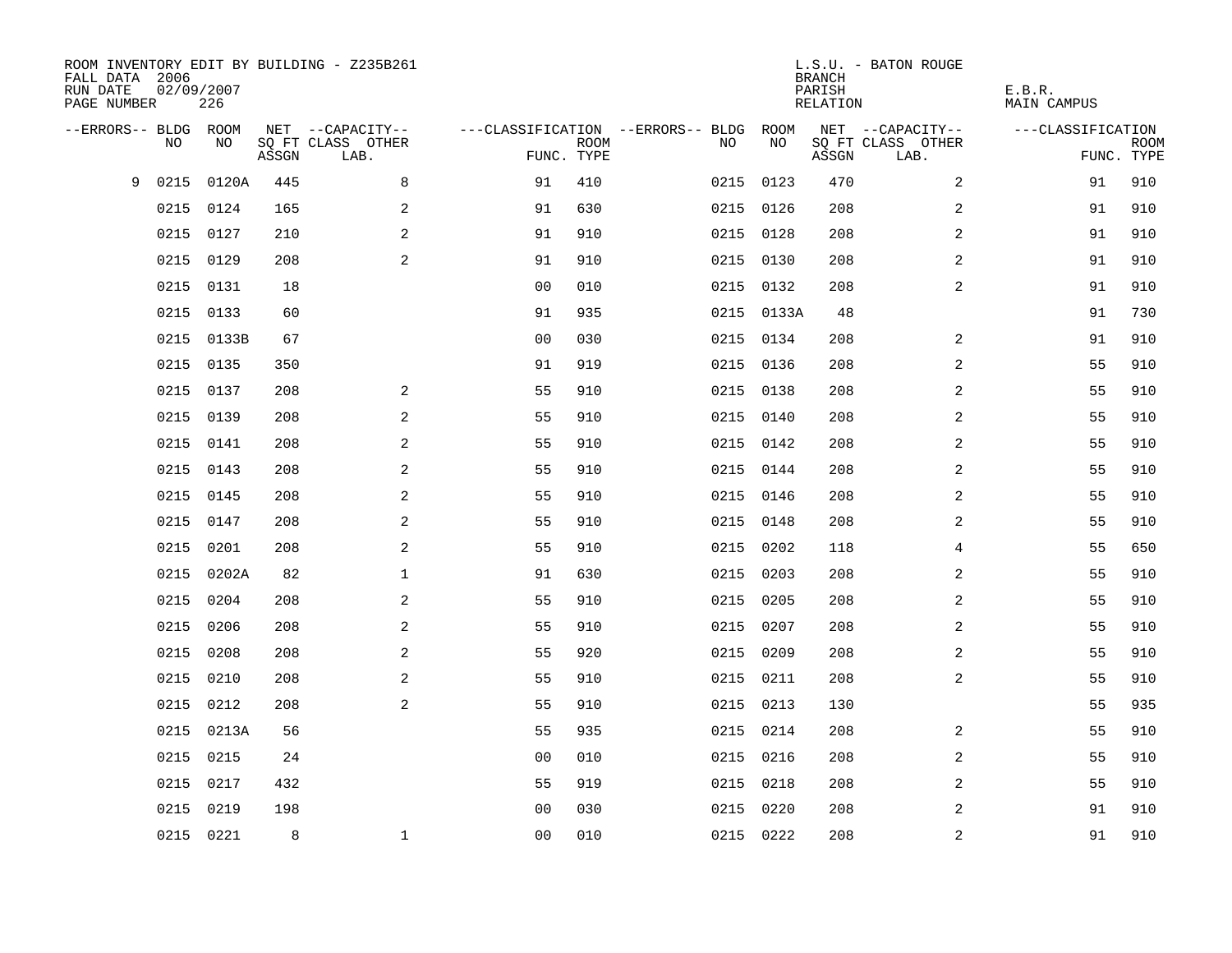| ROOM INVENTORY EDIT BY BUILDING - Z235B261<br>FALL DATA 2006<br>RUN DATE<br>PAGE NUMBER | 02/09/2007<br>227 |       |                           |            |             |                                        |            | <b>BRANCH</b><br>PARISH<br>RELATION | L.S.U. - BATON ROUGE      | E.B.R.<br>MAIN CAMPUS |                           |
|-----------------------------------------------------------------------------------------|-------------------|-------|---------------------------|------------|-------------|----------------------------------------|------------|-------------------------------------|---------------------------|-----------------------|---------------------------|
| --ERRORS-- BLDG ROOM                                                                    |                   |       | NET --CAPACITY--          |            |             | ---CLASSIFICATION --ERRORS-- BLDG ROOM |            |                                     | NET --CAPACITY--          | ---CLASSIFICATION     |                           |
| NO                                                                                      | NO                | ASSGN | SQ FT CLASS OTHER<br>LAB. | FUNC. TYPE | <b>ROOM</b> | NO                                     | NO         | ASSGN                               | SQ FT CLASS OTHER<br>LAB. |                       | <b>ROOM</b><br>FUNC. TYPE |
| 0215                                                                                    | 0223              | 208   | 2                         | 91         | 910         |                                        | 0215 0224  | 208                                 | $\overline{2}$            | 91                    | 910                       |
| 0215                                                                                    | 0225              | 208   | 2                         | 91         | 910         |                                        | 0215 0226  | 208                                 | 2                         | 91                    | 910                       |
| 0215                                                                                    | 0227              | 208   | 2                         | 91         | 910         |                                        | 0215 0228  | 208                                 | 2                         | 91                    | 910                       |
| 0215                                                                                    | 0229              | 208   | 2                         | 91         | 910         |                                        | 0215 0230  | 208                                 | 2                         | 91                    | 910                       |
| 0215                                                                                    | 0231              | 208   | $\overline{a}$            | 91         | 910         |                                        | 0215 0232  | 208                                 | 2                         | 91                    | 910                       |
| 0215                                                                                    | 0234              | 208   | $\overline{a}$            | 91         | 910         |                                        | 0215 0301  | 208                                 | 2                         | 91                    | 910                       |
| 0215                                                                                    | 0302              | 200   |                           | 91         | 650         |                                        | 0215 0302A | 82                                  | $\mathbf{1}$              | 91                    | 630                       |
| 0215                                                                                    | 0303              | 208   | $\sqrt{2}$                | 91         | 910         |                                        | 0215 0304  | 208                                 | 2                         | 91                    | 910                       |
| 0215                                                                                    | 0305              | 208   | 2                         | 91         | 910         |                                        | 0215 0306  | 208                                 | 2                         | 91                    | 910                       |
| 0215                                                                                    | 0307              | 208   | 2                         | 91         | 910         |                                        | 0215 0308  | 208                                 | 2                         | 91                    | 910                       |
| 0215                                                                                    | 0309              | 208   | 2                         | 91         | 910         |                                        | 0215 0310  | 208                                 | 2                         | 91                    | 910                       |
|                                                                                         | 0215 0311         | 208   | $\overline{a}$            | 91         | 910         |                                        | 0215 0312  | 208                                 | 2                         | 91                    | 910                       |
| 0215                                                                                    | 0313              | 130   |                           | 91         | 935         |                                        | 0215 0313A | 56                                  |                           | 91                    | 935                       |
| 0215                                                                                    | 0314              | 208   | 2                         | 91         | 910         |                                        | 0215 0315  | 14                                  |                           | 00                    | 010                       |
| 0215                                                                                    | 0316              | 208   | 2                         | 91         | 910         |                                        | 0215 0317  | 432                                 |                           | 91                    | 919                       |
| 0215                                                                                    | 0318              | 208   | $\mathbf{2}$              | 91         | 910         |                                        | 0215 0319  | 198                                 |                           | 00                    | 030                       |
|                                                                                         | 0215 0320         | 208   | 2                         | 91         | 910         |                                        | 0215 0321  | 8                                   | $\mathbf{1}$              | 00                    | 010                       |
| 0215                                                                                    | 0322              | 208   | 2                         | 91         | 910         |                                        | 0215 0323  | 208                                 | 2                         | 91                    | 910                       |
|                                                                                         | 0215 0324         | 208   | 2                         | 91         | 910         |                                        | 0215 0325  | 208                                 | 2                         | 91                    | 910                       |
| 0215                                                                                    | 0326              | 208   | 2                         | 91         | 910         |                                        | 0215 0327  | 208                                 | 2                         | 91                    | 910                       |
| 0215                                                                                    | 0328              | 208   | 2                         | 91         | 910         |                                        | 0215 0329  | 208                                 | 2                         | 91                    | 910                       |
| 0215                                                                                    | 0330              | 208   | $\mathbf{2}$              | 91         | 910         |                                        | 0215 0331  | 208                                 | 2                         | 91                    | 910                       |
| 0215                                                                                    | 0332              | 208   | $\mathbf{2}$              | 91         | 910         |                                        | 0215 0334  | 208                                 | 2                         | 91                    | 910                       |
| 0215                                                                                    | 0401              | 208   | 2                         | 91         | 910         |                                        | 0215 0402  | 200                                 |                           | 91                    | 650                       |
| 0215                                                                                    | 0402A             | 82    | $\mathbf{1}$              | 91         | 630         |                                        | 0215 0403  | 208                                 | 2                         | 91                    | 910                       |
|                                                                                         | 0215 0404         | 208   | 2                         | 91         | 910         |                                        | 0215 0405  | 208                                 | $\overline{a}$            | 91                    | 910                       |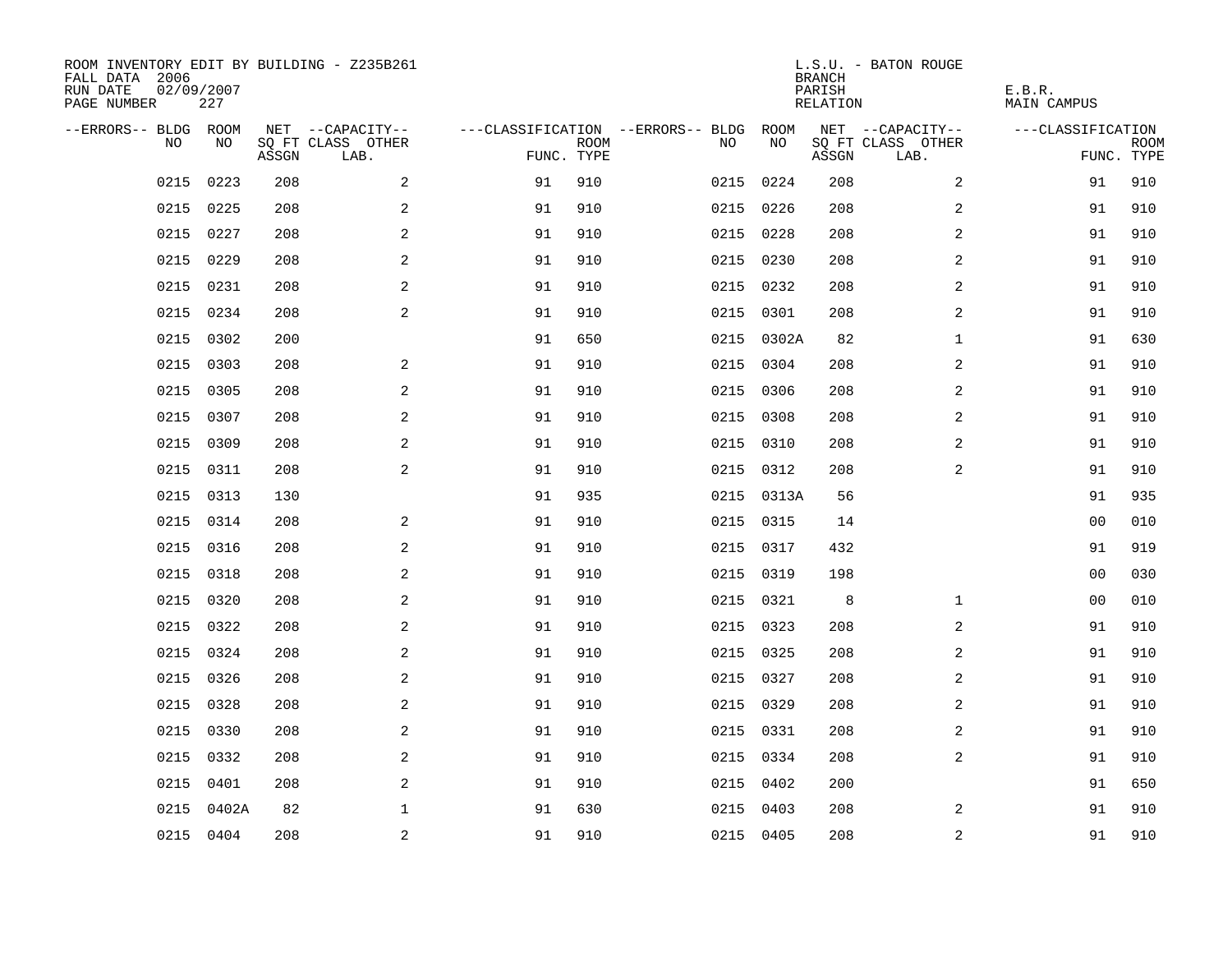| ROOM INVENTORY EDIT BY BUILDING - Z235B261<br>FALL DATA 2006<br>RUN DATE<br>PAGE NUMBER | 02/09/2007<br>228 |       |                                       |                |      |                                               |            | <b>BRANCH</b><br>PARISH<br>RELATION              | L.S.U. - BATON ROUGE                  | E.B.R.<br>MAIN CAMPUS |             |
|-----------------------------------------------------------------------------------------|-------------------|-------|---------------------------------------|----------------|------|-----------------------------------------------|------------|--------------------------------------------------|---------------------------------------|-----------------------|-------------|
| --ERRORS-- BLDG ROOM<br>NO                                                              | NO.               |       | NET --CAPACITY--<br>SO FT CLASS OTHER |                | ROOM | ---CLASSIFICATION --ERRORS-- BLDG ROOM<br>NO. | NO         |                                                  | NET --CAPACITY--<br>SO FT CLASS OTHER | ---CLASSIFICATION     | <b>ROOM</b> |
|                                                                                         |                   | ASSGN | LAB.                                  | FUNC. TYPE     |      |                                               |            | ASSGN                                            | LAB.                                  | FUNC. TYPE            |             |
| 0215                                                                                    | 0406              | 208   | 2                                     | 91             | 910  |                                               | 0215 0407  | 208                                              | 2                                     | 91                    | 910         |
|                                                                                         | 0215 0408         | 208   | 2                                     | 91             | 910  |                                               | 0215 0409  | 208                                              | $\overline{a}$                        | 91                    | 910         |
|                                                                                         | 0215 0410         | 208   | 2                                     | 91             | 910  |                                               | 0215 0411  | 208                                              | 2                                     | 91                    | 910         |
| 0215                                                                                    | 0412              | 208   | 2                                     | 91             | 910  |                                               | 0215 0413  | 130                                              |                                       | 91                    | 935         |
|                                                                                         | 0215 0413A        | 56    |                                       | 91             | 935  |                                               | 0215 0414  | 208                                              | 2                                     | 91                    | 910         |
|                                                                                         | 0215 0415         | 17    |                                       | 0 <sub>0</sub> | 010  |                                               | 0215 0416  | 208                                              | 2                                     | 91                    | 910         |
|                                                                                         | 0215 0417         | 208   |                                       | 91             | 919  |                                               | 0215 0418  | 208                                              | 2                                     | 91                    | 910         |
|                                                                                         | 0215 0419         | 198   |                                       | 0 <sub>0</sub> | 030  |                                               | 0215 0420  | 208                                              | 2                                     | 91                    | 910         |
|                                                                                         | 0215 0421         | 8     | $\mathbf{1}$                          | 0 <sub>0</sub> | 010  |                                               | 0215 0422  | 208                                              | 2                                     | 91                    | 910         |
|                                                                                         | 0215 0423         | 208   | 2                                     | 91             | 910  |                                               | 0215 0424  | 208                                              | 2                                     | 91                    | 910         |
|                                                                                         | 0215 0425         | 208   | 2                                     | 91             | 910  |                                               | 0215 0426  | 208                                              | 2                                     | 91                    | 910         |
|                                                                                         | 0215 0427         | 208   | 2                                     | 91             | 910  |                                               | 0215 0428  | 208                                              | 2                                     | 91                    | 910         |
|                                                                                         | 0215 0429         | 208   | 2                                     | 91             | 910  |                                               | 0215 0430  | 208                                              | 2                                     | 91                    | 910         |
|                                                                                         | 0215 0431         | 208   | 2                                     | 91             | 910  |                                               | 0215 0432  | 208                                              | $\overline{a}$                        | 91                    | 910         |
|                                                                                         | 0215 0434         | 208   | 2                                     | 91             | 910  |                                               | 0215 C0001 | 443                                              |                                       | 0 <sub>0</sub>        | 020         |
|                                                                                         | 0215 C0100        | 2494  |                                       | 0 <sub>0</sub> | 020  |                                               | 0215 C0200 | 1258                                             |                                       | 0 <sub>0</sub>        | 020         |
|                                                                                         | 0215 C0300        | 1258  |                                       | 0 <sub>0</sub> | 020  |                                               | 0215 C0400 | 1258                                             |                                       | 0 <sub>0</sub>        | 020         |
|                                                                                         | 0215 E0100        | 54    |                                       | 0 <sub>0</sub> | 020  |                                               | 0215 E0200 | 54                                               |                                       | 0 <sub>0</sub>        | 020         |
|                                                                                         | 0215 E0300        | 54    |                                       | 0 <sub>0</sub> | 020  |                                               | 0215 E0400 | 54                                               |                                       | 0 <sub>0</sub>        | 020         |
|                                                                                         | 0215 E0500        | 100   |                                       | 0 <sub>0</sub> | 020  |                                               | 0215 S0100 | 128                                              |                                       | 0 <sub>0</sub>        | 020         |
|                                                                                         | 0215 S0101        | 128   |                                       | 0 <sub>0</sub> | 020  |                                               | 0215 S0200 | 128                                              |                                       | 0 <sub>0</sub>        | 020         |
|                                                                                         | 0215 S0201        | 128   |                                       | 0 <sub>0</sub> | 020  |                                               | 0215 S0300 | 128                                              |                                       | 0 <sub>0</sub>        | 020         |
|                                                                                         | 0215 S0301        | 128   |                                       | 0 <sub>0</sub> | 020  |                                               | 0215 S0400 | 128                                              |                                       | 0 <sub>0</sub>        | 020         |
|                                                                                         | 0215 S0401        | 128   |                                       | 0 <sub>0</sub> | 020  |                                               |            | TOTAL NUMBER CLASSROOMS<br>TOTAL NUMBER LABS 210 | TOTAL NET ASSIGN SQ. FT. IN ROOM FILE | 26,745                |             |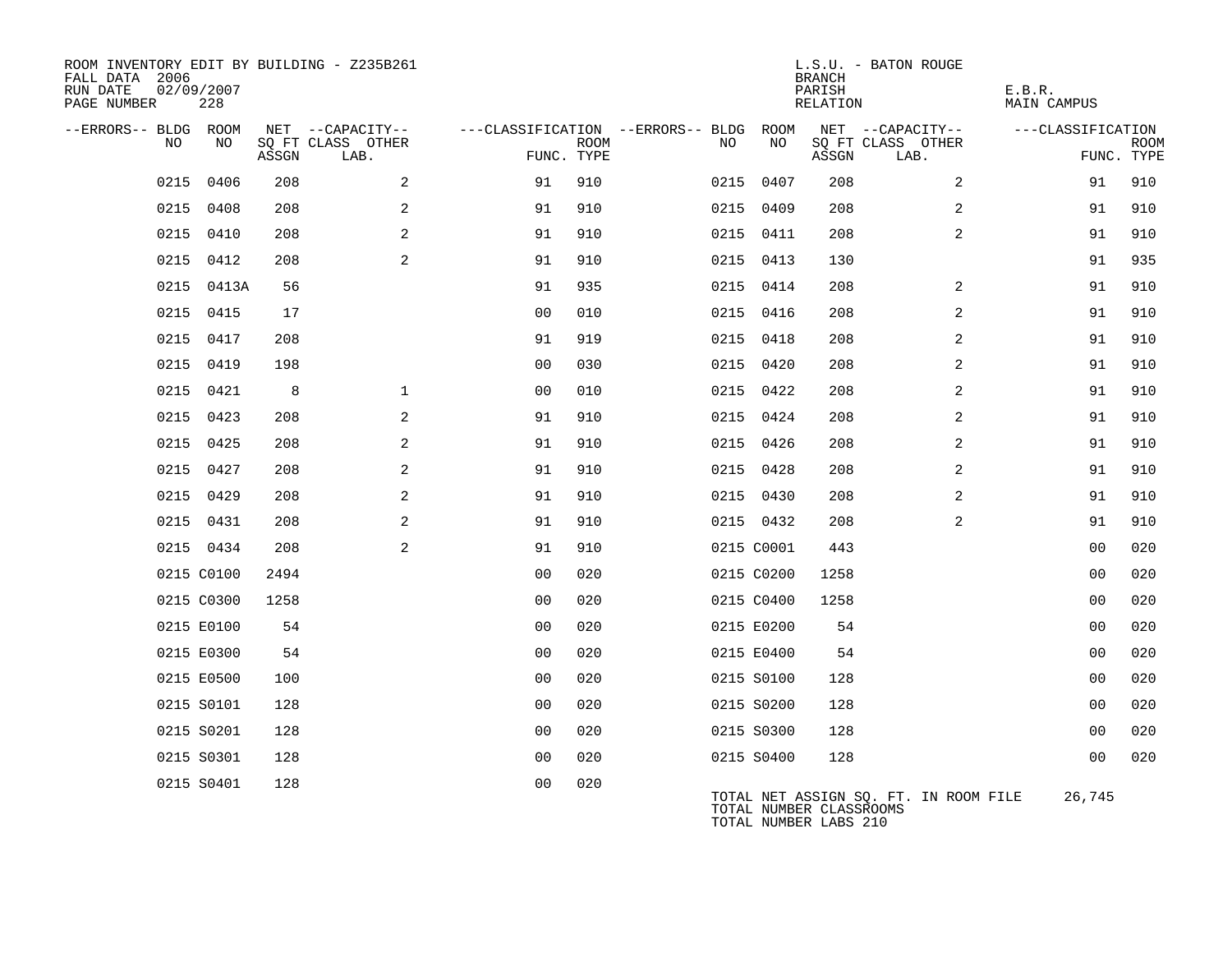| ROOM INVENTORY EDIT BY BUILDING - Z235B261<br>FALL DATA 2006<br>RUN DATE<br>PAGE NUMBER | 02/09/2007<br>229 |       |                                               |                                                                       |      |           |    | <b>BRANCH</b><br>PARISH<br>RELATION                                                                                | L.S.U. - BATON ROUGE                       | E.B.R.<br>MAIN CAMPUS                       |                    |
|-----------------------------------------------------------------------------------------|-------------------|-------|-----------------------------------------------|-----------------------------------------------------------------------|------|-----------|----|--------------------------------------------------------------------------------------------------------------------|--------------------------------------------|---------------------------------------------|--------------------|
| --ERRORS-- BLDG ROOM<br>NO                                                              | NO                | ASSGN | NET --CAPACITY--<br>SQ FT CLASS OTHER<br>LAB. | ---CLASSIFICATION --ERRORS-- BLDG ROOM NET --CAPACITY--<br>FUNC. TYPE | ROOM | NO        | NO | ASSGN                                                                                                              | SQ FT CLASS OTHER<br>LAB.                  | ---CLASSIFICATION                           | ROOM<br>FUNC. TYPE |
|                                                                                         | 0216 0101         | 1035  |                                               | 91                                                                    | 955  |           |    | TOTAL NUMBER SPECIAL LABS 220<br>TOTAL NUMBER CLASSROOMS<br>TOTAL NUMBER LABS 210<br>TOTAL NUMBER SPECIAL LABS 220 |                                            | TOTAL NET ASSIGN SQ. FT. IN ROOM FILE 1,035 |                    |
|                                                                                         | 0217 1123         | 500   | $\overline{4}$                                | 91                                                                    | 950  | 0217 1124 |    | 500                                                                                                                | 4                                          | 91                                          | 950                |
|                                                                                         | 0217 1125         | 500   | 4                                             | 91                                                                    | 950  | 0217 1126 |    | 500                                                                                                                | 4                                          | 91                                          | 950                |
|                                                                                         | 0217 1127         | 500   | 4                                             | 91                                                                    | 950  | 0217 1128 |    | 500                                                                                                                | 4                                          | 91                                          | 950                |
|                                                                                         | 0217 1129         | 500   | 4                                             | 91                                                                    | 950  | 0217 1130 |    | 500                                                                                                                | 4                                          | 91                                          | 950                |
|                                                                                         | 0217 1139         | 540   | $\overline{4}$                                | 91                                                                    | 950  | 0217 1140 |    | 540                                                                                                                | 4                                          | 91                                          | 950                |
|                                                                                         | 0217 1141         | 540   | 4                                             | 91                                                                    | 950  | 0217 1142 |    | 540                                                                                                                | 4                                          | 91                                          | 950                |
|                                                                                         | 0217 1143         | 540   | 4                                             | 91                                                                    | 950  | 0217 1144 |    | 540                                                                                                                | 4                                          | 91                                          | 950                |
|                                                                                         | 0217 1145         | 540   | 4                                             | 91                                                                    | 950  | 0217 1146 |    | 540                                                                                                                | 4                                          | 91                                          | 950                |
|                                                                                         | 0217 2123         | 540   | 4                                             | 91                                                                    | 950  | 0217 2124 |    | 540                                                                                                                | 4                                          | 91                                          | 950                |
|                                                                                         | 0217 2125         | 540   | $\overline{4}$                                | 91                                                                    | 950  | 0217 2126 |    | 540                                                                                                                | 4                                          | 91                                          | 950                |
|                                                                                         | 0217 2127         | 540   | 4                                             | 91                                                                    | 950  | 0217 2128 |    | 540                                                                                                                | 4                                          | 91                                          | 950                |
|                                                                                         | 0217 2129         | 540   | $\overline{4}$                                | 91                                                                    | 950  | 0217 2130 |    | 540                                                                                                                | $\overline{4}$                             | 91                                          | 950                |
|                                                                                         | 0217 2139         | 540   | 4                                             | 91                                                                    | 950  | 0217 2140 |    | 540                                                                                                                | 4                                          | 91                                          | 950                |
|                                                                                         | 0217 2141         | 540   | 4                                             | 91                                                                    | 950  | 0217 2142 |    | 540                                                                                                                | 4                                          | 91                                          | 950                |
|                                                                                         | 0217 2143         | 540   | 4                                             | 91                                                                    | 950  | 0217 2144 |    | 540                                                                                                                | 4                                          | 91                                          | 950                |
|                                                                                         | 0217 2145         | 540   | 4                                             | 91                                                                    | 950  | 0217 2146 |    | 540<br>TOTAL NUMBER CLASSROOMS<br>TOTAL NUMBER LABS 210<br>TOTAL NUMBER SPECIAL LABS 220                           | 4<br>TOTAL NET ASSIGN SQ. FT. IN ROOM FILE | 91<br>16,960                                | 950                |
|                                                                                         | 0218 1131         | 540   | 4                                             | 91                                                                    | 950  | 0218 1132 |    | 540                                                                                                                | 4                                          | 91                                          | 950                |
|                                                                                         | 0218 1133         | 540   | 4                                             | 91                                                                    | 950  | 0218 1134 |    | 540                                                                                                                | 4                                          | 91                                          | 950                |
|                                                                                         | 0218 1135         | 540   | 4                                             | 91                                                                    | 950  | 0218 1136 |    | 540                                                                                                                | 4                                          | 91                                          | 950                |
|                                                                                         | 0218 1137         | 540   | $\overline{4}$                                | 91                                                                    | 950  | 0218 1138 |    | 540                                                                                                                | $\overline{4}$                             | 91                                          | 950                |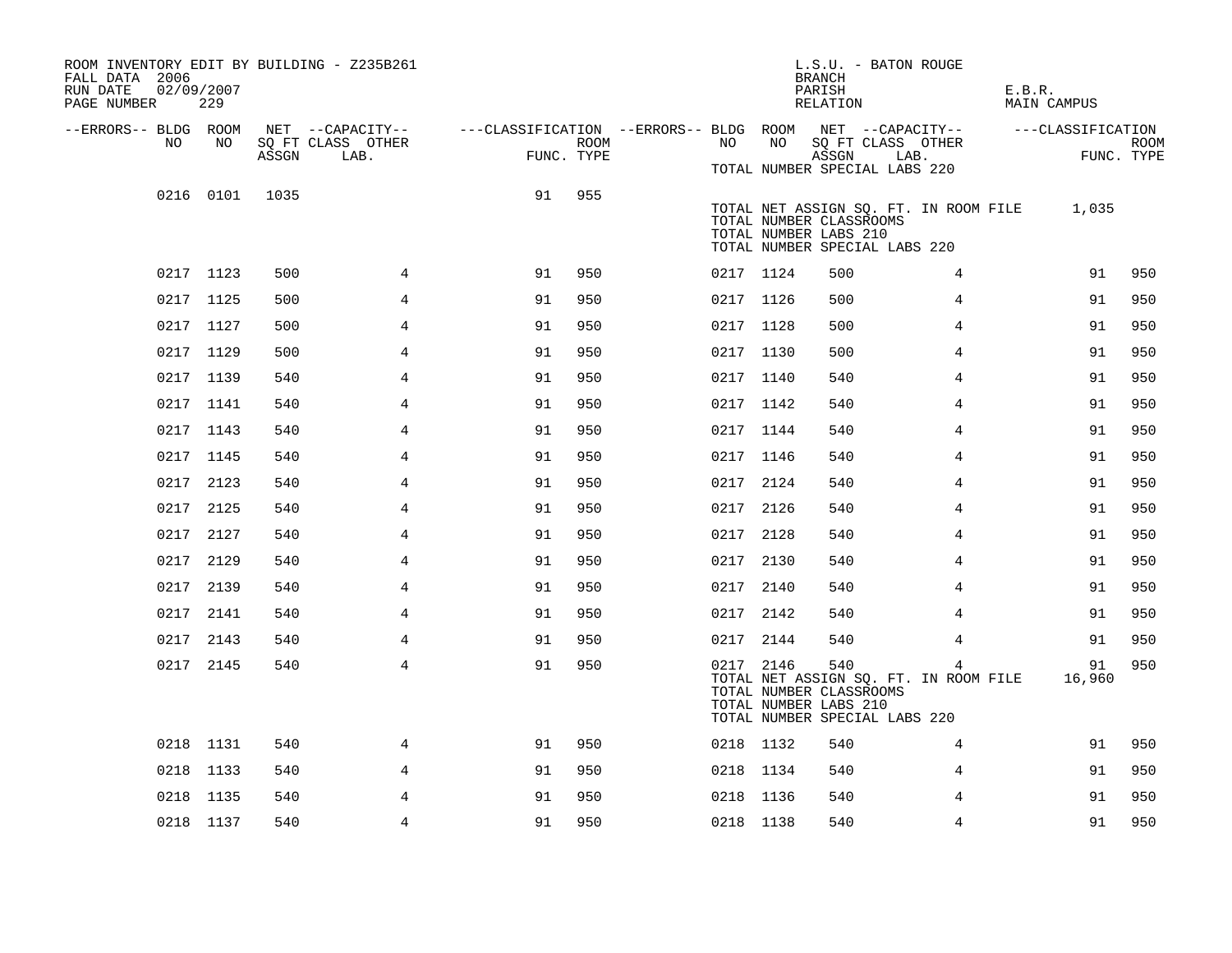| ROOM INVENTORY EDIT BY BUILDING - Z235B261<br>FALL DATA 2006<br>RUN DATE<br>PAGE NUMBER | 02/09/2007<br>230 |       |                           |                                        |             |           |            | <b>BRANCH</b><br>PARISH<br>RELATION                     | L.S.U. - BATON ROUGE                                                        | E.B.R.<br>MAIN CAMPUS |                           |
|-----------------------------------------------------------------------------------------|-------------------|-------|---------------------------|----------------------------------------|-------------|-----------|------------|---------------------------------------------------------|-----------------------------------------------------------------------------|-----------------------|---------------------------|
| --ERRORS-- BLDG ROOM                                                                    |                   |       | NET --CAPACITY--          | ---CLASSIFICATION --ERRORS-- BLDG ROOM |             |           |            |                                                         | NET --CAPACITY--                                                            | ---CLASSIFICATION     |                           |
| NO                                                                                      | NO                | ASSGN | SQ FT CLASS OTHER<br>LAB. | FUNC. TYPE                             | <b>ROOM</b> | NO        | NO         | ASSGN                                                   | SQ FT CLASS OTHER<br>LAB.                                                   |                       | <b>ROOM</b><br>FUNC. TYPE |
| 0218                                                                                    | 1147              | 645   | 6                         | 91                                     | 950         | 0218 1148 |            | 645                                                     | 6                                                                           | 91                    | 950                       |
|                                                                                         | 0218 1149         | 645   | 6                         | 91                                     | 950         | 0218 1150 |            | 645                                                     | 6                                                                           | 91                    | 950                       |
|                                                                                         | 0218 1151         | 645   | 6                         | 91                                     | 950         | 0218 1152 |            | 645                                                     | 6                                                                           | 91                    | 950                       |
| 0218                                                                                    | 2131              | 540   | 4                         | 91                                     | 950         | 0218 2132 |            | 540                                                     | 4                                                                           | 91                    | 950                       |
| 0218                                                                                    | 2133              | 540   | 4                         | 91                                     | 950         | 0218 2134 |            | 540                                                     | 4                                                                           | 91                    | 950                       |
|                                                                                         | 0218 2135         | 540   | $\overline{4}$            | 91                                     | 950         | 0218 2136 |            | 540                                                     | $\overline{4}$                                                              | 91                    | 950                       |
|                                                                                         | 0218 2137         | 540   | 4                         | 91                                     | 950         | 0218 2138 |            | 540                                                     | 4                                                                           | 91                    | 950                       |
|                                                                                         | 0218 2147         | 645   | 6                         | 91                                     | 950         | 0218 2148 |            | 645                                                     | 6                                                                           | 91                    | 950                       |
| 0218                                                                                    | 2149              | 645   | 6                         | 91                                     | 950         | 0218      | 2150       | 645                                                     | 6                                                                           | 91                    | 950                       |
|                                                                                         | 0218 2151         | 645   | 6                         | 91                                     | 950         | 0218 2152 |            | 645<br>TOTAL NUMBER CLASSROOMS<br>TOTAL NUMBER LABS 210 | 6<br>TOTAL NET ASSIGN SQ. FT. IN ROOM FILE<br>TOTAL NUMBER SPECIAL LABS 220 | 91<br>16,380          | 950                       |
|                                                                                         | 0219 0101         | 787   | 21                        | 91                                     | 660         |           |            | TOTAL NUMBER CLASSROOMS<br>TOTAL NUMBER LABS 210        | TOTAL NET ASSIGN SQ. FT. IN ROOM FILE<br>TOTAL NUMBER SPECIAL LABS 220      | 787                   |                           |
| 0220                                                                                    | 0001              | 642   |                           | 0 <sub>0</sub>                         | 030         | 0220 0002 |            | 158                                                     |                                                                             | 00                    | 030                       |
| 0220                                                                                    | 0010C             | 81    |                           | 91                                     | 630         |           | 0220 0011C | 44                                                      |                                                                             | 0 <sub>0</sub>        | 030                       |
| 0220                                                                                    | 0012C             | 64    |                           | 0 <sub>0</sub>                         | 030         | 0220      | 0013C      | 1                                                       |                                                                             | 91                    | 635                       |
| 0220                                                                                    | 0014C             | 120   |                           | 0 <sub>0</sub>                         | 030         | 0220      | 0016C      | 28                                                      |                                                                             | 0 <sub>0</sub>        | 010                       |
| 0220                                                                                    | 0017C             | 89    |                           | 91                                     | 919         | 0220      | 0018C      | 215                                                     |                                                                             | 91                    | 919                       |
| 0220                                                                                    | 0020C             | 227   |                           | 91                                     | 919         | 0220      | 0022C      | 38                                                      |                                                                             | 91                    | 715                       |
| 0220                                                                                    | 0023C             | 49    |                           | 0 <sub>0</sub>                         | 030         | 0220      | 0024C      | 200                                                     |                                                                             | 91                    | 919                       |
| 0220                                                                                    | 0025C             | 116   |                           | 0 <sub>0</sub>                         | 030         | 0220      | 0026C      | 20                                                      |                                                                             | 0 <sub>0</sub>        | 010                       |
| 0220                                                                                    | 0028C             | 80    |                           | 91                                     | 935         | 0220      | 0029C      | 215                                                     |                                                                             | 91                    | 919                       |
| 0220                                                                                    | 0030C             | 215   |                           | 91                                     | 919         | 0220      | 0032C      | 38                                                      |                                                                             | 91                    | 935                       |
|                                                                                         | 0220 0033C        | 49    |                           | 00                                     | 030         |           | 0220 0034C | 200                                                     |                                                                             | 91                    | 919                       |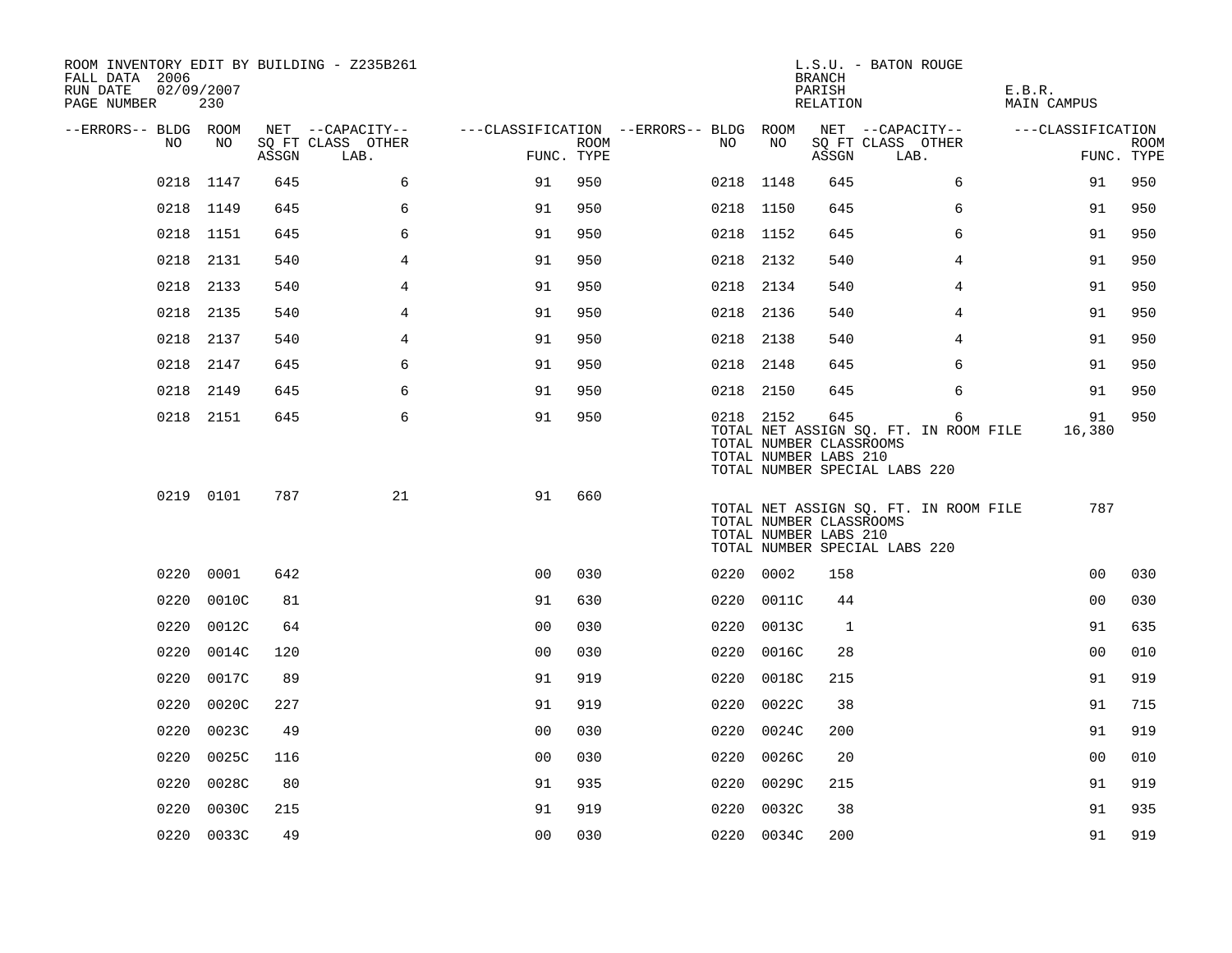| ROOM INVENTORY EDIT BY BUILDING - Z235B261<br>FALL DATA 2006<br>RUN DATE<br>PAGE NUMBER | 02/09/2007<br>231 |       |                           |                |             |                                        |           | <b>BRANCH</b><br>PARISH<br>RELATION | L.S.U. - BATON ROUGE      | E.B.R.<br>MAIN CAMPUS |                           |
|-----------------------------------------------------------------------------------------|-------------------|-------|---------------------------|----------------|-------------|----------------------------------------|-----------|-------------------------------------|---------------------------|-----------------------|---------------------------|
| --ERRORS-- BLDG ROOM                                                                    |                   |       | NET --CAPACITY--          |                |             | ---CLASSIFICATION --ERRORS-- BLDG ROOM |           |                                     | NET --CAPACITY--          | ---CLASSIFICATION     |                           |
| NO                                                                                      | NO                | ASSGN | SQ FT CLASS OTHER<br>LAB. | FUNC. TYPE     | <b>ROOM</b> | NO                                     | NO        | ASSGN                               | SQ FT CLASS OTHER<br>LAB. |                       | <b>ROOM</b><br>FUNC. TYPE |
| 0220                                                                                    | 0035C             | 116   |                           | 0 <sub>0</sub> | 030         | 0220                                   | 0036C     | 20                                  |                           | 0 <sub>0</sub>        | 010                       |
| 0220                                                                                    | 0038C             | 80    |                           | 91             | 935         | 0220                                   | 0039C     | 215                                 |                           | 91                    | 919                       |
| 0220                                                                                    | 0040C             | 215   |                           | 91             | 919         | 0220                                   | 0042C     | 38                                  |                           | 91                    | 935                       |
| 0220                                                                                    | 0043C             | 49    |                           | 0 <sub>0</sub> | 030         | 0220                                   | 0044C     | 200                                 |                           | 91                    | 919                       |
| 0220                                                                                    | 0045C             | 116   |                           | 00             | 030         | 0220                                   | 0046C     | 20                                  |                           | 00                    | 010                       |
| 0220                                                                                    | 0048C             | 80    |                           | 91             | 935         | 0220                                   | 0049C     | 215                                 |                           | 91                    | 919                       |
| 0220                                                                                    | 0101              | 80    |                           | 0 <sub>0</sub> | 010         | 0220                                   | 0103      | 46                                  |                           | 0 <sub>0</sub>        | 010                       |
| 0220                                                                                    | 0104              | 143   |                           | 91             | 935         | 0220                                   | 0105      | 30                                  |                           | 0 <sub>0</sub>        | 010                       |
| 0220                                                                                    | 0106              | 135   |                           | 91             | 660         | 0220                                   | 0107      | 1160                                |                           | 91                    | 650                       |
| 0220                                                                                    | 0108              | 235   |                           | 91             | 935         | 0220                                   | 0108A     | 125                                 |                           | 91                    | 650                       |
| 0220                                                                                    | 0109              | 112   |                           | 0 <sub>0</sub> | 030         | 0220                                   | 0110      | 319                                 | $\overline{2}$            | 91                    | 910                       |
| 0220                                                                                    | 0111              | 192   |                           | 91             | 935         | 0220                                   | 0112      | 23                                  |                           | 0 <sub>0</sub>        | 030                       |
| 0220                                                                                    | 0113              | 81    |                           | 91             | 630         | 0220                                   | 0114      | 96                                  | 2                         | 91                    | 630                       |
| 0220                                                                                    | 0115              | 20    |                           | 91             | 935         | 0220                                   | 0116      | 192                                 | 2                         | 91                    | 910                       |
| 0220                                                                                    | 0117              | 312   | $\mathbf{1}$              | 91             | 910         | 0220                                   | 0118      | 192                                 | 2                         | 91                    | 910                       |
| 0220                                                                                    | 0119              | 192   | $\overline{a}$            | 91             | 910         | 0220                                   | 0120      | 192                                 | 2                         | 91                    | 910                       |
| 0220                                                                                    | 0121              | 192   | 2                         | 91             | 910         | 0220                                   | 0122      | 192                                 | 2                         | 91                    | 910                       |
| 0220                                                                                    | 0123              | 192   | 2                         | 91             | 910         | 0220                                   | 0124      | 192                                 | 2                         | 91                    | 910                       |
| 0220                                                                                    | 0125              | 192   | 2                         | 91             | 910         |                                        | 0220 0126 | 192                                 | 2                         | 91                    | 910                       |
| 0220                                                                                    | 0127              | 192   | 2                         | 91             | 910         | 0220                                   | 0128      | 192                                 | $\overline{a}$            | 91                    | 910                       |
| 0220                                                                                    | 0129              | 192   | 2                         | 91             | 910         | 0220                                   | 0200      | 220                                 |                           | 91                    | 935                       |
| 0220                                                                                    | 0201              | 192   | $\overline{a}$            | 91             | 910         | 0220                                   | 0202      | 192                                 | 2                         | 91                    | 910                       |
| 0220                                                                                    | 0203              | 192   | $\overline{a}$            | 91             | 910         | 0220                                   | 0204      | 192                                 | 2                         | 91                    | 910                       |
| 0220                                                                                    | 0205              | 192   | 2                         | 91             | 910         | 0220                                   | 0206      | 192                                 | 2                         | 91                    | 910                       |
| 0220                                                                                    | 0207              | 192   | 2                         | 91             | 910         | 0220                                   | 0208      | 192                                 | 2                         | 91                    | 910                       |
|                                                                                         | 0220 0209         | 192   | 2                         | 91             | 910         |                                        | 0220 0210 | 192                                 | $\overline{a}$            | 91                    | 910                       |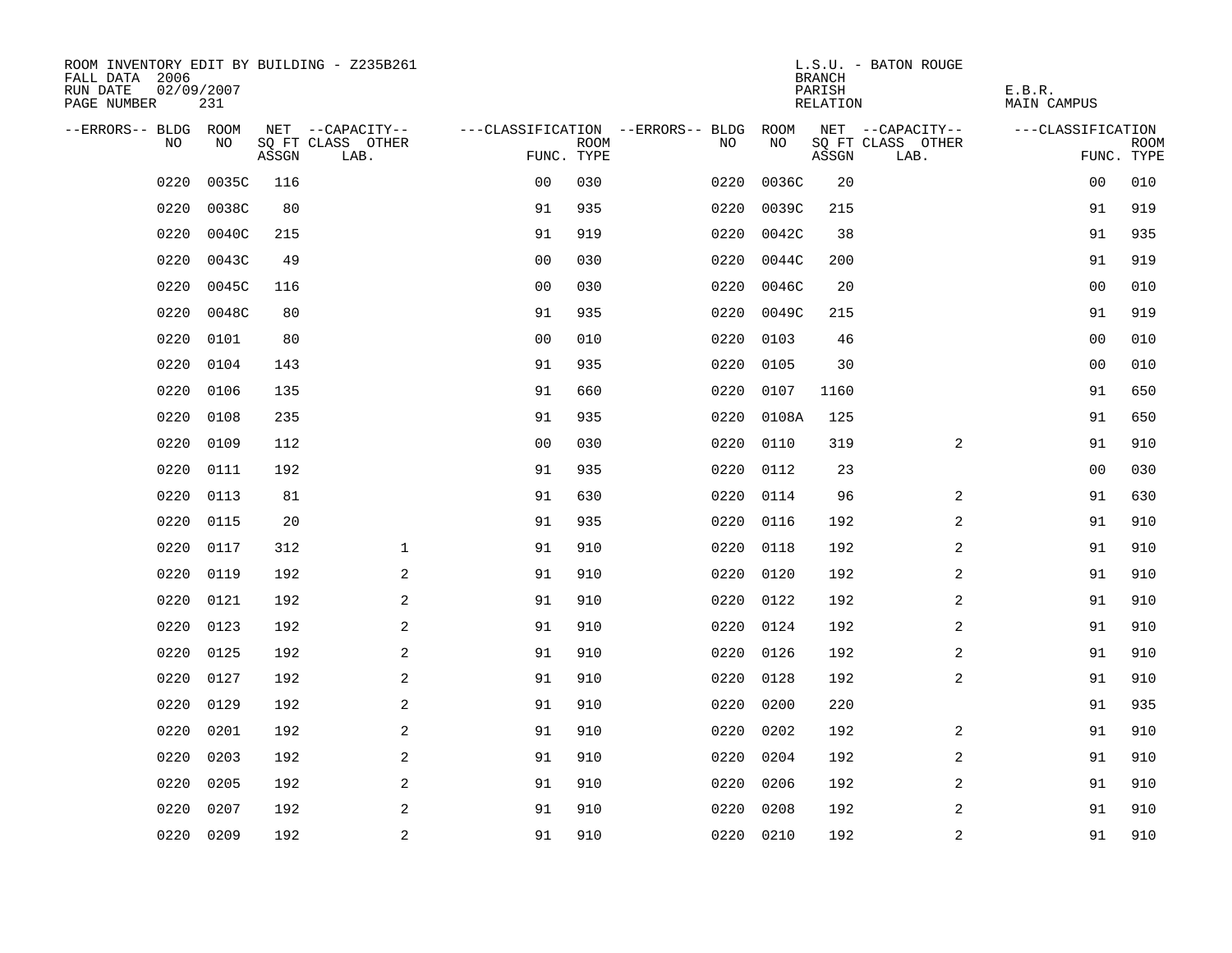| ROOM INVENTORY EDIT BY BUILDING - Z235B261<br>FALL DATA 2006<br>RUN DATE<br>PAGE NUMBER | 02/09/2007<br>232 |       |                           |            |             |                                   |           | <b>BRANCH</b><br>PARISH<br>RELATION | L.S.U. - BATON ROUGE      | E.B.R.<br>MAIN CAMPUS |                           |
|-----------------------------------------------------------------------------------------|-------------------|-------|---------------------------|------------|-------------|-----------------------------------|-----------|-------------------------------------|---------------------------|-----------------------|---------------------------|
| --ERRORS-- BLDG ROOM                                                                    |                   |       | NET --CAPACITY--          |            |             | ---CLASSIFICATION --ERRORS-- BLDG | ROOM      |                                     | NET --CAPACITY--          | ---CLASSIFICATION     |                           |
| NO.                                                                                     | NO.               | ASSGN | SQ FT CLASS OTHER<br>LAB. | FUNC. TYPE | <b>ROOM</b> | NO.                               | NO        | ASSGN                               | SQ FT CLASS OTHER<br>LAB. |                       | <b>ROOM</b><br>FUNC. TYPE |
| 0220                                                                                    | 0211              | 192   | 2                         | 91         | 910         | 0220                              | 0212      | 192                                 | $\overline{2}$            | 91                    | 910                       |
| 0220                                                                                    | 0213              | 192   | 2                         | 91         | 910         | 0220                              | 0214      | 192                                 | 2                         | 91                    | 910                       |
| 0220                                                                                    | 0215              | 192   | 2                         | 91         | 910         | 0220                              | 0216      | 192                                 | 2                         | 91                    | 910                       |
| 0220                                                                                    | 0217              | 192   | 2                         | 91         | 910         | 0220                              | 0218      | 192                                 | 2                         | 91                    | 910                       |
| 0220                                                                                    | 0219              | 192   | 2                         | 91         | 910         | 0220                              | 0220      | 192                                 | $\overline{a}$            | 91                    | 910                       |
| 0220                                                                                    | 0221              | 192   | $\sqrt{2}$                | 91         | 910         | 0220                              | 0222      | 192                                 | $\boldsymbol{2}$          | 91                    | 910                       |
| 0220                                                                                    | 0223              | 192   | $\overline{a}$            | 91         | 910         | 0220                              | 0224      | 192                                 | 2                         | 91                    | 910                       |
| 0220                                                                                    | 0225              | 192   | $\overline{a}$            | 91         | 910         | 0220                              | 0226      | 192                                 | 2                         | 91                    | 910                       |
| 0220                                                                                    | 0227              | 192   | 2                         | 91         | 910         | 0220                              | 0228      | 192                                 | 2                         | 91                    | 910                       |
| 0220                                                                                    | 0229              | 192   | 2                         | 91         | 910         | 0220                              | 0300      | 220                                 |                           | 91                    | 935                       |
| 0220                                                                                    | 0301              | 192   | 2                         | 91         | 910         | 0220                              | 0302      | 192                                 | 2                         | 91                    | 910                       |
| 0220                                                                                    | 0303              | 192   | 2                         | 91         | 910         | 0220                              | 0304      | 192                                 | 2                         | 91                    | 910                       |
| 0220                                                                                    | 0305              | 192   | 2                         | 91         | 910         | 0220                              | 0306      | 192                                 | 2                         | 91                    | 910                       |
| 0220                                                                                    | 0307              | 192   | $\overline{a}$            | 91         | 910         | 0220                              | 0308      | 192                                 | 2                         | 91                    | 910                       |
| 0220                                                                                    | 0309              | 192   | 2                         | 91         | 910         | 0220                              | 0310      | 192                                 | 2                         | 91                    | 910                       |
| 0220                                                                                    | 0311              | 192   | 2                         | 91         | 910         | 0220                              | 0312      | 192                                 | 2                         | 91                    | 910                       |
| 0220                                                                                    | 0313              | 192   | 2                         | 91         | 910         | 0220                              | 0314      | 192                                 | 2                         | 91                    | 910                       |
| 0220                                                                                    | 0315              | 192   | $\overline{a}$            | 91         | 910         | 0220                              | 0316      | 192                                 | 2                         | 91                    | 910                       |
| 0220                                                                                    | 0317              | 192   | $\overline{a}$            | 91         | 910         | 0220                              | 0318      | 192                                 | $\overline{a}$            | 91                    | 910                       |
| 0220                                                                                    | 0319              | 192   | 2                         | 91         | 910         | 0220                              | 0320      | 192                                 | 2                         | 91                    | 910                       |
| 0220                                                                                    | 0321              | 192   | 2                         | 91         | 910         | 0220                              | 0322      | 192                                 | 2                         | 91                    | 910                       |
| 0220                                                                                    | 0323              | 192   | 2                         | 91         | 910         | 0220                              | 0324      | 192                                 | 2                         | 91                    | 910                       |
| 0220                                                                                    | 0325              | 192   | 2                         | 91         | 910         | 0220                              | 0326      | 192                                 | 2                         | 91                    | 910                       |
| 0220                                                                                    | 0327              | 192   | 2                         | 91         | 910         | 0220                              | 0328      | 192                                 | $\overline{a}$            | 91                    | 910                       |
| 0220                                                                                    | 0329              | 192   | 2                         | 91         | 910         | 0220                              | 0400      | 220                                 |                           | 91                    | 935                       |
|                                                                                         | 0220 0401         | 192   | 2                         | 91         | 910         |                                   | 0220 0402 | 192                                 | $\overline{a}$            | 91                    | 910                       |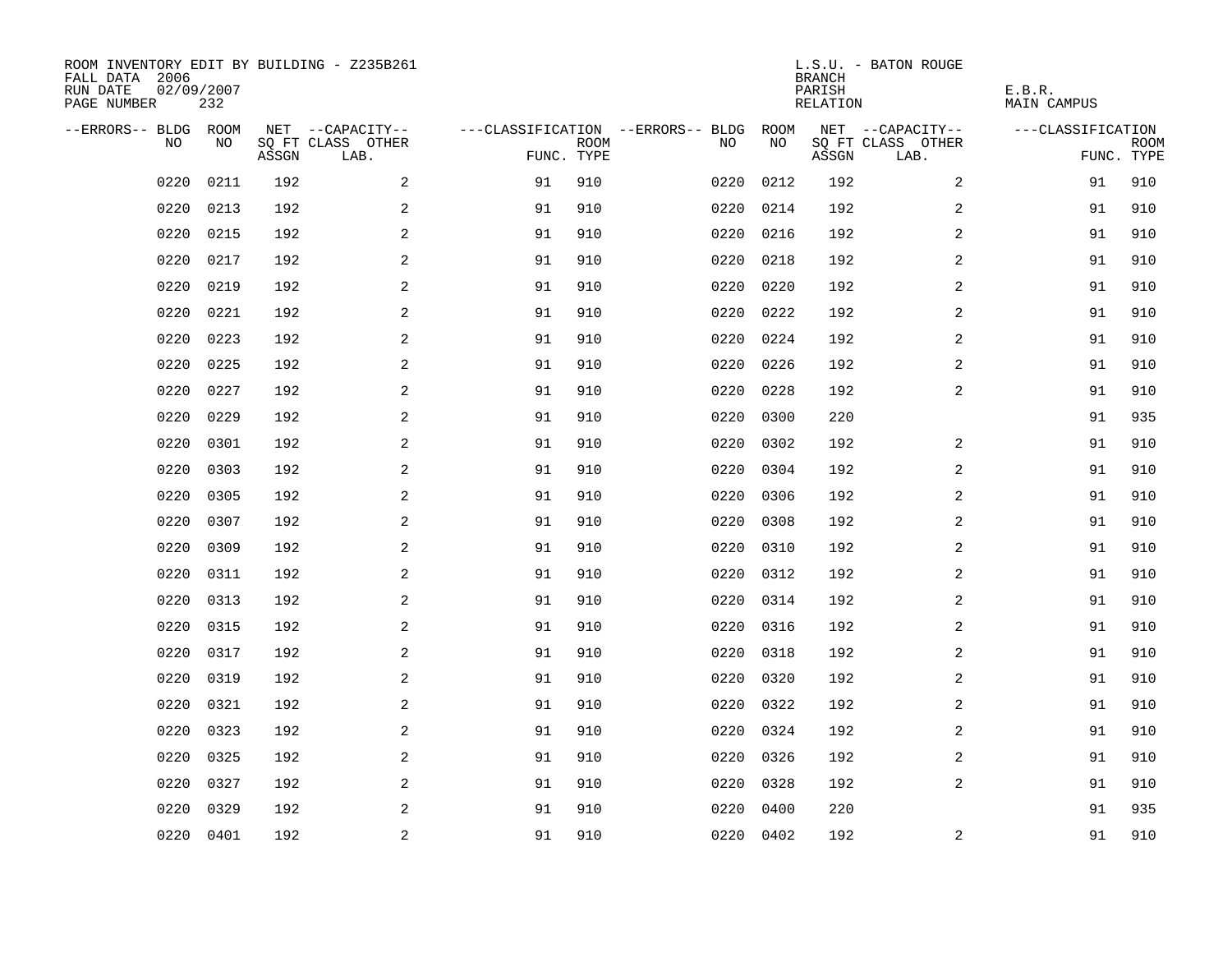| ROOM INVENTORY EDIT BY BUILDING - Z235B261<br>FALL DATA 2006<br>RUN DATE<br>PAGE NUMBER | 02/09/2007<br>233 |       |                           |                |      |                                        |            | L.S.U. - BATON ROUGE<br><b>BRANCH</b><br>PARISH<br>RELATION                              |      |                                       | E.B.R.<br>MAIN CAMPUS |                |      |
|-----------------------------------------------------------------------------------------|-------------------|-------|---------------------------|----------------|------|----------------------------------------|------------|------------------------------------------------------------------------------------------|------|---------------------------------------|-----------------------|----------------|------|
| --ERRORS-- BLDG ROOM                                                                    |                   |       | NET --CAPACITY--          |                |      | ---CLASSIFICATION --ERRORS-- BLDG ROOM |            | NET --CAPACITY--                                                                         |      |                                       | ---CLASSIFICATION     |                |      |
| NO                                                                                      | NO                | ASSGN | SQ FT CLASS OTHER<br>LAB. | FUNC. TYPE     | ROOM | NO                                     | NO         | SQ FT CLASS OTHER<br>ASSGN                                                               | LAB. |                                       |                       | FUNC. TYPE     | ROOM |
| 0220                                                                                    | 0403              | 192   | $\overline{a}$            | 91             | 910  | 0220                                   | 0404       | 192                                                                                      |      | 2                                     |                       | 91             | 910  |
| 0220                                                                                    | 0405              | 192   | 2                         | 91             | 910  | 0220                                   | 0406       | 192                                                                                      |      | 2                                     |                       | 91             | 910  |
| 0220                                                                                    | 0407              | 192   | 2                         | 91             | 910  |                                        | 0220 0408  | 192                                                                                      |      | 2                                     |                       | 91             | 910  |
| 0220                                                                                    | 0409              | 192   | 2                         | 91             | 910  |                                        | 0220 0410  | 192                                                                                      |      | 2                                     |                       | 91             | 910  |
| 0220                                                                                    | 0411              | 192   | $\overline{a}$            | 91             | 910  |                                        | 0220 0412  | 192                                                                                      |      | 2                                     |                       | 91             | 910  |
| 0220                                                                                    | 0413              | 192   | 2                         | 91             | 910  |                                        | 0220 0414  | 192                                                                                      |      | 2                                     |                       | 91             | 910  |
| 0220                                                                                    | 0415              | 192   | 2                         | 91             | 910  |                                        | 0220 0416  | 192                                                                                      |      | $\overline{a}$                        |                       | 91             | 910  |
| 0220                                                                                    | 0417              | 192   | $\sqrt{2}$                | 91             | 910  |                                        | 0220 0418  | 192                                                                                      |      | 2                                     |                       | 91             | 910  |
| 0220                                                                                    | 0419              | 192   | $\overline{a}$            | 91             | 910  |                                        | 0220 0420  | 192                                                                                      |      | $\overline{a}$                        |                       | 91             | 910  |
| 0220                                                                                    | 0421              | 192   | 2                         | 91             | 910  |                                        | 0220 0422  | 192                                                                                      |      | 2                                     |                       | 91             | 910  |
| 0220                                                                                    | 0423              | 192   | 2                         | 91             | 910  |                                        | 0220 0424  | 192                                                                                      |      | 2                                     |                       | 91             | 910  |
|                                                                                         | 0220 0425         | 192   | 2                         | 91             | 910  |                                        | 0220 0426  | 192                                                                                      |      | 2                                     |                       | 91             | 910  |
| 0220                                                                                    | 0427              | 192   | 2                         | 91             | 910  |                                        | 0220 0428  | 192                                                                                      |      | 2                                     |                       | 91             | 910  |
|                                                                                         | 0220 0429         | 192   | 2                         | 91             | 910  |                                        | 0220 C0001 | 243                                                                                      |      |                                       |                       | 00             | 020  |
|                                                                                         | 0220 C0100        | 1858  |                           | 0 <sub>0</sub> | 020  |                                        | 0220 C0200 | 1600                                                                                     |      |                                       |                       | 00             | 020  |
|                                                                                         | 0220 C0300        | 1600  |                           | 0 <sub>0</sub> | 020  |                                        | 0220 C0400 | 1600                                                                                     |      |                                       |                       | 00             | 020  |
|                                                                                         | 0220 E0100        | 42    |                           | 0 <sub>0</sub> | 020  |                                        | 0220 E0200 | 42                                                                                       |      |                                       |                       | 00             | 020  |
|                                                                                         | 0220 E0300        | 42    |                           | 0 <sub>0</sub> | 020  |                                        | 0220 E0400 | 42                                                                                       |      |                                       |                       | 00             | 020  |
|                                                                                         | 0220 E0500        | 100   |                           | 0 <sub>0</sub> | 020  |                                        | 0220 S0001 | 60                                                                                       |      |                                       |                       | 0 <sub>0</sub> | 020  |
|                                                                                         | 0220 S0101        | 104   |                           | 0 <sub>0</sub> | 020  |                                        | 0220 S0102 | 104                                                                                      |      |                                       |                       | 00             | 020  |
|                                                                                         | 0220 S0201        | 104   |                           | 0 <sub>0</sub> | 020  |                                        | 0220 S0202 | 104                                                                                      |      |                                       |                       | 00             | 020  |
|                                                                                         | 0220 S0301        | 104   |                           | 0 <sub>0</sub> | 020  |                                        | 0220 S0302 | 104                                                                                      |      |                                       |                       | 00             | 020  |
|                                                                                         | 0220 S0401        | 104   |                           | 0 <sub>0</sub> | 020  |                                        | 0220 S0402 | 104<br>TOTAL NUMBER CLASSROOMS<br>TOTAL NUMBER LABS 210<br>TOTAL NUMBER SPECIAL LABS 220 |      | TOTAL NET ASSIGN SQ. FT. IN ROOM FILE |                       | 00<br>25,320   | 020  |
|                                                                                         | 0221 0101 1465    |       |                           | 91             | 660  |                                        |            | 0221 0101A 156                                                                           |      | $\mathbf{1}$                          |                       | 91             | 310  |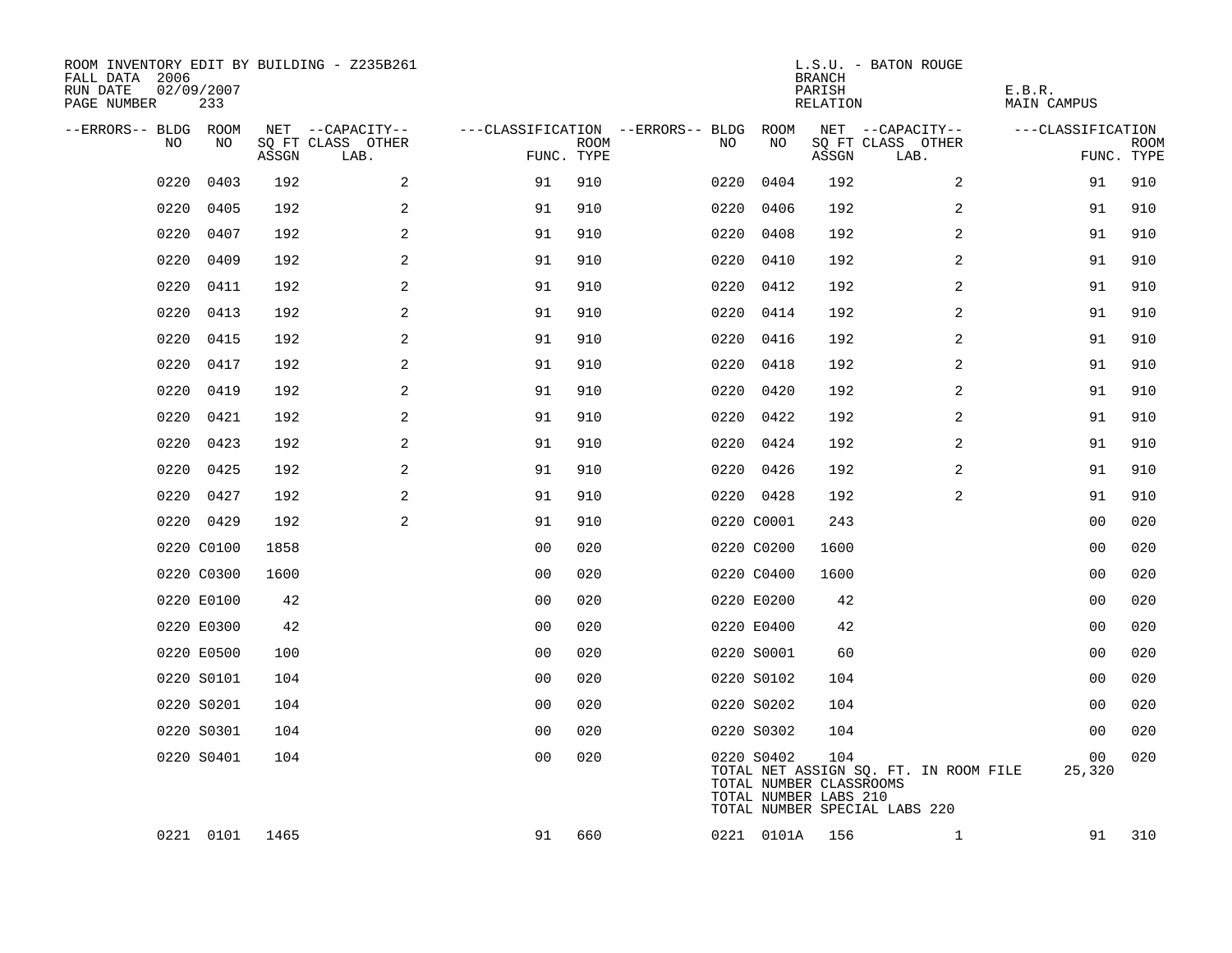| ROOM INVENTORY EDIT BY BUILDING - Z235B261<br>FALL DATA 2006<br>RUN DATE<br>PAGE NUMBER | 02/09/2007<br>234 |       |                           |                |             |                                        |            |           | <b>BRANCH</b><br>PARISH<br>RELATION | L.S.U. - BATON ROUGE      | E.B.R.<br><b>MAIN CAMPUS</b> |                           |
|-----------------------------------------------------------------------------------------|-------------------|-------|---------------------------|----------------|-------------|----------------------------------------|------------|-----------|-------------------------------------|---------------------------|------------------------------|---------------------------|
| --ERRORS-- BLDG ROOM                                                                    |                   |       | NET --CAPACITY--          |                |             | ---CLASSIFICATION --ERRORS-- BLDG ROOM |            |           |                                     | NET --CAPACITY--          | ---CLASSIFICATION            |                           |
| NO.                                                                                     | NO.               | ASSGN | SO FT CLASS OTHER<br>LAB. | FUNC. TYPE     | <b>ROOM</b> | NO.                                    |            | <b>NO</b> | ASSGN                               | SQ FT CLASS OTHER<br>LAB. |                              | <b>ROOM</b><br>FUNC. TYPE |
| 0221                                                                                    | 0101B             | 647   |                           | 91             | 665         |                                        | 0221 0103  |           | 614                                 | 6                         | 91                           | 660                       |
| 0221                                                                                    | 0105              | 2374  | 30                        | 91             | 665         |                                        | 0221 0105A |           | 128                                 |                           | 91                           | 660                       |
|                                                                                         | 0221 0105B        | 100   |                           | 91             | 665         |                                        | 0221 0105C |           | 60                                  |                           | 91                           | 665                       |
| 0221                                                                                    | 0105D             | 68    |                           | 91             | 665         |                                        | 0221 0105E |           | 634                                 |                           | 91                           | 665                       |
| 0221                                                                                    | 0105F             | 76    | $\mathbf{1}$              | 91             | 665         |                                        | 0221 0105G |           | 150                                 |                           | 91                           | 665                       |
| 0221                                                                                    | 0105H             | 325   |                           | 91             | 665         |                                        | 0221 0105J |           | 318                                 |                           | 91                           | 665                       |
| 0221                                                                                    | 0105K             | 305   |                           | 91             | 665         |                                        | 0221 0105L |           | 96                                  |                           | 91                           | 665                       |
|                                                                                         | 0221 0105M        | 88    |                           | 91             | 665         |                                        | 0221 0107  |           | 147                                 |                           | 91                           | 635                       |
| 0221                                                                                    | 0109              | 155   | $\mathbf{1}$              | 91             | 310         |                                        |            |           | 0221 0110 13469                     | 14                        | 91                           | 660                       |
| 0221                                                                                    | 0110A             | 293   | 6                         | 91             | 660         |                                        | 0221 0110B |           | 256                                 | $\mathbf{1}$              | 91                           | 665                       |
| 0221                                                                                    | 0111              | 6500  |                           | 0 <sub>0</sub> | 030         |                                        | 0221 0113  |           | 193                                 | 2                         | 91                           | 310                       |
|                                                                                         | 0221 0115         | 306   |                           | 91             | 730         |                                        | 0221 0117  |           | 116                                 | 3                         | 00                           | 030                       |
| 0221                                                                                    | 0117A             | 145   |                           | 0 <sub>0</sub> | 030         |                                        | 0221 0119  |           | 136                                 |                           | 00                           | 030                       |
| 0221                                                                                    | 0121              | 94    |                           | 91             | 665         |                                        | 0221 0123  |           | 110                                 |                           | 91                           | 730                       |
|                                                                                         | 0221 0123A        | 82    |                           | 91             | 730         |                                        | 0221 0124  |           | 69                                  | $\mathbf{1}$              | 91                           | 310                       |
|                                                                                         | 0221 0125         | 69    |                           | 91             | 730         |                                        | 0221 0126  |           | 106                                 |                           | 91                           | 730                       |
|                                                                                         | 0221 0127         | 48    | 2                         | 91             | 730         |                                        | 0221 0128  |           | 94                                  |                           | 91                           | 730                       |
| 0221                                                                                    | 0129              | 33    |                           | 91             | 730         |                                        | 0221 0130  |           | 27                                  |                           | 91                           | 730                       |
|                                                                                         | 0221 0131         | 70    |                           | 91             | 730         |                                        | 0221 0132  |           | 83                                  |                           | 91                           | 730                       |
|                                                                                         | 0221 0133         | 399   |                           | 91             | 730         |                                        | 0221 0134  |           | 73                                  |                           | 91                           | 730                       |
|                                                                                         | 0221 0135         | 132   |                           | 91             | 730         |                                        | 0221 0136  |           | 230                                 |                           | 91                           | 730                       |
| 0221                                                                                    | 0138              | 263   |                           | 91             | 730         |                                        | 0221 0139  |           | 237                                 |                           | 91                           | 730                       |
|                                                                                         | 0221 0139A        | 122   |                           | 91             | 730         |                                        | 0221 0140  |           | 98                                  | $\mathbf{1}$              | 91                           | 310                       |
| 0221                                                                                    | 0140A             | 186   | $\mathbf{1}$              | 91             | 310         |                                        | 0221 0141  |           | 134                                 | $\mathbf{1}$              | 91                           | 310                       |
|                                                                                         | 0221 0143         | 511   |                           | 91             | 660         |                                        | 0221 0144  |           | 761                                 |                           | 91                           | 660                       |
|                                                                                         | 0221 0144A        | 45    | 2                         | 91             | 665         |                                        | 0221 0146  |           | 44                                  |                           | 0 <sub>0</sub>               | 030                       |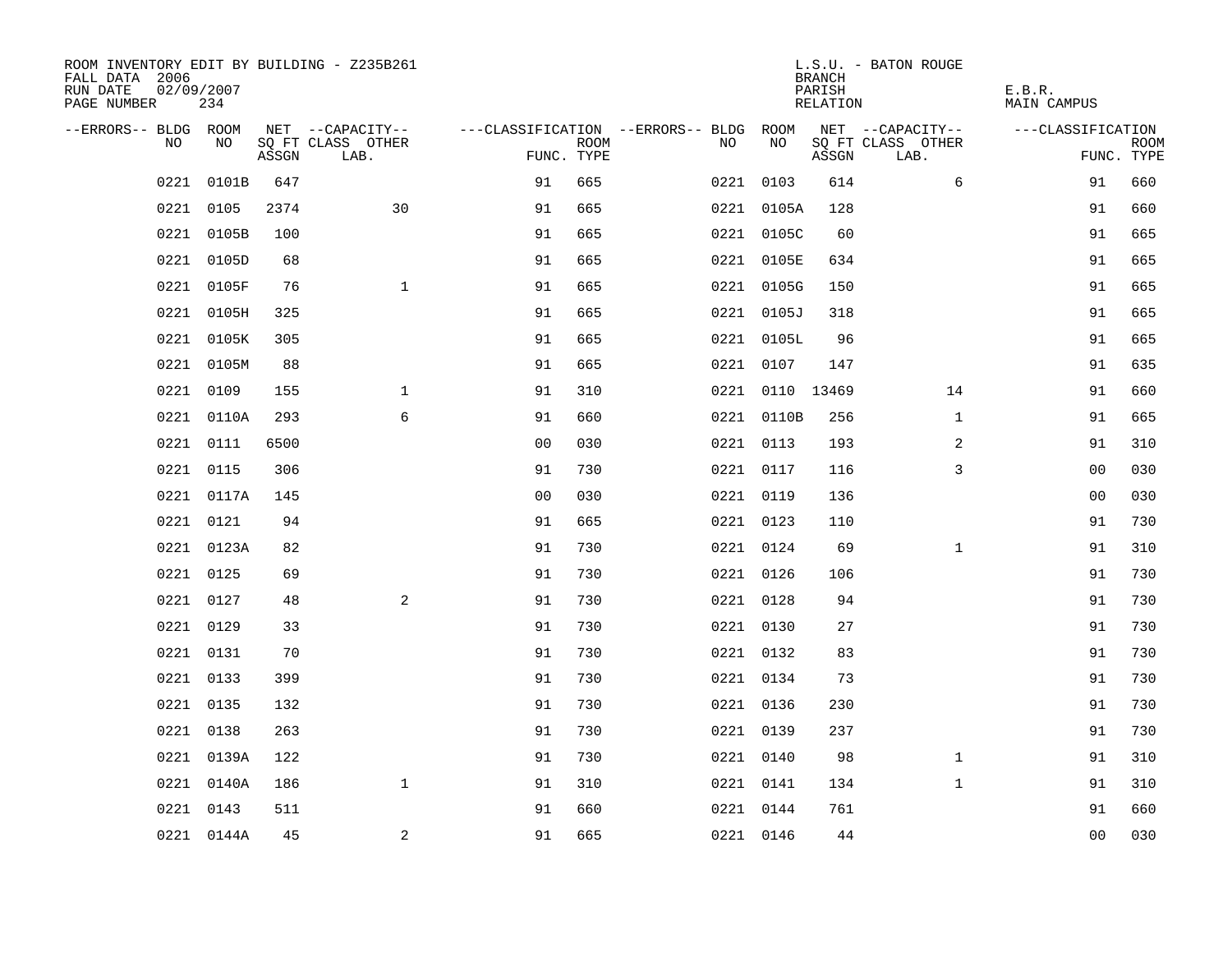| ROOM INVENTORY EDIT BY BUILDING - Z235B261<br>FALL DATA 2006<br>RUN DATE<br>PAGE NUMBER | 02/09/2007<br>235 |       |                           |                |             |                                        |                 | <b>BRANCH</b><br>PARISH<br>RELATION | L.S.U. - BATON ROUGE      | E.B.R.<br><b>MAIN CAMPUS</b> |                           |
|-----------------------------------------------------------------------------------------|-------------------|-------|---------------------------|----------------|-------------|----------------------------------------|-----------------|-------------------------------------|---------------------------|------------------------------|---------------------------|
| --ERRORS-- BLDG ROOM                                                                    |                   |       | NET --CAPACITY--          |                |             | ---CLASSIFICATION --ERRORS-- BLDG ROOM |                 |                                     | NET --CAPACITY--          | ---CLASSIFICATION            |                           |
| NO                                                                                      | NO                | ASSGN | SQ FT CLASS OTHER<br>LAB. | FUNC. TYPE     | <b>ROOM</b> | NO.                                    | NO              | ASSGN                               | SQ FT CLASS OTHER<br>LAB. |                              | <b>ROOM</b><br>FUNC. TYPE |
| 0221                                                                                    | 0148              | 217   | 24                        | 91             | 665         |                                        | 0221 0150 13236 |                                     | 204                       | 91                           | 660                       |
|                                                                                         | 0221 0150A        | 136   | 2                         | 91             | 665         |                                        | 0221 0150B      | 216                                 | $\mathbf{1}$              | 91                           | 665                       |
|                                                                                         | 0221 0150C        | 65    |                           | 0 <sub>0</sub> | 010         |                                        | 0221 0150D      | 196                                 | 3                         | 91                           | 665                       |
|                                                                                         | 0221 0150E        | 56    |                           | 91             | 665         |                                        | 0221 0150F      | 93                                  |                           | 91                           | 665                       |
|                                                                                         | 0221 0150G        | 80    | $\mathbf{1}$              | 91             | 665         |                                        | 0221 0153       | 206                                 |                           | 0 <sub>0</sub>               | 030                       |
|                                                                                         | 0221 0155         | 2082  | 30                        | 91             | 630         |                                        | 0221 0155A      | 126                                 | 2                         | 91                           | 635                       |
|                                                                                         | 0221 0155B        | 68    | 2                         | 91             | 635         |                                        | 0221 0155C      | 130                                 |                           | 91                           | 635                       |
|                                                                                         | 0221 0160         | 33    |                           | 0 <sub>0</sub> | 030         |                                        | 0221 0200       | 1632                                |                           | 0 <sub>0</sub>               | 020                       |
| 0221                                                                                    | 0202              | 58    |                           | 91             | 315         |                                        | 0221 0202A      | 27                                  | $\mathbf{1}$              | 91                           | 310                       |
| 0221                                                                                    | 0202B             | 27    | 3                         | 91             | 310         |                                        | 0221 0202C      | 98                                  | 3                         | 91                           | 615                       |
| 0221                                                                                    | 0203              | 3106  |                           | 91             | 630         |                                        | 0221 0204       | 27                                  |                           | 00                           | 010                       |
|                                                                                         | 0221 0205 11468   |       |                           | 91             | 630         |                                        | 0221 0205A      | 202                                 | $\mathbf{1}$              | 91                           | 630                       |
| 0221                                                                                    | 0205B             | 203   | $\mathbf{1}$              | 91             | 635         |                                        | 0221 0205C      | 56                                  |                           | 91                           | 635                       |
|                                                                                         | 0221 0205D        | 266   | $\mathbf{1}$              | 91             | 310         |                                        | 0221 0206       | 100                                 |                           | 91                           | 730                       |
|                                                                                         | 0221 0207         | 332   |                           | 91             | 660         |                                        | 0221 0208       | 417                                 | 40                        | 91                           | 680                       |
|                                                                                         | 0221 0209         | 536   |                           | 0 <sub>0</sub> | 030         |                                        | 0221 0210       | 418                                 | 40                        | 91                           | 680                       |
| 0221                                                                                    | 0212              | 319   | 2                         | 91             | 665         |                                        | 0221 0212A      | 56                                  | $\mathbf{1}$              | 91                           | 665                       |
| 0221                                                                                    | 0212B             | 71    | 3                         | 91             | 665         |                                        | 0221 0212C      | 116                                 | $\mathbf{1}$              | 91                           | 310                       |
|                                                                                         | 0221 0212D        | 81    |                           | 91             | 660         |                                        | 0221 0214       | 1604                                |                           | 31                           | 620                       |
|                                                                                         | 0221 0214A        | 197   |                           | 91             | 625         |                                        | 0221 0216       | 118                                 | $\mathbf{1}$              | 91                           | 625                       |
|                                                                                         | 0221 0218         | 78    | $\mathbf{1}$              | 91             | 310         |                                        | 0221 0220       | 324                                 | 8                         | 0 <sub>0</sub>               | 030                       |
| 0221                                                                                    | 0222              | 479   | 12                        | 0 <sub>0</sub> | 030         |                                        | 0221 0224       | 35                                  |                           | 00                           | 010                       |
|                                                                                         | 0221 0224A        | 124   |                           | 91             | 730         |                                        | 0221 0226       | 9367                                |                           | 91                           | 660                       |
|                                                                                         | 0221 0226A        | 123   | $\mathbf{1}$              | 91             | 665         |                                        | 0221 0226B      | 547                                 |                           | 91                           | 665                       |
|                                                                                         | 0221 0226C        | 82    |                           | 91             | 665         |                                        | 0221 0226D      | 77                                  |                           | 91                           | 665                       |
|                                                                                         | 0221 0250 11158   |       | 900                       | 91             | 610         |                                        | 0221 0250A      | 260                                 |                           | 91                           | 615                       |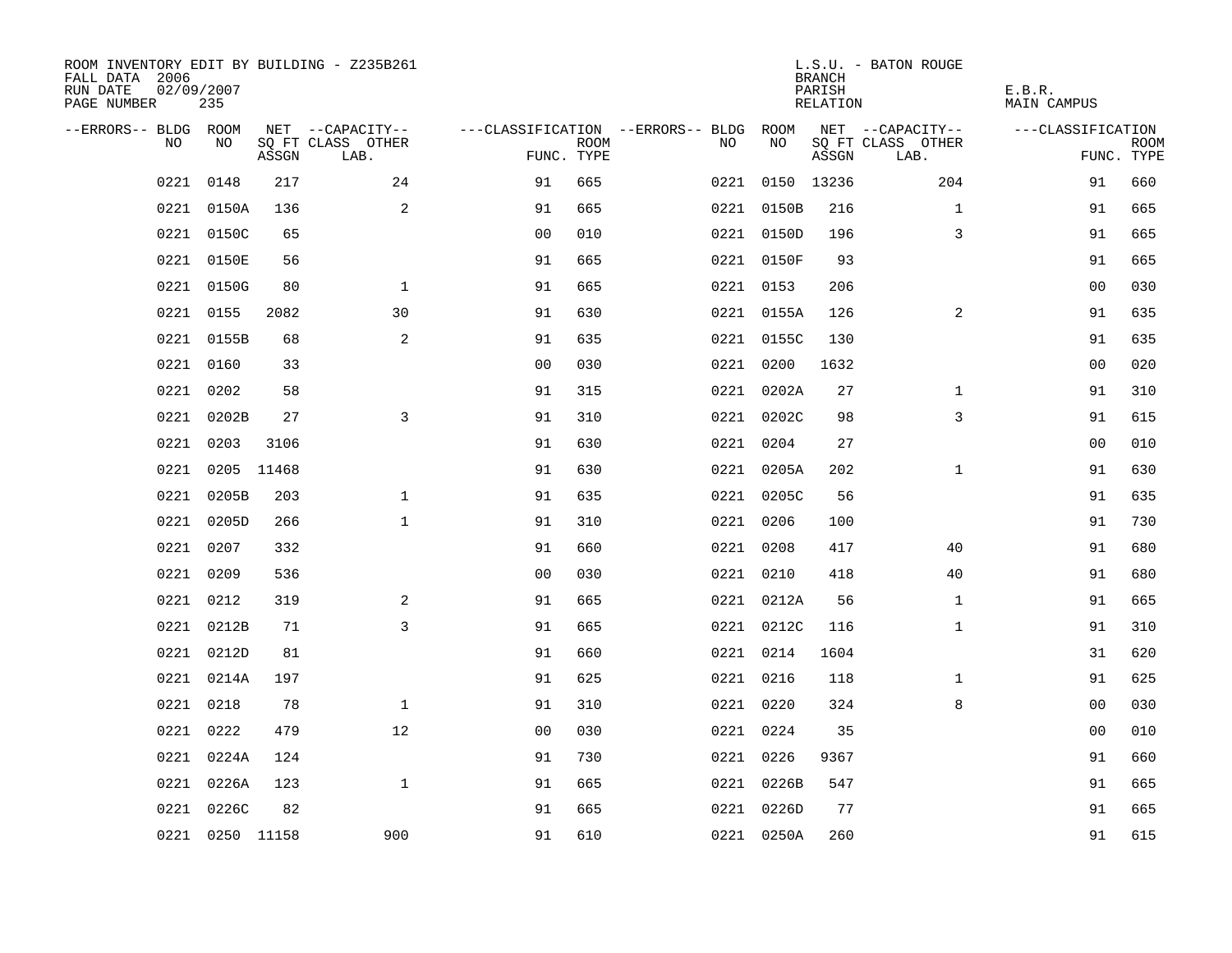| ROOM INVENTORY EDIT BY BUILDING - Z235B261<br>FALL DATA 2006<br>RUN DATE<br>PAGE NUMBER | 02/09/2007<br>236 |       |                           |                |             |                                        |            | <b>BRANCH</b><br>PARISH<br>RELATION | L.S.U. - BATON ROUGE      | E.B.R.<br>MAIN CAMPUS |                           |
|-----------------------------------------------------------------------------------------|-------------------|-------|---------------------------|----------------|-------------|----------------------------------------|------------|-------------------------------------|---------------------------|-----------------------|---------------------------|
| --ERRORS-- BLDG ROOM                                                                    |                   |       | NET --CAPACITY--          |                |             | ---CLASSIFICATION --ERRORS-- BLDG ROOM |            |                                     | NET --CAPACITY--          | ---CLASSIFICATION     |                           |
| NO.                                                                                     | NO.               | ASSGN | SQ FT CLASS OTHER<br>LAB. | FUNC. TYPE     | <b>ROOM</b> | NO.                                    | NO         | ASSGN                               | SQ FT CLASS OTHER<br>LAB. |                       | <b>ROOM</b><br>FUNC. TYPE |
| 0221                                                                                    | 0250B             | 54    |                           | 91             | 635         |                                        | 0221 0250C | 29                                  |                           | 0 <sub>0</sub>        | 010                       |
| 0221                                                                                    | 0250D             | 833   |                           | 91             | 680         |                                        | 0221 0250E | 318                                 |                           | 91                    | 615                       |
|                                                                                         | 0221 0250F        | 22    |                           | 91             | 615         |                                        | 0221 0253  | 85                                  |                           | 0 <sub>0</sub>        | 030                       |
|                                                                                         | 0221 0301         | 4275  | 134                       | 91             | 630         |                                        | 0221 0303  | 412                                 | 27                        | 91                    | 680                       |
| 0221                                                                                    | 0304              | 2112  | 50                        | 91             | 315         |                                        | 0221 0304A | 268                                 | 2                         | 91                    | 310                       |
| 0221                                                                                    | 0304B             | 129   | $\mathbf{1}$              | 91             | 730         |                                        | 0221 0304C | 31                                  | $\mathbf{1}$              | 91                    | 730                       |
|                                                                                         | 0221 0304D        | 135   | $\mathbf{1}$              | 91             | 315         |                                        | 0221 0304E | 62                                  | 10                        | 91                    | 310                       |
| 0221                                                                                    | 0304F             | 72    |                           | 91             | 715         |                                        | 0221 0304G | 65                                  |                           | 00                    | 010                       |
| 0221                                                                                    | 0304H             | 290   |                           | 00             | 030         |                                        | 0221 0304J | 128                                 | $\mathbf{1}$              | 91                    | 310                       |
|                                                                                         | 0221 0304K        | 132   | $\mathbf 1$               | 91             | 310         |                                        | 0221 0304L | 130                                 | $\mathbf{1}$              | 91                    | 310                       |
|                                                                                         | 0221 0304M        | 268   | $\mathbf{1}$              | 91             | 310         |                                        | 0221 0304N | 196                                 | 2                         | 91                    | 310                       |
|                                                                                         | 0221 0304P        | 30    | 2                         | 51             | 310         |                                        | 0221 0305  | 1119                                | 75                        | 91                    | 680                       |
| 0221                                                                                    | 0305A             | 104   |                           | 91             | 685         |                                        | 0221 0306  | 280                                 | $\mathbf{1}$              | 91                    | 310                       |
|                                                                                         | 0221 0306A        | 128   | $\mathbf 1$               | 91             | 310         |                                        | 0221 0306B | 125                                 | $\mathbf{1}$              | 91                    | 310                       |
| 0221                                                                                    | 0306C             | 127   | $\mathbf 1$               | 91             | 310         |                                        | 0221 0307  | 36                                  |                           | 0 <sub>0</sub>        | 010                       |
|                                                                                         | 0221 0309         | 92    | $\mathbf{1}$              | 91             | 310         |                                        | 0221 0310  | 1310                                | 8                         | 91                    | 310                       |
| 0221                                                                                    | 0310A             | 133   | $\mathbf 1$               | 91             | 310         |                                        | 0221 0310B | 130                                 | $\mathbf{1}$              | 91                    | 310                       |
| 0221                                                                                    | 0310C             | 268   | $\mathbf 1$               | 91             | 310         |                                        | 0221 0310E | 40                                  | $\mathbf{1}$              | 91                    | 310                       |
| 0221                                                                                    | 0310F             | 130   | $\mathbf 1$               | 91             | 310         |                                        | 0221 0310G | 73                                  |                           | 91                    | 315                       |
|                                                                                         | 0221 0310H        | 123   | $\mathbf{1}$              | 91             | 310         |                                        | 0221 0310J | 130                                 | $\mathbf{1}$              | 91                    | 310                       |
|                                                                                         | 0221 0310L        | 132   | $\mathbf{1}$              | 91             | 310         |                                        | 0221 0311  | 54                                  | $\mathbf{1}$              | 31                    | 730                       |
| 0221                                                                                    | 0313              | 225   | 3                         | 0 <sub>0</sub> | 030         |                                        | 0221 0315  | 314                                 | 5                         | 00                    | 030                       |
|                                                                                         | 0221 0316         | 131   | $\mathbf{1}$              | 91             | 310         |                                        | 0221 0317  | 1745                                |                           | 91                    | 635                       |
|                                                                                         | 0221 0317A        | 80    |                           | 91             | 315         |                                        | 0221 0317B | 60                                  | $\mathbf{1}$              | 91                    | 635                       |
|                                                                                         | 0221 0317C        | 169   |                           | 91             | 635         |                                        | 0221 0317D | 148                                 |                           | 91                    | 635                       |
|                                                                                         | 0221 0317E        | 40    |                           | 91             | 635         |                                        | 0221 0317F | 167                                 |                           | 91                    | 635                       |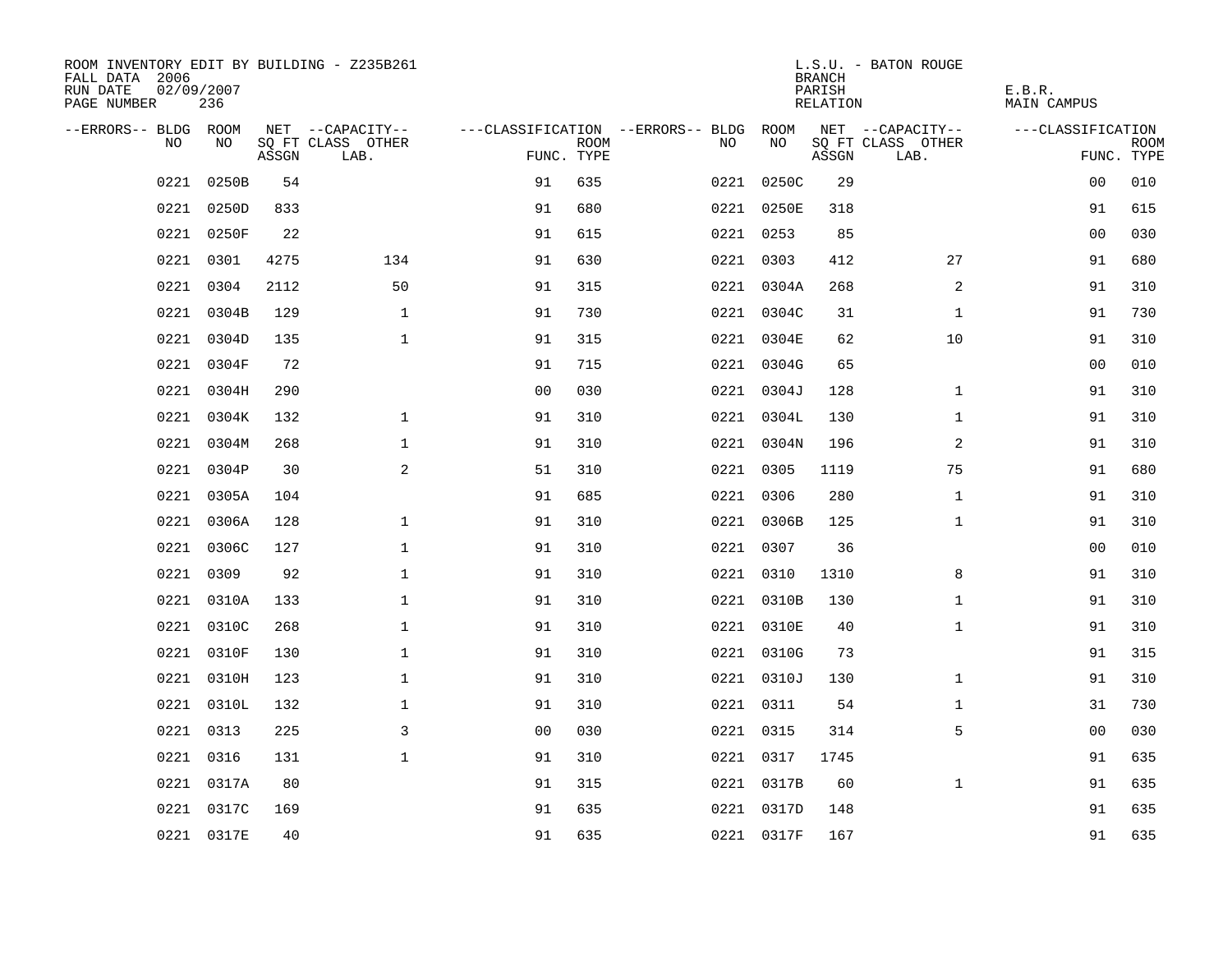| ROOM INVENTORY EDIT BY BUILDING - Z235B261<br>FALL DATA 2006<br>RUN DATE<br>PAGE NUMBER | 02/09/2007<br>237 |       |                           |                |             |                                        |             | <b>BRANCH</b><br>PARISH<br>RELATION | L.S.U. - BATON ROUGE      | E.B.R.<br>MAIN CAMPUS |                           |
|-----------------------------------------------------------------------------------------|-------------------|-------|---------------------------|----------------|-------------|----------------------------------------|-------------|-------------------------------------|---------------------------|-----------------------|---------------------------|
| --ERRORS-- BLDG ROOM                                                                    |                   |       | NET --CAPACITY--          |                |             | ---CLASSIFICATION --ERRORS-- BLDG ROOM |             |                                     | NET --CAPACITY--          | ---CLASSIFICATION     |                           |
| NO                                                                                      | NO                | ASSGN | SQ FT CLASS OTHER<br>LAB. | FUNC. TYPE     | <b>ROOM</b> | NO                                     | NO          | ASSGN                               | SQ FT CLASS OTHER<br>LAB. |                       | <b>ROOM</b><br>FUNC. TYPE |
| 0221                                                                                    | 0320              | 450   | 28                        | 91             | 680         |                                        | 0221 0321   | 297                                 | 32                        | 91                    | 680                       |
| 0221                                                                                    | 0322              | 268   | $\mathbf{1}$              | 91             | 310         |                                        | 0221 0324   | 513                                 | $\mathbf{1}$              | 91                    | 310                       |
|                                                                                         | 0221 0325         | 39    |                           | 0 <sub>0</sub> | 010         |                                        | 0221 0326   | 1384                                | 8                         | 91                    | 220                       |
|                                                                                         | 0221 0326A        | 140   | $\mathbf{1}$              | 91             | 310         |                                        | 0221 0326B  | 269                                 | $\mathbf{1}$              | 91                    | 310                       |
| 0221                                                                                    | 0326C             | 112   | $\mathbf 1$               | 91             | 310         |                                        | 0221 0326D  | 123                                 | $\mathbf{1}$              | 91                    | 310                       |
|                                                                                         | 0221 0327         | 585   | 50                        | 91             | 680         |                                        | 0221 0327A  | 158                                 |                           | 91                    | 685                       |
|                                                                                         | 0221 0328         | 364   | $\overline{4}$            | 51             | 350         |                                        | 0221 0329   | 1242                                | 99                        | 91                    | 680                       |
|                                                                                         | 0221 0329A        | 100   |                           | 91             | 685         |                                        | 0221 0330   | 302                                 | 6                         | 91                    | 685                       |
| 0221                                                                                    | 0331              | 367   | 27                        | 91             | 680         |                                        | 0221 0332   | 3174                                | 100                       | 91                    | 680                       |
|                                                                                         | 0221 0333         | 620   | 35                        | 91             | 680         |                                        | 0221 0334   | 222                                 | 12                        | 91                    | 350                       |
|                                                                                         | 0221 0334A        | 63    |                           | 91             | 355         |                                        | 0221 0335   | 250                                 |                           | 0 <sub>0</sub>        | 030                       |
|                                                                                         | 0221 0336         | 226   | 3                         | 91             | 660         |                                        | 0221 0336A  | 56                                  |                           | 91                    | 665                       |
| 0221                                                                                    | 0336B             | 130   |                           | 91             | 665         |                                        | 0221 0337   | 226                                 | $\mathbf{1}$              | 91                    | 310                       |
|                                                                                         | 0221 0339         | 1476  | 12                        | 91             | 660         |                                        | 0221 0339A  | 74                                  |                           | 91                    | 665                       |
|                                                                                         | 0221 0339B        | 185   |                           | 91             | 665         |                                        | 0221 0339C  | 112                                 |                           | 91                    | 665                       |
|                                                                                         | 0221 0339D        | 44    |                           | 91             | 665         |                                        | 0221 C0101  | 150                                 |                           | 0 <sub>0</sub>        | 020                       |
|                                                                                         | 0221 C0200 14683  |       |                           | 0 <sub>0</sub> | 020         |                                        | 0221 C0300  | 8093                                |                           | 0 <sub>0</sub>        | 020                       |
|                                                                                         | 0221 C1100        | 569   |                           | 0 <sub>0</sub> | 020         |                                        | 0221 C1106  | 1328                                |                           | 00                    | 020                       |
|                                                                                         | 0221 C2200        | 786   |                           | 0 <sub>0</sub> | 020         |                                        | 0221 E01001 | 59                                  |                           | 00                    | 020                       |
|                                                                                         | 0221 E01002       | 59    |                           | 0 <sub>0</sub> | 020         |                                        | 0221 E02001 | 59                                  |                           | 0 <sub>0</sub>        | 020                       |
|                                                                                         | 0221 E02002       | 55    |                           | 0 <sub>0</sub> | 020         |                                        | 0221 E03001 | 58                                  |                           | 00                    | 020                       |
|                                                                                         | 0221 E03002       | 58    |                           | 0 <sub>0</sub> | 020         |                                        | 0221 S01001 | 280                                 |                           | 00                    | 020                       |
|                                                                                         | 0221 S01002       | 280   |                           | 0 <sub>0</sub> | 020         |                                        | 0221 S01003 | 392                                 |                           | 0 <sub>0</sub>        | 020                       |
|                                                                                         | 0221 S01004       | 254   |                           | 0 <sub>0</sub> | 020         |                                        | 0221 S01005 | 205                                 |                           | 0 <sub>0</sub>        | 020                       |
|                                                                                         | 0221 S02001       | 217   |                           | 00             | 020         |                                        | 0221 S02002 | 217                                 |                           | 00                    | 020                       |
|                                                                                         | 0221 S02003       | 282   |                           | 0 <sub>0</sub> | 020         |                                        | 0221 S02004 | 282                                 |                           | 0 <sub>0</sub>        | 020                       |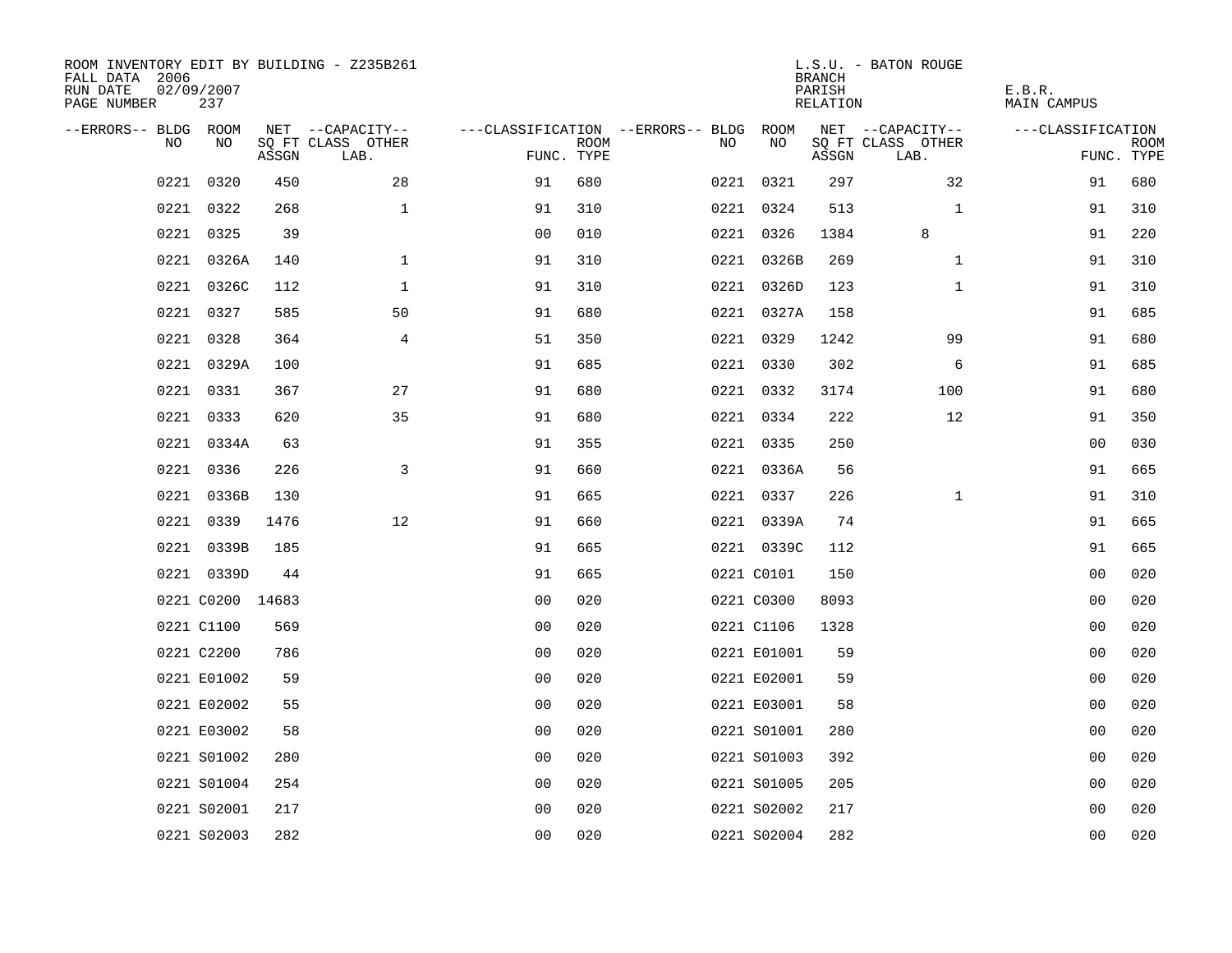| ROOM INVENTORY EDIT BY BUILDING - Z235B261<br>FALL DATA 2006<br>RUN DATE<br>PAGE NUMBER | 02/09/2007<br>238 |       |                           |                                        |             |     |                                                  | <b>BRANCH</b><br>PARISH<br>RELATION | L.S.U. - BATON ROUGE                                                   | E.B.R.<br>MAIN CAMPUS   |      |
|-----------------------------------------------------------------------------------------|-------------------|-------|---------------------------|----------------------------------------|-------------|-----|--------------------------------------------------|-------------------------------------|------------------------------------------------------------------------|-------------------------|------|
| --ERRORS-- BLDG ROOM                                                                    |                   |       | NET --CAPACITY--          | ---CLASSIFICATION --ERRORS-- BLDG ROOM |             |     |                                                  |                                     | NET --CAPACITY--                                                       | ---CLASSIFICATION       |      |
| NO                                                                                      | NO                | ASSGN | SQ FT CLASS OTHER<br>LAB. | FUNC. TYPE                             | <b>ROOM</b> | NO. | NO                                               | ASSGN                               | SQ FT CLASS OTHER<br>LAB.                                              | FUNC. TYPE              | ROOM |
|                                                                                         | 0221 S02005       | 376   |                           | 0 <sub>0</sub>                         | 020         |     | 0221 S02006                                      | 182                                 |                                                                        | 0 <sub>0</sub>          | 020  |
|                                                                                         | 0221 S02007       | 223   |                           | 0 <sub>0</sub>                         | 020         |     | 0221 S03001                                      | 312                                 |                                                                        | 00                      | 020  |
|                                                                                         | 0221 S03002       | 312   |                           | 0 <sub>0</sub>                         | 020         |     | 0221 S11001                                      | 252                                 |                                                                        | 00                      | 020  |
|                                                                                         | 0221 S11002       | 36    |                           | 0 <sub>0</sub>                         | 020         |     | 0221 S11003                                      | 73                                  |                                                                        | 00                      | 020  |
|                                                                                         | 0221 S22001       | 38    |                           | 00                                     | 020         |     | 0221 S22002                                      | 20                                  |                                                                        | 00                      | 020  |
|                                                                                         | 0221 S22003       | 68    |                           | 0 <sub>0</sub>                         | 020         |     | 0221 S22004                                      | 88                                  |                                                                        | 00                      | 020  |
|                                                                                         | 0221 S22005       | 88    |                           | 0 <sub>0</sub>                         | 020         |     | 9 0221 T0100                                     | 5131                                | $\mathbf{1}$                                                           | 91                      | 610  |
|                                                                                         | 0221 T0100A       | 38    |                           | 91                                     | 615         |     | 0221 T0100B                                      | 31                                  |                                                                        | 91                      | 615  |
|                                                                                         | 0221 T0100C       | 39    |                           | 91                                     | 615         |     | 0221 T0100D                                      | 123                                 | 3                                                                      | 00                      | 030  |
|                                                                                         | 0221 T0100E       | 222   |                           | 91                                     | 615         |     | 0221 T0100F                                      | 121                                 | 4                                                                      | 00                      | 030  |
|                                                                                         | 0221 T0102        | 1213  |                           | 0 <sub>0</sub>                         | 020         |     | 0221 T0102A                                      | 65                                  |                                                                        | 91                      | 615  |
|                                                                                         | 0221 T0102B       | 317   |                           | 91                                     | 615         |     | 0221 T0102C                                      | 172                                 | $\mathbf{1}$                                                           | 91                      | 615  |
|                                                                                         | 0221 T0102D       | 20    |                           | 91                                     | 615         |     | 0221 T0102E                                      | 20                                  |                                                                        | 91                      | 615  |
|                                                                                         | 0221 T0102F       | 12    |                           | 91                                     | 615         |     | 0221 T0102G                                      | 174                                 |                                                                        | 91                      | 615  |
|                                                                                         | 0221 T0102H       | 71    |                           | 91                                     | 615         |     | 0221 T0102J                                      | 87                                  | 2                                                                      | 00                      | 030  |
|                                                                                         | 0221 T0102K       | 87    | 2                         | 91                                     | 615         |     | 0221 T0102L                                      | 71                                  |                                                                        | 91                      | 615  |
|                                                                                         | 0221 T0102M       | 176   |                           | 91                                     | 615         |     | 0221 T0102N                                      | 275                                 |                                                                        | 00                      | 030  |
|                                                                                         | 0221 T0104        | 318   |                           | 91                                     | 615         |     | 0221 T0106                                       | 52                                  |                                                                        | 91                      | 615  |
|                                                                                         | 0221 T0108        | 52    |                           | 91                                     | 615         |     | 0221 T0200 11136                                 |                                     | 1315                                                                   | 91                      | 610  |
|                                                                                         | 0221 T0200A       | 17    |                           | 91                                     | 615         |     | 0221 T0200B                                      | 67                                  |                                                                        | 91                      | 615  |
|                                                                                         | 0221 T0200C       | 346   | 5                         | 91                                     | 615         |     | 0221 T0200D                                      | 346                                 | 5                                                                      | 91                      | 615  |
|                                                                                         | 0221 T0200E       | 70    |                           | 91                                     | 615         |     | TOTAL NUMBER CLASSROOMS<br>TOTAL NUMBER LABS 210 |                                     | TOTAL NET ASSIGN SQ. FT. IN ROOM FILE<br>TOTAL NUMBER SPECIAL LABS 220 | 133,268<br>$\mathbf{1}$ |      |
|                                                                                         | 0223 0101         | 117   | 4                         | 21                                     | 410         |     | 0223 0101A                                       | 87                                  | $\mathbf{1}$                                                           | 21                      | 310  |
|                                                                                         | 0223 0102         | 78    | $\mathbf 1$               | 21                                     | 310         |     | 0223 0103                                        | 91                                  | $\mathbf 1$                                                            | 21                      | 250  |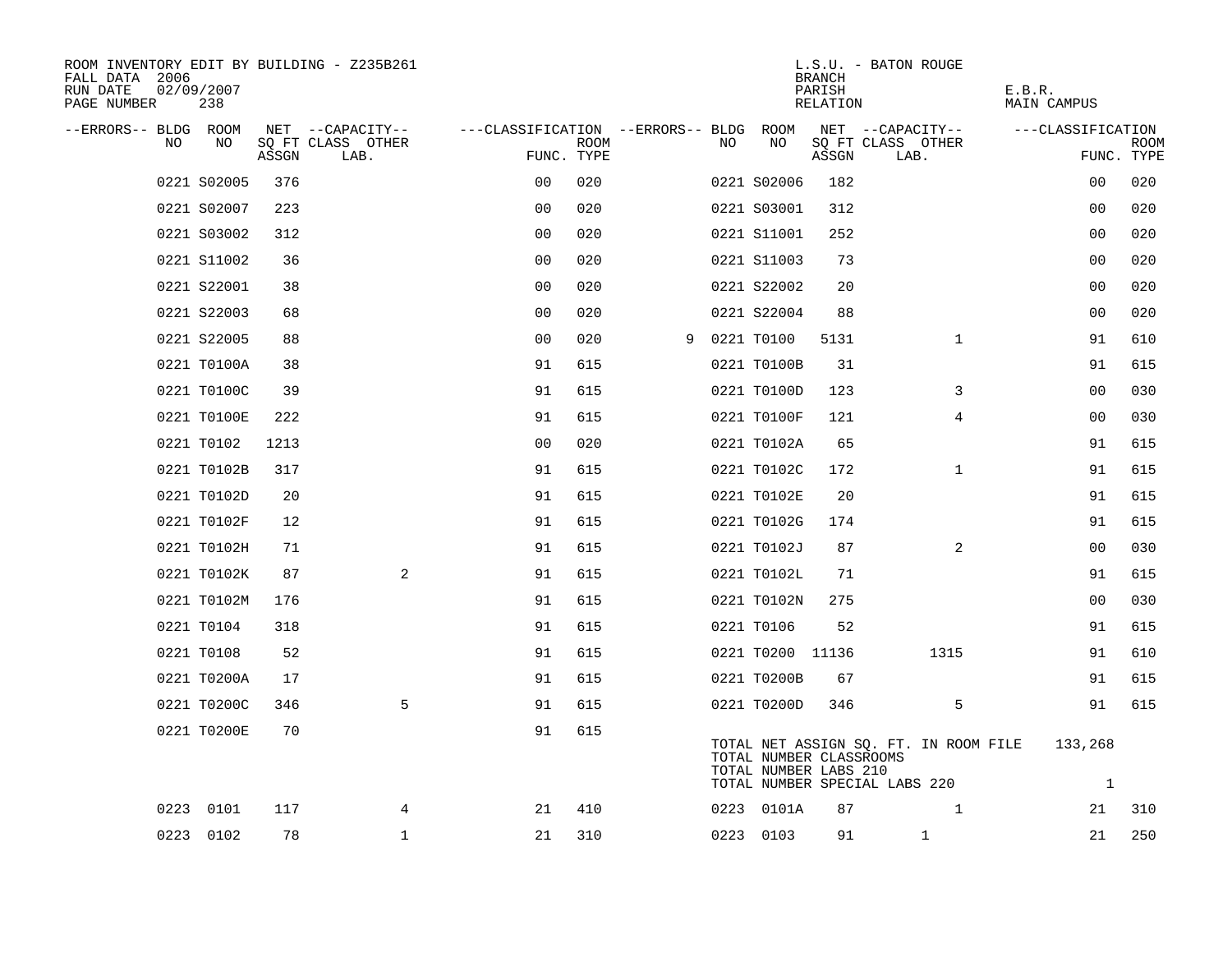| ROOM INVENTORY EDIT BY BUILDING - Z235B261<br>FALL DATA 2006<br>RUN DATE<br>PAGE NUMBER | 02/09/2007<br>239 |       |                           |                                        |             |           |                                                                 | <b>BRANCH</b><br>PARISH<br>RELATION | L.S.U. - BATON ROUGE                                                        | E.B.R.<br><b>MAIN CAMPUS</b> |                           |
|-----------------------------------------------------------------------------------------|-------------------|-------|---------------------------|----------------------------------------|-------------|-----------|-----------------------------------------------------------------|-------------------------------------|-----------------------------------------------------------------------------|------------------------------|---------------------------|
| --ERRORS-- BLDG ROOM<br>NO.                                                             |                   |       | NET --CAPACITY--          | ---CLASSIFICATION --ERRORS-- BLDG ROOM |             |           | NO                                                              |                                     | NET --CAPACITY--                                                            | ---CLASSIFICATION            |                           |
|                                                                                         | NO                | ASSGN | SQ FT CLASS OTHER<br>LAB. | FUNC. TYPE                             | <b>ROOM</b> | NO.       |                                                                 | ASSGN                               | SQ FT CLASS OTHER<br>LAB.                                                   |                              | <b>ROOM</b><br>FUNC. TYPE |
| 0223                                                                                    | 0104              | 66    | $\mathbf{1}$              | 21                                     | 310         | 0223      | 0105                                                            | 91                                  | $\mathbf{1}$                                                                | 21                           | 250                       |
| 0223                                                                                    | 0106              | 72    | $\mathbf 1$               | 21                                     | 310         | 0223      | 0107                                                            | 104                                 | $\mathbf 1$                                                                 | 21                           | 250                       |
| 0223                                                                                    | 0108              | 246   |                           | 21                                     | 585         | 0223      | 0108A                                                           | 45                                  |                                                                             | 21                           | 585                       |
| 0223                                                                                    | 0109              | 324   |                           | 21                                     | 580         |           | 0223 0109A                                                      | 324                                 |                                                                             | 21                           | 580                       |
| 0223                                                                                    | 0109B             | 324   |                           | 21                                     | 580         | 0223 0110 |                                                                 | 20                                  | $\mathbf{1}$                                                                | 00                           | 030                       |
| 0223                                                                                    | 0111              | 96    |                           | 0 <sub>0</sub>                         | 030         | 0223 0112 |                                                                 | 16                                  | $\mathbf{1}$                                                                | 00                           | 030                       |
|                                                                                         | 0223 0114         | 204   | $\mathbf{1}$              | 21                                     | 250         | 0223 0116 |                                                                 | 256                                 | $\mathbf{1}$                                                                | 21                           | 250                       |
|                                                                                         | 0223 C0100S       | 125   |                           | 0 <sub>0</sub>                         | 020         |           | 0223 C0100W<br>TOTAL NUMBER CLASSROOMS<br>TOTAL NUMBER LABS 210 | 110                                 | TOTAL NET ASSIGN SQ. FT. IN ROOM FILE<br>TOTAL NUMBER SPECIAL LABS 220      | 00<br>2,429                  | 020                       |
|                                                                                         | 0224 1153         | 540   | $\overline{4}$            | 91                                     | 950         | 0224 1154 |                                                                 | 540                                 | 4                                                                           | 91                           | 950                       |
|                                                                                         | 0224 1155         | 540   | 4                         | 91                                     | 950         | 0224 1156 |                                                                 | 540                                 | 4                                                                           | 91                           | 950                       |
|                                                                                         | 0224 1157         | 540   | 4                         | 91                                     | 950         | 0224 1158 |                                                                 | 540                                 | 4                                                                           | 91                           | 950                       |
|                                                                                         | 0224 2153         | 540   | $\overline{4}$            | 91                                     | 950         | 0224 2154 |                                                                 | 540                                 | $\overline{4}$                                                              | 91                           | 950                       |
|                                                                                         | 0224 2155         | 540   | 4                         | 91                                     | 950         | 0224 2156 |                                                                 | 540                                 | 4                                                                           | 91                           | 950                       |
|                                                                                         | 0224 2157         | 540   | 4                         | 91                                     | 950         | 0224 2158 | TOTAL NUMBER CLASSROOMS<br>TOTAL NUMBER LABS 210                | 540                                 | 4<br>TOTAL NET ASSIGN SQ. FT. IN ROOM FILE<br>TOTAL NUMBER SPECIAL LABS 220 | 91<br>6,480                  | 950                       |
|                                                                                         | 0225 1159         | 645   | 6                         | 91                                     | 950         | 0225 1160 |                                                                 | 645                                 | 6                                                                           | 91                           | 950                       |
| 0225                                                                                    | 1161              | 645   | 6                         | 91                                     | 950         | 0225 1162 |                                                                 | 645                                 | 6                                                                           | 91                           | 950                       |
|                                                                                         | 0225 1163         | 645   | 6                         | 91                                     | 950         | 0225 1164 |                                                                 | 645                                 | 6                                                                           | 91                           | 950                       |
| 0225                                                                                    | 1165              | 645   | 6                         | 91                                     | 950         | 0225 1166 |                                                                 | 645                                 | 6                                                                           | 91                           | 950                       |
|                                                                                         | 0225 1173         | 540   | 4                         | 91                                     | 950         | 0225 1174 |                                                                 | 540                                 | 4                                                                           | 91                           | 950                       |
|                                                                                         | 0225 1175         | 540   | 4                         | 91                                     | 950         | 0225 1176 |                                                                 | 540                                 | 4                                                                           | 91                           | 950                       |
|                                                                                         | 0225 1177         | 540   | 4                         | 91                                     | 950         | 0225 1178 |                                                                 | 540                                 | 4                                                                           | 91                           | 950                       |
|                                                                                         | 0225 1179         | 540   | 4                         | 91                                     | 950         | 0225 1180 |                                                                 | 540                                 | 4                                                                           | 91                           | 950                       |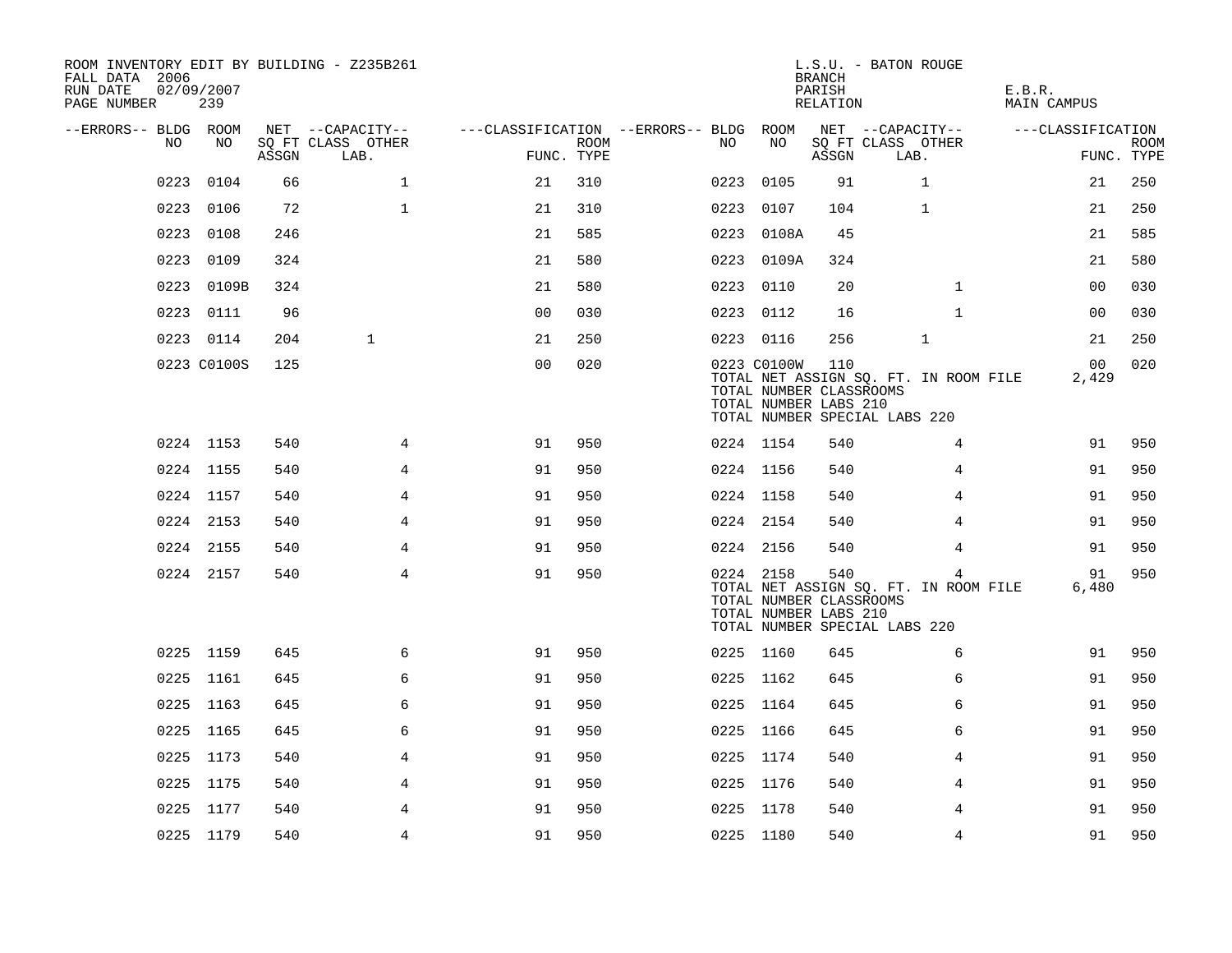| ROOM INVENTORY EDIT BY BUILDING - Z235B261<br>FALL DATA 2006<br>RUN DATE<br>PAGE NUMBER | 02/09/2007<br>240 |       |                           |                                        |             |           |      | <b>BRANCH</b><br>PARISH<br>RELATION                     | L.S.U. - BATON ROUGE                                                        | E.B.R.<br>MAIN CAMPUS |                           |
|-----------------------------------------------------------------------------------------|-------------------|-------|---------------------------|----------------------------------------|-------------|-----------|------|---------------------------------------------------------|-----------------------------------------------------------------------------|-----------------------|---------------------------|
| --ERRORS-- BLDG ROOM                                                                    |                   |       | NET --CAPACITY--          | ---CLASSIFICATION --ERRORS-- BLDG ROOM |             |           |      |                                                         | NET --CAPACITY--                                                            | ---CLASSIFICATION     |                           |
| NO                                                                                      | NO                | ASSGN | SQ FT CLASS OTHER<br>LAB. | FUNC. TYPE                             | <b>ROOM</b> | NO        | NO   | ASSGN                                                   | SQ FT CLASS OTHER<br>LAB.                                                   |                       | <b>ROOM</b><br>FUNC. TYPE |
| 0225                                                                                    | 1181              | 540   | 4                         | 91                                     | 950         | 0225      | 1182 | 540                                                     | 4                                                                           | 91                    | 950                       |
| 0225                                                                                    | 2159              | 645   | 6                         | 91                                     | 950         | 0225      | 2160 | 645                                                     | 6                                                                           | 91                    | 950                       |
| 0225                                                                                    | 2161              | 645   | 6                         | 91                                     | 950         | 0225 2162 |      | 645                                                     | 6                                                                           | 91                    | 950                       |
| 0225                                                                                    | 2163              | 645   | 6                         | 91                                     | 950         | 0225 2164 |      | 645                                                     | 6                                                                           | 91                    | 950                       |
| 0225                                                                                    | 2165              | 645   | 6                         | 91                                     | 950         | 0225 2166 |      | 645                                                     | 6                                                                           | 91                    | 950                       |
| 0225                                                                                    | 2173              | 540   | $\overline{4}$            | 91                                     | 950         | 0225 2174 |      | 540                                                     | 4                                                                           | 91                    | 950                       |
| 0225                                                                                    | 2175              | 540   | 4                         | 91                                     | 950         | 0225 2176 |      | 540                                                     | 4                                                                           | 91                    | 950                       |
| 0225                                                                                    | 2177              | 540   | $\overline{4}$            | 91                                     | 950         | 0225 2178 |      | 540                                                     | 4                                                                           | 91                    | 950                       |
| 0225                                                                                    | 2179              | 540   | $\overline{4}$            | 91                                     | 950         | 0225 2180 |      | 540                                                     | 4                                                                           | 91                    | 950                       |
|                                                                                         | 0225 2181         | 540   | 4                         | 91                                     | 950         | 0225 2182 |      | 540<br>TOTAL NUMBER CLASSROOMS<br>TOTAL NUMBER LABS 210 | 4<br>TOTAL NET ASSIGN SQ. FT. IN ROOM FILE<br>TOTAL NUMBER SPECIAL LABS 220 | 91<br>21,120          | 950                       |
|                                                                                         | 0226 1167         | 645   | 6                         | 91                                     | 950         | 0226 1168 |      | 645                                                     | 6                                                                           | 91                    | 950                       |
|                                                                                         | 0226 1169         | 645   | 6                         | 91                                     | 950         | 0226 1170 |      | 645                                                     | 6                                                                           | 91                    | 950                       |
|                                                                                         | 0226 1171         | 645   | 6                         | 91                                     | 950         | 0226 1172 |      | 645                                                     | 6                                                                           | 91                    | 950                       |
|                                                                                         | 0226 1183         | 540   | 4                         | 91                                     | 950         | 0226 1184 |      | 540                                                     | 4                                                                           | 91                    | 950                       |
|                                                                                         | 0226 1185         | 540   | 4                         | 91                                     | 950         | 0226 1186 |      | 540                                                     | 4                                                                           | 91                    | 950                       |
| 0226                                                                                    | 1187              | 540   | $\overline{4}$            | 91                                     | 950         | 0226 1188 |      | 540                                                     | $\overline{4}$                                                              | 91                    | 950                       |
|                                                                                         | 0226 1189         | 540   | 4                         | 91                                     | 950         | 0226 1190 |      | 540                                                     | 4                                                                           | 91                    | 950                       |
| 0226                                                                                    | 2167              | 645   | 6                         | 91                                     | 950         | 0226 2168 |      | 645                                                     | 6                                                                           | 91                    | 950                       |
| 0226                                                                                    | 2169              | 645   | 6                         | 91                                     | 950         | 0226 2170 |      | 645                                                     | 6                                                                           | 91                    | 950                       |
| 0226                                                                                    | 2171              | 645   | 6                         | 91                                     | 950         | 0226 2172 |      | 645                                                     | 6                                                                           | 91                    | 950                       |
|                                                                                         | 0226 2183         | 540   | 4                         | 91                                     | 950         | 0226 2184 |      | 540                                                     | 4                                                                           | 91                    | 950                       |
| 0226                                                                                    | 2185              | 540   | 4                         | 91                                     | 950         | 0226      | 2186 | 540                                                     | 4                                                                           | 91                    | 950                       |
| 0226                                                                                    | 2187              | 540   | 4                         | 91                                     | 950         | 0226      | 2188 | 540                                                     | 4                                                                           | 91                    | 950                       |
|                                                                                         | 0226 2189         | 540   | 4                         | 91                                     | 950         | 0226 2190 |      | 540                                                     | 4                                                                           | 91                    | 950                       |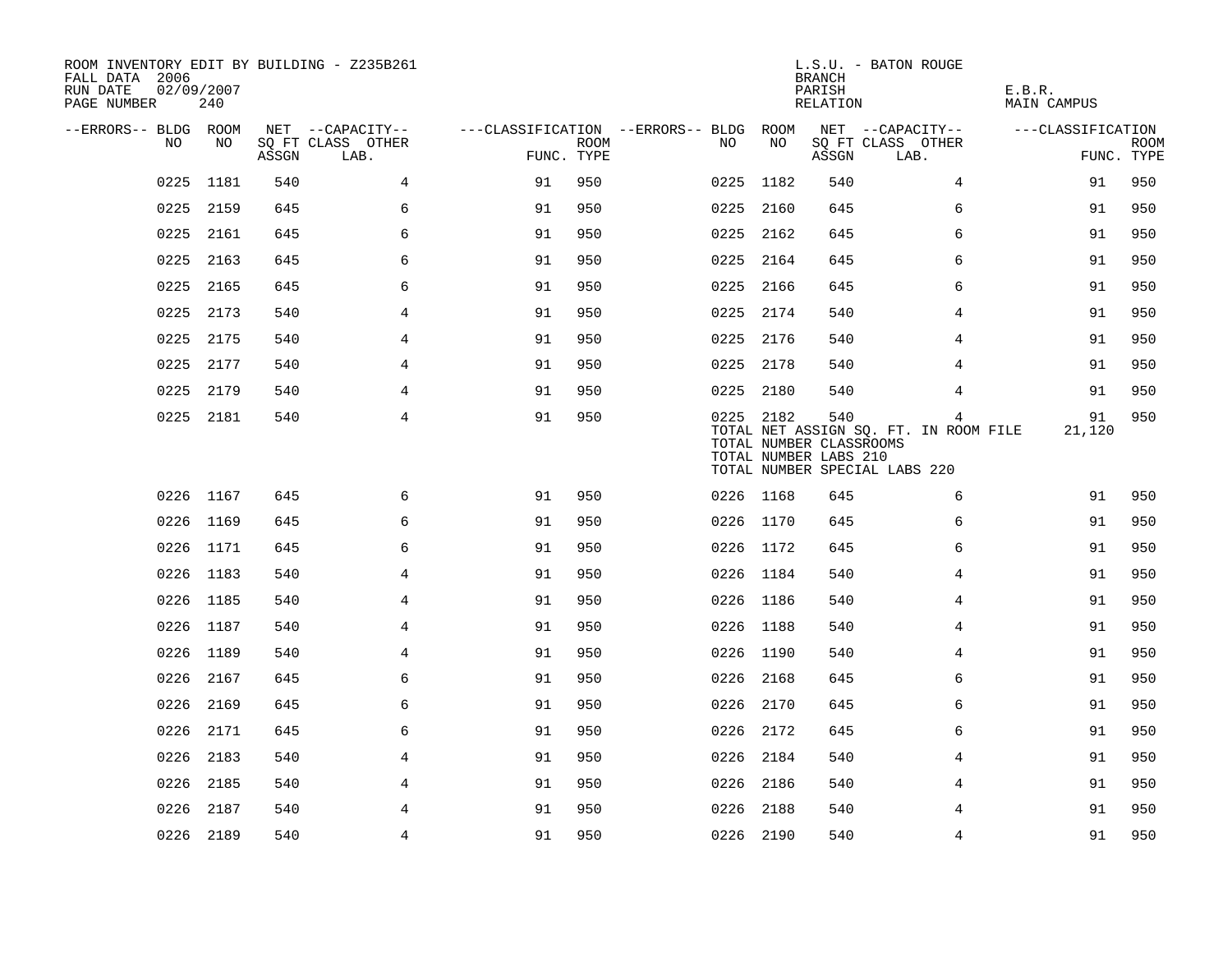| ROOM INVENTORY EDIT BY BUILDING - Z235B261<br>FALL DATA 2006<br>RUN DATE<br>PAGE NUMBER | 02/09/2007<br>241 |       |                                               |                                                                       |      |           |    | <b>BRANCH</b><br>PARISH<br>RELATION                       | L.S.U. - BATON ROUGE                                                                                       | E.B.R.<br>MAIN CAMPUS |                           |
|-----------------------------------------------------------------------------------------|-------------------|-------|-----------------------------------------------|-----------------------------------------------------------------------|------|-----------|----|-----------------------------------------------------------|------------------------------------------------------------------------------------------------------------|-----------------------|---------------------------|
| --ERRORS-- BLDG ROOM<br>NO                                                              | NO                | ASSGN | NET --CAPACITY--<br>SQ FT CLASS OTHER<br>LAB. | ---CLASSIFICATION --ERRORS-- BLDG ROOM NET --CAPACITY--<br>FUNC. TYPE | ROOM | NO        | NO | ASSGN<br>TOTAL NUMBER CLASSROOMS<br>TOTAL NUMBER LABS 210 | SQ FT CLASS OTHER<br>LAB.<br>TOTAL NET ASSIGN SQ. FT. IN ROOM FILE 16,380<br>TOTAL NUMBER SPECIAL LABS 220 | ---CLASSIFICATION     | <b>ROOM</b><br>FUNC. TYPE |
|                                                                                         | 0227 1191         | 540   | $\overline{4}$                                | 91                                                                    | 950  | 0227 1192 |    | 540                                                       | 4                                                                                                          | 91                    | 950                       |
|                                                                                         | 0227 1193         | 540   | 4                                             | 91                                                                    | 950  | 0227 1194 |    | 540                                                       | 4                                                                                                          | 91                    | 950                       |
|                                                                                         | 0227 1195         | 540   | $\overline{4}$                                | 91                                                                    | 950  | 0227 1196 |    | 540                                                       | 4                                                                                                          | 91                    | 950                       |
|                                                                                         | 0227 1197         | 540   | 4                                             | 91                                                                    | 950  | 0227 1198 |    | 540                                                       | 4                                                                                                          | 91                    | 950                       |
|                                                                                         | 0227 1199         | 540   | 4                                             | 91                                                                    | 950  | 0227 1200 |    | 540                                                       | 4                                                                                                          | 91                    | 950                       |
|                                                                                         | 0227 1201         | 540   | 4                                             | 91                                                                    | 950  | 0227 1202 |    | 540                                                       | 4                                                                                                          | 91                    | 950                       |
|                                                                                         | 0227 1203         | 540   | 4                                             | 91                                                                    | 950  | 0227 1204 |    | 540                                                       | 4                                                                                                          | 91                    | 950                       |
|                                                                                         | 0227 2191         | 540   | $\overline{4}$                                | 91                                                                    | 950  | 0227 2192 |    | 540                                                       | 4                                                                                                          | 91                    | 950                       |
|                                                                                         | 0227 2193         | 540   | 4                                             | 91                                                                    | 950  | 0227 2194 |    | 540                                                       | 4                                                                                                          | 91                    | 950                       |
|                                                                                         | 0227 2195         | 540   | 4                                             | 91                                                                    | 950  | 0227 2196 |    | 540                                                       | 4                                                                                                          | 91                    | 950                       |
|                                                                                         | 0227 2197         | 540   | 4                                             | 91                                                                    | 950  | 0227 2198 |    | 540                                                       | 4                                                                                                          | 91                    | 950                       |
|                                                                                         | 0227 2199         | 540   | 4                                             | 91                                                                    | 950  | 0227 2200 |    | 540                                                       | 4                                                                                                          | 91                    | 950                       |
|                                                                                         | 0227 2201         | 540   | 4                                             | 91                                                                    | 950  | 0227 2202 |    | 540                                                       | 4                                                                                                          | 91                    | 950                       |
|                                                                                         | 0227 2203         | 540   | 4                                             | 91                                                                    | 950  | 0227 2204 |    | 540<br>TOTAL NUMBER CLASSROOMS<br>TOTAL NUMBER LABS 210   | 4<br>TOTAL NET ASSIGN SQ. FT. IN ROOM FILE<br>TOTAL NUMBER SPECIAL LABS 220                                | 91<br>15,120          | 950                       |
|                                                                                         | 0228 1205         | 540   | 4                                             | 91                                                                    | 950  | 0228 1206 |    | 540                                                       | 4                                                                                                          | 91                    | 950                       |
|                                                                                         | 0228 1207         | 540   | 4                                             | 91                                                                    | 950  | 0228 1208 |    | 540                                                       | 4                                                                                                          | 91                    | 950                       |
|                                                                                         | 0228 1209         | 540   | 4                                             | 91                                                                    | 950  | 0228 1210 |    | 540                                                       | 4                                                                                                          | 91                    | 950                       |
| 0228                                                                                    | 1211              | 540   | 4                                             | 91                                                                    | 950  | 0228 1212 |    | 540                                                       | 4                                                                                                          | 91                    | 950                       |
| 0228                                                                                    | 1213              | 540   | 4                                             | 91                                                                    | 950  | 0228 1214 |    | 540                                                       | 4                                                                                                          | 91                    | 950                       |
|                                                                                         | 0228 1215         | 540   | 4                                             | 91                                                                    | 950  | 0228 1216 |    | 540                                                       | 4                                                                                                          | 91                    | 950                       |
| 0228                                                                                    | 1217              | 540   | $\overline{4}$                                | 91                                                                    | 950  | 0228 1218 |    | 540                                                       | 4                                                                                                          | 91                    | 950                       |
|                                                                                         | 0228 1219         | 540   | 4                                             | 91                                                                    | 950  | 0228 1220 |    | 540                                                       | 4                                                                                                          | 91                    | 950                       |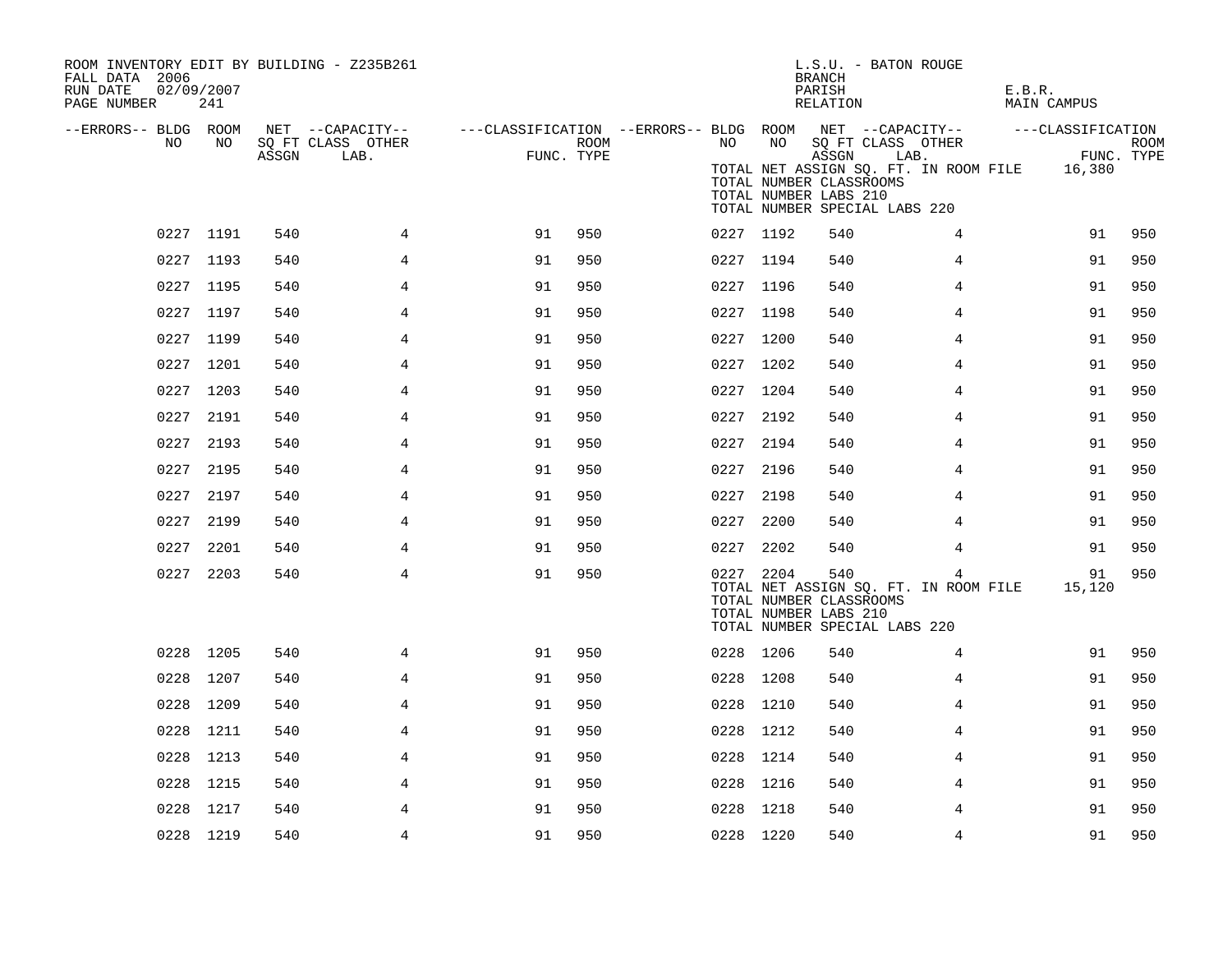| ROOM INVENTORY EDIT BY BUILDING - Z235B261<br>FALL DATA 2006<br>RUN DATE<br>PAGE NUMBER | 02/09/2007<br>242 |       |                           |                |                    |                                        |            | <b>BRANCH</b><br>PARISH<br>RELATION                     | L.S.U. - BATON ROUGE                                                        | E.B.R.<br><b>MAIN CAMPUS</b> |                           |
|-----------------------------------------------------------------------------------------|-------------------|-------|---------------------------|----------------|--------------------|----------------------------------------|------------|---------------------------------------------------------|-----------------------------------------------------------------------------|------------------------------|---------------------------|
| --ERRORS-- BLDG ROOM                                                                    |                   |       | NET --CAPACITY--          |                |                    | ---CLASSIFICATION --ERRORS-- BLDG ROOM |            |                                                         | NET --CAPACITY--                                                            | ---CLASSIFICATION            |                           |
| NO.                                                                                     | NO                | ASSGN | SQ FT CLASS OTHER<br>LAB. |                | ROOM<br>FUNC. TYPE | NO                                     | NO         | ASSGN                                                   | SQ FT CLASS OTHER<br>LAB.                                                   |                              | <b>ROOM</b><br>FUNC. TYPE |
| 0228                                                                                    | 2205              | 540   | 4                         | 91             | 950                | 0228                                   | 2206       | 540                                                     | 4                                                                           | 91                           | 950                       |
| 0228                                                                                    | 2207              | 540   | 4                         | 91             | 950                | 0228                                   | 2208       | 540                                                     | 4                                                                           | 91                           | 950                       |
| 0228                                                                                    | 2209              | 540   | $\overline{4}$            | 91             | 950                | 0228                                   | 2210       | 540                                                     | 4                                                                           | 91                           | 950                       |
| 0228                                                                                    | 2211              | 540   | $\overline{4}$            | 91             | 950                |                                        | 0228 2212  | 540                                                     | 4                                                                           | 91                           | 950                       |
| 0228                                                                                    | 2213              | 540   | 4                         | 91             | 950                |                                        | 0228 2214  | 540                                                     | 4                                                                           | 91                           | 950                       |
| 0228                                                                                    | 2215              | 540   | 4                         | 91             | 950                |                                        | 0228 2216  | 540                                                     | 4                                                                           | 91                           | 950                       |
| 0228                                                                                    | 2217              | 540   | 4                         | 91             | 950                |                                        | 0228 2218  | 540                                                     | 4                                                                           | 91                           | 950                       |
|                                                                                         | 0228 2219         | 540   | 4                         | 91             | 950                |                                        | 0228 2220  | 540<br>TOTAL NUMBER CLASSROOMS<br>TOTAL NUMBER LABS 210 | 4<br>TOTAL NET ASSIGN SQ. FT. IN ROOM FILE<br>TOTAL NUMBER SPECIAL LABS 220 | 91<br>17,280                 | 950                       |
|                                                                                         | 0229 0101         | 265   |                           | 91             | 730                |                                        | 0229 0101A | 26                                                      |                                                                             | 0 <sub>0</sub>               | 030                       |
|                                                                                         | 0229 0102         | 265   |                           | 91             | 730                |                                        | 0229 0102A | 26<br>TOTAL NUMBER CLASSROOMS<br>TOTAL NUMBER LABS 210  | TOTAL NET ASSIGN SQ. FT. IN ROOM FILE<br>TOTAL NUMBER SPECIAL LABS 220      | 00<br>530                    | 030                       |
|                                                                                         | 0230 0101         | 382   |                           | 21             | 730                |                                        | 0230 0101A | 95                                                      |                                                                             | 21                           | 730                       |
|                                                                                         | 0230 0101B        | 51    |                           | 21             | 730                |                                        | 0230 0102  | 178                                                     | $\mathbf{1}$                                                                | 21                           | 310                       |
|                                                                                         | 0230 0102A        | 7     |                           | 21             | 315                |                                        | 0230 0103  | 20                                                      | $\mathbf{1}$                                                                | 00                           | 030                       |
|                                                                                         | 0230 0105         | 21    | $\mathbf{1}$              | 0 <sub>0</sub> | 030                |                                        | 0230 0106  | 1022                                                    | 7                                                                           | 21                           | 250                       |
|                                                                                         | 0230 0120         | 116   |                           | 0 <sub>0</sub> | 030                |                                        | 0230 C0100 | 50                                                      |                                                                             | 0 <sub>0</sub>               | 020                       |
|                                                                                         | 0230 C0104        | 110   |                           | 0 <sub>0</sub> | 020                |                                        |            | TOTAL NUMBER CLASSROOMS<br>TOTAL NUMBER LABS 210        | TOTAL NET ASSIGN SQ. FT. IN ROOM FILE<br>TOTAL NUMBER SPECIAL LABS 220      | 1,735                        |                           |
|                                                                                         | 0231 0001         | 256   |                           | 91             | 935                |                                        | 0231 0002  | 101                                                     |                                                                             | 91                           | 935                       |
|                                                                                         | 0231 0003         | 140   |                           | 0 <sub>0</sub> | 030                |                                        | 0231 0004  | 1911                                                    |                                                                             | 0 <sub>0</sub>               | 030                       |
|                                                                                         | 0231 0005         | 52    |                           | 91             | 730                |                                        | 0231 0007  | 200                                                     |                                                                             | 0 <sub>0</sub>               | 030                       |
|                                                                                         | 0231 0011         | 310   | $\mathbf 1$               | 91             | 310                |                                        | 0231 0015  | 714                                                     |                                                                             | 91                           | 730                       |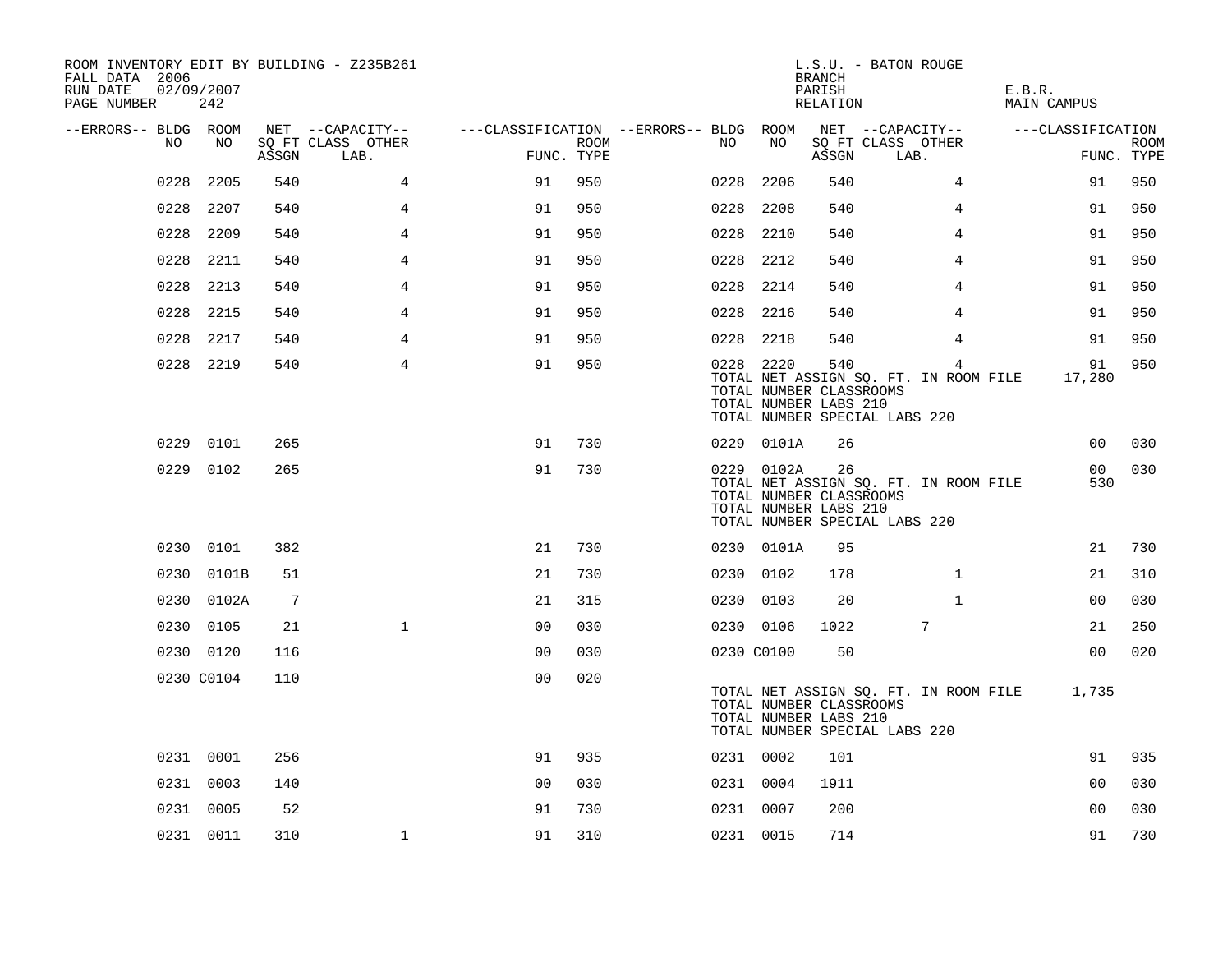| ROOM INVENTORY EDIT BY BUILDING - Z235B261<br>FALL DATA 2006<br>RUN DATE<br>PAGE NUMBER | 02/09/2007<br>243 |       |                           |                                   |             |   |           |            | <b>BRANCH</b><br>PARISH<br>RELATION | L.S.U. - BATON ROUGE      | E.B.R.<br><b>MAIN CAMPUS</b> |                           |
|-----------------------------------------------------------------------------------------|-------------------|-------|---------------------------|-----------------------------------|-------------|---|-----------|------------|-------------------------------------|---------------------------|------------------------------|---------------------------|
| --ERRORS-- BLDG ROOM                                                                    |                   |       | NET --CAPACITY--          | ---CLASSIFICATION --ERRORS-- BLDG |             |   |           | ROOM       |                                     | NET --CAPACITY--          | ---CLASSIFICATION            |                           |
| NO.                                                                                     | NO.               | ASSGN | SO FT CLASS OTHER<br>LAB. | FUNC. TYPE                        | <b>ROOM</b> |   | NO.       | NO         | ASSGN                               | SQ FT CLASS OTHER<br>LAB. |                              | <b>ROOM</b><br>FUNC. TYPE |
| 0231                                                                                    | 0016              | 904   |                           | 91                                | 630         |   |           | 0231 0016A | 391                                 |                           | 91                           | 660                       |
|                                                                                         | 0231 0100         | 198   | 2                         | 91                                | 910         |   |           | 0231 0101  | 360                                 |                           | 91                           | 935                       |
|                                                                                         | 0231 0102         | 198   | 2                         | 91                                | 910         |   |           | 0231 0103  | 198                                 |                           | 91                           | 935                       |
|                                                                                         | 0231 0104         | 198   | $\mathbf{2}$              | 91                                | 910         |   |           | 0231 0105  | 198                                 | 2                         | 91                           | 310                       |
| 0231                                                                                    | 0106              | 198   | $\mathbf{2}$              | 91                                | 910         |   |           | 0231 0107  | 198                                 | 2                         | 91                           | 310                       |
|                                                                                         | 0231 0108         | 198   | $\mathbf{2}$              | 91                                | 910         |   |           | 0231 0110  | 198                                 | 2                         | 91                           | 910                       |
|                                                                                         | 0231 0111         | 633   | $\mathbf{1}$              | 91                                | 310         |   |           | 0231 0112  | 15                                  |                           | 00                           | 010                       |
|                                                                                         | 0231 0114         | 110   |                           | 91                                | 935         |   |           | 0231 0115  | 633                                 |                           | 91                           | 935                       |
| 0231                                                                                    | 0116              | 415   | $\mathbf 1$               | 91                                | 910         |   |           | 0231 0117  | 182                                 | $\mathbf{1}$              | 91                           | 310                       |
|                                                                                         | 0231 0118         | 181   |                           | 91                                | 630         | 9 | 0231 0120 |            | 182                                 | 20                        | 91                           | 220                       |
|                                                                                         | 0231 0122         | 175   | $\mathbf 1$               | 91                                | 310         |   |           | 0231 0123  | 198                                 | 2                         | 91                           | 910                       |
|                                                                                         | 0231 0124         | 2030  | 3                         | 91                                | 650         |   |           | 0231 0124A | 36                                  |                           | 00                           | 030                       |
|                                                                                         | 0231 0124B        | 36    |                           | 0 <sub>0</sub>                    | 030         |   |           | 0231 0124C | 900                                 | 30                        | 91                           | 110                       |
|                                                                                         | 0231 0125         | 198   | 2                         | 91                                | 910         |   |           | 0231 0126  | 198                                 |                           | 0 <sub>0</sub>               | 030                       |
|                                                                                         | 0231 0127         | 198   | 2                         | 91                                | 910         |   |           | 0231 0128  | 20                                  |                           | 91                           | 630                       |
|                                                                                         | 0231 0129         | 198   | 2                         | 91                                | 910         |   |           | 0231 0130  | 75                                  |                           | 91                           | 935                       |
|                                                                                         | 0231 0131         | 198   | 2                         | 91                                | 910         |   |           | 0231 0133  | 198                                 | 2                         | 91                           | 910                       |
|                                                                                         | 0231 0134         | 198   | 2                         | 91                                | 910         |   |           | 0231 0135  | 198                                 | 2                         | 91                           | 910                       |
|                                                                                         | 0231 0136         | 198   | 2                         | 91                                | 910         |   |           | 0231 0137  | 198                                 | $\overline{2}$            | 91                           | 910                       |
|                                                                                         | 0231 0138         | 198   | 2                         | 91                                | 910         |   |           | 0231 0140  | 198                                 | 2                         | 91                           | 910                       |
|                                                                                         | 0231 0200         | 360   | 4                         | 91                                | 910         |   |           | 0231 0201  | 360                                 | 4                         | 91                           | 910                       |
| 0231                                                                                    | 0202              | 198   | $\sqrt{2}$                | 91                                | 910         |   |           | 0231 0203  | 198                                 | 2                         | 91                           | 910                       |
| 0231                                                                                    | 0204              | 198   | $\sqrt{2}$                | 91                                | 910         |   |           | 0231 0205  | 198                                 | 2                         | 91                           | 910                       |
| 0231                                                                                    | 0206              | 198   | 2                         | 91                                | 910         |   |           | 0231 0207  | 198                                 | 2                         | 91                           | 910                       |
|                                                                                         | 0231 0208         | 198   | 2                         | 91                                | 910         |   |           | 0231 0209  | 198                                 | 2                         | 91                           | 910                       |
|                                                                                         | 0231 0210         | 198   | $\overline{a}$            | 91                                | 910         |   |           | 0231 0211  | 198                                 | $\overline{a}$            | 91                           | 910                       |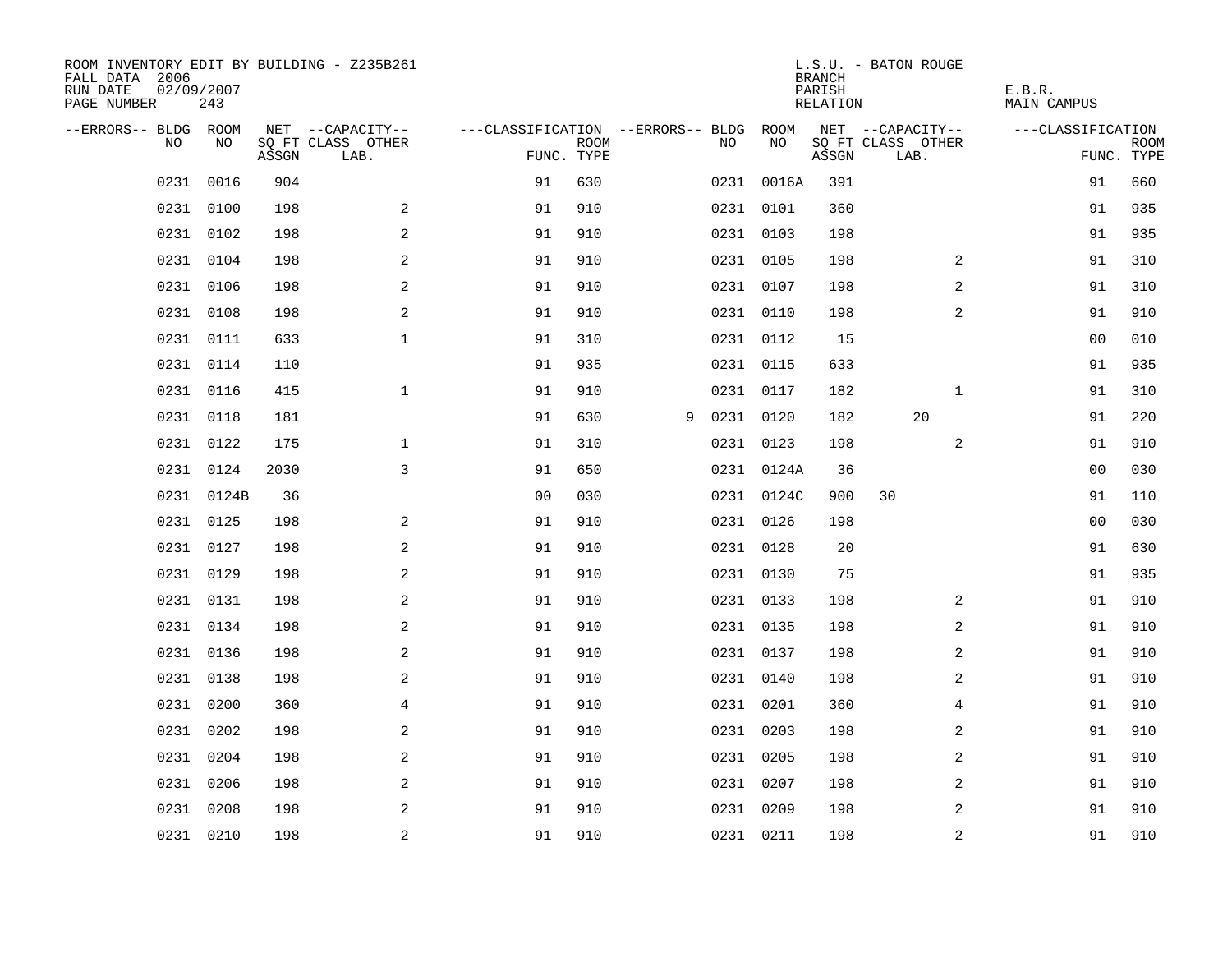| ROOM INVENTORY EDIT BY BUILDING - Z235B261<br>FALL DATA 2006<br>RUN DATE<br>PAGE NUMBER | 02/09/2007<br>244 |       |                           |            |             |                                   |           | <b>BRANCH</b><br>PARISH<br>RELATION | L.S.U. - BATON ROUGE      | E.B.R.<br><b>MAIN CAMPUS</b> |                           |
|-----------------------------------------------------------------------------------------|-------------------|-------|---------------------------|------------|-------------|-----------------------------------|-----------|-------------------------------------|---------------------------|------------------------------|---------------------------|
| --ERRORS-- BLDG ROOM                                                                    |                   |       | NET --CAPACITY--          |            |             | ---CLASSIFICATION --ERRORS-- BLDG | ROOM      |                                     | NET --CAPACITY--          | ---CLASSIFICATION            |                           |
| N <sub>O</sub>                                                                          | NO.               | ASSGN | SO FT CLASS OTHER<br>LAB. | FUNC. TYPE | <b>ROOM</b> | NO.                               | NO        | ASSGN                               | SQ FT CLASS OTHER<br>LAB. |                              | <b>ROOM</b><br>FUNC. TYPE |
| 0231                                                                                    | 0212              | 198   | 2                         | 91         | 910         |                                   | 0231 0213 | 198                                 | $\overline{a}$            | 91                           | 910                       |
|                                                                                         | 0231 0214         | 198   | 2                         | 91         | 910         |                                   | 0231 0215 | 198                                 | 2                         | 91                           | 910                       |
|                                                                                         | 0231 0216         | 198   | 2                         | 91         | 910         |                                   | 0231 0217 | 198                                 | 2                         | 91                           | 910                       |
|                                                                                         | 0231 0218         | 198   | 2                         | 91         | 910         |                                   | 0231 0219 | 198                                 | 2                         | 91                           | 910                       |
| 0231                                                                                    | 0220              | 198   | 2                         | 91         | 910         |                                   | 0231 0221 | 198                                 | 2                         | 91                           | 910                       |
|                                                                                         | 0231 0222         | 198   | 2                         | 91         | 910         |                                   | 0231 0223 | 198                                 | 2                         | 91                           | 910                       |
|                                                                                         | 0231 0224         | 198   | $\mathbf{2}$              | 91         | 910         |                                   | 0231 0225 | 198                                 | $\overline{a}$            | 91                           | 910                       |
|                                                                                         | 0231 0226         | 198   | 2                         | 91         | 910         |                                   | 0231 0227 | 198                                 | $\overline{a}$            | 91                           | 910                       |
|                                                                                         | 0231 0228         | 198   | 2                         | 91         | 910         |                                   | 0231 0229 | 198                                 | 2                         | 91                           | 910                       |
|                                                                                         | 0231 0230         | 198   | 2                         | 91         | 910         |                                   | 0231 0231 | 198                                 | 2                         | 91                           | 910                       |
|                                                                                         | 0231 0232         | 198   | 2                         | 91         | 910         |                                   | 0231 0233 | 198                                 | 2                         | 91                           | 910                       |
|                                                                                         | 0231 0234         | 198   | 2                         | 91         | 910         |                                   | 0231 0235 | 198                                 | 2                         | 91                           | 910                       |
|                                                                                         | 0231 0236         | 198   | 2                         | 91         | 910         |                                   | 0231 0237 | 198                                 | 2                         | 91                           | 910                       |
|                                                                                         | 0231 0238         | 198   | 2                         | 91         | 910         |                                   | 0231 0240 | 198                                 | $\overline{a}$            | 91                           | 910                       |
| 0231                                                                                    | 0300              | 360   | 4                         | 91         | 910         |                                   | 0231 0301 | 360                                 | 4                         | 91                           | 910                       |
|                                                                                         | 0231 0302         | 198   | 2                         | 91         | 910         |                                   | 0231 0303 | 198                                 | 2                         | 91                           | 910                       |
| 0231                                                                                    | 0304              | 198   | 2                         | 91         | 910         |                                   | 0231 0305 | 198                                 | 2                         | 91                           | 910                       |
| 0231                                                                                    | 0306              | 198   | 2                         | 91         | 910         |                                   | 0231 0307 | 198                                 | 2                         | 91                           | 910                       |
| 0231                                                                                    | 0308              | 198   | 2                         | 91         | 910         |                                   | 0231 0309 | 198                                 | 2                         | 91                           | 910                       |
|                                                                                         | 0231 0310         | 198   | 2                         | 91         | 910         |                                   | 0231 0311 | 198                                 | 2                         | 91                           | 910                       |
|                                                                                         | 0231 0312         | 198   | 2                         | 91         | 910         |                                   | 0231 0313 | 198                                 | 2                         | 91                           | 910                       |
| 0231                                                                                    | 0314              | 198   | 2                         | 91         | 910         |                                   | 0231 0315 | 198                                 | 2                         | 91                           | 910                       |
|                                                                                         | 0231 0316         | 198   | 2                         | 91         | 910         |                                   | 0231 0317 | 198                                 | 2                         | 91                           | 910                       |
|                                                                                         | 0231 0318         | 198   | 2                         | 91         | 910         |                                   | 0231 0319 | 198                                 | 2                         | 91                           | 910                       |
|                                                                                         | 0231 0320         | 198   | 2                         | 91         | 910         |                                   | 0231 0321 | 198                                 | 2                         | 91                           | 910                       |
|                                                                                         | 0231 0322         | 198   | $\overline{c}$            | 91         | 910         |                                   | 0231 0323 | 198                                 | $\mathbf 2$               | 91                           | 910                       |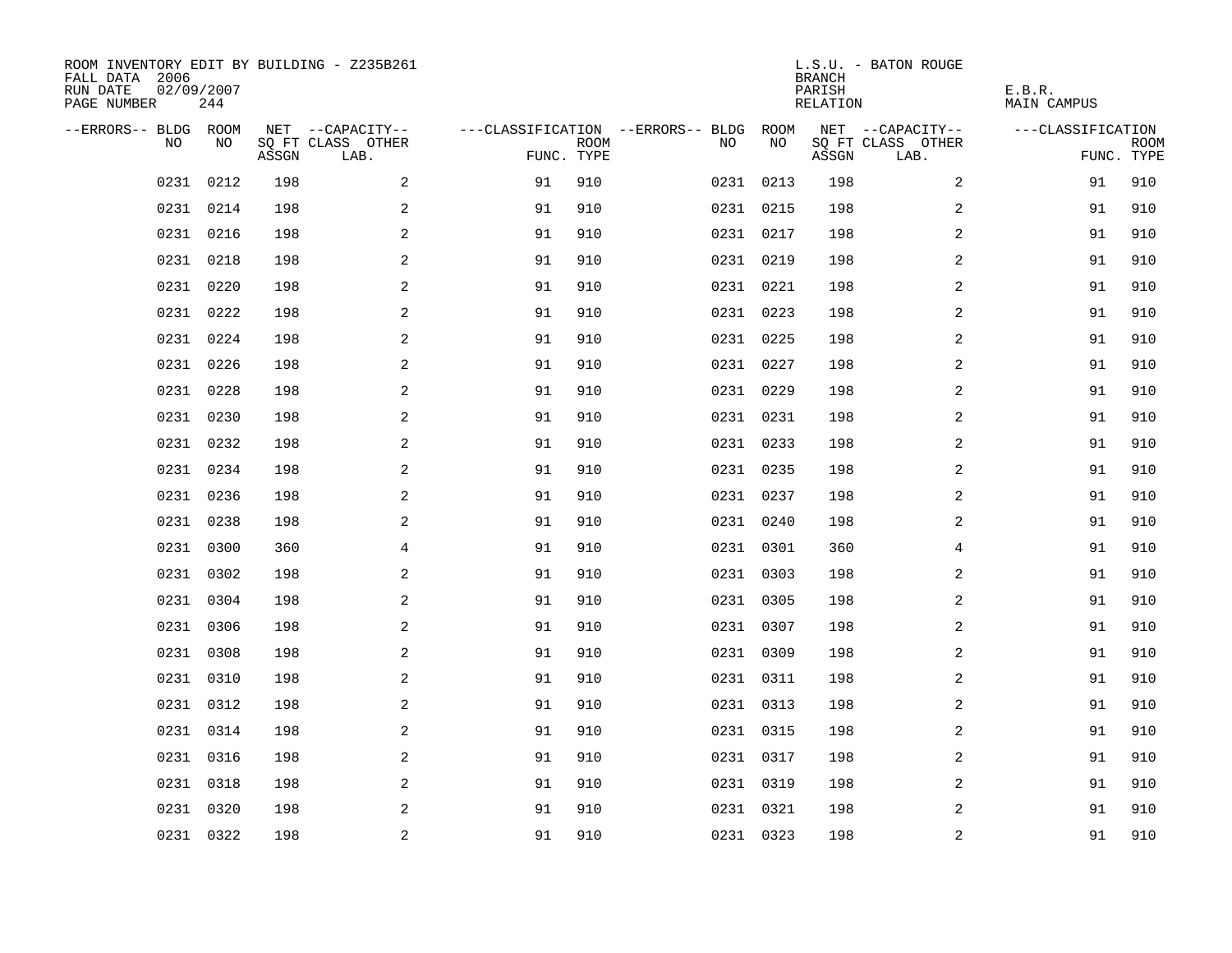| ROOM INVENTORY EDIT BY BUILDING - Z235B261<br>FALL DATA 2006<br>RUN DATE<br>PAGE NUMBER | 02/09/2007<br>245 |       |                           |            |             |                                        |           | <b>BRANCH</b><br>PARISH<br><b>RELATION</b> | L.S.U. - BATON ROUGE      | E.B.R.<br><b>MAIN CAMPUS</b> |                           |
|-----------------------------------------------------------------------------------------|-------------------|-------|---------------------------|------------|-------------|----------------------------------------|-----------|--------------------------------------------|---------------------------|------------------------------|---------------------------|
| --ERRORS-- BLDG ROOM                                                                    |                   |       | NET --CAPACITY--          |            |             | ---CLASSIFICATION --ERRORS-- BLDG ROOM |           |                                            | NET --CAPACITY--          | ---CLASSIFICATION            |                           |
| NO                                                                                      | NO                | ASSGN | SQ FT CLASS OTHER<br>LAB. | FUNC. TYPE | <b>ROOM</b> | NO                                     | NO        | ASSGN                                      | SQ FT CLASS OTHER<br>LAB. |                              | <b>ROOM</b><br>FUNC. TYPE |
| 0231                                                                                    | 0324              | 198   | 2                         | 91         | 910         |                                        | 0231 0325 | 198                                        | 2                         | 91                           | 910                       |
|                                                                                         | 0231 0326         | 198   | 2                         | 91         | 910         |                                        | 0231 0327 | 198                                        | 2                         | 91                           | 910                       |
|                                                                                         | 0231 0328         | 198   | 2                         | 91         | 910         |                                        | 0231 0329 | 198                                        | 2                         | 91                           | 910                       |
|                                                                                         | 0231 0330         | 198   | 2                         | 91         | 910         |                                        | 0231 0331 | 198                                        | 2                         | 91                           | 910                       |
| 0231                                                                                    | 0332              | 198   | 2                         | 91         | 910         |                                        | 0231 0333 | 198                                        | $\overline{a}$            | 91                           | 910                       |
|                                                                                         | 0231 0334         | 198   | 2                         | 91         | 910         |                                        | 0231 0335 | 198                                        | $\overline{a}$            | 91                           | 910                       |
|                                                                                         | 0231 0336         | 198   | $\mathbf{2}$              | 91         | 910         |                                        | 0231 0337 | 198                                        | $\overline{a}$            | 91                           | 910                       |
|                                                                                         | 0231 0338         | 198   | 2                         | 91         | 910         |                                        | 0231 0340 | 198                                        | $\mathbf{1}$              | 91                           | 910                       |
|                                                                                         | 0231 0400         | 360   | 4                         | 91         | 910         |                                        | 0231 0401 | 360                                        | 4                         | 91                           | 910                       |
|                                                                                         | 0231 0402         | 198   | 2                         | 91         | 910         |                                        | 0231 0403 | 198                                        | 2                         | 91                           | 910                       |
|                                                                                         | 0231 0404         | 198   | 2                         | 91         | 910         |                                        | 0231 0405 | 198                                        | 2                         | 91                           | 910                       |
|                                                                                         | 0231 0406         | 198   | 2                         | 91         | 910         |                                        | 0231 0407 | 198                                        | 2                         | 91                           | 910                       |
| 0231                                                                                    | 0408              | 198   | 2                         | 91         | 910         |                                        | 0231 0409 | 198                                        | 2                         | 91                           | 910                       |
|                                                                                         | 0231 0410         | 198   | $\mathbf{2}$              | 91         | 910         |                                        | 0231 0411 | 198                                        | 2                         | 91                           | 910                       |
| 0231                                                                                    | 0412              | 198   | 2                         | 91         | 910         |                                        | 0231 0413 | 198                                        | 2                         | 91                           | 910                       |
|                                                                                         | 0231 0414         | 198   | 2                         | 91         | 910         |                                        | 0231 0415 | 198                                        | 2                         | 91                           | 910                       |
| 0231                                                                                    | 0416              | 198   | 2                         | 91         | 910         |                                        | 0231 0417 | 198                                        | 2                         | 91                           | 910                       |
| 0231                                                                                    | 0418              | 198   | 2                         | 91         | 910         |                                        | 0231 0419 | 198                                        | $\overline{a}$            | 91                           | 910                       |
|                                                                                         | 0231 0420         | 198   | 2                         | 91         | 910         |                                        | 0231 0421 | 198                                        | 2                         | 91                           | 910                       |
|                                                                                         | 0231 0422         | 198   | $\overline{a}$            | 91         | 910         |                                        | 0231 0423 | 198                                        | 2                         | 91                           | 910                       |
|                                                                                         | 0231 0424         | 198   | 2                         | 91         | 910         |                                        | 0231 0425 | 198                                        | 2                         | 91                           | 910                       |
|                                                                                         | 0231 0426         | 198   | 2                         | 91         | 910         |                                        | 0231 0427 | 198                                        | 2                         | 91                           | 910                       |
|                                                                                         | 0231 0428         | 198   | 2                         | 91         | 910         |                                        | 0231 0429 | 198                                        | 2                         | 91                           | 910                       |
|                                                                                         | 0231 0430         | 198   | 2                         | 91         | 910         |                                        | 0231 0431 | 198                                        | 2                         | 91                           | 910                       |
|                                                                                         | 0231 0432         | 198   | 2                         | 91         | 910         |                                        | 0231 0433 | 198                                        | 2                         | 91                           | 910                       |
|                                                                                         | 0231 0434         | 198   | $\overline{c}$            | 91         | 910         |                                        | 0231 0435 | 198                                        | $\overline{\mathbf{c}}$   | 91                           | 910                       |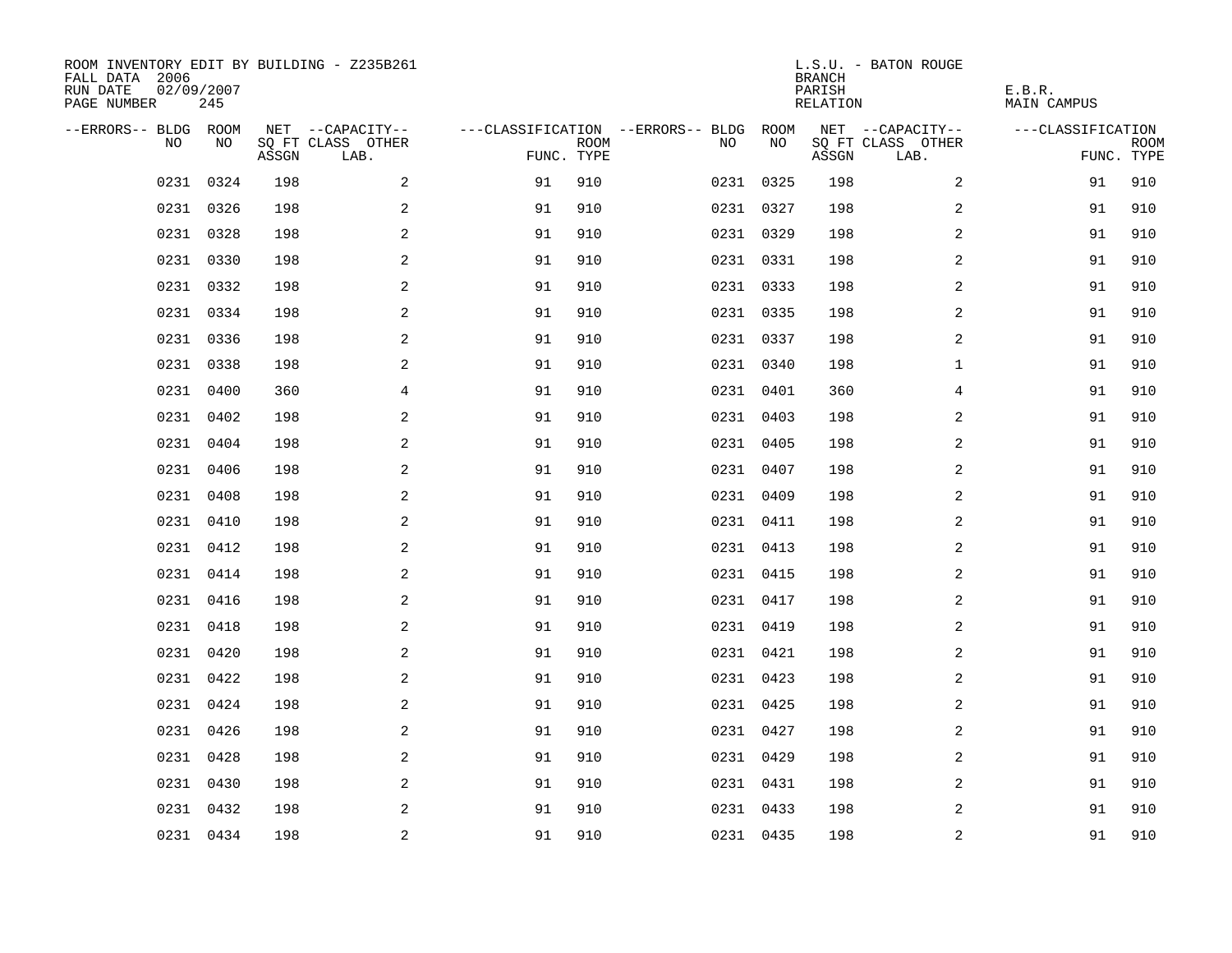| ROOM INVENTORY EDIT BY BUILDING - Z235B261<br>FALL DATA 2006<br>RUN DATE<br>PAGE NUMBER | 02/09/2007<br>246 |       |                           |            |             |                                        |           | <b>BRANCH</b><br>PARISH<br><b>RELATION</b> | L.S.U. - BATON ROUGE      | E.B.R.<br><b>MAIN CAMPUS</b> |                           |
|-----------------------------------------------------------------------------------------|-------------------|-------|---------------------------|------------|-------------|----------------------------------------|-----------|--------------------------------------------|---------------------------|------------------------------|---------------------------|
| --ERRORS-- BLDG ROOM                                                                    |                   |       | NET --CAPACITY--          |            |             | ---CLASSIFICATION --ERRORS-- BLDG ROOM |           |                                            | NET --CAPACITY--          | ---CLASSIFICATION            |                           |
| NO                                                                                      | NO                | ASSGN | SQ FT CLASS OTHER<br>LAB. | FUNC. TYPE | <b>ROOM</b> | NO                                     | NO        | ASSGN                                      | SQ FT CLASS OTHER<br>LAB. |                              | <b>ROOM</b><br>FUNC. TYPE |
| 0231                                                                                    | 0436              | 198   | 2                         | 91         | 910         |                                        | 0231 0437 | 198                                        | 2                         | 91                           | 910                       |
|                                                                                         | 0231 0438         | 198   | 2                         | 91         | 910         |                                        | 0231 0440 | 198                                        | 2                         | 91                           | 910                       |
|                                                                                         | 0231 0500         | 360   | 4                         | 91         | 910         |                                        | 0231 0501 | 360                                        | 4                         | 91                           | 910                       |
|                                                                                         | 0231 0502         | 198   | 2                         | 91         | 910         |                                        | 0231 0503 | 198                                        | 2                         | 91                           | 910                       |
| 0231                                                                                    | 0504              | 198   | 2                         | 91         | 910         |                                        | 0231 0505 | 198                                        | $\overline{a}$            | 91                           | 910                       |
|                                                                                         | 0231 0506         | 198   | 2                         | 91         | 910         |                                        | 0231 0507 | 198                                        | $\overline{a}$            | 91                           | 910                       |
|                                                                                         | 0231 0508         | 198   | $\mathbf{2}$              | 91         | 910         |                                        | 0231 0509 | 198                                        | 2                         | 91                           | 910                       |
|                                                                                         | 0231 0510         | 198   | 2                         | 91         | 910         |                                        | 0231 0511 | 198                                        | 2                         | 91                           | 910                       |
|                                                                                         | 0231 0512         | 198   | 2                         | 91         | 910         |                                        | 0231 0513 | 198                                        | 2                         | 91                           | 910                       |
|                                                                                         | 0231 0514         | 198   | 2                         | 91         | 910         |                                        | 0231 0515 | 198                                        | 2                         | 91                           | 910                       |
|                                                                                         | 0231 0516         | 198   | 2                         | 91         | 910         |                                        | 0231 0517 | 198                                        | 2                         | 91                           | 910                       |
|                                                                                         | 0231 0518         | 198   | 2                         | 91         | 910         |                                        | 0231 0519 | 198                                        | 2                         | 91                           | 910                       |
| 0231                                                                                    | 0520              | 198   | 2                         | 91         | 910         |                                        | 0231 0521 | 198                                        | 2                         | 91                           | 910                       |
|                                                                                         | 0231 0522         | 198   | $\mathbf{2}$              | 91         | 910         |                                        | 0231 0523 | 198                                        | 2                         | 91                           | 910                       |
| 0231                                                                                    | 0524              | 198   | 2                         | 91         | 910         |                                        | 0231 0525 | 198                                        | 2                         | 91                           | 910                       |
|                                                                                         | 0231 0526         | 198   | 2                         | 91         | 910         |                                        | 0231 0527 | 198                                        | 2                         | 91                           | 910                       |
| 0231                                                                                    | 0528              | 198   | 2                         | 91         | 910         |                                        | 0231 0529 | 198                                        | 2                         | 91                           | 910                       |
| 0231                                                                                    | 0530              | 198   | 2                         | 91         | 910         |                                        | 0231 0531 | 198                                        | $\overline{a}$            | 91                           | 910                       |
|                                                                                         | 0231 0532         | 198   | 2                         | 91         | 910         |                                        | 0231 0533 | 198                                        | 2                         | 91                           | 910                       |
|                                                                                         | 0231 0534         | 198   | $\overline{a}$            | 91         | 910         |                                        | 0231 0535 | 198                                        | 2                         | 91                           | 910                       |
|                                                                                         | 0231 0536         | 198   | 2                         | 91         | 910         |                                        | 0231 0537 | 198                                        | 2                         | 91                           | 910                       |
| 0231                                                                                    | 0538              | 198   | 2                         | 91         | 910         |                                        | 0231 0540 | 198                                        | 2                         | 91                           | 910                       |
|                                                                                         | 0231 0600         | 360   | $\overline{4}$            | 91         | 910         |                                        | 0231 0601 | 360                                        | 4                         | 91                           | 910                       |
|                                                                                         | 0231 0602         | 198   | 2                         | 91         | 910         |                                        | 0231 0603 | 198                                        | 2                         | 91                           | 910                       |
| 0231                                                                                    | 0604              | 198   | 2                         | 91         | 910         |                                        | 0231 0605 | 198                                        | 2                         | 91                           | 910                       |
|                                                                                         | 0231 0606         | 198   | $\overline{c}$            | 91         | 910         |                                        | 0231 0607 | 198                                        | $\overline{\mathbf{c}}$   | 91                           | 910                       |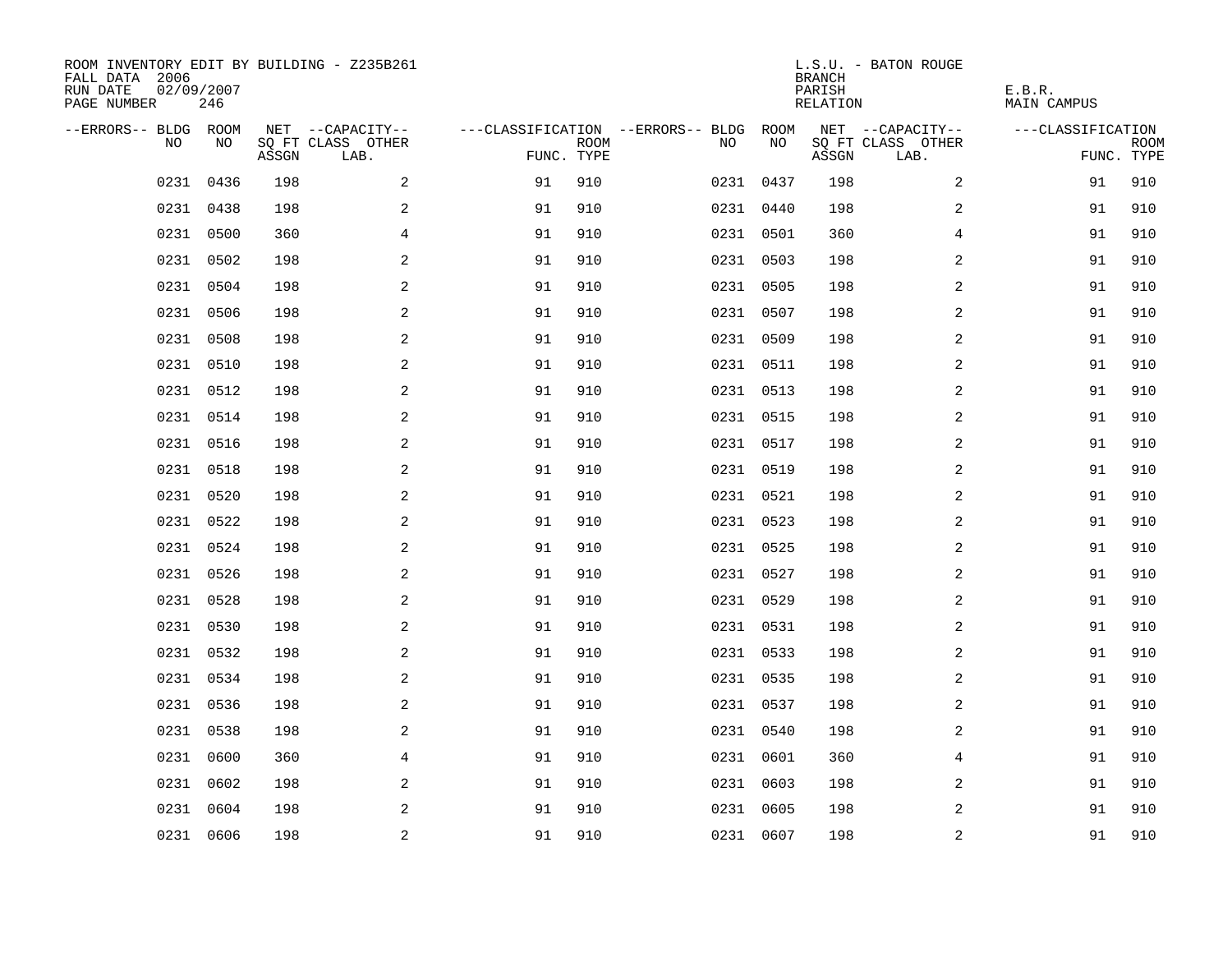| ROOM INVENTORY EDIT BY BUILDING - Z235B261<br>FALL DATA 2006<br>RUN DATE<br>PAGE NUMBER | 02/09/2007<br>247 |       |                           |                |             |                                        |            | <b>BRANCH</b><br>PARISH<br><b>RELATION</b> | L.S.U. - BATON ROUGE      | E.B.R.<br><b>MAIN CAMPUS</b> |                           |
|-----------------------------------------------------------------------------------------|-------------------|-------|---------------------------|----------------|-------------|----------------------------------------|------------|--------------------------------------------|---------------------------|------------------------------|---------------------------|
| --ERRORS-- BLDG ROOM                                                                    |                   |       | NET --CAPACITY--          |                |             | ---CLASSIFICATION --ERRORS-- BLDG ROOM |            |                                            | NET --CAPACITY--          | ---CLASSIFICATION            |                           |
| NO                                                                                      | NO                | ASSGN | SQ FT CLASS OTHER<br>LAB. | FUNC. TYPE     | <b>ROOM</b> | NO                                     | NO         | ASSGN                                      | SQ FT CLASS OTHER<br>LAB. |                              | <b>ROOM</b><br>FUNC. TYPE |
| 0231                                                                                    | 0608              | 198   | 2                         | 91             | 910         |                                        | 0231 0609  | 198                                        | $\overline{2}$            | 91                           | 910                       |
|                                                                                         | 0231 0610         | 198   | 2                         | 91             | 910         |                                        | 0231 0611  | 198                                        | 2                         | 91                           | 910                       |
|                                                                                         | 0231 0612         | 198   | 2                         | 91             | 910         |                                        | 0231 0613  | 198                                        | $\overline{a}$            | 91                           | 910                       |
|                                                                                         | 0231 0614         | 198   | $\mathbf{2}$              | 91             | 910         |                                        | 0231 0615  | 198                                        | 2                         | 91                           | 910                       |
|                                                                                         | 0231 0616         | 198   | 2                         | 91             | 910         |                                        | 0231 0617  | 198                                        | 2                         | 91                           | 910                       |
|                                                                                         | 0231 0618         | 198   | 2                         | 91             | 910         |                                        | 0231 0619  | 198                                        | 2                         | 91                           | 910                       |
|                                                                                         | 0231 0620         | 198   | 2                         | 91             | 910         |                                        | 0231 0621  | 198                                        | 2                         | 91                           | 910                       |
|                                                                                         | 0231 0622         | 198   | 2                         | 91             | 910         |                                        | 0231 0623  | 198                                        | 2                         | 91                           | 910                       |
|                                                                                         | 0231 0624         | 198   | 2                         | 91             | 910         |                                        | 0231 0625  | 198                                        | 2                         | 91                           | 910                       |
|                                                                                         | 0231 0626         | 198   | 2                         | 91             | 910         |                                        | 0231 0627  | 198                                        | 2                         | 91                           | 910                       |
|                                                                                         | 0231 0628         | 198   | 2                         | 91             | 910         |                                        | 0231 0629  | 198                                        | 2                         | 91                           | 910                       |
|                                                                                         | 0231 0630         | 198   | 2                         | 91             | 910         |                                        | 0231 0631  | 198                                        | 2                         | 91                           | 910                       |
| 0231                                                                                    | 0632              | 198   | $\mathbf{2}$              | 91             | 910         |                                        | 0231 0633  | 198                                        | 2                         | 91                           | 910                       |
|                                                                                         | 0231 0634         | 198   | 2                         | 91             | 910         |                                        | 0231 0635  | 198                                        | 2                         | 91                           | 910                       |
|                                                                                         | 0231 0636         | 198   | 2                         | 91             | 910         |                                        | 0231 0637  | 198                                        | 2                         | 91                           | 910                       |
|                                                                                         | 0231 0638         | 198   | 2                         | 91             | 910         |                                        | 0231 0640  | 198                                        | 2                         | 91                           | 910                       |
|                                                                                         | 0231 C0001        | 532   |                           | 0 <sub>0</sub> | 020         |                                        | 0231 C0011 | 399                                        |                           | 91                           | 919                       |
|                                                                                         | 0231 C0012        | 15    |                           | 91             | 935         |                                        | 0231 C0013 | 14                                         |                           | 91                           | 935                       |
|                                                                                         | 0231 C0014        | 13    |                           | 91             | 935         |                                        | 0231 C0015 | 399                                        |                           | 91                           | 919                       |
|                                                                                         | 0231 C0016        | 12    |                           | 91             | 935         |                                        | 0231 C0017 | 12                                         |                           | 91                           | 935                       |
|                                                                                         | 0231 C0018        | 15    |                           | 91             | 935         |                                        | 0231 C0019 | 15                                         |                           | 91                           | 935                       |
|                                                                                         | 0231 C0020        | 347   |                           | 91             | 935         |                                        | 0231 C0021 | 399                                        |                           | 91                           | 919                       |
|                                                                                         | 0231 C0022        | 150   |                           | 91             | 715         |                                        | 0231 C0023 | 198                                        |                           | 0 <sub>0</sub>               | 030                       |
|                                                                                         | 0231 C0024        | 52    |                           | 0 <sub>0</sub> | 010         |                                        | 0231 C0025 | 399                                        |                           | 91                           | 919                       |
|                                                                                         | 0231 C0026        | 399   |                           | 91             | 919         |                                        | 0231 C0027 | 15                                         |                           | 91                           | 935                       |
|                                                                                         | 0231 C0028        | 15    |                           | 91             | 935         |                                        | 0231 C0030 | 347                                        |                           | 91                           | 935                       |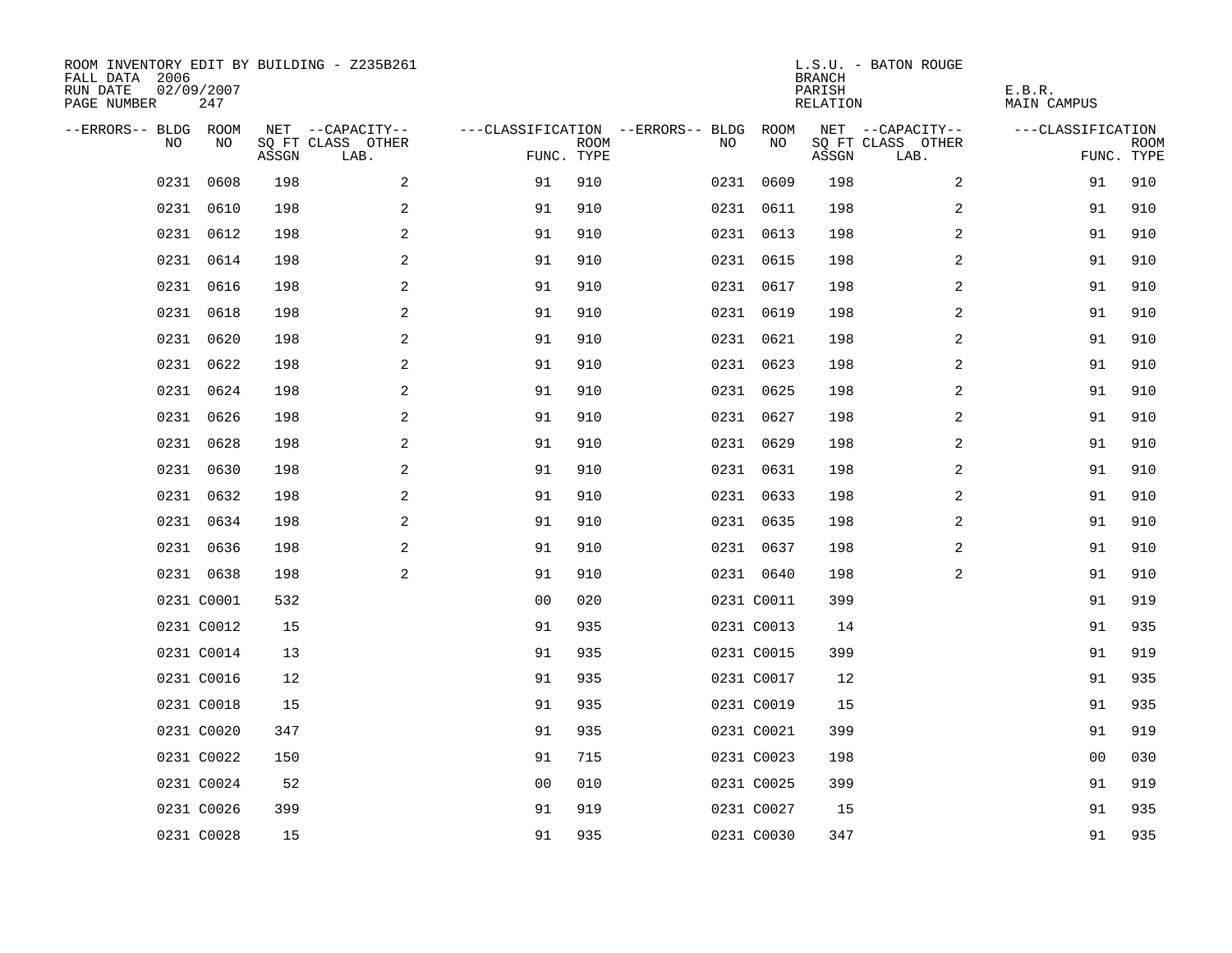| ROOM INVENTORY EDIT BY BUILDING - Z235B261<br>FALL DATA 2006<br>RUN DATE<br>PAGE NUMBER | 02/09/2007<br>248 |       |                           |                                        |             |     |            | <b>BRANCH</b><br>PARISH<br>RELATION | L.S.U. - BATON ROUGE      | E.B.R.<br>MAIN CAMPUS |                           |
|-----------------------------------------------------------------------------------------|-------------------|-------|---------------------------|----------------------------------------|-------------|-----|------------|-------------------------------------|---------------------------|-----------------------|---------------------------|
| --ERRORS-- BLDG ROOM                                                                    |                   |       | NET --CAPACITY--          | ---CLASSIFICATION --ERRORS-- BLDG ROOM |             |     |            |                                     | NET --CAPACITY--          | ---CLASSIFICATION     |                           |
| <b>NO</b>                                                                               | NO.               | ASSGN | SQ FT CLASS OTHER<br>LAB. | FUNC. TYPE                             | <b>ROOM</b> | NO. | NO         | ASSGN                               | SQ FT CLASS OTHER<br>LAB. |                       | <b>ROOM</b><br>FUNC. TYPE |
|                                                                                         | 0231 C0031        | 399   |                           | 91                                     | 919         |     | 0231 C0032 | 150                                 |                           | 91                    | 935                       |
|                                                                                         | 0231 C0033        | 198   |                           | 0 <sub>0</sub>                         | 030         |     | 0231 C0034 | 52                                  |                           | 00                    | 010                       |
|                                                                                         | 0231 C0035        | 399   |                           | 91                                     | 919         |     | 0231 C0036 | 399                                 |                           | 91                    | 919                       |
|                                                                                         | 0231 C0037        | 15    |                           | 91                                     | 935         |     | 0231 C0038 | 15                                  |                           | 91                    | 730                       |
|                                                                                         | 0231 C0040        | 347   |                           | 91                                     | 935         |     | 0231 C0041 | 399                                 |                           | 91                    | 919                       |
|                                                                                         | 0231 C0042        | 150   |                           | 91                                     | 935         |     | 0231 C0043 | 198                                 |                           | 00                    | 030                       |
|                                                                                         | 0231 C0044        | 52    |                           | 0 <sub>0</sub>                         | 010         |     | 0231 C0045 | 399                                 |                           | 91                    | 919                       |
|                                                                                         | 0231 C0046        | 399   |                           | 91                                     | 919         |     | 0231 C0047 | 15                                  |                           | 91                    | 935                       |
|                                                                                         | 0231 C0048        | 15    |                           | 91                                     | 935         |     | 0231 C0050 | 347                                 |                           | 91                    | 935                       |
|                                                                                         | 0231 C0051        | 399   |                           | 91                                     | 919         |     | 0231 C0052 | 150                                 |                           | 91                    | 715                       |
|                                                                                         | 0231 C0053        | 198   |                           | 0 <sub>0</sub>                         | 030         |     | 0231 C0054 | 52                                  |                           | 0 <sub>0</sub>        | 010                       |
|                                                                                         | 0231 C0055        | 399   |                           | 91                                     | 919         |     | 0231 C0056 | 399                                 |                           | 91                    | 919                       |
|                                                                                         | 0231 C0057        | 15    |                           | 91                                     | 935         |     | 0231 C0058 | 15                                  |                           | 91                    | 935                       |
|                                                                                         | 0231 C0060        | 347   |                           | 91                                     | 935         |     | 0231 C0061 | 399                                 |                           | 91                    | 919                       |
|                                                                                         | 0231 C0062        | 150   |                           | 91                                     | 935         |     | 0231 C0063 | 198                                 |                           | 00                    | 030                       |
|                                                                                         | 0231 C0064        | 52    |                           | 0 <sub>0</sub>                         | 010         |     | 0231 C0065 | 399                                 |                           | 91                    | 919                       |
|                                                                                         | 0231 C0066        | 399   |                           | 91                                     | 919         |     | 0231 C0067 | 15                                  |                           | 91                    | 935                       |
|                                                                                         | 0231 C0068        | 15    |                           | 91                                     | 935         |     | 0231 C0100 | 3652                                |                           | 00                    | 020                       |
|                                                                                         | 0231 C0200        | 2282  |                           | 0 <sub>0</sub>                         | 020         |     | 0231 C0300 | 2282                                |                           | 00                    | 020                       |
|                                                                                         | 0231 C0400        | 2282  |                           | 00                                     | 020         |     | 0231 C0500 | 2282                                |                           | 0 <sub>0</sub>        | 020                       |
|                                                                                         | 0231 C0600        | 2282  |                           | 0 <sub>0</sub>                         | 020         |     | 0231 E0001 | 124                                 |                           | 00                    | 020                       |
|                                                                                         | 0231 E0100        | 124   |                           | 0 <sub>0</sub>                         | 020         |     | 0231 E0200 | 124                                 |                           | 0 <sub>0</sub>        | 020                       |
|                                                                                         | 0231 E0300        | 124   |                           | 0 <sub>0</sub>                         | 020         |     | 0231 E0400 | 124                                 |                           | 0 <sub>0</sub>        | 020                       |
|                                                                                         | 0231 E0500        | 124   |                           | 0 <sub>0</sub>                         | 020         |     | 0231 E0600 | 170                                 |                           | 0 <sub>0</sub>        | 020                       |
|                                                                                         | 0231 E0700        | 170   |                           | 0 <sub>0</sub>                         | 030         |     | 0231 S0001 | 149                                 |                           | 00                    | 020                       |
|                                                                                         | 0231 S0002        | 163   |                           | 0 <sub>0</sub>                         | 020         |     | 0231 S0003 | 60                                  |                           | 0 <sub>0</sub>        | 020                       |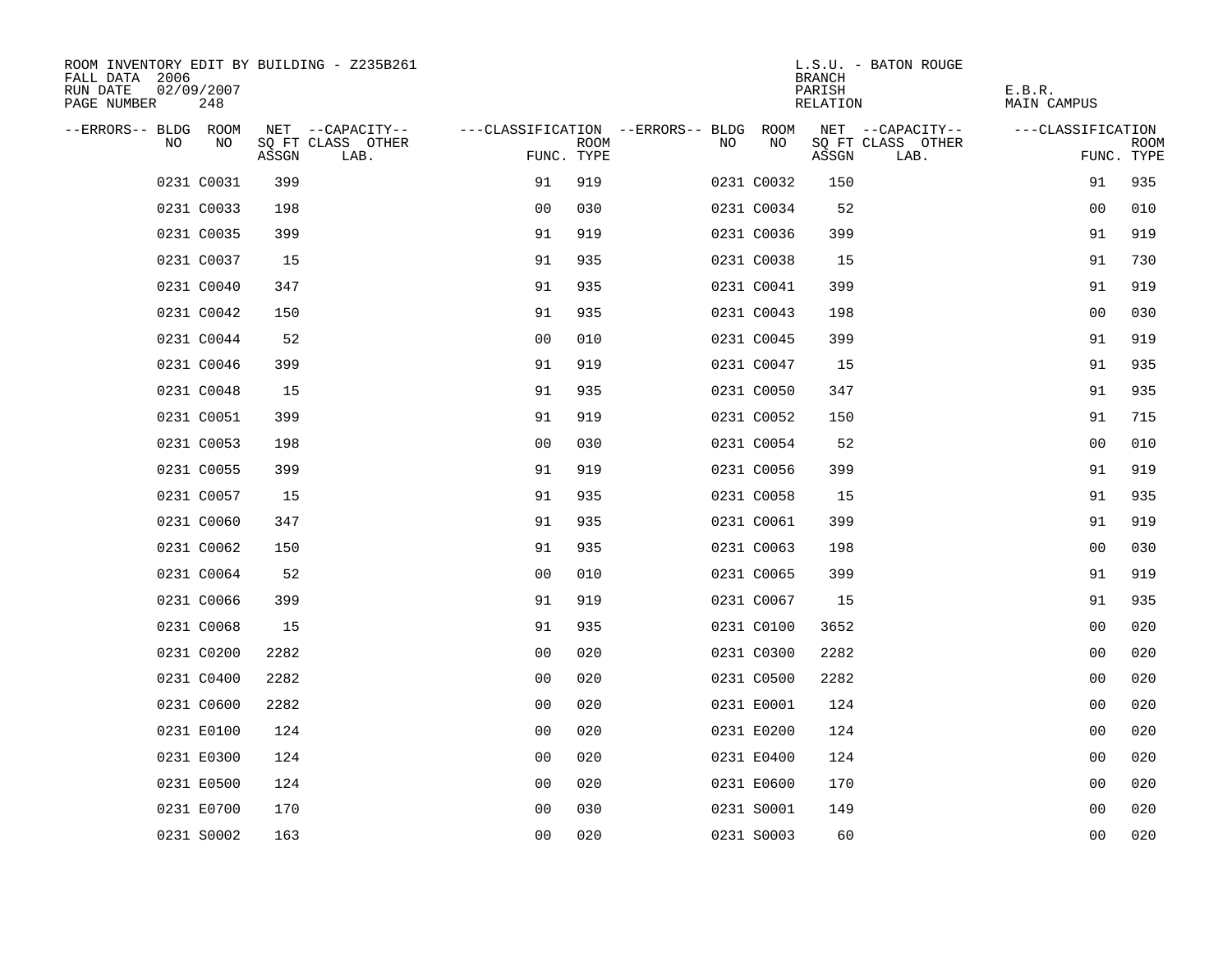| ROOM INVENTORY EDIT BY BUILDING - Z235B261<br>FALL DATA 2006<br>RUN DATE<br>PAGE NUMBER | 02/09/2007<br>249 |       |                           |                                        |      |     |            | <b>BRANCH</b><br>PARISH<br>RELATION                     | L.S.U. - BATON ROUGE                                                   | E.B.R.<br>MAIN CAMPUS                        |                           |
|-----------------------------------------------------------------------------------------|-------------------|-------|---------------------------|----------------------------------------|------|-----|------------|---------------------------------------------------------|------------------------------------------------------------------------|----------------------------------------------|---------------------------|
| --ERRORS-- BLDG ROOM                                                                    |                   |       | NET --CAPACITY--          | ---CLASSIFICATION --ERRORS-- BLDG ROOM |      |     |            |                                                         | NET --CAPACITY--                                                       | ---CLASSIFICATION                            |                           |
| NO.                                                                                     | NO                | ASSGN | SQ FT CLASS OTHER<br>LAB. | FUNC. TYPE                             | ROOM | NO. | NO         | ASSGN                                                   | SQ FT CLASS OTHER<br>LAB.                                              |                                              | <b>ROOM</b><br>FUNC. TYPE |
|                                                                                         | 0231 S0101        | 149   |                           | 0 <sup>0</sup>                         | 020  |     | 0231 S0102 | 163                                                     |                                                                        | 0 <sub>0</sub>                               | 020                       |
|                                                                                         | 0231 S0201        | 149   |                           | 0 <sub>0</sub>                         | 020  |     | 0231 S0202 | 163                                                     |                                                                        | 0 <sub>0</sub>                               | 020                       |
|                                                                                         | 0231 S0301        | 149   |                           | 0 <sub>0</sub>                         | 020  |     | 0231 S0302 | 163                                                     |                                                                        | 0 <sub>0</sub>                               | 020                       |
|                                                                                         | 0231 S0401        | 149   |                           | 0 <sub>0</sub>                         | 020  |     | 0231 S0402 | 163                                                     |                                                                        | 00                                           | 020                       |
|                                                                                         | 0231 S0501        | 149   |                           | 0 <sub>0</sub>                         | 020  |     | 0231 S0502 | 163                                                     |                                                                        | 0 <sub>0</sub>                               | 020                       |
|                                                                                         | 0231 S0601        | 149   |                           | 0 <sub>0</sub>                         | 020  |     | 0231 S0602 | 163<br>TOTAL NUMBER CLASSROOMS<br>TOTAL NUMBER LABS 210 | TOTAL NET ASSIGN SQ. FT. IN ROOM FILE<br>TOTAL NUMBER SPECIAL LABS 220 | 00<br>63,516<br>$\mathbf{1}$<br>$\mathbf{1}$ | 020                       |
|                                                                                         | 0232 0102         | 212   | 3                         | 0 <sub>0</sub>                         | 030  |     | 0232 0104  | 162                                                     | 5                                                                      | 00                                           | 030                       |
|                                                                                         | 0232 0110         | 4582  | 360                       | 45                                     | 610  |     | 0232 0110A | 204                                                     |                                                                        | 0 <sub>0</sub>                               | 030                       |
|                                                                                         | 0232 0110B        | 113   |                           | 45                                     | 730  |     | 0232 0110C | 30                                                      |                                                                        | 0 <sub>0</sub>                               | 010                       |
|                                                                                         | 0232 0110D        | 114   |                           | 0 <sub>0</sub>                         | 030  |     | 0232 0112  | 1696                                                    | 235                                                                    | 45                                           | 610                       |
|                                                                                         | 0232 0120         | 93    | 2                         | 0 <sub>0</sub>                         | 030  |     | 0232 0122  | 1818                                                    | 50                                                                     | 45                                           | 550                       |
|                                                                                         | 0232 0122A        | 115   | $\mathbf 1$               | 45                                     | 310  |     | 0232 0122B | 138                                                     |                                                                        | 45                                           | 555                       |
|                                                                                         | 0232 0122C        | 204   |                           | 45                                     | 555  |     | 0232 0122D | 52                                                      |                                                                        | 45                                           | 555                       |
|                                                                                         | 0232 0122E        | 86    |                           | 45                                     | 555  |     | 0232 0122F | 101                                                     |                                                                        | 45                                           | 555                       |
|                                                                                         | 0232 0124         | 1396  | 60                        | 45                                     | 550  |     | 0232 0124A | 132                                                     | $\mathbf{1}$                                                           | 45                                           | 310                       |
|                                                                                         | 0232 0124B        | 1     |                           | 45                                     | 555  |     | 0232 0124C | 224                                                     |                                                                        | 45                                           | 555                       |
|                                                                                         | 0232 0124D        | 77    | 5                         | 45                                     | 555  |     | 0232 0124E | 72                                                      | 5                                                                      | 45                                           | 555                       |
|                                                                                         | 0232 0126         | 92    | 2                         | 0 <sub>0</sub>                         | 030  |     | 0232 C0100 | 1441                                                    |                                                                        | 0 <sub>0</sub>                               | 020                       |
|                                                                                         | 0232 S0100        | 129   |                           | 0 <sub>0</sub>                         | 020  |     |            | TOTAL NUMBER CLASSROOMS<br>TOTAL NUMBER LABS 210        | TOTAL NET ASSIGN SQ. FT. IN ROOM FILE<br>TOTAL NUMBER SPECIAL LABS 220 | 10,807                                       |                           |
|                                                                                         | 0235 0100         | 486   | 2                         | 0 <sub>0</sub>                         | 020  |     | 0235 0101  | 432                                                     | 6                                                                      | 65                                           | 315                       |
|                                                                                         | 0235 0101A        | 170   | 2                         | 65                                     | 310  |     | 0235 0101B | 170                                                     | $\mathbf{1}$                                                           | 65                                           | 310                       |
|                                                                                         | 0235 0101C        | 170   | $\mathbf{1}$              | 65                                     | 310  |     | 0235 0101D | 169                                                     |                                                                        | 65                                           | 650                       |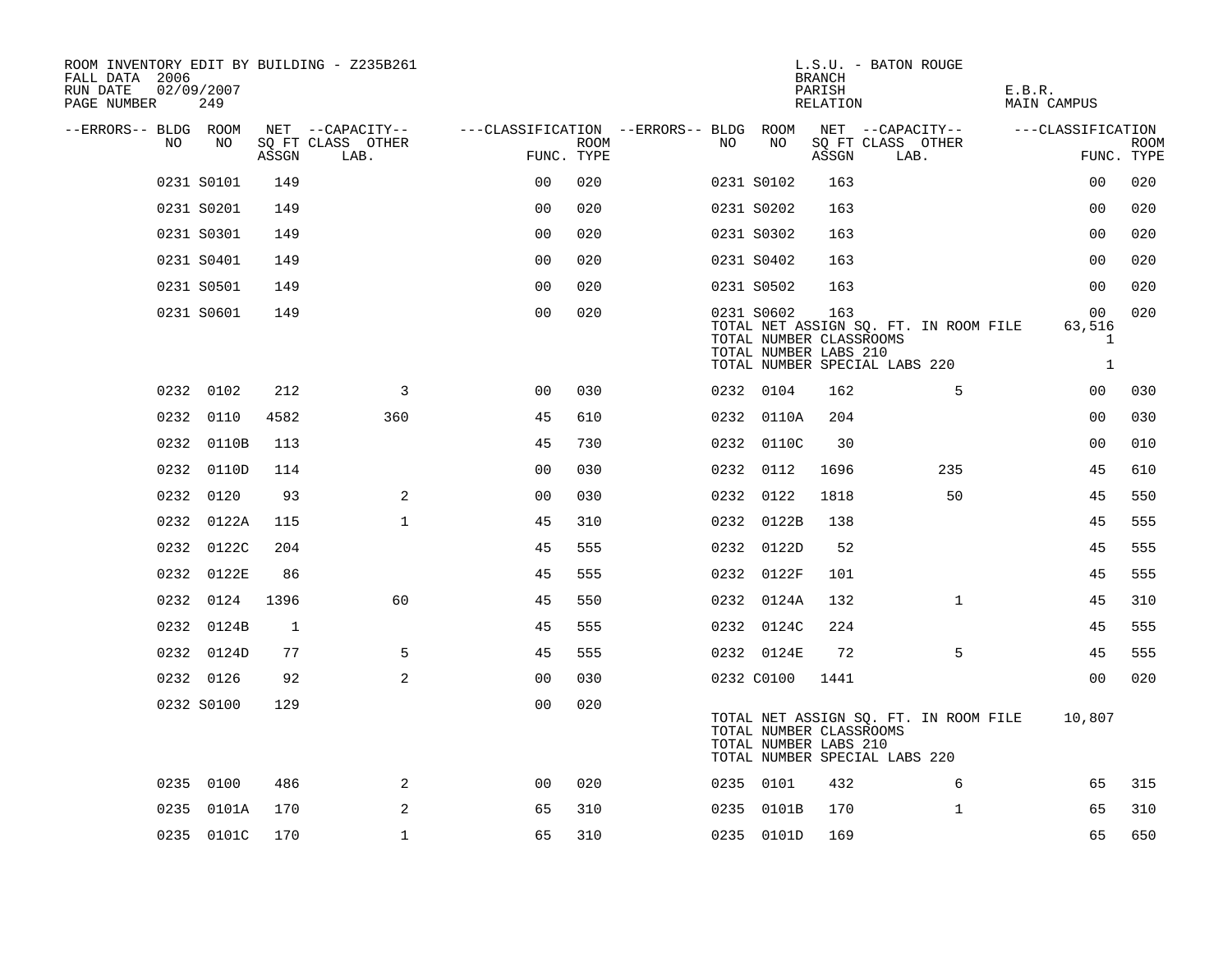| ROOM INVENTORY EDIT BY BUILDING - Z235B261<br>FALL DATA 2006<br>RUN DATE<br>02/09/2007<br>PAGE NUMBER |           |       |                           |                |             |                                        | <b>BRANCH</b><br>PARISH<br><b>RELATION</b> | L.S.U. - BATON ROUGE | E.B.R.<br><b>MAIN CAMPUS</b> |                   |                           |
|-------------------------------------------------------------------------------------------------------|-----------|-------|---------------------------|----------------|-------------|----------------------------------------|--------------------------------------------|----------------------|------------------------------|-------------------|---------------------------|
| --ERRORS-- BLDG ROOM                                                                                  |           |       | NET --CAPACITY--          |                |             | ---CLASSIFICATION --ERRORS-- BLDG ROOM |                                            |                      | NET --CAPACITY--             | ---CLASSIFICATION |                           |
| NO                                                                                                    | NO        | ASSGN | SQ FT CLASS OTHER<br>LAB. | FUNC. TYPE     | <b>ROOM</b> | NO                                     | NO                                         | ASSGN                | SQ FT CLASS OTHER<br>LAB.    |                   | <b>ROOM</b><br>FUNC. TYPE |
| 0235                                                                                                  | 0101E     | 156   | $\mathbf 1$               | 65             | 310         | 0235                                   | 0101F                                      | 156                  | $\mathbf{1}$                 | 65                | 310                       |
| 0235                                                                                                  | 0103      | 191   | $\mathbf 1$               | 65             | 310         |                                        | 0235 0103A                                 | 48                   |                              | 00                | 020                       |
| 0235                                                                                                  | 0105      | 149   | $\mathbf 1$               | 65             | 310         |                                        | 0235 0105A                                 | 12                   |                              | 65                | 315                       |
| 0235                                                                                                  | 0107      | 98    |                           | 65             | 315         |                                        | 0235 0107A                                 | 199                  | $\mathbf{1}$                 | 65                | 310                       |
| 0235                                                                                                  | 0107B     | 192   | $\mathbf{1}$              | 65             | 310         |                                        | 0235 0107C                                 | 245                  | $\mathbf{1}$                 | 65                | 310                       |
| 0235                                                                                                  | 0107D     | 144   | $\mathbf{1}$              | 65             | 310         |                                        | 0235 0109                                  | 39                   | $\mathbf{1}$                 | 0 <sub>0</sub>    | 030                       |
| 0235                                                                                                  | 0109A     | 14    | $\mathbf{1}$              | 0 <sub>0</sub> | 030         |                                        | 0235 0110                                  | 122                  |                              | 65                | 730                       |
| 0235                                                                                                  | 0110A     | 16    |                           | 0 <sub>0</sub> | 030         |                                        | 0235 0110B                                 | 12                   | $\mathbf{1}$                 | 42                | 310                       |
| 0235                                                                                                  | 0110C     | 14    |                           | 0 <sub>0</sub> | 030         | 0235                                   | 0111                                       | 33                   | $\mathbf{1}$                 | 00                | 030                       |
| 0235                                                                                                  | 0111A     | 24    | $\mathbf 1$               | 0 <sub>0</sub> | 030         |                                        | 0235 0112                                  | 286                  |                              | 65                | 350                       |
| 0235                                                                                                  | 0114      | 308   | 2                         | 65             | 310         |                                        | 0235 0114A                                 | 9                    | $\mathbf{1}$                 | 65                | 310                       |
| 0235                                                                                                  | 0201      | 192   | 3                         | 65             | 310         |                                        | 0235 0201A                                 | 186                  | $\mathbf{1}$                 | 65                | 310                       |
| 0235                                                                                                  | 0202      | 173   | $\mathbf 1$               | 65             | 310         | 0235                                   | 0203                                       | 173                  | 2                            | 65                | 310                       |
| 0235                                                                                                  | 0204      | 173   |                           | 65             | 730         | 0235                                   | 0205                                       | 173                  | $\mathbf{1}$                 | 65                | 310                       |
| 0235                                                                                                  | 0206      | 159   | $\mathbf 1$               | 0 <sub>0</sub> | 030         |                                        | 0235 0206A                                 | 12                   | $\mathbf{1}$                 | 00                | 010                       |
| 0235                                                                                                  | 0207      | 173   | $\mathbf{1}$              | 65             | 310         |                                        | 0235 0208                                  | 159                  | $\mathbf{1}$                 | 00                | 030                       |
| 0235                                                                                                  | 0209      | 186   | $\mathbf 1$               | 65             | 310         | 0235                                   | 0211                                       | 173                  | $\mathbf{1}$                 | 65                | 350                       |
| 0235                                                                                                  | 0213      | 173   | $\mathbf{1}$              | 65             | 310         |                                        | 0235 0214                                  | 213                  |                              | 65                | 530                       |
| 0235                                                                                                  | 0215      | 173   | $\mathbf{1}$              | 65             | 310         |                                        | 0235 0216                                  | 168                  |                              | 65                | 530                       |
| 0235                                                                                                  | 0217      | 186   | $\mathbf 1$               | 65             | 310         |                                        | 0235 0218                                  | 424                  |                              | 65                | 530                       |
| 0235                                                                                                  | 0219      | 21    |                           | 65             | 730         |                                        | 0235 0221                                  | 21                   |                              | 65                | 730                       |
| 0235                                                                                                  | 0223      | 180   |                           | 65             | 530         |                                        | 0235 0301                                  | 70                   |                              | 0 <sub>0</sub>    | 020                       |
| 0235                                                                                                  | 0301A     | 148   | $\mathbf 1$               | 65             | 310         |                                        | 0235 0301B                                 | 96                   | $\mathbf{1}$                 | 65                | 310                       |
| 0235                                                                                                  | 0301C     | 144   | $\mathbf 1$               | 65             | 310         |                                        | 0235 0302                                  | 173                  | $\mathbf{1}$                 | 65                | 310                       |
| 0235                                                                                                  | 0303      | 184   | $\mathbf 1$               | 65             | 310         |                                        | 0235 0304                                  | 173                  | 2                            | 65                | 310                       |
|                                                                                                       | 0235 0305 | 192   | $\mathbf{1}$              | 65             | 315         |                                        | 0235 0305A                                 | 192                  | $\mathbf{1}$                 | 65                | 315                       |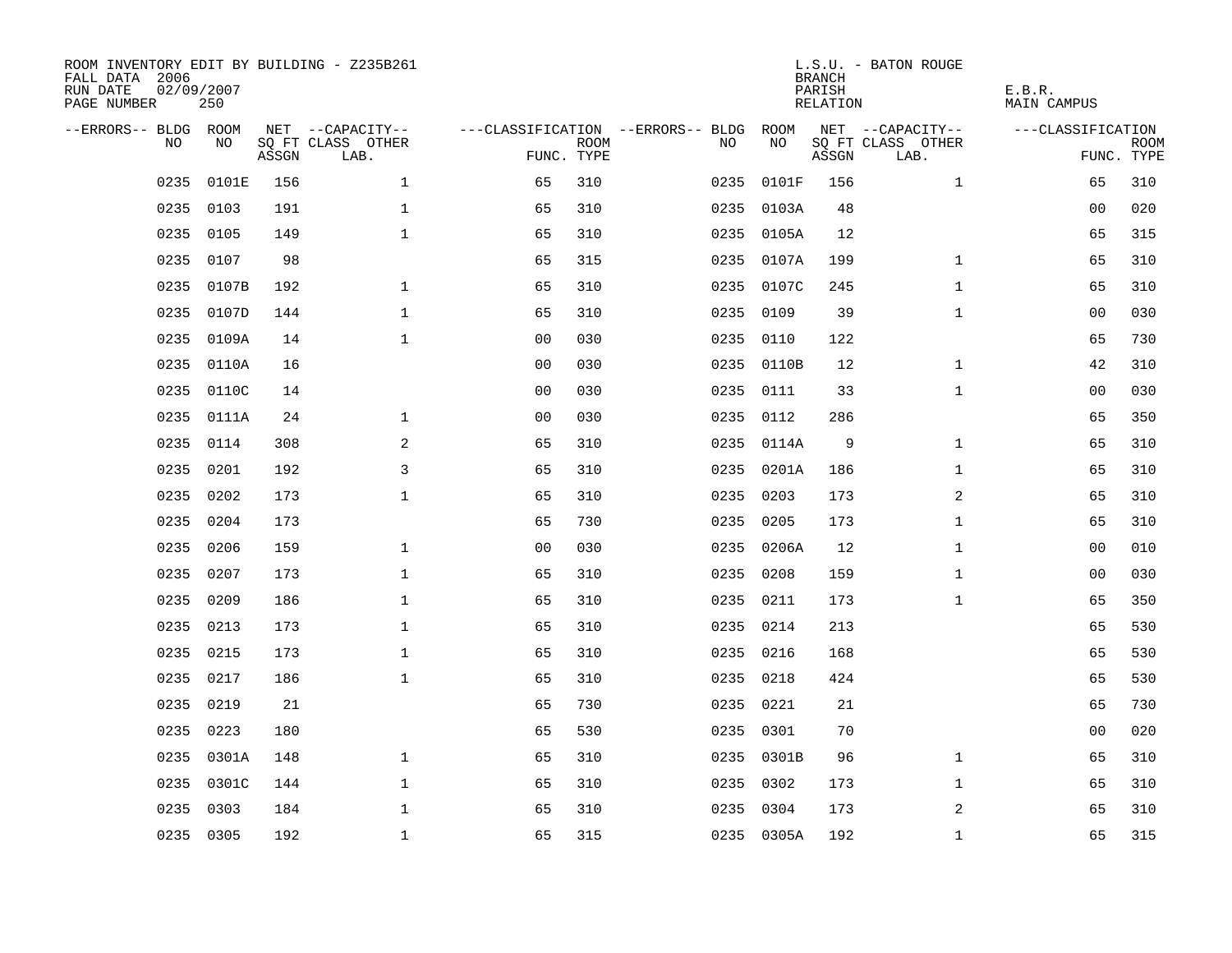| ROOM INVENTORY EDIT BY BUILDING - Z235B261<br>FALL DATA 2006<br>RUN DATE<br>PAGE NUMBER | 02/09/2007<br>251 |       |                           |                                        |             |     |                                                                | <b>BRANCH</b><br>PARISH<br>RELATION | L.S.U. - BATON ROUGE                                                   | E.B.R.<br><b>MAIN CAMPUS</b> |                           |
|-----------------------------------------------------------------------------------------|-------------------|-------|---------------------------|----------------------------------------|-------------|-----|----------------------------------------------------------------|-------------------------------------|------------------------------------------------------------------------|------------------------------|---------------------------|
| --ERRORS-- BLDG ROOM                                                                    |                   |       | NET --CAPACITY--          | ---CLASSIFICATION --ERRORS-- BLDG ROOM |             |     |                                                                |                                     | NET --CAPACITY--                                                       | ---CLASSIFICATION            |                           |
| NO.                                                                                     | NO                | ASSGN | SQ FT CLASS OTHER<br>LAB. | FUNC. TYPE                             | <b>ROOM</b> | NO. | NO                                                             | ASSGN                               | SQ FT CLASS OTHER<br>LAB.                                              |                              | <b>ROOM</b><br>FUNC. TYPE |
| 0235                                                                                    | 0306              | 38    |                           | 65                                     | 730         |     | 0235 0307                                                      | 192                                 | $\mathbf{1}$                                                           | 65                           | 310                       |
|                                                                                         | 0235 0308         | 143   |                           | 65                                     | 255         |     | 0235 0309                                                      | 184                                 | 3                                                                      | 65                           | 310                       |
|                                                                                         | 0235 0310         | 180   |                           | 65                                     | 255         |     | 0235 0311                                                      | 184                                 | $\mathbf{1}$                                                           | 65                           | 310                       |
|                                                                                         | 0235 0312         | 210   |                           | 65                                     | 255         |     | 0235 0313                                                      | 184                                 | $\mathbf{1}$                                                           | 65                           | 310                       |
|                                                                                         | 0235 0314         | 280   | 2                         | 65                                     | 310         |     | 0235 0314A                                                     | 178                                 | $\mathbf{1}$                                                           | 65                           | 310                       |
|                                                                                         | 0235 0314B        | 140   |                           | 65                                     | 730         |     | 0235 0315                                                      | 192                                 | $\mathbf{1}$                                                           | 65                           | 310                       |
|                                                                                         | 0235 0317         | 21    |                           | 65                                     | 730         |     | 0235 0319                                                      | 21                                  |                                                                        | 65                           | 730                       |
|                                                                                         | 0235 0321         | 186   | $\mathbf{1}$              | 65                                     | 730         |     | 0235 C0100                                                     | 444                                 |                                                                        | 0 <sub>0</sub>               | 020                       |
|                                                                                         | 0235 C0200        | 633   |                           | 0 <sub>0</sub>                         | 020         |     | 0235 C0300                                                     | 599                                 |                                                                        | 0 <sub>0</sub>               | 020                       |
|                                                                                         | 0235 S0100        | 168   |                           | 0 <sub>0</sub>                         | 020         |     | 0235 S0200N                                                    | 160                                 |                                                                        | 0 <sub>0</sub>               | 020                       |
|                                                                                         | 0235 S0200S       | 180   |                           | 0 <sub>0</sub>                         | 020         |     | 0235 S0300<br>TOTAL NUMBER CLASSROOMS<br>TOTAL NUMBER LABS 210 | 176                                 | TOTAL NET ASSIGN SQ. FT. IN ROOM FILE<br>TOTAL NUMBER SPECIAL LABS 220 | 00<br>10,186                 | 020                       |
|                                                                                         | 0236 1221         | 645   | 6                         | 91                                     | 950         |     | 0236 1222                                                      | 645                                 | 6                                                                      | 91                           | 950                       |
|                                                                                         | 0236 1223         | 540   | $\overline{4}$            | 91                                     | 950         |     | 0236 1224                                                      | 540                                 | 4                                                                      | 91                           | 950                       |
|                                                                                         | 0236 1225         | 540   | 4                         | 91                                     | 950         |     | 0236 1226                                                      | 540                                 | 4                                                                      | 91                           | 950                       |
|                                                                                         | 0236 1227         | 540   | $\overline{4}$            | 91                                     | 950         |     | 0236 1228                                                      | 540                                 | 4                                                                      | 91                           | 950                       |
|                                                                                         | 0236 1229         | 540   | $\overline{4}$            | 91                                     | 950         |     | 0236 1230                                                      | 540                                 | $\overline{4}$                                                         | 91                           | 950                       |
|                                                                                         | 0236 1231         | 540   | 4                         | 91                                     | 950         |     | 0236 1232                                                      | 540                                 | 4                                                                      | 91                           | 950                       |
|                                                                                         | 0236 1233         | 645   | 6                         | 91                                     | 950         |     | 0236 1234                                                      | 645                                 | 6                                                                      | 91                           | 950                       |
|                                                                                         | 0236 1235         | 540   | 4                         | 91                                     | 950         |     | 0236 1236                                                      | 540                                 | 4                                                                      | 91                           | 950                       |
|                                                                                         | 0236 1237         | 540   | 4                         | 91                                     | 950         |     | 0236 1238                                                      | 540                                 | 4                                                                      | 91                           | 950                       |
|                                                                                         | 0236 1239         | 540   | 4                         | 91                                     | 950         |     | 0236 1240                                                      | 540                                 | 4                                                                      | 91                           | 950                       |
|                                                                                         | 0236 1241         | 540   | $\overline{4}$            | 91                                     | 950         |     | 0236 1242                                                      | 540                                 | 4                                                                      | 91                           | 950                       |
|                                                                                         | 0236 2221         | 645   | 6                         | 91                                     | 950         |     | 0236 2222                                                      | 645                                 | 6                                                                      | 91                           | 950                       |
|                                                                                         | 0236 2223         | 540   | $\overline{4}$            | 91                                     | 950         |     | 0236 2224                                                      | 540                                 | 4                                                                      | 91                           | 950                       |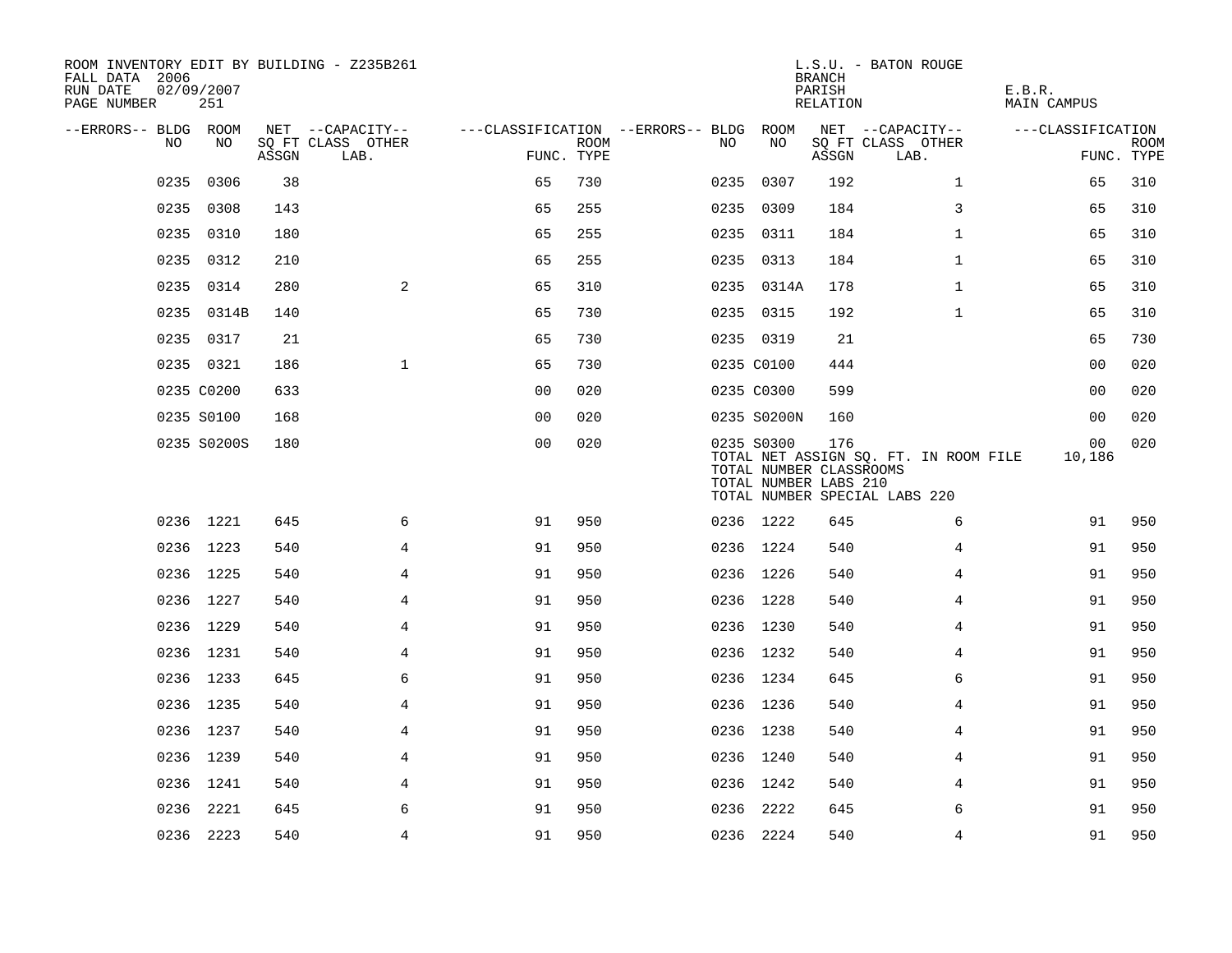| ROOM INVENTORY EDIT BY BUILDING - Z235B261<br>FALL DATA 2006<br>RUN DATE<br>02/09/2007<br>PAGE NUMBER |           |       |                           |            |      |                                        | <b>BRANCH</b><br>PARISH<br>RELATION | L.S.U. - BATON ROUGE                                    | E.B.R.<br>MAIN CAMPUS                                                       |                   |                    |
|-------------------------------------------------------------------------------------------------------|-----------|-------|---------------------------|------------|------|----------------------------------------|-------------------------------------|---------------------------------------------------------|-----------------------------------------------------------------------------|-------------------|--------------------|
| --ERRORS-- BLDG ROOM                                                                                  |           |       | NET --CAPACITY--          |            |      | ---CLASSIFICATION --ERRORS-- BLDG ROOM |                                     |                                                         | NET --CAPACITY--                                                            | ---CLASSIFICATION |                    |
| NO                                                                                                    | NO.       | ASSGN | SQ FT CLASS OTHER<br>LAB. | FUNC. TYPE | ROOM | NO.                                    | NO                                  | ASSGN                                                   | SQ FT CLASS OTHER<br>LAB.                                                   |                   | ROOM<br>FUNC. TYPE |
| 0236                                                                                                  | 2225      | 540   | $\overline{4}$            | 91         | 950  | 0236                                   | 2226                                | 540                                                     | $\overline{4}$                                                              | 91                | 950                |
|                                                                                                       | 0236 2227 | 540   | $\overline{4}$            | 91         | 950  | 0236                                   | 2228                                | 540                                                     | 4                                                                           | 91                | 950                |
|                                                                                                       | 0236 2229 | 540   | 4                         | 91         | 950  |                                        | 0236 2230                           | 540                                                     | 4                                                                           | 91                | 950                |
|                                                                                                       | 0236 2231 | 540   | 4                         | 91         | 950  |                                        | 0236 2232                           | 540                                                     | 4                                                                           | 91                | 950                |
| 0236                                                                                                  | 2233      | 645   | 6                         | 91         | 950  |                                        | 0236 2234                           | 645                                                     | 6                                                                           | 91                | 950                |
|                                                                                                       | 0236 2235 | 645   | 4                         | 91         | 950  |                                        | 0236 2236                           | 540                                                     | 4                                                                           | 91                | 950                |
| 0236                                                                                                  | 2237      | 540   | 4                         | 91         | 950  |                                        | 0236 2238                           | 540                                                     | 4                                                                           | 91                | 950                |
|                                                                                                       | 0236 2239 | 540   | 4                         | 91         | 950  |                                        | 0236 2240                           | 540                                                     | 4                                                                           | 91                | 950                |
| 0236                                                                                                  | 2241      | 540   | 4                         | 91         | 950  |                                        | 0236 2242                           | 540                                                     | 4                                                                           | 91                | 950                |
|                                                                                                       | 0236 3221 | 645   | 6                         | 91         | 950  |                                        | 0236 3222                           | 645                                                     | 6                                                                           | 91                | 950                |
| 0236                                                                                                  | 3223      | 645   | $\overline{4}$            | 91         | 950  |                                        | 0236 3224                           | 540                                                     | $\overline{4}$                                                              | 91                | 950                |
|                                                                                                       | 0236 3225 | 540   | 4                         | 91         | 950  |                                        | 0236 3226                           | 540                                                     | 4                                                                           | 91                | 950                |
| 0236                                                                                                  | 3227      | 540   | 4                         | 91         | 950  |                                        | 0236 3228                           | 540                                                     | 4                                                                           | 91                | 950                |
|                                                                                                       | 0236 3229 | 540   | 4                         | 91         | 950  |                                        | 0236 3230                           | 540                                                     | 4                                                                           | 91                | 950                |
|                                                                                                       | 0236 3231 | 540   | 4                         | 91         | 950  |                                        | 0236 3232                           | 540                                                     | 4                                                                           | 91                | 950                |
|                                                                                                       | 0236 3233 | 645   | 6                         | 91         | 950  |                                        | 0236 3234                           | 645                                                     | 6                                                                           | 91                | 950                |
|                                                                                                       | 0236 3235 | 540   | 4                         | 91         | 950  |                                        | 0236 3236                           | 540                                                     | 4                                                                           | 91                | 950                |
|                                                                                                       | 0236 3237 | 540   | 4                         | 91         | 950  |                                        | 0236 3238                           | 540                                                     | 4                                                                           | 91                | 950                |
|                                                                                                       | 0236 3239 | 540   | 4                         | 91         | 950  |                                        | 0236 3240                           | 540                                                     | 4                                                                           | 91                | 950                |
|                                                                                                       | 0236 3241 | 540   | $\overline{4}$            | 91         | 950  |                                        | 0236 3242                           | 540<br>TOTAL NUMBER CLASSROOMS<br>TOTAL NUMBER LABS 210 | 4<br>TOTAL NET ASSIGN SQ. FT. IN ROOM FILE<br>TOTAL NUMBER SPECIAL LABS 220 | 91<br>37,110      | 950                |
|                                                                                                       | 0237 1243 | 540   | 4                         | 91         | 950  |                                        | 0237 1244                           | 645                                                     | 6                                                                           | 91                | 950                |
|                                                                                                       | 0237 1245 | 645   | 6                         | 91         | 950  |                                        | 0237 1246                           | 540                                                     | 4                                                                           | 91                | 950                |
|                                                                                                       | 0237 1247 | 540   | 4                         | 91         | 950  |                                        | 0237 1248                           | 540                                                     | 4                                                                           | 91                | 950                |
|                                                                                                       | 0237 1249 | 540   | $\overline{4}$            | 91         | 950  |                                        | 0237 1250                           | 540                                                     | $\overline{4}$                                                              | 91                | 950                |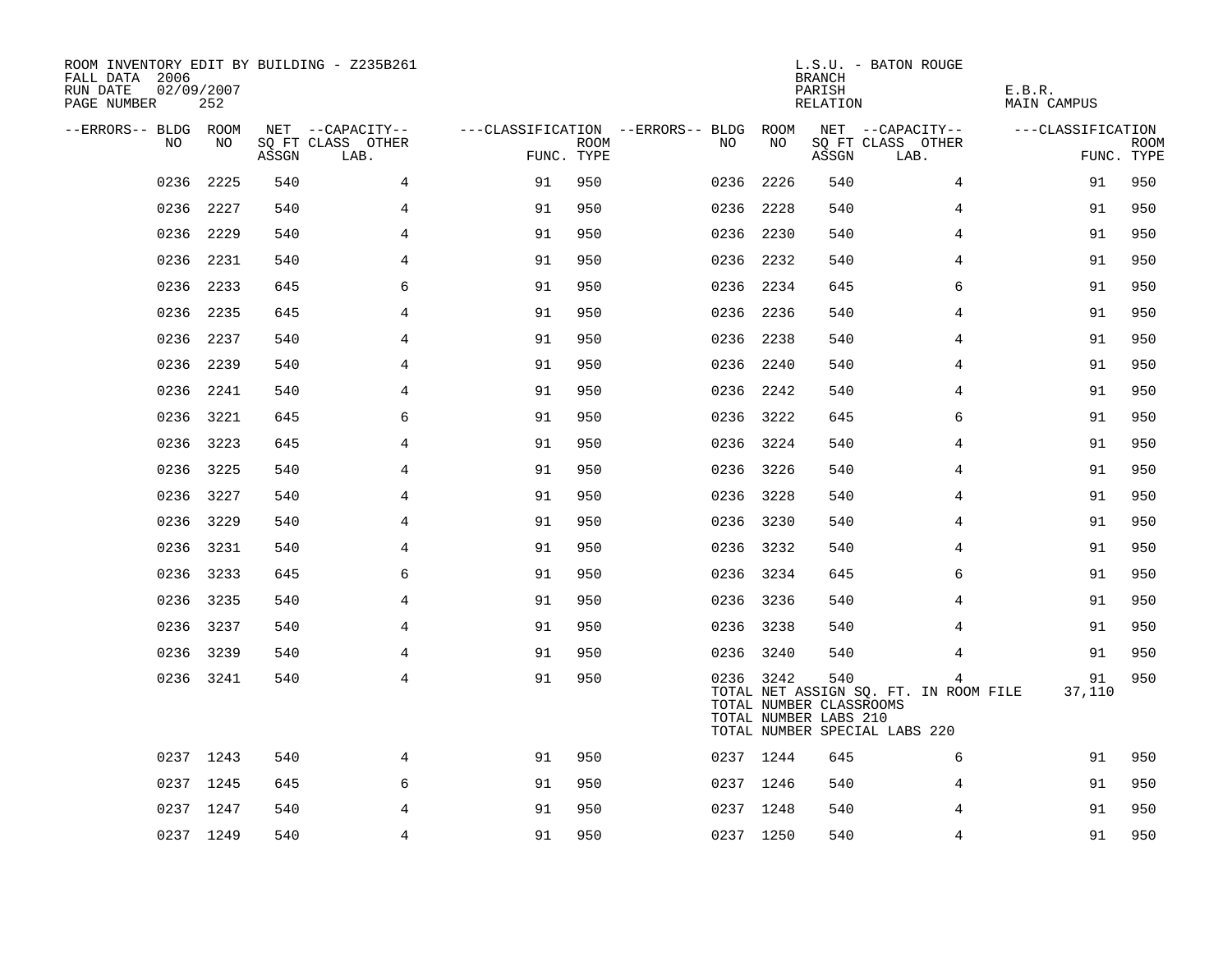| ROOM INVENTORY EDIT BY BUILDING - Z235B261<br>FALL DATA 2006<br>RUN DATE<br>PAGE NUMBER | 02/09/2007<br>253 |       |                           |            |             |                                   |           | <b>BRANCH</b><br>PARISH<br>RELATION | L.S.U. - BATON ROUGE      | E.B.R.<br><b>MAIN CAMPUS</b> |                           |
|-----------------------------------------------------------------------------------------|-------------------|-------|---------------------------|------------|-------------|-----------------------------------|-----------|-------------------------------------|---------------------------|------------------------------|---------------------------|
| --ERRORS-- BLDG ROOM                                                                    |                   |       | NET --CAPACITY--          |            |             | ---CLASSIFICATION --ERRORS-- BLDG | ROOM      |                                     | NET --CAPACITY--          | ---CLASSIFICATION            |                           |
| N <sub>O</sub>                                                                          | NO.               | ASSGN | SO FT CLASS OTHER<br>LAB. | FUNC. TYPE | <b>ROOM</b> | NO.                               | NO        | ASSGN                               | SQ FT CLASS OTHER<br>LAB. |                              | <b>ROOM</b><br>FUNC. TYPE |
|                                                                                         | 0237 1251         | 540   | 4                         | 91         | 950         |                                   | 0237 1252 | 540                                 | 4                         | 91                           | 950                       |
|                                                                                         | 0237 1253         | 540   | $\overline{4}$            | 91         | 950         |                                   | 0237 1254 | 540                                 | 4                         | 91                           | 950                       |
|                                                                                         | 0237 1255         | 540   | $\overline{4}$            | 91         | 950         |                                   | 0237 1256 | 645                                 | 6                         | 91                           | 950                       |
|                                                                                         | 0237 1257         | 645   | 6                         | 91         | 950         |                                   | 0237 1258 | 540                                 | 4                         | 91                           | 950                       |
|                                                                                         | 0237 1259         | 540   | 4                         | 91         | 950         |                                   | 0237 1260 | 540                                 | 4                         | 91                           | 950                       |
|                                                                                         | 0237 1261         | 540   | 4                         | 91         | 950         |                                   | 0237 1262 | 540                                 | 4                         | 91                           | 950                       |
|                                                                                         | 0237 1263         | 540   | 4                         | 91         | 950         |                                   | 0237 1264 | 540                                 | 4                         | 91                           | 950                       |
|                                                                                         | 0237 1265         | 540   | $\overline{4}$            | 91         | 950         |                                   | 0237 1266 | 540                                 | 4                         | 91                           | 950                       |
| 0237                                                                                    | 2243              | 540   | $\overline{4}$            | 91         | 950         | 0237                              | 2244      | 645                                 | 6                         | 91                           | 950                       |
|                                                                                         | 0237 2245         | 645   | 6                         | 91         | 950         | 0237                              | 2246      | 540                                 | 4                         | 91                           | 950                       |
| 0237                                                                                    | 2247              | 540   | 4                         | 91         | 950         | 0237                              | 2248      | 540                                 | 4                         | 91                           | 950                       |
|                                                                                         | 0237 2249         | 540   | 4                         | 91         | 950         | 0237                              | 2250      | 540                                 | 4                         | 91                           | 950                       |
| 0237                                                                                    | 2251              | 540   | $\overline{4}$            | 91         | 950         | 0237                              | 2252      | 540                                 | 4                         | 91                           | 950                       |
| 0237                                                                                    | 2253              | 540   | 4                         | 91         | 950         |                                   | 0237 2254 | 540                                 | 4                         | 91                           | 950                       |
| 0237                                                                                    | 2255              | 540   | 4                         | 91         | 950         | 0237                              | 2256      | 645                                 | 6                         | 91                           | 950                       |
| 0237                                                                                    | 2257              | 645   | 6                         | 91         | 950         | 0237                              | 2258      | 540                                 | 4                         | 91                           | 950                       |
| 0237                                                                                    | 2259              | 540   | 4                         | 91         | 950         | 0237                              | 2260      | 540                                 | 4                         | 91                           | 950                       |
| 0237                                                                                    | 2261              | 540   | 4                         | 91         | 950         | 0237                              | 2262      | 540                                 | 4                         | 91                           | 950                       |
| 0237                                                                                    | 2263              | 540   | $\overline{4}$            | 91         | 950         | 0237                              | 2264      | 540                                 | 4                         | 91                           | 950                       |
| 0237                                                                                    | 2265              | 540   | $\overline{4}$            | 91         | 950         | 0237                              | 2266      | 540                                 | $\overline{4}$            | 91                           | 950                       |
|                                                                                         | 0237 3243         | 540   | 4                         | 91         | 950         |                                   | 0237 3244 | 645                                 | 6                         | 91                           | 950                       |
| 0237                                                                                    | 3245              | 645   | 6                         | 91         | 950         | 0237                              | 3246      | 540                                 | 4                         | 91                           | 950                       |
| 0237                                                                                    | 3247              | 540   | $\overline{4}$            | 91         | 950         | 0237                              | 3248      | 540                                 | 4                         | 91                           | 950                       |
| 0237                                                                                    | 3249              | 540   | 4                         | 91         | 950         |                                   | 0237 3250 | 540                                 | 4                         | 91                           | 950                       |
|                                                                                         | 0237 3251         | 540   | 4                         | 91         | 950         |                                   | 0237 3252 | 540                                 | 4                         | 91                           | 950                       |
|                                                                                         | 0237 3253         | 540   | $\overline{4}$            | 91         | 950         |                                   | 0237 3254 | 540                                 | $\overline{4}$            | 91                           | 950                       |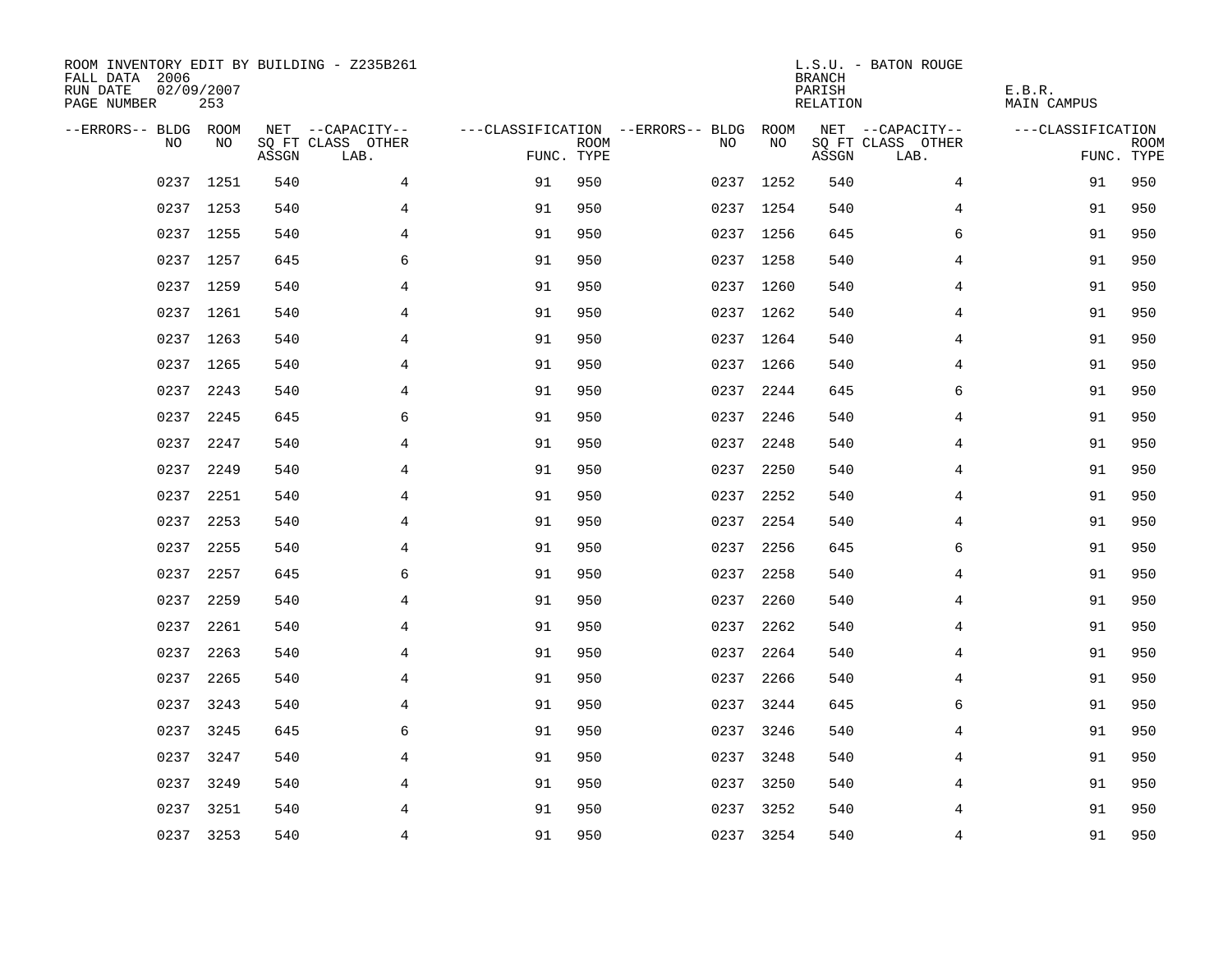| ROOM INVENTORY EDIT BY BUILDING - Z235B261<br>FALL DATA 2006<br>RUN DATE<br>PAGE NUMBER | 02/09/2007<br>254 |       |                           |                                        |                    |           |            | <b>BRANCH</b><br>PARISH<br>RELATION                     | L.S.U. - BATON ROUGE                                                        | E.B.R.<br>MAIN CAMPUS |                           |
|-----------------------------------------------------------------------------------------|-------------------|-------|---------------------------|----------------------------------------|--------------------|-----------|------------|---------------------------------------------------------|-----------------------------------------------------------------------------|-----------------------|---------------------------|
| --ERRORS-- BLDG ROOM                                                                    |                   |       | NET --CAPACITY--          | ---CLASSIFICATION --ERRORS-- BLDG ROOM |                    |           |            |                                                         | NET --CAPACITY--                                                            | ---CLASSIFICATION     |                           |
| NO                                                                                      | NO                | ASSGN | SQ FT CLASS OTHER<br>LAB. |                                        | ROOM<br>FUNC. TYPE | NO.       | NO         | ASSGN                                                   | SQ FT CLASS OTHER<br>LAB.                                                   |                       | <b>ROOM</b><br>FUNC. TYPE |
| 0237                                                                                    | 3255              | 540   | 4                         | 91                                     | 950                | 0237 3256 |            | 645                                                     | 6                                                                           | 91                    | 950                       |
|                                                                                         | 0237 3257         | 645   | 6                         | 91                                     | 950                | 0237 3258 |            | 540                                                     | 4                                                                           | 91                    | 950                       |
|                                                                                         | 0237 3259         | 540   | $\overline{4}$            | 91                                     | 950                | 0237 3260 |            | 540                                                     | $\overline{4}$                                                              | 91                    | 950                       |
|                                                                                         | 0237 3261         | 540   | 4                         | 91                                     | 950                | 0237 3262 |            | 540                                                     | 4                                                                           | 91                    | 950                       |
| 0237                                                                                    | 3263              | 540   | $\overline{4}$            | 91                                     | 950                | 0237 3264 |            | 540                                                     | $\overline{4}$                                                              | 91                    | 950                       |
|                                                                                         | 0237 3265         | 540   | $\overline{4}$            | 91                                     | 950                | 0237 3266 |            | 540<br>TOTAL NUMBER CLASSROOMS<br>TOTAL NUMBER LABS 210 | 4<br>TOTAL NET ASSIGN SQ. FT. IN ROOM FILE<br>TOTAL NUMBER SPECIAL LABS 220 | 91<br>40,140          | 950                       |
|                                                                                         | 0238 0100         | 420   | 5                         | 91                                     | 310                |           | 0238 0100A | 184                                                     | 2                                                                           | 91                    | 310                       |
| 0238                                                                                    | 0100B             | 18    |                           | 91                                     | 715                |           | 0238 0100C | 50                                                      | $\mathbf{1}$                                                                | 91                    | 315                       |
| 0238                                                                                    | 0101              | 858   | 3                         | 91                                     | 660                | 0238 0102 |            | 130                                                     | $\overline{2}$                                                              | 91                    | 310                       |
|                                                                                         | 0238 0102A        | 242   | $\overline{4}$            | 91                                     | 350                | 0238 0103 |            | 48                                                      |                                                                             | 91                    | 315                       |
| 0238                                                                                    | 0104              | 54    |                           | 0 <sub>0</sub>                         | 030                | 0238 0105 |            | 48                                                      |                                                                             | 0 <sub>0</sub>        | 030                       |
|                                                                                         | 0238 0106         | 9     |                           | 0 <sub>0</sub>                         | 030                |           |            | TOTAL NUMBER CLASSROOMS<br>TOTAL NUMBER LABS 210        | TOTAL NET ASSIGN SQ. FT. IN ROOM FILE<br>TOTAL NUMBER SPECIAL LABS 220      | 1,950                 |                           |
| 0239                                                                                    | 0001              | 1197  |                           | 0 <sub>0</sub>                         | 030                | 0239 0002 |            | 186                                                     |                                                                             | 0 <sub>0</sub>        | 030                       |
| 0239                                                                                    | 0103              | 86    |                           | 91                                     | 635                | 0239      | 0105       | 198                                                     | 2                                                                           | 0 <sub>0</sub>        | 030                       |
| 0239                                                                                    | 0106              | 231   |                           | 91                                     | 635                |           | 0239 0106A | 79                                                      |                                                                             | 91                    | 635                       |
| 0239                                                                                    | 0107              | 241   | 2                         | 0 <sub>0</sub>                         | 030                | 0239      | 0110       | 380                                                     |                                                                             | 91                    | 635                       |
| 0239                                                                                    | 0111              | 153   |                           | 91                                     | 635                |           | 0239 0111A | 155                                                     |                                                                             | 91                    | 635                       |
| 0239                                                                                    | 0111B             | 155   |                           | 91                                     | 635                | 0239      | 0113       | 74                                                      |                                                                             | 91                    | 635                       |
| 0239                                                                                    | 0114              | 97    |                           | 91                                     | 635                |           | 0239 0114A | 78                                                      |                                                                             | 91                    | 635                       |
| 0239                                                                                    | 0115              | 163   |                           | 91                                     | 635                | 0239      | 0116       | 94                                                      | 2                                                                           | 91                    | 310                       |
| 0239                                                                                    | 0116A             | 34    | $\mathbf 1$               | 0 <sub>0</sub>                         | 030                | 0239      | 0117       | 106                                                     | $\mathbf{1}$                                                                | 91                    | 310                       |
|                                                                                         | 0239 0119         | 330   |                           | 91                                     | 635                | 0239 0120 |            | 3347                                                    | 198                                                                         | 71                    | 675                       |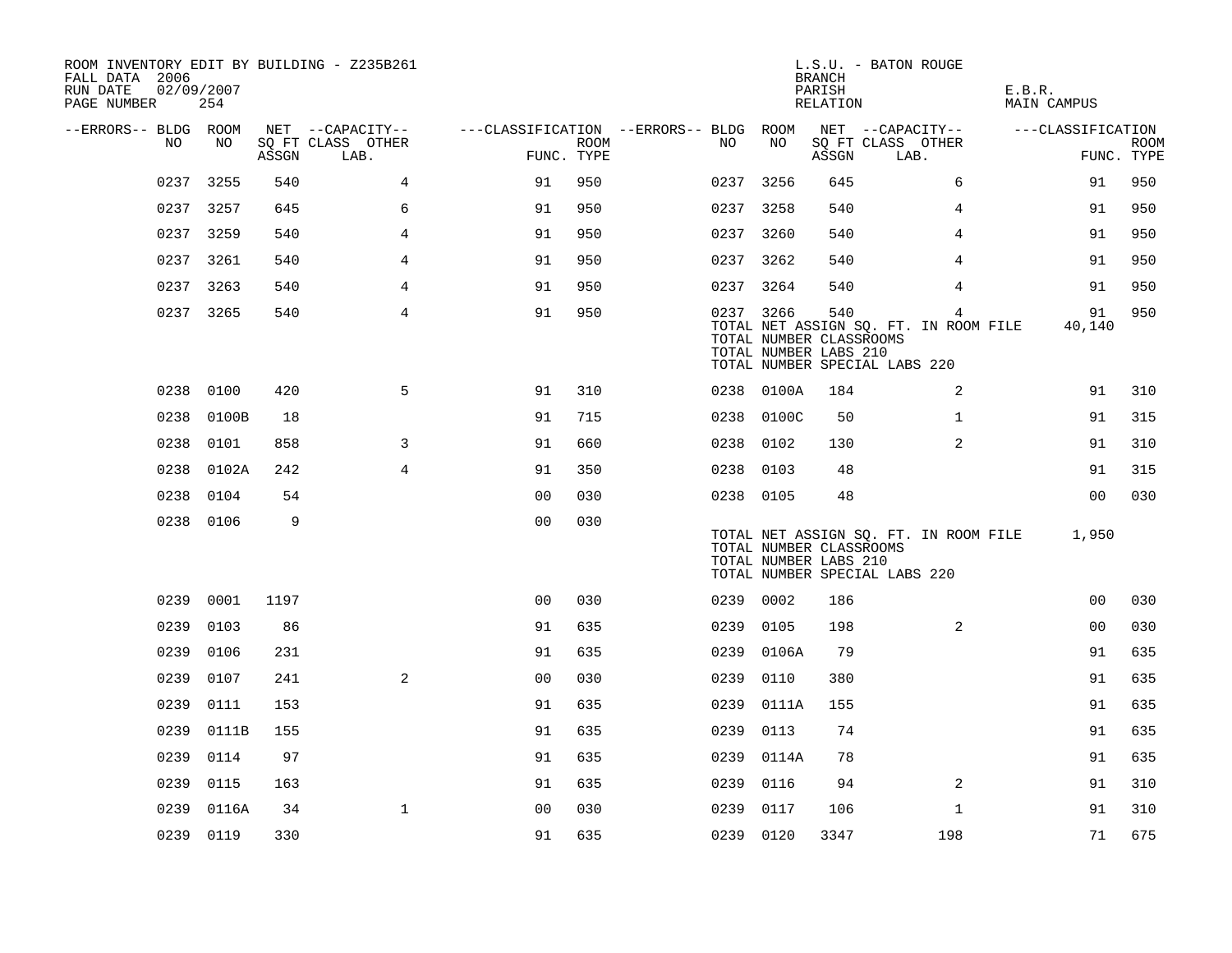| ROOM INVENTORY EDIT BY BUILDING - Z235B261<br>FALL DATA 2006<br>RUN DATE<br>PAGE NUMBER | 02/09/2007<br>255 |              |                           |                                        |      |           |                                                  | <b>BRANCH</b><br>PARISH<br>RELATION | L.S.U. - BATON ROUGE                                                   | E.B.R.<br>MAIN CAMPUS |                           |
|-----------------------------------------------------------------------------------------|-------------------|--------------|---------------------------|----------------------------------------|------|-----------|--------------------------------------------------|-------------------------------------|------------------------------------------------------------------------|-----------------------|---------------------------|
| --ERRORS-- BLDG ROOM                                                                    |                   |              | NET --CAPACITY--          | ---CLASSIFICATION --ERRORS-- BLDG ROOM |      |           |                                                  |                                     | NET --CAPACITY--                                                       | ---CLASSIFICATION     |                           |
| NO.                                                                                     | NO.               | ASSGN        | SQ FT CLASS OTHER<br>LAB. | FUNC. TYPE                             | ROOM | NO.       | NO                                               | ASSGN                               | SQ FT CLASS OTHER<br>LAB.                                              |                       | <b>ROOM</b><br>FUNC. TYPE |
| 0239                                                                                    | 0121              | 3002         | 190                       | 91                                     | 635  | 0239      | 0122                                             | 2168                                |                                                                        | 91                    | 635                       |
| 0239                                                                                    | 0123              | 2168         |                           | 91                                     | 635  | 0239      | 0124                                             | 82                                  | 2                                                                      | 0 <sub>0</sub>        | 030                       |
| 0239                                                                                    | 0125              | 82           | 2                         | 0 <sub>0</sub>                         | 030  | 0239      | 0126                                             | 82                                  | 2                                                                      | 0 <sub>0</sub>        | 030                       |
| 0239                                                                                    | 0127              | 82           | 2                         | 0 <sub>0</sub>                         | 030  | 0239 0132 |                                                  | 3347                                | 200                                                                    | 91                    | 630                       |
| 0239                                                                                    | 0133              | 3347         | 200                       | 91                                     | 635  | 0239      | 0138                                             | 3884                                |                                                                        | 91                    | 635                       |
|                                                                                         | 0239 0139         | 49           |                           | 91                                     | 635  | 0239 0140 |                                                  | 1029                                |                                                                        | 91                    | 635                       |
|                                                                                         | 0239 C0100        | 414          |                           | 0 <sub>0</sub>                         | 020  |           | TOTAL NUMBER CLASSROOMS<br>TOTAL NUMBER LABS 210 |                                     | TOTAL NET ASSIGN SQ. FT. IN ROOM FILE<br>TOTAL NUMBER SPECIAL LABS 220 | 24,522                |                           |
|                                                                                         | 0240 0023         | 182          |                           | 0 <sub>0</sub>                         | 030  | 0240 0025 |                                                  | 1580                                |                                                                        | 0 <sub>0</sub>        | 030                       |
| 0240                                                                                    | 0027              | 27           |                           | 0 <sub>0</sub>                         | 030  | 0240 0028 |                                                  | 92                                  |                                                                        | 0 <sub>0</sub>        | 030                       |
|                                                                                         | 0240 0029         | 1375         | 60                        | 91                                     | 110  |           | 0240 0030                                        | 90                                  |                                                                        | 00                    | 030                       |
| 0240                                                                                    | 0032              | 930          | 62                        | 91                                     | 110  | 0240      | 0034                                             | 55                                  |                                                                        | 0 <sub>0</sub>        | 010                       |
| 0240                                                                                    | 0035              | 225          |                           | 0 <sub>0</sub>                         | 010  |           | 0240 0036                                        | 216                                 | 2                                                                      | 91                    | 920                       |
| 0240                                                                                    | 0036A             | 66           |                           | 0 <sub>0</sub>                         | 030  | 0240      | 0037                                             | 225                                 | $\overline{2}$                                                         | 91                    | 910                       |
| 0240                                                                                    | 0039              | 225          | 2                         | 91                                     | 910  | 0240      | 0040                                             | 225                                 | 2                                                                      | 91                    | 910                       |
| 0240                                                                                    | 0041              | 26           |                           | 0 <sub>0</sub>                         | 010  | 0240      | 0043                                             | 350                                 |                                                                        | 00                    | 030                       |
| 0240                                                                                    | 0044              | 220          |                           | 91                                     | 935  | 0240      | 0045                                             | 225                                 | $\mathbf{1}$                                                           | 91                    | 910                       |
| 0240                                                                                    | 0045A             | 9            |                           | 91                                     | 935  | 0240      | 0046                                             | 220                                 | 2                                                                      | 91                    | 910                       |
| 0240                                                                                    | 0047              | 225          | 2                         | 91                                     | 910  | 0240      | 0049                                             | 225                                 | 2                                                                      | 91                    | 935                       |
| 0240                                                                                    | 0050              | 180          |                           | 0 <sub>0</sub>                         | 030  | 0240      | 0060                                             | 2775                                | 185                                                                    | 91                    | 680                       |
| 0240                                                                                    | 0060A             | 88           |                           | 0 <sub>0</sub>                         | 030  | 0240      | 0070                                             | 208                                 |                                                                        | 00                    | 020                       |
| 0240                                                                                    | 0070A             | 45           |                           | 0 <sub>0</sub>                         | 030  | 0240      | 0070B                                            | 9                                   |                                                                        | 00                    | 010                       |
| 0240                                                                                    | 0070C             | 45           |                           | 0 <sub>0</sub>                         | 030  | 0240      | 0070D                                            | 104                                 |                                                                        | 91                    | 630                       |
| 0240                                                                                    | 0073              | $\mathbf{1}$ |                           | 81                                     | 081  | 0240      | 0100                                             | 88                                  | 2                                                                      | 91                    | 310                       |
|                                                                                         | 0240 0101         | 700          | 46                        | 91                                     | 650  |           | 0240 0101A                                       | 504                                 |                                                                        | 91                    | 350                       |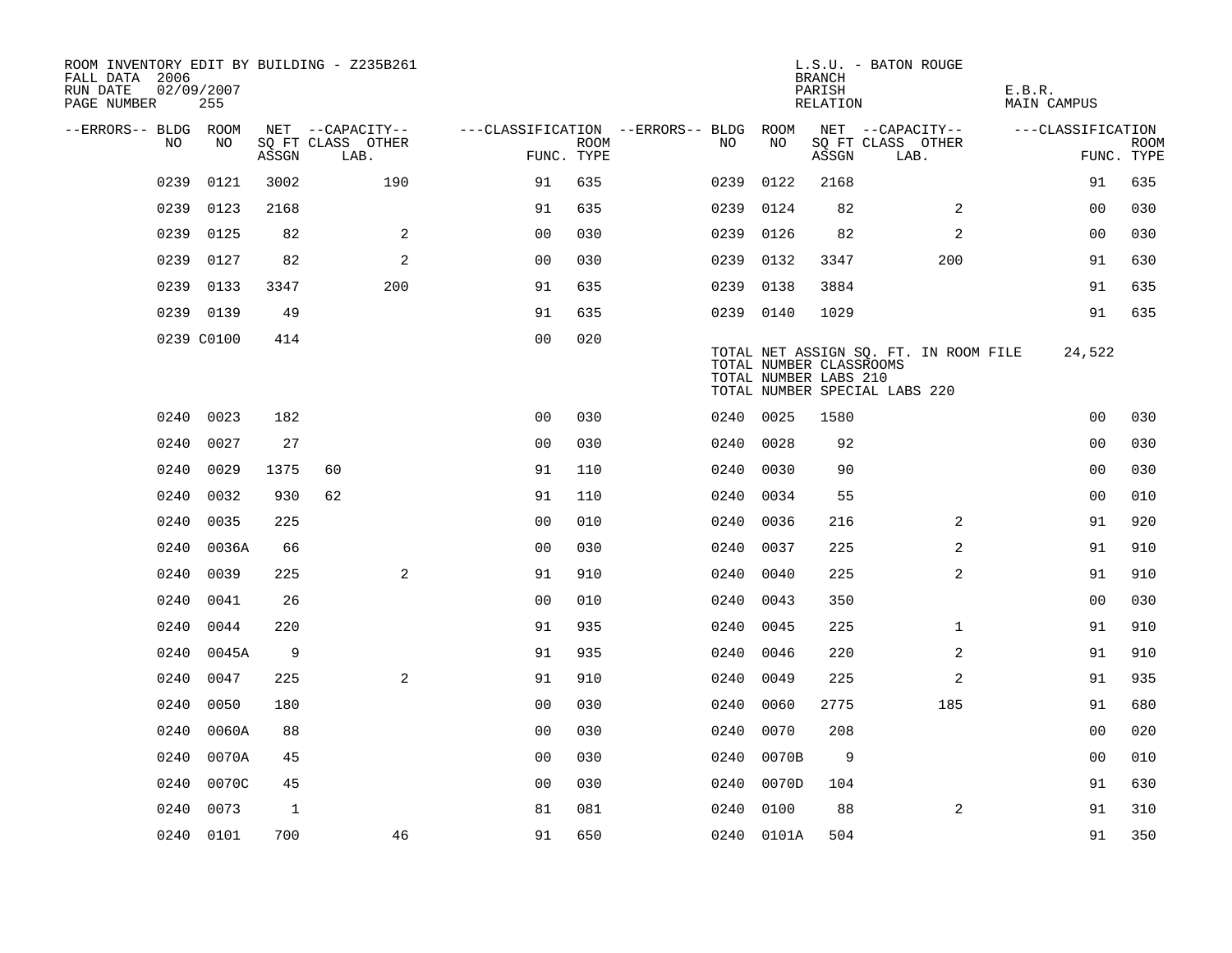| ROOM INVENTORY EDIT BY BUILDING - Z235B261<br>FALL DATA 2006<br>RUN DATE<br>PAGE NUMBER | 02/09/2007<br>256 |       |                           |                |             |                                        |            | <b>BRANCH</b><br>PARISH<br>RELATION | L.S.U. - BATON ROUGE      | E.B.R.<br>MAIN CAMPUS |                           |
|-----------------------------------------------------------------------------------------|-------------------|-------|---------------------------|----------------|-------------|----------------------------------------|------------|-------------------------------------|---------------------------|-----------------------|---------------------------|
| --ERRORS-- BLDG ROOM                                                                    |                   |       | NET --CAPACITY--          |                |             | ---CLASSIFICATION --ERRORS-- BLDG ROOM |            |                                     | NET --CAPACITY--          | ---CLASSIFICATION     |                           |
| NO                                                                                      | NO                | ASSGN | SQ FT CLASS OTHER<br>LAB. | FUNC. TYPE     | <b>ROOM</b> | NO                                     | NO         | ASSGN                               | SQ FT CLASS OTHER<br>LAB. |                       | <b>ROOM</b><br>FUNC. TYPE |
| 0240                                                                                    | 0102              | 104   | $\mathbf{1}$              | 91             | 310         | 0240                                   | 0102A      | 99                                  | $\mathbf{1}$              | 91                    | 310                       |
| 0240                                                                                    | 0102B             | 12    |                           | 91             | 730         | 0240                                   | 0103       | 190                                 | $\mathbf{1}$              | 91                    | 935                       |
| 0240                                                                                    | 0103A             | 12    |                           | 91             | 315         | 0240                                   | 0103B      | 12                                  |                           | 91                    | 315                       |
| 0240                                                                                    | 0104              | 60    |                           | 91             | 715         | 0240                                   | 0105       | 1495                                | 113                       | 91                    | 610                       |
| 0240                                                                                    | 0105A             | 90    |                           | 91             | 615         | 0240                                   | 0107       | 200                                 | $\mathbf{1}$              | 91                    | 310                       |
| 0240                                                                                    | 0109              | 240   | $\overline{a}$            | 91             | 955         | 0240                                   | 0109A      | 7                                   |                           | 91                    | 955                       |
| 0240                                                                                    | 0109B             | 7     |                           | 91             | 955         | 0240                                   | 0109C      | 8                                   | $\mathbf{1}$              | 91                    | 955                       |
| 0240                                                                                    | 0109D             | 4     |                           | 91             | 919         | 0240                                   | 0109E      | $\overline{4}$                      |                           | 91                    | 955                       |
| 0240                                                                                    | 0109F             | 46    | $\mathbf{1}$              | 91             | 955         | 0240                                   | 0110       | 165                                 | $\overline{a}$            | 91                    | 910                       |
| 0240                                                                                    | 0110A             | 8     |                           | 91             | 935         |                                        | 0240 0110B | 9                                   |                           | 91                    | 935                       |
| 0240                                                                                    | 0111              | 170   | 2                         | 91             | 730         | 0240                                   | 0112       | 165                                 | $\overline{2}$            | 91                    | 910                       |
| 0240                                                                                    | 0112A             | 8     |                           | 91             | 935         |                                        | 0240 0112B | 9                                   |                           | 91                    | 935                       |
| 0240                                                                                    | 0113              | 185   |                           | 0 <sub>0</sub> | 030         | 0240                                   | 0114       | 165                                 | $\overline{2}$            | 91                    | 910                       |
| 0240                                                                                    | 0114A             | 8     |                           | 91             | 935         | 0240                                   | 0114B      | 9                                   |                           | 91                    | 935                       |
| 0240                                                                                    | 0115              | 185   |                           | 0 <sub>0</sub> | 030         | 0240                                   | 0116       | 165                                 | 2                         | 91                    | 910                       |
| 0240                                                                                    | 0116A             | 8     |                           | 91             | 935         | 0240                                   | 0116B      | $\mathsf 9$                         |                           | 91                    | 935                       |
| 0240                                                                                    | 0117              | 294   |                           | 0 <sub>0</sub> | 020         | 0240                                   | 0117A      | 180                                 | 12                        | 91                    | 220                       |
| 0240                                                                                    | 0117B             | 72    |                           | 91             | 650         | 0240                                   | 0117C      | 220                                 |                           | 91                    | 935                       |
| 0240                                                                                    | 0117D             | 88    |                           | 0 <sub>0</sub> | 030         |                                        | 0240 0117E | 74                                  |                           | 0 <sub>0</sub>        | 010                       |
| 0240                                                                                    | 0118              | 176   | 2                         | 91             | 910         |                                        | 0240 0118A | 8                                   |                           | 91                    | 935                       |
| 0240                                                                                    | 0118B             | 9     |                           | 91             | 935         |                                        | 0240 0119  | 18                                  |                           | 91                    | 730                       |
| 0240                                                                                    | 0120              | 165   | $\overline{a}$            | 91             | 910         | 0240                                   | 0120A      | 8                                   |                           | 91                    | 935                       |
| 0240                                                                                    | 0120B             | 9     |                           | 91             | 935         | 0240                                   | 0121       | 25                                  |                           | 91                    | 730                       |
| 0240                                                                                    | 0122              | 255   | 3                         | 91             | 910         |                                        | 0240 0122A | 8                                   |                           | 91                    | 935                       |
| 0240                                                                                    | 0122B             | 8     |                           | 91             | 935         |                                        | 0240 0122C | 8                                   |                           | 91                    | 935                       |
|                                                                                         | 0240 0123         | 430   |                           | 0 <sub>0</sub> | 030         |                                        | 0240 0124  | 72                                  |                           | 0 <sub>0</sub>        | 030                       |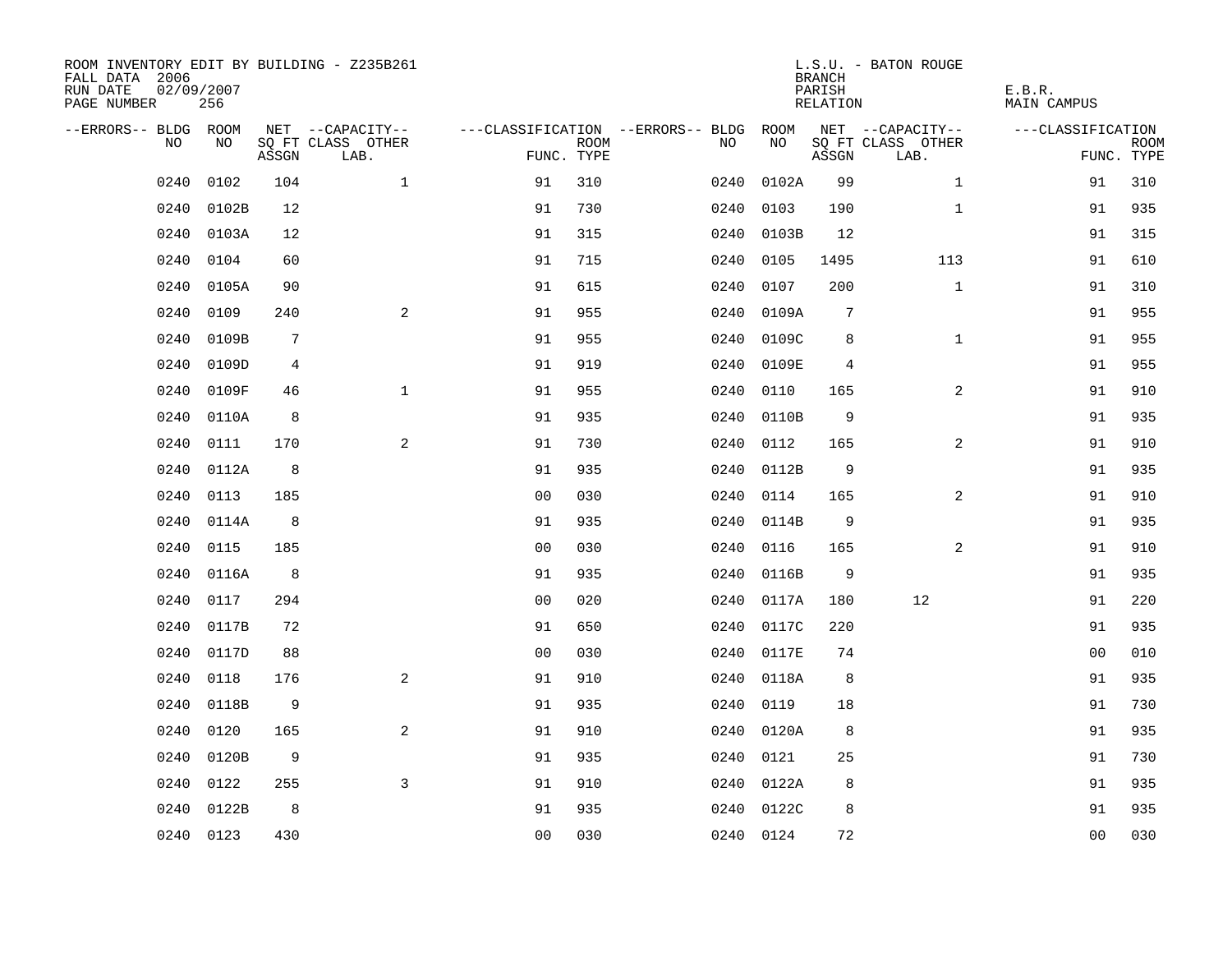| FALL DATA 2006<br>RUN DATE<br>PAGE NUMBER | 02/09/2007 | 257   |       | ROOM INVENTORY EDIT BY BUILDING - Z235B261 |                |             |                                               |            | <b>BRANCH</b><br>PARISH<br>RELATION | L.S.U. - BATON ROUGE                  | E.B.R.<br><b>MAIN CAMPUS</b> |             |
|-------------------------------------------|------------|-------|-------|--------------------------------------------|----------------|-------------|-----------------------------------------------|------------|-------------------------------------|---------------------------------------|------------------------------|-------------|
| --ERRORS-- BLDG ROOM                      | NO         | NO    |       | NET --CAPACITY--<br>SQ FT CLASS OTHER      |                | <b>ROOM</b> | ---CLASSIFICATION --ERRORS-- BLDG ROOM<br>NO. | NO         |                                     | NET --CAPACITY--<br>SQ FT CLASS OTHER | ---CLASSIFICATION            | <b>ROOM</b> |
|                                           |            |       | ASSGN | LAB.                                       | FUNC. TYPE     |             |                                               |            | ASSGN                               | LAB.                                  |                              | FUNC. TYPE  |
|                                           | 0240       | 0125  | 154   | $\overline{a}$                             | 91             | 910         | 0240                                          | 0125A      | 8                                   |                                       | 91                           | 935         |
|                                           | 0240       | 0125B | 8     |                                            | 91             | 935         | 0240                                          | 0126       | 154                                 | 2                                     | 91                           | 910         |
|                                           | 0240       | 0126A | 8     |                                            | 91             | 935         | 0240                                          | 0126B      | 9                                   |                                       | 91                           | 935         |
|                                           | 0240       | 0127  | 154   | $\overline{a}$                             | 91             | 910         |                                               | 0240 0127A | 8                                   |                                       | 91                           | 935         |
|                                           | 0240       | 0127B | 8     |                                            | 91             | 935         | 0240                                          | 0128       | 154                                 | $\overline{2}$                        | 91                           | 910         |
|                                           | 0240       | 0128A | 8     |                                            | 91             | 935         |                                               | 0240 0128B | 8                                   |                                       | 91                           | 935         |
|                                           | 0240       | 0129  | 154   | $\overline{a}$                             | 91             | 910         |                                               | 0240 0129A | 8                                   |                                       | 91                           | 935         |
|                                           | 0240       | 0129B | 8     |                                            | 91             | 935         |                                               | 0240 0130  | 154                                 | 2                                     | 91                           | 910         |
|                                           | 0240       | 0130A | 8     |                                            | 91             | 935         | 0240                                          | 0130B      | 8                                   |                                       | 91                           | 935         |
|                                           | 0240       | 0131  | 117   | $\mathbf{1}$                               | 91             | 910         |                                               | 0240 0133  | 218                                 | 2                                     | 91                           | 910         |
|                                           | 0240       | 0134  | 370   | $\mathbf{1}$                               | 91             | 910         |                                               | 0240 0134A | 8                                   |                                       | 91                           | 955         |
|                                           | 0240       | 0134B | 45    |                                            | 91             | 919         |                                               | 0240 0134C | 8                                   |                                       | 91                           | 955         |
|                                           | 0240       | 0135  | 182   | 2                                          | 91             | 910         | 0240                                          | 0136       | 80                                  |                                       | 91                           | 730         |
|                                           | 0240       | 0137  | 182   | $\overline{a}$                             | 91             | 910         | 0240                                          | 0138       | 182                                 | 2                                     | 91                           | 910         |
|                                           | 0240       | 0139  | 182   | 2                                          | 91             | 910         | 0240                                          | 0140       | 182                                 | $\overline{a}$                        | 91                           | 910         |
|                                           | 0240       | 0141  | 24    |                                            | 91             | 935         | 0240                                          | 0142       | 188                                 |                                       | 0 <sub>0</sub>               | 030         |
|                                           | 0240       | 0143  | 345   |                                            | 0 <sub>0</sub> | 030         | 0240                                          | 0144       | 182                                 | $\overline{a}$                        | 91                           | 910         |
|                                           | 0240       | 0145  | 112   | $\mathbf 1$                                | 91             | 910         |                                               | 0240 0145A | 9                                   |                                       | 91                           | 935         |
|                                           | 0240       | 0146  | 182   | 2                                          | 91             | 910         |                                               | 0240 0147  | 182                                 | 2                                     | 91                           | 910         |
|                                           | 0240       | 0148  | 70    |                                            | 91             | 935         | 0240                                          | 0149       | 182                                 | 2                                     | 91                           | 910         |
|                                           | 0240       | 0160  | 183   |                                            | 0 <sub>0</sub> | 030         |                                               | 0240 0161  | 196                                 | 2                                     | 91                           | 910         |
|                                           | 0240       | 0161A | 45    |                                            | 91             | 919         | 0240                                          | 0162       | 182                                 | 2                                     | 91                           | 910         |
|                                           | 0240       | 0163  | 30    |                                            | 0 <sub>0</sub> | 030         |                                               | 0240 0164  | 182                                 | $\overline{a}$                        | 91                           | 910         |
|                                           | 0240       | 0165  | 182   | $\overline{a}$                             | 91             | 910         | 0240                                          | 0166       | 16                                  |                                       | 91                           | 935         |
|                                           | 0240       | 0167  | 182   | 2                                          | 91             | 910         |                                               | 0240 0168  | 244                                 |                                       | 0 <sub>0</sub>               | 030         |
|                                           | 0240 0169  |       | 182   | 2                                          | 91             | 910         |                                               | 0240 0170  | 182                                 | 2                                     | 91                           | 910         |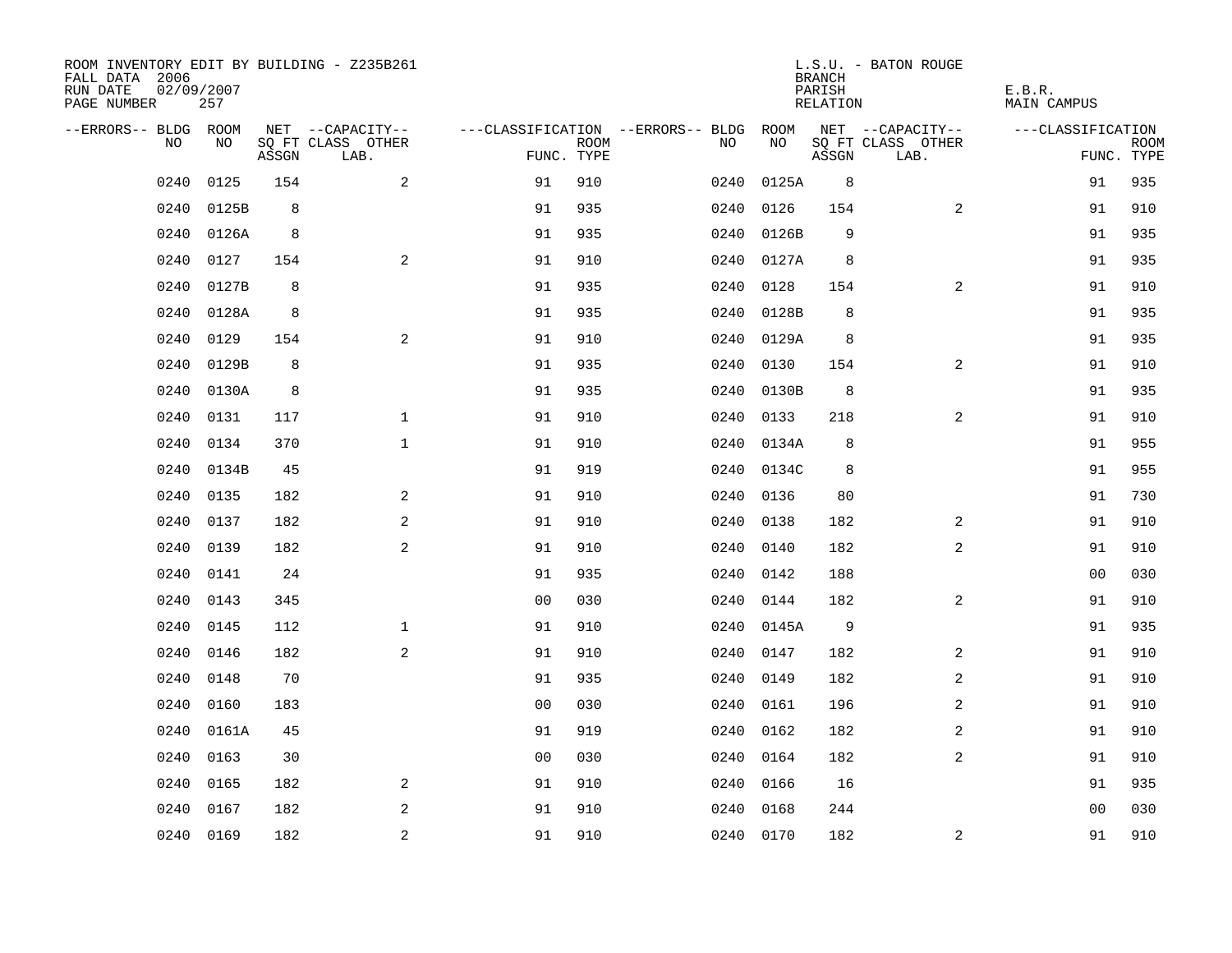| ROOM INVENTORY EDIT BY BUILDING - Z235B261<br>FALL DATA 2006<br>RUN DATE<br>PAGE NUMBER | 02/09/2007<br>258 |       |                                       |                |             |                                              |            | <b>BRANCH</b><br>PARISH<br>RELATION | L.S.U. - BATON ROUGE                  | E.B.R.<br><b>MAIN CAMPUS</b> |             |
|-----------------------------------------------------------------------------------------|-------------------|-------|---------------------------------------|----------------|-------------|----------------------------------------------|------------|-------------------------------------|---------------------------------------|------------------------------|-------------|
| --ERRORS-- BLDG ROOM<br>NO                                                              | NO                |       | NET --CAPACITY--<br>SQ FT CLASS OTHER |                | <b>ROOM</b> | ---CLASSIFICATION --ERRORS-- BLDG ROOM<br>NO | NO         |                                     | NET --CAPACITY--<br>SQ FT CLASS OTHER | ---CLASSIFICATION            | <b>ROOM</b> |
|                                                                                         |                   | ASSGN | LAB.                                  | FUNC. TYPE     |             |                                              |            | ASSGN                               | LAB.                                  |                              | FUNC. TYPE  |
| 0240                                                                                    | 0171              | 182   | $\overline{a}$                        | 91             | 910         | 0240                                         | 0172       | 182                                 | 2                                     | 91                           | 910         |
| 0240                                                                                    | 0175              | 102   |                                       | 0 <sub>0</sub> | 030         | 0240                                         | 0202       | 192                                 | 2                                     | 91                           | 910         |
| 0240                                                                                    | 0202A             | 8     |                                       | 91             | 935         | 0240                                         | 0202B      | 8                                   |                                       | 91                           | 935         |
| 0240                                                                                    | 0203              | 300   | $\mathbf{3}$                          | 91             | 910         | 0240                                         | 0203A      | 8                                   |                                       | 91                           | 935         |
| 0240                                                                                    | 0203B             | 8     |                                       | 91             | 935         | 0240                                         | 0203C      | 8                                   |                                       | 91                           | 935         |
| 0240                                                                                    | 0204              | 192   | 2                                     | 91             | 910         | 0240                                         | 0204A      | 8                                   |                                       | 91                           | 935         |
| 0240                                                                                    | 0204B             | 8     |                                       | 91             | 935         | 0240                                         | 0210       | 192                                 | 2                                     | 91                           | 910         |
| 0240                                                                                    | 0210A             | 8     |                                       | 91             | 935         | 0240                                         | 0210B      | 8                                   |                                       | 91                           | 935         |
| 0240                                                                                    | 0211              | 192   | 2                                     | 91             | 910         | 0240                                         | 0211A      | 8                                   |                                       | 91                           | 935         |
| 0240                                                                                    | 0211B             | 8     |                                       | 91             | 935         |                                              | 0240 0212  | 192                                 | 2                                     | 91                           | 910         |
| 0240                                                                                    | 0212A             | 8     |                                       | 91             | 935         |                                              | 0240 0212B | 8                                   |                                       | 91                           | 935         |
| 0240                                                                                    | 0213              | 192   | 2                                     | 91             | 910         |                                              | 0240 0213A | 8                                   |                                       | 91                           | 935         |
| 0240                                                                                    | 0213B             | 8     |                                       | 91             | 935         | 0240                                         | 0214       | 192                                 | $\overline{a}$                        | 91                           | 910         |
| 0240                                                                                    | 0214A             | 8     |                                       | 91             | 935         | 0240                                         | 0214B      | 8                                   |                                       | 91                           | 935         |
| 0240                                                                                    | 0215              | 192   | 2                                     | 91             | 910         |                                              | 0240 0215A | 8                                   |                                       | 91                           | 935         |
| 0240                                                                                    | 0215B             | 8     |                                       | 91             | 935         | 0240                                         | 0216       | 192                                 | 2                                     | 91                           | 910         |
| 0240                                                                                    | 0216A             | 8     |                                       | 91             | 935         | 0240                                         | 0216B      | 8                                   |                                       | 91                           | 935         |
| 0240                                                                                    | 0217              | 84    |                                       | 91             | 730         | 0240                                         | 0218       | 216                                 | 2                                     | 91                           | 910         |
| 0240                                                                                    | 0218A             | 8     |                                       | 91             | 935         |                                              | 0240 0218B | 8                                   |                                       | 91                           | 935         |
| 0240                                                                                    | 0219              | 24    |                                       | 91             | 730         | 0240                                         | 0220       | 192                                 | $\overline{2}$                        | 91                           | 910         |
| 0240                                                                                    | 0220A             | 8     |                                       | 91             | 935         |                                              | 0240 0220B | 8                                   |                                       | 91                           | 935         |
| 0240                                                                                    | 0221              | 25    |                                       | 91             | 730         | 0240                                         | 0222       | 300                                 | 3                                     | 91                           | 910         |
| 0240                                                                                    | 0222A             | 8     |                                       | 91             | 935         |                                              | 0240 0222B | 8                                   |                                       | 91                           | 935         |
| 0240                                                                                    | 0222C             | 8     |                                       | 91             | 935         | 0240                                         | 0223       | 430                                 |                                       | 00                           | 030         |
| 0240                                                                                    | 0224              | 92    |                                       | 0 <sub>0</sub> | 030         | 0240                                         | 0225       | 192                                 | 2                                     | 91                           | 910         |
|                                                                                         | 0240 0225A        | 8     |                                       | 91             | 935         |                                              | 0240 0225B | 8                                   |                                       | 91                           | 935         |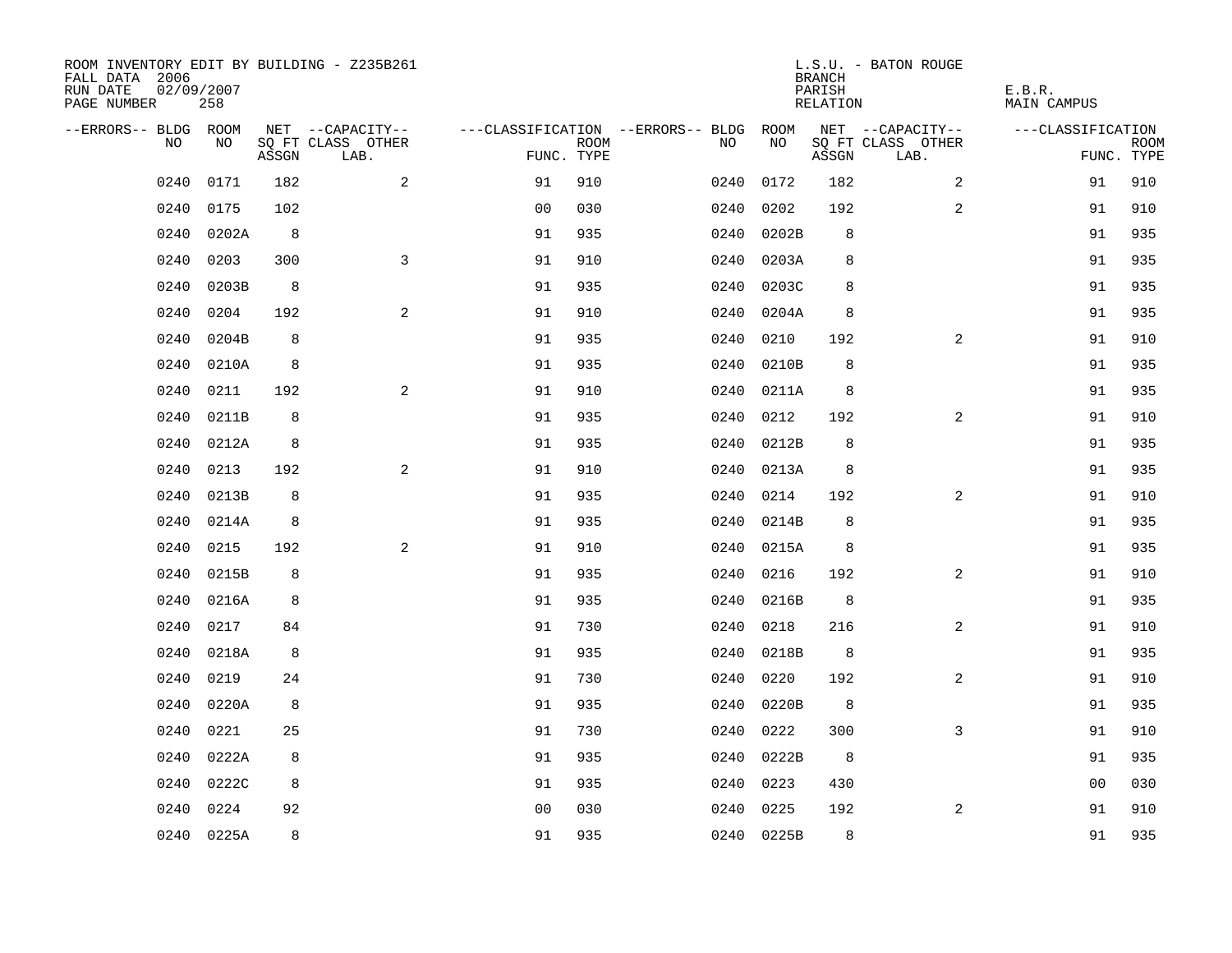| ROOM INVENTORY EDIT BY BUILDING - Z235B261<br>FALL DATA 2006<br>RUN DATE<br>PAGE NUMBER | 02/09/2007<br>259 |       |                           |                |                           |                                        |            | <b>BRANCH</b><br>PARISH<br>RELATION | L.S.U. - BATON ROUGE      | E.B.R.<br><b>MAIN CAMPUS</b> |                           |
|-----------------------------------------------------------------------------------------|-------------------|-------|---------------------------|----------------|---------------------------|----------------------------------------|------------|-------------------------------------|---------------------------|------------------------------|---------------------------|
| --ERRORS-- BLDG ROOM                                                                    |                   |       | NET --CAPACITY--          |                |                           | ---CLASSIFICATION --ERRORS-- BLDG ROOM |            |                                     | NET --CAPACITY--          | ---CLASSIFICATION            |                           |
| NO                                                                                      | NO                | ASSGN | SQ FT CLASS OTHER<br>LAB. |                | <b>ROOM</b><br>FUNC. TYPE | NO.                                    | NO         | ASSGN                               | SQ FT CLASS OTHER<br>LAB. |                              | <b>ROOM</b><br>FUNC. TYPE |
| 0240                                                                                    | 0226              | 192   | 2                         | 91             | 910                       | 0240                                   | 0226A      | 8                                   |                           | 91                           | 935                       |
| 0240                                                                                    | 0226B             | 8     |                           | 91             | 935                       | 0240                                   | 0227       | 192                                 | 2                         | 91                           | 910                       |
| 0240                                                                                    | 0227A             | 8     |                           | 91             | 935                       | 0240                                   | 0227B      | 8                                   |                           | 91                           | 935                       |
| 0240                                                                                    | 0228              | 192   | 2                         | 91             | 910                       | 0240                                   | 0228A      | 8                                   |                           | 91                           | 935                       |
| 0240                                                                                    | 0228B             | 8     |                           | 91             | 935                       | 0240                                   | 0229       | 192                                 | $\overline{a}$            | 91                           | 910                       |
| 0240                                                                                    | 0229A             | 8     |                           | 91             | 935                       | 0240                                   | 0229B      | 8                                   |                           | 91                           | 935                       |
| 0240                                                                                    | 0230              | 192   | 2                         | 91             | 910                       |                                        | 0240 0230A | 8                                   |                           | 91                           | 935                       |
| 0240                                                                                    | 0230B             | 8     |                           | 91             | 935                       | 0240                                   | 0231       | 134                                 | $\mathbf{1}$              | 91                           | 910                       |
| 0240                                                                                    | 0232              | 134   | $\mathbf{1}$              | 91             | 910                       | 0240                                   | 0233       | 224                                 | 2                         | 91                           | 910                       |
| 0240                                                                                    | 0234              | 335   | 3                         | 91             | 910                       |                                        | 0240 0235  | 225                                 | 2                         | 91                           | 910                       |
| 0240                                                                                    | 0236              | 93    |                           | 0 <sub>0</sub> | 030                       | 0240                                   | 0237       | 225                                 | 2                         | 91                           | 910                       |
| 0240                                                                                    | 0238              | 225   | 2                         | 91             | 910                       |                                        | 0240 0239  | 225                                 | $\overline{a}$            | 91                           | 910                       |
| 0240                                                                                    | 0240              | 225   | 2                         | 91             | 910                       | 0240                                   | 0241       | 26                                  |                           | 91                           | 935                       |
| 0240                                                                                    | 0242              | 188   |                           | 0 <sub>0</sub> | 030                       | 0240                                   | 0243       | 350                                 |                           | 00                           | 030                       |
| 0240                                                                                    | 0244              | 225   | 2                         | 91             | 910                       | 0240                                   | 0245       | 145                                 | $\mathbf{1}$              | 91                           | 910                       |
| 0240                                                                                    | 0245A             | 9     |                           | 91             | 935                       | 0240                                   | 0246       | 225                                 | 2                         | 91                           | 910                       |
| 0240                                                                                    | 0247              | 225   | 2                         | 91             | 910                       | 0240                                   | 0248       | 90                                  |                           | 91                           | 935                       |
| 0240                                                                                    | 0249              | 225   | 2                         | 91             | 910                       | 0240                                   | 0260       | 180                                 |                           | 0 <sub>0</sub>               | 030                       |
| 0240                                                                                    | 0261              | 70    |                           | 91             | 935                       | 0240                                   | 0262       | 220                                 | 2                         | 91                           | 910                       |
| 0240                                                                                    | 0263              | 220   | 2                         | 91             | 910                       | 0240                                   | 0264       | 220                                 | $\overline{2}$            | 91                           | 910                       |
| 0240                                                                                    | 0265              | 220   | 2                         | 91             | 910                       | 0240                                   | 0266       | 25                                  |                           | 91                           | 935                       |
| 0240                                                                                    | 0267              | 220   | 2                         | 91             | 910                       | 0240                                   | 0268       | 270                                 |                           | 0 <sub>0</sub>               | 030                       |
| 0240                                                                                    | 0269              | 220   | 2                         | 91             | 910                       |                                        | 0240 0270  | 220                                 | 2                         | 91                           | 910                       |
|                                                                                         | 0240 0271         | 220   | 2                         | 91             | 910                       |                                        | 0240 0272  | 220                                 | $\overline{a}$            | 91                           | 910                       |
|                                                                                         | 0240 C0030        | 555   |                           | 0 <sub>0</sub> | 020                       |                                        | 0240 C0032 | 117                                 |                           | 00                           | 020                       |
|                                                                                         | 0240 C0035        | 149   |                           | 0 <sub>0</sub> | 020                       |                                        | 0240 C0040 | 200                                 |                           | 0 <sub>0</sub>               | 020                       |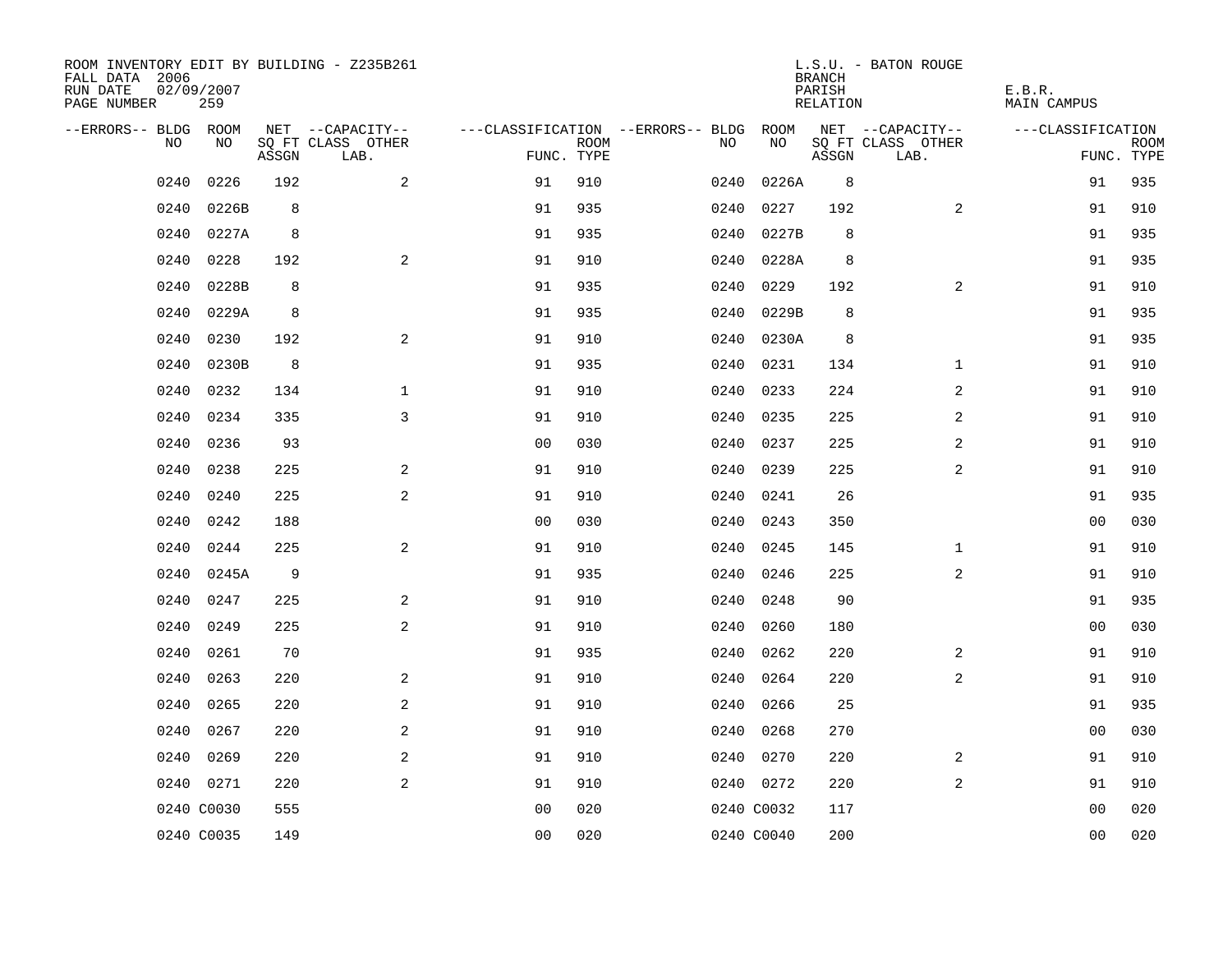| ROOM INVENTORY EDIT BY BUILDING - Z235B261<br>FALL DATA 2006<br>02/09/2007<br>RUN DATE<br>PAGE NUMBER<br>260 |                                    |                                        | L.S.U. - BATON ROUGE<br><b>BRANCH</b><br>PARISH<br>RELATION                                                                                   | E.B.R.<br>MAIN CAMPUS         |
|--------------------------------------------------------------------------------------------------------------|------------------------------------|----------------------------------------|-----------------------------------------------------------------------------------------------------------------------------------------------|-------------------------------|
| --ERRORS-- BLDG ROOM                                                                                         | NET --CAPACITY--                   | ---CLASSIFICATION --ERRORS-- BLDG ROOM | NET --CAPACITY--                                                                                                                              | ---CLASSIFICATION             |
| NO.<br>NO.                                                                                                   | SQ FT CLASS OTHER<br>ASSGN<br>LAB. | ROOM<br>FUNC. TYPE                     | NO<br>SQ FT CLASS OTHER<br>NO.<br>ASSGN<br>LAB.                                                                                               | <b>ROOM</b><br>FUNC. TYPE     |
| 0240 C0049                                                                                                   | 200                                | 0 <sub>0</sub><br>020                  | 0240 C0100<br>140                                                                                                                             | 0 <sub>0</sub><br>020         |
| 0240 C0101                                                                                                   | 380                                | 0 <sub>0</sub><br>020                  | 0240 C0104<br>938                                                                                                                             | 020<br>00                     |
| 0240 C0110                                                                                                   | 345                                | 0 <sub>0</sub><br>020                  | 0240 C0130<br>835                                                                                                                             | 020<br>0 <sub>0</sub>         |
| 0240 C0135                                                                                                   | 150                                | 00<br>020                              | 0240 C0140<br>644                                                                                                                             | 0 <sub>0</sub><br>020         |
| 0240 C0160                                                                                                   | 380                                | 00<br>020                              | 0240 C0210<br>485                                                                                                                             | 00<br>020                     |
| 0240 C0230                                                                                                   | 835                                | 0 <sub>0</sub><br>020                  | 150<br>0240 C0235                                                                                                                             | 00<br>020                     |
| 0240 C0240                                                                                                   | 550                                | 0 <sub>0</sub><br>020                  | 405<br>0240 C0260                                                                                                                             | 020<br>0 <sub>0</sub>         |
| 0240 S0002                                                                                                   | 148                                | 0 <sub>0</sub><br>020                  | 0240 S0003<br>128                                                                                                                             | 0 <sub>0</sub><br>020         |
| 0240 S0004                                                                                                   | 125                                | 0 <sub>0</sub><br>020                  | 74<br>0240 S0005                                                                                                                              | 0 <sub>0</sub><br>020         |
| 0240 S0006                                                                                                   | 85                                 | 0 <sub>0</sub><br>020                  | 0240 S0101<br>104                                                                                                                             | 0 <sub>0</sub><br>020         |
| 0240 S0102                                                                                                   | 148                                | 0 <sub>0</sub><br>020                  | 128<br>0240 S0103                                                                                                                             | 0 <sub>0</sub><br>020         |
| 0240 S0104                                                                                                   | 125                                | 0 <sub>0</sub><br>020                  | 0240 S0105<br>74                                                                                                                              | 020<br>0 <sub>0</sub>         |
| 0240 S0106                                                                                                   | 85                                 | 0 <sub>0</sub><br>020                  | 0240 S0201<br>104                                                                                                                             | 00<br>020                     |
| 0240 S0202                                                                                                   | 148                                | 0 <sub>0</sub><br>020                  | 0240 S0203<br>128                                                                                                                             | 020<br>0 <sub>0</sub>         |
| 0240 S0204                                                                                                   | 125                                | 00<br>020                              | 0240 S0205<br>74                                                                                                                              | 020<br>00                     |
| 0240 S0206                                                                                                   | 85                                 | 0 <sub>0</sub><br>020                  | TOTAL NET ASSIGN SQ. FT. IN ROOM FILE<br>TOTAL NUMBER CLASSROOMS<br>TOTAL NUMBER LABS 210<br>TOTAL NUMBER SPECIAL LABS 220                    | 28,120<br>2<br>1              |
| 0242 0101                                                                                                    | 600                                | 730<br>22                              | 0242 0102<br>545                                                                                                                              | 22<br>730                     |
| 0242 0103                                                                                                    | 600                                | 22<br>730                              | TOTAL NET ASSIGN SQ. FT. IN ROOM FILE<br>TOTAL NUMBER CLASSROOMS<br>TOTAL NUMBER LABS 210<br>TOTAL NUMBER SPECIAL LABS 220                    | 1,745                         |
| 0243 0101                                                                                                    | 939                                | 91<br>660                              | 0243 0102<br>80<br>TOTAL NET ASSIGN SQ. FT. IN ROOM FILE<br>TOTAL NUMBER CLASSROOMS<br>TOTAL NUMBER LABS 210<br>TOTAL NUMBER SPECIAL LABS 220 | 00 <sup>1</sup><br>030<br>939 |
| 0248 0100                                                                                                    | 109                                | 00<br>030                              | 297<br>0248 0102                                                                                                                              | 665<br>91                     |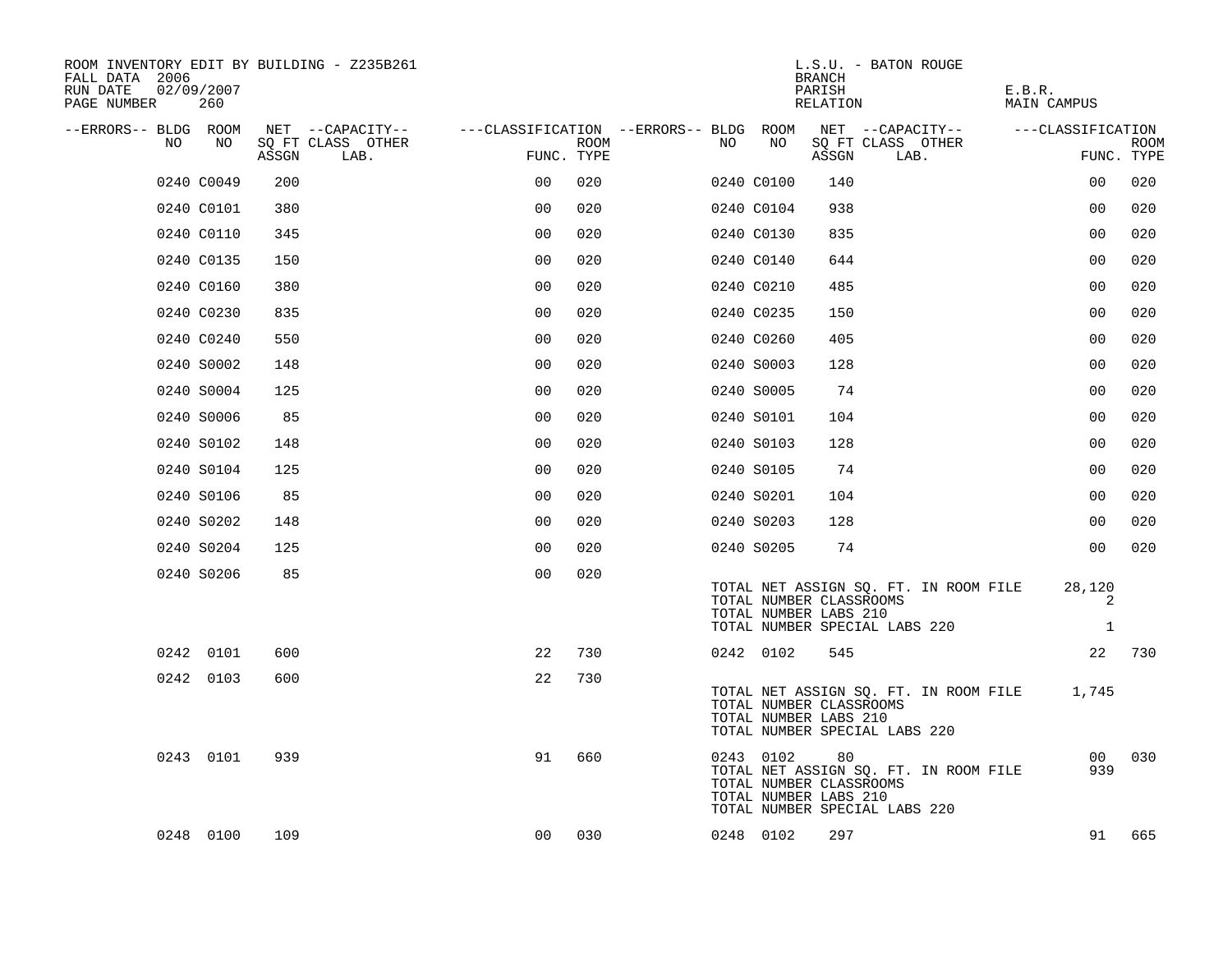| ROOM INVENTORY EDIT BY BUILDING - Z235B261<br>FALL DATA 2006<br>RUN DATE<br>PAGE NUMBER | 02/09/2007<br>261 |       |                           |                                        |      |      |                                                                | <b>BRANCH</b><br>PARISH<br>RELATION | L.S.U. - BATON ROUGE                                                   | E.B.R.<br><b>MAIN CAMPUS</b> |                           |
|-----------------------------------------------------------------------------------------|-------------------|-------|---------------------------|----------------------------------------|------|------|----------------------------------------------------------------|-------------------------------------|------------------------------------------------------------------------|------------------------------|---------------------------|
| --ERRORS-- BLDG ROOM                                                                    |                   |       | NET --CAPACITY--          | ---CLASSIFICATION --ERRORS-- BLDG ROOM |      |      |                                                                |                                     | NET --CAPACITY--                                                       | ---CLASSIFICATION            |                           |
| NO                                                                                      | NO                | ASSGN | SQ FT CLASS OTHER<br>LAB. | FUNC. TYPE                             | ROOM | NO.  | NO                                                             | ASSGN                               | SQ FT CLASS OTHER<br>LAB.                                              |                              | <b>ROOM</b><br>FUNC. TYPE |
| 0248                                                                                    | 0103              | 145   |                           | 91                                     | 660  | 0248 | 0103A                                                          | 20                                  |                                                                        | 91                           | 660                       |
| 0248                                                                                    | 0103B             | 40    |                           | 91                                     | 660  | 0248 | 0104                                                           | 88                                  |                                                                        | 91                           | 660                       |
| 0248                                                                                    | 0105              | 144   |                           | 91                                     | 660  |      | 0248 0105A                                                     | 246                                 |                                                                        | 91                           | 660                       |
| 0248                                                                                    | 0106              | 212   | $\mathbf{2}$              | 91                                     | 920  | 0248 | 0107                                                           | 112                                 | $\mathbf{1}$                                                           | 91                           | 310                       |
| 0248                                                                                    | 0108              | 387   |                           | 00                                     | 030  | 0248 | 0109                                                           | 96                                  | $\mathbf{1}$                                                           | 91                           | 310                       |
| 0248                                                                                    | 0110              | 271   | 2                         | 91                                     | 935  |      | 0248 0110A                                                     | 80                                  | $\mathbf{1}$                                                           | 91                           | 310                       |
| 0248                                                                                    | 0111              | 258   | 2                         | 91                                     | 660  |      | 0248 0114                                                      | 119                                 |                                                                        | 91                           | 715                       |
| 0248                                                                                    | 0116              | 119   |                           | 91                                     | 935  |      | 0248 0118                                                      | 39                                  |                                                                        | 0 <sub>0</sub>               | 030                       |
|                                                                                         | 0248 0120         | 45    |                           | 0 <sub>0</sub>                         | 030  |      | 0248 C0100                                                     | 275                                 |                                                                        | 0 <sub>0</sub>               | 020                       |
|                                                                                         | 0248 C0101        | 340   |                           | 0 <sub>0</sub>                         | 020  |      | 0248 C0102<br>TOTAL NUMBER CLASSROOMS<br>TOTAL NUMBER LABS 210 | 40                                  | TOTAL NET ASSIGN SQ. FT. IN ROOM FILE<br>TOTAL NUMBER SPECIAL LABS 220 | 00<br>2,247                  | 020                       |
|                                                                                         | 0249 0101         | 273   |                           | 91                                     | 730  |      | 0249 0102                                                      | 34                                  |                                                                        | 91                           | 730                       |
|                                                                                         | 0249 0103         | 198   |                           | 91                                     | 730  |      | TOTAL NUMBER CLASSROOMS<br>TOTAL NUMBER LABS 210               |                                     | TOTAL NET ASSIGN SQ. FT. IN ROOM FILE<br>TOTAL NUMBER SPECIAL LABS 220 | 505                          |                           |
|                                                                                         | $02500002 -$      | 345   |                           | 91                                     | 935  |      | $02500003 -$                                                   | 345                                 |                                                                        | 91                           | 935                       |
| 0250                                                                                    | $0004 -$          | 345   |                           | 91                                     | 935  | 0250 | $0005 -$                                                       | 345                                 |                                                                        | 91                           | 935                       |
| 0250                                                                                    | $0006 -$          | 345   |                           | 91                                     | 935  | 0250 | $0007 -$                                                       | 345                                 |                                                                        | 91                           | 935                       |
| 0250                                                                                    | $0008 -$          | 345   |                           | 91                                     | 935  | 0250 | $0009 -$                                                       | 345                                 |                                                                        | 91                           | 935                       |
|                                                                                         | $0250 0010 -$     | 345   |                           | 91                                     | 935  | 0250 | $0011 -$                                                       | 345                                 |                                                                        | 91                           | 935                       |
| 0250                                                                                    | $0012 -$          | 345   |                           | 91                                     | 935  | 0250 | $0014-$                                                        | 345                                 |                                                                        | 91                           | 935                       |
| 0250                                                                                    | 0101              | 140   | $\mathbf 1$               | 91                                     | 920  | 0250 | 0102                                                           | 140                                 | $\mathbf{1}$                                                           | 91                           | 920                       |
| 0250                                                                                    | 0103              | 140   | $\mathbf 1$               | 91                                     | 920  | 0250 | 0104                                                           | 140                                 | $\mathbf{1}$                                                           | 91                           | 920                       |
| 0250                                                                                    | 0105              | 140   | 1                         | 91                                     | 920  | 0250 | 0106                                                           | 140                                 | $\mathbf{1}$                                                           | 91                           | 920                       |
|                                                                                         | 0250 0107         | 140   | $\mathbf 1$               | 91                                     | 920  |      | 0250 0108                                                      | 140                                 | $\mathbf{1}$                                                           | 91                           | 920                       |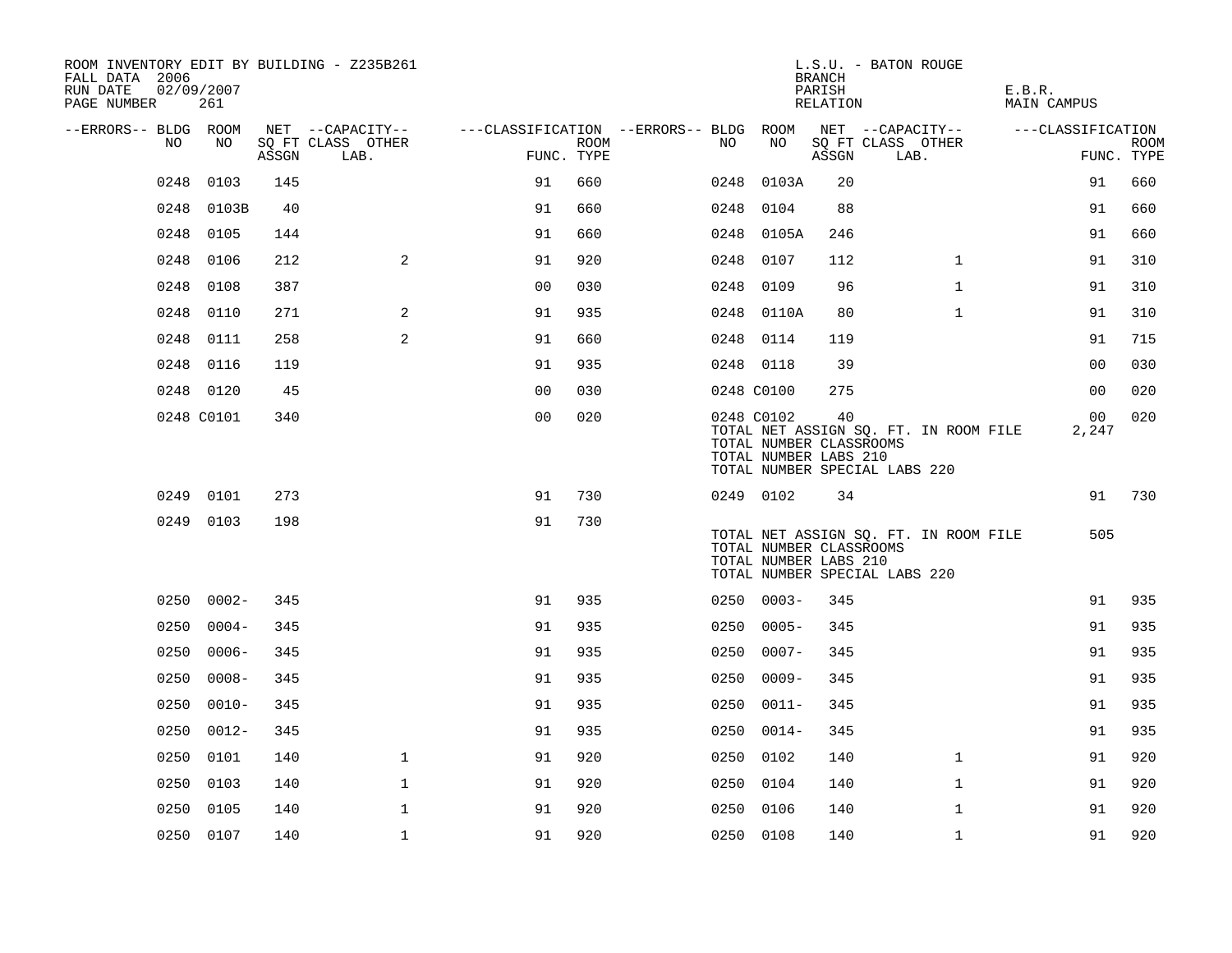| ROOM INVENTORY EDIT BY BUILDING - Z235B261<br>FALL DATA 2006<br>RUN DATE<br>PAGE NUMBER | 02/09/2007<br>262 |       |                           |                |             |                                        |            | <b>BRANCH</b><br>PARISH<br>RELATION | L.S.U. - BATON ROUGE      | E.B.R.<br><b>MAIN CAMPUS</b> |                           |
|-----------------------------------------------------------------------------------------|-------------------|-------|---------------------------|----------------|-------------|----------------------------------------|------------|-------------------------------------|---------------------------|------------------------------|---------------------------|
| --ERRORS-- BLDG ROOM                                                                    |                   |       | NET --CAPACITY--          |                |             | ---CLASSIFICATION --ERRORS-- BLDG ROOM |            |                                     | NET --CAPACITY--          | ---CLASSIFICATION            |                           |
| NO                                                                                      | NO                | ASSGN | SQ FT CLASS OTHER<br>LAB. | FUNC. TYPE     | <b>ROOM</b> | NO                                     | NO         | ASSGN                               | SQ FT CLASS OTHER<br>LAB. |                              | <b>ROOM</b><br>FUNC. TYPE |
| 0250                                                                                    | 0109              | 140   | $\mathbf 1$               | 91             | 920         | 0250                                   | 0110       | 140                                 | $\mathbf{1}$              | 91                           | 920                       |
| 0250                                                                                    | 0111              | 140   | $\mathbf 1$               | 91             | 920         | 0250                                   | 0112       | 140                                 | $\mathbf{1}$              | 91                           | 920                       |
| 0250                                                                                    | 0113              | 140   | $\mathbf{1}$              | 91             | 920         | 0250                                   | 0114       | 140                                 | $\mathbf{1}$              | 91                           | 920                       |
| 0250                                                                                    | 0115              | 216   |                           | 91             | 720         |                                        | 0250 0116  | 442                                 |                           | 91                           | 935                       |
| 0250                                                                                    | 0117              | 345   |                           | 00             | 010         | 0250                                   | 0118       | 225                                 |                           | 91                           | 660                       |
| 0250                                                                                    | 0119              | 2160  |                           | 0 <sub>0</sub> | 030         |                                        | 0250 0119A | 30                                  | 3                         | 00                           | 030                       |
| 0250                                                                                    | 0120              | 378   |                           | 91             | 935         |                                        | 0250 0121  | 488                                 | $\mathbf{1}$              | 91                           | 310                       |
| 0250                                                                                    | 0122              | 372   |                           | 91             | 935         |                                        | 0250 0123  | 667                                 |                           | 91                           | 650                       |
| 0250                                                                                    | 0123A             | 120   |                           | 0 <sub>0</sub> | 030         | 0250                                   | 0123B      | 16                                  | $\mathbf{1}$              | 91                           | 310                       |
| 0250                                                                                    | 0123C             | 120   |                           | 0 <sub>0</sub> | 030         |                                        | 0250 0124  | 132                                 | $\mathbf{1}$              | 91                           | 310                       |
| 0250                                                                                    | 0125              | 667   |                           | 44             | 935         | 0250                                   | 0126       | 180                                 | $\mathbf{1}$              | 91                           | 310                       |
| 0250                                                                                    | 0126A             | 90    |                           | 91             | 935         |                                        | 0250 0127  | 425                                 |                           | 91                           | 650                       |
| 0250                                                                                    | 0128              | 180   |                           | 91             | 935         | 0250                                   | 0129       | 644                                 | 10                        | 91                           | 220                       |
| 0250                                                                                    | 0130              | 309   | 10                        | 91             | 935         | 0250                                   | 0130A      | 70                                  | $\mathbf{1}$              | 91                           | 310                       |
| 0250                                                                                    | 0130B             | 204   |                           | 91             | 935         | 0250                                   | 0131       | 420                                 |                           | 91                           | 660                       |
| 0250                                                                                    | 0132              | 98    |                           | 91             | 935         | 0250                                   | 0132A      | 97                                  | 2                         | 91                           | 935                       |
| 0250                                                                                    | 0134              | 306   | 5                         | 91             | 720         | 0250                                   | 0136       | 2300                                |                           | 0 <sub>0</sub>               | 030                       |
| 0250                                                                                    | 0201A             | 225   | 2                         | 91             | 920         | 0250                                   | 0201B      | 225                                 | 2                         | 91                           | 920                       |
| 0250                                                                                    | 0202A             | 225   | 2                         | 91             | 920         | 0250                                   | 0202B      | 225                                 | 2                         | 91                           | 920                       |
| 0250                                                                                    | 0203A             | 225   | 2                         | 91             | 920         | 0250                                   | 0203B      | 225                                 | 2                         | 91                           | 920                       |
| 0250                                                                                    | 0204A             | 225   | $\mathbf{2}$              | 91             | 920         | 0250                                   | 0204B      | 225                                 | 2                         | 91                           | 920                       |
| 0250                                                                                    | 0205A             | 225   | $\mathbf{2}$              | 91             | 920         | 0250                                   | 0205B      | 225                                 | 2                         | 91                           | 920                       |
| 0250                                                                                    | 0206A             | 225   | 2                         | 91             | 920         | 0250                                   | 0206B      | 225                                 | $\overline{a}$            | 91                           | 920                       |
| 0250                                                                                    | 0207A             | 225   | 2                         | 91             | 920         | 0250                                   | 0207B      | 225                                 | 2                         | 91                           | 920                       |
| 0250                                                                                    | 0208A             | 225   | 2                         | 91             | 920         | 0250                                   | 0208B      | 225                                 | 2                         | 91                           | 920                       |
|                                                                                         | 0250 0209A        | 225   | $\overline{a}$            | 91             | 920         |                                        | 0250 0209B | 225                                 | 2                         | 91                           | 920                       |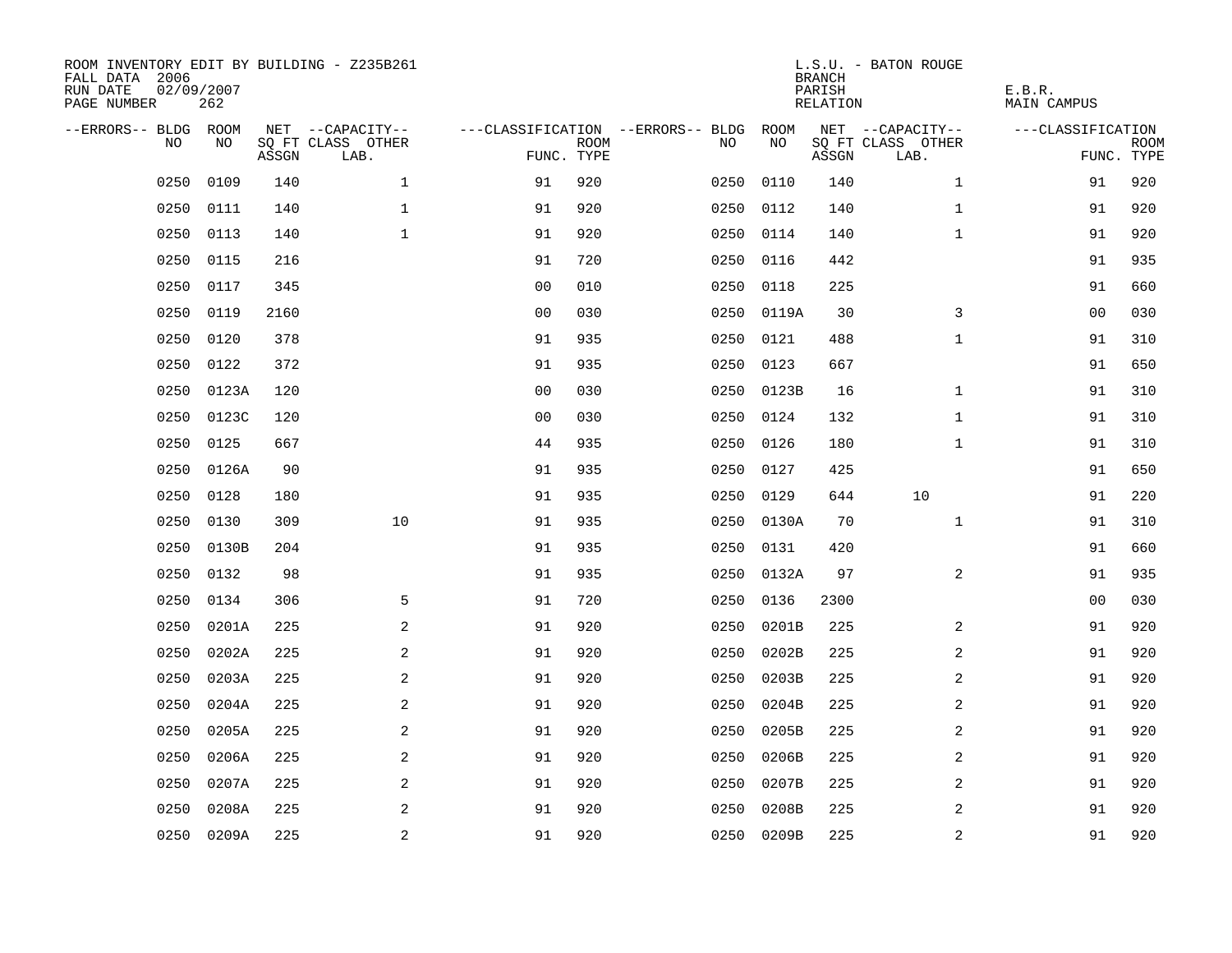| ROOM INVENTORY EDIT BY BUILDING - Z235B261<br>FALL DATA 2006<br>RUN DATE<br>PAGE NUMBER | 02/09/2007<br>263 |       |                           |            |             |                                        |            | <b>BRANCH</b><br>PARISH<br>RELATION | L.S.U. - BATON ROUGE      | E.B.R.<br>MAIN CAMPUS |                           |
|-----------------------------------------------------------------------------------------|-------------------|-------|---------------------------|------------|-------------|----------------------------------------|------------|-------------------------------------|---------------------------|-----------------------|---------------------------|
| --ERRORS-- BLDG ROOM                                                                    |                   |       | NET --CAPACITY--          |            |             | ---CLASSIFICATION --ERRORS-- BLDG ROOM |            |                                     | NET --CAPACITY--          | ---CLASSIFICATION     |                           |
| NO                                                                                      | NO                | ASSGN | SQ FT CLASS OTHER<br>LAB. | FUNC. TYPE | <b>ROOM</b> | NO                                     | NO         | ASSGN                               | SQ FT CLASS OTHER<br>LAB. |                       | <b>ROOM</b><br>FUNC. TYPE |
| 0250                                                                                    | 0210A             | 225   | 2                         | 91         | 920         | 0250                                   | 0210B      | 225                                 | $\overline{2}$            | 91                    | 920                       |
| 0250                                                                                    | 0211A             | 225   | 2                         | 91         | 920         | 0250                                   | 0211B      | 225                                 | 2                         | 91                    | 920                       |
| 0250                                                                                    | 0212A             | 225   | 2                         | 91         | 920         | 0250                                   | 0212B      | 225                                 | 2                         | 91                    | 920                       |
| 0250                                                                                    | 0213A             | 225   | 2                         | 91         | 920         | 0250                                   | 0213B      | 225                                 | 2                         | 91                    | 920                       |
| 0250                                                                                    | 0214A             | 225   | $\mathbf{2}$              | 91         | 920         | 0250                                   | 0214B      | 225                                 | 2                         | 91                    | 920                       |
| 0250                                                                                    | 0215A             | 225   | 2                         | 91         | 920         | 0250                                   | 0215B      | 225                                 | 2                         | 91                    | 920                       |
| 0250                                                                                    | 0301A             | 225   | 2                         | 91         | 920         | 0250                                   | 0301B      | 225                                 | $\overline{a}$            | 91                    | 920                       |
| 0250                                                                                    | 0302A             | 225   | $\mathbf{2}$              | 91         | 920         | 0250                                   | 0302B      | 225                                 | 2                         | 91                    | 920                       |
| 0250                                                                                    | 0303A             | 225   | 2                         | 91         | 920         | 0250                                   | 0303B      | 225                                 | 2                         | 91                    | 920                       |
| 0250                                                                                    | 0304A             | 225   | 2                         | 91         | 920         | 0250                                   | 0304B      | 225                                 | 2                         | 91                    | 920                       |
| 0250                                                                                    | 0305A             | 225   | 2                         | 91         | 920         | 0250                                   | 0305B      | 225                                 | $\overline{2}$            | 91                    | 920                       |
| 0250                                                                                    | 0306A             | 225   | 2                         | 91         | 920         | 0250                                   | 0306B      | 225                                 | 2                         | 91                    | 920                       |
| 0250                                                                                    | 0307A             | 225   | 2                         | 91         | 920         | 0250                                   | 0307B      | 225                                 | 2                         | 91                    | 920                       |
| 0250                                                                                    | 0308A             | 225   | 2                         | 91         | 920         | 0250                                   | 0308B      | 225                                 | 2                         | 91                    | 920                       |
| 0250                                                                                    | 0309A             | 225   | 2                         | 91         | 920         | 0250                                   | 0309B      | 225                                 | 2                         | 91                    | 920                       |
| 0250                                                                                    | 0310A             | 225   | $\mathbf{2}$              | 91         | 920         | 0250                                   | 0310B      | 225                                 | 2                         | 91                    | 920                       |
| 0250                                                                                    | 0311A             | 225   | 2                         | 91         | 920         | 0250                                   | 0311B      | 225                                 | 2                         | 91                    | 920                       |
| 0250                                                                                    | 0312A             | 225   | 2                         | 91         | 920         | 0250                                   | 0312B      | 225                                 | 2                         | 91                    | 920                       |
| 0250                                                                                    | 0313A             | 225   | 2                         | 91         | 920         | 0250                                   | 0313B      | 225                                 | 2                         | 91                    | 920                       |
| 0250                                                                                    | 0314A             | 225   | 2                         | 91         | 920         | 0250                                   | 0314B      | 225                                 | 2                         | 91                    | 920                       |
| 0250                                                                                    | 0315A             | 225   | 2                         | 91         | 920         | 0250                                   | 0315B      | 225                                 | 2                         | 91                    | 920                       |
| 0250                                                                                    | 0401A             | 225   | 2                         | 91         | 920         | 0250                                   | 0401B      | 225                                 | 2                         | 91                    | 920                       |
| 0250                                                                                    | 0402A             | 225   | $\sqrt{2}$                | 91         | 920         | 0250                                   | 0402B      | 225                                 | 2                         | 91                    | 920                       |
| 0250                                                                                    | 0403A             | 225   | 2                         | 91         | 920         | 0250                                   | 0403B      | 225                                 | 2                         | 91                    | 920                       |
| 0250                                                                                    | 0404A             | 225   | 2                         | 91         | 920         | 0250                                   | 0404B      | 225                                 | 2                         | 91                    | 920                       |
|                                                                                         | 0250 0405A        | 225   | $\overline{a}$            | 91         | 920         |                                        | 0250 0405B | 225                                 | 2                         | 91                    | 920                       |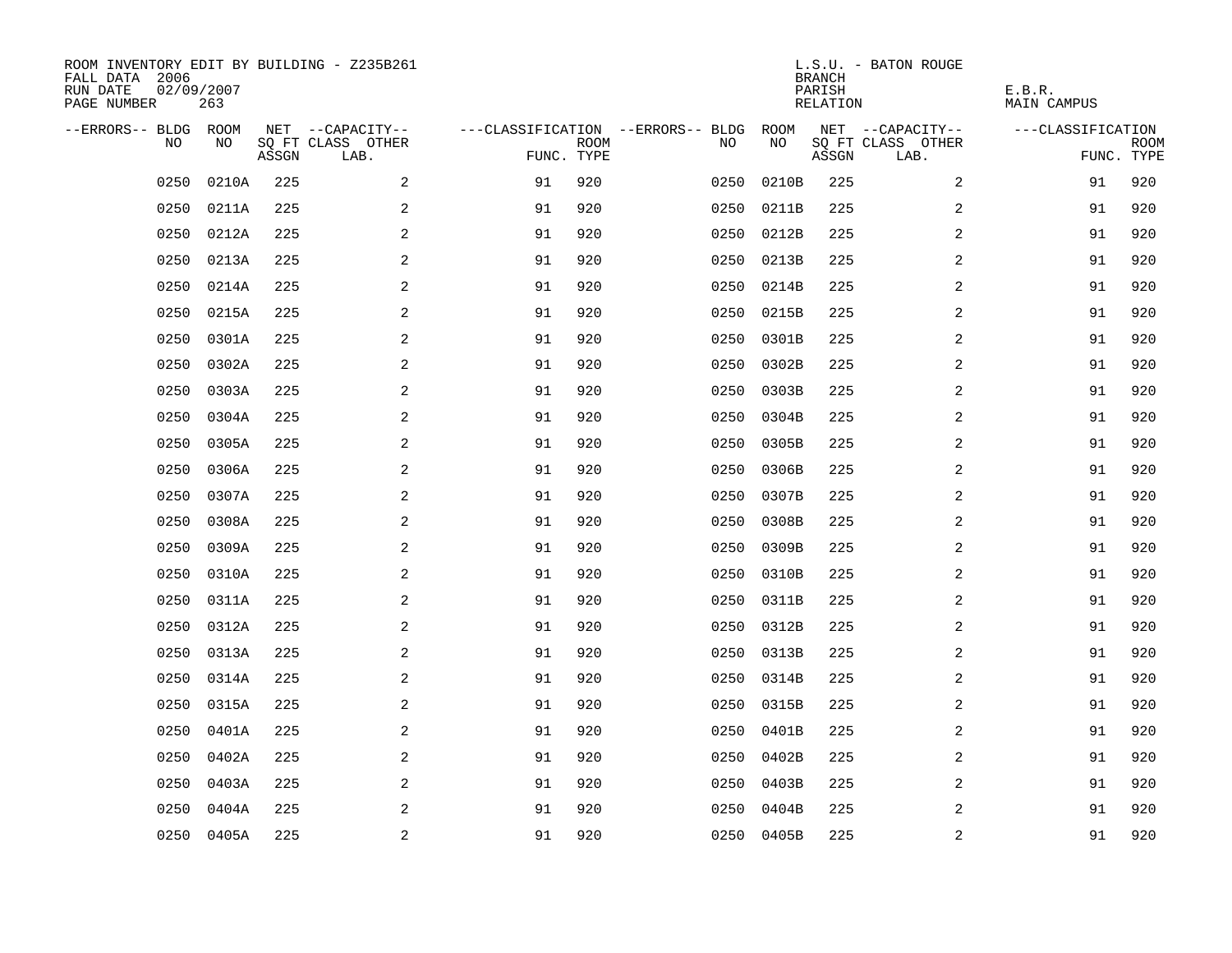| ROOM INVENTORY EDIT BY BUILDING - Z235B261<br>FALL DATA 2006<br>RUN DATE<br>PAGE NUMBER | 02/09/2007<br>264 |       |                           |            |             |                                        |            | <b>BRANCH</b><br>PARISH<br>RELATION | L.S.U. - BATON ROUGE      | E.B.R.<br>MAIN CAMPUS |                           |
|-----------------------------------------------------------------------------------------|-------------------|-------|---------------------------|------------|-------------|----------------------------------------|------------|-------------------------------------|---------------------------|-----------------------|---------------------------|
| --ERRORS-- BLDG ROOM                                                                    |                   |       | NET --CAPACITY--          |            |             | ---CLASSIFICATION --ERRORS-- BLDG ROOM |            |                                     | NET --CAPACITY--          | ---CLASSIFICATION     |                           |
| NO                                                                                      | NO                | ASSGN | SQ FT CLASS OTHER<br>LAB. | FUNC. TYPE | <b>ROOM</b> | NO                                     | NO         | ASSGN                               | SQ FT CLASS OTHER<br>LAB. |                       | <b>ROOM</b><br>FUNC. TYPE |
| 0250                                                                                    | 0406A             | 225   | 2                         | 91         | 920         | 0250                                   | 0406B      | 225                                 | $\overline{2}$            | 91                    | 920                       |
| 0250                                                                                    | 0407A             | 225   | 2                         | 91         | 920         | 0250                                   | 0407B      | 225                                 | 2                         | 91                    | 920                       |
| 0250                                                                                    | 0408A             | 225   | 2                         | 91         | 920         | 0250                                   | 0408B      | 225                                 | 2                         | 91                    | 920                       |
| 0250                                                                                    | 0409A             | 225   | 2                         | 91         | 920         | 0250                                   | 0409B      | 225                                 | 2                         | 91                    | 920                       |
| 0250                                                                                    | 0410A             | 225   | $\mathbf{2}$              | 91         | 920         | 0250                                   | 0410B      | 225                                 | 2                         | 91                    | 920                       |
| 0250                                                                                    | 0411A             | 225   | 2                         | 91         | 920         |                                        | 0250 0411B | 225                                 | 2                         | 91                    | 920                       |
| 0250                                                                                    | 0412A             | 225   | 2                         | 91         | 920         | 0250                                   | 0412B      | 225                                 | $\overline{a}$            | 91                    | 920                       |
| 0250                                                                                    | 0413A             | 225   | $\mathbf{2}$              | 91         | 920         |                                        | 0250 0413B | 225                                 | 2                         | 91                    | 920                       |
| 0250                                                                                    | 0414A             | 225   | 2                         | 91         | 920         | 0250                                   | 0414B      | 225                                 | 2                         | 91                    | 920                       |
| 0250                                                                                    | 0415A             | 225   | 2                         | 91         | 920         |                                        | 0250 0415B | 225                                 | 2                         | 91                    | 920                       |
| 0250                                                                                    | 0501A             | 225   | 2                         | 91         | 920         | 0250                                   | 0501B      | 225                                 | $\overline{2}$            | 91                    | 920                       |
| 0250                                                                                    | 0502A             | 225   | 2                         | 91         | 920         | 0250                                   | 0502B      | 225                                 | 2                         | 91                    | 920                       |
| 0250                                                                                    | 0503A             | 225   | 2                         | 91         | 920         | 0250                                   | 0503B      | 225                                 | 2                         | 91                    | 920                       |
| 0250                                                                                    | 0504A             | 225   | 2                         | 91         | 920         | 0250                                   | 0504B      | 225                                 | 2                         | 91                    | 920                       |
| 0250                                                                                    | 0505A             | 225   | 2                         | 91         | 920         | 0250                                   | 0505B      | 225                                 | 2                         | 91                    | 920                       |
| 0250                                                                                    | 0506A             | 225   | $\mathbf{2}$              | 91         | 920         | 0250                                   | 0506B      | 225                                 | 2                         | 91                    | 920                       |
| 0250                                                                                    | 0507A             | 225   | 2                         | 91         | 920         | 0250                                   | 0507B      | 225                                 | 2                         | 91                    | 920                       |
| 0250                                                                                    | 0508A             | 225   | 2                         | 91         | 920         | 0250                                   | 0508B      | 225                                 | 2                         | 91                    | 920                       |
| 0250                                                                                    | 0509A             | 225   | 2                         | 91         | 920         | 0250                                   | 0509B      | 225                                 | 2                         | 91                    | 920                       |
| 0250                                                                                    | 0510A             | 225   | 2                         | 91         | 920         | 0250                                   | 0510B      | 225                                 | 2                         | 91                    | 920                       |
| 0250                                                                                    | 0511A             | 225   | 2                         | 91         | 920         | 0250                                   | 0511B      | 225                                 | 2                         | 91                    | 920                       |
| 0250                                                                                    | 0512A             | 225   | 2                         | 91         | 920         | 0250                                   | 0512B      | 225                                 | 2                         | 91                    | 920                       |
| 0250                                                                                    | 0513A             | 225   | $\sqrt{2}$                | 91         | 920         | 0250                                   | 0513B      | 225                                 | 2                         | 91                    | 920                       |
| 0250                                                                                    | 0514A             | 225   | 2                         | 91         | 920         | 0250                                   | 0514B      | 225                                 | 2                         | 91                    | 920                       |
| 0250                                                                                    | 0515A             | 225   | 2                         | 91         | 920         | 0250                                   | 0515B      | 225                                 | 2                         | 91                    | 920                       |
|                                                                                         | 0250 0601A        | 225   | $\overline{a}$            | 91         | 920         |                                        | 0250 0601B | 225                                 | 2                         | 91                    | 920                       |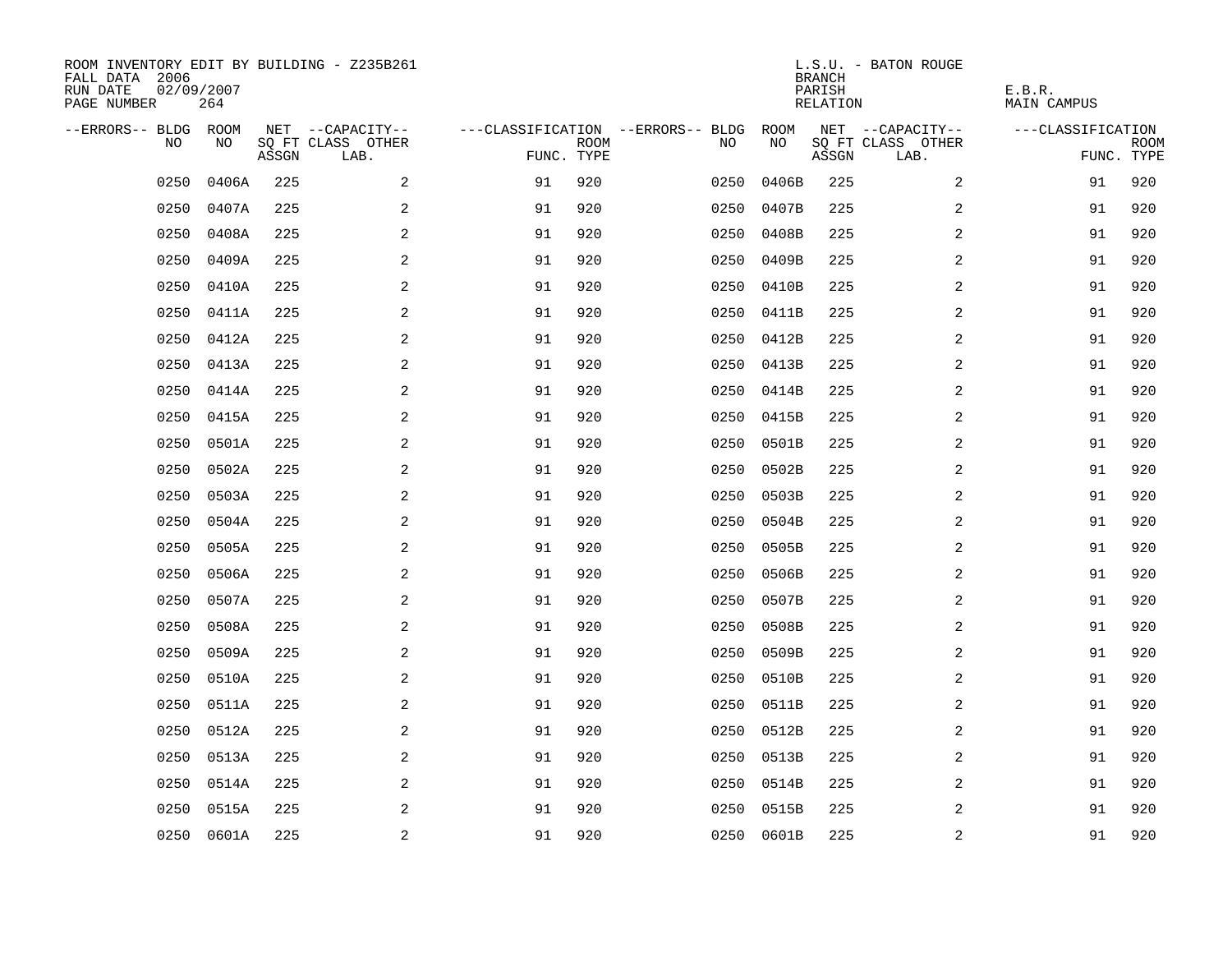| ROOM INVENTORY EDIT BY BUILDING - Z235B261<br>FALL DATA 2006<br>RUN DATE<br>PAGE NUMBER | 02/09/2007<br>265 |       |                           |            |             |                                   |            | <b>BRANCH</b><br>PARISH<br>RELATION | L.S.U. - BATON ROUGE      | E.B.R.<br>MAIN CAMPUS |                           |
|-----------------------------------------------------------------------------------------|-------------------|-------|---------------------------|------------|-------------|-----------------------------------|------------|-------------------------------------|---------------------------|-----------------------|---------------------------|
| --ERRORS-- BLDG ROOM                                                                    |                   |       | NET --CAPACITY--          |            |             | ---CLASSIFICATION --ERRORS-- BLDG | ROOM       |                                     | NET --CAPACITY--          | ---CLASSIFICATION     |                           |
| NO                                                                                      | NO                | ASSGN | SQ FT CLASS OTHER<br>LAB. | FUNC. TYPE | <b>ROOM</b> | NO                                | NO         | ASSGN                               | SQ FT CLASS OTHER<br>LAB. |                       | <b>ROOM</b><br>FUNC. TYPE |
| 0250                                                                                    | 0602A             | 225   | 2                         | 91         | 920         | 0250                              | 0602B      | 225                                 | 2                         | 91                    | 920                       |
| 0250                                                                                    | 0603A             | 225   | 2                         | 91         | 920         | 0250                              | 0603B      | 225                                 | 2                         | 91                    | 920                       |
| 0250                                                                                    | 0604A             | 225   | 2                         | 91         | 920         | 0250                              | 0604B      | 225                                 | 2                         | 91                    | 920                       |
| 0250                                                                                    | 0605A             | 225   | 2                         | 91         | 920         | 0250                              | 0605B      | 225                                 | 2                         | 91                    | 920                       |
| 0250                                                                                    | 0606A             | 225   | $\mathbf{2}$              | 91         | 920         | 0250                              | 0606B      | 225                                 | 2                         | 91                    | 920                       |
| 0250                                                                                    | 0607A             | 225   | 2                         | 91         | 920         | 0250                              | 0607B      | 225                                 | 2                         | 91                    | 920                       |
| 0250                                                                                    | 0608A             | 225   | 2                         | 91         | 920         | 0250                              | 0608B      | 225                                 | $\overline{a}$            | 91                    | 920                       |
| 0250                                                                                    | 0609A             | 225   | $\mathbf{2}$              | 91         | 920         | 0250                              | 0609B      | 225                                 | 2                         | 91                    | 920                       |
| 0250                                                                                    | 0610A             | 225   | $\overline{a}$            | 91         | 920         | 0250                              | 0610B      | 225                                 | 2                         | 91                    | 920                       |
| 0250                                                                                    | 0611A             | 225   | 2                         | 91         | 920         | 0250                              | 0611B      | 225                                 | 2                         | 91                    | 920                       |
| 0250                                                                                    | 0612A             | 225   | 2                         | 91         | 920         | 0250                              | 0612B      | 225                                 | $\overline{2}$            | 91                    | 920                       |
| 0250                                                                                    | 0613A             | 225   | 2                         | 91         | 920         | 0250                              | 0613B      | 225                                 | 2                         | 91                    | 920                       |
| 0250                                                                                    | 0614A             | 225   | 2                         | 91         | 920         | 0250                              | 0614B      | 225                                 | 2                         | 91                    | 920                       |
| 0250                                                                                    | 0615A             | 225   | 2                         | 91         | 920         | 0250                              | 0615B      | 225                                 | 2                         | 91                    | 920                       |
| 0250                                                                                    | 0701A             | 225   | 2                         | 91         | 920         | 0250                              | 0701B      | 225                                 | 2                         | 91                    | 920                       |
| 0250                                                                                    | 0702A             | 225   | $\mathbf{2}$              | 91         | 920         | 0250                              | 0702B      | 225                                 | 2                         | 91                    | 920                       |
| 0250                                                                                    | 0703A             | 225   | 2                         | 91         | 920         | 0250                              | 0703B      | 225                                 | 2                         | 91                    | 920                       |
| 0250                                                                                    | 0704A             | 225   | 2                         | 91         | 920         | 0250                              | 0704B      | 225                                 | 2                         | 91                    | 920                       |
| 0250                                                                                    | 0705A             | 225   | 2                         | 91         | 920         | 0250                              | 0705B      | 225                                 | 2                         | 91                    | 920                       |
| 0250                                                                                    | 0706A             | 225   | 2                         | 91         | 920         | 0250                              | 0706B      | 225                                 | 2                         | 91                    | 920                       |
| 0250                                                                                    | 0707A             | 225   | 2                         | 91         | 920         | 0250                              | 0707B      | 225                                 | 2                         | 91                    | 920                       |
| 0250                                                                                    | 0708A             | 225   | 2                         | 91         | 920         | 0250                              | 0708B      | 225                                 | 2                         | 91                    | 920                       |
| 0250                                                                                    | 0709A             | 225   | $\sqrt{2}$                | 91         | 920         | 0250                              | 0709B      | 225                                 | 2                         | 91                    | 920                       |
| 0250                                                                                    | 0710A             | 225   | 2                         | 91         | 920         | 0250                              | 0710B      | 225                                 | 2                         | 91                    | 920                       |
| 0250                                                                                    | 0711A             | 225   | 2                         | 91         | 920         | 0250                              | 0711B      | 225                                 | 2                         | 91                    | 920                       |
|                                                                                         | 0250 0712A        | 225   | $\overline{a}$            | 91         | 920         |                                   | 0250 0712B | 225                                 | 2                         | 91                    | 920                       |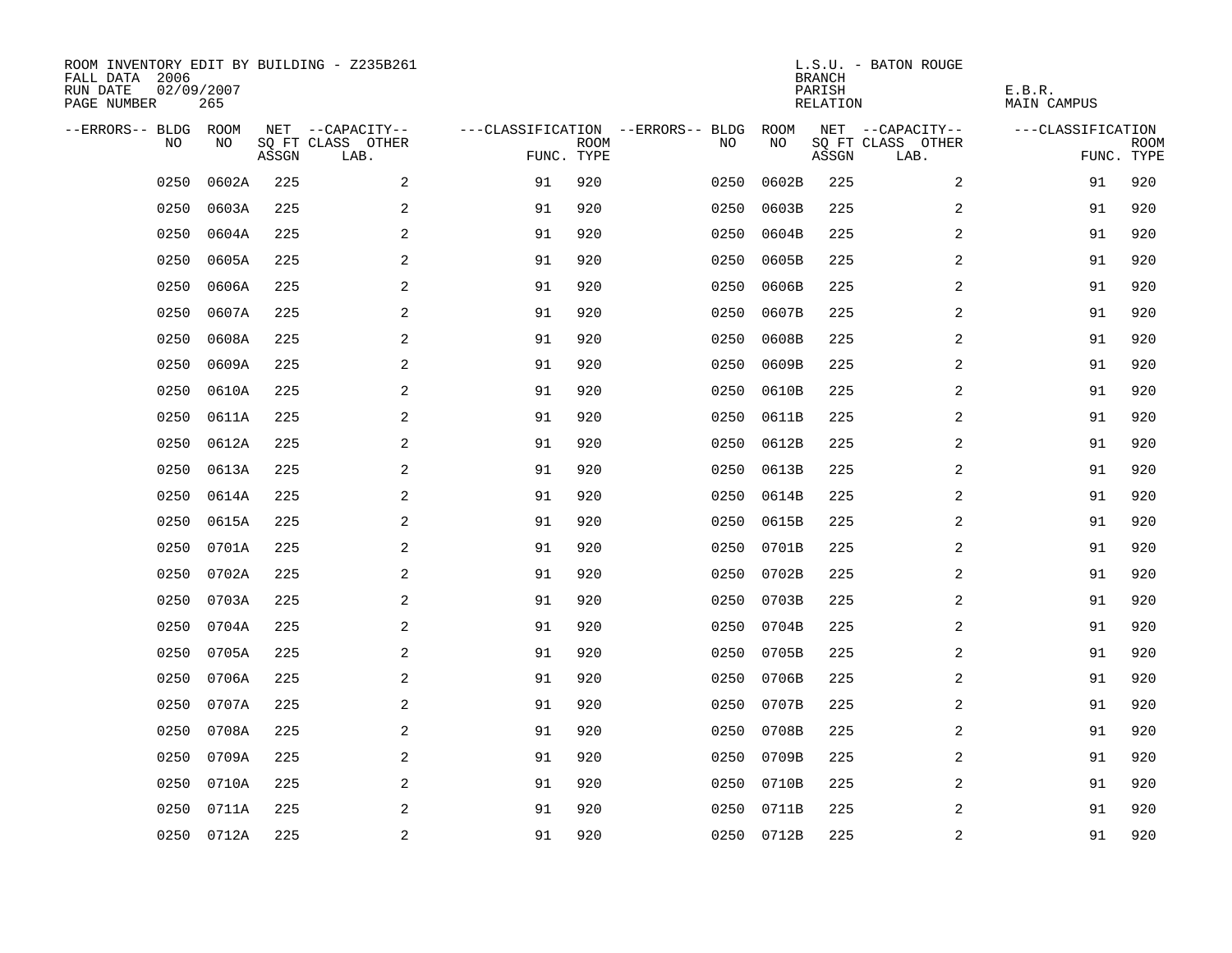| ROOM INVENTORY EDIT BY BUILDING - Z235B261<br>FALL DATA 2006<br>RUN DATE<br>PAGE NUMBER | 02/09/2007<br>266 |       |                           |            |             |                                   |            | <b>BRANCH</b><br>PARISH<br>RELATION | L.S.U. - BATON ROUGE      | E.B.R.<br>MAIN CAMPUS |                           |
|-----------------------------------------------------------------------------------------|-------------------|-------|---------------------------|------------|-------------|-----------------------------------|------------|-------------------------------------|---------------------------|-----------------------|---------------------------|
| --ERRORS-- BLDG ROOM                                                                    |                   |       | NET --CAPACITY--          |            |             | ---CLASSIFICATION --ERRORS-- BLDG | ROOM       |                                     | NET --CAPACITY--          | ---CLASSIFICATION     |                           |
| NO                                                                                      | NO                | ASSGN | SQ FT CLASS OTHER<br>LAB. | FUNC. TYPE | <b>ROOM</b> | NO                                | NO         | ASSGN                               | SQ FT CLASS OTHER<br>LAB. |                       | <b>ROOM</b><br>FUNC. TYPE |
| 0250                                                                                    | 0713A             | 225   | 2                         | 91         | 920         | 0250                              | 0713B      | 225                                 | 2                         | 91                    | 920                       |
| 0250                                                                                    | 0714A             | 225   | 2                         | 91         | 920         | 0250                              | 0714B      | 225                                 | 2                         | 91                    | 920                       |
| 0250                                                                                    | 0715A             | 225   | 2                         | 91         | 920         | 0250                              | 0715B      | 225                                 | 2                         | 91                    | 920                       |
| 0250                                                                                    | 0801A             | 225   | 2                         | 91         | 920         | 0250                              | 0801B      | 225                                 | 2                         | 91                    | 920                       |
| 0250                                                                                    | 0802A             | 225   | $\mathbf{2}$              | 91         | 920         | 0250                              | 0802B      | 225                                 | 2                         | 91                    | 920                       |
| 0250                                                                                    | 0803A             | 225   | 2                         | 91         | 920         | 0250                              | 0803B      | 225                                 | 2                         | 91                    | 920                       |
| 0250                                                                                    | 0804A             | 225   | 2                         | 91         | 920         | 0250                              | 0804B      | 225                                 | $\overline{a}$            | 91                    | 920                       |
| 0250                                                                                    | 0805A             | 225   | $\mathbf{2}$              | 91         | 920         | 0250                              | 0805B      | 225                                 | 2                         | 91                    | 920                       |
| 0250                                                                                    | 0806A             | 225   | 2                         | 91         | 920         | 0250                              | 0806B      | 225                                 | 2                         | 91                    | 920                       |
| 0250                                                                                    | 0807A             | 225   | 2                         | 91         | 920         | 0250                              | 0807B      | 225                                 | 2                         | 91                    | 920                       |
| 0250                                                                                    | 0808A             | 225   | 2                         | 91         | 920         | 0250                              | 0808B      | 225                                 | $\overline{2}$            | 91                    | 920                       |
| 0250                                                                                    | 0809A             | 225   | 2                         | 91         | 920         | 0250                              | 0809B      | 225                                 | 2                         | 91                    | 920                       |
| 0250                                                                                    | 0810A             | 225   | 2                         | 91         | 920         | 0250                              | 0810B      | 225                                 | 2                         | 91                    | 920                       |
| 0250                                                                                    | 0811A             | 225   | 2                         | 91         | 920         | 0250                              | 0811B      | 225                                 | 2                         | 91                    | 920                       |
| 0250                                                                                    | 0812A             | 225   | 2                         | 91         | 920         | 0250                              | 0812B      | 225                                 | 2                         | 91                    | 920                       |
| 0250                                                                                    | 0813A             | 225   | $\overline{a}$            | 91         | 920         | 0250                              | 0813B      | 225                                 | 2                         | 91                    | 920                       |
| 0250                                                                                    | 0814A             | 225   | 2                         | 91         | 920         | 0250                              | 0814B      | 225                                 | 2                         | 91                    | 920                       |
| 0250                                                                                    | 0815A             | 225   | 2                         | 91         | 920         | 0250                              | 0815B      | 225                                 | 2                         | 91                    | 920                       |
| 0250                                                                                    | 0901A             | 225   | 2                         | 91         | 920         | 0250                              | 0901B      | 225                                 | 2                         | 91                    | 920                       |
| 0250                                                                                    | 0902A             | 225   | 2                         | 91         | 920         | 0250                              | 0902B      | 225                                 | 2                         | 91                    | 920                       |
| 0250                                                                                    | 0903A             | 225   | 2                         | 91         | 920         | 0250                              | 0903B      | 225                                 | 2                         | 91                    | 920                       |
| 0250                                                                                    | 0904A             | 225   | 2                         | 91         | 920         | 0250                              | 0904B      | 225                                 | 2                         | 91                    | 920                       |
| 0250                                                                                    | 0905A             | 225   | $\sqrt{2}$                | 91         | 920         | 0250                              | 0905B      | 225                                 | 2                         | 91                    | 920                       |
| 0250                                                                                    | 0906A             | 225   | 2                         | 91         | 920         | 0250                              | 0906B      | 225                                 | 2                         | 91                    | 920                       |
| 0250                                                                                    | 0907A             | 225   | 2                         | 91         | 920         | 0250                              | 0907B      | 225                                 | 2                         | 91                    | 920                       |
|                                                                                         | 0250 0908A        | 225   | $\overline{a}$            | 91         | 920         |                                   | 0250 0908B | 225                                 | 2                         | 91                    | 920                       |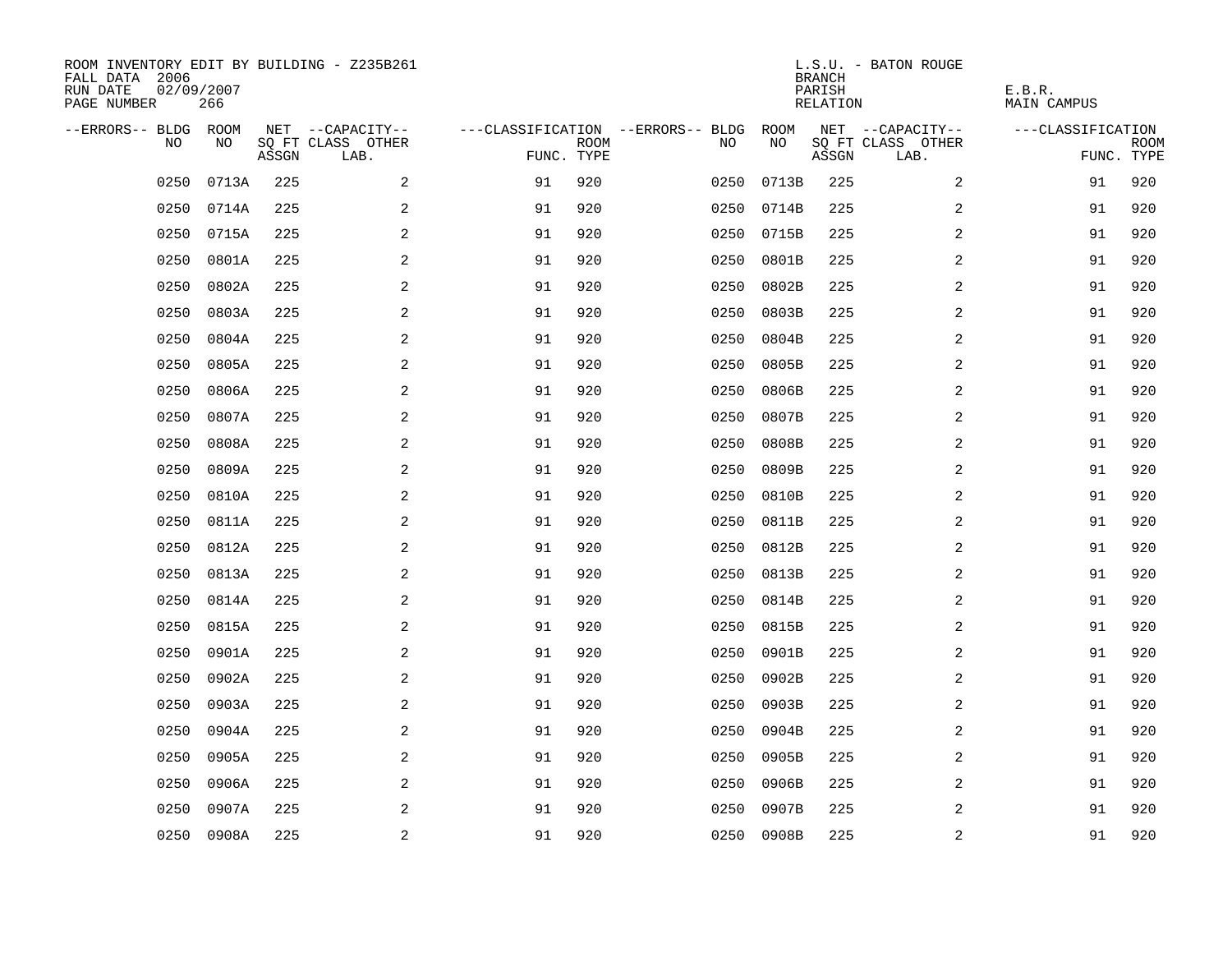| ROOM INVENTORY EDIT BY BUILDING - Z235B261<br>FALL DATA 2006<br>RUN DATE<br>PAGE NUMBER | 02/09/2007<br>267 |       |                           |                                   |             |      |            | <b>BRANCH</b><br>PARISH<br>RELATION | L.S.U. - BATON ROUGE      | E.B.R.<br>MAIN CAMPUS |      |
|-----------------------------------------------------------------------------------------|-------------------|-------|---------------------------|-----------------------------------|-------------|------|------------|-------------------------------------|---------------------------|-----------------------|------|
| --ERRORS-- BLDG ROOM                                                                    |                   |       | NET --CAPACITY--          | ---CLASSIFICATION --ERRORS-- BLDG |             |      | ROOM       |                                     | NET --CAPACITY--          | ---CLASSIFICATION     |      |
| NO.                                                                                     | NO.               | ASSGN | SQ FT CLASS OTHER<br>LAB. | FUNC. TYPE                        | <b>ROOM</b> | NO.  | NO         | ASSGN                               | SQ FT CLASS OTHER<br>LAB. | FUNC. TYPE            | ROOM |
| 0250                                                                                    | 0909A             | 225   | 2                         | 91                                | 920         | 0250 | 0909B      | 225                                 | 2                         | 91                    | 920  |
| 0250                                                                                    | 0910A             | 225   | 2                         | 91                                | 920         | 0250 | 0910B      | 225                                 | 2                         | 91                    | 920  |
| 0250                                                                                    | 0911A             | 225   | 2                         | 91                                | 920         | 0250 | 0911B      | 225                                 | 2                         | 91                    | 920  |
| 0250                                                                                    | 0912A             | 225   | 2                         | 91                                | 920         | 0250 | 0912B      | 225                                 | 2                         | 91                    | 920  |
| 0250                                                                                    | 0913A             | 225   | 2                         | 91                                | 920         | 0250 | 0913B      | 225                                 | 2                         | 91                    | 920  |
| 0250                                                                                    | 0914A             | 225   | $\sqrt{2}$                | 91                                | 920         | 0250 | 0914B      | 225                                 | 2                         | 91                    | 920  |
| 0250                                                                                    | 0915A             | 225   | 2                         | 91                                | 920         | 0250 | 0915B      | 225                                 | 2                         | 91                    | 920  |
| 0250                                                                                    | 1001A             | 225   | 2                         | 91                                | 920         | 0250 | 1001B      | 225                                 | 2                         | 91                    | 920  |
| 0250                                                                                    | 1002A             | 225   | 2                         | 91                                | 920         | 0250 | 1002B      | 225                                 | $\overline{2}$            | 91                    | 920  |
| 0250                                                                                    | 1003A             | 225   | 2                         | 91                                | 920         |      | 0250 1003B | 225                                 | 2                         | 91                    | 920  |
| 0250                                                                                    | 1004A             | 225   | 2                         | 91                                | 920         | 0250 | 1004B      | 225                                 | 2                         | 91                    | 920  |
|                                                                                         | 0250 1005A        | 225   | 2                         | 91                                | 920         |      | 0250 1005B | 225                                 | 2                         | 91                    | 920  |
| 0250                                                                                    | 1006A             | 225   | 2                         | 91                                | 920         |      | 0250 1006B | 225                                 | 2                         | 91                    | 920  |
| 0250                                                                                    | 1007A             | 225   | $\overline{a}$            | 91                                | 920         | 0250 | 1007B      | 225                                 | 2                         | 91                    | 920  |
| 0250                                                                                    | 1008A             | 225   | 2                         | 91                                | 920         | 0250 | 1008B      | 225                                 | 2                         | 91                    | 920  |
|                                                                                         | 0250 1009A        | 225   | 2                         | 91                                | 920         | 0250 | 1009B      | 225                                 | 2                         | 91                    | 920  |
| 0250                                                                                    | 1010A             | 225   | 2                         | 91                                | 920         |      | 0250 1010B | 225                                 | 2                         | 91                    | 920  |
| 0250                                                                                    | 1011A             | 225   | $\overline{a}$            | 91                                | 920         | 0250 | 1011B      | 225                                 | 2                         | 91                    | 920  |
|                                                                                         | 0250 1012A        | 225   | 2                         | 91                                | 920         |      | 0250 1012B | 225                                 | 2                         | 91                    | 920  |
|                                                                                         | 0250 1013A        | 225   | 2                         | 91                                | 920         |      | 0250 1013B | 225                                 | 2                         | 91                    | 920  |
|                                                                                         | 0250 1014A        | 225   | 2                         | 91                                | 920         |      | 0250 1014B | 225                                 | 2                         | 91                    | 920  |
| 0250                                                                                    | 1015A             | 225   | 2                         | 91                                | 920         |      | 0250 1015B | 225                                 | 2                         | 91                    | 920  |
|                                                                                         | 0250 1101A        | 225   | 2                         | 91                                | 920         |      | 0250 1101B | 225                                 | 2                         | 91                    | 920  |
| 0250                                                                                    | 1102A             | 225   | 2                         | 91                                | 920         | 0250 | 1102B      | 225                                 | 2                         | 91                    | 920  |
|                                                                                         | 0250 1103A        | 225   | 2                         | 91                                | 920         |      | 0250 1103B | 225                                 | 2                         | 91                    | 920  |
|                                                                                         | 0250 1104A        | 225   | 2                         | 91                                | 920         |      | 0250 1104B | 225                                 | 2                         | 91                    | 920  |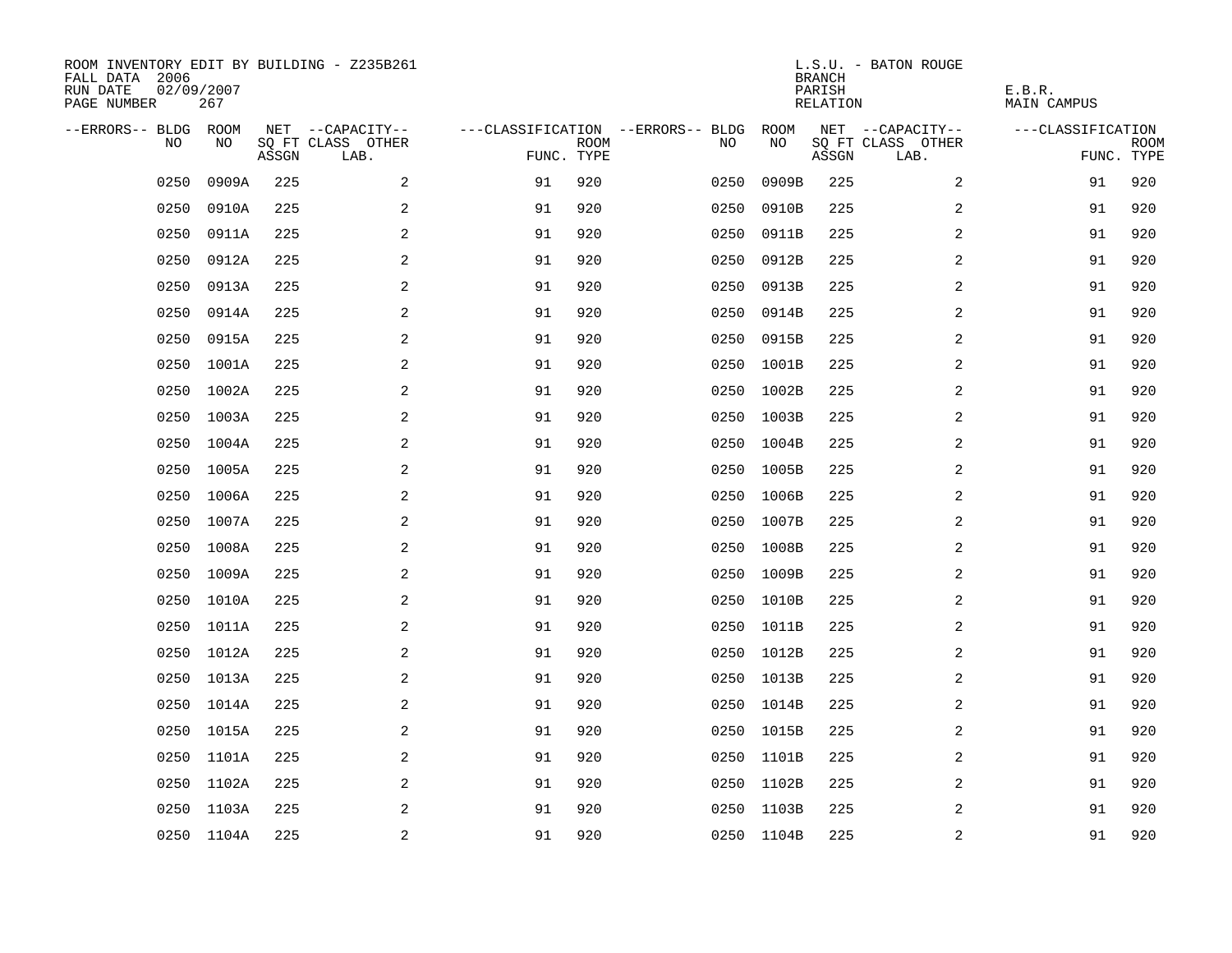| ROOM INVENTORY EDIT BY BUILDING - Z235B261<br>FALL DATA 2006<br>RUN DATE<br>PAGE NUMBER | 02/09/2007<br>268 |       |                           |                                        |             |           |            | <b>BRANCH</b><br>PARISH<br>RELATION | L.S.U. - BATON ROUGE      | E.B.R.<br><b>MAIN CAMPUS</b> |                           |
|-----------------------------------------------------------------------------------------|-------------------|-------|---------------------------|----------------------------------------|-------------|-----------|------------|-------------------------------------|---------------------------|------------------------------|---------------------------|
| --ERRORS-- BLDG ROOM                                                                    |                   |       | NET --CAPACITY--          | ---CLASSIFICATION --ERRORS-- BLDG ROOM |             |           |            |                                     | NET --CAPACITY--          | ---CLASSIFICATION            |                           |
| NO.                                                                                     | NO.               | ASSGN | SQ FT CLASS OTHER<br>LAB. | FUNC. TYPE                             | <b>ROOM</b> | NO.       | NO         | ASSGN                               | SQ FT CLASS OTHER<br>LAB. |                              | <b>ROOM</b><br>FUNC. TYPE |
| 0250                                                                                    | 1105A             | 225   | 2                         | 91                                     | 920         | 0250      | 1105B      | 225                                 | 2                         | 91                           | 920                       |
|                                                                                         | 0250 1106A        | 225   | 2                         | 91                                     | 920         | 0250      | 1106B      | 225                                 | 2                         | 91                           | 920                       |
|                                                                                         | 0250 1107A        | 225   | 2                         | 91                                     | 920         |           | 0250 1107B | 225                                 | 2                         | 91                           | 920                       |
|                                                                                         | 0250 1108A        | 225   | 2                         | 91                                     | 920         |           | 0250 1108B | 225                                 | 2                         | 91                           | 920                       |
| 0250                                                                                    | 1109A             | 225   | 2                         | 91                                     | 920         |           | 0250 1109B | 225                                 | 2                         | 91                           | 920                       |
|                                                                                         | 0250 1110A        | 225   | 2                         | 91                                     | 920         |           | 0250 1110B | 225                                 | 2                         | 91                           | 920                       |
| 0250                                                                                    | 1111A             | 225   | $\mathbf{2}$              | 91                                     | 920         |           | 0250 1111B | 225                                 | 2                         | 91                           | 920                       |
|                                                                                         | 0250 1112A        | 225   | 2                         | 91                                     | 920         |           | 0250 1112B | 225                                 | 2                         | 91                           | 920                       |
| 0250                                                                                    | 1113A             | 225   | 2                         | 91                                     | 920         |           | 0250 1113B | 225                                 | 2                         | 91                           | 920                       |
|                                                                                         | 0250 1114A        | 225   | 2                         | 91                                     | 920         |           | 0250 1114B | 225                                 | 2                         | 91                           | 920                       |
|                                                                                         | 0250 1115A        | 225   | 2                         | 91                                     | 920         |           | 0250 1115B | 225                                 | 2                         | 91                           | 920                       |
|                                                                                         | 0250 1201         | 36    |                           | 91                                     | 935         |           | 0250 1201A | 176                                 | $\overline{a}$            | 91                           | 920                       |
| 0250                                                                                    | 1201B             | 62    |                           | 91                                     | 919         |           | 0250 1201C | 176                                 |                           | 91                           | 935                       |
|                                                                                         | 0250 1201D        | 176   | 2                         | 91                                     | 920         |           | 0250 1202  | 36                                  |                           | 91                           | 935                       |
|                                                                                         | 0250 1202A        | 176   | 2                         | 91                                     | 920         |           | 0250 1202B | 62                                  |                           | 91                           | 919                       |
|                                                                                         | 0250 1202C        | 176   |                           | 91                                     | 935         |           | 0250 1202D | 176                                 | 2                         | 91                           | 920                       |
| 0250                                                                                    | 1203              | 36    |                           | 91                                     | 935         |           | 0250 1203A | 176                                 | $\overline{a}$            | 91                           | 920                       |
|                                                                                         | 0250 1203B        | 62    |                           | 91                                     | 919         |           | 0250 1204  | 36                                  |                           | 91                           | 935                       |
|                                                                                         | 0250 1204A        | 176   | 2                         | 91                                     | 920         |           | 0250 1204B | 62                                  |                           | 91                           | 919                       |
| 0250                                                                                    | 1205              | 36    |                           | 91                                     | 935         |           | 0250 1205A | 176                                 | 2                         | 91                           | 920                       |
|                                                                                         | 0250 1205B        | 62    |                           | 91                                     | 919         |           | 0250 1205C | 176                                 |                           | 91                           | 935                       |
| 0250                                                                                    | 1205D             | 176   | 2                         | 91                                     | 920         | 0250 1206 |            | 36                                  |                           | 91                           | 935                       |
|                                                                                         | 0250 1206A        | 176   | 2                         | 91                                     | 920         |           | 0250 1206B | 62                                  |                           | 91                           | 919                       |
| 0250                                                                                    | 1206C             | 176   |                           | 91                                     | 935         |           | 0250 1206D | 176                                 | $\overline{2}$            | 91                           | 920                       |
|                                                                                         | 0250 1207         | 36    |                           | 91                                     | 935         |           | 0250 1207A | 176                                 | 2                         | 91                           | 920                       |
|                                                                                         | 0250 1207B        | 62    |                           | 91                                     | 919         | 0250 1208 |            | 36                                  |                           | 91                           | 935                       |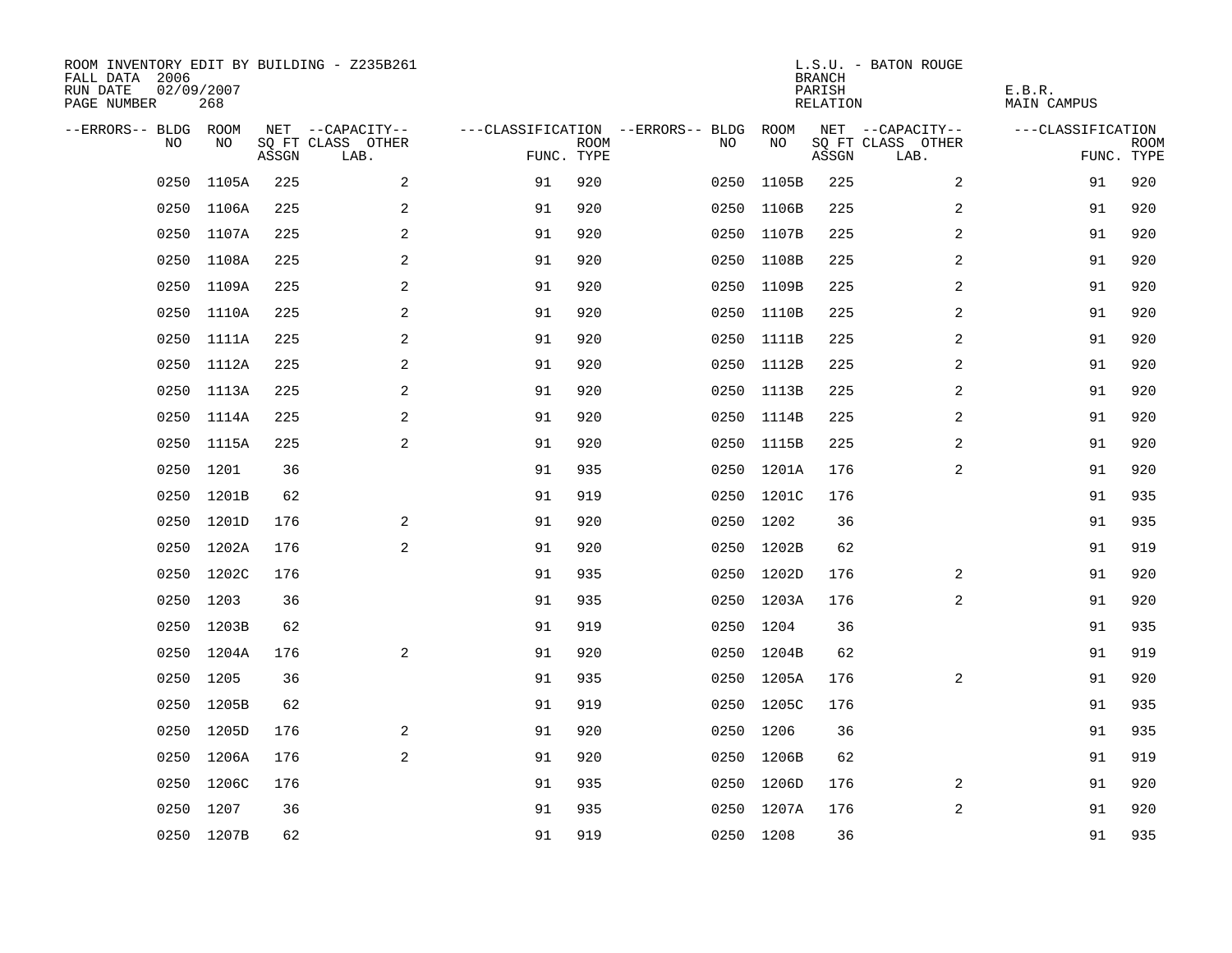| ROOM INVENTORY EDIT BY BUILDING - Z235B261<br>FALL DATA 2006<br>RUN DATE<br>PAGE NUMBER | 02/09/2007<br>269 |       |                           |            |             |                                        |            | <b>BRANCH</b><br>PARISH<br>RELATION | L.S.U. - BATON ROUGE      | E.B.R.<br><b>MAIN CAMPUS</b> |                           |
|-----------------------------------------------------------------------------------------|-------------------|-------|---------------------------|------------|-------------|----------------------------------------|------------|-------------------------------------|---------------------------|------------------------------|---------------------------|
| --ERRORS-- BLDG ROOM                                                                    |                   |       | NET --CAPACITY--          |            |             | ---CLASSIFICATION --ERRORS-- BLDG ROOM |            |                                     | NET --CAPACITY--          | ---CLASSIFICATION            |                           |
| NO                                                                                      | NO                | ASSGN | SQ FT CLASS OTHER<br>LAB. | FUNC. TYPE | <b>ROOM</b> | NO                                     | NO         | ASSGN                               | SQ FT CLASS OTHER<br>LAB. |                              | <b>ROOM</b><br>FUNC. TYPE |
| 0250                                                                                    | 1208A             | 176   | 2                         | 91         | 920         | 0250                                   | 1208B      | 62                                  |                           | 91                           | 919                       |
|                                                                                         | 0250 1208C        | 176   |                           | 91         | 935         | 0250                                   | 1208D      | 176                                 | 2                         | 91                           | 920                       |
|                                                                                         | 0250 1209         | 36    |                           | 91         | 935         |                                        | 0250 1209A | 176                                 | 2                         | 91                           | 920                       |
|                                                                                         | 0250 1209B        | 62    |                           | 91         | 919         |                                        | 0250 1209C | 176                                 |                           | 91                           | 935                       |
| 0250                                                                                    | 1210              | 36    |                           | 91         | 935         |                                        | 0250 1210A | 176                                 | $\overline{2}$            | 91                           | 920                       |
|                                                                                         | 0250 1210B        | 62    |                           | 91         | 919         |                                        | 0250 1211  | 36                                  |                           | 91                           | 935                       |
|                                                                                         | 0250 1211A        | 176   | $\mathbf{2}$              | 91         | 920         |                                        | 0250 1211B | 62                                  |                           | 91                           | 919                       |
|                                                                                         | 0250 1211C        | 176   |                           | 91         | 935         |                                        | 0250 1212  | 36                                  |                           | 91                           | 935                       |
| 0250                                                                                    | 1212A             | 176   | 2                         | 91         | 920         |                                        | 0250 1212B | 62                                  |                           | 91                           | 919                       |
|                                                                                         | 0250 1212C        | 176   |                           | 91         | 935         |                                        | 0250 1212D | 176                                 | 2                         | 91                           | 920                       |
|                                                                                         | 0250 1213         | 36    |                           | 91         | 935         |                                        | 0250 1213A | 176                                 | $\overline{2}$            | 91                           | 920                       |
|                                                                                         | 0250 1213B        | 62    |                           | 91         | 919         |                                        | 0250 1213C | 176                                 |                           | 91                           | 935                       |
|                                                                                         | 0250 1213D        | 176   | 2                         | 91         | 920         |                                        | 0250 1214  | 36                                  |                           | 91                           | 935                       |
|                                                                                         | 0250 1214A        | 176   | $\mathbf{2}$              | 91         | 920         |                                        | 0250 1214B | 62                                  |                           | 91                           | 919                       |
|                                                                                         | 0250 1215         | 36    |                           | 91         | 935         |                                        | 0250 1215A | 176                                 | 2                         | 91                           | 920                       |
|                                                                                         | 0250 1215B        | 62    |                           | 91         | 919         |                                        | 0250 1401  | 36                                  |                           | 91                           | 935                       |
|                                                                                         | 0250 1401A        | 176   | 2                         | 91         | 920         |                                        | 0250 1401B | 62                                  |                           | 91                           | 919                       |
|                                                                                         | 0250 1401C        | 176   |                           | 91         | 935         |                                        | 0250 1401D | 176                                 | 2                         | 91                           | 920                       |
|                                                                                         | 0250 1402         | 36    |                           | 91         | 935         |                                        | 0250 1402A | 176                                 | 2                         | 91                           | 920                       |
|                                                                                         | 0250 1402B        | 62    |                           | 91         | 919         |                                        | 0250 1402C | 176                                 |                           | 91                           | 935                       |
|                                                                                         | 0250 1402D        | 176   | 2                         | 91         | 920         |                                        | 0250 1403  | 36                                  |                           | 91                           | 935                       |
|                                                                                         | 0250 1403A        | 176   | 2                         | 91         | 920         |                                        | 0250 1403B | 62                                  |                           | 91                           | 919                       |
|                                                                                         | 0250 1404         | 360   |                           | 91         | 935         |                                        | 0250 1404A | 176                                 | $\overline{a}$            | 91                           | 920                       |
|                                                                                         | 0250 1404B        | 62    |                           | 91         | 919         |                                        | 0250 1405  | 36                                  |                           | 91                           | 935                       |
|                                                                                         | 0250 1405A        | 176   | 2                         | 91         | 920         |                                        | 0250 1405B | 62                                  |                           | 91                           | 919                       |
|                                                                                         | 0250 1405C        | 176   |                           | 91         | 935         |                                        | 0250 1405D | 176                                 | 2                         | 91                           | 920                       |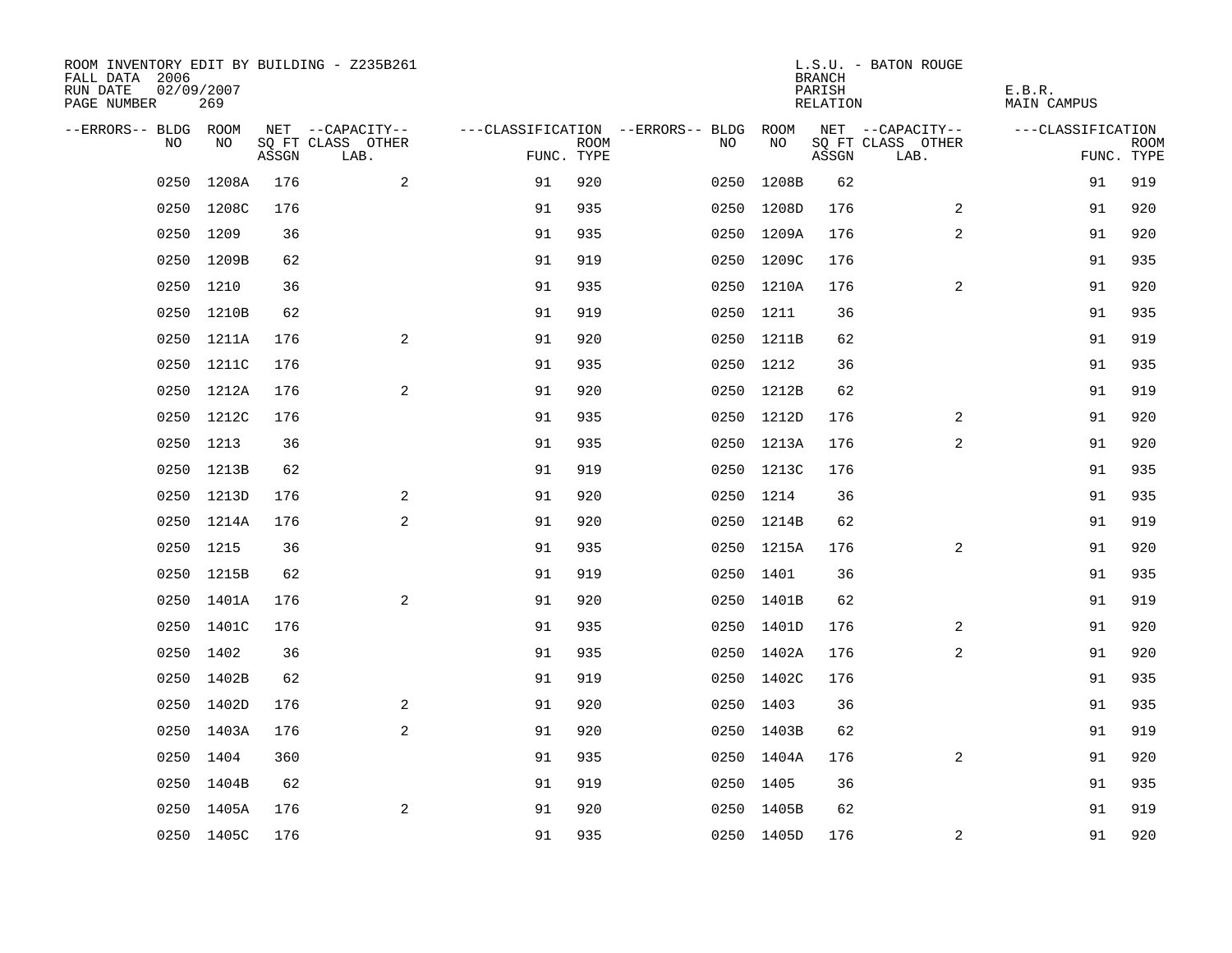| ROOM INVENTORY EDIT BY BUILDING - Z235B261<br>FALL DATA 2006<br>RUN DATE<br>PAGE NUMBER | 02/09/2007<br>270 |       |                           |                |             |                                   |            | <b>BRANCH</b><br>PARISH<br>RELATION | L.S.U. - BATON ROUGE      | E.B.R.<br><b>MAIN CAMPUS</b> |                           |
|-----------------------------------------------------------------------------------------|-------------------|-------|---------------------------|----------------|-------------|-----------------------------------|------------|-------------------------------------|---------------------------|------------------------------|---------------------------|
| --ERRORS-- BLDG ROOM                                                                    |                   |       | NET --CAPACITY--          |                |             | ---CLASSIFICATION --ERRORS-- BLDG | ROOM       |                                     | NET --CAPACITY--          | ---CLASSIFICATION            |                           |
| NO                                                                                      | NO                | ASSGN | SQ FT CLASS OTHER<br>LAB. | FUNC. TYPE     | <b>ROOM</b> | NO                                | NO         | ASSGN                               | SQ FT CLASS OTHER<br>LAB. |                              | <b>ROOM</b><br>FUNC. TYPE |
| 0250                                                                                    | 1406              | 36    |                           | 91             | 935         | 0250                              | 1406A      | 176                                 | 2                         | 91                           | 920                       |
|                                                                                         | 0250 1406B        | 62    |                           | 91             | 919         |                                   | 0250 1406C | 176                                 |                           | 91                           | 935                       |
|                                                                                         | 0250 1406D        | 176   | 2                         | 91             | 920         |                                   | 0250 1407  | 36                                  |                           | 91                           | 935                       |
|                                                                                         | 0250 1407A        | 176   | 2                         | 91             | 920         |                                   | 0250 1407B | 62                                  |                           | 91                           | 919                       |
|                                                                                         | 0250 1408         | 36    |                           | 91             | 935         |                                   | 0250 1408A | 176                                 | $\overline{2}$            | 91                           | 920                       |
|                                                                                         | 0250 1408B        | 62    |                           | 91             | 919         |                                   | 0250 1408C | 176                                 |                           | 91                           | 935                       |
|                                                                                         | 0250 1408D        | 176   | 2                         | 91             | 920         |                                   | 0250 1409  | 360                                 |                           | 91                           | 935                       |
|                                                                                         | 0250 1409A        | 176   | 2                         | 91             | 920         |                                   | 0250 1409B | 62                                  |                           | 91                           | 919                       |
| 0250                                                                                    | 1409C             | 176   |                           | 91             | 935         |                                   | 0250 1410  | 36                                  |                           | 91                           | 935                       |
|                                                                                         | 0250 1410A        | 176   | 2                         | 91             | 920         |                                   | 0250 1410B | 62                                  |                           | 91                           | 919                       |
|                                                                                         | 0250 1411         | 36    |                           | 91             | 935         |                                   | 0250 1411A | 176                                 | 2                         | 91                           | 920                       |
|                                                                                         | 0250 1411B        | 62    |                           | 91             | 919         |                                   | 0250 1411C | 176                                 |                           | 91                           | 935                       |
|                                                                                         | 0250 1412         | 36    |                           | 91             | 935         |                                   | 0250 1412A | 176                                 | $\overline{2}$            | 91                           | 920                       |
|                                                                                         | 0250 1412B        | 62    |                           | 91             | 919         |                                   | 0250 1412C | 176                                 |                           | 91                           | 935                       |
|                                                                                         | 0250 1412D        | 176   | 2                         | 91             | 920         |                                   | 0250 1413  | 36                                  |                           | 91                           | 935                       |
|                                                                                         | 0250 1413A        | 176   | 2                         | 91             | 920         |                                   | 0250 1413B | 62                                  |                           | 91                           | 919                       |
|                                                                                         | 0250 1413C        | 176   |                           | 91             | 935         |                                   | 0250 1413D | 176                                 | 2                         | 91                           | 920                       |
|                                                                                         | 0250 1414         | 36    |                           | 91             | 935         |                                   | 0250 1414A | 176                                 | $\overline{a}$            | 91                           | 920                       |
|                                                                                         | 0250 1414B        | 62    |                           | 91             | 919         |                                   | 0250 1415  | 36                                  |                           | 91                           | 935                       |
|                                                                                         | 0250 1415A        | 176   | 2                         | 91             | 920         |                                   | 0250 1415B | 62                                  |                           | 91                           | 919                       |
|                                                                                         | 0250 C0100        | 3448  |                           | 0 <sub>0</sub> | 020         |                                   | 0250 C0200 | 1784                                |                           | 00                           | 020                       |
|                                                                                         | 0250 C0300        | 1784  |                           | 0 <sub>0</sub> | 020         |                                   | 0250 C0400 | 1784                                |                           | 00                           | 020                       |
|                                                                                         | 0250 C0500        | 1784  |                           | 0 <sub>0</sub> | 020         |                                   | 0250 C0600 | 1784                                |                           | 0 <sub>0</sub>               | 020                       |
|                                                                                         | 0250 C0700        | 1784  |                           | 0 <sub>0</sub> | 020         |                                   | 0250 C0800 | 1784                                |                           | 0 <sub>0</sub>               | 020                       |
|                                                                                         | 0250 C0900        | 1784  |                           | 0 <sub>0</sub> | 020         |                                   | 0250 C1000 | 1784                                |                           | 0 <sub>0</sub>               | 020                       |
|                                                                                         | 0250 C1100        | 1784  |                           | 0 <sub>0</sub> | 020         |                                   | 0250 C1200 | 1784                                |                           | 0 <sub>0</sub>               | 020                       |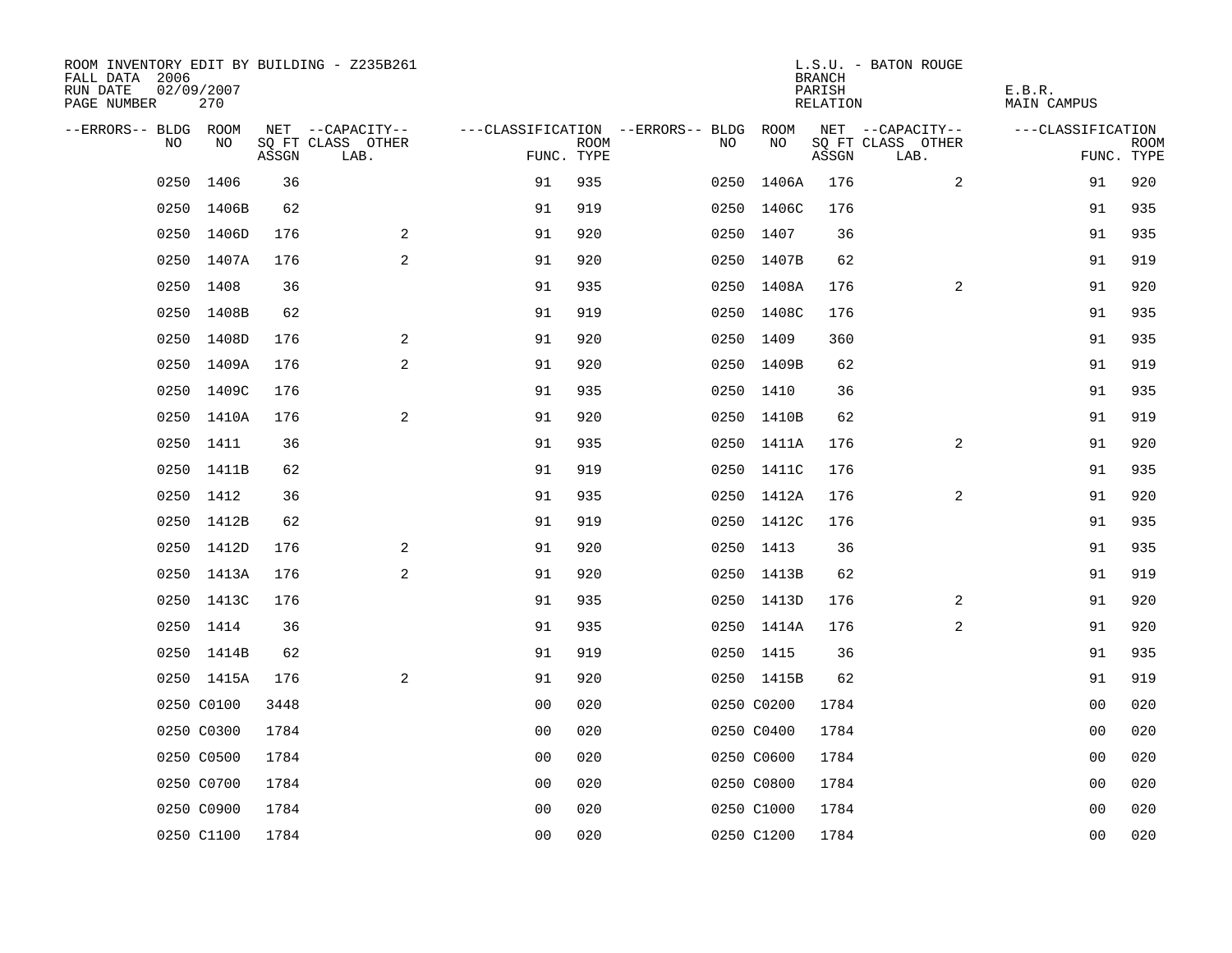| ROOM INVENTORY EDIT BY BUILDING - Z235B261<br>FALL DATA 2006<br>RUN DATE<br>PAGE NUMBER | 02/09/2007<br>271 |       |                           |                                        |             |     |            | <b>BRANCH</b><br>PARISH<br>RELATION                     | L.S.U. - BATON ROUGE                                                   | E.B.R.<br>MAIN CAMPUS        |                           |
|-----------------------------------------------------------------------------------------|-------------------|-------|---------------------------|----------------------------------------|-------------|-----|------------|---------------------------------------------------------|------------------------------------------------------------------------|------------------------------|---------------------------|
| --ERRORS-- BLDG ROOM                                                                    |                   |       | NET --CAPACITY--          | ---CLASSIFICATION --ERRORS-- BLDG ROOM |             |     |            |                                                         | NET --CAPACITY--                                                       | ---CLASSIFICATION            |                           |
| N <sub>O</sub>                                                                          | NO                | ASSGN | SO FT CLASS OTHER<br>LAB. | FUNC. TYPE                             | <b>ROOM</b> | NO. | NO         | ASSGN                                                   | SQ FT CLASS OTHER<br>LAB.                                              |                              | <b>ROOM</b><br>FUNC. TYPE |
|                                                                                         | 0250 C1400        | 1784  |                           | 0 <sub>0</sub>                         | 020         |     | 0250 E0100 | 219                                                     |                                                                        | 00                           | 020                       |
|                                                                                         | 0250 E0200        | 219   |                           | 0 <sub>0</sub>                         | 020         |     | 0250 E0300 | 219                                                     |                                                                        | 0 <sub>0</sub>               | 020                       |
|                                                                                         | 0250 E0400        | 219   |                           | 0 <sub>0</sub>                         | 020         |     | 0250 E0500 | 219                                                     |                                                                        | 00                           | 020                       |
|                                                                                         | 0250 E0600        | 219   |                           | 0 <sub>0</sub>                         | 020         |     | 0250 E0700 | 219                                                     |                                                                        | 00                           | 020                       |
|                                                                                         | 0250 E0800        | 219   |                           | 00                                     | 020         |     | 0250 E0900 | 219                                                     |                                                                        | 00                           | 020                       |
|                                                                                         | 0250 E1000        | 219   |                           | 0 <sub>0</sub>                         | 020         |     | 0250 E1100 | 219                                                     |                                                                        | 0 <sub>0</sub>               | 020                       |
|                                                                                         | 0250 E1200        | 219   |                           | 0 <sub>0</sub>                         | 020         |     | 0250 E1400 | 219                                                     |                                                                        | 00                           | 020                       |
|                                                                                         | 0250 S0100        | 238   |                           | 0 <sub>0</sub>                         | 020         |     | 0250 S0101 | 143                                                     |                                                                        | 0 <sub>0</sub>               | 020                       |
|                                                                                         | 0250 S0200        | 285   |                           | 0 <sub>0</sub>                         | 020         |     | 0250 S0201 | 285                                                     |                                                                        | 00                           | 020                       |
|                                                                                         | 0250 S0300        | 285   |                           | 0 <sub>0</sub>                         | 020         |     | 0250 S0301 | 285                                                     |                                                                        | 0 <sub>0</sub>               | 020                       |
|                                                                                         | 0250 S0400        | 285   |                           | 0 <sub>0</sub>                         | 020         |     | 0250 S0401 | 285                                                     |                                                                        | 0 <sub>0</sub>               | 020                       |
|                                                                                         | 0250 S0500        | 285   |                           | 0 <sub>0</sub>                         | 020         |     | 0250 S0501 | 285                                                     |                                                                        | 00                           | 020                       |
|                                                                                         | 0250 S0600        | 285   |                           | 0 <sub>0</sub>                         | 020         |     | 0250 S0601 | 285                                                     |                                                                        | 0 <sub>0</sub>               | 020                       |
|                                                                                         | 0250 S0700        | 285   |                           | 0 <sub>0</sub>                         | 020         |     | 0250 S0701 | 285                                                     |                                                                        | 0 <sub>0</sub>               | 020                       |
|                                                                                         | 0250 S0800        | 285   |                           | 00                                     | 020         |     | 0250 S0801 | 285                                                     |                                                                        | 00                           | 020                       |
|                                                                                         | 0250 S0900        | 285   |                           | 0 <sub>0</sub>                         | 020         |     | 0250 S0901 | 285                                                     |                                                                        | 00                           | 020                       |
|                                                                                         | 0250 S1000        | 285   |                           | 0 <sub>0</sub>                         | 020         |     | 0250 S1001 | 285                                                     |                                                                        | 0 <sub>0</sub>               | 020                       |
|                                                                                         | 0250 S1100        | 285   |                           | 0 <sub>0</sub>                         | 020         |     | 0250 S1101 | 285                                                     |                                                                        | 0 <sub>0</sub>               | 020                       |
|                                                                                         | 0250 S1200        | 285   |                           | 0 <sub>0</sub>                         | 020         |     | 0250 S1201 | 285                                                     |                                                                        | 00                           | 020                       |
|                                                                                         | 0250 S1400        | 285   |                           | 00                                     | 020         |     | 0250 S1401 | 285<br>TOTAL NUMBER CLASSROOMS<br>TOTAL NUMBER LABS 210 | TOTAL NET ASSIGN SQ. FT. IN ROOM FILE<br>TOTAL NUMBER SPECIAL LABS 220 | 00<br>94,726<br>$\mathbf{1}$ | 020                       |
|                                                                                         | 0251 0001         | 203   | 1                         | 22                                     | 570         |     | 0251 0002  | 139                                                     | $\mathbf{1}$                                                           | 22                           | 570                       |
|                                                                                         | 0251 0003         | 129   | $\mathbf 1$               | 22                                     | 570         |     | 0251 0004  | 129                                                     | $\mathbf{1}$                                                           | 22                           | 570                       |
|                                                                                         | 0251 0005         | 129   | $\mathbf 1$               | 22                                     | 570         |     | 0251 0006  | 139                                                     | $\mathbf{1}$                                                           | 22                           | 570                       |
|                                                                                         | 0251 0007         | 129   | $\mathbf{1}$              | 22                                     | 570         |     | 0251 0008  | 129                                                     | $\mathbf{1}$                                                           | 22                           | 570                       |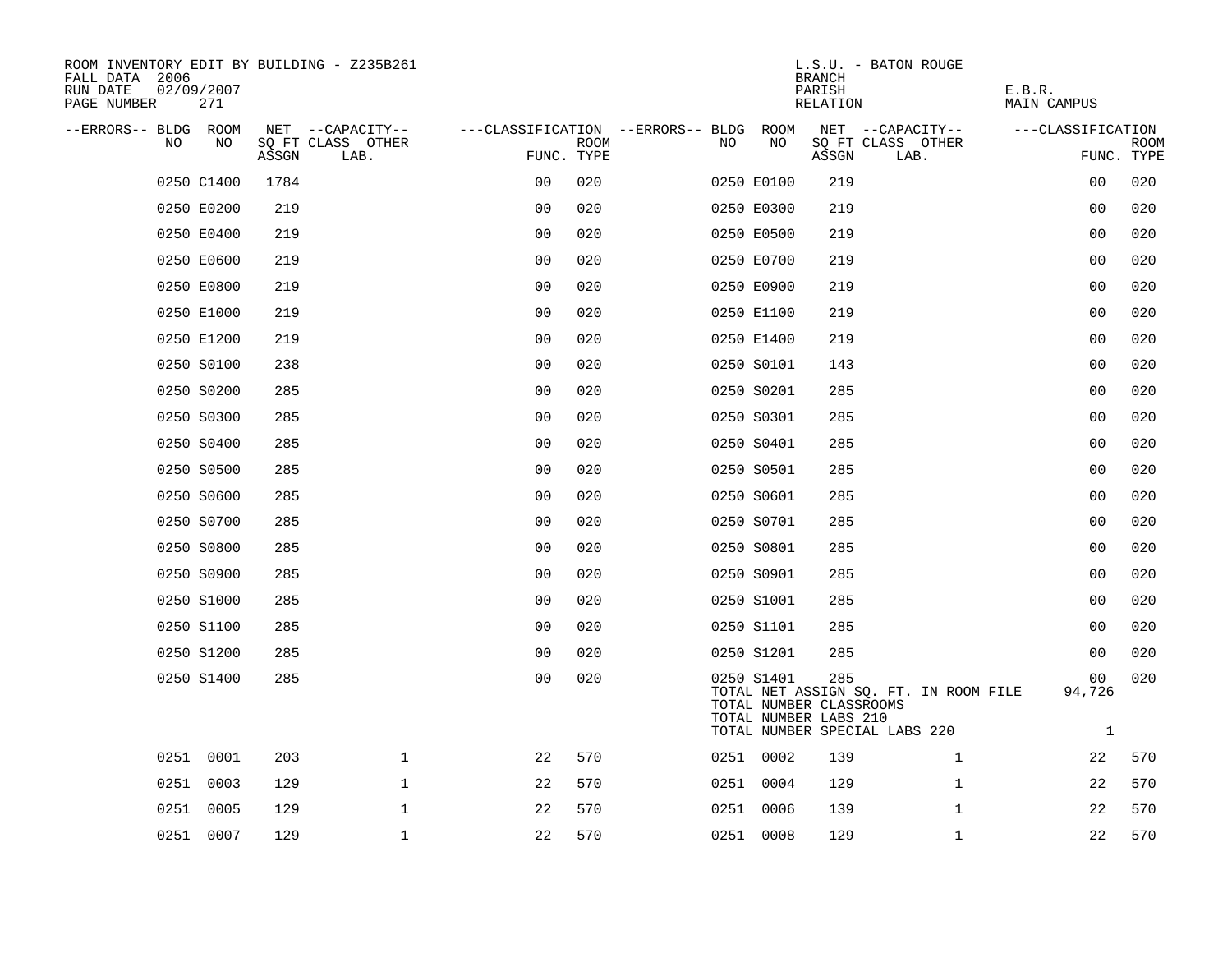| FALL DATA 2006<br>RUN DATE<br>PAGE NUMBER |      | 02/09/2007<br>272 |       | ROOM INVENTORY EDIT BY BUILDING - Z235B261 |                                        |             |   |           |                                                  | <b>BRANCH</b><br>PARISH<br>RELATION | L.S.U. - BATON ROUGE                                                   | E.B.R. | <b>MAIN CAMPUS</b> |                           |
|-------------------------------------------|------|-------------------|-------|--------------------------------------------|----------------------------------------|-------------|---|-----------|--------------------------------------------------|-------------------------------------|------------------------------------------------------------------------|--------|--------------------|---------------------------|
| --ERRORS-- BLDG ROOM                      |      |                   |       | NET --CAPACITY--                           | ---CLASSIFICATION --ERRORS-- BLDG ROOM |             |   |           |                                                  |                                     | NET --CAPACITY--                                                       |        | ---CLASSIFICATION  |                           |
|                                           | NO   | NO.               | ASSGN | SQ FT CLASS OTHER<br>LAB.                  | FUNC. TYPE                             | <b>ROOM</b> |   | NO.       | NO                                               | ASSGN                               | SQ FT CLASS OTHER<br>LAB.                                              |        |                    | <b>ROOM</b><br>FUNC. TYPE |
|                                           | 0251 | 0009              | 129   | $\mathbf{1}$                               | 22                                     | 570         |   | 0251 0010 |                                                  | 129                                 | $\mathbf{1}$                                                           |        | 22                 | 570                       |
|                                           |      | 0251 0011         | 129   | $\mathbf{1}$                               | 22                                     | 570         |   | 0251 0012 |                                                  | 129                                 | $\mathbf{1}$                                                           |        | 22                 | 570                       |
|                                           |      | 0251 0013         | 129   | $\mathbf 1$                                | 22                                     | 570         |   | 0251 0014 |                                                  | 139                                 |                                                                        |        | 22                 | 730                       |
|                                           |      | 0251 0016         | 202   |                                            | 22                                     | 730         |   | 0251 0018 |                                                  | 139                                 |                                                                        |        | 22                 | 860                       |
|                                           |      | 0251 C0000        | 3157  |                                            | 0 <sub>0</sub>                         | 020         |   |           | TOTAL NUMBER CLASSROOMS<br>TOTAL NUMBER LABS 210 |                                     | TOTAL NET ASSIGN SQ. FT. IN ROOM FILE<br>TOTAL NUMBER SPECIAL LABS 220 |        | 2,251              |                           |
|                                           |      | 0253 0101         | 807   | 6                                          | 22                                     | 310         |   |           | 0253 0101A                                       | 17                                  |                                                                        |        | 22                 | 315                       |
|                                           |      | 0253 0102         | 217   | $\mathbf{1}$                               | 11                                     | 310         |   | 0253 0104 |                                                  | 245                                 | 2                                                                      |        | 22                 | 310                       |
|                                           |      | 0253 0106         | 173   | $\mathbf{1}$                               | 22                                     | 310         |   | 0253 0108 |                                                  | 103                                 | $\mathbf{1}$                                                           |        | 00                 | 030                       |
|                                           |      | 0253 0110         | 78    | 2                                          | 0 <sub>0</sub>                         | 030         |   |           | 0253 0110A                                       | 11                                  |                                                                        |        | 0 <sub>0</sub>     | 010                       |
|                                           |      | 0253 0111         | 843   | 6                                          | 22                                     | 310         |   |           | 0253 0111A                                       | 110                                 | 3                                                                      |        | 22                 | 310                       |
|                                           |      | 0253 0111B        | 73    |                                            | 22                                     | 315         |   | 0253      | 0111C                                            | 71                                  |                                                                        |        | 22                 | 315                       |
|                                           |      | 0253 0112         | 177   | 2                                          | 22                                     | 310         |   |           | 0253 0113                                        | 6400                                | 5                                                                      |        | 22                 | 250                       |
|                                           | 0253 | 0113A             | 388   | 5                                          | 22                                     | 250         |   |           | 0253 0113B                                       | 102                                 | 1                                                                      |        | 22                 | 250                       |
|                                           | 0253 | 0113C             | 219   | $\mathbf{1}$                               | 22                                     | 250         |   |           | 0253 0114                                        | 964                                 |                                                                        |        | 22                 | 255                       |
| 9                                         | 0253 | 0115              | 1648  | 4                                          | 22                                     | 250         | 9 | 0253      | 0115A                                            | 3406                                | 5                                                                      |        | 22                 | 250                       |
|                                           | 0253 | 0117              | 343   | 7                                          | 91                                     | 250         |   | 0253 0118 |                                                  | 2456                                | 10                                                                     |        | 22                 | 250                       |
|                                           |      | 0253 0118A        | 974   |                                            | 22                                     | 255         |   |           | 0253 0118B                                       | 232                                 | 2                                                                      |        | 22                 | 250                       |
|                                           |      | 0253 0119         | 91    | $\mathbf{1}$                               | 0 <sub>0</sub>                         | 030         |   | 0253 0120 |                                                  | 252                                 | 2                                                                      |        | 22                 | 250                       |
|                                           |      | 0253 0121         | 277   | 3                                          | 0 <sub>0</sub>                         | 030         |   | 0253 0123 |                                                  | 61                                  |                                                                        |        | 0 <sub>0</sub>     | 010                       |
|                                           | 0253 | 0125              | 208   | 3                                          | 0 <sub>0</sub>                         | 030         |   | 0253 0127 |                                                  | 608                                 | 3                                                                      |        | 22                 | 250                       |
|                                           |      | 0253 0129         | 1440  |                                            | 0 <sub>0</sub>                         | 020         |   | 0253 0130 |                                                  | 6267                                | 24                                                                     |        | 22                 | 720                       |
|                                           |      | 0253 0130A        | 540   |                                            | 22                                     | 730         |   |           | 0253 0130B                                       | 1586                                | 8                                                                      |        | 91                 | 720                       |
|                                           |      | 0253 0135         | 2537  | 12                                         | 22                                     | 250         |   | 0253 0140 |                                                  | 825                                 | 40                                                                     |        | 11                 | 110                       |
|                                           |      | 0253 0145         | 173   | $\mathbf{2}$                               | 22                                     | 310         |   | 0253 0146 |                                                  | 173                                 | $\mathbf{1}$                                                           |        | 22                 | 310                       |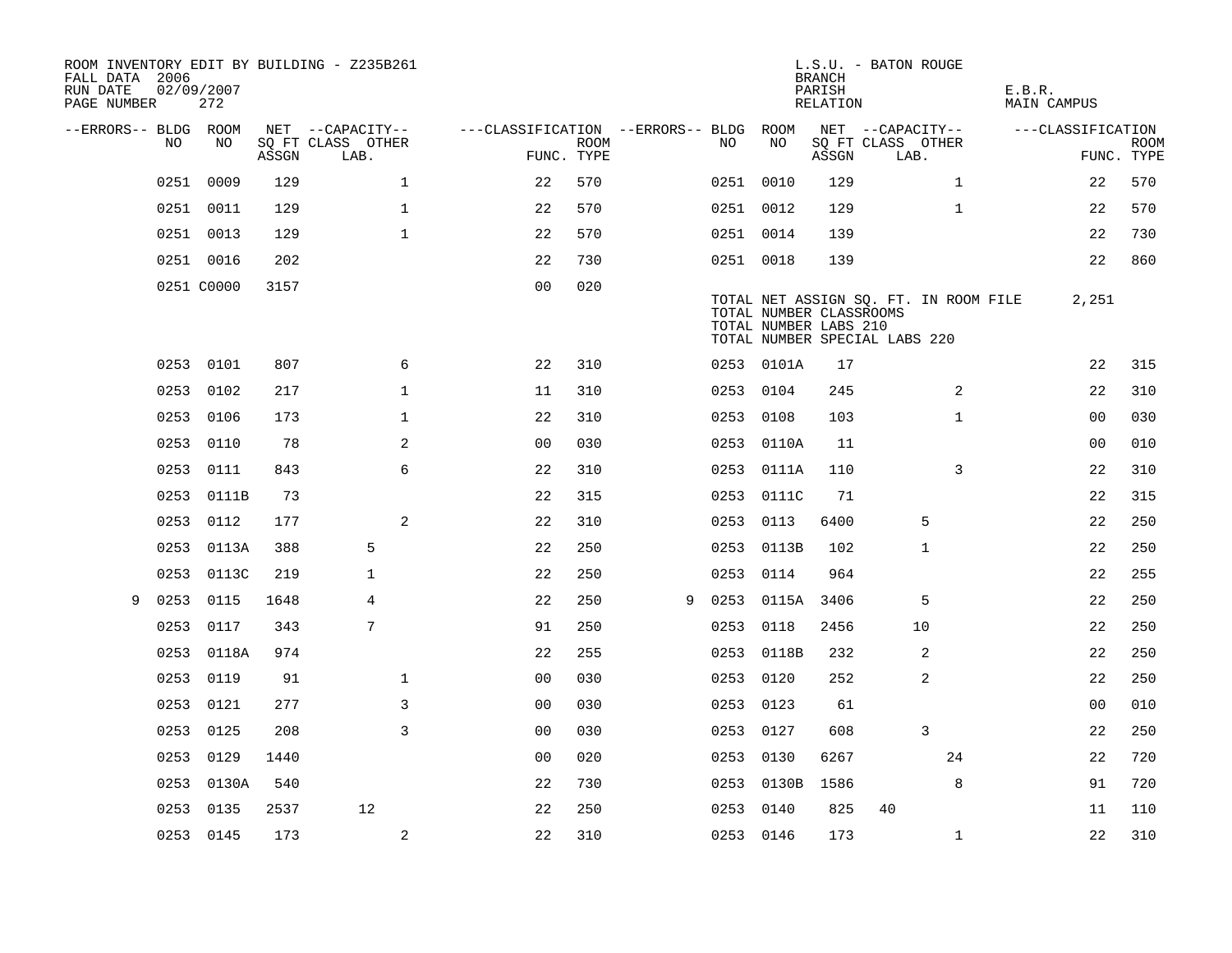| ROOM INVENTORY EDIT BY BUILDING - Z235B261<br>FALL DATA 2006<br>RUN DATE<br>PAGE NUMBER | 02/09/2007<br>273 |       |                           |                |                    |   |           |                                                                | <b>BRANCH</b><br>PARISH<br>RELATION | L.S.U. - BATON ROUGE                                                        | E.B.R.<br>MAIN CAMPUS    |                           |
|-----------------------------------------------------------------------------------------|-------------------|-------|---------------------------|----------------|--------------------|---|-----------|----------------------------------------------------------------|-------------------------------------|-----------------------------------------------------------------------------|--------------------------|---------------------------|
| --ERRORS-- BLDG ROOM                                                                    |                   |       | NET --CAPACITY--          |                |                    |   |           |                                                                |                                     | ---CLASSIFICATION --ERRORS-- BLDG ROOM NET --CAPACITY--                     | ---CLASSIFICATION        |                           |
| NO                                                                                      | NO                | ASSGN | SQ FT CLASS OTHER<br>LAB. |                | ROOM<br>FUNC. TYPE |   | NO        | NO                                                             | ASSGN                               | SQ FT CLASS OTHER<br>LAB.                                                   |                          | <b>ROOM</b><br>FUNC. TYPE |
|                                                                                         | 0253 0147         | 165   | $\overline{3}$            | 22             | 650                |   |           | 0253 0150                                                      | 1761                                |                                                                             | 00                       | 030                       |
|                                                                                         | 0253 0152         | 157   |                           | 0 <sup>0</sup> | 030                |   |           | 0253 C0100<br>TOTAL NUMBER CLASSROOMS<br>TOTAL NUMBER LABS 210 | 6038                                | TOTAL NET ASSIGN SQ. FT. IN ROOM FILE<br>TOTAL NUMBER SPECIAL LABS 220      | 32,991<br>$\overline{1}$ | 00 020                    |
|                                                                                         | 0254 0102         | 230   | $\mathbf{1}$              | 22             | 250                |   | 0254 0104 |                                                                | 230                                 | $\mathbf 1$                                                                 | 22                       | 250                       |
|                                                                                         | 0254 0104A        | 111   | $\mathbf{1}$              | 22             | 310                |   |           | 0254 0104B                                                     | 64                                  | $\mathbf{1}$                                                                | 22                       | 250                       |
|                                                                                         | 0254 0104C        | 40    |                           | 0 <sub>0</sub> | 030                | 9 | 0254 0106 |                                                                | 406                                 | $\mathbf{1}$                                                                | 22                       | 250                       |
|                                                                                         | 0254 0106A        | 38    | $\mathbf{1}$              | 22             | 250                |   |           | 0254 0106B                                                     | 38                                  | 1                                                                           | 22                       | 250                       |
|                                                                                         | 0254 0106C        | 38    | $\mathbf{1}$              | 22             | 250                |   |           | 0254 0106D<br>TOTAL NUMBER CLASSROOMS<br>TOTAL NUMBER LABS 210 | 38                                  | 1<br>TOTAL NET ASSIGN SQ. FT. IN ROOM FILE<br>TOTAL NUMBER SPECIAL LABS 220 | 22<br>1,193              | 250                       |
|                                                                                         | 0255 0102         | 315   |                           | 22             | 315                |   |           | 0255 0102A                                                     | 161                                 | $\mathbf{1}$                                                                | 22                       | 310                       |
|                                                                                         | 0255 0102B        | 173   |                           | 22             | 225                |   |           | 0255 0102C                                                     | 124                                 | 8                                                                           | 22                       | 730                       |
|                                                                                         | 0255 0103         | 157   | $\mathbf{1}$              | 22             | 315                |   |           | 0255 0104                                                      | 276                                 | 3                                                                           | 22                       | 585                       |
|                                                                                         | 0255 0104A        | 862   |                           | 22             | 580                |   |           | 0255 0104B                                                     | 862                                 |                                                                             | 22                       | 580                       |
|                                                                                         | 0255 0104C        | 862   |                           | 22             | 580                |   |           | 0255 0104D                                                     | 862                                 |                                                                             | 22                       | 580                       |
|                                                                                         | 0255 0104E        | 31    |                           | 22             | 730                |   |           | 0255 0104F                                                     | 51                                  | $\mathbf{1}$                                                                | 00                       | 030                       |
|                                                                                         | 0255 0104G        | 445   | 3                         | 22             | 310                |   |           | 0255 0105                                                      | 60                                  | $\mathbf{1}$                                                                | 22                       | 310                       |
|                                                                                         | 0255 0105A        | 120   | $\mathbf 1$               | 22             | 310                |   | 0255 0106 |                                                                | 541                                 | $\overline{a}$                                                              | 22                       | 585                       |
|                                                                                         | 0255 0106A        | 865   |                           | 22             | 580                |   |           | 0255 0106B                                                     | 865                                 |                                                                             | 22                       | 580                       |
|                                                                                         | 0255 0106C        | 862   | 6                         | 22             | 580                |   |           | 0255 0106D                                                     | 862                                 |                                                                             | 22                       | 580                       |
|                                                                                         | 0255 0106E        | 362   | 6                         | 22             | 310                |   |           | 0255 0106F                                                     | 50                                  | $\mathbf{1}$                                                                | 00                       | 030                       |
|                                                                                         | 0255 0106G        | 259   |                           | 0 <sub>0</sub> | 030                |   | 0255 0107 |                                                                | 158                                 |                                                                             | 00                       | 030                       |
|                                                                                         | 0255 0108         | 540   |                           | 22             | 585                |   |           | 0255 0108A                                                     | 862                                 |                                                                             | 22                       | 585                       |
|                                                                                         | 0255 0108B        | 862   |                           | 22             | 580                |   |           | 0255 0108C                                                     | 862                                 |                                                                             | 22                       | 580                       |
|                                                                                         | 0255 0108D        | 871   |                           | 22             | 580                |   |           | 0255 0108E                                                     | 50                                  | $\mathbf{1}$                                                                | 0 <sub>0</sub>           | 030                       |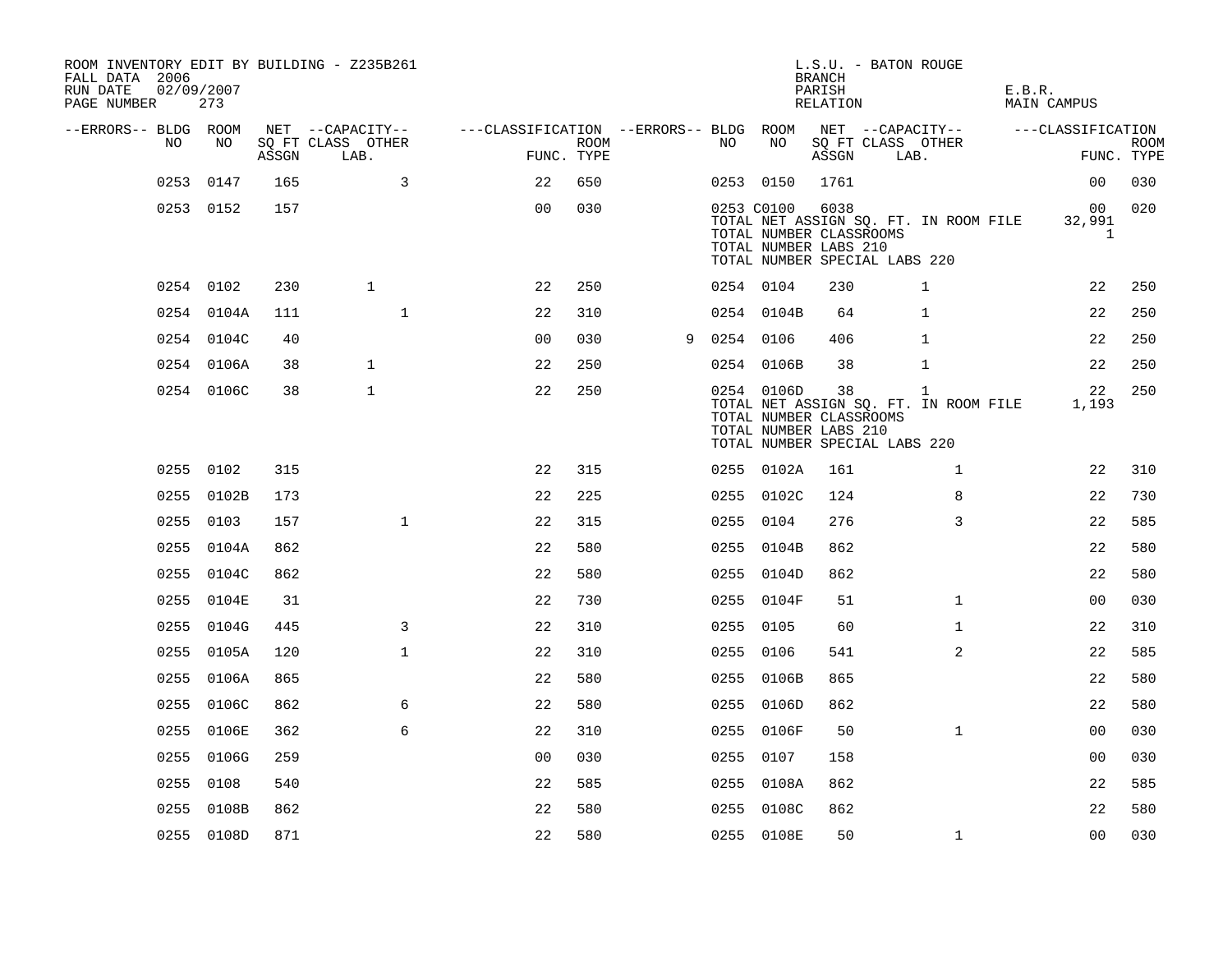| ROOM INVENTORY EDIT BY BUILDING - Z235B261<br>FALL DATA 2006<br>RUN DATE<br>PAGE NUMBER | 02/09/2007<br>274 |       |                           |                                        |      |           |                                                  | <b>BRANCH</b><br>PARISH<br>RELATION | L.S.U. - BATON ROUGE                                                   | E.B.R.<br><b>MAIN CAMPUS</b> |                           |
|-----------------------------------------------------------------------------------------|-------------------|-------|---------------------------|----------------------------------------|------|-----------|--------------------------------------------------|-------------------------------------|------------------------------------------------------------------------|------------------------------|---------------------------|
| --ERRORS-- BLDG ROOM                                                                    |                   |       | NET --CAPACITY--          | ---CLASSIFICATION --ERRORS-- BLDG ROOM |      |           |                                                  |                                     | NET --CAPACITY--                                                       | ---CLASSIFICATION            |                           |
| NO                                                                                      | NO.               | ASSGN | SQ FT CLASS OTHER<br>LAB. | FUNC. TYPE                             | ROOM | NO.       | NO                                               | ASSGN                               | SQ FT CLASS OTHER<br>LAB.                                              |                              | <b>ROOM</b><br>FUNC. TYPE |
| 0255                                                                                    | 0108F             | 159   |                           | 22                                     | 585  | 0255 0109 |                                                  | 372                                 |                                                                        | 22                           | 585                       |
|                                                                                         | 0255 0110         | 551   | 3                         | 22                                     | 585  |           | 0255 0110A                                       | 862                                 |                                                                        | 22                           | 580                       |
|                                                                                         | 0255 0110B        | 862   |                           | 22                                     | 580  |           | 0255 0110C                                       | 871                                 |                                                                        | 22                           | 580                       |
|                                                                                         | 0255 0110D        | 871   |                           | 22                                     | 580  |           | 0255 0110E                                       | 156                                 | 3                                                                      | 22                           | 585                       |
|                                                                                         | 0255 C0100        | 233   |                           | 0 <sub>0</sub>                         | 020  |           | TOTAL NUMBER CLASSROOMS<br>TOTAL NUMBER LABS 210 |                                     | TOTAL NET ASSIGN SQ. FT. IN ROOM FILE<br>TOTAL NUMBER SPECIAL LABS 220 | 18,368                       |                           |
|                                                                                         | 0256 0100         | 120   |                           | 0 <sub>0</sub>                         | 020  |           | 0256 0100A                                       | 9                                   |                                                                        | 63                           | 730                       |
| 0256                                                                                    | 0100B             | 9     |                           | 63                                     | 730  | 0256 0101 |                                                  | 293                                 | 3                                                                      | 63                           | 310                       |
|                                                                                         | 0256 0101A        | 140   | $\mathbf{1}$              | 63                                     | 310  |           | 0256 0101B                                       | 140                                 | $\mathbf{1}$                                                           | 63                           | 310                       |
|                                                                                         | 0256 0101C        | 49    | 3                         | 63                                     | 310  | 0256 0102 |                                                  | 140                                 | $\mathbf{1}$                                                           | 63                           | 310                       |
|                                                                                         | 0256 0103         | 140   | $\mathbf 1$               | 63                                     | 310  | 0256 0104 |                                                  | 33                                  |                                                                        | 00                           | 030                       |
| 0256                                                                                    | 0105              | 140   | $\mathbf{1}$              | 63                                     | 310  | 0256      | 0106                                             | 55                                  |                                                                        | 00                           | 030                       |
|                                                                                         | 0256 0107         | 155   |                           | 0 <sub>0</sub>                         | 020  |           | 0256 0107A                                       | 140                                 | $\mathbf{1}$                                                           | 63                           | 310                       |
|                                                                                         | 0256 0107B        | 140   | 2                         | 63                                     | 310  | 0256 0108 |                                                  | 33                                  |                                                                        | 0 <sub>0</sub>               | 030                       |
|                                                                                         | 0256 0110         | 147   |                           | 0 <sub>0</sub>                         | 020  |           | 0256 0110A                                       | 95                                  | $\mathbf{1}$                                                           | 63                           | 310                       |
|                                                                                         | 0256 0110B        | 144   | $\mathbf 1$               | 63                                     | 310  | 0256 0113 |                                                  | 233                                 |                                                                        | 00                           | 020                       |
|                                                                                         | 0256 0114         | 158   | $\mathbf 1$               | 63                                     | 310  | 0256 0115 |                                                  | 87                                  |                                                                        | 63                           | 730                       |
|                                                                                         | 0256 0116         | 176   | 6                         | 63                                     | 350  | 0256 0118 |                                                  | 128                                 | $\mathbf{1}$                                                           | 63                           | 310                       |
|                                                                                         | 0256 0120         | 531   | $\mathbf{1}$              | 63                                     | 310  |           | 0256 0120A                                       | 36                                  |                                                                        | 0 <sub>0</sub>               | 030                       |
|                                                                                         | 0256 0122         | 36    |                           | 0 <sub>0</sub>                         | 030  | 0256 0201 |                                                  | 207                                 | $\mathbf{1}$                                                           | 63                           | 310                       |
| 0256                                                                                    | 0201A             | 10    |                           | 63                                     | 315  |           | 0256 0201B                                       | 8                                   |                                                                        | 63                           | 315                       |
|                                                                                         | 0256 0201C        | 7     |                           | 63                                     | 315  |           | 0256 0201D                                       | 7                                   |                                                                        | 63                           | 315                       |
|                                                                                         | 0256 0202         | 145   | $\mathbf{1}$              | 63                                     | 310  |           | 0256 0202A                                       | 7                                   |                                                                        | 63                           | 315                       |
|                                                                                         | 0256 0202B        | 9     |                           | 71                                     | 730  |           | 0256 0202C                                       | 7                                   |                                                                        | 63                           | 315                       |
|                                                                                         | 0256 0203         | 145   | $\mathbf{1}$              | 63                                     | 310  |           | 0256 0203A                                       | 7                                   |                                                                        | 63                           | 315                       |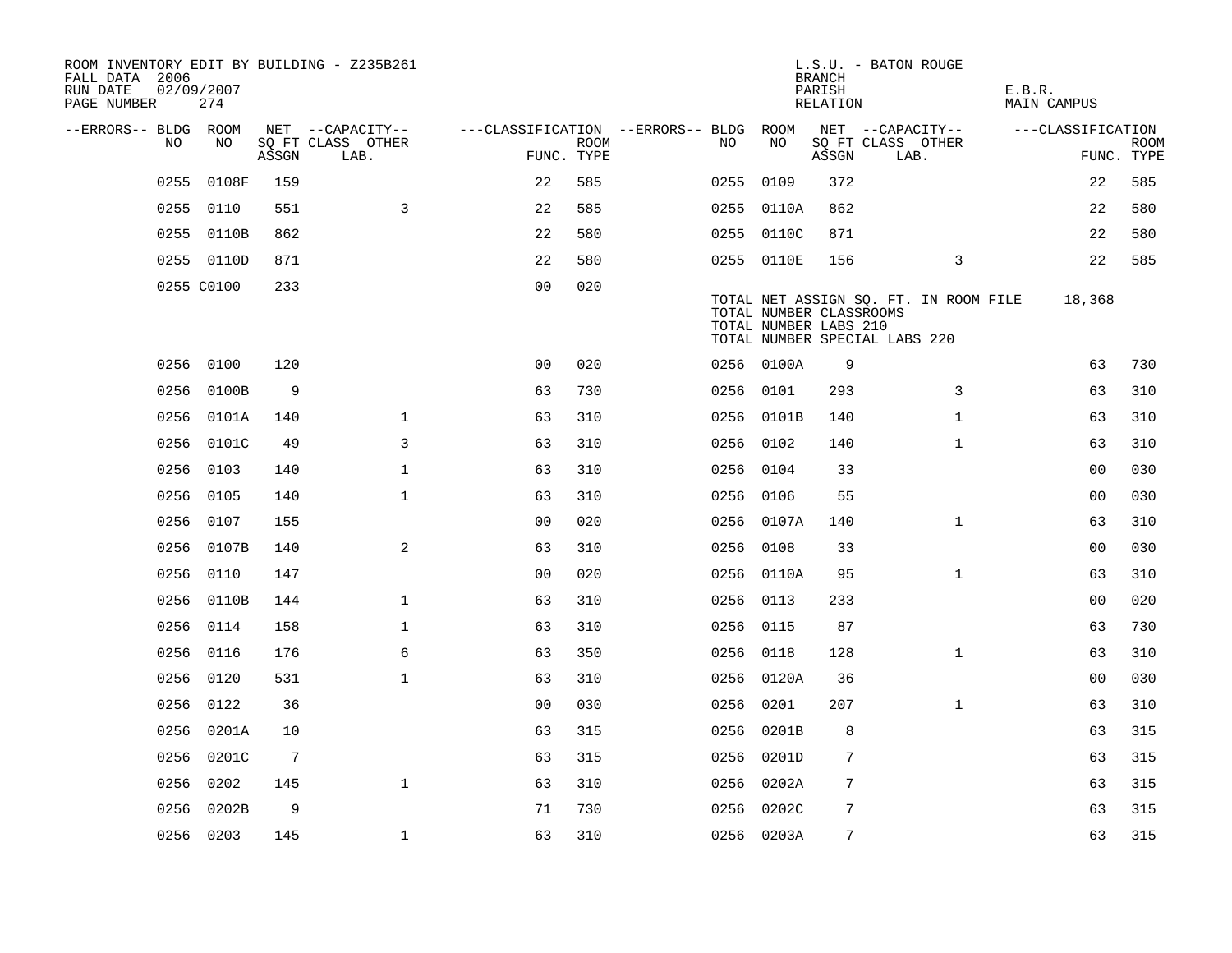| ROOM INVENTORY EDIT BY BUILDING - Z235B261<br>FALL DATA 2006<br>RUN DATE<br>PAGE NUMBER | 02/09/2007<br>275 |                 |                           |            |      |                                   |            | <b>BRANCH</b><br>PARISH<br>RELATION | L.S.U. - BATON ROUGE      | E.B.R.<br><b>MAIN CAMPUS</b> |                           |
|-----------------------------------------------------------------------------------------|-------------------|-----------------|---------------------------|------------|------|-----------------------------------|------------|-------------------------------------|---------------------------|------------------------------|---------------------------|
| --ERRORS-- BLDG ROOM                                                                    |                   |                 | NET --CAPACITY--          |            |      | ---CLASSIFICATION --ERRORS-- BLDG | ROOM       |                                     | NET --CAPACITY--          | ---CLASSIFICATION            |                           |
| NO.                                                                                     | NO.               | ASSGN           | SO FT CLASS OTHER<br>LAB. | FUNC. TYPE | ROOM | NO.                               | NO         | ASSGN                               | SO FT CLASS OTHER<br>LAB. |                              | <b>ROOM</b><br>FUNC. TYPE |
| 0256                                                                                    | 0203B             | 21              |                           | 63         | 315  | 0256                              | 0203C      | 7                                   |                           | 63                           | 315                       |
| 0256                                                                                    | 0204              | 140             | $\mathbf{1}$              | 63         | 310  | 0256                              | 0204A      | 7                                   |                           | 63                           | 315                       |
| 0256                                                                                    | 0204B             | 21              |                           | 63         | 315  |                                   | 0256 0204C | 7                                   |                           | 63                           | 315                       |
| 0256                                                                                    | 0205              | 145             | $\mathbf{1}$              | 63         | 310  | 0256                              | 0205A      | 7                                   |                           | 63                           | 315                       |
| 0256                                                                                    | 0205B             | 21              |                           | 63         | 315  | 0256                              | 0205C      | 7                                   |                           | 63                           | 315                       |
| 0256                                                                                    | 0206              | 145             | $\mathbf{1}$              | 63         | 310  |                                   | 0256 0206A | 7                                   |                           | 63                           | 315                       |
| 0256                                                                                    | 0206B             | 21              |                           | 63         | 315  |                                   | 0256 0206C | 7                                   |                           | 63                           | 315                       |
| 0256                                                                                    | 0207              | 207             | 2                         | 63         | 310  |                                   | 0256 0207A | 7                                   |                           | 63                           | 315                       |
| 0256                                                                                    | 0207B             | $7\phantom{.0}$ |                           | 63         | 315  |                                   | 0256 0207C | 8                                   |                           | 63                           | 315                       |
| 0256                                                                                    | 0207D             | 21              |                           | 63         | 315  |                                   | 0256 0208  | 207                                 | $\overline{a}$            | 63                           | 310                       |
| 0256                                                                                    | 0208A             | 21              |                           | 63         | 315  |                                   | 0256 0208B | 8                                   |                           | 63                           | 315                       |
| 0256                                                                                    | 0208C             | $7\phantom{.0}$ |                           | 63         | 315  |                                   | 0256 0208D | 7                                   |                           | 63                           | 315                       |
| 0256                                                                                    | 0209              | 145             | $\mathbf{1}$              | 63         | 310  | 0256                              | 0209A      | 7                                   |                           | 63                           | 315                       |
| 0256                                                                                    | 0209B             | 21              |                           | 63         | 315  |                                   | 0256 0209C | 7                                   |                           | 63                           | 315                       |
| 0256                                                                                    | 0210              | 145             | $\mathbf{1}$              | 63         | 310  |                                   | 0256 0210A | $\sqrt{ }$                          |                           | 63                           | 315                       |
| 0256                                                                                    | 0210B             | 21              |                           | 63         | 315  |                                   | 0256 0210C | $\sqrt{ }$                          |                           | 63                           | 315                       |
| 0256                                                                                    | 0211              | 140             | $\mathbf{1}$              | 63         | 310  |                                   | 0256 0211A | 7                                   |                           | 63                           | 315                       |
| 0256                                                                                    | 0211B             | 21              |                           | 63         | 315  |                                   | 0256 0211C | 7                                   |                           | 63                           | 315                       |
|                                                                                         | 0256 0212         | 145             | $\mathbf{1}$              | 63         | 310  |                                   | 0256 0212A | 7                                   |                           | 63                           | 315                       |
| 0256                                                                                    | 0212B             | $7\overline{ }$ |                           | 63         | 315  |                                   | 0256 0212C | 21                                  |                           | 63                           | 315                       |
| 0256                                                                                    | 0213              | 145             | $\mathbf 1$               | 71         | 310  |                                   | 0256 0213A | 7                                   |                           | 71                           | 315                       |
| 0256                                                                                    | 0213B             | 9               |                           | 71         | 730  |                                   | 0256 0213C | 7                                   |                           | 63                           | 315                       |
| 0256                                                                                    | 0214              | 207             | 2                         | 63         | 310  |                                   | 0256 0214A | 7                                   |                           | 63                           | 315                       |
| 0256                                                                                    | 0214B             | $\overline{7}$  |                           | 63         | 315  |                                   | 0256 0214C | 8                                   |                           | 63                           | 315                       |
|                                                                                         | 0256 0214D        | 10              |                           | 63         | 315  |                                   | 0256 0215  | 91                                  | $\mathbf{1}$              | 63                           | 310                       |
|                                                                                         | 0256 0216A        | 6               |                           | 63         | 730  |                                   | 0256 0216B | 6                                   |                           | 63                           | 730                       |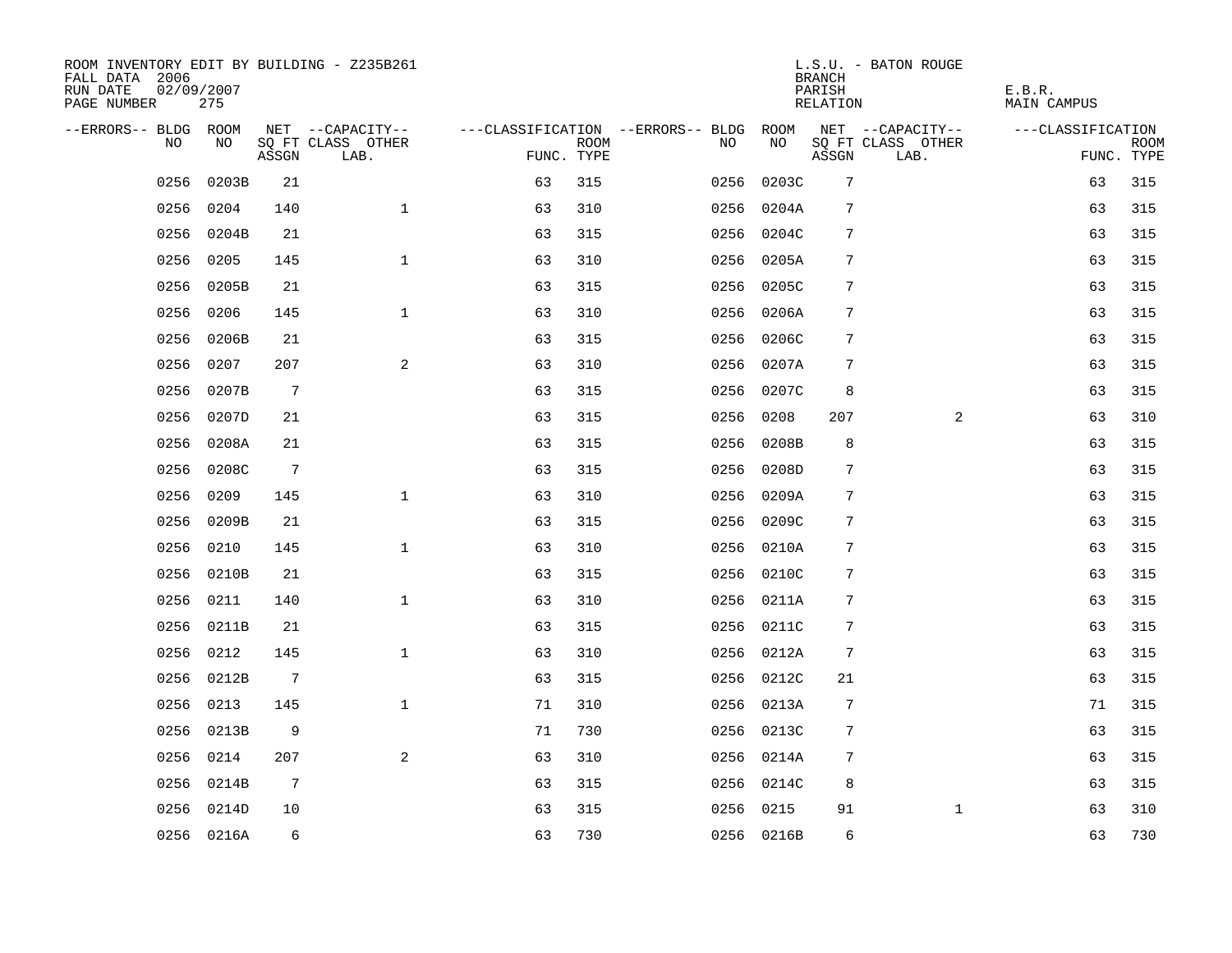| ROOM INVENTORY EDIT BY BUILDING - Z235B261<br>FALL DATA 2006<br>RUN DATE<br>PAGE NUMBER | 02/09/2007<br>276 |       |                           |                                        |                    |      |                                                                | <b>BRANCH</b><br>PARISH<br>RELATION | L.S.U. - BATON ROUGE                                                   | E.B.R.<br>MAIN CAMPUS |                          |             |
|-----------------------------------------------------------------------------------------|-------------------|-------|---------------------------|----------------------------------------|--------------------|------|----------------------------------------------------------------|-------------------------------------|------------------------------------------------------------------------|-----------------------|--------------------------|-------------|
| --ERRORS-- BLDG ROOM                                                                    |                   |       | NET --CAPACITY--          | ---CLASSIFICATION --ERRORS-- BLDG ROOM |                    |      |                                                                |                                     | NET --CAPACITY--                                                       |                       | ---CLASSIFICATION        |             |
| NO.                                                                                     | NO                | ASSGN | SQ FT CLASS OTHER<br>LAB. |                                        | ROOM<br>FUNC. TYPE | NO.  | NO                                                             | ASSGN                               | SQ FT CLASS OTHER<br>LAB.                                              |                       | FUNC. TYPE               | <b>ROOM</b> |
| 0256                                                                                    | 0217A             | 6     |                           | 63                                     | 730                |      | 0256 0218                                                      | 184                                 | $\mathbf{1}$                                                           |                       | 63                       | 310         |
|                                                                                         | 0256 0220         | 63    | $\mathbf{1}$              | 63                                     | 310                |      | 0256 0221                                                      | 150                                 | 3                                                                      |                       | 0 <sub>0</sub>           | 030         |
|                                                                                         | 0256 0222         | 94    | 2                         | 63                                     | 730                |      | 0256 0223                                                      | 121                                 | $\mathbf{1}$                                                           |                       | 63                       | 310         |
|                                                                                         | 0256 0223A        | 4     |                           | 63                                     | 315                |      | 0256 0224                                                      | 142                                 | $\mathbf{1}$                                                           |                       | 63                       | 310         |
|                                                                                         | 0256 C0109        | 91    |                           | 0 <sub>0</sub>                         | 020                |      | 0256 C0111                                                     | 201                                 |                                                                        |                       | 0 <sub>0</sub>           | 020         |
|                                                                                         | 0256 C0215        | 36    |                           | 0 <sub>0</sub>                         | 020                |      | 0256 C0215A                                                    | 33                                  |                                                                        |                       | 00                       | 020         |
|                                                                                         | 0256 C0216        | 235   |                           | 0 <sub>0</sub>                         | 020                |      | 0256 C0217                                                     | 230                                 |                                                                        |                       | 0 <sub>0</sub>           | 020         |
|                                                                                         | 0256 C0217B       | 33    |                           | 0 <sub>0</sub>                         | 020                |      | 0256 S0100                                                     | 115                                 |                                                                        |                       | 0 <sub>0</sub>           | 020         |
|                                                                                         | 0256 S0101        | 115   |                           | 0 <sub>0</sub>                         | 020                |      | 0256 S0200<br>TOTAL NUMBER CLASSROOMS<br>TOTAL NUMBER LABS 210 | 24                                  | TOTAL NET ASSIGN SQ. FT. IN ROOM FILE<br>TOTAL NUMBER SPECIAL LABS 220 |                       | 00 <sub>o</sub><br>6,120 | 020         |
|                                                                                         | 0258 0101         | 470   |                           | 63                                     | 740                |      | TOTAL NUMBER CLASSROOMS<br>TOTAL NUMBER LABS 210               |                                     | TOTAL NET ASSIGN SQ. FT. IN ROOM FILE<br>TOTAL NUMBER SPECIAL LABS 220 |                       | 470                      |             |
|                                                                                         | 0259 0101         | 205   |                           | 21                                     | 255                |      | 0259 0102<br>TOTAL NUMBER CLASSROOMS<br>TOTAL NUMBER LABS 210  | 78                                  | TOTAL NET ASSIGN SQ. FT. IN ROOM FILE<br>TOTAL NUMBER SPECIAL LABS 220 |                       | 21<br>283                | 255         |
|                                                                                         | 0260 0001         | 215   |                           | 0 <sub>0</sub>                         | 030                |      | 0260 0002                                                      | 215                                 |                                                                        |                       | 0 <sub>0</sub>           | 030         |
|                                                                                         | 0260 0003         | 920   |                           | 0 <sub>0</sub>                         | 030                |      | 0260 0004                                                      | 84                                  |                                                                        |                       | 0 <sub>0</sub>           | 010         |
|                                                                                         | 0260 0100         | 250   |                           | 91                                     | 935                |      | 0260 0101                                                      | 184                                 |                                                                        |                       | 91                       | 935         |
|                                                                                         | 0260 0102         | 45    |                           | 0 <sub>0</sub>                         | 030                |      | 0260 0103                                                      | 304                                 |                                                                        |                       | 91                       | 660         |
|                                                                                         | 0260 0104         | 252   |                           | 0 <sub>0</sub>                         | 010                |      | 0260 0104A                                                     | 72                                  |                                                                        |                       | 0 <sub>0</sub>           | 030         |
|                                                                                         | 0260 0105         | 900   |                           | 91                                     | 650                |      | 0260 0106                                                      | 397                                 |                                                                        |                       | 91                       | 730         |
| 0260                                                                                    | 0107              | 190   |                           | 91                                     | 660                | 0260 | 0108                                                           | 81                                  |                                                                        |                       | 91                       | 730         |
| 0260                                                                                    | 0108A             | 196   |                           | 0 <sub>0</sub>                         | 030                |      | 0260 0108B                                                     | 282                                 |                                                                        |                       | 91                       | 730         |
|                                                                                         | 0260 0110         | 41    |                           | 91                                     | 715                |      | 0260 0112                                                      | 15                                  |                                                                        |                       | 0 <sub>0</sub>           | 010         |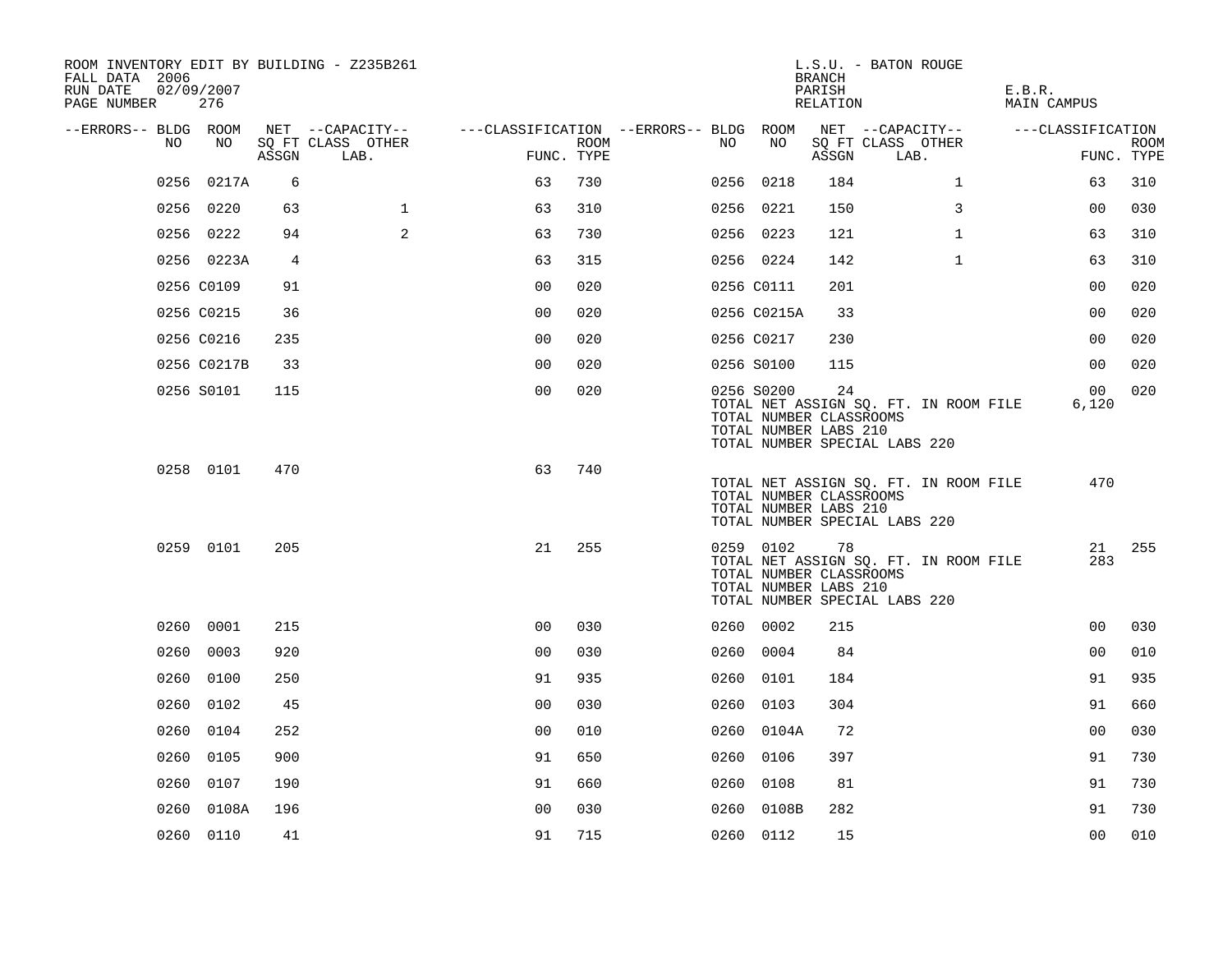| ROOM INVENTORY EDIT BY BUILDING - Z235B261<br>FALL DATA 2006<br>RUN DATE<br>PAGE NUMBER | 02/09/2007<br>277 |       |                           |                |             |                                   |           | <b>BRANCH</b><br>PARISH<br>RELATION | L.S.U. - BATON ROUGE      | E.B.R.<br>MAIN CAMPUS |                           |
|-----------------------------------------------------------------------------------------|-------------------|-------|---------------------------|----------------|-------------|-----------------------------------|-----------|-------------------------------------|---------------------------|-----------------------|---------------------------|
| --ERRORS-- BLDG ROOM                                                                    |                   |       | NET --CAPACITY--          |                |             | ---CLASSIFICATION --ERRORS-- BLDG | ROOM      |                                     | NET --CAPACITY--          | ---CLASSIFICATION     |                           |
| NO.                                                                                     | NO.               | ASSGN | SQ FT CLASS OTHER<br>LAB. | FUNC. TYPE     | <b>ROOM</b> | NO.                               | NO        | ASSGN                               | SQ FT CLASS OTHER<br>LAB. |                       | <b>ROOM</b><br>FUNC. TYPE |
| 0260                                                                                    | 0114              | 67    |                           | 0 <sub>0</sub> | 030         | 0260                              | 0115      | 12                                  |                           | 91                    | 935                       |
| 0260                                                                                    | 0116              | 60    |                           | 0 <sub>0</sub> | 030         | 0260                              | 0117      | 108                                 |                           | 91                    | 630                       |
| 0260                                                                                    | 0118              | 253   | 10                        | 91             | 220         | 0260                              | 0119      | 1872                                |                           | 91                    | 650                       |
| 0260                                                                                    | 0120              | 182   | $\mathbf{1}$              | 91             | 310         | 0260                              | 0121      | 483                                 |                           | 91                    | 650                       |
| 0260                                                                                    | 0122              | 6     |                           | 91             | 315         | 0260                              | 0124      | 540                                 | $\mathbf{1}$              | 91                    | 910                       |
| 0260                                                                                    | 0126              | 16    |                           | 0 <sub>0</sub> | 030         | 0260                              | 0128      | 16                                  |                           | 91                    | 315                       |
| 0260                                                                                    | 0130              | 16    |                           | 0 <sub>0</sub> | 030         | 0260                              | 0132      | 596                                 |                           | 91                    | 935                       |
| 0260                                                                                    | 0200              | 360   | 4                         | 91             | 910         | 0260                              | 0201      | 233                                 | 3                         | 91                    | 910                       |
| 0260                                                                                    | 0202              | 233   | 3                         | 91             | 910         | 0260                              | 0203      | 176                                 | 2                         | 91                    | 910                       |
| 0260                                                                                    | 0204              | 176   | 2                         | 91             | 910         | 0260                              | 0205      | 176                                 | 2                         | 91                    | 910                       |
| 0260                                                                                    | 0206              | 176   | 2                         | 91             | 910         | 0260                              | 0207      | 176                                 | 2                         | 91                    | 910                       |
| 0260                                                                                    | 0208              | 176   | 2                         | 91             | 910         | 0260                              | 0209      | 176                                 | 2                         | 91                    | 910                       |
| 0260                                                                                    | 0210              | 176   | 2                         | 91             | 910         | 0260                              | 0211      | 176                                 | 2                         | 91                    | 910                       |
| 0260                                                                                    | 0212              | 233   | 3                         | 91             | 910         | 0260                              | 0213      | 176                                 | 2                         | 91                    | 910                       |
| 0260                                                                                    | 0214              | 176   | 2                         | 91             | 910         | 0260                              | 0215      | 526                                 |                           | 91                    | 650                       |
| 0260                                                                                    | 0216              | 176   | 2                         | 91             | 910         | 0260                              | 0218      | 233                                 | 3                         | 91                    | 910                       |
| 0260                                                                                    | 0219              | 176   | $\overline{a}$            | 91             | 910         | 0260                              | 0220      | 176                                 | 2                         | 91                    | 910                       |
| 0260                                                                                    | 0221              | 176   | 2                         | 91             | 910         | 0260                              | 0222      | 176                                 | 2                         | 91                    | 910                       |
| 0260                                                                                    | 0223              | 176   | 2                         | 91             | 910         | 0260                              | 0224      | 176                                 | 2                         | 91                    | 910                       |
| 0260                                                                                    | 0225              | 233   | 3                         | 91             | 910         | 0260                              | 0226      | 189                                 |                           | 0 <sub>0</sub>        | 030                       |
| 0260                                                                                    | 0227              | 176   | 2                         | 91             | 910         | 0260                              | 0228      | 32                                  |                           | 91                    | 935                       |
| 0260                                                                                    | 0229              | 176   | 2                         | 91             | 910         | 0260                              | 0230      | 198                                 | $\mathbf{1}$              | 91                    | 920                       |
| 0260                                                                                    | 0231              | 233   | 3                         | 91             | 910         | 0260                              | 0232      | 176                                 | 2                         | 91                    | 910                       |
| 0260                                                                                    | 0233              | 176   | 2                         | 91             | 910         | 0260                              | 0234      | 176                                 | 2                         | 91                    | 910                       |
| 0260                                                                                    | 0235              | 176   | 2                         | 91             | 910         | 0260                              | 0236      | 176                                 | 2                         | 91                    | 910                       |
|                                                                                         | 0260 0238         | 176   | $\overline{c}$            | 91             | 910         |                                   | 0260 0239 | 176                                 | $\mathbf 2$               | 91                    | 910                       |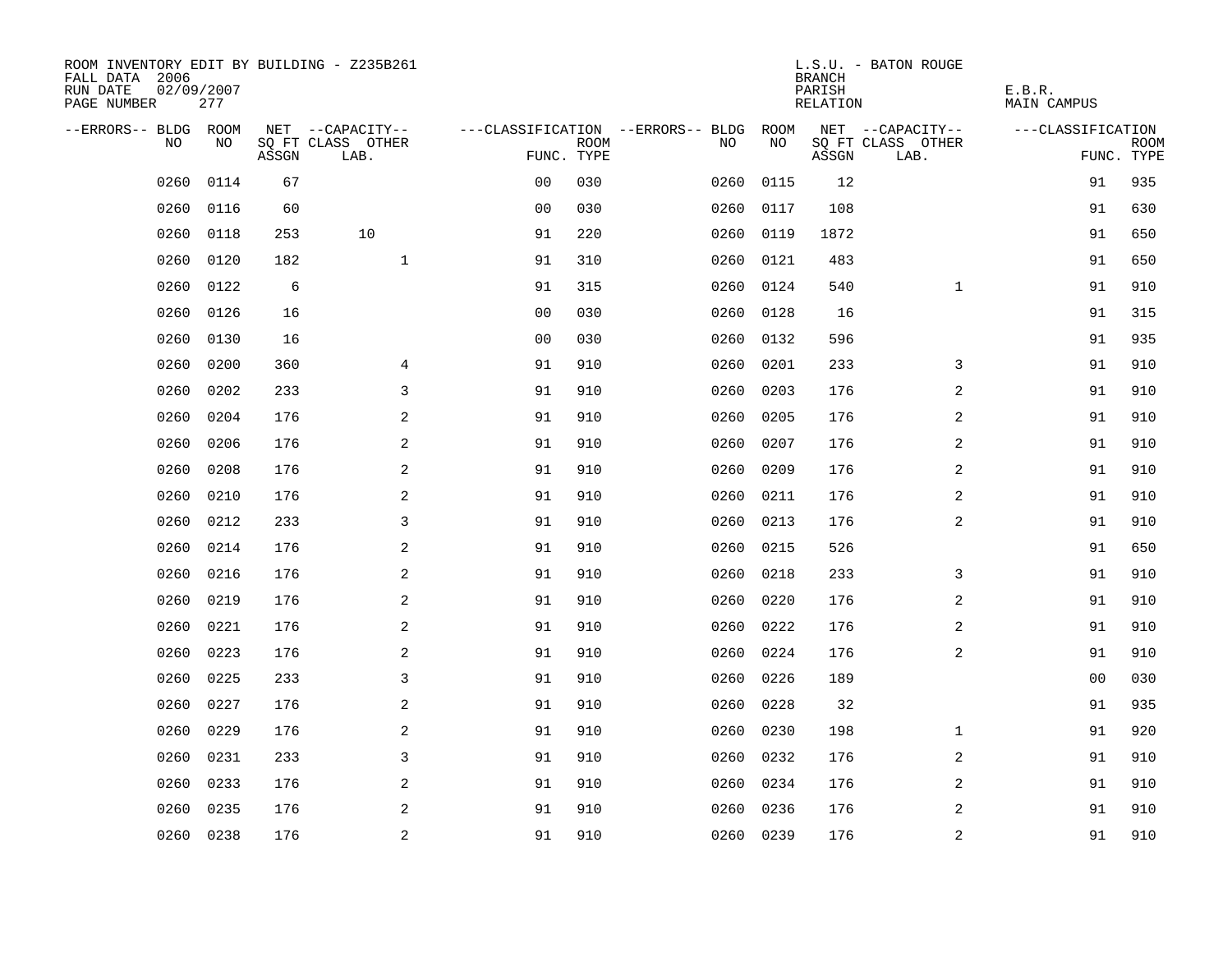| ROOM INVENTORY EDIT BY BUILDING - Z235B261<br>FALL DATA 2006<br>RUN DATE<br>PAGE NUMBER | 02/09/2007<br>278 |       |                           |            |             |                                   |           | <b>BRANCH</b><br>PARISH<br>RELATION | L.S.U. - BATON ROUGE      | E.B.R.<br><b>MAIN CAMPUS</b> |                           |
|-----------------------------------------------------------------------------------------|-------------------|-------|---------------------------|------------|-------------|-----------------------------------|-----------|-------------------------------------|---------------------------|------------------------------|---------------------------|
| --ERRORS-- BLDG ROOM                                                                    |                   |       | NET --CAPACITY--          |            |             | ---CLASSIFICATION --ERRORS-- BLDG | ROOM      |                                     | NET --CAPACITY--          | ---CLASSIFICATION            |                           |
| N <sub>O</sub>                                                                          | NO.               | ASSGN | SO FT CLASS OTHER<br>LAB. | FUNC. TYPE | <b>ROOM</b> | NO.                               | NO        | ASSGN                               | SQ FT CLASS OTHER<br>LAB. |                              | <b>ROOM</b><br>FUNC. TYPE |
| 0260                                                                                    | 0240              | 176   | 2                         | 91         | 910         | 0260                              | 0241      | 176                                 | 2                         | 91                           | 910                       |
| 0260                                                                                    | 0242              | 233   | 3                         | 91         | 910         | 0260                              | 0243      | 233                                 | 3                         | 91                           | 910                       |
| 0260                                                                                    | 0245              | 352   | $\overline{4}$            | 91         | 910         | 0260                              | 0300      | 360                                 | $\overline{4}$            | 91                           | 910                       |
| 0260                                                                                    | 0301              | 233   | 3                         | 91         | 910         | 0260                              | 0302      | 233                                 | 3                         | 91                           | 910                       |
| 0260                                                                                    | 0303              | 176   | 2                         | 91         | 910         | 0260                              | 0304      | 176                                 | 2                         | 91                           | 910                       |
| 0260                                                                                    | 0305              | 176   | 2                         | 91         | 910         | 0260                              | 0306      | 176                                 | 2                         | 91                           | 910                       |
| 0260                                                                                    | 0307              | 176   | $\overline{a}$            | 91         | 910         | 0260                              | 0308      | 176                                 | 2                         | 91                           | 910                       |
| 0260                                                                                    | 0309              | 176   | $\overline{a}$            | 91         | 910         | 0260                              | 0310      | 176                                 | $\overline{a}$            | 91                           | 910                       |
| 0260                                                                                    | 0311              | 176   | 2                         | 91         | 910         | 0260                              | 0312      | 233                                 | 3                         | 91                           | 910                       |
| 0260                                                                                    | 0313              | 176   | $\overline{a}$            | 91         | 910         | 0260                              | 0314      | 176                                 | $\overline{a}$            | 91                           | 910                       |
| 0260                                                                                    | 0315              | 450   | 10                        | 91         | 650         | 0260                              | 0315A     | 72                                  |                           | 91                           | 715                       |
| 0260                                                                                    | 0316              | 176   | 2                         | 91         | 910         | 0260                              | 0318      | 233                                 | 3                         | 91                           | 910                       |
| 0260                                                                                    | 0319              | 176   | 2                         | 91         | 910         | 0260                              | 0320      | 176                                 | 2                         | 91                           | 910                       |
| 0260                                                                                    | 0321              | 176   | 2                         | 91         | 910         | 0260                              | 0322      | 176                                 | $\overline{a}$            | 91                           | 910                       |
| 0260                                                                                    | 0323              | 176   | 2                         | 91         | 910         | 0260                              | 0324      | 176                                 | 2                         | 91                           | 910                       |
| 0260                                                                                    | 0325              | 233   | 3                         | 91         | 910         | 0260                              | 0326      | 189                                 |                           | 00                           | 030                       |
| 0260                                                                                    | 0327              | 176   | 2                         | 91         | 910         | 0260                              | 0328      | 32                                  |                           | 00                           | 010                       |
| 0260                                                                                    | 0329              | 176   | $\overline{a}$            | 91         | 910         | 0260                              | 0330      | 198                                 | $\mathbf{1}$              | 91                           | 920                       |
| 0260                                                                                    | 0331              | 233   | 3                         | 91         | 910         | 0260                              | 0332      | 176                                 | 2                         | 91                           | 910                       |
| 0260                                                                                    | 0333              | 176   | 2                         | 91         | 910         | 0260                              | 0334      | 176                                 | 2                         | 91                           | 910                       |
| 0260                                                                                    | 0335              | 176   | 2                         | 91         | 910         | 0260                              | 0336      | 176                                 | 2                         | 91                           | 910                       |
| 0260                                                                                    | 0338              | 176   | 2                         | 91         | 910         | 0260                              | 0339      | 176                                 | 2                         | 91                           | 910                       |
| 0260                                                                                    | 0340              | 176   | 2                         | 91         | 910         | 0260                              | 0341      | 176                                 | 2                         | 91                           | 910                       |
| 0260                                                                                    | 0342              | 233   | 3                         | 91         | 910         | 0260                              | 0343      | 233                                 | 3                         | 91                           | 910                       |
| 0260                                                                                    | 0345              | 360   | 4                         | 91         | 910         | 0260                              | 0400      | 360                                 | 4                         | 91                           | 910                       |
|                                                                                         | 0260 0401         | 233   | $\overline{3}$            | 91         | 910         |                                   | 0260 0402 | 233                                 | 3                         | 91                           | 910                       |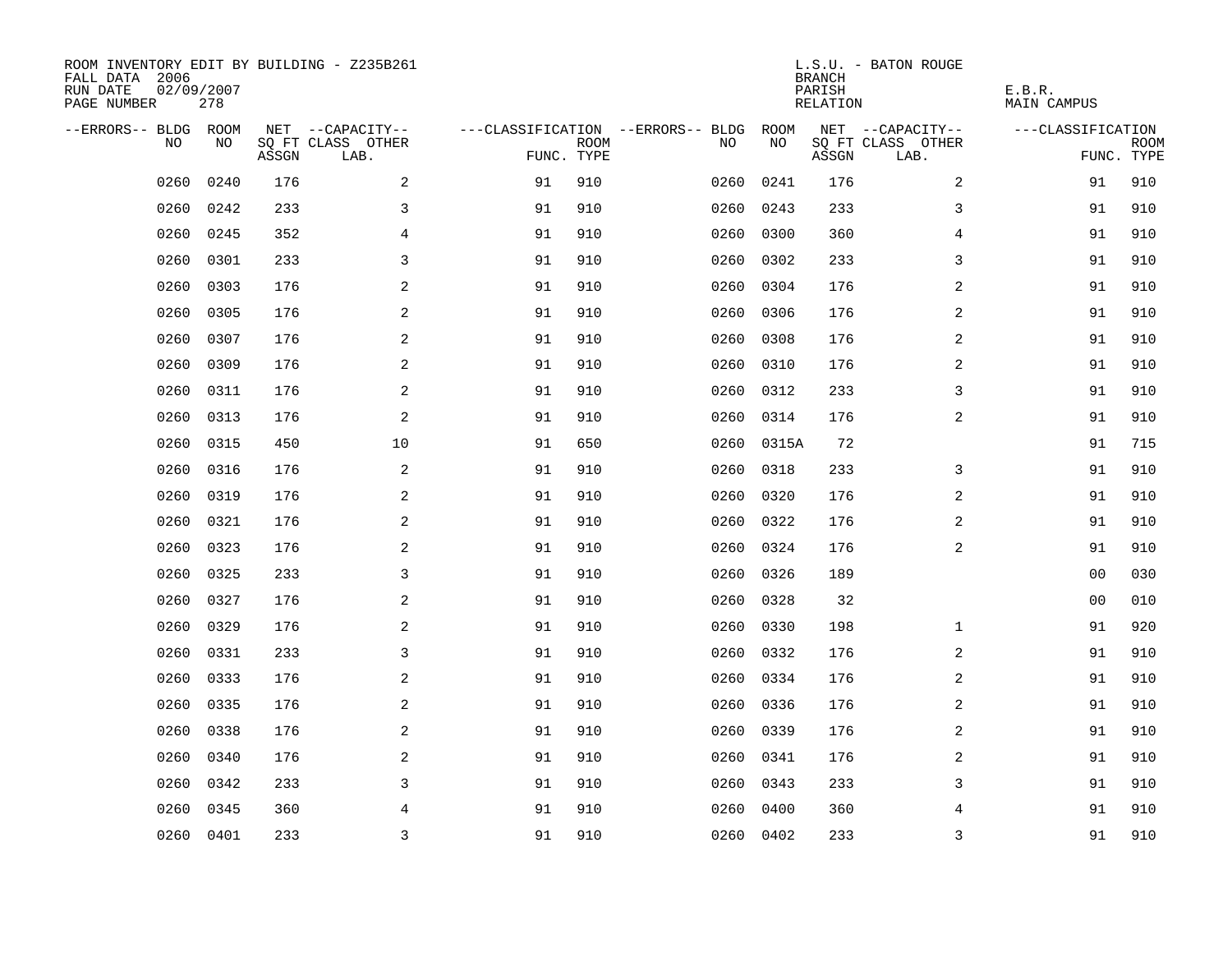| ROOM INVENTORY EDIT BY BUILDING - Z235B261<br>FALL DATA 2006<br>RUN DATE<br>PAGE NUMBER | 02/09/2007<br>279 |       |                           |                |             |                                   |           | <b>BRANCH</b><br>PARISH<br>RELATION | L.S.U. - BATON ROUGE      | E.B.R.<br>MAIN CAMPUS |                           |
|-----------------------------------------------------------------------------------------|-------------------|-------|---------------------------|----------------|-------------|-----------------------------------|-----------|-------------------------------------|---------------------------|-----------------------|---------------------------|
| --ERRORS-- BLDG ROOM                                                                    |                   |       | NET --CAPACITY--          |                |             | ---CLASSIFICATION --ERRORS-- BLDG | ROOM      |                                     | NET --CAPACITY--          | ---CLASSIFICATION     |                           |
| NO.                                                                                     | NO.               | ASSGN | SQ FT CLASS OTHER<br>LAB. | FUNC. TYPE     | <b>ROOM</b> | NO.                               | NO        | ASSGN                               | SQ FT CLASS OTHER<br>LAB. |                       | <b>ROOM</b><br>FUNC. TYPE |
| 0260                                                                                    | 0403              | 176   | 2                         | 91             | 910         | 0260                              | 0404      | 176                                 | 2                         | 91                    | 910                       |
| 0260                                                                                    | 0405              | 176   | 2                         | 91             | 910         | 0260                              | 0406      | 176                                 | 2                         | 91                    | 910                       |
| 0260                                                                                    | 0407              | 176   | 2                         | 91             | 910         | 0260                              | 0408      | 176                                 | 2                         | 91                    | 910                       |
| 0260                                                                                    | 0409              | 176   | 2                         | 91             | 910         |                                   | 0260 0410 | 176                                 | 2                         | 91                    | 910                       |
| 0260                                                                                    | 0411              | 176   | 2                         | 91             | 910         | 0260                              | 0412      | 233                                 | 3                         | 91                    | 910                       |
| 0260                                                                                    | 0413              | 176   | 2                         | 91             | 910         | 0260                              | 0414      | 176                                 | 2                         | 91                    | 910                       |
| 0260                                                                                    | 0415              | 526   |                           | 91             | 650         | 0260                              | 0416      | 176                                 | 2                         | 91                    | 910                       |
| 0260                                                                                    | 0418              | 233   | 3                         | 91             | 910         |                                   | 0260 0419 | 176                                 | 2                         | 91                    | 910                       |
| 0260                                                                                    | 0420              | 176   | 2                         | 91             | 910         | 0260                              | 0421      | 176                                 | 2                         | 91                    | 910                       |
| 0260                                                                                    | 0422              | 176   | 2                         | 91             | 910         |                                   | 0260 0423 | 176                                 | 2                         | 91                    | 910                       |
| 0260                                                                                    | 0424              | 176   | 2                         | 91             | 910         | 0260                              | 0425      | 233                                 | 3                         | 91                    | 910                       |
| 0260                                                                                    | 0426              | 189   |                           | 0 <sub>0</sub> | 030         |                                   | 0260 0427 | 176                                 | 2                         | 91                    | 910                       |
| 0260                                                                                    | 0428              | 32    |                           | 0 <sub>0</sub> | 010         | 0260                              | 0429      | 176                                 | 2                         | 91                    | 910                       |
| 0260                                                                                    | 0430              | 198   | $\mathbf 1$               | 91             | 920         | 0260                              | 0431      | 233                                 | 3                         | 91                    | 910                       |
| 0260                                                                                    | 0432              | 176   | 2                         | 91             | 910         | 0260                              | 0433      | 176                                 | 2                         | 91                    | 910                       |
| 0260                                                                                    | 0434              | 176   | 2                         | 91             | 910         | 0260                              | 0435      | 176                                 | $\overline{a}$            | 91                    | 910                       |
| 0260                                                                                    | 0436              | 176   | $\mathbf{2}$              | 91             | 910         | 0260                              | 0438      | 176                                 | 2                         | 91                    | 910                       |
| 0260                                                                                    | 0439              | 176   | 2                         | 91             | 910         | 0260                              | 0440      | 176                                 | 2                         | 91                    | 910                       |
| 0260                                                                                    | 0441              | 176   | 2                         | 91             | 910         | 0260                              | 0442      | 233                                 | 3                         | 91                    | 910                       |
| 0260                                                                                    | 0443              | 233   | 3                         | 91             | 910         | 0260                              | 0445      | 360                                 | $\overline{4}$            | 91                    | 910                       |
| 0260                                                                                    | 0500              | 360   | $\overline{4}$            | 91             | 910         | 0260                              | 0501      | 233                                 | 3                         | 91                    | 910                       |
| 0260                                                                                    | 0502              | 233   | 3                         | 91             | 910         | 0260                              | 0503      | 176                                 | 2                         | 91                    | 910                       |
| 0260                                                                                    | 0504              | 176   | 2                         | 91             | 910         | 0260                              | 0505      | 176                                 | 2                         | 91                    | 910                       |
| 0260                                                                                    | 0506              | 176   | 2                         | 91             | 910         | 0260                              | 0507      | 176                                 | 2                         | 91                    | 910                       |
| 0260                                                                                    | 0508              | 176   | 2                         | 91             | 910         | 0260                              | 0509      | 176                                 | 2                         | 91                    | 910                       |
|                                                                                         | 0260 0510         | 176   | $\overline{c}$            | 91             | 910         |                                   | 0260 0511 | 176                                 | $\overline{c}$            | 91                    | 910                       |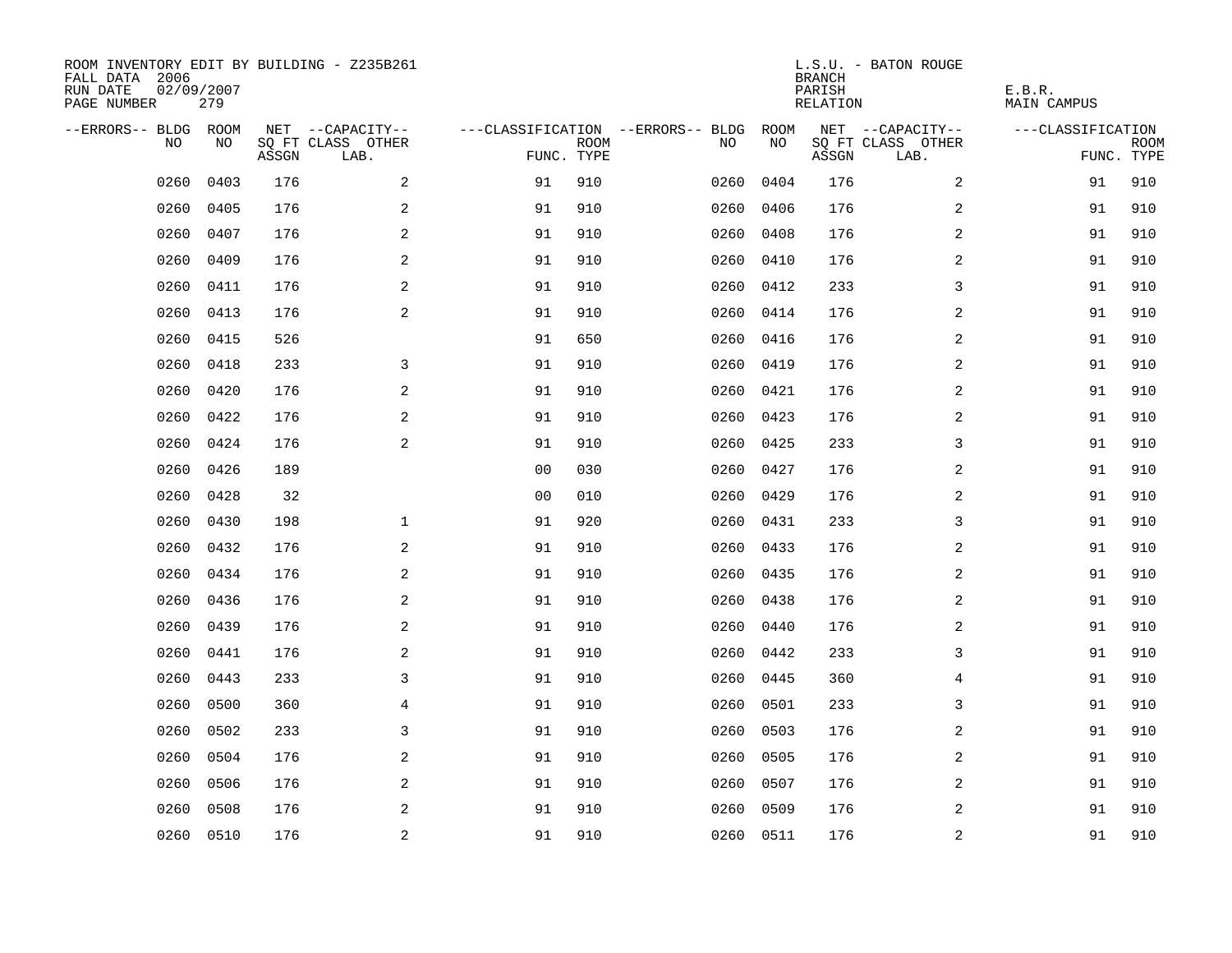| ROOM INVENTORY EDIT BY BUILDING - Z235B261<br>FALL DATA 2006<br>RUN DATE<br>PAGE NUMBER | 02/09/2007<br>280 |       |                           |            |             |                                   |           | <b>BRANCH</b><br>PARISH<br>RELATION | L.S.U. - BATON ROUGE      | E.B.R.<br><b>MAIN CAMPUS</b> |                           |
|-----------------------------------------------------------------------------------------|-------------------|-------|---------------------------|------------|-------------|-----------------------------------|-----------|-------------------------------------|---------------------------|------------------------------|---------------------------|
| --ERRORS-- BLDG ROOM                                                                    |                   |       | NET --CAPACITY--          |            |             | ---CLASSIFICATION --ERRORS-- BLDG | ROOM      |                                     | NET --CAPACITY--          | ---CLASSIFICATION            |                           |
| N <sub>O</sub>                                                                          | NO.               | ASSGN | SO FT CLASS OTHER<br>LAB. | FUNC. TYPE | <b>ROOM</b> | NO.                               | NO        | ASSGN                               | SQ FT CLASS OTHER<br>LAB. |                              | <b>ROOM</b><br>FUNC. TYPE |
| 0260                                                                                    | 0512              | 233   | 3                         | 91         | 910         | 0260                              | 0513      | 176                                 | $\overline{2}$            | 91                           | 910                       |
| 0260                                                                                    | 0514              | 176   | 2                         | 91         | 910         | 0260                              | 0515      | 526                                 |                           | 91                           | 650                       |
| 0260                                                                                    | 0516              | 176   | 2                         | 91         | 910         | 0260                              | 0518      | 233                                 | 3                         | 91                           | 910                       |
| 0260                                                                                    | 0519              | 176   | $\overline{a}$            | 91         | 910         | 0260                              | 0520      | 176                                 | 2                         | 91                           | 910                       |
| 0260                                                                                    | 0521              | 176   | $\overline{a}$            | 91         | 910         | 0260                              | 0522      | 176                                 | 2                         | 91                           | 910                       |
| 0260                                                                                    | 0523              | 176   | $\overline{a}$            | 91         | 910         | 0260                              | 0524      | 176                                 | 2                         | 91                           | 910                       |
| 0260                                                                                    | 0525              | 233   | 3                         | 91         | 910         | 0260                              | 0526      | 189                                 |                           | 00                           | 030                       |
| 0260                                                                                    | 0527              | 176   | 2                         | 91         | 910         | 0260                              | 0528      | 32                                  |                           | 0 <sub>0</sub>               | 010                       |
| 0260                                                                                    | 0529              | 176   | 2                         | 91         | 910         | 0260                              | 0530      | 198                                 | $\mathbf{1}$              | 91                           | 920                       |
| 0260                                                                                    | 0531              | 233   | 3                         | 91         | 910         | 0260                              | 0532      | 233                                 | 2                         | 91                           | 910                       |
| 0260                                                                                    | 0533              | 233   | 2                         | 91         | 910         | 0260                              | 0534      | 233                                 | 2                         | 91                           | 910                       |
| 0260                                                                                    | 0535              | 233   | 2                         | 91         | 910         | 0260                              | 0536      | 233                                 | 2                         | 91                           | 910                       |
| 0260                                                                                    | 0538              | 233   | 2                         | 91         | 910         | 0260                              | 0539      | 233                                 | 2                         | 91                           | 910                       |
| 0260                                                                                    | 0540              | 233   | 2                         | 91         | 910         | 0260                              | 0541      | 233                                 | $\overline{a}$            | 91                           | 910                       |
| 0260                                                                                    | 0542              | 233   | 3                         | 91         | 910         | 0260                              | 0543      | 233                                 | 3                         | 91                           | 910                       |
| 0260                                                                                    | 0545              | 360   | 4                         | 91         | 910         | 0260                              | 0600      | 360                                 | 4                         | 91                           | 910                       |
| 0260                                                                                    | 0601              | 233   | 3                         | 91         | 910         | 0260                              | 0602      | 233                                 | 3                         | 91                           | 910                       |
| 0260                                                                                    | 0603              | 176   | $\overline{a}$            | 91         | 910         | 0260                              | 0604      | 176                                 | 2                         | 91                           | 910                       |
| 0260                                                                                    | 0605              | 176   | 2                         | 91         | 910         | 0260                              | 0606      | 176                                 | 2                         | 91                           | 910                       |
| 0260                                                                                    | 0607              | 176   | 2                         | 91         | 910         | 0260                              | 0608      | 176                                 | 2                         | 91                           | 910                       |
| 0260                                                                                    | 0609              | 176   | 2                         | 91         | 910         | 0260                              | 0610      | 176                                 | 2                         | 91                           | 910                       |
| 0260                                                                                    | 0611              | 176   | $\sqrt{2}$                | 91         | 910         | 0260                              | 0612      | 233                                 | 3                         | 91                           | 910                       |
| 0260                                                                                    | 0613              | 176   | $\sqrt{2}$                | 91         | 910         | 0260                              | 0614      | 176                                 | 2                         | 91                           | 910                       |
| 0260                                                                                    | 0615              | 450   | 10                        | 91         | 650         | 0260                              | 0615A     | 72                                  |                           | 91                           | 715                       |
| 0260                                                                                    | 0616              | 176   | 2                         | 91         | 910         | 0260                              | 0618      | 233                                 | 3                         | 91                           | 910                       |
|                                                                                         | 0260 0619         | 176   | 2                         | 91         | 910         |                                   | 0260 0620 | 176                                 | $\overline{a}$            | 91                           | 910                       |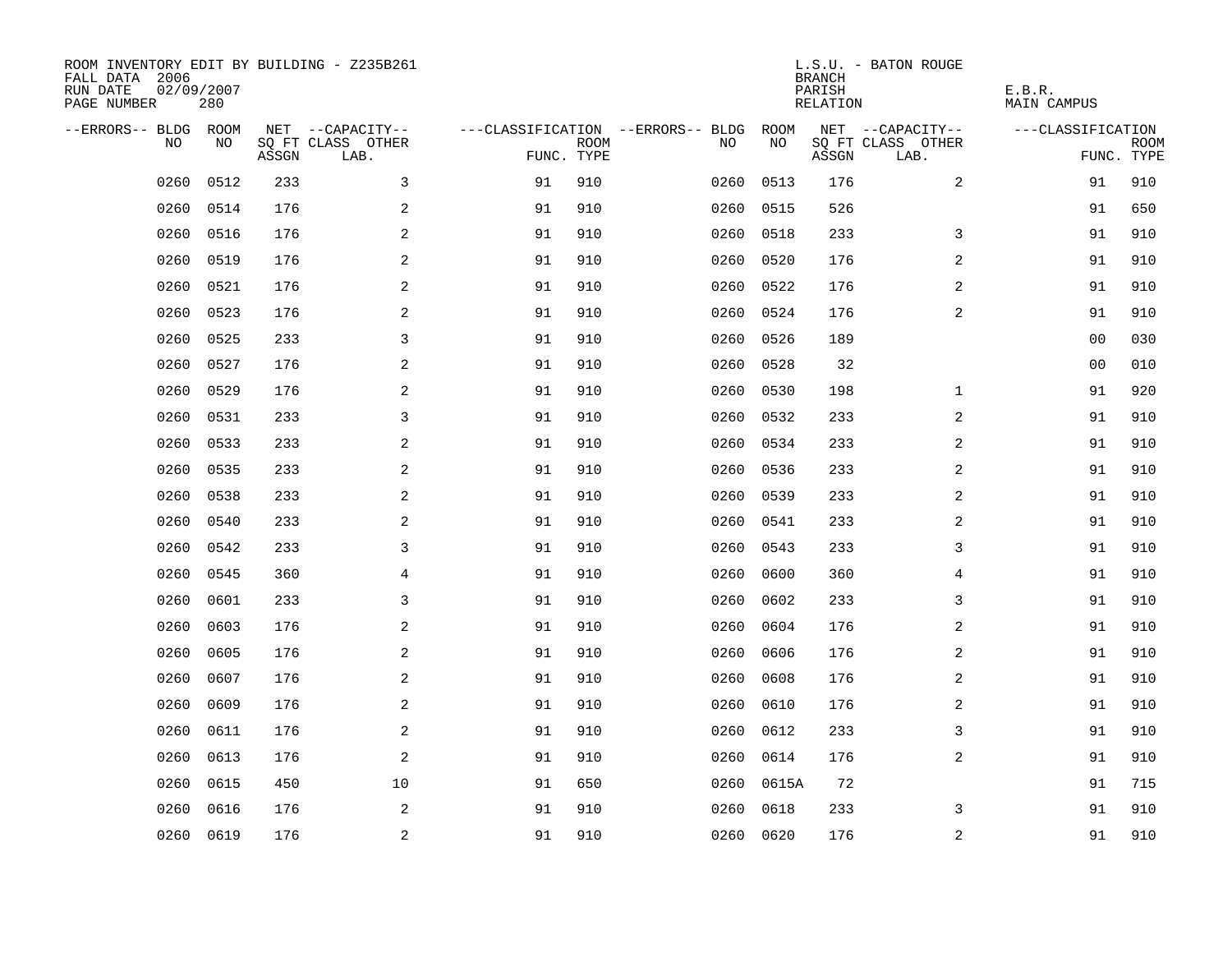| ROOM INVENTORY EDIT BY BUILDING - Z235B261<br>FALL DATA 2006<br>RUN DATE<br>PAGE NUMBER | 02/09/2007<br>281 |       |                           |                |             |                                   |           | <b>BRANCH</b><br>PARISH<br>RELATION | L.S.U. - BATON ROUGE      | E.B.R.<br>MAIN CAMPUS |                           |
|-----------------------------------------------------------------------------------------|-------------------|-------|---------------------------|----------------|-------------|-----------------------------------|-----------|-------------------------------------|---------------------------|-----------------------|---------------------------|
| --ERRORS-- BLDG ROOM                                                                    |                   |       | NET --CAPACITY--          |                |             | ---CLASSIFICATION --ERRORS-- BLDG | ROOM      |                                     | NET --CAPACITY--          | ---CLASSIFICATION     |                           |
| NO.                                                                                     | NO.               | ASSGN | SQ FT CLASS OTHER<br>LAB. | FUNC. TYPE     | <b>ROOM</b> | NO.                               | NO        | ASSGN                               | SQ FT CLASS OTHER<br>LAB. |                       | <b>ROOM</b><br>FUNC. TYPE |
| 0260                                                                                    | 0621              | 176   | 2                         | 91             | 910         | 0260                              | 0622      | 176                                 | 2                         | 91                    | 910                       |
| 0260                                                                                    | 0623              | 176   | 2                         | 91             | 910         | 0260                              | 0624      | 176                                 | 2                         | 91                    | 910                       |
| 0260                                                                                    | 0625              | 233   | 3                         | 91             | 910         | 0260                              | 0626      | 189                                 |                           | 00                    | 030                       |
| 0260                                                                                    | 0627              | 176   | 2                         | 91             | 910         | 0260                              | 0628      | 32                                  |                           | 91                    | 730                       |
| 0260                                                                                    | 0629              | 176   | 2                         | 91             | 910         | 0260                              | 0630      | 198                                 | $\mathbf{1}$              | 91                    | 920                       |
| 0260                                                                                    | 0631              | 233   | 3                         | 91             | 910         | 0260                              | 0632      | 176                                 | 2                         | 91                    | 910                       |
| 0260                                                                                    | 0633              | 176   | $\mathbf{2}$              | 91             | 910         | 0260                              | 0634      | 176                                 | 2                         | 91                    | 910                       |
| 0260                                                                                    | 0635              | 176   | 2                         | 91             | 910         | 0260                              | 0636      | 176                                 | 2                         | 91                    | 910                       |
| 0260                                                                                    | 0638              | 176   | 2                         | 91             | 910         | 0260                              | 0639      | 176                                 | 2                         | 91                    | 910                       |
| 0260                                                                                    | 0640              | 176   | 2                         | 91             | 910         | 0260                              | 0641      | 176                                 | 2                         | 91                    | 910                       |
| 0260                                                                                    | 0642              | 233   | 3                         | 91             | 910         | 0260                              | 0643      | 233                                 | 3                         | 91                    | 910                       |
| 0260                                                                                    | 0645              | 360   | 4                         | 91             | 910         |                                   | 0260 0700 | 360                                 | 4                         | 91                    | 910                       |
| 0260                                                                                    | 0701              | 233   | 3                         | 91             | 910         | 0260                              | 0702      | 233                                 | 3                         | 91                    | 910                       |
| 0260                                                                                    | 0703              | 176   | 2                         | 91             | 910         | 0260                              | 0704      | 176                                 | 2                         | 91                    | 910                       |
| 0260                                                                                    | 0705              | 176   | 2                         | 91             | 910         | 0260                              | 0706      | 176                                 | 2                         | 91                    | 910                       |
| 0260                                                                                    | 0707              | 176   | 2                         | 91             | 910         | 0260                              | 0708      | 176                                 | $\overline{a}$            | 91                    | 910                       |
| 0260                                                                                    | 0709              | 176   | $\mathbf{2}$              | 91             | 910         | 0260                              | 0710      | 176                                 | 2                         | 91                    | 910                       |
| 0260                                                                                    | 0711              | 176   | 2                         | 91             | 910         | 0260                              | 0712      | 233                                 | 3                         | 91                    | 910                       |
| 0260                                                                                    | 0713              | 176   | 2                         | 91             | 910         | 0260                              | 0714      | 176                                 | 2                         | 91                    | 910                       |
| 0260                                                                                    | 0715              | 526   |                           | 91             | 650         | 0260                              | 0716      | 176                                 | 2                         | 91                    | 910                       |
| 0260                                                                                    | 0718              | 233   | 3                         | 91             | 910         | 0260                              | 0719      | 176                                 | 2                         | 91                    | 910                       |
| 0260                                                                                    | 0720              | 176   | 2                         | 91             | 910         | 0260                              | 0721      | 176                                 | 2                         | 91                    | 910                       |
| 0260                                                                                    | 0722              | 176   | 2                         | 91             | 910         | 0260                              | 0723      | 176                                 | 2                         | 91                    | 910                       |
| 0260                                                                                    | 0724              | 176   | 2                         | 91             | 910         | 0260                              | 0725      | 233                                 | 3                         | 91                    | 910                       |
| 0260                                                                                    | 0726              | 189   |                           | 0 <sub>0</sub> | 030         | 0260                              | 0727      | 176                                 | 2                         | 91                    | 910                       |
|                                                                                         | 0260 0728         | 32    |                           | 91             | 730         |                                   | 0260 0729 | 176                                 | $\overline{c}$            | 91                    | 910                       |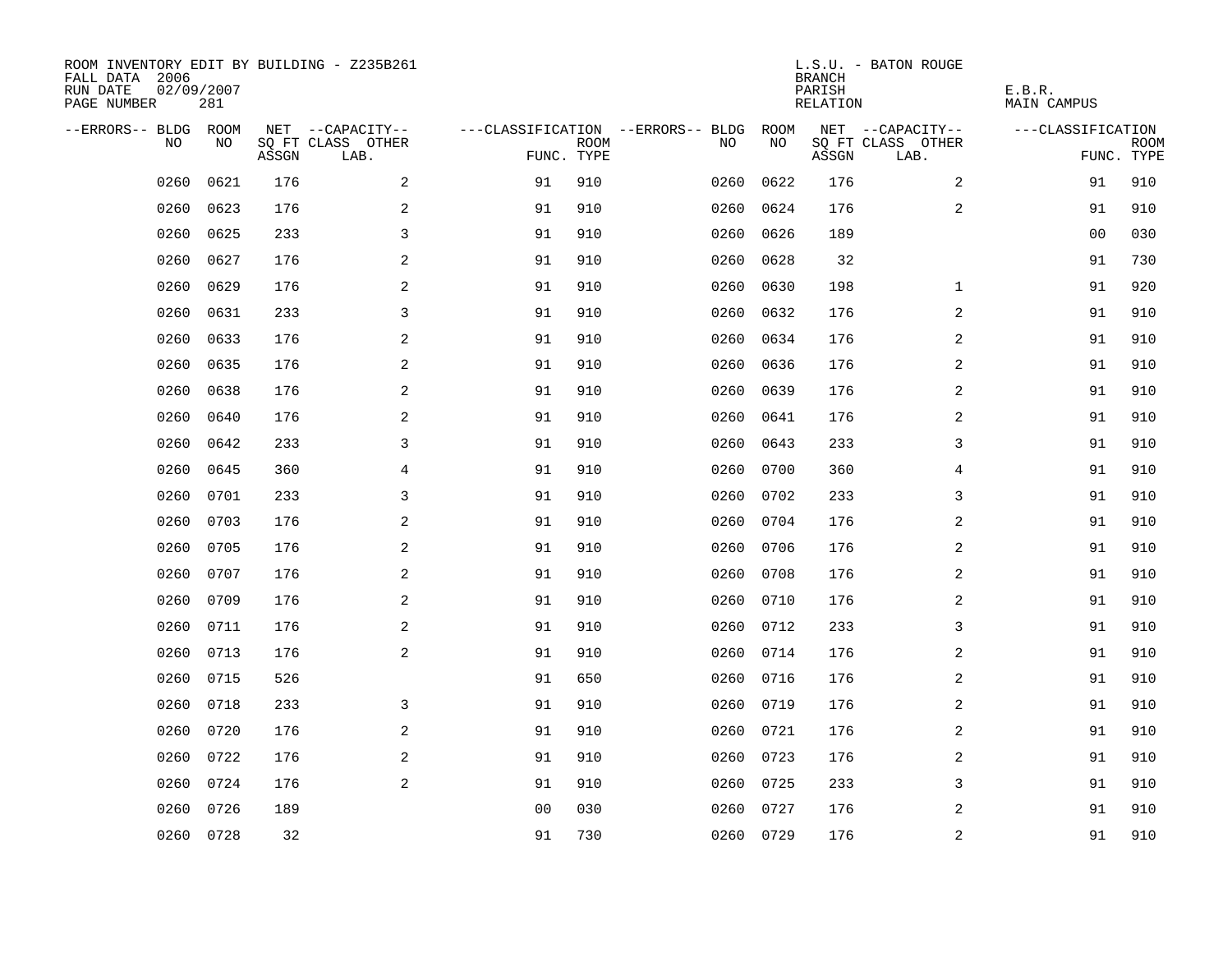| ROOM INVENTORY EDIT BY BUILDING - Z235B261<br>FALL DATA 2006<br>RUN DATE<br>PAGE NUMBER | 02/09/2007<br>282 |       |                           |                                        |             |      |            | <b>BRANCH</b><br>PARISH<br>RELATION | L.S.U. - BATON ROUGE      | E.B.R.<br>MAIN CAMPUS |                           |
|-----------------------------------------------------------------------------------------|-------------------|-------|---------------------------|----------------------------------------|-------------|------|------------|-------------------------------------|---------------------------|-----------------------|---------------------------|
| --ERRORS-- BLDG ROOM                                                                    |                   |       | NET --CAPACITY--          | ---CLASSIFICATION --ERRORS-- BLDG ROOM |             |      |            |                                     | NET --CAPACITY--          | ---CLASSIFICATION     |                           |
| NO                                                                                      | NO                | ASSGN | SQ FT CLASS OTHER<br>LAB. | FUNC. TYPE                             | <b>ROOM</b> | NO.  | NO         | ASSGN                               | SQ FT CLASS OTHER<br>LAB. |                       | <b>ROOM</b><br>FUNC. TYPE |
| 0260                                                                                    | 0730              | 198   | $\mathbf{1}$              | 91                                     | 920         | 0260 | 0731       | 233                                 | 3                         | 91                    | 910                       |
| 0260                                                                                    | 0732              | 176   | 2                         | 91                                     | 910         |      | 0260 0733  | 176                                 | 2                         | 91                    | 910                       |
| 0260                                                                                    | 0734              | 176   | 2                         | 91                                     | 910         |      | 0260 0735  | 176                                 | 2                         | 91                    | 910                       |
|                                                                                         | 0260 0736         | 176   | 2                         | 91                                     | 910         |      | 0260 0738  | 176                                 | 2                         | 91                    | 910                       |
| 0260                                                                                    | 0739              | 176   | $\mathbf{2}$              | 91                                     | 910         |      | 0260 0740  | 176                                 | 2                         | 91                    | 910                       |
|                                                                                         | 0260 0741         | 176   | 2                         | 91                                     | 910         |      | 0260 0742  | 176                                 | 3                         | 91                    | 910                       |
|                                                                                         | 0260 0743         | 233   | 3                         | 91                                     | 910         |      | 0260 0745  | 360                                 | $\overline{4}$            | 91                    | 910                       |
|                                                                                         | 0260 C0021        | 43    |                           | 91                                     | 730         |      | 0260 C0022 | 322                                 |                           | 91                    | 919                       |
|                                                                                         | 0260 C0023        | 27    |                           | 0 <sub>0</sub>                         | 010         |      | 0260 C0024 | 322                                 |                           | 91                    | 919                       |
|                                                                                         | 0260 C0025        | 27    |                           | 0 <sub>0</sub>                         | 010         |      | 0260 C0026 | 322                                 |                           | 91                    | 919                       |
|                                                                                         | 0260 C0027        | 36    |                           | 91                                     | 730         |      | 0260 C0028 | 322                                 |                           | 91                    | 919                       |
|                                                                                         | 0260 C0031        | 43    |                           | 91                                     | 730         |      | 0260 C0032 | 322                                 |                           | 91                    | 919                       |
|                                                                                         | 0260 C0033        | 27    |                           | 0 <sub>0</sub>                         | 010         |      | 0260 C0034 | 322                                 |                           | 91                    | 919                       |
|                                                                                         | 0260 C0035        | 27    |                           | 0 <sub>0</sub>                         | 010         |      | 0260 C0036 | 322                                 |                           | 91                    | 919                       |
|                                                                                         | 0260 C0037        | 36    |                           | 91                                     | 730         |      | 0260 C0038 | 322                                 |                           | 91                    | 919                       |
|                                                                                         | 0260 C0041        | 43    |                           | 91                                     | 730         |      | 0260 C0042 | 322                                 |                           | 91                    | 919                       |
|                                                                                         | 0260 C0043        | 27    |                           | 0 <sub>0</sub>                         | 010         |      | 0260 C0044 | 322                                 |                           | 91                    | 919                       |
|                                                                                         | 0260 C0045        | 27    |                           | 0 <sub>0</sub>                         | 010         |      | 0260 C0046 | 322                                 |                           | 91                    | 919                       |
|                                                                                         | 0260 C0047        | 36    |                           | 91                                     | 730         |      | 0260 C0048 | 322                                 |                           | 91                    | 919                       |
|                                                                                         | 0260 C0051        | 43    |                           | 91                                     | 730         |      | 0260 C0052 | 322                                 |                           | 91                    | 919                       |
|                                                                                         | 0260 C0053        | 27    |                           | 0 <sub>0</sub>                         | 010         |      | 0260 C0054 | 322                                 |                           | 91                    | 919                       |
|                                                                                         | 0260 C0055        | 27    |                           | 0 <sub>0</sub>                         | 010         |      | 0260 C0056 | 322                                 |                           | 91                    | 919                       |
|                                                                                         | 0260 C0057        | 36    |                           | 91                                     | 730         |      | 0260 C0058 | 322                                 |                           | 91                    | 919                       |
|                                                                                         | 0260 C0061        | 43    |                           | 91                                     | 730         |      | 0260 C0062 | 322                                 |                           | 91                    | 919                       |
|                                                                                         | 0260 C0063        | 27    |                           | 0 <sub>0</sub>                         | 010         |      | 0260 C0064 | 322                                 |                           | 91                    | 919                       |
|                                                                                         | 0260 C0065        | 27    |                           | 0 <sub>0</sub>                         | 010         |      | 0260 C0066 | 322                                 |                           | 91                    | 919                       |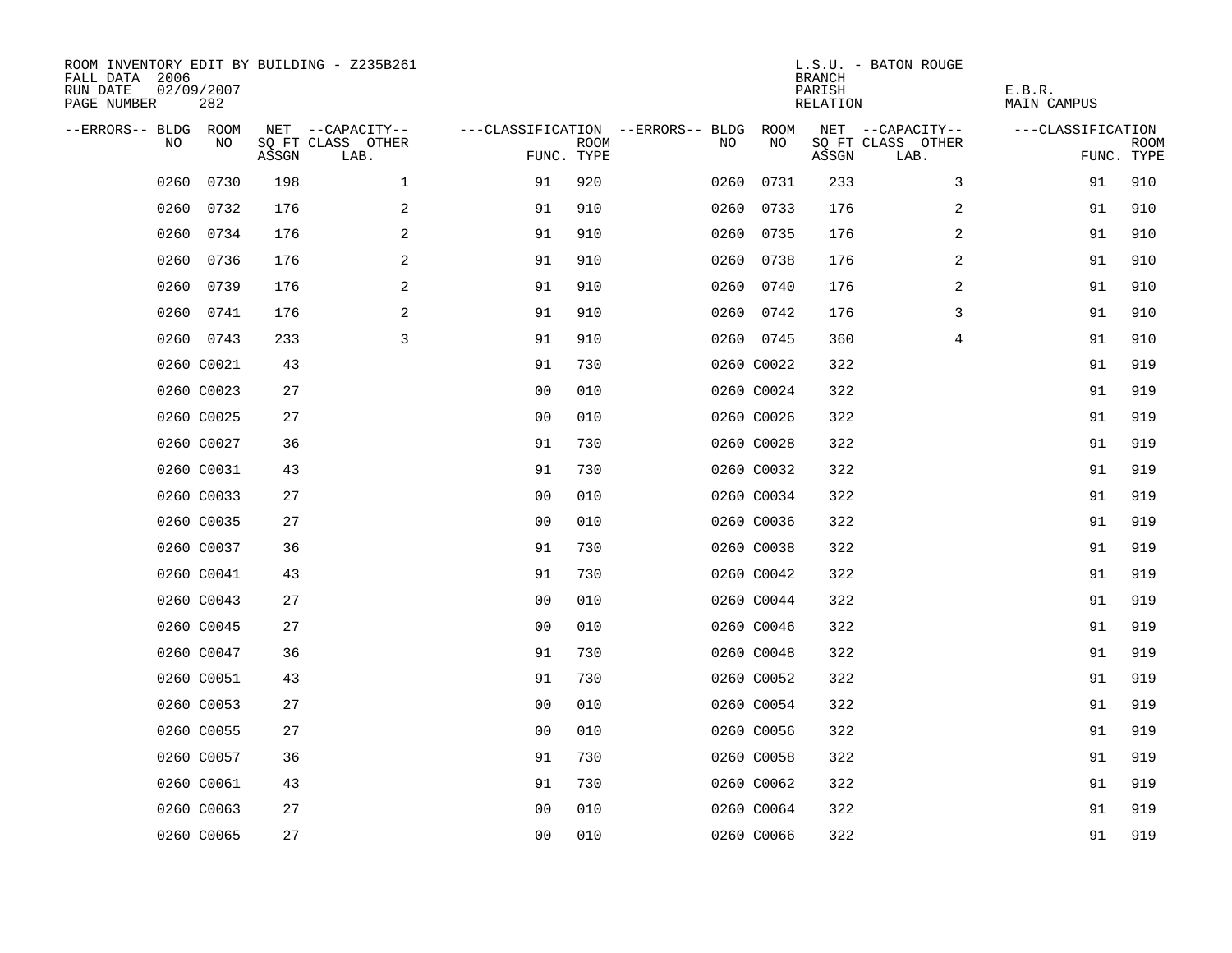| ROOM INVENTORY EDIT BY BUILDING - Z235B261<br>FALL DATA 2006<br>RUN DATE<br>02/09/2007<br>283<br>PAGE NUMBER |          |                           |                                        |             |    |            | <b>BRANCH</b><br>PARISH<br>RELATION              | L.S.U. - BATON ROUGE                                                   | E.B.R.<br>MAIN CAMPUS  |                           |
|--------------------------------------------------------------------------------------------------------------|----------|---------------------------|----------------------------------------|-------------|----|------------|--------------------------------------------------|------------------------------------------------------------------------|------------------------|---------------------------|
| --ERRORS-- BLDG ROOM                                                                                         |          | NET --CAPACITY--          | ---CLASSIFICATION --ERRORS-- BLDG ROOM |             |    |            |                                                  | NET --CAPACITY--                                                       | ---CLASSIFICATION      |                           |
| NO<br>NO                                                                                                     | ASSGN    | SQ FT CLASS OTHER<br>LAB. | FUNC. TYPE                             | <b>ROOM</b> | NO | NO         | ASSGN                                            | SQ FT CLASS OTHER<br>LAB.                                              |                        | <b>ROOM</b><br>FUNC. TYPE |
| 0260 C0067                                                                                                   | 36       |                           | 91                                     | 730         |    | 0260 C0068 | 322                                              |                                                                        | 91                     | 919                       |
| 0260 C0071                                                                                                   | 43       |                           | 91                                     | 730         |    | 0260 C0072 | 322                                              |                                                                        | 91                     | 919                       |
| 0260 C0073                                                                                                   | 27       |                           | 0 <sub>0</sub>                         | 010         |    | 0260 C0074 | 322                                              |                                                                        | 91                     | 919                       |
| 0260 C0075                                                                                                   | 27       |                           | 0 <sub>0</sub>                         | 010         |    | 0260 C0076 | 322                                              |                                                                        | 91                     | 919                       |
| 0260 C0077                                                                                                   | 36       |                           | 91                                     | 730         |    | 0260 C0078 | 322                                              |                                                                        | 91                     | 919                       |
| 0260 C0100                                                                                                   | 1749     |                           | 0 <sub>0</sub>                         | 020         |    | 0260 C0200 | 2459                                             |                                                                        | 00                     | 020                       |
| 0260 C0300                                                                                                   | 2459     |                           | 0 <sub>0</sub>                         | 020         |    | 0260 C0400 | 2459                                             |                                                                        | 0 <sub>0</sub>         | 020                       |
| 0260 C0500                                                                                                   | 2459     |                           | 0 <sub>0</sub>                         | 020         |    | 0260 C0600 | 2459                                             |                                                                        | 00                     | 020                       |
| 0260 C0700                                                                                                   | 2459     |                           | 0 <sub>0</sub>                         | 020         |    | 0260 E0100 | 112                                              |                                                                        | 0 <sub>0</sub>         | 020                       |
| 0260 E0200                                                                                                   | 112      |                           | 0 <sub>0</sub>                         | 020         |    | 0260 E0300 | 112                                              |                                                                        | 0 <sub>0</sub>         | 020                       |
| 0260 E0400                                                                                                   | 112      |                           | 0 <sub>0</sub>                         | 020         |    | 0260 E0500 | 112                                              |                                                                        | 0 <sub>0</sub>         | 020                       |
| 0260 E0600                                                                                                   | 112      |                           | 0 <sub>0</sub>                         | 020         |    | 0260 E0700 | 112                                              |                                                                        | 0 <sub>0</sub>         | 020                       |
| 0260 E0800                                                                                                   | 160      |                           | 0 <sub>0</sub>                         | 020         |    | 0260 S0100 | 152                                              |                                                                        | 0 <sub>0</sub>         | 020                       |
| 0260 S0101                                                                                                   | 105      |                           | 0 <sub>0</sub>                         | 020         |    | 0260 S0200 | 115                                              |                                                                        | 0 <sub>0</sub>         | 020                       |
| 0260 S0201                                                                                                   | 123      |                           | 0 <sub>0</sub>                         | 020         |    | 0260 S0300 | 115                                              |                                                                        | 00                     | 020                       |
| 0260 S0301                                                                                                   | 123      |                           | 0 <sub>0</sub>                         | 020         |    | 0260 S0400 | 115                                              |                                                                        | 0 <sub>0</sub>         | 020                       |
| 0260 S0401                                                                                                   | 123      |                           | 0 <sub>0</sub>                         | 020         |    | 0260 S0500 | 115                                              |                                                                        | 0 <sub>0</sub>         | 020                       |
| 0260 S0501                                                                                                   | 123      |                           | 0 <sub>0</sub>                         | 020         |    | 0260 S0600 | 115                                              |                                                                        | 0 <sub>0</sub>         | 020                       |
| 0260 S0601                                                                                                   | 123      |                           | 0 <sub>0</sub>                         | 020         |    | 0260 S0700 | 115                                              |                                                                        | 00                     | 020                       |
| 0260 S0701                                                                                                   | 123      |                           | 0 <sub>0</sub>                         | 020         |    |            | TOTAL NUMBER CLASSROOMS<br>TOTAL NUMBER LABS 210 | TOTAL NET ASSIGN SQ. FT. IN ROOM FILE<br>TOTAL NUMBER SPECIAL LABS 220 | 65,907<br>$\mathbf{1}$ |                           |
| 0266 0002                                                                                                    |          | 3223 383                  | 11                                     | 110         |    | 0266 0002A | 159                                              |                                                                        | 11                     | 115                       |
| 0266<br>0003                                                                                                 | 99       | $\mathbf{3}$              | 0 <sub>0</sub>                         | 030         |    | 0266 0004  | 102                                              | 3                                                                      | 0 <sub>0</sub>         | 030                       |
| 0266<br>0005                                                                                                 | 1892 145 |                           | 11                                     | 110         |    | 0266 0005A | 89                                               |                                                                        | 11                     | 115                       |
| 0266 0006                                                                                                    | 1867 143 |                           | 11                                     | 110         |    | 0266 0006A | 86                                               |                                                                        | 11                     | 115                       |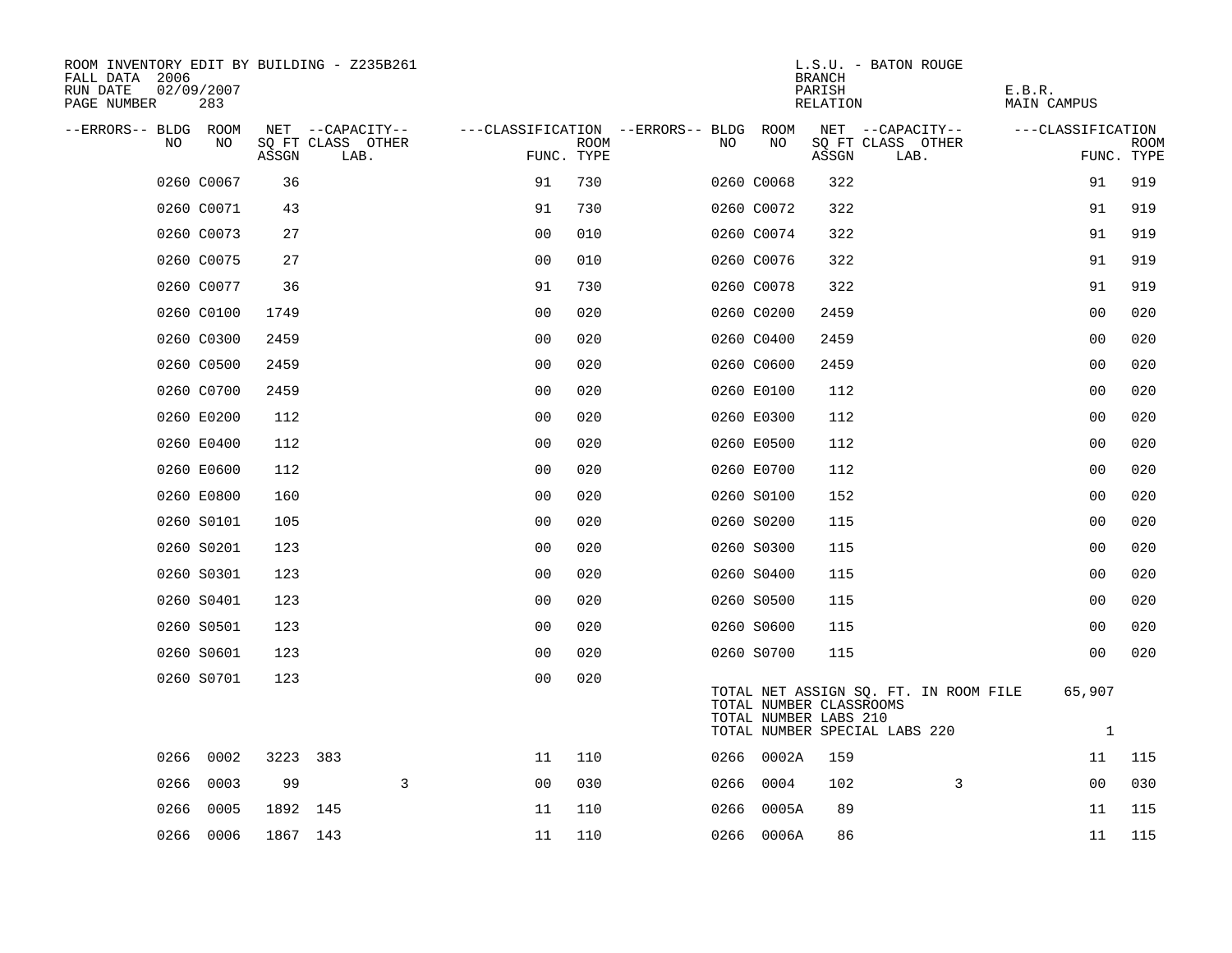| ROOM INVENTORY EDIT BY BUILDING - Z235B261<br>FALL DATA 2006<br>RUN DATE<br>PAGE NUMBER | 02/09/2007<br>284 |       |          |                           |                |                           |                                   |           | <b>BRANCH</b><br>PARISH<br>RELATION | L.S.U. - BATON ROUGE      |              | E.B.R.<br><b>MAIN CAMPUS</b> |                           |
|-----------------------------------------------------------------------------------------|-------------------|-------|----------|---------------------------|----------------|---------------------------|-----------------------------------|-----------|-------------------------------------|---------------------------|--------------|------------------------------|---------------------------|
| --ERRORS-- BLDG                                                                         | ROOM              |       |          | NET --CAPACITY--          |                |                           | ---CLASSIFICATION --ERRORS-- BLDG | ROOM      |                                     | NET --CAPACITY--          |              | ---CLASSIFICATION            |                           |
| NO                                                                                      | NO                | ASSGN |          | SQ FT CLASS OTHER<br>LAB. |                | <b>ROOM</b><br>FUNC. TYPE | NO                                | NO        | ASSGN                               | SQ FT CLASS OTHER<br>LAB. |              |                              | <b>ROOM</b><br>FUNC. TYPE |
| 0266                                                                                    | 0009              |       | 1252 142 |                           | 11             | 110                       | 0266                              | 0010      | 1252 190                            |                           |              | 11                           | 110                       |
| 0266                                                                                    | 0010A             | 71    |          |                           | 11             | 115                       | 0266                              | 0011      | 93                                  |                           |              | 0 <sub>0</sub>               | 030                       |
| 0266                                                                                    | 0012              | 63    |          |                           | 0 <sub>0</sub> | 010                       | 0266                              | 0015      | 1954                                | 150                       |              | 11                           | 110                       |
| 0266                                                                                    | 0015A             | 86    |          |                           | 11             | 115                       | 0266                              | 0016      |                                     | 1978 152                  |              | 11                           | 110                       |
| 0266                                                                                    | 0016A             | 86    |          |                           | 11             | 115                       | 0266                              | 0019      | 96                                  |                           | 3            | 0 <sub>0</sub>               | 030                       |
| 0266                                                                                    | 0020              | 97    |          | 3                         | 0 <sub>0</sub> | 030                       | 0266                              | 0101      | 102                                 |                           | $\mathbf{1}$ | 11                           | 310                       |
| 0266                                                                                    | 0102              | 101   |          | 2                         | 11             | 310                       | 0266                              | 0103      | 98                                  |                           | 2            | 11                           | 310                       |
| 0266                                                                                    | 0104              | 98    |          | $\mathbf 1$               | 11             | 310                       |                                   | 0266 0105 | 143                                 |                           | 2            | 11                           | 310                       |
| 0266                                                                                    | 0106              | 100   |          | 1                         | 11             | 310                       |                                   | 0266 0107 | 143                                 |                           | 2            | 11                           | 310                       |
| 0266                                                                                    | 0108              | 99    |          | 2                         | 11             | 310                       |                                   | 0266 0109 | 143                                 |                           | 2            | 11                           | 310                       |
| 0266                                                                                    | 0110              | 99    |          | $\mathbf{1}$              | 11             | 310                       | 0266                              | 0111      | 467                                 | 31                        |              | 11                           | 110                       |
| 0266                                                                                    | 0112              | 569   | 40       |                           | 11             | 110                       |                                   | 0266 0113 | 473                                 | 32                        |              | 11                           | 110                       |
| 0266                                                                                    | 0114              | 564   | 40       |                           | 11             | 110                       | 0266                              | 0115      | 185                                 |                           | 7            | 0 <sub>0</sub>               | 030                       |
| 0266                                                                                    | 0116              | 582   | 40       |                           | 11             | 110                       |                                   | 0266 0117 | 208                                 |                           | 5            | 00                           | 030                       |
| 0266                                                                                    | 0119              | 311   | 21       |                           | 11             | 110                       | 0266                              | 0130      | 331                                 | 22                        |              | 11                           | 110                       |
| 0266                                                                                    | 0132              | 453   | 31       |                           | 11             | 110                       |                                   | 0266 0134 | 590                                 | 39                        |              | 11                           | 110                       |
| 0266                                                                                    | 0135              | 473   | 32       |                           | 11             | 110                       | 0266                              | 0136      | 560                                 | 40                        |              | 11                           | 110                       |
| 0266                                                                                    | 0137              | 467   | 32       |                           | 11             | 110                       |                                   | 0266 0138 | 562                                 | 40                        |              | 11                           | 110                       |
| 0266                                                                                    | 0139              | 89    |          | 2                         | 11             | 310                       |                                   | 0266 0140 | 88                                  |                           | $\mathbf{1}$ | 11                           | 310                       |
| 0266                                                                                    | 0141              | 99    |          | 2                         | 11             | 310                       |                                   | 0266 0142 | 100                                 |                           | $\mathbf{1}$ | 11                           | 310                       |
| 0266                                                                                    | 0143              | 99    |          | 2                         | $11\,$         | 310                       |                                   | 0266 0144 | 100                                 |                           | $\mathbf{1}$ | 11                           | 310                       |
| 0266                                                                                    | 0145              | 97    |          | 2                         | 11             | 310                       |                                   | 0266 0146 | 98                                  |                           | $\mathbf{1}$ | 11                           | 310                       |
| 0266                                                                                    | 0147              | 102   |          | 2                         | 11             | 310                       |                                   | 0266 0148 | 100                                 |                           | $\mathbf{1}$ | 11                           | 310                       |
| 0266                                                                                    | 0149A             | 20    |          |                           | 0 <sub>0</sub> | 010                       |                                   | 0266 0151 | 798                                 |                           |              | 0 <sub>0</sub>               | 030                       |
| 0266                                                                                    | 0151A             | 217   |          |                           | 0 <sub>0</sub> | 030                       | 0266                              | 0202      | 91                                  |                           | $\mathbf{1}$ | 11                           | 310                       |
|                                                                                         | 0266 0204         | 102   |          | $\mathbf{1}$              | 11             | 310                       |                                   | 0266 0206 | 103                                 |                           | $\mathbf{1}$ | 11                           | 310                       |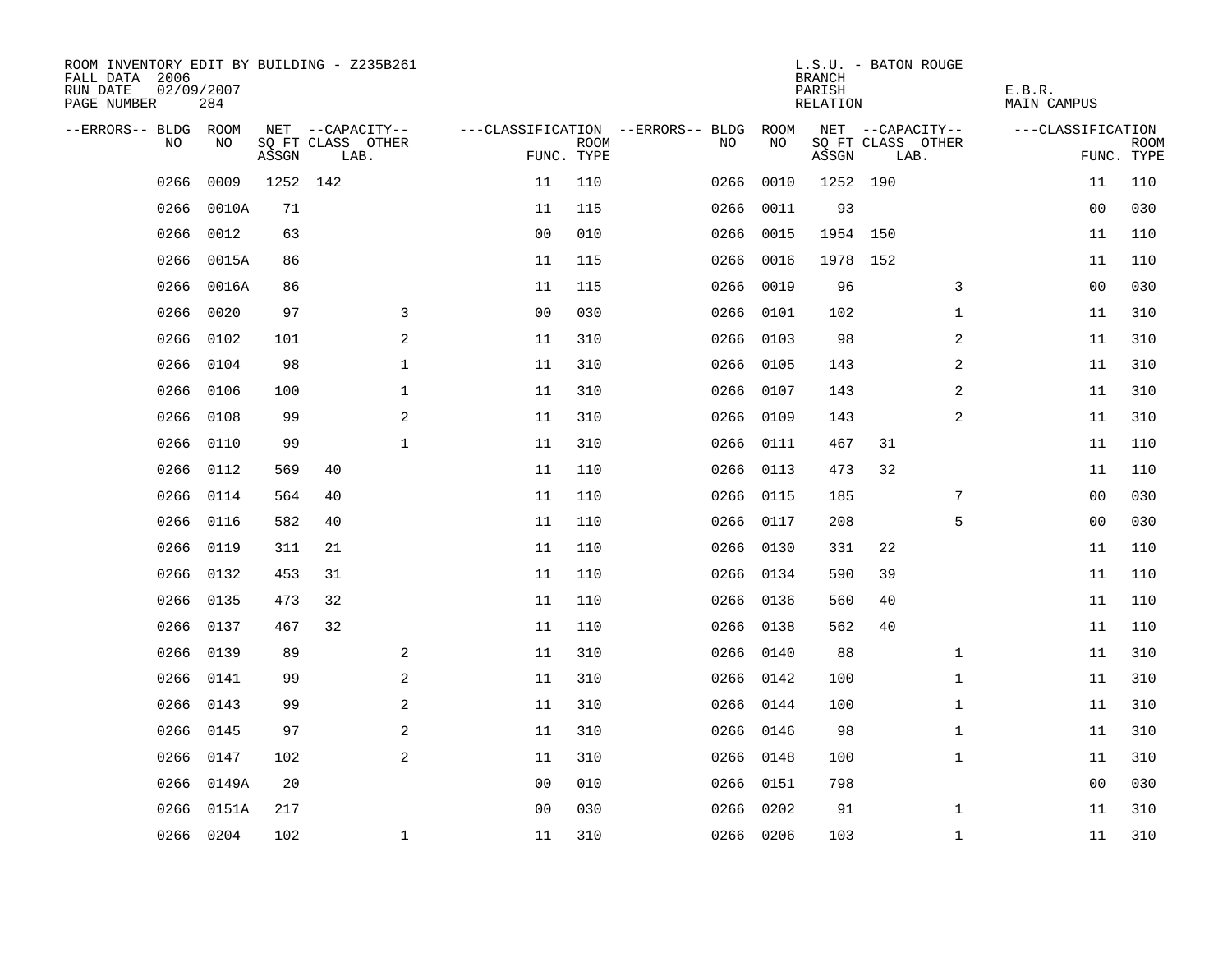| ROOM INVENTORY EDIT BY BUILDING - Z235B261<br>FALL DATA 2006<br>RUN DATE<br>PAGE NUMBER | 02/09/2007<br>285 |       |                           |                |                |                           |                                   |            | <b>BRANCH</b><br>PARISH<br>RELATION | L.S.U. - BATON ROUGE      |              | E.B.R.<br><b>MAIN CAMPUS</b> |                           |
|-----------------------------------------------------------------------------------------|-------------------|-------|---------------------------|----------------|----------------|---------------------------|-----------------------------------|------------|-------------------------------------|---------------------------|--------------|------------------------------|---------------------------|
| --ERRORS-- BLDG ROOM                                                                    |                   |       | NET --CAPACITY--          |                |                |                           | ---CLASSIFICATION --ERRORS-- BLDG | ROOM       |                                     | NET --CAPACITY--          |              | ---CLASSIFICATION            |                           |
| N <sub>O</sub>                                                                          | NO.               | ASSGN | SO FT CLASS OTHER<br>LAB. |                |                | <b>ROOM</b><br>FUNC. TYPE | NO.                               | NO         | ASSGN                               | SQ FT CLASS OTHER<br>LAB. |              |                              | <b>ROOM</b><br>FUNC. TYPE |
| 0266                                                                                    | 0208              | 99    |                           | $\mathbf{1}$   | 11             | 310                       | 0266                              | 0210       | 99                                  |                           | $\mathbf{1}$ | 11                           | 310                       |
| 0266                                                                                    | 0212              | 155   |                           | $\mathbf 1$    | 11             | 310                       | 0266                              | 0216       | 154                                 |                           | 2            | 11                           | 310                       |
| 0266                                                                                    | 0220              | 102   |                           | $\mathbf{1}$   | 11             | 310                       | 0266                              | 0222       | 100                                 |                           | $\mathbf{1}$ | 11                           | 310                       |
| 0266                                                                                    | 0224              | 100   |                           | $\mathbf{1}$   | 11             | 310                       | 0266                              | 0226       | 101                                 |                           | $\mathbf{1}$ | 11                           | 310                       |
| 0266                                                                                    | 0228              | 101   |                           | $\mathbf 1$    | 11             | 310                       | 0266                              | 0230       | 100                                 |                           | $\mathbf{1}$ | 11                           | 310                       |
| 0266                                                                                    | 0232              | 601   | 42                        |                | 11             | 110                       |                                   | 0266 0233  | 632                                 | 18                        |              | 44                           | 220                       |
| 0266                                                                                    | 0234              | 136   |                           | 5              | 0 <sub>0</sub> | 030                       | 0266                              | 0235       | 627                                 | 41                        |              | 11                           | 110                       |
| 0266                                                                                    | 0236              | 23    |                           |                | 0 <sub>0</sub> | 010                       |                                   | 0266 0237  | 622                                 | 40                        |              | 11                           | 110                       |
| 0266                                                                                    | 0238              | 126   |                           | $\overline{4}$ | 0 <sub>0</sub> | 030                       | 0266                              | 0239       | 628                                 | 40                        |              | 11                           | 110                       |
| 0266                                                                                    | 0240              | 482   | 32                        |                | 11             | 110                       | 0266                              | 0241       | 685                                 | 46                        |              | 11                           | 110                       |
| 0266                                                                                    | 0243              | 637   | 42                        |                | 11             | 110                       | 0266                              | 0244       | 597                                 | 39                        |              | 11                           | 110                       |
| 0266                                                                                    | 0246              | 90    |                           | $\mathbf{1}$   | 11             | 310                       | 0266                              | 0248       | 101                                 |                           | $\mathbf{1}$ | 11                           | 310                       |
| 0266                                                                                    | 0250              | 101   |                           | $\mathbf{1}$   | 11             | 310                       | 0266                              | 0252       | 99                                  |                           | $\mathbf{1}$ | 11                           | 310                       |
| 0266                                                                                    | 0254              | 99    |                           | $\mathbf{1}$   | 11             | 310                       | 0266                              | 0256       | 101                                 |                           | $\mathbf{1}$ | 11                           | 310                       |
| 0266                                                                                    | 0258              | 154   |                           | $\mathbf 1$    | 11             | 310                       | 0266                              | 0262       | 154                                 |                           | $\mathbf{1}$ | 11                           | 310                       |
| 0266                                                                                    | 0266              | 100   |                           | $\mathbf 1$    | 11             | 310                       | 0266                              | 0268       | 100                                 |                           | $\mathbf{1}$ | 11                           | 310                       |
| 0266                                                                                    | 0270              | 101   |                           | $\mathbf 1$    | 11             | 310                       | 0266                              | 0272       | 102                                 |                           | $\mathbf{1}$ | 11                           | 310                       |
| 0266                                                                                    | 0274              | 89    |                           | $\mathbf 1$    | 11             | 310                       | 0266                              | 0276       | 594                                 | 41                        |              | 11                           | 110                       |
| 0266                                                                                    | 0277              | 636   | 42                        |                | 11             | 110                       | 0266                              | 0278       | 177                                 |                           |              | 0 <sub>0</sub>               | 030                       |
| 0266                                                                                    | 0280              | 288   |                           | 2              | 11             | 310                       | 0266                              | 0282       | 272                                 | 18                        |              | 11                           | 110                       |
| 0266                                                                                    | 0284              | 602   | 40                        |                | 11             | 110                       | 0266                              | 0285       | 629                                 | 40                        |              | 11                           | 110                       |
| 0266                                                                                    | 0300A             | 21    |                           |                | 00             | 010                       | 0266                              | 0301       | 260                                 |                           |              | 00                           | 020                       |
| 0266                                                                                    | 0301A             | 196   |                           | 2              | 46             | 310                       | 0266                              | 0301B      | 128                                 |                           | 2            | 46                           | 310                       |
| 0266                                                                                    | 0301C             | 194   |                           | $\mathbf 1$    | 11             | 310                       | 0266                              | 0301D      | 263                                 |                           | 12           | 46                           | 350                       |
| 0266                                                                                    | 0301E             | 130   |                           | 2              | 46             | 310                       | 0266                              | 0301F      | 177                                 |                           |              | 00                           | 030                       |
|                                                                                         | 0266 0301G        | 280   |                           |                | 46             | 315                       |                                   | 0266 0301H | 64                                  |                           |              | 0 <sub>0</sub>               | 030                       |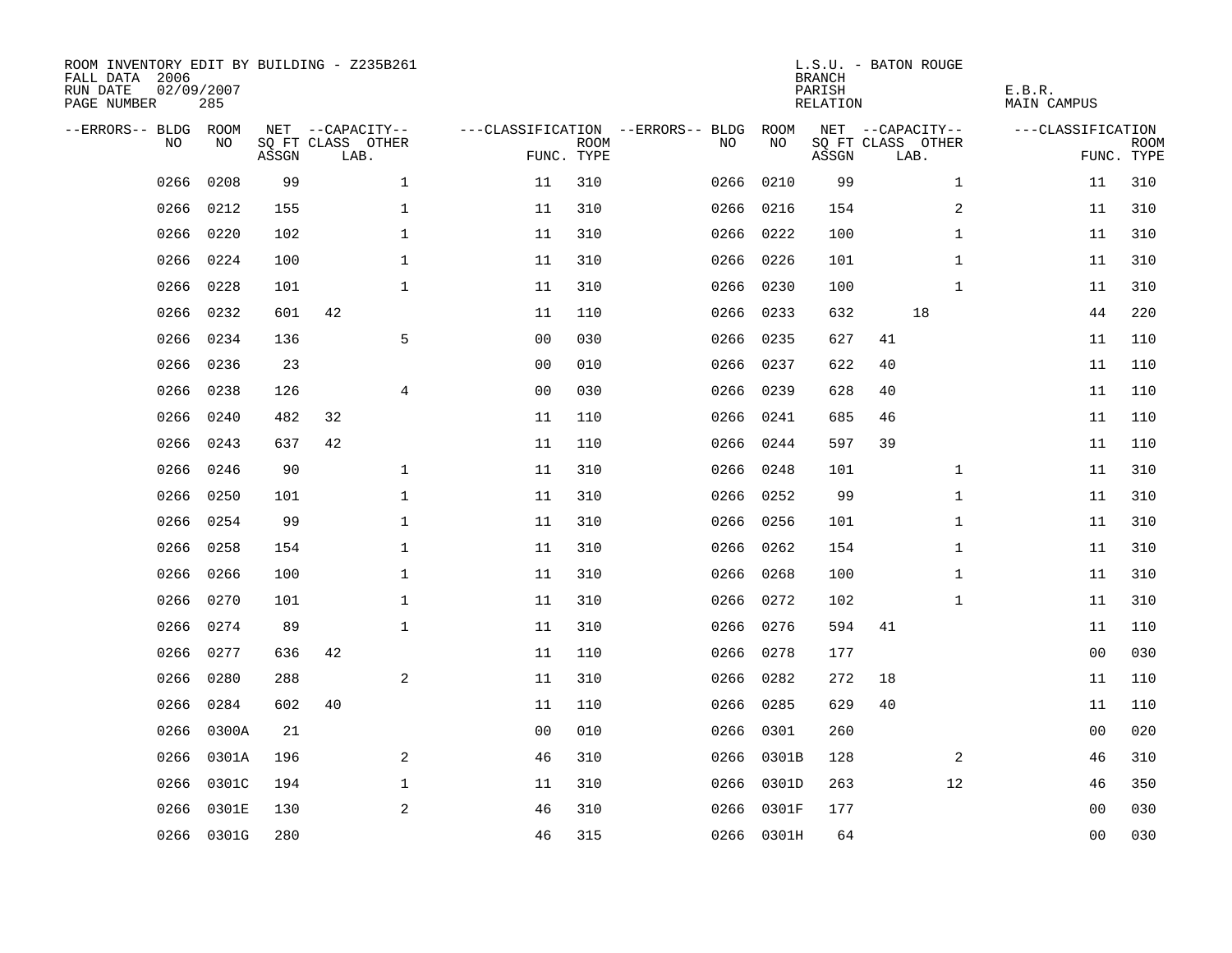| ROOM INVENTORY EDIT BY BUILDING - Z235B261<br>FALL DATA 2006<br>RUN DATE<br>PAGE NUMBER | 02/09/2007<br>286 |       |                           |                |                           |                                   |            | <b>BRANCH</b><br>PARISH<br><b>RELATION</b> | L.S.U. - BATON ROUGE      | E.B.R.<br><b>MAIN CAMPUS</b> |                           |
|-----------------------------------------------------------------------------------------|-------------------|-------|---------------------------|----------------|---------------------------|-----------------------------------|------------|--------------------------------------------|---------------------------|------------------------------|---------------------------|
| --ERRORS-- BLDG ROOM                                                                    | NO                |       | NET --CAPACITY--          |                |                           | ---CLASSIFICATION --ERRORS-- BLDG | ROOM<br>NO |                                            | NET --CAPACITY--          | ---CLASSIFICATION            |                           |
| NO.                                                                                     |                   | ASSGN | SQ FT CLASS OTHER<br>LAB. |                | <b>ROOM</b><br>FUNC. TYPE | NO                                |            | ASSGN                                      | SQ FT CLASS OTHER<br>LAB. |                              | <b>ROOM</b><br>FUNC. TYPE |
| 0266                                                                                    | 0302              | 113   | $\mathbf 1$               | 11             | 310                       | 0266                              | 0303       | 166                                        |                           | 0 <sub>0</sub>               | 020                       |
| 0266                                                                                    | 0304              | 128   | 2                         | 46             | 310                       | 0266                              | 0306       | 128                                        | $\mathbf{1}$              | 11                           | 310                       |
| 0266                                                                                    | 0307              | 142   | 4                         | 00             | 030                       | 0266                              | 0308       | 124                                        | $\mathbf{1}$              | 11                           | 310                       |
| 0266                                                                                    | 0309              | 169   | 7                         | 0 <sub>0</sub> | 030                       |                                   | 0266 0310  | 125                                        | $\mathbf{1}$              | 11                           | 310                       |
| 0266                                                                                    | 0312              | 125   | $\mathbf 1$               | 11             | 310                       |                                   | 0266 0313  | 118                                        | $\overline{a}$            | 11                           | 310                       |
| 0266                                                                                    | 0314              | 126   | $\mathbf 1$               | 11             | 310                       |                                   | 0266 0315  | 113                                        | $\mathbf{1}$              | 11                           | 310                       |
| 0266                                                                                    | 0316              | 128   | $\mathbf{1}$              | 11             | 310                       |                                   | 0266 0318  | 126                                        | $\mathbf{1}$              | 11                           | 310                       |
| 0266                                                                                    | 0319              | 612   | 20                        | 22             | 650                       |                                   | 0266 0320  | 125                                        | $\mathbf{1}$              | 11                           | 310                       |
| 0266                                                                                    | 0321              | 65    |                           | 92             | 655                       | 0266                              | 0322       | 125                                        | $\mathbf{1}$              | 11                           | 310                       |
| 0266                                                                                    | 0323              | 120   | $\mathbf 1$               | 11             | 310                       |                                   | 0266 0324  | 126                                        | $\mathbf{1}$              | 11                           | 310                       |
| 0266                                                                                    | 0325              | 111   | $\mathbf 1$               | 22             | 310                       | 0266                              | 0326       | 128                                        | $\mathbf{1}$              | 11                           | 310                       |
| 0266                                                                                    | 0327              | 115   | 2                         | 11             | 310                       |                                   | 0266 0328  | 114                                        | $\mathbf{1}$              | 11                           | 310                       |
| 0266                                                                                    | 0329              | 115   | 2                         | 11             | 310                       | 0266                              | 0333       | 115                                        | 4                         | 11                           | 310                       |
| 0266                                                                                    | 0335              | 117   | 2                         | 11             | 310                       |                                   | 0266 0337  | 106                                        | 2                         | 11                           | 310                       |
| 0266                                                                                    | 0339              | 106   | 2                         | 11             | 310                       | 0266                              | 0341       | 103                                        | 2                         | 11                           | 310                       |
| 0266                                                                                    | 0342              | 128   | $\mathbf 1$               | 11             | 310                       |                                   | 0266 0343  | 103                                        | 2                         | 11                           | 310                       |
| 0266                                                                                    | 0344              | 130   | $\mathbf 1$               | 11             | 310                       | 0266                              | 0345       | 105                                        | 2                         | 11                           | 310                       |
| 0266                                                                                    | 0346              | 130   | $\mathbf 1$               | 11             | 310                       |                                   | 0266 0347  | 106                                        | $\mathbf{1}$              | 11                           | 310                       |
| 0266                                                                                    | 0348              | 128   | $\mathbf 1$               | 11             | 310                       |                                   | 0266 0349  | 106                                        | 2                         | 11                           | 310                       |
| 0266                                                                                    | 0350              | 127   | $\mathbf 1$               | 11             | 310                       |                                   | 0266 0351  | 107                                        | 2                         | 11                           | 310                       |
| 0266                                                                                    | 0352              | 128   | $\mathbf 1$               | 11             | 310                       |                                   | 0266 0353  | 106                                        | 2                         | 11                           | 310                       |
| 0266                                                                                    | 0354              | 107   | $\mathbf{1}$              | 11             | 310                       |                                   | 0266 0355  | 104                                        | 2                         | 11                           | 310                       |
| 0266                                                                                    | 0357              | 105   | 2                         | 11             | 310                       |                                   | 0266 0359  | 104                                        | $\mathbf{1}$              | 11                           | 310                       |
| 0266                                                                                    | 0361              | 105   | $\mathbf{1}$              | 11             | 310                       |                                   | 0266 0363  | 102                                        | $\mathbf{1}$              | 11                           | 310                       |
| 0266                                                                                    | 0369              | 746   | $\overline{4}$            | 44             | 220                       |                                   | 0266 0370  | 112                                        | $\mathbf{1}$              | 11                           | 310                       |
|                                                                                         | 0266 0371         | 177   |                           | 22             | 710                       |                                   | 0266 0372  | 128                                        | $\mathbf{1}$              | 11                           | 310                       |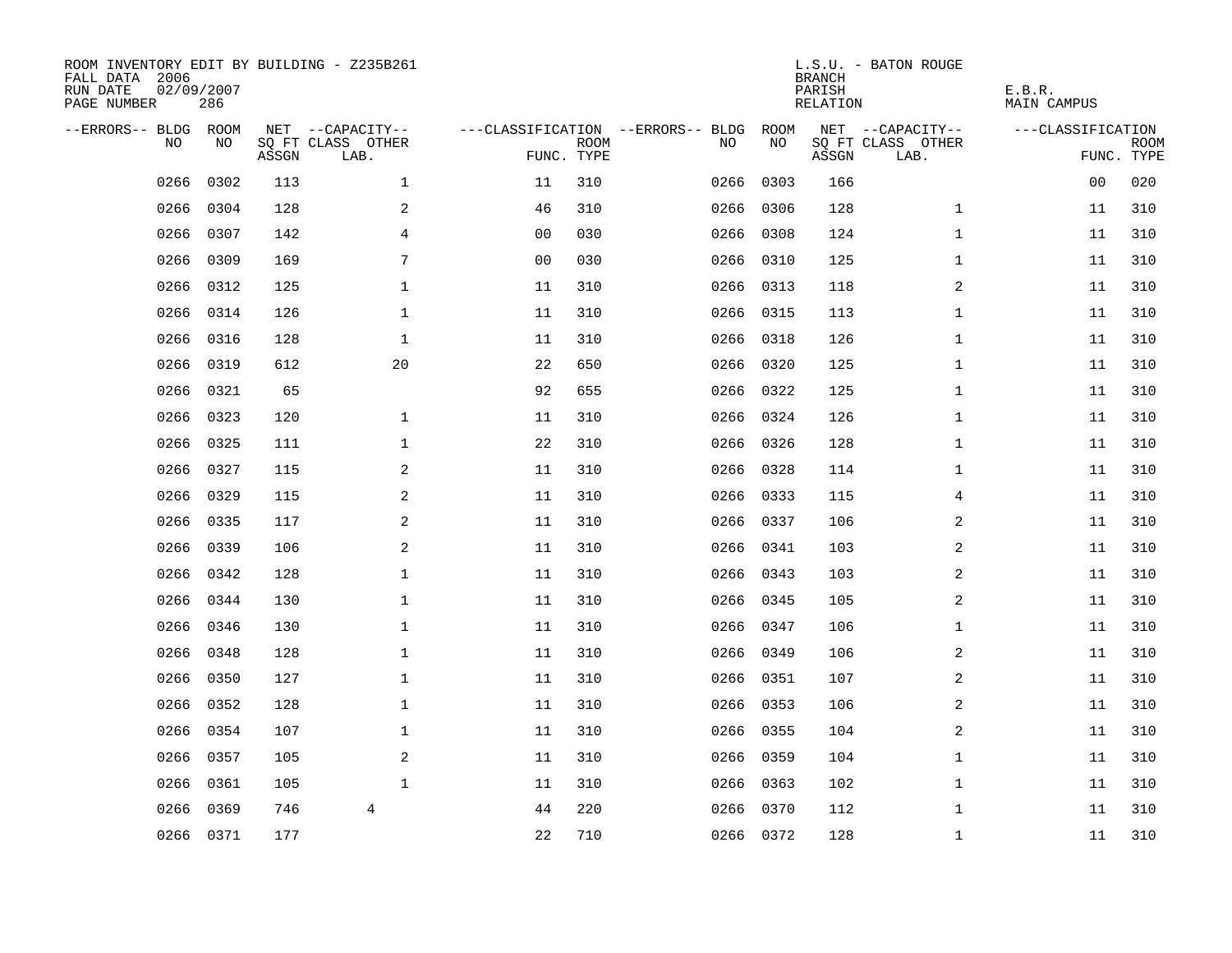| ROOM INVENTORY EDIT BY BUILDING - Z235B261<br>FALL DATA 2006<br>RUN DATE<br>02/09/2007<br>PAGE NUMBER | 287        |       |                           |                |                    |                                        |                                                  | BRANCH<br>PARISH<br>RELATION | L.S.U. - BATON ROUGE                                                   | E.B.R.<br>MAIN CAMPUS |                           |
|-------------------------------------------------------------------------------------------------------|------------|-------|---------------------------|----------------|--------------------|----------------------------------------|--------------------------------------------------|------------------------------|------------------------------------------------------------------------|-----------------------|---------------------------|
| --ERRORS-- BLDG ROOM                                                                                  |            |       | NET --CAPACITY--          |                |                    | ---CLASSIFICATION --ERRORS-- BLDG ROOM |                                                  |                              | NET --CAPACITY--                                                       | ---CLASSIFICATION     |                           |
| NO                                                                                                    | NO         | ASSGN | SQ FT CLASS OTHER<br>LAB. |                | ROOM<br>FUNC. TYPE | NO                                     | NO                                               | ASSGN                        | SQ FT CLASS OTHER<br>LAB.                                              |                       | <b>ROOM</b><br>FUNC. TYPE |
| 0266                                                                                                  | 0373       | 117   | 1                         | 44             | 310                |                                        | 0266 0374                                        | 126                          | $\mathbf{1}$                                                           | 11                    | 310                       |
|                                                                                                       | 0266 0375  | 117   | 2                         | 11             | 310                |                                        | 0266 0376                                        | 125                          | $\mathbf{1}$                                                           | 11                    | 310                       |
|                                                                                                       | 0266 0377  | 109   | 2                         | 11             | 310                |                                        | 0266 0378                                        | 122                          | $\mathbf{1}$                                                           | 11                    | 310                       |
|                                                                                                       | 0266 0379  | 109   | 2                         | 11             | 310                |                                        | 0266 0380                                        | 126                          | $\mathbf{1}$                                                           | 11                    | 310                       |
|                                                                                                       | 0266 0381  | 281   | 12                        | 11             | 680                |                                        | 0266 0382                                        | 126                          | $\mathbf{1}$                                                           | 11                    | 310                       |
|                                                                                                       | 0266 0383  | 278   | 6                         | 11             | 310                |                                        | 0266 0384                                        | 126                          | $\mathbf{1}$                                                           | 11                    | 310                       |
|                                                                                                       | 0266 0386  | 126   | $\mathbf 1$               | 11             | 310                |                                        | 0266 0387                                        | 117                          | $\mathbf{1}$                                                           | 11                    | 730                       |
|                                                                                                       | 0266 0388  | 125   | $\mathbf{1}$              | 11             | 310                |                                        | 0266 0389                                        | 126                          | $\mathbf{1}$                                                           | 44                    | 310                       |
|                                                                                                       | 0266 0390  | 125   | $\mathbf{1}$              | 11             | 310                |                                        | 0266 0391                                        | 128                          | $\mathbf{1}$                                                           | 46                    | 310                       |
|                                                                                                       | 0266 0392  | 128   | $\mathbf 1$               | 11             | 310                |                                        | 0266 0394                                        | 128                          | $\mathbf{1}$                                                           | 11                    | 310                       |
|                                                                                                       | 0266 0396  | 114   | $\mathbf{1}$              | 11             | 310                |                                        | 0266 C0000                                       | 2563                         |                                                                        | 00                    | 020                       |
|                                                                                                       | 0266 C0100 | 4300  |                           | 0 <sub>0</sub> | 020                |                                        | 0266 C0200                                       | 3668                         |                                                                        | 0 <sub>0</sub>        | 020                       |
|                                                                                                       | 0266 C0300 | 3215  |                           | 0 <sub>0</sub> | 020                |                                        | 0266 E0000                                       | 21                           |                                                                        | 0 <sub>0</sub>        | 020                       |
|                                                                                                       | 0266 E0100 | 21    |                           | 00             | 020                |                                        | 0266 E0200                                       | 21                           |                                                                        | 0 <sub>0</sub>        | 020                       |
|                                                                                                       | 0266 E0300 | 21    |                           | 0 <sub>0</sub> | 020                |                                        | 0266 S0000                                       | 101                          |                                                                        | 0 <sub>0</sub>        | 020                       |
|                                                                                                       | 0266 S0100 | 871   |                           | 0 <sup>0</sup> | 020                |                                        | 0266 S0200                                       | 718                          |                                                                        | 0 <sub>0</sub>        | 020                       |
|                                                                                                       | 0266 S0300 | 555   |                           | 0 <sub>0</sub> | 020                |                                        | TOTAL NUMBER CLASSROOMS<br>TOTAL NUMBER LABS 210 |                              | TOTAL NET ASSIGN SQ. FT. IN ROOM FILE<br>TOTAL NUMBER SPECIAL LABS 220 | 44,746<br>33<br>2     |                           |
|                                                                                                       | 0270 0001  | 110   | $\mathbf{1}$              | 93             | 660                |                                        | TOTAL NUMBER CLASSROOMS<br>TOTAL NUMBER LABS 210 |                              | TOTAL NET ASSIGN SQ. FT. IN ROOM FILE<br>TOTAL NUMBER SPECIAL LABS 220 | 110                   |                           |
|                                                                                                       | 0271 0001  | 3692  | $\mathbf{1}$              | 93             | 525                |                                        | TOTAL NUMBER CLASSROOMS<br>TOTAL NUMBER LABS 210 |                              | TOTAL NET ASSIGN SQ. FT. IN ROOM FILE<br>TOTAL NUMBER SPECIAL LABS 220 | 3,692                 |                           |
|                                                                                                       | 0272 0001  | 322   | $\mathbf{1}$              | 93             | 525                |                                        |                                                  |                              | TOTAL NET ASSIGN SQ. FT. IN ROOM FILE                                  | 322                   |                           |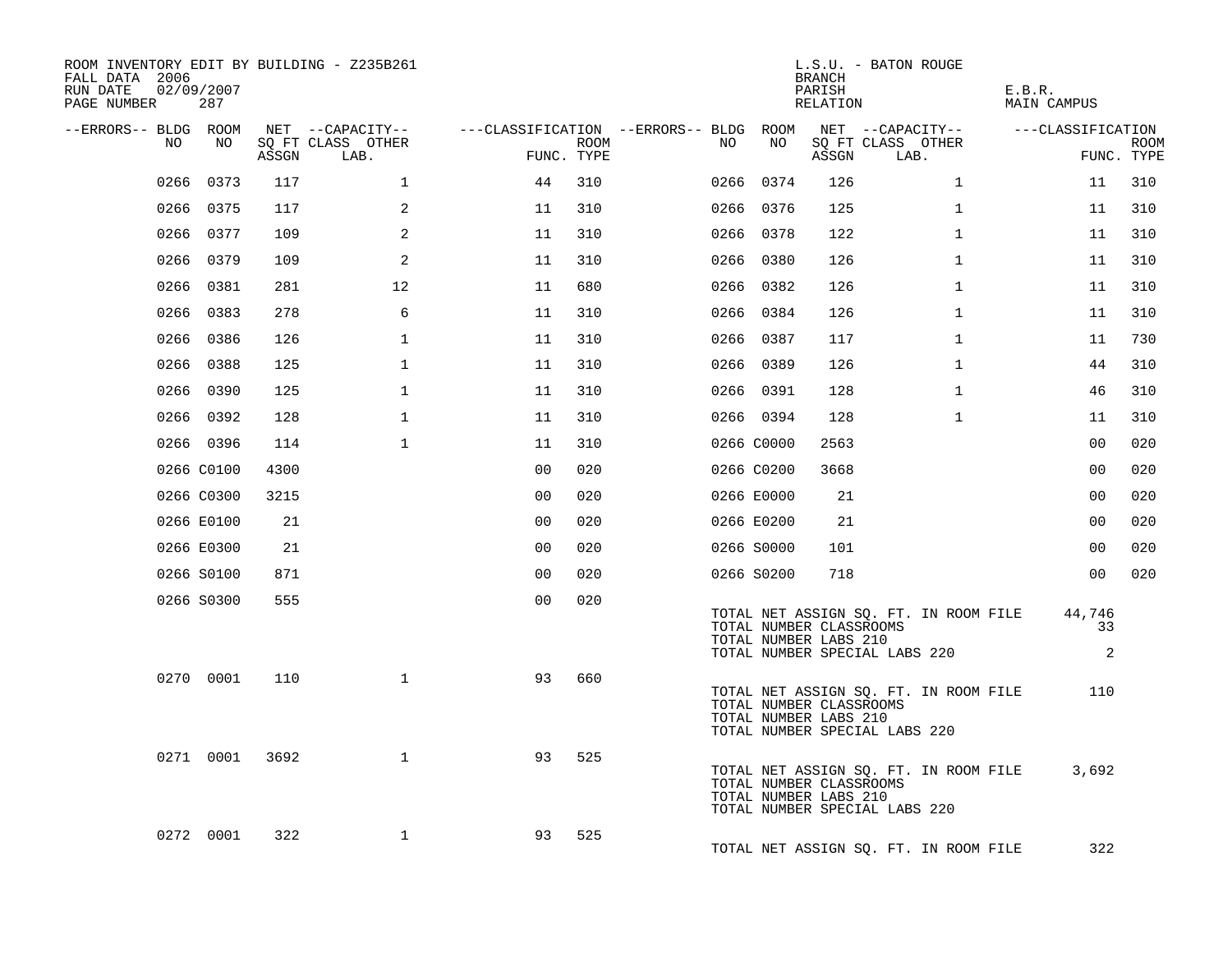| FALL DATA 2006<br>RUN DATE<br>PAGE NUMBER | 02/09/2007 | 288       |       | ROOM INVENTORY EDIT BY BUILDING - Z235B261    |                                                         |                           |   |      |                                                        | <b>BRANCH</b><br>PARISH<br>RELATION | L.S.U. - BATON ROUGE                                       | E.B.R.<br>MAIN CAMPUS |                   |                           |
|-------------------------------------------|------------|-----------|-------|-----------------------------------------------|---------------------------------------------------------|---------------------------|---|------|--------------------------------------------------------|-------------------------------------|------------------------------------------------------------|-----------------------|-------------------|---------------------------|
| --ERRORS-- BLDG ROOM                      | NO.        | NO.       | ASSGN | NET --CAPACITY--<br>SQ FT CLASS OTHER<br>LAB. | ---CLASSIFICATION --ERRORS-- BLDG ROOM NET --CAPACITY-- | <b>ROOM</b><br>FUNC. TYPE |   | NO . | NO<br>TOTAL NUMBER CLASSROOMS<br>TOTAL NUMBER LABS 210 | ASSGN                               | SQ FT CLASS OTHER<br>LAB.<br>TOTAL NUMBER SPECIAL LABS 220 |                       | ---CLASSIFICATION | <b>ROOM</b><br>FUNC. TYPE |
|                                           |            | 0273 0011 | 637   |                                               | 11                                                      | 255                       |   |      | 0273 0011A                                             | 246                                 |                                                            |                       | 11                | 215                       |
|                                           | 0273       | 0012      | 945   | 32                                            | 11                                                      | 210                       |   | 0273 | 0012A                                                  | 246                                 |                                                            |                       | 11                | 315                       |
|                                           | 0273       | 0013      | 944   | 32                                            | 11                                                      | 210                       |   | 0273 | 0014                                                   | 182                                 | $\mathbf{1}$                                               |                       | 11                | 215                       |
|                                           | 0273       | 0014A     | 178   |                                               | 11                                                      | 215                       |   | 0273 | 0015                                                   | 159                                 | 2                                                          |                       | 11                | 310                       |
|                                           | 0273       | 0016      | 140   | $\mathbf 1$                                   | 11                                                      | 310                       |   | 0273 | 0016A                                                  | 178                                 |                                                            |                       | 11                | 215                       |
|                                           | 0273       | 0017      | 944   | 32                                            | 11                                                      | 210                       |   | 0273 | 0018                                                   | 464                                 | 4                                                          |                       | 11                | 310                       |
|                                           | 0273       | 0019      | 6447  |                                               | 0 <sub>0</sub>                                          | 030                       | 9 | 0273 | 0020                                                   | 713                                 | $\mathbf 1$                                                |                       | 22                | 220                       |
|                                           | 0273       | 0021      | 265   | $\mathbf{1}$                                  | 22                                                      | 225                       |   | 0273 | 0022                                                   | 265                                 | $\mathbf{1}$                                               |                       | 22                | 225                       |
| 9                                         | 0273       | 0023      | 529   | $\mathbf{1}$                                  | 22                                                      | 250                       |   | 0273 | 0024                                                   | 771                                 | 3                                                          |                       | 22                | 250                       |
|                                           | 0273       | 0024A     | 182   | $\mathbf{1}$                                  | 22                                                      | 250                       |   | 0273 | 0024B                                                  | 140                                 | 1                                                          |                       | 22                | 250                       |
|                                           | 0273       | 0024C     | 99    | $\mathbf 1$                                   | 22                                                      | 310                       |   |      | 0273 0024D                                             | 99                                  | $\mathbf{1}$                                               |                       | 22                | 310                       |
|                                           | 0273       | 0025      | 322   | $\mathbf{1}$                                  | 22                                                      | 250                       |   | 0273 | 0026                                                   | 380                                 | 4                                                          |                       | 21                | 250                       |
|                                           | 0273       | 0026A     | 634   | 2                                             | 21                                                      | 250                       |   | 0273 | 0027                                                   | 42                                  |                                                            |                       | 22                | 255                       |
|                                           | 0273       | 0027A     | 64    | $\mathbf{1}$                                  | 22                                                      | 250                       |   | 0273 | 0027B                                                  | 180                                 | $\mathbf 1$                                                |                       | 22                | 250                       |
|                                           | 0273       | 0027C     | 192   | $\mathbf{1}$                                  | 22                                                      | 250                       |   | 0273 | 0027D                                                  | 120                                 | 1                                                          |                       | 22                | 250                       |
|                                           | 0273       | 0028      | 480   | 10                                            | 11                                                      | 350                       |   | 0273 | 0029                                                   | 90                                  |                                                            |                       | 0 <sub>0</sub>    | 030                       |
|                                           | 0273       | 0030      | 104   | $\mathbf 1$                                   | 22                                                      | 310                       |   |      | 0273 0031                                              | 104                                 | $\mathbf{1}$                                               |                       | 11                | 310                       |
|                                           | 0273       | 0032      | 104   | $\mathbf{1}$                                  | 22                                                      | 250                       |   | 0273 | 0033                                                   | 160                                 | $\mathbf{1}$                                               |                       | 22                | 250                       |
|                                           | 0273       | 0034      | 104   | $\mathbf{1}$                                  | 22                                                      | 250                       |   | 0273 | 0035                                                   | 160                                 | $\mathbf{1}$                                               |                       | 22                | 250                       |
|                                           | 0273       | 0036      | 104   | $\mathbf{1}$                                  | 22                                                      | 250                       |   |      | 0273 0037                                              | 160                                 | $\mathbf{1}$                                               |                       | 22                | 250                       |
| 9                                         | 0273       | 0038      | 891   | $\mathbf{1}$                                  | 22                                                      | 220                       | 9 |      | 0273 0038A                                             | 660                                 | $\mathbf{1}$                                               |                       | 22                | 220                       |
|                                           | 0273       | 0038B     | 168   | $\mathbf{1}$                                  | 22                                                      | 220                       |   | 0273 | 0100                                                   | 544                                 |                                                            |                       | 0 <sub>0</sub>    | 020                       |
|                                           | 0273       | 0100A     | 220   | 11                                            | 11                                                      | 710                       |   | 0273 | 0100B                                                  | 220                                 | 11                                                         |                       | 11                | 710                       |
|                                           |            | 0273 0101 | 373   | 5                                             | 46                                                      | 310                       |   |      | 0273 0101A                                             | 150                                 | $\mathbf{1}$                                               |                       | 46                | 310                       |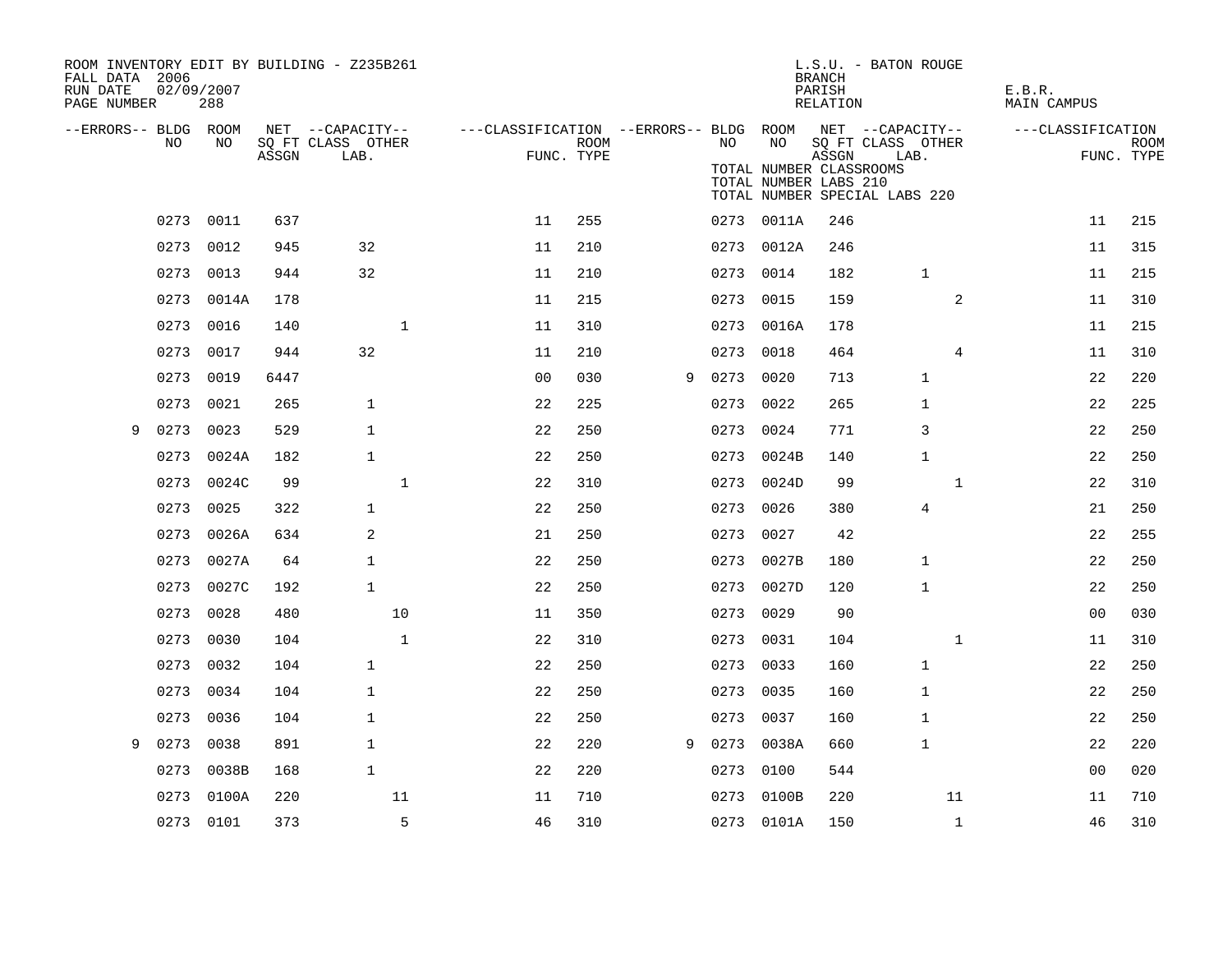| ROOM INVENTORY EDIT BY BUILDING - Z235B261<br>FALL DATA 2006<br>RUN DATE<br>PAGE NUMBER | 02/09/2007<br>289 |       |                           |                |             |                                        |            | <b>BRANCH</b><br>PARISH<br>RELATION | L.S.U. - BATON ROUGE      | E.B.R.<br>MAIN CAMPUS |                           |
|-----------------------------------------------------------------------------------------|-------------------|-------|---------------------------|----------------|-------------|----------------------------------------|------------|-------------------------------------|---------------------------|-----------------------|---------------------------|
| --ERRORS-- BLDG ROOM                                                                    |                   |       | NET --CAPACITY--          |                |             | ---CLASSIFICATION --ERRORS-- BLDG ROOM |            |                                     | NET --CAPACITY--          | ---CLASSIFICATION     |                           |
| NO.                                                                                     | NO.               | ASSGN | SQ FT CLASS OTHER<br>LAB. | FUNC. TYPE     | <b>ROOM</b> | NO.                                    | NO         | ASSGN                               | SQ FT CLASS OTHER<br>LAB. |                       | <b>ROOM</b><br>FUNC. TYPE |
| 0273                                                                                    | 0101B             | 150   | $\mathbf{1}$              | 46             | 310         | 0273                                   | 0101C      | 85                                  |                           | 46                    | 315                       |
|                                                                                         | 0273 0102         | 104   | 3                         | 46             | 310         |                                        | 0273 0102A | 108                                 | $\mathbf{1}$              | 46                    | 310                       |
| 0273                                                                                    | 0103              | 239   | 5                         | 46             | 315         | 0273                                   | 0104       | 195                                 | 2                         | 46                    | 315                       |
|                                                                                         | 0273 0104A        | 137   | 10                        | 46             | 350         |                                        | 0273 0104B | 117                                 | $\mathbf{1}$              | 46                    | 310                       |
| 0273                                                                                    | 0105              | 8     |                           | 00             | 030         | 0273                                   | 0106       | 56                                  |                           | 00                    | 030                       |
| 0273                                                                                    | 0107              | 304   | $\mathbf{1}$              | 46             | 310         |                                        | 0273 0107A | 95                                  |                           | 46                    | 315                       |
| 0273                                                                                    | 0107B             | 133   |                           | 46             | 315         | 0273                                   | 0107C      | 126                                 | $\mathbf{1}$              | 46                    | 310                       |
| 0273                                                                                    | 0107D             | 135   | $\mathbf{1}$              | 46             | 310         |                                        | 0273 0107E | 135                                 | 8                         | 46                    | 350                       |
| 0273                                                                                    | 0108              | 8     |                           | 0 <sub>0</sub> | 030         | 0273                                   | 0109       | 8                                   |                           | 0 <sub>0</sub>        | 030                       |
|                                                                                         | 0273 0110         | 962   | 36                        | 11             | 210         |                                        | 0273 0110A | 199                                 |                           | 11                    | 215                       |
| 0273                                                                                    | 0111              | 712   | 15                        | 11             | 210         | 0273                                   | 0112       | 8                                   |                           | 0 <sub>0</sub>        | 030                       |
| 0273                                                                                    | 0113              | 16    |                           | 0 <sub>0</sub> | 030         |                                        | 0273 0114  | 782                                 | 24                        | 11                    | 210                       |
| 0273                                                                                    | 0114A             | 124   |                           | 11             | 215         | 0273                                   | 0115       | 726                                 | 20                        | 11                    | 210                       |
| 0273                                                                                    | 0115A             | 231   |                           | 11             | 215         |                                        | 0273 0116  | 16                                  |                           | 00                    | 030                       |
| 0273                                                                                    | 0118              | 741   | 25                        | 11             | 210         | 0273                                   | 0119       | 966                                 | 32                        | 11                    | 210                       |
|                                                                                         | 0273 0119A        | 218   |                           | 11             | 215         |                                        | 0273 0120  | 929                                 | 32                        | 11                    | 210                       |
| 0273                                                                                    | 0120A             | 223   |                           | 11             | 215         | 0273                                   | 0121       | 331                                 |                           | 00                    | 020                       |
| 0273                                                                                    | 0121A             | 542   |                           | 0 <sub>0</sub> | 020         |                                        | 0273 0122  | 8                                   |                           | 00                    | 030                       |
|                                                                                         | 0273 0123         | 8     |                           | 00             | 030         |                                        | 0273 0124  | 319                                 | 9                         | 00                    | 030                       |
| 0273                                                                                    | 0125              | 463   | 30                        | 11             | 310         |                                        | 0273 0126  | 31                                  |                           | 0 <sub>0</sub>        | 010                       |
|                                                                                         | 0273 0127         | 8     |                           | 0 <sub>0</sub> | 030         |                                        | 0273 0128  | 443                                 | 16                        | 0 <sub>0</sub>        | 030                       |
| 0273                                                                                    | 0129              | 8     |                           | 0 <sub>0</sub> | 030         |                                        | 0273 0130  | 8                                   |                           | 00                    | 030                       |
|                                                                                         | 0273 0131         | 336   | 12                        | 21             | 310         |                                        | 0273 0132  | 224                                 |                           | 11                    | 215                       |
| 0273                                                                                    | 0133              | 964   | 32                        | 11             | 210         |                                        | 0273 0133A | 229                                 |                           | 11                    | 215                       |
|                                                                                         | 0273 0134         | 8     |                           | 0 <sub>0</sub> | 030         |                                        | 0273 0136  | 916                                 | 32                        | 11                    | 210                       |
|                                                                                         | 0273 0137         | 575   | 24                        | 21             | 210         |                                        | 0273 0137A | 168                                 |                           | 21                    | 215                       |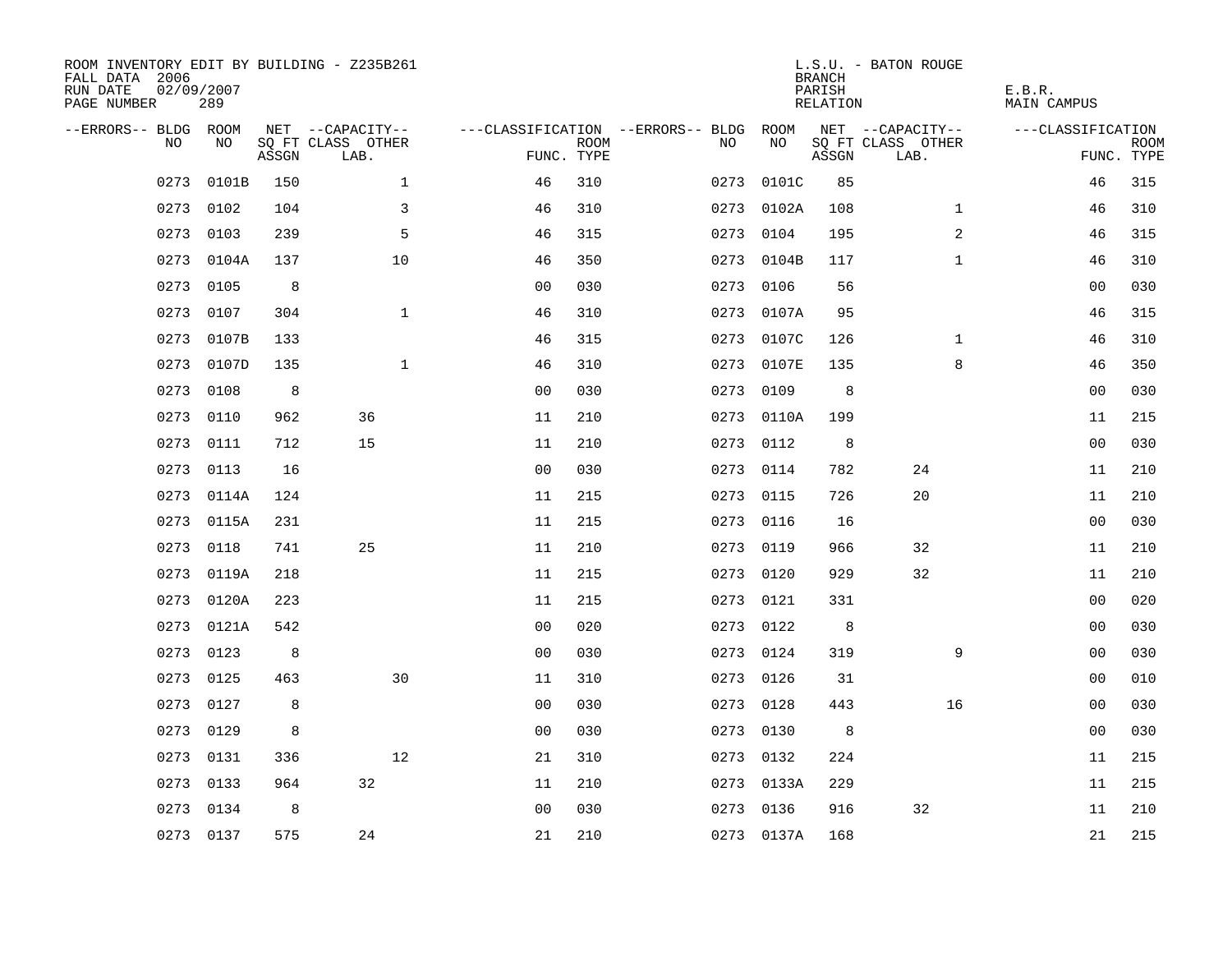| ROOM INVENTORY EDIT BY BUILDING - Z235B261<br>FALL DATA 2006<br>RUN DATE<br>PAGE NUMBER | 02/09/2007<br>290 |       |                           |                |                           |                                        |            | <b>BRANCH</b><br>PARISH<br>RELATION | L.S.U. - BATON ROUGE      | E.B.R.<br>MAIN CAMPUS |                           |
|-----------------------------------------------------------------------------------------|-------------------|-------|---------------------------|----------------|---------------------------|----------------------------------------|------------|-------------------------------------|---------------------------|-----------------------|---------------------------|
| --ERRORS-- BLDG ROOM                                                                    |                   |       | NET --CAPACITY--          |                |                           | ---CLASSIFICATION --ERRORS-- BLDG ROOM |            |                                     | NET --CAPACITY--          | ---CLASSIFICATION     |                           |
| NO.                                                                                     | NO.               | ASSGN | SQ FT CLASS OTHER<br>LAB. |                | <b>ROOM</b><br>FUNC. TYPE | NO.                                    | NO         | ASSGN                               | SQ FT CLASS OTHER<br>LAB. |                       | <b>ROOM</b><br>FUNC. TYPE |
| 0273                                                                                    | 0137B             | 88    |                           | 21             | 215                       | 0273                                   | 0138       | 937                                 | 8                         | 22                    | 250                       |
| 0273                                                                                    | 0138A             | 223   | $\overline{a}$            | 22             | 310                       | 0273                                   | 0140       | 16                                  |                           | 00                    | 030                       |
| 0273                                                                                    | 0142              | 25    |                           | 0 <sub>0</sub> | 010                       | 0273                                   | 0201       | 474                                 | $\overline{4}$            | 22                    | 250                       |
| 0273                                                                                    | 0202              | 302   | 3                         | 63             | 310                       | 0273                                   | 0202A      | 97                                  | $\mathbf{1}$              | 63                    | 350                       |
| 0273                                                                                    | 0202B             | 174   | $\mathbf{1}$              | 63             | 310                       | 0273                                   | 0202C      | 137                                 | $\overline{a}$            | 63                    | 315                       |
| 0273                                                                                    | 0202D             | 211   | 6                         | 63             | 310                       | 0273                                   | 0203       | 16                                  |                           | 0 <sub>0</sub>        | 030                       |
| 0273                                                                                    | 0205              | 231   | 2                         | 22             | 250                       | 0273                                   | 0206       | 638                                 | 4                         | 63                    | 310                       |
| 0273                                                                                    | 0206A             | 54    |                           | 63             | 315                       | 0273                                   | 0207       | 233                                 | 2                         | 22                    | 250                       |
| 0273                                                                                    | 0208              | 476   | 10                        | 22             | 250                       | 0273                                   | 0209       | 8                                   |                           | 0 <sub>0</sub>        | 030                       |
| 0273                                                                                    | 0210              | 239   | $\overline{a}$            | 22             | 310                       |                                        | 0273 0211  | 8                                   |                           | 0 <sub>0</sub>        | 030                       |
| 0273                                                                                    | 0213              | 467   | 4                         | 22             | 250                       |                                        | 0273 0213A | 98                                  |                           | 22                    | 255                       |
| 0273                                                                                    | 0214              | 416   | $\overline{4}$            | 22             | 250                       |                                        | 0273 0216  | 128                                 | $\mathbf{1}$              | 11                    | 310                       |
| 0273                                                                                    | 0218              | 115   | $\mathbf{1}$              | 11             | 310                       | 0273                                   | 0220       | 116                                 | $\mathbf{1}$              | 22                    | 310                       |
| 0273                                                                                    | 0222              | 118   | $\mathbf{1}$              | 11             | 310                       | 0273                                   | 0223       | 133                                 | 1                         | 22                    | 255                       |
| 0273                                                                                    | 0224              | 116   | $\mathbf 1$               | 11             | 310                       | 0273                                   | 0225       | 130                                 | $\overline{a}$            | 22                    | 250                       |
| 0273                                                                                    | 0226              | 116   | $\mathbf 1$               | 11             | 310                       | 0273                                   | 0227       | 113                                 | $\mathbf{1}$              | 22                    | 310                       |
| 0273                                                                                    | 0228              | 128   | $\mathbf{1}$              | 22             | 310                       | 0273                                   | 0229       | 472                                 | 3                         | 22                    | 250                       |
| 0273                                                                                    | 0230              | 416   | 4                         | 22             | 250                       | 0273                                   | 0231       | 16                                  |                           | 0 <sub>0</sub>        | 030                       |
| 0273                                                                                    | 0232              | 947   | 16                        | 11             | 210                       |                                        | 0273 0232A | 100                                 |                           | 11                    | 215                       |
| 0273                                                                                    | 0232B             | 226   |                           | 11             | 215                       | 0273                                   | 0233       | 233                                 | 2                         | 22                    | 310                       |
| 0273                                                                                    | 0235              | 16    |                           | 0 <sub>0</sub> | 030                       |                                        | 0273 0237  | 238                                 | 2                         | 22                    | 250                       |
| 0273                                                                                    | 0239              | 8     |                           | 0 <sub>0</sub> | 030                       | 0273                                   | 0241       | 8                                   |                           | 0 <sub>0</sub>        | 030                       |
| 0273                                                                                    | 0243              | 478   | 4                         | 22             | 250                       |                                        | 0273 0244  | 465                                 | 8                         | 22                    | 250                       |
| 0273                                                                                    | 0244A             | 111   | $\mathbf{1}$              | 22             | 250                       | 0273                                   | 0244B      | 118                                 | $\mathbf 1$               | 22                    | 250                       |
| 0273                                                                                    | 0245              | 151   | 6                         | 0 <sub>0</sub> | 030                       | 0273                                   | 0247       | 36                                  |                           | 00                    | 010                       |
|                                                                                         | 0273 0248         | 346   | 3                         | 22             | 250                       |                                        | 0273 0248A | 586                                 | $\overline{4}$            | 22                    | 250                       |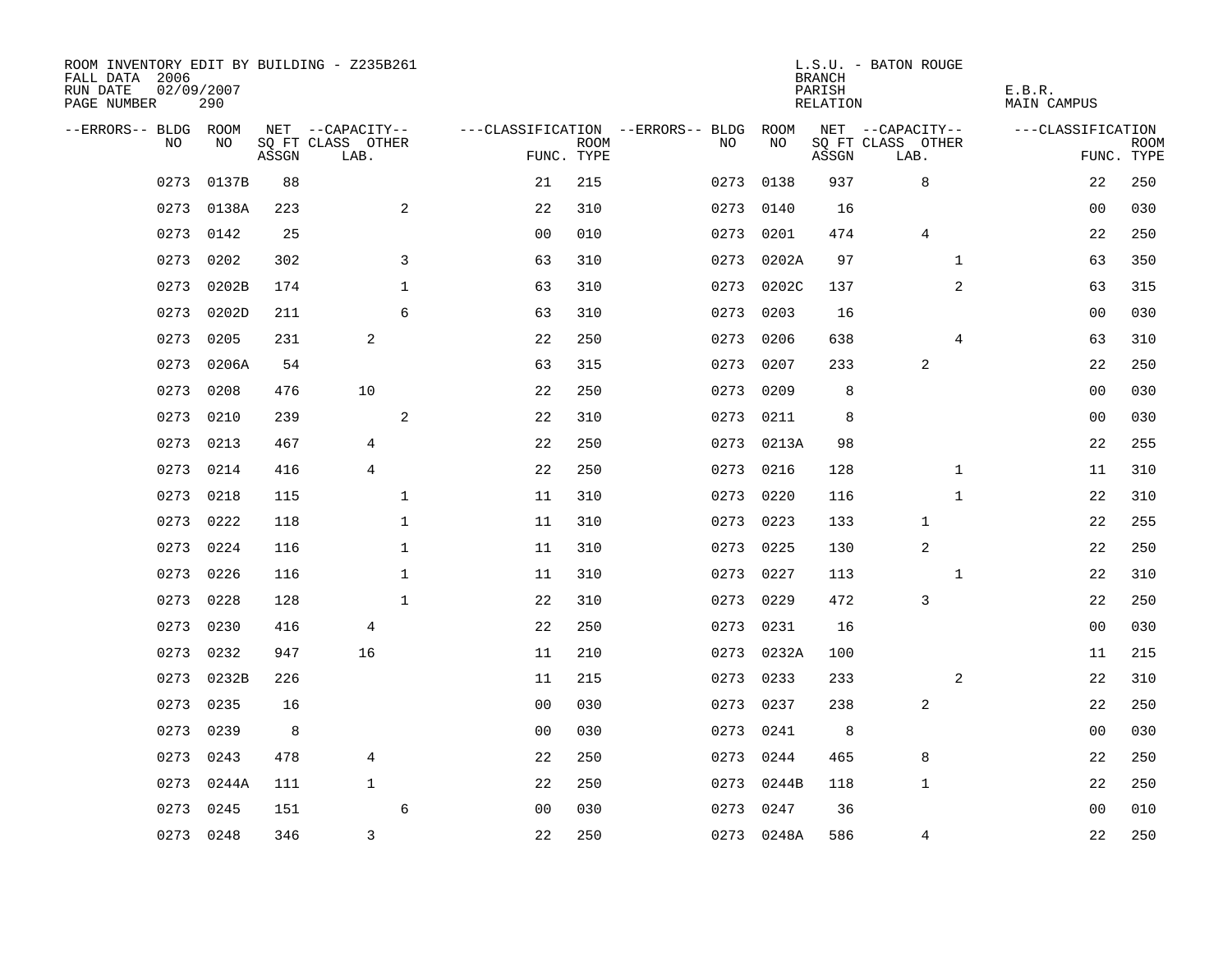| ROOM INVENTORY EDIT BY BUILDING - Z235B261<br>FALL DATA 2006<br>RUN DATE<br>PAGE NUMBER | 02/09/2007<br>291 |       |                           |                           |                                   |            | <b>BRANCH</b><br>PARISH<br>RELATION | L.S.U. - BATON ROUGE      | E.B.R.<br><b>MAIN CAMPUS</b> |                           |
|-----------------------------------------------------------------------------------------|-------------------|-------|---------------------------|---------------------------|-----------------------------------|------------|-------------------------------------|---------------------------|------------------------------|---------------------------|
| --ERRORS-- BLDG ROOM                                                                    |                   |       | NET --CAPACITY--          |                           | ---CLASSIFICATION --ERRORS-- BLDG | ROOM       |                                     | NET --CAPACITY--          | ---CLASSIFICATION            |                           |
| N <sub>O</sub>                                                                          | NO.               | ASSGN | SO FT CLASS OTHER<br>LAB. | <b>ROOM</b><br>FUNC. TYPE | NO.                               | NO         | ASSGN                               | SQ FT CLASS OTHER<br>LAB. |                              | <b>ROOM</b><br>FUNC. TYPE |
| 0273                                                                                    | 0249              | 99    | 2                         | 0 <sub>0</sub><br>030     | 0273                              | 0250       | 470                                 | 8                         | 22                           | 250                       |
| 0273                                                                                    | 0251              | 490   | 6                         | 22<br>250                 | 0273                              | 0253       | 8                                   |                           | 0 <sub>0</sub>               | 030                       |
| 0273                                                                                    | 0254              | 354   | 6                         | 22<br>250                 | 0273                              | 0255       | 232                                 | 2                         | 22                           | 250                       |
| 0273                                                                                    | 0256              | 229   | 3                         | 22<br>250                 | 0273                              | 0257       | 8                                   |                           | 0 <sub>0</sub>               | 030                       |
| 0273                                                                                    | 0258              | 471   | 4                         | 22<br>250                 | 0273                              | 0259       | 238                                 | 2                         | 11                           | 310                       |
| 0273                                                                                    | 0261              | 135   | 2                         | 22<br>250                 | 0273                              | 0261A      | 105                                 | $\mathbf{1}$              | 22                           | 250                       |
| 0273                                                                                    | 0261B             | 94    | $\mathbf{1}$              | 22<br>250                 | 0273                              | 0261C      | 88                                  | $\mathbf{1}$              | 22                           | 350                       |
| 0273                                                                                    | 0261D             | 47    | $\mathbf{1}$              | 22<br>355                 | 0273                              | 0262       | 523                                 |                           | 0 <sub>0</sub>               | 030                       |
| 0273                                                                                    | 0263              | 8     |                           | 0 <sub>0</sub><br>030     | 0273                              | 0264       | 113                                 | $\mathbf{1}$              | 11                           | 310                       |
| 0273                                                                                    | 0265              | 471   | 4                         | 22<br>250                 | 0273                              | 0266       | 117                                 | $\mathbf{1}$              | 11                           | 310                       |
| 0273                                                                                    | 0267              | 16    |                           | 0 <sub>0</sub><br>030     | 0273                              | 0268       | 117                                 | $\mathbf{1}$              | 11                           | 310                       |
| 0273                                                                                    | 0269              | 125   | $\mathbf{1}$              | 22<br>250                 | 0273                              | 0270       | 119                                 | $\mathbf{1}$              | 11                           | 310                       |
| 0273                                                                                    | 0271              | 130   | $\mathbf{1}$              | 22<br>310                 | 0273                              | 0272       | 119                                 | $\mathbf{1}$              | 11                           | 310                       |
| 0273                                                                                    | 0273              | 467   | $\overline{4}$            | 22<br>250                 | 0273                              | 0273A      | 58                                  | $\mathbf{1}$              | 22                           | 250                       |
| 0273                                                                                    | 0274              | 117   | $\mathbf{1}$              | 22<br>310                 | 0273                              | 0276       | 131                                 | $\mathbf{1}$              | 11                           | 310                       |
| 0273                                                                                    | 0277              | 114   | $\mathbf{1}$              | 22<br>250                 | 0273                              | 0277A      | 57                                  | 1                         | 22                           | 250                       |
| 0273                                                                                    | 0278              | 456   | 4                         | 22<br>250                 | 0273                              | 0279       | 117                                 | 1                         | 22                           | 250                       |
| 0273                                                                                    | 0279A             | 57    | $\mathbf{1}$              | 250<br>22                 | 0273                              | 0280       | 450                                 | 4                         | 22                           | 250                       |
| 0273                                                                                    | 0280A             | 57    |                           | 22<br>225                 | 0273                              | 0280B      | 86                                  |                           | 22                           | 225                       |
| 0273                                                                                    | 0282              | 344   | $\mathbf{1}$              | 310<br>11                 | 0273                              | 0284       | 254                                 | $\mathbf{1}$              | 22                           | 220                       |
| 0273                                                                                    | 0285              | 478   | 4                         | 22<br>250                 |                                   | 0273 0285A | 58                                  | 1                         | 22                           | 250                       |
| 0273                                                                                    | 0286              | 590   | $\overline{4}$            | 11<br>215                 | 0273                              | 0287       | 465                                 | $\mathbf{1}$              | 11                           | 310                       |
| 0273                                                                                    | 0289              | 464   |                           | 0 <sub>0</sub><br>030     | 0273                              | 0301       | 238                                 | 2                         | 22                           | 250                       |
| 0273                                                                                    | 0302              | 471   | 4                         | 46<br>310                 | 0273                              | 0302A      | 174                                 | $\mathbf{1}$              | 46                           | 310                       |
| 0273                                                                                    | 0302B             | 130   | $\mathbf 1$               | 46<br>310                 | 0273                              | 0302C      | 99                                  | $\mathbf{1}$              | 46                           | 310                       |
|                                                                                         | 0273 0302D        | 174   | $\mathbf{1}$              | 22<br>310                 |                                   | 0273 0303  | 8                                   |                           | 0 <sub>0</sub>               | 030                       |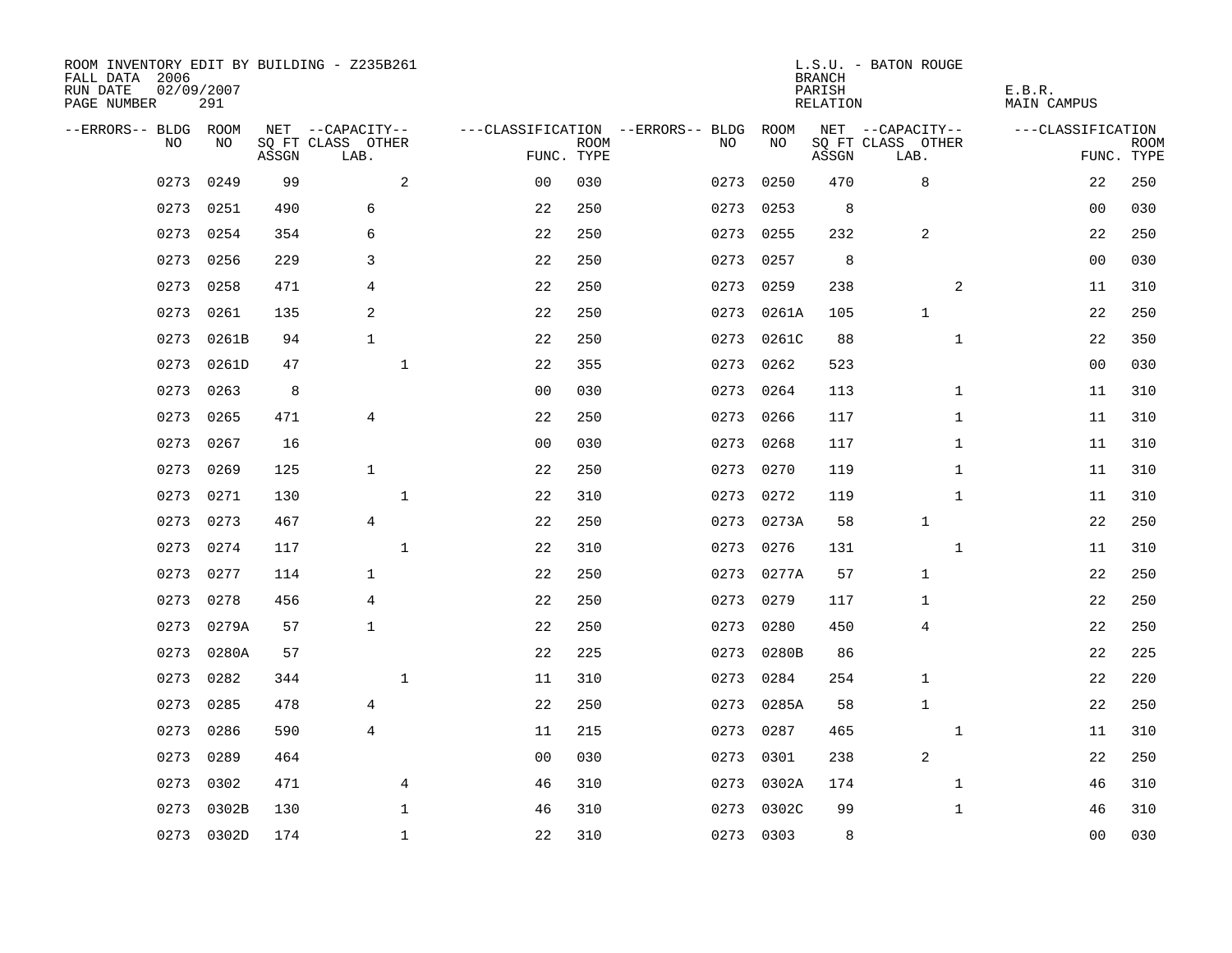| ROOM INVENTORY EDIT BY BUILDING - Z235B261<br>FALL DATA 2006<br>RUN DATE<br>PAGE NUMBER | 02/09/2007<br>292 |       |                           |                |             |                                        |            | <b>BRANCH</b><br>PARISH<br>RELATION | L.S.U. - BATON ROUGE      | E.B.R.<br>MAIN CAMPUS |                           |
|-----------------------------------------------------------------------------------------|-------------------|-------|---------------------------|----------------|-------------|----------------------------------------|------------|-------------------------------------|---------------------------|-----------------------|---------------------------|
| --ERRORS-- BLDG ROOM                                                                    |                   |       | NET --CAPACITY--          |                |             | ---CLASSIFICATION --ERRORS-- BLDG ROOM |            |                                     | NET --CAPACITY--          | ---CLASSIFICATION     |                           |
| NO                                                                                      | NO                | ASSGN | SQ FT CLASS OTHER<br>LAB. | FUNC. TYPE     | <b>ROOM</b> | NO                                     | NO         | ASSGN                               | SQ FT CLASS OTHER<br>LAB. |                       | <b>ROOM</b><br>FUNC. TYPE |
| 0273                                                                                    | 0305              | 237   | 5                         | 11             | 310         | 0273                                   | 0306       | 320                                 | 12                        | 11                    | 310                       |
| 0273                                                                                    | 0306A             | 18    | $\mathbf 1$               | 11             | 310         | 0273                                   | 0306B      | 8                                   | $\mathbf{1}$              | 11                    | 310                       |
| 0273                                                                                    | 0307              | 8     |                           | 0 <sub>0</sub> | 030         | 0273                                   | 0308       | 702                                 | 24                        | 11                    | 210                       |
| 0273                                                                                    | 0308A             | 234   | $\mathbf{1}$              | 46             | 350         |                                        | 0273 0309  | 114                                 | $\mathbf{1}$              | 11                    | 310                       |
| 0273                                                                                    | 0310              | 480   | 8                         | 22             | 250         |                                        | 0273 0311  | 114                                 | $\mathbf{1}$              | 11                    | 350                       |
| 0273                                                                                    | 0313              | 8     |                           | 0 <sub>0</sub> | 030         |                                        | 0273 0314  | 416                                 | 4                         | 22                    | 250                       |
| 0273                                                                                    | 0315              | 115   | $\mathbf{1}$              | 11             | 310         |                                        | 0273 0315A | 234                                 | 2                         | 11                    | 310                       |
| 0273                                                                                    | 0316              | 132   | $\mathbf{2}$              | 11             | 310         |                                        | 0273 0317  | 16                                  |                           | 0 <sub>0</sub>        | 030                       |
| 0273                                                                                    | 0318              | 117   | $\mathbf 1$               | 11             | 310         | 0273                                   | 0320       | 117                                 |                           | 46                    | 315                       |
| 0273                                                                                    | 0322              | 117   | $\mathbf{1}$              | 11             | 310         |                                        | 0273 0323  | 88                                  |                           | 11                    | 255                       |
| 0273                                                                                    | 0323A             | 26    |                           | 11             | 255         |                                        | 0273 0323B | 26                                  |                           | 11                    | 255                       |
| 0273                                                                                    | 0323C             | 26    |                           | 11             | 255         |                                        | 0273 0323D | 26                                  |                           | 11                    | 255                       |
| 0273                                                                                    | 0324              | 117   | $\mathbf 1$               | 11             | 310         | 0273                                   | 0326       | 132                                 | $\mathbf{1}$              | 11                    | 310                       |
| 0273                                                                                    | 0328              | 131   | $\mathbf{1}$              | 11             | 310         | 0273                                   | 0329       | 505                                 | 2                         | 11                    | 250                       |
| 0273                                                                                    | 0330              | 640   | 4                         | 22             | 250         |                                        | 0273 0330A | 233                                 | $\mathbf{1}$              | 22                    | 310                       |
| 0273                                                                                    | 0333              | 427   | 9                         | 22             | 250         |                                        | 0273 0333A | 117                                 | 1                         | 22                    | 255                       |
|                                                                                         | 0273 0334         | 735   | 4                         | 22             | 250         |                                        | 0273 0335  | 474                                 | 4                         | 22                    | 250                       |
| 0273                                                                                    | 0335A             | 77    |                           | 22             | 255         | 0273                                   | 0335B      | 90                                  |                           | 22                    | 255                       |
| 0273                                                                                    | 0335C             | 76    |                           | 22             | 255         |                                        | 0273 0335D | 154                                 |                           | 22                    | 255                       |
| 0273                                                                                    | 0335E             | 48    |                           | 22             | 255         | 0273                                   | 0337       | 16                                  |                           | 00                    | 030                       |
| 0273                                                                                    | 0338              | 438   | 4                         | 22             | 250         |                                        | 0273 0338A | 29                                  |                           | 22                    | 255                       |
| 0273                                                                                    | 0338B             | 113   | $\mathbf{1}$              | 22             | 255         | 0273                                   | 0338C      | 237                                 | 5                         | 22                    | 250                       |
| 0273                                                                                    | 0338D             | 77    |                           | 22             | 255         |                                        | 0273 0338E | 77                                  | $\mathbf{1}$              | 22                    | 250                       |
| 0273                                                                                    | 0338F             | 76    | $\mathbf{1}$              | 22             | 250         | 0273                                   | 0342       | 114                                 |                           | 11                    | 255                       |
| 0273                                                                                    | 0344              | 232   | 2                         | 22             | 250         | 0273                                   | 0344A      | 117                                 | $\mathbf{1}$              | 22                    | 250                       |
|                                                                                         | 0273 0345         | 152   | 6                         | 0 <sub>0</sub> | 030         |                                        | 0273 0347  | 40                                  |                           | 0 <sub>0</sub>        | 010                       |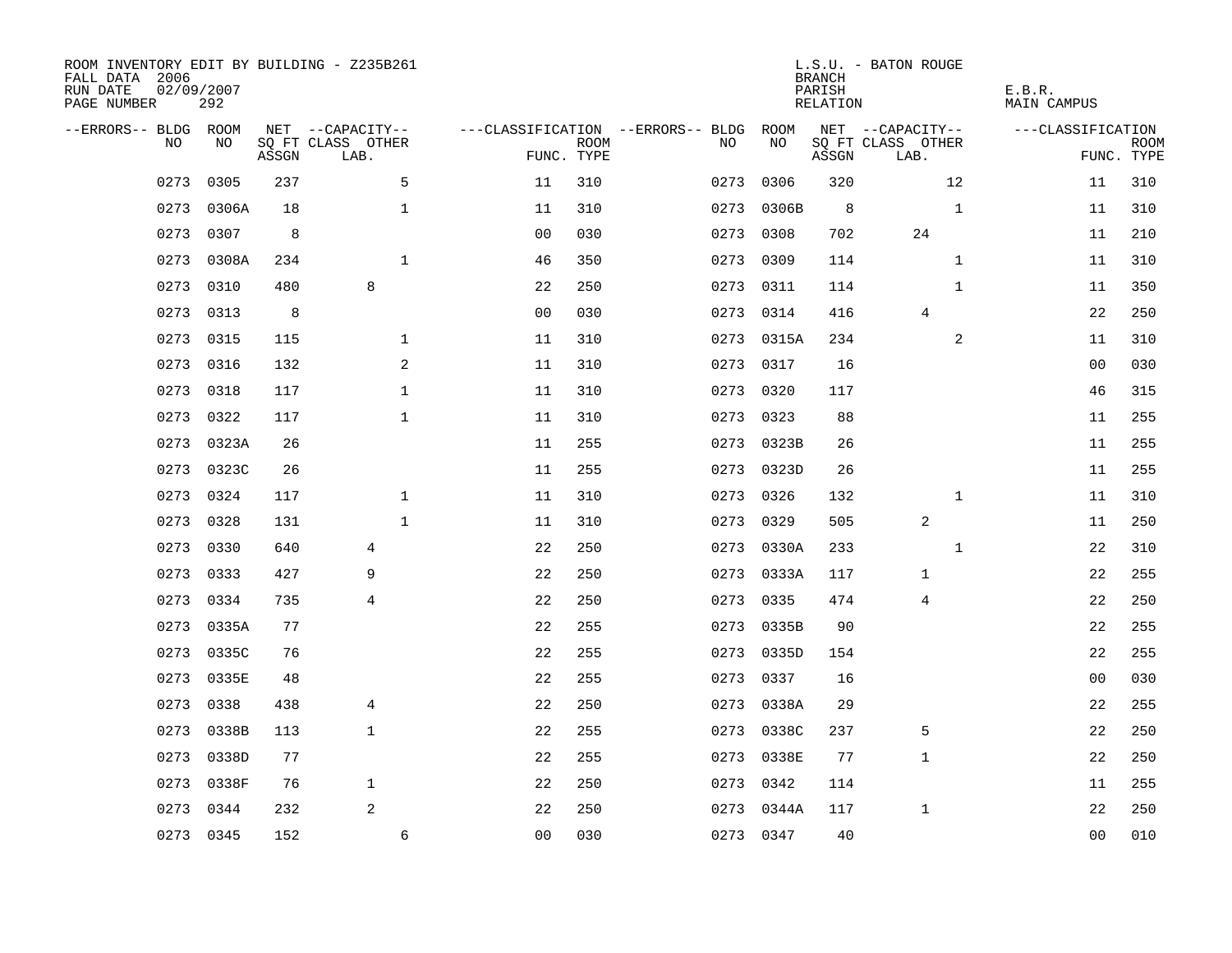| FALL DATA 2006<br>RUN DATE<br>PAGE NUMBER | 02/09/2007 | 293   |                 | ROOM INVENTORY EDIT BY BUILDING - Z235B261 |                |                                        |             |      |            | <b>BRANCH</b><br>PARISH<br>RELATION | L.S.U. - BATON ROUGE      |                | E.B.R.<br>MAIN CAMPUS |                           |
|-------------------------------------------|------------|-------|-----------------|--------------------------------------------|----------------|----------------------------------------|-------------|------|------------|-------------------------------------|---------------------------|----------------|-----------------------|---------------------------|
| --ERRORS-- BLDG ROOM                      |            |       |                 | NET --CAPACITY--                           |                | ---CLASSIFICATION --ERRORS-- BLDG ROOM |             |      |            |                                     | NET --CAPACITY--          |                | ---CLASSIFICATION     |                           |
|                                           | NO.        | NO.   | ASSGN           | SQ FT CLASS OTHER<br>LAB.                  |                | FUNC. TYPE                             | <b>ROOM</b> | NO.  | NO         | ASSGN                               | SQ FT CLASS OTHER<br>LAB. |                |                       | <b>ROOM</b><br>FUNC. TYPE |
| 9                                         | 0273       | 0348  | 443             | $\mathbf{1}$                               |                | 22                                     | 250         | 0273 | 0348A      | 120                                 | $\mathbf 1$               |                | 22                    | 250                       |
|                                           | 0273       | 0348B | 103             |                                            | $\mathbf 1$    | 22                                     | 310         | 0273 | 0348C      | 86                                  |                           |                | 22                    | 255                       |
|                                           | 0273       | 0348D | 156             |                                            | $\overline{4}$ | 11                                     | 350         | 0273 | 0349       | 111                                 |                           | $\overline{2}$ | 00                    | 030                       |
|                                           | 0273       | 0351  | 480             | 4                                          |                | 22                                     | 250         |      | 0273 0353  | 16                                  |                           |                | 00                    | 030                       |
|                                           | 0273       | 0354  | 153             |                                            |                | 22                                     | 255         | 0273 | 0354A      | 124                                 |                           |                | 22                    | 255                       |
|                                           | 0273       | 0354B | 65              | 1                                          |                | 22                                     | 255         |      | 0273 0354C | 33                                  |                           |                | 22                    | 255                       |
|                                           | 0273       | 0355  | 471             | 4                                          |                | 22                                     | 250         | 0273 | 0356       | 440                                 | 4                         |                | 22                    | 250                       |
|                                           | 0273       | 0356A | 25              | $\mathbf{1}$                               |                | 22                                     | 250         |      | 0273 0357  | 16                                  |                           |                | 0 <sub>0</sub>        | 030                       |
|                                           | 0273       | 0359  | 231             |                                            | 2              | 11                                     | 310         | 0273 | 0360       | 229                                 | 2                         |                | 22                    | 250                       |
|                                           | 0273       | 0361  | 229             | 2                                          |                | 22                                     | 250         |      | 0273 0362  | 523                                 |                           |                | 0 <sub>0</sub>        | 030                       |
|                                           | 0273       | 0363  | 474             | 4                                          |                | 22                                     | 250         | 0273 | 0364       | 117                                 |                           | $\mathbf{1}$   | 11                    | 310                       |
|                                           | 0273       | 0365  | $7\phantom{.0}$ |                                            |                | 0 <sub>0</sub>                         | 030         |      | 0273 0366  | 117                                 |                           | $\mathbf{1}$   | 11                    | 310                       |
|                                           | 0273       | 0367  | 235             | 2                                          |                | 22                                     | 250         | 0273 | 0368       | 118                                 |                           | $\mathbf{1}$   | 11                    | 310                       |
|                                           | 0273       | 0370  | 112             |                                            | $\mathbf{1}$   | 22                                     | 310         |      | 0273 0372  | 117                                 |                           | $\mathbf{1}$   | 11                    | 310                       |
|                                           | 0273       | 0373  | 467             | $\overline{4}$                             |                | 22                                     | 250         | 0273 | 0374       | 117                                 |                           | $\mathbf{1}$   | 22                    | 310                       |
|                                           | 0273       | 0375  | $7\phantom{.0}$ |                                            |                | 0 <sub>0</sub>                         | 030         |      | 0273 0376  | 127                                 |                           | $\mathbf{1}$   | 11                    | 310                       |
|                                           | 0273       | 0377  | 237             |                                            | $\mathbf{1}$   | 22                                     | 310         |      | 0273 0378  | 439                                 | 3                         |                | 22                    | 250                       |
|                                           | 0273       | 0379  | 233             |                                            | 2              | 11                                     | 310         | 0273 | 0380       | 476                                 | $\overline{4}$            |                | 22                    | 250                       |
|                                           | 0273       | 0381  | 16              |                                            |                | 0 <sub>0</sub>                         | 030         |      | 0273 0382  | 233                                 |                           | $\overline{a}$ | 11                    | 310                       |
|                                           | 0273       | 0383  | 474             | 4                                          |                | 22                                     | 250         | 0273 | 0384       | 233                                 |                           | 3              | 11                    | 310                       |
|                                           | 0273       | 0385  | $7\phantom{.0}$ |                                            |                | 0 <sub>0</sub>                         | 030         |      | 0273 0386  | 471                                 | 2                         |                | 22                    | 250                       |
|                                           | 0273       | 0387  | 196             |                                            |                | 22                                     | 255         | 0273 | 0387A      | 135                                 | 1                         |                | 22                    | 255                       |
|                                           | 0273       | 0387B | 135             |                                            |                | 22                                     | 255         | 0273 | 0389       | 464                                 |                           |                | 0 <sub>0</sub>        | 030                       |
|                                           | 0273       | 0400  | 223             |                                            | $\mathbf{1}$   | 22                                     | 315         | 0273 | 0400A      | 6                                   |                           |                | 22                    | 315                       |
|                                           | 0273       | 0401  | 236             | 2                                          |                | 11                                     | 250         | 0273 | 0401A      | 117                                 |                           |                | 11                    | 255                       |
|                                           | 0273 0402  |       | 137             |                                            | $\mathbf{1}$   | 11                                     | 310         |      | 0273 0402A | 7                                   |                           | $\mathbf{1}$   | 11                    | 310                       |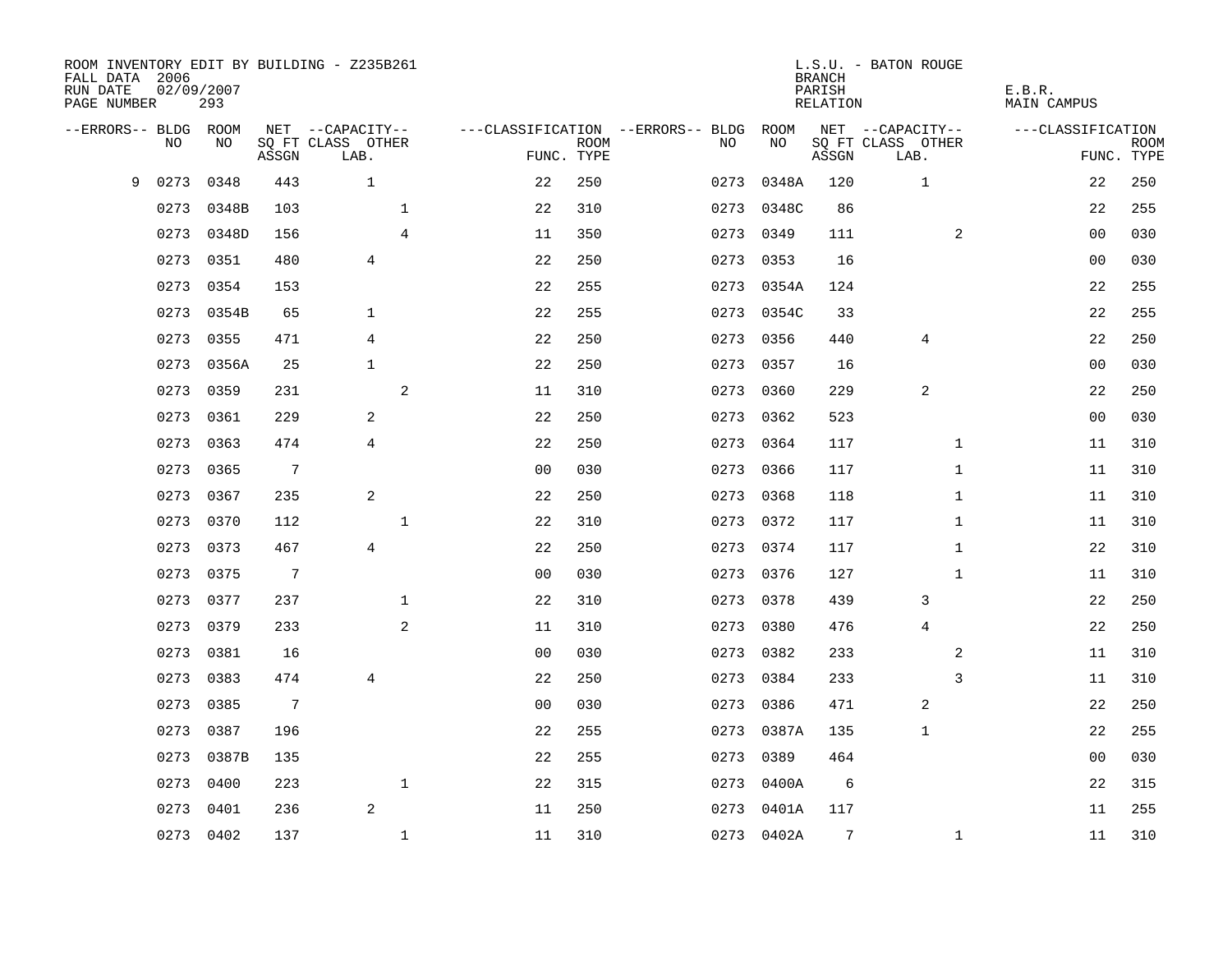| ROOM INVENTORY EDIT BY BUILDING - Z235B261<br>FALL DATA 2006<br>RUN DATE<br>PAGE NUMBER | 02/09/2007<br>294 |       |                           |                                        |             |   |      |            | <b>BRANCH</b><br>PARISH<br>RELATION | L.S.U. - BATON ROUGE      | E.B.R.<br>MAIN CAMPUS |                           |
|-----------------------------------------------------------------------------------------|-------------------|-------|---------------------------|----------------------------------------|-------------|---|------|------------|-------------------------------------|---------------------------|-----------------------|---------------------------|
| --ERRORS-- BLDG ROOM                                                                    |                   |       | NET --CAPACITY--          | ---CLASSIFICATION --ERRORS-- BLDG ROOM |             |   |      |            |                                     | NET --CAPACITY--          | ---CLASSIFICATION     |                           |
| NO.                                                                                     | NO.               | ASSGN | SQ FT CLASS OTHER<br>LAB. | FUNC. TYPE                             | <b>ROOM</b> |   | NO.  | NO         | ASSGN                               | SQ FT CLASS OTHER<br>LAB. |                       | <b>ROOM</b><br>FUNC. TYPE |
| 0273                                                                                    | 0403              | 11    |                           | 0 <sub>0</sub>                         | 030         |   | 0273 | 0404       | 321                                 | 3                         | 11                    | 310                       |
| 0273                                                                                    | 0404A             | 116   | $\mathbf{1}$              | 22                                     | 310         |   |      | 0273 0404B | 91                                  | $\mathbf{1}$              | 11                    | 310                       |
| 0273                                                                                    | 0404C             | 67    |                           | 11                                     | 730         |   | 0273 | 0405       | 137                                 | $\mathbf{1}$              | 11                    | 310                       |
| 0273                                                                                    | 0406              | 113   | $\mathbf{1}$              | 11                                     | 310         |   |      | 0273 0407  | 236                                 | 3                         | 11                    | 250                       |
| 0273                                                                                    | 0408              | 527   | 6                         | 11                                     | 250         |   | 0273 | 0408B      | 168                                 |                           | 11                    | 255                       |
| 0273                                                                                    | 0408C             | 116   | $\mathbf{1}$              | 11                                     | 310         |   |      | 0273 0409  | 233                                 | $\mathbf 1$               | 11                    | 250                       |
| 0273                                                                                    | 0410              | 230   | $\mathbf{1}$              | 11                                     | 250         |   |      | 0273 0410A | 116                                 |                           | 11                    | 255                       |
| 0273                                                                                    | 0412              | 114   | $\mathbf{1}$              | 11                                     | 310         | 9 | 0273 | 0414       | 421                                 | $\mathbf{1}$              | 11                    | 250                       |
| 0273                                                                                    | 0415              | 626   | 2                         | 11                                     | 250         |   |      | 0273 0415A | 112                                 |                           | 22                    | 255                       |
|                                                                                         | 0273 0416         | 127   | 2                         | 11                                     | 310         |   |      | 0273 0418  | 111                                 | $\mathbf{1}$              | 11                    | 310                       |
| 0273                                                                                    | 0420              | 111   | $\mathbf{1}$              | 11                                     | 310         |   |      | 0273 0422  | 111                                 | $\mathbf{1}$              | 11                    | 310                       |
| 0273                                                                                    | 0424              | 115   | $\mathbf{1}$              | 11                                     | 310         |   |      | 0273 0426  | 115                                 | $\mathbf{1}$              | 11                    | 310                       |
| 0273                                                                                    | 0427              | 354   | $\overline{4}$            | 22                                     | 250         |   | 0273 | 0428       | 127                                 | $\mathbf{1}$              | 22                    | 310                       |
| 0273                                                                                    | 0429              | 123   | $\mathbf{1}$              | 22                                     | 310         |   |      | 0273 0430  | 472                                 | 12                        | 22                    | 250                       |
| 0273                                                                                    | 0431              | 10    |                           | 0 <sub>0</sub>                         | 030         |   | 0273 | 0432       | 114                                 | $\mathbf{1}$              | 22                    | 310                       |
| 0273                                                                                    | 0433              | 114   | $\mathbf{1}$              | 22                                     | 310         |   |      | 0273 0434  | 115                                 | $\mathbf{1}$              | 22                    | 310                       |
| 0273                                                                                    | 0435              | 356   | 5                         | 22                                     | 250         |   | 0273 | 0436       | 230                                 | 4                         | 22                    | 250                       |
| 0273                                                                                    | 0436A             | 116   | 3                         | 22                                     | 250         |   | 0273 | 0436B      | 116                                 | 2                         | 22                    | 250                       |
| 0273                                                                                    | 0437              | 262   | 2                         | 22                                     | 250         |   |      | 0273 0437A | 76                                  |                           | 22                    | 255                       |
| 0273                                                                                    | 0437B             | 76    | $\mathbf{1}$              | 11                                     | 310         |   |      | 0273 0437C | 90                                  | $\mathbf{1}$              | 22                    | 310                       |
|                                                                                         | 0273 0437D        | 34    | $\mathbf{1}$              | 22                                     | 250         |   |      | 0273 0437E | 34                                  |                           | 22                    | 255                       |
| 0273                                                                                    | 0437F             | 33    | $\mathbf{1}$              | 22                                     | 255         |   |      | 0273 0437G | 38                                  |                           | 22                    | 255                       |
| 0273                                                                                    | 0437H             | 45    |                           | 22                                     | 255         |   |      | 0273 0438  | 469                                 | 8                         | 22                    | 250                       |
| 0273                                                                                    | 0439              | 7     |                           | 0 <sub>0</sub>                         | 030         |   | 0273 | 0440       | 467                                 | 4                         | 22                    | 250                       |
| 0273                                                                                    | 0441              | 15    |                           | 0 <sub>0</sub>                         | 030         |   |      | 0273 0442  | 465                                 | 4                         | 22                    | 250                       |
|                                                                                         | 0273 0442A        | 115   | $\overline{\mathbf{c}}$   | 22                                     | 255         |   |      | 0273 0442B | 57                                  | $\mathbf{1}$              | 22                    | 250                       |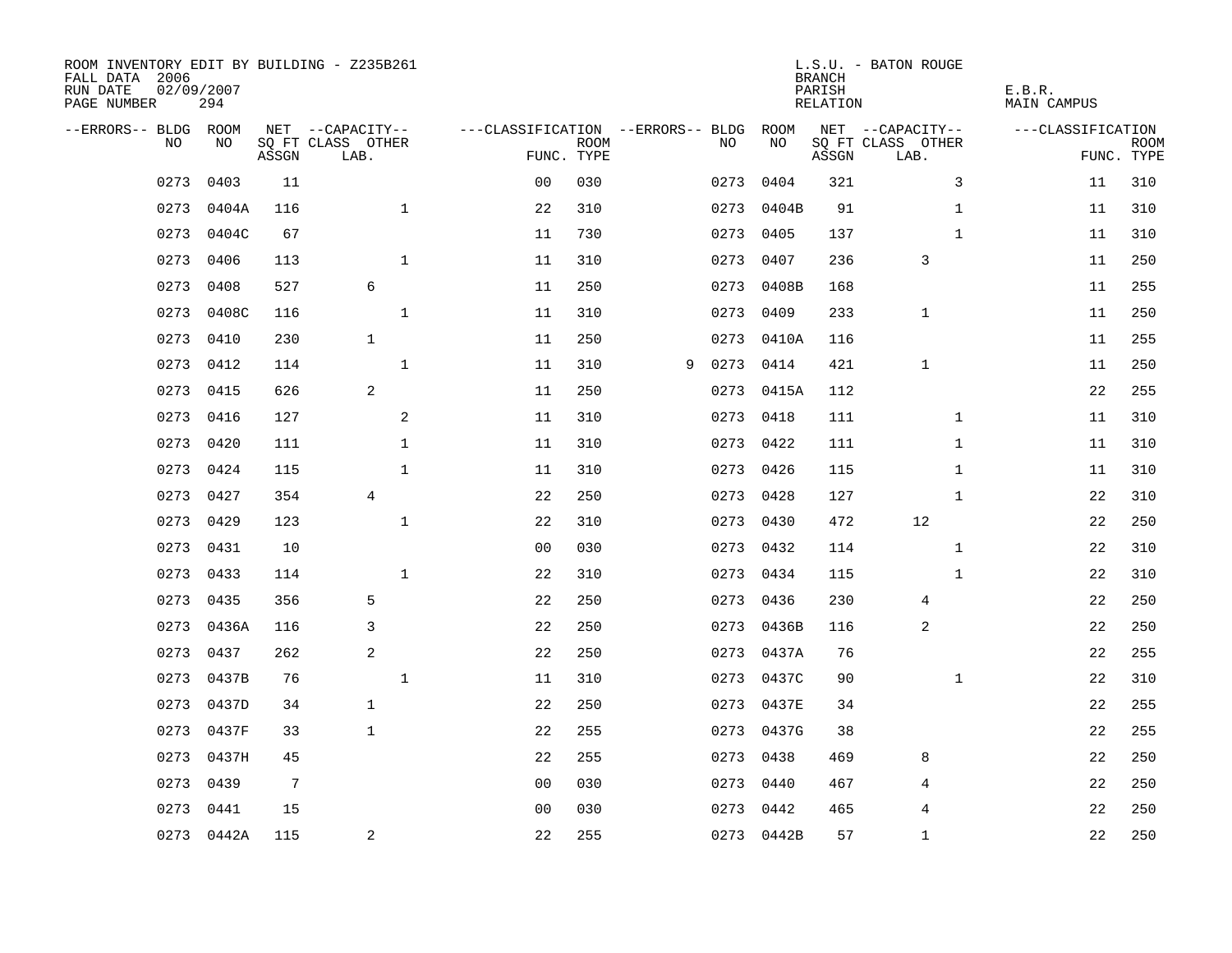| ROOM INVENTORY EDIT BY BUILDING - Z235B261<br>FALL DATA 2006<br>RUN DATE<br>PAGE NUMBER | 02/09/2007<br>295 |       |                           |                |             |                                        |            | <b>BRANCH</b><br>PARISH<br>RELATION | L.S.U. - BATON ROUGE      | E.B.R.<br>MAIN CAMPUS |                           |
|-----------------------------------------------------------------------------------------|-------------------|-------|---------------------------|----------------|-------------|----------------------------------------|------------|-------------------------------------|---------------------------|-----------------------|---------------------------|
| --ERRORS-- BLDG ROOM                                                                    |                   |       | NET --CAPACITY--          |                |             | ---CLASSIFICATION --ERRORS-- BLDG ROOM |            |                                     | NET --CAPACITY--          | ---CLASSIFICATION     |                           |
| NO.                                                                                     | NO.               | ASSGN | SQ FT CLASS OTHER<br>LAB. | FUNC. TYPE     | <b>ROOM</b> | NO.                                    | NO         | ASSGN                               | SQ FT CLASS OTHER<br>LAB. |                       | <b>ROOM</b><br>FUNC. TYPE |
| 0273                                                                                    | 0442C             | 57    | $\mathbf{1}$              | 22             | 250         | 0273                                   | 0443       | <sup>1</sup>                        |                           | 0 <sub>0</sub>        | 030                       |
| 0273                                                                                    | 0444              | 111   | $\mathbf 1$               | 22             | 310         |                                        | 0273 0445  | 151                                 | 6                         | 00                    | 030                       |
|                                                                                         | 0273 0446         | 113   | $\mathbf{1}$              | 22             | 310         |                                        | 0273 0447  | 36                                  |                           | 00                    | 010                       |
|                                                                                         | 0273 0448         | 340   | 3                         | 22             | 250         |                                        | 0273 0449  | 100                                 | 2                         | 00                    | 030                       |
| 0273                                                                                    | 0450              | 232   | $\mathbf{1}$              | 22             | 250         |                                        | 0273 0451  | 120                                 | $\mathbf{1}$              | 22                    | 310                       |
| 0273                                                                                    | 0452              | 232   | 1                         | 22             | 250         |                                        | 0273 0453  | 1                                   |                           | 0 <sub>0</sub>        | 030                       |
| 0273                                                                                    | 0454              | 469   | 4                         | 22             | 250         |                                        | 0273 0455  | 112                                 | $\mathbf{1}$              | 22                    | 310                       |
| 0273                                                                                    | 0456              | 237   | 2                         | 22             | 250         |                                        | 0273 0457  | 236                                 | 2                         | 22                    | 250                       |
| 0273                                                                                    | 0457A             | 119   |                           | 22             | 255         |                                        | 0273 0458  | 346                                 | 2                         | 22                    | 250                       |
| 0273                                                                                    | 0459              | 1     |                           | 0 <sub>0</sub> | 030         |                                        | 0273 0460  | 120                                 | $\mathbf{1}$              | 22                    | 310                       |
| 0273                                                                                    | 0461              | 14    |                           | 0 <sub>0</sub> | 030         |                                        | 0273 0462  | 523                                 |                           | 0 <sub>0</sub>        | 030                       |
| 0273                                                                                    | 0463              | 471   | 4                         | 22             | 250         |                                        | 0273 0464  | 119                                 | $\mathbf{1}$              | 22                    | 310                       |
| 0273                                                                                    | 0465              | 233   | 2                         | 22             | 255         | 0273                                   | 0466       | 117                                 | $\mathbf{1}$              | 22                    | 310                       |
| 0273                                                                                    | 0467              | 471   | 3                         | 22             | 250         |                                        | 0273 0468  | 117                                 | $\mathbf{1}$              | 22                    | 310                       |
| 0273                                                                                    | 0469              | 16    |                           | 0 <sub>0</sub> | 030         |                                        | 0273 0470  | 117                                 | $\mathbf{1}$              | 22                    | 310                       |
|                                                                                         | 0273 0471         | 122   | $\mathbf 1$               | 22             | 310         |                                        | 0273 0472  | 116                                 | $\mathbf{1}$              | 22                    | 310                       |
| 0273                                                                                    | 0473              | 229   | 2                         | 11             | 250         |                                        | 0273 0474  | 116                                 | $\mathbf{1}$              | 11                    | 310                       |
| 0273                                                                                    | 0475              | 124   | $\mathbf{1}$              | 11             | 310         |                                        | 0273 0477  | 233                                 | 2                         | 11                    | 250                       |
|                                                                                         | 0273 0478         | 437   | 3                         | 11             | 250         |                                        | 0273 0480  | 238                                 | $\mathbf 1$               | 11                    | 250                       |
| 0273                                                                                    | 0481              | 396   | 2                         | 11             | 250         |                                        | 0273 0481A | 76                                  |                           | 11                    | 255                       |
| 0273                                                                                    | 0482              | 233   | $\mathbf{1}$              | 11             | 250         |                                        | 0273 0482A | 115                                 |                           | 11                    | 255                       |
| 0273                                                                                    | 0482B             | 116   | $\mathbf{1}$              | 11             | 310         | 0273                                   | 0483       | 11                                  |                           | 0 <sub>0</sub>        | 030                       |
| 0273                                                                                    | 0485              | 1     |                           | 0 <sub>0</sub> | 030         |                                        | 0273 0486  | 471                                 | 14                        | 11                    | 250                       |
| 0273                                                                                    | 0487              | 815   | 24                        | 11             | 250         |                                        | 0273 0487A | 146                                 |                           | 11                    | 215                       |
| 0273                                                                                    | 0488              | 115   | 6                         | 22             | 350         |                                        | 0273 0488A | 111                                 |                           | 22                    | 730                       |
|                                                                                         | 0273 0489         | 17    |                           | 0 <sub>0</sub> | 030         |                                        | 0273 0491  | 464                                 |                           | 0 <sub>0</sub>        | 030                       |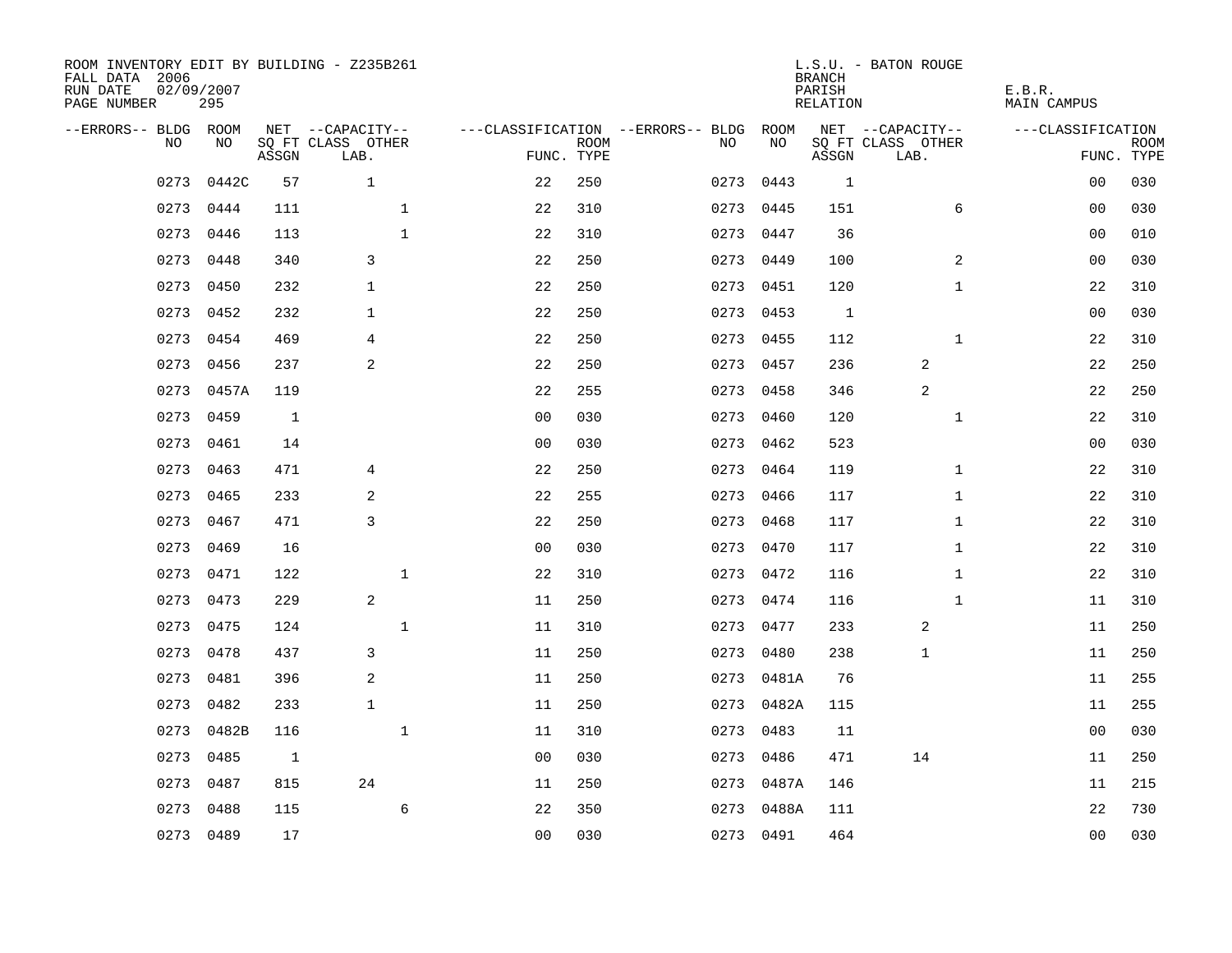| ROOM INVENTORY EDIT BY BUILDING - Z235B261<br>FALL DATA 2006<br>RUN DATE<br>PAGE NUMBER | 02/09/2007<br>296 |       |                           |                |             |                                   |            | <b>BRANCH</b><br>PARISH<br>RELATION | L.S.U. - BATON ROUGE      | E.B.R.<br>MAIN CAMPUS |                           |
|-----------------------------------------------------------------------------------------|-------------------|-------|---------------------------|----------------|-------------|-----------------------------------|------------|-------------------------------------|---------------------------|-----------------------|---------------------------|
| --ERRORS-- BLDG ROOM                                                                    |                   |       | NET --CAPACITY--          |                |             | ---CLASSIFICATION --ERRORS-- BLDG | ROOM       |                                     | NET --CAPACITY--          | ---CLASSIFICATION     |                           |
| NO.                                                                                     | NO.               | ASSGN | SQ FT CLASS OTHER<br>LAB. | FUNC. TYPE     | <b>ROOM</b> | NO.                               | NO         | ASSGN                               | SQ FT CLASS OTHER<br>LAB. |                       | <b>ROOM</b><br>FUNC. TYPE |
| 0273                                                                                    | 0493              | 126   | $\mathbf{1}$              | 22             | 310         | 0273                              | 0501       | 950                                 | 24                        | 11                    | 210                       |
| 0273                                                                                    | 0502              | 376   | 4                         | 64             | 310         | 0273                              | 0502A      | 12                                  |                           | 64                    | 315                       |
| 0273                                                                                    | 0502B             | 111   | $\mathbf 1$               | 64             | 310         | 0273                              | 0502C      | 12                                  |                           | 64                    | 315                       |
| 0273                                                                                    | 0503              | 15    |                           | 0 <sub>0</sub> | 030         | 0273                              | 0504       | 118                                 | 2                         | 64                    | 710                       |
| 0273                                                                                    | 0505              | 15    |                           | 0 <sub>0</sub> | 030         | 0273                              | 0508       | 469                                 | 2                         | 46                    | 250                       |
| 0273                                                                                    | 0508A             | 193   | $\mathbf 1$               | 11             | 310         |                                   | 0273 0508B | 75                                  | $\mathbf{1}$              | 64                    | 310                       |
| 0273                                                                                    | 0509              | 6     |                           | 0 <sub>0</sub> | 030         | 0273                              | 0510       | 699                                 | 4                         | 22                    | 250                       |
| 0273                                                                                    | 0511              | 6     |                           | 0 <sub>0</sub> | 030         |                                   | 0273 0512  | 709                                 | 5                         | 22                    | 250                       |
| 0273                                                                                    | 0513              | 480   | 2                         | 22             | 250         | 0273                              | 0513A      | 113                                 | $\mathbf{1}$              | 22                    | 310                       |
| 0273                                                                                    | 0514              | 421   | $\overline{c}$            | 22             | 250         |                                   | 0273 0515  | 117                                 | $\mathbf{1}$              | 11                    | 220                       |
| 0273                                                                                    | 0516              | 126   | $\mathbf 1$               | 11             | 310         | 0273                              | 0518       | 115                                 | $\mathbf{1}$              | 11                    | 310                       |
| 0273                                                                                    | 0520              | 109   | $\mathbf 1$               | 11             | 310         |                                   | 0273 0522  | 189                                 | $\mathbf{1}$              | 22                    | 250                       |
| 0273                                                                                    | 0528              | 85    | $\mathbf{1}$              | 11             | 310         | 0273                              | 0528A      | 112                                 | $\mathbf{1}$              | 22                    | 250                       |
| 0273                                                                                    | 0528B             | 100   | $\mathbf{1}$              | 11             | 310         | 0273                              | 0529       | 467                                 | $\overline{c}$            | 22                    | 250                       |
| 0273                                                                                    | 0530              | 198   | $\overline{4}$            | 11             | 215         | 0273                              | 0530A      | 68                                  | $\mathbf{1}$              | 22                    | 310                       |
| 0273                                                                                    | 0530B             | 83    | $\mathbf 1$               | 11             | 310         | 0273                              | 0530C      | 22                                  |                           | 11                    | 215                       |
| 0273                                                                                    | 0530D             | 24    |                           | 11             | 215         | 0273                              | 0530E      | 58                                  |                           | 22                    | 315                       |
| 0273                                                                                    | 0531              | 16    |                           | 0 <sub>0</sub> | 030         | 0273                              | 0532       | 464                                 | 2                         | 11                    | 215                       |
| 0273                                                                                    | 0533              | 663   | $\overline{a}$            | 11             | 215         |                                   | 0273 0536  | 943                                 | 28                        | 11                    | 210                       |
| 0273                                                                                    | 0539              | 6     |                           | 0 <sub>0</sub> | 030         | 0273                              | 0540       | 114                                 | $\mathbf{1}$              | 11                    | 310                       |
| 0273                                                                                    | 0540A             | 114   | $\mathbf{1}$              | 11             | 250         |                                   | 0273 0541  | 6                                   |                           | 0 <sub>0</sub>        | 030                       |
| 0273                                                                                    | 0543              | 238   | 2                         | 11             | 250         |                                   | 0273 0543A | 117                                 | $\mathbf{1}$              | 11                    | 250                       |
| 0273                                                                                    | 0543B             | 117   | $\mathbf{1}$              | 11             | 250         |                                   | 0273 0544  | 230                                 | 1                         | 11                    | 250                       |
| 0273                                                                                    | 0544A             | 71    | $\mathbf{1}$              | 11             | 250         |                                   | 0273 0544B | 114                                 | $\mathbf{1}$              | 11                    | 255                       |
| 0273                                                                                    | 0544C             | 115   | $\mathbf 1$               | 11             | 250         | 0273                              | 0545       | 146                                 | 6                         | 00                    | 030                       |
|                                                                                         | 0273 0547         | 34    |                           | 0 <sub>0</sub> | 010         |                                   | 0273 0548  | 474                                 | $\overline{4}$            | 22                    | 250                       |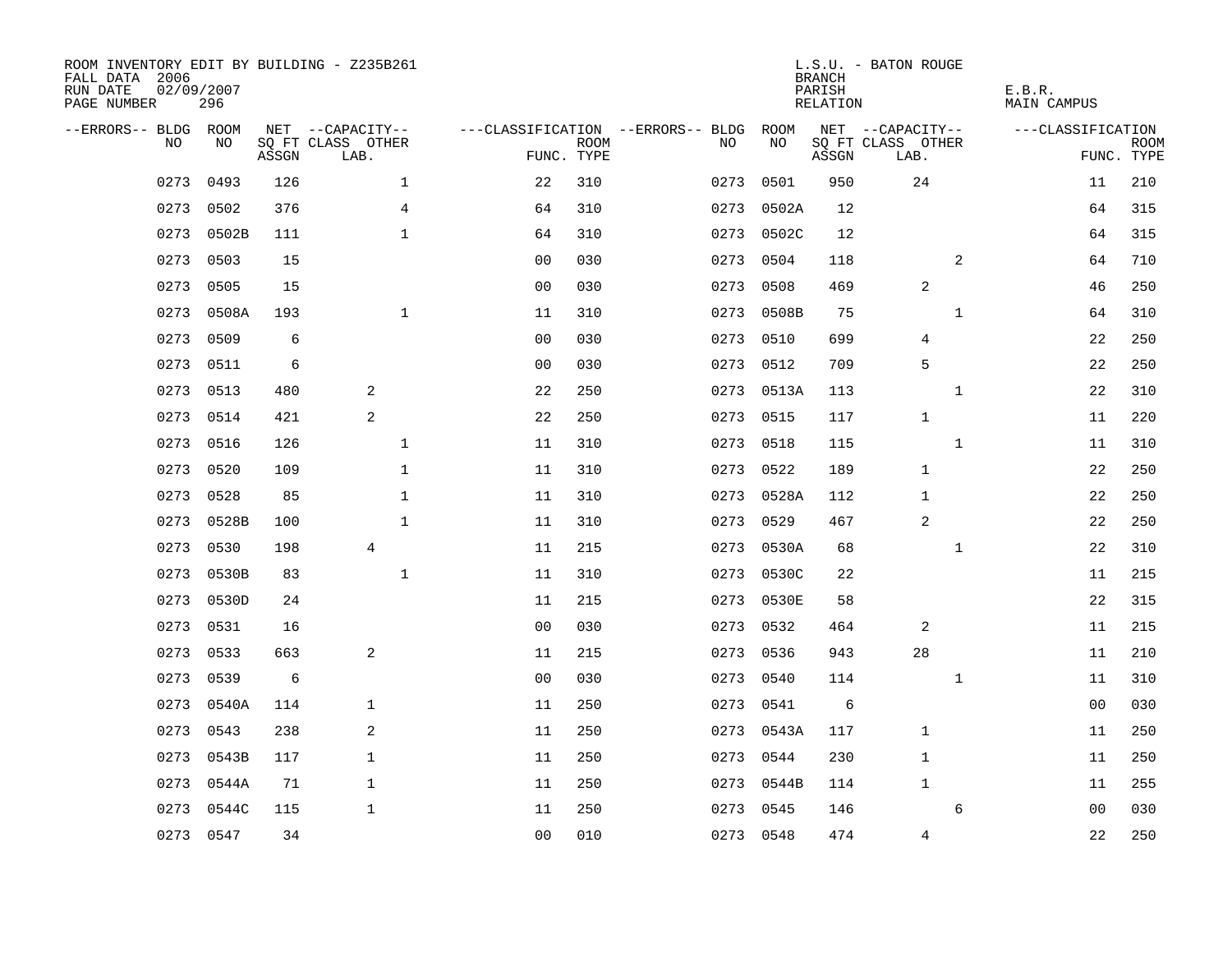| FALL DATA 2006<br>RUN DATE<br>PAGE NUMBER | 02/09/2007<br>297 |       | ROOM INVENTORY EDIT BY BUILDING - Z235B261 |                |                           |                                   |            | <b>BRANCH</b><br>PARISH<br>RELATION | L.S.U. - BATON ROUGE      | E.B.R.<br>MAIN CAMPUS |                           |
|-------------------------------------------|-------------------|-------|--------------------------------------------|----------------|---------------------------|-----------------------------------|------------|-------------------------------------|---------------------------|-----------------------|---------------------------|
| --ERRORS-- BLDG ROOM                      |                   |       | NET --CAPACITY--                           |                |                           | ---CLASSIFICATION --ERRORS-- BLDG | ROOM       |                                     | NET --CAPACITY--          | ---CLASSIFICATION     |                           |
| NO.                                       | NO.               | ASSGN | SQ FT CLASS OTHER<br>LAB.                  |                | <b>ROOM</b><br>FUNC. TYPE | NO.                               | NO         | ASSGN                               | SQ FT CLASS OTHER<br>LAB. |                       | <b>ROOM</b><br>FUNC. TYPE |
| 0273                                      | 0548A             | 106   | $\mathbf{1}$                               | 22             | 250                       | 0273                              | 0549       | 8                                   |                           | 0 <sub>0</sub>        | 030                       |
| 0273                                      | 0550              | 233   | 2                                          | 22             | 250                       | 0273                              | 0550A      | 115                                 |                           | 11                    | 255                       |
| 0273                                      | 0551              | 100   | 2                                          | 0 <sub>0</sub> | 030                       | 0273                              | 0552       | 114                                 | $\mathbf 1$               | 22                    | 250                       |
| 0273                                      | 0553              | 16    |                                            | 0 <sub>0</sub> | 030                       | 0273                              | 0554       | 232                                 | 1                         | 11                    | 250                       |
| 0273                                      | 0554A             | 232   | $\mathbf{1}$                               | 11             | 250                       | 0273                              | 0555       | 471                                 | 2                         | 11                    | 250                       |
| 0273                                      | 0555A             | 122   |                                            | 11             | 255                       |                                   | 0273 0555B | 123                                 | $\mathbf{1}$              | 11                    | 310                       |
| 0273                                      | 0558              | 350   |                                            | 11             | 255                       | 0273                              | 0558C      | 107                                 | $\mathbf 1$               | 11                    | 250                       |
| 0273                                      | 0559              | 233   | 2                                          | 11             | 250                       |                                   | 0273 0559A | 115                                 | $\mathbf 1$               | 11                    | 250                       |
| 0273                                      | 0561              | 115   | $\mathbf 1$                                | 11             | 310                       | 0273                              | 0562       | 523                                 |                           | 0 <sub>0</sub>        | 030                       |
| 0273                                      | 0563              | 16    |                                            | 0 <sub>0</sub> | 030                       |                                   | 0273 0564  | 120                                 | $\mathbf{1}$              | 11                    | 310                       |
| 0273                                      | 0565              | 478   | 5                                          | 11             | 250                       | 0273                              | 0565A      | 104                                 | $\mathbf{1}$              | 11                    | 310                       |
|                                           | 0273 0566         | 116   | $\mathbf 1$                                | 11             | 310                       | 0273                              | 0567       | 7                                   |                           | 00                    | 030                       |
| 0273                                      | 0568              | 116   | $\mathbf{1}$                               | 11             | 310                       | 0273                              | 0569       | 8                                   |                           | 0 <sub>0</sub>        | 030                       |
| 0273                                      | 0570              | 117   | $\mathbf 1$                                | 11             | 310                       |                                   | 0273 0572  | 116                                 | $\mathbf{1}$              | 11                    | 310                       |
| 0273                                      | 0573              | 12    |                                            | 0 <sub>0</sub> | 030                       | 0273                              | 0574       | 115                                 | $\mathbf{1}$              | 11                    | 310                       |
| 0273<br>9                                 | 0575              | 699   | $\mathbf{1}$                               | 11             | 250                       |                                   | 0273 0575A | 117                                 |                           | 11                    | 730                       |
| 0273                                      | 0575B             | 117   | $\mathbf{1}$                               | 11             | 250                       | 0273                              | 0577       | 124                                 | $\mathbf{1}$              | 11                    | 310                       |
| 0273                                      | 0578              | 187   |                                            | 11             | 255                       |                                   | 0273 0578A | 113                                 | $\mathbf 1$               | 11                    | 250                       |
| 0273                                      | 0578B             | 112   | $\mathbf{1}$                               | 11             | 250                       | 0273                              | 0579       | 124                                 | $\mathbf{1}$              | 11                    | 310                       |
| 0273                                      | 0582              | 233   | $\mathbf{1}$                               | 11             | 250                       | 0273                              | 0582A      | 116                                 | $\mathbf{1}$              | 22                    | 310                       |
| 0273                                      | 0582B             | 115   |                                            | 11             | 255                       |                                   | 0273 0583  | 233                                 | 3                         | 11                    | 250                       |
| 0273                                      | 0583A             | 115   | $\mathbf{1}$                               | 11             | 250                       | 0273                              | 0583B      | 156                                 | $\mathbf 1$               | 11                    | 250                       |
|                                           | 0273<br>0583C     | 76    |                                            | 11             | 255                       | 0273                              | 0584       | 231                                 | $\mathbf{1}$              | 11                    | 250                       |
| 0273                                      | 0584A             | 116   | 2                                          | 11             | 310                       | 0273                              | 0584B      | 115                                 |                           | 11                    | 255                       |
| 0273                                      | 0586              | 233   | 5                                          | 11             | 250                       | 0273                              | 0586A      | 114                                 | 2                         | 11                    | 310                       |
|                                           | 0273 0586B        | 115   | $\mathbf{1}$                               | 11             | 250                       |                                   | 0273 0587  | 467                                 | 3                         | 11                    | 250                       |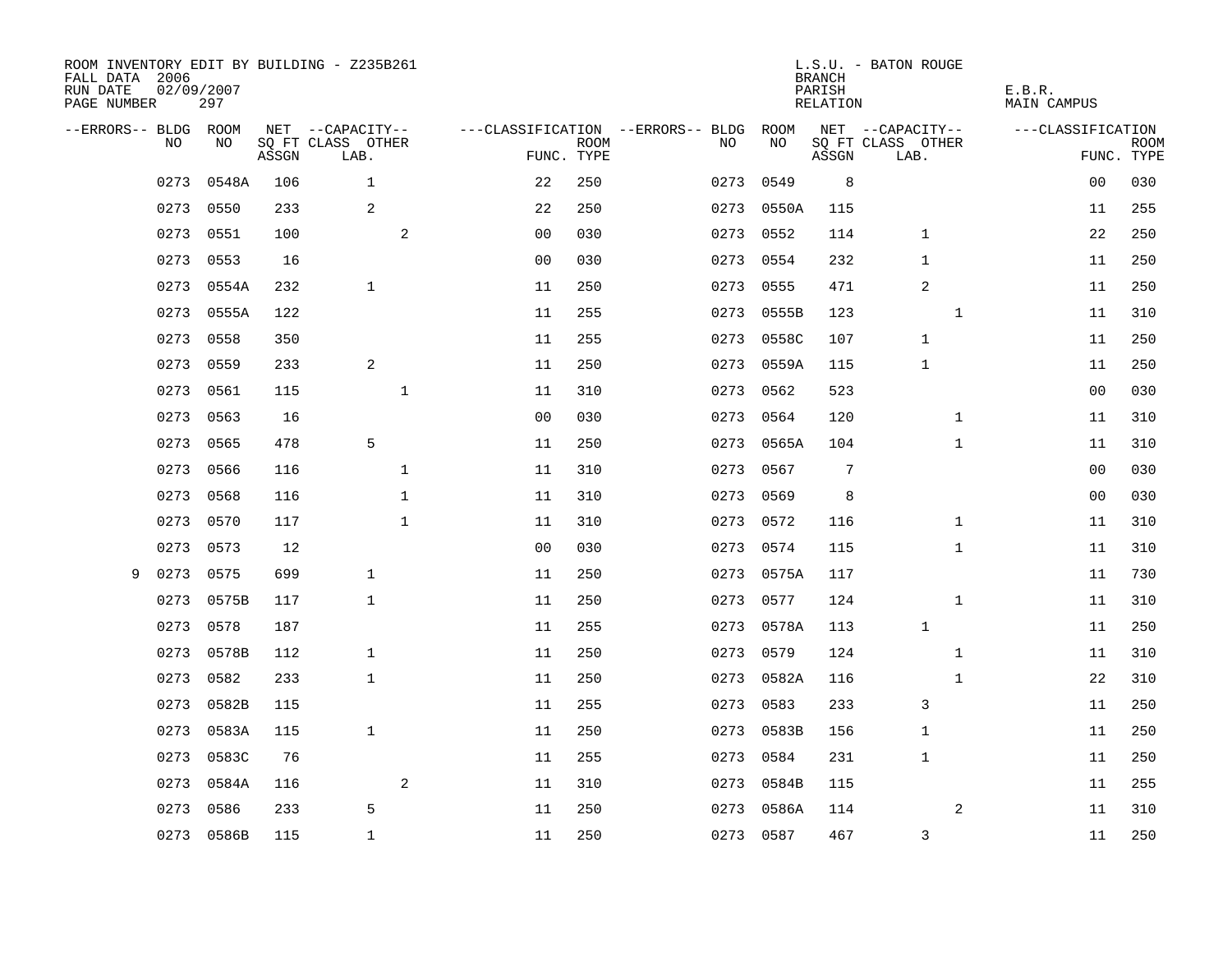| ROOM INVENTORY EDIT BY BUILDING - Z235B261<br>FALL DATA 2006<br>RUN DATE<br>PAGE NUMBER | 02/09/2007<br>298 |       |                           |                |             |                                   |           |            | <b>BRANCH</b><br>PARISH<br><b>RELATION</b> | L.S.U. - BATON ROUGE      |              | E.B.R.<br><b>MAIN CAMPUS</b> |                           |
|-----------------------------------------------------------------------------------------|-------------------|-------|---------------------------|----------------|-------------|-----------------------------------|-----------|------------|--------------------------------------------|---------------------------|--------------|------------------------------|---------------------------|
| --ERRORS-- BLDG ROOM                                                                    |                   |       | NET --CAPACITY--          |                |             | ---CLASSIFICATION --ERRORS-- BLDG |           | ROOM       |                                            | NET --CAPACITY--          |              | ---CLASSIFICATION            |                           |
| NO                                                                                      | NO                | ASSGN | SQ FT CLASS OTHER<br>LAB. | FUNC. TYPE     | <b>ROOM</b> |                                   | NO        | NO         | ASSGN                                      | SQ FT CLASS OTHER<br>LAB. |              |                              | <b>ROOM</b><br>FUNC. TYPE |
| 0273                                                                                    | 0589              | 464   |                           | 0 <sub>0</sub> | 030         |                                   | 0273      | 0601       | 481                                        | 2                         |              | 22                           | 250                       |
| 0273                                                                                    | 0602              | 113   | $\mathbf{1}$              | 22             | 310         |                                   | 0273      | 0603       | 1                                          |                           |              | 00                           | 030                       |
| 0273                                                                                    | 0604              | 469   | 3                         | 22             | 220         |                                   | 0273      | 0605       | 13                                         |                           |              | 00                           | 030                       |
| 0273                                                                                    | 0606              | 111   | $\mathbf{1}$              | 22             | 255         |                                   | 0273      | 0607       | 480                                        | $\overline{4}$            |              | 22                           | 250                       |
| 0273                                                                                    | 0608              | 469   | 3                         | 22             | 250         |                                   | 0273      | 0608A      | 112                                        |                           | $\mathbf{1}$ | 22                           | 310                       |
| 0273                                                                                    | 0609              | 5     |                           | 0 <sub>0</sub> | 030         |                                   | 0273      | 0610       | 467                                        | 3                         |              | 22                           | 250                       |
| 0273                                                                                    | 0611              | 8     |                           | 0 <sub>0</sub> | 030         |                                   | 0273      | 0612       | 467                                        | 3                         |              | 22                           | 250                       |
| 0273                                                                                    | 0613              | 465   | 3                         | 22             | 250         |                                   | 0273 0614 |            | 423                                        | 3                         |              | 22                           | 250                       |
| 0273                                                                                    | 0615              | 175   | $\mathbf{1}$              | 22             | 220         |                                   | 0273      | 0616       | 122                                        | $\mathbf{1}$              |              | 22                           | 220                       |
| 0273                                                                                    | 0617              | 456   | 3                         | 22             | 250         |                                   | 0273      | 0618       | 114                                        |                           | $\mathbf{1}$ | 22                           | 310                       |
| 0273                                                                                    | 0619              | 14    |                           | 0 <sub>0</sub> | 030         |                                   | 0273      | 0620       | 114                                        |                           | $\mathbf{1}$ | 22                           | 310                       |
| 0273                                                                                    | 0621              | 225   | 2                         | 22             | 250         |                                   |           | 0273 0621A | 171                                        | 2                         |              | 22                           | 250                       |
| 0273                                                                                    | 0622              | 114   | $\mathbf 1$               | 11             | 310         |                                   | 0273      | 0623       | 14                                         |                           |              | 00                           | 030                       |
| 0273                                                                                    | 0624              | 115   | $\mathbf 1$               | 11             | 310         |                                   | 0273      | 0625       | 130                                        |                           | $\mathbf{1}$ | 46                           | 315                       |
| 0273                                                                                    | 0625A             | 168   | 2                         | 46             | 315         |                                   | 0273      | 0626       | 115                                        |                           | $\mathbf{1}$ | 11                           | 310                       |
| 0273                                                                                    | 0627              | 242   |                           | 22             | 570         |                                   | 0273      | 0628       | 125                                        | 1                         |              | 22                           | 250                       |
| 0273                                                                                    | 0628A             | 194   | 1                         | 22             | 250         |                                   | 0273      | 0629       | 1                                          |                           |              | 0 <sub>0</sub>               | 030                       |
| 0273                                                                                    | 0630              | 133   | 3                         | 22             | 250         |                                   | 0273      | 0631       | 248                                        |                           | 2            | 11                           | 720                       |
| 0273                                                                                    | 0632              | 133   | 3                         | 22             | 250         |                                   |           | 0273 0632A | 40                                         | 3                         |              | 22                           | 250                       |
| 0273                                                                                    | 0632B             | 129   | 3                         | 22             | 250         |                                   | 0273      | 0633       | 1                                          |                           |              | 00                           | 030                       |
| 0273                                                                                    | 0634              | 133   | $\mathbf 1$               | 22             | 250         |                                   |           | 0273 0634A | 41                                         | $\mathbf{1}$              |              | 22                           | 250                       |
| 0273                                                                                    | 0634B             | 128   | $\mathbf{1}$              | 71             | 250         |                                   | 0273      | 0635       | 201                                        |                           | 6            | 00                           | 030                       |
| 0273                                                                                    | 0636              | 133   | 3                         | 22             | 250         |                                   | 0273      | 0636A      | 128                                        | $\mathbf 1$               |              | 22                           | 250                       |
| 0273                                                                                    | 0637              | 92    | $\mathbf{1}$              | 0 <sub>0</sub> | 030         |                                   | 0273      | 0638       | 227                                        | 2                         |              | 22                           | 250                       |
| 0273                                                                                    | 0638A             | 97    | $\mathbf{1}$              | 22             | 250         |                                   | 0273      | 0638B      | 124                                        | $\mathbf 1$               |              | 22                           | 250                       |
|                                                                                         | 0273 0639         | 34    | $\mathbf{1}$              | 11             | 220         |                                   |           | 0273 0639B | 124                                        |                           |              | 11                           | 730                       |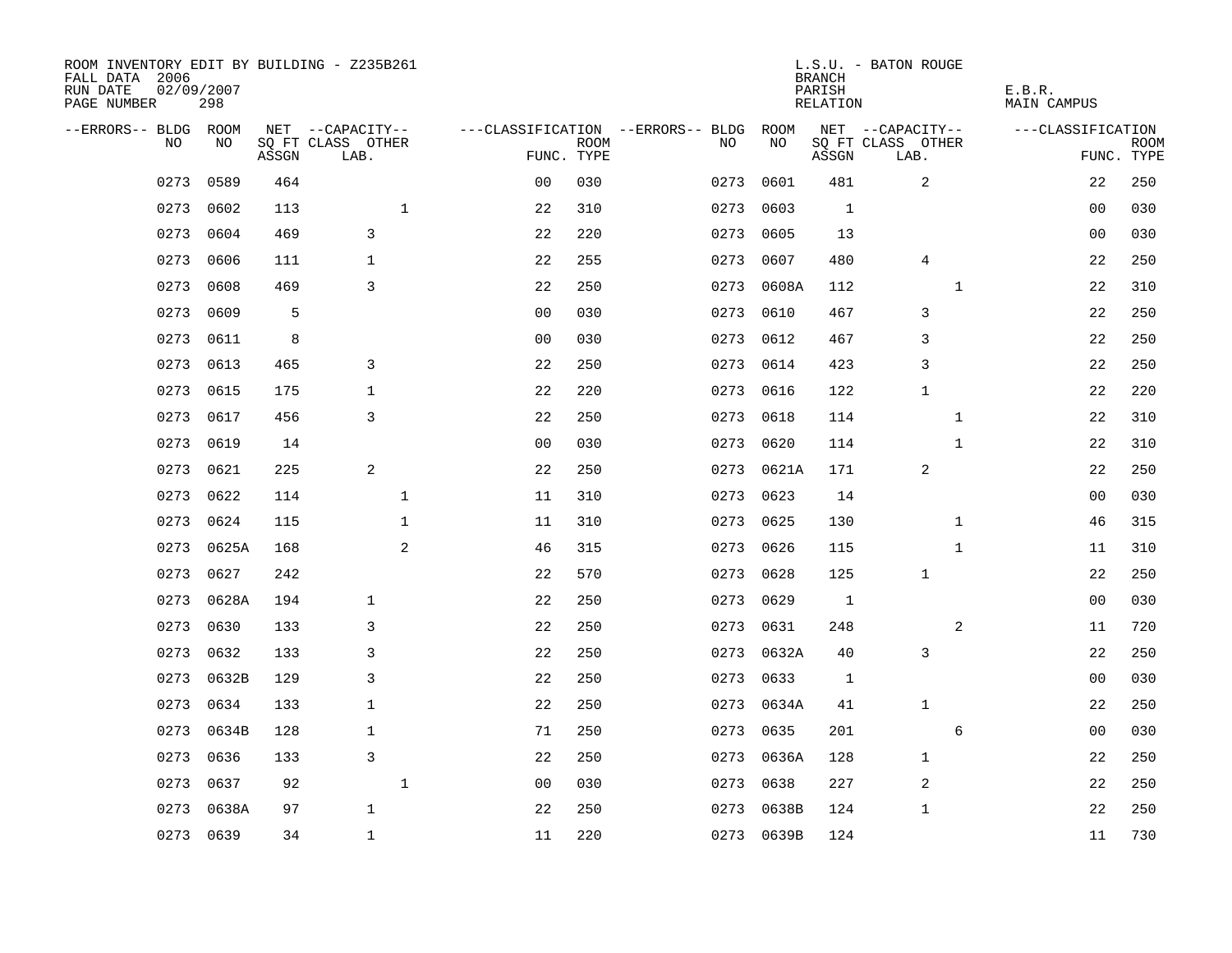| ROOM INVENTORY EDIT BY BUILDING - Z235B261<br>FALL DATA 2006<br>RUN DATE<br>PAGE NUMBER | 02/09/2007<br>299 |       |                           |            |             |                                        |            | <b>BRANCH</b><br>PARISH<br>RELATION | L.S.U. - BATON ROUGE      | E.B.R.<br><b>MAIN CAMPUS</b> |                           |
|-----------------------------------------------------------------------------------------|-------------------|-------|---------------------------|------------|-------------|----------------------------------------|------------|-------------------------------------|---------------------------|------------------------------|---------------------------|
| --ERRORS-- BLDG ROOM                                                                    |                   |       | NET --CAPACITY--          |            |             | ---CLASSIFICATION --ERRORS-- BLDG ROOM |            |                                     | NET --CAPACITY--          | ---CLASSIFICATION            |                           |
| NO.                                                                                     | NO.               | ASSGN | SQ FT CLASS OTHER<br>LAB. | FUNC. TYPE | <b>ROOM</b> | NO.                                    | NO         | ASSGN                               | SQ FT CLASS OTHER<br>LAB. |                              | <b>ROOM</b><br>FUNC. TYPE |
| 0273                                                                                    | 0640              | 384   | 5                         | 22         | 250         | 0273                                   | 0640A      | 64                                  | $\mathbf{1}$              | 22                           | 570                       |
| 0273                                                                                    | 0640B             | 64    | $\mathbf{1}$              | 22         | 570         |                                        | 0273 0640C | 66                                  | $\mathbf{1}$              | 22                           | 570                       |
|                                                                                         | 0273 0640D        | 66    | $\mathbf 1$               | 22         | 570         | 0273                                   | 0641       | 23                                  |                           | 0 <sub>0</sub>               | 010                       |
|                                                                                         | 0273 0642         | 114   | 2                         | 11         | 310         |                                        | 0273 0642A | 110                                 | $\mathbf{1}$              | 11                           | 310                       |
| 0273                                                                                    | 0643              | 126   |                           | 22         | 570         | 0273                                   | 0643A      | 113                                 |                           | 22                           | 570                       |
| 0273                                                                                    | 0644              | 114   | 3                         | 11         | 310         |                                        | 0273 0644A | 110                                 | $\mathbf{1}$              | 11                           | 310                       |
| 0273                                                                                    | 0646              | 232   | $\overline{4}$            | 11         | 310         |                                        | 0273 0646A | 103                                 | $\mathbf{1}$              | 11                           | 720                       |
| 0273                                                                                    | 0648              | 120   |                           | 22         | 570         |                                        | 0273 0648A | 123                                 |                           | 22                           | 570                       |
| 0273                                                                                    | 0650              | 237   |                           | 21         | 570         | 0273                                   | 0651       | 762                                 |                           | 22                           | 575                       |
|                                                                                         | 0273 0652         | 238   | 2                         | 22         | 570         |                                        | 0273 0653  | 121                                 |                           | 22                           | 570                       |
| 0273                                                                                    | 0654              | 363   |                           | 21         | 570         |                                        | 0273 0655  | 243                                 |                           | 22                           | 570                       |
|                                                                                         | 0273 0656         | 360   |                           | 22         | 570         |                                        | 0273 0658  | 239                                 |                           | 11                           | 570                       |
| 0273                                                                                    | 0659              | 134   | $\mathbf{1}$              | 22         | 570         | 0273                                   | 0660       | 233                                 |                           | 11                           | 570                       |
| 0273                                                                                    | 0661              | 103   |                           | 22         | 570         |                                        | 0273 0662  | 521                                 |                           | 00                           | 030                       |
| 0273                                                                                    | 0663              | 114   |                           | 22         | 570         | 0273                                   | 0664       | 107                                 |                           | 22                           | 570                       |
| 0273                                                                                    | 0665              | 114   |                           | 22         | 570         |                                        | 0273 0666  | 112                                 |                           | 11                           | 570                       |
| 0273                                                                                    | 0667              | 114   |                           | 22         | 570         | 0273                                   | 0668       | 112                                 |                           | 22                           | 570                       |
| 0273                                                                                    | 0669              | 114   |                           | 22         | 570         | 0273                                   | 0670       | 122                                 |                           | 22                           | 570                       |
|                                                                                         | 0273 0671         | 27    |                           | 22         | 570         |                                        | 0273 0672  | 232                                 |                           | 22                           | 575                       |
| 0273                                                                                    | 0673              | 117   |                           | 22         | 570         |                                        | 0273 0675  | 126                                 |                           | 22                           | 570                       |
|                                                                                         | 0273 0677         | 111   |                           | 22         | 570         |                                        | 0273 0678  | 420                                 | 2                         | 22                           | 250                       |
| 0273                                                                                    | 0679              | 118   |                           | 22         | 570         | 0273                                   | 0680       | 474                                 | 2                         | 22                           | 250                       |
| 0273                                                                                    | 0681              | 118   |                           | 22         | 570         |                                        | 0273 0682  | 228                                 | $\mathbf{1}$              | 22                           | 250                       |
| 0273                                                                                    | 0683              | 118   |                           | 22         | 570         |                                        | 0273 0684  | 113                                 | $\mathbf{1}$              | 11                           | 310                       |
|                                                                                         | 0273 0685         | 118   |                           | 22         | 570         |                                        | 0273 0686  | 467                                 | 2                         | 22                           | 250                       |
|                                                                                         | 0273 0686A        | 114   | $\overline{a}$            | 22         | 250         |                                        | 0273 0687  | 243                                 |                           | 22                           | 570                       |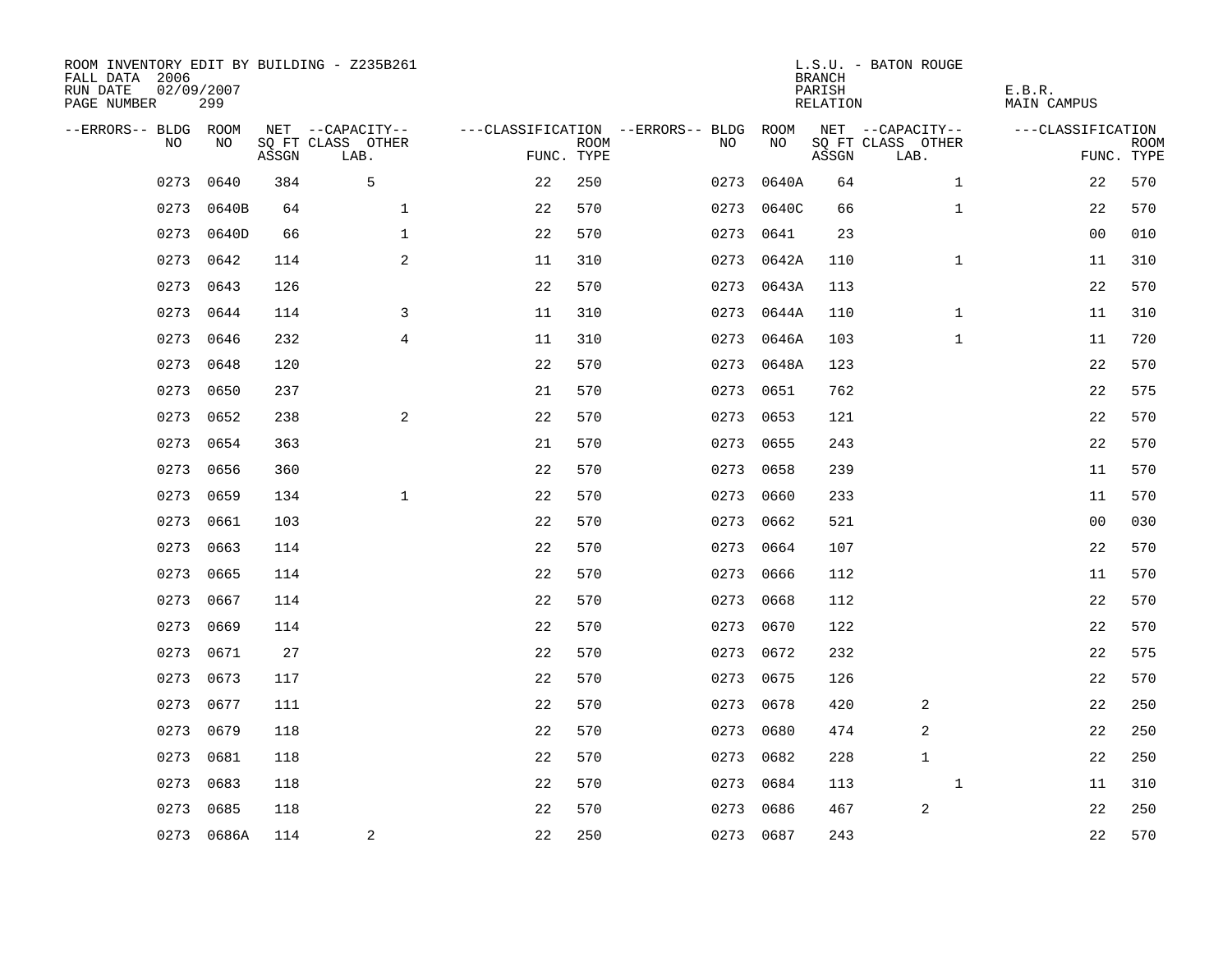| ROOM INVENTORY EDIT BY BUILDING - Z235B261<br>FALL DATA 2006<br>RUN DATE<br>PAGE NUMBER | 02/09/2007<br>300 |       |                           |                                   |             |      |                                                                | <b>BRANCH</b><br>PARISH<br>RELATION | L.S.U. - BATON ROUGE                  | E.B.R.<br><b>MAIN CAMPUS</b> |                           |
|-----------------------------------------------------------------------------------------|-------------------|-------|---------------------------|-----------------------------------|-------------|------|----------------------------------------------------------------|-------------------------------------|---------------------------------------|------------------------------|---------------------------|
| --ERRORS-- BLDG ROOM                                                                    |                   |       | NET --CAPACITY--          | ---CLASSIFICATION --ERRORS-- BLDG |             |      | ROOM<br>NO                                                     |                                     | NET --CAPACITY--                      | ---CLASSIFICATION            |                           |
| NO.                                                                                     | NO                | ASSGN | SQ FT CLASS OTHER<br>LAB. | FUNC. TYPE                        | <b>ROOM</b> | NO.  |                                                                | ASSGN                               | SQ FT CLASS OTHER<br>LAB.             |                              | <b>ROOM</b><br>FUNC. TYPE |
| 0273                                                                                    | 0688              | 467   | 2                         | 22                                | 250         | 0273 | 0688A                                                          | 114                                 | $\mathbf{1}$                          | 22                           | 310                       |
|                                                                                         | 0273 0689         | 16    |                           | 0 <sub>0</sub>                    | 030         |      | 0273 0691                                                      | 8                                   |                                       | 00                           | 030                       |
|                                                                                         | 0273 0693         | 14    |                           | 0 <sub>0</sub>                    | 030         |      | 0273 0695                                                      | 14                                  |                                       | 00                           | 030                       |
|                                                                                         | 0273 C0001        | 844   |                           | 0 <sub>0</sub>                    | 020         |      | 0273 C0002                                                     | 1088                                |                                       | 0 <sub>0</sub>               | 020                       |
|                                                                                         | 0273 C0100        | 4748  |                           | 0 <sub>0</sub>                    | 020         |      | 0273 C0200                                                     | 5242                                |                                       | 0 <sub>0</sub>               | 020                       |
|                                                                                         | 0273 C0300        | 5135  |                           | 0 <sub>0</sub>                    | 020         |      | 0273 C0400                                                     | 5130                                |                                       | 0 <sub>0</sub>               | 020                       |
|                                                                                         | 0273 C0500        | 5104  |                           | 0 <sub>0</sub>                    | 020         |      | 0273 C0600                                                     | 5630                                |                                       | 0 <sub>0</sub>               | 020                       |
|                                                                                         | 0273 E0001        | 164   |                           | 0 <sub>0</sub>                    | 020         |      | 0273 E0100                                                     | 164                                 |                                       | 0 <sub>0</sub>               | 020                       |
|                                                                                         | 0273 E0200        | 164   |                           | 00                                | 020         |      | 0273 E0300                                                     | 164                                 |                                       | 00                           | 020                       |
|                                                                                         | 0273 E0400        | 164   |                           | 0 <sub>0</sub>                    | 020         |      | 0273 E0500                                                     | 165                                 |                                       | 00                           | 020                       |
|                                                                                         | 0273 E0600        | 163   |                           | 0 <sub>0</sub>                    | 020         |      | 0273 R0001                                                     | 626                                 |                                       | 0 <sub>0</sub>               | 020                       |
|                                                                                         | 0273 R0002        | 497   |                           | 0 <sub>0</sub>                    | 030         |      | 0273 R0003                                                     | 512                                 |                                       | 0 <sub>0</sub>               | 030                       |
|                                                                                         | 0273 R0004        | 2165  |                           | 0 <sub>0</sub>                    | 030         |      | 0273 S0001                                                     | 936                                 |                                       | 0 <sub>0</sub>               | 020                       |
|                                                                                         | 0273 S0100        | 936   |                           | 00                                | 020         |      | 0273 S0200                                                     | 936                                 |                                       | 0 <sub>0</sub>               | 020                       |
|                                                                                         | 0273 S0300        | 936   |                           | 0 <sub>0</sub>                    | 020         |      | 0273 S0400                                                     | 936                                 |                                       | 00                           | 020                       |
|                                                                                         | 0273 S0500        | 936   |                           | 0 <sub>0</sub>                    | 020         |      | 0273 S0600<br>TOTAL NUMBER CLASSROOMS<br>TOTAL NUMBER LABS 210 | 1146                                | TOTAL NET ASSIGN SQ. FT. IN ROOM FILE | 00<br>121,217<br>17          | 020                       |
|                                                                                         |                   |       |                           |                                   |             |      |                                                                |                                     | TOTAL NUMBER SPECIAL LABS 220         | 10                           |                           |
|                                                                                         | 0274 0100         | 74468 | 9999                      | 52                                | 610         |      | 0274 0100A 36678                                               |                                     | 5001                                  | 52                           | 610                       |
|                                                                                         | 0274 0102         | 2460  | 38                        | 52                                | 650         |      | 0274 0102A                                                     | 344                                 |                                       | 52                           | 655                       |
|                                                                                         | 0274 0102B        | 102   | 3                         | 0 <sub>0</sub>                    | 030         |      | 0274 0102C                                                     | 136                                 | $\overline{2}$                        | 0 <sub>0</sub>               | 030                       |
|                                                                                         | 0274 0102D        | 578   |                           | 52                                | 655         |      | 0274 0102E                                                     | 18                                  |                                       | 00                           | 030                       |
|                                                                                         | 0274 0102F        | 54    |                           | 0 <sub>0</sub>                    | 020         |      | 0274 0102G                                                     | 29                                  |                                       | 00                           | 010                       |
|                                                                                         | 0274 0103         | 561   | 15                        | 93                                | 525         |      | 0274 0104                                                      | 253                                 | 7                                     | 00                           | 030                       |
|                                                                                         | 0274 0105         | 320   | 20                        | 93                                | 680         |      | 0274 0106                                                      | 124                                 |                                       | 93                           | 525                       |
|                                                                                         | 0274 0107         | 292   |                           | 93                                | 520         |      | 0274 0107A                                                     | 75                                  | $\mathbf{1}$                          | 52                           | 525                       |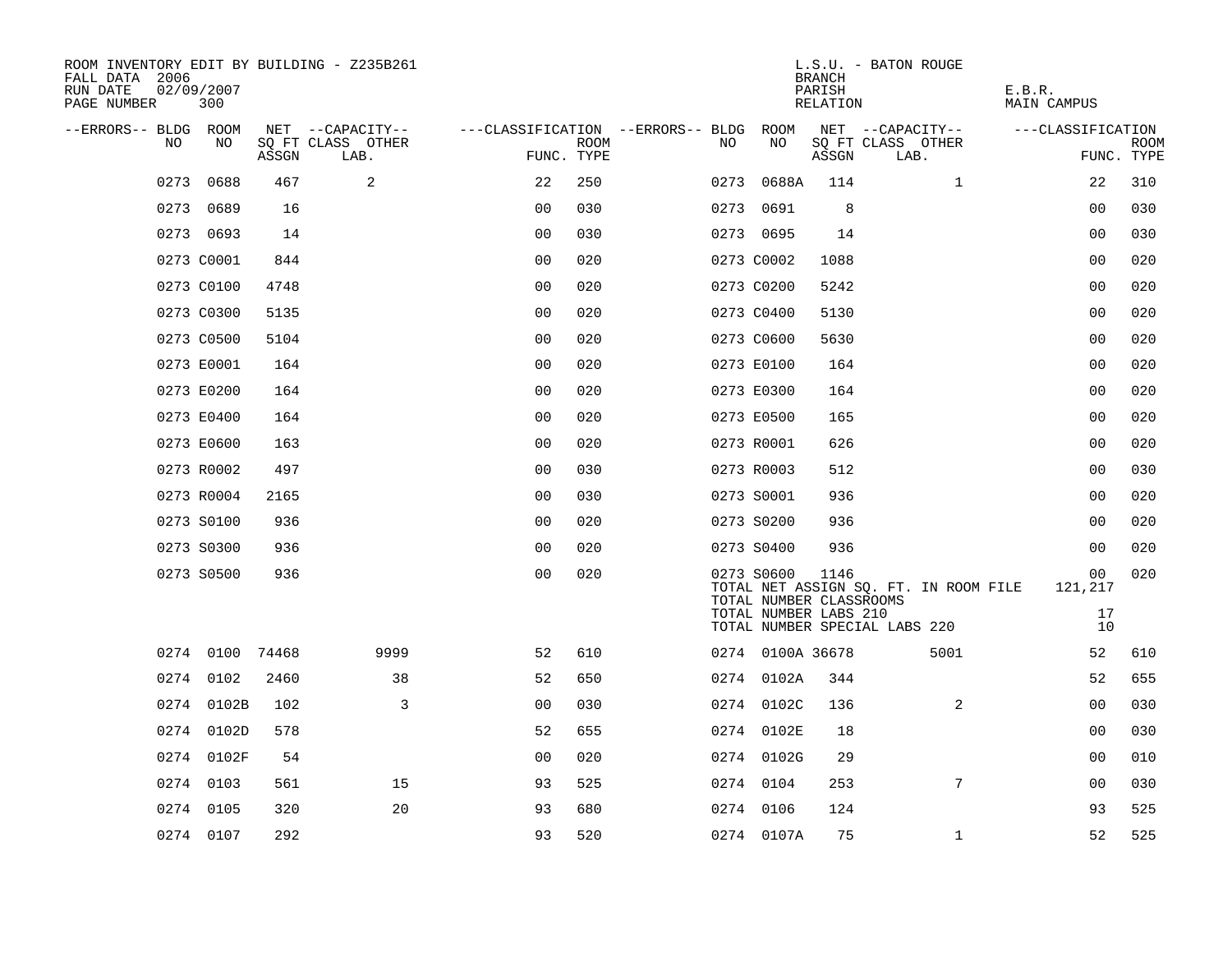| ROOM INVENTORY EDIT BY BUILDING - Z235B261<br>FALL DATA 2006<br>RUN DATE<br>PAGE NUMBER | 02/09/2007<br>301 |       |                           |                |             |                                   |            | <b>BRANCH</b><br>PARISH<br>RELATION | L.S.U. - BATON ROUGE      | E.B.R.<br><b>MAIN CAMPUS</b> |                           |
|-----------------------------------------------------------------------------------------|-------------------|-------|---------------------------|----------------|-------------|-----------------------------------|------------|-------------------------------------|---------------------------|------------------------------|---------------------------|
| --ERRORS-- BLDG ROOM                                                                    |                   |       | NET --CAPACITY--          |                |             | ---CLASSIFICATION --ERRORS-- BLDG | ROOM       |                                     | NET --CAPACITY--          | ---CLASSIFICATION            |                           |
| N <sub>O</sub>                                                                          | NO.               | ASSGN | SO FT CLASS OTHER<br>LAB. | FUNC. TYPE     | <b>ROOM</b> | NO.                               | NO         | ASSGN                               | SQ FT CLASS OTHER<br>LAB. |                              | <b>ROOM</b><br>FUNC. TYPE |
| 0274                                                                                    | 0108              | 549   |                           | 93             | 730         |                                   | 0274 0109  | 640                                 | $\overline{2}$            | 52                           | 310                       |
|                                                                                         | 0274 0110         | 1276  | 75                        | 11             | 680         |                                   | 0274 0111  | 148                                 | 7                         | 00                           | 030                       |
|                                                                                         | 0274 0112         | 94    | 2                         | 0 <sub>0</sub> | 030         |                                   | 0274 0114  | 184                                 | 10                        | 93                           | 680                       |
|                                                                                         | 0274 0114A        | 119   | $\overline{3}$            | 93             | 525         |                                   | 0274 0115  | 1351                                |                           | 52                           | 730                       |
| 0274                                                                                    | 0116              | 2963  |                           | 00             | 030         |                                   | 0274 0117  | 217                                 | 18                        | 93                           | 525                       |
|                                                                                         | 0274 0117A        | 228   | $\mathbf{2}$              | 0 <sub>0</sub> | 030         |                                   | 0274 0118  | 1081                                | 10                        | 52                           | 525                       |
| 0274                                                                                    | 0119              | 701   |                           | 93             | 525         |                                   | 0274 0121  | 172                                 | 9                         | 0 <sub>0</sub>               | 030                       |
|                                                                                         | 0274 0122         | 97    |                           | 52             | 615         |                                   | 0274 0123  | 120                                 | $\overline{a}$            | 0 <sub>0</sub>               | 030                       |
|                                                                                         | 0274 0124         | 166   | $\overline{3}$            | 52             | 660         |                                   | 0274 0125  | 3485                                |                           | 52                           | 520                       |
|                                                                                         | 0274 0126         | 685   |                           | 93             | 525         |                                   | 0274 0126A | 328                                 |                           | 93                           | 730                       |
|                                                                                         | 0274 0126E        | 164   | 5                         | 0 <sub>0</sub> | 030         |                                   | 0274 0131  | 8135                                | 35                        | 11                           | 520                       |
|                                                                                         | 0274 0131A        | 840   |                           | 52             | 525         |                                   | 0274 0139  | 2016                                |                           | 62                           | 730                       |
| 0274                                                                                    | 0140              | 3919  |                           | 0 <sub>0</sub> | 030         |                                   | 0274 0141  | 7024                                |                           | 52                           | 730                       |
|                                                                                         | 0274 0142         | 115   | $\mathbf{1}$              | 52             | 310         |                                   | 0274 0142A | 51                                  |                           | 52                           | 315                       |
| 0274                                                                                    | 0143              | 208   |                           | 52             | 680         |                                   | 0274 0144  | 388                                 |                           | 52                           | 730                       |
|                                                                                         | 0274 0145A        | 78    | $\mathbf 1$               | 52             | 310         |                                   | 0274 0145B | 123                                 | $\mathbf{1}$              | 52                           | 615                       |
| 0274                                                                                    | 0145C             | 115   | $\mathbf 1$               | 52             | 615         |                                   | 0274 0145D | 110                                 | $\mathbf{1}$              | 52                           | 615                       |
| 0274                                                                                    | 0145E             | 597   | 20                        | 52             | 615         |                                   | 0274 0145F | 564                                 | 20                        | 52                           | 615                       |
|                                                                                         | 0274 0150         | 3589  |                           | 0 <sub>0</sub> | 030         |                                   | 0274 0154  | 174                                 |                           | 00                           | 010                       |
|                                                                                         | 0274 0155         | 160   | 2                         | 52             | 660         |                                   | 0274 0156  | 175                                 | 8                         | 0 <sub>0</sub>               | 030                       |
|                                                                                         | 0274 0157         | 100   | 2                         | 0 <sub>0</sub> | 030         |                                   | 0274 0160  | 3219                                |                           | 00                           | 030                       |
| 0274                                                                                    | 0200              | 169   | 8                         | 52             | 660         |                                   | 0274 0200A | 67                                  |                           | 52                           | 730                       |
|                                                                                         | 0274 0200B        | 67    |                           | 52             | 730         |                                   | 0274 0200C | 71                                  |                           | 52                           | 730                       |
|                                                                                         | 0274 0200D        | 71    |                           | 52             | 730         |                                   | 0274 0201  | 239                                 | 2                         | 52                           | 660                       |
| 0274                                                                                    | 0202              | 152   | 1                         | 52             | 615         |                                   | 0274 0203  | 201                                 | 10                        | 00                           | 030                       |
|                                                                                         | 0274 0204         | 238   | $\overline{4}$            | 0 <sub>0</sub> | 030         |                                   | 0274 0205  | 239                                 |                           | 52                           | 660                       |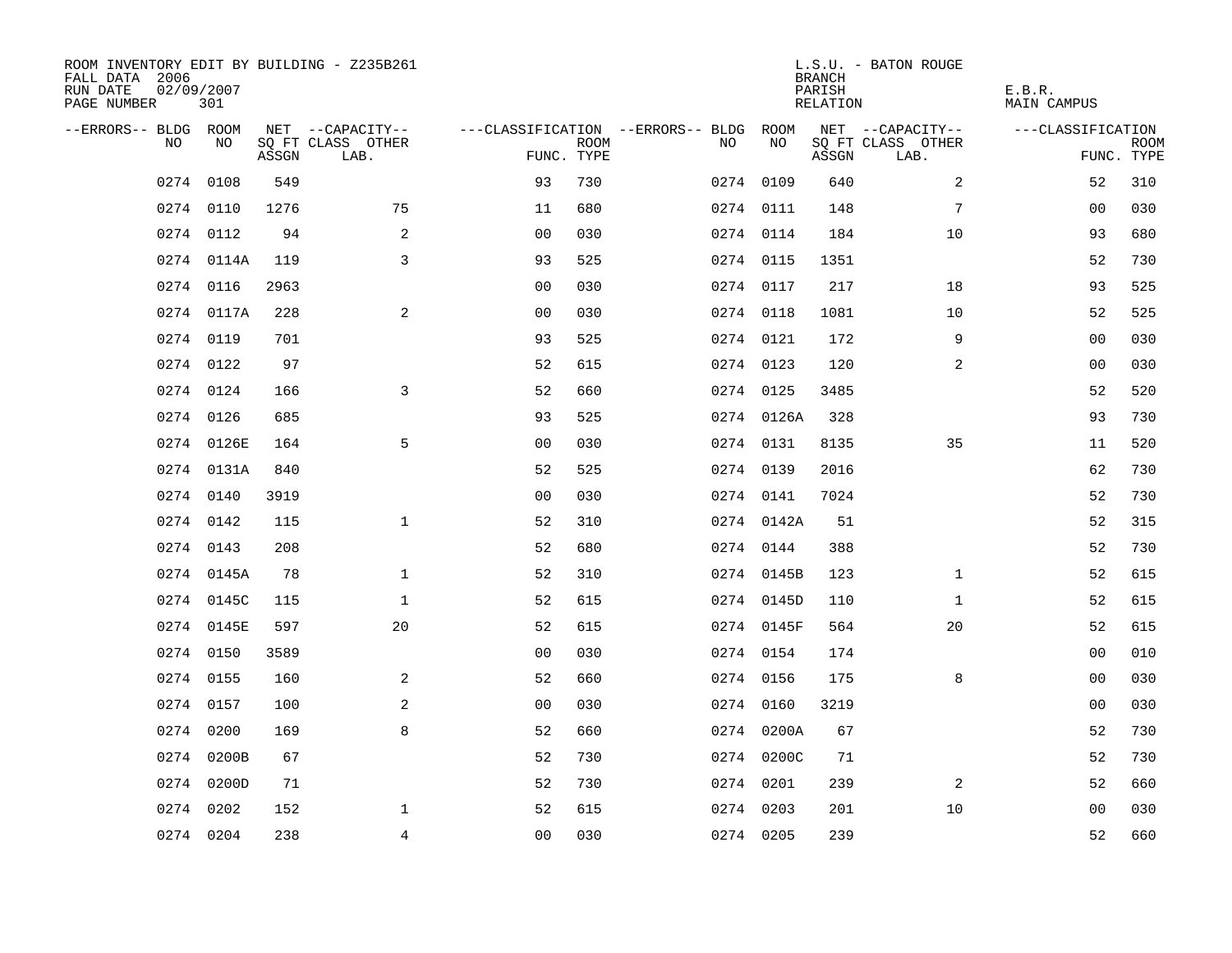| ROOM INVENTORY EDIT BY BUILDING - Z235B261<br>FALL DATA 2006<br>RUN DATE<br>PAGE NUMBER | 02/09/2007<br>302 |       |                           |                |             |                                   |    |             | <b>BRANCH</b><br>PARISH<br><b>RELATION</b> | L.S.U. - BATON ROUGE      | E.B.R.<br><b>MAIN CAMPUS</b> |                           |
|-----------------------------------------------------------------------------------------|-------------------|-------|---------------------------|----------------|-------------|-----------------------------------|----|-------------|--------------------------------------------|---------------------------|------------------------------|---------------------------|
| --ERRORS-- BLDG ROOM                                                                    |                   |       | NET --CAPACITY--          |                |             | ---CLASSIFICATION --ERRORS-- BLDG |    | ROOM        |                                            | NET --CAPACITY--          | ---CLASSIFICATION            |                           |
| NO                                                                                      | NO                | ASSGN | SQ FT CLASS OTHER<br>LAB. | FUNC. TYPE     | <b>ROOM</b> |                                   | NO | NO          | ASSGN                                      | SQ FT CLASS OTHER<br>LAB. |                              | <b>ROOM</b><br>FUNC. TYPE |
| 0274                                                                                    | 0206              | 201   | 10                        | 00             | 030         |                                   |    | 0274 0207   | 159                                        |                           | 52                           | 615                       |
|                                                                                         | 0274 0208         | 238   | 4                         | 0 <sub>0</sub> | 030         |                                   |    | 0274 0210   | 239                                        | 2                         | 52                           | 660                       |
|                                                                                         | 0274 0211         | 237   | 4                         | 0 <sub>0</sub> | 030         |                                   |    | 0274 0212   | 201                                        | 10                        | 00                           | 030                       |
|                                                                                         | 0274 0213A        | 118   | 6                         | 0 <sub>0</sub> | 030         |                                   |    | 0274 0214   | 239                                        | 2                         | 52                           | 660                       |
| 0274                                                                                    | 0215              | 116   |                           | 00             | 010         |                                   |    | 0274 0217   | 238                                        | $\overline{4}$            | 0 <sub>0</sub>               | 030                       |
|                                                                                         | 0274 0218         | 201   | 10                        | 00             | 030         |                                   |    | 0274 0219   | 239                                        | 2                         | 52                           | 660                       |
|                                                                                         | 0274 0301         | 161   |                           | 52             | 615         |                                   |    | 0274 0302   | 320                                        |                           | 52                           | 615                       |
|                                                                                         | 0274 0400         | 6508  |                           | 0 <sub>0</sub> | 030         |                                   |    | 0274 C0100  | 4826                                       |                           | 0 <sub>0</sub>               | 020                       |
|                                                                                         | 0274 C0106        | 1120  |                           | 0 <sub>0</sub> | 020         |                                   |    | 0274 C0126  | 149                                        |                           | 00                           | 020                       |
|                                                                                         | 0274 C0145        | 311   |                           | 0 <sub>0</sub> | 020         |                                   |    | 0274 C0200  | 31471                                      |                           | 00                           | 020                       |
|                                                                                         | 0274 M0100        | 218   |                           | 0 <sub>0</sub> | 020         |                                   |    | 0274 M0100C | 450                                        |                           | 0 <sub>0</sub>               | 020                       |
|                                                                                         | 0274 M0100S       | 486   |                           | 0 <sub>0</sub> | 020         |                                   |    | 0274 M0101  | 532                                        | 24                        | 52                           | 350                       |
|                                                                                         | 0274 M0102        | 132   |                           | 52             | 730         |                                   |    | 0274 M0103  | 1038                                       | 40                        | 52                           | 620                       |
|                                                                                         | 0274 M0103A       | 96    | $\mathbf 1$               | 52             | 310         |                                   |    | 0274 M0103B | 342                                        | $\mathbf{1}$              | 52                           | 310                       |
|                                                                                         | 0274 M0103C       | 96    | $\mathbf 1$               | 52             | 310         |                                   |    | 0274 M0103D | 96                                         | $\mathbf{1}$              | 52                           | 310                       |
|                                                                                         | 0274 M0103E       | 280   | $\mathbf 1$               | 52             | 310         |                                   |    | 0274 M0103F | 96                                         | $\mathbf{1}$              | 52                           | 310                       |
|                                                                                         | 0274 M0103G       | 252   | $\mathbf{1}$              | 52             | 310         |                                   |    | 0274 M0103H | 342                                        | $\mathbf{1}$              | 52                           | 310                       |
|                                                                                         | 0274 M0103J       | 132   |                           | 52             | 635         |                                   |    | 0274 M0104  | 432                                        | $\mathbf{1}$              | 52                           | 310                       |
|                                                                                         | 0274 M0106        | 198   |                           | 52             | 730         |                                   |    | 0274 M0108  | 162                                        | 8                         | 52                           | 350                       |
|                                                                                         | 0274 M0110        | 172   | $\mathbf 1$               | 52             | 310         |                                   |    | 0274 M0112  | 120                                        |                           | 52                           | 315                       |
|                                                                                         | 0274 M0114        | 252   | $\mathbf 1$               | 52             | 310         |                                   |    | 0274 M0116  | 150                                        | 2                         | 00                           | 030                       |
|                                                                                         | 0274 M0118        | 198   | $\mathbf 1$               | 52             | 310         |                                   |    | 0274 M0120  | 144                                        | $\mathbf{1}$              | 52                           | 310                       |
|                                                                                         | 0274 M0122        | 144   | 2                         | 0 <sub>0</sub> | 030         |                                   |    | 0274 M0124  | 180                                        | $\mathbf{1}$              | 52                           | 310                       |
|                                                                                         | 0274 M0126        | 72    |                           | 0 <sub>0</sub> | 010         |                                   |    | 0274 M0128  | 180                                        |                           | 00                           | 030                       |
|                                                                                         | 0274 S0100        | 776   |                           | 0 <sub>0</sub> | 020         |                                   |    | 0274 S0120  | 205                                        |                           | 00                           | 030                       |
|                                                                                         | 0274 S0202        | 132   |                           | 0 <sub>0</sub> | 020         |                                   |    | 0274 S0207  | 152                                        |                           | 0 <sub>0</sub>               | 020                       |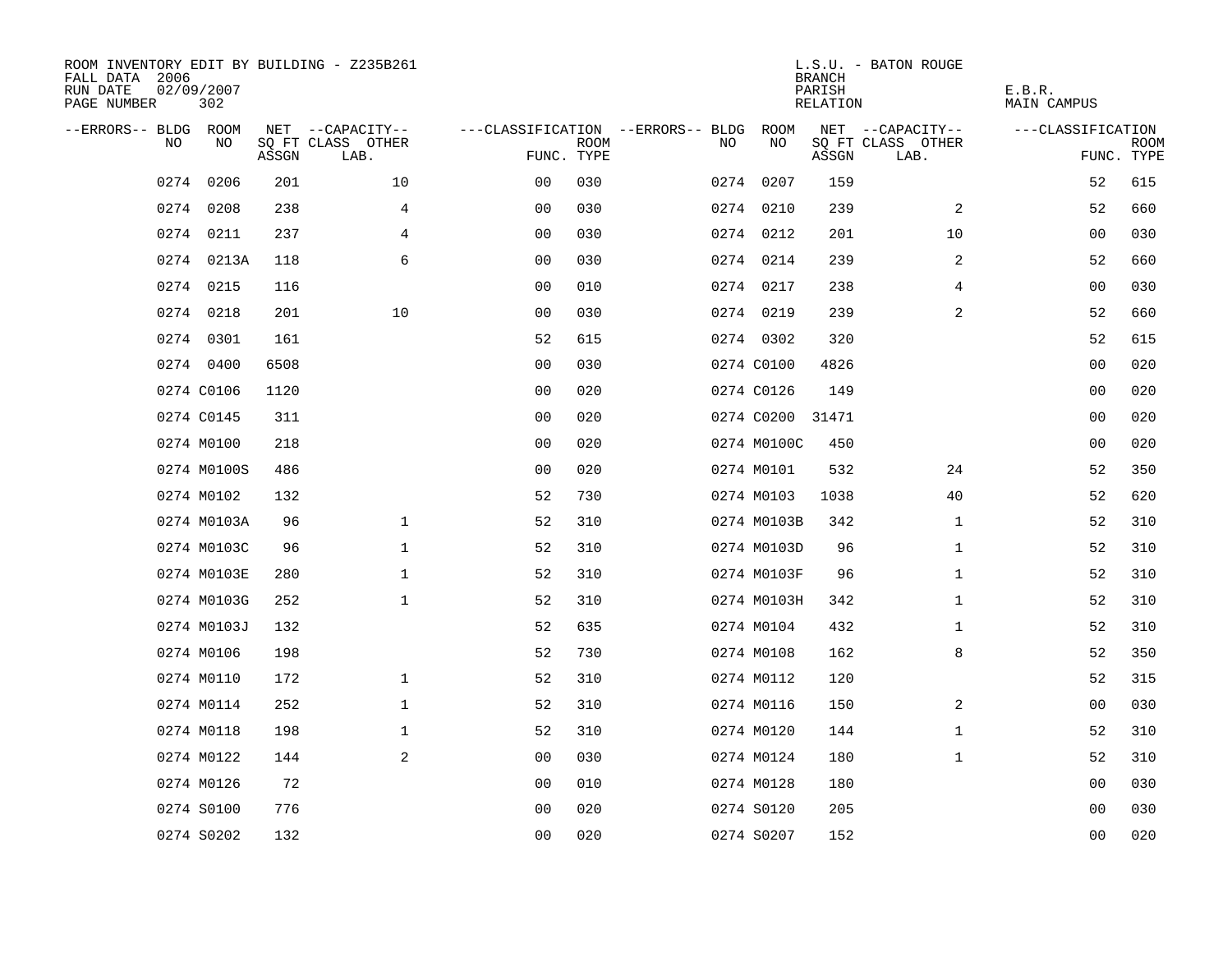| FALL DATA 2006<br>RUN DATE<br>PAGE NUMBER | 02/09/2007 | 303        |       | ROOM INVENTORY EDIT BY BUILDING - Z235B261 |                                        |                    |   |           |            | L.S.U. - BATON ROUGE<br><b>BRANCH</b><br>PARISH<br>RELATION                                                                |                           |              | E.B.R. | <b>MAIN CAMPUS</b> |                           |
|-------------------------------------------|------------|------------|-------|--------------------------------------------|----------------------------------------|--------------------|---|-----------|------------|----------------------------------------------------------------------------------------------------------------------------|---------------------------|--------------|--------|--------------------|---------------------------|
| --ERRORS-- BLDG ROOM                      |            |            |       | NET --CAPACITY--                           | ---CLASSIFICATION --ERRORS-- BLDG ROOM |                    |   |           |            | NET --CAPACITY--                                                                                                           |                           |              |        | ---CLASSIFICATION  |                           |
|                                           | NO.        | NO         | ASSGN | SQ FT CLASS OTHER<br>LAB.                  |                                        | ROOM<br>FUNC. TYPE |   | NO.       | NO         | ASSGN                                                                                                                      | SQ FT CLASS OTHER<br>LAB. |              |        |                    | <b>ROOM</b><br>FUNC. TYPE |
|                                           |            | 0274 S0213 | 184   |                                            | 0 <sub>0</sub>                         | 020                |   |           |            | TOTAL NET ASSIGN SQ. FT. IN ROOM FILE<br>TOTAL NUMBER CLASSROOMS<br>TOTAL NUMBER LABS 210<br>TOTAL NUMBER SPECIAL LABS 220 |                           |              |        | 155,027            |                           |
|                                           |            | 0275 0101  | 1018  | $\mathbf{1}$                               | 21                                     | 310                |   |           | 0275 0101A | 255                                                                                                                        |                           | $\mathbf{1}$ |        | 21                 | 310                       |
|                                           | 0275       | 0102       | 185   | $\mathbf 1$                                | 21                                     | 310                |   |           | 0275 0102A | 168                                                                                                                        |                           | $\mathbf{1}$ |        | 21                 | 310                       |
|                                           |            | 0275 0103  | 308   | 6                                          | 21                                     | 350                |   | 0275 0104 |            | 131                                                                                                                        |                           |              |        | 00                 | 030                       |
|                                           | 0275       | 0105       | 580   | $\mathbf{1}$                               | 21                                     | 310                |   |           | 0275 0105A | 551                                                                                                                        |                           |              |        | 21                 | 315                       |
|                                           | 0275       | 0106       | 69    |                                            | 0 <sub>0</sub>                         | 030                | 9 | 0275      | 0109       | 867                                                                                                                        | $\mathbf 1$               |              |        | 21                 | 250                       |
|                                           | 0275       | 0109A      | 170   |                                            | 21                                     | 730                |   |           | 0275 0109B | 65                                                                                                                         |                           |              |        | 0 <sub>0</sub>     | 030                       |
|                                           |            | 0275 0111  | 123   |                                            | 0 <sub>0</sub>                         | 020                |   | 0275 0115 |            | 53                                                                                                                         |                           |              |        | 21                 | 255                       |
|                                           | 0275       | 0115A      | 28    | $\mathbf{1}$                               | 21                                     | 250                |   | 0275 0116 |            | 57                                                                                                                         |                           |              |        | 0 <sub>0</sub>     | 030                       |
| 9                                         | 0275 0122  |            | 480   | $\mathbf{1}$                               | 21                                     | 250                |   |           | 0275 0122A | 287                                                                                                                        |                           |              |        | 0 <sub>0</sub>     | 030                       |
|                                           | 0275       | 0124       | 63    |                                            | 0 <sub>0</sub>                         | 030                |   | 0275 0125 |            | 149                                                                                                                        |                           | 4            |        | 00                 | 030                       |
|                                           | 0275       | 0127       | 158   | 4                                          | 0 <sub>0</sub>                         | 030                |   | 0275 0128 |            | 1097                                                                                                                       |                           | $\mathbf{1}$ |        | 21                 | 310                       |
|                                           |            | 0275 0132  | 1736  | $\mathbf{1}$                               | 21                                     | 310                |   | 0275 0134 |            | 63                                                                                                                         |                           |              |        | 0 <sub>0</sub>     | 030                       |
|                                           |            | 0275 0136  | 857   | $\mathbf{1}$                               | 21                                     | 310                |   | 0275 0140 |            | 851                                                                                                                        |                           | $\mathbf{1}$ |        | 21                 | 310                       |
|                                           |            | 0275 0142  | 63    |                                            | 0 <sub>0</sub>                         | 030                |   | 0275 0146 |            | 903                                                                                                                        |                           | $\mathbf{1}$ |        | 21                 | 310                       |
|                                           | 0275       | 0150       | 242   |                                            | 0 <sub>0</sub>                         | 020                |   | 0275      | 0160       | 169                                                                                                                        |                           |              |        | 0 <sub>0</sub>     | 030                       |
|                                           |            | 0275 0200  | 1293  | 20                                         | 21                                     | 680                |   |           | 0275 0200A | 275                                                                                                                        |                           |              |        | 0 <sub>0</sub>     | 030                       |
|                                           | 0275       | 0200B      | 86    |                                            | 11                                     | 730                |   |           | 0275 0200C | 557                                                                                                                        |                           |              |        | 11                 | 590                       |
|                                           |            | 0275 0200D | 7     | $\mathbf{1}$                               | 11                                     | 630                |   | 0275 0201 |            | 501                                                                                                                        |                           | $\mathbf{1}$ |        | 21                 | 310                       |
|                                           | 0275       | 0201A      | 274   | $\mathbf{1}$                               | 21                                     | 250                |   | 0275      | 0205       | 487                                                                                                                        |                           | 6            |        | 21                 | 350                       |
|                                           | 0275       | 0207       | 136   |                                            | 0 <sub>0</sub>                         | 030                |   | 0275 0209 |            | 32                                                                                                                         |                           |              |        | 00                 | 030                       |
|                                           | 0275       | 0211       | 49    |                                            | 00                                     | 030                |   | 0275 0213 |            | 459                                                                                                                        |                           | 4            |        | 00                 | 030                       |
|                                           | 0275 0215  |            | 356   | 4                                          | 0 <sub>0</sub>                         | 030                |   | 0275 0219 |            | 193                                                                                                                        |                           |              |        | 21                 | 315                       |
|                                           |            | 0275 0221  | 1233  | $\mathbf{1}$                               | 21                                     | 310                |   | 0275 0222 |            | 703                                                                                                                        |                           |              |        | 0 <sub>0</sub>     | 030                       |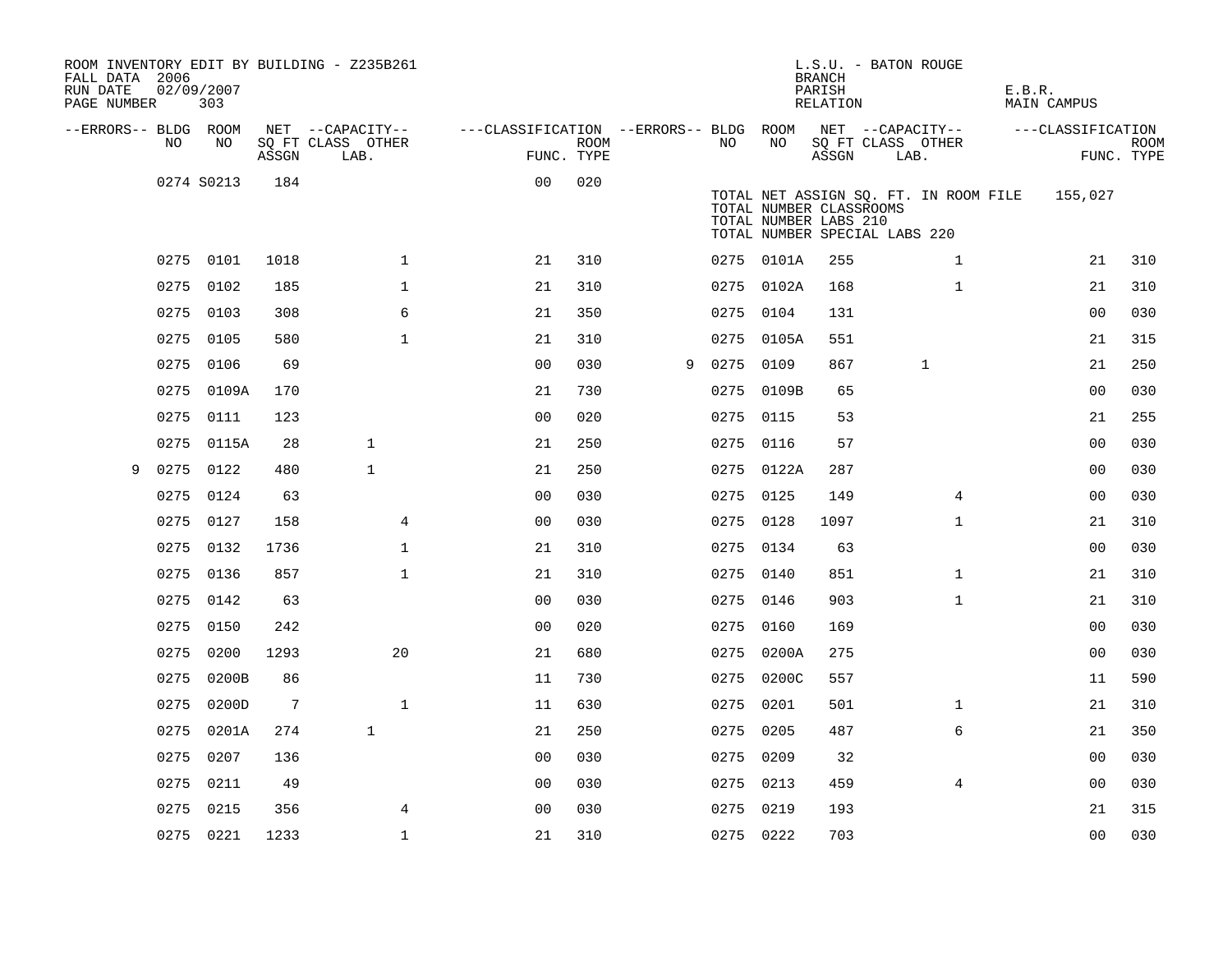| FALL DATA 2006<br>RUN DATE<br>PAGE NUMBER | 02/09/2007 | 304       |       | ROOM INVENTORY EDIT BY BUILDING - Z235B261 |                |             |                                   |           |            | <b>BRANCH</b><br>PARISH<br>RELATION | L.S.U. - BATON ROUGE      | E.B.R.<br>MAIN CAMPUS |                           |
|-------------------------------------------|------------|-----------|-------|--------------------------------------------|----------------|-------------|-----------------------------------|-----------|------------|-------------------------------------|---------------------------|-----------------------|---------------------------|
| --ERRORS-- BLDG ROOM                      |            |           |       | NET --CAPACITY--                           |                |             | ---CLASSIFICATION --ERRORS-- BLDG |           | ROOM       |                                     | NET --CAPACITY--          | ---CLASSIFICATION     |                           |
|                                           | NO.        | NO.       | ASSGN | SQ FT CLASS OTHER<br>LAB.                  | FUNC. TYPE     | <b>ROOM</b> |                                   | NO.       | NO         | ASSGN                               | SQ FT CLASS OTHER<br>LAB. |                       | <b>ROOM</b><br>FUNC. TYPE |
|                                           | 0275       | 0223      | 78    |                                            | 21             | 255         |                                   | 0275      | 0223A      | 320                                 | $\mathbf{1}$              | 21                    | 250                       |
|                                           | 0275       | 0225      | 482   | 6                                          | 21             | 315         |                                   | 0275      | 0233       | 142                                 | $\mathbf{1}$              | 21                    | 310                       |
|                                           | 0275       | 0235      | 140   | $\mathbf 1$                                | 21             | 310         |                                   | 0275      | 0239       | 675                                 | 6                         | 21                    | 350                       |
|                                           | 0275       | 0239A     | 29    | $\mathbf{1}$                               | 21             | 630         |                                   |           | 0275 0239B | 46                                  |                           | 21                    | 355                       |
|                                           | 0275       | 0240      | 483   | 3                                          | 21             | 255         |                                   | 0275      | 0245       | 533                                 | 3                         | 21                    | 255                       |
|                                           | 0275       | 0250      | 888   | 3                                          | 21             | 255         |                                   | 0275      | 0255       | 979                                 | 3                         | 21                    | 255                       |
|                                           | 0275       | 0256      | 21    |                                            | 0 <sub>0</sub> | 030         |                                   | 0275      | 0265       | 1990                                | 10                        | 21                    | 310                       |
|                                           | 0275       | 0266      | 229   | $\mathbf{1}$                               | 21             | 310         |                                   | 0275      | 0272       | 176                                 | $\mathbf{1}$              | 21                    | 310                       |
|                                           | 0275       | 0280      | 147   | $\mathbf{1}$                               | 21             | 315         |                                   | 0275      | 0300       | 1034                                | $\mathbf 1$               | 21                    | 250                       |
| 9                                         | 0275       | 0300A     | 766   | $\mathbf{1}$                               | 21             | 250         |                                   | 0275      | 0300B      | 232                                 | $\mathbf{1}$              | 21                    | 250                       |
|                                           | 0275       | 0301      | 92    |                                            | 0 <sub>0</sub> | 030         |                                   | 0275      | 0305       | 1232                                | $\mathbf{1}$              | 21                    | 310                       |
|                                           | 0275       | 0305A     | 30    |                                            | 21             | 315         |                                   | 0275      | 0309       | 35                                  |                           | 00                    | 030                       |
| 9                                         | 0275       | 0312      | 846   | $\mathbf{1}$                               | 21             | 250         |                                   |           | 0275 0312A | 89                                  | $\mathbf 1$               | 21                    | 250                       |
|                                           | 0275       | 0313      | 231   | $\overline{4}$                             | 0 <sub>0</sub> | 030         |                                   |           | 0275 0315  | 244                                 | 4                         | 00                    | 030                       |
|                                           | 0275       | 0319      | 154   |                                            | 0 <sub>0</sub> | 030         |                                   | 0275      | 0321       | 496                                 | $\mathbf{1}$              | 21                    | 310                       |
|                                           | 0275       | 0323      | 161   | $\mathbf{1}$                               | 21             | 310         |                                   | 0275 0325 |            | 140                                 | $\mathbf{1}$              | 21                    | 310                       |
| 9                                         | 0275       | 0326      | 873   | $\mathbf{1}$                               | 21             | 250         |                                   |           | 0275 0326A | 172                                 | $\mathbf{1}$              | 21                    | 310                       |
|                                           | 0275       | 0327      | 139   | $\mathbf 1$                                | 21             | 310         |                                   | 0275 0329 |            | 188                                 | $\mathbf{1}$              | 21                    | 310                       |
|                                           | 0275       | 0331      | 158   | $\mathbf{1}$                               | 21             | 310         |                                   | 0275 0333 |            | 144                                 | $\mathbf{1}$              | 21                    | 310                       |
| 9                                         | 0275       | 0334      | 894   | $\mathbf{1}$                               | 21             | 250         |                                   | 0275 0338 |            | 475                                 | 6                         | 21                    | 350                       |
|                                           | 0275       | 0339      | 144   | $\mathbf{1}$                               | 21             | 310         |                                   | 0275 0341 |            | 141                                 | $\mathbf{1}$              | 21                    | 310                       |
|                                           | 0275       | 0343      | 73    |                                            | 21             | 730         |                                   | 0275      | 0345       | 159                                 | $\mathbf{1}$              | 21                    | 310                       |
|                                           | 0275       | 0345A     | 11    |                                            | 21             | 315         |                                   | 0275 0347 |            | 168                                 | $\mathbf{1}$              | 21                    | 630                       |
|                                           | 0275       | 0348      | 368   | $\mathbf{1}$                               | 21             | 250         |                                   | 0275      | 0349       | 172                                 | $\mathbf{1}$              | 21                    | 310                       |
| 9                                         | 0275       | 0351      | 598   | $\mathbf 1$                                | 21             | 250         | 9                                 | 0275      | 0355       | 600                                 | $\mathbf{1}$              | 21                    | 250                       |
|                                           |            | 0275 0357 | 227   | $\mathbf{1}$                               | 21             | 250         |                                   | 0275 0359 |            | 97                                  | $\mathbf{1}$              | 21                    | 310                       |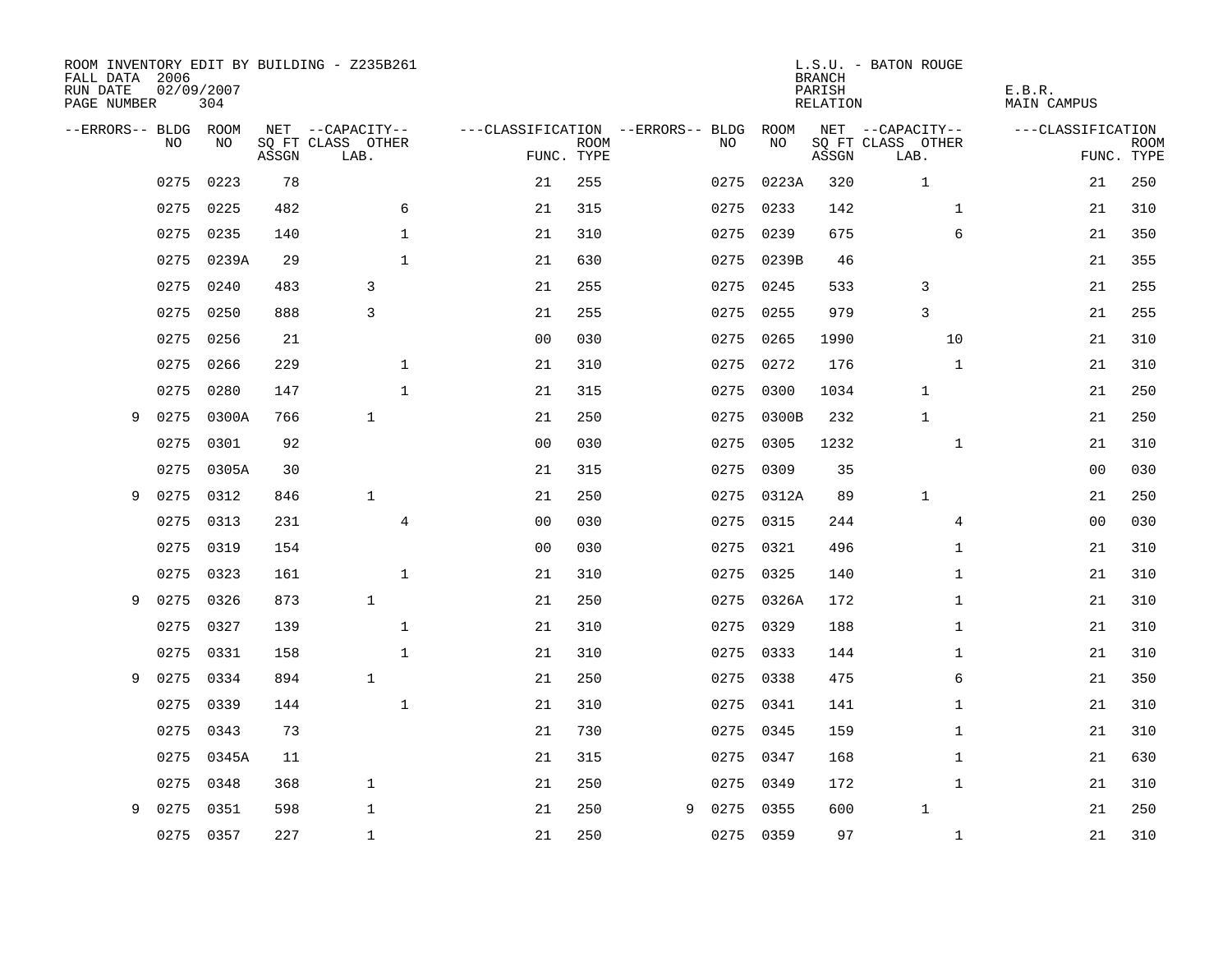| FALL DATA 2006<br>RUN DATE<br>PAGE NUMBER |      | 02/09/2007<br>305          |            | ROOM INVENTORY EDIT BY BUILDING - Z235B261    |                                                 |             |      |                                                                               | <b>BRANCH</b><br>PARISH<br><b>RELATION</b> | L.S.U. - BATON ROUGE                                                   | E.B.R.<br><b>MAIN CAMPUS</b>   |                           |
|-------------------------------------------|------|----------------------------|------------|-----------------------------------------------|-------------------------------------------------|-------------|------|-------------------------------------------------------------------------------|--------------------------------------------|------------------------------------------------------------------------|--------------------------------|---------------------------|
| --ERRORS-- BLDG ROOM                      | NO   | NO                         | ASSGN      | NET --CAPACITY--<br>SQ FT CLASS OTHER<br>LAB. | ---CLASSIFICATION --ERRORS-- BLDG<br>FUNC. TYPE | <b>ROOM</b> | NO   | ROOM<br>NO                                                                    | ASSGN                                      | NET --CAPACITY--<br>SQ FT CLASS OTHER<br>LAB.                          | ---CLASSIFICATION              | <b>ROOM</b><br>FUNC. TYPE |
| 9                                         | 0275 | 0361                       | 594        | $\mathbf{1}$                                  | 21                                              | 250         |      | 9 0275 0365                                                                   | 604                                        | $\mathbf 1$                                                            | 21                             | 250                       |
|                                           |      | 0275 0369                  | 387        | $\mathbf 1$                                   | 21                                              | 250         |      | 0275 C0100                                                                    | 220                                        |                                                                        | 00                             | 020                       |
|                                           |      | 0275 C0100A                | 175        |                                               | 0 <sub>0</sub>                                  | 020         |      | 0275 C0101                                                                    | 217                                        |                                                                        | 0 <sub>0</sub>                 | 020                       |
|                                           |      | 0275 C0101A                | 120        |                                               | 0 <sub>0</sub>                                  | 020         |      | 0275 C0102                                                                    | 479                                        |                                                                        | 0 <sub>0</sub>                 | 020                       |
|                                           |      | 0275 C0103                 | 411        |                                               | 0 <sub>0</sub>                                  | 020         |      | 0275 C0104                                                                    | 233                                        |                                                                        | 00                             | 020                       |
|                                           |      | 0275 C0104A                | 54         |                                               | 0 <sub>0</sub>                                  | 020         |      | 0275 C0105                                                                    | 337                                        |                                                                        | 00                             | 020                       |
|                                           |      | 0275 C0200                 | 431        |                                               | 0 <sub>0</sub>                                  | 020         |      | 0275 C0201                                                                    | 804                                        |                                                                        | 0 <sub>0</sub>                 | 020                       |
|                                           |      | 0275 C0201A                | 79         |                                               | 0 <sub>0</sub>                                  | 020         |      | 0275 C0201B                                                                   | 182                                        |                                                                        | 0 <sub>0</sub>                 | 020                       |
|                                           |      | 0275 C0201C                | 364        |                                               | 00                                              | 020         |      | 0275 C0300                                                                    | 532                                        |                                                                        | 00                             | 020                       |
|                                           |      | 0275 C0301                 | 1118       |                                               | 0 <sub>0</sub>                                  | 020         |      | 0275 C0302                                                                    | 473                                        |                                                                        | 00                             | 020                       |
|                                           |      | 0275 C0303                 | 326        |                                               | 0 <sub>0</sub>                                  | 020         |      | 0275 C0304                                                                    | 534                                        |                                                                        | 0 <sub>0</sub>                 | 020                       |
|                                           |      | 0275 E0100                 | 117        |                                               | 0 <sub>0</sub>                                  | 020         |      | 0275 E0200                                                                    | 117                                        |                                                                        | 0 <sub>0</sub>                 | 020                       |
|                                           |      | 0275 E0300                 | 117        |                                               | 00                                              | 020         |      | 0275 S0100                                                                    | 118                                        |                                                                        | 0 <sub>0</sub>                 | 020                       |
|                                           |      |                            | 236        |                                               | 0 <sub>0</sub>                                  | 020         |      |                                                                               |                                            |                                                                        | 00                             | 020                       |
|                                           |      | 0275 S01011                |            |                                               |                                                 |             |      | 0275 S01012                                                                   | 286                                        |                                                                        |                                |                           |
|                                           |      | 0275 S0200                 | 121        |                                               | 0 <sub>0</sub>                                  | 020         |      | 0275 S02001                                                                   | 234                                        |                                                                        | 00                             | 020<br>020                |
|                                           |      | 0275 S02002<br>0275 S03001 | 232<br>171 |                                               | 0 <sub>0</sub><br>0 <sub>0</sub>                | 020<br>020  |      | 0275 S0300<br>0275 S03002<br>TOTAL NUMBER CLASSROOMS<br>TOTAL NUMBER LABS 210 | 121<br>232                                 | TOTAL NET ASSIGN SQ. FT. IN ROOM FILE<br>TOTAL NUMBER SPECIAL LABS 220 | 0 <sub>0</sub><br>00<br>34,487 | 020                       |
|                                           | 0276 | 0101                       | 471        | 2                                             | 21                                              | 310         |      | 0276 0102                                                                     | 311                                        | $\mathbf{1}$                                                           | 21                             | 310                       |
|                                           | 0276 | 0104                       | 215        | 2                                             | 21                                              | 310         |      | 0276 0105                                                                     | 285                                        | $\mathbf{1}$                                                           | 21                             | 310                       |
|                                           | 0276 | 0106                       | 215        | $\mathbf{1}$                                  | 21                                              | 310         |      | 0276 0107                                                                     | 92                                         | $\overline{a}$                                                         | 0 <sub>0</sub>                 | 030                       |
|                                           | 0276 | 0108                       | 215        | $\overline{a}$                                | 21                                              | 310         |      | 0276 0109                                                                     | 18                                         |                                                                        | 00                             | 010                       |
|                                           | 0276 | 0110                       | 156        | 2                                             | 21                                              | 310         | 0276 | 0111                                                                          | 112                                        | 2                                                                      | 0 <sub>0</sub>                 | 030                       |
|                                           | 0276 | 0112                       | 221        | 2                                             | 21                                              | 310         |      | 0276 0113                                                                     | 285                                        | 2                                                                      | 21                             | 310                       |
|                                           |      | 0276 0114                  | 178        | 2                                             | 21                                              | 310         |      | 0276 0115                                                                     | 186                                        | 8                                                                      | 21                             | 310                       |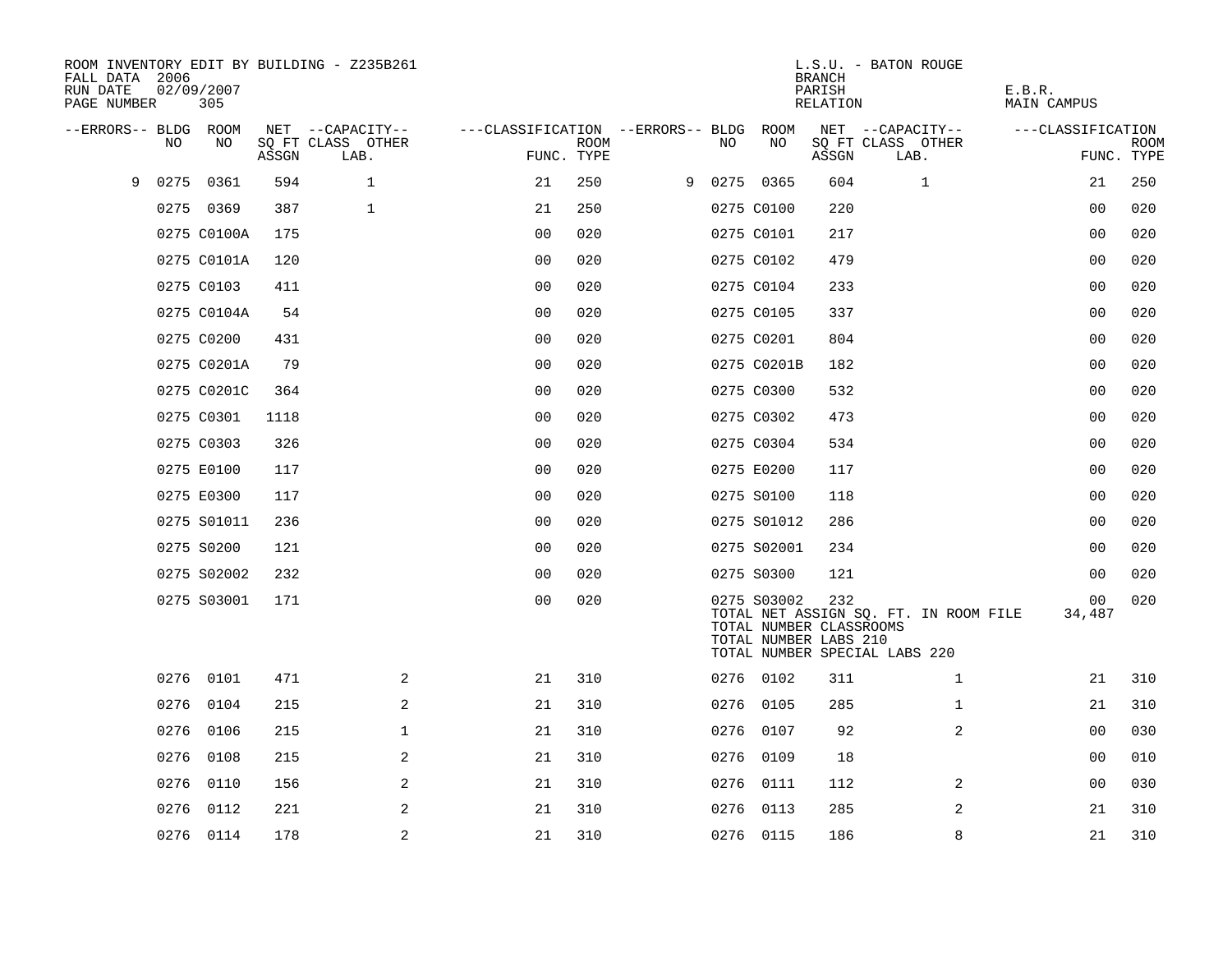| ROOM INVENTORY EDIT BY BUILDING - Z235B261<br>FALL DATA 2006<br>RUN DATE<br>PAGE NUMBER | 02/09/2007 | 306   |       |                           |                |                                        |             |      |            | <b>BRANCH</b><br>PARISH<br>RELATION | L.S.U. - BATON ROUGE      | E.B.R.<br>MAIN CAMPUS |                           |
|-----------------------------------------------------------------------------------------|------------|-------|-------|---------------------------|----------------|----------------------------------------|-------------|------|------------|-------------------------------------|---------------------------|-----------------------|---------------------------|
| --ERRORS-- BLDG ROOM                                                                    |            |       |       | NET --CAPACITY--          |                | ---CLASSIFICATION --ERRORS-- BLDG ROOM |             |      |            |                                     | NET --CAPACITY--          | ---CLASSIFICATION     |                           |
|                                                                                         | NO.        | NO.   | ASSGN | SQ FT CLASS OTHER<br>LAB. |                | FUNC. TYPE                             | <b>ROOM</b> | NO.  | NO         | ASSGN                               | SQ FT CLASS OTHER<br>LAB. |                       | <b>ROOM</b><br>FUNC. TYPE |
|                                                                                         | 0276       | 0116  | 221   |                           | 2              | 21                                     | 310         | 0276 | 0117       | 219                                 | 2                         | 21                    | 310                       |
|                                                                                         | 0276       | 0118  | 156   |                           | $\mathbf{1}$   | 21                                     | 310         |      | 0276 0119  | 480                                 | $\overline{4}$            | 21                    | 250                       |
|                                                                                         | 0276       | 0119A | 728   | 3                         |                | 21                                     | 250         |      | 0276 0119B | 132                                 | 3                         | 21                    | 310                       |
|                                                                                         | 0276       | 0120  | 890   | 30                        |                | 21                                     | 250         |      | 0276 0120A | 134                                 | 2                         | 21                    | 310                       |
|                                                                                         | 0276       | 0120B | 239   |                           | 2              | 21                                     | 310         |      | 0276 0121  | 24                                  |                           | 0 <sub>0</sub>        | 010                       |
|                                                                                         | 0276       | 0122  | 776   | 5                         |                | 21                                     | 250         |      | 0276 0122A | 129                                 | 2                         | 21                    | 310                       |
|                                                                                         | 0276       | 0122B | 245   | 3                         |                | 21                                     | 250         | 0276 | 0123       | 177                                 |                           | 0 <sub>0</sub>        | 030                       |
|                                                                                         | 0276       | 0124  | 1228  | 10                        |                | 21                                     | 250         |      | 0276 0125  | 246                                 |                           | 21                    | 730                       |
|                                                                                         | 0276       | 0126  | 194   |                           | 10             | 21                                     | 650         |      | 0276 0127  | 246                                 |                           | 21                    | 255                       |
|                                                                                         | 0276       | 0128  | 878   |                           |                | 21                                     | 350         |      | 0276 0128A | 35                                  |                           | 21                    | 255                       |
|                                                                                         | 0276       | 0129  | 631   | $\overline{4}$            |                | 21                                     | 250         |      | 0276 0129A | 818                                 | $\overline{4}$            | 21                    | 250                       |
|                                                                                         | 0276       | 0129B | 134   |                           | 3              | 21                                     | 310         |      | 0276 0130  | 108                                 |                           | 00                    | 030                       |
|                                                                                         | 0276       | 0131  | 177   |                           |                | 21                                     | 255         | 0276 | 0133       | 201                                 | 4                         | 21                    | 310                       |
| 9                                                                                       | 0276       | 0135  | 630   | $\mathbf{1}$              |                | 21                                     | 250         |      | 0276 0135A | 100                                 |                           | 21                    | 255                       |
|                                                                                         | 0276       | 0135B | 63    |                           |                | 21                                     | 255         | 9    | 0276 0135C | 477                                 | $\mathbf{1}$              | 21                    | 250                       |
|                                                                                         | 0276       | 0135D | 207   |                           | 13             | 21                                     | 680         |      | 0276 0150  | 888                                 |                           | 0 <sub>0</sub>        | 030                       |
|                                                                                         | 0276       | 0201  | 221   |                           | $\overline{a}$ | 21                                     | 310         | 0276 | 0202       | 218                                 | 2                         | 21                    | 310                       |
|                                                                                         | 0276       | 0203  | 186   |                           | 2              | 21                                     | 310         | 0276 | 0204       | 184                                 | 3                         | 21                    | 310                       |
|                                                                                         | 0276       | 0205  | 218   |                           | 2              | 21                                     | 310         |      | 0276 0206  | 218                                 | 2                         | 21                    | 310                       |
|                                                                                         | 0276       | 0207  | 314   |                           | 2              | 21                                     | 310         |      | 0276 0208  | 216                                 | 2                         | 21                    | 310                       |
|                                                                                         | 0276       | 0210  | 156   |                           | $\overline{4}$ | 21                                     | 310         |      | 0276 0211  | 91                                  | 2                         | 0 <sub>0</sub>        | 030                       |
|                                                                                         | 0276       | 0212  | 502   |                           | 8              | 21                                     | 590         |      | 0276 0213  | 18                                  |                           | 00                    | 010                       |
|                                                                                         | 0276       | 0215  | 112   |                           | 2              | 0 <sub>0</sub>                         | 030         |      | 0276 0216  | 157                                 | $\mathbf{1}$              | 21                    | 310                       |
|                                                                                         | 0276       | 0217  | 90    |                           |                | 21                                     | 730         |      | 0276 0218  | 377                                 | 4                         | 21                    | 310                       |
|                                                                                         | 0276       | 0219  | 154   |                           | 2              | 21                                     | 310         |      | 0276 0221  | 154                                 | 2                         | 21                    | 310                       |
|                                                                                         | 0276 0222  |       | 154   |                           | $\sqrt{2}$     | 21                                     | 310         |      | 0276 0225  | 157                                 |                           | 0 <sub>0</sub>        | 030                       |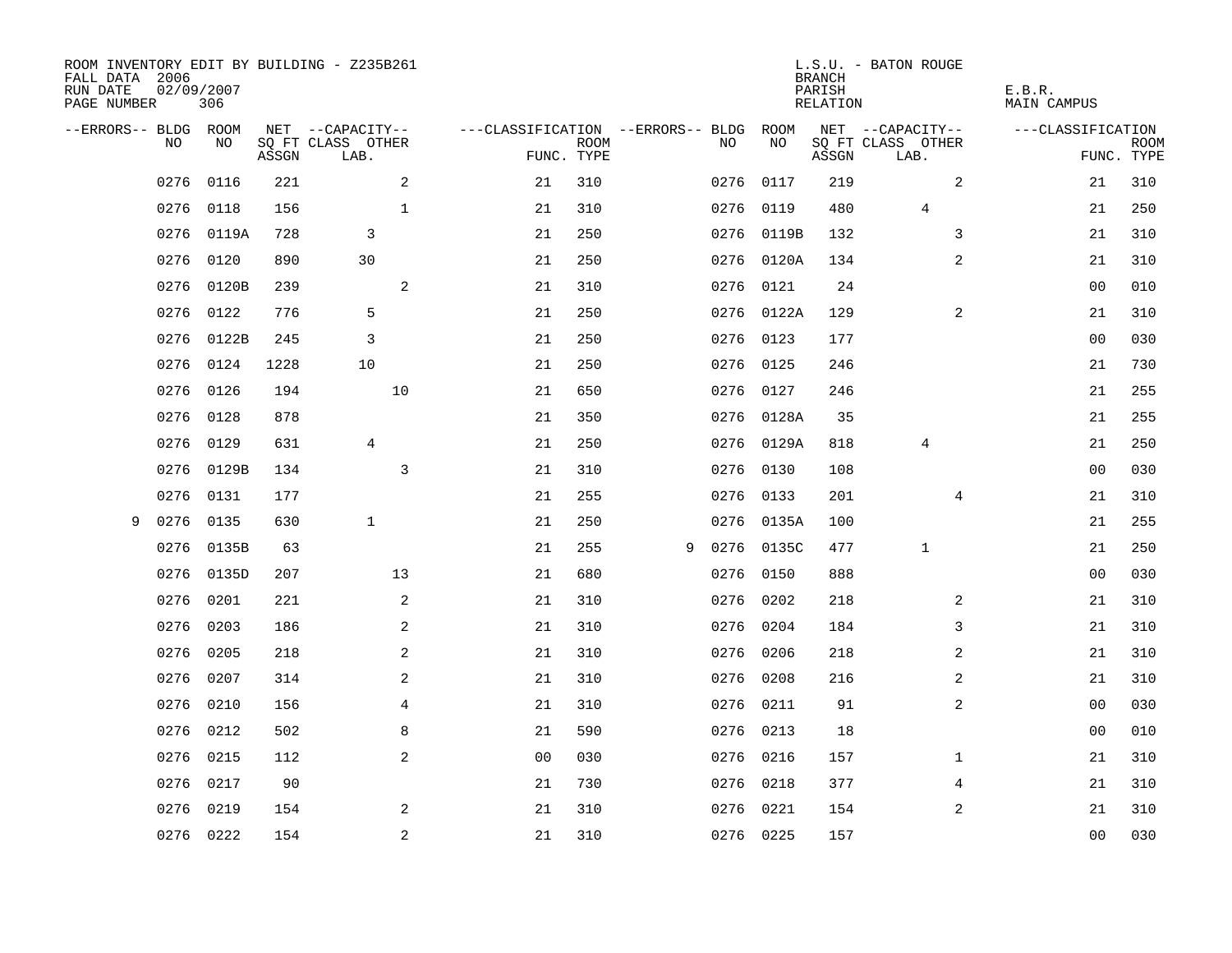| ROOM INVENTORY EDIT BY BUILDING - Z235B261<br>FALL DATA 2006<br>RUN DATE 02/09/2007<br>PAGE NUMBER | 307            |      |                                 |                                                                                                |                    |           |                                                                     | BRANCH<br>PARISH<br>RELATION | L.S.U. - BATON ROUGE                                                         | E.B.R.<br>MAIN CAMPUS |                 |             |
|----------------------------------------------------------------------------------------------------|----------------|------|---------------------------------|------------------------------------------------------------------------------------------------|--------------------|-----------|---------------------------------------------------------------------|------------------------------|------------------------------------------------------------------------------|-----------------------|-----------------|-------------|
| --ERRORS-- BLDG ROOM                                                                               |                |      |                                 | NET --CAPACITY-- - ---CLASSIFICATION --ERRORS-- BLDG ROOM NET --CAPACITY-- - ---CLASSIFICATION |                    |           |                                                                     |                              |                                                                              |                       |                 |             |
| NO                                                                                                 | NO             |      | SQ FT CLASS OTHER<br>ASSGN LAB. |                                                                                                | ROOM<br>FUNC. TYPE | NO        | NO                                                                  |                              | SQ FT CLASS OTHER<br>ASSGN LAB.                                              |                       | FUNC. TYPE      | <b>ROOM</b> |
|                                                                                                    | 0276 0227      | 178  | 2                               | 21                                                                                             | 310                | 0276 0229 |                                                                     | 165                          | $\mathbf{1}$                                                                 |                       | 21              | 310         |
|                                                                                                    | 0276 0230      | 105  | $\mathbf{1}$                    | 21                                                                                             | 310                | 0276 0231 |                                                                     | 105                          | $\mathbf{1}$                                                                 |                       | 21              | 310         |
|                                                                                                    | 0276 0232      | 105  | $\mathbf{1}$                    | 21                                                                                             | 310                | 0276 0233 |                                                                     | 105                          | $\mathbf{1}$                                                                 |                       | 21              | 310         |
|                                                                                                    | 0276 0235      | 124  | $\mathbf{1}$                    | 21                                                                                             | 310                | 0276 0236 |                                                                     | 64                           |                                                                              |                       | 0 <sub>0</sub>  | 030         |
|                                                                                                    | 0276 0237      | 152  | $\mathbf{1}$                    | 21                                                                                             | 310                | 0276 0239 |                                                                     | 116                          | $\mathbf{1}$                                                                 |                       | 21              | 310         |
|                                                                                                    | 0276 C0100     | 2443 |                                 | 0 <sup>0</sup>                                                                                 | 020                |           | 0276 C0200<br>TOTAL NUMBER CLASSROOMS<br>TOTAL NUMBER LABS 210      | 1050                         | TOTAL NET ASSIGN SQ. FT. IN ROOM FILE<br>TOTAL NUMBER SPECIAL LABS 220       |                       | 00<br>18,026    | 020         |
|                                                                                                    | 0277 0001 1449 |      |                                 | 21                                                                                             | 730                |           | TOTAL NUMBER CLASSROOMS<br>TOTAL NUMBER LABS 210                    |                              | TOTAL NET ASSIGN SQ. FT. IN ROOM FILE 1,449<br>TOTAL NUMBER SPECIAL LABS 220 |                       |                 |             |
|                                                                                                    | 0278 0001      | 260  |                                 | 31                                                                                             | 620                | 0278 0002 |                                                                     | 278                          |                                                                              |                       |                 | 31 620      |
|                                                                                                    | 0278 0003      | 225  |                                 | 31                                                                                             | 620                | 0278 0004 |                                                                     | 264                          |                                                                              |                       |                 | 31 620      |
|                                                                                                    | 0278 0005      | 368  |                                 | 31                                                                                             | 620                |           | TOTAL NUMBER CLASSROOMS<br>TOTAL NUMBER LABS 210                    |                              | TOTAL NET ASSIGN SQ. FT. IN ROOM FILE 1,395<br>TOTAL NUMBER SPECIAL LABS 220 |                       |                 |             |
|                                                                                                    | 0279 0101 2000 |      |                                 | 14                                                                                             | 730                |           | 0279 0101A 2000<br>TOTAL NUMBER CLASSROOMS<br>TOTAL NUMBER LABS 210 |                              | TOTAL NET ASSIGN SQ. FT. IN ROOM FILE<br>TOTAL NUMBER SPECIAL LABS 220       |                       | 14 720<br>4,000 |             |
|                                                                                                    | 0280 0001 2138 |      |                                 | 92                                                                                             | 970                |           | TOTAL NUMBER CLASSROOMS<br>TOTAL NUMBER LABS 210                    |                              | TOTAL NET ASSIGN SQ. FT. IN ROOM FILE<br>TOTAL NUMBER SPECIAL LABS 220       |                       | 2,138           |             |
|                                                                                                    | 0281 0001      | 480  |                                 | 92                                                                                             | 970                |           | TOTAL NUMBER CLASSROOMS<br>TOTAL NUMBER LABS 210                    |                              | TOTAL NET ASSIGN SQ. FT. IN ROOM FILE<br>TOTAL NUMBER SPECIAL LABS 220       |                       | 480             |             |
|                                                                                                    | 0282 0001 1122 |      |                                 | 92                                                                                             | 970                |           |                                                                     |                              | TOTAL NET ASSIGN SQ. FT. IN ROOM FILE                                        |                       | 1,122           |             |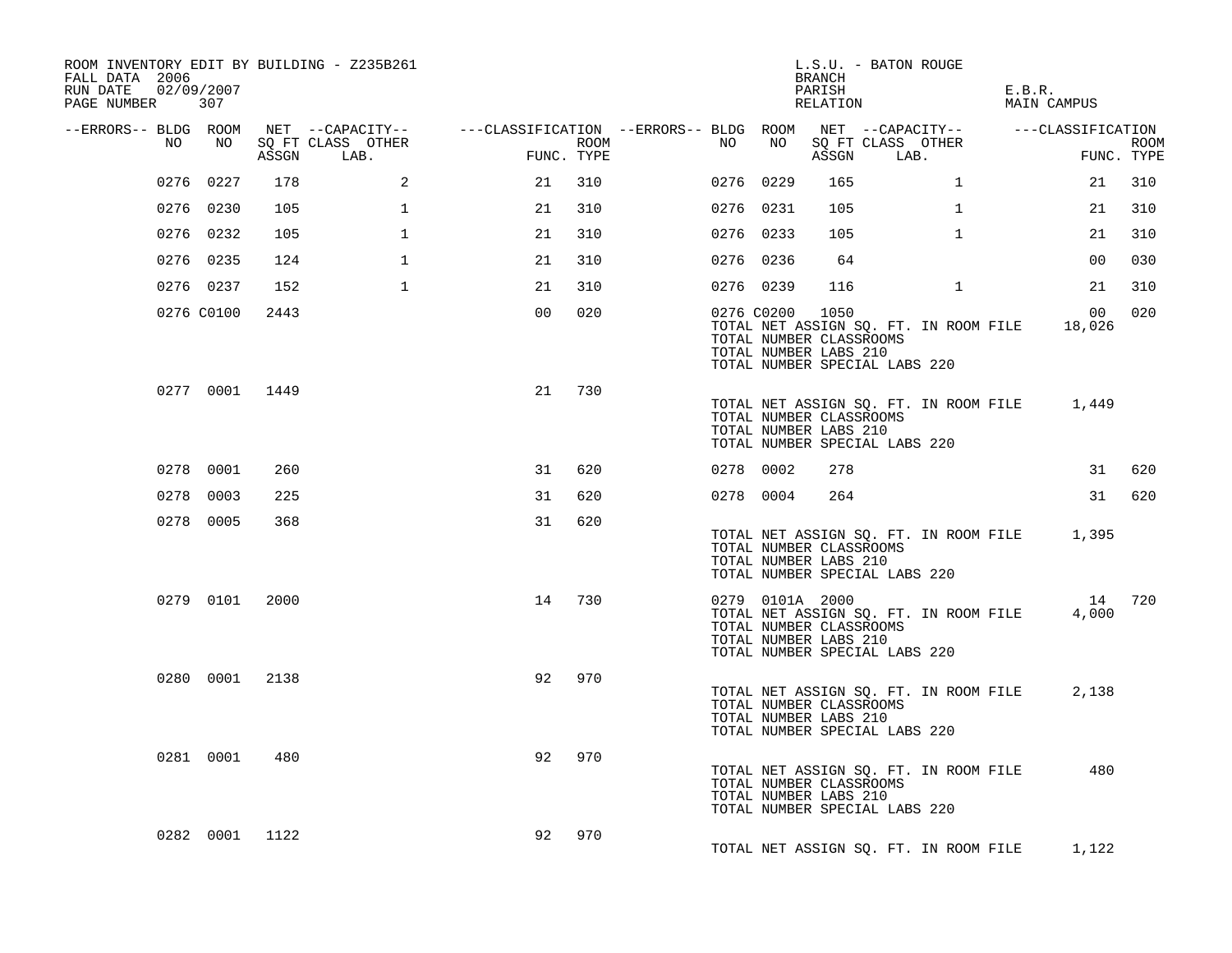| ROOM INVENTORY EDIT BY BUILDING - Z235B261<br>FALL DATA 2006<br>02/09/2007<br>RUN DATE<br>PAGE NUMBER | 308        |       |                                                                                                                              |    |                    |           |       | L.S.U. - BATON ROUGE<br>BRANCH<br>PARISH<br>RELATION                                                                                                        |              | E.B.R.<br>MAIN CAMPUS |             |      |
|-------------------------------------------------------------------------------------------------------|------------|-------|------------------------------------------------------------------------------------------------------------------------------|----|--------------------|-----------|-------|-------------------------------------------------------------------------------------------------------------------------------------------------------------|--------------|-----------------------|-------------|------|
| --ERRORS-- BLDG ROOM<br>NO                                                                            | NO         | ASSGN | NET --CAPACITY-- - ---CLASSIFICATION --ERRORS-- BLDG ROOM NET --CAPACITY-- - ----CLASSIFICATION<br>SQ FT CLASS OTHER<br>LAB. |    | ROOM<br>FUNC. TYPE | NO        |       | NO SQ FT CLASS OTHER<br>ASSGN<br>LAB.<br>TOTAL NUMBER CLASSROOMS<br>TOTAL NUMBER LABS 210                                                                   |              |                       | FUNC. TYPE  | ROOM |
|                                                                                                       | 0283 0001  | 657   |                                                                                                                              | 21 | 730                |           |       | TOTAL NUMBER SPECIAL LABS 220<br>TOTAL NET ASSIGN SQ. FT. IN ROOM FILE<br>TOTAL NUMBER CLASSROOMS<br>TOTAL NUMBER LABS 210<br>TOTAL NUMBER SPECIAL LABS 220 |              |                       | 657         |      |
|                                                                                                       | 0284 0001  | 64    |                                                                                                                              | 21 | 730                |           |       | TOTAL NET ASSIGN SQ. FT. IN ROOM FILE<br>TOTAL NUMBER CLASSROOMS<br>TOTAL NUMBER LABS 210<br>TOTAL NUMBER SPECIAL LABS 220                                  |              |                       | 64          |      |
|                                                                                                       | 0285 0001  | 676   |                                                                                                                              | 21 | 730                |           |       | TOTAL NET ASSIGN SQ. FT. IN ROOM FILE<br>TOTAL NUMBER CLASSROOMS<br>TOTAL NUMBER LABS 210<br>TOTAL NUMBER SPECIAL LABS 220                                  |              |                       | 676         |      |
|                                                                                                       | 0297 0001  | 310   |                                                                                                                              | 31 | 620                |           |       | TOTAL NET ASSIGN SQ. FT. IN ROOM FILE<br>TOTAL NUMBER CLASSROOMS<br>TOTAL NUMBER LABS 210<br>TOTAL NUMBER SPECIAL LABS 220                                  |              |                       | 310         |      |
|                                                                                                       | 0298 0100  | 500   | $\mathbf 1$                                                                                                                  | 14 | 310                | 0298 0101 |       | 121                                                                                                                                                         | $\mathbf{1}$ |                       | 14          | 310  |
|                                                                                                       | 0298 0102  | 121   | $\mathbf{1}$                                                                                                                 | 14 | 310                | 0298 0103 |       | 110                                                                                                                                                         | $\mathbf{1}$ |                       | 14          | 310  |
|                                                                                                       | 0298 0104  | 247   | $\mathbf 1$                                                                                                                  | 14 | 310                | 0298 0105 |       | 143                                                                                                                                                         | $\mathbf{1}$ |                       | 14          | 310  |
|                                                                                                       | 0298 0106  | 143   | $\mathbf{1}$                                                                                                                 | 14 | 310                | 0298      | 0107  | 340                                                                                                                                                         |              |                       | 14          | 530  |
|                                                                                                       | 0298 0108  | 32    |                                                                                                                              | 14 | 730                | 0298 0109 |       | 15                                                                                                                                                          |              |                       | 14          | 730  |
|                                                                                                       | 0298 0110  | 110   | $\mathbf{1}$                                                                                                                 | 14 | 310                | 0298 0111 |       | 110                                                                                                                                                         | $\mathbf{1}$ |                       | 14          | 310  |
|                                                                                                       | 0298 0112  | 621   | 30                                                                                                                           | 14 | 550                | 0298      | 0112A | 200                                                                                                                                                         |              |                       | 14          | 730  |
|                                                                                                       | 0298 0114  | 42    | 1                                                                                                                            | 00 | 030                | 0298 0115 |       | 975                                                                                                                                                         | 55           |                       | 14          | 680  |
|                                                                                                       | 0298 0116  | 240   | $\mathbf{3}$                                                                                                                 | 00 | 030                | 0298 0117 |       | 254                                                                                                                                                         |              |                       | 00          | 010  |
|                                                                                                       | 0298 0117A | 49    |                                                                                                                              | 00 | 010                | 0298 0118 |       | 324<br>TOTAL NET ASSIGN SQ. FT. IN ROOM FILE<br>TOTAL NUMBER CLASSROOMS<br>TOTAL NUMBER LABS 210<br>TOTAL NUMBER SPECIAL LABS 220                           |              |                       | 14<br>4,112 | 650  |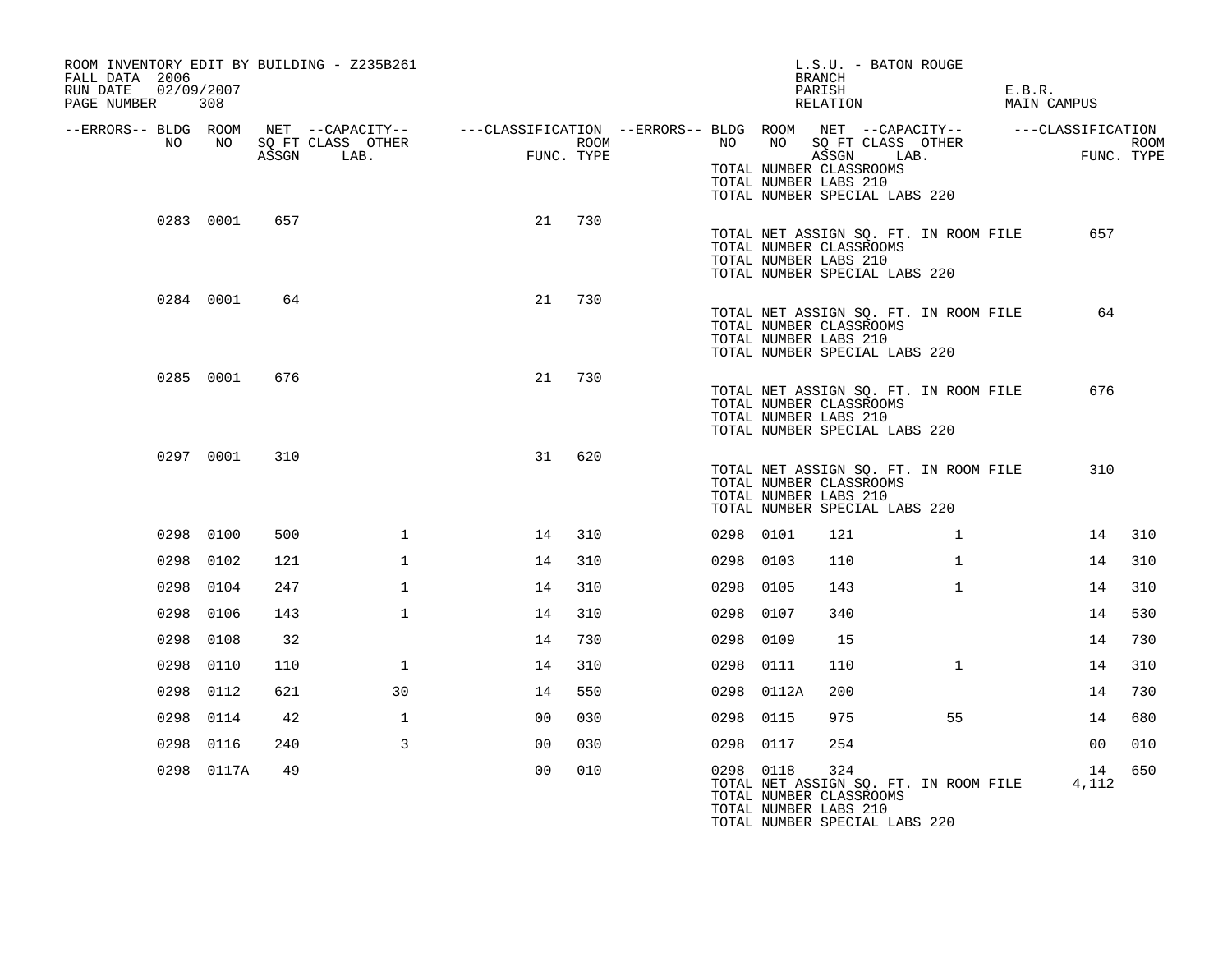| ROOM INVENTORY EDIT BY BUILDING - Z235B261<br>FALL DATA 2006<br>RUN DATE<br>PAGE NUMBER | 02/09/2007<br>309 |       |                           |                                                                             |                    |           |            | L.S.U. - BATON ROUGE<br><b>BRANCH</b><br>PARISH<br>RELATION                       |      |                                       | E.B.R. | MAIN CAMPUS    |                           |
|-----------------------------------------------------------------------------------------|-------------------|-------|---------------------------|-----------------------------------------------------------------------------|--------------------|-----------|------------|-----------------------------------------------------------------------------------|------|---------------------------------------|--------|----------------|---------------------------|
| --ERRORS-- BLDG ROOM                                                                    |                   |       | NET --CAPACITY--          | ---CLASSIFICATION --ERRORS-- BLDG ROOM NET --CAPACITY-- -----CLASSIFICATION |                    |           |            |                                                                                   |      |                                       |        |                |                           |
| NO.                                                                                     | NO                | ASSGN | SO FT CLASS OTHER<br>LAB. |                                                                             | ROOM<br>FUNC. TYPE | NO        | NO         | ASSGN                                                                             | LAB. | SQ FT CLASS OTHER                     |        |                | <b>ROOM</b><br>FUNC. TYPE |
|                                                                                         | 0302 0001         | 681   |                           | 31                                                                          | 620                |           |            |                                                                                   |      | TOTAL NET ASSIGN SQ. FT. IN ROOM FILE |        | 681            |                           |
|                                                                                         |                   |       |                           |                                                                             |                    |           |            | TOTAL NUMBER CLASSROOMS<br>TOTAL NUMBER LABS 210<br>TOTAL NUMBER SPECIAL LABS 220 |      |                                       |        |                |                           |
|                                                                                         | 0320 0101         | 2119  |                           | 91                                                                          | 955                |           |            | TOTAL NUMBER CLASSROOMS<br>TOTAL NUMBER LABS 210<br>TOTAL NUMBER SPECIAL LABS 220 |      | TOTAL NET ASSIGN SQ. FT. IN ROOM FILE |        | 2,119          |                           |
|                                                                                         | 0321 0100 67040   |       | 120                       | 11                                                                          | 520                | 0321 0101 |            | 468                                                                               |      |                                       |        | 93             | 730                       |
|                                                                                         | 0321 0102         | 342   |                           | 93                                                                          | 730                | 0321 0103 |            | 684                                                                               |      |                                       |        | 93             | 730                       |
|                                                                                         | 0321 0104         | 800   |                           | 93                                                                          | 520                | 0321 0105 |            | 202                                                                               |      |                                       |        | 11             | 730                       |
|                                                                                         | 0321 0106         | 800   |                           | 93                                                                          | 520                | 0321 0107 |            | 3691                                                                              |      |                                       |        | 11             | 525                       |
|                                                                                         | 0321 0107A        | 120   | $\overline{a}$            | 0 <sub>0</sub>                                                              | 030                |           | 0321 0107B | 48                                                                                |      |                                       |        | 0 <sub>0</sub> | 010                       |
|                                                                                         | 0321 0107E        | 48    |                           | 0 <sub>0</sub>                                                              | 010                |           | 0321 0107F | 120                                                                               |      | 2                                     |        | 0 <sub>0</sub> | 030                       |
|                                                                                         | 0321 0107G        | 294   |                           | 11                                                                          | 525                | 0321 0108 |            | 800                                                                               |      |                                       |        | 93             | 520                       |
|                                                                                         | 0321 0109         | 202   |                           | 0 <sub>0</sub>                                                              | 030                | 0321 0110 |            | 140                                                                               |      |                                       |        | 0 <sub>0</sub> | 030                       |
|                                                                                         | 0321 0111         | 468   |                           | 0 <sub>0</sub>                                                              | 030                | 0321 0112 |            | 6695                                                                              |      | 30                                    |        | 11             | 520                       |
|                                                                                         | 0321 0112A        | 99    | $\mathbf{1}$              | 93                                                                          | 520                |           | 0321 0112B | 399                                                                               |      |                                       |        | 93             | 525                       |
|                                                                                         | 0321 0112C        | 224   |                           | 93                                                                          | 525                | 0321 0114 |            | 54                                                                                |      |                                       |        | 93             | 730                       |
|                                                                                         | 0321 0116         | 114   | 2                         | 0 <sub>0</sub>                                                              | 030                | 0321 0118 |            | 209                                                                               |      | 3                                     |        | 0 <sub>0</sub> | 030                       |
|                                                                                         | 0321 0118A        | 30    |                           | 0 <sub>0</sub>                                                              | 030                | 0321 0120 |            | 810                                                                               |      |                                       |        | 0 <sub>0</sub> | 030                       |
|                                                                                         | 0321 0201         | 416   |                           | 0 <sub>0</sub>                                                              | 030                | 0321 0202 |            | 289                                                                               |      | $\mathbf{1}$                          |        | 81             | 081                       |
|                                                                                         | 0321 0203         | 660   | 41                        | 11                                                                          | 110                | 0321 0204 |            | 140                                                                               |      | 2                                     |        | 93             | 310                       |
|                                                                                         | 0321 0205         | 750   | $\mathbf{1}$              | 93                                                                          | 310                | 0321 0206 |            | 168                                                                               |      | $\mathbf{1}$                          |        | 93             | 525                       |
|                                                                                         | 0321 0207         | 1080  |                           | 93                                                                          | 520                | 0321 0208 |            | 126                                                                               |      |                                       |        | 0 <sub>0</sub> | 020                       |
|                                                                                         | 0321 0208A        | 588   |                           | 11                                                                          | 525                |           | 0321 0208B | 168                                                                               |      |                                       |        | 93             | 525                       |
|                                                                                         | 0321 0208C        | 56    |                           | 93                                                                          | 525                |           | 0321 0208D | 450                                                                               |      |                                       |        | 93             | 525                       |
|                                                                                         | 0321 0208E        | 56    |                           | 93                                                                          | 525                | 0321 0209 |            | 1461                                                                              |      |                                       |        | 93             | 525                       |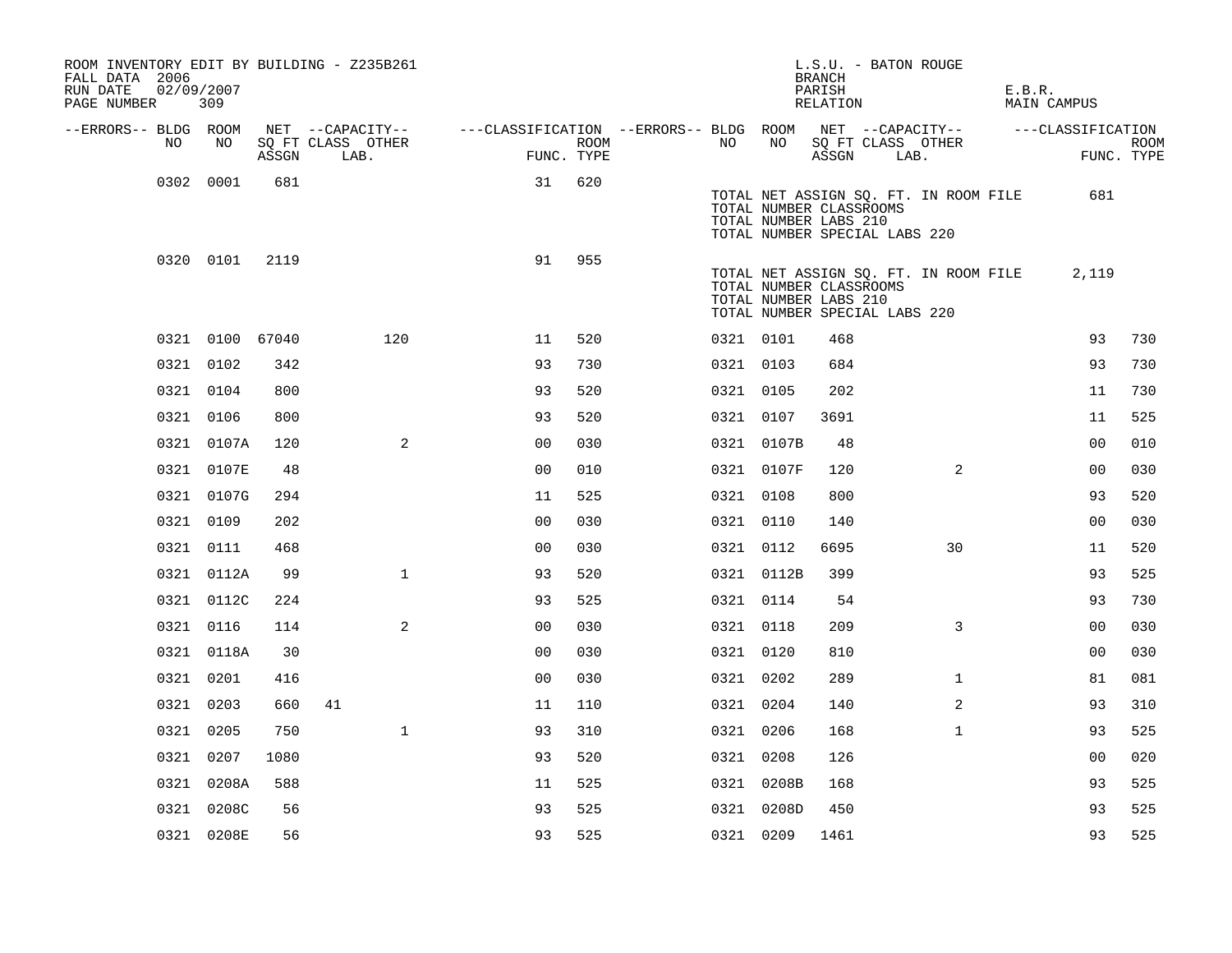| ROOM INVENTORY EDIT BY BUILDING - Z235B261<br>FALL DATA 2006<br>RUN DATE<br>PAGE NUMBER | 02/09/2007<br>310 |       |                           |                                        |             |     |                                                  | <b>BRANCH</b><br>PARISH<br>RELATION | L.S.U. - BATON ROUGE                                                   | E.B.R.<br><b>MAIN CAMPUS</b> |                           |
|-----------------------------------------------------------------------------------------|-------------------|-------|---------------------------|----------------------------------------|-------------|-----|--------------------------------------------------|-------------------------------------|------------------------------------------------------------------------|------------------------------|---------------------------|
| --ERRORS-- BLDG ROOM                                                                    |                   |       | NET --CAPACITY--          | ---CLASSIFICATION --ERRORS-- BLDG ROOM |             |     |                                                  |                                     | NET --CAPACITY--                                                       | ---CLASSIFICATION            |                           |
| NO                                                                                      | NO                | ASSGN | SQ FT CLASS OTHER<br>LAB. | FUNC. TYPE                             | <b>ROOM</b> | NO. | NO                                               | ASSGN                               | SQ FT CLASS OTHER<br>LAB.                                              |                              | <b>ROOM</b><br>FUNC. TYPE |
| 0321                                                                                    | 0209A             | 40    |                           | 0 <sup>0</sup>                         | 010         |     | 0321 0209B                                       | 153                                 |                                                                        | 93                           | 525                       |
|                                                                                         | 0321 0209C        | 132   | $\overline{4}$            | 0 <sub>0</sub>                         | 030         |     | 0321 0209D                                       | 96                                  |                                                                        | 0 <sub>0</sub>               | 020                       |
|                                                                                         | 0321 0209E        | 96    |                           | 93                                     | 525         |     | 0321 0209F                                       | 143                                 |                                                                        | 93                           | 525                       |
|                                                                                         | 0321 0210         | 84    |                           | 0 <sub>0</sub>                         | 030         |     | 0321 0211                                        | 238                                 |                                                                        | 00                           | 030                       |
|                                                                                         | 0321 0212         | 220   |                           | 00                                     | 030         |     | 0321 C0100A                                      | 606                                 |                                                                        | 0 <sub>0</sub>               | 020                       |
|                                                                                         | 0321 C0100B       | 480   |                           | 0 <sub>0</sub>                         | 020         |     | 0321 C0100C                                      | 672                                 |                                                                        | 00                           | 020                       |
|                                                                                         | 0321 C0100D       | 480   |                           | 0 <sub>0</sub>                         | 020         |     | 0321 C0200                                       | 2035                                |                                                                        | 0 <sub>0</sub>               | 020                       |
|                                                                                         | 0321 S0100        | 604   |                           | 0 <sub>0</sub>                         | 020         |     | TOTAL NUMBER CLASSROOMS<br>TOTAL NUMBER LABS 210 |                                     | TOTAL NET ASSIGN SQ. FT. IN ROOM FILE<br>TOTAL NUMBER SPECIAL LABS 220 | 88,850<br>1                  |                           |
|                                                                                         | 0322 0101         | 400   |                           | 91                                     | 730         |     | TOTAL NUMBER CLASSROOMS<br>TOTAL NUMBER LABS 210 |                                     | TOTAL NET ASSIGN SQ. FT. IN ROOM FILE<br>TOTAL NUMBER SPECIAL LABS 220 | 400                          |                           |
|                                                                                         | 0323 0100         | 165   |                           | 63                                     | 315         |     | 0323 0101                                        | 294                                 | 3                                                                      | 63                           | 310                       |
|                                                                                         | 0323 0101A        | 273   | $\mathbf{1}$              | 63                                     | 310         |     | 0323 0101B                                       | 416                                 | $\mathbf{1}$                                                           | 63                           | 310                       |
|                                                                                         | 0323 0102         | 8     |                           | 63                                     | 315         |     | 0323 0103                                        | 154                                 | $\mathbf{1}$                                                           | 63                           | 310                       |
|                                                                                         | 0323 0104         | 210   | $\mathbf 1$               | 63                                     | 310         |     | 0323 0105                                        | 154                                 | $\overline{a}$                                                         | 63                           | 310                       |
|                                                                                         | 0323 0106         | 207   | $\mathbf{1}$              | 63                                     | 310         |     | 0323 0107                                        | 154                                 | $\mathbf{1}$                                                           | 63                           | 310                       |
|                                                                                         | 0323 0108         | 112   | $\mathbf 1$               | 63                                     | 310         |     | 0323 0109                                        | 1182                                | 3                                                                      | 63                           | 720                       |
|                                                                                         | 0323 0109A        | 201   | $\mathbf 1$               | 63                                     | 720         |     | 0323 0110                                        | 525                                 | 24                                                                     | 63                           | 650                       |
|                                                                                         | 0323 0111         | 7410  | 9                         | 63                                     | 720         |     | 0323 0111A                                       | 90                                  | $\mathbf{1}$                                                           | 63                           | 310                       |
| 0323                                                                                    | 0112              | 140   | 2                         | 63                                     | 720         |     | 0323 0113                                        | 3835                                | 2                                                                      | 63                           | 730                       |
|                                                                                         | 0323 0114         | 222   | 2                         | 0 <sub>0</sub>                         | 030         |     | 0323 0115                                        | 437                                 |                                                                        | 0 <sub>0</sub>               | 030                       |
|                                                                                         | 0323 0116         | 475   | 3                         | 63                                     | 720         |     | 0323 0117                                        | 733                                 | $\overline{a}$                                                         | 63                           | 720                       |
|                                                                                         | 0323 0117A        | 105   | $\mathbf{1}$              | 63                                     | 310         |     | 0323 0117B                                       | 105                                 |                                                                        | 63                           | 720                       |
|                                                                                         | 0323 0117C        | 105   |                           | 63                                     | 720         |     | 0323 0118                                        | 468                                 | 4                                                                      | 0 <sub>0</sub>               | 030                       |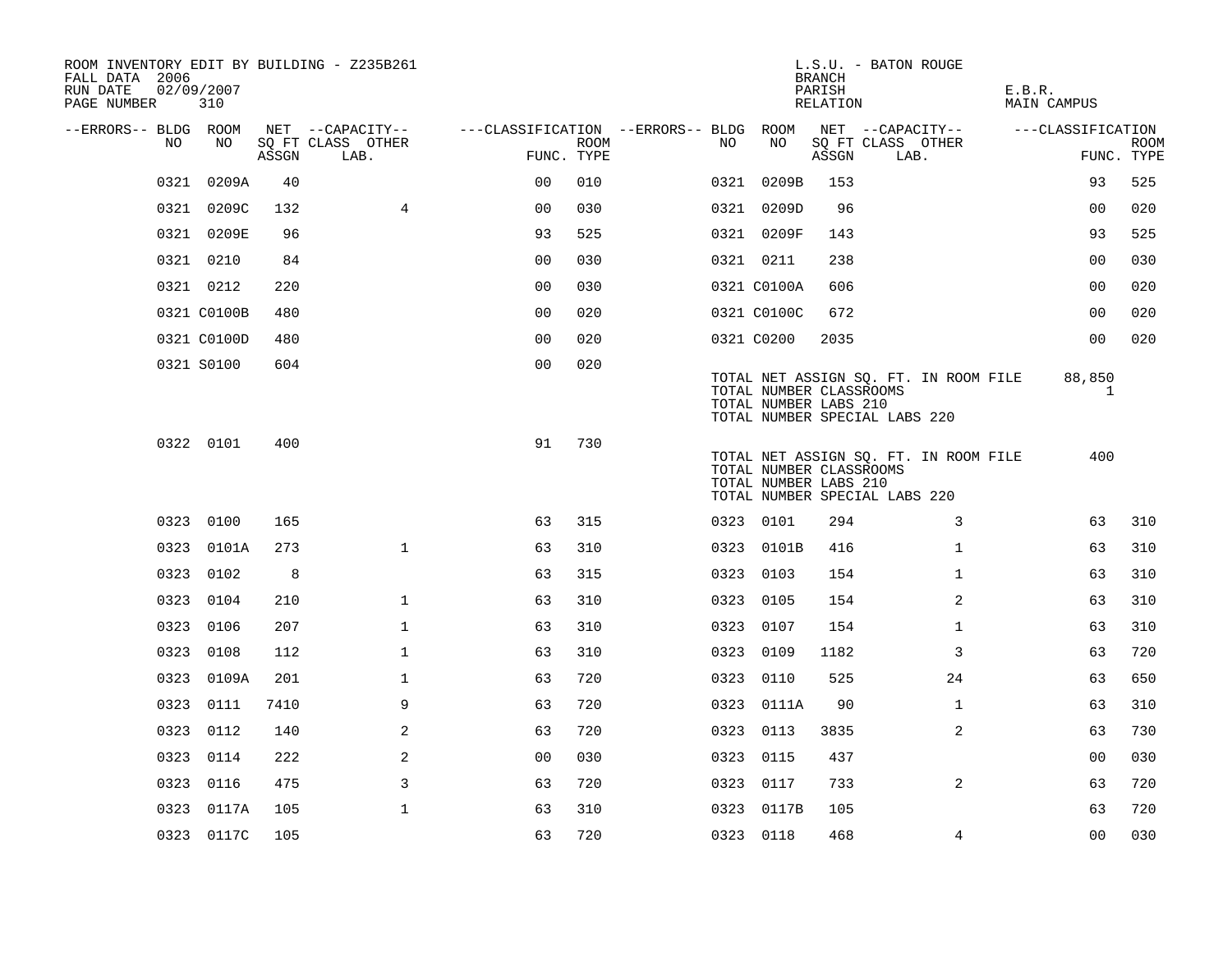| ROOM INVENTORY EDIT BY BUILDING - Z235B261<br>FALL DATA 2006<br>RUN DATE<br>PAGE NUMBER | 02/09/2007<br>311 |       |                                               |                |      | L.S.U. - BATON ROUGE<br><b>BRANCH</b><br>PARISH<br>E.B.R.<br>RELATION<br><b>MAIN CAMPUS</b>                                                                             |
|-----------------------------------------------------------------------------------------|-------------------|-------|-----------------------------------------------|----------------|------|-------------------------------------------------------------------------------------------------------------------------------------------------------------------------|
| --ERRORS-- BLDG ROOM<br>NO.                                                             | NO                | ASSGN | NET --CAPACITY--<br>SQ FT CLASS OTHER<br>LAB. | FUNC. TYPE     | ROOM | ---CLASSIFICATION --ERRORS-- BLDG ROOM NET --CAPACITY--<br>---CLASSIFICATION<br>NO<br>NO<br>SQ FT CLASS OTHER<br><b>ROOM</b><br>FUNC. TYPE<br>ASSGN<br>LAB.             |
|                                                                                         | 0323 0119         | 297   |                                               | 63             | 735  | 288<br>720<br>0323 0120<br>63                                                                                                                                           |
|                                                                                         | 0323 0122         | 314   | 5                                             | 63             | 720  | 720<br>0323 0122A<br>77<br>$\mathbf{1}$<br>63                                                                                                                           |
|                                                                                         | 0323 0124         | 2001  | 5                                             | 63             | 720  | $\mathbf{1}$<br>310<br>0323 0124A<br>54<br>63                                                                                                                           |
|                                                                                         | 0323 0124B        | 121   | 2                                             | 63             | 310  | 720<br>88<br>$\mathbf{1}$<br>63<br>0323 0124C                                                                                                                           |
|                                                                                         | 0323 0140         | 4692  | 9                                             | 63             | 720  | 75<br>$\mathbf{1}$<br>0323 0140A<br>63<br>310                                                                                                                           |
|                                                                                         | 0323 0141         | 35    | $\mathbf 1$                                   | 0 <sub>0</sub> | 030  | 0323 0142<br>8250<br>45<br>735                                                                                                                                          |
|                                                                                         | 0323 0143         | 25    | $\mathbf 1$                                   | 0 <sub>0</sub> | 030  | 0 <sub>0</sub><br>0323 0145<br>75<br>010                                                                                                                                |
| 0323                                                                                    | 0147              | 140   |                                               | 63             | 725  | 725<br>0323 0147A<br>80<br>63                                                                                                                                           |
|                                                                                         | 0323 0160         | 6559  |                                               | 45             | 730  | $\overline{4}$<br>45<br>735<br>0323 0162<br>714                                                                                                                         |
|                                                                                         | 0323 0162A        | 42    | $\mathbf{1}$                                  | 0 <sub>0</sub> | 030  | 0323 0201<br>2616<br>63<br>730                                                                                                                                          |
|                                                                                         | 0323 0201A        | 720   |                                               | 0 <sub>0</sub> | 030  | 0323 0201B<br>0 <sub>0</sub><br>030<br>272                                                                                                                              |
|                                                                                         | 0323 0203         | 1048  |                                               | 63             | 730  | 00<br>020<br>0323 C0100<br>162                                                                                                                                          |
|                                                                                         | 0323 C0112        | 159   |                                               | 0 <sub>0</sub> | 020  | 44,467<br>TOTAL NET ASSIGN SQ. FT. IN ROOM FILE<br>TOTAL NUMBER CLASSROOMS<br>TOTAL NUMBER LABS 210<br>TOTAL NUMBER SPECIAL LABS 220                                    |
|                                                                                         | 0324 0101         | 144   |                                               | 63             | 730  | TOTAL NET ASSIGN SQ. FT. IN ROOM FILE<br>144<br>TOTAL NUMBER CLASSROOMS<br>TOTAL NUMBER LABS 210<br>TOTAL NUMBER SPECIAL LABS 220                                       |
|                                                                                         | 0325 0100         | 400   | 2                                             | 21             | 250  | 250<br>0325 0110<br>400<br>21<br>2<br>TOTAL NET ASSIGN SQ. FT. IN ROOM FILE<br>800<br>TOTAL NUMBER CLASSROOMS<br>TOTAL NUMBER LABS 210<br>TOTAL NUMBER SPECIAL LABS 220 |
|                                                                                         | 0334 0101         | 74    |                                               | 14             | 730  | 0334 0102<br>145<br>14<br>115                                                                                                                                           |
|                                                                                         | 0334 0103         | 943   | 50                                            | 14             | 550  | 49<br>14<br>115<br>0334 0104                                                                                                                                            |
|                                                                                         | 0334 0105         | 22    |                                               | 0 <sub>0</sub> | 030  | 030<br>0334 0106<br>113<br>2<br>0 <sub>0</sub>                                                                                                                          |
|                                                                                         | 0334 0107         | 113   | 2                                             | 0 <sub>0</sub> | 030  | 149<br>020<br>0334 C0100<br>00<br>TOTAL NET ASSIGN SQ. FT. IN ROOM FILE<br>1,211                                                                                        |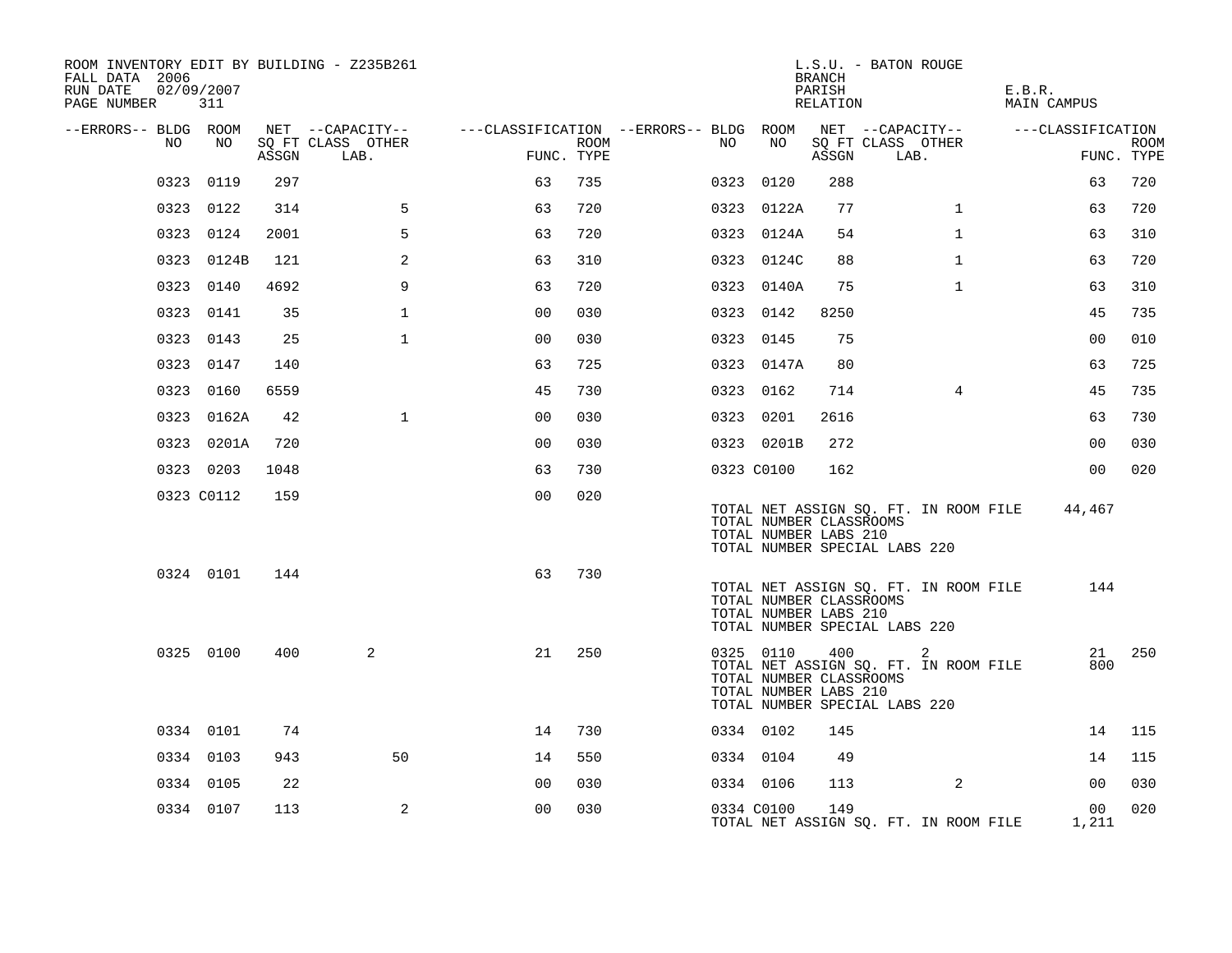| ROOM INVENTORY EDIT BY BUILDING - Z235B261<br>FALL DATA 2006<br>RUN DATE<br>PAGE NUMBER | 02/09/2007<br>312 |       |                           |                                                                                           |      |           |            | L.S.U. - BATON ROUGE<br><b>BRANCH</b><br>PARISH<br>RELATION                                                        |                                             | E.B.R.<br>MAIN CAMPUS |                    |  |
|-----------------------------------------------------------------------------------------|-------------------|-------|---------------------------|-------------------------------------------------------------------------------------------|------|-----------|------------|--------------------------------------------------------------------------------------------------------------------|---------------------------------------------|-----------------------|--------------------|--|
| --ERRORS-- BLDG ROOM<br>NO                                                              | NO                | ASSGN | SQ FT CLASS OTHER<br>LAB. | NET --CAPACITY--    ---CLASSIFICATION --ERRORS-- BLDG ROOM NET --CAPACITY--<br>FUNC. TYPE | ROOM | NO        |            | NO SQ FT CLASS OTHER<br>ASSGN<br>TOTAL NUMBER CLASSROOMS<br>TOTAL NUMBER LABS 210<br>TOTAL NUMBER SPECIAL LABS 220 | LAB.                                        | ---CLASSIFICATION     | ROOM<br>FUNC. TYPE |  |
|                                                                                         | 0342 0101         | 585   |                           | 91                                                                                        | 730  |           |            | TOTAL NUMBER CLASSROOMS<br>TOTAL NUMBER LABS 210<br>TOTAL NUMBER SPECIAL LABS 220                                  | TOTAL NET ASSIGN SQ. FT. IN ROOM FILE       |                       | 585                |  |
|                                                                                         | 0343 0100         | 223   |                           | 0 <sub>0</sub>                                                                            | 010  | 0343 0101 |            | 167                                                                                                                | 2                                           |                       | 11<br>575          |  |
|                                                                                         | 0343 0102         | 35    |                           | 0 <sub>0</sub>                                                                            | 030  | 0343 0103 |            | 129                                                                                                                |                                             |                       | 11<br>570          |  |
|                                                                                         | 0343 0104         | 22    |                           | 11                                                                                        | 730  | 0343 0105 |            | 140                                                                                                                | $\mathbf{1}$                                |                       | 31<br>570          |  |
|                                                                                         | 0343 0106         | 22    |                           | 11                                                                                        | 730  | 0343 0107 |            | 80                                                                                                                 | 17                                          |                       | 570<br>31          |  |
|                                                                                         | 0343 0108         | 109   |                           | 11                                                                                        | 575  |           | 0343 0108A | 154                                                                                                                |                                             |                       | 570<br>11          |  |
|                                                                                         | 0343 0109         | 74    | 17                        | 31                                                                                        | 575  | 0343 0112 |            | 70                                                                                                                 | $\overline{4}$                              |                       | 575<br>11          |  |
|                                                                                         | 0343 0113         | 156   | 2                         | 81                                                                                        | 081  |           | 0343 0113A | 22                                                                                                                 | $\mathbf{1}$                                |                       | 81<br>081          |  |
|                                                                                         | 0343 0113B        | 98    | 2                         | 0 <sub>0</sub>                                                                            | 030  |           | 0343 0113C | 63                                                                                                                 | 2                                           |                       | 00<br>030          |  |
|                                                                                         | 0343 0114         | 196   | $\overline{4}$            | 11                                                                                        | 570  | 0343 0115 |            | 89                                                                                                                 | $\mathbf{1}$                                |                       | 030<br>00          |  |
|                                                                                         | 0343 0117         | 57    |                           | 22                                                                                        | 560  | 0343 0118 |            | 197                                                                                                                | 10                                          |                       | 11<br>570          |  |
|                                                                                         | 0343 0119         | 584   | $\mathbf{1}$              | 22                                                                                        | 560  | 0343 0120 |            | 175                                                                                                                | 10 <sup>°</sup>                             |                       | 570<br>11          |  |
|                                                                                         | 0343 0122         | 155   | 2                         | 31                                                                                        | 570  | 0343 0123 |            | 160                                                                                                                |                                             |                       | 11<br>575          |  |
|                                                                                         | 0343 0125         | 377   | 18                        | 31                                                                                        | 570  | 0343 0129 |            | 1753                                                                                                               | 8                                           |                       | 31<br>570          |  |
|                                                                                         | 0343 C0100        | 1081  |                           | 0 <sub>0</sub>                                                                            | 020  |           |            | TOTAL NUMBER CLASSROOMS<br>TOTAL NUMBER LABS 210<br>TOTAL NUMBER SPECIAL LABS 220                                  | TOTAL NET ASSIGN SQ. FT. IN ROOM FILE       | 4,799                 |                    |  |
|                                                                                         | 0344 0001         | 728   | $\mathbf{1}$              | 81                                                                                        | 081  | 0344 0002 |            | 488                                                                                                                | $\mathbf{1}$                                |                       | 081<br>81          |  |
|                                                                                         | 0344 0003         | 336   | 6                         | 81                                                                                        | 081  |           | 0344 0003A | 158                                                                                                                | $\mathbf{1}$                                |                       | 081<br>81          |  |
|                                                                                         | 0344 0003B        | 66    | $\mathbf{1}$              | 81                                                                                        | 081  |           |            | TOTAL NUMBER CLASSROOMS<br>TOTAL NUMBER LABS 210<br>TOTAL NUMBER SPECIAL LABS 220                                  | TOTAL NET ASSIGN SQ. FT. IN ROOM FILE 1,776 |                       |                    |  |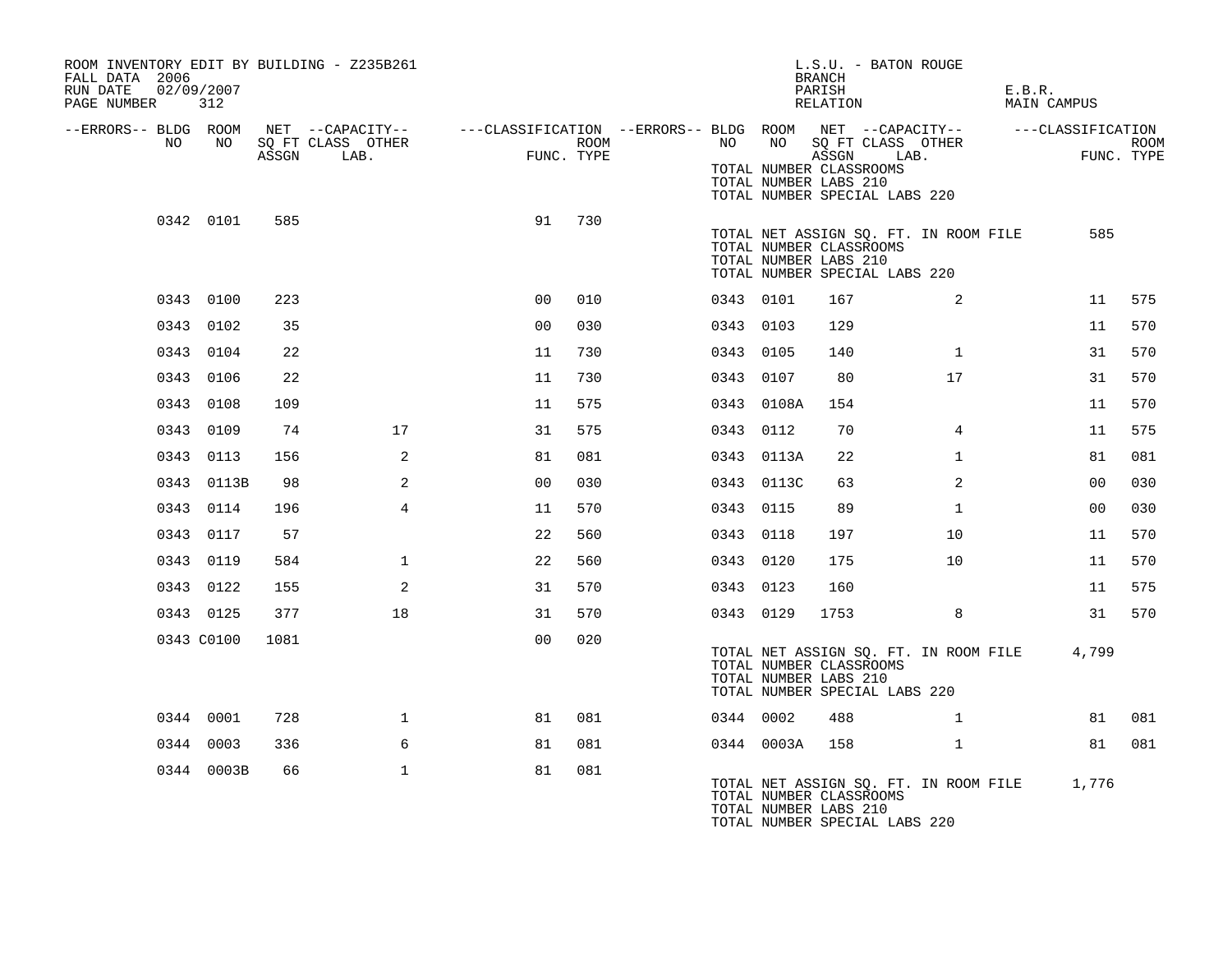| ROOM INVENTORY EDIT BY BUILDING - Z235B261<br>FALL DATA 2006<br>RUN DATE<br>PAGE NUMBER | 02/09/2007<br>313 |       |                           |                                                         |      |    |                 | L.S.U. - BATON ROUGE<br><b>BRANCH</b><br>PARISH<br>RELATION                       |      |                                       | E.B.R. | MAIN CAMPUS       |                           |
|-----------------------------------------------------------------------------------------|-------------------|-------|---------------------------|---------------------------------------------------------|------|----|-----------------|-----------------------------------------------------------------------------------|------|---------------------------------------|--------|-------------------|---------------------------|
| --ERRORS-- BLDG ROOM                                                                    |                   |       | NET --CAPACITY--          | ---CLASSIFICATION --ERRORS-- BLDG ROOM NET --CAPACITY-- |      |    |                 |                                                                                   |      |                                       |        | ---CLASSIFICATION |                           |
| NO                                                                                      | NO                | ASSGN | SQ FT CLASS OTHER<br>LAB. | FUNC. TYPE                                              | ROOM | NO | NO              | SQ FT CLASS OTHER<br>ASSGN                                                        | LAB. |                                       |        |                   | <b>ROOM</b><br>FUNC. TYPE |
|                                                                                         | 0347 0101         | 3741  |                           | 31                                                      | 570  |    |                 | TOTAL NUMBER CLASSROOMS<br>TOTAL NUMBER LABS 210<br>TOTAL NUMBER SPECIAL LABS 220 |      | TOTAL NET ASSIGN SQ. FT. IN ROOM FILE |        | 3,741             |                           |
|                                                                                         | 0348 0101         | 86    | $\mathbf{1}$              | 93                                                      | 310  |    | 0348 0102       | 86                                                                                |      | $\mathbf{1}$                          |        | 93                | 310                       |
| 0348                                                                                    | 0103              | 20    |                           | 0 <sub>0</sub>                                          | 030  |    | 0348 0104       | 120                                                                               |      | $\mathbf{1}$                          |        | 93                | 310                       |
| 0348                                                                                    | 0105              | 194   | $\mathbf 1$               | 93                                                      | 310  |    | 0348 0106       | 282                                                                               |      | $\mathbf{1}$                          |        | 93                | 310                       |
|                                                                                         | 0348 0107         | 3559  | 10                        | 93                                                      | 720  |    |                 | TOTAL NUMBER CLASSROOMS<br>TOTAL NUMBER LABS 210<br>TOTAL NUMBER SPECIAL LABS 220 |      | TOTAL NET ASSIGN SQ. FT. IN ROOM FILE |        | 4,327             |                           |
|                                                                                         | 0350 0002         | 3000  |                           | 32                                                      | 620  |    | 0350 0003       | 1208                                                                              |      | 244                                   |        | 32                | 610                       |
|                                                                                         | 0350 0004         | 1208  | 244                       | 32                                                      | 610  |    | 0350 0101 33256 |                                                                                   |      |                                       |        | 32                | 620                       |
|                                                                                         | 0350 0103         | 188   | 4                         | 0 <sub>0</sub>                                          | 030  |    | 0350 0104       | 182                                                                               |      | 3                                     |        | 0 <sub>0</sub>    | 030                       |
|                                                                                         | 0350 0104A        | 17    |                           | 0 <sub>0</sub>                                          | 010  |    | 0350 0105       | 322                                                                               |      | $\mathbf{1}$                          |        | 32                | 310                       |
|                                                                                         | 0350 0105A        | 592   |                           | 32                                                      | 615  |    | 0350 0106       | 196                                                                               |      | 3                                     |        | 00                | 030                       |
|                                                                                         | 0350 0106A        | 17    |                           | 0 <sub>0</sub>                                          | 010  |    | 0350 0107       | 188                                                                               |      | 6                                     |        | 00                | 030                       |
|                                                                                         | 0350 0108         | 1708  |                           | 32                                                      | 730  |    | 0350 S0100      | 40                                                                                |      |                                       |        | 0 <sub>0</sub>    | 020                       |
|                                                                                         | 0350 S0101        | 40    |                           | 0 <sub>0</sub>                                          | 020  |    | 0350 S0102      | 40                                                                                |      |                                       |        | 0 <sub>0</sub>    | 020                       |
|                                                                                         | 0350 S0103        | 40    |                           | 0 <sub>0</sub>                                          | 020  |    | 0350 S0200      | 47                                                                                |      |                                       |        | 00                | 020                       |
|                                                                                         | 0350 S0201        | 47    |                           | 0 <sub>0</sub>                                          | 020  |    | 0350 S0202      | 47                                                                                |      |                                       |        | 00                | 020                       |
|                                                                                         | 0350 S0203        | 47    |                           | 0 <sub>0</sub>                                          | 020  |    |                 | TOTAL NUMBER CLASSROOMS<br>TOTAL NUMBER LABS 210<br>TOTAL NUMBER SPECIAL LABS 220 |      | TOTAL NET ASSIGN SQ. FT. IN ROOM FILE |        | 41,294            |                           |
|                                                                                         | 0351 0100 96263   |       |                           | 32                                                      | 620  |    | 0351 0100A      | 770                                                                               |      |                                       |        | 32                | 620                       |
|                                                                                         | 0351 0100B 2040   |       |                           | 32                                                      | 620  |    | 0351 0101       | 343                                                                               |      |                                       |        | 32                | 315                       |
|                                                                                         | 0351 0102         | 190   | $\mathbf{1}$              | 32                                                      | 310  |    | 0351 0103       | 220                                                                               |      | $\mathbf{1}$                          |        | 32                | 310                       |
|                                                                                         | 0351 0104         | 221   | $\mathbf{1}$              | 32                                                      | 310  |    | 0351 0105       | 58                                                                                |      |                                       |        | 32                | 315                       |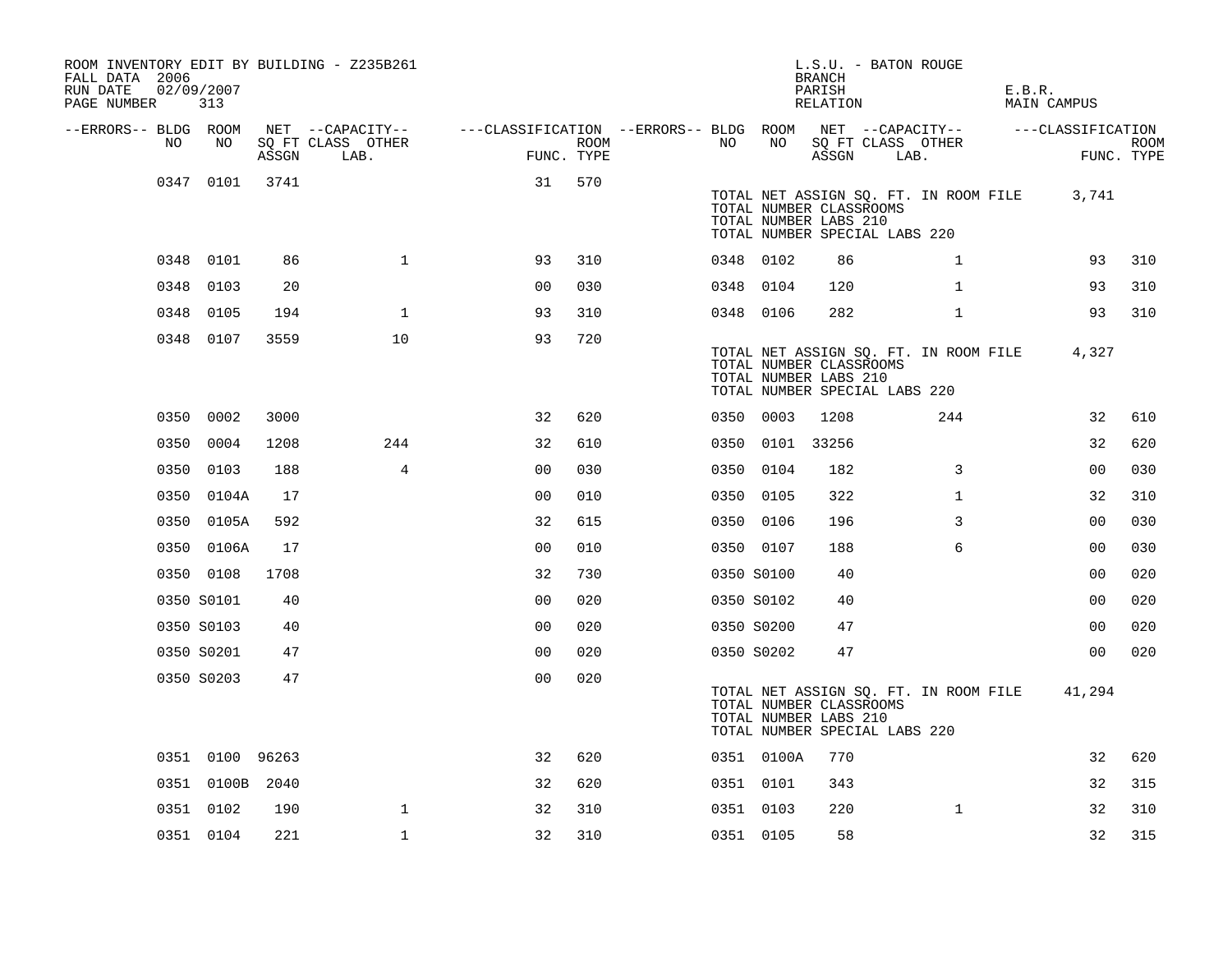| ROOM INVENTORY EDIT BY BUILDING - Z235B261<br>FALL DATA 2006<br>RUN DATE<br>PAGE NUMBER | 02/09/2007 | 314        |                 |                                       |              |                                        |            |           |                                                  | <b>BRANCH</b><br>PARISH<br>RELATION | L.S.U. - BATON ROUGE                                                   |              | E.B.R.<br><b>MAIN CAMPUS</b> |                |             |
|-----------------------------------------------------------------------------------------|------------|------------|-----------------|---------------------------------------|--------------|----------------------------------------|------------|-----------|--------------------------------------------------|-------------------------------------|------------------------------------------------------------------------|--------------|------------------------------|----------------|-------------|
| --ERRORS-- BLDG ROOM                                                                    | NO.        | NO         |                 | NET --CAPACITY--<br>SO FT CLASS OTHER |              | ---CLASSIFICATION --ERRORS-- BLDG ROOM | ROOM       | NO        | NO                                               |                                     | NET --CAPACITY--                                                       |              | ---CLASSIFICATION            |                |             |
|                                                                                         |            |            | ASSGN           | LAB.                                  |              |                                        | FUNC. TYPE |           |                                                  | ASSGN                               | SQ FT CLASS OTHER<br>LAB.                                              |              |                              | FUNC. TYPE     | <b>ROOM</b> |
|                                                                                         | 0351       | 0106       | 270             |                                       | $\mathbf{1}$ | 32                                     | 310        | 0351 0107 |                                                  | 196                                 |                                                                        | $\mathbf{1}$ |                              | 32             | 310         |
|                                                                                         |            | 0351 0107A | 11              |                                       |              | 32                                     | 730        |           | 0351 0107B                                       | 66                                  |                                                                        |              |                              | 32             | 730         |
|                                                                                         | 0351 0108  |            | 132             |                                       |              | 32                                     | 730        | 0351 0109 |                                                  | 245                                 |                                                                        | $\mathbf{1}$ |                              | 32             | 310         |
|                                                                                         |            | 0351 0109A | 11              |                                       |              | 32                                     | 730        |           | 0351 0109B                                       | 25                                  |                                                                        |              |                              | 32             | 730         |
|                                                                                         |            | 0351 0109C | $7\phantom{.0}$ |                                       |              | 32                                     | 730        |           | 0351 0109D                                       | 37                                  |                                                                        |              |                              | 00             | 030         |
|                                                                                         | 0351 0110  |            | 250             |                                       | $\mathbf{1}$ | 32                                     | 310        | 0351 0111 |                                                  | 55                                  |                                                                        |              |                              | 00             | 030         |
|                                                                                         | 0351 0112  |            | 122             |                                       |              | 0 <sub>0</sub>                         | 030        | 0351 0113 |                                                  | 215                                 |                                                                        |              |                              | 00             | 030         |
|                                                                                         | 0351 0114  |            | 234             |                                       |              | 0 <sub>0</sub>                         | 030        | 0351 0115 |                                                  | 160                                 |                                                                        |              |                              | 00             | 030         |
|                                                                                         | 0351 0116  |            | 323             |                                       | $\mathbf{1}$ | 32                                     | 310        |           | 0351 0116A                                       | 256                                 |                                                                        |              |                              | 32             | 730         |
|                                                                                         |            | 0351 0116B | 26              |                                       |              | 32                                     | 730        | 0351 0117 |                                                  | 174                                 |                                                                        |              |                              | 32             | 315         |
|                                                                                         |            | 0351 0117A | 190             |                                       | $\mathbf{1}$ | 32                                     | 310        | 0351 0119 |                                                  | 168                                 |                                                                        |              |                              | 32             | 730         |
|                                                                                         | 0351 0120  |            | 180             |                                       |              | 32                                     | 625        | 0351 0121 |                                                  | 351                                 |                                                                        |              |                              | 32             | 625         |
|                                                                                         | 0351 0138  |            | 144             |                                       |              | 0 <sub>0</sub>                         | 030        | 0351 0139 |                                                  | 1588                                |                                                                        |              |                              | 32             | 625         |
|                                                                                         | 0351 0140  |            | 22              |                                       |              | 0 <sub>0</sub>                         | 030        | 0351 0141 |                                                  | 22                                  |                                                                        |              |                              | 0 <sub>0</sub> | 030         |
|                                                                                         | 0351 0142  |            | 22              |                                       |              | 0 <sub>0</sub>                         | 030        |           | TOTAL NUMBER CLASSROOMS<br>TOTAL NUMBER LABS 210 |                                     | TOTAL NET ASSIGN SQ. FT. IN ROOM FILE<br>TOTAL NUMBER SPECIAL LABS 220 |              |                              | 104,574        |             |
|                                                                                         | 0352 0100  |            | 750             |                                       | 6            | 22                                     | 315        |           | 0352 0100A                                       | 101                                 |                                                                        | $\mathbf{1}$ |                              | 44             | 315         |
|                                                                                         | 0352 0101  |            | 139             |                                       | $\mathbf{1}$ | 11                                     | 310        | 0352 0102 |                                                  | 542                                 |                                                                        | 25           |                              | 11             | 210         |
|                                                                                         |            | 0352 0102A | 135             |                                       |              | 11                                     | 215        | 0352 0103 |                                                  | 542                                 |                                                                        | 20           |                              | 11             | 210         |
|                                                                                         | 0352 0104  |            | 305             | 2                                     |              | 11                                     | 255        | 0352 0105 |                                                  | 150                                 |                                                                        | $\mathbf{1}$ |                              | 11             | 310         |
|                                                                                         | 0352 0106  |            | 542             | 16                                    |              | 11                                     | 210        | 0352 0107 |                                                  | 542                                 |                                                                        | 16           |                              | 11             | 210         |
|                                                                                         | 0352 0108  |            | 542             | 16                                    |              | 11                                     | 210        | 0352 0109 |                                                  | 120                                 |                                                                        | $\mathbf{1}$ |                              | 46             | 310         |
|                                                                                         | 0352 0110  |            | 310             |                                       | 4            | 0 <sub>0</sub>                         | 030        | 0352 0111 |                                                  | 542                                 |                                                                        | 16           |                              | 11             | 210         |
|                                                                                         | 0352 0112  |            | 138             |                                       | $\mathbf 1$  | 11                                     | 310        | 0352 0113 |                                                  | 128                                 |                                                                        | $\mathbf{1}$ |                              | 11             | 310         |
|                                                                                         |            | 0352 0113A | 128             |                                       | $\mathbf 1$  | 11                                     | 310        | 0352 0115 |                                                  | 115                                 |                                                                        | 2            |                              | 11             | 315         |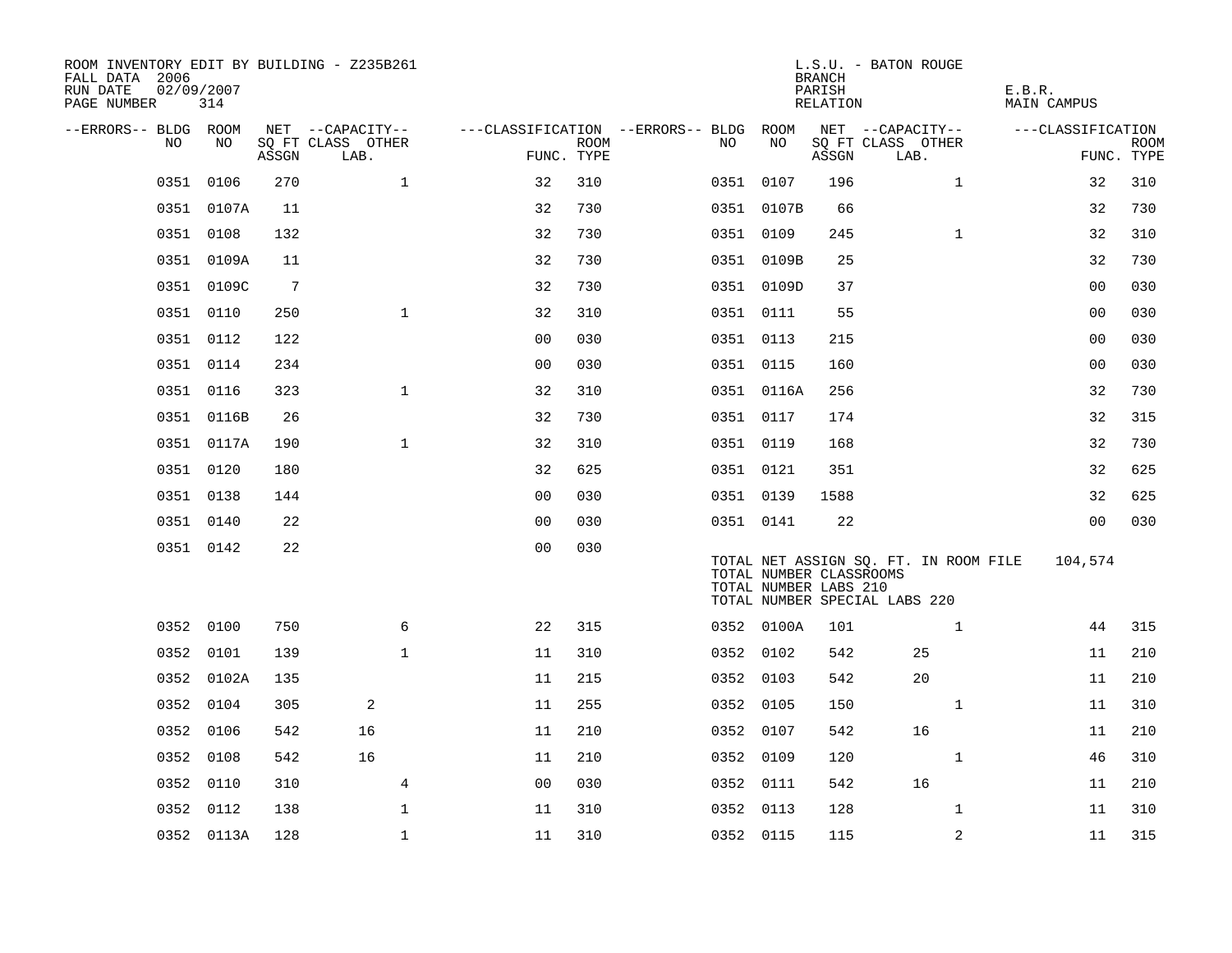| ROOM INVENTORY EDIT BY BUILDING - Z235B261<br>FALL DATA 2006<br>RUN DATE<br>PAGE NUMBER | 02/09/2007<br>315 |       |                           |                |             |                                        |            | <b>BRANCH</b><br>PARISH<br>RELATION | L.S.U. - BATON ROUGE      | E.B.R.<br>MAIN CAMPUS |                           |
|-----------------------------------------------------------------------------------------|-------------------|-------|---------------------------|----------------|-------------|----------------------------------------|------------|-------------------------------------|---------------------------|-----------------------|---------------------------|
| --ERRORS-- BLDG ROOM                                                                    |                   |       | NET --CAPACITY--          |                |             | ---CLASSIFICATION --ERRORS-- BLDG ROOM |            |                                     | NET --CAPACITY--          | ---CLASSIFICATION     |                           |
| NO.                                                                                     | NO.               | ASSGN | SQ FT CLASS OTHER<br>LAB. | FUNC. TYPE     | <b>ROOM</b> | NO.                                    | NO         | ASSGN                               | SQ FT CLASS OTHER<br>LAB. |                       | <b>ROOM</b><br>FUNC. TYPE |
| 0352                                                                                    | 0118              | 28    |                           | 81             | 081         |                                        | 0352 0120  | 23                                  |                           | 0 <sub>0</sub>        | 010                       |
|                                                                                         | 0352 0121         | 257   |                           | 0 <sub>0</sub> | 030         |                                        | 0352 0122  | 536                                 |                           | 00                    | 030                       |
|                                                                                         | 0352 0123         | 128   | $\mathbf 1$               | 11             | 310         |                                        | 0352 0124  | 1273                                |                           | 11                    | 215                       |
|                                                                                         | 0352 0124A        | 464   |                           | 0 <sub>0</sub> | 030         |                                        | 0352 0125  | 542                                 | 16                        | 11                    | 210                       |
| 0352                                                                                    | 0126              | 1634  |                           | 00             | 020         |                                        | 0352 0127  | 263                                 | 18                        | 45                    | 720                       |
| 0352                                                                                    | 0128              | 277   |                           | 0 <sub>0</sub> | 030         |                                        | 0352 0129  | 542                                 | 16                        | 11                    | 210                       |
| 0352                                                                                    | 0130              | 268   | 3                         | 0 <sub>0</sub> | 030         |                                        | 0352 0131  | 150                                 | $\mathbf{1}$              | 11                    | 310                       |
|                                                                                         | 0352 0132         | 542   | 16                        | 11             | 210         |                                        | 0352 0133  | 542                                 | 16                        | 11                    | 210                       |
|                                                                                         | 0352 0134         | 542   | 16                        | 11             | 210         |                                        | 0352 0135  | 159                                 |                           | 22                    | 730                       |
|                                                                                         | 0352 0136         | 261   | $\overline{c}$            | 11             | 250         |                                        | 0352 0138  | 305                                 | 16                        | 11                    | 210                       |
|                                                                                         | 0352 0140         | 135   |                           | 22             | 255         |                                        | 0352 0201  | 263                                 |                           | 11                    | 215                       |
|                                                                                         | 0352 0201A        | 135   | $\mathbf{1}$              | 11             | 310         |                                        | 0352 0202  | 464                                 | 20                        | 22                    | 250                       |
| 0352                                                                                    | 0203              | 537   | 10                        | 11             | 250         |                                        | 0352 0204  | 888                                 | 25                        | 22                    | 250                       |
| 0352                                                                                    | 0204A             | 54    |                           | 22             | 215         |                                        | 0352 0204B | 640                                 |                           | 22                    | 215                       |
| 0352                                                                                    | 0204C             | 126   |                           | 22             | 215         |                                        | 0352 0205  | 537                                 | 12                        | 11                    | 210                       |
|                                                                                         | 0352 0206         | 59    | $\mathbf 1$               | 0 <sub>0</sub> | 030         |                                        | 0352 0207  | 150                                 | $\mathbf{1}$              | 11                    | 310                       |
| 0352                                                                                    | 0208              | 68    | $\mathbf{1}$              | 0 <sub>0</sub> | 030         |                                        | 0352 0209  | 537                                 | 12                        | 11                    | 210                       |
| 0352                                                                                    | 0210              | 775   | 40                        | 11             | 350         |                                        | 0352 0210B | 85                                  |                           | 11                    | 355                       |
|                                                                                         | 0352 0210C        | 75    |                           | 11             | 350         |                                        | 0352 0211  | 150                                 | $\mathbf{1}$              | 11                    | 310                       |
|                                                                                         | 0352 0212         | 300   | 6                         | 11             | 350         |                                        | 0352 0213  | 255                                 | $\mathbf{1}$              | 22                    | 310                       |
|                                                                                         | 0352 0217         | 140   | 2                         | 0 <sub>0</sub> | 030         |                                        | 0352 0218  | 28                                  |                           | 00                    | 010                       |
| 0352                                                                                    | 0219              | 98    | $\mathbf{1}$              | 0 <sub>0</sub> | 030         |                                        | 0352 0220  | 27                                  |                           | 0 <sub>0</sub>        | 010                       |
|                                                                                         | 0352 0222         | 552   |                           | 0 <sub>0</sub> | 030         |                                        | 0352 0224  | 616                                 |                           | 0 <sub>0</sub>        | 030                       |
| 0352                                                                                    | 0225              | 304   |                           | 0 <sub>0</sub> | 030         |                                        | 0352 0226  | 267                                 |                           | 00                    | 030                       |
| 0352                                                                                    | 0227              | 477   |                           | 11             | 735         |                                        | 0352 0228  | 114                                 | 20                        | 11                    | 310                       |
|                                                                                         | 0352 0229         | 405   | $\mathbf{1}$              | 11             | 310         |                                        | 0352 0230  | 890                                 | 16                        | 11                    | 210                       |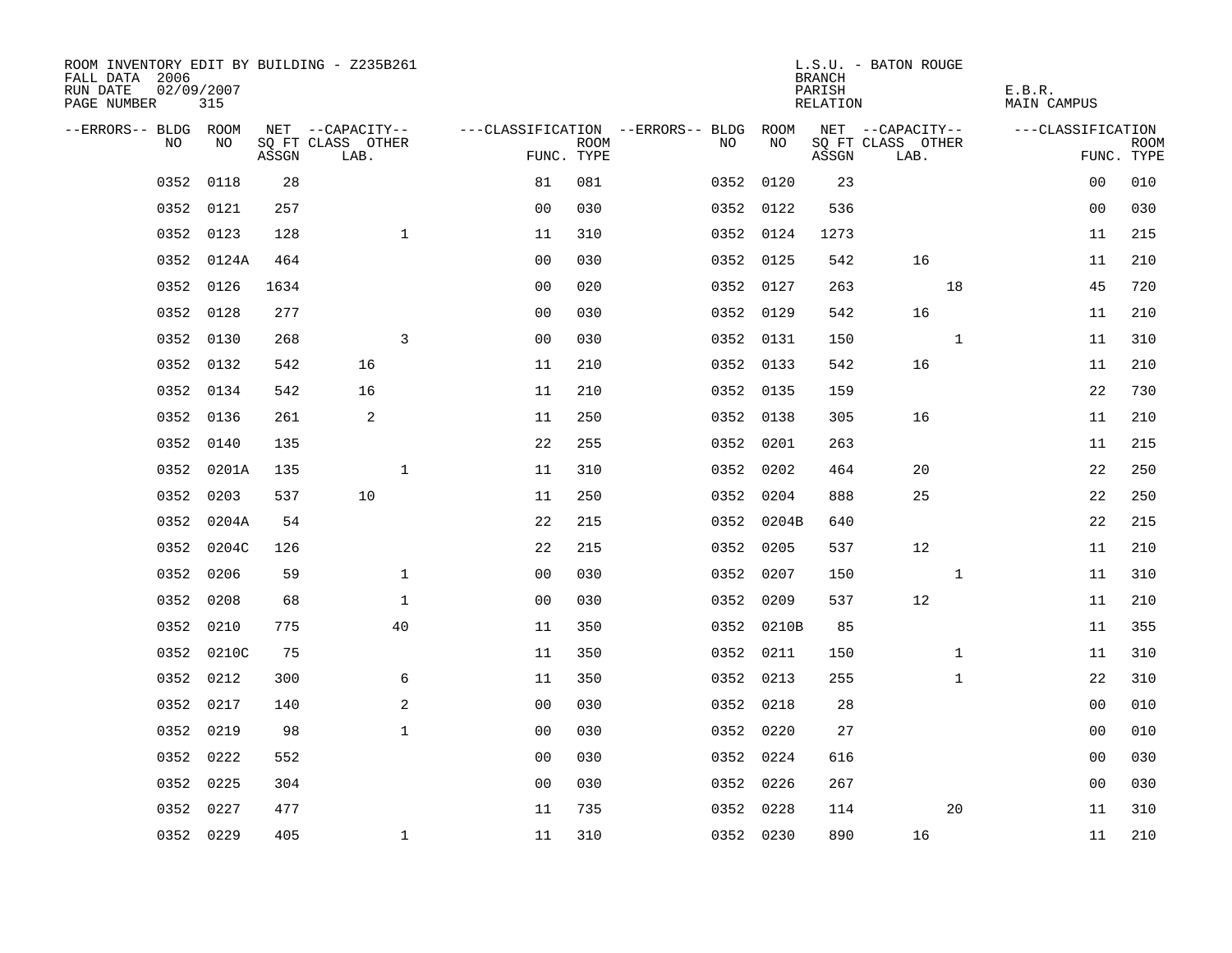| ROOM INVENTORY EDIT BY BUILDING - Z235B261<br>FALL DATA 2006<br>RUN DATE<br>PAGE NUMBER | 02/09/2007<br>316 |       |                           |                                   |                           |   |           |            | <b>BRANCH</b><br>PARISH<br>RELATION | L.S.U. - BATON ROUGE      | E.B.R.<br><b>MAIN CAMPUS</b> |                           |
|-----------------------------------------------------------------------------------------|-------------------|-------|---------------------------|-----------------------------------|---------------------------|---|-----------|------------|-------------------------------------|---------------------------|------------------------------|---------------------------|
| --ERRORS-- BLDG ROOM                                                                    |                   |       | NET --CAPACITY--          | ---CLASSIFICATION --ERRORS-- BLDG |                           |   |           | ROOM       |                                     | NET --CAPACITY--          | ---CLASSIFICATION            |                           |
| <b>NO</b>                                                                               | NO.               | ASSGN | SO FT CLASS OTHER<br>LAB. |                                   | <b>ROOM</b><br>FUNC. TYPE |   | NO.       | NO         | ASSGN                               | SQ FT CLASS OTHER<br>LAB. |                              | <b>ROOM</b><br>FUNC. TYPE |
| 0352                                                                                    | 0230A             | 76    |                           | 11                                | 215                       |   | 0352      | 0231       | 158                                 | $\mathbf{1}$              | 11                           | 310                       |
| 0352                                                                                    | 0232              | 240   | $\mathbf{1}$              | 11                                | 310                       |   |           | 0352 0232A | 254                                 | $\mathbf{1}$              | 11                           | 310                       |
| 0352                                                                                    | 0232B             | 66    |                           | 11                                | 315                       |   |           | 0352 0232C | 218                                 | $\mathbf{1}$              | 11                           | 310                       |
| 0352                                                                                    | 0232D             | 38    | $\mathbf{1}$              | 00                                | 030                       |   |           | 0352 0232E | 188                                 | $\mathbf{1}$              | 11                           | 310                       |
| 0352                                                                                    | 0232F             | 774   | 3                         | 11                                | 310                       |   |           | 0352 0232G | 86                                  | $\mathbf{1}$              | 11                           | 310                       |
| 0352                                                                                    | 0232J             | 39    | $\mathbf{1}$              | 0 <sub>0</sub>                    | 030                       |   |           | 0352 0232K | 47                                  |                           | 11                           | 315                       |
| 0352                                                                                    | 0233              | 551   | 12                        | 22                                | 250                       |   |           | 0352 0235  | 556                                 | 18                        | 22                           | 250                       |
| 0352                                                                                    | 0236              | 556   | 2                         | 22                                | 250                       | 9 | 0352 0237 |            | 555                                 | $\mathbf{1}$              | 22                           | 250                       |
| 0352                                                                                    | 0238              | 556   | 3                         | 11                                | 250                       |   | 0352      | 0239       | 97                                  | $\mathbf{1}$              | 22                           | 310                       |
| 0352                                                                                    | 0239A             | 94    | $\mathbf 1$               | 22                                | 310                       |   |           | 0352 0240  | 270                                 | 3                         | 22                           | 250                       |
| 0352                                                                                    | 0242              | 131   | $\mathbf{1}$              | 22                                | 250                       |   |           | 0352 0242A | 138                                 | $\mathbf{1}$              | 11                           | 310                       |
| 0352                                                                                    | 0300              | 70    | $\mathbf{1}$              | 22                                | 310                       |   |           | 0352 0301  | 158                                 | 2                         | 11                           | 310                       |
| 0352                                                                                    | 0301A             | 263   |                           | 11                                | 255                       | 9 | 0352      | 0301B      | 537                                 | $\mathbf 1$               | 22                           | 250                       |
| 0352                                                                                    | 0302              | 138   | $\mathbf 1$               | 22                                | 310                       |   |           | 0352 0303  | 180                                 | $\mathbf{1}$              | 22                           | 310                       |
| 0352                                                                                    | 0304              | 537   | $\overline{4}$            | 11                                | 250                       |   | 0352      | 0305       | 551                                 | 4                         | 11                           | 250                       |
| 0352                                                                                    | 0306              | 138   | $\mathbf 1$               | 22                                | 310                       |   |           | 0352 0307  | 180                                 | $\mathbf{1}$              | 22                           | 310                       |
| 0352                                                                                    | 0308              | 217   | $\overline{4}$            | 11                                | 310                       |   |           | 0352 0308A | 32                                  |                           | 11                           | 730                       |
| 0352                                                                                    | 0308B             | 232   | $\mathbf{1}$              | 11                                | 310                       |   |           | 0352 0308C | 130                                 | $\mathbf{1}$              | 11                           | 310                       |
| 0352                                                                                    | 0309              | 551   | $\overline{4}$            | 11                                | 250                       |   |           | 0352 0310  | 537                                 | $\overline{4}$            | 11                           | 250                       |
| 0352                                                                                    | 0311              | 150   | 1                         | 22                                | 310                       |   |           | 0352 0312  | 138                                 | 2                         | 11                           | 310                       |
|                                                                                         | 0352 0314         | 138   | 2                         | 22                                | 310                       |   |           | 0352 0316  | 133                                 | 2                         | 22                           | 250                       |
| 0352                                                                                    | 0316A             | 273   | 2                         | 22                                | 250                       |   |           | 0352 0317  | 140                                 | 2                         | 00                           | 030                       |
| 0352                                                                                    | 0318              | 133   | $\mathbf{1}$              | 22                                | 310                       |   |           | 0352 0319  | 98                                  | $\mathbf{1}$              | 0 <sub>0</sub>               | 030                       |
| 0352                                                                                    | 0322              | 538   | 8                         | 22                                | 250                       |   |           | 0352 0322A | 126                                 | 2                         | 22                           | 310                       |
| 0352                                                                                    | 0324              | 32    |                           | 46                                | 730                       |   |           | 0352 0325  | 304                                 |                           | 0 <sub>0</sub>               | 030                       |
|                                                                                         | 0352 0326         | 24    |                           | 00                                | 010                       |   |           | 0352 0327  | 195                                 | $\mathbf{1}$              | 22                           | 310                       |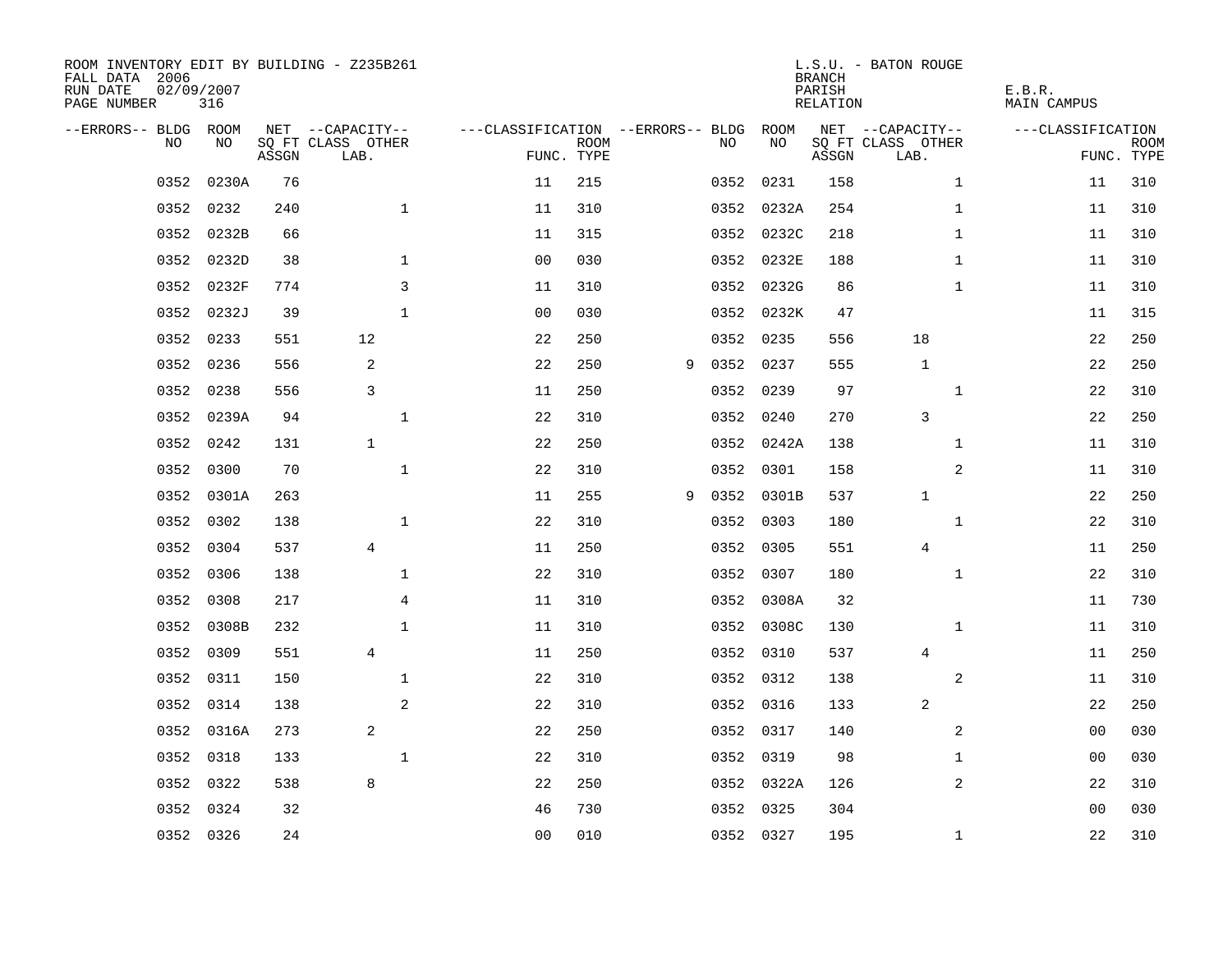| ROOM INVENTORY EDIT BY BUILDING - Z235B261<br>FALL DATA 2006<br>RUN DATE<br>PAGE NUMBER | 02/09/2007<br>317 |       |                           |                |             |                                        |            | <b>BRANCH</b><br>PARISH<br>RELATION | L.S.U. - BATON ROUGE      | E.B.R.<br>MAIN CAMPUS |                           |
|-----------------------------------------------------------------------------------------|-------------------|-------|---------------------------|----------------|-------------|----------------------------------------|------------|-------------------------------------|---------------------------|-----------------------|---------------------------|
| --ERRORS-- BLDG ROOM                                                                    |                   |       | NET --CAPACITY--          |                |             | ---CLASSIFICATION --ERRORS-- BLDG ROOM |            |                                     | NET --CAPACITY--          | ---CLASSIFICATION     |                           |
| NO.                                                                                     | NO.               | ASSGN | SQ FT CLASS OTHER<br>LAB. | FUNC. TYPE     | <b>ROOM</b> | NO.                                    | NO         | ASSGN                               | SQ FT CLASS OTHER<br>LAB. |                       | <b>ROOM</b><br>FUNC. TYPE |
| 0352                                                                                    | 0328              | 552   |                           | 0 <sub>0</sub> | 030         |                                        | 0352 0329  | 195                                 | $\mathbf{1}$              | 11                    | 310                       |
| 0352                                                                                    | 0330              | 616   |                           | 0 <sub>0</sub> | 030         |                                        | 0352 0331  | 195                                 | $\mathbf{1}$              | 11                    | 310                       |
| 0352                                                                                    | 0332              | 266   |                           | 0 <sub>0</sub> | 030         |                                        | 0352 0333  | 1049                                | 4                         | 11                    | 250                       |
| 0352                                                                                    | 0333A             | 89    | 2                         | 11             | 250         |                                        | 0352 0333B | 89                                  | 2                         | 11                    | 250                       |
| 0352                                                                                    | 0333C             | 89    |                           | 11             | 255         |                                        | 0352 0335  | 812                                 | 4                         | 11                    | 250                       |
| 0352                                                                                    | 0336              | 486   | 4                         | 11             | 250         |                                        | 0352 0336A | 255                                 | 1                         | 11                    | 250                       |
| 0352                                                                                    | 0337              | 152   | $\mathbf 1$               | 22             | 310         |                                        | 0352 0337A | 94                                  | $\mathbf{1}$              | 22                    | 310                       |
| 0352                                                                                    | 0338              | 882   | 5                         | 46             | 310         |                                        | 0352 0338A | 150                                 | $\mathbf{1}$              | 51                    | 310                       |
| 0352                                                                                    | 0338B             | 150   | $\mathbf{1}$              | 53             | 310         |                                        | 0352 0338C | 170                                 | $\mathbf{1}$              | 51                    | 310                       |
|                                                                                         | 0352 0338D        | 280   | $\mathbf{1}$              | 46             | 310         |                                        | 0352 0338E | 41                                  |                           | 46                    | 315                       |
| 0352                                                                                    | 0338F             | 30    | $\mathbf 1$               | 46             | 315         |                                        | 0352 0338G | 143                                 | $\mathbf{1}$              | 46                    | 310                       |
|                                                                                         | 0352 0338H        | 143   | $\mathbf{1}$              | 46             | 310         |                                        | 0352 0338I | 20                                  |                           | 46                    | 315                       |
| 0352                                                                                    | 0340              | 475   | $\overline{4}$            | 11             | 250         |                                        | 0352 0340A | 230                                 | 1                         | 22                    | 250                       |
| 0352                                                                                    | 0344              | 123   | $\mathbf{1}$              | 53             | 310         |                                        | 0352 0346  | 551                                 | 4                         | 11                    | 250                       |
| 0352                                                                                    | 0348              | 123   | $\mathbf 1$               | 53             | 310         |                                        | 0352 0350  | 138                                 | $\mathbf{1}$              | 46                    | 310                       |
| 0352                                                                                    | 0400              | 140   | $\mathbf{1}$              | 22             | 310         |                                        | 0352 0401  | 105                                 | $\mathbf{1}$              | 11                    | 310                       |
| 0352                                                                                    | 0401A             | 537   | $\overline{4}$            | 22             | 250         |                                        | 0352 0401B | 259                                 |                           | 22                    | 350                       |
| 0352                                                                                    | 0402              | 284   |                           | 11             | 255         |                                        | 0352 0404  | 1400                                | 20                        | 11                    | 250                       |
|                                                                                         | 0352 0404A        | 50    | $\mathbf{1}$              | 22             | 250         |                                        | 0352 0405  | 537                                 | $\overline{4}$            | 22                    | 250                       |
| 0352                                                                                    | 0407              | 158   | $\mathbf 1$               | 11             | 310         |                                        | 0352 0408  | 143                                 | $\mathbf{1}$              | 11                    | 310                       |
| 0352                                                                                    | 0409              | 537   | $\overline{4}$            | 11             | 250         |                                        | 0352 0410  | 158                                 | $\mathbf{1}$              | 11                    | 310                       |
| 0352                                                                                    | 0411              | 119   | $\mathbf{1}$              | 11             | 310         |                                        | 0352 0413  | 255                                 | $\mathbf{1}$              | 11                    | 310                       |
|                                                                                         | 0352 0414         | 270   | 9                         | 22             | 310         |                                        | 0352 0417  | 145                                 | 2                         | 00                    | 030                       |
| 0352                                                                                    | 0418              | 32    |                           | 00             | 010         |                                        | 0352 0419  | 102                                 | $\mathbf{1}$              | 00                    | 030                       |
| 0352                                                                                    | 0420              | 30    |                           | 0 <sub>0</sub> | 010         |                                        | 0352 0422  | 552                                 |                           | 0 <sub>0</sub>        | 030                       |
|                                                                                         | 0352 0424         | 616   |                           | 00             | 030         |                                        | 0352 0425  | 304                                 |                           | 0 <sub>0</sub>        | 030                       |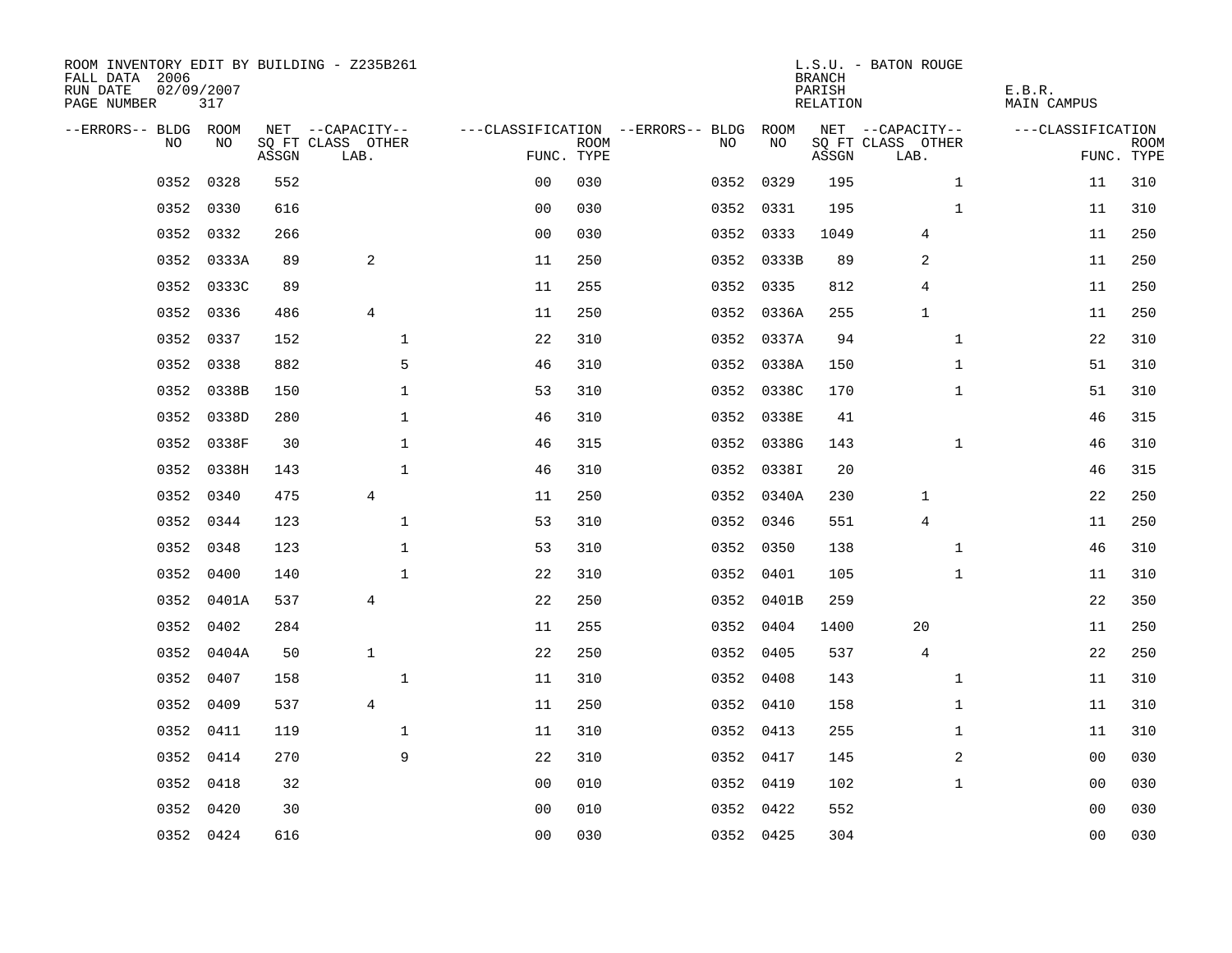| FALL DATA 2006<br>RUN DATE<br>PAGE NUMBER | 02/09/2007 | 318        |       | ROOM INVENTORY EDIT BY BUILDING - Z235B261 |                                   |                           |   |      |            | <b>BRANCH</b><br>PARISH<br>RELATION | L.S.U. - BATON ROUGE      | E.B.R.<br><b>MAIN CAMPUS</b> |                           |
|-------------------------------------------|------------|------------|-------|--------------------------------------------|-----------------------------------|---------------------------|---|------|------------|-------------------------------------|---------------------------|------------------------------|---------------------------|
| --ERRORS-- BLDG ROOM                      |            |            |       | NET --CAPACITY--                           | ---CLASSIFICATION --ERRORS-- BLDG |                           |   |      | ROOM       |                                     | NET --CAPACITY--          | ---CLASSIFICATION            |                           |
|                                           | <b>NO</b>  | NO.        | ASSGN | SO FT CLASS OTHER<br>LAB.                  |                                   | <b>ROOM</b><br>FUNC. TYPE |   | NO.  | NO         | ASSGN                               | SO FT CLASS OTHER<br>LAB. |                              | <b>ROOM</b><br>FUNC. TYPE |
|                                           | 0352       | 0427       | 165   | $\mathbf{1}$                               | 11                                | 310                       | 9 |      | 0352 0429  | 493                                 | $\mathbf 1$               | 22                           | 250                       |
|                                           | 0352       | 0430       | 286   |                                            | 0 <sub>0</sub>                    | 030                       |   |      | 0352 0431  | 537                                 | $\overline{4}$            | 11                           | 250                       |
|                                           | 0352       | 0432       | 479   | 2                                          | 11                                | 250                       |   |      | 0352 0432A | 72                                  | $\mathbf{1}$              | 22                           | 250                       |
|                                           | 0352       | 0432B      | 81    |                                            | 0 <sub>0</sub>                    | 020                       |   |      | 0352 0432C | 135                                 | $\mathbf{1}$              | 22                           | 250                       |
|                                           | 0352       | 0433       | 195   | $\mathbf 1$                                | 11                                | 310                       |   |      | 0352 0434  | 255                                 | $\mathbf{1}$              | 11                           | 310                       |
|                                           | 0352       | 0435       | 537   | $\overline{4}$                             | 22                                | 250                       |   |      | 0352 0436  | 135                                 | $\mathbf{1}$              | 63                           | 310                       |
|                                           | 0352       | 0437       | 180   | $\mathbf 1$                                | 22                                | 310                       |   |      | 0352 0438  | 261                                 | 4                         | 22                           | 250                       |
| 9                                         | 0352       | 0439       | 537   | $\mathbf{1}$                               | 45                                | 220                       |   |      | 0352 0440  | 173                                 | $\mathbf{1}$              | 11                           | 310                       |
|                                           | 0352       | 0441       | 100   | $\mathbf{1}$                               | 45                                | 310                       |   |      | 0352 0441A | 95                                  | $\mathbf{1}$              | 45                           | 220                       |
|                                           | 0352       | 0442       | 551   | 4                                          | 22                                | 250                       |   |      | 0352 0444  | 266                                 | 18                        | 11                           | 310                       |
|                                           | 0352       | 0444A      | 124   | $\mathbf 1$                                | 11                                | 310                       |   |      | 0352 0446  | 551                                 | 4                         | 11                           | 250                       |
|                                           | 0352       | 0500       | 100   | 2                                          | 11                                | 315                       |   |      | 0352 0501  | 537                                 | 4                         | 22                           | 250                       |
|                                           | 0352       | 0502       | 289   | 15                                         | 11                                | 680                       |   | 0352 | 0503       | 537                                 | $\overline{4}$            | 22                           | 250                       |
|                                           | 0352       | 0504       | 551   | 4                                          | 22                                | 250                       |   |      | 0352 0505  | 180                                 | $\mathbf{1}$              | 11                           | 310                       |
|                                           | 0352       | 0506       | 551   | $\overline{4}$                             | 22                                | 250                       | 9 | 0352 | 0507       | 537                                 | $\mathbf{1}$              | 22                           | 250                       |
|                                           | 0352       | 0508       | 139   | $\mathbf 1$                                | 11                                | 310                       |   |      | 0352 0509  | 139                                 | $\mathbf{1}$              | 11                           | 310                       |
|                                           | 0352       | 0510       | 551   | $\overline{4}$                             | 22                                | 250                       |   | 0352 | 0511       | 240                                 | $\mathbf{1}$              | 11                           | 310                       |
|                                           | 0352       | 0512       | 156   | 1                                          | 11                                | 310                       |   |      | 0352 0514  | 270                                 | $\mathbf{1}$              | 11                           | 310                       |
|                                           | 0352       | 0517       | 145   | 2                                          | 0 <sub>0</sub>                    | 030                       |   |      | 0352 0518  | 16                                  |                           | 22                           | 730                       |
|                                           | 0352       | 0519       | 102   | $\mathbf{1}$                               | 0 <sub>0</sub>                    | 030                       |   |      | 0352 0520  | 30                                  |                           | 0 <sub>0</sub>               | 010                       |
|                                           | 0352       | 0521       | 149   | $\mathbf{1}$                               | 22                                | 220                       |   |      | 0352 0522  | 552                                 |                           | 00                           | 030                       |
|                                           | 0352       | 0523       | 314   | $\mathbf{1}$                               | 22                                | 220                       |   |      | 0352 0524  | 616                                 |                           | 00                           | 030                       |
|                                           | 0352       | 0525       | 304   |                                            | 0 <sub>0</sub>                    | 030                       |   |      | 0352 0526  | 162                                 | $\mathbf 1$               | 22                           | 220                       |
|                                           | 0352       | 0527       | 233   |                                            | 22                                | 255                       |   |      | 0352 0528  | 33                                  | $\mathbf{1}$              | 22                           | 220                       |
|                                           | 0352       | 0528A      | 25    | $\mathbf{1}$                               | 22                                | 250                       |   |      | 0352 0528B | 33                                  |                           | 22                           | 255                       |
|                                           |            | 0352 0528C | 94    |                                            | 22                                | 255                       |   |      | 0352 0529  | 139                                 | $\mathbf{1}$              | 11                           | 310                       |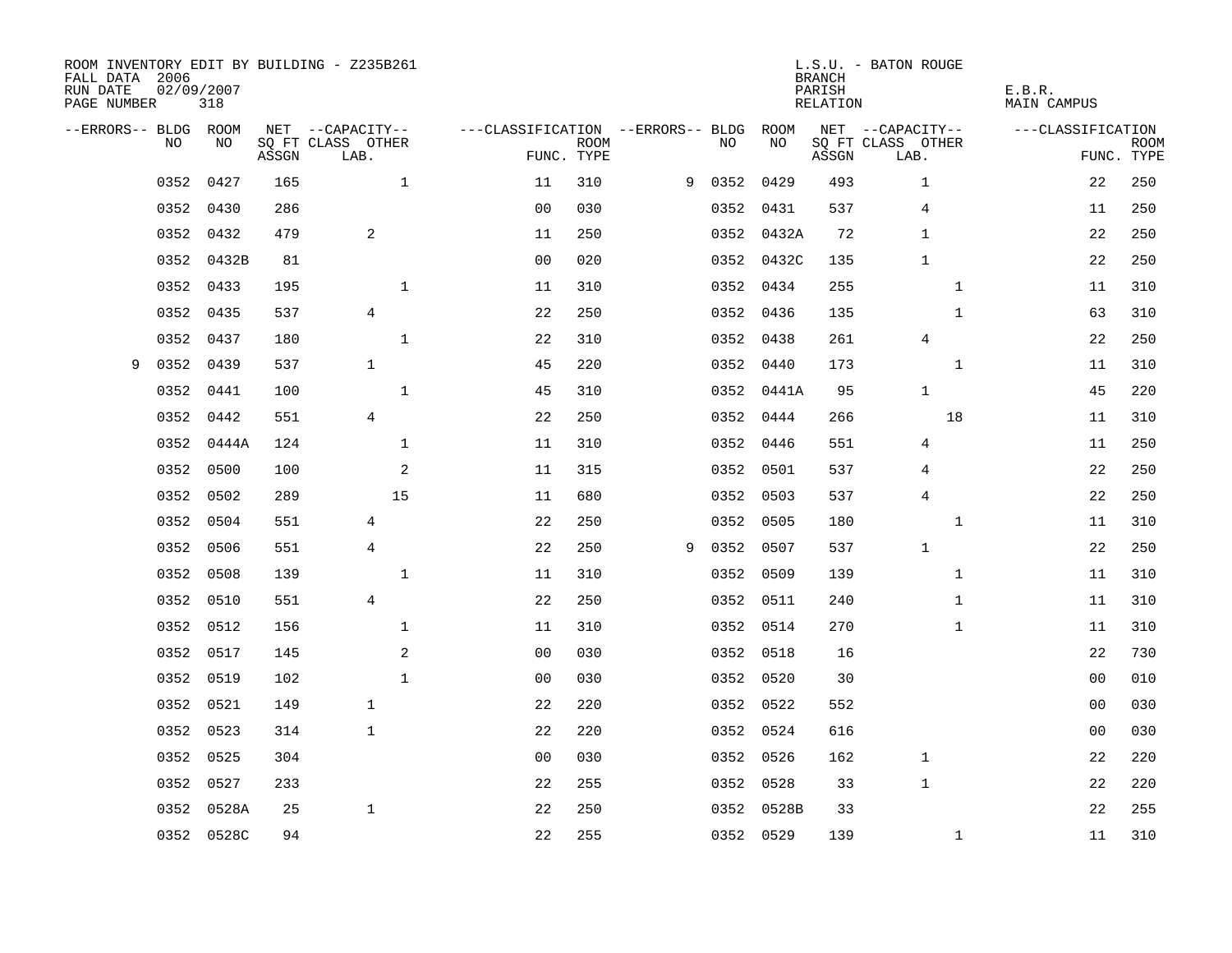| ROOM INVENTORY EDIT BY BUILDING - Z235B261<br>FALL DATA 2006<br>RUN DATE<br>PAGE NUMBER | 02/09/2007<br>319 |       |                           |                |                           |                                   |           | <b>BRANCH</b><br>PARISH<br>RELATION | L.S.U. - BATON ROUGE      | E.B.R.<br><b>MAIN CAMPUS</b> |                           |
|-----------------------------------------------------------------------------------------|-------------------|-------|---------------------------|----------------|---------------------------|-----------------------------------|-----------|-------------------------------------|---------------------------|------------------------------|---------------------------|
| --ERRORS-- BLDG ROOM                                                                    |                   |       | NET --CAPACITY--          |                |                           | ---CLASSIFICATION --ERRORS-- BLDG | ROOM      |                                     | NET --CAPACITY--          | ---CLASSIFICATION            |                           |
| N <sub>O</sub>                                                                          | NO.               | ASSGN | SO FT CLASS OTHER<br>LAB. |                | <b>ROOM</b><br>FUNC. TYPE | NO.                               | NO        | ASSGN                               | SQ FT CLASS OTHER<br>LAB. |                              | <b>ROOM</b><br>FUNC. TYPE |
| 0352                                                                                    | 0530              | 267   |                           | 0 <sub>0</sub> | 030                       |                                   | 0352 0531 | 522                                 | 4                         | 22                           | 250                       |
| 0352                                                                                    | 0532              | 255   | $\mathbf{1}$              | 11             | 250                       |                                   | 0352 0533 | 551                                 | $\overline{4}$            | 22                           | 250                       |
| 0352                                                                                    | 0534              | 131   | $\mathbf{1}$              | 11             | 310                       |                                   | 0352 0535 | 180                                 | $\mathbf{1}$              | 11                           | 310                       |
| 0352                                                                                    | 0536              | 522   | $\overline{4}$            | 22             | 250                       |                                   | 0352 0537 | 551                                 | $\overline{4}$            | 22                           | 220                       |
| 0352                                                                                    | 0538              | 176   | $\mathbf{1}$              | 11             | 310                       |                                   | 0352 0539 | 81                                  | $\mathbf{1}$              | 22                           | 710                       |
| 0352                                                                                    | 0539A             | 94    | $\mathbf 1$               | 22             | 710                       |                                   | 0352 0540 | 551                                 | 4                         | 22                           | 250                       |
| 0352                                                                                    | 0542              | 551   | $\overline{4}$            | 22             | 250                       |                                   | 0352 0544 | 131                                 | $\mathbf{1}$              | 22                           | 220                       |
| 0352                                                                                    | 0546              | 118   | $\mathbf 1$               | 11             | 310                       |                                   | 0352 0601 | 139                                 | $\mathbf{1}$              | 11                           | 310                       |
| 0352                                                                                    | 0602              | 131   | $\mathbf{1}$              | 11             | 310                       | 0352                              | 0603      | 551                                 | 2                         | 22                           | 250                       |
| 0352                                                                                    | 0604              | 143   | $\mathbf{1}$              | 11             | 310                       |                                   | 0352 0605 | 180                                 | $\mathbf{1}$              | 11                           | 310                       |
| 0352                                                                                    | 0606              | 551   | $\overline{4}$            | 11             | 250                       | 0352                              | 0607      | 551                                 | 4                         | 11                           | 250                       |
| 0352                                                                                    | 0608              | 139   | $\mathbf 1$               | 11             | 310                       |                                   | 0352 0609 | 551                                 | 2                         | 22                           | 250                       |
| 0352                                                                                    | 0610              | 551   | 4                         | 11             | 250                       | 0352                              | 0611      | 193                                 | $\mathbf{1}$              | 11                           | 310                       |
| 0352                                                                                    | 0612              | 551   | 4                         | 11             | 250                       |                                   | 0352 0613 | 180                                 | $\mathbf{1}$              | 11                           | 310                       |
| 0352                                                                                    | 0614              | 156   | 1                         | 22             | 310                       | 0352                              | 0616      | 270                                 |                           | 11                           | 255                       |
| 0352                                                                                    | 0617              | 145   | 2                         | 0 <sub>0</sub> | 030                       |                                   | 0352 0618 | 32                                  |                           | 00                           | 010                       |
| 0352                                                                                    | 0619              | 102   | $\mathbf{1}$              | 0 <sub>0</sub> | 030                       | 0352                              | 0620      | 30                                  |                           | 00                           | 010                       |
| 0352                                                                                    | 0622              | 552   |                           | 0 <sub>0</sub> | 030                       |                                   | 0352 0624 | 661                                 |                           | 00                           | 030                       |
| 0352                                                                                    | 0625              | 308   |                           | 0 <sub>0</sub> | 030                       |                                   | 0352 0627 | 493                                 | 4                         | 11                           | 250                       |
| 0352                                                                                    | 0629              | 225   |                           | 22             | 255                       |                                   | 0352 0630 | 271                                 |                           | 0 <sub>0</sub>               | 030                       |
| 0352                                                                                    | 0631              | 146   | $\mathbf 1$               | 11             | 310                       |                                   | 0352 0632 | 783                                 | 16                        | 22                           | 250                       |
| 0352                                                                                    | 0633              | 537   | 4                         | 11             | 250                       |                                   | 0352 0634 | 255                                 | 2                         | 11                           | 250                       |
| 0352                                                                                    | 0635              | 551   | $\overline{4}$            | 11             | 250                       |                                   | 0352 0636 | 146                                 | $\mathbf{1}$              | 11                           | 310                       |
| 0352                                                                                    | 0637              | 180   | $\mathbf{1}$              | 11             | 310                       |                                   | 0352 0638 | 352                                 | 2                         | 11                           | 250                       |
| 0352                                                                                    | 0639              | 551   | 4                         | 22             | 250                       |                                   | 0352 0640 | 162                                 | 4                         | 22                           | 310                       |
|                                                                                         | 0352 0640A        | 132   | $\mathbf{1}$              | 22             | 250                       |                                   | 0352 0641 | 95                                  | $\mathbf{1}$              | 22                           | 310                       |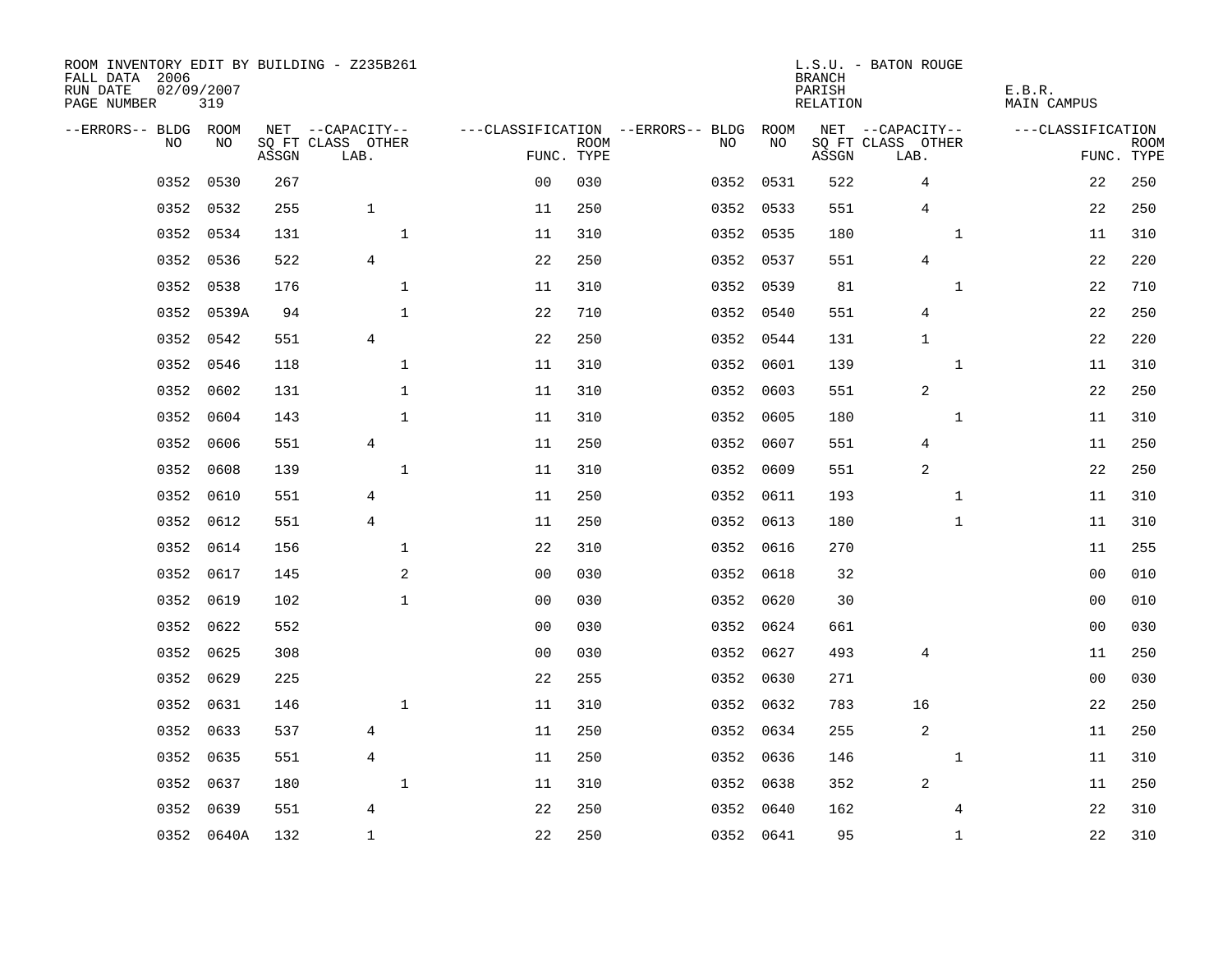| ROOM INVENTORY EDIT BY BUILDING - Z235B261<br>FALL DATA 2006<br>RUN DATE<br>PAGE NUMBER | 02/09/2007<br>320 |       |                           |                |             |                                        |            | <b>BRANCH</b><br>PARISH<br>RELATION | L.S.U. - BATON ROUGE      | E.B.R.<br>MAIN CAMPUS |                           |
|-----------------------------------------------------------------------------------------|-------------------|-------|---------------------------|----------------|-------------|----------------------------------------|------------|-------------------------------------|---------------------------|-----------------------|---------------------------|
| --ERRORS-- BLDG ROOM                                                                    |                   |       | NET --CAPACITY--          |                |             | ---CLASSIFICATION --ERRORS-- BLDG ROOM |            |                                     | NET --CAPACITY--          | ---CLASSIFICATION     |                           |
| NO                                                                                      | NO.               | ASSGN | SQ FT CLASS OTHER<br>LAB. | FUNC. TYPE     | <b>ROOM</b> | NO.                                    | NO         | ASSGN                               | SQ FT CLASS OTHER<br>LAB. |                       | <b>ROOM</b><br>FUNC. TYPE |
| 0352                                                                                    | 0641A             | 101   |                           | 22             | 730         |                                        | 0352 0642  | 176                                 | $\mathbf{1}$              | 22                    | 250                       |
| 0352                                                                                    | 0643              | 270   | $\mathbf{1}$              | 11             | 310         |                                        | 0352 0644  | 551                                 | $\overline{4}$            | 11                    | 250                       |
| 0352                                                                                    | 0646              | 135   | $\mathbf 1$               | 11             | 310         |                                        | 0352 0648  | 131                                 | $\mathbf{1}$              | 22                    | 310                       |
| 0352                                                                                    | 0700              | 137   | $\mathbf 1$               | 11             | 310         |                                        | 0352 0701  | 266                                 | 2                         | 11                    | 250                       |
| 0352                                                                                    | 0702              | 281   |                           | 11             | 255         |                                        | 0352 0703  | 551                                 | 4                         | 11                    | 250                       |
| 0352                                                                                    | 0704              | 551   | 2                         | 22             | 250         |                                        | 0352 0705  | 551                                 | $\overline{4}$            | 11                    | 250                       |
| 0352                                                                                    | 0706              | 551   | $\overline{a}$            | 22             | 250         |                                        | 0352 0707  | 135                                 | $\mathbf{1}$              | 11                    | 310                       |
| 0352                                                                                    | 0708              | 146   | $\mathbf 1$               | 11             | 310         |                                        | 0352 0709  | 551                                 | 4                         | 11                    | 250                       |
| 0352                                                                                    | 0710              | 551   | 5                         | 22             | 250         |                                        | 0352 0711  | 176                                 | $\mathbf{1}$              | 11                    | 310                       |
|                                                                                         | 0352 0712         | 176   | $\mathbf 1$               | 11             | 310         |                                        | 0352 0713  | 240                                 | $\mathbf{1}$              | 11                    | 310                       |
| 0352                                                                                    | 0714              | 240   | 16                        | 11             | 310         |                                        | 0352 0717  | 145                                 | 2                         | 0 <sub>0</sub>        | 030                       |
|                                                                                         | 0352 0718         | 32    |                           | 0 <sub>0</sub> | 010         |                                        | 0352 0719  | 102                                 | $\mathbf{1}$              | 00                    | 030                       |
| 0352                                                                                    | 0720              | 30    |                           | 0 <sub>0</sub> | 010         |                                        | 0352 0722  | 552                                 |                           | 00                    | 030                       |
|                                                                                         | 0352 0724         | 616   |                           | 0 <sub>0</sub> | 030         |                                        | 0352 0725  | 308                                 |                           | 00                    | 030                       |
| 0352                                                                                    | 0727              | 493   | 4                         | 11             | 250         |                                        | 0352 0729  | 255                                 |                           | 11                    | 255                       |
|                                                                                         | 0352 0730         | 271   |                           | 0 <sub>0</sub> | 030         |                                        | 0352 0731  | 139                                 | $\mathbf{1}$              | 11                    | 310                       |
| 0352                                                                                    | 0732              | 493   | 4                         | 22             | 250         |                                        | 0352 0733  | 537                                 | 4                         | 11                    | 250                       |
| 0352                                                                                    | 0734              | 255   |                           | 11             | 255         |                                        | 0352 0735  | 158                                 | $\mathbf{1}$              | 11                    | 310                       |
|                                                                                         | 0352 0736         | 154   | $\mathbf{1}$              | 11             | 310         |                                        | 0352 0737  | 551                                 | 2                         | 22                    | 250                       |
|                                                                                         | 0352 0738         | 537   | 2                         | 22             | 250         |                                        | 0352 0739  | 551                                 | 2                         | 22                    | 250                       |
|                                                                                         | 0352 0740         | 551   | $\overline{4}$            | 11             | 250         |                                        | 0352 0741  | 95                                  |                           | 22                    | 255                       |
| 0352                                                                                    | 0741A             | 101   |                           | 22             | 255         |                                        | 0352 0742  | 154                                 | $\mathbf{1}$              | 11                    | 310                       |
|                                                                                         | 0352 0744         | 551   | $\overline{4}$            | 11             | 250         |                                        | 0352 0746  | 131                                 | $\mathbf{1}$              | 11                    | 310                       |
|                                                                                         | 0352 0748         | 135   | $\mathbf{1}$              | 22             | 310         |                                        | 0352 B0001 | 545                                 | 4                         | 11                    | 250                       |
|                                                                                         | 0352 B0002        | 25    | $\mathbf{1}$              | 0 <sub>0</sub> | 010         |                                        | 0352 B0003 | 252                                 | 1                         | 22                    | 220                       |
|                                                                                         | 0352 B0003A       | 689   | 5                         | 22             | 220         |                                        | 0352 B0004 | 40                                  |                           | 0 <sub>0</sub>        | 030                       |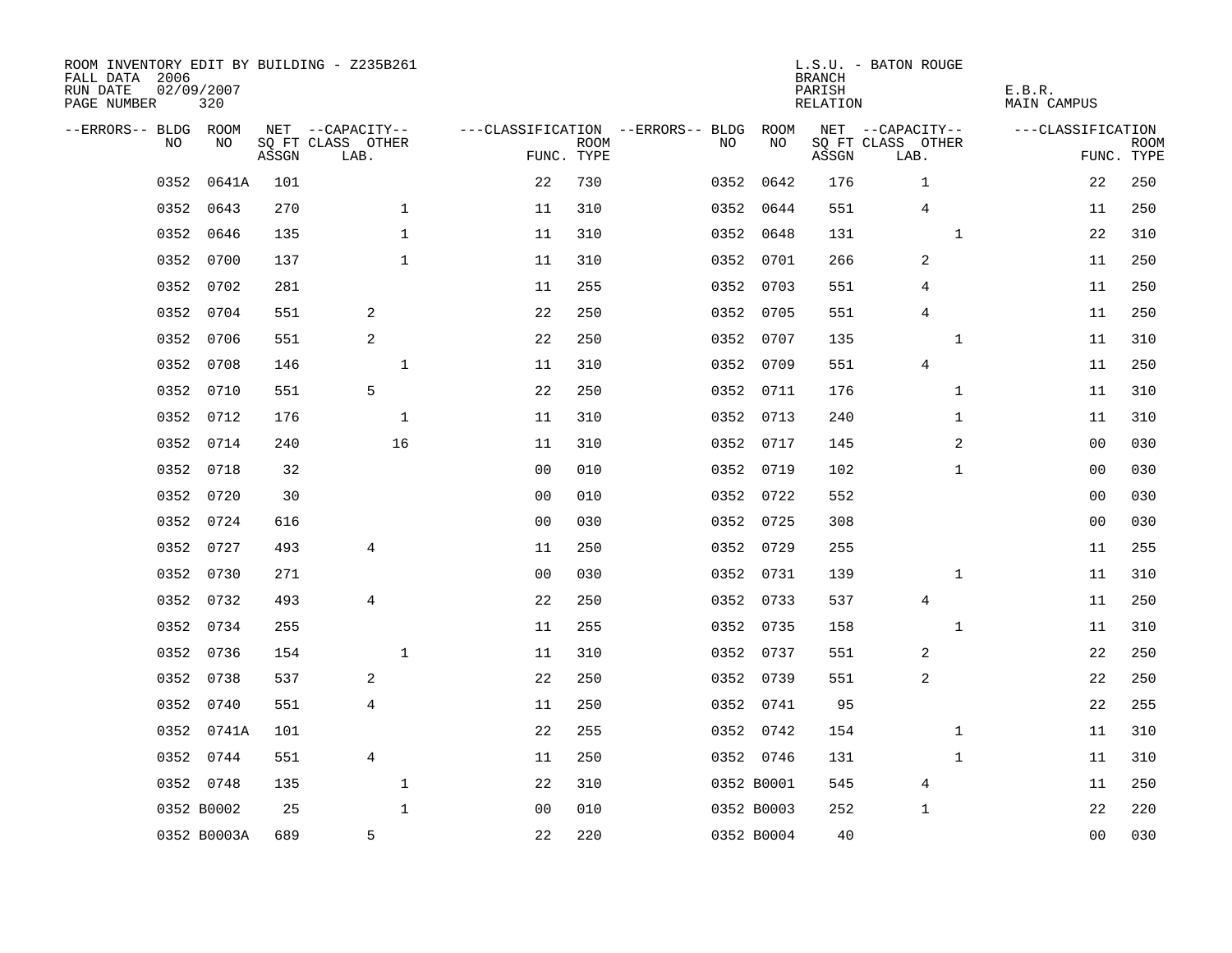| FALL DATA 2006<br>RUN DATE<br>PAGE NUMBER |    | 02/09/2007<br>321 |       | ROOM INVENTORY EDIT BY BUILDING - Z235B261 |                                        |             |    |              | <b>BRANCH</b><br>PARISH<br>RELATION | L.S.U. - BATON ROUGE      | E.B.R.<br>MAIN CAMPUS |                           |
|-------------------------------------------|----|-------------------|-------|--------------------------------------------|----------------------------------------|-------------|----|--------------|-------------------------------------|---------------------------|-----------------------|---------------------------|
| --ERRORS-- BLDG ROOM                      |    |                   |       | NET --CAPACITY--                           | ---CLASSIFICATION --ERRORS-- BLDG ROOM |             |    |              |                                     | NET --CAPACITY--          | ---CLASSIFICATION     |                           |
|                                           | NO | NO                | ASSGN | SQ FT CLASS OTHER<br>LAB.                  | FUNC. TYPE                             | <b>ROOM</b> | NO | NO           | ASSGN                               | SQ FT CLASS OTHER<br>LAB. |                       | <b>ROOM</b><br>FUNC. TYPE |
|                                           |    | 0352 B0005        | 126   | 1                                          | 45                                     | 220         |    | 0352 B0006   | 292                                 | $\mathbf{1}$              | 65                    | 310                       |
|                                           |    | 0352 B0007        | 1250  | 7                                          | 22                                     | 250         |    | 0352 B0008   | 510                                 | 3                         | 22                    | 310                       |
|                                           |    | 0352 B0009        | 504   | $\mathbf{1}$                               | 22                                     | 255         |    | 0352 B0010   | 5568                                |                           | 0 <sub>0</sub>        | 030                       |
|                                           |    | 0352 B0014        | 108   |                                            | 22                                     | 730         |    | 0352 B0014A  | 24                                  |                           | 22                    | 255                       |
|                                           |    | 0352 B0016        | 130   | 4                                          | 22                                     | 310         |    | 0352 B0018   | 530                                 | 2                         | 45                    | 220                       |
| 9                                         |    | 0352 B0020        | 470   | $\mathbf{1}$                               | 45                                     | 220         |    | 9 0352 B0022 | 576                                 | $\mathbf 1$               | 45                    | 220                       |
|                                           |    | 0352 B0024        | 466   | $\overline{c}$                             | 22                                     | 250         |    | 0352 B0028   | 727                                 | $\mathbf{1}$              | 45                    | 720                       |
|                                           |    | 0352 B0030        | 799   | $\mathbf{2}$                               | 45                                     | 720         |    | 0352 B0030A  | 130                                 | $\mathbf{1}$              | 45                    | 310                       |
|                                           |    | 0352 B0030B       | 256   |                                            | 45                                     | 720         |    | 0352 B0032   | 21                                  | 2                         | 46                    | 730                       |
|                                           |    | 0352 C0001        | 1969  |                                            | 0 <sub>0</sub>                         | 020         |    | 0352 C0101   | 3608                                |                           | 00                    | 020                       |
|                                           |    | 0352 C0201        | 3638  |                                            | 0 <sub>0</sub>                         | 020         |    | 0352 C0301   | 3798                                |                           | 0 <sub>0</sub>        | 020                       |
|                                           |    | 0352 C0401        | 3876  |                                            | 0 <sub>0</sub>                         | 020         |    | 0352 C0501   | 3692                                |                           | 0 <sub>0</sub>        | 020                       |
|                                           |    | 0352 C0601        | 3890  |                                            | 0 <sub>0</sub>                         | 020         |    | 0352 C0701   | 3890                                |                           | 0 <sub>0</sub>        | 020                       |
|                                           |    | 0352 E0001        | 143   |                                            | 0 <sub>0</sub>                         | 020         |    | 0352 E0002   | 170                                 |                           | 00                    | 020                       |
|                                           |    | 0352 E0101        | 130   |                                            | 0 <sub>0</sub>                         | 020         |    | 0352 E0102   | 119                                 |                           | 0 <sub>0</sub>        | 020                       |
|                                           |    | 0352 E0201        | 130   |                                            | 00                                     | 020         |    | 0352 E0202   | 153                                 |                           | 00                    | 020                       |
|                                           |    | 0352 E0301        | 160   |                                            | 0 <sub>0</sub>                         | 020         |    | 0352 E0302   | 153                                 |                           | 0 <sub>0</sub>        | 020                       |
|                                           |    | 0352 E0401        | 160   |                                            | 0 <sub>0</sub>                         | 020         |    | 0352 E0402   | 153                                 |                           | 00                    | 020                       |
|                                           |    | 0352 E0501        | 160   |                                            | 0 <sub>0</sub>                         | 020         |    | 0352 E0502   | 153                                 |                           | 0 <sub>0</sub>        | 020                       |
|                                           |    | 0352 E0601        | 200   |                                            | 0 <sub>0</sub>                         | 020         |    | 0352 E0602   | 153                                 |                           | 0 <sub>0</sub>        | 020                       |
|                                           |    | 0352 E0701        | 160   |                                            | 0 <sub>0</sub>                         | 020         |    | 0352 E0702   | 153                                 |                           | 00                    | 020                       |
|                                           |    | 0352 S0001        | 195   |                                            | 0 <sub>0</sub>                         | 020         |    | 0352 S0002   | 195                                 |                           | 0 <sub>0</sub>        | 020                       |
|                                           |    | 0352 S0101        | 195   |                                            | 0 <sub>0</sub>                         | 020         |    | 0352 S0102   | 195                                 |                           | 0 <sub>0</sub>        | 020                       |
|                                           |    | 0352 S0103        | 200   |                                            | 0 <sub>0</sub>                         | 020         |    | 0352 S0104   | 200                                 |                           | 00                    | 020                       |
|                                           |    | 0352 S0201        | 195   |                                            | 0 <sub>0</sub>                         | 020         |    | 0352 S0202   | 195                                 |                           | 00                    | 020                       |
|                                           |    | 0352 S0203        | 200   |                                            | 0 <sub>0</sub>                         | 020         |    | 0352 S0204   | 200                                 |                           | 0 <sub>0</sub>        | 020                       |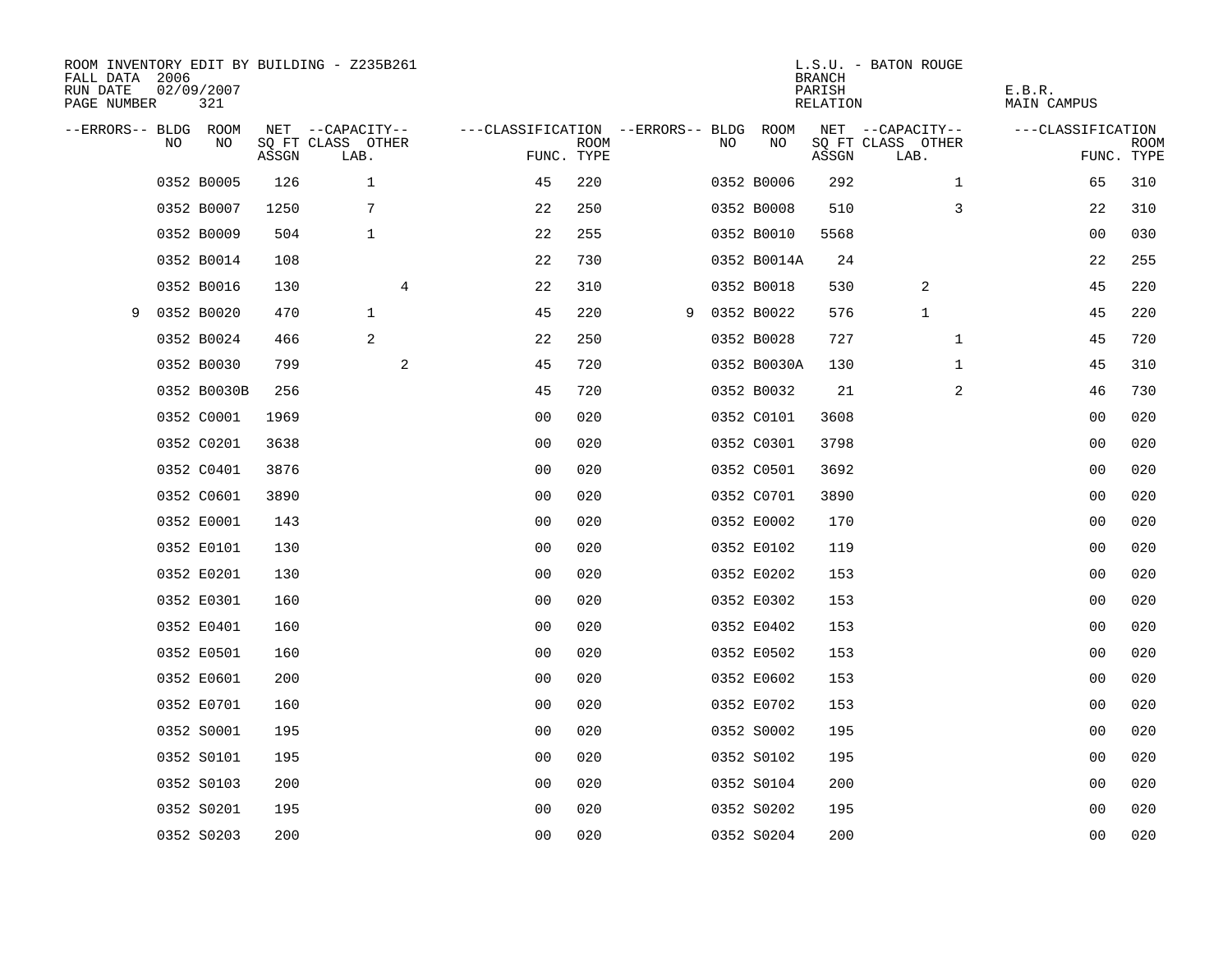| ROOM INVENTORY EDIT BY BUILDING - Z235B261<br>FALL DATA 2006<br>RUN DATE<br>PAGE NUMBER | 02/09/2007<br>322 |       |                           |                                        |      |    |                                                                | <b>BRANCH</b><br>PARISH<br>RELATION | L.S.U. - BATON ROUGE                                                                                    | E.B.R.<br><b>MAIN CAMPUS</b> |                           |
|-----------------------------------------------------------------------------------------|-------------------|-------|---------------------------|----------------------------------------|------|----|----------------------------------------------------------------|-------------------------------------|---------------------------------------------------------------------------------------------------------|------------------------------|---------------------------|
| --ERRORS-- BLDG ROOM                                                                    |                   |       | NET --CAPACITY--          | ---CLASSIFICATION --ERRORS-- BLDG ROOM |      |    |                                                                |                                     | NET --CAPACITY--                                                                                        | ---CLASSIFICATION            |                           |
| NO                                                                                      | NO                | ASSGN | SQ FT CLASS OTHER<br>LAB. | FUNC. TYPE                             | ROOM | NO | NO                                                             | ASSGN                               | SQ FT CLASS OTHER<br>LAB.                                                                               |                              | <b>ROOM</b><br>FUNC. TYPE |
|                                                                                         | 0352 S0301        | 195   |                           | 0 <sub>0</sub>                         | 020  |    | 0352 S0302                                                     | 195                                 |                                                                                                         | 0 <sub>0</sub>               | 020                       |
|                                                                                         | 0352 S0303        | 200   |                           | 0 <sup>0</sup>                         | 020  |    | 0352 S0304                                                     | 200                                 |                                                                                                         | 0 <sub>0</sub>               | 020                       |
|                                                                                         | 0352 S0401        | 195   |                           | 0 <sub>0</sub>                         | 020  |    | 0352 S0402                                                     | 195                                 |                                                                                                         | 0 <sub>0</sub>               | 020                       |
|                                                                                         | 0352 S0403        | 200   |                           | 0 <sub>0</sub>                         | 020  |    | 0352 S0404                                                     | 200                                 |                                                                                                         | 00                           | 020                       |
|                                                                                         | 0352 S0501        | 195   |                           | 0 <sub>0</sub>                         | 020  |    | 0352 S0502                                                     | 195                                 |                                                                                                         | 00                           | 020                       |
|                                                                                         | 0352 S0503        | 200   |                           | 0 <sub>0</sub>                         | 020  |    | 0352 S0504                                                     | 200                                 |                                                                                                         | 00                           | 020                       |
|                                                                                         | 0352 S0601        | 195   |                           | 0 <sub>0</sub>                         | 020  |    | 0352 S0602                                                     | 195                                 |                                                                                                         | 0 <sub>0</sub>               | 020                       |
|                                                                                         | 0352 S0603        | 200   |                           | 0 <sub>0</sub>                         | 020  |    | 0352 S0604                                                     | 200                                 |                                                                                                         | 0 <sub>0</sub>               | 020                       |
|                                                                                         | 0352 S0701        | 195   |                           | 0 <sub>0</sub>                         | 020  |    | 0352 S0702                                                     | 195                                 |                                                                                                         | 0 <sub>0</sub>               | 020                       |
|                                                                                         | 0352 S0703        | 200   |                           | 0 <sub>0</sub>                         | 020  |    | 0352 S0704<br>TOTAL NUMBER CLASSROOMS<br>TOTAL NUMBER LABS 210 | 200                                 | TOTAL NET ASSIGN SQ. FT. IN ROOM FILE                                                                   | 00<br>89,142<br>15           | 020                       |
|                                                                                         | 0353 0100         | 205   |                           | 11                                     | 730  |    | TOTAL NUMBER CLASSROOMS<br>TOTAL NUMBER LABS 210               |                                     | TOTAL NUMBER SPECIAL LABS 220<br>TOTAL NET ASSIGN SQ. FT. IN ROOM FILE<br>TOTAL NUMBER SPECIAL LABS 220 | 14<br>205                    |                           |
|                                                                                         | 0354 0001         | 1652  | $\mathbf{1}$              | 31                                     | 720  |    | 0354 0002                                                      | 162                                 |                                                                                                         | 31                           | 620                       |
|                                                                                         | 0354 0003         | 162   |                           | 31                                     | 620  |    | 0354 0004                                                      | 492                                 |                                                                                                         | 31                           | 620                       |
|                                                                                         | 0354 0005         | 483   |                           | 31                                     | 620  |    | 0354 0006                                                      | 1438                                |                                                                                                         | 31                           | 620                       |
|                                                                                         | 0354 0007         | 946   |                           | 31                                     | 620  |    | 0354 0008                                                      | 3985                                |                                                                                                         | 31                           | 620                       |
|                                                                                         | 0354 0009         | 956   | 3                         | 31                                     | 310  |    | 0354 0010<br>TOTAL NUMBER CLASSROOMS<br>TOTAL NUMBER LABS 210  | 943                                 | 2<br>TOTAL NET ASSIGN SQ. FT. IN ROOM FILE<br>TOTAL NUMBER SPECIAL LABS 220                             | 31<br>11,219                 | 315                       |
|                                                                                         | 0355 0101         | 672   | $\mathbf{1}$              | 14                                     | 550  |    | 0355 0102                                                      | 841                                 | $\mathbf{1}$                                                                                            | 14                           | 550                       |
|                                                                                         | 0355 0103         | 841   | $\mathbf 1$               | 14                                     | 550  |    | 0355 0201                                                      | 1792                                | $\mathbf{1}$                                                                                            | 14                           | 550                       |
|                                                                                         | 0355 0301         | 961   | $\mathbf{1}$              | 14                                     | 550  |    | 0355 0302                                                      | 841                                 | $\mathbf{1}$                                                                                            | 14                           | 550                       |
|                                                                                         | 0355 S0200        | 105   |                           | 0 <sub>0</sub>                         | 020  |    | 0355 S0300                                                     | 102                                 |                                                                                                         | 0 <sub>0</sub>               | 020                       |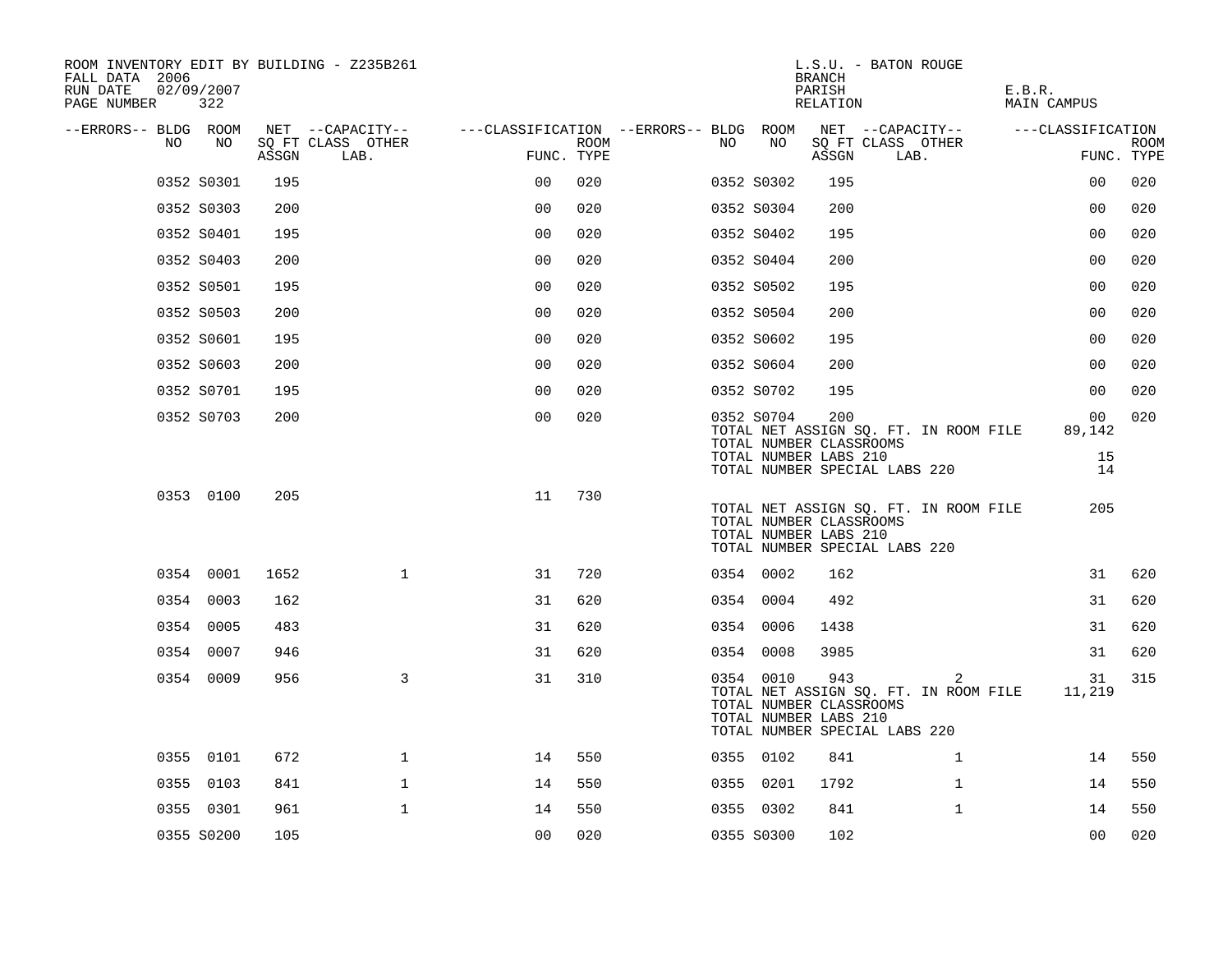| ROOM INVENTORY EDIT BY BUILDING - Z235B261<br>FALL DATA 2006<br>RUN DATE<br>PAGE NUMBER | 02/09/2007<br>323 |          |                                               |                                                                               |                    |           |                                                        | BRANCH<br>PARISH<br>RELATION | L.S.U. - BATON ROUGE                                                                                |    | E.B.R. | MAIN CAMPUS         |             |
|-----------------------------------------------------------------------------------------|-------------------|----------|-----------------------------------------------|-------------------------------------------------------------------------------|--------------------|-----------|--------------------------------------------------------|------------------------------|-----------------------------------------------------------------------------------------------------|----|--------|---------------------|-------------|
| --ERRORS-- BLDG ROOM<br>NO.                                                             | NO                | ASSGN    | NET --CAPACITY--<br>SQ FT CLASS OTHER<br>LAB. | ---CLASSIFICATION --ERRORS-- BLDG ROOM NET --CAPACITY--     ---CLASSIFICATION | ROOM<br>FUNC. TYPE | NO        | NO<br>TOTAL NUMBER CLASSROOMS<br>TOTAL NUMBER LABS 210 | ASSGN                        | SQ FT CLASS OTHER<br>LAB.<br>TOTAL NET ASSIGN SQ. FT. IN ROOM FILE<br>TOTAL NUMBER SPECIAL LABS 220 |    |        | FUNC. TYPE<br>5,948 | <b>ROOM</b> |
|                                                                                         | 0364 0101         | 324      | 2                                             | 11                                                                            | 250                |           | 0364 0101A                                             | 138                          | 2                                                                                                   |    |        | 22                  | 250         |
|                                                                                         | 0364 0101B        | 9        |                                               | 0 <sub>0</sub>                                                                | 030                | 0364 0102 |                                                        | 314                          | 2                                                                                                   |    |        | 22                  | 250         |
|                                                                                         | 0364 0102A        | 135      | 2                                             | 22                                                                            | 310                |           | 0364 0103                                              | 1482                         | 10                                                                                                  |    |        | 22                  | 250         |
|                                                                                         | 0364 0104         | 360      | 2                                             | 22                                                                            | 250                |           | 0364 0104A                                             | 126                          |                                                                                                     | 2  |        | 21                  | 310         |
|                                                                                         | 0364 0105         | 1292     | 2                                             | 22                                                                            | 720                |           | 0364 0105A                                             | 190                          |                                                                                                     |    |        | 22                  | 725         |
|                                                                                         | 0364 0201         | 1600     |                                               | 11                                                                            | 730                |           | 0364 S0101                                             | 68                           |                                                                                                     |    |        | 0 <sub>0</sub>      | 020         |
|                                                                                         | 0364 S0201        | 65       |                                               | 0 <sub>0</sub>                                                                | 020                |           | TOTAL NUMBER CLASSROOMS<br>TOTAL NUMBER LABS 210       |                              | TOTAL NET ASSIGN SQ. FT. IN ROOM FILE<br>TOTAL NUMBER SPECIAL LABS 220                              |    |        | 5,961               |             |
|                                                                                         | 0365 0001 15947   |          |                                               | 32                                                                            | 730                |           | TOTAL NUMBER CLASSROOMS<br>TOTAL NUMBER LABS 210       |                              | TOTAL NET ASSIGN SQ. FT. IN ROOM FILE<br>TOTAL NUMBER SPECIAL LABS 220                              |    |        | 15,947              |             |
|                                                                                         | 0366 0101         | 591      |                                               | 0 <sub>0</sub>                                                                | 020                |           | 0366 0101A                                             | 371                          |                                                                                                     | 4  |        | 0 <sub>0</sub>      | 030         |
|                                                                                         | 0366 0101B        | 218      |                                               | 0 <sub>0</sub>                                                                | 030                |           | 0366 0102                                              | 2955 227                     |                                                                                                     |    |        | 11                  | 110         |
|                                                                                         | 0366 0102A        | 43       |                                               | 72                                                                            | 730                |           | 0366 0102B                                             | 227                          |                                                                                                     | 25 |        | 72                  | 610         |
|                                                                                         | 0366 0103         | 3314 254 |                                               | 11                                                                            | 110                |           | 0366 0103A                                             | 143                          |                                                                                                     |    |        | 11                  | 115         |
|                                                                                         | 0366 0103B        | 110      |                                               | 11                                                                            | 115                |           | 0366 0103C                                             | 167                          |                                                                                                     |    |        | 00                  | 010         |
|                                                                                         | 0366 0103D        | 72       |                                               | 11                                                                            | 115                |           | 0366 0103E                                             | 167                          |                                                                                                     |    |        | 0 <sub>0</sub>      | 010         |
|                                                                                         | 0366 0104         | 146      | $\mathbf{1}$                                  | 71                                                                            | 310                | 0366 0105 |                                                        | 110                          |                                                                                                     |    |        | 0 <sub>0</sub>      | 030         |
|                                                                                         | 0366 0106         | 77       |                                               | 11                                                                            | 730                | 0366 0112 |                                                        | 240                          |                                                                                                     |    |        | 0 <sub>0</sub>      | 020         |
|                                                                                         | 0366 0201         | 900      | 70                                            | 11                                                                            | 110                | 0366 0202 |                                                        | 1456 100                     |                                                                                                     |    |        | 11                  | 110         |
|                                                                                         | 0366 0205         | 264      | 2                                             | 0 <sup>0</sup>                                                                | 030                | 0366 0206 |                                                        | 710                          | 50                                                                                                  |    |        | 11                  | 110         |
|                                                                                         | 0366 0207         | 26       |                                               | 0 <sub>0</sub>                                                                | 010                | 0366 0208 |                                                        | 799                          | 60                                                                                                  |    |        | 11                  | 110         |
|                                                                                         | 0366 0209         | 253      | 2                                             | 0 <sub>0</sub>                                                                | 030                | 0366 0210 |                                                        | 977                          | 75                                                                                                  |    |        | 11                  | 110         |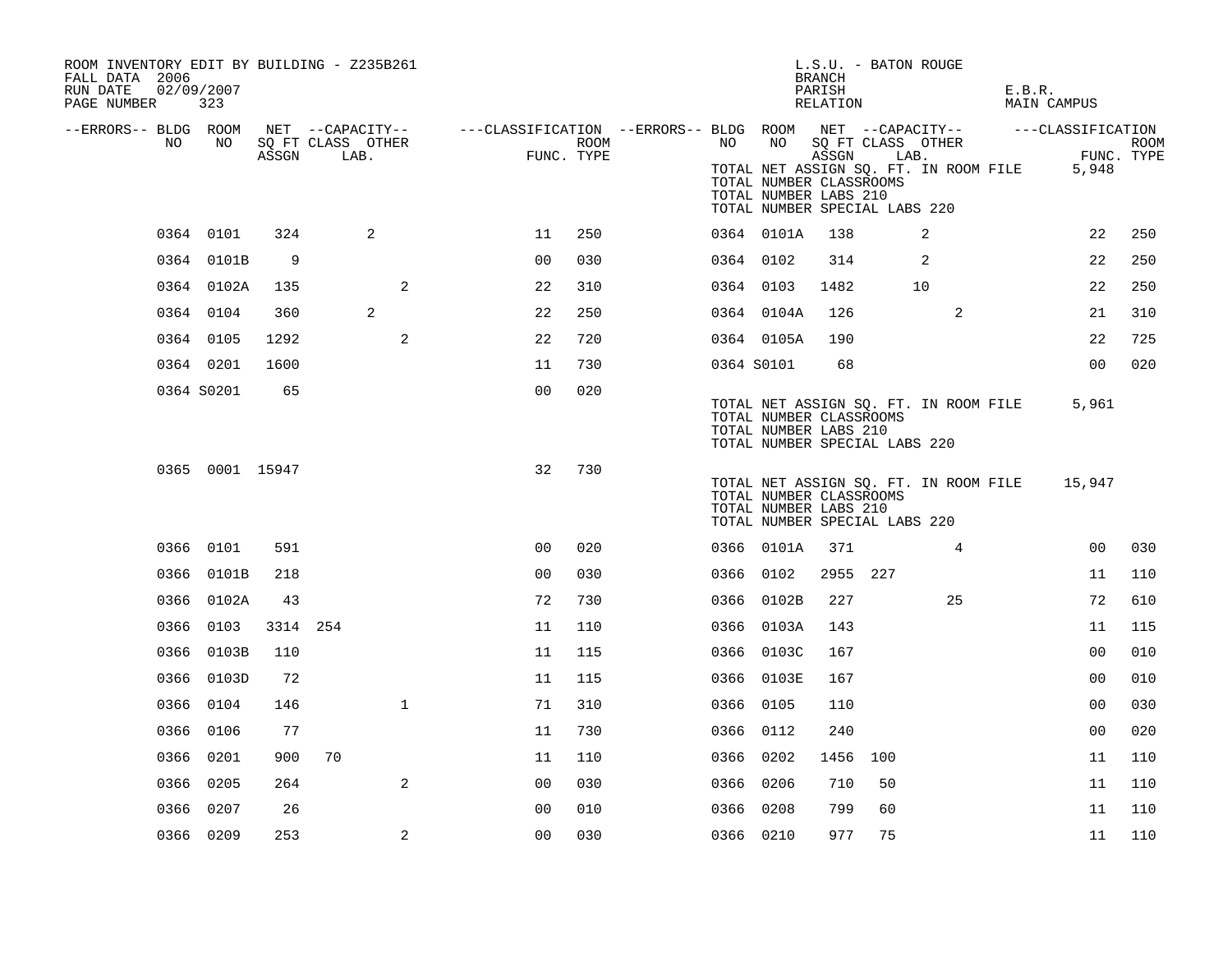| ROOM INVENTORY EDIT BY BUILDING - Z235B261<br>FALL DATA 2006<br>RUN DATE<br>PAGE NUMBER | 02/09/2007<br>324 |                |                           |                |                    |                                        |                                                                | <b>BRANCH</b><br>PARISH<br>RELATION | L.S.U. - BATON ROUGE                                                   | E.B.R.<br>MAIN CAMPUS |                           |
|-----------------------------------------------------------------------------------------|-------------------|----------------|---------------------------|----------------|--------------------|----------------------------------------|----------------------------------------------------------------|-------------------------------------|------------------------------------------------------------------------|-----------------------|---------------------------|
| --ERRORS-- BLDG ROOM                                                                    |                   |                | NET --CAPACITY--          |                |                    | ---CLASSIFICATION --ERRORS-- BLDG ROOM |                                                                |                                     | NET --CAPACITY--                                                       | ---CLASSIFICATION     |                           |
| NO                                                                                      | NO                | ASSGN          | SQ FT CLASS OTHER<br>LAB. |                | ROOM<br>FUNC. TYPE | NO                                     | NO                                                             | ASSGN                               | SQ FT CLASS OTHER<br>LAB.                                              |                       | <b>ROOM</b><br>FUNC. TYPE |
| 0366                                                                                    | 0211              | 75             |                           | 11             | 730                |                                        | 0366 0213                                                      | 495                                 |                                                                        | 0 <sub>0</sub>        | 030                       |
|                                                                                         | 0366 0214         | 1456           | 100                       | 11             | 110                |                                        | 0366 0215                                                      | 948                                 | 70                                                                     | 11                    | 110                       |
|                                                                                         | 0366 0216         | 50             |                           | 72             | 730                |                                        | 0366 0217                                                      | 50                                  |                                                                        | 11                    | 730                       |
|                                                                                         | 0366 0301         | 584            | 39                        | 81             | 081                |                                        | 0366 0301A                                                     | 625                                 |                                                                        | 0 <sub>0</sub>        | 030                       |
|                                                                                         | 0366 0301B        | 45             | 1                         | 11             | 115                |                                        | 0366 0301C                                                     | 45                                  |                                                                        | 00                    | 010                       |
|                                                                                         | 0366 0301D        | 372            | 8                         | 11             | 410                |                                        | 0366 0301E                                                     | 171                                 | 8                                                                      | 11                    | 410                       |
|                                                                                         | 0366 0301F        | 144            | $\mathbf{2}$              | 00             | 030                |                                        | 0366 0301G                                                     | 186                                 | 2                                                                      | 0 <sub>0</sub>        | 030                       |
|                                                                                         | 0366 0301H        | 402            | $\mathbf 1$               | 11             | 310                |                                        | 0366 0302                                                      | 2154                                | 119                                                                    | 81                    | 081                       |
|                                                                                         | 0366 0308         | 1495           | 109                       | 81             | 081                |                                        | 0366 0314                                                      | 1472                                | 118                                                                    | 81                    | 081                       |
|                                                                                         | 0366 0315         | 756            | 50                        | 81             | 081                |                                        | 0366 C0100                                                     | $\overline{1}$                      |                                                                        | 00                    | 020                       |
|                                                                                         | 0366 C0101        | $\overline{1}$ |                           | 0 <sub>0</sub> | 020                |                                        | 0366 C0200                                                     | 1622                                |                                                                        | 0 <sub>0</sub>        | 020                       |
|                                                                                         | 0366 E0100        | 68             |                           | 0 <sub>0</sub> | 020                |                                        | 0366 E0300                                                     | 68                                  |                                                                        | 0 <sub>0</sub>        | 020                       |
|                                                                                         | 0366 S0100        | 126            |                           | 0 <sub>0</sub> | 020                |                                        | 0366 S0101                                                     | 131                                 |                                                                        | 0 <sub>0</sub>        | 020                       |
|                                                                                         | 0366 S0102        | 61             |                           | 0 <sub>0</sub> | 020                |                                        | 0366 S0103                                                     | 32                                  |                                                                        | 00                    | 020                       |
|                                                                                         | 0366 S0200        | 270            |                           | 0 <sub>0</sub> | 020                |                                        | 0366 S0201                                                     | 270                                 |                                                                        | 0 <sub>0</sub>        | 020                       |
|                                                                                         | 0366 S0202        | 240            |                           | 0 <sub>0</sub> | 020                |                                        | 0366 S0300                                                     | 270                                 |                                                                        | 00                    | 020                       |
|                                                                                         | 0366 S0301        | 270            |                           | 0 <sub>0</sub> | 020                |                                        | 0366 S0302<br>TOTAL NUMBER CLASSROOMS<br>TOTAL NUMBER LABS 210 | 240                                 | TOTAL NET ASSIGN SQ. FT. IN ROOM FILE<br>TOTAL NUMBER SPECIAL LABS 220 | 00<br>21,959<br>9     | 020                       |
|                                                                                         | 0367 0176         | 2437           |                           | 11             | 215                |                                        | TOTAL NUMBER CLASSROOMS<br>TOTAL NUMBER LABS 210               |                                     | TOTAL NET ASSIGN SQ. FT. IN ROOM FILE<br>TOTAL NUMBER SPECIAL LABS 220 | 2,437                 |                           |
|                                                                                         | 0369 0001 1425    |                |                           | 91             | 730                |                                        | TOTAL NUMBER CLASSROOMS<br>TOTAL NUMBER LABS 210               |                                     | TOTAL NET ASSIGN SQ. FT. IN ROOM FILE<br>TOTAL NUMBER SPECIAL LABS 220 | 1,425                 |                           |
|                                                                                         | 0370 1101 1020    |                | $\mathbf 1$               | 00             | 020                |                                        | 0370 1102                                                      | 808                                 | 11                                                                     | 46                    | 310                       |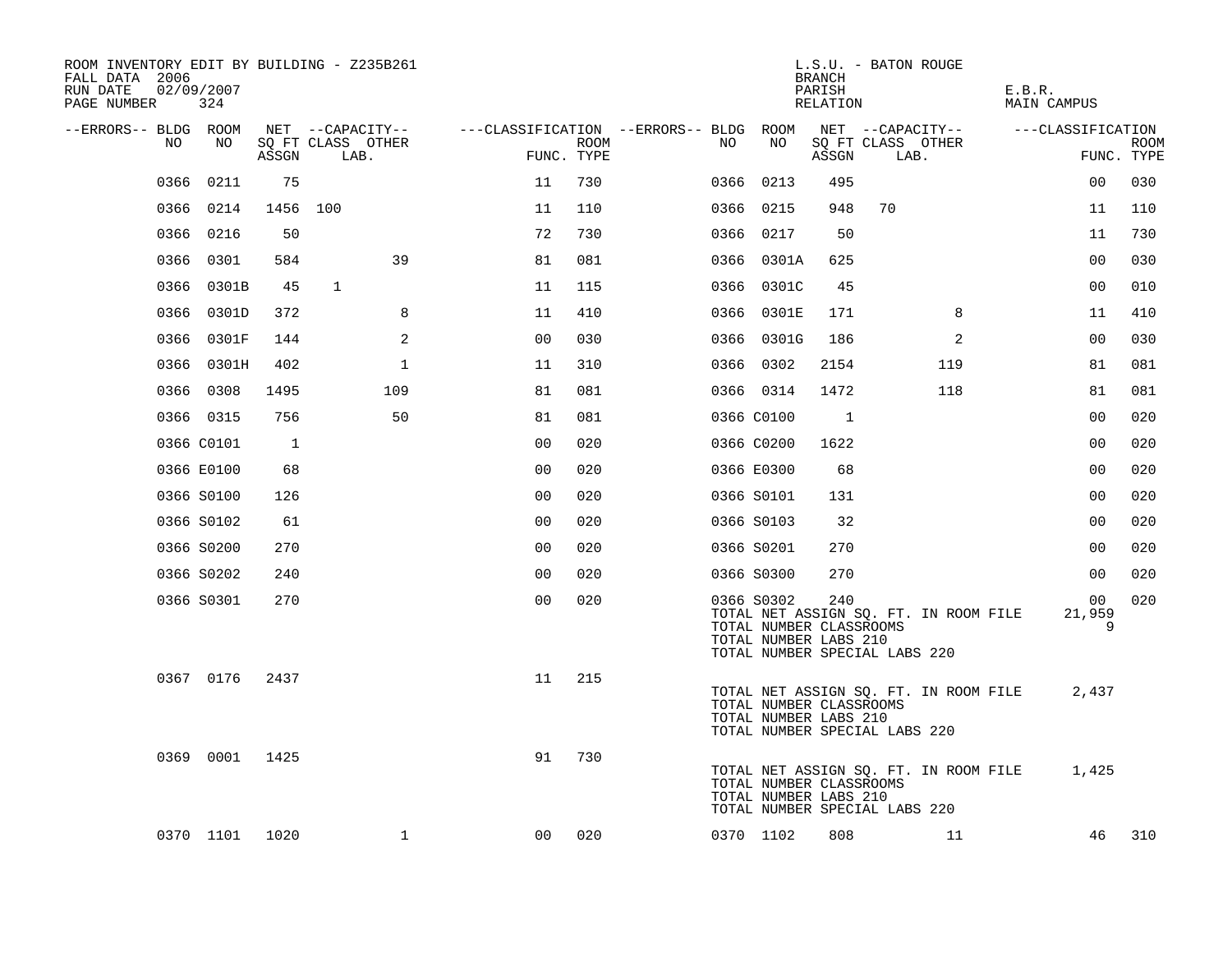| ROOM INVENTORY EDIT BY BUILDING - Z235B261<br>FALL DATA 2006<br>RUN DATE<br>PAGE NUMBER | 02/09/2007<br>325 |       |                           |                                        |             |   |      |            | <b>BRANCH</b><br>PARISH<br>RELATION | L.S.U. - BATON ROUGE      | E.B.R.<br>MAIN CAMPUS |                           |
|-----------------------------------------------------------------------------------------|-------------------|-------|---------------------------|----------------------------------------|-------------|---|------|------------|-------------------------------------|---------------------------|-----------------------|---------------------------|
| --ERRORS-- BLDG ROOM                                                                    |                   |       | NET --CAPACITY--          | ---CLASSIFICATION --ERRORS-- BLDG ROOM |             |   |      |            |                                     | NET --CAPACITY--          | ---CLASSIFICATION     |                           |
| NO.                                                                                     | NO.               | ASSGN | SQ FT CLASS OTHER<br>LAB. | FUNC. TYPE                             | <b>ROOM</b> |   | NO.  | NO         | ASSGN                               | SQ FT CLASS OTHER<br>LAB. |                       | <b>ROOM</b><br>FUNC. TYPE |
| 0370                                                                                    | 1102A             | 242   | 3                         | 46                                     | 310         |   | 0370 | 1102B      | 166                                 | $\mathbf{1}$              | 46                    | 310                       |
|                                                                                         | 0370 1102C        | 168   | $\mathbf{1}$              | 46                                     | 310         |   |      | 0370 1102D | 168                                 | $\mathbf{1}$              | 46                    | 310                       |
|                                                                                         | 0370 1102E        | 217   | $\mathbf 1$               | 46                                     | 310         |   |      | 0370 1102F | 326                                 | $\mathbf{1}$              | 46                    | 310                       |
|                                                                                         | 0370 1102G        | 26    |                           | 46                                     | 315         |   |      | 0370 1102H | 683                                 | 20                        | 46                    | 350                       |
| 0370                                                                                    | 1102I             | 48    | $\mathbf 1$               | 00                                     | 030         |   |      | 0370 1102J | 48                                  | $\mathbf{1}$              | 00                    | 030                       |
|                                                                                         | 0370 1102K        | 183   |                           | 46                                     | 315         |   |      | 0370 1102L | 98                                  | $\mathbf{1}$              | 11                    | 310                       |
| 0370                                                                                    | 1102M             | 138   | $\mathbf{1}$              | 11                                     | 310         |   |      | 0370 1102N | 145                                 | $\mathbf{1}$              | 46                    | 310                       |
| 0370                                                                                    | 1102P             | 98    | $\mathbf 1$               | 46                                     | 310         |   |      | 0370 1102R | 159                                 |                           | 46                    | 730                       |
| 0370                                                                                    | 1115              | 356   |                           | 0 <sub>0</sub>                         | 030         |   | 0370 | 1117       | 286                                 |                           | 41                    | 440                       |
|                                                                                         | 0370 1117A        | 154   | 3                         | 0 <sub>0</sub>                         | 030         |   |      | 0370 1117B | 162                                 | 3                         | 0 <sub>0</sub>        | 030                       |
| 0370                                                                                    | 1117C             | 170   | 6                         | 41                                     | 410         | 9 |      | 0370 1117D | 109                                 | 88                        | 41                    | 430                       |
|                                                                                         | 0370 1125         | 486   |                           | 0 <sub>0</sub>                         | 030         |   |      | 0370 1201  | 299                                 | $\overline{a}$            | 46                    | 315                       |
| 0370                                                                                    | 1201A             | 130   | 2                         | 11                                     | 310         |   |      | 0370 1202  | 1399                                | 90                        | 11                    | 650                       |
|                                                                                         | 0370 1202A        | 439   |                           | 11                                     | 660         |   |      | 0370 1203  | 350                                 | 40                        | 11                    | 680                       |
| 0370                                                                                    | 1204              | 38    |                           | 0 <sub>0</sub>                         | 020         |   |      | 0370 1204A | 312                                 |                           | 00                    | 030                       |
| 0370                                                                                    | 1205              | 1816  | 151                       | 11                                     | 550         |   |      | 0370 1206  | 160                                 | 15                        | 46                    | 680                       |
| 0370                                                                                    | 1206A             | 138   | 5                         | 0 <sub>0</sub>                         | 030         |   | 0370 | 1207       | 30                                  |                           | 00                    | 020                       |
| 0370                                                                                    | 1207A             | 158   | 3                         | 0 <sub>0</sub>                         | 030         |   |      | 0370 1208  | 224                                 |                           | 00                    | 030                       |
|                                                                                         | 0370 1209         | 30    | 30                        | 0 <sub>0</sub>                         | 020         |   |      | 0370 1209A | 120                                 | 3                         | 00                    | 030                       |
| 0370                                                                                    | 1210              | 576   |                           | 0 <sub>0</sub>                         | 030         |   |      | 0370 1211  | 3797                                | 385                       | 11                    | 610                       |
|                                                                                         | 0370 1211A        | 376   | 2                         | 11                                     | 115         |   |      | 0370 1211B | 118                                 |                           | 11                    | 615                       |
|                                                                                         | 0370 1211C        | 76    |                           | 11                                     | 115         |   |      | 0370 1211D | 76                                  |                           | 11                    | 115                       |
|                                                                                         | 0370 1211E        | 118   |                           | 11                                     | 615         |   |      | 0370 1211F | 134                                 |                           | 11                    | 115                       |
| 0370                                                                                    | 1211G             | 115   |                           | 0 <sub>0</sub>                         | 030         |   |      | 0370 1212A | 360                                 | 2                         | 46                    | 310                       |
|                                                                                         | 0370 1212B        | 754   | 25                        | 11                                     | 350         |   |      | 0370 1212C | 1127                                | 55                        | 11                    | 350                       |
|                                                                                         | 0370 1212N        | 88    | $\sqrt{2}$                | 11                                     | 410         |   |      | 0370 1212P | 250                                 | $\mathbf{1}$              | 11                    | 310                       |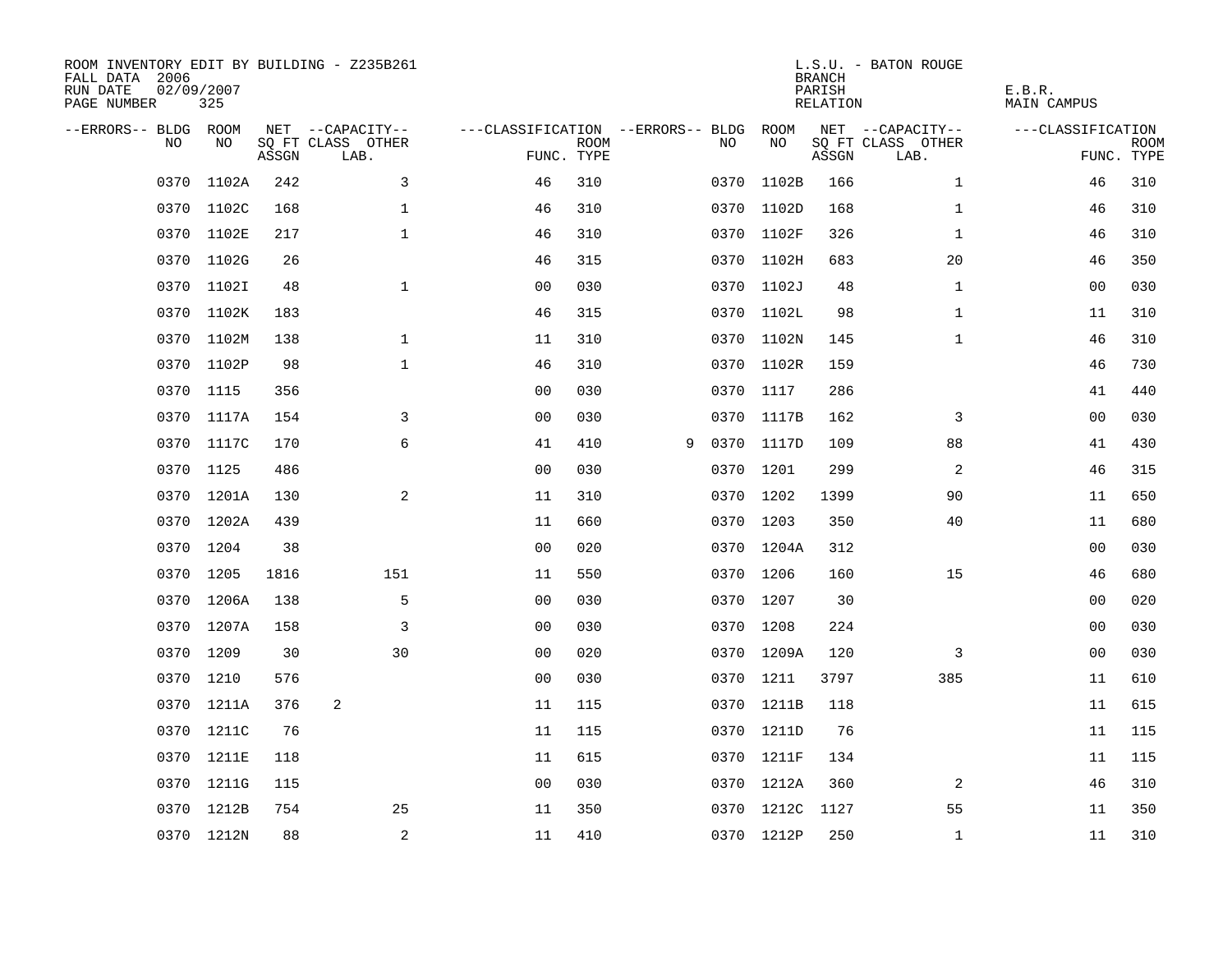| ROOM INVENTORY EDIT BY BUILDING - Z235B261<br>FALL DATA 2006<br>RUN DATE<br>PAGE NUMBER | 02/09/2007<br>326 |       |                           |                |             |                                        |            | <b>BRANCH</b><br>PARISH<br>RELATION | L.S.U. - BATON ROUGE      | E.B.R.<br>MAIN CAMPUS |                           |
|-----------------------------------------------------------------------------------------|-------------------|-------|---------------------------|----------------|-------------|----------------------------------------|------------|-------------------------------------|---------------------------|-----------------------|---------------------------|
| --ERRORS-- BLDG ROOM                                                                    |                   |       | NET --CAPACITY--          |                |             | ---CLASSIFICATION --ERRORS-- BLDG ROOM |            |                                     | NET --CAPACITY--          | ---CLASSIFICATION     |                           |
| NO.                                                                                     | NO.               | ASSGN | SQ FT CLASS OTHER<br>LAB. | FUNC. TYPE     | <b>ROOM</b> | NO.                                    | NO         | ASSGN                               | SQ FT CLASS OTHER<br>LAB. |                       | <b>ROOM</b><br>FUNC. TYPE |
| 0370                                                                                    | 1212R             | 250   | $\mathbf{1}$              | 11             | 310         | 0370                                   | 1212S      | 250                                 | 2                         | 11                    | 310                       |
|                                                                                         | 0370 1212T        | 250   |                           | 11             | 215         |                                        | 0370 1212U | 250                                 | 8                         | 11                    | 310                       |
|                                                                                         | 0370 1213         | 424   | $\mathbf 1$               | 51             | 310         |                                        | 0370 1213A | 152                                 | $\mathbf{1}$              | 51                    | 310                       |
|                                                                                         | 0370 1213B        | 152   | $\mathbf 1$               | 51             | 310         |                                        | 0370 1213C | 252                                 | $\mathbf{1}$              | 51                    | 310                       |
| 0370                                                                                    | 1213D             | 200   | $\mathbf{1}$              | 51             | 310         |                                        | 0370 1213E | 112                                 |                           | 51                    | 650                       |
|                                                                                         | 0370 1213F        | 200   | 8                         | 11             | 315         |                                        | 0370 1213H | 200                                 | 8                         | 11                    | 315                       |
| 0370                                                                                    | 1213J             | 377   | 10                        | 11             | 315         | 0370                                   | 1301       | 4367                                | 80                        | 11                    | 550                       |
|                                                                                         | 0370 1301A        | 358   | 14                        | 11             | 215         |                                        | 0370 1301B | 188                                 | $\mathbf{1}$              | 11                    | 310                       |
| 0370                                                                                    | 1301C             | 213   | 8                         | 11             | 215         |                                        | 0370 1301E | 1065                                | $\mathbf 1$               | 11                    | 250                       |
|                                                                                         | 0370 1303         | 944   |                           | 11             | 255         |                                        | 0370 1303E | 96                                  |                           | 11                    | 730                       |
| 0370                                                                                    | 1303W             | 167   | $\mathbf{1}$              | 11             | 310         |                                        | 0370 1304  | 286                                 |                           | 11                    | 575                       |
|                                                                                         | 0370 1304A        | 272   |                           | 0 <sub>0</sub> | 030         |                                        | 0370 1305  | 156                                 | $\mathbf{1}$              | 11                    | 310                       |
| 0370                                                                                    | 1305A             | 218   | $\mathbf{1}$              | 11             | 250         |                                        | 0370 1305E | 174                                 | $\mathbf{1}$              | 11                    | 310                       |
| 0370                                                                                    | 1305W             | 151   | $\mathbf 1$               | 11             | 310         |                                        | 0370 1307  | 204                                 | 8                         | 22                    | 250                       |
| 0370                                                                                    | 1308              | 174   | $\mathbf{1}$              | 65             | 735         | 0370                                   | 1309       | 468                                 | 3                         | 11                    | 570                       |
| 0370                                                                                    | 1309A             | 468   | 3                         | 22             | 250         |                                        | 0370 1310  | 251                                 | 5                         | 11                    | 255                       |
| 0370                                                                                    | 1311              | 80    |                           | 0 <sub>0</sub> | 030         |                                        | 0370 1312  | 337                                 | 5                         | 11                    | 250                       |
| 0370                                                                                    | 1314              | 331   | 5                         | 11             | 250         |                                        | 0370 1314A | 85                                  | 2                         | 11                    | 215                       |
|                                                                                         | 0370 1316         | 169   |                           | 11             | 215         |                                        | 0370 1318  | 70                                  |                           | 11                    | 215                       |
| 0370                                                                                    | 1320              | 232   | 8                         | 11             | 250         |                                        | 0370 1322  | 440                                 | 5                         | 11                    | 250                       |
|                                                                                         | 0370 1400         | 102   |                           | 11             | 730         |                                        | 0370 1401  | 362                                 | 80                        | 46                    | 680                       |
|                                                                                         | 0370 1401A        | 101   | 3                         | 0 <sub>0</sub> | 030         |                                        | 0370 1402  | 102                                 | $\mathbf 1$               | 11                    | 255                       |
|                                                                                         | 0370 1403A        | 238   | $\mathbf{1}$              | 22             | 250         |                                        | 0370 1403B | 239                                 | $\mathbf{1}$              | 22                    | 250                       |
| 0370                                                                                    | 1404              | 550   |                           | 0 <sub>0</sub> | 030         |                                        | 0370 1405  | 3243                                | 80                        | 11                    | 550                       |
|                                                                                         | 0370 1405A        | 312   | 10                        | 11             | 310         |                                        | 0370 1405B | 266                                 | $\mathbf{1}$              | 11                    | 310                       |
|                                                                                         | 0370 1405C        | 364   | 6                         | 11             | 310         |                                        | 0370 1405D | 352                                 |                           | 11                    | 215                       |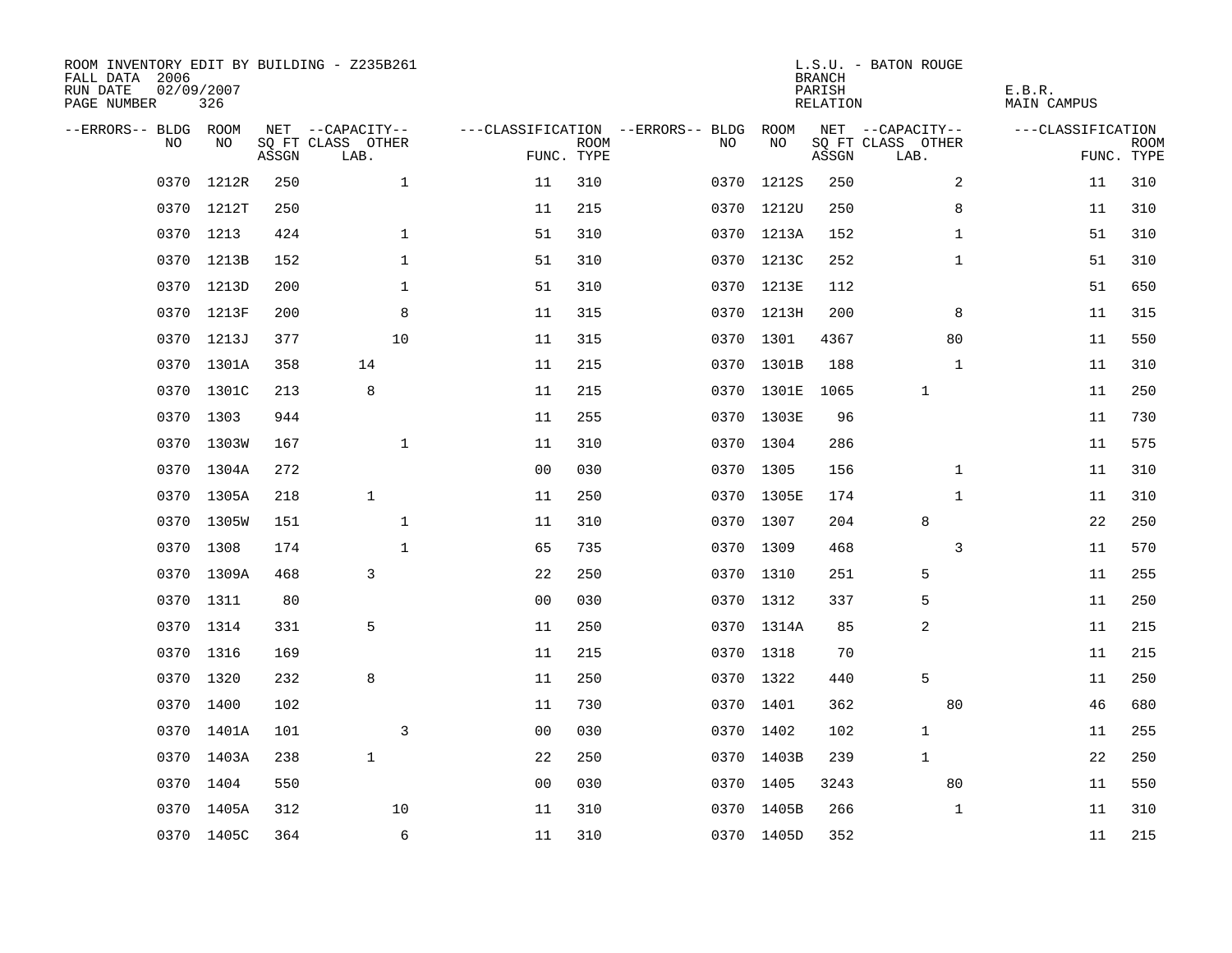| ROOM INVENTORY EDIT BY BUILDING - Z235B261<br>FALL DATA 2006<br>RUN DATE<br>PAGE NUMBER | 02/09/2007<br>327 |       |                           |                |             |                                   |            | <b>BRANCH</b><br>PARISH<br>RELATION | L.S.U. - BATON ROUGE      | E.B.R.<br>MAIN CAMPUS |                           |
|-----------------------------------------------------------------------------------------|-------------------|-------|---------------------------|----------------|-------------|-----------------------------------|------------|-------------------------------------|---------------------------|-----------------------|---------------------------|
| --ERRORS-- BLDG ROOM                                                                    |                   |       | NET --CAPACITY--          |                |             | ---CLASSIFICATION --ERRORS-- BLDG | ROOM       |                                     | NET --CAPACITY--          | ---CLASSIFICATION     |                           |
| NO.                                                                                     | NO.               | ASSGN | SQ FT CLASS OTHER<br>LAB. | FUNC. TYPE     | <b>ROOM</b> | NO.                               | NO         | ASSGN                               | SQ FT CLASS OTHER<br>LAB. |                       | <b>ROOM</b><br>FUNC. TYPE |
| 0370                                                                                    | 1405E             | 517   |                           | 11             | 215         | 0370                              | 1405F      | 416                                 | 4                         | 11                    | 215                       |
|                                                                                         | 0370 1405G        | 548   | 7                         | 11             | 215         | 0370                              | 1405H      | 192                                 |                           | 11                    | 215                       |
| 0370                                                                                    | 1406              | 99    | 17                        | 46             | 680         |                                   | 0370 1406A | 213                                 | 2                         | 46                    | 680                       |
|                                                                                         | 0370 1407         | 249   | $\overline{4}$            | 11             | 215         |                                   | 0370 1407A | 187                                 | $\overline{4}$            | 11                    | 215                       |
|                                                                                         | 0370 1408         | 1224  |                           | 0 <sub>0</sub> | 030         |                                   | 0370 1410  | 221                                 | $\mathbf{1}$              | 46                    | 310                       |
|                                                                                         | 0370 1412         | 130   |                           | 46             | 730         |                                   | 0370 1501  | 504                                 |                           | 00                    | 030                       |
|                                                                                         | 0370 1501A        | 42    |                           | 0 <sub>0</sub> | 030         |                                   | 0370 1502  | 368                                 | 5                         | 22                    | 310                       |
|                                                                                         | 0370 1503         | 330   | 9                         | 11             | 255         |                                   | 0370 1504  | 272                                 | $\mathbf{1}$              | 22                    | 310                       |
| 0370                                                                                    | 1506              | 7051  |                           | 0 <sub>0</sub> | 030         |                                   | 0370 1506A | 90                                  |                           | 0 <sub>0</sub>        | 030                       |
|                                                                                         | 0370 1506B        | 307   |                           | 0 <sub>0</sub> | 030         |                                   | 0370 1507  | 146                                 |                           | 0 <sub>0</sub>        | 030                       |
| 0370                                                                                    | 1508              | 540   |                           | 0 <sub>0</sub> | 030         |                                   | 0370 1509  | 352                                 | 5                         | 22                    | 250                       |
|                                                                                         | 0370 1510         | 142   | 3                         | 11             | 215         |                                   | 0370 1511  | 330                                 | 4                         | 11                    | 570                       |
| 0370                                                                                    | 1512              | 1430  | 20                        | 11             | 550         |                                   | 0370 1512A | 246                                 |                           | 11                    | 215                       |
|                                                                                         | 0370 1512B        | 246   |                           | 11             | 215         |                                   | 0370 1512C | 372                                 | 4                         | 11                    | 215                       |
| 0370                                                                                    | 1512D             | 117   |                           | 11             | 215         |                                   | 0370 1513  | 35                                  |                           | 0 <sub>0</sub>        | 020                       |
|                                                                                         | 0370 1513A        | 132   | 3                         | 46             | 680         |                                   | 0370 1514  | 246                                 | 3                         | 11                    | 215                       |
| 0370                                                                                    | 1515              | 36    |                           | 0 <sub>0</sub> | 020         |                                   | 0370 1515A | 171                                 | 8                         | 0 <sub>0</sub>        | 030                       |
|                                                                                         | 0370 1516         | 209   | 5                         | 11             | 575         |                                   | 0370 1517  | 48                                  |                           | 00                    | 010                       |
| 0370                                                                                    | 1518              | 124   | 4                         | 0 <sub>0</sub> | 030         |                                   | 0370 1519  | 281                                 | 6                         | 11                    | 310                       |
| 0370                                                                                    | 1520              | 168   | 4                         | 11             | 575         |                                   | 0370 1520A | 80                                  | 10                        | 11                    | 570                       |
| 0370                                                                                    | 1520B             | 80    | 10                        | 11             | 570         |                                   | 0370 1521  | 426                                 | 10                        | 11                    | 250                       |
| 0370<br>9                                                                               | 1521A             | 74    | 10                        | 11             | 250         |                                   | 0370 1521B | 66                                  | 2                         | 11                    | 250                       |
| 0370                                                                                    | 1521C             | 121   | 3                         | 22             | 250         |                                   | 0370 1522  | 28                                  |                           | 00                    | 010                       |
| 0370                                                                                    | 1523              | 101   |                           | 11             | 215         |                                   | 0370 1524  | 512                                 | 10                        | 11                    | 570                       |
|                                                                                         | 0370 1525         | 141   | $\mathbf 1$               | 11             | 310         |                                   | 0370 1526  | 352                                 | 10                        | 11                    | 570                       |
|                                                                                         | 0370 1527         | 157   | $\mathbf{1}$              | 11             | 310         |                                   | 0370 1528  | 325                                 | 10                        | 11                    | 570                       |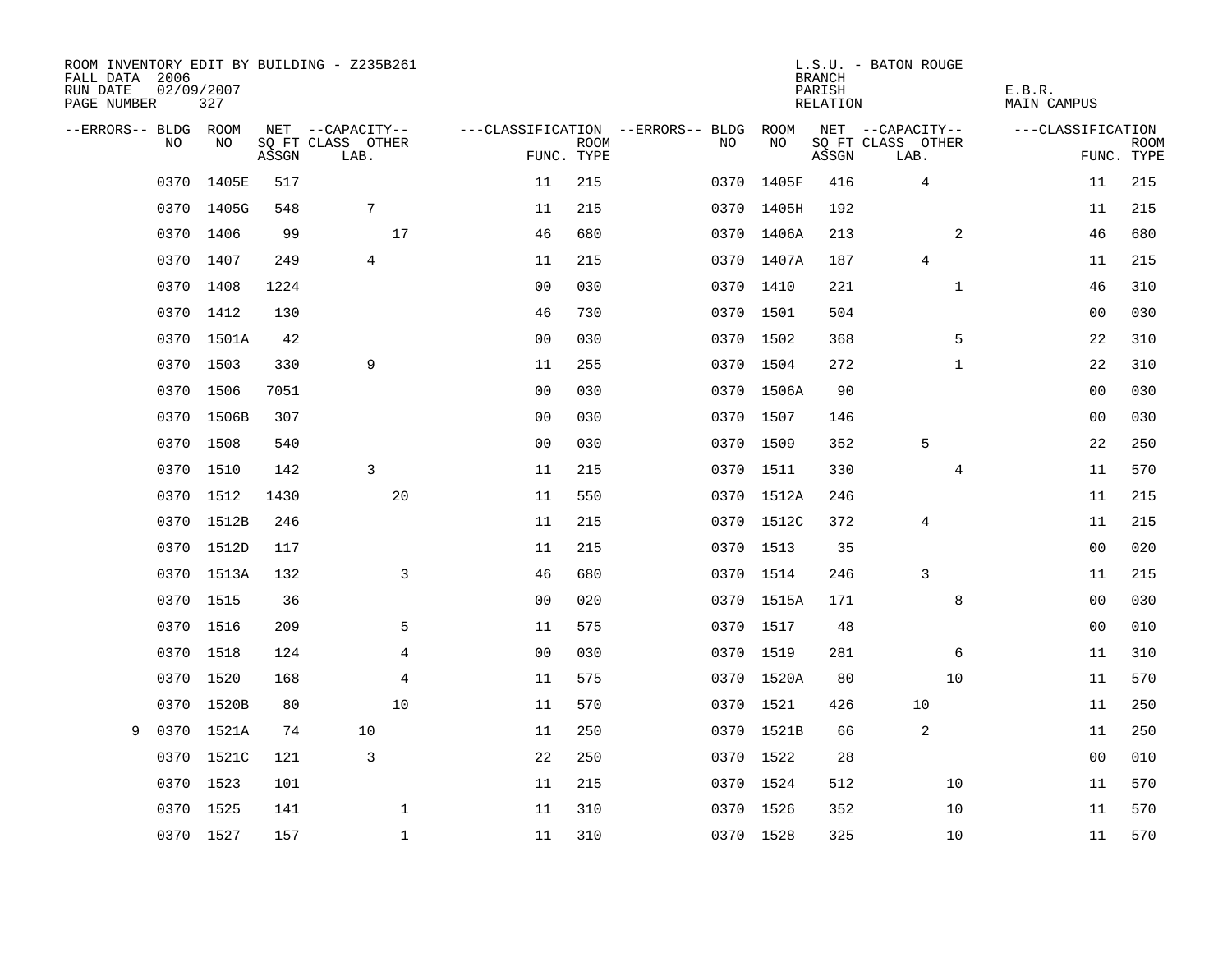| ROOM INVENTORY EDIT BY BUILDING - Z235B261<br>FALL DATA 2006<br>RUN DATE<br>PAGE NUMBER | 02/09/2007<br>328 |       |                           |                |             |                                   |            | <b>BRANCH</b><br>PARISH<br>RELATION | L.S.U. - BATON ROUGE      | E.B.R.<br>MAIN CAMPUS |                           |
|-----------------------------------------------------------------------------------------|-------------------|-------|---------------------------|----------------|-------------|-----------------------------------|------------|-------------------------------------|---------------------------|-----------------------|---------------------------|
| --ERRORS-- BLDG ROOM                                                                    |                   |       | NET --CAPACITY--          |                |             | ---CLASSIFICATION --ERRORS-- BLDG | ROOM       |                                     | NET --CAPACITY--          | ---CLASSIFICATION     |                           |
| N <sub>O</sub>                                                                          | NO.               | ASSGN | SO FT CLASS OTHER<br>LAB. | FUNC. TYPE     | <b>ROOM</b> | NO.                               | NO         | ASSGN                               | SQ FT CLASS OTHER<br>LAB. |                       | <b>ROOM</b><br>FUNC. TYPE |
| 0370                                                                                    | 1529              | 149   | $\mathbf{1}$              | 11             | 310         |                                   | 0370 1530  | 112                                 | 10                        | 11                    | 720                       |
|                                                                                         | 0370 1531         | 232   |                           | 11             | 575         |                                   | 0370 1532  | 231                                 |                           | 11                    | 575                       |
|                                                                                         | 0370 1533         | 176   | 10                        | 11             | 575         |                                   | 0370 1534  | 221                                 | 10                        | 11                    | 570                       |
|                                                                                         | 0370 1535         | 606   | 10                        | 11             | 215         |                                   | 0370 1536  | 72                                  |                           | 11                    | 255                       |
| 0370                                                                                    | 1536A             | 105   | 10                        | 11             | 570         |                                   | 0370 1536B | 187                                 | 10                        | 11                    | 570                       |
|                                                                                         | 0370 1537         | 137   | 10                        | 11             | 575         |                                   | 0370 1538  | 206                                 | 10                        | 11                    | 570                       |
| 0370                                                                                    | 1539              | 191   | 10                        | 11             | 570         |                                   | 0370 1540  | 206                                 | 10                        | 11                    | 570                       |
|                                                                                         | 0370 1542         | 206   | 10                        | 11             | 570         |                                   | 0370 1544  | 206                                 | 10                        | 11                    | 570                       |
| 0370                                                                                    | 1546              | 206   | 10                        | 11             | 570         |                                   | 0370 1600  | 412                                 | 10                        | 11                    | 880                       |
|                                                                                         | 0370 1601         | 130   | 8                         | 11             | 880         |                                   | 0370 1602  | 56                                  | $\mathbf{1}$              | 00                    | 030                       |
| 0370                                                                                    | 1603              | 130   | $\mathbf 1$               | 11             | 310         |                                   | 0370 1604  | 56                                  | $\mathbf{1}$              | 0 <sub>0</sub>        | 030                       |
|                                                                                         | 0370 1605         | 130   | $\mathbf 1$               | 11             | 310         |                                   | 0370 1606  | 142                                 |                           | 11                    | 315                       |
| 0370                                                                                    | 1606A             | 133   | $\mathbf{1}$              | 11             | 310         |                                   | 0370 1606B | 154                                 | $\mathbf{1}$              | 11                    | 850                       |
| 0370                                                                                    | 1606C             | 154   | $\mathbf{1}$              | 11             | 850         | 0370                              | 1606D      | 154                                 | $\mathbf{1}$              | 11                    | 850                       |
| 0370                                                                                    | 1606E             | 154   | $\mathbf{2}$              | 11             | 860         | 0370                              | 1606F      | 154                                 | $\mathbf{1}$              | 11                    | 850                       |
| 0370                                                                                    | 1606G             | 154   | $\mathbf{1}$              | 11             | 250         | 0370                              | 1606H      | 228                                 | 3                         | 11                    | 895                       |
| 0370                                                                                    | 1606J             | 215   |                           | 11             | 730         | 0370                              | 1607       | 130                                 | $\mathbf{1}$              | 11                    | 310                       |
| 0370                                                                                    | 1608              | 138   | $\mathbf 1$               | 11             | 310         |                                   | 0370 1609  | 130                                 | $\mathbf{1}$              | 11                    | 310                       |
|                                                                                         | 0370 1610         | 138   | $\mathbf{1}$              | 11             | 310         |                                   | 0370 1611  | 130                                 | $\mathbf{1}$              | 11                    | 310                       |
| 0370                                                                                    | 1612              | 53    |                           | 0 <sub>0</sub> | 030         |                                   | 0370 1613  | 124                                 | $\mathbf{1}$              | 11                    | 310                       |
|                                                                                         | 0370 1614         | 37    |                           | 0 <sub>0</sub> | 010         |                                   | 0370 1615  | 124                                 | $\mathbf{1}$              | 11                    | 310                       |
|                                                                                         | 0370 1616         | 265   | 20                        | 11             | 550         |                                   | 0370 1617  | 123                                 | $\mathbf{1}$              | 11                    | 310                       |
|                                                                                         | 0370 1618         | 189   | 10                        | 11             | 850         |                                   | 0370 1619  | 176                                 |                           | 11                    | 730                       |
| 0370                                                                                    | 1620              | 189   | 2                         | 11             | 850         |                                   | 0370 1621  | 312                                 |                           | 11                    | 575                       |
|                                                                                         | 0370 1621A        | 176   |                           | 11             | 570         |                                   | 0370 1622  | 189                                 | 5                         | 22                    | 850                       |
|                                                                                         | 0370 1623         | 137   |                           | 11             | 895         |                                   | 0370 1623A | 156                                 |                           | 11                    | 895                       |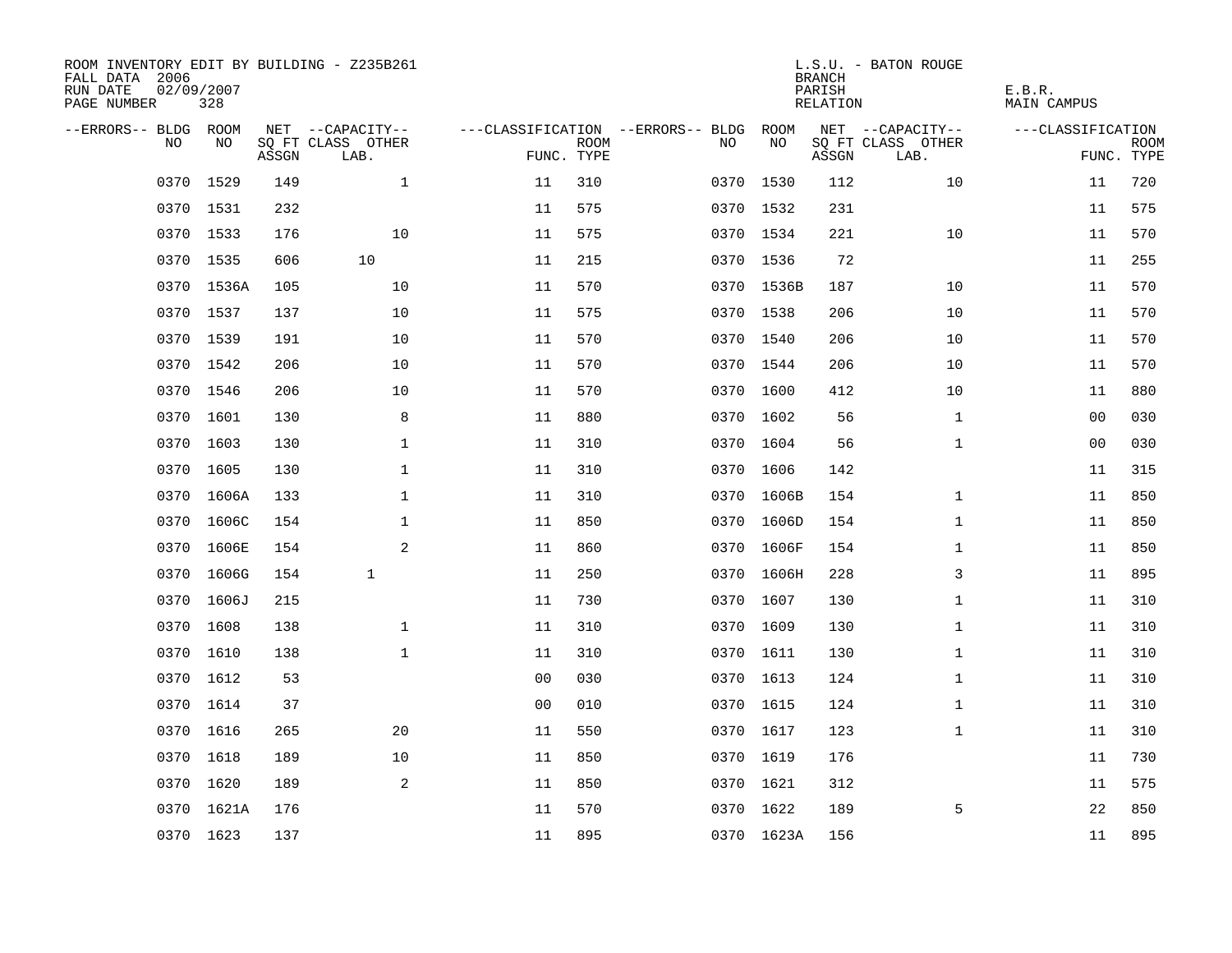| ROOM INVENTORY EDIT BY BUILDING - Z235B261<br>FALL DATA 2006<br>RUN DATE<br>PAGE NUMBER | 02/09/2007<br>329 |       |                           |                |             |                                   |            | <b>BRANCH</b><br>PARISH<br>RELATION | L.S.U. - BATON ROUGE      | E.B.R.<br><b>MAIN CAMPUS</b> |                           |
|-----------------------------------------------------------------------------------------|-------------------|-------|---------------------------|----------------|-------------|-----------------------------------|------------|-------------------------------------|---------------------------|------------------------------|---------------------------|
| --ERRORS-- BLDG ROOM                                                                    |                   |       | NET --CAPACITY--          |                |             | ---CLASSIFICATION --ERRORS-- BLDG | ROOM       |                                     | NET --CAPACITY--          | ---CLASSIFICATION            |                           |
| N <sub>O</sub>                                                                          | NO.               | ASSGN | SO FT CLASS OTHER<br>LAB. | FUNC. TYPE     | <b>ROOM</b> | NO.                               | NO         | ASSGN                               | SQ FT CLASS OTHER<br>LAB. |                              | <b>ROOM</b><br>FUNC. TYPE |
| 0370                                                                                    | 1623B             | 111   | 10                        | 11             | 570         | 0370                              | 1623C      | 140                                 | 10                        | 11                           | 570                       |
|                                                                                         | 0370 1624         | 152   | 3                         | 11             | 850         |                                   | 0370 1625  | 254                                 |                           | 00                           | 020                       |
|                                                                                         | 0370 1625A        | 206   | 3                         | 21             | 850         |                                   | 0370 1625B | 928                                 | 10                        | 21                           | 850                       |
|                                                                                         | 0370 1625C        | 200   | 6                         | 21             | 855         |                                   | 0370 1625D | 80                                  | $\mathbf{1}$              | 21                           | 850                       |
| 0370                                                                                    | 1625E             | 156   | 3                         | 21             | 855         |                                   | 0370 1626  | 277                                 | 6                         | 11                           | 840                       |
|                                                                                         | 0370 1628         | 144   | 2                         | 11             | 850         |                                   | 0370 1630  | 293                                 | $\mathbf{1}$              | 11                           | 310                       |
| 0370                                                                                    | 1636              | 309   | 4                         | 11             | 910         |                                   | 0370 1636A | 56                                  | 2                         | 11                           | 919                       |
|                                                                                         | 0370 1636B        | 225   | $\overline{4}$            | 11             | 310         |                                   | 0370 1636C | 225                                 | 4                         | 11                           | 310                       |
| 0370                                                                                    | 1640              | 231   | 2                         | 11             | 310         |                                   | 0370 1642  | 312                                 | 12                        | 11                           | 680                       |
|                                                                                         | 0370 1644         | 50    |                           | 0 <sub>0</sub> | 030         |                                   | 0370 1646  | 70                                  |                           | 11                           | 315                       |
| 0370                                                                                    | 1648              | 95    | 10                        | 11             | 680         |                                   | 0370 1648A | 122                                 | 4                         | 0 <sub>0</sub>               | 030                       |
|                                                                                         | 0370 1649         | 352   | 10                        | 11             | 570         |                                   | 0370 1649A | 468                                 | 10                        | 11                           | 570                       |
| 0370                                                                                    | 1649B             | 142   | $\mathbf{1}$              | 11             | 570         |                                   | 0370 1649C | 206                                 | 10                        | 11                           | 310                       |
| 0370                                                                                    | 1650              | 95    | 10                        | 11             | 680         |                                   | 0370 1650A | 122                                 | 4                         | 00                           | 030                       |
| 0370                                                                                    | 1651              | 352   | 10                        | 11             | 570         | 0370                              | 1652       | 234                                 | 4                         | 11                           | 575                       |
| 0370                                                                                    | 1654              | 743   | 25                        | 11             | 850         | 0370                              | 1655       | 1024                                | 10                        | 11                           | 575                       |
| 0370                                                                                    | 1655A             | 278   | 5                         | 11             | 570         | 0370                              | 1656       | 171                                 | 10                        | 11                           | 570                       |
| 0370                                                                                    | 1658              | 171   | 3                         | 11             | 575         |                                   | 0370 1700  | 225                                 | 10                        | 11                           | 550                       |
|                                                                                         | 0370 1701         | 67    | 10                        | 11             | 680         |                                   | 0370 1701A | 107                                 | 4                         | 00                           | 030                       |
| 0370                                                                                    | 1702              | 324   | 40                        | 11             | 680         |                                   | 0370 1702A | 331                                 | 8                         | 0 <sub>0</sub>               | 030                       |
|                                                                                         | 0370 1703         | 341   | 8                         | 11             | 850         |                                   | 0370 1704  | 113                                 |                           | 11                           | 730                       |
| 0370                                                                                    | 1705              | 135   | 6                         | 11             | 860         |                                   | 0370 1706  | 251                                 | 20                        | 11                           | 550                       |
|                                                                                         | 0370 1707         | 367   | 5                         | 11             | 850         |                                   | 0370 1707A | 30                                  |                           | 11                           | 850                       |
| 0370                                                                                    | 1708              | 161   | $\mathbf{1}$              | 11             | 310         |                                   | 0370 1709  | 138                                 |                           | 11                           | 895                       |
|                                                                                         | 0370 1709A        | 98    |                           | 11             | 850         |                                   | 0370 1709B | 54                                  |                           | 11                           | 850                       |
|                                                                                         | 0370 1710         | 206   |                           | 11             | 730         |                                   | 0370 1711  | 313                                 | 4                         | 22                           | 850                       |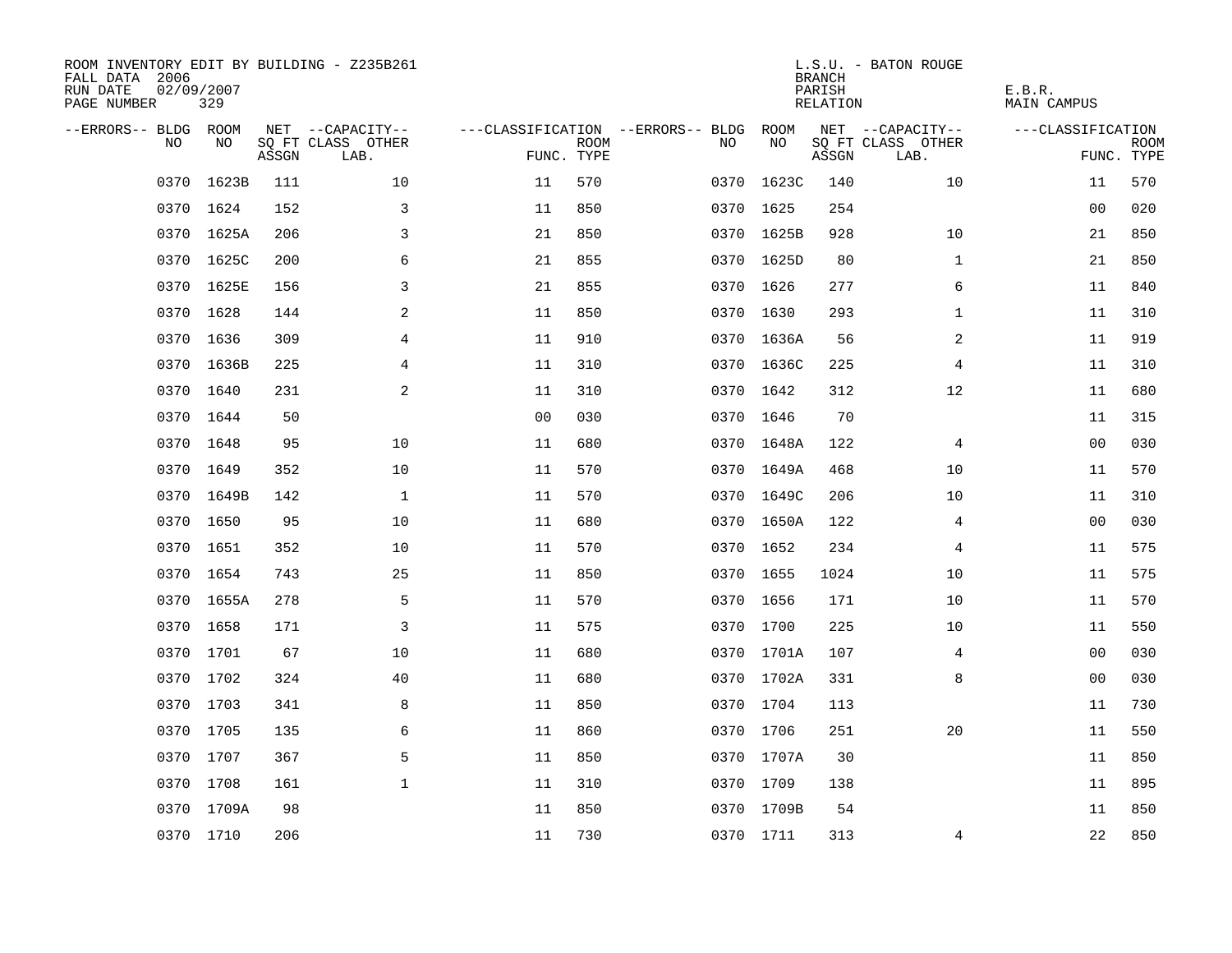| ROOM INVENTORY EDIT BY BUILDING - Z235B261<br>FALL DATA 2006<br>RUN DATE<br>PAGE NUMBER | 02/09/2007<br>330 |       |                           |                |             |                                        |            | <b>BRANCH</b><br>PARISH<br>RELATION | L.S.U. - BATON ROUGE      | E.B.R.<br>MAIN CAMPUS |                    |
|-----------------------------------------------------------------------------------------|-------------------|-------|---------------------------|----------------|-------------|----------------------------------------|------------|-------------------------------------|---------------------------|-----------------------|--------------------|
| --ERRORS-- BLDG ROOM                                                                    |                   |       | NET --CAPACITY--          |                |             | ---CLASSIFICATION --ERRORS-- BLDG ROOM |            |                                     | NET --CAPACITY--          | ---CLASSIFICATION     |                    |
| NO.                                                                                     | NO.               | ASSGN | SQ FT CLASS OTHER<br>LAB. | FUNC. TYPE     | <b>ROOM</b> | NO.                                    | NO         | ASSGN                               | SQ FT CLASS OTHER<br>LAB. |                       | ROOM<br>FUNC. TYPE |
| 0370                                                                                    | 1711A             | 30    |                           | 11             | 850         | 0370                                   | 1712       | 135                                 | $\mathbf{1}$              | 11                    | 850                |
|                                                                                         | 0370 1713         | 165   | $\overline{4}$            | 11             | 850         |                                        | 0370 1713A | 144                                 |                           | 11                    | 730                |
|                                                                                         | 0370 1714         | 25    |                           | 11             | 850         |                                        | 0370 1715  | 40                                  |                           | 0 <sub>0</sub>        | 030                |
|                                                                                         | 0370 1716         | 430   | 8                         | 11             | 860         |                                        | 0370 1716A | 44                                  |                           | 11                    | 850                |
| 0370                                                                                    | 1720              | 138   |                           | 0 <sub>0</sub> | 020         |                                        | 0370 1728  | 42                                  |                           | 11                    | 850                |
|                                                                                         | 0370 1801         | 169   | 2                         | 11             | 355         |                                        | 0370 1802  | 180                                 | 6                         | 11                    | 310                |
| 0370                                                                                    | 1804              | 383   | $\mathbf{2}$              | 11             | 310         |                                        | 0370 1804A | 74                                  | $\mathbf{1}$              | 11                    | 315                |
|                                                                                         | 0370 1805         | 60    | $\mathbf 1$               | 0 <sub>0</sub> | 030         |                                        | 0370 1806  | 214                                 | 10                        | 11                    | 310                |
| 0370                                                                                    | 1807              | 80    | 2                         | 0 <sub>0</sub> | 030         | 0370                                   | 1808       | 979                                 | 3                         | 11                    | 860                |
|                                                                                         | 0370 1809         | 65    |                           | 0 <sub>0</sub> | 030         |                                        | 0370 1811  | 394                                 |                           | 11                    | 870                |
| 0370                                                                                    | 1812              | 669   | 8                         | 11             | 860         |                                        | 0370 1812A | 67                                  | $\mathbf{1}$              | 11                    | 860                |
|                                                                                         | 0370 1813         | 318   | 6                         | 11             | 870         |                                        | 0370 1814  | 52                                  | $\overline{a}$            | 0 <sub>0</sub>        | 030                |
| 0370                                                                                    | 1814A             | 62    | 2                         | 0 <sub>0</sub> | 030         |                                        | 0370 1815  | 255                                 | 20                        | 11                    | 550                |
|                                                                                         | 0370 1817         | 87    | $\mathbf 1$               | 11             | 310         |                                        | 0370 1817A | 1396                                | 3                         | 11                    | 840                |
| 0370                                                                                    | 1817B             | 393   | 2                         | 11             | 845         | 0370                                   | 1817C      | 653                                 | $\mathbf{1}$              | 11                    | 840                |
| 0370                                                                                    | 1817D             | 127   | 4                         | 11             | 840         |                                        | 0370 1817E | 261                                 | 8                         | 11                    | 840                |
| 0370                                                                                    | 1817F             | 183   | 3                         | 11             | 830         | 0370                                   | 1817G      | 653                                 | 8                         | 11                    | 840                |
| 0370                                                                                    | 1817H             | 207   | 5                         | 11             | 840         |                                        | 0370 1817J | 590                                 | 8                         | 11                    | 840                |
|                                                                                         | 0370 1817K        | 233   |                           | 11             | 840         |                                        | 0370 1817L | 266                                 | 8                         | 11                    | 840                |
| 0370                                                                                    | 1817M             | 368   | 8                         | 11             | 840         |                                        | 0370 1817N | 425                                 | 6                         | 11                    | 840                |
|                                                                                         | 0370 1817P        | 244   | 8                         | 11             | 840         |                                        | 0370 18170 | 232                                 | 8                         | 11                    | 840                |
| 0370                                                                                    | 1817R             | 796   |                           | 11             | 870         |                                        | 0370 1817S | 100                                 | $\mathbf{1}$              | 22                    | 870                |
|                                                                                         | 0370 1817T        | 292   |                           | 11             | 870         |                                        | 0370 1817U | 72                                  |                           | 11                    | 730                |
| 0370                                                                                    | 1817W             | 30    |                           | 11             | 730         |                                        | 0370 1817X | 30                                  |                           | 11                    | 730                |
|                                                                                         | 0370 1817Y        | 30    |                           | 11             | 730         |                                        | 0370 1819  | 90                                  |                           | 00                    | 010                |
|                                                                                         | 0370 1821         | 264   | $\mathbf{2}$              | 11             | 310         |                                        | 0370 1821A | 146                                 |                           | 11                    | 315                |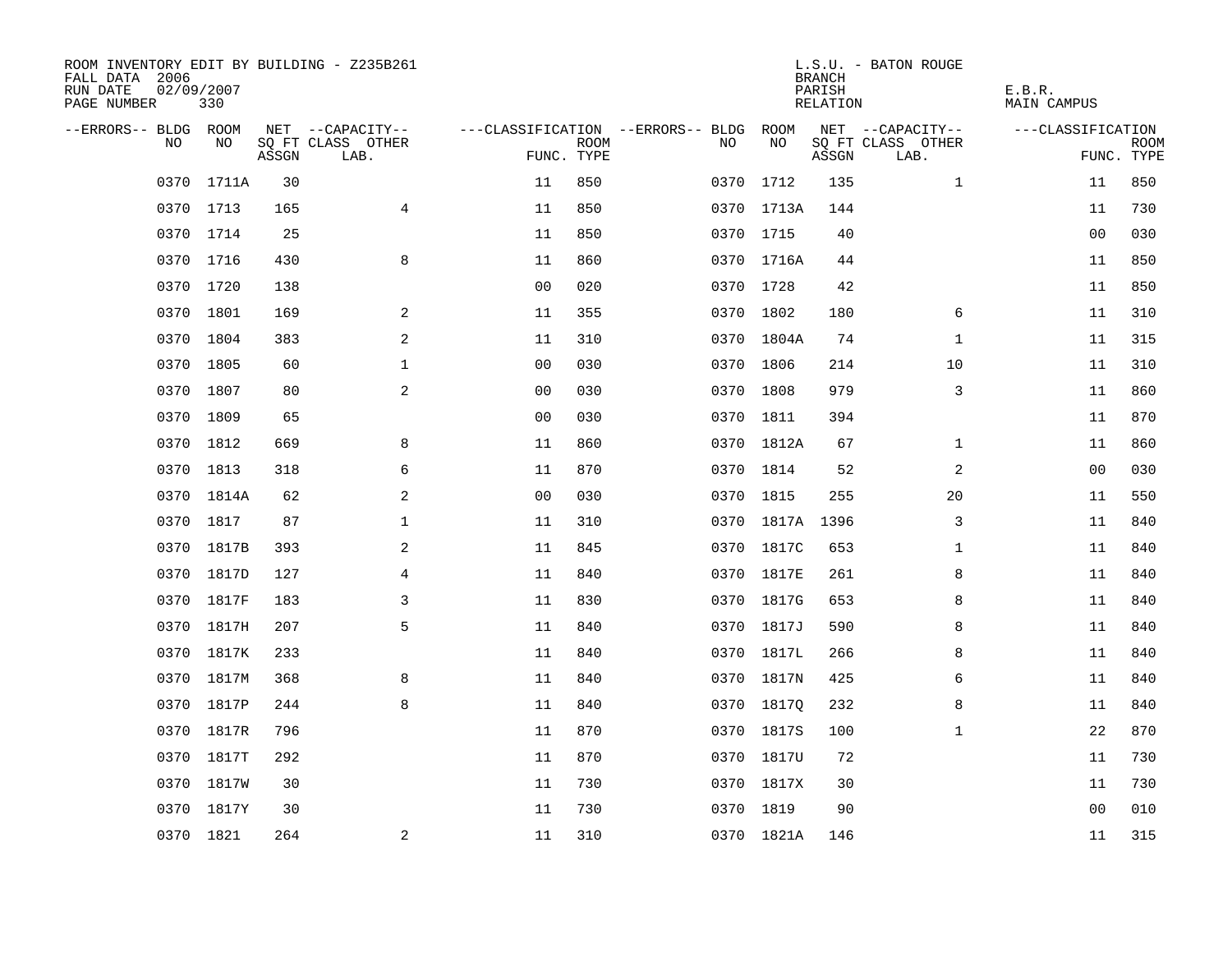| ROOM INVENTORY EDIT BY BUILDING - Z235B261<br>FALL DATA 2006<br>RUN DATE<br>PAGE NUMBER | 02/09/2007<br>331 |       |                           |                |             |                                   |            | <b>BRANCH</b><br>PARISH<br><b>RELATION</b> | L.S.U. - BATON ROUGE      | E.B.R.<br><b>MAIN CAMPUS</b> |                           |
|-----------------------------------------------------------------------------------------|-------------------|-------|---------------------------|----------------|-------------|-----------------------------------|------------|--------------------------------------------|---------------------------|------------------------------|---------------------------|
| --ERRORS-- BLDG ROOM                                                                    |                   |       | NET --CAPACITY--          |                |             | ---CLASSIFICATION --ERRORS-- BLDG | ROOM       |                                            | NET --CAPACITY--          | ---CLASSIFICATION            |                           |
| N <sub>O</sub>                                                                          | NO.               | ASSGN | SO FT CLASS OTHER<br>LAB. | FUNC. TYPE     | <b>ROOM</b> | NO.                               | NO         | ASSGN                                      | SQ FT CLASS OTHER<br>LAB. |                              | <b>ROOM</b><br>FUNC. TYPE |
| 0370                                                                                    | 1823              | 189   | $\mathbf{1}$              | 46             | 310         |                                   | 0370 1825  | 264                                        | $\mathbf{1}$              | 11                           | 310                       |
|                                                                                         | 0370 1826         | 49    |                           | 0 <sub>0</sub> | 010         |                                   | 0370 1827  | 152                                        | $\mathbf{1}$              | 11                           | 310                       |
|                                                                                         | 0370 1828         | 43    |                           | 0 <sub>0</sub> | 030         |                                   | 0370 1829  | 145                                        | $\mathbf{1}$              | 11                           | 310                       |
|                                                                                         | 0370 1830         | 128   | $\mathbf 1$               | 11             | 310         |                                   | 0370 1831  | 145                                        | $\mathbf{1}$              | 11                           | 310                       |
| 0370                                                                                    | 1832              | 120   | $\mathbf 1$               | 11             | 310         |                                   | 0370 1833  | 145                                        | $\mathbf{1}$              | 11                           | 310                       |
|                                                                                         | 0370 1834         | 126   | $\mathbf 1$               | 11             | 310         |                                   | 0370 1835  | 132                                        | $\mathbf{1}$              | 11                           | 310                       |
| 0370                                                                                    | 1837              | 146   | $\mathbf 1$               | 11             | 310         |                                   | 0370 1838  | 106                                        | 8                         | 46                           | 680                       |
|                                                                                         | 0370 1838A        | 189   | 4                         | 0 <sub>0</sub> | 030         |                                   | 0370 1839  | 146                                        | $\mathbf{1}$              | 11                           | 310                       |
| 0370                                                                                    | 1840              | 405   | 35                        | 11             | 350         |                                   | 0370 1841  | 143                                        | $\mathbf{1}$              | 11                           | 310                       |
|                                                                                         | 0370 1842         | 143   | $\mathbf{1}$              | 11             | 310         |                                   | 0370 1843  | 143                                        | $\mathbf{1}$              | 11                           | 310                       |
| 0370                                                                                    | 1844              | 136   | $\mathbf{1}$              | 11             | 310         |                                   | 0370 1845  | 293                                        | 30                        | 11                           | 410                       |
|                                                                                         | 0370 1846         | 301   | 2                         | 11             | 310         |                                   | 0370 1847  | 1026                                       | 18                        | 11                           | 310                       |
| 0370                                                                                    | 1900              | 4880  |                           | 11             | 895         |                                   | 0370 1901  | 2080                                       |                           | 11                           | 895                       |
| 0370                                                                                    | 1901A             | 176   | 2                         | 11             | 860         |                                   | 0370 1901B | 132                                        |                           | 11                           | 860                       |
| 0370                                                                                    | 1902              | 1122  | 6                         | 11             | 850         |                                   | 0370 1903  | 197                                        | $\mathbf{1}$              | 11                           | 310                       |
| 0370                                                                                    | 1904              | 276   |                           | 11             | 850         |                                   | 0370 1905  | 891                                        | 10                        | 11                           | 850                       |
| 0370                                                                                    | 1905A             | 120   |                           | 11             | 730         | 0370                              | 1906       | 727                                        | 5                         | 11                           | 840                       |
| 0370                                                                                    | 1907              | 953   | $\mathbf 1$               | 46             | 575         |                                   | 0370 1908  | 392                                        | 2                         | 11                           | 850                       |
|                                                                                         | 0370 1908A        | 143   | $\overline{4}$            | 11             | 850         |                                   | 0370 1908B | 150                                        | 4                         | 11                           | 850                       |
| 0370                                                                                    | 1909              | 360   |                           | 11             | 730         |                                   | 0370 1910  | 376                                        | 8                         | 11                           | 860                       |
|                                                                                         | 0370 1911         | 80    |                           | 0 <sub>0</sub> | 030         |                                   | 0370 1912  | 392                                        | 5                         | 11                           | 850                       |
| 0370                                                                                    | 1915              | 37    | 4                         | 11             | 680         |                                   | 0370 1915A | 38                                         | $\overline{4}$            | 00                           | 030                       |
|                                                                                         | 0370 1917         | 585   | 2                         | 11             | 850         |                                   | 0370 1917A | 109                                        |                           | 11                           | 860                       |
|                                                                                         | 0370 1919         | 74    |                           | 11             | 895         |                                   | 0370 1921  | 74                                         |                           | 11                           | 850                       |
|                                                                                         | 0370 1923         | 204   |                           | 11             | 850         |                                   | 0370 1929  | 36                                         |                           | 0 <sub>0</sub>               | 030                       |
|                                                                                         | 0370 1931         | 1035  | 20                        | 11             | 220         |                                   | 0370 1931A | 165                                        |                           | 11                           | 730                       |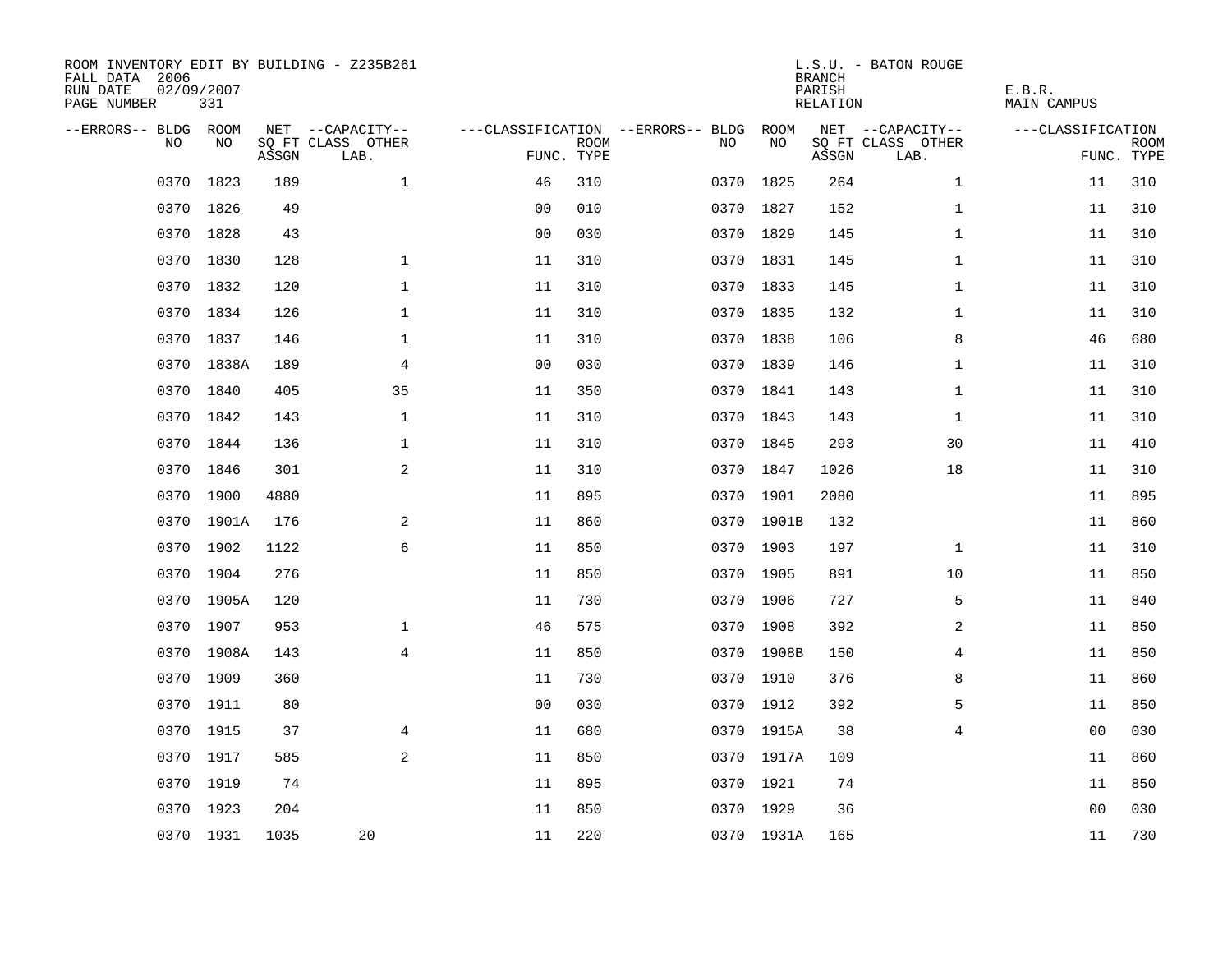| ROOM INVENTORY EDIT BY BUILDING - Z235B261<br>FALL DATA 2006<br>RUN DATE<br>PAGE NUMBER | 02/09/2007<br>332 |       |                           |                                        |             |   |      |            | <b>BRANCH</b><br>PARISH<br>RELATION | L.S.U. - BATON ROUGE      | E.B.R.<br><b>MAIN CAMPUS</b> |                           |
|-----------------------------------------------------------------------------------------|-------------------|-------|---------------------------|----------------------------------------|-------------|---|------|------------|-------------------------------------|---------------------------|------------------------------|---------------------------|
| --ERRORS-- BLDG ROOM                                                                    |                   |       | NET --CAPACITY--          | ---CLASSIFICATION --ERRORS-- BLDG ROOM |             |   |      |            |                                     | NET --CAPACITY--          | ---CLASSIFICATION            |                           |
| NO                                                                                      | NO                | ASSGN | SQ FT CLASS OTHER<br>LAB. | FUNC. TYPE                             | <b>ROOM</b> |   | NO.  | NO         | ASSGN                               | SQ FT CLASS OTHER<br>LAB. |                              | <b>ROOM</b><br>FUNC. TYPE |
| 0370                                                                                    | 1935              | 1470  | 5                         | 11                                     | 850         |   | 0370 | 1935A      | 223                                 |                           | 11                           | 855                       |
|                                                                                         | 0370 1937         | 201   |                           | 46                                     | 730         |   |      | 0370 1938  | 64                                  |                           | 11                           | 850                       |
|                                                                                         | 0370 1939         | 49    |                           | 11                                     | 850         |   |      | 0370 1940  | 20088                               | 74                        | 11                           | 570                       |
| 0370                                                                                    | 2101              | 1730  | 144                       | 11                                     | 550         |   | 0370 | 2101A      | 200                                 |                           | 11                           | 115                       |
| 0370                                                                                    | 2102              | 2697  | 84                        | 11                                     | 410         |   | 0370 | 2103       | 1730                                | 144                       | 11                           | 550                       |
| 0370                                                                                    | 2103A             | 425   |                           | 11                                     | 115         |   | 0370 | 2104       | 1675                                | 80                        | 11                           | 410                       |
| 0370                                                                                    | 2104A 1004        |       | 28                        | 11                                     | 410         |   | 0370 | 2105       | 3080                                | 80                        | 11                           | 550                       |
| 0370                                                                                    | 2105A             | 584   | 5                         | 22                                     | 250         |   | 0370 | 2105B      | 424                                 | 5                         | 22                           | 250                       |
| 0370                                                                                    | 2105C             | 256   | 5                         | 22                                     | 250         |   | 0370 | 2105D      | 180                                 |                           | 0 <sub>0</sub>               | 030                       |
| 0370                                                                                    | 2106              | 34    |                           | 0 <sub>0</sub>                         | 020         |   |      | 0370 2106A | 89                                  | 2                         | 0 <sub>0</sub>               | 030                       |
| 0370                                                                                    | 2108              | 34    |                           | 0 <sub>0</sub>                         | 020         |   | 0370 | 2108A      | 89                                  | 2                         | 0 <sub>0</sub>               | 030                       |
| 0370                                                                                    | 2110              | 34    |                           | 0 <sub>0</sub>                         | 020         |   |      | 0370 2110A | 89                                  | 14                        | 46                           | 680                       |
| 0370                                                                                    | 2110B             | 131   | 3                         | 0 <sub>0</sub>                         | 030         |   | 0370 | 2112       | 261                                 | 73                        | 46                           | 680                       |
| 0370                                                                                    | 2112A             | 297   | 8                         | 0 <sub>0</sub>                         | 030         |   | 0370 | 2114       | 196                                 |                           | 00                           | 030                       |
| 0370                                                                                    | 2116              | 467   | 6                         | 11                                     | 215         |   | 0370 | 2118       | 91                                  |                           | 0 <sub>0</sub>               | 030                       |
| 0370                                                                                    | 2120              | 240   | 5                         | 11                                     | 570         |   | 0370 | 2201       | 102                                 |                           | 0 <sub>0</sub>               | 010                       |
| 0370                                                                                    | 2202              | 96    | $\mathbf 1$               | 11                                     | 310         |   | 0370 | 2202A      | 270                                 | 2                         | 11                           | 315                       |
| 0370                                                                                    | 2202B             | 174   | $\mathbf 1$               | 11                                     | 315         |   | 0370 | 2203       | 249                                 | 4                         | 11                           | 535                       |
| 0370                                                                                    | 2205              | 159   | 3                         | 11                                     | 535         |   | 0370 | 2206       | 580                                 | 14                        | 22                           | 250                       |
| 0370                                                                                    | 2207              | 150   | $\mathbf{1}$              | 11                                     | 310         |   | 0370 | 2208       | 189                                 | $\mathbf{1}$              | 22                           | 250                       |
| 0370                                                                                    | 2208A             | 104   |                           | 11                                     | 535         |   | 0370 | 2209       | 138                                 | $\mathbf{1}$              | 11                           | 310                       |
| 0370                                                                                    | 2210              | 317   |                           | 0 <sub>0</sub>                         | 030         |   | 0370 | 2211       | 144                                 | $\mathbf 1$               | 22                           | 250                       |
| 0370                                                                                    | 2212              | 160   |                           | 22                                     | 225         |   |      | 0370 2212A | 77                                  |                           | 22                           | 225                       |
| 0370                                                                                    | 2213              | 134   | $\mathbf 1$               | 11                                     | 310         | 9 | 0370 | 2214       | 543                                 | $\mathbf 1$               | 22                           | 250                       |
| 0370                                                                                    | 2215              | 134   | $\mathbf{1}$              | 11                                     | 310         |   | 0370 | 2216       | 224                                 | 4                         | 22                           | 250                       |
|                                                                                         | 0370 2216A        | 281   | $\mathbf{1}$              | 22                                     | 250         |   |      | 0370 2216B | 25                                  |                           | 11                           | 535                       |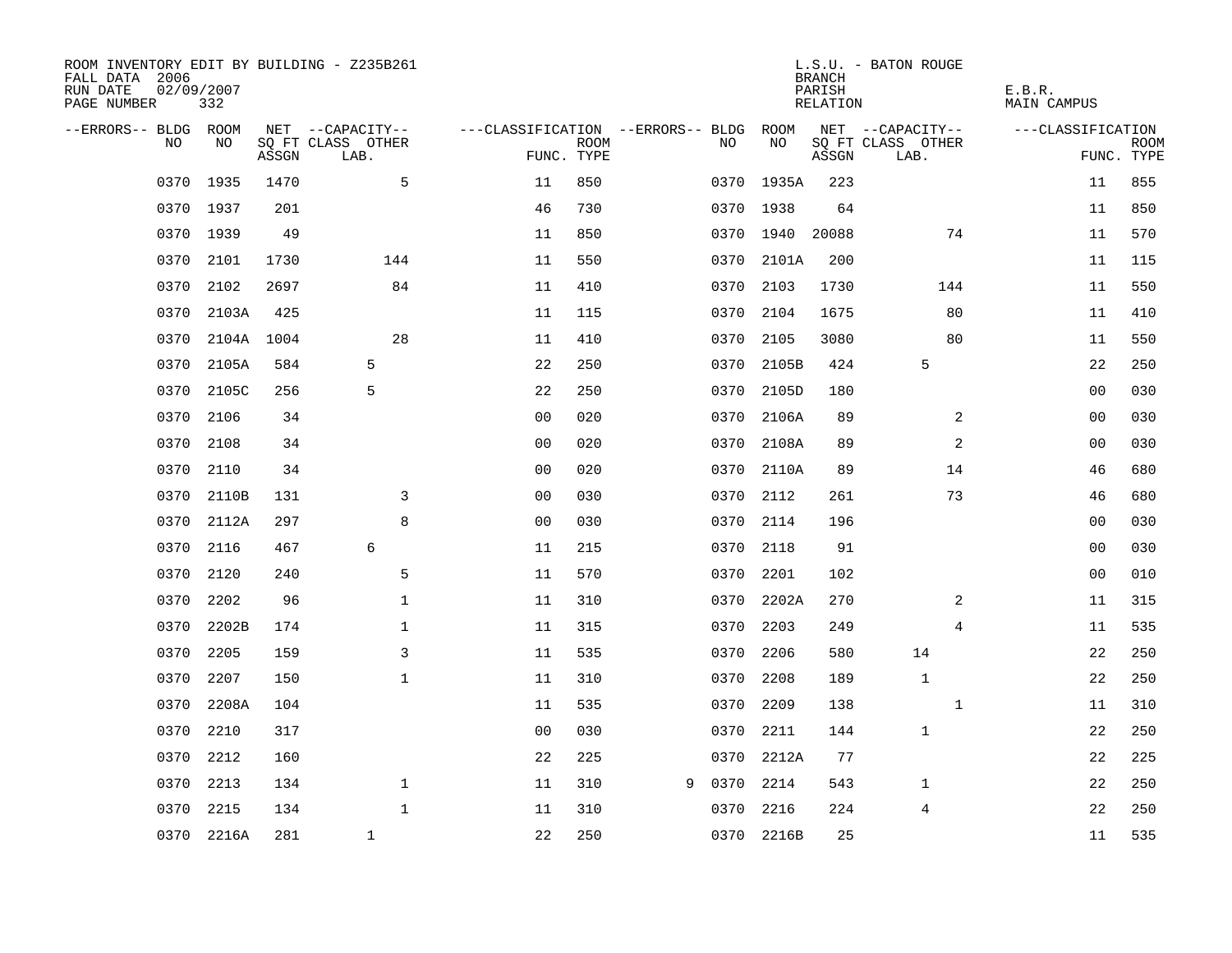| ROOM INVENTORY EDIT BY BUILDING - Z235B261<br>FALL DATA 2006<br>RUN DATE<br>PAGE NUMBER | 02/09/2007<br>333 |       |                           |                |             |                                   |      |           | <b>BRANCH</b><br>PARISH<br>RELATION | L.S.U. - BATON ROUGE      | E.B.R.<br><b>MAIN CAMPUS</b> |                           |
|-----------------------------------------------------------------------------------------|-------------------|-------|---------------------------|----------------|-------------|-----------------------------------|------|-----------|-------------------------------------|---------------------------|------------------------------|---------------------------|
| --ERRORS-- BLDG                                                                         | ROOM              |       | NET --CAPACITY--          |                |             | ---CLASSIFICATION --ERRORS-- BLDG |      | ROOM      |                                     | NET --CAPACITY--          | ---CLASSIFICATION            |                           |
| N <sub>O</sub>                                                                          | NO.               | ASSGN | SO FT CLASS OTHER<br>LAB. | FUNC. TYPE     | <b>ROOM</b> |                                   | NO.  | NO        | ASSGN                               | SQ FT CLASS OTHER<br>LAB. |                              | <b>ROOM</b><br>FUNC. TYPE |
| 0370                                                                                    | 2216C             | 107   | 2                         | 22             | 250         |                                   | 0370 | 2216D     | 40                                  | $\mathbf{1}$              | 22                           | 250                       |
| 0370                                                                                    | 2216E             | 130   | $\overline{c}$            | 22             | 250         |                                   | 0370 | 2217      | 134                                 | $\mathbf{1}$              | 11                           | 310                       |
| 0370                                                                                    | 2218              | 91    |                           | 0 <sub>0</sub> | 030         |                                   | 0370 | 2219      | 115                                 | $\mathbf{1}$              | 11                           | 310                       |
| 0370                                                                                    | 2301              | 165   | 1                         | 11             | 310         |                                   | 0370 | 2302      | 337                                 | 4                         | 22                           | 250                       |
| 0370                                                                                    | 2303              | 151   | $\mathbf{1}$              | 11             | 310         |                                   | 0370 | 2304      | 311                                 | 5                         | 22                           | 250                       |
| 0370                                                                                    | 2305              | 193   | $\mathbf{1}$              | 11             | 310         |                                   | 0370 | 2306      | 74                                  | $\mathbf{1}$              | 22                           | 255                       |
| 0370                                                                                    | 2306A             | 86    | $\mathbf{1}$              | 22             | 255         |                                   | 0370 | 2307      | 151                                 | $\mathbf{1}$              | 11                           | 315                       |
| 0370                                                                                    | 2307A             | 234   | $\mathbf 1$               | 11             | 310         |                                   | 0370 | 2308      | 332                                 |                           | 0 <sub>0</sub>               | 030                       |
| 0370                                                                                    | 2309              | 158   | $\mathbf{1}$              | 11             | 310         |                                   | 0370 | 2310      | 56                                  |                           | 0 <sub>0</sub>               | 030                       |
| 0370                                                                                    | 2312              | 273   | 5                         | 22             | 250         |                                   | 0370 | 2313      | 399                                 | $\mathbf{1}$              | 11                           | 310                       |
| 0370                                                                                    | 2314              | 273   | 5                         | 22             | 250         |                                   | 0370 | 2315      | 134                                 | $\mathbf{1}$              | 11                           | 310                       |
| 0370                                                                                    | 2316              | 509   |                           | 0 <sub>0</sub> | 030         |                                   | 0370 | 2317      | 133                                 | $\mathbf{1}$              | 11                           | 310                       |
| 0370                                                                                    | 2318              | 542   | 25                        | 11             | 550         |                                   | 0370 | 2319      | 472                                 | 5                         | 22                           | 255                       |
| 0370                                                                                    | 2319A             | 250   |                           | 22             | 255         |                                   | 0370 | 2319B     | 186                                 |                           | 22                           | 255                       |
| 0370                                                                                    | 2320              | 57    | 6                         | 11             | 680         |                                   | 0370 | 2320A     | 114                                 | 2                         | 0 <sub>0</sub>               | 030                       |
| 0370                                                                                    | 2321              | 315   | 5                         | 22             | 250         |                                   | 0370 | 2322      | 35                                  |                           | 00                           | 010                       |
| 0370                                                                                    | 2323              | 141   | $\mathbf{1}$              | 11             | 310         |                                   | 0370 | 2324      | 79                                  | 17                        | 46                           | 680                       |
| 0370                                                                                    | 2324A             | 136   | 2                         | 0 <sub>0</sub> | 030         |                                   | 0370 | 2325      | 138                                 | $\mathbf{1}$              | 11                           | 310                       |
| 0370                                                                                    | 2326              | 63    |                           | 0 <sub>0</sub> | 030         |                                   | 0370 | 2327      | 199                                 | $\overline{4}$            | 22                           | 250                       |
| 0370                                                                                    | 2328              | 270   | 5                         | 11             | 250         |                                   | 0370 | 2329      | 261                                 | 5                         | 11                           | 250                       |
| 0370                                                                                    | 2330              | 230   | 20                        | 11             | 550         |                                   | 0370 | 2331      | 141                                 | $\mathbf{1}$              | 11                           | 310                       |
| 0370                                                                                    | 2332              | 189   | 2                         | 22             | 250         |                                   | 0370 | 2333      | 140                                 | $\mathbf{1}$              | 11                           | 310                       |
| 0370                                                                                    | 2334              | 136   | 3                         | 22             | 250         |                                   | 0370 | 2336      | 270                                 | 6                         | 22                           | 250                       |
| 0370                                                                                    | 2338              | 124   |                           | 0 <sub>0</sub> | 030         |                                   | 0370 | 2401      | 272                                 | $\mathbf{1}$              | 11                           | 310                       |
| 0370                                                                                    | 2402              | 300   | 2                         | 22             | 250         | 9                                 | 0370 | 2403      | 449                                 | $\mathbf{1}$              | 22                           | 250                       |
|                                                                                         | 0370 2403A        | 191   |                           | 22             | 255         |                                   |      | 0370 2404 | 319                                 | 5                         | 22                           | 250                       |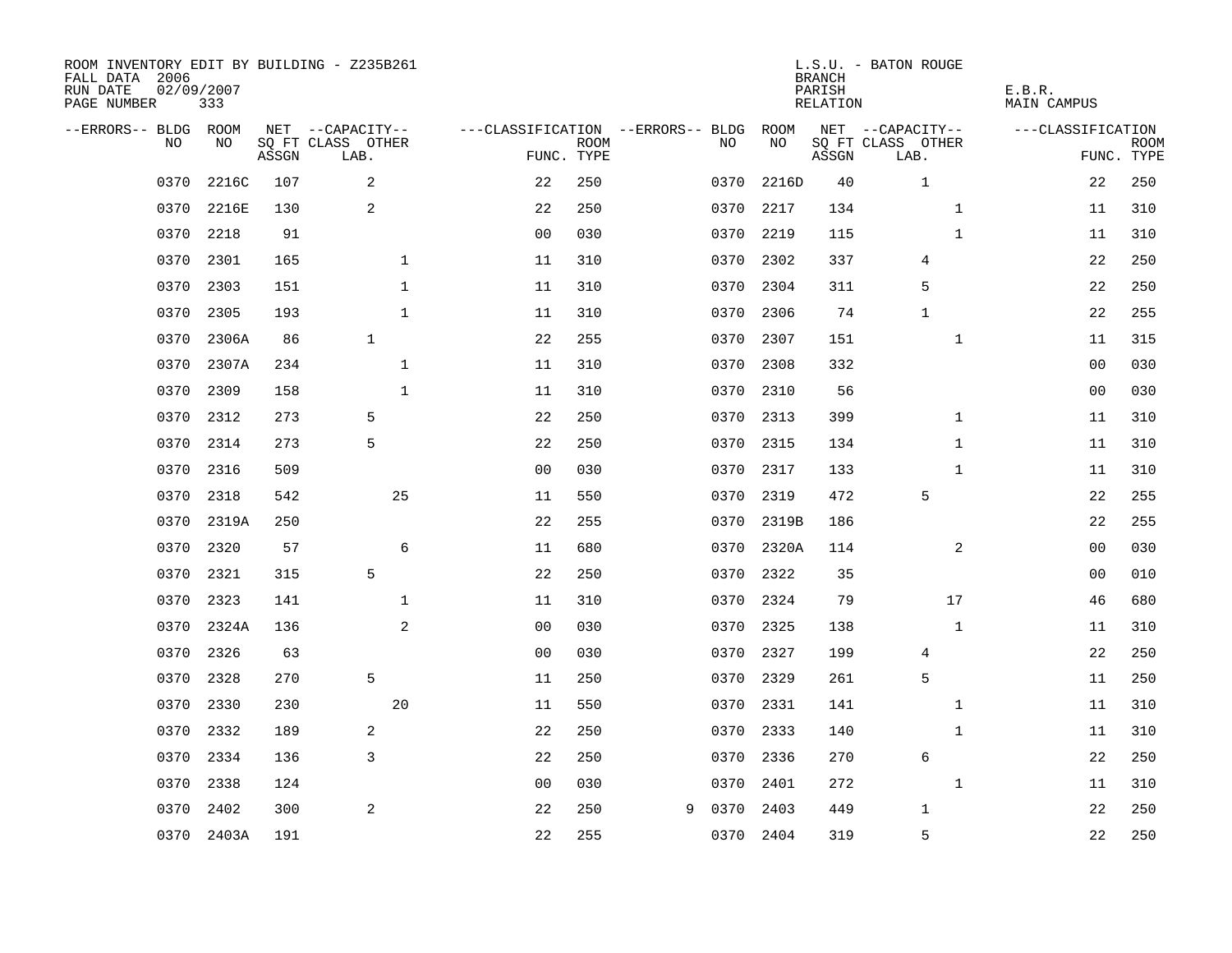| ROOM INVENTORY EDIT BY BUILDING - Z235B261<br>FALL DATA 2006<br>RUN DATE<br>PAGE NUMBER | 02/09/2007<br>334 |       |                           |    |                           |                                   |           | <b>BRANCH</b><br>PARISH<br><b>RELATION</b> | L.S.U. - BATON ROUGE      | E.B.R.<br><b>MAIN CAMPUS</b> |                           |
|-----------------------------------------------------------------------------------------|-------------------|-------|---------------------------|----|---------------------------|-----------------------------------|-----------|--------------------------------------------|---------------------------|------------------------------|---------------------------|
| --ERRORS-- BLDG ROOM                                                                    |                   |       | NET --CAPACITY--          |    |                           | ---CLASSIFICATION --ERRORS-- BLDG | ROOM      |                                            | NET --CAPACITY--          | ---CLASSIFICATION            |                           |
| NO                                                                                      | NO                | ASSGN | SQ FT CLASS OTHER<br>LAB. |    | <b>ROOM</b><br>FUNC. TYPE | NO                                | NO        | ASSGN                                      | SQ FT CLASS OTHER<br>LAB. |                              | <b>ROOM</b><br>FUNC. TYPE |
| 0370                                                                                    | 2405              | 315   | 5                         | 22 | 250                       | 0370                              | 2406      | 319                                        | 3                         | 22                           | 250                       |
| 0370                                                                                    | 2407              | 198   | 3                         | 22 | 250                       | 0370                              | 2408      | 635                                        |                           | 00                           | 030                       |
| 0370                                                                                    | 2409              | 133   | $\mathbf 1$               | 11 | 310                       | 0370                              | 2410      | 619                                        |                           | 00                           | 030                       |
| 0370                                                                                    | 2411              | 138   | $\mathbf 1$               | 11 | 310                       | 0370                              | 2412      | 63                                         |                           | 0 <sub>0</sub>               | 010                       |
| 0370                                                                                    | 2413              | 138   | $\mathbf{1}$              | 11 | 310                       | 0370                              | 2414      | 281                                        | 5                         | 22                           | 250                       |
| 0370                                                                                    | 2415              | 261   | 5                         | 22 | 250                       |                                   | 0370 2416 | 70                                         |                           | 22                           | 255                       |
| 0370                                                                                    | 2417              | 132   | $\mathbf{1}$              | 11 | 310                       | 0370                              | 2418      | 157                                        | 3                         | 22                           | 255                       |
| 0370                                                                                    | 2418A             | 95    |                           | 22 | 255                       |                                   | 0370 2419 | 132                                        | $\mathbf{1}$              | 11                           | 310                       |
| 0370                                                                                    | 2420              | 322   | 5                         | 22 | 250                       | 0370                              | 2421      | 132                                        | $\mathbf{1}$              | 11                           | 310                       |
| 0370                                                                                    | 2422              | 314   | 5                         | 22 | 250                       |                                   | 0370 2423 | 135                                        | $\mathbf{1}$              | 11                           | 310                       |
| 0370                                                                                    | 2425              | 135   | $\mathbf{1}$              | 11 | 310                       | 0370                              | 2427      | 132                                        | $\mathbf{1}$              | 11                           | 310                       |
| 0370                                                                                    | 2429              | 135   | $\mathbf{1}$              | 11 | 310                       |                                   | 0370 2431 | 132                                        | $\mathbf{1}$              | 11                           | 310                       |
| 0370                                                                                    | 2433              | 132   | $\mathbf 1$               | 11 | 310                       | 0370                              | 2435      | 220                                        |                           | 0 <sub>0</sub>               | 030                       |
| 0370                                                                                    | 2502              | 738   | $\epsilon$                | 11 | 350                       | 0370                              | 2503      | 248                                        | 5                         | 22                           | 250                       |
| 0370                                                                                    | 2504              | 288   | 2                         | 22 | 250                       | 0370                              | 2505      | 35                                         |                           | 00                           | 010                       |
| 0370                                                                                    | 2506              | 131   | $\mathbf 1$               | 11 | 310                       | 0370                              | 2507      | 482                                        | 6                         | 22                           | 250                       |
| 0370                                                                                    | 2510              | 539   | 5                         | 11 | 310                       | 0370                              | 2511      | 241                                        | 5                         | 22                           | 250                       |
| 0370                                                                                    | 2512              | 138   | $\mathbf{1}$              | 11 | 310                       | 0370                              | 2513      | 241                                        | 5                         | 22                           | 255                       |
| 0370                                                                                    | 2514              | 271   | 5                         | 22 | 250                       | 0370                              | 2515      | 60                                         |                           | 11                           | 315                       |
| 0370                                                                                    | 2516              | 139   | $\mathbf 1$               | 11 | 310                       | 0370                              | 2517      | 463                                        |                           | 0 <sub>0</sub>               | 030                       |
| 0370                                                                                    | 2518              | 139   | $\mathbf 1$               | 11 | 310                       | 0370                              | 2519      | 250                                        | 5                         | 22                           | 250                       |
| 0370                                                                                    | 2520              | 139   | $\mathbf 1$               | 11 | 310                       | 0370                              | 2521      | 250                                        | 5                         | 22                           | 250                       |
| 0370                                                                                    | 2522              | 139   | $\mathbf 1$               | 11 | 310                       | 0370                              | 2523      | 250                                        | 2                         | 22                           | 250                       |
| 0370                                                                                    | 2524              | 139   | $\mathbf 1$               | 11 | 310                       | 0370                              | 2525      | 131                                        | $\mathbf{1}$              | 11                           | 315                       |
| 0370                                                                                    | 2526              | 139   | $\mathbf 1$               | 11 | 310                       | 0370                              | 2527      | 296                                        | 5                         | 22                           | 250                       |
|                                                                                         | 0370 2528         | 139   | $\mathbf{1}$              | 11 | 310                       |                                   | 0370 2529 | 376                                        | $\sqrt{2}$                | 22                           | 250                       |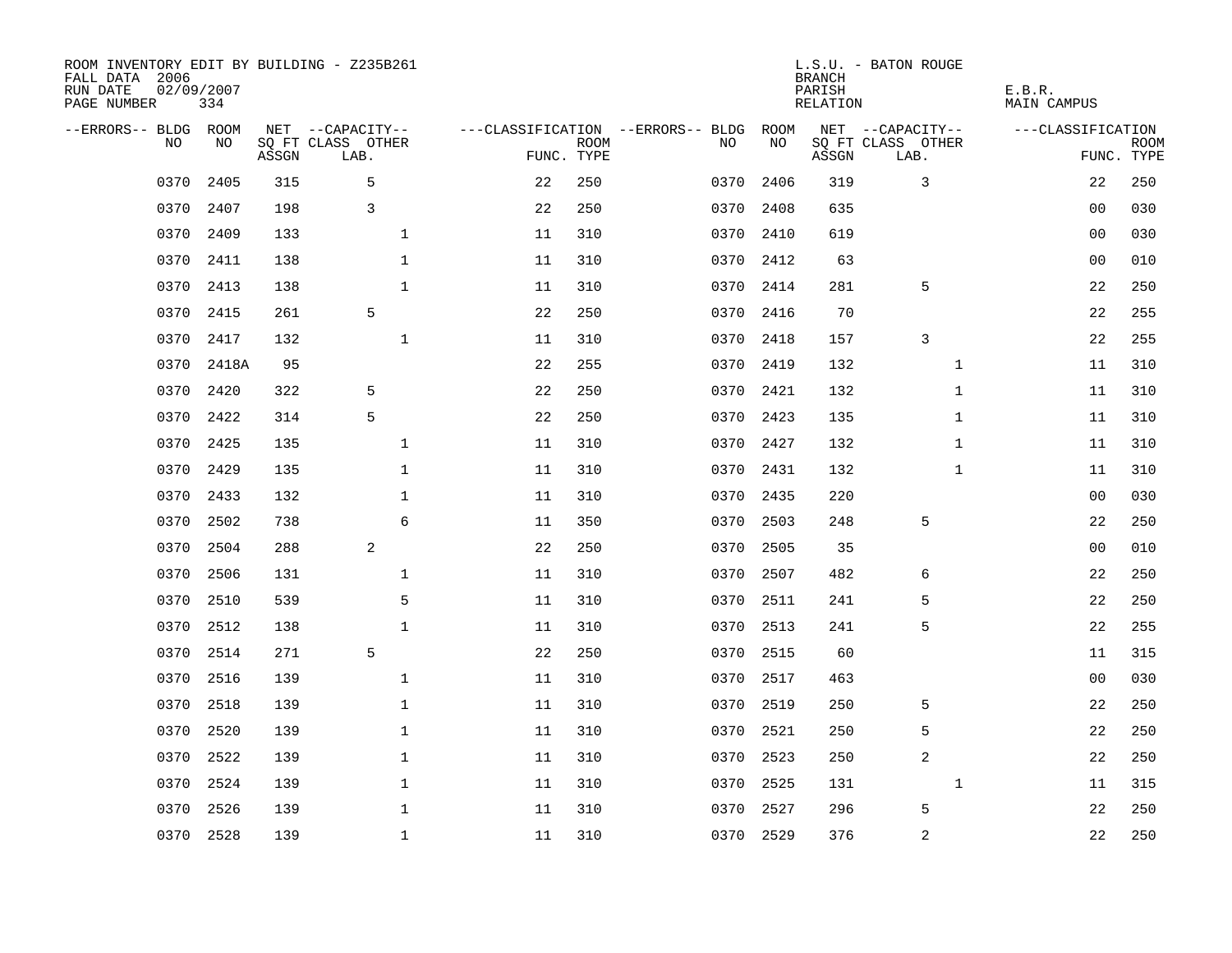| ROOM INVENTORY EDIT BY BUILDING - Z235B261<br>FALL DATA 2006<br>RUN DATE<br>PAGE NUMBER | 02/09/2007<br>335 |       |                           |                |                           |                                   |            | <b>BRANCH</b><br>PARISH<br><b>RELATION</b> | L.S.U. - BATON ROUGE      | E.B.R.<br><b>MAIN CAMPUS</b> |                           |
|-----------------------------------------------------------------------------------------|-------------------|-------|---------------------------|----------------|---------------------------|-----------------------------------|------------|--------------------------------------------|---------------------------|------------------------------|---------------------------|
| --ERRORS-- BLDG ROOM                                                                    |                   |       | NET --CAPACITY--          |                |                           | ---CLASSIFICATION --ERRORS-- BLDG | ROOM       |                                            | NET --CAPACITY--          | ---CLASSIFICATION            |                           |
| NO                                                                                      | NO                | ASSGN | SQ FT CLASS OTHER<br>LAB. |                | <b>ROOM</b><br>FUNC. TYPE | NO                                | NO         | ASSGN                                      | SQ FT CLASS OTHER<br>LAB. |                              | <b>ROOM</b><br>FUNC. TYPE |
| 0370                                                                                    | 2530              | 139   | $\mathbf{1}$              | 11             | 310                       | 0370                              | 2531       | 376                                        | 5                         | 22                           | 250                       |
| 0370                                                                                    | 2532              | 271   | 5                         | 22             | 250                       | 0370                              | 2533       | 354                                        |                           | 00                           | 030                       |
| 0370                                                                                    | 2534              | 143   | $\mathbf 1$               | 11             | 310                       | 0370                              | 2535       | 191                                        | 3                         | 22                           | 255                       |
| 0370                                                                                    | 2536              | 185   | $\mathbf 1$               | 11             | 310                       | 0370                              | 2537       | 57                                         |                           | 0 <sub>0</sub>               | 020                       |
| 0370                                                                                    | 2537A             | 130   | 7                         | 46             | 680                       | 0370                              | 2538       | 157                                        | $\mathbf{1}$              | 11                           | 310                       |
| 0370                                                                                    | 2538A             | 200   | $\mathbf{1}$              | 22             | 255                       | 0370                              | 2539       | 267                                        | 23                        | 46                           | 680                       |
| 0370                                                                                    | 2540              | 135   | $\mathbf{1}$              | 11             | 315                       | 0370                              | 2541       | 48                                         |                           | 00                           | 010                       |
| 0370                                                                                    | 2542              | 242   | 5                         | 22             | 250                       |                                   | 0370 2543  | 145                                        | $\mathbf{1}$              | 11                           | 310                       |
| 0370                                                                                    | 2543A             | 369   | 5                         | 11             | 250                       | 0370                              | 2543B      | 261                                        | 5                         | 22                           | 250                       |
| 0370                                                                                    | 2544              | 413   | 5                         | 22             | 250                       |                                   | 0370 2544A | 157                                        | 2                         | 22                           | 250                       |
| 0370                                                                                    | 2545              | 150   | 3                         | 22             | 255                       | 0370                              | 2546       | 404                                        | 15                        | 22                           | 250                       |
| 0370                                                                                    | 2547              | 133   | 2                         | 22             | 250                       | 0370                              | 2548       | 346                                        | 5                         | 22                           | 250                       |
| 0370                                                                                    | 2550              | 326   | $\mathbf{1}$              | 22             | 250                       | 0370                              | 2552       | 404                                        | 15                        | 22                           | 250                       |
| 0370                                                                                    | 3101              | 480   | $\epsilon$                | 11             | 250                       | 0370                              | 3102       | 124                                        | $\mathbf{1}$              | 11                           | 310                       |
| 0370                                                                                    | 3103              | 260   |                           | 0 <sub>0</sub> | 030                       | 0370                              | 3104       | 144                                        | $\mathbf{1}$              | 11                           | 310                       |
| 0370                                                                                    | 3105              | 319   | 5                         | 22             | 250                       | 0370                              | 3106       | 144                                        | $\mathbf{1}$              | 11                           | 310                       |
| 0370                                                                                    | 3107              | 347   | 5                         | 22             | 250                       | 0370                              | 3108       | 144                                        | $\mathbf{1}$              | 11                           | 310                       |
| 0370                                                                                    | 3109              | 45    | $\mathbf{1}$              | 0 <sub>0</sub> | 030                       | 0370                              | 3110       | 134                                        | $\mathbf{1}$              | 11                           | 310                       |
| 0370                                                                                    | 3110A             | 186   | $\overline{4}$            | 11             | 250                       |                                   | 0370 3111  | 45                                         | $\mathbf{1}$              | 0 <sub>0</sub>               | 030                       |
| 0370                                                                                    | 3112              | 179   | $\mathbf 1$               | 11             | 310                       | 0370                              | 3113       | 77                                         |                           | 22                           | 255                       |
| 0370                                                                                    | 3114              | 306   | 5                         | 22             | 250                       |                                   | 0370 3115  | 149                                        | 3                         | 22                           | 225                       |
| 0370                                                                                    | 3115A             | 57    |                           | 22             | 225                       | 0370                              | 3116       | 306                                        | 12                        | 22                           | 250                       |
| 0370                                                                                    | 3118              | 167   | $\mathbf{1}$              | 11             | 310                       | 0370                              | 3201       | 275                                        | 5                         | 22                           | 250                       |
| 0370                                                                                    | 3202              | 300   | 2                         | 11             | 250                       | 0370                              | 3203       | 137                                        | $\mathbf{1}$              | 11                           | 310                       |
| 0370                                                                                    | 3204              | 392   | 4                         | 22             | 250                       | 0370                              | 3205       | 289                                        | 2                         | 11                           | 250                       |
|                                                                                         | 0370 3207         | 145   | $\mathbf{1}$              | 11             | 310                       |                                   | 0370 3208  | 539                                        | 6                         | 22                           | 255                       |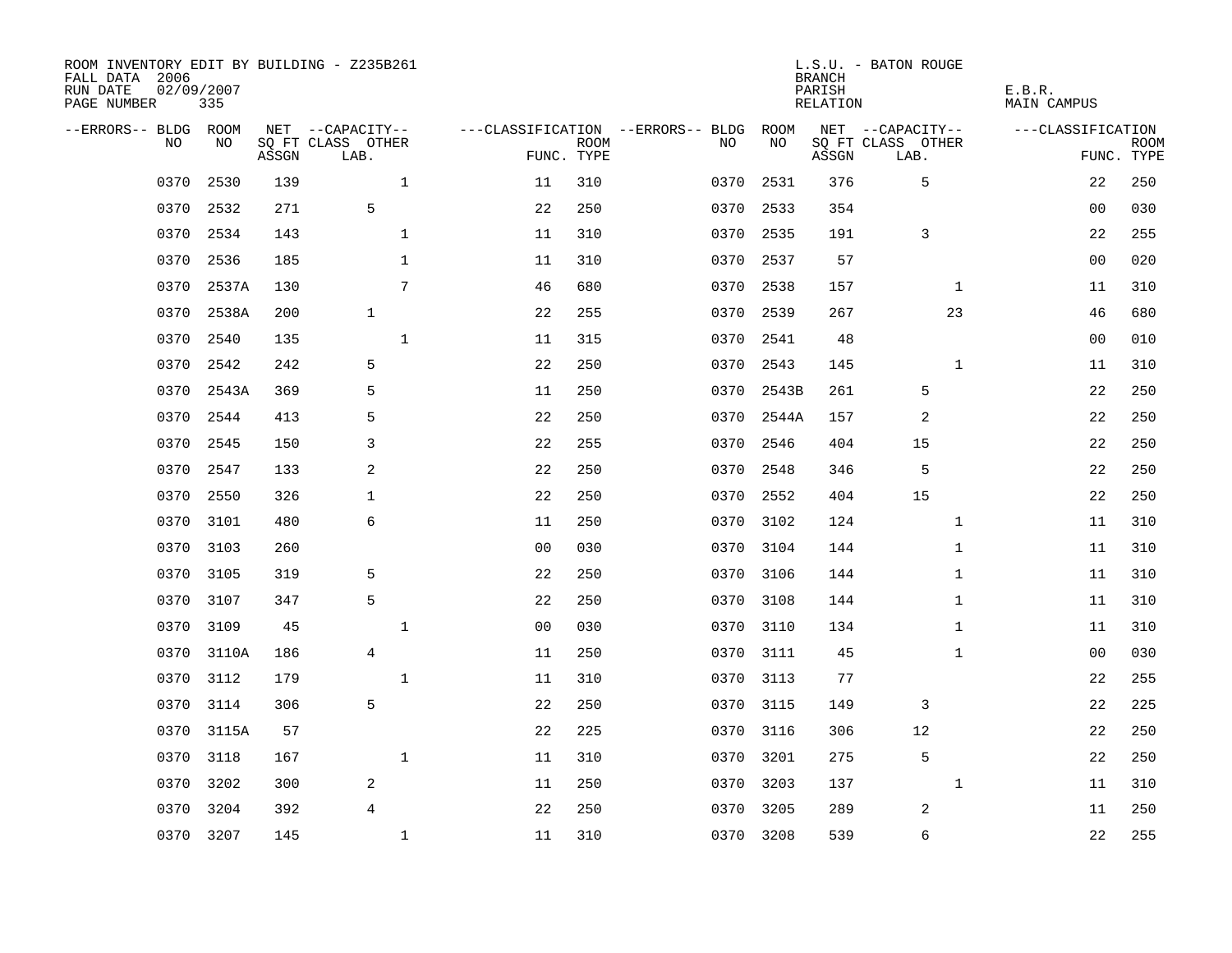| ROOM INVENTORY EDIT BY BUILDING - Z235B261<br>FALL DATA 2006<br>RUN DATE<br>PAGE NUMBER | 02/09/2007<br>336 |       |                           |              |                |             |                                        |      |            | <b>BRANCH</b><br>PARISH<br>RELATION | L.S.U. - BATON ROUGE      | E.B.R.<br>MAIN CAMPUS |                           |
|-----------------------------------------------------------------------------------------|-------------------|-------|---------------------------|--------------|----------------|-------------|----------------------------------------|------|------------|-------------------------------------|---------------------------|-----------------------|---------------------------|
| --ERRORS-- BLDG ROOM                                                                    |                   |       | NET --CAPACITY--          |              |                |             | ---CLASSIFICATION --ERRORS-- BLDG ROOM |      |            |                                     | NET --CAPACITY--          | ---CLASSIFICATION     |                           |
| NO.                                                                                     | NO.               | ASSGN | SQ FT CLASS OTHER<br>LAB. |              | FUNC. TYPE     | <b>ROOM</b> |                                        | NO.  | NO         | ASSGN                               | SQ FT CLASS OTHER<br>LAB. |                       | <b>ROOM</b><br>FUNC. TYPE |
| 0370                                                                                    | 3208A             | 147   |                           |              | 22             | 255         |                                        | 0370 | 3209       | 145                                 | $\mathbf{1}$              | 11                    | 310                       |
| 0370                                                                                    | 3210              | 325   |                           |              | 0 <sub>0</sub> | 030         |                                        | 0370 | 3211       | 138                                 | $\mathbf{1}$              | 11                    | 310                       |
| 0370                                                                                    | 3212              | 699   | 8                         |              | 21             | 220         |                                        | 0370 | 3212A      | 59                                  | $\mathbf{1}$              | 22                    | 310                       |
| 0370                                                                                    | 3212B             | 59    |                           | 1            | 21             | 310         |                                        |      | 0370 3212C | 59                                  |                           | 11                    | 225                       |
| 0370                                                                                    | 3213              | 144   |                           | 2            | 22             | 310         |                                        | 0370 | 3214       | 304                                 | 3                         | 11                    | 215                       |
| 0370                                                                                    | 3214A             | 446   | 5                         |              | 11             | 215         |                                        |      | 0370 3215  | 144                                 | $\mathbf{1}$              | 11                    | 310                       |
| 0370                                                                                    | 3216              | 286   |                           |              | 11             | 215         |                                        |      | 0370 3217  | 124                                 | $\mathbf{1}$              | 11                    | 310                       |
| 0370                                                                                    | 3218              | 604   |                           |              | 0 <sub>0</sub> | 030         |                                        |      | 0370 3301  | 124                                 | $\mathbf{1}$              | 11                    | 310                       |
| 0370                                                                                    | 3302              | 394   | 2                         |              | 22             | 220         |                                        | 0370 | 3303       | 138                                 | $\mathbf{1}$              | 11                    | 310                       |
| 0370                                                                                    | 3304              | 380   | $\overline{4}$            |              | 22             | 250         |                                        |      | 0370 3305  | 138                                 | $\mathbf{1}$              | 11                    | 310                       |
| 0370                                                                                    | 3306              | 280   | 5                         |              | 22             | 250         |                                        | 0370 | 3307       | 151                                 | $\mathbf{1}$              | 11                    | 310                       |
| 0370                                                                                    | 3308              | 280   | 3                         |              | 22             | 250         |                                        |      | 0370 3309  | 144                                 | $\mathbf{1}$              | 11                    | 310                       |
| 0370                                                                                    | 3310              | 85    |                           |              | 46             | 730         |                                        |      | 0370 3310A | 85                                  |                           | 46                    | 730                       |
| 0370                                                                                    | 3311              | 193   |                           | 1            | 11             | 310         |                                        | 0370 | 3312       | 363                                 |                           | 00                    | 030                       |
| 0370                                                                                    | 3313              | 158   |                           | 13           | 11             | 310         |                                        | 0370 | 3313A      | 261                                 | $\mathbf{1}$              | 46                    | 310                       |
| 0370                                                                                    | 3314              | 56    |                           |              | 92             | 730         |                                        | 0370 | 3315       | 409                                 | 5                         | 46                    | 310                       |
| 0370                                                                                    | 3316              | 370   | 5                         |              | 11             | 250         |                                        | 0370 | 3317       | 80                                  | 1                         | 22                    | 220                       |
| 0370                                                                                    | 3319              | 270   | $\overline{4}$            |              | 22             | 250         |                                        | 0370 | 3319A      | 86                                  | 1                         | 22                    | 250                       |
| 0370                                                                                    | 3319B             | 58    | $\mathbf{1}$              |              | 22             | 250         |                                        |      | 0370 3319C | 106                                 | 3                         | 22                    | 250                       |
| 0370                                                                                    | 3319D             | 58    | $\mathbf{1}$              |              | 22             | 250         |                                        |      | 0370 3319E | 28                                  | 1                         | 22                    | 250                       |
| 0370                                                                                    | 3320              | 474   |                           |              | 0 <sub>0</sub> | 030         |                                        |      | 0370 3321  | 71                                  |                           | 11                    | 215                       |
| 0370                                                                                    | 3322              | 124   | 3                         |              | 22             | 250         |                                        | 0370 | 3323       | 175                                 | 3                         | 22                    | 250                       |
|                                                                                         | 0370 3323A        | 98    | $\mathbf{1}$              |              | 22             | 250         |                                        |      | 0370 3324  | 122                                 | 2                         | 22                    | 250                       |
| 0370                                                                                    | 3325              | 141   |                           | $\mathbf{1}$ | 11             | 310         |                                        |      | 0370 3326  | 115                                 | 1                         | 22                    | 255                       |
| 0370                                                                                    | 3327              | 138   |                           | $\mathbf{1}$ | 11             | 310         |                                        |      | 0370 3328  | 265                                 | 5                         | 22                    | 250                       |
|                                                                                         | 0370 3329         | 319   | 5                         |              | 11             | 250         |                                        |      | 0370 3330  | 285                                 | 5                         | 22                    | 250                       |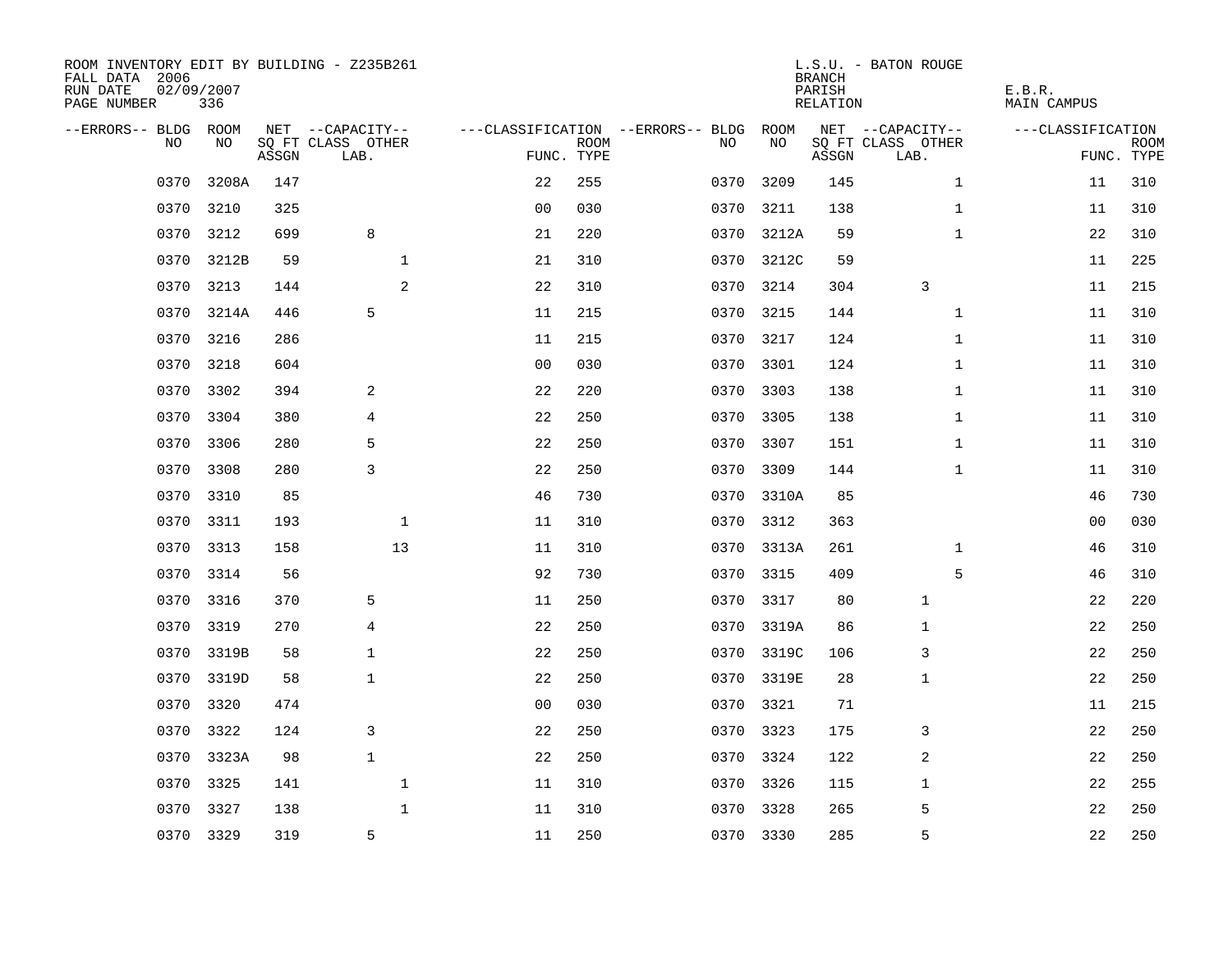| ROOM INVENTORY EDIT BY BUILDING - Z235B261<br>FALL DATA 2006<br>RUN DATE<br>PAGE NUMBER | 02/09/2007<br>337 |       |                           |                |             |                                        |            | <b>BRANCH</b><br>PARISH<br>RELATION | L.S.U. - BATON ROUGE      | E.B.R.<br>MAIN CAMPUS |                           |
|-----------------------------------------------------------------------------------------|-------------------|-------|---------------------------|----------------|-------------|----------------------------------------|------------|-------------------------------------|---------------------------|-----------------------|---------------------------|
| --ERRORS-- BLDG ROOM                                                                    |                   |       | NET --CAPACITY--          |                |             | ---CLASSIFICATION --ERRORS-- BLDG ROOM |            |                                     | NET --CAPACITY--          | ---CLASSIFICATION     |                           |
| NO.                                                                                     | NO.               | ASSGN | SQ FT CLASS OTHER<br>LAB. | FUNC. TYPE     | <b>ROOM</b> | NO.                                    | NO         | ASSGN                               | SQ FT CLASS OTHER<br>LAB. |                       | <b>ROOM</b><br>FUNC. TYPE |
| 0370                                                                                    | 3330A             | 38    | $\mathbf{1}$              | 22             | 255         | 0370                                   | 3331       | 341                                 | 5                         | 11                    | 250                       |
| 0370                                                                                    | 3334              | 245   | 5                         | 22             | 250         |                                        | 0370 3334A | 152                                 | 1                         | 22                    | 250                       |
| 0370                                                                                    | 3336              | 186   | 12                        | 11             | 680         |                                        | 0370 3338  | 124                                 |                           | 00                    | 030                       |
| 0370                                                                                    | 3340              | 33    | 6                         | 11             | 680         |                                        | 0370 3340A | 68                                  | 2                         | 00                    | 030                       |
| 0370                                                                                    | 3342              | 347   | 5                         | 11             | 250         |                                        | 0370 3342A | 35                                  | $\mathbf 1$               | 11                    | 225                       |
| 0370                                                                                    | 3342B             | 42    | 1                         | 11             | 215         |                                        | 0370 3344  | 742                                 |                           | 00                    | 030                       |
| 0370                                                                                    | 3346              | 261   | 5                         | 22             | 250         |                                        | 0370 3401  | 238                                 | 5                         | 22                    | 250                       |
| 0370                                                                                    | 3402              | 306   | 5                         | 22             | 250         |                                        | 0370 3403  | 224                                 | 5                         | 22                    | 250                       |
| 0370                                                                                    | 3404              | 309   | 5                         | 22             | 250         | 0370                                   | 3405       | 224                                 | 5                         | 22                    | 250                       |
| 0370                                                                                    | 3406              | 184   | 3                         | 22             | 255         |                                        | 0370 3407  | 279                                 | 5                         | 22                    | 250                       |
| 0370                                                                                    | 3408              | 230   | 4                         | 22             | 250         | 0370                                   | 3409       | 133                                 | $\mathbf{1}$              | 22                    | 310                       |
| 0370                                                                                    | 3410              | 230   | 4                         | 22             | 250         |                                        | 0370 3411  | 133                                 | $\mathbf{1}$              | 11                    | 310                       |
| 0370                                                                                    | 3412              | 37    | $\mathbf 1$               | 0 <sub>0</sub> | 030         |                                        | 0370 3413  | 135                                 | $\mathbf{1}$              | 22                    | 310                       |
| 0370                                                                                    | 3414              | 77    |                           | 00             | 030         | 0370                                   | 3415       | 342                                 | 5                         | 22                    | 250                       |
| 0370                                                                                    | 3416              | 964   |                           | 0 <sub>0</sub> | 030         | 0370                                   | 3417       | 99                                  |                           | 11                    | 255                       |
| 0370                                                                                    | 3417A             | 63    |                           | 11             | 255         | 0370                                   | 3418       | 37                                  | $\mathbf{1}$              | 00                    | 030                       |
| 0370                                                                                    | 3419              | 486   |                           | 22             | 570         |                                        | 0370 3420  | 268                                 | 5                         | 22                    | 250                       |
| 0370                                                                                    | 3421              | 279   | 3                         | 22             | 250         | 0370                                   | 3422       | 202                                 | 2                         | 22                    | 255                       |
| 0370                                                                                    | 3423              | 276   | 3                         | 22             | 250         |                                        | 0370 3423A | 306                                 |                           | 22                    | 255                       |
| 0370                                                                                    | 3424              | 249   | $\overline{4}$            | 22             | 250         |                                        | 0370 3426  | 242                                 | 4                         | 22                    | 250                       |
| 0370                                                                                    | 3427              | 153   | $\mathbf 1$               | 11             | 310         |                                        | 0370 3428  | 60                                  |                           | 00                    | 010                       |
| 0370                                                                                    | 3429              | 156   | $\mathbf{1}$              | 11             | 310         |                                        | 0370 3430  | 323                                 | 5                         | 22                    | 250                       |
|                                                                                         | 0370 3431         | 304   | 5                         | 22             | 250         |                                        | 0370 3432N | 248                                 | 6                         | 11                    | 310                       |
| 0370                                                                                    | 3432S             | 280   | 3                         | 22             | 250         |                                        | 0370 3433  | 3242                                |                           | 00                    | 030                       |
| 0370                                                                                    | 3434              | 588   | 6                         | 22             | 255         |                                        | 0370 3434A | 20                                  |                           | 22                    | 255                       |
|                                                                                         | 0370 3434B        | 114   | 2                         | 22             | 250         |                                        | 0370 3435  | 440                                 | 5                         | 22                    | 250                       |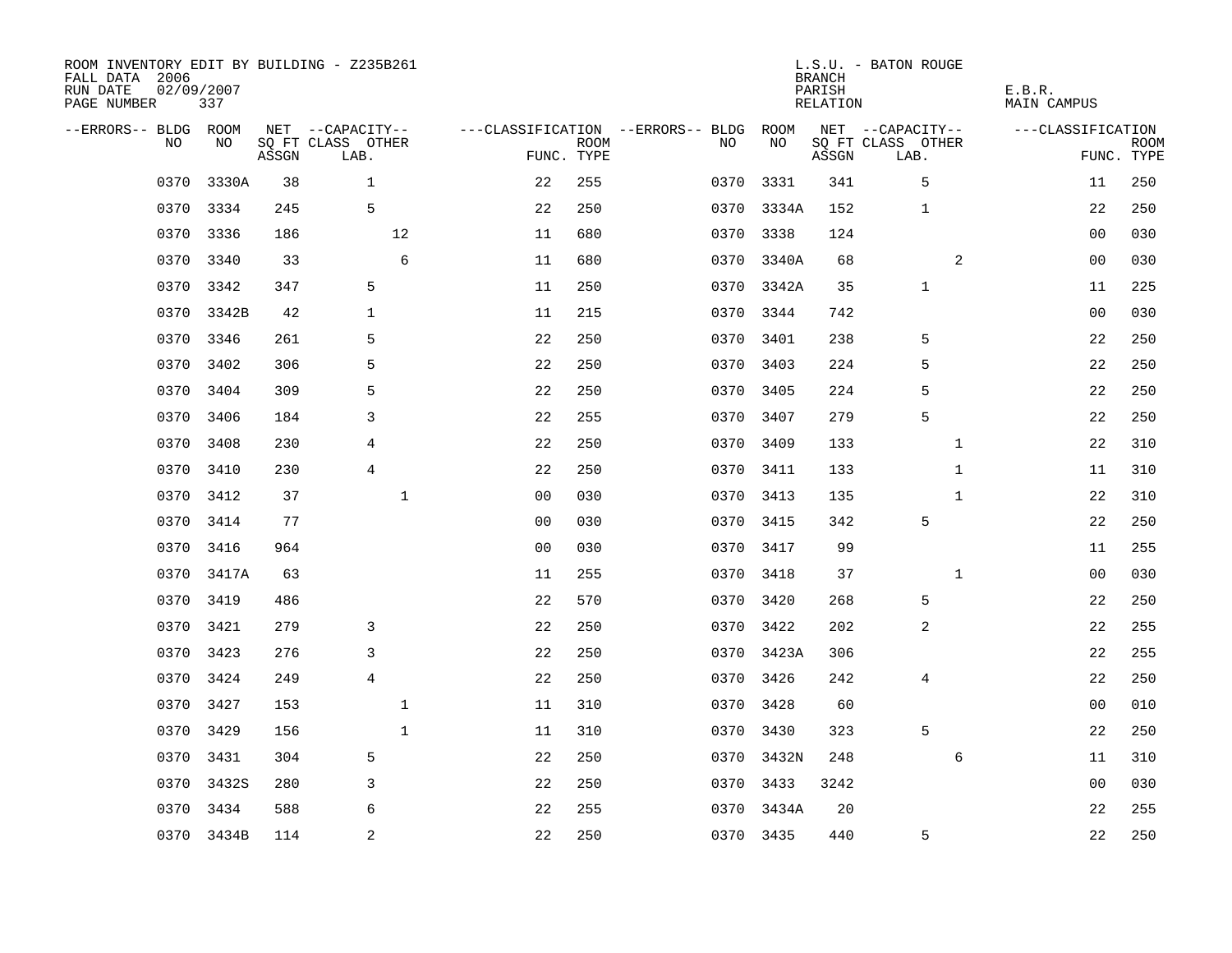| FALL DATA 2006<br>RUN DATE<br>PAGE NUMBER |      | 02/09/2007<br>338 |       | ROOM INVENTORY EDIT BY BUILDING - Z235B261 |                |                           |                                   |            | <b>BRANCH</b><br>PARISH<br>RELATION | L.S.U. - BATON ROUGE                  | E.B.R.<br><b>MAIN CAMPUS</b> |                           |
|-------------------------------------------|------|-------------------|-------|--------------------------------------------|----------------|---------------------------|-----------------------------------|------------|-------------------------------------|---------------------------------------|------------------------------|---------------------------|
| --ERRORS-- BLDG ROOM                      |      |                   |       | NET --CAPACITY--                           |                |                           | ---CLASSIFICATION --ERRORS-- BLDG | ROOM       |                                     | NET --CAPACITY--                      | ---CLASSIFICATION            |                           |
|                                           | NO   | NO                | ASSGN | SQ FT CLASS OTHER<br>LAB.                  |                | <b>ROOM</b><br>FUNC. TYPE | NO                                | NO         | ASSGN                               | SQ FT CLASS OTHER<br>LAB.             |                              | <b>ROOM</b><br>FUNC. TYPE |
|                                           | 0370 | 3435A             | 218   |                                            | 11             | 255                       | 0370                              | 3435B      | 330                                 | 2                                     | 22                           | 250                       |
|                                           | 0370 | 3436              | 146   | $\overline{2}$                             | 11             | 215                       | 0370                              | 3436A      | 32                                  | 2                                     | 11                           | 215                       |
|                                           | 0370 | 3436B             | 146   | 2                                          | 22             | 250                       | 0370                              | 3436C      | 89                                  |                                       | 21                           | 255                       |
|                                           | 0370 | 3436D             | 86    | $\mathbf{1}$                               | 21             | 250                       | 0370                              | 3437       | 400                                 |                                       | 22                           | 255                       |
|                                           | 0370 | 3438A             | 238   | $\mathbf{1}$                               | 22             | 250                       | 0370                              | 3438B      | 238                                 | $\mathbf{1}$                          | 22                           | 250                       |
|                                           | 0370 | 3440              | 224   | $\mathbf{1}$                               | 11             | 310                       | 0370                              | 3442       | 224                                 | $\mathbf{1}$                          | 11                           | 310                       |
|                                           | 0370 | 3444              | 114   | $\mathbf{1}$                               | 11             | 310                       |                                   | 0370 3446  | 582                                 | 20                                    | 46                           | 410                       |
|                                           | 0370 | 3501              | 400   | 7                                          | 11             | 710                       | 0370                              | 3502       | 335                                 | 5                                     | 11                           | 250                       |
|                                           | 0370 | 3503              | 420   | 5                                          | 11             | 710                       |                                   | 0370 3504  | 551                                 | 8                                     | 22                           | 250                       |
|                                           | 0370 | 3505              | 290   | $\mathbf{1}$                               | 11             | 310                       | 0370                              | 3506       | 623                                 | 8                                     | 11                           | 250                       |
|                                           | 0370 | 3507              | 270   | 2                                          | 11             | 250                       |                                   | 0370 3508  | 60                                  |                                       | 0 <sub>0</sub>               | 010                       |
|                                           | 0370 | 3509              | 448   | 6                                          | 11             | 255                       | 0370                              | 3510       | 137                                 | $\mathbf{1}$                          | 11                           | 310                       |
|                                           | 0370 | 3511              | 396   | 15                                         | 11             | 350                       | 0370                              | 3512       | 285                                 | 2                                     | 11                           | 250                       |
|                                           | 0370 | 3513E             | 150   | $\mathbf{1}$                               | 11             | 310                       |                                   | 0370 3513W | 147                                 | $\mathbf{1}$                          | 11                           | 310                       |
|                                           | 0370 | 3514              | 175   |                                            | 46             | 730                       |                                   | 0370 3515E | 146                                 | $\mathbf{1}$                          | 11                           | 310                       |
|                                           | 0370 | 3515W             | 146   | $\mathbf 1$                                | 11             | 310                       |                                   | 0370 3516  | 214                                 | $\mathbf{1}$                          | 11                           | 310                       |
|                                           | 0370 | 3517E             | 153   | 3                                          | 11             | 315                       | 0370                              | 3517W      | 155                                 | $\mathbf{1}$                          | 11                           | 310                       |
|                                           | 0370 | 3518              | 528   | 2                                          | 11             | 315                       | 0370                              | 3518A      | 188                                 |                                       | 00                           | 030                       |
|                                           | 0370 | 3519E             | 150   | $\mathbf{1}$                               | 11             | 310                       | 0370                              | 3519W      | 149                                 | $\mathbf{1}$                          | 11                           | 310                       |
| 9                                         | 0370 | 3520              | 3406  | 6                                          | 11             | 250                       | 0370                              | 3520A      | 52                                  | 1                                     | 11                           | 255                       |
|                                           | 0370 | 3520B             | 180   | 4                                          | 11             | 250                       | 0370                              | 3520C      | 275                                 | 3                                     | 11                           | 250                       |
|                                           | 0370 | 3520D             | 101   | $\mathbf{1}$                               | 11             | 255                       | 0370                              | 3521       | 26                                  |                                       | 00                           | 020                       |
|                                           | 0370 | 3521A             | 247   | 7                                          | 46             | 680                       | 0370                              | 3522       | 605                                 |                                       | 0 <sub>0</sub>               | 030                       |
|                                           | 0370 | 3523              | 28    |                                            | 00             | 020                       | 0370                              | 3523A      | 266                                 | 11                                    | 46                           | 680                       |
|                                           | 0370 | 3524              | 73    |                                            | 0 <sub>0</sub> | 030                       |                                   | 0370 3525  | 320                                 | 2                                     | 22                           | 255                       |
|                                           | 0370 | 3526              | 230   |                                            | 11             | 255                       |                                   |            |                                     | TOTAL NET ASSIGN SQ. FT. IN ROOM FILE | 203,485                      |                           |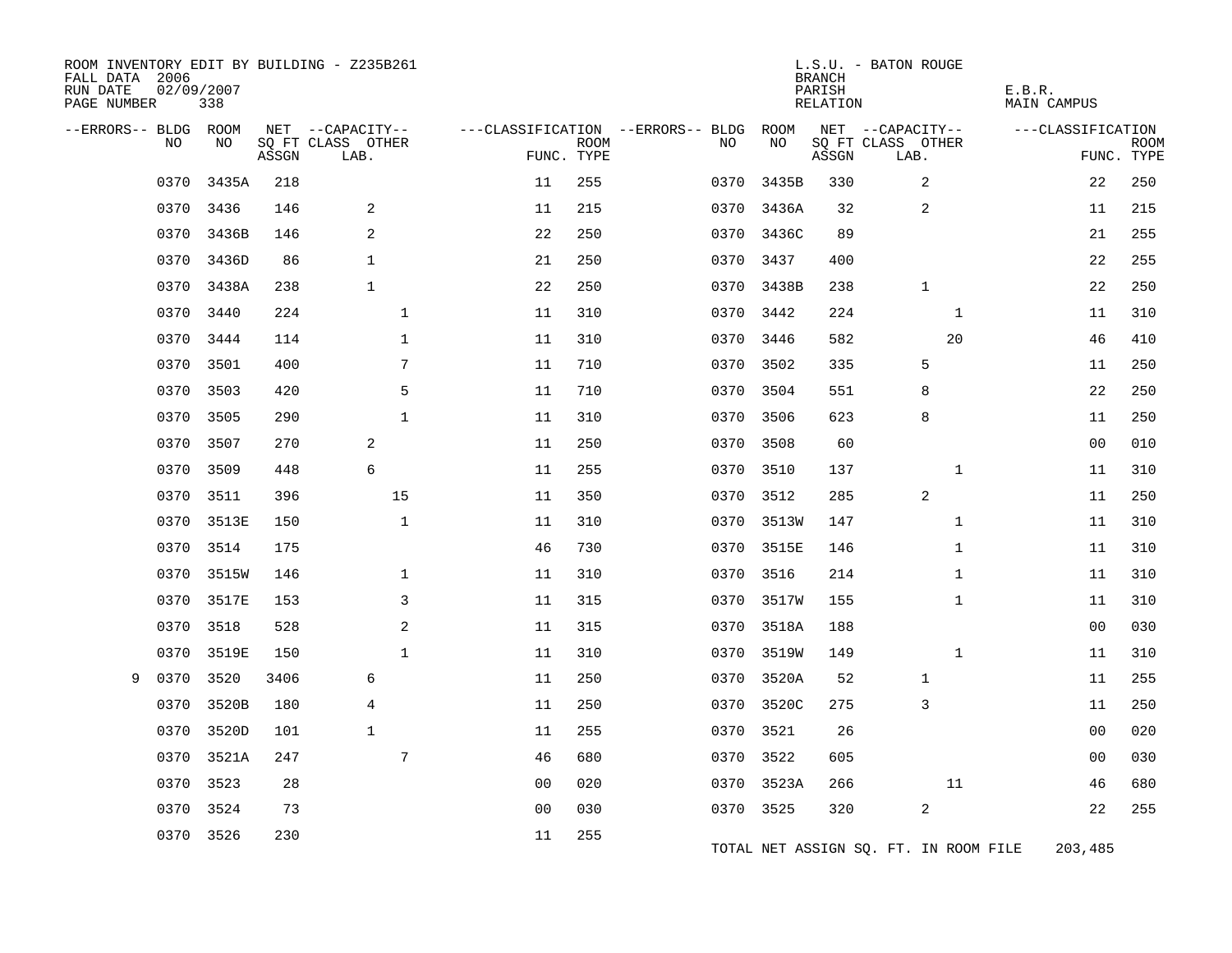| ROOM INVENTORY EDIT BY BUILDING - Z235B261<br>FALL DATA 2006<br>RUN DATE<br>PAGE NUMBER | 02/09/2007<br>339 |       |                           |                                                                           |                    |           |    | <b>BRANCH</b><br>PARISH<br>RELATION              | L.S.U. - BATON ROUGE                                                   | E.B.R.<br><b>MAIN CAMPUS</b> |                           |
|-----------------------------------------------------------------------------------------|-------------------|-------|---------------------------|---------------------------------------------------------------------------|--------------------|-----------|----|--------------------------------------------------|------------------------------------------------------------------------|------------------------------|---------------------------|
| --ERRORS-- BLDG ROOM                                                                    |                   |       |                           | NET --CAPACITY-- ----CLASSIFICATION --ERRORS-- BLDG ROOM NET --CAPACITY-- |                    |           |    |                                                  |                                                                        | ---CLASSIFICATION            |                           |
| NO.                                                                                     | NO.               | ASSGN | SQ FT CLASS OTHER<br>LAB. |                                                                           | ROOM<br>FUNC. TYPE | NO        | NO | ASSGN<br>TOTAL NUMBER CLASSROOMS                 | SQ FT CLASS OTHER<br>LAB.                                              |                              | <b>ROOM</b><br>FUNC. TYPE |
|                                                                                         |                   |       |                           |                                                                           |                    |           |    | TOTAL NUMBER LABS 210                            | TOTAL NUMBER SPECIAL LABS 220                                          | $\overline{4}$               |                           |
|                                                                                         | 0371 0101         | 151   | 4                         | 11                                                                        | 310                | 0371 0102 |    | 52                                               | 2                                                                      | 00                           | 030                       |
|                                                                                         | 0371 0103         | 114   | $\mathbf{1}$              | 11                                                                        | 310                | 0371 0104 |    | 135                                              | $\mathbf{1}$                                                           | 11                           | 310                       |
|                                                                                         | 0371 0106         | 508   | 2                         | 22                                                                        | 250                | 0371 0108 |    | 123                                              | 1                                                                      | 22                           | 250                       |
|                                                                                         | 0371 0109         | 378   |                           | 0 <sub>0</sub>                                                            | 020                | 0371 0111 |    | 580                                              | 2                                                                      | 22                           | 250                       |
|                                                                                         | 0371 0111A        | 21    |                           | 22                                                                        | 255                | 0371 0112 |    | 220                                              | $\mathbf{1}$                                                           | 22                           | 250                       |
|                                                                                         | 0371 0114         | 100   | $\mathbf{1}$              | 11                                                                        | 310                | 0371 0115 |    | 100                                              | $\mathbf{1}$                                                           | 11                           | 310                       |
|                                                                                         | 0371 0201         | 1089  |                           | 0 <sub>0</sub>                                                            | 030                |           |    | TOTAL NUMBER CLASSROOMS<br>TOTAL NUMBER LABS 210 | TOTAL NET ASSIGN SQ. FT. IN ROOM FILE<br>TOTAL NUMBER SPECIAL LABS 220 | 2,052                        |                           |
|                                                                                         | 0373 0101         | 1920  |                           | 0 <sub>0</sub>                                                            | 020                | 0373 0102 |    | 1440                                             |                                                                        | 00                           | 020                       |
|                                                                                         | 0373 0103         | 506   |                           | 0 <sub>0</sub>                                                            | 020                | 0373 0104 |    | 288                                              |                                                                        | 0 <sub>0</sub>               | 020                       |
|                                                                                         | 0373 0105         | 704   |                           | 0 <sub>0</sub>                                                            | 020                | 0373 0106 |    | 704                                              |                                                                        | 0 <sub>0</sub>               | 020                       |
|                                                                                         | 0373 0107         | 336   |                           | 0 <sub>0</sub>                                                            | 020                | 0373 0108 |    | 128                                              |                                                                        | 00                           | 020                       |
|                                                                                         | 0373 0109         | 704   |                           | 0 <sub>0</sub>                                                            | 020                | 0373 0110 |    | 704                                              |                                                                        | 0 <sub>0</sub>               | 020                       |
|                                                                                         | 0373 0111         | 506   |                           | 0 <sub>0</sub>                                                            | 020                | 0373 0112 |    | 4902                                             |                                                                        | 0 <sub>0</sub>               | 020                       |
|                                                                                         | 0373 0113         | 1440  |                           | 0 <sub>0</sub>                                                            | 020                | 0373 0114 |    | 1496                                             |                                                                        | 0 <sub>0</sub>               | 020                       |
|                                                                                         | 0373 0115         | 1920  |                           | 0 <sub>0</sub>                                                            | 020                | 0373 0201 |    | 768                                              |                                                                        | 0 <sub>0</sub>               | 020                       |
|                                                                                         | 0373 0202         | 264   |                           | 0 <sub>0</sub>                                                            | 020                | 0373 0203 |    | 1183                                             |                                                                        | 0 <sub>0</sub>               | 020                       |
|                                                                                         | 0373 0204         | 510   |                           | 0 <sub>0</sub>                                                            | 020                | 0373 0205 |    | 1760                                             |                                                                        | 0 <sub>0</sub>               | 020                       |
|                                                                                         | 0373 0206         | 770   |                           | 0 <sub>0</sub>                                                            | 020                | 0373 0207 |    | 432                                              |                                                                        | 0 <sub>0</sub>               | 020                       |
|                                                                                         | 0373 0208         | 770   |                           | 0 <sub>0</sub>                                                            | 020                | 0373 0209 |    | 600                                              |                                                                        | 00                           | 020                       |
|                                                                                         | 0373 0210         | 780   |                           | 0 <sub>0</sub>                                                            | 020                | 0373 0211 |    | 684                                              |                                                                        | 0 <sub>0</sub>               | 020                       |
|                                                                                         | 0373 0212         | 684   |                           | 0 <sub>0</sub>                                                            | 020                | 0373 0213 |    | 780                                              |                                                                        | 00                           | 020                       |
|                                                                                         | 0373 0214         | 600   |                           | 0 <sub>0</sub>                                                            | 020                | 0373 0215 |    | 770                                              |                                                                        | 0 <sub>0</sub>               | 020                       |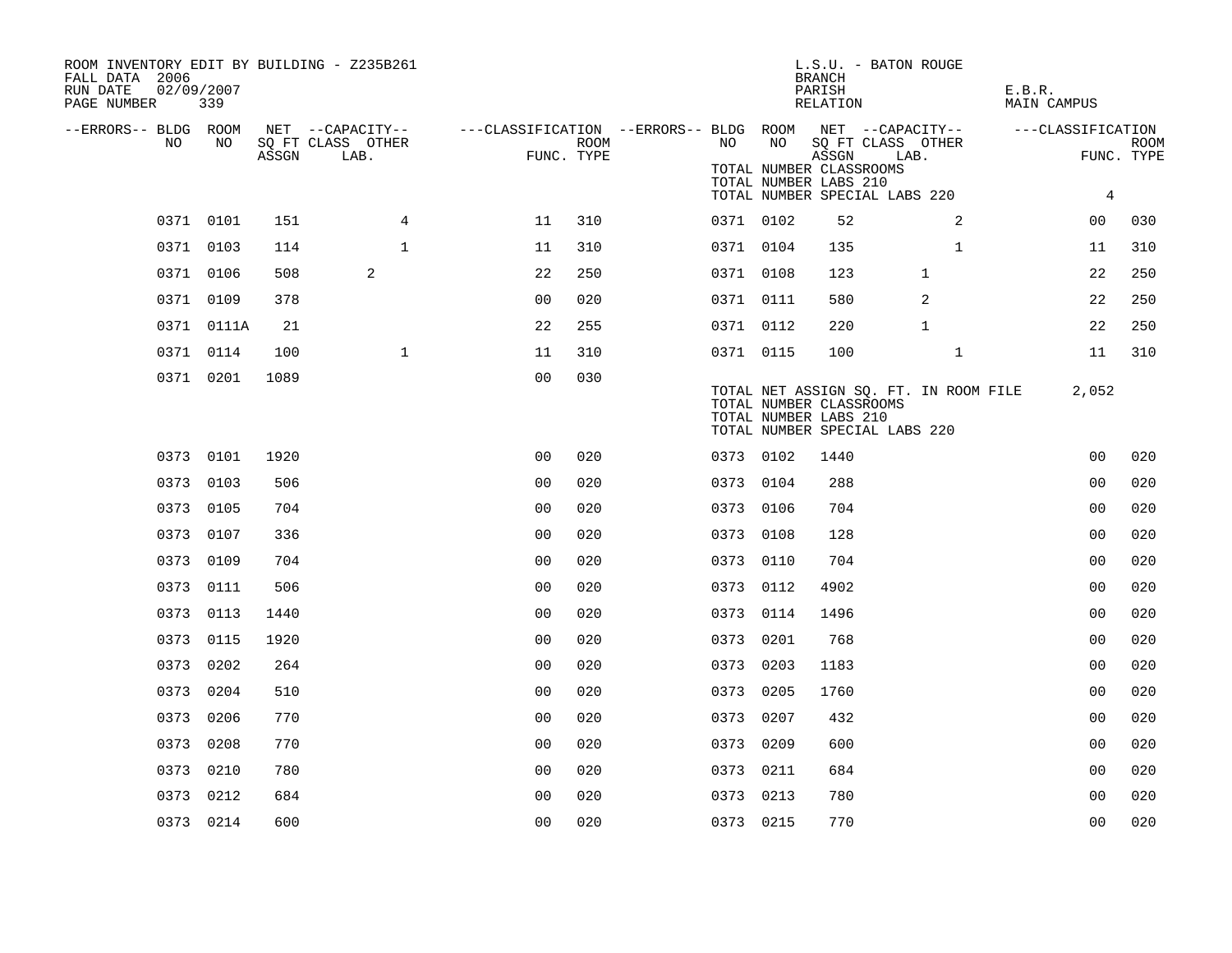| ROOM INVENTORY EDIT BY BUILDING - Z235B261<br>FALL DATA 2006<br>RUN DATE<br>PAGE NUMBER | 02/09/2007<br>340 |       |                           |                |             |                                   |            | <b>BRANCH</b><br>PARISH<br>RELATION | L.S.U. - BATON ROUGE      | E.B.R.<br><b>MAIN CAMPUS</b> |                           |
|-----------------------------------------------------------------------------------------|-------------------|-------|---------------------------|----------------|-------------|-----------------------------------|------------|-------------------------------------|---------------------------|------------------------------|---------------------------|
| --ERRORS-- BLDG ROOM                                                                    |                   |       | NET --CAPACITY--          |                |             | ---CLASSIFICATION --ERRORS-- BLDG | ROOM       |                                     | NET --CAPACITY--          | ---CLASSIFICATION            |                           |
| <b>NO</b>                                                                               | NO.               | ASSGN | SO FT CLASS OTHER<br>LAB. | FUNC. TYPE     | <b>ROOM</b> | NO.                               | NO         | ASSGN                               | SQ FT CLASS OTHER<br>LAB. |                              | <b>ROOM</b><br>FUNC. TYPE |
| 0373                                                                                    | 0216              | 432   |                           | 0 <sub>0</sub> | 020         | 0373                              | 0217       | 770                                 |                           | 0 <sub>0</sub>               | 020                       |
| 0373                                                                                    | 0218              | 1920  |                           | 0 <sub>0</sub> | 020         |                                   | 0373 0219  | 4644                                |                           | 0 <sub>0</sub>               | 020                       |
| 0373                                                                                    | 0220              | 510   |                           | 0 <sub>0</sub> | 020         | 0373                              | 0221       | 1183                                |                           | 00                           | 020                       |
| 0373                                                                                    | 0222              | 1183  |                           | 0 <sub>0</sub> | 020         |                                   | 0373 0223  | 912                                 |                           | 0 <sub>0</sub>               | 020                       |
| 0373                                                                                    | 0224              | 264   |                           | 00             | 020         | 0373                              | 0225       | 768                                 |                           | 0 <sub>0</sub>               | 020                       |
|                                                                                         | 0373 0301         | 648   |                           | 0 <sub>0</sub> | 020         |                                   | 0373 0302  | 732                                 |                           | 0 <sub>0</sub>               | 020                       |
| 0373                                                                                    | 0303              | 376   |                           | 0 <sub>0</sub> | 020         | 0373                              | 0304       | 1629                                |                           | 00                           | 020                       |
|                                                                                         | 0373 0305         | 528   |                           | 0 <sub>0</sub> | 020         |                                   | 0373 0306  | 770                                 |                           | 0 <sub>0</sub>               | 020                       |
| 0373                                                                                    | 0307              | 832   |                           | 0 <sub>0</sub> | 020         | 0373                              | 0308       | 600                                 |                           | 0 <sub>0</sub>               | 020                       |
| 0373                                                                                    | 0309              | 117   |                           | 0 <sub>0</sub> | 020         |                                   | 0373 0310  | 684                                 |                           | 0 <sub>0</sub>               | 020                       |
| 0373                                                                                    | 0311              | 684   |                           | 0 <sub>0</sub> | 020         |                                   | 0373 0312  | 832                                 |                           | 00                           | 020                       |
|                                                                                         | 0373 0313         | 600   |                           | 0 <sub>0</sub> | 020         |                                   | 0373 0314  | 770                                 |                           | 00                           | 020                       |
| 0373                                                                                    | 0315              | 348   |                           | 0 <sub>0</sub> | 020         | 0373                              | 0316       | 348                                 |                           | 0 <sub>0</sub>               | 020                       |
| 0373                                                                                    | 0317              | 528   |                           | 0 <sub>0</sub> | 020         |                                   | 0373 0318  | 216                                 |                           | 0 <sub>0</sub>               | 020                       |
|                                                                                         | 0373 0319         | 1296  |                           | 0 <sub>0</sub> | 020         |                                   | 0373 0320  | 1416                                |                           | 00                           | 020                       |
|                                                                                         | 0373 0321         | 376   |                           | 0 <sub>0</sub> | 020         |                                   | 0373 0322  | 1140                                |                           | 00                           | 020                       |
|                                                                                         | 0373 0323         | 660   |                           | 0 <sub>0</sub> | 020         |                                   | 0373 0324  | 240                                 |                           | 0 <sub>0</sub>               | 020                       |
|                                                                                         | 0373 0325         | 2064  |                           | 0 <sub>0</sub> | 020         |                                   | 0373 0326  | 720                                 |                           | 0 <sub>0</sub>               | 020                       |
|                                                                                         | 0373 1010         | 528   |                           | 0 <sub>0</sub> | 030         |                                   | 0373 1011  | 720                                 |                           | 0 <sub>0</sub>               | 030                       |
|                                                                                         | 0373 1012         | 192   | 12                        | 11             | 680         |                                   | 0373 1013  | 204                                 |                           | 00                           | 030                       |
|                                                                                         | 0373 1014         | 182   | 10                        | 11             | 680         |                                   | 0373 1101  | 192                                 | 4                         | 00                           | 030                       |
|                                                                                         | 0373 1102         | 25    |                           | 0 <sub>0</sub> | 020         |                                   | 0373 1102A | 286                                 | 6                         | 0 <sub>0</sub>               | 030                       |
|                                                                                         | 0373 1102B        | 45    |                           | 0 <sub>0</sub> | 010         |                                   | 0373 1103  | 1755                                | 18                        | 11                           | 220                       |
|                                                                                         | 0373 1103A        | 119   | 2                         | 11             | 220         |                                   | 0373 1104  | 797                                 | 50                        | 11                           | 220                       |
|                                                                                         | 0373 1104A        | 914   | 50                        | 11             | 220         |                                   | 0373 1105  | 1755                                | 50                        | 11                           | 220                       |
|                                                                                         | 0373 1106         | 1755  | 146                       | 11             | 710         |                                   | 0373 1106A | 119                                 |                           | 44                           | 715                       |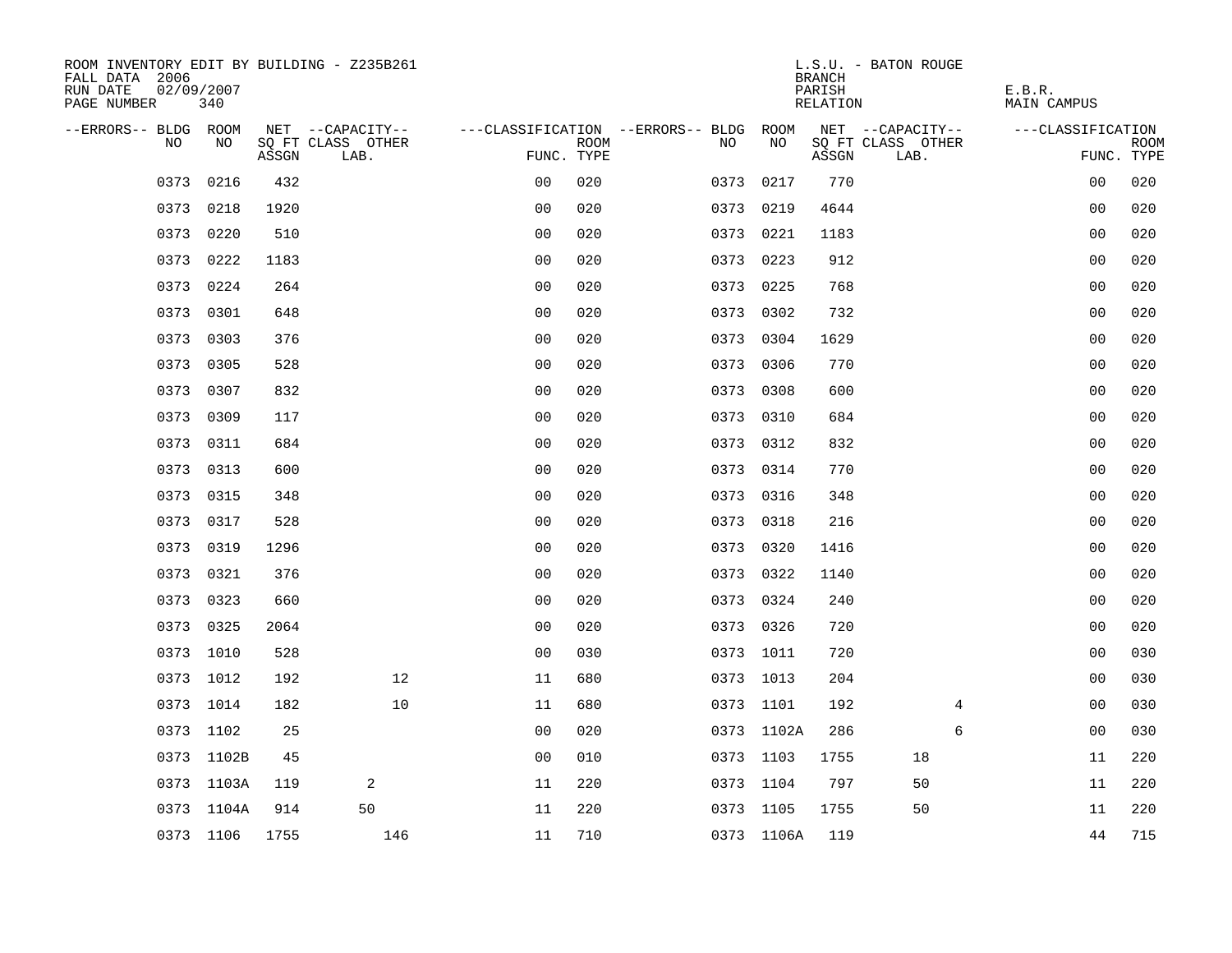| ROOM INVENTORY EDIT BY BUILDING - Z235B261<br>FALL DATA 2006<br>RUN DATE<br>PAGE NUMBER | 02/09/2007<br>341 |          |                           |              |                                        |             |   |           |            | <b>BRANCH</b><br>PARISH<br>RELATION | L.S.U. - BATON ROUGE      |              | E.B.R.<br>MAIN CAMPUS |                |      |
|-----------------------------------------------------------------------------------------|-------------------|----------|---------------------------|--------------|----------------------------------------|-------------|---|-----------|------------|-------------------------------------|---------------------------|--------------|-----------------------|----------------|------|
| --ERRORS-- BLDG ROOM                                                                    |                   |          | NET --CAPACITY--          |              | ---CLASSIFICATION --ERRORS-- BLDG ROOM |             |   |           |            |                                     | NET --CAPACITY--          |              | ---CLASSIFICATION     |                |      |
| NO.                                                                                     | NO.               | ASSGN    | SQ FT CLASS OTHER<br>LAB. |              | FUNC. TYPE                             | <b>ROOM</b> |   | NO.       | NO         | ASSGN                               | SQ FT CLASS OTHER<br>LAB. |              |                       | FUNC. TYPE     | ROOM |
|                                                                                         | 0373 1107         | 25       |                           |              | 0 <sub>0</sub>                         | 020         |   |           | 0373 1107A | 45                                  |                           |              |                       | 0 <sub>0</sub> | 010  |
|                                                                                         | 0373 1107B        | 286      |                           | 11           | 0 <sub>0</sub>                         | 030         |   | 0373 1108 |            | 192                                 |                           | 6            |                       | 0 <sub>0</sub> | 030  |
|                                                                                         | 0373 1109         | 2160 160 |                           |              | 11                                     | 110         |   |           | 0373 1109A | 60                                  |                           |              |                       | 43             | 115  |
|                                                                                         | 0373 1109B        | 60       |                           |              | 14                                     | 730         |   | 0373 1110 |            | 848                                 | 50                        |              |                       | 11             | 110  |
|                                                                                         | 0373 1110A        | 56       |                           |              | 14                                     | 730         |   | 0373 1111 |            | 846                                 | 50                        |              |                       | 11             | 110  |
|                                                                                         | 0373 1111A        | 56       |                           |              | 11                                     | 115         |   | 0373 1112 |            | 867                                 | 50                        |              |                       | 11             | 110  |
|                                                                                         | 0373 1112A        | 56       |                           |              | 11                                     | 115         |   | 0373 1113 |            | 56                                  |                           |              |                       | 11             | 115  |
|                                                                                         | 0373 1114         | 863      | 50                        |              | 11                                     | 110         |   |           | 0373 1114A | 252                                 |                           |              |                       | 11             | 115  |
|                                                                                         | 0373 1115         | 60       |                           |              | 0 <sub>0</sub>                         | 020         |   | 0373 1116 |            | 878                                 | 50                        |              |                       | 11             | 110  |
|                                                                                         | 0373 1116A        | 30       |                           |              | 14                                     | 730         |   | 0373 1117 |            | 56                                  |                           |              |                       | 11             | 115  |
|                                                                                         | 0373 1118         | 762      | 50                        |              | 11                                     | 110         |   |           | 0373 1118A | 56                                  |                           |              |                       | 11             | 730  |
|                                                                                         | 0373 1119         | 2160     | 160                       |              | 11                                     | 110         |   |           | 0373 1119A | 60                                  |                           |              |                       | 11             | 730  |
|                                                                                         | 0373 1119B        | 60       |                           |              | 11                                     | 730         |   | 0373 1120 |            | 850                                 | 50                        |              |                       | 11             | 110  |
|                                                                                         | 0373 1120A        | 56       |                           |              | 11                                     | 730         |   |           | 0373 1121  | 862                                 | 50                        |              |                       | 11             | 110  |
|                                                                                         | 0373 1121A        | 56       |                           |              | 11                                     | 730         |   | 0373 1201 |            | 780                                 | 5                         |              |                       | 21             | 250  |
|                                                                                         | 0373 1201A        | 251      |                           | $\mathbf{1}$ | 22                                     | 310         |   | 0373 1202 |            | 426                                 | 10                        |              |                       | 22             | 250  |
|                                                                                         | 0373 1203         | 745      |                           | 6            | 22                                     | 250         |   | 0373 1204 |            | 144                                 |                           | $\mathbf{1}$ |                       | 71             | 310  |
|                                                                                         | 0373 1205         | 396      |                           |              | 0 <sub>0</sub>                         | 030         |   | 0373 1206 |            | 216                                 |                           | 4            |                       | 00             | 030  |
|                                                                                         | 0373 1207         | 288      |                           | 10           | 0 <sub>0</sub>                         | 030         |   | 0373 1208 |            | 305                                 | 4                         |              |                       | 22             | 250  |
|                                                                                         | 0373 1209         | 353      |                           | 4            | 22                                     | 250         | 9 |           | 0373 1209A | 37                                  | 10                        |              |                       | 21             | 250  |
|                                                                                         | 0373 1209B        | 283      |                           | 4            | 22                                     | 250         |   | 0373 1210 |            | 781                                 | 3                         |              |                       | 21             | 250  |
|                                                                                         | 0373 1211         | 762      |                           | 8            | 22                                     | 250         |   |           | 0373 1211A | 354                                 | 3                         |              |                       | 22             | 250  |
|                                                                                         | 0373 1211B        | 398      |                           | 3            | 22                                     | 250         |   | 0373 1212 |            | 762                                 | 12                        |              |                       | 11             | 210  |
|                                                                                         | 0373 1212A        | 224      |                           | $\mathbf{1}$ | 45                                     | 310         |   | 0373 1213 |            | 72                                  |                           |              |                       | 0 <sub>0</sub> | 010  |
|                                                                                         | 0373 1214         | 265      |                           |              | 0 <sub>0</sub>                         | 030         |   | 0373 1215 |            | 265                                 | 1                         |              |                       | 22             | 250  |
|                                                                                         | 0373 1216         | 1526     |                           | 15           | 11                                     | 210         |   |           | 0373 1216A | 398                                 | 5                         |              |                       | 11             | 210  |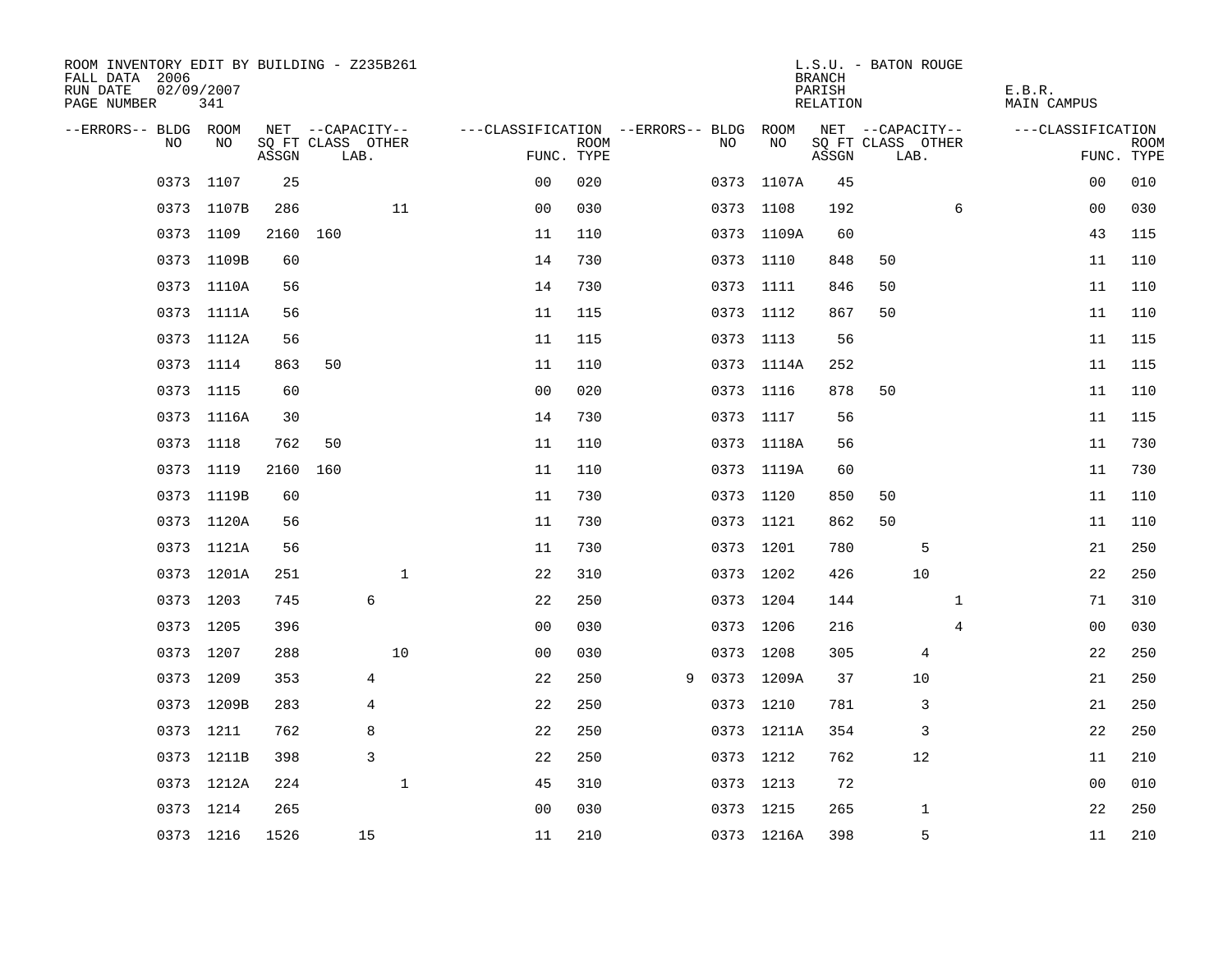| ROOM INVENTORY EDIT BY BUILDING - Z235B261<br>FALL DATA 2006<br>RUN DATE<br>PAGE NUMBER | 02/09/2007<br>342 |       |                           |                |                           |                                        |            | <b>BRANCH</b><br>PARISH<br>RELATION | L.S.U. - BATON ROUGE      | E.B.R.<br><b>MAIN CAMPUS</b> |                           |
|-----------------------------------------------------------------------------------------|-------------------|-------|---------------------------|----------------|---------------------------|----------------------------------------|------------|-------------------------------------|---------------------------|------------------------------|---------------------------|
| --ERRORS-- BLDG ROOM                                                                    |                   |       | NET --CAPACITY--          |                |                           | ---CLASSIFICATION --ERRORS-- BLDG ROOM |            |                                     | NET --CAPACITY--          | ---CLASSIFICATION            |                           |
| NO                                                                                      | NO                | ASSGN | SQ FT CLASS OTHER<br>LAB. |                | <b>ROOM</b><br>FUNC. TYPE | NO.                                    | NO         | ASSGN                               | SQ FT CLASS OTHER<br>LAB. |                              | <b>ROOM</b><br>FUNC. TYPE |
| 0373                                                                                    | 1216B             | 354   | 5                         | 11             | 210                       | 0373                                   | 1220       | 1296                                | 15                        | 11                           | 210                       |
|                                                                                         | 0373 1220A        | 96    | $\mathbf{1}$              | 22             | 250                       |                                        | 0373 1220B | 315                                 | 5                         | 22                           | 250                       |
|                                                                                         | 0373 1221         | 414   | 2                         | 22             | 250                       |                                        | 0373 1221A | 103                                 | 3                         | 22                           | 250                       |
|                                                                                         | 0373 1222         | 96    |                           | 00             | 010                       |                                        | 0373 1223  | 264                                 |                           | 0 <sub>0</sub>               | 030                       |
|                                                                                         | 0373 1224         | 300   | 5                         | 22             | 250                       |                                        | 0373 1224A | 356                                 | 5                         | 22                           | 250                       |
|                                                                                         | 0373 1224B        | 163   | $\mathbf 1$               | 22             | 310                       |                                        | 0373 1224C | 243                                 | 1                         | 22                           | 250                       |
|                                                                                         | 0373 1301         | 264   |                           | 0 <sub>0</sub> | 030                       |                                        | 0373 1302  | 3195                                | 89                        | 44                           | 710                       |
|                                                                                         | 0373 1303         | 264   |                           | 0 <sub>0</sub> | 030                       |                                        | 0373 1401  | 1462                                | 20                        | 22                           | 250                       |
|                                                                                         | 0373 1401A        | 125   | $\mathbf{1}$              | 22             | 250                       |                                        | 0373 1401B | 137                                 | $\mathbf{1}$              | 22                           | 250                       |
|                                                                                         | 0373 1401C        | 212   | $\overline{2}$            | 22             | 250                       |                                        | 0373 1401D | 100                                 | $\mathbf{1}$              | 22                           | 310                       |
|                                                                                         | 0373 1401E        | 180   | 2                         | 11             | 250                       |                                        | 0373 1401F | 235                                 | $\mathbf{1}$              | 21                           | 225                       |
|                                                                                         | 0373 1401G        | 294   | 3                         | 11             | 250                       |                                        | 0373 1401H | 103                                 | $\mathbf{1}$              | 22                           | 250                       |
|                                                                                         | 0373 1401J        | 144   | $\mathbf{1}$              | 22             | 250                       |                                        | 0373 1401K | 132                                 | $\mathbf{1}$              | 22                           | 250                       |
|                                                                                         | 0373 1402         | 396   |                           | 0 <sub>0</sub> | 030                       |                                        | 0373 1403  | 216                                 | 4                         | 00                           | 030                       |
|                                                                                         | 0373 1404         | 288   | 10                        | 0 <sub>0</sub> | 030                       |                                        | 0373 1405  | 72                                  |                           | 0 <sub>0</sub>               | 010                       |
|                                                                                         | 0373 1406         | 1069  | 30                        | 22             | 250                       |                                        | 0373 1406A | 102                                 | $\mathbf{1}$              | 21                           | 255                       |
|                                                                                         | 0373 1407         | 1320  | 15                        | 22             | 250                       |                                        | 0373 1407A | 56                                  | $\mathbf{1}$              | 22                           | 310                       |
|                                                                                         | 0373 1407B        | 56    | $\mathbf 1$               | 22             | 310                       |                                        | 0373 1407C | 68                                  | 1                         | 22                           | 250                       |
|                                                                                         | 0373 1407D        | 76    | $\mathbf{1}$              | 22             | 310                       |                                        | 0373 1408  | 918                                 | 20                        | 11                           | 250                       |
|                                                                                         | 0373 1408A        | 128   | 4                         | 21             | 255                       |                                        | 0373 1409  | 240                                 |                           | 0 <sub>0</sub>               | 030                       |
|                                                                                         | 0373 1410         | 270   | 3                         | 11             | 215                       |                                        | 0373 1411  | 705                                 | 20                        | 11                           | 250                       |
|                                                                                         | 0373 1411A        | 103   | 2                         | 22             | 255                       |                                        | 0373 1411B | 115                                 | 1                         | 11                           | 215                       |
|                                                                                         | 0373 1411C        | 115   |                           | 11             | 215                       |                                        | 0373 1412  | 1088                                | 3                         | 22                           | 250                       |
|                                                                                         | 0373 1413         | 235   | 8                         | 22             | 350                       |                                        | 0373 1413A | 941                                 | 15                        | 22                           | 250                       |
|                                                                                         | 0373 1414         | 955   | 4                         | 22             | 250                       |                                        | 0373 1414A | 97                                  | 2                         | 22                           | 310                       |
|                                                                                         | 0373 1415         | 656   | 12                        | 11             | 210                       |                                        | 0373 1415A | 92                                  |                           | 11                           | 730                       |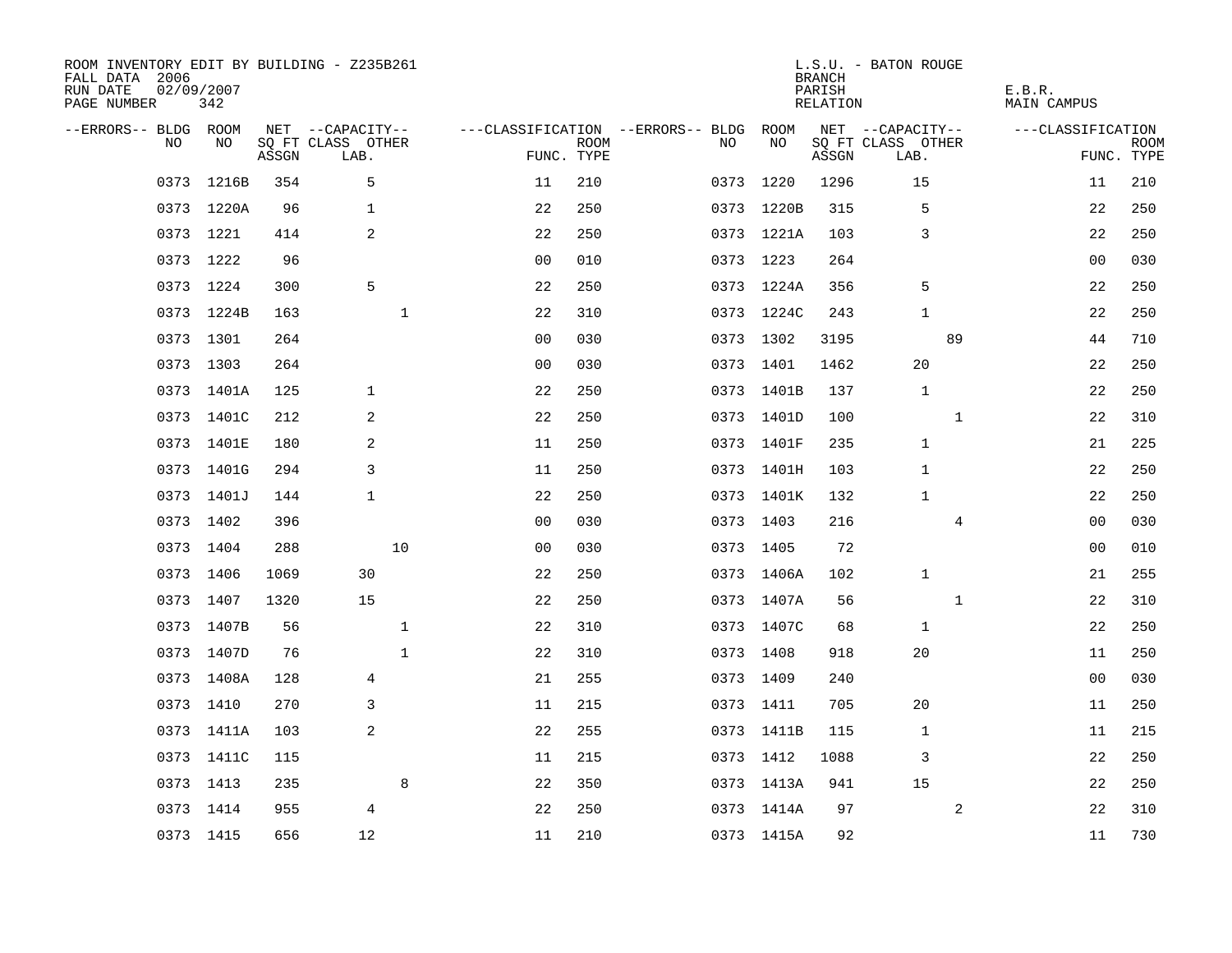| ROOM INVENTORY EDIT BY BUILDING - Z235B261<br>FALL DATA 2006<br>RUN DATE<br>PAGE NUMBER | 02/09/2007<br>343 |       |                           |                |             |                                        |            | <b>BRANCH</b><br>PARISH<br>RELATION | L.S.U. - BATON ROUGE      | E.B.R.<br>MAIN CAMPUS |                           |
|-----------------------------------------------------------------------------------------|-------------------|-------|---------------------------|----------------|-------------|----------------------------------------|------------|-------------------------------------|---------------------------|-----------------------|---------------------------|
| --ERRORS-- BLDG ROOM                                                                    |                   |       | NET --CAPACITY--          |                |             | ---CLASSIFICATION --ERRORS-- BLDG ROOM |            |                                     | NET --CAPACITY--          | ---CLASSIFICATION     |                           |
| NO.                                                                                     | NO.               | ASSGN | SQ FT CLASS OTHER<br>LAB. | FUNC. TYPE     | <b>ROOM</b> | NO.                                    | NO         | ASSGN                               | SQ FT CLASS OTHER<br>LAB. |                       | <b>ROOM</b><br>FUNC. TYPE |
|                                                                                         | 0373 1416         | 600   | 6                         | 22             | 250         |                                        | 0373 1416A | 137                                 | $\mathbf{1}$              | 22                    | 250                       |
|                                                                                         | 0373 1416B        | 112   | $\mathbf{1}$              | 22             | 250         |                                        | 0373 1416C | 181                                 | 1                         | 22                    | 250                       |
|                                                                                         | 0373 1416D        | 131   | $\mathbf{1}$              | 22             | 250         |                                        | 0373 1416E | 120                                 | $\mathbf 1$               | 22                    | 250                       |
|                                                                                         | 0373 1416F        | 78    |                           | 00             | 030         |                                        | 0373 1417  | 72                                  |                           | 00                    | 010                       |
|                                                                                         | 0373 1418         | 240   |                           | 0 <sub>0</sub> | 030         |                                        | 0373 1419  | 212                                 | 2                         | 46                    | 310                       |
|                                                                                         | 0373 1419A        | 150   | $\mathbf{1}$              | 46             | 310         |                                        | 0373 1419B | 194                                 | $\mathbf{1}$              | 46                    | 310                       |
|                                                                                         | 0373 1419C        | 240   | 11                        | 46             | 350         |                                        | 0373 1419D | 156                                 | $\mathbf{1}$              | 46                    | 310                       |
|                                                                                         | 0373 1419E        | 160   | 4                         | 46             | 310         |                                        | 0373 1501  | 624                                 | 11                        | 53                    | 680                       |
|                                                                                         | 0373 1501A        | 145   | 2                         | 53             | 310         |                                        | 0373 1501B | 148                                 | 2                         | 53                    | 310                       |
|                                                                                         | 0373 1502         | 2688  | 47                        | 53             | 350         |                                        | 0373 1502A | 504                                 | 6                         | 53                    | 310                       |
|                                                                                         | 0373 1502B        | 50    | 2                         | 0 <sub>0</sub> | 030         |                                        | 0373 1502C | 36                                  | $\mathbf{1}$              | 0 <sub>0</sub>        | 030                       |
|                                                                                         | 0373 1502D        | 216   | $\mathbf 1$               | 53             | 310         |                                        | 0373 1502E | 168                                 | $\mathbf{1}$              | 53                    | 310                       |
| 0373                                                                                    | 1502F             | 72    | $\mathbf 1$               | 53             | 310         |                                        | 0373 1502G | 336                                 | 10                        | 53                    | 650                       |
| 0373                                                                                    | 2101              | 198   | 5                         | 00             | 030         |                                        | 0373 2102  | 211                                 | 8                         | 00                    | 030                       |
| 0373                                                                                    | 2103              | 638   | 43                        | 11             | 110         | 0373                                   | 2104       | 209                                 | 4                         | 11                    | 350                       |
| 0373                                                                                    | 2105              | 60    |                           | 0 <sub>0</sub> | 010         |                                        | 0373 2106  | 498                                 |                           | 0 <sub>0</sub>        | 030                       |
| 0373                                                                                    | 2107              | 247   | 2                         | 46             | 310         |                                        | 0373 2107A | 58                                  |                           | 11                    | 315                       |
| 0373                                                                                    | 2107B             | 184   | $\mathbf{1}$              | 11             | 310         | 0373                                   | 2108       | 184                                 | $\mathbf{1}$              | 11                    | 310                       |
|                                                                                         | 0373 2109         | 109   | $\mathbf 1$               | 11             | 315         |                                        | 0373 2110  | 128                                 | $\mathbf{1}$              | 11                    | 310                       |
| 0373                                                                                    | 2111              | 128   | $\mathbf 1$               | 11             | 310         |                                        | 0373 2112  | 109                                 | $\mathbf{1}$              | 11                    | 315                       |
|                                                                                         | 0373 2113         | 293   | $\mathbf 1$               | 11             | 310         |                                        | 0373 2114  | 128                                 | $\mathbf{1}$              | 11                    | 310                       |
| 0373                                                                                    | 2115              | 128   | $\mathbf{1}$              | 11             | 310         |                                        | 0373 2116  | 109                                 | $\mathbf{1}$              | 11                    | 710                       |
|                                                                                         | 0373 2117         | 109   | $\mathbf 1$               | 11             | 310         |                                        | 0373 2118  | 128                                 | $\mathbf{1}$              | 11                    | 310                       |
| 0373                                                                                    | 2119              | 128   | $\mathbf 1$               | 11             | 310         |                                        | 0373 2120  | 109                                 | $\mathbf{1}$              | 11                    | 310                       |
|                                                                                         | 0373 2121         | 109   | $\mathbf 1$               | 11             | 310         |                                        | 0373 2122  | 128                                 | $\mathbf{1}$              | 11                    | 310                       |
|                                                                                         | 0373 2123         | 128   | $\mathbf{1}$              | 11             | 310         |                                        | 0373 2124  | 109                                 | $\mathbf{1}$              | 11                    | 310                       |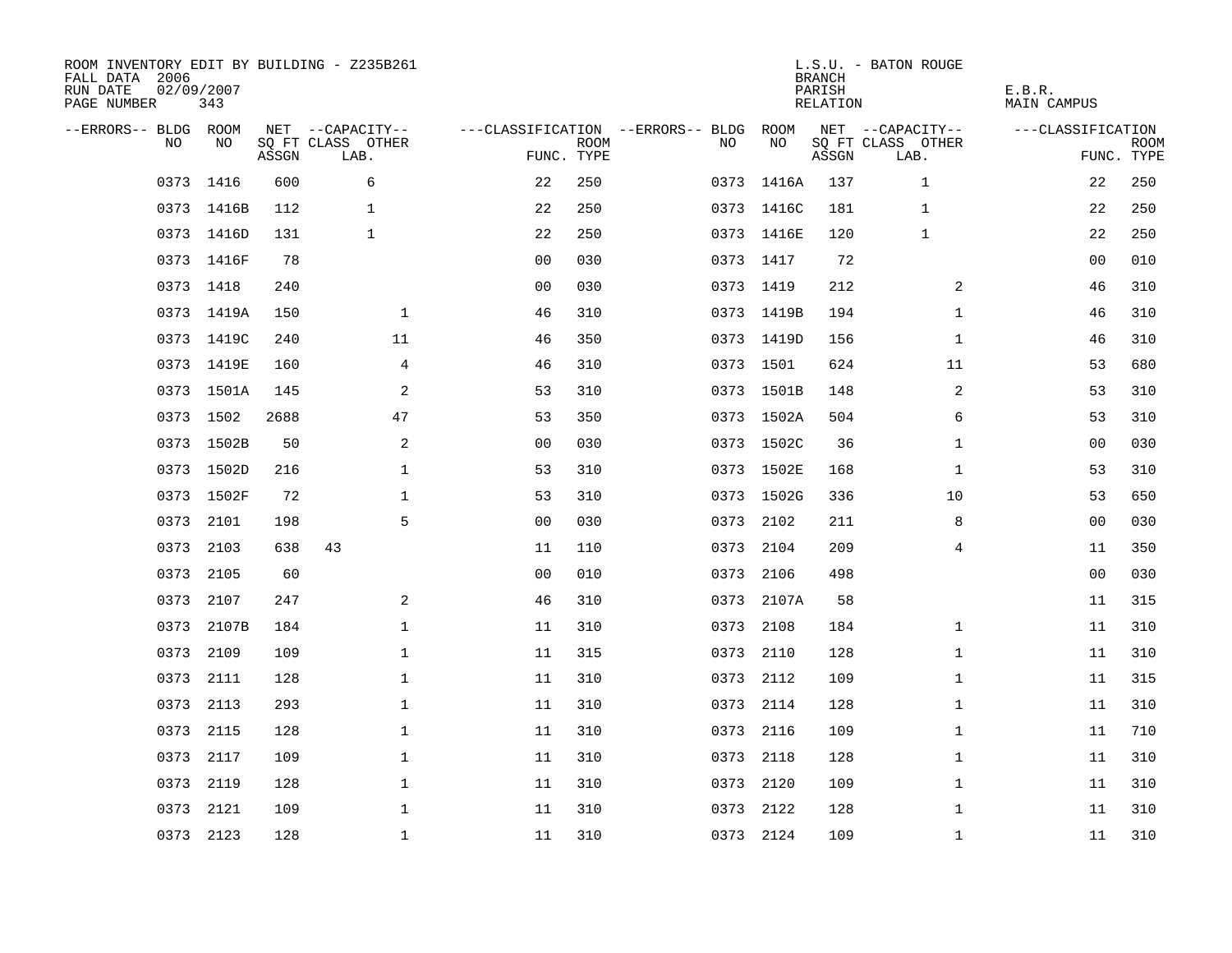| ROOM INVENTORY EDIT BY BUILDING - Z235B261<br>FALL DATA 2006<br>RUN DATE<br>PAGE NUMBER | 02/09/2007<br>344 |       |                           |                |             |                                   |            | <b>BRANCH</b><br>PARISH<br><b>RELATION</b> | L.S.U. - BATON ROUGE      | E.B.R.<br><b>MAIN CAMPUS</b> |                           |
|-----------------------------------------------------------------------------------------|-------------------|-------|---------------------------|----------------|-------------|-----------------------------------|------------|--------------------------------------------|---------------------------|------------------------------|---------------------------|
| --ERRORS-- BLDG ROOM                                                                    |                   |       | NET --CAPACITY--          |                |             | ---CLASSIFICATION --ERRORS-- BLDG | ROOM       |                                            | NET --CAPACITY--          | ---CLASSIFICATION            |                           |
| NO                                                                                      | NO                | ASSGN | SQ FT CLASS OTHER<br>LAB. | FUNC. TYPE     | <b>ROOM</b> | NO                                | NO         | ASSGN                                      | SQ FT CLASS OTHER<br>LAB. |                              | <b>ROOM</b><br>FUNC. TYPE |
| 0373                                                                                    | 2125              | 109   | $\mathbf 1$               | 11             | 310         | 0373                              | 2126       | 128                                        | $\mathbf{1}$              | 11                           | 310                       |
| 0373                                                                                    | 2127              | 128   | $\mathbf 1$               | 11             | 310         | 0373                              | 2128       | 109                                        | $\mathbf{1}$              | 11                           | 310                       |
| 0373                                                                                    | 2129              | 109   | $\mathbf 1$               | 11             | 310         | 0373                              | 2130       | 128                                        | $\mathbf{1}$              | 11                           | 310                       |
|                                                                                         | 0373 2131         | 128   | $\mathbf 1$               | 11             | 310         |                                   | 0373 2132  | 109                                        | $\mathbf{1}$              | 11                           | 310                       |
| 0373                                                                                    | 2133              | 128   | $\mathbf{1}$              | 11             | 310         |                                   | 0373 2134  | 128                                        | $\mathbf{1}$              | 11                           | 310                       |
|                                                                                         | 0373 2135         | 128   | $\mathbf{1}$              | 11             | 310         |                                   | 0373 2136  | 30                                         | $\mathbf{1}$              | 11                           | 315                       |
| 0373                                                                                    | 2137              | 109   | $\mathbf{1}$              | 11             | 310         |                                   | 0373 2138  | 109                                        | $\mathbf{1}$              | 11                           | 310                       |
|                                                                                         | 0373 2140         | 693   |                           | 0 <sub>0</sub> | 030         |                                   | 0373 2141  | 42                                         |                           | 0 <sub>0</sub>               | 010                       |
| 0373                                                                                    | 2142              | 1155  | 40                        | 11             | 110         | 0373                              | 2143       | 140                                        | 5                         | 00                           | 030                       |
| 0373                                                                                    | 2144              | 120   | 3                         | 0 <sub>0</sub> | 030         |                                   | 0373 2145  | 840                                        | 60                        | 11                           | 110                       |
| 0373                                                                                    | 2145A             | 56    |                           | 11             | 730         | 0373                              | 2146       | 840                                        | 56                        | 11                           | 110                       |
| 0373                                                                                    | 2146A             | 56    |                           | 11             | 115         |                                   | 0373 2147  | 840                                        | 56                        | 11                           | 110                       |
| 0373                                                                                    | 2147A             | 56    |                           | 11             | 115         | 0373                              | 2148       | 840                                        | 56                        | 11                           | 110                       |
| 0373                                                                                    | 2148A             | 56    |                           | 11             | 115         |                                   | 0373 2149  | 840                                        | 55                        | 11                           | 110                       |
| 0373                                                                                    | 2149A             | 56    |                           | 11             | 115         | 0373                              | 2150       | 774                                        | 52                        | 11                           | 110                       |
| 0373                                                                                    | 2150A             | 56    |                           | 11             | 115         | 0373                              | 2151       | 60                                         |                           | 11                           | 730                       |
| 0373                                                                                    | 2152              | 140   | $\mathbf 1$               | 11             | 310         | 0373                              | 2153       | 140                                        | $\mathbf{1}$              | 11                           | 310                       |
| 0373                                                                                    | 2154              | 120   | 2                         | 11             | 310         |                                   | 0373 2155  | 140                                        | $\mathbf{1}$              | 11                           | 310                       |
| 0373                                                                                    | 2156              | 140   | $\mathbf{1}$              | 11             | 310         |                                   | 0373 2157  | 120                                        | 3                         | 11                           | 310                       |
| 0373                                                                                    | 2158              | 140   | $\mathbf 1$               | 11             | 310         | 0373                              | 2159       | 140                                        | $\mathbf{1}$              | 11                           | 310                       |
| 0373                                                                                    | 2160              | 180   | $\mathbf 1$               | 22             | 310         |                                   | 0373 2160A | 140                                        | $\mathbf{1}$              | 11                           | 310                       |
| 0373                                                                                    | 2160B             | 216   | $\mathbf{1}$              | 11             | 310         | 0373                              | 2160C      | 72                                         |                           | 11                           | 730                       |
| 0373                                                                                    | 2161              | 1160  | 77                        | 11             | 110         | 0373                              | 2162       | 1160                                       | 77                        | 11                           | 110                       |
| 0373                                                                                    | 2163              | 250   | 3                         | 11             | 310         | 0373                              | 2163A      | 75                                         |                           | 11                           | 730                       |
| 0373                                                                                    | 2163B             | 216   | $\mathbf 1$               | 11             | 310         | 0373                              | 2164       | 130                                        | $\mathbf{1}$              | 11                           | 310                       |
|                                                                                         | 0373 2164A        | 150   | $\mathbf{1}$              | 11             | 310         |                                   | 0373 2164B | 150                                        | $\mathbf{1}$              | 11                           | 310                       |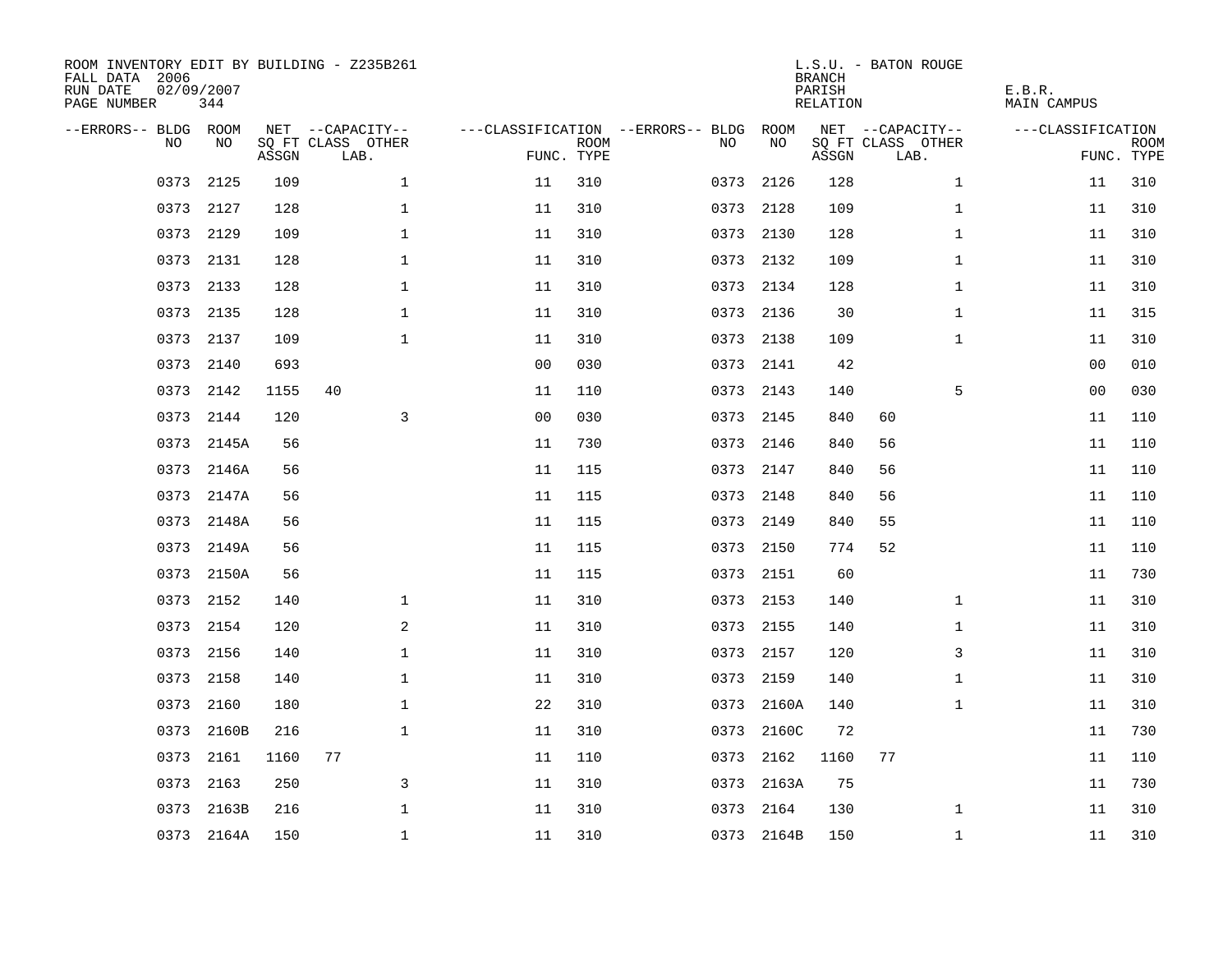| ROOM INVENTORY EDIT BY BUILDING - Z235B261<br>FALL DATA 2006<br>RUN DATE<br>PAGE NUMBER | 02/09/2007<br>345 |       |                           |                |                           |                                   |            | <b>BRANCH</b><br>PARISH<br>RELATION | L.S.U. - BATON ROUGE      |              | E.B.R.<br><b>MAIN CAMPUS</b> |                           |
|-----------------------------------------------------------------------------------------|-------------------|-------|---------------------------|----------------|---------------------------|-----------------------------------|------------|-------------------------------------|---------------------------|--------------|------------------------------|---------------------------|
| --ERRORS-- BLDG ROOM                                                                    |                   |       | NET --CAPACITY--          |                |                           | ---CLASSIFICATION --ERRORS-- BLDG | ROOM       |                                     | NET --CAPACITY--          |              | ---CLASSIFICATION            |                           |
| N <sub>O</sub>                                                                          | NO.               | ASSGN | SO FT CLASS OTHER<br>LAB. |                | <b>ROOM</b><br>FUNC. TYPE | NO.                               | NO         | ASSGN                               | SQ FT CLASS OTHER<br>LAB. |              |                              | <b>ROOM</b><br>FUNC. TYPE |
| 0373                                                                                    | 2164C             | 130   | 2                         | 22             | 310                       | 0373                              | 2165       | 150                                 |                           | $\mathbf{1}$ | 11                           | 310                       |
|                                                                                         | 0373 2166         | 150   | 3                         | 11             | 310                       | 0373                              | 2167       | 105                                 |                           | 2            | 11                           | 310                       |
| 0373                                                                                    | 2168              | 180   | $\mathbf{1}$              | 11             | 310                       |                                   | 0373 2168A | 42                                  |                           |              | 11                           | 730                       |
| 0373                                                                                    | 2168B             | 6     |                           | 22             | 730                       | 0373                              | 2169       | 840                                 | 56                        |              | 11                           | 110                       |
| 0373                                                                                    | 2169A             | 56    |                           | 11             | 115                       | 0373                              | 2170       | 840                                 | 55                        |              | 11                           | 110                       |
|                                                                                         | 0373 2170A        | 56    |                           | 11             | 115                       |                                   | 0373 2171  | 840                                 | 56                        |              | 11                           | 110                       |
| 0373                                                                                    | 2171A             | 56    |                           | 11             | 115                       | 0373                              | 2172       | 841                                 | 56                        |              | 11                           | 110                       |
|                                                                                         | 0373 2172A        | 56    |                           | 11             | 115                       |                                   | 0373 2173  | 120                                 |                           |              | 0 <sub>0</sub>               | 030                       |
| 0373                                                                                    | 2173A             | 130   | $\mathbf{1}$              | 46             | 310                       | 0373                              | 2173B      | 130                                 |                           | 2            | 11                           | 310                       |
| 0373                                                                                    | 2173C             | 195   | 3                         | 22             | 310                       |                                   | 0373 2173D | 127                                 |                           | 2            | 22                           | 310                       |
| 0373                                                                                    | 2173E             | 138   | 3                         | 11             | 310                       | 0373                              | 2174       | 841                                 | 56                        |              | 11                           | 110                       |
| 0373                                                                                    | 2174A             | 56    |                           | 14             | 730                       | 0373                              | 2201       | 411                                 |                           | 5            | 22                           | 350                       |
| 0373                                                                                    | 2201A             | 86    |                           | 45             | 715                       | 0373                              | 2201B      | 86                                  |                           | $\mathbf{1}$ | 22                           | 310                       |
| 0373                                                                                    | 2201C             | 92    | $\mathbf{1}$              | 22             | 310                       | 0373                              | 2201D      | 92                                  |                           | $\mathbf{1}$ | 22                           | 310                       |
| 0373                                                                                    | 2201E             | 92    | $\mathbf{1}$              | 22             | 310                       | 0373                              | 2201F      | 201                                 |                           | $\mathbf{1}$ | 22                           | 310                       |
| 0373                                                                                    | 2201G             | 94    | $\mathbf{1}$              | 22             | 310                       | 0373                              | 2202       | 372                                 |                           |              | 00                           | 030                       |
| 0373                                                                                    | 2203              | 305   | 3                         | 22             | 250                       | 0373                              | 2204       | 216                                 |                           | 4            | 00                           | 030                       |
| 0373                                                                                    | 2205              | 288   | 10                        | 0 <sub>0</sub> | 030                       | 0373                              | 2206       | 533                                 | 5                         |              | 22                           | 250                       |
| 0373                                                                                    | 2207              | 1004  | 25                        | 44             | 440                       | 0373                              | 2207A      | 396                                 |                           | 15           | 22                           | 310                       |
| 0373                                                                                    | 2207B             | 220   |                           | 44             | 440                       | 0373                              | 2208       | 745                                 | 12                        |              | 22                           | 250                       |
| 0373                                                                                    | 2208B             | 666   | 12                        | 22             | 250                       | 0373                              | 2209       | 1322                                | 12                        |              | 11                           | 210                       |
| 0373                                                                                    | 2209A             | 202   | $\mathbf{1}$              | 22             | 310                       | 0373                              | 2210       | 132                                 |                           | 3            | 22                           | 310                       |
| 0373                                                                                    | 2211              | 288   |                           | 0 <sub>0</sub> | 030                       | 0373                              | 2212       | 150                                 | 12                        |              | 22                           | 250                       |
| 0373                                                                                    | 2212A             | 150   | $\mathbf{1}$              | 22             | 310                       | 0373                              | 2214       | 132                                 |                           | 3            | 46                           | 310                       |
| 0373                                                                                    | 2215              | 96    |                           | 0 <sub>0</sub> | 010                       | 0373                              | 2215A      | 288                                 |                           |              | 00                           | 030                       |
|                                                                                         | 0373 2216         | 770   | 36                        | 11             | 110                       |                                   | 0373 2216A | 60                                  |                           |              | 11                           | 730                       |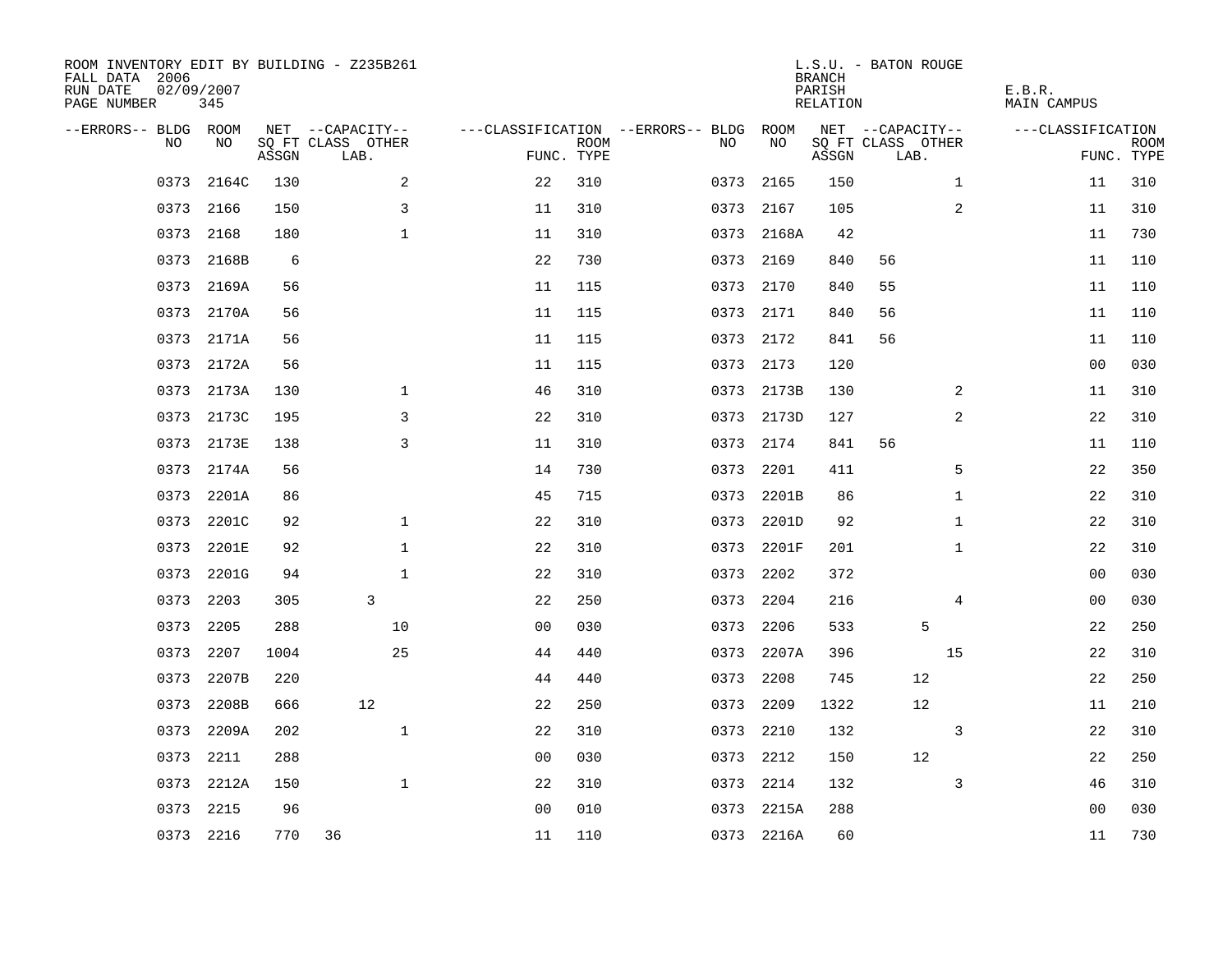| ROOM INVENTORY EDIT BY BUILDING - Z235B261<br>FALL DATA 2006<br>RUN DATE<br>PAGE NUMBER | 02/09/2007 | 346        |       |                           |              |                                   |             |   |             |            | <b>BRANCH</b><br>PARISH<br>RELATION | L.S.U. - BATON ROUGE      |              | E.B.R.<br><b>MAIN CAMPUS</b> |                |             |
|-----------------------------------------------------------------------------------------|------------|------------|-------|---------------------------|--------------|-----------------------------------|-------------|---|-------------|------------|-------------------------------------|---------------------------|--------------|------------------------------|----------------|-------------|
| --ERRORS-- BLDG ROOM                                                                    |            |            |       | NET --CAPACITY--          |              | ---CLASSIFICATION --ERRORS-- BLDG |             |   |             | ROOM       |                                     | NET --CAPACITY--          |              | ---CLASSIFICATION            |                |             |
|                                                                                         | NO         | NO         | ASSGN | SQ FT CLASS OTHER<br>LAB. |              | FUNC. TYPE                        | <b>ROOM</b> |   | NO.         | NO         | ASSGN                               | SQ FT CLASS OTHER<br>LAB. |              |                              | FUNC. TYPE     | <b>ROOM</b> |
|                                                                                         | 0373       | 2217       | 745   | 4                         |              | 22                                | 250         |   | 0373        | 2218       | 770                                 | 32                        |              |                              | 11             | 110         |
|                                                                                         | 0373 2219  |            | 745   | 4                         |              | 22                                | 250         |   | 0373        | 2220       | 255                                 |                           | 5            |                              | 22             | 250         |
|                                                                                         | 0373       | 2220A      | 255   | 5                         |              | 22                                | 250         |   | 0373        | 2221       | 19                                  |                           | $\mathbf{1}$ |                              | 22             | 250         |
|                                                                                         |            | 0373 2221A | 149   | $\mathbf{1}$              |              | 22                                | 250         |   | 0373        | 2222       | 188                                 |                           | 2            |                              | 21             | 310         |
|                                                                                         | 0373       | 2222A      | 188   |                           | 2            | 21                                | 310         | 9 | 0373        | 2223       | 346                                 |                           | 2            |                              | 46             | 410         |
|                                                                                         | 0373 2224  |            | 157   |                           | $\mathbf 1$  | 46                                | 310         |   | 0373        | 2225       | 634                                 |                           | 3            |                              | 45             | 725         |
|                                                                                         | 0373       | 2225A      | 87    |                           |              | 45                                | 730         |   | 0373        | 2226       | 634                                 | 12                        |              |                              | 22             | 250         |
|                                                                                         | 0373       | 2228       | 619   | 25                        |              | 11                                | 210         |   | 0373        | 2301       | 3440                                | 44                        |              |                              | 11             | 220         |
|                                                                                         | 0373       | 2301A      | 120   |                           | $\mathbf{1}$ | 11                                | 310         |   | 0373        | 2301B      | 110                                 |                           | $\mathbf{1}$ |                              | 11             | 310         |
|                                                                                         |            | 0373 2301C | 112   |                           | 6            | 11                                | 350         |   |             | 0373 2301D | 286                                 |                           | 2            |                              | 11             | 310         |
|                                                                                         | 0373       | 2301E      | 170   |                           | 2            | 11                                | 310         |   | 0373        | 2301F      | 80                                  |                           | $\mathbf{1}$ |                              | 11             | 310         |
|                                                                                         | 0373       | 2400       | 389   |                           | 3            | 22                                | 310         |   | 0373        | 2400A      | 231                                 |                           | 6            |                              | 22             | 310         |
|                                                                                         | 0373       | 2400B      | 582   |                           | 10           | 22                                | 310         |   | 0373        | 2402       | 745                                 | 10                        |              |                              | 22             | 250         |
|                                                                                         | 0373       | 2402A      | 121   |                           | 2            | 22                                | 310         |   | 0373        | 2402B      | 144                                 |                           | 2            |                              | 22             | 250         |
|                                                                                         | 0373       | 2403       | 348   |                           |              | 0 <sub>0</sub>                    | 030         |   | 0373        | 2404       | 216                                 |                           | 4            |                              | 0 <sub>0</sub> | 030         |
|                                                                                         | 0373       | 2405       | 288   |                           | 10           | 0 <sub>0</sub>                    | 030         |   | 0373        | 2406       | 50                                  |                           | 1            |                              | 22             | 250         |
|                                                                                         | 0373       | 2406A      | 175   | $\mathbf{1}$              |              | 22                                | 250         |   | 0373        | 2407       | 1898                                | 35                        |              |                              | 11             | 250         |
|                                                                                         | 0373       | 2407A      | 96    | $\mathbf{1}$              |              | 22                                | 255         |   | 0373        | 2407B      | 96                                  |                           | $\mathbf{1}$ |                              | 11             | 310         |
|                                                                                         | 0373 2408  |            | 745   |                           | 20           | 22                                | 310         |   |             | 0373 2408A | 210                                 |                           | $\mathbf{1}$ |                              | 22             | 310         |
|                                                                                         | 0373       | 2408B      | 102   | 2                         |              | 22                                | 215         |   | 0373        | 2408C      | 96                                  |                           |              |                              | 22             | 215         |
|                                                                                         | 0373 2409  |            | 240   |                           |              | 0 <sub>0</sub>                    | 030         |   | 0373        | 2410       | 192                                 |                           | $\mathbf{1}$ |                              | 91             | 310         |
|                                                                                         | 0373       | 2411       | 72    |                           |              | 0 <sub>0</sub>                    | 010         |   | 0373        | 2412       | 1540                                | 60                        |              |                              | 11             | 110         |
|                                                                                         |            | 0373 2412A | 94    |                           |              | 11                                | 730         |   | 0373 2413   |            | 756                                 | 30                        |              |                              | 11             | 250         |
|                                                                                         | 0373       | 2414       | 236   |                           | 12           | 11                                | 350         |   | 0373        | 2415       | 178                                 |                           | $\mathbf 1$  |                              | 22             | 250         |
|                                                                                         | 0373 2416  |            | 766   | 12                        |              | 22                                | 250         |   | 0373        | 2417       | 178                                 |                           | $\mathbf{1}$ |                              | 22             | 250         |
|                                                                                         | 0373 2418  |            | 178   | $\mathbf{1}$              |              | 22                                | 250         |   | 9 0373 2419 |            | 178                                 |                           | $\mathbf{1}$ |                              | 22             | 410         |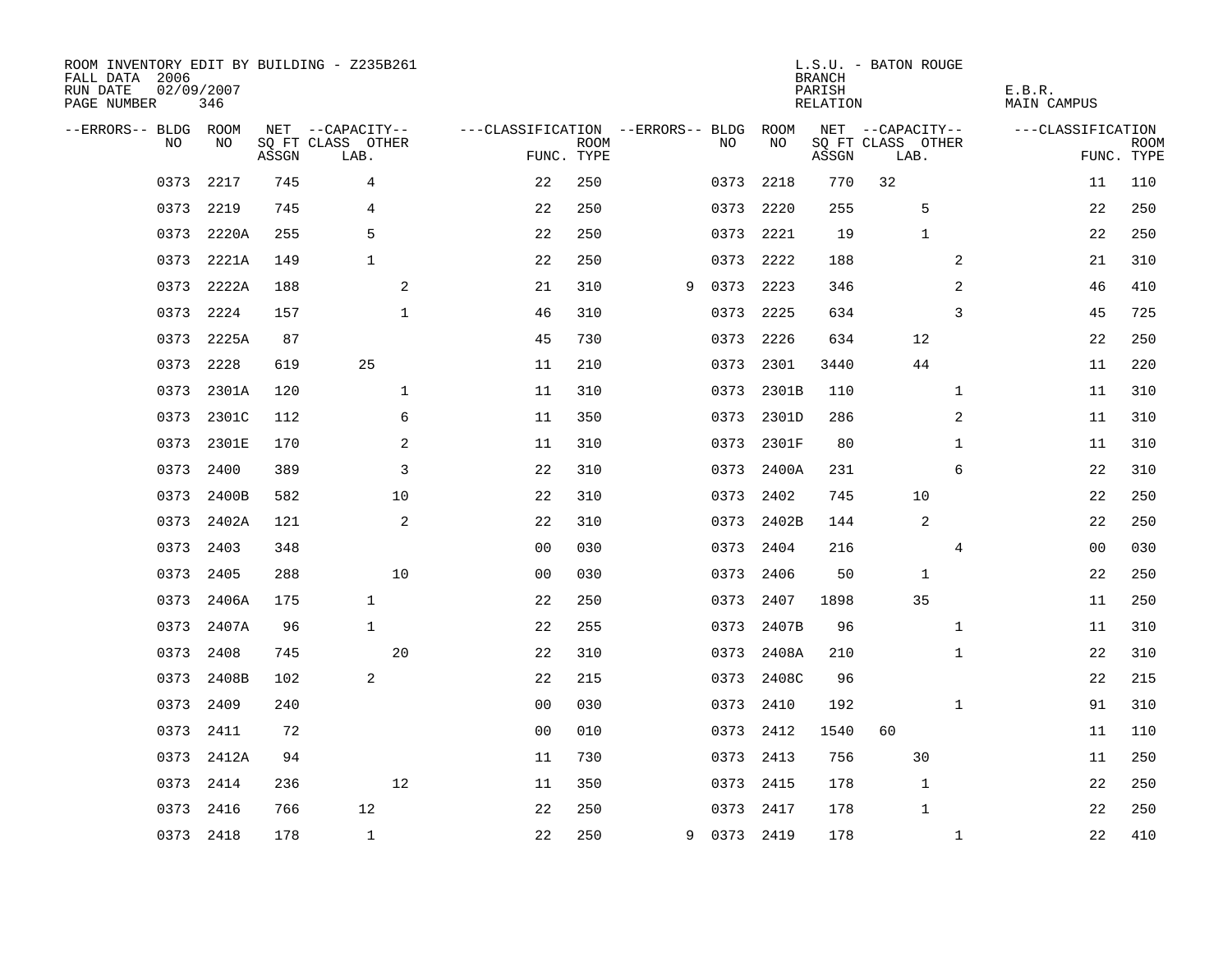| ROOM INVENTORY EDIT BY BUILDING - Z235B261<br>FALL DATA 2006<br>RUN DATE<br>PAGE NUMBER | 02/09/2007<br>347 |       |                                       |              |                |             |                                               |            | <b>BRANCH</b><br>PARISH<br>RELATION | L.S.U. - BATON ROUGE                  | E.B.R.<br><b>MAIN CAMPUS</b> |             |
|-----------------------------------------------------------------------------------------|-------------------|-------|---------------------------------------|--------------|----------------|-------------|-----------------------------------------------|------------|-------------------------------------|---------------------------------------|------------------------------|-------------|
| --ERRORS-- BLDG ROOM<br>NO                                                              | NO                |       | NET --CAPACITY--<br>SQ FT CLASS OTHER |              |                | <b>ROOM</b> | ---CLASSIFICATION --ERRORS-- BLDG ROOM<br>NO. | NO         |                                     | NET --CAPACITY--<br>SQ FT CLASS OTHER | ---CLASSIFICATION            | <b>ROOM</b> |
|                                                                                         |                   | ASSGN | LAB.                                  |              | FUNC. TYPE     |             |                                               |            | ASSGN                               | LAB.                                  |                              | FUNC. TYPE  |
| 0373                                                                                    | 2420              | 241   | 2                                     |              | 22             | 250         | 0373                                          | 2421       | 126                                 | 2                                     | 22                           | 730         |
|                                                                                         | 0373 2421A        | 120   |                                       | $\mathbf{1}$ | 11             | 310         | 0373                                          | 2422       | 186                                 | 5                                     | 22                           | 310         |
|                                                                                         | 0373 2423         | 38    | $\mathbf{1}$                          |              | 22             | 250         |                                               | 0373 2423A | 126                                 | $\mathbf{1}$                          | 22                           | 250         |
|                                                                                         | 0373 2424         | 364   |                                       | 4            | 22             | 310         |                                               | 0373 2425  | 279                                 | 8                                     | 22                           | 310         |
| 0373                                                                                    | 2426              | 572   | 10                                    |              | 11             | 210         |                                               | 0373 2426A | 94                                  |                                       | 00                           | 030         |
|                                                                                         | 0373 2427         | 884   | 47                                    |              | 11             | 110         |                                               | 0373 2427A | 348                                 |                                       | 11                           | 730         |
| 0373                                                                                    | 2428              | 255   |                                       |              | 0 <sub>0</sub> | 030         | 0373                                          | 2501       | 40                                  |                                       | 00                           | 010         |
|                                                                                         | 0373 2502         | 115   |                                       | $\mathbf 1$  | 46             | 310         | 0373                                          | 2502A      | 126                                 | $\mathbf{1}$                          | 46                           | 310         |
| 0373                                                                                    | 2502B             | 138   |                                       | $\mathbf{1}$ | 46             | 310         | 0373                                          | 2502C      | 106                                 | $\mathbf{1}$                          | 46                           | 310         |
| 0373                                                                                    | 2503              | 60    |                                       |              | 0 <sub>0</sub> | 030         | 0373                                          | 2504       | 115                                 | $\mathbf{1}$                          | 46                           | 310         |
| 0373                                                                                    | 2505              | 115   |                                       | $\mathbf 1$  | 46             | 310         | 0373                                          | 2505A      | 106                                 | $\mathbf{1}$                          | 46                           | 310         |
|                                                                                         | 0373 2505B        | 138   |                                       | $\mathbf 1$  | 46             | 310         | 0373                                          | 2505C      | 126                                 | $\mathbf{1}$                          | 46                           | 310         |
| 0373                                                                                    | 2506              | 115   |                                       | $\mathbf{1}$ | 46             | 315         | 0373                                          | 2507       | 54                                  |                                       | 46                           | 315         |
| 0373                                                                                    | 2508              | 247   |                                       | $\mathbf{2}$ | 46             | 310         | 0373                                          | 2508A      | 178                                 | $\mathbf{1}$                          | 46                           | 310         |
| 0373                                                                                    | 2508B             | 233   |                                       | $\mathbf{1}$ | 46             | 310         | 0373                                          | 2509       | 115                                 | 4                                     | 46                           | 310         |
| 0373                                                                                    | 2510              | 30    |                                       |              | 0 <sub>0</sub> | 010         | 0373                                          | 2511       | 50                                  |                                       | 0 <sub>0</sub>               | 030         |
|                                                                                         | 0373 2512         | 144   |                                       | 3            | 0 <sub>0</sub> | 030         | 0373                                          | 2513       | 115                                 | $\mathbf{1}$                          | 46                           | 310         |
| 0373                                                                                    | 2513A             | 106   |                                       | $\mathbf{1}$ | 46             | 310         | 0373                                          | 2513B      | 138                                 | $\mathbf{1}$                          | 46                           | 310         |
|                                                                                         | 0373 2513C        | 126   |                                       | $\mathbf 1$  | 46             | 310         |                                               | 0373 2513D | 138                                 | $\mathbf{1}$                          | 46                           | 310         |
| 0373                                                                                    | 2513E             | 106   |                                       | $\mathbf{1}$ | 46             | 310         |                                               | 0373 2514A | 168                                 | $\mathbf{1}$                          | 46                           | 310         |
|                                                                                         | 0373 2514B        | 168   |                                       | $\mathbf 1$  | 46             | 310         |                                               | 0373 2515  | 160                                 | 7                                     | 00                           | 030         |
| 0373                                                                                    | 2516              | 256   |                                       |              | 0 <sub>0</sub> | 030         | 0373                                          | 2517       | 115                                 | 2                                     | 46                           | 310         |
|                                                                                         | 0373 2517A        | 126   |                                       | $\mathbf 1$  | 47             | 310         |                                               | 0373 2517B | 138                                 | $\mathbf{1}$                          | 47                           | 310         |
| 0373                                                                                    | 2517C             | 106   |                                       | $\mathbf{1}$ | 47             | 310         | 0373                                          | 2518       | 115                                 | $\mathbf{1}$                          | 46                           | 310         |
|                                                                                         | 0373 2519         | 106   |                                       | $\mathbf{1}$ | 46             | 310         | 0373                                          | 2519A      | 138                                 | $\mathbf{1}$                          | 47                           | 310         |
|                                                                                         | 0373 2519B        | 178   |                                       | $\mathbf{1}$ | 46             | 310         |                                               | 0373 2519C | 57                                  |                                       | 46                           | 315         |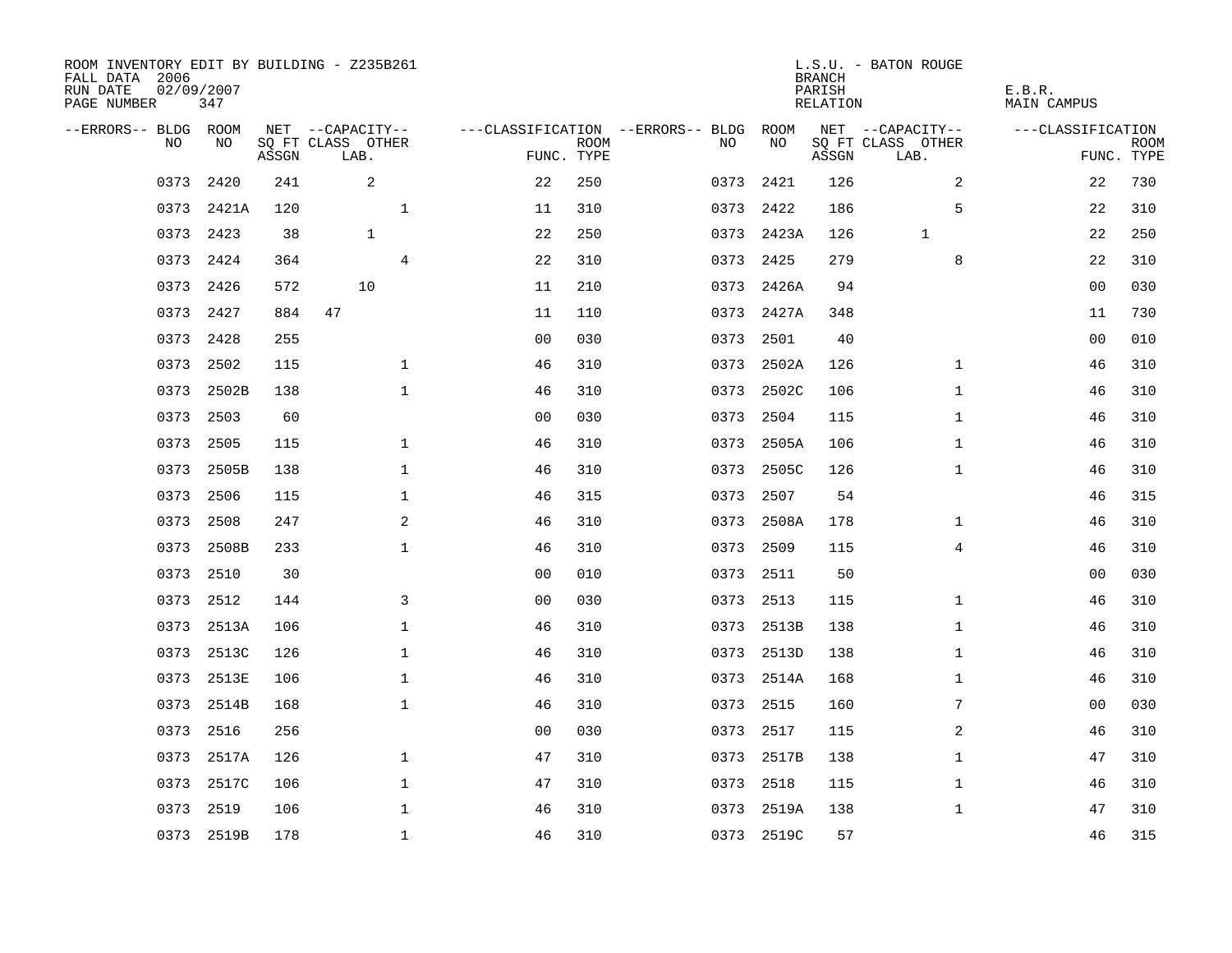| ROOM INVENTORY EDIT BY BUILDING - Z235B261<br>FALL DATA 2006<br>RUN DATE<br>PAGE NUMBER | 02/09/2007<br>348 |       |                           |            |             |                                   |            | <b>BRANCH</b><br>PARISH<br>RELATION | L.S.U. - BATON ROUGE      | E.B.R.<br><b>MAIN CAMPUS</b> |                           |
|-----------------------------------------------------------------------------------------|-------------------|-------|---------------------------|------------|-------------|-----------------------------------|------------|-------------------------------------|---------------------------|------------------------------|---------------------------|
| --ERRORS-- BLDG ROOM                                                                    |                   |       | NET --CAPACITY--          |            |             | ---CLASSIFICATION --ERRORS-- BLDG | ROOM       |                                     | NET --CAPACITY--          | ---CLASSIFICATION            |                           |
| N <sub>O</sub>                                                                          | NO.               | ASSGN | SO FT CLASS OTHER<br>LAB. | FUNC. TYPE | <b>ROOM</b> | NO.                               | NO         | $\operatorname{\mathsf{ASSGN}}$     | SQ FT CLASS OTHER<br>LAB. |                              | <b>ROOM</b><br>FUNC. TYPE |
| 0373                                                                                    | 2520              | 236   | $\mathbf{1}$              | 46         | 350         | 0373                              | 2521       | 236                                 | $\mathbf{1}$              | 46                           | 315                       |
| 0373                                                                                    | 2522              | 115   | $\mathbf{1}$              | 22         | 250         | 0373                              | 2523       | 115                                 | $\mathbf{1}$              | 46                           | 310                       |
| 0373                                                                                    | 2523A             | 106   | $\mathbf 1$               | 46         | 310         | 0373                              | 2523B      | 138                                 | $\mathbf{1}$              | 46                           | 310                       |
|                                                                                         | 0373 2523C        | 126   | $\mathbf{1}$              | 46         | 310         | 0373                              | 2523D      | 163                                 | $\mathbf{1}$              | 46                           | 310                       |
| 0373                                                                                    | 2524              | 115   | $\mathbf 1$               | 46         | 310         | 0373                              | 2525       | 320                                 |                           | 0 <sub>0</sub>               | 030                       |
| 0373                                                                                    | 2526              | 163   | $\mathbf 1$               | 46         | 310         | 0373                              | 3101       | 351                                 | $\mathbf{1}$              | 46                           | 310                       |
| 0373                                                                                    | 3101A             | 245   | $\mathbf 1$               | 46         | 310         | 0373                              | 3101B      | 125                                 | $\mathbf{1}$              | 11                           | 310                       |
| 0373                                                                                    | 3101C             | 125   | $\mathbf 1$               | 46         | 310         |                                   | 0373 3103  | 304                                 |                           | 00                           | 030                       |
| 0373                                                                                    | 3104              | 74    |                           | 11         | 315         | 0373                              | 3104A      | 133                                 | 2                         | 11                           | 310                       |
| 0373                                                                                    | 3104B             | 133   | $\mathbf 1$               | 11         | 310         |                                   | 0373 3104C | 133                                 | $\mathbf{1}$              | 11                           | 310                       |
| 0373                                                                                    | 3104D             | 113   | $\mathbf{1}$              | 11         | 310         | 0373                              | 3105       | 240                                 | $\overline{4}$            | 0 <sub>0</sub>               | 030                       |
| 0373                                                                                    | 3106              | 74    |                           | 11         | 315         |                                   | 0373 3106A | 133                                 | $\mathbf{1}$              | 11                           | 310                       |
| 0373                                                                                    | 3106B             | 133   | $\mathbf 1$               | 11         | 310         | 0373                              | 3106C      | 133                                 | 2                         | 11                           | 310                       |
| 0373                                                                                    | 3107              | 109   | 3                         | 11         | 310         | 0373                              | 3108       | 109                                 | $\mathbf{1}$              | 11                           | 310                       |
| 0373                                                                                    | 3109              | 74    |                           | 11         | 315         | 0373                              | 3109A      | 133                                 | $\mathbf{1}$              | 11                           | 310                       |
| 0373                                                                                    | 3109B             | 133   | $\mathbf 1$               | 11         | 310         | 0373                              | 3109C      | 113                                 | 2                         | 11                           | 310                       |
| 0373                                                                                    | 3110              | 109   | $\mathbf{1}$              | 46         | 310         | 0373                              | 3111       | 74                                  |                           | 11                           | 315                       |
| 0373                                                                                    | 3111A             | 133   | $\mathbf 1$               | 11         | 310         | 0373                              | 3111B      | 133                                 | $\mathbf{1}$              | 11                           | 310                       |
|                                                                                         | 0373 3111C        | 113   | 1                         | 11         | 310         |                                   | 0373 3112  | 109                                 | $\mathbf{1}$              | 41                           | 310                       |
| 0373                                                                                    | 3113              | 109   | $\mathbf 1$               | 11         | 310         | 0373                              | 3114       | 74                                  |                           | 11                           | 315                       |
|                                                                                         | 0373 3114A        | 133   | $\mathbf 1$               | 11         | 310         |                                   | 0373 3114B | 133                                 | $\mathbf{1}$              | 11                           | 310                       |
|                                                                                         | 0373 3114C        | 113   | $\mathbf 1$               | 11         | 310         |                                   | 0373 3115  | 109                                 | 3                         | 11                           | 310                       |
|                                                                                         | 0373 3116         | 109   | 3                         | 11         | 310         |                                   | 0373 3117  | 74                                  |                           | 11                           | 315                       |
| 0373                                                                                    | 3117A             | 133   | 1                         | 11         | 310         |                                   | 0373 3117B | 133                                 | $\mathbf{1}$              | 11                           | 310                       |
|                                                                                         | 0373 3118         | 109   | 2                         | 45         | 310         |                                   | 0373 3119  | 73                                  | $\mathbf{1}$              | 11                           | 880                       |
|                                                                                         | 0373 3119A        | 113   | $\mathbf 1$               | 11         | 310         |                                   | 0373 3119B | 133                                 | $\mathbf{1}$              | 11                           | 310                       |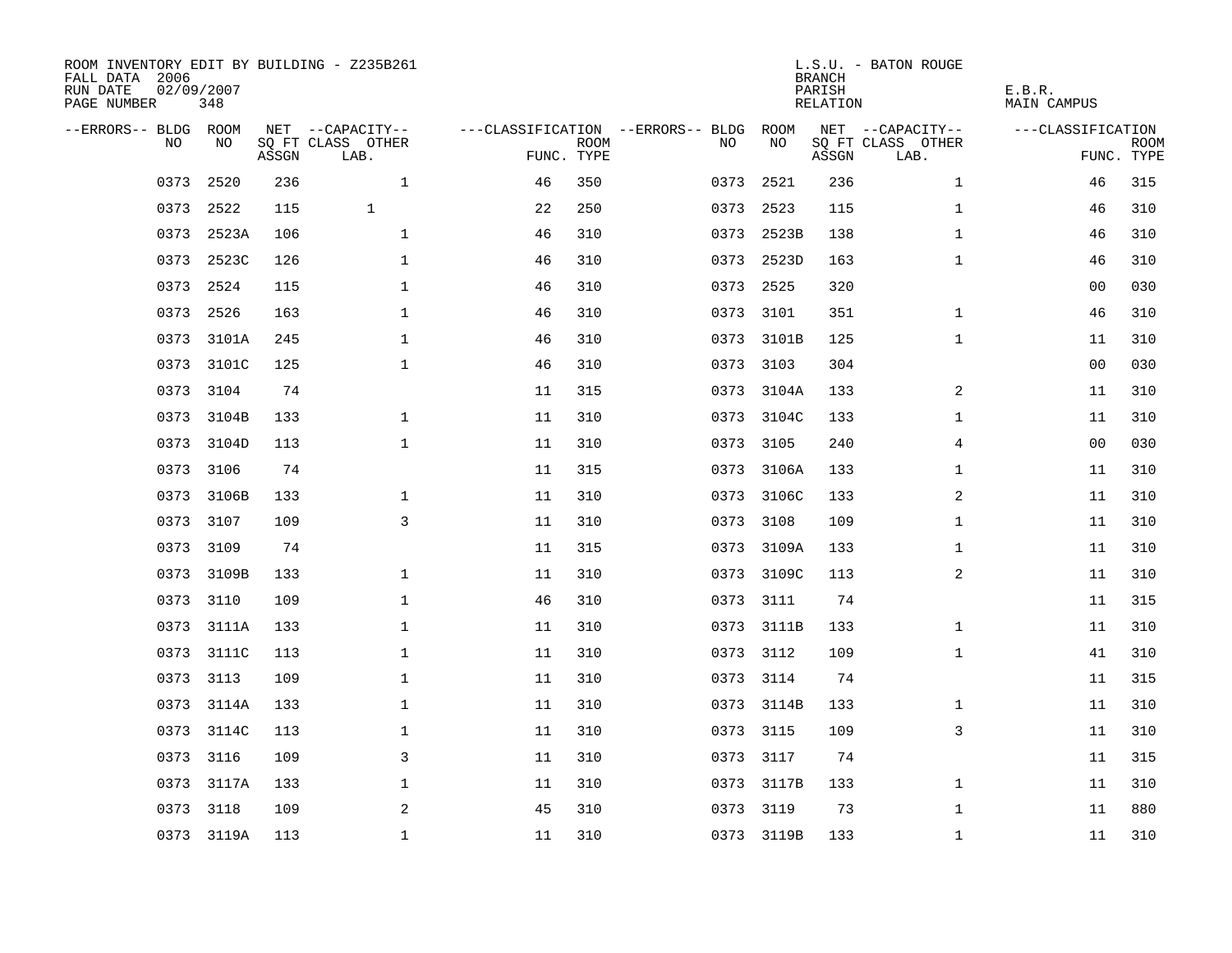| ROOM INVENTORY EDIT BY BUILDING - Z235B261<br>FALL DATA 2006<br>RUN DATE<br>PAGE NUMBER | 02/09/2007<br>349 |       |                           |                |                           |                                   |            | <b>BRANCH</b><br>PARISH<br>RELATION | L.S.U. - BATON ROUGE      | E.B.R.<br><b>MAIN CAMPUS</b> |                           |
|-----------------------------------------------------------------------------------------|-------------------|-------|---------------------------|----------------|---------------------------|-----------------------------------|------------|-------------------------------------|---------------------------|------------------------------|---------------------------|
| --ERRORS-- BLDG ROOM                                                                    |                   |       | NET --CAPACITY--          |                |                           | ---CLASSIFICATION --ERRORS-- BLDG | ROOM       |                                     | NET --CAPACITY--          | ---CLASSIFICATION            |                           |
| N <sub>O</sub>                                                                          | NO.               | ASSGN | SO FT CLASS OTHER<br>LAB. |                | <b>ROOM</b><br>FUNC. TYPE | NO.                               | NO         | ASSGN                               | SQ FT CLASS OTHER<br>LAB. |                              | <b>ROOM</b><br>FUNC. TYPE |
| 0373                                                                                    | 3119C             | 133   | $\mathbf 1$               | 11             | 310                       | 0373                              | 3120       | 110                                 | 3                         | 11                           | 315                       |
|                                                                                         | 0373 3121         | 110   | 3                         | 11             | 310                       | 0373                              | 3122       | 73                                  | $\mathbf{1}$              | 11                           | 880                       |
| 0373                                                                                    | 3122A             | 113   | $\mathbf{1}$              | 11             | 310                       |                                   | 0373 3122B | 133                                 | $\mathbf{1}$              | 11                           | 310                       |
|                                                                                         | 0373 3122C        | 133   | $\mathbf{1}$              | 11             | 310                       |                                   | 0373 3123  | 240                                 | 10                        | 0 <sub>0</sub>               | 030                       |
| 0373                                                                                    | 3124              | 73    | 1                         | 11             | 880                       | 0373                              | 3124A      | 110                                 | $\mathbf{1}$              | 11                           | 310                       |
|                                                                                         | 0373 3124B        | 133   | 1                         | 11             | 310                       |                                   | 0373 3124C | 133                                 | $\mathbf{1}$              | 11                           | 310                       |
| 0373                                                                                    | 3124D             | 113   | 3                         | 11             | 310                       | 0373                              | 3125       | 296                                 |                           | 0 <sub>0</sub>               | 030                       |
| 0373                                                                                    | 3126              | 53    | $\mathbf 1$               | 11             | 880                       |                                   | 0373 3126A | 133                                 | $\mathbf{1}$              | 11                           | 310                       |
| 0373                                                                                    | 3126B             | 133   | $\mathbf 1$               | 11             | 310                       | 0373                              | 3127       | 267                                 | 5                         | 11                           | 310                       |
| 0373                                                                                    | 3127A             | 8     |                           | 11             | 315                       |                                   | 0373 3127B | 234                                 | $\mathbf{1}$              | 11                           | 310                       |
| 0373                                                                                    | 3128              | 276   | 2                         | 46             | 310                       |                                   | 0373 3128A | 40                                  |                           | 46                           | 730                       |
| 0373                                                                                    | 3128B             | 201   | $\mathbf 1$               | 46             | 310                       |                                   | 0373 3128C | 135                                 | $\mathbf{1}$              | 46                           | 310                       |
| 0373                                                                                    | 3128D             | 103   |                           | 46             | 315                       | 0373                              | 3129       | 470                                 | 31                        | 11                           | 110                       |
| 0373                                                                                    | 3130              | 67    |                           | 0 <sub>0</sub> | 020                       | 0373                              | 3130A      | 135                                 | $\mathbf{1}$              | 46                           | 310                       |
| 0373                                                                                    | 3130B             | 103   | $\mathbf{1}$              | 46             | 310                       | 0373                              | 3130C      | 103                                 | $\mathbf{1}$              | 46                           | 310                       |
| 0373                                                                                    | 3131              | 556   | 37                        | 11             | 110                       | 0373                              | 3132       | 67                                  |                           | 00                           | 020                       |
| 0373                                                                                    | 3132A             | 135   | $\mathbf 1$               | 46             | 310                       | 0373                              | 3132B      | 135                                 | $\mathbf{1}$              | 46                           | 310                       |
| 0373                                                                                    | 3132C             | 103   | $\mathbf 1$               | 46             | 310                       |                                   | 0373 3133  | 720                                 | 48                        | 11                           | 110                       |
|                                                                                         | 0373 3134         | 67    |                           | 0 <sub>0</sub> | 020                       |                                   | 0373 3134A | 135                                 | $\mathbf{1}$              | 46                           | 310                       |
| 0373                                                                                    | 3134B             | 135   | $\mathbf{1}$              | 46             | 310                       |                                   | 0373 3134C | 103                                 | $\mathbf{1}$              | 46                           | 310                       |
|                                                                                         | 0373 3135         | 50    |                           | 0 <sub>0</sub> | 020                       |                                   | 0373 3135A | 135                                 | $\mathbf{1}$              | 46                           | 310                       |
| 0373                                                                                    | 3135B             | 135   | $\mathbf 1$               | 46             | 310                       |                                   | 0373 3135C | 103                                 | $\mathbf{1}$              | 46                           | 310                       |
|                                                                                         | 0373 3136         | 720   | 48                        | 11             | 210                       |                                   | 0373 3136A | 216                                 |                           | 46                           | 730                       |
| 0373                                                                                    | 3138              | 648   | 43                        | 11             | 110                       | 0373                              | 3139       | 825                                 | 3                         | 11                           | 310                       |
|                                                                                         | 0373 3139A        | 52    |                           | 45             | 315                       | 0373                              | 3139C      | 121                                 | $\mathbf{1}$              | 11                           | 310                       |
|                                                                                         | 0373 3139D        | 134   | $\mathbf{1}$              | 45             | 310                       |                                   | 0373 3139E | 121                                 | $\overline{4}$            | 45                           | 315                       |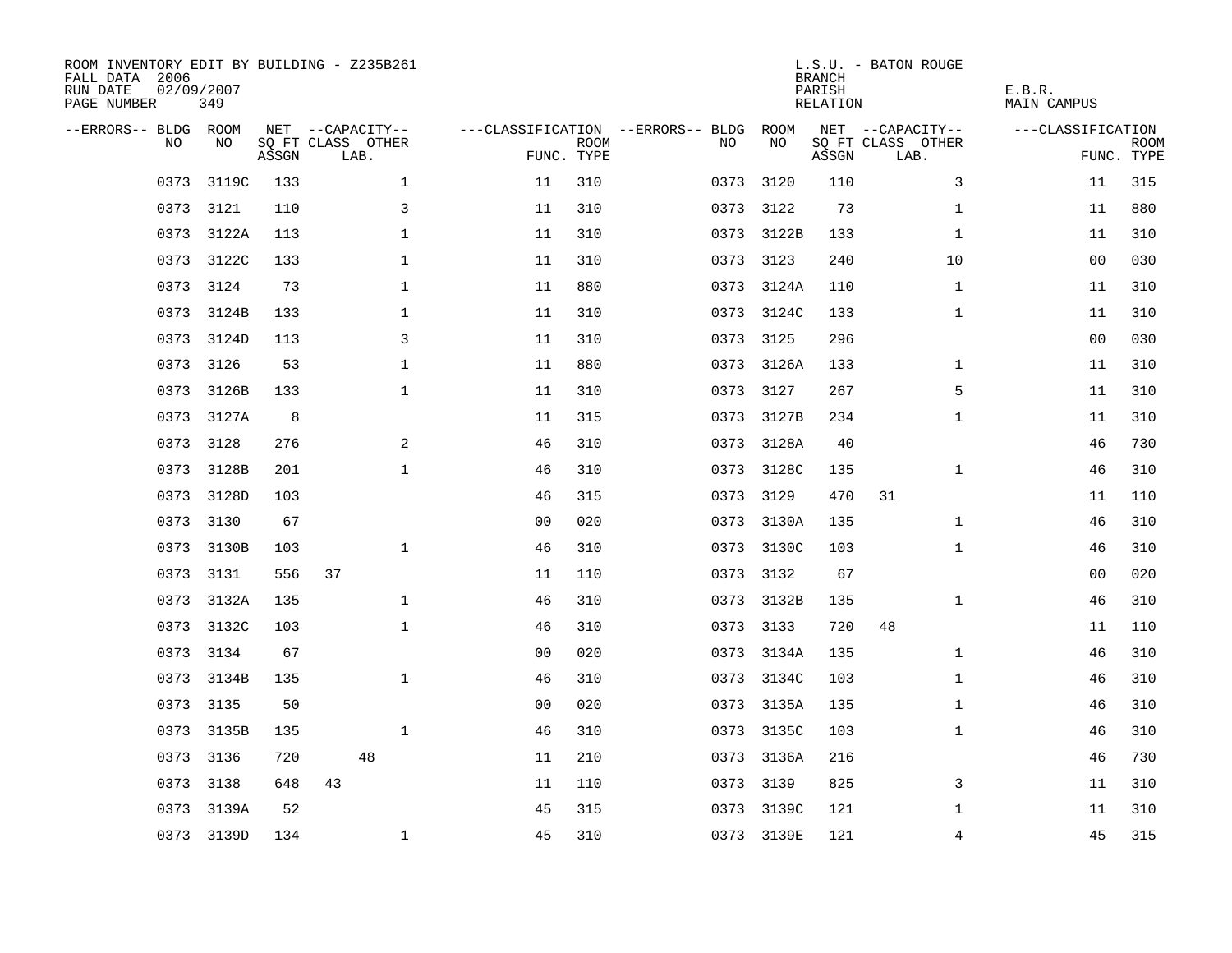| ROOM INVENTORY EDIT BY BUILDING - Z235B261<br>FALL DATA 2006<br>RUN DATE<br>PAGE NUMBER | 02/09/2007<br>350 |       |                           |                |             |                                   |            | <b>BRANCH</b><br>PARISH<br>RELATION | L.S.U. - BATON ROUGE      | E.B.R.<br>MAIN CAMPUS |                           |
|-----------------------------------------------------------------------------------------|-------------------|-------|---------------------------|----------------|-------------|-----------------------------------|------------|-------------------------------------|---------------------------|-----------------------|---------------------------|
| --ERRORS-- BLDG ROOM                                                                    |                   |       | NET --CAPACITY--          |                |             | ---CLASSIFICATION --ERRORS-- BLDG | ROOM       |                                     | NET --CAPACITY--          | ---CLASSIFICATION     |                           |
| NO.                                                                                     | NO.               | ASSGN | SQ FT CLASS OTHER<br>LAB. | FUNC. TYPE     | <b>ROOM</b> | NO.                               | NO         | ASSGN                               | SQ FT CLASS OTHER<br>LAB. |                       | <b>ROOM</b><br>FUNC. TYPE |
| 0373                                                                                    | 3139F             | 121   | $\mathbf{1}$              | 45             | 310         | 0373                              | 3139G      | 79                                  | $\mathbf{1}$              | 45                    | 310                       |
|                                                                                         | 0373 3139H        | 108   | $\mathbf{1}$              | 45             | 350         |                                   | 0373 3139I | 129                                 | $\mathbf{1}$              | 45                    | 310                       |
|                                                                                         | 0373 3139J        | 141   | 3                         | 45             | 310         |                                   | 0373 3139K | 85                                  |                           | 45                    | 315                       |
|                                                                                         | 0373 3139L        | 90    | $\mathbf 1$               | 45             | 315         |                                   | 0373 3139M | 100                                 | $\mathbf{1}$              | 45                    | 310                       |
| 0373                                                                                    | 3140              | 720   | 45                        | 11             | 110         | 0373                              | 3141       | 552                                 | 36                        | 11                    | 110                       |
|                                                                                         | 0373 3142         | 480   | 30                        | 11             | 110         |                                   | 0373 3143  | 55                                  |                           | 00                    | 030                       |
| 0373                                                                                    | 3144              | 33    |                           | 0 <sub>0</sub> | 010         |                                   | 0373 3145  | 200                                 | 4                         | 0 <sub>0</sub>        | 030                       |
|                                                                                         | 0373 3146         | 109   | 2                         | 11             | 250         |                                   | 0373 3147  | 109                                 | 2                         | 11                    | 310                       |
| 0373                                                                                    | 3148              | 109   | $\mathbf{1}$              | 11             | 310         |                                   | 0373 3149  | 198                                 | $\mathbf{1}$              | 11                    | 310                       |
|                                                                                         | 0373 3149A        | 55    | $\mathbf 1$               | 11             | 315         |                                   | 0373 3149B | 200                                 | $\mathbf{1}$              | 11                    | 310                       |
| 0373                                                                                    | 3150              | 109   | $\mathbf{1}$              | 11             | 310         |                                   | 0373 3151  | 109                                 | $\mathbf{1}$              | 11                    | 310                       |
|                                                                                         | 0373 3152         | 75    | $\mathbf 1$               | 11             | 310         |                                   | 0373 3152A | 113                                 | $\mathbf{1}$              | 11                    | 310                       |
| 0373                                                                                    | 3152B             | 144   | 2                         | 11             | 310         |                                   | 0373 3152C | 144                                 | 2                         | 11                    | 310                       |
|                                                                                         | 0373 3153         | 109   | $\mathbf 1$               | 11             | 310         |                                   | 0373 3154  | 109                                 | $\mathbf{1}$              | 11                    | 310                       |
| 0373                                                                                    | 3155              | 109   | 2                         | 11             | 310         |                                   | 0373 3156  | 161                                 | $\mathbf{1}$              | 11                    | 310                       |
| 0373                                                                                    | 3157              | 109   | $\mathbf{1}$              | 11             | 310         |                                   | 0373 3158  | 218                                 | $\mathbf{1}$              | 11                    | 310                       |
| 0373                                                                                    | 3158A             | 38    |                           | 11             | 315         |                                   | 0373 3158B | 186                                 | $\mathbf{1}$              | 11                    | 310                       |
| 0373                                                                                    | 3158C             | 138   | $\mathbf{1}$              | 11             | 310         |                                   | 0373 3159  | 109                                 | $\mathbf{1}$              | 11                    | 310                       |
|                                                                                         | 0373 3160         | 109   | $\mathbf{1}$              | 11             | 310         |                                   | 0373 3161  | 312                                 | 10                        | 00                    | 030                       |
|                                                                                         | 0373 3162         | 30    |                           | 0 <sub>0</sub> | 010         |                                   | 0373 3163  | 50                                  |                           | 0 <sub>0</sub>        | 030                       |
|                                                                                         | 0373 3164         | 105   | $\mathbf{1}$              | 11             | 310         |                                   | 0373 3165  | 104                                 | $\mathbf{1}$              | 11                    | 310                       |
| 0373                                                                                    | 3166              | 104   | $\mathbf 1$               | 11             | 310         |                                   | 0373 3167  | 109                                 | $\mathbf{1}$              | 11                    | 310                       |
|                                                                                         | 0373 3168         | 141   | $\mathbf 1$               | 11             | 310         |                                   | 0373 3169  | 79                                  | 45                        | 11                    | 310                       |
| 0373                                                                                    | 3169A             | 113   | $\mathbf 1$               | 11             | 310         |                                   | 0373 3169B | 137                                 | $\mathbf{1}$              | 11                    | 310                       |
|                                                                                         | 0373 3169C        | 137   | 1                         | 11             | 310         | 0373                              | 3170       | 141                                 | $\mathbf{1}$              | 11                    | 310                       |
|                                                                                         | 0373 3171         | 79    | $\sqrt{2}$                | 11             | 310         |                                   | 0373 3171A | 107                                 | $\mathbf{1}$              | 11                    | 310                       |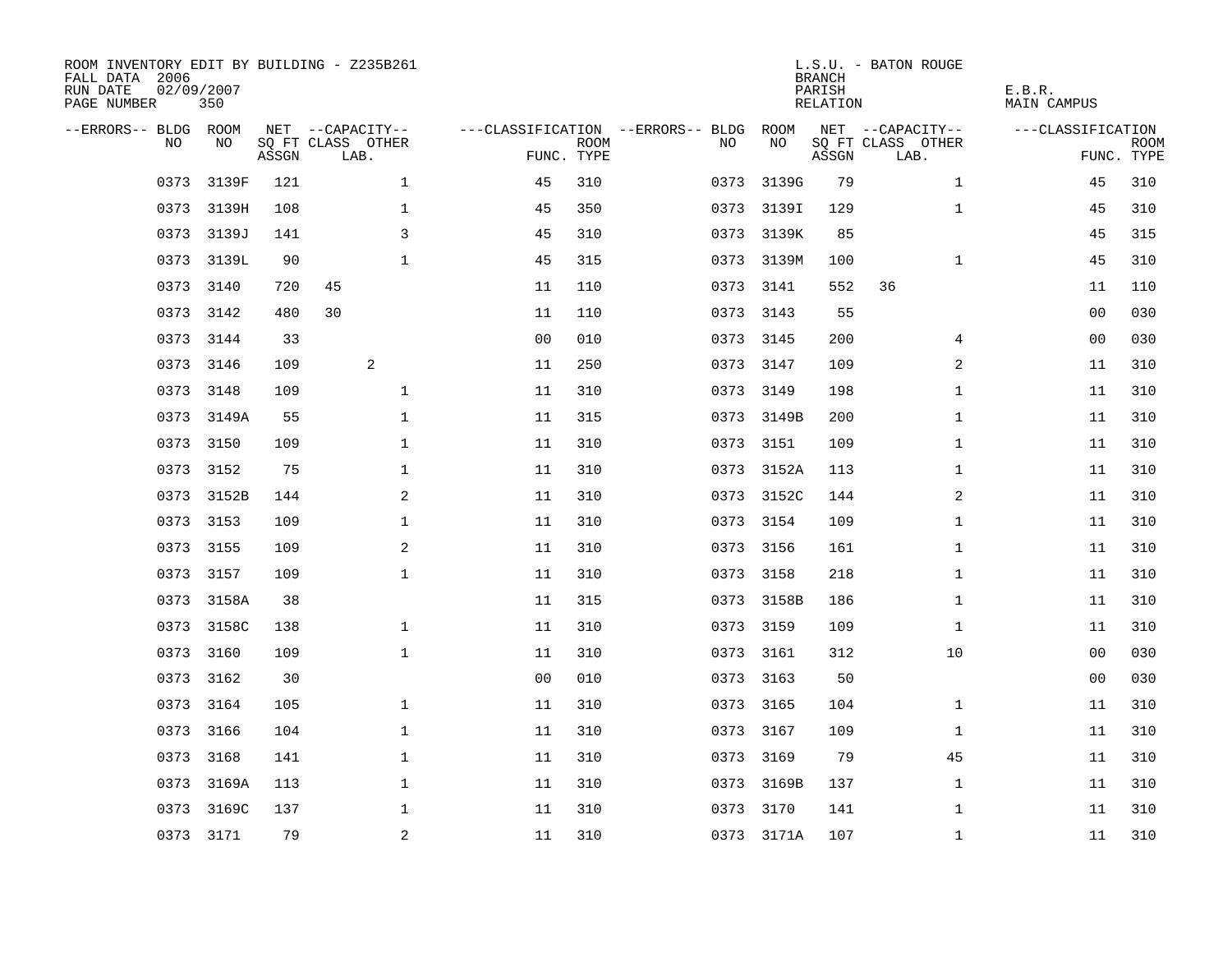| ROOM INVENTORY EDIT BY BUILDING - Z235B261<br>FALL DATA 2006<br>RUN DATE<br>PAGE NUMBER | 02/09/2007<br>351 |       |                           |                |                           |                                   |            | <b>BRANCH</b><br>PARISH<br><b>RELATION</b> | L.S.U. - BATON ROUGE      | E.B.R.<br><b>MAIN CAMPUS</b> |                           |
|-----------------------------------------------------------------------------------------|-------------------|-------|---------------------------|----------------|---------------------------|-----------------------------------|------------|--------------------------------------------|---------------------------|------------------------------|---------------------------|
| --ERRORS-- BLDG ROOM                                                                    |                   |       | NET --CAPACITY--          |                |                           | ---CLASSIFICATION --ERRORS-- BLDG | ROOM       |                                            | NET --CAPACITY--          | ---CLASSIFICATION            |                           |
| NO                                                                                      | NO                | ASSGN | SQ FT CLASS OTHER<br>LAB. |                | <b>ROOM</b><br>FUNC. TYPE | NO                                | NO         | ASSGN                                      | SQ FT CLASS OTHER<br>LAB. |                              | <b>ROOM</b><br>FUNC. TYPE |
| 0373                                                                                    | 3171B             | 137   | $\mathbf{1}$              | 11             | 310                       | 0373                              | 3171C      | 137                                        | $\mathbf{1}$              | 11                           | 310                       |
|                                                                                         | 0373 3173         | 79    | 2                         | 11             | 310                       | 0373                              | 3173A      | 107                                        | $\mathbf{1}$              | 11                           | 310                       |
|                                                                                         | 0373 3173B        | 137   | 1                         | 11             | 310                       |                                   | 0373 3173C | 137                                        | $\mathbf{1}$              | 11                           | 310                       |
|                                                                                         | 0373 3175         | 89    | 1                         | 11             | 310                       |                                   | 0373 3176  | 557                                        | 7                         | 11                           | 310                       |
| 0373                                                                                    | 3176A             | 129   | $\mathbf 1$               | 46             | 310                       |                                   | 0373 3176B | 180                                        | $\mathbf{1}$              | 46                           | 310                       |
|                                                                                         | 0373 3176C        | 133   | 1                         | 46             | 310                       |                                   | 0373 3176D | 98                                         | $\mathbf{1}$              | 46                           | 310                       |
| 0373                                                                                    | 3176E             | 22    | $\mathbf 1$               | 46             | 310                       |                                   | 0373 3176F | 185                                        | $\mathbf{1}$              | 46                           | 310                       |
|                                                                                         | 0373 3177         | 167   | $\mathbf 1$               | 11             | 310                       |                                   | 0373 3180  | 114                                        | $\mathbf{1}$              | 11                           | 310                       |
| 0373                                                                                    | 3181              | 121   | $\mathbf{1}$              | 11             | 310                       |                                   | 0373 3182  | 112                                        | 2                         | 11                           | 310                       |
|                                                                                         | 0373 3183         | 121   | $\mathbf 1$               | 11             | 310                       |                                   | 0373 3184  | 112                                        | $\mathbf{1}$              | 11                           | 310                       |
| 0373                                                                                    | 3185              | 121   | $\mathbf{1}$              | 11             | 310                       |                                   | 0373 3186  | 113                                        | 2                         | 11                           | 310                       |
|                                                                                         | 0373 3187         | 121   | $\mathbf{1}$              | 11             | 310                       |                                   | 0373 3188  | 113                                        | $\overline{2}$            | 11                           | 310                       |
| 0373                                                                                    | 3189              | 121   | $\mathbf 1$               | 11             | 310                       | 0373                              | 3190       | 112                                        | 2                         | 11                           | 310                       |
| 0373                                                                                    | 3191              | 121   | $\mathbf 1$               | 11             | 310                       |                                   | 0373 3192  | 109                                        | $\mathbf{1}$              | 11                           | 310                       |
| 0373                                                                                    | 3193              | 121   | $\mathbf 1$               | 11             | 310                       | 0373                              | 3194       | 67                                         |                           | 11                           | 315                       |
|                                                                                         | 0373 3194A        | 73    | $\mathbf{1}$              | 63             | 315                       |                                   | 0373 3194B | 141                                        | 8                         | 44                           | 250                       |
| 0373                                                                                    | 3194C             | 228   |                           | 63             | 315                       | 0373                              | 3195       | 121                                        | $\mathbf{1}$              | 11                           | 310                       |
| 0373                                                                                    | 3197              | 121   | $\mathbf 1$               | 11             | 310                       |                                   | 0373 3199  | 258                                        | $\mathbf{1}$              | 11                           | 310                       |
| 0373                                                                                    | 3199A             | 202   | $\mathbf 1$               | 11             | 310                       | 0373                              | 3199B      | 14                                         |                           | 11                           | 315                       |
| 0373                                                                                    | 3200              | 302   | $\mathbf{1}$              | 11             | 315                       | 0373                              | 3200A      | 175                                        | $\mathbf{1}$              | 11                           | 310                       |
| 0373                                                                                    | 3200B             | 115   | $\mathbf 1$               | 11             | 310                       | 0373                              | 3200C      | 115                                        | $\mathbf{1}$              | 11                           | 310                       |
| 0373                                                                                    | 3200D             | 225   | $\mathbf{1}$              | 11             | 310                       | 0373                              | 3200E      | 131                                        | 2                         | 11                           | 310                       |
| 0373                                                                                    | 3200F             | 132   | $\mathbf{1}$              | 11             | 310                       | 0373                              | 3201       | 288                                        |                           | 0 <sub>0</sub>               | 030                       |
| 0373                                                                                    | 3202              | 144   | $\mathbf{1}$              | 51             | 310                       | 0373                              | 3203       | 144                                        | $\mathbf{1}$              | 46                           | 310                       |
| 0373                                                                                    | 3204              | 1118  | 12                        | 22             | 250                       | 0373                              | 3205       | 143                                        | 5                         | 00                           | 030                       |
|                                                                                         | 0373 3206         | 276   |                           | 0 <sub>0</sub> | 030                       |                                   | 0373 3208  | 110                                        | $\overline{2}$            | 0 <sub>0</sub>               | 030                       |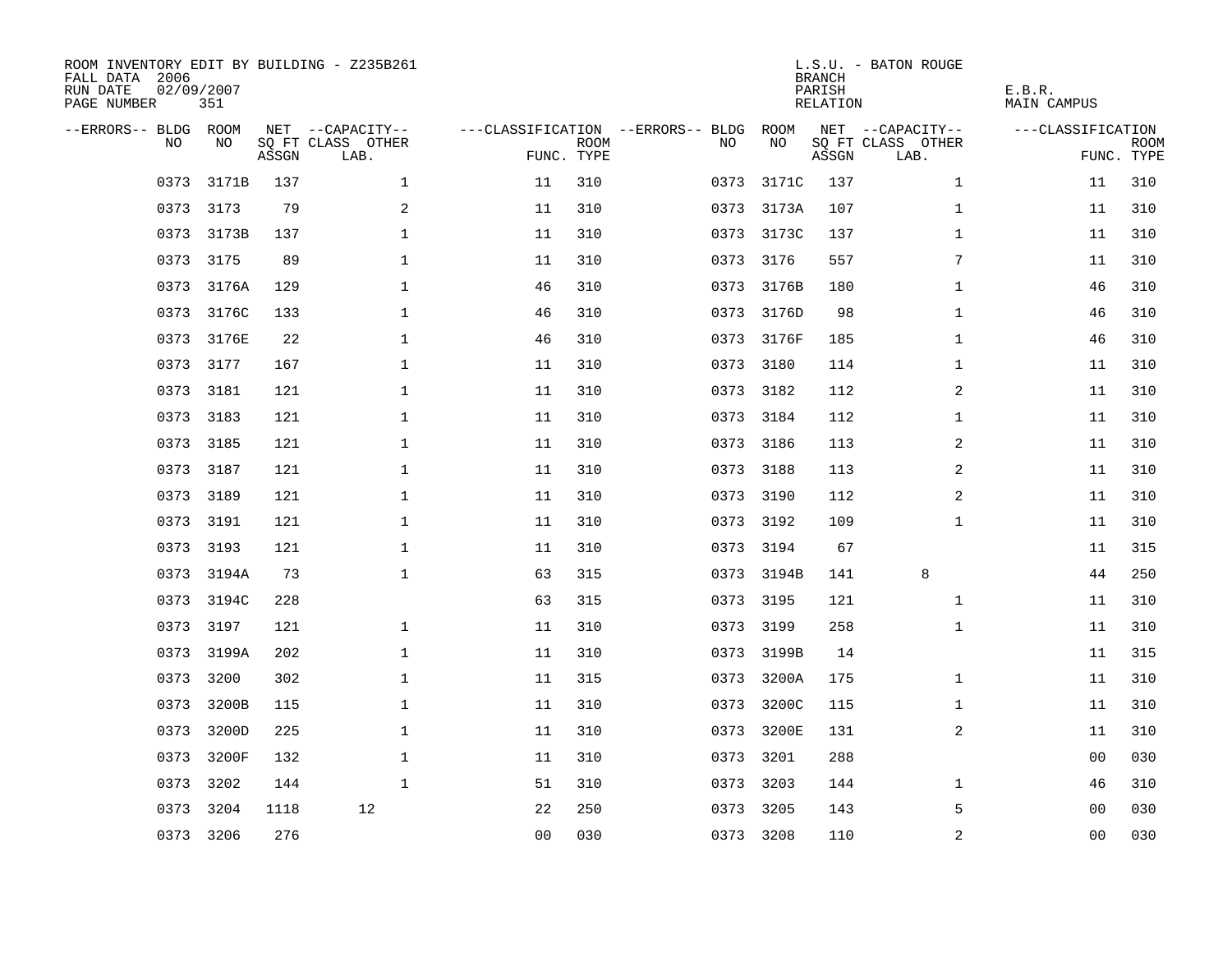| ROOM INVENTORY EDIT BY BUILDING - Z235B261<br>FALL DATA 2006<br>RUN DATE<br>PAGE NUMBER | 02/09/2007<br>352 |       |                           |            |             |                                   |            | <b>BRANCH</b><br>PARISH<br><b>RELATION</b> | L.S.U. - BATON ROUGE      | E.B.R.<br><b>MAIN CAMPUS</b> |                           |
|-----------------------------------------------------------------------------------------|-------------------|-------|---------------------------|------------|-------------|-----------------------------------|------------|--------------------------------------------|---------------------------|------------------------------|---------------------------|
| --ERRORS-- BLDG ROOM                                                                    |                   |       | NET --CAPACITY--          |            |             | ---CLASSIFICATION --ERRORS-- BLDG | ROOM       |                                            | NET --CAPACITY--          | ---CLASSIFICATION            |                           |
| <b>NO</b>                                                                               | NO.               | ASSGN | SO FT CLASS OTHER<br>LAB. | FUNC. TYPE | <b>ROOM</b> | NO.                               | NO         | ASSGN                                      | SQ FT CLASS OTHER<br>LAB. |                              | <b>ROOM</b><br>FUNC. TYPE |
| 0373                                                                                    | 3209              | 905   | 5                         | 22         | 250         | 0373                              | 3210       | 1014                                       | $\mathbf{1}$              | 44                           | 710                       |
|                                                                                         | 0373 3210A        | 66    | $\mathbf 1$               | 44         | 710         |                                   | 0373 3211  | 636                                        | 9                         | 46                           | 310                       |
| 0373                                                                                    | 3211A             | 122   | $\mathbf{1}$              | 46         | 310         | 0373                              | 3212       | 63                                         |                           | 00                           | 010                       |
|                                                                                         | 0373 3213         | 781   | 25                        | 11         | 210         |                                   | 0373 3214  | 457                                        |                           | 0 <sub>0</sub>               | 020                       |
| 0373                                                                                    | 3214A             | 132   | $\mathbf{1}$              | 45         | 310         | 0373                              | 3214B      | 116                                        | $\mathbf{1}$              | 21                           | 310                       |
|                                                                                         | 0373 3214C        | 132   | $\mathbf 1$               | 45         | 310         |                                   | 0373 3214D | 140                                        | $\mathbf{1}$              | 45                           | 310                       |
| 0373                                                                                    | 3214E             | 112   | $\mathbf 1$               | 45         | 310         |                                   | 0373 3214F | 119                                        | $\mathbf{1}$              | 45                           | 310                       |
|                                                                                         | 0373 3214G        | 105   | $\overline{a}$            | 45         | 310         |                                   | 0373 3214H | 119                                        | $\mathbf{1}$              | 21                           | 310                       |
| 0373                                                                                    | 3214I             | 28    |                           | 45         | 315         | 0373                              | 3215       | 364                                        | 3                         | 46                           | 730                       |
| 0373                                                                                    | 3215A             | 262   | $\mathbf{1}$              | 21         | 310         |                                   | 0373 3216  | 193                                        | $\mathbf{1}$              | 46                           | 310                       |
| 0373                                                                                    | 3216A             | 50    |                           | 46         | 730         | 0373                              | 3216B      | 246                                        | $\mathbf{1}$              | 46                           | 310                       |
| 0373                                                                                    | 3216C             | 120   | $\mathbf{1}$              | 46         | 310         |                                   | 0373 3216D | 108                                        | $\mathbf{1}$              | 46                           | 310                       |
| 0373                                                                                    | 3216E             | 108   | $\mathbf 1$               | 46         | 310         | 0373                              | 3216F      | 108                                        | $\mathbf{1}$              | 46                           | 310                       |
| 0373                                                                                    | 3216G             | 108   | $\mathbf 1$               | 44         | 310         |                                   | 0373 3216H | 108                                        | $\mathbf{1}$              | 44                           | 310                       |
| 0373                                                                                    | 3216J             | 420   | 2                         | 44         | 310         | 0373                              | 3217       | 252                                        |                           | 00                           | 030                       |
| 0373                                                                                    | 3218              | 69    |                           | 46         | 315         | 0373                              | 3219       | 792                                        | 12                        | 21                           | 710                       |
| 0373                                                                                    | 3219A             | 72    |                           | 21         | 715         | 0373                              | 3219B      | 120                                        | 10                        | 21                           | 710                       |
| 0373                                                                                    | 3221              | 668   | 3                         | 21         | 310         | 0373                              | 3221A      | 68                                         | $\mathbf{1}$              | 21                           | 310                       |
|                                                                                         | 0373 3221B        | 72    | $\mathbf{1}$              | 21         | 310         |                                   | 0373 3221C | 76                                         | $\mathbf{1}$              | 21                           | 310                       |
|                                                                                         | 0373 3221D        | 81    |                           | 21         | 315         |                                   | 0373 3221E | 76                                         | $\mathbf{1}$              | 21                           | 310                       |
|                                                                                         | 0373 3221F        | 72    | $\mathbf{1}$              | 22         | 310         |                                   | 0373 3221G | 25                                         |                           | 21                           | 315                       |
| 0373                                                                                    | 3221H             | 300   | $\mathbf{1}$              | 21         | 310         |                                   | 0373 3222  | 219                                        | 4                         | 21                           | 250                       |
|                                                                                         | 0373 3222A        | 99    | $\mathbf{1}$              | 21         | 255         |                                   | 0373 3223  | 581                                        | 12                        | 21                           | 250                       |
| 0373                                                                                    | 3223A             | 251   | $\mathbf 1$               | 21         | 310         |                                   | 0373 3224  | 483                                        | 2                         | 22                           | 350                       |
|                                                                                         | 0373 3224A        | 63    |                           | 22         | 710         |                                   | 0373 3224B | 69                                         | 2                         | 22                           | 710                       |
|                                                                                         | 0373 3224C        | 86    |                           | 22         | 255         |                                   | 0373 3224D | 80                                         | 2                         | 22                           | 310                       |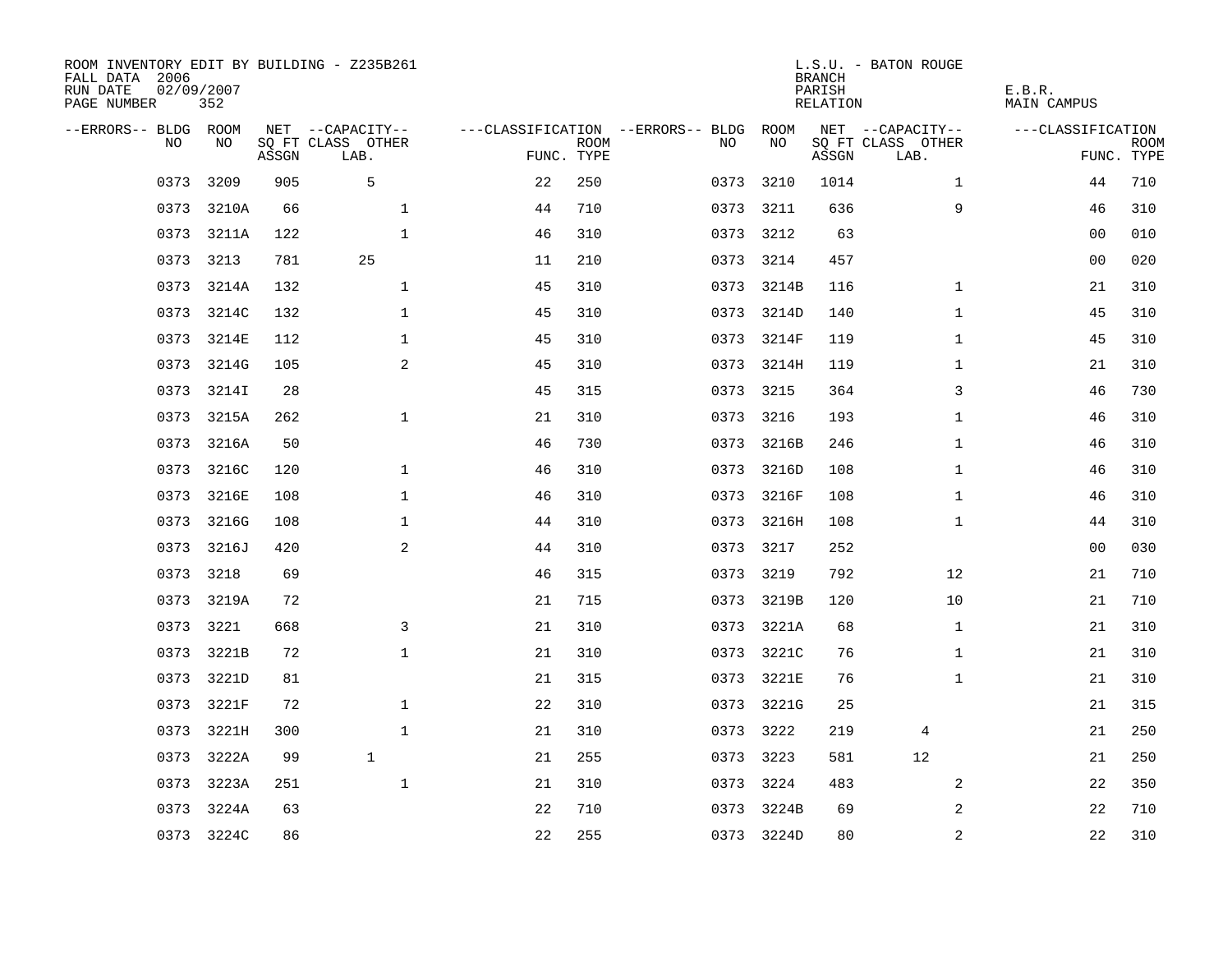| ROOM INVENTORY EDIT BY BUILDING - Z235B261<br>FALL DATA 2006<br>RUN DATE<br>PAGE NUMBER | 02/09/2007<br>353 |       |                           |                |             |                                        |            | <b>BRANCH</b><br>PARISH<br>RELATION | L.S.U. - BATON ROUGE      | E.B.R.<br>MAIN CAMPUS |                           |
|-----------------------------------------------------------------------------------------|-------------------|-------|---------------------------|----------------|-------------|----------------------------------------|------------|-------------------------------------|---------------------------|-----------------------|---------------------------|
| --ERRORS-- BLDG ROOM                                                                    |                   |       | NET --CAPACITY--          |                |             | ---CLASSIFICATION --ERRORS-- BLDG ROOM |            |                                     | NET --CAPACITY--          | ---CLASSIFICATION     |                           |
| NO.                                                                                     | NO.               | ASSGN | SQ FT CLASS OTHER<br>LAB. | FUNC. TYPE     | <b>ROOM</b> | NO.                                    | NO         | ASSGN                               | SQ FT CLASS OTHER<br>LAB. |                       | <b>ROOM</b><br>FUNC. TYPE |
| 0373                                                                                    | 3224E             | 75    | 2                         | 22             | 310         | 0373                                   | 3224F      | 75                                  | 2                         | 22                    | 310                       |
|                                                                                         | 0373 3224G        | 80    | 2                         | 22             | 310         |                                        | 0373 3224H | 86                                  | 2                         | 22                    | 310                       |
|                                                                                         | 0373 3225         | 575   |                           | 21             | 350         |                                        | 0373 3226  | 288                                 |                           | 00                    | 030                       |
|                                                                                         | 0373 3302         | 528   | 2                         | 65             | 310         |                                        | 0373 3303  | 160                                 | 2                         | 46                    | 315                       |
| 0373                                                                                    | 3303C             | 139   | $\mathbf 1$               | 46             | 310         | 0373                                   | 3303D      | 87                                  | $\mathbf{1}$              | 46                    | 310                       |
|                                                                                         | 0373 3304         | 1533  | $\mathbf 1$               | 46             | 310         |                                        | 0373 3304B | 86                                  | $\mathbf{1}$              | 11                    | 310                       |
| 0373                                                                                    | 3304C             | 133   | $\mathbf{1}$              | 11             | 310         | 0373                                   | 3304D      | 238                                 | $\mathbf{1}$              | 11                    | 310                       |
|                                                                                         | 0373 3304E        | 161   | 1                         | 11             | 310         | 0373                                   | 3304F      | 59                                  | $\mathbf{1}$              | 11                    | 310                       |
| 0373                                                                                    | 3304G             | 6     | $\mathbf 1$               | 11             | 310         | 0373                                   | 3304H      | 6                                   |                           | 11                    | 315                       |
|                                                                                         | 0373 3304I        | 12    |                           | 51             | 730         |                                        | 0373 3304J | 241                                 | $\mathbf{1}$              | 11                    | 310                       |
| 0373                                                                                    | 3304K             | 115   | $\mathbf{1}$              | 11             | 310         | 0373                                   | 3304L      | 115                                 | $\mathbf{1}$              | 11                    | 310                       |
| 0373                                                                                    | 3304M             | 115   | $\mathbf 1$               | 53             | 310         |                                        | 0373 3304N | 115                                 | $\mathbf{1}$              | 53                    | 310                       |
| 0373                                                                                    | 3304P             | 115   | $\mathbf 1$               | 53             | 310         | 0373                                   | 3304Q      | 115                                 | $\mathbf{1}$              | 53                    | 310                       |
| 0373                                                                                    | 3304R             | 161   | $\mathbf 1$               | 46             | 310         | 0373                                   | 3304T      | 192                                 | $\mathbf{1}$              | 46                    | 310                       |
| 0373                                                                                    | 3304U             | 357   | $\mathbf 1$               | 46             | 310         | 0373                                   | 3304V      | 238                                 | $\mathbf{1}$              | 46                    | 310                       |
| 0373                                                                                    | 3304W             | 228   |                           | 46             | 350         | 0373                                   | 3304Y      | 49                                  | $\mathbf{1}$              | 00                    | 030                       |
| 0373                                                                                    | 3304Z             | 5     | $\mathbf 1$               | 0 <sub>0</sub> | 030         | 0373                                   | 3305       | 155                                 | $\mathbf{1}$              | 11                    | 310                       |
| 0373                                                                                    | 3305B             | 184   | $\mathbf 1$               | 11             | 310         |                                        | 0373 3306  | 276                                 |                           | 00                    | 030                       |
|                                                                                         | 0373 3307         | 307   | 5                         | 45             | 310         |                                        | 0373 3307A | 120                                 | $\mathbf{1}$              | 46                    | 310                       |
|                                                                                         | 0373 3307B        | 130   | $\mathbf{1}$              | 45             | 310         |                                        | 0373 3307C | 188                                 | $\mathbf{1}$              | 21                    | 310                       |
|                                                                                         | 0373 3401         | 308   | 25                        | 51             | 410         |                                        | 0373 3402  | 385                                 | 3                         | 11                    | 310                       |
| 0373                                                                                    | 3403              | 840   | 20                        | 11             | 210         |                                        | 0373 3404  | 156                                 | 5                         | 00                    | 030                       |
|                                                                                         | 0373 3405         | 274   |                           | 81             | 081         |                                        | 0373 3406  | 276                                 |                           | 00                    | 030                       |
| 0373                                                                                    | 3407              | 350   | $\overline{4}$            | 11             | 220         |                                        | 0373 3408  | 1                                   | 2                         | 00                    | 030                       |
|                                                                                         | 0373 3409         | 930   | 25                        | 11             | 210         |                                        | 0373 3410  | 360                                 | 18                        | 11                    | 650                       |
|                                                                                         | 0373 3411         | 120   | $\overline{a}$            | 22             | 310         |                                        | 0373 3412  | 563                                 | 25                        | 11                    | 210                       |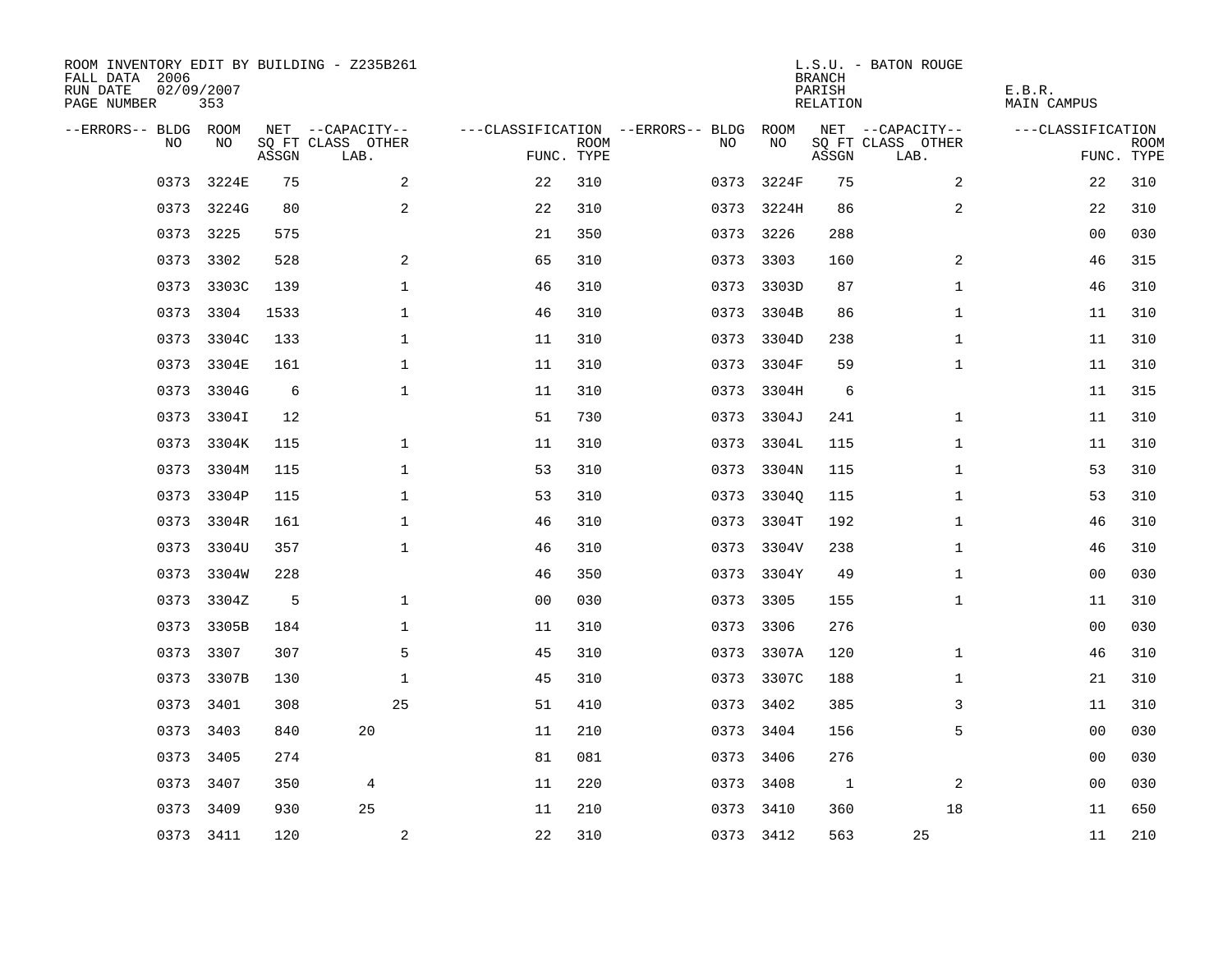| ROOM INVENTORY EDIT BY BUILDING - Z235B261<br>FALL DATA 2006<br>RUN DATE<br>PAGE NUMBER | 02/09/2007<br>354 |       |                           |                                   |                           |   |      |            | <b>BRANCH</b><br>PARISH<br>RELATION | L.S.U. - BATON ROUGE      | E.B.R.<br><b>MAIN CAMPUS</b> |                           |
|-----------------------------------------------------------------------------------------|-------------------|-------|---------------------------|-----------------------------------|---------------------------|---|------|------------|-------------------------------------|---------------------------|------------------------------|---------------------------|
| --ERRORS-- BLDG ROOM                                                                    |                   |       | NET --CAPACITY--          | ---CLASSIFICATION --ERRORS-- BLDG |                           |   |      | ROOM       |                                     | NET --CAPACITY--          | ---CLASSIFICATION            |                           |
| N <sub>O</sub>                                                                          | NO.               | ASSGN | SO FT CLASS OTHER<br>LAB. |                                   | <b>ROOM</b><br>FUNC. TYPE |   | NO.  | NO         | ASSGN                               | SQ FT CLASS OTHER<br>LAB. |                              | <b>ROOM</b><br>FUNC. TYPE |
| 0373                                                                                    | 3413              | 495   | 12                        | 11                                | 310                       |   | 0373 | 3414       | 315                                 | 2                         | 11                           | 310                       |
|                                                                                         | 0373 3415         | 564   | 10                        | 22                                | 310                       |   |      | 0373 3416  | 195                                 | 4                         | 11                           | 250                       |
| 0373                                                                                    | 3417              | 208   | 2                         | 11                                | 310                       |   | 0373 | 3418       | 300                                 | 3                         | 11                           | 310                       |
|                                                                                         | 0373 3418A        | 212   | 1                         | 11                                | 310                       |   |      | 0373 3418B | 65                                  |                           | 11                           | 315                       |
| 0373                                                                                    | 3418C             | 122   | $\mathbf 1$               | 11                                | 310                       |   |      | 0373 3418D | 117                                 | $\mathbf{1}$              | 11                           | 310                       |
|                                                                                         | 0373 3418E        | 122   | $\mathbf 1$               | 11                                | 310                       |   |      | 0373 3418F | 117                                 | $\mathbf{1}$              | 11                           | 310                       |
| 0373                                                                                    | 3418G             | 117   | $\mathbf{1}$              | 11                                | 310                       |   |      | 0373 3418H | 117                                 | $\mathbf{1}$              | 11                           | 310                       |
|                                                                                         | 0373 3419         | 826   | 18                        | 11                                | 210                       |   |      | 0373 3420  | 252                                 |                           | 00                           | 030                       |
| 0373                                                                                    | 3421              | 124   |                           | 0 <sub>0</sub>                    | 010                       |   |      | 0373 3422  | 241                                 | 9                         | 46                           | 350                       |
| 0373                                                                                    | 3423              | 826   | 21                        | 44                                | 220                       |   |      | 0373 3424  | 241                                 | 8                         | 52                           | 410                       |
| 0373                                                                                    | 3425              | 241   | $\mathbf{1}$              | 44                                | 715                       |   |      | 0373 3426  | 266                                 | 2                         | 22                           | 250                       |
| 0373                                                                                    | 3427              | 387   | 2                         | 44                                | 710                       |   |      | 0373 3428  | 247                                 | 2                         | 22                           | 250                       |
| 0373                                                                                    | 3429              | 349   | 8                         | 11                                | 225                       | 9 | 0373 | 3430       | 550                                 | 1                         | 11                           | 250                       |
| 0373                                                                                    | 3430A             | 94    |                           | 11                                | 215                       |   | 0373 | 3431       | 244                                 | 2                         | 22                           | 250                       |
| 0373                                                                                    | 3432              | 926   | 15                        | 22                                | 250                       |   |      | 0373 3432A | 94                                  |                           | 11                           | 215                       |
| 0373                                                                                    | 3433              | 238   | $\overline{4}$            | 22                                | 250                       |   |      | 0373 3434  | 22                                  |                           | 0 <sub>0</sub>               | 020                       |
|                                                                                         | 0373 3434A        | 221   |                           | 45                                | 315                       |   |      | 0373 3435  | 241                                 | $\overline{4}$            | 22                           | 250                       |
| 0373                                                                                    | 3436              | 288   |                           | 0 <sub>0</sub>                    | 030                       |   | 0373 | 3500       | 64                                  | $\mathbf{1}$              | 11                           | 755                       |
|                                                                                         | 0373 3501         | 40    |                           | 0 <sub>0</sub>                    | 010                       |   |      | 0373 3502  | 105                                 | 2                         | 11                           | 310                       |
| 0373                                                                                    | 3502A             | 157   | $\mathbf 1$               | 11                                | 310                       |   |      | 0373 3502B | 114                                 | $\mathbf{1}$              | 11                           | 310                       |
|                                                                                         | 0373 3502C        | 106   | $\mathbf 1$               | 11                                | 310                       |   |      | 0373 3503  | 60                                  |                           | 0 <sub>0</sub>               | 030                       |
| 0373                                                                                    | 3504              | 115   | $\mathbf 1$               | 11                                | 310                       |   | 0373 | 3505       | 115                                 | $\mathbf{1}$              | 11                           | 310                       |
|                                                                                         | 0373 3505A        | 126   | 1                         | 11                                | 310                       |   |      | 0373 3505B | 115                                 | $\mathbf{1}$              | 11                           | 310                       |
| 0373                                                                                    | 3506              | 115   | 1                         | 11                                | 310                       |   |      | 0373 3507  | 115                                 | $\mathbf{1}$              | 11                           | 310                       |
|                                                                                         | 0373 3508         | 115   | $\mathbf 1$               | 11                                | 310                       |   |      | 0373 3508A | 115                                 | $\mathbf{1}$              | 11                           | 310                       |
|                                                                                         | 0373 3508B        | 232   | $\mathbf{1}$              | 11                                | 310                       |   |      | 0373 3509  | 115                                 | $\mathbf{1}$              | 11                           | 310                       |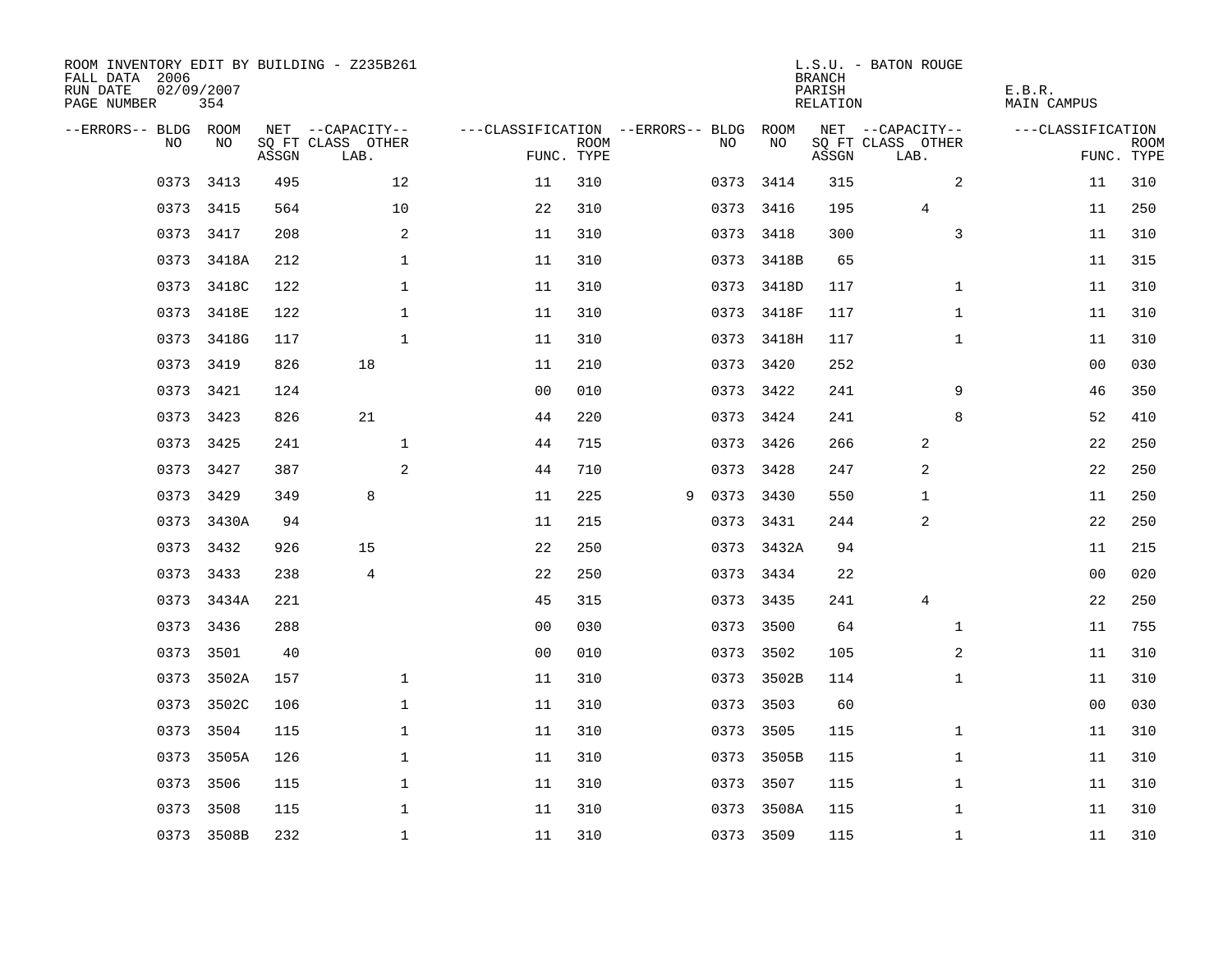| ROOM INVENTORY EDIT BY BUILDING - Z235B261<br>FALL DATA 2006<br>RUN DATE<br>PAGE NUMBER | 02/09/2007<br>355 |       |                           |                |                    |                                   |                                                  | <b>BRANCH</b><br>PARISH<br>RELATION | L.S.U. - BATON ROUGE                                                   | E.B.R.<br><b>MAIN CAMPUS</b> |                           |
|-----------------------------------------------------------------------------------------|-------------------|-------|---------------------------|----------------|--------------------|-----------------------------------|--------------------------------------------------|-------------------------------------|------------------------------------------------------------------------|------------------------------|---------------------------|
| --ERRORS-- BLDG ROOM                                                                    |                   |       | NET --CAPACITY--          |                |                    | ---CLASSIFICATION --ERRORS-- BLDG | ROOM                                             |                                     | NET --CAPACITY--                                                       | ---CLASSIFICATION            |                           |
| NO.                                                                                     | NO.               | ASSGN | SO FT CLASS OTHER<br>LAB. |                | ROOM<br>FUNC. TYPE | NO.                               | NO                                               | ASSGN                               | SQ FT CLASS OTHER<br>LAB.                                              |                              | <b>ROOM</b><br>FUNC. TYPE |
| 0373                                                                                    | 3510              | 115   | $\mathbf 1$               | 11             | 310                | 0373                              | 3511                                             | 30                                  |                                                                        | 00                           | 010                       |
|                                                                                         | 0373 3512         | 50    |                           | 0 <sub>0</sub> | 030                |                                   | 0373 3513                                        | 235                                 |                                                                        | 11                           | 315                       |
|                                                                                         | 0373 3513A        | 106   | $\mathbf 1$               | 11             | 310                |                                   | 0373 3513B                                       | 126                                 | $\mathbf{1}$                                                           | 11                           | 310                       |
|                                                                                         | 0373 3513C        | 115   | $\mathbf{1}$              | 11             | 310                |                                   | 0373 3513D                                       | 115                                 | $\mathbf{1}$                                                           | 11                           | 310                       |
| 0373                                                                                    | 3513E             | 167   | $\mathbf{1}$              | 11             | 310                |                                   | 0373 3513F                                       | 63                                  |                                                                        | 22                           | 255                       |
|                                                                                         | 0373 3514         | 144   | $\overline{3}$            | 0 <sub>0</sub> | 030                |                                   | 0373 3515                                        | 560                                 | 28                                                                     | 46                           | 350                       |
| 0373                                                                                    | 3516              | 109   | $\mathbf 1$               | 63             | 310                |                                   | 0373 3517                                        | 160                                 | 7                                                                      | 00                           | 030                       |
|                                                                                         | 0373 3518         | 109   | $\mathbf{1}$              | 46             | 310                |                                   | 0373 3519                                        | 256                                 |                                                                        | 00                           | 030                       |
| 0373                                                                                    | 3520              | 115   | 2                         | 46             | 315                |                                   | 0373 3520A                                       | 115                                 | $\mathbf{1}$                                                           | 46                           | 310                       |
|                                                                                         | 0373 3520B        | 126   | $\mathbf{1}$              | 46             | 310                |                                   | 0373 3520C                                       | 106                                 | $\mathbf{1}$                                                           | 46                           | 310                       |
|                                                                                         | 0373 3521         | 110   | 2                         | 46             | 310                |                                   | 0373 3522                                        | 110                                 | $\mathbf{1}$                                                           | 46                           | 310                       |
|                                                                                         | 0373 3523         | 241   | $\mathbf{1}$              | 63             | 310                |                                   | 0373 3523A                                       | 63                                  |                                                                        | 63                           | 315                       |
| 0373                                                                                    | 3523B             | 172   | $\mathbf 1$               | 63             | 310                |                                   | 0373 3524                                        | 110                                 | $\mathbf{1}$                                                           | 63                           | 310                       |
| 0373                                                                                    | 3525              | 110   | $\mathbf 1$               | 63             | 310                |                                   | 0373 3526                                        | 115                                 | $\mathbf{1}$                                                           | 46                           | 315                       |
| 0373                                                                                    | 3526A             | 106   | $\mathbf 1$               | 46             | 310                |                                   | 0373 3526B                                       | 126                                 | $\mathbf{1}$                                                           | 46                           | 310                       |
|                                                                                         | 0373 3526C        | 115   | $\mathbf 1$               | 46             | 310                |                                   | 0373 3526D                                       | 115                                 | $\mathbf{1}$                                                           | 46                           | 310                       |
| 0373                                                                                    | 3527              | 110   | $\mathbf{1}$              | 46             | 310                |                                   | 0373 3528                                        | 320                                 |                                                                        | 0 <sub>0</sub>               | 030                       |
|                                                                                         | 0373 3529         | 115   | $\mathbf{1}$              | 46             | 310                |                                   | 0373 3530                                        | 560                                 | 18                                                                     | 45                           | 350                       |
|                                                                                         | 0373 3531         | 144   | $\mathbf{1}$              | 11             | 310                |                                   | 0373 3532                                        | 144                                 | $\mathbf{1}$                                                           | 11                           | 310                       |
|                                                                                         | 0373 C3418        | 200   |                           | 0 <sub>0</sub> | 020                |                                   | TOTAL NUMBER CLASSROOMS<br>TOTAL NUMBER LABS 210 |                                     | TOTAL NET ASSIGN SQ. FT. IN ROOM FILE<br>TOTAL NUMBER SPECIAL LABS 220 | 181,353<br>36<br>15<br>8     |                           |
|                                                                                         | 0374 0101         | 1440  | 60                        | 11             | 110                |                                   | 0374 0101A 1475                                  |                                     |                                                                        | 00                           | 030                       |
|                                                                                         | 0374 0106         | 123   | $\mathbf 1$               | 46             | 310                |                                   | 0374 0108                                        | 123                                 | $\mathbf{1}$                                                           | 46                           | 310                       |
|                                                                                         | 0374 0110         | 155   | $\mathbf{1}$              | 47             | 310                |                                   | 0374 0112                                        | 293                                 | 14                                                                     | 46                           | 350                       |
|                                                                                         | 0374 0112A        | 57    |                           | 11             | 355                |                                   | 0374 0114                                        | 128                                 | 2                                                                      | 46                           | 310                       |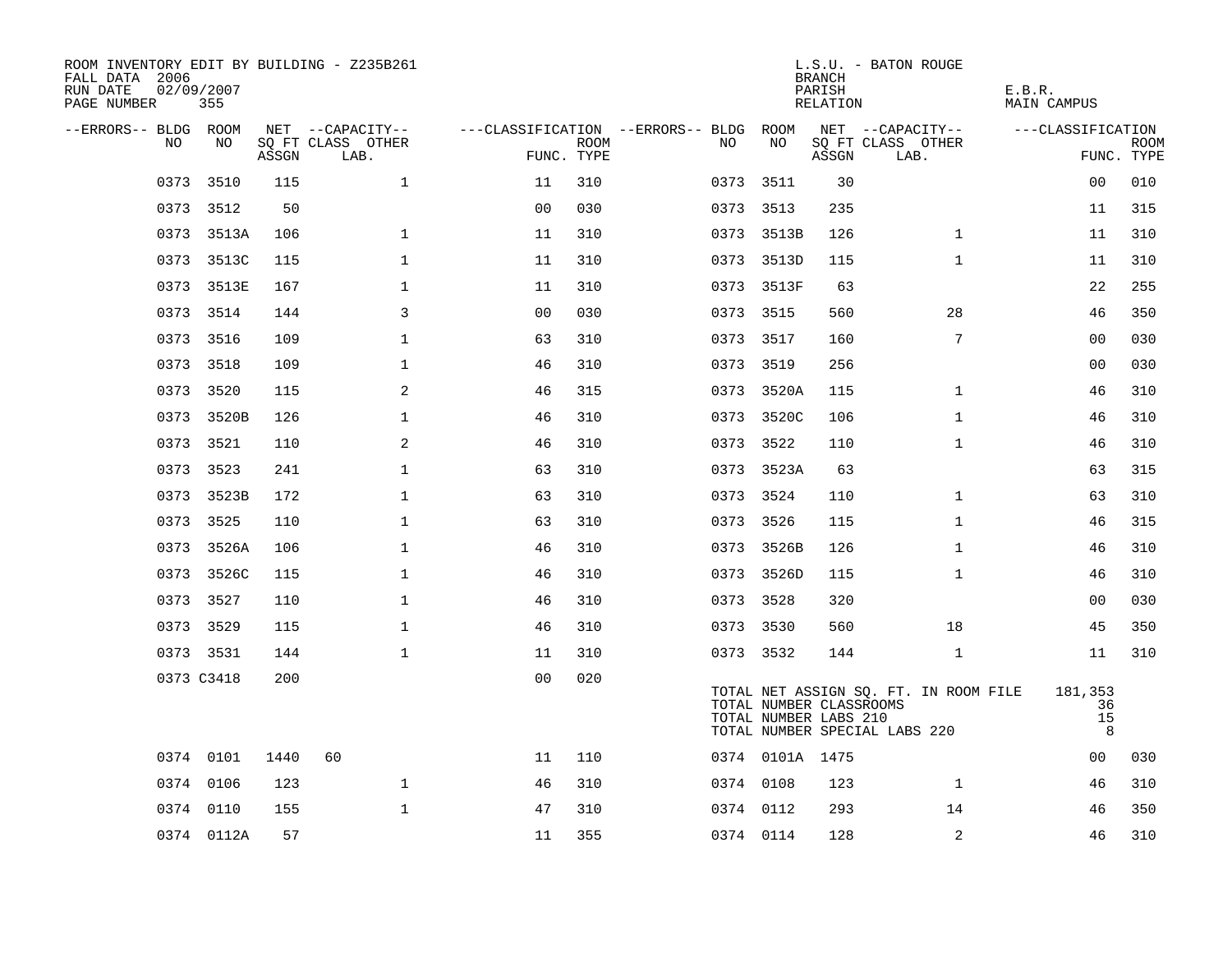| FALL DATA 2006<br>RUN DATE<br>PAGE NUMBER | 02/09/2007<br>356 |       |       | ROOM INVENTORY EDIT BY BUILDING - Z235B261 |                                        |             |      |            | <b>BRANCH</b><br>PARISH<br>RELATION                     | L.S.U. - BATON ROUGE                                                   | E.B.R.<br>MAIN CAMPUS       |                           |
|-------------------------------------------|-------------------|-------|-------|--------------------------------------------|----------------------------------------|-------------|------|------------|---------------------------------------------------------|------------------------------------------------------------------------|-----------------------------|---------------------------|
| --ERRORS-- BLDG ROOM                      |                   |       |       | NET --CAPACITY--                           | ---CLASSIFICATION --ERRORS-- BLDG ROOM |             |      |            |                                                         | NET --CAPACITY--                                                       | ---CLASSIFICATION           |                           |
|                                           | NO                | NO    | ASSGN | SQ FT CLASS OTHER<br>LAB.                  | FUNC. TYPE                             | <b>ROOM</b> | NO.  | NO         | ASSGN                                                   | SQ FT CLASS OTHER<br>LAB.                                              |                             | <b>ROOM</b><br>FUNC. TYPE |
|                                           | 0374<br>0115      |       | 165   | $\mathbf{2}$                               | 0 <sub>0</sub>                         | 030         |      | 0374 0117  | 23                                                      |                                                                        | 0 <sub>0</sub>              | 010                       |
|                                           | 0374 0119         |       | 23    |                                            | 0 <sub>0</sub>                         | 010         |      | 0374 0121  | 165                                                     | 2                                                                      | 00                          | 030                       |
|                                           | 0374 0125         |       | 245   | $\mathbf 1$                                | 47                                     | 310         |      | 0374 0130  | 2035                                                    |                                                                        | 0 <sub>0</sub>              | 030                       |
|                                           | 0374 0130A        |       | 100   |                                            | 0 <sub>0</sub>                         | 030         |      | 0374 C0100 | 535<br>TOTAL NUMBER CLASSROOMS<br>TOTAL NUMBER LABS 210 | TOTAL NET ASSIGN SQ. FT. IN ROOM FILE<br>TOTAL NUMBER SPECIAL LABS 220 | 00<br>2,564<br>$\mathbf{1}$ | 020                       |
|                                           | 0375 0100         |       | 193   | $\mathbf 1$                                | 65                                     | 310         |      | 0375 0102  | 88                                                      | 2                                                                      | 00                          | 030                       |
|                                           | 0103<br>0375      |       | 88    | 2                                          | 0 <sub>0</sub>                         | 030         |      | 0375 0104  | 135                                                     |                                                                        | 0 <sub>0</sub>              | 020                       |
|                                           | 0375<br>0105      |       | 135   |                                            | 0 <sub>0</sub>                         | 020         |      | 0375 0106  | 154                                                     | $\mathbf{1}$                                                           | 65                          | 310                       |
|                                           | 0375<br>0107      |       | 169   | $\mathbf 1$                                | 65                                     | 310         |      | 0375 0109  | 115                                                     | $\mathbf{1}$                                                           | 65                          | 310                       |
|                                           | 0375<br>0110      |       | 87    | 2                                          | 65                                     | 310         |      | 0375 0110A | 220                                                     | $\mathbf{1}$                                                           | 65                          | 310                       |
|                                           | 0375<br>0110B     |       | 208   | 12                                         | 65                                     | 350         |      | 0375 0110C | 135                                                     | 2                                                                      | 65                          | 310                       |
|                                           | 0375<br>0111      |       | 138   | $\mathbf{1}$                               | 65                                     | 310         | 0375 | 0115       | 99                                                      | $\mathbf{1}$                                                           | 65                          | 310                       |
|                                           | 0375 0115A        |       | 154   | $\mathbf 1$                                | 65                                     | 310         |      | 0375 0115B | 154                                                     | $\mathbf{1}$                                                           | 65                          | 310                       |
|                                           | 0375<br>0120      |       | 325   | 4                                          | 65                                     | 310         |      | 0375 0121  | 143                                                     | $\mathbf{1}$                                                           | 65                          | 310                       |
|                                           | 0375 0122         |       | 87    | $\mathbf 1$                                | 65                                     | 310         |      | 0375 0123  | 135                                                     | 3                                                                      | 00                          | 030                       |
|                                           | 0124<br>0375      |       | 106   | $\mathbf 1$                                | 65                                     | 310         |      | 0375 0125  | 83                                                      | $\mathbf{1}$                                                           | 65                          | 310                       |
|                                           | 0375<br>0125A     |       | 130   | $\mathbf 1$                                | 65                                     | 310         |      | 0375 0125B | 42                                                      | $\mathbf{1}$                                                           | 65                          | 310                       |
|                                           | 0375 0126         |       | 80    | 1                                          | 65                                     | 310         |      | 0375 0127  | 177                                                     | $\mathbf{1}$                                                           | 65                          | 310                       |
|                                           | 0128<br>0375      |       | 222   | 5                                          | 65                                     | 310         |      | 0375 0129  | 114                                                     | $\mathbf{1}$                                                           | 65                          | 310                       |
|                                           | 0375 0130         |       | 130   | 6                                          | 65                                     | 350         |      | 0375 0130A | 91                                                      | $\mathbf{1}$                                                           | 65                          | 310                       |
|                                           | 0375              | 0130B | 79    | $\mathbf 1$                                | 65                                     | 310         |      | 0375 0130C | 83                                                      | $\mathbf{1}$                                                           | 65                          | 310                       |
|                                           | 0375 0130D        |       | 118   | $\mathbf 1$                                | 65                                     | 310         |      | 0375 0130E | 119                                                     | $\mathbf{1}$                                                           | 65                          | 310                       |
|                                           | 0375              | 0130F | 93    | $\mathbf 1$                                | 65                                     | 310         |      | 0375 0131  | 254                                                     | 5                                                                      | 00                          | 030                       |
|                                           | 0375 0132         |       | 79    | $\mathbf 1$                                | 63                                     | 310         |      | 0375 0132A | 155                                                     | $\mathbf{1}$                                                           | 63                          | 310                       |
|                                           | 0375 0132B        |       | 214   | $\mathbf{1}$                               | 63                                     | 310         |      | 0375 0134  | 143                                                     | $\mathbf{1}$                                                           | 65                          | 310                       |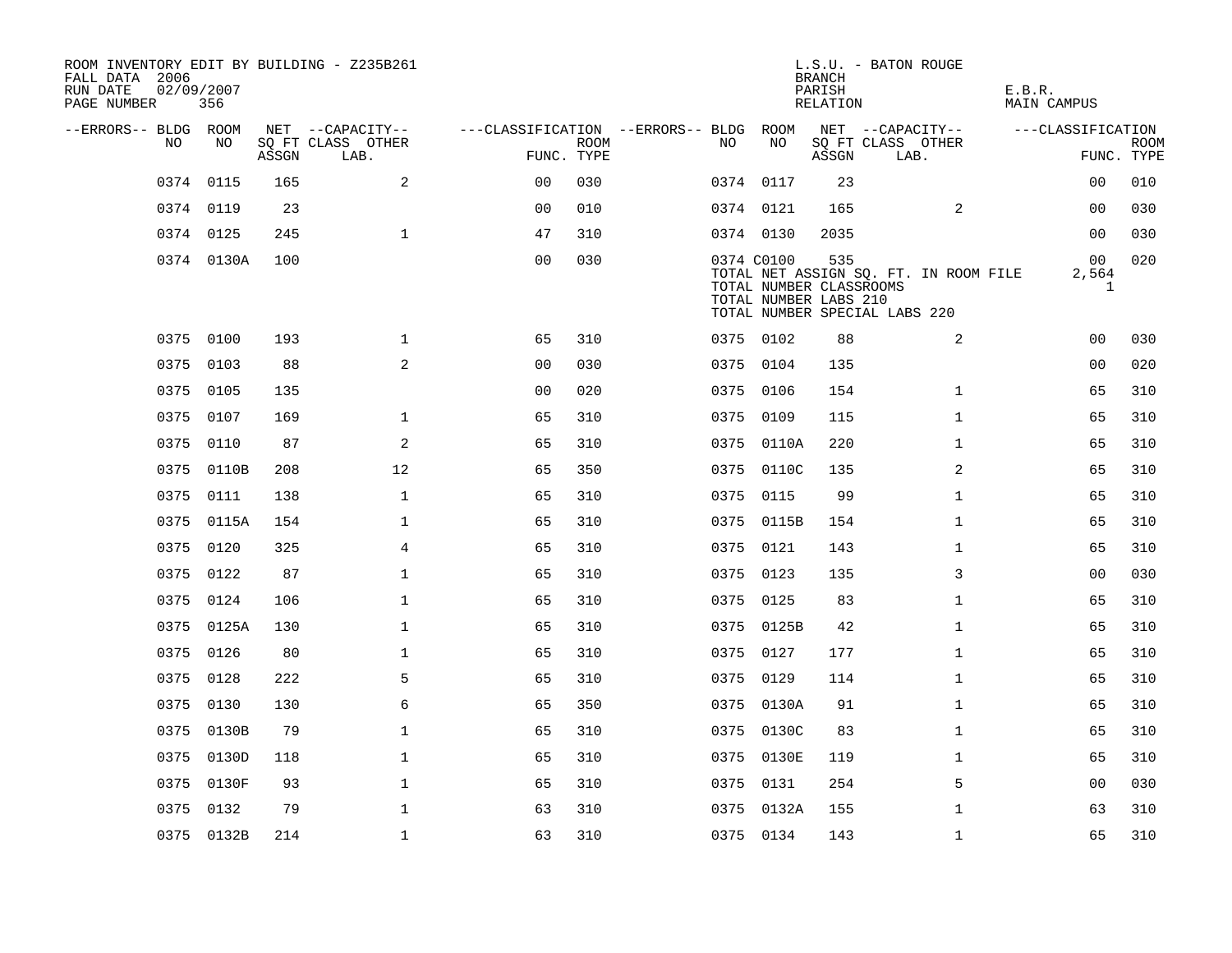| ROOM INVENTORY EDIT BY BUILDING - Z235B261<br>FALL DATA 2006<br>RUN DATE<br>PAGE NUMBER | 02/09/2007<br>357 |       |                           |                |             |                                   |            |      | <b>BRANCH</b><br>PARISH<br>RELATION | L.S.U. - BATON ROUGE      | E.B.R.<br><b>MAIN CAMPUS</b> |                           |
|-----------------------------------------------------------------------------------------|-------------------|-------|---------------------------|----------------|-------------|-----------------------------------|------------|------|-------------------------------------|---------------------------|------------------------------|---------------------------|
| --ERRORS-- BLDG ROOM                                                                    |                   |       | NET --CAPACITY--          |                |             | ---CLASSIFICATION --ERRORS-- BLDG |            | ROOM |                                     | NET --CAPACITY--          | ---CLASSIFICATION            |                           |
| N <sub>O</sub>                                                                          | NO.               | ASSGN | SO FT CLASS OTHER<br>LAB. | FUNC. TYPE     | <b>ROOM</b> | NO.                               |            | NO   | ASSGN                               | SQ FT CLASS OTHER<br>LAB. |                              | <b>ROOM</b><br>FUNC. TYPE |
| 0375                                                                                    | 0135              | 372   | 12                        | 65             | 350         | 0375                              |            | 0136 | 105                                 | $\mathbf{1}$              | 65                           | 310                       |
| 0375                                                                                    | 0138              | 275   | 3                         | 65             | 310         |                                   | 0375 0138A |      | 80                                  | $\mathbf{1}$              | 65                           | 310                       |
| 0375                                                                                    | 0138B             | 80    | $\mathbf{1}$              | 65             | 310         |                                   | 0375 0138C |      | 80                                  | $\mathbf{1}$              | 65                           | 310                       |
| 0375                                                                                    | 0138D             | 181   | 2                         | 65             | 310         |                                   | 0375 0140  |      | 21                                  |                           | 0 <sub>0</sub>               | 010                       |
| 0375                                                                                    | 0201              | 155   | $\mathbf 1$               | 65             | 310         | 0375                              |            | 0202 | 256                                 | $\mathbf{1}$              | 65                           | 310                       |
| 0375                                                                                    | 0203              | 163   | $\mathbf 1$               | 65             | 310         |                                   | 0375 0204  |      | 166                                 | $\mathbf{1}$              | 65                           | 310                       |
| 0375                                                                                    | 0205              | 159   | $\mathbf{1}$              | 65             | 310         |                                   | 0375 0206  |      | 156                                 | $\mathbf{1}$              | 65                           | 310                       |
| 0375                                                                                    | 0207              | 25    |                           | 65             | 315         |                                   | 0375 0208  |      | 25                                  |                           | 65                           | 315                       |
| 0375                                                                                    | 0209              | 159   | $\mathbf{1}$              | 65             | 310         | 0375                              |            | 0210 | 156                                 | $\mathbf{1}$              | 65                           | 310                       |
| 0375                                                                                    | 0211              | 122   | $\mathbf 1$               | 65             | 310         |                                   | 0375 0212  |      | 166                                 |                           | 65                           | 315                       |
| 0375                                                                                    | 0213              | 122   | $\mathbf 1$               | 65             | 310         |                                   | 0375 0214  |      | 234                                 | 10                        | 65                           | 315                       |
| 0375                                                                                    | 0215              | 52    |                           | 0 <sub>0</sub> | 010         |                                   | 0375 0216  |      | 54                                  | 2                         | 65                           | 310                       |
| 0375                                                                                    | 0219              | 1486  | 2                         | 65             | 710         | 0375                              |            | 0220 | 359                                 |                           | 65                           | 730                       |
| 0375                                                                                    | 0220A             | 1488  |                           | 65             | 730         |                                   | 0375 0220B |      | 78                                  |                           | 65                           | 730                       |
| 0375                                                                                    | 0221              | 192   | 2                         | 65             | 310         | 0375                              |            | 0222 | 98                                  |                           | 65                           | 730                       |
| 0375                                                                                    | 0223              | 192   | $\mathbf 1$               | 65             | 310         | 0375                              |            | 0224 | 248                                 | 3                         | 65                           | 310                       |
| 0375                                                                                    | 0225              | 121   | $\mathbf 1$               | 65             | 310         | 0375                              |            | 0227 | 121                                 | $\mathbf{1}$              | 65                           | 310                       |
| 0375                                                                                    | 0229              | 121   | $\mathbf{1}$              | 65             | 310         |                                   | 0375 0229A |      | 84                                  | $\mathbf{1}$              | 65                           | 310                       |
|                                                                                         | 0375 1100 11354   |       | 50                        | 65             | 720         |                                   | 0375 1100A |      | 314                                 |                           | 0 <sub>0</sub>               | 020                       |
|                                                                                         | 0375 1100B        | 3548  |                           | 63             | 720         |                                   | 0375 1110  |      | 1548                                | 3                         | 63                           | 720                       |
|                                                                                         | 0375 1120         | 117   |                           | 0 <sub>0</sub> | 030         |                                   | 0375 1139  |      | 210                                 | 4                         | 65                           | 310                       |
|                                                                                         | 0375 1140         | 120   | 2                         | 65             | 310         |                                   | 0375 1141  |      | 132                                 | 2                         | 65                           | 310                       |
|                                                                                         | 0375 1142         | 120   | 2                         | 65             | 310         |                                   | 0375 1143  |      | 132                                 | 2                         | 65                           | 310                       |
|                                                                                         | 0375 1144         | 120   | 2                         | 65             | 310         |                                   | 0375 1145  |      | 132                                 | $\mathbf{1}$              | 65                           | 310                       |
|                                                                                         | 0375 1146         | 150   | 2                         | 65             | 310         |                                   | 0375 1150  |      | 160                                 |                           | 65                           | 730                       |
|                                                                                         | 0375 1153         | 160   |                           | 65             | 730         |                                   | 0375 1155  |      | 180                                 |                           | 65                           | 730                       |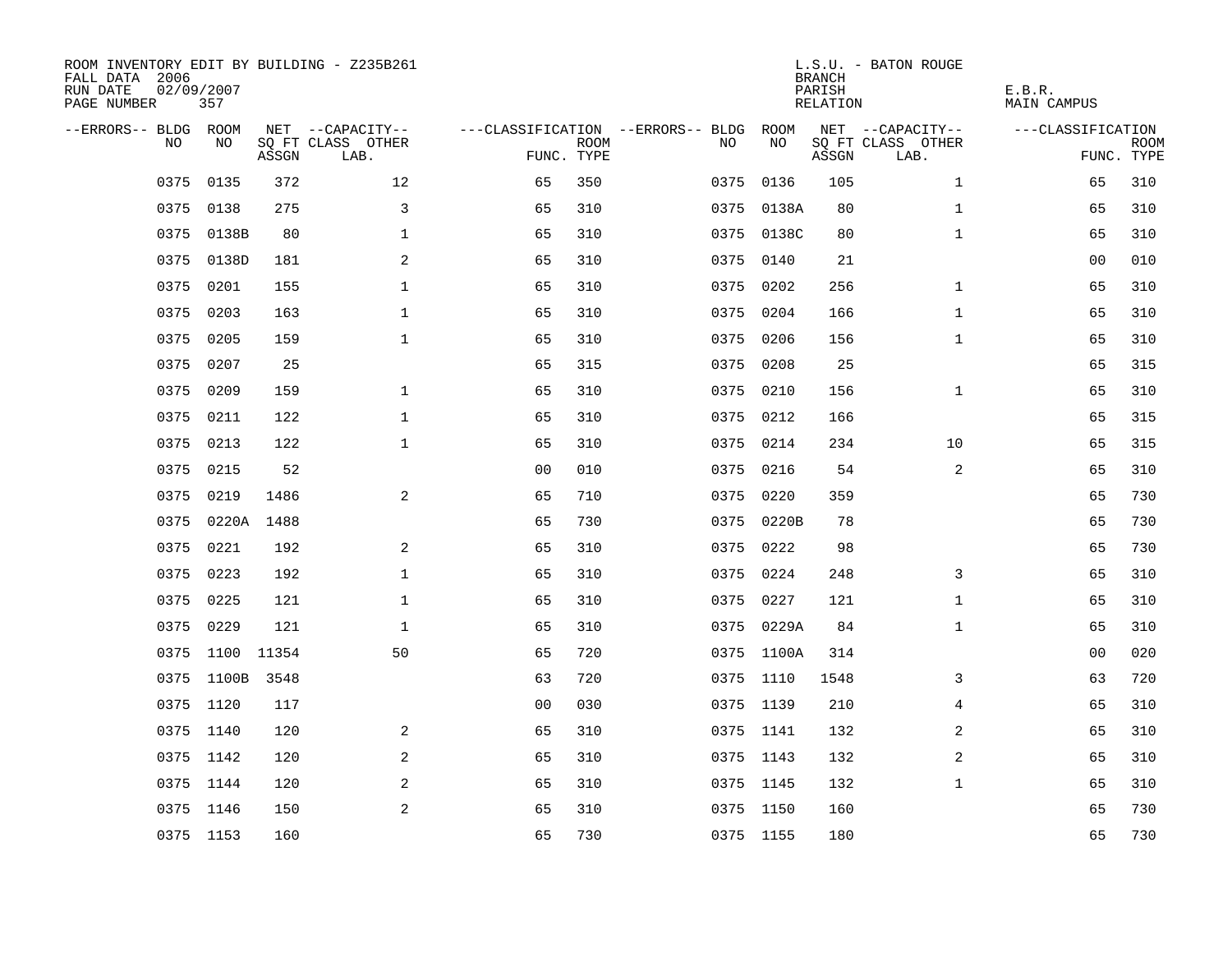| ROOM INVENTORY EDIT BY BUILDING - Z235B261<br>FALL DATA 2006<br>RUN DATE<br>PAGE NUMBER | 02/09/2007<br>358 |       |                           |                                        |      |    |                                                                 | <b>BRANCH</b><br>PARISH<br>RELATION | L.S.U. - BATON ROUGE                                                   | E.B.R.<br>MAIN CAMPUS |                           |
|-----------------------------------------------------------------------------------------|-------------------|-------|---------------------------|----------------------------------------|------|----|-----------------------------------------------------------------|-------------------------------------|------------------------------------------------------------------------|-----------------------|---------------------------|
| --ERRORS-- BLDG ROOM                                                                    |                   |       | NET --CAPACITY--          | ---CLASSIFICATION --ERRORS-- BLDG ROOM |      |    |                                                                 |                                     | NET --CAPACITY--                                                       | ---CLASSIFICATION     |                           |
| NO.                                                                                     | NO                | ASSGN | SQ FT CLASS OTHER<br>LAB. | FUNC. TYPE                             | ROOM | NO | NO                                                              | ASSGN                               | SQ FT CLASS OTHER<br>LAB.                                              |                       | <b>ROOM</b><br>FUNC. TYPE |
|                                                                                         | 0375 1157         | 180   |                           | 65                                     | 730  |    | 0375 1159                                                       | 200                                 |                                                                        | 65                    | 730                       |
|                                                                                         | 0375 1161         | 1584  | 108                       | 63                                     | 630  |    | 0375 1163                                                       | 26                                  |                                                                        | 00                    | 020                       |
|                                                                                         | 0375 1163A        | 94    |                           | 65                                     | 725  |    | 0375 1163B                                                      | 143                                 | 2                                                                      | 65                    | 310                       |
|                                                                                         | 0375 1164         | 160   | 3                         | 65                                     | 310  |    | 0375 1165                                                       | 480                                 | $7\phantom{.0}$                                                        | 63                    | 735                       |
|                                                                                         | 0375 1165A        | 960   |                           | 65                                     | 730  |    | 0375 1246                                                       | 196                                 | 2                                                                      | 65                    | 310                       |
|                                                                                         | 0375 1250         | 777   |                           | 65                                     | 730  |    | 0375 1263                                                       | 924                                 |                                                                        | 65                    | 730                       |
|                                                                                         | 0375 C0100        | 72    |                           | 0 <sub>0</sub>                         | 020  |    | 0375 C0101                                                      | 246                                 |                                                                        | 0 <sub>0</sub>        | 020                       |
|                                                                                         | 0375 C0102        | 331   |                           | 0 <sub>0</sub>                         | 020  |    | 0375 C0103                                                      | 316                                 |                                                                        | 0 <sub>0</sub>        | 020                       |
|                                                                                         | 0375 C0104        | 291   |                           | 0 <sub>0</sub>                         | 020  |    | 0375 C0104W                                                     | 86                                  |                                                                        | 0 <sub>0</sub>        | 020                       |
|                                                                                         | 0375 C0105        | 228   |                           | 0 <sub>0</sub>                         | 020  |    | 0375 C0106                                                      | 80                                  |                                                                        | 0 <sub>0</sub>        | 020                       |
|                                                                                         | 0375 C0130        | 80    |                           | 0 <sub>0</sub>                         | 020  |    | 0375 C0200                                                      | 426                                 |                                                                        | 00                    | 020                       |
|                                                                                         | 0375 C0200A       | 63    |                           | 00                                     | 020  |    | 0375 C0201                                                      | 279                                 |                                                                        | 00                    | 020                       |
|                                                                                         | 0375 C0202        | 134   |                           | 0 <sub>0</sub>                         | 020  |    | 0375 C0202A<br>TOTAL NUMBER CLASSROOMS<br>TOTAL NUMBER LABS 210 | 110                                 | TOTAL NET ASSIGN SQ. FT. IN ROOM FILE<br>TOTAL NUMBER SPECIAL LABS 220 | 00<br>36,282          | 020                       |
|                                                                                         | 0376 0101 7296    |       |                           | 65                                     | 730  |    | TOTAL NUMBER CLASSROOMS<br>TOTAL NUMBER LABS 210                |                                     | TOTAL NET ASSIGN SQ. FT. IN ROOM FILE<br>TOTAL NUMBER SPECIAL LABS 220 | 7,296                 |                           |
|                                                                                         | 0380 0100         | 3900  |                           | 14                                     | 730  |    | 0380 0100A 140                                                  |                                     |                                                                        |                       | 14 310                    |
|                                                                                         | 0380 0102         | 805   |                           | 14                                     | 745  |    | TOTAL NUMBER CLASSROOMS<br>TOTAL NUMBER LABS 210                |                                     | TOTAL NET ASSIGN SQ. FT. IN ROOM FILE<br>TOTAL NUMBER SPECIAL LABS 220 | 4,845                 |                           |
|                                                                                         | 0381 0001         | 3000  | 300                       | 14                                     | 680  |    | TOTAL NUMBER CLASSROOMS<br>TOTAL NUMBER LABS 210                |                                     | TOTAL NET ASSIGN SQ. FT. IN ROOM FILE<br>TOTAL NUMBER SPECIAL LABS 220 | 3,000                 |                           |
|                                                                                         | 0382 0100         | 3000  | 20                        | 21                                     | 250  |    | 0382 0100A                                                      | 696                                 | 5                                                                      | 21                    | 250                       |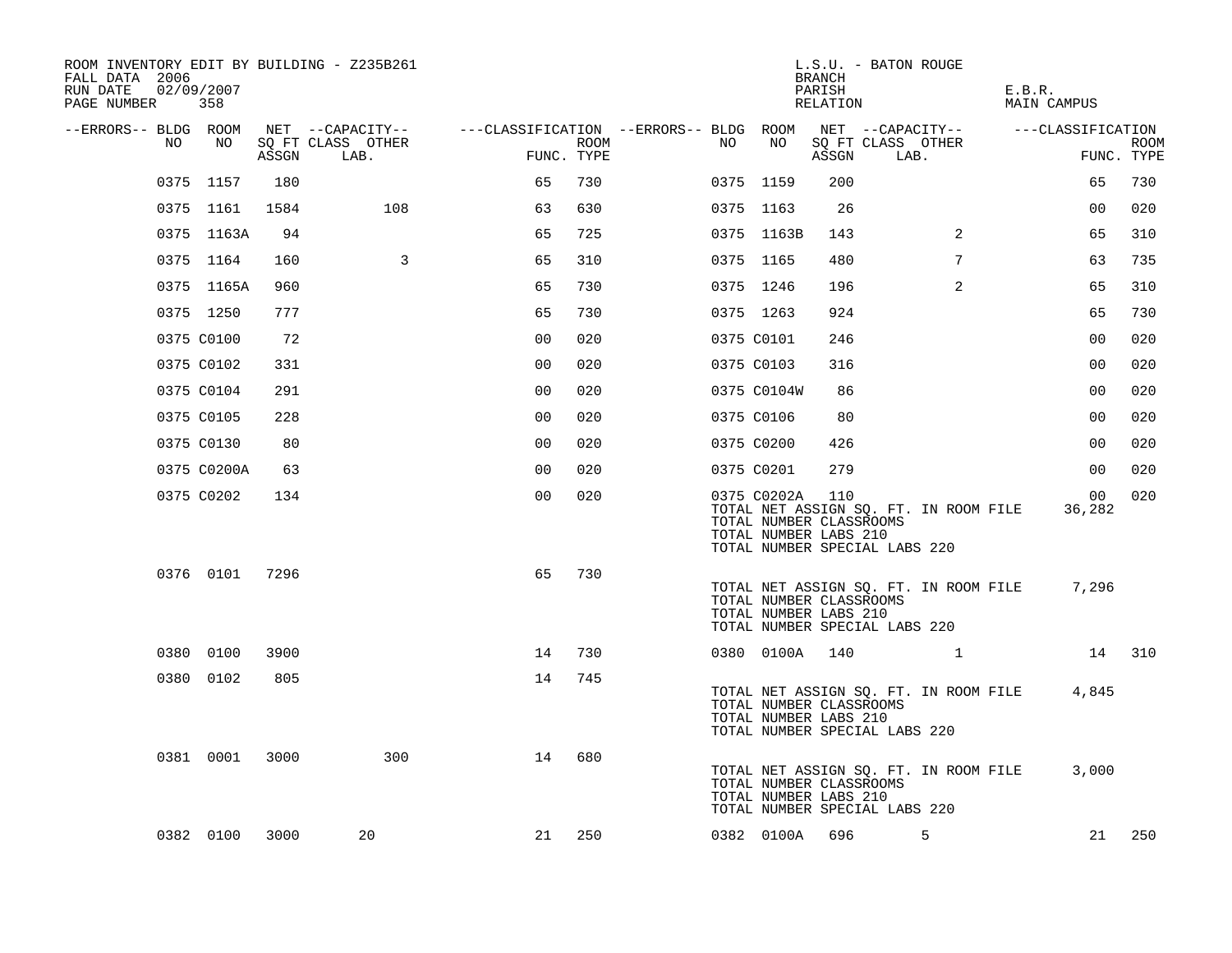| ROOM INVENTORY EDIT BY BUILDING - Z235B261<br>FALL DATA 2006<br>RUN DATE<br>PAGE NUMBER | 02/09/2007<br>359 |       |                           |                                   |             |           |            | <b>BRANCH</b><br>PARISH<br>RELATION              | L.S.U. - BATON ROUGE                                                   | E.B.R.<br>MAIN CAMPUS |                           |
|-----------------------------------------------------------------------------------------|-------------------|-------|---------------------------|-----------------------------------|-------------|-----------|------------|--------------------------------------------------|------------------------------------------------------------------------|-----------------------|---------------------------|
| --ERRORS-- BLDG ROOM                                                                    |                   |       | NET --CAPACITY--          | ---CLASSIFICATION --ERRORS-- BLDG |             |           | ROOM       |                                                  | NET --CAPACITY--                                                       | ---CLASSIFICATION     |                           |
| NO.                                                                                     | NO.               | ASSGN | SQ FT CLASS OTHER<br>LAB. | FUNC. TYPE                        | <b>ROOM</b> | NO.       | NO         | ASSGN                                            | SQ FT CLASS OTHER<br>LAB.                                              |                       | <b>ROOM</b><br>FUNC. TYPE |
| 0382                                                                                    | 0100B             | 126   | 8                         | 21                                | 250         | 0382 0101 |            | 160                                              | $\mathbf{1}$                                                           | 21                    | 310                       |
| 0382                                                                                    | 0102              | 160   | $\mathbf{1}$              | 21                                | 310         | 0382 0103 |            | 160                                              | $\mathbf{1}$                                                           | 21                    | 310                       |
| 0382                                                                                    | 0104              | 192   | 2                         | 21                                | 310         | 0382 0105 |            | 192                                              | $\mathbf{1}$                                                           | 21                    | 310                       |
| 0382                                                                                    | 0106              | 160   | 1                         | 21                                | 310         | 0382 0107 |            | 160                                              | $\mathbf{1}$                                                           | 21                    | 310                       |
| 0382                                                                                    | 0108              | 160   | $\mathbf{1}$              | 21                                | 310         | 0382 0109 |            | 224                                              | 6                                                                      | 21                    | 350                       |
| 0382                                                                                    | 0110              | 66    | $\mathbf{1}$              | 0 <sub>0</sub>                    | 010         | 0382 0111 |            | 126                                              | 2                                                                      | 0 <sub>0</sub>        | 030                       |
|                                                                                         | 0382 0112         | 57    |                           | 00                                | 030         |           |            | TOTAL NUMBER CLASSROOMS<br>TOTAL NUMBER LABS 210 | TOTAL NET ASSIGN SQ. FT. IN ROOM FILE<br>TOTAL NUMBER SPECIAL LABS 220 | 5,390                 |                           |
| 0383                                                                                    | 0100              | 1680  | 23                        | 21                                | 250         |           | 0383 0100A | 58                                               | 2                                                                      | 0 <sub>0</sub>        | 030                       |
| 0383                                                                                    | 0100B             | 85    | 5                         | 22                                | 250         |           | 0383 0100C | 20                                               | $\mathbf{1}$                                                           | 22                    | 310                       |
| 0383                                                                                    | 0100D             | 110   | $\mathbf 1$               | 22                                | 310         |           | 0383 0100E | 110                                              | $\mathbf{1}$                                                           | 22                    | 310                       |
| 0383                                                                                    | 0100F             | 110   | $\mathbf{1}$              | 22                                | 310         | 0383      | 0100G      | 110                                              | $\mathbf{1}$                                                           | 22                    | 310                       |
| 0383                                                                                    | 0100H             | 130   | $\mathbf 1$               | 22                                | 310         | 0383      | 0101       | 453                                              | $\mathbf{1}$                                                           | 11                    | 310                       |
| 0383                                                                                    | 0101A             | 127   |                           | 11                                | 315         | 0383      | 0101B      | 146                                              | $\mathbf{1}$                                                           | 11                    | 310                       |
| 0383                                                                                    | 0101C             | 85    | 6                         | 11                                | 350         |           | 0383 0101D | 62                                               | $\mathbf{1}$                                                           | 11                    | 630                       |
| 0383                                                                                    | 0101E             | 249   | $\mathbf 1$               | 11                                | 310         | 0383      | 0101F      | 182                                              | $\mathbf{1}$                                                           | 11                    | 310                       |
| 0383                                                                                    | 0101G             | 145   |                           | 11                                | 730         | 0383 0102 |            | 195                                              | $\mathbf{1}$                                                           | 11                    | 315                       |
| 0383                                                                                    | 0103              | 218   | $\mathbf{1}$              | 11                                | 310         | 0383      | 0103A      | 67                                               | $\mathbf{1}$                                                           | 11                    | 310                       |
| 0383                                                                                    | 0104              | 115   | $\mathbf{1}$              | 11                                | 310         | 0383      | 0105       | 652                                              | $\mathbf{1}$                                                           | 11                    | 310                       |
|                                                                                         | 0383 0105A        | 80    |                           | 11                                | 730         | 0383      | 0106       | 110                                              | $\mathbf{1}$                                                           | 11                    | 310                       |
| 0383                                                                                    | 0107              | 122   | $\mathbf{1}$              | 11                                | 310         | 0383      | 0108       | 152                                              | $\mathbf{1}$                                                           | 11                    | 310                       |
|                                                                                         | 0383 0109         | 70    |                           | 0 <sup>0</sup>                    | 020         |           | 0383 0109A | 169                                              | 4                                                                      | 00                    | 030                       |
| 0383                                                                                    | 0109B             | 64    |                           | 0 <sub>0</sub>                    | 010         |           | 0383 0109C | 230                                              | 4                                                                      | 0 <sub>0</sub>        | 030                       |
| 0383                                                                                    | 0110              | 156   | $\mathbf 1$               | 11                                | 310         | 0383      | 0111       | 533                                              | 3                                                                      | 11                    | 310                       |
|                                                                                         | 0383 0115         | 129   |                           | 00                                | 020         |           | 0383 0115A | 133                                              | $\mathbf{1}$                                                           | 11                    | 310                       |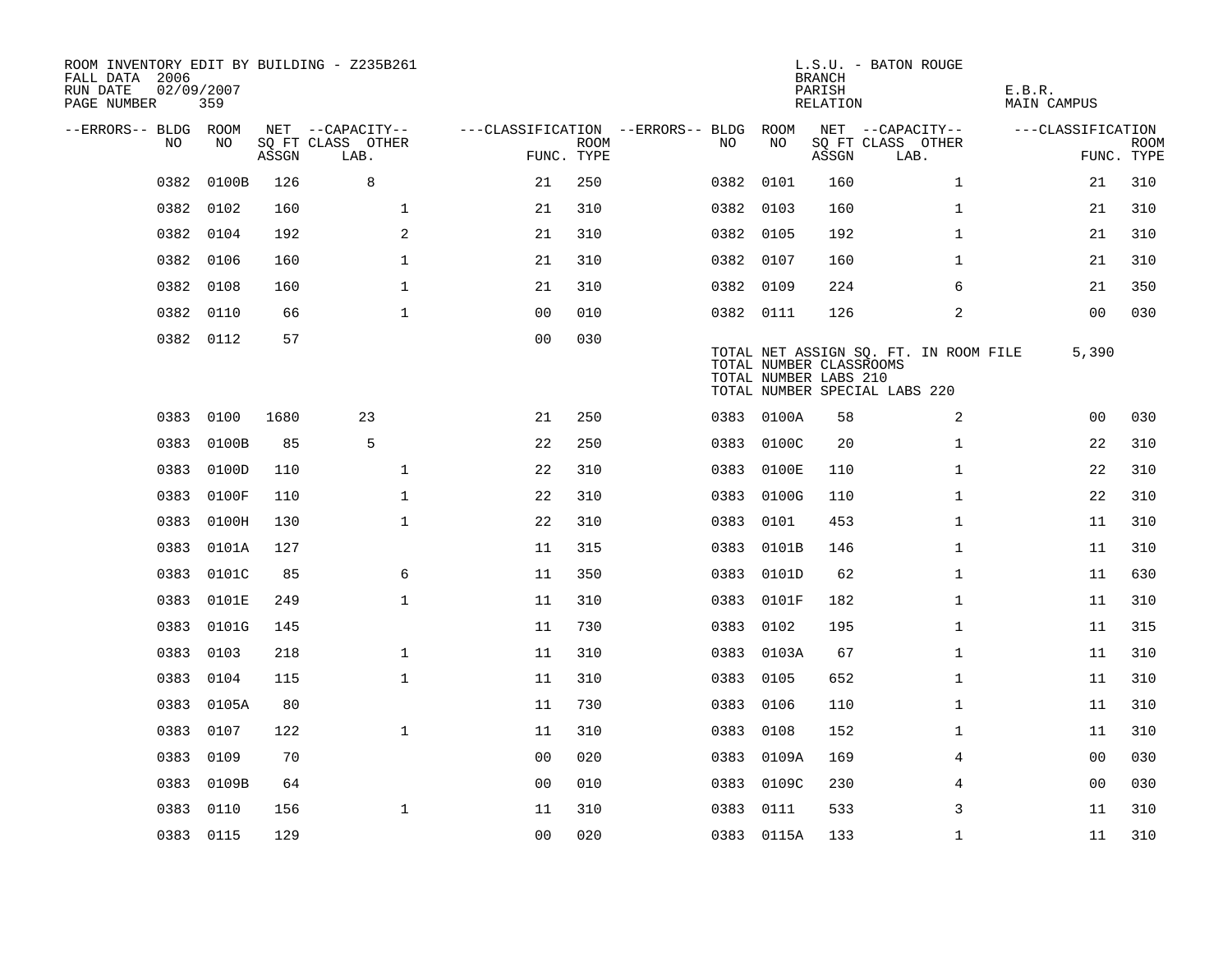| ROOM INVENTORY EDIT BY BUILDING - Z235B261<br>FALL DATA 2006<br>RUN DATE<br>PAGE NUMBER | 02/09/2007<br>360 |       |                           |                                        |      |    |                  | <b>BRANCH</b><br>PARISH<br>RELATION                     | L.S.U. - BATON ROUGE                                                   |              | E.B.R.<br>MAIN CAMPUS |                   |                           |
|-----------------------------------------------------------------------------------------|-------------------|-------|---------------------------|----------------------------------------|------|----|------------------|---------------------------------------------------------|------------------------------------------------------------------------|--------------|-----------------------|-------------------|---------------------------|
| --ERRORS-- BLDG ROOM                                                                    |                   |       | NET --CAPACITY--          | ---CLASSIFICATION --ERRORS-- BLDG ROOM |      |    |                  |                                                         | NET --CAPACITY--                                                       |              |                       | ---CLASSIFICATION |                           |
| NO                                                                                      | NO                | ASSGN | SQ FT CLASS OTHER<br>LAB. | FUNC. TYPE                             | ROOM | NO | NO               | ASSGN                                                   | SQ FT CLASS OTHER<br>LAB.                                              |              |                       |                   | <b>ROOM</b><br>FUNC. TYPE |
|                                                                                         | 0383 0117         | 115   |                           | 11                                     | 730  |    | 0383 C01001 2255 |                                                         |                                                                        |              |                       | 00                | 020                       |
|                                                                                         | 0383 C01002       | 123   |                           | 0 <sup>0</sup>                         | 020  |    | 0383 C01003      | 375                                                     |                                                                        |              |                       | 00                | 020                       |
|                                                                                         | 0383 C01004       | 55    |                           | 0 <sub>0</sub>                         | 020  |    |                  | TOTAL NUMBER CLASSROOMS<br>TOTAL NUMBER LABS 210        | TOTAL NET ASSIGN SQ. FT. IN ROOM FILE<br>TOTAL NUMBER SPECIAL LABS 220 |              |                       | 6,452             |                           |
|                                                                                         | 0384 0100         | 600   |                           | 63                                     | 315  |    | 0384 0100A       | 290                                                     |                                                                        | 2            |                       | 63                | 310                       |
|                                                                                         | 0384 0100B        | 148   | $\mathbf 1$               | 63                                     | 310  |    | 0384 0101        | 168                                                     |                                                                        | $\mathbf{1}$ |                       | 63                | 310                       |
|                                                                                         | 0384 0102         | 138   | $\mathbf 1$               | 63                                     | 310  |    | 0384 0103        | 158                                                     |                                                                        |              |                       | 63                | 730                       |
|                                                                                         | 0384 0104         | 108   | $\mathbf{1}$              | 63                                     | 310  |    | 0384 0105        | 614                                                     |                                                                        |              |                       | 63                | 650                       |
|                                                                                         | 0384 0106         | 140   | 2                         | 0 <sub>0</sub>                         | 030  |    | 0384 0107        | 80                                                      |                                                                        |              |                       | 63                | 710                       |
|                                                                                         | 0384 0108         | 140   | 2                         | 0 <sub>0</sub>                         | 030  |    | 0384 0109        | 32                                                      |                                                                        |              |                       | 0 <sub>0</sub>    | 010                       |
|                                                                                         | 0384 0120         | 5056  | 8                         | 63                                     | 750  |    | 0384 0201        | 799                                                     |                                                                        | 2            |                       | 63                | 310                       |
|                                                                                         | 0384 0202         | 169   | $\mathbf{1}$              | 63                                     | 310  |    | 0384 0203        | 648                                                     |                                                                        | 6            |                       | 63                | 350                       |
|                                                                                         | 0384 0204         | 306   | 4                         | 63                                     | 310  |    | 0384 0205        | 102                                                     |                                                                        |              |                       | 63                | 730                       |
|                                                                                         | 0384 0206         | 168   | $\mathbf{1}$              | 63                                     | 310  |    | 0384 0207        | 168                                                     |                                                                        | $\mathbf{1}$ |                       | 63                | 310                       |
|                                                                                         | 0384 0208         | 3705  |                           | 63                                     | 750  |    | 0384 0209        | 233                                                     |                                                                        | 2            |                       | 63                | 310                       |
|                                                                                         | 0384 0210         | 885   |                           | 63                                     | 730  |    | 0384 0211        | 254                                                     |                                                                        | 2            |                       | 63                | 310                       |
|                                                                                         | 0384 0212         | 108   |                           | 63                                     | 650  |    | 0384 0213        | 188                                                     |                                                                        | 5            |                       | 00                | 030                       |
|                                                                                         | 0384 0214         | 154   | $\overline{4}$            | 0 <sub>0</sub>                         | 030  |    | 0384 0215        | 16                                                      |                                                                        |              |                       | 0 <sub>0</sub>    | 030                       |
|                                                                                         | 0384 C0100        | 148   |                           | 0 <sub>0</sub>                         | 020  |    | 0384 C0101       | 121<br>TOTAL NUMBER CLASSROOMS<br>TOTAL NUMBER LABS 210 | TOTAL NET ASSIGN SQ. FT. IN ROOM FILE<br>TOTAL NUMBER SPECIAL LABS 220 |              |                       | 00<br>14,905      | 020                       |
|                                                                                         | 0385 0001         | 876   |                           | 22                                     | 730  |    |                  | TOTAL NUMBER CLASSROOMS<br>TOTAL NUMBER LABS 210        | TOTAL NET ASSIGN SQ. FT. IN ROOM FILE<br>TOTAL NUMBER SPECIAL LABS 220 |              |                       | 876               |                           |
|                                                                                         | 0395 0101 1131    |       | 30                        | 81                                     | 081  |    | 0395 0101A       | 24                                                      |                                                                        |              |                       | 81                | 081                       |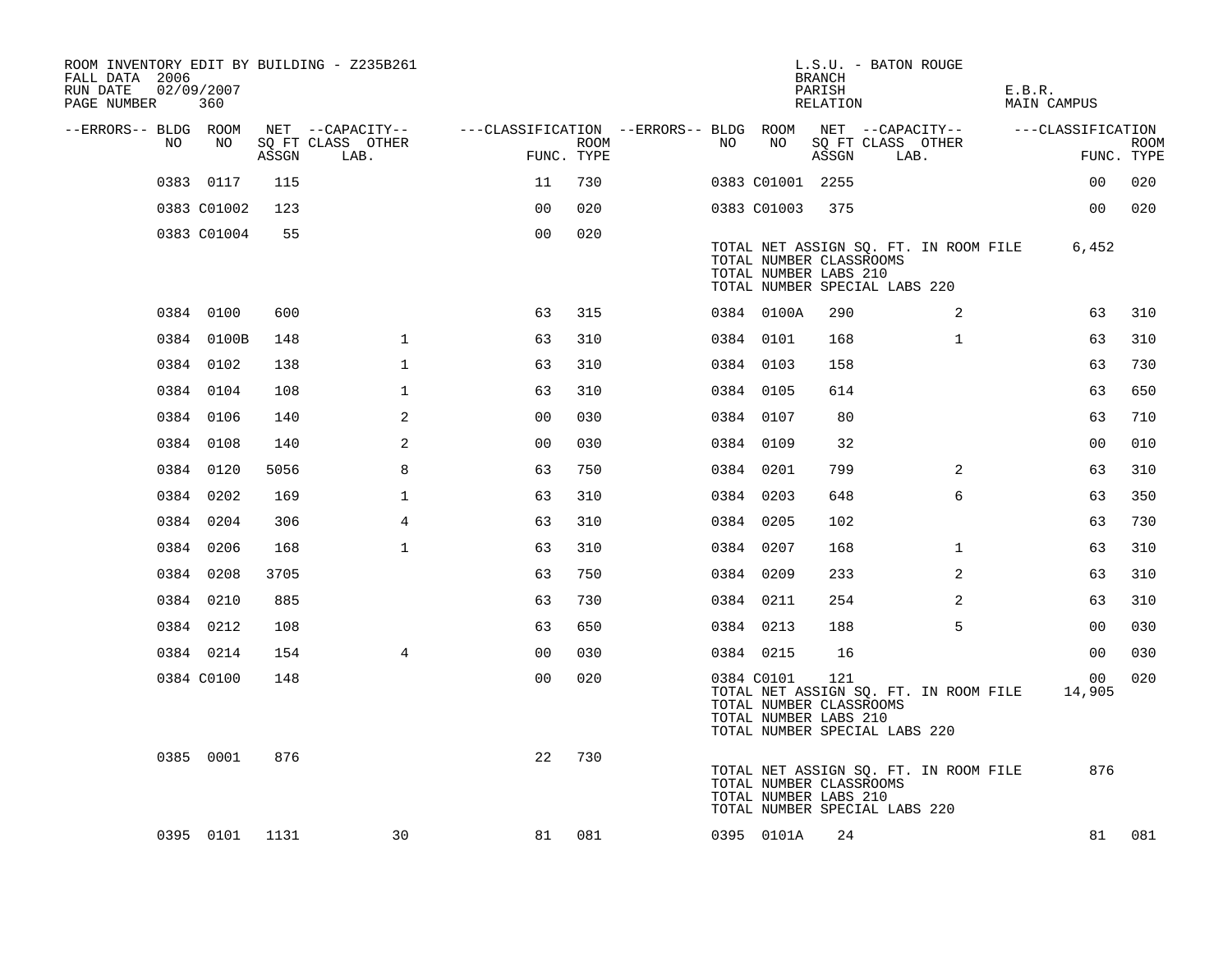| ROOM INVENTORY EDIT BY BUILDING - Z235B261<br>FALL DATA 2006<br>RUN DATE<br>PAGE NUMBER 361 | 02/09/2007 |       |                           |                                                         |      |      |            | BRANCH<br>PARISH<br>RELATION                           | L.S.U. - BATON ROUGE                                                                                     | E.B.R.<br>MAIN CAMPUS |                           |
|---------------------------------------------------------------------------------------------|------------|-------|---------------------------|---------------------------------------------------------|------|------|------------|--------------------------------------------------------|----------------------------------------------------------------------------------------------------------|-----------------------|---------------------------|
| --ERRORS-- BLDG ROOM                                                                        |            |       | NET --CAPACITY--          | ---CLASSIFICATION --ERRORS-- BLDG ROOM NET --CAPACITY-- |      |      |            |                                                        |                                                                                                          | ---CLASSIFICATION     |                           |
| NO                                                                                          | NO         | ASSGN | SO FT CLASS OTHER<br>LAB. | FUNC. TYPE                                              | ROOM | NO . | NO         | ASSGN                                                  | SQ FT CLASS OTHER<br>LAB.                                                                                |                       | <b>ROOM</b><br>FUNC. TYPE |
|                                                                                             | 0395 0103  | 136   |                           | 81                                                      | 081  |      | 0395 0105  | 100                                                    | $\mathbf{1}$                                                                                             | 81                    | 081                       |
|                                                                                             | 0395 0107  | 100   | $\mathbf{1}$              | 81                                                      | 081  |      | 0395 0203  | 576                                                    | $\mathbf{1}$                                                                                             | 81                    | 081                       |
|                                                                                             | 0395 0204  | 30    | $\mathbf{1}$              | 81                                                      | 081  |      | 0395 0205  | 33                                                     | $\mathbf{1}$                                                                                             | 81                    | 081                       |
|                                                                                             | 0395 0207  | 187   | $\mathbf{1}$              | 81                                                      | 081  |      | 0395 0210  | 126                                                    |                                                                                                          | 81                    | 081                       |
|                                                                                             | 0395 S0101 | 81    |                           | 81                                                      | 081  |      | 0395 S0201 | 68<br>TOTAL NUMBER CLASSROOMS<br>TOTAL NUMBER LABS 210 | TOTAL NET ASSIGN SQ. FT. IN ROOM FILE<br>TOTAL NUMBER SPECIAL LABS 220                                   | 81<br>2,592           | 081                       |
|                                                                                             | 0398 0101  | 2680  | 5                         | 65                                                      | 720  |      | 0398 0102  | 220                                                    | $\mathbf{1}$                                                                                             | 65                    | 310                       |
|                                                                                             | 0398 0102A | 56    | $\mathbf{1}$              | 0 <sub>0</sub>                                          | 030  |      | 0398 0103  | 473                                                    |                                                                                                          | 65                    | 735                       |
|                                                                                             | 0398 0104A | 264   | $\mathbf{3}$              | 0 <sub>0</sub>                                          | 030  |      | 0398 0106  | 465                                                    | $7\phantom{.0}$                                                                                          | 65                    | 735                       |
|                                                                                             | 0398 0108  | 540   | 6                         | 65                                                      | 630  |      | 0398 0201  | 505                                                    |                                                                                                          | 65                    | 725                       |
|                                                                                             | 0398 0202  | 1569  |                           | 65                                                      | 725  |      |            | TOTAL NUMBER CLASSROOMS<br>TOTAL NUMBER LABS 210       | TOTAL NET ASSIGN SQ. FT. IN ROOM FILE<br>TOTAL NUMBER SPECIAL LABS 220                                   | 6,452                 |                           |
|                                                                                             | 0399 0102  | 315   | $\mathbf{1}$              | 65                                                      | 310  |      | 0399 0103  | 1951                                                   |                                                                                                          | 21                    | 730                       |
|                                                                                             | 0399 0106  | 1390  | $\overline{4}$            | 21                                                      | 250  |      | 0399 0107  | 1382                                                   | 7                                                                                                        | 21                    | 250                       |
|                                                                                             | 0399 0108  | 46    |                           | 0 <sub>0</sub>                                          | 030  |      | 0399 0200  | 5860                                                   |                                                                                                          | 65                    | 730                       |
|                                                                                             | 0399 S0200 | 160   |                           | 0 <sub>0</sub>                                          | 020  |      |            | TOTAL NUMBER CLASSROOMS<br>TOTAL NUMBER LABS 210       | TOTAL NET ASSIGN SQ. FT. IN ROOM FILE 10,898<br>TOTAL NUMBER SPECIAL LABS 220                            |                       |                           |
|                                                                                             | 0400 0101  | 6455  |                           | 65                                                      | 730  |      |            | TOTAL NUMBER CLASSROOMS<br>TOTAL NUMBER LABS 210       | 0400 0101A 112<br>$\mathbf{3}$<br>TOTAL NET ASSIGN SQ. FT. IN ROOM FILE<br>TOTAL NUMBER SPECIAL LABS 220 | 65<br>6,567           | 310                       |
|                                                                                             | 0401 0001  | 4131  |                           | 0 <sub>0</sub>                                          | 030  |      |            | TOTAL NUMBER CLASSROOMS<br>TOTAL NUMBER LABS 210       | TOTAL NET ASSIGN SQ. FT. IN ROOM FILE                                                                    |                       |                           |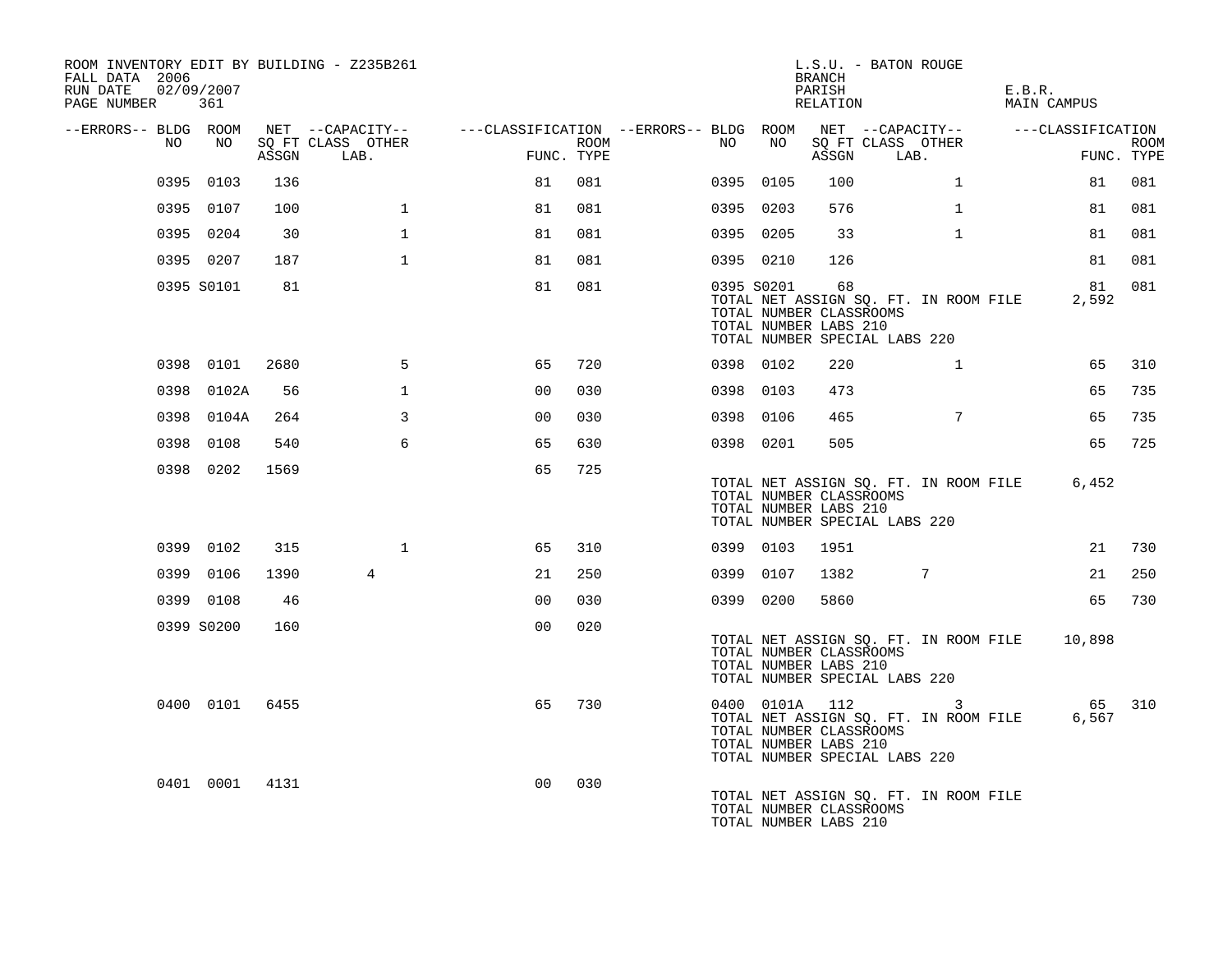| ROOM INVENTORY EDIT BY BUILDING - Z235B261<br>FALL DATA 2006<br>RUN DATE<br>PAGE NUMBER | 02/09/2007<br>362 |                 |                           |            |             |                                                         |            | <b>BRANCH</b><br>PARISH<br>RELATION | L.S.U. - BATON ROUGE          | E.B.R.<br><b>MAIN CAMPUS</b> |                    |
|-----------------------------------------------------------------------------------------|-------------------|-----------------|---------------------------|------------|-------------|---------------------------------------------------------|------------|-------------------------------------|-------------------------------|------------------------------|--------------------|
| --ERRORS-- BLDG ROOM                                                                    |                   |                 | NET --CAPACITY--          |            |             | ---CLASSIFICATION --ERRORS-- BLDG ROOM NET --CAPACITY-- |            |                                     |                               | ---CLASSIFICATION            |                    |
| NO.                                                                                     | NO.               | ASSGN           | SQ FT CLASS OTHER<br>LAB. | FUNC. TYPE | <b>ROOM</b> | NO                                                      | NO         | ASSGN                               | SQ FT CLASS OTHER<br>LAB.     |                              | ROOM<br>FUNC. TYPE |
|                                                                                         |                   |                 |                           |            |             |                                                         |            |                                     | TOTAL NUMBER SPECIAL LABS 220 |                              |                    |
|                                                                                         | 0402 0101         | 1241            | 6                         | 63         | 310         |                                                         | 0402 0101A | 202                                 | 2                             | 63                           | 310                |
|                                                                                         | 0402 0101B        | 76              |                           | 61         | 730         |                                                         | 0402 0101C | 210                                 | 2                             | 61                           | 310                |
|                                                                                         | 0402 0101D        | $7\phantom{.0}$ | $\mathbf{1}$              | 61         | 310         |                                                         | 0402 0101E | 285                                 | 12                            | 61                           | 680                |
|                                                                                         | 0402 0101F        | 119             |                           | 61         | 315         |                                                         | 0402 0101G | 280                                 | $\mathbf{1}$                  | 61                           | 310                |
| 0402                                                                                    | 0101H             | 202             | $\mathbf{1}$              | 65         | 310         |                                                         | 0402 0101J | 85                                  |                               | 63                           | 730                |
| 0402                                                                                    | 0101K             | 210             | $\mathbf{1}$              | 62         | 310         |                                                         | 0402 0101L | 31                                  |                               | 61                           | 730                |
| 0402                                                                                    | 0102              | 1758            | 6                         | 32         | 310         |                                                         | 0402 0102A | 175                                 | $\mathbf{1}$                  | 32                           | 310                |
| 0402                                                                                    | 0102B             | 142             |                           | 32         | 315         |                                                         | 0402 0102C | 12                                  |                               | 0 <sub>0</sub>               | 030                |
| 0402                                                                                    | 0102D             | 312             | 12                        | 32         | 350         |                                                         | 0402 0102E | 276                                 | $\mathbf{1}$                  | 32                           | 310                |
| 0402                                                                                    | 0102F             | 250             | $\mathbf 1$               | 32         | 310         |                                                         | 0402 0102G | 147                                 | $\mathbf{1}$                  | 32                           | 310                |
| 0402                                                                                    | 0102H             | 189             | $\mathbf 1$               | 32         | 310         |                                                         | 0402 0102J | 231                                 | $\mathbf{1}$                  | 32                           | 310                |
| 0402                                                                                    | 0102K             | 142             |                           | 32         | 730         |                                                         | 0402 0102L | 12                                  |                               | 00                           | 030                |
| 0402                                                                                    | 0102M             | 182             | $\mathbf{1}$              | 32         | 310         |                                                         | 0402 0102N | 189                                 | $\mathbf{1}$                  | 32                           | 310                |
| 0402                                                                                    | 0103              | 2374            | 19                        | 62         | 310         |                                                         | 0402 0103A | 228                                 | $\mathbf{1}$                  | 63                           | 310                |
| 0402                                                                                    | 0103B             | 175             | $\mathbf{1}$              | 63         | 310         | 0402                                                    | 0103C      | 148                                 | $\mathbf{1}$                  | 63                           | 310                |
| 0402                                                                                    | 0103D             | 135             | $\mathbf 1$               | 63         | 310         |                                                         | 0402 0103E | 135                                 | $\mathbf{1}$                  | 63                           | 310                |
| 0402                                                                                    | 0103F             | 135             | $\mathbf{1}$              | 62         | 310         |                                                         | 0402 0103G | 148                                 | $\mathbf{1}$                  | 62                           | 310                |
| 0402                                                                                    | 0103H             | 182             | $\mathbf 1$               | 62         | 310         |                                                         | 0402 0103J | 228                                 | $\mathbf{1}$                  | 62                           | 310                |
| 0402                                                                                    | 0103K             | 135             | $\mathbf{1}$              | 62         | 310         |                                                         | 0402 0103L | 135                                 | $\mathbf{1}$                  | 62                           | 310                |
| 0402                                                                                    | 0103M             | 142             |                           | 62         | 315         |                                                         | 0402 0103N | 142                                 | $\mathbf{1}$                  | 63                           | 310                |
| 0402                                                                                    | 0104              | 1751            | 11                        | 21         | 310         |                                                         | 0402 0104A | 252                                 | $\mathbf{1}$                  | 21                           | 310                |
| 0402                                                                                    | 0104B             | 175             | $\mathbf{1}$              | 21         | 310         |                                                         | 0402 0104C | 12                                  |                               | 0 <sub>0</sub>               | 030                |
| 0402                                                                                    | 0104D             | 135             |                           | 21         | 730         | 0402                                                    | 0104E      | 182                                 | $\mathbf{1}$                  | 21                           | 310                |
| 0402                                                                                    | 0104F             | 182             | $\mathbf{1}$              | 21         | 310         |                                                         | 0402 0104G | 143                                 | $\mathbf{1}$                  | 21                           | 310                |
|                                                                                         | 0402 0104H        | 304             | 12                        | 21         | 350         |                                                         | 0402 0104J | 266                                 | $\mathbf{1}$                  | 21                           | 310                |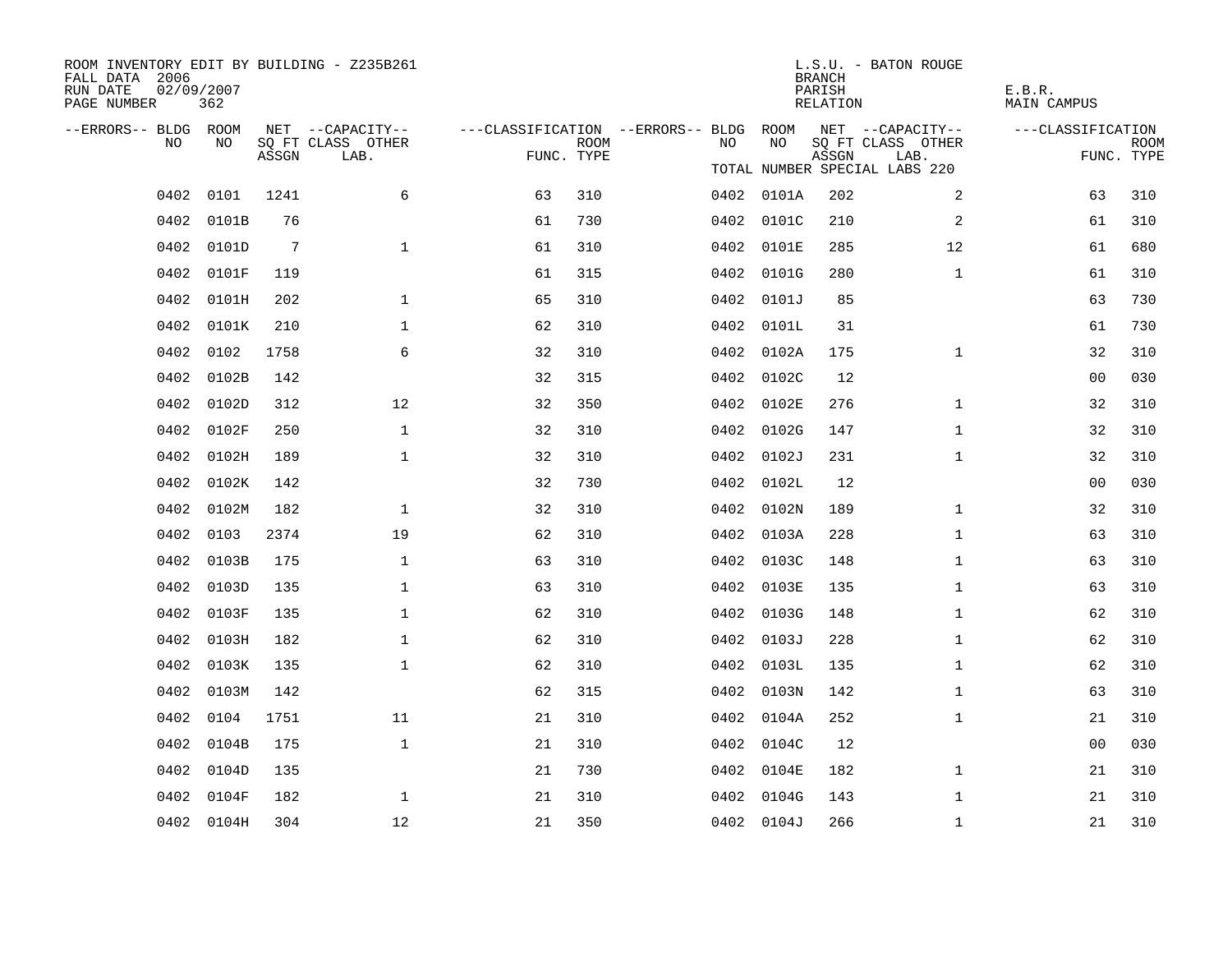| ROOM INVENTORY EDIT BY BUILDING - Z235B261<br>FALL DATA 2006<br>RUN DATE<br>PAGE NUMBER | 02/09/2007<br>363 |       |                           |                |             |                                        |            | <b>BRANCH</b><br>PARISH<br>RELATION | L.S.U. - BATON ROUGE                  | E.B.R.<br><b>MAIN CAMPUS</b> |                           |
|-----------------------------------------------------------------------------------------|-------------------|-------|---------------------------|----------------|-------------|----------------------------------------|------------|-------------------------------------|---------------------------------------|------------------------------|---------------------------|
| --ERRORS-- BLDG ROOM                                                                    |                   |       | NET --CAPACITY--          |                |             | ---CLASSIFICATION --ERRORS-- BLDG ROOM |            |                                     | NET --CAPACITY--                      | ---CLASSIFICATION            |                           |
| NO                                                                                      | NO                | ASSGN | SQ FT CLASS OTHER<br>LAB. | FUNC. TYPE     | <b>ROOM</b> | NO                                     | NO         | ASSGN                               | SQ FT CLASS OTHER<br>LAB.             |                              | <b>ROOM</b><br>FUNC. TYPE |
| 0402                                                                                    | 0104K             | 266   | $\mathbf{1}$              | 21             | 310         |                                        | 0402 0104L | 143                                 | $\mathbf{1}$                          | 21                           | 310                       |
| 0402                                                                                    | 0104M             | 135   |                           | 21             | 730         |                                        | 0402 0104N | 12                                  |                                       | 00                           | 030                       |
| 0402                                                                                    | 0105              | 34    |                           | 0 <sub>0</sub> | 010         |                                        | 0402 0106  | 136                                 | 2                                     | 0 <sub>0</sub>               | 030                       |
| 0402                                                                                    | 0107              | 164   | 3                         | 00             | 030         |                                        | 0402 0108  | 40                                  |                                       | 0 <sub>0</sub>               | 030                       |
| 0402                                                                                    | 0201              | 710   | 44                        | 63             | 650         |                                        | 0402 0201A | 439                                 |                                       | 0 <sub>0</sub>               | 030                       |
| 0402                                                                                    | 0201B             | 84    |                           | 63             | 730         |                                        | 0402 0201C | 133                                 | $\mathbf{1}$                          | 63                           | 655                       |
| 0402                                                                                    | 0202              | 297   | 12                        | 71             | 350         |                                        | 0402 0203  | 189                                 |                                       | 00                           | 030                       |
| 0402                                                                                    | 0204              | 230   | $\mathbf 1$               | 71             | 310         |                                        | 0402 0205  | 223                                 | $\mathbf{1}$                          | 71                           | 310                       |
| 0402                                                                                    | 0206              | 305   | 3                         | 71             | 310         |                                        | 0402 0207  | 293                                 | $\mathbf{1}$                          | 71                           | 310                       |
| 0402                                                                                    | 0208              | 223   | $\mathbf 1$               | 71             | 310         |                                        | 0402 0208A | 268                                 |                                       | 71                           | 730                       |
| 0402                                                                                    | 0209              | 154   | $\mathbf 1$               | 64             | 310         |                                        | 0402 0210  | 450                                 | 2                                     | 64                           | 310                       |
| 0402                                                                                    | 0210A             | 275   | $\mathbf{1}$              | 64             | 310         |                                        | 0402 0211  | 574                                 |                                       | 63                           | 730                       |
| 0402                                                                                    | 0211A             | 406   |                           | 0 <sub>0</sub> | 030         | 9                                      | 0402 0212  | 1171                                | 20                                    | 43                           | 610                       |
| 0402                                                                                    | 0212A             | 30    |                           | 63             | 730         |                                        | 0402 0212B | 30                                  |                                       | 63                           | 730                       |
| 0402                                                                                    | 0213              | 153   |                           | 0 <sub>0</sub> | 020         |                                        | 0402 0213A | 71                                  |                                       | 0 <sub>0</sub>               | 030                       |
| 0402                                                                                    | 0213B             | 96    |                           | 0 <sub>0</sub> | 030         |                                        | 0402 0213C | 11                                  |                                       | 63                           | 730                       |
| 0402                                                                                    | 0213D             | 126   |                           | 0 <sub>0</sub> | 030         |                                        | 0402 0213E | 160                                 | $\mathbf{1}$                          | 64                           | 710                       |
|                                                                                         | 0402 0214         | 1800  | 124                       | 63             | 610         |                                        | 0402 0214A | 121                                 |                                       | 63                           | 615                       |
|                                                                                         | 0402 0216         | 65    |                           | 0 <sub>0</sub> | 030         |                                        | 0402 0217  | 192                                 | 3                                     | 0 <sub>0</sub>               | 030                       |
|                                                                                         | 0402 0218         | 40    |                           | 0 <sub>0</sub> | 010         |                                        | 0402 0219  | 178                                 | 3                                     | 00                           | 030                       |
|                                                                                         | 0402 C0100        | 2828  |                           | 0 <sub>0</sub> | 020         |                                        | 0402 C0200 | 1729                                |                                       | 0 <sub>0</sub>               | 020                       |
|                                                                                         | 0402 E0101        | 48    |                           | 0 <sub>0</sub> | 020         |                                        | 0402 E0201 | 40                                  |                                       | 0 <sub>0</sub>               | 020                       |
|                                                                                         | 0402 S0101        | 128   |                           | 0 <sub>0</sub> | 020         |                                        | 0402 S0102 | 288                                 |                                       | 0 <sub>0</sub>               | 020                       |
|                                                                                         | 0402 S0103        | 119   |                           | 0 <sub>0</sub> | 020         |                                        | 0402 S0201 | 128                                 |                                       | 00                           | 020                       |
|                                                                                         | 0402 S0202        | 136   |                           | 0 <sub>0</sub> | 020         |                                        | 0402 S0203 | 323                                 | TOTAL NET ASSIGN SQ. FT. IN ROOM FILE | 00<br>22,859                 | 020                       |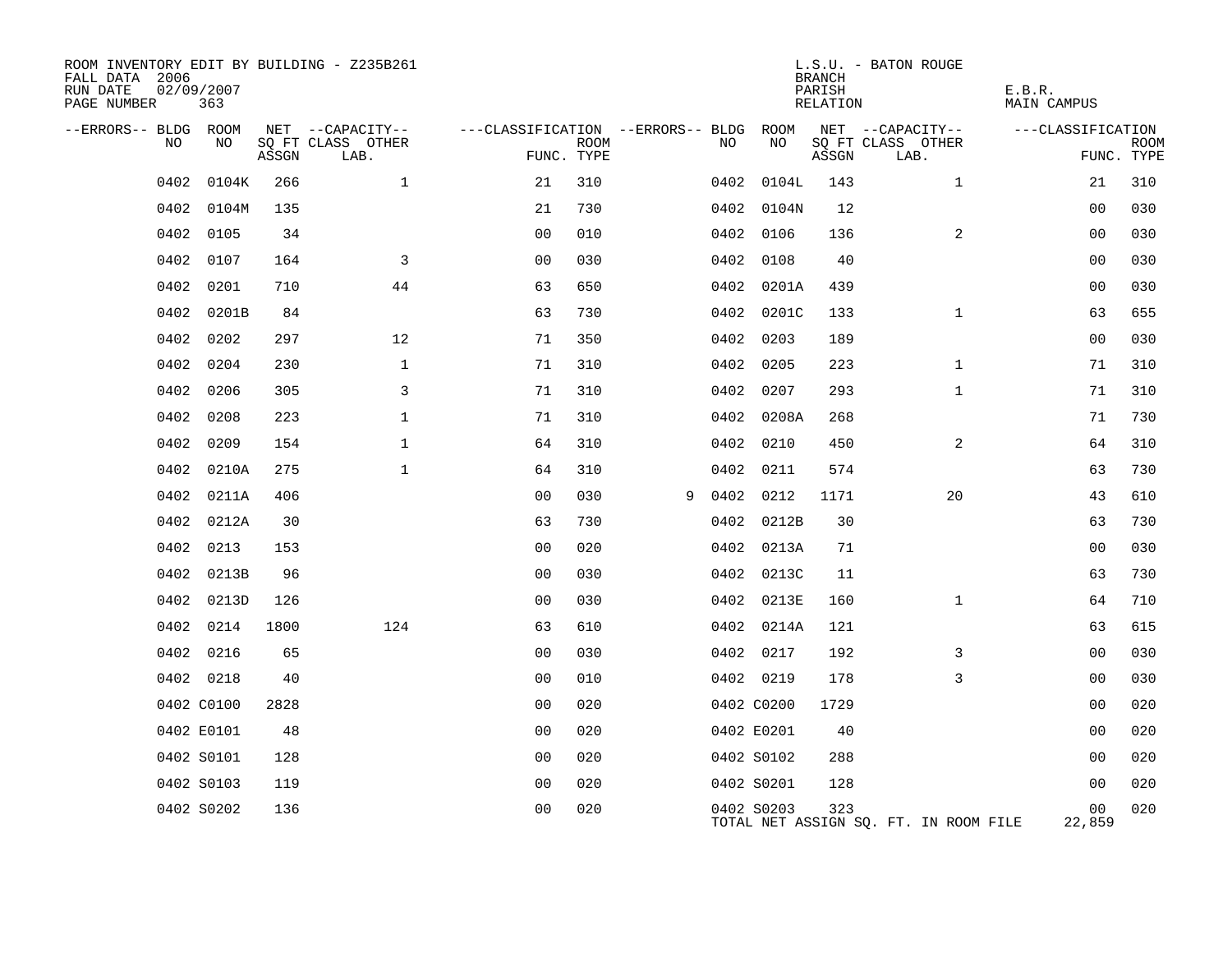| ROOM INVENTORY EDIT BY BUILDING - Z235B261<br>FALL DATA 2006<br>RUN DATE<br>PAGE NUMBER | 02/09/2007<br>364 |       |                                               |                                                                       |      |      |                                                        | <b>BRANCH</b><br>PARISH<br>RELATION | L.S.U. - BATON ROUGE                                       | E.B.R.<br>MAIN CAMPUS |                           |
|-----------------------------------------------------------------------------------------|-------------------|-------|-----------------------------------------------|-----------------------------------------------------------------------|------|------|--------------------------------------------------------|-------------------------------------|------------------------------------------------------------|-----------------------|---------------------------|
| --ERRORS-- BLDG ROOM<br>NO.                                                             | NO.               | ASSGN | NET --CAPACITY--<br>SQ FT CLASS OTHER<br>LAB. | ---CLASSIFICATION --ERRORS-- BLDG ROOM NET --CAPACITY--<br>FUNC. TYPE | ROOM | NO   | NO<br>TOTAL NUMBER CLASSROOMS<br>TOTAL NUMBER LABS 210 | ASSGN                               | SQ FT CLASS OTHER<br>LAB.<br>TOTAL NUMBER SPECIAL LABS 220 | ---CLASSIFICATION     | <b>ROOM</b><br>FUNC. TYPE |
|                                                                                         | 0403 0101         | 1350  | 28                                            | 45                                                                    | 550  |      | 0403 0101A                                             | 100                                 | $\mathbf{1}$                                               | 45                    | 310                       |
| 0403                                                                                    | 0101B             | 72    |                                               | 45                                                                    | 555  |      | 0403 0101C                                             | 97                                  |                                                            | 45                    | 555                       |
|                                                                                         | 0403 0101D        | 27    |                                               | 45                                                                    | 555  |      | 0403 0102                                              | 1235                                | 28                                                         | 45                    | 550                       |
| 0403                                                                                    | 0102A             | 56    |                                               | 45                                                                    | 555  | 0403 | 0102B                                                  | 156                                 | $\mathbf{1}$                                               | 45                    | 310                       |
|                                                                                         | 0403 0102C        | 59    |                                               | 45                                                                    | 555  |      | 0403 0103                                              | 106                                 | $\mathbf{1}$                                               | 45                    | 310                       |
| 0403                                                                                    | 0104              | 209   | 4                                             | 0 <sub>0</sub>                                                        | 030  | 0403 | 0105                                                   | 231                                 |                                                            | 00                    | 020                       |
| 0403                                                                                    | 0106              | 209   | 4                                             | 0 <sub>0</sub>                                                        | 030  |      | 0403 0108                                              | 127                                 |                                                            | 45                    | 555                       |
| 0403                                                                                    | 0110              | 99    | 2                                             | 0 <sub>0</sub>                                                        | 030  |      | 0403 0110A                                             | 212                                 | 4                                                          | 00                    | 030                       |
| 0403                                                                                    | 0111              | 1403  | 28                                            | 45                                                                    | 550  |      | 0403 0111A                                             | 50                                  | $\mathbf{1}$                                               | 45                    | 310                       |
| 0403                                                                                    | 0111B             | 77    |                                               | 45                                                                    | 555  |      | 0403 0111C                                             | 24                                  |                                                            | 45                    | 555                       |
|                                                                                         | 0403 0112         | 70    |                                               | 0 <sub>0</sub>                                                        | 030  |      | 0403 0112A                                             | 173                                 | 4                                                          | 0 <sub>0</sub>        | 030                       |
| 0403                                                                                    | 0113              | 162   | 6                                             | 45                                                                    | 350  |      | 0403 0113A                                             | 21                                  |                                                            | 45                    | 555                       |
|                                                                                         | 0403 0114         | 241   | 2                                             | 45                                                                    | 830  |      | 0403 0114A                                             | 80                                  |                                                            | 45                    | 820                       |
| 0403                                                                                    | 0115              | 188   | $\mathbf{1}$                                  | 45                                                                    | 310  |      | 0403 0115A                                             | 163                                 | $\mathbf{1}$                                               | 45                    | 310                       |
| 0403                                                                                    | 0115B             | 163   | $\mathbf{1}$                                  | 45                                                                    | 310  |      | 0403 0116                                              | 1576                                | 28                                                         | 45                    | 550                       |
| 0403                                                                                    | 0116A             | 72    |                                               | 45                                                                    | 555  | 0403 | 0116B                                                  | 88                                  | $\mathbf{1}$                                               | 45                    | 310                       |
| 0403                                                                                    | 0117              | 1593  | 28                                            | 45                                                                    | 550  |      | 0403 0117A                                             | 92                                  | $\mathbf{1}$                                               | 45                    | 310                       |
| 0403                                                                                    | 0117B             | 74    |                                               | 45                                                                    | 555  | 0403 | 0118                                                   | 72                                  |                                                            | 45                    | 555                       |
| 0403                                                                                    | 0119              | 113   | $\mathbf{1}$                                  | 45                                                                    | 310  |      | 0403 0122                                              | 1706                                | 28                                                         | 11                    | 550                       |
| 0403                                                                                    | 0122A             | 135   |                                               | 45                                                                    | 555  | 0403 | 0122B                                                  | 24                                  | $\mathbf{1}$                                               | 0 <sub>0</sub>        | 030                       |
| 0403                                                                                    | 0122C             | 47    | $\mathbf{1}$                                  | 45                                                                    | 310  |      | 0403 0122D                                             | 127                                 |                                                            | 45                    | 555                       |
| 0403                                                                                    | 0123              | 1642  | 28                                            | 45                                                                    | 550  |      | 0403 0123A                                             | 68                                  |                                                            | 45                    | 555                       |
| 0403                                                                                    | 0123B             | 90    | $\mathbf 1$                                   | 45                                                                    | 310  |      | 0403 0124                                              | 149                                 | 3                                                          | 45                    | 550                       |
|                                                                                         | 0403 0125         | 294   | 5                                             | 45                                                                    | 550  |      | 0403 0126                                              | 16                                  |                                                            | 45                    | 555                       |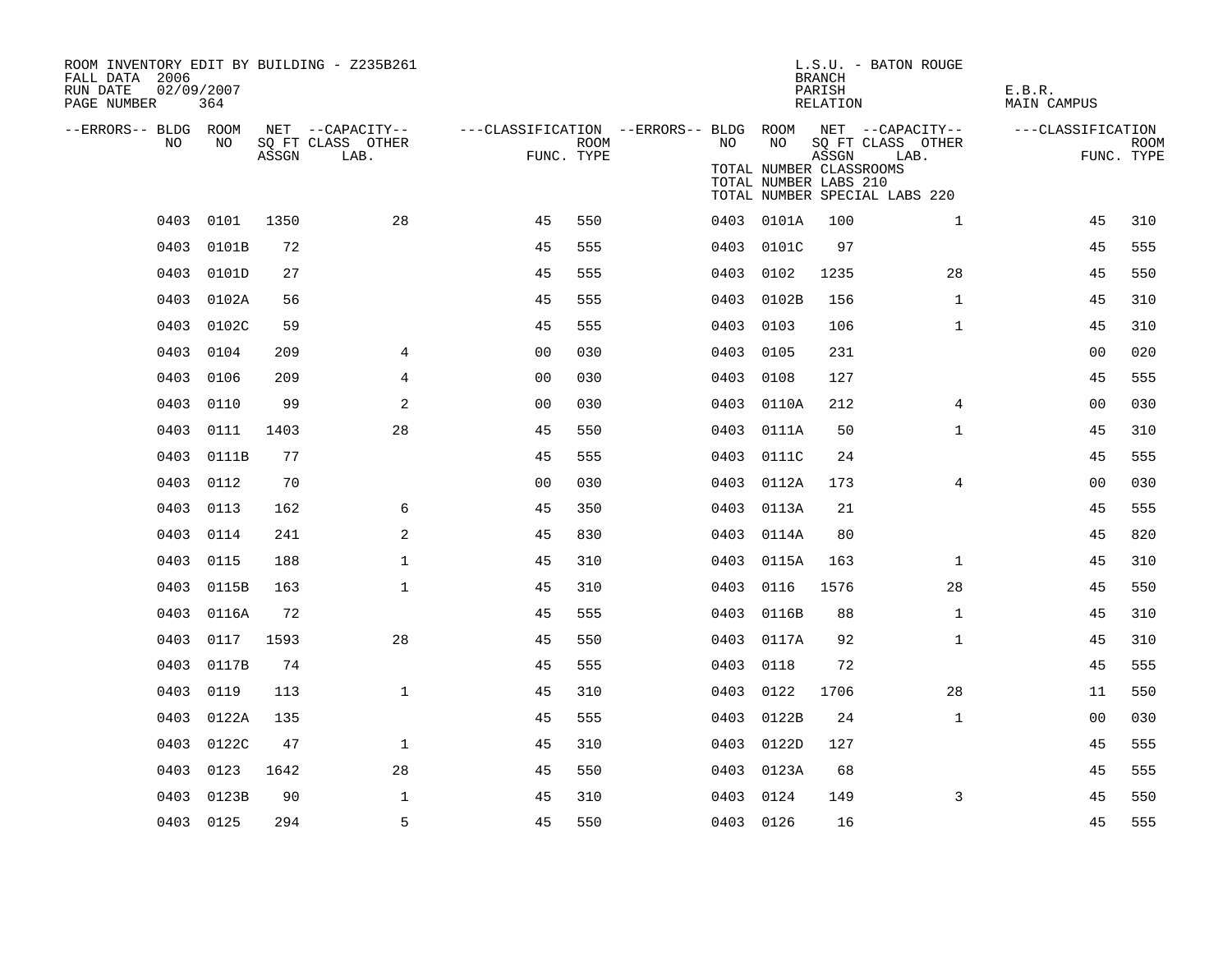| ROOM INVENTORY EDIT BY BUILDING - Z235B261<br>FALL DATA 2006<br>RUN DATE<br>PAGE NUMBER | 02/09/2007<br>365 |       |                           |                                        |             |   |      |            | <b>BRANCH</b><br>PARISH<br>RELATION | L.S.U. - BATON ROUGE      | E.B.R.<br>MAIN CAMPUS |                           |
|-----------------------------------------------------------------------------------------|-------------------|-------|---------------------------|----------------------------------------|-------------|---|------|------------|-------------------------------------|---------------------------|-----------------------|---------------------------|
| --ERRORS-- BLDG ROOM                                                                    |                   |       | NET --CAPACITY--          | ---CLASSIFICATION --ERRORS-- BLDG ROOM |             |   |      |            |                                     | NET --CAPACITY--          | ---CLASSIFICATION     |                           |
| NO.                                                                                     | NO.               | ASSGN | SO FT CLASS OTHER<br>LAB. | FUNC. TYPE                             | <b>ROOM</b> |   | NO.  | NO         | ASSGN                               | SQ FT CLASS OTHER<br>LAB. |                       | <b>ROOM</b><br>FUNC. TYPE |
| 0403                                                                                    | 0127              | 16    |                           | 45                                     | 555         |   | 0403 | 0130       | 147                                 | $\overline{4}$            | 0 <sub>0</sub>        | 030                       |
| 0403                                                                                    | 0131              | 1204  | 28                        | 45                                     | 550         |   |      | 0403 0131A | 88                                  |                           | 45                    | 555                       |
| 0403                                                                                    | 0131B             | 75    | $\mathbf 1$               | 45                                     | 310         |   | 0403 | 0132       | 161                                 | 4                         | 0 <sub>0</sub>        | 030                       |
| 0403                                                                                    | 0139              | 1233  | 28                        | 45                                     | 550         |   |      | 0403 0139A | 88                                  |                           | 45                    | 555                       |
| 0403                                                                                    | 0139B             | 75    | $\mathbf{1}$              | 45                                     | 310         |   | 0403 | 0143       | 1104                                | 28                        | 45                    | 550                       |
| 0403                                                                                    | 0143A             | 80    | $\mathbf{1}$              | 45                                     | 310         |   |      | 0403 0143B | 84                                  |                           | 45                    | 555                       |
| 0403                                                                                    | 0148              | 1419  | 28                        | 45                                     | 550         |   | 0403 | 0148A      | 88                                  | $\mathbf{1}$              | 45                    | 310                       |
| 0403                                                                                    | 0148B             | 84    |                           | 45                                     | 555         |   | 0403 | 0149       | 1128                                | 28                        | 45                    | 550                       |
| 0403                                                                                    | 0149A             | 94    | $\mathbf{1}$              | 45                                     | 310         |   | 0403 | 0149B      | 82                                  |                           | 45                    | 555                       |
| 0403                                                                                    | 0160              | 288   |                           | 0 <sub>0</sub>                         | 030         |   |      | 0403 0160A | 50                                  |                           | 0 <sub>0</sub>        | 030                       |
| 0403                                                                                    | 0160B             | 30    |                           | 0 <sub>0</sub>                         | 030         |   | 0403 | 0162       | 102                                 |                           | 45                    | 555                       |
| 0403                                                                                    | 0164              | 52    |                           | 45                                     | 555         |   | 0403 | 0166       | 244                                 |                           | 00                    | 030                       |
| 0403                                                                                    | 0168              | 248   |                           | 0 <sub>0</sub>                         | 030         | 9 | 0403 | 0201       | 4632                                | 28                        | 45                    | 430                       |
| 0403                                                                                    | 0201A             | 320   | 10                        | 45                                     | 550         |   | 0403 | 0202       | 1528                                | 28                        | 45                    | 550                       |
| 0403                                                                                    | 0202A             | 122   | $\mathbf 1$               | 45                                     | 310         |   | 0403 | 0202B      | 109                                 |                           | 45                    | 555                       |
| 0403                                                                                    | 0202C             | 203   | 5                         | 45                                     | 550         |   | 0403 | 0206       | 114                                 |                           | 0 <sub>0</sub>        | 010                       |
| 0403                                                                                    | 0207              | 1040  | 84                        | 45                                     | 550         |   | 0403 | 0207A      | 341                                 | 10                        | 45                    | 550                       |
| 0403                                                                                    | 0208              | 104   | $\mathbf 1$               | 0 <sub>0</sub>                         | 030         |   | 0403 | 0208A      | 209                                 | 2                         | 00                    | 030                       |
| 0403                                                                                    | 0210              | 70    | $\mathbf{1}$              | 0 <sub>0</sub>                         | 030         |   | 0403 | 0210A      | 170                                 | 2                         | 00                    | 030                       |
| 0403                                                                                    | 0214              | 32    |                           | 0 <sub>0</sub>                         | 020         |   |      | 0403 0214A | 336                                 | 10                        | 45                    | 550                       |
| 0403                                                                                    | 0214B             | 345   | 6                         | 45                                     | 350         |   |      | 0403 0214C | 32                                  | 10                        | 45                    | 550                       |
| 0403                                                                                    | 0214D             | 208   |                           | 45                                     | 555         |   | 0403 | 0216       | 896                                 | 28                        | 45                    | 550                       |
| 0403                                                                                    | 0217              | 896   | 28                        | 45                                     | 550         |   | 0403 | 0218       | 368                                 |                           | 45                    | 555                       |
| 0403                                                                                    | 0219              | 480   | 10                        | 45                                     | 550         |   | 0403 | 0220       | 907                                 | 28                        | 45                    | 550                       |
| 0403                                                                                    | 0221              | 672   | 24                        | 45                                     | 550         |   | 0403 | 0228       | 1105                                | 28                        | 45                    | 550                       |
|                                                                                         | 0403 0228A        | 84    |                           | 45                                     | 555         |   |      | 0403 0230  | 161                                 | $\overline{4}$            | 0 <sub>0</sub>        | 030                       |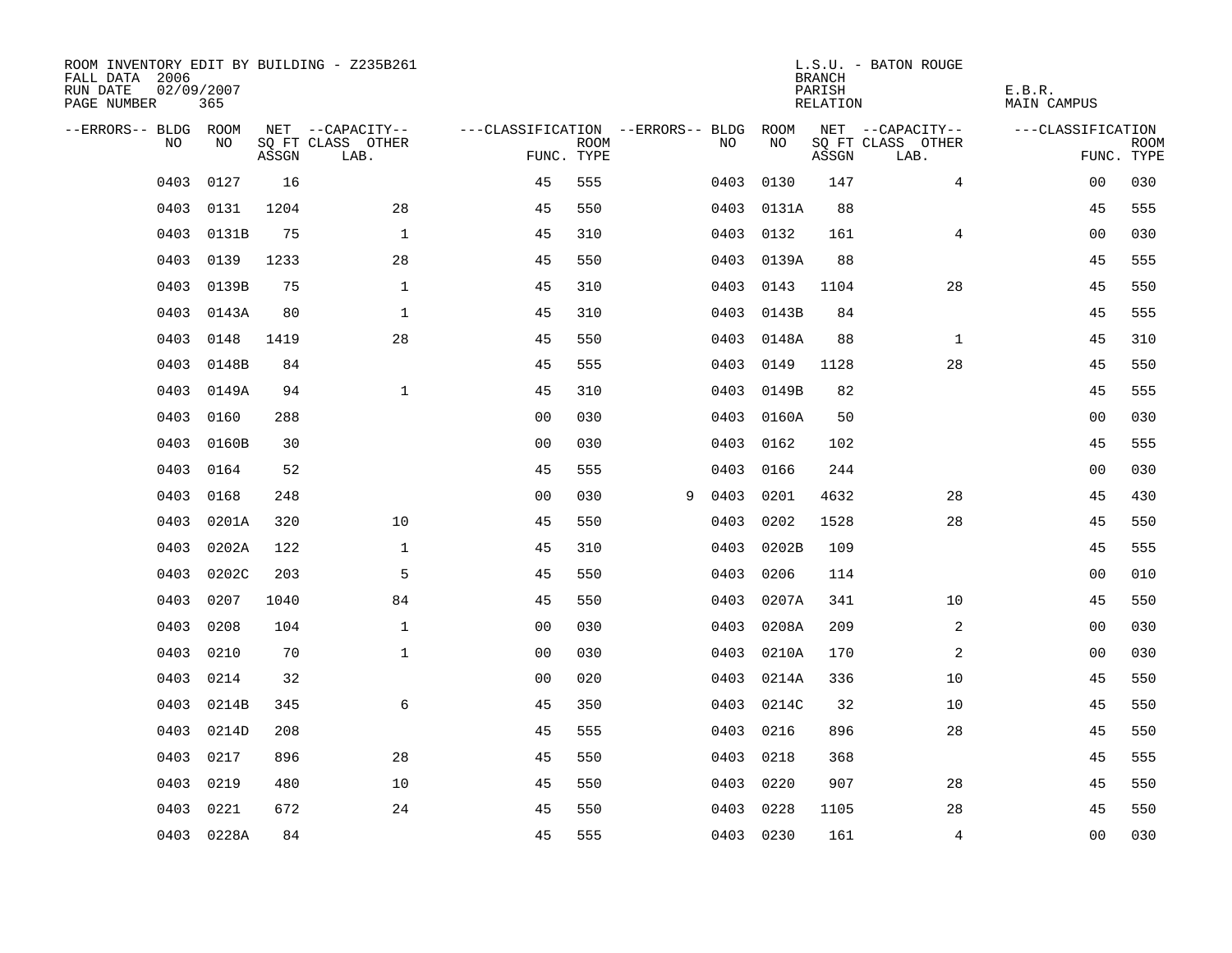| ROOM INVENTORY EDIT BY BUILDING - Z235B261<br>FALL DATA 2006<br>RUN DATE<br>PAGE NUMBER | 02/09/2007<br>366 |       |                           |                                        |      |    |      |                                                                | <b>BRANCH</b><br>PARISH<br>RELATION | L.S.U. - BATON ROUGE                                                   | E.B.R.<br>MAIN CAMPUS     |                           |
|-----------------------------------------------------------------------------------------|-------------------|-------|---------------------------|----------------------------------------|------|----|------|----------------------------------------------------------------|-------------------------------------|------------------------------------------------------------------------|---------------------------|---------------------------|
| --ERRORS-- BLDG ROOM                                                                    |                   |       | NET --CAPACITY--          | ---CLASSIFICATION --ERRORS-- BLDG ROOM |      |    |      |                                                                |                                     | NET --CAPACITY--                                                       | ---CLASSIFICATION         |                           |
| NO                                                                                      | NO                | ASSGN | SQ FT CLASS OTHER<br>LAB. | FUNC. TYPE                             | ROOM | NO |      | NO                                                             | ASSGN                               | SQ FT CLASS OTHER<br>LAB.                                              |                           | <b>ROOM</b><br>FUNC. TYPE |
| 0403                                                                                    | 0231              | 893   | 28                        | 45                                     | 550  |    | 0403 | 0232                                                           | 161                                 | $\overline{4}$                                                         | 00                        | 030                       |
|                                                                                         | 0403 0234         | 184   | $\mathbf{1}$              | 45                                     | 310  |    |      | 0403 0234A                                                     | 178                                 | $\mathbf{1}$                                                           | 45                        | 310                       |
|                                                                                         | 0403 0234B        | 165   | $\mathbf 1$               | 45                                     | 310  |    |      | 0403 0234C                                                     | 314                                 | 6                                                                      | 45                        | 350                       |
|                                                                                         | 0403 0236         | 36    |                           | 0 <sub>0</sub>                         | 010  |    | 0403 | 0237                                                           | 901                                 | 28                                                                     | 45                        | 550                       |
| 0403                                                                                    | 0238              | 36    |                           | 0 <sub>0</sub>                         | 030  |    | 0403 | 0239                                                           | 1041                                | 28                                                                     | 45                        | 550                       |
|                                                                                         | 0403 0239A        | 180   |                           | 45                                     | 555  |    |      | 0403 0243                                                      | 866                                 | 28                                                                     | 45                        | 550                       |
|                                                                                         | 0403 0245         | 866   | 28                        | 45                                     | 550  |    |      | 0403 0247                                                      | 386                                 | 14                                                                     | 45                        | 550                       |
|                                                                                         | 0403 0248         | 831   | 28                        | 45                                     | 550  |    |      | 0403 0248A                                                     | 118                                 |                                                                        | 45                        | 555                       |
|                                                                                         | 0403 0249         | 382   | 14                        | 45                                     | 550  |    |      | 0403 0251                                                      | 880                                 | 28                                                                     | 45                        | 550                       |
|                                                                                         | 0403 0252         | 877   | 28                        | 45                                     | 550  |    |      | 0403 0266                                                      | 248                                 |                                                                        | 00                        | 030                       |
|                                                                                         | 0403 0268         | 248   |                           | 0 <sub>0</sub>                         | 030  |    |      | 0403 C0101                                                     | 248                                 |                                                                        | 0 <sub>0</sub>            | 020                       |
|                                                                                         | 0403 C0102        | 2064  |                           | 0 <sub>0</sub>                         | 020  |    |      | 0403 C0103                                                     | 260                                 |                                                                        | 0 <sub>0</sub>            | 020                       |
|                                                                                         | 0403 C0104        | 306   |                           | 0 <sub>0</sub>                         | 020  |    |      | 0403 C0105                                                     | 824                                 |                                                                        | 0 <sub>0</sub>            | 020                       |
|                                                                                         | 0403 C0106        | 760   |                           | 0 <sub>0</sub>                         | 020  |    |      | 0403 C0201                                                     | 248                                 |                                                                        | 00                        | 020                       |
|                                                                                         | 0403 C0202        | 2064  |                           | 0 <sup>0</sup>                         | 020  |    |      | 0403 C0203                                                     | 405                                 |                                                                        | 0 <sub>0</sub>            | 020                       |
|                                                                                         | 0403 C0204        | 630   |                           | 0 <sub>0</sub>                         | 020  |    |      | 0403 C0205                                                     | 1016                                |                                                                        | 0 <sub>0</sub>            | 020                       |
|                                                                                         | 0403 E0100        | 63    |                           | 0 <sub>0</sub>                         | 020  |    |      | 0403 E0200                                                     | 63                                  |                                                                        | 0 <sub>0</sub>            | 020                       |
|                                                                                         | 0403 S0101        | 276   |                           | 0 <sub>0</sub>                         | 020  |    |      | 0403 S0102                                                     | 192                                 |                                                                        | 0 <sub>0</sub>            | 020                       |
|                                                                                         | 0403 S0103        | 223   |                           | 0 <sub>0</sub>                         | 020  |    |      | 0403 S0201                                                     | 276                                 |                                                                        | 0 <sub>0</sub>            | 020                       |
|                                                                                         | 0403 S0202        | 180   |                           | 0 <sub>0</sub>                         | 020  |    |      | 0403 S0203<br>TOTAL NUMBER CLASSROOMS<br>TOTAL NUMBER LABS 210 | 180                                 | TOTAL NET ASSIGN SQ. FT. IN ROOM FILE<br>TOTAL NUMBER SPECIAL LABS 220 | 00 <sub>o</sub><br>44,693 | 020                       |
|                                                                                         | 0407 0001         | 340   |                           | 21                                     | 580  |    |      | TOTAL NUMBER CLASSROOMS<br>TOTAL NUMBER LABS 210               |                                     | TOTAL NET ASSIGN SQ. FT. IN ROOM FILE<br>TOTAL NUMBER SPECIAL LABS 220 | 340                       |                           |
|                                                                                         | 0408 0001         | 672   |                           | 21                                     | 255  |    |      | 0408 0002                                                      | 672                                 |                                                                        | 21                        | 255                       |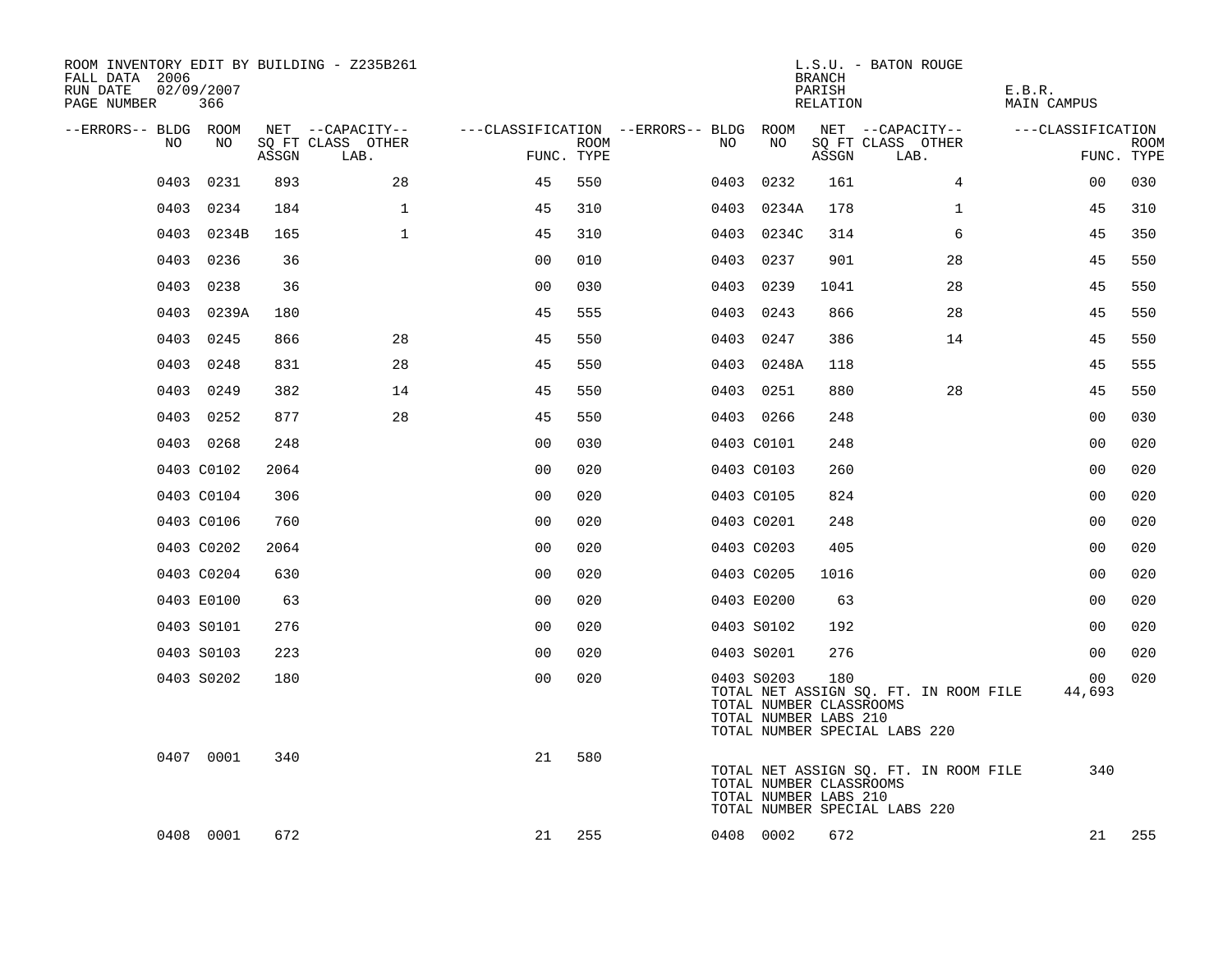| ROOM INVENTORY EDIT BY BUILDING - Z235B261<br>FALL DATA 2006<br>RUN DATE<br>PAGE NUMBER | 02/09/2007<br>367 |       |                           |                                                         |      |           |                                                                 | <b>BRANCH</b><br>PARISH<br>RELATION | L.S.U. - BATON ROUGE          |                                       | E.B.R. | MAIN CAMPUS       |             |
|-----------------------------------------------------------------------------------------|-------------------|-------|---------------------------|---------------------------------------------------------|------|-----------|-----------------------------------------------------------------|-------------------------------------|-------------------------------|---------------------------------------|--------|-------------------|-------------|
| --ERRORS-- BLDG ROOM                                                                    |                   |       | NET --CAPACITY--          | ---CLASSIFICATION --ERRORS-- BLDG ROOM NET --CAPACITY-- |      |           |                                                                 |                                     |                               |                                       |        | ---CLASSIFICATION |             |
| NO                                                                                      | NO                | ASSGN | SQ FT CLASS OTHER<br>LAB. | FUNC. TYPE                                              | ROOM | NO        | NO                                                              | ASSGN                               | SQ FT CLASS OTHER<br>LAB.     |                                       |        | FUNC. TYPE        | <b>ROOM</b> |
| 0408                                                                                    | 0003              | 672   |                           | 21                                                      | 255  | 0408      | 0004                                                            | 672                                 |                               |                                       |        | 21                | 255         |
|                                                                                         | 0408 0005         | 672   |                           | 21                                                      | 255  |           | 0408 0006<br>TOTAL NUMBER CLASSROOMS<br>TOTAL NUMBER LABS 210   | 672                                 | TOTAL NUMBER SPECIAL LABS 220 | TOTAL NET ASSIGN SQ. FT. IN ROOM FILE |        | 21<br>4,032       | 740         |
|                                                                                         | 0409 0001         | 672   |                           | 21                                                      | 740  |           | 0409 0002<br>TOTAL NUMBER CLASSROOMS<br>TOTAL NUMBER LABS 210   | 672                                 | TOTAL NUMBER SPECIAL LABS 220 | TOTAL NET ASSIGN SQ. FT. IN ROOM FILE |        | 21<br>1,344       | 740         |
|                                                                                         | 0410 0101         | 126   | $\mathbf{1}$              | 21                                                      | 250  | 0410 0102 |                                                                 | 154                                 |                               | $\mathbf{1}$                          |        | 21                | 310         |
| 0410                                                                                    | 0103              | 168   | $\mathbf{1}$              | 21                                                      | 310  | 0410 0104 |                                                                 | 312                                 |                               | 2                                     |        | 21                | 250         |
|                                                                                         | 0410 0105         | 224   | 2                         | 21                                                      | 310  | 0410 0106 |                                                                 | 163                                 |                               | $\mathbf{1}$                          |        | 21                | 310         |
| 0410                                                                                    | 0107              | 189   | $\mathbf{1}$              | 21                                                      | 310  |           | 0410 0108B                                                      | $\overline{4}$                      |                               |                                       |        | 0 <sub>0</sub>    | 030         |
|                                                                                         | 0410 0112         | 110   |                           | 21                                                      | 650  | 0410 0113 |                                                                 | 114                                 |                               |                                       |        | 0 <sub>0</sub>    | 030         |
| 0410                                                                                    | 0114              | 3306  |                           | 21                                                      | 720  |           | 0410 0114A                                                      | 360                                 |                               |                                       |        | 21                | 720         |
|                                                                                         | 0410 0114B        | 78    |                           | 21                                                      | 730  |           | 0410 0114C                                                      | 1600                                |                               |                                       |        | 21                | 730         |
|                                                                                         | 0410 0115         | 110   | $\mathbf 1$               | 21                                                      | 310  | 0410 0116 |                                                                 | 135                                 |                               |                                       |        | 21                | 725         |
|                                                                                         | 0410 0117         | 83    | $\mathbf{1}$              | 21                                                      | 310  | 0410 0118 |                                                                 | 189                                 |                               | $\mathbf{1}$                          |        | 21                | 310         |
| 0410                                                                                    | 0119              | 88    | $\mathbf{1}$              | 21                                                      | 310  |           | 0410 0119A                                                      | 88                                  |                               |                                       |        | 21                | 725         |
|                                                                                         | 0410 0120         | 135   |                           | 21                                                      | 730  | 0410 0121 |                                                                 | 132                                 |                               | $\mathbf{1}$                          |        | 21                | 310         |
|                                                                                         | 0410 0121A        | 121   |                           | 21                                                      | 725  | 0410 0122 |                                                                 | 157                                 |                               |                                       |        | 21                | 680         |
|                                                                                         | 0410 0122A        | 82    |                           | 0 <sub>0</sub>                                          | 030  | 0410 0123 |                                                                 | 12                                  |                               |                                       |        | 0 <sub>0</sub>    | 030         |
|                                                                                         | 0410 0124         | 3160  |                           | 21                                                      | 720  |           | 0410 0124A                                                      | 1600                                |                               |                                       |        | 21                | 720         |
|                                                                                         | 0410 C0100E       | 225   |                           | 0 <sub>0</sub>                                          | 020  |           | 0410 C0100N                                                     | 238                                 |                               |                                       |        | 0 <sub>0</sub>    | 020         |
|                                                                                         | 0410 C0100S       | 341   |                           | 0 <sub>0</sub>                                          | 020  |           | 0410 C0100W<br>TOTAL NUMBER CLASSROOMS<br>TOTAL NUMBER LABS 210 | 238                                 | TOTAL NUMBER SPECIAL LABS 220 | TOTAL NET ASSIGN SQ. FT. IN ROOM FILE |        | 00<br>12,788      | 020         |
|                                                                                         | 0413 0100         | 2160  | 150                       | 32                                                      | 610  |           | 0413 0101                                                       | 675                                 |                               | 50                                    |        | 32                | 610         |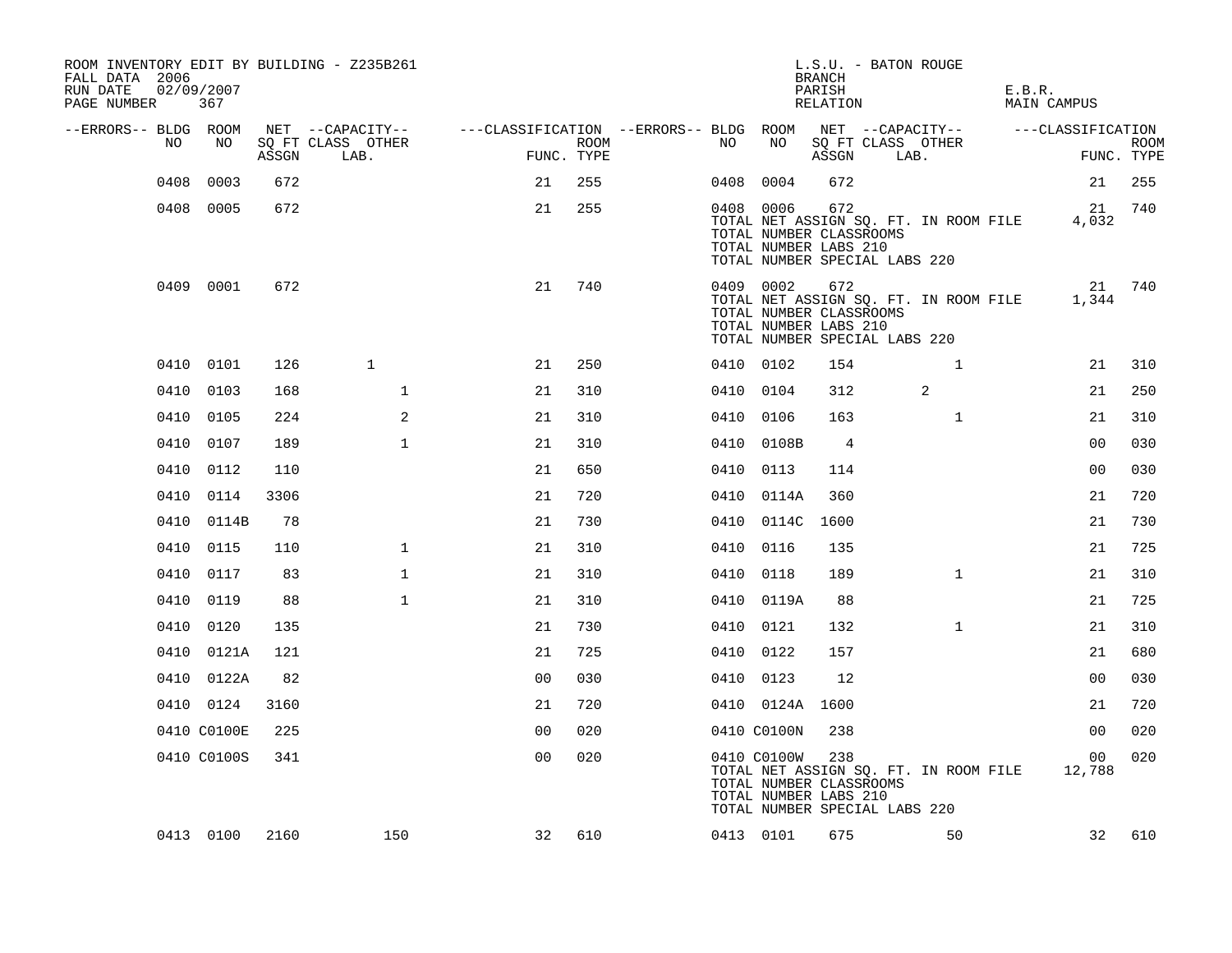| ROOM INVENTORY EDIT BY BUILDING - Z235B261<br>FALL DATA 2006<br>RUN DATE<br>PAGE NUMBER | 02/09/2007<br>368 |          |                           |                                        |                    |   |           |                                                  | <b>BRANCH</b><br>PARISH<br>RELATION | L.S.U. - BATON ROUGE                                                   | E.B.R.<br>MAIN CAMPUS |                           |
|-----------------------------------------------------------------------------------------|-------------------|----------|---------------------------|----------------------------------------|--------------------|---|-----------|--------------------------------------------------|-------------------------------------|------------------------------------------------------------------------|-----------------------|---------------------------|
| --ERRORS-- BLDG ROOM                                                                    |                   |          | NET --CAPACITY--          | ---CLASSIFICATION --ERRORS-- BLDG ROOM |                    |   |           |                                                  |                                     | NET --CAPACITY--                                                       | ---CLASSIFICATION     |                           |
| NO.                                                                                     | NO                | ASSGN    | SO FT CLASS OTHER<br>LAB. |                                        | ROOM<br>FUNC. TYPE |   | NO.       | NO                                               | ASSGN                               | SQ FT CLASS OTHER<br>LAB.                                              |                       | <b>ROOM</b><br>FUNC. TYPE |
| 0413                                                                                    | 0102              | 5        |                           | 32                                     | 730                |   | 0413 0103 |                                                  | 129                                 |                                                                        | 32                    | 730                       |
|                                                                                         | 0413 0104         | 122      | 2                         | 0 <sub>0</sub>                         | 030                |   | 0413 0105 |                                                  | 36                                  |                                                                        | 00                    | 030                       |
|                                                                                         | 0413 0106         | 184      |                           | 0 <sub>0</sub>                         | 030                |   | 0413 0107 |                                                  | 309                                 |                                                                        | 32                    | 615                       |
|                                                                                         | 0413 0108         | 309      |                           | 32                                     | 730                |   |           | TOTAL NUMBER CLASSROOMS<br>TOTAL NUMBER LABS 210 |                                     | TOTAL NET ASSIGN SQ. FT. IN ROOM FILE<br>TOTAL NUMBER SPECIAL LABS 220 | 3,587                 |                           |
|                                                                                         | 0414 0101         | 4289     |                           | 32                                     | 550                |   | 0414 0102 |                                                  | 90                                  |                                                                        | 0 <sub>0</sub>        | 030                       |
|                                                                                         | 0414 0103         | 90       |                           | 0 <sub>0</sub>                         | 030                |   | 0414 0104 |                                                  | 84                                  |                                                                        | 32                    | 730                       |
|                                                                                         | 0414 0105         | 84       |                           | 32                                     | 730                |   | 0414 0201 |                                                  | 170                                 |                                                                        | 0 <sub>0</sub>        | 020                       |
|                                                                                         | 0414 0202         | 170      |                           | 0 <sub>0</sub>                         | 020                |   | 0414 0203 |                                                  | 84                                  |                                                                        | 0 <sub>0</sub>        | 020                       |
|                                                                                         | 0414 0204         | 84       |                           | 0 <sub>0</sub>                         | 020                |   |           | 0414 L0100E                                      | 60                                  |                                                                        | 0 <sub>0</sub>        | 020                       |
|                                                                                         | 0414 L0100W       | 60       |                           | 0 <sub>0</sub>                         | 020                |   |           | TOTAL NUMBER CLASSROOMS<br>TOTAL NUMBER LABS 210 |                                     | TOTAL NET ASSIGN SQ. FT. IN ROOM FILE<br>TOTAL NUMBER SPECIAL LABS 220 | 4,457                 |                           |
|                                                                                         | 0418 0101         | 533      | 8                         | 46                                     | 350                |   | 0418 0102 |                                                  | 431                                 | 2                                                                      | 46                    | 310                       |
|                                                                                         | 0418 0102A        | 8        | 2                         | 46                                     | 310                |   |           | 0418 0102B                                       | 192                                 | $\overline{2}$                                                         | 46                    | 315                       |
|                                                                                         | 0418 0102C        | 157      | $\overline{2}$            | 53                                     | 310                |   |           | 0418 0102D                                       | 10                                  | $\mathbf{1}$                                                           | 46                    | 310                       |
| 0418                                                                                    | 0103              | 1992 155 |                           | 11                                     | 110                |   | 0418      | 0103A                                            | 300                                 |                                                                        | 43                    | 115                       |
| 0418                                                                                    | 0103B             | 311      |                           | 43                                     | 115                | 9 | 0418 0104 |                                                  | 2828                                | 50                                                                     | 41                    | 430                       |
| 0418                                                                                    | 0104A             | 100      | 5                         | 41                                     | 310                |   | 0418      | 0104B                                            | 266                                 | $\mathbf{1}$                                                           | 41                    | 455                       |
| 0418                                                                                    | 0105              | 198      | 3                         | 0 <sub>0</sub>                         | 030                |   |           | 0418 0105A                                       | 20                                  |                                                                        | 0 <sub>0</sub>        | 030                       |
| 0418                                                                                    | 0106              | 188      | $\mathbf{1}$              | 46                                     | 310                |   |           | 0418 0106A                                       | 60                                  |                                                                        | 46                    | 315                       |
| 0418                                                                                    | 0107              | 145      | 2                         | 0 <sub>0</sub>                         | 030                |   |           | 0418 0107A                                       | 20                                  |                                                                        | 0 <sub>0</sub>        | 030                       |
| 0418                                                                                    | 0108              | 112      | $\overline{4}$            | 44                                     | 310                |   | 0418      | 0109                                             | 123                                 |                                                                        | 0 <sub>0</sub>        | 030                       |
| 0418                                                                                    | 0110              | 847      |                           | 0 <sub>0</sub>                         | 030                |   |           | 0418 0110A                                       | 125                                 |                                                                        | 0 <sub>0</sub>        | 030                       |
|                                                                                         | 0418 0201         | 1024     | 68                        | 11                                     | 110                |   | 0418 0202 |                                                  | 152                                 | $\mathbf{1}$                                                           | 46                    | 310                       |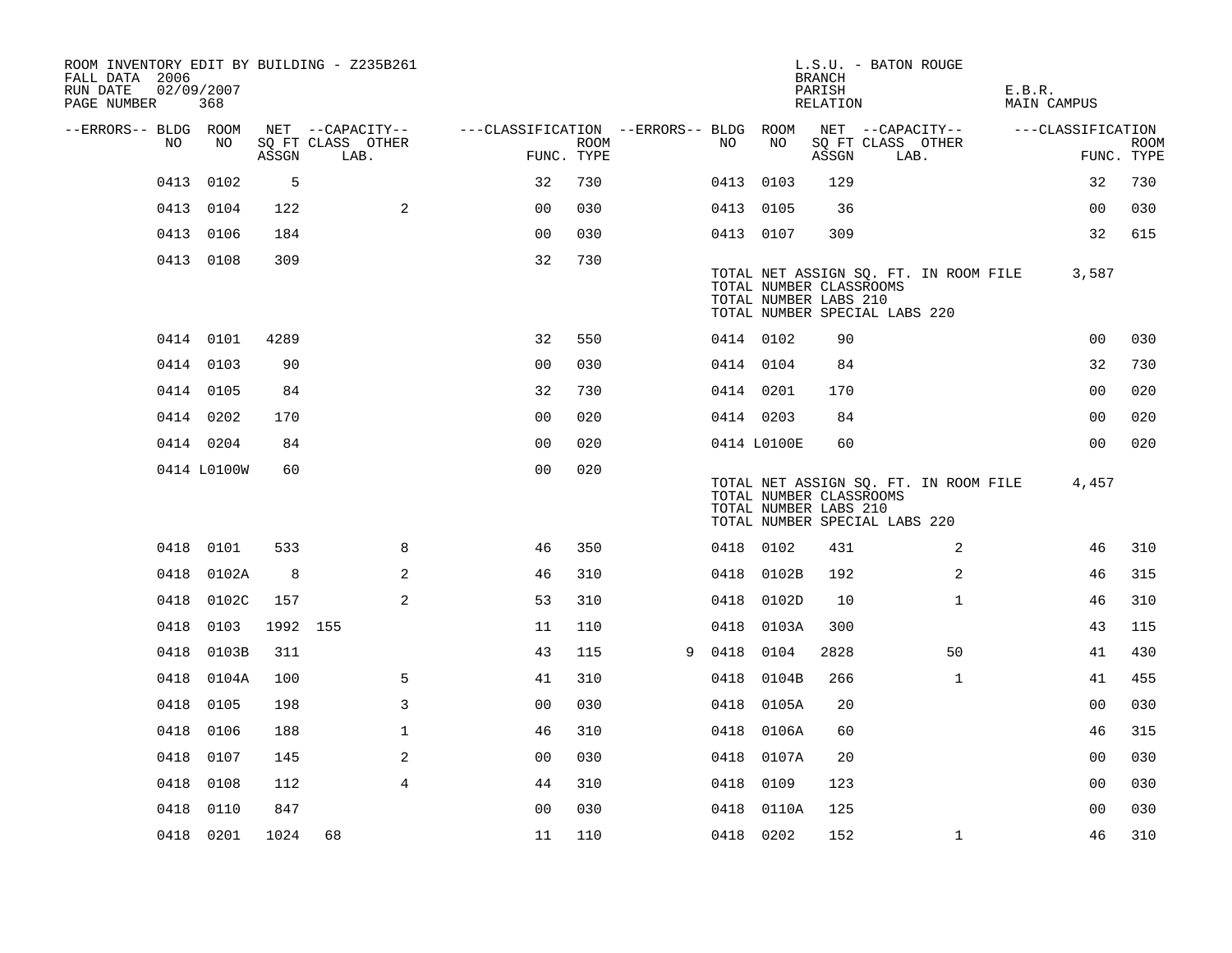| ROOM INVENTORY EDIT BY BUILDING - Z235B261<br>FALL DATA 2006<br>RUN DATE<br>PAGE NUMBER | 02/09/2007<br>369 |       |                           |              |                |             |                                        |           | <b>BRANCH</b><br>PARISH<br>RELATION | L.S.U. - BATON ROUGE      | E.B.R.<br>MAIN CAMPUS |                           |
|-----------------------------------------------------------------------------------------|-------------------|-------|---------------------------|--------------|----------------|-------------|----------------------------------------|-----------|-------------------------------------|---------------------------|-----------------------|---------------------------|
| --ERRORS-- BLDG ROOM                                                                    |                   |       | NET --CAPACITY--          |              |                |             | ---CLASSIFICATION --ERRORS-- BLDG ROOM |           |                                     | NET --CAPACITY--          | ---CLASSIFICATION     |                           |
| NO.                                                                                     | NO.               | ASSGN | SQ FT CLASS OTHER<br>LAB. |              | FUNC. TYPE     | <b>ROOM</b> | NO.                                    | NO        | ASSGN                               | SQ FT CLASS OTHER<br>LAB. |                       | <b>ROOM</b><br>FUNC. TYPE |
| 0418                                                                                    | 0203              | 144   |                           | $\mathbf{1}$ | 46             | 310         | 0418                                   | 0204      | 144                                 | $\mathbf{1}$              | 46                    | 310                       |
| 0418                                                                                    | 0205              | 144   |                           | $\mathbf{1}$ | 11             | 310         | 0418                                   | 0206      | 144                                 | $\mathbf{1}$              | 46                    | 310                       |
| 0418                                                                                    | 0207              | 144   |                           | 1            | 11             | 310         | 0418                                   | 0208      | 144                                 | $\mathbf{1}$              | 11                    | 310                       |
| 0418                                                                                    | 0209              | 1024  | 18                        |              | 11             | 220         | 0418                                   | 0210      | 123                                 | $\mathbf{1}$              | 46                    | 310                       |
| 0418                                                                                    | 0211              | 123   |                           | $\mathbf{1}$ | 46             | 310         | 0418                                   | 0212      | 1312                                | 20                        | 11                    | 220                       |
| 0418                                                                                    | 0213              | 576   | 36                        |              | 11             | 110         | 0418                                   | 0214      | 150                                 | $\mathbf{1}$              | 11                    | 310                       |
| 0418                                                                                    | 0215              | 1312  | 25                        |              | 11             | 210         | 0418                                   | 0216      | 175                                 | 2                         | 11                    | 215                       |
| 0418                                                                                    | 0217              | 1312  | 30                        |              | 11             | 210         | 0418                                   | 0218      | 154                                 | $\mathbf{1}$              | 46                    | 310                       |
| 0418                                                                                    | 0219              | 156   |                           | $\mathbf{1}$ | 11             | 310         | 0418                                   | 0220      | 1312                                | 20                        | 43                    | 250                       |
| 0418                                                                                    | 0221              | 41    |                           |              | 0 <sub>0</sub> | 030         | 0418                                   | 0221A     | 128                                 | 3                         | 0 <sub>0</sub>        | 030                       |
| 0418                                                                                    | 0222              | 45    |                           |              | 43             | 255         | 0418                                   | 0223      | 30                                  |                           | 0 <sub>0</sub>        | 030                       |
| 0418                                                                                    | 0224              | 41    |                           |              | 0 <sub>0</sub> | 030         | 0418                                   | 0224A     | 128                                 | $\overline{3}$            | 00                    | 030                       |
| 0418                                                                                    | 0225              | 1024  | 20                        |              | 11             | 210         | 0418                                   | 0226      | 1024                                | 20                        | 11                    | 210                       |
| 0418                                                                                    | 0227              | 31    |                           |              | 0 <sub>0</sub> | 010         | 0418                                   | 0228      | 1024                                | 20                        | 11                    | 210                       |
| 0418                                                                                    | 0229              | 495   |                           |              | 0 <sub>0</sub> | 030         | 0418                                   | 0230      | 1024                                | 20                        | 11                    | 210                       |
| 0418                                                                                    | 0231              | 189   |                           | $\mathbf{1}$ | 46             | 310         | 0418                                   | 0301      | 1108                                | 50                        | 11                    | 210                       |
| 0418                                                                                    | 0301A             | 57    |                           |              | 11             | 215         | 0418                                   | 0302      | 470                                 | 3                         | 46                    | 310                       |
| 0418                                                                                    | 0302A             | 244   |                           | $\mathbf{1}$ | 46             | 310         | 0418                                   | 0302B     | 149                                 | $\mathbf{1}$              | 46                    | 310                       |
| 0418                                                                                    | 0302C             | 78    |                           |              | 46             | 315         | 0418                                   | 0303      | 356                                 | 7                         | 46                    | 315                       |
| 0418                                                                                    | 0304              | 1280  | 25                        |              | 11             | 210         | 0418                                   | 0305      | 128                                 | $\mathbf{1}$              | 46                    | 310                       |
| 0418                                                                                    | 0306              | 128   |                           | $\mathbf{1}$ | 46             | 310         | 0418                                   | 0307      | 1280                                | 40                        | 42                    | 620                       |
| 0418                                                                                    | 0308              | 576   |                           | 36           | 11             | 350         | 0418                                   | 0309      | 180                                 | $\mathbf{1}$              | 46                    | 310                       |
| 0418                                                                                    | 0310              | 1280  | 10                        |              | 11             | 210         | 0418                                   | 0311      | 360                                 | $\mathbf{1}$              | 46                    | 310                       |
| 0418                                                                                    | 0312              | 303   |                           | 3            | 11             | 730         | 0418                                   | 0313      | 1312 100                            |                           | 11                    | 110                       |
| 0418                                                                                    | 0314              | 158   |                           | $\mathbf{1}$ | 46             | 310         | 0418                                   | 0315      | 158                                 | $\mathbf{1}$              | 46                    | 310                       |
|                                                                                         | 0418 0316         | 1312  | 100                       |              | 11             | 210         |                                        | 0418 0317 | 41                                  |                           | 0 <sub>0</sub>        | 030                       |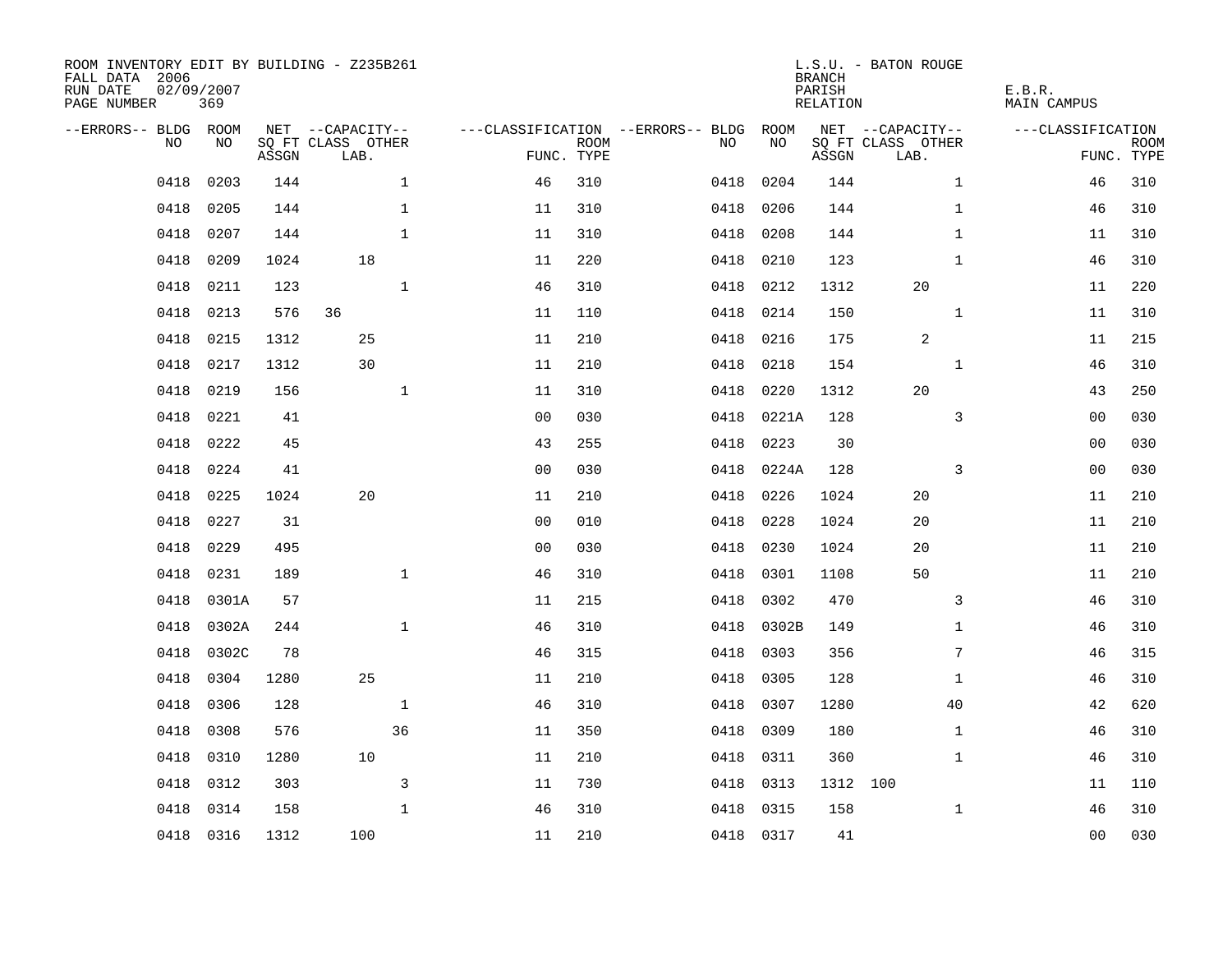| ROOM INVENTORY EDIT BY BUILDING - Z235B261<br>FALL DATA 2006<br>RUN DATE<br>PAGE NUMBER | 02/09/2007<br>370 |       |                           |              |                |             |                                        |             | <b>BRANCH</b><br>PARISH<br>RELATION | L.S.U. - BATON ROUGE      | E.B.R.<br>MAIN CAMPUS |                           |
|-----------------------------------------------------------------------------------------|-------------------|-------|---------------------------|--------------|----------------|-------------|----------------------------------------|-------------|-------------------------------------|---------------------------|-----------------------|---------------------------|
| --ERRORS-- BLDG ROOM                                                                    |                   |       | NET --CAPACITY--          |              |                |             | ---CLASSIFICATION --ERRORS-- BLDG ROOM |             |                                     | NET --CAPACITY--          | ---CLASSIFICATION     |                           |
| NO                                                                                      | NO                | ASSGN | SQ FT CLASS OTHER<br>LAB. |              | FUNC. TYPE     | <b>ROOM</b> | NO                                     | NO          | ASSGN                               | SQ FT CLASS OTHER<br>LAB. |                       | <b>ROOM</b><br>FUNC. TYPE |
| 0418                                                                                    | 0317A             | 128   |                           | 3            | 0 <sub>0</sub> | 030         | 0418                                   | 0318        | 45                                  |                           | 0 <sub>0</sub>        | 010                       |
| 0418                                                                                    | 0319              | 30    |                           |              | 0 <sub>0</sub> | 030         | 0418                                   | 0320        | 41                                  |                           | 00                    | 030                       |
| 0418                                                                                    | 0320A             | 128   |                           | 3            | 0 <sub>0</sub> | 030         | 0418                                   | 0321        | 1208                                | 20                        | 11                    | 210                       |
| 0418                                                                                    | 0322              | 1208  | 20                        |              | 11             | 210         | 0418                                   | 0323        | 31                                  |                           | 0 <sub>0</sub>        | 010                       |
| 0418                                                                                    | 0324              | 1208  | 20                        |              | 11             | 210         | 0418                                   | 0325        | 495                                 |                           | 00                    | 030                       |
| 0418                                                                                    | 0326              | 1208  | 15                        |              | 11             | 210         |                                        | 0418 0327   | 162                                 | $\mathbf{1}$              | 46                    | 310                       |
| 0418                                                                                    | 0401              | 1094  | 72                        |              | 11             | 110         | 0418                                   | 0402        | 470                                 | 3                         | 46                    | 310                       |
| 0418                                                                                    | 0402A             | 244   |                           | $\mathbf{1}$ | 46             | 310         | 0418                                   | 0402B       | 149                                 | $\mathbf{1}$              | 46                    | 310                       |
| 0418                                                                                    | 0402C             | 226   |                           | $\mathbf{1}$ | 46             | 315         | 0418                                   | 0403        | 360                                 | 5                         | 22                    | 250                       |
| 0418                                                                                    | 0404              | 1280  | 20                        |              | 11             | 210         | 0418                                   | 0405        | 128                                 | $\mathbf{1}$              | 46                    | 310                       |
| 0418                                                                                    | 0406              | 128   |                           | $\mathbf{1}$ | 46             | 310         | 0418                                   | 0407        | 1280                                | 20                        | 11                    | 210                       |
| 0418                                                                                    | 0408              | 576   | 38                        |              | 11             | 110         | 0418                                   | 0410        | 180                                 | $\mathbf{1}$              | 46                    | 310                       |
| 0418                                                                                    | 0411              | 1280  | 20                        |              | 46             | 210         | 0418                                   | 0412        | 360                                 | 20                        | 11                    | 310                       |
| 0418                                                                                    | 0413              | 303   | 5                         |              | 22             | 250         | 0418                                   | 0414        | 1312                                | 20                        | 11                    | 210                       |
| 0418                                                                                    | 0415              | 158   |                           | $\mathbf{1}$ | 11             | 310         | 0418                                   | 0416        | 158                                 | $\mathbf{1}$              | 11                    | 310                       |
| 0418                                                                                    | 0417              | 1312  | 20                        |              | 11             | 210         | 0418                                   | 0418        | 41                                  |                           | 0 <sub>0</sub>        | 030                       |
| 0418                                                                                    | 0418A             | 128   |                           | 3            | 0 <sub>0</sub> | 030         | 0418                                   | 0419        | 45                                  |                           | 46                    | 730                       |
| 0418                                                                                    | 0420              | 30    |                           |              | 46             | 730         | 0418                                   | 0421        | 41                                  |                           | 0 <sub>0</sub>        | 030                       |
| 0418                                                                                    | 0421A             | 128   |                           | 3            | 0 <sub>0</sub> | 030         |                                        | 0418 0422   | 1208                                | 20                        | 11                    | 210                       |
| 0418                                                                                    | 0423              | 1208  | 20                        |              | 11             | 210         |                                        | 0418 0424   | 31                                  |                           | 00                    | 010                       |
| 0418                                                                                    | 0425              | 1208  | 20                        |              | 11             | 210         |                                        | 0418 0426   | 495                                 |                           | 00                    | 030                       |
| 0418                                                                                    | 0427              | 1208  | 20                        |              | 11             | 210         |                                        | 0418 0428   | 189                                 | $\mathbf{1}$              | 46                    | 310                       |
|                                                                                         | 0418 0429         | 97    |                           |              | 46             | 730         |                                        | 0418 0430   | 325                                 | 18                        | 11                    | 310                       |
|                                                                                         | 0418 C0100        | 416   |                           |              | 0 <sub>0</sub> | 020         |                                        | 0418 C0200C | 162                                 |                           | 00                    | 020                       |
|                                                                                         | 0418 C0200E       | 1763  |                           |              | 0 <sub>0</sub> | 020         |                                        | 0418 C0200N | 612                                 |                           | 0 <sub>0</sub>        | 020                       |
|                                                                                         | 0418 C0200S       | 706   |                           |              | 0 <sub>0</sub> | 020         |                                        | 0418 C0200W | 999                                 |                           | 0 <sub>0</sub>        | 020                       |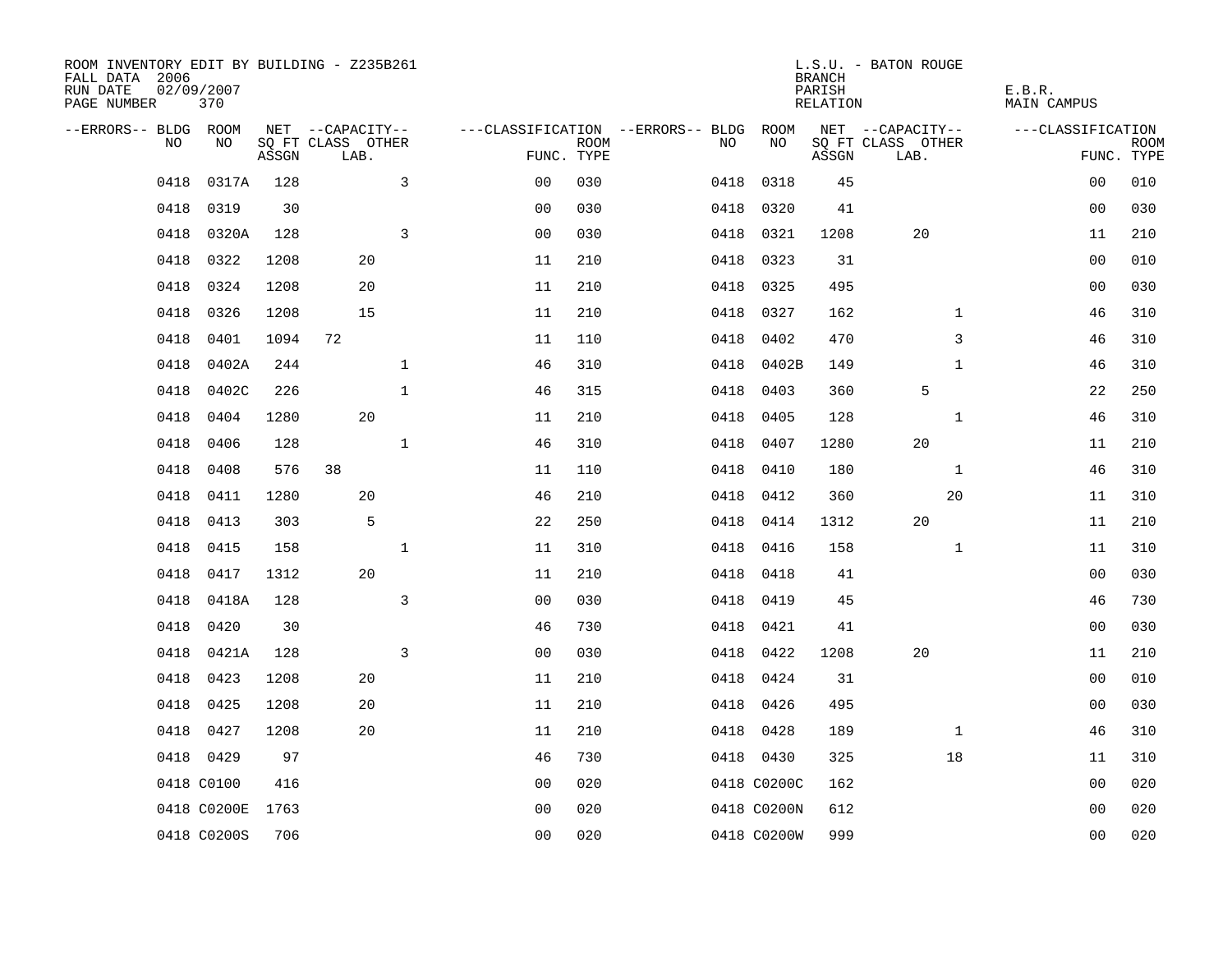| FALL DATA 2006<br>RUN DATE<br>PAGE NUMBER 371 |    | 02/09/2007  |       | ROOM INVENTORY EDIT BY BUILDING - Z235B261    |                                                      |             |    |                                                  | <b>BRANCH</b><br>PARISH<br>RELATION | L.S.U. - BATON ROUGE                                                   | E.B.R.<br>MAIN CAMPUS  |                           |
|-----------------------------------------------|----|-------------|-------|-----------------------------------------------|------------------------------------------------------|-------------|----|--------------------------------------------------|-------------------------------------|------------------------------------------------------------------------|------------------------|---------------------------|
| --ERRORS-- BLDG ROOM                          | NO | NO          | ASSGN | NET --CAPACITY--<br>SQ FT CLASS OTHER<br>LAB. | ---CLASSIFICATION --ERRORS-- BLDG ROOM<br>FUNC. TYPE | <b>ROOM</b> | NO | NO                                               | ASSGN                               | NET --CAPACITY--<br>SQ FT CLASS OTHER<br>LAB.                          | ---CLASSIFICATION      | <b>ROOM</b><br>FUNC. TYPE |
|                                               |    | 0418 C0300C | 162   |                                               | 0 <sub>0</sub>                                       | 020         |    | 0418 C0300E 1763                                 |                                     |                                                                        | 0 <sub>0</sub>         | 020                       |
|                                               |    | 0418 C0300N | 612   |                                               | 0 <sub>0</sub>                                       | 020         |    | 0418 C0300S                                      | 706                                 |                                                                        | 0 <sub>0</sub>         | 020                       |
|                                               |    | 0418 C0300W | 999   |                                               | 0 <sub>0</sub>                                       | 020         |    | 0418 C0400C                                      | 162                                 |                                                                        | 0 <sub>0</sub>         | 020                       |
|                                               |    | 0418 C0400E | 1763  |                                               | 0 <sub>0</sub>                                       | 020         |    | 0418 C0400N                                      | 612                                 |                                                                        | 0 <sub>0</sub>         | 020                       |
|                                               |    | 0418 C0400S | 706   |                                               | 0 <sub>0</sub>                                       | 020         |    | 0418 C0400W                                      | 999                                 |                                                                        | 0 <sub>0</sub>         | 020                       |
|                                               |    | 0418 L0100  | 4318  |                                               | 0 <sub>0</sub>                                       | 020         |    | 0418 L0200                                       | 179                                 |                                                                        | 0 <sub>0</sub>         | 020                       |
|                                               |    | 0418 L0300  | 179   |                                               | 0 <sub>0</sub>                                       | 020         |    | 0418 L0400                                       | 179                                 |                                                                        | 0 <sub>0</sub>         | 020                       |
|                                               |    | 0418 L0400A | 331   |                                               | 0 <sub>0</sub>                                       | 020         |    | 0418 S0100N                                      | 292                                 |                                                                        | 00                     | 020                       |
|                                               |    | 0418 S0100S | 292   |                                               | 00                                                   | 020         |    | 0418 S0200S                                      | 292                                 |                                                                        | 0 <sub>0</sub>         | 020                       |
|                                               |    | 0418 S0300N | 292   |                                               | 0 <sub>0</sub>                                       | 020         |    | 0418 S0300S                                      | 292                                 |                                                                        | 0 <sub>0</sub>         | 020                       |
|                                               |    | 0418 S0400N | 292   |                                               | 0 <sub>0</sub>                                       | 020         |    | 0418 S0400S                                      | 292                                 |                                                                        | 0 <sub>0</sub>         | 020                       |
|                                               |    | 0418 S0500N | 292   |                                               | 0 <sub>0</sub>                                       | 020         |    | TOTAL NUMBER CLASSROOMS<br>TOTAL NUMBER LABS 210 |                                     | TOTAL NET ASSIGN SQ. FT. IN ROOM FILE<br>TOTAL NUMBER SPECIAL LABS 220 | 54,014<br>6<br>23<br>2 |                           |
|                                               |    | 0422 0101   | 768   | 2                                             | 22                                                   | 250         |    | 0422 0101A                                       | 372                                 | 10                                                                     | 22                     | 250                       |
|                                               |    | 0422 0102   | 372   | 21                                            | 21                                                   | 250         |    | 0422 0103                                        | 232                                 | 2                                                                      | 22                     | 310                       |
|                                               |    | 0422 0104   | 37    |                                               | 0 <sub>0</sub>                                       | 030         |    | 0422 0105                                        | 37                                  |                                                                        | 00                     | 030                       |
| 9                                             |    | 0422 0106   | 1913  | $\overline{4}$                                | 22                                                   | 250         |    | 9 0422 0106A 1813                                |                                     | 4                                                                      | 22                     | 250                       |
|                                               |    | 0422 0107   | 22    |                                               | 0 <sub>0</sub>                                       | 030         |    | 0422 0108                                        | 22                                  |                                                                        | 00                     | 030                       |
|                                               |    | 0422 0109   | 22    |                                               | 0 <sub>0</sub>                                       | 030         |    | 0422 0110                                        | 232                                 | $\overline{4}$                                                         | 22                     | 310                       |
|                                               |    | 0422 C0100  | 320   |                                               | 0 <sub>0</sub>                                       | 020         |    | TOTAL NUMBER CLASSROOMS<br>TOTAL NUMBER LABS 210 |                                     | TOTAL NET ASSIGN SQ. FT. IN ROOM FILE<br>TOTAL NUMBER SPECIAL LABS 220 | 5,702                  |                           |
|                                               |    | 0423 0100   | 2280  |                                               | 22                                                   | 730         |    | TOTAL NUMBER CLASSROOMS<br>TOTAL NUMBER LABS 210 |                                     | TOTAL NET ASSIGN SQ. FT. IN ROOM FILE                                  | 2,280                  |                           |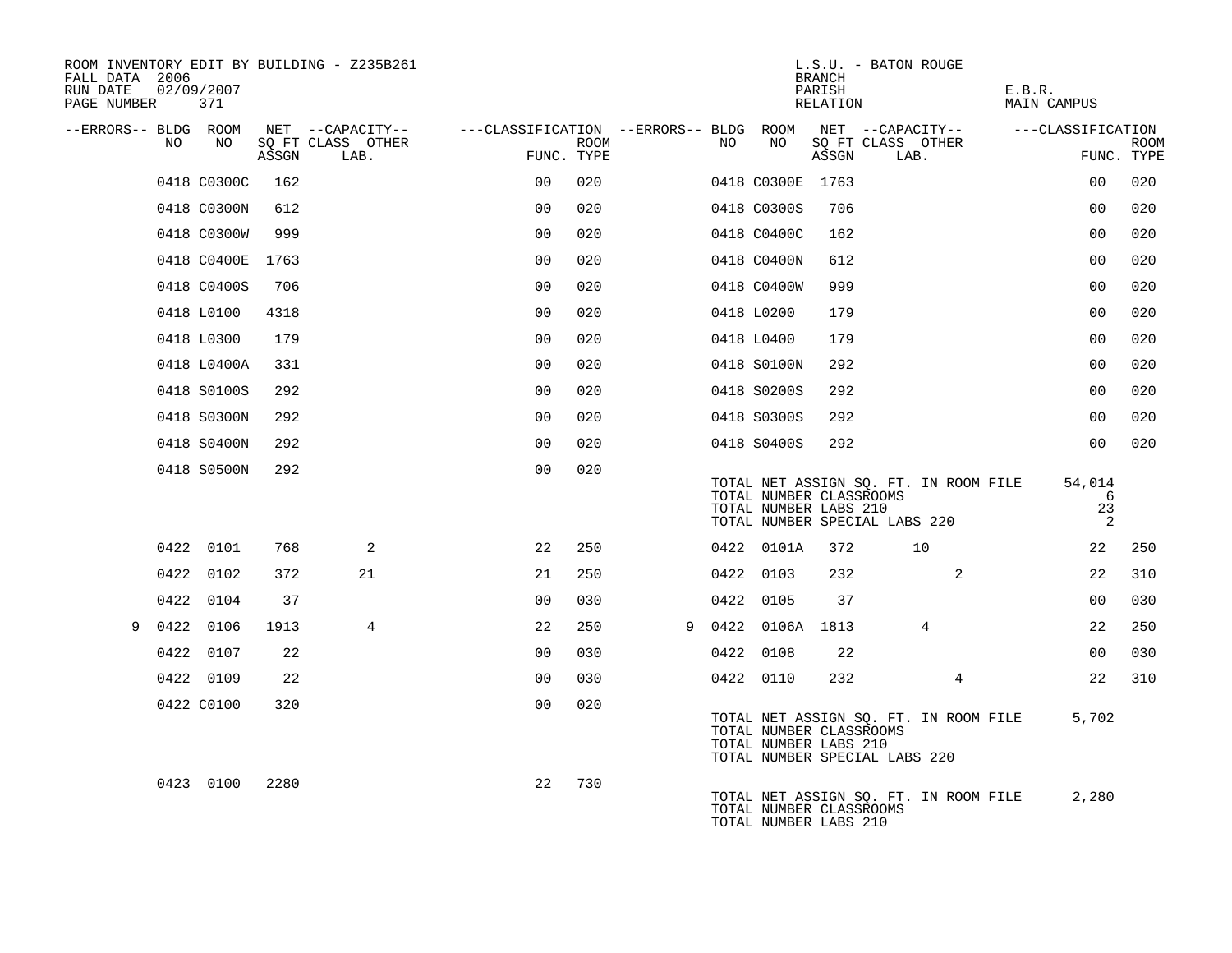| ROOM INVENTORY EDIT BY BUILDING - Z235B261<br>FALL DATA 2006<br>02/09/2007<br>RUN DATE<br>PAGE NUMBER 372 |                 |                |                           |                                                                                                                    |                    |           |                 | BRANCH<br>PARISH<br>RELATION                             | L.S.U. - BATON ROUGE                                                         | E.B.R. | MAIN CAMPUS               |                    |
|-----------------------------------------------------------------------------------------------------------|-----------------|----------------|---------------------------|--------------------------------------------------------------------------------------------------------------------|--------------------|-----------|-----------------|----------------------------------------------------------|------------------------------------------------------------------------------|--------|---------------------------|--------------------|
| NO                                                                                                        | NO <sub>N</sub> |                |                           | --ERRORS-- BLDG ROOM NET --CAPACITY-- ----CLASSIFICATION --ERRORS-- BLDG ROOM NET --CAPACITY-- -----CLASSIFICATION |                    | NO        | NO <sub>N</sub> |                                                          |                                                                              |        |                           |                    |
|                                                                                                           |                 | ASSGN          | SQ FT CLASS OTHER<br>LAB. |                                                                                                                    | ROOM<br>FUNC. TYPE |           |                 | ASSGN                                                    | SQ FT CLASS OTHER<br>LAB.                                                    |        | <b>FUN</b>                | ROOM<br>FUNC. TYPE |
|                                                                                                           |                 |                |                           |                                                                                                                    |                    |           |                 |                                                          | TOTAL NUMBER SPECIAL LABS 220                                                |        |                           |                    |
|                                                                                                           | 0424 0101       | 24             | $\mathbf{1}$              | 00                                                                                                                 | 030                |           | 0424 0102       | 594                                                      | 30                                                                           |        |                           | 11 220             |
|                                                                                                           | 0424 0102A      | $\overline{1}$ | $\mathbf{1}$              | 61                                                                                                                 | 310                |           |                 | TOTAL NUMBER CLASSROOMS<br>TOTAL NUMBER LABS 210         | 0424 0102B 1 7<br>TOTAL NET ASSIGN SQ. FT. IN ROOM FILE                      |        | 596                       | 44 215             |
|                                                                                                           |                 |                |                           |                                                                                                                    |                    |           |                 |                                                          | TOTAL NUMBER SPECIAL LABS 220                                                |        | $\overline{1}$            |                    |
|                                                                                                           | 0425 0101       | 722            | 20                        | 11                                                                                                                 | 220                | 0425 0102 |                 | 285                                                      | 3                                                                            |        | 11                        | 310                |
|                                                                                                           | 0425 0103       | 27             | $\mathbf{1}$              | 63                                                                                                                 | 310                |           | 0425 0104       | 35                                                       | $\mathbf{1}$                                                                 |        | 63                        | 310                |
|                                                                                                           | 0425 0105       | 84             |                           | 81                                                                                                                 | 081                |           | 0425 0106       | 67                                                       |                                                                              |        | 81                        | 081                |
|                                                                                                           | 0425 C0100      | 35             |                           | 0 <sub>0</sub>                                                                                                     | 020                |           |                 | TOTAL NUMBER CLASSROOMS<br>TOTAL NUMBER LABS 210         | TOTAL NET ASSIGN SQ. FT. IN ROOM FILE 1,220<br>TOTAL NUMBER SPECIAL LABS 220 |        | $\overline{1}$            |                    |
|                                                                                                           | 0429 0100       | 49             | $\mathbf{1}$              | 52                                                                                                                 | 615                |           | 0429 0101 36277 |                                                          | $\sim$ 30                                                                    |        | 52                        | 520                |
|                                                                                                           | 0429 0101A      | 151            |                           | 0 <sub>0</sub>                                                                                                     | 030                |           | 0429 0101B      | 137                                                      |                                                                              |        | 00                        | 030                |
|                                                                                                           | 0429 0101C      | 277            |                           | 0 <sub>0</sub>                                                                                                     | 020                |           | 0429 0101D      | 359                                                      |                                                                              |        | 0 <sub>0</sub>            | 020                |
|                                                                                                           | 0429 0101E      | 137            |                           | 0 <sub>0</sub>                                                                                                     | 030                |           | 0429 0101F      | 151                                                      |                                                                              |        | 0 <sub>0</sub>            | 030                |
|                                                                                                           | 0429 0101G      | 289            |                           | 52                                                                                                                 | 730                |           | 0429 0101H      | 60                                                       |                                                                              |        | 00                        | 030                |
|                                                                                                           | 0429 0101J      | 137            |                           | 0 <sub>0</sub>                                                                                                     | 030                |           | 0429 0101K      | 151                                                      |                                                                              |        | 0 <sub>0</sub>            | 030                |
|                                                                                                           | 0429 0102       | 55             |                           | 52                                                                                                                 | 730                |           | 0429 C0100      | 1862<br>TOTAL NUMBER CLASSROOMS<br>TOTAL NUMBER LABS 210 | TOTAL NET ASSIGN SQ. FT. IN ROOM FILE<br>TOTAL NUMBER SPECIAL LABS 220       |        | 00 <sup>o</sup><br>36,670 | 020                |
|                                                                                                           | 0430 0001       | 91             |                           | 11                                                                                                                 | 590                |           |                 | TOTAL NUMBER CLASSROOMS<br>TOTAL NUMBER LABS 210         | TOTAL NET ASSIGN SQ. FT. IN ROOM FILE<br>TOTAL NUMBER SPECIAL LABS 220       |        | 91                        |                    |
|                                                                                                           | 0431 0001       | 297            |                           | 0 <sub>0</sub>                                                                                                     | 030                |           |                 | TOTAL NUMBER CLASSROOMS<br>TOTAL NUMBER LABS 210         | TOTAL NET ASSIGN SQ. FT. IN ROOM FILE<br>TOTAL NUMBER SPECIAL LABS 220       |        |                           |                    |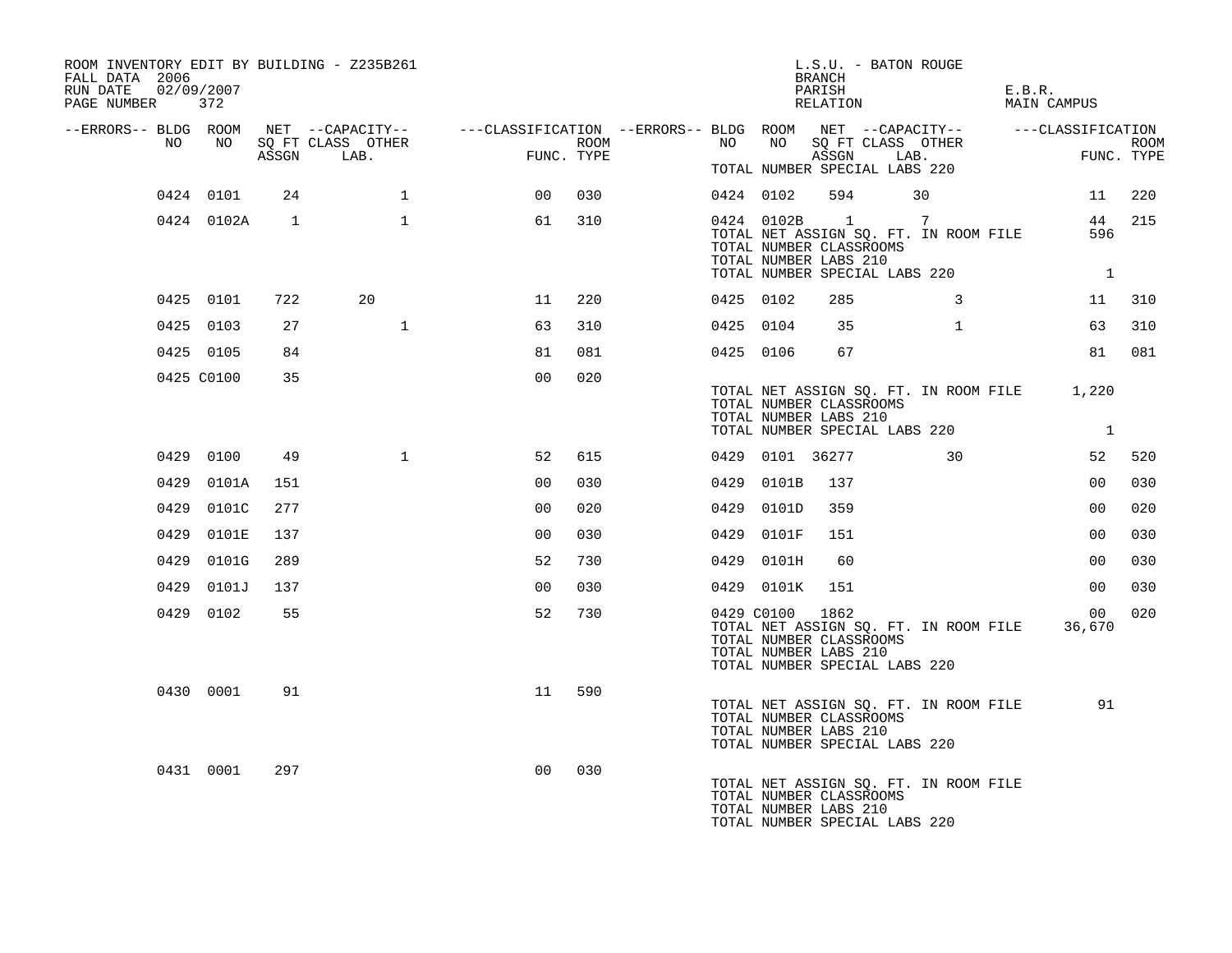| ROOM INVENTORY EDIT BY BUILDING - Z235B261<br>FALL DATA 2006<br>RUN DATE<br>PAGE NUMBER | 02/09/2007 | 373        |          |                           |              |                                                         |                    |    |                | L.S.U. - BATON ROUGE<br><b>BRANCH</b><br>PARISH<br>RELATION                       |      |                                       | E.B.R. | MAIN CAMPUS       |                           |
|-----------------------------------------------------------------------------------------|------------|------------|----------|---------------------------|--------------|---------------------------------------------------------|--------------------|----|----------------|-----------------------------------------------------------------------------------|------|---------------------------------------|--------|-------------------|---------------------------|
| --ERRORS-- BLDG ROOM                                                                    |            |            |          | NET --CAPACITY--          |              | ---CLASSIFICATION --ERRORS-- BLDG ROOM NET --CAPACITY-- |                    |    |                |                                                                                   |      |                                       |        | ---CLASSIFICATION |                           |
|                                                                                         | NO         | NO         | ASSGN    | SO FT CLASS OTHER<br>LAB. |              |                                                         | ROOM<br>FUNC. TYPE | NO | NO             | SQ FT CLASS OTHER<br>ASSGN                                                        | LAB. |                                       |        |                   | <b>ROOM</b><br>FUNC. TYPE |
|                                                                                         | 0432 0160  |            | 1153     |                           |              | 0 <sub>0</sub>                                          | 030                |    | 0432 0160A 126 | TOTAL NUMBER CLASSROOMS<br>TOTAL NUMBER LABS 210<br>TOTAL NUMBER SPECIAL LABS 220 |      | TOTAL NET ASSIGN SQ. FT. IN ROOM FILE |        | 00                | 030                       |
|                                                                                         |            | 0433 0001  | 297      |                           |              | 0 <sub>0</sub>                                          | 030                |    |                | TOTAL NUMBER CLASSROOMS<br>TOTAL NUMBER LABS 210<br>TOTAL NUMBER SPECIAL LABS 220 |      | TOTAL NET ASSIGN SQ. FT. IN ROOM FILE |        |                   |                           |
|                                                                                         | 0435 0100  |            | 3150 250 |                           |              | 11                                                      | 110                |    | 0435 0100A     | 31                                                                                |      |                                       |        | 11                | 730                       |
|                                                                                         |            | 0435 0100B | 261      |                           |              | 11                                                      | 730                |    | 0435 0101      | 52                                                                                |      |                                       |        | 0 <sub>0</sub>    | 030                       |
|                                                                                         | 0435 0102  |            | 375      |                           | 6            | 46                                                      | 310                |    | 0435 0102A     | 120                                                                               |      | $\mathbf{1}$                          |        | 46                | 310                       |
|                                                                                         |            | 0435 0102B | 270      |                           | $\mathbf{1}$ | 46                                                      | 310                |    | 0435 0104      | 197                                                                               |      |                                       |        | 00                | 030                       |
|                                                                                         | 0435 0105  |            | 785      |                           |              | 46                                                      | 650                |    | 0435 0105A     | 197                                                                               |      |                                       |        | 0 <sub>0</sub>    | 030                       |
|                                                                                         | 0435 0106  |            | 320      |                           | 12           | 46                                                      | 350                |    | 0435 0107      | 90                                                                                |      |                                       |        | 46                | 315                       |
|                                                                                         | 0435       | 0108       | 162      |                           | $\mathbf{1}$ | 11                                                      | 310                |    | 0435 0109      | 195                                                                               |      | $\mathbf{1}$                          |        | 11                | 310                       |
|                                                                                         | 0435 0110  |            | 90       |                           |              | 46                                                      | 655                |    | 0435 0111      | 195                                                                               |      | $\mathbf{1}$                          |        | 11                | 310                       |
|                                                                                         | 0435 0112  |            | 180      |                           | $\mathbf{1}$ | 11                                                      | 310                |    | 0435 0113      | 240                                                                               |      | $\mathbf{1}$                          |        | 11                | 310                       |
| 9                                                                                       | 0435 0114  |            | 673      |                           | 75           | 11                                                      | 210                |    | 0435 0115      | 2150                                                                              |      | 200                                   |        | 11                | 210                       |
|                                                                                         |            | 0435 0115A | 60       |                           |              | 11                                                      | 730                |    | 0435 0116      | 210                                                                               |      | $\mathbf{1}$                          |        | 41                | 420                       |
|                                                                                         | 0435 0118  |            | 2481     |                           | 150          | 11                                                      | 210                |    | 0435 0119      | 320                                                                               |      |                                       |        | 11                | 650                       |
|                                                                                         | 0435 0120  |            | 484      |                           | $\mathbf{1}$ | 41                                                      | 420                |    | 0435 0121      | 87                                                                                |      | 3                                     |        | 0 <sub>0</sub>    | 030                       |
|                                                                                         | 0435 0122  |            | 85       |                           | 3            | 0 <sub>0</sub>                                          | 030                |    | 0435 0123      | 128                                                                               |      | 1                                     |        | 11                | 220                       |
|                                                                                         | 0435 0124  |            | 128      |                           | $\mathbf{1}$ | 11                                                      | 220                |    | 0435 0125      | 60                                                                                |      | $\mathbf{1}$                          |        | 11                | 220                       |
|                                                                                         | 0435 0126  |            | 60       |                           | $\mathbf{1}$ | 11                                                      | 220                |    | 0435 0127      | 212                                                                               |      | $\mathbf{1}$                          |        | 11                | 310                       |
|                                                                                         | 0435 0128  |            | 331      |                           | 15           | 11                                                      | 650                |    | 0435 0129      | 336                                                                               |      | 5                                     |        | 11                | 615                       |
|                                                                                         |            | 0435 0129A | 35       |                           | 3            | 0 <sub>0</sub>                                          | 030                |    | 0435 0130      | 638                                                                               |      |                                       |        | 00                | 030                       |
|                                                                                         | 0435 0131  |            | 568      |                           |              | 0 <sub>0</sub>                                          | 030                |    | 0435 0131A     | 133                                                                               |      |                                       |        | 00                | 030                       |
|                                                                                         | 0435 0201  |            | 92       |                           | $\mathbf{1}$ | 11                                                      | 220                |    | 0435 0202      | 240                                                                               |      | $\mathbf{1}$                          |        | 11                | 310                       |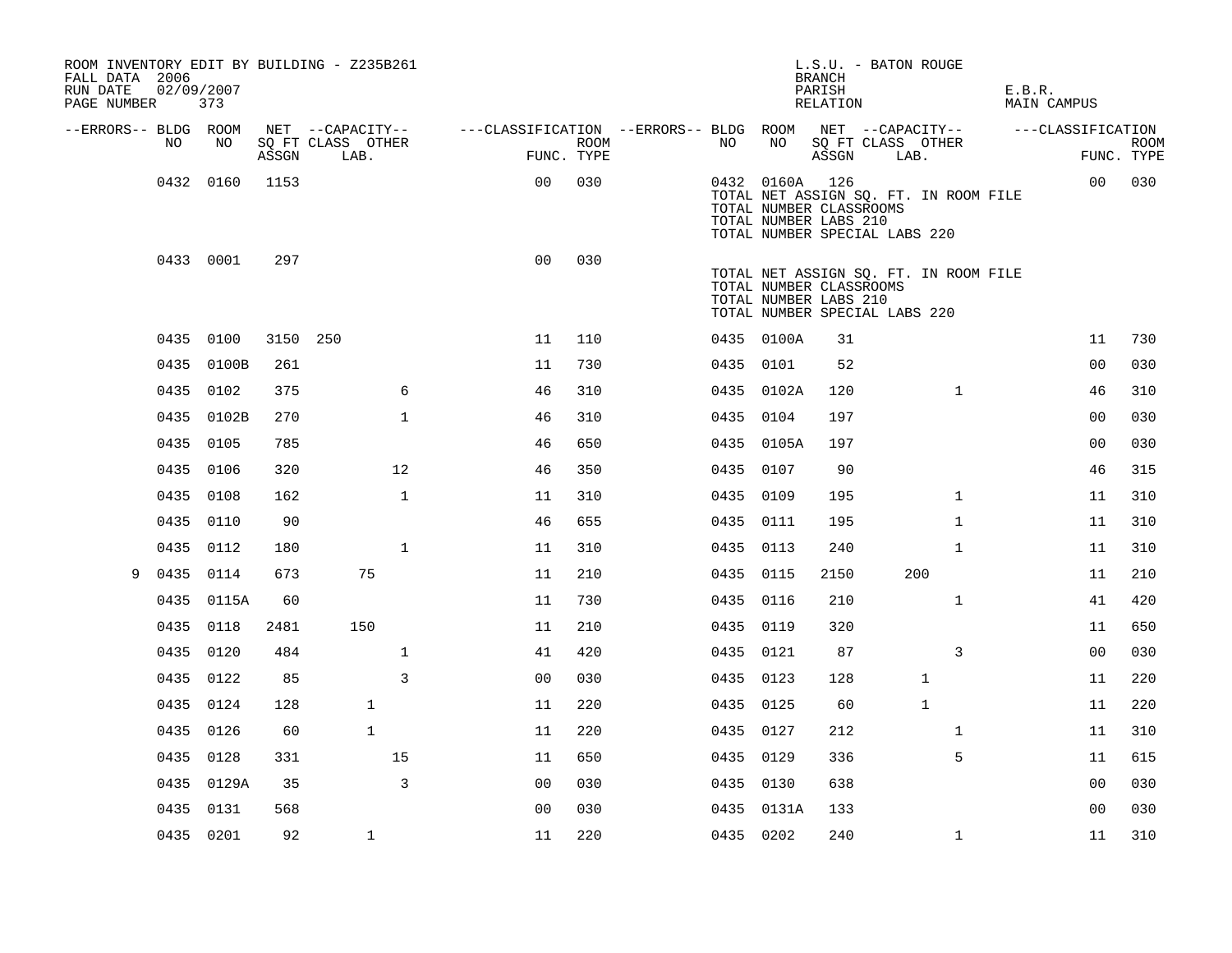| ROOM INVENTORY EDIT BY BUILDING - Z235B261<br>FALL DATA 2006<br>RUN DATE<br>PAGE NUMBER | 02/09/2007<br>374 |       |                           |                |                           |                                   |           | <b>BRANCH</b><br>PARISH<br>RELATION | L.S.U. - BATON ROUGE      | E.B.R.<br><b>MAIN CAMPUS</b> |                           |
|-----------------------------------------------------------------------------------------|-------------------|-------|---------------------------|----------------|---------------------------|-----------------------------------|-----------|-------------------------------------|---------------------------|------------------------------|---------------------------|
| --ERRORS-- BLDG ROOM                                                                    |                   |       | NET --CAPACITY--          |                |                           | ---CLASSIFICATION --ERRORS-- BLDG | ROOM      |                                     | NET --CAPACITY--          | ---CLASSIFICATION            |                           |
| N <sub>O</sub>                                                                          | NO.               | ASSGN | SO FT CLASS OTHER<br>LAB. |                | <b>ROOM</b><br>FUNC. TYPE | NO.                               | NO        | ASSGN                               | SQ FT CLASS OTHER<br>LAB. |                              | <b>ROOM</b><br>FUNC. TYPE |
| 0435                                                                                    | 0203              | 274   | 12                        | 11             | 710                       | 0435                              | 0204      | 240                                 | $\overline{a}$            | 11                           | 310                       |
| 0435                                                                                    | 0205              | 274   | $\mathbf{1}$              | 11             | 310                       | 0435                              | 0206      | 274                                 | $\mathbf{1}$              | 11                           | 310                       |
| 0435                                                                                    | 0207              | 286   | $\mathbf 1$               | 11             | 310                       | 0435                              | 0208      | 56                                  | 1                         | 11                           | 220                       |
| 0435                                                                                    | 0209              | 53    | $\mathbf{1}$              | 11             | 220                       |                                   | 0435 0210 | 56                                  | $\mathbf 1$               | 11                           | 220                       |
| 0435                                                                                    | 0211              | 286   | $\mathbf 1$               | 11             | 310                       | 0435                              | 0212      | 56                                  | 1                         | 11                           | 220                       |
| 0435                                                                                    | 0213              | 283   | $\mathbf 1$               | 11             | 310                       |                                   | 0435 0214 | 53                                  |                           | 0 <sub>0</sub>               | 010                       |
| 0435                                                                                    | 0215              | 310   |                           | 0 <sub>0</sub> | 030                       | 0435                              | 0216      | 277                                 | $\mathbf{1}$              | 11                           | 310                       |
| 0435                                                                                    | 0217              | 277   | $\mathbf{1}$              | 11             | 310                       |                                   | 0435 0218 | 220                                 |                           | 00                           | 030                       |
| 0435                                                                                    | 0219              | 273   | $\mathbf{1}$              | 11             | 310                       | 0435                              | 0220      | 229                                 | $\mathbf{1}$              | 11                           | 310                       |
| 0435                                                                                    | 0221              | 300   | $\mathbf{1}$              | 11             | 310                       |                                   | 0435 0222 | 245                                 | $\mathbf{1}$              | 11                           | 310                       |
| 0435                                                                                    | 0223              | 303   | 15                        | 11             | 220                       | 0435                              | 0224      | 56                                  | $\mathbf{1}$              | 11                           | 220                       |
| 0435                                                                                    | 0225              | 56    | $\mathbf{1}$              | 11             | 220                       |                                   | 0435 0226 | 245                                 | $\mathbf{1}$              | 11                           | 310                       |
| 0435                                                                                    | 0227              | 53    | $\mathbf{1}$              | 11             | 220                       | 0435                              | 0228      | 56                                  | 1                         | 11                           | 220                       |
| 0435                                                                                    | 0229              | 150   | $\mathbf{1}$              | 11             | 250                       | 0435                              | 0230      | 120                                 |                           | 00                           | 030                       |
| 0435                                                                                    | 0231              | 120   |                           | 0 <sub>0</sub> | 030                       | 0435                              | 0232      | 380                                 | 10                        | 11                           | 710                       |
| 0435                                                                                    | 0301              | 35    |                           | 11             | 730                       | 0435                              | 0302      | 98                                  | $\mathbf{1}$              | 11                           | 220                       |
| 0435                                                                                    | 0303              | 226   | $\mathbf{1}$              | 11             | 310                       | 0435                              | 0304      | 274                                 | $\mathbf{1}$              | 11                           | 310                       |
| 0435                                                                                    | 0305              | 256   | $\mathbf 1$               | 11             | 310                       | 0435                              | 0306      | 274                                 | $\mathbf{1}$              | 11                           | 310                       |
| 0435                                                                                    | 0307              | 274   | $\mathbf 1$               | 11             | 310                       |                                   | 0435 0308 | 283                                 | $\mathbf{1}$              | 11                           | 310                       |
| 0435                                                                                    | 0309              | 56    | $\mathbf{1}$              | 11             | 220                       |                                   | 0435 0310 | 53                                  | $\mathbf 1$               | 11                           | 220                       |
| 0435                                                                                    | 0311              | 56    | $\mathbf{1}$              | 11             | 220                       |                                   | 0435 0312 | 236                                 | $\mathbf{1}$              | 11                           | 310                       |
| 0435                                                                                    | 0313              | 56    | $\mathbf{1}$              | 11             | 220                       |                                   | 0435 0314 | 283                                 | $\mathbf{1}$              | 11                           | 310                       |
| 0435                                                                                    | 0315              | 20    |                           | 0 <sub>0</sub> | 010                       |                                   | 0435 0316 | 240                                 | $\mathbf{1}$              | 11                           | 310                       |
| 0435                                                                                    | 0317              | 293   | $\mathbf 1$               | 11             | 310                       | 0435                              | 0318      | 220                                 |                           | 00                           | 030                       |
| 0435                                                                                    | 0319              | 293   | $\mathbf 1$               | 11             | 310                       |                                   | 0435 0320 | 387                                 | $\mathbf{1}$              | 11                           | 310                       |
|                                                                                         | 0435 0321         | 300   | $\mathbf{1}$              | 11             | 310                       |                                   | 0435 0322 | 312                                 |                           | 11                           | 730                       |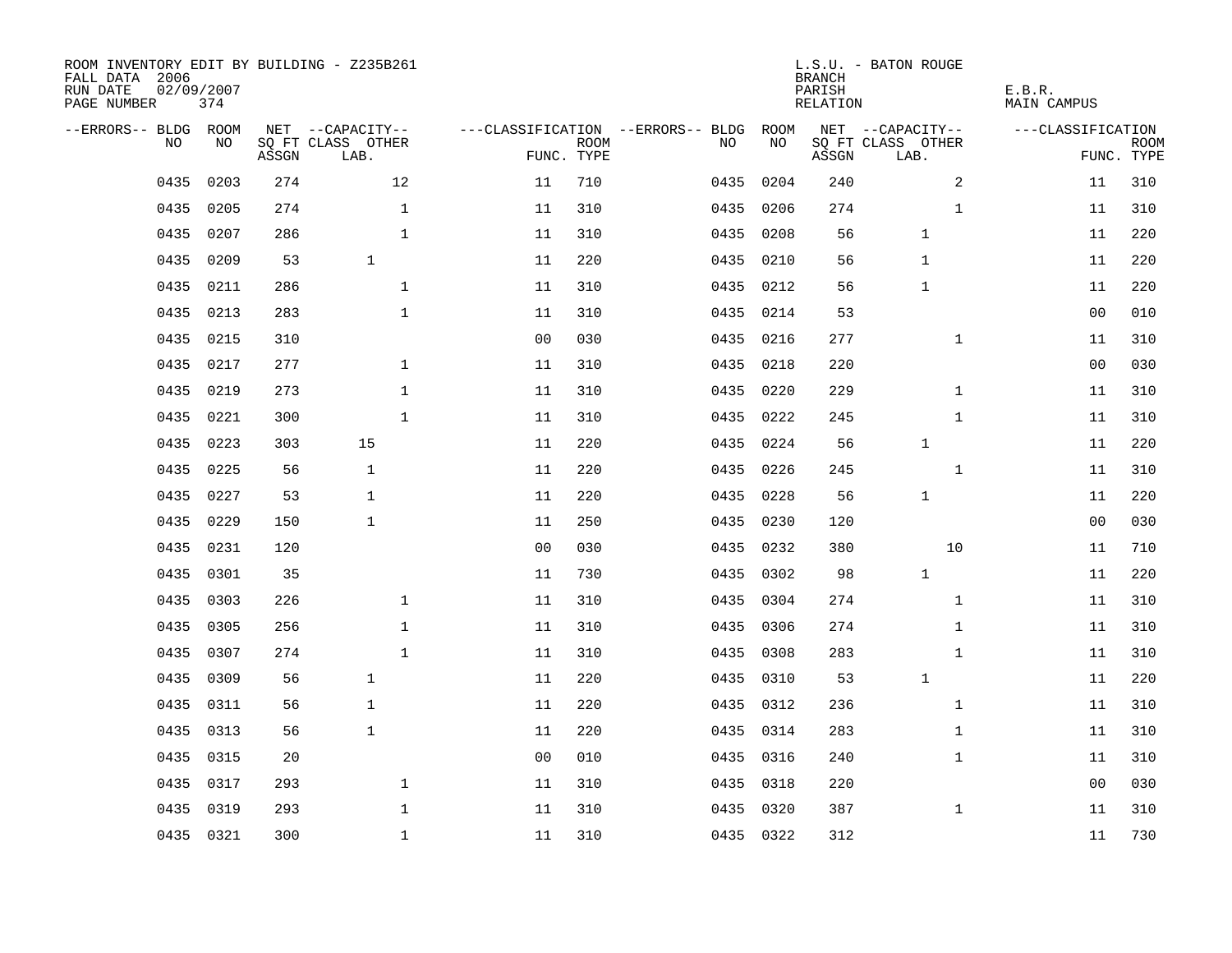| ROOM INVENTORY EDIT BY BUILDING - Z235B261<br>FALL DATA 2006<br>RUN DATE<br>PAGE NUMBER 375 | 02/09/2007 |       |                                               |                                                                                           |      |            |                                                                                   | <b>BRANCH</b><br>PARISH<br>RELATION | L.S.U. - BATON ROUGE |                                       | E.B.R. | MAIN CAMPUS                         |                           |
|---------------------------------------------------------------------------------------------|------------|-------|-----------------------------------------------|-------------------------------------------------------------------------------------------|------|------------|-----------------------------------------------------------------------------------|-------------------------------------|----------------------|---------------------------------------|--------|-------------------------------------|---------------------------|
| --ERRORS-- BLDG ROOM<br>NO                                                                  | NO         | ASSGN | NET --CAPACITY--<br>SQ FT CLASS OTHER<br>LAB. | ---CLASSIFICATION --ERRORS-- BLDG ROOM NET --CAPACITY-- -----CLASSIFICATION<br>FUNC. TYPE | ROOM | NO .       | NO                                                                                | ASSGN                               | LAB.                 | SQ FT CLASS OTHER                     |        |                                     | <b>ROOM</b><br>FUNC. TYPE |
|                                                                                             | 0435 0323  | 300   | $\mathbf{1}$                                  | 11                                                                                        | 310  | 0435 0324  |                                                                                   | 56                                  |                      | $\mathbf{1}$                          |        | 11                                  | 220                       |
|                                                                                             | 0435 0325  | 56    | $\mathbf{1}$                                  | 11                                                                                        | 220  | 0435 0326  |                                                                                   | 53                                  |                      | $\mathbf{1}$                          |        | 11                                  | 220                       |
|                                                                                             | 0435 0327  | 56    | $\mathbf{1}$                                  | 11                                                                                        | 220  | 0435 0328  |                                                                                   | 300                                 |                      | $\mathbf{1}$                          |        | 11                                  | 310                       |
|                                                                                             | 0435 0329  | 120   |                                               | 0 <sub>0</sub>                                                                            | 030  | 0435 0330  |                                                                                   | 120                                 |                      |                                       |        | 0 <sub>0</sub>                      | 030                       |
|                                                                                             | 0435 0331  | 367   | 20                                            | 11                                                                                        | 110  |            | TOTAL NUMBER CLASSROOMS<br>TOTAL NUMBER LABS 210<br>TOTAL NUMBER SPECIAL LABS 220 |                                     |                      | TOTAL NET ASSIGN SQ. FT. IN ROOM FILE |        | 24,940<br>2<br>$\overline{3}$<br>23 |                           |
|                                                                                             | 0436 0101  | 4600  |                                               | 22                                                                                        | 570  | 0436 0102  | TOTAL NUMBER CLASSROOMS<br>TOTAL NUMBER LABS 210<br>TOTAL NUMBER SPECIAL LABS 220 | 173                                 |                      | TOTAL NET ASSIGN SQ. FT. IN ROOM FILE |        | 4,773                               | 22 730                    |
|                                                                                             | 0437 0100  | 340   | 3                                             | 22                                                                                        | 250  |            | 0437 0100A                                                                        | 125                                 |                      | 1                                     |        | 45                                  | 310                       |
|                                                                                             | 0437 0100B | 154   | $\overline{4}$                                | 22                                                                                        | 250  |            | 0437 0100C                                                                        | 675                                 |                      | 14                                    |        | 22                                  | 250                       |
|                                                                                             | 0437 0115  | 345   | 7                                             | 22                                                                                        | 250  |            | 0437 0115A                                                                        | 90                                  |                      |                                       |        | 0 <sub>0</sub>                      | 030                       |
|                                                                                             | 0437 0120  | 665   | 10                                            | 45                                                                                        | 250  | 0437 0125  |                                                                                   | 208                                 |                      | 5                                     |        | 22                                  | 570                       |
|                                                                                             | 0437 0130  | 224   | 4                                             | 45                                                                                        | 250  |            | 0437 0130A                                                                        | 264                                 |                      | 5                                     |        | 45                                  | 250                       |
|                                                                                             | 0437 0130B | 250   | 5                                             | 45                                                                                        | 250  |            | 0437 0130C                                                                        | 232                                 |                      | 5                                     |        | 45                                  | 250                       |
|                                                                                             | 0437 0130D | 246   | 5                                             | 45                                                                                        | 250  | 0437 0135  |                                                                                   | 220                                 |                      | 5                                     |        | 22                                  | 575                       |
|                                                                                             | 0437 0135A | 200   | 5                                             | 22                                                                                        | 570  |            | 0437 0135B                                                                        | 223                                 |                      | 5                                     |        | 22                                  | 570                       |
|                                                                                             | 0437 0135C | 230   | 5                                             | 22                                                                                        | 570  | 0437 0140  |                                                                                   | 77                                  |                      |                                       |        | 0 <sub>0</sub>                      | 030                       |
|                                                                                             | 0437 0150  | 202   |                                               | 45                                                                                        | 575  |            | 0437 0150A                                                                        | 52                                  |                      |                                       |        | 45                                  | 575                       |
|                                                                                             | 0437 0150B | 40    |                                               | 45                                                                                        | 575  |            | 0437 0150C                                                                        | 190                                 |                      |                                       |        | 45                                  | 570                       |
|                                                                                             | 0437 0155  | 70    | $\mathbf{1}$                                  | 0 <sub>0</sub>                                                                            | 030  | 0437 0165  |                                                                                   | 78                                  |                      |                                       |        | 0 <sub>0</sub>                      | 030                       |
|                                                                                             | 0437 C0100 | 375   |                                               | 00                                                                                        | 020  | 0437 C0101 |                                                                                   | 320                                 |                      |                                       |        | 0 <sub>0</sub>                      | 020                       |
|                                                                                             | 0437 C0102 | 88    |                                               | 0 <sub>0</sub>                                                                            | 020  | 0437 C0103 | TOTAL NUMBER CLASSROOMS<br>TOTAL NUMBER LABS 210                                  | 145                                 |                      | TOTAL NET ASSIGN SO. FT. IN ROOM FILE |        | 0 <sub>0</sub><br>5,085             | 020                       |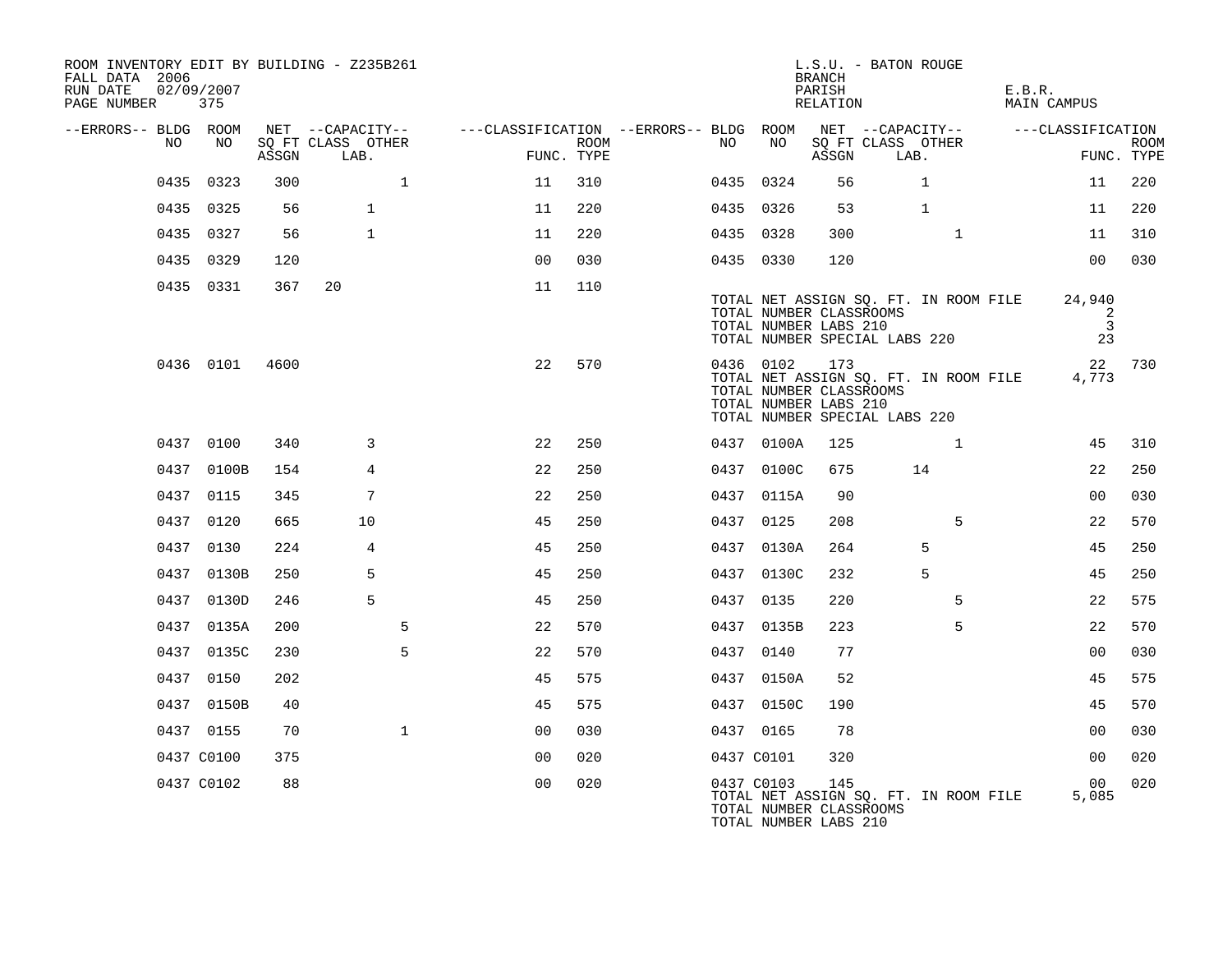| ROOM INVENTORY EDIT BY BUILDING - Z235B261<br>FALL DATA 2006<br>RUN DATE<br>PAGE NUMBER | 02/09/2007<br>376 |       |                           |                                                         |             |           |            | L.S.U. - BATON ROUGE<br><b>BRANCH</b><br>PARISH<br>RELATION                                                                |              |                | E.B.R.<br>MAIN CAMPUS |                           |
|-----------------------------------------------------------------------------------------|-------------------|-------|---------------------------|---------------------------------------------------------|-------------|-----------|------------|----------------------------------------------------------------------------------------------------------------------------|--------------|----------------|-----------------------|---------------------------|
| --ERRORS-- BLDG ROOM                                                                    |                   |       | NET --CAPACITY--          | ---CLASSIFICATION --ERRORS-- BLDG ROOM NET --CAPACITY-- |             |           |            |                                                                                                                            |              |                | ---CLASSIFICATION     |                           |
| NO.                                                                                     | NO                | ASSGN | SQ FT CLASS OTHER<br>LAB. | FUNC. TYPE                                              | <b>ROOM</b> | NO .      | NO         | SQ FT CLASS OTHER<br>ASSGN                                                                                                 | LAB.         |                |                       | <b>ROOM</b><br>FUNC. TYPE |
|                                                                                         |                   |       |                           |                                                         |             |           |            | TOTAL NUMBER SPECIAL LABS 220                                                                                              |              |                |                       |                           |
|                                                                                         | 0438 0100         | 777   |                           | 56                                                      | 520         | 0438 0101 |            | 39                                                                                                                         |              |                | 93                    | 730                       |
| 0438                                                                                    | 0102              | 251   | $\mathbf{1}$              | 93                                                      | 310         | 0438 0103 |            | 39                                                                                                                         |              |                | 00                    | 030                       |
|                                                                                         | 0438 0104         | 166   | $\overline{4}$            | 0 <sub>0</sub>                                          | 030         | 0438 0105 |            | 131                                                                                                                        |              | $\overline{4}$ | 56                    | 525                       |
|                                                                                         | 0438 0106         | 13    |                           | 56                                                      | 730         |           |            | TOTAL NET ASSIGN SQ. FT. IN ROOM FILE<br>TOTAL NUMBER CLASSROOMS<br>TOTAL NUMBER LABS 210<br>TOTAL NUMBER SPECIAL LABS 220 |              |                | 1,211                 |                           |
|                                                                                         | 0439 0100         | 500   |                           | 22                                                      | 580         |           |            | TOTAL NET ASSIGN SQ. FT. IN ROOM FILE<br>TOTAL NUMBER CLASSROOMS<br>TOTAL NUMBER LABS 210<br>TOTAL NUMBER SPECIAL LABS 220 |              |                | 500                   |                           |
| 0440                                                                                    | 0101              | 368   | 9                         | 11                                                      | 410         | 0440 0102 |            | 239                                                                                                                        |              | 10             | 21                    | 650                       |
| 0440                                                                                    | 0103              | 498   | 14                        | 11                                                      | 220         | 0440 0104 |            | 783                                                                                                                        |              | 3              | 11                    | 310                       |
| 0440                                                                                    | 0104A             | 222   | $\mathbf 1$               | 21                                                      | 310         |           | 0440 0104B | 248                                                                                                                        |              | $\mathbf{1}$   | 11                    | 310                       |
| 0440                                                                                    | 0104C             | 592   | 30                        | 11                                                      | 350         | 0440      | 0104D      | 252                                                                                                                        |              |                | 11                    | 315                       |
| 0440                                                                                    | 0104E             | 315   |                           | 11                                                      | 315         |           | 0440 0104F | 139                                                                                                                        |              | $\mathbf{1}$   | 11                    | 310                       |
| 0440                                                                                    | 0104G             | 139   | $\mathbf{1}$              | 11                                                      | 310         | 0440      | 0105       | 146                                                                                                                        |              | $\mathbf{1}$   | 11                    | 310                       |
| 0440                                                                                    | 0106              | 371   | $\mathbf{1}$              | 21                                                      | 250         |           | 0440 0106A | 160                                                                                                                        | $\mathbf 1$  |                | 21                    | 250                       |
| 0440                                                                                    | 0106B             | 65    | $\mathbf{1}$              | 21                                                      | 250         | 0440      | 0106C      | 147                                                                                                                        | $\mathbf{1}$ |                | 21                    | 250                       |
|                                                                                         | 0440 0106D        | 109   | $\mathbf{1}$              | 21                                                      | 250         | 0440 0107 |            | 144                                                                                                                        |              | $\mathbf{1}$   | 21                    | 310                       |
| 0440                                                                                    | 0108              | 144   | $\mathbf{1}$              | 21                                                      | 310         | 0440      | 0109       | 144                                                                                                                        |              | $\mathbf{1}$   | 21                    | 310                       |
| 0440                                                                                    | 0110              | 144   | $\mathbf{1}$              | 21                                                      | 310         | 0440      | 0111       | 624                                                                                                                        | 2            |                | 21                    | 250                       |
| 0440                                                                                    | 0111A             | 144   |                           | 21                                                      | 255         | 0440      | 0111B      | 146                                                                                                                        |              |                | 21                    | 255                       |
| 0440                                                                                    | 0111C             | 147   | $\mathbf{1}$              | 21                                                      | 310         |           | 0440 0111D | 351                                                                                                                        | 3            |                | 21                    | 250                       |
| 0440                                                                                    | 0111E             | 28    |                           | 21                                                      | 255         | 0440      | 0112       | 144                                                                                                                        |              | 1              | 11                    | 310                       |
| 0440                                                                                    | 0113              | 144   | $\mathbf 1$               | 11                                                      | 310         | 0440      | 0114       | 146                                                                                                                        |              | $\mathbf{1}$   | 11                    | 310                       |
|                                                                                         | 0440 0115         | 155   |                           | 0 <sub>0</sub>                                          | 030         | 0440 0116 |            | 349                                                                                                                        |              |                | 0 <sub>0</sub>        | 030                       |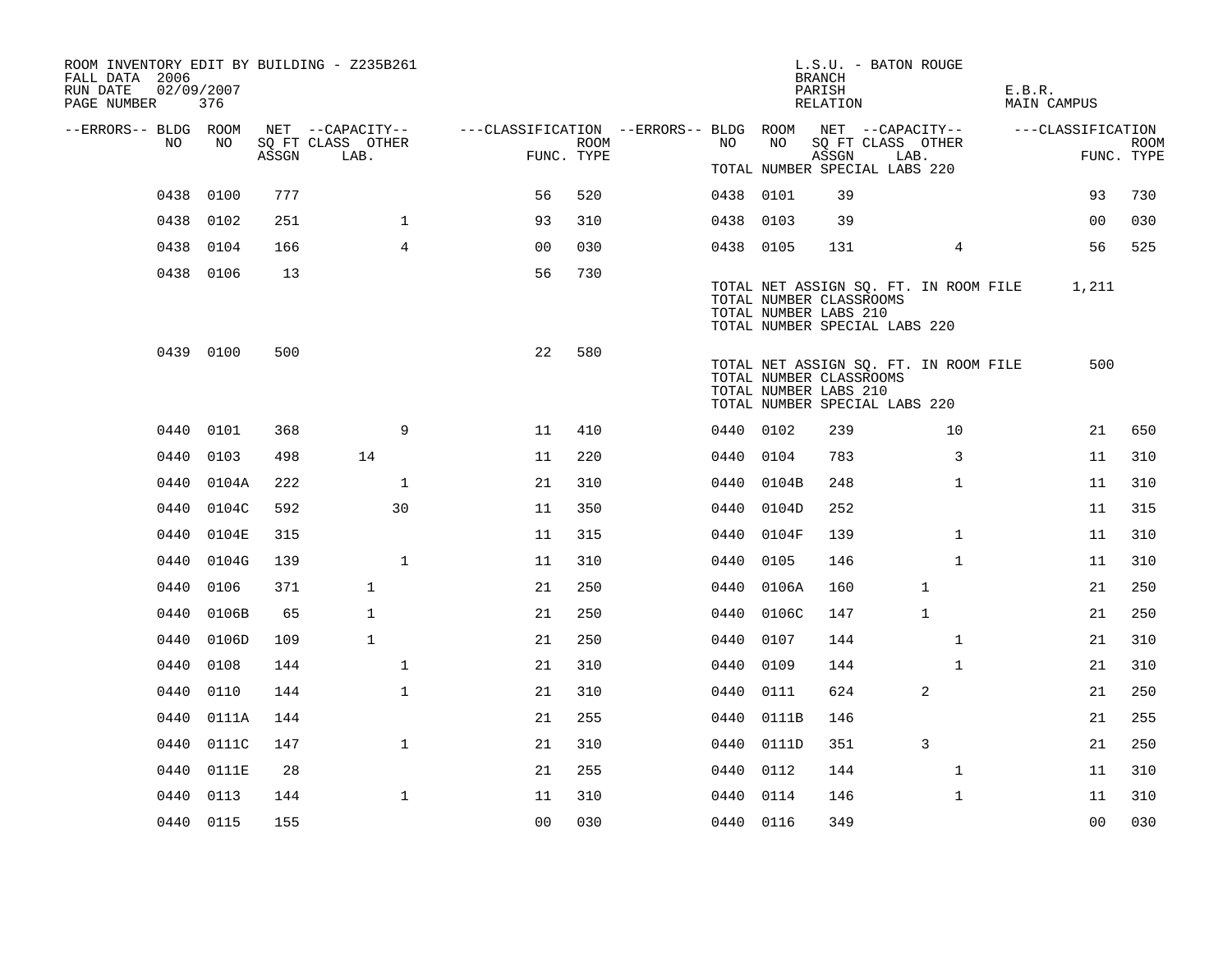| ROOM INVENTORY EDIT BY BUILDING - Z235B261<br>FALL DATA 2006<br>RUN DATE<br>PAGE NUMBER | 02/09/2007<br>377 |       |                           |                |             |                                        |            | <b>BRANCH</b><br>PARISH<br>RELATION | L.S.U. - BATON ROUGE      | E.B.R.<br><b>MAIN CAMPUS</b> |                           |
|-----------------------------------------------------------------------------------------|-------------------|-------|---------------------------|----------------|-------------|----------------------------------------|------------|-------------------------------------|---------------------------|------------------------------|---------------------------|
| --ERRORS-- BLDG ROOM                                                                    |                   |       | NET --CAPACITY--          |                |             | ---CLASSIFICATION --ERRORS-- BLDG ROOM |            |                                     | NET --CAPACITY--          | ---CLASSIFICATION            |                           |
| NO                                                                                      | NO                | ASSGN | SQ FT CLASS OTHER<br>LAB. | FUNC. TYPE     | <b>ROOM</b> | NO                                     | NO         | ASSGN                               | SQ FT CLASS OTHER<br>LAB. |                              | <b>ROOM</b><br>FUNC. TYPE |
| 0440                                                                                    | 0117              | 155   |                           | 0 <sub>0</sub> | 030         | 0440                                   | 0118       | 168                                 |                           | 0 <sub>0</sub>               | 030                       |
| 0440                                                                                    | 0119              | 405   | 2                         | 21             | 250         | 0440                                   | 0119A      | 213                                 | $\mathbf 1$               | 21                           | 250                       |
| 0440                                                                                    | 0120              | 360   | 2                         | 21             | 250         | 0440                                   | 0120A      | 365                                 | 2                         | 21                           | 250                       |
| 0440                                                                                    | 0120B             | 115   |                           | 21             | 255         | 0440                                   | 0121       | 108                                 | $\mathbf{1}$              | 21                           | 310                       |
| 0440                                                                                    | 0122              | 106   | $\mathbf{1}$              | 21             | 310         | 0440                                   | 0123       | 891                                 | 3                         | 21                           | 250                       |
| 0440                                                                                    | 0123A             | 251   | $\mathbf{1}$              | 21             | 250         | 0440                                   | 0124       | 502                                 | 2                         | 21                           | 250                       |
| 0440                                                                                    | 0124A             | 153   |                           | 21             | 255         | 0440                                   | 0125       | 502                                 | 2                         | 21                           | 250                       |
| 0440                                                                                    | 0125A             | 116   | 2                         | 21             | 250         | 0440                                   | 0126       | 117                                 | $\mathbf 1$               | 21                           | 310                       |
| 0440                                                                                    | 0127              | 354   | 2                         | 21             | 250         | 0440                                   | 0127A      | 146                                 | $\mathbf 1$               | 21                           | 255                       |
| 0440                                                                                    | 0128              | 160   | $\mathbf{1}$              | 21             | 310         |                                        | 0440 0128A | 115                                 | $\mathbf{1}$              | 21                           | 310                       |
| 0440                                                                                    | 0128B             | 115   | $\mathbf{1}$              | 21             | 310         | 0440                                   | 0129       | 238                                 | $\mathbf{1}$              | 21                           | 250                       |
| 0440                                                                                    | 0130              | 128   | $\mathbf{1}$              | 11             | 220         | 0440                                   | 0130A      | 128                                 | $\mathbf{1}$              | 11                           | 220                       |
| 0440                                                                                    | 0132              | 693   | 46                        | 11             | 110         | 0440                                   | 0132A      | 81                                  |                           | 11                           | 115                       |
| 0440                                                                                    | 0133              | 77    |                           | 11             | 115         | 0440                                   | 0134       | 818                                 | 58                        | 11                           | 110                       |
| 0440                                                                                    | 0134A             | 102   |                           | 11             | 115         | 0440                                   | 0135       | 693                                 | 46                        | 11                           | 110                       |
| 0440                                                                                    | 0135A             | 81    |                           | 11             | 115         | 0440                                   | 0136       | 350                                 |                           | 00                           | 030                       |
| 0440                                                                                    | 0137              | 58    |                           | 0 <sub>0</sub> | 010         | 0440                                   | 0137A      | 210                                 |                           | 00                           | 030                       |
| 0440                                                                                    | 0138              | 168   |                           | 0 <sub>0</sub> | 030         | 0440                                   | 0139       | 340                                 |                           | 0 <sub>0</sub>               | 030                       |
| 0440                                                                                    | 0140              | 168   |                           | 0 <sub>0</sub> | 030         | 0440                                   | 0201       | 378                                 | 9                         | 11                           | 410                       |
| 0440                                                                                    | 0202              | 239   | 10                        | 21             | 410         | 0440                                   | 0203       | 280                                 | 20                        | 11                           | 680                       |
| 0440                                                                                    | 0204              | 380   | 2                         | 21             | 250         | 0440                                   | 0205       | 242                                 | 2                         | 21                           | 255                       |
| 0440                                                                                    | 0205A             | 115   | $\mathbf{1}$              | 21             | 310         | 0440                                   | 0205B      | 122                                 | $\mathbf 1$               | 21                           | 255                       |
| 0440                                                                                    | 0205C             | 14    |                           | 0 <sub>0</sub> | 030         | 0440                                   | 0206       | 382                                 | 2                         | 21                           | 250                       |
| 0440                                                                                    | 0207              | 663   | 2                         | 21             | 250         | 0440                                   | 0207A      | 94                                  |                           | 21                           | 255                       |
| 0440                                                                                    | 0207B             | 108   | $\mathbf{1}$              | 21             | 255         | 0440                                   | 0207C      | 119                                 | $\mathbf{1}$              | 21                           | 310                       |
|                                                                                         | 0440 0208         | 162   | 2                         | 11             | 710         |                                        | 0440 0209  | 243                                 | $\overline{a}$            | 0 <sub>0</sub>               | 030                       |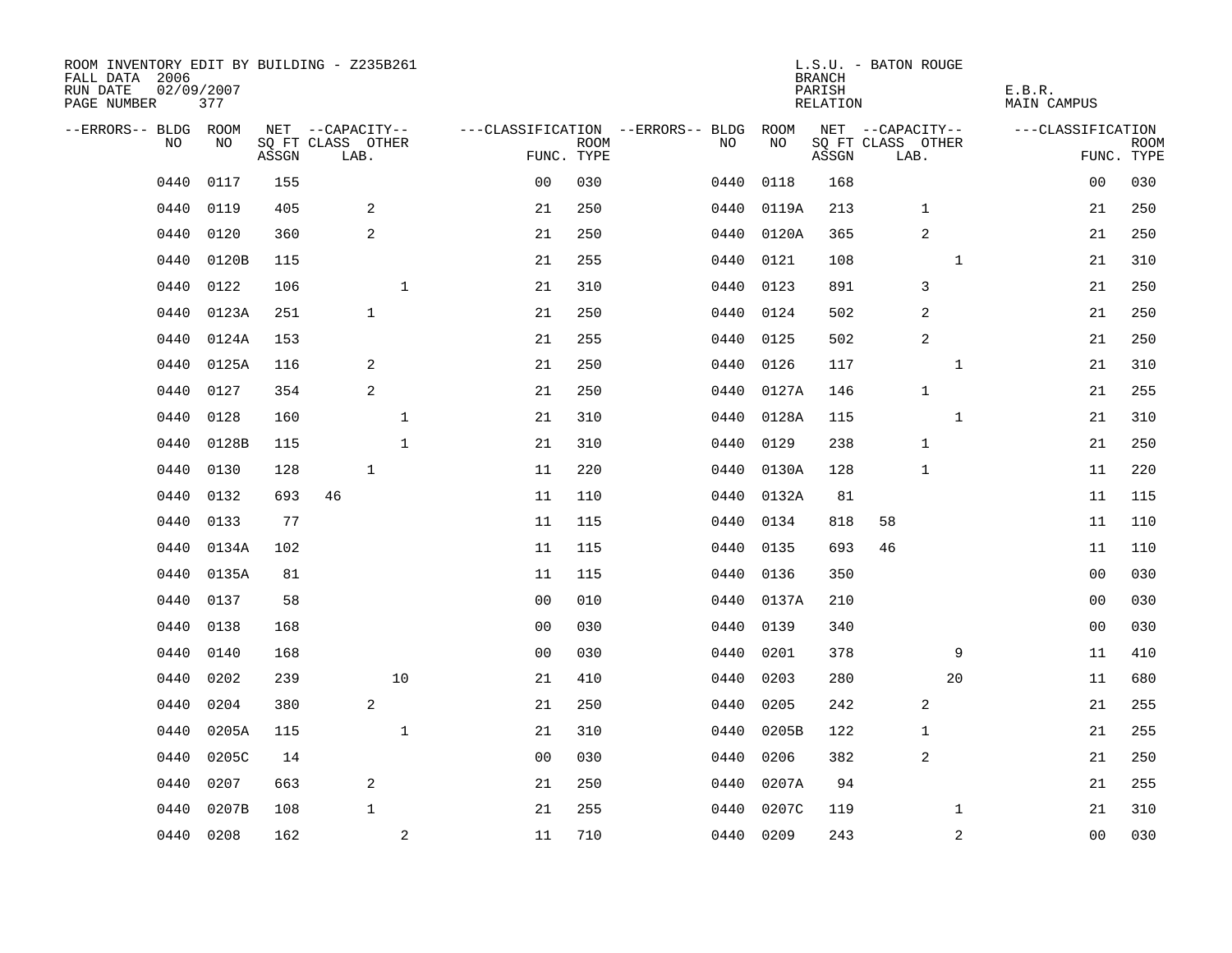| ROOM INVENTORY EDIT BY BUILDING - Z235B261<br>FALL DATA 2006<br>RUN DATE<br>PAGE NUMBER | 02/09/2007<br>378 |       |                           |                |                           |                                        |            | <b>BRANCH</b><br>PARISH<br>RELATION | L.S.U. - BATON ROUGE      | E.B.R.<br><b>MAIN CAMPUS</b> |                |                           |
|-----------------------------------------------------------------------------------------|-------------------|-------|---------------------------|----------------|---------------------------|----------------------------------------|------------|-------------------------------------|---------------------------|------------------------------|----------------|---------------------------|
| --ERRORS-- BLDG ROOM                                                                    |                   |       | NET --CAPACITY--          |                |                           | ---CLASSIFICATION --ERRORS-- BLDG ROOM |            |                                     | NET --CAPACITY--          | ---CLASSIFICATION            |                |                           |
| NO.                                                                                     | NO.               | ASSGN | SQ FT CLASS OTHER<br>LAB. |                | <b>ROOM</b><br>FUNC. TYPE | NO.                                    | NO         | ASSGN                               | SQ FT CLASS OTHER<br>LAB. |                              |                | <b>ROOM</b><br>FUNC. TYPE |
| 0440                                                                                    | 0210              | 346   | 3                         | 11             | 220                       | 0440                                   | 0210A      | 122                                 |                           |                              | 11             | 225                       |
| 0440                                                                                    | 0211              | 139   |                           | 0 <sub>0</sub> | 030                       | 0440                                   | 0212       | 144                                 |                           | $\mathbf{1}$                 | 11             | 310                       |
| 0440                                                                                    | 0213              | 118   | $\mathbf 1$               | 21             | 310                       | 0440                                   | 0214       | 144                                 |                           | $\mathbf{1}$                 | 21             | 310                       |
| 0440                                                                                    | 0215              | 144   | $\mathbf{1}$              | 21             | 310                       | 0440                                   | 0216       | 433                                 | 3                         |                              | 21             | 250                       |
| 0440                                                                                    | 0216A             | 120   | $\mathbf{1}$              | 21             | 310                       | 0440                                   | 0216B      | 104                                 |                           |                              | 21             | 255                       |
| 0440                                                                                    | 0217              | 424   | 3                         | 21             | 250                       | 0440                                   | 0218       | 144                                 |                           | $\mathbf{1}$                 | 11             | 310                       |
| 0440                                                                                    | 0219              | 144   | $\mathbf{1}$              | 11             | 310                       | 0440                                   | 0220       | 144                                 |                           | $\mathbf{1}$                 | 11             | 310                       |
| 0440                                                                                    | 0221              | 144   | $\mathbf 1$               | 11             | 310                       | 0440                                   | 0222       | 125                                 | $\mathbf 1$               |                              | 21             | 250                       |
| 0440                                                                                    | 0222A             | 73    | $\mathbf{1}$              | 21             | 250                       | 0440                                   | 0222B      | 156                                 | $\mathbf 1$               |                              | 21             | 250                       |
| 0440                                                                                    | 0222C             | 338   | 3                         | 21             | 250                       |                                        | 0440 0223  | 116                                 |                           | $\mathbf{1}$                 | 21             | 310                       |
| 0440                                                                                    | 0224              | 144   | $\mathbf{1}$              | 11             | 310                       | 0440                                   | 0225       | 139                                 |                           |                              | 0 <sub>0</sub> | 030                       |
| 0440                                                                                    | 0226              | 155   |                           | 0 <sub>0</sub> | 030                       | 0440                                   | 0227       | 349                                 |                           |                              | 00             | 030                       |
| 0440                                                                                    | 0228              | 155   |                           | 0 <sub>0</sub> | 030                       | 0440                                   | 0229       | 172                                 |                           |                              | 0 <sub>0</sub> | 030                       |
| 0440                                                                                    | 0230              | 332   | 2                         | 21             | 250                       | 0440                                   | 0231       | 432                                 | 3                         |                              | 21             | 250                       |
| 0440                                                                                    | 0231A             | 130   | $\mathbf{1}$              | 21             | 250                       | 0440                                   | 0232       | 502                                 | 4                         |                              | 21             | 250                       |
| 0440                                                                                    | 0232A             | 79    | $\mathbf{1}$              | 21             | 310                       | 0440                                   | 0232B      | 68                                  |                           |                              | 21             | 255                       |
| 0440                                                                                    | 0232C             | 111   |                           | 21             | 255                       | 0440                                   | 0233       | 356                                 | 3                         |                              | 21             | 250                       |
| 0440                                                                                    | 0234              | 258   | 2                         | 21             | 250                       | 0440                                   | 0235       | 725                                 | 4                         |                              | 21             | 250                       |
| 0440                                                                                    | 0235A             | 117   | $\mathbf 1$               | 21             | 310                       | 0440                                   | 0235B      | 117                                 |                           |                              | 21             | 255                       |
| 0440                                                                                    | 0235C             | 303   | 2                         | 21             | 250                       | 0440                                   | 0236       | 368                                 | 2                         |                              | 21             | 250                       |
| 0440                                                                                    | 0237              | 200   | $\overline{a}$            | 21             | 250                       | 0440                                   | 0237A      | 135                                 | $\overline{c}$            |                              | 21             | 250                       |
| 0440                                                                                    | 0238              | 130   | $\mathbf 1$               | 21             | 310                       | 0440                                   | 0239       | 593                                 | 25                        |                              | 11             | 210                       |
| 0440                                                                                    | 0240              | 158   | $\mathbf{1}$              | 11             | 250                       | 0440                                   | 0241       | 917                                 | 24                        |                              | 11             | 210                       |
| 0440                                                                                    | 0241A             | 82    |                           | 11             | 215                       | 0440                                   | 0242       | 762                                 |                           | 20                           | 11             | 730                       |
| 0440                                                                                    | 0243              | 488   | 16                        | 11             | 250                       | 0440                                   | 0244       | 850                                 | 25                        |                              | 11             | 210                       |
|                                                                                         | 0440 0245         | 1046  | 24                        | 11             | 210                       |                                        | 0440 0245A | 82                                  |                           |                              | 11             | 215                       |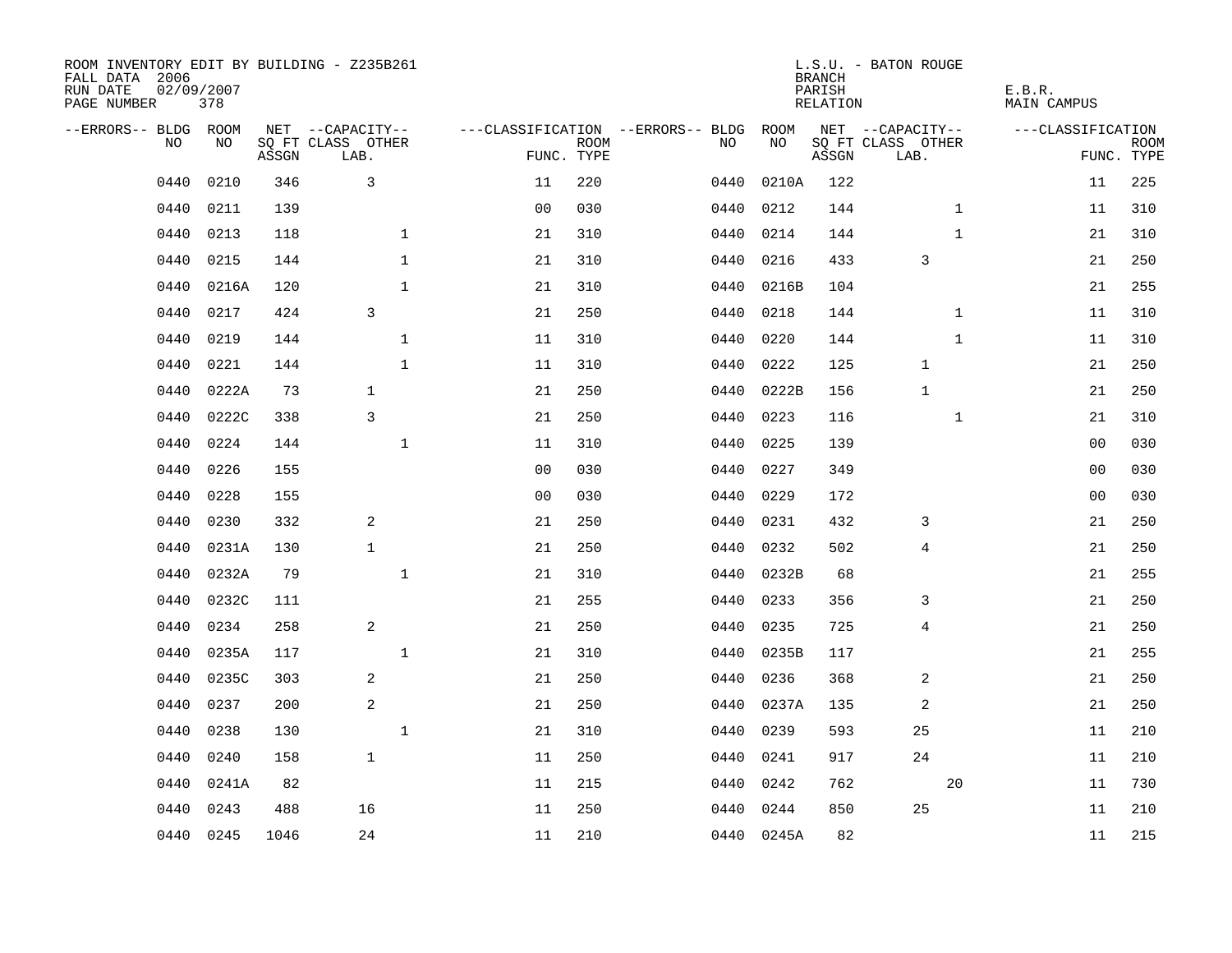| ROOM INVENTORY EDIT BY BUILDING - Z235B261<br>FALL DATA 2006<br>RUN DATE<br>PAGE NUMBER | 02/09/2007 | 379        |       |                           |              |                |             |                                   |           | <b>BRANCH</b><br>PARISH<br>RELATION | L.S.U. - BATON ROUGE      | E.B.R.<br><b>MAIN CAMPUS</b> |                           |
|-----------------------------------------------------------------------------------------|------------|------------|-------|---------------------------|--------------|----------------|-------------|-----------------------------------|-----------|-------------------------------------|---------------------------|------------------------------|---------------------------|
| --ERRORS-- BLDG ROOM                                                                    |            |            |       | NET --CAPACITY--          |              |                |             | ---CLASSIFICATION --ERRORS-- BLDG | ROOM      |                                     | NET --CAPACITY--          | ---CLASSIFICATION            |                           |
|                                                                                         | NO         | NO         | ASSGN | SQ FT CLASS OTHER<br>LAB. |              | FUNC. TYPE     | <b>ROOM</b> | NO.                               | NO        | ASSGN                               | SQ FT CLASS OTHER<br>LAB. |                              | <b>ROOM</b><br>FUNC. TYPE |
|                                                                                         | 0440       | 0246       | 25    |                           |              | 0 <sub>0</sub> | 010         | 0440                              | 0246A     | 220                                 |                           | 00                           | 030                       |
|                                                                                         | 0440       | 0247       | 168   |                           |              | 0 <sub>0</sub> | 030         | 0440                              | 0248      | 340                                 |                           | 0 <sub>0</sub>               | 030                       |
|                                                                                         | 0440       | 0249       | 168   |                           |              | 0 <sub>0</sub> | 030         | 0440                              | 0301      | 387                                 | 9                         | 11                           | 410                       |
|                                                                                         | 0440       | 0302       | 239   |                           | 10           | 21             | 650         | 0440                              | 0303      | 280                                 | 14                        | 11                           | 680                       |
|                                                                                         | 0440       | 0304       | 139   |                           |              | 0 <sub>0</sub> | 030         | 0440                              | 0305      | 144                                 | $\mathbf{1}$              | 11                           | 310                       |
|                                                                                         | 0440       | 0306       | 498   | 3                         |              | 21             | 250         | 0440                              | 0306A     | 97                                  | $\mathbf 1$               | 21                           | 250                       |
|                                                                                         | 0440       | 0306B      | 98    |                           | $\mathbf{1}$ | 21             | 310         | 0440                              | 0307      | 144                                 | $\mathbf{1}$              | 11                           | 310                       |
|                                                                                         | 0440       | 0308       | 144   |                           | 1            | 21             | 310         | 0440                              | 0309      | 144                                 | $\mathbf{1}$              | 11                           | 310                       |
|                                                                                         | 0440       | 0310       | 144   |                           | $\mathbf{1}$ | 11             | 310         | 0440                              | 0311      | 144                                 | $\mathbf{1}$              | 11                           | 310                       |
|                                                                                         | 0440       | 0312       | 715   | 4                         |              | 21             | 250         | 0440                              | 0312A     | 279                                 | 2                         | 21                           | 250                       |
|                                                                                         | 0440       | 0312B      | 279   | $\mathbf{1}$              |              | 21             | 250         | 0440                              | 0312C     | 88                                  |                           | 21                           | 255                       |
|                                                                                         | 0440       | 0313       | 144   |                           | $\mathbf{1}$ | 11             | 310         | 0440                              | 0314      | 144                                 | $\mathbf{1}$              | 11                           | 310                       |
|                                                                                         | 0440       | 0315       | 139   |                           |              | 0 <sub>0</sub> | 030         | 0440                              | 0316      | 155                                 |                           | 00                           | 030                       |
|                                                                                         | 0440       | 0317       | 349   |                           |              | 0 <sub>0</sub> | 030         | 0440                              | 0318      | 155                                 |                           | 00                           | 030                       |
|                                                                                         | 0440       | 0319       | 172   |                           |              | 0 <sub>0</sub> | 030         | 0440                              | 0320      | 312                                 | 2                         | 21                           | 250                       |
|                                                                                         | 0440       | 0321       | 355   | $\mathbf{1}$              |              | 21             | 250         | 0440                              | 0321A     | 162                                 | 1                         | 21                           | 250                       |
|                                                                                         | 0440       | 0321B      | 114   | $\mathbf 1$               |              | 21             | 250         | 0440                              | 0321C     | 81                                  | $\mathbf{1}$              | 21                           | 250                       |
|                                                                                         | 0440       | 0321D      | 272   | 2                         |              | 21             | 250         | 0440                              | 0321E     | 59                                  |                           | 21                           | 255                       |
| 9                                                                                       | 0440       | 0322       | 570   | $\mathbf{1}$              |              | 21             | 250         | 0440                              | 0322A     | 60                                  | $\mathbf{1}$              | 21                           | 250                       |
|                                                                                         | 0440       | 0322B      | 79    | $\mathbf{1}$              |              | 21             | 250         | 0440                              | 0322C     | 66                                  | $\mathbf 1$               | 21                           | 250                       |
|                                                                                         | 0440       | 0322D      | 52    | $\mathbf{1}$              |              | 21             | 255         | 0440                              | 0323      | 109                                 | $\mathbf{1}$              | 21                           | 310                       |
|                                                                                         | 0440       | 0324       | 560   | 3                         |              | 21             | 250         | 0440                              | 0324A     | 150                                 | $\mathbf 1$               | 21                           | 250                       |
|                                                                                         | 0440       | 0325       | 113   |                           | 1            | 21             | 310         | 0440                              | 0326      | 410                                 | 3                         | 21                           | 250                       |
|                                                                                         | 0440       | 0326A      | 165   | $\mathbf{1}$              |              | 21             | 250         | 0440                              | 0326B     | 45                                  | 1                         | 21                           | 250                       |
|                                                                                         | 0440       | 0327       | 113   |                           | $\mathbf{1}$ | 21             | 310         | 0440                              | 0328      | 414                                 | 2                         | 21                           | 250                       |
|                                                                                         |            | 0440 0328A | 138   | $\mathbf{1}$              |              | 21             | 250         |                                   | 0440 0329 | 588                                 | $\overline{3}$            | 21                           | 250                       |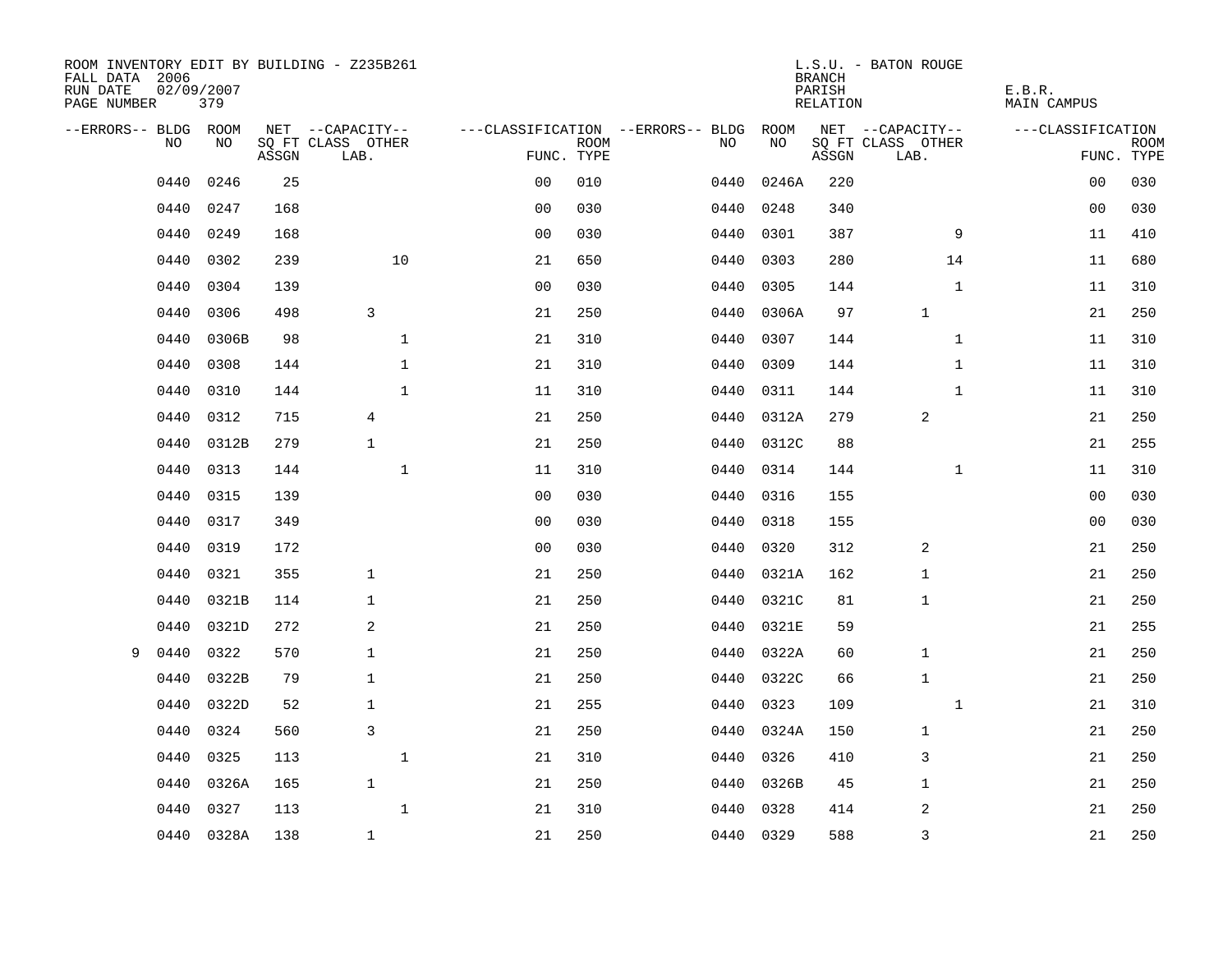| ROOM INVENTORY EDIT BY BUILDING - Z235B261<br>FALL DATA 2006<br>02/09/2007<br>RUN DATE<br>PAGE NUMBER 380 |                |     |                                                                                                |                |      |    |              | BRANCH<br>PARISH<br>RELATION                     | L.S.U. - BATON ROUGE                                                          |              | E.B.R.<br>MAIN CAMPUS |                                       |             |
|-----------------------------------------------------------------------------------------------------------|----------------|-----|------------------------------------------------------------------------------------------------|----------------|------|----|--------------|--------------------------------------------------|-------------------------------------------------------------------------------|--------------|-----------------------|---------------------------------------|-------------|
| --ERRORS-- BLDG ROOM                                                                                      |                |     | NET --CAPACITY--   ---CLASSIFICATION --ERRORS-- BLDG ROOM NET --CAPACITY--   ---CLASSIFICATION |                |      |    |              |                                                  |                                                                               |              |                       |                                       |             |
| NO                                                                                                        | NO             |     | SQ FT CLASS OTHER<br>ASSGN LAB.                                                                | FUNC. TYPE     | ROOM | NO | NO           | ASSGN                                            | SQ FT CLASS OTHER<br>LAB.                                                     |              |                       | FUNC. TYPE                            | <b>ROOM</b> |
| 0440                                                                                                      | 0329A          | 150 | $\mathbf{1}$                                                                                   | 21             | 250  |    | 0440 0330    | 286                                              | 2                                                                             |              |                       | 21                                    | 250         |
|                                                                                                           | 0440 0331      | 273 | 2                                                                                              | 21             | 250  |    | 0440 0332    | 104                                              |                                                                               |              |                       | 21                                    | 255         |
|                                                                                                           | 0440 0333      | 316 | 2                                                                                              | 21             | 250  |    | 0440 0333A   | 162                                              | 3                                                                             |              |                       | 21                                    | 250         |
|                                                                                                           | 0440 0334      | 98  |                                                                                                | 21             | 255  |    | 0440 0335    | 271                                              | $\mathbf{1}$                                                                  |              |                       | 21                                    | 250         |
|                                                                                                           | 0440 0336      | 271 | $\mathbf{1}$                                                                                   | 21             | 250  |    | 0440 0337    | 271                                              | $\mathbf{1}$                                                                  |              |                       | 21                                    | 250         |
|                                                                                                           | 0440 0337A     | 167 | $\mathbf 1$                                                                                    | 21             | 310  |    | 0440 0337B   | 224                                              | $\mathbf{1}$                                                                  |              |                       | 21                                    | 250         |
|                                                                                                           | 0440 0338      | 780 | $\overline{4}$                                                                                 | 21             | 250  |    | 0440 0339    | 191                                              |                                                                               |              |                       | 00                                    | 030         |
|                                                                                                           | 0440 0339A     | 56  |                                                                                                | 0 <sub>0</sub> | 030  |    | 0440 0340    | 498                                              | $\overline{2}$                                                                |              |                       | 21                                    | 250         |
|                                                                                                           | 0440 0340A     | 167 | $\mathbf{1}$                                                                                   | 21             | 310  |    | 0440 0340B   | 143                                              |                                                                               |              |                       | 21                                    | 255         |
|                                                                                                           | 0440 0341      | 25  |                                                                                                | 0 <sub>0</sub> | 010  |    | 0440 0341A   | 220                                              |                                                                               |              |                       | 0 <sub>0</sub>                        | 030         |
|                                                                                                           | 0440 0342      | 168 |                                                                                                | 0 <sub>0</sub> | 030  |    | 0440 0343    | 340                                              |                                                                               |              |                       | 0 <sub>0</sub>                        | 030         |
|                                                                                                           | 0440 0344      | 168 |                                                                                                | 0 <sub>0</sub> | 030  |    |              | TOTAL NUMBER CLASSROOMS<br>TOTAL NUMBER LABS 210 | TOTAL NET ASSIGN SQ. FT. IN ROOM FILE 44,908<br>TOTAL NUMBER SPECIAL LABS 220 |              |                       | 3<br>$\overline{4}$<br>$\overline{4}$ |             |
|                                                                                                           | 0442 0101      | 845 | 3                                                                                              | 63             | 315  |    | 0442 0101A   | 43                                               |                                                                               | $\mathbf{1}$ |                       | 00 030                                |             |
|                                                                                                           | 0442 0101B     | 43  |                                                                                                | 0 <sup>0</sup> | 030  |    | 0442 0101C   | 43                                               |                                                                               |              |                       |                                       | 63 730      |
|                                                                                                           | 0442 0101D     | 43  | $\mathbf{1}$                                                                                   | 0 <sub>0</sub> | 030  |    |              | TOTAL NUMBER CLASSROOMS<br>TOTAL NUMBER LABS 210 | TOTAL NET ASSIGN SQ. FT. IN ROOM FILE<br>TOTAL NUMBER SPECIAL LABS 220        |              |                       | 888                                   |             |
|                                                                                                           | 0443 0101 1480 |     |                                                                                                | 22             | 570  |    | 0443 0102 80 | TOTAL NUMBER CLASSROOMS<br>TOTAL NUMBER LABS 210 | TOTAL NET ASSIGN SQ. FT. IN ROOM FILE<br>TOTAL NUMBER SPECIAL LABS 220        |              |                       | 00 030<br>1,480                       |             |
|                                                                                                           | 0444 0101 3900 |     |                                                                                                | 11             | 570  |    |              | TOTAL NUMBER CLASSROOMS<br>TOTAL NUMBER LABS 210 | TOTAL NET ASSIGN SQ. FT. IN ROOM FILE<br>TOTAL NUMBER SPECIAL LABS 220        |              |                       | 3,900                                 |             |
|                                                                                                           | 0445 0101 3050 |     |                                                                                                | 22             | 730  |    |              |                                                  | TOTAL NET ASSIGN SQ. FT. IN ROOM FILE                                         |              |                       | 3,050                                 |             |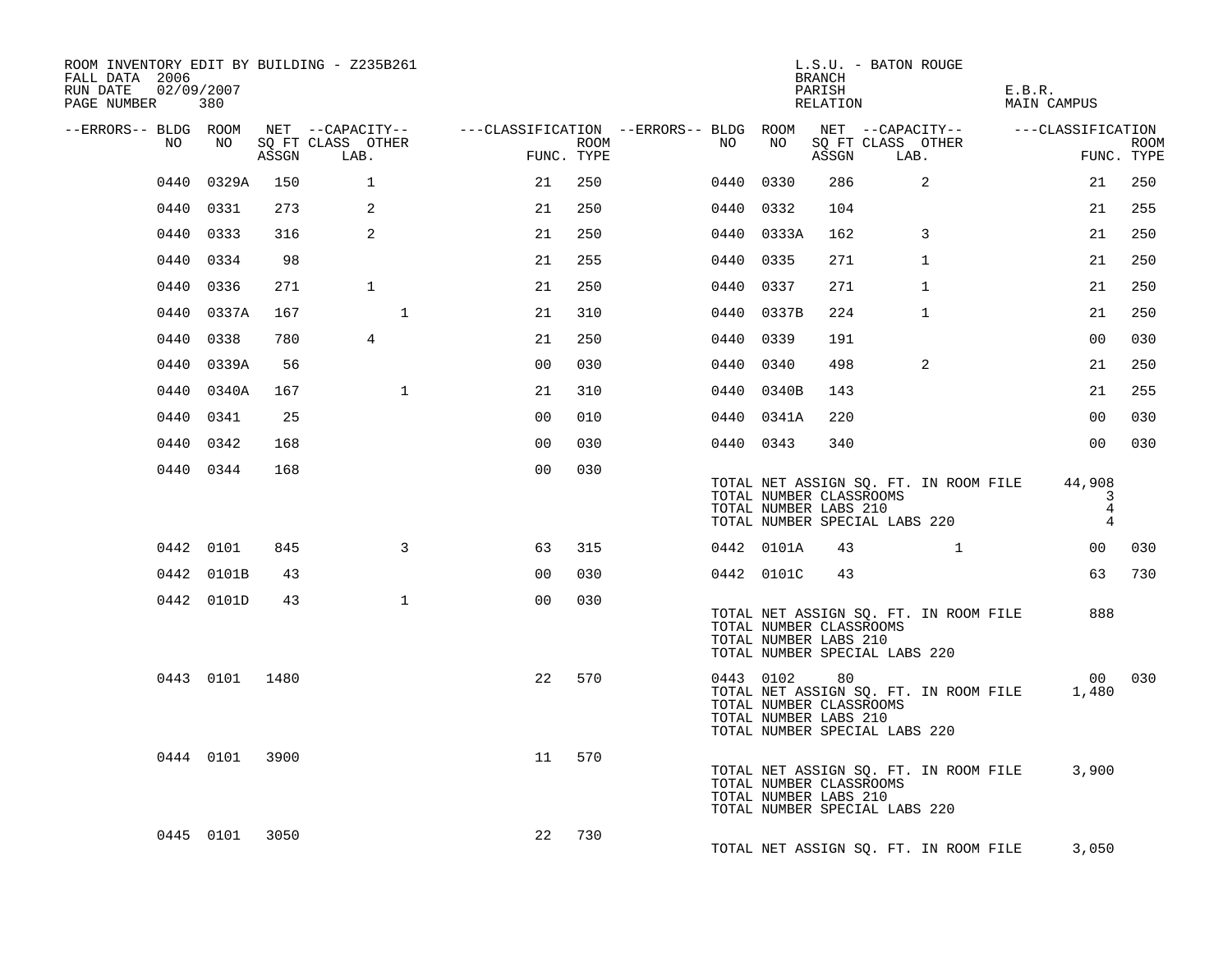| ROOM INVENTORY EDIT BY BUILDING - Z235B261<br>FALL DATA 2006<br>RUN DATE<br>PAGE NUMBER | 02/09/2007<br>381 |       |                           |              |                                                                                                                            |                    |           |                                                                                                | L.S.U. - BATON ROUGE<br><b>BRANCH</b><br>PARISH<br>RELATION |              |                                       | E.B.R.<br><b>MAIN CAMPUS</b> |                    |
|-----------------------------------------------------------------------------------------|-------------------|-------|---------------------------|--------------|----------------------------------------------------------------------------------------------------------------------------|--------------------|-----------|------------------------------------------------------------------------------------------------|-------------------------------------------------------------|--------------|---------------------------------------|------------------------------|--------------------|
| --ERRORS-- BLDG ROOM<br>NO                                                              | NO                | ASSGN | SQ FT CLASS OTHER<br>LAB. |              | NET --CAPACITY-- - ---CLASSIFICATION --ERRORS-- BLDG ROOM NET --CAPACITY-- - ---CLASSIFICATION<br>$\overline{\phantom{a}}$ | ROOM<br>FUNC. TYPE | NO        | TOTAL NUMBER CLASSROOMS<br>TOTAL NUMBER LABS 210<br>TOTAL NUMBER SPECIAL LABS 220              | ASSGN LAB.                                                  |              | NO SQ FT CLASS OTHER                  |                              | ROOM<br>FUNC. TYPE |
|                                                                                         | 0446 0101         | 5000  |                           |              | 91                                                                                                                         | 730                |           | TOTAL NUMBER CLASSROOMS<br>TOTAL NUMBER LABS 210<br>TOTAL NUMBER SPECIAL LABS 220              |                                                             |              | TOTAL NET ASSIGN SQ. FT. IN ROOM FILE | 5,000                        |                    |
|                                                                                         | 0447 0101         | 4925  |                           |              | 63                                                                                                                         | 730                |           | 0447 0101A                                                                                     | 25                                                          |              | $\mathbf{1}$                          | 65                           | 310                |
|                                                                                         | 0447 0101B        | 30    |                           | $\mathbf{1}$ | 0 <sup>0</sup>                                                                                                             | 030                |           | 0447 0102<br>TOTAL NUMBER CLASSROOMS<br>TOTAL NUMBER LABS 210<br>TOTAL NUMBER SPECIAL LABS 220 | 4925                                                        |              | TOTAL NET ASSIGN SQ. FT. IN ROOM FILE | 73<br>9,875                  | 730                |
|                                                                                         | 0448 0100         | 654   | 40                        |              | 11                                                                                                                         | 110                | 0448 0101 |                                                                                                | 659                                                         | 40           |                                       | 11                           | 110                |
| 0448                                                                                    | 0102              | 935   | 66                        |              | 11                                                                                                                         | 110                | 0448 0103 |                                                                                                | 1017                                                        | 99           |                                       | 11                           | 110                |
|                                                                                         | 0448 0105         | 1415  | 94                        |              | 11                                                                                                                         | 110                | 0448 0106 |                                                                                                | 66                                                          |              |                                       | 11                           | 730                |
| 0448                                                                                    | 0107              | 75    |                           |              | 0 <sub>0</sub>                                                                                                             | 030                | 0448 0108 |                                                                                                | 666                                                         | 40           |                                       | 11                           | 110                |
| 0448                                                                                    | 0109              | 933   | 66                        |              | 11                                                                                                                         | 110                | 0448      | 0110                                                                                           | 144                                                         |              | $\mathbf{1}$                          | 71                           | 310                |
| 0448                                                                                    | 0111              | 162   |                           |              | 0 <sub>0</sub>                                                                                                             | 030                | 0448 0112 |                                                                                                | 611                                                         | 40           |                                       | 11                           | 110                |
|                                                                                         | 0448 0113         | 136   |                           |              | 0 <sub>0</sub>                                                                                                             | 030                | 0448      | 0114                                                                                           | 469                                                         |              | 10                                    | 0 <sub>0</sub>               | 030                |
|                                                                                         | 0448 0115         | 469   |                           | 10           | 0 <sub>0</sub>                                                                                                             | 030                | 0448 0116 |                                                                                                | 611                                                         | 40           |                                       | 11                           | 110                |
|                                                                                         | 0448 0117         | 611   | 40                        |              | 11                                                                                                                         | 110                | 0448      | 0118                                                                                           | 30                                                          |              |                                       | 0 <sub>0</sub>               | 030                |
|                                                                                         | 0448 0119         | 624   | 40                        |              | 11                                                                                                                         | 110                | 0448 0120 |                                                                                                | 1461                                                        | 84           |                                       | 11                           | 110                |
|                                                                                         | 0448 0121         | 78    |                           |              | 11                                                                                                                         | 730                | 0448      | 0122                                                                                           | 68                                                          |              |                                       | 11                           | 730                |
| 0448                                                                                    | 0123              | 65    |                           |              | 0 <sub>0</sub>                                                                                                             | 010                | 0448 0124 |                                                                                                | 666                                                         | 40           |                                       | 11                           | 110                |
| 0448                                                                                    | 0125              | 611   | 40                        |              | 11                                                                                                                         | 110                | 0448      | 0126                                                                                           | 371                                                         |              |                                       | 0 <sub>0</sub>               | 030                |
|                                                                                         | 0448 0127         | 611   | 40                        |              | 11                                                                                                                         | 110                | 0448 0129 |                                                                                                | 611                                                         | 40           |                                       | 11                           | 110                |
| 0448                                                                                    | 0130              | 372   |                           |              | 0 <sub>0</sub>                                                                                                             | 030                | 0448 0131 |                                                                                                | 213                                                         | $\mathbf{1}$ |                                       | 11                           | 115                |
| 0448                                                                                    | 0132              | 99    |                           |              | 0 <sub>0</sub>                                                                                                             | 030                | 0448 0133 |                                                                                                | 54                                                          |              |                                       | 0 <sub>0</sub>               | 030                |
|                                                                                         | 0448 0200         | 654   | 40                        |              | 11                                                                                                                         | 110                | 0448 0201 |                                                                                                | 659                                                         | 40           |                                       | 11                           | 110                |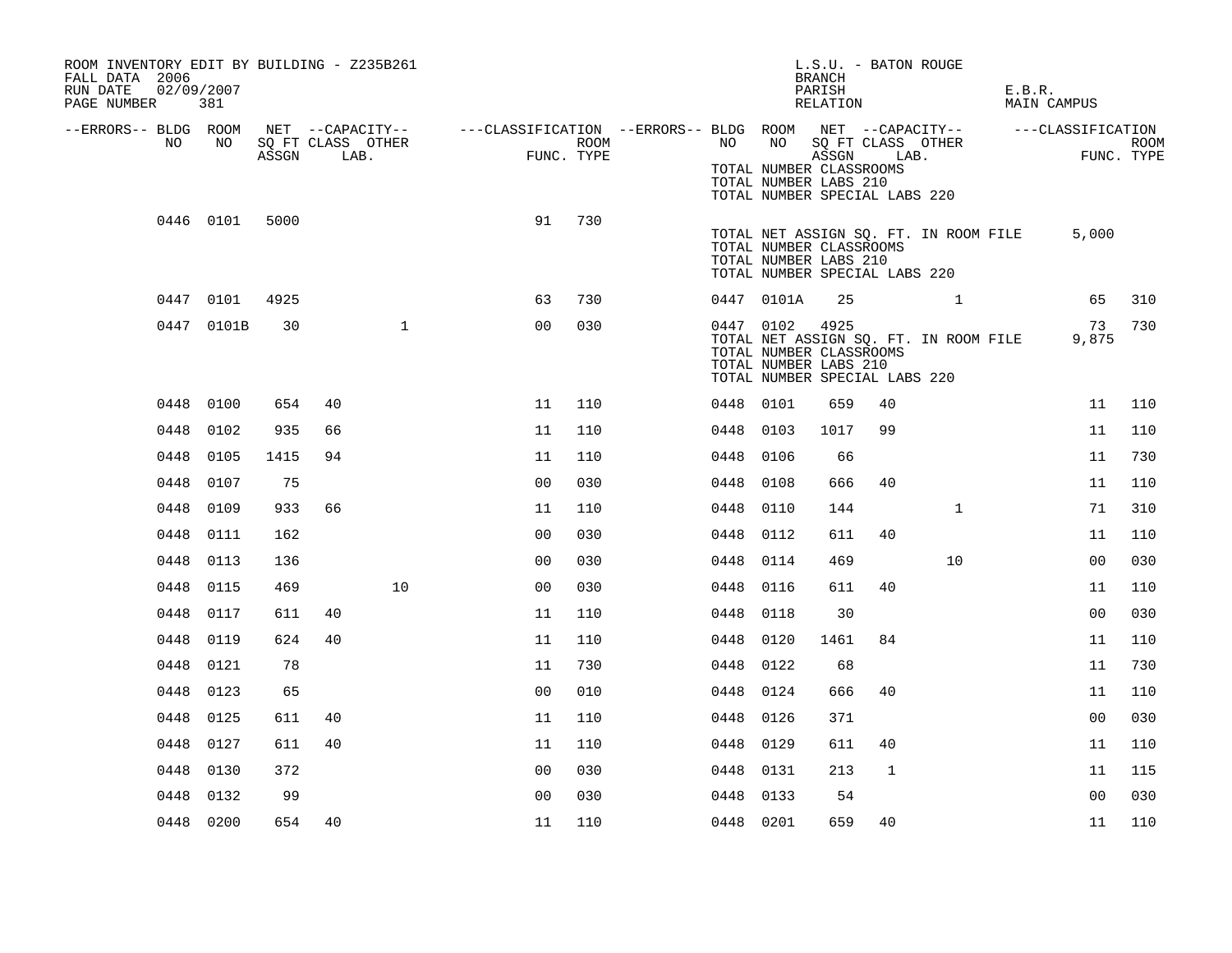| ROOM INVENTORY EDIT BY BUILDING - Z235B261<br>FALL DATA 2006<br>RUN DATE<br>PAGE NUMBER | 02/09/2007<br>382 |                                 |              |                                       |                |             |                                         |            | L.S.U. - BATON ROUGE<br><b>BRANCH</b><br>PARISH<br>RELATION |      |                                       | E.B.R.<br><b>MAIN CAMPUS</b> |                |             |
|-----------------------------------------------------------------------------------------|-------------------|---------------------------------|--------------|---------------------------------------|----------------|-------------|-----------------------------------------|------------|-------------------------------------------------------------|------|---------------------------------------|------------------------------|----------------|-------------|
| --ERRORS-- BLDG ROOM<br>NO                                                              | NO                |                                 |              | NET --CAPACITY--<br>SQ FT CLASS OTHER |                | <b>ROOM</b> | ---CLASSIFICATION --ERRORS-- BLDG<br>NO | ROOM<br>NO |                                                             |      | NET --CAPACITY--<br>SQ FT CLASS OTHER | ---CLASSIFICATION            |                | <b>ROOM</b> |
|                                                                                         |                   | $\operatorname{\mathsf{ASSGN}}$ |              | LAB.                                  | FUNC. TYPE     |             |                                         |            | ASSGN                                                       | LAB. |                                       |                              |                | FUNC. TYPE  |
| 0448                                                                                    | 0202              | 238                             | 24           |                                       | 11             | 110         | 0448                                    | 0203       | 768                                                         | 66   |                                       |                              | 11             | 110         |
| 0448                                                                                    | 0204              | 1296                            | 99           |                                       | 11             | 110         | 0448                                    | 0206       | 1415                                                        | 94   |                                       |                              | 11             | 110         |
| 0448                                                                                    | 0207              | 66                              |              |                                       | 11             | 730         | 0448                                    | 0208       | 356                                                         |      | $\overline{4}$                        |                              | 11             | 650         |
| 0448                                                                                    | 0209              | 75                              |              |                                       | 11             | 730         | 0448                                    | 0210       | 666                                                         | 40   |                                       |                              | 11             | 110         |
| 0448                                                                                    | 0211              | 930                             | 60           |                                       | 11             | 110         | 0448                                    | 0212       | 108                                                         |      |                                       |                              | 11             | 730         |
| 0448                                                                                    | 0213              | 755                             | 50           |                                       | 11             | 110         | 0448                                    | 0214       | 127                                                         |      |                                       |                              | 11             | 730         |
| 0448                                                                                    | 0215              | 755                             | 50           |                                       | 11             | 110         | 0448                                    | 0216       | 469                                                         |      | 10                                    |                              | 00             | 030         |
| 0448                                                                                    | 0217              | 469                             |              | 10                                    | 0 <sub>0</sub> | 030         | 0448                                    | 0218       | 728                                                         | 40   |                                       |                              | 11             | 110         |
| 0448                                                                                    | 0220              | 624                             | 40           |                                       | 11             | 110         | 0448                                    | 0221       | 979                                                         | 84   |                                       |                              | 11             | 110         |
| 0448                                                                                    | 0222              | 78                              |              |                                       | 43             | 115         |                                         | 0448 0223  | 68                                                          |      |                                       |                              | 11             | 730         |
| 0448                                                                                    | 0224              | 65                              |              |                                       | 0 <sub>0</sub> | 010         | 0448                                    | 0225       | 666                                                         | 40   |                                       |                              | 11             | 110         |
| 0448                                                                                    | 0226              | 728                             | 40           |                                       | 11             | 110         | 0448                                    | 0227       | 371                                                         |      |                                       |                              | 0 <sub>0</sub> | 030         |
| 0448                                                                                    | 0228              | 755                             | 50           |                                       | 11             | 110         | 0448                                    | 0229       | 755                                                         | 50   |                                       |                              | 11             | 110         |
| 0448                                                                                    | 0230              | 93                              |              |                                       | 0 <sub>0</sub> | 030         |                                         | 0448 0231  | 372                                                         |      |                                       |                              | 0 <sub>0</sub> | 030         |
| 0448                                                                                    | 0232              | 213                             | $\mathbf{1}$ |                                       | 11             | 115         |                                         | 0448 0233  | 297                                                         |      |                                       |                              | 11             | 730         |
|                                                                                         | 0448 0234         | 54                              |              |                                       | 0 <sub>0</sub> | 010         |                                         | 0448 C0011 | 1089                                                        |      |                                       |                              | 0 <sub>0</sub> | 020         |
|                                                                                         | 0448 C0012        | 1012                            |              |                                       | 0 <sub>0</sub> | 020         |                                         | 0448 C0013 | 376                                                         |      |                                       |                              | 0 <sub>0</sub> | 020         |
|                                                                                         | 0448 C0014        | 1004                            |              |                                       | 0 <sub>0</sub> | 020         |                                         | 0448 C0021 | 1089                                                        |      |                                       |                              | 0 <sub>0</sub> | 020         |
|                                                                                         | 0448 C0022        | 1012                            |              |                                       | 0 <sub>0</sub> | 020         |                                         | 0448 C0023 | 376                                                         |      |                                       |                              | 0 <sub>0</sub> | 020         |
|                                                                                         | 0448 C0024        | 1004                            |              |                                       | 00             | 020         |                                         | 0448 E0011 | 68                                                          |      |                                       |                              | 0 <sub>0</sub> | 020         |
|                                                                                         | 0448 E0021        | 68                              |              |                                       | 0 <sub>0</sub> | 020         |                                         | 0448 S0011 | 466                                                         |      |                                       |                              | 0 <sub>0</sub> | 020         |
|                                                                                         | 0448 S0012        | 230                             |              |                                       | 0 <sub>0</sub> | 020         |                                         | 0448 S0013 | 466                                                         |      |                                       |                              | 00             | 020         |
|                                                                                         | 0448 S0014        | 230                             |              |                                       | 0 <sub>0</sub> | 020         |                                         | 0448 S0021 | 596                                                         |      |                                       |                              | 0 <sub>0</sub> | 020         |
|                                                                                         | 0448 S0022        | 280                             |              |                                       | 0 <sub>0</sub> | 020         |                                         | 0448 S0023 | 596                                                         |      |                                       |                              | 0 <sub>0</sub> | 020         |
|                                                                                         | 0448 S0024        | 280                             |              |                                       | 0 <sub>0</sub> | 020         |                                         |            |                                                             |      | TOTAL NET ASSIGN SO. FT. IN ROOM FILE |                              | 28,024         |             |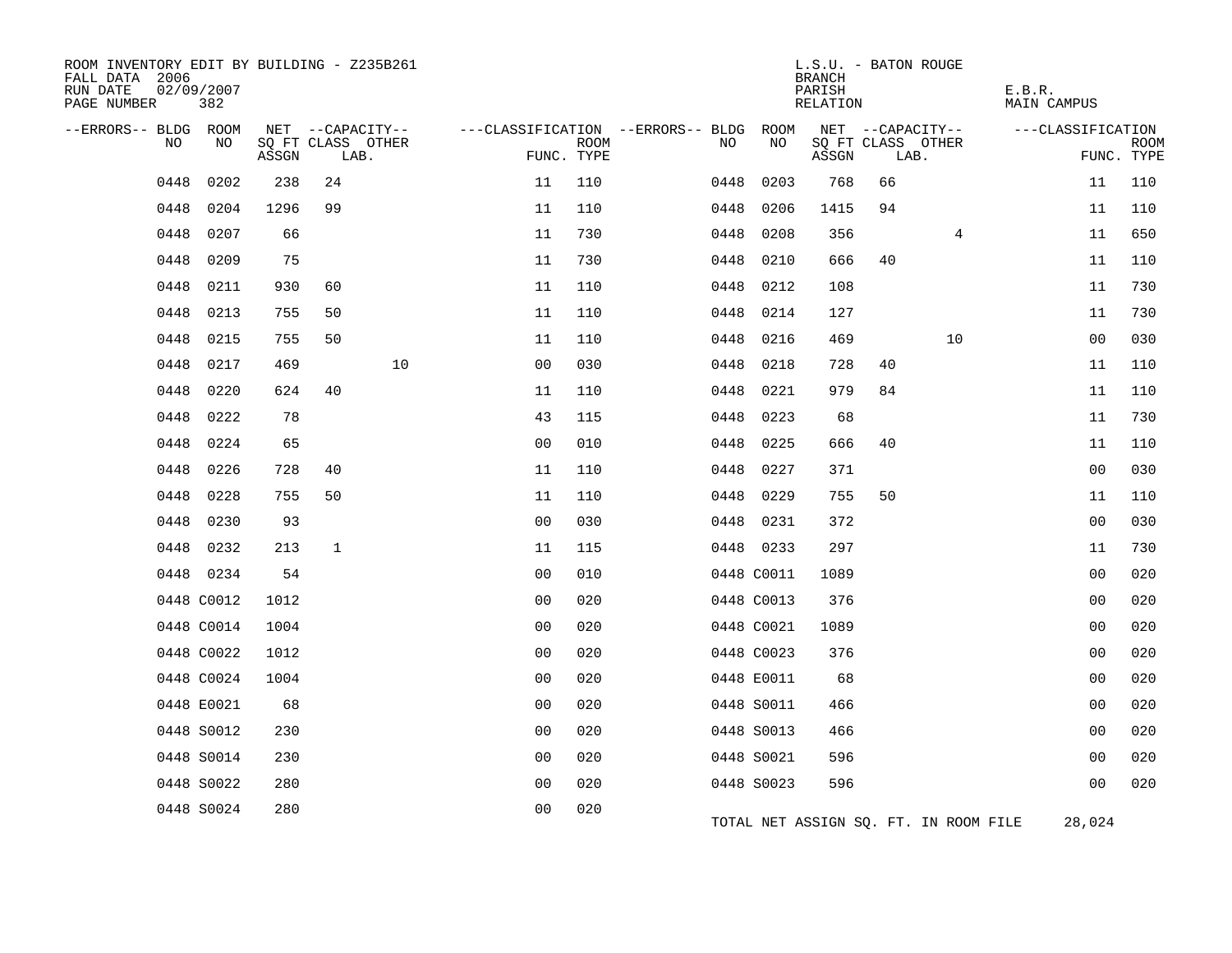| ROOM INVENTORY EDIT BY BUILDING - Z235B261<br>FALL DATA 2006<br>RUN DATE<br>PAGE NUMBER | 02/09/2007<br>383 |       |                                               |                                                         |                    |   |           |            | L.S.U. - BATON ROUGE<br>BRANCH<br>PARISH<br>RELATION                                                                       |                 | E.B.R. | MAIN CAMPUS             |                    |
|-----------------------------------------------------------------------------------------|-------------------|-------|-----------------------------------------------|---------------------------------------------------------|--------------------|---|-----------|------------|----------------------------------------------------------------------------------------------------------------------------|-----------------|--------|-------------------------|--------------------|
| --ERRORS-- BLDG ROOM<br>NO                                                              | NO                | ASSGN | NET --CAPACITY--<br>SQ FT CLASS OTHER<br>LAB. | ---CLASSIFICATION --ERRORS-- BLDG ROOM NET --CAPACITY-- | ROOM<br>FUNC. TYPE |   | NO        |            | NO SQ FT CLASS OTHER<br>ASSGN<br>TOTAL NUMBER CLASSROOMS<br>TOTAL NUMBER LABS 210<br>TOTAL NUMBER SPECIAL LABS 220         | LAB.            |        | ---CLASSIFICATION<br>33 | ROOM<br>FUNC. TYPE |
|                                                                                         | 0449 0101 1081    |       |                                               | 11                                                      | 590                |   |           |            | TOTAL NET ASSIGN SQ. FT. IN ROOM FILE<br>TOTAL NUMBER CLASSROOMS<br>TOTAL NUMBER LABS 210<br>TOTAL NUMBER SPECIAL LABS 220 |                 |        | 1,081                   |                    |
|                                                                                         | 0451 0100         | 95    |                                               | 22                                                      | 580                |   |           |            | TOTAL NET ASSIGN SQ. FT. IN ROOM FILE<br>TOTAL NUMBER CLASSROOMS<br>TOTAL NUMBER LABS 210<br>TOTAL NUMBER SPECIAL LABS 220 |                 |        | 95                      |                    |
|                                                                                         | 0463 0100         | 500   |                                               | 11                                                      | 580                |   |           |            | TOTAL NET ASSIGN SQ. FT. IN ROOM FILE<br>TOTAL NUMBER CLASSROOMS<br>TOTAL NUMBER LABS 210<br>TOTAL NUMBER SPECIAL LABS 220 |                 |        | 500                     |                    |
|                                                                                         | 0464 0101         | 94    |                                               | 0 <sub>0</sub>                                          | 030                |   | 0464 0102 |            | 274                                                                                                                        | $7\phantom{.0}$ |        | 11                      | 919                |
|                                                                                         | 0464 0103         | 33    |                                               | 11                                                      | 730                |   | 0464 0104 |            | 173                                                                                                                        | 3               |        | 0 <sub>0</sub>          | 030                |
|                                                                                         | 0464 0105         | 200   | $\mathbf{1}$                                  | 46                                                      | 310                |   |           | 0464 0105A | 100                                                                                                                        |                 |        | 46                      | 315                |
|                                                                                         | 0464 0106         | 483   | 6                                             | 22                                                      | 250                |   |           | 0464 0106A | 206                                                                                                                        | $\mathbf{1}$    |        | 22                      | 250                |
|                                                                                         | 0464 0106B        | 155   | $\mathbf{1}$                                  | 22                                                      | 250                |   |           | 0464 0106C | 51                                                                                                                         |                 |        | 22                      | 255                |
|                                                                                         | 0464 0107         | 152   | $\mathbf{1}$                                  | 22                                                      | 310                |   | 0464 0108 |            | 155                                                                                                                        | $\mathbf{1}$    |        | 22                      | 310                |
|                                                                                         | 0464 0109         | 381   | 4                                             | 22                                                      | 250                |   |           | 0464 0109A | 90                                                                                                                         | $\mathbf 1$     |        | 22                      | 250                |
|                                                                                         | 0464 0109B        | 47    | $\mathbf{1}$                                  | 22                                                      | 255                |   | 0464 0110 |            | 505                                                                                                                        | 8               |        | 22                      | 250                |
|                                                                                         | 0464 0110A        | 93    | 2                                             | 22                                                      | 255                |   |           | 0464 0110B | 49                                                                                                                         |                 |        | 22                      | 255                |
|                                                                                         | 0464 0110C        | 130   | 2                                             | 22                                                      | 255                |   | 0464 0111 |            | 155                                                                                                                        | $\mathbf{1}$    |        | 32                      | 310                |
|                                                                                         | 0464 0112         | 152   | $\mathbf{1}$                                  | 22                                                      | 250                |   | 0464 0113 |            | 416                                                                                                                        | 6               |        | 22                      | 250                |
|                                                                                         | 0464 0114         | 145   | $\mathbf 1$                                   | 22                                                      | 310                |   | 0464 0115 |            | 136                                                                                                                        | $\mathbf{1}$    |        | 22                      | 250                |
|                                                                                         | 0464 0116         | 1236  | 10                                            | 22                                                      | 250                | 9 |           | 0464 0116A | 4                                                                                                                          | 4               |        | 22                      | 250                |
|                                                                                         | 0464 0117         | 148   | 2                                             | 22                                                      | 250                |   | 0464 0118 |            | 133                                                                                                                        | $\mathbf{1}$    |        | 11                      | 310                |
|                                                                                         | 0464 0119         | 124   | $\mathbf 1$                                   | 11                                                      | 310                |   | 0464 0120 |            | 474                                                                                                                        | $\mathbf{1}$    |        | 22                      | 310                |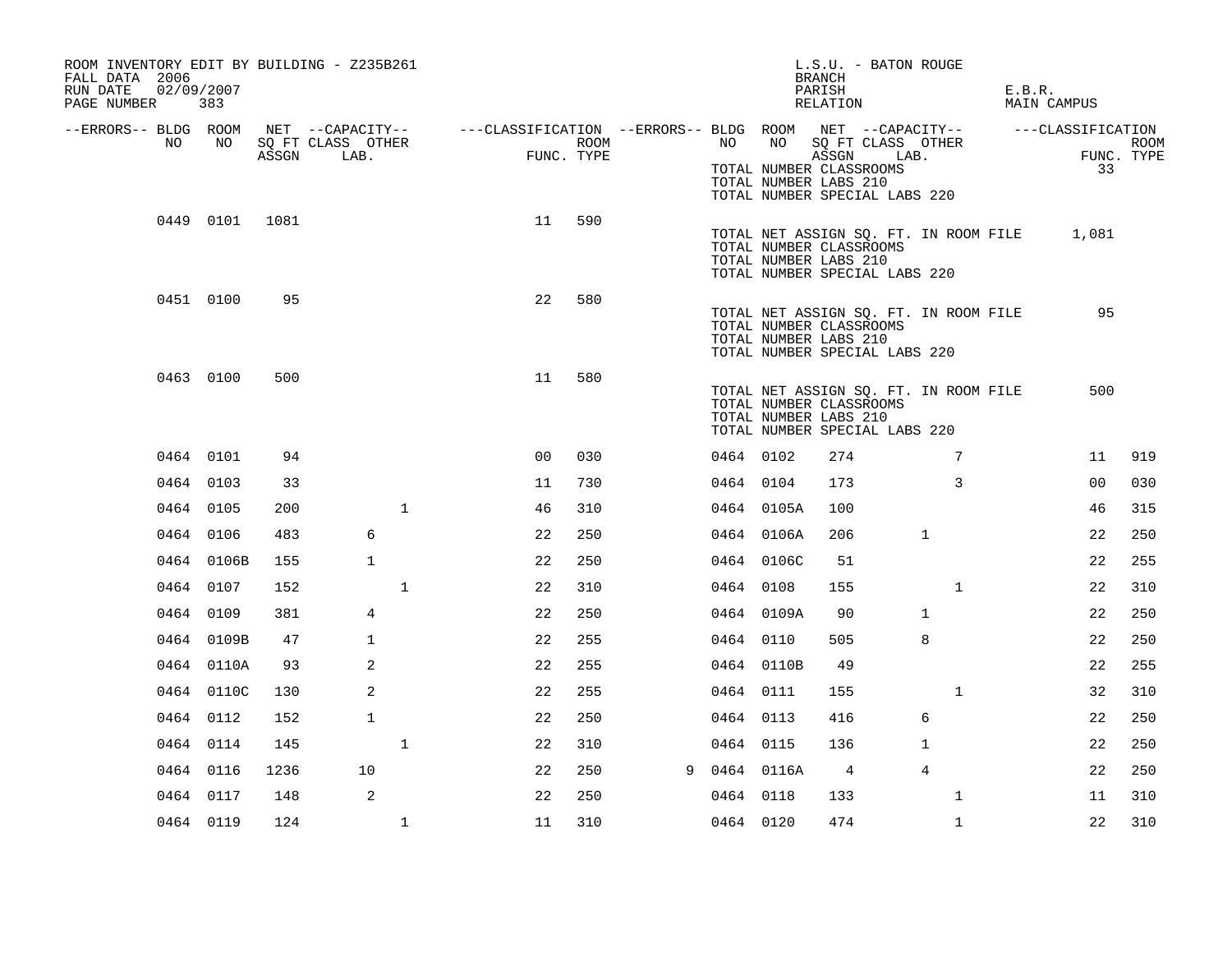| ROOM INVENTORY EDIT BY BUILDING - Z235B261<br>FALL DATA 2006<br>RUN DATE<br>PAGE NUMBER | 02/09/2007<br>384 |       |                           |                |                                        |             |    |            | <b>BRANCH</b><br>PARISH<br>RELATION | L.S.U. - BATON ROUGE      |              | E.B.R.<br>MAIN CAMPUS |                           |
|-----------------------------------------------------------------------------------------|-------------------|-------|---------------------------|----------------|----------------------------------------|-------------|----|------------|-------------------------------------|---------------------------|--------------|-----------------------|---------------------------|
| --ERRORS-- BLDG ROOM                                                                    |                   |       | NET --CAPACITY--          |                | ---CLASSIFICATION --ERRORS-- BLDG ROOM |             |    |            |                                     | NET --CAPACITY--          |              | ---CLASSIFICATION     |                           |
| NO                                                                                      | NO                | ASSGN | SQ FT CLASS OTHER<br>LAB. |                | FUNC. TYPE                             | <b>ROOM</b> | NO | NO         | ASSGN                               | SQ FT CLASS OTHER<br>LAB. |              |                       | <b>ROOM</b><br>FUNC. TYPE |
| 0464                                                                                    | 0120A             | 97    |                           |                | 22                                     | 315         |    | 0464 0120B | 146                                 |                           | $\mathbf{1}$ | 22                    | 315                       |
|                                                                                         | 0464 0121         | 120   |                           | $\mathbf{1}$   | 22                                     | 310         |    | 0464 0122  | 416                                 |                           |              | 00                    | 030                       |
|                                                                                         | 0464 0123         | 628   | 8                         |                | 22                                     | 250         |    | 0464 0123A | 68                                  |                           | $\mathbf{1}$ | 22                    | 310                       |
|                                                                                         | 0464 0123B        | 225   |                           | 2              | 22                                     | 310         |    | 0464 0124  | 172                                 |                           | 2            | 22                    | 315                       |
|                                                                                         | 0464 0124A        | 140   |                           | $\mathbf{1}$   | 11                                     | 310         |    | 0464 0124B | 143                                 |                           | $\mathbf{1}$ | 11                    | 310                       |
|                                                                                         | 0464 0124C        | 70    |                           |                | 11                                     | 315         |    | 0464 0125  | 60                                  |                           | 7            | 00                    | 030                       |
|                                                                                         | 0464 0126         | 60    |                           | $\overline{3}$ | 0 <sub>0</sub>                         | 030         |    | 0464 0127  | 90                                  |                           |              | 0 <sub>0</sub>        | 030                       |
|                                                                                         | 0464 0128         | 655   | 8                         |                | 22                                     | 250         |    | 0464 0128A | 118                                 |                           | $\mathbf{1}$ | 22                    | 310                       |
|                                                                                         | 0464 0128B        | 144   |                           | 3              | 22                                     | 310         |    | 0464 0128C | 118                                 |                           |              | 22                    | 255                       |
|                                                                                         | 0464 0129         | 515   | 8                         |                | 22                                     | 250         |    | 0464 0129A | 53                                  |                           |              | 22                    | 255                       |
|                                                                                         | 0464 0129B        | 53    |                           |                | 22                                     | 255         |    | 0464 0130  | 1965                                |                           | 8            | 22                    | 720                       |
|                                                                                         | 0464 0130A        | 71    |                           |                | 22                                     | 725         |    | 0464 0130B | 90                                  |                           | 2            | 11                    | 310                       |
|                                                                                         | 0464 0131         | 400   | 4                         |                | 22                                     | 250         |    | 0464 0132  | 160                                 |                           | 5            | 22                    | 310                       |
|                                                                                         | 0464 0133         | 1365  | 10                        |                | 22                                     | 250         |    | 0464 0133A | 84                                  |                           |              | 22                    | 255                       |
|                                                                                         | 0464 0133B        | 49    |                           |                | 22                                     | 255         |    | 0464 0133C | 35                                  |                           |              | 22                    | 255                       |
|                                                                                         | 0464 0133D        | 136   | 8                         |                | 22                                     | 250         |    | 0464 0134  | 86                                  | 2                         |              | 22                    | 250                       |
|                                                                                         | 0464 0135         | 46    |                           |                | 0 <sub>0</sub>                         | 030         |    | 0464 0136  | 140                                 |                           | $\mathbf{1}$ | 11                    | 310                       |
| 0464                                                                                    | 0137              | 340   |                           |                | 11                                     | 730         |    | 0464 0138  | 730                                 | $\overline{4}$            |              | 22                    | 250                       |
|                                                                                         | 0464 0138A        | 115   |                           |                | 22                                     | 255         |    | 0464 0138B | 75                                  | 1                         |              | 22                    | 255                       |
|                                                                                         | 0464 0139         | 167   | $\mathbf{1}$              |                | 22                                     | 250         |    | 0464 0140  | 100                                 |                           |              | 00                    | 030                       |
|                                                                                         | 0464 0141         | 1020  | 78                        |                | 11                                     | 110         |    | 0464 0142  | 1245                                | 95                        |              | 11                    | 110                       |
|                                                                                         | 0464 0143         | 1100  |                           | 75             | 0 <sub>0</sub>                         | 030         |    | 0464 0143A | 332                                 |                           |              | 00                    | 030                       |
|                                                                                         | 0464 0143B        | 405   |                           |                | 0 <sub>0</sub>                         | 030         |    | 0464 0145  | 115                                 |                           |              | 0 <sub>0</sub>        | 030                       |
| 0464                                                                                    | 0201              | 94    |                           |                | 0 <sub>0</sub>                         | 030         |    | 0464 0202  | 272                                 |                           | 7            | 00                    | 030                       |
|                                                                                         | 0464 0203         | 35    |                           |                | 0 <sub>0</sub>                         | 010         |    | 0464 0204  | 173                                 |                           | 3            | 00                    | 030                       |
|                                                                                         | 0464 0205         | 204   |                           | 6              | 22                                     | 310         |    | 0464 0206  | 1360                                | 46                        |              | 11                    | 210                       |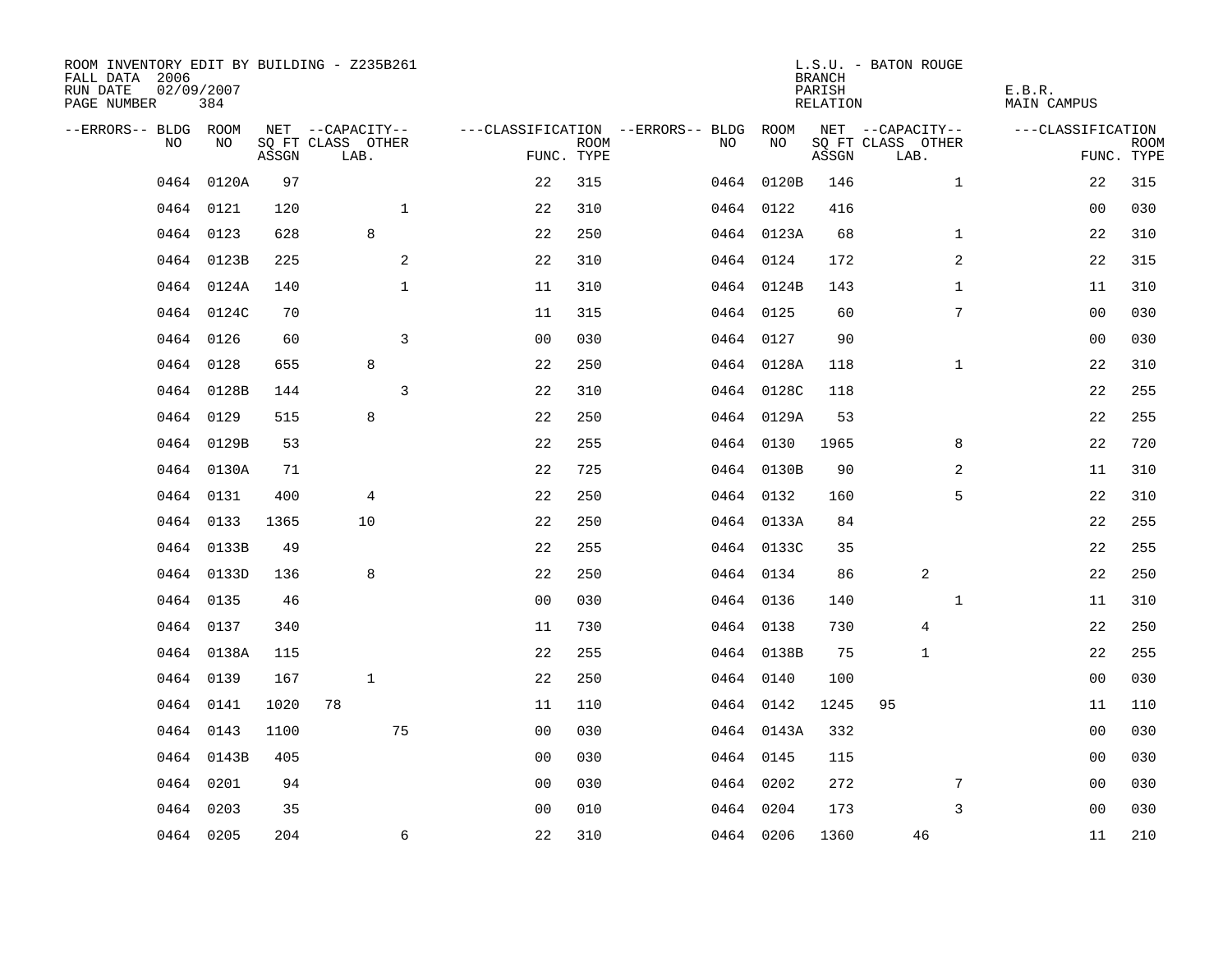| ROOM INVENTORY EDIT BY BUILDING - Z235B261<br>FALL DATA 2006<br>RUN DATE<br>PAGE NUMBER | 02/09/2007<br>385 |       |                           |                |             |                                        |            | <b>BRANCH</b><br>PARISH<br>RELATION | L.S.U. - BATON ROUGE      | E.B.R.<br>MAIN CAMPUS |                           |
|-----------------------------------------------------------------------------------------|-------------------|-------|---------------------------|----------------|-------------|----------------------------------------|------------|-------------------------------------|---------------------------|-----------------------|---------------------------|
| --ERRORS-- BLDG ROOM                                                                    |                   |       | NET --CAPACITY--          |                |             | ---CLASSIFICATION --ERRORS-- BLDG ROOM |            |                                     | NET --CAPACITY--          | ---CLASSIFICATION     |                           |
| NO                                                                                      | NO.               | ASSGN | SQ FT CLASS OTHER<br>LAB. | FUNC. TYPE     | <b>ROOM</b> | NO.                                    | NO         | ASSGN                               | SQ FT CLASS OTHER<br>LAB. |                       | <b>ROOM</b><br>FUNC. TYPE |
| 0464                                                                                    | 0206A             | 305   | $\mathbf{1}$              | 11             | 215         |                                        | 0464 0206B | 300                                 | $\mathbf{1}$              | 11                    | 215                       |
| 0464                                                                                    | 0207              | 420   |                           | 0 <sub>0</sub> | 030         |                                        | 0464 0208  | 853                                 | 24                        | 11                    | 210                       |
|                                                                                         | 0464 0208A        | 114   | 6                         | 11             | 215         |                                        | 0464 0208B | 108                                 |                           | 11                    | 215                       |
| 0464                                                                                    | 0208C             | 114   | $\mathbf{1}$              | 22             | 250         |                                        | 0464 0209  | 655                                 | 10                        | 22                    | 250                       |
| 0464                                                                                    | 0210              | 200   | $\mathbf{1}$              | 32             | 310         |                                        | 0464 0211  | 690                                 | 6                         | 22                    | 250                       |
| 0464                                                                                    | 0211A             | 105   |                           | 22             | 255         |                                        | 0464 0211B | 248                                 | 4                         | 22                    | 250                       |
| 0464                                                                                    | 0212              | 130   | $\mathbf{1}$              | 22             | 310         |                                        | 0464 0213  | 680                                 | 6                         | 22                    | 250                       |
|                                                                                         | 0464 0213A        | 72    | 2                         | 22             | 255         |                                        | 0464 0214  | 1065                                | 30                        | 11                    | 220                       |
|                                                                                         | 0464 0214A        | 85    |                           | 11             | 115         |                                        | 0464 0215  | 56                                  |                           | 0 <sub>0</sub>        | 030                       |
|                                                                                         | 0464 0216         | 130   | 3                         | 22             | 310         |                                        | 0464 0217  | 150                                 | $\mathbf{1}$              | 11                    | 310                       |
|                                                                                         | 0464 0218         | 150   | $\mathbf{1}$              | 22             | 310         |                                        | 0464 0219  | 126                                 | $\mathbf{1}$              | 32                    | 310                       |
|                                                                                         | 0464 0220         | 162   | $\mathbf 1$               | 11             | 310         |                                        | 0464 0221  | 70                                  |                           | 46                    | 315                       |
| 0464                                                                                    | 0222              | 108   |                           | 22             | 315         |                                        | 0464 0223  | 148                                 | $\mathbf{1}$              | 46                    | 310                       |
|                                                                                         | 0464 0224         | 130   | $\overline{a}$            | 46             | 315         |                                        | 0464 0225  | 460                                 | 20                        | 11                    | 110                       |
| 0464                                                                                    | 0226              | 115   |                           | 46             | 315         |                                        | 0464 0227  | 548                                 | 4                         | 46                    | 310                       |
| 0464                                                                                    | 0227A             | 204   | 2                         | 46             | 310         |                                        | 0464 0227B | 161                                 | $\mathbf{1}$              | 46                    | 310                       |
| 0464                                                                                    | 0227C             | 218   | $\mathbf 1$               | 46             | 310         |                                        | 0464 0227D | 132                                 | $\mathbf{1}$              | 46                    | 315                       |
| 0464                                                                                    | 0228              | 692   | 18                        | 11             | 350         |                                        | 0464 0229  | 270                                 | 8                         | 22                    | 650                       |
|                                                                                         | 0464 0230         | 840   | 60                        | 11             | 110         |                                        | 0464 0231  | 675                                 | 12                        | 22                    | 250                       |
|                                                                                         | 0464 0231A        | 58    | 3                         | 22             | 255         |                                        | 0464 0231B | 58                                  | 2                         | 22                    | 255                       |
|                                                                                         | 0464 0301         | 94    |                           | 0 <sub>0</sub> | 030         |                                        | 0464 0302  | 203                                 | 7                         | 00                    | 030                       |
|                                                                                         | 0464 0303         | 35    |                           | 0 <sub>0</sub> | 010         |                                        | 0464 0304  | 203                                 | 3                         | 0 <sub>0</sub>        | 030                       |
|                                                                                         | 0464 0305         | 200   | 3                         | 22             | 310         |                                        | 0464 0306  | 426                                 |                           | 00                    | 030                       |
| 0464                                                                                    | 0307              | 476   | 6                         | 22             | 250         |                                        | 0464 0308  | 160                                 | $\mathbf{1}$              | 22                    | 310                       |
|                                                                                         | 0464 0308A        | 102   |                           | 22             | 315         |                                        | 0464 0309  | 127                                 | $\mathbf{1}$              | 11                    | 310                       |
|                                                                                         | 0464 0309A        | 95    | 2                         | 11             | 315         |                                        | 0464 0310  | 127                                 | $\mathbf{1}$              | 11                    | 310                       |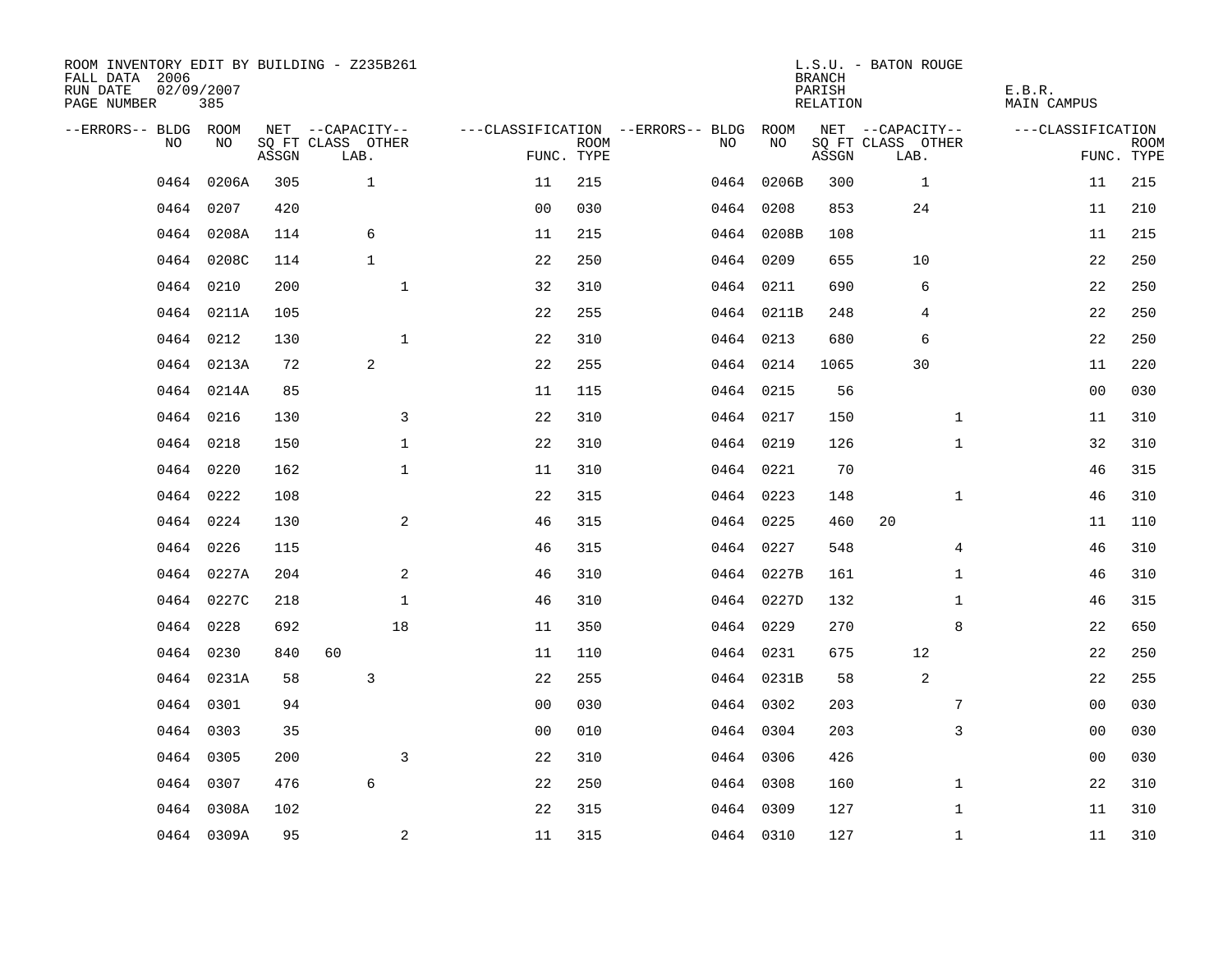| ROOM INVENTORY EDIT BY BUILDING - Z235B261<br>FALL DATA 2006<br>RUN DATE<br>PAGE NUMBER | 02/09/2007<br>386 |       |                           |    |                           |                                        |            | <b>BRANCH</b><br>PARISH<br>RELATION | L.S.U. - BATON ROUGE      | E.B.R.<br><b>MAIN CAMPUS</b> |                           |
|-----------------------------------------------------------------------------------------|-------------------|-------|---------------------------|----|---------------------------|----------------------------------------|------------|-------------------------------------|---------------------------|------------------------------|---------------------------|
| --ERRORS-- BLDG ROOM                                                                    |                   |       | NET --CAPACITY--          |    |                           | ---CLASSIFICATION --ERRORS-- BLDG ROOM |            |                                     | NET --CAPACITY--          | ---CLASSIFICATION            |                           |
| NO                                                                                      | NO                | ASSGN | SQ FT CLASS OTHER<br>LAB. |    | <b>ROOM</b><br>FUNC. TYPE | NO.                                    | NO         | ASSGN                               | SQ FT CLASS OTHER<br>LAB. |                              | <b>ROOM</b><br>FUNC. TYPE |
| 0464                                                                                    | 0310A             | 96    | $\overline{4}$            | 11 | 315                       |                                        | 0464 0311  | 470                                 | 8                         | 22                           | 250                       |
|                                                                                         | 0464 0311A        | 30    |                           | 22 | 255                       |                                        | 0464 0312  | 360                                 | 7                         | 22                           | 310                       |
|                                                                                         | 0464 0313         | 682   | 10                        | 22 | 250                       |                                        | 0464 0313A | 33                                  |                           | 22                           | 255                       |
|                                                                                         | 0464 0313B        | 185   | $\mathbf{1}$              | 22 | 255                       |                                        | 0464 0314  | 132                                 | $\mathbf{1}$              | 11                           | 310                       |
| 0464                                                                                    | 0315              | 132   | $\mathbf{1}$              | 11 | 310                       |                                        | 0464 0316  | 508                                 | 10                        | 22                           | 250                       |
|                                                                                         | 0464 0316A        | 34    |                           | 22 | 255                       |                                        | 0464 0317  | 660                                 | 8                         | 22                           | 250                       |
|                                                                                         | 0464 0317A        | 115   | 2                         | 22 | 255                       |                                        | 0464 0317B | 105                                 | 2                         | 22                           | 255                       |
|                                                                                         | 0464 0318         | 125   | 3                         | 32 | 250                       |                                        | 0464 0319  | 138                                 | $\mathbf{1}$              | 11                           | 310                       |
| 0464                                                                                    | 0319A             | 120   | 2                         | 22 | 310                       |                                        | 0464 0320  | 435                                 | 6                         | 22                           | 250                       |
|                                                                                         | 0464 0321         | 130   | $\overline{4}$            | 22 | 310                       |                                        | 0464 0322  | 42                                  |                           | 00                           | 030                       |
|                                                                                         | 0464 0323         | 144   | $\mathbf{1}$              | 11 | 310                       |                                        | 0464 0323A | 122                                 | 2                         | 22                           | 310                       |
|                                                                                         | 0464 0324         | 290   | 10                        | 22 | 715                       |                                        | 0464 0324A | 197                                 | $\overline{4}$            | 22                           | 710                       |
| 0464                                                                                    | 0325              | 1128  | 6                         | 22 | 250                       |                                        | 0464 0326  | 26                                  |                           | 22                           | 255                       |
|                                                                                         | 0464 0327         | 150   | $\mathbf 1$               | 32 | 310                       |                                        | 0464 0328  | 150                                 | $\mathbf 1$               | 11                           | 250                       |
| 0464                                                                                    | 0329              | 138   | $\mathbf 1$               | 11 | 310                       |                                        | 0464 0329A | 90                                  | 2                         | 22                           | 315                       |
|                                                                                         | 0464 0330         | 234   | 3                         | 22 | 250                       |                                        | 0464 0331  | 155                                 | $\mathbf{1}$              | 11                           | 310                       |
| 0464                                                                                    | 0332              | 255   | 4                         | 22 | 250                       |                                        | 0464 0332A | 36                                  |                           | 22                           | 255                       |
| 0464                                                                                    | 0333              | 677   | $\epsilon$                | 22 | 250                       |                                        | 0464 0333A | 107                                 |                           | 22                           | 255                       |
| 0464                                                                                    | 0334              | 130   | $\mathbf{1}$              | 22 | 250                       |                                        | 0464 0335  | 146                                 | $\mathbf{1}$              | 11                           | 310                       |
| 0464                                                                                    | 0336              | 102   | $\mathbf{1}$              | 22 | 310                       |                                        | 0464 0336A | 100                                 | 2                         | 22                           | 310                       |
| 0464                                                                                    | 0337              | 100   |                           | 22 | 730                       |                                        | 0464 0338  | 144                                 | $\mathbf{1}$              | 11                           | 310                       |
| 0464                                                                                    | 0339              | 524   | 8                         | 22 | 250                       |                                        | 0464 0339A | 65                                  | 1                         | 22                           | 255                       |
|                                                                                         | 0464 0339B        | 42    |                           | 22 | 255                       |                                        | 0464 0340  | 240                                 | 6                         | 22                           | 255                       |
|                                                                                         | 0464 0341         | 502   | 8                         | 22 | 250                       |                                        | 0464 0341A | 150                                 | $\mathbf{1}$              | 11                           | 310                       |
| 0464                                                                                    | 0341B             | 55    | $\mathbf 1$               | 22 | 255                       |                                        | 0464 0342  | 82                                  | $\mathbf{1}$              | 22                           | 250                       |
|                                                                                         | 0464 0342A        | 112   | 7                         | 22 | 250                       |                                        | 0464 0342B | 120                                 | $\mathbf{1}$              | 22                           | 310                       |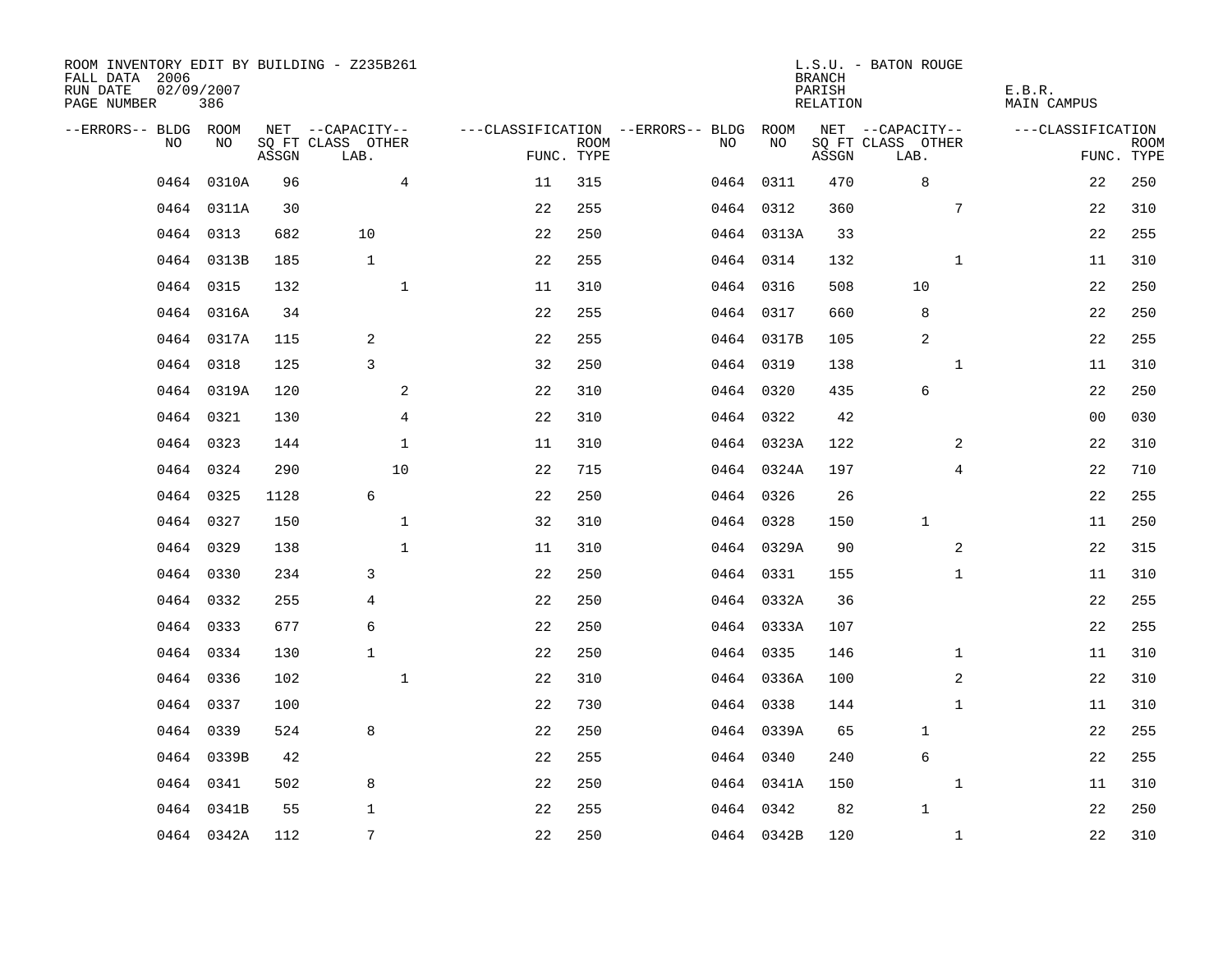| ROOM INVENTORY EDIT BY BUILDING - Z235B261<br>FALL DATA 2006<br>RUN DATE 02/09/2007<br>PAGE NUMBER 387 |      |              |                |     | L.S.U. - BATON ROUGE<br>BRANCH<br>PARISH<br>RELATION                                                                                                                                                                                                                                                                                                        | E.B.R.<br>MAIN CAMPUS                 |
|--------------------------------------------------------------------------------------------------------|------|--------------|----------------|-----|-------------------------------------------------------------------------------------------------------------------------------------------------------------------------------------------------------------------------------------------------------------------------------------------------------------------------------------------------------------|---------------------------------------|
|                                                                                                        |      |              |                |     | ERRORS-- BLDG ROOM NET --CAPACITY--- --CLASSIFICATION--ERRORS-- BLDG ROOM NET --CAPACITY---------------------<br>NO NO SQ FT CLASS OTHER ROOM ROOM NO SQ FT CLASS OTHER ROOM ROOM NO SQ FT CLASS OTHER ROOM ASSGN LAB.<br>TOTAL NET ASSIGN SQ. FT. IN ROOM FILE 43,148<br>TOTAL NUMBER CLASSROOMS<br>TOTAL NUMBER LABS 210<br>TOTAL NUMBER SPECIAL LABS 220 | $\overline{4}$<br>2<br>$\overline{1}$ |
| 0465 0001                                                                                              | 849  | 1            | 92             | 970 | TOTAL NET ASSIGN SQ. FT. IN ROOM FILE<br>TOTAL NUMBER CLASSROOMS<br>TOTAL NUMBER LABS 210<br>TOTAL NUMBER SPECIAL LABS 220                                                                                                                                                                                                                                  | 849                                   |
| 0466 0001 1415                                                                                         |      | $\mathbf{1}$ | 92             | 970 | TOTAL NET ASSIGN SQ. FT. IN ROOM FILE<br>TOTAL NUMBER CLASSROOMS<br>TOTAL NUMBER LABS 210<br>TOTAL NUMBER SPECIAL LABS 220                                                                                                                                                                                                                                  | 1,415                                 |
| 0467 0001 1014                                                                                         |      | $\mathbf{1}$ | 92             | 970 | TOTAL NET ASSIGN SQ. FT. IN ROOM FILE 1,014<br>TOTAL NUMBER CLASSROOMS<br>TOTAL NUMBER LABS 210<br>TOTAL NUMBER SPECIAL LABS 220                                                                                                                                                                                                                            |                                       |
| 0468 0101 1174                                                                                         |      |              | 22             | 255 | 0468 0102 627 1<br>TOTAL NET ASSIGN SQ. FT. IN ROOM FILE 1,801<br>TOTAL NUMBER CLASSROOMS<br>TOTAL NUMBER LABS 210<br>TOTAL NUMBER SPECIAL LABS 220                                                                                                                                                                                                         | 63 255                                |
| 0469 0101                                                                                              | 2208 |              | 32             | 730 | 0469 0101A<br>96                                                                                                                                                                                                                                                                                                                                            | 32<br>730                             |
| 0469 0101B                                                                                             | 96   |              | 32             | 730 | 0469 0101C<br>351                                                                                                                                                                                                                                                                                                                                           | 32<br>730                             |
| 0469 C0100                                                                                             | 41   |              | 0 <sub>0</sub> | 020 | TOTAL NET ASSIGN SQ. FT. IN ROOM FILE<br>TOTAL NUMBER CLASSROOMS<br>TOTAL NUMBER LABS 210<br>TOTAL NUMBER SPECIAL LABS 220                                                                                                                                                                                                                                  | 2,751                                 |
| 0480 0100                                                                                              | 41   |              | 0 <sup>0</sup> | 010 | 0480 0101<br>193<br>$\overline{\phantom{a}}^2$                                                                                                                                                                                                                                                                                                              | 00 <sup>o</sup><br>030                |
| 0480 0102                                                                                              | 366  | 20           | 11             | 680 | 362<br>20<br>0480 0108                                                                                                                                                                                                                                                                                                                                      | 680<br>11                             |
| 0480 0112                                                                                              | 681  | 50           | 21             | 680 | 0480 0112A<br>26                                                                                                                                                                                                                                                                                                                                            | 81<br>081                             |
| 0480 0113                                                                                              | 94   | 1            | 21             | 310 | 0480 0113A<br>18                                                                                                                                                                                                                                                                                                                                            | 730<br>31                             |
| 0480 0115                                                                                              | 92   | $\mathbf 1$  | 21             | 310 | $\mathbf{1}$<br>0480 0116<br>196                                                                                                                                                                                                                                                                                                                            | 21<br>310                             |
| 0480<br>0118                                                                                           | 180  | $\mathbf{1}$ | 21             | 310 | 0480 0118A<br>26<br>$\mathbf{1}$                                                                                                                                                                                                                                                                                                                            | 310<br>21                             |
| 0480 0119                                                                                              | 425  |              | 21             | 650 | 0480 0121<br>43<br>6                                                                                                                                                                                                                                                                                                                                        | 22<br>315                             |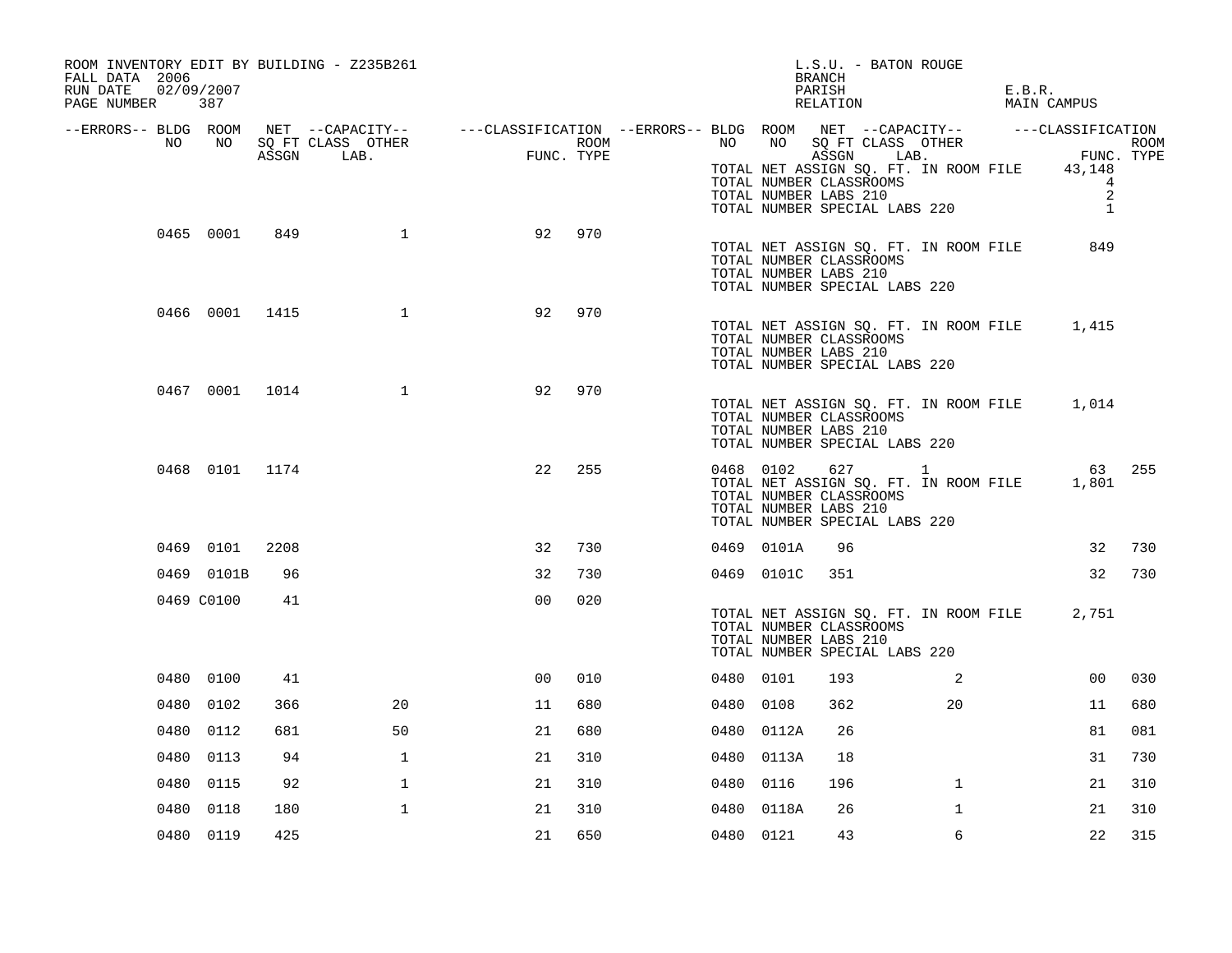| ROOM INVENTORY EDIT BY BUILDING - Z235B261<br>FALL DATA 2006<br>RUN DATE<br>02/09/2007<br>PAGE NUMBER 388 |            |       |                           |                                                                                                                    |      |    |            | BRANCH<br>PARISH<br>RELATION                            | L.S.U. - BATON ROUGE                                                   | E.B.R.<br>MAIN CAMPUS |                           |
|-----------------------------------------------------------------------------------------------------------|------------|-------|---------------------------|--------------------------------------------------------------------------------------------------------------------|------|----|------------|---------------------------------------------------------|------------------------------------------------------------------------|-----------------------|---------------------------|
|                                                                                                           |            |       |                           | --ERRORS-- BLDG ROOM NET --CAPACITY-- ----CLASSIFICATION --ERRORS-- BLDG ROOM NET --CAPACITY-- -----CLASSIFICATION |      |    |            |                                                         |                                                                        |                       |                           |
| NO .                                                                                                      | NO 11      | ASSGN | SO FT CLASS OTHER<br>LAB. | FUNC. TYPE                                                                                                         | ROOM | NO | NO         |                                                         | SQ FT CLASS OTHER<br>ASSGN LAB.                                        |                       | <b>ROOM</b><br>FUNC. TYPE |
|                                                                                                           | 0480 0121A | 78    |                           | 81                                                                                                                 | 081  |    | 0480 0121B | 16                                                      | $\mathbf{1}$                                                           | 21                    | 315                       |
|                                                                                                           | 0480 0122  | 242   |                           | 0 <sub>0</sub>                                                                                                     | 030  |    | 0480 0122A | 46                                                      |                                                                        | 00                    | 030                       |
|                                                                                                           | 0480 0201  | 135   | $\mathbf 1$               | 21                                                                                                                 | 310  |    | 0480 0202  | 100                                                     | $\mathbf{1}$                                                           | 21                    | 310                       |
|                                                                                                           | 0480 0203  | 205   | $\mathbf{1}$              | 21                                                                                                                 | 310  |    | 0480 0204  | 100                                                     |                                                                        | 31                    | 730                       |
|                                                                                                           | 0480 0206  | 100   |                           | 21                                                                                                                 | 730  |    | 0480 0207  | 100                                                     | $\mathbf{1}$                                                           | 21                    | 310                       |
|                                                                                                           | 0480 0208  | 100   |                           | 31                                                                                                                 | 730  |    | 0480 0209  | 120                                                     |                                                                        | 0 <sub>0</sub>        | 030                       |
|                                                                                                           | 0480 0210  | 100   | $\mathbf{1}$              | 21                                                                                                                 | 310  |    | 0480 0211  | 100                                                     | $\mathbf{1}$                                                           | 21                    | 710                       |
|                                                                                                           | 0480 0212  | 100   | $\mathbf{1}$              | 21                                                                                                                 | 710  |    | 0480 0214  | 200                                                     |                                                                        | 21                    | 350                       |
|                                                                                                           | 0480 0215  | 100   |                           | 81                                                                                                                 | 081  |    | 0480 0216  | 100                                                     | $\mathbf{1}$                                                           | 11                    | 310                       |
|                                                                                                           | 0480 0217  | 100   | $\mathbf{1}$              | 11                                                                                                                 | 310  |    | 0480 0218  | 100                                                     | $\mathbf{1}$                                                           | 11                    | 310                       |
|                                                                                                           | 0480 0219  | 100   | $\mathbf 1$               | 11                                                                                                                 | 310  |    | 0480 0220  | 100                                                     | $\mathbf{1}$                                                           | 11                    | 310                       |
|                                                                                                           | 0480 0221  | 200   | 20                        | 11                                                                                                                 | 680  |    | 0480 0222  | 100                                                     | 10                                                                     | 11                    | 680                       |
|                                                                                                           | 0480 C0100 | 294   |                           | 0 <sup>0</sup>                                                                                                     | 020  |    | 0480 C0101 | 313<br>TOTAL NUMBER CLASSROOMS<br>TOTAL NUMBER LABS 210 | TOTAL NET ASSIGN SQ. FT. IN ROOM FILE<br>TOTAL NUMBER SPECIAL LABS 220 | 00<br>4,843           | 020                       |
|                                                                                                           | 0486 0101  | 452   |                           | 22                                                                                                                 | 560  |    |            | TOTAL NUMBER CLASSROOMS<br>TOTAL NUMBER LABS 210        | TOTAL NET ASSIGN SQ. FT. IN ROOM FILE<br>TOTAL NUMBER SPECIAL LABS 220 | 452                   |                           |
|                                                                                                           | 0487 0101  | 452   |                           | 22                                                                                                                 | 560  |    |            | TOTAL NUMBER CLASSROOMS<br>TOTAL NUMBER LABS 210        | TOTAL NET ASSIGN SQ. FT. IN ROOM FILE<br>TOTAL NUMBER SPECIAL LABS 220 | 452                   |                           |
|                                                                                                           | 0488 0101  | 452   |                           | 22                                                                                                                 | 560  |    |            | TOTAL NUMBER CLASSROOMS<br>TOTAL NUMBER LABS 210        | TOTAL NET ASSIGN SQ. FT. IN ROOM FILE<br>TOTAL NUMBER SPECIAL LABS 220 | 452                   |                           |
|                                                                                                           | 0489 0101  | 190   |                           | 22                                                                                                                 | 560  |    |            |                                                         | TOTAL NET ASSIGN SO. FT. IN ROOM FILE                                  | 190                   |                           |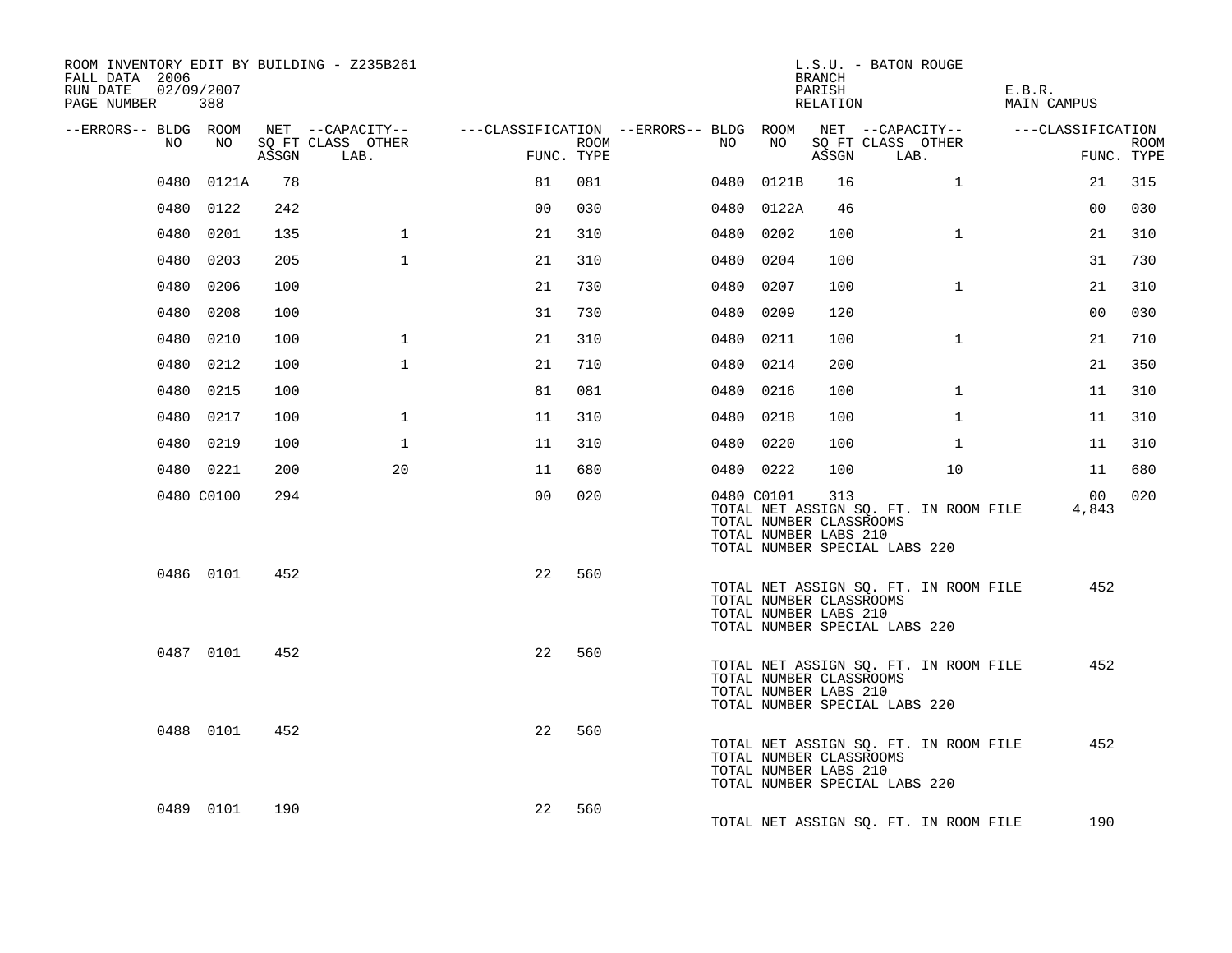| ROOM INVENTORY EDIT BY BUILDING - Z235B261<br>FALL DATA 2006<br>RUN DATE 02/09/2007<br>PAGE NUMBER 389 |           |                |                                                                                                                   |                                             |            |                  |                       | L.S.U. - BATON ROUGE<br>BRANCH<br>PARISH<br>RELATION                                                    | E.B.R.<br>MAIN CAMPUS |                    |
|--------------------------------------------------------------------------------------------------------|-----------|----------------|-------------------------------------------------------------------------------------------------------------------|---------------------------------------------|------------|------------------|-----------------------|---------------------------------------------------------------------------------------------------------|-----------------------|--------------------|
|                                                                                                        |           |                | --ERRORS-- BLDG ROOM NET --CAPACITY-- ----CLASSIFICATION --ERRORS-- BLDG ROOM NET --CAPACITY-- ----CLASSIFICATION |                                             |            |                  |                       |                                                                                                         |                       |                    |
| NO                                                                                                     |           |                | NO SQ FT CLASS OTHER<br>ASSGN LAB.                                                                                | $\begin{aligned} \text{FUNC} \end{aligned}$ | FUNC. TYPE | ROOM <b>ROOM</b> | TOTAL NUMBER LABS 210 | NO NO SQ FT CLASS OTHER<br>ASSGN LAB.<br>TOTAL NUMBER CLASSROOMS<br>TOTAL NUMBER SPECIAL LABS 220       |                       | ROOM<br>FUNC. TYPE |
|                                                                                                        |           | 0490 0101 1425 |                                                                                                                   | 22                                          | 730        |                  | TOTAL NUMBER LABS 210 | TOTAL NET ASSIGN SQ. FT. IN ROOM FILE 1,425<br>TOTAL NUMBER CLASSROOMS<br>TOTAL NUMBER SPECIAL LABS 220 |                       |                    |
|                                                                                                        | 0491 0101 | 570            |                                                                                                                   | 22                                          | 560        |                  | TOTAL NUMBER LABS 210 | TOTAL NET ASSIGN SQ. FT. IN ROOM FILE<br>TOTAL NUMBER CLASSROOMS<br>TOTAL NUMBER SPECIAL LABS 220       |                       | 570                |
|                                                                                                        | 0497 0101 | 570            |                                                                                                                   | 22                                          | 560        |                  | TOTAL NUMBER LABS 210 | TOTAL NET ASSIGN SQ. FT. IN ROOM FILE<br>TOTAL NUMBER CLASSROOMS<br>TOTAL NUMBER SPECIAL LABS 220       |                       | 570                |
|                                                                                                        |           | 0498 0101 1425 |                                                                                                                   | 22                                          | 730        |                  | TOTAL NUMBER LABS 210 | TOTAL NET ASSIGN SQ. FT. IN ROOM FILE 1,425<br>TOTAL NUMBER CLASSROOMS<br>TOTAL NUMBER SPECIAL LABS 220 |                       |                    |
|                                                                                                        |           | 0499 0101 1364 |                                                                                                                   | 22                                          | 730        |                  | TOTAL NUMBER LABS 210 | TOTAL NET ASSIGN SQ. FT. IN ROOM FILE 1,364<br>TOTAL NUMBER CLASSROOMS<br>TOTAL NUMBER SPECIAL LABS 220 |                       |                    |
|                                                                                                        |           | 0500 0101 2850 |                                                                                                                   | 22                                          | 560        |                  | TOTAL NUMBER LABS 210 | TOTAL NET ASSIGN SQ. FT. IN ROOM FILE<br>TOTAL NUMBER CLASSROOMS<br>TOTAL NUMBER SPECIAL LABS 220       |                       | 2,850              |
|                                                                                                        |           | 0502 0101 1425 |                                                                                                                   | 22                                          | 730        |                  | TOTAL NUMBER LABS 210 | TOTAL NET ASSIGN SQ. FT. IN ROOM FILE<br>TOTAL NUMBER CLASSROOMS<br>TOTAL NUMBER SPECIAL LABS 220       |                       | 1,425              |
|                                                                                                        |           | 0503 0101 1425 |                                                                                                                   | 22                                          | 730        |                  | TOTAL NUMBER LABS 210 | TOTAL NET ASSIGN SQ. FT. IN ROOM FILE 1,425<br>TOTAL NUMBER CLASSROOMS<br>TOTAL NUMBER SPECIAL LABS 220 |                       |                    |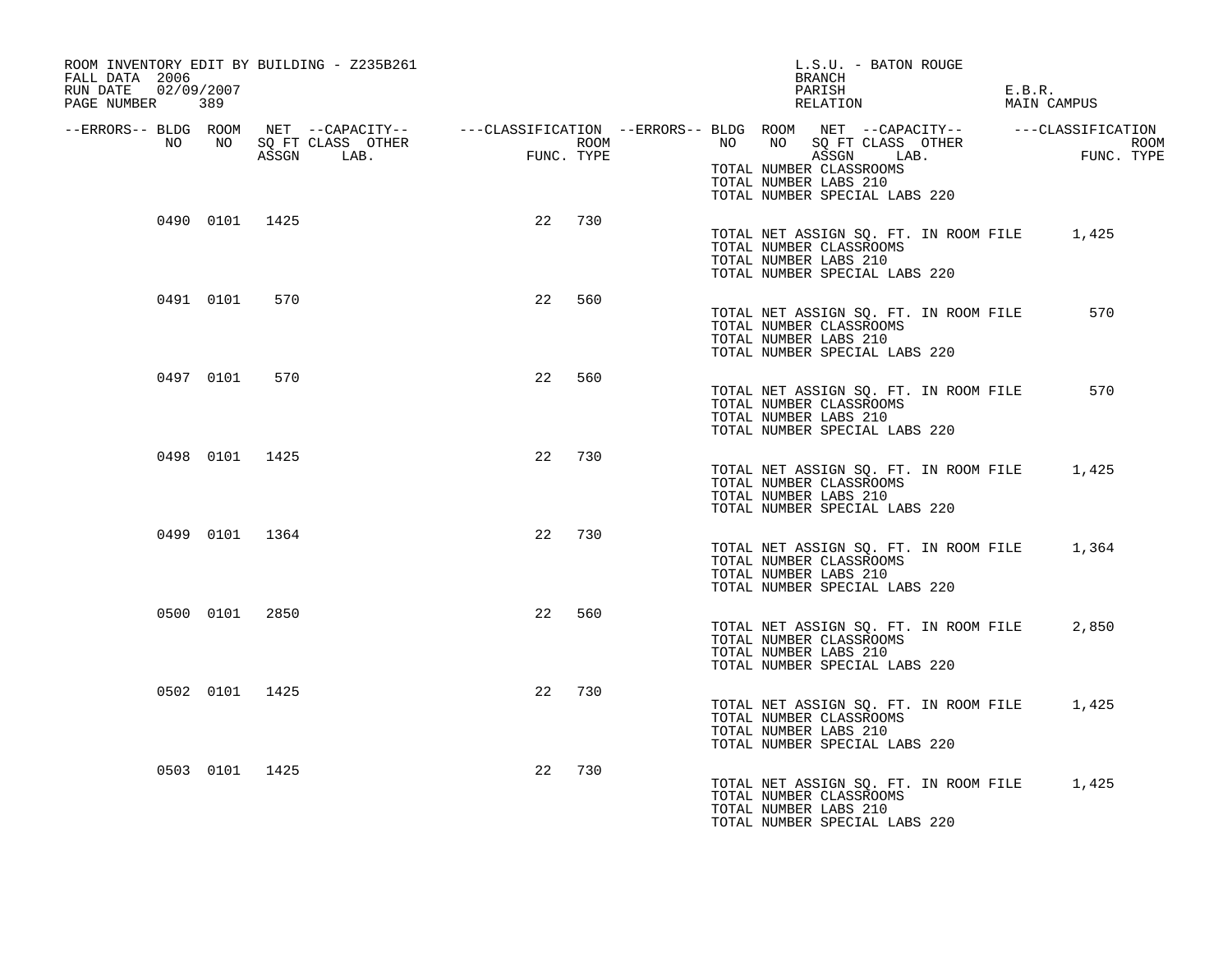| FALL DATA 2006<br>RUN DATE<br>PAGE NUMBER 390 | 02/09/2007 |            |                 | ROOM INVENTORY EDIT BY BUILDING - Z235B261 |                |                                                                               |                |                    |    |              | L.S.U. - BATON ROUGE<br>BRANCH<br>PARISH<br>RELATION                                                |      |                                       | E.B.R. | MAIN CAMPUS    |                           |
|-----------------------------------------------|------------|------------|-----------------|--------------------------------------------|----------------|-------------------------------------------------------------------------------|----------------|--------------------|----|--------------|-----------------------------------------------------------------------------------------------------|------|---------------------------------------|--------|----------------|---------------------------|
| --ERRORS-- BLDG ROOM                          |            |            |                 | NET --CAPACITY--                           |                | ---CLASSIFICATION --ERRORS-- BLDG ROOM NET --CAPACITY--     ---CLASSIFICATION |                |                    |    |              |                                                                                                     |      |                                       |        |                |                           |
|                                               | NO .       | NO         |                 | SO FT CLASS OTHER<br>ASSGN LAB.            |                |                                                                               |                | ROOM<br>FUNC. TYPE | NO | NO           | SQ FT CLASS OTHER<br>ASSGN                                                                          | LAB. |                                       |        |                | <b>ROOM</b><br>FUNC. TYPE |
|                                               |            | 0504 0101  | 570             |                                            |                |                                                                               | 22             | 560                |    |              | TOTAL NUMBER CLASSROOMS<br>TOTAL NUMBER LABS 210<br>TOTAL NUMBER SPECIAL LABS 220                   |      | TOTAL NET ASSIGN SQ. FT. IN ROOM FILE |        | 570            |                           |
|                                               |            | 0505 0101  | 570             |                                            |                |                                                                               | 22             | 560                |    |              | TOTAL NUMBER CLASSROOMS<br>TOTAL NUMBER LABS 210<br>TOTAL NUMBER SPECIAL LABS 220                   |      | TOTAL NET ASSIGN SQ. FT. IN ROOM FILE |        | 570            |                           |
|                                               |            | 0506 0101  | 570             |                                            |                |                                                                               | 22             | 560                |    |              | TOTAL NUMBER CLASSROOMS<br>TOTAL NUMBER LABS 210<br>TOTAL NUMBER SPECIAL LABS 220                   |      | TOTAL NET ASSIGN SQ. FT. IN ROOM FILE |        | 570            |                           |
|                                               | 0546 0100  |            | 413             |                                            | 5              |                                                                               | 51             | 310                |    | 9 0546 0100A | 43                                                                                                  |      | 100                                   |        | 52             | 610                       |
|                                               |            | 0546 0100B | $7\phantom{.0}$ |                                            |                |                                                                               | 52             | 730                |    | 0546 0100C   | 30                                                                                                  |      | 2                                     |        | 52             | 315                       |
|                                               |            | 0546 0100D | 30              |                                            | 2              |                                                                               | 52             | 315                |    | 0546 0100E   | $\overline{7}$<br>TOTAL NUMBER CLASSROOMS<br>TOTAL NUMBER LABS 210<br>TOTAL NUMBER SPECIAL LABS 220 |      | TOTAL NET ASSIGN SQ. FT. IN ROOM FILE |        | 64<br>530      | 715                       |
|                                               |            | 0550 0100  | 1940            |                                            | 278            |                                                                               | 52             | 610                |    | 0550 0100A   | 93                                                                                                  |      |                                       |        | 52             | 615                       |
|                                               |            | 0550 0100B | 21              |                                            |                |                                                                               | 52             | 615                |    | 0550 0100C   | 21                                                                                                  |      |                                       |        | 52             | 615                       |
|                                               | 0550 0101  |            | 530             |                                            | 40             |                                                                               | 52             | 650                |    | 0550 0101A   | 238                                                                                                 |      | 3                                     |        | 52             | 310                       |
|                                               | 0550       | 0101B      | 359             |                                            | 16             |                                                                               | 52             | 350                |    | 0550 0101C   | 168                                                                                                 |      | 2                                     |        | 52             | 310                       |
| 9                                             |            | 0550 0101D | 11              | 10                                         |                |                                                                               | 52             | 220                |    | 0550 0102    | 1029                                                                                                |      | 60                                    |        | 52             | 610                       |
|                                               | 0550 0103  |            | 191             |                                            |                |                                                                               | 0 <sub>0</sub> | 020                |    | 0550 0103A   | 142                                                                                                 |      | $\overline{2}$                        |        | 52             | 910                       |
|                                               |            | 0550 0103B | 10              |                                            |                |                                                                               | 52             | 955                |    | 0550 0103C   | 22                                                                                                  |      |                                       |        | 52             | 955                       |
|                                               |            | 0550 0103D | 168             |                                            | $\overline{4}$ |                                                                               | 52             | 910                |    | 0550 0103E   | 166                                                                                                 |      | $\overline{4}$                        |        | 52             | 910                       |
|                                               |            | 0550 0103F | 37              |                                            | 6              |                                                                               | 52             | 910                |    | 0550 0104    | 320                                                                                                 |      | 4                                     |        | 52             | 630                       |
|                                               |            | 0550 0104A | 53              |                                            |                |                                                                               | 0 <sub>0</sub> | 030                |    | 0550 0106    | 100                                                                                                 |      | 2                                     |        | 0 <sub>0</sub> | 030                       |
|                                               | 0550 0108  |            | 15              |                                            |                |                                                                               | 52             | 615                |    | 0550 0110    | 100                                                                                                 |      | 2                                     |        | 0 <sub>0</sub> | 030                       |
|                                               | 0550 0112  |            | 64              |                                            |                |                                                                               | 52             | 730                |    | 0550 C0100   | 195                                                                                                 |      |                                       |        | 0 <sub>0</sub> | 020                       |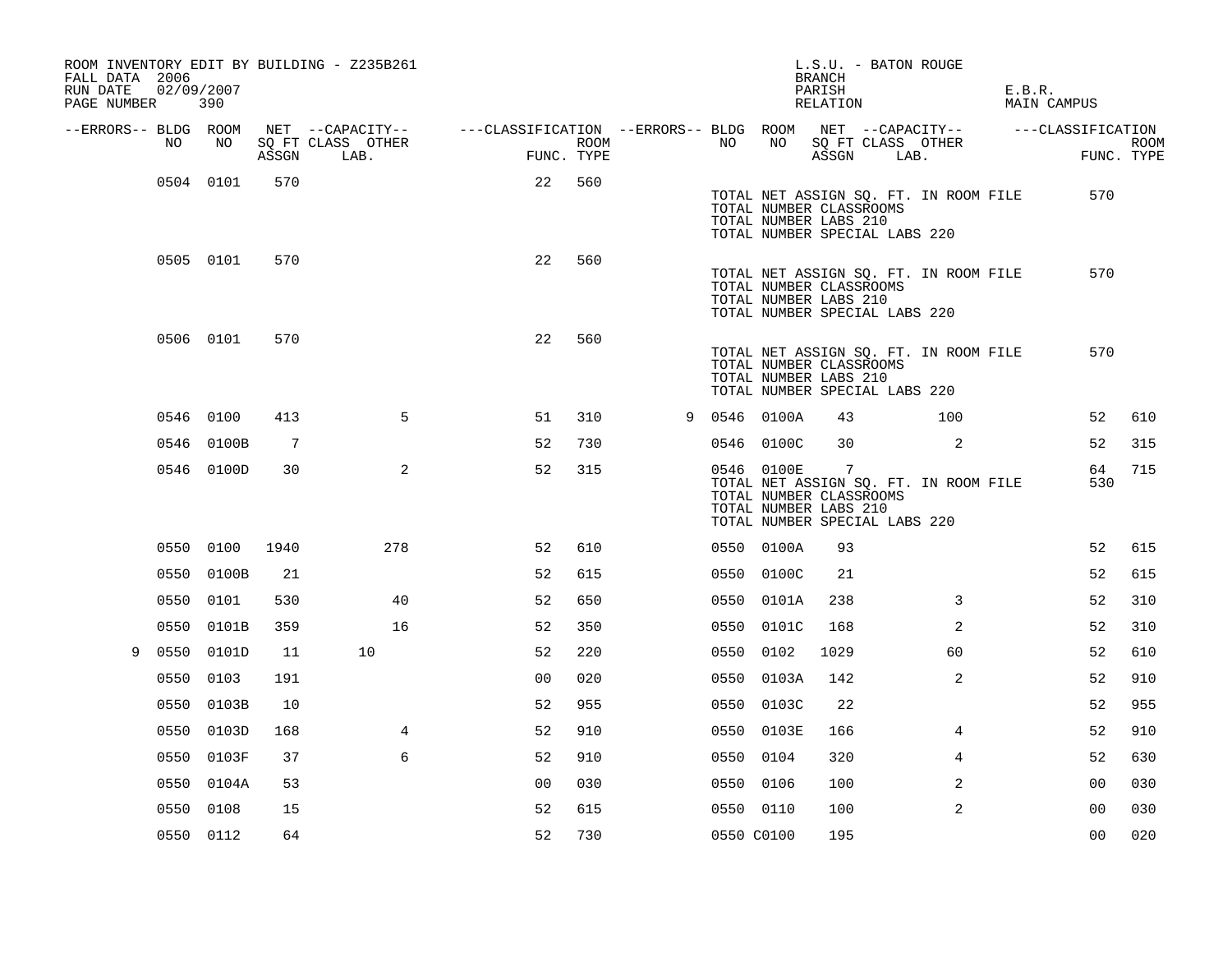| ROOM INVENTORY EDIT BY BUILDING - Z235B261<br>FALL DATA 2006<br>RUN DATE 02/09/2007<br>PAGE NUMBER 391 |               |     |    |        |                       | L.S.U. - BATON ROUGE<br>BRANCH<br>PARISH<br>RELATION                                                                                                                                                                                                                                                                                    | E.B.R.<br>MAIN CAMPUS |  |
|--------------------------------------------------------------------------------------------------------|---------------|-----|----|--------|-----------------------|-----------------------------------------------------------------------------------------------------------------------------------------------------------------------------------------------------------------------------------------------------------------------------------------------------------------------------------------|-----------------------|--|
|                                                                                                        |               |     |    |        |                       | ERRORS-- BLDG ROOM NET --CAPACITY--- --CLASSIFICATION --ERRORS-- BLDG ROOM NET --CAPACITY--------------------<br>NO NO SQ FT CLASS OTHER ROOM ROOM NO SQ FT CLASS OTHER ROOM ROOM NO SQ FT CLASS OTHER ROOM ROOM ROOM ROOM ROOM<br>A<br>TOTAL NET ASSIGN SQ. FT. IN ROOM FILE 5,354<br>TOTAL NUMBER CLASSROOMS<br>TOTAL NUMBER LABS 210 |                       |  |
|                                                                                                        | 0577 0001     | 306 |    | 31 620 |                       | TOTAL NUMBER SPECIAL LABS 220<br>TOTAL NET ASSIGN SO. FT. IN ROOM FILE<br>TOTAL NUMBER CLASSROOMS                                                                                                                                                                                                                                       | $\overline{1}$<br>306 |  |
|                                                                                                        | 0578 0001 396 |     |    | 31 620 |                       | TOTAL NUMBER LABS 210<br>TOTAL NUMBER SPECIAL LABS 220<br>TOTAL NET ASSIGN SQ. FT. IN ROOM FILE                                                                                                                                                                                                                                         | 396                   |  |
|                                                                                                        | 0579 0001     | 236 |    | 31 620 |                       | TOTAL NUMBER CLASSROOMS<br>TOTAL NUMBER LABS 210<br>TOTAL NUMBER SPECIAL LABS 220                                                                                                                                                                                                                                                       |                       |  |
|                                                                                                        |               |     |    |        |                       | TOTAL NET ASSIGN SQ. FT. IN ROOM FILE<br>TOTAL NUMBER CLASSROOMS<br>TOTAL NUMBER LABS 210<br>TOTAL NUMBER SPECIAL LABS 220                                                                                                                                                                                                              | 236                   |  |
|                                                                                                        | 0580 0001     | 231 | 31 | 620    |                       | TOTAL NET ASSIGN SQ. FT. IN ROOM FILE<br>TOTAL NUMBER CLASSROOMS<br>TOTAL NUMBER LABS 210<br>TOTAL NUMBER SPECIAL LABS 220                                                                                                                                                                                                              | 231                   |  |
|                                                                                                        | 0581 0001     | 226 | 31 | 620    | 0581 0002             | 226<br>TOTAL NET ASSIGN SQ. FT. IN ROOM FILE<br>TOTAL NUMBER CLASSROOMS<br>TOTAL NUMBER LABS 210<br>TOTAL NUMBER SPECIAL LABS 220                                                                                                                                                                                                       | 31 620<br>452         |  |
|                                                                                                        | 0582 0001     | 232 | 31 | 620    | 0582 0002 232         | TOTAL NET ASSIGN SO. FT. IN ROOM FILE<br>TOTAL NUMBER CLASSROOMS<br>TOTAL NUMBER LABS 210<br>TOTAL NUMBER SPECIAL LABS 220                                                                                                                                                                                                              | 31 620<br>464         |  |
|                                                                                                        | 0583 0001     | 442 | 31 | 620    |                       | TOTAL NET ASSIGN SQ. FT. IN ROOM FILE<br>TOTAL NUMBER CLASSROOMS<br>TOTAL NUMBER LABS 210<br>TOTAL NUMBER SPECIAL LABS 220                                                                                                                                                                                                              | 442                   |  |
|                                                                                                        | 0585 0001     | 549 | 31 | 620    | TOTAL NUMBER LABS 210 | TOTAL NET ASSIGN SO. FT. IN ROOM FILE<br>TOTAL NUMBER CLASSROOMS                                                                                                                                                                                                                                                                        | 549                   |  |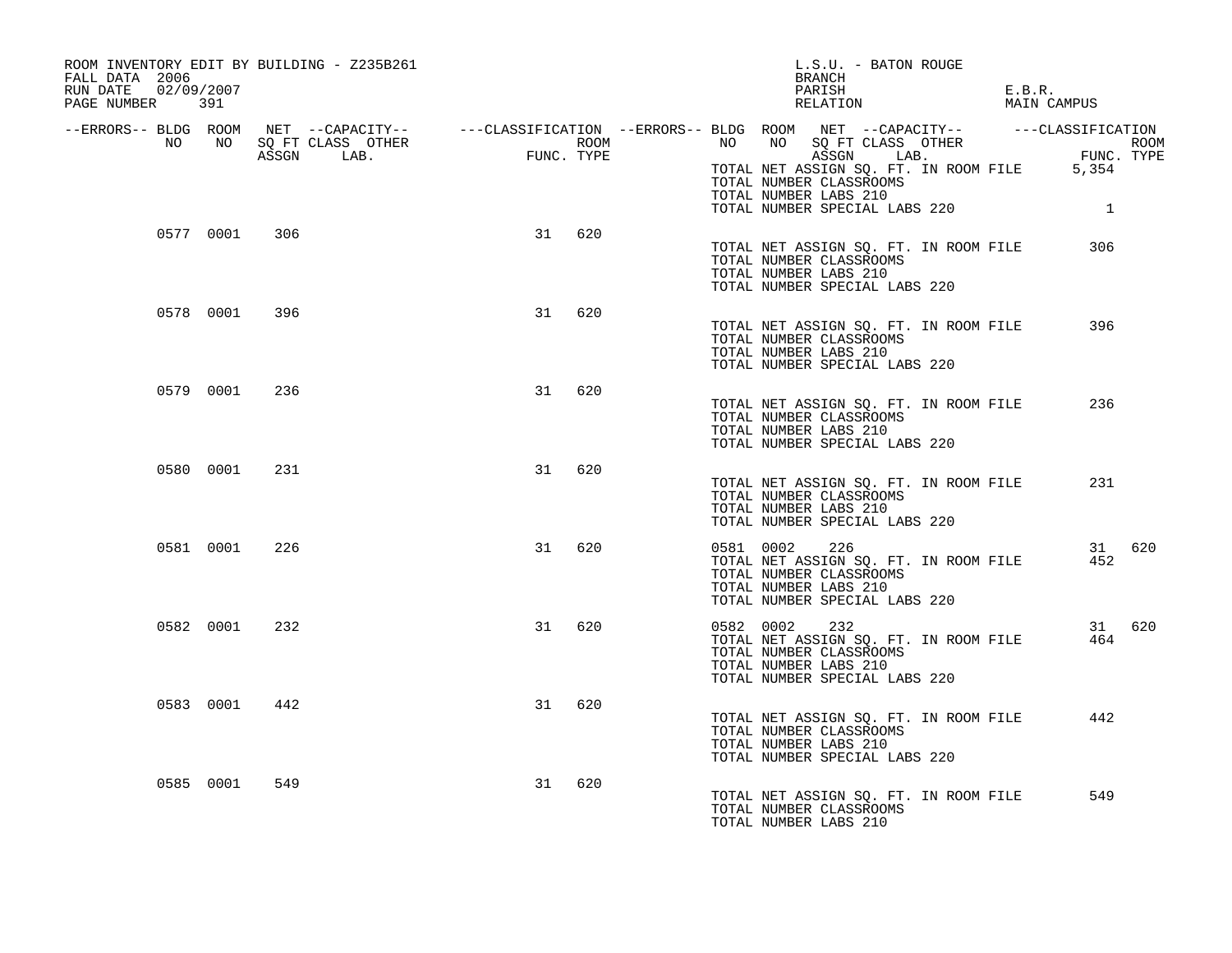| ROOM INVENTORY EDIT BY BUILDING - Z235B261<br>FALL DATA 2006<br>RUN DATE 02/09/2007<br>PAGE NUMBER 392 |           |     |    |        | L.S.U. - BATON ROUGE<br>BRANCH<br>PARISH<br>RELATION                                                                                                                                                                                                         | E.B.R.<br>MAIN CAMPUS |
|--------------------------------------------------------------------------------------------------------|-----------|-----|----|--------|--------------------------------------------------------------------------------------------------------------------------------------------------------------------------------------------------------------------------------------------------------------|-----------------------|
|                                                                                                        |           |     |    |        |                                                                                                                                                                                                                                                              |                       |
|                                                                                                        |           |     |    |        | ERRORS-- BLDG ROOM NET --CAPACITY--- --CLASSIFICATION --ERRORS-- BLDG ROOM NET --CAPACITY--------------------<br>NO NO SQ FT CLASS OTHER ROOM ROOM NO SQ FT CLASS OTHER ROOM ROOM ROOM NO SQ FT CLASS OTHER ROOM ASSGN LAB.<br>TOTAL NUMBER SPECIAL LABS 220 |                       |
|                                                                                                        | 0586 0001 | 529 | 31 | 620    | TOTAL NET ASSIGN SQ. FT. IN ROOM FILE<br>TOTAL NUMBER CLASSROOMS<br>TOTAL NUMBER LABS 210<br>TOTAL NUMBER SPECIAL LABS 220                                                                                                                                   | 529                   |
|                                                                                                        | 0587 0001 | 652 | 31 | 620    | TOTAL NET ASSIGN SQ. FT. IN ROOM FILE<br>TOTAL NUMBER CLASSROOMS<br>TOTAL NUMBER LABS 210<br>TOTAL NUMBER SPECIAL LABS 220                                                                                                                                   | 652                   |
|                                                                                                        | 0589 0001 | 196 | 31 | 620    | TOTAL NET ASSIGN SQ. FT. IN ROOM FILE<br>TOTAL NUMBER CLASSROOMS<br>TOTAL NUMBER LABS 210<br>TOTAL NUMBER SPECIAL LABS 220                                                                                                                                   | 196                   |
|                                                                                                        | 0590 0001 | 172 | 31 | 620    | TOTAL NET ASSIGN SQ. FT. IN ROOM FILE<br>TOTAL NUMBER CLASSROOMS<br>TOTAL NUMBER LABS 210<br>TOTAL NUMBER SPECIAL LABS 220                                                                                                                                   | 172                   |
|                                                                                                        | 0591 0001 | 22  | 31 | 620    | TOTAL NET ASSIGN SQ. FT. IN ROOM FILE<br>TOTAL NUMBER CLASSROOMS<br>TOTAL NUMBER LABS 210<br>TOTAL NUMBER SPECIAL LABS 220                                                                                                                                   | 22                    |
|                                                                                                        | 0592 0001 | 121 | 31 | 620    | TOTAL NET ASSIGN SQ. FT. IN ROOM FILE<br>TOTAL NUMBER CLASSROOMS<br>TOTAL NUMBER LABS 210<br>TOTAL NUMBER SPECIAL LABS 220                                                                                                                                   | 121                   |
|                                                                                                        | 0593 0001 | 280 | 31 | 620    | 0593 0002<br>280<br>TOTAL NET ASSIGN SQ. FT. IN ROOM FILE<br>TOTAL NUMBER CLASSROOMS<br>TOTAL NUMBER LABS 210<br>TOTAL NUMBER SPECIAL LABS 220                                                                                                               | 31 620<br>560         |
|                                                                                                        | 0594 0001 | 182 | 31 | 620    | TOTAL NET ASSIGN SQ. FT. IN ROOM FILE<br>TOTAL NUMBER CLASSROOMS<br>TOTAL NUMBER LABS 210<br>TOTAL NUMBER SPECIAL LABS 220                                                                                                                                   | 182                   |
|                                                                                                        | 0595 0001 | 41  |    | 31 620 | TOTAL NET ASSIGN SO. FT. IN ROOM FILE                                                                                                                                                                                                                        | 41                    |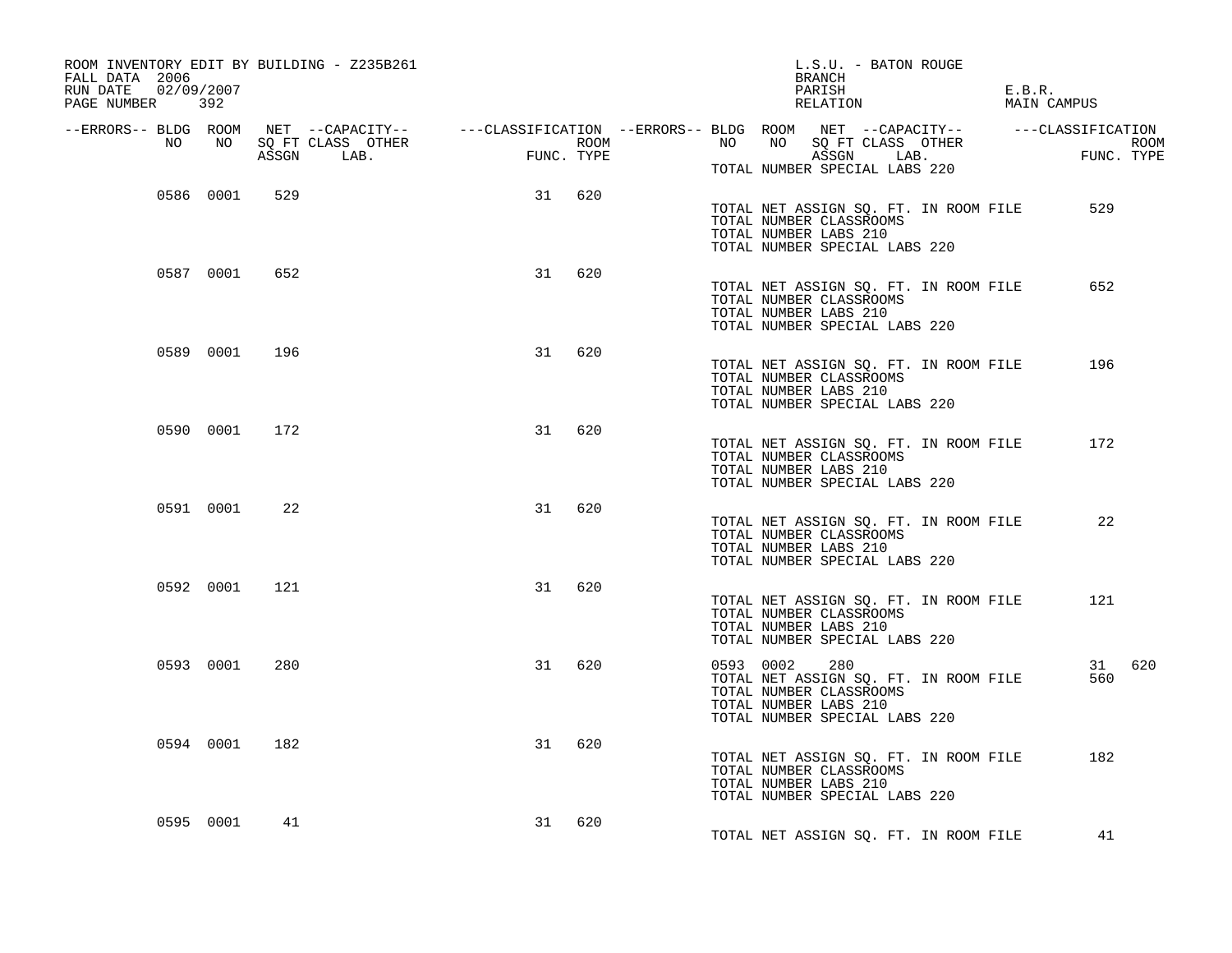| ROOM INVENTORY EDIT BY BUILDING - Z235B261<br>FALL DATA 2006<br>RUN DATE<br>PAGE NUMBER |           | 02/09/2007<br>393 |       |                           |                                                                             |                    |           |           | L.S.U. - BATON ROUGE<br><b>BRANCH</b><br>PARISH<br>RELATION                                                                                                       |              | E.B.R. | MAIN CAMPUS       |                           |
|-----------------------------------------------------------------------------------------|-----------|-------------------|-------|---------------------------|-----------------------------------------------------------------------------|--------------------|-----------|-----------|-------------------------------------------------------------------------------------------------------------------------------------------------------------------|--------------|--------|-------------------|---------------------------|
| --ERRORS-- BLDG ROOM                                                                    | NO        | NO                | ASSGN | SQ FT CLASS OTHER<br>LAB. | NET --CAPACITY--    ---CLASSIFICATION --ERRORS-- BLDG ROOM NET --CAPACITY-- | ROOM<br>FUNC. TYPE | NO        |           | NO SQ FT CLASS OTHER<br>ASSGN<br>LAB.<br>TOTAL NUMBER CLASSROOMS                                                                                                  |              |        | ---CLASSIFICATION | <b>ROOM</b><br>FUNC. TYPE |
|                                                                                         |           | 0596 0001         | 268   |                           | 31                                                                          | 620                |           | 0596 0002 | TOTAL NUMBER LABS 210<br>TOTAL NUMBER SPECIAL LABS 220<br>80<br>TOTAL NET ASSIGN SQ. FT. IN ROOM FILE<br>TOTAL NUMBER CLASSROOMS<br>TOTAL NUMBER LABS 210         |              |        | 348               | 31 620                    |
|                                                                                         |           | 0597 0001         | 218   |                           | 31                                                                          | 620                |           | 0597 0002 | TOTAL NUMBER SPECIAL LABS 220<br>64<br>TOTAL NET ASSIGN SQ. FT. IN ROOM FILE<br>TOTAL NUMBER CLASSROOMS<br>TOTAL NUMBER LABS 210<br>TOTAL NUMBER SPECIAL LABS 220 |              |        | 31<br>282         | 620                       |
|                                                                                         |           | 0599 0001         | 58    |                           | 31                                                                          | 620                |           |           | TOTAL NET ASSIGN SQ. FT. IN ROOM FILE<br>TOTAL NUMBER CLASSROOMS<br>TOTAL NUMBER LABS 210<br>TOTAL NUMBER SPECIAL LABS 220                                        |              |        | 58                |                           |
|                                                                                         |           | 0613 0101         | 97    | $\mathbf{1}$              | 14                                                                          | 310                | 0613 0102 |           | 97                                                                                                                                                                |              |        | 14                | 730                       |
|                                                                                         |           | 0613 0103         | 97    | $\mathbf{1}$              | 14                                                                          | 310                | 0613 0104 |           | 97                                                                                                                                                                | $\mathbf{1}$ |        | 14                | 310                       |
|                                                                                         |           | 0613 0105         | 97    | $\mathbf{1}$              | 14                                                                          | 310                | 0613 0106 |           | 97                                                                                                                                                                | $\mathbf{1}$ |        | 14                | 310                       |
|                                                                                         |           | 0613 0107         | 96    | $\mathbf{1}$              | 14                                                                          | 310                | 0613 0108 |           | 96                                                                                                                                                                | $\mathbf{1}$ |        | 14                | 310                       |
|                                                                                         | 0613 0109 |                   | 97    | $\mathbf{1}$              | 14                                                                          | 310                | 0613 0110 |           | 97                                                                                                                                                                | $\mathbf{1}$ |        | 14                | 310                       |
|                                                                                         |           | 0613 0111         | 97    | $\mathbf 1$               | 14                                                                          | 310                | 0613 0112 |           | 97                                                                                                                                                                | $\mathbf{1}$ |        | 14                | 310                       |
|                                                                                         |           | 0613 0113         | 97    | $\mathbf{1}$              | 14                                                                          | 310                | 0613 0114 |           | 97                                                                                                                                                                | $\mathbf{1}$ |        | 14                | 310                       |
|                                                                                         |           | 0613 0115         | 96    | $\mathbf{1}$              | 14                                                                          | 310                | 0613 0116 |           | 96                                                                                                                                                                | $\mathbf{1}$ |        | 14                | 310                       |
|                                                                                         |           | 0613 0117         | 96    | $\mathbf 1$               | 14                                                                          | 310                | 0613 0118 |           | 96                                                                                                                                                                | $\mathbf{1}$ |        | 14                | 310                       |
|                                                                                         |           | 0613 0119         | 196   | 10                        | 14                                                                          | 350                | 0613 0120 |           | 233                                                                                                                                                               |              |        | 0 <sub>0</sub>    | 020                       |
|                                                                                         |           | 0613 0121         | 63    |                           | 00                                                                          | 020                | 0613 0122 |           | 233                                                                                                                                                               |              |        | 0 <sub>0</sub>    | 020                       |
|                                                                                         |           | 0613 0123         | 136   |                           | 0 <sub>0</sub>                                                              | 020                | 0613 0124 |           | 63                                                                                                                                                                |              |        | 00                | 020                       |
|                                                                                         |           | 0613 0125         | 50    |                           | 00                                                                          | 010                | 0613 0126 |           | 110                                                                                                                                                               | $\mathbf{1}$ |        | 00                | 030                       |
|                                                                                         |           | 0613 0127         | 195   | 2                         | 0 <sub>0</sub>                                                              | 030                | 0613 0128 |           | 12                                                                                                                                                                |              |        | 00                | 030                       |
|                                                                                         |           | 0613 0129         | 12    |                           | 00                                                                          | 030                | 0613 0130 |           | 2                                                                                                                                                                 |              |        | 0 <sub>0</sub>    | 030                       |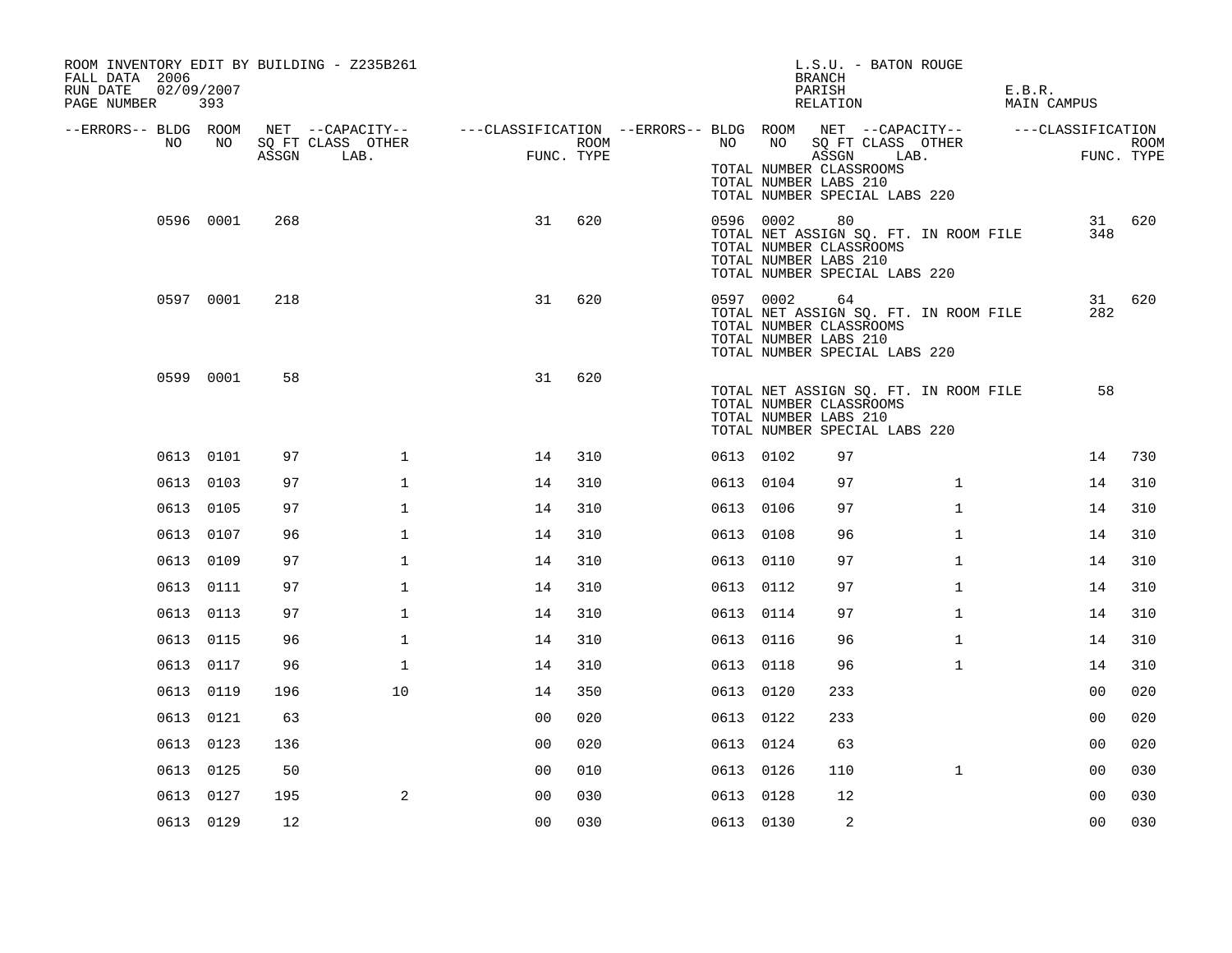| ROOM INVENTORY EDIT BY BUILDING - Z235B261<br>FALL DATA 2006<br>RUN DATE<br>PAGE NUMBER | 02/09/2007<br>394 |       |                                                                                                                     |                |      |           |            | L.S.U. - BATON ROUGE<br><b>BRANCH</b><br>PARISH<br>RELATION                                                                       |              | E.B.R. | MAIN CAMPUS     |      |
|-----------------------------------------------------------------------------------------|-------------------|-------|---------------------------------------------------------------------------------------------------------------------|----------------|------|-----------|------------|-----------------------------------------------------------------------------------------------------------------------------------|--------------|--------|-----------------|------|
| --ERRORS-- BLDG ROOM<br>NO .                                                            | NO                |       | NET --CAPACITY-- - ---CLASSIFICATION --ERRORS-- BLDG ROOM NET --CAPACITY-- - ---CLASSIFICATION<br>SO FT CLASS OTHER |                | ROOM | NO        |            |                                                                                                                                   |              |        |                 | ROOM |
|                                                                                         |                   | ASSGN | LAB.                                                                                                                | FUNC. TYPE     |      |           |            | TOTAL NET ASSIGN SQ. FT. IN ROOM FILE 1,936<br>TOTAL NUMBER CLASSROOMS<br>TOTAL NUMBER LABS 210<br>TOTAL NUMBER SPECIAL LABS 220  |              |        | FUNC. TYPE      |      |
|                                                                                         | 0614 0101         | 891   | 50                                                                                                                  | 14             | 225  | 0614 0102 |            | 150                                                                                                                               |              |        | 00              | 030  |
|                                                                                         | 0614 0103         | 150   |                                                                                                                     | 0 <sup>0</sup> | 030  | 0614 0104 |            | 164                                                                                                                               |              |        | 00 <sub>o</sub> | 010  |
|                                                                                         | 0614 0105         | 312   |                                                                                                                     | 14             | 650  |           |            | TOTAL NET ASSIGN SQ. FT. IN ROOM FILE 1,203<br>TOTAL NUMBER CLASSROOMS<br>TOTAL NUMBER LABS 210<br>TOTAL NUMBER SPECIAL LABS 220  |              |        |                 |      |
|                                                                                         | 0615 0101         | 600   |                                                                                                                     | 12             | 225  | 0615 0102 |            | 64                                                                                                                                | $\mathbf{1}$ |        | 12              | 250  |
|                                                                                         | 0615 0103         | 568   |                                                                                                                     | 12             | 730  |           | 0615 0104  | 568<br>TOTAL NET ASSIGN SQ. FT. IN ROOM FILE<br>TOTAL NUMBER CLASSROOMS<br>TOTAL NUMBER LABS 210<br>TOTAL NUMBER SPECIAL LABS 220 |              |        | 12<br>1,800     | 730  |
|                                                                                         | 0633 0100         | 1292  | 6                                                                                                                   | 92             | 660  |           | 0633 0100A | 700                                                                                                                               | 6            |        | 92              | 660  |
|                                                                                         | 0633 0101         | 164   |                                                                                                                     | 92             | 665  | 0633 0102 |            | 318                                                                                                                               | 8            |        | 92              | 665  |
|                                                                                         | 0633 0103         | 112   |                                                                                                                     | 92             | 665  |           | 0633 0103A | 108                                                                                                                               | 4            |        | 92              | 665  |
|                                                                                         | 0633 0103B        | 924   | 6                                                                                                                   | 92             | 665  | 0633 0104 |            | 91                                                                                                                                | $\mathbf{1}$ |        | 92              | 310  |
|                                                                                         | 0633 0105         | 179   | $\mathbf{1}$                                                                                                        | 92             | 310  | 0633 0106 |            | 190                                                                                                                               | $\mathbf{1}$ |        | 92              | 310  |
|                                                                                         | 0633 0107         | 98    |                                                                                                                     | 0 <sub>0</sub> | 030  | 0633 0108 |            | 36                                                                                                                                |              |        | 92              | 665  |
|                                                                                         | 0633 0109         | 36    |                                                                                                                     | 92             | 665  | 0633 0110 |            | 5308                                                                                                                              |              |        | 92              | 740  |
|                                                                                         | 0633 0110A        | 225   |                                                                                                                     | 92             | 665  |           | 0633 0110B | 197                                                                                                                               | 6            |        | 92              | 630  |
|                                                                                         | 0633 0110C        | 197   | $\mathbf{1}$                                                                                                        | 92             | 310  |           | 0633 0110D | 197                                                                                                                               |              |        | 92              | 665  |
|                                                                                         | 0633 0110E        | 57    |                                                                                                                     | 0 <sub>0</sub> | 010  |           | 0633 0110F | 35                                                                                                                                | $\mathbf{1}$ |        | 00              | 030  |
|                                                                                         | 0633 C0100        | 1426  |                                                                                                                     | 0 <sub>0</sub> | 020  |           |            | TOTAL NET ASSIGN SQ. FT. IN ROOM FILE<br>TOTAL NUMBER CLASSROOMS<br>TOTAL NUMBER LABS 210<br>TOTAL NUMBER SPECIAL LABS 220        |              |        | 10,274          |      |
|                                                                                         | 0689 0100         | 471   |                                                                                                                     | 11             | 730  |           |            | TOTAL NET ASSIGN SO. FT. IN ROOM FILE                                                                                             |              |        | 471             |      |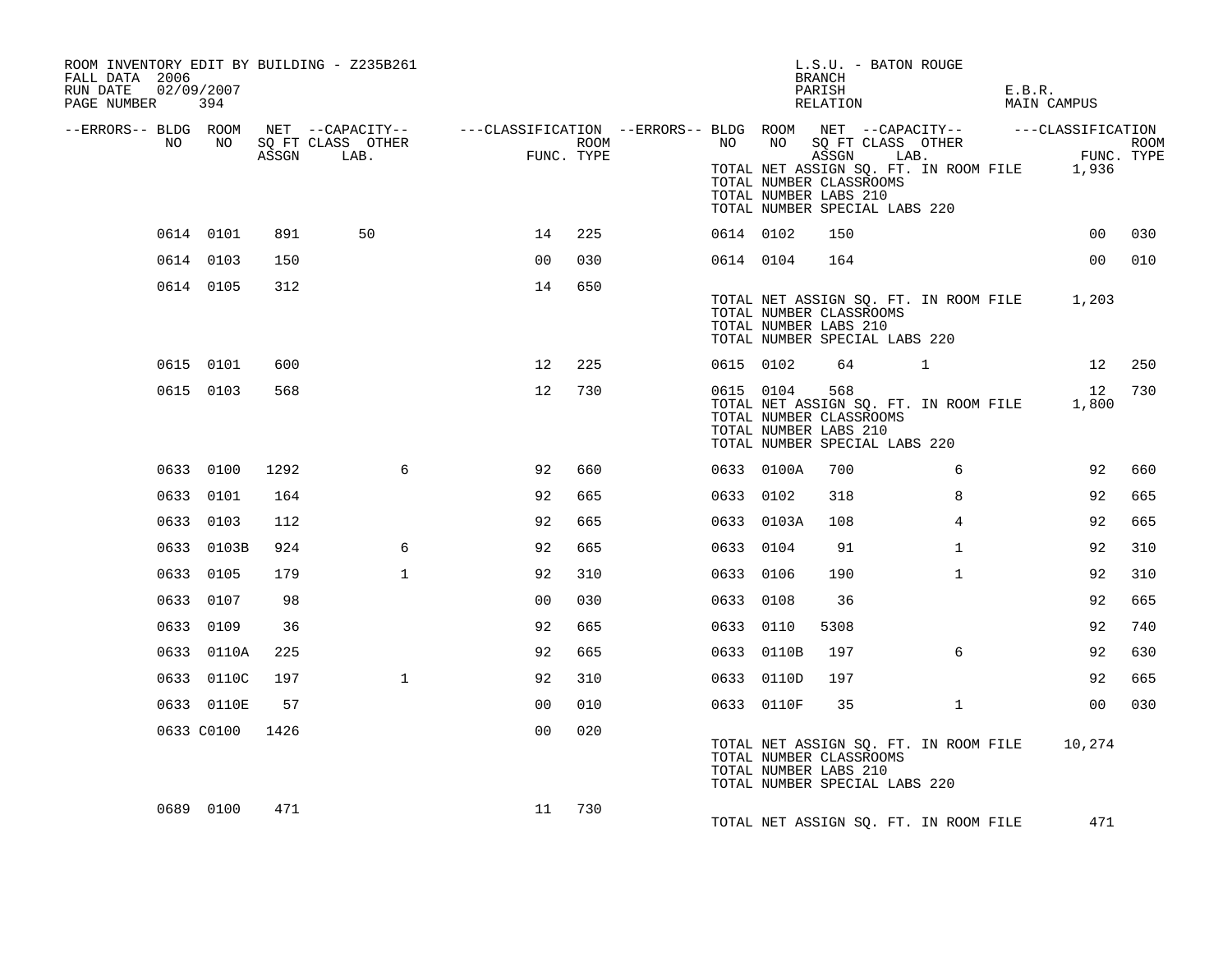| ROOM INVENTORY EDIT BY BUILDING - Z235B261<br>FALL DATA 2006<br>RUN DATE<br>PAGE NUMBER 395 | 02/09/2007 |      |                                 |                            |      | L.S.U. - BATON ROUGE<br>BRANCH<br>PARISH<br>RELATION                                                                       | E.B.R.<br>MAIN CAMPUS |
|---------------------------------------------------------------------------------------------|------------|------|---------------------------------|----------------------------|------|----------------------------------------------------------------------------------------------------------------------------|-----------------------|
| --ERRORS-- BLDG ROOM                                                                        |            |      |                                 |                            |      | NET --CAPACITY-- - ---CLASSIFICATION --ERRORS-- BLDG ROOM NET --CAPACITY-- - ---CLASSIFICATION<br>NO                       |                       |
| NO                                                                                          | NO         |      | SQ FT CLASS OTHER<br>ASSGN LAB. | $\mathbf{r}$<br>FUNC. TYPE | ROOM | SQ FT CLASS OTHER<br>NO<br>ASSGN LAB.<br>TOTAL NUMBER CLASSROOMS<br>TOTAL NUMBER LABS 210<br>TOTAL NUMBER SPECIAL LABS 220 | ROOM<br>FUNC. TYPE    |
|                                                                                             | 0690 0100  | 5000 |                                 | 22<br>570                  |      | TOTAL NET ASSIGN SQ. FT. IN ROOM FILE<br>TOTAL NUMBER CLASSROOMS<br>TOTAL NUMBER LABS 210<br>TOTAL NUMBER SPECIAL LABS 220 | 5,000                 |
|                                                                                             | 0693 0100  | 28   | $\mathbf{1}$                    | 63<br>660                  |      | TOTAL NET ASSIGN SQ. FT. IN ROOM FILE<br>TOTAL NUMBER CLASSROOMS<br>TOTAL NUMBER LABS 210<br>TOTAL NUMBER SPECIAL LABS 220 | 28                    |
|                                                                                             | 0698 0100  | 160  |                                 | 11<br>730                  |      | TOTAL NET ASSIGN SQ. FT. IN ROOM FILE<br>TOTAL NUMBER CLASSROOMS<br>TOTAL NUMBER LABS 210<br>TOTAL NUMBER SPECIAL LABS 220 | 160                   |
|                                                                                             | 0699 0100  | 42   |                                 | 081<br>81                  |      | TOTAL NET ASSIGN SQ. FT. IN ROOM FILE<br>TOTAL NUMBER CLASSROOMS<br>TOTAL NUMBER LABS 210<br>TOTAL NUMBER SPECIAL LABS 220 | 42                    |
|                                                                                             | 0700 0100  | 516  |                                 | 580<br>22                  |      | TOTAL NET ASSIGN SQ. FT. IN ROOM FILE<br>TOTAL NUMBER CLASSROOMS<br>TOTAL NUMBER LABS 210<br>TOTAL NUMBER SPECIAL LABS 220 | 516                   |
| 9 0703 0100                                                                                 |            | 570  | $\mathbf{1}$                    | 22<br>250                  |      | TOTAL NET ASSIGN SQ. FT. IN ROOM FILE<br>TOTAL NUMBER CLASSROOMS<br>TOTAL NUMBER LABS 210<br>TOTAL NUMBER SPECIAL LABS 220 | 570                   |
|                                                                                             | 0704 0100  | 322  |                                 | 22<br>580                  |      | TOTAL NET ASSIGN SQ. FT. IN ROOM FILE<br>TOTAL NUMBER CLASSROOMS<br>TOTAL NUMBER LABS 210<br>TOTAL NUMBER SPECIAL LABS 220 | 322                   |
|                                                                                             | 0707 0100  | 698  | $\mathbf{1}$                    | 720<br>22                  |      | 0707 0101<br>168<br>$\mathbf{1}$                                                                                           | 22<br>310             |
|                                                                                             | 0707 0102  | 146  | 2                               | 0 <sub>0</sub><br>030      |      | 0707 0103<br>146<br>TOTAL NET ASSIGN SQ. FT. IN ROOM FILE<br>TOTAL NUMBER CLASSROOMS                                       | 030<br>00<br>866      |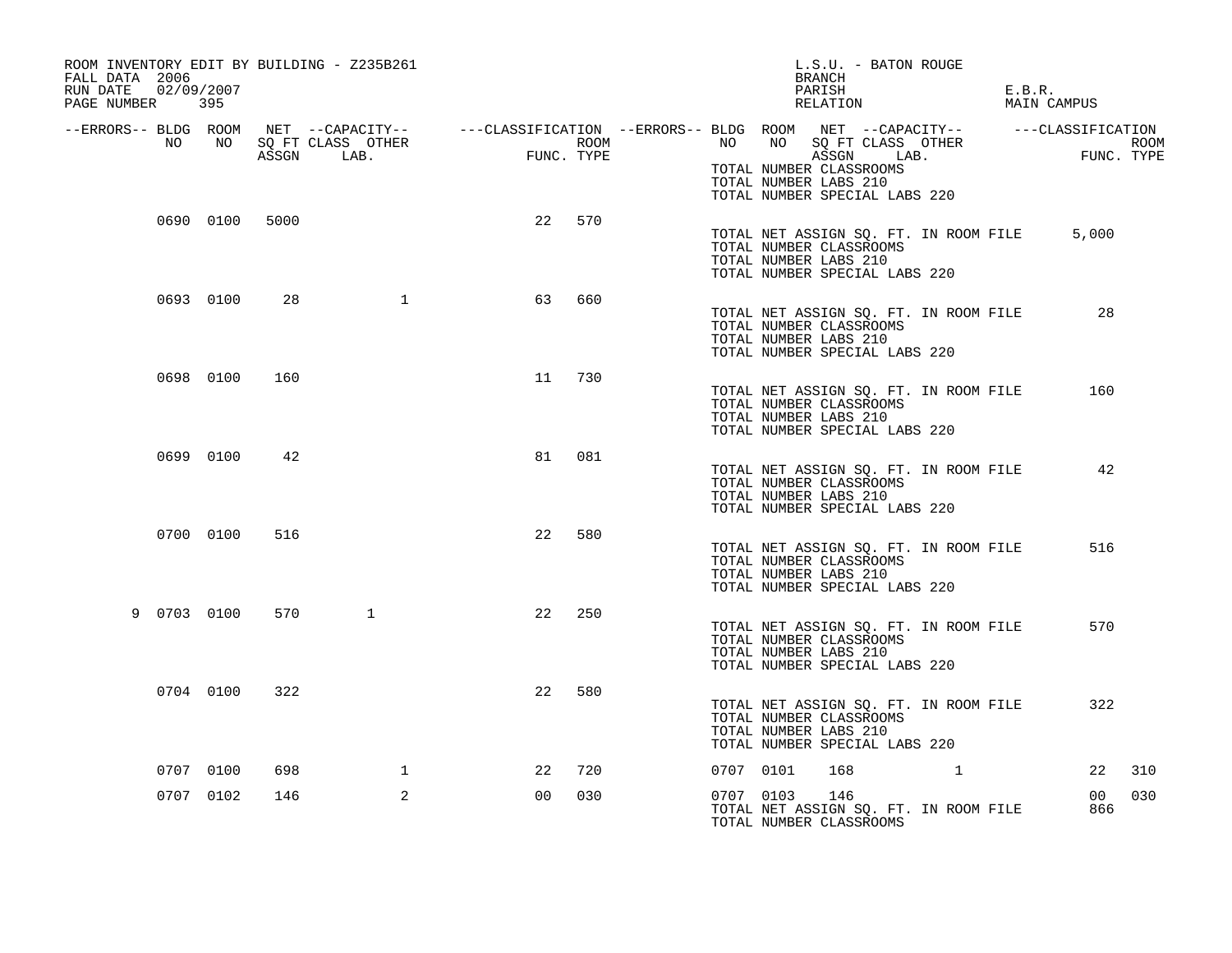| ROOM INVENTORY EDIT BY BUILDING - Z235B261<br>FALL DATA 2006<br>02/09/2007<br>RUN DATE<br>PAGE NUMBER 396 |                                               |      | L.S.U. - BATON ROUGE<br>BRANCH<br>PARISH<br>RELATION                                                                                                          | E.B.R.<br>MAIN CAMPUS |
|-----------------------------------------------------------------------------------------------------------|-----------------------------------------------|------|---------------------------------------------------------------------------------------------------------------------------------------------------------------|-----------------------|
| NO<br>NO NO                                                                                               | SQ FT CLASS OTHER<br>FUNC. TYPE<br>ASSGN LAB. | ROOM | --ERRORS-- BLDG ROOM NET --CAPACITY-- ----CLASSIFICATION --ERRORS-- BLDG ROOM NET --CAPACITY-- ----CLASSIFICATION<br>NO SQ FT CLASS OTHER<br>NO<br>ASSGN LAB. | KUUPI<br>FUNC .TYPE   |
|                                                                                                           |                                               |      | TOTAL NUMBER LABS 210<br>TOTAL NUMBER SPECIAL LABS 220                                                                                                        |                       |
| 0708 0100<br>235                                                                                          | 0 <sup>0</sup>                                | 020  | TOTAL NET ASSIGN SQ. FT. IN ROOM FILE<br>TOTAL NUMBER CLASSROOMS<br>TOTAL NUMBER LABS 210<br>TOTAL NUMBER SPECIAL LABS 220                                    |                       |
| 0709 0100<br>235                                                                                          | 00                                            | 020  | TOTAL NET ASSIGN SQ. FT. IN ROOM FILE<br>TOTAL NUMBER CLASSROOMS<br>TOTAL NUMBER LABS 210<br>TOTAL NUMBER SPECIAL LABS 220                                    |                       |
| 0711 0100<br>356                                                                                          | 0 <sup>0</sup>                                | 020  | TOTAL NET ASSIGN SQ. FT. IN ROOM FILE<br>TOTAL NUMBER CLASSROOMS<br>TOTAL NUMBER LABS 210<br>TOTAL NUMBER SPECIAL LABS 220                                    |                       |
| 0712 0100<br>311                                                                                          | 0 <sub>0</sub>                                | 020  | TOTAL NET ASSIGN SQ. FT. IN ROOM FILE<br>TOTAL NUMBER CLASSROOMS<br>TOTAL NUMBER LABS 210<br>TOTAL NUMBER SPECIAL LABS 220                                    |                       |
| 0713 0100<br>32                                                                                           | 12                                            | 720  | TOTAL NET ASSIGN SQ. FT. IN ROOM FILE<br>TOTAL NUMBER CLASSROOMS<br>TOTAL NUMBER LABS 210<br>TOTAL NUMBER SPECIAL LABS 220                                    | 32                    |
| 0714 0100<br>477                                                                                          | 91                                            | 670  | TOTAL NET ASSIGN SQ. FT. IN ROOM FILE<br>TOTAL NUMBER CLASSROOMS<br>TOTAL NUMBER LABS 210<br>TOTAL NUMBER SPECIAL LABS 220                                    | 477                   |
| 0715 0100<br>477                                                                                          | 91                                            | 670  | TOTAL NET ASSIGN SQ. FT. IN ROOM FILE<br>TOTAL NUMBER CLASSROOMS<br>TOTAL NUMBER LABS 210<br>TOTAL NUMBER SPECIAL LABS 220                                    | 477                   |
| 0716 0100<br>65                                                                                           | 91                                            | 730  | TOTAL NET ASSIGN SQ. FT. IN ROOM FILE<br>TOTAL NUMBER CLASSROOMS<br>TOTAL NUMBER LABS 210<br>TOTAL NUMBER SPECIAL LABS 220                                    | 65                    |
| 0717 0100<br>439                                                                                          | 00                                            | 030  | TOTAL NET ASSIGN SQ. FT. IN ROOM FILE                                                                                                                         |                       |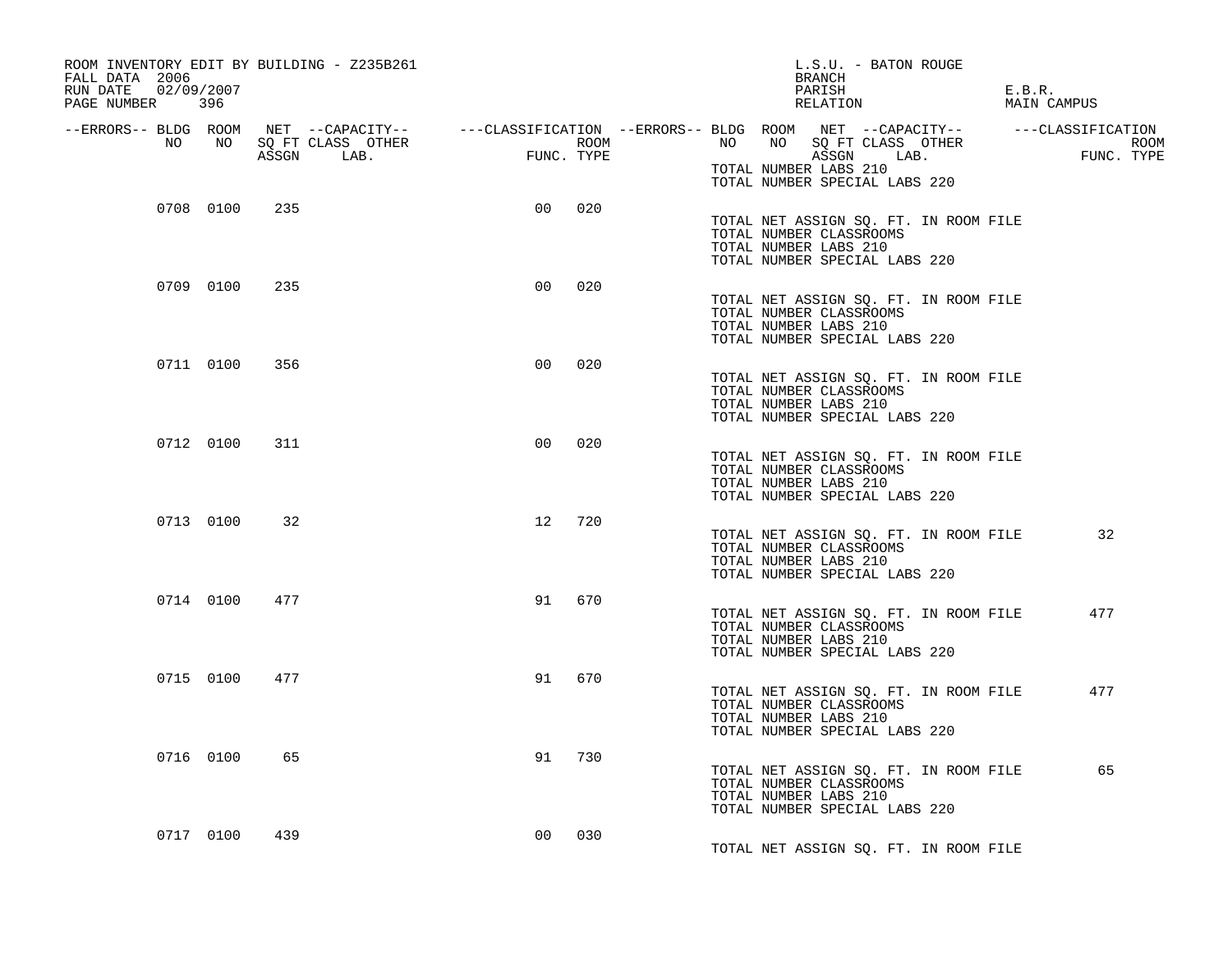| ROOM INVENTORY EDIT BY BUILDING - Z235B261<br>FALL DATA 2006<br>RUN DATE<br>02/09/2007<br>PAGE NUMBER 397 |           |     |                                                                                                                      |    |                    |    |    | BRANCH<br>PARISH<br>RELATION                                                                    | L.S.U. - BATON ROUGE                  | E.B.R.<br>MAIN CAMPUS |  |
|-----------------------------------------------------------------------------------------------------------|-----------|-----|----------------------------------------------------------------------------------------------------------------------|----|--------------------|----|----|-------------------------------------------------------------------------------------------------|---------------------------------------|-----------------------|--|
|                                                                                                           |           |     | --ERRORS-- BLDG ROOM NET --CAPACITY-- -----CLASSIFICATION --ERRORS-- BLDG ROOM NET --CAPACITY-- ------CLASSIFICATION |    |                    |    |    |                                                                                                 |                                       |                       |  |
| NO                                                                                                        | NO        |     | SQ FT CLASS OTHER<br>ASSGN LAB.                                                                                      |    | ROOM<br>FUNC. TYPE | NO | NO | ASSGN LAB.<br>TOTAL NUMBER CLASSROOMS<br>TOTAL NUMBER LABS 210<br>TOTAL NUMBER SPECIAL LABS 220 | SQ FT CLASS OTHER                     | ROOM<br>FUNC. TYPE    |  |
|                                                                                                           | 0718 0100 | 650 |                                                                                                                      | 91 | 730                |    |    | TOTAL NUMBER CLASSROOMS<br>TOTAL NUMBER LABS 210<br>TOTAL NUMBER SPECIAL LABS 220               | TOTAL NET ASSIGN SO. FT. IN ROOM FILE | 650                   |  |
|                                                                                                           | 0719 0100 | 77  |                                                                                                                      | 91 | 730                |    |    | TOTAL NUMBER CLASSROOMS<br>TOTAL NUMBER LABS 210<br>TOTAL NUMBER SPECIAL LABS 220               | TOTAL NET ASSIGN SQ. FT. IN ROOM FILE | 77                    |  |
|                                                                                                           | 0721 0100 | 202 |                                                                                                                      | 65 | 730                |    |    | TOTAL NUMBER CLASSROOMS<br>TOTAL NUMBER LABS 210<br>TOTAL NUMBER SPECIAL LABS 220               | TOTAL NET ASSIGN SQ. FT. IN ROOM FILE | 202                   |  |
|                                                                                                           | 0722 0100 | 228 |                                                                                                                      | 65 | 730                |    |    | TOTAL NUMBER CLASSROOMS<br>TOTAL NUMBER LABS 210<br>TOTAL NUMBER SPECIAL LABS 220               | TOTAL NET ASSIGN SQ. FT. IN ROOM FILE | 228                   |  |
|                                                                                                           | 0723 0100 | 77  |                                                                                                                      | 51 | 730                |    |    | TOTAL NUMBER CLASSROOMS<br>TOTAL NUMBER LABS 210<br>TOTAL NUMBER SPECIAL LABS 220               | TOTAL NET ASSIGN SQ. FT. IN ROOM FILE | 77                    |  |
|                                                                                                           | 0724 0100 | 308 |                                                                                                                      | 00 | 020                |    |    | TOTAL NUMBER CLASSROOMS<br>TOTAL NUMBER LABS 210<br>TOTAL NUMBER SPECIAL LABS 220               | TOTAL NET ASSIGN SQ. FT. IN ROOM FILE |                       |  |
|                                                                                                           | 0725 0100 | 532 |                                                                                                                      | 91 | 730                |    |    | TOTAL NUMBER CLASSROOMS<br>TOTAL NUMBER LABS 210<br>TOTAL NUMBER SPECIAL LABS 220               | TOTAL NET ASSIGN SQ. FT. IN ROOM FILE | 532                   |  |
|                                                                                                           | 0726 0100 | 56  |                                                                                                                      | 81 | 081                |    |    | TOTAL NUMBER CLASSROOMS<br>TOTAL NUMBER LABS 210<br>TOTAL NUMBER SPECIAL LABS 220               | TOTAL NET ASSIGN SQ. FT. IN ROOM FILE | 56                    |  |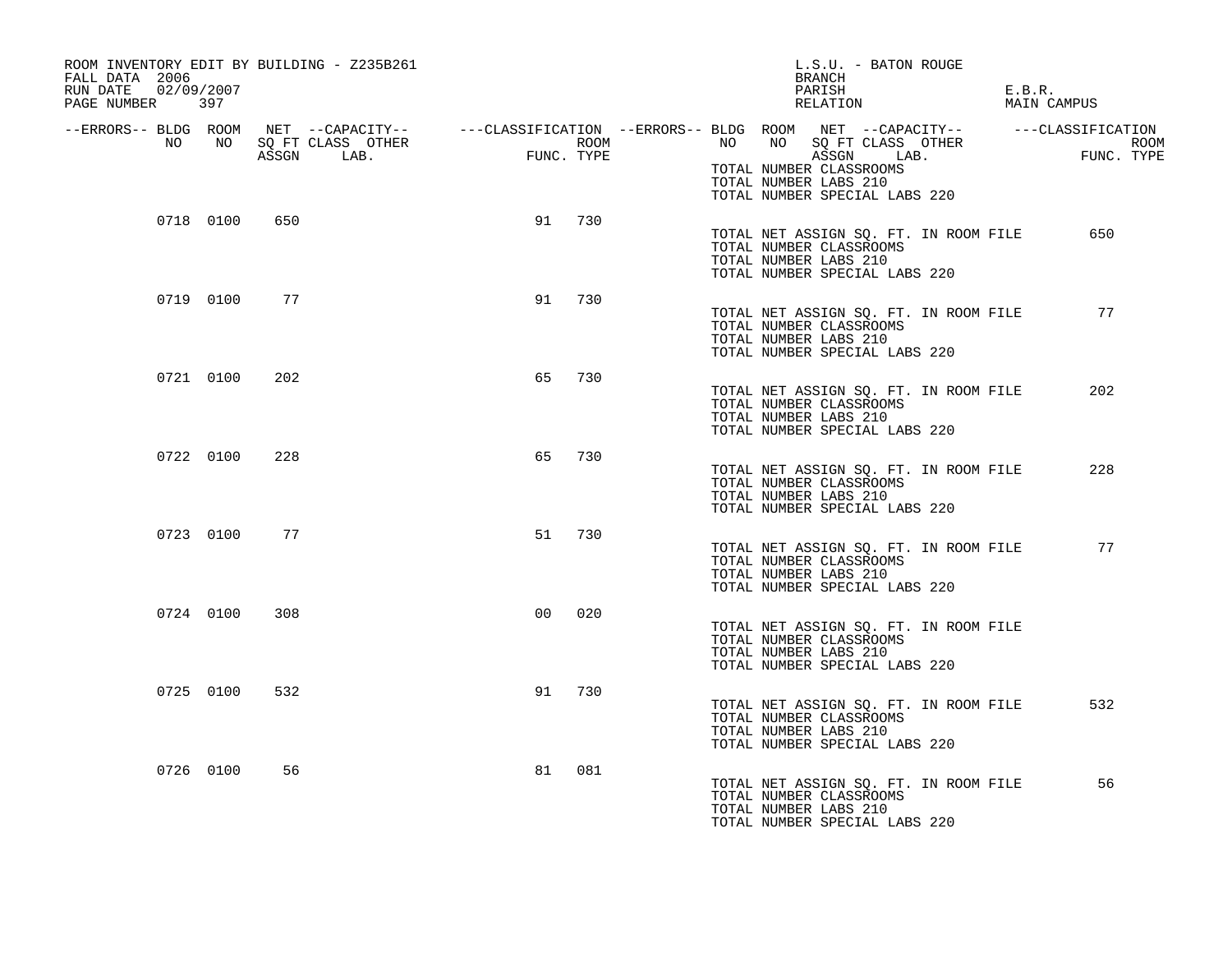| ROOM INVENTORY EDIT BY BUILDING - Z235B261<br>FALL DATA 2006<br>02/09/2007<br>RUN DATE<br>PAGE NUMBER | 398            |     |                                                                                                                                           |                |     |             |           |                                                                                   | BRANCH<br>PARISH<br>RELATION |            | L.S.U. - BATON ROUGE                  | E.B.R. | MAIN CAMPUS                                 |             |
|-------------------------------------------------------------------------------------------------------|----------------|-----|-------------------------------------------------------------------------------------------------------------------------------------------|----------------|-----|-------------|-----------|-----------------------------------------------------------------------------------|------------------------------|------------|---------------------------------------|--------|---------------------------------------------|-------------|
| NO                                                                                                    | NO             |     | --ERRORS-- BLDG ROOM NET --CAPACITY-- -----CLASSIFICATION --ERRORS-- BLDG ROOM NET --CAPACITY-- ------CLASSIFICATION<br>SQ FT CLASS OTHER |                |     | <b>ROOM</b> | NO        | NO                                                                                |                              |            | SQ FT CLASS OTHER                     |        |                                             | <b>ROOM</b> |
|                                                                                                       |                |     | ASSGN LAB.                                                                                                                                | FUNC. TYPE     |     |             |           |                                                                                   |                              | ASSGN LAB. |                                       |        | FUNC. TYPE                                  |             |
|                                                                                                       | 0728 0100      | 57  |                                                                                                                                           | 0 <sub>0</sub> | 030 |             |           | TOTAL NUMBER CLASSROOMS<br>TOTAL NUMBER LABS 210<br>TOTAL NUMBER SPECIAL LABS 220 |                              |            | TOTAL NET ASSIGN SQ. FT. IN ROOM FILE |        |                                             |             |
|                                                                                                       | 0729 0100 1110 |     |                                                                                                                                           | 65             | 730 |             |           | TOTAL NUMBER CLASSROOMS<br>TOTAL NUMBER LABS 210<br>TOTAL NUMBER SPECIAL LABS 220 |                              |            |                                       |        | TOTAL NET ASSIGN SQ. FT. IN ROOM FILE 1,110 |             |
|                                                                                                       | 0731 0100 114  |     |                                                                                                                                           | 22             | 730 |             |           | TOTAL NUMBER CLASSROOMS<br>TOTAL NUMBER LABS 210<br>TOTAL NUMBER SPECIAL LABS 220 |                              |            | TOTAL NET ASSIGN SQ. FT. IN ROOM FILE |        | 114                                         |             |
|                                                                                                       | 0732 0100      | 167 |                                                                                                                                           | 0 <sub>0</sub> | 030 |             |           | TOTAL NUMBER CLASSROOMS<br>TOTAL NUMBER LABS 210<br>TOTAL NUMBER SPECIAL LABS 220 |                              |            | TOTAL NET ASSIGN SQ. FT. IN ROOM FILE |        |                                             |             |
|                                                                                                       | 0733 0100      | 185 |                                                                                                                                           | 22             | 730 |             |           | TOTAL NUMBER CLASSROOMS<br>TOTAL NUMBER LABS 210<br>TOTAL NUMBER SPECIAL LABS 220 |                              |            | TOTAL NET ASSIGN SQ. FT. IN ROOM FILE |        | 185                                         |             |
|                                                                                                       | 0734 0100      | 251 |                                                                                                                                           | 31             | 730 |             |           | TOTAL NUMBER CLASSROOMS<br>TOTAL NUMBER LABS 210<br>TOTAL NUMBER SPECIAL LABS 220 |                              |            | TOTAL NET ASSIGN SQ. FT. IN ROOM FILE |        | 251                                         |             |
|                                                                                                       | 0735 0100      | 355 |                                                                                                                                           | 31             | 730 |             |           | TOTAL NUMBER CLASSROOMS<br>TOTAL NUMBER LABS 210<br>TOTAL NUMBER SPECIAL LABS 220 |                              |            | TOTAL NET ASSIGN SQ. FT. IN ROOM FILE |        | 355                                         |             |
|                                                                                                       | 0737 0100      | 274 | $\mathbf{1}$                                                                                                                              | 22             | 250 |             |           | TOTAL NUMBER CLASSROOMS<br>TOTAL NUMBER LABS 210<br>TOTAL NUMBER SPECIAL LABS 220 |                              |            | TOTAL NET ASSIGN SQ. FT. IN ROOM FILE |        | 274                                         |             |
|                                                                                                       | 0738 0001      | 197 |                                                                                                                                           | 32             | 730 |             | 0738 0002 |                                                                                   | 526                          |            |                                       |        | 32                                          | 730         |
|                                                                                                       | 0738 0002A     | 68  | $\mathbf{1}$                                                                                                                              | 32             | 310 |             |           | 0738 0003 1612                                                                    |                              |            |                                       |        | 32                                          | 730         |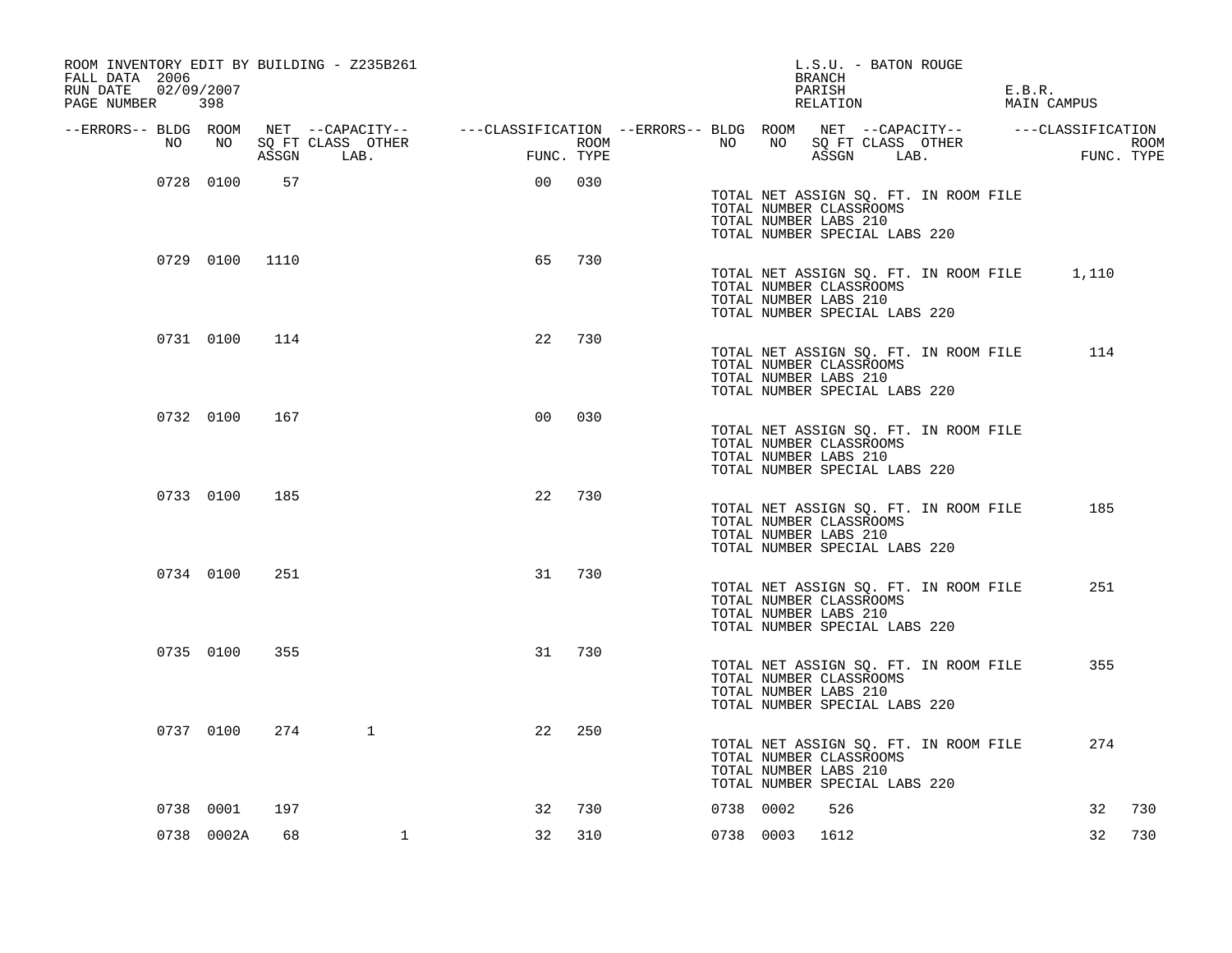| ROOM INVENTORY EDIT BY BUILDING - Z235B261<br>FALL DATA 2006<br>RUN DATE 02/09/2007<br>PAGE NUMBER 399 |            |      |                                                                                                                      |            |     |             |           |                 | BRANCH<br>PARISH<br>RELATION                           | L.S.U. - BATON ROUGE          |                                       | E.B.R.<br>MAIN CAMPUS    |                    |
|--------------------------------------------------------------------------------------------------------|------------|------|----------------------------------------------------------------------------------------------------------------------|------------|-----|-------------|-----------|-----------------|--------------------------------------------------------|-------------------------------|---------------------------------------|--------------------------|--------------------|
|                                                                                                        |            |      | --ERRORS-- BLDG ROOM NET --CAPACITY-- -----CLASSIFICATION --ERRORS-- BLDG ROOM NET --CAPACITY-- ------CLASSIFICATION |            |     |             |           |                 |                                                        |                               |                                       |                          |                    |
| NO                                                                                                     | NO         |      | SQ FT CLASS OTHER<br>ASSGN LAB.                                                                                      | FUNC. TYPE |     | <b>ROOM</b> | NO        | NO              |                                                        | ASSGN LAB.                    | SQ FT CLASS OTHER                     |                          | ROOM<br>FUNC. TYPE |
|                                                                                                        | 0738 0003A | 763  |                                                                                                                      | 32         | 730 |             | 0738 0004 |                 | 432                                                    |                               |                                       | 32                       | 730                |
|                                                                                                        | 0738 0004A | 340  |                                                                                                                      | 32         | 730 |             |           | 0738 0004B 1348 |                                                        |                               |                                       | 32                       | 730                |
|                                                                                                        | 0738 0005  | 274  |                                                                                                                      | 32         | 730 |             | 0738 0006 |                 | 324                                                    |                               |                                       | 32                       | 730                |
|                                                                                                        | 0738 0006A | 170  |                                                                                                                      | 32         | 730 |             |           | 0738 0006B      | 170                                                    |                               |                                       | 32                       | 730                |
|                                                                                                        | 0738 0006C | 170  |                                                                                                                      | 32         | 730 |             | 0738 0007 |                 | 48<br>TOTAL NUMBER CLASSROOMS<br>TOTAL NUMBER LABS 210 | TOTAL NUMBER SPECIAL LABS 220 | TOTAL NET ASSIGN SQ. FT. IN ROOM FILE | 00 <sup>o</sup><br>6,394 | 030                |
|                                                                                                        | 0739 0100  | 80   |                                                                                                                      | 32         | 620 |             |           |                 | TOTAL NUMBER CLASSROOMS<br>TOTAL NUMBER LABS 210       | TOTAL NUMBER SPECIAL LABS 220 | TOTAL NET ASSIGN SQ. FT. IN ROOM FILE | 80                       |                    |
|                                                                                                        | 0740 0100  | 303  |                                                                                                                      | 32         | 590 |             |           |                 | TOTAL NUMBER CLASSROOMS<br>TOTAL NUMBER LABS 210       | TOTAL NUMBER SPECIAL LABS 220 | TOTAL NET ASSIGN SQ. FT. IN ROOM FILE | 303                      |                    |
|                                                                                                        | 0741 0100  | 291  |                                                                                                                      | 11         | 730 |             |           | 0741 0100A 228  | TOTAL NUMBER CLASSROOMS<br>TOTAL NUMBER LABS 210       | TOTAL NUMBER SPECIAL LABS 220 | TOTAL NET ASSIGN SQ. FT. IN ROOM FILE | 519                      | 11 730             |
|                                                                                                        | 0742 0100  | 325  |                                                                                                                      | 22         | 560 |             |           |                 | TOTAL NUMBER CLASSROOMS<br>TOTAL NUMBER LABS 210       | TOTAL NUMBER SPECIAL LABS 220 | TOTAL NET ASSIGN SQ. FT. IN ROOM FILE | 325                      |                    |
|                                                                                                        | 0744 0100  | 3261 | $\mathbf{1}$                                                                                                         | 22         | 250 |             |           |                 | TOTAL NUMBER CLASSROOMS<br>TOTAL NUMBER LABS 210       | TOTAL NUMBER SPECIAL LABS 220 | TOTAL NET ASSIGN SQ. FT. IN ROOM FILE | 3,261                    |                    |
|                                                                                                        | 0745 0100  | 357  |                                                                                                                      | 93         | 660 |             |           |                 | TOTAL NUMBER CLASSROOMS<br>TOTAL NUMBER LABS 210       | TOTAL NUMBER SPECIAL LABS 220 | TOTAL NET ASSIGN SQ. FT. IN ROOM FILE | 357                      |                    |
|                                                                                                        | 0746 0100  | 133  |                                                                                                                      | 81         | 081 |             |           |                 |                                                        |                               | TOTAL NET ASSIGN SQ. FT. IN ROOM FILE | 133                      |                    |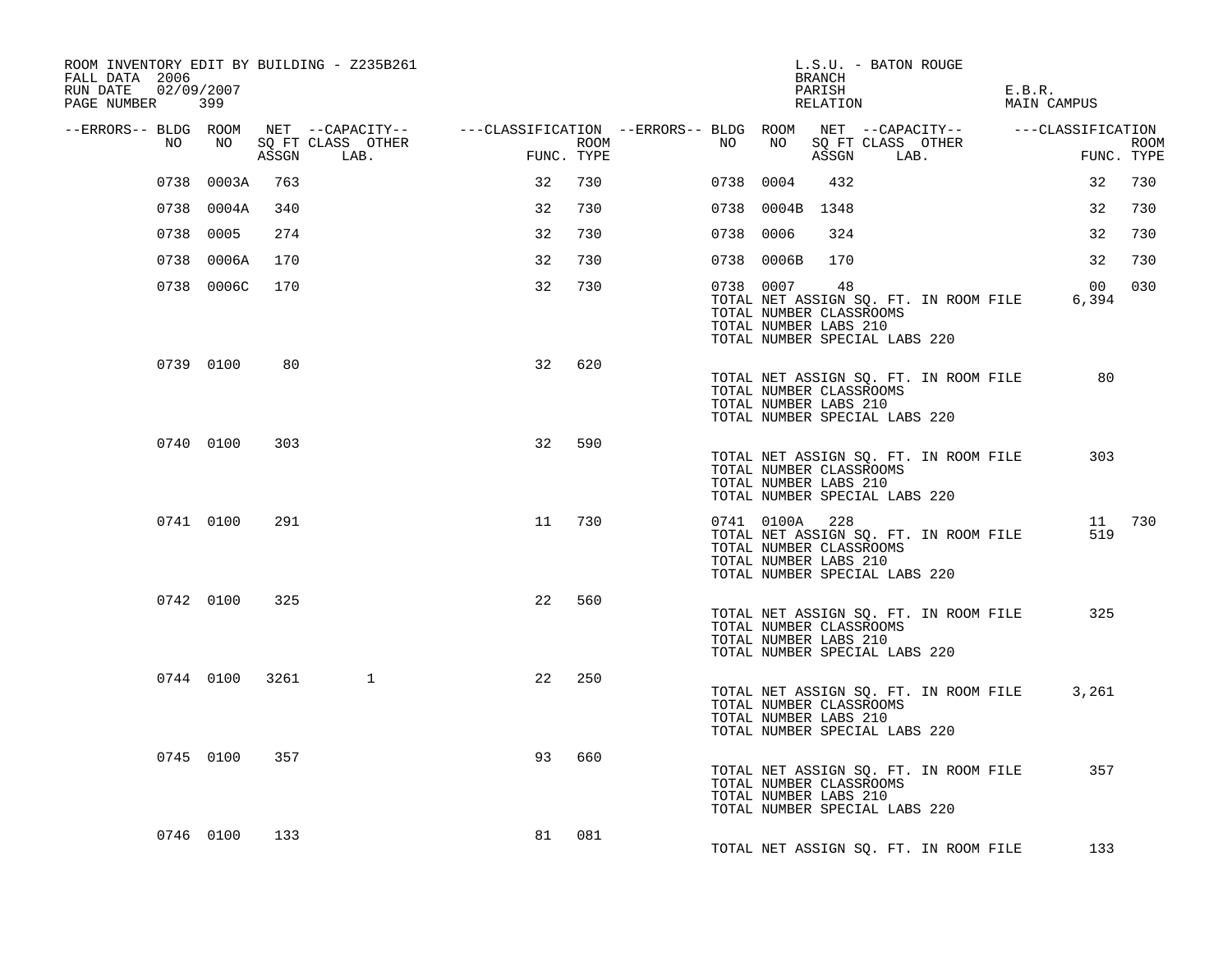| ROOM INVENTORY EDIT BY BUILDING - Z235B261<br>FALL DATA 2006<br>RUN DATE<br>PAGE NUMBER | 02/09/2007<br>400 |      |   |                |     | L.S.U. - BATON ROUGE<br>BRANCH<br>PARISH<br>E.B.R.<br>RELATION<br>MAIN CAMPUS                                                                                                                                                                                                                                             |
|-----------------------------------------------------------------------------------------|-------------------|------|---|----------------|-----|---------------------------------------------------------------------------------------------------------------------------------------------------------------------------------------------------------------------------------------------------------------------------------------------------------------------------|
|                                                                                         |                   |      |   |                |     | ERRORS-- BLDG ROOM NET --CAPACITY--- --CLASSIFICATION --ERRORS-- BLDG ROOM NET --CAPACITY---------CLASSIFICATION--<br>NO NO SQ FT CLASS OTHER ROOM NO ROOM NO SQ FT CLASS OTHER ROOM NO ASSGN LAB.<br>ASSGN LAB. FUNC. TYPE ASSGN AS<br>TOTAL NUMBER CLASSROOMS<br>TOTAL NUMBER LABS 210<br>TOTAL NUMBER SPECIAL LABS 220 |
| 9  0747  0100  1533                                                                     |                   |      | 2 | 22             | 250 | TOTAL NET ASSIGN SQ. FT. IN ROOM FILE 1,533<br>TOTAL NUMBER CLASSROOMS<br>TOTAL NUMBER LABS 210<br>TOTAL NUMBER SPECIAL LABS 220                                                                                                                                                                                          |
|                                                                                         | 0751 0100 1181    |      |   | 0 <sub>0</sub> | 030 | TOTAL NET ASSIGN SQ. FT. IN ROOM FILE<br>TOTAL NUMBER CLASSROOMS<br>TOTAL NUMBER LABS 210<br>TOTAL NUMBER SPECIAL LABS 220                                                                                                                                                                                                |
|                                                                                         | 0752 0100         | 137  |   | 93             | 730 | TOTAL NET ASSIGN SQ. FT. IN ROOM FILE<br>137<br>TOTAL NUMBER CLASSROOMS<br>TOTAL NUMBER LABS 210<br>TOTAL NUMBER SPECIAL LABS 220                                                                                                                                                                                         |
|                                                                                         | 0753 0100         | 209  |   | 93             | 660 | TOTAL NET ASSIGN SQ. FT. IN ROOM FILE<br>209<br>TOTAL NUMBER CLASSROOMS<br>TOTAL NUMBER LABS 210<br>TOTAL NUMBER SPECIAL LABS 220                                                                                                                                                                                         |
|                                                                                         | 0755 0100 1504    |      |   | 22             | 730 | TOTAL NET ASSIGN SQ. FT. IN ROOM FILE<br>1,504<br>TOTAL NUMBER CLASSROOMS<br>TOTAL NUMBER LABS 210<br>TOTAL NUMBER SPECIAL LABS 220                                                                                                                                                                                       |
|                                                                                         | 0756 0100 3485    |      |   | 11             | 225 | TOTAL NET ASSIGN SQ. FT. IN ROOM FILE<br>3,485<br>TOTAL NUMBER CLASSROOMS<br>TOTAL NUMBER LABS 210<br>TOTAL NUMBER SPECIAL LABS 220                                                                                                                                                                                       |
|                                                                                         | 0757 0100         | 737  | 5 | 21             | 250 | 737<br>TOTAL NET ASSIGN SQ. FT. IN ROOM FILE<br>TOTAL NUMBER CLASSROOMS<br>TOTAL NUMBER LABS 210<br>TOTAL NUMBER SPECIAL LABS 220                                                                                                                                                                                         |
|                                                                                         | 0758 0100         | 5038 |   | 63             | 255 | 5,038<br>TOTAL NET ASSIGN SQ. FT. IN ROOM FILE<br>TOTAL NUMBER CLASSROOMS<br>TOTAL NUMBER LABS 210<br>TOTAL NUMBER SPECIAL LABS 220                                                                                                                                                                                       |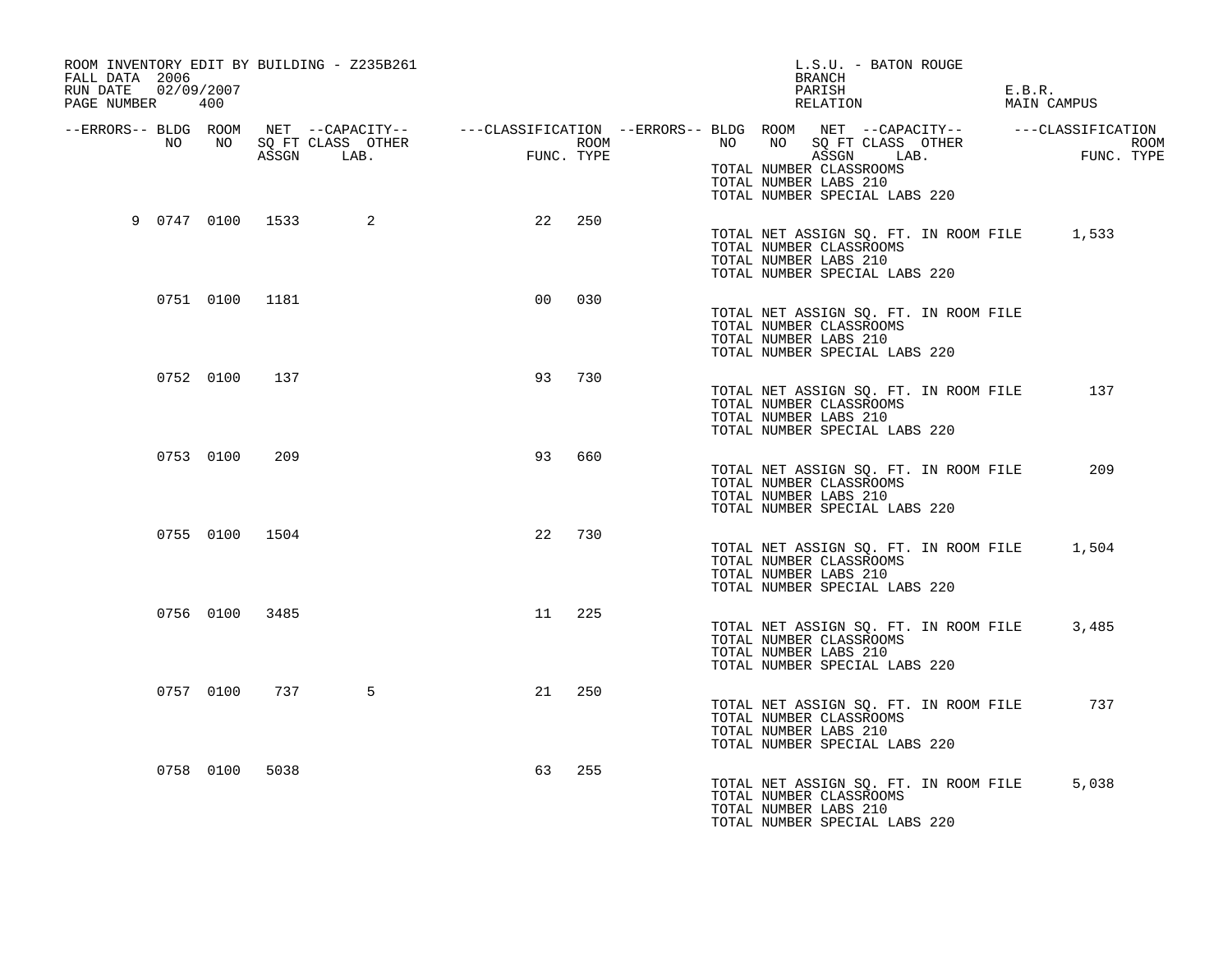| ROOM INVENTORY EDIT BY BUILDING - Z235B261<br>FALL DATA 2006<br>02/09/2007<br>RUN DATE<br>PAGE NUMBER 401 |                 |      |                                 |                                                                                                |            |                  |           |                 | L.S.U. - BATON ROUGE<br>BRANCH<br>PARISH<br>RELATION                                    |                                       | E.B.R.<br>MAIN CAMPUS |                    |
|-----------------------------------------------------------------------------------------------------------|-----------------|------|---------------------------------|------------------------------------------------------------------------------------------------|------------|------------------|-----------|-----------------|-----------------------------------------------------------------------------------------|---------------------------------------|-----------------------|--------------------|
| --ERRORS-- BLDG ROOM                                                                                      |                 |      |                                 | NET --CAPACITY-- - ---CLASSIFICATION --ERRORS-- BLDG ROOM NET --CAPACITY-- - ---CLASSIFICATION |            |                  |           |                 |                                                                                         |                                       |                       |                    |
| NO                                                                                                        | NO              |      | SQ FT CLASS OTHER<br>ASSGN LAB. |                                                                                                | FUNC. TYPE | ROOM <b>ROOM</b> | NO        | NO              | ASSGN LAB.                                                                              | SQ FT CLASS OTHER                     |                       | ROOM<br>FUNC. TYPE |
|                                                                                                           | 0759 0100       | 236  |                                 | 11                                                                                             | 225        |                  |           |                 | TOTAL NUMBER CLASSROOMS<br>TOTAL NUMBER LABS 210<br>TOTAL NUMBER SPECIAL LABS 220       | TOTAL NET ASSIGN SQ. FT. IN ROOM FILE | 236                   |                    |
|                                                                                                           | 0760 0100       | 1    |                                 | 21                                                                                             | 590        |                  |           |                 | TOTAL NUMBER CLASSROOMS<br>TOTAL NUMBER LABS 210<br>TOTAL NUMBER SPECIAL LABS 220       | TOTAL NET ASSIGN SQ. FT. IN ROOM FILE | $\mathbf{1}$          |                    |
|                                                                                                           | 0761 0100       | 1    |                                 | 21                                                                                             | 590        |                  |           |                 | TOTAL NUMBER CLASSROOMS<br>TOTAL NUMBER LABS 210<br>TOTAL NUMBER SPECIAL LABS 220       | TOTAL NET ASSIGN SQ. FT. IN ROOM FILE |                       |                    |
|                                                                                                           | 0763 0100       | 2522 |                                 | 11                                                                                             | 730        |                  |           |                 | TOTAL NUMBER CLASSROOMS<br>TOTAL NUMBER LABS 210<br>TOTAL NUMBER SPECIAL LABS 220       | TOTAL NET ASSIGN SQ. FT. IN ROOM FILE | 2,522                 |                    |
|                                                                                                           | 0764 0100       | 200  |                                 | 11                                                                                             | 730        |                  |           |                 | TOTAL NUMBER CLASSROOMS<br>TOTAL NUMBER LABS 210<br>TOTAL NUMBER SPECIAL LABS 220       | TOTAL NET ASSIGN SQ. FT. IN ROOM FILE | 200                   |                    |
|                                                                                                           | 0791 0100 1520  |      | 7                               | 31                                                                                             | 220        |                  |           | 0791 0100A      | 72<br>TOTAL NUMBER CLASSROOMS<br>TOTAL NUMBER LABS 210<br>TOTAL NUMBER SPECIAL LABS 220 | TOTAL NET ASSIGN SQ. FT. IN ROOM FILE | 1,520<br><sup>1</sup> | 00 030             |
|                                                                                                           | 0792 0001       | 1320 |                                 | 0 <sup>0</sup>                                                                                 | 020        |                  |           | 0792 0101 24316 |                                                                                         | 20                                    | 21                    | 250                |
|                                                                                                           | 0792 0101A 1004 |      |                                 | 21                                                                                             | 225        |                  | 0792 0102 |                 | 924                                                                                     | 1                                     | 21                    | 225                |
|                                                                                                           | 0792 0102A      | 42   | 2                               | 0 <sub>0</sub>                                                                                 | 030        |                  |           | 0792 0102B      | 42                                                                                      | 2                                     | 0 <sub>0</sub>        | 030                |
|                                                                                                           | 0792 0103       | 1712 |                                 | 21                                                                                             | 715        |                  |           | 0792 0103A      | 104                                                                                     |                                       | 0 <sub>0</sub>        | 030                |
|                                                                                                           | 0792 0103B      | 176  |                                 | 0 <sup>0</sup>                                                                                 | 030        |                  | 0792 0104 |                 | 818                                                                                     | 5                                     | 21                    | 250                |
|                                                                                                           | 0792 0105       | 775  |                                 | 0 <sub>0</sub>                                                                                 | 030        |                  | 0792 0201 |                 | 570                                                                                     | 3                                     | 21                    | 310                |
|                                                                                                           | 0792 0202       | 562  | 4                               | 21                                                                                             | 255        |                  | 0792 0203 |                 | 138                                                                                     | $\mathbf{1}$                          | 21                    | 310                |
|                                                                                                           | 0792 0204       | 3692 |                                 | 0 <sub>0</sub>                                                                                 | 030        |                  |           | 0792 0204A      | 140                                                                                     |                                       | 0 <sub>0</sub>        | 030                |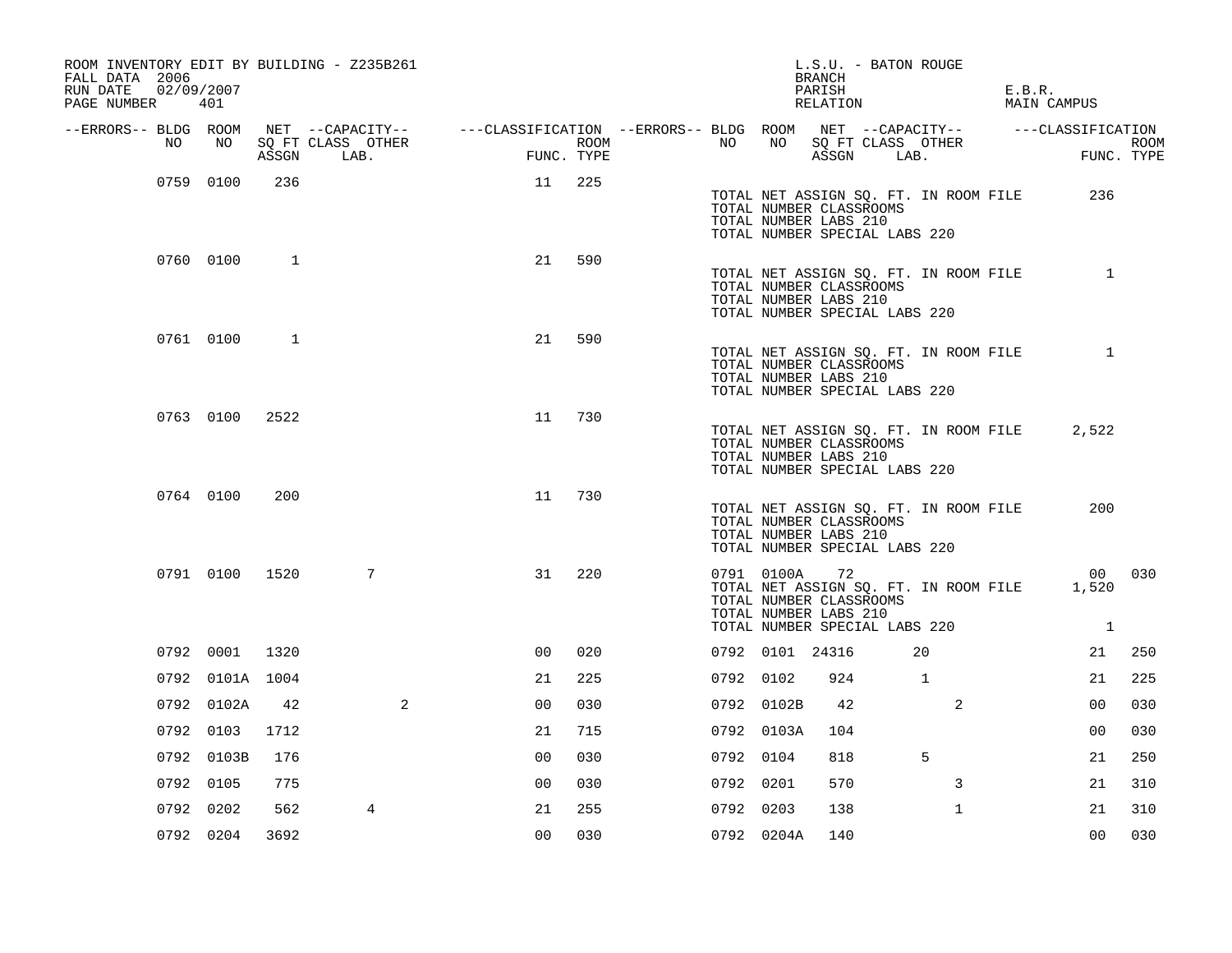| ROOM INVENTORY EDIT BY BUILDING - Z235B261<br>FALL DATA 2006<br>RUN DATE<br>PAGE NUMBER 402 | 02/09/2007      |      |                                                                                                                    |                           |     |             |           |            | L.S.U. - BATON ROUGE<br>BRANCH<br>PARISH<br>RELATION                                               |                                       | E.B.R. | MAIN CAMPUS                                  |        |
|---------------------------------------------------------------------------------------------|-----------------|------|--------------------------------------------------------------------------------------------------------------------|---------------------------|-----|-------------|-----------|------------|----------------------------------------------------------------------------------------------------|---------------------------------------|--------|----------------------------------------------|--------|
|                                                                                             |                 |      | --ERRORS-- BLDG ROOM NET --CAPACITY-- ----CLASSIFICATION --ERRORS-- BLDG ROOM NET --CAPACITY-- -----CLASSIFICATION |                           |     |             |           |            |                                                                                                    |                                       |        |                                              |        |
| NO                                                                                          |                 |      | NO SQ FT CLASS OTHER<br>ASSGN LAB.                                                                                 | <b>FUNC</b><br>FUNC. TYPE |     | <b>ROOM</b> |           |            | ASSGN LAB.                                                                                         | NO NO SQ FT CLASS OTHER               |        | <b>FUN</b><br>FUNC. TYPE                     | ROOM   |
|                                                                                             | 0792 S0100 144  |      |                                                                                                                    | 00                        | 020 |             |           |            | TOTAL NUMBER CLASSROOMS<br>TOTAL NUMBER LABS 210<br>TOTAL NUMBER SPECIAL LABS 220                  |                                       |        | TOTAL NET ASSIGN SQ. FT. IN ROOM FILE 30,044 |        |
|                                                                                             | 0793 0100 83754 |      |                                                                                                                    | 93                        | 520 |             | 0793 0101 |            | 160                                                                                                |                                       |        | 93                                           | 525    |
|                                                                                             | 0793 0102       | 1504 |                                                                                                                    | 93                        | 525 |             | 0793 0121 |            | 1296                                                                                               |                                       |        | 0 <sub>0</sub>                               | 030    |
|                                                                                             | 0793 0122       | 658  |                                                                                                                    | 0 <sup>0</sup>            | 030 |             | 0793 0123 |            | 658                                                                                                |                                       |        | 00                                           | 030    |
|                                                                                             | 0793 0124       | 648  |                                                                                                                    | 0 <sub>0</sub>            | 030 |             |           | 0793 0125  | 648<br>TOTAL NUMBER CLASSROOMS<br>TOTAL NUMBER LABS 210<br>TOTAL NUMBER SPECIAL LABS 220           | TOTAL NET ASSIGN SQ. FT. IN ROOM FILE |        | 93<br>86,066                                 | 730    |
|                                                                                             | 0794 0100 3648  |      |                                                                                                                    | 22                        | 570 |             |           |            | TOTAL NUMBER CLASSROOMS<br>TOTAL NUMBER LABS 210<br>TOTAL NUMBER SPECIAL LABS 220                  |                                       |        | TOTAL NET ASSIGN SQ. FT. IN ROOM FILE 3,648  |        |
|                                                                                             | 0795 0100       | 529  | $\overline{4}$                                                                                                     | 0 <sub>0</sub>            | 030 |             |           | 0795 0101  | 529<br>TOTAL NUMBER CLASSROOMS<br>TOTAL NUMBER LABS 210<br>TOTAL NUMBER SPECIAL LABS 220           | TOTAL NET ASSIGN SQ. FT. IN ROOM FILE |        |                                              | 00 030 |
|                                                                                             | 0796 0100       | 434  | $\overline{4}$                                                                                                     | 0 <sup>0</sup>            | 030 |             |           | 0796 0101  | 434<br>TOTAL NUMBER CLASSROOMS<br>TOTAL NUMBER LABS 210<br>TOTAL NUMBER SPECIAL LABS 220           | TOTAL NET ASSIGN SQ. FT. IN ROOM FILE |        | 00 <sub>o</sub>                              | 030    |
|                                                                                             | 0797 0100       | 434  | $\overline{4}$                                                                                                     | 0 <sup>0</sup>            | 030 |             |           |            | 0797 0101 434<br>TOTAL NUMBER CLASSROOMS<br>TOTAL NUMBER LABS 210<br>TOTAL NUMBER SPECIAL LABS 220 | TOTAL NET ASSIGN SQ. FT. IN ROOM FILE |        | 0 <sub>0</sub>                               | 030    |
|                                                                                             | 0798 0100       | 434  | $\overline{4}$                                                                                                     | 0 <sub>0</sub>            | 030 |             |           |            | 0798 0101 434<br>TOTAL NUMBER CLASSROOMS<br>TOTAL NUMBER LABS 210<br>TOTAL NUMBER SPECIAL LABS 220 | TOTAL NET ASSIGN SQ. FT. IN ROOM FILE |        | 0 <sub>0</sub>                               | 030    |
|                                                                                             | 0799 0101       | 130  | 2                                                                                                                  | 51                        | 525 |             | 0799 0102 |            | 520                                                                                                | 4                                     |        | 51                                           | 310    |
|                                                                                             | 0799 0102A      | 184  | $\mathbf 1$                                                                                                        | 51                        | 310 |             |           | 0799 0102B | 132                                                                                                | $\mathbf{1}$                          |        | 51                                           | 310    |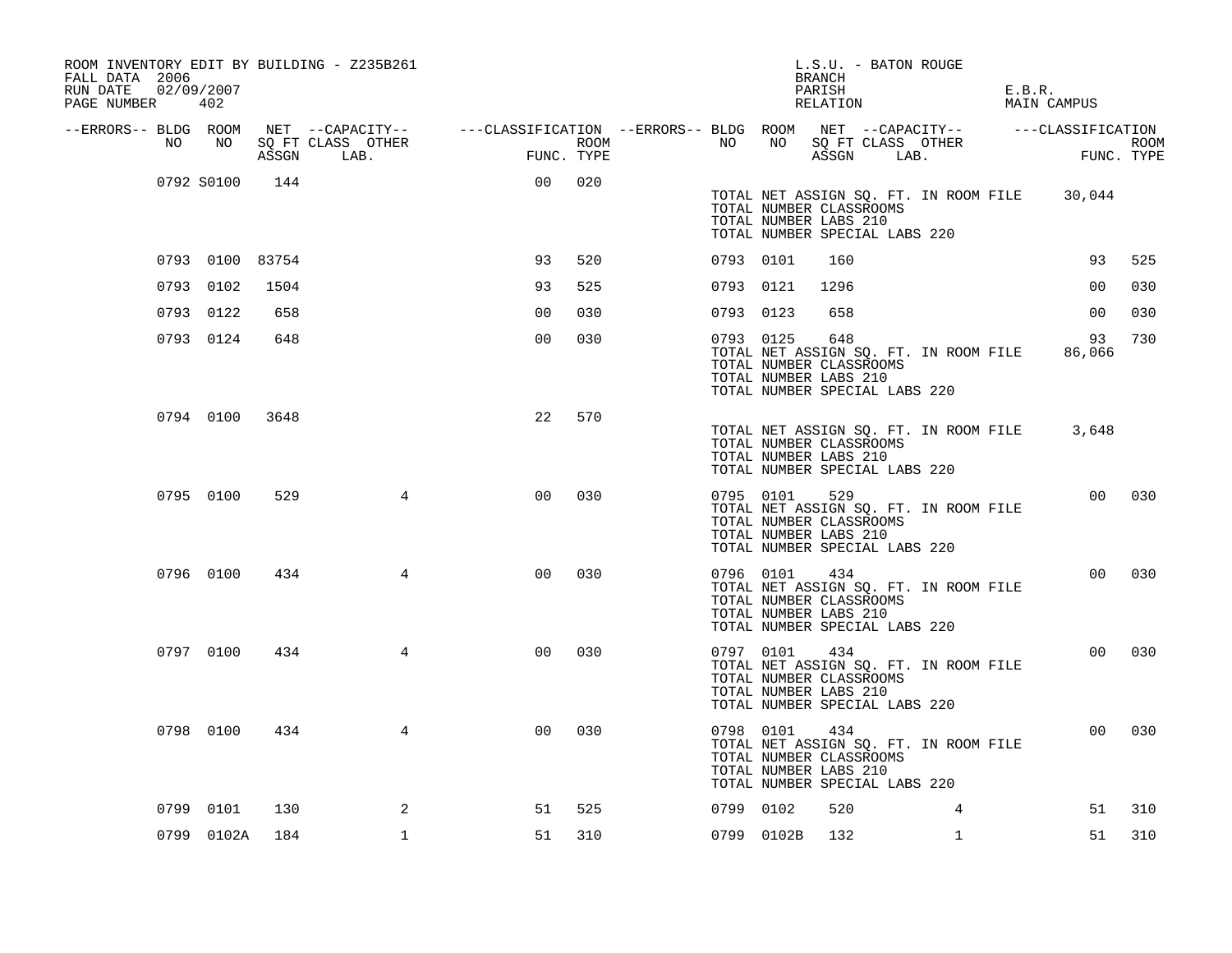| ROOM INVENTORY EDIT BY BUILDING - Z235B261<br>FALL DATA 2006<br>RUN DATE<br>PAGE NUMBER | 02/09/2007<br>403 |       |                           |                |             |                                   |            | <b>BRANCH</b><br>PARISH<br>RELATION | L.S.U. - BATON ROUGE      | E.B.R.<br><b>MAIN CAMPUS</b> |                           |
|-----------------------------------------------------------------------------------------|-------------------|-------|---------------------------|----------------|-------------|-----------------------------------|------------|-------------------------------------|---------------------------|------------------------------|---------------------------|
| --ERRORS-- BLDG ROOM                                                                    |                   |       | NET --CAPACITY--          |                |             | ---CLASSIFICATION --ERRORS-- BLDG | ROOM       |                                     | NET --CAPACITY--          | ---CLASSIFICATION            |                           |
| NO.                                                                                     | NO.               | ASSGN | SQ FT CLASS OTHER<br>LAB. | FUNC. TYPE     | <b>ROOM</b> | NO.                               | NO         | ASSGN                               | SQ FT CLASS OTHER<br>LAB. |                              | <b>ROOM</b><br>FUNC. TYPE |
| 0799                                                                                    | 0102C             | 132   | 10                        | 51             | 525         | 0799                              | 0102D      | 132                                 | $\mathbf{1}$              | 51                           | 310                       |
| 0799                                                                                    | 0102E             | 132   | 10                        | 51             | 525         | 0799                              | 0102F      | 121                                 | $\mathbf{1}$              | 51                           | 310                       |
| 0799                                                                                    | 0102G             | 121   | $\mathbf 1$               | 51             | 310         | 0799                              | 0102H      | 18                                  |                           | 51                           | 715                       |
| 0799                                                                                    | 0102J             | 138   |                           | 0 <sub>0</sub> | 030         | 0799                              | 0102K      | 120                                 | $\mathbf{1}$              | 51                           | 310                       |
| 0799                                                                                    | 0102L             | 109   | $\mathbf{1}$              | 51             | 310         | 0799                              | 0102M      | 109                                 |                           | 51                           | 315                       |
| 0799                                                                                    | 0102N             | 196   | 4                         | 51             | 350         | 0799                              | 0102P      | 122                                 | $\mathbf{1}$              | 51                           | 310                       |
| 0799                                                                                    | 0103              | 1008  | 8                         | 51             | 310         | 0799                              | 0103A      | 122                                 | $\mathbf{1}$              | 51                           | 310                       |
| 0799                                                                                    | 0104              | 7553  | 100                       | 52             | 520         | 0799                              | 0104A      | 81                                  |                           | 52                           | 730                       |
| 0799                                                                                    | 0104B             | 1291  |                           | 0 <sub>0</sub> | 030         | 0799                              | 0105       | 2027                                | 15                        | 51                           | 545                       |
| 0799                                                                                    | 0106              | 105   |                           | 91             | 730         | 0799                              | 0106A      | 120                                 | 2                         | 51                           | 310                       |
| 0799                                                                                    | 0107              | 693   | 42                        | 52             | 680         | 0799                              | 0108       | 610                                 | 42                        | 52                           | 680                       |
| 0799                                                                                    | 0109              | 1012  | 55                        | 52             | 680         | 0799                              | 0110       | 1752                                | 30                        | 52                           | 525                       |
| 0799                                                                                    | 0111              | 938   | 15                        | 91             | 525         | 0799                              | 0111A      | 98                                  | $\mathbf{1}$              | 91                           | 310                       |
| 0799                                                                                    | 0112              | 550   |                           | 00             | 030         | 0799                              | 0113       | 352                                 |                           | 00                           | 030                       |
| 0799                                                                                    | 0114              | 85    |                           | 0 <sub>0</sub> | 010         | 0799                              | 0115       | 352                                 |                           | 00                           | 030                       |
| 0799                                                                                    | 0116              | 620   | 12                        | 51             | 520         | 0799                              | 0117       | 620                                 | 2                         | 52                           | 520                       |
| 0799                                                                                    | 0118              | 1930  | 60                        | 52             | 520         | 0799                              | 0118A      | 730                                 |                           | 52                           | 730                       |
| 0799                                                                                    | 0119              | 23800 | 250                       | 52             | 520         | 0799                              | 0120       | 800                                 | 2                         | 52                           | 520                       |
| 0799                                                                                    | 0121              | 800   | 2                         | 52             | 520         | 0799                              | 0122       | 800                                 | 2                         | 52                           | 520                       |
| 0799                                                                                    | 0123              | 800   | 2                         | 52             | 520         | 0799                              | 0124       | 800                                 | 2                         | 52                           | 520                       |
| 0799                                                                                    | 0125              | 800   | 2                         | 52             | 520         | 0799                              | 0126       | 800                                 | 2                         | 52                           | 520                       |
| 0799                                                                                    | 0127              | 800   | 2                         | 52             | 520         | 0799                              | 0128       | 800                                 | 2                         | 52                           | 520                       |
| 0799                                                                                    | 0129              | 800   | 2                         | 52             | 520         | 0799                              | 0130       | 800                                 | 2                         | 52                           | 520                       |
| 0799                                                                                    | 0131              | 800   | $\overline{a}$            | 52             | 520         | 0799                              | 0132       | 758                                 | 20                        | 52                           | 520                       |
| 0799                                                                                    | 0133              | 540   | 260                       | 52             | 525         | 0799                              | 0133A      | 170                                 | 8                         | 52                           | 525                       |
|                                                                                         | 0799 0133B        | 246   | 8                         | 52             | 525         |                                   | 0799 0133C | 98                                  | $\overline{4}$            | 52                           | 525                       |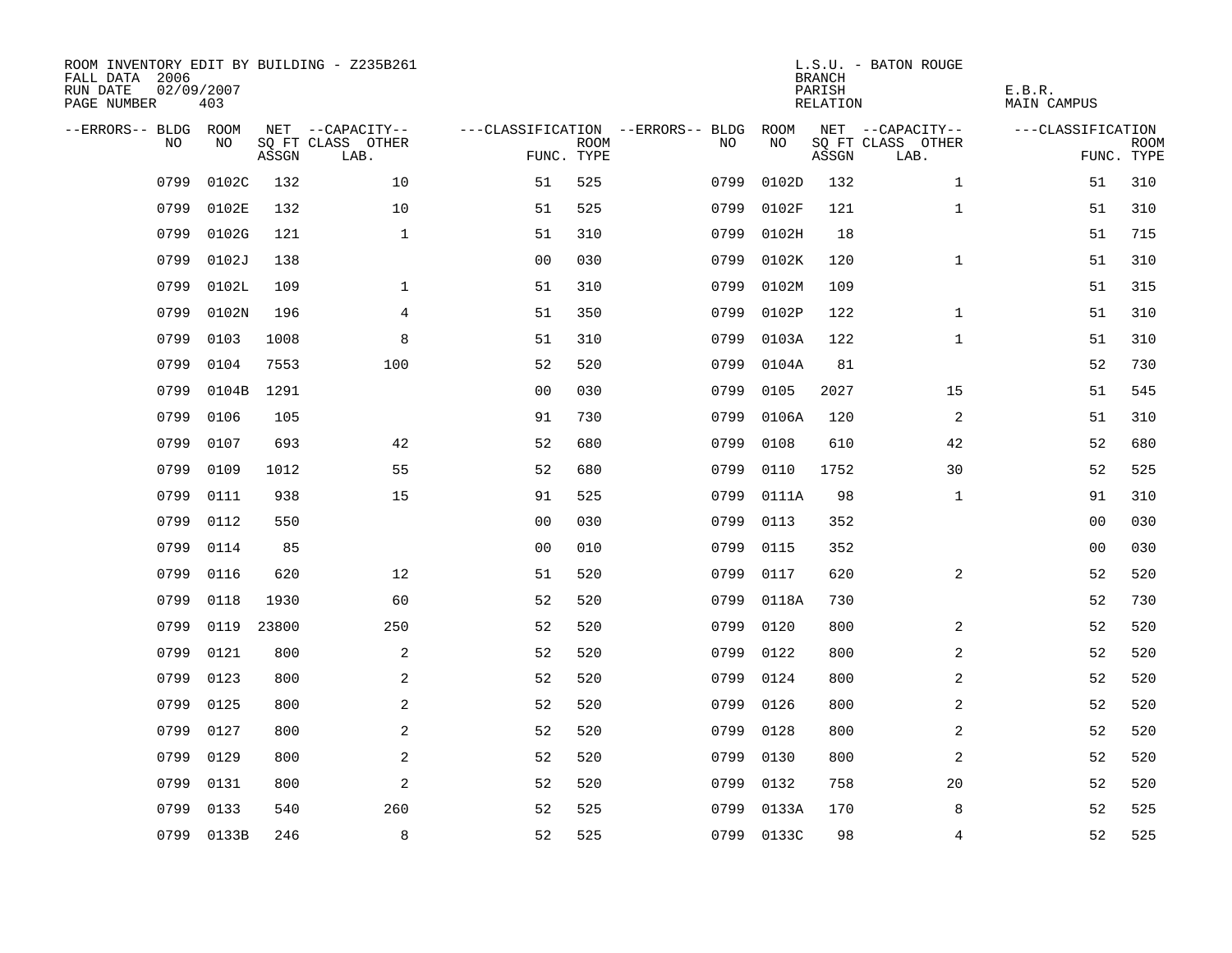| ROOM INVENTORY EDIT BY BUILDING - Z235B261<br>FALL DATA 2006<br>RUN DATE<br>PAGE NUMBER | 02/09/2007<br>404 |       |                           |                |             |                                        |            | <b>BRANCH</b><br>PARISH<br>RELATION              | L.S.U. - BATON ROUGE                                                   | E.B.R.<br><b>MAIN CAMPUS</b> |                           |
|-----------------------------------------------------------------------------------------|-------------------|-------|---------------------------|----------------|-------------|----------------------------------------|------------|--------------------------------------------------|------------------------------------------------------------------------|------------------------------|---------------------------|
| --ERRORS-- BLDG ROOM                                                                    |                   |       | NET --CAPACITY--          |                |             | ---CLASSIFICATION --ERRORS-- BLDG ROOM |            |                                                  | NET --CAPACITY--                                                       | ---CLASSIFICATION            |                           |
| NO.                                                                                     | NO.               | ASSGN | SO FT CLASS OTHER<br>LAB. | FUNC. TYPE     | <b>ROOM</b> | NO                                     | NO         | ASSGN                                            | SQ FT CLASS OTHER<br>LAB.                                              |                              | <b>ROOM</b><br>FUNC. TYPE |
| 0799                                                                                    | 0134              | 1050  | 2                         | 52             | 525         | 0799                                   | 0135       | 334                                              | 2                                                                      | 52                           | 525                       |
|                                                                                         | 0799 0136         | 450   | 352                       | 52             | 525         |                                        | 0799 0136A | 153                                              | 56                                                                     | 52                           | 525                       |
| 0799                                                                                    | 0136B             | 153   | 56                        | 52             | 525         |                                        | 0799 0136C | 153                                              | 56                                                                     | 52                           | 525                       |
| 0799                                                                                    | 0136D             | 168   | 10                        | 52             | 525         | 0799                                   | 0136E      | 200                                              | 66                                                                     | 52                           | 525                       |
| 0799                                                                                    | 0136F             | 104   | 4                         | 52             | 525         | 0799 0137                              |            | 979                                              | 30                                                                     | 51                           | 520                       |
|                                                                                         | 0799 0138         | 1112  |                           | 0 <sub>0</sub> | 020         | 0799 0139                              |            | 510                                              |                                                                        | 00                           | 020                       |
|                                                                                         | 0799 0140         | 228   |                           | 0 <sub>0</sub> | 020         | 0799 0141                              |            | 174                                              |                                                                        | 00                           | 020                       |
| 0799                                                                                    | 0143              | 110   |                           | 0 <sub>0</sub> | 030         | 0799                                   | 0144       | 189                                              |                                                                        | 00                           | 020                       |
| 0799                                                                                    | 0145              | 906   |                           | 0 <sub>0</sub> | 020         | 0799 0146                              |            | 1890                                             |                                                                        | 0 <sub>0</sub>               | 020                       |
|                                                                                         | 0799 0147         | 230   |                           | 0 <sub>0</sub> | 020         | 0799 0148                              |            | 205                                              |                                                                        | 00                           | 020                       |
| 0799                                                                                    | 0149              | 872   |                           | 0 <sub>0</sub> | 020         | 0799 0151                              |            | 1885                                             | 20                                                                     | 52                           | 650                       |
| 0799                                                                                    | 0153              | 5950  |                           | 0 <sub>0</sub> | 020         | 0799                                   | 0154       | 472                                              |                                                                        | 0 <sub>0</sub>               | 020                       |
| 0799                                                                                    | 0155              | 84    |                           | 0 <sup>0</sup> | 020         | 0799 0156                              |            | 162                                              |                                                                        | 0 <sub>0</sub>               | 030                       |
| 0799                                                                                    | 0201              | 2746  | 30                        | 52             | 670         | 0799                                   | 0202       | 4195                                             | 200                                                                    | 52                           | 520                       |
|                                                                                         | 0799 0202A        | 200   |                           | 52             | 730         | 0799                                   | 0203       | 220                                              |                                                                        | 0 <sub>0</sub>               | 030                       |
|                                                                                         | 0799 0204         | 220   |                           | 0 <sub>0</sub> | 030         | 0799                                   | 0205       | 50                                               |                                                                        | 00                           | 010                       |
|                                                                                         | 0799 0206         | 112   |                           | 52             | 545         | 0799                                   | 0207       | 2520                                             | 50                                                                     | 51                           | 520                       |
| 0799                                                                                    | 0208              | 2482  |                           | 0 <sub>0</sub> | 030         |                                        | 0799 0208A | 156                                              |                                                                        | 0 <sub>0</sub>               | 030                       |
| 0799                                                                                    | 0209              | 754   |                           | 0 <sub>0</sub> | 030         | 0799                                   | 0210       | 932                                              | 10                                                                     | 52                           | 525                       |
| 0799                                                                                    | 0211              | 480   | 10 <sup>°</sup>           | 52             | 525         | 0799 0212                              |            | 825                                              |                                                                        | 0 <sub>0</sub>               | 020                       |
|                                                                                         | 0799 0213         | 900   |                           | 0 <sub>0</sub> | 020         | 0799 0214                              |            | 6330                                             | 15                                                                     | 52                           | 520                       |
|                                                                                         | 0799 0215         | 4738  |                           | 0 <sub>0</sub> | 020         |                                        |            | TOTAL NUMBER CLASSROOMS<br>TOTAL NUMBER LABS 210 | TOTAL NET ASSIGN SQ. FT. IN ROOM FILE<br>TOTAL NUMBER SPECIAL LABS 220 | 80,653                       |                           |
|                                                                                         | 0815 0001         | 9     |                           | 31             | 620         |                                        |            |                                                  | TOTAL NET ASSIGN SQ. FT. IN ROOM FILE                                  | 9                            |                           |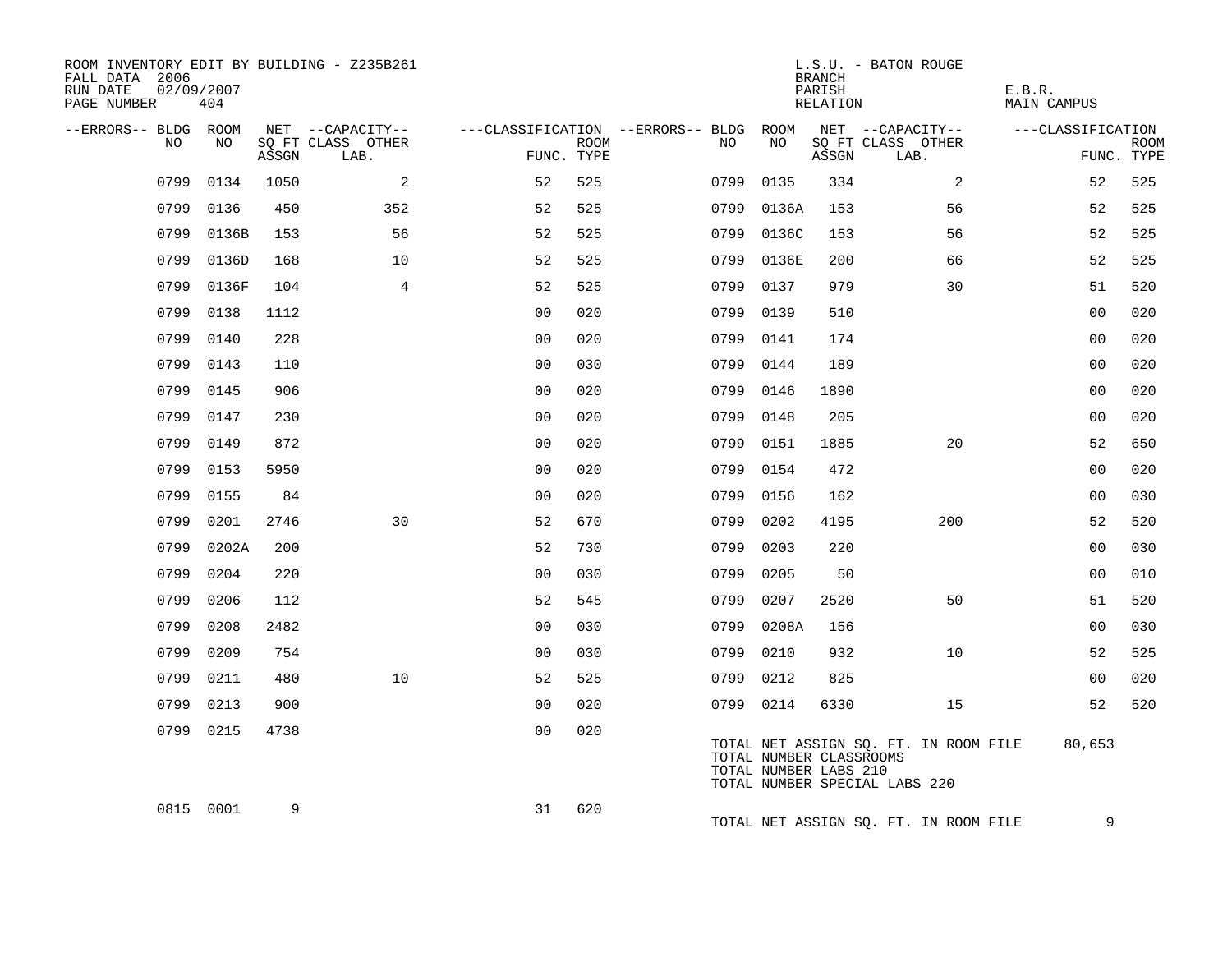| ROOM INVENTORY EDIT BY BUILDING - Z235B261<br>FALL DATA 2006<br>02/09/2007<br>RUN DATE<br>PAGE NUMBER 405 |           |    |                                                                                                                                                                                                |                                             |            |                       | L.S.U. - BATON ROUGE<br>BRANCH<br>PARISH<br>RELATION                                              | E.B.R.<br>MAIN CAMPUS |                    |
|-----------------------------------------------------------------------------------------------------------|-----------|----|------------------------------------------------------------------------------------------------------------------------------------------------------------------------------------------------|---------------------------------------------|------------|-----------------------|---------------------------------------------------------------------------------------------------|-----------------------|--------------------|
|                                                                                                           |           |    | -ERRORS-- BLDG ROOM NET --CAPACITY-- ----CLASSIFICATION --ERRORS-- BLDG ROOM NET --CAPACITY-- -----CLASSIFICATION-<br>NO NO SQ FT CLASS OTHER ---CLASSIFICATION ROOM NO SQ FT CLASS OTHER ROOM |                                             |            |                       |                                                                                                   |                       |                    |
|                                                                                                           |           |    | ASSGN LAB.                                                                                                                                                                                     | $\begin{aligned} \text{FUNC} \end{aligned}$ | FUNC. TYPE |                       | ASSGN LAB.<br>TOTAL NUMBER CLASSROOMS<br>TOTAL NUMBER LABS 210<br>TOTAL NUMBER SPECIAL LABS 220   | <b>FUN</b>            | ROOM<br>FUNC. TYPE |
|                                                                                                           | 0816 0001 | 18 |                                                                                                                                                                                                |                                             | 31 620     | TOTAL NUMBER LABS 210 | TOTAL NET ASSIGN SQ. FT. IN ROOM FILE<br>TOTAL NUMBER CLASSROOMS<br>TOTAL NUMBER SPECIAL LABS 220 |                       | 18                 |
|                                                                                                           | 0817 0001 | 12 |                                                                                                                                                                                                | 31                                          | 620        | TOTAL NUMBER LABS 210 | TOTAL NET ASSIGN SQ. FT. IN ROOM FILE<br>TOTAL NUMBER CLASSROOMS<br>TOTAL NUMBER SPECIAL LABS 220 |                       | 12                 |
|                                                                                                           | 0818 0001 | 12 |                                                                                                                                                                                                |                                             | 31 620     | TOTAL NUMBER LABS 210 | TOTAL NET ASSIGN SQ. FT. IN ROOM FILE<br>TOTAL NUMBER CLASSROOMS<br>TOTAL NUMBER SPECIAL LABS 220 |                       | 12                 |
|                                                                                                           | 0819 0001 | 11 |                                                                                                                                                                                                | 31                                          | 620        | TOTAL NUMBER LABS 210 | TOTAL NET ASSIGN SQ. FT. IN ROOM FILE<br>TOTAL NUMBER CLASSROOMS<br>TOTAL NUMBER SPECIAL LABS 220 |                       | 11                 |
|                                                                                                           | 0820 0001 | 14 |                                                                                                                                                                                                | 31                                          | 620        | TOTAL NUMBER LABS 210 | TOTAL NET ASSIGN SQ. FT. IN ROOM FILE<br>TOTAL NUMBER CLASSROOMS<br>TOTAL NUMBER SPECIAL LABS 220 |                       | 14                 |
|                                                                                                           | 0821 0001 | 11 |                                                                                                                                                                                                | 31                                          | 620        | TOTAL NUMBER LABS 210 | TOTAL NET ASSIGN SQ. FT. IN ROOM FILE<br>TOTAL NUMBER CLASSROOMS<br>TOTAL NUMBER SPECIAL LABS 220 |                       | 11                 |
|                                                                                                           | 0822 0001 | 13 |                                                                                                                                                                                                | 31                                          | 620        | TOTAL NUMBER LABS 210 | TOTAL NET ASSIGN SQ. FT. IN ROOM FILE<br>TOTAL NUMBER CLASSROOMS<br>TOTAL NUMBER SPECIAL LABS 220 |                       | 13                 |
|                                                                                                           | 0823 0001 | 66 |                                                                                                                                                                                                | 31                                          | 620        | TOTAL NUMBER LABS 210 | TOTAL NET ASSIGN SQ. FT. IN ROOM FILE<br>TOTAL NUMBER CLASSROOMS<br>TOTAL NUMBER SPECIAL LABS 220 |                       | 66                 |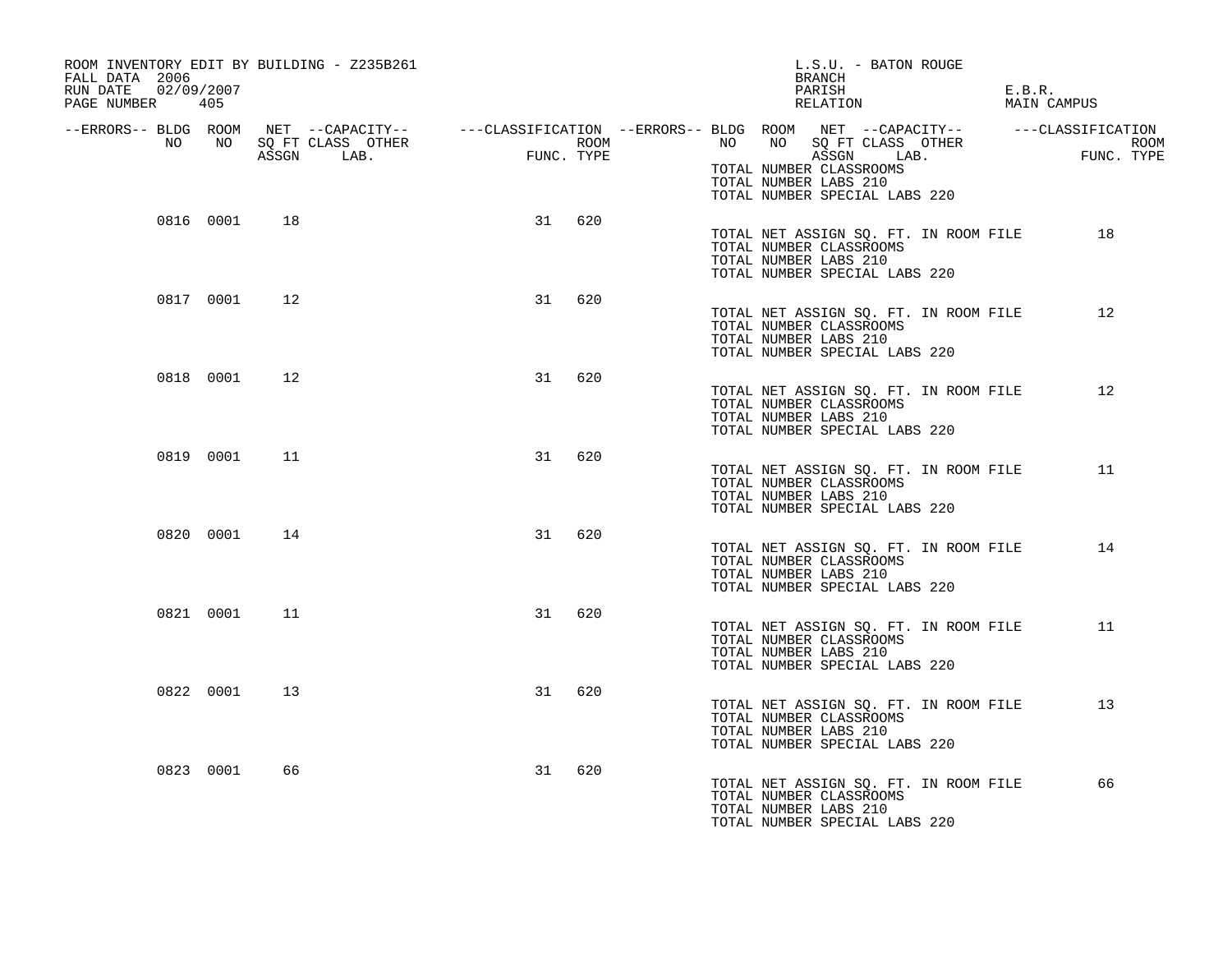| FALL DATA 2006<br>RUN DATE<br>PAGE NUMBER | 02/09/2007 | 406        |       | ROOM INVENTORY EDIT BY BUILDING - Z235B261 |                                                                             |      |           |            | L.S.U. - BATON ROUGE<br><b>BRANCH</b><br>PARISH<br>RELATION                                                                |      |              | E.B.R. | MAIN CAMPUS    |                    |
|-------------------------------------------|------------|------------|-------|--------------------------------------------|-----------------------------------------------------------------------------|------|-----------|------------|----------------------------------------------------------------------------------------------------------------------------|------|--------------|--------|----------------|--------------------|
| --ERRORS-- BLDG ROOM                      |            |            |       | NET --CAPACITY--                           | ---CLASSIFICATION --ERRORS-- BLDG ROOM NET --CAPACITY-- -----CLASSIFICATION |      |           |            |                                                                                                                            |      |              |        |                |                    |
|                                           | NO         | NO         | ASSGN | SQ FT CLASS OTHER<br>LAB.                  | FUNC. TYPE                                                                  | ROOM | NO        | NO         | SQ FT CLASS OTHER<br>ASSGN                                                                                                 | LAB. |              |        |                | ROOM<br>FUNC. TYPE |
|                                           |            | 0824 0001  | 74    |                                            | 31                                                                          | 620  |           |            | TOTAL NET ASSIGN SQ. FT. IN ROOM FILE<br>TOTAL NUMBER CLASSROOMS<br>TOTAL NUMBER LABS 210<br>TOTAL NUMBER SPECIAL LABS 220 |      |              |        | 74             |                    |
|                                           |            | 0825 0100  | 3473  |                                            | 63                                                                          | 730  | 0825 0101 |            | 243                                                                                                                        |      | 1            |        | 63             | 310                |
|                                           |            | 0825 0101A | 34    |                                            | 0 <sub>0</sub>                                                              | 030  |           |            | TOTAL NET ASSIGN SQ. FT. IN ROOM FILE<br>TOTAL NUMBER CLASSROOMS<br>TOTAL NUMBER LABS 210<br>TOTAL NUMBER SPECIAL LABS 220 |      |              |        | 3,716          |                    |
|                                           | 0826 0100  |            | 508   | 8                                          | 93                                                                          | 660  |           | 0826 0100A | 24                                                                                                                         |      |              |        | 93             | 730                |
|                                           |            | 0826 0100B | 16    | $\mathbf{1}$                               | 93                                                                          | 665  |           | 0826 0100C | 34                                                                                                                         |      |              |        | 00             | 030                |
|                                           | 0826 0105  |            | 12    |                                            | 93                                                                          | 730  |           |            | TOTAL NET ASSIGN SQ. FT. IN ROOM FILE<br>TOTAL NUMBER CLASSROOMS<br>TOTAL NUMBER LABS 210<br>TOTAL NUMBER SPECIAL LABS 220 |      |              |        | 560            |                    |
|                                           | 0829       | 0100       | 1559  |                                            | 0 <sub>0</sub>                                                              | 020  | 0829 0101 |            | 55                                                                                                                         |      |              |        | 00             | 030                |
|                                           | 0829       | 0101A      | 103   | 3                                          | 0 <sub>0</sub>                                                              | 030  | 0829 0102 |            | 313                                                                                                                        |      | 2            |        | 93             | 310                |
|                                           |            | 0829 0102A | 234   | $\mathbf 1$                                | 93                                                                          | 310  |           | 0829 0102B | 228                                                                                                                        |      | $\mathbf{1}$ |        | 93             | 310                |
|                                           | 0829       | 0102C      | 346   | $\mathbf{1}$                               | 93                                                                          | 310  |           | 0829 0102D | 111                                                                                                                        |      |              |        | 0 <sub>0</sub> | 010                |
|                                           | 0829       | 0102E      | 119   |                                            | 00                                                                          | 030  | 0829      | 0102F      | 185                                                                                                                        |      | $\mathbf{1}$ |        | 93             | 310                |
|                                           | 0829       | 0102G      | 202   | $\mathbf{1}$                               | 93                                                                          | 310  | 0829      | 0102H      | 197                                                                                                                        |      | $\mathbf{1}$ |        | 93             | 310                |
|                                           | 0829       | 0102I      | 203   | $\mathbf{1}$                               | 93                                                                          | 310  | 0829      | 0102J      | 203                                                                                                                        |      |              |        | 93             | 315                |
|                                           | 0829       | 0102K      | 11    | $\mathbf 1$                                | 93                                                                          | 630  | 0829      | 0103       | 36                                                                                                                         |      |              |        | 0 <sub>0</sub> | 030                |
|                                           | 0829       | 0104       | 60    |                                            | 0 <sub>0</sub>                                                              | 030  | 0829      | 0104A      | 119                                                                                                                        |      |              |        | 0 <sub>0</sub> | 030                |
|                                           | 0829       | 0105       | 253   | 2                                          | 93                                                                          | 310  | 0829      | 0106       | 1339                                                                                                                       |      | $\mathbf{1}$ |        | 93             | 310                |
|                                           | 0829       | 0106A      | 196   | $\mathbf{1}$                               | 93                                                                          | 310  |           | 0829 0106B | 146                                                                                                                        |      | $\mathbf{1}$ |        | 93             | 310                |
|                                           | 0829       | 0106C      | 162   | $\mathbf{1}$                               | 93                                                                          | 310  |           | 0829 0106D | 63                                                                                                                         |      | $\mathbf{1}$ |        | 93             | 310                |
|                                           | 0829       | 0106E      | 342   |                                            | 93                                                                          | 315  | 0829      | 0106F      | 283                                                                                                                        |      |              |        | 93             | 315                |
|                                           |            | 0829 0106G | 125   |                                            | 93                                                                          | 710  | 0829 0107 |            | 220                                                                                                                        |      |              |        | 93             | 315                |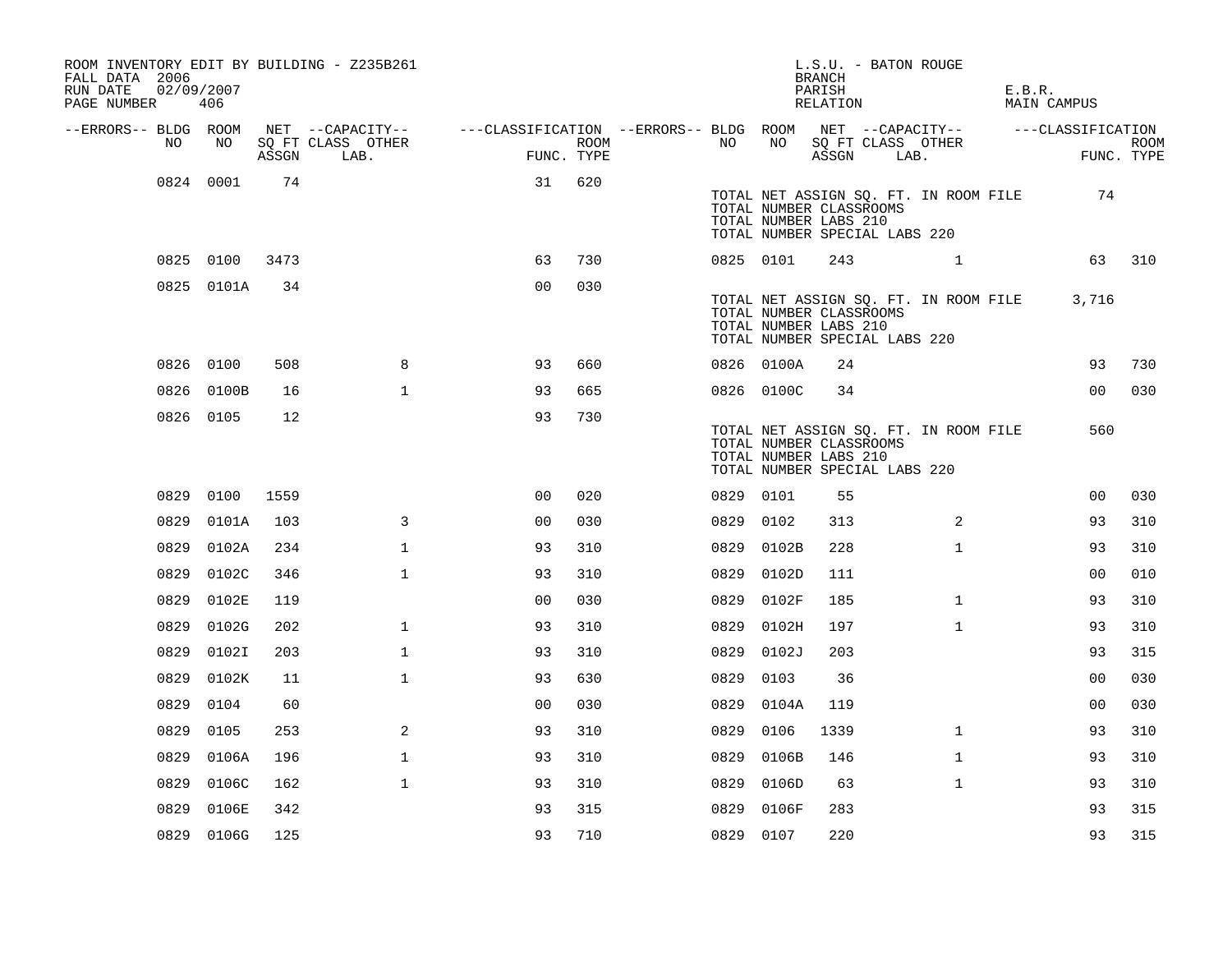| ROOM INVENTORY EDIT BY BUILDING - Z235B261<br>FALL DATA 2006<br>RUN DATE<br>PAGE NUMBER | 02/09/2007<br>407 |             |                           |                |             |                                        |           | <b>BRANCH</b><br>PARISH<br>RELATION | L.S.U. - BATON ROUGE      | E.B.R.<br>MAIN CAMPUS |                           |
|-----------------------------------------------------------------------------------------|-------------------|-------------|---------------------------|----------------|-------------|----------------------------------------|-----------|-------------------------------------|---------------------------|-----------------------|---------------------------|
| --ERRORS-- BLDG ROOM                                                                    |                   |             | NET --CAPACITY--          |                |             | ---CLASSIFICATION --ERRORS-- BLDG ROOM |           |                                     | NET --CAPACITY--          | ---CLASSIFICATION     |                           |
| NO.                                                                                     | NO.               | ASSGN       | SQ FT CLASS OTHER<br>LAB. | FUNC. TYPE     | <b>ROOM</b> | NO.                                    | NO        | ASSGN                               | SQ FT CLASS OTHER<br>LAB. |                       | <b>ROOM</b><br>FUNC. TYPE |
| 0829                                                                                    | 0110              | 310         |                           | 0 <sub>0</sub> | 030         | 0829                                   | 0111      | 310                                 |                           | 0 <sub>0</sub>        | 030                       |
| 0829                                                                                    | 0111A             | 114         |                           | 0 <sub>0</sub> | 030         | 0829                                   | 0112      | 106                                 |                           | 0 <sub>0</sub>        | 030                       |
| 0829                                                                                    | 0200              | 192         | 8                         | 93             | 650         | 0829                                   | 0201      | 36                                  |                           | 00                    | 030                       |
| 0829                                                                                    | 0202              | 194         | $\mathbf 1$               | 93             | 310         | 0829                                   | 0202A     | 240                                 |                           | 93                    | 315                       |
| 0829                                                                                    | 0202B             | 320         | $\mathbf{1}$              | 93             | 310         | 0829                                   | 0203      | 378                                 | $\mathbf{1}$              | 93                    | 310                       |
| 0829                                                                                    | 0203A             | 38          |                           | 93             | 630         | 0829                                   | 0204      | 198                                 |                           | 93                    | 315                       |
| 0829                                                                                    | 0204A             | 20          |                           | 93             | 730         | 0829                                   | 0204B     | 335                                 | $\mathbf{1}$              | 93                    | 310                       |
| 0829                                                                                    | 0205              | 192         | $\mathbf 1$               | 93             | 310         | 0829                                   | 0206      | 192                                 | $\mathbf{1}$              | 93                    | 310                       |
| 0829                                                                                    | 0207              | 280         |                           | 93             | 350         | 0829                                   | 0208      | 192                                 | $\overline{4}$            | 93                    | 310                       |
| 0829                                                                                    | 0209              | 178         |                           | 0 <sub>0</sub> | 030         | 0829                                   | 0210      | 135                                 |                           | 0 <sub>0</sub>        | 030                       |
| 0829                                                                                    | 0210A             | 25          |                           | 0 <sub>0</sub> | 030         | 0829                                   | 0211      | 32                                  |                           | 0 <sub>0</sub>        | 010                       |
| 0829                                                                                    | 0212              | 592         | $\mathbf{1}$              | 93             | 310         | 0829                                   | 0212A     | 65                                  | $\mathbf{1}$              | 93                    | 310                       |
| 0829                                                                                    | 0212B             | 50          |                           | 93             | 730         | 0829                                   | 0215      | 41                                  |                           | 00                    | 030                       |
| 0829                                                                                    | 0216              | 480         |                           | 93             | 350         | 0829                                   | 0217      | 192                                 | $\mathbf{1}$              | 93                    | 310                       |
| 0829                                                                                    | 0218              | 218         | $\mathbf{1}$              | 93             | 310         | 0829                                   | 0218A     | 400                                 | $\mathbf{1}$              | 93                    | 310                       |
| 0829                                                                                    | 0219              | 184         | $\mathbf{1}$              | 93             | 310         | 0829                                   | 0220      | 178                                 | $\mathbf{1}$              | 93                    | 310                       |
| 0829                                                                                    | 0220A             | $\mathsf 9$ |                           | 93             | 730         | 0829                                   | 0220B     | 305                                 | $\mathbf{1}$              | 93                    | 310                       |
| 0829                                                                                    | 0221              | 184         | $\mathbf 1$               | 93             | 310         | 0829                                   | 0222      | 184                                 | $\mathbf{1}$              | 93                    | 310                       |
| 0829                                                                                    | 0223              | 280         | 8                         | 93             | 350         | 0829                                   | 0224      | 128                                 |                           | 93                    | 730                       |
| 0829                                                                                    | 0225              | 858         |                           | 93             | 525         | 0829                                   | 0226      | 50                                  |                           | 0 <sub>0</sub>        | 030                       |
| 0829                                                                                    | 0227              | 81          |                           | 0 <sub>0</sub> | 030         | 0829                                   | 0227A     | 133                                 |                           | 0 <sub>0</sub>        | 030                       |
| 0829                                                                                    | 0228              | 140         |                           | 0 <sub>0</sub> | 030         | 0829                                   | 0240B     | 320                                 | $\mathbf{1}$              | 93                    | 310                       |
| 0829                                                                                    | 0301              | 192         | $\mathbf{1}$              | 93             | 310         | 0829                                   | 0301B     | 192                                 | $\mathbf{1}$              | 93                    | 310                       |
| 0829                                                                                    | 0302              | 101         | $\mathbf{1}$              | 93             | 310         | 0829                                   | 0302A     | 213                                 | $\mathbf{1}$              | 93                    | 310                       |
| 0829                                                                                    | 0302B             | 100         |                           | 93             | 730         | 0829                                   | 0302C     | 256                                 | $\mathbf{1}$              | 93                    | 310                       |
|                                                                                         | 0829 0302D        | 36          |                           | 93             | 315         |                                        | 0829 0303 | 184                                 | $\mathbf{1}$              | 93                    | 310                       |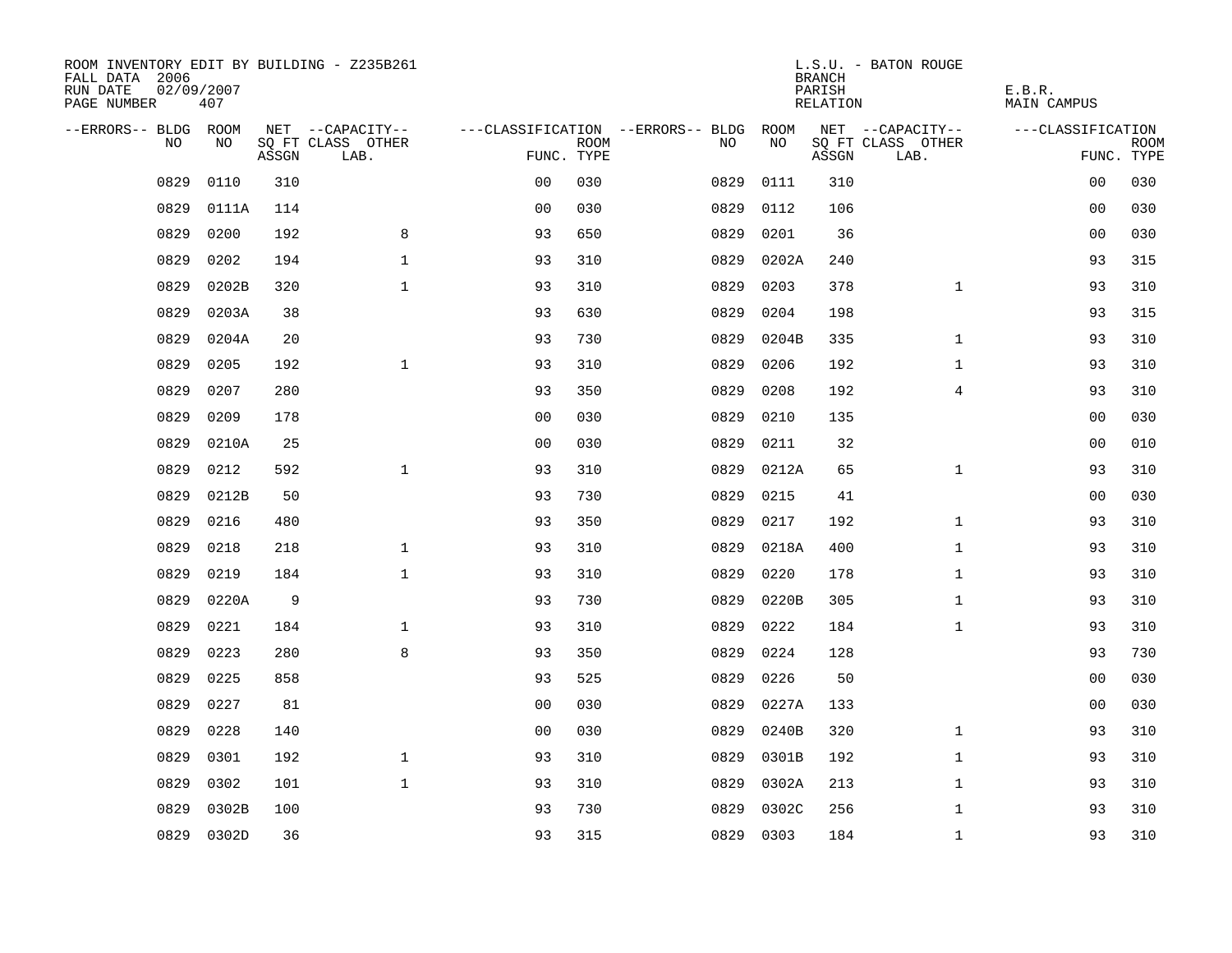| ROOM INVENTORY EDIT BY BUILDING - Z235B261<br>FALL DATA 2006<br>RUN DATE<br>PAGE NUMBER | 02/09/2007<br>408 |       |                           |                |             |                                   |            | <b>BRANCH</b><br>PARISH<br>RELATION | L.S.U. - BATON ROUGE      | E.B.R.<br>MAIN CAMPUS |                           |
|-----------------------------------------------------------------------------------------|-------------------|-------|---------------------------|----------------|-------------|-----------------------------------|------------|-------------------------------------|---------------------------|-----------------------|---------------------------|
| --ERRORS-- BLDG ROOM                                                                    |                   |       | NET --CAPACITY--          |                |             | ---CLASSIFICATION --ERRORS-- BLDG | ROOM       |                                     | NET --CAPACITY--          | ---CLASSIFICATION     |                           |
| NO.                                                                                     | NO.               | ASSGN | SQ FT CLASS OTHER<br>LAB. | FUNC. TYPE     | <b>ROOM</b> | NO.                               | <b>NO</b>  | ASSGN                               | SQ FT CLASS OTHER<br>LAB. |                       | <b>ROOM</b><br>FUNC. TYPE |
| 0829                                                                                    | 0304              | 210   |                           | 93             | 315         | 0829                              | 0305       | 192                                 | $\mathbf{1}$              | 93                    | 310                       |
| 0829                                                                                    | 0306              | 128   | 6                         | 93             | 350         | 0829                              | 0307       | 192                                 | $\mathbf{1}$              | 93                    | 310                       |
| 0829                                                                                    | 0308              | 272   | $\mathbf{1}$              | 93             | 310         | 0829                              | 0309       | 180                                 |                           | 00                    | 030                       |
| 0829                                                                                    | 0310              | 135   |                           | 0 <sub>0</sub> | 030         | 0829                              | 0310A      | 22                                  |                           | 0 <sub>0</sub>        | 030                       |
| 0829                                                                                    | 0311              | 26    |                           | 0 <sub>0</sub> | 010         | 0829                              | 0312       | 354                                 |                           | 93                    | 315                       |
| 0829                                                                                    | 0313              | 176   |                           | 93             | 650         | 0829                              | 0314       | 184                                 | $\mathbf{1}$              | 93                    | 310                       |
| 0829                                                                                    | 0315              | 184   | $\mathbf{1}$              | 93             | 310         | 0829                              | 0317       | 184                                 | $\mathbf{1}$              | 93                    | 310                       |
| 0829                                                                                    | 0318              | 184   | $\mathbf{1}$              | 93             | 310         | 0829                              | 0319       | 225                                 | $\mathbf{1}$              | 93                    | 315                       |
| 0829                                                                                    | 0319A             | 71    |                           | 93             | 315         | 0829                              | 0319B      | 184                                 | $\mathbf{1}$              | 93                    | 310                       |
| 0829                                                                                    | 0319C             | 184   | $\mathbf 1$               | 93             | 310         | 0829                              | 0319D      | 176                                 | $\mathbf{1}$              | 93                    | 310                       |
| 0829                                                                                    | 0319E             | 420   | $\mathbf{1}$              | 93             | 310         | 0829                              | 0319F      | 165                                 | $\mathbf{1}$              | 93                    | 310                       |
| 0829                                                                                    | 0320              | 176   | $\mathbf{1}$              | 93             | 310         | 0829                              | 0321       | 192                                 | $\mathbf{1}$              | 93                    | 310                       |
| 0829                                                                                    | 0322              | 192   | $\mathbf{1}$              | 93             | 310         | 0829                              | 0323       | 256                                 | $\mathbf{1}$              | 93                    | 310                       |
| 0829                                                                                    | 0324              | 308   | 16                        | 93             | 350         | 0829                              | 0325       | 658                                 |                           | 93                    | 525                       |
| 0829                                                                                    | 0326              | 50    |                           | 0 <sub>0</sub> | 030         | 0829                              | 0327       | 81                                  |                           | 0 <sub>0</sub>        | 030                       |
| 0829                                                                                    | 0327A             | 133   |                           | 0 <sub>0</sub> | 030         | 0829                              | 0328       | 140                                 |                           | 00                    | 030                       |
| 0829                                                                                    | 0400              | 195   | 8                         | 93             | 650         | 0829                              | 0401       | 184                                 | $\mathbf{1}$              | 93                    | 310                       |
| 0829                                                                                    | 0402              | 180   |                           | 93             | 730         | 0829                              | 0403       | 289                                 | 16                        | 93                    | 350                       |
| 0829                                                                                    | 0404              | 178   | $\mathbf 1$               | 93             | 310         | 0829                              | 0405       | 150                                 | 8                         | 93                    | 650                       |
| 0829                                                                                    | 0406              | 187   | $\mathbf{1}$              | 93             | 310         | 0829                              | 0407       | 194                                 | $\mathbf{1}$              | 93                    | 310                       |
| 0829                                                                                    | 0408              | 135   |                           | 0 <sub>0</sub> | 030         | 0829                              | 0408A      | 22                                  |                           | 0 <sub>0</sub>        | 030                       |
| 0829                                                                                    | 0409              | 26    |                           | 00             | 010         | 0829                              | 0410       | 173                                 | 3                         | 0 <sub>0</sub>        | 030                       |
| 0829                                                                                    | 0411              | 718   |                           | 93             | 525         | 0829                              | 0412       | 642                                 | $\mathbf{1}$              | 93                    | 310                       |
| 0829                                                                                    | 0412A             | 38    |                           | 93             | 730         | 0829                              | 0412B      | 184                                 | $\mathbf{1}$              | 93                    | 310                       |
| 0829                                                                                    | 0412C             | 184   | $\mathbf{1}$              | 93             | 310         | 0829                              | 0412D      | 184                                 | $\mathbf{1}$              | 93                    | 310                       |
|                                                                                         | 0829 0412E        | 320   | $\mathbf{1}$              | 93             | 310         |                                   | 0829 0412F | 36                                  |                           | 0 <sub>0</sub>        | 030                       |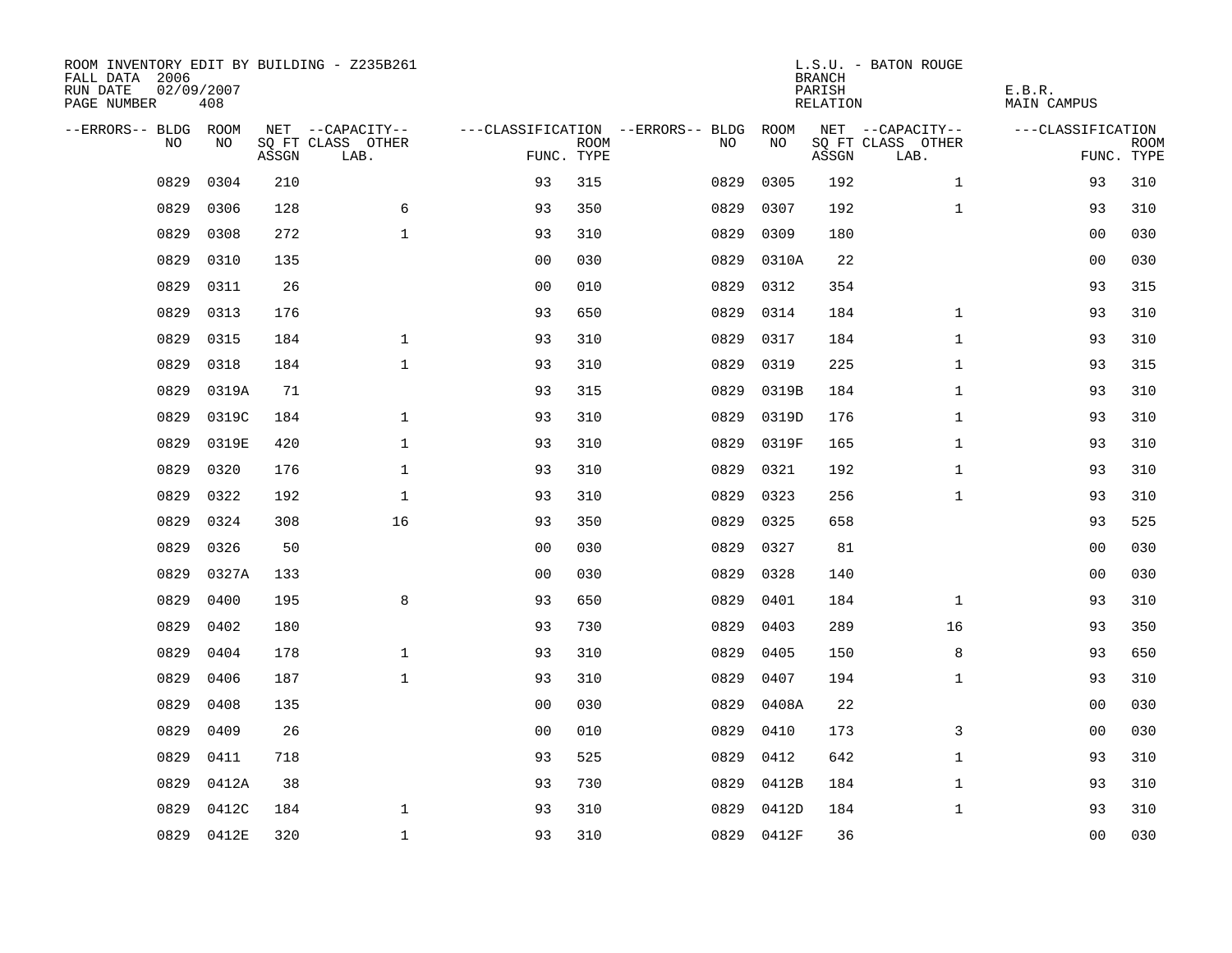| FALL DATA 2006<br>RUN DATE<br>PAGE NUMBER | 02/09/2007 | 409   |       | ROOM INVENTORY EDIT BY BUILDING - Z235B261 |                |             |                                               |            | <b>BRANCH</b><br>PARISH<br>RELATION | L.S.U. - BATON ROUGE                  | E.B.R.<br><b>MAIN CAMPUS</b> |             |
|-------------------------------------------|------------|-------|-------|--------------------------------------------|----------------|-------------|-----------------------------------------------|------------|-------------------------------------|---------------------------------------|------------------------------|-------------|
| --ERRORS-- BLDG ROOM                      | NO         | NO    |       | NET --CAPACITY--<br>SQ FT CLASS OTHER      |                | <b>ROOM</b> | ---CLASSIFICATION --ERRORS-- BLDG ROOM<br>NO. | NO         |                                     | NET --CAPACITY--<br>SQ FT CLASS OTHER | ---CLASSIFICATION            | <b>ROOM</b> |
|                                           |            |       | ASSGN | LAB.                                       | FUNC. TYPE     |             |                                               |            | ASSGN                               | LAB.                                  |                              | FUNC. TYPE  |
|                                           | 0829       | 0413  | 584   | $\mathbf 1$                                | 93             | 310         | 0829                                          | 0413A      | 188                                 | $\mathbf{1}$                          | 93                           | 310         |
|                                           | 0829       | 0413B | 176   | $\mathbf{1}$                               | 93             | 310         | 0829                                          | 0413C      | 188                                 | $\mathbf{1}$                          | 93                           | 310         |
|                                           | 0829       | 0413D | 176   | $\mathbf{1}$                               | 93             | 310         | 0829                                          | 0413E      | 28                                  | $\mathbf{1}$                          | 93                           | 310         |
|                                           | 0829       | 0413F | 135   |                                            | 93             | 315         |                                               | 0829 0414A | 137                                 | $\mathbf{1}$                          | 93                           | 310         |
|                                           | 0829       | 0414B | 163   | $\mathbf 1$                                | 93             | 310         | 0829                                          | 0415       | 174                                 | $\mathbf{1}$                          | 93                           | 310         |
|                                           | 0829       | 0416  | 191   | $\mathbf 1$                                | 93             | 310         | 0829                                          | 0417       | 203                                 | $\mathbf{1}$                          | 93                           | 310         |
|                                           | 0829       | 0417A | 146   | $\mathbf{1}$                               | 93             | 310         | 0829                                          | 0418       | 151                                 | $\mathbf{1}$                          | 93                           | 310         |
|                                           | 0829       | 0418A | 25    |                                            | 93             | 315         | 0829                                          | 0419       | 670                                 |                                       | 93                           | 525         |
|                                           | 0829       | 0420  | 64    |                                            | 0 <sub>0</sub> | 020         | 0829                                          | 0421       | 81                                  |                                       | 0 <sub>0</sub>               | 030         |
|                                           | 0829       | 0421A | 133   |                                            | 0 <sub>0</sub> | 030         | 0829                                          | 0422       | 140                                 |                                       | 0 <sub>0</sub>               | 030         |
|                                           | 0829       | 0501  | 671   | $\mathbf{1}$                               | 65             | 310         | 0829                                          | 0501A      | 577                                 | $\mathbf{1}$                          | 65                           | 310         |
|                                           | 0829       | 0501B | 186   | $\mathbf{1}$                               | 65             | 310         | 0829                                          | 0501C      | 174                                 | $\mathbf{1}$                          | 65                           | 310         |
|                                           | 0829       | 0501D | 94    |                                            | 65             | 315         | 0829                                          | 0501E      | 219                                 |                                       | 65                           | 315         |
|                                           | 0829       | 0501F | 334   |                                            | 65             | 315         | 0829                                          | 0501G      | 180                                 |                                       | 00                           | 030         |
|                                           | 0829       | 0501H | 22    |                                            | 0 <sub>0</sub> | 030         | 0829                                          | 0501I      | 26                                  |                                       | 0 <sub>0</sub>               | 030         |
|                                           | 0829       | 0501J | 450   |                                            | 65             | 315         | 0829                                          | 0501K      | 174                                 | 2                                     | 65                           | 310         |
|                                           | 0829       | 0501L | 167   | $\mathbf{1}$                               | 65             | 310         | 0829                                          | 0501M      | 178                                 | $\mathbf{1}$                          | 65                           | 310         |
|                                           | 0829       | 0501N | 190   | $\mathbf{1}$                               | 65             | 310         | 0829                                          | 0501P      | 352                                 | $\mathbf{1}$                          | 65                           | 310         |
|                                           | 0829       | 05010 | 198   | 12                                         | 65             | 350         | 0829                                          | 0501R      | 36                                  |                                       | 0 <sub>0</sub>               | 030         |
| 9                                         | 0829       | 0502  | 2040  | 60                                         | 65             | 610         | 0829                                          | 0502A      | 22                                  |                                       | 65                           | 730         |
|                                           | 0829       | 0502B | 130   |                                            | 65             | 615         | 0829                                          | 0502C      | 22                                  |                                       | 93                           | 730         |
|                                           | 0829       | 0504  | 210   |                                            | 65             | 730         | 0829                                          | 0505       | 345                                 | 2                                     | 65                           | 310         |
|                                           | 0829       | 0505A | 190   |                                            | 65             | 730         | 0829                                          | 0506       | 22                                  |                                       | 65                           | 730         |
|                                           | 0829       | 0507  | 50    |                                            | 0 <sub>0</sub> | 030         | 0829                                          | 0508       | 81                                  |                                       | 00                           | 030         |
|                                           | 0829       | 0508A | 133   |                                            | 0 <sub>0</sub> | 030         | 0829                                          | 0509       | 140                                 |                                       | 0 <sub>0</sub>               | 030         |
|                                           | 0829       | 0600  | 381   |                                            | 93             | 650         |                                               | 0829 0601  | 361                                 | $\mathbf{1}$                          | 93                           | 310         |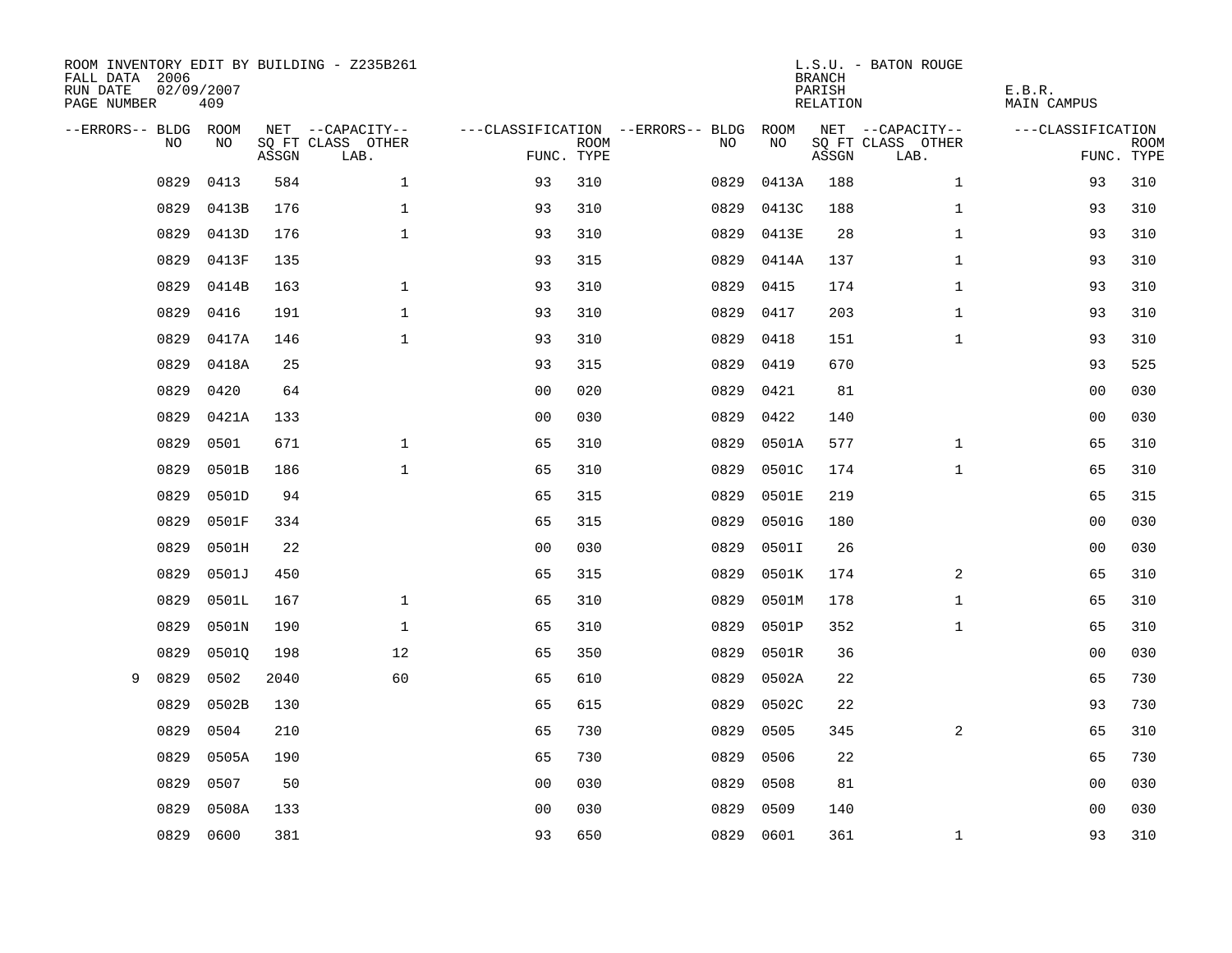| ROOM INVENTORY EDIT BY BUILDING - Z235B261<br>FALL DATA 2006<br>RUN DATE<br>PAGE NUMBER | 02/09/2007<br>410 |       |                           |                |             |                                        |             | <b>BRANCH</b><br>PARISH<br>RELATION | L.S.U. - BATON ROUGE      | E.B.R.<br>MAIN CAMPUS |                    |
|-----------------------------------------------------------------------------------------|-------------------|-------|---------------------------|----------------|-------------|----------------------------------------|-------------|-------------------------------------|---------------------------|-----------------------|--------------------|
| --ERRORS-- BLDG ROOM                                                                    |                   |       | NET --CAPACITY--          |                |             | ---CLASSIFICATION --ERRORS-- BLDG ROOM |             |                                     | NET --CAPACITY--          | ---CLASSIFICATION     |                    |
| NO                                                                                      | NO                | ASSGN | SQ FT CLASS OTHER<br>LAB. | FUNC. TYPE     | <b>ROOM</b> | NO                                     | NO          | ASSGN                               | SQ FT CLASS OTHER<br>LAB. |                       | ROOM<br>FUNC. TYPE |
| 0829                                                                                    | 0601A             | 268   | $\mathbf{1}$              | 93             | 310         | 0829                                   | 0601B       | 192                                 | $\mathbf{1}$              | 93                    | 310                |
| 0829                                                                                    | 0601C             | 198   | $\mathbf 1$               | 93             | 310         | 0829                                   | 0601D       | 181                                 | $\mathbf{1}$              | 93                    | 310                |
| 0829                                                                                    | 0601E             | 165   | $\mathbf{1}$              | 93             | 310         | 0829                                   | 0601F       | 246                                 |                           | 93                    | 860                |
| 0829                                                                                    | 0601H             | 180   |                           | 0 <sub>0</sub> | 030         | 0829                                   | 0601I       | 22                                  |                           | 0 <sub>0</sub>        | 030                |
| 0829                                                                                    | 0601J             | 26    |                           | 00             | 010         | 0829                                   | 0601K       | 238                                 |                           | 93                    | 315                |
| 0829                                                                                    | 0601M             | 33    | $\mathbf 1$               | 93             | 310         | 0829                                   | 0601N       | 567                                 |                           | 93                    | 350                |
| 0829                                                                                    | 0601P             | 36    |                           | 0 <sub>0</sub> | 030         | 0829                                   | 0602        | 260                                 | $\mathbf{1}$              | 93                    | 310                |
| 0829                                                                                    | 0602A             | 268   | $\mathbf{1}$              | 93             | 310         | 0829                                   | 0602B       | 198                                 | $\mathbf{1}$              | 93                    | 310                |
| 0829                                                                                    | 0602C             | 230   | $\mathbf 1$               | 93             | 310         | 0829                                   | 0602D       | 74                                  | $\mathbf{1}$              | 93                    | 310                |
| 0829                                                                                    | 0602E             | 140   | $\mathbf{1}$              | 93             | 310         | 0829                                   | 0602F       | 50                                  |                           | 00                    | 030                |
|                                                                                         | 0829 0602G        | 133   |                           | 0 <sub>0</sub> | 030         |                                        | 0829 0602H  | 140                                 |                           | 0 <sub>0</sub>        | 030                |
|                                                                                         | 0829 C01001       | 138   |                           | 0 <sub>0</sub> | 020         |                                        | 0829 C01002 | 149                                 |                           | 0 <sub>0</sub>        | 020                |
|                                                                                         | 0829 C0200        | 856   |                           | 0 <sub>0</sub> | 020         |                                        | 0829 C02001 | 59                                  |                           | 00                    | 020                |
|                                                                                         | 0829 C02002       | 248   |                           | 0 <sub>0</sub> | 020         |                                        | 0829 C02003 | 43                                  |                           | 00                    | 020                |
|                                                                                         | 0829 C0300        | 813   |                           | 0 <sub>0</sub> | 020         |                                        | 0829 C03001 | 87                                  |                           | 00                    | 020                |
|                                                                                         | 0829 C03002       | 315   |                           | 0 <sub>0</sub> | 020         |                                        | 0829 C03003 | 54                                  |                           | 00                    | 020                |
|                                                                                         | 0829 C0400        | 152   |                           | 0 <sub>0</sub> | 020         |                                        | 0829 C04001 | 295                                 |                           | 00                    | 020                |
|                                                                                         | 0829 C04002       | 313   |                           | 0 <sub>0</sub> | 020         |                                        | 0829 C0500  | 284                                 |                           | 00                    | 020                |
|                                                                                         | 0829 C05001       | 611   |                           | 0 <sub>0</sub> | 020         |                                        | 0829 C05002 | 567                                 |                           | 0 <sub>0</sub>        | 020                |
|                                                                                         | 0829 C0600        | 228   |                           | 0 <sub>0</sub> | 020         |                                        | 0829 C06001 | 278                                 |                           | 00                    | 020                |
|                                                                                         | 0829 C06002       | 209   |                           | 0 <sub>0</sub> | 020         |                                        | 0829 C06003 | 286                                 |                           | 00                    | 020                |
|                                                                                         | 0829 E01001       | 66    |                           | 0 <sub>0</sub> | 020         |                                        | 0829 E01002 | 66                                  |                           | 00                    | 020                |
|                                                                                         | 0829 E01003       | 64    |                           | 0 <sub>0</sub> | 020         |                                        | 0829 E02001 | 68                                  |                           | 0 <sub>0</sub>        | 020                |
|                                                                                         | 0829 E02002       | 68    |                           | 0 <sub>0</sub> | 020         |                                        | 0829 E02003 | 60                                  |                           | 00                    | 020                |
|                                                                                         | 0829 E03001       | 68    |                           | 0 <sub>0</sub> | 020         |                                        | 0829 E03002 | 68                                  |                           | 0 <sub>0</sub>        | 020                |
|                                                                                         | 0829 E03003       | 60    |                           | 0 <sub>0</sub> | 020         |                                        | 0829 E04001 | 67                                  |                           | 0 <sub>0</sub>        | 020                |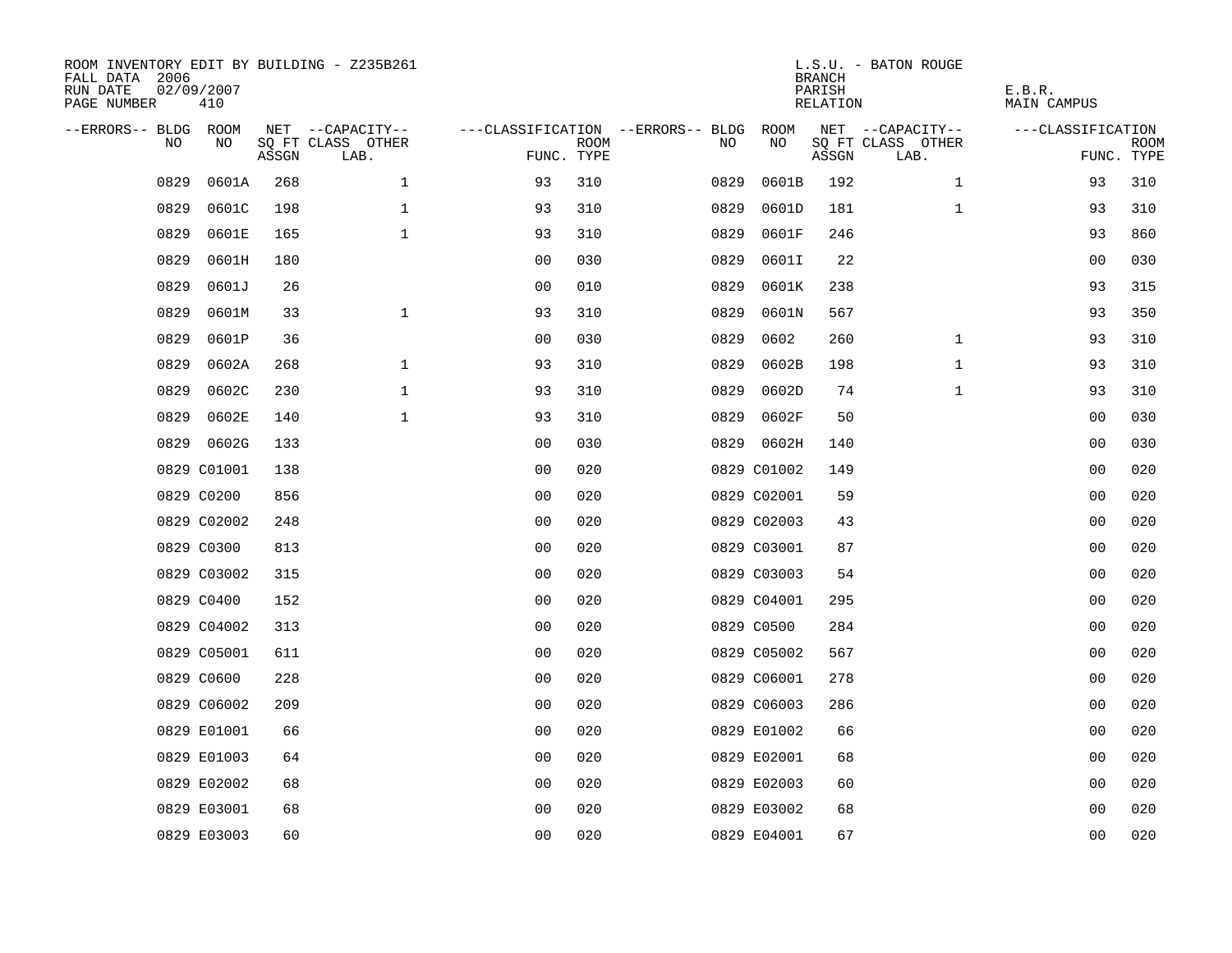| ROOM INVENTORY EDIT BY BUILDING - Z235B261<br>FALL DATA 2006<br>RUN DATE<br>PAGE NUMBER | 02/09/2007<br>411 |       |                           |                                        |             |      |                                                                 | <b>BRANCH</b><br>PARISH<br>RELATION | L.S.U. - BATON ROUGE                                                   | E.B.R.<br>MAIN CAMPUS |                           |
|-----------------------------------------------------------------------------------------|-------------------|-------|---------------------------|----------------------------------------|-------------|------|-----------------------------------------------------------------|-------------------------------------|------------------------------------------------------------------------|-----------------------|---------------------------|
| --ERRORS-- BLDG ROOM                                                                    |                   |       | NET --CAPACITY--          | ---CLASSIFICATION --ERRORS-- BLDG ROOM |             |      |                                                                 |                                     | NET --CAPACITY--                                                       | ---CLASSIFICATION     |                           |
| NO                                                                                      | NO                | ASSGN | SQ FT CLASS OTHER<br>LAB. | FUNC. TYPE                             | <b>ROOM</b> | NO   | NO                                                              | ASSGN                               | SQ FT CLASS OTHER<br>LAB.                                              |                       | <b>ROOM</b><br>FUNC. TYPE |
|                                                                                         | 0829 E04002       | 67    |                           | 0 <sub>0</sub>                         | 020         |      | 0829 E04003                                                     | 62                                  |                                                                        | 0 <sub>0</sub>        | 020                       |
|                                                                                         | 0829 E05001       | 67    |                           | 0 <sub>0</sub>                         | 020         |      | 0829 E05002                                                     | 67                                  |                                                                        | 00                    | 020                       |
|                                                                                         | 0829 E05003       | 62    |                           | 0 <sub>0</sub>                         | 020         |      | 0829 E06001                                                     | 68                                  |                                                                        | 00                    | 020                       |
|                                                                                         | 0829 E06002       | 68    |                           | 0 <sub>0</sub>                         | 020         |      | 0829 E06003                                                     | 60                                  |                                                                        | 0 <sub>0</sub>        | 020                       |
|                                                                                         | 0829 S01001       | 238   |                           | 00                                     | 020         |      | 0829 S01002                                                     | 229                                 |                                                                        | 00                    | 020                       |
|                                                                                         | 0829 S02001       | 174   |                           | 0 <sub>0</sub>                         | 020         |      | 0829 S02002                                                     | 180                                 |                                                                        | 00                    | 020                       |
|                                                                                         | 0829 S03001       | 169   |                           | 0 <sub>0</sub>                         | 020         |      | 0829 S03002                                                     | 171                                 |                                                                        | 0 <sub>0</sub>        | 020                       |
|                                                                                         | 0829 S04001       | 167   |                           | 0 <sub>0</sub>                         | 020         |      | 0829 S04002                                                     | 172                                 |                                                                        | 0 <sub>0</sub>        | 020                       |
|                                                                                         | 0829 S05001       | 164   |                           | 0 <sub>0</sub>                         | 020         |      | 0829 S05002                                                     | 236                                 |                                                                        | 0 <sub>0</sub>        | 020                       |
|                                                                                         | 0829 S06001       | 177   |                           | 0 <sub>0</sub>                         | 020         |      | 0829 S06002<br>TOTAL NUMBER CLASSROOMS<br>TOTAL NUMBER LABS 210 | 224                                 | TOTAL NET ASSIGN SQ. FT. IN ROOM FILE<br>TOTAL NUMBER SPECIAL LABS 220 | 00<br>37,497          | 020                       |
|                                                                                         | 0830 0100         | 1135  |                           | 63                                     | 315         |      | 0830 0101                                                       | 298                                 | 3                                                                      | 63                    | 310                       |
| 0830                                                                                    | 0101A             | 156   | $\mathbf 1$               | 63                                     | 310         | 0830 | 0101B                                                           | 259                                 | $\mathbf{1}$                                                           | 63                    | 310                       |
| 0830                                                                                    | 0101C             | 163   | $\mathbf{1}$              | 63                                     | 310         | 0830 | 0101D                                                           | 117                                 | 2                                                                      | 63                    | 310                       |
| 0830                                                                                    | 0101E             | 144   |                           | 63                                     | 730         | 0830 | 0102                                                            | 224                                 | $\overline{a}$                                                         | 63                    | 530                       |
| 0830                                                                                    | 0103              | 90    |                           | 0 <sub>0</sub>                         | 030         | 0830 | 0104                                                            | 90                                  |                                                                        | 00                    | 030                       |
| 0830                                                                                    | 0105              | 147   | $\mathbf{1}$              | 63                                     | 310         | 0830 | 0106                                                            | 117                                 | $\mathbf{1}$                                                           | 63                    | 310                       |
| 0830                                                                                    | 0107              | 74    |                           | 63                                     | 315         |      | 0830 0107A                                                      | 117                                 |                                                                        | 63                    | 315                       |
| 0830                                                                                    | 0108              | 189   | 4                         | 63                                     | 310         | 0830 | 0109                                                            | 416                                 | 4                                                                      | 63                    | 310                       |
| 0830                                                                                    | 0110              | 185   | $\mathbf 1$               | 63                                     | 310         |      | 0830 0111                                                       | 193                                 |                                                                        | 63                    | 730                       |
| 0830                                                                                    | 0112              | 138   |                           | 63                                     | 730         | 0830 | 0113                                                            | 213                                 |                                                                        | 0 <sub>0</sub>        | 030                       |
| 0830                                                                                    | 0114              | 149   |                           | 63                                     | 350         |      | 0830 0115                                                       | 152                                 | $\overline{4}$                                                         | 63                    | 310                       |
| 0830                                                                                    | 0116              | 48    |                           | 63                                     | 730         | 0830 | 0117                                                            | 48                                  |                                                                        | 63                    | 730                       |
| 0830                                                                                    | 0118              | 125   |                           | 0 <sub>0</sub>                         | 030         |      | 0830 0119                                                       | 185                                 | 5                                                                      | 63                    | 310                       |
|                                                                                         | 0830 0120         | 304   |                           | 63                                     | 630         |      | 0830 0121                                                       | 22                                  |                                                                        | 0 <sub>0</sub>        | 010                       |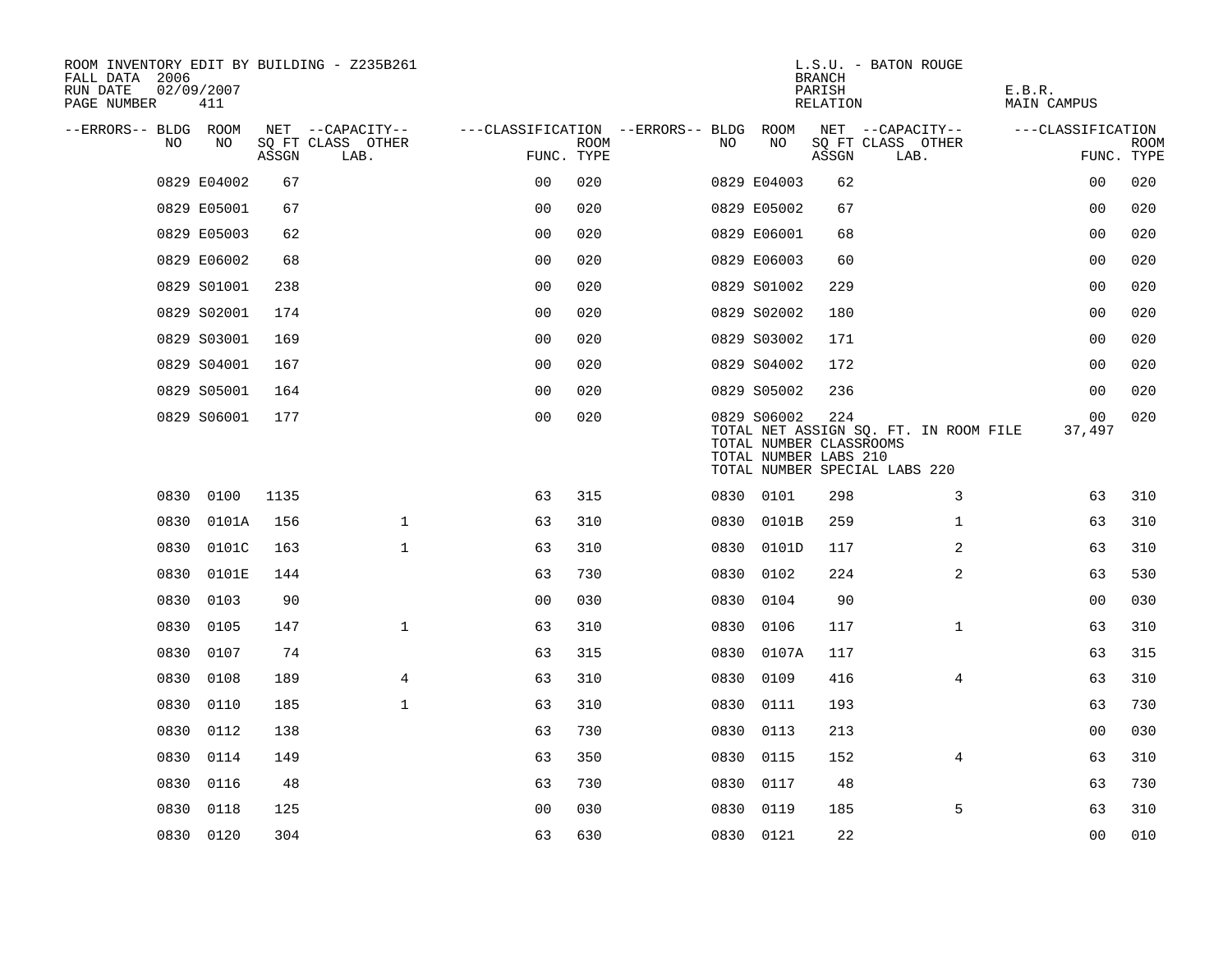| ROOM INVENTORY EDIT BY BUILDING - Z235B261<br>FALL DATA 2006<br>RUN DATE<br>PAGE NUMBER | 02/09/2007<br>412 |       |                           |                |      |                                   |                                                                | <b>BRANCH</b><br>PARISH<br>RELATION | L.S.U. - BATON ROUGE                                                   | E.B.R.<br><b>MAIN CAMPUS</b> |                           |
|-----------------------------------------------------------------------------------------|-------------------|-------|---------------------------|----------------|------|-----------------------------------|----------------------------------------------------------------|-------------------------------------|------------------------------------------------------------------------|------------------------------|---------------------------|
| --ERRORS-- BLDG ROOM                                                                    |                   |       | NET --CAPACITY--          |                |      | ---CLASSIFICATION --ERRORS-- BLDG | ROOM                                                           |                                     | NET --CAPACITY--                                                       | ---CLASSIFICATION            |                           |
| NO                                                                                      | NO                | ASSGN | SQ FT CLASS OTHER<br>LAB. | FUNC. TYPE     | ROOM | NO                                | NO                                                             | ASSGN                               | SQ FT CLASS OTHER<br>LAB.                                              |                              | <b>ROOM</b><br>FUNC. TYPE |
| 0830                                                                                    | 0122              | 351   | 20                        | 63             | 680  | 0830                              | 0123                                                           | 495                                 |                                                                        | 63                           | 720                       |
| 0830                                                                                    | 0124              | 326   | 2                         | 63             | 310  | 0830                              | 0124A                                                          | 130                                 |                                                                        | 63                           | 315                       |
| 0830                                                                                    | 0124B             | 243   | $\mathbf{1}$              | 63             | 310  |                                   | 0830 0124C                                                     | 185                                 | $\mathbf{1}$                                                           | 63                           | 310                       |
| 0830                                                                                    | 0124D             | 152   | $\mathbf 1$               | 63             | 310  | 0830                              | 0125                                                           | 224                                 |                                                                        | 63                           | 350                       |
| 0830                                                                                    | 0126              | 188   | $\mathbf{1}$              | 63             | 310  | 0830                              | 0126A                                                          | 140                                 | $\mathbf{1}$                                                           | 63                           | 310                       |
| 0830                                                                                    | 0126B             | 184   | 1                         | 63             | 310  |                                   | 0830 0126C                                                     | 152                                 | $\mathbf{1}$                                                           | 63                           | 310                       |
| 0830                                                                                    | 0126D             | 98    | 3                         | 63             | 310  | 0830                              | 0127                                                           | 189                                 | 3                                                                      | 63                           | 310                       |
| 0830                                                                                    | 0128              | 208   | 4                         | 63             | 310  |                                   | 0830 0129                                                      | 240                                 | 3                                                                      | 63                           | 310                       |
| 0830                                                                                    | 0129A             | 195   | 4                         | 63             | 310  | 0830                              | 0130                                                           | 134                                 | $\mathbf{1}$                                                           | 63                           | 310                       |
| 0830                                                                                    | 0131              | 234   | 2                         | 63             | 310  |                                   | 0830 0131A                                                     | 178                                 | $\mathbf{1}$                                                           | 63                           | 310                       |
| 0830                                                                                    | 0131B             | 218   | $\mathbf{1}$              | 63             | 310  |                                   | 0830 0131C                                                     | 162                                 | $\mathbf{1}$                                                           | 63                           | 310                       |
|                                                                                         | 0830 0151         | 354   |                           | 0 <sub>0</sub> | 030  |                                   | 0830 0151A<br>TOTAL NUMBER CLASSROOMS<br>TOTAL NUMBER LABS 210 | 52                                  | TOTAL NET ASSIGN SQ. FT. IN ROOM FILE<br>TOTAL NUMBER SPECIAL LABS 220 | 00<br>9,584                  | 010                       |
|                                                                                         | 0831 0100         | 746   |                           | 63             | 315  |                                   | 0831 0101                                                      | 1071                                | 25                                                                     | 63                           | 710                       |
|                                                                                         | 0831 0101A        | 196   |                           | 63             | 715  |                                   | 0831 0102                                                      | 664                                 | 6                                                                      | 63                           | 310                       |
|                                                                                         | 0831 0103         | 1993  | 16                        | 63             | 310  |                                   | 0831 0104                                                      | 436                                 | 3                                                                      | 63                           | 310                       |
|                                                                                         | 0831 0105         | 43    |                           | 0 <sub>0</sub> | 030  |                                   | 0831 0107                                                      | 26                                  |                                                                        | 63                           | 715                       |
|                                                                                         | 0831 0108         | 26    |                           | 63             | 715  |                                   | 0831 0109                                                      | 26                                  |                                                                        | 00                           | 030                       |
|                                                                                         | 0831 0110         | 1424  | 3                         | 63             | 715  |                                   | 0831 0111                                                      | 285                                 |                                                                        | 63                           | 715                       |
|                                                                                         | 0831 0112         | 221   |                           | 00             | 030  |                                   | 0831 0113                                                      | 203                                 | $\overline{a}$                                                         | 63                           | 310                       |
|                                                                                         | 0831 0114         | 574   | 3                         | 63             | 310  |                                   | 0831 0115                                                      | 556                                 |                                                                        | 63                           | 715                       |
|                                                                                         | 0831 0115A        | 108   |                           | 0 <sub>0</sub> | 010  |                                   | 0831 0116                                                      | 462                                 |                                                                        | 63                           | 715                       |
|                                                                                         | 0831 0117         | 1070  | $\overline{7}$            | 63             | 710  |                                   | 0831 0118                                                      | 7437                                | 9                                                                      | 63                           | 710                       |
|                                                                                         | 0831 0118A        | 56    | $\mathbf 1$               | 63             | 715  |                                   | 0831 0118B                                                     | 56                                  | $\mathbf{1}$                                                           | 63                           | 715                       |
|                                                                                         | 0831 0118C        | 56    | $\mathbf 1$               | 63             | 715  |                                   | 0831 0119                                                      | 252                                 |                                                                        | 0 <sub>0</sub>               | 030                       |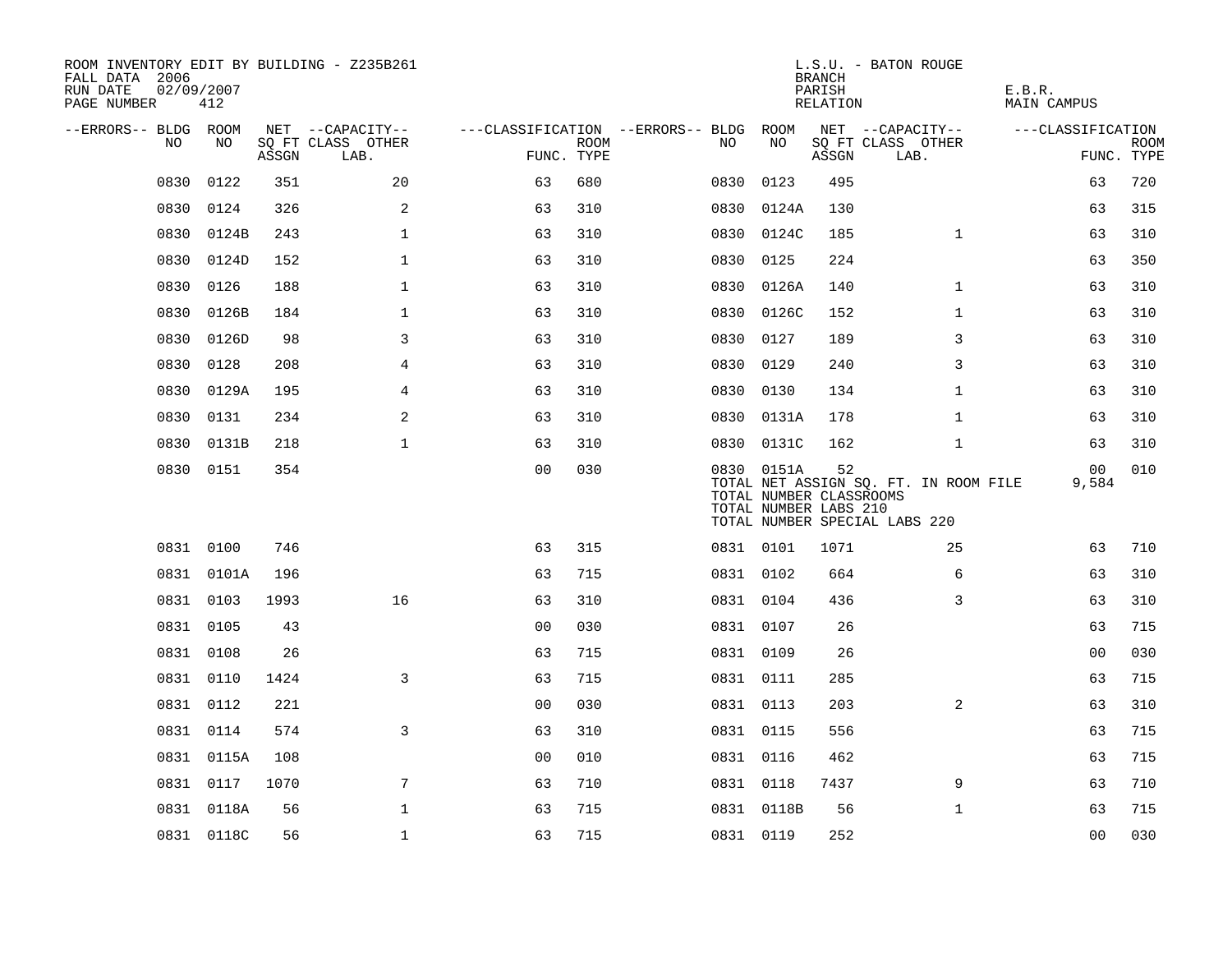| ROOM INVENTORY EDIT BY BUILDING - Z235B261<br>FALL DATA 2006<br>RUN DATE<br>PAGE NUMBER | 02/09/2007<br>413 |       |                           |                |             |                                        |            | <b>BRANCH</b><br>PARISH<br><b>RELATION</b> | L.S.U. - BATON ROUGE      | E.B.R.<br><b>MAIN CAMPUS</b> |                           |
|-----------------------------------------------------------------------------------------|-------------------|-------|---------------------------|----------------|-------------|----------------------------------------|------------|--------------------------------------------|---------------------------|------------------------------|---------------------------|
| --ERRORS-- BLDG ROOM                                                                    |                   |       | NET --CAPACITY--          |                |             | ---CLASSIFICATION --ERRORS-- BLDG ROOM |            |                                            | NET --CAPACITY--          | ---CLASSIFICATION            |                           |
| NO                                                                                      | NO                | ASSGN | SQ FT CLASS OTHER<br>LAB. | FUNC. TYPE     | <b>ROOM</b> | NO                                     | NO         | ASSGN                                      | SQ FT CLASS OTHER<br>LAB. |                              | <b>ROOM</b><br>FUNC. TYPE |
| 0831                                                                                    | 0120              | 252   |                           | 0 <sub>0</sub> | 030         |                                        | 0831 0121  | 253                                        | $\mathbf{1}$              | 63                           | 710                       |
|                                                                                         | 0831 0122         | 388   | 8                         | 63             | 650         |                                        | 0831 0122A | 147                                        |                           | 00                           | 030                       |
|                                                                                         | 0831 0123         | 1005  | 5                         | 63             | 710         |                                        | 0831 0124  | 192                                        | $\mathbf{1}$              | 63                           | 310                       |
| 0831                                                                                    | 0125              | 155   | $\mathbf 1$               | 63             | 310         |                                        | 0831 0126  | 929                                        | 9                         | 63                           | 710                       |
| 0831                                                                                    | 0127              | 962   | 4                         | 63             | 710         |                                        | 0831 0127A | 66                                         | 15                        | 63                           | 710                       |
| 0831                                                                                    | 0200              | 1947  | 14                        | 63             | 310         |                                        | 0831 0200A | 118                                        | $\mathbf{1}$              | 63                           | 310                       |
| 0831                                                                                    | 0200B             | 146   | $\mathbf{1}$              | 63             | 310         |                                        | 0831 0201  | 8141                                       | 77                        | 63                           | 310                       |
|                                                                                         | 0831 0201A        | 44    | $\mathbf 1$               | 63             | 310         |                                        | 0831 0201B | 62                                         |                           | 0 <sub>0</sub>               | 010                       |
| 0831                                                                                    | 0201C             | 352   | 8                         | 63             | 310         |                                        | 0831 0201D | 15                                         |                           | 63                           | 715                       |
|                                                                                         | 0831 0201E        | 160   | $\mathbf 1$               | 63             | 310         |                                        | 0831 0201F | 160                                        | $\mathbf{1}$              | 63                           | 310                       |
| 0831                                                                                    | 0201G             | 160   | $\mathbf 1$               | 63             | 310         |                                        | 0831 0201H | 160                                        | $\mathbf{1}$              | 63                           | 310                       |
|                                                                                         | 0831 0201I        | 160   | $\mathbf{1}$              | 63             | 310         |                                        | 0831 0202  | 6766                                       | 56                        | 63                           | 310                       |
| 0831                                                                                    | 0202A             | 160   | $\mathbf 1$               | 63             | 310         |                                        | 0831 0202B | 160                                        | $\mathbf{1}$              | 63                           | 310                       |
| 0831                                                                                    | 0202C             | 160   | $\mathbf 1$               | 63             | 310         |                                        | 0831 0202D | 160                                        | $\mathbf{1}$              | 63                           | 310                       |
| 0831                                                                                    | 0202E             | 160   | $\mathbf 1$               | 63             | 310         |                                        | 0831 0202F | 29                                         |                           | 00                           | 030                       |
| 0831                                                                                    | 0202G             | 236   |                           | 63             | 315         |                                        | 0831 0203  | 606                                        | 2                         | 63                           | 310                       |
| 0831                                                                                    | 0203A             | 262   | $\mathbf{1}$              | 63             | 310         |                                        | 0831 0203B | 248                                        | $\mathbf{1}$              | 63                           | 310                       |
| 0831                                                                                    | 0203C             | 245   | $\mathbf{1}$              | 63             | 310         |                                        | 0831 0203D | 310                                        | $\mathbf{1}$              | 63                           | 310                       |
| 0831                                                                                    | 0203E             | 245   | $\mathbf{1}$              | 63             | 310         |                                        | 0831 0203F | 224                                        | $\mathbf{1}$              | 63                           | 310                       |
|                                                                                         | 0831 0203G        | 408   | 12                        | 63             | 350         |                                        | 0831 0203H | 148                                        | $\mathbf{1}$              | 63                           | 310                       |
| 0831                                                                                    | 0203I             | 16    |                           | 63             | 315         |                                        | 0831 0203J | 24                                         | $\mathbf{1}$              | 63                           | 310                       |
| 0831                                                                                    | 0205              | 31    |                           | 63             | 715         |                                        | 0831 0206  | 498                                        | 16                        | 63                           | 350                       |
| 0831                                                                                    | 0207              | 568   | 20                        | 63             | 350         |                                        | 0831 0208  | 407                                        |                           | 63                           | 315                       |
|                                                                                         | 0831 0209         | 252   |                           | 00             | 030         |                                        | 0831 0210  | 397                                        | 12                        | 63                           | 350                       |
| 0831                                                                                    | 0211              | 252   |                           | 0 <sub>0</sub> | 030         |                                        | 0831 0212  | 397                                        | 12                        | 63                           | 350                       |
|                                                                                         | 0831 0213         | 397   | 12                        | 63             | 350         |                                        | 0831 0214  | 638                                        | 20                        | 63                           | 650                       |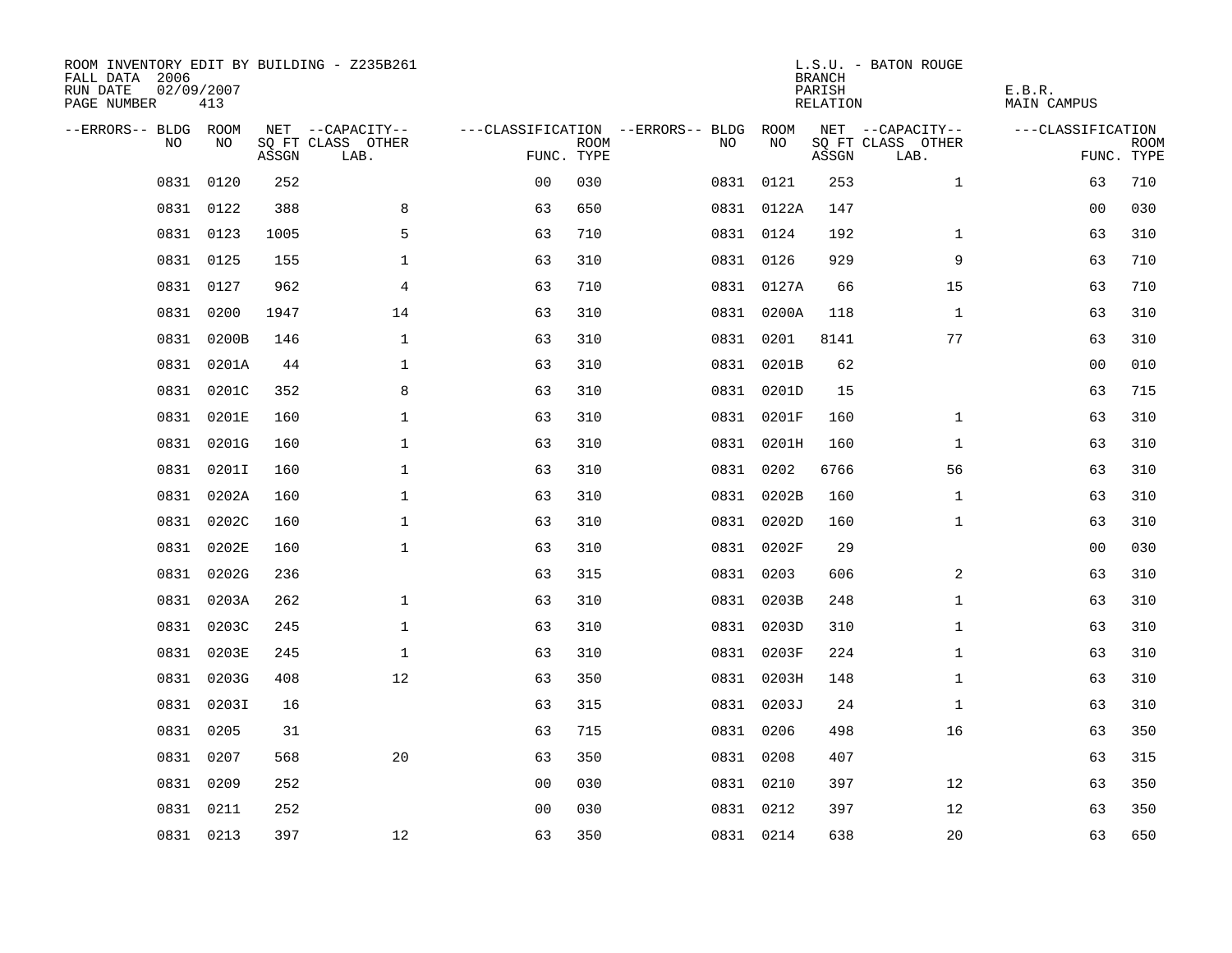| ROOM INVENTORY EDIT BY BUILDING - Z235B261<br>FALL DATA 2006<br>RUN DATE<br>PAGE NUMBER | 02/09/2007<br>414 |       |                           |                |             |                                   |             | <b>BRANCH</b><br>PARISH<br><b>RELATION</b> | L.S.U. - BATON ROUGE      | E.B.R.<br><b>MAIN CAMPUS</b> |                           |
|-----------------------------------------------------------------------------------------|-------------------|-------|---------------------------|----------------|-------------|-----------------------------------|-------------|--------------------------------------------|---------------------------|------------------------------|---------------------------|
| --ERRORS-- BLDG ROOM                                                                    |                   |       | NET --CAPACITY--          |                |             | ---CLASSIFICATION --ERRORS-- BLDG | ROOM        |                                            | NET --CAPACITY--          | ---CLASSIFICATION            |                           |
| NO.                                                                                     | NO                | ASSGN | SQ FT CLASS OTHER<br>LAB. | FUNC. TYPE     | <b>ROOM</b> | NO                                | NO          | ASSGN                                      | SQ FT CLASS OTHER<br>LAB. |                              | <b>ROOM</b><br>FUNC. TYPE |
| 0831                                                                                    | 0215              | 441   | 10                        | 63             | 310         |                                   | 0831 0215A  | 86                                         |                           | 63                           | 315                       |
| 0831                                                                                    | 0216              | 16    |                           | 63             | 715         |                                   | 0831 0300   | 562                                        |                           | 00                           | 020                       |
| 0831                                                                                    | 0307              | 704   | 6                         | 11             | 550         |                                   | 0831 0307A  | 44                                         |                           | 0 <sub>0</sub>               | 030                       |
|                                                                                         | 0831 0307B        | 20    |                           | 0 <sub>0</sub> | 010         |                                   | 0831 0309   | 233                                        | 4                         | 0 <sub>0</sub>               | 030                       |
|                                                                                         | 0831 0311         | 242   | $\overline{4}$            | 0 <sub>0</sub> | 030         |                                   | 0831 0320   | 1717                                       | 50                        | 11                           | 220                       |
|                                                                                         | 0831 0321         | 116   |                           | 11             | 225         |                                   | 0831 0323   | 138                                        | $\mathbf{1}$              | 11                           | 310                       |
|                                                                                         | 0831 0325         | 110   | $\mathbf{1}$              | 11             | 310         |                                   | 0831 0327   | 110                                        | $\mathbf{1}$              | 11                           | 310                       |
|                                                                                         | 0831 0329         | 105   | $\mathbf{1}$              | 11             | 310         |                                   | 0831 0331   | 111                                        | $\mathbf{1}$              | 11                           | 310                       |
|                                                                                         | 0831 0333         | 190   | 6                         | 11             | 650         |                                   | 0831 0335   | 94                                         | $\mathbf{1}$              | 11                           | 310                       |
|                                                                                         | 0831 0337         | 94    | $\mathbf 1$               | 11             | 310         |                                   | 0831 0340   | 958                                        |                           | 00                           | 020                       |
|                                                                                         | 0831 0343         | 148   | $\mathbf 1$               | 11             | 310         |                                   | 0831 0345   | 69                                         |                           | 11                           | 315                       |
|                                                                                         | 0831 0347         | 176   | $\mathbf 1$               | 11             | 310         |                                   | 0831 0349   | 87                                         | $\mathbf{1}$              | 11                           | 310                       |
| 0831                                                                                    | 0355              | 204   | $\mathbf 1$               | 11             | 310         |                                   | 0831 0357   | 115                                        | $\mathbf{1}$              | 11                           | 310                       |
|                                                                                         | 0831 0359         | 207   | 12                        | 11             | 350         |                                   | 0831 B0001  | 862                                        |                           | 00                           | 030                       |
|                                                                                         | 0831 B0002        | 105   |                           | 0 <sub>0</sub> | 030         |                                   | 0831 C0100  | 100                                        |                           | 00                           | 020                       |
|                                                                                         | 0831 C0101        | 65    |                           | 0 <sub>0</sub> | 020         |                                   | 0831 C0102  | 370                                        |                           | 00                           | 020                       |
|                                                                                         | 0831 C0103        | 112   |                           | 0 <sub>0</sub> | 020         |                                   | 0831 C0104  | 391                                        |                           | 0 <sub>0</sub>               | 020                       |
|                                                                                         | 0831 C0105        | 369   |                           | 0 <sub>0</sub> | 020         |                                   | 0831 C0106  | 212                                        |                           | 00                           | 020                       |
|                                                                                         | 0831 C0107        | 389   |                           | 0 <sub>0</sub> | 020         |                                   | 0831 C0108  | 127                                        |                           | 0 <sub>0</sub>               | 020                       |
|                                                                                         | 0831 C0200        | 1177  |                           | 0 <sub>0</sub> | 020         |                                   | 0831 C0300  | 98                                         |                           | 00                           | 020                       |
|                                                                                         | 0831 C0301        | 152   |                           | 0 <sub>0</sub> | 020         |                                   | 0831 C0302  | 519                                        |                           | 00                           | 020                       |
|                                                                                         | 0831 C0303        | 178   |                           | 00             | 020         |                                   | 0831 C0304  | 200                                        |                           | 0 <sub>0</sub>               | 020                       |
|                                                                                         | 0831 E01001       | 60    |                           | 0 <sub>0</sub> | 020         |                                   | 0831 E01002 | 75                                         |                           | 0 <sub>0</sub>               | 020                       |
|                                                                                         | 0831 E02001       | 60    |                           | 0 <sub>0</sub> | 020         |                                   | 0831 E02002 | 75                                         |                           | 00                           | 020                       |
|                                                                                         | 0831 E03001       | 75    |                           | 0 <sub>0</sub> | 020         |                                   | 0831 S01001 | 198                                        |                           | 0 <sub>0</sub>               | 020                       |
|                                                                                         | 0831 S01002       | 178   |                           | 0 <sub>0</sub> | 020         |                                   | 0831 S01003 | 183                                        |                           | 0 <sub>0</sub>               | 020                       |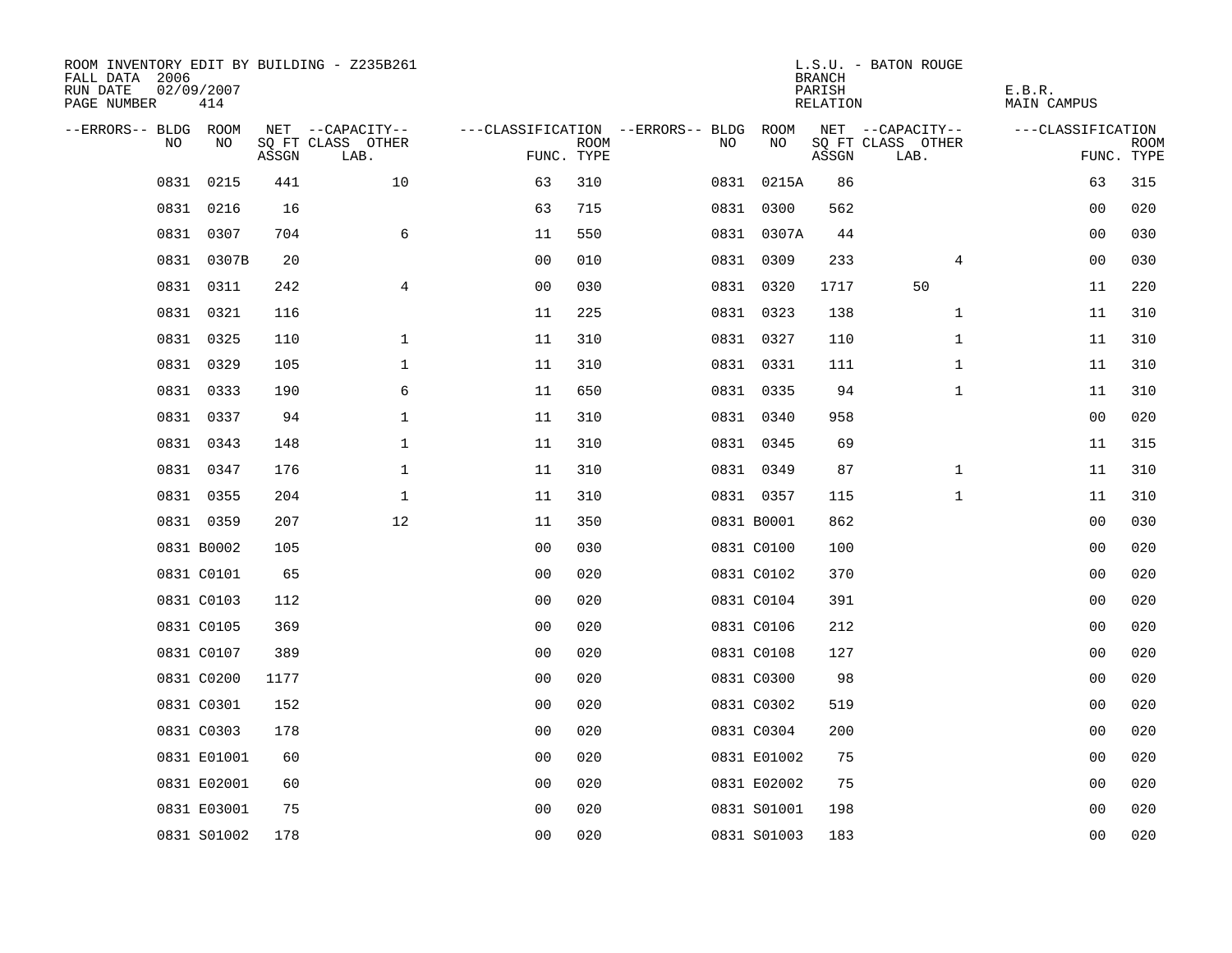| ROOM INVENTORY EDIT BY BUILDING - Z235B261<br>FALL DATA 2006<br>RUN DATE<br>PAGE NUMBER | 02/09/2007<br>415 |       |                           |                                                         |      |    |             | <b>BRANCH</b><br>PARISH<br>RELATION                     | L.S.U. - BATON ROUGE                                                   | E.B.R.<br>MAIN CAMPUS |                        |                           |
|-----------------------------------------------------------------------------------------|-------------------|-------|---------------------------|---------------------------------------------------------|------|----|-------------|---------------------------------------------------------|------------------------------------------------------------------------|-----------------------|------------------------|---------------------------|
| --ERRORS-- BLDG ROOM                                                                    |                   |       | NET --CAPACITY--          | ---CLASSIFICATION --ERRORS-- BLDG ROOM NET --CAPACITY-- |      |    |             |                                                         |                                                                        | ---CLASSIFICATION     |                        |                           |
| NO                                                                                      | NO                | ASSGN | SQ FT CLASS OTHER<br>LAB. | FUNC. TYPE                                              | ROOM | NO | NO          | ASSGN                                                   | SQ FT CLASS OTHER<br>LAB.                                              |                       |                        | <b>ROOM</b><br>FUNC. TYPE |
|                                                                                         | 0831 S02001       | 198   |                           | 00                                                      | 020  |    | 0831 S02002 | 178                                                     |                                                                        |                       | 00                     | 020                       |
|                                                                                         | 0831 S02003       | 183   |                           | 0 <sup>0</sup>                                          | 020  |    | 0831 S03001 | 198                                                     |                                                                        |                       | 00                     | 020                       |
|                                                                                         | 0831 S03003       | 183   |                           | 0 <sub>0</sub>                                          | 020  |    |             | TOTAL NUMBER CLASSROOMS<br>TOTAL NUMBER LABS 210        | TOTAL NET ASSIGN SQ. FT. IN ROOM FILE<br>TOTAL NUMBER SPECIAL LABS 220 |                       | 51,759<br><sup>1</sup> |                           |
|                                                                                         | 0851 0100         | 1015  |                           | 0 <sub>0</sub>                                          | 020  |    | 0851 0101   | 375                                                     | 10                                                                     |                       | 63                     | 350                       |
|                                                                                         | 0851 0102         | 140   | 2                         | 0 <sub>0</sub>                                          | 030  |    | 0851 0103   | 140                                                     | $\overline{2}$                                                         |                       | 00                     | 030                       |
|                                                                                         | 0851 0104         | 1689  | 9                         | 63                                                      | 310  |    | 0851 0104A  | 203                                                     | 2                                                                      |                       | 63                     | 710                       |
|                                                                                         | 0851 0104B        | 172   | $\mathbf 1$               | 63                                                      | 310  |    | 0851 0104C  | 147                                                     | $\mathbf{1}$                                                           |                       | 63                     | 310                       |
|                                                                                         | 0851 0104D        | 147   | $\mathbf{1}$              | 63                                                      | 310  |    | 0851 0104E  | 70                                                      |                                                                        |                       | 63                     | 315                       |
|                                                                                         | 0851 0110 19536   |       |                           | 63                                                      | 730  |    | 0851 0110A  | 579                                                     |                                                                        |                       | 63                     | 730                       |
|                                                                                         | 0851 0110B 1457   |       |                           | 63                                                      | 730  |    | 0851 0110C  | 600<br>TOTAL NUMBER CLASSROOMS<br>TOTAL NUMBER LABS 210 | TOTAL NET ASSIGN SQ. FT. IN ROOM FILE<br>TOTAL NUMBER SPECIAL LABS 220 |                       | 63<br>24,975           | 730                       |
|                                                                                         | 0857 0100         | 602   | 16                        | 22                                                      | 585  |    | 0857 0101   | 620                                                     | 16                                                                     |                       | 11                     | 730                       |
|                                                                                         | 0857 0101A        | 24    |                           | 0 <sub>0</sub>                                          | 030  |    | 0857 0102   | 180                                                     |                                                                        |                       | 0 <sub>0</sub>         | 020                       |
|                                                                                         | 0857 0103         | 103   | $\mathbf{1}$              | 11                                                      | 310  |    | 0857 0104   | 55                                                      | $\mathbf{1}$                                                           |                       | 0 <sub>0</sub>         | 030                       |
|                                                                                         | 0857 0105         | 61    | 2                         | 0 <sup>0</sup>                                          | 030  |    | 0857 0106   | 48                                                      |                                                                        |                       | 0 <sub>0</sub>         | 030                       |
|                                                                                         | 0857 0107         | 1150  | 30                        | 11                                                      | 110  |    | 0857 0107A  | 48                                                      |                                                                        |                       | 00                     | 030                       |
|                                                                                         | 0857 0108         | 286   |                           | 0 <sub>0</sub>                                          | 020  |    |             | TOTAL NUMBER CLASSROOMS<br>TOTAL NUMBER LABS 210        | TOTAL NET ASSIGN SQ. FT. IN ROOM FILE<br>TOTAL NUMBER SPECIAL LABS 220 |                       | 2,475<br>1             |                           |
|                                                                                         | 0859 0100         | 48    | $\mathbf{1}$              | 63                                                      | 660  |    |             | TOTAL NUMBER CLASSROOMS<br>TOTAL NUMBER LABS 210        | TOTAL NET ASSIGN SQ. FT. IN ROOM FILE<br>TOTAL NUMBER SPECIAL LABS 220 |                       | 48                     |                           |
|                                                                                         | 0860 0300         | 144   | 6                         | 14                                                      | 650  |    | 0860 0301   | 90                                                      | $\mathbf{1}$                                                           |                       | 14                     | 310                       |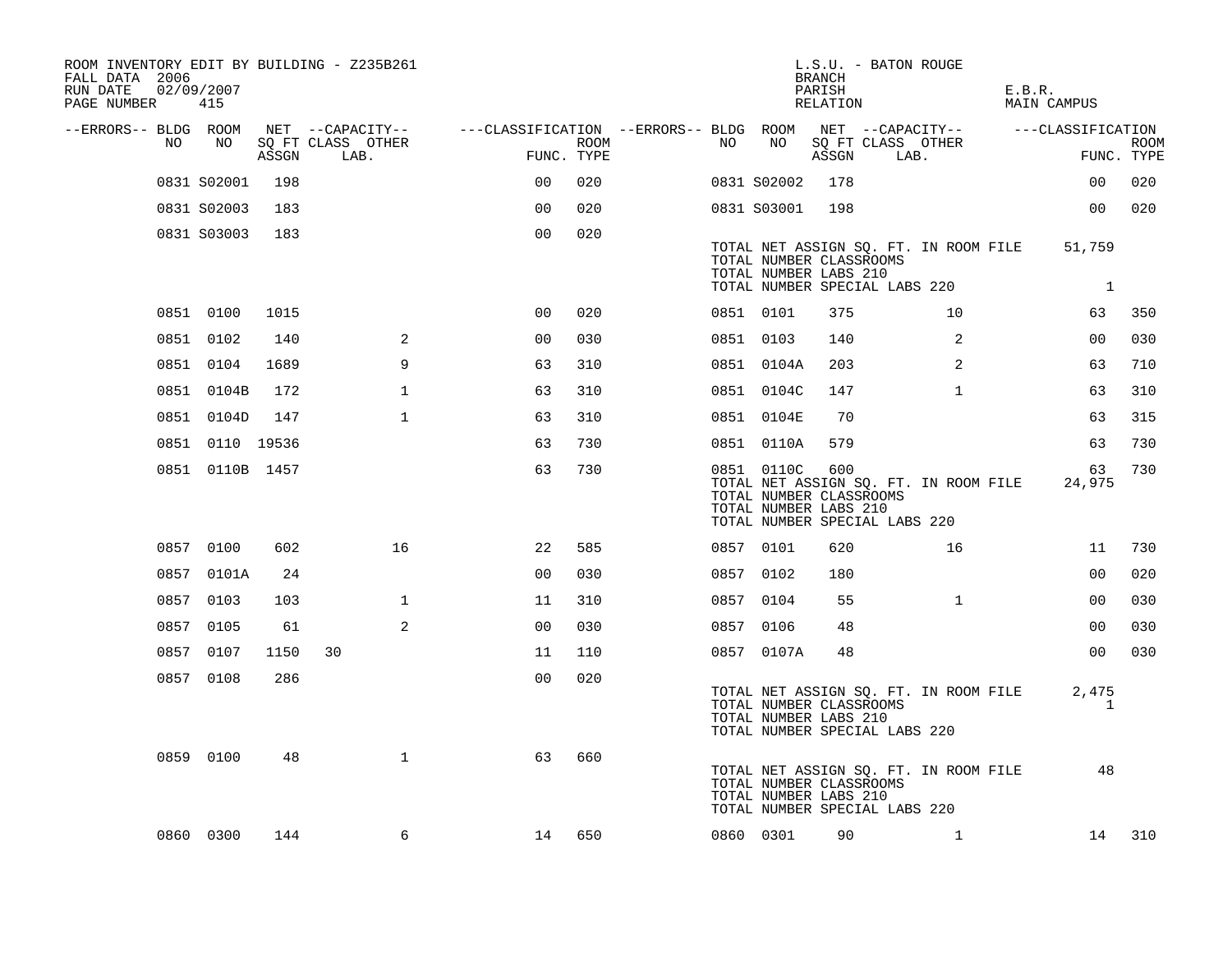| ROOM INVENTORY EDIT BY BUILDING - Z235B261<br>FALL DATA 2006<br>RUN DATE<br>PAGE NUMBER | 02/09/2007<br>416 |       |                           |                                   |             |      |             | <b>BRANCH</b><br>PARISH<br>RELATION              | L.S.U. - BATON ROUGE                                                   | E.B.R.<br>MAIN CAMPUS |                           |
|-----------------------------------------------------------------------------------------|-------------------|-------|---------------------------|-----------------------------------|-------------|------|-------------|--------------------------------------------------|------------------------------------------------------------------------|-----------------------|---------------------------|
| --ERRORS-- BLDG ROOM                                                                    |                   |       | NET --CAPACITY--          | ---CLASSIFICATION --ERRORS-- BLDG |             |      | ROOM        |                                                  | NET --CAPACITY--                                                       | ---CLASSIFICATION     |                           |
| NO                                                                                      | NO                | ASSGN | SQ FT CLASS OTHER<br>LAB. | FUNC. TYPE                        | <b>ROOM</b> | NO   | NO          | ASSGN                                            | SQ FT CLASS OTHER<br>LAB.                                              |                       | <b>ROOM</b><br>FUNC. TYPE |
| 0860                                                                                    | 0302              | 90    |                           | 14                                | 315         | 0860 | 0303        | 90                                               | $\mathbf{1}$                                                           | 14                    | 310                       |
| 0860                                                                                    | 0304              | 50    |                           | 14                                | 730         | 0860 | 0304A       | 50                                               |                                                                        | 00                    | 010                       |
| 0860                                                                                    | 0305              | 150   | $\overline{2}$            | 00                                | 030         | 0860 | 0306        | 150                                              | 2                                                                      | 00                    | 030                       |
| 0860                                                                                    | 0310              | 550   | 35                        | 14                                | 550         |      | 0860 0320   | 1145                                             | 75                                                                     | 14                    | 550                       |
|                                                                                         | 0860 0330         | 550   | 35                        | 14                                | 550         |      |             | TOTAL NUMBER CLASSROOMS<br>TOTAL NUMBER LABS 210 | TOTAL NET ASSIGN SQ. FT. IN ROOM FILE<br>TOTAL NUMBER SPECIAL LABS 220 | 2,709                 |                           |
|                                                                                         | 0865 A0001        | 140   |                           | 0 <sub>0</sub>                    | 020         |      | 0865 A0002  | 656                                              | 15                                                                     | 91                    | 650                       |
|                                                                                         | 0865 A0003        | 119   | $\mathbf{1}$              | 91                                | 310         |      | 0865 A0003A | 132                                              | 12                                                                     | 91                    | 310                       |
|                                                                                         | 0865 A0003B       | 182   | $\mathbf 1$               | 91                                | 310         |      | 0865 A0003C | 111                                              | $\mathbf{1}$                                                           | 91                    | 310                       |
|                                                                                         | 0865 A0003D       | 67    | $\mathbf{1}$              | 91                                | 315         |      | 0865 A0004  | 140                                              |                                                                        | 0 <sub>0</sub>        | 020                       |
|                                                                                         | 0865 A0005        | 175   |                           | 0 <sub>0</sub>                    | 010         |      | 0865 A0005A | 187                                              | $\mathbf{1}$                                                           | 91                    | 310                       |
|                                                                                         | 0865 A0006        | 148   | 6                         | 91                                | 935         |      | 0865 A0006A | 65                                               | $\mathbf{1}$                                                           | 91                    | 310                       |
|                                                                                         | 0865 A0007        | 126   |                           | 0 <sub>0</sub>                    | 030         |      | 0865 A0008  | 127                                              |                                                                        | 00                    | 030                       |
|                                                                                         | 0865 A0010        | 406   | 30                        | 91                                | 680         |      | 0865 A0010A | 36                                               |                                                                        | 0 <sub>0</sub>        | 010                       |
|                                                                                         | 0865 A0011        | 672   | 50                        | 91                                | 680         |      | 0865 A0011A | 112                                              |                                                                        | 91                    | 730                       |
|                                                                                         | 0865 A0012        | 85    |                           | 91                                | 660         |      | 0865 A0013  | 140                                              |                                                                        | 0 <sub>0</sub>        | 020                       |
|                                                                                         | 0865 A0014        | 212   |                           | 91                                | 935         |      | 0865 A0015  | 85                                               |                                                                        | 0 <sub>0</sub>        | 030                       |
|                                                                                         | 0865 A0016        | 242   |                           | 0 <sub>0</sub>                    | 030         |      |             | TOTAL NUMBER CLASSROOMS<br>TOTAL NUMBER LABS 210 | TOTAL NET ASSIGN SQ. FT. IN ROOM FILE<br>TOTAL NUMBER SPECIAL LABS 220 | 3,154                 |                           |
|                                                                                         | 0866 0101         | 217   |                           | 91                                | 935         |      | 0866 0101A  | 109                                              | $\mathbf{1}$                                                           | 91                    | 920                       |
|                                                                                         | 0866 0101B        | 109   | $\mathbf{1}$              | 91                                | 920         |      | 0866 0101C  | 109                                              | $\mathbf{1}$                                                           | 91                    | 920                       |
|                                                                                         | 0866 0101D        | 109   | $\mathbf{1}$              | 91                                | 920         |      | 0866 0101E  | 64                                               |                                                                        | 91                    | 919                       |
| 0866                                                                                    | 0101F             | 89    |                           | 91                                | 935         |      | 0866 0101G  | 28                                               |                                                                        | 91                    | 935                       |
|                                                                                         | 0866 0101H        | 64    |                           | 91                                | 919         |      | 0866 0102   | 217                                              |                                                                        | 91                    | 935                       |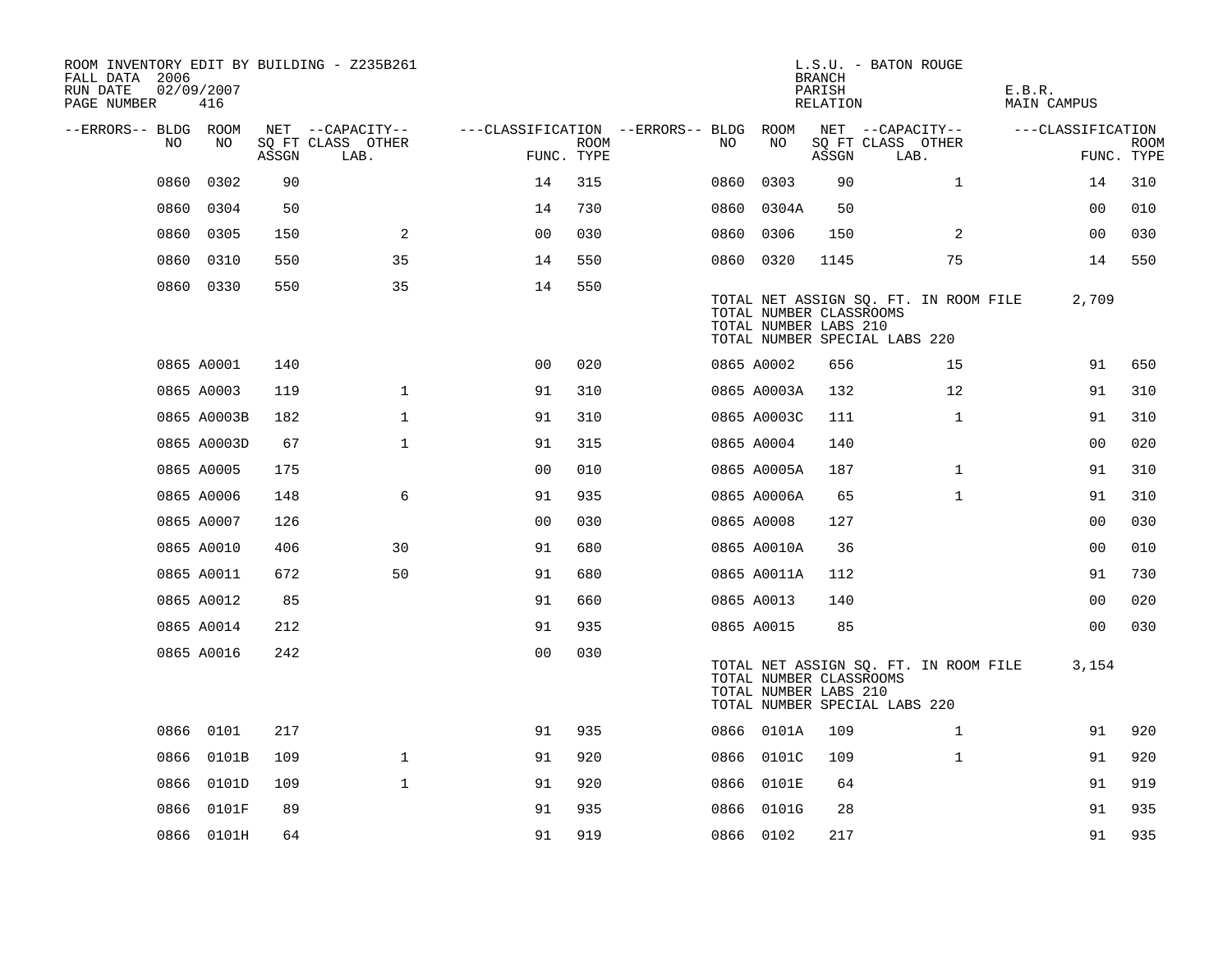| ROOM INVENTORY EDIT BY BUILDING - Z235B261<br>FALL DATA 2006<br>RUN DATE<br>PAGE NUMBER | 02/09/2007<br>417 |       |                           |            |             |                                   |            | <b>BRANCH</b><br>PARISH<br>RELATION | L.S.U. - BATON ROUGE      | E.B.R.<br><b>MAIN CAMPUS</b> |                           |
|-----------------------------------------------------------------------------------------|-------------------|-------|---------------------------|------------|-------------|-----------------------------------|------------|-------------------------------------|---------------------------|------------------------------|---------------------------|
| --ERRORS-- BLDG ROOM                                                                    |                   |       | NET --CAPACITY--          |            |             | ---CLASSIFICATION --ERRORS-- BLDG | ROOM       |                                     | NET --CAPACITY--          | ---CLASSIFICATION            |                           |
| N <sub>O</sub>                                                                          | NO.               | ASSGN | SO FT CLASS OTHER<br>LAB. | FUNC. TYPE | <b>ROOM</b> | NO.                               | NO         | ASSGN                               | SQ FT CLASS OTHER<br>LAB. |                              | <b>ROOM</b><br>FUNC. TYPE |
| 0866                                                                                    | 0102A             | 109   | $\mathbf{1}$              | 91         | 920         | 0866                              | 0102B      | 109                                 | $\mathbf{1}$              | 91                           | 920                       |
| 0866                                                                                    | 0102C             | 109   | $\mathbf{1}$              | 91         | 920         | 0866                              | 0102D      | 109                                 | $\mathbf{1}$              | 91                           | 920                       |
| 0866                                                                                    | 0102E             | 64    |                           | 91         | 919         | 0866                              | 0102F      | 89                                  |                           | 91                           | 935                       |
| 0866                                                                                    | 0102G             | 28    |                           | 91         | 935         | 0866                              | 0102H      | 64                                  |                           | 91                           | 919                       |
| 0866                                                                                    | 0103              | 217   |                           | 91         | 935         | 0866                              | 0103A      | 109                                 | $\mathbf{1}$              | 91                           | 920                       |
| 0866                                                                                    | 0103B             | 109   | $\mathbf 1$               | 91         | 920         |                                   | 0866 0103C | 109                                 | $\mathbf{1}$              | 91                           | 920                       |
| 0866                                                                                    | 0103D             | 109   | $\mathbf{1}$              | 91         | 920         | 0866                              | 0103E      | 64                                  |                           | 91                           | 919                       |
| 0866                                                                                    | 0103F             | 89    |                           | 91         | 935         |                                   | 0866 0103G | 28                                  |                           | 91                           | 935                       |
| 0866                                                                                    | 0103H             | 64    |                           | 91         | 919         | 0866                              | 0104       | 217                                 |                           | 91                           | 935                       |
| 0866                                                                                    | 0104A             | 109   | $\mathbf 1$               | 91         | 920         |                                   | 0866 0104B | 109                                 | $\mathbf{1}$              | 91                           | 920                       |
| 0866                                                                                    | 0104C             | 109   | $\mathbf{1}$              | 91         | 920         | 0866                              | 0104D      | 109                                 | $\mathbf{1}$              | 91                           | 920                       |
| 0866                                                                                    | 0104E             | 64    |                           | 91         | 919         |                                   | 0866 0104F | 89                                  |                           | 91                           | 935                       |
| 0866                                                                                    | 0104G             | 28    |                           | 91         | 935         | 0866                              | 0104H      | 64                                  |                           | 91                           | 919                       |
| 0866                                                                                    | 0105              | 217   |                           | 91         | 935         | 0866                              | 0105A      | 109                                 | $\mathbf{1}$              | 91                           | 920                       |
| 0866                                                                                    | 0105B             | 109   | $\mathbf{1}$              | 91         | 920         | 0866                              | 0105C      | 109                                 | $\mathbf{1}$              | 91                           | 920                       |
| 0866                                                                                    | 0105D             | 109   | $\mathbf{1}$              | 91         | 920         | 0866                              | 0105E      | 64                                  |                           | 91                           | 919                       |
| 0866                                                                                    | 0105F             | 89    |                           | 91         | 935         | 0866                              | 0105G      | 28                                  |                           | 91                           | 935                       |
| 0866                                                                                    | 0105H             | 64    |                           | 91         | 919         | 0866                              | 0106       | 217                                 |                           | 91                           | 935                       |
| 0866                                                                                    | 0106A             | 109   | $\mathbf{1}$              | 91         | 920         | 0866                              | 0106B      | 109                                 | $\mathbf{1}$              | 91                           | 920                       |
| 0866                                                                                    | 0106C             | 109   | $\mathbf{1}$              | 91         | 920         | 0866                              | 0106D      | 109                                 | $\mathbf{1}$              | 91                           | 920                       |
| 0866                                                                                    | 0106E             | 64    |                           | 91         | 919         | 0866                              | 0106F      | 89                                  |                           | 91                           | 935                       |
| 0866                                                                                    | 0106G             | 28    |                           | 91         | 935         | 0866                              | 0106H      | 64                                  |                           | 91                           | 919                       |
| 0866                                                                                    | 0107              | 217   |                           | 91         | 935         | 0866                              | 0107A      | 109                                 | $\mathbf{1}$              | 91                           | 920                       |
| 0866                                                                                    | 0107B             | 109   | $\mathbf{1}$              | 91         | 920         | 0866                              | 0107C      | 109                                 | $\mathbf{1}$              | 91                           | 920                       |
| 0866                                                                                    | 0107D             | 109   | $\mathbf{1}$              | 91         | 920         | 0866                              | 0107E      | 64                                  |                           | 91                           | 919                       |
|                                                                                         | 0866 0107F        | 89    |                           | 91         | 935         |                                   | 0866 0107G | 28                                  |                           | 91                           | 935                       |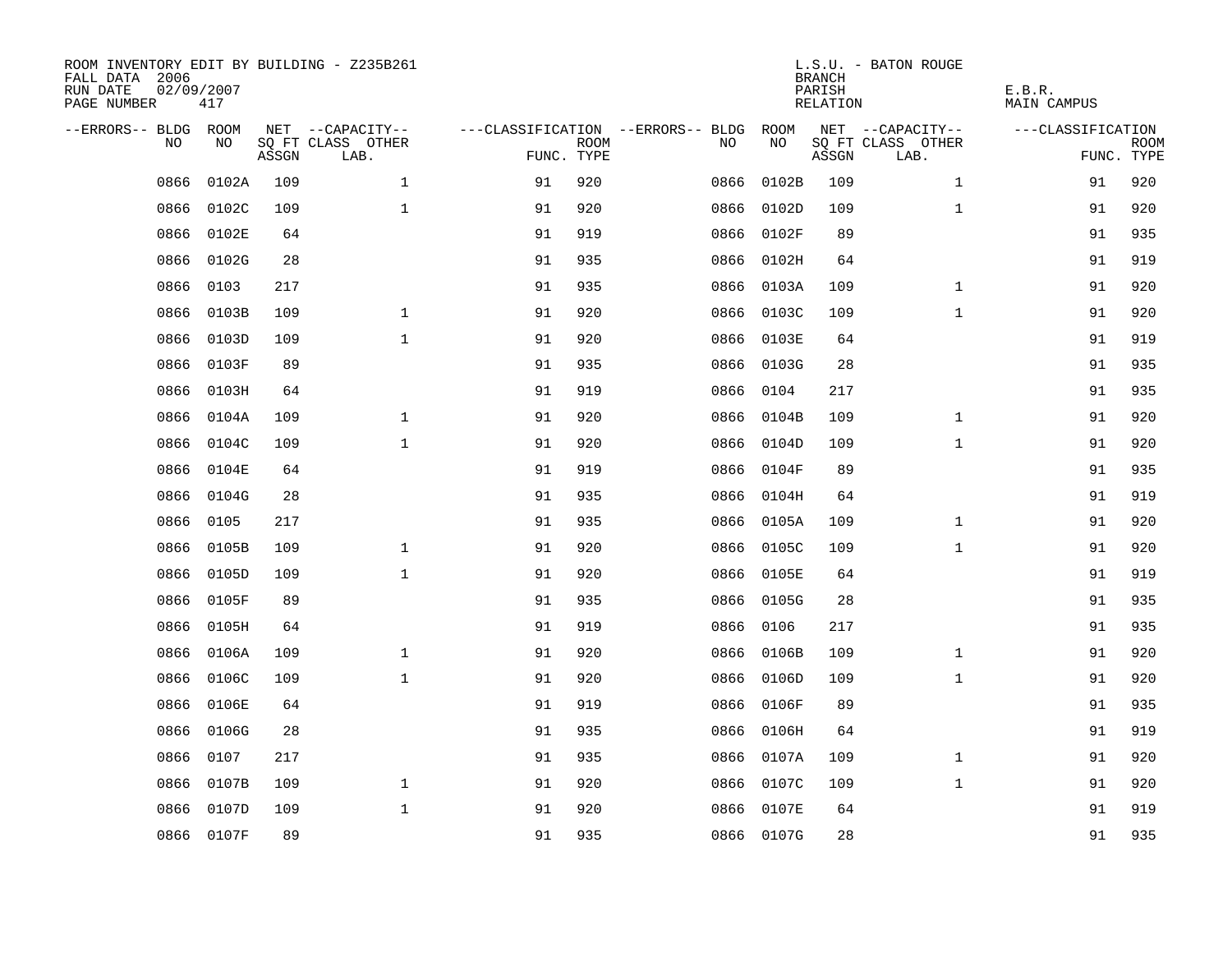| ROOM INVENTORY EDIT BY BUILDING - Z235B261<br>FALL DATA 2006<br>RUN DATE<br>PAGE NUMBER | 02/09/2007<br>418 |       |                           |                                        |             |      |            | <b>BRANCH</b><br>PARISH<br>RELATION                    | L.S.U. - BATON ROUGE                                                   | E.B.R.<br>MAIN CAMPUS |                           |
|-----------------------------------------------------------------------------------------|-------------------|-------|---------------------------|----------------------------------------|-------------|------|------------|--------------------------------------------------------|------------------------------------------------------------------------|-----------------------|---------------------------|
| --ERRORS-- BLDG ROOM                                                                    |                   |       | NET --CAPACITY--          | ---CLASSIFICATION --ERRORS-- BLDG ROOM |             |      |            |                                                        | NET --CAPACITY--                                                       | ---CLASSIFICATION     |                           |
| NO                                                                                      | NO                | ASSGN | SQ FT CLASS OTHER<br>LAB. | FUNC. TYPE                             | <b>ROOM</b> | NO.  | NO         | ASSGN                                                  | SQ FT CLASS OTHER<br>LAB.                                              |                       | <b>ROOM</b><br>FUNC. TYPE |
| 0866                                                                                    | 0107H             | 64    |                           | 91                                     | 919         | 0866 | 0108       | 217                                                    |                                                                        | 91                    | 935                       |
| 0866                                                                                    | 0108A             | 109   | $\mathbf 1$               | 91                                     | 920         |      | 0866 0108B | 109                                                    | $\mathbf{1}$                                                           | 91                    | 920                       |
| 0866                                                                                    | 0108C             | 109   | $\mathbf{1}$              | 91                                     | 920         |      | 0866 0108D | 109                                                    | $\mathbf{1}$                                                           | 91                    | 920                       |
| 0866                                                                                    | 0108E             | 64    |                           | 91                                     | 919         |      | 0866 0108F | 89                                                     |                                                                        | 91                    | 935                       |
| 0866                                                                                    | 0108G             | 28    |                           | 91                                     | 935         |      | 0866 0108H | 64                                                     |                                                                        | 91                    | 919                       |
| 0866                                                                                    | 0109              | 217   |                           | 91                                     | 935         |      | 0866 0109A | 109                                                    | $\mathbf{1}$                                                           | 91                    | 920                       |
| 0866                                                                                    | 0109B             | 109   | $\mathbf{1}$              | 91                                     | 920         |      | 0866 0109C | 109                                                    | $\mathbf{1}$                                                           | 91                    | 920                       |
| 0866                                                                                    | 0109D             | 109   | $\mathbf{1}$              | 91                                     | 920         |      | 0866 0109E | 64                                                     |                                                                        | 91                    | 919                       |
| 0866                                                                                    | 0109F             | 89    |                           | 91                                     | 935         |      | 0866 0109G | 28                                                     |                                                                        | 91                    | 935                       |
| 0866                                                                                    | 0109H             | 64    |                           | 91                                     | 919         |      | 0866 0110  | 217                                                    |                                                                        | 91                    | 935                       |
| 0866                                                                                    | 0110A             | 109   | $\mathbf{1}$              | 91                                     | 920         |      | 0866 0110B | 109                                                    | $\mathbf{1}$                                                           | 91                    | 920                       |
| 0866                                                                                    | 0110C             | 109   | $\mathbf{1}$              | 91                                     | 920         |      | 0866 0110D | 109                                                    | $\mathbf{1}$                                                           | 91                    | 920                       |
| 0866                                                                                    | 0110E             | 64    |                           | 91                                     | 919         |      | 0866 0110F | 89                                                     |                                                                        | 91                    | 935                       |
| 0866                                                                                    | 0110G             | 28    |                           | 91                                     | 919         |      | 0866 0110H | 64                                                     |                                                                        | 91                    | 919                       |
| 0866                                                                                    | 0111              | 217   |                           | 91                                     | 935         |      | 0866 0111A | 109                                                    | $\mathbf{1}$                                                           | 91                    | 920                       |
| 0866                                                                                    | 0111B             | 109   | $\mathbf 1$               | 91                                     | 920         |      | 0866 0111C | 109                                                    | $\mathbf{1}$                                                           | 91                    | 920                       |
| 0866                                                                                    | 0111D             | 109   | $\mathbf{1}$              | 91                                     | 920         |      | 0866 0111E | 64                                                     |                                                                        | 91                    | 919                       |
| 0866                                                                                    | 0111F             | 89    |                           | 91                                     | 935         |      | 0866 0111G | 28                                                     |                                                                        | 91                    | 935                       |
| 0866                                                                                    | 0111H             | 64    |                           | 91                                     | 919         |      | 0866 0112  | 217                                                    |                                                                        | 91                    | 935                       |
| 0866                                                                                    | 0112A             | 109   | $\mathbf 1$               | 91                                     | 920         |      | 0866 0112B | 109                                                    | $\mathbf{1}$                                                           | 91                    | 920                       |
| 0866                                                                                    | 0112C             | 109   | $\mathbf{1}$              | 91                                     | 920         |      | 0866 0112D | 109                                                    | $\mathbf{1}$                                                           | 91                    | 920                       |
| 0866                                                                                    | 0112E             | 64    |                           | 91                                     | 919         |      | 0866 0112F | 89                                                     |                                                                        | 91                    | 935                       |
|                                                                                         | 0866 0112G        | 28    |                           | 91                                     | 935         |      | 0866 0112H | 64<br>TOTAL NUMBER CLASSROOMS<br>TOTAL NUMBER LABS 210 | TOTAL NET ASSIGN SQ. FT. IN ROOM FILE<br>TOTAL NUMBER SPECIAL LABS 220 | 91<br>10,776          | 919                       |
|                                                                                         | 0867 0201         | 217   |                           | 91                                     | 935         |      | 0867 0201A | 109                                                    | $\mathbf{1}$                                                           | 91                    | 920                       |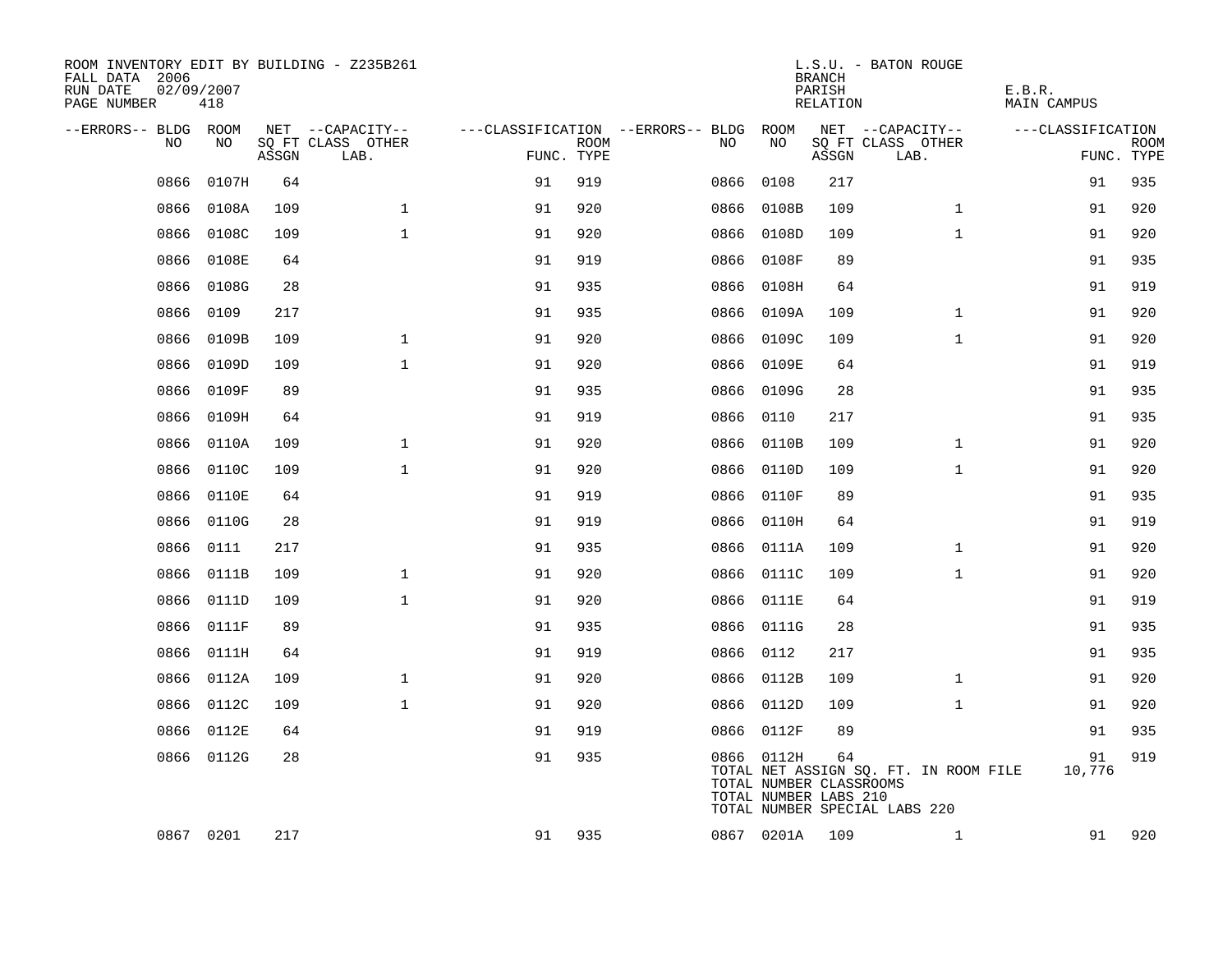| ROOM INVENTORY EDIT BY BUILDING - Z235B261<br>FALL DATA 2006<br>RUN DATE<br>PAGE NUMBER | 02/09/2007<br>419 |       |                           |            |             |                                   |            | <b>BRANCH</b><br>PARISH<br>RELATION | L.S.U. - BATON ROUGE      | E.B.R.<br><b>MAIN CAMPUS</b> |                           |
|-----------------------------------------------------------------------------------------|-------------------|-------|---------------------------|------------|-------------|-----------------------------------|------------|-------------------------------------|---------------------------|------------------------------|---------------------------|
| --ERRORS-- BLDG ROOM                                                                    |                   |       | NET --CAPACITY--          |            |             | ---CLASSIFICATION --ERRORS-- BLDG | ROOM       |                                     | NET --CAPACITY--          | ---CLASSIFICATION            |                           |
| N <sub>O</sub>                                                                          | NO.               | ASSGN | SO FT CLASS OTHER<br>LAB. | FUNC. TYPE | <b>ROOM</b> | NO.                               | NO         | ASSGN                               | SQ FT CLASS OTHER<br>LAB. |                              | <b>ROOM</b><br>FUNC. TYPE |
| 0867                                                                                    | 0201B             | 109   | $\mathbf{1}$              | 91         | 920         | 0867                              | 0201C      | 109                                 | $\mathbf{1}$              | 91                           | 920                       |
| 0867                                                                                    | 0201D             | 109   | $\mathbf{1}$              | 91         | 920         | 0867                              | 0201E      | 64                                  |                           | 91                           | 919                       |
| 0867                                                                                    | 0201F             | 89    |                           | 91         | 935         | 0867                              | 0201G      | 28                                  |                           | 91                           | 935                       |
| 0867                                                                                    | 0201H             | 64    |                           | 91         | 919         | 0867                              | 0202       | 217                                 |                           | 91                           | 935                       |
| 0867                                                                                    | 0202A             | 109   | $\mathbf{1}$              | 91         | 920         | 0867                              | 0202B      | 109                                 | $\mathbf{1}$              | 91                           | 920                       |
| 0867                                                                                    | 0202C             | 109   | $\mathbf{1}$              | 91         | 920         | 0867                              | 0202D      | 109                                 | $\mathbf{1}$              | 91                           | 920                       |
| 0867                                                                                    | 0202E             | 64    |                           | 91         | 919         | 0867                              | 0202F      | 89                                  |                           | 91                           | 935                       |
| 0867                                                                                    | 0202G             | 28    |                           | 91         | 935         | 0867                              | 0202H      | 64                                  |                           | 91                           | 919                       |
| 0867                                                                                    | 0203              | 217   |                           | 91         | 935         | 0867                              | 0203A      | 109                                 | $\mathbf{1}$              | 91                           | 920                       |
| 0867                                                                                    | 0203B             | 109   | $\mathbf{1}$              | 91         | 920         |                                   | 0867 0203C | 109                                 | $\mathbf{1}$              | 91                           | 920                       |
| 0867                                                                                    | 0203D             | 109   | $\mathbf{1}$              | 91         | 920         |                                   | 0867 0203E | 64                                  |                           | 91                           | 919                       |
| 0867                                                                                    | 0203F             | 89    |                           | 91         | 935         |                                   | 0867 0203G | 28                                  |                           | 91                           | 935                       |
| 0867                                                                                    | 0203H             | 64    |                           | 91         | 919         | 0867                              | 0204       | 217                                 |                           | 91                           | 935                       |
| 0867                                                                                    | 0204A             | 109   | $\mathbf 1$               | 91         | 920         | 0867                              | 0204B      | 109                                 | $\mathbf{1}$              | 91                           | 920                       |
| 0867                                                                                    | 0204C             | 109   | $\mathbf{1}$              | 91         | 920         | 0867                              | 0204D      | 109                                 | $\mathbf{1}$              | 91                           | 920                       |
| 0867                                                                                    | 0204E             | 64    |                           | 91         | 919         | 0867                              | 0204F      | 89                                  |                           | 91                           | 935                       |
| 0867                                                                                    | 0204G             | 28    |                           | 91         | 935         | 0867                              | 0204H      | 64                                  |                           | 91                           | 919                       |
| 0867                                                                                    | 0205              | 217   |                           | 91         | 935         | 0867                              | 0205A      | 109                                 | $\mathbf{1}$              | 91                           | 920                       |
| 0867                                                                                    | 0205B             | 109   | $\mathbf 1$               | 91         | 920         | 0867                              | 0205C      | 109                                 | $\mathbf{1}$              | 91                           | 920                       |
| 0867                                                                                    | 0205D             | 109   | $\mathbf{1}$              | 91         | 920         |                                   | 0867 0205E | 64                                  |                           | 91                           | 919                       |
| 0867                                                                                    | 0205F             | 89    |                           | 91         | 935         |                                   | 0867 0205G | 28                                  |                           | 91                           | 935                       |
| 0867                                                                                    | 0205H             | 64    |                           | 91         | 919         | 0867                              | 0206       | 217                                 |                           | 91                           | 935                       |
| 0867                                                                                    | 0206A             | 109   | 1                         | 91         | 920         | 0867                              | 0206B      | 109                                 | $\mathbf{1}$              | 91                           | 920                       |
| 0867                                                                                    | 0206C             | 109   | $\mathbf{1}$              | 91         | 920         | 0867                              | 0206D      | 109                                 | $\mathbf{1}$              | 91                           | 920                       |
| 0867                                                                                    | 0206E             | 64    |                           | 91         | 919         | 0867                              | 0206F      | 89                                  |                           | 91                           | 935                       |
|                                                                                         | 0867 0206G        | 28    |                           | 91         | 935         |                                   | 0867 0206H | 64                                  |                           | 91                           | 919                       |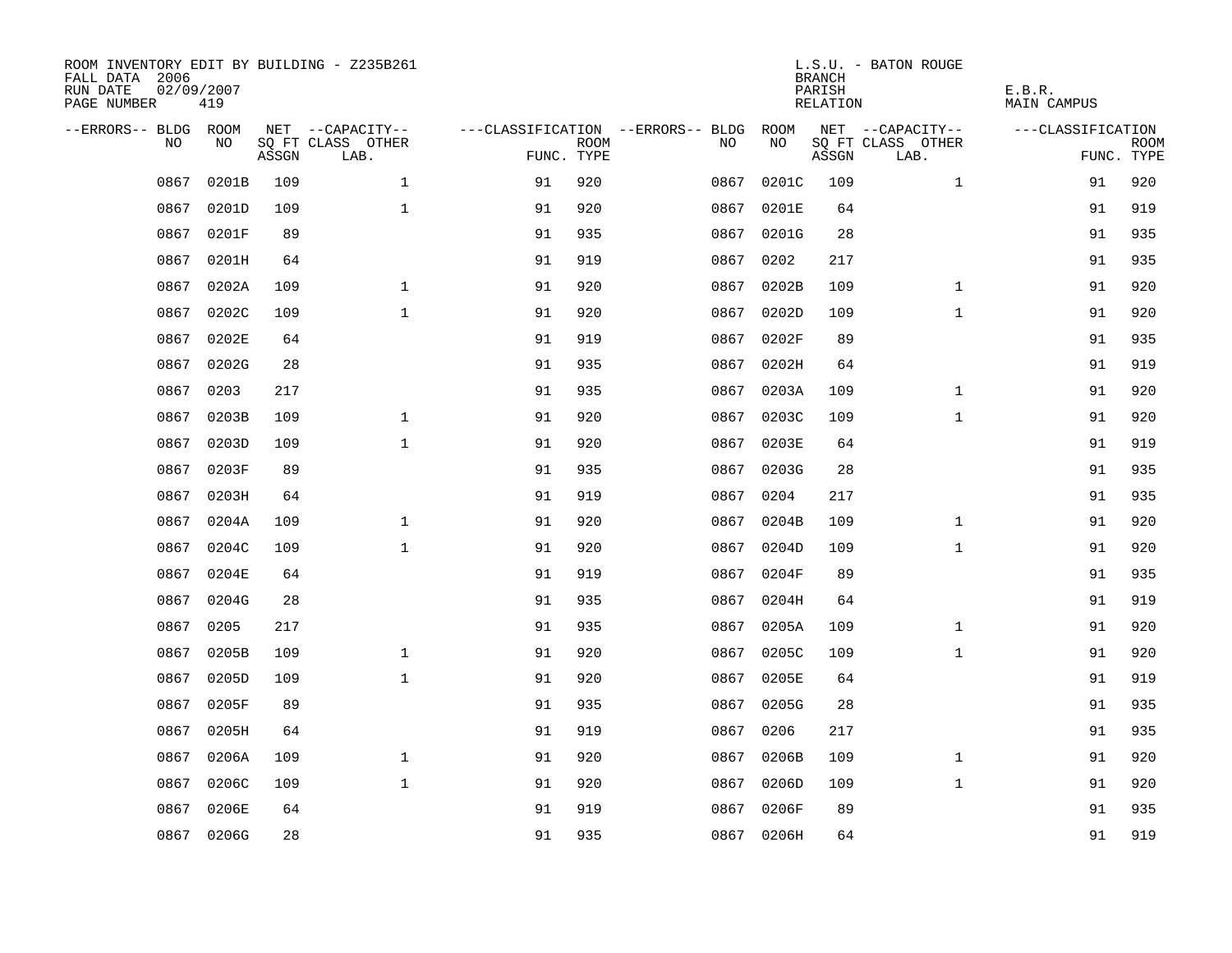| ROOM INVENTORY EDIT BY BUILDING - Z235B261<br>FALL DATA 2006<br>RUN DATE<br>PAGE NUMBER | 02/09/2007<br>420 |       |                           |            |             |                                        |            | <b>BRANCH</b><br>PARISH<br>RELATION | L.S.U. - BATON ROUGE      | E.B.R.<br>MAIN CAMPUS |                           |
|-----------------------------------------------------------------------------------------|-------------------|-------|---------------------------|------------|-------------|----------------------------------------|------------|-------------------------------------|---------------------------|-----------------------|---------------------------|
| --ERRORS-- BLDG ROOM                                                                    |                   |       | NET --CAPACITY--          |            |             | ---CLASSIFICATION --ERRORS-- BLDG ROOM |            |                                     | NET --CAPACITY--          | ---CLASSIFICATION     |                           |
| NO.                                                                                     | NO.               | ASSGN | SQ FT CLASS OTHER<br>LAB. | FUNC. TYPE | <b>ROOM</b> | NO.                                    | NO         | ASSGN                               | SQ FT CLASS OTHER<br>LAB. |                       | <b>ROOM</b><br>FUNC. TYPE |
| 0867                                                                                    | 0207              | 217   |                           | 91         | 935         | 0867                                   | 0207A      | 109                                 | $\mathbf{1}$              | 91                    | 920                       |
| 0867                                                                                    | 0207B             | 109   | $\mathbf 1$               | 91         | 920         | 0867                                   | 0207C      | 109                                 | $\mathbf{1}$              | 91                    | 920                       |
| 0867                                                                                    | 0207D             | 109   | $\mathbf{1}$              | 91         | 920         | 0867                                   | 0207E      | 64                                  |                           | 91                    | 919                       |
| 0867                                                                                    | 0207F             | 89    |                           | 91         | 935         | 0867                                   | 0207G      | 28                                  |                           | 91                    | 935                       |
| 0867                                                                                    | 0207H             | 64    |                           | 91         | 919         | 0867                                   | 0208       | 217                                 |                           | 91                    | 935                       |
| 0867                                                                                    | 0208A             | 109   | $\mathbf{1}$              | 91         | 920         | 0867                                   | 0208B      | 109                                 | $\mathbf{1}$              | 91                    | 920                       |
| 0867                                                                                    | 0208C             | 109   | $\mathbf{1}$              | 91         | 920         | 0867                                   | 0208D      | 109                                 | $\mathbf{1}$              | 91                    | 920                       |
| 0867                                                                                    | 0208E             | 64    |                           | 91         | 919         | 0867                                   | 0208F      | 89                                  |                           | 91                    | 935                       |
| 0867                                                                                    | 0208G             | 28    |                           | 91         | 935         | 0867                                   | 0208H      | 64                                  |                           | 91                    | 919                       |
| 0867                                                                                    | 0209              | 217   |                           | 91         | 935         |                                        | 0867 0209A | 109                                 | $\mathbf{1}$              | 91                    | 920                       |
| 0867                                                                                    | 0209B             | 109   | $\mathbf{1}$              | 91         | 920         | 0867                                   | 0209C      | 109                                 | $\mathbf{1}$              | 91                    | 920                       |
|                                                                                         | 0867 0209D        | 109   | $\mathbf{1}$              | 91         | 920         |                                        | 0867 0209E | 64                                  |                           | 91                    | 919                       |
| 0867                                                                                    | 0209F             | 89    |                           | 91         | 935         | 0867                                   | 0209G      | 28                                  |                           | 91                    | 935                       |
| 0867                                                                                    | 0209H             | 64    |                           | 91         | 919         | 0867                                   | 0210       | 217                                 |                           | 91                    | 935                       |
| 0867                                                                                    | 0210A             | 109   | $\mathbf 1$               | 91         | 920         | 0867                                   | 0210B      | 109                                 | $\mathbf{1}$              | 91                    | 920                       |
| 0867                                                                                    | 0210C             | 109   | $\mathbf{1}$              | 91         | 920         |                                        | 0867 0210D | 109                                 | $\mathbf{1}$              | 91                    | 920                       |
| 0867                                                                                    | 0210E             | 64    |                           | 91         | 919         | 0867                                   | 0210F      | 89                                  |                           | 91                    | 935                       |
| 0867                                                                                    | 0210G             | 28    |                           | 91         | 935         | 0867                                   | 0210H      | 64                                  |                           | 91                    | 919                       |
| 0867                                                                                    | 0211              | 217   |                           | 91         | 935         |                                        | 0867 0211A | 109                                 | $\mathbf{1}$              | 91                    | 920                       |
| 0867                                                                                    | 0211B             | 109   | $\mathbf 1$               | 91         | 920         |                                        | 0867 0211C | 109                                 | $\mathbf{1}$              | 91                    | 920                       |
| 0867                                                                                    | 0211D             | 109   | $\mathbf 1$               | 91         | 920         |                                        | 0867 0211E | 64                                  |                           | 91                    | 919                       |
| 0867                                                                                    | 0211F             | 89    |                           | 91         | 935         |                                        | 0867 0211G | 28                                  |                           | 91                    | 935                       |
| 0867                                                                                    | 0211H             | 64    |                           | 91         | 919         |                                        | 0867 0212  | 217                                 |                           | 91                    | 935                       |
| 0867                                                                                    | 0212A             | 109   | $\mathbf 1$               | 91         | 920         | 0867                                   | 0212B      | 109                                 | $\mathbf{1}$              | 91                    | 920                       |
| 0867                                                                                    | 0212C             | 109   | $\mathbf{1}$              | 91         | 920         |                                        | 0867 0212D | 109                                 | $\mathbf{1}$              | 91                    | 920                       |
|                                                                                         | 0867 0212E        | 64    |                           | 91         | 919         |                                        | 0867 0212F | 89                                  |                           | 91                    | 935                       |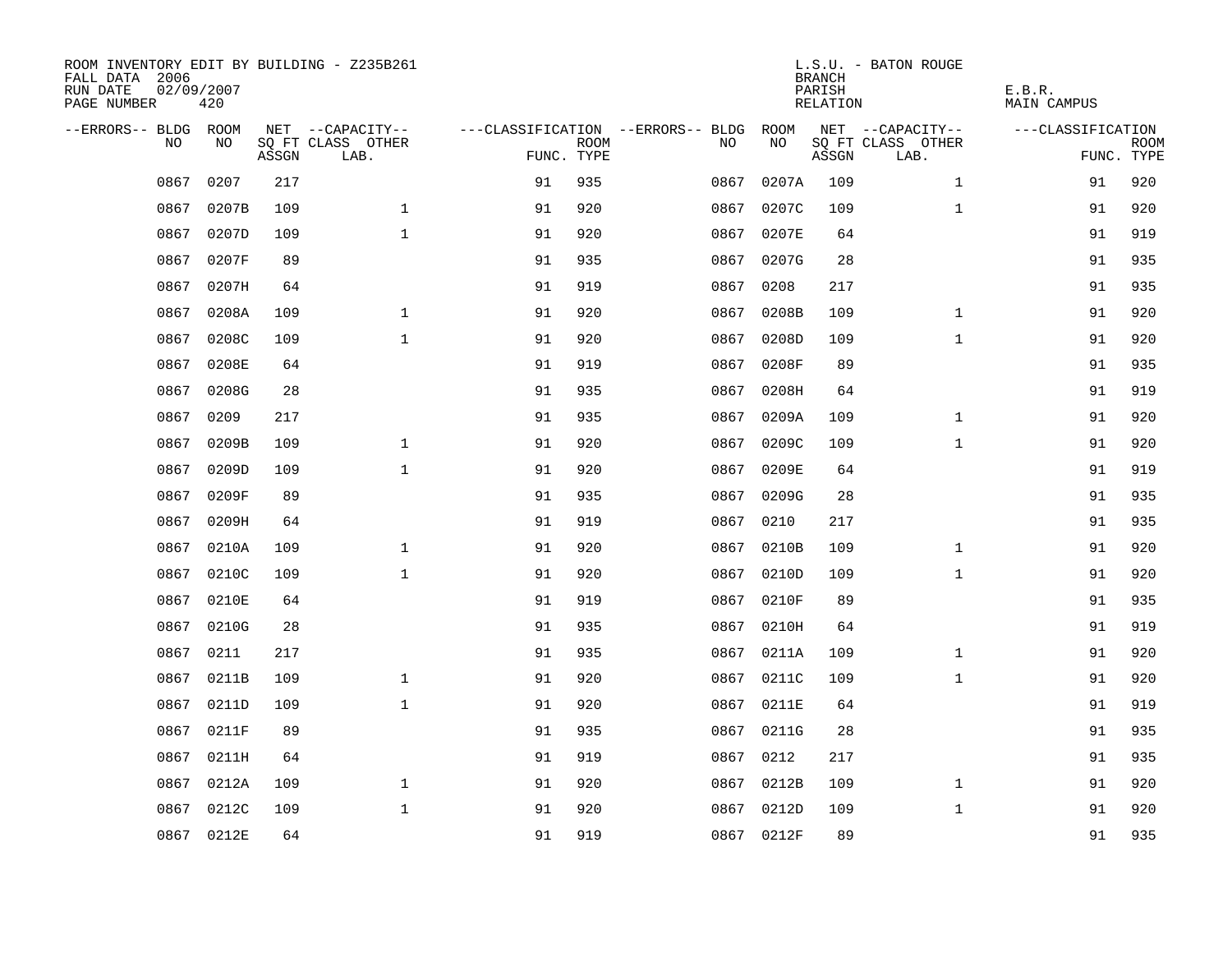| ROOM INVENTORY EDIT BY BUILDING - Z235B261<br>FALL DATA 2006<br>RUN DATE<br>PAGE NUMBER | 02/09/2007<br>421 |       |                           |                                        |      |           |            | <b>BRANCH</b><br>PARISH<br>RELATION                    | L.S.U. - BATON ROUGE                                                   | E.B.R.<br>MAIN CAMPUS |                           |
|-----------------------------------------------------------------------------------------|-------------------|-------|---------------------------|----------------------------------------|------|-----------|------------|--------------------------------------------------------|------------------------------------------------------------------------|-----------------------|---------------------------|
| --ERRORS-- BLDG ROOM                                                                    |                   |       | NET --CAPACITY--          | ---CLASSIFICATION --ERRORS-- BLDG ROOM |      |           |            |                                                        | NET --CAPACITY--                                                       | ---CLASSIFICATION     |                           |
| NO.                                                                                     | NO.               | ASSGN | SQ FT CLASS OTHER<br>LAB. | FUNC. TYPE                             | ROOM | NO.       | NO         | ASSGN                                                  | SQ FT CLASS OTHER<br>LAB.                                              |                       | <b>ROOM</b><br>FUNC. TYPE |
|                                                                                         | 0867 0212G        | 28    |                           | 91                                     | 935  |           | 0867 0212H | 64<br>TOTAL NUMBER CLASSROOMS<br>TOTAL NUMBER LABS 210 | TOTAL NET ASSIGN SQ. FT. IN ROOM FILE<br>TOTAL NUMBER SPECIAL LABS 220 | 91<br>10,776          | 919                       |
| 0868                                                                                    | 0301              | 217   |                           | 91                                     | 935  |           | 0868 0301A | 109                                                    | $\mathbf{1}$                                                           | 91                    | 920                       |
| 0868                                                                                    | 0301B             | 109   | $\mathbf{1}$              | 91                                     | 920  | 0868      | 0301C      | 109                                                    | $\mathbf{1}$                                                           | 91                    | 920                       |
| 0868                                                                                    | 0301D             | 109   | $\mathbf{1}$              | 91                                     | 920  | 0868      | 0301E      | 64                                                     |                                                                        | 91                    | 919                       |
| 0868                                                                                    | 0301F             | 89    |                           | 91                                     | 935  | 0868      | 0301G      | 28                                                     |                                                                        | 91                    | 935                       |
| 0868                                                                                    | 0301H             | 64    |                           | 91                                     | 919  | 0868      | 0302       | 217                                                    |                                                                        | 91                    | 935                       |
| 0868                                                                                    | 0302A             | 109   | $\mathbf{1}$              | 91                                     | 920  | 0868      | 0302B      | 109                                                    | $\mathbf{1}$                                                           | 91                    | 920                       |
| 0868                                                                                    | 0302C             | 109   | $\mathbf{1}$              | 91                                     | 920  | 0868      | 0302D      | 109                                                    | $\mathbf{1}$                                                           | 91                    | 920                       |
| 0868                                                                                    | 0302E             | 64    |                           | 91                                     | 919  | 0868      | 0302F      | 89                                                     |                                                                        | 91                    | 935                       |
|                                                                                         | 0868 0302G        | 28    |                           | 91                                     | 935  |           | 0868 0302H | 64                                                     |                                                                        | 91                    | 919                       |
| 0868                                                                                    | 0303              | 217   |                           | 91                                     | 935  | 0868      | 0303A      | 109                                                    | $\mathbf{1}$                                                           | 91                    | 920                       |
| 0868                                                                                    | 0303B             | 109   | $\mathbf{1}$              | 91                                     | 920  | 0868      | 0303C      | 109                                                    | $\mathbf{1}$                                                           | 91                    | 920                       |
| 0868                                                                                    | 0303D             | 109   | 1                         | 91                                     | 920  | 0868      | 0303E      | 64                                                     |                                                                        | 91                    | 919                       |
| 0868                                                                                    | 0303F             | 89    |                           | 91                                     | 935  | 0868      | 0303G      | 28                                                     |                                                                        | 91                    | 935                       |
| 0868                                                                                    | 0303H             | 64    |                           | 91                                     | 919  | 0868      | 0304       | 217                                                    |                                                                        | 91                    | 935                       |
| 0868                                                                                    | 0304A             | 109   | $\mathbf{1}$              | 91                                     | 920  | 0868      | 0304B      | 109                                                    | $\mathbf{1}$                                                           | 91                    | 920                       |
| 0868                                                                                    | 0304C             | 109   | $\mathbf 1$               | 91                                     | 920  | 0868      | 0304D      | 109                                                    | $\mathbf{1}$                                                           | 91                    | 920                       |
| 0868                                                                                    | 0304E             | 64    |                           | 91                                     | 919  | 0868      | 0304F      | 89                                                     |                                                                        | 91                    | 935                       |
| 0868                                                                                    | 0304G             | 28    |                           | 91                                     | 935  | 0868      | 0304H      | 64                                                     |                                                                        | 91                    | 919                       |
| 0868                                                                                    | 0305              | 217   |                           | 91                                     | 935  | 0868      | 0305A      | 109                                                    | $\mathbf{1}$                                                           | 91                    | 920                       |
| 0868                                                                                    | 0305B             | 109   | $\mathbf 1$               | 91                                     | 920  | 0868      | 0305C      | 109                                                    | $\mathbf{1}$                                                           | 91                    | 920                       |
| 0868                                                                                    | 0305D             | 109   | $\mathbf{1}$              | 91                                     | 920  | 0868      | 0305E      | 64                                                     |                                                                        | 91                    | 919                       |
| 0868                                                                                    | 0305F             | 89    |                           | 91                                     | 935  | 0868      | 0305G      | 28                                                     |                                                                        | 91                    | 935                       |
|                                                                                         | 0868 0305H        | 64    |                           | 91                                     | 919  | 0868 0306 |            | 217                                                    |                                                                        | 91                    | 935                       |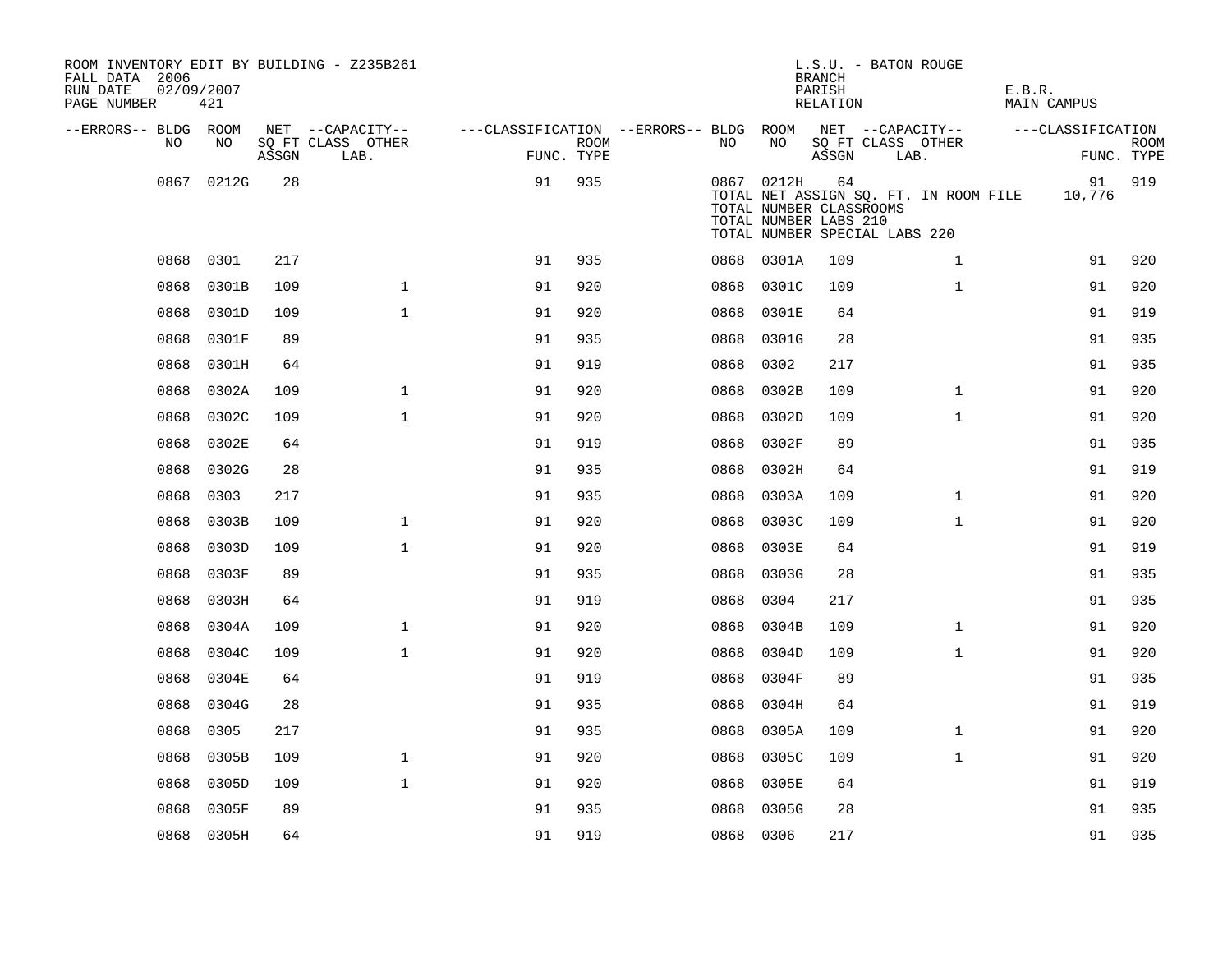| ROOM INVENTORY EDIT BY BUILDING - Z235B261<br>FALL DATA 2006<br>RUN DATE<br>02/09/2007<br>PAGE NUMBER | 422        |       |                           |            |             |                                   |            | <b>BRANCH</b><br>PARISH<br>RELATION | L.S.U. - BATON ROUGE      | E.B.R.<br>MAIN CAMPUS |                           |
|-------------------------------------------------------------------------------------------------------|------------|-------|---------------------------|------------|-------------|-----------------------------------|------------|-------------------------------------|---------------------------|-----------------------|---------------------------|
| --ERRORS-- BLDG ROOM                                                                                  |            |       | NET --CAPACITY--          |            |             | ---CLASSIFICATION --ERRORS-- BLDG | ROOM       |                                     | NET --CAPACITY--          | ---CLASSIFICATION     |                           |
| NO.                                                                                                   | NO.        | ASSGN | SQ FT CLASS OTHER<br>LAB. | FUNC. TYPE | <b>ROOM</b> | NO.                               | NO         | ASSGN                               | SQ FT CLASS OTHER<br>LAB. |                       | <b>ROOM</b><br>FUNC. TYPE |
| 0868                                                                                                  | 0306A      | 109   | $\mathbf{1}$              | 91         | 920         | 0868                              | 0306B      | 109                                 | $\mathbf{1}$              | 91                    | 920                       |
| 0868                                                                                                  | 0306C      | 109   | $\mathbf{1}$              | 91         | 920         | 0868                              | 0306D      | 109                                 | $\mathbf{1}$              | 91                    | 920                       |
| 0868                                                                                                  | 0306E      | 64    |                           | 91         | 919         | 0868                              | 0306F      | 89                                  |                           | 91                    | 935                       |
| 0868                                                                                                  | 0306G      | 28    |                           | 91         | 935         | 0868                              | 0306H      | 64                                  |                           | 91                    | 919                       |
| 0868                                                                                                  | 0307       | 217   |                           | 91         | 935         | 0868                              | 0307A      | 109                                 | $\mathbf{1}$              | 91                    | 920                       |
| 0868                                                                                                  | 0307B      | 109   | $\mathbf{1}$              | 91         | 920         | 0868                              | 0307C      | 109                                 | $\mathbf{1}$              | 91                    | 920                       |
| 0868                                                                                                  | 0307D      | 109   | $\mathbf{1}$              | 91         | 920         | 0868                              | 0307E      | 64                                  |                           | 91                    | 919                       |
| 0868                                                                                                  | 0307F      | 89    |                           | 91         | 935         | 0868                              | 0307G      | 28                                  |                           | 91                    | 935                       |
| 0868                                                                                                  | 0307H      | 64    |                           | 91         | 919         | 0868                              | 0308       | 217                                 |                           | 91                    | 935                       |
| 0868                                                                                                  | 0308A      | 109   | $\mathbf{1}$              | 91         | 920         | 0868                              | 0308B      | 109                                 | $\mathbf{1}$              | 91                    | 920                       |
| 0868                                                                                                  | 0308C      | 109   | $\mathbf{1}$              | 91         | 920         | 0868                              | 0308D      | 109                                 | $\mathbf{1}$              | 91                    | 920                       |
| 0868                                                                                                  | 0308E      | 64    |                           | 91         | 919         | 0868                              | 0308F      | 89                                  |                           | 91                    | 935                       |
| 0868                                                                                                  | 0308G      | 28    |                           | 91         | 935         | 0868                              | 0308H      | 64                                  |                           | 91                    | 919                       |
| 0868                                                                                                  | 0309       | 217   |                           | 91         | 935         | 0868                              | 0309A      | 109                                 | $\mathbf{1}$              | 91                    | 920                       |
| 0868                                                                                                  | 0309B      | 109   | $\mathbf{1}$              | 91         | 920         | 0868                              | 0309C      | 109                                 | $\mathbf{1}$              | 91                    | 920                       |
| 0868                                                                                                  | 0309D      | 109   | $\mathbf{1}$              | 91         | 920         | 0868                              | 0309E      | 64                                  |                           | 91                    | 919                       |
| 0868                                                                                                  | 0309F      | 89    |                           | 91         | 935         | 0868                              | 0309G      | 28                                  |                           | 91                    | 935                       |
| 0868                                                                                                  | 0309H      | 64    |                           | 91         | 919         | 0868                              | 0310       | 217                                 |                           | 91                    | 935                       |
| 0868                                                                                                  | 0310A      | 109   | $\mathbf{1}$              | 91         | 920         | 0868                              | 0310B      | 109                                 | $\mathbf{1}$              | 91                    | 920                       |
| 0868                                                                                                  | 0310C      | 109   | $\mathbf{1}$              | 91         | 920         | 0868                              | 0310D      | 109                                 | $\mathbf{1}$              | 91                    | 920                       |
| 0868                                                                                                  | 0310E      | 64    |                           | 91         | 919         | 0868                              | 0310F      | 89                                  |                           | 91                    | 935                       |
| 0868                                                                                                  | 0310G      | 28    |                           | 91         | 935         | 0868                              | 0310H      | 64                                  |                           | 91                    | 919                       |
| 0868                                                                                                  | 0311       | 217   |                           | 91         | 935         | 0868                              | 0311A      | 109                                 | $\mathbf{1}$              | 91                    | 920                       |
| 0868                                                                                                  | 0311B      | 109   | $\mathbf 1$               | 91         | 920         | 0868                              | 0311C      | 109                                 | $\mathbf{1}$              | 91                    | 920                       |
| 0868                                                                                                  | 0311D      | 109   | $\mathbf{1}$              | 91         | 920         | 0868                              | 0311E      | 64                                  |                           | 91                    | 919                       |
|                                                                                                       | 0868 0311F | 89    |                           | 91         | 935         |                                   | 0868 0311G | 28                                  |                           | 91                    | 935                       |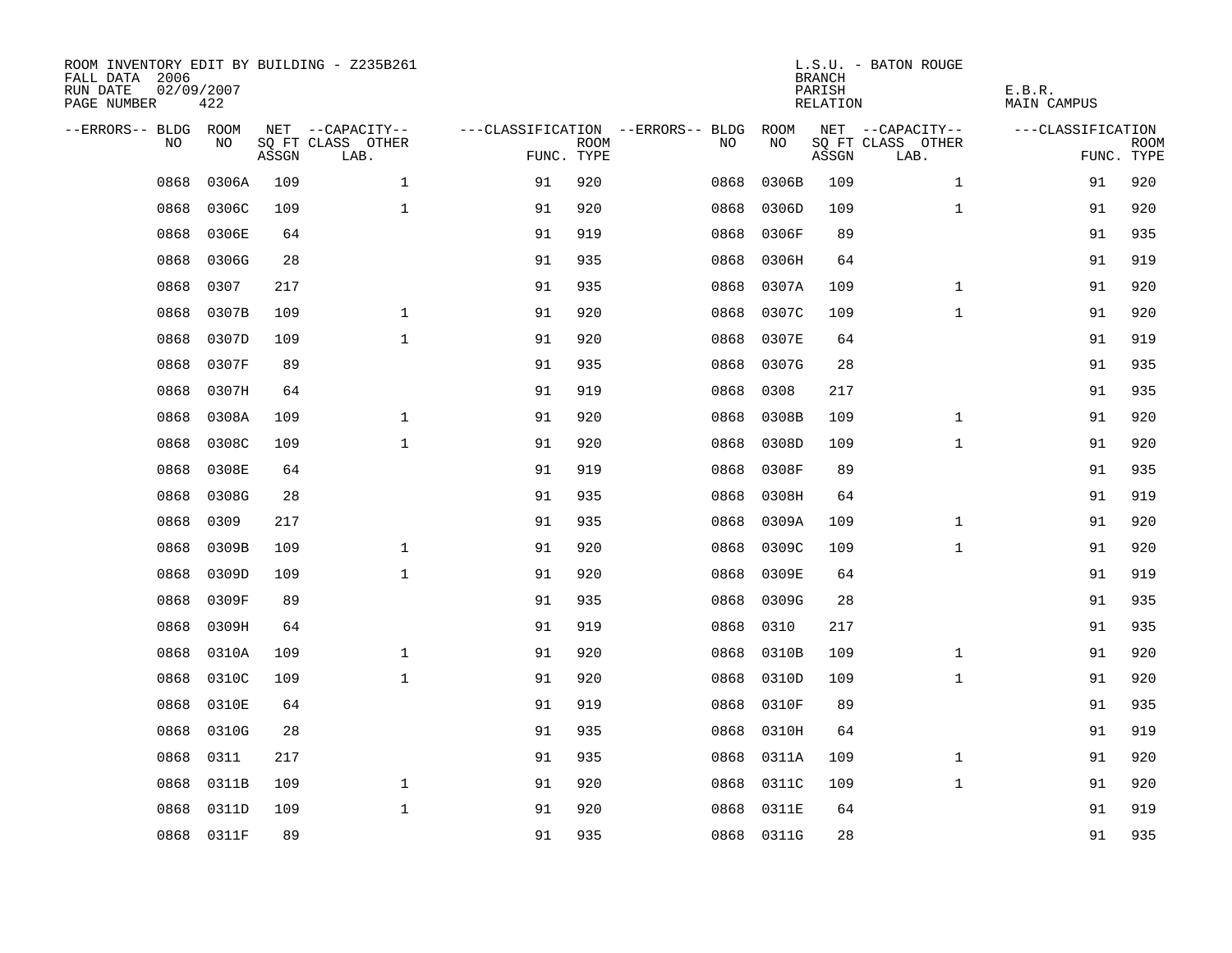| ROOM INVENTORY EDIT BY BUILDING - Z235B261<br>FALL DATA 2006<br>RUN DATE<br>PAGE NUMBER | 02/09/2007<br>423 |       |                           |                                        |             |      |                                                                | <b>BRANCH</b><br>PARISH<br>RELATION | L.S.U. - BATON ROUGE                                                   | E.B.R.<br>MAIN CAMPUS |                           |
|-----------------------------------------------------------------------------------------|-------------------|-------|---------------------------|----------------------------------------|-------------|------|----------------------------------------------------------------|-------------------------------------|------------------------------------------------------------------------|-----------------------|---------------------------|
| --ERRORS-- BLDG ROOM                                                                    |                   |       | NET --CAPACITY--          | ---CLASSIFICATION --ERRORS-- BLDG ROOM |             |      |                                                                |                                     | NET --CAPACITY--                                                       | ---CLASSIFICATION     |                           |
| NO                                                                                      | NO.               | ASSGN | SQ FT CLASS OTHER<br>LAB. | FUNC. TYPE                             | <b>ROOM</b> | NO.  | NO                                                             | ASSGN                               | SQ FT CLASS OTHER<br>LAB.                                              |                       | <b>ROOM</b><br>FUNC. TYPE |
| 0868                                                                                    | 0311H             | 64    |                           | 91                                     | 919         | 0868 | 0312                                                           | 217                                 |                                                                        | 91                    | 935                       |
| 0868                                                                                    | 0312A             | 109   | $\mathbf{1}$              | 91                                     | 920         | 0868 | 0312B                                                          | 109                                 | $\mathbf{1}$                                                           | 91                    | 920                       |
| 0868                                                                                    | 0312C             | 109   | 1                         | 91                                     | 920         | 0868 | 0312D                                                          | 109                                 | $\mathbf{1}$                                                           | 91                    | 920                       |
| 0868                                                                                    | 0312E             | 64    |                           | 91                                     | 919         |      | 0868 0312F                                                     | 89                                  |                                                                        | 91                    | 935                       |
| 0868                                                                                    | 0312G             | 28    |                           | 91                                     | 935         |      | 0868 0312H<br>TOTAL NUMBER CLASSROOMS<br>TOTAL NUMBER LABS 210 | 64                                  | TOTAL NET ASSIGN SQ. FT. IN ROOM FILE<br>TOTAL NUMBER SPECIAL LABS 220 | 91<br>10,776          | 919                       |
| 0869                                                                                    | 0401              | 217   |                           | 91                                     | 935         |      | 0869 0401A                                                     | 109                                 | $\mathbf{1}$                                                           | 91                    | 920                       |
| 0869                                                                                    | 0401B             | 109   | $\mathbf{1}$              | 91                                     | 920         | 0869 | 0401C                                                          | 109                                 | $\mathbf{1}$                                                           | 91                    | 920                       |
| 0869                                                                                    | 0401D             | 109   | $\mathbf{1}$              | 91                                     | 920         | 0869 | 0401E                                                          | 64                                  |                                                                        | 91                    | 919                       |
| 0869                                                                                    | 0401F             | 89    |                           | 91                                     | 935         | 0869 | 0401G                                                          | 28                                  |                                                                        | 91                    | 935                       |
| 0869                                                                                    | 0401H             | 64    |                           | 91                                     | 919         | 0869 | 0402                                                           | 217                                 |                                                                        | 91                    | 935                       |
| 0869                                                                                    | 0402A             | 109   | $\mathbf{1}$              | 91                                     | 920         | 0869 | 0402B                                                          | 109                                 | $\mathbf{1}$                                                           | 91                    | 920                       |
| 0869                                                                                    | 0402C             | 109   | $\mathbf{1}$              | 91                                     | 920         | 0869 | 0402D                                                          | 109                                 | $\mathbf{1}$                                                           | 91                    | 920                       |
| 0869                                                                                    | 0402E             | 64    |                           | 91                                     | 919         | 0869 | 0402F                                                          | 89                                  |                                                                        | 91                    | 935                       |
| 0869                                                                                    | 0402G             | 28    |                           | 91                                     | 919         | 0869 | 0402H                                                          | 64                                  |                                                                        | 91                    | 919                       |
| 0869                                                                                    | 0403              | 217   |                           | 91                                     | 935         | 0869 | 0403A                                                          | 109                                 | $\mathbf{1}$                                                           | 91                    | 920                       |
| 0869                                                                                    | 0403B             | 109   | $\mathbf 1$               | 91                                     | 920         | 0869 | 0403C                                                          | 109                                 | $\mathbf{1}$                                                           | 91                    | 920                       |
| 0869                                                                                    | 0403D             | 109   | $\mathbf{1}$              | 91                                     | 920         | 0869 | 0403E                                                          | 64                                  |                                                                        | 91                    | 919                       |
| 0869                                                                                    | 0403F             | 89    |                           | 91                                     | 935         | 0869 | 0403G                                                          | 28                                  |                                                                        | 91                    | 935                       |
| 0869                                                                                    | 0403H             | 64    |                           | 91                                     | 919         | 0869 | 0404                                                           | 217                                 |                                                                        | 91                    | 935                       |
| 0869                                                                                    | 0404A             | 109   | $\mathbf{1}$              | 91                                     | 920         | 0869 | 0404B                                                          | 109                                 | $\mathbf{1}$                                                           | 91                    | 920                       |
| 0869                                                                                    | 0404C             | 109   | $\mathbf{1}$              | 91                                     | 920         | 0869 | 0404D                                                          | 109                                 | $\mathbf{1}$                                                           | 91                    | 920                       |
| 0869                                                                                    | 0404E             | 64    |                           | 91                                     | 919         | 0869 | 0404F                                                          | 89                                  |                                                                        | 91                    | 935                       |
| 0869                                                                                    | 0404G             | 28    |                           | 91                                     | 935         | 0869 | 0404H                                                          | 64                                  |                                                                        | 91                    | 919                       |
|                                                                                         | 0869 0405         | 217   |                           | 91                                     | 935         |      | 0869 0405A                                                     | 109                                 | $\mathbf{1}$                                                           | 91                    | 920                       |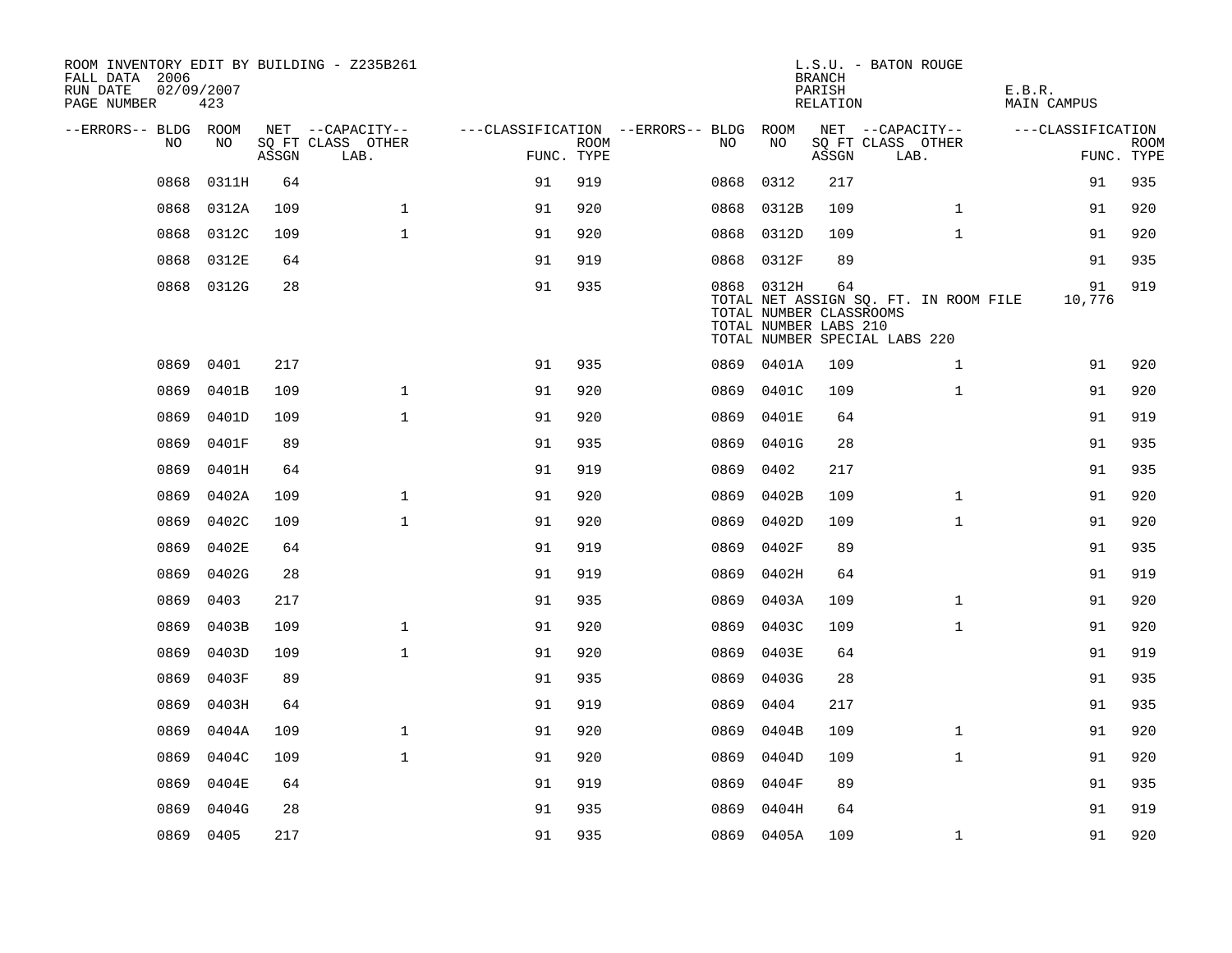| ROOM INVENTORY EDIT BY BUILDING - Z235B261<br>FALL DATA 2006<br>RUN DATE<br>PAGE NUMBER | 02/09/2007<br>424 |       |                           |            |             |                                   |            | <b>BRANCH</b><br>PARISH<br>RELATION | L.S.U. - BATON ROUGE      | E.B.R.<br>MAIN CAMPUS |                           |
|-----------------------------------------------------------------------------------------|-------------------|-------|---------------------------|------------|-------------|-----------------------------------|------------|-------------------------------------|---------------------------|-----------------------|---------------------------|
| --ERRORS-- BLDG ROOM                                                                    |                   |       | NET --CAPACITY--          |            |             | ---CLASSIFICATION --ERRORS-- BLDG | ROOM       |                                     | NET --CAPACITY--          | ---CLASSIFICATION     |                           |
| NO                                                                                      | NO                | ASSGN | SQ FT CLASS OTHER<br>LAB. | FUNC. TYPE | <b>ROOM</b> | NO                                | NO         | ASSGN                               | SQ FT CLASS OTHER<br>LAB. |                       | <b>ROOM</b><br>FUNC. TYPE |
| 0869                                                                                    | 0405B             | 109   | $\mathbf{1}$              | 91         | 920         | 0869                              | 0405C      | 109                                 | $\mathbf{1}$              | 91                    | 920                       |
| 0869                                                                                    | 0405D             | 109   | $\mathbf{1}$              | 91         | 920         | 0869                              | 0405E      | 64                                  |                           | 91                    | 919                       |
| 0869                                                                                    | 0405F             | 89    |                           | 91         | 935         | 0869                              | 0405G      | 28                                  |                           | 91                    | 935                       |
| 0869                                                                                    | 0405H             | 64    |                           | 91         | 919         | 0869                              | 0406       | 217                                 |                           | 91                    | 935                       |
| 0869                                                                                    | 0406A             | 109   | $\mathbf 1$               | 91         | 920         | 0869                              | 0406B      | 109                                 | $\mathbf{1}$              | 91                    | 920                       |
| 0869                                                                                    | 0406C             | 109   | $\mathbf{1}$              | 91         | 920         | 0869                              | 0406D      | 109                                 | $\mathbf{1}$              | 91                    | 920                       |
| 0869                                                                                    | 0406E             | 64    |                           | 91         | 919         | 0869                              | 0406F      | 89                                  |                           | 91                    | 935                       |
| 0869                                                                                    | 0406G             | 28    |                           | 91         | 935         | 0869                              | 0406H      | 64                                  |                           | 91                    | 919                       |
| 0869                                                                                    | 0407              | 217   |                           | 91         | 935         | 0869                              | 0407A      | 109                                 | $\mathbf{1}$              | 91                    | 920                       |
| 0869                                                                                    | 0407B             | 109   | $\mathbf{1}$              | 91         | 920         | 0869                              | 0407C      | 109                                 | $\mathbf{1}$              | 91                    | 920                       |
| 0869                                                                                    | 0407D             | 109   | $\mathbf{1}$              | 91         | 920         | 0869                              | 0407E      | 64                                  |                           | 91                    | 919                       |
| 0869                                                                                    | 0407F             | 89    |                           | 91         | 935         | 0869                              | 0407G      | 28                                  |                           | 91                    | 935                       |
| 0869                                                                                    | 0407H             | 64    |                           | 91         | 919         | 0869                              | 0408       | 217                                 |                           | 91                    | 935                       |
| 0869                                                                                    | 0408A             | 109   | $\mathbf 1$               | 91         | 920         | 0869                              | 0408B      | 109                                 | $\mathbf{1}$              | 91                    | 920                       |
| 0869                                                                                    | 0408C             | 109   | $\mathbf{1}$              | 91         | 920         | 0869                              | 0408D      | 109                                 | $\mathbf{1}$              | 91                    | 920                       |
| 0869                                                                                    | 0408E             | 64    |                           | 91         | 919         | 0869                              | 0408F      | 89                                  |                           | 91                    | 935                       |
| 0869                                                                                    | 0408G             | 28    |                           | 91         | 935         | 0869                              | 0408H      | 64                                  |                           | 91                    | 919                       |
| 0869                                                                                    | 0409              | 217   |                           | 91         | 935         | 0869                              | 0409A      | 109                                 | $\mathbf{1}$              | 91                    | 920                       |
| 0869                                                                                    | 0409B             | 109   | $\mathbf{1}$              | 91         | 920         | 0869                              | 0409C      | 109                                 | $\mathbf{1}$              | 91                    | 920                       |
| 0869                                                                                    | 0409D             | 109   | $\mathbf{1}$              | 91         | 920         | 0869                              | 0409E      | 64                                  |                           | 91                    | 919                       |
| 0869                                                                                    | 0409F             | 89    |                           | 91         | 935         | 0869                              | 0409G      | 28                                  |                           | 91                    | 935                       |
| 0869                                                                                    | 0409H             | 64    |                           | 91         | 919         | 0869                              | 0410       | 217                                 |                           | 91                    | 935                       |
| 0869                                                                                    | 0410A             | 109   | $\mathbf{1}$              | 91         | 920         | 0869                              | 0410B      | 109                                 | $\mathbf{1}$              | 91                    | 920                       |
| 0869                                                                                    | 0410C             | 109   | $\mathbf{1}$              | 91         | 920         | 0869                              | 0410D      | 109                                 | $\mathbf{1}$              | 91                    | 920                       |
| 0869                                                                                    | 0410E             | 64    |                           | 91         | 919         | 0869                              | 0410F      | 89                                  |                           | 91                    | 935                       |
|                                                                                         | 0869 0410G        | 28    |                           | 91         | 935         |                                   | 0869 0410H | 64                                  |                           | 91                    | 919                       |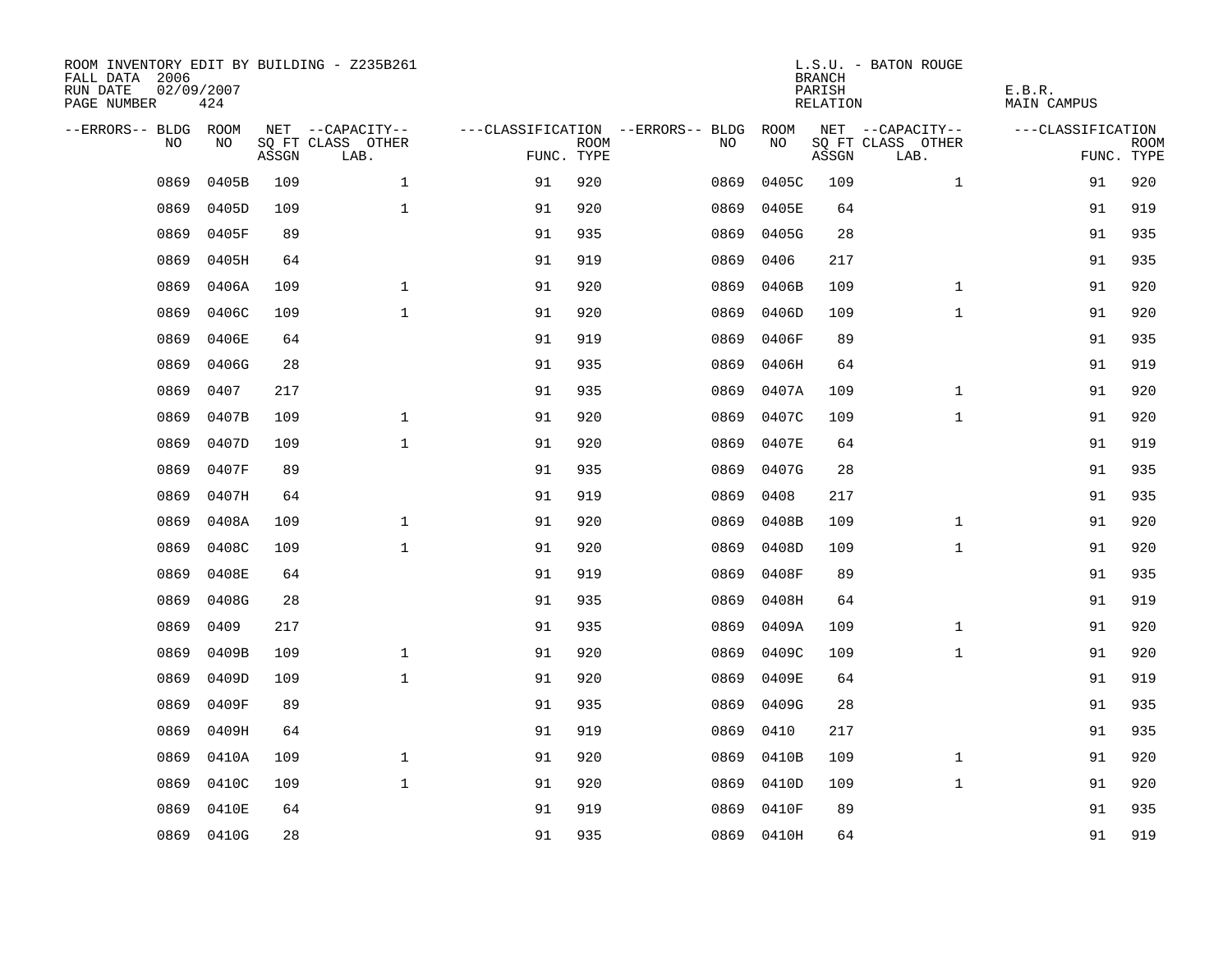| FALL DATA 2006<br>RUN DATE<br>PAGE NUMBER | 02/09/2007 | 425        |       | ROOM INVENTORY EDIT BY BUILDING - Z235B261 |            |             |                                               |            | <b>BRANCH</b><br>PARISH<br>RELATION                    | L.S.U. - BATON ROUGE                                                   | E.B.R.<br><b>MAIN CAMPUS</b> |             |
|-------------------------------------------|------------|------------|-------|--------------------------------------------|------------|-------------|-----------------------------------------------|------------|--------------------------------------------------------|------------------------------------------------------------------------|------------------------------|-------------|
| --ERRORS-- BLDG ROOM                      | NO.        | NO         |       | NET --CAPACITY--<br>SQ FT CLASS OTHER      |            | <b>ROOM</b> | ---CLASSIFICATION --ERRORS-- BLDG ROOM<br>NO. | NO         |                                                        | NET --CAPACITY--<br>SQ FT CLASS OTHER                                  | ---CLASSIFICATION            | <b>ROOM</b> |
|                                           |            |            | ASSGN | LAB.                                       | FUNC. TYPE |             |                                               |            | ASSGN                                                  | LAB.                                                                   |                              | FUNC. TYPE  |
|                                           | 0869       | 0411       | 217   |                                            | 91         | 935         | 0869                                          | 0411A      | 109                                                    | $\mathbf{1}$                                                           | 91                           | 920         |
|                                           | 0869       | 0411B      | 109   | $\mathbf{1}$                               | 91         | 920         | 0869                                          | 0411C      | 109                                                    | $\mathbf{1}$                                                           | 91                           | 920         |
|                                           | 0869       | 0411D      | 109   | $\mathbf 1$                                | 91         | 920         | 0869                                          | 0411E      | 64                                                     |                                                                        | 91                           | 919         |
|                                           | 0869       | 0411F      | 89    |                                            | 91         | 935         | 0869                                          | 0411G      | 28                                                     |                                                                        | 91                           | 935         |
|                                           | 0869       | 0411H      | 64    |                                            | 91         | 919         | 0869                                          | 0412       | 217                                                    |                                                                        | 91                           | 935         |
|                                           | 0869       | 0412A      | 109   | $\mathbf 1$                                | 91         | 920         | 0869                                          | 0412B      | 109                                                    | $\mathbf{1}$                                                           | 91                           | 920         |
|                                           | 0869       | 0412C      | 109   | $\mathbf{1}$                               | 91         | 920         | 0869                                          | 0412D      | 109                                                    | $\mathbf{1}$                                                           | 91                           | 920         |
|                                           | 0869       | 0412E      | 64    |                                            | 91         | 919         | 0869                                          | 0412F      | 89                                                     |                                                                        | 91                           | 935         |
|                                           | 0869       | 0412G      | 28    |                                            | 91         | 935         | 0869                                          | 0412H      | 64                                                     |                                                                        | 91                           | 919         |
|                                           | 0869       | 0413       | 126   |                                            | 91         | 935         | 0869                                          | 0413A      | 151                                                    | $\mathbf{1}$                                                           | 91                           | 920         |
|                                           | 0869       | 0413B      | 151   | $\mathbf 1$                                | 91         | 920         | 0869                                          | 0413F      | 108                                                    |                                                                        | 91                           | 935         |
|                                           | 0869       | 0413G      | 28    |                                            | 91         | 935         | 0869                                          | 0414       | 126                                                    |                                                                        | 91                           | 935         |
|                                           | 0869       | 0414A      | 151   | $\mathbf{1}$                               | 91         | 920         | 0869                                          | 0414B      | 151                                                    | $\mathbf{1}$                                                           | 91                           | 920         |
|                                           |            | 0869 0414F | 108   |                                            | 91         | 935         |                                               | 0869 0414G | 28<br>TOTAL NUMBER CLASSROOMS<br>TOTAL NUMBER LABS 210 | TOTAL NET ASSIGN SQ. FT. IN ROOM FILE<br>TOTAL NUMBER SPECIAL LABS 220 | 91<br>11,904                 | 935         |
|                                           | 0870 0501  |            | 217   |                                            | 91         | 935         |                                               | 0870 0501A | 109                                                    | $\mathbf{1}$                                                           | 91                           | 920         |
|                                           | 0870       | 0501B      | 109   | $\mathbf{1}$                               | 91         | 920         | 0870                                          | 0501C      | 109                                                    | $\mathbf{1}$                                                           | 91                           | 920         |
|                                           | 0870       | 0501D      | 109   | $\mathbf{1}$                               | 91         | 920         |                                               | 0870 0501E | 64                                                     |                                                                        | 91                           | 919         |
|                                           | 0870       | 0501F      | 89    |                                            | 91         | 935         | 0870                                          | 0501G      | 28                                                     |                                                                        | 91                           | 935         |
|                                           | 0870       | 0501H      | 64    |                                            | 91         | 919         | 0870                                          | 0502       | 217                                                    |                                                                        | 91                           | 935         |
|                                           | 0870       | 0502A      | 109   | $\mathbf{1}$                               | 91         | 920         | 0870                                          | 0502B      | 109                                                    | $\mathbf{1}$                                                           | 91                           | 920         |
|                                           | 0870       | 0502C      | 109   | $\mathbf{1}$                               | 91         | 920         |                                               | 0870 0502D | 109                                                    | $\mathbf{1}$                                                           | 91                           | 920         |
|                                           | 0870       | 0502E      | 64    |                                            | 91         | 919         | 0870                                          | 0502F      | 89                                                     |                                                                        | 91                           | 935         |
|                                           | 0870       | 0502G      | 28    |                                            | 91         | 935         | 0870                                          | 0502H      | 64                                                     |                                                                        | 91                           | 919         |
|                                           | 0870 0503  |            | 217   |                                            | 91         | 935         |                                               | 0870 0503A | 109                                                    | $\mathbf{1}$                                                           | 91                           | 920         |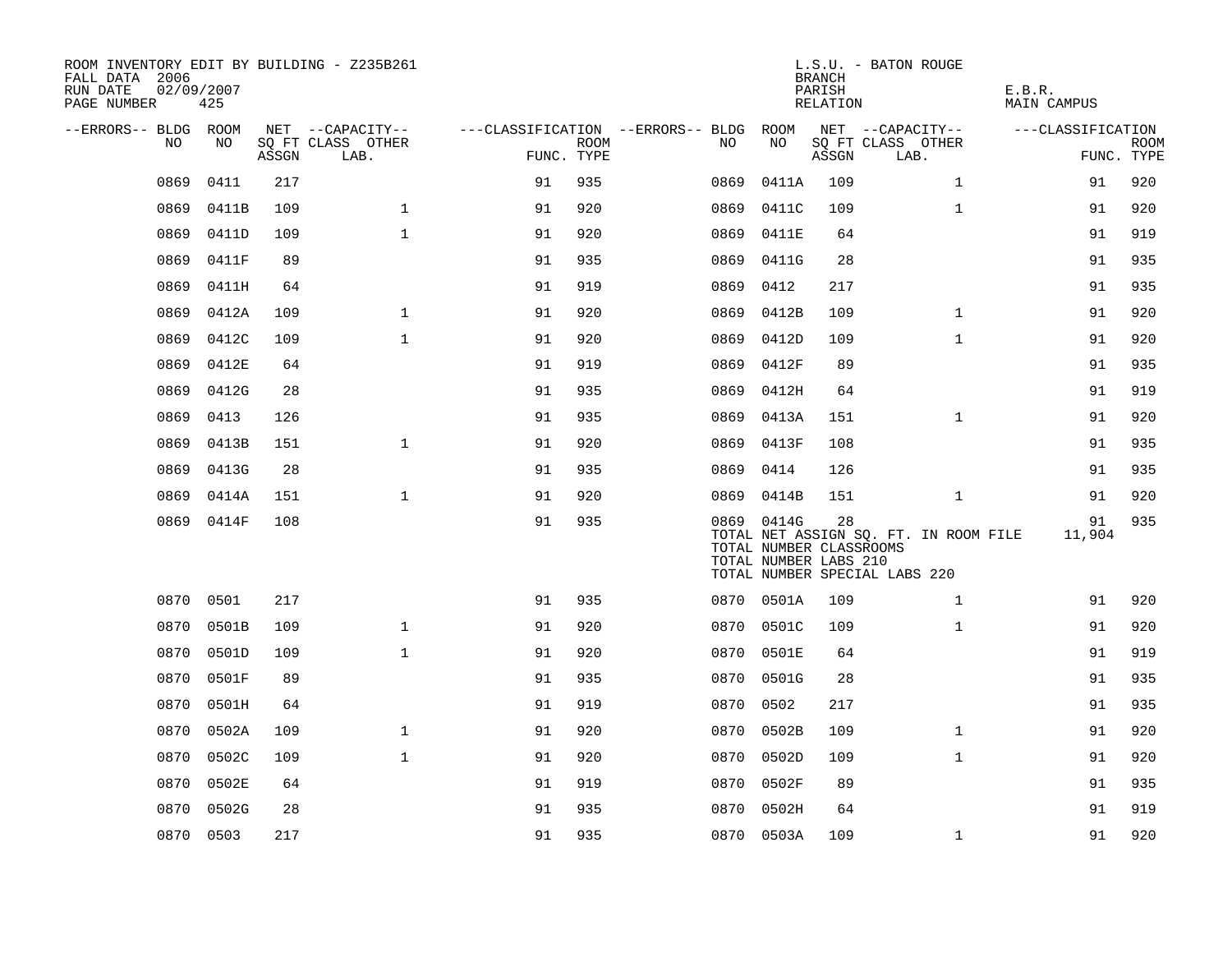| ROOM INVENTORY EDIT BY BUILDING - Z235B261<br>FALL DATA 2006<br>RUN DATE<br>PAGE NUMBER | 02/09/2007<br>426 |       |                           |            |             |                                   |            | <b>BRANCH</b><br>PARISH<br>RELATION | L.S.U. - BATON ROUGE      | E.B.R.<br><b>MAIN CAMPUS</b> |                           |
|-----------------------------------------------------------------------------------------|-------------------|-------|---------------------------|------------|-------------|-----------------------------------|------------|-------------------------------------|---------------------------|------------------------------|---------------------------|
| --ERRORS-- BLDG ROOM                                                                    |                   |       | NET --CAPACITY--          |            |             | ---CLASSIFICATION --ERRORS-- BLDG | ROOM       |                                     | NET --CAPACITY--          | ---CLASSIFICATION            |                           |
| N <sub>O</sub>                                                                          | NO.               | ASSGN | SO FT CLASS OTHER<br>LAB. | FUNC. TYPE | <b>ROOM</b> | NO.                               | NO         | ASSGN                               | SQ FT CLASS OTHER<br>LAB. |                              | <b>ROOM</b><br>FUNC. TYPE |
| 0870                                                                                    | 0503B             | 109   | $\mathbf{1}$              | 91         | 920         | 0870                              | 0503C      | 109                                 | $\mathbf{1}$              | 91                           | 920                       |
| 0870                                                                                    | 0503D             | 109   | $\mathbf{1}$              | 91         | 920         | 0870                              | 0503E      | 64                                  |                           | 91                           | 919                       |
| 0870                                                                                    | 0503F             | 89    |                           | 91         | 935         | 0870                              | 0503G      | 28                                  |                           | 91                           | 935                       |
| 0870                                                                                    | 0503H             | 64    |                           | 91         | 919         | 0870                              | 0504       | 217                                 |                           | 91                           | 935                       |
| 0870                                                                                    | 0504A             | 109   | $\mathbf{1}$              | 91         | 920         | 0870                              | 0504B      | 109                                 | $\mathbf{1}$              | 91                           | 920                       |
| 0870                                                                                    | 0504C             | 109   | $\mathbf{1}$              | 91         | 920         | 0870                              | 0504D      | 109                                 | $\mathbf{1}$              | 91                           | 920                       |
| 0870                                                                                    | 0504E             | 64    |                           | 91         | 919         | 0870                              | 0504F      | 89                                  |                           | 91                           | 935                       |
| 0870                                                                                    | 0504G             | 28    |                           | 91         | 935         | 0870                              | 0504H      | 64                                  |                           | 91                           | 919                       |
| 0870                                                                                    | 0505              | 217   |                           | 91         | 935         | 0870                              | 0505A      | 109                                 | $\mathbf{1}$              | 91                           | 920                       |
| 0870                                                                                    | 0505B             | 109   | $\mathbf{1}$              | 91         | 920         | 0870                              | 0505C      | 109                                 | $\mathbf{1}$              | 91                           | 920                       |
| 0870                                                                                    | 0505D             | 109   | $\mathbf{1}$              | 91         | 920         | 0870                              | 0505E      | 64                                  |                           | 91                           | 919                       |
| 0870                                                                                    | 0505F             | 89    |                           | 91         | 935         | 0870                              | 0505G      | 28                                  |                           | 91                           | 935                       |
| 0870                                                                                    | 0505H             | 64    |                           | 91         | 919         | 0870                              | 0506       | 217                                 |                           | 91                           | 935                       |
| 0870                                                                                    | 0506A             | 109   | $\mathbf 1$               | 91         | 920         | 0870                              | 0506B      | 109                                 | $\mathbf{1}$              | 91                           | 920                       |
| 0870                                                                                    | 0506C             | 109   | $\mathbf{1}$              | 91         | 920         | 0870                              | 0506D      | 109                                 | $\mathbf{1}$              | 91                           | 920                       |
| 0870                                                                                    | 0506E             | 64    |                           | 91         | 919         | 0870                              | 0506F      | 89                                  |                           | 91                           | 935                       |
| 0870                                                                                    | 0506G             | 28    |                           | 91         | 935         | 0870                              | 0506H      | 64                                  |                           | 91                           | 919                       |
| 0870                                                                                    | 0507              | 217   |                           | 91         | 935         | 0870                              | 0507A      | 109                                 | $\mathbf{1}$              | 91                           | 920                       |
| 0870                                                                                    | 0507B             | 109   | $\mathbf 1$               | 91         | 920         | 0870                              | 0507C      | 109                                 | $\mathbf{1}$              | 91                           | 920                       |
| 0870                                                                                    | 0507D             | 109   | $\mathbf{1}$              | 91         | 920         | 0870                              | 0507E      | 64                                  |                           | 91                           | 919                       |
| 0870                                                                                    | 0507F             | 89    |                           | 91         | 935         | 0870                              | 0507G      | 28                                  |                           | 91                           | 935                       |
| 0870                                                                                    | 0507H             | 64    |                           | 91         | 919         | 0870                              | 0508       | 217                                 |                           | 91                           | 935                       |
| 0870                                                                                    | 0508A             | 109   | 1                         | 91         | 920         | 0870                              | 0508B      | 109                                 | $\mathbf{1}$              | 91                           | 920                       |
| 0870                                                                                    | 0508C             | 109   | $\mathbf{1}$              | 91         | 920         | 0870                              | 0508D      | 109                                 | $\mathbf{1}$              | 91                           | 920                       |
| 0870                                                                                    | 0508E             | 64    |                           | 91         | 919         | 0870                              | 0508F      | 89                                  |                           | 91                           | 935                       |
|                                                                                         | 0870 0508G        | 28    |                           | 91         | 935         |                                   | 0870 0508H | 64                                  |                           | 91                           | 919                       |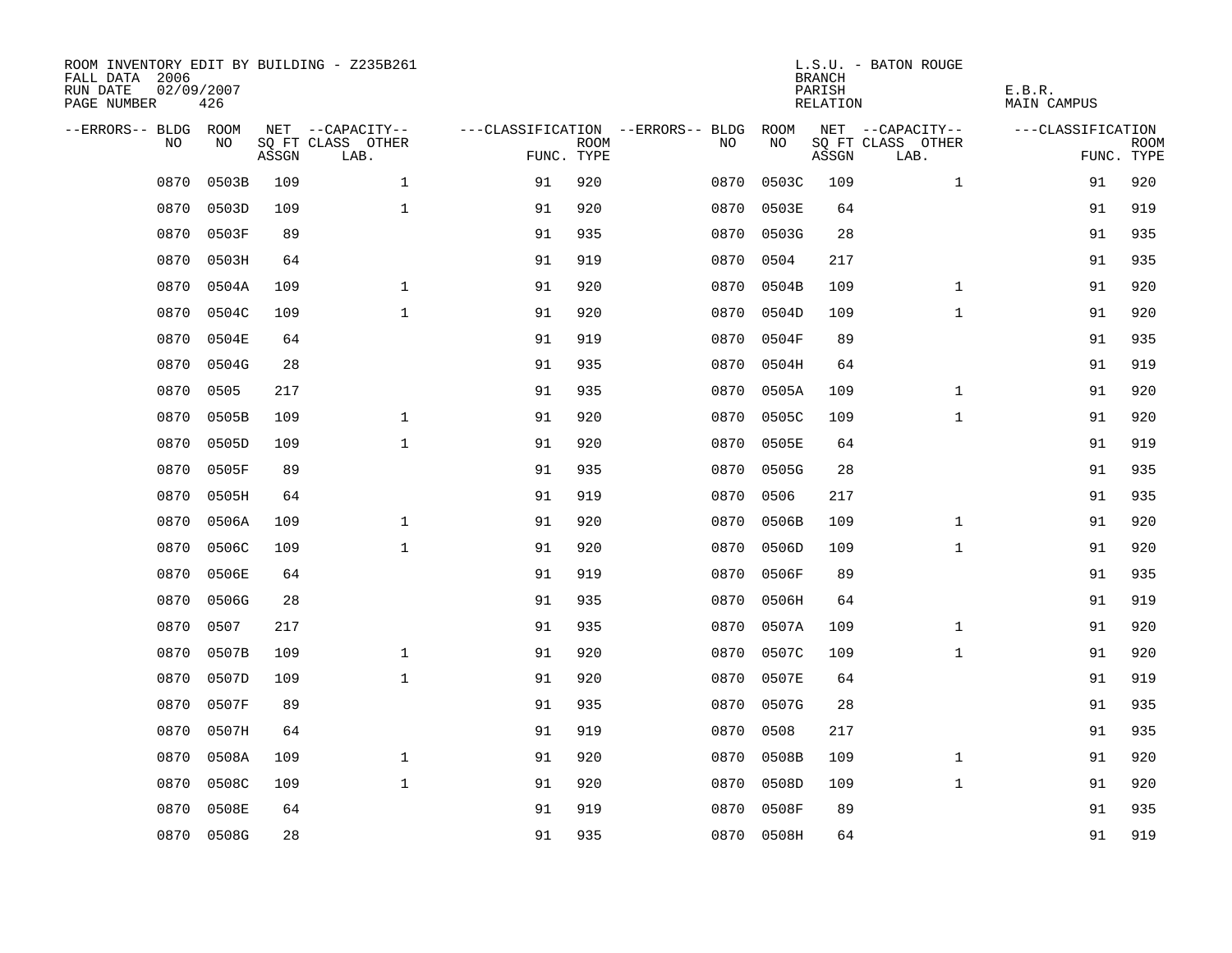| ROOM INVENTORY EDIT BY BUILDING - Z235B261<br>FALL DATA 2006<br>RUN DATE<br>PAGE NUMBER | 02/09/2007<br>427 |       |                           |            |             |                                        |            | <b>BRANCH</b><br>PARISH<br>RELATION                   | L.S.U. - BATON ROUGE                                                   | E.B.R.<br>MAIN CAMPUS |             |
|-----------------------------------------------------------------------------------------|-------------------|-------|---------------------------|------------|-------------|----------------------------------------|------------|-------------------------------------------------------|------------------------------------------------------------------------|-----------------------|-------------|
| --ERRORS-- BLDG ROOM                                                                    |                   |       | NET --CAPACITY--          |            |             | ---CLASSIFICATION --ERRORS-- BLDG ROOM |            |                                                       | NET --CAPACITY--                                                       | ---CLASSIFICATION     |             |
| NO.                                                                                     | NO.               | ASSGN | SQ FT CLASS OTHER<br>LAB. | FUNC. TYPE | <b>ROOM</b> | NO.                                    | NO         | ASSGN                                                 | SQ FT CLASS OTHER<br>LAB.                                              | FUNC. TYPE            | <b>ROOM</b> |
| 0870                                                                                    | 0509              | 217   |                           | 91         | 935         | 0870                                   | 0509A      | 109                                                   | $\mathbf{1}$                                                           | 91                    | 920         |
| 0870                                                                                    | 0509B             | 109   | $\mathbf{1}$              | 91         | 920         | 0870                                   | 0509C      | 109                                                   | $\mathbf{1}$                                                           | 91                    | 920         |
| 0870                                                                                    | 0509D             | 109   | $\mathbf{1}$              | 91         | 920         | 0870                                   | 0509E      | 64                                                    |                                                                        | 91                    | 919         |
| 0870                                                                                    | 0509F             | 89    |                           | 91         | 935         |                                        | 0870 0509G | 28                                                    |                                                                        | 91                    | 935         |
| 0870                                                                                    | 0509H             | 64    |                           | 91         | 919         | 0870                                   | 0510       | 217                                                   |                                                                        | 91                    | 935         |
| 0870                                                                                    | 0510A             | 109   | $\mathbf 1$               | 91         | 920         |                                        | 0870 0510B | 109                                                   | $\mathbf{1}$                                                           | 91                    | 920         |
| 0870                                                                                    | 0510C             | 109   | $\mathbf 1$               | 91         | 920         | 0870                                   | 0510D      | 109                                                   | $\mathbf{1}$                                                           | 91                    | 910         |
| 0870                                                                                    | 0510E             | 64    |                           | 91         | 919         |                                        | 0870 0510F | 89                                                    |                                                                        | 91                    | 935         |
| 0870                                                                                    | 0510G             | 28    |                           | 91         | 935         | 0870                                   | 0510H      | 64                                                    |                                                                        | 91                    | 919         |
| 0870                                                                                    | 0511              | 217   |                           | 91         | 935         |                                        | 0870 0511A | 109                                                   | $\mathbf{1}$                                                           | 91                    | 920         |
| 0870                                                                                    | 0511B             | 109   | $\mathbf{1}$              | 91         | 920         | 0870                                   | 0511C      | 109                                                   | $\mathbf{1}$                                                           | 91                    | 920         |
| 0870                                                                                    | 0511D             | 109   | $\mathbf{1}$              | 91         | 920         |                                        | 0870 0511E | 64                                                    |                                                                        | 91                    | 919         |
| 0870                                                                                    | 0511F             | 89    |                           | 91         | 935         | 0870                                   | 0511G      | 28                                                    |                                                                        | 91                    | 935         |
| 0870                                                                                    | 0511H             | 64    |                           | 91         | 919         |                                        | 0870 0512  | 217                                                   |                                                                        | 91                    | 935         |
| 0870                                                                                    | 0512A             | 109   | $\mathbf{1}$              | 91         | 920         | 0870                                   | 0512B      | 109                                                   | $\mathbf{1}$                                                           | 91                    | 920         |
| 0870                                                                                    | 0512C             | 109   | $\mathbf{1}$              | 91         | 920         |                                        | 0870 0512D | 109                                                   | $\mathbf{1}$                                                           | 91                    | 920         |
| 0870                                                                                    | 0512E             | 64    |                           | 91         | 919         | 0870                                   | 0512F      | 89                                                    |                                                                        | 91                    | 935         |
| 0870                                                                                    | 0512G             | 28    |                           | 91         | 935         |                                        | 0870 0512H | 64                                                    |                                                                        | 91                    | 919         |
| 0870                                                                                    | 0513              | 271   | $\mathbf{1}$              | 91         | 920         | 0870                                   | 0513E      | 54                                                    |                                                                        | 91                    | 919         |
| 0870                                                                                    | 0513F             | 104   |                           | 91         | 935         | 0870                                   | 0513G      | 9                                                     |                                                                        | 91                    | 935         |
| 0870                                                                                    | 0514              | 271   | $\mathbf 1$               | 91         | 920         | 0870                                   | 0514E      | 54                                                    |                                                                        | 91                    | 919         |
|                                                                                         | 0870 0514F        | 104   | $\mathbf{1}$              | 91         | 935         |                                        | 0870 0514G | 9<br>TOTAL NUMBER CLASSROOMS<br>TOTAL NUMBER LABS 210 | TOTAL NET ASSIGN SQ. FT. IN ROOM FILE<br>TOTAL NUMBER SPECIAL LABS 220 | 91<br>11,652          | 935         |
|                                                                                         | 0871 0601         | 217   |                           | 91         | 935         |                                        | 0871 0601A | 109                                                   | $\mathbf{1}$                                                           | 91                    | 920         |
|                                                                                         | 0871 0601B        | 109   | $\mathbf 1$               | 91         | 920         |                                        | 0871 0601C | 109                                                   | $\mathbf{1}$                                                           | 91                    | 920         |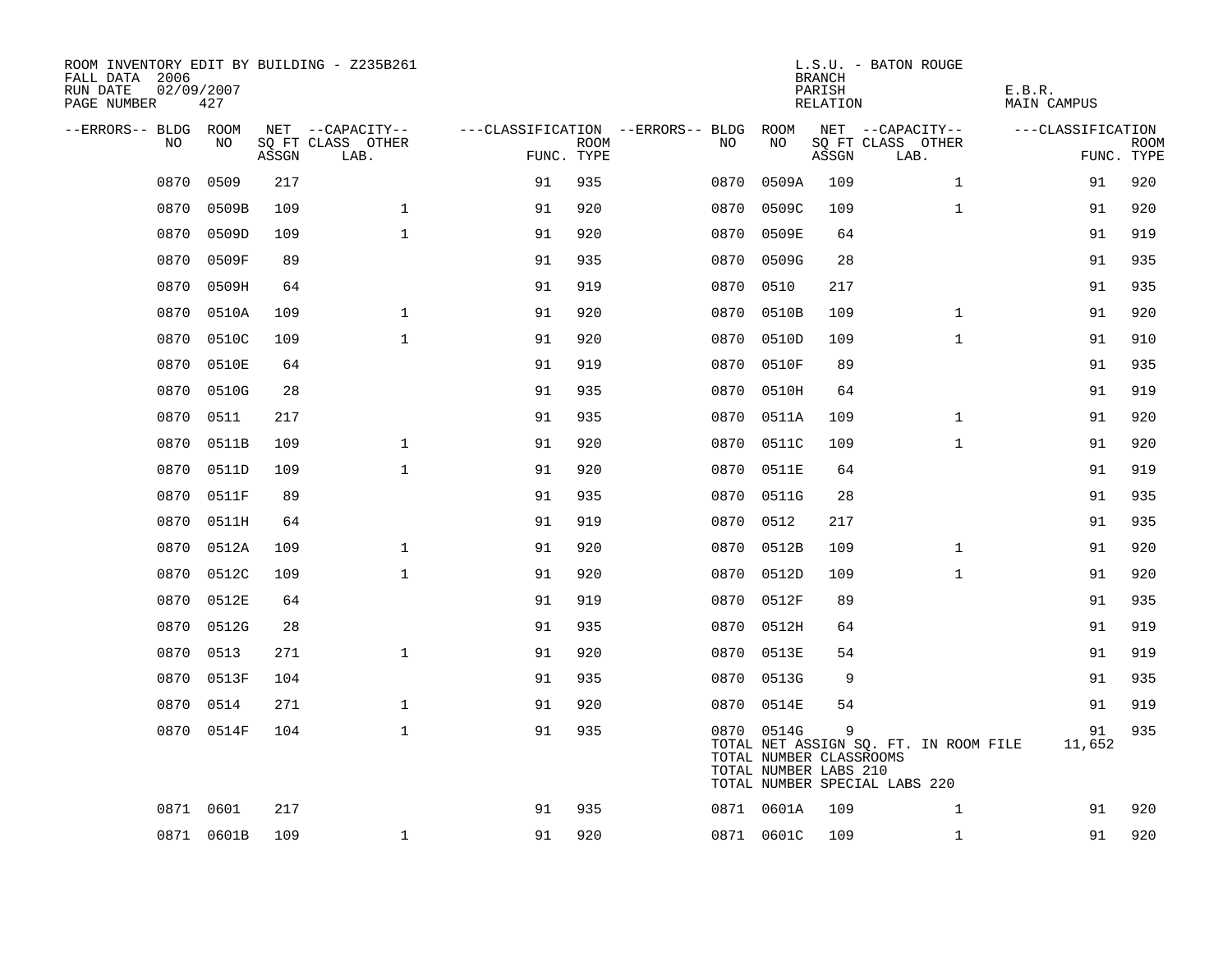| ROOM INVENTORY EDIT BY BUILDING - Z235B261<br>FALL DATA 2006<br>RUN DATE<br>PAGE NUMBER | 02/09/2007<br>428 |       |                           |    |                           |                                   |            | <b>BRANCH</b><br>PARISH<br>RELATION | L.S.U. - BATON ROUGE      | E.B.R.<br><b>MAIN CAMPUS</b> |                           |
|-----------------------------------------------------------------------------------------|-------------------|-------|---------------------------|----|---------------------------|-----------------------------------|------------|-------------------------------------|---------------------------|------------------------------|---------------------------|
| --ERRORS-- BLDG ROOM                                                                    |                   |       | NET --CAPACITY--          |    |                           | ---CLASSIFICATION --ERRORS-- BLDG | ROOM       |                                     | NET --CAPACITY--          | ---CLASSIFICATION            |                           |
| N <sub>O</sub>                                                                          | NO.               | ASSGN | SO FT CLASS OTHER<br>LAB. |    | <b>ROOM</b><br>FUNC. TYPE | NO.                               | NO         | ASSGN                               | SQ FT CLASS OTHER<br>LAB. |                              | <b>ROOM</b><br>FUNC. TYPE |
| 0871                                                                                    | 0601D             | 109   | $\mathbf{1}$              | 91 | 920                       |                                   | 0871 0601E | 64                                  |                           | 91                           | 919                       |
|                                                                                         | 0871 0601F        | 89    |                           | 91 | 935                       |                                   | 0871 0601G | 28                                  |                           | 91                           | 935                       |
|                                                                                         | 0871 0601H        | 64    |                           | 91 | 919                       |                                   | 0871 0602  | 217                                 |                           | 91                           | 935                       |
| 0871                                                                                    | 0602A             | 109   | $\mathbf 1$               | 91 | 920                       |                                   | 0871 0602B | 109                                 | $\mathbf{1}$              | 91                           | 920                       |
| 0871                                                                                    | 0602C             | 109   | $\mathbf{1}$              | 91 | 920                       |                                   | 0871 0602D | 109                                 | $\mathbf{1}$              | 91                           | 920                       |
| 0871                                                                                    | 0602E             | 64    |                           | 91 | 919                       |                                   | 0871 0602F | 89                                  |                           | 91                           | 935                       |
| 0871                                                                                    | 0602G             | 28    |                           | 91 | 935                       |                                   | 0871 0602H | 64                                  |                           | 91                           | 919                       |
|                                                                                         | 0871 0603         | 217   |                           | 91 | 935                       |                                   | 0871 0603A | 109                                 | $\mathbf{1}$              | 91                           | 920                       |
| 0871                                                                                    | 0603B             | 109   | $\mathbf{1}$              | 91 | 920                       |                                   | 0871 0603C | 109                                 | $\mathbf{1}$              | 91                           | 920                       |
|                                                                                         | 0871 0603D        | 109   | $\mathbf{1}$              | 91 | 920                       |                                   | 0871 0603E | 64                                  |                           | 91                           | 919                       |
| 0871                                                                                    | 0603F             | 89    |                           | 91 | 935                       |                                   | 0871 0603G | 28                                  |                           | 91                           | 935                       |
|                                                                                         | 0871 0603H        | 28    |                           | 91 | 935                       |                                   | 0871 0604  | 217                                 |                           | 91                           | 935                       |
| 0871                                                                                    | 0604A             | 109   | $\mathbf 1$               | 91 | 920                       | 0871                              | 0604B      | 109                                 | $\mathbf{1}$              | 91                           | 920                       |
| 0871                                                                                    | 0604C             | 109   | $\mathbf{1}$              | 91 | 920                       |                                   | 0871 0604D | 109                                 | $\mathbf{1}$              | 91                           | 920                       |
| 0871                                                                                    | 0604E             | 64    |                           | 91 | 919                       |                                   | 0871 0604F | 89                                  |                           | 91                           | 935                       |
|                                                                                         | 0871 0604G        | 28    |                           | 91 | 935                       |                                   | 0871 0604H | 64                                  |                           | 91                           | 919                       |
| 0871                                                                                    | 0605              | 217   |                           | 91 | 935                       |                                   | 0871 0605A | 109                                 | $\mathbf{1}$              | 91                           | 920                       |
| 0871                                                                                    | 0605B             | 109   | $\mathbf 1$               | 91 | 920                       |                                   | 0871 0605C | 109                                 | $\mathbf{1}$              | 91                           | 920                       |
|                                                                                         | 0871 0605D        | 109   | $\mathbf{1}$              | 91 | 920                       |                                   | 0871 0605E | 64                                  |                           | 91                           | 919                       |
|                                                                                         | 0871 0605F        | 89    |                           | 91 | 935                       |                                   | 0871 0605G | 28                                  |                           | 91                           | 935                       |
|                                                                                         | 0871 0605H        | 64    |                           | 91 | 919                       |                                   | 0871 0606  | 217                                 |                           | 91                           | 935                       |
| 0871                                                                                    | 0606A             | 109   | $\mathbf 1$               | 91 | 920                       |                                   | 0871 0606B | 109                                 | $\mathbf{1}$              | 91                           | 920                       |
| 0871                                                                                    | 0606C             | 109   | $\mathbf 1$               | 91 | 920                       |                                   | 0871 0606D | 109                                 | $\mathbf{1}$              | 91                           | 920                       |
| 0871                                                                                    | 0606E             | 64    |                           | 91 | 919                       |                                   | 0871 0606F | 89                                  |                           | 91                           | 935                       |
| 0871                                                                                    | 0606G             | 28    |                           | 91 | 935                       |                                   | 0871 0606H | 64                                  |                           | 91                           | 919                       |
|                                                                                         | 0871 0607         | 217   |                           | 91 | 935                       |                                   | 0871 0607A | 109                                 | $\mathbf{1}$              | 91                           | 920                       |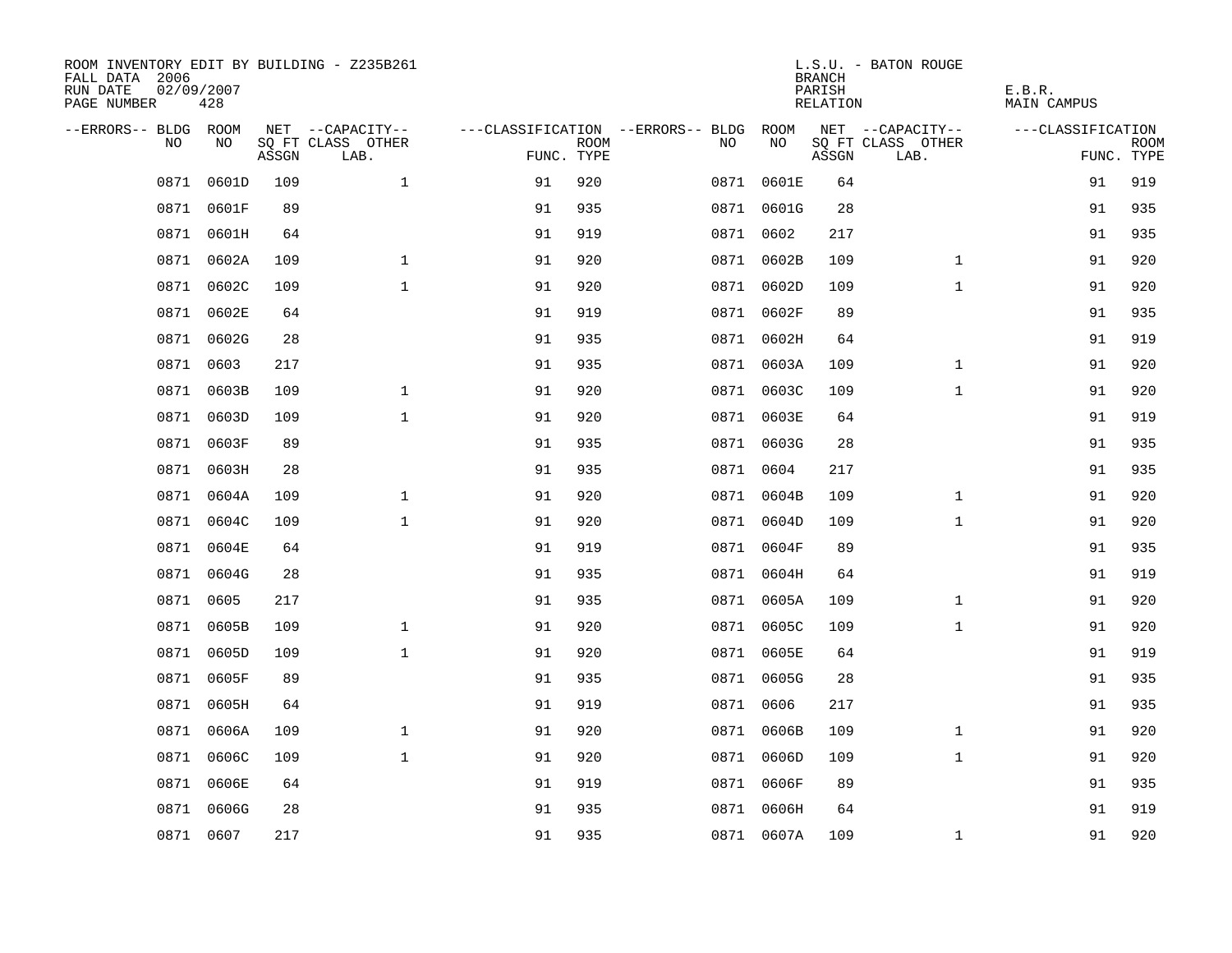| ROOM INVENTORY EDIT BY BUILDING - Z235B261<br>FALL DATA 2006<br>RUN DATE<br>PAGE NUMBER | 02/09/2007<br>429 |       |                           |            |             |                                   |            | <b>BRANCH</b><br>PARISH<br>RELATION | L.S.U. - BATON ROUGE      | E.B.R.<br><b>MAIN CAMPUS</b> |                           |
|-----------------------------------------------------------------------------------------|-------------------|-------|---------------------------|------------|-------------|-----------------------------------|------------|-------------------------------------|---------------------------|------------------------------|---------------------------|
| --ERRORS-- BLDG ROOM                                                                    |                   |       | NET --CAPACITY--          |            |             | ---CLASSIFICATION --ERRORS-- BLDG | ROOM       |                                     | NET --CAPACITY--          | ---CLASSIFICATION            |                           |
| N <sub>O</sub>                                                                          | NO.               | ASSGN | SO FT CLASS OTHER<br>LAB. | FUNC. TYPE | <b>ROOM</b> | NO.                               | NO         | ASSGN                               | SQ FT CLASS OTHER<br>LAB. |                              | <b>ROOM</b><br>FUNC. TYPE |
| 0871                                                                                    | 0607B             | 109   | $\mathbf{1}$              | 91         | 920         |                                   | 0871 0607C | 109                                 | $\mathbf{1}$              | 91                           | 920                       |
| 0871                                                                                    | 0607D             | 109   | $\mathbf{1}$              | 91         | 920         |                                   | 0871 0607E | 64                                  |                           | 91                           | 919                       |
|                                                                                         | 0871 0607F        | 89    |                           | 91         | 935         |                                   | 0871 0607G | 28                                  |                           | 91                           | 935                       |
| 0871                                                                                    | 0607H             | 64    |                           | 91         | 919         |                                   | 0871 0608  | 217                                 |                           | 91                           | 935                       |
| 0871                                                                                    | 0608A             | 109   | $\mathbf{1}$              | 91         | 920         |                                   | 0871 0608B | 109                                 | $\mathbf{1}$              | 91                           | 920                       |
| 0871                                                                                    | 0608C             | 109   | $\mathbf{1}$              | 91         | 920         |                                   | 0871 0608D | 109                                 | $\mathbf{1}$              | 91                           | 920                       |
| 0871                                                                                    | 0608E             | 64    |                           | 91         | 919         |                                   | 0871 0608F | 89                                  |                           | 91                           | 935                       |
|                                                                                         | 0871 0608G        | 28    |                           | 91         | 935         |                                   | 0871 0608H | 64                                  |                           | 91                           | 919                       |
| 0871                                                                                    | 0609              | 217   |                           | 91         | 935         |                                   | 0871 0609A | 109                                 | $\mathbf{1}$              | 91                           | 920                       |
| 0871                                                                                    | 0609B             | 109   | $\mathbf{1}$              | 91         | 920         |                                   | 0871 0609C | 109                                 | $\mathbf{1}$              | 91                           | 920                       |
| 0871                                                                                    | 0609D             | 109   | $\mathbf{1}$              | 91         | 920         |                                   | 0871 0609E | 64                                  |                           | 91                           | 919                       |
|                                                                                         | 0871 0609F        | 89    |                           | 91         | 935         |                                   | 0871 0609G | 28                                  |                           | 91                           | 935                       |
| 0871                                                                                    | 0609H             | 64    |                           | 91         | 919         |                                   | 0871 0610  | 217                                 |                           | 91                           | 935                       |
| 0871                                                                                    | 0610A             | 109   | $\mathbf 1$               | 91         | 920         |                                   | 0871 0610B | 109                                 | $\mathbf{1}$              | 91                           | 920                       |
| 0871                                                                                    | 0610C             | 109   | $\mathbf{1}$              | 91         | 920         |                                   | 0871 0610D | 109                                 | $\mathbf{1}$              | 91                           | 920                       |
|                                                                                         | 0871 0610E        | 64    |                           | 91         | 919         |                                   | 0871 0610F | 89                                  |                           | 91                           | 935                       |
| 0871                                                                                    | 0610G             | 28    |                           | 91         | 935         |                                   | 0871 0610H | 64                                  |                           | 91                           | 919                       |
| 0871                                                                                    | 0611              | 217   |                           | 91         | 935         |                                   | 0871 0611A | 109                                 | $\mathbf{1}$              | 91                           | 920                       |
|                                                                                         | 0871 0611B        | 109   | $\mathbf 1$               | 91         | 920         |                                   | 0871 0611C | 109                                 | $\mathbf{1}$              | 91                           | 920                       |
|                                                                                         | 0871 0611D        | 109   | $\mathbf{1}$              | 91         | 920         |                                   | 0871 0611E | 64                                  |                           | 91                           | 919                       |
|                                                                                         | 0871 0611F        | 89    |                           | 91         | 935         |                                   | 0871 0611G | 28                                  |                           | 91                           | 935                       |
|                                                                                         | 0871 0611H        | 64    |                           | 91         | 919         |                                   | 0871 0612  | 217                                 |                           | 91                           | 935                       |
|                                                                                         | 0871 0612A        | 109   | $\mathbf 1$               | 91         | 920         |                                   | 0871 0612B | 109                                 | $\mathbf{1}$              | 91                           | 920                       |
| 0871                                                                                    | 0612C             | 109   | $\mathbf{1}$              | 91         | 920         |                                   | 0871 0612D | 109                                 | $\mathbf{1}$              | 91                           | 920                       |
|                                                                                         | 0871 0612E        | 64    |                           | 91         | 919         |                                   | 0871 0612F | 89                                  |                           | 91                           | 935                       |
|                                                                                         | 0871 0612G        | 28    |                           | 91         | 935         |                                   | 0871 0612H | 64                                  |                           | 91                           | 919                       |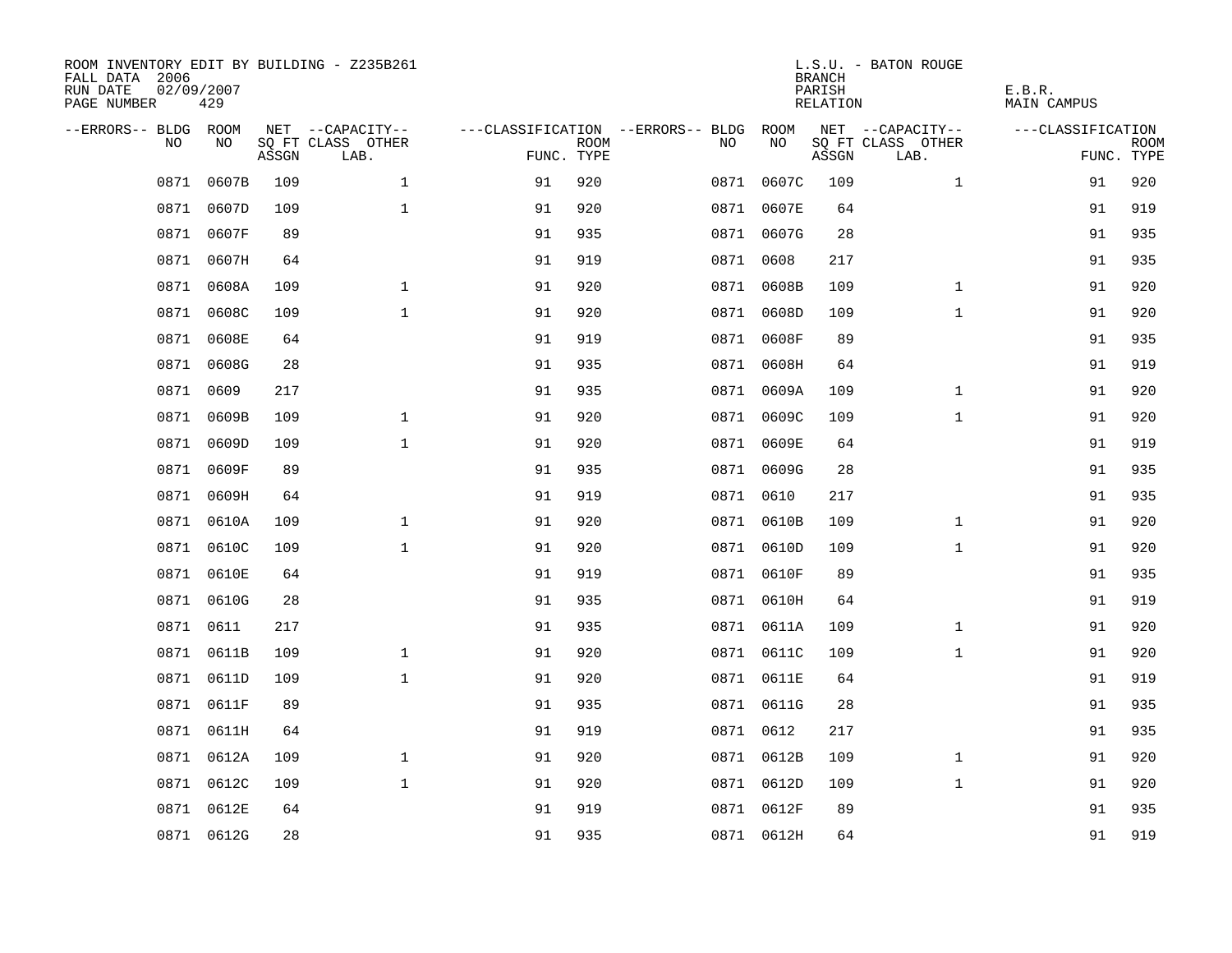| FALL DATA 2006<br>RUN DATE<br>PAGE NUMBER | 02/09/2007 | 430        |       | ROOM INVENTORY EDIT BY BUILDING - Z235B261 |                                        |             |           |                                                                | <b>BRANCH</b><br>PARISH<br>RELATION | L.S.U. - BATON ROUGE                                                   | E.B.R.<br><b>MAIN CAMPUS</b> |                           |
|-------------------------------------------|------------|------------|-------|--------------------------------------------|----------------------------------------|-------------|-----------|----------------------------------------------------------------|-------------------------------------|------------------------------------------------------------------------|------------------------------|---------------------------|
| --ERRORS-- BLDG ROOM                      |            |            |       | NET --CAPACITY--                           | ---CLASSIFICATION --ERRORS-- BLDG ROOM |             |           |                                                                |                                     | NET --CAPACITY--                                                       | ---CLASSIFICATION            |                           |
|                                           | NO         | NO         | ASSGN | SQ FT CLASS OTHER<br>LAB.                  | FUNC. TYPE                             | <b>ROOM</b> | NO.       | NO                                                             | ASSGN                               | SQ FT CLASS OTHER<br>LAB.                                              |                              | <b>ROOM</b><br>FUNC. TYPE |
|                                           | 0871       | 0613       | 271   | $\mathbf 1$                                | 91                                     | 920         |           | 0871 0613E                                                     | 54                                  |                                                                        | 91                           | 919                       |
|                                           |            | 0871 0613F | 104   |                                            | 91                                     | 935         |           | 0871 0613G                                                     | 9                                   |                                                                        | 91                           | 935                       |
|                                           | 0871 0614  |            | 271   | $\mathbf{1}$                               | 91                                     | 920         |           | 0871 0614E                                                     | 54                                  |                                                                        | 91                           | 919                       |
|                                           |            | 0871 0614F | 104   |                                            | 91                                     | 935         |           | 0871 0614G<br>TOTAL NUMBER CLASSROOMS<br>TOTAL NUMBER LABS 210 | 9                                   | TOTAL NET ASSIGN SQ. FT. IN ROOM FILE<br>TOTAL NUMBER SPECIAL LABS 220 | 91<br>11,616                 | 935                       |
|                                           | 0872 0701  |            | 217   |                                            | 91                                     | 935         |           | 0872 0701A                                                     | 109                                 | $\mathbf{1}$                                                           | 91                           | 935                       |
|                                           |            | 0872 0701B | 109   | $\mathbf 1$                                | 91                                     | 935         |           | 0872 0701C                                                     | 109                                 | $\mathbf{1}$                                                           | 91                           | 935                       |
|                                           |            | 0872 0701D | 109   | $\mathbf{1}$                               | 91                                     | 935         |           | 0872 0701E                                                     | 64                                  |                                                                        | 91                           | 919                       |
|                                           |            | 0872 0701F | 89    |                                            | 91                                     | 935         |           | 0872 0701G                                                     | 28                                  |                                                                        | 91                           | 935                       |
|                                           |            | 0872 0701H | 64    |                                            | 91                                     | 919         | 0872 0702 |                                                                | 217                                 |                                                                        | 91                           | 935                       |
|                                           |            | 0872 0702A | 109   | $\mathbf 1$                                | 91                                     | 920         |           | 0872 0702B                                                     | 109                                 | $\mathbf{1}$                                                           | 91                           | 920                       |
|                                           |            | 0872 0702C | 109   | $\mathbf{1}$                               | 91                                     | 920         |           | 0872 0702D                                                     | 109                                 | $\mathbf{1}$                                                           | 91                           | 920                       |
|                                           |            | 0872 0702E | 64    |                                            | 91                                     | 919         |           | 0872 0702F                                                     | 89                                  |                                                                        | 91                           | 935                       |
|                                           |            | 0872 0702G | 28    |                                            | 91                                     | 935         |           | 0872 0702H                                                     | 64                                  |                                                                        | 91                           | 919                       |
|                                           | 0872 0703  |            | 217   |                                            | 91                                     | 935         |           | 0872 0703A                                                     | 109                                 | $\mathbf{1}$                                                           | 91                           | 920                       |
|                                           |            | 0872 0703B | 109   | $\mathbf 1$                                | 91                                     | 920         |           | 0872 0703C                                                     | 109                                 | $\mathbf{1}$                                                           | 91                           | 920                       |
|                                           |            | 0872 0703D | 109   | $\mathbf{1}$                               | 91                                     | 920         |           | 0872 0703E                                                     | 64                                  |                                                                        | 91                           | 919                       |
|                                           |            | 0872 0703F | 89    |                                            | 91                                     | 935         |           | 0872 0703G                                                     | 28                                  |                                                                        | 91                           | 935                       |
|                                           |            | 0872 0703H | 64    |                                            | 91                                     | 919         | 0872 0704 |                                                                | 217                                 |                                                                        | 91                           | 935                       |
|                                           |            | 0872 0704A | 109   | $\mathbf 1$                                | 91                                     | 920         |           | 0872 0704B                                                     | 109                                 | $\mathbf{1}$                                                           | 91                           | 920                       |
|                                           |            | 0872 0704C | 109   | $\mathbf{1}$                               | 91                                     | 920         |           | 0872 0704D                                                     | 109                                 | $\mathbf{1}$                                                           | 91                           | 920                       |
|                                           |            | 0872 0704E | 64    |                                            | 91                                     | 919         |           | 0872 0704F                                                     | 89                                  |                                                                        | 91                           | 935                       |
|                                           |            | 0872 0704G | 28    |                                            | 91                                     | 935         |           | 0872 0704H                                                     | 64                                  |                                                                        | 91                           | 919                       |
|                                           | 0872 0705  |            | 217   |                                            | 91                                     | 935         |           | 0872 0705A                                                     | 109                                 | $\mathbf{1}$                                                           | 91                           | 920                       |
|                                           |            | 0872 0705B | 109   | $\mathbf{1}$                               | 91                                     | 920         |           | 0872 0705C                                                     | 109                                 | $\mathbf{1}$                                                           | 91                           | 920                       |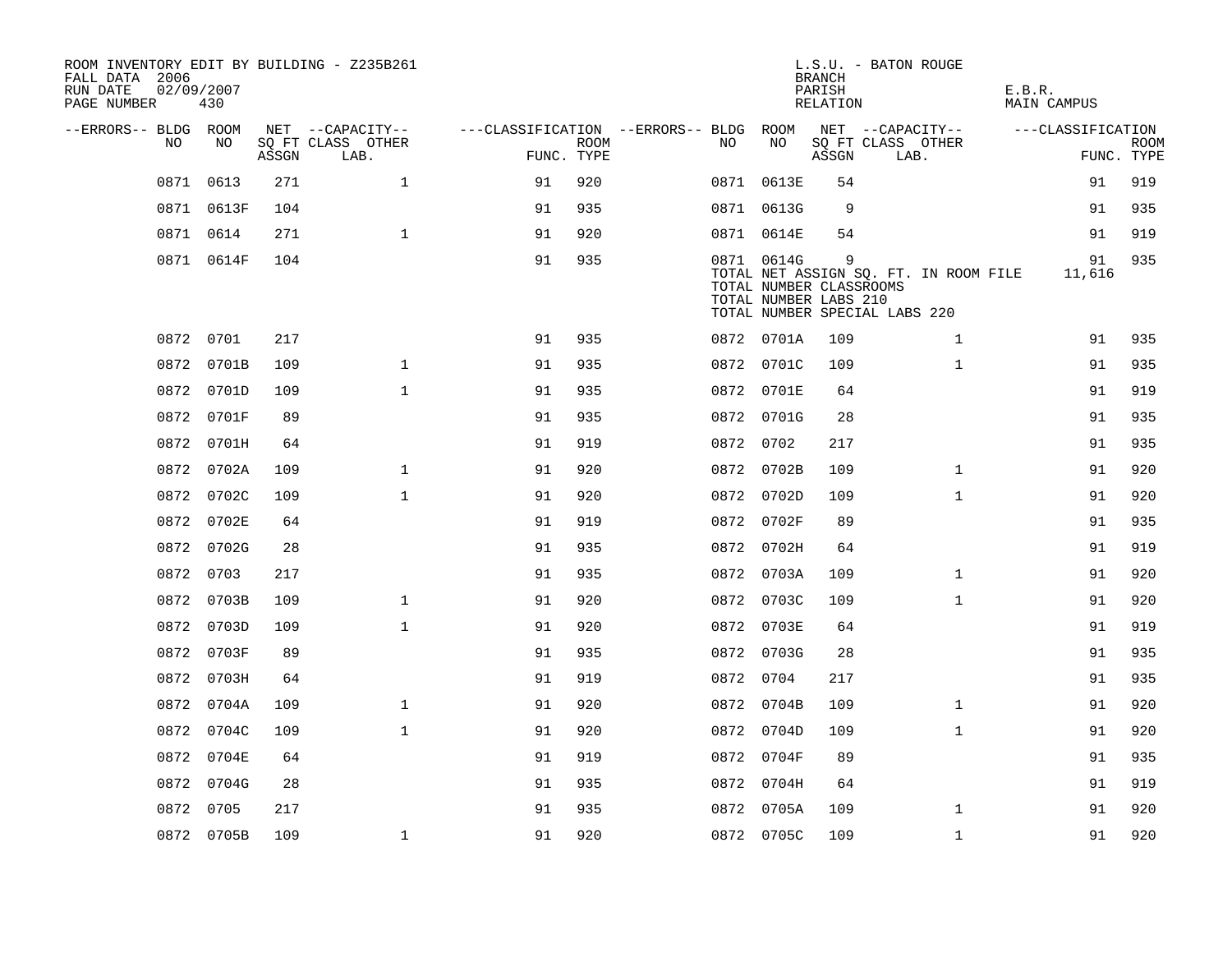| ROOM INVENTORY EDIT BY BUILDING - Z235B261<br>FALL DATA 2006<br>RUN DATE<br>PAGE NUMBER | 02/09/2007<br>431 |       |                           |            |             |                                        |            | <b>BRANCH</b><br>PARISH<br>RELATION | L.S.U. - BATON ROUGE      | E.B.R.<br>MAIN CAMPUS |                           |
|-----------------------------------------------------------------------------------------|-------------------|-------|---------------------------|------------|-------------|----------------------------------------|------------|-------------------------------------|---------------------------|-----------------------|---------------------------|
| --ERRORS-- BLDG ROOM                                                                    |                   |       | NET --CAPACITY--          |            |             | ---CLASSIFICATION --ERRORS-- BLDG ROOM |            |                                     | NET --CAPACITY--          | ---CLASSIFICATION     |                           |
| NO                                                                                      | NO                | ASSGN | SQ FT CLASS OTHER<br>LAB. | FUNC. TYPE | <b>ROOM</b> | NO                                     | NO         | ASSGN                               | SQ FT CLASS OTHER<br>LAB. |                       | <b>ROOM</b><br>FUNC. TYPE |
| 0872                                                                                    | 0705D             | 109   | $\mathbf{1}$              | 91         | 920         |                                        | 0872 0705E | 64                                  |                           | 91                    | 919                       |
| 0872                                                                                    | 0705F             | 89    |                           | 91         | 935         |                                        | 0872 0705G | 28                                  |                           | 91                    | 935                       |
|                                                                                         | 0872 0705H        | 64    |                           | 91         | 919         |                                        | 0872 0706  | 217                                 |                           | 91                    | 935                       |
| 0872                                                                                    | 0706A             | 109   | $\mathbf{1}$              | 91         | 920         |                                        | 0872 0706B | 109                                 | $\mathbf{1}$              | 91                    | 920                       |
| 0872                                                                                    | 0706C             | 109   | $\mathbf{1}$              | 91         | 920         |                                        | 0872 0706D | 109                                 | $\mathbf{1}$              | 91                    | 920                       |
| 0872                                                                                    | 0706E             | 64    |                           | 91         | 919         |                                        | 0872 0706F | 89                                  |                           | 91                    | 935                       |
| 0872                                                                                    | 0706G             | 28    |                           | 91         | 935         |                                        | 0872 0706H | 64                                  |                           | 91                    | 919                       |
| 0872                                                                                    | 0707              | 217   |                           | 91         | 935         |                                        | 0872 0707A | 109                                 | $\mathbf{1}$              | 91                    | 920                       |
| 0872                                                                                    | 0707B             | 109   | $\mathbf 1$               | 91         | 920         |                                        | 0872 0707C | 109                                 | $\mathbf{1}$              | 91                    | 920                       |
| 0872                                                                                    | 0707D             | 109   | $\mathbf{1}$              | 91         | 920         |                                        | 0872 0707E | 64                                  |                           | 91                    | 919                       |
| 0872                                                                                    | 0707F             | 89    |                           | 91         | 935         |                                        | 0872 0707G | 28                                  |                           | 91                    | 935                       |
|                                                                                         | 0872 0707H        | 64    |                           | 91         | 919         |                                        | 0872 0708  | 217                                 |                           | 91                    | 935                       |
| 0872                                                                                    | 0708A             | 109   | $\mathbf 1$               | 91         | 920         |                                        | 0872 0708B | 109                                 | $\mathbf{1}$              | 91                    | 920                       |
| 0872                                                                                    | 0708C             | 109   | $\mathbf{1}$              | 91         | 920         |                                        | 0872 0708D | 109                                 | $\mathbf{1}$              | 91                    | 920                       |
|                                                                                         | 0872 0708E        | 64    |                           | 91         | 919         |                                        | 0872 0708F | 89                                  |                           | 91                    | 935                       |
|                                                                                         | 0872 0708G        | 28    |                           | 91         | 935         |                                        | 0872 0708H | 64                                  |                           | 91                    | 919                       |
|                                                                                         | 0872 0709         | 217   |                           | 91         | 935         |                                        | 0872 0709A | 109                                 | $\mathbf{1}$              | 91                    | 920                       |
| 0872                                                                                    | 0709B             | 109   | $\mathbf{1}$              | 91         | 920         |                                        | 0872 0709C | 109                                 | $\mathbf{1}$              | 91                    | 920                       |
|                                                                                         | 0872 0709D        | 109   | $\mathbf{1}$              | 91         | 920         |                                        | 0872 0709E | 64                                  |                           | 91                    | 919                       |
| 0872                                                                                    | 0709F             | 89    |                           | 91         | 935         |                                        | 0872 0709G | 28                                  |                           | 91                    | 935                       |
|                                                                                         | 0872 0709H        | 64    |                           | 91         | 919         |                                        | 0872 0710  | 217                                 |                           | 91                    | 935                       |
| 0872                                                                                    | 0710A             | 109   | $\mathbf{1}$              | 91         | 920         |                                        | 0872 0710B | 109                                 | $\mathbf{1}$              | 91                    | 920                       |
| 0872                                                                                    | 0710C             | 109   | $\mathbf{1}$              | 91         | 920         |                                        | 0872 0710D | 109                                 | $\mathbf{1}$              | 91                    | 920                       |
| 0872                                                                                    | 0710E             | 64    |                           | 91         | 919         |                                        | 0872 0710F | 89                                  |                           | 91                    | 935                       |
|                                                                                         | 0872 0710G        | 28    |                           | 91         | 935         |                                        | 0872 0710H | 64                                  |                           | 91                    | 919                       |
|                                                                                         | 0872 0711         | 217   |                           | 91         | 935         |                                        | 0872 0711A | 109                                 | $\mathbf{1}$              | 91                    | 920                       |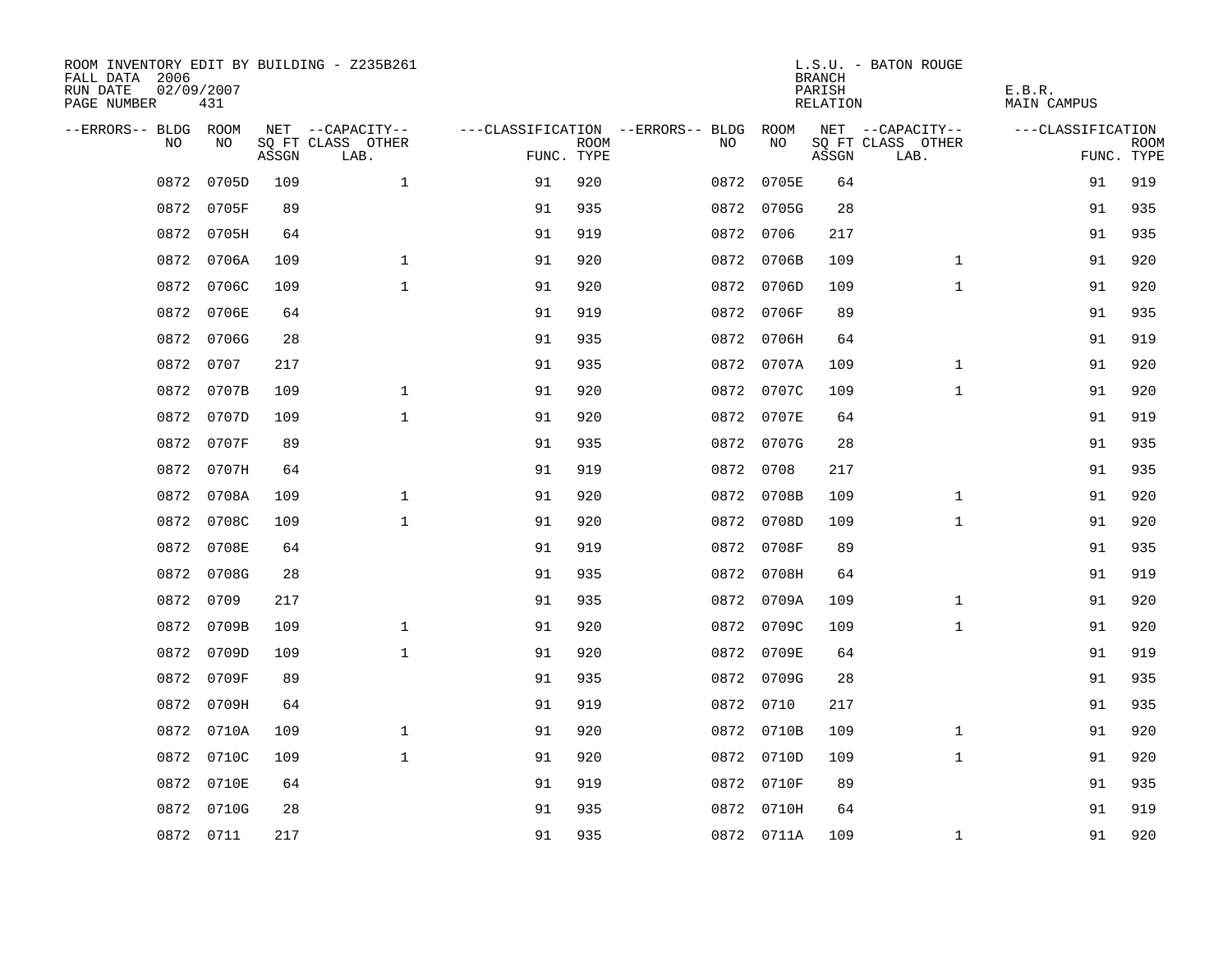| FALL DATA 2006<br>RUN DATE<br>PAGE NUMBER | 02/09/2007<br>432 |       | ROOM INVENTORY EDIT BY BUILDING - Z235B261 |                                        |                           |           |                                                                | <b>BRANCH</b><br>PARISH<br>RELATION | L.S.U. - BATON ROUGE                                                   | E.B.R.<br><b>MAIN CAMPUS</b> |                           |
|-------------------------------------------|-------------------|-------|--------------------------------------------|----------------------------------------|---------------------------|-----------|----------------------------------------------------------------|-------------------------------------|------------------------------------------------------------------------|------------------------------|---------------------------|
| --ERRORS-- BLDG ROOM<br>NO                | NO                |       | NET --CAPACITY--                           | ---CLASSIFICATION --ERRORS-- BLDG ROOM |                           | NO.       | NO                                                             |                                     | NET --CAPACITY--<br>SQ FT CLASS OTHER                                  | ---CLASSIFICATION            |                           |
|                                           |                   | ASSGN | SQ FT CLASS OTHER<br>LAB.                  |                                        | <b>ROOM</b><br>FUNC. TYPE |           |                                                                | ASSGN                               | LAB.                                                                   |                              | <b>ROOM</b><br>FUNC. TYPE |
| 0872                                      | 0711B             | 109   | $\mathbf 1$                                | 91                                     | 920                       |           | 0872 0711C                                                     | 109                                 | $\mathbf{1}$                                                           | 91                           | 920                       |
|                                           | 0872 0711D        | 109   | $\mathbf{1}$                               | 91                                     | 920                       |           | 0872 0711E                                                     | 64                                  |                                                                        | 91                           | 919                       |
|                                           | 0872 0711F        | 89    |                                            | 91                                     | 935                       |           | 0872 0711G                                                     | 28                                  |                                                                        | 91                           | 935                       |
|                                           | 0872 0711H        | 64    |                                            | 91                                     | 919                       | 0872 0712 |                                                                | 217                                 |                                                                        | 91                           | 935                       |
|                                           | 0872<br>0712A     | 109   | $\mathbf 1$                                | 91                                     | 920                       |           | 0872 0712B                                                     | 109                                 | $\mathbf{1}$                                                           | 91                           | 920                       |
|                                           | 0872<br>0712C     | 109   | $\mathbf{1}$                               | 91                                     | 920                       |           | 0872 0712D                                                     | 109                                 | $\mathbf{1}$                                                           | 91                           | 920                       |
|                                           | 0872 0712E        | 64    |                                            | 91                                     | 919                       |           | 0872 0712F                                                     | 89                                  |                                                                        | 91                           | 935                       |
|                                           | 0872 0712G        | 28    |                                            | 91                                     | 935                       |           | 0872 0712H<br>TOTAL NUMBER CLASSROOMS<br>TOTAL NUMBER LABS 210 | 64                                  | TOTAL NET ASSIGN SQ. FT. IN ROOM FILE<br>TOTAL NUMBER SPECIAL LABS 220 | 91<br>10,776                 | 919                       |
|                                           | 0873 0801         | 217   |                                            | 91                                     | 935                       |           | 0873 0801A                                                     | 109                                 | $\mathbf{1}$                                                           | 91                           | 920                       |
|                                           | 0873<br>0801B     | 109   | $\mathbf{1}$                               | 91                                     | 920                       | 0873      | 0801C                                                          | 109                                 | $\mathbf{1}$                                                           | 91                           | 920                       |
|                                           | 0873<br>0801D     | 109   | $\mathbf{1}$                               | 91                                     | 920                       | 0873      | 0801E                                                          | 64                                  |                                                                        | 91                           | 919                       |
|                                           | 0873<br>0801F     | 89    |                                            | 91                                     | 935                       | 0873      | 0801G                                                          | 28                                  |                                                                        | 91                           | 935                       |
|                                           | 0873<br>0801H     | 64    |                                            | 91                                     | 919                       | 0873      | 0802                                                           | 217                                 |                                                                        | 91                           | 935                       |
|                                           | 0873<br>0802A     | 109   | $\mathbf{1}$                               | 91                                     | 920                       | 0873      | 0802B                                                          | 109                                 | $\mathbf{1}$                                                           | 91                           | 920                       |
|                                           | 0802C<br>0873     | 109   | $\mathbf{1}$                               | 91                                     | 920                       | 0873      | 0802D                                                          | 109                                 | $\mathbf{1}$                                                           | 91                           | 920                       |
|                                           | 0802E<br>0873     | 64    |                                            | 91                                     | 919                       | 0873      | 0802F                                                          | 89                                  |                                                                        | 91                           | 935                       |
|                                           | 0873<br>0802G     | 28    |                                            | 91                                     | 935                       | 0873      | 0802H                                                          | 64                                  |                                                                        | 91                           | 919                       |
|                                           | 0873<br>0803      | 217   |                                            | 91                                     | 935                       | 0873      | 0803A                                                          | 109                                 | $\mathbf{1}$                                                           | 91                           | 920                       |
|                                           | 0873<br>0803B     | 109   | $\mathbf 1$                                | 91                                     | 920                       | 0873      | 0803C                                                          | 109                                 | $\mathbf{1}$                                                           | 91                           | 920                       |
| 0873                                      | 0803D             | 109   | $\mathbf 1$                                | 91                                     | 920                       | 0873      | 0803E                                                          | 64                                  |                                                                        | 91                           | 919                       |
|                                           | 0873<br>0803F     | 89    |                                            | 91                                     | 935                       | 0873      | 0803G                                                          | 28                                  |                                                                        | 91                           | 935                       |
|                                           | 0873<br>0803H     | 64    |                                            | 91                                     | 919                       | 0873      | 0804                                                           | 217                                 |                                                                        | 91                           | 935                       |
|                                           | 0873<br>0804A     | 109   | $\mathbf{1}$                               | 91                                     | 920                       | 0873      | 0804B                                                          | 109                                 | $\mathbf{1}$                                                           | 91                           | 920                       |
|                                           | 0873 0804C        | 109   | $\mathbf 1$                                | 91                                     | 920                       |           | 0873 0804D                                                     | 109                                 | $\mathbf{1}$                                                           | 91                           | 920                       |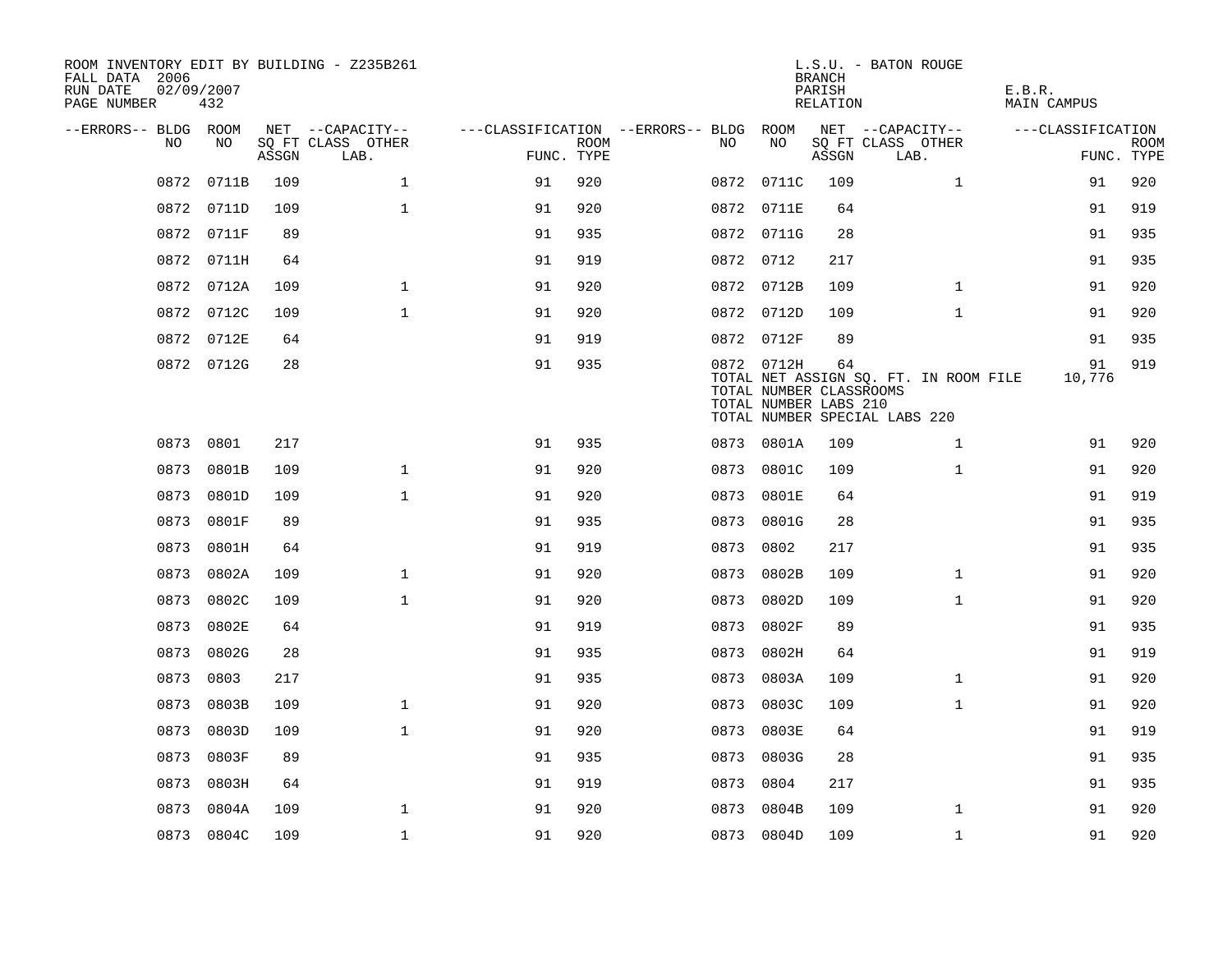| ROOM INVENTORY EDIT BY BUILDING - Z235B261<br>FALL DATA 2006<br>RUN DATE<br>PAGE NUMBER | 02/09/2007<br>433 |       |                           |            |             |                                        |            | <b>BRANCH</b><br>PARISH<br>RELATION | L.S.U. - BATON ROUGE      | E.B.R.<br>MAIN CAMPUS |             |
|-----------------------------------------------------------------------------------------|-------------------|-------|---------------------------|------------|-------------|----------------------------------------|------------|-------------------------------------|---------------------------|-----------------------|-------------|
| --ERRORS-- BLDG ROOM                                                                    |                   |       | NET --CAPACITY--          |            |             | ---CLASSIFICATION --ERRORS-- BLDG ROOM |            |                                     | NET --CAPACITY--          | ---CLASSIFICATION     |             |
| NO.                                                                                     | NO.               | ASSGN | SQ FT CLASS OTHER<br>LAB. | FUNC. TYPE | <b>ROOM</b> | NO.                                    | NO         | ASSGN                               | SQ FT CLASS OTHER<br>LAB. | FUNC. TYPE            | <b>ROOM</b> |
| 0873                                                                                    | 0804E             | 64    |                           | 91         | 919         | 0873                                   | 0804F      | 89                                  |                           | 91                    | 935         |
| 0873                                                                                    | 0804G             | 28    |                           | 91         | 935         | 0873                                   | 0804H      | 64                                  |                           | 91                    | 919         |
| 0873                                                                                    | 0805              | 217   |                           | 91         | 935         | 0873                                   | 0805A      | 109                                 | $\mathbf{1}$              | 91                    | 920         |
| 0873                                                                                    | 0805B             | 109   | $\mathbf 1$               | 91         | 920         | 0873                                   | 0805C      | 109                                 | $\mathbf{1}$              | 91                    | 920         |
| 0873                                                                                    | 0805D             | 109   | $\mathbf{1}$              | 91         | 920         | 0873                                   | 0805E      | 64                                  |                           | 91                    | 919         |
| 0873                                                                                    | 0805F             | 89    |                           | 91         | 935         | 0873                                   | 0805G      | 28                                  |                           | 91                    | 935         |
| 0873                                                                                    | 0805H             | 64    |                           | 91         | 919         | 0873                                   | 0806       | 217                                 |                           | 91                    | 935         |
| 0873                                                                                    | 0806A             | 109   | $\mathbf{1}$              | 91         | 920         | 0873                                   | 0806B      | 109                                 | $\mathbf{1}$              | 91                    | 920         |
| 0873                                                                                    | 0806C             | 109   | $\mathbf{1}$              | 91         | 920         | 0873                                   | 0806D      | 109                                 | $\mathbf{1}$              | 91                    | 920         |
| 0873                                                                                    | 0806E             | 64    |                           | 91         | 919         | 0873                                   | 0806F      | 89                                  |                           | 91                    | 935         |
| 0873                                                                                    | 0806G             | 28    |                           | 91         | 935         | 0873                                   | 0806H      | 64                                  |                           | 91                    | 919         |
| 0873                                                                                    | 0807              | 217   |                           | 91         | 935         | 0873                                   | 0807A      | 109                                 | $\mathbf{1}$              | 91                    | 920         |
| 0873                                                                                    | 0807B             | 109   | $\mathbf{1}$              | 91         | 920         | 0873                                   | 0807C      | 109                                 | $\mathbf{1}$              | 91                    | 920         |
| 0873                                                                                    | 0807D             | 109   | $\mathbf{1}$              | 91         | 920         | 0873                                   | 0807E      | 64                                  |                           | 91                    | 919         |
| 0873                                                                                    | 0807F             | 89    |                           | 91         | 935         | 0873                                   | 0807G      | 28                                  |                           | 91                    | 935         |
| 0873                                                                                    | 0807H             | 64    |                           | 91         | 919         | 0873                                   | 0808       | 217                                 |                           | 91                    | 935         |
| 0873                                                                                    | 0808A             | 109   | $\mathbf{1}$              | 91         | 920         | 0873                                   | 0808B      | 109                                 | $\mathbf{1}$              | 91                    | 920         |
| 0873                                                                                    | 0808C             | 109   | $\mathbf{1}$              | 91         | 920         | 0873                                   | 0808D      | 109                                 | $\mathbf{1}$              | 91                    | 920         |
| 0873                                                                                    | 0808E             | 64    |                           | 91         | 919         | 0873                                   | 0808F      | 89                                  |                           | 91                    | 935         |
| 0873                                                                                    | 0808G             | 28    |                           | 91         | 935         | 0873                                   | 0808H      | 64                                  |                           | 91                    | 919         |
| 0873                                                                                    | 0809              | 217   |                           | 91         | 935         | 0873                                   | 0809A      | 109                                 | $\mathbf{1}$              | 91                    | 920         |
| 0873                                                                                    | 0809B             | 109   | $\mathbf{1}$              | 91         | 920         | 0873                                   | 0809C      | 109                                 | $\mathbf{1}$              | 91                    | 920         |
| 0873                                                                                    | 0809D             | 109   | $\mathbf 1$               | 91         | 920         | 0873                                   | 0809E      | 64                                  |                           | 91                    | 919         |
| 0873                                                                                    | 0809F             | 89    |                           | 91         | 935         | 0873                                   | 0809G      | 28                                  |                           | 91                    | 935         |
| 0873                                                                                    | 0809H             | 64    |                           | 91         | 919         | 0873                                   | 0810       | 217                                 |                           | 91                    | 935         |
|                                                                                         | 0873 0810A        | 109   | $\mathbf{1}$              | 91         | 920         |                                        | 0873 0810B | 109                                 | $\mathbf{1}$              | 91                    | 920         |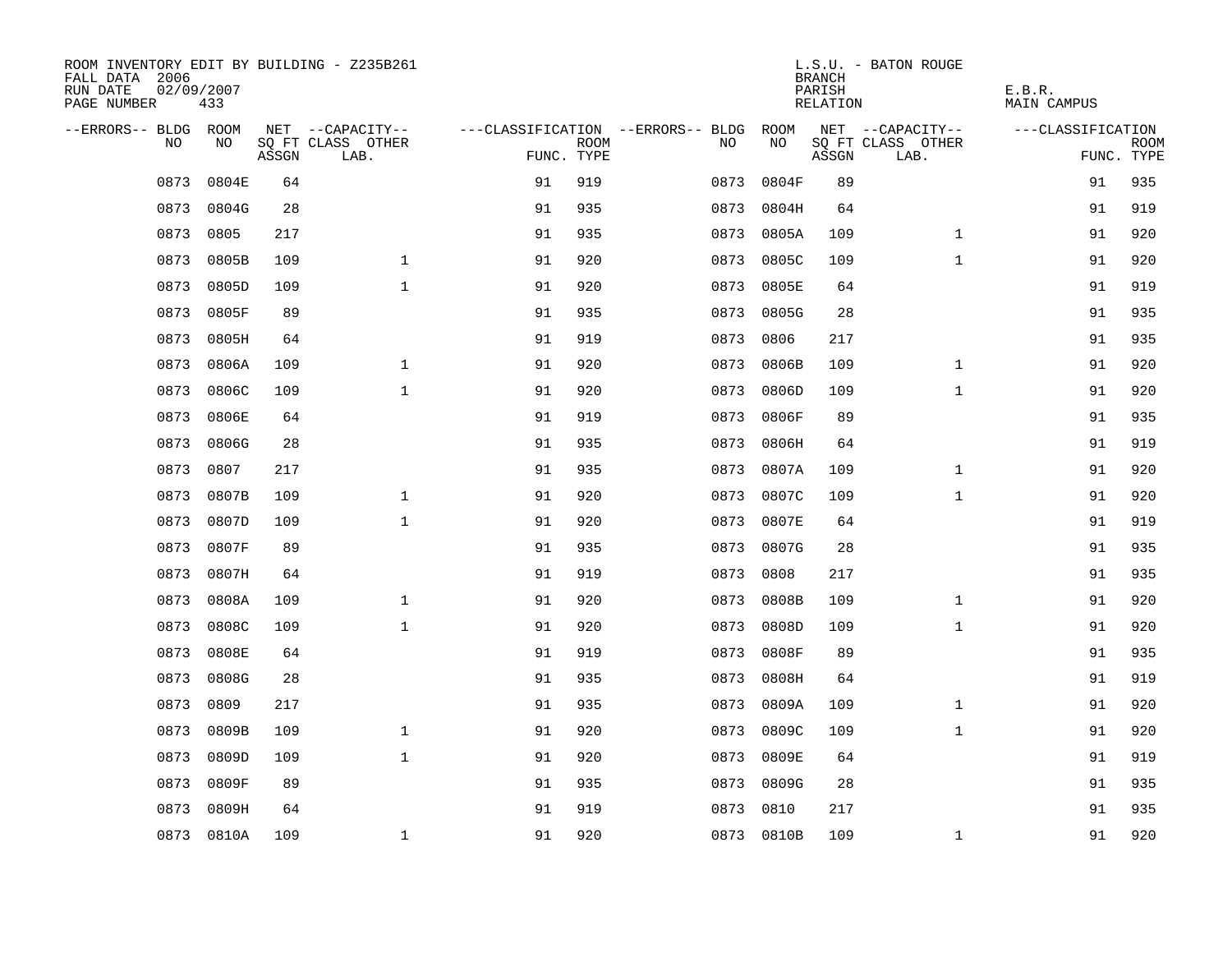| ROOM INVENTORY EDIT BY BUILDING - Z235B261<br>FALL DATA 2006<br>RUN DATE<br>PAGE NUMBER | 02/09/2007<br>434 |       |                           |            |             |                                   |                                                                | <b>BRANCH</b><br>PARISH<br>RELATION | L.S.U. - BATON ROUGE                                                   | E.B.R.<br><b>MAIN CAMPUS</b> |             |
|-----------------------------------------------------------------------------------------|-------------------|-------|---------------------------|------------|-------------|-----------------------------------|----------------------------------------------------------------|-------------------------------------|------------------------------------------------------------------------|------------------------------|-------------|
| --ERRORS-- BLDG ROOM                                                                    |                   |       | NET --CAPACITY--          |            |             | ---CLASSIFICATION --ERRORS-- BLDG | ROOM                                                           |                                     | NET --CAPACITY--                                                       | ---CLASSIFICATION            |             |
| NO.                                                                                     | NO.               | ASSGN | SO FT CLASS OTHER<br>LAB. | FUNC. TYPE | <b>ROOM</b> | NO.                               | NO                                                             | ASSGN                               | SQ FT CLASS OTHER<br>LAB.                                              | FUNC. TYPE                   | <b>ROOM</b> |
| 0873                                                                                    | 0810C             | 109   | $\mathbf{1}$              | 91         | 920         | 0873                              | 0810D                                                          | 109                                 | $\mathbf{1}$                                                           | 91                           | 920         |
|                                                                                         | 0873 0810E        | 64    |                           | 91         | 919         | 0873                              | 0810F                                                          | 89                                  |                                                                        | 91                           | 935         |
|                                                                                         | 0873 0810G        | 28    |                           | 91         | 935         |                                   | 0873 0810H                                                     | 64                                  |                                                                        | 91                           | 919         |
| 0873                                                                                    | 0811              | 217   |                           | 91         | 935         |                                   | 0873 0811A                                                     | 109                                 | $\mathbf{1}$                                                           | 91                           | 920         |
| 0873                                                                                    | 0811B             | 109   | $\mathbf 1$               | 91         | 920         | 0873                              | 0811C                                                          | 109                                 | $\mathbf{1}$                                                           | 91                           | 920         |
| 0873                                                                                    | 0811D             | 109   | $\mathbf{1}$              | 91         | 920         |                                   | 0873 0811E                                                     | 64                                  |                                                                        | 91                           | 919         |
| 0873                                                                                    | 0811F             | 89    |                           | 91         | 935         |                                   | 0873 0811G                                                     | 28                                  |                                                                        | 91                           | 935         |
| 0873                                                                                    | 0811H             | 64    |                           | 91         | 919         |                                   | 0873 0812                                                      | 217                                 |                                                                        | 91                           | 935         |
| 0873                                                                                    | 0812A             | 109   | $\mathbf{1}$              | 91         | 920         | 0873                              | 0812B                                                          | 109                                 | $\mathbf{1}$                                                           | 91                           | 920         |
| 0873                                                                                    | 0812C             | 109   | $\mathbf{1}$              | 91         | 920         |                                   | 0873 0812D                                                     | 109                                 | $\mathbf{1}$                                                           | 91                           | 920         |
| 0873                                                                                    | 0812E             | 64    |                           | 91         | 919         |                                   | 0873 0812F                                                     | 89                                  |                                                                        | 91                           | 935         |
|                                                                                         | 0873 0812G        | 28    |                           | 91         | 935         |                                   | 0873 0812H<br>TOTAL NUMBER CLASSROOMS<br>TOTAL NUMBER LABS 210 | 64                                  | TOTAL NET ASSIGN SQ. FT. IN ROOM FILE<br>TOTAL NUMBER SPECIAL LABS 220 | 91<br>10,776                 | 919         |
|                                                                                         | 0874 0901         | 217   |                           | 91         | 935         |                                   | 0874 0901A                                                     | 109                                 | $\mathbf{1}$                                                           | 91                           | 920         |
|                                                                                         | 0874 0901B        | 109   | $\mathbf{1}$              | 91         | 920         |                                   | 0874 0901C                                                     | 109                                 | $\mathbf{1}$                                                           | 91                           | 920         |
|                                                                                         | 0874 0901D        | 109   | $\mathbf{1}$              | 91         | 920         |                                   | 0874 0901E                                                     | 64                                  |                                                                        | 91                           | 919         |
|                                                                                         | 0874 0901F        | 89    |                           | 91         | 935         |                                   | 0874 0901G                                                     | 28                                  |                                                                        | 91                           | 935         |
| 0874                                                                                    | 0901H             | 64    |                           | 91         | 919         |                                   | 0874 0902                                                      | 217                                 |                                                                        | 91                           | 935         |
| 0874                                                                                    | 0902A             | 109   | $\mathbf 1$               | 91         | 920         |                                   | 0874 0902B                                                     | 109                                 | $\mathbf{1}$                                                           | 91                           | 920         |
| 0874                                                                                    | 0902C             | 109   | $\mathbf{1}$              | 91         | 920         |                                   | 0874 0902D                                                     | 109                                 | $\mathbf{1}$                                                           | 91                           | 920         |
| 0874                                                                                    | 0902E             | 64    |                           | 91         | 919         |                                   | 0874 0902F                                                     | 89                                  |                                                                        | 91                           | 935         |
|                                                                                         | 0874 0902G        | 28    |                           | 91         | 935         |                                   | 0874 0902H                                                     | 64                                  |                                                                        | 91                           | 919         |
| 0874                                                                                    | 0903              | 217   |                           | 91         | 935         |                                   | 0874 0903A                                                     | 109                                 | $\mathbf{1}$                                                           | 91                           | 920         |
|                                                                                         | 0874 0903B        | 109   | $\mathbf{1}$              | 91         | 920         |                                   | 0874 0903C                                                     | 109                                 | $\mathbf{1}$                                                           | 91                           | 920         |
|                                                                                         | 0874 0903D        | 109   | $\mathbf 1$               | 91         | 920         |                                   | 0874 0903E                                                     | 64                                  |                                                                        | 91                           | 919         |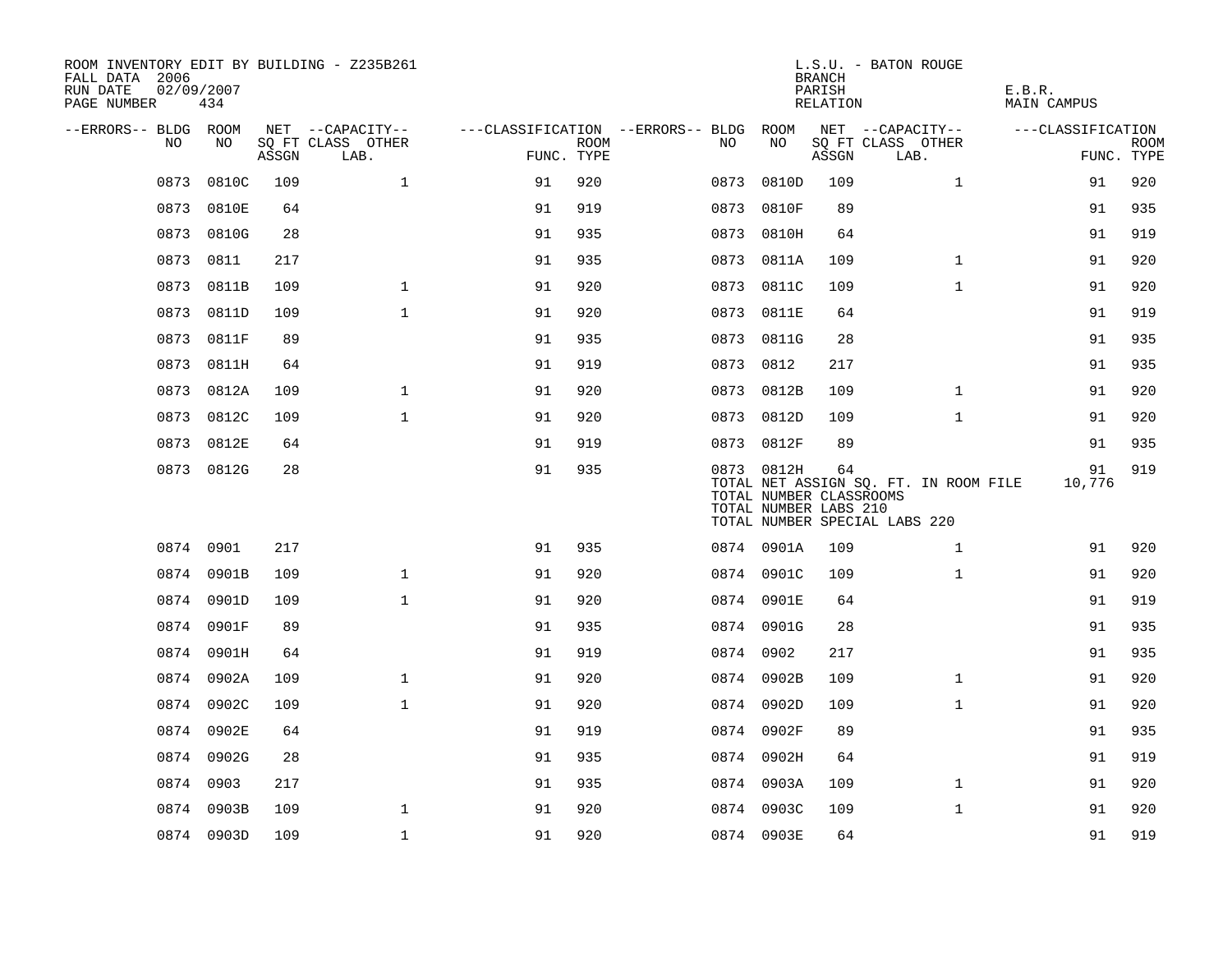| ROOM INVENTORY EDIT BY BUILDING - Z235B261<br>FALL DATA 2006<br>RUN DATE<br>PAGE NUMBER | 02/09/2007<br>435 |       |                           |            |             |                                        |            | <b>BRANCH</b><br>PARISH<br>RELATION | L.S.U. - BATON ROUGE      | E.B.R.<br>MAIN CAMPUS |             |
|-----------------------------------------------------------------------------------------|-------------------|-------|---------------------------|------------|-------------|----------------------------------------|------------|-------------------------------------|---------------------------|-----------------------|-------------|
| --ERRORS-- BLDG ROOM                                                                    |                   |       | NET --CAPACITY--          |            |             | ---CLASSIFICATION --ERRORS-- BLDG ROOM |            |                                     | NET --CAPACITY--          | ---CLASSIFICATION     |             |
| NO.                                                                                     | NO.               | ASSGN | SQ FT CLASS OTHER<br>LAB. | FUNC. TYPE | <b>ROOM</b> | NO.                                    | NO         | ASSGN                               | SQ FT CLASS OTHER<br>LAB. | FUNC. TYPE            | <b>ROOM</b> |
| 0874                                                                                    | 0903F             | 89    |                           | 91         | 935         |                                        | 0874 0903G | 28                                  |                           | 91                    | 935         |
| 0874                                                                                    | 0903H             | 64    |                           | 91         | 919         |                                        | 0874 0904  | 217                                 |                           | 91                    | 935         |
|                                                                                         | 0874 0904A        | 109   | $\mathbf 1$               | 91         | 920         |                                        | 0874 0904B | 109                                 | $\mathbf{1}$              | 91                    | 920         |
| 0874                                                                                    | 0904C             | 109   | $\mathbf 1$               | 91         | 920         |                                        | 0874 0904D | 109                                 | $\mathbf{1}$              | 91                    | 920         |
| 0874                                                                                    | 0904E             | 64    |                           | 91         | 919         |                                        | 0874 0904F | 89                                  |                           | 91                    | 935         |
| 0874                                                                                    | 0904G             | 28    |                           | 91         | 935         |                                        | 0874 0904H | 64                                  |                           | 91                    | 919         |
| 0874                                                                                    | 0905              | 217   |                           | 91         | 935         |                                        | 0874 0905A | 109                                 | $\mathbf{1}$              | 91                    | 920         |
| 0874                                                                                    | 0905B             | 109   | $\mathbf{1}$              | 91         | 920         |                                        | 0874 0905C | 109                                 | $\mathbf{1}$              | 91                    | 920         |
| 0874                                                                                    | 0905D             | 109   | $\mathbf{1}$              | 91         | 920         |                                        | 0874 0905E | 64                                  |                           | 91                    | 919         |
| 0874                                                                                    | 0905F             | 89    |                           | 91         | 935         |                                        | 0874 0905G | 28                                  |                           | 91                    | 935         |
|                                                                                         | 0874 0905H        | 64    |                           | 91         | 919         |                                        | 0874 0906  | 217                                 |                           | 91                    | 935         |
|                                                                                         | 0874 0906A        | 109   | $\mathbf 1$               | 91         | 920         |                                        | 0874 0906B | 109                                 | $\mathbf{1}$              | 91                    | 920         |
| 0874                                                                                    | 0906C             | 109   | $\mathbf{1}$              | 91         | 920         |                                        | 0874 0906D | 109                                 | $\mathbf{1}$              | 91                    | 920         |
| 0874                                                                                    | 0906E             | 64    |                           | 91         | 919         |                                        | 0874 0906F | 89                                  |                           | 91                    | 935         |
| 0874                                                                                    | 0906G             | 28    |                           | 91         | 935         |                                        | 0874 0906H | 64                                  |                           | 91                    | 919         |
| 0874                                                                                    | 0907              | 217   |                           | 91         | 935         |                                        | 0874 0907A | 109                                 | $\mathbf{1}$              | 91                    | 920         |
| 0874                                                                                    | 0907B             | 109   | $\mathbf{1}$              | 91         | 920         |                                        | 0874 0907C | 109                                 | $\mathbf{1}$              | 91                    | 920         |
| 0874                                                                                    | 0907D             | 109   | $\mathbf{1}$              | 91         | 920         |                                        | 0874 0907E | 64                                  |                           | 91                    | 919         |
|                                                                                         | 0874 0907F        | 89    |                           | 91         | 935         |                                        | 0874 0907G | 28                                  |                           | 91                    | 935         |
|                                                                                         | 0874 0907H        | 64    |                           | 91         | 919         |                                        | 0874 0908  | 217                                 |                           | 91                    | 935         |
|                                                                                         | 0874 0908A        | 109   | $\mathbf{1}$              | 91         | 920         |                                        | 0874 0908B | 109                                 | $\mathbf{1}$              | 91                    | 920         |
| 0874                                                                                    | 0908C             | 109   | $\mathbf{1}$              | 91         | 920         |                                        | 0874 0908D | 109                                 | $\mathbf{1}$              | 91                    | 920         |
| 0874                                                                                    | 0908E             | 64    |                           | 91         | 919         |                                        | 0874 0908F | 89                                  |                           | 91                    | 935         |
| 0874                                                                                    | 0908G             | 28    |                           | 91         | 935         |                                        | 0874 0908H | 64                                  |                           | 91                    | 919         |
| 0874                                                                                    | 0909              | 217   |                           | 91         | 935         |                                        | 0874 0909A | 109                                 | $\mathbf{1}$              | 91                    | 920         |
|                                                                                         | 0874 0909B        | 109   | $\mathbf{1}$              | 91         | 920         |                                        | 0874 0909C | 109                                 | $\mathbf{1}$              | 91                    | 920         |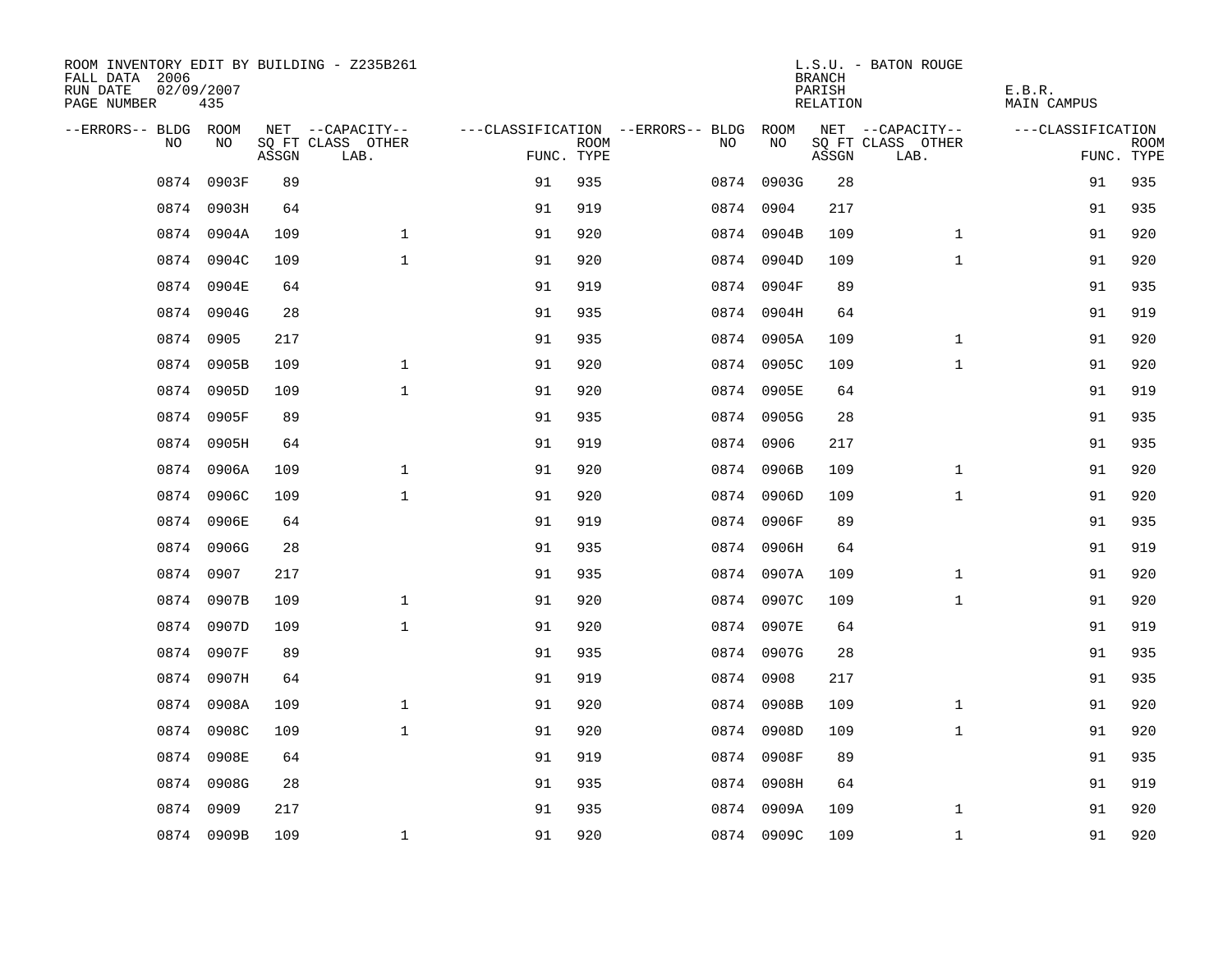| ROOM INVENTORY EDIT BY BUILDING - Z235B261<br>FALL DATA 2006<br>RUN DATE<br>PAGE NUMBER | 02/09/2007<br>436 |       |                           |            |             |                                        |                                                                | <b>BRANCH</b><br>PARISH<br>RELATION | L.S.U. - BATON ROUGE                                                   | E.B.R.<br>MAIN CAMPUS |                           |
|-----------------------------------------------------------------------------------------|-------------------|-------|---------------------------|------------|-------------|----------------------------------------|----------------------------------------------------------------|-------------------------------------|------------------------------------------------------------------------|-----------------------|---------------------------|
| --ERRORS-- BLDG ROOM                                                                    |                   |       | NET --CAPACITY--          |            |             | ---CLASSIFICATION --ERRORS-- BLDG ROOM |                                                                |                                     | NET --CAPACITY--                                                       | ---CLASSIFICATION     |                           |
| NO.                                                                                     | NO.               | ASSGN | SQ FT CLASS OTHER<br>LAB. | FUNC. TYPE | <b>ROOM</b> | NO                                     | NO                                                             | ASSGN                               | SQ FT CLASS OTHER<br>LAB.                                              |                       | <b>ROOM</b><br>FUNC. TYPE |
| 0874                                                                                    | 0909D             | 109   | $\mathbf{1}$              | 91         | 920         |                                        | 0874 0909E                                                     | 64                                  |                                                                        | 91                    | 919                       |
|                                                                                         | 0874 0909F        | 89    |                           | 91         | 935         |                                        | 0874 0909G                                                     | 28                                  |                                                                        | 91                    | 935                       |
|                                                                                         | 0874 0909H        | 64    |                           | 91         | 919         |                                        | 0874 0910                                                      | 217                                 |                                                                        | 91                    | 935                       |
|                                                                                         | 0874 0910A        | 109   | $\mathbf{1}$              | 91         | 920         |                                        | 0874 0910B                                                     | 109                                 | $\mathbf{1}$                                                           | 91                    | 920                       |
|                                                                                         | 0874 0910C        | 109   | $\mathbf{1}$              | 91         | 920         |                                        | 0874 0910D                                                     | 109                                 | $\mathbf{1}$                                                           | 91                    | 920                       |
|                                                                                         | 0874 0910E        | 64    |                           | 91         | 919         |                                        | 0874 0910F                                                     | 89                                  |                                                                        | 91                    | 935                       |
|                                                                                         | 0874 0910G        | 28    |                           | 91         | 935         |                                        | 0874 0910H                                                     | 64                                  |                                                                        | 91                    | 919                       |
|                                                                                         | 0874 0911         | 217   |                           | 91         | 935         |                                        | 0874 0911A                                                     | 109                                 | $\mathbf{1}$                                                           | 91                    | 920                       |
| 0874                                                                                    | 0911B             | 109   | $\mathbf{1}$              | 91         | 920         |                                        | 0874 0911C                                                     | 109                                 | $\mathbf{1}$                                                           | 91                    | 920                       |
| 0874                                                                                    | 0911D             | 109   | $\mathbf{1}$              | 91         | 920         |                                        | 0874 0911E                                                     | 64                                  |                                                                        | 91                    | 919                       |
|                                                                                         | 0874 0911F        | 89    |                           | 91         | 935         |                                        | 0874 0911G                                                     | 28                                  |                                                                        | 91                    | 935                       |
|                                                                                         | 0874 0911H        | 64    |                           | 91         | 919         |                                        | 0874 0912                                                      | 217                                 |                                                                        | 91                    | 935                       |
| 0874                                                                                    | 0912A             | 109   | $\mathbf{1}$              | 91         | 920         |                                        | 0874 0912B                                                     | 109                                 | $\mathbf{1}$                                                           | 91                    | 920                       |
|                                                                                         | 0874 0912C        | 109   | $\mathbf{1}$              | 91         | 920         |                                        | 0874 0912D                                                     | 109                                 | $\mathbf{1}$                                                           | 91                    | 920                       |
|                                                                                         | 0874 0912E        | 64    |                           | 91         | 919         |                                        | 0874 0912F                                                     | 89                                  |                                                                        | 91                    | 935                       |
|                                                                                         | 0874 0912G        | 28    |                           | 91         | 935         |                                        | 0874 0912H                                                     | 64                                  |                                                                        | 91                    | 919                       |
|                                                                                         | 0874 0913         | 126   |                           | 91         | 935         |                                        | 0874 0913A                                                     | 151                                 | $\mathbf{1}$                                                           | 91                    | 920                       |
|                                                                                         | 0874 0913B        | 151   | $\mathbf{1}$              | 91         | 920         |                                        | 0874 0913F                                                     | 108                                 |                                                                        | 91                    | 935                       |
|                                                                                         | 0874 0913G        | 28    |                           | 91         | 935         |                                        | 0874 0914                                                      | 126                                 |                                                                        | 91                    | 935                       |
|                                                                                         | 0874 0914A        | 151   | $\mathbf{1}$              | 91         | 920         |                                        | 0874 0914B                                                     | 151                                 | $\mathbf{1}$                                                           | 91                    | 920                       |
|                                                                                         | 0874 0914F        | 108   |                           | 91         | 935         |                                        | 0874 0914G<br>TOTAL NUMBER CLASSROOMS<br>TOTAL NUMBER LABS 210 | 28                                  | TOTAL NET ASSIGN SQ. FT. IN ROOM FILE<br>TOTAL NUMBER SPECIAL LABS 220 | 91<br>11,904          | 935                       |
|                                                                                         | 0875 1001         | 217   |                           | 91         | 935         |                                        | 0875 1001A                                                     | 109                                 | $\mathbf{1}$                                                           | 91                    | 920                       |
|                                                                                         | 0875 1001B        | 109   | $\mathbf{1}$              | 91         | 920         |                                        | 0875 1001C                                                     | 109                                 | $\mathbf{1}$                                                           | 91                    | 920                       |
|                                                                                         | 0875 1001D        | 109   | $\mathbf{1}$              | 91         | 920         |                                        | 0875 1001E                                                     | 64                                  |                                                                        | 91                    | 919                       |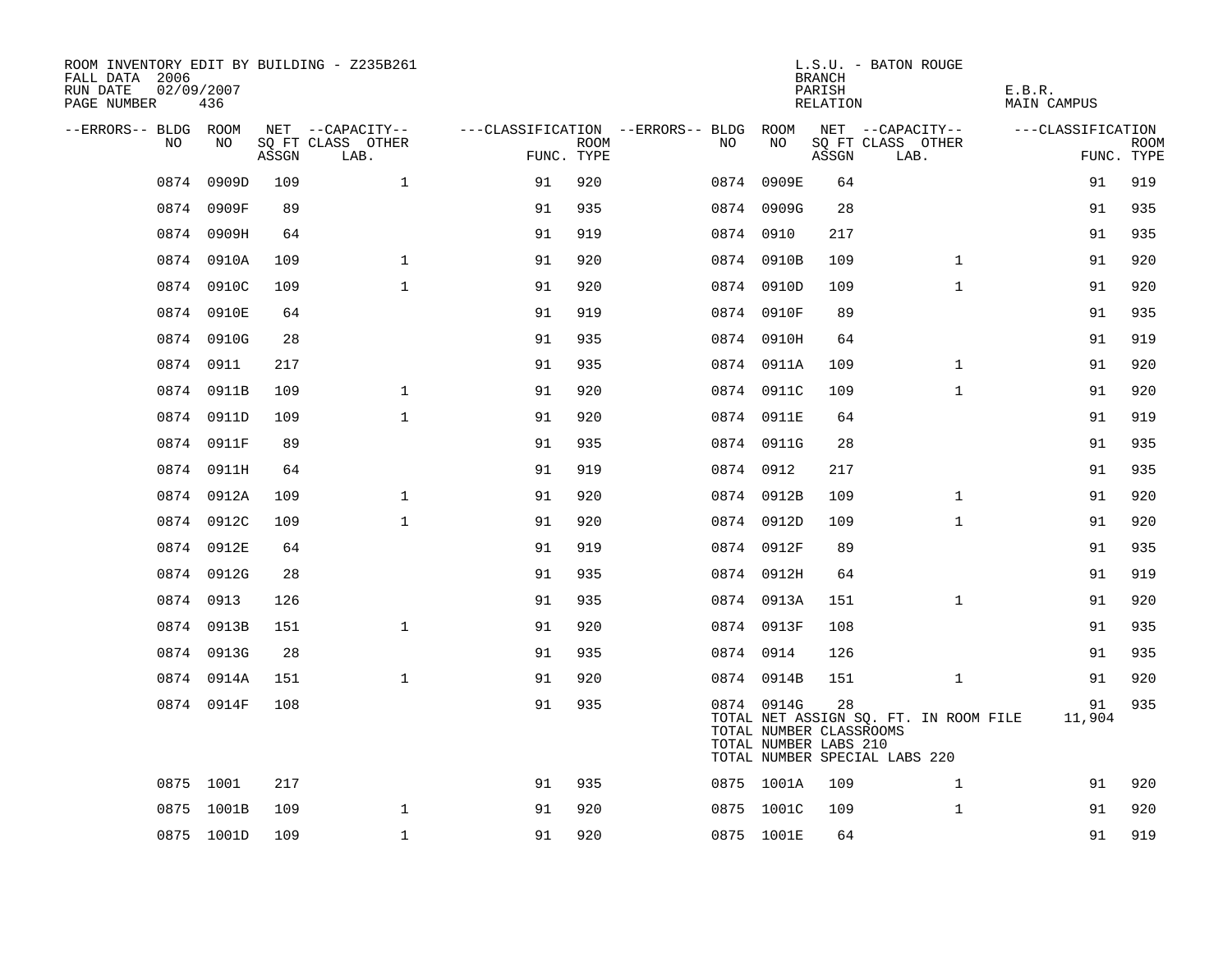| FALL DATA 2006<br>RUN DATE<br>PAGE NUMBER | 02/09/2007<br>437 |       | ROOM INVENTORY EDIT BY BUILDING - Z235B261 |            |             |                                        |            | <b>BRANCH</b><br>PARISH<br>RELATION | L.S.U. - BATON ROUGE      | E.B.R.<br><b>MAIN CAMPUS</b> |                           |
|-------------------------------------------|-------------------|-------|--------------------------------------------|------------|-------------|----------------------------------------|------------|-------------------------------------|---------------------------|------------------------------|---------------------------|
| --ERRORS-- BLDG ROOM                      |                   |       | NET --CAPACITY--                           |            |             | ---CLASSIFICATION --ERRORS-- BLDG ROOM |            |                                     | NET --CAPACITY--          | ---CLASSIFICATION            |                           |
| NO                                        | NO                | ASSGN | SQ FT CLASS OTHER<br>LAB.                  | FUNC. TYPE | <b>ROOM</b> | NO.                                    | NO         | ASSGN                               | SQ FT CLASS OTHER<br>LAB. |                              | <b>ROOM</b><br>FUNC. TYPE |
| 0875                                      | 1001F             | 89    |                                            | 91         | 935         |                                        | 0875 1001G | 28                                  |                           | 91                           | 935                       |
|                                           | 0875 1001H        | 64    |                                            | 91         | 919         |                                        | 0875 1002  | 217                                 |                           | 91                           | 935                       |
|                                           | 0875 1002A        | 109   | $\mathbf{1}$                               | 91         | 920         |                                        | 0875 1002B | 109                                 | $\mathbf{1}$              | 91                           | 920                       |
|                                           | 0875 1002C        | 109   | $\mathbf{1}$                               | 91         | 920         |                                        | 0875 1002D | 109                                 | $\mathbf{1}$              | 91                           | 920                       |
|                                           | 0875 1002E        | 64    |                                            | 91         | 919         |                                        | 0875 1002F | 89                                  |                           | 91                           | 935                       |
|                                           | 0875 1002G        | 28    |                                            | 91         | 935         |                                        | 0875 1002H | 64                                  |                           | 91                           | 919                       |
| 0875                                      | 1003              | 217   |                                            | 91         | 935         |                                        | 0875 1003A | 109                                 | $\mathbf{1}$              | 91                           | 920                       |
|                                           | 0875 1003B        | 109   | $\mathbf 1$                                | 91         | 920         |                                        | 0875 1003C | 109                                 | $\mathbf{1}$              | 91                           | 920                       |
| 0875                                      | 1003D             | 109   | $\mathbf{1}$                               | 91         | 920         |                                        | 0875 1003E | 64                                  |                           | 91                           | 919                       |
|                                           | 0875 1003F        | 89    |                                            | 91         | 935         |                                        | 0875 1003G | 28                                  |                           | 91                           | 935                       |
| 0875                                      | 1003H             | 64    |                                            | 91         | 919         |                                        | 0875 1004  | 217                                 |                           | 91                           | 935                       |
|                                           | 0875 1004A        | 109   | $\mathbf 1$                                | 91         | 920         |                                        | 0875 1004B | 109                                 | $\mathbf{1}$              | 91                           | 920                       |
| 0875                                      | 1004C             | 109   | $\mathbf{1}$                               | 91         | 920         |                                        | 0875 1004D | 109                                 | $\mathbf{1}$              | 91                           | 920                       |
|                                           | 0875 1004E        | 64    |                                            | 91         | 919         |                                        | 0875 1004F | 89                                  |                           | 91                           | 935                       |
|                                           | 0875 1004G        | 28    |                                            | 91         | 935         |                                        | 0875 1004H | 64                                  |                           | 91                           | 919                       |
|                                           | 0875 1005         | 217   |                                            | 91         | 935         |                                        | 0875 1005A | 109                                 | $\mathbf{1}$              | 91                           | 920                       |
|                                           | 0875 1005B        | 109   | $\mathbf 1$                                | 91         | 920         |                                        | 0875 1005C | 109                                 | $\mathbf{1}$              | 91                           | 920                       |
|                                           | 0875 1005D        | 109   | $\mathbf{1}$                               | 91         | 920         |                                        | 0875 1005E | 64                                  |                           | 91                           | 919                       |
|                                           | 0875 1005F        | 89    |                                            | 91         | 935         |                                        | 0875 1005G | 28                                  |                           | 91                           | 935                       |
|                                           | 0875 1005H        | 64    |                                            | 91         | 919         |                                        | 0875 1006  | 271                                 |                           | 91                           | 935                       |
|                                           | 0875 1006A        | 109   | $\mathbf 1$                                | 91         | 920         |                                        | 0875 1006B | 109                                 | $\mathbf{1}$              | 91                           | 920                       |
| 0875                                      | 1006C             | 109   | $\mathbf 1$                                | 91         | 920         |                                        | 0875 1006D | 109                                 | $\mathbf{1}$              | 91                           | 920                       |
|                                           | 0875 1006E        | 64    |                                            | 91         | 919         |                                        | 0875 1006F | 89                                  |                           | 91                           | 935                       |
| 0875                                      | 1006G             | 28    |                                            | 91         | 935         |                                        | 0875 1006H | 64                                  |                           | 91                           | 919                       |
|                                           | 0875 1007         | 271   |                                            | 91         | 935         |                                        | 0875 1007A | 109                                 | $\mathbf{1}$              | 91                           | 920                       |
|                                           | 0875 1007B        | 109   | $\mathbf{1}$                               | 91         | 920         |                                        | 0875 1007C | 109                                 | $\mathbf{1}$              | 91                           | 920                       |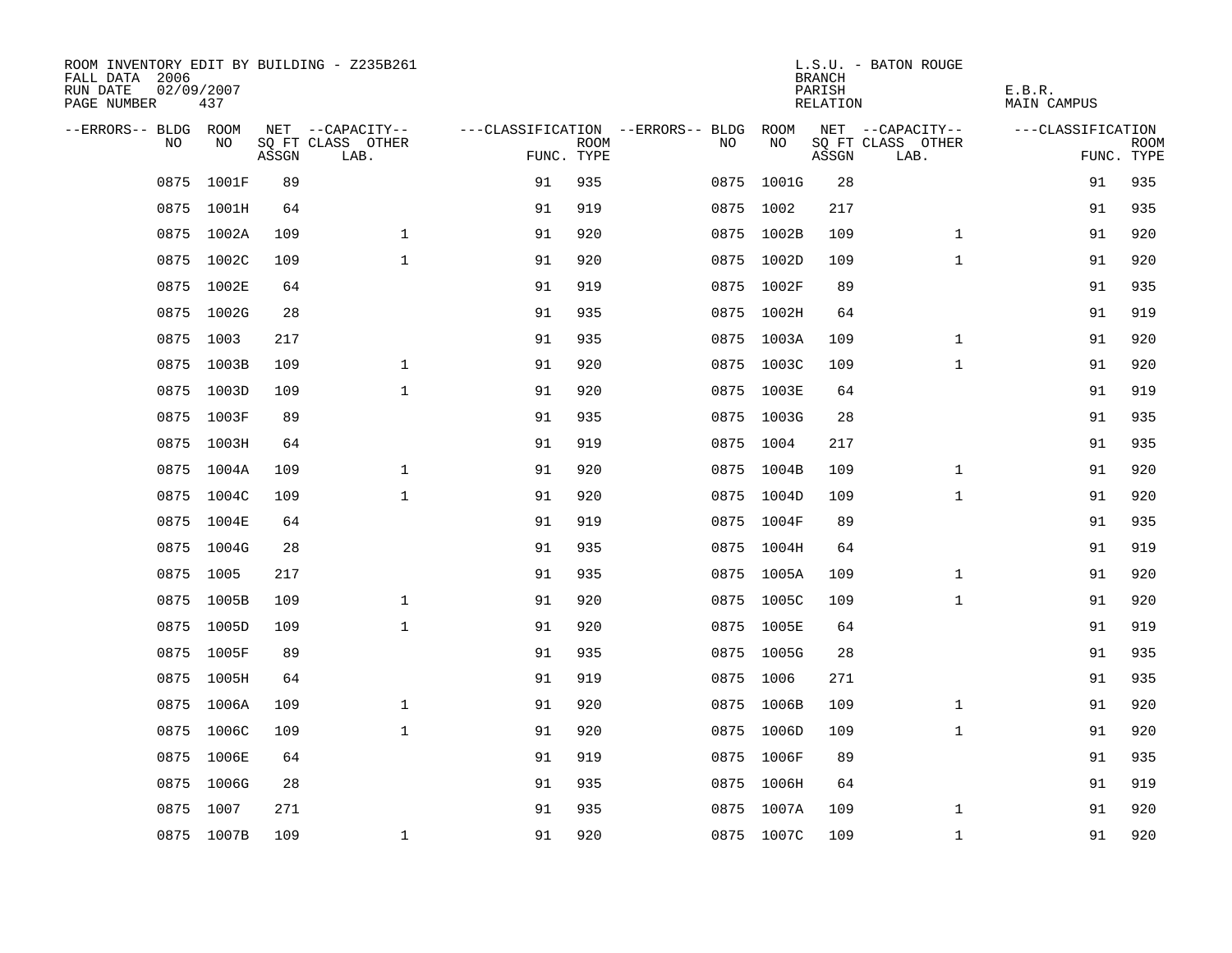| ROOM INVENTORY EDIT BY BUILDING - Z235B261<br>FALL DATA 2006<br>RUN DATE<br>PAGE NUMBER | 02/09/2007<br>438 |       |                           |            |             |                                        |            | <b>BRANCH</b><br>PARISH<br>RELATION | L.S.U. - BATON ROUGE      | E.B.R.<br>MAIN CAMPUS |                           |
|-----------------------------------------------------------------------------------------|-------------------|-------|---------------------------|------------|-------------|----------------------------------------|------------|-------------------------------------|---------------------------|-----------------------|---------------------------|
| --ERRORS-- BLDG ROOM                                                                    |                   |       | NET --CAPACITY--          |            |             | ---CLASSIFICATION --ERRORS-- BLDG ROOM |            |                                     | NET --CAPACITY--          | ---CLASSIFICATION     |                           |
| NO                                                                                      | NO                | ASSGN | SQ FT CLASS OTHER<br>LAB. | FUNC. TYPE | <b>ROOM</b> | NO                                     | NO         | ASSGN                               | SQ FT CLASS OTHER<br>LAB. |                       | <b>ROOM</b><br>FUNC. TYPE |
| 0875                                                                                    | 1007D             | 109   | $\mathbf{1}$              | 91         | 920         | 0875                                   | 1007E      | 64                                  |                           | 91                    | 919                       |
|                                                                                         | 0875 1007F        | 89    |                           | 91         | 935         |                                        | 0875 1007G | 28                                  |                           | 91                    | 935                       |
|                                                                                         | 0875 1007H        | 64    |                           | 91         | 919         |                                        | 0875 1008  | 271                                 |                           | 91                    | 935                       |
|                                                                                         | 0875 1008A        | 109   | $\mathbf{1}$              | 91         | 920         |                                        | 0875 1008B | 109                                 | $\mathbf{1}$              | 91                    | 920                       |
| 0875                                                                                    | 1008C             | 109   | $\mathbf{1}$              | 91         | 920         |                                        | 0875 1008D | 109                                 | $\mathbf{1}$              | 91                    | 920                       |
|                                                                                         | 0875 1008E        | 64    |                           | 91         | 919         |                                        | 0875 1008F | 89                                  |                           | 91                    | 935                       |
| 0875                                                                                    | 1008G             | 28    |                           | 91         | 935         |                                        | 0875 1008H | 64                                  |                           | 91                    | 919                       |
|                                                                                         | 0875 1009         | 271   |                           | 91         | 935         |                                        | 0875 1009A | 109                                 | $\mathbf{1}$              | 91                    | 920                       |
| 0875                                                                                    | 1009B             | 109   | $\mathbf 1$               | 91         | 920         |                                        | 0875 1009C | 109                                 | $\mathbf{1}$              | 91                    | 920                       |
|                                                                                         | 0875 1009D        | 109   | $\mathbf{1}$              | 91         | 920         |                                        | 0875 1009E | 64                                  |                           | 91                    | 919                       |
| 0875                                                                                    | 1009F             | 89    |                           | 91         | 935         |                                        | 0875 1009G | 28                                  |                           | 91                    | 935                       |
|                                                                                         | 0875 1009H        | 64    |                           | 91         | 919         |                                        | 0875 1010  | 271                                 |                           | 91                    | 935                       |
| 0875                                                                                    | 1010A             | 109   | $\mathbf 1$               | 91         | 920         |                                        | 0875 1010B | 109                                 | $\mathbf{1}$              | 91                    | 920                       |
|                                                                                         | 0875 1010C        | 109   | $\mathbf{1}$              | 91         | 920         |                                        | 0875 1010D | 109                                 | $\mathbf{1}$              | 91                    | 920                       |
|                                                                                         | 0875 1010E        | 64    |                           | 91         | 919         |                                        | 0875 1010F | 89                                  |                           | 91                    | 935                       |
|                                                                                         | 0875 1010G        | 28    |                           | 91         | 935         |                                        | 0875 1010H | 64                                  |                           | 91                    | 919                       |
|                                                                                         | 0875 1011         | 271   |                           | 91         | 935         |                                        | 0875 1011A | 109                                 | $\mathbf{1}$              | 91                    | 920                       |
|                                                                                         | 0875 1011B        | 109   | $\mathbf{1}$              | 91         | 920         |                                        | 0875 1011C | 109                                 | $\mathbf{1}$              | 91                    | 920                       |
|                                                                                         | 0875 1011D        | 109   | $\mathbf{1}$              | 91         | 920         |                                        | 0875 1011E | 64                                  |                           | 91                    | 919                       |
|                                                                                         | 0875 1011F        | 89    |                           | 91         | 935         |                                        | 0875 1011G | 28                                  |                           | 91                    | 935                       |
|                                                                                         | 0875 1011H        | 64    |                           | 91         | 919         |                                        | 0875 1012  | 271                                 |                           | 91                    | 935                       |
|                                                                                         | 0875 1012A        | 109   | $\mathbf{1}$              | 91         | 920         |                                        | 0875 1012B | 109                                 | $\mathbf{1}$              | 91                    | 920                       |
|                                                                                         | 0875 1012C        | 109   | $\mathbf{1}$              | 91         | 920         |                                        | 0875 1012D | 109                                 | $\mathbf{1}$              | 91                    | 920                       |
| 0875                                                                                    | 1012E             | 64    |                           | 91         | 919         |                                        | 0875 1012F | 89                                  |                           | 91                    | 935                       |
|                                                                                         | 0875 1012G        | 28    |                           | 91         | 935         |                                        | 0875 1012H | 64                                  |                           | 91                    | 919                       |
|                                                                                         | 0875 1013         | 271   | $\mathbf{1}$              | 91         | 920         |                                        | 0875 1013E | 54                                  |                           | 91                    | 919                       |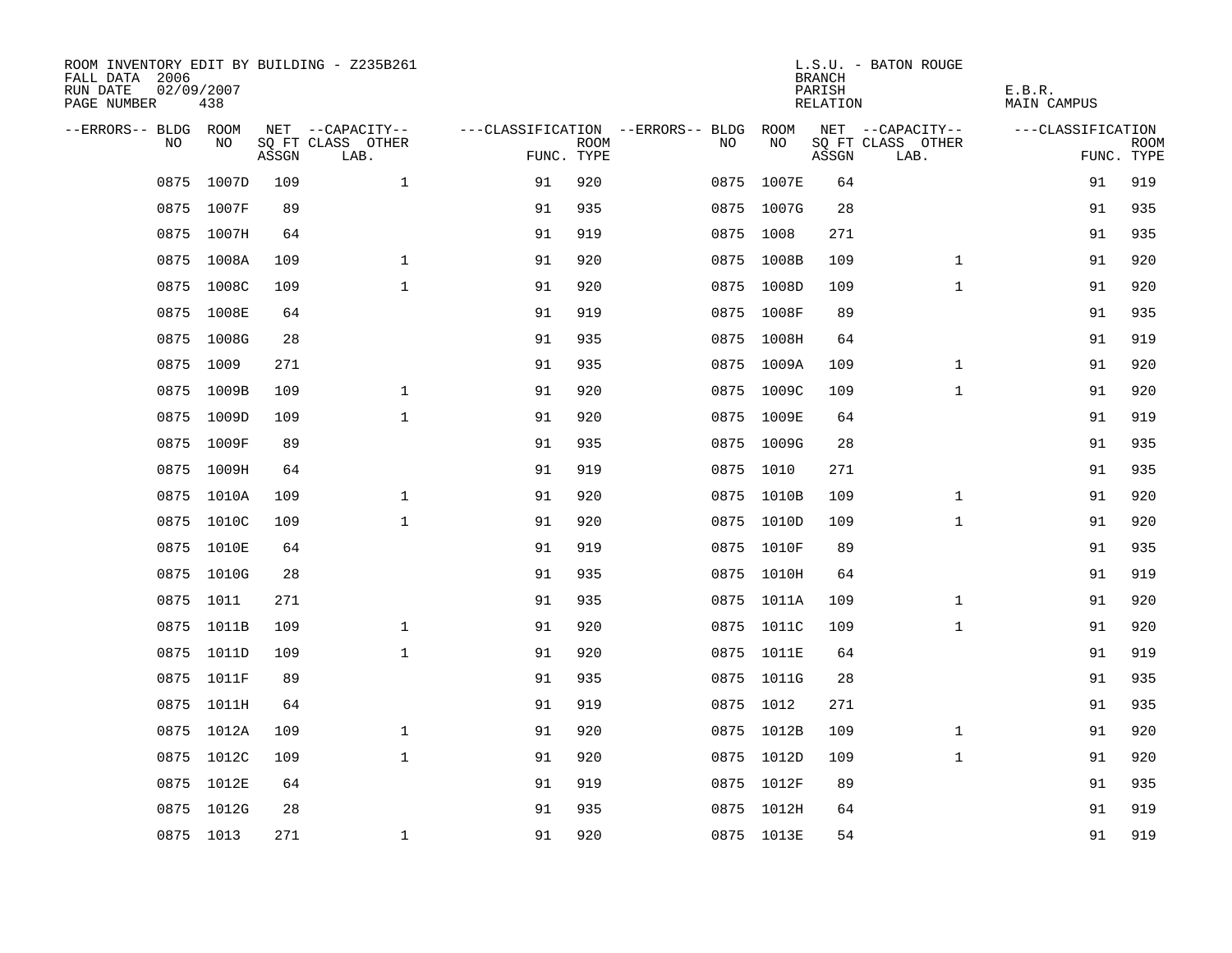| FALL DATA 2006<br>RUN DATE<br>PAGE NUMBER | 02/09/2007 | 439        |       | ROOM INVENTORY EDIT BY BUILDING - Z235B261 |                                        |             |           |            | L.S.U. - BATON ROUGE<br><b>BRANCH</b><br>PARISH<br>RELATION                            |      |                                       | E.B.R. | MAIN CAMPUS       |                           |
|-------------------------------------------|------------|------------|-------|--------------------------------------------|----------------------------------------|-------------|-----------|------------|----------------------------------------------------------------------------------------|------|---------------------------------------|--------|-------------------|---------------------------|
| --ERRORS-- BLDG ROOM                      |            |            |       | NET --CAPACITY--                           | ---CLASSIFICATION --ERRORS-- BLDG ROOM |             |           |            |                                                                                        |      | NET --CAPACITY--                      |        | ---CLASSIFICATION |                           |
|                                           | NO         | NO         | ASSGN | SQ FT CLASS OTHER<br>LAB.                  | FUNC. TYPE                             | <b>ROOM</b> | NO        | NO         | ASSGN                                                                                  | LAB. | SQ FT CLASS OTHER                     |        |                   | <b>ROOM</b><br>FUNC. TYPE |
|                                           |            | 0875 1013F | 104   |                                            | 91                                     | 935         |           | 0875 1013G | 9                                                                                      |      |                                       |        | 91                | 935                       |
|                                           | 0875 1014  |            | 271   | $\mathbf{1}$                               | 91                                     | 920         |           | 0875 1014E | 54                                                                                     |      |                                       |        | 91                | 919                       |
|                                           |            | 0875 1014F | 104   |                                            | 91                                     | 935         |           | 0875 1014G | 9<br>TOTAL NUMBER CLASSROOMS<br>TOTAL NUMBER LABS 210<br>TOTAL NUMBER SPECIAL LABS 220 |      | TOTAL NET ASSIGN SQ. FT. IN ROOM FILE |        | 91<br>12,030      | 935                       |
|                                           | 0876 1101  |            | 217   |                                            | 91                                     | 935         |           | 0876 1101A | 109                                                                                    |      | $\mathbf{1}$                          |        | 91                | 920                       |
|                                           |            | 0876 1101B | 109   | $\mathbf 1$                                | 91                                     | 920         |           | 0876 1101C | 109                                                                                    |      | $\mathbf{1}$                          |        | 91                | 920                       |
|                                           |            | 0876 1101D | 109   | $\mathbf{1}$                               | 91                                     | 920         |           | 0876 1101E | 64                                                                                     |      |                                       |        | 91                | 919                       |
|                                           |            | 0876 1101F | 89    |                                            | 91                                     | 935         |           | 0876 1101G | 28                                                                                     |      |                                       |        | 91                | 935                       |
|                                           |            | 0876 1101H | 64    |                                            | 91                                     | 919         | 0876 1102 |            | 217                                                                                    |      |                                       |        | 91                | 935                       |
|                                           |            | 0876 1102A | 109   | $\mathbf{1}$                               | 91                                     | 920         |           | 0876 1102B | 109                                                                                    |      | $\mathbf{1}$                          |        | 91                | 920                       |
|                                           |            | 0876 1102C | 109   | $\mathbf{1}$                               | 91                                     | 920         |           | 0876 1102D | 109                                                                                    |      | $\mathbf{1}$                          |        | 91                | 920                       |
|                                           |            | 0876 1102E | 64    |                                            | 91                                     | 919         |           | 0876 1102F | 89                                                                                     |      |                                       |        | 91                | 935                       |
|                                           |            | 0876 1102G | 28    |                                            | 91                                     | 935         |           | 0876 1102H | 64                                                                                     |      |                                       |        | 91                | 919                       |
|                                           | 0876 1103  |            | 217   |                                            | 91                                     | 935         |           | 0876 1103A | 109                                                                                    |      | $\mathbf{1}$                          |        | 91                | 920                       |
|                                           |            | 0876 1103B | 109   | $\mathbf{1}$                               | 91                                     | 920         |           | 0876 1103C | 109                                                                                    |      | $\mathbf{1}$                          |        | 91                | 920                       |
|                                           |            | 0876 1103D | 109   | $\mathbf{1}$                               | 91                                     | 920         |           | 0876 1103E | 64                                                                                     |      |                                       |        | 91                | 919                       |
|                                           |            | 0876 1103F | 89    |                                            | 91                                     | 935         |           | 0876 1103G | 28                                                                                     |      |                                       |        | 91                | 935                       |
|                                           |            | 0876 1103H | 64    |                                            | 91                                     | 919         | 0876 1104 |            | 217                                                                                    |      |                                       |        | 91                | 935                       |
|                                           |            | 0876 1104A | 109   | $\mathbf{1}$                               | 91                                     | 920         |           | 0876 1104B | 109                                                                                    |      | $\mathbf{1}$                          |        | 91                | 920                       |
|                                           |            | 0876 1104C | 109   | $\mathbf{1}$                               | 91                                     | 920         |           | 0876 1104D | 109                                                                                    |      | $\mathbf{1}$                          |        | 91                | 920                       |
|                                           |            | 0876 1104E | 64    |                                            | 91                                     | 919         |           | 0876 1104F | 89                                                                                     |      |                                       |        | 91                | 935                       |
|                                           |            | 0876 1104G | 28    |                                            | 91                                     | 935         |           | 0876 1104H | 64                                                                                     |      |                                       |        | 91                | 919                       |
|                                           | 0876 1105  |            | 217   |                                            | 91                                     | 935         |           | 0876 1105A | 109                                                                                    |      | $\mathbf{1}$                          |        | 91                | 920                       |
|                                           |            | 0876 1105B | 109   | 1                                          | 91                                     | 920         |           | 0876 1105C | 109                                                                                    |      | $\mathbf{1}$                          |        | 91                | 920                       |
|                                           |            | 0876 1105D | 109   | $\mathbf{1}$                               | 91                                     | 920         |           | 0876 1105E | 64                                                                                     |      |                                       |        | 91                | 919                       |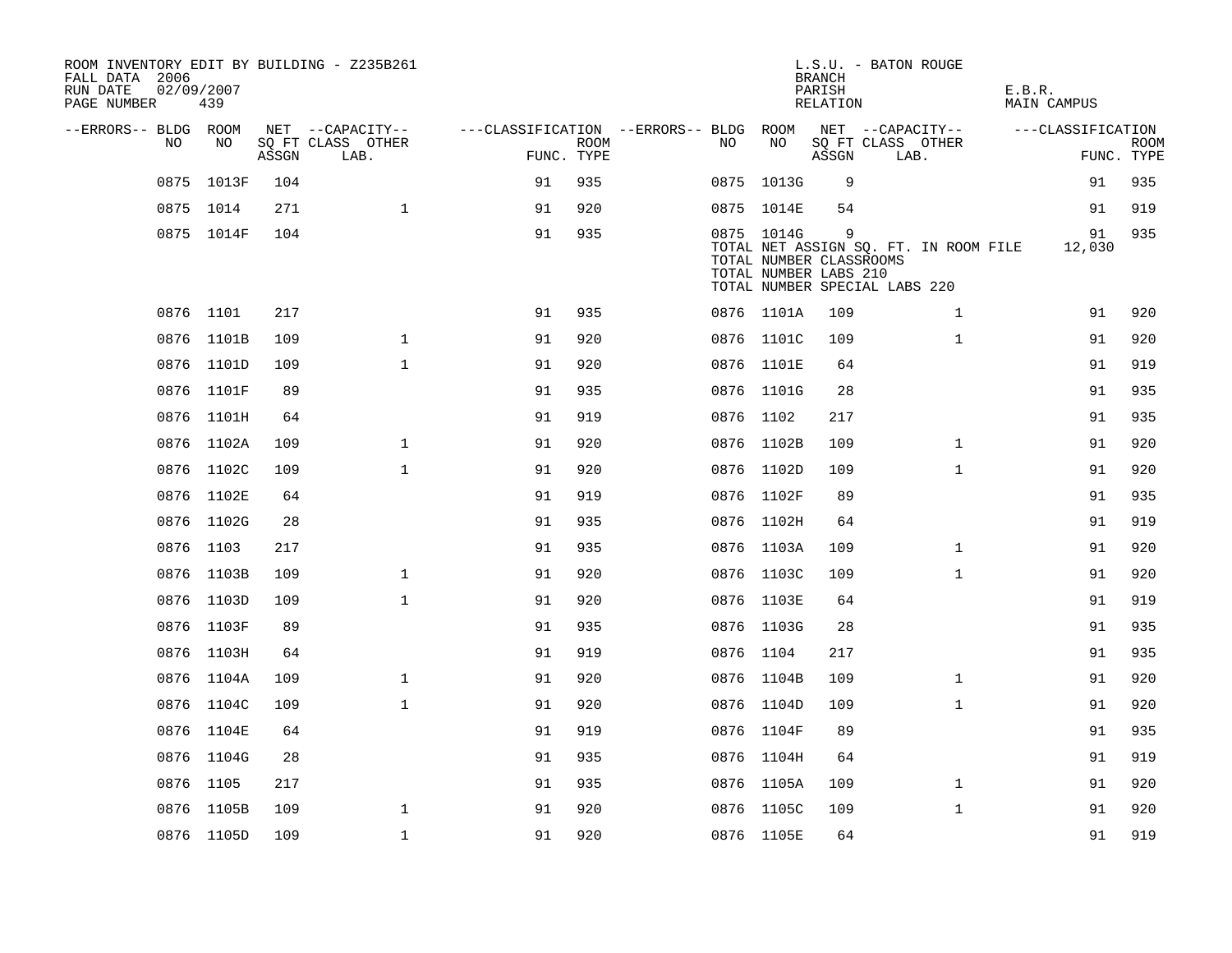| ROOM INVENTORY EDIT BY BUILDING - Z235B261<br>FALL DATA 2006<br>RUN DATE<br>PAGE NUMBER | 02/09/2007<br>440 |       |                           |            |             |                                        |            | <b>BRANCH</b><br>PARISH<br>RELATION | L.S.U. - BATON ROUGE      | E.B.R.<br>MAIN CAMPUS |                           |
|-----------------------------------------------------------------------------------------|-------------------|-------|---------------------------|------------|-------------|----------------------------------------|------------|-------------------------------------|---------------------------|-----------------------|---------------------------|
| --ERRORS-- BLDG ROOM                                                                    |                   |       | NET --CAPACITY--          |            |             | ---CLASSIFICATION --ERRORS-- BLDG ROOM |            |                                     | NET --CAPACITY--          | ---CLASSIFICATION     |                           |
| NO.                                                                                     | NO.               | ASSGN | SQ FT CLASS OTHER<br>LAB. | FUNC. TYPE | <b>ROOM</b> | NO.                                    | NO         | ASSGN                               | SQ FT CLASS OTHER<br>LAB. |                       | <b>ROOM</b><br>FUNC. TYPE |
| 0876                                                                                    | 1105F             | 89    |                           | 91         | 935         |                                        | 0876 1105G | 28                                  |                           | 91                    | 935                       |
|                                                                                         | 0876 1105H        | 64    |                           | 91         | 919         |                                        | 0876 1106  | 217                                 |                           | 91                    | 935                       |
|                                                                                         | 0876 1106A        | 109   | $\mathbf 1$               | 91         | 920         |                                        | 0876 1106B | 109                                 | $\mathbf{1}$              | 91                    | 920                       |
|                                                                                         | 0876 1106C        | 109   | $\mathbf 1$               | 91         | 920         |                                        | 0876 1106D | 109                                 | $\mathbf{1}$              | 91                    | 920                       |
| 0876                                                                                    | 1106E             | 64    |                           | 91         | 919         |                                        | 0876 1106F | 89                                  |                           | 91                    | 935                       |
|                                                                                         | 0876 1106G        | 28    |                           | 91         | 935         |                                        | 0876 1106H | 64                                  |                           | 91                    | 919                       |
| 0876                                                                                    | 1107              | 217   |                           | 91         | 935         |                                        | 0876 1107A | 109                                 | $\mathbf{1}$              | 91                    | 920                       |
|                                                                                         | 0876 1107B        | 109   | $\mathbf{1}$              | 91         | 920         |                                        | 0876 1107C | 109                                 | $\mathbf{1}$              | 91                    | 920                       |
| 0876                                                                                    | 1107D             | 109   | $\mathbf{1}$              | 91         | 920         |                                        | 0876 1107E | 64                                  |                           | 91                    | 919                       |
|                                                                                         | 0876 1107F        | 89    |                           | 91         | 935         |                                        | 0876 1107G | 28                                  |                           | 91                    | 935                       |
| 0876                                                                                    | 1107H             | 64    |                           | 91         | 919         |                                        | 0876 1108  | 217                                 |                           | 91                    | 935                       |
|                                                                                         | 0876 1108A        | 109   | $\mathbf 1$               | 91         | 920         |                                        | 0876 1108B | 109                                 | $\mathbf{1}$              | 91                    | 920                       |
| 0876                                                                                    | 1108C             | 109   | $\mathbf{1}$              | 91         | 920         |                                        | 0876 1108D | 109                                 | $\mathbf{1}$              | 91                    | 920                       |
|                                                                                         | 0876 1108E        | 64    |                           | 91         | 919         |                                        | 0876 1108F | 89                                  |                           | 91                    | 935                       |
|                                                                                         | 0876 1108G        | 28    |                           | 91         | 935         |                                        | 0876 1108H | 64                                  |                           | 91                    | 919                       |
|                                                                                         | 0876 1109         | 217   |                           | 91         | 935         |                                        | 0876 1109A | 109                                 | $\mathbf{1}$              | 91                    | 920                       |
|                                                                                         | 0876 1109B        | 109   | $\mathbf{1}$              | 91         | 920         |                                        | 0876 1109C | 109                                 | $\mathbf{1}$              | 91                    | 920                       |
|                                                                                         | 0876 1109D        | 109   | $\mathbf{1}$              | 91         | 920         |                                        | 0876 1109E | 64                                  |                           | 91                    | 919                       |
|                                                                                         | 0876 1109F        | 89    |                           | 91         | 935         |                                        | 0876 1109G | 28                                  |                           | 91                    | 935                       |
|                                                                                         | 0876 1109H        | 64    |                           | 91         | 919         |                                        | 0876 1110  | 217                                 |                           | 91                    | 935                       |
|                                                                                         | 0876 1110A        | 109   | $\mathbf{1}$              | 91         | 920         |                                        | 0876 1110B | 109                                 | $\mathbf{1}$              | 91                    | 920                       |
|                                                                                         | 0876 1110C        | 109   | $\mathbf{1}$              | 91         | 920         |                                        | 0876 1110D | 109                                 | $\mathbf{1}$              | 91                    | 920                       |
|                                                                                         | 0876 1110E        | 64    |                           | 91         | 919         |                                        | 0876 1110F | 89                                  |                           | 91                    | 935                       |
| 0876                                                                                    | 1110G             | 28    |                           | 91         | 935         |                                        | 0876 1110H | 64                                  |                           | 91                    | 919                       |
|                                                                                         | 0876 1111         | 217   |                           | 91         | 935         |                                        | 0876 1111A | 109                                 | $\mathbf{1}$              | 91                    | 920                       |
|                                                                                         | 0876 1111B        | 109   | $\mathbf{1}$              | 91         | 920         |                                        | 0876 1111C | 109                                 | $\mathbf{1}$              | 91                    | 920                       |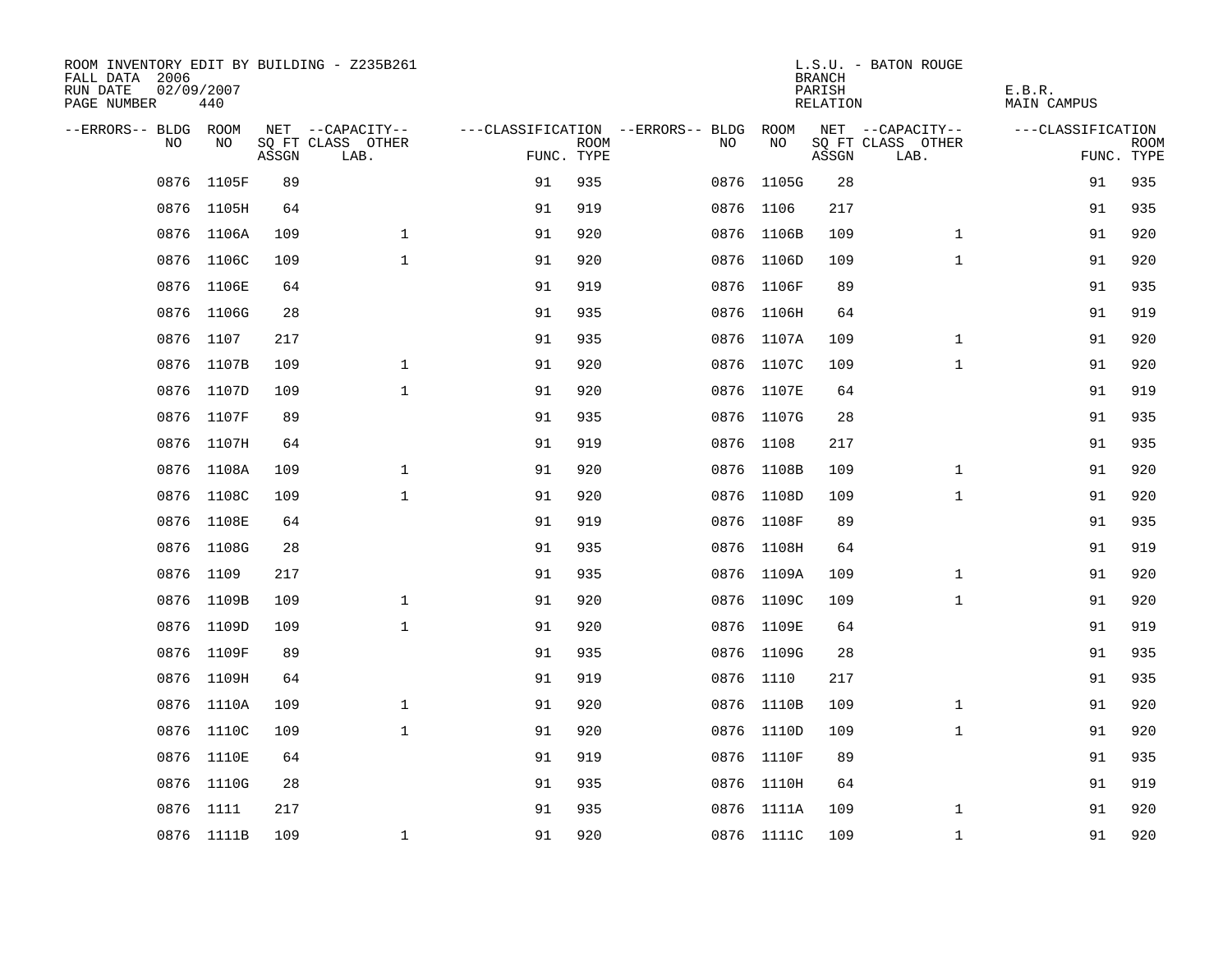| ROOM INVENTORY EDIT BY BUILDING - Z235B261<br>FALL DATA 2006<br>RUN DATE<br>PAGE NUMBER | 02/09/2007<br>441 |       |                           |    |                           |                                        |                                                                | <b>BRANCH</b><br>PARISH<br>RELATION | L.S.U. - BATON ROUGE                                                   | E.B.R.<br><b>MAIN CAMPUS</b> |                           |
|-----------------------------------------------------------------------------------------|-------------------|-------|---------------------------|----|---------------------------|----------------------------------------|----------------------------------------------------------------|-------------------------------------|------------------------------------------------------------------------|------------------------------|---------------------------|
| --ERRORS-- BLDG ROOM                                                                    |                   |       | NET --CAPACITY--          |    |                           | ---CLASSIFICATION --ERRORS-- BLDG ROOM |                                                                |                                     | NET --CAPACITY--                                                       | ---CLASSIFICATION            |                           |
| NO                                                                                      | NO                | ASSGN | SQ FT CLASS OTHER<br>LAB. |    | <b>ROOM</b><br>FUNC. TYPE | NO                                     | NO                                                             | ASSGN                               | SQ FT CLASS OTHER<br>LAB.                                              |                              | <b>ROOM</b><br>FUNC. TYPE |
| 0876                                                                                    | 1111D             | 109   | $\mathbf 1$               | 91 | 920                       |                                        | 0876 1111E                                                     | 64                                  |                                                                        | 91                           | 919                       |
|                                                                                         | 0876 1111F        | 89    |                           | 91 | 935                       |                                        | 0876 1111G                                                     | 28                                  |                                                                        | 91                           | 935                       |
|                                                                                         | 0876 1111H        | 64    |                           | 91 | 919                       |                                        | 0876 1112                                                      | 217                                 |                                                                        | 91                           | 935                       |
|                                                                                         | 0876 1112A        | 109   | $\mathbf 1$               | 91 | 920                       |                                        | 0876 1112B                                                     | 109                                 | $\mathbf{1}$                                                           | 91                           | 920                       |
|                                                                                         | 0876 1112C        | 109   | $\mathbf{1}$              | 91 | 920                       |                                        | 0876 1112D                                                     | 109                                 | $\mathbf{1}$                                                           | 91                           | 920                       |
|                                                                                         | 0876 1112E        | 64    |                           | 91 | 919                       |                                        | 0876 1112F                                                     | 89                                  |                                                                        | 91                           | 935                       |
|                                                                                         | 0876 1112G        | 28    |                           | 91 | 935                       |                                        | 0876 1112H                                                     | 64                                  |                                                                        | 91                           | 919                       |
|                                                                                         | 0876 1113         | 271   | $\mathbf{1}$              | 91 | 920                       |                                        | 0876 1113E                                                     | 54                                  |                                                                        | 91                           | 919                       |
|                                                                                         | 0876 1113F        | 104   |                           | 91 | 935                       |                                        | 0876 1113G                                                     | 9                                   |                                                                        | 91                           | 935                       |
|                                                                                         | 0876 1114         | 271   | $\mathbf{1}$              | 91 | 920                       |                                        | 0876 1114E                                                     | 54                                  |                                                                        | 91                           | 919                       |
|                                                                                         | 0876 1114F        | 104   |                           | 91 | 935                       |                                        | 0876 1114G<br>TOTAL NUMBER CLASSROOMS<br>TOTAL NUMBER LABS 210 | 9                                   | TOTAL NET ASSIGN SQ. FT. IN ROOM FILE<br>TOTAL NUMBER SPECIAL LABS 220 | 91<br>11,652                 | 935                       |
|                                                                                         | 0877 1201         | 217   |                           | 91 | 935                       |                                        | 0877 1201A                                                     | 109                                 | $\mathbf{1}$                                                           | 91                           | 920                       |
|                                                                                         | 0877 1201B        | 109   | $\mathbf 1$               | 91 | 920                       |                                        | 0877 1201C                                                     | 109                                 | $\mathbf{1}$                                                           | 91                           | 920                       |
|                                                                                         | 0877 1201D        | 109   | $\mathbf{1}$              | 91 | 920                       |                                        | 0877 1201E                                                     | 64                                  |                                                                        | 91                           | 919                       |
|                                                                                         | 0877 1201F        | 89    |                           | 91 | 935                       |                                        | 0877 1201G                                                     | 28                                  |                                                                        | 91                           | 935                       |
|                                                                                         | 0877 1201H        | 64    |                           | 91 | 919                       |                                        | 0877 1202                                                      | 217                                 |                                                                        | 91                           | 935                       |
|                                                                                         | 0877 1202A        | 89    | $\mathbf 1$               | 91 | 920                       |                                        | 0877 1202B                                                     | 99                                  | $\mathbf{1}$                                                           | 91                           | 920                       |
|                                                                                         | 0877 1202C        | 99    | $\mathbf{1}$              | 91 | 920                       |                                        | 0877 1202D                                                     | 109                                 | $\mathbf{1}$                                                           | 91                           | 920                       |
|                                                                                         | 0877 1202E        | 64    |                           | 91 | 919                       |                                        | 0877 1202F                                                     | 89                                  |                                                                        | 91                           | 935                       |
|                                                                                         | 0877 1202G        | 28    |                           | 91 | 935                       |                                        | 0877 1202H                                                     | 64                                  |                                                                        | 91                           | 919                       |
|                                                                                         | 0877 1203         | 217   |                           | 91 | 935                       |                                        | 0877 1203A                                                     | 109                                 | $\mathbf{1}$                                                           | 91                           | 920                       |
|                                                                                         | 0877 1203B        | 109   | $\mathbf{1}$              | 91 | 920                       |                                        | 0877 1203C                                                     | 109                                 | $\mathbf{1}$                                                           | 91                           | 920                       |
|                                                                                         | 0877 1203D        | 109   | $\mathbf{1}$              | 91 | 920                       |                                        | 0877 1203E                                                     | 64                                  |                                                                        | 91                           | 919                       |
|                                                                                         | 0877 1203F        | 89    |                           | 91 | 935                       |                                        | 0877 1203G                                                     | 28                                  |                                                                        | 91                           | 935                       |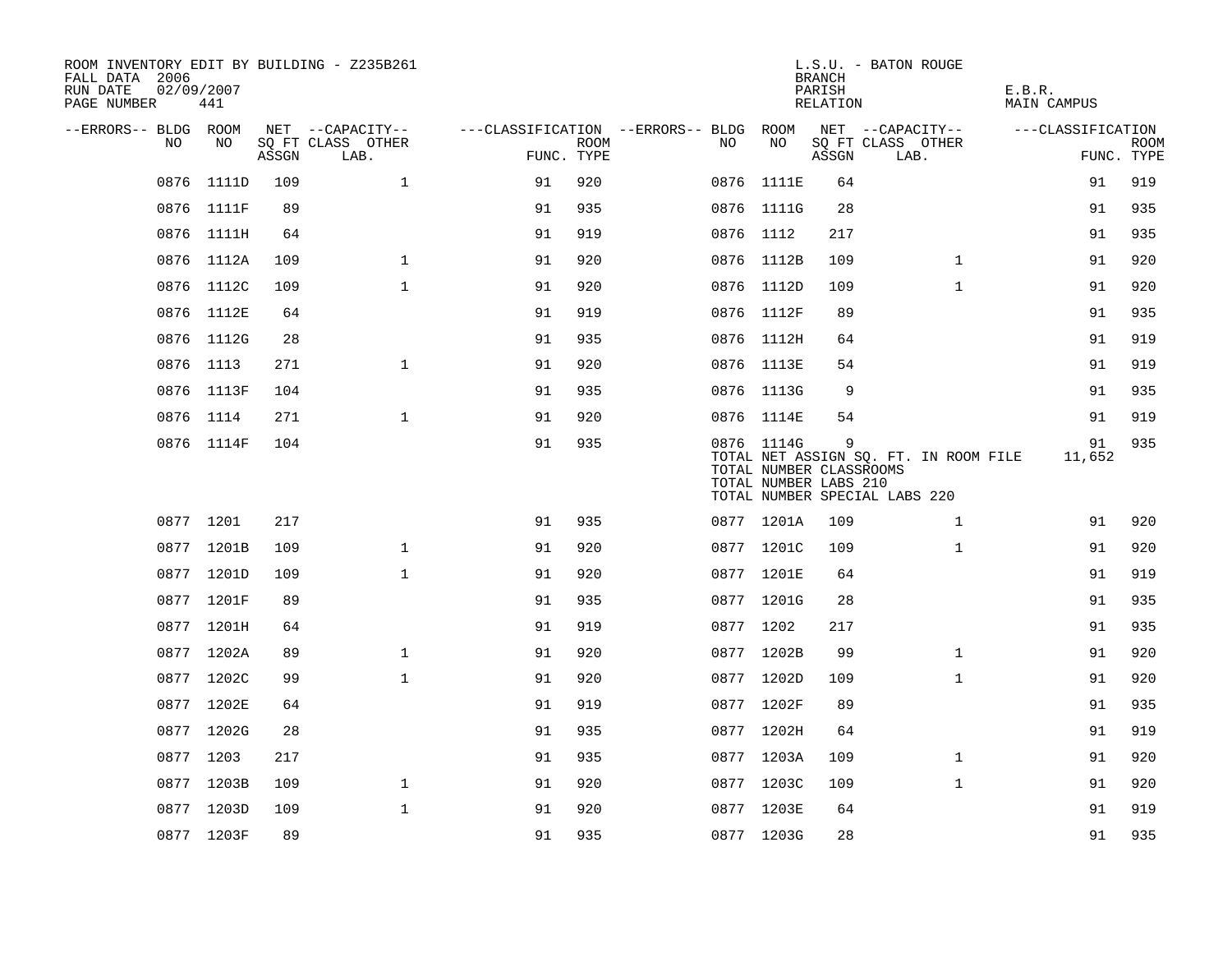| FALL DATA 2006<br>RUN DATE<br>PAGE NUMBER | 02/09/2007<br>442 |       | ROOM INVENTORY EDIT BY BUILDING - Z235B261 |            |             |                                               |            | <b>BRANCH</b><br>PARISH<br>RELATION | L.S.U. - BATON ROUGE                  | E.B.R.<br><b>MAIN CAMPUS</b> |             |
|-------------------------------------------|-------------------|-------|--------------------------------------------|------------|-------------|-----------------------------------------------|------------|-------------------------------------|---------------------------------------|------------------------------|-------------|
| --ERRORS-- BLDG ROOM<br>NO                | NO                |       | NET --CAPACITY--<br>SQ FT CLASS OTHER      |            | <b>ROOM</b> | ---CLASSIFICATION --ERRORS-- BLDG ROOM<br>NO. | NO         |                                     | NET --CAPACITY--<br>SQ FT CLASS OTHER | ---CLASSIFICATION            | <b>ROOM</b> |
|                                           |                   | ASSGN | LAB.                                       | FUNC. TYPE |             |                                               |            | ASSGN                               | LAB.                                  |                              | FUNC. TYPE  |
| 0877                                      | 1203H             | 64    |                                            | 91         | 919         | 0877                                          | 1204       | 217                                 |                                       | 91                           | 935         |
|                                           | 0877 1204A        | 109   | $\mathbf{1}$                               | 91         | 920         |                                               | 0877 1204B | 109                                 | $\mathbf{1}$                          | 91                           | 920         |
|                                           | 0877 1204C        | 109   | $\mathbf{1}$                               | 91         | 920         |                                               | 0877 1204D | 109                                 | $\mathbf{1}$                          | 91                           | 920         |
|                                           | 0877 1204E        | 64    |                                            | 91         | 919         |                                               | 0877 1204F | 89                                  |                                       | 91                           | 935         |
|                                           | 0877 1204G        | 28    |                                            | 91         | 935         |                                               | 0877 1204H | 64                                  |                                       | 91                           | 919         |
|                                           | 0877 1205         | 217   |                                            | 91         | 935         |                                               | 0877 1205A | 109                                 | $\mathbf{1}$                          | 91                           | 920         |
|                                           | 0877 1205B        | 109   | $\mathbf 1$                                | 91         | 920         |                                               | 0877 1205C | 109                                 | $\mathbf{1}$                          | 91                           | 920         |
|                                           | 0877 1205D        | 109   | $\mathbf{1}$                               | 91         | 920         |                                               | 0877 1205E | 64                                  |                                       | 91                           | 919         |
|                                           | 0877 1205F        | 89    |                                            | 91         | 935         |                                               | 0877 1205G | 28                                  |                                       | 91                           | 935         |
|                                           | 0877 1205H        | 64    |                                            | 91         | 919         |                                               | 0877 1206  | 217                                 |                                       | 91                           | 935         |
|                                           | 0877 1206A        | 109   | $\mathbf 1$                                | 91         | 920         |                                               | 0877 1206B | 109                                 | $\mathbf{1}$                          | 91                           | 920         |
|                                           | 0877 1206C        | 109   | $\mathbf{1}$                               | 91         | 920         |                                               | 0877 1206D | 109                                 | $\mathbf{1}$                          | 91                           | 920         |
|                                           | 0877 1206E        | 64    |                                            | 91         | 919         |                                               | 0877 1206F | 89                                  |                                       | 91                           | 935         |
|                                           | 0877 1206G        | 28    |                                            | 91         | 935         |                                               | 0877 1206H | 64                                  |                                       | 91                           | 919         |
|                                           | 0877 1207         | 217   |                                            | 91         | 935         |                                               | 0877 1207A | 109                                 | $\mathbf{1}$                          | 91                           | 920         |
|                                           | 0877 1207B        | 109   | $\mathbf 1$                                | 91         | 920         |                                               | 0877 1207C | 109                                 | $\mathbf{1}$                          | 91                           | 920         |
|                                           | 0877 1207D        | 109   | $\mathbf{1}$                               | 91         | 920         |                                               | 0877 1207E | 64                                  |                                       | 91                           | 919         |
|                                           | 0877 1207F        | 89    |                                            | 91         | 935         |                                               | 0877 1207G | 28                                  |                                       | 91                           | 935         |
|                                           | 0877 1207H        | 64    |                                            | 91         | 919         |                                               | 0877 1208  | 217                                 |                                       | 91                           | 935         |
|                                           | 0877 1208A        | 109   | $\mathbf{1}$                               | 91         | 920         |                                               | 0877 1208B | 109                                 | $\mathbf{1}$                          | 91                           | 920         |
|                                           | 0877 1208C        | 109   | $\mathbf{1}$                               | 91         | 920         |                                               | 0877 1208D | 108                                 | $\mathbf{1}$                          | 91                           | 920         |
|                                           | 0877 1208E        | 64    |                                            | 91         | 919         |                                               | 0877 1208F | 89                                  |                                       | 91                           | 935         |
|                                           | 0877 1208G        | 28    |                                            | 91         | 935         |                                               | 0877 1208H | 64                                  |                                       | 91                           | 919         |
|                                           | 0877 1209         | 217   |                                            | 91         | 935         |                                               | 0877 1209A | 109                                 | $\mathbf{1}$                          | 91                           | 920         |
|                                           | 0877 1209B        | 109   | $\mathbf{1}$                               | 91         | 920         |                                               | 0877 1209C | 109                                 | $\mathbf{1}$                          | 91                           | 920         |
|                                           | 0877 1209D        | 109   | $\mathbf{1}$                               | 91         | 920         |                                               | 0877 1209E | 64                                  |                                       | 91                           | 919         |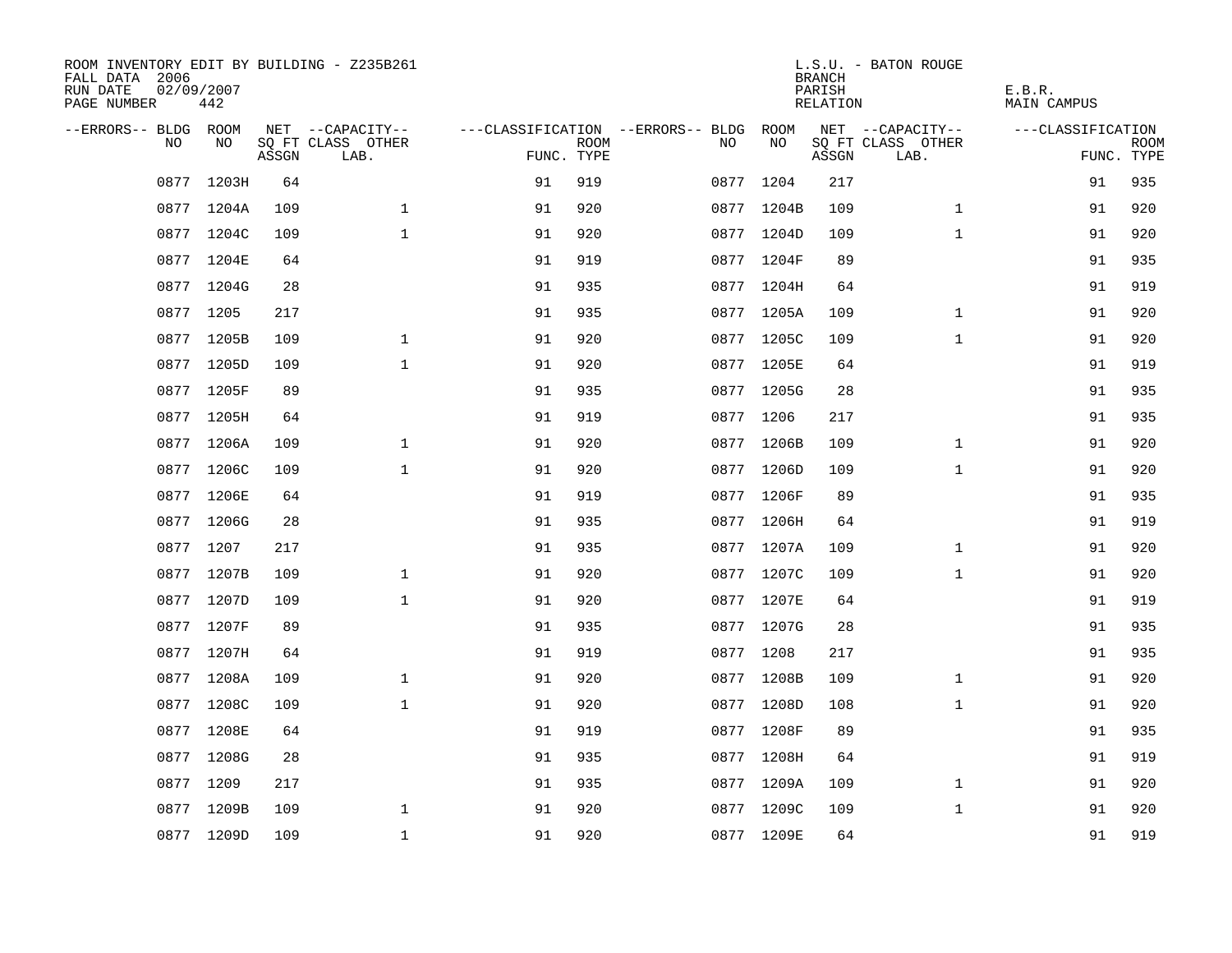| ROOM INVENTORY EDIT BY BUILDING - Z235B261<br>FALL DATA 2006<br>RUN DATE<br>PAGE NUMBER | 02/09/2007<br>443 |       |                           |            |             |                                        |                                                                | <b>BRANCH</b><br>PARISH<br>RELATION | L.S.U. - BATON ROUGE                                                   | E.B.R.<br><b>MAIN CAMPUS</b> |                           |
|-----------------------------------------------------------------------------------------|-------------------|-------|---------------------------|------------|-------------|----------------------------------------|----------------------------------------------------------------|-------------------------------------|------------------------------------------------------------------------|------------------------------|---------------------------|
| --ERRORS-- BLDG ROOM                                                                    |                   |       | NET --CAPACITY--          |            |             | ---CLASSIFICATION --ERRORS-- BLDG ROOM |                                                                |                                     | NET --CAPACITY--                                                       | ---CLASSIFICATION            |                           |
| NO.                                                                                     | NO.               | ASSGN | SQ FT CLASS OTHER<br>LAB. | FUNC. TYPE | <b>ROOM</b> | NO.                                    | NO                                                             | ASSGN                               | SQ FT CLASS OTHER<br>LAB.                                              |                              | <b>ROOM</b><br>FUNC. TYPE |
|                                                                                         | 0877 1209F        | 89    |                           | 91         | 935         | 0877                                   | 1209G                                                          | 28                                  |                                                                        | 91                           | 935                       |
|                                                                                         | 0877 1209H        | 64    |                           | 91         | 919         |                                        | 0877 1210                                                      | 217                                 |                                                                        | 91                           | 935                       |
|                                                                                         | 0877 1210A        | 109   | $\mathbf 1$               | 91         | 920         |                                        | 0877 1210B                                                     | 109                                 | $\mathbf{1}$                                                           | 91                           | 920                       |
|                                                                                         | 0877 1210C        | 109   | $\mathbf{1}$              | 91         | 920         |                                        | 0877 1210D                                                     | 109                                 | $\mathbf{1}$                                                           | 91                           | 920                       |
|                                                                                         | 0877 1210E        | 64    |                           | 91         | 919         |                                        | 0877 1210F                                                     | 89                                  |                                                                        | 91                           | 935                       |
|                                                                                         | 0877 1210G        | 28    |                           | 91         | 935         |                                        | 0877 1210H                                                     | 64                                  |                                                                        | 91                           | 919                       |
|                                                                                         | 0877 1211         | 217   |                           | 91         | 935         |                                        | 0877 1211A                                                     | 109                                 | $\mathbf{1}$                                                           | 91                           | 920                       |
|                                                                                         | 0877 1211B        | 109   | $\mathbf{1}$              | 91         | 920         |                                        | 0877 1211C                                                     | 109                                 | $\mathbf{1}$                                                           | 91                           | 920                       |
|                                                                                         | 0877 1211D        | 109   | $\mathbf{1}$              | 91         | 920         |                                        | 0877 1211E                                                     | 64                                  |                                                                        | 91                           | 919                       |
|                                                                                         | 0877 1211F        | 89    |                           | 91         | 935         |                                        | 0877 1211G                                                     | 28                                  |                                                                        | 91                           | 935                       |
|                                                                                         | 0877 1211H        | 64    |                           | 91         | 919         |                                        | 0877 1212                                                      | 217                                 |                                                                        | 91                           | 935                       |
|                                                                                         | 0877 1212A        | 109   | $\mathbf{1}$              | 91         | 920         |                                        | 0877 1212B                                                     | 109                                 | $\mathbf{1}$                                                           | 91                           | 920                       |
|                                                                                         | 0877 1212C        | 109   | $\mathbf{1}$              | 91         | 920         |                                        | 0877 1212D                                                     | 109                                 | $\mathbf{1}$                                                           | 91                           | 920                       |
|                                                                                         | 0877 1212E        | 64    |                           | 91         | 919         |                                        | 0877 1212F                                                     | 89                                  |                                                                        | 91                           | 935                       |
|                                                                                         | 0877 1212G        | 28    |                           | 91         | 935         |                                        | 0877 1212H                                                     | 64                                  |                                                                        | 91                           | 919                       |
|                                                                                         | 0877 1213         | 126   |                           | 91         | 935         |                                        | 0877 1213A                                                     | 151                                 | $\mathbf{1}$                                                           | 91                           | 920                       |
|                                                                                         | 0877 1213B        | 151   | $\mathbf{1}$              | 91         | 920         |                                        | 0877 1213F                                                     | 108                                 |                                                                        | 91                           | 935                       |
|                                                                                         | 0877 1213G        | 28    |                           | 91         | 935         |                                        | 0877 1214                                                      | 126                                 |                                                                        | 91                           | 935                       |
|                                                                                         | 0877 1214A        | 151   | $\mathbf 1$               | 91         | 920         |                                        | 0877 1214B                                                     | 151                                 | $\mathbf{1}$                                                           | 91                           | 920                       |
|                                                                                         | 0877 1214F        | 108   |                           | 91         | 935         |                                        | 0877 1214G<br>TOTAL NUMBER CLASSROOMS<br>TOTAL NUMBER LABS 210 | 28                                  | TOTAL NET ASSIGN SQ. FT. IN ROOM FILE<br>TOTAL NUMBER SPECIAL LABS 220 | 91<br>11,863                 | 935                       |
|                                                                                         | 0878 1301         | 217   |                           | 91         | 935         |                                        | 0878 1301A                                                     | 109                                 | $\mathbf{1}$                                                           | 91                           | 920                       |
|                                                                                         | 0878 1301B        | 109   | $\mathbf{1}$              | 91         | 920         |                                        | 0878 1301C                                                     | 109                                 | $\mathbf{1}$                                                           | 91                           | 920                       |
|                                                                                         | 0878 1301D        | 109   | $\mathbf{1}$              | 91         | 920         |                                        | 0878 1301E                                                     | 64                                  |                                                                        | 91                           | 919                       |
|                                                                                         | 0878 1301F        | 89    |                           | 91         | 935         |                                        | 0878 1301G                                                     | 28                                  |                                                                        | 91                           | 935                       |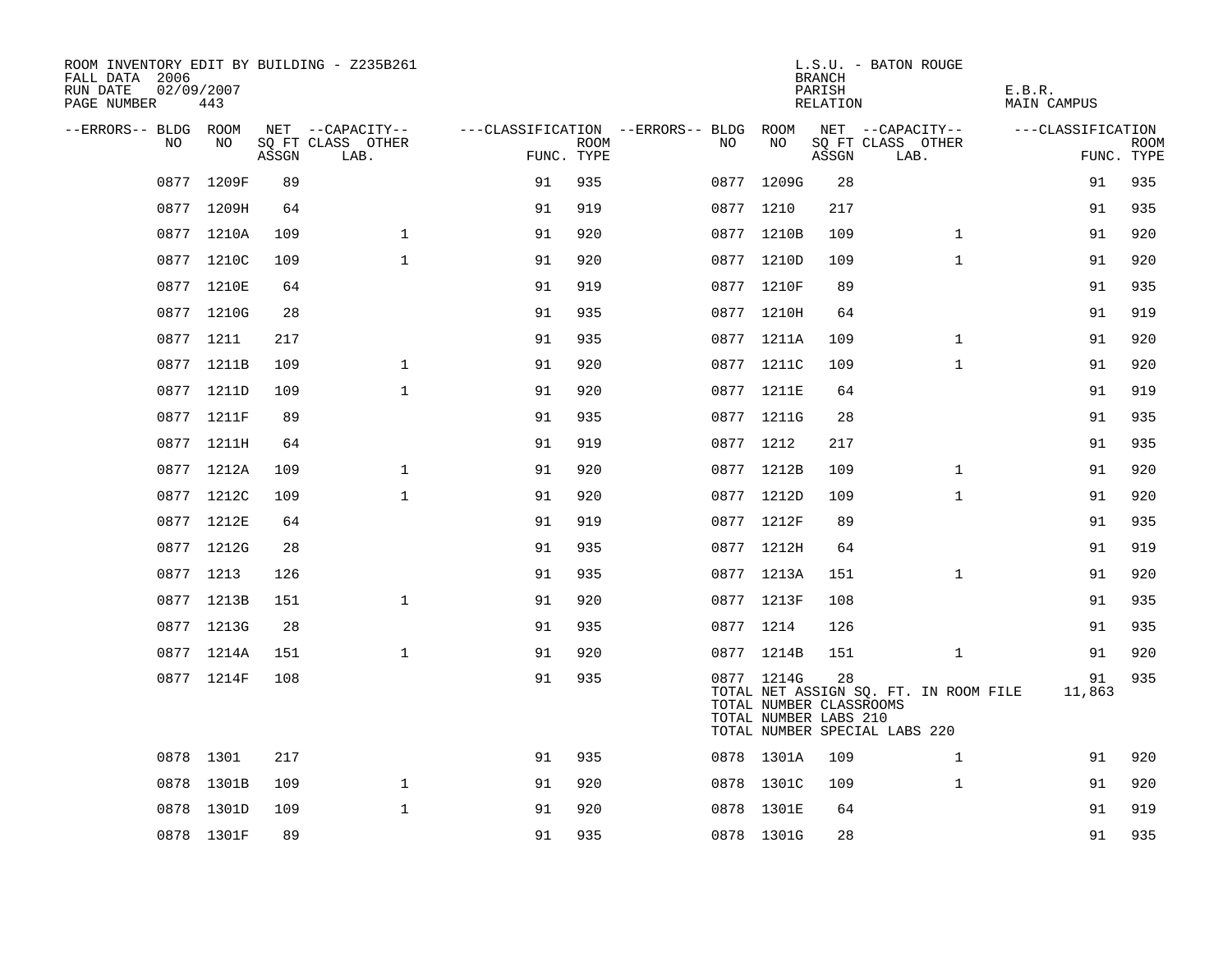| ROOM INVENTORY EDIT BY BUILDING - Z235B261<br>FALL DATA 2006<br>RUN DATE<br>PAGE NUMBER | 02/09/2007<br>444 |       |                           |            |             |                                        |            | <b>BRANCH</b><br>PARISH<br>RELATION | L.S.U. - BATON ROUGE      | E.B.R.<br>MAIN CAMPUS |                           |
|-----------------------------------------------------------------------------------------|-------------------|-------|---------------------------|------------|-------------|----------------------------------------|------------|-------------------------------------|---------------------------|-----------------------|---------------------------|
| --ERRORS-- BLDG ROOM                                                                    |                   |       | NET --CAPACITY--          |            |             | ---CLASSIFICATION --ERRORS-- BLDG ROOM |            |                                     | NET --CAPACITY--          | ---CLASSIFICATION     |                           |
| NO                                                                                      | NO                | ASSGN | SQ FT CLASS OTHER<br>LAB. | FUNC. TYPE | <b>ROOM</b> | NO                                     | NO         | ASSGN                               | SQ FT CLASS OTHER<br>LAB. |                       | <b>ROOM</b><br>FUNC. TYPE |
| 0878                                                                                    | 1301H             | 64    |                           | 91         | 919         |                                        | 0878 1302  | 217                                 |                           | 91                    | 935                       |
|                                                                                         | 0878 1302A        | 109   | $\mathbf 1$               | 91         | 920         |                                        | 0878 1302B | 109                                 | $\mathbf{1}$              | 91                    | 920                       |
|                                                                                         | 0878 1302C        | 109   | $\mathbf{1}$              | 91         | 920         |                                        | 0878 1302D | 109                                 | $\mathbf{1}$              | 91                    | 920                       |
|                                                                                         | 0878 1302E        | 64    |                           | 91         | 919         |                                        | 0878 1302F | 89                                  |                           | 91                    | 935                       |
| 0878                                                                                    | 1302G             | 28    |                           | 91         | 935         |                                        | 0878 1302H | 64                                  |                           | 91                    | 919                       |
|                                                                                         | 0878 1303         | 217   |                           | 91         | 935         |                                        | 0878 1303A | 109                                 | $\mathbf{1}$              | 91                    | 920                       |
| 0878                                                                                    | 1303B             | 109   | $\mathbf{1}$              | 91         | 920         |                                        | 0878 1303C | 109                                 | $\mathbf{1}$              | 91                    | 920                       |
|                                                                                         | 0878 1303D        | 109   | $\mathbf{1}$              | 91         | 920         |                                        | 0878 1303E | 64                                  |                           | 91                    | 919                       |
| 0878                                                                                    | 1303F             | 89    |                           | 91         | 935         |                                        | 0878 1303G | 28                                  |                           | 91                    | 935                       |
|                                                                                         | 0878 1303H        | 64    |                           | 91         | 919         |                                        | 0878 1304  | 217                                 |                           | 91                    | 935                       |
| 0878                                                                                    | 1304A             | 109   | $\mathbf{1}$              | 91         | 920         |                                        | 0878 1304B | 109                                 | $\mathbf{1}$              | 91                    | 920                       |
|                                                                                         | 0878 1304C        | 109   | $\mathbf{1}$              | 91         | 920         |                                        | 0878 1304D | 109                                 | $\mathbf{1}$              | 91                    | 920                       |
| 0878                                                                                    | 1304E             | 64    |                           | 91         | 919         |                                        | 0878 1304F | 89                                  |                           | 91                    | 935                       |
|                                                                                         | 0878 1304G        | 28    |                           | 91         | 935         |                                        | 0878 1304H | 64                                  |                           | 91                    | 919                       |
|                                                                                         | 0878 1305         | 217   |                           | 91         | 935         |                                        | 0878 1305A | 109                                 | $\mathbf{1}$              | 91                    | 920                       |
|                                                                                         | 0878 1305B        | 109   | $\mathbf 1$               | 91         | 920         |                                        | 0878 1305C | 109                                 | $\mathbf{1}$              | 91                    | 920                       |
|                                                                                         | 0878 1305D        | 109   | $\mathbf{1}$              | 91         | 920         |                                        | 0878 1305E | 64                                  |                           | 91                    | 919                       |
|                                                                                         | 0878 1305F        | 89    |                           | 91         | 935         |                                        | 0878 1305G | 28                                  |                           | 91                    | 935                       |
|                                                                                         | 0878 1305H        | 64    |                           | 91         | 919         |                                        | 0878 1306  | 217                                 |                           | 91                    | 935                       |
| 0878                                                                                    | 1306A             | 109   | $\mathbf 1$               | 91         | 920         |                                        | 0878 1306B | 109                                 | $\mathbf{1}$              | 91                    | 920                       |
|                                                                                         | 0878 1306C        | 109   | $\mathbf 1$               | 91         | 920         |                                        | 0878 1306D | 109                                 | $\mathbf{1}$              | 91                    | 920                       |
| 0878                                                                                    | 1306E             | 64    |                           | 91         | 919         |                                        | 0878 1306F | 89                                  |                           | 91                    | 935                       |
|                                                                                         | 0878 1306G        | 28    |                           | 91         | 935         |                                        | 0878 1306H | 64                                  |                           | 91                    | 919                       |
| 0878                                                                                    | 1307              | 217   |                           | 91         | 935         |                                        | 0878 1307A | 109                                 | $\mathbf{1}$              | 91                    | 920                       |
|                                                                                         | 0878 1307B        | 109   | $\mathbf{1}$              | 91         | 920         | 0878                                   | 1307C      | 109                                 | $\mathbf{1}$              | 91                    | 920                       |
|                                                                                         | 0878 1307D        | 109   | $\mathbf{1}$              | 91         | 920         |                                        | 0878 1307E | 64                                  |                           | 91                    | 919                       |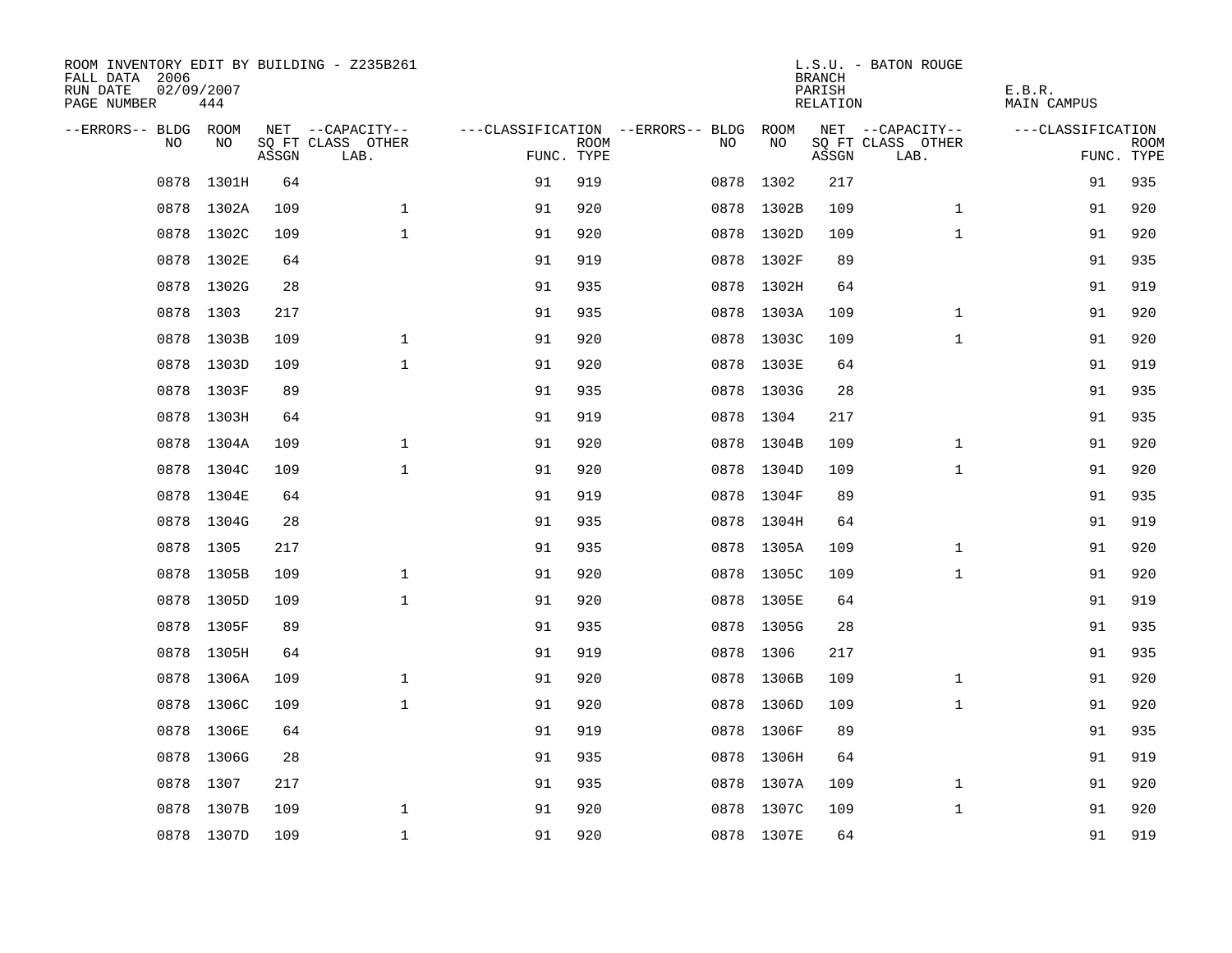| ROOM INVENTORY EDIT BY BUILDING - Z235B261<br>FALL DATA 2006<br>RUN DATE<br>PAGE NUMBER | 02/09/2007<br>445 |       |                                               |            |             |                                              |                                                                | <b>BRANCH</b><br>PARISH<br>RELATION | L.S.U. - BATON ROUGE                          | E.B.R.<br><b>MAIN CAMPUS</b> |                           |
|-----------------------------------------------------------------------------------------|-------------------|-------|-----------------------------------------------|------------|-------------|----------------------------------------------|----------------------------------------------------------------|-------------------------------------|-----------------------------------------------|------------------------------|---------------------------|
| --ERRORS-- BLDG ROOM<br>NO                                                              | NO                | ASSGN | NET --CAPACITY--<br>SQ FT CLASS OTHER<br>LAB. | FUNC. TYPE | <b>ROOM</b> | ---CLASSIFICATION --ERRORS-- BLDG ROOM<br>NO | NO                                                             | ASSGN                               | NET --CAPACITY--<br>SQ FT CLASS OTHER<br>LAB. | ---CLASSIFICATION            | <b>ROOM</b><br>FUNC. TYPE |
|                                                                                         | 0878 1307F        | 89    |                                               | 91         | 935         |                                              | 0878 1307G                                                     | 28                                  |                                               | 91                           | 935                       |
|                                                                                         | 0878 1307H        | 64    |                                               | 91         | 919         |                                              | 0878 1308                                                      | 217                                 |                                               | 91                           | 935                       |
|                                                                                         | 0878 1308A        | 109   | $\mathbf{1}$                                  | 91         | 920         |                                              | 0878 1308B                                                     | 109                                 | $\mathbf{1}$                                  | 91                           | 920                       |
|                                                                                         | 0878 1308C        | 109   | $\mathbf{1}$                                  | 91         | 920         |                                              | 0878 1308D                                                     | 109                                 | $\mathbf{1}$                                  | 91                           | 920                       |
|                                                                                         | 0878 1308E        | 64    |                                               | 91         | 919         |                                              | 0878 1308F                                                     | 89                                  |                                               | 91                           | 935                       |
|                                                                                         | 0878 1308G        | 28    |                                               | 91         | 935         |                                              | 0878 1308H                                                     | 64                                  |                                               | 91                           | 919                       |
|                                                                                         | 0878 1309         | 217   |                                               | 91         | 935         |                                              | 0878 1309A                                                     | 109                                 | $\mathbf{1}$                                  | 91                           | 920                       |
|                                                                                         | 0878 1309B        | 109   | $\mathbf 1$                                   | 91         | 920         |                                              | 0878 1309C                                                     | 109                                 | $\mathbf{1}$                                  | 91                           | 920                       |
|                                                                                         | 0878 1309D        | 109   | $\mathbf{1}$                                  | 91         | 920         |                                              | 0878 1309E                                                     | 64                                  |                                               | 91                           | 919                       |
|                                                                                         | 0878 1309F        | 89    |                                               | 91         | 935         |                                              | 0878 1309G                                                     | 28                                  |                                               | 91                           | 935                       |
|                                                                                         | 0878 1309H        | 64    |                                               | 91         | 919         |                                              | 0878 1310                                                      | 217                                 |                                               | 91                           | 935                       |
|                                                                                         | 0878 1310A        | 109   | $\mathbf{1}$                                  | 91         | 920         |                                              | 0878 1310B                                                     | 109                                 | $\mathbf{1}$                                  | 91                           | 920                       |
|                                                                                         | 0878 1310C        | 109   | $\mathbf{1}$                                  | 91         | 920         |                                              | 0878 1310D                                                     | 109                                 | $\mathbf{1}$                                  | 91                           | 920                       |
|                                                                                         | 0878 1310E        | 64    |                                               | 91         | 919         |                                              | 0878 1310F                                                     | 89                                  |                                               | 91                           | 935                       |
|                                                                                         | 0878 1310G        | 28    |                                               | 91         | 935         |                                              | 0878 1310H                                                     | 64                                  |                                               | 91                           | 919                       |
|                                                                                         | 0878 1311         | 217   |                                               | 91         | 935         |                                              | 0878 1311A                                                     | 109                                 | $\mathbf{1}$                                  | 91                           | 920                       |
| 0878                                                                                    | 1311B             | 109   | $\mathbf{1}$                                  | 91         | 920         |                                              | 0878 1311C                                                     | 109                                 | $\mathbf{1}$                                  | 91                           | 920                       |
|                                                                                         | 0878 1311D        | 109   | $\mathbf{1}$                                  | 91         | 920         |                                              | 0878 1311E                                                     | 64                                  |                                               | 91                           | 919                       |
| 0878                                                                                    | 1311F             | 89    |                                               | 91         | 935         |                                              | 0878 1311G                                                     | 28                                  |                                               | 91                           | 935                       |
|                                                                                         | 0878 1311H        | 64    |                                               | 91         | 919         |                                              | 0878 1312                                                      | 217                                 |                                               | 91                           | 935                       |
| 0878                                                                                    | 1312A             | 109   | $\mathbf 1$                                   | 91         | 920         |                                              | 0878 1312B                                                     | 109                                 | $\mathbf{1}$                                  | 91                           | 920                       |
|                                                                                         | 0878 1312C        | 109   | $\mathbf{1}$                                  | 91         | 920         |                                              | 0878 1312D                                                     | 109                                 | $\mathbf{1}$                                  | 91                           | 920                       |
|                                                                                         | 0878 1312E        | 64    |                                               | 91         | 919         |                                              | 0878 1312F                                                     | 89                                  |                                               | 91                           | 935                       |
|                                                                                         | 0878 1312G        | 28    |                                               | 91         | 935         |                                              | 0878 1312H<br>TOTAL NUMBER CLASSROOMS<br>TOTAL NUMBER LABS 210 | 64                                  | TOTAL NET ASSIGN SQ. FT. IN ROOM FILE         | 91<br>10,776                 | 919                       |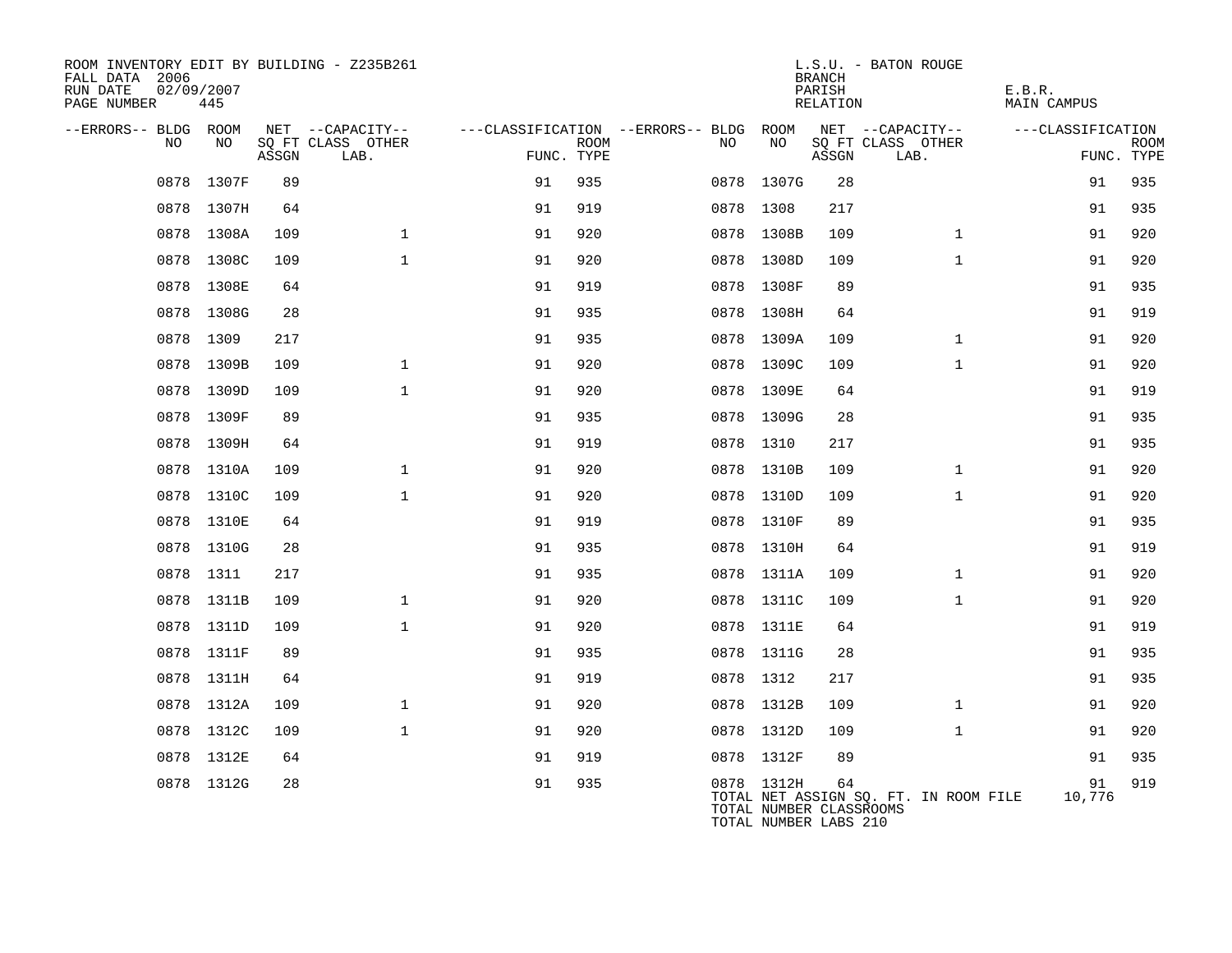| ROOM INVENTORY EDIT BY BUILDING - Z235B261<br>FALL DATA 2006<br>RUN DATE<br>PAGE NUMBER | 02/09/2007<br>446 |       |                                       |            |             |                                                               |            | <b>BRANCH</b><br>PARISH<br>RELATION | L.S.U. - BATON ROUGE                  | E.B.R.<br><b>MAIN CAMPUS</b> |             |
|-----------------------------------------------------------------------------------------|-------------------|-------|---------------------------------------|------------|-------------|---------------------------------------------------------------|------------|-------------------------------------|---------------------------------------|------------------------------|-------------|
| --ERRORS-- BLDG ROOM<br>NO.                                                             | NO.               |       | NET --CAPACITY--<br>SQ FT CLASS OTHER |            | <b>ROOM</b> | ---CLASSIFICATION --ERRORS-- BLDG ROOM NET --CAPACITY--<br>NO | NO         |                                     | SQ FT CLASS OTHER                     | ---CLASSIFICATION            | <b>ROOM</b> |
|                                                                                         |                   | ASSGN | LAB.                                  | FUNC. TYPE |             |                                                               |            | ASSGN                               | LAB.<br>TOTAL NUMBER SPECIAL LABS 220 |                              | FUNC. TYPE  |
|                                                                                         | 0879 1401         | 217   |                                       | 91         | 935         |                                                               | 0879 1401A | 109                                 | $\mathbf{1}$                          | 91                           | 920         |
| 0879                                                                                    | 1401B             | 109   | $\mathbf{1}$                          | 91         | 920         |                                                               | 0879 1401C | 109                                 | $\mathbf{1}$                          | 91                           | 920         |
|                                                                                         | 0879 1401D        | 109   | $\mathbf{1}$                          | 91         | 920         |                                                               | 0879 1401E | 64                                  |                                       | 91                           | 919         |
|                                                                                         | 0879 1401F        | 89    |                                       | 91         | 935         |                                                               | 0879 1401G | 28                                  |                                       | 91                           | 935         |
|                                                                                         | 0879 1401H        | 64    |                                       | 91         | 919         |                                                               | 0879 1402  | 217                                 |                                       | 91                           | 935         |
|                                                                                         | 0879 1402A        | 109   | $\mathbf{1}$                          | 91         | 920         | 0879                                                          | 1402B      | 109                                 | $\mathbf{1}$                          | 91                           | 920         |
|                                                                                         | 0879 1402C        | 109   | $\mathbf{1}$                          | 91         | 920         |                                                               | 0879 1402D | 109                                 | $\mathbf{1}$                          | 91                           | 920         |
|                                                                                         | 0879 1402E        | 64    |                                       | 91         | 919         |                                                               | 0879 1402F | 89                                  |                                       | 91                           | 935         |
|                                                                                         | 0879 1402G        | 28    |                                       | 91         | 935         |                                                               | 0879 1402H | 64                                  |                                       | 91                           | 919         |
|                                                                                         | 0879 1403         | 217   |                                       | 91         | 935         |                                                               | 0879 1403A | 109                                 | $\mathbf{1}$                          | 91                           | 920         |
| 0879                                                                                    | 1403B             | 109   | $\mathbf{1}$                          | 91         | 920         |                                                               | 0879 1403C | 109                                 | $\mathbf{1}$                          | 91                           | 920         |
|                                                                                         | 0879 1403D        | 109   | $\mathbf 1$                           | 91         | 920         |                                                               | 0879 1403E | 64                                  |                                       | 91                           | 919         |
|                                                                                         | 0879 1403F        | 89    |                                       | 91         | 935         |                                                               | 0879 1403G | 28                                  |                                       | 91                           | 935         |
|                                                                                         | 0879 1403H        | 64    |                                       | 91         | 919         |                                                               | 0879 1404  | 217                                 |                                       | 91                           | 935         |
|                                                                                         | 0879 1404A        | 109   | $\mathbf{1}$                          | 91         | 920         |                                                               | 0879 1404B | 109                                 | $\mathbf{1}$                          | 91                           | 920         |
|                                                                                         | 0879 1404C        | 109   | $\mathbf{1}$                          | 91         | 920         |                                                               | 0879 1404D | 109                                 | $\mathbf{1}$                          | 91                           | 920         |
|                                                                                         | 0879 1404E        | 64    |                                       | 91         | 919         |                                                               | 0879 1404F | 89                                  |                                       | 91                           | 935         |
|                                                                                         | 0879 1404G        | 28    |                                       | 91         | 935         |                                                               | 0879 1404H | 64                                  |                                       | 91                           | 919         |
| 0879                                                                                    | 1405              | 217   |                                       | 91         | 935         |                                                               | 0879 1405A | 109                                 | $\mathbf{1}$                          | 91                           | 920         |
|                                                                                         | 0879 1405B        | 109   | $\mathbf{1}$                          | 91         | 920         |                                                               | 0879 1405C | 109                                 | $\mathbf{1}$                          | 91                           | 920         |
| 0879                                                                                    | 1405D             | 109   | $\mathbf{1}$                          | 91         | 920         |                                                               | 0879 1405E | 64                                  |                                       | 91                           | 919         |
|                                                                                         | 0879 1405F        | 89    |                                       | 91         | 935         |                                                               | 0879 1405G | 28                                  |                                       | 91                           | 935         |
| 0879                                                                                    | 1405H             | 64    |                                       | 91         | 919         |                                                               | 0879 1406  | 217                                 |                                       | 91                           | 935         |
|                                                                                         | 0879 1406A        | 109   | $\mathbf 1$                           | 91         | 920         |                                                               | 0879 1406B | 109                                 | $\mathbf{1}$                          | 91                           | 920         |
|                                                                                         | 0879 1406C        | 109   | $\mathbf 1$                           | 91         | 920         |                                                               | 0879 1406D | 109                                 | $\mathbf{1}$                          | 91                           | 920         |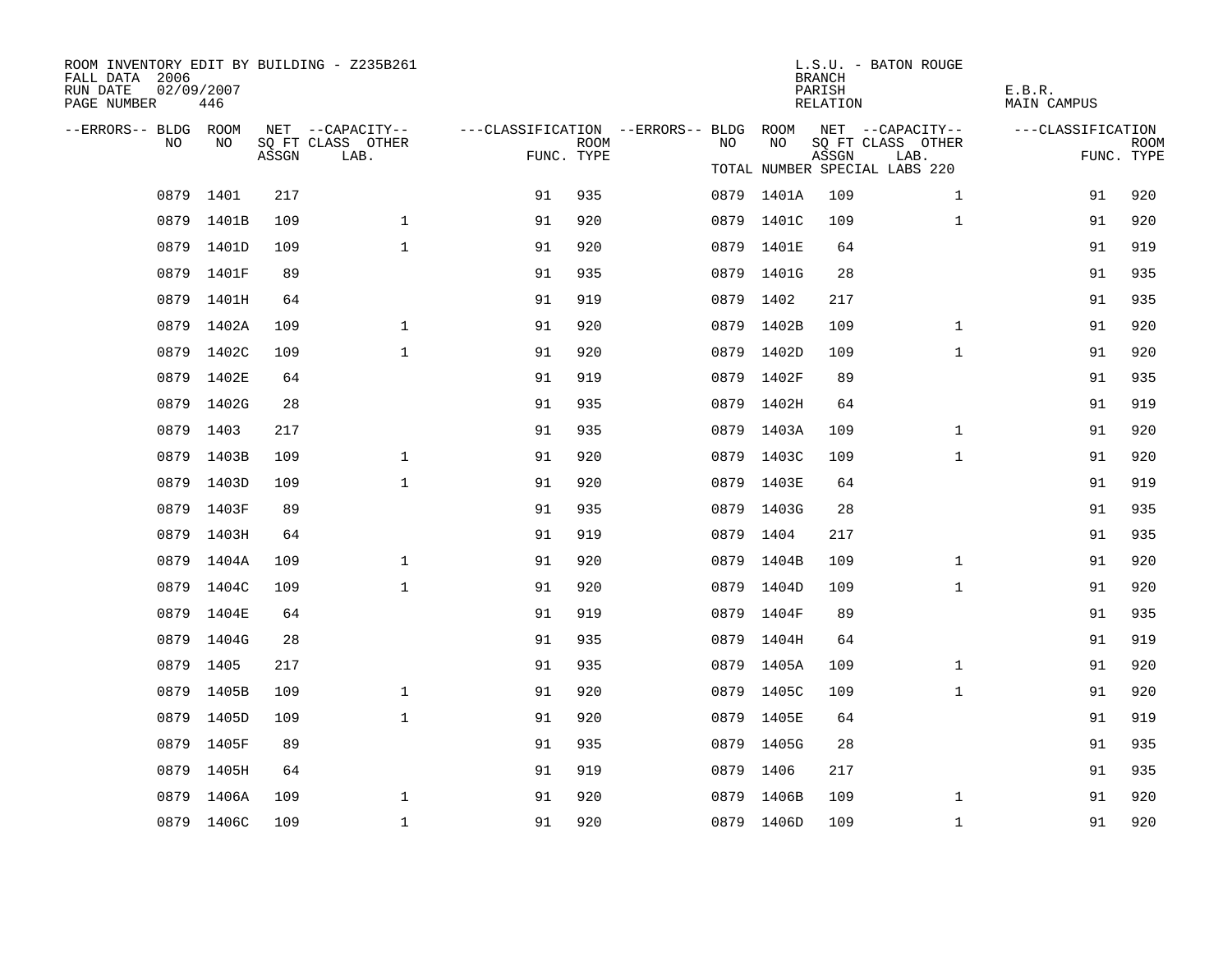| ROOM INVENTORY EDIT BY BUILDING - Z235B261<br>FALL DATA 2006<br>RUN DATE<br>PAGE NUMBER | 02/09/2007<br>447 |       |                           |            |             |                                        |            | <b>BRANCH</b><br>PARISH<br>RELATION | L.S.U. - BATON ROUGE      | E.B.R.<br>MAIN CAMPUS |                           |
|-----------------------------------------------------------------------------------------|-------------------|-------|---------------------------|------------|-------------|----------------------------------------|------------|-------------------------------------|---------------------------|-----------------------|---------------------------|
| --ERRORS-- BLDG ROOM                                                                    |                   |       | NET --CAPACITY--          |            |             | ---CLASSIFICATION --ERRORS-- BLDG ROOM |            |                                     | NET --CAPACITY--          | ---CLASSIFICATION     |                           |
| NO                                                                                      | NO                | ASSGN | SQ FT CLASS OTHER<br>LAB. | FUNC. TYPE | <b>ROOM</b> | NO                                     | NO         | ASSGN                               | SQ FT CLASS OTHER<br>LAB. |                       | <b>ROOM</b><br>FUNC. TYPE |
| 0879                                                                                    | 1406E             | 64    |                           | 91         | 919         | 0879                                   | 1406F      | 89                                  |                           | 91                    | 935                       |
|                                                                                         | 0879 1406G        | 28    |                           | 91         | 935         |                                        | 0879 1406H | 64                                  |                           | 91                    | 919                       |
|                                                                                         | 0879 1407         | 217   |                           | 91         | 935         |                                        | 0879 1407A | 109                                 | $\mathbf{1}$              | 91                    | 920                       |
| 0879                                                                                    | 1407B             | 109   | $\mathbf{1}$              | 91         | 920         |                                        | 0879 1407C | 109                                 | $\mathbf{1}$              | 91                    | 920                       |
| 0879                                                                                    | 1407D             | 109   | $\mathbf{1}$              | 91         | 920         |                                        | 0879 1407E | 64                                  |                           | 91                    | 919                       |
| 0879                                                                                    | 1407F             | 89    |                           | 91         | 935         |                                        | 0879 1407G | 28                                  |                           | 91                    | 935                       |
| 0879                                                                                    | 1407H             | 64    |                           | 91         | 919         |                                        | 0879 1408  | 217                                 |                           | 91                    | 935                       |
| 0879                                                                                    | 1408A             | 109   | $\mathbf{1}$              | 91         | 920         |                                        | 0879 1408B | 109                                 | $\mathbf{1}$              | 91                    | 920                       |
| 0879                                                                                    | 1408C             | 109   | $\mathbf{1}$              | 91         | 920         | 0879                                   | 1408D      | 109                                 | $\mathbf{1}$              | 91                    | 920                       |
| 0879                                                                                    | 1408E             | 64    |                           | 91         | 919         |                                        | 0879 1408F | 89                                  |                           | 91                    | 935                       |
| 0879                                                                                    | 1408G             | 28    |                           | 91         | 935         |                                        | 0879 1408H | 64                                  |                           | 91                    | 919                       |
|                                                                                         | 0879 1409         | 217   |                           | 91         | 935         |                                        | 0879 1409A | 109                                 | $\mathbf{1}$              | 91                    | 920                       |
| 0879                                                                                    | 1409B             | 109   | $\mathbf 1$               | 91         | 920         |                                        | 0879 1409C | 109                                 | $\mathbf{1}$              | 91                    | 920                       |
| 0879                                                                                    | 1409D             | 109   | $\mathbf{1}$              | 91         | 920         |                                        | 0879 1409E | 64                                  |                           | 91                    | 919                       |
| 0879                                                                                    | 1409F             | 89    |                           | 91         | 935         |                                        | 0879 1409G | 28                                  |                           | 91                    | 935                       |
| 0879                                                                                    | 1409H             | 64    |                           | 91         | 919         |                                        | 0879 1410  | 217                                 |                           | 91                    | 935                       |
|                                                                                         | 0879 1410A        | 109   | $\mathbf{1}$              | 91         | 920         |                                        | 0879 1410B | 109                                 | $\mathbf{1}$              | 91                    | 920                       |
| 0879                                                                                    | 1410C             | 109   | $\mathbf{1}$              | 91         | 920         |                                        | 0879 1410D | 109                                 | $\mathbf{1}$              | 91                    | 920                       |
|                                                                                         | 0879 1410E        | 64    |                           | 91         | 919         |                                        | 0879 1410F | 89                                  |                           | 91                    | 935                       |
|                                                                                         | 0879 1410G        | 28    |                           | 91         | 935         |                                        | 0879 1410H | 64                                  |                           | 91                    | 919                       |
|                                                                                         | 0879 1411         | 217   |                           | 91         | 935         |                                        | 0879 1411A | 109                                 | $\mathbf{1}$              | 91                    | 920                       |
| 0879                                                                                    | 1411B             | 109   | $\mathbf{1}$              | 91         | 920         |                                        | 0879 1411C | 109                                 | $\mathbf{1}$              | 91                    | 920                       |
|                                                                                         | 0879 1411D        | 109   | $\mathbf{1}$              | 91         | 920         |                                        | 0879 1411E | 64                                  |                           | 91                    | 919                       |
| 0879                                                                                    | 1411F             | 89    |                           | 91         | 935         |                                        | 0879 1411G | 28                                  |                           | 91                    | 935                       |
| 0879                                                                                    | 1411H             | 64    |                           | 91         | 919         | 0879                                   | 1412       | 217                                 |                           | 91                    | 935                       |
|                                                                                         | 0879 1412A        | 109   | $\mathbf{1}$              | 91         | 920         |                                        | 0879 1412B | 109                                 | $\mathbf{1}$              | 91                    | 920                       |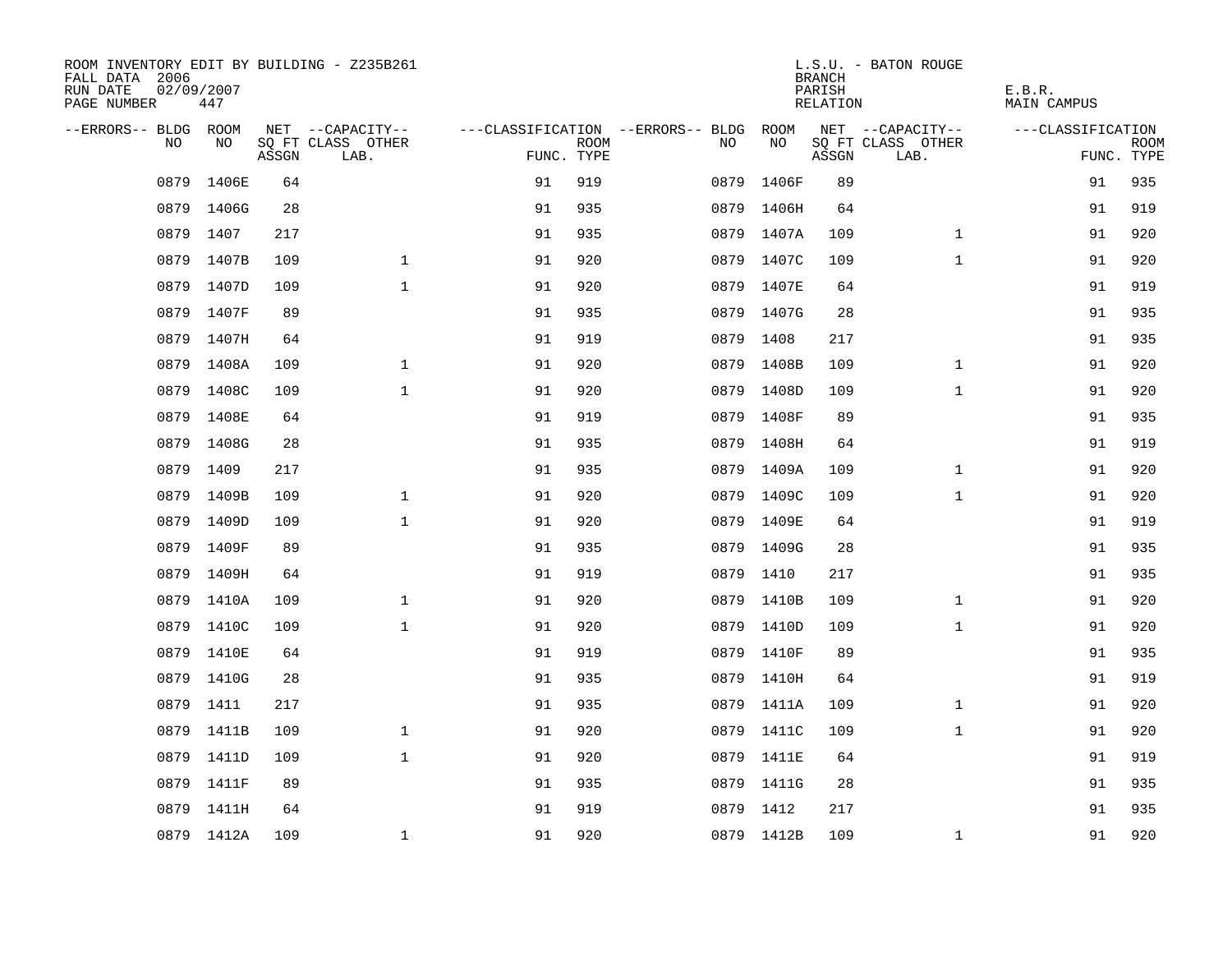| ROOM INVENTORY EDIT BY BUILDING - Z235B261<br>FALL DATA 2006<br>RUN DATE<br>PAGE NUMBER |      | 02/09/2007<br>448 |       |                           |              |                                   |                           |      |                                                                | <b>BRANCH</b><br>PARISH<br>RELATION | L.S.U. - BATON ROUGE                                                   | E.B.R.<br><b>MAIN CAMPUS</b> |                           |
|-----------------------------------------------------------------------------------------|------|-------------------|-------|---------------------------|--------------|-----------------------------------|---------------------------|------|----------------------------------------------------------------|-------------------------------------|------------------------------------------------------------------------|------------------------------|---------------------------|
| --ERRORS-- BLDG                                                                         |      | ROOM              |       | NET --CAPACITY--          |              | ---CLASSIFICATION --ERRORS-- BLDG |                           |      | ROOM                                                           |                                     | NET --CAPACITY--                                                       | ---CLASSIFICATION            |                           |
|                                                                                         | NO   | NO                | ASSGN | SQ FT CLASS OTHER<br>LAB. |              |                                   | <b>ROOM</b><br>FUNC. TYPE | NO.  | NO                                                             | ASSGN                               | SQ FT CLASS OTHER<br>LAB.                                              |                              | <b>ROOM</b><br>FUNC. TYPE |
|                                                                                         | 0879 | 1412C             | 109   |                           | $\mathbf 1$  | 91                                | 920                       | 0879 | 1412D                                                          | 109                                 | $\mathbf{1}$                                                           | 91                           | 920                       |
|                                                                                         | 0879 | 1412E             | 64    |                           |              | 91                                | 919                       | 0879 | 1412F                                                          | 89                                  |                                                                        | 91                           | 935                       |
|                                                                                         | 0879 | 1412G             | 28    |                           |              | 91                                | 935                       |      | 0879 1412H                                                     | 64                                  |                                                                        | 91                           | 919                       |
|                                                                                         |      | 0879 1413         | 126   |                           |              | 91                                | 935                       |      | 0879 1413A                                                     | 151                                 | $\mathbf{1}$                                                           | 91                           | 920                       |
|                                                                                         |      | 0879 1413B        | 151   |                           | $\mathbf 1$  | 91                                | 920                       |      | 0879 1413F                                                     | 108                                 |                                                                        | 91                           | 935                       |
|                                                                                         |      | 0879 1413G        | 28    |                           |              | 91                                | 935                       |      | 0879 1414                                                      | 126                                 |                                                                        | 91                           | 935                       |
|                                                                                         |      | 0879 1414A        | 151   |                           | $\mathbf 1$  | 91                                | 920                       |      | 0879 1414B                                                     | 151                                 | $\mathbf{1}$                                                           | 91                           | 920                       |
|                                                                                         |      | 0879 1414F        | 108   |                           |              | 91                                | 935                       |      | 0879 1414G<br>TOTAL NUMBER CLASSROOMS<br>TOTAL NUMBER LABS 210 | 28                                  | TOTAL NET ASSIGN SQ. FT. IN ROOM FILE<br>TOTAL NUMBER SPECIAL LABS 220 | 91<br>11,904                 | 935                       |
|                                                                                         |      | 0880 A0100        | 1482  |                           |              | 11                                | 615                       |      | 0880 A0101                                                     | 2040 156                            |                                                                        | 11                           | 110                       |
|                                                                                         |      | 0880 A0101A       | 109   |                           |              | 11                                | 615                       |      | 0880 A0102                                                     | 81                                  |                                                                        | 0 <sub>0</sub>               | 030                       |
|                                                                                         |      | 0880 A0103        | 220   |                           | $\mathbf{1}$ | 11                                | 310                       |      | 0880 A0104                                                     | 155                                 | 6                                                                      | 11                           | 660                       |
|                                                                                         |      | 0880 A0105        | 220   |                           | $\mathbf{1}$ | 11                                | 310                       |      | 0880 A0106                                                     | 150                                 |                                                                        | 00                           | 030                       |
|                                                                                         |      | 0880 A0108        | 160   |                           | 1            | 11                                | 310                       |      | 0880 A0110                                                     | 152                                 | $\mathbf{1}$                                                           | 11                           | 310                       |
|                                                                                         |      | 0880 A0112        | 152   |                           | $\mathbf 1$  | 11                                | 310                       |      | 0880 A0114                                                     | 160                                 | $\mathbf{1}$                                                           | 11                           | 310                       |
|                                                                                         |      | 0880 A0120        | 219   |                           |              | 0 <sub>0</sub>                    | 030                       |      | 0880 A0121                                                     | 872                                 |                                                                        | 0 <sub>0</sub>               | 030                       |
|                                                                                         |      | 0880 A0121A       | 88    |                           |              | 0 <sub>0</sub>                    | 030                       |      | 0880 A0123                                                     | 646                                 |                                                                        | 00                           | 030                       |
| 9                                                                                       |      | 0880 A0124        | 977   | $\mathbf{1}$              |              | 22                                | 250                       |      | 0880 A0125                                                     | 328                                 | $\mathbf 1$                                                            | 11                           | 250                       |
|                                                                                         |      | 0880 A0125A       | 308   | $\mathbf{1}$              |              | 11                                | 250                       |      | 0880 A0126                                                     | 83                                  | $\mathbf 1$                                                            | 11                           | 225                       |
|                                                                                         |      | 0880 A0127        | 418   | 4                         |              | 22                                | 250                       |      | 0880 A0127A                                                    | 100                                 |                                                                        | 22                           | 255                       |
|                                                                                         |      | 0880 A0127B       | 100   |                           |              | 22                                | 255                       |      | 0880 A0129                                                     | 647                                 |                                                                        | 11                           | 755                       |
|                                                                                         |      | 0880 A0129A       | 205   |                           |              | 11                                | 730                       |      | 0880 A0129B                                                    | 1598                                | $\mathbf{1}$                                                           | 11                           | 750                       |
|                                                                                         |      | 0880 A0135        | 96    |                           |              | 0 <sub>0</sub>                    | 030                       |      | 0880 A0137                                                     | 96                                  |                                                                        | 00                           | 030                       |
|                                                                                         |      | 0880 A0139        | 178   |                           |              | 0 <sub>0</sub>                    | 030                       |      | 0880 A0140                                                     | 105                                 |                                                                        | 00                           | 030                       |
|                                                                                         |      | 0880 A0141        | 387   |                           |              | 0 <sub>0</sub>                    | 030                       |      | 0880 A0143                                                     | 341                                 | $\mathbf{1}$                                                           | 11                           | 310                       |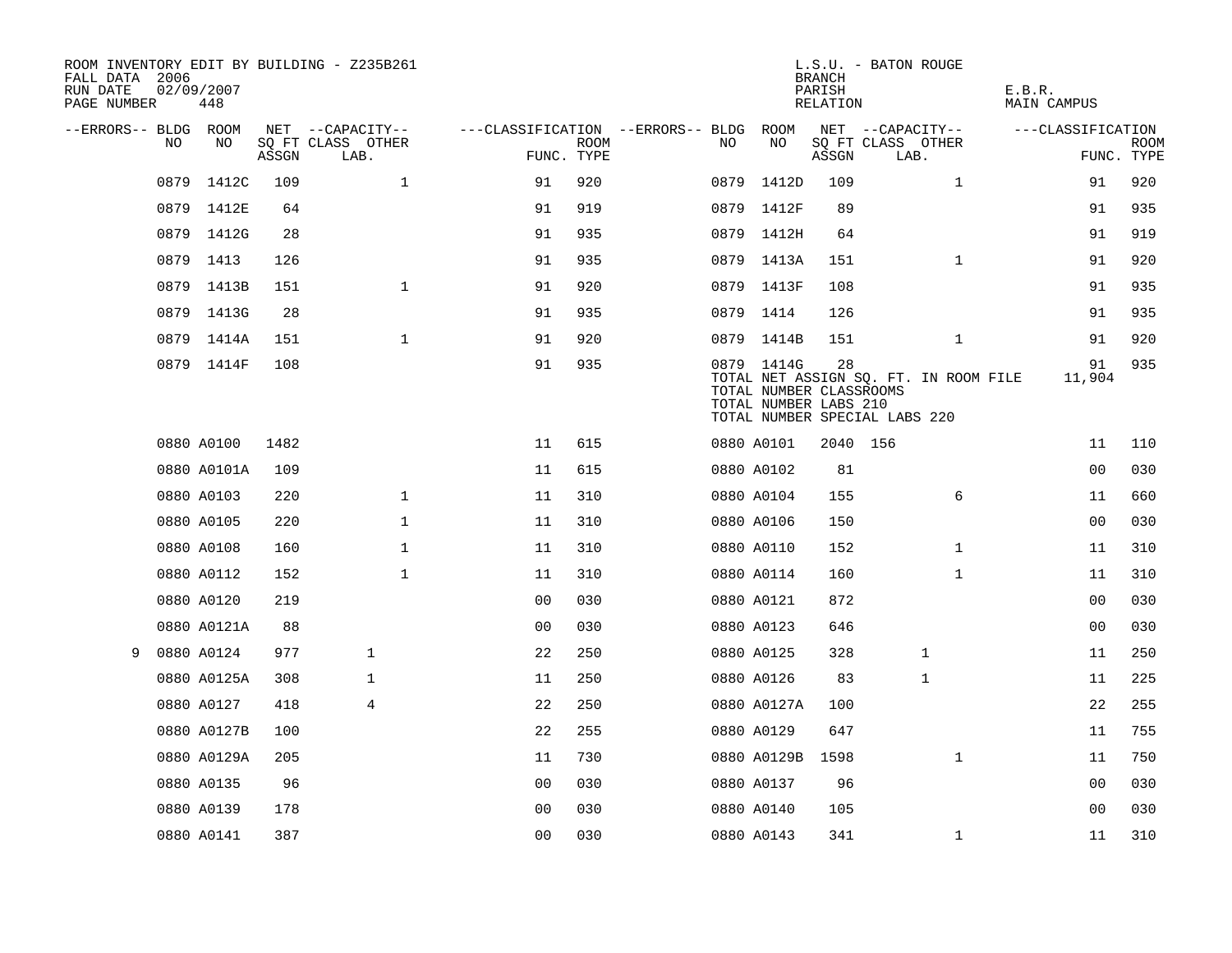| FALL DATA 2006<br>RUN DATE<br>PAGE NUMBER |    | 02/09/2007<br>449 |       | ROOM INVENTORY EDIT BY BUILDING - Z235B261 |              |                                   |             |   |    |             | <b>BRANCH</b><br>PARISH<br>RELATION | L.S.U. - BATON ROUGE      | E.B.R.<br>MAIN CAMPUS |                    |
|-------------------------------------------|----|-------------------|-------|--------------------------------------------|--------------|-----------------------------------|-------------|---|----|-------------|-------------------------------------|---------------------------|-----------------------|--------------------|
| --ERRORS-- BLDG ROOM                      |    |                   |       | NET --CAPACITY--                           |              | ---CLASSIFICATION --ERRORS-- BLDG |             |   |    | ROOM        |                                     | NET --CAPACITY--          | ---CLASSIFICATION     |                    |
|                                           | NO | NO                | ASSGN | SQ FT CLASS OTHER<br>LAB.                  |              | FUNC. TYPE                        | <b>ROOM</b> |   | NO | NO          | ASSGN                               | SQ FT CLASS OTHER<br>LAB. |                       | ROOM<br>FUNC. TYPE |
|                                           |    | 0880 A0144        | 315   | $\mathbf{1}$                               |              | 22                                | 250         | 9 |    | 0880 A0145  | 910                                 | $\mathbf{1}$              | 11                    | 250                |
|                                           |    | 0880 A0146        | 124   |                                            |              | 11                                | 255         |   |    | 0880 A0148  | 315                                 |                           | 11                    | 255                |
|                                           |    | 0880 A0149        | 280   | $\mathbf{1}$                               |              | 22                                | 250         | 9 |    | 0880 A0151  | 610                                 | $\mathbf 1$               | 22                    | 250                |
| 9                                         |    | 0880 A0153        | 610   | $\mathbf{1}$                               |              | 22                                | 250         |   |    | 0880 A0153A | 130                                 | $\mathbf 1$               | 22                    | 250                |
|                                           |    | 0880 A0154        | 219   |                                            |              | 00                                | 030         |   |    | 0880 A0155  | 150                                 | $\mathbf 1$               | 22                    | 250                |
|                                           |    | 0880 A0201        | 4623  |                                            |              | 11                                | 615         |   |    | 0880 A0201A | 115                                 | $\mathbf{1}$              | 11                    | 310                |
| 9                                         |    | 0880 A0201B       | 475   |                                            | $\mathbf{1}$ | 11                                | 410         |   |    | 0880 A0202  | 36                                  |                           | 00                    | 030                |
|                                           |    | 0880 A0206        | 160   |                                            | $\mathbf 1$  | 11                                | 310         |   |    | 0880 A0207  | 320                                 |                           | 0 <sub>0</sub>        | 030                |
|                                           |    | 0880 A0208        | 152   |                                            | $\mathbf 1$  | 11                                | 310         |   |    | 0880 A0209  | 220                                 | $\mathbf{1}$              | 11                    | 310                |
|                                           |    | 0880 A0210        | 152   |                                            | $\mathbf 1$  | 11                                | 310         |   |    | 0880 A0212  | 160                                 | $\mathbf{1}$              | 11                    | 310                |
|                                           |    | 0880 A0220        | 81    |                                            |              | 0 <sub>0</sub>                    | 030         | 9 |    | 0880 A0221  | 977                                 | 1                         | 22                    | 250                |
|                                           |    | 0880 A0222        | 219   |                                            | $\mathbf{1}$ | 00                                | 030         |   |    | 0880 A0223  | 75                                  | 1                         | 22                    | 250                |
| 9                                         |    | 0880 A0223A       | 547   | $\mathbf{1}$                               |              | 22                                | 250         | 9 |    | 0880 A0224  | 977                                 | 1                         | 22                    | 220                |
| 9                                         |    | 0880 A0225        | 977   | 1                                          |              | 22                                | 250         |   |    | 0880 A0226  | 76                                  |                           | 22                    | 255                |
|                                           |    | 0880 A0228        | 208   |                                            |              | 22                                | 255         | 9 |    | 0880 A0229  | 677                                 | 1                         | 22                    | 250                |
|                                           |    | 0880 A0231        | 410   |                                            |              | 0 <sub>0</sub>                    | 030         |   |    | 0880 A0235  | 92                                  |                           | 00                    | 030                |
|                                           |    | 0880 A0237        | 69    |                                            |              | 0 <sub>0</sub>                    | 030         |   |    | 0880 A0239  | 184                                 |                           | 00                    | 030                |
|                                           |    | 0880 A0241        | 209   |                                            | $\mathbf 1$  | 11                                | 310         |   |    | 0880 A0243  | 130                                 | $\mathbf{1}$              | 11                    | 310                |
|                                           |    | 0880 A0245        | 340   |                                            | 6            | 11                                | 350         |   |    | 0880 A0246  | 155                                 | $\mathbf 1$               | 22                    | 255                |
|                                           |    | 0880 A0246A       | 155   | $\mathbf{1}$                               |              | 22                                | 220         |   |    | 0880 A0247  | 280                                 | 1                         | 22                    | 220                |
| 9                                         |    | 0880 A0249        | 732   | $\mathbf{1}$                               |              | 22                                | 250         |   |    | 0880 A0249A | 160                                 | $\mathbf 1$               | 22                    | 250                |
|                                           |    | 0880 A0249B       | 160   | $\mathbf{1}$                               |              | 22                                | 250         |   |    | 0880 A0249C | 160                                 | 1                         | 22                    | 250                |
|                                           |    | 0880 A0249D       | 160   | 1                                          |              | 22                                | 250         |   |    | 0880 A0249E | 160                                 | 1                         | 22                    | 250                |
|                                           |    | 0880 A0250        | 138   | $\mathbf{1}$                               |              | 22                                | 220         |   |    | 0880 A0254  | 142                                 |                           | 00                    | 030                |
|                                           |    | 0880 A0255        | 147   |                                            |              | 22                                | 255         |   |    | 0880 A0256  | 219                                 |                           | 0 <sub>0</sub>        | 030                |
|                                           |    | 0880 A0257        | 736   | $\mathbf{1}$                               |              | 22                                | 255         |   |    | 0880 A0257A | 110                                 | $\mathbf{1}$              | 11                    | 310                |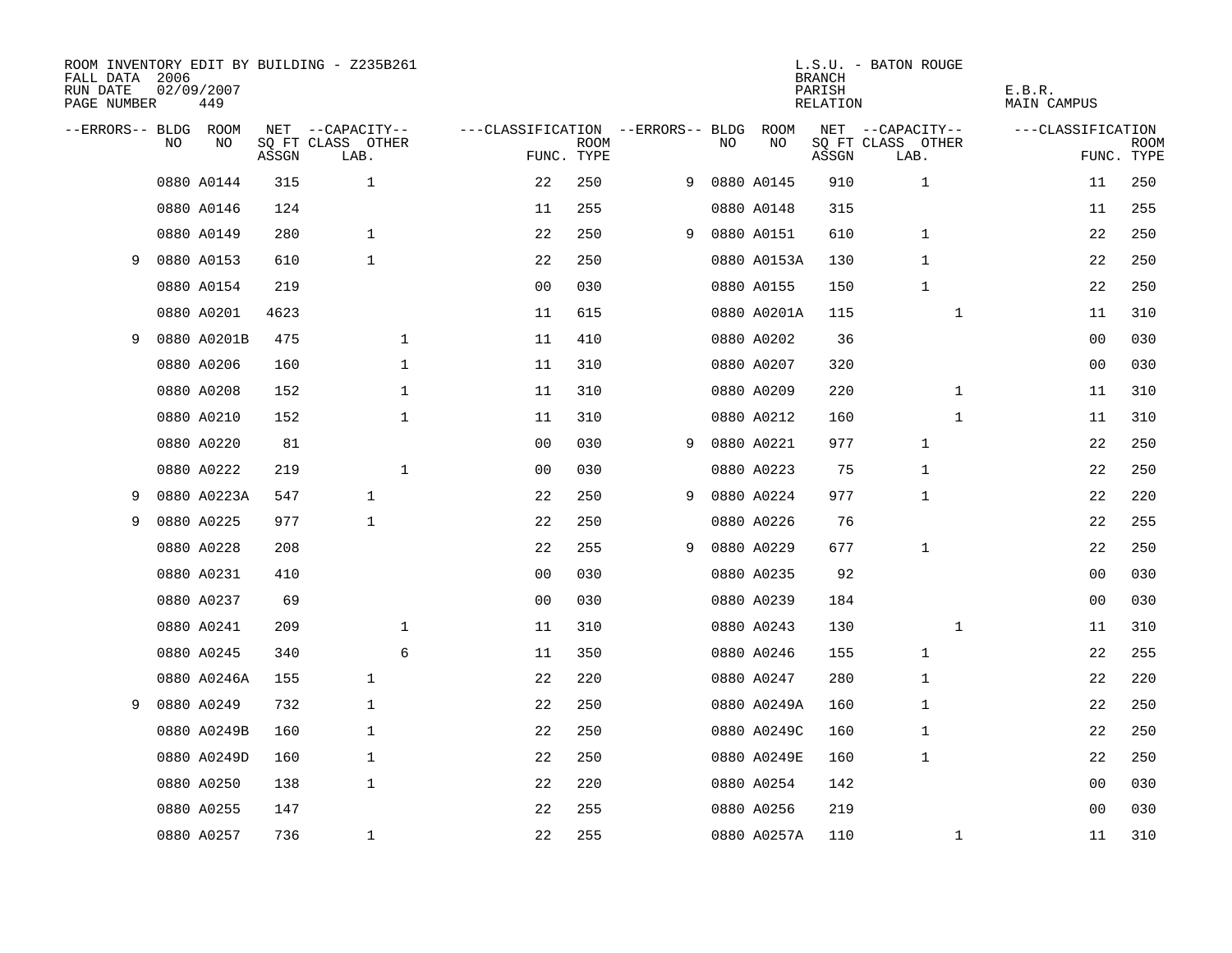| FALL DATA 2006<br>RUN DATE<br>PAGE NUMBER |     | 02/09/2007<br>450 |       | ROOM INVENTORY EDIT BY BUILDING - Z235B261 |                                   |             |   |    |             | <b>BRANCH</b><br>PARISH<br>RELATION | L.S.U. - BATON ROUGE      | E.B.R.<br>MAIN CAMPUS |                    |
|-------------------------------------------|-----|-------------------|-------|--------------------------------------------|-----------------------------------|-------------|---|----|-------------|-------------------------------------|---------------------------|-----------------------|--------------------|
| --ERRORS-- BLDG ROOM                      |     |                   |       | NET --CAPACITY--                           | ---CLASSIFICATION --ERRORS-- BLDG |             |   |    | ROOM        |                                     | NET --CAPACITY--          | ---CLASSIFICATION     |                    |
|                                           | NO. | NO                | ASSGN | SQ FT CLASS OTHER<br>LAB.                  | FUNC. TYPE                        | <b>ROOM</b> |   | NO | NO          | ASSGN                               | SQ FT CLASS OTHER<br>LAB. |                       | ROOM<br>FUNC. TYPE |
|                                           |     | 0880 A0257B       | 151   |                                            | 22                                | 255         |   |    | 0880 A0257C | 116                                 | $\mathbf{1}$              | 11                    | 310                |
|                                           |     | 0880 A0257D       | 165   | $\mathbf 1$                                | 11                                | 310         | 9 |    | 0880 A0301  | 960                                 | 1                         | 22                    | 250                |
|                                           |     | 0880 A0302        | 36    |                                            | 0 <sub>0</sub>                    | 030         | 9 |    | 0880 A0303  | 960                                 | $\mathbf 1$               | 22                    | 250                |
|                                           |     | 0880 A0305        | 24    |                                            | 0 <sub>0</sub>                    | 030         |   |    | 0880 A0306  | 160                                 | $\mathbf{1}$              | 11                    | 310                |
|                                           |     | 0880 A0307        | 307   |                                            | 0 <sub>0</sub>                    | 030         |   |    | 0880 A0308  | 152                                 | $\mathbf{1}$              | 11                    | 310                |
|                                           |     | 0880 A0309        | 220   | 1                                          | 11                                | 310         |   |    | 0880 A0310  | 152                                 | $\mathbf{1}$              | 11                    | 310                |
|                                           |     | 0880 A0312        | 160   | $\mathbf 1$                                | 11                                | 310         |   |    | 0880 A0320  | 81                                  |                           | 00                    | 030                |
|                                           |     | 0880 A0321        | 285   | $\mathbf{1}$                               | 22                                | 250         |   |    | 0880 A0322  | 219                                 |                           | 00                    | 030                |
| 9                                         |     | 0880 A0323        | 630   | $\mathbf{1}$                               | 22                                | 250         | 9 |    | 0880 A0324  | 977                                 | $\mathbf{1}$              | 22                    | 220                |
| 9                                         |     | 0880 A0325        | 630   | 1                                          | 22                                | 250         |   |    | 0880 A0327  | 280                                 | 1                         | 22                    | 250                |
|                                           |     | 0880 A0329        | 280   | $\mathbf{1}$                               | 22                                | 250         |   |    | 0880 A0330  | 255                                 | 1                         | 22                    | 220                |
| 9                                         |     | 0880 A0331        | 630   | $\mathbf{1}$                               | 22                                | 250         |   |    | 0880 A0332  | 155                                 | 1                         | 22                    | 220                |
|                                           |     | 0880 A0333        | 308   | $\mathbf{1}$                               | 22                                | 250         |   |    | 0880 A0335  | 410                                 | $\mathbf{1}$              | 00                    | 030                |
|                                           |     | 0880 A0337        | 92    | $\mathbf{1}$                               | 00                                | 030         |   |    | 0880 A0339  | 69                                  |                           | 00                    | 030                |
|                                           |     | 0880 A0341        | 184   |                                            | 0 <sub>0</sub>                    | 030         |   |    | 0880 A0343  | 209                                 | $\mathbf{1}$              | 11                    | 310                |
|                                           |     | 0880 A0345        | 209   | 1                                          | 11                                | 310         |   |    | 0880 A0346  | 155                                 |                           | 22                    | 225                |
|                                           |     | 0880 A0347        | 341   | 6                                          | 11                                | 350         |   |    | 0880 A0349  | 285                                 | 1                         | 22                    | 250                |
|                                           |     | 0880 A0350        | 265   | $\mathbf{1}$                               | 22                                | 220         | 9 |    | 0880 A0351  | 635                                 | 1                         | 22                    | 250                |
|                                           |     | 0880 A0354        | 142   |                                            | 0 <sub>0</sub>                    | 030         | 9 |    | 0880 A0355  | 635                                 | 1                         | 22                    | 250                |
|                                           |     | 0880 A0356        | 219   |                                            | 0 <sub>0</sub>                    | 030         |   |    | 0880 A0357  | 280                                 | $\mathbf{1}$              | 11                    | 310                |
| 9                                         |     | 0880 A0359        | 635   | $\mathbf{1}$                               | 22                                | 250         |   |    | 0880 A0361  | 280                                 | $\mathbf{1}$              | 22                    | 250                |
|                                           |     | 0880 A0363        | 170   | $\mathbf 1$                                | 11                                | 350         |   |    | 0880 A0363A | 100                                 | $\mathbf{1}$              | 11                    | 310                |
|                                           |     | 0880 A0363B       | 148   | 1                                          | 11                                | 310         |   |    | 0880 A0363C | 108                                 | $\mathbf{1}$              | 11                    | 310                |
|                                           |     | 0880 A0363D       | 230   | 1                                          | 11                                | 310         |   |    | 0880 A0365  | 189                                 | $\mathbf{1}$              | 11                    | 310                |
|                                           |     | 0880 A0401        | 125   | $\mathbf{1}$                               | 11                                | 250         |   |    | 0880 A0402  | 36                                  |                           | 00                    | 030                |
| 9                                         |     | 0880 A0403        | 625   | $\mathbf{1}$                               | 11                                | 250         |   |    | 0880 A0403A | 175                                 | $\mathbf{1}$              | 11                    | 250                |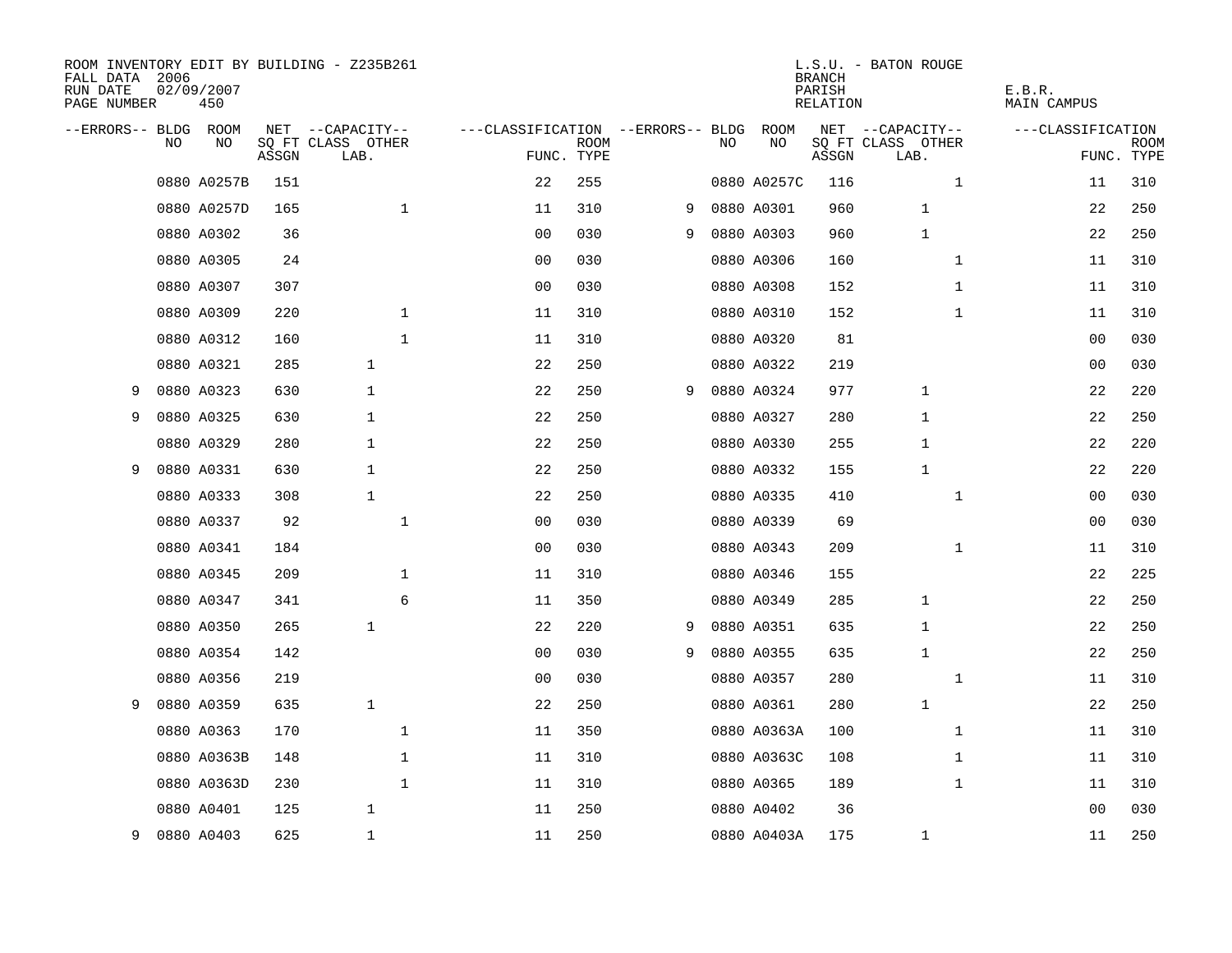| FALL DATA 2006<br>RUN DATE<br>PAGE NUMBER |     | 02/09/2007<br>451 |       | ROOM INVENTORY EDIT BY BUILDING - Z235B261 |             |                                   |                           |   |    |             | <b>BRANCH</b><br>PARISH<br><b>RELATION</b> | L.S.U. - BATON ROUGE      | E.B.R.<br><b>MAIN CAMPUS</b> |                           |
|-------------------------------------------|-----|-------------------|-------|--------------------------------------------|-------------|-----------------------------------|---------------------------|---|----|-------------|--------------------------------------------|---------------------------|------------------------------|---------------------------|
| --ERRORS-- BLDG ROOM                      |     |                   |       | NET --CAPACITY--                           |             | ---CLASSIFICATION --ERRORS-- BLDG |                           |   |    | <b>ROOM</b> |                                            | NET --CAPACITY--          | ---CLASSIFICATION            |                           |
|                                           | NO. | NO                | ASSGN | SQ FT CLASS OTHER<br>LAB.                  |             |                                   | <b>ROOM</b><br>FUNC. TYPE |   | NO | NO          | ASSGN                                      | SQ FT CLASS OTHER<br>LAB. |                              | <b>ROOM</b><br>FUNC. TYPE |
| 9                                         |     | 0880 A0405        | 625   | $\mathbf{1}$                               |             | 11                                | 250                       |   |    | 0880 A0407  | 130                                        | 1                         | 11                           | 250                       |
|                                           |     | 0880 A0409        | 180   | $\mathbf{1}$                               |             | 11                                | 250                       |   |    | 0880 A0411  | 24                                         |                           | 00                           | 030                       |
|                                           |     | 0880 A0412        | 160   |                                            | $\mathbf 1$ | 11                                | 310                       |   |    | 0880 A0413  | 224                                        | $\mathbf{1}$              | 11                           | 310                       |
|                                           |     | 0880 A0414        | 152   | 1                                          |             | 11                                | 310                       |   |    | 0880 A0415  | 220                                        | $\mathbf{1}$              | 11                           | 310                       |
|                                           |     | 0880 A0416        | 152   |                                            | $\mathbf 1$ | 11                                | 310                       |   |    | 0880 A0418  | 160                                        | $\mathbf{1}$              | 11                           | 310                       |
|                                           |     | 0880 A0420        | 81    |                                            |             | 00                                | 030                       |   |    | 0880 A0421  | 285                                        | 1                         | 11                           | 250                       |
|                                           |     | 0880 A0422        | 218   |                                            |             | 0 <sub>0</sub>                    | 030                       | 9 |    | 0880 A0423  | 630                                        | $\mathbf 1$               | 11                           | 250                       |
| 9                                         |     | 0880 A0424        | 977   | $\mathbf{1}$                               |             | 11                                | 250                       |   |    | 0880 A0425  | 285                                        | 1                         | 11                           | 250                       |
| 9                                         |     | 0880 A0426        | 630   | $\mathbf{1}$                               |             | 11                                | 250                       |   |    | 0880 A0429  | 280                                        | 1                         | 11                           | 250                       |
|                                           |     | 0880 A0430        | 318   | $\mathbf{1}$                               |             | 11                                | 250                       | 9 |    | 0880 A0431  | 630                                        | 1                         | 11                           | 250                       |
|                                           |     | 0880 A0432        | 155   |                                            |             | 11                                | 255                       |   |    | 0880 A0433  | 238                                        |                           | 11                           | 255                       |
|                                           |     | 0880 A0435        | 410   |                                            |             | 0 <sub>0</sub>                    | 030                       |   |    | 0880 A0437  | 92                                         |                           | 0 <sub>0</sub>               | 030                       |
|                                           |     | 0880 A0439        | 69    |                                            |             | 0 <sub>0</sub>                    | 030                       |   |    | 0880 A0441  | 184                                        |                           | 0 <sub>0</sub>               | 030                       |
|                                           |     | 0880 A0443        | 209   | $\mathbf 1$                                |             | 11                                | 310                       |   |    | 0880 A0445  | 209                                        | $\mathbf{1}$              | 11                           | 310                       |
|                                           |     | 0880 A0447        | 341   | $\mathbf{1}$                               |             | 11                                | 250                       |   |    | 0880 A0448  | 155                                        |                           | 11                           | 255                       |
|                                           |     | 0880 A0449        | 140   | $\mathbf{1}$                               |             | 11                                | 250                       | 9 |    | 0880 A0451  | 635                                        | 1                         | 11                           | 250                       |
|                                           |     | 0880 A0451A       | 140   | 1                                          |             | 11                                | 250                       |   |    | 0880 A0452  | 318                                        | 1                         | 11                           | 250                       |
| 9                                         |     | 0880 A0455        | 635   | $\mathbf{1}$                               |             | 11                                | 250                       |   |    | 0880 A0455A | 140                                        | 1                         | 11                           | 250                       |
|                                           |     | 0880 A0456        | 142   | $\mathbf 1$                                |             | 0 <sub>0</sub>                    | 030                       |   |    | 0880 A0457  | 140                                        | 1                         | 11                           | 250                       |
|                                           |     | 0880 A0458        | 218   |                                            |             | 0 <sub>0</sub>                    | 030                       | 9 |    | 0880 A0459  | 635                                        | $\mathbf 1$               | 11                           | 250                       |
|                                           |     | 0880 A0461        | 285   | 1                                          |             | 11                                | 250                       |   |    | 0880 A0465  | 718                                        | $\mathbf{1}$              | 11                           | 680                       |
|                                           |     | 0880 A0465A       | 80    |                                            |             | 11                                | 685                       |   |    | 0880 A0465B | 90                                         |                           | 11                           | 685                       |
|                                           |     | 0880 A0501        | 140   | $\mathbf{1}$                               |             | 22                                | 250                       |   |    | 0880 A0502  | 36                                         |                           | 00                           | 030                       |
|                                           |     | 0880 A0503        | 598   | 6                                          |             | 11                                | 250                       |   |    | 0880 A0503A | 140                                        | $\mathbf 1$               | 22                           | 250                       |
| 9                                         |     | 0880 A0505        | 625   | $\mathbf 1$                                |             | 22                                | 250                       |   |    | 0880 A0505A | 125                                        | 1                         | 22                           | 250                       |
|                                           |     | 0880 A0506        | 160   | $\mathbf{1}$                               |             | 22                                | 310                       |   |    | 0880 A0507  | 140                                        | 1                         | 22                           | 250                       |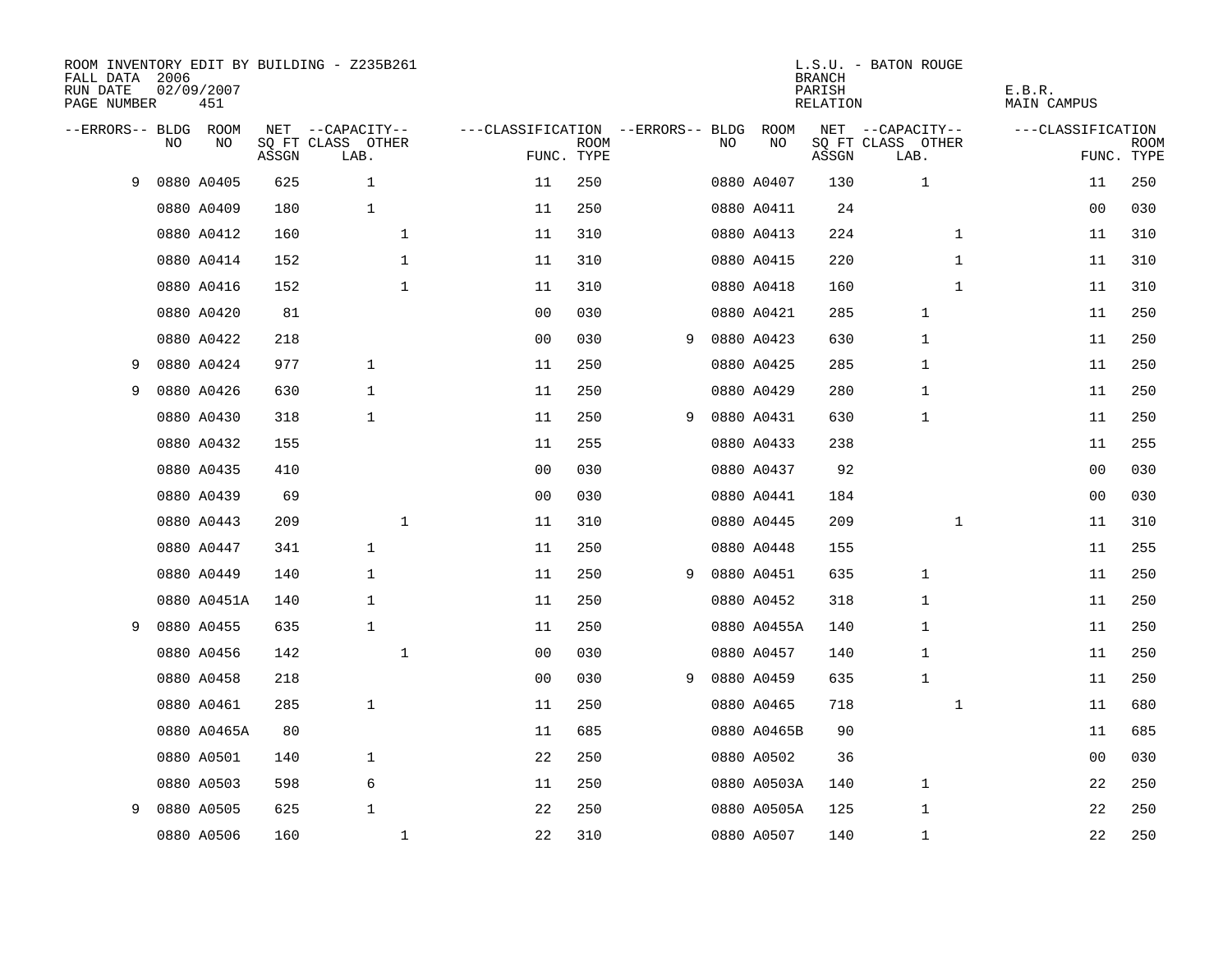| ROOM INVENTORY EDIT BY BUILDING - Z235B261<br>FALL DATA 2006<br>RUN DATE<br>PAGE NUMBER |    | 02/09/2007<br>452 |       |                           |              |                                   |             |   |    |             | <b>BRANCH</b><br>PARISH<br>RELATION | L.S.U. - BATON ROUGE      |              | E.B.R.<br>MAIN CAMPUS |                           |
|-----------------------------------------------------------------------------------------|----|-------------------|-------|---------------------------|--------------|-----------------------------------|-------------|---|----|-------------|-------------------------------------|---------------------------|--------------|-----------------------|---------------------------|
| --ERRORS-- BLDG ROOM                                                                    |    |                   |       | NET --CAPACITY--          |              | ---CLASSIFICATION --ERRORS-- BLDG |             |   |    | ROOM        |                                     | NET --CAPACITY--          |              | ---CLASSIFICATION     |                           |
|                                                                                         | NO | NO                | ASSGN | SQ FT CLASS OTHER<br>LAB. |              | FUNC. TYPE                        | <b>ROOM</b> |   | NO | NO          | ASSGN                               | SQ FT CLASS OTHER<br>LAB. |              |                       | <b>ROOM</b><br>FUNC. TYPE |
|                                                                                         |    | 0880 A0508        | 152   |                           | $\mathbf 1$  | 22                                | 310         |   |    | 0880 A0509  | 24                                  |                           |              | 00                    | 030                       |
|                                                                                         |    | 0880 A0510        | 152   |                           | $\mathbf 1$  | 22                                | 310         |   |    | 0880 A0511  | 224                                 |                           | $\mathbf{1}$ | 22                    | 310                       |
|                                                                                         |    | 0880 A0512        | 160   |                           | $\mathbf{1}$ | 22                                | 310         |   |    | 0880 A0513  | 220                                 |                           | $\mathbf{1}$ | 22                    | 310                       |
|                                                                                         |    | 0880 A0520        | 81    |                           |              | 0 <sub>0</sub>                    | 030         | 9 |    | 0880 A0521  | 485                                 | $\mathbf 1$               |              | 22                    | 250                       |
|                                                                                         |    | 0880 A0521A       | 100   | $\mathbf{1}$              |              | 22                                | 250         |   |    | 0880 A0521B | 100                                 | 1                         |              | 22                    | 255                       |
|                                                                                         |    | 0880 A0522        | 219   |                           |              | 0 <sub>0</sub>                    | 030         |   |    | 0880 A0523  | 280                                 | 1                         |              | 22                    | 250                       |
| 9                                                                                       |    | 0880 A0524        | 977   | $\mathbf{1}$              |              | 22                                | 250         | 9 |    | 0880 A0525  | 630                                 | 1                         |              | 22                    | 250                       |
|                                                                                         |    | 0880 A0525A       | 140   | 1                         |              | 22                                | 250         |   |    | 0880 A0527  | 140                                 |                           | $\mathbf{1}$ | 22                    | 310                       |
|                                                                                         |    | 0880 A0529        | 140   | $\mathbf{1}$              |              | 22                                | 250         |   |    | 0880 A0530  | 100                                 | 1                         |              | 22                    | 250                       |
|                                                                                         |    | 0880 A0530A       | 530   | $\mathbf{1}$              |              | 11                                | 255         | 9 |    | 0880 A0531  | 630                                 | $\mathbf{1}$              |              | 22                    | 250                       |
|                                                                                         |    | 0880 A0531A       | 140   | $\mathbf{1}$              |              | 22                                | 250         |   |    | 0880 A0532  | 150                                 | $\mathbf{1}$              |              | 22                    | 250                       |
|                                                                                         |    | 0880 A0533        | 280   | 1                         |              | 22                                | 250         |   |    | 0880 A0535  | 410                                 |                           |              | 00                    | 030                       |
|                                                                                         |    | 0880 A0537        | 92    |                           |              | 0 <sub>0</sub>                    | 030         |   |    | 0880 A0539  | 69                                  |                           |              | 00                    | 030                       |
|                                                                                         |    | 0880 A0541        | 184   |                           |              | 0 <sub>0</sub>                    | 030         |   |    | 0880 A0543  | 209                                 |                           | $\mathbf{1}$ | 22                    | 310                       |
|                                                                                         |    | 0880 A0545        | 209   |                           | $\mathbf{1}$ | 22                                | 310         |   |    | 0880 A0547  | 341                                 |                           | $\mathbf{1}$ | 22                    | 310                       |
|                                                                                         |    | 0880 A0549        | 140   | $\mathbf{1}$              |              | 22                                | 250         |   |    | 0880 A0550  | 106                                 | 1                         |              | 22                    | 250                       |
| 9                                                                                       |    | 0880 A0551        | 635   | 1                         |              | 22                                | 250         |   |    | 0880 A0551A | 140                                 | 1                         |              | 22                    | 250                       |
| 9                                                                                       |    | 0880 A0553        | 977   | $\mathbf{1}$              |              | 22                                | 250         |   |    | 0880 A0554  | 142                                 |                           |              | 00                    | 030                       |
| 9                                                                                       |    | 0880 A0555        | 635   | 1                         |              | 22                                | 250         |   |    | 0880 A0555A | 140                                 | 1                         |              | 22                    | 250                       |
|                                                                                         |    | 0880 A0556        | 219   |                           |              | 0 <sub>0</sub>                    | 030         |   |    | 0880 A0557  | 140                                 | $\mathbf 1$               |              | 22                    | 250                       |
|                                                                                         |    | 0880 A0559        | 435   |                           | $\mathbf 1$  | 22                                | 350         |   |    | 0880 A0561  | 435                                 |                           | $\mathbf{1}$ | 22                    | 350                       |
| 9                                                                                       |    | 0880 A0601        | 900   | $\mathbf{1}$              |              | 22                                | 250         |   |    | 0880 A0602  | 36                                  |                           |              | 00                    | 030                       |
| 9                                                                                       |    | 0880 A0603        | 900   | $\mathbf{1}$              |              | 22                                | 250         |   |    | 0880 A0605  | 24                                  |                           |              | 0 <sub>0</sub>        | 030                       |
|                                                                                         |    | 0880 A0606        | 160   |                           | $\mathbf{1}$ | 11                                | 310         |   |    | 0880 A0607  | 224                                 |                           | $\mathbf{1}$ | 11                    | 310                       |
|                                                                                         |    | 0880 A0608        | 152   |                           | 1            | 11                                | 310         |   |    | 0880 A0609  | 220                                 |                           | $\mathbf{1}$ | 11                    | 310                       |
|                                                                                         |    | 0880 A0610        | 302   |                           | $\mathbf{1}$ | 11                                | 310         |   |    | 0880 A0620  | 81                                  |                           |              | 0 <sub>0</sub>        | 030                       |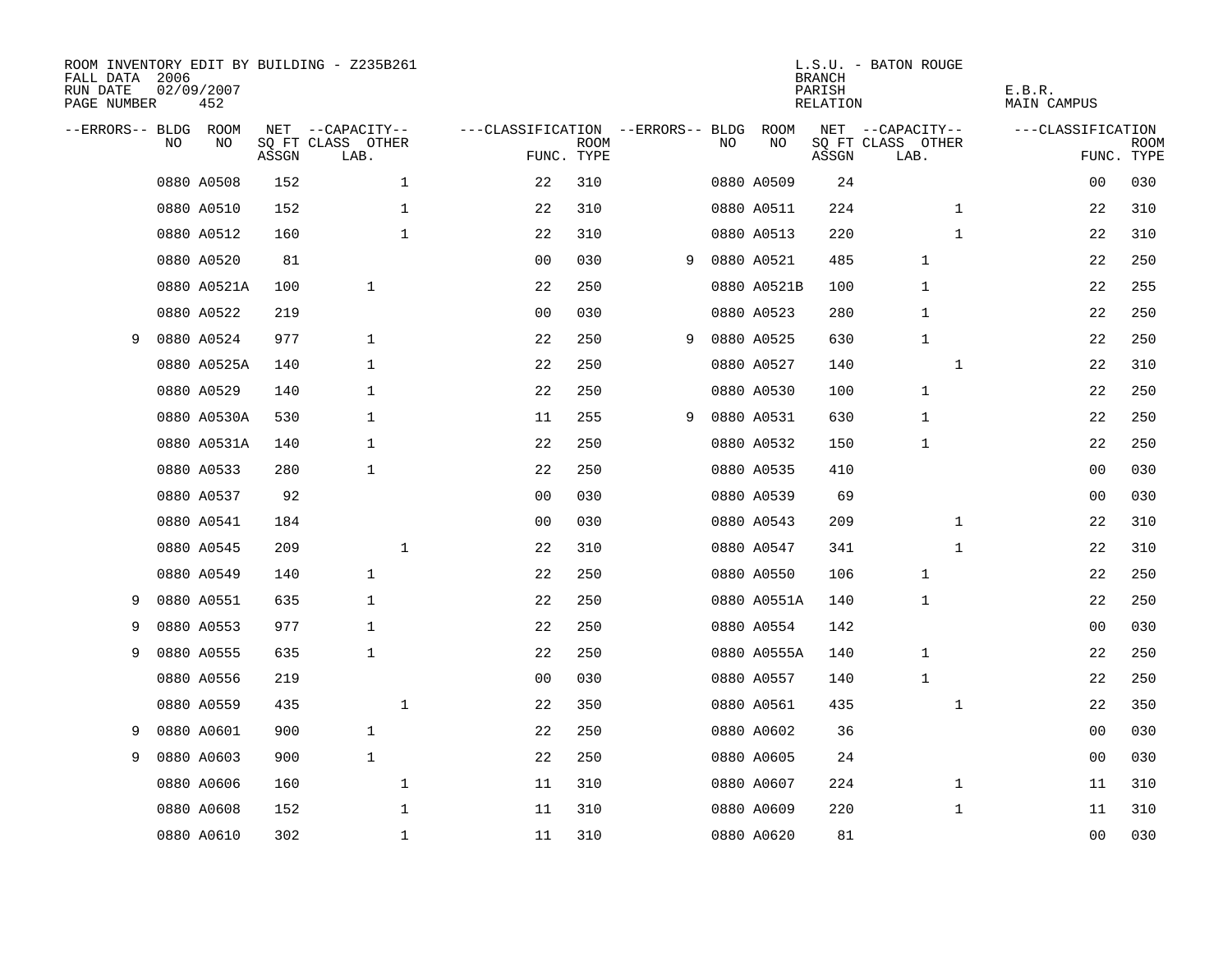| FALL DATA 2006<br>RUN DATE<br>PAGE NUMBER |     | 02/09/2007<br>453 |       | ROOM INVENTORY EDIT BY BUILDING - Z235B261 |                                   |             |   |     |             | <b>BRANCH</b><br>PARISH<br>RELATION | L.S.U. - BATON ROUGE      | E.B.R.<br>MAIN CAMPUS |             |
|-------------------------------------------|-----|-------------------|-------|--------------------------------------------|-----------------------------------|-------------|---|-----|-------------|-------------------------------------|---------------------------|-----------------------|-------------|
| --ERRORS-- BLDG ROOM                      |     |                   |       | NET --CAPACITY--                           | ---CLASSIFICATION --ERRORS-- BLDG |             |   |     | ROOM        |                                     | NET --CAPACITY--          | ---CLASSIFICATION     |             |
|                                           | NO. | NO                | ASSGN | SQ FT CLASS OTHER<br>LAB.                  | FUNC. TYPE                        | <b>ROOM</b> |   | NO. | NO          | ASSGN                               | SQ FT CLASS OTHER<br>LAB. | FUNC. TYPE            | <b>ROOM</b> |
|                                           |     | 0880 A0621        | 280   | $\mathbf{1}$                               | 22                                | 250         |   |     | 0880 A0622  | 219                                 |                           | 0 <sub>0</sub>        | 030         |
| 9                                         |     | 0880 A0623        | 635   | $\mathbf{1}$                               | 22                                | 250         | 9 |     | 0880 A0624  | 977                                 | $\mathbf{1}$              | 22                    | 220         |
|                                           |     | 0880 A0625        | 315   | $\mathbf{1}$                               | 22                                | 255         | 9 |     | 0880 A0627  | 977                                 | $\mathbf 1$               | 22                    | 250         |
| 9                                         |     | 0880 A0628        | 530   | 1                                          | 22                                | 250         |   |     | 0880 A0628A | 100                                 | 1                         | 22                    | 250         |
|                                           |     | 0880 A0629        | 280   | $\mathbf{1}$                               | 22                                | 250         |   |     | 0880 A0629A | 315                                 | 1                         | 22                    | 250         |
|                                           |     | 0880 A0630        | 150   | $\mathbf 1$                                | 22                                | 220         |   |     | 0880 A0631  | 280                                 | 1                         | 22                    | 250         |
|                                           |     | 0880 A0635        | 410   |                                            | 00                                | 030         |   |     | 0880 A0637  | 92                                  |                           | 0 <sub>0</sub>        | 030         |
|                                           |     | 0880 A0639        | 69    |                                            | 0 <sub>0</sub>                    | 030         |   |     | 0880 A0641  | 184                                 |                           | 0 <sub>0</sub>        | 030         |
|                                           |     | 0880 A0643        | 209   | $\mathbf{1}$                               | 11                                | 310         |   |     | 0880 A0645  | 209                                 | $\mathbf{1}$              | 11                    | 310         |
|                                           |     | 0880 A0647        | 341   | $\mathbf 1$                                | 11                                | 310         |   |     | 0880 A0649  | 285                                 | $\mathbf{1}$              | 22                    | 250         |
|                                           |     | 0880 A0650        | 106   | $\mathbf{1}$                               | 22                                | 220         |   |     | 0880 A0651  | 8                                   |                           | 0 <sub>0</sub>        | 030         |
| 9                                         |     | 0880 A0653        | 635   | 1                                          | 22                                | 250         | 9 |     | 0880 A0655  | 635                                 | 1                         | 22                    | 250         |
|                                           |     | 0880 A0657        | 285   | $\mathbf{1}$                               | 22                                | 250         |   |     | 0880 A0658  | 142                                 |                           | 00                    | 030         |
| 9                                         |     | 0880 A0659        | 635   | $\mathbf{1}$                               | 22                                | 250         |   |     | 0880 A0660  | 219                                 |                           | 0 <sub>0</sub>        | 030         |
|                                           |     | 0880 A0661        | 285   | $\mathbf{1}$                               | 22                                | 250         |   |     | 0880 A0663  | 698                                 | $\mathbf{1}$              | 21                    | 350         |
|                                           |     | 0880 A0663A       | 73    | 2                                          | 21                                | 350         |   |     | 0880 A0663B | 60                                  | 2                         | 21                    | 350         |
|                                           |     | 0880 A0725        | 441   | $\mathbf 1$                                | 11                                | 730         |   |     | 0880 A0725A | 914                                 | 10                        | 22                    | 580         |
|                                           |     | 0880 A0725B       | 72    |                                            | 0 <sub>0</sub>                    | 030         |   |     | 0880 A0725C | 36                                  |                           | 00                    | 030         |
|                                           |     | 0880 A0741        | 143   | $\mathbf{1}$                               | 11                                | 310         |   |     | 0880 A0741A | 154                                 | $\mathbf{1}$              | 22                    | 310         |
|                                           |     | 0880 A0742        | 280   |                                            | 0 <sub>0</sub>                    | 030         | 9 |     | 0880 A0743  | 899                                 | $\mathbf 1$               | 22                    | 250         |
|                                           |     | 0880 A0744        | 80    |                                            | 0 <sub>0</sub>                    | 030         |   |     | 0880 A0746  | 80                                  |                           | 0 <sub>0</sub>        | 030         |
|                                           |     | 0880 A0748        | 170   | 1                                          | 22                                | 220         | 9 |     | 0880 A0751  | 899                                 | 1                         | 22                    | 250         |
| 9                                         |     | 0880 A0752        | 930   | $\mathbf{1}$                               | 22                                | 220         |   |     | 0880 A0754  | 148                                 |                           | 00                    | 030         |
| 9                                         |     | 0880 A0755        | 899   | $\mathbf{1}$                               | 22                                | 250         |   |     | 0880 A0756  | 129                                 |                           | 00                    | 030         |
|                                           |     | 0880 C0100        | 3137  |                                            | 0 <sub>0</sub>                    | 020         |   |     | 0880 C0200  | 3011                                |                           | 00                    | 020         |
|                                           |     | 0880 C0300        | 3217  |                                            | 0 <sub>0</sub>                    | 020         |   |     | 0880 C0400  | 3317                                |                           | 0 <sub>0</sub>        | 020         |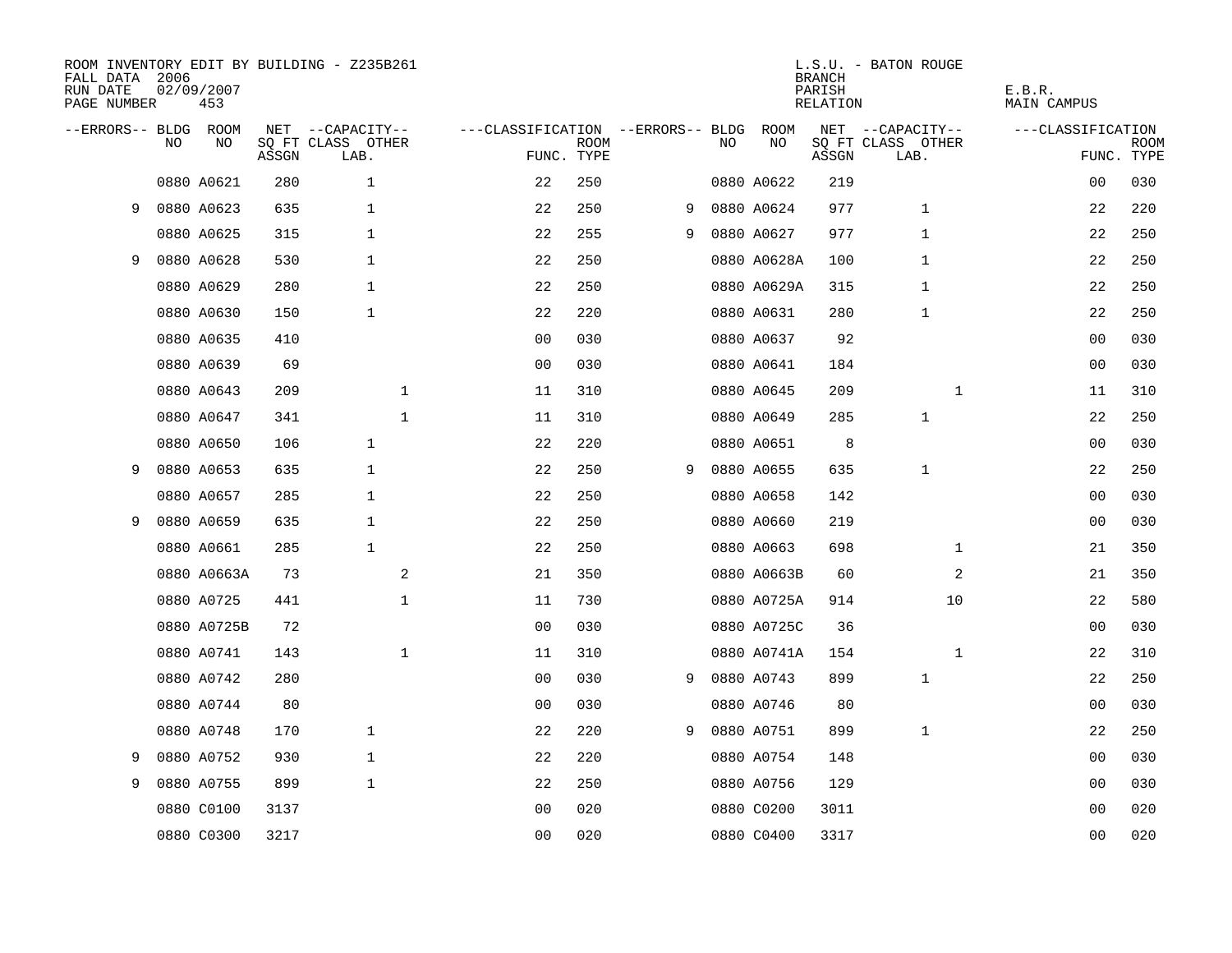| ROOM INVENTORY EDIT BY BUILDING - Z235B261<br>FALL DATA 2006<br>RUN DATE<br>02/09/2007<br>PAGE NUMBER<br>454 |                                    |                           | L.S.U. - BATON ROUGE<br><b>BRANCH</b><br>PARISH<br>RELATION                                                                                      | E.B.R.<br>MAIN CAMPUS          |
|--------------------------------------------------------------------------------------------------------------|------------------------------------|---------------------------|--------------------------------------------------------------------------------------------------------------------------------------------------|--------------------------------|
| --ERRORS-- BLDG ROOM                                                                                         | NET --CAPACITY--                   |                           | NET --CAPACITY--<br>---CLASSIFICATION --ERRORS-- BLDG ROOM                                                                                       | ---CLASSIFICATION              |
| NO<br>NO.                                                                                                    | SQ FT CLASS OTHER<br>ASSGN<br>LAB. | <b>ROOM</b><br>FUNC. TYPE | NO<br>SQ FT CLASS OTHER<br>NO.<br>ASSGN<br>LAB.                                                                                                  | <b>ROOM</b><br>FUNC. TYPE      |
| 0880 C0500                                                                                                   | 3317                               | 020<br>0 <sup>0</sup>     | 0880 C0600<br>3229                                                                                                                               | 030<br>0 <sub>0</sub>          |
| 0880 C0700                                                                                                   | 2187                               | 0 <sub>0</sub><br>020     | 0880 E01001<br>26                                                                                                                                | 0 <sub>0</sub><br>020          |
| 0880 E01002                                                                                                  | 26                                 | 0 <sub>0</sub><br>020     | 0880 E01003<br>85                                                                                                                                | 0 <sub>0</sub><br>020          |
| 0880 E02001                                                                                                  | 26                                 | 0 <sub>0</sub><br>020     | 0880 E02002<br>26                                                                                                                                | 00<br>020                      |
| 0880 E02003                                                                                                  | 85                                 | 0 <sub>0</sub><br>020     | 0880 E03001<br>26                                                                                                                                | 020<br>00                      |
| 0880 E03002                                                                                                  | 26                                 | 0 <sub>0</sub><br>020     | 0880 E03003<br>85                                                                                                                                | 00<br>020                      |
| 0880 E04001                                                                                                  | 26                                 | 0 <sub>0</sub><br>020     | 0880 E04002<br>26                                                                                                                                | 0 <sub>0</sub><br>020          |
| 0880 E04003                                                                                                  | 85                                 | 0 <sub>0</sub><br>020     | 0880 E05001<br>26                                                                                                                                | 00<br>020                      |
| 0880 E05002                                                                                                  | 26                                 | 0 <sub>0</sub><br>020     | 0880 E05003<br>85                                                                                                                                | 0 <sub>0</sub><br>020          |
| 0880 E06001                                                                                                  | 26                                 | 020<br>0 <sub>0</sub>     | 0880 E06002<br>26                                                                                                                                | 0 <sub>0</sub><br>020          |
| 0880 E06003                                                                                                  | 85                                 | 0 <sub>0</sub><br>020     | 0880 E07001<br>26                                                                                                                                | 0 <sub>0</sub><br>020          |
| 0880 E07002                                                                                                  | 26                                 | 0 <sub>0</sub><br>020     | 0880 E07003<br>85                                                                                                                                | 0 <sub>0</sub><br>020          |
| 0880 S01001                                                                                                  | 220                                | 0 <sub>0</sub><br>020     | 0880 S01002<br>220                                                                                                                               | 020<br>0 <sub>0</sub>          |
| 0880 S02001                                                                                                  | 220                                | 0 <sub>0</sub><br>020     | 0880 S02002<br>220                                                                                                                               | 0 <sub>0</sub><br>020          |
| 0880 S03001                                                                                                  | 220                                | 0 <sub>0</sub><br>020     | 0880 S03002<br>220                                                                                                                               | 0 <sub>0</sub><br>020          |
| 0880 S04001                                                                                                  | 220                                | 0 <sub>0</sub><br>020     | 0880 S04002<br>220                                                                                                                               | 020<br>0 <sub>0</sub>          |
| 0880 S05001                                                                                                  | 220                                | 00<br>020                 | 0880 S05002<br>220                                                                                                                               | 020<br>00                      |
| 0880 S06001                                                                                                  | 220                                | 0 <sub>0</sub><br>020     | 0880 S06002<br>220                                                                                                                               | 020<br>00                      |
| 0880 S07001                                                                                                  | 104                                | 0 <sub>0</sub><br>020     | 0880 S07002<br>190<br>TOTAL NET ASSIGN SQ. FT. IN ROOM FILE<br>TOTAL NUMBER CLASSROOMS<br>TOTAL NUMBER LABS 210<br>TOTAL NUMBER SPECIAL LABS 220 | 020<br>00<br>82,430<br>1<br>13 |
| 0889<br>0100                                                                                                 | 332                                | 52<br>525                 | 0889 0100A<br>169<br>$\mathbf{1}$                                                                                                                | 52<br>310                      |
| 0889<br>0100B                                                                                                | 224<br>5                           | 52<br>540                 | 0889<br>0101<br>238<br>4                                                                                                                         | 0 <sub>0</sub><br>030          |
| 0889<br>0102                                                                                                 | 2<br>238                           | 0 <sub>0</sub><br>030     | 0889 0103<br>140                                                                                                                                 | 00<br>030                      |
| 0889 0104                                                                                                    | 38                                 | 52<br>660                 | TOTAL NET ASSIGN SQ. FT. IN ROOM FILE                                                                                                            | 763                            |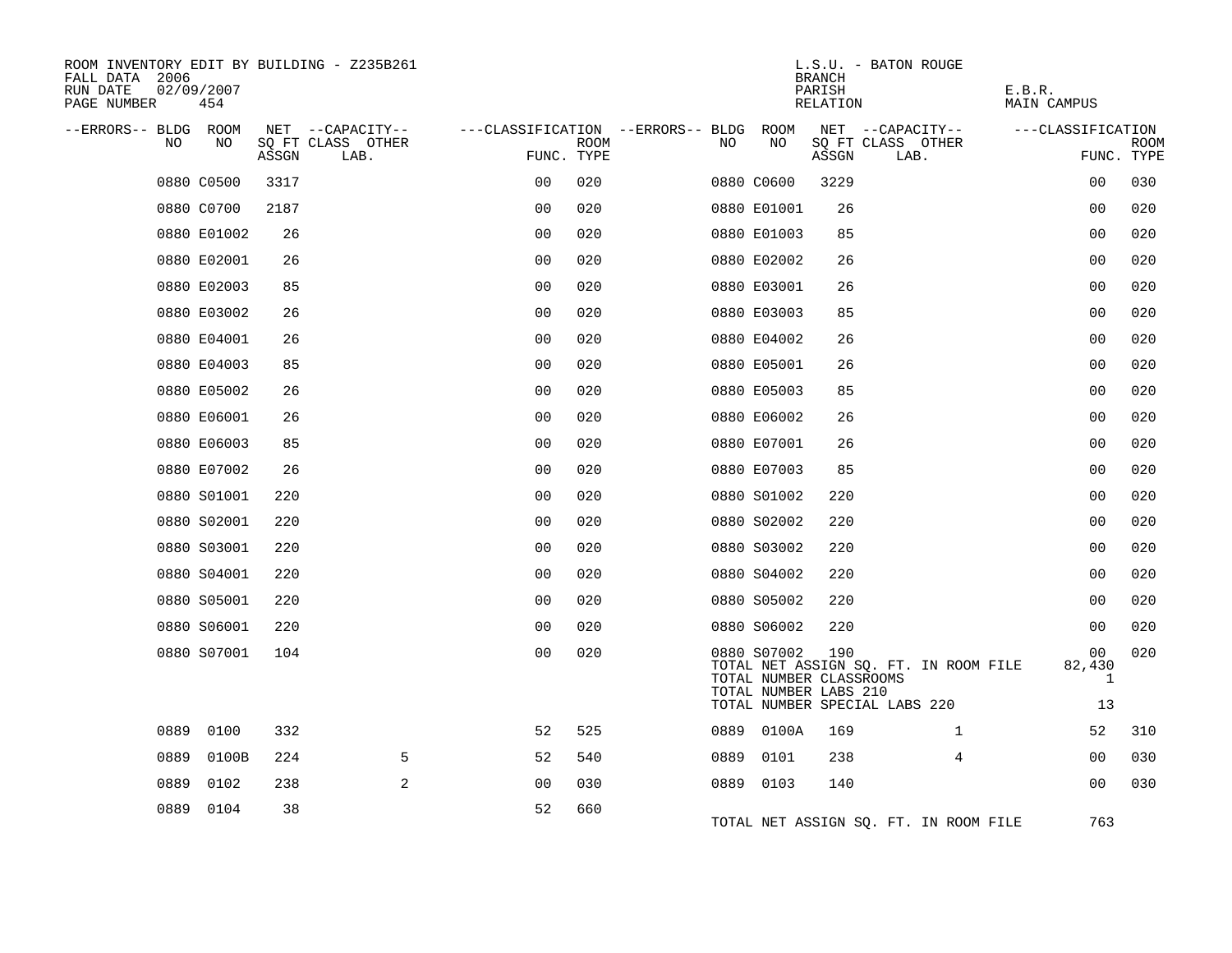| ROOM INVENTORY EDIT BY BUILDING - Z235B261<br>FALL DATA 2006<br>RUN DATE<br>02/09/2007<br>PAGE NUMBER | 455        |     |                                 |                |      |                                                         |            | L.S.U. - BATON ROUGE<br>BRANCH<br>PARISH<br>RELATION                                                            |                                       | E.B.R.<br><b>MAIN CAMPUS</b> |                           |
|-------------------------------------------------------------------------------------------------------|------------|-----|---------------------------------|----------------|------|---------------------------------------------------------|------------|-----------------------------------------------------------------------------------------------------------------|---------------------------------------|------------------------------|---------------------------|
| --ERRORS-- BLDG ROOM                                                                                  |            |     | NET --CAPACITY--                |                |      | ---CLASSIFICATION --ERRORS-- BLDG ROOM NET --CAPACITY-- | NO         |                                                                                                                 |                                       | ---CLASSIFICATION            |                           |
| NO                                                                                                    | NO         |     | SQ FT CLASS OTHER<br>ASSGN LAB. | FUNC. TYPE     | ROOM | NO                                                      |            | SQ FT CLASS OTHER<br>ASSGN<br>TOTAL NUMBER CLASSROOMS<br>TOTAL NUMBER LABS 210<br>TOTAL NUMBER SPECIAL LABS 220 | LAB.                                  |                              | <b>ROOM</b><br>FUNC. TYPE |
|                                                                                                       | 0890 0120  | 160 | 2                               | 21             | 310  |                                                         | 0890 0121  | 120                                                                                                             | $\mathbf{1}$                          | 21                           | 310                       |
|                                                                                                       | 0890 0122  | 30  |                                 | 0 <sub>0</sub> | 030  |                                                         | 0890 0123  | 120                                                                                                             | 2                                     | 21                           | 310                       |
|                                                                                                       | 0890 0124  | 120 | $\mathbf{1}$                    | 21             | 310  |                                                         | 0890 0124A | 60                                                                                                              |                                       | 0 <sub>0</sub>               | 030                       |
|                                                                                                       | 0890 0125  | 120 | $\mathbf 1$                     | 21             | 310  |                                                         | 0890 0126  | 120                                                                                                             | 2                                     | 21                           | 310                       |
|                                                                                                       | 0890 0127  | 120 | $\mathbf 1$                     | 21             | 310  | 0890                                                    | 0128       | 350                                                                                                             |                                       | 21                           | 730                       |
|                                                                                                       | 0890 0129  | 120 | $\mathbf 1$                     | 21             | 310  |                                                         | 0890 0130  | 120                                                                                                             | $\mathbf{1}$                          | 21                           | 310                       |
|                                                                                                       | 0890 0131  | 120 | 2                               | 21             | 310  |                                                         | 0890 0132  | 120                                                                                                             | $\mathbf{1}$                          | 21                           | 310                       |
|                                                                                                       | 0890 0133  | 350 | 6                               | 21             | 310  |                                                         | 0890 0134  | 120                                                                                                             | $\mathbf{1}$                          | 21                           | 310                       |
|                                                                                                       | 0890 0135  | 120 | 2                               | 21             | 310  |                                                         | 0890 0136  | 120                                                                                                             | 2                                     | 21                           | 310                       |
| 0890                                                                                                  | 0137       | 120 | 2                               | 21             | 310  |                                                         | 0890 0138  | 120                                                                                                             | $\overline{2}$                        | 21                           | 310                       |
|                                                                                                       | 0890 0139  | 132 |                                 | 0 <sub>0</sub> | 030  |                                                         | 0890 0140  | 30                                                                                                              |                                       | 0 <sub>0</sub>               | 030                       |
|                                                                                                       | 0890 0141  | 132 |                                 | 0 <sub>0</sub> | 030  |                                                         | 0890 0142  | 120                                                                                                             | $\mathbf{1}$                          | 21                           | 310                       |
|                                                                                                       | 0890 0143  | 96  |                                 | 0 <sub>0</sub> | 030  |                                                         | 0890 0144  | 120                                                                                                             | 2                                     | 21                           | 310                       |
|                                                                                                       | 0890 0145  | 960 | 30                              | 21             | 350  |                                                         |            | TOTAL NUMBER CLASSROOMS<br>TOTAL NUMBER LABS 210<br>TOTAL NUMBER SPECIAL LABS 220                               | TOTAL NET ASSIGN SQ. FT. IN ROOM FILE | 3,860                        |                           |
|                                                                                                       | 0901 0100  | 113 | 2                               | 93             | 310  |                                                         | 0901 0100A | 45                                                                                                              | 2                                     | 93                           | 525                       |
|                                                                                                       | 0901 0101  | 652 | 12                              | 93             | 520  |                                                         | 0901 0101A | 27                                                                                                              | 5                                     | 93                           | 520                       |
|                                                                                                       | 0901 0101B | 19  | $\overline{4}$                  | 93             | 525  |                                                         | 0901 0102  | 102                                                                                                             | $\overline{4}$                        | 93                           | 525                       |
|                                                                                                       | 0901 0102A | 80  | 2                               | 93             | 525  |                                                         | 0901 0103  | 543                                                                                                             | 12                                    | 93                           | 520                       |
|                                                                                                       | 0901 0103A | 110 |                                 | 93             | 525  |                                                         | 0901 C0100 | 40<br>TOTAL NUMBER CLASSROOMS<br>TOTAL NUMBER LABS 210<br>TOTAL NUMBER SPECIAL LABS 220                         | TOTAL NET ASSIGN SQ. FT. IN ROOM FILE | 00 <sub>o</sub><br>1,691     | 020                       |
|                                                                                                       | 0902 0100  | 360 |                                 | 63             | 730  |                                                         |            |                                                                                                                 | TOTAL NET ASSIGN SQ. FT. IN ROOM FILE | 360                          |                           |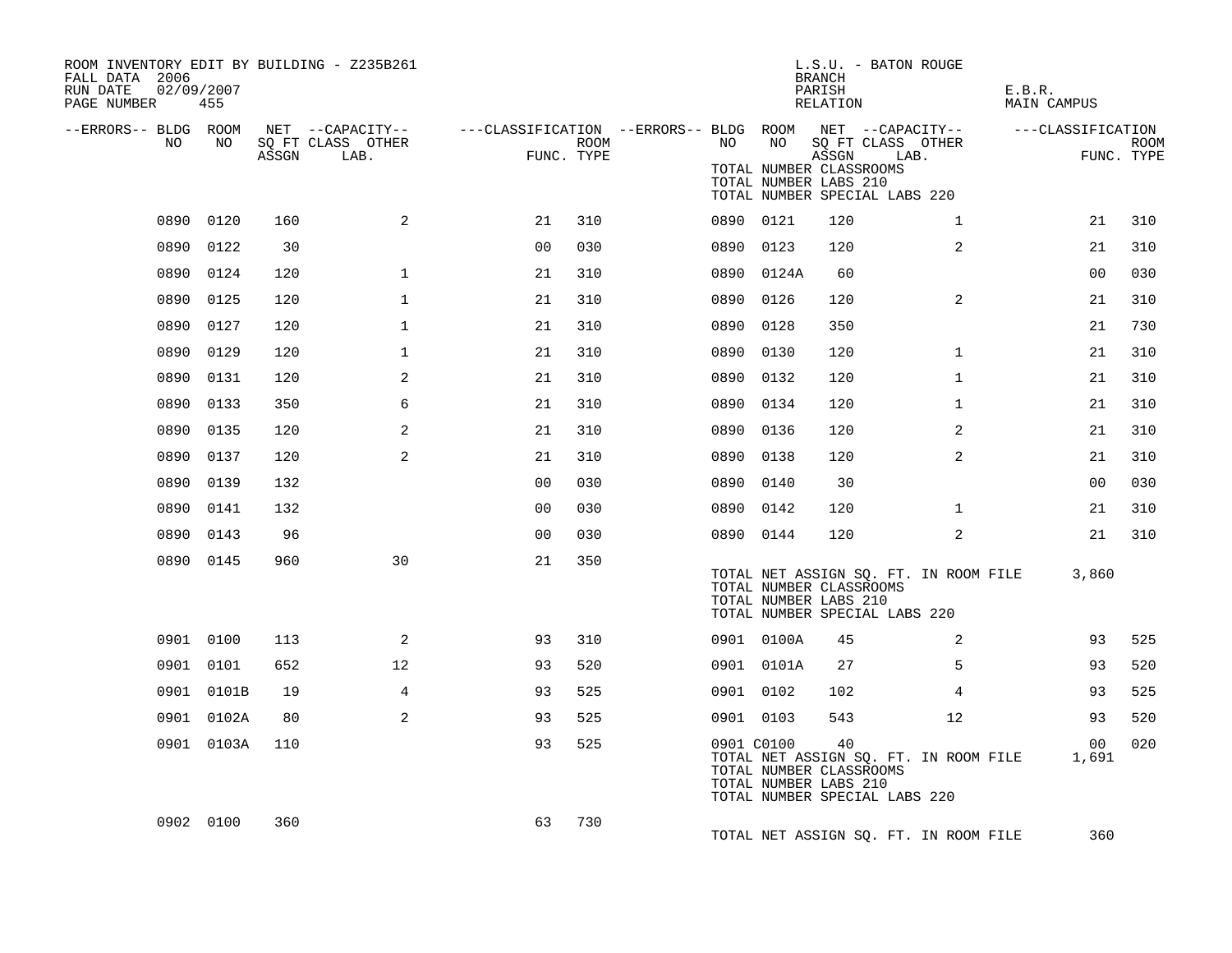| ROOM INVENTORY EDIT BY BUILDING - Z235B261<br>FALL DATA 2006<br>RUN DATE<br>02/09/2007<br>PAGE NUMBER | 456             |       |                                                                                                                    |                    |      |           |            | L.S.U. - BATON ROUGE<br>BRANCH<br>PARISH<br>RELATION                                                                              |              | E.B.R. | MAIN CAMPUS |        |
|-------------------------------------------------------------------------------------------------------|-----------------|-------|--------------------------------------------------------------------------------------------------------------------|--------------------|------|-----------|------------|-----------------------------------------------------------------------------------------------------------------------------------|--------------|--------|-------------|--------|
|                                                                                                       |                 |       | --ERRORS-- BLDG ROOM NET --CAPACITY-- ----CLASSIFICATION --ERRORS-- BLDG ROOM NET --CAPACITY-- -----CLASSIFICATION |                    |      |           |            |                                                                                                                                   |              |        |             |        |
| NO                                                                                                    | NO <sub>1</sub> | ASSGN | SQ FT CLASS OTHER<br>LAB.                                                                                          | FUNC<br>FUNC. TYPE | ROOM | NO        |            | NO SQ FT CLASS OTHER<br>ASSGN<br>TOTAL NUMBER CLASSROOMS<br>TOTAL NUMBER LABS 210<br>TOTAL NUMBER SPECIAL LABS 220                | LAB.         |        | FUNC. TYPE  | ROOM   |
|                                                                                                       | 0903 0100       | 360   |                                                                                                                    | 63                 | 740  |           |            | TOTAL NET ASSIGN SQ. FT. IN ROOM FILE<br>TOTAL NUMBER CLASSROOMS<br>TOTAL NUMBER LABS 210<br>TOTAL NUMBER SPECIAL LABS 220        |              |        | 360         |        |
|                                                                                                       | 0904 0101       | 847   |                                                                                                                    | 22                 | 580  | 0904 0102 |            | 847<br>TOTAL NET ASSIGN SQ. FT. IN ROOM FILE<br>TOTAL NUMBER CLASSROOMS<br>TOTAL NUMBER LABS 210<br>TOTAL NUMBER SPECIAL LABS 220 |              |        | 22<br>1,694 | 580    |
|                                                                                                       | 0905 0100       | 610   |                                                                                                                    | 22                 | 255  | 0905 0101 |            | 610                                                                                                                               |              |        |             | 22 730 |
|                                                                                                       | 0905 0102       | 610   |                                                                                                                    | 22                 | 730  |           |            | TOTAL NET ASSIGN SQ. FT. IN ROOM FILE 1,830<br>TOTAL NUMBER CLASSROOMS<br>TOTAL NUMBER LABS 210<br>TOTAL NUMBER SPECIAL LABS 220  |              |        |             |        |
|                                                                                                       | 0907 0100       | 249   |                                                                                                                    | 0 <sub>0</sub>     | 030  |           | 0907 0100A | 25                                                                                                                                |              |        | 00          | 010    |
|                                                                                                       | 0907 0101       | 152   |                                                                                                                    | 0 <sub>0</sub>     | 030  |           | 0907 0101A | 27                                                                                                                                |              |        | 00          | 010    |
|                                                                                                       | 0907 0102       | 89    | $\mathbf{1}$                                                                                                       | 21                 | 650  | 0907 0103 |            | 169                                                                                                                               | 2            |        | 21          | 310    |
|                                                                                                       | 0907 0104       | 175   | $\mathbf{1}$                                                                                                       | 21                 | 310  | 0907 0105 |            | 270                                                                                                                               | $\mathbf{1}$ |        | 21          | 310    |
|                                                                                                       | 0907 0106       | 170   | 2                                                                                                                  | 21                 | 310  | 0907 0107 |            | 263                                                                                                                               | 2            |        | 21          | 310    |
|                                                                                                       | 0907 0108       | 173   | $\mathbf{1}$                                                                                                       | 21                 | 310  | 0907 0109 |            | 169                                                                                                                               | $\mathbf{1}$ |        | 21          | 310    |
|                                                                                                       | 0907 0110       | 169   | $\mathbf{1}$                                                                                                       | 21                 | 310  | 0907 0111 |            | 169                                                                                                                               | $\mathbf{1}$ |        | 21          | 310    |
|                                                                                                       | 0907 0112       | 184   | $\mathbf{1}$                                                                                                       | 21                 | 310  | 0907 0113 |            | 142                                                                                                                               |              |        | 00          | 030    |
|                                                                                                       | 0907 0113A      | 116   |                                                                                                                    | 0 <sub>0</sub>     | 030  | 0907 0114 |            | 68                                                                                                                                | 2            |        | 21          | 315    |
|                                                                                                       | 0907 C0100      | 1062  |                                                                                                                    | 0 <sub>0</sub>     | 020  |           |            | TOTAL NET ASSIGN SQ. FT. IN ROOM FILE<br>TOTAL NUMBER CLASSROOMS<br>TOTAL NUMBER LABS 210<br>TOTAL NUMBER SPECIAL LABS 220        |              |        | 2,068       |        |
|                                                                                                       | 0910 0100       | 249   |                                                                                                                    | 12                 | 590  |           |            | TOTAL NET ASSIGN SQ. FT. IN ROOM FILE<br>TOTAL NUMBER CLASSROOMS                                                                  |              |        | 249         |        |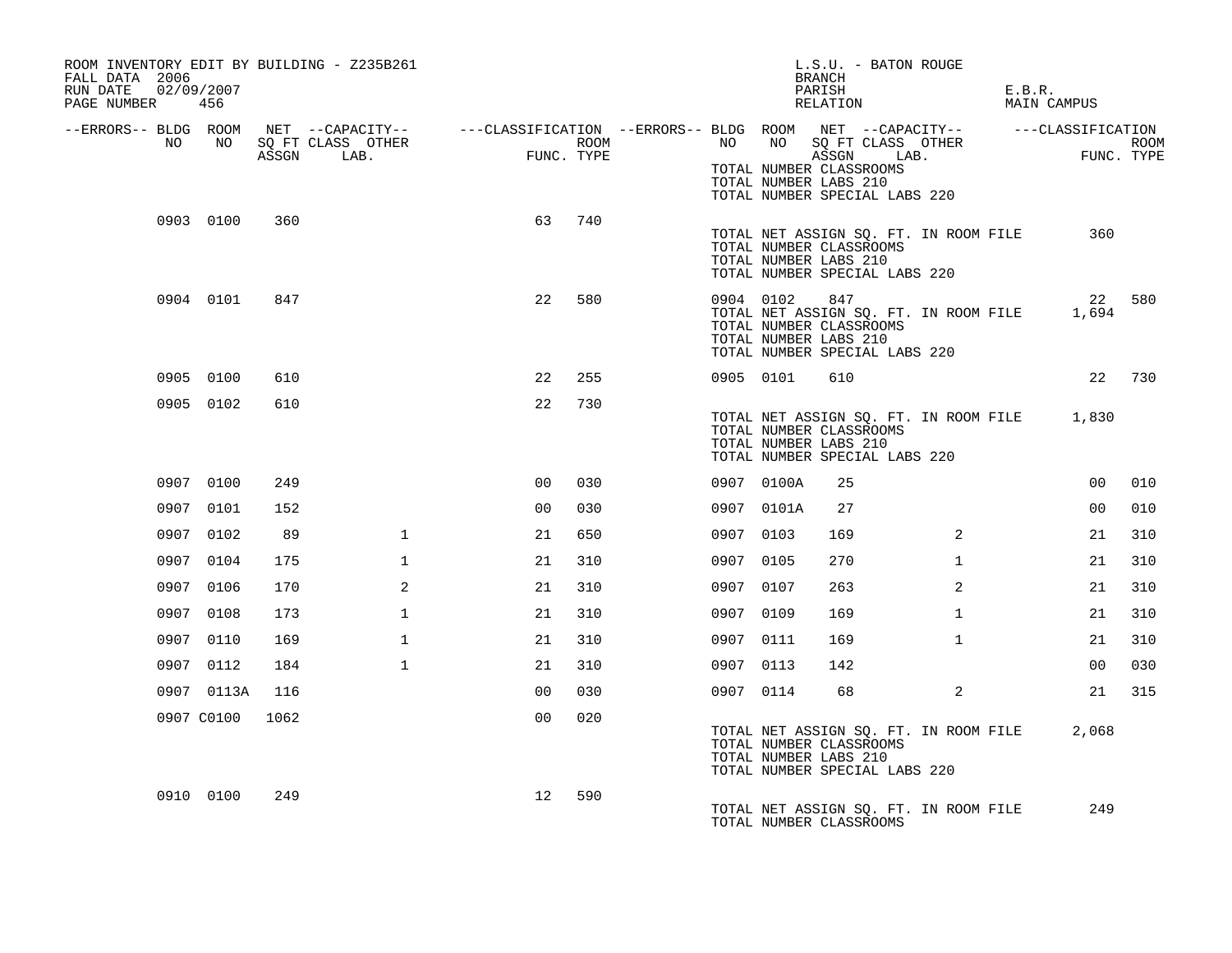| ROOM INVENTORY EDIT BY BUILDING - Z235B261<br>FALL DATA 2006<br>RUN DATE<br>02/09/2007<br>PAGE NUMBER | 457            |       |                                                                                                  |    |            |            |            | <b>BRANCH</b><br>PARISH<br>RELATION                     | L.S.U. - BATON ROUGE                                                         | E.B.R.<br>MAIN CAMPUS  |                    |
|-------------------------------------------------------------------------------------------------------|----------------|-------|--------------------------------------------------------------------------------------------------|----|------------|------------|------------|---------------------------------------------------------|------------------------------------------------------------------------------|------------------------|--------------------|
| --ERRORS-- BLDG ROOM<br>NO                                                                            | NO             |       | NET --CAPACITY--    ---CLASSIFICATION --ERRORS-- BLDG ROOM NET --CAPACITY--<br>SQ FT CLASS OTHER |    | ROOM       | NO         | NO         |                                                         | SQ FT CLASS OTHER                                                            | ---CLASSIFICATION      |                    |
|                                                                                                       |                | ASSGN | LAB.                                                                                             |    | FUNC. TYPE |            |            | ASSGN<br>TOTAL NUMBER LABS 210                          | LAB.<br>TOTAL NUMBER SPECIAL LABS 220                                        |                        | ROOM<br>FUNC. TYPE |
|                                                                                                       | 0911 0100 1166 |       | 14                                                                                               | 12 | 970        |            |            | TOTAL NUMBER CLASSROOMS<br>TOTAL NUMBER LABS 210        | TOTAL NET ASSIGN SQ. FT. IN ROOM FILE 1,166<br>TOTAL NUMBER SPECIAL LABS 220 |                        |                    |
|                                                                                                       | 0912 0100      | 357   | 20                                                                                               | 14 | 680        |            | 0912 0100A | 170                                                     | 2                                                                            | 00                     | 030                |
|                                                                                                       | 0912 0100B     | 207   | $\mathbf 1$                                                                                      | 14 | 310        |            | 0912 0100C | 128                                                     | $\mathbf{1}$                                                                 | 14                     | 685                |
|                                                                                                       | 0912 0100D     | 115   | $\mathbf{1}$                                                                                     | 14 | 310        | 0912 C0100 |            | 160<br>TOTAL NUMBER CLASSROOMS<br>TOTAL NUMBER LABS 210 | TOTAL NET ASSIGN SQ. FT. IN ROOM FILE<br>TOTAL NUMBER SPECIAL LABS 220       | 00 <sup>1</sup><br>807 | 020                |
|                                                                                                       | 0915 0100      | 2577  |                                                                                                  | 51 | 730        |            |            | TOTAL NUMBER CLASSROOMS<br>TOTAL NUMBER LABS 210        | TOTAL NET ASSIGN SQ. FT. IN ROOM FILE<br>TOTAL NUMBER SPECIAL LABS 220       | 2,577                  |                    |
|                                                                                                       | 0916 1001      | 2616  | 218                                                                                              | 31 | 610        |            | 0916 1001A | 16                                                      |                                                                              | 31                     | 615                |
|                                                                                                       | 0916 1001B     | 14    |                                                                                                  | 31 | 615        | 0916 1002  |            | 1150                                                    |                                                                              | 00                     | 020                |
|                                                                                                       | 0916 1002A     | 117   | $\mathbf{1}$                                                                                     | 21 | 310        |            | 0916 1002B | 122                                                     | $\mathbf{1}$                                                                 | 21                     | 310                |
|                                                                                                       | 0916 1002C     | 130   | $\mathbf 1$                                                                                      | 21 | 310        |            | 0916 1002D | 115                                                     | $\mathbf{1}$                                                                 | 21                     | 310                |
|                                                                                                       | 0916 1002E     | 129   | $\mathbf{1}$                                                                                     | 21 | 310        |            | 0916 1002F | 113                                                     |                                                                              | 21                     | 315                |
|                                                                                                       | 0916 1002G     | 129   | 1                                                                                                | 21 | 310        |            | 0916 1002H | 120                                                     | $\mathbf{1}$                                                                 | 21                     | 310                |
|                                                                                                       | 0916 1002I     | 130   | $\mathbf 1$                                                                                      | 21 | 310        |            | 0916 1002J | 128                                                     | $\mathbf{1}$                                                                 | 21                     | 310                |
|                                                                                                       | 0916 1002K     | 114   | 2                                                                                                | 21 | 310        |            | 0916 1002L | 129                                                     | $\mathbf{1}$                                                                 | 21                     | 310                |
|                                                                                                       | 0916 1002M     | 115   | $\mathbf 1$                                                                                      | 21 | 310        |            | 0916 1002N | 265                                                     | 12                                                                           | 21                     | 350                |
|                                                                                                       | 0916 10020     | 330   | 2                                                                                                | 21 | 315        |            | 0916 1002P | 130                                                     | $\mathbf{1}$                                                                 | 21                     | 310                |
|                                                                                                       | 0916 10020     | 140   | 2                                                                                                | 21 | 310        |            | 0916 1002R | 264                                                     | $\mathbf{1}$                                                                 | 21                     | 310                |
|                                                                                                       | 0916 1002S     | 148   |                                                                                                  | 21 | 315        |            | 0916 1002T | 128                                                     | $\mathbf{1}$                                                                 | 21                     | 310                |
|                                                                                                       | 0916 1002U     | 113   |                                                                                                  | 21 | 315        |            | 0916 1002V | 264                                                     | $\mathbf{1}$                                                                 | 21                     | 310                |
|                                                                                                       | 0916 1002W     | 150   |                                                                                                  | 21 | 315        |            | 0916 1002X | 129                                                     | $\mathbf{1}$                                                                 | 21                     | 310                |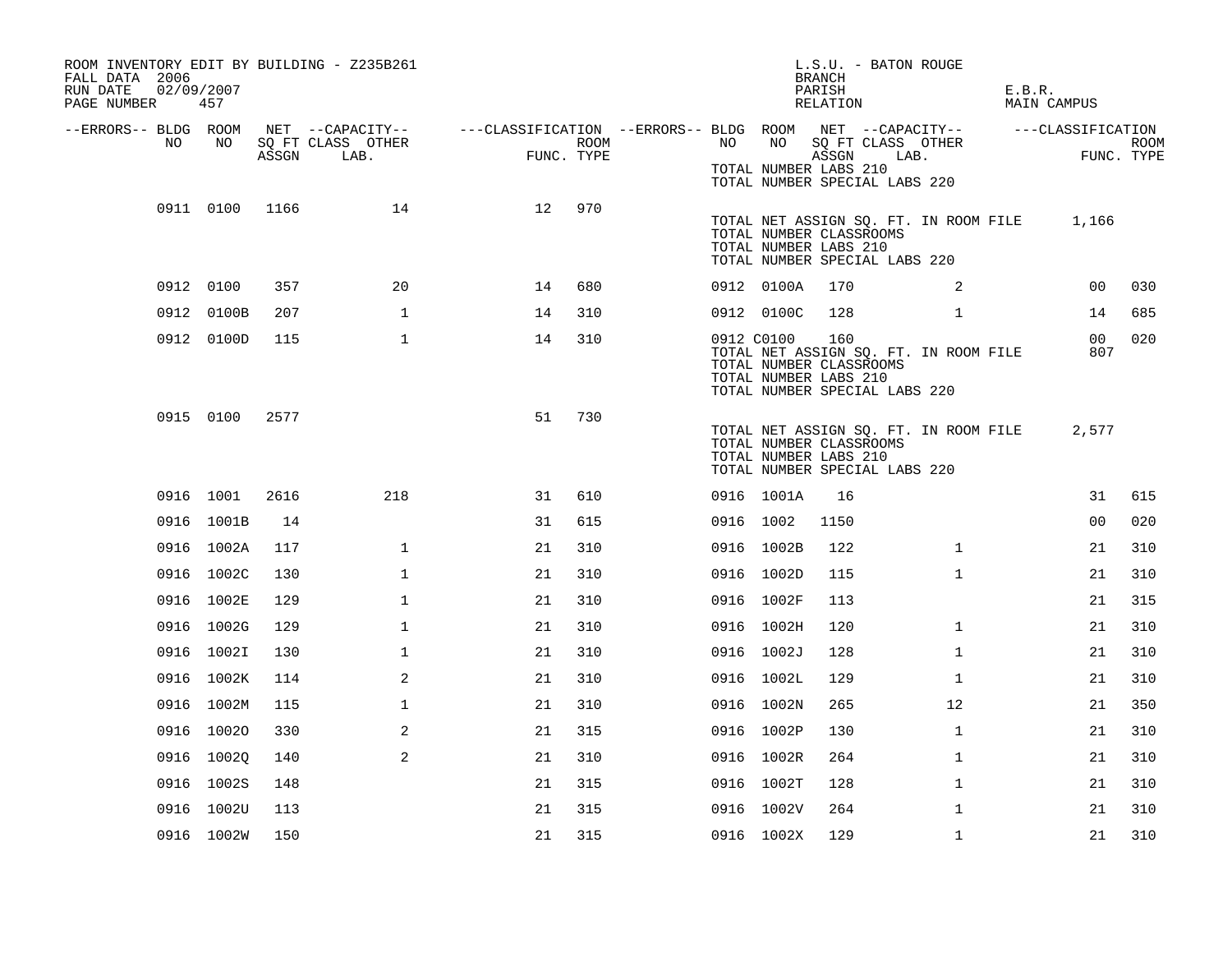| ROOM INVENTORY EDIT BY BUILDING - Z235B261<br>FALL DATA 2006<br>RUN DATE<br>PAGE NUMBER | 02/09/2007<br>458 |       |                           |                                   |             |   |             |            | <b>BRANCH</b><br>PARISH<br>RELATION | L.S.U. - BATON ROUGE      | E.B.R.<br>MAIN CAMPUS |                           |
|-----------------------------------------------------------------------------------------|-------------------|-------|---------------------------|-----------------------------------|-------------|---|-------------|------------|-------------------------------------|---------------------------|-----------------------|---------------------------|
| --ERRORS-- BLDG ROOM                                                                    |                   |       | NET --CAPACITY--          | ---CLASSIFICATION --ERRORS-- BLDG |             |   |             | ROOM       |                                     | NET --CAPACITY--          | ---CLASSIFICATION     |                           |
| NO                                                                                      | NO                | ASSGN | SQ FT CLASS OTHER<br>LAB. | FUNC. TYPE                        | <b>ROOM</b> |   | NO          | NO         | ASSGN                               | SQ FT CLASS OTHER<br>LAB. |                       | <b>ROOM</b><br>FUNC. TYPE |
| 0916                                                                                    | 1002Y             | 178   | 3                         | 21                                | 310         |   | 0916        | 1002Z      | 121                                 | 6                         | 21                    | 350                       |
|                                                                                         | 0916 1004         | 180   |                           | 21                                | 315         |   |             | 0916 1004A | 180                                 |                           | 21                    | 315                       |
|                                                                                         | 0916 1019         | 845   | 50                        | 31                                | 680         |   |             | 0916 1019A | 203                                 |                           | 31                    | 685                       |
|                                                                                         | 0916 1020         | 275   |                           | 0 <sub>0</sub>                    | 030         |   |             | 0916 1020A | 120                                 |                           | 0 <sub>0</sub>        | 030                       |
| 0916                                                                                    | 1025              | 76    |                           | 00                                | 030         |   | 0916 1029   |            | 112                                 | 2                         | 31                    | 630                       |
|                                                                                         | 0916 1035         | 192   |                           | 0 <sub>0</sub>                    | 030         |   | 0916 1040   |            | 200                                 |                           | 00                    | 030                       |
| 0916                                                                                    | 1045              | 18    |                           | 0 <sub>0</sub>                    | 010         |   | 0916 1055   |            | 1510                                | 30                        | 41                    | 430                       |
|                                                                                         | 0916 1055A        | 200   | $\mathbf{1}$              | 41                                | 310         |   |             | 0916 1055B | 43                                  | $\mathbf{1}$              | 41                    | 455                       |
| 0916                                                                                    | 1055C             | 103   | $\mathbf{1}$              | 41                                | 310         |   |             | 0916 1055D | 128                                 | $\mathbf{1}$              | 41                    | 310                       |
|                                                                                         | 0916 1060         | 54    |                           | 0 <sub>0</sub>                    | 030         |   |             | 0916 1067  | 142                                 | $\mathbf{1}$              | 21                    | 310                       |
| 0916                                                                                    | 1069              | 273   | $\mathbf{1}$              | 21                                | 310         |   | 0916 1070   |            | 920                                 | 20                        | 21                    | 210                       |
|                                                                                         | 0916 1072         | 265   |                           | 21                                | 315         |   |             | 0916 1073  | 135                                 | $\mathbf{1}$              | 21                    | 310                       |
| 0916                                                                                    | 1074              | 449   |                           | 21                                | 710         |   |             | 0916 1074C | 8                                   |                           | 00                    | 030                       |
|                                                                                         | 0916 1075         | 135   | $\mathbf 1$               | 21                                | 310         |   |             | 0916 1076  | 137                                 | $\mathbf{1}$              | 21                    | 310                       |
|                                                                                         | 0916 1077         | 135   | $\mathbf{1}$              | 31                                | 310         |   | 0916 1078   |            | 154                                 | $\mathbf{1}$              | 21                    | 310                       |
|                                                                                         | 0916 1079         | 135   | $\mathbf 1$               | 21                                | 310         |   | 0916 1080   |            | 170                                 | $\overline{a}$            | 21                    | 310                       |
|                                                                                         | 0916 1081         | 135   | $\mathbf 1$               | 21                                | 310         |   | 0916 1085   |            | 269                                 | $\mathbf{1}$              | 21                    | 310                       |
|                                                                                         | 0916 1087         | 413   | 15                        | 21                                | 350         |   |             | 0916 1088  | 395                                 | 3                         | 21                    | 250                       |
|                                                                                         | 0916 1090         | 299   |                           | 21                                | 730         |   | 0916 1091   |            | 159                                 | $\mathbf{1}$              | 00                    | 030                       |
|                                                                                         | 0916 1093         | 156   | $\mathbf 1$               | 0 <sub>0</sub>                    | 030         |   | 0916 1095   |            | 269                                 | $\mathbf{1}$              | 21                    | 310                       |
|                                                                                         | 0916 1099         | 135   | $\mathbf 1$               | 21                                | 310         |   | 0916 1100   |            | 159                                 | $\mathbf 1$               | 21                    | 250                       |
|                                                                                         | 0916 1100A        | 74    |                           | 21                                | 255         |   |             | 0916 1100B | 53                                  |                           | 21                    | 255                       |
|                                                                                         | 0916 1101         | 277   | $\mathbf 1$               | 21                                | 310         | 9 | 0916 1104   |            | 445                                 | $\mathbf{1}$              | 21                    | 250                       |
| 0916                                                                                    | 1104A             | 100   | $\mathbf{1}$              | 21                                | 310         |   |             | 0916 1104C | 30                                  |                           | 00                    | 030                       |
|                                                                                         | 0916 1107         | 135   | $\mathbf{1}$              | 21                                | 310         |   | 0916        | 1108       | 264                                 | 1                         | 21                    | 250                       |
|                                                                                         | 0916 1109         | 135   | $\mathbf{1}$              | 21                                | 310         |   | 9 0916 1110 |            | 456                                 | $\mathbf{1}$              | 21                    | 250                       |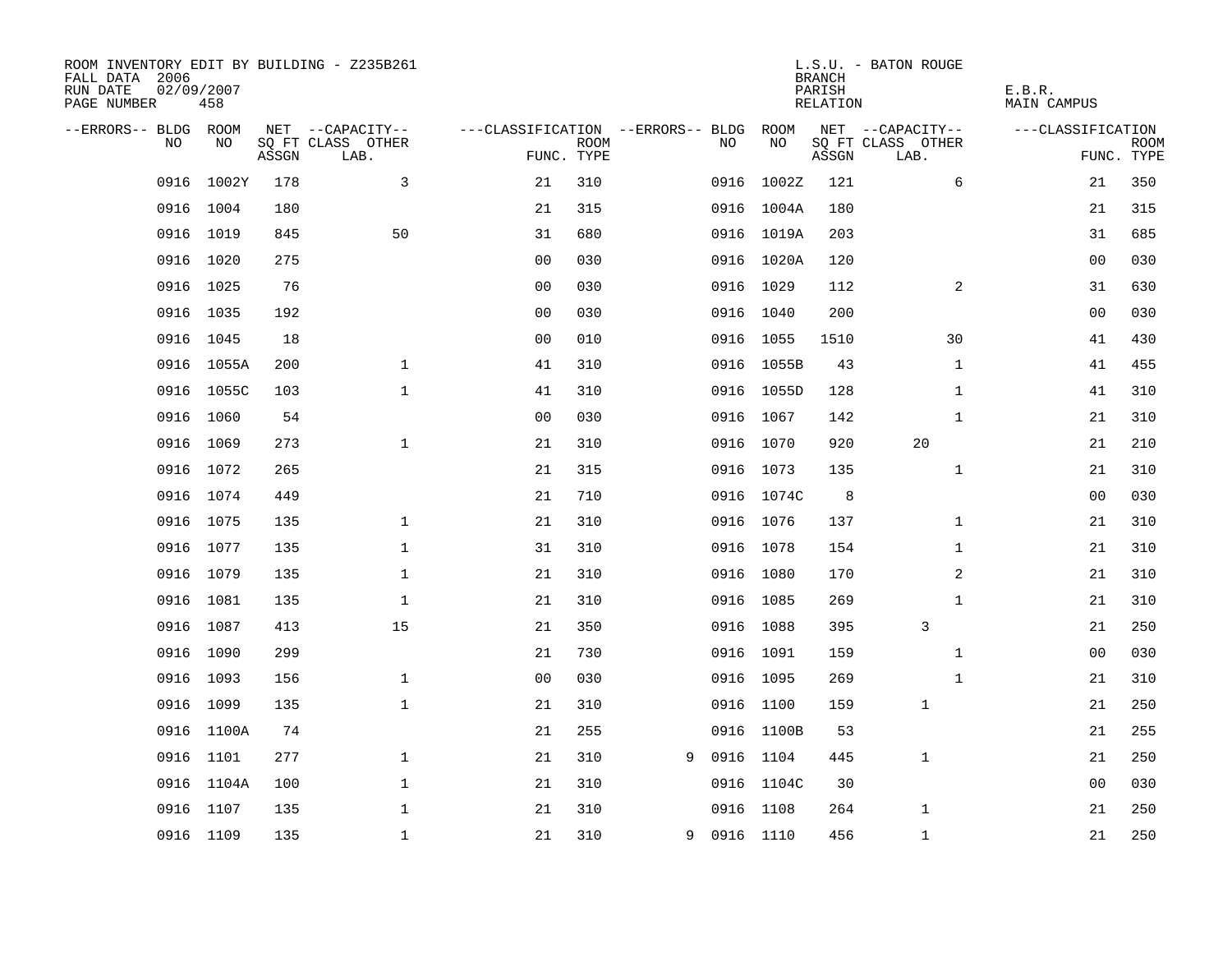| ROOM INVENTORY EDIT BY BUILDING - Z235B261<br>FALL DATA 2006<br>RUN DATE<br>PAGE NUMBER | 02/09/2007<br>459 |       |                           |                                        |             |   |           |            | <b>BRANCH</b><br>PARISH<br>RELATION | L.S.U. - BATON ROUGE      | E.B.R.<br>MAIN CAMPUS |                    |
|-----------------------------------------------------------------------------------------|-------------------|-------|---------------------------|----------------------------------------|-------------|---|-----------|------------|-------------------------------------|---------------------------|-----------------------|--------------------|
| --ERRORS-- BLDG ROOM                                                                    |                   |       | NET --CAPACITY--          | ---CLASSIFICATION --ERRORS-- BLDG ROOM |             |   |           |            |                                     | NET --CAPACITY--          | ---CLASSIFICATION     |                    |
| NO.                                                                                     | NO.               | ASSGN | SQ FT CLASS OTHER<br>LAB. | FUNC. TYPE                             | <b>ROOM</b> |   | NO.       | NO         | ASSGN                               | SQ FT CLASS OTHER<br>LAB. |                       | ROOM<br>FUNC. TYPE |
| 0916                                                                                    | 1111              | 135   | 2                         | 21                                     | 310         | 9 | 0916 1114 |            | 420                                 | $\mathbf 1$               | 21                    | 250                |
|                                                                                         | 0916 1114C        | 39    |                           | 0 <sub>0</sub>                         | 030         |   |           | 0916 1115  | 135                                 | $\mathbf{1}$              | 21                    | 310                |
|                                                                                         | 0916 1119         | 273   | 8                         | 21                                     | 350         |   |           | 0916 1120  | 354                                 |                           | 0 <sub>0</sub>        | 030                |
|                                                                                         | 0916 1122         | 148   |                           | 0 <sub>0</sub>                         | 030         |   |           | 0916 1124  | 79                                  |                           | 0 <sub>0</sub>        | 030                |
| 0916                                                                                    | 1126              | 177   | 2                         | 00                                     | 030         |   |           | 0916 1128  | 182                                 | 2                         | 00                    | 030                |
|                                                                                         | 0916 1130         | 73    |                           | 0 <sub>0</sub>                         | 010         |   |           | 0916 1131  | 135                                 | $\mathbf{1}$              | 21                    | 310                |
|                                                                                         | 0916 1132         | 890   | 5                         | 21                                     | 250         |   |           | 0916 1133  | 135                                 | $\mathbf{1}$              | 21                    | 310                |
|                                                                                         | 0916 1135         | 135   | $\mathbf{1}$              | 21                                     | 310         |   |           | 0916 1138  | 277                                 |                           | 21                    | 255                |
| 0916                                                                                    | 1138C             | 30    |                           | 0 <sub>0</sub>                         | 030         |   |           | 0916 1139  | 272                                 | $\mathbf{1}$              | 21                    | 310                |
|                                                                                         | 0916 1142         | 607   | 5                         | 21                                     | 250         |   |           | 0916 1143  | 133                                 | $\mathbf{1}$              | 21                    | 310                |
| 0916                                                                                    | 1147              | 130   | 3                         | 21                                     | 310         |   |           | 0916 1150  | 284                                 | 2                         | 21                    | 250                |
|                                                                                         | 0916 1151         | 140   |                           | 0 <sub>0</sub>                         | 030         |   |           | 0916 1152  | 30                                  |                           | 0 <sub>0</sub>        | 030                |
| 0916                                                                                    | 1153              | 43    |                           | 0 <sub>0</sub>                         | 030         |   |           | 0916 1154  | 888                                 | 5                         | 21                    | 250                |
|                                                                                         | 0916 1155         | 35    |                           | 0 <sub>0</sub>                         | 030         |   |           | 0916 1157  | 889                                 |                           | 0 <sub>0</sub>        | 020                |
|                                                                                         | 0916 1159         | 185   | 5                         | 21                                     | 310         |   |           | 0916 1161  | 164                                 |                           | 21                    | 315                |
|                                                                                         | 0916 1165         | 135   | $\mathbf 1$               | 21                                     | 310         |   |           | 0916 1166  | 290                                 | 2                         | 21                    | 250                |
|                                                                                         | 0916 1166C        | 15    |                           | 0 <sub>0</sub>                         | 030         |   |           | 0916 1170  | 172                                 | 2                         | 21                    | 250                |
|                                                                                         | 0916 1170A        | 98    |                           | 21                                     | 255         |   |           | 0916 1171  | 135                                 | $\mathbf{1}$              | 21                    | 310                |
|                                                                                         | 0916 1172         | 292   | 2                         | 21                                     | 250         |   |           | 0916 1172C | 32                                  |                           | 0 <sub>0</sub>        | 030                |
|                                                                                         | 0916 1173         | 135   | $\mathbf{1}$              | 21                                     | 310         |   |           | 0916 1176  | 788                                 | 5                         | 21                    | 250                |
|                                                                                         | 0916 1176A        | 67    |                           | 21                                     | 255         |   |           | 0916 1177  | 135                                 | $\mathbf{1}$              | 21                    | 310                |
|                                                                                         | 0916 1179         | 135   | 2                         | 21                                     | 310         |   |           | 0916 1181  | 140                                 |                           | 00                    | 030                |
|                                                                                         | 0916 1184         | 353   |                           | 0 <sub>0</sub>                         | 030         |   |           | 0916 1186  | 148                                 |                           | 0 <sub>0</sub>        | 030                |
|                                                                                         | 0916 1190         | 54    |                           | 00                                     | 030         |   |           | 0916 1191  | 140                                 | $\mathbf{1}$              | 21                    | 310                |
|                                                                                         | 0916 1192         | 930   | 5                         | 21                                     | 250         |   |           | 0916 1193  | 135                                 | $\mathbf{1}$              | 21                    | 310                |
|                                                                                         | 0916 1195         | 135   | 1                         | 21                                     | 310         |   |           | 0916 1197  | 135                                 |                           | 21                    | 315                |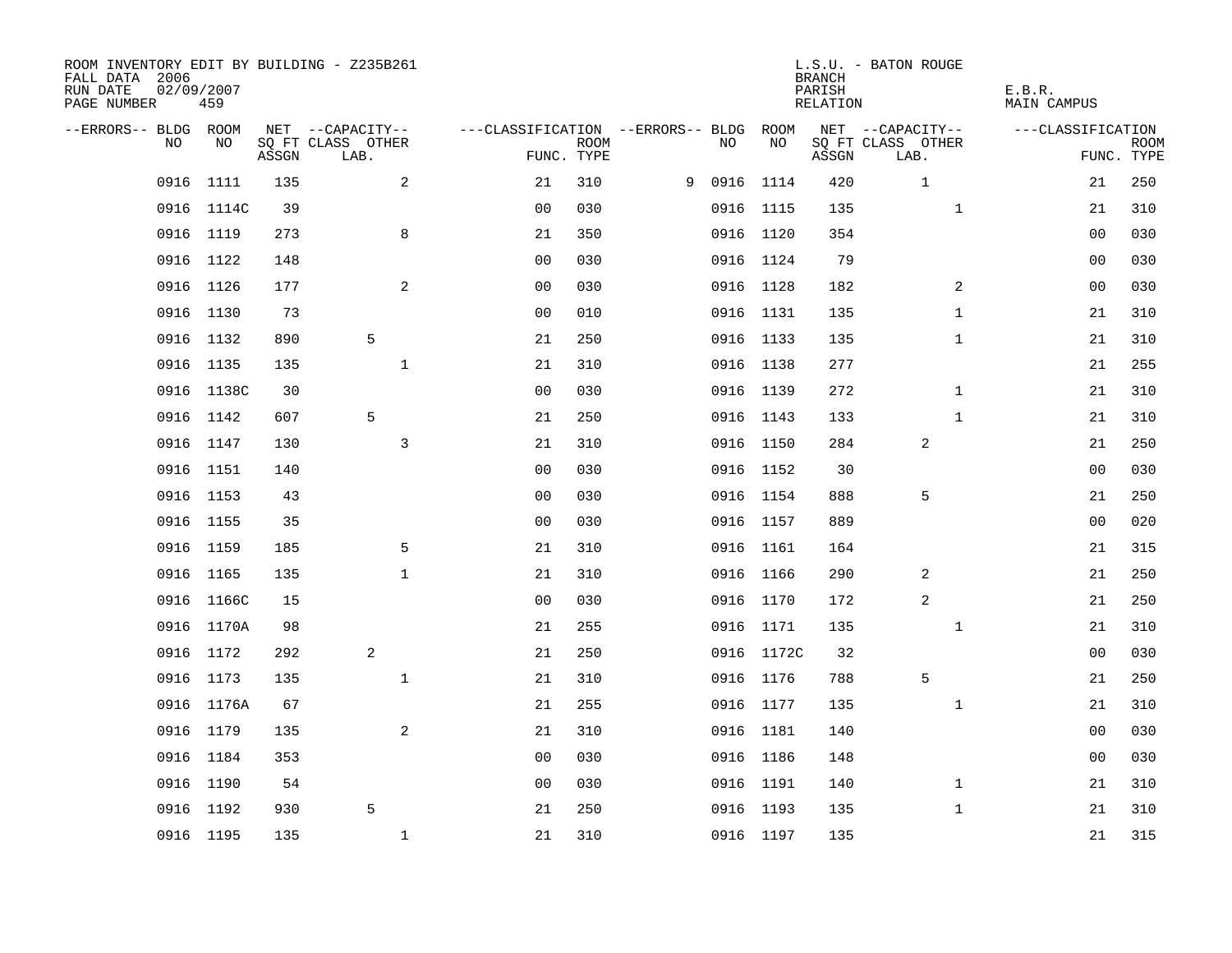| ROOM INVENTORY EDIT BY BUILDING - Z235B261<br>FALL DATA 2006<br>RUN DATE<br>PAGE NUMBER | 02/09/2007<br>460 |       |                           |                |                           |                                   |            | <b>BRANCH</b><br>PARISH<br><b>RELATION</b> | L.S.U. - BATON ROUGE      | E.B.R.<br><b>MAIN CAMPUS</b> |                           |
|-----------------------------------------------------------------------------------------|-------------------|-------|---------------------------|----------------|---------------------------|-----------------------------------|------------|--------------------------------------------|---------------------------|------------------------------|---------------------------|
| --ERRORS-- BLDG ROOM                                                                    |                   |       | NET --CAPACITY--          |                |                           | ---CLASSIFICATION --ERRORS-- BLDG | ROOM       |                                            | NET --CAPACITY--          | ---CLASSIFICATION            |                           |
| NO                                                                                      | NO                | ASSGN | SQ FT CLASS OTHER<br>LAB. |                | <b>ROOM</b><br>FUNC. TYPE | NO                                | NO         | ASSGN                                      | SQ FT CLASS OTHER<br>LAB. |                              | <b>ROOM</b><br>FUNC. TYPE |
| 0916                                                                                    | 1198              | 602   | 5                         | 21             | 250                       | 0916                              | 1199       | 135                                        | $\mathbf{1}$              | 21                           | 310                       |
| 0916                                                                                    | 1200              | 906   | 5                         | 21             | 250                       |                                   | 0916 1200C | 16                                         |                           | 00                           | 030                       |
| 0916                                                                                    | 1205              | 135   | $\mathbf{1}$              | 21             | 310                       |                                   | 0916 1207  | 135                                        | $\mathbf{1}$              | 21                           | 310                       |
|                                                                                         | 0916 1209         | 135   | $\mathbf 1$               | 21             | 310                       |                                   | 0916 1211  | 272                                        | 7                         | 21                           | 350                       |
| 0916                                                                                    | 1215              | 414   | 20                        | 21             | 350                       |                                   | 0916 1217  | 160                                        | 2                         | 0 <sub>0</sub>               | 030                       |
|                                                                                         | 0916 1219         | 155   | 2                         | 0 <sub>0</sub> | 030                       |                                   | 0916 1221  | 131                                        | $\mathbf{1}$              | 21                           | 310                       |
| 0916                                                                                    | 1223              | 135   | 2                         | 21             | 310                       |                                   | 0916 1225  | 135                                        | $\mathbf{1}$              | 21                           | 310                       |
|                                                                                         | 0916 1228         | 629   | 5                         | 21             | 250                       |                                   | 0916 1229  | 135                                        | $\mathbf{1}$              | 21                           | 310                       |
| 0916                                                                                    | 1231              | 135   | $\mathbf{2}$              | 21             | 310                       |                                   | 0916 1232  | 900                                        | 5                         | 21                           | 250                       |
|                                                                                         | 0916 1232C        | 8     |                           | 0 <sub>0</sub> | 030                       |                                   | 0916 1235  | 135                                        | 2                         | 21                           | 310                       |
|                                                                                         | 0916 1237         | 135   | 2                         | 21             | 310                       |                                   | 0916 1239  | 135                                        | $\mathbf{1}$              | 21                           | 310                       |
|                                                                                         | 0916 1240         | 900   | 5                         | 21             | 250                       |                                   | 0916 1240C | 39                                         |                           | 0 <sub>0</sub>               | 030                       |
| 0916                                                                                    | 1241              | 135   | $\mathbf{2}$              | 21             | 310                       |                                   | 0916 1243  | 135                                        | $\mathbf{1}$              | 21                           | 310                       |
|                                                                                         | 0916 1247         | 274   | 12                        | 21             | 350                       |                                   | 0916 1249  | 135                                        | 3                         | 21                           | 310                       |
|                                                                                         | 0916 1250         | 575   | 5                         | 21             | 250                       |                                   | 0916 1251  | 135                                        | 3                         | 21                           | 310                       |
|                                                                                         | 0916 1253         | 135   | $\mathbf{1}$              | 21             | 310                       |                                   | 0916 1254  | 923                                        | 5                         | 21                           | 250                       |
|                                                                                         | 0916 1255         | 135   | $\mathbf{1}$              | 21             | 310                       |                                   | 0916 1257  | 135                                        | $\mathbf{1}$              | 21                           | 310                       |
|                                                                                         | 0916 1259         | 135   | $\mathbf 1$               | 21             | 310                       |                                   | 0916 1260  | 890                                        | 5                         | 21                           | 250                       |
|                                                                                         | 0916 1261         | 135   | $\mathbf 1$               | 21             | 310                       |                                   | 0916 1263  | 135                                        | $\mathbf{1}$              | 21                           | 310                       |
| 0916                                                                                    | 1265              | 135   | 1                         | 21             | 310                       |                                   | 0916 1266  | 890                                        | 5                         | 21                           | 250                       |
|                                                                                         | 0916 1267         | 135   | $\mathbf{1}$              | 21             | 310                       |                                   | 0916 1269  | 135                                        | $\mathbf{1}$              | 21                           | 315                       |
| 0916                                                                                    | 1270              | 890   | 5                         | 21             | 250                       |                                   | 0916 1271  | 132                                        | $\mathbf{1}$              | 21                           | 310                       |
|                                                                                         | 0916 1273         | 132   | $\mathbf{1}$              | 21             | 315                       |                                   | 0916 1275  | 135                                        | $\mathbf{1}$              | 21                           | 310                       |
| 0916                                                                                    | 1279              | 274   | 3                         | 21             | 310                       |                                   | 0916 1280  | 612                                        | 25                        | 21                           | 210                       |
| 0916                                                                                    | 1285              | 142   | $\mathbf{1}$              | 21             | 315                       | 0916                              | 2060       | 54                                         |                           | 0 <sub>0</sub>               | 030                       |
|                                                                                         | 0916 2067         | 132   | $\mathbf 1$               | 21             | 310                       |                                   | 0916 2069  | 133                                        | $\mathbf{1}$              | 21                           | 310                       |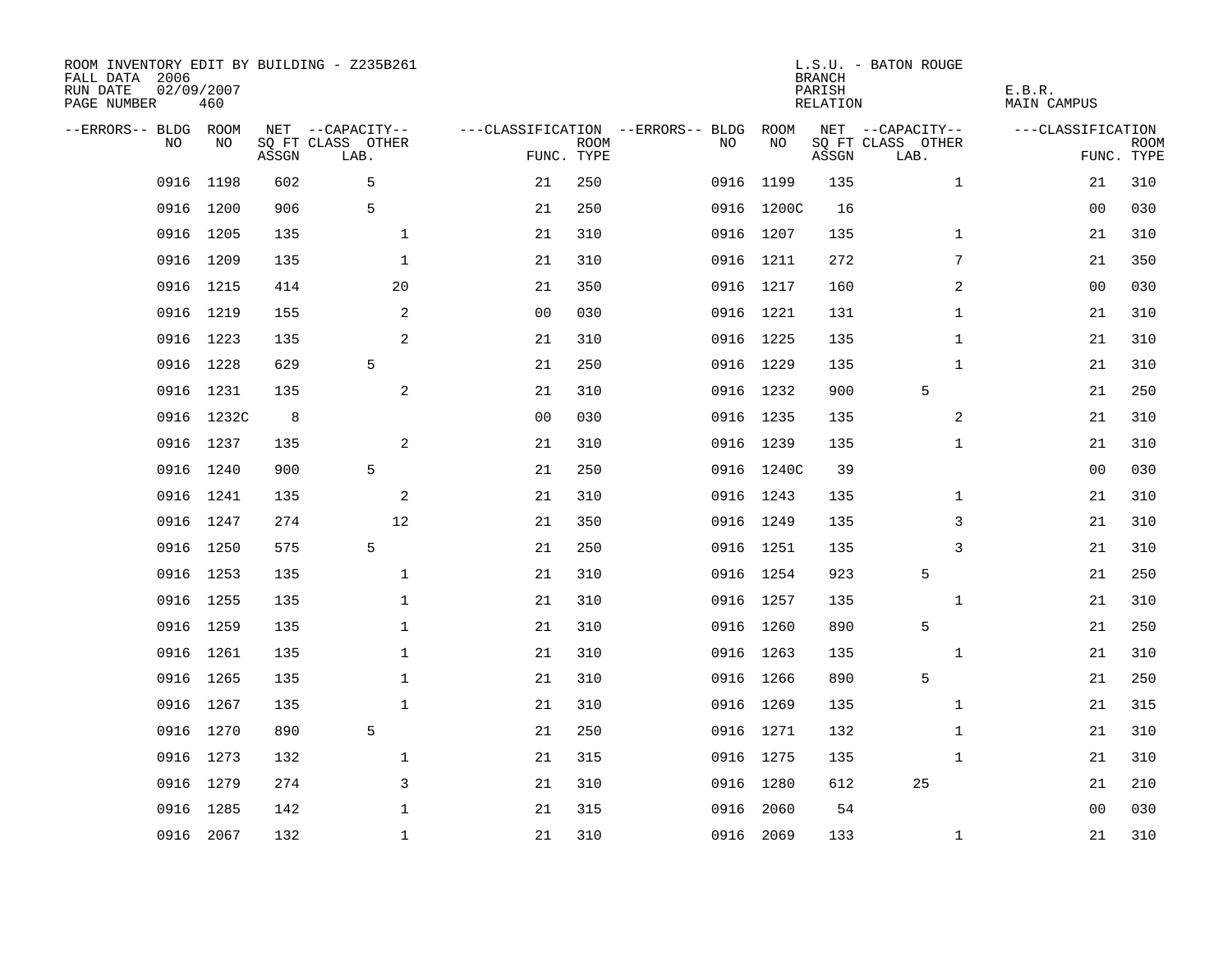| ROOM INVENTORY EDIT BY BUILDING - Z235B261<br>FALL DATA 2006<br>RUN DATE<br>PAGE NUMBER | 02/09/2007<br>461 |       |                           |                |             |                                   |            | <b>BRANCH</b><br>PARISH<br>RELATION | L.S.U. - BATON ROUGE      | E.B.R.<br>MAIN CAMPUS |                           |
|-----------------------------------------------------------------------------------------|-------------------|-------|---------------------------|----------------|-------------|-----------------------------------|------------|-------------------------------------|---------------------------|-----------------------|---------------------------|
| --ERRORS-- BLDG ROOM                                                                    |                   |       | NET --CAPACITY--          |                |             | ---CLASSIFICATION --ERRORS-- BLDG | ROOM       |                                     | NET --CAPACITY--          | ---CLASSIFICATION     |                           |
| NO                                                                                      | NO                | ASSGN | SQ FT CLASS OTHER<br>LAB. | FUNC. TYPE     | <b>ROOM</b> | NO                                | NO         | ASSGN                               | SQ FT CLASS OTHER<br>LAB. |                       | <b>ROOM</b><br>FUNC. TYPE |
| 0916                                                                                    | 2070              | 560   | 5                         | 21             | 250         | 0916                              | 2070C      | 61                                  |                           | 0 <sub>0</sub>        | 030                       |
| 0916                                                                                    | 2071              | 132   | $\mathbf 1$               | 21             | 310         | 0916                              | 2072       | 247                                 | 2                         | 21                    | 250                       |
| 0916                                                                                    | 2072C             | 61    |                           | 0 <sub>0</sub> | 020         | 0916                              | 2073       | 132                                 | $\mathbf{1}$              | 21                    | 310                       |
| 0916                                                                                    | 2074              | 830   | 5                         | 21             | 250         | 0916                              | 2074C      | 67                                  |                           | 0 <sub>0</sub>        | 030                       |
| 0916                                                                                    | 2075              | 132   | $\mathbf 1$               | 21             | 310         | 0916                              | 2077       | 132                                 | $\mathbf{1}$              | 21                    | 310                       |
| 0916                                                                                    | 2078              | 250   | 5                         | 21             | 410         |                                   | 0916 2078C | 61                                  |                           | 00                    | 030                       |
| 0916                                                                                    | 2079              | 132   | $\mathbf{1}$              | 21             | 310         | 0916                              | 2080       | 119                                 |                           | 21                    | 315                       |
| 0916                                                                                    | 2081              | 132   | $\mathbf{1}$              | 21             | 310         | 0916                              | 2085       | 136                                 | $\mathbf{1}$              | 21                    | 310                       |
| 0916                                                                                    | 2087              | 413   | 15                        | 21             | 350         | 0916                              | 2091       | 159                                 | $\overline{a}$            | 00                    | 030                       |
| 0916                                                                                    | 2093              | 156   | 2                         | 0 <sub>0</sub> | 030         |                                   | 0916 2095  | 132                                 | $\mathbf{1}$              | 21                    | 310                       |
| 0916                                                                                    | 2099              | 133   | $\mathbf{1}$              | 21             | 310         | 0916                              | 2100       | 274                                 |                           | 21                    | 255                       |
| 0916                                                                                    | 2101              | 132   | $\mathbf{1}$              | 21             | 310         |                                   | 0916 2102  | 246                                 |                           | 21                    | 315                       |
| 0916                                                                                    | 2103              | 134   | $\mathbf{1}$              | 21             | 250         | 0916                              | 2104       | 277                                 | $\mathbf 1$               | 21                    | 250                       |
| 0916                                                                                    | 2105              | 130   | $\mathbf{1}$              | 21             | 310         |                                   | 0916 2106  | 247                                 | 2                         | 21                    | 250                       |
| 0916                                                                                    | 2106C             | 61    |                           | 0 <sub>0</sub> | 030         |                                   | 0916 2107  | 131                                 | 2                         | 21                    | 310                       |
| 0916                                                                                    | 2108              | 275   | 2                         | 21             | 250         |                                   | 0916 2109  | 133                                 | $\overline{a}$            | 21                    | 310                       |
| 0916                                                                                    | 2110              | 247   | 3                         | 21             | 310         |                                   | 0916 2110C | 61                                  |                           | 0 <sub>0</sub>        | 030                       |
| 0916                                                                                    | 2111              | 133   | $\mathbf 1$               | 21             | 310         |                                   | 0916 2112  | 266                                 | 3                         | 21                    | 310                       |
| 0916                                                                                    | 2113              | 133   | $\mathbf{1}$              | 21             | 310         |                                   | 0916 2114  | 235                                 | 3                         | 21                    | 310                       |
| 0916                                                                                    | 2114C             | 23    |                           | 0 <sub>0</sub> | 030         |                                   | 0916 2115  | 132                                 | $\mathbf{1}$              | 21                    | 310                       |
|                                                                                         | 0916 2119         | 132   | 6                         | 21             | 350         |                                   | 0916 2120  | 354                                 |                           | 00                    | 030                       |
| 0916                                                                                    | 2122              | 148   |                           | 0 <sub>0</sub> | 030         |                                   | 0916 2124  | 79                                  |                           | 00                    | 030                       |
| 0916                                                                                    | 2126              | 177   | $\overline{a}$            | 0 <sub>0</sub> | 030         |                                   | 0916 2128  | 182                                 | 2                         | 0 <sub>0</sub>        | 030                       |
| 0916                                                                                    | 2130              | 73    |                           | 0 <sub>0</sub> | 010         |                                   | 0916 2131  | 132                                 | $\mathbf{1}$              | 21                    | 310                       |
| 0916                                                                                    | 2132              | 543   | 3                         | 21             | 250         |                                   | 0916 2132C | 61                                  |                           | 00                    | 030                       |
|                                                                                         | 0916 2133         | 132   | 2                         | 21             | 310         |                                   | 0916 2135  | 132                                 | $\mathbf{1}$              | 21                    | 310                       |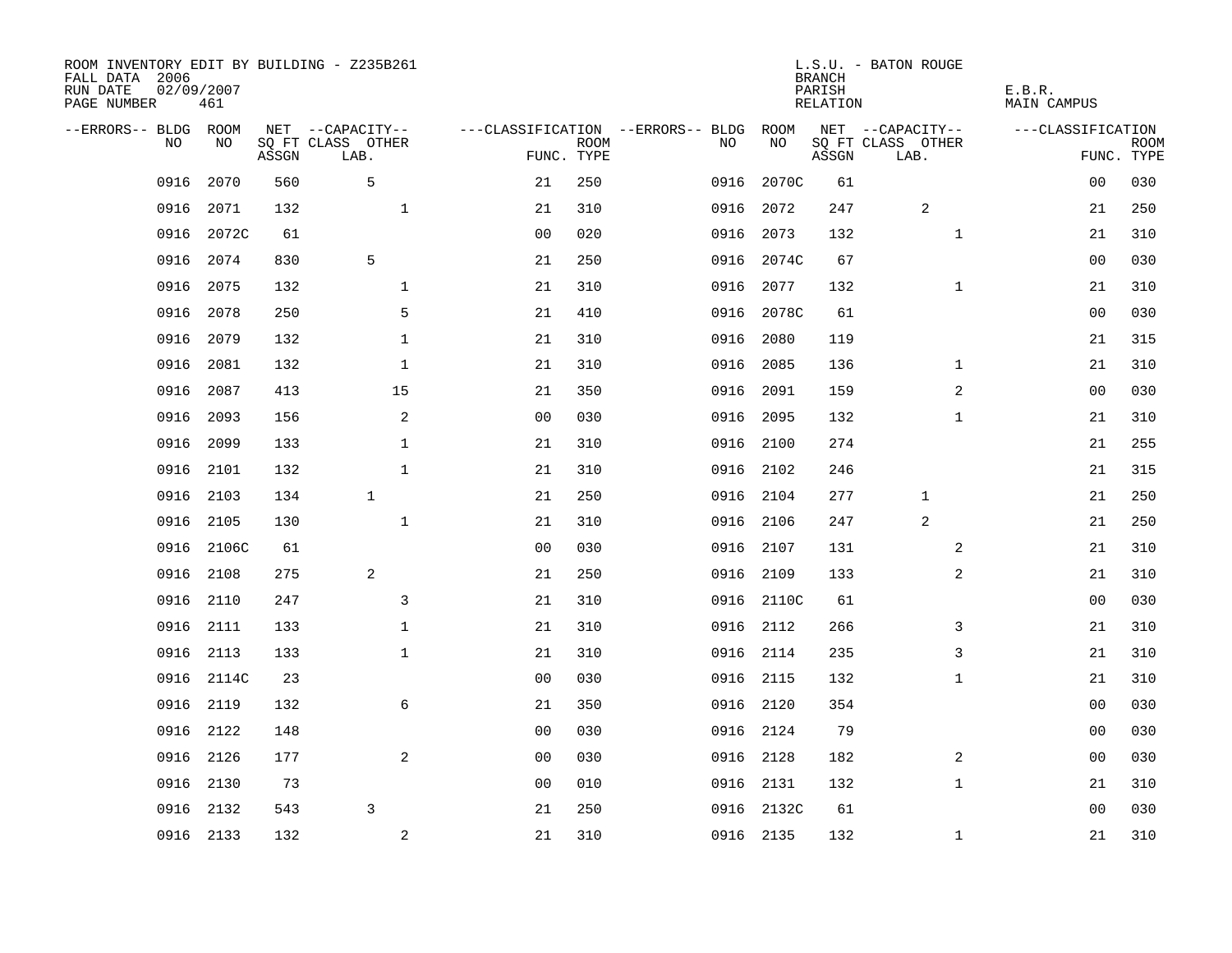| ROOM INVENTORY EDIT BY BUILDING - Z235B261<br>FALL DATA 2006<br>RUN DATE<br>PAGE NUMBER | 02/09/2007<br>462 |       |                                       |                |             |                                         |            | <b>BRANCH</b><br>PARISH<br>RELATION | L.S.U. - BATON ROUGE                  | E.B.R.<br><b>MAIN CAMPUS</b> |             |
|-----------------------------------------------------------------------------------------|-------------------|-------|---------------------------------------|----------------|-------------|-----------------------------------------|------------|-------------------------------------|---------------------------------------|------------------------------|-------------|
| --ERRORS-- BLDG ROOM<br>NO                                                              | NO                |       | NET --CAPACITY--<br>SQ FT CLASS OTHER |                | <b>ROOM</b> | ---CLASSIFICATION --ERRORS-- BLDG<br>NO | ROOM<br>NO |                                     | NET --CAPACITY--<br>SQ FT CLASS OTHER | ---CLASSIFICATION            | <b>ROOM</b> |
|                                                                                         |                   | ASSGN | LAB.                                  | FUNC. TYPE     |             |                                         |            | ASSGN                               | LAB.                                  |                              | FUNC. TYPE  |
| 0916                                                                                    | 2137              | 132   | 2                                     | 21             | 310         | 0916                                    | 2138       | 518                                 | 2                                     | 21                           | 250         |
| 0916                                                                                    | 2138C             | 59    |                                       | 0 <sub>0</sub> | 030         |                                         | 0916 2139  | 134                                 | $\mathbf{1}$                          | 21                           | 310         |
| 0916                                                                                    | 2142              | 267   | 2                                     | 21             | 250         |                                         | 0916 2143  | 132                                 | $\mathbf{1}$                          | 21                           | 310         |
| 0916                                                                                    | 2146              | 242   | $\mathbf{1}$                          | 21             | 250         |                                         | 0916 2146C | 59                                  |                                       | 00                           | 030         |
| 0916                                                                                    | 2147              | 132   | $\mathbf 1$                           | 21             | 310         |                                         | 0916 2150  | 274                                 | $\mathbf{1}$                          | 21                           | 310         |
| 0916                                                                                    | 2151              | 190   | 2                                     | 21             | 310         |                                         | 0916 2152  | 245                                 | 5                                     | 21                           | 250         |
| 0916                                                                                    | 2152C             | 61    |                                       | 0 <sub>0</sub> | 030         |                                         | 0916 2161  | 154                                 | $\mathbf{1}$                          | 21                           | 310         |
| 0916                                                                                    | 2162              | 800   | 5                                     | 21             | 250         |                                         | 0916 2162C | 61                                  |                                       | 0 <sub>0</sub>               | 030         |
| 0916                                                                                    | 2165              | 142   | $\mathbf{1}$                          | 21             | 310         |                                         | 0916 2171  | 132                                 | 2                                     | 21                           | 310         |
| 0916                                                                                    | 2173              | 133   | $\mathbf{1}$                          | 21             | 310         |                                         | 0916 2176  | 800                                 | 5                                     | 21                           | 250         |
| 0916                                                                                    | 2176C             | 61    |                                       | 0 <sub>0</sub> | 030         | 0916                                    | 2177       | 238                                 | $\mathbf{1}$                          | 21                           | 310         |
| 0916                                                                                    | 2178              | 544   | 3                                     | 21             | 250         |                                         | 0916 2178C | 61                                  |                                       | 00                           | 030         |
| 0916                                                                                    | 2179              | 133   | $\mathbf{1}$                          | 21             | 310         | 0916                                    | 2181       | 139                                 | $\mathbf{1}$                          | 21                           | 310         |
| 0916                                                                                    | 2184              | 353   |                                       | 0 <sub>0</sub> | 030         |                                         | 0916 2185  | 270                                 | 13                                    | 21                           | 350         |
| 0916                                                                                    | 2186              | 148   |                                       | 0 <sub>0</sub> | 030         |                                         | 0916 2190  | 54                                  |                                       | 0 <sub>0</sub>               | 030         |
| 0916                                                                                    | 2191              | 133   |                                       | 21             | 315         |                                         | 0916 2192  | 810                                 | 5                                     | 21                           | 250         |
| 0916                                                                                    | 2192C             | 61    |                                       | 0 <sub>0</sub> | 030         |                                         | 0916 2193  | 133                                 | 2                                     | 21                           | 310         |
| 0916                                                                                    | 2195              | 133   | $\mathbf{1}$                          | 21             | 310         |                                         | 0916 2196  | 825                                 | 5                                     | 21                           | 250         |
| 0916                                                                                    | 2196C             | 61    |                                       | 0 <sub>0</sub> | 030         |                                         | 0916 2197  | 133                                 | 2                                     | 21                           | 310         |
| 0916                                                                                    | 2199              | 133   | $\mathbf 1$                           | 21             | 310         |                                         | 0916 2201  | 133                                 | $\mathbf{1}$                          | 21                           | 310         |
| 0916                                                                                    | 2207              | 133   | $\mathbf 1$                           | 21             | 310         |                                         | 0916 2208  | 512                                 | 12                                    | 21                           | 250         |
| 0916                                                                                    | 2208C             | 61    |                                       | 00             | 030         |                                         | 0916 2209  | 133                                 | $\mathbf{1}$                          | 21                           | 310         |
| 0916                                                                                    | 2211              | 139   | $\mathbf 1$                           | 21             | 310         |                                         | 0916 2215  | 414                                 | 6                                     | 21                           | 350         |
| 0916                                                                                    | 2216              | 395   | 5                                     | 21             | 250         |                                         | 0916 2217  | 160                                 | 2                                     | 00                           | 030         |
| 0916                                                                                    | 2219              | 155   | 2                                     | 0 <sub>0</sub> | 030         | 0916                                    | 2221       | 139                                 | $\mathbf{1}$                          | 21                           | 310         |
|                                                                                         | 0916 2223         | 133   | $\overline{a}$                        | 21             | 310         |                                         | 0916 2228  | 247                                 | 3                                     | 21                           | 250         |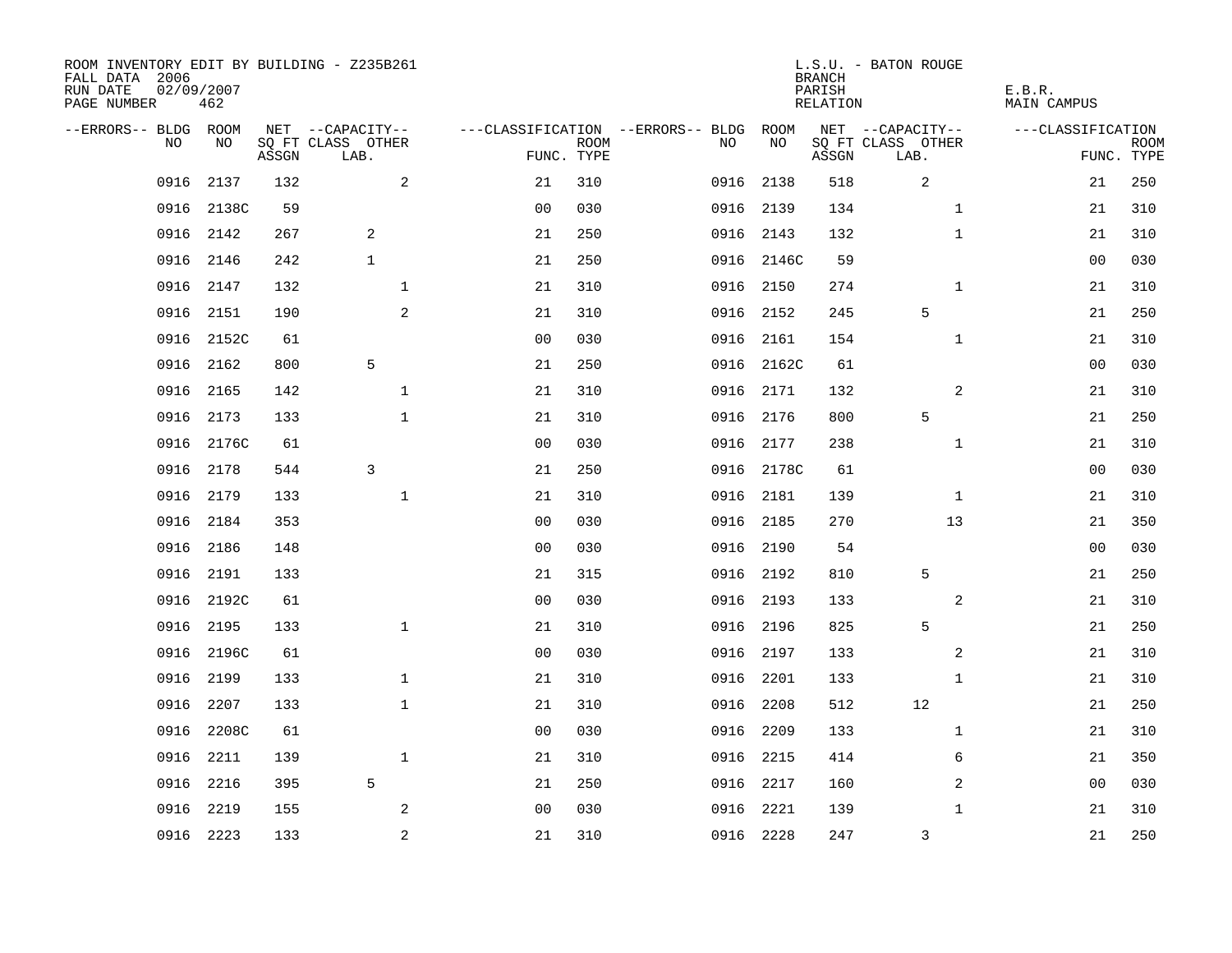| ROOM INVENTORY EDIT BY BUILDING - Z235B261<br>FALL DATA 2006<br>RUN DATE<br>PAGE NUMBER | 02/09/2007<br>463 |       |                           |                |             |                                   |            | <b>BRANCH</b><br>PARISH<br>RELATION | L.S.U. - BATON ROUGE      | E.B.R.<br>MAIN CAMPUS |                           |
|-----------------------------------------------------------------------------------------|-------------------|-------|---------------------------|----------------|-------------|-----------------------------------|------------|-------------------------------------|---------------------------|-----------------------|---------------------------|
| --ERRORS-- BLDG ROOM                                                                    |                   |       | NET --CAPACITY--          |                |             | ---CLASSIFICATION --ERRORS-- BLDG | ROOM       |                                     | NET --CAPACITY--          | ---CLASSIFICATION     |                           |
| NO                                                                                      | NO                | ASSGN | SQ FT CLASS OTHER<br>LAB. | FUNC. TYPE     | <b>ROOM</b> | NO                                | NO         | ASSGN                               | SQ FT CLASS OTHER<br>LAB. |                       | <b>ROOM</b><br>FUNC. TYPE |
| 0916                                                                                    | 2229              | 133   | $\mathbf{1}$              | 21             | 310         | 0916                              | 2231       | 133                                 | $\mathbf{1}$              | 21                    | 310                       |
| 0916                                                                                    | 2232              | 133   | 2                         | 21             | 250         |                                   | 0916 2234  | 785                                 | 5                         | 21                    | 250                       |
| 0916                                                                                    | 2234C             | 61    |                           | 0 <sub>0</sub> | 030         |                                   | 0916 2235  | 133                                 | $\mathbf{1}$              | 21                    | 310                       |
| 0916                                                                                    | 2237              | 133   | $\mathbf 1$               | 21             | 310         |                                   | 0916 2239  | 133                                 | $\mathbf{1}$              | 21                    | 310                       |
| 0916                                                                                    | 2240              | 560   | 5                         | 21             | 250         |                                   | 0916 2240C | 26                                  |                           | 00                    | 030                       |
| 0916                                                                                    | 2241              | 133   | $\mathbf{1}$              | 21             | 310         |                                   | 0916 2243  | 133                                 | 2                         | 21                    | 310                       |
| 0916                                                                                    | 2247              | 133   | $\mathbf{1}$              | 21             | 310         | 0916                              | 2249       | 132                                 | 5                         | 21                    | 350                       |
| 0916                                                                                    | 2250              | 544   | 3                         | 21             | 250         |                                   | 0916 2250C | 61                                  |                           | 0 <sub>0</sub>        | 030                       |
| 0916                                                                                    | 2251              | 132   | 2                         | 21             | 310         | 0916                              | 2253       | 134                                 | $\mathbf{1}$              | 21                    | 310                       |
| 0916                                                                                    | 2254              | 800   | 5                         | 21             | 250         |                                   | 0916 2254C | 61                                  |                           | 00                    | 030                       |
| 0916                                                                                    | 2255              | 132   | $\mathbf{1}$              | 21             | 310         | 0916                              | 2257       | 132                                 | $\overline{2}$            | 21                    | 310                       |
| 0916                                                                                    | 2259              | 132   | $\mathbf{1}$              | 21             | 310         | 0916                              | 2260       | 800                                 | 5                         | 21                    | 250                       |
| 0916                                                                                    | 2260C             | 61    |                           | 0 <sub>0</sub> | 030         | 0916                              | 2261       | 132                                 | $\mathbf{1}$              | 21                    | 310                       |
| 0916                                                                                    | 2263              | 132   | 2                         | 21             | 310         |                                   | 0916 2265  | 132                                 | $\mathbf{1}$              | 21                    | 310                       |
| 0916                                                                                    | 2266              | 837   | 5                         | 21             | 250         |                                   | 0916 2266C | 59                                  |                           | 00                    | 030                       |
| 0916                                                                                    | 2267              | 133   | $\mathbf 1$               | 21             | 310         |                                   | 0916 2269  | 133                                 | $\mathbf{1}$              | 21                    | 310                       |
| 0916                                                                                    | 2271              | 133   | $\mathbf{1}$              | 21             | 310         |                                   | 0916 2272  | 540                                 | 5                         | 21                    | 250                       |
| 0916                                                                                    | 2272C             | 59    |                           | 0 <sub>0</sub> | 030         |                                   | 0916 2273  | 131                                 | $\mathbf{1}$              | 21                    | 310                       |
|                                                                                         | 0916 2275         | 130   | $\mathbf{1}$              | 21             | 310         |                                   | 0916 2279  | 134                                 | $\mathbf{1}$              | 21                    | 310                       |
| 0916                                                                                    | 2280              | 400   | 4                         | 21             | 250         |                                   | 0916 2281  | 132                                 | $\mathbf{1}$              | 21                    | 310                       |
| 0916                                                                                    | 2283              | 133   |                           | 21             | 315         |                                   | 0916 2284  | 386                                 | 3                         | 21                    | 250                       |
| 0916                                                                                    | 2285              | 132   | 3                         | 21             | 310         | 0916                              | 2289       | 272                                 | 10                        | 21                    | 350                       |
| 0916                                                                                    | 3060              | 54    |                           | 0 <sub>0</sub> | 030         | 0916                              | 3067       | 135                                 | $\mathbf{1}$              | 21                    | 310                       |
| 0916                                                                                    | 3068              | 135   | $\mathbf{1}$              | 21             | 310         |                                   | 0916 3068C | 61                                  |                           | 00                    | 030                       |
| 0916                                                                                    | 3069              | 135   | $\mathbf{1}$              | 21             | 310         | 0916                              | 3071       | 135                                 | $\mathbf{1}$              | 21                    | 310                       |
|                                                                                         | 0916 3073         | 135   | $\mathbf{1}$              | 21             | 310         |                                   | 0916 3074  | 249                                 |                           | 21                    | 730                       |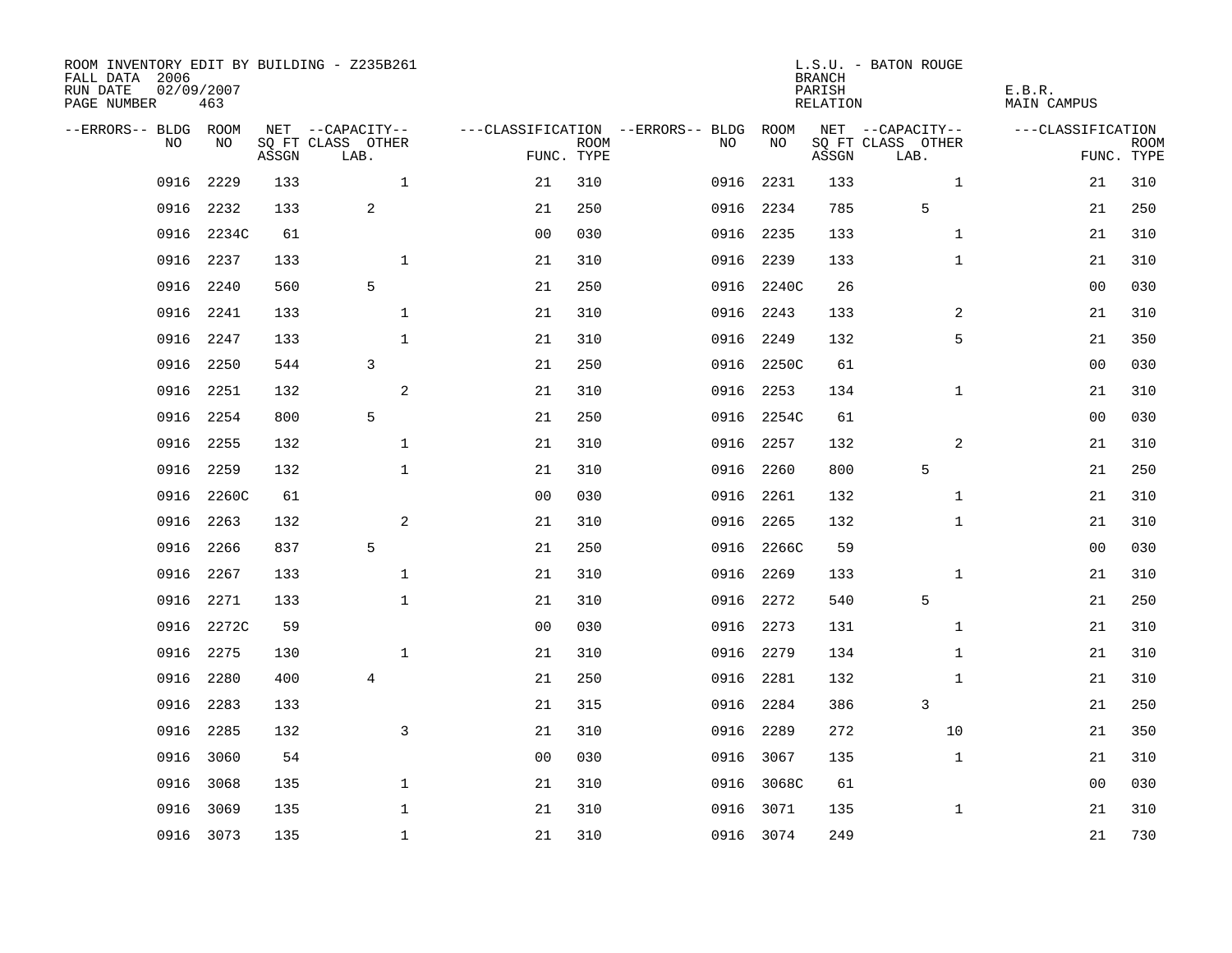| ROOM INVENTORY EDIT BY BUILDING - Z235B261<br>FALL DATA 2006<br>RUN DATE<br>PAGE NUMBER | 02/09/2007<br>464 |       |                           |                |             |                                   |            | <b>BRANCH</b><br>PARISH<br>RELATION | L.S.U. - BATON ROUGE      | E.B.R.<br><b>MAIN CAMPUS</b> |                           |
|-----------------------------------------------------------------------------------------|-------------------|-------|---------------------------|----------------|-------------|-----------------------------------|------------|-------------------------------------|---------------------------|------------------------------|---------------------------|
| --ERRORS-- BLDG ROOM                                                                    |                   |       | NET --CAPACITY--          |                |             | ---CLASSIFICATION --ERRORS-- BLDG | ROOM       |                                     | NET --CAPACITY--          | ---CLASSIFICATION            |                           |
| NO                                                                                      | NO                | ASSGN | SQ FT CLASS OTHER<br>LAB. | FUNC. TYPE     | <b>ROOM</b> | NO                                | NO         | ASSGN                               | SQ FT CLASS OTHER<br>LAB. |                              | <b>ROOM</b><br>FUNC. TYPE |
| 0916                                                                                    | 3074C             | 61    |                           | 0 <sub>0</sub> | 030         | 0916                              | 3075       | 135                                 | $\mathbf{1}$              | 21                           | 310                       |
| 0916                                                                                    | 3077              | 135   |                           | 21             | 315         |                                   | 0916 3078  | 405                                 |                           | 21                           | 730                       |
| 0916                                                                                    | 3079              | 135   | $\mathbf 1$               | 21             | 310         |                                   | 0916 3080  | 386                                 |                           | 21                           | 315                       |
| 0916                                                                                    | 3080C             | 61    |                           | 0 <sub>0</sub> | 030         |                                   | 0916 3085  | 277                                 | $\mathbf{1}$              | 21                           | 310                       |
| 0916                                                                                    | 3087              | 413   | 22                        | 21             | 350         |                                   | 0916 3091  | 154                                 | 2                         | 00                           | 030                       |
| 0916                                                                                    | 3093              | 154   | 2                         | 0 <sub>0</sub> | 030         |                                   | 0916 3095  | 138                                 | $\mathbf{1}$              | 21                           | 310                       |
| 0916                                                                                    | 3099              | 135   | $\mathbf 1$               | 21             | 310         |                                   | 0916 3100  | 1065                                | 5                         | 21                           | 250                       |
| 0916                                                                                    | 3100C             | 61    |                           | 0 <sub>0</sub> | 030         |                                   | 0916 3101  | 135                                 | $\mathbf{1}$              | 21                           | 310                       |
| 0916                                                                                    | 3103              | 135   | $\mathbf{1}$              | 21             | 310         |                                   | 0916 3105  | 135                                 | $\mathbf{1}$              | 21                           | 310                       |
| 0916                                                                                    | 3107              | 405   | 20                        | 21             | 220         |                                   | 0916 3108  | 407                                 | 5                         | 21                           | 250                       |
| 0916                                                                                    | 3110              | 389   |                           | 21             | 730         |                                   | 0916 3113  | 135                                 | $\mathbf{1}$              | 21                           | 310                       |
| 0916                                                                                    | 3114              | 242   |                           | 21             | 255         |                                   | 0916 3114C | 23                                  |                           | 00                           | 030                       |
| 0916                                                                                    | 3119              | 270   | 12                        | 21             | 350         |                                   | 0916 3120  | 354                                 |                           | 00                           | 030                       |
| 0916                                                                                    | 3122              | 148   |                           | 0 <sub>0</sub> | 030         |                                   | 0916 3124  | 79                                  |                           | 00                           | 030                       |
| 0916                                                                                    | 3126              | 177   | 2                         | 0 <sub>0</sub> | 030         |                                   | 0916 3128  | 182                                 | $\overline{2}$            | 0 <sub>0</sub>               | 030                       |
| 0916                                                                                    | 3130              | 73    |                           | 0 <sub>0</sub> | 010         |                                   | 0916 3131  | 135                                 | $\mathbf{1}$              | 21                           | 310                       |
| 0916                                                                                    | 3133              | 135   | $\mathbf 1$               | 21             | 310         |                                   | 0916 3134  | 128                                 | $\mathbf{1}$              | 21                           | 310                       |
| 0916                                                                                    | 3135              | 135   | $\mathbf{1}$              | 21             | 310         |                                   | 0916 3136  | 126                                 | $\mathbf{1}$              | 21                           | 310                       |
|                                                                                         | 0916 3136C        | 59    |                           | 0 <sub>0</sub> | 030         |                                   | 0916 3137  | 135                                 | $\mathbf{1}$              | 21                           | 310                       |
| 0916                                                                                    | 3138              | 800   | 5                         | 21             | 250         |                                   | 0916 3138C | 59                                  |                           | 00                           | 030                       |
| 0916                                                                                    | 3141              | 130   | $\mathbf 1$               | 21             | 310         |                                   | 0916 3145  | 130                                 | $\mathbf{1}$              | 21                           | 310                       |
| 0916                                                                                    | 3151              | 133   | $\mathbf{1}$              | 21             | 310         |                                   | 0916 3152  | 805                                 | 5                         | 21                           | 250                       |
|                                                                                         | 0916 3152C        | 61    |                           | 0 <sub>0</sub> | 030         |                                   | 0916 3153  | 187                                 | $\mathbf{1}$              | 21                           | 310                       |
| 0916                                                                                    | 3161              | 155   | $\mathbf 1$               | 21             | 310         |                                   | 0916 3162  | 805                                 | 5                         | 21                           | 250                       |
| 0916                                                                                    | 3162C             | 61    |                           | 0 <sub>0</sub> | 030         |                                   | 0916 3165  | 143                                 | 2                         | 21                           | 310                       |
|                                                                                         | 0916 3171         | 135   | $\mathbf{1}$              | 21             | 310         |                                   | 0916 3173  | 135                                 | $\mathbf{1}$              | 21                           | 310                       |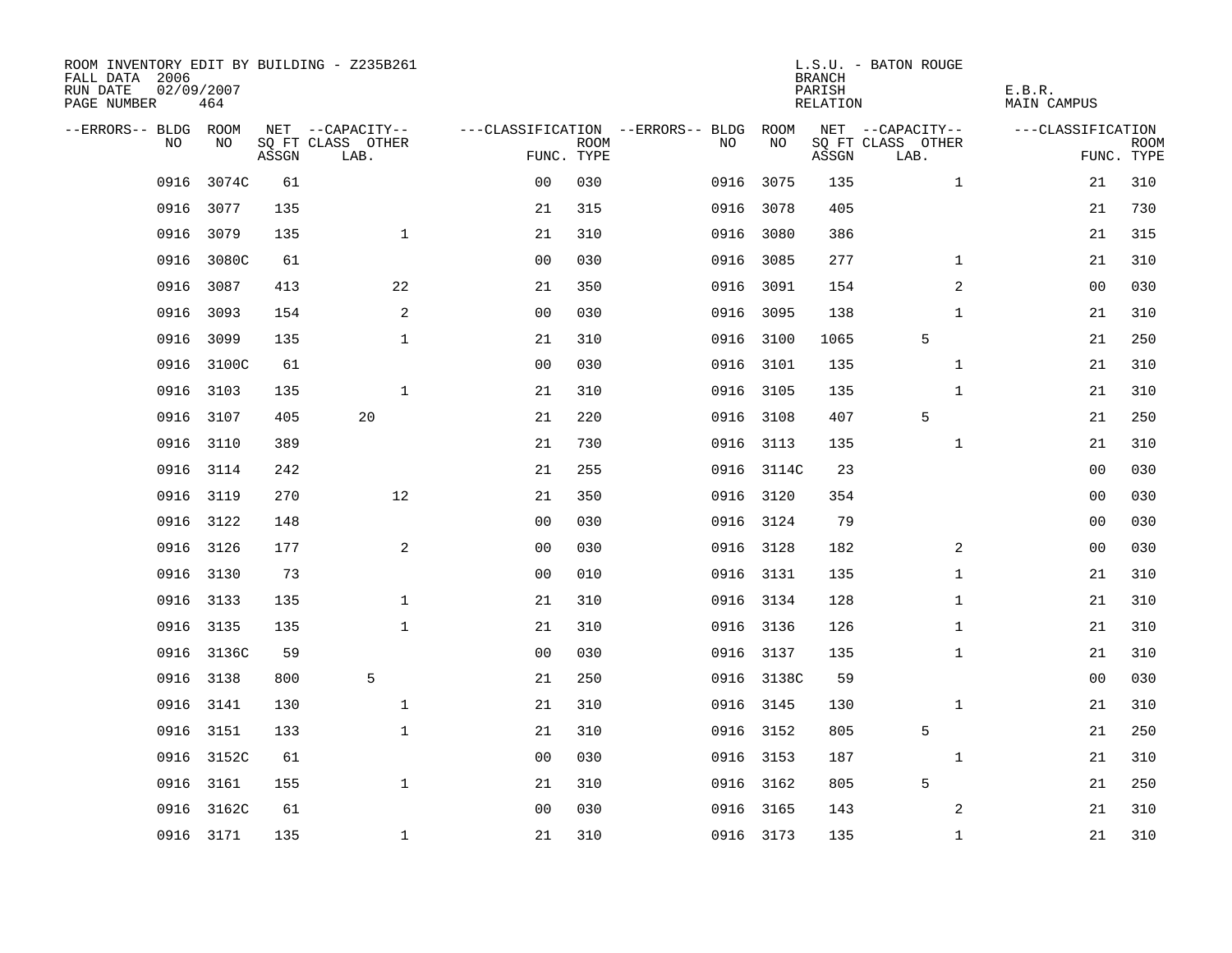| ROOM INVENTORY EDIT BY BUILDING - Z235B261<br>FALL DATA 2006<br>RUN DATE<br>PAGE NUMBER | 02/09/2007<br>465 |       |                           |                |             |                                   |            | <b>BRANCH</b><br>PARISH<br><b>RELATION</b> | L.S.U. - BATON ROUGE      | E.B.R.<br><b>MAIN CAMPUS</b> |                           |
|-----------------------------------------------------------------------------------------|-------------------|-------|---------------------------|----------------|-------------|-----------------------------------|------------|--------------------------------------------|---------------------------|------------------------------|---------------------------|
| --ERRORS-- BLDG ROOM                                                                    |                   |       | NET --CAPACITY--          |                |             | ---CLASSIFICATION --ERRORS-- BLDG | ROOM       |                                            | NET --CAPACITY--          | ---CLASSIFICATION            |                           |
| NO                                                                                      | NO                | ASSGN | SQ FT CLASS OTHER<br>LAB. | FUNC. TYPE     | <b>ROOM</b> | NO                                | NO         | ASSGN                                      | SQ FT CLASS OTHER<br>LAB. |                              | <b>ROOM</b><br>FUNC. TYPE |
| 0916                                                                                    | 3176              | 800   | 5                         | 21             | 250         | 0916                              | 3176C      | 67                                         |                           | 00                           | 030                       |
| 0916                                                                                    | 3177              | 270   | 2                         | 21             | 420         |                                   | 0916 3178  | 542                                        |                           | 83                           | 083                       |
| 0916                                                                                    | 3178C             | 61    |                           | 0 <sub>0</sub> | 030         |                                   | 0916 3179  | 135                                        | $\mathbf{1}$              | 21                           | 310                       |
| 0916                                                                                    | 3181              | 135   | $\mathbf 1$               | 21             | 310         |                                   | 0916 3184  | 353                                        |                           | 0 <sub>0</sub>               | 030                       |
| 0916                                                                                    | 3185              | 135   | 2                         | 21             | 350         |                                   | 0916 3186  | 148                                        |                           | 0 <sub>0</sub>               | 030                       |
| 0916                                                                                    | 3187              | 135   | $\mathbf{1}$              | 21             | 310         |                                   | 0916 3190  | 54                                         |                           | 0 <sub>0</sub>               | 030                       |
| 0916                                                                                    | 3191              | 135   | 2                         | 21             | 310         |                                   | 0916 3192  | 277                                        | 2                         | 21                           | 250                       |
| 0916                                                                                    | 3192C             | 61    |                           | 0 <sub>0</sub> | 030         |                                   | 0916 3193  | 135                                        | $\mathbf{1}$              | 21                           | 310                       |
| 0916                                                                                    | 3195              | 135   | 2                         | 21             | 310         |                                   | 0916 3196  | 778                                        | 5                         | 21                           | 250                       |
| 0916                                                                                    | 3196C             | 61    |                           | 0 <sub>0</sub> | 030         |                                   | 0916 3197  | 135                                        | 2                         | 21                           | 310                       |
| 0916                                                                                    | 3199              | 135   | $\mathbf{1}$              | 21             | 310         | 0916                              | 3200       | 800                                        | 5                         | 21                           | 250                       |
| 0916                                                                                    | 3200C             | 61    |                           | 0 <sub>0</sub> | 030         |                                   | 0916 3201  | 135                                        | $\mathbf{1}$              | 21                           | 310                       |
| 0916                                                                                    | 3207              | 135   | $\mathbf 1$               | 21             | 310         | 0916                              | 3209       | 135                                        | $\mathbf{1}$              | 21                           | 310                       |
| 0916                                                                                    | 3211              | 140   | $\mathbf 1$               | 21             | 310         |                                   | 0916 3215  | 414                                        | 15                        | 21                           | 350                       |
| 0916                                                                                    | 3217              | 160   | 2                         | 0 <sub>0</sub> | 030         |                                   | 0916 3219  | 155                                        | 2                         | 00                           | 030                       |
| 0916                                                                                    | 3221              | 140   | $\mathbf{1}$              | 21             | 310         |                                   | 0916 3223  | 135                                        | 2                         | 21                           | 310                       |
| 0916                                                                                    | 3228              | 807   | 5                         | 21             | 250         |                                   | 0916 3229  | 135                                        | 2                         | 21                           | 310                       |
| 0916                                                                                    | 3231              | 135   | $\mathbf 1$               | 21             | 310         |                                   | 0916 3234  | 795                                        | 5                         | 21                           | 250                       |
|                                                                                         | 0916 3234C        | 61    |                           | 0 <sub>0</sub> | 030         |                                   | 0916 3235  | 135                                        | 2                         | 21                           | 310                       |
| 0916                                                                                    | 3237              | 135   | $\mathbf 1$               | 21             | 310         |                                   | 0916 3239  | 135                                        | $\mathbf{1}$              | 21                           | 310                       |
| 0916                                                                                    | 3240              | 817   | 5                         | 21             | 250         |                                   | 0916 3240C | 26                                         |                           | 00                           | 030                       |
| 0916                                                                                    | 3241              | 135   | $\mathbf 1$               | 21             | 310         | 0916                              | 3243       | 135                                        | $\mathbf{1}$              | 21                           | 310                       |
| 0916                                                                                    | 3247              | 270   | 9                         | 21             | 350         |                                   | 0916 3250  | 540                                        | 5                         | 21                           | 250                       |
| 0916                                                                                    | 3250C             | 61    |                           | 0 <sub>0</sub> | 030         | 0916                              | 3251       | 135                                        | $\mathbf{1}$              | 21                           | 315                       |
| 0916                                                                                    | 3253              | 135   | $\mathbf 1$               | 21             | 310         | 0916                              | 3254       | 800                                        | 5                         | 21                           | 250                       |
|                                                                                         | 0916 3254C        | 61    |                           | 0 <sub>0</sub> | 030         |                                   | 0916 3257  | 270                                        | $\mathbf{1}$              | 21                           | 310                       |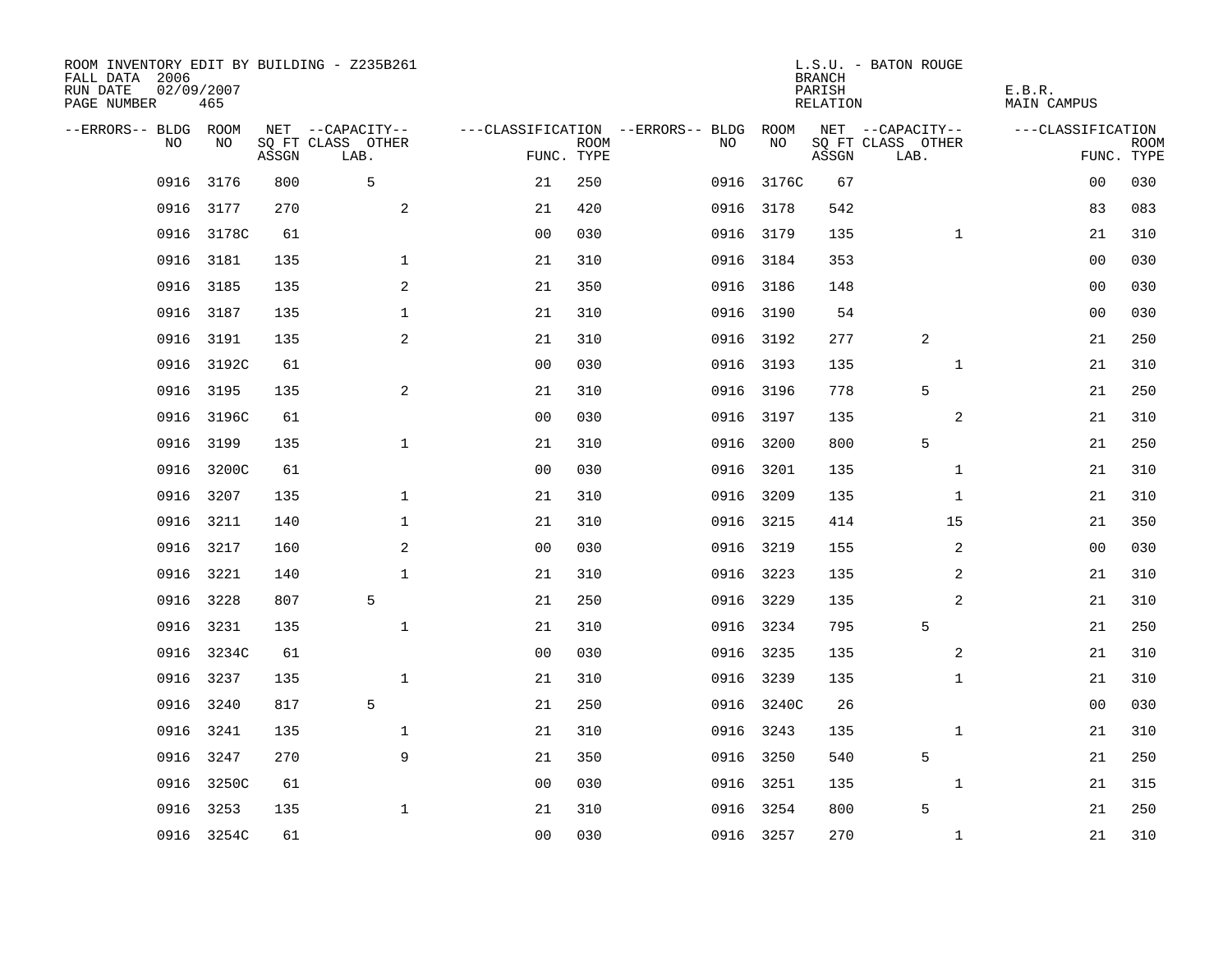| ROOM INVENTORY EDIT BY BUILDING - Z235B261<br>FALL DATA 2006<br>RUN DATE<br>PAGE NUMBER | 02/09/2007<br>466 |       |                           |                |             |                                        |            | <b>BRANCH</b><br>PARISH<br>RELATION | L.S.U. - BATON ROUGE      | E.B.R.<br><b>MAIN CAMPUS</b> |                           |
|-----------------------------------------------------------------------------------------|-------------------|-------|---------------------------|----------------|-------------|----------------------------------------|------------|-------------------------------------|---------------------------|------------------------------|---------------------------|
| --ERRORS-- BLDG ROOM                                                                    |                   |       | NET --CAPACITY--          |                |             | ---CLASSIFICATION --ERRORS-- BLDG ROOM |            |                                     | NET --CAPACITY--          | ---CLASSIFICATION            |                           |
| NO                                                                                      | NO                | ASSGN | SQ FT CLASS OTHER<br>LAB. | FUNC. TYPE     | <b>ROOM</b> | NO                                     | NO         | ASSGN                               | SQ FT CLASS OTHER<br>LAB. |                              | <b>ROOM</b><br>FUNC. TYPE |
| 0916                                                                                    | 3259              | 135   | $\mathbf 1$               | 21             | 310         |                                        | 0916 3260  | 835                                 | 5                         | 21                           | 250                       |
|                                                                                         | 0916 3260C        | 61    |                           | 0 <sub>0</sub> | 030         |                                        | 0916 3261  | 135                                 | $\mathbf{1}$              | 21                           | 310                       |
| 0916                                                                                    | 3263              | 135   | $\mathbf{1}$              | 21             | 310         |                                        | 0916 3265  | 135                                 | $\mathbf{1}$              | 21                           | 310                       |
|                                                                                         | 0916 3266         | 800   | 5                         | 21             | 250         |                                        | 0916 3266C | 59                                  |                           | 00                           | 030                       |
| 0916                                                                                    | 3267              | 135   | $\mathbf 1$               | 21             | 310         |                                        | 0916 3269  | 135                                 | $\mathbf{1}$              | 21                           | 310                       |
| 0916                                                                                    | 3271              | 135   | 2                         | 21             | 310         |                                        | 0916 3272  | 800                                 | 5                         | 21                           | 250                       |
| 0916                                                                                    | 3272C             | 59    |                           | 0 <sub>0</sub> | 030         |                                        | 0916 3273  | 130                                 | $\mathbf{1}$              | 21                           | 310                       |
|                                                                                         | 0916 3275         | 130   | $\mathbf 1$               | 21             | 310         |                                        | 0916 3277  | 135                                 | 2                         | 21                           | 310                       |
| 0916                                                                                    | 3279              | 135   | 3                         | 21             | 310         |                                        | 0916 3280  | 825                                 | 5                         | 21                           | 250                       |
|                                                                                         | 0916 3281         | 135   | $\mathbf 1$               | 21             | 310         |                                        | 0916 3283  | 135                                 | $\mathbf{1}$              | 21                           | 310                       |
|                                                                                         | 0916 3287         | 135   | 4                         | 21             | 350         |                                        | 0916 3289  | 135                                 | $\mathbf{1}$              | 21                           | 310                       |
|                                                                                         | 0916 C1000        | 575   |                           | 0 <sub>0</sub> | 020         |                                        | 0916 C1001 | 1715                                |                           | 0 <sub>0</sub>               | 020                       |
|                                                                                         | 0916 C1002        | 308   |                           | 0 <sub>0</sub> | 020         |                                        | 0916 C1003 | 620                                 |                           | 0 <sub>0</sub>               | 020                       |
|                                                                                         | 0916 C1004        | 125   |                           | 00             | 020         |                                        | 0916 C1005 | 1160                                |                           | 0 <sub>0</sub>               | 020                       |
|                                                                                         | 0916 C1006        | 896   |                           | 0 <sub>0</sub> | 020         |                                        | 0916 C1007 | 395                                 |                           | 0 <sub>0</sub>               | 020                       |
|                                                                                         | 0916 C1008        | 1182  |                           | 0 <sub>0</sub> | 020         |                                        | 0916 C1009 | 350                                 |                           | 0 <sub>0</sub>               | 020                       |
|                                                                                         | 0916 C1010        | 1894  |                           | 0 <sub>0</sub> | 020         |                                        | 0916 C1011 | 262                                 |                           | 00                           | 020                       |
|                                                                                         | 0916 C1012        | 1387  |                           | 0 <sub>0</sub> | 020         |                                        | 0916 C1013 | 336                                 |                           | 00                           | 020                       |
|                                                                                         | 0916 C1014        | 1100  |                           | 0 <sub>0</sub> | 020         |                                        | 0916 C1015 | 1788                                |                           | 0 <sub>0</sub>               | 020                       |
|                                                                                         | 0916 C2006        | 2061  |                           | 0 <sub>0</sub> | 020         |                                        | 0916 C2007 | 395                                 |                           | 0 <sub>0</sub>               | 020                       |
|                                                                                         | 0916 C2008        | 1182  |                           | 0 <sub>0</sub> | 020         |                                        | 0916 C2009 | 350                                 |                           | 00                           | 020                       |
|                                                                                         | 0916 C2010        | 1894  |                           | 0 <sub>0</sub> | 020         |                                        | 0916 C2011 | 262                                 |                           | 00                           | 020                       |
|                                                                                         | 0916 C2012        | 1387  |                           | 0 <sup>0</sup> | 020         |                                        | 0916 C2013 | 336                                 |                           | 0 <sub>0</sub>               | 020                       |
|                                                                                         | 0916 C2014        | 1100  |                           | 0 <sub>0</sub> | 020         |                                        | 0916 C2015 | 1788                                |                           | 00                           | 020                       |
|                                                                                         | 0916 C3006        | 2061  |                           | 0 <sub>0</sub> | 020         |                                        | 0916 C3007 | 395                                 |                           | 0 <sub>0</sub>               | 020                       |
|                                                                                         | 0916 C3008        | 1182  |                           | 0 <sub>0</sub> | 020         |                                        | 0916 C3009 | 350                                 |                           | 0 <sub>0</sub>               | 020                       |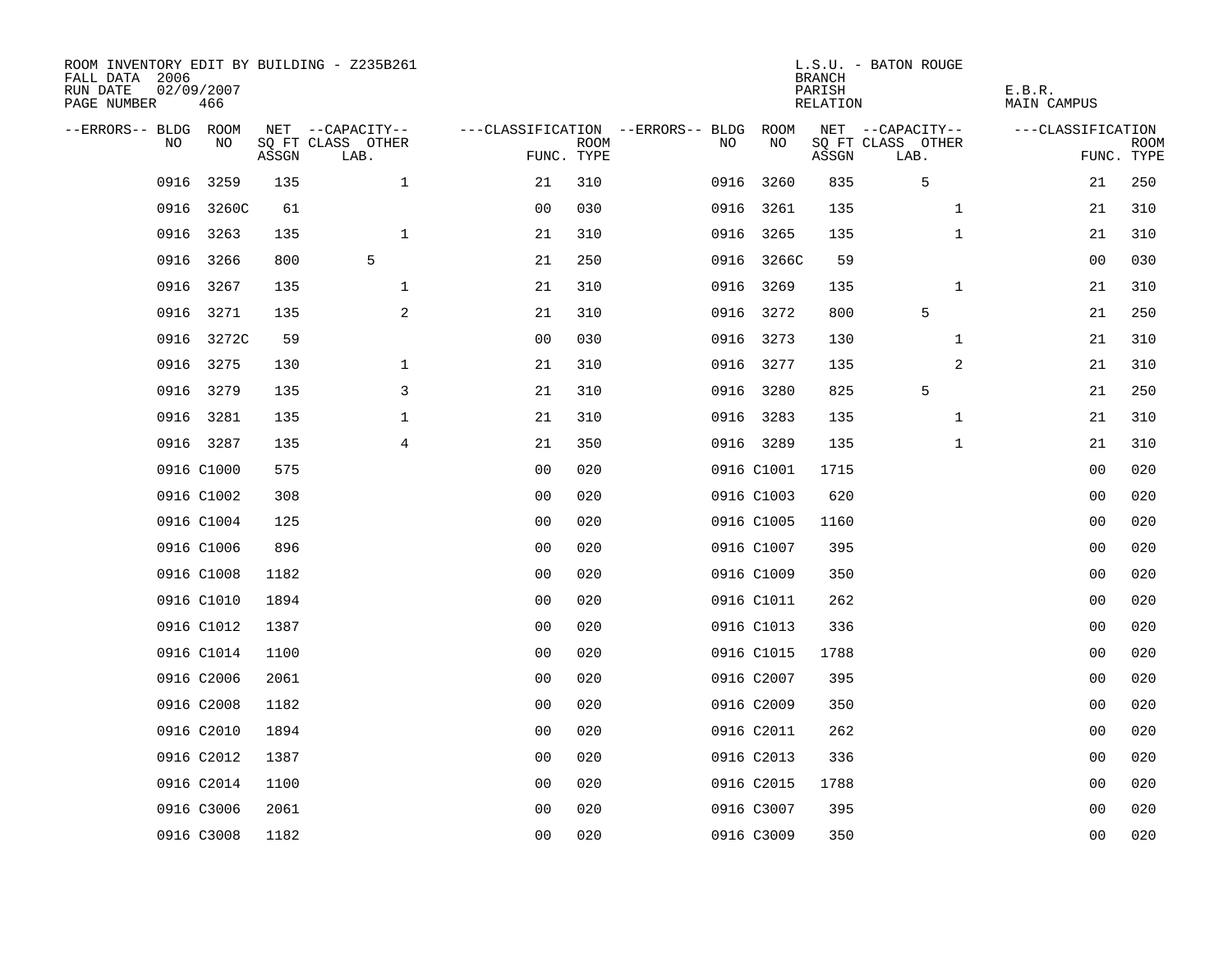| ROOM INVENTORY EDIT BY BUILDING - Z235B261<br>FALL DATA 2006<br>RUN DATE<br>02/09/2007<br>PAGE NUMBER<br>467 |       |                           |                                        |             |     |                                                  | <b>BRANCH</b><br>PARISH<br>RELATION | L.S.U. - BATON ROUGE                                                   | E.B.R.<br><b>MAIN CAMPUS</b>             |                           |
|--------------------------------------------------------------------------------------------------------------|-------|---------------------------|----------------------------------------|-------------|-----|--------------------------------------------------|-------------------------------------|------------------------------------------------------------------------|------------------------------------------|---------------------------|
| --ERRORS-- BLDG ROOM                                                                                         |       | NET --CAPACITY--          | ---CLASSIFICATION --ERRORS-- BLDG ROOM |             |     |                                                  |                                     | NET --CAPACITY--                                                       | ---CLASSIFICATION                        |                           |
| NO<br>NO                                                                                                     | ASSGN | SQ FT CLASS OTHER<br>LAB. | FUNC. TYPE                             | <b>ROOM</b> | NO. | NO                                               | ASSGN                               | SQ FT CLASS OTHER<br>LAB.                                              |                                          | <b>ROOM</b><br>FUNC. TYPE |
| 0916 C3010                                                                                                   | 1894  |                           | 0 <sub>0</sub>                         | 020         |     | 0916 C3011                                       | 262                                 |                                                                        | 00                                       | 020                       |
| 0916 C3012                                                                                                   | 1387  |                           | 0 <sup>0</sup>                         | 020         |     | 0916 C3013                                       | 336                                 |                                                                        | 0 <sub>0</sub>                           | 020                       |
| 0916 C3014                                                                                                   | 1100  |                           | 0 <sub>0</sub>                         | 020         |     | 0916 C3015                                       | 1788                                |                                                                        | 0 <sub>0</sub>                           | 020                       |
| 0916 E01001                                                                                                  | 60    |                           | 0 <sub>0</sub>                         | 020         |     | 0916 E01002                                      | 80                                  |                                                                        | 00                                       | 020                       |
| 0916 E01003                                                                                                  | 55    |                           | 0 <sub>0</sub>                         | 020         |     | 0916 E02001                                      | 60                                  |                                                                        | 00                                       | 020                       |
| 0916 E02002                                                                                                  | 80    |                           | 0 <sub>0</sub>                         | 020         |     | 0916 E02003                                      | 55                                  |                                                                        | 00                                       | 020                       |
| 0916 E03001                                                                                                  | 60    |                           | 0 <sub>0</sub>                         | 020         |     | 0916 E03002                                      | 80                                  |                                                                        | 0 <sub>0</sub>                           | 020                       |
| 0916 E03003                                                                                                  | 55    |                           | 0 <sub>0</sub>                         | 020         |     | 0916 S01001                                      | 218                                 |                                                                        | 0 <sub>0</sub>                           | 020                       |
| 0916 S01002                                                                                                  | 181   |                           | 0 <sub>0</sub>                         | 020         |     | 0916 S01003                                      | 180                                 |                                                                        | 0 <sub>0</sub>                           | 020                       |
| 0916 S01004                                                                                                  | 219   |                           | 0 <sub>0</sub>                         | 020         |     | 0916 S02001                                      | 218                                 |                                                                        | 0 <sub>0</sub>                           | 020                       |
| 0916 S02002                                                                                                  | 181   |                           | 0 <sub>0</sub>                         | 020         |     | 0916 S02003                                      | 180                                 |                                                                        | 0 <sub>0</sub>                           | 020                       |
| 0916 S02004                                                                                                  | 219   |                           | 0 <sub>0</sub>                         | 020         |     | 0916 S03001                                      | 218                                 |                                                                        | 0 <sub>0</sub>                           | 020                       |
| 0916 S03002                                                                                                  | 181   |                           | 0 <sub>0</sub>                         | 020         |     | 0916 S03003                                      | 180                                 |                                                                        | 0 <sub>0</sub>                           | 020                       |
| 0916 S03004                                                                                                  | 219   |                           | 00                                     | 020         |     | 0916 V1087                                       | 47                                  |                                                                        | 00                                       | 010                       |
| 0916 V1215                                                                                                   | 47    |                           | 0 <sup>0</sup>                         | 010         |     | 0916 V2100                                       | 65                                  |                                                                        | 0 <sub>0</sub>                           | 010                       |
| 0916 V2228                                                                                                   | 65    |                           | 0 <sub>0</sub>                         | 010         |     | 0916 V2284                                       | 32                                  |                                                                        | 0 <sub>0</sub>                           | 010                       |
| 0916 V3100                                                                                                   | 65    |                           | 00                                     | 010         |     | 0916 V3228                                       | 65                                  |                                                                        | 00                                       | 010                       |
| 0916 V3280                                                                                                   | 32    |                           | 0 <sub>0</sub>                         | 010         |     | TOTAL NUMBER CLASSROOMS<br>TOTAL NUMBER LABS 210 |                                     | TOTAL NET ASSIGN SQ. FT. IN ROOM FILE<br>TOTAL NUMBER SPECIAL LABS 220 | 95,544<br>$\overline{a}$<br>$\mathbf{1}$ |                           |
| 0917 1301                                                                                                    | 215   |                           | 91                                     | 935         |     | 0917 1301A                                       | 194                                 | $\mathbf{1}$                                                           | 91                                       | 920                       |
| 0917 1301B                                                                                                   | 174   | $\mathbf{1}$              | 91                                     | 920         |     | 0917 1301E                                       | 70                                  | $\mathbf{1}$                                                           | 91                                       | 919                       |
| 0917 1301F                                                                                                   | 115   |                           | 91                                     | 935         |     | 0917 1301G                                       | 19                                  |                                                                        | 91                                       | 935                       |
| 0917 1301H                                                                                                   | 60    | $\mathbf{1}$              | 91                                     | 919         |     | 0917 A0001                                       | 1832                                | 30                                                                     | 91                                       | 650                       |
| 0917 A0003                                                                                                   | 196   | 10                        | 91                                     | 220         |     | 0917 A0004                                       | 693                                 | 10                                                                     | 91                                       | 680                       |
| 0917 A0004A                                                                                                  | 80    |                           | 91                                     | 685         |     | 0917 A0005                                       | 472                                 | 8                                                                      | 91                                       | 680                       |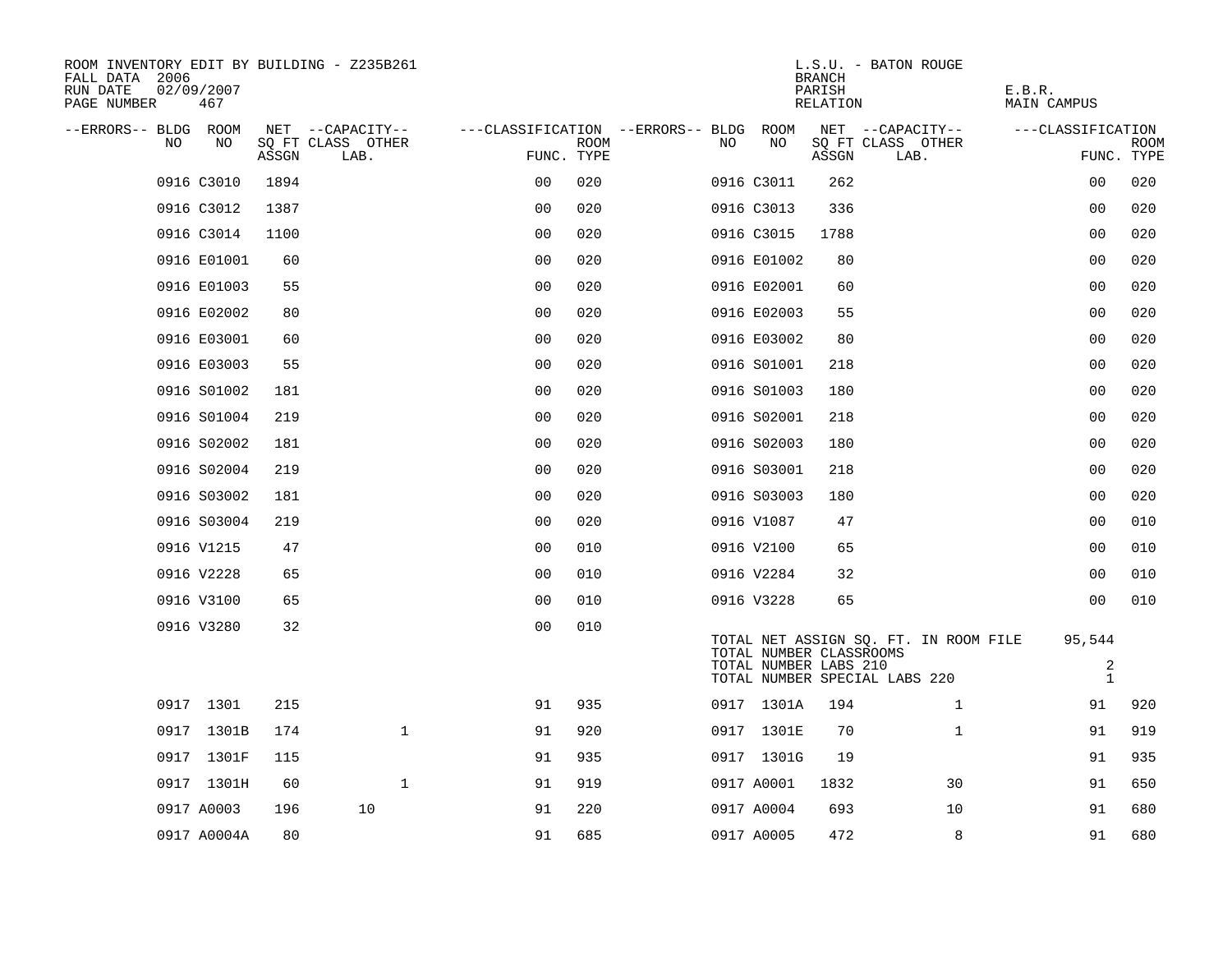| ROOM INVENTORY EDIT BY BUILDING - Z235B261<br>FALL DATA 2006<br>RUN DATE<br>PAGE NUMBER | 02/09/2007<br>468 |       |                           |                                   |             |   |      |                                                                | <b>BRANCH</b><br>PARISH<br>RELATION | L.S.U. - BATON ROUGE                                                   | E.B.R.<br><b>MAIN CAMPUS</b> |                           |
|-----------------------------------------------------------------------------------------|-------------------|-------|---------------------------|-----------------------------------|-------------|---|------|----------------------------------------------------------------|-------------------------------------|------------------------------------------------------------------------|------------------------------|---------------------------|
| --ERRORS-- BLDG ROOM                                                                    |                   |       | NET --CAPACITY--          | ---CLASSIFICATION --ERRORS-- BLDG |             |   |      | ROOM                                                           |                                     | NET --CAPACITY--                                                       | ---CLASSIFICATION            |                           |
| NO.                                                                                     | NO                | ASSGN | SQ FT CLASS OTHER<br>LAB. | FUNC. TYPE                        | <b>ROOM</b> |   | NO.  | NO                                                             | ASSGN                               | SQ FT CLASS OTHER<br>LAB.                                              |                              | <b>ROOM</b><br>FUNC. TYPE |
|                                                                                         | 0917 A0005A       | 42    |                           | 91                                | 685         |   |      | 0917 A0006                                                     | 72                                  |                                                                        | 91                           | 660                       |
|                                                                                         | 0917 A0007        | 132   | $\overline{4}$            | 0 <sub>0</sub>                    | 030         |   |      | 0917 A0009                                                     | 126                                 | 4                                                                      | 00                           | 030                       |
|                                                                                         | 0917 A0012        | 53    |                           | 0 <sub>0</sub>                    | 010         |   |      | 0917 A0013                                                     | 67                                  |                                                                        | 0 <sub>0</sub>               | 020                       |
|                                                                                         | 0917 A0013A       | 121   |                           | 91                                | 315         |   |      | 0917 A0013B                                                    | 410                                 | 6                                                                      | 91                           | 680                       |
|                                                                                         | 0917 A0014        | 432   | 6                         | 91                                | 350         |   |      | 0917 A0015                                                     | 255                                 | $\mathbf{1}$                                                           | 91                           | 310                       |
|                                                                                         | 0917 A0015A       | 8     |                           | 91                                | 315         |   |      | 0917 A0015B                                                    | 146                                 | $\mathbf{1}$                                                           | 91                           | 310                       |
|                                                                                         | 0917 A0015C       | 150   | $\mathbf{1}$              | 91                                | 310         |   |      | 0917 A0018                                                     | 19                                  |                                                                        | 00                           | 030                       |
|                                                                                         | 0917 A0020        | 47    |                           | 91                                | 730         |   |      | 0917 C0100                                                     | 180                                 |                                                                        | 00                           | 020                       |
|                                                                                         | 0917 C0101        | 242   |                           | 0 <sub>0</sub>                    | 020         |   |      | 0917 C0102                                                     | 180                                 |                                                                        | 0 <sub>0</sub>               | 020                       |
|                                                                                         | 0917 C0200        | 103   |                           | 0 <sub>0</sub>                    | 020         |   |      | 0917 S01001                                                    | 97                                  |                                                                        | 00                           | 020                       |
|                                                                                         | 0917 S02002       | 106   |                           | 0 <sub>0</sub>                    | 020         |   |      | TOTAL NUMBER CLASSROOMS<br>TOTAL NUMBER LABS 210               |                                     | TOTAL NET ASSIGN SQ. FT. IN ROOM FILE<br>TOTAL NUMBER SPECIAL LABS 220 | 5,803<br>$\mathbf{1}$        |                           |
| 0920                                                                                    | 0100              | 122   |                           | 31                                | 315         |   |      | 0920 0100A                                                     | 88                                  | $\mathbf{1}$                                                           | 31                           | 315                       |
| 0920                                                                                    | 0100B             | 43    | $\mathbf 1$               | 31                                | 315         |   |      | 0920 0100C                                                     | 772                                 | 3                                                                      | 31                           | 310                       |
| 0920                                                                                    | 0100D             | 441   | $\mathbf 1$               | 31                                | 660         | 9 | 0920 | 0102                                                           | 558                                 | 10                                                                     | 31                           | 430                       |
| 0920                                                                                    | 0104              | 153   |                           | 31                                | 730         |   | 0920 | 0106                                                           | 158                                 | 2                                                                      | 0 <sub>0</sub>               | 030                       |
|                                                                                         | 0920 0108         | 167   | 3                         | 0 <sub>0</sub>                    | 030         |   |      | 0920 0110                                                      | 2459                                | 50                                                                     | 31                           | 670                       |
|                                                                                         | 0920 C0100        | 223   |                           | 0 <sub>0</sub>                    | 020         |   |      | 0920 C0101<br>TOTAL NUMBER CLASSROOMS<br>TOTAL NUMBER LABS 210 | 1345                                | TOTAL NET ASSIGN SQ. FT. IN ROOM FILE<br>TOTAL NUMBER SPECIAL LABS 220 | 00<br>4,636                  | 020                       |
|                                                                                         | 0924 0101         | 285   |                           | 91                                | 935         |   |      | 0924 0101A                                                     | 103                                 | $\mathbf{1}$                                                           | 91                           | 920                       |
|                                                                                         | 0924 0101B        | 105   | $\mathbf{1}$              | 91                                | 920         |   |      | 0924 0101C                                                     | 105                                 | $\mathbf{1}$                                                           | 91                           | 920                       |
|                                                                                         | 0924 0101D        | 105   | $\mathbf 1$               | 91                                | 920         |   |      | 0924 0101E                                                     | 58                                  | $\mathbf{1}$                                                           | 91                           | 919                       |
|                                                                                         | 0924 0101F        | 98    |                           | 91                                | 935         |   |      | 0924 0101G                                                     | 26                                  |                                                                        | 91                           | 935                       |
|                                                                                         | 0924 0101H        | 58    | $\mathbf 1$               | 91                                | 919         |   |      | 0924 0102                                                      | 285                                 |                                                                        | 91                           | 935                       |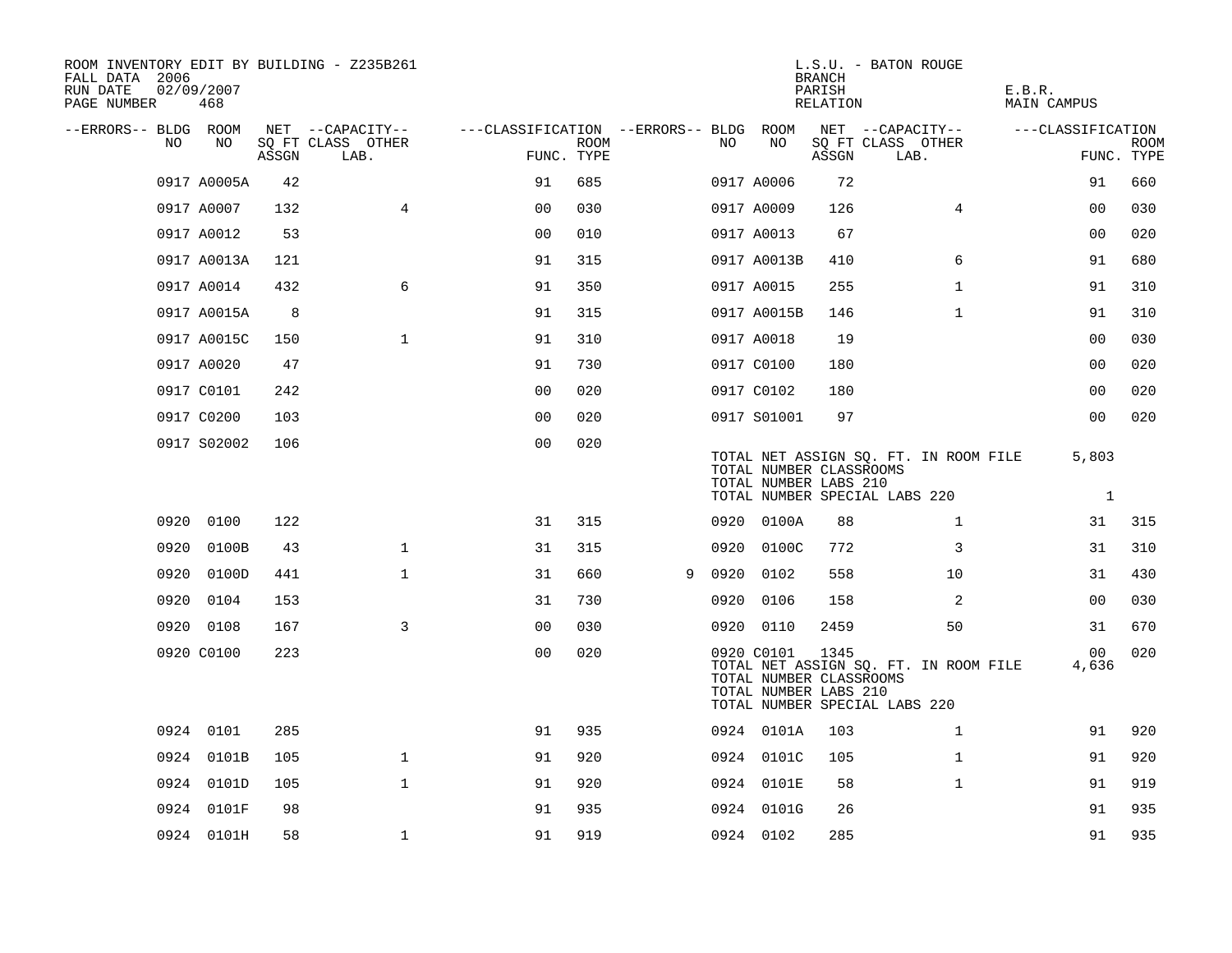| ROOM INVENTORY EDIT BY BUILDING - Z235B261<br>FALL DATA 2006<br>RUN DATE<br>PAGE NUMBER | 02/09/2007<br>469 |       |                           |            |             |                                   |            | <b>BRANCH</b><br>PARISH<br>RELATION | L.S.U. - BATON ROUGE      | E.B.R.<br><b>MAIN CAMPUS</b> |                           |
|-----------------------------------------------------------------------------------------|-------------------|-------|---------------------------|------------|-------------|-----------------------------------|------------|-------------------------------------|---------------------------|------------------------------|---------------------------|
| --ERRORS-- BLDG ROOM                                                                    |                   |       | NET --CAPACITY--          |            |             | ---CLASSIFICATION --ERRORS-- BLDG | ROOM       |                                     | NET --CAPACITY--          | ---CLASSIFICATION            |                           |
| N <sub>O</sub>                                                                          | NO.               | ASSGN | SO FT CLASS OTHER<br>LAB. | FUNC. TYPE | <b>ROOM</b> | NO.                               | NO         | ASSGN                               | SO FT CLASS OTHER<br>LAB. |                              | <b>ROOM</b><br>FUNC. TYPE |
| 0924                                                                                    | 0102A             | 103   | $\mathbf{1}$              | 91         | 920         |                                   | 0924 0102B | 105                                 | $\mathbf{1}$              | 91                           | 920                       |
| 0924                                                                                    | 0102C             | 105   | $\mathbf{1}$              | 91         | 920         |                                   | 0924 0102D | 105                                 | $\mathbf{1}$              | 91                           | 920                       |
|                                                                                         | 0924 0102E        | 58    | $\mathbf{1}$              | 91         | 919         |                                   | 0924 0102F | 98                                  |                           | 91                           | 935                       |
| 0924                                                                                    | 0102G             | 26    |                           | 91         | 935         |                                   | 0924 0102H | 58                                  | $\mathbf{1}$              | 91                           | 919                       |
| 0924                                                                                    | 0103              | 285   |                           | 91         | 935         |                                   | 0924 0103A | 103                                 | $\mathbf{1}$              | 91                           | 920                       |
| 0924                                                                                    | 0103B             | 105   | $\mathbf 1$               | 91         | 920         |                                   | 0924 0103C | 105                                 | $\mathbf{1}$              | 91                           | 920                       |
| 0924                                                                                    | 0103D             | 105   | $\mathbf{1}$              | 91         | 920         |                                   | 0924 0103E | 58                                  | $\mathbf{1}$              | 91                           | 919                       |
| 0924                                                                                    | 0103F             | 98    |                           | 91         | 935         |                                   | 0924 0103G | 26                                  |                           | 91                           | 935                       |
| 0924                                                                                    | 0103H             | 58    | $\mathbf{1}$              | 91         | 919         |                                   | 0924 0104  | 285                                 |                           | 91                           | 935                       |
| 0924                                                                                    | 0104A             | 103   | $\mathbf 1$               | 91         | 920         |                                   | 0924 0104B | 105                                 | $\mathbf{1}$              | 91                           | 920                       |
| 0924                                                                                    | 0104C             | 105   | $\mathbf 1$               | 91         | 920         |                                   | 0924 0104D | 105                                 | $\mathbf{1}$              | 91                           | 920                       |
|                                                                                         | 0924 0104E        | 58    | $\mathbf{1}$              | 91         | 919         |                                   | 0924 0104F | 98                                  |                           | 91                           | 935                       |
| 0924                                                                                    | 0104G             | 26    |                           | 91         | 935         |                                   | 0924 0104H | 58                                  | $\mathbf{1}$              | 91                           | 919                       |
| 0924                                                                                    | 0105              | 108   |                           | 91         | 935         |                                   | 0924 0105A | 118                                 | $\mathbf{1}$              | 91                           | 920                       |
| 0924                                                                                    | 0105B             | 132   | $\mathbf{1}$              | 91         | 920         |                                   | 0924 0105E | 70                                  | 2                         | 91                           | 919                       |
| 0924                                                                                    | 0105F             | 109   |                           | 91         | 935         |                                   | 0924 0105G | $7\phantom{.0}$                     |                           | 91                           | 935                       |
| 0924                                                                                    | 0106              | 285   |                           | 91         | 935         |                                   | 0924 0106A | 103                                 | $\mathbf{1}$              | 91                           | 920                       |
| 0924                                                                                    | 0106B             | 105   | $\mathbf 1$               | 91         | 920         |                                   | 0924 0106C | 105                                 | $\mathbf{1}$              | 91                           | 920                       |
| 0924                                                                                    | 0106D             | 105   | $\mathbf{1}$              | 91         | 920         |                                   | 0924 0106E | 58                                  | $\mathbf{1}$              | 91                           | 919                       |
| 0924                                                                                    | 0106F             | 98    |                           | 91         | 935         |                                   | 0924 0106G | 26                                  |                           | 91                           | 935                       |
| 0924                                                                                    | 0106H             | 58    | $\mathbf 1$               | 91         | 919         |                                   | 0924 0107  | 285                                 |                           | 91                           | 935                       |
| 0924                                                                                    | 0107A             | 103   | $\mathbf 1$               | 91         | 920         |                                   | 0924 0107B | 105                                 | $\mathbf{1}$              | 91                           | 920                       |
| 0924                                                                                    | 0107C             | 105   | $\mathbf 1$               | 91         | 920         |                                   | 0924 0107D | 105                                 | $\mathbf{1}$              | 91                           | 920                       |
| 0924                                                                                    | 0107E             | 58    | $\mathbf{1}$              | 91         | 919         |                                   | 0924 0107F | 98                                  |                           | 91                           | 935                       |
| 0924                                                                                    | 0107G             | 26    |                           | 91         | 935         |                                   | 0924 0107H | 58                                  | $\mathbf{1}$              | 91                           | 919                       |
|                                                                                         | 0924 0108         | 285   |                           | 91         | 935         |                                   | 0924 0108A | 103                                 | $\mathbf{1}$              | 91                           | 920                       |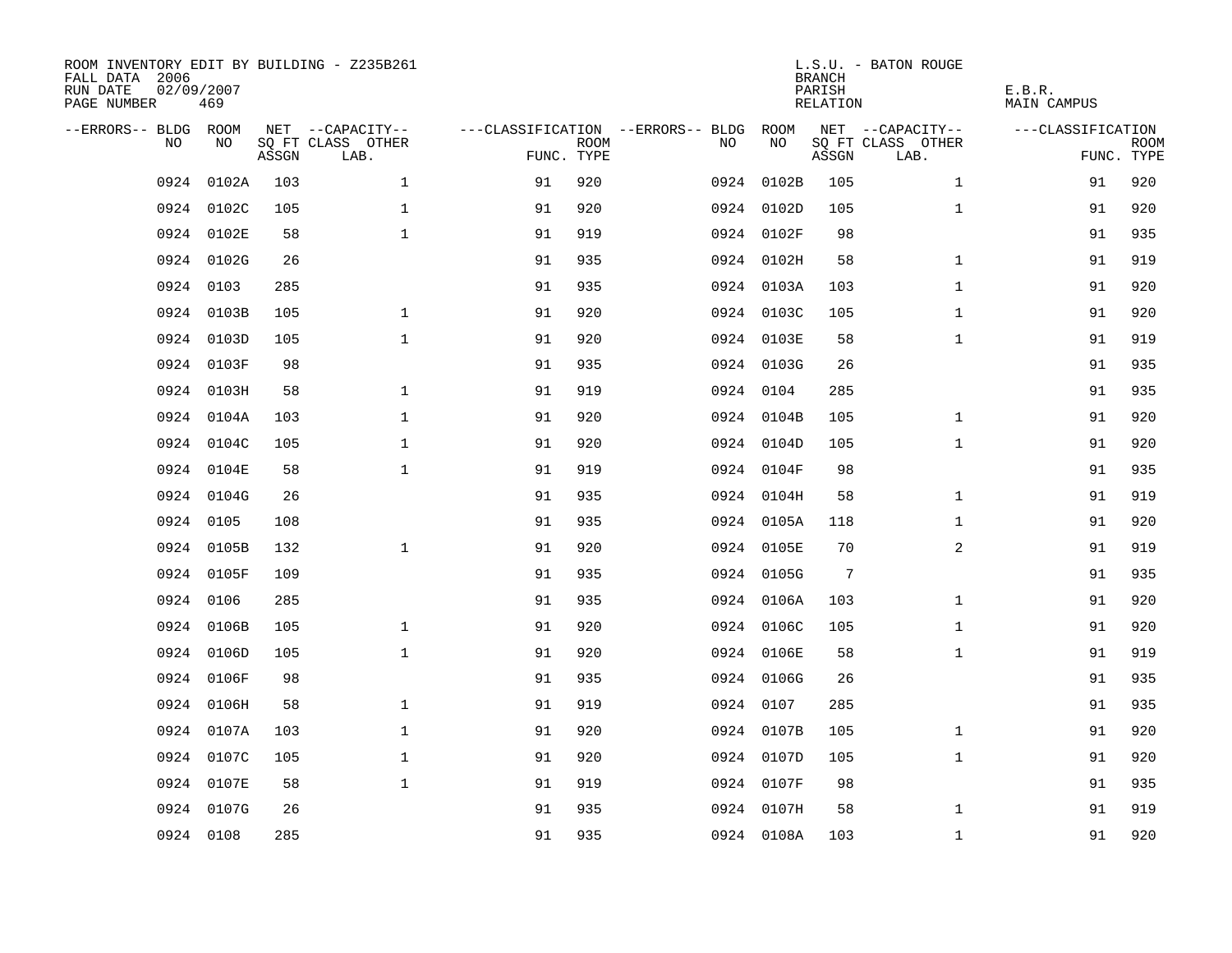| ROOM INVENTORY EDIT BY BUILDING - Z235B261<br>FALL DATA 2006<br>RUN DATE<br>PAGE NUMBER | 02/09/2007<br>470 |       |                           |            |             |                                   |            | <b>BRANCH</b><br>PARISH<br>RELATION | L.S.U. - BATON ROUGE      | E.B.R.<br><b>MAIN CAMPUS</b> |                           |
|-----------------------------------------------------------------------------------------|-------------------|-------|---------------------------|------------|-------------|-----------------------------------|------------|-------------------------------------|---------------------------|------------------------------|---------------------------|
| --ERRORS-- BLDG ROOM                                                                    |                   |       | NET --CAPACITY--          |            |             | ---CLASSIFICATION --ERRORS-- BLDG | ROOM       |                                     | NET --CAPACITY--          | ---CLASSIFICATION            |                           |
| N <sub>O</sub>                                                                          | NO.               | ASSGN | SO FT CLASS OTHER<br>LAB. | FUNC. TYPE | <b>ROOM</b> | NO.                               | NO         | ASSGN                               | SQ FT CLASS OTHER<br>LAB. |                              | <b>ROOM</b><br>FUNC. TYPE |
| 0924                                                                                    | 0108B             | 105   | $\mathbf{1}$              | 91         | 920         |                                   | 0924 0108C | 105                                 | $\mathbf{1}$              | 91                           | 920                       |
| 0924                                                                                    | 0108D             | 105   | $\mathbf{1}$              | 91         | 920         |                                   | 0924 0108E | 58                                  | $\mathbf{1}$              | 91                           | 919                       |
|                                                                                         | 0924 0108F        | 98    |                           | 91         | 935         |                                   | 0924 0108G | 26                                  |                           | 91                           | 935                       |
| 0924                                                                                    | 0108H             | 58    | $\mathbf{1}$              | 91         | 919         |                                   | 0924 0109  | 285                                 |                           | 91                           | 935                       |
| 0924                                                                                    | 0109A             | 103   | $\mathbf 1$               | 91         | 920         |                                   | 0924 0109B | 105                                 | $\mathbf{1}$              | 91                           | 920                       |
| 0924                                                                                    | 0109C             | 105   | $\mathbf 1$               | 91         | 920         |                                   | 0924 0109D | 105                                 | $\mathbf{1}$              | 91                           | 920                       |
| 0924                                                                                    | 0109E             | 58    | $\mathbf{1}$              | 91         | 919         |                                   | 0924 0109F | 98                                  |                           | 91                           | 935                       |
| 0924                                                                                    | 0109G             | 26    |                           | 91         | 935         |                                   | 0924 0109H | 58                                  | $\mathbf{1}$              | 91                           | 919                       |
| 0924                                                                                    | 0110              | 168   |                           | 91         | 935         |                                   | 0924 0110A | 141                                 | $\mathbf{1}$              | 91                           | 920                       |
| 0924                                                                                    | 0110E             | 52    | $\mathbf 1$               | 91         | 919         |                                   | 0924 0110F | 126                                 |                           | 91                           | 935                       |
| 0924                                                                                    | 0110G             | 8     |                           | 91         | 935         |                                   | 0924 0111  | 285                                 |                           | 91                           | 935                       |
| 0924                                                                                    | 0111A             | 103   | $\mathbf{1}$              | 91         | 920         |                                   | 0924 0111B | 105                                 | $\mathbf{1}$              | 91                           | 920                       |
| 0924                                                                                    | 0111C             | 105   | $\mathbf{1}$              | 91         | 920         |                                   | 0924 0111D | 105                                 | $\mathbf{1}$              | 91                           | 920                       |
| 0924                                                                                    | 0111E             | 58    | $\mathbf{1}$              | 91         | 919         |                                   | 0924 0111F | 98                                  |                           | 91                           | 935                       |
| 0924                                                                                    | 0111G             | 26    |                           | 91         | 935         |                                   | 0924 0111H | 58                                  | $\mathbf{1}$              | 91                           | 919                       |
| 0924                                                                                    | 0112              | 285   |                           | 91         | 935         |                                   | 0924 0112A | 103                                 | $\mathbf{1}$              | 91                           | 920                       |
| 0924                                                                                    | 0112B             | 105   | $\mathbf 1$               | 91         | 920         |                                   | 0924 0112C | 105                                 | $\mathbf{1}$              | 91                           | 920                       |
| 0924                                                                                    | 0112D             | 105   | $\mathbf{1}$              | 91         | 920         |                                   | 0924 0112E | 58                                  | $\mathbf{1}$              | 91                           | 919                       |
| 0924                                                                                    | 0112F             | 98    |                           | 91         | 935         |                                   | 0924 0112G | 26                                  |                           | 91                           | 935                       |
| 0924                                                                                    | 0112H             | 58    | $\mathbf{1}$              | 91         | 919         |                                   | 0924 0113  | 285                                 |                           | 91                           | 935                       |
| 0924                                                                                    | 0113A             | 103   | $\mathbf 1$               | 91         | 920         |                                   | 0924 0113B | 105                                 | $\mathbf{1}$              | 91                           | 920                       |
| 0924                                                                                    | 0113C             | 105   | $\mathbf{1}$              | 91         | 920         |                                   | 0924 0113D | 105                                 | $\mathbf{1}$              | 91                           | 920                       |
|                                                                                         | 0924 0113E        | 58    | $\mathbf{1}$              | 91         | 919         |                                   | 0924 0113F | 98                                  |                           | 91                           | 935                       |
|                                                                                         | 0924 0113G        | 26    |                           | 91         | 935         |                                   | 0924 0113H | 58                                  | $\mathbf{1}$              | 91                           | 919                       |
| 0924                                                                                    | 0114              | 285   |                           | 91         | 935         |                                   | 0924 0114A | 103                                 | $\mathbf{1}$              | 91                           | 920                       |
|                                                                                         | 0924 0114B        | 105   | $\mathbf{1}$              | 91         | 920         |                                   | 0924 0114C | 105                                 | $\mathbf{1}$              | 91                           | 920                       |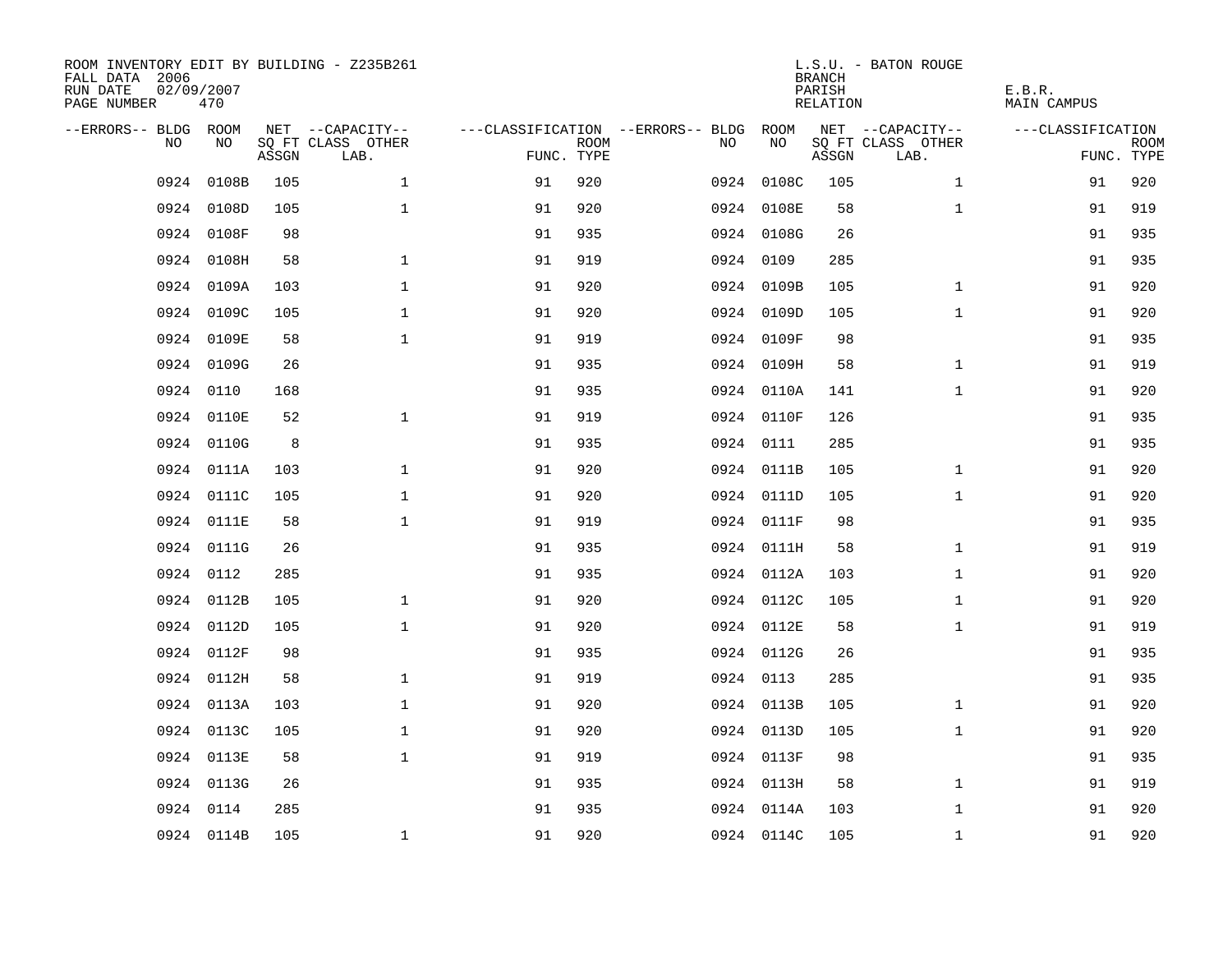| ROOM INVENTORY EDIT BY BUILDING - Z235B261<br>FALL DATA 2006<br>RUN DATE<br>PAGE NUMBER | 02/09/2007<br>471 |       |                           |                |                           |                                   |                                                                 | <b>BRANCH</b><br>PARISH<br>RELATION | L.S.U. - BATON ROUGE                                                   | E.B.R.<br><b>MAIN CAMPUS</b> |                           |
|-----------------------------------------------------------------------------------------|-------------------|-------|---------------------------|----------------|---------------------------|-----------------------------------|-----------------------------------------------------------------|-------------------------------------|------------------------------------------------------------------------|------------------------------|---------------------------|
| --ERRORS-- BLDG ROOM                                                                    |                   |       | NET --CAPACITY--          |                |                           | ---CLASSIFICATION --ERRORS-- BLDG | ROOM                                                            |                                     | NET --CAPACITY--                                                       | ---CLASSIFICATION            |                           |
| NO.                                                                                     | NO                | ASSGN | SO FT CLASS OTHER<br>LAB. |                | <b>ROOM</b><br>FUNC. TYPE | NO                                | NO                                                              | ASSGN                               | SQ FT CLASS OTHER<br>LAB.                                              |                              | <b>ROOM</b><br>FUNC. TYPE |
| 0924                                                                                    | 0114D             | 105   | $\mathbf 1$               | 91             | 920                       |                                   | 0924 0114E                                                      | 58                                  | $\mathbf{1}$                                                           | 91                           | 919                       |
|                                                                                         | 0924 0114F        | 98    |                           | 91             | 935                       |                                   | 0924 0114G                                                      | 26                                  |                                                                        | 91                           | 935                       |
|                                                                                         | 0924 0114H        | 58    | $\mathbf{1}$              | 91             | 919                       |                                   | 0924 C0100                                                      | 772                                 |                                                                        | 0 <sub>0</sub>               | 020                       |
|                                                                                         | 0924 C01001       | 6     |                           | 0 <sub>0</sub> | 010                       |                                   | 0924 C01002                                                     | 16                                  |                                                                        | 0 <sub>0</sub>               | 030                       |
|                                                                                         | 0924 C01003       | 16    |                           | 00             | 010                       |                                   | 0924 C0200                                                      | 772                                 |                                                                        | 00                           | 020                       |
|                                                                                         | 0924 C02001       | 26    |                           | 0 <sub>0</sub> | 010                       |                                   | 0924 C0300                                                      | 825                                 |                                                                        | 00                           | 020                       |
|                                                                                         | 0924 S01001       | 85    |                           | 0 <sub>0</sub> | 020                       |                                   | 0924 S01002                                                     | 85                                  |                                                                        | 00                           | 020                       |
|                                                                                         | 0924 S01003       | 125   |                           | 0 <sub>0</sub> | 020                       |                                   | 0924 S02001                                                     | 85                                  |                                                                        | 00                           | 020                       |
|                                                                                         | 0924 S02002       | 85    |                           | 0 <sub>0</sub> | 020                       |                                   | 0924 S02003                                                     | 125                                 |                                                                        | 0 <sub>0</sub>               | 020                       |
|                                                                                         | 0924 S03001       | 85    |                           | 0 <sub>0</sub> | 020                       |                                   | 0924 S03002<br>TOTAL NUMBER CLASSROOMS<br>TOTAL NUMBER LABS 210 | 85                                  | TOTAL NET ASSIGN SQ. FT. IN ROOM FILE<br>TOTAL NUMBER SPECIAL LABS 220 | 00<br>12,355                 | 020                       |
| 0925                                                                                    | 0201              | 285   |                           | 91             | 935                       |                                   | 0925 0201A                                                      | 103                                 | $\mathbf{1}$                                                           | 91                           | 920                       |
| 0925                                                                                    | 0201B             | 105   | $\mathbf{1}$              | 91             | 920                       | 0925                              | 0201C                                                           | 105                                 | $\mathbf{1}$                                                           | 91                           | 920                       |
|                                                                                         | 0925 0201D        | 105   | $\mathbf 1$               | 91             | 920                       |                                   | 0925 0201E                                                      | 58                                  | $\mathbf{1}$                                                           | 91                           | 919                       |
| 0925                                                                                    | 0201F             | 98    |                           | 91             | 935                       |                                   | 0925 0201G                                                      | 26                                  |                                                                        | 91                           | 935                       |
| 0925                                                                                    | 0201H             | 58    | $\mathbf{1}$              | 91             | 919                       | 0925                              | 0202                                                            | 285                                 |                                                                        | 91                           | 935                       |
| 0925                                                                                    | 0202A             | 103   | $\mathbf 1$               | 91             | 920                       | 0925                              | 0202B                                                           | 105                                 | $\mathbf{1}$                                                           | 91                           | 920                       |
| 0925                                                                                    | 0202C             | 105   | $\mathbf 1$               | 91             | 920                       | 0925                              | 0202D                                                           | 105                                 | $\mathbf{1}$                                                           | 91                           | 920                       |
| 0925                                                                                    | 0202E             | 58    | $\mathbf 1$               | 91             | 919                       | 0925                              | 0202F                                                           | 98                                  |                                                                        | 91                           | 935                       |
| 0925                                                                                    | 0202G             | 26    |                           | 91             | 935                       | 0925                              | 0202H                                                           | 58                                  | $\mathbf{1}$                                                           | 91                           | 919                       |
| 0925                                                                                    | 0203              | 285   | $\overline{4}$            | 91             | 935                       | 0925                              | 0203A                                                           | 103                                 | $\mathbf{1}$                                                           | 91                           | 920                       |
| 0925                                                                                    | 0203B             | 105   | $\mathbf 1$               | 91             | 920                       | 0925                              | 0203C                                                           | 105                                 | $\mathbf{1}$                                                           | 91                           | 920                       |
| 0925                                                                                    | 0203D             | 105   | $\mathbf{1}$              | 91             | 920                       | 0925                              | 0203E                                                           | 58                                  | $\mathbf{1}$                                                           | 91                           | 919                       |
| 0925                                                                                    | 0203F             | 98    |                           | 91             | 935                       | 0925                              | 0203G                                                           | 26                                  |                                                                        | 91                           | 935                       |
|                                                                                         | 0925 0203H        | 58    | $\mathbf 1$               | 91             | 919                       |                                   | 0925 0204                                                       | 285                                 |                                                                        | 91                           | 935                       |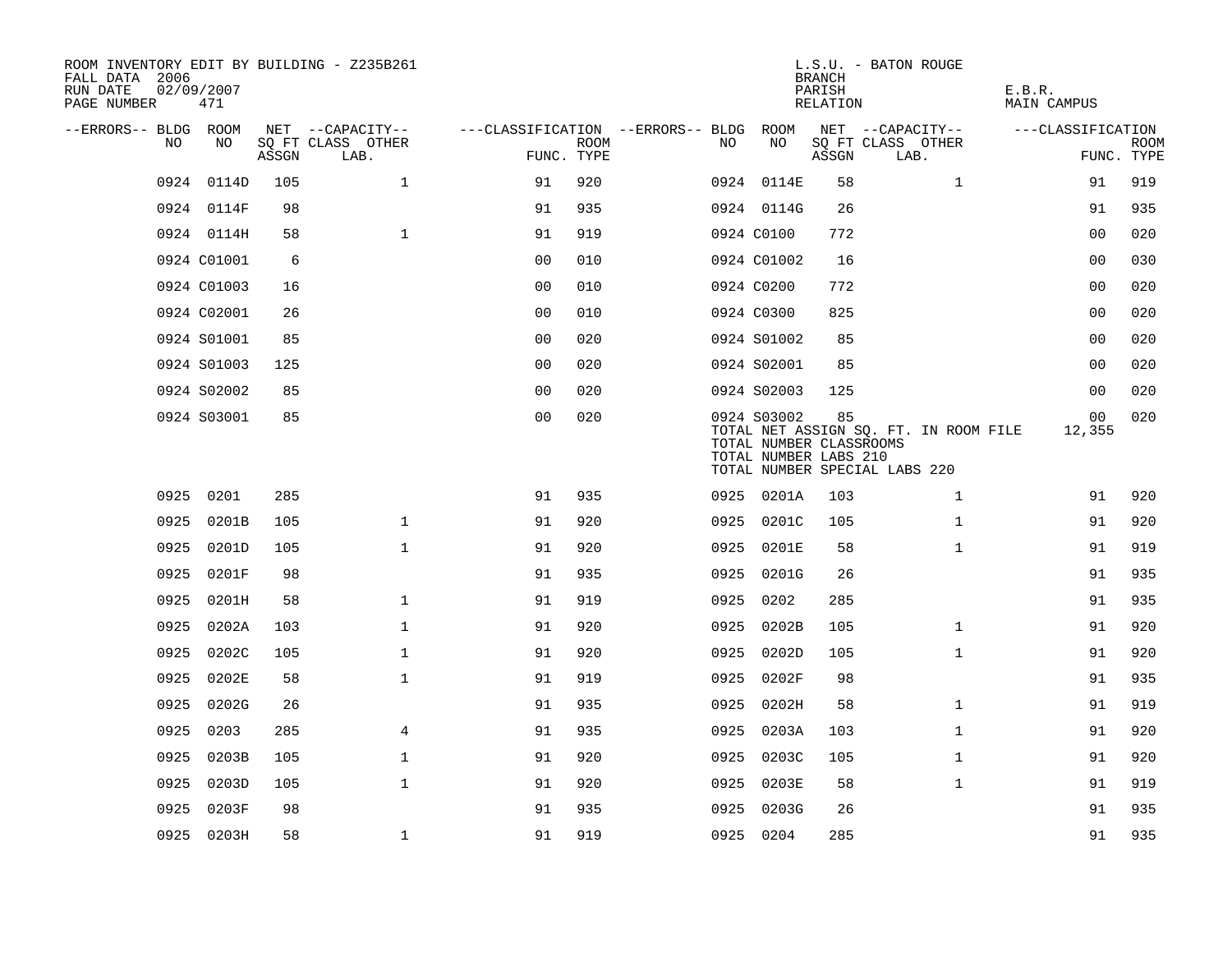| ROOM INVENTORY EDIT BY BUILDING - Z235B261<br>FALL DATA 2006<br>RUN DATE<br>PAGE NUMBER | 02/09/2007<br>472 |       |                           |            |             |                                        |            | <b>BRANCH</b><br>PARISH<br>RELATION | L.S.U. - BATON ROUGE      | E.B.R.<br><b>MAIN CAMPUS</b> |                           |
|-----------------------------------------------------------------------------------------|-------------------|-------|---------------------------|------------|-------------|----------------------------------------|------------|-------------------------------------|---------------------------|------------------------------|---------------------------|
| --ERRORS-- BLDG ROOM                                                                    |                   |       | NET --CAPACITY--          |            |             | ---CLASSIFICATION --ERRORS-- BLDG ROOM |            |                                     | NET --CAPACITY--          | ---CLASSIFICATION            |                           |
| NO.                                                                                     | NO.               | ASSGN | SQ FT CLASS OTHER<br>LAB. | FUNC. TYPE | <b>ROOM</b> | NO.                                    | NO         | ASSGN                               | SQ FT CLASS OTHER<br>LAB. |                              | <b>ROOM</b><br>FUNC. TYPE |
| 0925                                                                                    | 0204A             | 103   | $\mathbf{1}$              | 91         | 920         | 0925                                   | 0204B      | 105                                 | $\mathbf{1}$              | 91                           | 920                       |
| 0925                                                                                    | 0204C             | 105   | $\mathbf{1}$              | 91         | 920         | 0925                                   | 0204D      | 105                                 | $\mathbf{1}$              | 91                           | 920                       |
| 0925                                                                                    | 0204E             | 58    | $\mathbf 1$               | 91         | 919         | 0925                                   | 0204F      | 98                                  |                           | 91                           | 935                       |
| 0925                                                                                    | 0204G             | 26    |                           | 91         | 935         | 0925                                   | 0204H      | 58                                  | $\mathbf{1}$              | 91                           | 919                       |
| 0925                                                                                    | 0205              | 108   |                           | 91         | 935         | 0925                                   | 0205A      | 118                                 | $\mathbf{1}$              | 91                           | 920                       |
| 0925                                                                                    | 0205B             | 132   | $\mathbf{1}$              | 91         | 920         | 0925                                   | 0205E      | 70                                  | $\overline{a}$            | 91                           | 919                       |
| 0925                                                                                    | 0205F             | 109   |                           | 91         | 935         | 0925                                   | 0205G      | $7\phantom{.0}$                     |                           | 91                           | 935                       |
| 0925                                                                                    | 0206              | 285   | 4                         | 91         | 935         | 0925                                   | 0206A      | 103                                 | $\mathbf{1}$              | 91                           | 920                       |
| 0925                                                                                    | 0206B             | 105   | $\mathbf 1$               | 91         | 920         | 0925                                   | 0206C      | 105                                 | $\mathbf{1}$              | 91                           | 920                       |
| 0925                                                                                    | 0206D             | 105   | $\mathbf{1}$              | 91         | 920         | 0925                                   | 0206E      | 58                                  | $\mathbf{1}$              | 91                           | 919                       |
| 0925                                                                                    | 0206F             | 26    |                           | 91         | 935         | 0925                                   | 0206G      | 26                                  |                           | 91                           | 935                       |
| 0925                                                                                    | 0206H             | 58    | $\mathbf 1$               | 91         | 919         | 0925                                   | 0207       | 285                                 | 4                         | 91                           | 935                       |
| 0925                                                                                    | 0207A             | 103   | $\mathbf{1}$              | 91         | 920         | 0925                                   | 0207B      | 105                                 | $\mathbf{1}$              | 91                           | 920                       |
| 0925                                                                                    | 0207C             | 105   | $\mathbf 1$               | 91         | 920         | 0925                                   | 0207D      | 105                                 | $\mathbf{1}$              | 91                           | 920                       |
| 0925                                                                                    | 0207E             | 58    | $\mathbf 1$               | 91         | 919         | 0925                                   | 0207F      | 98                                  |                           | 91                           | 935                       |
| 0925                                                                                    | 0207G             | 26    |                           | 91         | 935         | 0925                                   | 0207H      | 58                                  | $\mathbf{1}$              | 91                           | 919                       |
| 0925                                                                                    | 0208              | 285   | 4                         | 91         | 935         | 0925                                   | 0208A      | 103                                 | $\mathbf{1}$              | 91                           | 920                       |
| 0925                                                                                    | 0208B             | 105   | $\mathbf{1}$              | 91         | 920         | 0925                                   | 0208C      | 105                                 | $\mathbf{1}$              | 91                           | 920                       |
| 0925                                                                                    | 0208D             | 105   | $\mathbf{1}$              | 91         | 920         | 0925                                   | 0208E      | 58                                  | $\mathbf{1}$              | 91                           | 919                       |
| 0925                                                                                    | 0208F             | 98    |                           | 91         | 935         | 0925                                   | 0208G      | 26                                  |                           | 91                           | 935                       |
| 0925                                                                                    | 0208H             | 58    | $\mathbf{1}$              | 91         | 919         | 0925                                   | 0209       | 285                                 | $\overline{4}$            | 91                           | 935                       |
| 0925                                                                                    | 0209A             | 103   | $\mathbf 1$               | 91         | 920         | 0925                                   | 0209B      | 105                                 | $\mathbf{1}$              | 91                           | 920                       |
| 0925                                                                                    | 0209C             | 105   | $\mathbf 1$               | 91         | 920         | 0925                                   | 0209D      | 105                                 | $\mathbf{1}$              | 91                           | 920                       |
| 0925                                                                                    | 0209E             | 58    | $\mathbf{1}$              | 91         | 919         | 0925                                   | 0209F      | 98                                  |                           | 91                           | 935                       |
| 0925                                                                                    | 0209G             | 26    |                           | 91         | 935         | 0925                                   | 0209H      | 58                                  | $\mathbf{1}$              | 91                           | 919                       |
|                                                                                         | 0925 0210         | 168   |                           | 91         | 935         |                                        | 0925 0210A | 141                                 | $\mathbf{1}$              | 91                           | 920                       |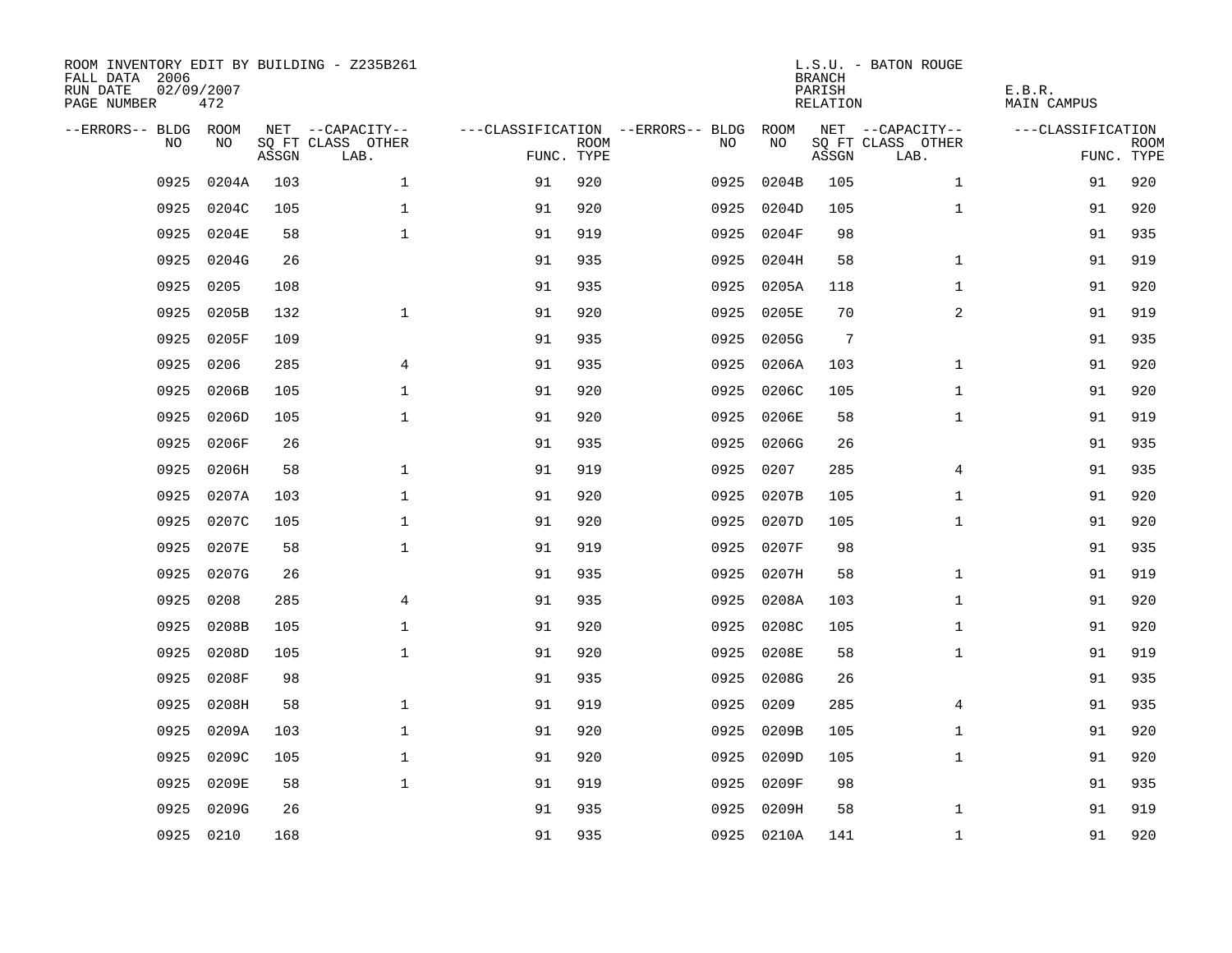| ROOM INVENTORY EDIT BY BUILDING - Z235B261<br>FALL DATA 2006<br>RUN DATE<br>PAGE NUMBER | 02/09/2007<br>473 |       |                           |                |             |                                        |             | <b>BRANCH</b><br>PARISH<br>RELATION | L.S.U. - BATON ROUGE      | E.B.R.<br><b>MAIN CAMPUS</b> |                           |
|-----------------------------------------------------------------------------------------|-------------------|-------|---------------------------|----------------|-------------|----------------------------------------|-------------|-------------------------------------|---------------------------|------------------------------|---------------------------|
| --ERRORS-- BLDG ROOM                                                                    |                   |       | NET --CAPACITY--          |                |             | ---CLASSIFICATION --ERRORS-- BLDG ROOM |             |                                     | NET --CAPACITY--          | ---CLASSIFICATION            |                           |
| NO                                                                                      | NO                | ASSGN | SQ FT CLASS OTHER<br>LAB. | FUNC. TYPE     | <b>ROOM</b> | NO                                     | NO          | ASSGN                               | SQ FT CLASS OTHER<br>LAB. |                              | <b>ROOM</b><br>FUNC. TYPE |
| 0925                                                                                    | 0210E             | 52    | $\mathbf 1$               | 91             | 919         | 0925                                   | 0210F       | 126                                 |                           | 91                           | 935                       |
| 0925                                                                                    | 0210G             | 8     |                           | 91             | 935         |                                        | 0925 0211   | 285                                 | 4                         | 91                           | 935                       |
| 0925                                                                                    | 0211A             | 103   | $\mathbf{1}$              | 91             | 920         |                                        | 0925 0211B  | 105                                 | $\mathbf{1}$              | 91                           | 920                       |
| 0925                                                                                    | 0211C             | 105   | $\mathbf 1$               | 91             | 920         |                                        | 0925 0211D  | 105                                 | $\mathbf{1}$              | 91                           | 920                       |
| 0925                                                                                    | 0211E             | 58    | $\mathbf 1$               | 91             | 919         |                                        | 0925 0211F  | 98                                  |                           | 91                           | 935                       |
| 0925                                                                                    | 0211G             | 26    |                           | 91             | 935         |                                        | 0925 0211H  | 58                                  | $\mathbf{1}$              | 91                           | 919                       |
| 0925                                                                                    | 0212              | 285   | 4                         | 91             | 935         |                                        | 0925 0212A  | 103                                 | $\mathbf{1}$              | 91                           | 920                       |
| 0925                                                                                    | 0212B             | 105   | $\mathbf 1$               | 91             | 920         |                                        | 0925 0212C  | 105                                 | $\mathbf{1}$              | 91                           | 920                       |
| 0925                                                                                    | 0212D             | 105   | $\mathbf{1}$              | 91             | 920         | 0925                                   | 0212E       | 58                                  | $\mathbf{1}$              | 91                           | 919                       |
| 0925                                                                                    | 0212F             | 98    |                           | 91             | 935         |                                        | 0925 0212G  | 26                                  |                           | 91                           | 935                       |
| 0925                                                                                    | 0212H             | 58    | $\mathbf 1$               | 91             | 919         | 0925                                   | 0213        | 285                                 | 4                         | 91                           | 935                       |
| 0925                                                                                    | 0213A             | 103   | $\mathbf{1}$              | 91             | 920         |                                        | 0925 0213B  | 105                                 | $\mathbf{1}$              | 91                           | 920                       |
| 0925                                                                                    | 0213C             | 105   | $\mathbf{1}$              | 91             | 920         | 0925                                   | 0213D       | 105                                 | $\mathbf{1}$              | 91                           | 920                       |
| 0925                                                                                    | 0213E             | 58    | $\mathbf 1$               | 91             | 919         | 0925                                   | 0213F       | 98                                  |                           | 91                           | 935                       |
| 0925                                                                                    | 0213G             | 26    |                           | 91             | 935         |                                        | 0925 0213H  | 58                                  | $\mathbf{1}$              | 91                           | 919                       |
| 0925                                                                                    | 0214              | 285   | 4                         | 91             | 935         |                                        | 0925 0214A  | 103                                 | $\mathbf{1}$              | 91                           | 920                       |
| 0925                                                                                    | 0214B             | 105   | $\mathbf 1$               | 91             | 920         |                                        | 0925 0214C  | 105                                 | $\mathbf{1}$              | 91                           | 920                       |
| 0925                                                                                    | 0214D             | 105   | $\mathbf{1}$              | 91             | 920         |                                        | 0925 0214E  | 58                                  | $\mathbf{1}$              | 91                           | 919                       |
|                                                                                         | 0925 0214F        | 98    |                           | 91             | 935         |                                        | 0925 0214G  | 26                                  |                           | 91                           | 935                       |
|                                                                                         | 0925 0214H        | 58    | $\mathbf{1}$              | 91             | 919         |                                        | 0925 C0100  | 772                                 |                           | 0 <sub>0</sub>               | 020                       |
|                                                                                         | 0925 C01001       | 6     |                           | 0 <sub>0</sub> | 010         |                                        | 0925 C01002 | 16                                  |                           | 00                           | 030                       |
|                                                                                         | 0925 C01003       | 16    |                           | 0 <sub>0</sub> | 010         |                                        | 0925 C0200  | 772                                 |                           | 00                           | 020                       |
|                                                                                         | 0925 C02001       | 26    |                           | 0 <sub>0</sub> | 020         |                                        | 0925 C0300  | 825                                 |                           | 0 <sub>0</sub>               | 020                       |
|                                                                                         | 0925 S01001       | 85    |                           | 0 <sub>0</sub> | 020         |                                        | 0925 S01002 | 85                                  |                           | 00                           | 020                       |
|                                                                                         | 0925 S01003       | 125   |                           | 0 <sub>0</sub> | 020         |                                        | 0925 S02001 | 85                                  |                           | 0 <sub>0</sub>               | 020                       |
|                                                                                         | 0925 S02002       | 85    |                           | 0 <sub>0</sub> | 020         |                                        | 0925 S02003 | 125                                 |                           | 0 <sub>0</sub>               | 020                       |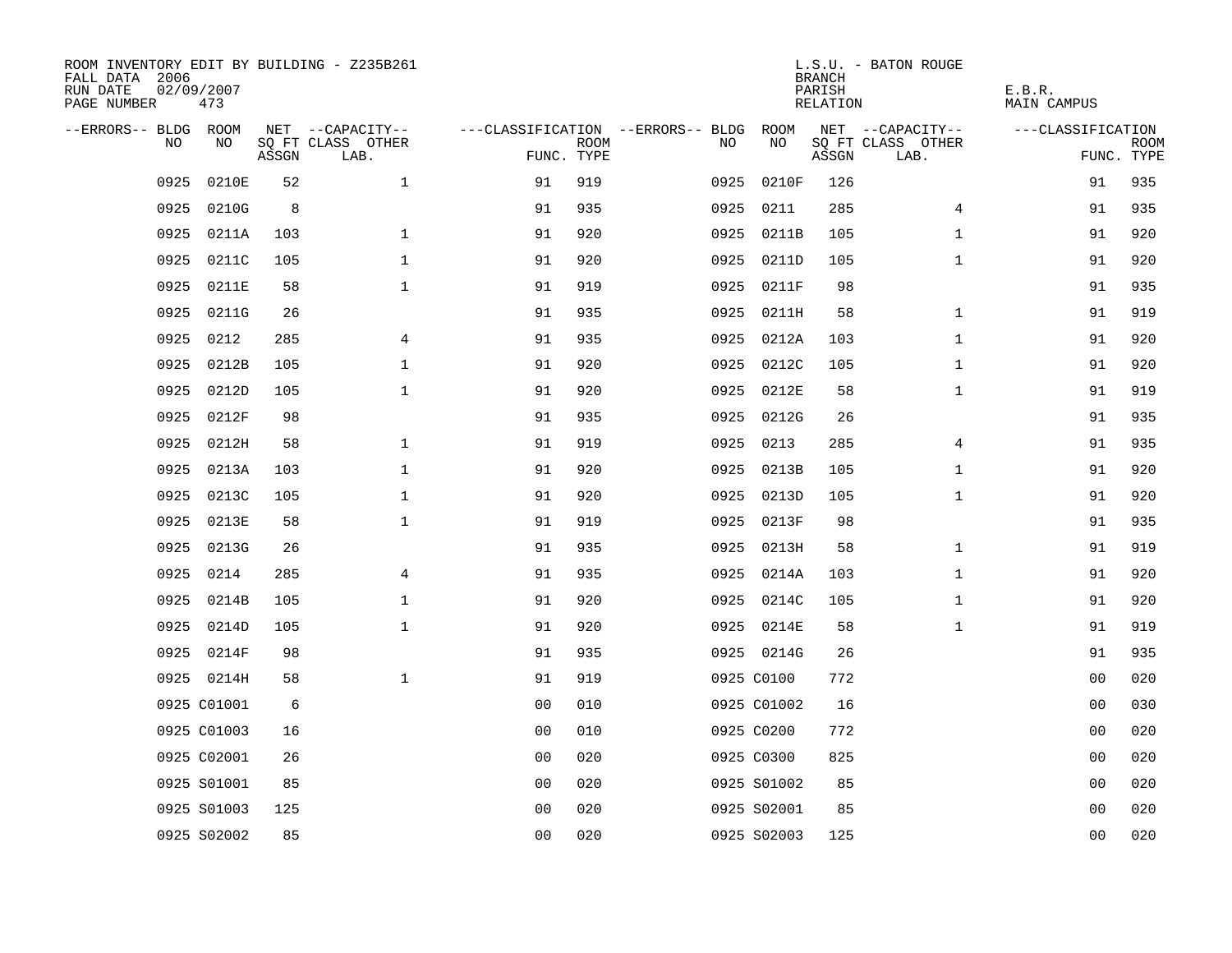| ROOM INVENTORY EDIT BY BUILDING - Z235B261<br>FALL DATA 2006<br>RUN DATE<br>PAGE NUMBER | 02/09/2007<br>474 |       |                           |                                        |             |      |             | <b>BRANCH</b><br>PARISH<br><b>RELATION</b>             | L.S.U. - BATON ROUGE                                                   | E.B.R.<br><b>MAIN CAMPUS</b> |                           |
|-----------------------------------------------------------------------------------------|-------------------|-------|---------------------------|----------------------------------------|-------------|------|-------------|--------------------------------------------------------|------------------------------------------------------------------------|------------------------------|---------------------------|
| --ERRORS-- BLDG ROOM                                                                    |                   |       | NET --CAPACITY--          | ---CLASSIFICATION --ERRORS-- BLDG ROOM |             |      |             |                                                        | NET --CAPACITY--                                                       | ---CLASSIFICATION            |                           |
| NO                                                                                      | NO                | ASSGN | SQ FT CLASS OTHER<br>LAB. | FUNC. TYPE                             | <b>ROOM</b> | NO.  | NO          | ASSGN                                                  | SQ FT CLASS OTHER<br>LAB.                                              |                              | <b>ROOM</b><br>FUNC. TYPE |
|                                                                                         | 0925 S03001       | 85    |                           | 0 <sub>0</sub>                         | 020         |      | 0925 S03002 | 85<br>TOTAL NUMBER CLASSROOMS<br>TOTAL NUMBER LABS 210 | TOTAL NET ASSIGN SQ. FT. IN ROOM FILE<br>TOTAL NUMBER SPECIAL LABS 220 | 00 <sub>o</sub><br>12,283    | 020                       |
|                                                                                         | 0926 0301         | 188   | 3                         | 91                                     | 935         |      | 0926 0301A  | 88                                                     | $\mathbf{1}$                                                           | 91                           | 920                       |
| 0926                                                                                    | 0301B             | 88    | $\mathbf{1}$              | 91                                     | 920         |      | 0926 0301C  | 85                                                     | $\mathbf{1}$                                                           | 91                           | 920                       |
|                                                                                         | 0926 0301E        | 40    | $\mathbf{1}$              | 91                                     | 919         |      | 0926 0301F  | 78                                                     |                                                                        | 91                           | 935                       |
| 0926                                                                                    | 0301G             | 13    |                           | 91                                     | 935         |      | 0926 0301H  | 40                                                     | $\mathbf{1}$                                                           | 91                           | 919                       |
| 0926                                                                                    | 0302              | 188   | 3                         | 91                                     | 935         |      | 0926 0302A  | 88                                                     | $\mathbf{1}$                                                           | 91                           | 920                       |
| 0926                                                                                    | 0302B             | 88    | $\mathbf 1$               | 91                                     | 920         | 0926 | 0302C       | 85                                                     | $\mathbf{1}$                                                           | 91                           | 920                       |
| 0926                                                                                    | 0302E             | 40    | $\mathbf{1}$              | 91                                     | 919         |      | 0926 0302F  | 78                                                     |                                                                        | 91                           | 935                       |
| 0926                                                                                    | 0302G             | 13    |                           | 91                                     | 935         | 0926 | 0302H       | 40                                                     | $\mathbf{1}$                                                           | 91                           | 919                       |
| 0926                                                                                    | 0303              | 188   | 3                         | 91                                     | 935         |      | 0926 0303A  | 88                                                     | $\mathbf{1}$                                                           | 91                           | 920                       |
| 0926                                                                                    | 0303B             | 88    | $\mathbf 1$               | 91                                     | 920         | 0926 | 0303C       | 85                                                     | $\mathbf{1}$                                                           | 91                           | 920                       |
| 0926                                                                                    | 0303E             | 40    | $\mathbf{1}$              | 91                                     | 919         | 0926 | 0303F       | 78                                                     |                                                                        | 91                           | 935                       |
|                                                                                         | 0926 0303G        | 13    |                           | 91                                     | 935         |      | 0926 0303H  | 40                                                     | $\mathbf{1}$                                                           | 91                           | 919                       |
| 0926                                                                                    | 0304              | 188   | 3                         | 91                                     | 935         |      | 0926 0304A  | 88                                                     | $\mathbf{1}$                                                           | 91                           | 920                       |
|                                                                                         | 0926 0304B        | 88    | $\mathbf{1}$              | 91                                     | 920         |      | 0926 0304C  | 85                                                     | $\mathbf{1}$                                                           | 91                           | 920                       |
| 0926                                                                                    | 0304E             | 40    | $\mathbf 1$               | 91                                     | 919         | 0926 | 0304F       | 78                                                     |                                                                        | 91                           | 935                       |
| 0926                                                                                    | 0304G             | 13    |                           | 91                                     | 935         |      | 0926 0304H  | 40                                                     | $\mathbf{1}$                                                           | 91                           | 919                       |
| 0926                                                                                    | 0305              | 114   | 2                         | 91                                     | 935         |      | 0926 0305A  | 101                                                    | $\mathbf{1}$                                                           | 91                           | 920                       |
| 0926                                                                                    | 0305B             | 113   | $\mathbf{1}$              | 91                                     | 920         | 0926 | 0305E       | 60                                                     | $\overline{a}$                                                         | 91                           | 919                       |
| 0926                                                                                    | 0305F             | 70    |                           | 91                                     | 935         | 0926 | 0305G       | 6                                                      |                                                                        | 91                           | 935                       |
| 0926                                                                                    | 0306              | 188   | 3                         | 91                                     | 935         | 0926 | 0306A       | 88                                                     | $\mathbf{1}$                                                           | 91                           | 920                       |
| 0926                                                                                    | 0306B             | 88    | $\mathbf 1$               | 91                                     | 920         |      | 0926 0306C  | 85                                                     | $\mathbf{1}$                                                           | 91                           | 920                       |
| 0926                                                                                    | 0306E             | 40    | $\mathbf{1}$              | 91                                     | 919         |      | 0926 0306F  | 78                                                     |                                                                        | 91                           | 935                       |
|                                                                                         | 0926 0306G        | 13    |                           | 91                                     | 935         |      | 0926 0306H  | 40                                                     | $\mathbf{1}$                                                           | 91                           | 919                       |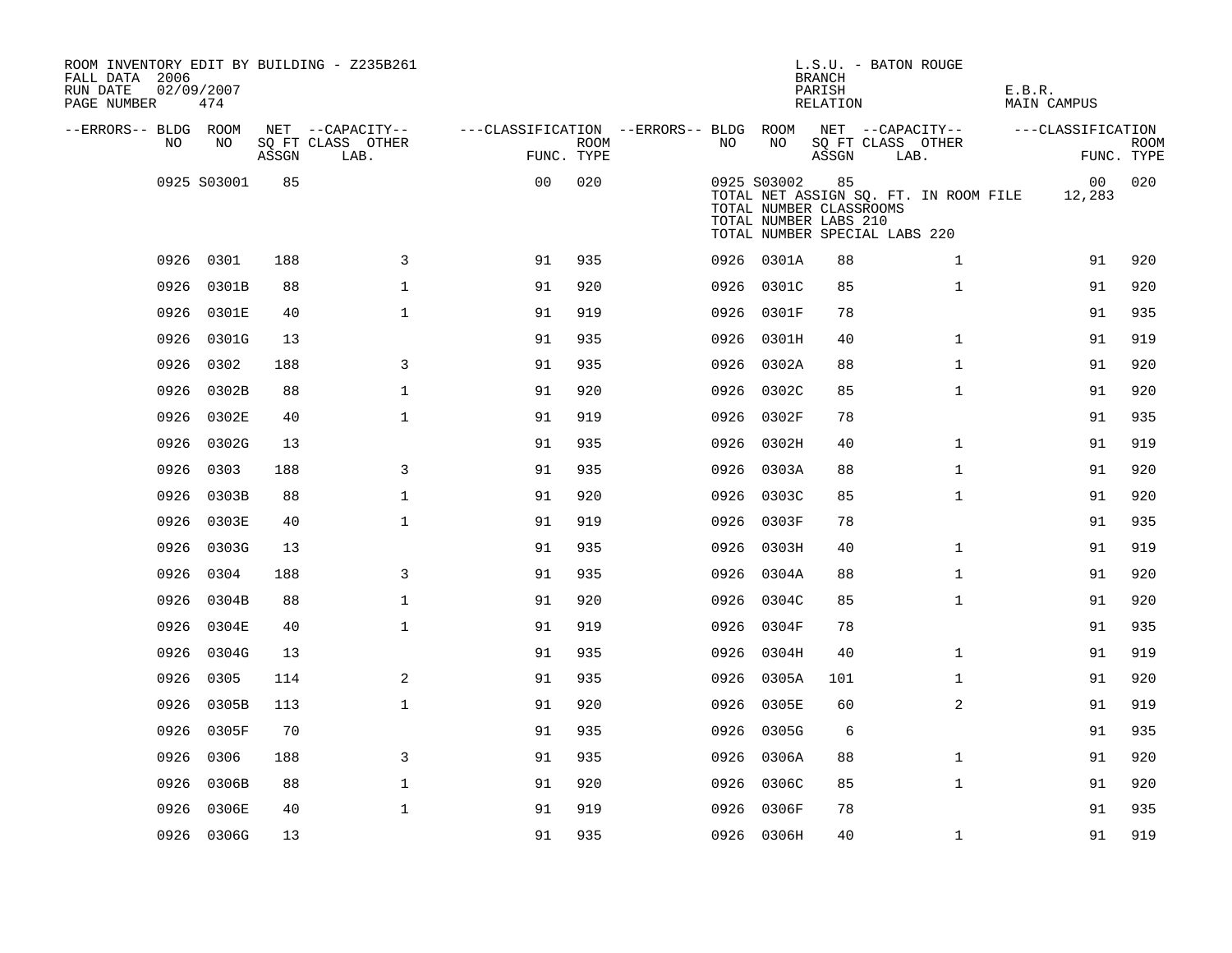| ROOM INVENTORY EDIT BY BUILDING - Z235B261<br>FALL DATA 2006<br>RUN DATE<br>PAGE NUMBER | 02/09/2007<br>475 |                 |                           |            |             |                                   |            | <b>BRANCH</b><br>PARISH<br>RELATION | L.S.U. - BATON ROUGE      | E.B.R.<br><b>MAIN CAMPUS</b> |                           |
|-----------------------------------------------------------------------------------------|-------------------|-----------------|---------------------------|------------|-------------|-----------------------------------|------------|-------------------------------------|---------------------------|------------------------------|---------------------------|
| --ERRORS-- BLDG ROOM                                                                    |                   |                 | NET --CAPACITY--          |            |             | ---CLASSIFICATION --ERRORS-- BLDG | ROOM       |                                     | NET --CAPACITY--          | ---CLASSIFICATION            |                           |
| N <sub>O</sub>                                                                          | NO.               | ASSGN           | SO FT CLASS OTHER<br>LAB. | FUNC. TYPE | <b>ROOM</b> | NO.                               | NO         | ASSGN                               | SQ FT CLASS OTHER<br>LAB. |                              | <b>ROOM</b><br>FUNC. TYPE |
| 0926                                                                                    | 0307              | 188             | 3                         | 91         | 935         | 0926                              | 0307A      | 88                                  | $\mathbf{1}$              | 91                           | 920                       |
| 0926                                                                                    | 0307B             | 88              | $\mathbf 1$               | 91         | 920         | 0926                              | 0307C      | 85                                  | $\mathbf{1}$              | 91                           | 920                       |
| 0926                                                                                    | 0307E             | 40              | $\mathbf{1}$              | 91         | 919         | 0926                              | 0307F      | 78                                  |                           | 91                           | 935                       |
| 0926                                                                                    | 0307G             | 13              |                           | 91         | 935         | 0926                              | 0307H      | 40                                  | $\mathbf{1}$              | 91                           | 919                       |
| 0926                                                                                    | 0308              | 188             | 3                         | 91         | 935         | 0926                              | 0308A      | 88                                  | $\mathbf{1}$              | 91                           | 935                       |
| 0926                                                                                    | 0308B             | 88              | $\mathbf 1$               | 91         | 920         | 0926                              | 0308C      | 85                                  | $\mathbf{1}$              | 91                           | 920                       |
| 0926                                                                                    | 0308E             | 40              | $\mathbf{1}$              | 91         | 919         | 0926                              | 0308F      | 78                                  |                           | 91                           | 935                       |
| 0926                                                                                    | 0308G             | 13              |                           | 91         | 935         | 0926                              | 0308H      | 40                                  | $\mathbf{1}$              | 91                           | 919                       |
| 0926                                                                                    | 0309              | 188             | 3                         | 91         | 935         | 0926                              | 0309A      | 85                                  | $\mathbf{1}$              | 91                           | 920                       |
| 0926                                                                                    | 0309B             | 88              | $\mathbf{1}$              | 91         | 920         | 0926                              | 0309C      | 88                                  | $\mathbf{1}$              | 91                           | 920                       |
| 0926                                                                                    | 0309E             | 40              | $\mathbf{1}$              | 91         | 919         | 0926                              | 0309F      | 78                                  |                           | 91                           | 935                       |
| 0926                                                                                    | 0309G             | 13              |                           | 91         | 935         | 0926                              | 0309H      | 40                                  | $\mathbf{1}$              | 91                           | 919                       |
| 0926                                                                                    | 0310              | 169             |                           | 91         | 935         | 0926                              | 0310A      | 141                                 | $\mathbf{1}$              | 91                           | 920                       |
| 0926                                                                                    | 0310E             | 51              | $\mathbf{1}$              | 91         | 919         | 0926                              | 0310F      | 117                                 |                           | 91                           | 935                       |
| 0926                                                                                    | 0310G             | 8               |                           | 91         | 935         | 0926                              | 0311       | 140                                 | 2                         | 91                           | 935                       |
| 0926                                                                                    | 0311A             | 127             | $\mathbf 1$               | 91         | 920         | 0926                              | 0311B      | 111                                 | $\mathbf{1}$              | 91                           | 920                       |
| 0926                                                                                    | 0311E             | 69              | 2                         | 91         | 919         | 0926                              | 0311F      | 83                                  |                           | 91                           | 935                       |
| 0926                                                                                    | 0311G             | 7               |                           | 91         | 935         | 0926                              | 0312       | 140                                 | 2                         | 91                           | 935                       |
| 0926                                                                                    | 0312A             | 111             | $\mathbf{1}$              | 91         | 920         |                                   | 0926 0312B | 127                                 | $\mathbf{1}$              | 91                           | 920                       |
| 0926                                                                                    | 0312E             | 69              | 2                         | 91         | 919         |                                   | 0926 0312F | 83                                  |                           | 91                           | 935                       |
| 0926                                                                                    | 0312G             | $7\phantom{.0}$ |                           | 91         | 935         |                                   | 0926 0313  | 140                                 | 2                         | 91                           | 935                       |
| 0926                                                                                    | 0313A             | 127             | $\mathbf 1$               | 91         | 920         | 0926                              | 0313B      | 111                                 | $\mathbf{1}$              | 91                           | 920                       |
| 0926                                                                                    | 0313E             | 69              | 2                         | 91         | 919         |                                   | 0926 0313F | 83                                  |                           | 91                           | 935                       |
| 0926                                                                                    | 0313G             | $\overline{7}$  |                           | 91         | 935         | 0926                              | 0314       | 140                                 | 2                         | 91                           | 935                       |
| 0926                                                                                    | 0314A             | 111             | 1                         | 91         | 920         | 0926                              | 0314B      | 127                                 | $\mathbf{1}$              | 91                           | 920                       |
|                                                                                         | 0926 0314E        | 69              | $\sqrt{2}$                | 91         | 919         |                                   | 0926 0314F | 83                                  |                           | 91                           | 935                       |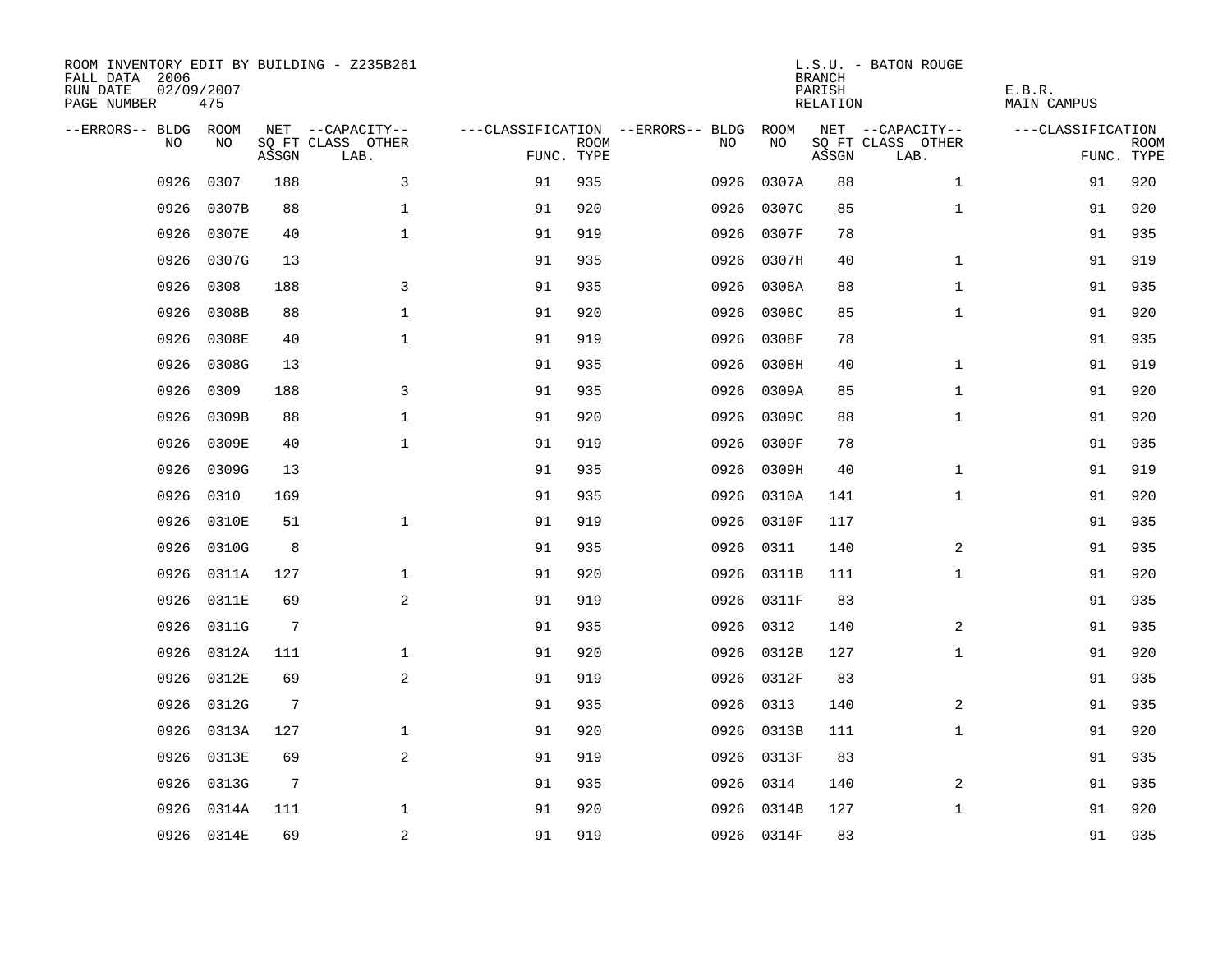| ROOM INVENTORY EDIT BY BUILDING - Z235B261<br>FALL DATA 2006<br>RUN DATE<br>PAGE NUMBER | 02/09/2007<br>476 |       |                           |                                        |             |      |                                                                 | <b>BRANCH</b><br>PARISH<br>RELATION | L.S.U. - BATON ROUGE                                                   | E.B.R.<br>MAIN CAMPUS |                           |
|-----------------------------------------------------------------------------------------|-------------------|-------|---------------------------|----------------------------------------|-------------|------|-----------------------------------------------------------------|-------------------------------------|------------------------------------------------------------------------|-----------------------|---------------------------|
| --ERRORS-- BLDG ROOM                                                                    |                   |       | NET --CAPACITY--          | ---CLASSIFICATION --ERRORS-- BLDG ROOM |             |      |                                                                 |                                     | NET --CAPACITY--                                                       | ---CLASSIFICATION     |                           |
| NO                                                                                      | NO                | ASSGN | SQ FT CLASS OTHER<br>LAB. | FUNC. TYPE                             | <b>ROOM</b> | NO.  | NO                                                              | ASSGN                               | SQ FT CLASS OTHER<br>LAB.                                              |                       | <b>ROOM</b><br>FUNC. TYPE |
|                                                                                         | 0926 0314G        | 7     |                           | 91                                     | 935         |      | 0926 C0100                                                      | 515                                 |                                                                        | 0 <sub>0</sub>        | 020                       |
|                                                                                         | 0926 C01001       | 6     |                           | 0 <sub>0</sub>                         | 010         |      | 0926 C01002                                                     | 13                                  |                                                                        | 00                    | 030                       |
|                                                                                         | 0926 C01003       | 13    |                           | 0 <sub>0</sub>                         | 010         |      | 0926 C0200                                                      | 515                                 |                                                                        | 00                    | 020                       |
|                                                                                         | 0926 C02001       | 6     |                           | 0 <sub>0</sub>                         | 010         |      | 0926 C0300                                                      | 629                                 |                                                                        | 0 <sub>0</sub>        | 020                       |
|                                                                                         | 0926 S01001       | 85    |                           | 00                                     | 020         |      | 0926 S01002                                                     | 85                                  |                                                                        | 00                    | 020                       |
|                                                                                         | 0926 S01003       | 81    |                           | 0 <sub>0</sub>                         | 020         |      | 0926 S02001                                                     | 85                                  |                                                                        | 00                    | 020                       |
|                                                                                         | 0926 S02002       | 85    |                           | 0 <sub>0</sub>                         | 020         |      | 0926 S02003                                                     | 81                                  |                                                                        | 0 <sub>0</sub>        | 020                       |
|                                                                                         | 0926 S03001       | 85    |                           | 0 <sub>0</sub>                         | 020         |      | 0926 S03002<br>TOTAL NUMBER CLASSROOMS<br>TOTAL NUMBER LABS 210 | 85                                  | TOTAL NET ASSIGN SQ. FT. IN ROOM FILE<br>TOTAL NUMBER SPECIAL LABS 220 | 00<br>8,058           | 020                       |
|                                                                                         | 0927 0401         | 188   | 3                         | 91                                     | 935         |      | 0927 0401A                                                      | 88                                  | $\mathbf{1}$                                                           | 91                    | 920                       |
|                                                                                         | 0927 0401B        | 88    | $\mathbf{1}$              | 91                                     | 920         |      | 0927 0401C                                                      | 85                                  | $\mathbf{1}$                                                           | 91                    | 920                       |
| 0927                                                                                    | 0401E             | 40    | $\mathbf 1$               | 91                                     | 919         |      | 0927 0401F                                                      | 78                                  |                                                                        | 91                    | 935                       |
| 0927                                                                                    | 0401G             | 13    |                           | 91                                     | 935         |      | 0927 0401H                                                      | 40                                  | $\mathbf{1}$                                                           | 91                    | 919                       |
| 0927                                                                                    | 0402              | 188   | 3                         | 91                                     | 935         |      | 0927 0402A                                                      | 88                                  | $\mathbf{1}$                                                           | 91                    | 920                       |
| 0927                                                                                    | 0402B             | 88    | $\mathbf 1$               | 91                                     | 920         |      | 0927 0402C                                                      | 85                                  | $\mathbf{1}$                                                           | 91                    | 920                       |
|                                                                                         | 0927 0402E        | 40    | $\mathbf{1}$              | 91                                     | 919         |      | 0927 0402F                                                      | 78                                  |                                                                        | 91                    | 935                       |
| 0927                                                                                    | 0402G             | 13    |                           | 91                                     | 935         | 0927 | 0402H                                                           | 40                                  | $\mathbf{1}$                                                           | 91                    | 919                       |
| 0927                                                                                    | 0403              | 188   | 3                         | 91                                     | 935         |      | 0927 0403A                                                      | 88                                  | $\mathbf{1}$                                                           | 91                    | 920                       |
| 0927                                                                                    | 0403B             | 88    | $\mathbf 1$               | 91                                     | 920         |      | 0927 0403C                                                      | 85                                  | $\mathbf{1}$                                                           | 91                    | 920                       |
|                                                                                         | 0927 0403E        | 40    | $\mathbf 1$               | 91                                     | 919         |      | 0927 0403F                                                      | 78                                  |                                                                        | 91                    | 935                       |
| 0927                                                                                    | 0403G             | 13    |                           | 91                                     | 935         | 0927 | 0403H                                                           | 40                                  | $\mathbf{1}$                                                           | 91                    | 919                       |
| 0927                                                                                    | 0404              | 188   | 3                         | 91                                     | 935         |      | 0927 0404A                                                      | 88                                  | $\mathbf{1}$                                                           | 91                    | 920                       |
| 0927                                                                                    | 0404B             | 88    | $\mathbf 1$               | 91                                     | 920         |      | 0927 0404C                                                      | 85                                  | $\mathbf{1}$                                                           | 91                    | 920                       |
| 0927                                                                                    | 0404E             | 40    | $\mathbf{1}$              | 91                                     | 919         |      | 0927 0404F                                                      | 78                                  |                                                                        | 91                    | 935                       |
|                                                                                         | 0927 0404G        | 13    |                           | 91                                     | 935         |      | 0927 0404H                                                      | 40                                  | $\mathbf{1}$                                                           | 91                    | 919                       |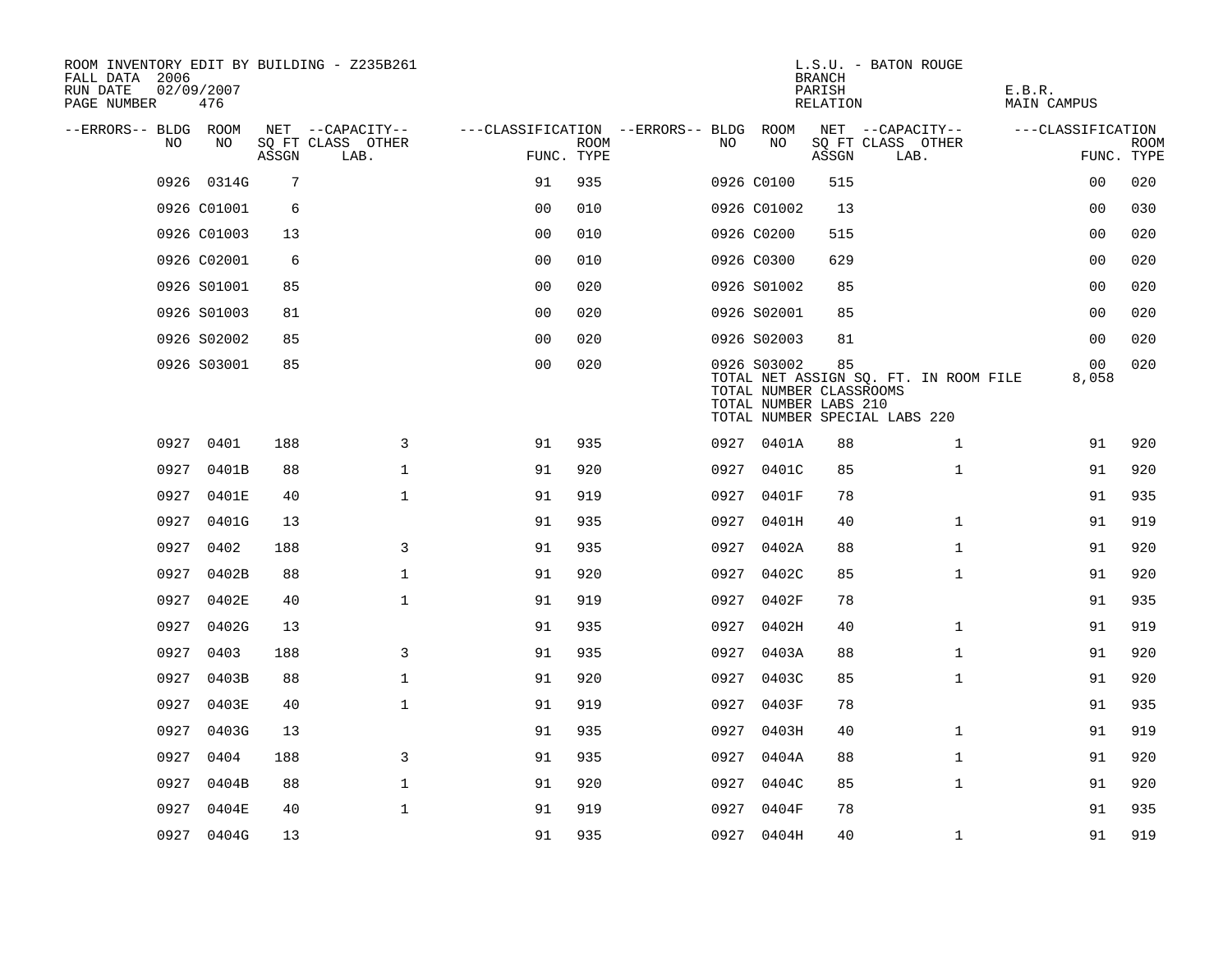| ROOM INVENTORY EDIT BY BUILDING - Z235B261<br>FALL DATA 2006<br>RUN DATE<br>PAGE NUMBER | 02/09/2007<br>477 |       |                           |            |             |                                        |            | <b>BRANCH</b><br>PARISH<br>RELATION | L.S.U. - BATON ROUGE      | E.B.R.<br><b>MAIN CAMPUS</b> |                           |
|-----------------------------------------------------------------------------------------|-------------------|-------|---------------------------|------------|-------------|----------------------------------------|------------|-------------------------------------|---------------------------|------------------------------|---------------------------|
| --ERRORS-- BLDG ROOM                                                                    |                   |       | NET --CAPACITY--          |            |             | ---CLASSIFICATION --ERRORS-- BLDG ROOM |            |                                     | NET --CAPACITY--          | ---CLASSIFICATION            |                           |
| NO.                                                                                     | NO.               | ASSGN | SQ FT CLASS OTHER<br>LAB. | FUNC. TYPE | <b>ROOM</b> | NO.                                    | NO         | ASSGN                               | SQ FT CLASS OTHER<br>LAB. |                              | <b>ROOM</b><br>FUNC. TYPE |
| 0927                                                                                    | 0405              | 114   | 2                         | 91         | 935         | 0927                                   | 0405A      | 101                                 | $\mathbf{1}$              | 91                           | 920                       |
| 0927                                                                                    | 0405B             | 113   | $\mathbf 1$               | 91         | 920         | 0927                                   | 0405E      | 60                                  | $\overline{a}$            | 91                           | 919                       |
| 0927                                                                                    | 0405F             | 70    |                           | 91         | 935         |                                        | 0927 0405G | 6                                   |                           | 91                           | 935                       |
| 0927                                                                                    | 0406              | 188   | 3                         | 91         | 935         |                                        | 0927 0406A | 88                                  | $\mathbf{1}$              | 91                           | 920                       |
| 0927                                                                                    | 0406B             | 88    | $\mathbf{1}$              | 91         | 920         | 0927                                   | 0406C      | 85                                  | $\mathbf{1}$              | 91                           | 920                       |
| 0927                                                                                    | 0406E             | 40    | $\mathbf 1$               | 91         | 919         | 0927                                   | 0406F      | 78                                  |                           | 91                           | 935                       |
| 0927                                                                                    | 0406G             | 13    |                           | 91         | 935         | 0927                                   | 0406H      | 40                                  | $\mathbf{1}$              | 91                           | 919                       |
| 0927                                                                                    | 0407              | 188   | 3                         | 91         | 935         |                                        | 0927 0407A | 88                                  | $\mathbf{1}$              | 91                           | 920                       |
| 0927                                                                                    | 0407B             | 88    | $\mathbf{1}$              | 91         | 920         | 0927                                   | 0407C      | 85                                  | $\mathbf{1}$              | 91                           | 920                       |
| 0927                                                                                    | 0407E             | 40    | $\mathbf{1}$              | 91         | 919         |                                        | 0927 0407F | 78                                  |                           | 91                           | 935                       |
| 0927                                                                                    | 0407G             | 13    |                           | 91         | 935         | 0927                                   | 0407H      | 40                                  | $\mathbf{1}$              | 91                           | 919                       |
| 0927                                                                                    | 0408              | 188   | 3                         | 91         | 935         |                                        | 0927 0408A | 88                                  | $\mathbf{1}$              | 91                           | 920                       |
| 0927                                                                                    | 0408B             | 88    | $\mathbf{1}$              | 91         | 920         | 0927                                   | 0408C      | 85                                  | $\mathbf{1}$              | 91                           | 920                       |
| 0927                                                                                    | 0408E             | 40    | $\mathbf{1}$              | 91         | 919         | 0927                                   | 0408F      | 78                                  |                           | 91                           | 935                       |
| 0927                                                                                    | 0408G             | 13    |                           | 91         | 935         | 0927                                   | 0408H      | 40                                  | $\mathbf{1}$              | 91                           | 919                       |
| 0927                                                                                    | 0409              | 188   | 3                         | 91         | 935         |                                        | 0927 0409A | 85                                  | $\mathbf{1}$              | 91                           | 920                       |
| 0927                                                                                    | 0409B             | 88    | $\mathbf{1}$              | 91         | 920         | 0927                                   | 0409C      | 88                                  | $\mathbf{1}$              | 91                           | 920                       |
| 0927                                                                                    | 0409E             | 40    | $\mathbf{1}$              | 91         | 919         | 0927                                   | 0409F      | 78                                  |                           | 91                           | 935                       |
| 0927                                                                                    | 0409G             | 13    |                           | 91         | 935         |                                        | 0927 0409H | 40                                  | $\mathbf{1}$              | 91                           | 919                       |
| 0927                                                                                    | 0410              | 169   |                           | 91         | 935         |                                        | 0927 0410A | 141                                 | $\mathbf{1}$              | 91                           | 920                       |
| 0927                                                                                    | 0410E             | 51    | $\mathbf 1$               | 91         | 919         |                                        | 0927 0410F | 117                                 |                           | 91                           | 935                       |
| 0927                                                                                    | 0410G             | 8     |                           | 91         | 935         | 0927                                   | 0411       | 140                                 | $\overline{2}$            | 91                           | 935                       |
| 0927                                                                                    | 0411A             | 127   | $\mathbf 1$               | 91         | 920         |                                        | 0927 0411B | 111                                 | $\mathbf{1}$              | 91                           | 920                       |
| 0927                                                                                    | 0411E             | 69    | 2                         | 91         | 919         |                                        | 0927 0411F | 83                                  |                           | 91                           | 935                       |
| 0927                                                                                    | 0411G             | 7     |                           | 91         | 935         |                                        | 0927 0412  | 140                                 | 2                         | 91                           | 935                       |
|                                                                                         | 0927 0412A        | 111   | $\mathbf{1}$              | 91         | 920         |                                        | 0927 0412B | 127                                 | $\mathbf{1}$              | 91                           | 920                       |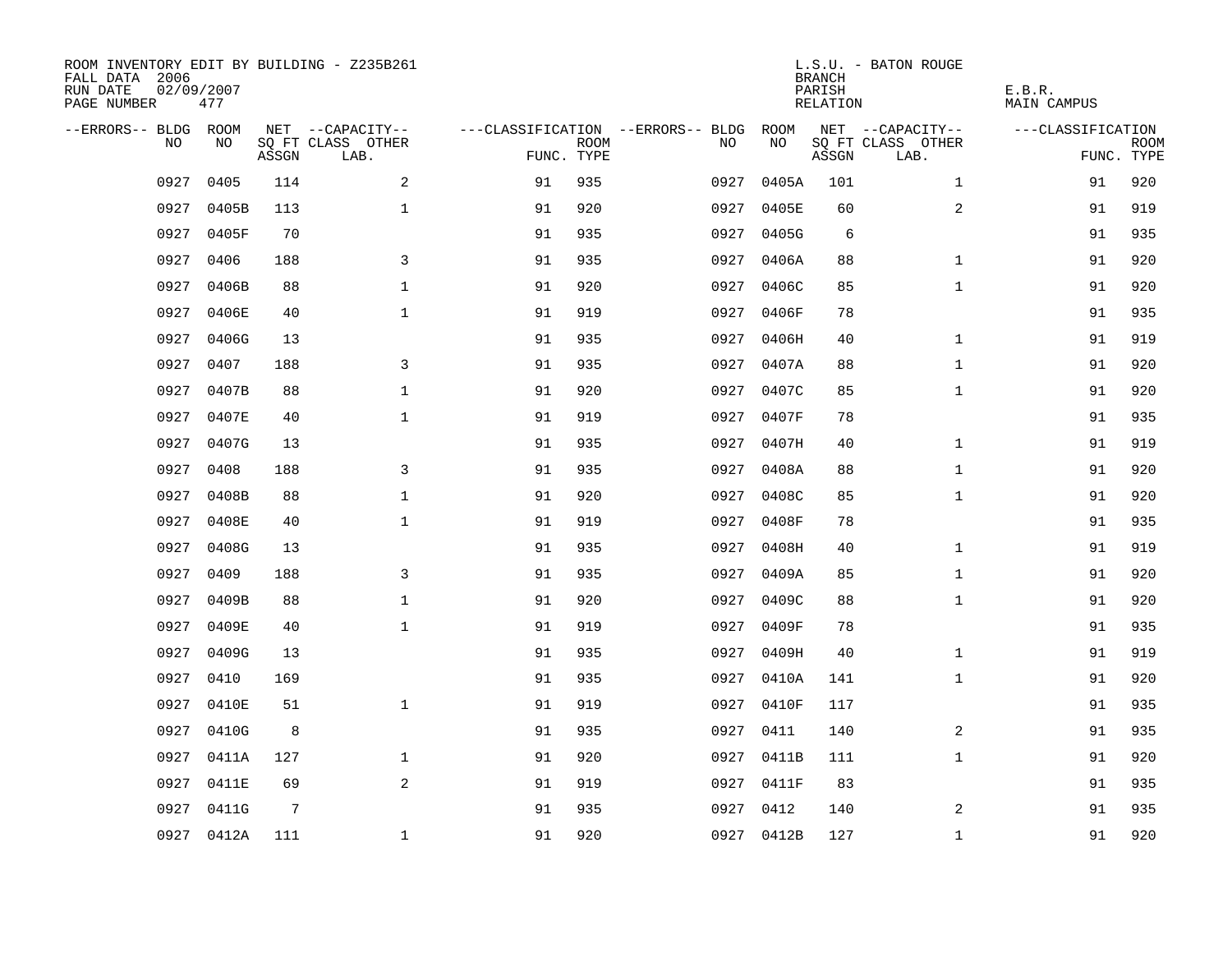| ROOM INVENTORY EDIT BY BUILDING - Z235B261<br>FALL DATA 2006<br>RUN DATE<br>PAGE NUMBER | 02/09/2007<br>478 |       |                           |                |             |                                   |                                                                 | <b>BRANCH</b><br>PARISH<br>RELATION | L.S.U. - BATON ROUGE                                                   | E.B.R.<br><b>MAIN CAMPUS</b> |                           |
|-----------------------------------------------------------------------------------------|-------------------|-------|---------------------------|----------------|-------------|-----------------------------------|-----------------------------------------------------------------|-------------------------------------|------------------------------------------------------------------------|------------------------------|---------------------------|
| --ERRORS-- BLDG                                                                         | ROOM              |       | NET --CAPACITY--          |                |             | ---CLASSIFICATION --ERRORS-- BLDG | ROOM                                                            |                                     | NET --CAPACITY--                                                       | ---CLASSIFICATION            |                           |
| NO.                                                                                     | NO.               | ASSGN | SO FT CLASS OTHER<br>LAB. | FUNC. TYPE     | <b>ROOM</b> | NO                                | NO                                                              | ASSGN                               | SQ FT CLASS OTHER<br>LAB.                                              |                              | <b>ROOM</b><br>FUNC. TYPE |
| 0927                                                                                    | 0412E             | 69    | 2                         | 91             | 919         | 0927                              | 0412F                                                           | 83                                  |                                                                        | 91                           | 935                       |
| 0927                                                                                    | 0412G             | 7     |                           | 91             | 935         | 0927                              | 0413                                                            | 140                                 | 2                                                                      | 91                           | 935                       |
| 0927                                                                                    | 0413A             | 127   | $\mathbf{1}$              | 91             | 920         |                                   | 0927 0413B                                                      | 111                                 | $\mathbf{1}$                                                           | 91                           | 920                       |
| 0927                                                                                    | 0413E             | 69    | $\mathbf{1}$              | 91             | 919         |                                   | 0927 0413F                                                      | 83                                  |                                                                        | 91                           | 935                       |
| 0927                                                                                    | 0413G             | 7     |                           | 91             | 935         |                                   | 0927 0414                                                       | 140                                 | $\overline{2}$                                                         | 91                           | 935                       |
|                                                                                         | 0927 0414A        | 111   | $\mathbf 1$               | 91             | 920         |                                   | 0927 0414B                                                      | 127                                 | $\mathbf{1}$                                                           | 91                           | 920                       |
|                                                                                         | 0927 0414E        | 69    | 1                         | 91             | 919         |                                   | 0927 0414F                                                      | 83                                  |                                                                        | 91                           | 935                       |
|                                                                                         | 0927 0414G        | 7     |                           | 91             | 935         |                                   | 0927 C0100                                                      | 515                                 |                                                                        | 0 <sub>0</sub>               | 020                       |
|                                                                                         | 0927 C01001       | 6     |                           | 0 <sub>0</sub> | 010         |                                   | 0927 C01002                                                     | 13                                  |                                                                        | 0 <sub>0</sub>               | 030                       |
|                                                                                         | 0927 C01003       | 13    |                           | 0 <sub>0</sub> | 010         |                                   | 0927 C0200                                                      | 515                                 |                                                                        | 00                           | 020                       |
|                                                                                         | 0927 C02001       | 26    |                           | 0 <sub>0</sub> | 010         |                                   | 0927 C0300                                                      | 629                                 |                                                                        | 0 <sub>0</sub>               | 020                       |
|                                                                                         | 0927 S01001       | 85    |                           | 0 <sub>0</sub> | 020         |                                   | 0927 S01002                                                     | 85                                  |                                                                        | 0 <sub>0</sub>               | 020                       |
|                                                                                         | 0927 S01003       | 81    |                           | 0 <sub>0</sub> | 020         |                                   | 0927 S02001                                                     | 85                                  |                                                                        | 0 <sub>0</sub>               | 020                       |
|                                                                                         | 0927 S02002       | 85    |                           | 0 <sub>0</sub> | 020         |                                   | 0927 S02003                                                     | 81                                  |                                                                        | 0 <sub>0</sub>               | 020                       |
|                                                                                         | 0927 S03001       | 85    |                           | 0 <sub>0</sub> | 020         |                                   | 0927 S03002<br>TOTAL NUMBER CLASSROOMS<br>TOTAL NUMBER LABS 210 | 85                                  | TOTAL NET ASSIGN SQ. FT. IN ROOM FILE<br>TOTAL NUMBER SPECIAL LABS 220 | 00<br>8,058                  | 020                       |
| 0928                                                                                    | 0501              | 188   | 3                         | 91             | 935         | 0928                              | 0501A                                                           | 88                                  | $\mathbf{1}$                                                           | 91                           | 920                       |
| 0928                                                                                    | 0501B             | 88    | $\mathbf{1}$              | 91             | 920         | 0928                              | 0501C                                                           | 85                                  | $\mathbf{1}$                                                           | 91                           | 920                       |
| 0928                                                                                    | 0501E             | 40    | $\mathbf 1$               | 91             | 919         | 0928                              | 0501F                                                           | 78                                  |                                                                        | 91                           | 935                       |
| 0928                                                                                    | 0501G             | 13    |                           | 91             | 935         | 0928                              | 0501H                                                           | 40                                  | $\mathbf{1}$                                                           | 91                           | 919                       |
| 0928                                                                                    | 0502              | 188   | $\mathbf{3}$              | 91             | 935         | 0928                              | 0502A                                                           | 88                                  | $\mathbf{1}$                                                           | 91                           | 920                       |
| 0928                                                                                    | 0502B             | 88    | $\mathbf 1$               | 91             | 920         | 0928                              | 0502C                                                           | 85                                  | $\mathbf{1}$                                                           | 91                           | 920                       |
| 0928                                                                                    | 0502E             | 40    | $\mathbf 1$               | 91             | 919         | 0928                              | 0502F                                                           | 78                                  |                                                                        | 91                           | 935                       |
| 0928                                                                                    | 0502G             | 13    |                           | 91             | 935         | 0928                              | 0502H                                                           | 40                                  | $\mathbf{1}$                                                           | 91                           | 919                       |
|                                                                                         | 0928 0503         | 188   | 3                         | 91             | 935         |                                   | 0928 0503A                                                      | 88                                  | $\mathbf{1}$                                                           | 91                           | 920                       |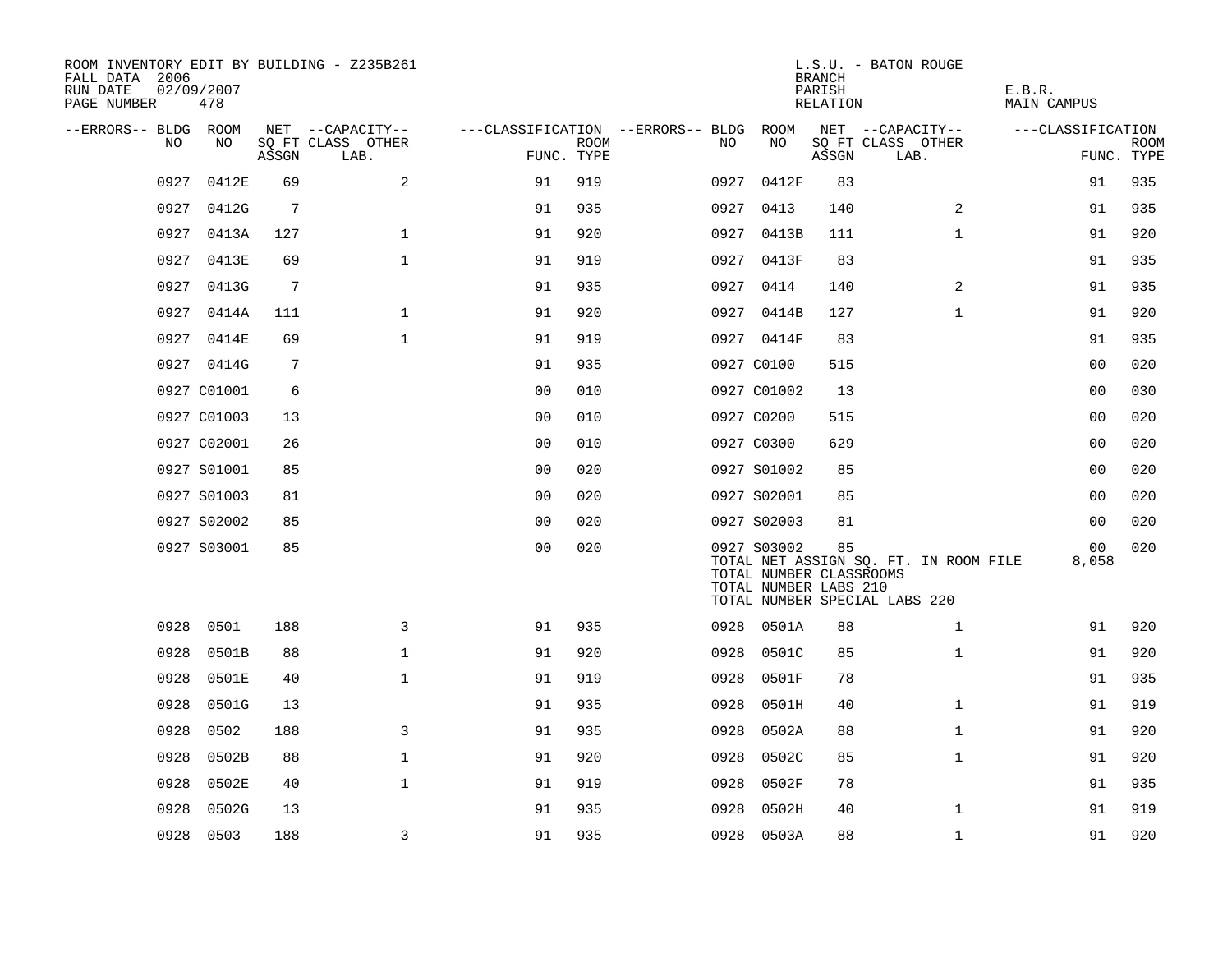| ROOM INVENTORY EDIT BY BUILDING - Z235B261<br>FALL DATA 2006<br>RUN DATE<br>PAGE NUMBER | 02/09/2007<br>479 |       |                           |            |             |                                   |            | <b>BRANCH</b><br>PARISH<br>RELATION | L.S.U. - BATON ROUGE      | E.B.R.<br>MAIN CAMPUS |                           |
|-----------------------------------------------------------------------------------------|-------------------|-------|---------------------------|------------|-------------|-----------------------------------|------------|-------------------------------------|---------------------------|-----------------------|---------------------------|
| --ERRORS-- BLDG ROOM                                                                    |                   |       | NET --CAPACITY--          |            |             | ---CLASSIFICATION --ERRORS-- BLDG | ROOM       |                                     | NET --CAPACITY--          | ---CLASSIFICATION     |                           |
| NO.                                                                                     | NO.               | ASSGN | SQ FT CLASS OTHER<br>LAB. | FUNC. TYPE | <b>ROOM</b> | NO.                               | NO         | ASSGN                               | SQ FT CLASS OTHER<br>LAB. |                       | <b>ROOM</b><br>FUNC. TYPE |
| 0928                                                                                    | 0503B             | 88    | $\mathbf{1}$              | 91         | 920         | 0928                              | 0503C      | 85                                  | $\mathbf{1}$              | 91                    | 920                       |
| 0928                                                                                    | 0503E             | 40    | $\mathbf{1}$              | 91         | 919         | 0928                              | 0503F      | 78                                  |                           | 91                    | 935                       |
| 0928                                                                                    | 0503G             | 13    |                           | 91         | 935         | 0928                              | 0503H      | 40                                  | $\mathbf{1}$              | 91                    | 919                       |
| 0928                                                                                    | 0504              | 188   | 3                         | 91         | 935         | 0928                              | 0504A      | 88                                  | $\mathbf{1}$              | 91                    | 920                       |
| 0928                                                                                    | 0504B             | 88    | $\mathbf 1$               | 91         | 920         | 0928                              | 0504C      | 85                                  | $\mathbf{1}$              | 91                    | 920                       |
| 0928                                                                                    | 0504E             | 40    | $\mathbf{1}$              | 91         | 919         | 0928                              | 0504F      | 78                                  |                           | 91                    | 935                       |
| 0928                                                                                    | 0504G             | 13    |                           | 91         | 935         | 0928                              | 0504H      | 40                                  | $\mathbf{1}$              | 91                    | 919                       |
| 0928                                                                                    | 0505              | 114   | 2                         | 91         | 935         | 0928                              | 0505A      | 101                                 | $\mathbf{1}$              | 91                    | 920                       |
| 0928                                                                                    | 0505B             | 113   | $\mathbf 1$               | 91         | 920         | 0928                              | 0505E      | 60                                  | $\overline{a}$            | 91                    | 919                       |
| 0928                                                                                    | 0505F             | 70    |                           | 91         | 935         | 0928                              | 0505G      | 6                                   |                           | 91                    | 935                       |
| 0928                                                                                    | 0506              | 188   | 3                         | 91         | 935         | 0928                              | 0506A      | 88                                  | $\mathbf{1}$              | 91                    | 920                       |
| 0928                                                                                    | 0506B             | 88    | $\mathbf{1}$              | 91         | 920         | 0928                              | 0506C      | 85                                  | $\mathbf{1}$              | 91                    | 920                       |
| 0928                                                                                    | 0506E             | 40    | $\mathbf{1}$              | 91         | 919         | 0928                              | 0506F      | 78                                  |                           | 91                    | 935                       |
| 0928                                                                                    | 0506G             | 13    |                           | 91         | 935         | 0928                              | 0506H      | 40                                  | $\mathbf{1}$              | 91                    | 919                       |
| 0928                                                                                    | 0507              | 188   | 3                         | 91         | 935         | 0928                              | 0507A      | 88                                  | $\mathbf{1}$              | 91                    | 920                       |
| 0928                                                                                    | 0507B             | 88    | $\mathbf{1}$              | 91         | 920         | 0928                              | 0507C      | 85                                  | $\mathbf{1}$              | 91                    | 920                       |
| 0928                                                                                    | 0507E             | 40    | $\mathbf 1$               | 91         | 919         | 0928                              | 0507F      | 78                                  |                           | 91                    | 935                       |
| 0928                                                                                    | 0507G             | 13    |                           | 91         | 935         | 0928                              | 0507H      | 40                                  | $\mathbf{1}$              | 91                    | 919                       |
| 0928                                                                                    | 0508              | 188   | 3                         | 91         | 935         | 0928                              | 0508A      | 88                                  | $\mathbf{1}$              | 91                    | 920                       |
| 0928                                                                                    | 0508B             | 88    | $\mathbf{1}$              | 91         | 920         | 0928                              | 0508C      | 85                                  | $\mathbf{1}$              | 91                    | 920                       |
| 0928                                                                                    | 0508E             | 40    | $\mathbf{1}$              | 91         | 919         | 0928                              | 0508F      | 78                                  |                           | 91                    | 935                       |
| 0928                                                                                    | 0508G             | 13    |                           | 91         | 935         | 0928                              | 0508H      | 40                                  | $\mathbf{1}$              | 91                    | 919                       |
| 0928                                                                                    | 0509              | 188   | 3                         | 91         | 935         | 0928                              | 0509A      | 85                                  | $\mathbf{1}$              | 91                    | 920                       |
| 0928                                                                                    | 0509B             | 88    | $\mathbf 1$               | 91         | 920         | 0928                              | 0509C      | 88                                  | $\mathbf{1}$              | 91                    | 920                       |
| 0928                                                                                    | 0509E             | 40    | $\mathbf{1}$              | 91         | 919         | 0928                              | 0509F      | 78                                  |                           | 91                    | 935                       |
| 0928                                                                                    | 0509G             | 13    |                           | 91         | 935         |                                   | 0928 0509H | 40                                  | $\mathbf{1}$              | 91                    | 919                       |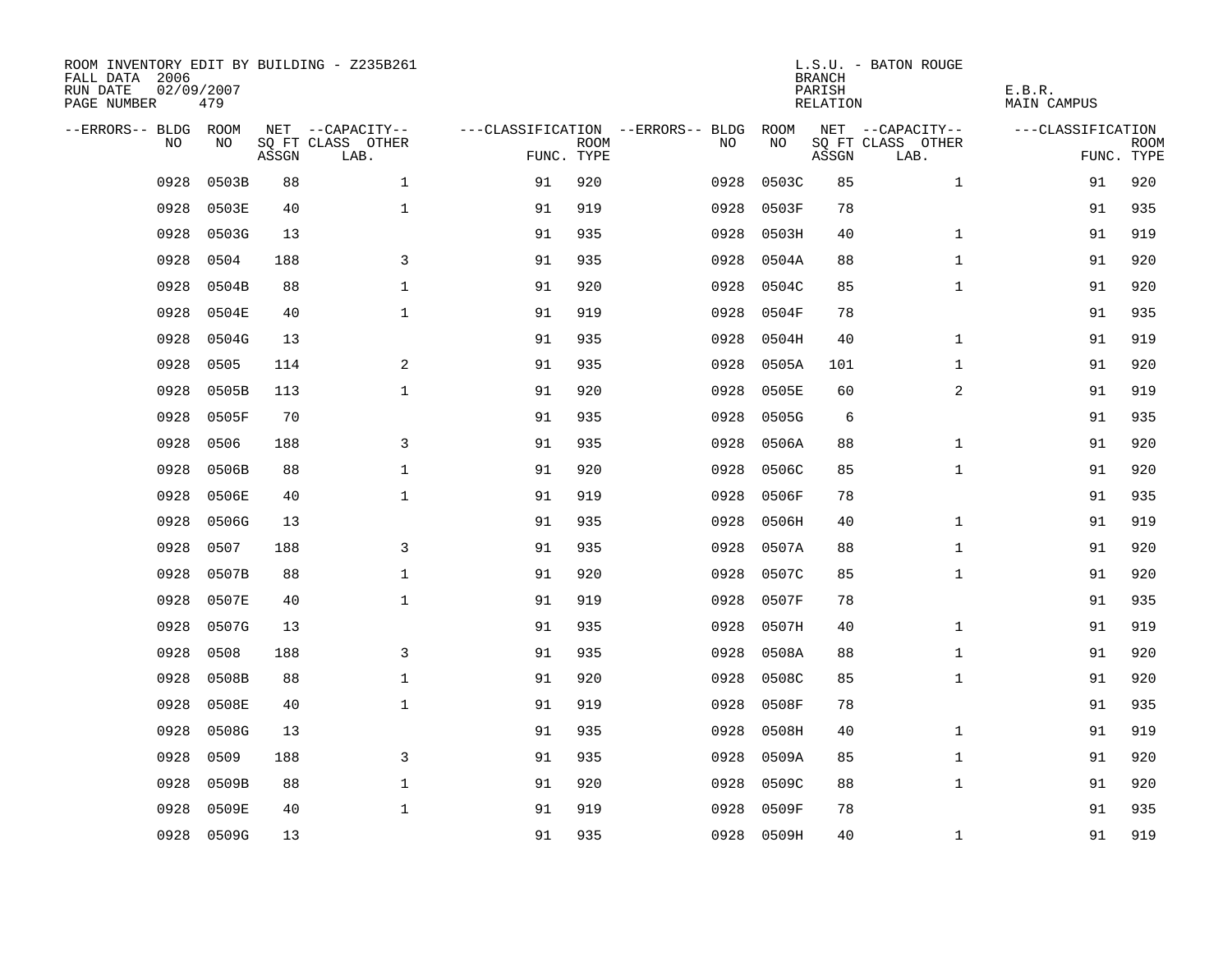| ROOM INVENTORY EDIT BY BUILDING - Z235B261<br>FALL DATA 2006<br>RUN DATE<br>PAGE NUMBER | 02/09/2007<br>480 |       |                           |                |             |                                   |                                                                 | <b>BRANCH</b><br>PARISH<br>RELATION | L.S.U. - BATON ROUGE                                                   | E.B.R.<br>MAIN CAMPUS |                           |
|-----------------------------------------------------------------------------------------|-------------------|-------|---------------------------|----------------|-------------|-----------------------------------|-----------------------------------------------------------------|-------------------------------------|------------------------------------------------------------------------|-----------------------|---------------------------|
| --ERRORS-- BLDG ROOM                                                                    |                   |       | NET --CAPACITY--          |                |             | ---CLASSIFICATION --ERRORS-- BLDG | ROOM                                                            |                                     | NET --CAPACITY--                                                       | ---CLASSIFICATION     |                           |
| NO.                                                                                     | NO.               | ASSGN | SQ FT CLASS OTHER<br>LAB. | FUNC. TYPE     | <b>ROOM</b> | NO                                | NO                                                              | ASSGN                               | SQ FT CLASS OTHER<br>LAB.                                              |                       | <b>ROOM</b><br>FUNC. TYPE |
| 0928                                                                                    | 0510              | 169   |                           | 91             | 935         | 0928                              | 0510A                                                           | 141                                 | $\mathbf{1}$                                                           | 91                    | 920                       |
| 0928                                                                                    | 0510E             | 51    | $\mathbf{1}$              | 91             | 919         | 0928                              | 0510F                                                           | 117                                 |                                                                        | 91                    | 935                       |
| 0928                                                                                    | 0510G             | 8     |                           | 91             | 935         | 0928                              | 0511                                                            | 140                                 | $\overline{2}$                                                         | 91                    | 935                       |
| 0928                                                                                    | 0511A             | 127   | $\mathbf 1$               | 91             | 920         | 0928                              | 0511B                                                           | 111                                 | $\mathbf{1}$                                                           | 91                    | 920                       |
| 0928                                                                                    | 0511E             | 69    | 2                         | 91             | 919         | 0928                              | 0511F                                                           | 83                                  |                                                                        | 91                    | 935                       |
| 0928                                                                                    | 0511G             | 7     |                           | 91             | 935         | 0928                              | 0512                                                            | 140                                 | 2                                                                      | 91                    | 935                       |
| 0928                                                                                    | 0512A             | 111   | $\mathbf 1$               | 91             | 920         | 0928                              | 0512B                                                           | 127                                 | $\mathbf{1}$                                                           | 91                    | 920                       |
| 0928                                                                                    | 0512E             | 69    | 2                         | 91             | 919         | 0928                              | 0512F                                                           | 83                                  |                                                                        | 91                    | 935                       |
| 0928                                                                                    | 0512G             | 7     |                           | 91             | 935         | 0928                              | 0513                                                            | 140                                 | 2                                                                      | 91                    | 935                       |
| 0928                                                                                    | 0513A             | 127   | $\mathbf 1$               | 91             | 920         | 0928                              | 0513B                                                           | 111                                 | $\mathbf{1}$                                                           | 91                    | 920                       |
| 0928                                                                                    | 0513E             | 69    | 2                         | 91             | 919         |                                   | 0928 0513F                                                      | 83                                  |                                                                        | 91                    | 935                       |
| 0928                                                                                    | 0513G             | 7     |                           | 91             | 935         |                                   | 0928 0514                                                       | 140                                 | 2                                                                      | 91                    | 935                       |
| 0928                                                                                    | 0514A             | 111   | $\mathbf 1$               | 91             | 920         |                                   | 0928 0514B                                                      | 127                                 | $\mathbf{1}$                                                           | 91                    | 920                       |
| 0928                                                                                    | 0514E             | 69    | 2                         | 91             | 919         |                                   | 0928 0514F                                                      | 83                                  |                                                                        | 91                    | 935                       |
|                                                                                         | 0928 0514G        | 7     |                           | 91             | 935         |                                   | 0928 C0100                                                      | 515                                 |                                                                        | 0 <sub>0</sub>        | 020                       |
|                                                                                         | 0928 C01001       | б     |                           | 0 <sub>0</sub> | 010         |                                   | 0928 C01002                                                     | 13                                  |                                                                        | 0 <sub>0</sub>        | 030                       |
|                                                                                         | 0928 C01003       | 13    |                           | 0 <sub>0</sub> | 010         |                                   | 0928 C0200                                                      | 515                                 |                                                                        | 00                    | 020                       |
|                                                                                         | 0928 C02001       | 26    |                           | 0 <sub>0</sub> | 010         |                                   | 0928 C0300                                                      | 629                                 |                                                                        | 00                    | 020                       |
|                                                                                         | 0928 S01001       | 85    |                           | 0 <sub>0</sub> | 020         |                                   | 0928 S01002                                                     | 85                                  |                                                                        | 0 <sub>0</sub>        | 020                       |
|                                                                                         | 0928 S01003       | 81    |                           | 0 <sub>0</sub> | 020         |                                   | 0928 S02001                                                     | 85                                  |                                                                        | 0 <sub>0</sub>        | 020                       |
|                                                                                         | 0928 S02002       | 85    |                           | 0 <sub>0</sub> | 020         |                                   | 0928 S02003                                                     | 81                                  |                                                                        | 0 <sub>0</sub>        | 020                       |
|                                                                                         | 0928 S03001       | 85    |                           | 0 <sub>0</sub> | 020         |                                   | 0928 S03002<br>TOTAL NUMBER CLASSROOMS<br>TOTAL NUMBER LABS 210 | 85                                  | TOTAL NET ASSIGN SQ. FT. IN ROOM FILE<br>TOTAL NUMBER SPECIAL LABS 220 | 00<br>8,058           | 020                       |
| 0929                                                                                    | 0601              | 188   | 3                         | 91             | 935         |                                   | 0929 0601A                                                      | 88                                  | $\mathbf{1}$                                                           | 91                    | 920                       |
|                                                                                         | 0929 0601B        | 88    | 1                         | 91             | 920         |                                   | 0929 0601C                                                      | 85                                  | $\mathbf{1}$                                                           | 91                    | 920                       |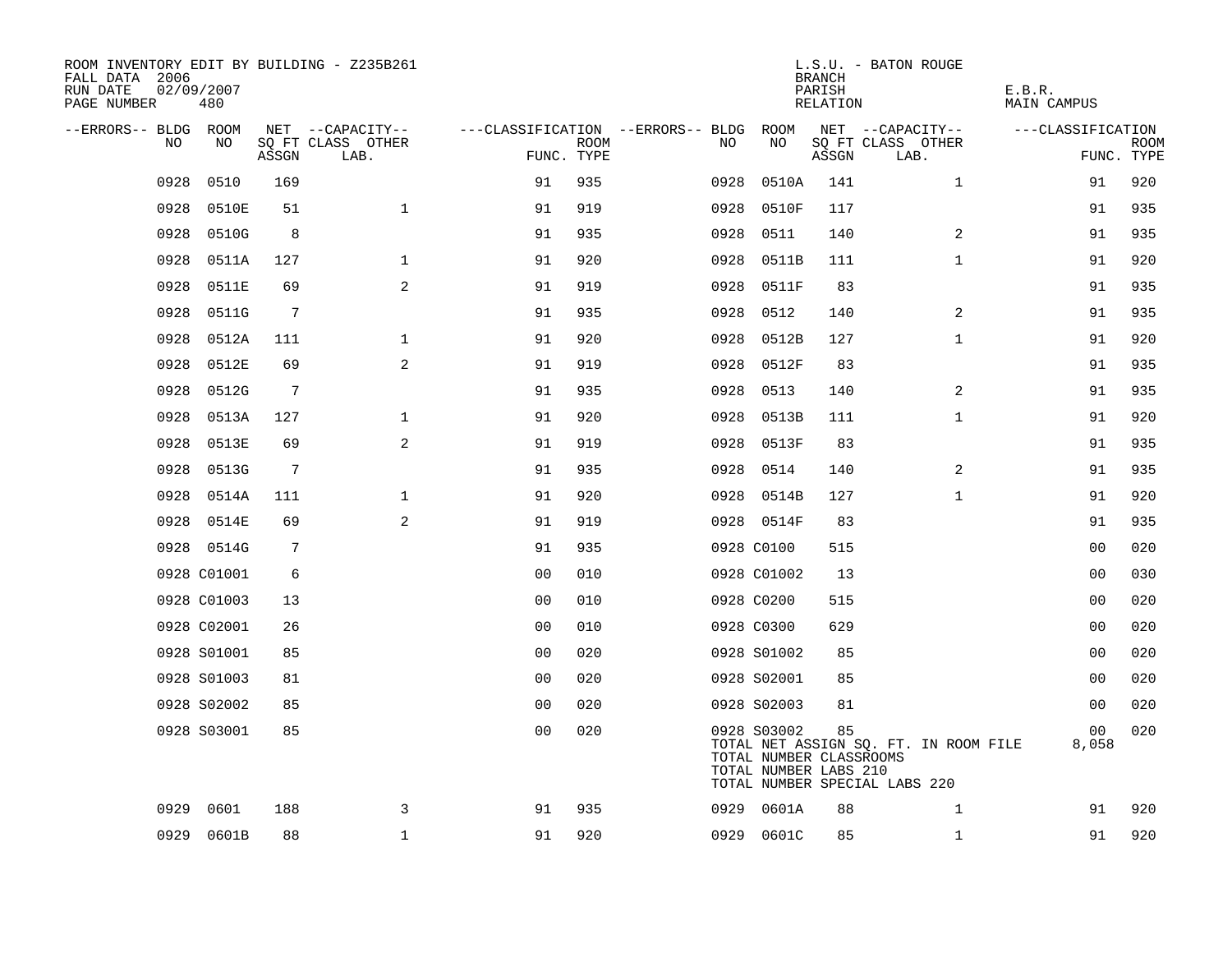| ROOM INVENTORY EDIT BY BUILDING - Z235B261<br>FALL DATA 2006<br>RUN DATE<br>PAGE NUMBER | 02/09/2007<br>481 |       |                           |            |             |                                   |            | <b>BRANCH</b><br>PARISH<br>RELATION | L.S.U. - BATON ROUGE      | E.B.R.<br>MAIN CAMPUS |                           |
|-----------------------------------------------------------------------------------------|-------------------|-------|---------------------------|------------|-------------|-----------------------------------|------------|-------------------------------------|---------------------------|-----------------------|---------------------------|
| --ERRORS-- BLDG ROOM                                                                    |                   |       | NET --CAPACITY--          |            |             | ---CLASSIFICATION --ERRORS-- BLDG | ROOM       |                                     | NET --CAPACITY--          | ---CLASSIFICATION     |                           |
| NO.                                                                                     | NO.               | ASSGN | SQ FT CLASS OTHER<br>LAB. | FUNC. TYPE | <b>ROOM</b> | NO.                               | <b>NO</b>  | ASSGN                               | SQ FT CLASS OTHER<br>LAB. |                       | <b>ROOM</b><br>FUNC. TYPE |
| 0929                                                                                    | 0601E             | 40    | $\mathbf{1}$              | 91         | 919         | 0929                              | 0601F      | 78                                  |                           | 91                    | 935                       |
| 0929                                                                                    | 0601G             | 13    |                           | 91         | 935         | 0929                              | 0601H      | 40                                  | $\mathbf{1}$              | 91                    | 919                       |
| 0929                                                                                    | 0602              | 188   | 3                         | 91         | 935         | 0929                              | 0602A      | 88                                  | $\mathbf{1}$              | 91                    | 920                       |
| 0929                                                                                    | 0602B             | 88    | $\mathbf 1$               | 91         | 920         | 0929                              | 0602C      | 85                                  | $\mathbf{1}$              | 91                    | 920                       |
| 0929                                                                                    | 0602E             | 40    | $\mathbf{1}$              | 91         | 919         | 0929                              | 0602F      | 78                                  |                           | 91                    | 935                       |
| 0929                                                                                    | 0602G             | 13    |                           | 91         | 935         | 0929                              | 0602H      | 40                                  | $\mathbf{1}$              | 91                    | 919                       |
| 0929                                                                                    | 0603              | 188   | 3                         | 91         | 935         | 0929                              | 0603A      | 88                                  | $\mathbf{1}$              | 91                    | 920                       |
| 0929                                                                                    | 0603B             | 88    | $\mathbf 1$               | 91         | 920         | 0929                              | 0603C      | 85                                  | $\mathbf{1}$              | 91                    | 920                       |
| 0929                                                                                    | 0603E             | 40    | $\mathbf{1}$              | 91         | 919         | 0929                              | 0603F      | 78                                  |                           | 91                    | 935                       |
| 0929                                                                                    | 0603G             | 13    |                           | 91         | 935         | 0929                              | 0603H      | 40                                  | $\mathbf{1}$              | 91                    | 919                       |
| 0929                                                                                    | 0604              | 188   | 3                         | 91         | 935         | 0929                              | 0604A      | 88                                  | $\mathbf{1}$              | 91                    | 920                       |
| 0929                                                                                    | 0604B             | 88    | $\mathbf 1$               | 91         | 920         | 0929                              | 0604C      | 85                                  | $\mathbf{1}$              | 91                    | 920                       |
| 0929                                                                                    | 0604E             | 40    | $\mathbf{1}$              | 91         | 919         | 0929                              | 0604F      | 78                                  |                           | 91                    | 935                       |
| 0929                                                                                    | 0604G             | 13    |                           | 91         | 935         | 0929                              | 0604H      | 40                                  | $\mathbf{1}$              | 91                    | 919                       |
| 0929                                                                                    | 0605              | 114   | 2                         | 91         | 935         | 0929                              | 0605A      | 101                                 | $\mathbf{1}$              | 91                    | 920                       |
| 0929                                                                                    | 0605B             | 113   | $\mathbf 1$               | 91         | 920         | 0929                              | 0605E      | 60                                  | $\overline{a}$            | 91                    | 919                       |
| 0929                                                                                    | 0605F             | 70    |                           | 91         | 935         | 0929                              | 0605G      | 6                                   |                           | 91                    | 935                       |
| 0929                                                                                    | 0606              | 188   | 3                         | 91         | 935         | 0929                              | 0606A      | 88                                  | $\mathbf{1}$              | 91                    | 920                       |
| 0929                                                                                    | 0606B             | 88    | $\mathbf 1$               | 91         | 920         | 0929                              | 0606C      | 85                                  | $\mathbf{1}$              | 91                    | 920                       |
| 0929                                                                                    | 0606E             | 40    | $\mathbf 1$               | 91         | 919         | 0929                              | 0606F      | 78                                  |                           | 91                    | 935                       |
| 0929                                                                                    | 0606G             | 13    |                           | 91         | 935         | 0929                              | 0606H      | 40                                  | $\mathbf{1}$              | 91                    | 919                       |
| 0929                                                                                    | 0607              | 188   | 3                         | 91         | 935         | 0929                              | 0607A      | 88                                  | $\mathbf{1}$              | 91                    | 920                       |
| 0929                                                                                    | 0607B             | 88    | $\mathbf 1$               | 91         | 920         | 0929                              | 0607C      | 85                                  | $\mathbf{1}$              | 91                    | 920                       |
| 0929                                                                                    | 0607E             | 40    | $\mathbf 1$               | 91         | 919         | 0929                              | 0607F      | 78                                  |                           | 91                    | 935                       |
| 0929                                                                                    | 0607G             | 13    |                           | 91         | 935         | 0929                              | 0607H      | 40                                  | $\mathbf{1}$              | 91                    | 919                       |
| 0929                                                                                    | 0608              | 188   | 3                         | 91         | 935         |                                   | 0929 0608A | 88                                  | $\mathbf{1}$              | 91                    | 920                       |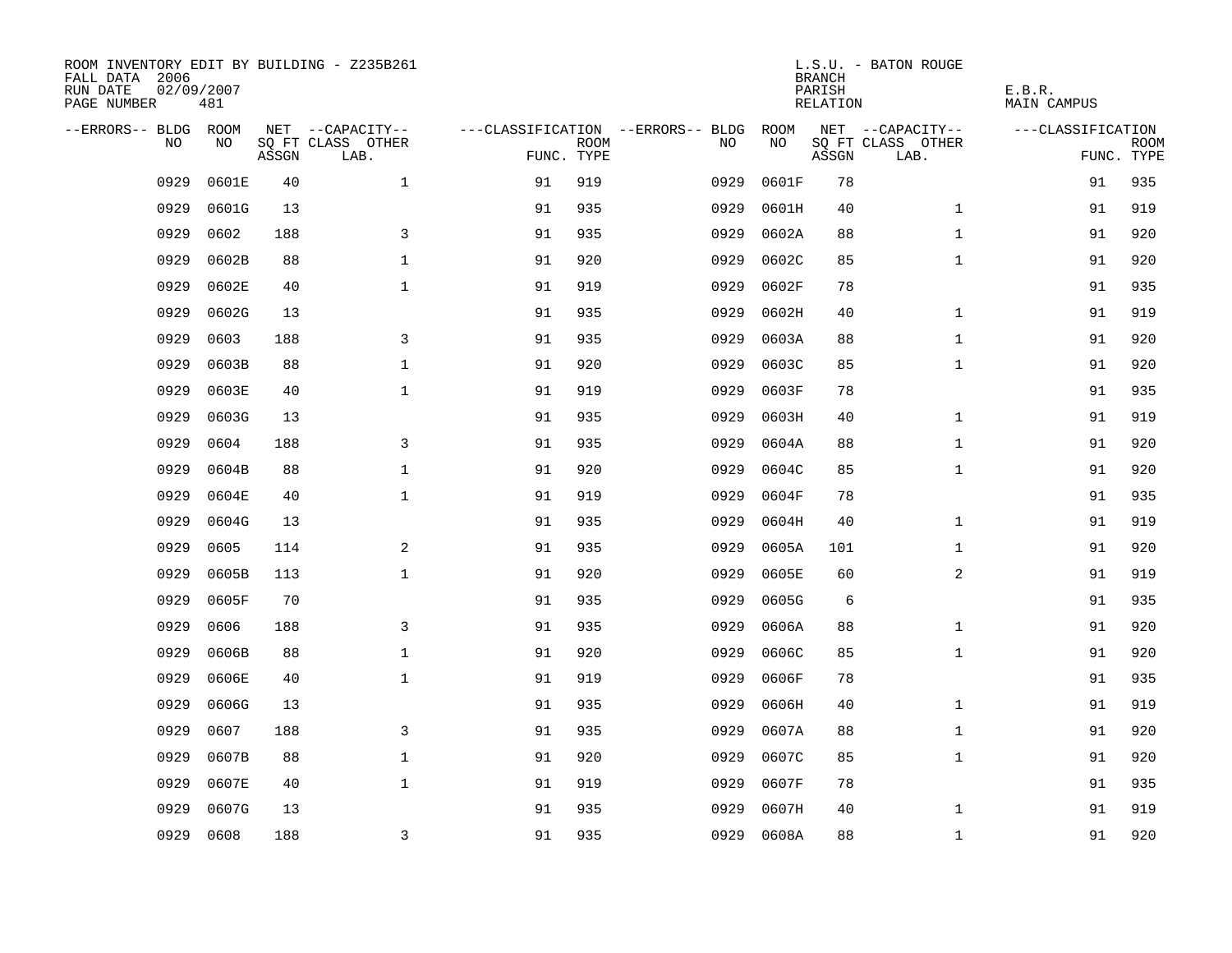| ROOM INVENTORY EDIT BY BUILDING - Z235B261<br>FALL DATA 2006<br>RUN DATE<br>PAGE NUMBER | 02/09/2007<br>482 |                 |                           |                |             |                                   |             | <b>BRANCH</b><br>PARISH<br>RELATION | L.S.U. - BATON ROUGE      | E.B.R.<br>MAIN CAMPUS |                           |
|-----------------------------------------------------------------------------------------|-------------------|-----------------|---------------------------|----------------|-------------|-----------------------------------|-------------|-------------------------------------|---------------------------|-----------------------|---------------------------|
| --ERRORS-- BLDG ROOM                                                                    |                   |                 | NET --CAPACITY--          |                |             | ---CLASSIFICATION --ERRORS-- BLDG | ROOM        |                                     | NET --CAPACITY--          | ---CLASSIFICATION     |                           |
| NO.                                                                                     | NO.               | ASSGN           | SQ FT CLASS OTHER<br>LAB. | FUNC. TYPE     | <b>ROOM</b> | NO.                               | NO          | ASSGN                               | SQ FT CLASS OTHER<br>LAB. |                       | <b>ROOM</b><br>FUNC. TYPE |
| 0929                                                                                    | 0608B             | 88              | $\mathbf{1}$              | 91             | 920         | 0929                              | 0608C       | 85                                  | $\mathbf{1}$              | 91                    | 920                       |
| 0929                                                                                    | 0608E             | 40              | $\mathbf{1}$              | 91             | 919         | 0929                              | 0608F       | 78                                  |                           | 91                    | 935                       |
| 0929                                                                                    | 0608G             | 13              |                           | 91             | 935         | 0929                              | 0608H       | 40                                  | $\mathbf{1}$              | 91                    | 919                       |
| 0929                                                                                    | 0609              | 188             | 3                         | 91             | 935         | 0929                              | 0609A       | 85                                  | $\mathbf{1}$              | 91                    | 920                       |
| 0929                                                                                    | 0609B             | 88              | $\mathbf 1$               | 91             | 920         | 0929                              | 0609C       | 88                                  | $\mathbf{1}$              | 91                    | 920                       |
| 0929                                                                                    | 0609E             | 40              | $\mathbf{1}$              | 91             | 919         | 0929                              | 0609F       | 78                                  |                           | 91                    | 935                       |
| 0929                                                                                    | 0609G             | 13              |                           | 91             | 935         | 0929                              | 0609H       | 40                                  | $\mathbf{1}$              | 91                    | 919                       |
| 0929                                                                                    | 0610              | 169             |                           | 91             | 935         | 0929                              | 0610A       | 141                                 | $\mathbf{1}$              | 91                    | 920                       |
| 0929                                                                                    | 0610E             | 51              | $\mathbf{1}$              | 91             | 919         | 0929                              | 0610F       | 117                                 |                           | 91                    | 935                       |
| 0929                                                                                    | 0610G             | 8               |                           | 91             | 935         | 0929                              | 0611        | 140                                 | 2                         | 91                    | 935                       |
| 0929                                                                                    | 0611A             | 127             | $\mathbf{1}$              | 91             | 920         | 0929                              | 0611B       | 111                                 | $\mathbf{1}$              | 91                    | 920                       |
| 0929                                                                                    | 0611E             | 69              | 2                         | 91             | 919         | 0929                              | 0611F       | 83                                  |                           | 91                    | 935                       |
| 0929                                                                                    | 0611G             | $7\phantom{.0}$ |                           | 91             | 935         | 0929                              | 0612        | 140                                 | 2                         | 91                    | 935                       |
| 0929                                                                                    | 0612A             | 111             | $\mathbf 1$               | 91             | 920         | 0929                              | 0612B       | 127                                 | $\mathbf{1}$              | 91                    | 920                       |
| 0929                                                                                    | 0612E             | 69              | 2                         | 91             | 919         | 0929                              | 0612F       | 83                                  |                           | 91                    | 935                       |
| 0929                                                                                    | 0612G             | $7\phantom{.0}$ |                           | 91             | 935         | 0929                              | 0613        | 140                                 | 2                         | 91                    | 935                       |
| 0929                                                                                    | 0613A             | 127             | $\mathbf 1$               | 91             | 920         | 0929                              | 0613B       | 111                                 | $\mathbf{1}$              | 91                    | 920                       |
| 0929                                                                                    | 0613E             | 69              | 2                         | 91             | 919         | 0929                              | 0613F       | 83                                  |                           | 91                    | 935                       |
| 0929                                                                                    | 0613G             | 7               |                           | 91             | 935         | 0929                              | 0614        | 140                                 | 2                         | 91                    | 935                       |
| 0929                                                                                    | 0614A             | 111             | $\mathbf{1}$              | 91             | 920         | 0929                              | 0614B       | 127                                 | $\mathbf{1}$              | 91                    | 920                       |
| 0929                                                                                    | 0614E             | 69              | 2                         | 91             | 919         |                                   | 0929 0614F  | 83                                  |                           | 91                    | 935                       |
| 0929                                                                                    | 0614G             | 7               |                           | 91             | 935         |                                   | 0929 C0100  | 515                                 |                           | 00                    | 020                       |
|                                                                                         | 0929 C01001       | 6               |                           | 0 <sub>0</sub> | 010         |                                   | 0929 C01002 | 13                                  |                           | 00                    | 030                       |
|                                                                                         | 0929 C01003       | 13              |                           | 0 <sub>0</sub> | 010         |                                   | 0929 C0200  | 515                                 |                           | 00                    | 020                       |
|                                                                                         | 0929 C02001       | 26              |                           | 0 <sub>0</sub> | 020         |                                   | 0929 C0300  | 629                                 |                           | 00                    | 020                       |
|                                                                                         | 0929 S01001       | 85              |                           | 0 <sub>0</sub> | 020         |                                   | 0929 S01002 | 85                                  |                           | 0 <sub>0</sub>        | 020                       |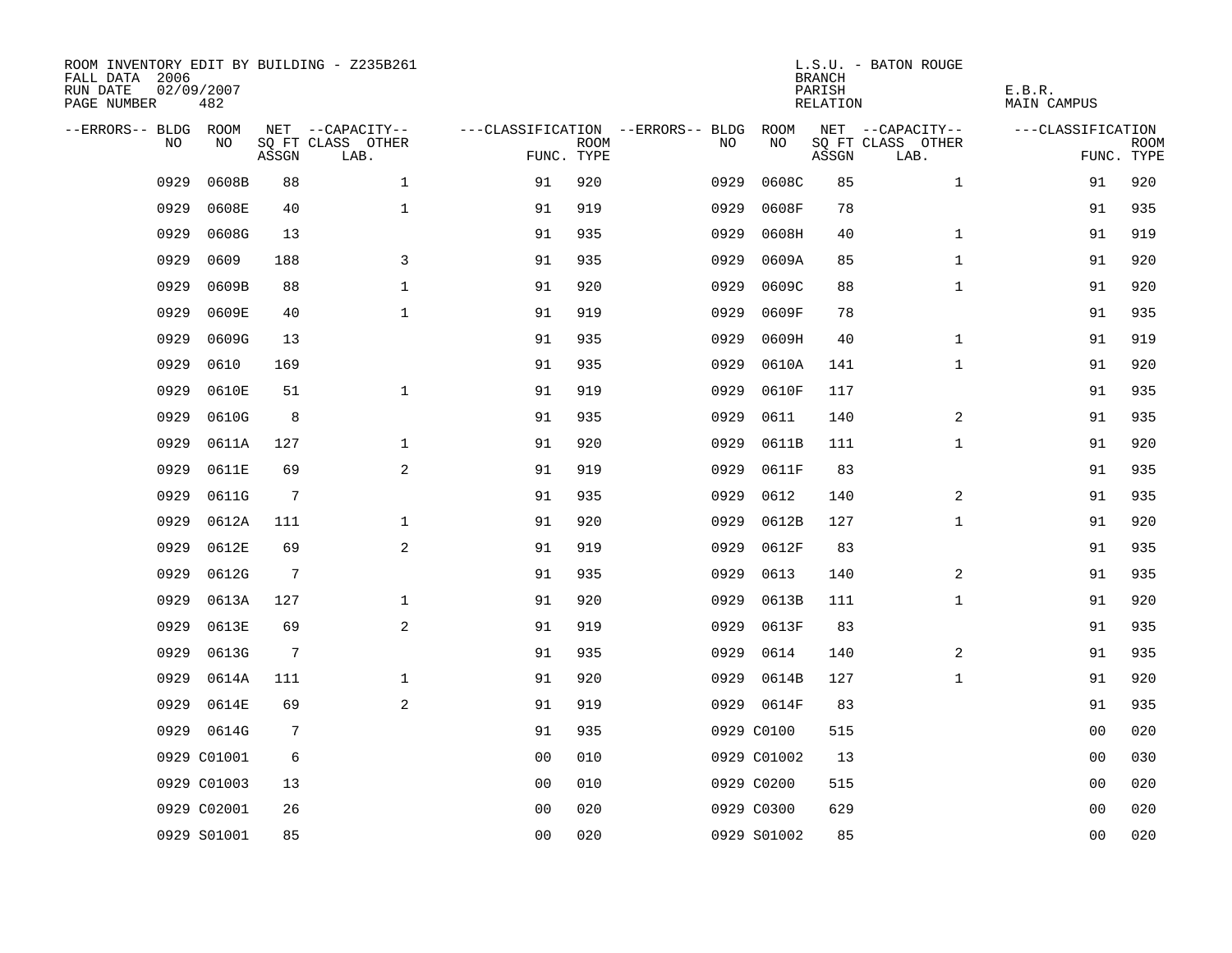| ROOM INVENTORY EDIT BY BUILDING - Z235B261<br>FALL DATA 2006<br>RUN DATE<br>PAGE NUMBER | 02/09/2007<br>483 |       |                           |                                        |             |      |                                                                 | <b>BRANCH</b><br>PARISH<br>RELATION | L.S.U. - BATON ROUGE                                                   | E.B.R.<br>MAIN CAMPUS |                |             |
|-----------------------------------------------------------------------------------------|-------------------|-------|---------------------------|----------------------------------------|-------------|------|-----------------------------------------------------------------|-------------------------------------|------------------------------------------------------------------------|-----------------------|----------------|-------------|
| --ERRORS-- BLDG ROOM                                                                    |                   |       | NET --CAPACITY--          | ---CLASSIFICATION --ERRORS-- BLDG ROOM |             |      |                                                                 |                                     | NET --CAPACITY--                                                       | ---CLASSIFICATION     |                |             |
| NO.                                                                                     | NO.               | ASSGN | SQ FT CLASS OTHER<br>LAB. | FUNC. TYPE                             | <b>ROOM</b> | NO.  | NO                                                              | ASSGN                               | SQ FT CLASS OTHER<br>LAB.                                              |                       | FUNC. TYPE     | <b>ROOM</b> |
|                                                                                         | 0929 S01003       | 81    |                           | 0 <sub>0</sub>                         | 020         |      | 0929 S02001                                                     | 85                                  |                                                                        |                       | 0 <sub>0</sub> | 020         |
|                                                                                         | 0929 S02002       | 85    |                           | 0 <sub>0</sub>                         | 020         |      | 0929 S02003                                                     | 81                                  |                                                                        |                       | 0 <sub>0</sub> | 020         |
|                                                                                         | 0929 S03001       | 85    |                           | 0 <sub>0</sub>                         | 020         |      | 0929 S03002<br>TOTAL NUMBER CLASSROOMS<br>TOTAL NUMBER LABS 210 | 85                                  | TOTAL NET ASSIGN SO. FT. IN ROOM FILE<br>TOTAL NUMBER SPECIAL LABS 220 |                       | 00<br>8,058    | 020         |
| 0930                                                                                    | 0701              | 188   | 3                         | 91                                     | 935         |      | 0930 0701A                                                      | 88                                  | $\mathbf{1}$                                                           |                       | 91             | 920         |
| 0930                                                                                    | 0701B             | 88    | $\mathbf{1}$              | 91                                     | 920         | 0930 | 0701C                                                           | 85                                  | $\mathbf{1}$                                                           |                       | 91             | 920         |
| 0930                                                                                    | 0701E             | 40    | $\mathbf 1$               | 91                                     | 919         |      | 0930 0701F                                                      | 78                                  |                                                                        |                       | 91             | 935         |
| 0930                                                                                    | 0701G             | 13    |                           | 91                                     | 935         |      | 0930 0701H                                                      | 40                                  | $\mathbf{1}$                                                           |                       | 91             | 919         |
| 0930                                                                                    | 0702              | 188   | 3                         | 91                                     | 935         |      | 0930 0702A                                                      | 88                                  | $\mathbf{1}$                                                           |                       | 91             | 920         |
| 0930                                                                                    | 0702B             | 88    | $\mathbf{1}$              | 91                                     | 920         |      | 0930 0702C                                                      | 85                                  | $\mathbf{1}$                                                           |                       | 91             | 920         |
|                                                                                         | 0930 0702E        | 40    | $\mathbf{1}$              | 91                                     | 919         |      | 0930 0702F                                                      | 78                                  |                                                                        |                       | 91             | 935         |
| 0930                                                                                    | 0702G             | 13    |                           | 91                                     | 935         | 0930 | 0702H                                                           | 40                                  | $\mathbf{1}$                                                           |                       | 91             | 919         |
| 0930                                                                                    | 0703              | 188   | 3                         | 91                                     | 935         | 0930 | 0703A                                                           | 88                                  | $\mathbf{1}$                                                           |                       | 91             | 920         |
| 0930                                                                                    | 0703B             | 88    | $\mathbf 1$               | 91                                     | 920         | 0930 | 0703C                                                           | 85                                  | $\mathbf{1}$                                                           |                       | 91             | 920         |
| 0930                                                                                    | 0703E             | 40    | $\mathbf{1}$              | 91                                     | 919         | 0930 | 0703F                                                           | 78                                  |                                                                        |                       | 91             | 935         |
| 0930                                                                                    | 0703G             | 13    |                           | 91                                     | 935         | 0930 | 0703H                                                           | 40                                  | $\mathbf{1}$                                                           |                       | 91             | 919         |
| 0930                                                                                    | 0704              | 188   | 3                         | 91                                     | 935         | 0930 | 0704A                                                           | 88                                  | $\mathbf{1}$                                                           |                       | 91             | 920         |
| 0930                                                                                    | 0704B             | 88    | $\mathbf{1}$              | 91                                     | 920         | 0930 | 0704C                                                           | 85                                  | $\mathbf{1}$                                                           |                       | 91             | 920         |
| 0930                                                                                    | 0704E             | 40    | $\mathbf{1}$              | 91                                     | 919         | 0930 | 0704F                                                           | 78                                  |                                                                        |                       | 91             | 935         |
| 0930                                                                                    | 0704G             | 13    |                           | 91                                     | 935         | 0930 | 0704H                                                           | 40                                  | $\mathbf{1}$                                                           |                       | 91             | 919         |
| 0930                                                                                    | 0705              | 114   | 2                         | 91                                     | 935         | 0930 | 0705A                                                           | 101                                 | $\mathbf{1}$                                                           |                       | 91             | 920         |
| 0930                                                                                    | 0705B             | 113   | $\mathbf{1}$              | 91                                     | 920         | 0930 | 0705E                                                           | 60                                  | 2                                                                      |                       | 91             | 919         |
| 0930                                                                                    | 0705F             | 70    |                           | 91                                     | 935         | 0930 | 0705G                                                           | 6                                   |                                                                        |                       | 91             | 935         |
| 0930                                                                                    | 0706              | 188   | 3                         | 91                                     | 935         | 0930 | 0706A                                                           | 88                                  | $\mathbf{1}$                                                           |                       | 91             | 920         |
|                                                                                         | 0930 0706B        | 88    | $\mathbf{1}$              | 91                                     | 920         |      | 0930 0706C                                                      | 85                                  | $\mathbf{1}$                                                           |                       | 91             | 920         |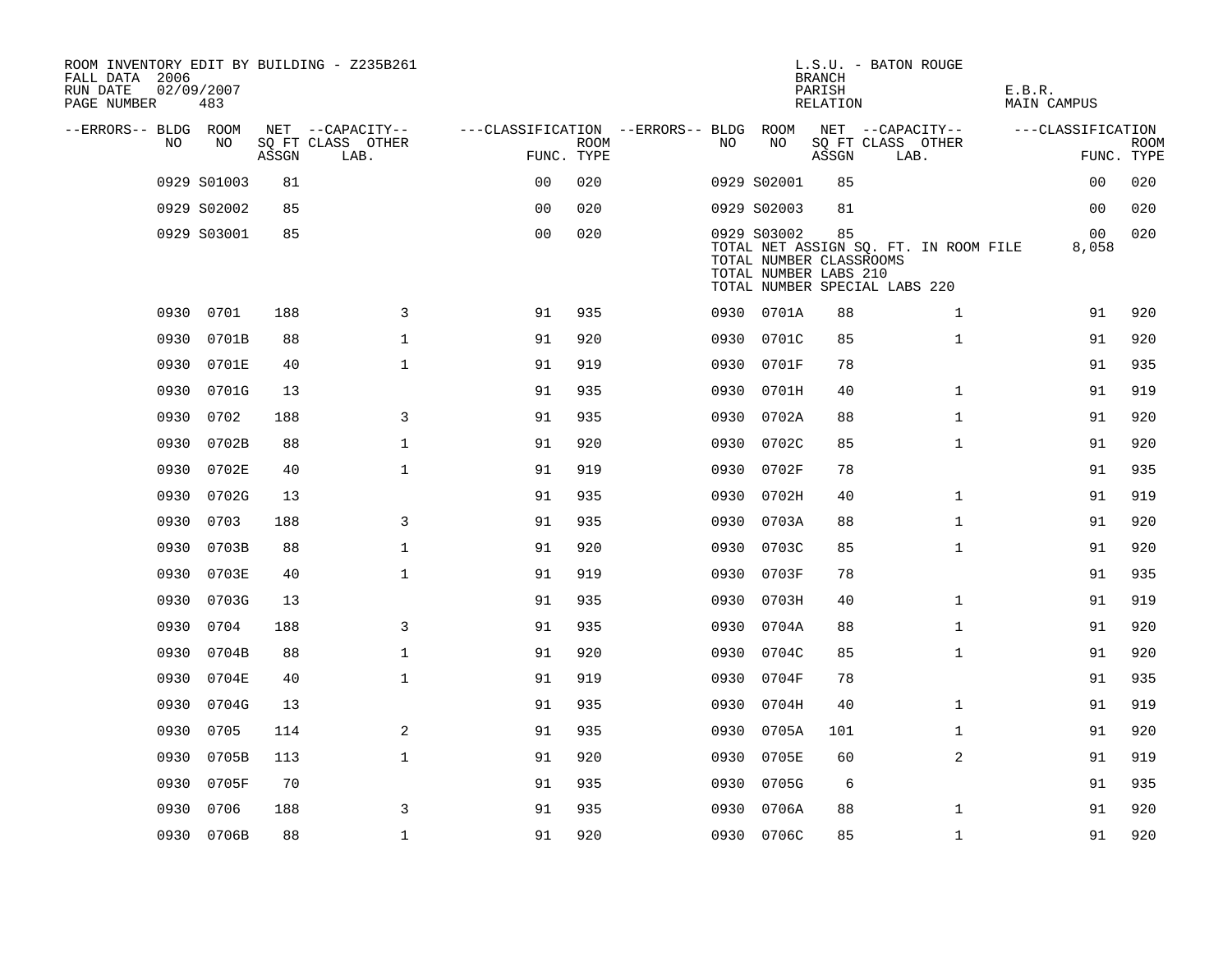| ROOM INVENTORY EDIT BY BUILDING - Z235B261<br>FALL DATA 2006<br>RUN DATE<br>PAGE NUMBER | 02/09/2007<br>484 |       |                           |            |             |                                   |            | <b>BRANCH</b><br>PARISH<br>RELATION | L.S.U. - BATON ROUGE      | E.B.R.<br>MAIN CAMPUS |                           |
|-----------------------------------------------------------------------------------------|-------------------|-------|---------------------------|------------|-------------|-----------------------------------|------------|-------------------------------------|---------------------------|-----------------------|---------------------------|
| --ERRORS-- BLDG ROOM                                                                    |                   |       | NET --CAPACITY--          |            |             | ---CLASSIFICATION --ERRORS-- BLDG | ROOM       |                                     | NET --CAPACITY--          | ---CLASSIFICATION     |                           |
| NO.                                                                                     | NO.               | ASSGN | SQ FT CLASS OTHER<br>LAB. | FUNC. TYPE | <b>ROOM</b> | NO.                               | NO         | ASSGN                               | SQ FT CLASS OTHER<br>LAB. |                       | <b>ROOM</b><br>FUNC. TYPE |
| 0930                                                                                    | 0706E             | 40    | $\mathbf{1}$              | 91         | 919         | 0930                              | 0706F      | 78                                  |                           | 91                    | 935                       |
| 0930                                                                                    | 0706G             | 13    |                           | 91         | 935         | 0930                              | 0706H      | 40                                  | $\mathbf{1}$              | 91                    | 919                       |
| 0930                                                                                    | 0707              | 188   | 3                         | 91         | 935         | 0930                              | 0707A      | 88                                  | $\mathbf{1}$              | 91                    | 920                       |
| 0930                                                                                    | 0707B             | 88    | $\mathbf 1$               | 91         | 920         | 0930                              | 0707C      | 85                                  | $\mathbf{1}$              | 91                    | 920                       |
| 0930                                                                                    | 0707E             | 40    | $\mathbf{1}$              | 91         | 919         | 0930                              | 0707F      | 78                                  |                           | 91                    | 935                       |
| 0930                                                                                    | 0707G             | 13    |                           | 91         | 935         | 0930                              | 0707H      | 40                                  | $\mathbf{1}$              | 91                    | 919                       |
| 0930                                                                                    | 0708              | 188   | 3                         | 91         | 935         | 0930                              | 0708A      | 88                                  | $\mathbf{1}$              | 91                    | 920                       |
| 0930                                                                                    | 0708B             | 88    | $\mathbf 1$               | 91         | 920         | 0930                              | 0708C      | 85                                  | $\mathbf{1}$              | 91                    | 920                       |
| 0930                                                                                    | 0708E             | 40    | $\mathbf{1}$              | 91         | 919         | 0930                              | 0708F      | 78                                  |                           | 91                    | 935                       |
| 0930                                                                                    | 0708G             | 13    |                           | 91         | 935         |                                   | 0930 0708H | 40                                  | $\mathbf{1}$              | 91                    | 919                       |
| 0930                                                                                    | 0709              | 188   | 3                         | 91         | 935         | 0930                              | 0709A      | 85                                  | $\mathbf{1}$              | 91                    | 920                       |
| 0930                                                                                    | 0709B             | 88    | $\mathbf 1$               | 91         | 920         |                                   | 0930 0709C | 88                                  | $\mathbf{1}$              | 91                    | 920                       |
| 0930                                                                                    | 0709E             | 40    | $\mathbf{1}$              | 91         | 919         | 0930                              | 0709F      | 78                                  |                           | 91                    | 935                       |
| 0930                                                                                    | 0709G             | 13    |                           | 91         | 935         | 0930                              | 0709H      | 40                                  | $\mathbf{1}$              | 91                    | 919                       |
| 0930                                                                                    | 0710              | 169   |                           | 91         | 935         | 0930                              | 0710A      | 141                                 | $\mathbf{1}$              | 91                    | 920                       |
| 0930                                                                                    | 0710E             | 51    | $\mathbf 1$               | 91         | 919         | 0930                              | 0710F      | 117                                 |                           | 91                    | 935                       |
| 0930                                                                                    | 0710G             | 8     |                           | 91         | 935         | 0930                              | 0711       | 140                                 | 2                         | 91                    | 935                       |
| 0930                                                                                    | 0711A             | 127   | $\mathbf{1}$              | 91         | 920         | 0930                              | 0711B      | 111                                 | $\mathbf{1}$              | 91                    | 920                       |
| 0930                                                                                    | 0711E             | 69    | 2                         | 91         | 919         |                                   | 0930 0711F | 83                                  |                           | 91                    | 935                       |
| 0930                                                                                    | 0711G             | 7     |                           | 91         | 935         | 0930                              | 0712       | 140                                 | 2                         | 91                    | 935                       |
| 0930                                                                                    | 0712A             | 111   | $\mathbf 1$               | 91         | 920         |                                   | 0930 0712B | 127                                 | $\mathbf{1}$              | 91                    | 920                       |
| 0930                                                                                    | 0712E             | 69    | $\overline{a}$            | 91         | 919         | 0930                              | 0712F      | 83                                  |                           | 91                    | 935                       |
| 0930                                                                                    | 0712G             | 7     |                           | 91         | 935         | 0930                              | 0713       | 140                                 | 2                         | 91                    | 935                       |
| 0930                                                                                    | 0713A             | 127   | $\mathbf 1$               | 91         | 920         | 0930                              | 0713B      | 111                                 | $\mathbf{1}$              | 91                    | 920                       |
| 0930                                                                                    | 0713E             | 69    | $\mathbf 1$               | 91         | 919         |                                   | 0930 0713F | 83                                  |                           | 91                    | 935                       |
|                                                                                         | 0930 0713G        | 7     |                           | 91         | 935         |                                   | 0930 0714  | 140                                 | $\overline{a}$            | 91                    | 935                       |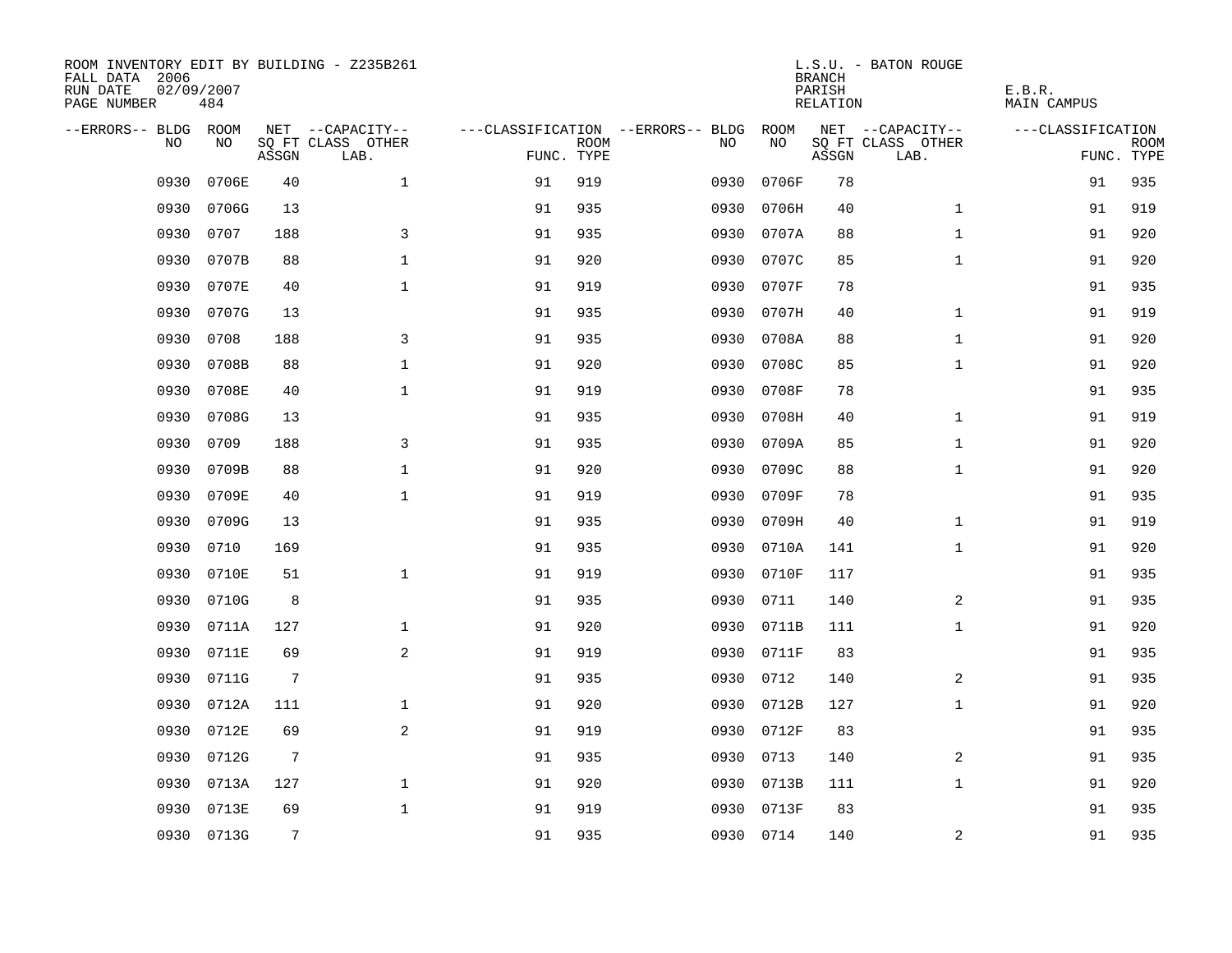| ROOM INVENTORY EDIT BY BUILDING - Z235B261<br>FALL DATA 2006<br>RUN DATE<br>PAGE NUMBER | 02/09/2007<br>485 |       |                           |                                        |             |      |                                                                 | <b>BRANCH</b><br>PARISH<br>RELATION | L.S.U. - BATON ROUGE                                                   | E.B.R.<br><b>MAIN CAMPUS</b> |                           |
|-----------------------------------------------------------------------------------------|-------------------|-------|---------------------------|----------------------------------------|-------------|------|-----------------------------------------------------------------|-------------------------------------|------------------------------------------------------------------------|------------------------------|---------------------------|
| --ERRORS-- BLDG ROOM                                                                    |                   |       | NET --CAPACITY--          | ---CLASSIFICATION --ERRORS-- BLDG ROOM |             |      |                                                                 |                                     | NET --CAPACITY--                                                       | ---CLASSIFICATION            |                           |
| NO                                                                                      | NO                | ASSGN | SQ FT CLASS OTHER<br>LAB. | FUNC. TYPE                             | <b>ROOM</b> | NO.  | NO                                                              | ASSGN                               | SQ FT CLASS OTHER<br>LAB.                                              |                              | <b>ROOM</b><br>FUNC. TYPE |
| 0930                                                                                    | 0714A             | 111   | $\mathbf 1$               | 91                                     | 920         | 0930 | 0714B                                                           | 127                                 | $\mathbf{1}$                                                           | 91                           | 920                       |
| 0930                                                                                    | 0714E             | 69    | $\mathbf{1}$              | 91                                     | 919         |      | 0930 0714F                                                      | 83                                  |                                                                        | 91                           | 935                       |
|                                                                                         | 0930 0714G        | 7     |                           | 91                                     | 935         |      | 0930 C0100                                                      | 515                                 |                                                                        | 00                           | 020                       |
|                                                                                         | 0930 C01001       | 6     |                           | 0 <sub>0</sub>                         | 010         |      | 0930 C01002                                                     | 13                                  |                                                                        | 00                           | 030                       |
|                                                                                         | 0930 C01003       | 13    |                           | 0 <sub>0</sub>                         | 020         |      | 0930 C0200                                                      | 515                                 |                                                                        | 0 <sub>0</sub>               | 020                       |
|                                                                                         | 0930 C02001       | 26    |                           | 0 <sub>0</sub>                         | 020         |      | 0930 C0300                                                      | 629                                 |                                                                        | 00                           | 020                       |
|                                                                                         | 0930 S01001       | 85    |                           | 0 <sub>0</sub>                         | 020         |      | 0930 S01002                                                     | 85                                  |                                                                        | 0 <sub>0</sub>               | 020                       |
|                                                                                         | 0930 S01003       | 81    |                           | 0 <sub>0</sub>                         | 020         |      | 0930 S02001                                                     | 85                                  |                                                                        | 00                           | 020                       |
|                                                                                         | 0930 S02002       | 85    |                           | 0 <sub>0</sub>                         | 020         |      | 0930 S02003                                                     | 81                                  |                                                                        | 0 <sub>0</sub>               | 020                       |
|                                                                                         | 0930 S03001       | 85    |                           | 0 <sub>0</sub>                         | 020         |      | 0930 S03002<br>TOTAL NUMBER CLASSROOMS<br>TOTAL NUMBER LABS 210 | 85                                  | TOTAL NET ASSIGN SQ. FT. IN ROOM FILE<br>TOTAL NUMBER SPECIAL LABS 220 | 00<br>8,058                  | 020                       |
|                                                                                         | 0931 0801         | 285   | 4                         | 91                                     | 935         |      | 0931 0801A                                                      | 103                                 | $\mathbf{1}$                                                           | 91                           | 920                       |
|                                                                                         | 0931 0801B        | 105   | $\mathbf 1$               | 91                                     | 920         |      | 0931 0801C                                                      | 105                                 | $\mathbf{1}$                                                           | 91                           | 920                       |
|                                                                                         | 0931 0801D        | 105   | $\mathbf{1}$              | 91                                     | 920         |      | 0931 0801E                                                      | 58                                  | 2                                                                      | 91                           | 919                       |
|                                                                                         | 0931 0801F        | 98    |                           | 91                                     | 935         |      | 0931 0801G                                                      | 26                                  |                                                                        | 91                           | 935                       |
|                                                                                         | 0931 0801H        | 58    | 2                         | 91                                     | 919         |      | 0931 0802                                                       | 285                                 | 4                                                                      | 91                           | 935                       |
| 0931                                                                                    | 0802A             | 103   | $\mathbf{1}$              | 91                                     | 920         |      | 0931 0802B                                                      | 105                                 | $\mathbf{1}$                                                           | 91                           | 920                       |
|                                                                                         | 0931 0802C        | 105   | $\mathbf{1}$              | 91                                     | 920         |      | 0931 0802D                                                      | 105                                 | $\mathbf{1}$                                                           | 91                           | 920                       |
|                                                                                         | 0931 0802E        | 58    | 2                         | 91                                     | 919         |      | 0931 0802F                                                      | 98                                  |                                                                        | 91                           | 935                       |
|                                                                                         | 0931 0802G        | 26    |                           | 91                                     | 935         |      | 0931 0802H                                                      | 58                                  | 2                                                                      | 91                           | 919                       |
|                                                                                         | 0931 0803         | 285   | 4                         | 91                                     | 935         |      | 0931 0803A                                                      | 103                                 | $\mathbf{1}$                                                           | 91                           | 920                       |
|                                                                                         | 0931 0803B        | 105   | $\mathbf{1}$              | 91                                     | 920         |      | 0931 0803C                                                      | 105                                 | $\mathbf{1}$                                                           | 91                           | 920                       |
|                                                                                         | 0931 0803D        | 105   | $\mathbf{1}$              | 91                                     | 920         |      | 0931 0803E                                                      | 58                                  | 2                                                                      | 91                           | 919                       |
|                                                                                         | 0931 0803F        | 98    |                           | 91                                     | 935         |      | 0931 0803G                                                      | 26                                  |                                                                        | 91                           | 935                       |
|                                                                                         | 0931 0803H        | 58    | 2                         | 91                                     | 919         |      | 0931 0804                                                       | 285                                 | 4                                                                      | 91                           | 935                       |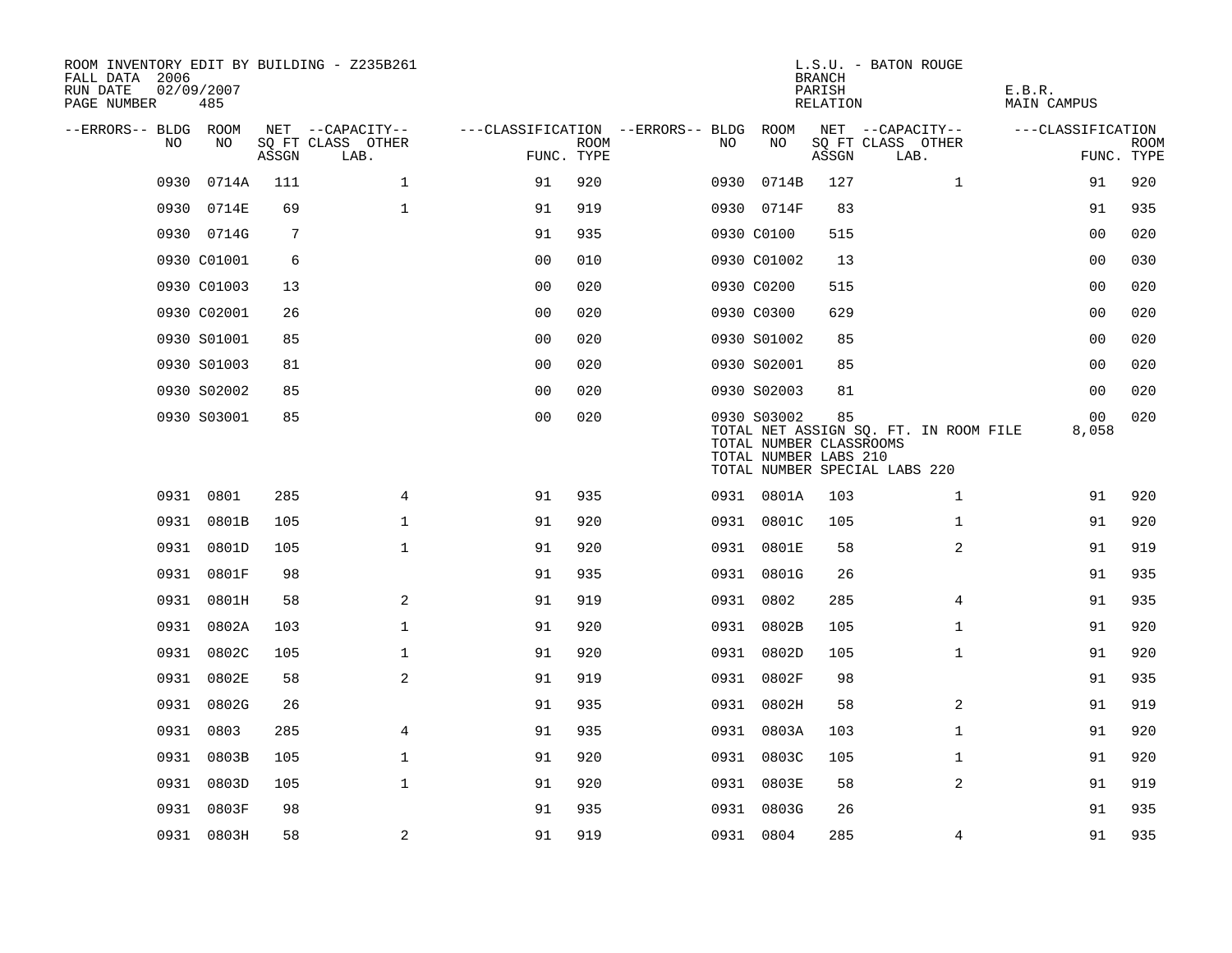| ROOM INVENTORY EDIT BY BUILDING - Z235B261<br>FALL DATA 2006<br>RUN DATE<br>PAGE NUMBER | 02/09/2007<br>486 |       |                           |            |             |                                        |            | <b>BRANCH</b><br>PARISH<br>RELATION | L.S.U. - BATON ROUGE      | E.B.R.<br><b>MAIN CAMPUS</b> |                           |
|-----------------------------------------------------------------------------------------|-------------------|-------|---------------------------|------------|-------------|----------------------------------------|------------|-------------------------------------|---------------------------|------------------------------|---------------------------|
| --ERRORS-- BLDG ROOM                                                                    |                   |       | NET --CAPACITY--          |            |             | ---CLASSIFICATION --ERRORS-- BLDG ROOM |            |                                     | NET --CAPACITY--          | ---CLASSIFICATION            |                           |
| NO.                                                                                     | NO.               | ASSGN | SQ FT CLASS OTHER<br>LAB. | FUNC. TYPE | <b>ROOM</b> | NO.                                    | NO         | ASSGN                               | SQ FT CLASS OTHER<br>LAB. |                              | <b>ROOM</b><br>FUNC. TYPE |
| 0931                                                                                    | 0804A             | 103   | $\mathbf{1}$              | 91         | 920         |                                        | 0931 0804B | 105                                 | $\mathbf{1}$              | 91                           | 920                       |
| 0931                                                                                    | 0804C             | 105   | $\mathbf{1}$              | 91         | 920         |                                        | 0931 0804D | 105                                 | $\mathbf{1}$              | 91                           | 920                       |
|                                                                                         | 0931 0804E        | 58    | 2                         | 91         | 919         |                                        | 0931 0804F | 98                                  |                           | 91                           | 935                       |
|                                                                                         | 0931 0804G        | 26    |                           | 91         | 935         |                                        | 0931 0804H | 58                                  | 2                         | 91                           | 919                       |
| 0931                                                                                    | 0805              | 108   | 2                         | 91         | 935         |                                        | 0931 0805A | 117                                 | $\mathbf{1}$              | 91                           | 920                       |
| 0931                                                                                    | 0805B             | 132   | $\mathbf{1}$              | 91         | 920         |                                        | 0931 0805E | 70                                  | $\overline{a}$            | 91                           | 919                       |
| 0931                                                                                    | 0805F             | 109   |                           | 91         | 935         |                                        | 0931 0805G | $7\phantom{.0}$                     |                           | 91                           | 935                       |
| 0931                                                                                    | 0806              | 285   | 4                         | 91         | 935         |                                        | 0931 0806A | 103                                 | $\mathbf{1}$              | 91                           | 920                       |
| 0931                                                                                    | 0806B             | 105   | $\mathbf{1}$              | 91         | 920         |                                        | 0931 0806C | 105                                 | $\mathbf{1}$              | 91                           | 920                       |
|                                                                                         | 0931 0806D        | 105   | $\mathbf{1}$              | 91         | 920         |                                        | 0931 0806E | 58                                  | 2                         | 91                           | 919                       |
|                                                                                         | 0931 0806F        | 98    |                           | 91         | 935         |                                        | 0931 0806G | 26                                  |                           | 91                           | 935                       |
|                                                                                         | 0931 0806H        | 58    | 2                         | 91         | 919         |                                        | 0931 0807  | 285                                 | 4                         | 91                           | 935                       |
| 0931                                                                                    | 0807A             | 103   | $\mathbf{1}$              | 91         | 920         |                                        | 0931 0807B | 105                                 | $\mathbf{1}$              | 91                           | 920                       |
| 0931                                                                                    | 0807C             | 105   | $\mathbf 1$               | 91         | 920         |                                        | 0931 0807D | 105                                 | $\mathbf{1}$              | 91                           | 920                       |
| 0931                                                                                    | 0807E             | 58    | 2                         | 91         | 919         |                                        | 0931 0807F | 98                                  |                           | 91                           | 935                       |
|                                                                                         | 0931 0807G        | 26    |                           | 91         | 935         |                                        | 0931 0807H | 58                                  | 2                         | 91                           | 919                       |
| 0931                                                                                    | 0808              | 285   | 4                         | 91         | 935         | 0931                                   | 0808A      | 103                                 | $\mathbf{1}$              | 91                           | 920                       |
| 0931                                                                                    | 0808B             | 105   | $\mathbf{1}$              | 91         | 920         | 0931                                   | 0808C      | 105                                 | $\mathbf{1}$              | 91                           | 920                       |
| 0931                                                                                    | 0808D             | 105   | $\mathbf{1}$              | 91         | 920         |                                        | 0931 0808E | 58                                  | 2                         | 91                           | 919                       |
|                                                                                         | 0931 0808F        | 98    |                           | 91         | 935         |                                        | 0931 0808G | 26                                  |                           | 91                           | 935                       |
| 0931                                                                                    | 0808H             | 58    | 2                         | 91         | 919         |                                        | 0931 0809  | 285                                 | $\overline{4}$            | 91                           | 935                       |
| 0931                                                                                    | 0809A             | 103   | $\mathbf 1$               | 91         | 920         |                                        | 0931 0809B | 105                                 | $\mathbf{1}$              | 91                           | 920                       |
| 0931                                                                                    | 0809C             | 105   | $\mathbf 1$               | 91         | 920         |                                        | 0931 0809D | 105                                 | $\mathbf{1}$              | 91                           | 920                       |
|                                                                                         | 0931 0809E        | 58    | 2                         | 91         | 919         |                                        | 0931 0809F | 98                                  |                           | 91                           | 935                       |
| 0931                                                                                    | 0809G             | 26    |                           | 91         | 935         |                                        | 0931 0809H | 58                                  | 2                         | 91                           | 919                       |
|                                                                                         | 0931 0810         | 168   |                           | 91         | 935         |                                        | 0931 0810A | 141                                 | $\mathbf{1}$              | 91                           | 920                       |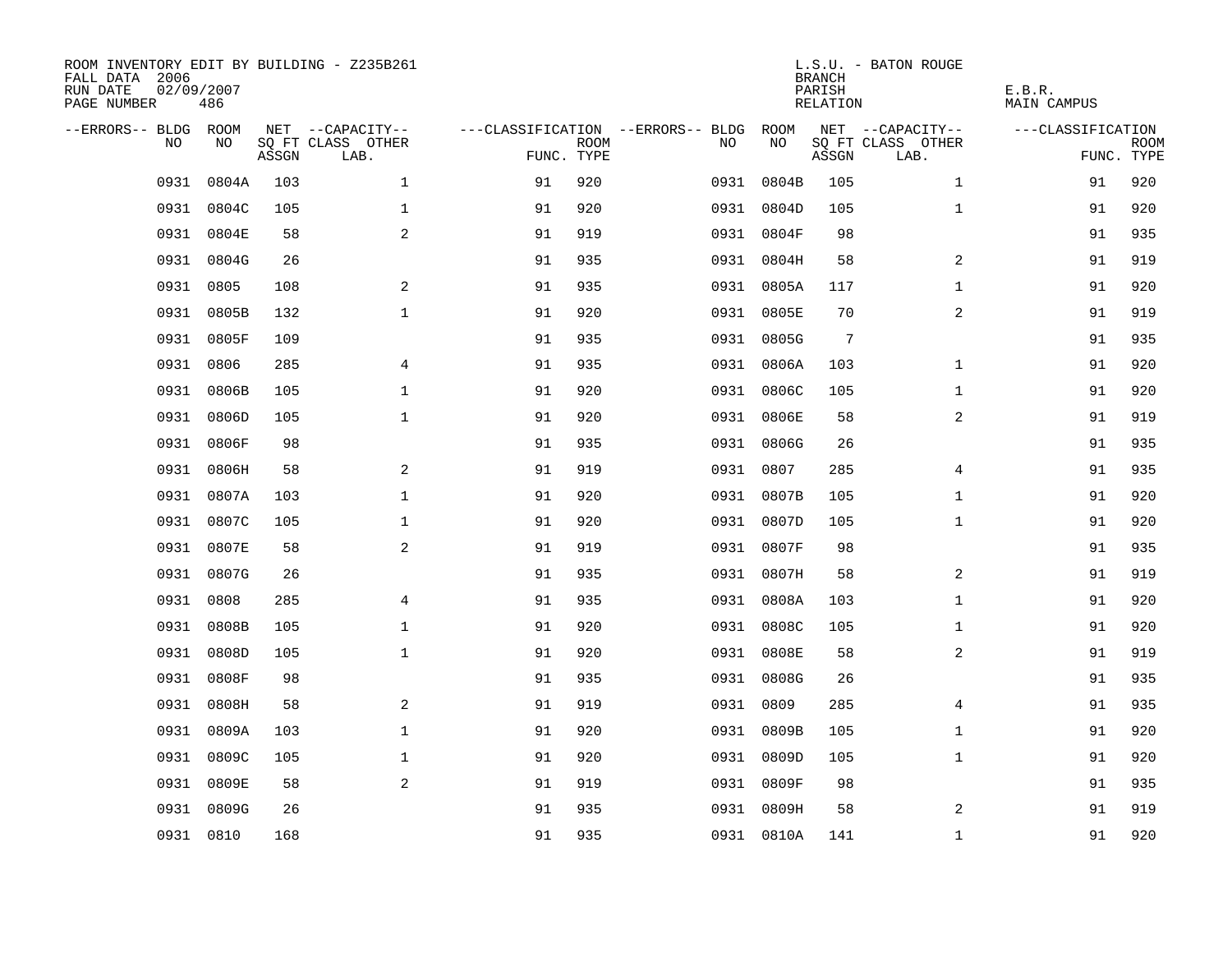| ROOM INVENTORY EDIT BY BUILDING - Z235B261<br>FALL DATA 2006<br>RUN DATE<br>PAGE NUMBER | 02/09/2007<br>487 |       |                           |                |             |                                        |             | <b>BRANCH</b><br>PARISH<br>RELATION | L.S.U. - BATON ROUGE      | E.B.R.<br>MAIN CAMPUS |                           |
|-----------------------------------------------------------------------------------------|-------------------|-------|---------------------------|----------------|-------------|----------------------------------------|-------------|-------------------------------------|---------------------------|-----------------------|---------------------------|
| --ERRORS-- BLDG ROOM                                                                    |                   |       | NET --CAPACITY--          |                |             | ---CLASSIFICATION --ERRORS-- BLDG ROOM |             |                                     | NET --CAPACITY--          | ---CLASSIFICATION     |                           |
| NO                                                                                      | NO                | ASSGN | SQ FT CLASS OTHER<br>LAB. | FUNC. TYPE     | <b>ROOM</b> | NO                                     | NO          | ASSGN                               | SQ FT CLASS OTHER<br>LAB. |                       | <b>ROOM</b><br>FUNC. TYPE |
| 0931                                                                                    | 0810E             | 52    | $\mathbf{1}$              | 91             | 919         |                                        | 0931 0810F  | 126                                 |                           | 91                    | 935                       |
| 0931                                                                                    | 0810G             | 8     |                           | 91             | 935         |                                        | 0931 0811   | 285                                 | 4                         | 91                    | 935                       |
|                                                                                         | 0931 0811A        | 103   | $\mathbf 1$               | 91             | 920         |                                        | 0931 0811B  | 105                                 | $\mathbf{1}$              | 91                    | 920                       |
|                                                                                         | 0931 0811C        | 105   | $\mathbf 1$               | 91             | 920         |                                        | 0931 0811D  | 105                                 | $\mathbf{1}$              | 91                    | 920                       |
| 0931                                                                                    | 0811E             | 58    | $\mathbf{2}$              | 91             | 919         |                                        | 0931 0811F  | 98                                  |                           | 91                    | 935                       |
| 0931                                                                                    | 0811G             | 26    |                           | 91             | 935         |                                        | 0931 0811H  | 58                                  | 2                         | 91                    | 919                       |
| 0931                                                                                    | 0812              | 285   | $\overline{4}$            | 91             | 935         |                                        | 0931 0812A  | 103                                 | $\mathbf{1}$              | 91                    | 920                       |
|                                                                                         | 0931 0812B        | 105   | $\mathbf 1$               | 91             | 920         |                                        | 0931 0812C  | 105                                 | $\mathbf{1}$              | 91                    | 920                       |
| 0931                                                                                    | 0812D             | 105   | $\mathbf 1$               | 91             | 920         |                                        | 0931 0812E  | 58                                  | $\overline{a}$            | 91                    | 919                       |
|                                                                                         | 0931 0812F        | 98    |                           | 91             | 935         |                                        | 0931 0812G  | 26                                  |                           | 91                    | 935                       |
|                                                                                         | 0931 0812H        | 58    | 2                         | 91             | 919         |                                        | 0931 0813   | 285                                 | 4                         | 91                    | 935                       |
|                                                                                         | 0931 0813A        | 103   | $\mathbf{1}$              | 91             | 920         |                                        | 0931 0813B  | 105                                 | $\mathbf{1}$              | 91                    | 920                       |
| 0931                                                                                    | 0813C             | 105   | $\mathbf 1$               | 91             | 920         |                                        | 0931 0813D  | 105                                 | $\mathbf{1}$              | 91                    | 920                       |
| 0931                                                                                    | 0813E             | 58    | 2                         | 91             | 919         |                                        | 0931 0813F  | 98                                  |                           | 91                    | 935                       |
| 0931                                                                                    | 0813G             | 26    |                           | 91             | 935         |                                        | 0931 0813H  | 58                                  | 2                         | 91                    | 919                       |
|                                                                                         | 0931 0814         | 285   | 4                         | 91             | 935         |                                        | 0931 0814A  | 103                                 | $\mathbf{1}$              | 91                    | 920                       |
|                                                                                         | 0931 0814B        | 105   | $\mathbf 1$               | 91             | 920         |                                        | 0931 0814C  | 105                                 | $\mathbf{1}$              | 91                    | 920                       |
|                                                                                         | 0931 0814D        | 105   | $\mathbf{1}$              | 91             | 920         |                                        | 0931 0814E  | 58                                  | 2                         | 91                    | 919                       |
|                                                                                         | 0931 0814F        | 98    |                           | 91             | 935         |                                        | 0931 0814G  | 26                                  |                           | 91                    | 935                       |
|                                                                                         | 0931 0814H        | 58    | 2                         | 91             | 919         |                                        | 0931 C0100  | 772                                 |                           | 00                    | 020                       |
|                                                                                         | 0931 C01001       | 6     |                           | 0 <sub>0</sub> | 010         |                                        | 0931 C01002 | 16                                  |                           | 00                    | 030                       |
|                                                                                         | 0931 C01003       | 16    |                           | 0 <sub>0</sub> | 010         |                                        | 0931 C0200  | 772                                 |                           | 00                    | 020                       |
|                                                                                         | 0931 C02001       | 26    |                           | 0 <sub>0</sub> | 020         |                                        | 0931 C0300  | 825                                 |                           | 0 <sub>0</sub>        | 020                       |
|                                                                                         | 0931 S01001       | 85    |                           | 0 <sub>0</sub> | 020         |                                        | 0931 S01002 | 85                                  |                           | 00                    | 020                       |
|                                                                                         | 0931 S01003       | 125   |                           | 0 <sub>0</sub> | 020         |                                        | 0931 S02001 | 85                                  |                           | 0 <sub>0</sub>        | 020                       |
|                                                                                         | 0931 S02002       | 85    |                           | 0 <sub>0</sub> | 020         |                                        | 0931 S02003 | 125                                 |                           | 0 <sub>0</sub>        | 020                       |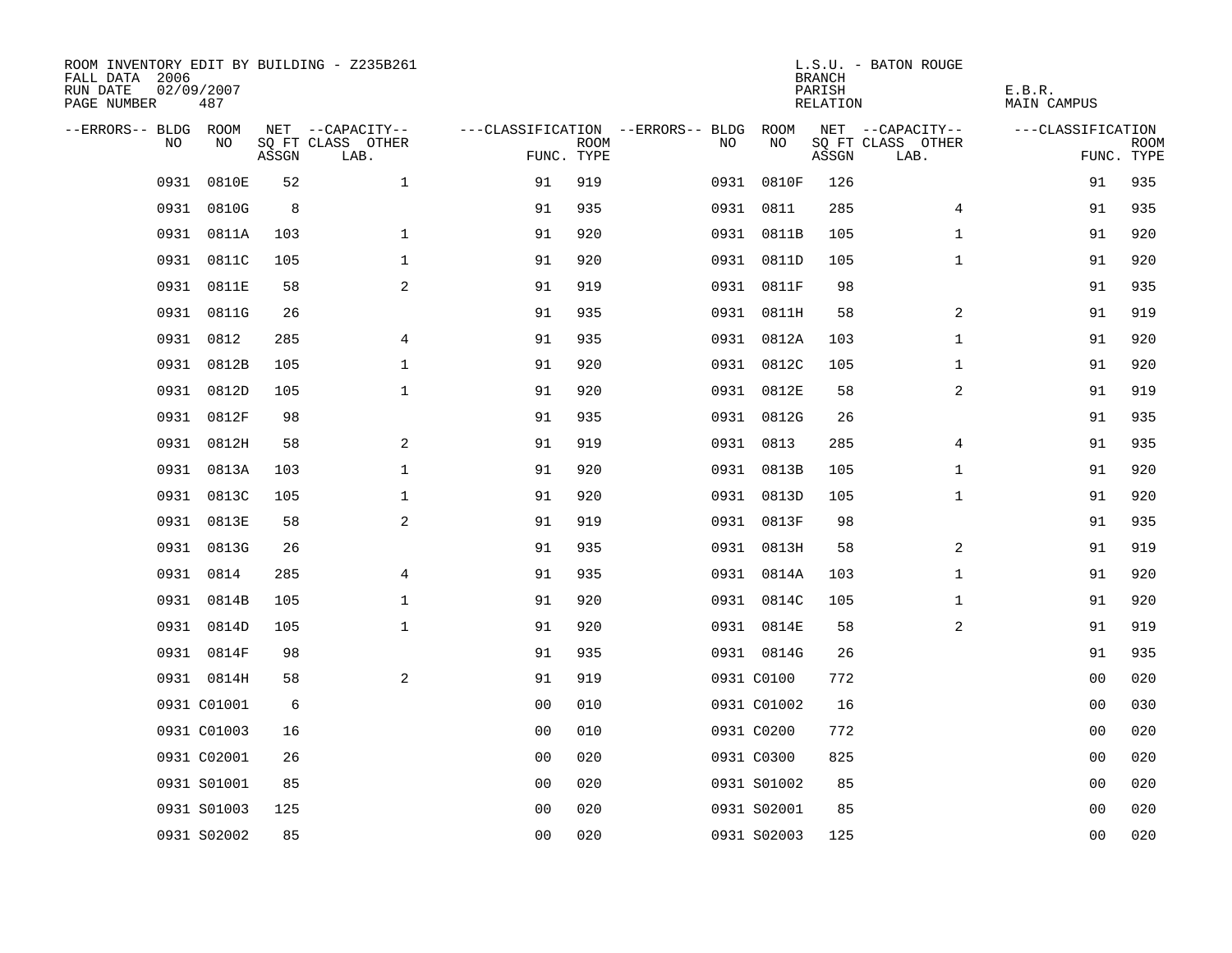| ROOM INVENTORY EDIT BY BUILDING - Z235B261<br>FALL DATA 2006<br>RUN DATE<br>PAGE NUMBER | 02/09/2007<br>488 |       |                           |                                        |             |      |             | <b>BRANCH</b><br>PARISH<br>RELATION                    | L.S.U. - BATON ROUGE                                                   | E.B.R.<br><b>MAIN CAMPUS</b> |                           |
|-----------------------------------------------------------------------------------------|-------------------|-------|---------------------------|----------------------------------------|-------------|------|-------------|--------------------------------------------------------|------------------------------------------------------------------------|------------------------------|---------------------------|
| --ERRORS-- BLDG ROOM                                                                    |                   |       | NET --CAPACITY--          | ---CLASSIFICATION --ERRORS-- BLDG ROOM |             |      |             |                                                        | NET --CAPACITY--                                                       | ---CLASSIFICATION            |                           |
| NO                                                                                      | NO                | ASSGN | SQ FT CLASS OTHER<br>LAB. | FUNC. TYPE                             | <b>ROOM</b> | NO.  | NO          | ASSGN                                                  | SQ FT CLASS OTHER<br>LAB.                                              |                              | <b>ROOM</b><br>FUNC. TYPE |
|                                                                                         | 0931 S03001       | 85    |                           | 00                                     | 020         |      | 0931 S03002 | 85<br>TOTAL NUMBER CLASSROOMS<br>TOTAL NUMBER LABS 210 | TOTAL NET ASSIGN SQ. FT. IN ROOM FILE<br>TOTAL NUMBER SPECIAL LABS 220 | 00 <sub>o</sub><br>12,354    | 020                       |
|                                                                                         | 0932 0901         | 188   | 3                         | 91                                     | 935         |      | 0932 0901A  | 88                                                     | $\mathbf{1}$                                                           | 91                           | 920                       |
| 0932                                                                                    | 0901B             | 88    | $\mathbf{1}$              | 91                                     | 920         |      | 0932 0901C  | 85                                                     | $\mathbf{1}$                                                           | 91                           | 920                       |
|                                                                                         | 0932 0901E        | 40    | $\mathbf{1}$              | 91                                     | 919         |      | 0932 0901F  | 78                                                     |                                                                        | 91                           | 935                       |
|                                                                                         | 0932 0901G        | 13    |                           | 91                                     | 935         |      | 0932 0901H  | 40                                                     | $\mathbf{1}$                                                           | 91                           | 919                       |
|                                                                                         | 0932 0902         | 188   | 3                         | 91                                     | 935         |      | 0932 0902A  | 88                                                     | $\mathbf{1}$                                                           | 91                           | 920                       |
|                                                                                         | 0932 0902B        | 88    | $\mathbf{1}$              | 91                                     | 920         |      | 0932 0902C  | 85                                                     | $\mathbf{1}$                                                           | 91                           | 920                       |
|                                                                                         | 0932 0902E        | 40    | $\mathbf{1}$              | 91                                     | 919         |      | 0932 0902F  | 78                                                     |                                                                        | 91                           | 935                       |
|                                                                                         | 0932 0902G        | 13    |                           | 91                                     | 935         |      | 0932 0902H  | 40                                                     | $\mathbf{1}$                                                           | 91                           | 919                       |
|                                                                                         | 0932 0903         | 188   | 3                         | 91                                     | 935         |      | 0932 0903A  | 88                                                     | $\mathbf{1}$                                                           | 91                           | 920                       |
| 0932                                                                                    | 0903B             | 88    | $\mathbf 1$               | 91                                     | 920         | 0932 | 0903C       | 85                                                     | $\mathbf{1}$                                                           | 91                           | 920                       |
|                                                                                         | 0932 0903E        | 40    | $\mathbf{1}$              | 91                                     | 919         |      | 0932 0903F  | 78                                                     |                                                                        | 91                           | 935                       |
|                                                                                         | 0932 0903G        | 13    |                           | 91                                     | 935         |      | 0932 0903H  | 40                                                     | $\mathbf{1}$                                                           | 91                           | 919                       |
|                                                                                         | 0932 0904         | 188   | 3                         | 91                                     | 935         |      | 0932 0904A  | 88                                                     | $\mathbf{1}$                                                           | 91                           | 920                       |
|                                                                                         | 0932 0904B        | 88    | $\mathbf 1$               | 91                                     | 920         |      | 0932 0904C  | 85                                                     | $\mathbf{1}$                                                           | 91                           | 920                       |
|                                                                                         | 0932 0904E        | 40    | $\mathbf{1}$              | 91                                     | 919         |      | 0932 0904F  | 78                                                     |                                                                        | 91                           | 935                       |
|                                                                                         | 0932 0904G        | 13    |                           | 91                                     | 935         |      | 0932 0904H  | 40                                                     | $\mathbf{1}$                                                           | 91                           | 919                       |
|                                                                                         | 0932 0905         | 114   | 2                         | 91                                     | 935         |      | 0932 0905A  | 101                                                    | $\mathbf{1}$                                                           | 91                           | 920                       |
|                                                                                         | 0932 0905B        | 113   | $\mathbf{1}$              | 91                                     | 920         |      | 0932 0905E  | 60                                                     | 2                                                                      | 91                           | 919                       |
|                                                                                         | 0932 0905F        | 70    |                           | 91                                     | 935         |      | 0932 0905G  | 6                                                      |                                                                        | 91                           | 935                       |
| 0932                                                                                    | 0906              | 188   | 3                         | 91                                     | 935         |      | 0932 0906A  | 88                                                     | $\mathbf{1}$                                                           | 91                           | 920                       |
| 0932                                                                                    | 0906B             | 88    | $\mathbf 1$               | 91                                     | 920         |      | 0932 0906C  | 85                                                     | $\mathbf{1}$                                                           | 91                           | 920                       |
| 0932                                                                                    | 0906E             | 40    | $\mathbf{1}$              | 91                                     | 919         |      | 0932 0906F  | 78                                                     |                                                                        | 91                           | 935                       |
|                                                                                         | 0932 0906G        | 13    |                           | 91                                     | 935         |      | 0932 0906H  | 40                                                     | $\mathbf{1}$                                                           | 91                           | 919                       |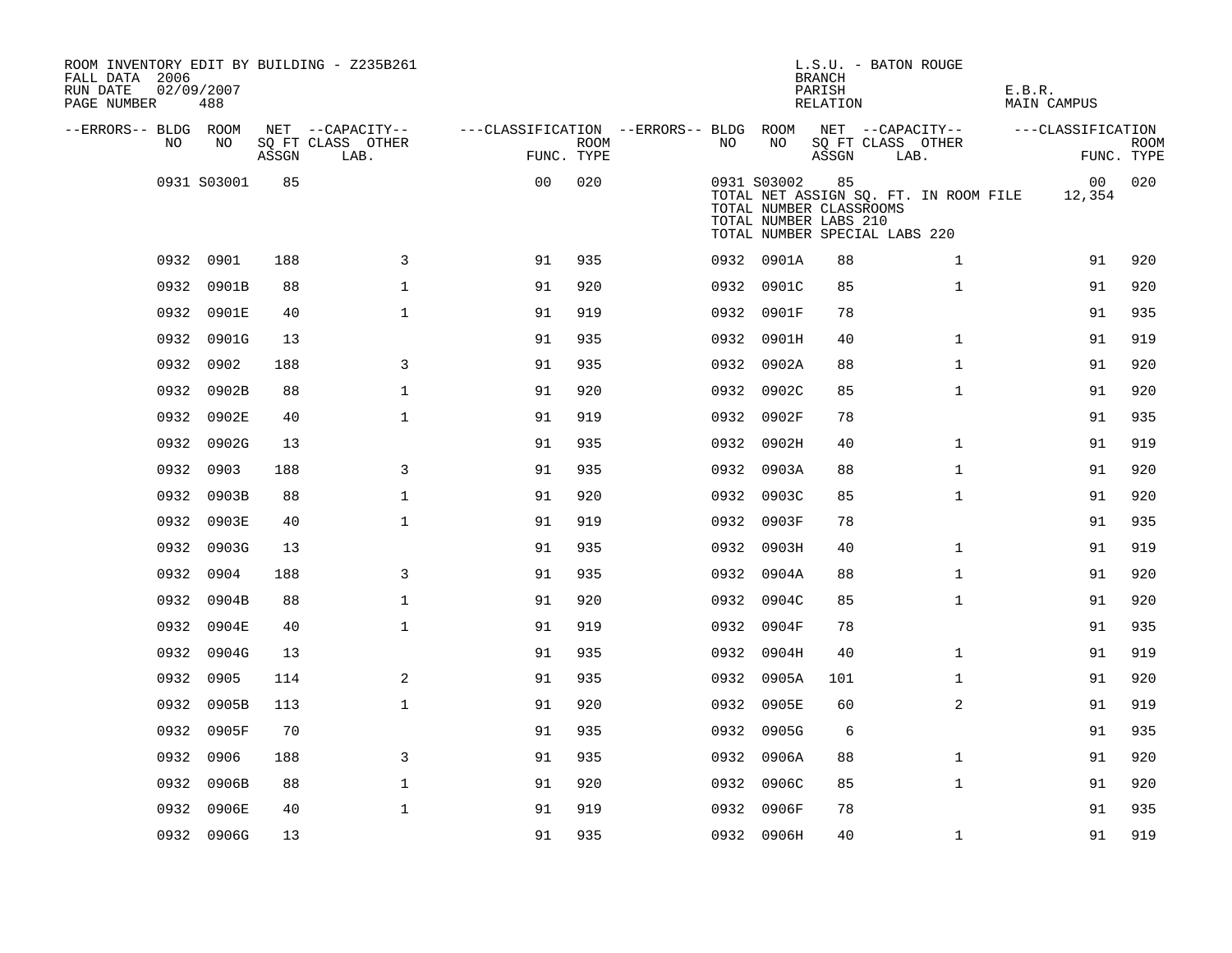| ROOM INVENTORY EDIT BY BUILDING - Z235B261<br>FALL DATA 2006<br>RUN DATE<br>PAGE NUMBER | 02/09/2007<br>489 |                 |                           |            |             |                                        |            | <b>BRANCH</b><br>PARISH<br>RELATION | L.S.U. - BATON ROUGE      | E.B.R.<br>MAIN CAMPUS |                           |
|-----------------------------------------------------------------------------------------|-------------------|-----------------|---------------------------|------------|-------------|----------------------------------------|------------|-------------------------------------|---------------------------|-----------------------|---------------------------|
| --ERRORS-- BLDG ROOM                                                                    |                   |                 | NET --CAPACITY--          |            |             | ---CLASSIFICATION --ERRORS-- BLDG ROOM |            |                                     | NET --CAPACITY--          | ---CLASSIFICATION     |                           |
| NO.                                                                                     | NO.               | ASSGN           | SQ FT CLASS OTHER<br>LAB. | FUNC. TYPE | <b>ROOM</b> | NO.                                    | NO         | ASSGN                               | SQ FT CLASS OTHER<br>LAB. |                       | <b>ROOM</b><br>FUNC. TYPE |
| 0932                                                                                    | 0907              | 188             | 3                         | 91         | 935         | 0932                                   | 0907A      | 88                                  | $\mathbf{1}$              | 91                    | 920                       |
| 0932                                                                                    | 0907B             | 88              | 1                         | 91         | 920         | 0932                                   | 0907C      | 85                                  | $\mathbf{1}$              | 91                    | 920                       |
| 0932                                                                                    | 0907E             | 40              | $\mathbf{1}$              | 91         | 919         |                                        | 0932 0907F | 78                                  |                           | 91                    | 935                       |
| 0932                                                                                    | 0907G             | 13              |                           | 91         | 935         |                                        | 0932 0907H | 40                                  | $\mathbf{1}$              | 91                    | 919                       |
| 0932                                                                                    | 0908              | 188             | 3                         | 91         | 935         | 0932                                   | 0908A      | 88                                  | $\mathbf{1}$              | 91                    | 920                       |
| 0932                                                                                    | 0908B             | 88              | $\mathbf{1}$              | 91         | 920         | 0932                                   | 0908C      | 85                                  | $\mathbf{1}$              | 91                    | 920                       |
| 0932                                                                                    | 0908E             | 40              | $\mathbf{1}$              | 91         | 919         | 0932                                   | 0908F      | 78                                  |                           | 91                    | 935                       |
| 0932                                                                                    | 0908G             | 13              |                           | 91         | 935         |                                        | 0932 0908H | 40                                  | $\mathbf{1}$              | 91                    | 919                       |
| 0932                                                                                    | 0909              | 188             | 3                         | 91         | 935         | 0932                                   | 0909A      | 85                                  | $\mathbf{1}$              | 91                    | 920                       |
| 0932                                                                                    | 0909B             | 88              | $\mathbf{1}$              | 91         | 920         | 0932                                   | 0909C      | 88                                  | $\mathbf{1}$              | 91                    | 920                       |
| 0932                                                                                    | 0909E             | 40              | $\mathbf{1}$              | 91         | 919         | 0932                                   | 0909F      | 78                                  |                           | 91                    | 935                       |
| 0932                                                                                    | 0909G             | 13              |                           | 91         | 935         |                                        | 0932 0909H | 40                                  | $\mathbf{1}$              | 91                    | 919                       |
| 0932                                                                                    | 0910              | 169             |                           | 91         | 935         | 0932                                   | 0910A      | 141                                 | $\mathbf{1}$              | 91                    | 920                       |
| 0932                                                                                    | 0910E             | 51              | $\mathbf{1}$              | 91         | 919         | 0932                                   | 0910F      | 117                                 |                           | 91                    | 935                       |
| 0932                                                                                    | 0910G             | 8               |                           | 91         | 935         | 0932                                   | 0911       | 140                                 | 2                         | 91                    | 935                       |
| 0932                                                                                    | 0911A             | 127             | $\mathbf 1$               | 91         | 920         |                                        | 0932 0911B | 111                                 | $\mathbf{1}$              | 91                    | 920                       |
| 0932                                                                                    | 0911E             | 69              | 2                         | 91         | 919         |                                        | 0932 0911F | 83                                  |                           | 91                    | 935                       |
| 0932                                                                                    | 0911G             | $7\phantom{.0}$ |                           | 91         | 935         |                                        | 0932 0912  | 140                                 | 2                         | 91                    | 935                       |
| 0932                                                                                    | 0912A             | 111             | $\mathbf 1$               | 91         | 920         |                                        | 0932 0912B | 127                                 | $\mathbf{1}$              | 91                    | 920                       |
| 0932                                                                                    | 0912E             | 69              | 2                         | 91         | 919         |                                        | 0932 0912F | 83                                  |                           | 91                    | 935                       |
| 0932                                                                                    | 0912G             | 7               |                           | 91         | 935         |                                        | 0932 0913  | 140                                 | 2                         | 91                    | 935                       |
| 0932                                                                                    | 0913A             | 127             | $\mathbf{1}$              | 91         | 920         |                                        | 0932 0913B | 111                                 | $\mathbf{1}$              | 91                    | 920                       |
| 0932                                                                                    | 0913E             | 69              | 2                         | 91         | 919         |                                        | 0932 0913F | 83                                  |                           | 91                    | 935                       |
| 0932                                                                                    | 0913G             | 7               |                           | 91         | 935         |                                        | 0932 0914  | 140                                 | 2                         | 91                    | 935                       |
| 0932                                                                                    | 0914A             | 111             | $\mathbf 1$               | 91         | 920         |                                        | 0932 0914B | 127                                 | $\mathbf{1}$              | 91                    | 920                       |
|                                                                                         | 0932 0914E        | 69              | 2                         | 91         | 919         |                                        | 0932 0914F | 83                                  |                           | 91                    | 935                       |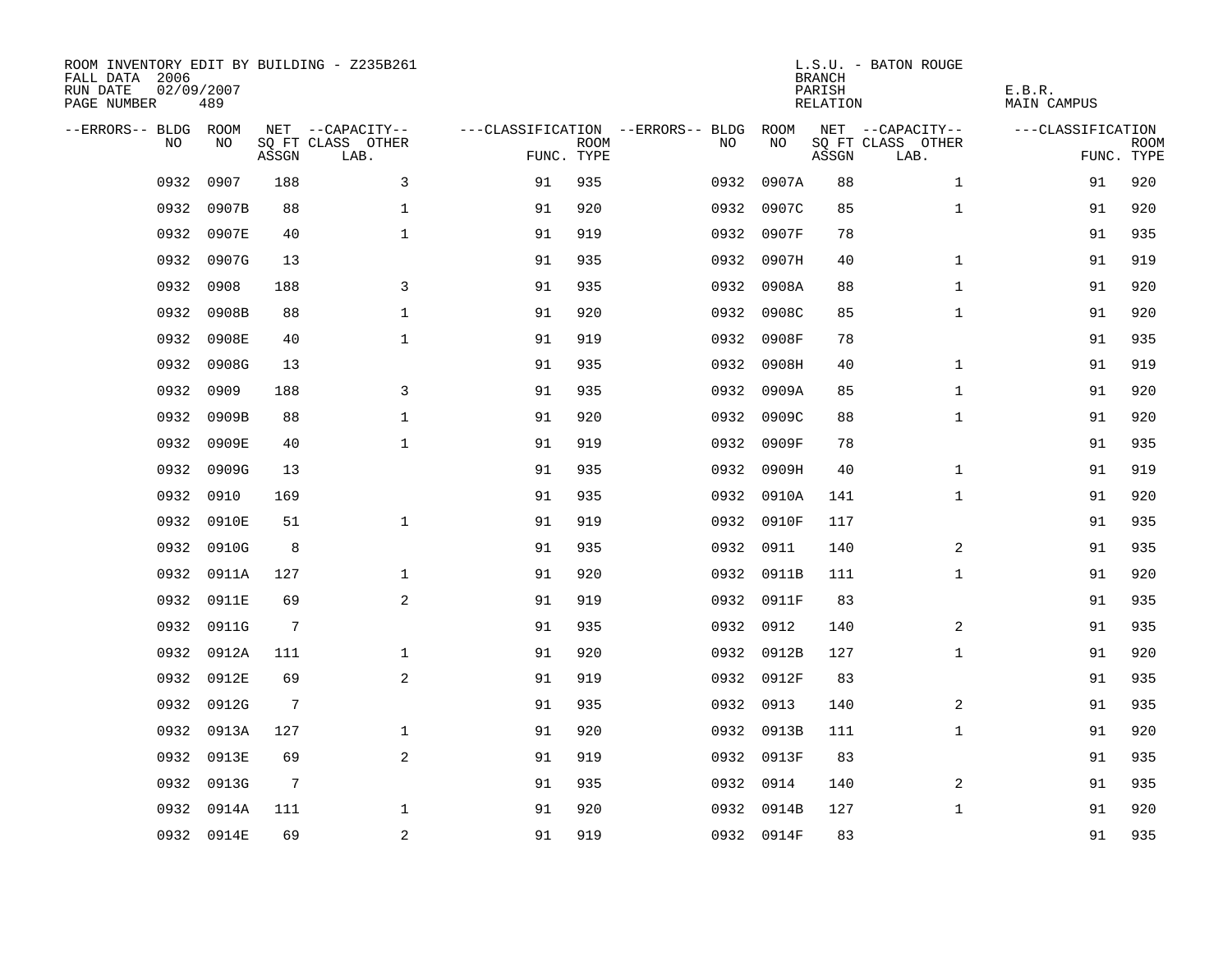| ROOM INVENTORY EDIT BY BUILDING - Z235B261<br>FALL DATA 2006<br>RUN DATE<br>PAGE NUMBER | 02/09/2007<br>490 |       |                           |                                        |             |     |                                                                 | <b>BRANCH</b><br>PARISH<br>RELATION | L.S.U. - BATON ROUGE                                                   | E.B.R.<br><b>MAIN CAMPUS</b> |                           |
|-----------------------------------------------------------------------------------------|-------------------|-------|---------------------------|----------------------------------------|-------------|-----|-----------------------------------------------------------------|-------------------------------------|------------------------------------------------------------------------|------------------------------|---------------------------|
| --ERRORS-- BLDG ROOM                                                                    |                   |       | NET --CAPACITY--          | ---CLASSIFICATION --ERRORS-- BLDG ROOM |             |     |                                                                 |                                     | NET --CAPACITY--                                                       | ---CLASSIFICATION            |                           |
| NO                                                                                      | NO                | ASSGN | SQ FT CLASS OTHER<br>LAB. | FUNC. TYPE                             | <b>ROOM</b> | NO. | NO                                                              | ASSGN                               | SQ FT CLASS OTHER<br>LAB.                                              |                              | <b>ROOM</b><br>FUNC. TYPE |
|                                                                                         | 0932 0914G        | 7     |                           | 91                                     | 935         |     | 0932 C0100                                                      | 515                                 |                                                                        | 00                           | 020                       |
|                                                                                         | 0932 C01001       | 6     |                           | 0 <sub>0</sub>                         | 010         |     | 0932 C01002                                                     | 13                                  |                                                                        | 0 <sub>0</sub>               | 030                       |
|                                                                                         | 0932 C01003       | 13    |                           | 0 <sub>0</sub>                         | 010         |     | 0932 C0200                                                      | 515                                 |                                                                        | 0 <sub>0</sub>               | 020                       |
|                                                                                         | 0932 C02001       | 26    |                           | 0 <sub>0</sub>                         | 010         |     | 0932 C0300                                                      | 629                                 |                                                                        | 00                           | 020                       |
|                                                                                         | 0932 S01001       | 85    |                           | 00                                     | 020         |     | 0932 S01002                                                     | 85                                  |                                                                        | 00                           | 020                       |
|                                                                                         | 0932 S01003       | 81    |                           | 0 <sub>0</sub>                         | 020         |     | 0932 S02001                                                     | 85                                  |                                                                        | 00                           | 020                       |
|                                                                                         | 0932 S02002       | 85    |                           | 0 <sub>0</sub>                         | 020         |     | 0932 S02003                                                     | 81                                  |                                                                        | 00                           | 020                       |
|                                                                                         | 0932 S03001       | 85    |                           | 0 <sub>0</sub>                         | 020         |     | 0932 S03002<br>TOTAL NUMBER CLASSROOMS<br>TOTAL NUMBER LABS 210 | 85                                  | TOTAL NET ASSIGN SQ. FT. IN ROOM FILE<br>TOTAL NUMBER SPECIAL LABS 220 | 00<br>8,058                  | 020                       |
|                                                                                         | 0933 1001         | 285   | 4                         | 91                                     | 935         |     | 0933 1001A                                                      | 103                                 | $\mathbf{1}$                                                           | 91                           | 920                       |
|                                                                                         | 0933 1001B        | 105   | $\mathbf 1$               | 91                                     | 920         |     | 0933 1001C                                                      | 105                                 | $\mathbf{1}$                                                           | 91                           | 920                       |
|                                                                                         | 0933 1001D        | 105   | $\mathbf{1}$              | 91                                     | 920         |     | 0933 1001E                                                      | 58                                  | 2                                                                      | 91                           | 919                       |
|                                                                                         | 0933 1001F        | 98    |                           | 91                                     | 935         |     | 0933 1001G                                                      | 26                                  |                                                                        | 91                           | 935                       |
|                                                                                         | 0933 1001H        | 58    | 2                         | 91                                     | 919         |     | 0933 1002                                                       | 285                                 | 4                                                                      | 91                           | 935                       |
|                                                                                         | 0933 1002A        | 103   | $\mathbf 1$               | 91                                     | 920         |     | 0933 1002B                                                      | 105                                 | $\mathbf{1}$                                                           | 91                           | 920                       |
|                                                                                         | 0933 1002C        | 105   | 1                         | 91                                     | 920         |     | 0933 1002D                                                      | 105                                 | $\mathbf{1}$                                                           | 91                           | 920                       |
|                                                                                         | 0933 1002E        | 58    | 2                         | 91                                     | 919         |     | 0933 1002F                                                      | 98                                  |                                                                        | 91                           | 935                       |
|                                                                                         | 0933 1002G        | 26    |                           | 91                                     | 935         |     | 0933 1002H                                                      | 58                                  | 2                                                                      | 91                           | 919                       |
|                                                                                         | 0933 1003         | 285   | $\overline{4}$            | 91                                     | 935         |     | 0933 1003A                                                      | 103                                 | $\mathbf{1}$                                                           | 91                           | 920                       |
|                                                                                         | 0933 1003B        | 105   | $\mathbf 1$               | 91                                     | 920         |     | 0933 1003C                                                      | 105                                 | $\mathbf{1}$                                                           | 91                           | 920                       |
|                                                                                         | 0933 1003D        | 105   | $\mathbf 1$               | 91                                     | 920         |     | 0933 1003E                                                      | 58                                  | 2                                                                      | 91                           | 919                       |
|                                                                                         | 0933 1003F        | 98    |                           | 91                                     | 935         |     | 0933 1003G                                                      | 26                                  |                                                                        | 91                           | 935                       |
|                                                                                         | 0933 1003H        | 58    | $\mathbf{2}$              | 91                                     | 919         |     | 0933 1004                                                       | 285                                 | 4                                                                      | 91                           | 935                       |
|                                                                                         | 0933 1004A        | 103   | $\mathbf{1}$              | 91                                     | 920         |     | 0933 1004B                                                      | 105                                 | $\mathbf{1}$                                                           | 91                           | 920                       |
|                                                                                         | 0933 1004C        | 105   | $\mathbf{1}$              | 91                                     | 920         |     | 0933 1004D                                                      | 105                                 | $\mathbf{1}$                                                           | 91                           | 920                       |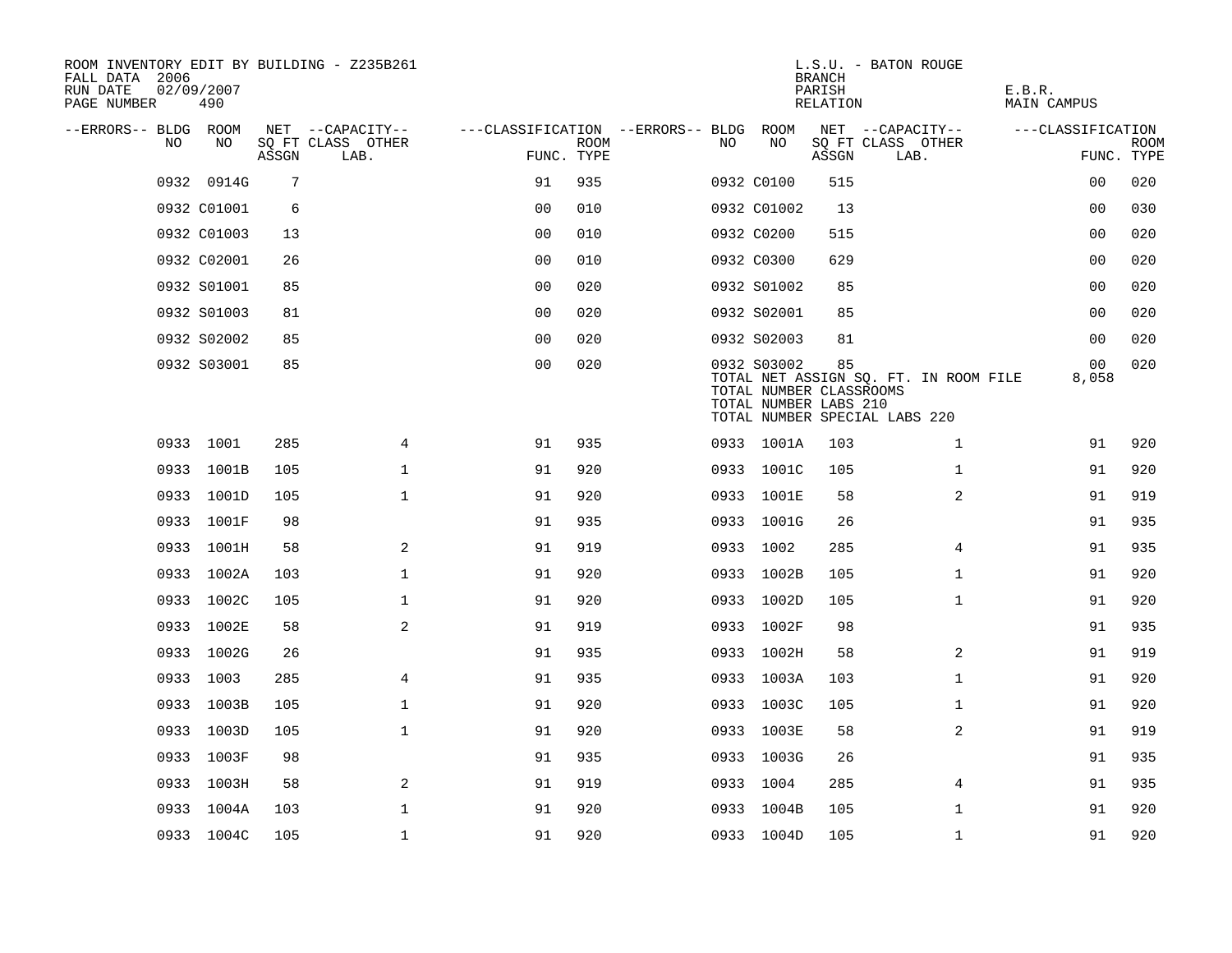| ROOM INVENTORY EDIT BY BUILDING - Z235B261<br>FALL DATA 2006<br>RUN DATE<br>PAGE NUMBER | 02/09/2007<br>491 |       |                           |            |             |                                   |            | <b>BRANCH</b><br>PARISH<br>RELATION | L.S.U. - BATON ROUGE      | E.B.R.<br><b>MAIN CAMPUS</b> |                           |
|-----------------------------------------------------------------------------------------|-------------------|-------|---------------------------|------------|-------------|-----------------------------------|------------|-------------------------------------|---------------------------|------------------------------|---------------------------|
| --ERRORS-- BLDG ROOM                                                                    |                   |       | NET --CAPACITY--          |            |             | ---CLASSIFICATION --ERRORS-- BLDG | ROOM       |                                     | NET --CAPACITY--          | ---CLASSIFICATION            |                           |
| NO                                                                                      | NO                | ASSGN | SQ FT CLASS OTHER<br>LAB. | FUNC. TYPE | <b>ROOM</b> | NO                                | NO         | ASSGN                               | SQ FT CLASS OTHER<br>LAB. |                              | <b>ROOM</b><br>FUNC. TYPE |
| 0933                                                                                    | 1004E             | 58    | $\mathbf{2}$              | 91         | 919         | 0933                              | 1004F      | 98                                  |                           | 91                           | 935                       |
|                                                                                         | 0933 1004G        | 26    |                           | 91         | 935         |                                   | 0933 1004H | 58                                  | 2                         | 91                           | 919                       |
|                                                                                         | 0933 1005         | 108   | 2                         | 91         | 935         |                                   | 0933 1005A | 118                                 | $\mathbf{1}$              | 91                           | 920                       |
|                                                                                         | 0933 1005B        | 132   | $\mathbf{1}$              | 91         | 920         |                                   | 0933 1005E | 70                                  | $\overline{2}$            | 91                           | 919                       |
|                                                                                         | 0933 1005F        | 109   |                           | 91         | 935         |                                   | 0933 1005G | 7                                   |                           | 91                           | 935                       |
|                                                                                         | 0933 1006         | 285   | 4                         | 91         | 935         |                                   | 0933 1006A | 103                                 | $\mathbf{1}$              | 91                           | 920                       |
|                                                                                         | 0933 1006B        | 105   | $\mathbf 1$               | 91         | 920         |                                   | 0933 1006C | 105                                 | $\mathbf{1}$              | 91                           | 920                       |
|                                                                                         | 0933 1006D        | 105   | $\mathbf 1$               | 91         | 920         |                                   | 0933 1006E | 58                                  | 2                         | 91                           | 919                       |
|                                                                                         | 0933 1006F        | 98    |                           | 91         | 935         |                                   | 0933 1006G | 26                                  |                           | 91                           | 935                       |
|                                                                                         | 0933 1006H        | 58    | 2                         | 91         | 919         |                                   | 0933 1007  | 285                                 | 4                         | 91                           | 935                       |
|                                                                                         | 0933 1007A        | 103   | $\mathbf{1}$              | 91         | 920         |                                   | 0933 1007B | 105                                 | $\mathbf{1}$              | 91                           | 920                       |
|                                                                                         | 0933 1007C        | 105   | $\mathbf 1$               | 91         | 920         |                                   | 0933 1007D | 105                                 | $\mathbf{1}$              | 91                           | 920                       |
| 0933                                                                                    | 1007E             | 58    | 2                         | 91         | 919         |                                   | 0933 1007F | 98                                  |                           | 91                           | 935                       |
|                                                                                         | 0933 1007G        | 26    |                           | 91         | 935         |                                   | 0933 1007H | 58                                  | 2                         | 91                           | 919                       |
| 0933                                                                                    | 1008              | 285   | 4                         | 91         | 935         |                                   | 0933 1008A | 103                                 | $\mathbf{1}$              | 91                           | 920                       |
|                                                                                         | 0933 1008B        | 105   | $\mathbf 1$               | 91         | 920         |                                   | 0933 1008C | 105                                 | $\mathbf{1}$              | 91                           | 920                       |
| 0933                                                                                    | 1008D             | 105   | $\mathbf 1$               | 91         | 920         |                                   | 0933 1008E | 58                                  | 2                         | 91                           | 919                       |
|                                                                                         | 0933 1008F        | 98    |                           | 91         | 935         |                                   | 0933 1008G | 26                                  |                           | 91                           | 935                       |
|                                                                                         | 0933 1008H        | 58    | 2                         | 91         | 919         |                                   | 0933 1009  | 285                                 | $\overline{4}$            | 91                           | 935                       |
|                                                                                         | 0933 1009A        | 103   | $\mathbf 1$               | 91         | 920         |                                   | 0933 1009B | 105                                 | $\mathbf{1}$              | 91                           | 920                       |
|                                                                                         | 0933 1009C        | 105   | $\mathbf 1$               | 91         | 920         |                                   | 0933 1009D | 105                                 | $\mathbf{1}$              | 91                           | 920                       |
|                                                                                         | 0933 1009E        | 58    | 2                         | 91         | 919         |                                   | 0933 1009F | 98                                  |                           | 91                           | 935                       |
|                                                                                         | 0933 1009G        | 26    |                           | 91         | 935         |                                   | 0933 1009H | 58                                  | 2                         | 91                           | 919                       |
|                                                                                         | 0933 1010         | 168   |                           | 91         | 935         |                                   | 0933 1010A | 141                                 | $\mathbf{1}$              | 91                           | 920                       |
|                                                                                         | 0933 1010E        | 52    | $\mathbf 1$               | 91         | 919         |                                   | 0933 1010F | 126                                 |                           | 91                           | 935                       |
|                                                                                         | 0933 1010G        | 8     |                           | 91         | 935         |                                   | 0933 1011  | 285                                 | 4                         | 91                           | 935                       |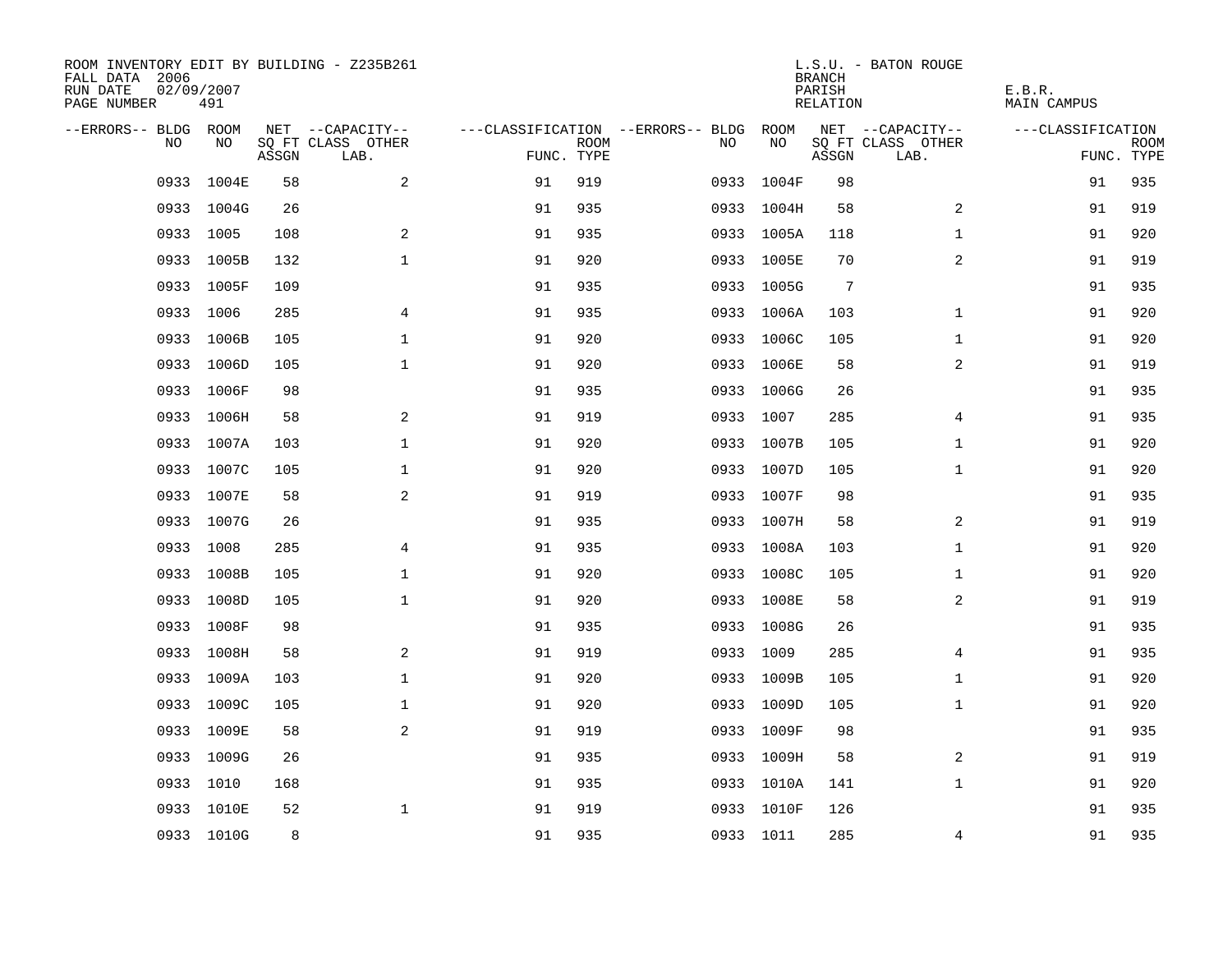| ROOM INVENTORY EDIT BY BUILDING - Z235B261<br>FALL DATA 2006<br>RUN DATE<br>PAGE NUMBER | 02/09/2007<br>492 |       |                           |                |             |                                   |             | <b>BRANCH</b><br>PARISH<br>RELATION | L.S.U. - BATON ROUGE                  | E.B.R.<br>MAIN CAMPUS |                           |
|-----------------------------------------------------------------------------------------|-------------------|-------|---------------------------|----------------|-------------|-----------------------------------|-------------|-------------------------------------|---------------------------------------|-----------------------|---------------------------|
| --ERRORS-- BLDG ROOM                                                                    |                   |       | NET --CAPACITY--          |                |             | ---CLASSIFICATION --ERRORS-- BLDG | ROOM        |                                     | NET --CAPACITY--                      | ---CLASSIFICATION     |                           |
| NO                                                                                      | NO.               | ASSGN | SO FT CLASS OTHER<br>LAB. | FUNC. TYPE     | <b>ROOM</b> | NO                                | NO          | ASSGN                               | SQ FT CLASS OTHER<br>LAB.             |                       | <b>ROOM</b><br>FUNC. TYPE |
| 0933                                                                                    | 1011A             | 103   | $\mathbf 1$               | 91             | 920         | 0933                              | 1011B       | 105                                 | $\mathbf{1}$                          | 91                    | 920                       |
|                                                                                         | 0933 1011C        | 105   | $\mathbf{1}$              | 91             | 920         |                                   | 0933 1011D  | 105                                 | $\mathbf{1}$                          | 91                    | 920                       |
|                                                                                         | 0933 1011E        | 58    | 2                         | 91             | 919         |                                   | 0933 1011F  | 98                                  |                                       | 91                    | 935                       |
|                                                                                         | 0933 1011G        | 26    |                           | 91             | 935         |                                   | 0933 1011H  | 58                                  | 2                                     | 91                    | 919                       |
|                                                                                         | 0933 1012         | 285   | 4                         | 91             | 935         |                                   | 0933 1012A  | 103                                 | $\mathbf{1}$                          | 91                    | 920                       |
|                                                                                         | 0933 1012B        | 105   | $\mathbf 1$               | 91             | 920         |                                   | 0933 1012C  | 105                                 | $\mathbf{1}$                          | 91                    | 920                       |
|                                                                                         | 0933 1012D        | 105   | $\mathbf 1$               | 91             | 920         |                                   | 0933 1012E  | 58                                  | $\overline{a}$                        | 91                    | 919                       |
|                                                                                         | 0933 1012F        | 98    |                           | 91             | 935         |                                   | 0933 1012G  | 26                                  |                                       | 91                    | 935                       |
|                                                                                         | 0933 1012H        | 58    | 2                         | 91             | 919         |                                   | 0933 1013   | 285                                 | 4                                     | 91                    | 935                       |
|                                                                                         | 0933 1013A        | 103   | $\mathbf 1$               | 91             | 920         |                                   | 0933 1013B  | 105                                 | $\mathbf{1}$                          | 91                    | 920                       |
|                                                                                         | 0933 1013C        | 105   | $\mathbf 1$               | 91             | 920         |                                   | 0933 1013D  | 105                                 | $\mathbf{1}$                          | 91                    | 920                       |
|                                                                                         | 0933 1013E        | 58    | 2                         | 91             | 919         |                                   | 0933 1013F  | 98                                  |                                       | 91                    | 935                       |
|                                                                                         | 0933 1013G        | 26    |                           | 91             | 935         |                                   | 0933 1013H  | 58                                  | 2                                     | 91                    | 919                       |
|                                                                                         | 0933 1014         | 285   | 4                         | 91             | 935         |                                   | 0933 1014A  | 103                                 | $\mathbf{1}$                          | 91                    | 920                       |
|                                                                                         | 0933 1014B        | 105   | 1                         | 91             | 920         |                                   | 0933 1014C  | 105                                 | $\mathbf{1}$                          | 91                    | 920                       |
|                                                                                         | 0933 1014D        | 105   | $\mathbf{1}$              | 91             | 920         |                                   | 0933 1014E  | 58                                  | 2                                     | 91                    | 919                       |
|                                                                                         | 0933 1014F        | 98    |                           | 91             | 935         |                                   | 0933 1014G  | 26                                  |                                       | 91                    | 935                       |
|                                                                                         | 0933 1014H        | 58    | 2                         | 91             | 919         |                                   | 0933 C0100  | 772                                 |                                       | 00                    | 020                       |
|                                                                                         | 0933 C01001       | 6     |                           | 0 <sub>0</sub> | 010         |                                   | 0933 C01002 | 16                                  |                                       | 00                    | 030                       |
|                                                                                         | 0933 C01003       | 16    |                           | 0 <sub>0</sub> | 010         |                                   | 0933 C0200  | 772                                 |                                       | 0 <sub>0</sub>        | 020                       |
|                                                                                         | 0933 C02001       | 26    |                           | 0 <sub>0</sub> | 010         |                                   | 0933 C0300  | 825                                 |                                       | 0 <sub>0</sub>        | 020                       |
|                                                                                         | 0933 S01001       | 85    |                           | 0 <sub>0</sub> | 020         |                                   | 0933 S01002 | 85                                  |                                       | 0 <sub>0</sub>        | 020                       |
|                                                                                         | 0933 S01003       | 125   |                           | 00             | 020         |                                   | 0933 S02001 | 85                                  |                                       | 0 <sub>0</sub>        | 020                       |
|                                                                                         | 0933 S02002       | 85    |                           | 0 <sub>0</sub> | 020         |                                   | 0933 S02003 | 125                                 |                                       | 0 <sub>0</sub>        | 020                       |
|                                                                                         | 0933 S03001       | 85    |                           | 0 <sub>0</sub> | 020         |                                   | 0933 S03002 | 85                                  | TOTAL NET ASSIGN SQ. FT. IN ROOM FILE | 00<br>12,355          | 020                       |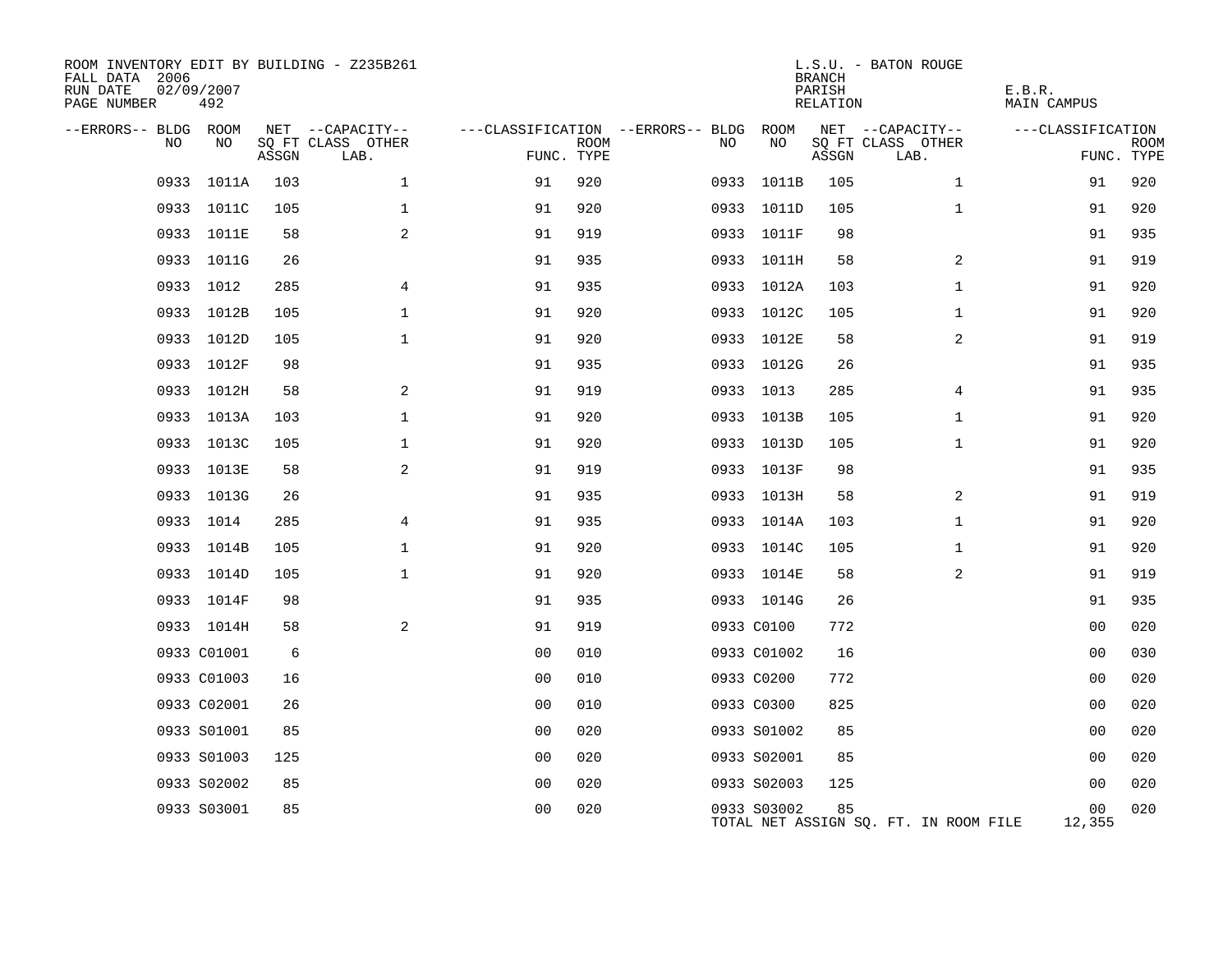| ROOM INVENTORY EDIT BY BUILDING - Z235B261<br>FALL DATA 2006<br>RUN DATE<br>PAGE NUMBER | 02/09/2007<br>493 |       |                                               |            |             |                                                               |                                                        | <b>BRANCH</b><br>PARISH<br>RELATION | L.S.U. - BATON ROUGE                                       | E.B.R.<br><b>MAIN CAMPUS</b> |                    |
|-----------------------------------------------------------------------------------------|-------------------|-------|-----------------------------------------------|------------|-------------|---------------------------------------------------------------|--------------------------------------------------------|-------------------------------------|------------------------------------------------------------|------------------------------|--------------------|
| --ERRORS-- BLDG ROOM<br>NO.                                                             | NO.               | ASSGN | NET --CAPACITY--<br>SQ FT CLASS OTHER<br>LAB. | FUNC. TYPE | <b>ROOM</b> | ---CLASSIFICATION --ERRORS-- BLDG ROOM NET --CAPACITY--<br>NO | NO<br>TOTAL NUMBER CLASSROOMS<br>TOTAL NUMBER LABS 210 | ASSGN                               | SQ FT CLASS OTHER<br>LAB.<br>TOTAL NUMBER SPECIAL LABS 220 | ---CLASSIFICATION            | ROOM<br>FUNC. TYPE |
|                                                                                         | 0934 1101         | 285   | $\overline{4}$                                | 91         | 935         |                                                               | 0934 1101A                                             | 103                                 | $\mathbf{1}$                                               | 91                           | 920                |
|                                                                                         | 0934 1101B        | 105   | $\mathbf 1$                                   | 91         | 920         |                                                               | 0934 1101C                                             | 105                                 | $\mathbf{1}$                                               | 91                           | 920                |
|                                                                                         | 0934 1101D        | 105   | $\mathbf{1}$                                  | 91         | 920         |                                                               | 0934 1101E                                             | 58                                  | 2                                                          | 91                           | 919                |
|                                                                                         | 0934 1101F        | 98    |                                               | 91         | 935         |                                                               | 0934 1101G                                             | 26                                  |                                                            | 91                           | 935                |
|                                                                                         | 0934 1101H        | 58    | 2                                             | 91         | 919         |                                                               | 0934 1102                                              | 285                                 | 4                                                          | 91                           | 935                |
|                                                                                         | 0934 1102A        | 103   | $\mathbf 1$                                   | 91         | 920         |                                                               | 0934 1102B                                             | 105                                 | $\mathbf{1}$                                               | 91                           | 920                |
|                                                                                         | 0934 1102C        | 105   | 1                                             | 91         | 920         |                                                               | 0934 1102D                                             | 105                                 | $\mathbf{1}$                                               | 91                           | 920                |
|                                                                                         | 0934 1102E        | 58    | 2                                             | 91         | 919         |                                                               | 0934 1102F                                             | 98                                  |                                                            | 91                           | 935                |
|                                                                                         | 0934 1102G        | 26    |                                               | 91         | 935         |                                                               | 0934 1102H                                             | 58                                  | 2                                                          | 91                           | 919                |
|                                                                                         | 0934 1103         | 285   | 4                                             | 91         | 935         |                                                               | 0934 1103A                                             | 103                                 | $\mathbf{1}$                                               | 91                           | 920                |
|                                                                                         | 0934 1103B        | 105   | $\mathbf 1$                                   | 91         | 920         |                                                               | 0934 1103C                                             | 105                                 | $\mathbf{1}$                                               | 91                           | 920                |
|                                                                                         | 0934 1103D        | 105   | $\mathbf 1$                                   | 91         | 920         |                                                               | 0934 1103E                                             | 58                                  | $\mathbf{1}$                                               | 91                           | 919                |
|                                                                                         | 0934 1103F        | 98    |                                               | 91         | 935         |                                                               | 0934 1103G                                             | 26                                  |                                                            | 91                           | 935                |
|                                                                                         | 0934 1103H        | 58    | 2                                             | 91         | 919         |                                                               | 0934 1104                                              | 285                                 | 4                                                          | 91                           | 935                |
|                                                                                         | 0934 1104A        | 103   | $\mathbf{1}$                                  | 91         | 920         |                                                               | 0934 1104B                                             | 105                                 | $\mathbf{1}$                                               | 91                           | 920                |
|                                                                                         | 0934 1104C        | 105   | $\mathbf 1$                                   | 91         | 920         |                                                               | 0934 1104D                                             | 105                                 | $\mathbf{1}$                                               | 91                           | 920                |
|                                                                                         | 0934 1104E        | 58    | 2                                             | 91         | 919         |                                                               | 0934 1104F                                             | 98                                  |                                                            | 91                           | 935                |
|                                                                                         | 0934 1104G        | 26    |                                               | 91         | 935         |                                                               | 0934 1104H                                             | 58                                  | 2                                                          | 91                           | 919                |
|                                                                                         | 0934 1105         | 108   | 2                                             | 91         | 935         |                                                               | 0934 1105A                                             | 118                                 | $\mathbf{1}$                                               | 91                           | 920                |
|                                                                                         | 0934 1105B        | 132   | $\mathbf{1}$                                  | 91         | 920         |                                                               | 0934 1105E                                             | 70                                  | 2                                                          | 91                           | 919                |
|                                                                                         | 0934 1105F        | 109   |                                               | 91         | 935         |                                                               | 0934 1105G                                             | $7\phantom{.0}$                     |                                                            | 91                           | 935                |
|                                                                                         | 0934 1106         | 285   | 4                                             | 91         | 935         |                                                               | 0934 1106A                                             | 103                                 | $\mathbf{1}$                                               | 91                           | 920                |
|                                                                                         | 0934 1106B        | 105   | $\mathbf 1$                                   | 91         | 920         |                                                               | 0934 1106C                                             | 105                                 | $\mathbf{1}$                                               | 91                           | 920                |
|                                                                                         | 0934 1106D        | 105   | $\mathbf 1$                                   | 91         | 920         |                                                               | 0934 1106E                                             | 58                                  | $\overline{a}$                                             | 91                           | 919                |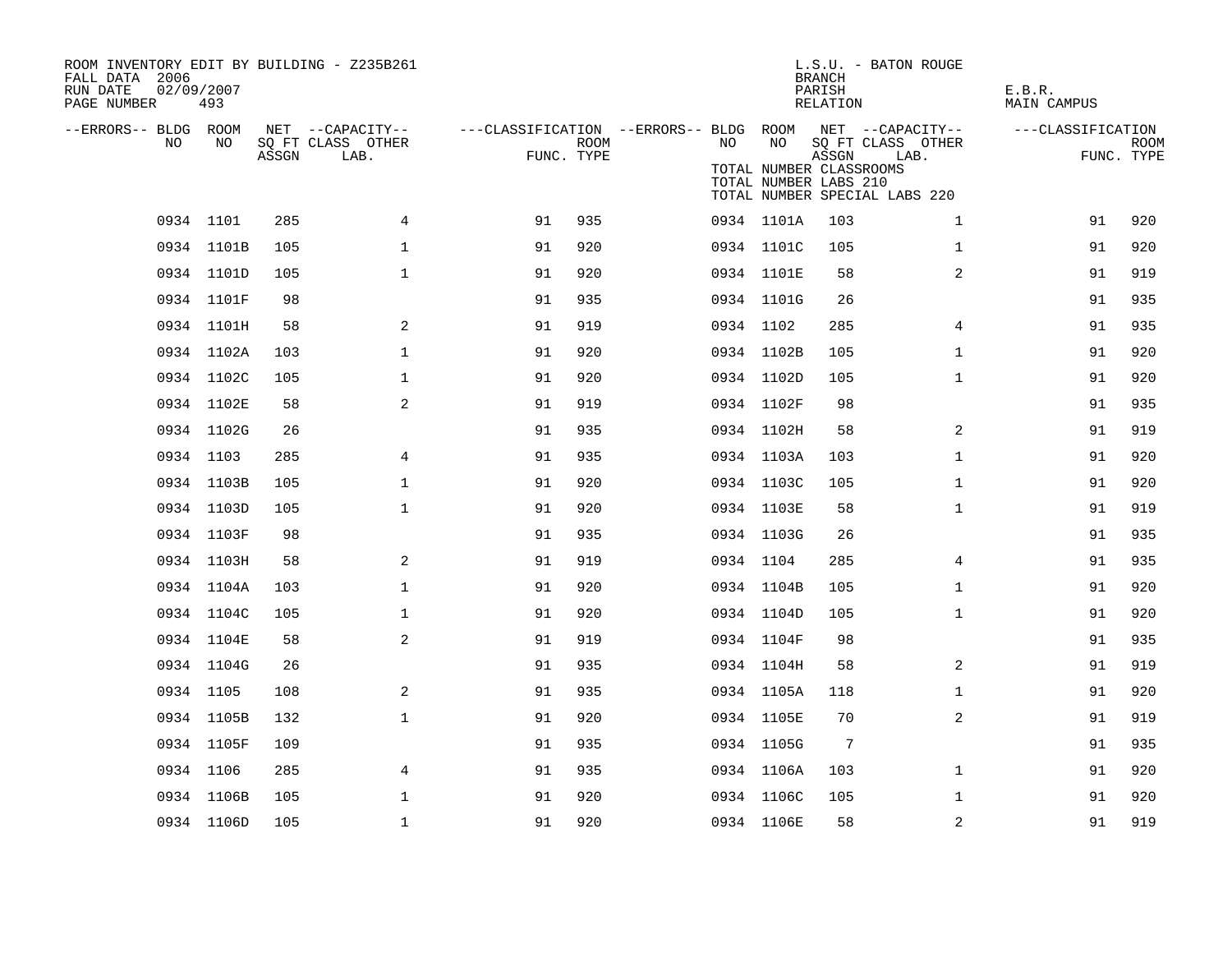| ROOM INVENTORY EDIT BY BUILDING - Z235B261<br>FALL DATA 2006<br>RUN DATE<br>PAGE NUMBER | 02/09/2007<br>494 |       |                           |            |             |                                        |            | <b>BRANCH</b><br>PARISH<br>RELATION | L.S.U. - BATON ROUGE      | E.B.R.<br>MAIN CAMPUS |                           |
|-----------------------------------------------------------------------------------------|-------------------|-------|---------------------------|------------|-------------|----------------------------------------|------------|-------------------------------------|---------------------------|-----------------------|---------------------------|
| --ERRORS-- BLDG ROOM                                                                    |                   |       | NET --CAPACITY--          |            |             | ---CLASSIFICATION --ERRORS-- BLDG ROOM |            |                                     | NET --CAPACITY--          | ---CLASSIFICATION     |                           |
| NO.                                                                                     | NO.               | ASSGN | SQ FT CLASS OTHER<br>LAB. | FUNC. TYPE | <b>ROOM</b> | NO.                                    | NO         | ASSGN                               | SQ FT CLASS OTHER<br>LAB. |                       | <b>ROOM</b><br>FUNC. TYPE |
|                                                                                         | 0934 1106F        | 98    |                           | 91         | 935         |                                        | 0934 1106G |                                     | 26                        | 91                    | 935                       |
|                                                                                         | 0934 1106H        | 58    | 2                         | 91         | 919         |                                        | 0934 1107  | 285                                 | $\overline{4}$            | 91                    | 935                       |
|                                                                                         | 0934 1107A        | 103   | $\mathbf 1$               | 91         | 920         |                                        | 0934 1107B | 105                                 | $\mathbf{1}$              | 91                    | 920                       |
|                                                                                         | 0934 1107C        | 105   | $\mathbf 1$               | 91         | 920         |                                        | 0934 1107D |                                     | 105<br>$\mathbf{1}$       | 91                    | 920                       |
|                                                                                         | 0934 1107E        | 58    | 2                         | 91         | 919         |                                        | 0934 1107F |                                     | 98                        | 91                    | 935                       |
|                                                                                         | 0934 1107G        | 26    |                           | 91         | 935         |                                        | 0934 1107H |                                     | 2<br>58                   | 91                    | 919                       |
|                                                                                         | 0934 1108         | 285   | $\overline{4}$            | 91         | 935         |                                        | 0934 1108A | 103                                 | $\mathbf{1}$              | 91                    | 920                       |
|                                                                                         | 0934 1108B        | 105   | 1                         | 91         | 920         |                                        | 0934 1108C | 105                                 | $\mathbf{1}$              | 91                    | 920                       |
|                                                                                         | 0934 1108D        | 105   | $\mathbf 1$               | 91         | 920         |                                        | 0934 1108E |                                     | 2<br>58                   | 91                    | 919                       |
|                                                                                         | 0934 1108F        | 98    |                           | 91         | 935         |                                        | 0934 1108G |                                     | 26                        | 91                    | 935                       |
|                                                                                         | 0934 1108H        | 58    | 2                         | 91         | 919         |                                        | 0934 1109  |                                     | 285<br>$\overline{4}$     | 91                    | 935                       |
|                                                                                         | 0934 1109A        | 103   | $\mathbf 1$               | 91         | 920         |                                        | 0934 1109B | 105                                 | $\mathbf{1}$              | 91                    | 920                       |
|                                                                                         | 0934 1109C        | 105   | $\mathbf 1$               | 91         | 920         |                                        | 0934 1109D | 105                                 | $\mathbf{1}$              | 91                    | 920                       |
|                                                                                         | 0934 1109E        | 58    | 2                         | 91         | 919         |                                        | 0934 1109F |                                     | 98                        | 91                    | 935                       |
|                                                                                         | 0934 1109G        | 26    |                           | 91         | 935         |                                        | 0934 1109H |                                     | 58<br>2                   | 91                    | 919                       |
|                                                                                         | 0934 1110         | 168   |                           | 91         | 935         |                                        | 0934 1110A | 141                                 | $\mathbf{1}$              | 91                    | 920                       |
|                                                                                         | 0934 1110E        | 52    | $\mathbf 1$               | 91         | 919         |                                        | 0934 1110F | 126                                 |                           | 91                    | 935                       |
|                                                                                         | 0934 1110G        | 8     |                           | 91         | 935         |                                        | 0934 1111  | 285                                 | 4                         | 91                    | 935                       |
|                                                                                         | 0934 1111A        | 103   | $\mathbf 1$               | 91         | 920         |                                        | 0934 1111B | 105                                 | $\mathbf{1}$              | 91                    | 920                       |
|                                                                                         | 0934 1111C        | 105   | $\mathbf{1}$              | 91         | 920         |                                        | 0934 1111D | 105                                 | $\mathbf{1}$              | 91                    | 920                       |
|                                                                                         | 0934 1111E        | 58    | 2                         | 91         | 919         |                                        | 0934 1111F |                                     | 98                        | 91                    | 935                       |
|                                                                                         | 0934 1111G        | 26    |                           | 91         | 935         |                                        | 0934 1111H |                                     | 58<br>2                   | 91                    | 919                       |
|                                                                                         | 0934 1112         | 285   | 4                         | 91         | 935         |                                        | 0934 1112A | 103                                 | $\mathbf{1}$              | 91                    | 920                       |
|                                                                                         | 0934 1112B        | 105   | $\mathbf 1$               | 91         | 920         |                                        | 0934 1112C | 105                                 | $\mathbf{1}$              | 91                    | 920                       |
|                                                                                         | 0934 1112D        | 105   | $\mathbf{1}$              | 91         | 920         |                                        | 0934 1112E |                                     | 2<br>58                   | 91                    | 919                       |
|                                                                                         | 0934 1112F        | 98    |                           | 91         | 935         |                                        | 0934 1112G |                                     | 26                        | 91                    | 935                       |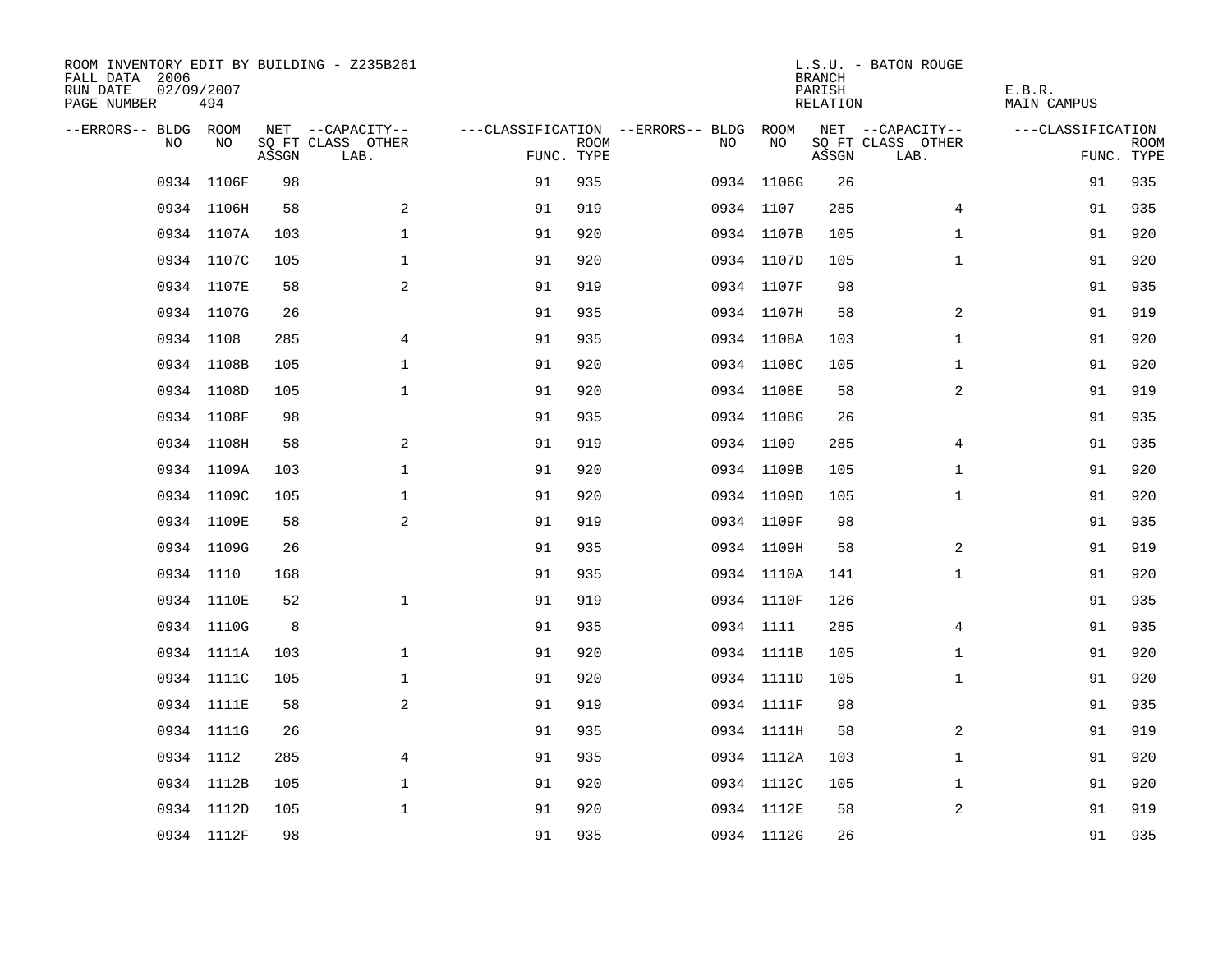| ROOM INVENTORY EDIT BY BUILDING - Z235B261<br>FALL DATA 2006<br>RUN DATE<br>PAGE NUMBER | 02/09/2007<br>495 |       |                           |                |             |                                        |                                                                 | <b>BRANCH</b><br>PARISH<br>RELATION | L.S.U. - BATON ROUGE                                                   | E.B.R.<br>MAIN CAMPUS |                           |
|-----------------------------------------------------------------------------------------|-------------------|-------|---------------------------|----------------|-------------|----------------------------------------|-----------------------------------------------------------------|-------------------------------------|------------------------------------------------------------------------|-----------------------|---------------------------|
| --ERRORS-- BLDG ROOM                                                                    |                   |       | NET --CAPACITY--          |                |             | ---CLASSIFICATION --ERRORS-- BLDG ROOM |                                                                 |                                     | NET --CAPACITY--                                                       | ---CLASSIFICATION     |                           |
| NO                                                                                      | NO                | ASSGN | SQ FT CLASS OTHER<br>LAB. | FUNC. TYPE     | <b>ROOM</b> | NO                                     | NO                                                              | ASSGN                               | SQ FT CLASS OTHER<br>LAB.                                              |                       | <b>ROOM</b><br>FUNC. TYPE |
|                                                                                         | 0934 1112H        | 58    | 2                         | 91             | 919         |                                        | 0934 1113                                                       | 285                                 | 4                                                                      | 91                    | 935                       |
|                                                                                         | 0934 1113A        | 103   | $\mathbf 1$               | 91             | 920         |                                        | 0934 1113B                                                      | 105                                 | $\mathbf{1}$                                                           | 91                    | 920                       |
|                                                                                         | 0934 1113C        | 105   | $\mathbf{1}$              | 91             | 920         |                                        | 0934 1113D                                                      | 105                                 | $\mathbf{1}$                                                           | 91                    | 920                       |
|                                                                                         | 0934 1113E        | 58    | 2                         | 91             | 919         |                                        | 0934 1113F                                                      | 98                                  |                                                                        | 91                    | 935                       |
|                                                                                         | 0934 1113G        | 26    |                           | 91             | 935         |                                        | 0934 1113H                                                      | 58                                  | 2                                                                      | 91                    | 919                       |
|                                                                                         | 0934 1114         | 285   | 4                         | 91             | 935         |                                        | 0934 1114A                                                      | 103                                 | $\mathbf{1}$                                                           | 91                    | 920                       |
|                                                                                         | 0934 1114B        | 105   | $\mathbf 1$               | 91             | 920         |                                        | 0934 1114C                                                      | 105                                 | $\mathbf{1}$                                                           | 91                    | 920                       |
|                                                                                         | 0934 1114D        | 105   | $\mathbf{1}$              | 91             | 920         |                                        | 0934 1114E                                                      | 58                                  | 2                                                                      | 91                    | 919                       |
|                                                                                         | 0934 1114F        | 98    |                           | 91             | 935         |                                        | 0934 1114G                                                      | 26                                  |                                                                        | 91                    | 935                       |
|                                                                                         | 0934 1114H        | 58    | 2                         | 91             | 919         |                                        | 0934 C0100                                                      | 772                                 |                                                                        | 00                    | 020                       |
|                                                                                         | 0934 C01001       | 6     |                           | 0 <sub>0</sub> | 010         |                                        | 0934 C01002                                                     | 16                                  |                                                                        | 0 <sub>0</sub>        | 030                       |
|                                                                                         | 0934 C01003       | 16    |                           | 0 <sub>0</sub> | 020         |                                        | 0934 C0200                                                      | 772                                 |                                                                        | 0 <sub>0</sub>        | 020                       |
|                                                                                         | 0934 C02001       | 26    |                           | 0 <sub>0</sub> | 010         |                                        | 0934 C0300                                                      | 825                                 |                                                                        | 0 <sub>0</sub>        | 020                       |
|                                                                                         | 0934 S01001       | 85    |                           | 0 <sub>0</sub> | 020         |                                        | 0934 S01002                                                     | 85                                  |                                                                        | 00                    | 020                       |
|                                                                                         | 0934 S01003       | 125   |                           | 0 <sub>0</sub> | 020         |                                        | 0934 S02001                                                     | 85                                  |                                                                        | 0 <sub>0</sub>        | 020                       |
|                                                                                         | 0934 S02002       | 85    |                           | 0 <sub>0</sub> | 020         |                                        | 0934 S02003                                                     | 125                                 |                                                                        | 0 <sub>0</sub>        | 020                       |
|                                                                                         | 0934 S03001       | 85    |                           | 0 <sub>0</sub> | 020         |                                        | 0934 S03002<br>TOTAL NUMBER CLASSROOMS<br>TOTAL NUMBER LABS 210 | 85                                  | TOTAL NET ASSIGN SQ. FT. IN ROOM FILE<br>TOTAL NUMBER SPECIAL LABS 220 | 00<br>12,355          | 020                       |
|                                                                                         | 0935 1201         | 188   | 3                         | 91             | 935         |                                        | 0935 1201A                                                      | 88                                  | $\mathbf{1}$                                                           | 91                    | 920                       |
|                                                                                         | 0935 1201B        | 88    | $\mathbf{1}$              | 91             | 920         |                                        | 0935 1201C                                                      | 85                                  | $\mathbf{1}$                                                           | 91                    | 920                       |
|                                                                                         | 0935 1201E        | 40    | $\mathbf{1}$              | 91             | 919         |                                        | 0935 1201F                                                      | 78                                  |                                                                        | 91                    | 935                       |
|                                                                                         | 0935 1201G        | 13    |                           | 91             | 935         |                                        | 0935 1201H                                                      | 40                                  | $\mathbf{1}$                                                           | 91                    | 919                       |
|                                                                                         | 0935 1202         | 188   | 3                         | 91             | 935         |                                        | 0935 1202A                                                      | 88                                  | $\mathbf{1}$                                                           | 91                    | 920                       |
|                                                                                         | 0935 1202B        | 88    | $\mathbf 1$               | 91             | 920         |                                        | 0935 1202C                                                      | 85                                  | $\mathbf{1}$                                                           | 91                    | 920                       |
|                                                                                         | 0935 1202E        | 40    | $\mathbf 1$               | 91             | 919         |                                        | 0935 1202F                                                      | 78                                  |                                                                        | 91                    | 935                       |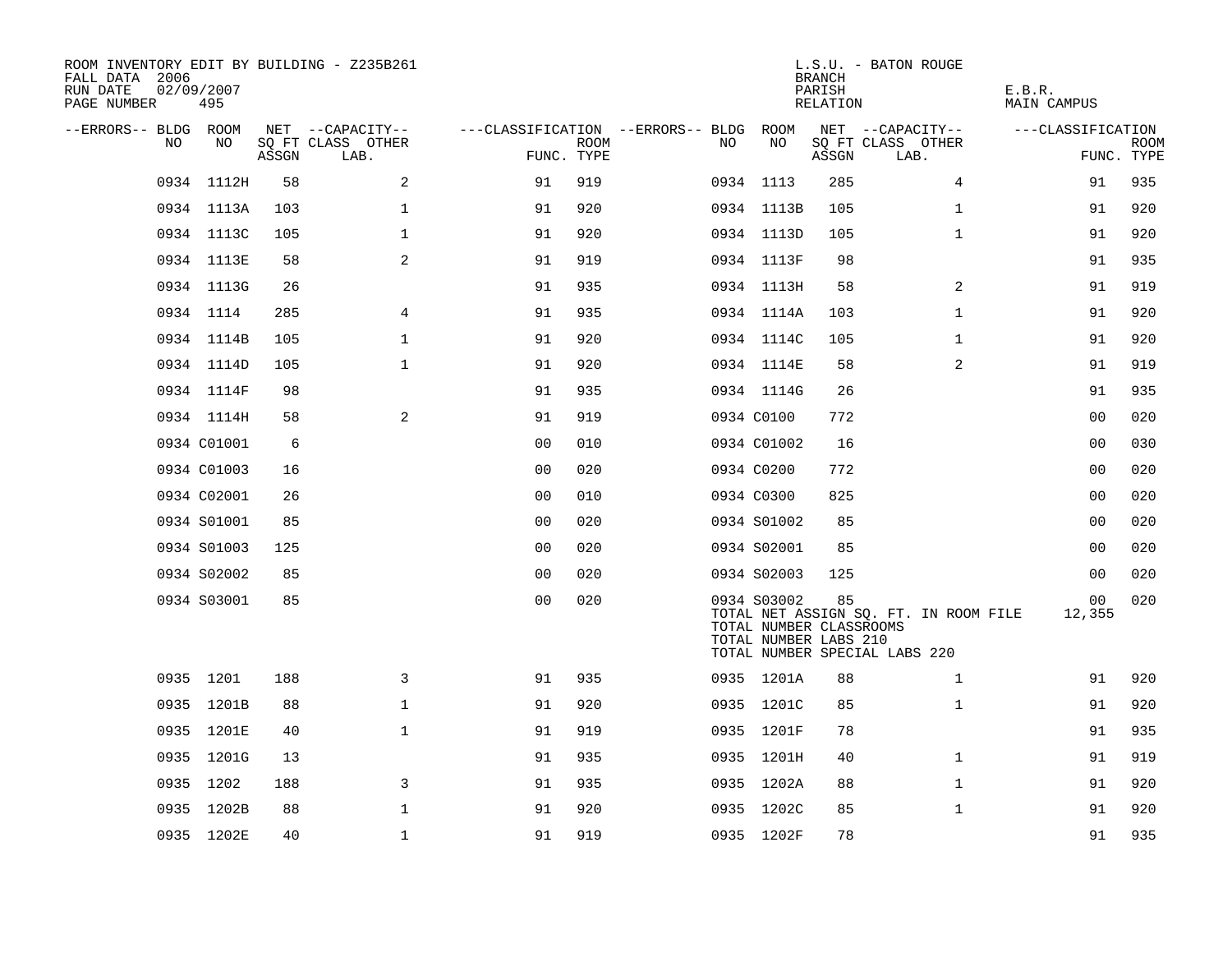| ROOM INVENTORY EDIT BY BUILDING - Z235B261<br>FALL DATA 2006<br>RUN DATE<br>PAGE NUMBER | 02/09/2007<br>496 |       |                           |            |             |                                   |            | <b>BRANCH</b><br>PARISH<br>RELATION | L.S.U. - BATON ROUGE      | E.B.R.<br><b>MAIN CAMPUS</b> |                           |
|-----------------------------------------------------------------------------------------|-------------------|-------|---------------------------|------------|-------------|-----------------------------------|------------|-------------------------------------|---------------------------|------------------------------|---------------------------|
| --ERRORS-- BLDG ROOM                                                                    |                   |       | NET --CAPACITY--          |            |             | ---CLASSIFICATION --ERRORS-- BLDG | ROOM       |                                     | NET --CAPACITY--          | ---CLASSIFICATION            |                           |
| N <sub>O</sub>                                                                          | NO.               | ASSGN | SO FT CLASS OTHER<br>LAB. | FUNC. TYPE | <b>ROOM</b> | NO.                               | NO         | ASSGN                               | SQ FT CLASS OTHER<br>LAB. |                              | <b>ROOM</b><br>FUNC. TYPE |
| 0935                                                                                    | 1202G             | 13    |                           | 91         | 935         | 0935                              | 1202H      | 40                                  | $\mathbf{1}$              | 91                           | 919                       |
|                                                                                         | 0935 1203         | 188   | 3                         | 91         | 935         |                                   | 0935 1203A | 88                                  | $\mathbf{1}$              | 91                           | 920                       |
|                                                                                         | 0935 1203B        | 88    | $\mathbf 1$               | 91         | 920         |                                   | 0935 1203C | 85                                  | $\mathbf{1}$              | 91                           | 920                       |
|                                                                                         | 0935 1203E        | 40    | $\mathbf 1$               | 91         | 919         |                                   | 0935 1203F | 78                                  |                           | 91                           | 935                       |
| 0935                                                                                    | 1203G             | 13    |                           | 91         | 935         |                                   | 0935 1203H | 40                                  | $\mathbf{1}$              | 91                           | 919                       |
|                                                                                         | 0935 1204         | 188   | 3                         | 91         | 935         |                                   | 0935 1204A | 88                                  | $\mathbf{1}$              | 91                           | 920                       |
| 0935                                                                                    | 1204B             | 88    | $\mathbf{1}$              | 91         | 920         |                                   | 0935 1204C | 85                                  | $\mathbf{1}$              | 91                           | 920                       |
|                                                                                         | 0935 1204E        | 40    | $\mathbf{1}$              | 91         | 919         |                                   | 0935 1204F | 78                                  |                           | 91                           | 935                       |
|                                                                                         | 0935 1204G        | 13    |                           | 91         | 935         |                                   | 0935 1204H | 40                                  | $\mathbf{1}$              | 91                           | 919                       |
|                                                                                         | 0935 1205         | 114   | 2                         | 91         | 935         |                                   | 0935 1205A | 101                                 | $\mathbf{1}$              | 91                           | 920                       |
|                                                                                         | 0935 1205B        | 113   | $\mathbf 1$               | 91         | 920         |                                   | 0935 1205E | 60                                  | 2                         | 91                           | 919                       |
|                                                                                         | 0935 1205F        | 70    |                           | 91         | 935         |                                   | 0935 1205G | 6                                   |                           | 91                           | 935                       |
| 0935                                                                                    | 1206              | 188   | 3                         | 91         | 935         |                                   | 0935 1206A | 88                                  | $\mathbf{1}$              | 91                           | 920                       |
|                                                                                         | 0935 1206B        | 88    | $\mathbf 1$               | 91         | 920         |                                   | 0935 1206C | 85                                  | $\mathbf{1}$              | 91                           | 920                       |
|                                                                                         | 0935 1206E        | 40    | $\mathbf 1$               | 91         | 919         |                                   | 0935 1206F | 78                                  |                           | 91                           | 935                       |
|                                                                                         | 0935 1206G        | 13    |                           | 91         | 935         |                                   | 0935 1206H | 40                                  | $\mathbf{1}$              | 91                           | 919                       |
|                                                                                         | 0935 1207         | 188   | $\mathbf{3}$              | 91         | 935         |                                   | 0935 1207A | 88                                  | $\mathbf{1}$              | 91                           | 920                       |
|                                                                                         | 0935 1207B        | 88    | $\mathbf{1}$              | 91         | 920         |                                   | 0935 1207C | 85                                  | $\mathbf{1}$              | 91                           | 920                       |
|                                                                                         | 0935 1207E        | 40    | $\mathbf 1$               | 91         | 919         |                                   | 0935 1207F | 78                                  |                           | 91                           | 935                       |
|                                                                                         | 0935 1207G        | 13    |                           | 91         | 935         |                                   | 0935 1207H | 40                                  | $\mathbf{1}$              | 91                           | 919                       |
|                                                                                         | 0935 1208         | 188   | 3                         | 91         | 935         |                                   | 0935 1208A | 88                                  | $\mathbf{1}$              | 91                           | 920                       |
| 0935                                                                                    | 1208B             | 88    | $\mathbf 1$               | 91         | 920         |                                   | 0935 1208C | 85                                  | $\mathbf{1}$              | 91                           | 920                       |
|                                                                                         | 0935 1208E        | 40    | $\mathbf 1$               | 91         | 919         |                                   | 0935 1208F | 78                                  |                           | 91                           | 935                       |
| 0935                                                                                    | 1208G             | 13    |                           | 91         | 935         |                                   | 0935 1208H | 40                                  | $\mathbf{1}$              | 91                           | 919                       |
|                                                                                         | 0935 1209         | 188   | 3                         | 91         | 935         |                                   | 0935 1209A | 85                                  | $\mathbf{1}$              | 91                           | 920                       |
|                                                                                         | 0935 1209B        | 88    | $\mathbf{1}$              | 91         | 920         |                                   | 0935 1209C | 88                                  | $\mathbf{1}$              | 91                           | 920                       |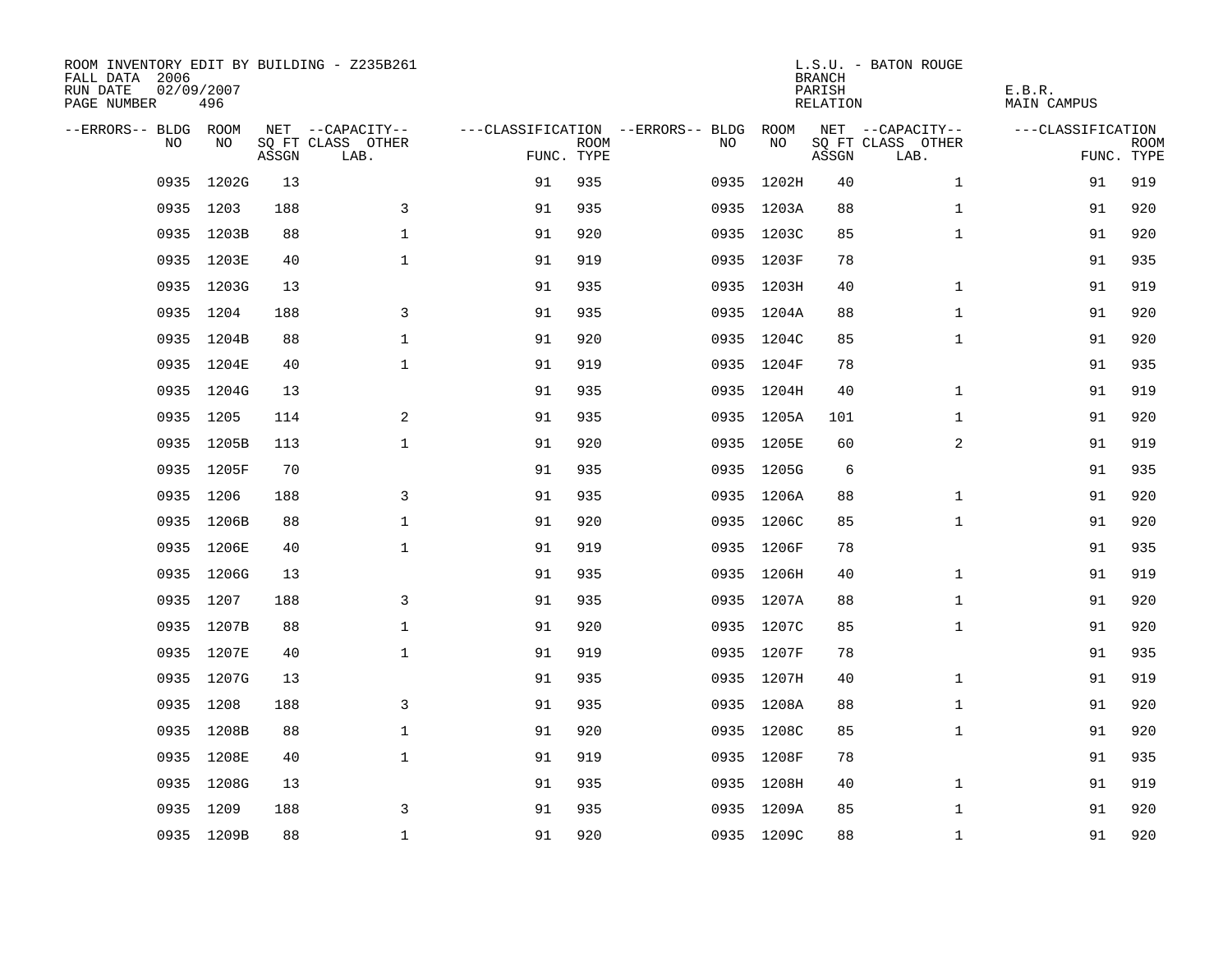| ROOM INVENTORY EDIT BY BUILDING - Z235B261<br>FALL DATA 2006<br>02/09/2007<br>RUN DATE<br>PAGE NUMBER | 497         |       |                                               |                |             |                                               |             | <b>BRANCH</b><br>PARISH<br><b>RELATION</b>             | L.S.U. - BATON ROUGE                          | E.B.R.<br><b>MAIN CAMPUS</b> |                           |
|-------------------------------------------------------------------------------------------------------|-------------|-------|-----------------------------------------------|----------------|-------------|-----------------------------------------------|-------------|--------------------------------------------------------|-----------------------------------------------|------------------------------|---------------------------|
| --ERRORS-- BLDG ROOM<br>NO                                                                            | NO          | ASSGN | NET --CAPACITY--<br>SQ FT CLASS OTHER<br>LAB. | FUNC. TYPE     | <b>ROOM</b> | ---CLASSIFICATION --ERRORS-- BLDG ROOM<br>NO. | NO          | ASSGN                                                  | NET --CAPACITY--<br>SQ FT CLASS OTHER<br>LAB. | ---CLASSIFICATION            | <b>ROOM</b><br>FUNC. TYPE |
|                                                                                                       | 0935 1209E  | 40    | $\mathbf{1}$                                  | 91             | 919         |                                               | 0935 1209F  | 78                                                     |                                               | 91                           | 935                       |
|                                                                                                       | 0935 1209G  | 13    |                                               | 91             | 935         |                                               | 0935 1209H  | 40                                                     | $\mathbf{1}$                                  | 91                           | 919                       |
|                                                                                                       | 0935 1210   | 169   |                                               | 91             | 935         |                                               | 0935 1210A  | 141                                                    | $\mathbf{1}$                                  | 91                           | 920                       |
|                                                                                                       | 0935 1210E  | 51    | $\mathbf{1}$                                  | 91             | 919         |                                               | 0935 1210F  | 117                                                    |                                               | 91                           | 935                       |
|                                                                                                       | 0935 1210G  | 8     |                                               | 91             | 935         |                                               | 0935 1211   | 140                                                    | 2                                             | 91                           | 935                       |
|                                                                                                       | 0935 1211A  | 127   | $\mathbf{1}$                                  | 91             | 920         |                                               | 0935 1211B  | 111                                                    | $\mathbf{1}$                                  | 91                           | 920                       |
|                                                                                                       | 0935 1211E  | 69    | 2                                             | 91             | 919         |                                               | 0935 1211F  | 83                                                     |                                               | 91                           | 935                       |
|                                                                                                       | 0935 1211G  | 7     |                                               | 91             | 935         |                                               | 0935 1212   | 140                                                    | $\mathbf{1}$                                  | 91                           | 935                       |
|                                                                                                       | 0935 1212A  | 111   | $\mathbf 1$                                   | 91             | 920         |                                               | 0935 1212B  | 127                                                    | $\mathbf{1}$                                  | 91                           | 920                       |
|                                                                                                       | 0935 1212E  | 69    | 2                                             | 91             | 919         |                                               | 0935 1212F  | 83                                                     |                                               | 91                           | 935                       |
|                                                                                                       | 0935 1212G  | 7     |                                               | 91             | 935         |                                               | 0935 1213   | 140                                                    | 2                                             | 91                           | 935                       |
|                                                                                                       | 0935 1213A  | 127   | $\mathbf{1}$                                  | 91             | 920         |                                               | 0935 1213B  | 111                                                    | $\mathbf{1}$                                  | 91                           | 920                       |
|                                                                                                       | 0935 1213E  | 69    | 2                                             | 91             | 919         |                                               | 0935 1213F  | 83                                                     |                                               | 91                           | 935                       |
|                                                                                                       | 0935 1213G  | 7     |                                               | 91             | 935         |                                               | 0935 1214   | 140                                                    | 2                                             | 91                           | 935                       |
|                                                                                                       | 0935 1214A  | 111   | $\mathbf 1$                                   | 91             | 920         |                                               | 0935 1214B  | 127                                                    | $\mathbf{1}$                                  | 91                           | 920                       |
|                                                                                                       | 0935 1214E  | 69    | 2                                             | 91             | 919         |                                               | 0935 1214F  | 83                                                     |                                               | 91                           | 935                       |
|                                                                                                       | 0935 1214G  | 7     |                                               | 91             | 935         |                                               | 0935 C0100  | 515                                                    |                                               | 0 <sub>0</sub>               | 020                       |
|                                                                                                       | 0935 C01001 | 6     |                                               | 0 <sub>0</sub> | 010         |                                               | 0935 C01002 | 13                                                     |                                               | 0 <sub>0</sub>               | 030                       |
|                                                                                                       | 0935 C01003 | 13    |                                               | 0 <sub>0</sub> | 010         |                                               | 0935 C0200  | 515                                                    |                                               | 0 <sub>0</sub>               | 020                       |
|                                                                                                       | 0935 C02001 | 26    |                                               | 0 <sub>0</sub> | 020         |                                               | 0935 C0300  | 629                                                    |                                               | 0 <sub>0</sub>               | 020                       |
|                                                                                                       | 0935 S01001 | 85    |                                               | 0 <sub>0</sub> | 020         |                                               | 0935 S01002 | 85                                                     |                                               | 0 <sub>0</sub>               | 020                       |
|                                                                                                       | 0935 S01003 | 81    |                                               | 0 <sub>0</sub> | 020         |                                               | 0935 S02001 | 85                                                     |                                               | 00                           | 020                       |
|                                                                                                       | 0935 S02002 | 85    |                                               | 0 <sub>0</sub> | 020         |                                               | 0935 S02003 | 81                                                     |                                               | 0 <sub>0</sub>               | 020                       |
|                                                                                                       | 0935 S03001 | 85    |                                               | 0 <sub>0</sub> | 020         |                                               | 0935 S03002 | 85<br>TOTAL NUMBER CLASSROOMS<br>TOTAL NUMBER LABS 210 | TOTAL NET ASSIGN SQ. FT. IN ROOM FILE         | 00<br>8,058                  | 020                       |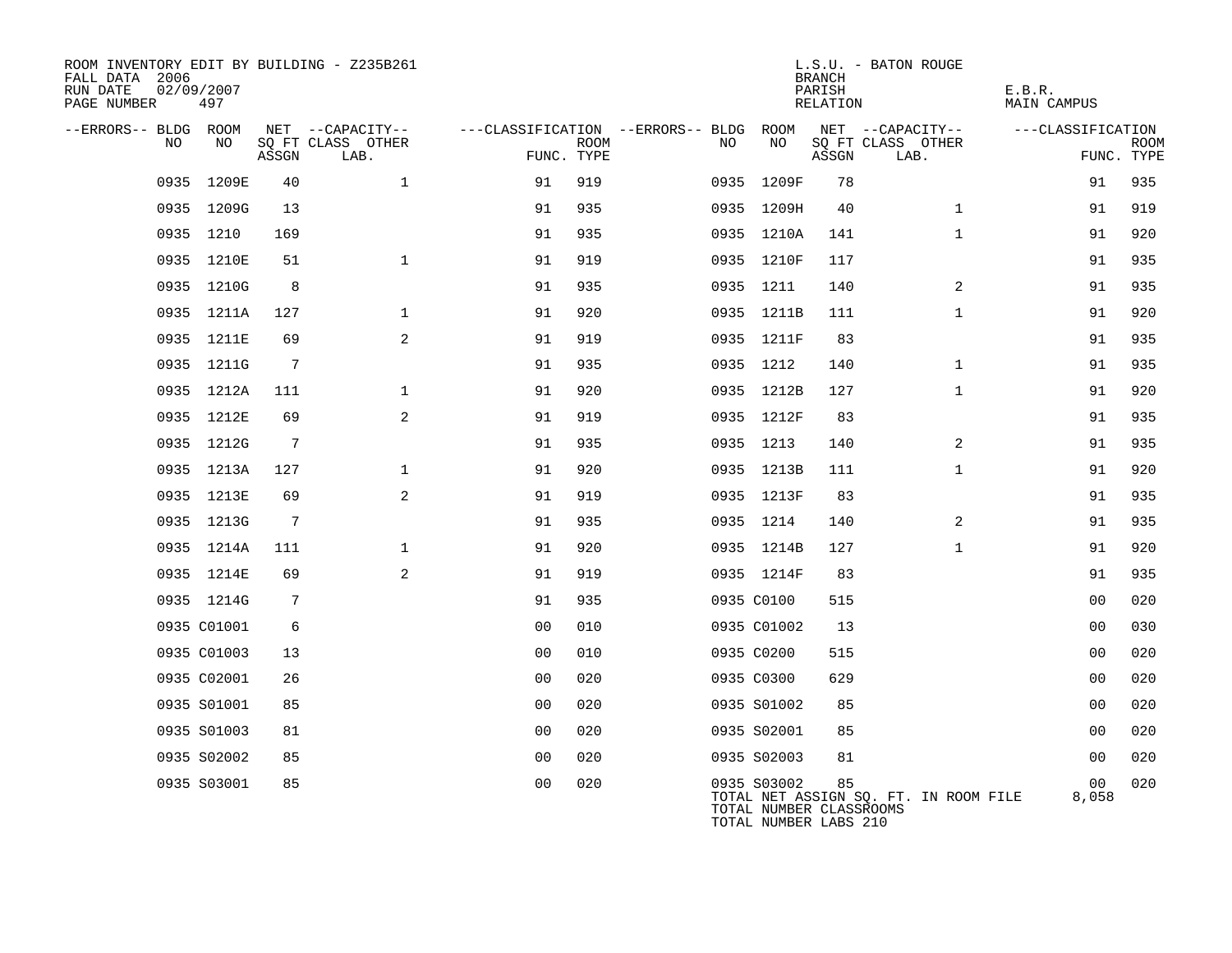| ROOM INVENTORY EDIT BY BUILDING - Z235B261<br>FALL DATA 2006<br>RUN DATE<br>PAGE NUMBER | 02/09/2007<br>498 |       |                                       |                                                         |      |           |             | <b>BRANCH</b><br>PARISH<br>RELATION              | L.S.U. - BATON ROUGE                                                   | E.B.R. | MAIN CAMPUS       |             |
|-----------------------------------------------------------------------------------------|-------------------|-------|---------------------------------------|---------------------------------------------------------|------|-----------|-------------|--------------------------------------------------|------------------------------------------------------------------------|--------|-------------------|-------------|
| --ERRORS-- BLDG ROOM<br>NO                                                              | NO                |       | NET --CAPACITY--<br>SO FT CLASS OTHER | ---CLASSIFICATION --ERRORS-- BLDG ROOM NET --CAPACITY-- | ROOM | NO .      | NO          |                                                  | SO FT CLASS OTHER                                                      |        | ---CLASSIFICATION | <b>ROOM</b> |
|                                                                                         |                   | ASSGN | LAB.                                  | FUNC. TYPE                                              |      |           |             | ASSGN                                            | LAB.<br>TOTAL NUMBER SPECIAL LABS 220                                  |        |                   | FUNC. TYPE  |
|                                                                                         | 0936 F0001        | 235   |                                       | 91                                                      | 315  |           | 0936 F0001A | 51                                               | $\mathbf{1}$                                                           |        | 00                | 030         |
|                                                                                         | 0936 F0001B       | 215   |                                       | 91                                                      | 730  |           | 0936 F0001C | 143                                              | $\mathbf{1}$                                                           |        | 91                | 310         |
|                                                                                         | 0936 F0002        | 115   | $\mathbf{1}$                          | 91                                                      | 310  |           | 0936 F0003  | 114                                              |                                                                        |        | 91                | 710         |
|                                                                                         | 0936 F0004        | 256   |                                       | 0 <sub>0</sub>                                          | 030  |           |             | TOTAL NUMBER CLASSROOMS<br>TOTAL NUMBER LABS 210 | TOTAL NET ASSIGN SQ. FT. IN ROOM FILE<br>TOTAL NUMBER SPECIAL LABS 220 |        | 822               |             |
|                                                                                         | 0937 0100         | 426   |                                       | 91                                                      | 590  |           |             | TOTAL NUMBER CLASSROOMS<br>TOTAL NUMBER LABS 210 | TOTAL NET ASSIGN SQ. FT. IN ROOM FILE<br>TOTAL NUMBER SPECIAL LABS 220 |        | 426               |             |
|                                                                                         | 0938 0100         | 426   |                                       | 91                                                      | 590  |           |             | TOTAL NUMBER CLASSROOMS<br>TOTAL NUMBER LABS 210 | TOTAL NET ASSIGN SQ. FT. IN ROOM FILE<br>TOTAL NUMBER SPECIAL LABS 220 |        | 426               |             |
|                                                                                         | 0941 0150         | 132   | 2                                     | 21                                                      | 310  |           | 0941 0151   | 76                                               | $\mathbf{1}$                                                           |        | 21                | 310         |
|                                                                                         | 0941 0151A        | 52    |                                       | 0 <sub>0</sub>                                          | 030  | 0941 0152 |             | 132                                              | 2                                                                      |        | 21                | 310         |
|                                                                                         | 0941 0153         | 132   | $\mathbf{1}$                          | 21                                                      | 310  | 0941 0154 |             | 132                                              | $\mathbf{1}$                                                           |        | 21                | 310         |
|                                                                                         | 0941 0155         | 132   | 2                                     | 21                                                      | 310  | 0941 0156 |             | 132                                              | 2                                                                      |        | 21                | 310         |
|                                                                                         | 0941 0157         | 132   | 2                                     | 21                                                      | 310  | 0941 0158 |             | 132                                              | $\overline{2}$                                                         |        | 21                | 310         |
|                                                                                         | 0941 0159         | 132   | 2                                     | 21                                                      | 310  | 0941 0160 |             | 132                                              | $\mathbf{1}$                                                           |        | 21                | 310         |
|                                                                                         | 0941 0161         | 132   | $\mathbf{1}$                          | 21                                                      | 310  | 0941 0162 |             | 132                                              | $\mathbf{1}$                                                           |        | 21                | 310         |
|                                                                                         | 0941 0163         | 132   | 2                                     | 21                                                      | 310  | 0941 0164 |             | 132                                              | $\overline{2}$                                                         |        | 21                | 310         |
|                                                                                         | 0941 0165         | 132   | 2                                     | 21                                                      | 310  | 0941 0166 |             | 132                                              | $\mathbf{1}$                                                           |        | 21                | 310         |
|                                                                                         | 0941 0167         | 132   | 3                                     | 21                                                      | 310  | 0941 0168 |             | 264                                              | 6                                                                      |        | 21                | 680         |
|                                                                                         | 0941 0169         | 132   | 3                                     | 21                                                      | 250  | 0941 0171 |             | 67                                               |                                                                        |        | 0 <sub>0</sub>    | 030         |
|                                                                                         | 0941 0171A        | 54    |                                       | 21                                                      | 730  |           |             | TOTAL NUMBER CLASSROOMS                          | TOTAL NET ASSIGN SQ. FT. IN ROOM FILE                                  |        | 2,770             |             |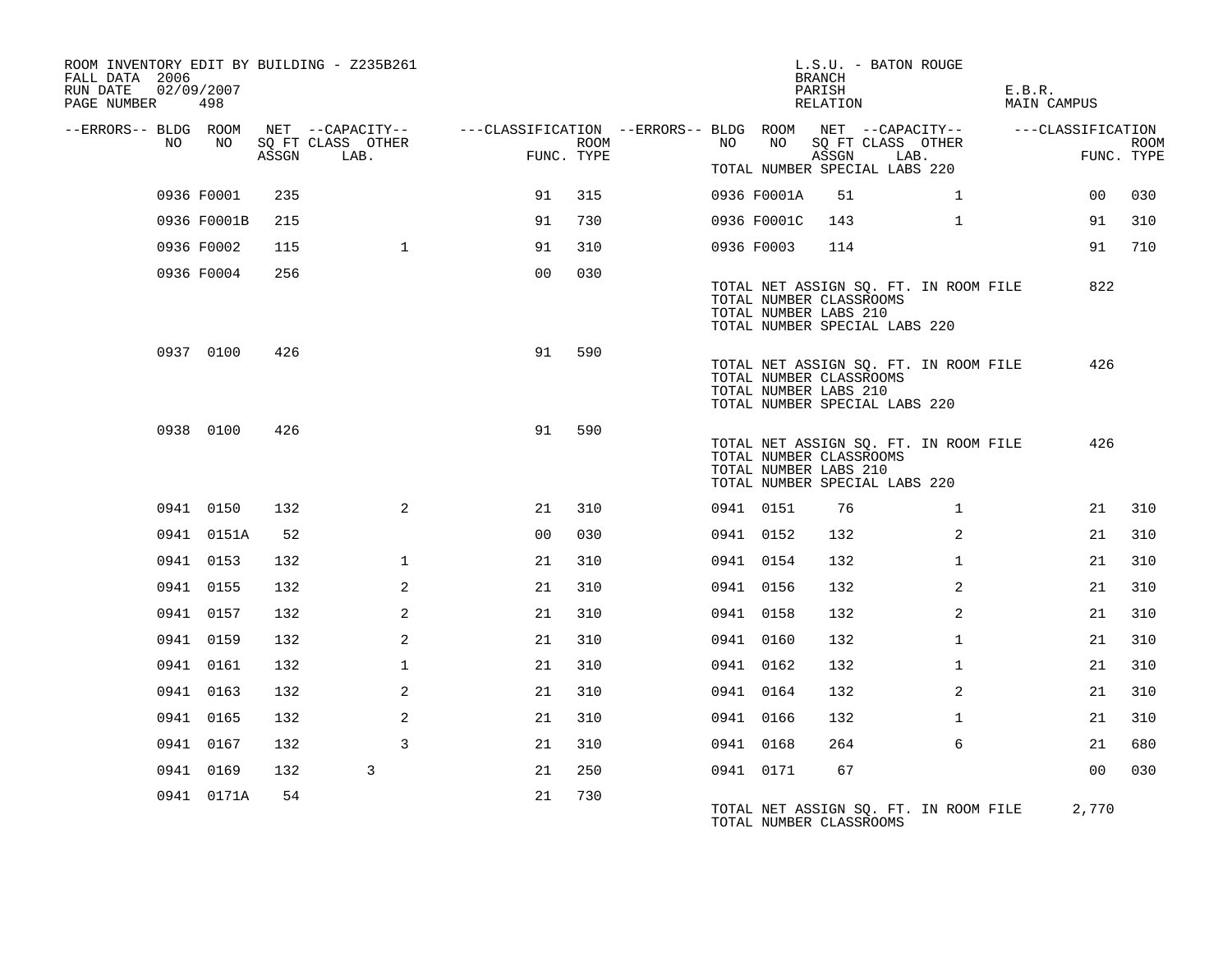| ROOM INVENTORY EDIT BY BUILDING - Z235B261<br>FALL DATA 2006<br>02/09/2007<br>RUN DATE<br>PAGE NUMBER | 499            |     |                                                                                                                                           |                 |      |             |            | L.S.U. - BATON ROUGE<br>BRANCH<br>PARISH<br>RELATION                                                                       |              | E.B.R. | MAIN CAMPUS |      |
|-------------------------------------------------------------------------------------------------------|----------------|-----|-------------------------------------------------------------------------------------------------------------------------------------------|-----------------|------|-------------|------------|----------------------------------------------------------------------------------------------------------------------------|--------------|--------|-------------|------|
| NO                                                                                                    | NO             |     | --ERRORS-- BLDG ROOM NET --CAPACITY-- -----CLASSIFICATION --ERRORS-- BLDG ROOM NET --CAPACITY-- ------CLASSIFICATION<br>SQ FT CLASS OTHER |                 | ROOM | NO          | NO         | SQ FT CLASS OTHER                                                                                                          |              |        |             | ROOM |
|                                                                                                       |                |     | ASSGN LAB.                                                                                                                                | FUNC. TYPE      |      |             |            | ASSGN<br>TOTAL NUMBER LABS 210<br>TOTAL NUMBER SPECIAL LABS 220                                                            | LAB.         |        | FUNC. TYPE  |      |
|                                                                                                       | 0944 0102      | 46  |                                                                                                                                           | 00 <sub>o</sub> | 030  | 0944 0104   |            | 44                                                                                                                         |              |        | 00          | 030  |
|                                                                                                       | 0944 0105      | 110 | $\mathbf{1}$                                                                                                                              | 21              | 250  | 9 0944 0115 |            | 3513 1                                                                                                                     |              |        | 21          | 250  |
|                                                                                                       | 0944 C0100     | 90  | $\mathbf{1}$                                                                                                                              | 0 <sub>0</sub>  | 020  |             |            | TOTAL NET ASSIGN SQ. FT. IN ROOM FILE<br>TOTAL NUMBER CLASSROOMS<br>TOTAL NUMBER LABS 210<br>TOTAL NUMBER SPECIAL LABS 220 |              |        | 3,623       |      |
|                                                                                                       | 0946 0001      | 93  |                                                                                                                                           | 32              | 650  |             |            | TOTAL NET ASSIGN SQ. FT. IN ROOM FILE<br>TOTAL NUMBER CLASSROOMS<br>TOTAL NUMBER LABS 210<br>TOTAL NUMBER SPECIAL LABS 220 |              |        | 93          |      |
|                                                                                                       | 0947 0001      | 411 |                                                                                                                                           | 32              | 620  |             |            | TOTAL NET ASSIGN SQ. FT. IN ROOM FILE<br>TOTAL NUMBER CLASSROOMS<br>TOTAL NUMBER LABS 210<br>TOTAL NUMBER SPECIAL LABS 220 |              |        | 411         |      |
|                                                                                                       | 0948 0001      | 222 |                                                                                                                                           | 32              | 620  |             |            | TOTAL NET ASSIGN SQ. FT. IN ROOM FILE<br>TOTAL NUMBER CLASSROOMS<br>TOTAL NUMBER LABS 210<br>TOTAL NUMBER SPECIAL LABS 220 |              |        | 222         |      |
|                                                                                                       | 0949 0001 1487 |     |                                                                                                                                           | 32              | 620  |             |            | TOTAL NET ASSIGN SQ. FT. IN ROOM FILE<br>TOTAL NUMBER CLASSROOMS<br>TOTAL NUMBER LABS 210<br>TOTAL NUMBER SPECIAL LABS 220 |              |        | 1,487       |      |
|                                                                                                       | 0952 0100 1096 |     | 2                                                                                                                                         | 31              | 970  |             |            | TOTAL NET ASSIGN SQ. FT. IN ROOM FILE<br>TOTAL NUMBER CLASSROOMS<br>TOTAL NUMBER LABS 210<br>TOTAL NUMBER SPECIAL LABS 220 |              |        | 1,096       |      |
|                                                                                                       | 0954 0100      | 58  |                                                                                                                                           | 0 <sup>0</sup>  | 020  |             | 0954 0100A | 145                                                                                                                        |              |        | 00          | 020  |
|                                                                                                       | 0954 0100B     | 153 |                                                                                                                                           | 0 <sub>0</sub>  | 020  | 0954 0101   |            | 365                                                                                                                        | $\mathbf{1}$ |        | 82          | 082  |
|                                                                                                       | 0954 0101A     | 255 | $\mathbf{1}$                                                                                                                              | 82              | 082  |             | 0954 0101B | 175                                                                                                                        |              |        | 82          | 082  |
|                                                                                                       | 0954 0101C     | 112 |                                                                                                                                           | 82              | 082  |             | 0954 0101D | 119                                                                                                                        |              |        | 82          | 082  |
|                                                                                                       | 0954 0101E     | 50  |                                                                                                                                           | 82              | 082  |             | 0954 0101F | 108                                                                                                                        |              |        | 82          | 082  |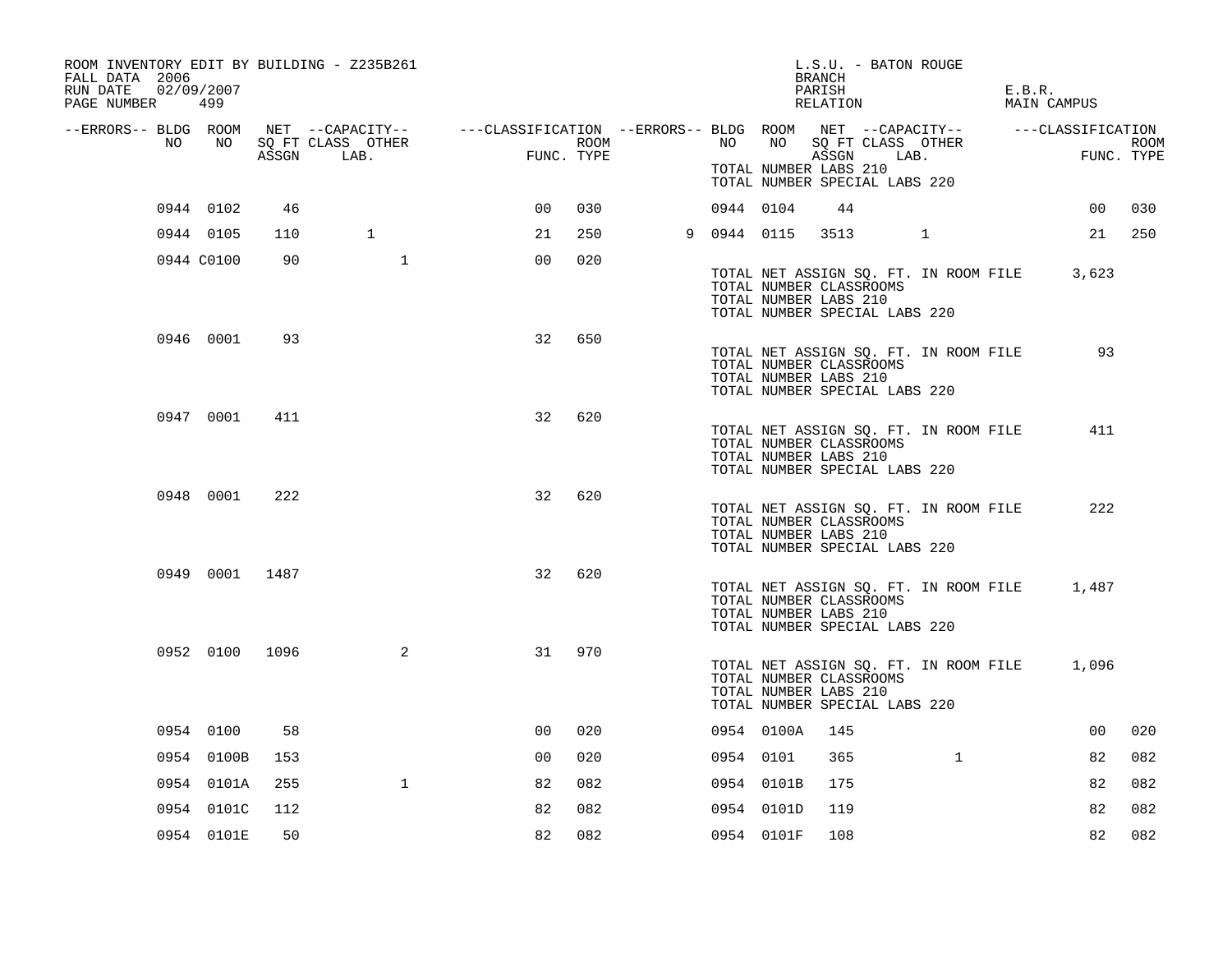| ROOM INVENTORY EDIT BY BUILDING - Z235B261<br>FALL DATA 2006<br>RUN DATE<br>02/09/2007<br>PAGE NUMBER | 500        |       |                           |                                        |      |    |            |    | <b>BRANCH</b><br>PARISH<br>RELATION | L.S.U. - BATON ROUGE      | E.B.R.<br>MAIN CAMPUS |                           |
|-------------------------------------------------------------------------------------------------------|------------|-------|---------------------------|----------------------------------------|------|----|------------|----|-------------------------------------|---------------------------|-----------------------|---------------------------|
| --ERRORS-- BLDG ROOM                                                                                  |            |       | NET --CAPACITY--          | ---CLASSIFICATION --ERRORS-- BLDG ROOM |      |    |            |    |                                     | NET --CAPACITY--          | ---CLASSIFICATION     |                           |
| NO.                                                                                                   | NO.        | ASSGN | SQ FT CLASS OTHER<br>LAB. | FUNC. TYPE                             | ROOM | NO |            | NO | ASSGN                               | SQ FT CLASS OTHER<br>LAB. |                       | <b>ROOM</b><br>FUNC. TYPE |
| 0954                                                                                                  | 0102       | 52    |                           | 0 <sub>0</sub>                         | 030  |    | 0954 0126  |    | 214                                 |                           | 0 <sub>0</sub>        | 020                       |
|                                                                                                       | 0954 0130  | 860   |                           | 0 <sub>0</sub>                         | 030  |    | 0954 0132  |    | 45                                  |                           | 00                    | 030                       |
|                                                                                                       | 0954 0136  | 45    |                           | 0 <sub>0</sub>                         | 030  |    | 0954 0138  |    | 45                                  |                           | 0 <sub>0</sub>        | 030                       |
|                                                                                                       | 0954 0200  | 58    |                           | 0 <sub>0</sub>                         | 020  |    | 0954 0200A |    | 185                                 |                           | 00                    | 020                       |
|                                                                                                       | 0954 0200B | 153   |                           | 0 <sub>0</sub>                         | 020  |    | 0954 0201  |    | 998                                 |                           | 82                    | 082                       |
|                                                                                                       | 0954 0201A | 107   |                           | 82                                     | 082  |    | 0954 0205  |    | 240                                 |                           | 82                    | 082                       |
|                                                                                                       | 0954 0205A | 240   |                           | 0 <sub>0</sub>                         | 030  |    | 0954 0206  |    | 4590                                |                           | 83                    | 083                       |
|                                                                                                       | 0954 0207  | 105   |                           | 82                                     | 082  |    | 0954 0209  |    | 118                                 |                           | 82                    | 082                       |
|                                                                                                       | 0954 0211  | 118   |                           | 82                                     | 082  |    | 0954 0213  |    | 410                                 |                           | 82                    | 082                       |
|                                                                                                       | 0954 0217  | 118   |                           | 0 <sub>0</sub>                         | 030  |    | 0954 0219  |    | 118                                 |                           | 82                    | 082                       |
|                                                                                                       | 0954 0221  | 118   |                           | 82                                     | 082  |    | 0954 0223  |    | 118                                 |                           | 82                    | 082                       |
|                                                                                                       | 0954 0225  | 90    |                           | 82                                     | 082  |    | 0954 0226  |    | 217                                 |                           | 82                    | 082                       |
|                                                                                                       | 0954 0230  | 545   |                           | 0 <sub>0</sub>                         | 030  |    | 0954 0230A |    | 410                                 |                           | 0 <sub>0</sub>        | 030                       |
|                                                                                                       | 0954 0232  | 42    |                           | 00                                     | 030  |    | 0954 0234  |    | 34                                  |                           | 00                    | 010                       |
|                                                                                                       | 0954 0236  | 68    | $\overline{4}$            | 0 <sub>0</sub>                         | 030  |    | 0954 0237  |    | 90                                  |                           | 82                    | 082                       |
|                                                                                                       | 0954 0238  | 98    |                           | 0 <sub>0</sub>                         | 030  |    | 0954 0239  |    | 118                                 |                           | 82                    | 082                       |
|                                                                                                       | 0954 0240  | 249   |                           | 82                                     | 082  |    | 0954 0240A |    | 630                                 |                           | 82                    | 082                       |
|                                                                                                       | 0954 0241  | 118   |                           | 82                                     | 082  |    | 0954 0243  |    | 118                                 |                           | 82                    | 082                       |
|                                                                                                       | 0954 0244  | 249   |                           | 82                                     | 082  |    | 0954 0244A |    | 650                                 |                           | 82                    | 082                       |
|                                                                                                       | 0954 0245  | 118   |                           | 82                                     | 082  |    | 0954 0246  |    | 249                                 |                           | 82                    | 082                       |
|                                                                                                       | 0954 0246A | 650   |                           | 82                                     | 082  |    | 0954 0249  |    | 118                                 |                           | 0 <sub>0</sub>        | 030                       |
|                                                                                                       | 0954 0251  | 118   |                           | 82                                     | 082  |    | 0954 0252  |    | 249                                 |                           | 82                    | 082                       |
|                                                                                                       | 0954 0252A | 650   |                           | 82                                     | 082  |    | 0954 0253  |    | 105                                 |                           | 82                    | 082                       |
|                                                                                                       | 0954 0254  | 249   |                           | 82                                     | 082  |    | 0954 0254A |    | 630                                 |                           | 82                    | 082                       |
|                                                                                                       | 0954 0300  | 58    |                           | 0 <sub>0</sub>                         | 020  |    | 0954 0300A |    | 185                                 |                           | 0 <sub>0</sub>        | 020                       |
|                                                                                                       | 0954 0300B | 153   |                           | 0 <sub>0</sub>                         | 020  |    | 0954 0301  |    | 740                                 |                           | 82                    | 082                       |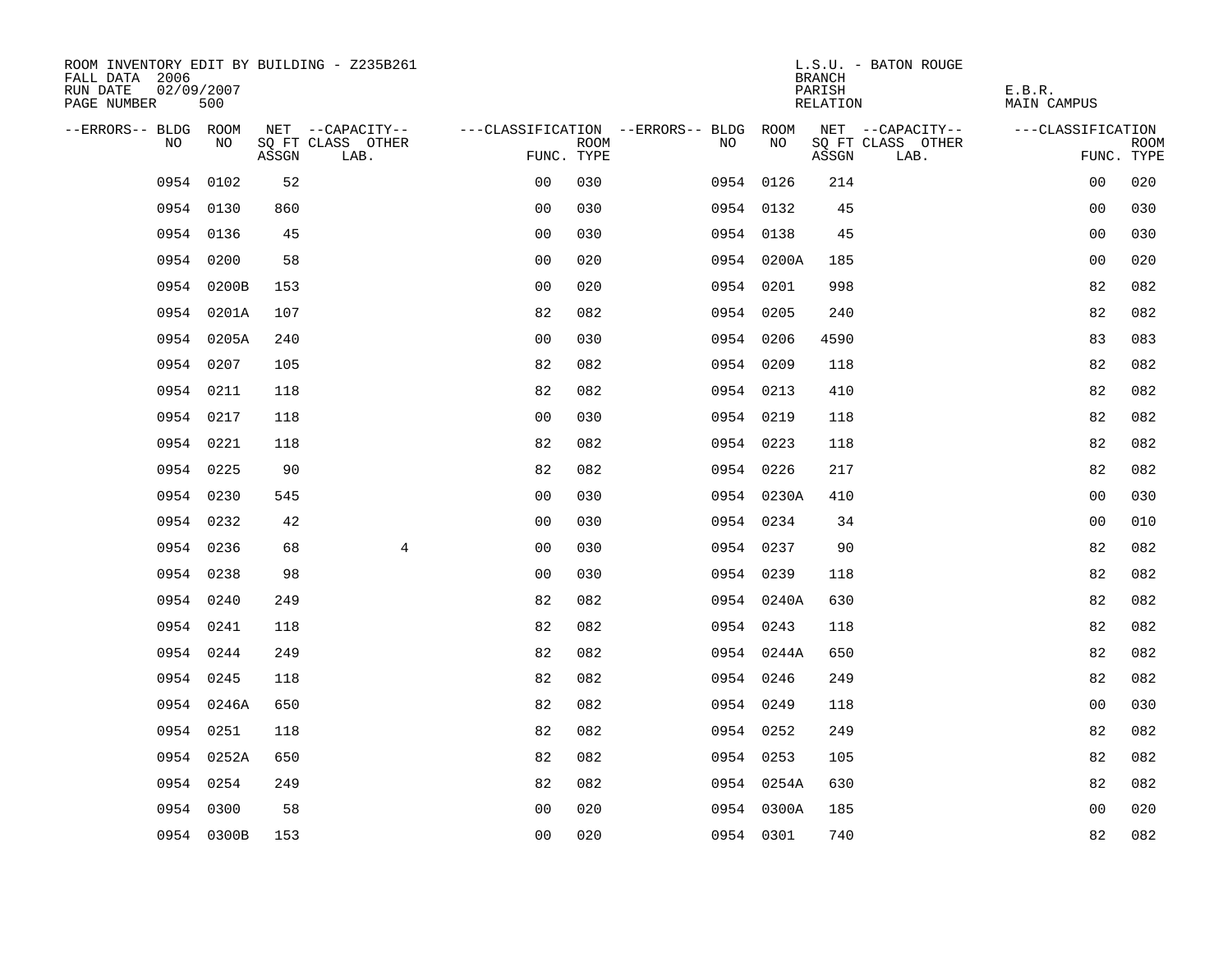| ROOM INVENTORY EDIT BY BUILDING - Z235B261<br>FALL DATA 2006<br>RUN DATE<br>02/09/2007<br>PAGE NUMBER | 501         |       |                           |                |      |                                        |             | <b>BRANCH</b><br>PARISH<br>RELATION | L.S.U. - BATON ROUGE      | E.B.R.<br>MAIN CAMPUS |                           |
|-------------------------------------------------------------------------------------------------------|-------------|-------|---------------------------|----------------|------|----------------------------------------|-------------|-------------------------------------|---------------------------|-----------------------|---------------------------|
| --ERRORS-- BLDG ROOM                                                                                  |             |       | NET --CAPACITY--          |                |      | ---CLASSIFICATION --ERRORS-- BLDG ROOM |             |                                     | NET --CAPACITY--          | ---CLASSIFICATION     |                           |
| NO                                                                                                    | NO          | ASSGN | SQ FT CLASS OTHER<br>LAB. | FUNC. TYPE     | ROOM | NO                                     | NO          | ASSGN                               | SQ FT CLASS OTHER<br>LAB. |                       | <b>ROOM</b><br>FUNC. TYPE |
| 0954                                                                                                  | 0301A       | 78    |                           | 0 <sub>0</sub> | 030  |                                        | 0954 0305   | 500                                 |                           | 82                    | 082                       |
|                                                                                                       | 0954 0306   | 249   |                           | 82             | 082  |                                        | 0954 0306A  | 630                                 |                           | 82                    | 082                       |
|                                                                                                       | 0954 0307   | 105   |                           | 82             | 082  |                                        | 0954 0308   | 249                                 |                           | 82                    | 082                       |
|                                                                                                       | 0954 0308A  | 650   |                           | 82             | 082  |                                        | 0954 0309   | 118                                 |                           | 82                    | 082                       |
|                                                                                                       | 0954 0311   | 118   |                           | 82             | 082  |                                        | 0954 0312   | 249                                 |                           | 82                    | 082                       |
|                                                                                                       | 0954 0312A  | 650   |                           | 82             | 082  |                                        | 0954 0313   | 410                                 |                           | 82                    | 082                       |
|                                                                                                       | 0954 0317   | 118   |                           | 0 <sub>0</sub> | 030  |                                        | 0954 0318   | 249                                 |                           | 82                    | 082                       |
|                                                                                                       | 0954 0318A  | 650   |                           | 82             | 082  |                                        | 0954 0319   | 118                                 |                           | 82                    | 082                       |
|                                                                                                       | 0954 0321   | 118   |                           | 82             | 082  |                                        | 0954 0322   | 249                                 |                           | 82                    | 082                       |
|                                                                                                       | 0954 0322A  | 630   |                           | 82             | 082  |                                        | 0954 0323   | 118                                 |                           | 82                    | 082                       |
|                                                                                                       | 0954 0325   | 90    |                           | 82             | 082  |                                        | 0954 0326   | 217                                 |                           | 82                    | 082                       |
|                                                                                                       | 0954 0330   | 545   |                           | 0 <sub>0</sub> | 030  |                                        | 0954 0332   | 42                                  |                           | 0 <sub>0</sub>        | 030                       |
|                                                                                                       | 0954 0334   | 34    |                           | 0 <sub>0</sub> | 010  |                                        | 0954 0336   | 68                                  |                           | 0 <sub>0</sub>        | 030                       |
|                                                                                                       | 0954 0337   | 9     |                           | 82             | 082  |                                        | 0954 0339   | 118                                 |                           | 82                    | 082                       |
|                                                                                                       | 0954 0340   | 249   |                           | 82             | 082  |                                        | 0954 0340A  | 630                                 |                           | 82                    | 082                       |
|                                                                                                       | 0954 0341   | 118   |                           | 82             | 082  |                                        | 0954 0343   | 118                                 |                           | 82                    | 082                       |
|                                                                                                       | 0954 0344   | 249   |                           | 82             | 082  |                                        | 0954 0344A  | 650                                 |                           | 82                    | 082                       |
|                                                                                                       | 0954 0345   | 118   |                           | 0 <sub>0</sub> | 030  |                                        | 0954 0346   | 249                                 |                           | 82                    | 082                       |
|                                                                                                       | 0954 0346A  | 650   |                           | 82             | 082  |                                        | 0954 0349   | 118                                 |                           | 0 <sub>0</sub>        | 030                       |
|                                                                                                       | 0954 0351   | 118   |                           | 82             | 082  |                                        | 0954 0352   | 249                                 |                           | 82                    | 082                       |
|                                                                                                       | 0954 0352A  | 650   |                           | 82             | 082  |                                        | 0954 0353   | 105                                 |                           | 82                    | 082                       |
|                                                                                                       | 0954 0354   | 249   |                           | 82             | 082  |                                        | 0954 0354A  | 630                                 |                           | 82                    | 082                       |
|                                                                                                       | 0954 0400   | 740   |                           | 0 <sub>0</sub> | 030  |                                        | 0954 0401   | 745                                 |                           | 0 <sub>0</sub>        | 030                       |
|                                                                                                       | 0954 0413   | 2849  |                           | 0 <sub>0</sub> | 030  |                                        | 0954 C0100  | 1100                                |                           | 00                    | 020                       |
|                                                                                                       | 0954 C0100A | 760   |                           | 0 <sub>0</sub> | 020  |                                        | 0954 C0100C | 1038                                |                           | 0 <sub>0</sub>        | 020                       |
|                                                                                                       | 0954 C0200  | 1100  |                           | 0 <sub>0</sub> | 020  |                                        | 0954 C0200A | 950                                 |                           | 0 <sub>0</sub>        | 020                       |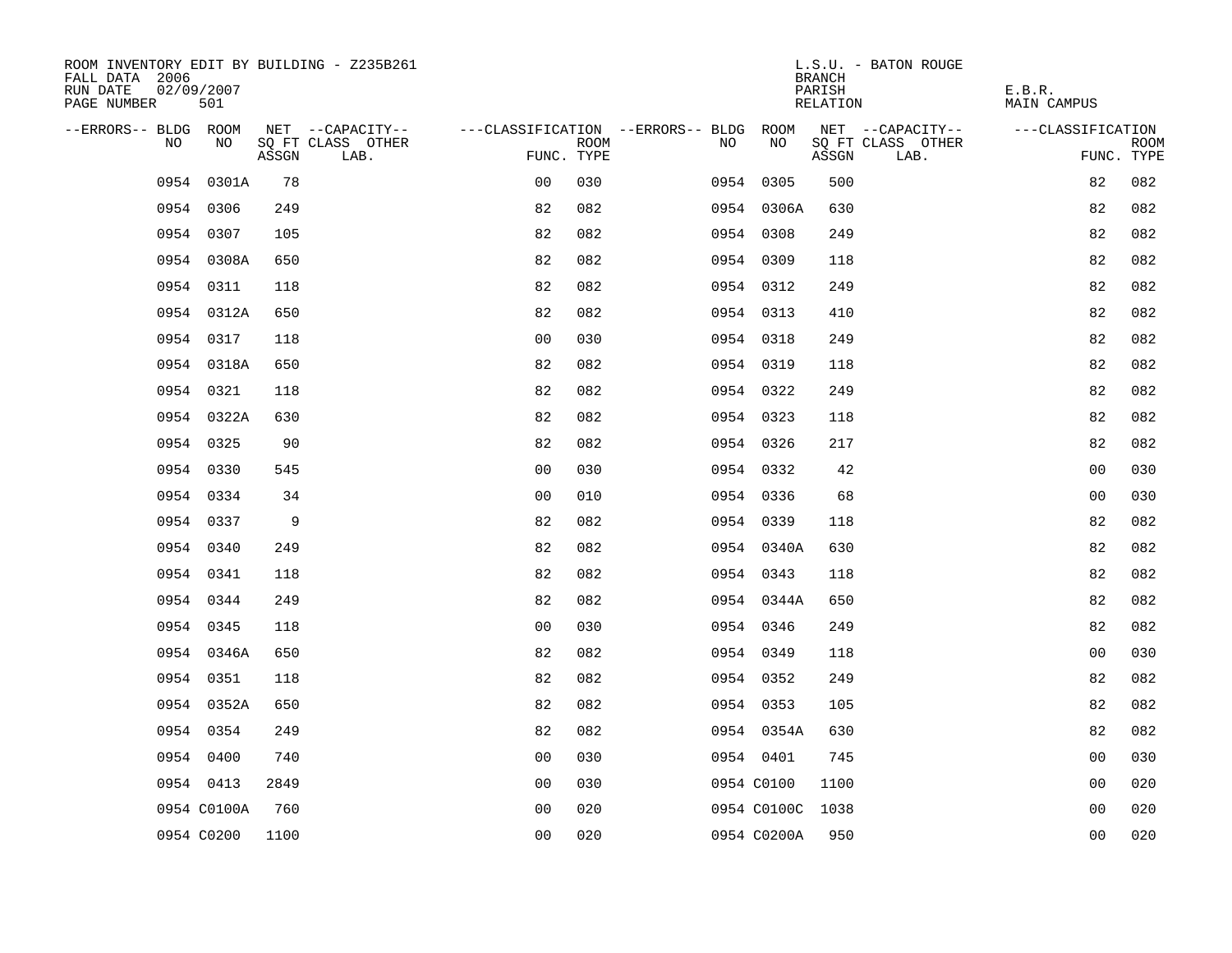| ROOM INVENTORY EDIT BY BUILDING - Z235B261<br>FALL DATA 2006<br>RUN DATE<br>PAGE NUMBER | 02/09/2007<br>502 |       |                           |                                        |             |     |                                                                | <b>BRANCH</b><br>PARISH<br>RELATION | L.S.U. - BATON ROUGE                                                   | E.B.R.<br>MAIN CAMPUS |                           |
|-----------------------------------------------------------------------------------------|-------------------|-------|---------------------------|----------------------------------------|-------------|-----|----------------------------------------------------------------|-------------------------------------|------------------------------------------------------------------------|-----------------------|---------------------------|
| --ERRORS-- BLDG ROOM                                                                    |                   |       | NET --CAPACITY--          | ---CLASSIFICATION --ERRORS-- BLDG ROOM |             |     |                                                                |                                     | NET --CAPACITY--                                                       | ---CLASSIFICATION     |                           |
| NO                                                                                      | NO                | ASSGN | SQ FT CLASS OTHER<br>LAB. | FUNC. TYPE                             | <b>ROOM</b> | NO. | NO                                                             | ASSGN                               | SQ FT CLASS OTHER<br>LAB.                                              |                       | <b>ROOM</b><br>FUNC. TYPE |
|                                                                                         | 0954 C0200B       | 950   |                           | 0 <sub>0</sub>                         | 020         |     | 0954 C0200C                                                    | 55                                  |                                                                        | 0 <sub>0</sub>        | 020                       |
|                                                                                         | 0954 C0300        | 1100  |                           | 0 <sub>0</sub>                         | 020         |     | 0954 C0300A                                                    | 950                                 |                                                                        | 00                    | 020                       |
|                                                                                         | 0954 C0300B       | 950   |                           | 0 <sub>0</sub>                         | 020         |     | 0954 C0300C                                                    | 55                                  |                                                                        | 00                    | 020                       |
|                                                                                         | 0954 E0100        | 70    |                           | 0 <sub>0</sub>                         | 020         |     | 0954 E0101                                                     | 70                                  |                                                                        | 0 <sub>0</sub>        | 020                       |
|                                                                                         | 0954 E0200        | 70    |                           | 0 <sub>0</sub>                         | 020         |     | 0954 E0201                                                     | 70                                  |                                                                        | 00                    | 020                       |
|                                                                                         | 0954 E0300        | 70    |                           | 0 <sub>0</sub>                         | 020         |     | 0954 E0301                                                     | 70                                  |                                                                        | 00                    | 020                       |
|                                                                                         | 0954 S0100        | 315   |                           | 0 <sub>0</sub>                         | 020         |     | 0954 S0101                                                     | 106                                 |                                                                        | 0 <sub>0</sub>        | 020                       |
|                                                                                         | 0954 S0102        | 380   |                           | 0 <sub>0</sub>                         | 020         |     | 0954 S0200                                                     | 315                                 |                                                                        | 0 <sub>0</sub>        | 020                       |
|                                                                                         | 0954 S0201        | 106   |                           | 0 <sub>0</sub>                         | 020         |     | 0954 S0202                                                     | 210                                 |                                                                        | 00                    | 020                       |
|                                                                                         | 0954 S0300        | 315   |                           | 0 <sub>0</sub>                         | 020         |     | 0954 S0301                                                     | 106                                 |                                                                        | 0 <sub>0</sub>        | 020                       |
|                                                                                         | 0954 S0302        | 380   |                           | 0 <sub>0</sub>                         | 020         |     | 0954 S0402<br>TOTAL NUMBER CLASSROOMS<br>TOTAL NUMBER LABS 210 | 210                                 | TOTAL NET ASSIGN SQ. FT. IN ROOM FILE<br>TOTAL NUMBER SPECIAL LABS 220 | 00<br>25,919          | 020                       |
|                                                                                         | 0955 0100         | 102   | 4                         | 00                                     | 030         |     | 0955 0100A                                                     | 85                                  | $\overline{4}$                                                         | 00                    | 030                       |
|                                                                                         | 0955 0102         | 26    |                           | 0 <sub>0</sub>                         | 010         |     | 0955 0103                                                      | 96                                  |                                                                        | 0 <sub>0</sub>        | 030                       |
|                                                                                         | 0955 0104         | 105   | 4                         | 00                                     | 030         |     | 0955 0105                                                      | 149                                 | 6                                                                      | 31                    | 650                       |
|                                                                                         | 0955 0106         | 251   | $\mathbf{1}$              | 31                                     | 310         |     | 0955 0107                                                      | 90                                  |                                                                        | 00                    | 030                       |
| 0955                                                                                    | 0109              | 81    |                           | 0 <sub>0</sub>                         | 030         |     | 0955 0115                                                      | 17                                  |                                                                        | 31                    | 730                       |
|                                                                                         | 0955 0116         | 128   | 2                         | 31                                     | 310         |     | 0955 0117                                                      | 18                                  |                                                                        | 31                    | 730                       |
| 0955                                                                                    | 0118              | 122   | 2                         | 31                                     | 310         |     | 0955 0120                                                      | 105                                 | $\mathbf{1}$                                                           | 31                    | 310                       |
|                                                                                         | 0955 0122         | 204   | 2                         | 31                                     | 310         |     | 0955 0123                                                      | 9                                   |                                                                        | 31                    | 730                       |
| 0955                                                                                    | 0125              | 9     |                           | 31                                     | 730         |     | 0955 0126                                                      | 110                                 | $\mathbf{1}$                                                           | 31                    | 310                       |
| 0955                                                                                    | 0128              | 79    | $\mathbf 1$               | 31                                     | 310         |     | 0955 0128A                                                     | 100                                 | $\mathbf{1}$                                                           | 31                    | 310                       |
| 0955                                                                                    | 0130              | 88    | $\mathbf{1}$              | 31                                     | 310         |     | 0955 0130A                                                     | 110                                 | $\mathbf{1}$                                                           | 31                    | 310                       |
|                                                                                         | 0955 0131         | 9     |                           | 31                                     | 730         |     | 0955 0133                                                      | 9                                   |                                                                        | 31                    | 730                       |
|                                                                                         | 0955 0134         | 159   | $\mathbf 1$               | 31                                     | 310         |     | 0955 0134A                                                     | 199                                 | $\mathbf{1}$                                                           | 31                    | 310                       |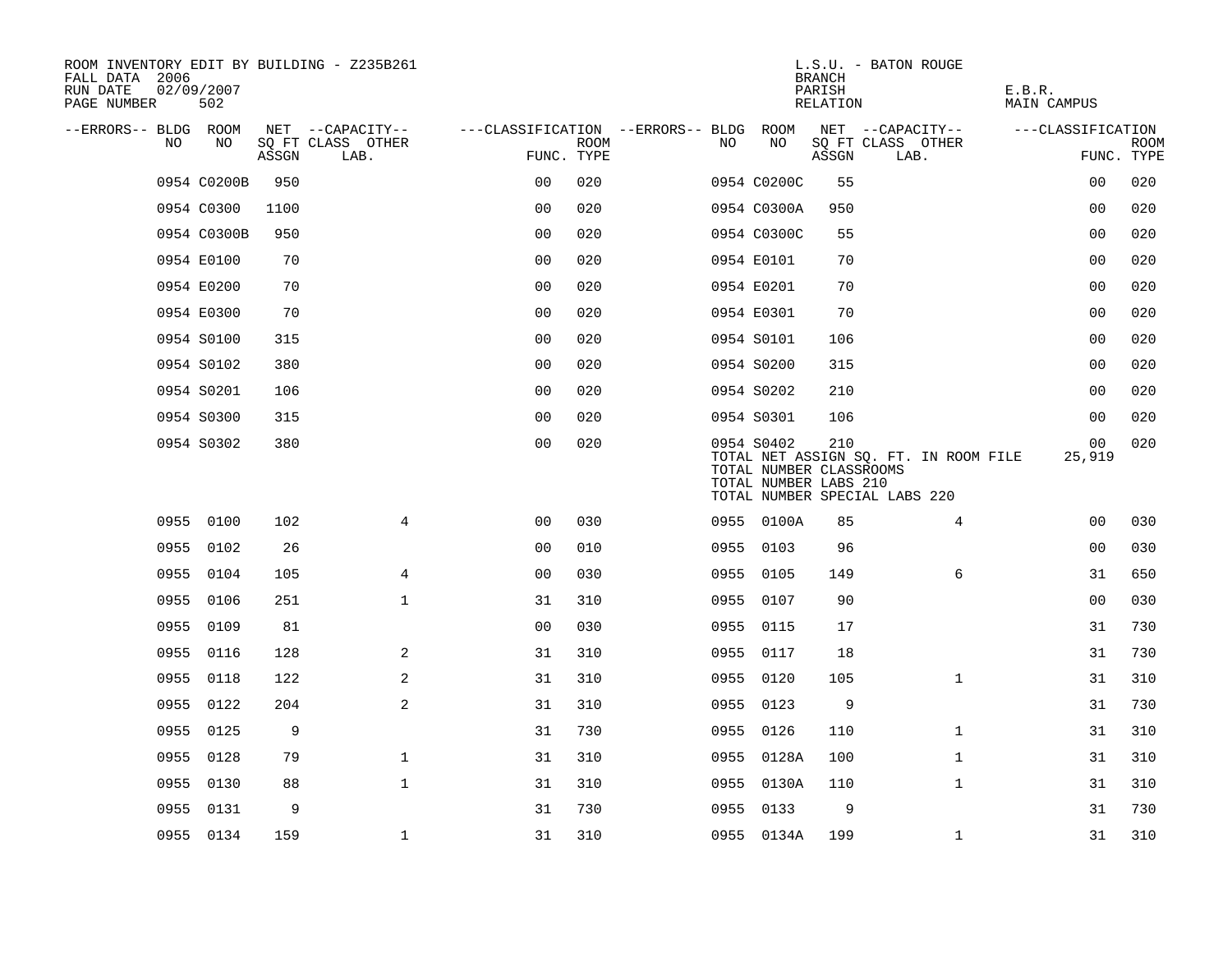| ROOM INVENTORY EDIT BY BUILDING - Z235B261<br>FALL DATA 2006<br>RUN DATE<br>PAGE NUMBER | 02/09/2007<br>503 |                 |                           |                |             |                                        |            | <b>BRANCH</b><br>PARISH<br>RELATION | L.S.U. - BATON ROUGE      | E.B.R.<br>MAIN CAMPUS |                           |
|-----------------------------------------------------------------------------------------|-------------------|-----------------|---------------------------|----------------|-------------|----------------------------------------|------------|-------------------------------------|---------------------------|-----------------------|---------------------------|
| --ERRORS-- BLDG ROOM                                                                    |                   |                 | NET --CAPACITY--          |                |             | ---CLASSIFICATION --ERRORS-- BLDG ROOM |            |                                     | NET --CAPACITY--          | ---CLASSIFICATION     |                           |
| NO.                                                                                     | NO.               | ASSGN           | SQ FT CLASS OTHER<br>LAB. | FUNC. TYPE     | <b>ROOM</b> | NO.                                    | NO         | ASSGN                               | SQ FT CLASS OTHER<br>LAB. |                       | <b>ROOM</b><br>FUNC. TYPE |
| 0955                                                                                    | 0136              | 133             | $\mathbf{1}$              | 31             | 310         |                                        | 0955 0138  | 133                                 | $\mathbf{1}$              | 31                    | 310                       |
| 0955                                                                                    | 0140              | 125             | $\mathbf{1}$              | 31             | 310         |                                        | 0955 0141  | 123                                 | $\mathbf{1}$              | 31                    | 310                       |
| 0955                                                                                    | 0142              | 113             | $\mathbf 1$               | 31             | 310         |                                        | 0955 0143  | 132                                 | $\mathbf{1}$              | 31                    | 310                       |
| 0955                                                                                    | 0145              | 147             | $\mathbf 1$               | 31             | 310         |                                        | 0955 0147  | 211                                 | $\mathbf{1}$              | 31                    | 310                       |
| 0955                                                                                    | 0149              | 130             | $\mathbf 1$               | 31             | 310         |                                        | 0955 0150  | 335                                 | 6                         | 31                    | 350                       |
| 0955                                                                                    | 0153              | 142             | $\mathbf 1$               | 31             | 310         |                                        | 0955 0154  | 99                                  |                           | 31                    | 730                       |
| 0955                                                                                    | 0156              | 121             | $\mathbf{1}$              | 31             | 310         | 0955                                   | 0160       | 160                                 | $\mathbf{1}$              | 31                    | 310                       |
| 0955                                                                                    | 0200              | 102             | $\overline{4}$            | 0 <sub>0</sub> | 030         |                                        | 0955 0200A | 85                                  | 4                         | 00                    | 030                       |
| 0955                                                                                    | 0202              | 26              |                           | 00             | 010         | 0955                                   | 0204       | 105                                 | 4                         | 0 <sub>0</sub>        | 030                       |
| 0955                                                                                    | 0206              | 105             | $\mathbf{1}$              | 31             | 310         |                                        | 0955 0207  | 298                                 | $\mathbf{1}$              | 31                    | 310                       |
| 0955                                                                                    | 0207A             | 81              |                           | 0 <sub>0</sub> | 030         | 0955                                   | 0208       | 99                                  | $\mathbf{1}$              | 31                    | 310                       |
| 0955                                                                                    | 0209              | 140             |                           | 31             | 315         |                                        | 0955 0210  | 99                                  | $\mathbf{1}$              | 31                    | 310                       |
| 0955                                                                                    | 0212              | 170             | $\mathbf{1}$              | 31             | 310         | 0955                                   | 0214       | 111                                 | $\mathbf{1}$              | 31                    | 680                       |
| 0955                                                                                    | 0215              | 17              |                           | 31             | 730         |                                        | 0955 0216  | 271                                 | $\mathbf{1}$              | 31                    | 310                       |
| 0955                                                                                    | 0217              | 18              |                           | 31             | 730         | 0955                                   | 0222       | 374                                 | $\mathbf{1}$              | 31                    | 310                       |
| 0955                                                                                    | 0223              | 6               |                           | 31             | 730         |                                        | 0955 0225  | $7\phantom{.0}$                     |                           | 31                    | 730                       |
| 0955                                                                                    | 0226              | 202             | $\mathbf 1$               | 31             | 310         | 0955                                   | 0228       | 183                                 | $\mathbf{1}$              | 31                    | 310                       |
| 0955                                                                                    | 0230              | 202             | $\mathbf{1}$              | 31             | 310         |                                        | 0955 0231  | $7\phantom{.0}$                     |                           | 31                    | 730                       |
| 0955                                                                                    | 0233              | $7\overline{ }$ |                           | 31             | 730         |                                        | 0955 0234  | 367                                 | 6                         | 31                    | 350                       |
| 0955                                                                                    | 0238              | 273             | $\mathbf{1}$              | 31             | 310         |                                        | 0955 0241  | 136                                 | $\mathbf{1}$              | 31                    | 310                       |
| 0955                                                                                    | 0243              | 111             | $\mathbf{1}$              | 31             | 310         |                                        | 0955 0245  | 231                                 | $\mathbf{1}$              | 31                    | 310                       |
| 0955                                                                                    | 0247              | 190             | $\mathbf 1$               | 31             | 310         |                                        | 0955 0250  | 355                                 | $\mathbf{1}$              | 31                    | 310                       |
| 0955                                                                                    | 0252              | 98              | $\mathbf 1$               | 31             | 310         |                                        | 0955 0254  | 117                                 | $\mathbf{1}$              | 31                    | 310                       |
| 0955                                                                                    | 0255              | 136             | $\mathbf 1$               | 31             | 310         |                                        | 0955 0256  | 119                                 | $\mathbf{1}$              | 31                    | 310                       |
| 0955                                                                                    | 0258              | 119             | $\mathbf 1$               | 31             | 310         |                                        | 0955 0259  | 87                                  | $\mathbf{1}$              | 31                    | 310                       |
|                                                                                         | 0955 0260         | 117             | $\mathbf{1}$              | 31             | 310         |                                        | 0955 C0100 | 583                                 |                           | 0 <sub>0</sub>        | 020                       |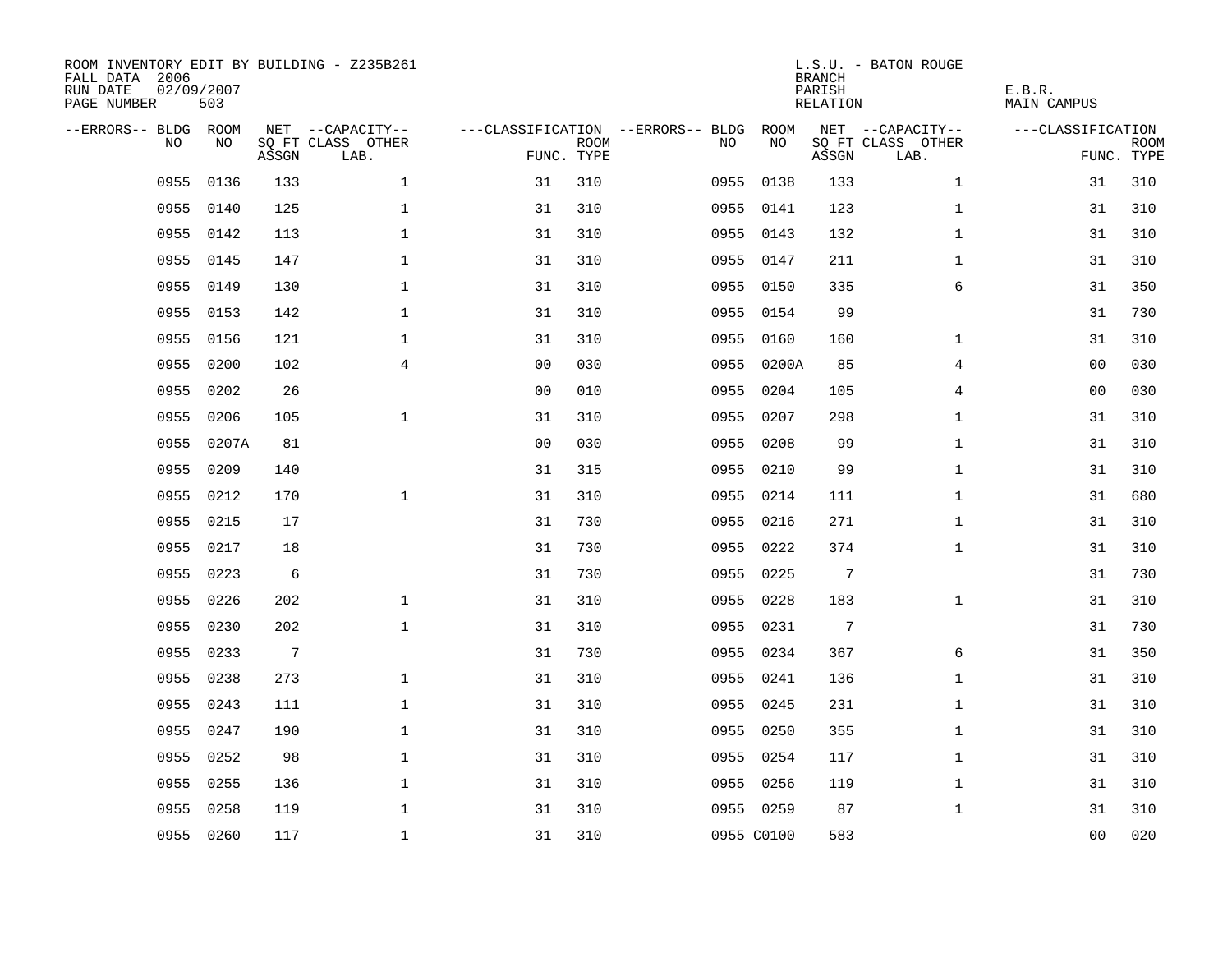| ROOM INVENTORY EDIT BY BUILDING - Z235B261<br>FALL DATA 2006<br>RUN DATE<br>PAGE NUMBER | 02/09/2007<br>504 |       |                           |                                        |             |      |                                                  | <b>BRANCH</b><br>PARISH<br>RELATION | L.S.U. - BATON ROUGE                                                   | E.B.R.<br><b>MAIN CAMPUS</b> |                           |
|-----------------------------------------------------------------------------------------|-------------------|-------|---------------------------|----------------------------------------|-------------|------|--------------------------------------------------|-------------------------------------|------------------------------------------------------------------------|------------------------------|---------------------------|
| --ERRORS-- BLDG ROOM                                                                    |                   |       | NET --CAPACITY--          | ---CLASSIFICATION --ERRORS-- BLDG ROOM |             |      |                                                  |                                     | NET --CAPACITY--                                                       | ---CLASSIFICATION            |                           |
| N <sub>O</sub>                                                                          | NO.               | ASSGN | SO FT CLASS OTHER<br>LAB. | FUNC. TYPE                             | <b>ROOM</b> | NO.  | NO                                               | ASSGN                               | SQ FT CLASS OTHER<br>LAB.                                              |                              | <b>ROOM</b><br>FUNC. TYPE |
|                                                                                         | 0955 C0100A       | 313   |                           | 0 <sub>0</sub>                         | 020         |      | 0955 C0100B                                      | 311                                 |                                                                        | 00                           | 020                       |
|                                                                                         | 0955 C0100C       | 307   |                           | 0 <sub>0</sub>                         | 020         |      | 0955 C0101                                       | 530                                 |                                                                        | 0 <sub>0</sub>               | 020                       |
|                                                                                         | 0955 C0102        | 576   |                           | 0 <sub>0</sub>                         | 020         |      | 0955 C0200                                       | 788                                 |                                                                        | 0 <sub>0</sub>               | 020                       |
|                                                                                         | 0955 C0201        | 384   |                           | 0 <sub>0</sub>                         | 020         |      | 0955 C0202                                       | 584                                 |                                                                        | 0 <sub>0</sub>               | 020                       |
|                                                                                         | 0955 C0203        | 245   |                           | 00                                     | 020         |      | 0955 E0101                                       | 44                                  |                                                                        | 00                           | 020                       |
|                                                                                         | 0955 E0201        | 51    |                           | 0 <sub>0</sub>                         | 020         |      | 0955 S0101                                       | 158                                 |                                                                        | 00                           | 020                       |
|                                                                                         | 0955 S0201        | 160   |                           | 0 <sub>0</sub>                         | 020         |      | TOTAL NUMBER CLASSROOMS<br>TOTAL NUMBER LABS 210 |                                     | TOTAL NET ASSIGN SQ. FT. IN ROOM FILE<br>TOTAL NUMBER SPECIAL LABS 220 | 8,751                        |                           |
|                                                                                         | 0957 0100         | 653   | 13                        | 21                                     | 860         |      | 0957 0100A                                       | 65                                  | $\mathbf{1}$                                                           | 21                           | 310                       |
|                                                                                         | 0957 0100B        | 65    | $\mathbf{1}$              | 21                                     | 310         | 0957 | 0100C                                            | 65                                  | $\mathbf{1}$                                                           | 21                           | 310                       |
|                                                                                         | 0957 0100D        | 65    | $\mathbf{1}$              | 21                                     | 310         |      | 0957 0110                                        | 3098                                | 206                                                                    | 21                           | 680                       |
|                                                                                         | 0957 0110A        | 113   |                           | 0 <sub>0</sub>                         | 030         | 0957 | 0110B                                            | 520                                 | 10                                                                     | 21                           | 860                       |
|                                                                                         | 0957 0110C        | 69    | 11                        | 21                                     | 860         |      | 0957 0110D                                       | 65                                  | 13                                                                     | 21                           | 860                       |
|                                                                                         | 0957 0115         | 372   |                           | 00                                     | 030         | 0957 | 0119                                             | 1056                                | 70                                                                     | 21                           | 680                       |
|                                                                                         | 0957 0121         | 149   | 4                         | 0 <sub>0</sub>                         | 030         |      | 0957 0122                                        | 689                                 | 45                                                                     | 21                           | 680                       |
|                                                                                         | 0957 0123         | 155   | 4                         | 0 <sub>0</sub>                         | 030         | 0957 | 0126                                             | 1360                                | 90                                                                     | 21                           | 680                       |
|                                                                                         | 0957 0131         | 422   | 12                        | 21                                     | 350         |      | 0957 0132                                        | 163                                 |                                                                        | 0 <sub>0</sub>               | 030                       |
|                                                                                         | 0957 0134         | 788   | 52                        | 21                                     | 680         |      | 0957 0150                                        | 644                                 |                                                                        | 00                           | 030                       |
|                                                                                         | 0957 0150A        | 134   |                           | 0 <sub>0</sub>                         | 030         |      | 0957 0200                                        | 41                                  |                                                                        | 21                           | 710                       |
|                                                                                         | 0957 0201         | 149   | $\mathbf 1$               | 21                                     | 310         |      | 0957 0202                                        | 270                                 | $\mathbf{1}$                                                           | 21                           | 310                       |
| 0957                                                                                    | 0203              | 152   | $\mathbf 1$               | 21                                     | 310         | 0957 | 0205                                             | 204                                 | $\mathbf{1}$                                                           | 21                           | 310                       |
| 0957                                                                                    | 0208              | 225   | $\mathbf 1$               | 21                                     | 310         |      | 0957 0209                                        | 122                                 |                                                                        | 00                           | 030                       |
| 0957                                                                                    | 0212              | 116   | $\mathbf 1$               | 21                                     | 310         | 0957 | 0215                                             | 209                                 | $\mathbf{1}$                                                           | 21                           | 310                       |
|                                                                                         | 0957 0216         | 116   | $\mathbf{1}$              | 21                                     | 310         |      | 0957 0218                                        | 116                                 | $\mathbf{1}$                                                           | 21                           | 310                       |
|                                                                                         | 0957 0219         | 115   | $\mathbf{1}$              | 21                                     | 310         |      | 0957 0220                                        | 112                                 | $\mathbf{1}$                                                           | 21                           | 310                       |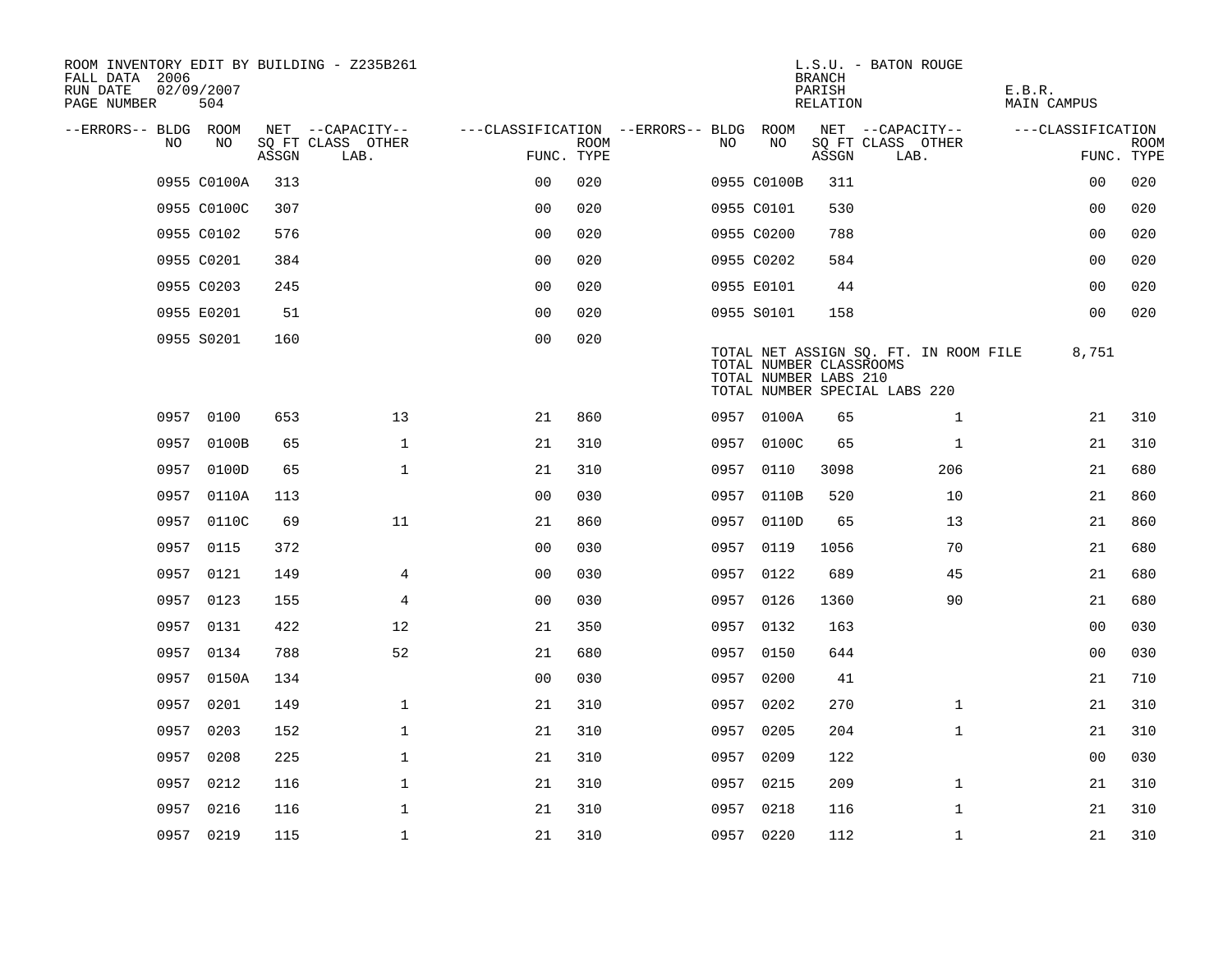| ROOM INVENTORY EDIT BY BUILDING - Z235B261<br>FALL DATA 2006<br>RUN DATE<br>PAGE NUMBER | 02/09/2007<br>505 |       |                           |                                        |      |      |                                                                | <b>BRANCH</b><br>PARISH<br>RELATION | L.S.U. - BATON ROUGE                                                   | E.B.R.<br><b>MAIN CAMPUS</b> |                           |
|-----------------------------------------------------------------------------------------|-------------------|-------|---------------------------|----------------------------------------|------|------|----------------------------------------------------------------|-------------------------------------|------------------------------------------------------------------------|------------------------------|---------------------------|
| --ERRORS-- BLDG ROOM                                                                    |                   |       | NET --CAPACITY--          | ---CLASSIFICATION --ERRORS-- BLDG ROOM |      |      |                                                                |                                     | NET --CAPACITY--                                                       | ---CLASSIFICATION            |                           |
| NO                                                                                      | NO                | ASSGN | SQ FT CLASS OTHER<br>LAB. | FUNC. TYPE                             | ROOM | NO   | NO                                                             | ASSGN                               | SQ FT CLASS OTHER<br>LAB.                                              |                              | <b>ROOM</b><br>FUNC. TYPE |
| 0957                                                                                    | 0225              | 152   | $\mathbf 1$               | 21                                     | 310  |      | 0957 0226                                                      | 197                                 | $\mathbf{1}$                                                           | 21                           | 310                       |
| 0957                                                                                    | 0229              | 201   | $\mathbf{1}$              | 21                                     | 310  |      | 0957 0230                                                      | 8                                   |                                                                        | 21                           | 710                       |
|                                                                                         | 0957 0231         | 293   | 2                         | 21                                     | 310  |      | 0957 0233                                                      | 194                                 | 2                                                                      | 21                           | 310                       |
|                                                                                         | 0957 0235         | 194   | 2                         | 21                                     | 310  |      | 0957 0237                                                      | 195                                 | 2                                                                      | 21                           | 310                       |
|                                                                                         | 0957 0239         | 256   | 2                         | 21                                     | 310  |      | 0957 0241                                                      | 216                                 | 3                                                                      | 21                           | 310                       |
|                                                                                         | 0957 0241A        | 12    |                           | 21                                     | 710  |      | 0957 C0100                                                     | 2290                                |                                                                        | 00                           | 020                       |
|                                                                                         | 0957 C0200        | 1115  |                           | 0 <sub>0</sub>                         | 020  |      | 0957 S0101                                                     | 218                                 |                                                                        | 00                           | 020                       |
|                                                                                         | 0957 S0102        | 140   |                           | 0 <sub>0</sub>                         | 020  |      | 0957 S0103                                                     | 157                                 |                                                                        | 0 <sub>0</sub>               | 020                       |
|                                                                                         | 0957 S0201        | 88    |                           | 00                                     | 020  |      | 0957 S0202<br>TOTAL NUMBER CLASSROOMS<br>TOTAL NUMBER LABS 210 | 87                                  | TOTAL NET ASSIGN SQ. FT. IN ROOM FILE<br>TOTAL NUMBER SPECIAL LABS 220 | 0 <sub>0</sub><br>12,723     | 020                       |
|                                                                                         | 0958 0103         | 750   | 15                        | 21                                     | 860  |      | 0958 0103A                                                     | 100                                 | $\mathbf{1}$                                                           | 21                           | 310                       |
| 0958                                                                                    | 0103B             | 100   | $\mathbf{1}$              | 21                                     | 310  | 0958 | 0103C                                                          | 80                                  | $\mathbf{1}$                                                           | 21                           | 310                       |
| 0958                                                                                    | 0106              | 1214  | 24                        | 21                                     | 860  | 0958 | 0110                                                           | 606                                 | 12                                                                     | 21                           | 860                       |
| 0958                                                                                    | 0111              | 286   | 1                         | 21                                     | 310  | 0958 | 0114                                                           | 606                                 | 12                                                                     | 21                           | 860                       |
| 0958                                                                                    | 0115              | 432   | 8                         | 0 <sub>0</sub>                         | 030  | 0958 | 0117                                                           | 77                                  |                                                                        | 21                           | 710                       |
| 0958                                                                                    | 0118              | 607   | 12                        | 21                                     | 860  | 0958 | 0119                                                           | 189                                 | $\mathbf{1}$                                                           | 21                           | 310                       |
| 0958                                                                                    | 0121              | 260   | $\mathbf 1$               | 21                                     | 310  | 0958 | 0123                                                           | 97                                  | 4                                                                      | 00                           | 030                       |
| 0958                                                                                    | 0125              | 97    | 4                         | 0 <sub>0</sub>                         | 030  | 0958 | 0126                                                           | 1214                                | 24                                                                     | 21                           | 860                       |
|                                                                                         | 0958 0127         | 48    | $\mathbf{1}$              | 11                                     | 310  |      | 0958 0127A                                                     | 100                                 | $\mathbf{1}$                                                           | 21                           | 310                       |
|                                                                                         | 0958 C0100        | 1121  |                           | 0 <sub>0</sub>                         | 020  |      | TOTAL NUMBER CLASSROOMS<br>TOTAL NUMBER LABS 210               |                                     | TOTAL NET ASSIGN SQ. FT. IN ROOM FILE<br>TOTAL NUMBER SPECIAL LABS 220 | 6,237                        |                           |
| 0959                                                                                    | 0105              | 468   | 10                        | 31                                     | 865  |      | 0959 0105A                                                     | 51                                  | $\mathbf{1}$                                                           | 31                           | 310                       |
| 0959                                                                                    | 0111              | 1674  | 10                        | 31                                     | 860  |      | 0959 0114                                                      | 54                                  |                                                                        | 0 <sub>0</sub>               | 030                       |
|                                                                                         | 0959 0115         | 127   | $\mathbf{1}$              | 31                                     | 310  |      | 0959 0119                                                      | 254                                 |                                                                        | 0 <sub>0</sub>               | 030                       |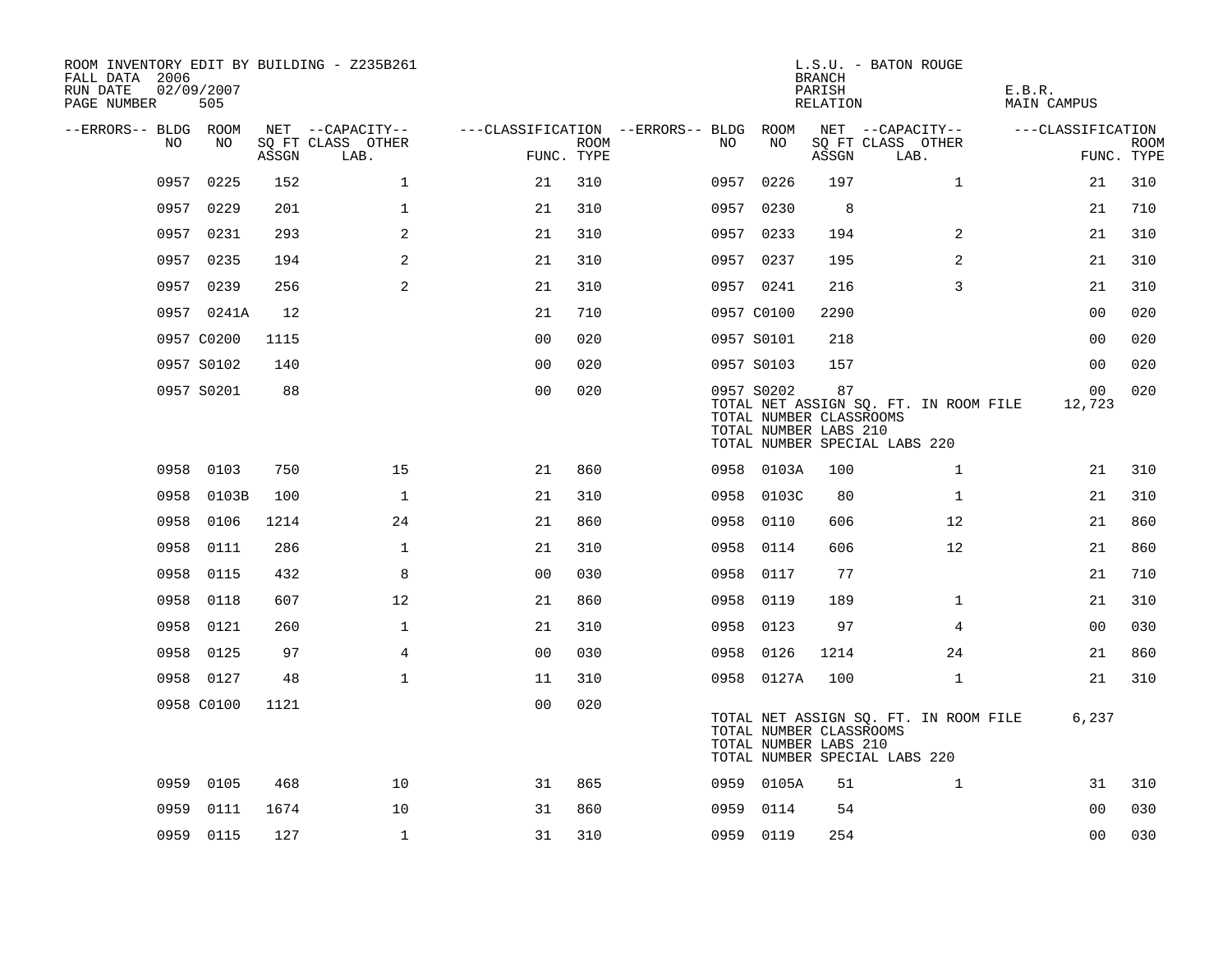| ROOM INVENTORY EDIT BY BUILDING - Z235B261<br>FALL DATA 2006<br>RUN DATE<br>PAGE NUMBER | 02/09/2007<br>506 |       |                           |                |             |                                   |           | <b>BRANCH</b><br>PARISH<br>RELATION | L.S.U. - BATON ROUGE      | E.B.R.<br><b>MAIN CAMPUS</b> |                           |
|-----------------------------------------------------------------------------------------|-------------------|-------|---------------------------|----------------|-------------|-----------------------------------|-----------|-------------------------------------|---------------------------|------------------------------|---------------------------|
| --ERRORS-- BLDG ROOM                                                                    |                   |       | NET --CAPACITY--          |                |             | ---CLASSIFICATION --ERRORS-- BLDG | ROOM      |                                     | NET --CAPACITY--          | ---CLASSIFICATION            |                           |
| N <sub>O</sub>                                                                          | NO.               | ASSGN | SO FT CLASS OTHER<br>LAB. | FUNC. TYPE     | <b>ROOM</b> | NO.                               | NO        | ASSGN                               | SQ FT CLASS OTHER<br>LAB. |                              | <b>ROOM</b><br>FUNC. TYPE |
| 0959                                                                                    | 0120              | 3610  | 10                        | 31             | 860         | 0959                              | 0121      | 150                                 | $\mathbf{1}$              | 00                           | 030                       |
| 0959                                                                                    | 0125              | 2244  |                           | 0 <sub>0</sub> | 030         | 0959                              | 0127      | 521                                 | $\mathbf{1}$              | 31                           | 860                       |
| 0959                                                                                    | 0128              | 54    |                           | 0 <sub>0</sub> | 030         | 0959                              | 0129      | 535                                 | $\mathbf{1}$              | 31                           | 860                       |
| 0959                                                                                    | 0133              | 1077  | $\mathbf{1}$              | 31             | 860         | 0959                              | 0135      | 32                                  |                           | 0 <sub>0</sub>               | 010                       |
| 0959                                                                                    | 0137              | 92    |                           | 21             | 730         | 0959                              | 0139      | 221                                 |                           | 0 <sub>0</sub>               | 020                       |
| 0959                                                                                    | 0139A             | 213   | $\mathbf{1}$              | 21             | 310         | 0959                              | 0139B     | 205                                 | $\mathbf{1}$              | 21                           | 310                       |
| 0959                                                                                    | 0139C             | 228   | $\mathbf{1}$              | 21             | 310         | 0959                              | 0139D     | 340                                 |                           | 21                           | 730                       |
| 0959                                                                                    | 0139E             | 121   | $\mathbf{1}$              | 21             | 310         | 0959                              | 0143      | 282                                 |                           | 0 <sub>0</sub>               | 030                       |
| 0959                                                                                    | 0145              | 238   |                           | 0 <sub>0</sub> | 020         | 0959                              | 0145A     | 28                                  |                           | 0 <sub>0</sub>               | 010                       |
| 0959                                                                                    | 0145B             | 17    |                           | 21             | 730         | 0959                              | 0145C     | 125                                 | $\mathbf{1}$              | 21                           | 315                       |
| 0959                                                                                    | 0145D             | 217   | $\mathbf 1$               | 21             | 310         | 0959                              | 0145E     | 140                                 |                           | 21                           | 730                       |
| 0959                                                                                    | 0145F             | 217   | $\mathbf{1}$              | 21             | 310         | 0959                              | 0145G     | 208                                 | $\mathbf{1}$              | 31                           | 310                       |
| 0959                                                                                    | 0150              | 107   |                           | 21             | 730         | 0959                              | 0152      | 40                                  |                           | 00                           | 020                       |
| 0959                                                                                    | 0153              | 152   | $\mathbf{1}$              | 21             | 310         | 0959                              | 0154      | 134                                 | $\mathbf{1}$              | 21                           | 310                       |
| 0959                                                                                    | 0155              | 155   | $\mathbf 1$               | 21             | 310         | 0959                              | 0156      | 285                                 | $\mathbf{1}$              | 21                           | 310                       |
| 0959                                                                                    | 0157              | 168   | $\mathbf{1}$              | 21             | 310         | 0959                              | 0158      | 1162                                |                           | 00                           | 030                       |
| 0959                                                                                    | 0159              | 137   | $\mathbf{1}$              | 21             | 310         | 0959                              | 0160      | 153                                 | $\mathbf{1}$              | 21                           | 310                       |
| 0959                                                                                    | 0162              | 150   | $\mathbf{1}$              | 21             | 310         | 0959                              | 0164      | 166                                 | $\mathbf{1}$              | 21                           | 310                       |
| 0959                                                                                    | 0166              | 144   | 2                         | 21             | 630         | 0959                              | 0167      | 465                                 | $\mathbf{1}$              | 21                           | 860                       |
| 0959                                                                                    | 0168              | 148   | 2                         | 00             | 030         | 0959                              | 0169      | 465                                 | $\mathbf{1}$              | 21                           | 860                       |
| 0959                                                                                    | 0170              | 133   | 2                         | 0 <sub>0</sub> | 030         | 0959                              | 0173      | 465                                 | $\mathbf{1}$              | 21                           | 860                       |
| 0959                                                                                    | 0175              | 465   | $\mathbf{1}$              | 21             | 860         | 0959                              | 0180      | 427                                 |                           | 21                           | 730                       |
| 0959                                                                                    | 0180A             | 144   |                           | 0 <sub>0</sub> | 030         | 0959                              | 0181      | 40                                  |                           | 0 <sub>0</sub>               | 030                       |
| 0959                                                                                    | 0185              | 435   | $\mathbf{1}$              | 21             | 860         | 0959                              | 0186      | 803                                 |                           | 21                           | 730                       |
| 0959                                                                                    | 0186A             | 105   | $\mathbf{1}$              | 21             | 310         | 0959                              | 0187      | 768                                 | $\mathbf{1}$              | 21                           | 860                       |
|                                                                                         | 0959 0189         | 475   | $\mathbf{1}$              | 21             | 860         |                                   | 0959 0190 | 9                                   |                           | 0 <sub>0</sub>               | 030                       |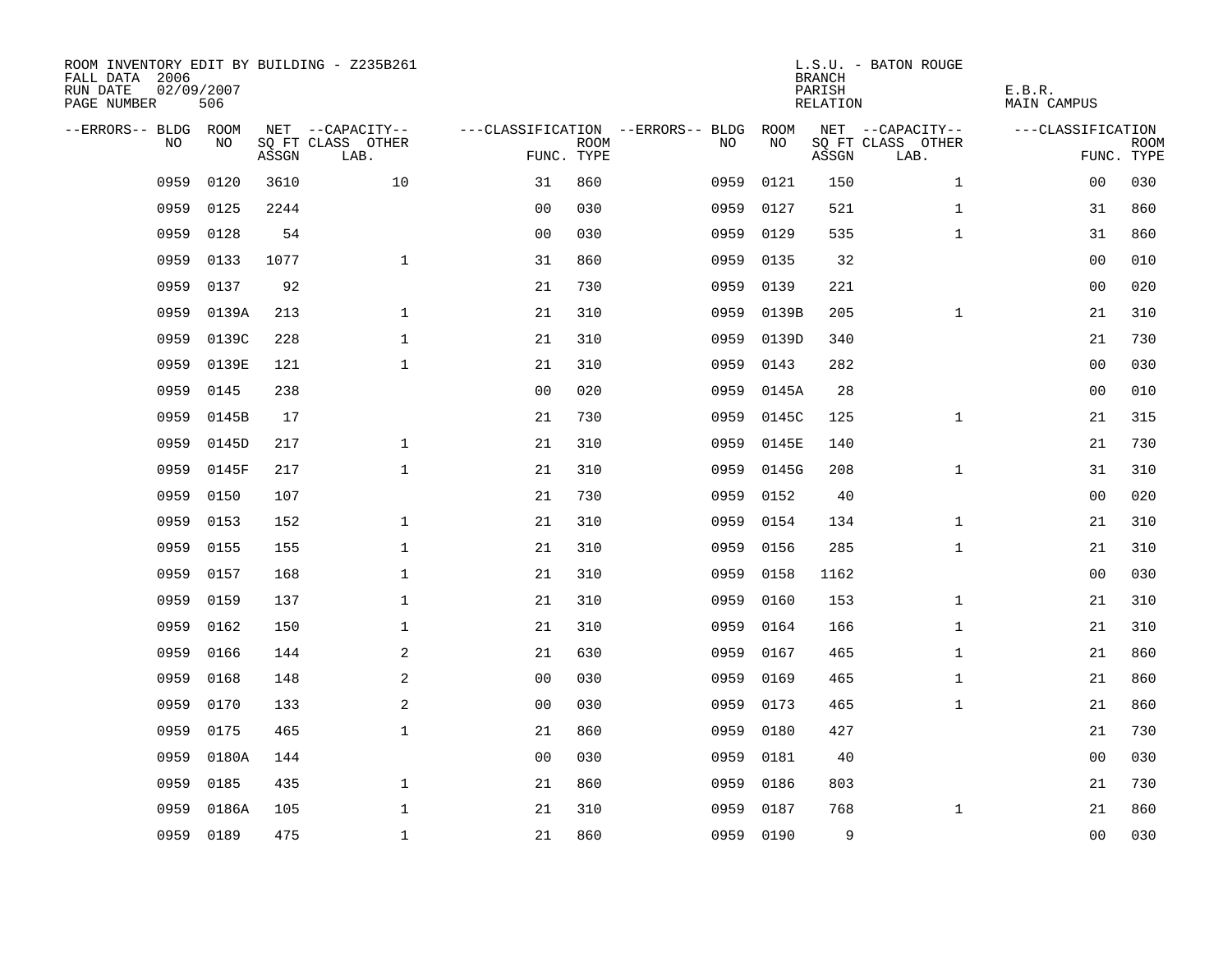| FALL DATA 2006<br>RUN DATE<br>PAGE NUMBER |                | 02/09/2007<br>507 |       | ROOM INVENTORY EDIT BY BUILDING - Z235B261 |                                   |             |   |      |       | <b>BRANCH</b><br>PARISH<br>RELATION | L.S.U. - BATON ROUGE      | E.B.R.<br><b>MAIN CAMPUS</b> |             |
|-------------------------------------------|----------------|-------------------|-------|--------------------------------------------|-----------------------------------|-------------|---|------|-------|-------------------------------------|---------------------------|------------------------------|-------------|
| --ERRORS-- BLDG ROOM                      |                |                   |       | NET --CAPACITY--                           | ---CLASSIFICATION --ERRORS-- BLDG |             |   |      | ROOM  |                                     | NET --CAPACITY--          | ---CLASSIFICATION            |             |
|                                           | N <sub>O</sub> | NO.               | ASSGN | SQ FT CLASS OTHER<br>LAB.                  | FUNC. TYPE                        | <b>ROOM</b> |   | NO.  | NO    | ASSGN                               | SQ FT CLASS OTHER<br>LAB. | FUNC. TYPE                   | <b>ROOM</b> |
|                                           | 0959           | 0191              | 475   | $\mathbf{1}$                               | 21                                | 860         |   | 0959 | 0195  | 475                                 | $\mathbf{1}$              | 21                           | 860         |
|                                           | 0959           | 0199              | 475   | $\mathbf{1}$                               | 21                                | 860         | 9 | 0959 | 0200  | 513                                 | $\mathbf{1}$              | 31                           | 250         |
| 9                                         | 0959           | 0203              | 442   | $\mathbf{1}$                               | 31                                | 250         |   | 0959 | 0203A | 53                                  | $\mathbf{1}$              | 31                           | 310         |
|                                           | 0959           | 0203B             | 53    | $\mathbf 1$                                | 31                                | 310         |   | 0959 | 0204  | 393                                 | $\mathbf{1}$              | 81                           | 081         |
|                                           | 0959           | 0204A             | 53    | $\mathbf{1}$                               | 81                                | 081         |   | 0959 | 0204B | 53                                  | $\mathbf{1}$              | 81                           | 081         |
| 9                                         | 0959           | 0205              | 442   | $\mathbf{1}$                               | 21                                | 250         |   | 0959 | 0205A | 53                                  | $\mathbf{1}$              | 21                           | 310         |
|                                           | 0959           | 0205B             | 53    | $\mathbf{1}$                               | 21                                | 310         |   | 0959 | 0208  | 396                                 | $\mathbf{1}$              | 81                           | 081         |
|                                           | 0959           | 0208A             | 53    | $\mathbf 1$                                | 81                                | 081         |   | 0959 | 0208B | 53                                  | $\mathbf{1}$              | 81                           | 081         |
| 9                                         | 0959           | 0209              | 442   | $\mathbf{1}$                               | 31                                | 250         |   | 0959 | 0209A | 53                                  | $\mathbf{1}$              | 31                           | 310         |
|                                           | 0959           | 0209B             | 53    | $\mathbf 1$                                | 31                                | 310         | 9 | 0959 | 0211  | 442                                 | $\mathbf{1}$              | 31                           | 250         |
|                                           | 0959           | 0211A             | 53    | $\mathbf{1}$                               | 31                                | 310         |   | 0959 | 0211B | 53                                  | $\mathbf{1}$              | 31                           | 310         |
|                                           | 0959           | 0212              | 353   | $\mathbf 1$                                | 81                                | 081         | 9 | 0959 | 0215  | 447                                 | $\mathbf{1}$              | 21                           | 250         |
|                                           | 0959           | 0215A             | 53    | $\mathbf{1}$                               | 21                                | 310         |   | 0959 | 0215B | 53                                  | $\mathbf{1}$              | 21                           | 310         |
| 9                                         | 0959           | 0219              | 447   | $\mathbf{1}$                               | 21                                | 250         |   | 0959 | 0219A | 53                                  | $\mathbf{1}$              | 21                           | 310         |
|                                           | 0959           | 0219B             | 53    | $\mathbf{1}$                               | 21                                | 310         |   | 0959 | 0220  | 30                                  |                           | 00                           | 030         |
|                                           | 0959           | 0222              | 83    |                                            | 0 <sub>0</sub>                    | 010         |   | 0959 | 0224  | 235                                 | 4                         | 00                           | 030         |
| 9                                         | 0959           | 0225              | 447   | $\mathbf{1}$                               | 21                                | 250         |   | 0959 | 0225A | 53                                  | $\mathbf{1}$              | 21                           | 310         |
|                                           | 0959           | 0225B             | 53    | $\mathbf{1}$                               | 21                                | 310         | 9 | 0959 | 0227  | 426                                 | 1                         | 21                           | 250         |
|                                           | 0959           | 0227A             | 53    | $\mathbf{1}$                               | 21                                | 310         |   | 0959 | 0227B | 53                                  | $\mathbf{1}$              | 21                           | 310         |
| 9                                         | 0959           | 0229              | 426   | $\mathbf{1}$                               | 21                                | 250         |   | 0959 | 0229A | 53                                  | $\mathbf{1}$              | 21                           | 310         |
|                                           | 0959           | 0229B             | 53    | $\mathbf{1}$                               | 21                                | 310         |   | 0959 | 0230  | 417                                 | $\mathbf{1}$              | 81                           | 081         |
|                                           | 0959           | 0230A             | 53    | $\mathbf 1$                                | 81                                | 081         |   | 0959 | 0230B | 53                                  | $\mathbf{1}$              | 81                           | 081         |
| 9                                         | 0959           | 0231              | 426   | $\mathbf{1}$                               | 21                                | 250         |   | 0959 | 0231A | 53                                  | $\mathbf{1}$              | 21                           | 310         |
|                                           | 0959           | 0231B             | 53    | $\mathbf{1}$                               | 21                                | 310         |   | 0959 | 0232  | 417                                 | $\mathbf{1}$              | 81                           | 081         |
|                                           | 0959           | 0232A             | 53    | $\mathbf{1}$                               | 81                                | 081         |   | 0959 | 0232B | 53                                  | $\mathbf{1}$              | 81                           | 081         |
| 9                                         | 0959           | 0233              | 426   | $\mathbf{1}$                               | 21                                | 250         |   | 0959 | 0233A | 53                                  | $\mathbf{1}$              | 21                           | 310         |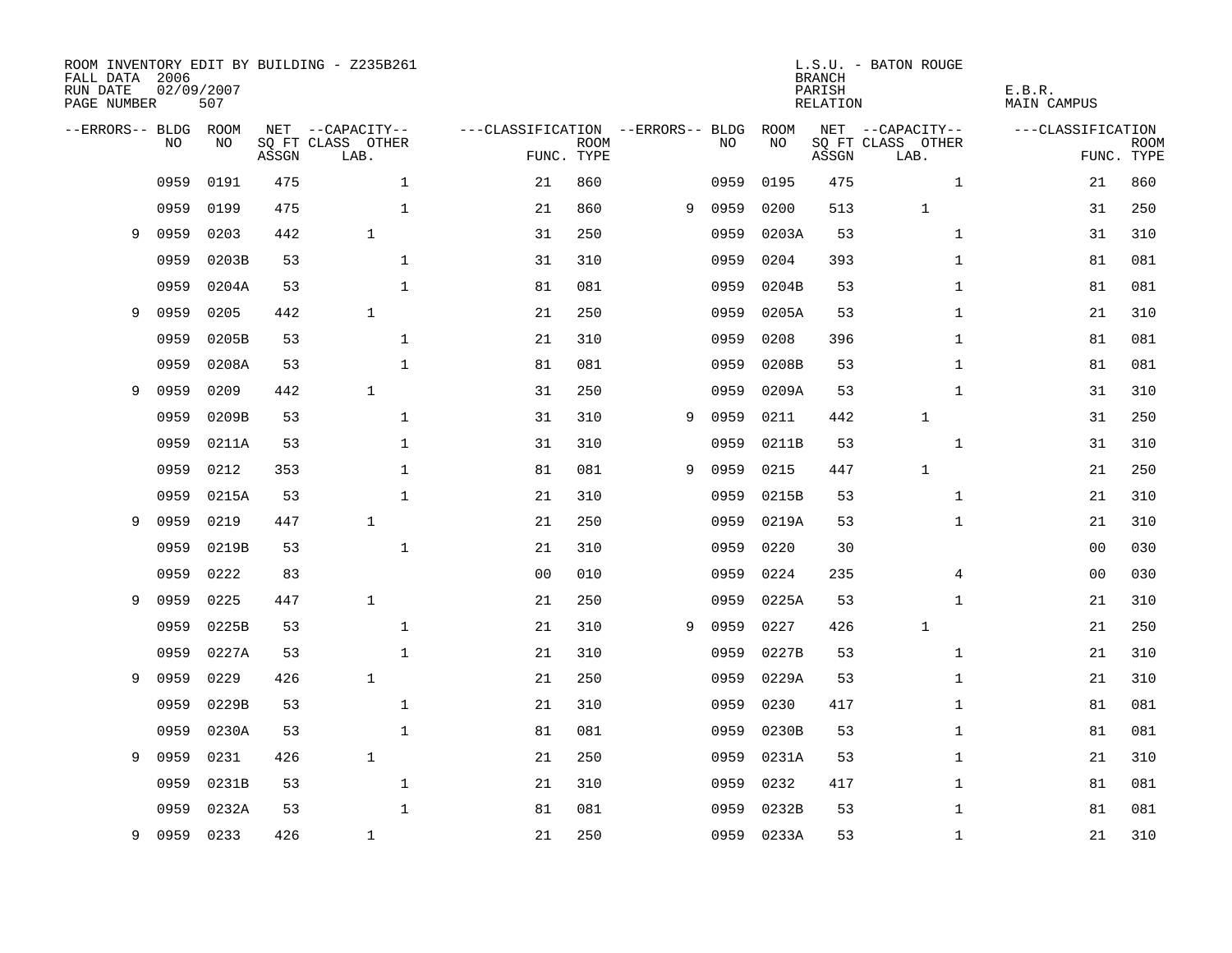| ROOM INVENTORY EDIT BY BUILDING - Z235B261<br>FALL DATA 2006<br>RUN DATE<br>PAGE NUMBER | 02/09/2007<br>508 |       |                           |                |             |                                   |           | <b>BRANCH</b><br>PARISH<br>RELATION | L.S.U. - BATON ROUGE      | E.B.R.<br>MAIN CAMPUS |                           |
|-----------------------------------------------------------------------------------------|-------------------|-------|---------------------------|----------------|-------------|-----------------------------------|-----------|-------------------------------------|---------------------------|-----------------------|---------------------------|
| --ERRORS-- BLDG ROOM                                                                    |                   |       | NET --CAPACITY--          |                |             | ---CLASSIFICATION --ERRORS-- BLDG | ROOM      |                                     | NET --CAPACITY--          | ---CLASSIFICATION     |                           |
| NO.                                                                                     | NO.               | ASSGN | SQ FT CLASS OTHER<br>LAB. | FUNC. TYPE     | <b>ROOM</b> | NO.                               | NO        | ASSGN                               | SQ FT CLASS OTHER<br>LAB. |                       | <b>ROOM</b><br>FUNC. TYPE |
| 0959                                                                                    | 0233B             | 53    | $\mathbf{1}$              | 21             | 310         | 0959                              | 0234      | 417                                 | $\mathbf{1}$              | 81                    | 081                       |
| 0959                                                                                    | 0234A             | 53    | $\mathbf{1}$              | 81             | 081         | 0959                              | 0234B     | 53                                  | $\mathbf{1}$              | 81                    | 081                       |
| 0959                                                                                    | 0236              | 31    |                           | 0 <sub>0</sub> | 030         | 0959                              | 0239      | 1175                                | $\overline{4}$            | 21                    | 630                       |
| 0959                                                                                    | 0243              | 282   |                           | 0 <sub>0</sub> | 030         | 0959                              | 0245      | 224                                 |                           | 0 <sub>0</sub>        | 020                       |
| 0959                                                                                    | 0245A             | 30    |                           | 0 <sub>0</sub> | 030         | 0959                              | 0245B     | 364                                 | 20                        | 21                    | 220                       |
| 0959                                                                                    | 0245C             | 298   | $\mathbf 1$               | 21             | 310         | 0959                              | 0245D     | 430                                 | 6                         | 21                    | 350                       |
| 0959                                                                                    | 0247              | 23    |                           | 21             | 730         | 0959                              | 0249      | 24                                  |                           | 21                    | 730                       |
| 0959                                                                                    | 0250              | 137   | $\mathbf{1}$              | 31             | 310         | 0959                              | 0251      | 152                                 | $\mathbf{1}$              | 21                    | 310                       |
| 0959                                                                                    | 0253              | 155   | $\mathbf{1}$              | 21             | 310         | 0959                              | 0254      | 292                                 | 6                         | 31                    | 350                       |
| 0959                                                                                    | 0255              | 168   | $\mathbf 1$               | 21             | 310         | 0959                              | 0257      | 140                                 | $\mathbf{1}$              | 31                    | 310                       |
| 0959                                                                                    | 0258              | 170   | $\mathbf{1}$              | 31             | 310         | 0959                              | 0260      | 167                                 | $\mathbf{1}$              | 31                    | 310                       |
| 0959                                                                                    | 0262              | 184   | $\mathbf{1}$              | 31             | 310         | 0959                              | 0264      | 165                                 | $\mathbf{1}$              | 31                    | 310                       |
| 0959                                                                                    | 0265              | 465   | 10                        | 21             | 250         | 0959                              | 0266      | 165                                 | $\mathbf{1}$              | 31                    | 310                       |
| 0959                                                                                    | 0267              | 465   | 10                        | 21             | 250         | 0959                              | 0268      | 165                                 | $\mathbf{1}$              | 31                    | 310                       |
| 0959                                                                                    | 0270              | 469   | 10                        | 21             | 410         | 0959                              | 0271      | 465                                 | 10                        | 21                    | 250                       |
| 0959                                                                                    | 0272              | 196   | $\overline{4}$            | 0 <sub>0</sub> | 030         | 0959                              | 0273      | 465                                 | 10                        | 21                    | 250                       |
| 0959                                                                                    | 0275              | 176   | $\mathbf{1}$              | 21             | 310         | 0959                              | 0276      | 476                                 | 5                         | 21                    | 250                       |
| 0959                                                                                    | 0277              | 150   | $\mathbf{1}$              | 21             | 310         | 0959                              | 0279      | 150                                 | $\mathbf{1}$              | 21                    | 310                       |
| 0959                                                                                    | 0281              | 150   | $\mathbf 1$               | 21             | 310         | 0959                              | 0282      | 214                                 | 4                         | 00                    | 030                       |
| 0959                                                                                    | 0283              | 150   | $\mathbf 1$               | 21             | 310         | 0959                              | 0284      | 286                                 |                           | 21                    | 730                       |
| 0959                                                                                    | 0285              | 156   | $\mathbf{1}$              | 21             | 310         | 0959                              | 0286      | 27                                  |                           | 0 <sub>0</sub>        | 010                       |
| 0959                                                                                    | 0287              | 475   | 10                        | 21             | 250         | 0959                              | 0288      | 16                                  |                           | 0 <sub>0</sub>        | 030                       |
| 0959                                                                                    | 0289              | 475   | 10                        | 21             | 250         | 0959                              | 0290      | 155                                 | $\mathbf{1}$              | 21                    | 310                       |
| 0959                                                                                    | 0292              | 385   | 5                         | 21             | 250         | 0959                              | 0294      | 142                                 | $\mathbf{1}$              | 21                    | 310                       |
| 0959                                                                                    | 0295              | 475   | 10                        | 21             | 250         | 0959                              | 0296      | 142                                 | $\mathbf{1}$              | 21                    | 310                       |
| 0959                                                                                    | 0298              | 142   | $\mathbf{1}$              | 21             | 310         |                                   | 0959 0299 | 475                                 | 10                        | 31                    | 250                       |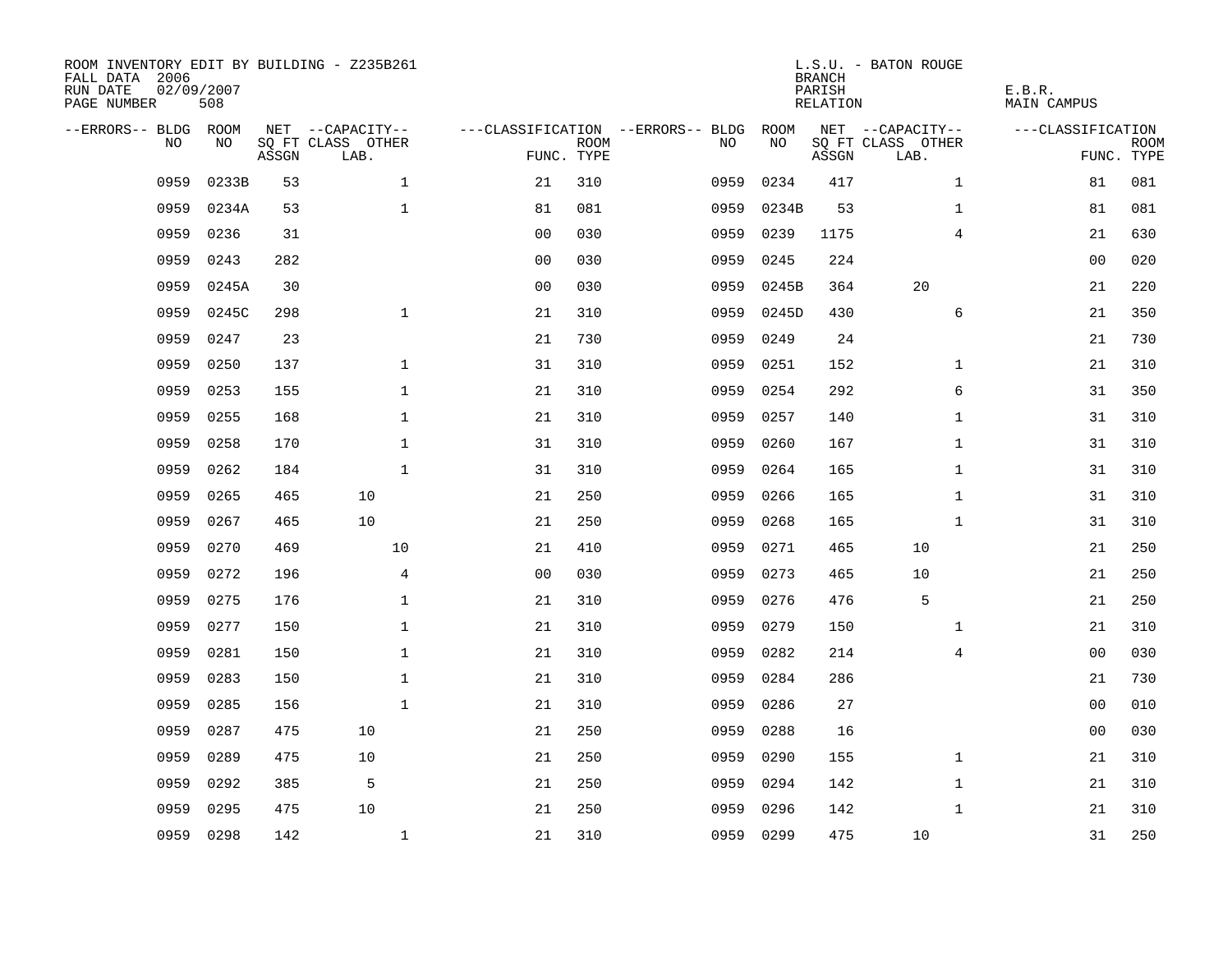| ROOM INVENTORY EDIT BY BUILDING - Z235B261<br>FALL DATA 2006<br>RUN DATE<br>PAGE NUMBER | 02/09/2007<br>509 |       |                           |                                        |      |    |                                                                | <b>BRANCH</b><br>PARISH<br>RELATION | L.S.U. - BATON ROUGE                                                   | E.B.R.<br><b>MAIN CAMPUS</b> |                        |             |
|-----------------------------------------------------------------------------------------|-------------------|-------|---------------------------|----------------------------------------|------|----|----------------------------------------------------------------|-------------------------------------|------------------------------------------------------------------------|------------------------------|------------------------|-------------|
| --ERRORS-- BLDG ROOM                                                                    |                   |       | NET --CAPACITY--          | ---CLASSIFICATION --ERRORS-- BLDG ROOM |      |    |                                                                |                                     | NET --CAPACITY--                                                       | ---CLASSIFICATION            |                        |             |
| NO.                                                                                     | NO                | ASSGN | SO FT CLASS OTHER<br>LAB. | FUNC. TYPE                             | ROOM | NO | NO                                                             | ASSGN                               | SO FT CLASS OTHER<br>LAB.                                              |                              | FUNC. TYPE             | <b>ROOM</b> |
|                                                                                         | 0959 C0100        | 556   |                           | 0 <sub>0</sub>                         | 020  |    | 0959 C0101                                                     | 536                                 |                                                                        |                              | 0 <sub>0</sub>         | 020         |
|                                                                                         | 0959 C0102        | 385   |                           | 0 <sub>0</sub>                         | 020  |    | 0959 C0103                                                     | 576                                 |                                                                        |                              | 0 <sub>0</sub>         | 020         |
|                                                                                         | 0959 C0104        | 370   |                           | 0 <sub>0</sub>                         | 020  |    | 0959 C0105                                                     | 540                                 |                                                                        |                              | 0 <sub>0</sub>         | 020         |
|                                                                                         | 0959 C0106        | 317   |                           | 0 <sub>0</sub>                         | 020  |    | 0959 C0106A                                                    | 157                                 |                                                                        |                              | 0 <sub>0</sub>         | 020         |
|                                                                                         | 0959 C0106B       | 155   |                           | 0 <sub>0</sub>                         | 020  |    | 0959 C0107                                                     | 403                                 |                                                                        |                              | 0 <sub>0</sub>         | 020         |
|                                                                                         | 0959 C0107A       | 251   |                           | 0 <sub>0</sub>                         | 020  |    | 0959 C0108                                                     | 349                                 |                                                                        |                              | 0 <sub>0</sub>         | 020         |
|                                                                                         | 0959 C0200        | 1626  |                           | 0 <sub>0</sub>                         | 020  |    | 0959 C0201                                                     | 658                                 |                                                                        |                              | 0 <sub>0</sub>         | 020         |
|                                                                                         | 0959 C0202        | 395   |                           | 0 <sub>0</sub>                         | 020  |    | 0959 C0203                                                     | 666                                 |                                                                        |                              | 00                     | 020         |
|                                                                                         | 0959 C0204        | 387   |                           | 0 <sub>0</sub>                         | 020  |    | 0959 C0205                                                     | 560                                 |                                                                        |                              | 0 <sub>0</sub>         | 020         |
|                                                                                         | 0959 C0206        | 325   |                           | 0 <sub>0</sub>                         | 020  |    | 0959 C0206A                                                    | 157                                 |                                                                        |                              | 0 <sub>0</sub>         | 020         |
|                                                                                         | 0959 C0206B       | 155   |                           | 0 <sub>0</sub>                         | 020  |    | 0959 C0207                                                     | 504                                 |                                                                        |                              | 0 <sub>0</sub>         | 020         |
|                                                                                         | 0959 C0208        | 333   |                           | 0 <sub>0</sub>                         | 020  |    | 0959 E0100                                                     | 54                                  | $\mathbf{1}$                                                           |                              | 0 <sub>0</sub>         | 020         |
|                                                                                         | 0959 E0200        | 78    |                           | 0 <sub>0</sub>                         | 020  |    | 0959 S0100                                                     | 175                                 |                                                                        |                              | 00                     | 020         |
|                                                                                         | 0959 S0101        | 171   |                           | 0 <sub>0</sub>                         | 020  |    | 0959 S0102                                                     | 178                                 |                                                                        |                              | 0 <sub>0</sub>         | 020         |
|                                                                                         | 0959 S0103        | 195   |                           | 0 <sub>0</sub>                         | 020  |    | 0959 S0104                                                     | 172                                 |                                                                        |                              | 0 <sub>0</sub>         | 020         |
|                                                                                         | 0959 S0105        | 124   |                           | 0 <sub>0</sub>                         | 020  |    | 0959 S0106                                                     | 175                                 |                                                                        |                              | 0 <sub>0</sub>         | 020         |
|                                                                                         | 0959 S0107        | 135   |                           | 0 <sub>0</sub>                         | 020  |    | 0959 S0200                                                     | 175                                 |                                                                        |                              | 0 <sub>0</sub>         | 020         |
|                                                                                         | 0959 S0201        | 200   |                           | 0 <sub>0</sub>                         | 020  |    | 0959 S0202                                                     | 178                                 |                                                                        |                              | 00                     | 020         |
|                                                                                         | 0959 S0203        | 195   |                           | 0 <sub>0</sub>                         | 020  |    | 0959 S0204                                                     | 175                                 |                                                                        |                              | 0 <sub>0</sub>         | 020         |
|                                                                                         | 0959 S0205        | 128   |                           | 0 <sub>0</sub>                         | 020  |    | 0959 S0206                                                     | 154                                 |                                                                        |                              | 0 <sub>0</sub>         | 020         |
|                                                                                         | 0959 S0207        | 135   |                           | 0 <sub>0</sub>                         | 020  |    | TOTAL NUMBER CLASSROOMS<br>TOTAL NUMBER LABS 210               |                                     | TOTAL NET ASSIGN SQ. FT. IN ROOM FILE<br>TOTAL NUMBER SPECIAL LABS 220 |                              | 38,913<br>$\mathbf{1}$ |             |
|                                                                                         | 0960 0100         | 295   |                           | 11                                     | 730  |    | 0960 0100A<br>TOTAL NUMBER CLASSROOMS<br>TOTAL NUMBER LABS 210 | 708                                 | TOTAL NET ASSIGN SQ. FT. IN ROOM FILE                                  |                              | 11<br>1,003            | 730         |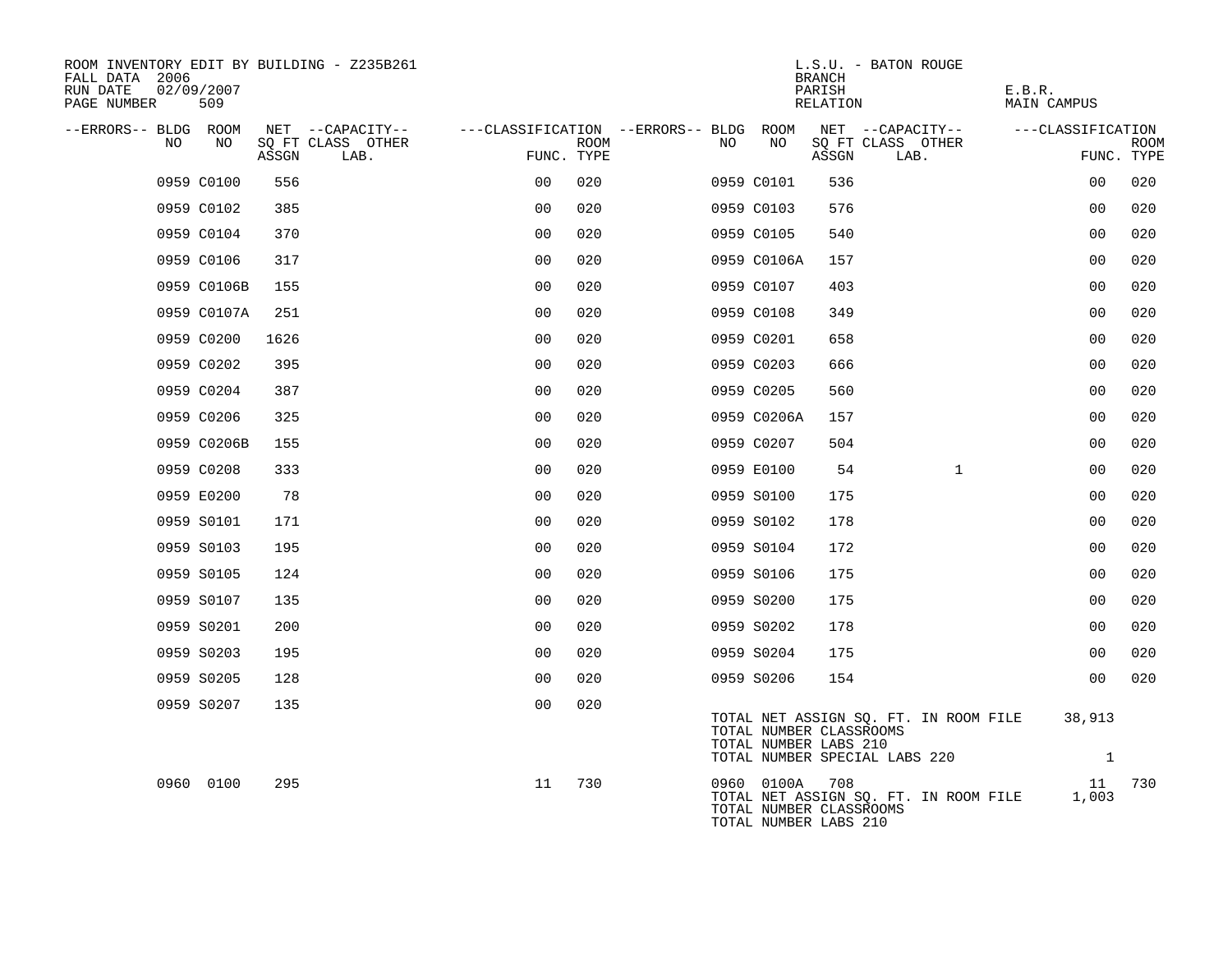| ROOM INVENTORY EDIT BY BUILDING - Z235B261<br>FALL DATA 2006<br>RUN DATE<br>PAGE NUMBER | 02/09/2007<br>510 |       |                                                                                                 |                |      |            |            | L.S.U. - BATON ROUGE<br><b>BRANCH</b><br>PARISH<br>RELATION                                                                       |      | E.B.R.<br>MAIN CAMPUS |                |             |
|-----------------------------------------------------------------------------------------|-------------------|-------|-------------------------------------------------------------------------------------------------|----------------|------|------------|------------|-----------------------------------------------------------------------------------------------------------------------------------|------|-----------------------|----------------|-------------|
| --ERRORS-- BLDG ROOM                                                                    |                   |       | NET --CAPACITY-- - ---CLASSIFICATION --ERRORS-- BLDG ROOM NET --CAPACITY-- - ----CLASSIFICATION |                |      |            |            |                                                                                                                                   |      |                       |                |             |
| NO                                                                                      | NO                | ASSGN | SQ FT CLASS OTHER<br>LAB.                                                                       | FUNC. TYPE     | ROOM | NO         | NO         | SQ FT CLASS OTHER<br>ASSGN                                                                                                        | LAB. |                       | FUNC. TYPE     | <b>ROOM</b> |
|                                                                                         |                   |       |                                                                                                 |                |      |            |            | TOTAL NUMBER SPECIAL LABS 220                                                                                                     |      |                       |                |             |
|                                                                                         | 0961 0100         | 2725  |                                                                                                 | 21             | 730  |            | 0961 0100A | 136                                                                                                                               |      |                       | 21             | 730         |
|                                                                                         | 0961 0100B        | 149   |                                                                                                 | 21             | 730  |            | 0961 0100C | 75                                                                                                                                |      |                       | 21             | 730         |
|                                                                                         | 0961 0100D        | 170   | $\mathbf{1}$                                                                                    | 21             | 310  |            | 0961 0100E | 192                                                                                                                               |      |                       | 21             | 730         |
|                                                                                         | 0961 0101         | 216   |                                                                                                 | 21             | 730  |            | 0961 0101A | 627                                                                                                                               |      |                       | 21             | 730         |
|                                                                                         | 0961 0102         | 134   |                                                                                                 | 21             | 730  |            |            | TOTAL NET ASSIGN SQ. FT. IN ROOM FILE<br>TOTAL NUMBER CLASSROOMS<br>TOTAL NUMBER LABS 210<br>TOTAL NUMBER SPECIAL LABS 220        |      |                       | 4,424          |             |
|                                                                                         | 0962 0100         | 646   |                                                                                                 | 0 <sup>0</sup> | 030  |            | 0962 0100A | 420                                                                                                                               |      |                       | 00             | 030         |
|                                                                                         | 0962 0100B        | 45    |                                                                                                 | 0 <sub>0</sub> | 030  |            | 0962 0100C | 91                                                                                                                                |      |                       | 0 <sub>0</sub> | 030         |
|                                                                                         | 0962 0100D        | 67    |                                                                                                 | 0 <sub>0</sub> | 030  | 0962 C0100 |            | 93<br>TOTAL NET ASSIGN SQ. FT. IN ROOM FILE<br>TOTAL NUMBER CLASSROOMS<br>TOTAL NUMBER LABS 210<br>TOTAL NUMBER SPECIAL LABS 220  |      |                       | 0 <sub>0</sub> | 020         |
|                                                                                         | 0963 0101         | 424   |                                                                                                 | 0 <sub>0</sub> | 030  | 0963 0102  |            | 1173                                                                                                                              |      |                       | 00             | 030         |
|                                                                                         | 0963 0102A 1400   |       |                                                                                                 | 0 <sup>0</sup> | 030  |            | 0963 C0100 | 100<br>TOTAL NET ASSIGN SQ. FT. IN ROOM FILE<br>TOTAL NUMBER CLASSROOMS<br>TOTAL NUMBER LABS 210<br>TOTAL NUMBER SPECIAL LABS 220 |      |                       | 00             | 020         |
|                                                                                         | 0964 0100         | 6454  |                                                                                                 | 21             | 730  |            | 0964 0100A | 127                                                                                                                               | 1    |                       | 21             | 310         |
|                                                                                         | 0964 0100B        | 319   | $\mathbf{1}$                                                                                    | 21             | 310  |            | 0964 0100C | 203                                                                                                                               |      |                       | 21             | 315         |
|                                                                                         | 0964 0101         | 2212  |                                                                                                 | 21             | 730  |            | 0964 0101A | 192                                                                                                                               |      |                       | 21             | 730         |
|                                                                                         | 0964 0101B        | 144   |                                                                                                 | 0 <sub>0</sub> | 030  |            | 0964 0101C | 97                                                                                                                                |      |                       | 0 <sub>0</sub> | 030         |
|                                                                                         | 0964 0101D        | 120   | $\mathbf{1}$                                                                                    | 21             | 310  | 0964 0102  |            | 152                                                                                                                               |      |                       | 0 <sub>0</sub> | 030         |
|                                                                                         | 0964 C0101        | 42    |                                                                                                 | 0 <sub>0</sub> | 020  |            |            | TOTAL NET ASSIGN SQ. FT. IN ROOM FILE<br>TOTAL NUMBER CLASSROOMS<br>TOTAL NUMBER LABS 210<br>TOTAL NUMBER SPECIAL LABS 220        |      |                       | 9,627          |             |
|                                                                                         | 0965 0100         | 860   |                                                                                                 | 21             | 730  |            | 0965 0100A | 37                                                                                                                                |      |                       | 0 <sub>0</sub> | 030         |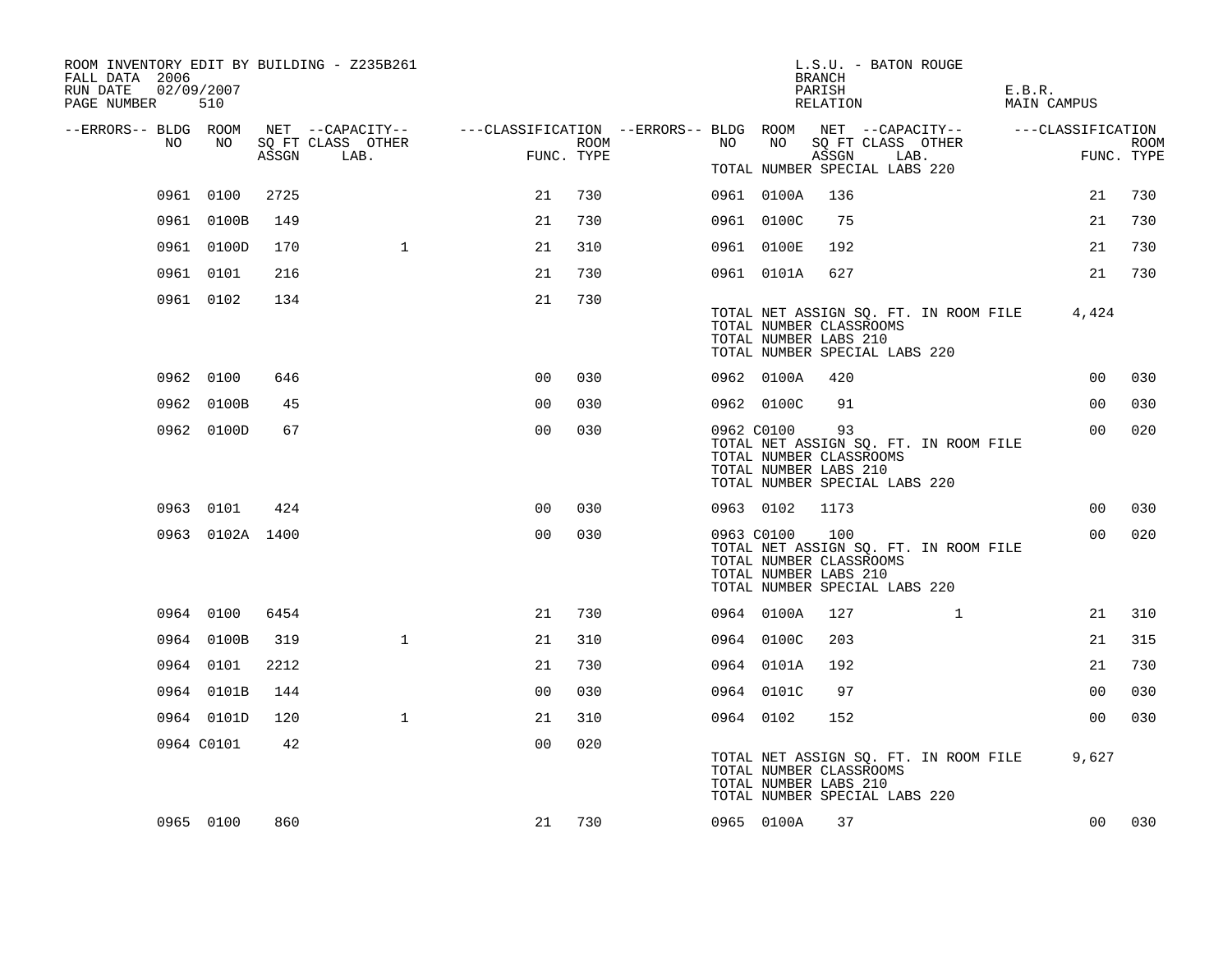| ROOM INVENTORY EDIT BY BUILDING - Z235B261<br>FALL DATA 2006<br>RUN DATE<br>PAGE NUMBER 511 | 02/09/2007     |      |                                 |                                                                                                |      |           |            | BRANCH<br>PARISH<br>RELATION                             | L.S.U. - BATON ROUGE                                                         | E.B.R. | MAIN CAMPUS              |      |
|---------------------------------------------------------------------------------------------|----------------|------|---------------------------------|------------------------------------------------------------------------------------------------|------|-----------|------------|----------------------------------------------------------|------------------------------------------------------------------------------|--------|--------------------------|------|
| --ERRORS-- BLDG ROOM                                                                        |                |      |                                 | NET --CAPACITY-- - ---CLASSIFICATION --ERRORS-- BLDG ROOM NET --CAPACITY-- - ---CLASSIFICATION |      |           |            |                                                          |                                                                              |        |                          |      |
| NO                                                                                          | NO             |      | SQ FT CLASS OTHER<br>ASSGN LAB. | FUNC. TYPE                                                                                     | ROOM | NO        | NO         | ASSGN                                                    | SQ FT CLASS OTHER<br>LAB.                                                    |        | FUNC. TYPE               | ROOM |
|                                                                                             | 0965 0100B     | 216  | $\mathbf{1}$                    | 21                                                                                             | 310  |           |            | TOTAL NUMBER CLASSROOMS<br>TOTAL NUMBER LABS 210         | TOTAL NET ASSIGN SQ. FT. IN ROOM FILE 1,076<br>TOTAL NUMBER SPECIAL LABS 220 |        |                          |      |
|                                                                                             | 0966 0100 1584 |      |                                 | 11                                                                                             | 730  |           | 0966 0100A | 308<br>TOTAL NUMBER CLASSROOMS<br>TOTAL NUMBER LABS 210  | TOTAL NET ASSIGN SQ. FT. IN ROOM FILE<br>TOTAL NUMBER SPECIAL LABS 220       |        | 11 730<br>1,892          |      |
|                                                                                             | 0967 0100      | 210  | 1                               | 21                                                                                             | 310  |           | 0967 0102  | 223                                                      | 10                                                                           |        | 21                       | 860  |
|                                                                                             | 0967 0103      | 906  | 20                              | 21                                                                                             | 860  | 0967 0104 |            | 108                                                      | $\mathbf{1}$                                                                 |        | 21                       | 310  |
|                                                                                             | 0967 0106      | 221  | 10                              | 21                                                                                             | 860  |           | 0967 0106A | 112                                                      | $\mathbf{1}$                                                                 |        | 21                       | 310  |
|                                                                                             | 0967 0107      | 607  | 15                              | 21                                                                                             | 860  | 0967 0108 |            | 286                                                      |                                                                              |        | 21                       | 315  |
|                                                                                             | 0967 0109      | 607  | 15                              | 21                                                                                             | 860  | 0967 0110 |            | 35                                                       |                                                                              |        | 0 <sub>0</sub>           | 010  |
|                                                                                             | 0967 0112      | 195  |                                 | 0 <sub>0</sub>                                                                                 | 030  | 0967 0113 |            | 607                                                      | 15                                                                           |        | 21                       | 860  |
|                                                                                             | 0967 0114      | 220  | 10                              | 21                                                                                             | 860  |           | 0967 0114A | 100                                                      | $\mathbf{1}$                                                                 |        | 21                       | 310  |
|                                                                                             | 0967 0116      | 490  | 15                              | 21                                                                                             | 860  | 0967 0117 |            | 607                                                      | 15                                                                           |        | 21                       | 860  |
|                                                                                             | 0967 0120      | 100  | 4                               | 00                                                                                             | 030  | 0967 0121 |            | 901                                                      | 20                                                                           |        | 21                       | 860  |
|                                                                                             | 0967 0122      | 100  | $\overline{4}$                  | 00                                                                                             | 030  | 0967 0124 |            | 215                                                      | 5                                                                            |        | 21                       | 860  |
|                                                                                             | 0967 0124A     | 137  | $\mathbf{1}$                    | 21                                                                                             | 310  |           | 0967 C0100 | 1272<br>TOTAL NUMBER CLASSROOMS<br>TOTAL NUMBER LABS 210 | TOTAL NET ASSIGN SQ. FT. IN ROOM FILE<br>TOTAL NUMBER SPECIAL LABS 220       |        | 00 <sup>o</sup><br>6,557 | 020  |
|                                                                                             | 0990 0100 1642 |      |                                 | 11                                                                                             | 730  |           |            | TOTAL NUMBER CLASSROOMS<br>TOTAL NUMBER LABS 210         | TOTAL NET ASSIGN SQ. FT. IN ROOM FILE<br>TOTAL NUMBER SPECIAL LABS 220       |        | 1,642                    |      |
|                                                                                             | 1019 0100      | 1200 |                                 | 11                                                                                             | 730  |           |            | TOTAL NUMBER CLASSROOMS<br>TOTAL NUMBER LABS 210         | TOTAL NET ASSIGN SQ. FT. IN ROOM FILE 1,200<br>TOTAL NUMBER SPECIAL LABS 220 |        |                          |      |
|                                                                                             | 1020 A0301     | 277  |                                 | 11                                                                                             | 620  |           | 1020 A0302 | 613                                                      |                                                                              |        | 00                       | 020  |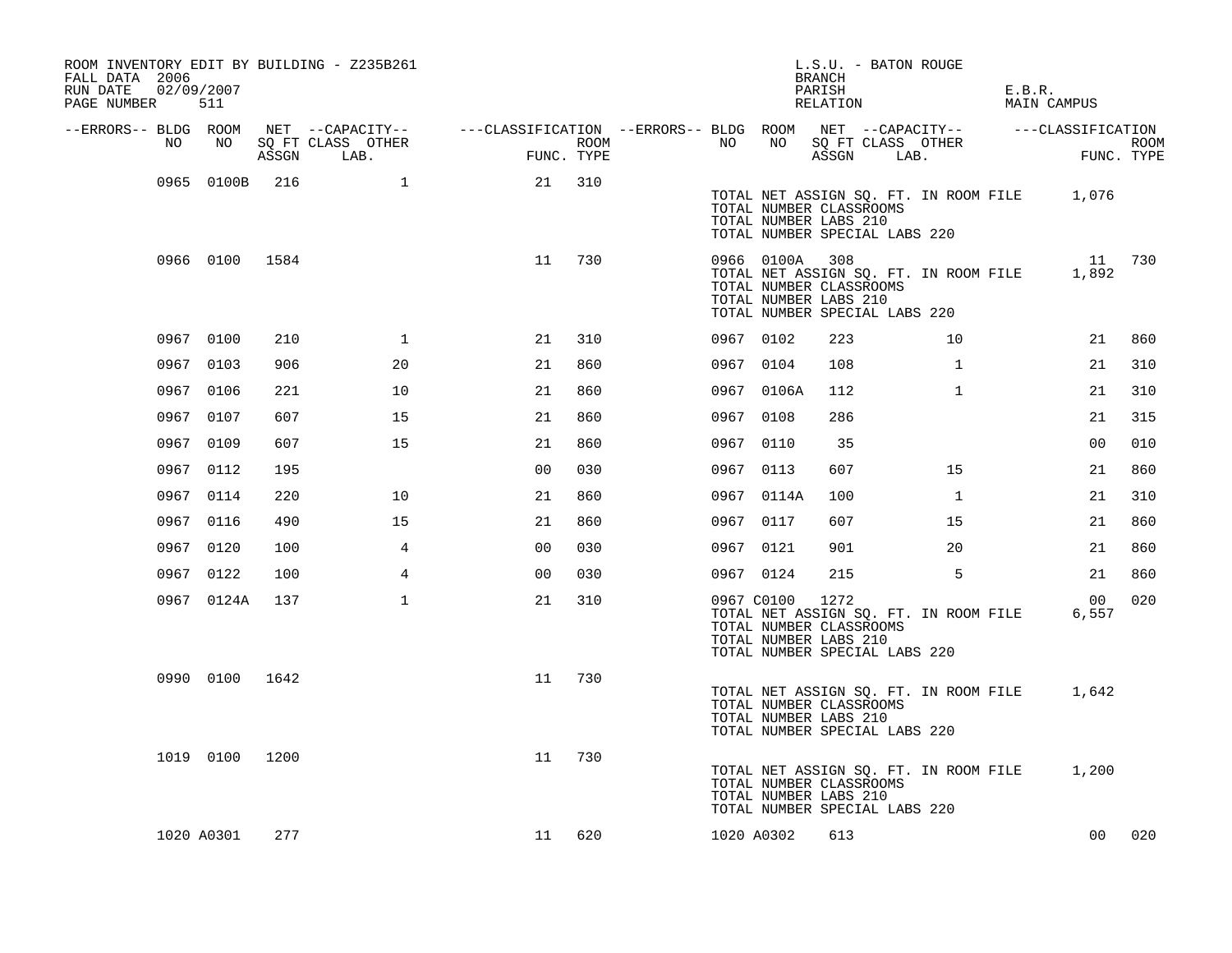| ROOM INVENTORY EDIT BY BUILDING - Z235B261<br>FALL DATA 2006<br>RUN DATE<br>PAGE NUMBER | 02/09/2007<br>512 |       |                           |                |             |                                   |            | <b>BRANCH</b><br>PARISH<br>RELATION | L.S.U. - BATON ROUGE      | E.B.R.<br>MAIN CAMPUS |                           |
|-----------------------------------------------------------------------------------------|-------------------|-------|---------------------------|----------------|-------------|-----------------------------------|------------|-------------------------------------|---------------------------|-----------------------|---------------------------|
| --ERRORS-- BLDG ROOM                                                                    |                   |       | NET --CAPACITY--          |                |             | ---CLASSIFICATION --ERRORS-- BLDG | ROOM       |                                     | NET --CAPACITY--          | ---CLASSIFICATION     |                           |
| N <sub>O</sub>                                                                          | NO.               | ASSGN | SQ FT CLASS OTHER<br>LAB. | FUNC. TYPE     | <b>ROOM</b> | NO.                               | NO         | ASSGN                               | SQ FT CLASS OTHER<br>LAB. |                       | <b>ROOM</b><br>FUNC. TYPE |
|                                                                                         | 1020 A0303        | 214   |                           | 11             | 620         |                                   | 1020 A0335 | 57                                  |                           | 00                    | 020                       |
|                                                                                         | 1020 A0501        | 155   |                           | 00             | 020         |                                   | 1020 A0502 | 85                                  |                           | 0 <sub>0</sub>        | 020                       |
|                                                                                         | 1020 A0503        | 233   |                           | 0 <sub>0</sub> | 030         |                                   | 1020 A0504 | 253                                 |                           | 11                    | 625                       |
|                                                                                         | 1020 A0505        | 1794  |                           | 0 <sub>0</sub> | 030         |                                   | 1020 A0506 | 4227                                |                           | 11                    | 620                       |
|                                                                                         | 1020 A0507        | 18    |                           | 00             | 030         |                                   | 1020 A0530 | 229                                 |                           | 0 <sub>0</sub>        | 020                       |
|                                                                                         | 1020 A0630        | 165   |                           | 0 <sub>0</sub> | 020         |                                   | 1020 B0152 | 330                                 |                           | 0 <sub>0</sub>        | 020                       |
|                                                                                         | 1020 B0155        | 1531  |                           | 0 <sub>0</sub> | 020         |                                   | 1020 B0156 | 162                                 |                           | 00                    | 020                       |
|                                                                                         | 1020 B0157        | 132   |                           | 0 <sub>0</sub> | 030         |                                   | 1020 B0158 | 719                                 |                           | 0 <sub>0</sub>        | 020                       |
|                                                                                         | 1020 B0159        | 110   |                           | 0 <sub>0</sub> | 030         |                                   | 1020 B0160 | 310                                 |                           | 11                    | 730                       |
|                                                                                         | 1020 B0161        | 1348  | 100                       | 11             | 660         |                                   | 1020 B0162 | 135                                 | $\mathbf{1}$              | 11                    | 310                       |
|                                                                                         | 1020 B0163        | 241   |                           | 11             | 635         |                                   | 1020 B0168 | 2119                                |                           | 11                    | 620                       |
|                                                                                         | 1020 B0169        | 310   | $\mathbf 1$               | 11             | 310         |                                   | 1020 B0170 | 158                                 |                           | 0 <sub>0</sub>        | 020                       |
|                                                                                         | 1020 B0171        | 125   |                           | 0 <sub>0</sub> | 020         |                                   | 1020 B0172 | 206                                 |                           | 00                    | 030                       |
|                                                                                         | 1020 B0173        | 300   |                           | 11             | 625         |                                   | 1020 B0174 | 41                                  | $\mathbf{1}$              | 00                    | 030                       |
|                                                                                         | 1020 B0175        | 20    |                           | 0 <sub>0</sub> | 010         |                                   | 1020 B0177 | 64                                  |                           | 0 <sub>0</sub>        | 030                       |
|                                                                                         | 1020 B0178        | 64    |                           | 11             | 710         |                                   | 1020 B0222 | 816                                 |                           | 11                    | 355                       |
|                                                                                         | 1020 B0250        | 813   | 54                        | 11             | 110         |                                   | 1020 B0251 | 767                                 | 51                        | 11                    | 110                       |
|                                                                                         | 1020 B0253        | 780   | 52                        | 11             | 110         |                                   | 1020 B0254 | 1163                                | 20                        | 11                    | 530                       |
|                                                                                         | 1020 B0305        | 433   |                           | 00             | 020         |                                   | 1020 B0306 | 171                                 |                           | 0 <sub>0</sub>        | 020                       |
|                                                                                         | 1020 B0307        | 75    |                           | 0 <sub>0</sub> | 030         |                                   | 1020 B0308 | 179                                 |                           | 0 <sub>0</sub>        | 020                       |
|                                                                                         | 1020 B0309        | 433   |                           | 11             | 625         |                                   | 1020 B0310 | 219                                 |                           | 00                    | 020                       |
|                                                                                         | 1020 B0311        | 51    |                           | 0 <sub>0</sub> | 030         |                                   | 1020 B0312 | 21                                  |                           | 00                    | 030                       |
|                                                                                         | 1020 B0313        | 669   |                           | 11             | 625         |                                   | 1020 B0314 | 426                                 |                           | 0 <sub>0</sub>        | 020                       |
|                                                                                         | 1020 B0315        | 4960  |                           | 11             | 625         |                                   | 1020 B0316 | 1897                                |                           | 00                    | 020                       |
|                                                                                         | 1020 B0317        | 404   |                           | 0 <sub>0</sub> | 020         |                                   | 1020 B0318 | 856                                 | 6                         | 11                    | 350                       |
|                                                                                         | 1020 B0319        | 392   | $\mathbf{1}$              | 11             | 310         |                                   | 1020 B0320 | 186                                 | $\mathbf{1}$              | 11                    | 310                       |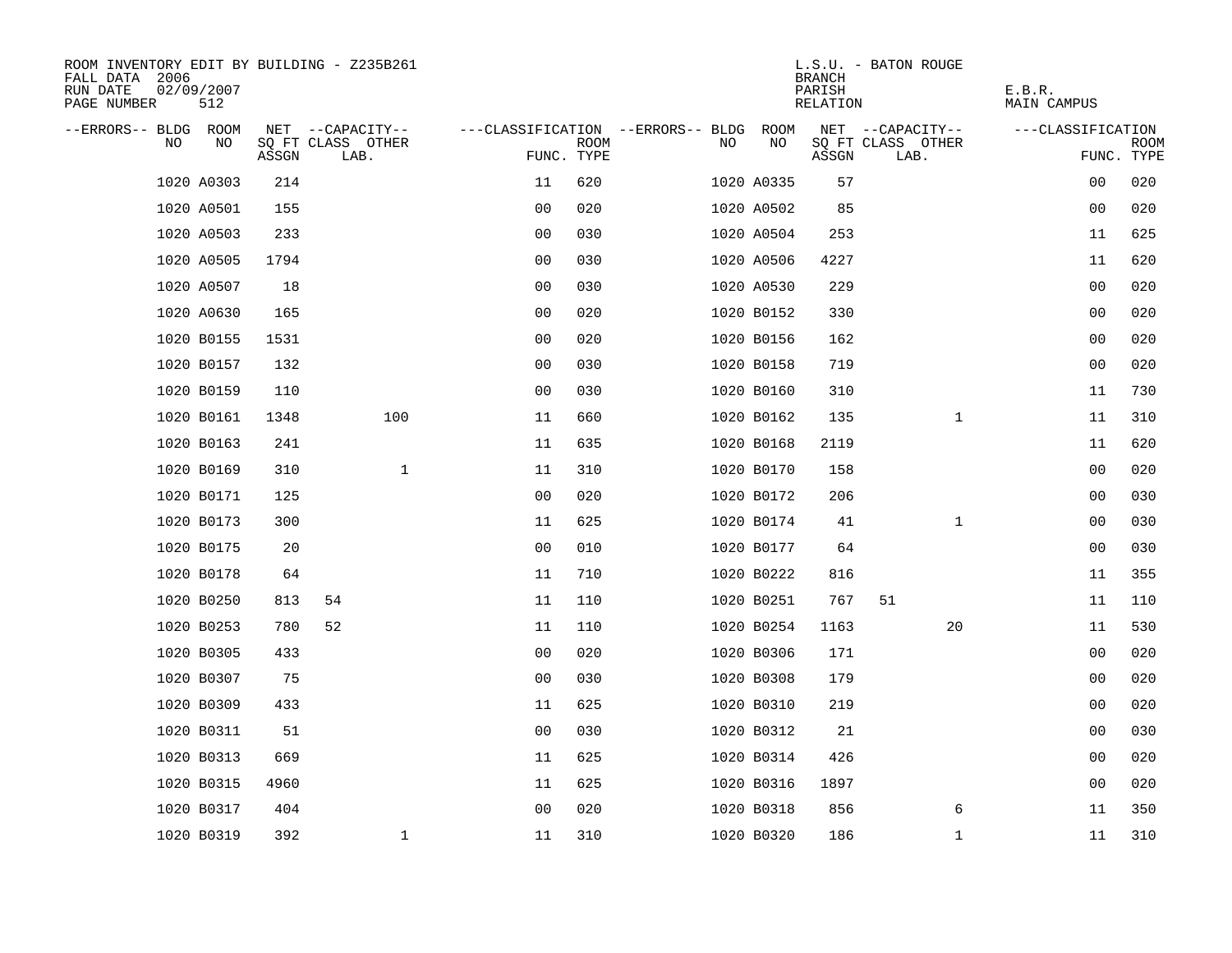| ROOM INVENTORY EDIT BY BUILDING - Z235B261<br>FALL DATA 2006<br>RUN DATE<br>PAGE NUMBER | 02/09/2007<br>513 |       |                           |                |             |                                   |            | <b>BRANCH</b><br>PARISH<br><b>RELATION</b> | L.S.U. - BATON ROUGE      | E.B.R.<br><b>MAIN CAMPUS</b> |                           |
|-----------------------------------------------------------------------------------------|-------------------|-------|---------------------------|----------------|-------------|-----------------------------------|------------|--------------------------------------------|---------------------------|------------------------------|---------------------------|
| --ERRORS-- BLDG ROOM                                                                    |                   |       | NET --CAPACITY--          |                |             | ---CLASSIFICATION --ERRORS-- BLDG | ROOM       |                                            | NET --CAPACITY--          | ---CLASSIFICATION            |                           |
| NO                                                                                      | NO                | ASSGN | SQ FT CLASS OTHER<br>LAB. | FUNC. TYPE     | <b>ROOM</b> | NO                                | NO         | ASSGN                                      | SQ FT CLASS OTHER<br>LAB. |                              | <b>ROOM</b><br>FUNC. TYPE |
|                                                                                         | 1020 B0321        | 230   | 6                         | 11             | 350         |                                   | 1020 B0322 | 253                                        | $\mathbf{1}$              | 11                           | 310                       |
|                                                                                         | 1020 B0323        | 287   | $\mathbf 1$               | 11             | 310         |                                   | 1020 B0324 | 281                                        | $\mathbf{1}$              | 11                           | 310                       |
|                                                                                         | 1020 B0325        | 72    |                           | 0 <sub>0</sub> | 020         |                                   | 1020 B0326 | 46                                         |                           | 11                           | 315                       |
|                                                                                         | 1020 B0327        | 26    |                           | 0 <sub>0</sub> | 010         |                                   | 1020 B0328 | 58                                         | $\mathbf{1}$              | 00                           | 030                       |
|                                                                                         | 1020 B0329        | 58    | $\mathbf{1}$              | 0 <sub>0</sub> | 030         |                                   | 1020 B0330 | 109                                        |                           | 11                           | 315                       |
|                                                                                         | 1020 B0331        | 1978  |                           | 11             | 625         |                                   | 1020 B0342 | 113                                        |                           | 0 <sub>0</sub>               | 020                       |
|                                                                                         | 1020 B0343        | 137   |                           | 0 <sub>0</sub> | 020         |                                   | 1020 B0370 | 156                                        |                           | 00                           | 020                       |
|                                                                                         | 1020 B0511        | 2738  |                           | 11             | 620         |                                   | 1020 B0513 | 1980                                       |                           | 0 <sub>0</sub>               | 020                       |
|                                                                                         | 1020 B0514        | 17    |                           | 0 <sub>0</sub> | 010         |                                   | 1020 B0515 | 233                                        |                           | 00                           | 020                       |
|                                                                                         | 1020 B0516        | 217   | $\overline{4}$            | 0 <sub>0</sub> | 030         |                                   | 1020 B0517 | 217                                        | $\overline{4}$            | 00                           | 030                       |
|                                                                                         | 1020 B0518        | 368   |                           | 11             | 620         |                                   | 1020 B0519 | 834                                        |                           | 11                           | 620                       |
|                                                                                         | 1020 B0520        | 470   |                           | 0 <sub>0</sub> | 020         |                                   | 1020 B0522 | 440                                        |                           | 11                           | 625                       |
|                                                                                         | 1020 B0523        | 125   | $\mathbf{1}$              | 11             | 310         |                                   | 1020 B0524 | 362                                        | $\mathbf{1}$              | 11                           | 310                       |
|                                                                                         | 1020 B0525        | 872   |                           | 11             | 625         |                                   | 1020 B0526 | 80                                         | $\mathbf{1}$              | 11                           | 310                       |
|                                                                                         | 1020 B0527        | 72    |                           | 0 <sub>0</sub> | 020         |                                   | 1020 B0528 | 84                                         | $\mathbf{1}$              | 11                           | 310                       |
|                                                                                         | 1020 B0529        | 195   | $\mathbf 1$               | 11             | 310         |                                   | 1020 B0531 | 12                                         |                           | 11                           | 315                       |
|                                                                                         | 1020 B0532        | 12    |                           | 11             | 315         |                                   | 1020 B0533 | 195                                        | $\mathbf{1}$              | 11                           | 310                       |
|                                                                                         | 1020 B0534        | 12    |                           | 11             | 315         |                                   | 1020 B0535 | 168                                        | 6                         | 11                           | 350                       |
|                                                                                         | 1020 B0542        | 125   |                           | 0 <sub>0</sub> | 020         |                                   | 1020 B0543 | 132                                        |                           | 0 <sub>0</sub>               | 020                       |
|                                                                                         | 1020 B0601        | 140   |                           | 0 <sub>0</sub> | 030         |                                   | 1020 B0602 | 114                                        | 4                         | 00                           | 030                       |
|                                                                                         | 1020 B0603        | 44    |                           | 0 <sub>0</sub> | 020         |                                   | 1020 B0604 | 19                                         |                           | 00                           | 010                       |
|                                                                                         | 1020 B0605        | 114   | $\overline{4}$            | 0 <sub>0</sub> | 030         |                                   | 1020 B0606 | 411                                        |                           | 00                           | 020                       |
|                                                                                         | 1020 B0608        | 88    |                           | 91             | 635         |                                   | 1020 B0609 | 59                                         | $\mathbf{1}$              | 91                           | 310                       |
|                                                                                         | 1020 B0610        | 169   |                           | 91             | 635         |                                   | 1020 B0611 | 339                                        |                           | 91                           | 635                       |
|                                                                                         | 1020 B0612        | 1856  | 100                       | 91             | 630         |                                   | 1020 B0613 | 130                                        |                           | 00                           | 020                       |
|                                                                                         | 1020 B0642        | 114   |                           | 00             | 020         |                                   | 1020 B0643 | 137                                        |                           | 0 <sub>0</sub>               | 020                       |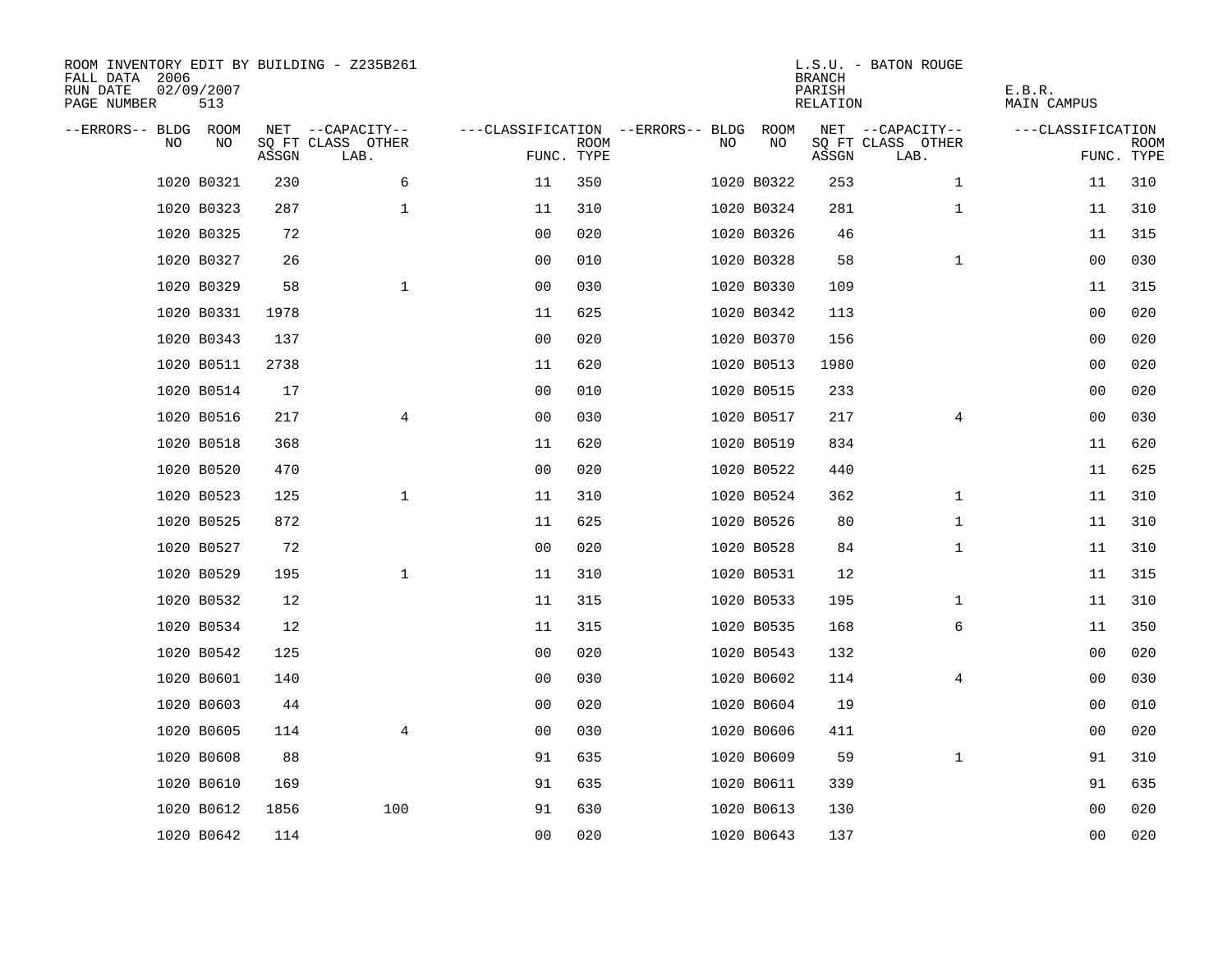| FALL DATA 2006<br>RUN DATE<br>PAGE NUMBER |      | 02/09/2007<br>514 |       | ROOM INVENTORY EDIT BY BUILDING - Z235B261 |                                        |      |          |                                                                | <b>BRANCH</b><br>PARISH<br>RELATION | L.S.U. - BATON ROUGE                                                   | E.B.R.<br>MAIN CAMPUS |                           |
|-------------------------------------------|------|-------------------|-------|--------------------------------------------|----------------------------------------|------|----------|----------------------------------------------------------------|-------------------------------------|------------------------------------------------------------------------|-----------------------|---------------------------|
| --ERRORS-- BLDG ROOM                      |      |                   |       | NET --CAPACITY--                           | ---CLASSIFICATION --ERRORS-- BLDG ROOM |      |          |                                                                |                                     | NET --CAPACITY--                                                       | ---CLASSIFICATION     |                           |
|                                           | NO.  | NO.               | ASSGN | SQ FT CLASS OTHER<br>LAB.                  | FUNC. TYPE                             | ROOM | NO.      | NO                                                             | ASSGN                               | SQ FT CLASS OTHER<br>LAB.                                              |                       | <b>ROOM</b><br>FUNC. TYPE |
|                                           |      | 1020 E0101        | 193   |                                            | 0 <sub>0</sub>                         | 020  |          | 1020 E0301                                                     | 193                                 |                                                                        | 0 <sub>0</sub>        | 020                       |
|                                           |      | 1020 E0302        | 72    |                                            | 0 <sub>0</sub>                         | 020  |          | 1020 E0303                                                     | 72                                  |                                                                        | 0 <sub>0</sub>        | 020                       |
|                                           |      | 1020 E0304        | 72    |                                            | 0 <sub>0</sub>                         | 020  |          | 1020 E0501                                                     | 193                                 |                                                                        | 0 <sub>0</sub>        | 020                       |
|                                           |      | 1020 E0502        | 72    |                                            | 0 <sub>0</sub>                         | 020  |          | 1020 E0503                                                     | 72                                  |                                                                        | 0 <sub>0</sub>        | 020                       |
|                                           |      | 1020 E0504        | 72    |                                            | 0 <sub>0</sub>                         | 020  |          | 1020 E0601                                                     | 193                                 |                                                                        | 0 <sub>0</sub>        | 020                       |
|                                           |      | 1020 E0602        | 72    |                                            | 0 <sub>0</sub>                         | 020  |          | 1020 E0603                                                     | 72                                  |                                                                        | 00                    | 020                       |
|                                           |      | 1020 E0604        | 72    |                                            | 0 <sub>0</sub>                         | 020  |          | 1020 S0609<br>TOTAL NUMBER CLASSROOMS<br>TOTAL NUMBER LABS 210 | 65                                  | TOTAL NET ASSIGN SQ. FT. IN ROOM FILE<br>TOTAL NUMBER SPECIAL LABS 220 | 00<br>33,825<br>3     | 020                       |
| 5                                         | 1022 |                   |       |                                            |                                        |      | NO ROOMS |                                                                |                                     |                                                                        |                       |                           |
|                                           |      | 1024 2153         | 500   |                                            | 0 <sub>0</sub>                         | 020  |          | 1024 2155                                                      | 500                                 |                                                                        | 0 <sub>0</sub>        | 020                       |
|                                           |      | 1024 4110         | 4937  |                                            | 93                                     | 630  |          | 1024 4120                                                      | 9773                                |                                                                        | 93                    | 650                       |
|                                           |      | 1024 4130         | 4937  |                                            | 93                                     | 630  |          | 1024 4139                                                      | 220                                 |                                                                        | 00                    | 020                       |
|                                           |      | 1024 4139A        | 260   | $7\overline{ }$                            | 0 <sub>0</sub>                         | 030  |          | 1024 4139B                                                     | 250                                 | 5                                                                      | 0 <sub>0</sub>        | 030                       |
|                                           |      | 1024 4147         | 250   |                                            | 0 <sub>0</sub>                         | 030  |          | 1024 4149                                                      | 1100                                |                                                                        | 93                    | 635                       |
|                                           |      | 1024 4151         | 312   |                                            | 93                                     | 635  |          | 1024 4155                                                      | 150                                 |                                                                        | 0 <sub>0</sub>        | 030                       |
|                                           |      | 1024 4157         | 264   |                                            | 93                                     | 635  |          | 1024 4159                                                      | 448                                 | 12                                                                     | 00                    | 030                       |
|                                           |      | 1024 4161         | 330   |                                            | 93                                     | 635  |          | 1024 4163                                                      | 80                                  |                                                                        | 93                    | 635                       |
|                                           |      | 1024 4163A        | 60    |                                            | 0 <sub>0</sub>                         | 010  |          | 1024 4165                                                      | 80                                  |                                                                        | 93                    | 635                       |
|                                           |      | 1024 4165A        | 60    |                                            | 0 <sub>0</sub>                         | 030  |          | 1024 4167                                                      | 325                                 |                                                                        | 93                    | 635                       |
|                                           |      | 1024 4169         | 435   | 12                                         | 0 <sub>0</sub>                         | 030  |          | 1024 4171                                                      | 380                                 |                                                                        | 93                    | 635                       |
|                                           |      | 1024 4175         | 150   |                                            | 0 <sub>0</sub>                         | 030  |          | 1024 4177                                                      | 400                                 |                                                                        | 93                    | 635                       |
|                                           |      | 1024 5120 10303   |       |                                            | 93                                     | 650  |          | 1024 5139                                                      | 220                                 |                                                                        | 0 <sub>0</sub>        | 020                       |
|                                           |      | 1024 5139A        | 260   | $7\overline{ }$                            | 0 <sub>0</sub>                         | 030  |          | 1024 5139B                                                     | 250                                 | 5                                                                      | 0 <sub>0</sub>        | 030                       |
|                                           |      | 1024 5147         | 250   |                                            | 0 <sub>0</sub>                         | 030  |          | 1024 5149                                                      | 1100                                |                                                                        | 93                    | 635                       |
|                                           |      | 1024 5151         | 360   |                                            | 93                                     | 530  |          | 1024 5151A                                                     | 40                                  |                                                                        | 93                    | 710                       |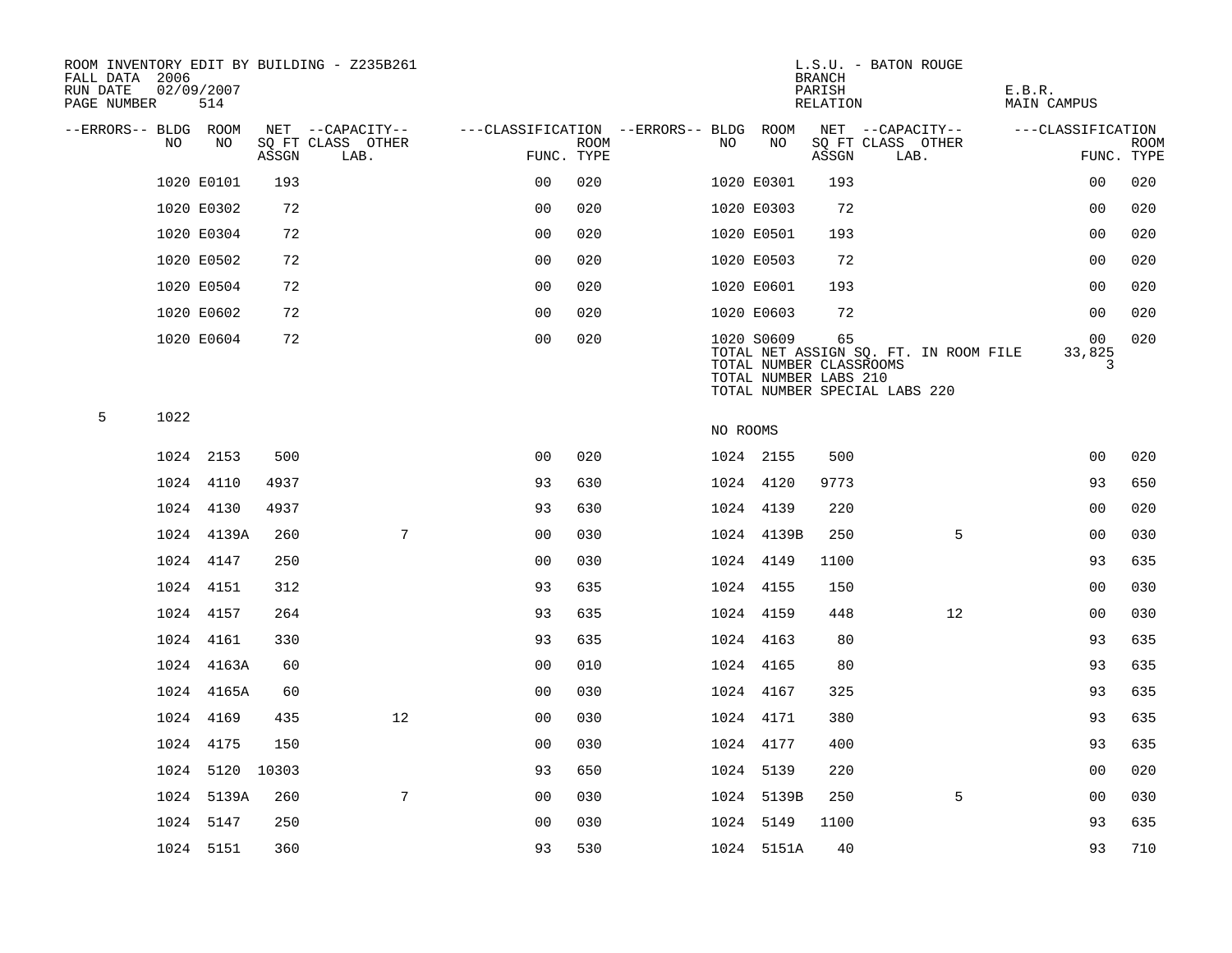| ROOM INVENTORY EDIT BY BUILDING - Z235B261<br>FALL DATA 2006<br>RUN DATE<br>02/09/2007<br>PAGE NUMBER | 515        |       |                           |                                   |             |    |            | <b>BRANCH</b><br>PARISH<br>RELATION | L.S.U. - BATON ROUGE      | E.B.R.<br>MAIN CAMPUS |                           |
|-------------------------------------------------------------------------------------------------------|------------|-------|---------------------------|-----------------------------------|-------------|----|------------|-------------------------------------|---------------------------|-----------------------|---------------------------|
| --ERRORS-- BLDG ROOM                                                                                  |            |       | NET --CAPACITY--          | ---CLASSIFICATION --ERRORS-- BLDG |             |    | ROOM       |                                     | NET --CAPACITY--          | ---CLASSIFICATION     |                           |
| N <sub>O</sub>                                                                                        | NO         | ASSGN | SQ FT CLASS OTHER<br>LAB. | FUNC. TYPE                        | <b>ROOM</b> | NO | NO         | ASSGN                               | SQ FT CLASS OTHER<br>LAB. |                       | <b>ROOM</b><br>FUNC. TYPE |
| 1024                                                                                                  | 5153       | 154   |                           | 0 <sub>0</sub>                    | 030         |    | 1024 5155  | 173                                 |                           | 93                    | 635                       |
|                                                                                                       | 1024 5155A | 100   |                           | 93                                | 530         |    | 1024 5157  | 45                                  |                           | 0 <sub>0</sub>        | 010                       |
| 1024 5159                                                                                             |            | 224   |                           | 0 <sub>0</sub>                    | 030         |    | 1024 5163  | 448                                 | 7                         | 0 <sub>0</sub>        | 030                       |
| 1024 5164                                                                                             |            | 1700  |                           | 93                                | 525         |    | 1024 5167  | 295                                 | 7                         | 00                    | 030                       |
| 1024 5169                                                                                             |            | 222   |                           | 00                                | 030         |    | 1024 5169A | 100                                 |                           | 93                    | 530                       |
|                                                                                                       | 1024 5171  | 45    |                           | 0 <sub>0</sub>                    | 030         |    | 1024 5173  | 179                                 |                           | 93                    | 635                       |
|                                                                                                       | 1024 5177  | 149   |                           | 0 <sub>0</sub>                    | 030         |    | 1024 5179  | 414                                 |                           | 93                    | 530                       |
| 1024 C2100                                                                                            |            | 3234  |                           | 0 <sub>0</sub>                    | 020         |    | 1024 C2101 | 3246                                |                           | 00                    | 020                       |
| 1024 C4100                                                                                            |            | 3122  |                           | 0 <sub>0</sub>                    | 020         |    | 1024 C5100 | 2547                                |                           | 00                    | 020                       |
| 1024 E2101                                                                                            |            | 45    |                           | 0 <sub>0</sub>                    | 020         |    | 1024 E2102 | 45                                  |                           | 00                    | 020                       |
| 1024 E2103                                                                                            |            | 45    |                           | 0 <sub>0</sub>                    | 020         |    | 1024 E2104 | 45                                  |                           | 0 <sub>0</sub>        | 020                       |
| 1024 E2105                                                                                            |            | 45    |                           | 0 <sub>0</sub>                    | 020         |    | 1024 E2106 | 45                                  |                           | 0 <sub>0</sub>        | 020                       |
| 1024 E2107                                                                                            |            | 45    |                           | 0 <sub>0</sub>                    | 020         |    | 1024 E2108 | 45                                  |                           | 00                    | 020                       |
| 1024 E2109                                                                                            |            | 45    |                           | 0 <sub>0</sub>                    | 020         |    | 1024 E2110 | 45                                  |                           | 00                    | 020                       |
| 1024 E2111                                                                                            |            | 45    |                           | 0 <sub>0</sub>                    | 020         |    | 1024 E2112 | 45                                  |                           | 0 <sub>0</sub>        | 020                       |
| 1024 E4104                                                                                            |            | 45    |                           | 0 <sub>0</sub>                    | 020         |    | 1024 E4105 | 45                                  |                           | 00                    | 020                       |
| 1024 E4106                                                                                            |            | 45    |                           | 00                                | 020         |    | 1024 E4107 | 45                                  |                           | 0 <sub>0</sub>        | 020                       |
| 1024 E4108                                                                                            |            | 45    |                           | 0 <sub>0</sub>                    | 020         |    | 1024 E4109 | 45                                  |                           | 00                    | 020                       |
| 1024 E5104                                                                                            |            | 45    |                           | 0 <sub>0</sub>                    | 020         |    | 1024 E5105 | 45                                  |                           | 00                    | 020                       |
| 1024 E5106                                                                                            |            | 45    |                           | 0 <sub>0</sub>                    | 020         |    | 1024 E5107 | 45                                  |                           | 00                    | 020                       |
| 1024 E5108                                                                                            |            | 45    |                           | 0 <sub>0</sub>                    | 020         |    | 1024 E5109 | 45                                  |                           | 0 <sub>0</sub>        | 020                       |
| 1024 S1101                                                                                            |            | 260   |                           | 00                                | 020         |    | 1024 S1104 | 260                                 |                           | 00                    | 020                       |
| 1024 S2101                                                                                            |            | 234   |                           | 0 <sub>0</sub>                    | 020         |    | 1024 S2104 | 234                                 |                           | 0 <sub>0</sub>        | 020                       |
| 1024 S3101                                                                                            |            | 760   |                           | 0 <sub>0</sub>                    | 020         |    | 1024 S3102 | 764                                 |                           | 00                    | 020                       |
| 1024 S3103                                                                                            |            | 764   |                           | 0 <sub>0</sub>                    | 020         |    | 1024 S3104 | 760                                 |                           | 00                    | 020                       |
| 1024 S4101                                                                                            |            | 565   |                           | 0 <sub>0</sub>                    | 020         |    | 1024 S4102 | 760                                 |                           | 0 <sub>0</sub>        | 020                       |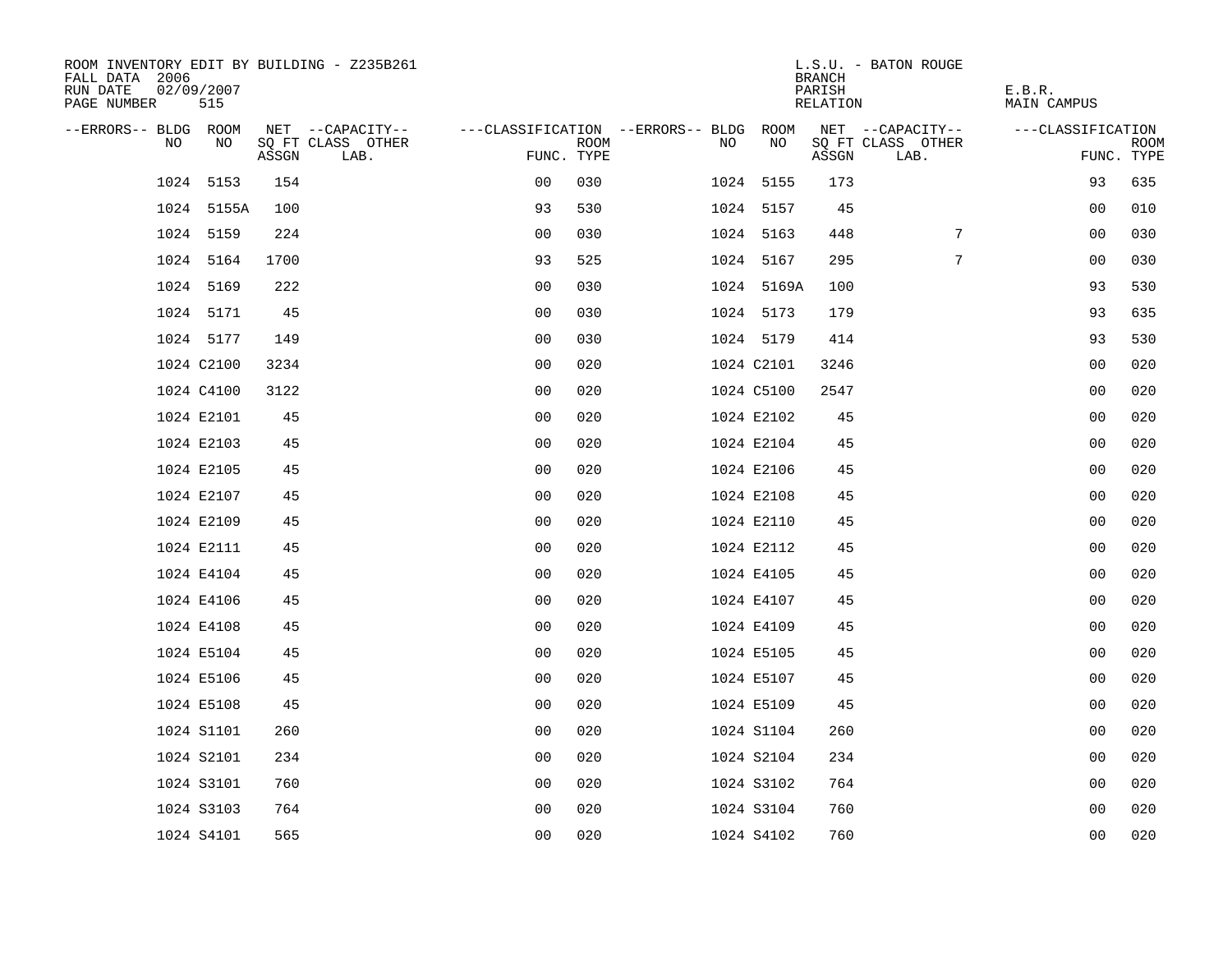| ROOM INVENTORY EDIT BY BUILDING - Z235B261<br>FALL DATA 2006<br>RUN DATE<br>PAGE NUMBER | 02/09/2007<br>516 |            |                  |                           |                                        |             |          |            | L.S.U. - BATON ROUGE<br><b>BRANCH</b><br>PARISH<br>RELATION                              |      |                                       | E.B.R. | MAIN CAMPUS       |                           |
|-----------------------------------------------------------------------------------------|-------------------|------------|------------------|---------------------------|----------------------------------------|-------------|----------|------------|------------------------------------------------------------------------------------------|------|---------------------------------------|--------|-------------------|---------------------------|
| --ERRORS-- BLDG ROOM                                                                    |                   |            |                  | NET --CAPACITY--          | ---CLASSIFICATION --ERRORS-- BLDG ROOM |             |          |            |                                                                                          |      | NET --CAPACITY--                      |        | ---CLASSIFICATION |                           |
| NO.                                                                                     |                   | NO         | ASSGN            | SO FT CLASS OTHER<br>LAB. | FUNC. TYPE                             | <b>ROOM</b> | NO       | NO         | SQ FT CLASS OTHER<br>ASSGN                                                               | LAB. |                                       |        |                   | <b>ROOM</b><br>FUNC. TYPE |
|                                                                                         | 1024 S4103        |            | 760              |                           | 0 <sub>0</sub>                         | 020         |          | 1024 S4104 | 480                                                                                      |      |                                       |        | 0 <sub>0</sub>    | 020                       |
|                                                                                         | 1024 S5101        |            | 565              |                           | 0 <sub>0</sub>                         | 020         |          | 1024 S5102 | 760                                                                                      |      |                                       |        | 0 <sub>0</sub>    | 020                       |
|                                                                                         | 1024 S5103        |            | 760              |                           | 0 <sub>0</sub>                         | 020         |          | 1024 S5104 | 480<br>TOTAL NUMBER CLASSROOMS<br>TOTAL NUMBER LABS 210<br>TOTAL NUMBER SPECIAL LABS 220 |      | TOTAL NET ASSIGN SQ. FT. IN ROOM FILE |        | 00<br>37,387      | 020                       |
|                                                                                         | 1025 0101         |            | 93               | $\mathbf{1}$              | 93                                     | 660         |          | 1025 0102  | 93                                                                                       |      |                                       |        | 93                | 730                       |
|                                                                                         | 1025 0103         |            | 220              | $\overline{4}$            | 00                                     | 030         |          | 1025 0104  | 220                                                                                      |      | 4                                     |        | 0 <sub>0</sub>    | 030                       |
|                                                                                         | 1025 C0100        |            | 654              |                           | 0 <sub>0</sub>                         | 020         |          |            | TOTAL NUMBER CLASSROOMS<br>TOTAL NUMBER LABS 210<br>TOTAL NUMBER SPECIAL LABS 220        |      | TOTAL NET ASSIGN SQ. FT. IN ROOM FILE |        | 186               |                           |
|                                                                                         | 1026 0100         |            | 316              |                           | 93                                     | 575         |          | 1026 0100A | 84                                                                                       |      |                                       |        | 00                | 030                       |
|                                                                                         | 1026 0115         |            | 158              |                           | 93                                     | 575         |          | 1026 0115A | 130                                                                                      |      | $\mathbf{1}$                          |        | 93                | 570                       |
|                                                                                         | 1026 0125         |            | 162              |                           | 93                                     | 575         |          | 1026 C0100 | 79                                                                                       |      |                                       |        | 00                | 020                       |
|                                                                                         |                   |            | 1026 C0102 14010 |                           | 0 <sub>0</sub>                         | 020         |          |            | TOTAL NUMBER CLASSROOMS<br>TOTAL NUMBER LABS 210<br>TOTAL NUMBER SPECIAL LABS 220        |      | TOTAL NET ASSIGN SQ. FT. IN ROOM FILE |        | 766               |                           |
|                                                                                         | 1034 0300         |            | 324              | 4                         | 12                                     | 310         |          | 1034 0300A | 144                                                                                      |      | $\mathbf{1}$                          |        | 12                | 310                       |
|                                                                                         |                   | 1034 0300B | 144              | $\mathbf{1}$              | 12                                     | 310         |          |            | TOTAL NUMBER CLASSROOMS<br>TOTAL NUMBER LABS 210<br>TOTAL NUMBER SPECIAL LABS 220        |      | TOTAL NET ASSIGN SQ. FT. IN ROOM FILE |        | 612               |                           |
| 5<br>1035                                                                               |                   |            |                  |                           |                                        |             | NO ROOMS |            |                                                                                          |      |                                       |        |                   |                           |
|                                                                                         | 1036 0100         |            | 1991             | 40                        | 45                                     | 410         |          | 1036 0105  | 1013                                                                                     |      | 68                                    |        | 45                | 550                       |
| 1036                                                                                    |                   | 0105A      | 96               |                           | 45                                     | 555         |          | 1036 0110  | 33                                                                                       |      |                                       |        | 45                | 710                       |
|                                                                                         | 1036 0115         |            | 1014             | 68                        | 45                                     | 550         |          | 1036 0115A | 95                                                                                       |      |                                       |        | 45                | 555                       |
| 1036                                                                                    |                   | 0120       | 1010             | 67                        | 45                                     | 550         |          | 1036 0120A | 86                                                                                       |      |                                       |        | 45                | 555                       |
|                                                                                         | 1036 0130         |            | 1032             | 69                        | 45                                     | 550         |          | 1036 0130A | 104                                                                                      |      |                                       |        | 45                | 555                       |
|                                                                                         |                   |            |                  |                           |                                        |             |          |            |                                                                                          |      |                                       |        |                   |                           |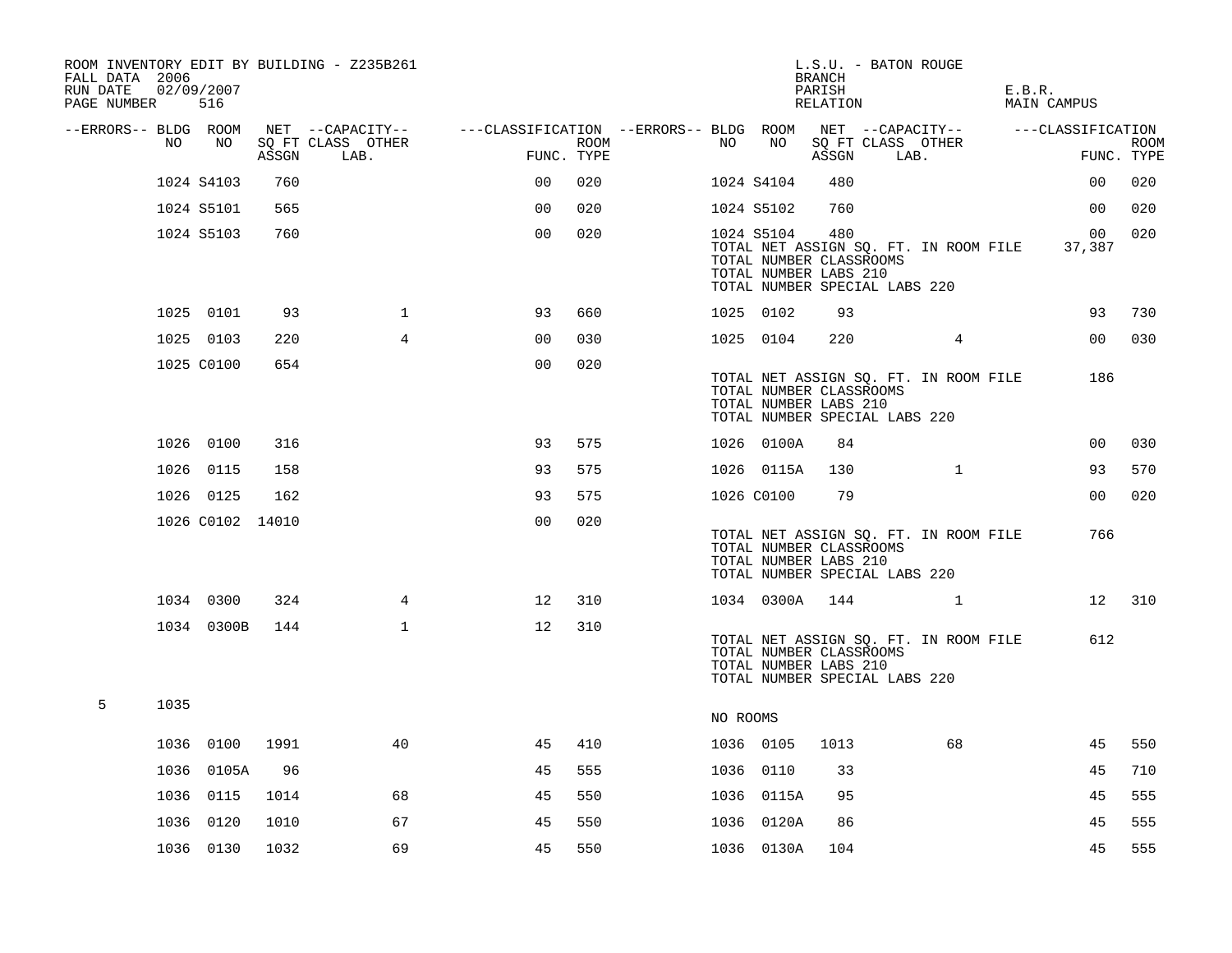| ROOM INVENTORY EDIT BY BUILDING - Z235B261<br>FALL DATA 2006<br>RUN DATE<br>PAGE NUMBER | 02/09/2007<br>517 |       |                           |                |             |                                   |            | <b>BRANCH</b><br>PARISH<br>RELATION                     | L.S.U. - BATON ROUGE                                                   | E.B.R.<br><b>MAIN CAMPUS</b> |             |
|-----------------------------------------------------------------------------------------|-------------------|-------|---------------------------|----------------|-------------|-----------------------------------|------------|---------------------------------------------------------|------------------------------------------------------------------------|------------------------------|-------------|
| --ERRORS-- BLDG ROOM                                                                    |                   |       | NET --CAPACITY--          |                |             | ---CLASSIFICATION --ERRORS-- BLDG | ROOM       |                                                         | NET --CAPACITY--                                                       | ---CLASSIFICATION            |             |
| NO                                                                                      | NO                | ASSGN | SO FT CLASS OTHER<br>LAB. | FUNC. TYPE     | <b>ROOM</b> | NO.                               | NO         | ASSGN                                                   | SQ FT CLASS OTHER<br>LAB.                                              | FUNC. TYPE                   | <b>ROOM</b> |
| 1036                                                                                    | 0135              | 34    |                           | 0 <sub>0</sub> | 030         |                                   | 1036 0140  | 352                                                     | 4                                                                      | 45                           | 310         |
| 1036                                                                                    | 0145              | 1030  | 69                        | 45             | 550         |                                   | 1036 0145A | 111                                                     |                                                                        | 45                           | 555         |
| 1036                                                                                    | 0150              | 165   |                           | 0 <sub>0</sub> | 030         |                                   | 1036 0155  | 1017                                                    | 68                                                                     | 45                           | 550         |
| 1036                                                                                    | 0155A             | 86    |                           | 45             | 555         |                                   | 1036 0165  | 153                                                     | 4                                                                      | 0 <sub>0</sub>               | 030         |
| 1036                                                                                    | 0170              | 24    |                           | 0 <sub>0</sub> | 010         |                                   | 1036 0175  | 153                                                     | 4                                                                      | 00                           | 030         |
| 1036                                                                                    | 0205              | 1013  | 68                        | 45             | 550         |                                   | 1036 0205A | 96                                                      |                                                                        | 45                           | 555         |
| 1036                                                                                    | 0210              | 33    |                           | 45             | 710         |                                   | 1036 0215  | 1014                                                    | 68                                                                     | 45                           | 550         |
| 1036                                                                                    | 0215A             | 95    |                           | 45             | 555         | 1036                              | 0220       | 1010                                                    | 67                                                                     | 45                           | 550         |
|                                                                                         | 1036 0220A        | 86    |                           | 45             | 555         |                                   | 1036 0230  | 1032                                                    | 69                                                                     | 45                           | 550         |
| 1036                                                                                    | 0230A             | 104   |                           | 45             | 555         |                                   | 1036 0235  | 34                                                      |                                                                        | 0 <sub>0</sub>               | 030         |
| 1036                                                                                    | 0240              | 488   | 8                         | 45             | 310         |                                   | 1036 0245  | 1030                                                    | 69                                                                     | 45                           | 550         |
| 1036                                                                                    | 0245A             | 111   |                           | 45             | 555         |                                   | 1036 0250  | 165                                                     |                                                                        | 0 <sub>0</sub>               | 030         |
| 1036                                                                                    | 0255              | 1017  | 68                        | 45             | 555         |                                   | 1036 0255A | 86                                                      |                                                                        | 45                           | 555         |
| 1036                                                                                    | 0265              | 153   | 4                         | 0 <sub>0</sub> | 030         |                                   | 1036 0270  | 24                                                      |                                                                        | 00                           | 010         |
|                                                                                         | 1036 0275         | 153   | $\overline{4}$            | 00             | 030         |                                   | 1036 C0100 | 362                                                     |                                                                        | 0 <sub>0</sub>               | 020         |
|                                                                                         | 1036 C0101        | 510   |                           | 0 <sub>0</sub> | 020         |                                   | 1036 C0102 | 683                                                     |                                                                        | 0 <sub>0</sub>               | 020         |
|                                                                                         | 1036 C0201        | 510   |                           | 0 <sub>0</sub> | 020         |                                   | 1036 C0202 | 807                                                     |                                                                        | 0 <sub>0</sub>               | 020         |
|                                                                                         | 1036 E0100        | 44    |                           | 0 <sub>0</sub> | 020         |                                   | 1036 E0200 | 44                                                      |                                                                        | 00                           | 020         |
|                                                                                         | 1036 S0100        | 260   |                           | 0 <sub>0</sub> | 020         |                                   | 1036 S0101 | 177                                                     |                                                                        | 0 <sub>0</sub>               | 020         |
|                                                                                         | 1036 S0200        | 260   |                           | 0 <sub>0</sub> | 020         |                                   | 1036 S0201 | 177<br>TOTAL NUMBER CLASSROOMS<br>TOTAL NUMBER LABS 210 | TOTAL NET ASSIGN SQ. FT. IN ROOM FILE<br>TOTAL NUMBER SPECIAL LABS 220 | 00<br>16,285                 | 020         |
|                                                                                         | 1037 0101         | 633   | 4                         | 63             | 550         |                                   | 1037 0101A | 38                                                      |                                                                        | 63                           | 555         |
|                                                                                         | 1037 0103         | 44    |                           | 0 <sub>0</sub> | 020         |                                   | 1037 0103A | 14                                                      |                                                                        | 0 <sub>0</sub>               | 030         |
|                                                                                         | 1037 0103B        | 37    | 2                         | 0 <sub>0</sub> | 030         |                                   | 1037 0105  | 572                                                     | 4<br>TOTAL NET ASSIGN SQ. FT. IN ROOM FILE                             | 63<br>1,243                  | 550         |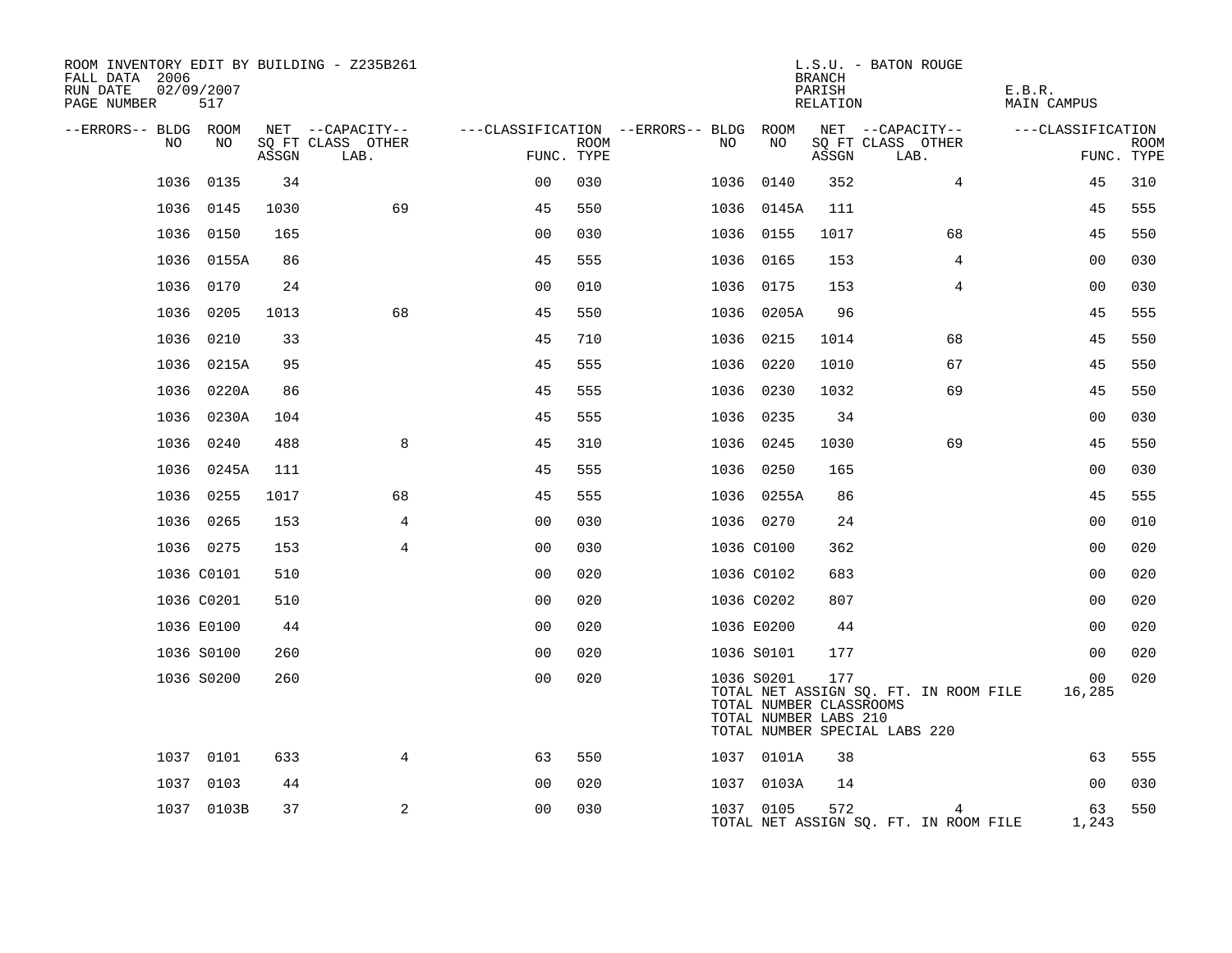| ROOM INVENTORY EDIT BY BUILDING - Z235B261<br>2006<br>FALL DATA<br>02/09/2007<br>RUN DATE<br>518<br>PAGE NUMBER |            |              |                                           |                   |                           | L.S.U. - BATON ROUGE<br>BRANCH<br>PARISH<br>RELATION |     |            |                                                           | E.B.R.<br>MAIN CAMPUS                                                          |  |                                         |
|-----------------------------------------------------------------------------------------------------------------|------------|--------------|-------------------------------------------|-------------------|---------------------------|------------------------------------------------------|-----|------------|-----------------------------------------------------------|--------------------------------------------------------------------------------|--|-----------------------------------------|
| --ERRORS-- BLDG<br>NO.                                                                                          | ROOM<br>NO | NET<br>ASSGN | --CAPACITY--<br>SO FT CLASS OTHER<br>LAB. | ---CLASSIFICATION | <b>ROOM</b><br>FUNC. TYPE | --ERRORS-- BLDG                                      | NO. | ROOM<br>NO | ASSGN<br>TOTAL NUMBER CLASSROOMS<br>TOTAL NUMBER LABS 210 | NET --CAPACITY--<br>SO FT CLASS OTHER<br>LAB.<br>TOTAL NUMBER SPECIAL LABS 220 |  | ---CLASSIFICATION<br>ROOM<br>FUNC. TYPE |
| 1045                                                                                                            | 0100       | 80           |                                           | 00                | 030                       |                                                      |     |            | TOTAL NUMBER CLASSROOMS<br>TOTAL NUMBER LABS 210          | TOTAL NET ASSIGN SO. FT. IN ROOM FILE<br>TOTAL NUMBER SPECIAL LABS 220         |  |                                         |